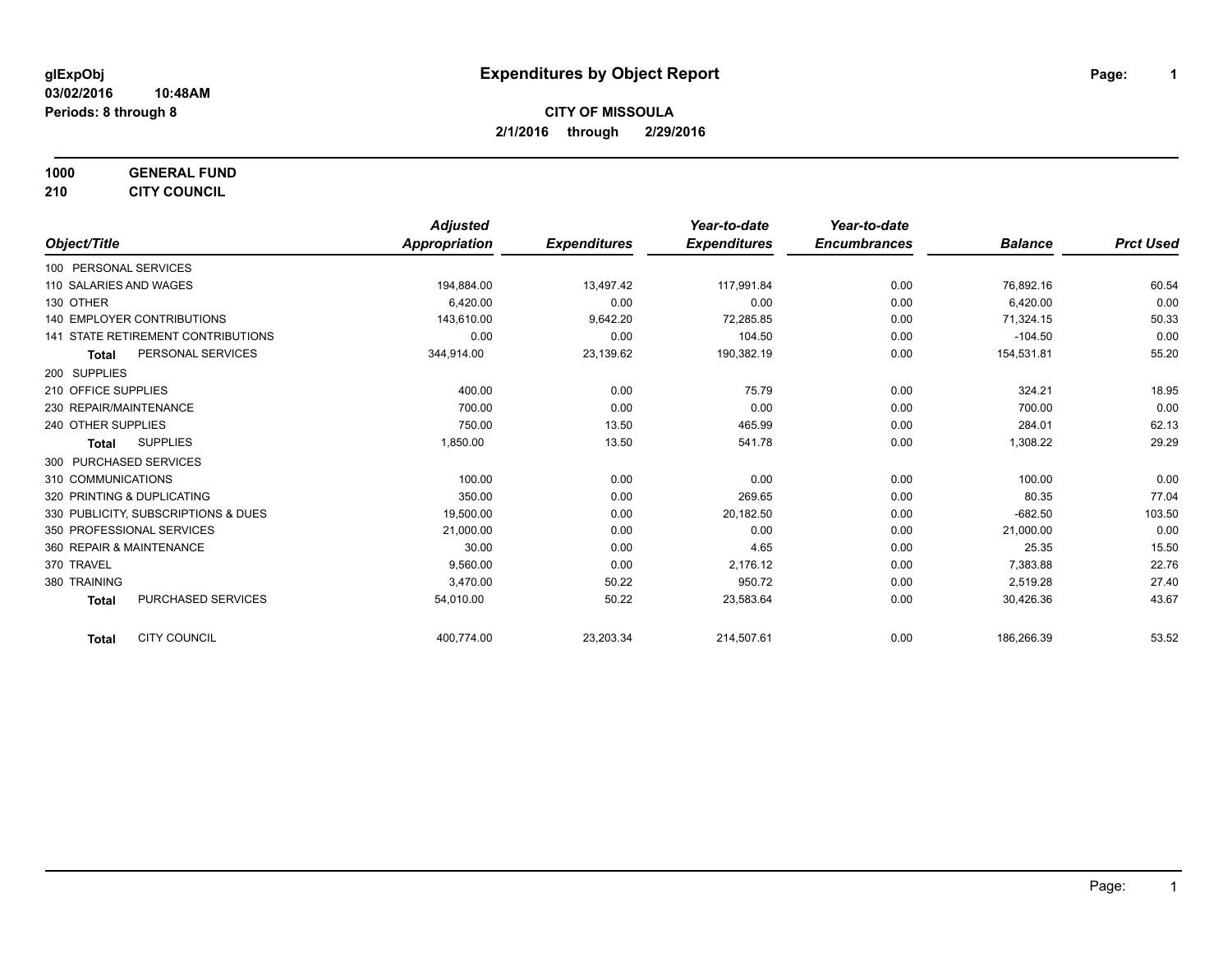**1000 GENERAL FUND**

**220 MAYOR**

|                                     | <b>Adjusted</b> |                     | Year-to-date        | Year-to-date        |                |                  |
|-------------------------------------|-----------------|---------------------|---------------------|---------------------|----------------|------------------|
| Object/Title                        | Appropriation   | <b>Expenditures</b> | <b>Expenditures</b> | <b>Encumbrances</b> | <b>Balance</b> | <b>Prct Used</b> |
| 100 PERSONAL SERVICES               |                 |                     |                     |                     |                |                  |
| 110 SALARIES AND WAGES              | 380,467.00      | 29,743.50           | 249,795.47          | 0.00                | 130,671.53     | 65.65            |
| 120 OVERTIME/TERMINATION            | 500.00          | 0.00                | 0.00                | 0.00                | 500.00         | 0.00             |
| 130 OTHER                           | 6.600.00        | 0.00                | 0.00                | 0.00                | 6,600.00       | 0.00             |
| <b>140 EMPLOYER CONTRIBUTIONS</b>   | 111,004.00      | 9,058.68            | 78,214.46           | 0.00                | 32,789.54      | 70.46            |
| 141 STATE RETIREMENT CONTRIBUTIONS  | 0.00            | 0.00                | 220.04              | 0.00                | $-220.04$      | 0.00             |
| PERSONAL SERVICES<br><b>Total</b>   | 498,571.00      | 38,802.18           | 328,229.97          | 0.00                | 170,341.03     | 65.83            |
| 200 SUPPLIES                        |                 |                     |                     |                     |                |                  |
| 210 OFFICE SUPPLIES                 | 1,004.00        | 17.95               | 431.39              | 0.00                | 572.61         | 42.97            |
| 220 OPERATING SUPPLIES              | 1,120.00        | 0.00                | 869.89              | 0.00                | 250.11         | 77.67            |
| 230 REPAIR/MAINTENANCE              | 100.00          | 0.00                | 0.00                | 0.00                | 100.00         | 0.00             |
| 231 GASOLINE                        | 108.00          | 0.00                | 50.49               | 0.00                | 57.51          | 46.75            |
| 240 OTHER SUPPLIES                  | 400.00          | 0.00                | 0.00                | 0.00                | 400.00         | 0.00             |
| <b>SUPPLIES</b><br><b>Total</b>     | 2,732.00        | 17.95               | 1,351.77            | 0.00                | 1,380.23       | 49.48            |
| 300 PURCHASED SERVICES              |                 |                     |                     |                     |                |                  |
| 310 COMMUNICATIONS                  | 890.00          | 0.00                | 459.51              | 0.00                | 430.49         | 51.63            |
| 320 PRINTING & DUPLICATING          | 3.056.00        | 0.00                | 34.95               | 0.00                | 3,021.05       | 1.14             |
| 330 PUBLICITY, SUBSCRIPTIONS & DUES | 10,196.00       | 1,500.00            | 9,915.50            | 0.00                | 280.50         | 97.25            |
| 344 TELEPHONE SERVICE               | 6.076.00        | 0.00                | 1,850.38            | 0.00                | 4,225.62       | 30.45            |
| 350 PROFESSIONAL SERVICES           | 3,307.00        | 1,504.23            | 1,775.31            | 0.00                | 1,531.69       | 53.68            |
| 360 REPAIR & MAINTENANCE            | 1,405.00        | 5.35                | 218.37              | 0.00                | 1,186.63       | 15.54            |
| 370 TRAVEL                          | 2,008.00        | $-449.39$           | 1,636.43            | 0.00                | 371.57         | 81.50            |
| 380 TRAINING                        | 2,020.00        | 275.00              | 1,260.00            | 0.00                | 760.00         | 62.38            |
| 390 OTHER PURCHASED SERVICES        | 1,250.00        | 0.00                | 50.70               | 0.00                | 1,199.30       | 4.06             |
| PURCHASED SERVICES<br><b>Total</b>  | 30,208.00       | 2,835.19            | 17,201.15           | 0.00                | 13,006.85      | 56.94            |
| <b>MAYOR</b><br><b>Total</b>        | 531,511.00      | 41,655.32           | 346,782.89          | 0.00                | 184,728.11     | 65.24            |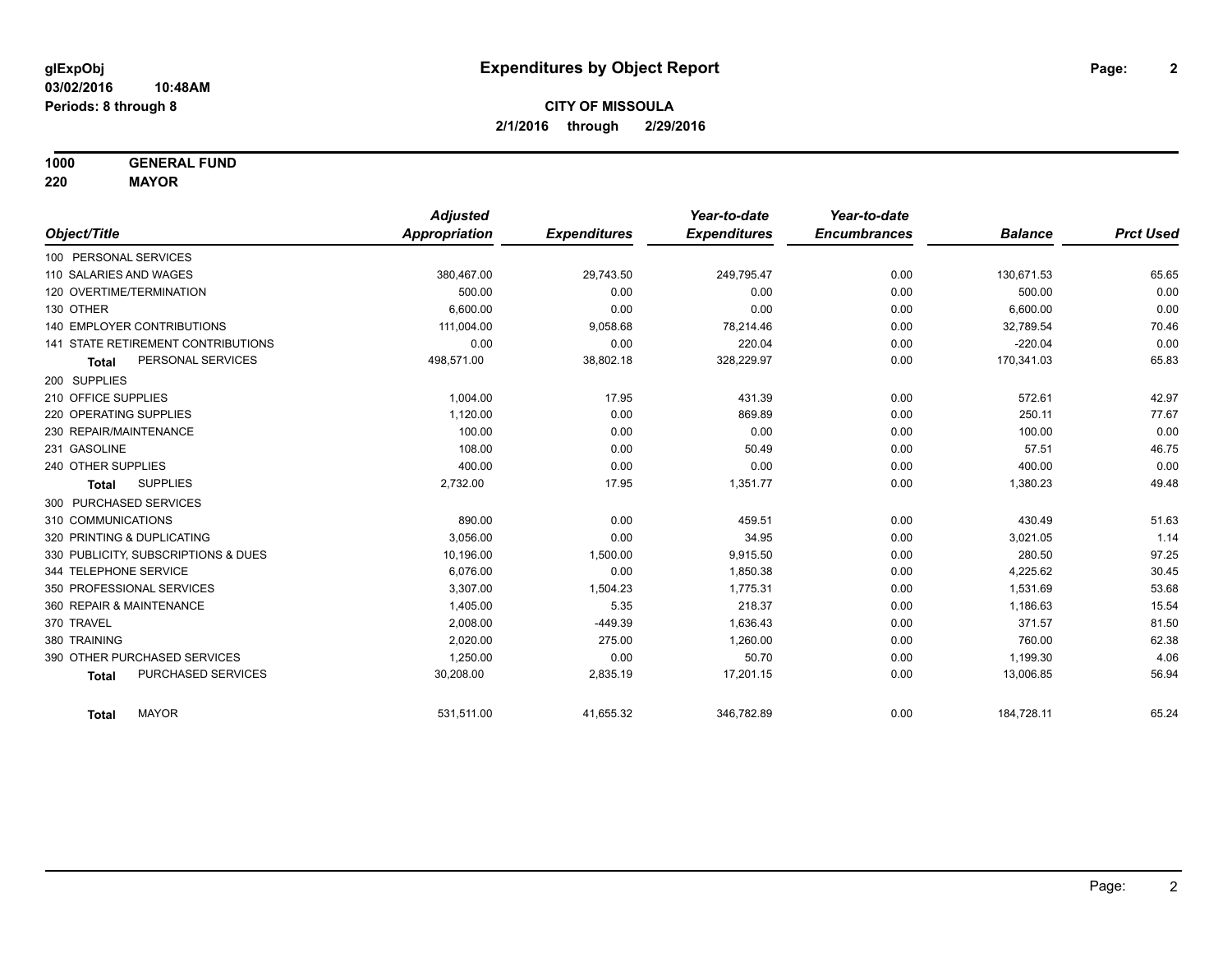#### **1000 GENERAL FUND**

**221 HUMAN RESOURCES**

|                                           | <b>Adjusted</b>      |                     | Year-to-date        | Year-to-date        |                |                  |
|-------------------------------------------|----------------------|---------------------|---------------------|---------------------|----------------|------------------|
| Object/Title                              | <b>Appropriation</b> | <b>Expenditures</b> | <b>Expenditures</b> | <b>Encumbrances</b> | <b>Balance</b> | <b>Prct Used</b> |
| 100 PERSONAL SERVICES                     |                      |                     |                     |                     |                |                  |
| 110 SALARIES AND WAGES                    | 195,905.00           | 15,128.35           | 126,322.09          | 0.00                | 69,582.91      | 64.48            |
| 140 EMPLOYER CONTRIBUTIONS                | 69.917.00            | 5,503.64            | 46.905.45           | 0.00                | 23,011.55      | 67.09            |
| 141 STATE RETIREMENT CONTRIBUTIONS        | 0.00                 | 0.00                | 111.20              | 0.00                | $-111.20$      | 0.00             |
| PERSONAL SERVICES<br><b>Total</b>         | 265,822.00           | 20,631.99           | 173,338.74          | 0.00                | 92,483.26      | 65.21            |
| 200 SUPPLIES                              |                      |                     |                     |                     |                |                  |
| 210 OFFICE SUPPLIES                       | 3.115.00             | 107.39              | 469.31              | 0.00                | 2,645.69       | 15.07            |
| 220 OPERATING SUPPLIES                    | 0.00                 | 0.00                | 0.00                | 0.00                | 0.00           | 0.00             |
| <b>SUPPLIES</b><br><b>Total</b>           | 3,115.00             | 107.39              | 469.31              | 0.00                | 2,645.69       | 15.07            |
| 300 PURCHASED SERVICES                    |                      |                     |                     |                     |                |                  |
| 310 COMMUNICATIONS                        | 450.00               | 0.00                | 264.60              | 0.00                | 185.40         | 58.80            |
| 320 PRINTING & DUPLICATING                | 1.632.00             | 0.00                | 725.87              | 0.00                | 906.13         | 44.48            |
| 330 PUBLICITY, SUBSCRIPTIONS & DUES       | 2,091.00             | 0.00                | 1,496.69            | 0.00                | 594.31         | 71.58            |
| 344 TELEPHONE SERVICE                     | 190.00               | 0.00                | 49.47               | 0.00                | 140.53         | 26.04            |
| 350 PROFESSIONAL SERVICES                 | 11,000.00            | 0.00                | 2,948.25            | 0.00                | 8,051.75       | 26.80            |
| 360 REPAIR & MAINTENANCE                  | 3,992.00             | 0.00                | 517.47              | 0.00                | 3,474.53       | 12.96            |
| 370 TRAVEL                                | 3.088.00             | 0.00                | 504.08              | 0.00                | 2,583.92       | 16.32            |
| 380 TRAINING                              | 3,050.00             | 0.00                | 537.00              | 0.00                | 2,513.00       | 17.61            |
| 390 OTHER PURCHASED SERVICES              | 17,490.00            | 48.20               | 8,531.97            | 0.00                | 8,958.03       | 48.78            |
| <b>PURCHASED SERVICES</b><br><b>Total</b> | 42,983.00            | 48.20               | 15,575.40           | 0.00                | 27,407.60      | 36.24            |
| 900 CAPITAL OUTLAY                        |                      |                     |                     |                     |                |                  |
| 940 MACHINERY & EQUIPMENT                 | 0.00                 | 0.00                | 0.00                | 0.00                | 0.00           | 0.00             |
| <b>CAPITAL OUTLAY</b><br><b>Total</b>     | 0.00                 | 0.00                | 0.00                | 0.00                | 0.00           | 0.00             |
|                                           |                      |                     |                     |                     |                |                  |
| <b>HUMAN RESOURCES</b><br><b>Total</b>    | 311,920.00           | 20,787.58           | 189,383.45          | 0.00                | 122,536.55     | 60.72            |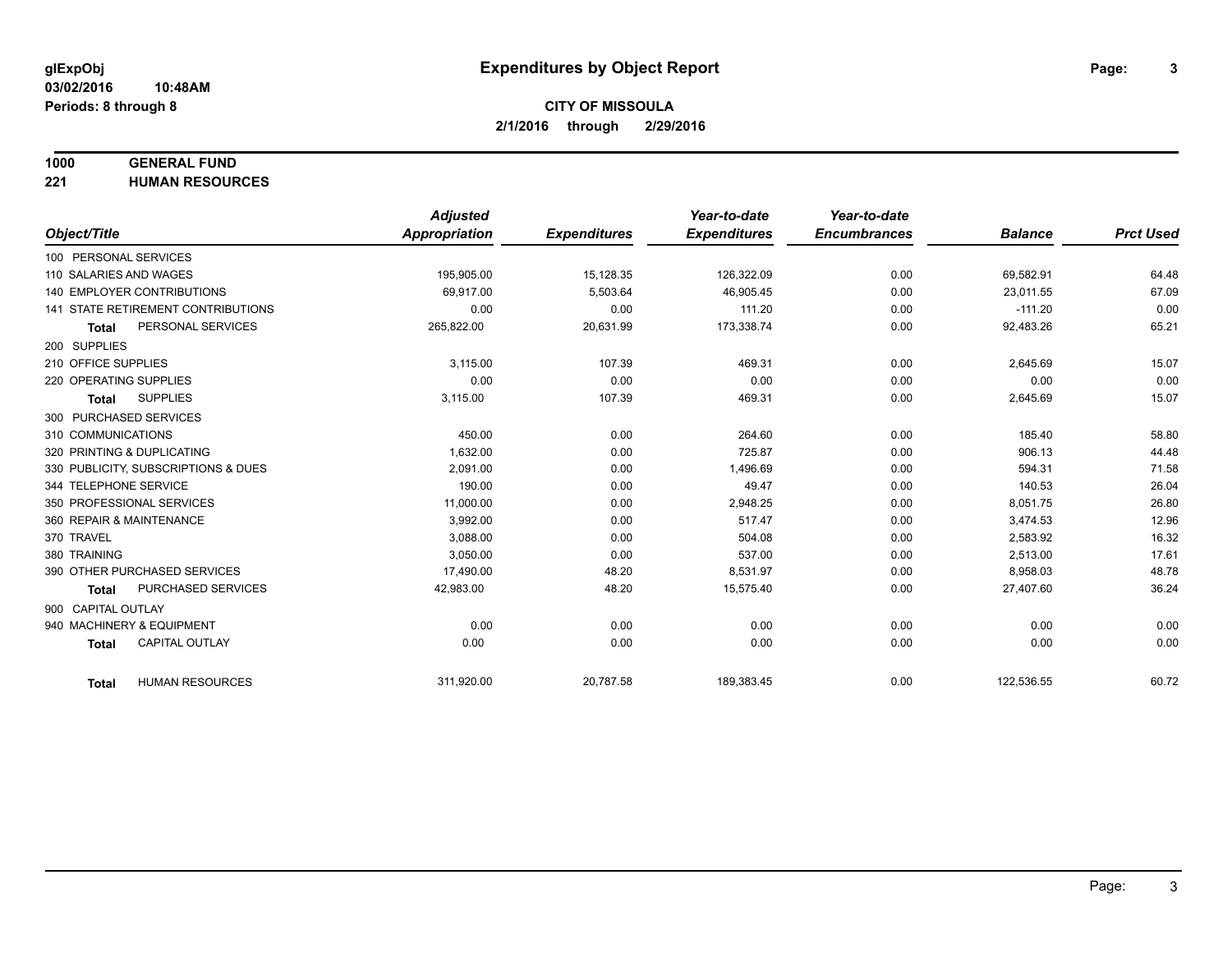#### **1000 GENERAL FUND**

**223 CITY CLERK**

|                                                   | <b>Adjusted</b> |                     | Year-to-date        | Year-to-date        |                |                  |
|---------------------------------------------------|-----------------|---------------------|---------------------|---------------------|----------------|------------------|
| Object/Title                                      | Appropriation   | <b>Expenditures</b> | <b>Expenditures</b> | <b>Encumbrances</b> | <b>Balance</b> | <b>Prct Used</b> |
| 100 PERSONAL SERVICES                             |                 |                     |                     |                     |                |                  |
| 110 SALARIES AND WAGES                            | 216,739.00      | 16,547.60           | 138,888.75          | 0.00                | 77,850.25      | 64.08            |
| 120 OVERTIME/TERMINATION                          | 0.00            | 0.00                | 0.00                | 0.00                | 0.00           | 0.00             |
| 140 EMPLOYER CONTRIBUTIONS                        | 83,566.00       | 6,651.55            | 57,416.65           | 0.00                | 26,149.35      | 68.71            |
| 141 STATE RETIREMENT CONTRIBUTIONS                | 0.00            | 0.00                | 122.33              | 0.00                | $-122.33$      | 0.00             |
| PERSONAL SERVICES<br>Total                        | 300,305.00      | 23,199.15           | 196,427.73          | 0.00                | 103,877.27     | 65.41            |
| 200 SUPPLIES                                      |                 |                     |                     |                     |                |                  |
| 210 OFFICE SUPPLIES                               | 2,700.00        | 39.36               | 1,198.59            | 0.00                | 1,501.41       | 44.39            |
| 220 OPERATING SUPPLIES                            | 250.00          | 0.00                | 35.24               | 0.00                | 214.76         | 14.10            |
| 230 REPAIR/MAINTENANCE                            | 0.00            | 0.00                | 0.00                | 0.00                | 0.00           | 0.00             |
| 231 GASOLINE                                      | 250.00          | 0.00                | 138.47              | 0.00                | 111.53         | 55.39            |
| 240 OTHER SUPPLIES                                | 225.00          | 56.53               | 56.53               | 0.00                | 168.47         | 25.12            |
| <b>SUPPLIES</b><br><b>Total</b>                   | 3,425.00        | 95.89               | 1,428.83            | 0.00                | 1,996.17       | 41.72            |
| 300 PURCHASED SERVICES                            |                 |                     |                     |                     |                |                  |
| 310 COMMUNICATIONS                                | 19,338.00       | 3,025.94            | 7,883.98            | 0.00                | 11,454.02      | 40.77            |
| 320 PRINTING & DUPLICATING                        | 700.00          | 0.00                | 39.95               | 0.00                | 660.05         | 5.71             |
| 330 PUBLICITY, SUBSCRIPTIONS & DUES               | 1,925.00        | 34.00               | 1,155.00            | 0.00                | 770.00         | 60.00            |
| 344 TELEPHONE SERVICE                             | 200.00          | 0.00                | 36.37               | 0.00                | 163.63         | 18.19            |
| 350 PROFESSIONAL SERVICES                         | 62,300.00       | 16,192.16           | 28,600.36           | 0.00                | 33,699.64      | 45.91            |
| 360 REPAIR & MAINTENANCE                          | 1,100.00        | 72.08               | 444.25              | 0.00                | 655.75         | 40.39            |
| 370 TRAVEL                                        | 5,150.00        | 0.00                | 2,441.92            | 0.00                | 2,708.08       | 47.42            |
| 380 TRAINING                                      | 6,320.00        | 330.00              | 2,329.00            | 0.00                | 3,991.00       | 36.85            |
| 390 OTHER PURCHASED SERVICES                      | 3,500.00        | 283.00              | 1,429.50            | 0.00                | 2,070.50       | 40.84            |
| PURCHASED SERVICES<br><b>Total</b>                | 100,533.00      | 19,937.18           | 44,360.33           | 0.00                | 56,172.67      | 44.13            |
| 500 FIXED CHARGES                                 |                 |                     |                     |                     |                |                  |
| 500 FIXED CHARGES                                 | 0.00            | 0.00                | 0.00                | 0.00                | 0.00           | 0.00             |
| <b>FIXED CHARGES</b><br><b>Total</b>              | 0.00            | 0.00                | 0.00                | 0.00                | 0.00           | 0.00             |
| 700 GRANTS & CONTRIBUTIONS                        |                 |                     |                     |                     |                |                  |
| 700 GRANTS & CONTRIBUTIONS                        | 67,939.06       | 97.60               | 21,067.16           | 0.00                | 46,871.90      | 31.01            |
| <b>GRANTS &amp; CONTRIBUTIONS</b><br><b>Total</b> | 67,939.06       | 97.60               | 21,067.16           | 0.00                | 46,871.90      | 31.01            |
| 800 OTHER OBJECTS                                 |                 |                     |                     |                     |                |                  |
| 845 CONTINGENCY                                   | 0.00            | 0.00                | 0.00                | 0.00                | 0.00           | 0.00             |
| OTHER OBJECTS<br><b>Total</b>                     | 0.00            | 0.00                | 0.00                | 0.00                | 0.00           | 0.00             |
|                                                   |                 |                     |                     |                     |                |                  |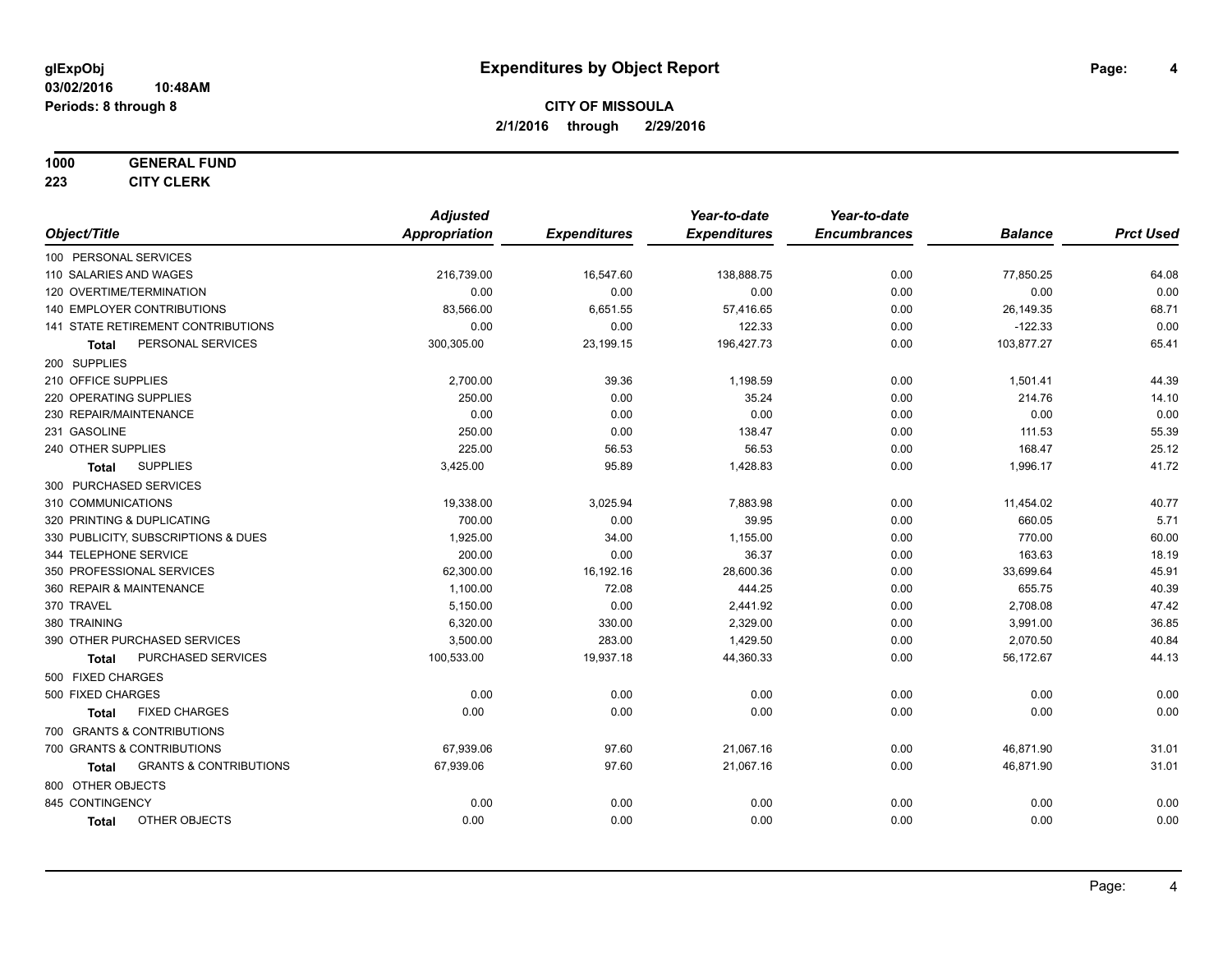#### **03/02/2016 10:48AM Periods: 8 through 8**

## **CITY OF MISSOULA 2/1/2016 through 2/29/2016**

# **1000 GENERAL FUND**

**223 CITY CLERK**

| Object/Title                          | <b>Adjusted</b><br>Appropriation | <b>Expenditures</b> | Year-to-date<br><b>Expenditures</b> | Year-to-date<br><b>Encumbrances</b> | <b>Balance</b> | <b>Prct Used</b> |
|---------------------------------------|----------------------------------|---------------------|-------------------------------------|-------------------------------------|----------------|------------------|
| 900 CAPITAL OUTLAY                    |                                  |                     |                                     |                                     |                |                  |
| 930 IMPROVEMENTS                      | 0.00                             | 0.00                | 0.00                                | 0.00                                | 0.00           | 0.00             |
| 940 MACHINERY & EQUIPMENT             | 0.00                             | 0.00                | 17.931.00                           | 0.00                                | $-17.931.00$   | 0.00             |
| <b>CAPITAL OUTLAY</b><br><b>Total</b> | 0.00                             | 0.00                | 17.931.00                           | 0.00                                | $-17.931.00$   | 0.00             |
| <b>CITY CLERK</b><br><b>Total</b>     | 472.202.06                       | 43,329.82           | 281,215.05                          | 0.00                                | 190.987.01     | 59.55            |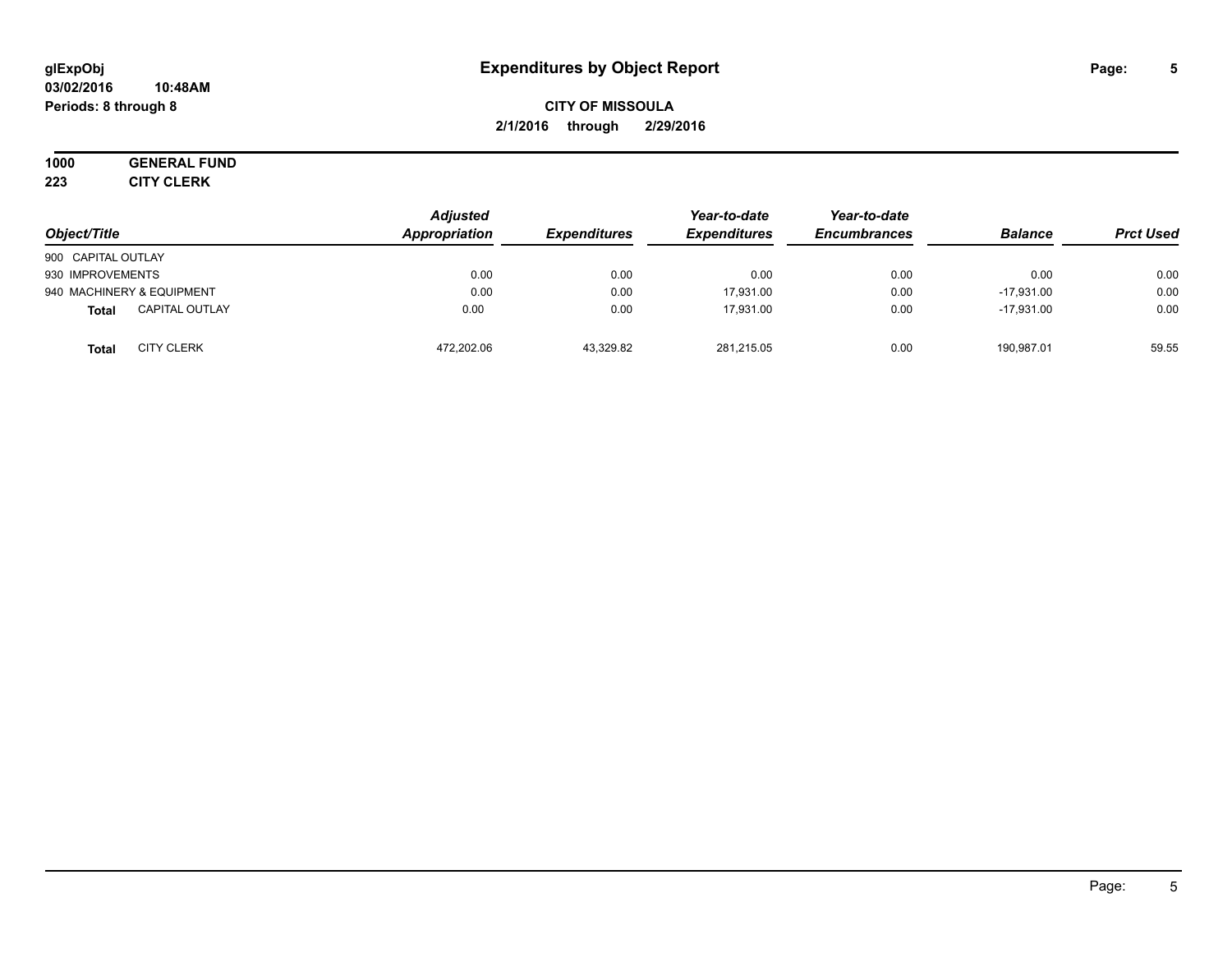#### **1000 GENERAL FUND**

**224 INFORMATION SERVICES**

|                                             | <b>Adjusted</b>      |                     | Year-to-date        | Year-to-date        |                |                  |
|---------------------------------------------|----------------------|---------------------|---------------------|---------------------|----------------|------------------|
| Object/Title                                | <b>Appropriation</b> | <b>Expenditures</b> | <b>Expenditures</b> | <b>Encumbrances</b> | <b>Balance</b> | <b>Prct Used</b> |
| 100 PERSONAL SERVICES                       |                      |                     |                     |                     |                |                  |
| 110 SALARIES AND WAGES                      | 436,622.00           | 33,954.50           | 284,386.36          | 0.00                | 152,235.64     | 65.13            |
| 120 OVERTIME/TERMINATION                    | 0.00                 | 0.00                | 0.00                | 0.00                | 0.00           | 0.00             |
| 130 OTHER                                   | 5,400.00             | 0.00                | 0.00                | 0.00                | 5,400.00       | 0.00             |
| 140 EMPLOYER CONTRIBUTIONS                  | 150,586.00           | 12,128.76           | 104,309.56          | 0.00                | 46,276.44      | 69.27            |
| 141 STATE RETIREMENT CONTRIBUTIONS          | 0.00                 | 0.00                | 265.05              | 0.00                | $-265.05$      | 0.00             |
| PERSONAL SERVICES<br>Total                  | 592,608.00           | 46,083.26           | 388,960.97          | 0.00                | 203,647.03     | 65.64            |
| 200 SUPPLIES                                |                      |                     |                     |                     |                |                  |
| 210 OFFICE SUPPLIES                         | 4,200.00             | 475.00              | 1,424.09            | 0.00                | 2,775.91       | 33.91            |
| 220 OPERATING SUPPLIES                      | 10,709.00            | 0.00                | 3,331.20            | 0.00                | 7,377.80       | 31.11            |
| 230 REPAIR/MAINTENANCE                      | 4,140.00             | 390.00              | 706.86              | 0.00                | 3,433.14       | 17.07            |
| 231 GASOLINE                                | 750.00               | 0.00                | 70.25               | 0.00                | 679.75         | 9.37             |
| 240 OTHER SUPPLIES                          | 2,900.00             | 0.00                | 77.92               | 0.00                | 2,822.08       | 2.69             |
| <b>SUPPLIES</b><br>Total                    | 22,699.00            | 865.00              | 5,610.32            | 0.00                | 17,088.68      | 24.72            |
| 300 PURCHASED SERVICES                      |                      |                     |                     |                     |                |                  |
| 310 COMMUNICATIONS                          | 600.00               | 0.00                | 14.08               | 0.00                | 585.92         | 2.35             |
| 320 PRINTING & DUPLICATING                  | 350.00               | 0.00                | 11.05               | 0.00                | 338.95         | 3.16             |
| 330 PUBLICITY, SUBSCRIPTIONS & DUES         | 0.00                 | 0.00                | 0.00                | 0.00                | 0.00           | 0.00             |
| 344 TELEPHONE SERVICE                       | 137,700.00           | 14,849.22           | 76,390.78           | 0.00                | 61,309.22      | 55.48            |
| 350 PROFESSIONAL SERVICES                   | 4,380.00             | 0.00                | 145.80              | 0.00                | 4,234.20       | 3.33             |
| 360 REPAIR & MAINTENANCE                    | 414,449.00           | 2,347.40            | 362,430.15          | 0.00                | 52,018.85      | 87.45            |
| 370 TRAVEL                                  | 7,080.00             | 605.20              | 5,429.10            | 0.00                | 1,650.90       | 76.68            |
| 380 TRAINING                                | 14,406.00            | 0.00                | 9,964.18            | 0.00                | 4,441.82       | 69.17            |
| 390 OTHER PURCHASED SERVICES                | 3,700.00             | 0.00                | 149.47              | 0.00                | 3,550.53       | 4.04             |
| PURCHASED SERVICES<br><b>Total</b>          | 582,665.00           | 17,801.82           | 454,534.61          | 0.00                | 128,130.39     | 78.01            |
| 500 FIXED CHARGES                           |                      |                     |                     |                     |                |                  |
| 500 FIXED CHARGES                           | 0.00                 | 0.00                | 0.00                | 0.00                | 0.00           | 0.00             |
| <b>FIXED CHARGES</b><br><b>Total</b>        | 0.00                 | 0.00                | 0.00                | 0.00                | 0.00           | 0.00             |
| 900 CAPITAL OUTLAY                          |                      |                     |                     |                     |                |                  |
| 940 MACHINERY & EQUIPMENT                   | 0.00                 | 0.00                | 0.00                | 0.00                | 0.00           | 0.00             |
| CAPITAL OUTLAY<br><b>Total</b>              | 0.00                 | 0.00                | 0.00                | 0.00                | 0.00           | 0.00             |
|                                             |                      |                     |                     |                     |                |                  |
| <b>INFORMATION SERVICES</b><br><b>Total</b> | 1,197,972.00         | 64,750.08           | 849,105.90          | 0.00                | 348,866.10     | 70.88            |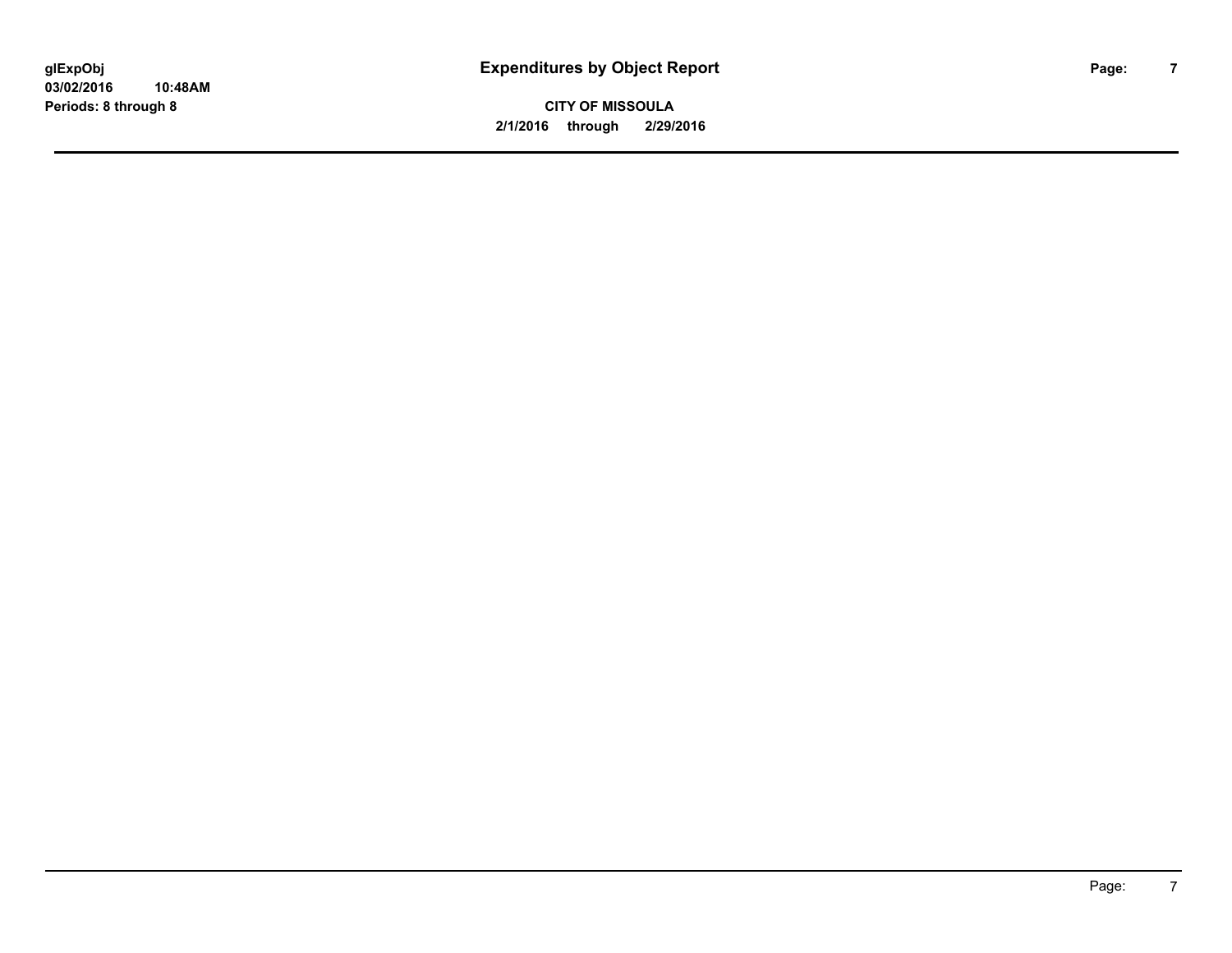## **1000 GENERAL FUND**

**230 MUNICIPAL COURT**

|                                       | <b>Adjusted</b> |                     | Year-to-date        | Year-to-date        |                |                  |
|---------------------------------------|-----------------|---------------------|---------------------|---------------------|----------------|------------------|
| Object/Title                          | Appropriation   | <b>Expenditures</b> | <b>Expenditures</b> | <b>Encumbrances</b> | <b>Balance</b> | <b>Prct Used</b> |
| 100 PERSONAL SERVICES                 |                 |                     |                     |                     |                |                  |
| 110 SALARIES AND WAGES                | 787,986.00      | 52,182.78           | 448,423.75          | 0.00                | 339,562.25     | 56.91            |
| 120 OVERTIME/TERMINATION              | 5.000.00        | 471.27              | 3,941.92            | 0.00                | 1,058.08       | 78.84            |
| 140 EMPLOYER CONTRIBUTIONS            | 306,300.00      | 19,617.79           | 181,957.36          | 0.00                | 124,342.64     | 59.40            |
| 141 STATE RETIREMENT CONTRIBUTIONS    | 0.00            | 0.00                | 396.24              | 0.00                | $-396.24$      | 0.00             |
| PERSONAL SERVICES<br><b>Total</b>     | 1,099,286.00    | 72,271.84           | 634,719.27          | 0.00                | 464,566.73     | 57.74            |
| 200 SUPPLIES                          |                 |                     |                     |                     |                |                  |
| 210 OFFICE SUPPLIES                   | 4,756.00        | 0.00                | 2,360.37            | 0.00                | 2,395.63       | 49.63            |
| 220 OPERATING SUPPLIES                | 4,973.00        | 0.00                | 1,307.62            | 0.00                | 3,665.38       | 26.29            |
| 230 REPAIR/MAINTENANCE                | 0.00            | 0.00                | 0.00                | 0.00                | 0.00           | 0.00             |
| 240 OTHER SUPPLIES                    | 3,540.00        | 0.00                | 180.00              | 0.00                | 3,360.00       | 5.08             |
| <b>SUPPLIES</b><br><b>Total</b>       | 13,269.00       | 0.00                | 3,847.99            | 0.00                | 9,421.01       | 29.00            |
| 300 PURCHASED SERVICES                |                 |                     |                     |                     |                |                  |
| 310 COMMUNICATIONS                    | 11,500.00       | 0.00                | 8,141.02            | 0.00                | 3,358.98       | 70.79            |
| 320 PRINTING & DUPLICATING            | 1,187.00        | 0.00                | 0.00                | 0.00                | 1,187.00       | 0.00             |
| 330 PUBLICITY, SUBSCRIPTIONS & DUES   | 10,196.00       | 1,160.96            | 5,663.06            | 0.00                | 4,532.94       | 55.54            |
| 344 TELEPHONE SERVICE                 | 1.584.00        | 0.00                | 754.60              | 0.00                | 829.40         | 47.64            |
| 350 PROFESSIONAL SERVICES             | 217,662.00      | 0.00                | 57,695.36           | 0.00                | 159,966.64     | 26.51            |
| 360 REPAIR & MAINTENANCE              | 3,790.00        | 0.00                | 2,372.75            | 0.00                | 1,417.25       | 62.61            |
| 370 TRAVEL                            | 5,174.00        | 0.00                | 4,705.62            | 0.00                | 468.38         | 90.95            |
| 380 TRAINING                          | 9,000.00        | 199.00              | 3,828.00            | 0.00                | 5,172.00       | 42.53            |
| 390 OTHER PURCHASED SERVICES          | 74,663.00       | 0.00                | 19,999.53           | 0.00                | 54,663.47      | 26.79            |
| PURCHASED SERVICES<br><b>Total</b>    | 334,756.00      | 1,359.96            | 103,159.94          | 0.00                | 231,596.06     | 30.82            |
| 500 FIXED CHARGES                     |                 |                     |                     |                     |                |                  |
| 500 FIXED CHARGES                     | 0.00            | 0.00                | 0.00                | 0.00                | 0.00           | 0.00             |
| <b>FIXED CHARGES</b><br><b>Total</b>  | 0.00            | 0.00                | 0.00                | 0.00                | 0.00           | 0.00             |
| 900 CAPITAL OUTLAY                    |                 |                     |                     |                     |                |                  |
| 940 MACHINERY & EQUIPMENT             | 0.00            | 0.00                | 0.00                | 0.00                | 0.00           | 0.00             |
| <b>CAPITAL OUTLAY</b><br><b>Total</b> | 0.00            | 0.00                | 0.00                | 0.00                | 0.00           | 0.00             |
| MUNICIPAL COURT<br><b>Total</b>       | 1,447,311.00    | 73,631.80           | 741,727.20          | 0.00                | 705,583.80     | 51.25            |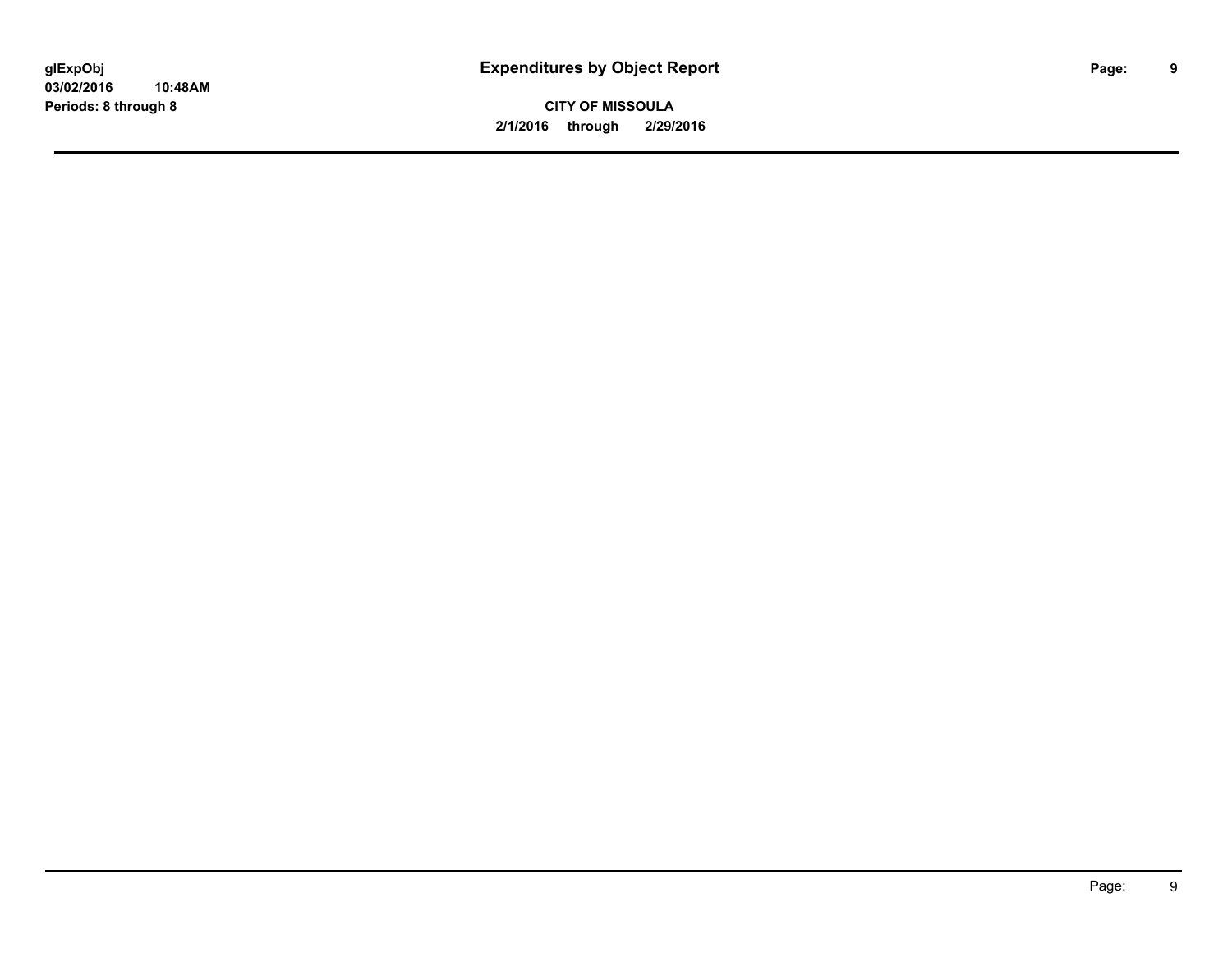**1000 GENERAL FUND**

**240 FINANCE**

|                                      | <b>Adjusted</b>      |                     | Year-to-date        | Year-to-date        |                |                  |
|--------------------------------------|----------------------|---------------------|---------------------|---------------------|----------------|------------------|
| Object/Title                         | <b>Appropriation</b> | <b>Expenditures</b> | <b>Expenditures</b> | <b>Encumbrances</b> | <b>Balance</b> | <b>Prct Used</b> |
| 100 PERSONAL SERVICES                |                      |                     |                     |                     |                |                  |
| 110 SALARIES AND WAGES               | 668,260.00           | 48,329.02           | 391,764.77          | 0.00                | 276,495.23     | 58.62            |
| 120 OVERTIME/TERMINATION             | 1,000.00             | 0.00                | 1,338.66            | 0.00                | $-338.66$      | 133.87           |
| <b>140 EMPLOYER CONTRIBUTIONS</b>    | 244,608.00           | 18,864.93           | 152,611.97          | 0.00                | 91,996.03      | 62.39            |
| 141 STATE RETIREMENT CONTRIBUTIONS   | 0.00                 | 0.00                | 343.47              | 0.00                | $-343.47$      | 0.00             |
| PERSONAL SERVICES<br>Total           | 913,868.00           | 67,193.95           | 546,058.87          | 0.00                | 367,809.13     | 59.75            |
| 200 SUPPLIES                         |                      |                     |                     |                     |                |                  |
| 210 OFFICE SUPPLIES                  | 3,965.00             | 1,337.27            | 5,142.78            | 0.00                | $-1,177.78$    | 129.70           |
| 220 OPERATING SUPPLIES               | 1,904.00             | 503.64              | 1,053.33            | 0.00                | 850.67         | 55.32            |
| 230 REPAIR/MAINTENANCE               | 300.00               | 0.00                | 0.00                | 0.00                | 300.00         | 0.00             |
| 231 GASOLINE                         | 91.00                | 0.00                | 0.00                | 0.00                | 91.00          | 0.00             |
| 240 OTHER SUPPLIES                   | 500.00               | 0.00                | 0.00                | 0.00                | 500.00         | 0.00             |
| <b>SUPPLIES</b><br>Total             | 6,760.00             | 1,840.91            | 6,196.11            | 0.00                | 563.89         | 91.66            |
| 300 PURCHASED SERVICES               |                      |                     |                     |                     |                |                  |
| 310 COMMUNICATIONS                   | 42,109.00            | 243.74              | 52,273.06           | 0.00                | $-10,164.06$   | 124.14           |
| 320 PRINTING & DUPLICATING           | 5,480.00             | 0.00                | 2,217.34            | 0.00                | 3,262.66       | 40.46            |
| 330 PUBLICITY, SUBSCRIPTIONS & DUES  | 3,410.00             | 177.00              | 674.48              | 0.00                | 2,735.52       | 19.78            |
| 344 TELEPHONE SERVICE                | 1,225.00             | 30.00               | 138.45              | 0.00                | 1,086.55       | 11.30            |
| 350 PROFESSIONAL SERVICES            | 158,354.00           | 1,373.20            | 141,280.37          | 0.00                | 17,073.63      | 89.22            |
| 360 REPAIR & MAINTENANCE             | 200.00               | 0.00                | 0.00                | 0.00                | 200.00         | 0.00             |
| 370 TRAVEL                           | 8.245.00             | 0.00                | 381.74              | 0.00                | 7,863.26       | 4.63             |
| 380 TRAINING                         | 7,330.00             | 164.60              | 1,116.60            | 0.00                | 6,213.40       | 15.23            |
| 390 OTHER PURCHASED SERVICES         | 0.00                 | 0.00                | 0.00                | 0.00                | 0.00           | 0.00             |
| PURCHASED SERVICES<br><b>Total</b>   | 226,353.00           | 1,988.54            | 198,082.04          | 0.00                | 28,270.96      | 87.51            |
| 500 FIXED CHARGES                    |                      |                     |                     |                     |                |                  |
| 500 FIXED CHARGES                    | 500.00               | 0.00                | 0.00                | 0.00                | 500.00         | 0.00             |
| <b>FIXED CHARGES</b><br><b>Total</b> | 500.00               | 0.00                | 0.00                | 0.00                | 500.00         | 0.00             |
| 900 CAPITAL OUTLAY                   |                      |                     |                     |                     |                |                  |
| 940 MACHINERY & EQUIPMENT            | 0.00                 | 0.00                | 0.00                | 0.00                | 0.00           | 0.00             |
| CAPITAL OUTLAY<br><b>Total</b>       | 0.00                 | 0.00                | 0.00                | 0.00                | 0.00           | 0.00             |
| <b>FINANCE</b><br><b>Total</b>       | 1,147,481.00         | 71,023.40           | 750,337.02          | 0.00                | 397,143.98     | 65.39            |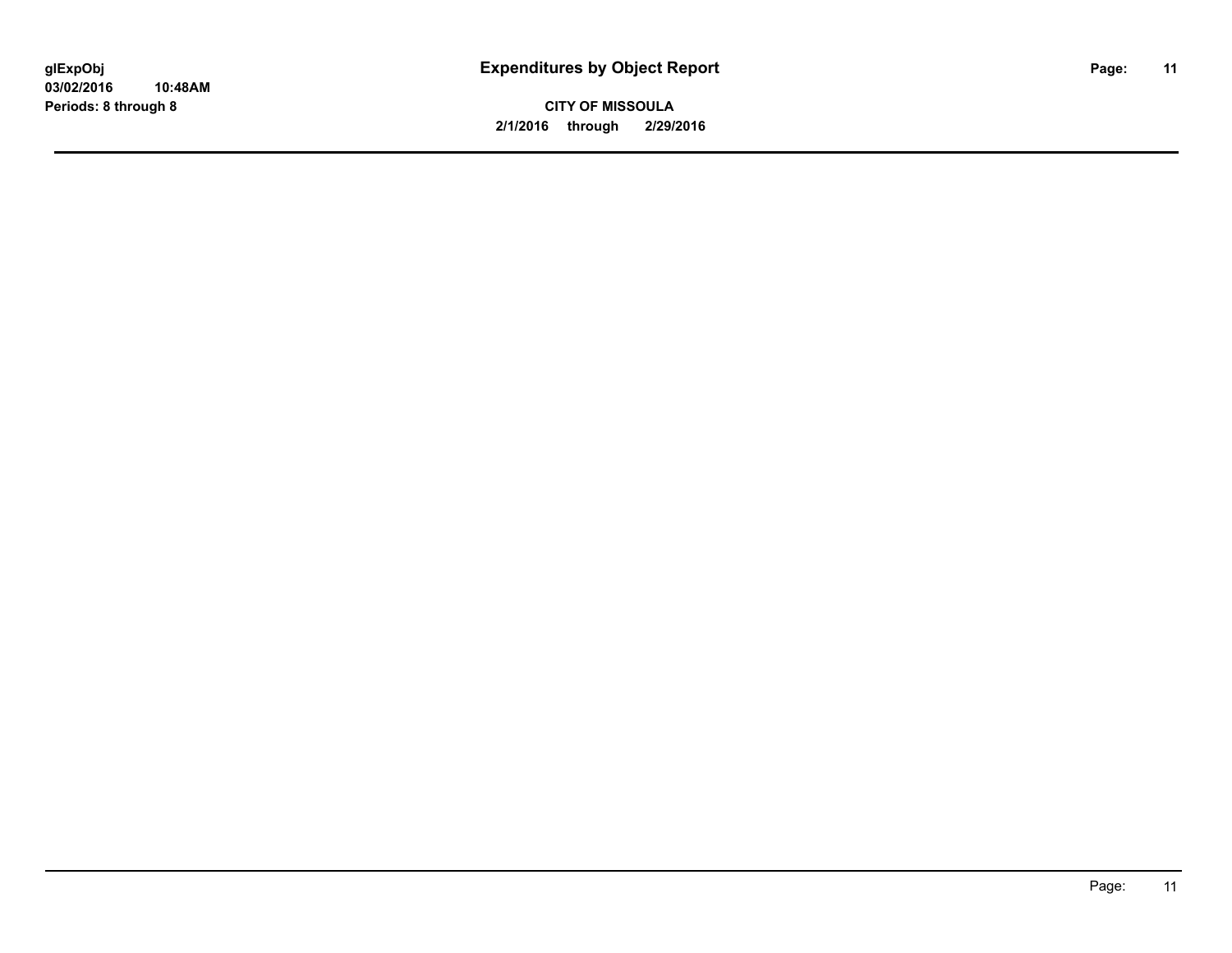#### **1000 GENERAL FUND**

**245 CENTRALIZED SERVICES**

|                                                   | <b>Adjusted</b> |                     | Year-to-date        | Year-to-date        |                |                  |
|---------------------------------------------------|-----------------|---------------------|---------------------|---------------------|----------------|------------------|
| Object/Title                                      | Appropriation   | <b>Expenditures</b> | <b>Expenditures</b> | <b>Encumbrances</b> | <b>Balance</b> | <b>Prct Used</b> |
| 100 PERSONAL SERVICES                             |                 |                     |                     |                     |                |                  |
| 110 SALARIES AND WAGES                            | 259,353.00      | 19,788.02           | 166,158.93          | 0.00                | 93,194.07      | 64.07            |
| 140 EMPLOYER CONTRIBUTIONS                        | 76,798.00       | 6,281.67            | 55.689.67           | 0.00                | 21,108.33      | 72.51            |
| 141 STATE RETIREMENT CONTRIBUTIONS                | 0.00            | 0.00                | 146.37              | 0.00                | $-146.37$      | 0.00             |
| PERSONAL SERVICES<br><b>Total</b>                 | 336,151.00      | 26,069.69           | 221,994.97          | 0.00                | 114,156.03     | 66.04            |
| 200 SUPPLIES                                      |                 |                     |                     |                     |                |                  |
| 210 OFFICE SUPPLIES                               | 1,200.00        | 2,242.80            | 2,352.90            | 0.00                | $-1,152.90$    | 196.08           |
| 220 OPERATING SUPPLIES                            | 1.000.00        | 0.00                | 0.00                | 0.00                | 1,000.00       | 0.00             |
| 231 GASOLINE                                      | 522.00          | 32.87               | 32.87               | 0.00                | 489.13         | 6.30             |
| <b>SUPPLIES</b><br><b>Total</b>                   | 2,722.00        | 2,275.67            | 2,385.77            | 0.00                | 336.23         | 87.65            |
| 300 PURCHASED SERVICES                            |                 |                     |                     |                     |                |                  |
| 310 COMMUNICATIONS                                | 400.00          | 0.00                | 0.00                | 0.00                | 400.00         | 0.00             |
| 320 PRINTING & DUPLICATING                        | 550.00          | 16.23               | 31.02               | 0.00                | 518.98         | 5.64             |
| 330 PUBLICITY, SUBSCRIPTIONS & DUES               | 550.00          | 0.00                | 1,700.00            | 0.00                | $-1,150.00$    | 309.09           |
| 344 TELEPHONE SERVICE                             | 845.00          | 0.00                | 413.31              | 0.00                | 431.69         | 48.91            |
| 350 PROFESSIONAL SERVICES                         | 11,500.00       | 0.00                | 5,750.00            | 0.00                | 5,750.00       | 50.00            |
| 370 TRAVEL                                        | 2,000.00        | 164.93              | 258.43              | 0.00                | 1,741.57       | 12.92            |
| 380 TRAINING                                      | 3,000.00        | 0.00                | 0.00                | 0.00                | 3,000.00       | 0.00             |
| 390 OTHER PURCHASED SERVICES                      | 0.00            | 0.00                | 0.00                | 0.00                | 0.00           | 0.00             |
| <b>PURCHASED SERVICES</b><br><b>Total</b>         | 18,845.00       | 181.16              | 8,152.76            | 0.00                | 10,692.24      | 43.26            |
| 700 GRANTS & CONTRIBUTIONS                        |                 |                     |                     |                     |                |                  |
| 700 GRANTS & CONTRIBUTIONS                        | 5,000.00        | 0.00                | 0.00                | 0.00                | 5,000.00       | 0.00             |
| <b>GRANTS &amp; CONTRIBUTIONS</b><br><b>Total</b> | 5,000.00        | 0.00                | 0.00                | 0.00                | 5,000.00       | 0.00             |
|                                                   |                 |                     |                     |                     |                |                  |
| <b>CENTRALIZED SERVICES</b><br><b>Total</b>       | 362,718.00      | 28,526.52           | 232,533.50          | 0.00                | 130,184.50     | 64.11            |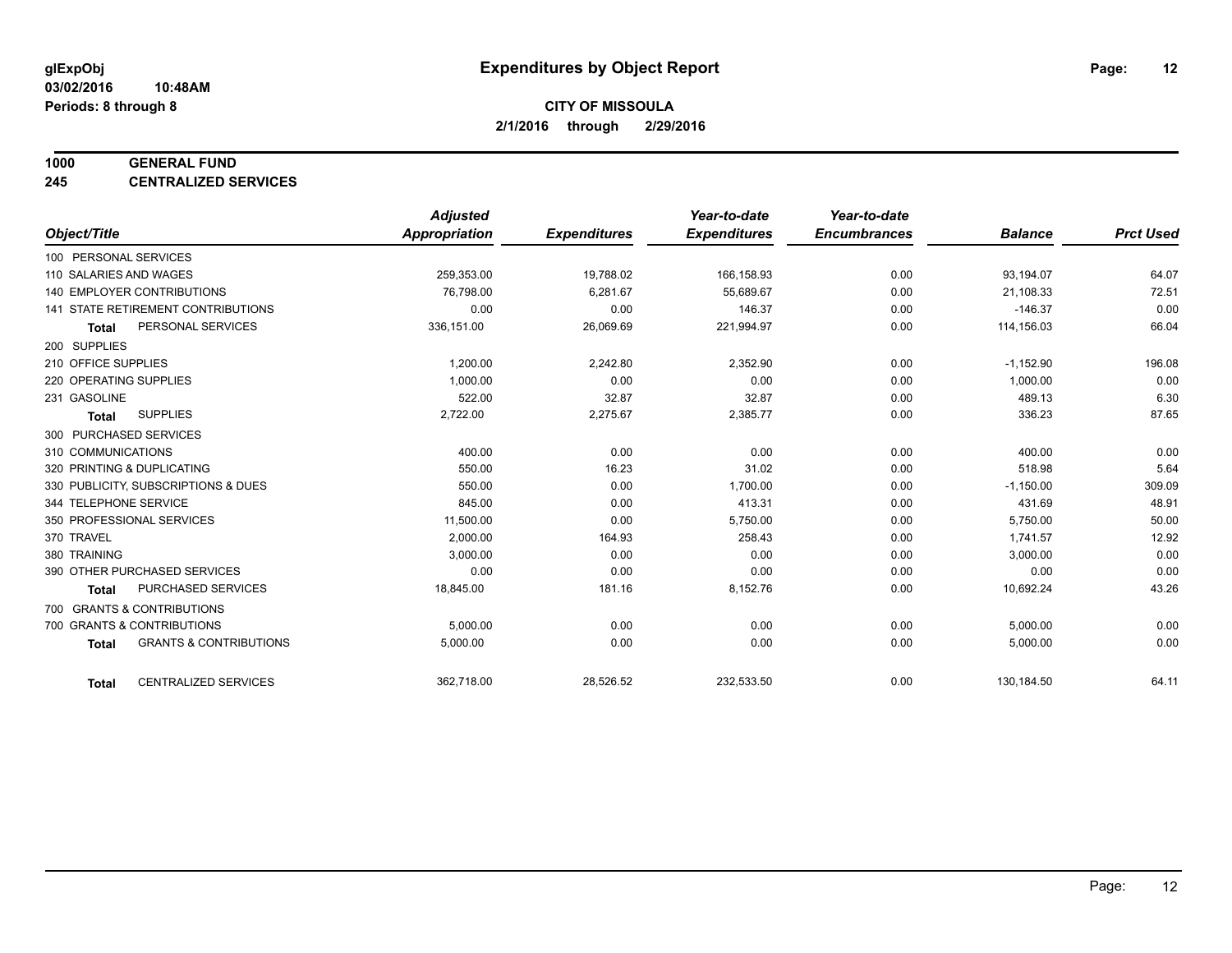#### **1000 GENERAL FUND**

**250 DEVELOPMENT SERVICES**

|                                     | <b>Adjusted</b> |                     | Year-to-date        | Year-to-date        |                |                  |
|-------------------------------------|-----------------|---------------------|---------------------|---------------------|----------------|------------------|
| Object/Title                        | Appropriation   | <b>Expenditures</b> | <b>Expenditures</b> | <b>Encumbrances</b> | <b>Balance</b> | <b>Prct Used</b> |
| 100 PERSONAL SERVICES               |                 |                     |                     |                     |                |                  |
| 110 SALARIES AND WAGES              | 1,252,634.00    | 110,669.21          | 876,906.78          | 0.00                | 375,727.22     | 70.01            |
| 120 OVERTIME/TERMINATION            | 4,276.00        | 0.00                | 0.00                | 0.00                | 4,276.00       | 0.00             |
| 130 OTHER                           | 0.00            | 0.00                | 0.00                | 0.00                | 0.00           | 0.00             |
| 140 EMPLOYER CONTRIBUTIONS          | 424,509.00      | 40,982.69           | 326,949.78          | 0.00                | 97,559.22      | 77.02            |
| 141 STATE RETIREMENT CONTRIBUTIONS  | 0.00            | 0.00                | 766.23              | 0.00                | $-766.23$      | 0.00             |
| PERSONAL SERVICES<br>Total          | 1,681,419.00    | 151,651.90          | 1,204,622.79        | 0.00                | 476,796.21     | 71.64            |
| 200 SUPPLIES                        |                 |                     |                     |                     |                |                  |
| 210 OFFICE SUPPLIES                 | 13,621.00       | $-26.33$            | 10,050.45           | 0.00                | 3,570.55       | 73.79            |
| 220 OPERATING SUPPLIES              | 1,406.00        | 21.38               | 977.93              | 0.00                | 428.07         | 69.55            |
| 230 REPAIR/MAINTENANCE              | 3,000.00        | 87.10               | 1,094.23            | 0.00                | 1,905.77       | 36.47            |
| 231 GASOLINE                        | 10,900.00       | 640.38              | 4,409.16            | 0.00                | 6,490.84       | 40.45            |
| 240 OTHER SUPPLIES                  | 1,255.00        | 200.35              | 758.75              | 0.00                | 496.25         | 60.46            |
| <b>SUPPLIES</b><br><b>Total</b>     | 30,182.00       | 922.88              | 17,290.52           | 0.00                | 12,891.48      | 57.29            |
| 300 PURCHASED SERVICES              |                 |                     |                     |                     |                |                  |
| 310 COMMUNICATIONS                  | 9,800.00        | 179.84              | 3,533.63            | 0.00                | 6,266.37       | 36.06            |
| 320 PRINTING & DUPLICATING          | 7,904.00        | 657.90              | 1,144.67            | 0.00                | 6,759.33       | 14.48            |
| 330 PUBLICITY, SUBSCRIPTIONS & DUES | 11,017.00       | 1,281.56            | 4,093.34            | 0.00                | 6,923.66       | 37.15            |
| 341 ELECTRICITY & NATURAL GAS       | 0.00            | 0.00                | 0.00                | 0.00                | 0.00           | 0.00             |
| 344 TELEPHONE SERVICE               | 9,045.00        | 0.00                | 7,972.20            | 0.00                | 1,072.80       | 88.14            |
| 350 PROFESSIONAL SERVICES           | 88,936.00       | 1,183.35            | 30,595.69           | 0.00                | 58,340.31      | 34.40            |
| 360 REPAIR & MAINTENANCE            | 2,655.00        | 0.00                | 84.11               | 0.00                | 2,570.89       | 3.17             |
| 370 TRAVEL                          | 13,723.00       | 816.54              | 4,796.08            | 0.00                | 8,926.92       | 34.95            |
| 380 TRAINING                        | 12,239.00       | 588.00              | 2,138.00            | 0.00                | 10,101.00      | 17.47            |
| 390 OTHER PURCHASED SERVICES        | 166,504.00      | 0.00                | 101,110.68          | 0.00                | 65,393.32      | 60.73            |
| PURCHASED SERVICES<br><b>Total</b>  | 321,823.00      | 4,707.19            | 155,468.40          | 0.00                | 166,354.60     | 48.31            |
| 500 FIXED CHARGES                   |                 |                     |                     |                     |                |                  |
| 500 FIXED CHARGES                   | 0.00            | 0.00                | 0.00                | 0.00                | 0.00           | 0.00             |
| 550 MERCHANT SERVICE FEES           | 0.00            | 0.00                | 5,232.39            | 0.00                | $-5,232.39$    | 0.00             |
| <b>FIXED CHARGES</b><br>Total       | 0.00            | 0.00                | 5,232.39            | 0.00                | $-5,232.39$    | 0.00             |
| 700 GRANTS & CONTRIBUTIONS          |                 |                     |                     |                     |                |                  |
| 700 GRANTS & CONTRIBUTIONS          | 20,680.00       | 0.00                | 10,780.00           | 0.00                | 9,900.00       | 52.13            |
| 780 INTERGOVERNMENTAL TRANSFER      | 0.00            | 0.00                | 0.00                | 0.00                | 0.00           | 0.00             |
|                                     |                 |                     |                     |                     |                |                  |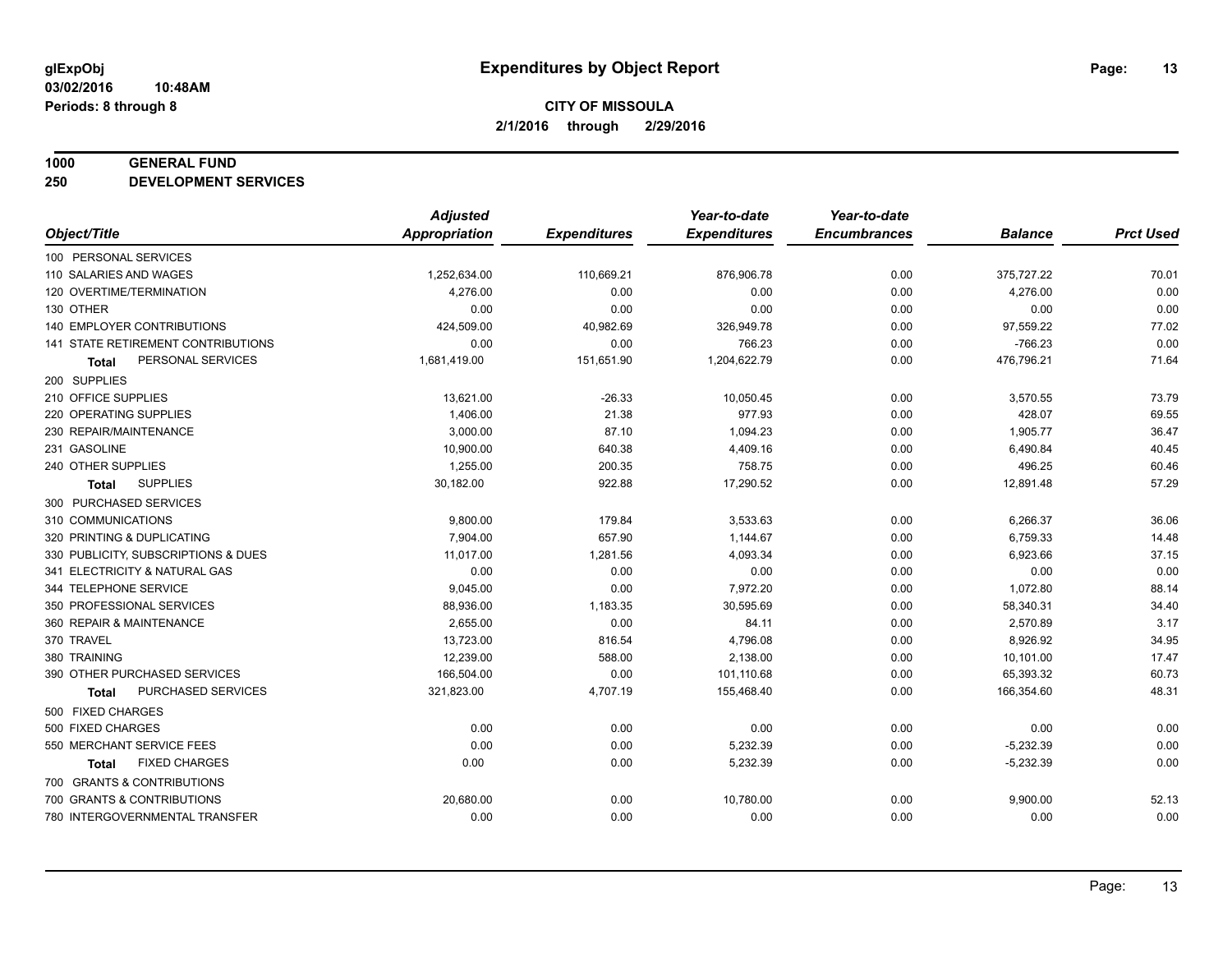#### **1000 GENERAL FUND**

**250 DEVELOPMENT SERVICES**

|                    |                                   | <b>Adjusted</b>      | <b>Expenditures</b> | Year-to-date        | Year-to-date<br><b>Encumbrances</b> | <b>Balance</b> | <b>Prct Used</b> |
|--------------------|-----------------------------------|----------------------|---------------------|---------------------|-------------------------------------|----------------|------------------|
| Object/Title       |                                   | <b>Appropriation</b> |                     | <b>Expenditures</b> |                                     |                |                  |
| <b>Total</b>       | <b>GRANTS &amp; CONTRIBUTIONS</b> | 20,680.00            | 0.00                | 10.780.00           | 0.00                                | 9,900.00       | 52.13            |
| 800 OTHER OBJECTS  |                                   |                      |                     |                     |                                     |                |                  |
|                    | 820 TRANSFERS TO OTHER FUNDS      | 165.820.00           | 0.00                | 9,900.00            | 0.00                                | 155.920.00     | 5.97             |
| 845 CONTINGENCY    |                                   | 0.00                 | 0.00                | 0.00                | 0.00                                | 0.00           | 0.00             |
| <b>Total</b>       | OTHER OBJECTS                     | 165,820.00           | 0.00                | 9,900.00            | 0.00                                | 155,920.00     | 5.97             |
| 900 CAPITAL OUTLAY |                                   |                      |                     |                     |                                     |                |                  |
|                    | 940 MACHINERY & EQUIPMENT         | 0.00                 | 0.00                | 0.00                | 0.00                                | 0.00           | 0.00             |
| <b>Total</b>       | <b>CAPITAL OUTLAY</b>             | 0.00                 | 0.00                | 0.00                | 0.00                                | 0.00           | 0.00             |
| <b>Total</b>       | DEVELOPMENT SERVICES              | 2.219.924.00         | 157.281.97          | 1.403.294.10        | 0.00                                | 816.629.90     | 63.21            |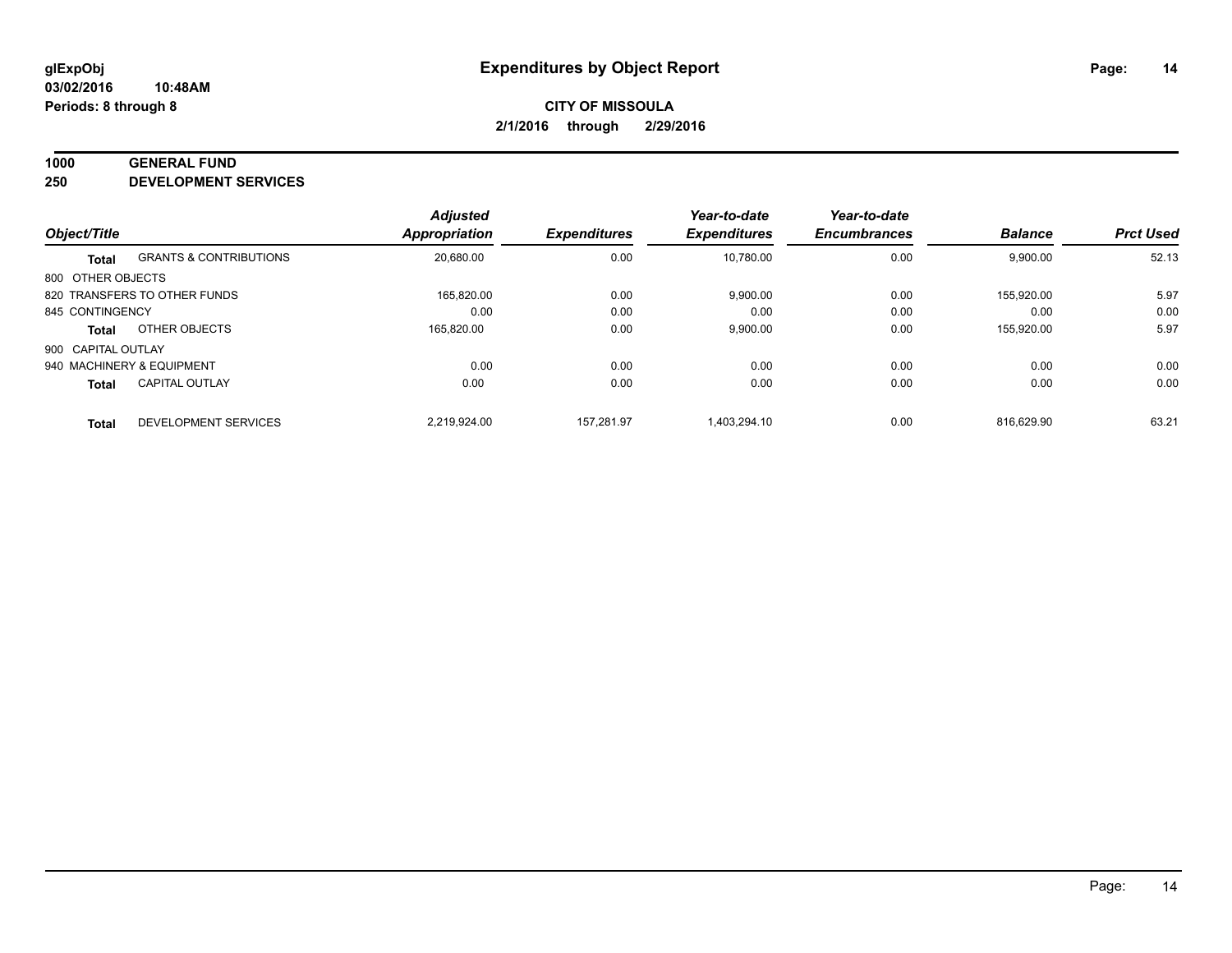## **1000 GENERAL FUND**

**270 CITY ATTORNEY**

|                                            | <b>Adjusted</b> |                     | Year-to-date        | Year-to-date        |                |                  |
|--------------------------------------------|-----------------|---------------------|---------------------|---------------------|----------------|------------------|
| Object/Title                               | Appropriation   | <b>Expenditures</b> | <b>Expenditures</b> | <b>Encumbrances</b> | <b>Balance</b> | <b>Prct Used</b> |
| 100 PERSONAL SERVICES                      |                 |                     |                     |                     |                |                  |
| 110 SALARIES AND WAGES                     | 956,043.00      | 65,659.40           | 582,858.00          | 0.00                | 373,185.00     | 60.97            |
| 120 OVERTIME/TERMINATION                   | 2,270.00        | 0.00                | 2,261.81            | 0.00                | 8.19           | 99.64            |
| <b>140 EMPLOYER CONTRIBUTIONS</b>          | 314,286.00      | 21,574.02           | 201,168.57          | 0.00                | 113, 117.43    | 64.01            |
| 141 STATE RETIREMENT CONTRIBUTIONS         | 0.00            | 0.00                | 517.19              | 0.00                | $-517.19$      | 0.00             |
| PERSONAL SERVICES<br>Total                 | 1,272,599.00    | 87,233.42           | 786,805.57          | 0.00                | 485,793.43     | 61.83            |
| 200 SUPPLIES                               |                 |                     |                     |                     |                |                  |
| 210 OFFICE SUPPLIES                        | 5,618.00        | 510.13              | 2,002.53            | 0.00                | 3,615.47       | 35.64            |
| 220 OPERATING SUPPLIES                     | 1.250.00        | 0.00                | 2.074.98            | 0.00                | $-824.98$      | 166.00           |
| 231 GASOLINE                               | 263.00          | 27.96               | 117.49              | 0.00                | 145.51         | 44.67            |
| <b>SUPPLIES</b><br><b>Total</b>            | 7,131.00        | 538.09              | 4,195.00            | 0.00                | 2,936.00       | 58.83            |
| 300 PURCHASED SERVICES                     |                 |                     |                     |                     |                |                  |
| 310 COMMUNICATIONS                         | 1,350.00        | 0.00                | 626.89              | 0.00                | 723.11         | 46.44            |
| 320 PRINTING & DUPLICATING                 | 550.00          | 0.00                | 238.00              | 0.00                | 312.00         | 43.27            |
| 330 PUBLICITY, SUBSCRIPTIONS & DUES        | 16,000.00       | 243.92              | 2,813.72            | 0.00                | 13,186.28      | 17.59            |
| 344 TELEPHONE SERVICE                      | 264.00          | 0.00                | 59.12               | 0.00                | 204.88         | 22.39            |
| 350 PROFESSIONAL SERVICES                  | 12,915.00       | 0.00                | 340.30              | 0.00                | 12,574.70      | 2.63             |
| 360 REPAIR & MAINTENANCE                   | 19,447.00       | 37.85               | 10,010.37           | 0.00                | 9,436.63       | 51.48            |
| 370 TRAVEL                                 | 4,500.00        | 141.00              | 2,464.05            | 0.00                | 2,035.95       | 54.76            |
| 380 TRAINING                               | 8,000.00        | 495.00              | 3,679.00            | 0.00                | 4,321.00       | 45.99            |
| PURCHASED SERVICES<br><b>Total</b>         | 63,026.00       | 917.77              | 20,231.45           | 0.00                | 42,794.55      | 32.10            |
| 500 FIXED CHARGES                          |                 |                     |                     |                     |                |                  |
| 500 FIXED CHARGES                          | 0.00            | 0.00                | 0.00                | 0.00                | 0.00           | 0.00             |
| <b>FIXED CHARGES</b><br><b>Total</b>       | 0.00            | 0.00                | 0.00                | 0.00                | 0.00           | 0.00             |
| 700 GRANTS & CONTRIBUTIONS                 |                 |                     |                     |                     |                |                  |
| 700 GRANTS & CONTRIBUTIONS                 | 63,875.00       | 0.00                | 35,537.50           | 0.00                | 28,337.50      | 55.64            |
| <b>GRANTS &amp; CONTRIBUTIONS</b><br>Total | 63,875.00       | 0.00                | 35,537.50           | 0.00                | 28,337.50      | 55.64            |
| 800 OTHER OBJECTS                          |                 |                     |                     |                     |                |                  |
| 845 CONTINGENCY                            | 0.00            | 0.00                | 0.00                | 0.00                | 0.00           | 0.00             |
| OTHER OBJECTS<br>Total                     | 0.00            | 0.00                | 0.00                | 0.00                | 0.00           | 0.00             |
| 900 CAPITAL OUTLAY                         |                 |                     |                     |                     |                |                  |
| 920 BUILDINGS                              | 0.00            | 0.00                | 0.00                | 0.00                | 0.00           | 0.00             |
| 940 MACHINERY & EQUIPMENT                  | 0.00            | 0.00                | 0.00                | 0.00                | 0.00           | 0.00             |
|                                            |                 |                     |                     |                     |                |                  |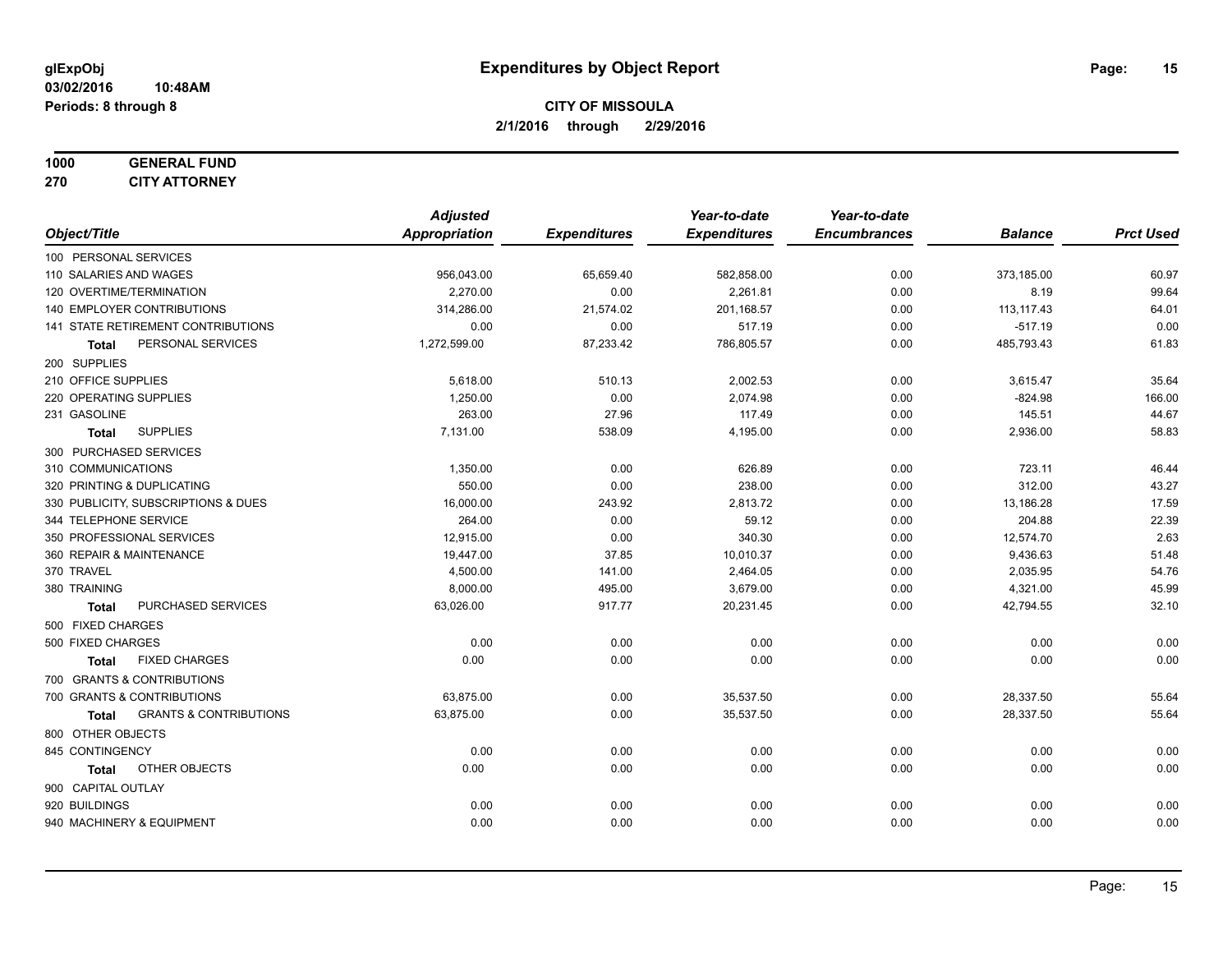#### **03/02/2016 10:48AM Periods: 8 through 8**

## **CITY OF MISSOULA 2/1/2016 through 2/29/2016**

## **1000 GENERAL FUND 270 CITY ATTORNEY**

|              |                      | <b>Adjusted</b> |                     | Year-to-date        | Year-to-date        |                |                  |
|--------------|----------------------|-----------------|---------------------|---------------------|---------------------|----------------|------------------|
| Object/Title |                      | Appropriation   | <b>Expenditures</b> | <b>Expenditures</b> | <b>Encumbrances</b> | <b>Balance</b> | <b>Prct Used</b> |
| Tota         | CAPITAL OUTLAY       | 0.00            | 0.00                | 0.00                | 0.00                | 0.00           | 0.00             |
| Tota         | <b>CITY ATTORNEY</b> | 1,406,631.00    | 88,689.28           | 846,769.52          | 0.00                | 559,861.48     | 60.20            |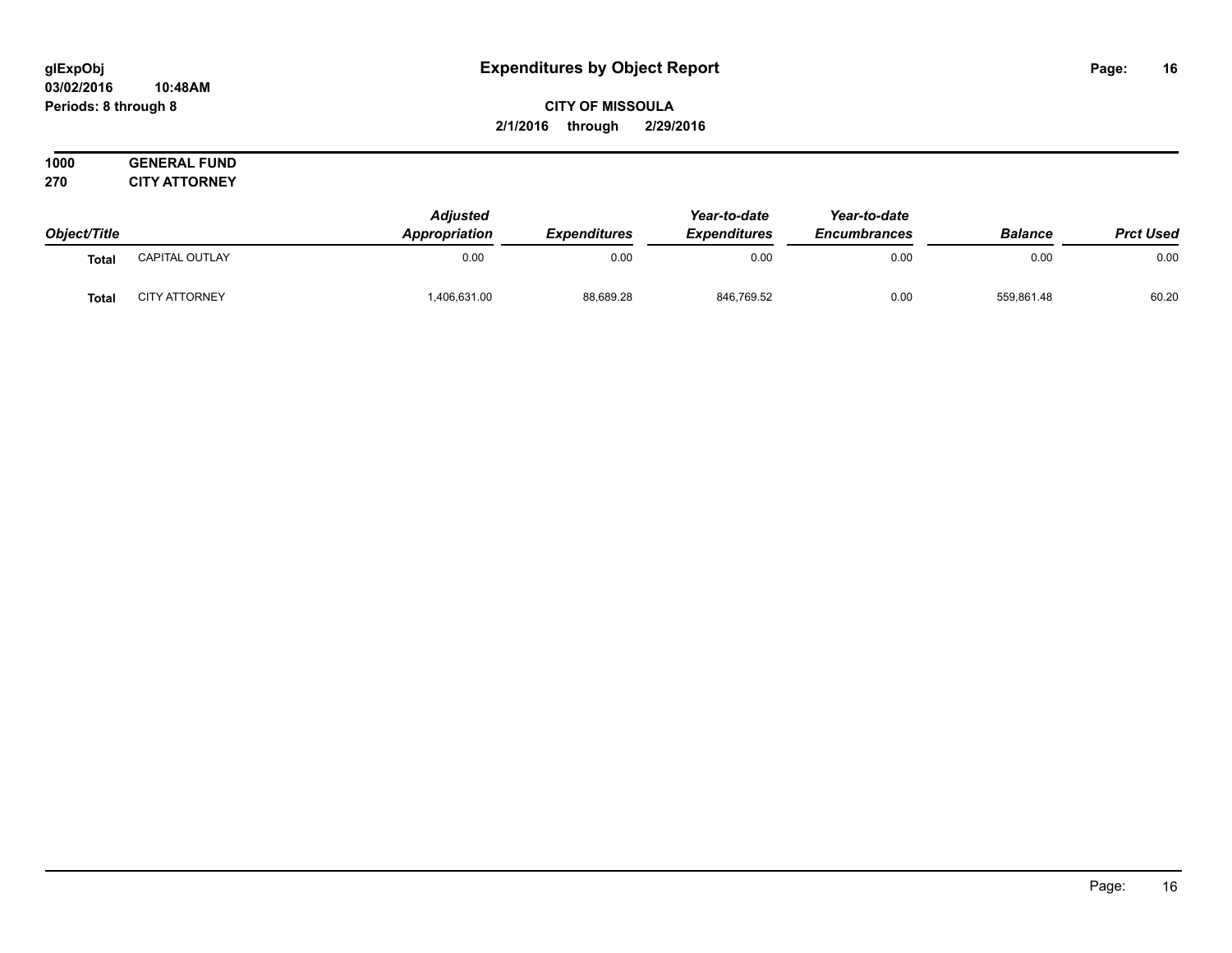#### **1000 GENERAL FUND**

**280 PUBLIC WORKS OPERATIONS**

| <b>Expenditures</b><br>Object/Title<br><b>Appropriation</b><br><b>Expenditures</b><br><b>Encumbrances</b><br><b>Balance</b><br>100 PERSONAL SERVICES<br>110 SALARIES AND WAGES<br>486,612.00<br>37,634.91<br>326,400.81<br>0.00<br>160,211.19<br>120 OVERTIME/TERMINATION<br>2.235.00<br>188.70<br>1,279.10<br>955.90<br>0.00<br>130 OTHER<br>17,900.00<br>0.00<br>0.00<br>0.00<br>17,900.00<br><b>140 EMPLOYER CONTRIBUTIONS</b><br>218,935.00<br>15,132.97<br>137,626.72<br>0.00<br>81,308.28<br>141 STATE RETIREMENT CONTRIBUTIONS<br>$-288.77$<br>0.00<br>0.00<br>288.77<br>0.00<br>465,272.20<br>PERSONAL SERVICES<br>725,682.00<br>52,956.58<br>0.00<br>260,409.80<br>Total<br>200 SUPPLIES<br>210 OFFICE SUPPLIES<br>950.00<br>504.94<br>445.06<br>134.46<br>0.00<br>220 OPERATING SUPPLIES<br>1,935.00<br>0.00<br>950.45<br>984.55<br>0.00<br>59,860.00<br>3,239.23<br>9,941.65<br>0.00<br>49,918.35<br>230 REPAIR/MAINTENANCE<br>524.26<br>231 GASOLINE<br>9,280.00<br>3,500.99<br>5,779.01<br>0.00 |                    | <b>Adjusted</b> |          | Year-to-date | Year-to-date |          |                  |
|--------------------------------------------------------------------------------------------------------------------------------------------------------------------------------------------------------------------------------------------------------------------------------------------------------------------------------------------------------------------------------------------------------------------------------------------------------------------------------------------------------------------------------------------------------------------------------------------------------------------------------------------------------------------------------------------------------------------------------------------------------------------------------------------------------------------------------------------------------------------------------------------------------------------------------------------------------------------------------------------------------------|--------------------|-----------------|----------|--------------|--------------|----------|------------------|
|                                                                                                                                                                                                                                                                                                                                                                                                                                                                                                                                                                                                                                                                                                                                                                                                                                                                                                                                                                                                              |                    |                 |          |              |              |          | <b>Prct Used</b> |
|                                                                                                                                                                                                                                                                                                                                                                                                                                                                                                                                                                                                                                                                                                                                                                                                                                                                                                                                                                                                              |                    |                 |          |              |              |          |                  |
|                                                                                                                                                                                                                                                                                                                                                                                                                                                                                                                                                                                                                                                                                                                                                                                                                                                                                                                                                                                                              |                    |                 |          |              |              |          | 67.08            |
|                                                                                                                                                                                                                                                                                                                                                                                                                                                                                                                                                                                                                                                                                                                                                                                                                                                                                                                                                                                                              |                    |                 |          |              |              |          | 42.77            |
|                                                                                                                                                                                                                                                                                                                                                                                                                                                                                                                                                                                                                                                                                                                                                                                                                                                                                                                                                                                                              |                    |                 |          |              |              |          | 0.00             |
|                                                                                                                                                                                                                                                                                                                                                                                                                                                                                                                                                                                                                                                                                                                                                                                                                                                                                                                                                                                                              |                    |                 |          |              |              |          | 62.86            |
|                                                                                                                                                                                                                                                                                                                                                                                                                                                                                                                                                                                                                                                                                                                                                                                                                                                                                                                                                                                                              |                    |                 |          |              |              |          | 0.00             |
|                                                                                                                                                                                                                                                                                                                                                                                                                                                                                                                                                                                                                                                                                                                                                                                                                                                                                                                                                                                                              |                    |                 |          |              |              |          | 64.12            |
|                                                                                                                                                                                                                                                                                                                                                                                                                                                                                                                                                                                                                                                                                                                                                                                                                                                                                                                                                                                                              |                    |                 |          |              |              |          |                  |
|                                                                                                                                                                                                                                                                                                                                                                                                                                                                                                                                                                                                                                                                                                                                                                                                                                                                                                                                                                                                              |                    |                 |          |              |              |          | 53.15            |
|                                                                                                                                                                                                                                                                                                                                                                                                                                                                                                                                                                                                                                                                                                                                                                                                                                                                                                                                                                                                              |                    |                 |          |              |              |          | 49.12            |
|                                                                                                                                                                                                                                                                                                                                                                                                                                                                                                                                                                                                                                                                                                                                                                                                                                                                                                                                                                                                              |                    |                 |          |              |              |          | 16.61            |
|                                                                                                                                                                                                                                                                                                                                                                                                                                                                                                                                                                                                                                                                                                                                                                                                                                                                                                                                                                                                              |                    |                 |          |              |              |          | 37.73            |
|                                                                                                                                                                                                                                                                                                                                                                                                                                                                                                                                                                                                                                                                                                                                                                                                                                                                                                                                                                                                              | 240 OTHER SUPPLIES | 31,090.00       | 4,878.21 | 21,110.08    | 0.00         | 9,979.92 | 67.90            |
| <b>SUPPLIES</b><br>103,115.00<br>8,776.16<br>36,008.11<br>0.00<br>67,106.89<br>Total                                                                                                                                                                                                                                                                                                                                                                                                                                                                                                                                                                                                                                                                                                                                                                                                                                                                                                                         |                    |                 |          |              |              |          | 34.92            |
| 300 PURCHASED SERVICES                                                                                                                                                                                                                                                                                                                                                                                                                                                                                                                                                                                                                                                                                                                                                                                                                                                                                                                                                                                       |                    |                 |          |              |              |          |                  |
| 310 COMMUNICATIONS<br>500.00<br>0.00<br>27.53<br>472.47<br>0.00                                                                                                                                                                                                                                                                                                                                                                                                                                                                                                                                                                                                                                                                                                                                                                                                                                                                                                                                              |                    |                 |          |              |              |          | 5.51             |
| 200.00<br>0.00<br>320 PRINTING & DUPLICATING<br>0.00<br>0.00<br>200.00                                                                                                                                                                                                                                                                                                                                                                                                                                                                                                                                                                                                                                                                                                                                                                                                                                                                                                                                       |                    |                 |          |              |              |          | 0.00             |
| 247.50<br>227.58<br>330 PUBLICITY, SUBSCRIPTIONS & DUES<br>1,100.00<br>872.42<br>0.00                                                                                                                                                                                                                                                                                                                                                                                                                                                                                                                                                                                                                                                                                                                                                                                                                                                                                                                        |                    |                 |          |              |              |          | 79.31            |
| 341 ELECTRICITY & NATURAL GAS<br>135,778.00<br>10,746.26<br>77,842.79<br>0.00<br>57,935.21                                                                                                                                                                                                                                                                                                                                                                                                                                                                                                                                                                                                                                                                                                                                                                                                                                                                                                                   |                    |                 |          |              |              |          | 57.33            |
| 344 TELEPHONE SERVICE<br>1,804.00<br>203.42<br>1,739.66<br>64.34<br>0.00                                                                                                                                                                                                                                                                                                                                                                                                                                                                                                                                                                                                                                                                                                                                                                                                                                                                                                                                     |                    |                 |          |              |              |          | 96.43            |
| 457.00<br>0.00<br>109.20<br>345 GARBAGE<br>0.00<br>347.80                                                                                                                                                                                                                                                                                                                                                                                                                                                                                                                                                                                                                                                                                                                                                                                                                                                                                                                                                    |                    |                 |          |              |              |          | 23.89            |
| 350 PROFESSIONAL SERVICES<br>870.00<br>1,843.10<br>9,961.79<br>0.00<br>$-9,091.79$                                                                                                                                                                                                                                                                                                                                                                                                                                                                                                                                                                                                                                                                                                                                                                                                                                                                                                                           |                    |                 |          |              |              |          | 1,145.03         |
| 15,900.00<br>360 REPAIR & MAINTENANCE<br>0.00<br>26,318.21<br>0.00<br>$-10,418.21$                                                                                                                                                                                                                                                                                                                                                                                                                                                                                                                                                                                                                                                                                                                                                                                                                                                                                                                           |                    |                 |          |              |              |          | 165.52           |
| 370 TRAVEL<br>1,550.00<br>0.00<br>1,550.00<br>0.00<br>0.00                                                                                                                                                                                                                                                                                                                                                                                                                                                                                                                                                                                                                                                                                                                                                                                                                                                                                                                                                   |                    |                 |          |              |              |          | 0.00             |
| 2,200.00<br>0.00<br>2,200.00<br>380 TRAINING<br>0.00<br>0.00                                                                                                                                                                                                                                                                                                                                                                                                                                                                                                                                                                                                                                                                                                                                                                                                                                                                                                                                                 |                    |                 |          |              |              |          | 0.00             |
| PURCHASED SERVICES<br>160,359.00<br>13,040.28<br>116,871.60<br>43,487.40<br>0.00<br><b>Total</b>                                                                                                                                                                                                                                                                                                                                                                                                                                                                                                                                                                                                                                                                                                                                                                                                                                                                                                             |                    |                 |          |              |              |          | 72.88            |
| 500 FIXED CHARGES                                                                                                                                                                                                                                                                                                                                                                                                                                                                                                                                                                                                                                                                                                                                                                                                                                                                                                                                                                                            |                    |                 |          |              |              |          |                  |
| 0.00<br>0.00<br>500 FIXED CHARGES<br>0.00<br>0.00<br>0.00                                                                                                                                                                                                                                                                                                                                                                                                                                                                                                                                                                                                                                                                                                                                                                                                                                                                                                                                                    |                    |                 |          |              |              |          | 0.00             |
| 0.00<br>0.00<br><b>FIXED CHARGES</b><br>0.00<br>0.00<br>0.00<br>Total                                                                                                                                                                                                                                                                                                                                                                                                                                                                                                                                                                                                                                                                                                                                                                                                                                                                                                                                        |                    |                 |          |              |              |          | 0.00             |
| 800 OTHER OBJECTS                                                                                                                                                                                                                                                                                                                                                                                                                                                                                                                                                                                                                                                                                                                                                                                                                                                                                                                                                                                            |                    |                 |          |              |              |          |                  |
| 850 SALARY SAVINGS<br>$-5,411.00$<br>0.00<br>0.00<br>0.00<br>$-5,411.00$                                                                                                                                                                                                                                                                                                                                                                                                                                                                                                                                                                                                                                                                                                                                                                                                                                                                                                                                     |                    |                 |          |              |              |          | 0.00             |
| OTHER OBJECTS<br>0.00<br>0.00<br>0.00<br>$-5,411.00$<br>$-5,411.00$<br>Total                                                                                                                                                                                                                                                                                                                                                                                                                                                                                                                                                                                                                                                                                                                                                                                                                                                                                                                                 |                    |                 |          |              |              |          | 0.00             |
| 900 CAPITAL OUTLAY                                                                                                                                                                                                                                                                                                                                                                                                                                                                                                                                                                                                                                                                                                                                                                                                                                                                                                                                                                                           |                    |                 |          |              |              |          |                  |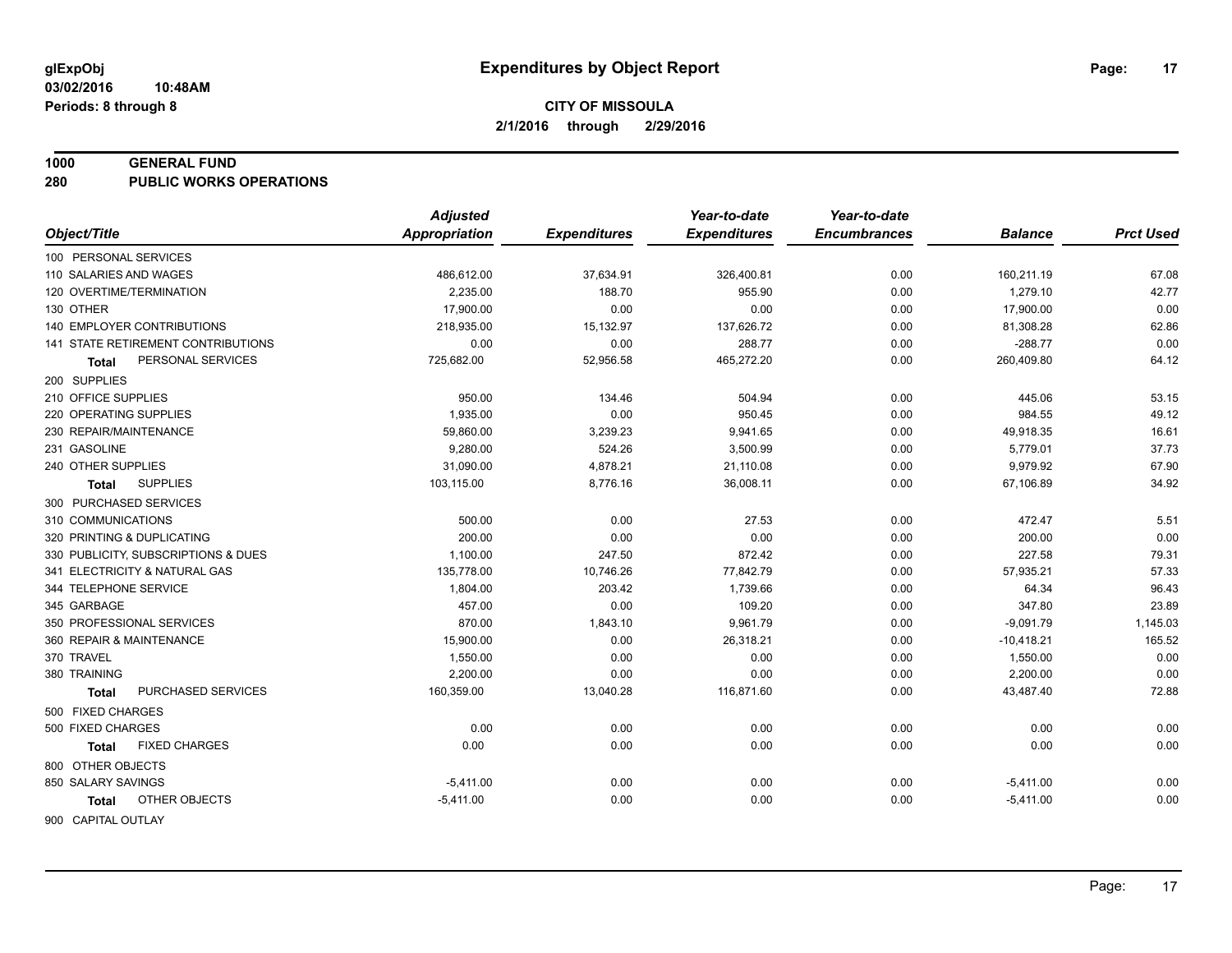#### **1000 GENERAL FUND**

**280 PUBLIC WORKS OPERATIONS**

| Object/Title |                           | <b>Adjusted</b><br>Appropriation | <i><b>Expenditures</b></i> | Year-to-date<br><b>Expenditures</b> | Year-to-date<br><b>Encumbrances</b> | <b>Balance</b> | <b>Prct Used</b> |
|--------------|---------------------------|----------------------------------|----------------------------|-------------------------------------|-------------------------------------|----------------|------------------|
|              | 940 MACHINERY & EQUIPMENT | 0.00                             | 0.00                       | 0.00                                | 0.00                                | 0.00           | 0.00             |
| <b>Total</b> | <b>CAPITAL OUTLAY</b>     | 0.00                             | 0.00                       | 0.00                                | 0.00                                | 0.00           | 0.00             |
| <b>Total</b> | PUBLIC WORKS OPERATIONS   | 983,745.00                       | 74,773.02                  | 618,151.91                          | 0.00                                | 365,593.09     | 62.84            |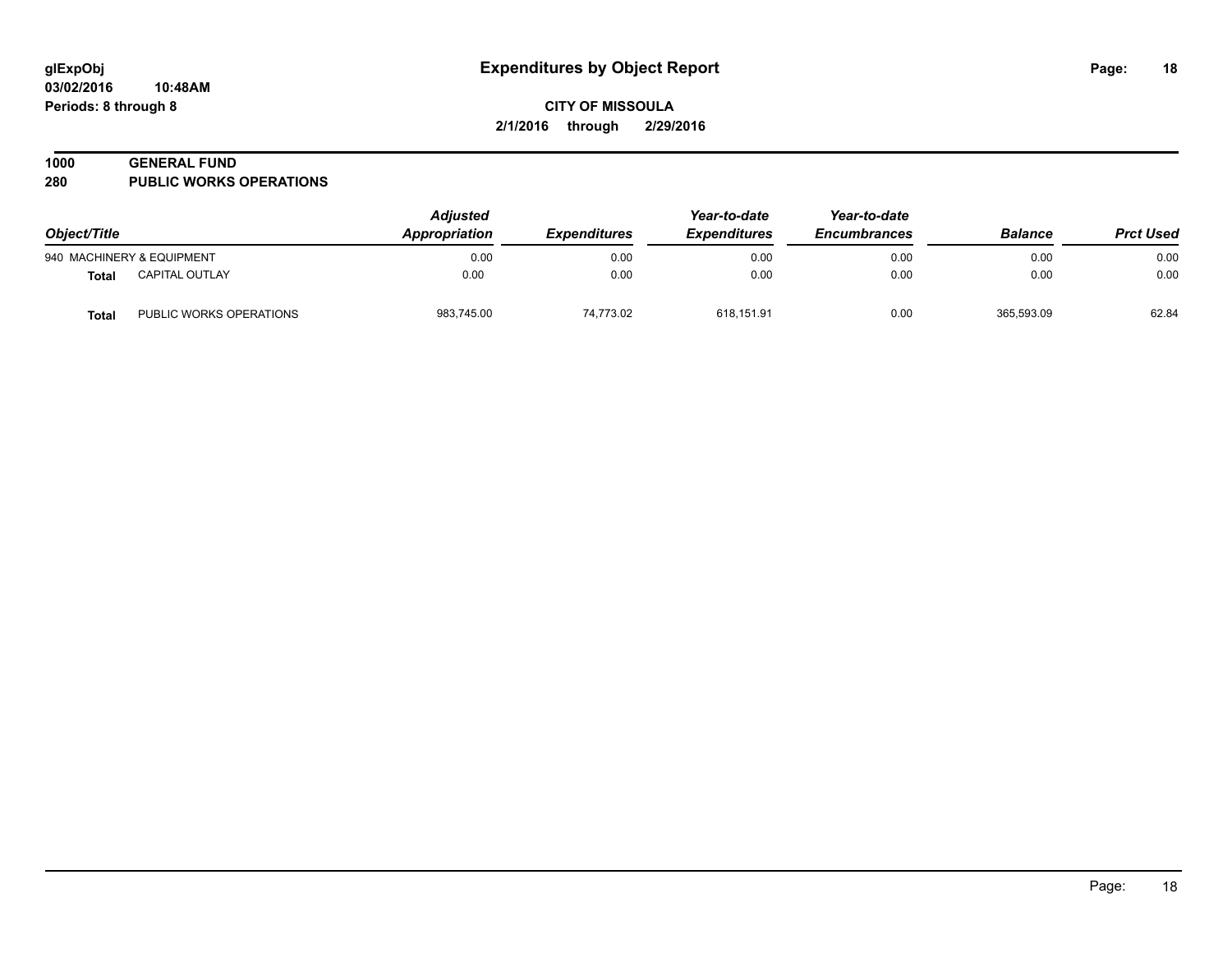**1000 GENERAL FUND**

**290 POLICE**

|                                           | <b>Adjusted</b> |                     | Year-to-date        | Year-to-date        |                 |                  |
|-------------------------------------------|-----------------|---------------------|---------------------|---------------------|-----------------|------------------|
| Object/Title                              | Appropriation   | <b>Expenditures</b> | <b>Expenditures</b> | <b>Encumbrances</b> | <b>Balance</b>  | <b>Prct Used</b> |
| 100 PERSONAL SERVICES                     |                 |                     |                     |                     |                 |                  |
| 110 SALARIES AND WAGES                    | 8,777,445.00    | 612,962.12          | 5,077,252.23        | 0.00                | 3,700,192.77    | 57.84            |
| 115 SALARIES/HEALTH INSURANCE BENEFIT     | 0.00            | 65,508.00           | 441,969.00          | 0.00                | -441,969.00     | 0.00             |
| 120 OVERTIME/TERMINATION                  | 244,408.00      | 14, 164. 77         | 178,930.88          | 0.00                | 65,477.12       | 73.21            |
| 121 OUTSIDE HIRE OVERTIME                 | 75,000.00       | 5,110.25            | 86,890.41           | 0.00                | $-11,890.41$    | 115.85           |
| 122 COURT OVERTIME                        | 2,675.00        | 4,720.00            | 17,894.97           | 0.00                | $-15,219.97$    | 668.97           |
| 130 OTHER                                 | 67,307.00       | 0.00                | 66,968.34           | 0.00                | 338.66          | 99.50            |
| 133 EDUCATION COMPENSATION                | 0.00            | 2,320.00            | 11,295.00           | 0.00                | $-11,295.00$    | 0.00             |
| 140 EMPLOYER CONTRIBUTIONS                | 4,622,353.00    | 172,100.63          | 1,475,866.75        | 0.00                | 3,146,486.25    | 31.93            |
| <b>141 STATE RETIREMENT CONTRIBUTIONS</b> | 85,477.00       | 0.00                | 1,284,633.55        | 0.00                | $-1,199,156.55$ | 1,502.90         |
| PERSONAL SERVICES<br><b>Total</b>         | 13,874,665.00   | 876,885.77          | 8,641,701.13        | 0.00                | 5,232,963.87    | 62.28            |
| 200 SUPPLIES                              |                 |                     |                     |                     |                 |                  |
| 210 OFFICE SUPPLIES                       | 19,874.00       | 1,124.55            | 5,875.28            | 0.00                | 13,998.72       | 29.56            |
| 220 OPERATING SUPPLIES                    | 80,296.00       | 11,574.90           | 68,401.67           | 0.00                | 11,894.33       | 85.19            |
| 230 REPAIR/MAINTENANCE                    | 45,735.00       | 3,884.08            | 26,036.00           | 0.00                | 19,699.00       | 56.93            |
| 231 GASOLINE                              | 172,872.00      | 20,359.75           | 83,719.06           | 0.00                | 89,152.94       | 48.43            |
| <b>SUPPLIES</b><br>Total                  | 318,777.00      | 36,943.28           | 184,032.01          | 0.00                | 134,744.99      | 57.73            |
| 300 PURCHASED SERVICES                    |                 |                     |                     |                     |                 |                  |
| 310 COMMUNICATIONS                        | 14,396.00       | 252.68              | 15,995.58           | 0.00                | $-1,599.58$     | 111.11           |
| 320 PRINTING & DUPLICATING                | 10,824.00       | 79.42               | 3,429.60            | 0.00                | 7,394.40        | 31.69            |
| 330 PUBLICITY, SUBSCRIPTIONS & DUES       | 14,938.00       | 1,313.02            | 12,149.57           | 0.00                | 2,788.43        | 81.33            |
| 344 TELEPHONE SERVICE                     | 47,693.00       | 0.00                | 23,190.92           | 0.00                | 24,502.08       | 48.63            |
| 350 PROFESSIONAL SERVICES                 | 62,899.00       | 7,725.45            | 32,077.00           | 0.00                | 30,822.00       | 51.00            |
| 360 REPAIR & MAINTENANCE                  | 33,245.00       | 776.05              | 22,837.53           | 0.00                | 10,407.47       | 68.69            |
| 370 TRAVEL                                | 26,000.00       | 3,889.82            | 36,616.57           | 0.00                | $-10,616.57$    | 140.83           |
| 380 TRAINING                              | 31,300.00       | 450.00              | 24,369.55           | 0.00                | 6,930.45        | 77.86            |
| 390 OTHER PURCHASED SERVICES              | 25,000.00       | 304.00              | 12,377.45           | 0.00                | 12,622.55       | 49.51            |
| 392 DONATIONS AND SALES                   | 0.00            | 71.00               | 71.00               | 0.00                | $-71.00$        | 0.00             |
| PURCHASED SERVICES<br><b>Total</b>        | 266,295.00      | 14,861.44           | 183,114.77          | 0.00                | 83,180.23       | 68.76            |
| 500 FIXED CHARGES                         |                 |                     |                     |                     |                 |                  |
| 500 FIXED CHARGES                         | 91,462.00       | 5,732.98            | 52,170.12           | 0.00                | 39,291.88       | 57.04            |
| <b>FIXED CHARGES</b><br>Total             | 91,462.00       | 5,732.98            | 52,170.12           | 0.00                | 39,291.88       | 57.04            |
| 700 GRANTS & CONTRIBUTIONS                |                 |                     |                     |                     |                 |                  |
| 700 GRANTS & CONTRIBUTIONS                | 4,000.00        | 0.00                | 0.00                | 0.00                | 4,000.00        | 0.00             |
|                                           |                 |                     |                     |                     |                 |                  |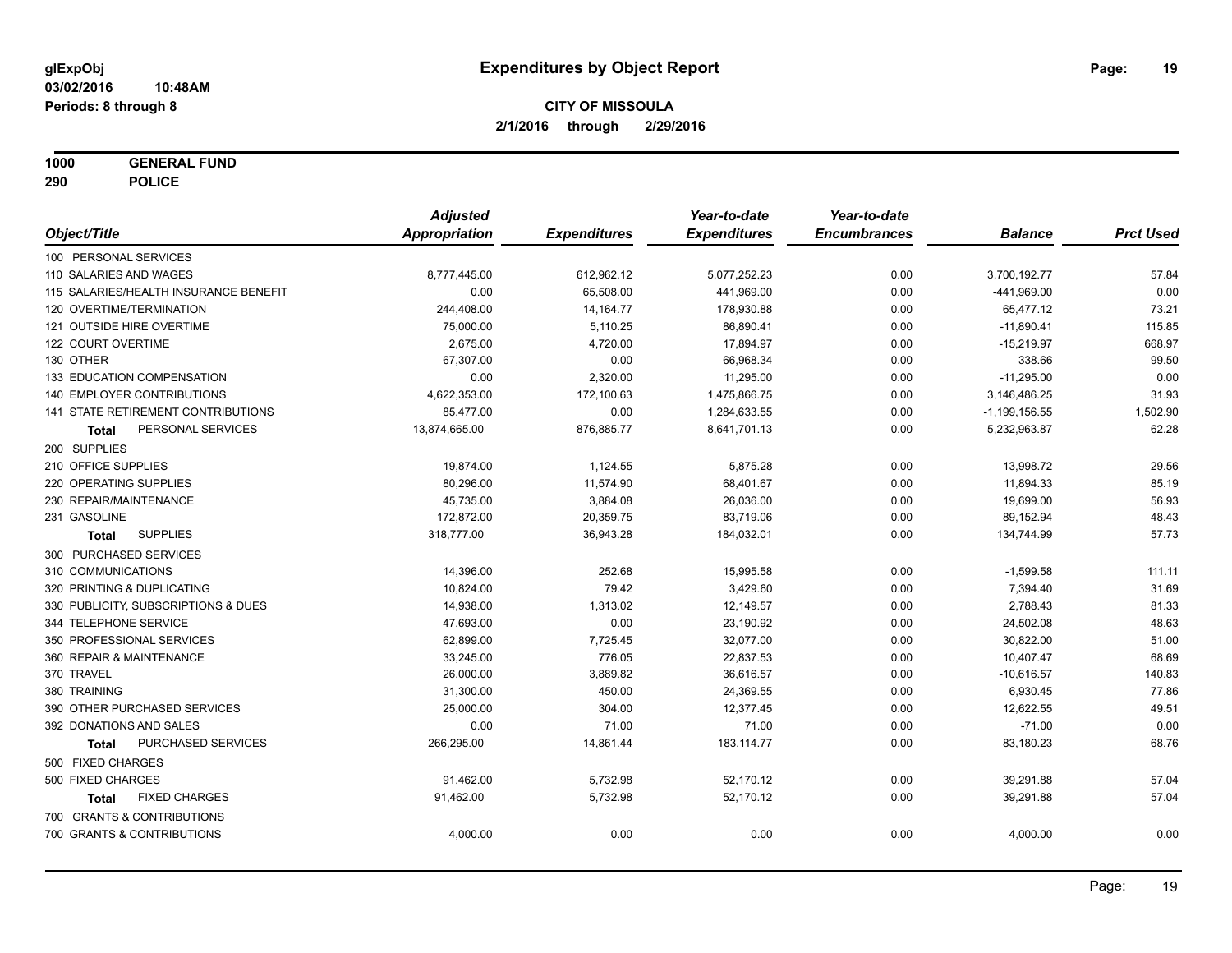**1000 GENERAL FUND 290 POLICE**

| Object/Title       |                                   | <b>Adjusted</b><br><b>Appropriation</b> | <b>Expenditures</b> | Year-to-date<br><b>Expenditures</b> | Year-to-date<br><b>Encumbrances</b> | <b>Balance</b> | <b>Prct Used</b> |
|--------------------|-----------------------------------|-----------------------------------------|---------------------|-------------------------------------|-------------------------------------|----------------|------------------|
| <b>Total</b>       | <b>GRANTS &amp; CONTRIBUTIONS</b> | 4,000.00                                | 0.00                | 0.00                                | 0.00                                | 4,000.00       | 0.00             |
| 800 OTHER OBJECTS  |                                   |                                         |                     |                                     |                                     |                |                  |
|                    | 820 TRANSFERS TO OTHER FUNDS      | 0.00                                    | 0.00                | 0.00                                | 0.00                                | 0.00           | 0.00             |
| 850 SALARY SAVINGS |                                   | -79.245.00                              | 0.00                | 0.00                                | 0.00                                | $-79.245.00$   | 0.00             |
| Total              | OTHER OBJECTS                     | -79.245.00                              | 0.00                | 0.00                                | 0.00                                | $-79.245.00$   | 0.00             |
| 900 CAPITAL OUTLAY |                                   |                                         |                     |                                     |                                     |                |                  |
|                    | 940 MACHINERY & EQUIPMENT         | 0.00                                    | 0.00                | 0.00                                | 0.00                                | 0.00           | 0.00             |
| <b>Total</b>       | <b>CAPITAL OUTLAY</b>             | 0.00                                    | 0.00                | 0.00                                | 0.00                                | 0.00           | 0.00             |
| <b>Total</b>       | <b>POLICE</b>                     | 14.475.954.00                           | 934.423.47          | 9.061.018.03                        | 0.00                                | 5.414.935.97   | 62.59            |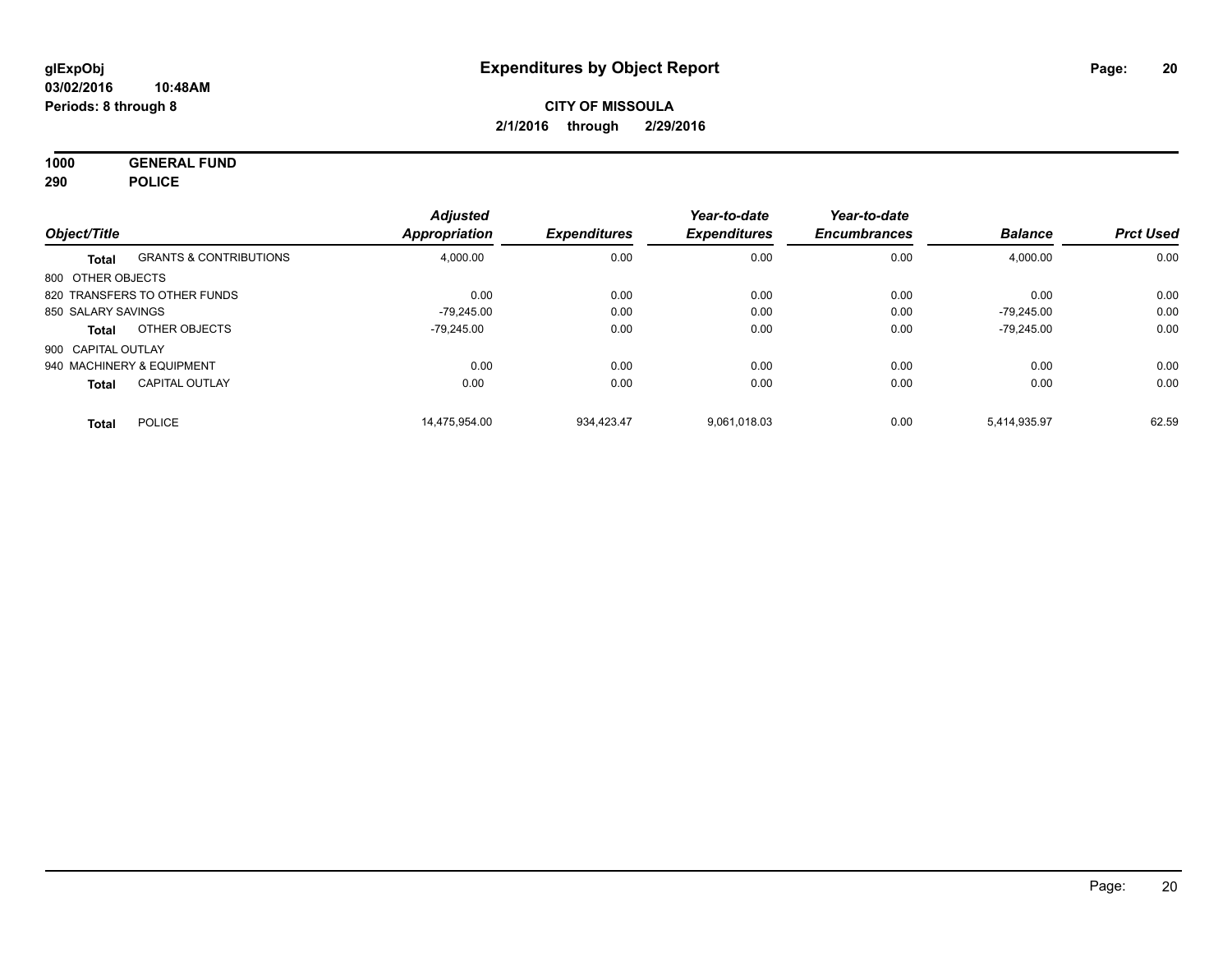**1000 GENERAL FUND 300 FIRE**

|                                       | <b>Adjusted</b> |                     | Year-to-date        | Year-to-date        |                |                  |
|---------------------------------------|-----------------|---------------------|---------------------|---------------------|----------------|------------------|
| Object/Title                          | Appropriation   | <b>Expenditures</b> | <b>Expenditures</b> | <b>Encumbrances</b> | <b>Balance</b> | <b>Prct Used</b> |
| 100 PERSONAL SERVICES                 |                 |                     |                     |                     |                |                  |
| 110 SALARIES AND WAGES                | 6,581,809.00    | 588,955.27          | 4,266,971.15        | 0.00                | 2,314,837.85   | 64.83            |
| 115 SALARIES/HEALTH INSURANCE BENEFIT | 608,760.00      | 57,240.00           | 392,349.00          | 0.00                | 216,411.00     | 64.45            |
| 120 OVERTIME/TERMINATION              | 320,544.00      | 29,980.58           | 628,252.68          | 0.00                | -307,708.68    | 196.00           |
| 130 OTHER                             | 81,324.00       | 2,810.12            | 56,171.22           | 0.00                | 25,152.78      | 69.07            |
| 140 EMPLOYER CONTRIBUTIONS            | 2,267,057.00    | 143,878.78          | 1,130,073.18        | 0.00                | 1,136,983.82   | 49.85            |
| 141 STATE RETIREMENT CONTRIBUTIONS    | 1,688,849.00    | 0.00                | 1,287,497.70        | 0.00                | 401,351.30     | 76.24            |
| PERSONAL SERVICES<br>Total            | 11,548,343.00   | 822,864.75          | 7,761,314.93        | 0.00                | 3,787,028.07   | 67.21            |
| 200 SUPPLIES                          |                 |                     |                     |                     |                |                  |
| 210 OFFICE SUPPLIES                   | 16,004.00       | 1,763.98            | 8,237.50            | 0.00                | 7,766.50       | 51.47            |
| 220 OPERATING SUPPLIES                | 112,744.00      | 7,127.73            | 91,917.43           | 0.00                | 20,826.57      | 81.53            |
| 230 REPAIR/MAINTENANCE                | 61,500.00       | 6,514.44            | 46,018.59           | 0.00                | 15,481.41      | 74.83            |
| 231 GASOLINE                          | 61,827.00       | 2,338.99            | 23,142.81           | 0.00                | 38,684.19      | 37.43            |
| 240 OTHER SUPPLIES                    | 2,848.00        | 0.00                | 0.00                | 0.00                | 2,848.00       | 0.00             |
| <b>SUPPLIES</b><br>Total              | 254,923.00      | 17,745.14           | 169,316.33          | 0.00                | 85,606.67      | 66.42            |
| 300 PURCHASED SERVICES                |                 |                     |                     |                     |                |                  |
| 310 COMMUNICATIONS                    | 577.00          | 45.05               | 267.98              | 0.00                | 309.02         | 46.44            |
| 320 PRINTING & DUPLICATING            | 1,488.00        | 0.00                | 413.66              | 0.00                | 1,074.34       | 27.80            |
| 330 PUBLICITY, SUBSCRIPTIONS & DUES   | 9,863.00        | 1,900.00            | 5,585.50            | 0.00                | 4,277.50       | 56.63            |
| 340 SEWER                             | 1,394.00        | 0.00                | 1,094.78            | 0.00                | 299.22         | 78.54            |
| 341 ELECTRICITY & NATURAL GAS         | 66,891.00       | 0.00                | 33,191.84           | 0.00                | 33,699.16      | 49.62            |
| 343 WATER CHARGES                     | 14,677.00       | 745.51              | 8,151.07            | 0.00                | 6,525.93       | 55.54            |
| 344 TELEPHONE SERVICE                 | 20,484.00       | 1,213.93            | 8,894.57            | 0.00                | 11,589.43      | 43.42            |
| 345 GARBAGE                           | 5,462.00        | 0.00                | 3,089.45            | 0.00                | 2,372.55       | 56.56            |
| 350 PROFESSIONAL SERVICES             | 24,272.00       | 0.00                | 2,725.00            | 0.00                | 21,547.00      | 11.23            |
| 360 REPAIR & MAINTENANCE              | 51,983.00       | 11,451.63           | 49,280.28           | 0.00                | 2,702.72       | 94.80            |
| 370 TRAVEL                            | 20,017.00       | 546.20              | 2,497.51            | 0.00                | 17,519.49      | 12.48            |
| 380 TRAINING                          | 13,416.00       | 4,280.14            | 4,555.64            | 0.00                | 8,860.36       | 33.96            |
| 390 OTHER PURCHASED SERVICES          | 11,580.00       | 772.20              | 2,304.00            | 0.00                | 9,276.00       | 19.90            |
| PURCHASED SERVICES<br><b>Total</b>    | 242,104.00      | 20,954.66           | 122,051.28          | 0.00                | 120,052.72     | 50.41            |
| 500 FIXED CHARGES                     |                 |                     |                     |                     |                |                  |
| 500 FIXED CHARGES                     | 0.00            | 0.00                | 0.00                | 0.00                | 0.00           | 0.00             |
| 530 EQUIPMENT RENTAL                  | 226.00          | 0.00                | 0.00                | 0.00                | 226.00         | 0.00             |
| <b>FIXED CHARGES</b><br>Total         | 226.00          | 0.00                | 0.00                | 0.00                | 226.00         | 0.00             |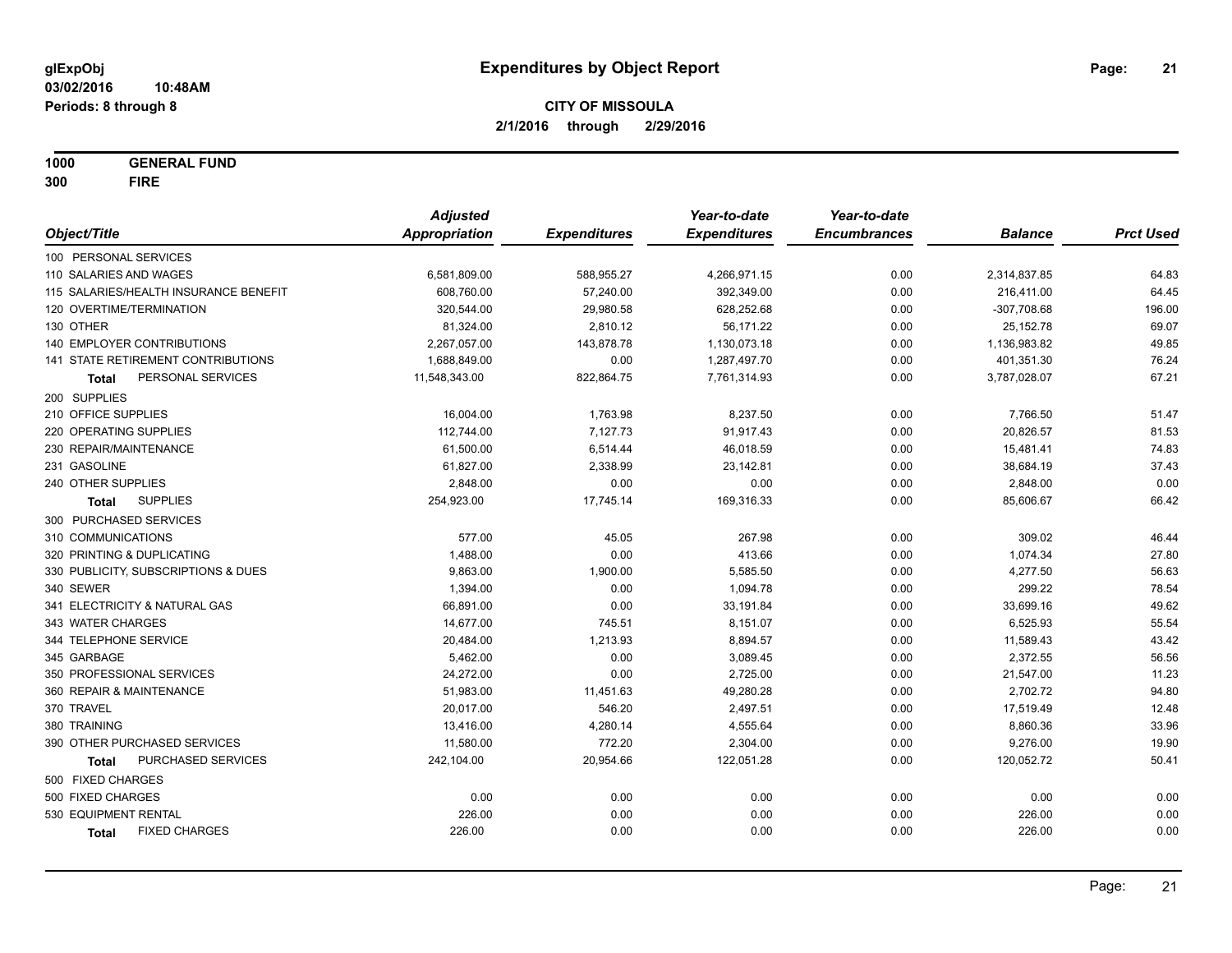**1000 GENERAL FUND**

**300 FIRE**

| Object/Title       |                                   | <b>Adjusted</b><br><b>Appropriation</b> | <b>Expenditures</b> | Year-to-date<br><b>Expenditures</b> | Year-to-date<br><b>Encumbrances</b> | <b>Balance</b> | <b>Prct Used</b> |
|--------------------|-----------------------------------|-----------------------------------------|---------------------|-------------------------------------|-------------------------------------|----------------|------------------|
|                    | 700 GRANTS & CONTRIBUTIONS        |                                         |                     |                                     |                                     |                |                  |
|                    | 700 GRANTS & CONTRIBUTIONS        | 2,700.00                                | 0.00                | 0.00                                | 0.00                                | 2,700.00       | 0.00             |
| Total              | <b>GRANTS &amp; CONTRIBUTIONS</b> | 2,700.00                                | 0.00                | 0.00                                | 0.00                                | 2,700.00       | 0.00             |
| 800 OTHER OBJECTS  |                                   |                                         |                     |                                     |                                     |                |                  |
|                    | 820 TRANSFERS TO OTHER FUNDS      | 0.00                                    | 0.00                | 2,700.00                            | 0.00                                | $-2,700.00$    | 0.00             |
| 850 SALARY SAVINGS |                                   | $-65.888.00$                            | 0.00                | 0.00                                | 0.00                                | $-65.888.00$   | 0.00             |
| Total              | OTHER OBJECTS                     | $-65,888.00$                            | 0.00                | 2,700.00                            | 0.00                                | $-68,588.00$   | $-4.10$          |
| 900 CAPITAL OUTLAY |                                   |                                         |                     |                                     |                                     |                |                  |
|                    | 940 MACHINERY & EQUIPMENT         | 0.00                                    | 0.00                | 0.00                                | 0.00                                | 0.00           | 0.00             |
| <b>Total</b>       | <b>CAPITAL OUTLAY</b>             | 0.00                                    | 0.00                | 0.00                                | 0.00                                | 0.00           | 0.00             |
| Total              | <b>FIRE</b>                       | 11.982.408.00                           | 861,564.55          | 8,055,382.54                        | 0.00                                | 3.927.025.46   | 67.23            |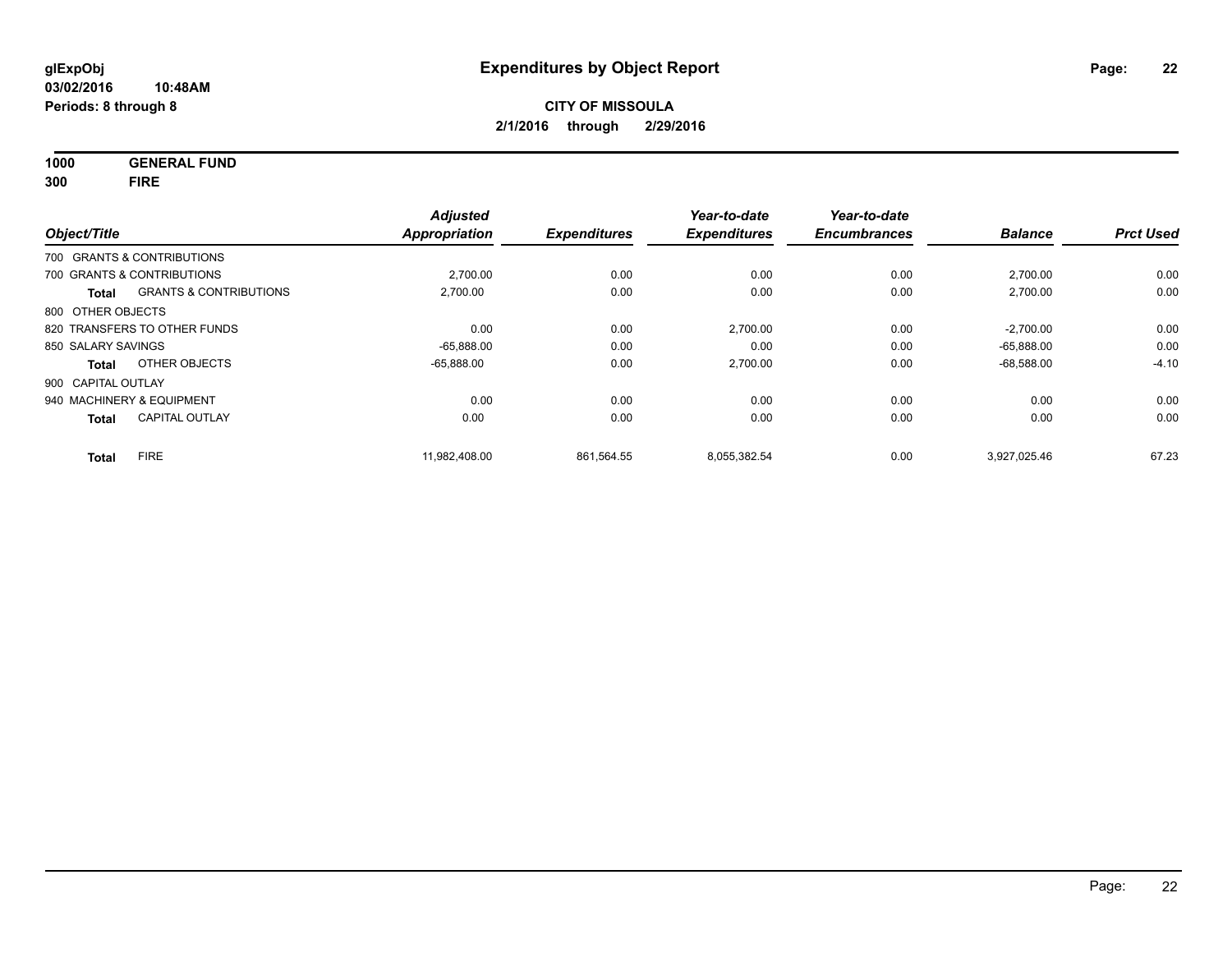#### **1000 GENERAL FUND**

**320 STREET MAINTENANCE**

|                                           | <b>Adjusted</b>      |                     | Year-to-date        | Year-to-date        |                |                  |
|-------------------------------------------|----------------------|---------------------|---------------------|---------------------|----------------|------------------|
| Object/Title                              | <b>Appropriation</b> | <b>Expenditures</b> | <b>Expenditures</b> | <b>Encumbrances</b> | <b>Balance</b> | <b>Prct Used</b> |
| 100 PERSONAL SERVICES                     |                      |                     |                     |                     |                |                  |
| 110 SALARIES AND WAGES                    | 1,345,337.00         | 101,520.59          | 885,123.57          | 0.00                | 460,213.43     | 65.79            |
| 120 OVERTIME/TERMINATION                  | 15,000.00            | 4,012.97            | 24,456.77           | 0.00                | $-9,456.77$    | 163.05           |
| 130 OTHER                                 | 6,000.00             | 0.00                | 0.00                | 0.00                | 6,000.00       | 0.00             |
| <b>140 EMPLOYER CONTRIBUTIONS</b>         | 732,217.00           | 59,152.19           | 509,777.75          | 0.00                | 222,439.25     | 69.62            |
| 141 STATE RETIREMENT CONTRIBUTIONS        | 0.00                 | 0.00                | 783.60              | 0.00                | $-783.60$      | 0.00             |
| PERSONAL SERVICES<br>Total                | 2,098,554.00         | 164,685.75          | 1,420,141.69        | 0.00                | 678,412.31     | 67.67            |
| 200 SUPPLIES                              |                      |                     |                     |                     |                |                  |
| 210 OFFICE SUPPLIES                       | 1,600.00             | 0.00                | 95.21               | 0.00                | 1,504.79       | 5.95             |
| 220 OPERATING SUPPLIES                    | 170,318.00           | 95,132.31           | 221,292.71          | 0.00                | $-50,974.71$   | 129.93           |
| 230 REPAIR/MAINTENANCE                    | 84,215.00            | 32,823.40           | 54,623.43           | 0.00                | 29,591.57      | 64.86            |
| 231 GASOLINE                              | 218,604.00           | 23,871.77           | 87,156.37           | 0.00                | 131,447.63     | 39.87            |
| 240 OTHER SUPPLIES                        | 0.00                 | 0.00                | 0.00                | 0.00                | 0.00           | 0.00             |
| 250 SUPPLIES FOR RESALE                   | 0.00                 | 0.00                | 0.00                | 0.00                | 0.00           | 0.00             |
| <b>SUPPLIES</b><br>Total                  | 474,737.00           | 151,827.48          | 363,167.72          | 0.00                | 111,569.28     | 76.50            |
| 300 PURCHASED SERVICES                    |                      |                     |                     |                     |                |                  |
| 310 COMMUNICATIONS                        | 0.00                 | 0.00                | 0.00                | 0.00                | 0.00           | 0.00             |
| 320 PRINTING & DUPLICATING                | 7,000.00             | 0.00                | 2,508.12            | 0.00                | 4,491.88       | 35.83            |
| 330 PUBLICITY, SUBSCRIPTIONS & DUES       | 3,000.00             | 0.00                | 2,923.22            | 0.00                | 76.78          | 97.44            |
| 341 ELECTRICITY & NATURAL GAS             | 0.00                 | 0.00                | 0.00                | 0.00                | 0.00           | 0.00             |
| 343 WATER CHARGES                         | 7,000.00             | 131.53              | 8,184.71            | 0.00                | $-1,184.71$    | 116.92           |
| 344 TELEPHONE SERVICE                     | 1,822.00             | 168.37              | 1,330.75            | 0.00                | 491.25         | 73.04            |
| 345 GARBAGE                               | 7,280.00             | 44.50               | 1,393.66            | 0.00                | 5,886.34       | 19.14            |
| 350 PROFESSIONAL SERVICES                 | 5,150.00             | 0.00                | 1,326.75            | 0.00                | 3,823.25       | 25.76            |
| 360 REPAIR & MAINTENANCE                  | 21,000.00            | 288.84              | 937.64              | 0.00                | 20,062.36      | 4.46             |
| 370 TRAVEL                                | 2,300.00             | 472.50              | 1,272.91            | 0.00                | 1,027.09       | 55.34            |
| 380 TRAINING                              | 1,500.00             | 297.50              | 797.50              | 0.00                | 702.50         | 53.17            |
| PURCHASED SERVICES<br><b>Total</b>        | 56,052.00            | 1,403.24            | 20,675.26           | 0.00                | 35,376.74      | 36.89            |
| 400 BUILDING MATERIALS                    |                      |                     |                     |                     |                |                  |
| 400 BUILDING MATERIALS                    | 46,285.00            | 0.00                | 0.00                | 0.00                | 46,285.00      | 0.00             |
| <b>BUILDING MATERIALS</b><br><b>Total</b> | 46,285.00            | 0.00                | 0.00                | 0.00                | 46,285.00      | 0.00             |
| 500 FIXED CHARGES                         |                      |                     |                     |                     |                |                  |
| 500 FIXED CHARGES                         | 30,500.00            | 0.00                | 10,160.00           | 0.00                | 20,340.00      | 33.31            |
|                                           |                      |                     |                     |                     |                |                  |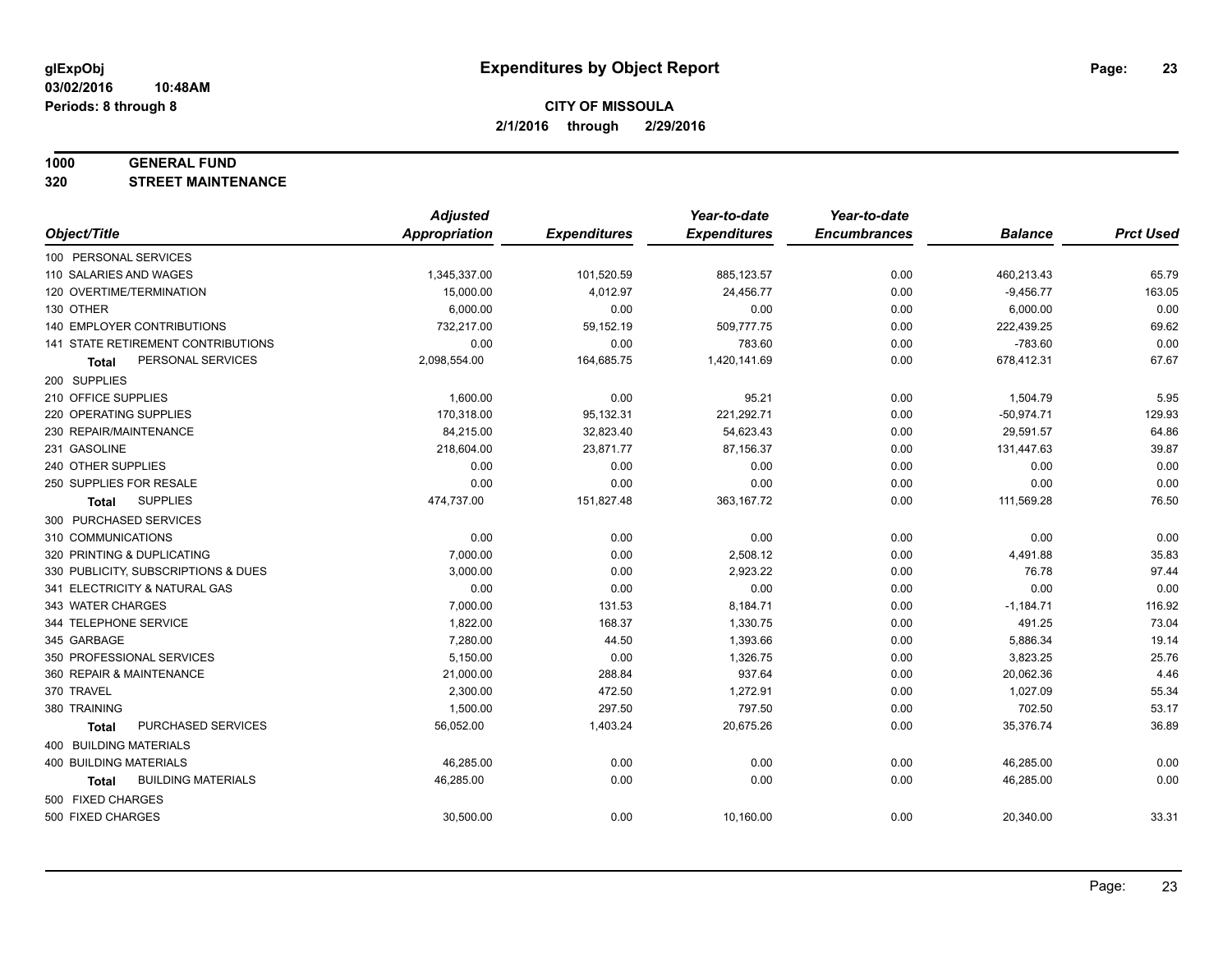#### **1000 GENERAL FUND**

**320 STREET MAINTENANCE**

|                    |                             | <b>Adjusted</b> |                     | Year-to-date        | Year-to-date        |                |                  |
|--------------------|-----------------------------|-----------------|---------------------|---------------------|---------------------|----------------|------------------|
| Object/Title       |                             | Appropriation   | <b>Expenditures</b> | <b>Expenditures</b> | <b>Encumbrances</b> | <b>Balance</b> | <b>Prct Used</b> |
| <b>Total</b>       | <b>FIXED CHARGES</b>        | 30,500.00       | 0.00                | 10,160.00           | 0.00                | 20,340.00      | 33.31            |
| 600 DEBT SERVICE   |                             |                 |                     |                     |                     |                |                  |
| 610 PRINCIPAL      |                             | 0.00            | 0.00                | 0.00                | 0.00                | 0.00           | 0.00             |
|                    | 620 INTEREST / SERVICE FEES | 0.00            | 0.00                | 0.00                | 0.00                | 0.00           | 0.00             |
| Total              | <b>DEBT SERVICE</b>         | 0.00            | 0.00                | 0.00                | 0.00                | 0.00           | 0.00             |
| 900 CAPITAL OUTLAY |                             |                 |                     |                     |                     |                |                  |
| 930 IMPROVEMENTS   |                             | 197.705.00      | 248.74              | 38,635.67           | 0.00                | 159,069.33     | 19.54            |
|                    | 940 MACHINERY & EQUIPMENT   | 0.00            | 0.00                | 0.00                | 0.00                | 0.00           | 0.00             |
| <b>Total</b>       | <b>CAPITAL OUTLAY</b>       | 197,705.00      | 248.74              | 38,635.67           | 0.00                | 159,069.33     | 19.54            |
| <b>Total</b>       | <b>STREET MAINTENANCE</b>   | 2,903,833.00    | 318.165.21          | 1.852.780.34        | 0.00                | 1.051.052.66   | 63.80            |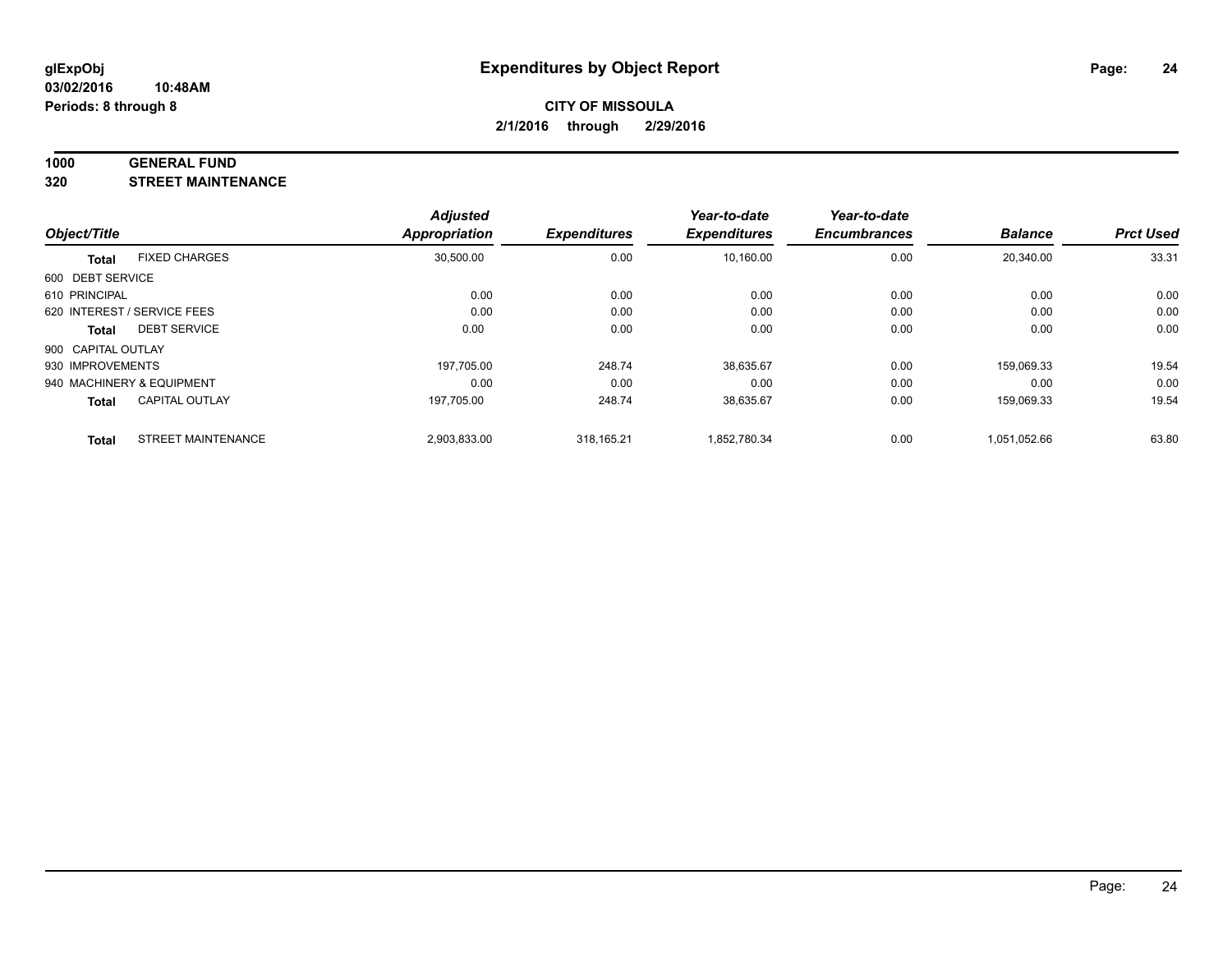#### **1000 GENERAL FUND**

**321 VEHICLE MAINTENANCE**

|                                     | <b>Adjusted</b>      |                     | Year-to-date        | Year-to-date        |                |                  |
|-------------------------------------|----------------------|---------------------|---------------------|---------------------|----------------|------------------|
| Object/Title                        | <b>Appropriation</b> | <b>Expenditures</b> | <b>Expenditures</b> | <b>Encumbrances</b> | <b>Balance</b> | <b>Prct Used</b> |
| 100 PERSONAL SERVICES               |                      |                     |                     |                     |                |                  |
| 110 SALARIES AND WAGES              | 535,134.00           | 45,710.48           | 377,935.42          | 0.00                | 157,198.58     | 70.62            |
| 120 OVERTIME/TERMINATION            | 2,000.00             | 0.00                | 304.67              | 0.00                | 1,695.33       | 15.23            |
| 130 OTHER                           | 81,744.00            | 0.00                | 0.00                | 0.00                | 81,744.00      | 0.00             |
| <b>140 EMPLOYER CONTRIBUTIONS</b>   | 245,352.00           | 19,742.68           | 162,975.20          | 0.00                | 82,376.80      | 66.43            |
| 141 STATE RETIREMENT CONTRIBUTIONS  | 0.00                 | 0.00                | 332.22              | 0.00                | $-332.22$      | 0.00             |
| PERSONAL SERVICES<br>Total          | 864,230.00           | 65,453.16           | 541,547.51          | 0.00                | 322,682.49     | 62.66            |
| 200 SUPPLIES                        |                      |                     |                     |                     |                |                  |
| 210 OFFICE SUPPLIES                 | 1,000.00             | 0.00                | 252.70              | 0.00                | 747.30         | 25.27            |
| 220 OPERATING SUPPLIES              | 28,351.00            | 2,594.84            | 7,403.10            | 0.00                | 20,947.90      | 26.11            |
| 230 REPAIR/MAINTENANCE              | 37,355.00            | 4,988.27            | 28,477.29           | 0.00                | 8,877.71       | 76.23            |
| 231 GASOLINE                        | 4,813.00             | 258.51              | 1,399.46            | 0.00                | 3,413.54       | 29.08            |
| 240 OTHER SUPPLIES                  | 11,010.00            | 736.79              | 3,184.33            | 0.00                | 7,825.67       | 28.92            |
| <b>SUPPLIES</b><br>Total            | 82,529.00            | 8,578.41            | 40,716.88           | 0.00                | 41,812.12      | 49.34            |
| 300 PURCHASED SERVICES              |                      |                     |                     |                     |                |                  |
| 310 COMMUNICATIONS                  | 150.00               | 0.00                | 0.00                | 0.00                | 150.00         | 0.00             |
| 320 PRINTING & DUPLICATING          | 350.00               | 0.00                | 0.00                | 0.00                | 350.00         | 0.00             |
| 330 PUBLICITY, SUBSCRIPTIONS & DUES | 230.00               | 247.50              | 247.50              | 0.00                | $-17.50$       | 107.61           |
| 340 SEWER                           | 2,729.00             | 693.01              | 1,367.22            | 0.00                | 1,361.78       | 50.10            |
| 341 ELECTRICITY & NATURAL GAS       | 200,943.00           | 17,298.68           | 99,675.86           | 0.00                | 101,267.14     | 49.60            |
| 343 WATER CHARGES                   | 12,356.00            | 354.51              | 4,401.44            | 0.00                | 7,954.56       | 35.62            |
| 344 TELEPHONE SERVICE               | 2,589.00             | 0.00                | 943.41              | 0.00                | 1,645.59       | 36.44            |
| 345 GARBAGE                         | 10,443.00            | 541.51              | 4,805.37            | 0.00                | 5,637.63       | 46.02            |
| 350 PROFESSIONAL SERVICES           | 14,395.00            | 0.00                | 4,312.25            | 0.00                | 10,082.75      | 29.96            |
| 360 REPAIR & MAINTENANCE            | 276,527.00           | 29,163.83           | 108,558.65          | 0.00                | 167,968.35     | 39.26            |
| 370 TRAVEL                          | 1,050.00             | 0.00                | 0.00                | 0.00                | 1,050.00       | 0.00             |
| 380 TRAINING                        | 850.00               | 0.00                | 0.00                | 0.00                | 850.00         | 0.00             |
| 390 OTHER PURCHASED SERVICES        | 0.00                 | 0.00                | 0.00                | 0.00                | 0.00           | 0.00             |
| PURCHASED SERVICES<br><b>Total</b>  | 522,612.00           | 48,299.04           | 224,311.70          | 0.00                | 298,300.30     | 42.92            |
| 800 OTHER OBJECTS                   |                      |                     |                     |                     |                |                  |
| 845 CONTINGENCY                     | 0.00                 | 0.00                | 0.00                | 0.00                | 0.00           | 0.00             |
| OTHER OBJECTS<br><b>Total</b>       | 0.00                 | 0.00                | 0.00                | 0.00                | 0.00           | 0.00             |
| 900 CAPITAL OUTLAY                  |                      |                     |                     |                     |                |                  |
| 940 MACHINERY & EQUIPMENT           | 0.00                 | 0.00                | 0.00                | 0.00                | 0.00           | 0.00             |
|                                     |                      |                     |                     |                     |                |                  |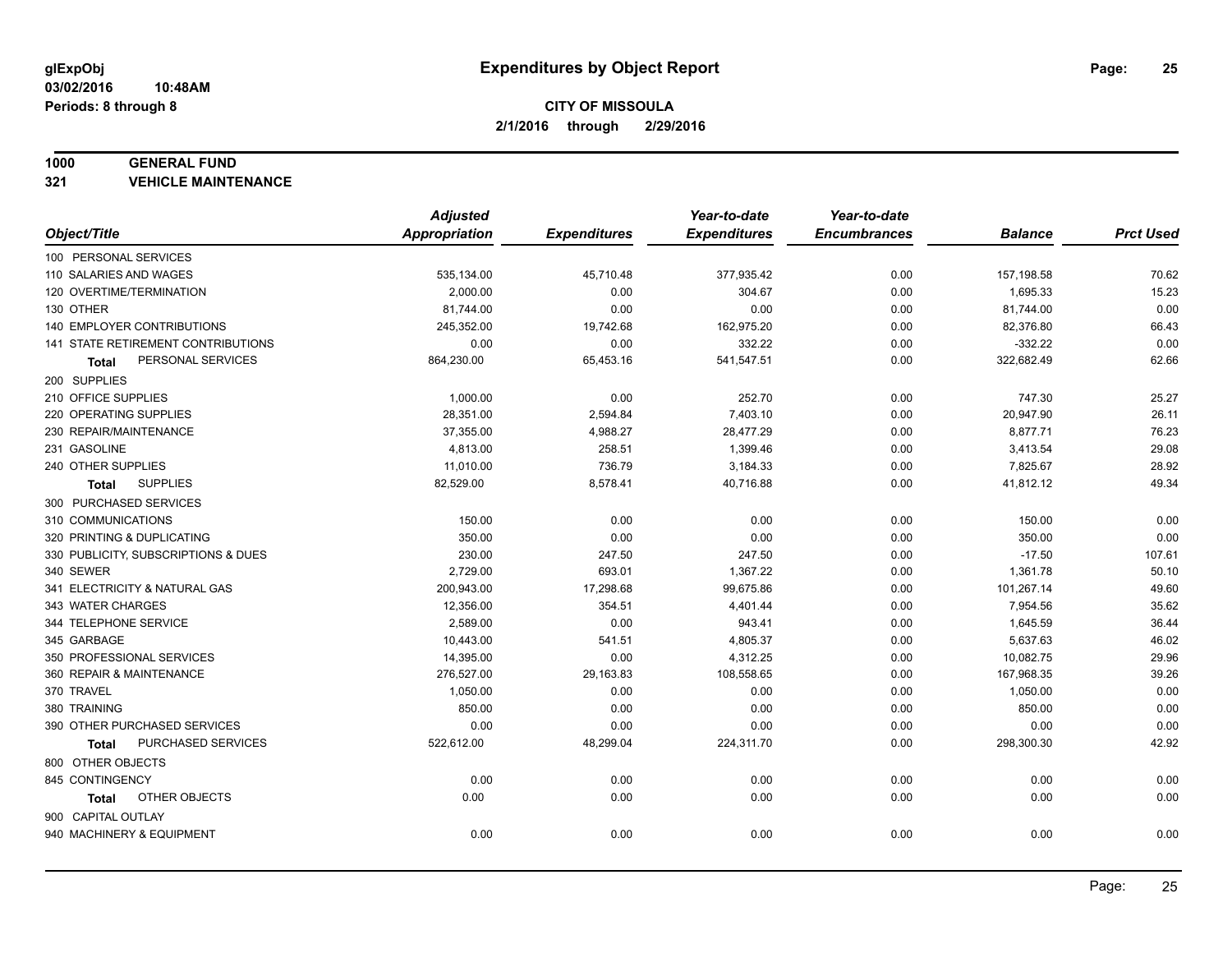#### **03/02/2016 10:48AM Periods: 8 through 8**

## **CITY OF MISSOULA 2/1/2016 through 2/29/2016**

## **1000 GENERAL FUND**

**321 VEHICLE MAINTENANCE**

| Object/Title |                            | <b>Adjusted</b><br>Appropriation | <b>Expenditures</b> | Year-to-date<br><b>Expenditures</b> | Year-to-date<br><b>Encumbrances</b> | <b>Balance</b> | <b>Prct Used</b> |
|--------------|----------------------------|----------------------------------|---------------------|-------------------------------------|-------------------------------------|----------------|------------------|
| Total        | <b>CAPITAL OUTLAY</b>      | 0.00                             | 0.00                | 0.00                                | 0.00                                | 0.00           | 0.00             |
| <b>Total</b> | <b>VEHICLE MAINTENANCE</b> | 1,469,371.00                     | 122,330.61          | 806,576.09                          | 0.00                                | 662.794.91     | 54.89            |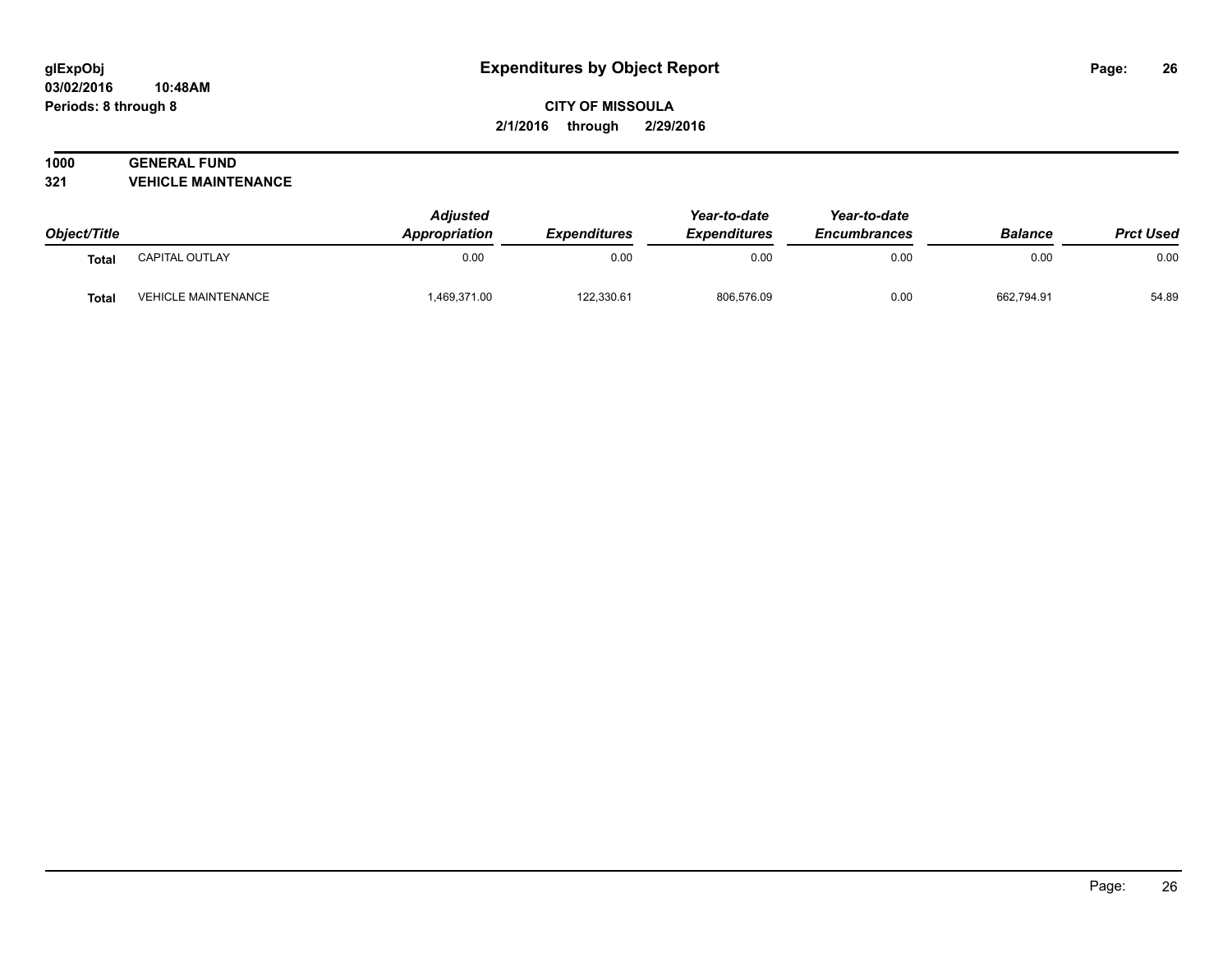#### **1000 GENERAL FUND**

**340 CEMETERY**

|                                           | <b>Adjusted</b>      |                     | Year-to-date        | Year-to-date        |                |                  |
|-------------------------------------------|----------------------|---------------------|---------------------|---------------------|----------------|------------------|
| Object/Title                              | <b>Appropriation</b> | <b>Expenditures</b> | <b>Expenditures</b> | <b>Encumbrances</b> | <b>Balance</b> | <b>Prct Used</b> |
| 100 PERSONAL SERVICES                     |                      |                     |                     |                     |                |                  |
| 110 SALARIES AND WAGES                    | 356,031.00           | 24,572.76           | 227,484.70          | 0.00                | 128,546.30     | 63.89            |
| 120 OVERTIME/TERMINATION                  | 5,000.00             | 251.73              | 2,808.52            | 0.00                | 2,191.48       | 56.17            |
| 140 EMPLOYER CONTRIBUTIONS                | 158,798.00           | 11,314.81           | 107,116.58          | 0.00                | 51,681.42      | 67.45            |
| 141 STATE RETIREMENT CONTRIBUTIONS        | 0.00                 | 0.00                | 202.92              | 0.00                | $-202.92$      | 0.00             |
| PERSONAL SERVICES<br>Total                | 519,829.00           | 36,139.30           | 337,612.72          | 0.00                | 182,216.28     | 64.95            |
| 200 SUPPLIES                              |                      |                     |                     |                     |                |                  |
| 210 OFFICE SUPPLIES                       | 2,770.00             | 357.85              | 1,395.41            | 0.00                | 1,374.59       | 50.38            |
| 220 OPERATING SUPPLIES                    | 35,802.00            | 1,421.09            | 6,380.66            | 0.00                | 29,421.34      | 17.82            |
| 230 REPAIR/MAINTENANCE                    | 20,120.00            | 942.90              | 14,762.26           | 0.00                | 5,357.74       | 73.37            |
| 231 GASOLINE                              | 14,398.00            | 415.77              | 5,425.68            | 0.00                | 8,972.32       | 37.68            |
| 240 OTHER SUPPLIES                        | 0.00                 | 0.00                | 0.00                | 0.00                | 0.00           | 0.00             |
| 250 SUPPLIES FOR RESALE                   | 0.00                 | 0.00                | 0.00                | 0.00                | 0.00           | 0.00             |
| <b>SUPPLIES</b><br>Total                  | 73,090.00            | 3,137.61            | 27,964.01           | 0.00                | 45,125.99      | 38.26            |
| 300 PURCHASED SERVICES                    |                      |                     |                     |                     |                |                  |
| 310 COMMUNICATIONS                        | 1,933.00             | 50.96               | 584.22              | 0.00                | 1,348.78       | 30.22            |
| 320 PRINTING & DUPLICATING                | 775.00               | 221.12              | 221.12              | 0.00                | 553.88         | 28.53            |
| 330 PUBLICITY, SUBSCRIPTIONS & DUES       | 813.00               | 0.00                | 281.74              | 0.00                | 531.26         | 34.65            |
| 341 ELECTRICITY & NATURAL GAS             | 17,865.00            | 1,002.56            | 8,616.19            | 0.00                | 9,248.81       | 48.23            |
| 343 WATER CHARGES                         | 1,082.00             | 69.39               | 527.27              | 0.00                | 554.73         | 48.73            |
| 344 TELEPHONE SERVICE                     | 2,400.00             | 150.67              | 1,055.98            | 0.00                | 1,344.02       | 44.00            |
| 345 GARBAGE                               | 1,070.00             | 111.00              | 749.22              | 0.00                | 320.78         | 70.02            |
| 350 PROFESSIONAL SERVICES                 | 1,000.00             | 0.00                | 42.00               | 0.00                | 958.00         | 4.20             |
| 360 REPAIR & MAINTENANCE                  | 3,700.00             | 297.84              | 2,161.40            | 0.00                | 1,538.60       | 58.42            |
| 370 TRAVEL                                | 500.00               | 0.00                | 0.00                | 0.00                | 500.00         | 0.00             |
| 380 TRAINING                              | 1,006.00             | 0.00                | 318.33              | 0.00                | 687.67         | 31.64            |
| 390 OTHER PURCHASED SERVICES              | 3,342.00             | 176.25              | 1,943.21            | 0.00                | 1,398.79       | 58.15            |
| PURCHASED SERVICES<br><b>Total</b>        | 35,486.00            | 2,079.79            | 16,500.68           | 0.00                | 18,985.32      | 46.50            |
| 400 BUILDING MATERIALS                    |                      |                     |                     |                     |                |                  |
| 400 BUILDING MATERIALS                    | 0.00                 | 0.00                | 0.00                | 0.00                | 0.00           | 0.00             |
| <b>BUILDING MATERIALS</b><br><b>Total</b> | 0.00                 | 0.00                | 0.00                | 0.00                | 0.00           | 0.00             |
| 500 FIXED CHARGES                         |                      |                     |                     |                     |                |                  |
| 500 FIXED CHARGES                         | 0.00                 | 0.00                | 0.00                | 0.00                | 0.00           | 0.00             |
| 530 EQUIPMENT RENTAL                      | 500.00               | 10.50               | 308.50              | 0.00                | 191.50         | 61.70            |
|                                           |                      |                     |                     |                     |                |                  |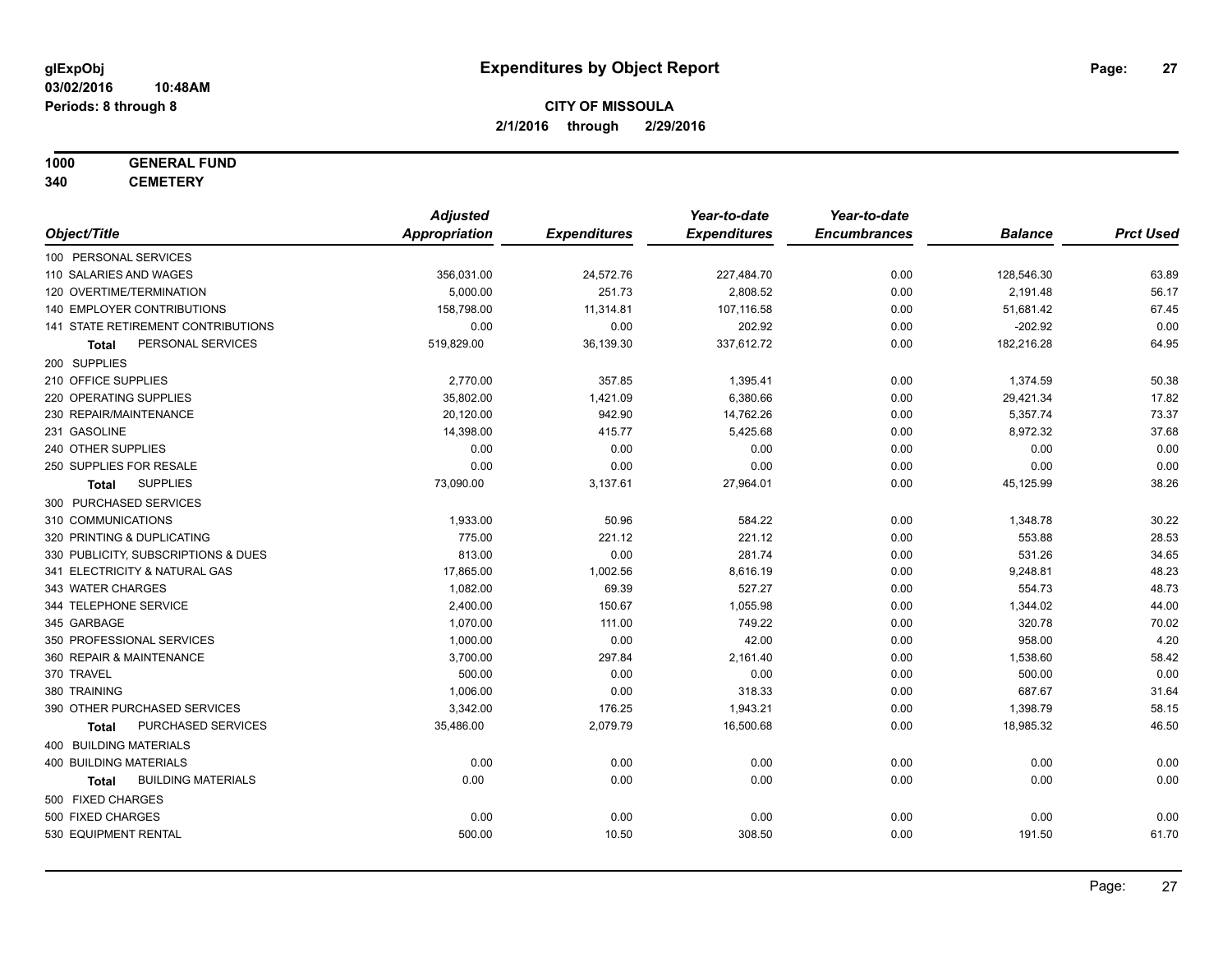# **1000 GENERAL FUND**

**340 CEMETERY**

|                           |                       | <b>Adjusted</b>      |                     | Year-to-date        | Year-to-date        |                |                  |
|---------------------------|-----------------------|----------------------|---------------------|---------------------|---------------------|----------------|------------------|
| Object/Title              |                       | <b>Appropriation</b> | <b>Expenditures</b> | <b>Expenditures</b> | <b>Encumbrances</b> | <b>Balance</b> | <b>Prct Used</b> |
| <b>Total</b>              | <b>FIXED CHARGES</b>  | 500.00               | 10.50               | 308.50              | 0.00                | 191.50         | 61.70            |
| 800 OTHER OBJECTS         |                       |                      |                     |                     |                     |                |                  |
| 845 CONTINGENCY           |                       | 8,185.00             | 1.164.00            | 3,740.00            | 0.00                | 4,445.00       | 45.69            |
| 850 SALARY SAVINGS        |                       | $-3,479.00$          | 0.00                | 0.00                | 0.00                | $-3,479.00$    | 0.00             |
| <b>Total</b>              | OTHER OBJECTS         | 4,706.00             | 1,164.00            | 3,740.00            | 0.00                | 966.00         | 79.47            |
| 900 CAPITAL OUTLAY        |                       |                      |                     |                     |                     |                |                  |
| 920 BUILDINGS             |                       | 0.00                 | 0.00                | 0.00                | 0.00                | 0.00           | 0.00             |
| 930 IMPROVEMENTS          |                       | 0.00                 | 0.00                | 0.00                | 0.00                | 0.00           | 0.00             |
| 940 MACHINERY & EQUIPMENT |                       | 0.00                 | 0.00                | 0.00                | 0.00                | 0.00           | 0.00             |
| <b>Total</b>              | <b>CAPITAL OUTLAY</b> | 0.00                 | 0.00                | 0.00                | 0.00                | 0.00           | 0.00             |
| <b>Total</b>              | <b>CEMETERY</b>       | 633,611.00           | 42,531.20           | 386,125.91          | 0.00                | 247,485.09     | 60.94            |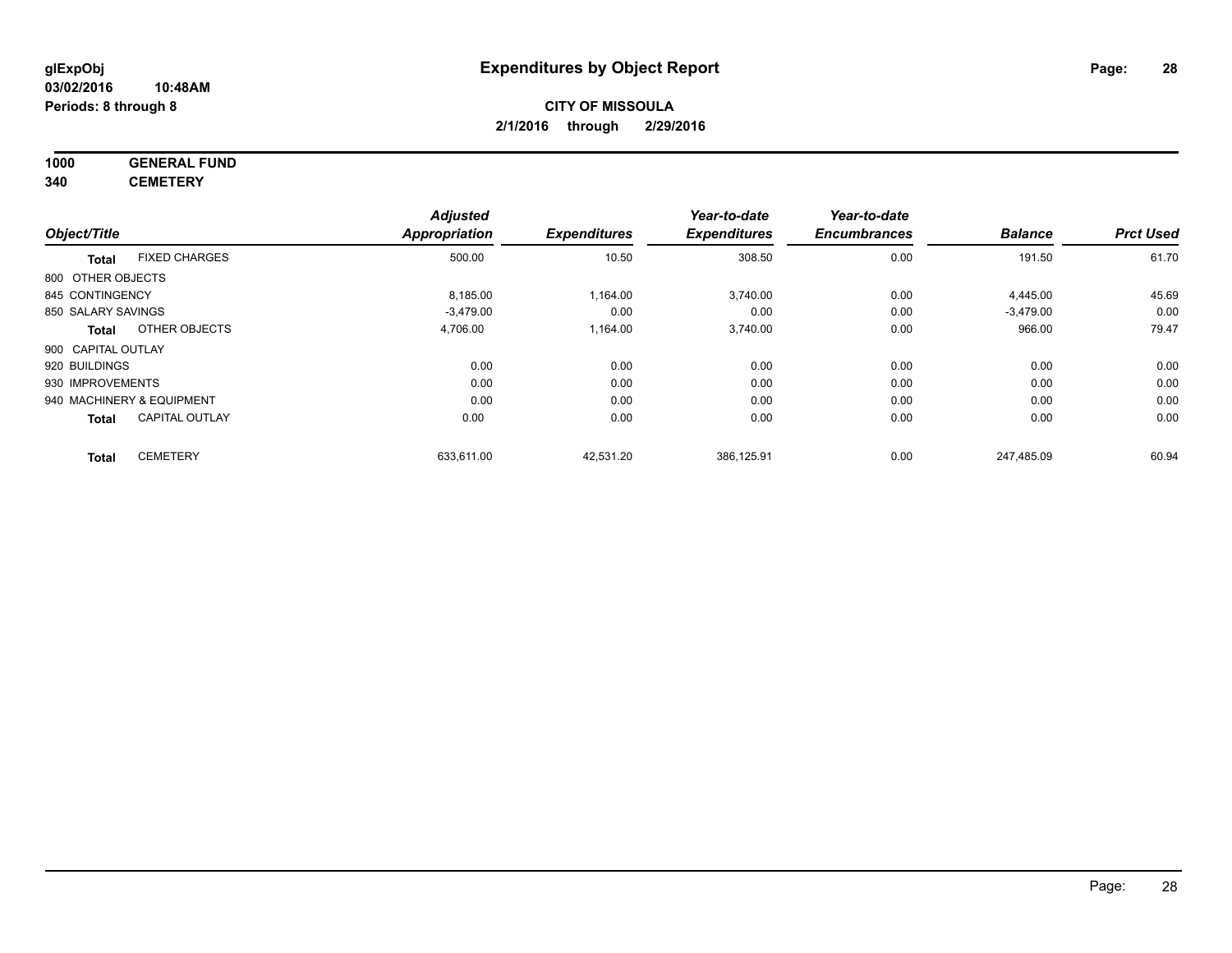#### **1000 GENERAL FUND**

**370 PARKS & RECREATION**

|                                     | <b>Adjusted</b>      |                     | Year-to-date        | Year-to-date        |                |                  |
|-------------------------------------|----------------------|---------------------|---------------------|---------------------|----------------|------------------|
| Object/Title                        | <b>Appropriation</b> | <b>Expenditures</b> | <b>Expenditures</b> | <b>Encumbrances</b> | <b>Balance</b> | <b>Prct Used</b> |
| 100 PERSONAL SERVICES               |                      |                     |                     |                     |                |                  |
| 110 SALARIES AND WAGES              | 2,194,298.00         | 123,679.13          | 1,335,639.96        | 0.00                | 858,658.04     | 60.87            |
| 120 OVERTIME/TERMINATION            | 7,000.00             | 137.21              | 14,223.52           | 0.00                | $-7,223.52$    | 203.19           |
| 130 OTHER                           | 12,760.00            | 0.00                | 0.00                | 0.00                | 12,760.00      | 0.00             |
| 140 EMPLOYER CONTRIBUTIONS          | 786,808.00           | 47,494.38           | 517,259.33          | 0.00                | 269,548.67     | 65.74            |
| 141 STATE RETIREMENT CONTRIBUTIONS  | 0.00                 | 0.00                | 1,211.96            | 0.00                | $-1,211.96$    | 0.00             |
| PERSONAL SERVICES<br>Total          | 3,000,866.00         | 171,310.72          | 1,868,334.77        | 0.00                | 1,132,531.23   | 62.26            |
| 200 SUPPLIES                        |                      |                     |                     |                     |                |                  |
| 210 OFFICE SUPPLIES                 | 5,465.00             | 252.98              | 2,194.07            | 0.00                | 3,270.93       | 40.15            |
| 220 OPERATING SUPPLIES              | 94,161.00            | 1,936.88            | 55,451.62           | 0.00                | 38,709.38      | 58.89            |
| 230 REPAIR/MAINTENANCE              | 68,649.00            | 4,233.47            | 28,464.91           | 0.00                | 40,184.09      | 41.46            |
| 231 GASOLINE                        | 79,836.00            | 4,545.57            | 31,852.82           | 0.00                | 47,983.18      | 39.90            |
| 240 OTHER SUPPLIES                  | 0.00                 | 0.00                | 0.00                | 0.00                | 0.00           | 0.00             |
| <b>SUPPLIES</b><br>Total            | 248,111.00           | 10,968.90           | 117,963.42          | 0.00                | 130, 147.58    | 47.54            |
| 300 PURCHASED SERVICES              |                      |                     |                     |                     |                |                  |
| 310 COMMUNICATIONS                  | 4,368.00             | 0.00                | 1,732.18            | 0.00                | 2,635.82       | 39.66            |
| 320 PRINTING & DUPLICATING          | 8.700.00             | 11.05               | 2,520.60            | 0.00                | 6,179.40       | 28.97            |
| 330 PUBLICITY, SUBSCRIPTIONS & DUES | 9,140.00             | 465.00              | 4,182.76            | 0.00                | 4,957.24       | 45.76            |
| 340 SEWER                           | 2,154.00             | 0.00                | 1,996.95            | 0.00                | 157.05         | 92.71            |
| 341 ELECTRICITY & NATURAL GAS       | 105,462.00           | 6,187.72            | 44,291.22           | 0.00                | 61,170.78      | 42.00            |
| 343 WATER CHARGES                   | 156,800.00           | 51.07               | 145,557.69          | 0.00                | 11,242.31      | 92.83            |
| 344 TELEPHONE SERVICE               | 20,021.00            | 473.14              | 8,596.85            | 0.00                | 11,424.15      | 42.94            |
| 345 GARBAGE                         | 28,283.00            | 39.00               | 23,079.64           | 0.00                | 5,203.36       | 81.60            |
| 350 PROFESSIONAL SERVICES           | 52,761.00            | 893.50              | 12,261.94           | 0.00                | 40,499.06      | 23.24            |
| 360 REPAIR & MAINTENANCE            | 43,516.00            | 1,773.71            | 10,779.21           | 0.00                | 32,736.79      | 24.77            |
| 370 TRAVEL                          | 6,194.00             | 0.00                | 1,480.18            | 0.00                | 4,713.82       | 23.90            |
| 380 TRAINING                        | 5,236.00             | 27.00               | 5,383.45            | 0.00                | $-147.45$      | 102.82           |
| 390 OTHER PURCHASED SERVICES        | 42,371.00            | 1,117.75            | 16,847.27           | 0.00                | 25,523.73      | 39.76            |
| PURCHASED SERVICES<br><b>Total</b>  | 485,006.00           | 11,038.94           | 278,709.94          | 0.00                | 206,296.06     | 57.47            |
| 800 OTHER OBJECTS                   |                      |                     |                     |                     |                |                  |
| 820 TRANSFERS TO OTHER FUNDS        | 10,000.00            | 0.00                | 0.00                | 0.00                | 10,000.00      | 0.00             |
| OTHER OBJECTS<br>Total              | 10,000.00            | 0.00                | 0.00                | 0.00                | 10,000.00      | 0.00             |
| 900 CAPITAL OUTLAY                  |                      |                     |                     |                     |                |                  |
| 930 IMPROVEMENTS                    | 0.00                 | 0.00                | 0.00                | 0.00                | 0.00           | 0.00             |
|                                     |                      |                     |                     |                     |                |                  |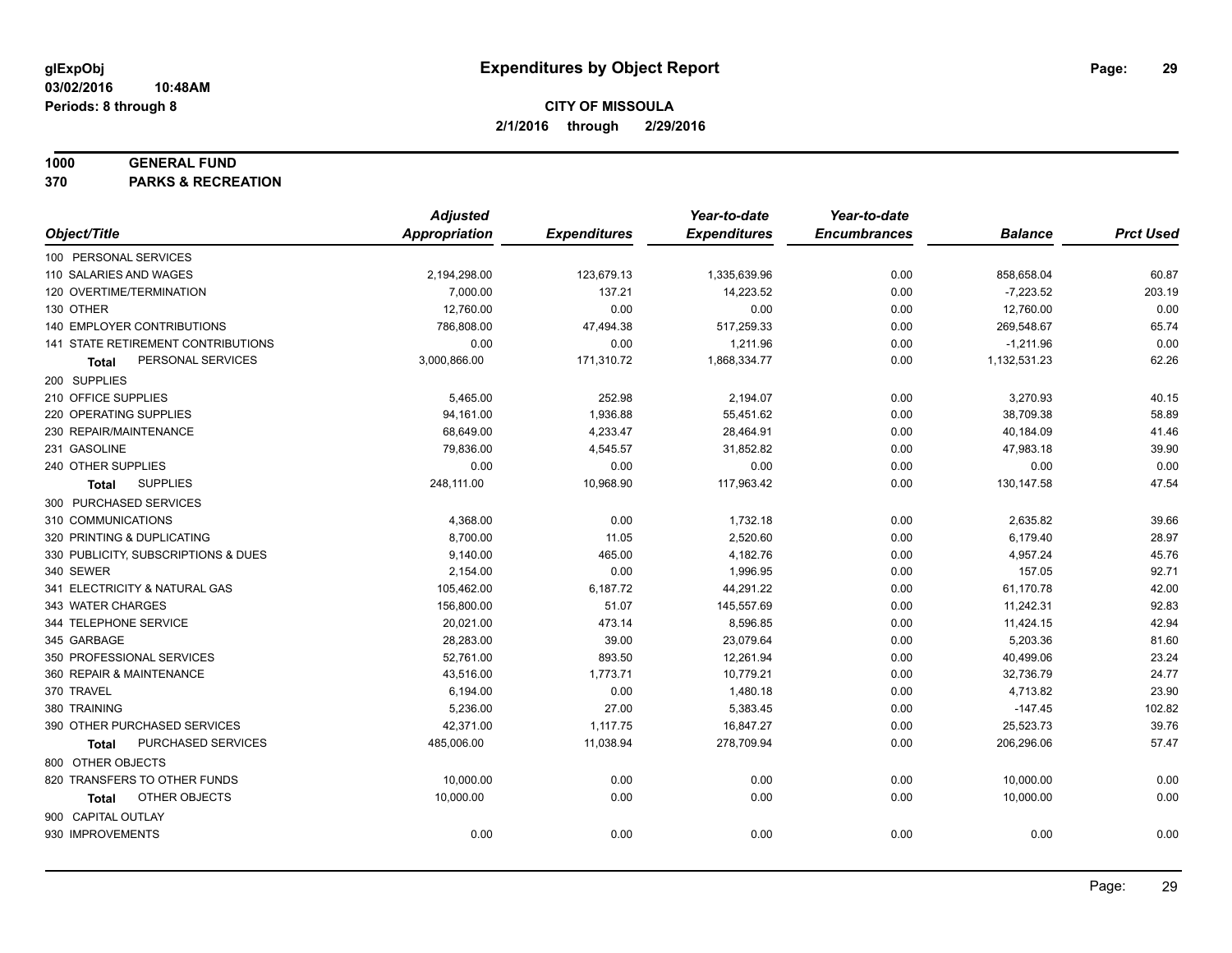#### **03/02/2016 10:48AM Periods: 8 through 8**

## **CITY OF MISSOULA 2/1/2016 through 2/29/2016**

## **1000 GENERAL FUND**

**370 PARKS & RECREATION**

| Object/Title |                           | <b>Adjusted</b><br>Appropriation | <i><b>Expenditures</b></i> | Year-to-date<br><b>Expenditures</b> | Year-to-date<br><b>Encumbrances</b> | <b>Balance</b> | <b>Prct Used</b> |
|--------------|---------------------------|----------------------------------|----------------------------|-------------------------------------|-------------------------------------|----------------|------------------|
|              | 940 MACHINERY & EQUIPMENT | 0.00                             | 0.00                       | 0.00                                | 0.00                                | 0.00           | 0.00             |
| Total        | <b>CAPITAL OUTLAY</b>     | 0.00                             | 0.00                       | 0.00                                | 0.00                                | 0.00           | 0.00             |
| Total        | PARKS & RECREATION        | 3,743,983.00                     | 193,318.56                 | 2,265,008.13                        | 0.00                                | 1,478,974.87   | 60.50            |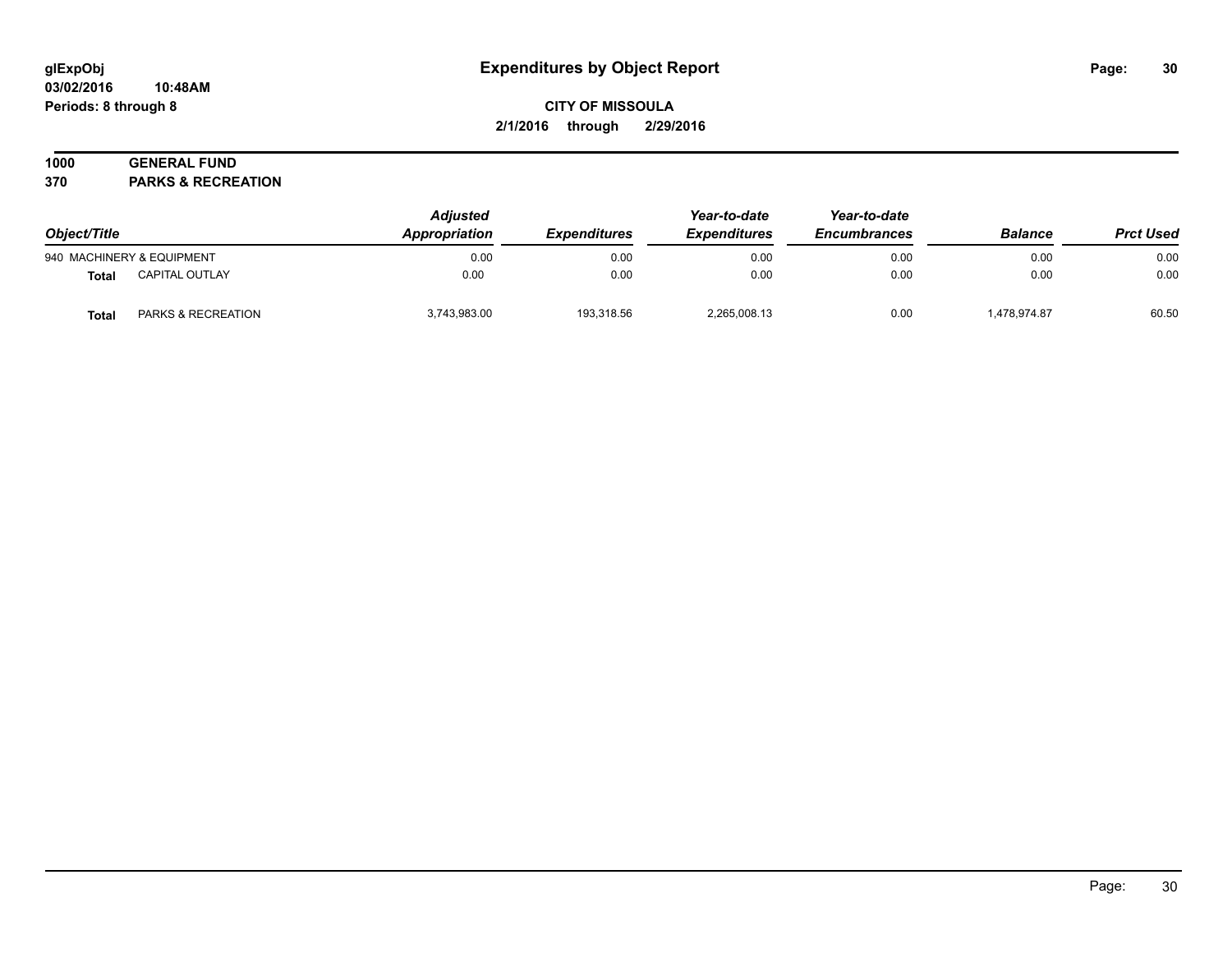#### **1000 GENERAL FUND**

**390 NON-DEPARTMENTAL**

|                                      | <b>Adjusted</b> |                     | Year-to-date        | Year-to-date        |                |                  |
|--------------------------------------|-----------------|---------------------|---------------------|---------------------|----------------|------------------|
| Object/Title                         | Appropriation   | <b>Expenditures</b> | <b>Expenditures</b> | <b>Encumbrances</b> | <b>Balance</b> | <b>Prct Used</b> |
| 100 PERSONAL SERVICES                |                 |                     |                     |                     |                |                  |
| 110 SALARIES AND WAGES               | 337,171.00      | 0.00                | 0.00                | 0.00                | 337,171.00     | 0.00             |
| 120 OVERTIME/TERMINATION             | 25,000.00       | 0.00                | 0.00                | 0.00                | 25,000.00      | 0.00             |
| 130 OTHER                            | 12,000.00       | 0.00                | 0.00                | 0.00                | 12,000.00      | 0.00             |
| 140 EMPLOYER CONTRIBUTIONS           | $-104,213.00$   | 0.00                | $-16.60$            | 0.00                | $-104, 196.40$ | 0.02             |
| PERSONAL SERVICES<br><b>Total</b>    | 269,958.00      | 0.00                | $-16.60$            | 0.00                | 269,974.60     | $-0.01$          |
| 200 SUPPLIES                         |                 |                     |                     |                     |                |                  |
| 220 OPERATING SUPPLIES               | 0.00            | 0.00                | 0.00                | 0.00                | 0.00           | 0.00             |
| 230 REPAIR/MAINTENANCE               | 50,000.00       | 0.00                | 0.00                | 0.00                | 50,000.00      | 0.00             |
| 231 GASOLINE                         | 0.00            | 0.00                | 0.00                | 0.00                | 0.00           | 0.00             |
| 240 OTHER SUPPLIES                   | 37,625.00       | 0.00                | 5,600.75            | 0.00                | 32,024.25      | 14.89            |
| <b>SUPPLIES</b><br>Total             | 87,625.00       | 0.00                | 5,600.75            | 0.00                | 82,024.25      | 6.39             |
| 300 PURCHASED SERVICES               |                 |                     |                     |                     |                |                  |
| 310 COMMUNICATIONS                   | 0.00            | 0.00                | 0.00                | 0.00                | 0.00           | 0.00             |
| 330 PUBLICITY, SUBSCRIPTIONS & DUES  | 0.00            | 0.00                | 0.00                | 0.00                | 0.00           | 0.00             |
| 341 ELECTRICITY & NATURAL GAS        | 0.00            | 0.00                | 0.00                | 0.00                | 0.00           | 0.00             |
| 350 PROFESSIONAL SERVICES            | 0.00            | 0.00                | 0.00                | 0.00                | 0.00           | 0.00             |
| 360 REPAIR & MAINTENANCE             | 0.00            | 38.95               | 138.90              | 0.00                | $-138.90$      | 0.00             |
| 390 OTHER PURCHASED SERVICES         | 0.00            | 3,420.00            | 8,590.38            | 0.00                | $-8,590.38$    | 0.00             |
| PURCHASED SERVICES<br><b>Total</b>   | 0.00            | 3,458.95            | 8,729.28            | 0.00                | $-8,729.28$    | 0.00             |
| 400 BUILDING MATERIALS               |                 |                     |                     |                     |                |                  |
| 400 BUILDING MATERIALS               | 0.00            | 0.00                | 0.00                | 0.00                | 0.00           | 0.00             |
| <b>BUILDING MATERIALS</b><br>Total   | 0.00            | 0.00                | 0.00                | 0.00                | 0.00           | 0.00             |
| 500 FIXED CHARGES                    |                 |                     |                     |                     |                |                  |
| 500 FIXED CHARGES                    | 1,029,863.00    | 6,333.30            | 737,313.30          | 0.00                | 292,549.70     | 71.59            |
| 550 MERCHANT SERVICE FEES            | 29,700.00       | 0.00                | 0.00                | 0.00                | 29,700.00      | 0.00             |
| <b>FIXED CHARGES</b><br><b>Total</b> | 1,059,563.00    | 6,333.30            | 737,313.30          | 0.00                | 322,249.70     | 69.59            |
| 600 DEBT SERVICE                     |                 |                     |                     |                     |                |                  |
| 610 PRINCIPAL                        | 516,327.00      | 0.00                | 516,327.67          | 0.00                | $-0.67$        | 100.00           |
| 620 INTEREST / SERVICE FEES          | 18,247.00       | 1,663.71            | 18,246.59           | 0.00                | 0.41           | 100.00           |
| <b>DEBT SERVICE</b><br>Total         | 534,574.00      | 1,663.71            | 534,574.26          | 0.00                | $-0.26$        | 100.00           |
| 700 GRANTS & CONTRIBUTIONS           |                 |                     |                     |                     |                |                  |
| 700 GRANTS & CONTRIBUTIONS           | 2,275,575.00    | 3,950.00            | 1,298,253.74        | 0.00                | 977,321.26     | 57.05            |
|                                      |                 |                     |                     |                     |                |                  |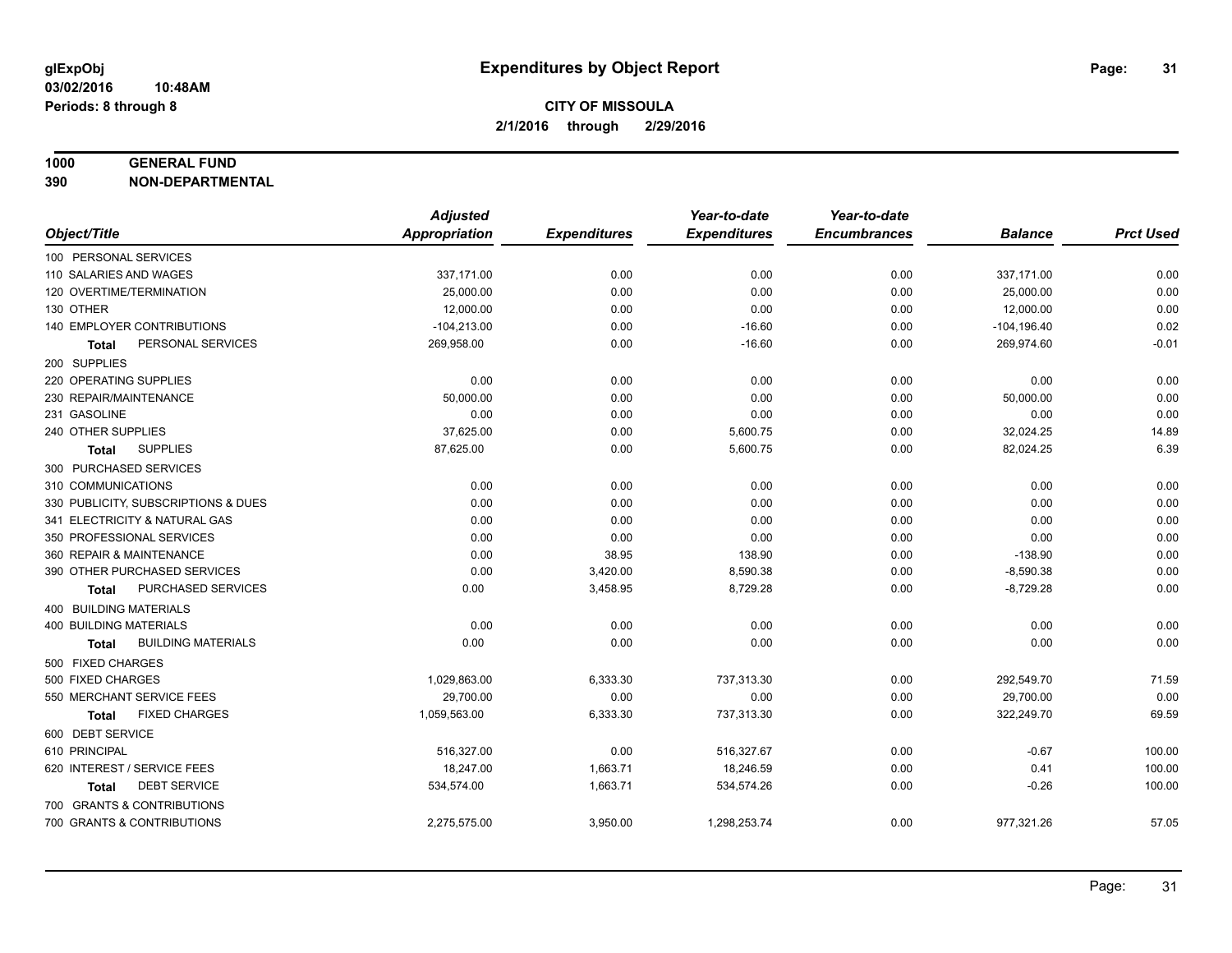#### **1000 GENERAL FUND**

**390 NON-DEPARTMENTAL**

|                    |                                   | <b>Adjusted</b>      |                     | Year-to-date        | Year-to-date        |                |                  |
|--------------------|-----------------------------------|----------------------|---------------------|---------------------|---------------------|----------------|------------------|
| Object/Title       |                                   | <b>Appropriation</b> | <b>Expenditures</b> | <b>Expenditures</b> | <b>Encumbrances</b> | <b>Balance</b> | <b>Prct Used</b> |
| Total              | <b>GRANTS &amp; CONTRIBUTIONS</b> | 2.275.575.00         | 3.950.00            | 1,298,253.74        | 0.00                | 977.321.26     | 57.05            |
| 800 OTHER OBJECTS  |                                   |                      |                     |                     |                     |                |                  |
|                    | 820 TRANSFERS TO OTHER FUNDS      | 1.735.565.00         | 36,833.33           | 352.316.04          | 0.00                | 1.383.248.96   | 20.30            |
| 845 CONTINGENCY    |                                   | 111.113.00           | 0.00                | 0.00                | 0.00                | 111.113.00     | 0.00             |
| <b>Total</b>       | OTHER OBJECTS                     | 1.846.678.00         | 36,833.33           | 352,316.04          | 0.00                | 1,494,361.96   | 19.08            |
| 900 CAPITAL OUTLAY |                                   |                      |                     |                     |                     |                |                  |
|                    | 940 MACHINERY & EQUIPMENT         | 0.00                 | 0.00                | 0.00                | 0.00                | 0.00           | 0.00             |
| <b>Total</b>       | <b>CAPITAL OUTLAY</b>             | 0.00                 | 0.00                | 0.00                | 0.00                | 0.00           | 0.00             |
| <b>Total</b>       | NON-DEPARTMENTAL                  | 6.073.973.00         | 52.239.29           | 2.936.770.77        | 0.00                | 3.137.202.23   | 48.35            |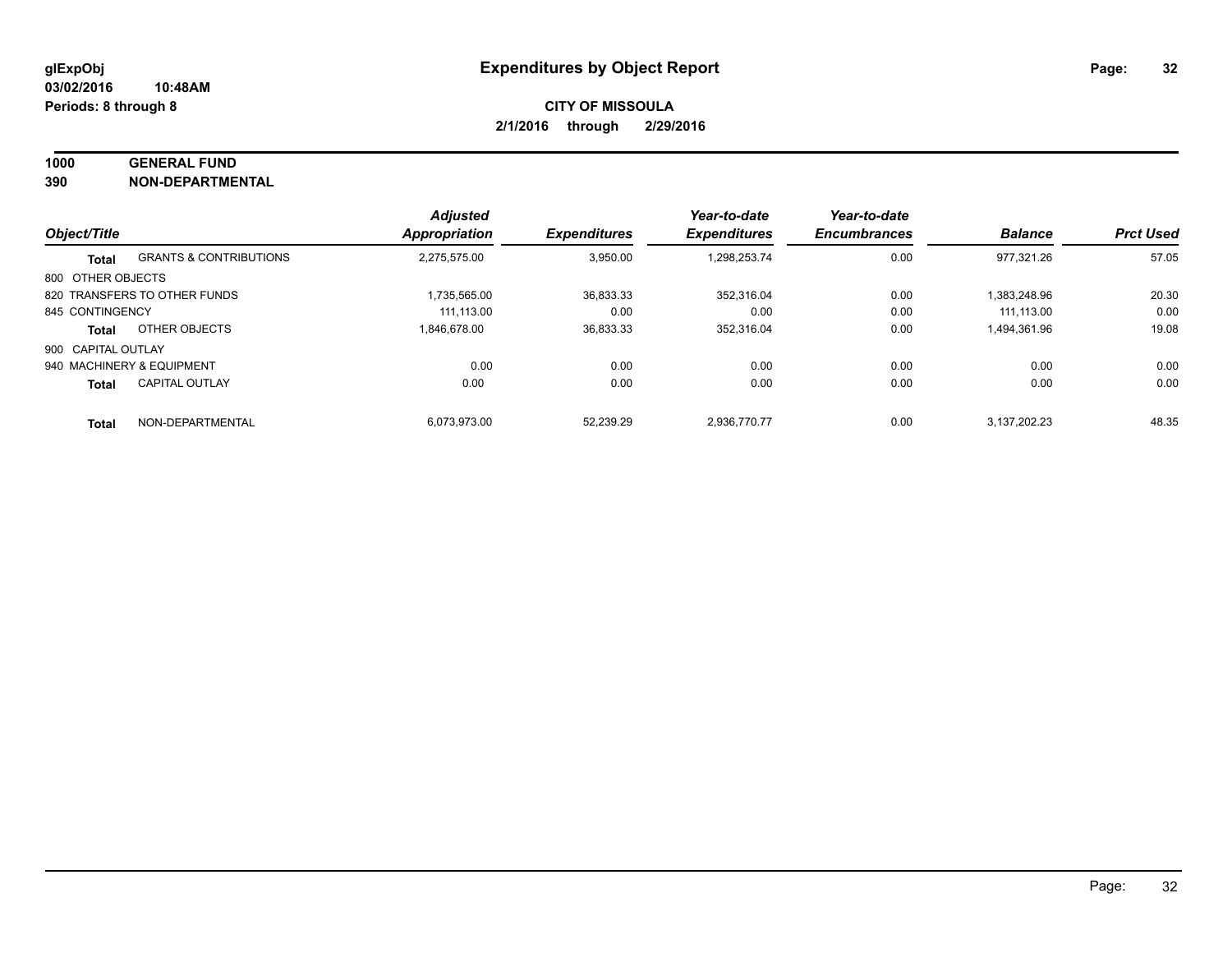**1000 GENERAL FUND**

|                                       | <b>Adjusted</b>      |                     | Year-to-date        | Year-to-date        |                |                  |
|---------------------------------------|----------------------|---------------------|---------------------|---------------------|----------------|------------------|
| Object/Title                          | <b>Appropriation</b> | <b>Expenditures</b> | <b>Expenditures</b> | <b>Encumbrances</b> | <b>Balance</b> | <b>Prct Used</b> |
| 100 PERSONAL SERVICES                 |                      |                     |                     |                     |                |                  |
| 110 SALARIES AND WAGES                | 25,962,730.00        | 1,940,535.06        | 15,880,304.58       | 0.00                | 10,082,425.42  | 61.17            |
| 115 SALARIES/HEALTH INSURANCE BENEFIT | 608,760.00           | 122,748.00          | 834,318.00          | 0.00                | $-225,558.00$  | 137.05           |
| 120 OVERTIME/TERMINATION              | 634,233.00           | 49,207.23           | 857,475.33          | 0.00                | -223,242.33    | 135.20           |
| 121 OUTSIDE HIRE OVERTIME             | 75,000.00            | 5,110.25            | 86,890.41           | 0.00                | $-11,890.41$   | 115.85           |
| 122 COURT OVERTIME                    | 2,675.00             | 4,720.00            | 17,894.97           | 0.00                | $-15,219.97$   | 668.97           |
| 130 OTHER                             | 297,455.00           | 2,810.12            | 123,139.56          | 0.00                | 174,315.44     | 41.40            |
| 133 EDUCATION COMPENSATION            | 0.00                 | 2,320.00            | 11,295.00           | 0.00                | $-11,295.00$   | 0.00             |
| 140 EMPLOYER CONTRIBUTIONS            | 10,852,491.00        | 619,122.37          | 5,318,188.23        | 0.00                | 5,534,302.77   | 49.00            |
| 141 STATE RETIREMENT CONTRIBUTIONS    | 1,774,326.00         | 0.00                | 2,577,943.34        | 0.00                | $-803,617.34$  | 145.29           |
| PERSONAL SERVICES<br><b>Total</b>     | 40,207,670.00        | 2,746,573.03        | 25,707,449.42       | 0.00                | 14,500,220.58  | 63.94            |
| 200 SUPPLIES                          |                      |                     |                     |                     |                |                  |
| 210 OFFICE SUPPLIES                   | 88,242.00            | 8,337.39            | 44,063.31           | 0.00                | 44,178.69      | 49.93            |
| 220 OPERATING SUPPLIES                | 546,219.00           | 120,312.77          | 461,447.83          | 0.00                | 84,771.17      | 84.48            |
| 230 REPAIR/MAINTENANCE                | 435,674.00           | 57,102.89           | 210,125.22          | 0.00                | 225,548.78     | 48.23            |
| 231 GASOLINE                          | 574,514.00           | 53,015.83           | 241,015.92          | 0.00                | 333,498.08     | 41.95            |
| 240 OTHER SUPPLIES                    | 92,143.00            | 5,885.38            | 31,434.35           | 0.00                | 60,708.65      | 34.11            |
| 250 SUPPLIES FOR RESALE               | 0.00                 | 0.00                | 0.00                | 0.00                | 0.00           | 0.00             |
| <b>SUPPLIES</b><br>Total              | 1,736,792.00         | 244,654.26          | 988,086.63          | 0.00                | 748,705.37     | 56.89            |
| 300 PURCHASED SERVICES                |                      |                     |                     |                     |                |                  |
| 310 COMMUNICATIONS                    | 108,461.00           | 3,798.21            | 91,804.26           | 0.00                | 16,656.74      | 84.64            |
| 320 PRINTING & DUPLICATING            | 51,096.00            | 985.72              | 13,805.60           | 0.00                | 37,290.40      | 27.02            |
| 330 PUBLICITY, SUBSCRIPTIONS & DUES   | 113,969.00           | 8,570.46            | 73,937.00           | 0.00                | 40,032.00      | 64.87            |
| 340 SEWER                             | 6,277.00             | 693.01              | 4,458.95            | 0.00                | 1,818.05       | 71.04            |
| 341 ELECTRICITY & NATURAL GAS         | 526,939.00           | 35,235.22           | 263,617.90          | 0.00                | 263,321.10     | 50.03            |
| 343 WATER CHARGES                     | 191,915.00           | 1,352.01            | 166,822.18          | 0.00                | 25,092.82      | 86.93            |
| 344 TELEPHONE SERVICE                 | 253,942.00           | 17,088.75           | 133,416.82          | 0.00                | 120,525.18     | 52.54            |
| 345 GARBAGE                           | 52,995.00            | 736.01              | 33,226.54           | 0.00                | 19,768.46      | 62.70            |
| 350 PROFESSIONAL SERVICES             | 752,701.00           | 30,714.99           | 331,838.17          | 0.00                | 420,862.83     | 44.09            |
| 360 REPAIR & MAINTENANCE              | 892,939.00           | 46,253.53           | 597,093.94          | 0.00                | 295,845.06     | 66.87            |
| 370 TRAVEL                            | 118,139.00           | 6,186.80            | 66,660.74           | 0.00                | 51,478.26      | 56.43            |
| 380 TRAINING                          | 124,343.00           | 7,156.46            | 61,226.97           | 0.00                | 63,116.03      | 49.24            |
| 390 OTHER PURCHASED SERVICES          | 349,400.00           | 6,121.40            | 173,334.16          | 0.00                | 176,065.84     | 49.61            |
| 392 DONATIONS AND SALES               | 0.00                 | 71.00               | 71.00               | 0.00                | $-71.00$       | 0.00             |
| PURCHASED SERVICES<br>Total           | 3,543,116.00         | 164,963.57          | 2,011,314.23        | 0.00                | 1,531,801.77   | 56.77            |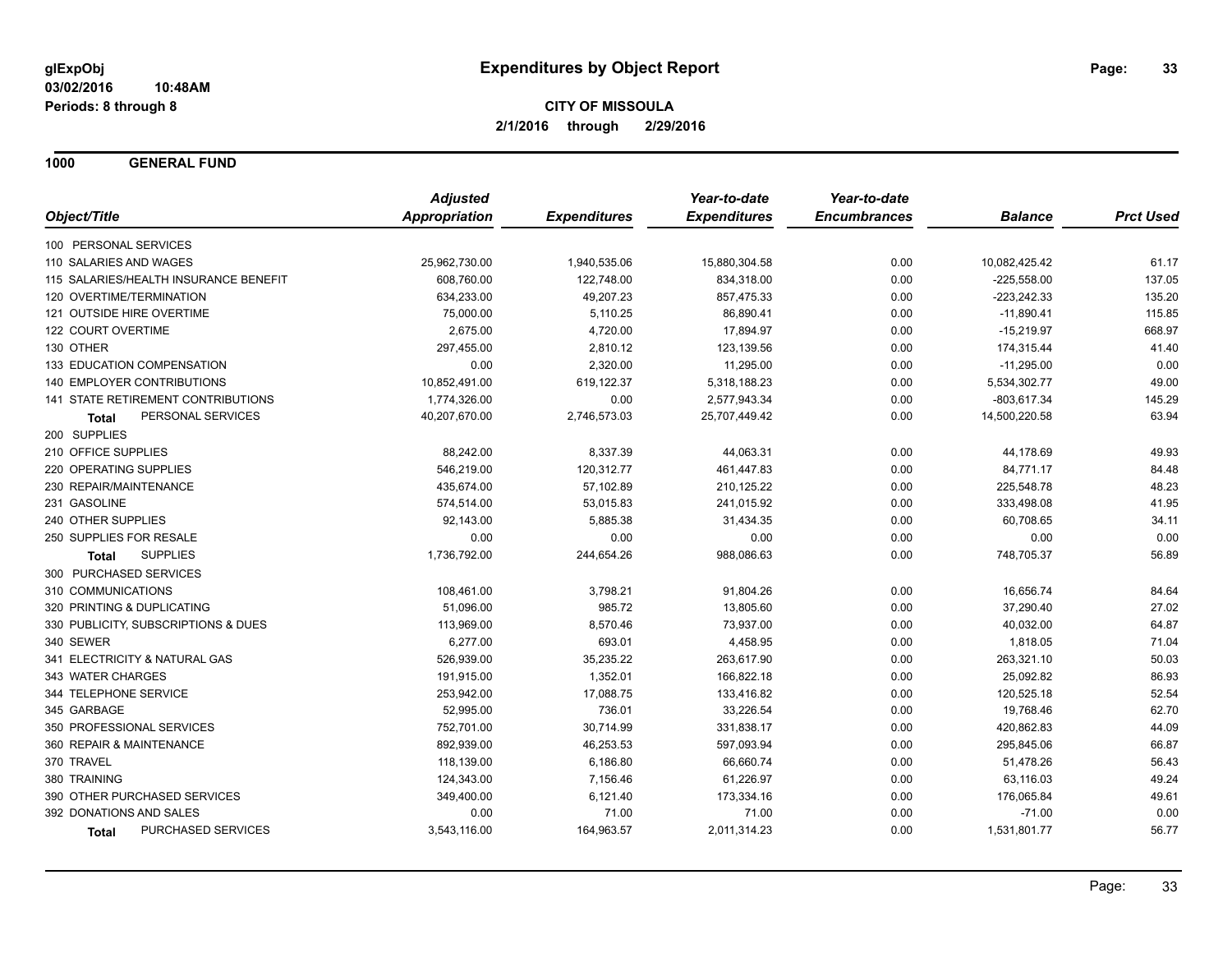**1000 GENERAL FUND**

|                                                   | <b>Adjusted</b> |                     | Year-to-date        | Year-to-date        |                |                  |
|---------------------------------------------------|-----------------|---------------------|---------------------|---------------------|----------------|------------------|
| Object/Title                                      | Appropriation   | <b>Expenditures</b> | <b>Expenditures</b> | <b>Encumbrances</b> | <b>Balance</b> | <b>Prct Used</b> |
| 400 BUILDING MATERIALS                            |                 |                     |                     |                     |                |                  |
| <b>400 BUILDING MATERIALS</b>                     | 46,285.00       | 0.00                | 0.00                | 0.00                | 46,285.00      | 0.00             |
| <b>BUILDING MATERIALS</b><br><b>Total</b>         | 46.285.00       | 0.00                | 0.00                | 0.00                | 46,285.00      | 0.00             |
| 500 FIXED CHARGES                                 |                 |                     |                     |                     |                |                  |
| 500 FIXED CHARGES                                 | 1,152,325.00    | 12,066.28           | 799,643.42          | 0.00                | 352,681.58     | 69.39            |
| 530 EQUIPMENT RENTAL                              | 726.00          | 10.50               | 308.50              | 0.00                | 417.50         | 42.49            |
| 550 MERCHANT SERVICE FEES                         | 29,700.00       | 0.00                | 5,232.39            | 0.00                | 24,467.61      | 17.62            |
| <b>FIXED CHARGES</b><br><b>Total</b>              | 1,182,751.00    | 12,076.78           | 805,184.31          | 0.00                | 377,566.69     | 68.08            |
| 600 DEBT SERVICE                                  |                 |                     |                     |                     |                |                  |
| 610 PRINCIPAL                                     | 516,327.00      | 0.00                | 516,327.67          | 0.00                | $-0.67$        | 100.00           |
| 620 INTEREST / SERVICE FEES                       | 18.247.00       | 1,663.71            | 18,246.59           | 0.00                | 0.41           | 100.00           |
| <b>DEBT SERVICE</b><br><b>Total</b>               | 534,574.00      | 1,663.71            | 534,574.26          | 0.00                | $-0.26$        | 100.00           |
| 700 GRANTS & CONTRIBUTIONS                        |                 |                     |                     |                     |                |                  |
| 700 GRANTS & CONTRIBUTIONS                        | 2.439.769.06    | 4.047.60            | 1.365.638.40        | 0.00                | 1.074.130.66   | 55.97            |
| 780 INTERGOVERNMENTAL TRANSFER                    | 0.00            | 0.00                | 0.00                | 0.00                | 0.00           | 0.00             |
| <b>GRANTS &amp; CONTRIBUTIONS</b><br><b>Total</b> | 2,439,769.06    | 4,047.60            | 1,365,638.40        | 0.00                | 1,074,130.66   | 55.97            |
| 800 OTHER OBJECTS                                 |                 |                     |                     |                     |                |                  |
| 820 TRANSFERS TO OTHER FUNDS                      | 1,911,385.00    | 36,833.33           | 364,916.04          | 0.00                | 1,546,468.96   | 19.09            |
| 845 CONTINGENCY                                   | 119,298.00      | 1,164.00            | 3.740.00            | 0.00                | 115.558.00     | 3.14             |
| 850 SALARY SAVINGS                                | $-154,023.00$   | 0.00                | 0.00                | 0.00                | $-154,023.00$  | 0.00             |
| OTHER OBJECTS<br><b>Total</b>                     | 1,876,660.00    | 37,997.33           | 368,656.04          | 0.00                | 1,508,003.96   | 19.64            |
| 900 CAPITAL OUTLAY                                |                 |                     |                     |                     |                |                  |
| 920 BUILDINGS                                     | 0.00            | 0.00                | 0.00                | 0.00                | 0.00           | 0.00             |
| 930 IMPROVEMENTS                                  | 197,705.00      | 248.74              | 38,635.67           | 0.00                | 159,069.33     | 19.54            |
| 940 MACHINERY & EQUIPMENT                         | 0.00            | 0.00                | 17.931.00           | 0.00                | $-17.931.00$   | 0.00             |
| <b>CAPITAL OUTLAY</b><br><b>Total</b>             | 197,705.00      | 248.74              | 56,566.67           | 0.00                | 141,138.33     | 28.61            |
| <b>GENERAL FUND</b><br>Total                      | 51,765,322.06   | 3,212,225.02        | 31,837,469.96       | 0.00                | 19,927,852.10  | 61.50            |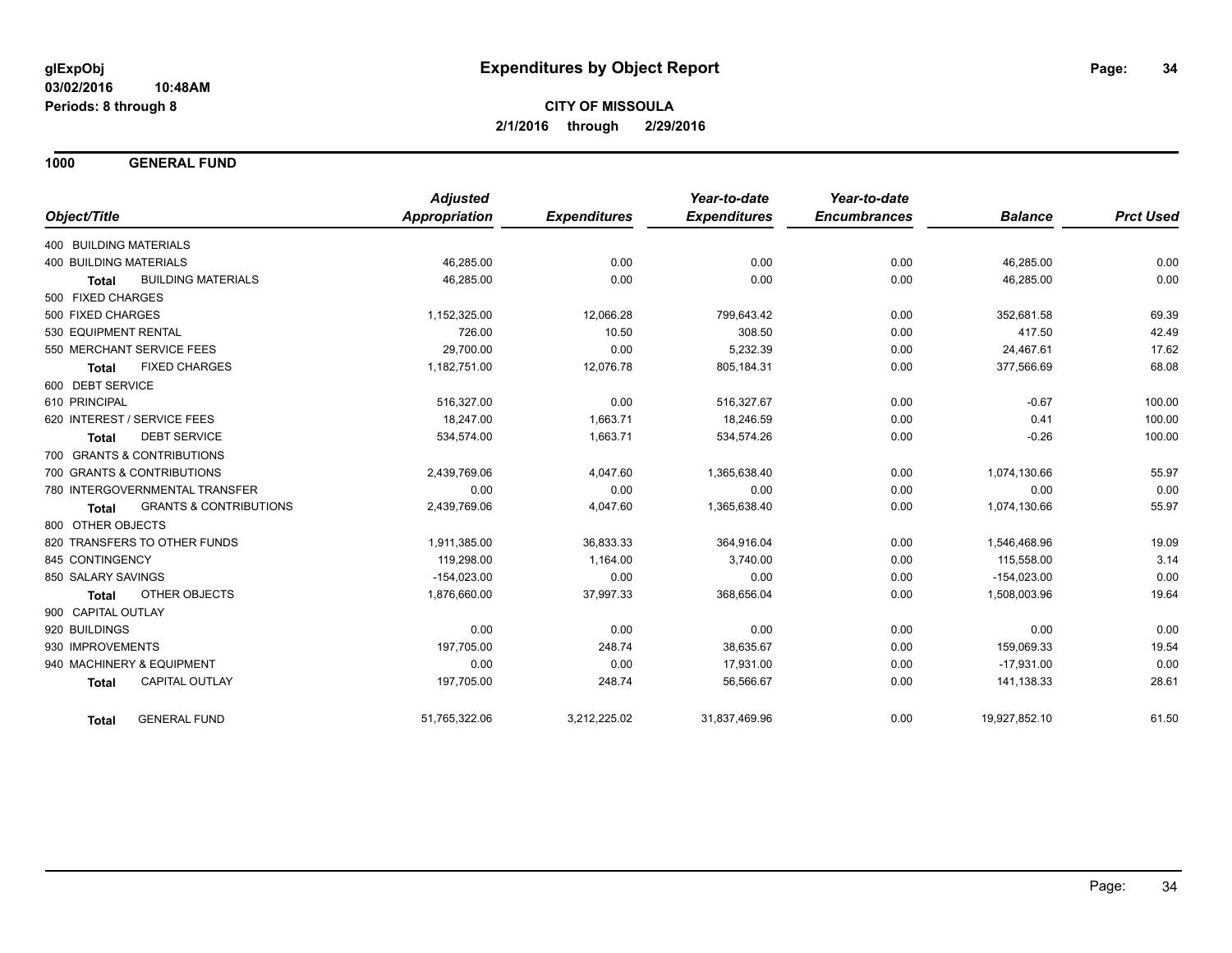#### **1211 PARK ACQUISITION & DEVELOPMENT**

**370 PARKS & RECREATION**

|                    |                              | <b>Adjusted</b>      |                     | Year-to-date        | Year-to-date        |                |                  |
|--------------------|------------------------------|----------------------|---------------------|---------------------|---------------------|----------------|------------------|
| Object/Title       |                              | <b>Appropriation</b> | <b>Expenditures</b> | <b>Expenditures</b> | <b>Encumbrances</b> | <b>Balance</b> | <b>Prct Used</b> |
| 200 SUPPLIES       |                              |                      |                     |                     |                     |                |                  |
|                    | 220 OPERATING SUPPLIES       | 10,000.00            | 0.00                | 0.00                | 0.00                | 10,000.00      | 0.00             |
| <b>Total</b>       | <b>SUPPLIES</b>              | 10,000.00            | 0.00                | 0.00                | 0.00                | 10,000.00      | 0.00             |
|                    | 300 PURCHASED SERVICES       |                      |                     |                     |                     |                |                  |
|                    | 350 PROFESSIONAL SERVICES    | 25,000.00            | 0.00                | 0.00                | 0.00                | 25,000.00      | 0.00             |
|                    | 360 REPAIR & MAINTENANCE     | 0.00                 | 0.00                | 0.00                | 0.00                | 0.00           | 0.00             |
|                    | 390 OTHER PURCHASED SERVICES | 10,000.00            | 0.00                | 0.00                | 0.00                | 10,000.00      | 0.00             |
| <b>Total</b>       | PURCHASED SERVICES           | 35,000.00            | 0.00                | 0.00                | 0.00                | 35,000.00      | 0.00             |
| 500 FIXED CHARGES  |                              |                      |                     |                     |                     |                |                  |
|                    | 550 MERCHANT SERVICE FEES    | 0.00                 | 0.00                | 0.00                | 0.00                | 0.00           | 0.00             |
| <b>Total</b>       | <b>FIXED CHARGES</b>         | 0.00                 | 0.00                | 0.00                | 0.00                | 0.00           | 0.00             |
| 800 OTHER OBJECTS  |                              |                      |                     |                     |                     |                |                  |
|                    | 820 TRANSFERS TO OTHER FUNDS | 0.00                 | 0.00                | 0.00                | 0.00                | 0.00           | 0.00             |
| Total              | OTHER OBJECTS                | 0.00                 | 0.00                | 0.00                | 0.00                | 0.00           | 0.00             |
| 900 CAPITAL OUTLAY |                              |                      |                     |                     |                     |                |                  |
| 930 IMPROVEMENTS   |                              | 168.578.00           | 0.00                | 0.00                | 0.00                | 168,578.00     | 0.00             |
| <b>Total</b>       | <b>CAPITAL OUTLAY</b>        | 168,578.00           | 0.00                | 0.00                | 0.00                | 168,578.00     | 0.00             |
| <b>Total</b>       | PARKS & RECREATION           | 213,578.00           | 0.00                | 0.00                | 0.00                | 213,578.00     | 0.00             |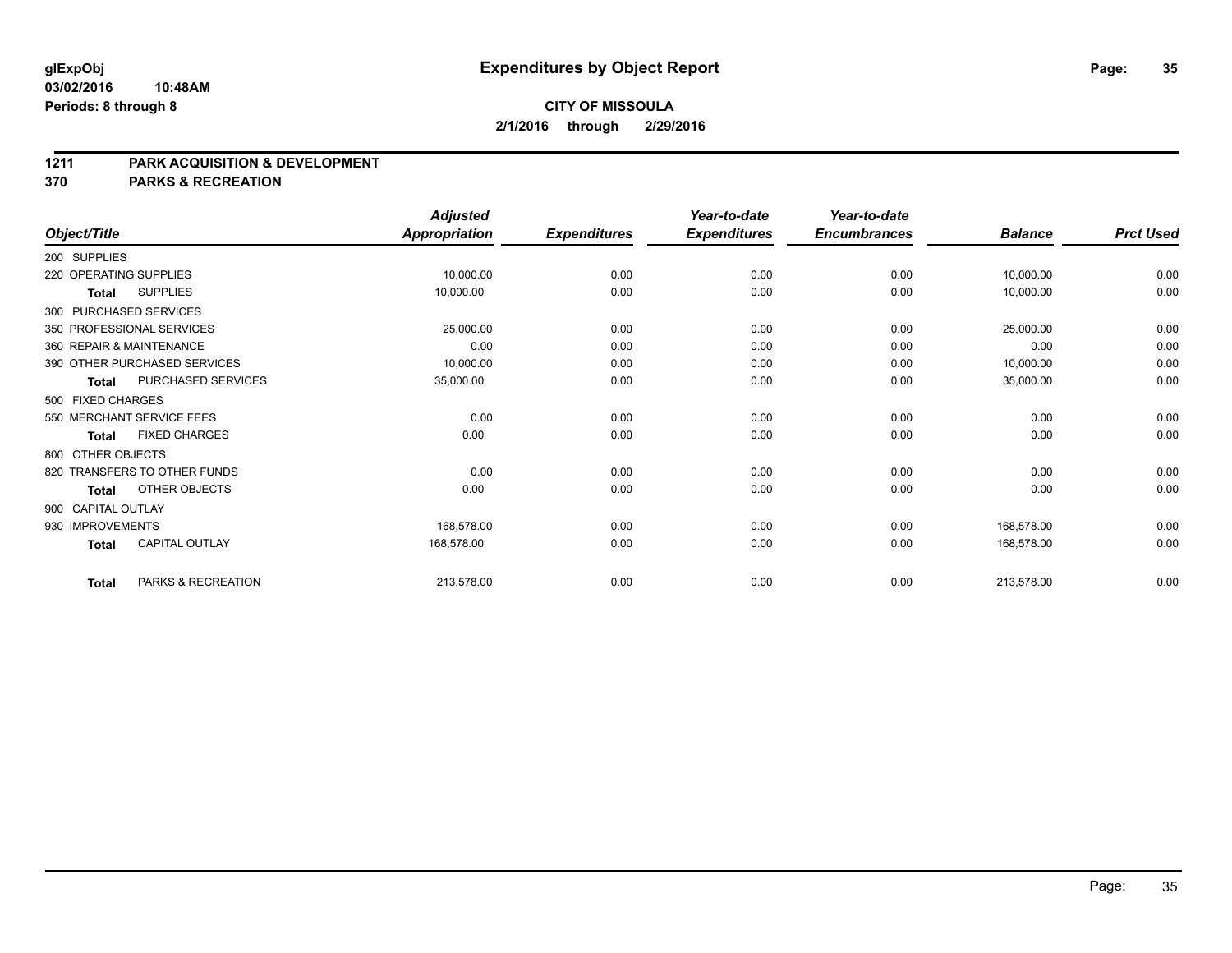#### **03/02/2016 10:48AM Periods: 8 through 8**

## **1211 PARK ACQUISITION & DEVELOPMENT**

| Object/Title           |                                | <b>Adjusted</b><br><b>Appropriation</b> | <b>Expenditures</b> | Year-to-date<br><b>Expenditures</b> | Year-to-date<br><b>Encumbrances</b> | <b>Balance</b> | <b>Prct Used</b> |
|------------------------|--------------------------------|-----------------------------------------|---------------------|-------------------------------------|-------------------------------------|----------------|------------------|
|                        |                                |                                         |                     |                                     |                                     |                |                  |
| 200 SUPPLIES           |                                |                                         |                     |                                     |                                     |                |                  |
| 220 OPERATING SUPPLIES |                                | 10,000.00                               | 0.00                | 0.00                                | 0.00                                | 10,000.00      | 0.00             |
| Total                  | <b>SUPPLIES</b>                | 10,000.00                               | 0.00                | 0.00                                | 0.00                                | 10,000.00      | 0.00             |
|                        | 300 PURCHASED SERVICES         |                                         |                     |                                     |                                     |                |                  |
|                        | 350 PROFESSIONAL SERVICES      | 25,000.00                               | 0.00                | 0.00                                | 0.00                                | 25,000.00      | 0.00             |
|                        | 360 REPAIR & MAINTENANCE       | 0.00                                    | 0.00                | 0.00                                | 0.00                                | 0.00           | 0.00             |
|                        | 390 OTHER PURCHASED SERVICES   | 10,000.00                               | 0.00                | 0.00                                | 0.00                                | 10,000.00      | 0.00             |
| <b>Total</b>           | PURCHASED SERVICES             | 35,000.00                               | 0.00                | 0.00                                | 0.00                                | 35,000.00      | 0.00             |
| 500 FIXED CHARGES      |                                |                                         |                     |                                     |                                     |                |                  |
|                        | 550 MERCHANT SERVICE FEES      | 0.00                                    | 0.00                | 0.00                                | 0.00                                | 0.00           | 0.00             |
| <b>Total</b>           | <b>FIXED CHARGES</b>           | 0.00                                    | 0.00                | 0.00                                | 0.00                                | 0.00           | 0.00             |
| 800 OTHER OBJECTS      |                                |                                         |                     |                                     |                                     |                |                  |
|                        | 820 TRANSFERS TO OTHER FUNDS   | 0.00                                    | 0.00                | 0.00                                | 0.00                                | 0.00           | 0.00             |
| <b>Total</b>           | OTHER OBJECTS                  | 0.00                                    | 0.00                | 0.00                                | 0.00                                | 0.00           | 0.00             |
| 900 CAPITAL OUTLAY     |                                |                                         |                     |                                     |                                     |                |                  |
| 930 IMPROVEMENTS       |                                | 168,578.00                              | 0.00                | 0.00                                | 0.00                                | 168,578.00     | 0.00             |
| <b>Total</b>           | <b>CAPITAL OUTLAY</b>          | 168,578.00                              | 0.00                | 0.00                                | 0.00                                | 168,578.00     | 0.00             |
| <b>Total</b>           | PARK ACQUISITION & DEVELOPMENT | 213,578.00                              | 0.00                | 0.00                                | 0.00                                | 213,578.00     | 0.00             |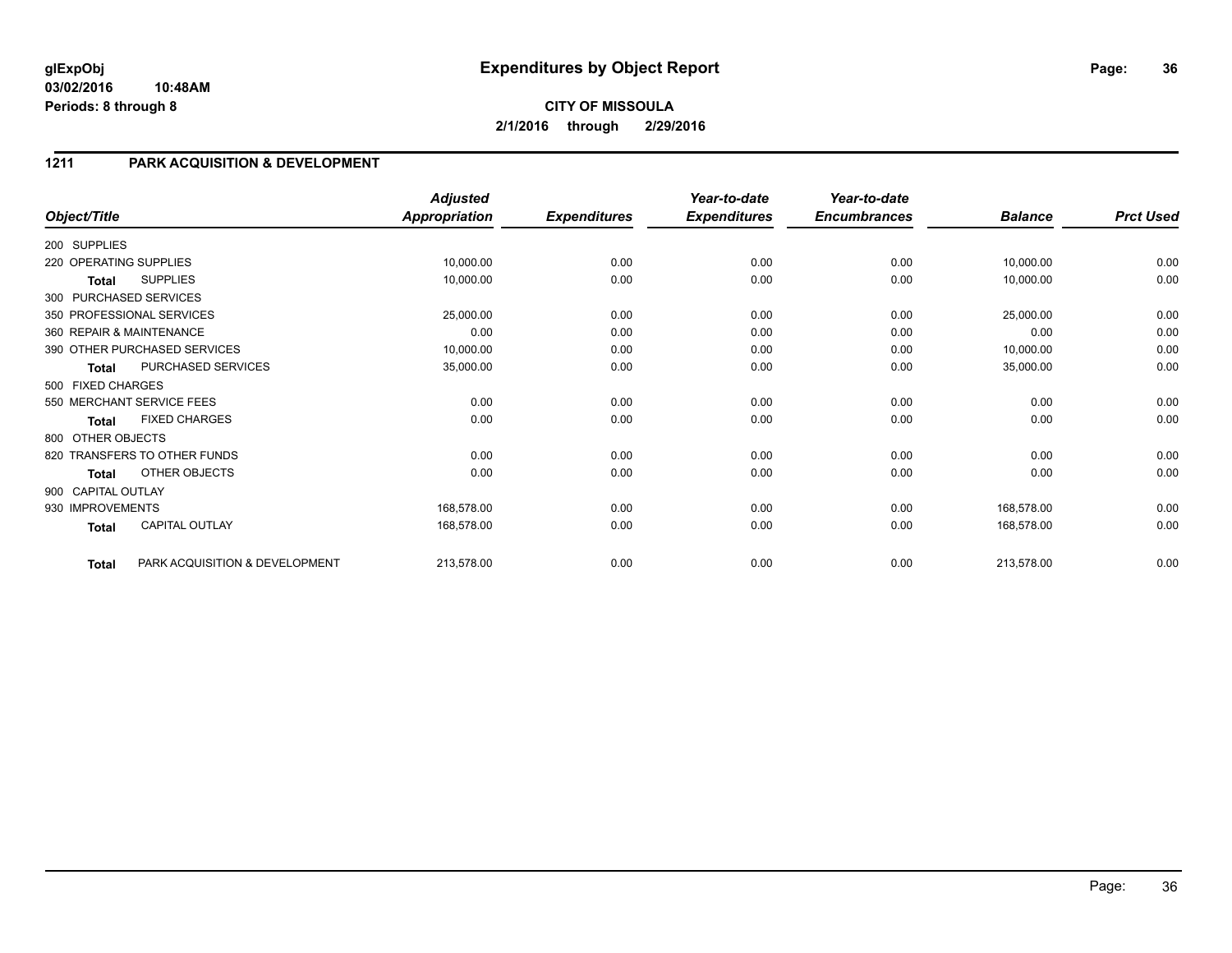#### **1212 PARK ENTERPRISE FUND**

**370 PARKS & RECREATION**

|                                       | <b>Adjusted</b> |                     | Year-to-date        | Year-to-date        |                |                  |
|---------------------------------------|-----------------|---------------------|---------------------|---------------------|----------------|------------------|
| Object/Title                          | Appropriation   | <b>Expenditures</b> | <b>Expenditures</b> | <b>Encumbrances</b> | <b>Balance</b> | <b>Prct Used</b> |
| 200 SUPPLIES                          |                 |                     |                     |                     |                |                  |
| 210 OFFICE SUPPLIES                   | 0.00            | 0.00                | 0.00                | 0.00                | 0.00           | 0.00             |
| 220 OPERATING SUPPLIES                | 35,000.00       | 0.00                | 0.00                | 0.00                | 35,000.00      | 0.00             |
| 230 REPAIR/MAINTENANCE                | 0.00            | 0.00                | 0.00                | 0.00                | 0.00           | 0.00             |
| 240 OTHER SUPPLIES                    | 0.00            | 0.00                | 0.00                | 0.00                | 0.00           | 0.00             |
| <b>SUPPLIES</b><br><b>Total</b>       | 35,000.00       | 0.00                | 0.00                | 0.00                | 35,000.00      | 0.00             |
| 300 PURCHASED SERVICES                |                 |                     |                     |                     |                |                  |
| 350 PROFESSIONAL SERVICES             | 10,000.00       | 0.00                | 332.50              | 0.00                | 9,667.50       | 3.33             |
| 360 REPAIR & MAINTENANCE              | 0.00            | 0.00                | 0.00                | 0.00                | 0.00           | 0.00             |
| 390 OTHER PURCHASED SERVICES          | 20,000.00       | 0.00                | 1,900.00            | 0.00                | 18,100.00      | 9.50             |
| PURCHASED SERVICES<br><b>Total</b>    | 30,000.00       | 0.00                | 2,232.50            | 0.00                | 27,767.50      | 7.44             |
| 500 FIXED CHARGES                     |                 |                     |                     |                     |                |                  |
| 550 MERCHANT SERVICE FEES             | 0.00            | 0.00                | 0.00                | 0.00                | 0.00           | 0.00             |
| <b>FIXED CHARGES</b><br><b>Total</b>  | 0.00            | 0.00                | 0.00                | 0.00                | 0.00           | 0.00             |
| 800 OTHER OBJECTS                     |                 |                     |                     |                     |                |                  |
| 820 TRANSFERS TO OTHER FUNDS          | 0.00            | 0.00                | 0.00                | 0.00                | 0.00           | 0.00             |
| <b>OTHER OBJECTS</b><br><b>Total</b>  | 0.00            | 0.00                | 0.00                | 0.00                | 0.00           | 0.00             |
| 900 CAPITAL OUTLAY                    |                 |                     |                     |                     |                |                  |
| 930 IMPROVEMENTS                      | 180.150.00      | 0.00                | 0.00                | 0.00                | 180.150.00     | 0.00             |
| 940 MACHINERY & EQUIPMENT             | 30,000.00       | 0.00                | 0.00                | 0.00                | 30,000.00      | 0.00             |
| <b>CAPITAL OUTLAY</b><br><b>Total</b> | 210,150.00      | 0.00                | 0.00                | 0.00                | 210,150.00     | 0.00             |
| PARKS & RECREATION<br><b>Total</b>    | 275,150.00      | 0.00                | 2,232.50            | 0.00                | 272,917.50     | 0.81             |
|                                       |                 |                     |                     |                     |                |                  |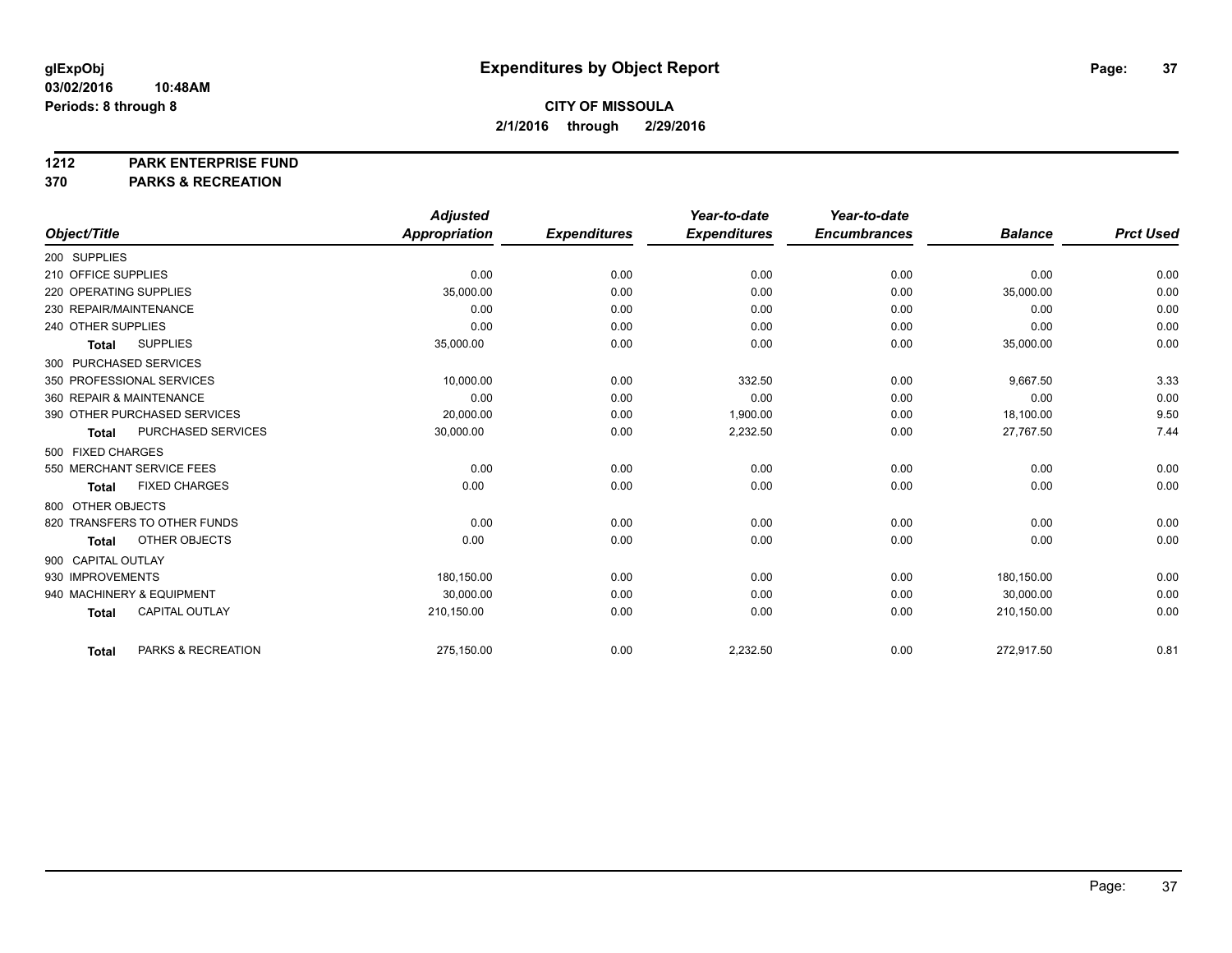#### **1212 PARK ENTERPRISE FUND**

|                                       |                           | <b>Adjusted</b>      |                     | Year-to-date        | Year-to-date        |                |                  |
|---------------------------------------|---------------------------|----------------------|---------------------|---------------------|---------------------|----------------|------------------|
| Object/Title                          |                           | <b>Appropriation</b> | <b>Expenditures</b> | <b>Expenditures</b> | <b>Encumbrances</b> | <b>Balance</b> | <b>Prct Used</b> |
| 200 SUPPLIES                          |                           |                      |                     |                     |                     |                |                  |
| 210 OFFICE SUPPLIES                   |                           | 0.00                 | 0.00                | 0.00                | 0.00                | 0.00           | 0.00             |
| 220 OPERATING SUPPLIES                |                           | 35,000.00            | 0.00                | 0.00                | 0.00                | 35,000.00      | 0.00             |
| 230 REPAIR/MAINTENANCE                |                           | 0.00                 | 0.00                | 0.00                | 0.00                | 0.00           | 0.00             |
| 240 OTHER SUPPLIES                    |                           | 0.00                 | 0.00                | 0.00                | 0.00                | 0.00           | 0.00             |
| <b>SUPPLIES</b><br><b>Total</b>       |                           | 35,000.00            | 0.00                | 0.00                | 0.00                | 35,000.00      | 0.00             |
| 300 PURCHASED SERVICES                |                           |                      |                     |                     |                     |                |                  |
| 350 PROFESSIONAL SERVICES             |                           | 10,000.00            | 0.00                | 332.50              | 0.00                | 9,667.50       | 3.33             |
| 360 REPAIR & MAINTENANCE              |                           | 0.00                 | 0.00                | 0.00                | 0.00                | 0.00           | 0.00             |
| 390 OTHER PURCHASED SERVICES          |                           | 20,000.00            | 0.00                | 1,900.00            | 0.00                | 18,100.00      | 9.50             |
| <b>Total</b>                          | <b>PURCHASED SERVICES</b> | 30,000.00            | 0.00                | 2,232.50            | 0.00                | 27,767.50      | 7.44             |
| 500 FIXED CHARGES                     |                           |                      |                     |                     |                     |                |                  |
| 550 MERCHANT SERVICE FEES             |                           | 0.00                 | 0.00                | 0.00                | 0.00                | 0.00           | 0.00             |
| <b>FIXED CHARGES</b><br><b>Total</b>  |                           | 0.00                 | 0.00                | 0.00                | 0.00                | 0.00           | 0.00             |
| 800 OTHER OBJECTS                     |                           |                      |                     |                     |                     |                |                  |
| 820 TRANSFERS TO OTHER FUNDS          |                           | 0.00                 | 0.00                | 0.00                | 0.00                | 0.00           | 0.00             |
| <b>OTHER OBJECTS</b><br><b>Total</b>  |                           | 0.00                 | 0.00                | 0.00                | 0.00                | 0.00           | 0.00             |
| 900 CAPITAL OUTLAY                    |                           |                      |                     |                     |                     |                |                  |
| 930 IMPROVEMENTS                      |                           | 180,150.00           | 0.00                | 0.00                | 0.00                | 180,150.00     | 0.00             |
| 940 MACHINERY & EQUIPMENT             |                           | 30.000.00            | 0.00                | 0.00                | 0.00                | 30,000.00      | 0.00             |
| <b>CAPITAL OUTLAY</b><br><b>Total</b> |                           | 210,150.00           | 0.00                | 0.00                | 0.00                | 210,150.00     | 0.00             |
| <b>Total</b>                          | PARK ENTERPRISE FUND      | 275,150.00           | 0.00                | 2,232.50            | 0.00                | 272,917.50     | 0.81             |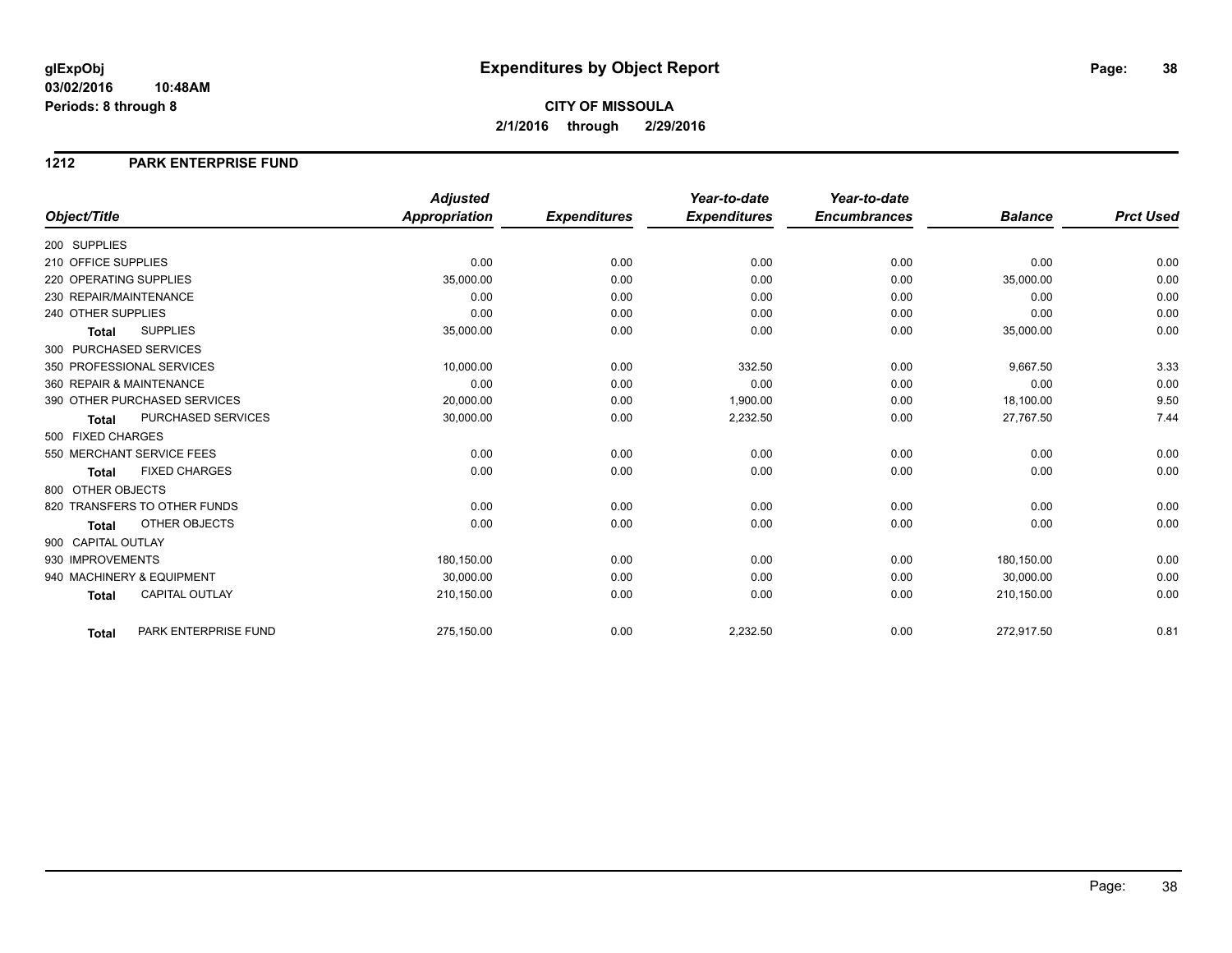**1216 PARKS & REC TRAILS, DEV**

**370 PARKS & RECREATION**

|                                            | <b>Adjusted</b>      |                     | Year-to-date        | Year-to-date        |                |                  |
|--------------------------------------------|----------------------|---------------------|---------------------|---------------------|----------------|------------------|
| Object/Title                               | <b>Appropriation</b> | <b>Expenditures</b> | <b>Expenditures</b> | <b>Encumbrances</b> | <b>Balance</b> | <b>Prct Used</b> |
| 100 PERSONAL SERVICES                      |                      |                     |                     |                     |                |                  |
| 110 SALARIES AND WAGES                     | 11,291.00            | 0.00                | 5,409.10            | 0.00                | 5,881.90       | 47.91            |
| 120 OVERTIME/TERMINATION                   | 0.00                 | 0.00                | 0.00                | 0.00                | 0.00           | 0.00             |
| 130 OTHER                                  | 0.00                 | 0.00                | 0.00                | 0.00                | 0.00           | 0.00             |
| 140 EMPLOYER CONTRIBUTIONS                 | 1,909.00             | 0.00                | 1,077.67            | 0.00                | 831.33         | 56.45            |
| 141 STATE RETIREMENT CONTRIBUTIONS         | 0.00                 | 0.00                | 4.69                | 0.00                | $-4.69$        | 0.00             |
| PERSONAL SERVICES<br>Total                 | 13,200.00            | 0.00                | 6,491.46            | 0.00                | 6,708.54       | 49.18            |
| 200 SUPPLIES                               |                      |                     |                     |                     |                |                  |
| 210 OFFICE SUPPLIES                        | 0.00                 | 0.00                | 0.00                | 0.00                | 0.00           | 0.00             |
| 220 OPERATING SUPPLIES                     | 67,000.00            | 9,462.88            | 24,199.11           | 0.00                | 42,800.89      | 36.12            |
| 230 REPAIR/MAINTENANCE                     | 35,000.00            | 0.00                | 181.31              | 0.00                | 34,818.69      | 0.52             |
| 240 OTHER SUPPLIES                         | 1,100.00             | 0.00                | 0.00                | 0.00                | 1,100.00       | 0.00             |
| <b>SUPPLIES</b><br><b>Total</b>            | 103,100.00           | 9,462.88            | 24,380.42           | 0.00                | 78,719.58      | 23.65            |
| 300 PURCHASED SERVICES                     |                      |                     |                     |                     |                |                  |
| 330 PUBLICITY, SUBSCRIPTIONS & DUES        | 0.00                 | 0.00                | 0.00                | 0.00                | 0.00           | 0.00             |
| 341 ELECTRICITY & NATURAL GAS              | 0.00                 | 0.00                | 0.00                | 0.00                | 0.00           | 0.00             |
| 350 PROFESSIONAL SERVICES                  | 146,700.00           | 0.00                | 15,716.26           | 0.00                | 130,983.74     | 10.71            |
| 360 REPAIR & MAINTENANCE                   | 10,000.00            | 560.00              | 560.00              | 0.00                | 9,440.00       | 5.60             |
| 370 TRAVEL                                 | 150.00               | 0.00                | 0.00                | 0.00                | 150.00         | 0.00             |
| 380 TRAINING                               | 150.00               | 0.00                | 0.00                | 0.00                | 150.00         | 0.00             |
| 390 OTHER PURCHASED SERVICES               | 100,000.00           | 0.00                | 0.00                | 0.00                | 100,000.00     | 0.00             |
| PURCHASED SERVICES<br>Total                | 257,000.00           | 560.00              | 16,276.26           | 0.00                | 240,723.74     | 6.33             |
| 500 FIXED CHARGES                          |                      |                     |                     |                     |                |                  |
| 550 MERCHANT SERVICE FEES                  | 0.00                 | 0.00                | 0.00                | 0.00                | 0.00           | 0.00             |
| <b>FIXED CHARGES</b><br>Total              | 0.00                 | 0.00                | 0.00                | 0.00                | 0.00           | 0.00             |
| 700 GRANTS & CONTRIBUTIONS                 |                      |                     |                     |                     |                |                  |
| 700 GRANTS & CONTRIBUTIONS                 | 0.00                 | 0.00                | 0.00                | 0.00                | 0.00           | 0.00             |
| 751 RECREATION SCHOLARSHIPS                | 0.00                 | 0.00                | 0.00                | 0.00                | 0.00           | 0.00             |
| <b>GRANTS &amp; CONTRIBUTIONS</b><br>Total | 0.00                 | 0.00                | 0.00                | 0.00                | 0.00           | 0.00             |
| 800 OTHER OBJECTS                          |                      |                     |                     |                     |                |                  |
| 820 TRANSFERS TO OTHER FUNDS               | 50,000.00            | 0.00                | 0.00                | 0.00                | 50,000.00      | 0.00             |
| 845 CONTINGENCY                            | 25,000.00            | 0.00                | 0.00                | 0.00                | 25,000.00      | 0.00             |
| OTHER OBJECTS<br><b>Total</b>              | 75,000.00            | 0.00                | 0.00                | 0.00                | 75,000.00      | 0.00             |
|                                            |                      |                     |                     |                     |                |                  |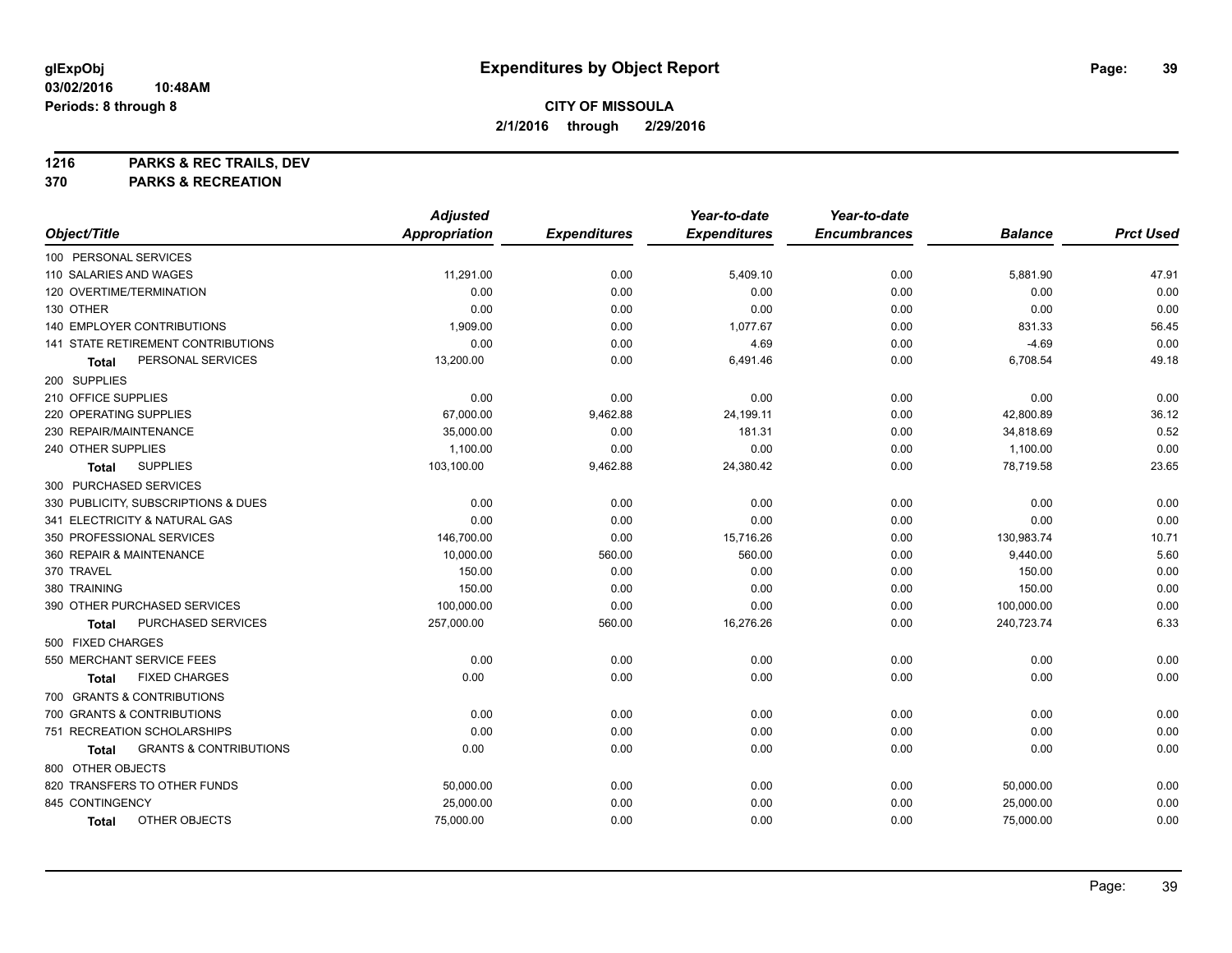**1216 PARKS & REC TRAILS, DEV**

**370 PARKS & RECREATION**

| Object/Title                          | <b>Adjusted</b><br>Appropriation | <b>Expenditures</b> | Year-to-date<br><b>Expenditures</b> | Year-to-date<br><b>Encumbrances</b> | <b>Balance</b> | <b>Prct Used</b> |
|---------------------------------------|----------------------------------|---------------------|-------------------------------------|-------------------------------------|----------------|------------------|
| 900 CAPITAL OUTLAY                    |                                  |                     |                                     |                                     |                |                  |
| 920 BUILDINGS                         | 100,000.00                       | 0.00                | 0.00                                | 0.00                                | 100.000.00     | 0.00             |
| 930 IMPROVEMENTS                      | 346.620.00                       | 0.00                | 2.592.74                            | 0.00                                | 344.027.26     | 0.75             |
| 940 MACHINERY & EQUIPMENT             | 50.000.00                        | 0.00                | 9.450.00                            | 0.00                                | 40,550.00      | 18.90            |
| <b>CAPITAL OUTLAY</b><br><b>Total</b> | 496.620.00                       | 0.00                | 12,042.74                           | 0.00                                | 484.577.26     | 2.42             |
| PARKS & RECREATION<br><b>Total</b>    | 944,920.00                       | 10.022.88           | 59.190.88                           | 0.00                                | 885.729.12     | 6.26             |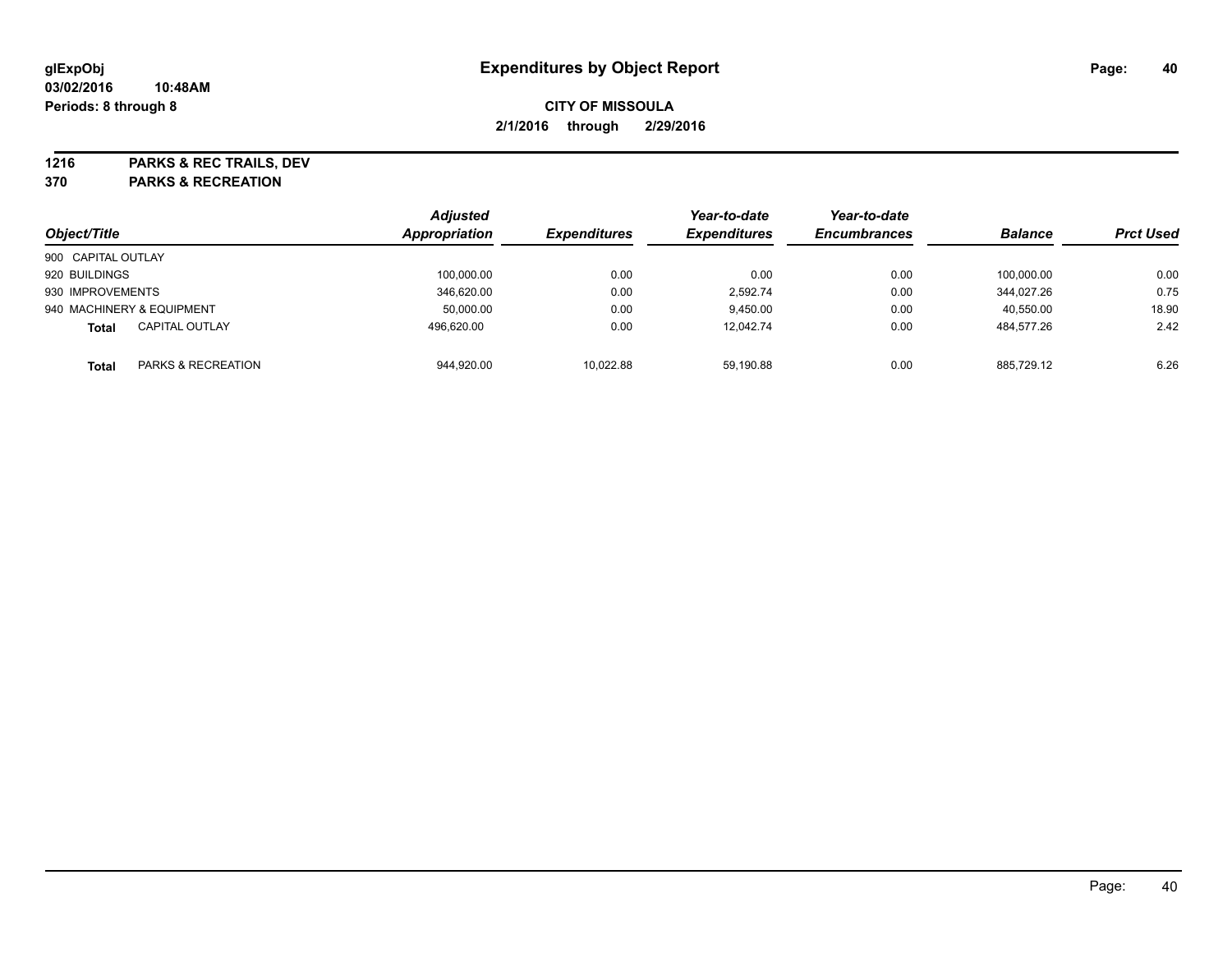**CITY OF MISSOULA 2/1/2016 through 2/29/2016**

#### **1216 PARKS & REC TRAILS, DEV**

|                                            | <b>Adjusted</b> |                     | Year-to-date        | Year-to-date        |                |                  |
|--------------------------------------------|-----------------|---------------------|---------------------|---------------------|----------------|------------------|
| Object/Title                               | Appropriation   | <b>Expenditures</b> | <b>Expenditures</b> | <b>Encumbrances</b> | <b>Balance</b> | <b>Prct Used</b> |
| 100 PERSONAL SERVICES                      |                 |                     |                     |                     |                |                  |
| 110 SALARIES AND WAGES                     | 11,291.00       | 0.00                | 5,409.10            | 0.00                | 5,881.90       | 47.91            |
| 120 OVERTIME/TERMINATION                   | 0.00            | 0.00                | 0.00                | 0.00                | 0.00           | 0.00             |
| 130 OTHER                                  | 0.00            | 0.00                | 0.00                | 0.00                | 0.00           | 0.00             |
| <b>140 EMPLOYER CONTRIBUTIONS</b>          | 1,909.00        | 0.00                | 1,077.67            | 0.00                | 831.33         | 56.45            |
| 141 STATE RETIREMENT CONTRIBUTIONS         | 0.00            | 0.00                | 4.69                | 0.00                | $-4.69$        | 0.00             |
| PERSONAL SERVICES<br><b>Total</b>          | 13,200.00       | 0.00                | 6,491.46            | 0.00                | 6,708.54       | 49.18            |
| 200 SUPPLIES                               |                 |                     |                     |                     |                |                  |
| 210 OFFICE SUPPLIES                        | 0.00            | 0.00                | 0.00                | 0.00                | 0.00           | 0.00             |
| 220 OPERATING SUPPLIES                     | 67,000.00       | 9,462.88            | 24,199.11           | 0.00                | 42,800.89      | 36.12            |
| 230 REPAIR/MAINTENANCE                     | 35,000.00       | 0.00                | 181.31              | 0.00                | 34,818.69      | 0.52             |
| 240 OTHER SUPPLIES                         | 1,100.00        | 0.00                | 0.00                | 0.00                | 1,100.00       | 0.00             |
| <b>SUPPLIES</b><br><b>Total</b>            | 103,100.00      | 9,462.88            | 24,380.42           | 0.00                | 78,719.58      | 23.65            |
| 300 PURCHASED SERVICES                     |                 |                     |                     |                     |                |                  |
| 330 PUBLICITY, SUBSCRIPTIONS & DUES        | 0.00            | 0.00                | 0.00                | 0.00                | 0.00           | 0.00             |
| 341 ELECTRICITY & NATURAL GAS              | 0.00            | 0.00                | 0.00                | 0.00                | 0.00           | 0.00             |
| 350 PROFESSIONAL SERVICES                  | 146,700.00      | 0.00                | 15,716.26           | 0.00                | 130,983.74     | 10.71            |
| 360 REPAIR & MAINTENANCE                   | 10,000.00       | 560.00              | 560.00              | 0.00                | 9,440.00       | 5.60             |
| 370 TRAVEL                                 | 150.00          | 0.00                | 0.00                | 0.00                | 150.00         | 0.00             |
| 380 TRAINING                               | 150.00          | 0.00                | 0.00                | 0.00                | 150.00         | 0.00             |
| 390 OTHER PURCHASED SERVICES               | 100,000.00      | 0.00                | 0.00                | 0.00                | 100,000.00     | 0.00             |
| PURCHASED SERVICES<br>Total                | 257,000.00      | 560.00              | 16,276.26           | 0.00                | 240,723.74     | 6.33             |
| 500 FIXED CHARGES                          |                 |                     |                     |                     |                |                  |
| 550 MERCHANT SERVICE FEES                  | 0.00            | 0.00                | 0.00                | 0.00                | 0.00           | 0.00             |
| <b>FIXED CHARGES</b><br>Total              | 0.00            | 0.00                | 0.00                | 0.00                | 0.00           | 0.00             |
| 700 GRANTS & CONTRIBUTIONS                 |                 |                     |                     |                     |                |                  |
| 700 GRANTS & CONTRIBUTIONS                 | 0.00            | 0.00                | 0.00                | 0.00                | 0.00           | 0.00             |
| 751 RECREATION SCHOLARSHIPS                | 0.00            | 0.00                | 0.00                | 0.00                | 0.00           | 0.00             |
| <b>GRANTS &amp; CONTRIBUTIONS</b><br>Total | 0.00            | 0.00                | 0.00                | 0.00                | 0.00           | 0.00             |
| 800 OTHER OBJECTS                          |                 |                     |                     |                     |                |                  |
| 820 TRANSFERS TO OTHER FUNDS               | 50,000.00       | 0.00                | 0.00                | 0.00                | 50,000.00      | 0.00             |
| 845 CONTINGENCY                            | 25,000.00       | 0.00                | 0.00                | 0.00                | 25,000.00      | 0.00             |
| OTHER OBJECTS<br><b>Total</b>              | 75,000.00       | 0.00                | 0.00                | 0.00                | 75,000.00      | 0.00             |
| 900 CAPITAL OLITI AV                       |                 |                     |                     |                     |                |                  |

900 CAPITAL OUTLAY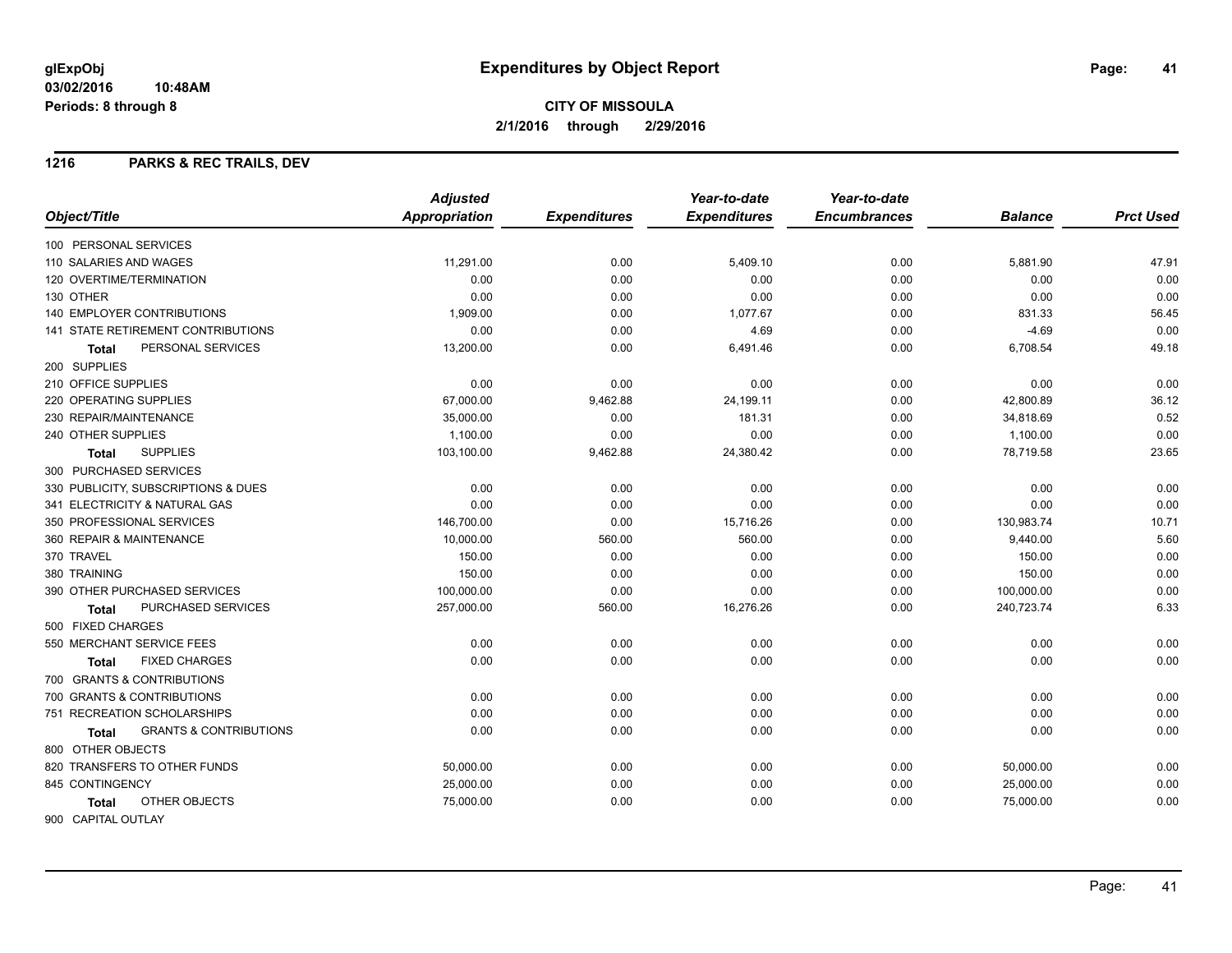#### **1216 PARKS & REC TRAILS, DEV**

| Object/Title                          | <b>Adjusted</b><br><b>Appropriation</b> | <i><b>Expenditures</b></i> | Year-to-date<br><b>Expenditures</b> | Year-to-date<br><b>Encumbrances</b> | <b>Balance</b> | <b>Prct Used</b> |
|---------------------------------------|-----------------------------------------|----------------------------|-------------------------------------|-------------------------------------|----------------|------------------|
| 920 BUILDINGS                         | 100,000.00                              | 0.00                       | 0.00                                | 0.00                                | 100,000.00     | 0.00             |
| 930 IMPROVEMENTS                      | 346,620.00                              | 0.00                       | 2.592.74                            | 0.00                                | 344.027.26     | 0.75             |
| 940 MACHINERY & EQUIPMENT             | 50,000.00                               | 0.00                       | 9,450.00                            | 0.00                                | 40,550.00      | 18.90            |
| <b>CAPITAL OUTLAY</b><br><b>Total</b> | 496.620.00                              | 0.00                       | 12.042.74                           | 0.00                                | 484.577.26     | 2.42             |
| PARKS & REC TRAILS, DEV<br>Total      | 944,920.00                              | 10.022.88                  | 59.190.88                           | 0.00                                | 885.729.12     | 6.26             |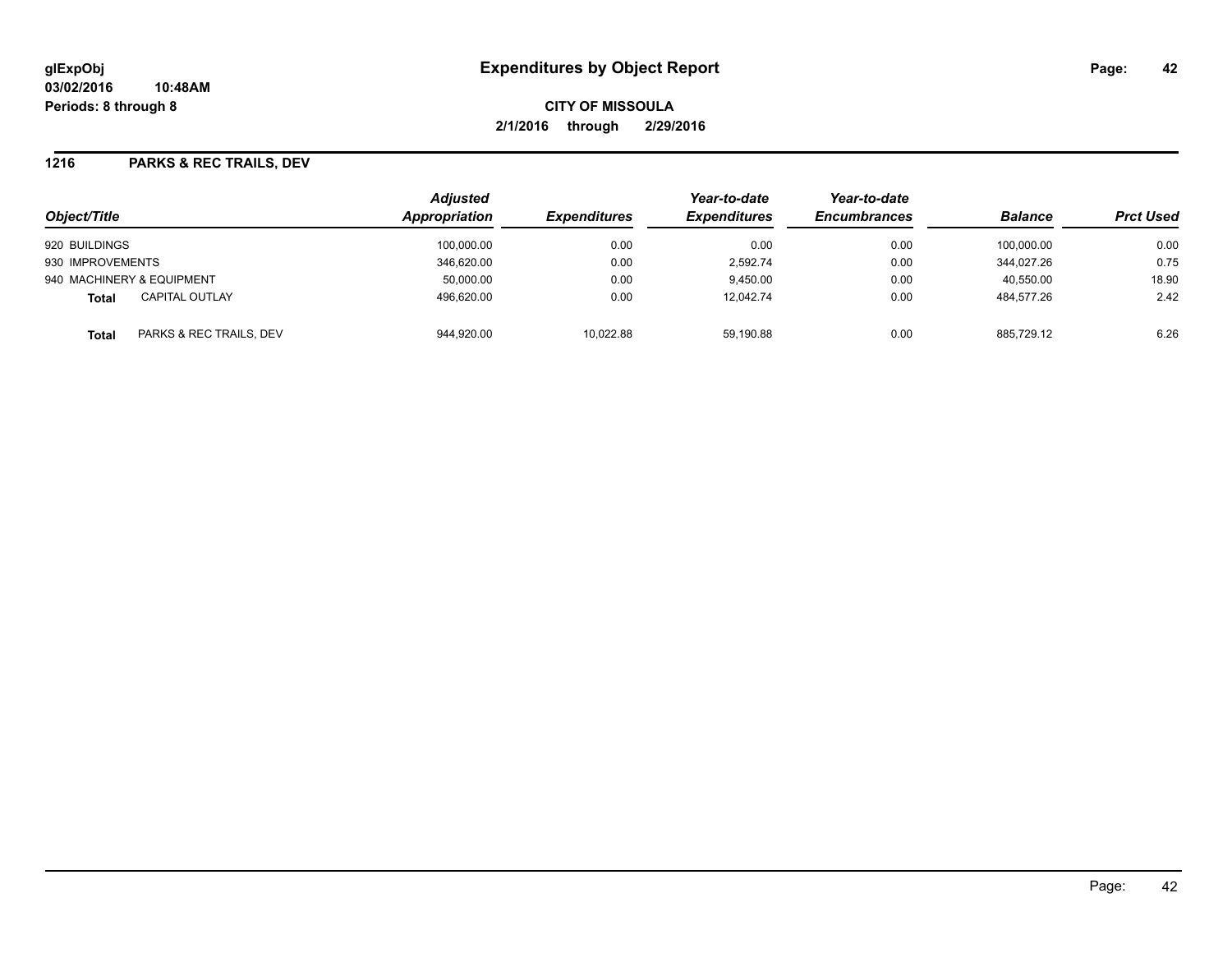# **1217 PARKS CITY LIFE GYM LEASE**

# **370 PARKS & RECREATION**

|                                           | <b>Adjusted</b>      |                     | Year-to-date        | Year-to-date        |                |                  |
|-------------------------------------------|----------------------|---------------------|---------------------|---------------------|----------------|------------------|
| Object/Title                              | <b>Appropriation</b> | <b>Expenditures</b> | <b>Expenditures</b> | <b>Encumbrances</b> | <b>Balance</b> | <b>Prct Used</b> |
| 100 PERSONAL SERVICES                     |                      |                     |                     |                     |                |                  |
| 110 SALARIES AND WAGES                    | 12,000.00            | 0.00                | 0.00                | 0.00                | 12,000.00      | 0.00             |
| 120 OVERTIME/TERMINATION                  | 0.00                 | 0.00                | 0.00                | 0.00                | 0.00           | 0.00             |
| <b>140 EMPLOYER CONTRIBUTIONS</b>         | 0.00                 | 0.00                | 0.00                | 0.00                | 0.00           | 0.00             |
| <b>141 STATE RETIREMENT CONTRIBUTIONS</b> | 0.00                 | 0.00                | 0.00                | 0.00                | 0.00           | 0.00             |
| PERSONAL SERVICES<br><b>Total</b>         | 12,000.00            | 0.00                | 0.00                | 0.00                | 12,000.00      | 0.00             |
| 200 SUPPLIES                              |                      |                     |                     |                     |                |                  |
| 210 OFFICE SUPPLIES                       | 0.00                 | 0.00                | 0.00                | 0.00                | 0.00           | 0.00             |
| 220 OPERATING SUPPLIES                    | 2,500.00             | 130.18              | 1.239.28            | 0.00                | 1,260.72       | 49.57            |
| 230 REPAIR/MAINTENANCE                    | 2,500.00             | 0.00                | 1,936.00            | 0.00                | 564.00         | 77.44            |
| <b>SUPPLIES</b><br><b>Total</b>           | 5,000.00             | 130.18              | 3,175.28            | 0.00                | 1,824.72       | 63.51            |
| 300 PURCHASED SERVICES                    |                      |                     |                     |                     |                |                  |
| 320 PRINTING & DUPLICATING                | 1,000.00             | 0.00                | 0.00                | 0.00                | 1,000.00       | 0.00             |
| 330 PUBLICITY, SUBSCRIPTIONS & DUES       | 1,000.00             | 0.00                | 0.00                | 0.00                | 1,000.00       | 0.00             |
| <b>PURCHASED SERVICES</b><br><b>Total</b> | 2,000.00             | 0.00                | 0.00                | 0.00                | 2,000.00       | 0.00             |
| 500 FIXED CHARGES                         |                      |                     |                     |                     |                |                  |
| 500 FIXED CHARGES                         | 24.000.00            | 2,000.00            | 18,000.00           | 0.00                | 6,000.00       | 75.00            |
| 550 MERCHANT SERVICE FEES                 | 0.00                 | 0.00                | 0.00                | 0.00                | 0.00           | 0.00             |
| <b>FIXED CHARGES</b><br><b>Total</b>      | 24,000.00            | 2,000.00            | 18,000.00           | 0.00                | 6,000.00       | 75.00            |
| PARKS & RECREATION<br><b>Total</b>        | 43,000.00            | 2,130.18            | 21,175.28           | 0.00                | 21,824.72      | 49.24            |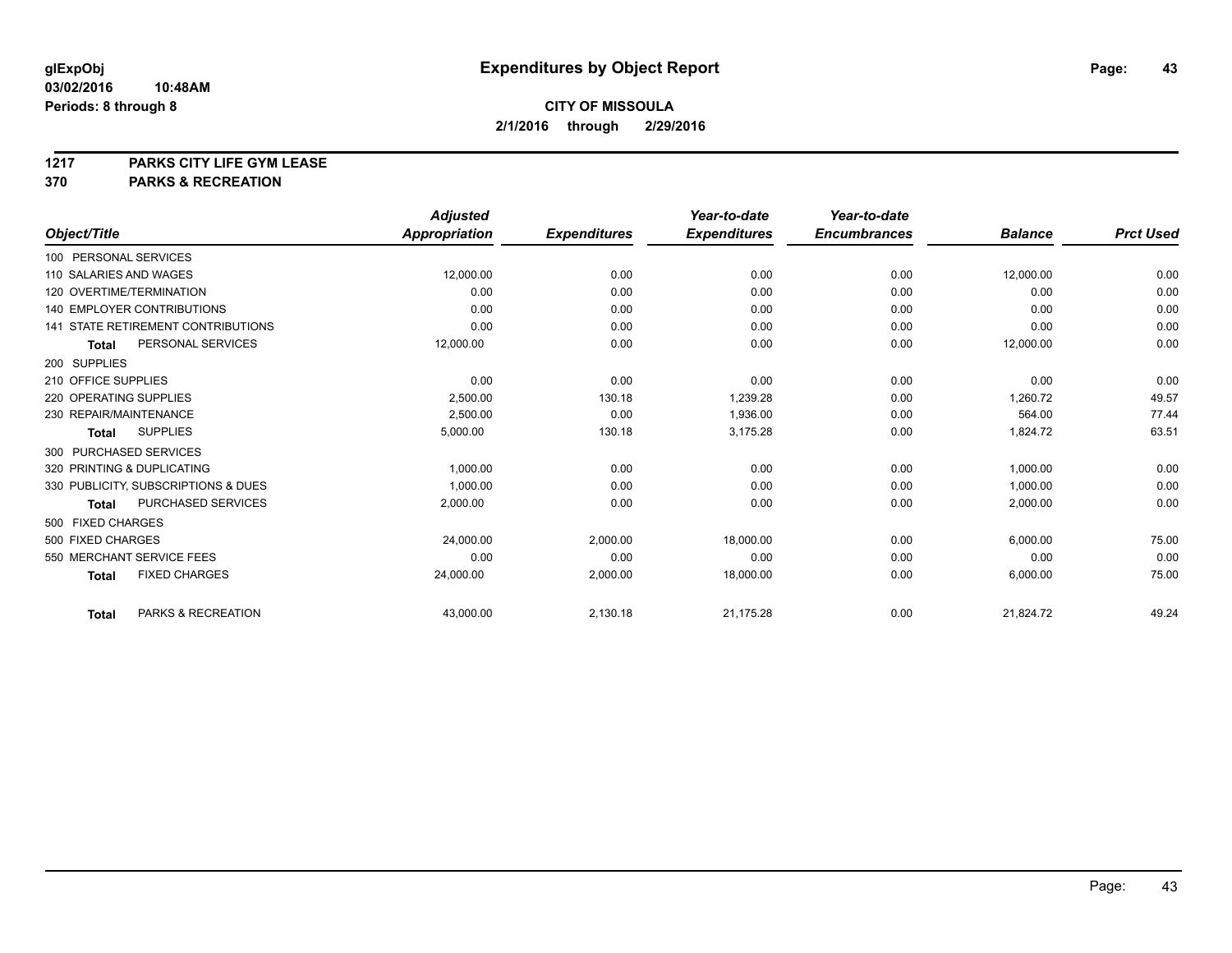# **CITY OF MISSOULA 2/1/2016 through 2/29/2016**

#### **1217 PARKS CITY LIFE GYM LEASE**

|                                           | <b>Adjusted</b>      |                     | Year-to-date        | Year-to-date        |                |                  |
|-------------------------------------------|----------------------|---------------------|---------------------|---------------------|----------------|------------------|
| Object/Title                              | <b>Appropriation</b> | <b>Expenditures</b> | <b>Expenditures</b> | <b>Encumbrances</b> | <b>Balance</b> | <b>Prct Used</b> |
| 100 PERSONAL SERVICES                     |                      |                     |                     |                     |                |                  |
| 110 SALARIES AND WAGES                    | 12,000.00            | 0.00                | 0.00                | 0.00                | 12,000.00      | 0.00             |
| 120 OVERTIME/TERMINATION                  | 0.00                 | 0.00                | 0.00                | 0.00                | 0.00           | 0.00             |
| 140 EMPLOYER CONTRIBUTIONS                | 0.00                 | 0.00                | 0.00                | 0.00                | 0.00           | 0.00             |
| <b>141 STATE RETIREMENT CONTRIBUTIONS</b> | 0.00                 | 0.00                | 0.00                | 0.00                | 0.00           | 0.00             |
| PERSONAL SERVICES<br><b>Total</b>         | 12,000.00            | 0.00                | 0.00                | 0.00                | 12,000.00      | 0.00             |
| 200 SUPPLIES                              |                      |                     |                     |                     |                |                  |
| 210 OFFICE SUPPLIES                       | 0.00                 | 0.00                | 0.00                | 0.00                | 0.00           | 0.00             |
| 220 OPERATING SUPPLIES                    | 2,500.00             | 130.18              | 1.239.28            | 0.00                | 1.260.72       | 49.57            |
| 230 REPAIR/MAINTENANCE                    | 2.500.00             | 0.00                | 1,936.00            | 0.00                | 564.00         | 77.44            |
| <b>SUPPLIES</b><br><b>Total</b>           | 5,000.00             | 130.18              | 3,175.28            | 0.00                | 1,824.72       | 63.51            |
| 300 PURCHASED SERVICES                    |                      |                     |                     |                     |                |                  |
| 320 PRINTING & DUPLICATING                | 1,000.00             | 0.00                | 0.00                | 0.00                | 1,000.00       | 0.00             |
| 330 PUBLICITY, SUBSCRIPTIONS & DUES       | 1.000.00             | 0.00                | 0.00                | 0.00                | 1,000.00       | 0.00             |
| <b>PURCHASED SERVICES</b><br><b>Total</b> | 2,000.00             | 0.00                | 0.00                | 0.00                | 2,000.00       | 0.00             |
| 500 FIXED CHARGES                         |                      |                     |                     |                     |                |                  |
| 500 FIXED CHARGES                         | 24,000.00            | 2,000.00            | 18.000.00           | 0.00                | 6,000.00       | 75.00            |
| 550 MERCHANT SERVICE FEES                 | 0.00                 | 0.00                | 0.00                | 0.00                | 0.00           | 0.00             |
| <b>FIXED CHARGES</b><br><b>Total</b>      | 24,000.00            | 2,000.00            | 18,000.00           | 0.00                | 6,000.00       | 75.00            |
| PARKS CITY LIFE GYM LEASE<br><b>Total</b> | 43,000.00            | 2,130.18            | 21,175.28           | 0.00                | 21,824.72      | 49.24            |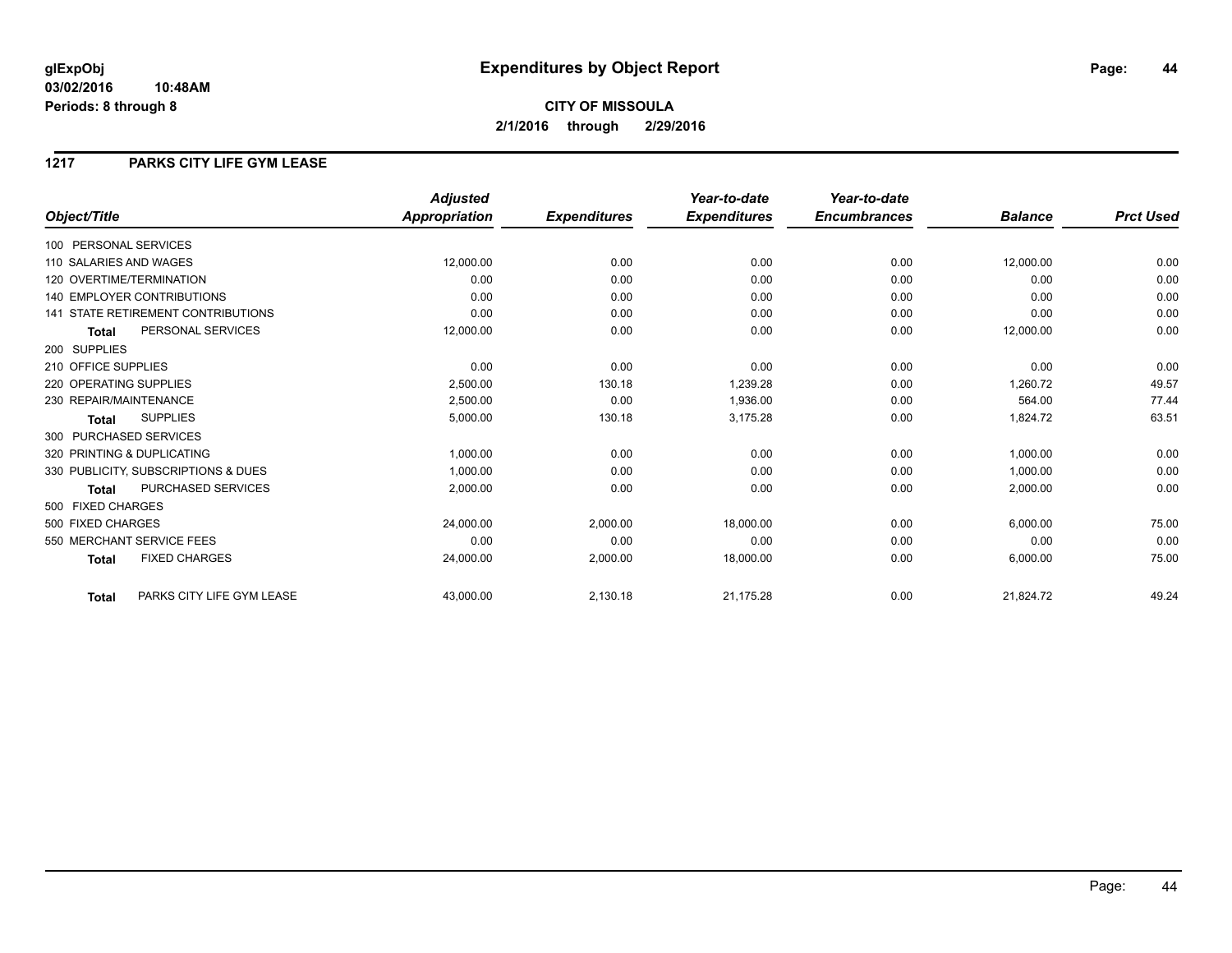**1218 ALL ABILITIES PLAYGROUND**

**370 PARKS & RECREATION**

|                          |                           | <b>Adjusted</b> |                     | Year-to-date        | Year-to-date        |                |                  |
|--------------------------|---------------------------|-----------------|---------------------|---------------------|---------------------|----------------|------------------|
| Object/Title             |                           | Appropriation   | <b>Expenditures</b> | <b>Expenditures</b> | <b>Encumbrances</b> | <b>Balance</b> | <b>Prct Used</b> |
| 300 PURCHASED SERVICES   |                           |                 |                     |                     |                     |                |                  |
|                          | 350 PROFESSIONAL SERVICES | 50,000.00       | 0.00                | 438.10              | 0.00                | 49,561.90      | 0.88             |
| 360 REPAIR & MAINTENANCE |                           | 0.00            | 0.00                | 0.00                | 0.00                | 0.00           | 0.00             |
| <b>Total</b>             | <b>PURCHASED SERVICES</b> | 50,000.00       | 0.00                | 438.10              | 0.00                | 49,561.90      | 0.88             |
| 500 FIXED CHARGES        |                           |                 |                     |                     |                     |                |                  |
|                          | 550 MERCHANT SERVICE FEES | 0.00            | 0.00                | 0.00                | 0.00                | 0.00           | 0.00             |
| <b>Total</b>             | <b>FIXED CHARGES</b>      | 0.00            | 0.00                | 0.00                | 0.00                | 0.00           | 0.00             |
| 900 CAPITAL OUTLAY       |                           |                 |                     |                     |                     |                |                  |
| 930 IMPROVEMENTS         |                           | 478,000.00      | 0.00                | 0.00                | 0.00                | 478,000.00     | 0.00             |
| <b>Total</b>             | <b>CAPITAL OUTLAY</b>     | 478,000.00      | 0.00                | 0.00                | 0.00                | 478.000.00     | 0.00             |
|                          |                           |                 |                     |                     |                     |                |                  |
| <b>Total</b>             | PARKS & RECREATION        | 528,000.00      | 0.00                | 438.10              | 0.00                | 527.561.90     | 0.08             |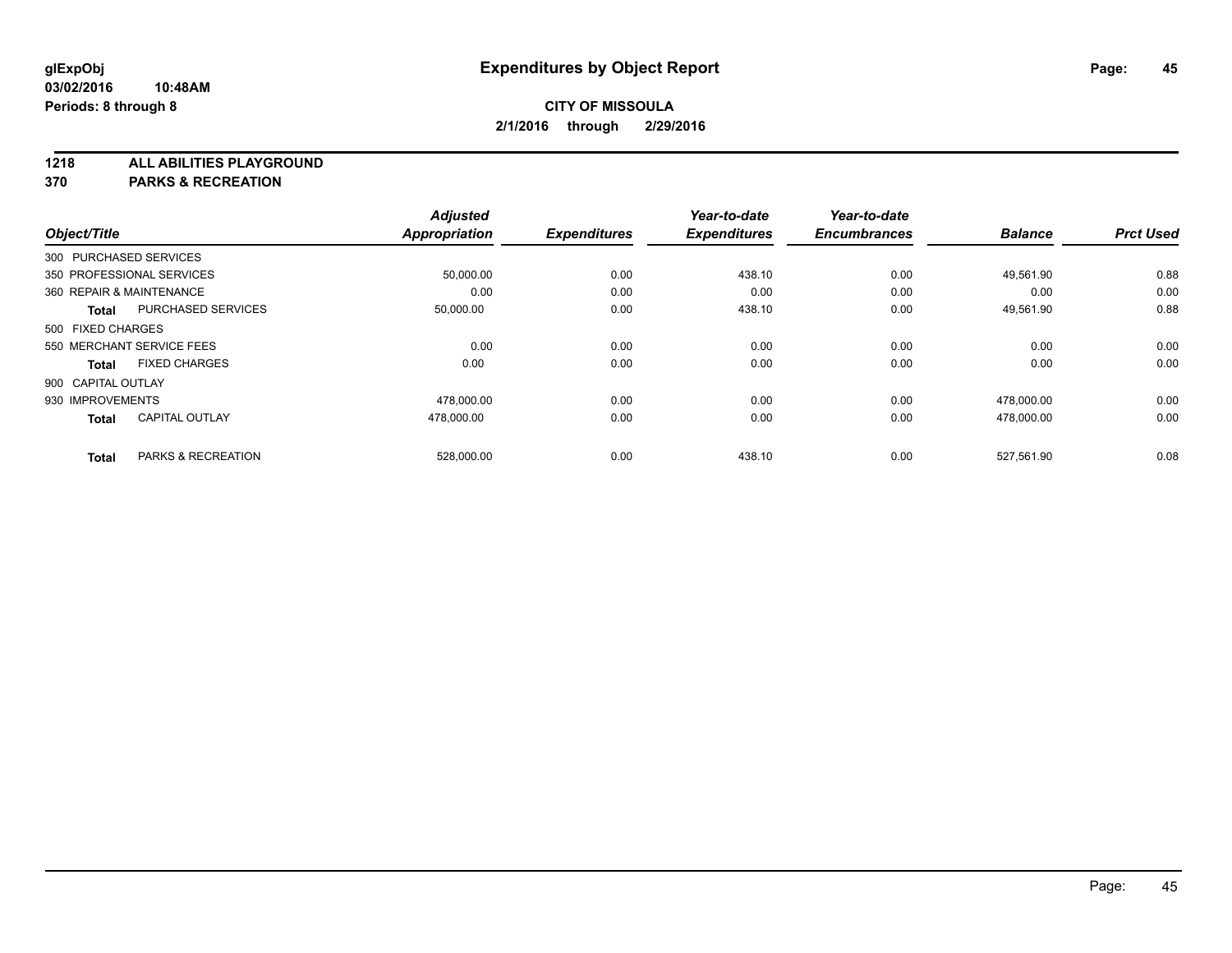# **CITY OF MISSOULA 2/1/2016 through 2/29/2016**

#### **1218 ALL ABILITIES PLAYGROUND**

| Object/Title             |                           | <b>Adjusted</b><br><b>Appropriation</b> | <b>Expenditures</b> | Year-to-date<br><b>Expenditures</b> | Year-to-date<br><b>Encumbrances</b> | <b>Balance</b> | <b>Prct Used</b> |
|--------------------------|---------------------------|-----------------------------------------|---------------------|-------------------------------------|-------------------------------------|----------------|------------------|
| 300 PURCHASED SERVICES   |                           |                                         |                     |                                     |                                     |                |                  |
|                          | 350 PROFESSIONAL SERVICES | 50,000.00                               | 0.00                | 438.10                              | 0.00                                | 49,561.90      | 0.88             |
| 360 REPAIR & MAINTENANCE |                           | 0.00                                    | 0.00                | 0.00                                | 0.00                                | 0.00           | 0.00             |
| <b>Total</b>             | <b>PURCHASED SERVICES</b> | 50,000.00                               | 0.00                | 438.10                              | 0.00                                | 49,561.90      | 0.88             |
| 500 FIXED CHARGES        |                           |                                         |                     |                                     |                                     |                |                  |
|                          | 550 MERCHANT SERVICE FEES | 0.00                                    | 0.00                | 0.00                                | 0.00                                | 0.00           | 0.00             |
| Total                    | <b>FIXED CHARGES</b>      | 0.00                                    | 0.00                | 0.00                                | 0.00                                | 0.00           | 0.00             |
| 900 CAPITAL OUTLAY       |                           |                                         |                     |                                     |                                     |                |                  |
| 930 IMPROVEMENTS         |                           | 478,000.00                              | 0.00                | 0.00                                | 0.00                                | 478,000.00     | 0.00             |
| <b>Total</b>             | <b>CAPITAL OUTLAY</b>     | 478,000.00                              | 0.00                | 0.00                                | 0.00                                | 478,000.00     | 0.00             |
| <b>Total</b>             | ALL ABILITIES PLAYGROUND  | 528,000.00                              | 0.00                | 438.10                              | 0.00                                | 527,561.90     | 0.08             |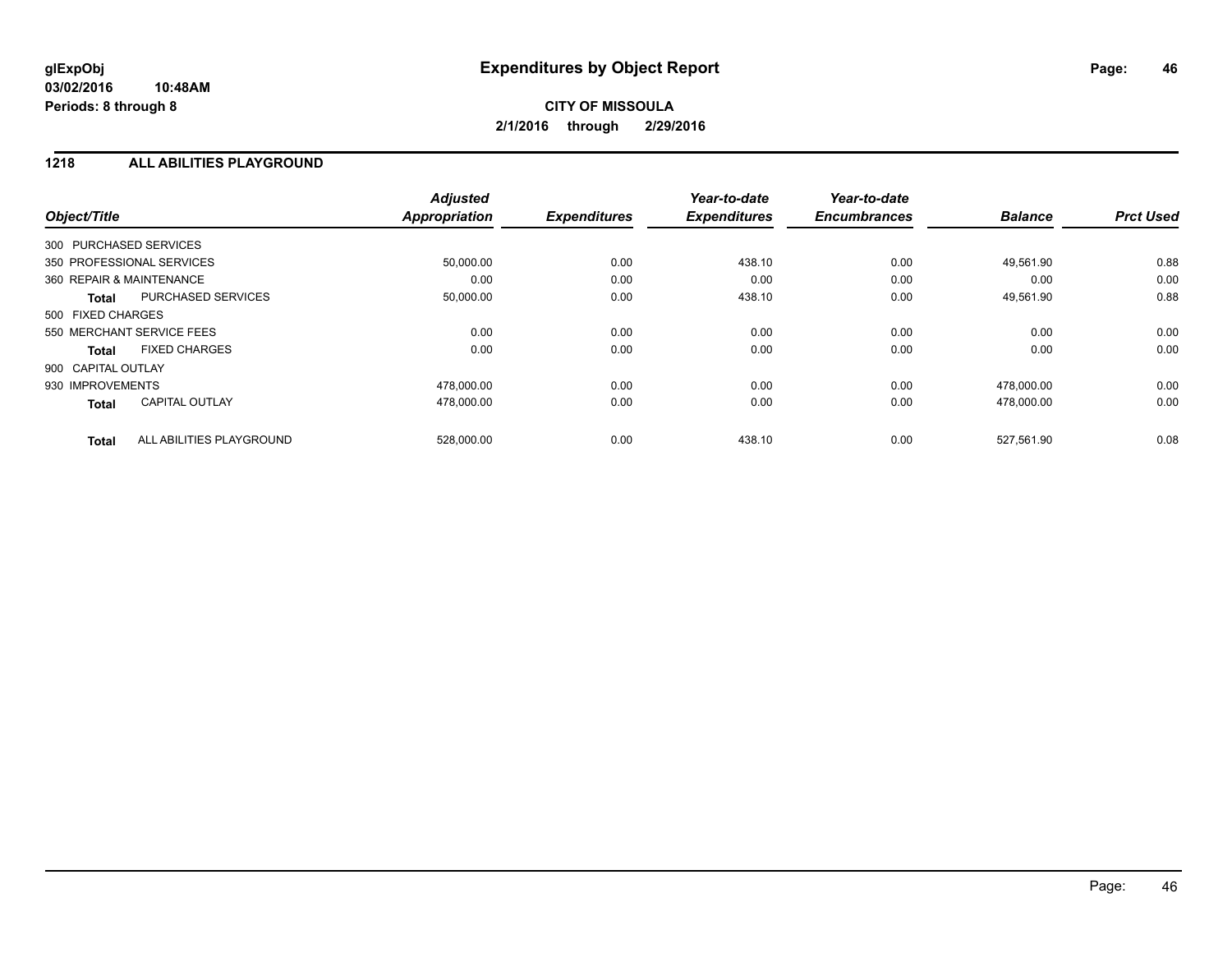#### **1219 FY14 PARK & TRAIL BOND**

**370 PARKS & RECREATION**

|                        |                           | <b>Adjusted</b>      |                     | Year-to-date        | Year-to-date        |                |                  |
|------------------------|---------------------------|----------------------|---------------------|---------------------|---------------------|----------------|------------------|
| Object/Title           |                           | <b>Appropriation</b> | <b>Expenditures</b> | <b>Expenditures</b> | <b>Encumbrances</b> | <b>Balance</b> | <b>Prct Used</b> |
| 200 SUPPLIES           |                           |                      |                     |                     |                     |                |                  |
| 220 OPERATING SUPPLIES |                           | 0.00                 | 0.00                | 0.00                | 0.00                | 0.00           | 0.00             |
| <b>Total</b>           | <b>SUPPLIES</b>           | 0.00                 | 0.00                | 0.00                | 0.00                | 0.00           | 0.00             |
| 300 PURCHASED SERVICES |                           |                      |                     |                     |                     |                |                  |
|                        | 350 PROFESSIONAL SERVICES | 0.00                 | 0.00                | 4,458.76            | 0.00                | $-4,458.76$    | 0.00             |
| <b>Total</b>           | <b>PURCHASED SERVICES</b> | 0.00                 | 0.00                | 4,458.76            | 0.00                | $-4,458.76$    | 0.00             |
| 500 FIXED CHARGES      |                           |                      |                     |                     |                     |                |                  |
|                        | 550 MERCHANT SERVICE FEES | 0.00                 | 0.00                | 0.00                | 0.00                | 0.00           | 0.00             |
| <b>Total</b>           | <b>FIXED CHARGES</b>      | 0.00                 | 0.00                | 0.00                | 0.00                | 0.00           | 0.00             |
| 900 CAPITAL OUTLAY     |                           |                      |                     |                     |                     |                |                  |
|                        | 940 MACHINERY & EQUIPMENT | 0.00                 | 2,299.02            | $-13,642.62$        | 0.00                | 13,642.62      | 0.00             |
| <b>Total</b>           | <b>CAPITAL OUTLAY</b>     | 0.00                 | 2,299.02            | $-13,642.62$        | 0.00                | 13,642.62      | 0.00             |
| <b>Total</b>           | PARKS & RECREATION        | 0.00                 | 2,299.02            | $-9,183.86$         | 0.00                | 9,183.86       | 0.00             |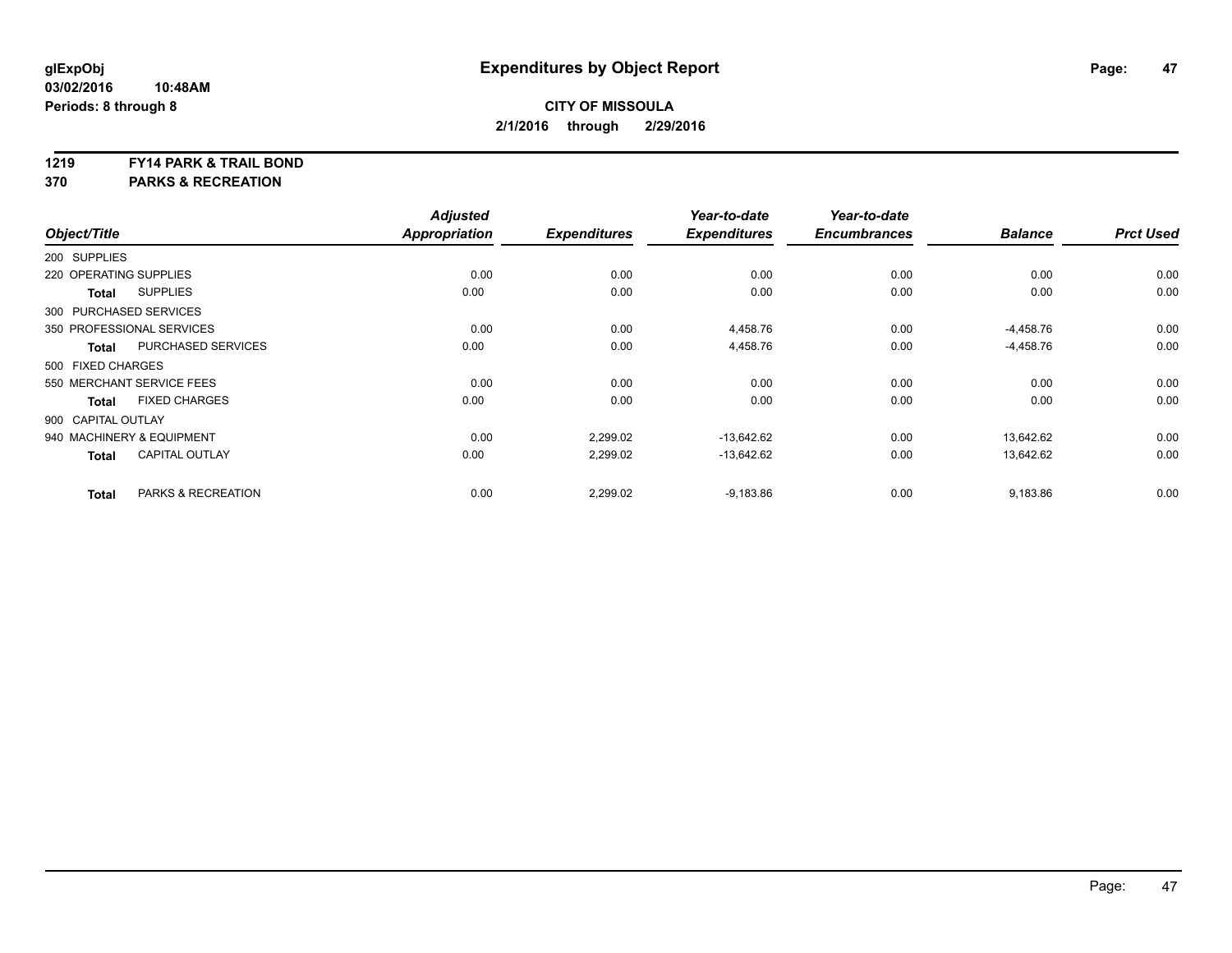# **CITY OF MISSOULA 2/1/2016 through 2/29/2016**

#### **1219 FY14 PARK & TRAIL BOND**

|                        |                                   | <b>Adjusted</b> |                     | Year-to-date        | Year-to-date        |                |                  |
|------------------------|-----------------------------------|-----------------|---------------------|---------------------|---------------------|----------------|------------------|
| Object/Title           |                                   | Appropriation   | <b>Expenditures</b> | <b>Expenditures</b> | <b>Encumbrances</b> | <b>Balance</b> | <b>Prct Used</b> |
| 200 SUPPLIES           |                                   |                 |                     |                     |                     |                |                  |
| 220 OPERATING SUPPLIES |                                   | 0.00            | 0.00                | 0.00                | 0.00                | 0.00           | 0.00             |
| Total                  | <b>SUPPLIES</b>                   | 0.00            | 0.00                | 0.00                | 0.00                | 0.00           | 0.00             |
| 300 PURCHASED SERVICES |                                   |                 |                     |                     |                     |                |                  |
|                        | 350 PROFESSIONAL SERVICES         | 0.00            | 0.00                | 4,458.76            | 0.00                | $-4,458.76$    | 0.00             |
| <b>Total</b>           | PURCHASED SERVICES                | 0.00            | 0.00                | 4,458.76            | 0.00                | $-4,458.76$    | 0.00             |
| 500 FIXED CHARGES      |                                   |                 |                     |                     |                     |                |                  |
|                        | 550 MERCHANT SERVICE FEES         | 0.00            | 0.00                | 0.00                | 0.00                | 0.00           | 0.00             |
| Total                  | <b>FIXED CHARGES</b>              | 0.00            | 0.00                | 0.00                | 0.00                | 0.00           | 0.00             |
| 900 CAPITAL OUTLAY     |                                   |                 |                     |                     |                     |                |                  |
|                        | 940 MACHINERY & EQUIPMENT         | 0.00            | 2,299.02            | $-13,642.62$        | 0.00                | 13,642.62      | 0.00             |
| <b>Total</b>           | <b>CAPITAL OUTLAY</b>             | 0.00            | 2,299.02            | $-13,642.62$        | 0.00                | 13,642.62      | 0.00             |
| <b>Total</b>           | <b>FY14 PARK &amp; TRAIL BOND</b> | 0.00            | 2,299.02            | $-9,183.86$         | 0.00                | 9,183.86       | 0.00             |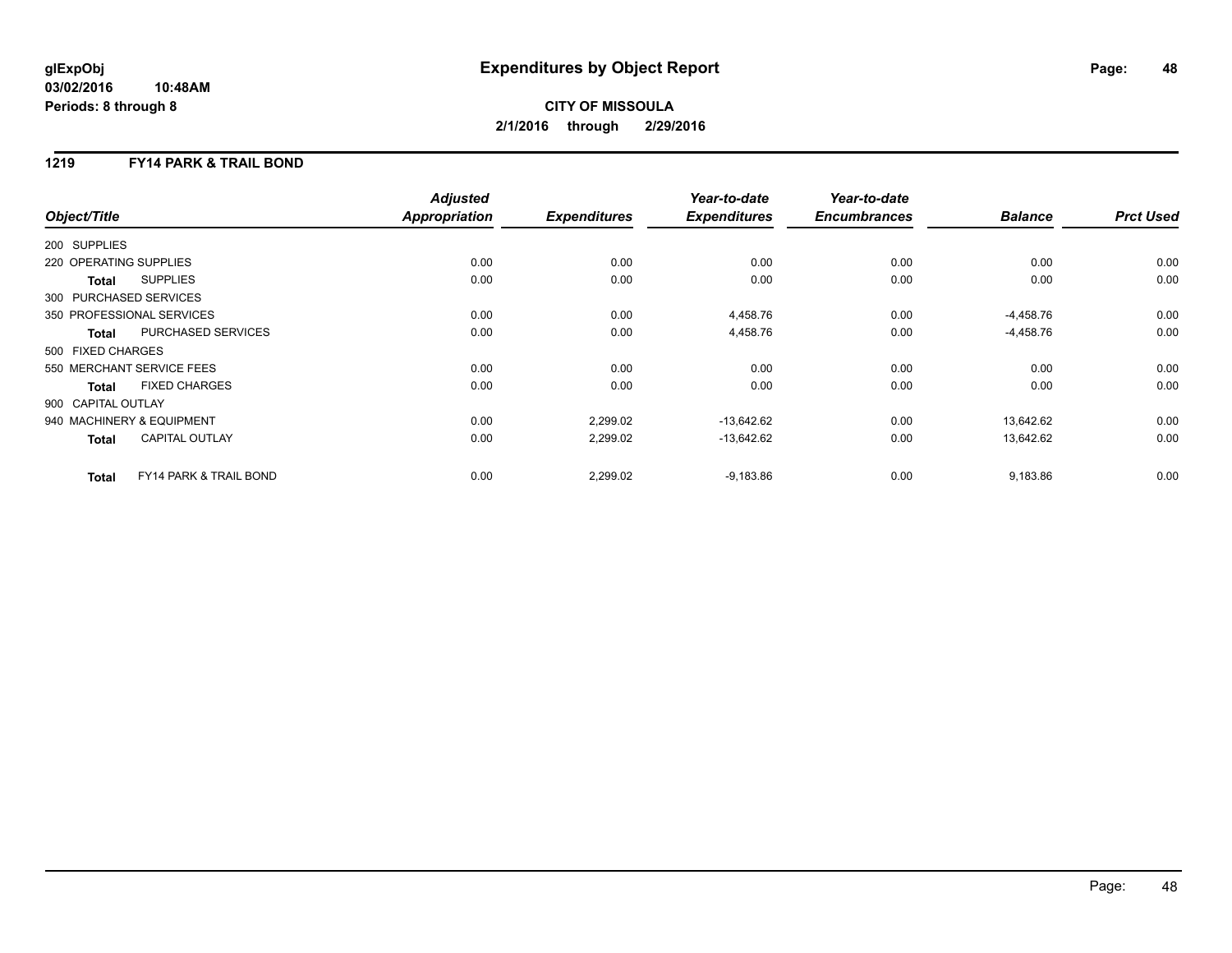### **CITY OF MISSOULA 2/1/2016 through 2/29/2016**

#### **1241 CREMAIN WALL & CEMETERY DONATIONS FUND**

**340 CEMETERY**

| Object/Title              |                       | <b>Adjusted</b><br><b>Appropriation</b> | <b>Expenditures</b> | Year-to-date<br><b>Expenditures</b> | Year-to-date<br><b>Encumbrances</b> | <b>Balance</b> | <b>Prct Used</b> |
|---------------------------|-----------------------|-----------------------------------------|---------------------|-------------------------------------|-------------------------------------|----------------|------------------|
| 500 FIXED CHARGES         |                       |                                         |                     |                                     |                                     |                |                  |
| 550 MERCHANT SERVICE FEES |                       | 0.00                                    | 0.00                | 0.00                                | 0.00                                | 0.00           | 0.00             |
| <b>Total</b>              | <b>FIXED CHARGES</b>  | 0.00                                    | 0.00                | 0.00                                | 0.00                                | 0.00           | 0.00             |
| 900 CAPITAL OUTLAY        |                       |                                         |                     |                                     |                                     |                |                  |
| 930 IMPROVEMENTS          |                       | 2.500.00                                | 100.00              | 873.00                              | 0.00                                | 1.627.00       | 34.92            |
| <b>Total</b>              | <b>CAPITAL OUTLAY</b> | 2,500.00                                | 100.00              | 873.00                              | 0.00                                | 1.627.00       | 34.92            |
| <b>Total</b>              | <b>CEMETERY</b>       | 2.500.00                                | 100.00              | 873.00                              | 0.00                                | 1.627.00       | 34.92            |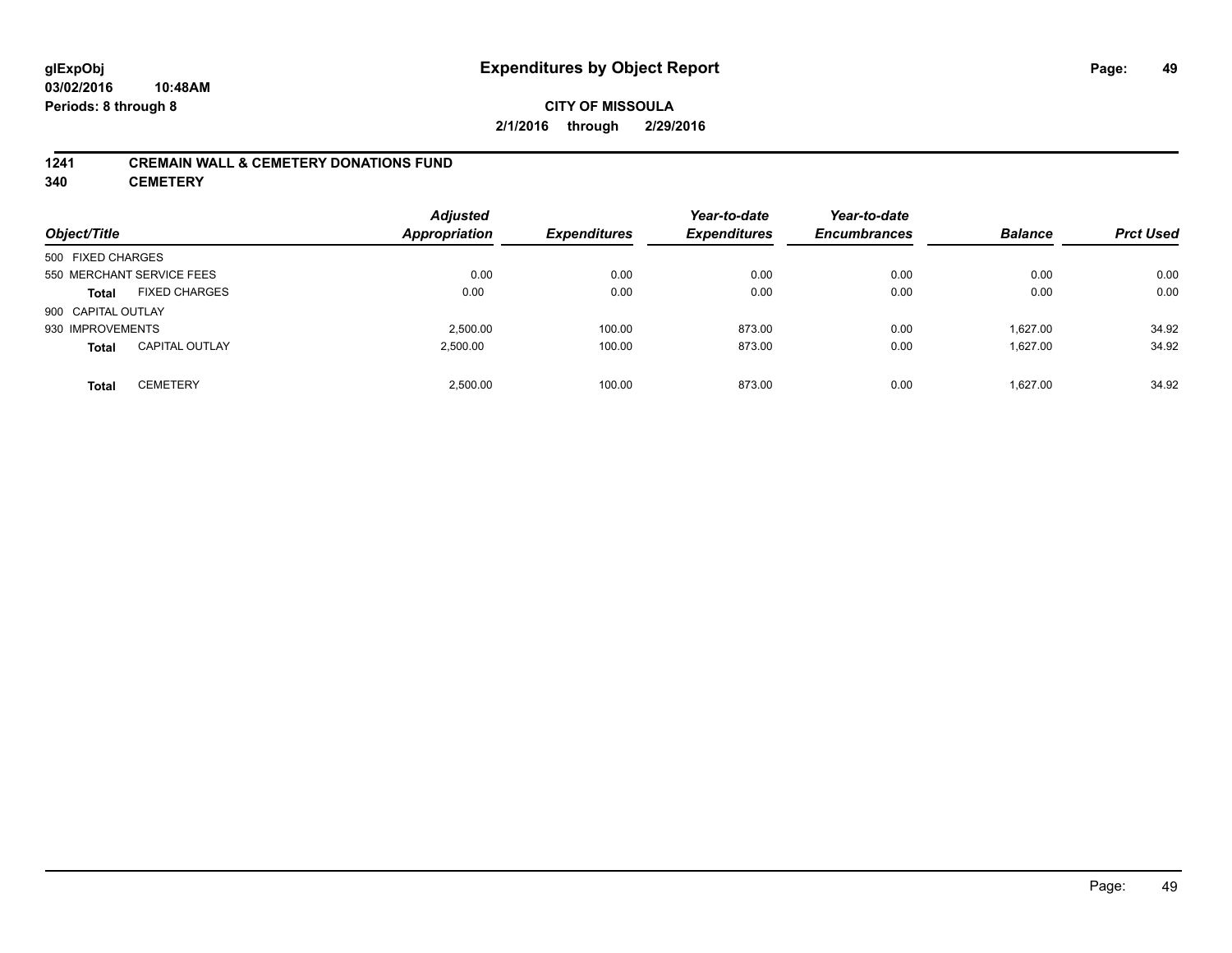# **CITY OF MISSOULA 2/1/2016 through 2/29/2016**

### **1241 CREMAIN WALL & CEMETERY DONATIONS FUND**

| Object/Title       |                                             | <b>Adjusted</b><br><b>Appropriation</b> | <b>Expenditures</b> | Year-to-date<br><b>Expenditures</b> | Year-to-date<br><b>Encumbrances</b> | <b>Balance</b> | <b>Prct Used</b> |
|--------------------|---------------------------------------------|-----------------------------------------|---------------------|-------------------------------------|-------------------------------------|----------------|------------------|
| 500 FIXED CHARGES  |                                             |                                         |                     |                                     |                                     |                |                  |
|                    | 550 MERCHANT SERVICE FEES                   | 0.00                                    | 0.00                | 0.00                                | 0.00                                | 0.00           | 0.00             |
| <b>Total</b>       | <b>FIXED CHARGES</b>                        | 0.00                                    | 0.00                | 0.00                                | 0.00                                | 0.00           | 0.00             |
| 900 CAPITAL OUTLAY |                                             |                                         |                     |                                     |                                     |                |                  |
| 930 IMPROVEMENTS   |                                             | 2,500.00                                | 100.00              | 873.00                              | 0.00                                | 1.627.00       | 34.92            |
| <b>Total</b>       | <b>CAPITAL OUTLAY</b>                       | 2,500.00                                | 100.00              | 873.00                              | 0.00                                | 1.627.00       | 34.92            |
| <b>Total</b>       | <b>CREMAIN WALL &amp; CEMETERY DONATION</b> | 2.500.00                                | 100.00              | 873.00                              | 0.00                                | 1.627.00       | 34.92            |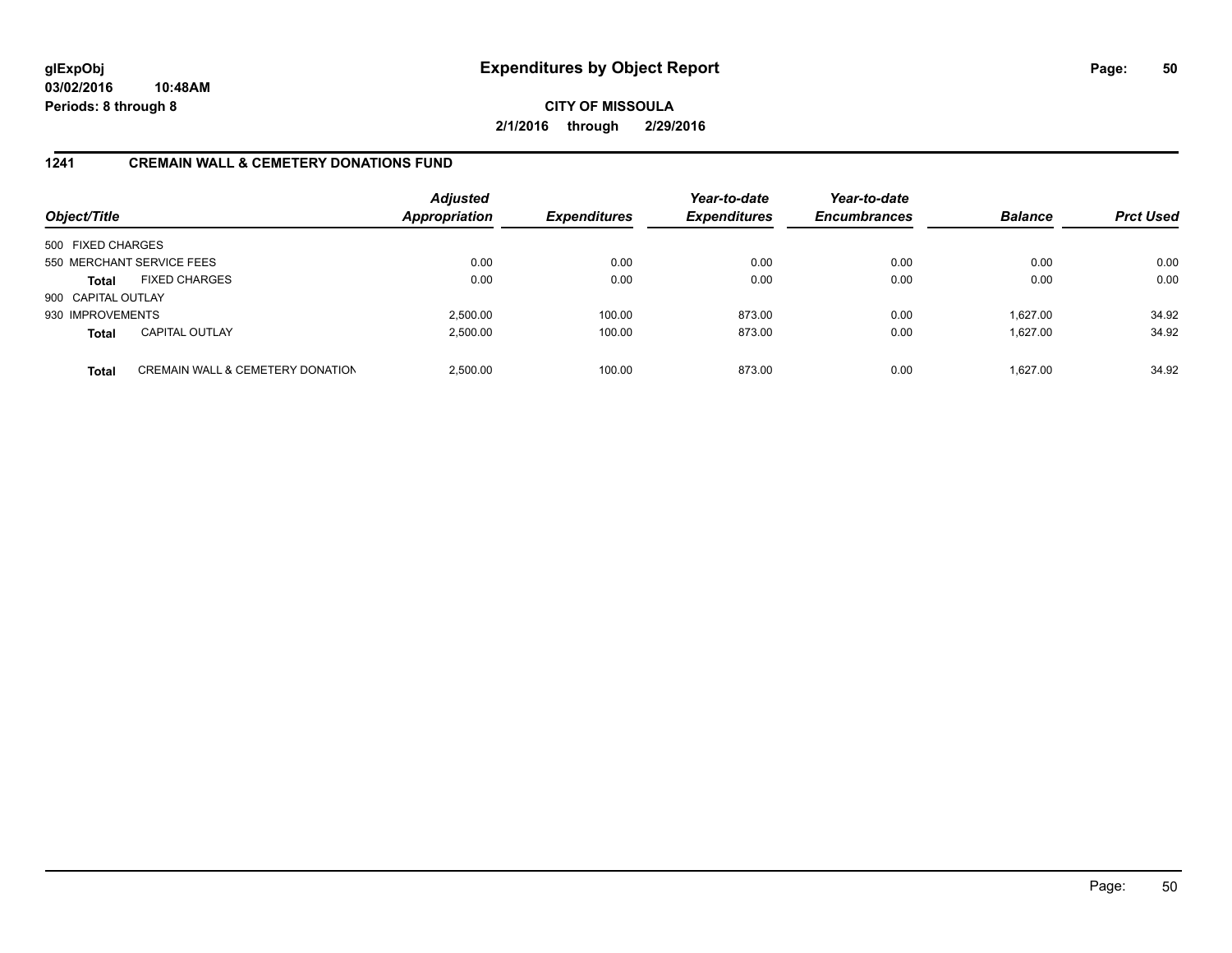# **1242 CEMETERY CARE FUND**

**340 CEMETERY**

|                    |                              | <b>Adjusted</b>      |                     | Year-to-date        | Year-to-date        |                |                  |
|--------------------|------------------------------|----------------------|---------------------|---------------------|---------------------|----------------|------------------|
| Object/Title       |                              | <b>Appropriation</b> | <b>Expenditures</b> | <b>Expenditures</b> | <b>Encumbrances</b> | <b>Balance</b> | <b>Prct Used</b> |
| 500 FIXED CHARGES  |                              |                      |                     |                     |                     |                |                  |
|                    | 550 MERCHANT SERVICE FEES    | 0.00                 | 0.00                | 0.00                | 0.00                | 0.00           | 0.00             |
| <b>Total</b>       | <b>FIXED CHARGES</b>         | 0.00                 | 0.00                | 0.00                | 0.00                | 0.00           | 0.00             |
| 800 OTHER OBJECTS  |                              |                      |                     |                     |                     |                |                  |
|                    | 820 TRANSFERS TO OTHER FUNDS | 9,545.00             | 0.00                | 0.00                | 0.00                | 9,545.00       | 0.00             |
| 845 CONTINGENCY    |                              | 10,000.00            | 0.00                | 0.00                | 0.00                | 10,000.00      | 0.00             |
| <b>Total</b>       | OTHER OBJECTS                | 19,545.00            | 0.00                | 0.00                | 0.00                | 19,545.00      | 0.00             |
| 900 CAPITAL OUTLAY |                              |                      |                     |                     |                     |                |                  |
| 930 IMPROVEMENTS   |                              | 0.00                 | 0.00                | 5,895.00            | 0.00                | $-5,895.00$    | 0.00             |
|                    | 940 MACHINERY & EQUIPMENT    | 153,500.00           | 0.00                | 0.00                | 0.00                | 153.500.00     | 0.00             |
| <b>Total</b>       | <b>CAPITAL OUTLAY</b>        | 153,500.00           | 0.00                | 5,895.00            | 0.00                | 147,605.00     | 3.84             |
| <b>Total</b>       | <b>CEMETERY</b>              | 173,045.00           | 0.00                | 5,895.00            | 0.00                | 167.150.00     | 3.41             |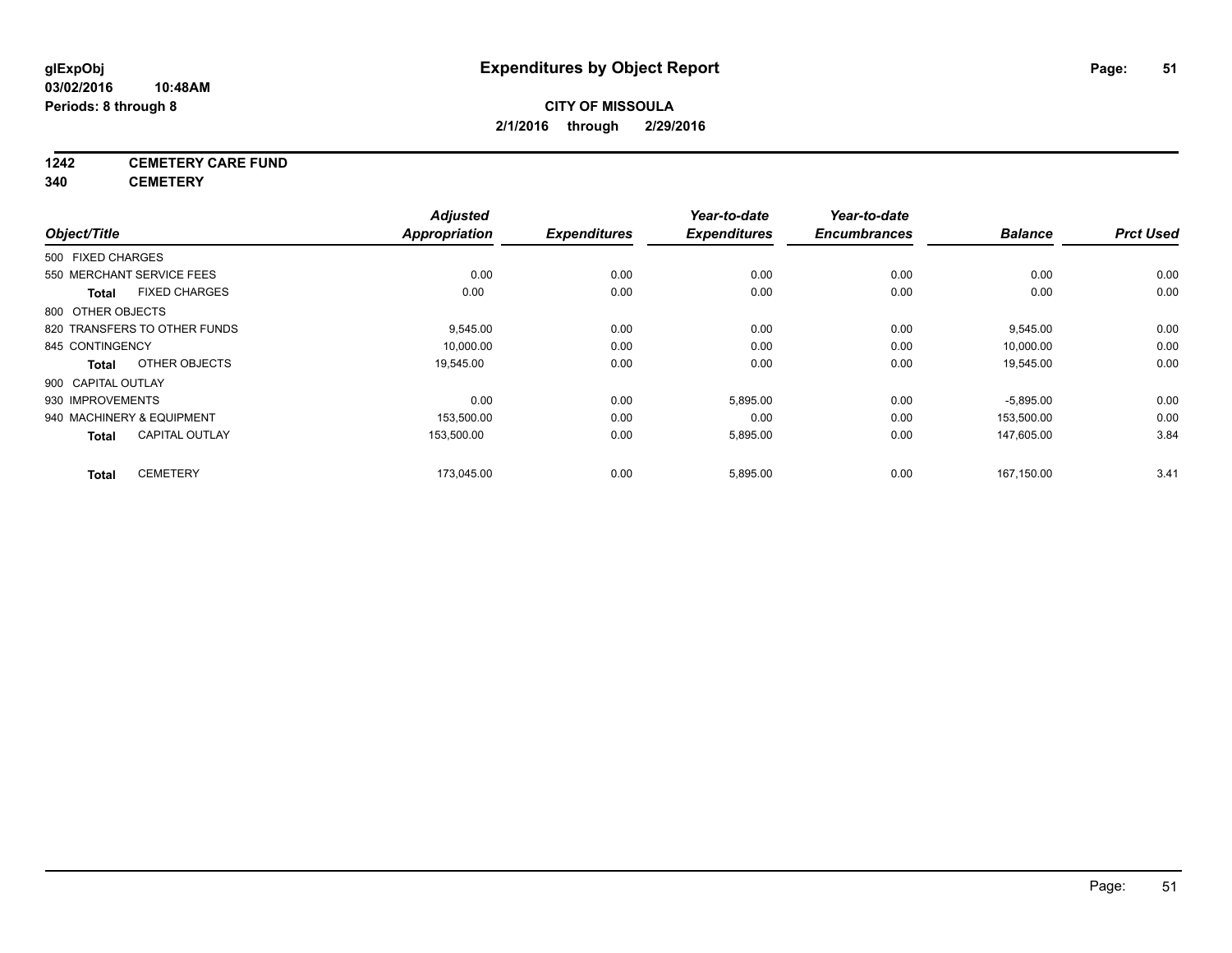#### **1242 CEMETERY CARE FUND**

|                           |                              | <b>Adjusted</b> |                     | Year-to-date        | Year-to-date        |                |                  |
|---------------------------|------------------------------|-----------------|---------------------|---------------------|---------------------|----------------|------------------|
| Object/Title              |                              | Appropriation   | <b>Expenditures</b> | <b>Expenditures</b> | <b>Encumbrances</b> | <b>Balance</b> | <b>Prct Used</b> |
| 500 FIXED CHARGES         |                              |                 |                     |                     |                     |                |                  |
|                           | 550 MERCHANT SERVICE FEES    | 0.00            | 0.00                | 0.00                | 0.00                | 0.00           | 0.00             |
| <b>Total</b>              | <b>FIXED CHARGES</b>         | 0.00            | 0.00                | 0.00                | 0.00                | 0.00           | 0.00             |
| 800 OTHER OBJECTS         |                              |                 |                     |                     |                     |                |                  |
|                           | 820 TRANSFERS TO OTHER FUNDS | 9,545.00        | 0.00                | 0.00                | 0.00                | 9,545.00       | 0.00             |
| 845 CONTINGENCY           |                              | 10,000.00       | 0.00                | 0.00                | 0.00                | 10.000.00      | 0.00             |
| Total                     | OTHER OBJECTS                | 19,545.00       | 0.00                | 0.00                | 0.00                | 19,545.00      | 0.00             |
| 900 CAPITAL OUTLAY        |                              |                 |                     |                     |                     |                |                  |
| 930 IMPROVEMENTS          |                              | 0.00            | 0.00                | 5,895.00            | 0.00                | $-5,895.00$    | 0.00             |
| 940 MACHINERY & EQUIPMENT |                              | 153,500.00      | 0.00                | 0.00                | 0.00                | 153,500.00     | 0.00             |
| <b>Total</b>              | <b>CAPITAL OUTLAY</b>        | 153,500.00      | 0.00                | 5,895.00            | 0.00                | 147,605.00     | 3.84             |
| <b>Total</b>              | <b>CEMETERY CARE FUND</b>    | 173.045.00      | 0.00                | 5,895.00            | 0.00                | 167.150.00     | 3.41             |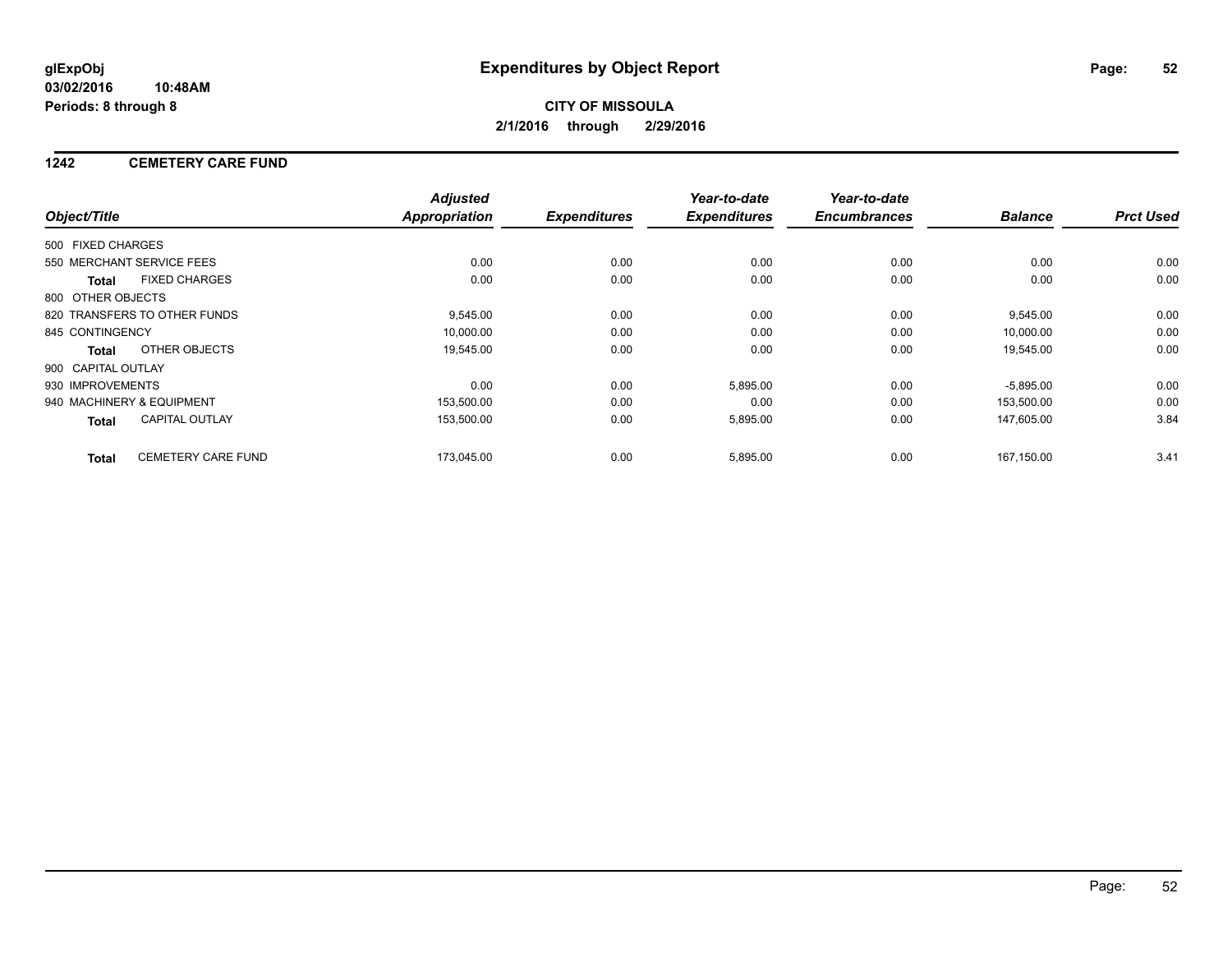#### **1243 CEMETERY MEMORIAL FUND**

**340 CEMETERY**

| Object/Title       |                           | <b>Adjusted</b><br>Appropriation | <b>Expenditures</b> | Year-to-date<br><b>Expenditures</b> | Year-to-date<br><b>Encumbrances</b> | <b>Balance</b> | <b>Prct Used</b> |
|--------------------|---------------------------|----------------------------------|---------------------|-------------------------------------|-------------------------------------|----------------|------------------|
|                    |                           |                                  |                     |                                     |                                     |                |                  |
| 500 FIXED CHARGES  |                           |                                  |                     |                                     |                                     |                |                  |
|                    | 550 MERCHANT SERVICE FEES | 0.00                             | 0.00                | 0.00                                | 0.00                                | 0.00           | 0.00             |
| <b>Total</b>       | <b>FIXED CHARGES</b>      | 0.00                             | 0.00                | 0.00                                | 0.00                                | 0.00           | 0.00             |
| 900 CAPITAL OUTLAY |                           |                                  |                     |                                     |                                     |                |                  |
| 930 IMPROVEMENTS   |                           | 500.00                           | 0.00                | 2.998.11                            | 0.00                                | $-2.498.11$    | 599.62           |
| <b>Total</b>       | <b>CAPITAL OUTLAY</b>     | 500.00                           | 0.00                | 2,998.11                            | 0.00                                | $-2,498.11$    | 599.62           |
| <b>Total</b>       | <b>CEMETERY</b>           | 500.00                           | 0.00                | 2.998.11                            | 0.00                                | $-2.498.11$    | 599.62           |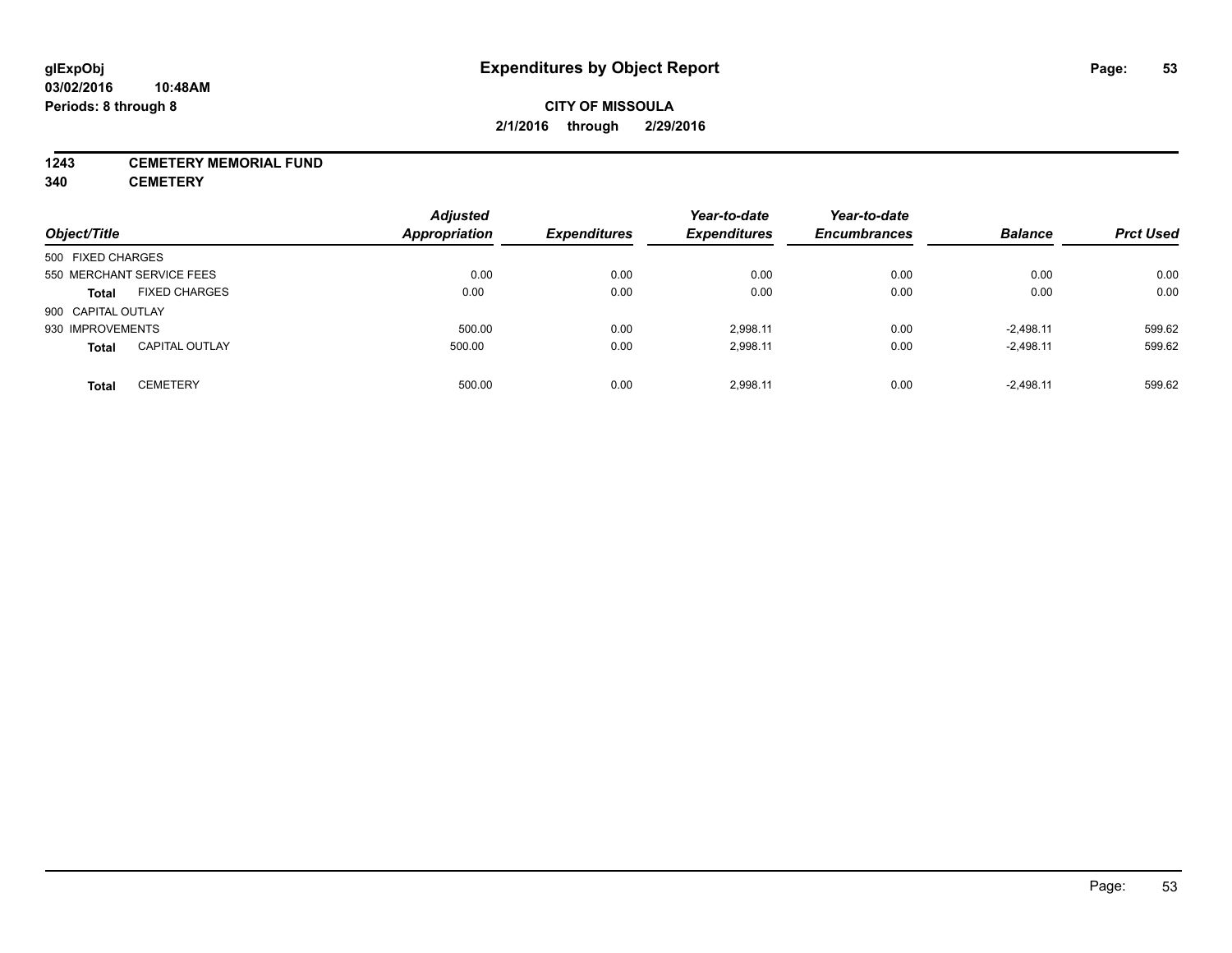#### **1243 CEMETERY MEMORIAL FUND**

| Object/Title                                  | <b>Adjusted</b><br><b>Appropriation</b> | <b>Expenditures</b> | Year-to-date<br><b>Expenditures</b> | Year-to-date<br><b>Encumbrances</b> | <b>Balance</b> | <b>Prct Used</b> |
|-----------------------------------------------|-----------------------------------------|---------------------|-------------------------------------|-------------------------------------|----------------|------------------|
| 500 FIXED CHARGES                             |                                         |                     |                                     |                                     |                |                  |
| 550 MERCHANT SERVICE FEES                     | 0.00                                    | 0.00                | 0.00                                | 0.00                                | 0.00           | 0.00             |
| <b>FIXED CHARGES</b><br><b>Total</b>          | 0.00                                    | 0.00                | 0.00                                | 0.00                                | 0.00           | 0.00             |
| 900 CAPITAL OUTLAY                            |                                         |                     |                                     |                                     |                |                  |
| 930 IMPROVEMENTS                              | 500.00                                  | 0.00                | 2.998.11                            | 0.00                                | $-2.498.11$    | 599.62           |
| <b>CAPITAL OUTLAY</b><br><b>Total</b>         | 500.00                                  | 0.00                | 2,998.11                            | 0.00                                | $-2,498.11$    | 599.62           |
| <b>CEMETERY MEMORIAL FUND</b><br><b>Total</b> | 500.00                                  | 0.00                | 2.998.11                            | 0.00                                | $-2.498.11$    | 599.62           |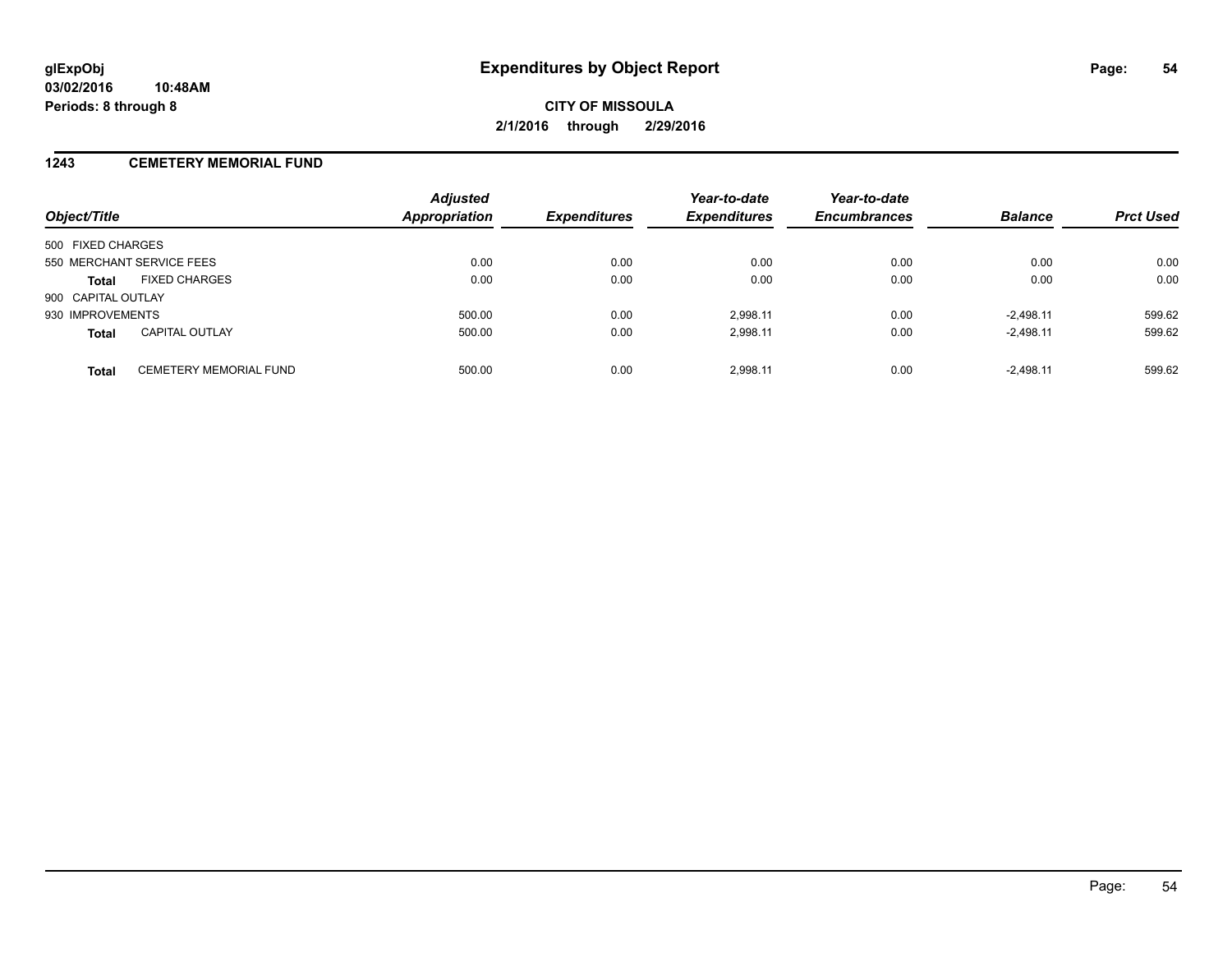### **1265 TITLE 1 PROJECTS FUND**

**240 FINANCE**

|                              |                                   | <b>Adjusted</b>      |                     | Year-to-date        | Year-to-date        |                |                  |
|------------------------------|-----------------------------------|----------------------|---------------------|---------------------|---------------------|----------------|------------------|
| Object/Title                 |                                   | <b>Appropriation</b> | <b>Expenditures</b> | <b>Expenditures</b> | <b>Encumbrances</b> | <b>Balance</b> | <b>Prct Used</b> |
| 500 FIXED CHARGES            |                                   |                      |                     |                     |                     |                |                  |
| 500 FIXED CHARGES            |                                   | 0.00                 | 0.00                | 5,015.50            | 0.00                | $-5,015.50$    | 0.00             |
| 550 MERCHANT SERVICE FEES    |                                   | 0.00                 | 0.00                | 0.00                | 0.00                | 0.00           | 0.00             |
| <b>Total</b>                 | <b>FIXED CHARGES</b>              | 0.00                 | 0.00                | 5,015.50            | 0.00                | $-5,015.50$    | 0.00             |
| 700 GRANTS & CONTRIBUTIONS   |                                   |                      |                     |                     |                     |                |                  |
| 700 GRANTS & CONTRIBUTIONS   |                                   | 136.000.00           | 0.00                | 0.00                | 0.00                | 136.000.00     | 0.00             |
| <b>Total</b>                 | <b>GRANTS &amp; CONTRIBUTIONS</b> | 136,000.00           | 0.00                | 0.00                | 0.00                | 136,000.00     | 0.00             |
| 800 OTHER OBJECTS            |                                   |                      |                     |                     |                     |                |                  |
| 820 TRANSFERS TO OTHER FUNDS |                                   | 0.00                 | 0.00                | 0.00                | 0.00                | 0.00           | 0.00             |
| 845 CONTINGENCY              |                                   | 0.00                 | 0.00                | 0.00                | 0.00                | 0.00           | 0.00             |
| <b>Total</b>                 | OTHER OBJECTS                     | 0.00                 | 0.00                | 0.00                | 0.00                | 0.00           | 0.00             |
| <b>Total</b>                 | <b>FINANCE</b>                    | 136.000.00           | 0.00                | 5.015.50            | 0.00                | 130.984.50     | 3.69             |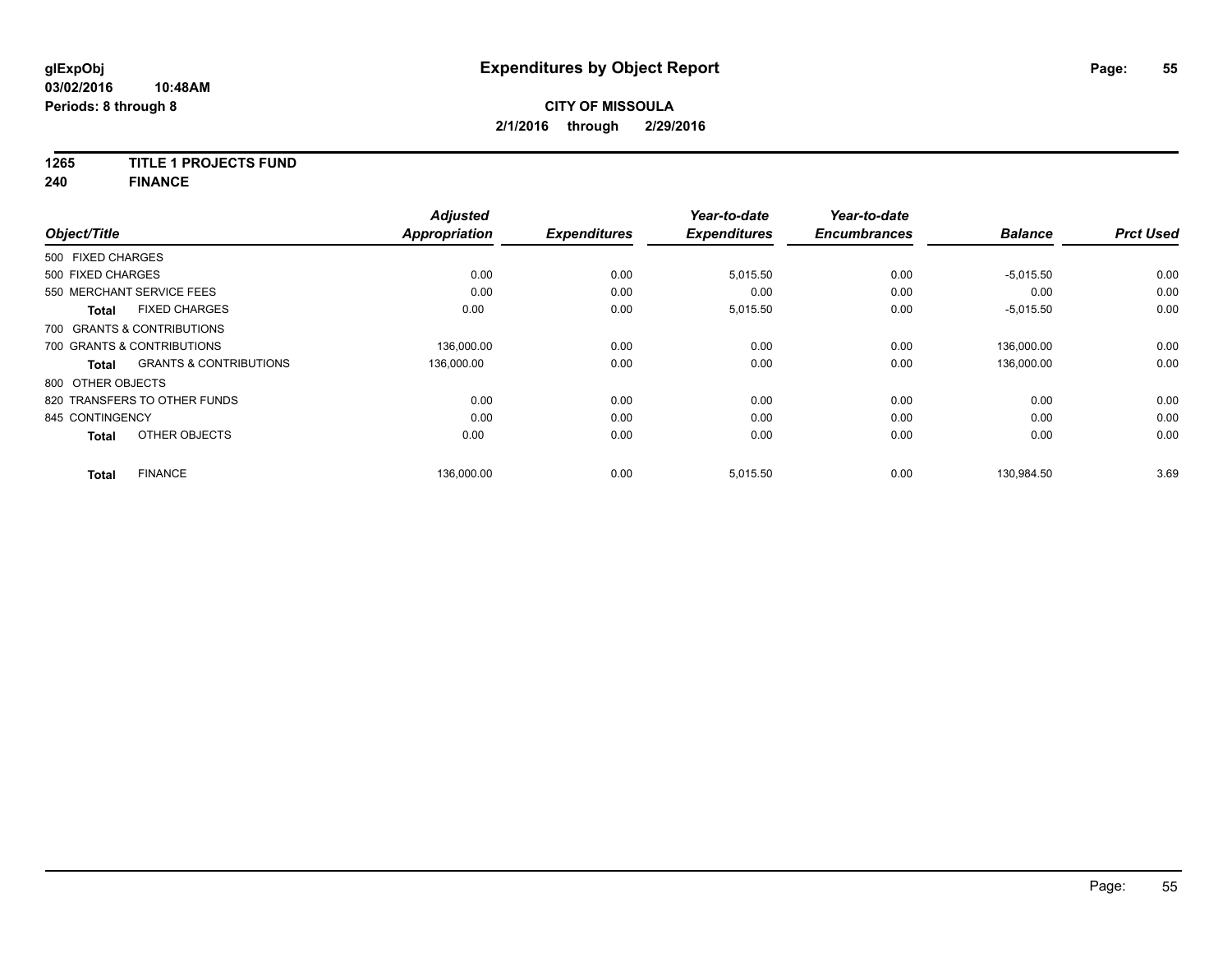# **CITY OF MISSOULA 2/1/2016 through 2/29/2016**

#### **1265 TITLE 1 PROJECTS FUND**

|                   |                                   | <b>Adjusted</b> |                     | Year-to-date        | Year-to-date        |                |                  |
|-------------------|-----------------------------------|-----------------|---------------------|---------------------|---------------------|----------------|------------------|
| Object/Title      |                                   | Appropriation   | <b>Expenditures</b> | <b>Expenditures</b> | <b>Encumbrances</b> | <b>Balance</b> | <b>Prct Used</b> |
| 500 FIXED CHARGES |                                   |                 |                     |                     |                     |                |                  |
| 500 FIXED CHARGES |                                   | 0.00            | 0.00                | 5,015.50            | 0.00                | $-5,015.50$    | 0.00             |
|                   | 550 MERCHANT SERVICE FEES         | 0.00            | 0.00                | 0.00                | 0.00                | 0.00           | 0.00             |
| <b>Total</b>      | <b>FIXED CHARGES</b>              | 0.00            | 0.00                | 5,015.50            | 0.00                | $-5,015.50$    | 0.00             |
|                   | 700 GRANTS & CONTRIBUTIONS        |                 |                     |                     |                     |                |                  |
|                   | 700 GRANTS & CONTRIBUTIONS        | 136,000.00      | 0.00                | 0.00                | 0.00                | 136,000.00     | 0.00             |
| Total             | <b>GRANTS &amp; CONTRIBUTIONS</b> | 136,000.00      | 0.00                | 0.00                | 0.00                | 136,000.00     | 0.00             |
| 800 OTHER OBJECTS |                                   |                 |                     |                     |                     |                |                  |
|                   | 820 TRANSFERS TO OTHER FUNDS      | 0.00            | 0.00                | 0.00                | 0.00                | 0.00           | 0.00             |
| 845 CONTINGENCY   |                                   | 0.00            | 0.00                | 0.00                | 0.00                | 0.00           | 0.00             |
| <b>Total</b>      | OTHER OBJECTS                     | 0.00            | 0.00                | 0.00                | 0.00                | 0.00           | 0.00             |
| <b>Total</b>      | TITLE 1 PROJECTS FUND             | 136,000.00      | 0.00                | 5,015.50            | 0.00                | 130,984.50     | 3.69             |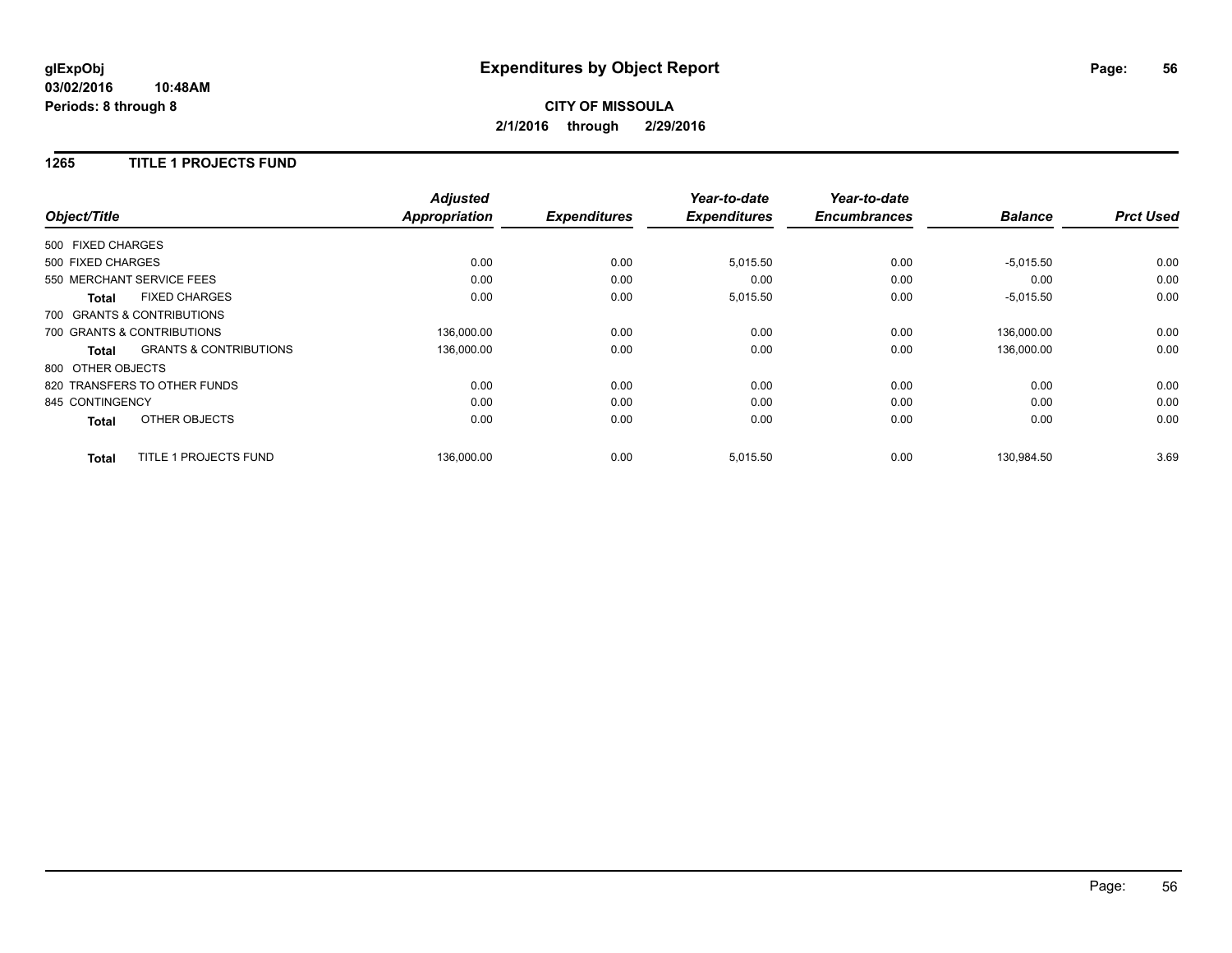#### **1396 PROGRAM INCOME REVOLVING LOAN PROGRAM**

**390 NON-DEPARTMENTAL**

| Object/Title      |                                   | <b>Adjusted</b><br><b>Appropriation</b> | <b>Expenditures</b> | Year-to-date<br><b>Expenditures</b> | Year-to-date<br><b>Encumbrances</b> | <b>Balance</b> | <b>Prct Used</b> |
|-------------------|-----------------------------------|-----------------------------------------|---------------------|-------------------------------------|-------------------------------------|----------------|------------------|
|                   | 300 PURCHASED SERVICES            |                                         |                     |                                     |                                     |                |                  |
|                   | 350 PROFESSIONAL SERVICES         | 0.00                                    | 0.00                | 0.00                                | 0.00                                | 0.00           | 0.00             |
| <b>Total</b>      | <b>PURCHASED SERVICES</b>         | 0.00                                    | 0.00                | 0.00                                | 0.00                                | 0.00           | 0.00             |
| 500 FIXED CHARGES |                                   |                                         |                     |                                     |                                     |                |                  |
|                   | 550 MERCHANT SERVICE FEES         | 0.00                                    | 0.00                | 0.00                                | 0.00                                | 0.00           | 0.00             |
| Total             | <b>FIXED CHARGES</b>              | 0.00                                    | 0.00                | 0.00                                | 0.00                                | 0.00           | 0.00             |
|                   | 700 GRANTS & CONTRIBUTIONS        |                                         |                     |                                     |                                     |                |                  |
|                   | 700 GRANTS & CONTRIBUTIONS        | 38.472.00                               | 0.00                | 0.00                                | 0.00                                | 38.472.00      | 0.00             |
| <b>Total</b>      | <b>GRANTS &amp; CONTRIBUTIONS</b> | 38.472.00                               | 0.00                | 0.00                                | 0.00                                | 38.472.00      | 0.00             |
| <b>Total</b>      | NON-DEPARTMENTAL                  | 38.472.00                               | 0.00                | 0.00                                | 0.00                                | 38.472.00      | 0.00             |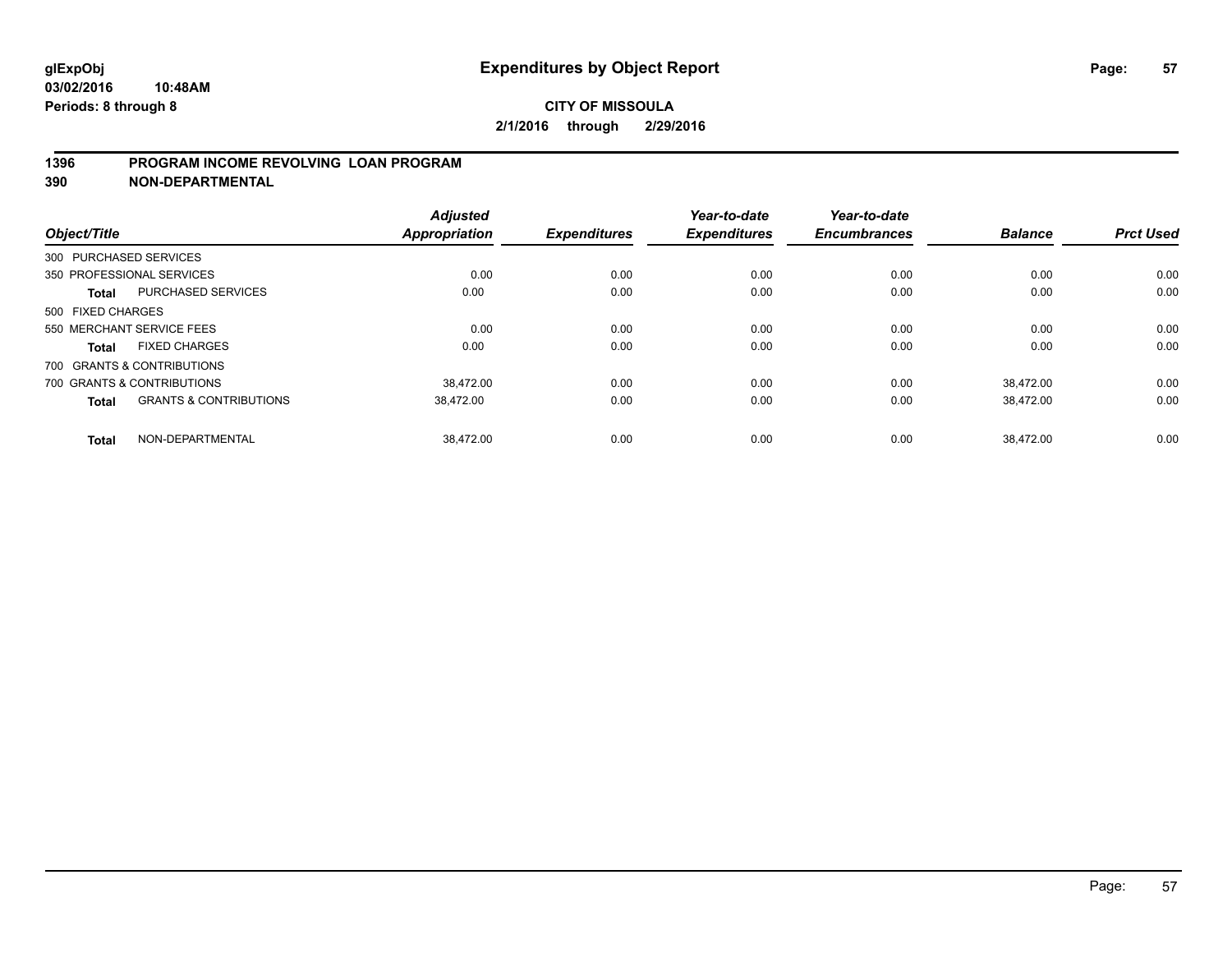**CITY OF MISSOULA 2/1/2016 through 2/29/2016**

#### **1396 PROGRAM INCOME REVOLVING LOAN PROGRAM**

| Object/Title           |                                   | <b>Adjusted</b><br><b>Appropriation</b> | <b>Expenditures</b> | Year-to-date<br><b>Expenditures</b> | Year-to-date<br><b>Encumbrances</b> | <b>Balance</b> | <b>Prct Used</b> |
|------------------------|-----------------------------------|-----------------------------------------|---------------------|-------------------------------------|-------------------------------------|----------------|------------------|
| 300 PURCHASED SERVICES |                                   |                                         |                     |                                     |                                     |                |                  |
|                        | 350 PROFESSIONAL SERVICES         | 0.00                                    | 0.00                | 0.00                                | 0.00                                | 0.00           | 0.00             |
| Total                  | PURCHASED SERVICES                | 0.00                                    | 0.00                | 0.00                                | 0.00                                | 0.00           | 0.00             |
| 500 FIXED CHARGES      |                                   |                                         |                     |                                     |                                     |                |                  |
|                        | 550 MERCHANT SERVICE FEES         | 0.00                                    | 0.00                | 0.00                                | 0.00                                | 0.00           | 0.00             |
| Total                  | <b>FIXED CHARGES</b>              | 0.00                                    | 0.00                | 0.00                                | 0.00                                | 0.00           | 0.00             |
|                        | 700 GRANTS & CONTRIBUTIONS        |                                         |                     |                                     |                                     |                |                  |
|                        | 700 GRANTS & CONTRIBUTIONS        | 38.472.00                               | 0.00                | 0.00                                | 0.00                                | 38.472.00      | 0.00             |
| <b>Total</b>           | <b>GRANTS &amp; CONTRIBUTIONS</b> | 38.472.00                               | 0.00                | 0.00                                | 0.00                                | 38.472.00      | 0.00             |
| <b>Total</b>           | PROGRAM INCOME REVOLVING LOAN P   | 38.472.00                               | 0.00                | 0.00                                | 0.00                                | 38.472.00      | 0.00             |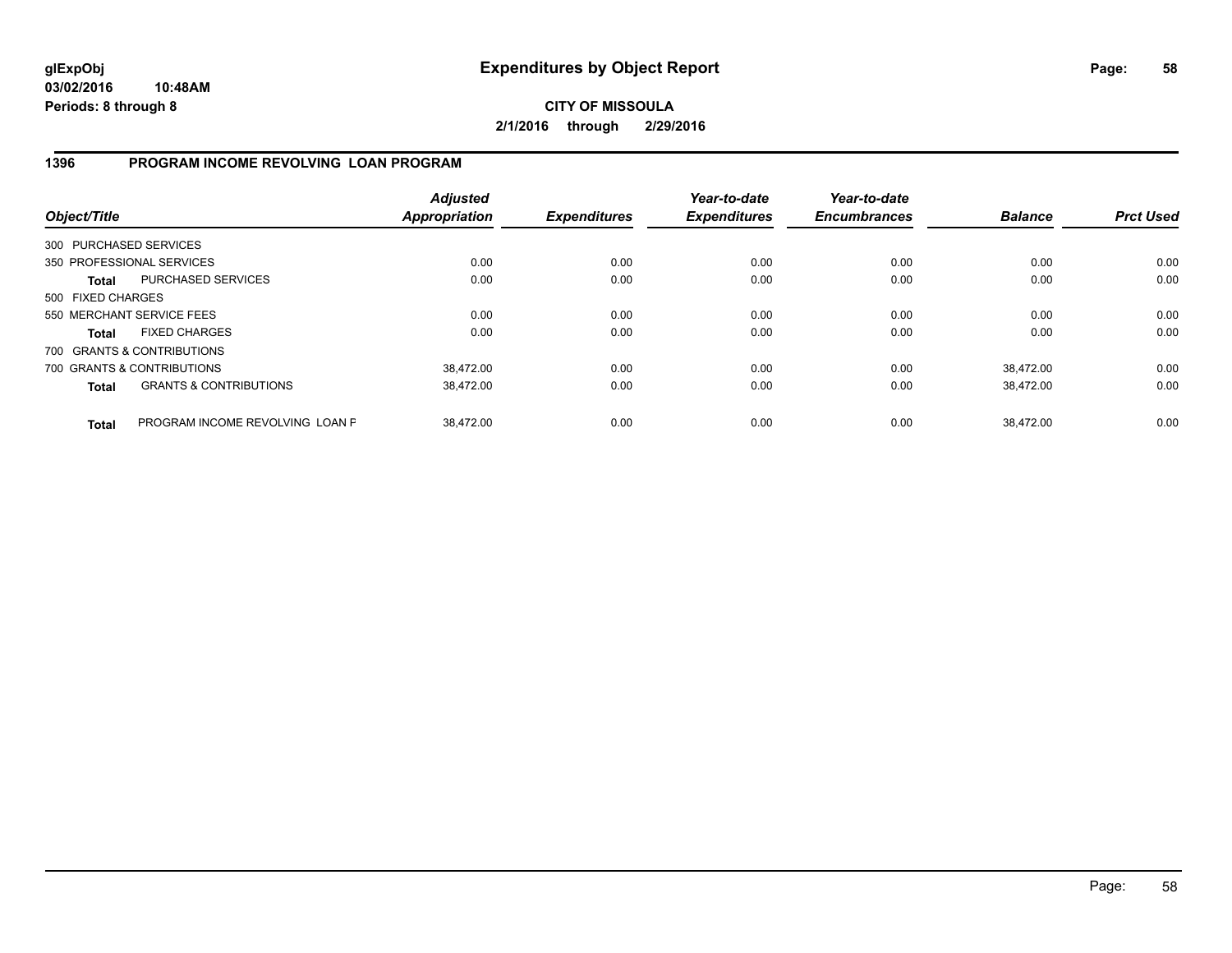#### **1397 STATE HOME PROGRAM INCOME**

**390 NON-DEPARTMENTAL**

| Object/Title                              | <b>Adjusted</b><br><b>Appropriation</b> | <b>Expenditures</b> | Year-to-date<br><b>Expenditures</b> | Year-to-date<br><b>Encumbrances</b> | <b>Balance</b> | <b>Prct Used</b> |
|-------------------------------------------|-----------------------------------------|---------------------|-------------------------------------|-------------------------------------|----------------|------------------|
| 300 PURCHASED SERVICES                    |                                         |                     |                                     |                                     |                |                  |
| 350 PROFESSIONAL SERVICES                 | 600,000.00                              | 0.00                | 0.00                                | 0.00                                | 600,000.00     | 0.00             |
| <b>PURCHASED SERVICES</b><br><b>Total</b> | 600,000.00                              | 0.00                | 0.00                                | 0.00                                | 600,000.00     | 0.00             |
| 500 FIXED CHARGES                         |                                         |                     |                                     |                                     |                |                  |
| 550 MERCHANT SERVICE FEES                 | 0.00                                    | 0.00                | 0.00                                | 0.00                                | 0.00           | 0.00             |
| <b>FIXED CHARGES</b><br><b>Total</b>      | 0.00                                    | 0.00                | 0.00                                | 0.00                                | 0.00           | 0.00             |
| NON-DEPARTMENTAL<br><b>Total</b>          | 600,000.00                              | 0.00                | 0.00                                | 0.00                                | 600.000.00     | 0.00             |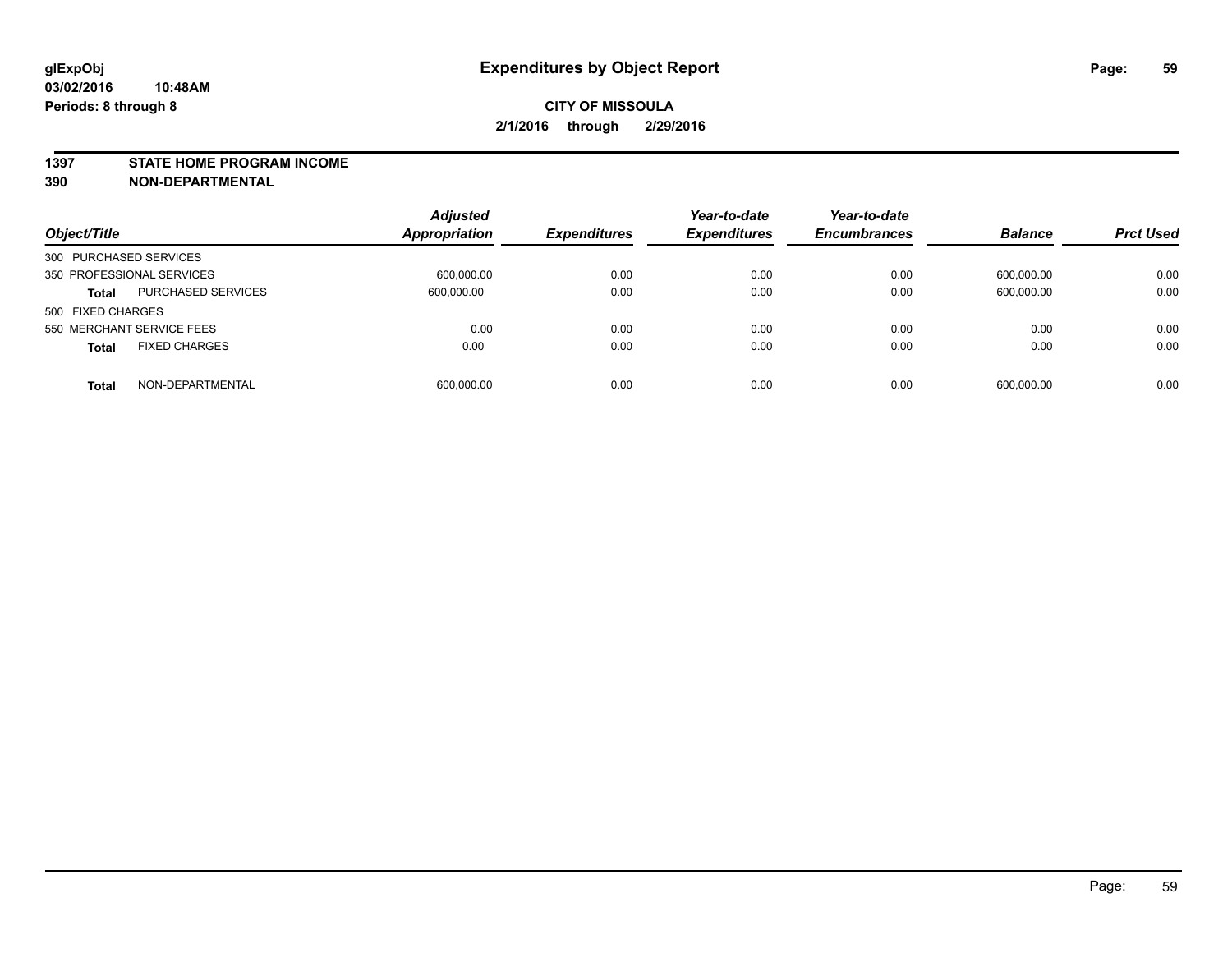#### **1397 STATE HOME PROGRAM INCOME**

| Object/Title                              | <b>Adjusted</b><br>Appropriation | <b>Expenditures</b> | Year-to-date<br><b>Expenditures</b> | Year-to-date<br><b>Encumbrances</b> | <b>Balance</b> | <b>Prct Used</b> |
|-------------------------------------------|----------------------------------|---------------------|-------------------------------------|-------------------------------------|----------------|------------------|
| 300 PURCHASED SERVICES                    |                                  |                     |                                     |                                     |                |                  |
| 350 PROFESSIONAL SERVICES                 | 600,000.00                       | 0.00                | 0.00                                | 0.00                                | 600.000.00     | 0.00             |
| <b>PURCHASED SERVICES</b><br><b>Total</b> | 600,000.00                       | 0.00                | 0.00                                | 0.00                                | 600,000.00     | 0.00             |
| 500 FIXED CHARGES                         |                                  |                     |                                     |                                     |                |                  |
| 550 MERCHANT SERVICE FEES                 | 0.00                             | 0.00                | 0.00                                | 0.00                                | 0.00           | 0.00             |
| <b>FIXED CHARGES</b><br><b>Total</b>      | 0.00                             | 0.00                | 0.00                                | 0.00                                | 0.00           | 0.00             |
| STATE HOME PROGRAM INCOME<br><b>Total</b> | 600,000.00                       | 0.00                | 0.00                                | 0.00                                | 600.000.00     | 0.00             |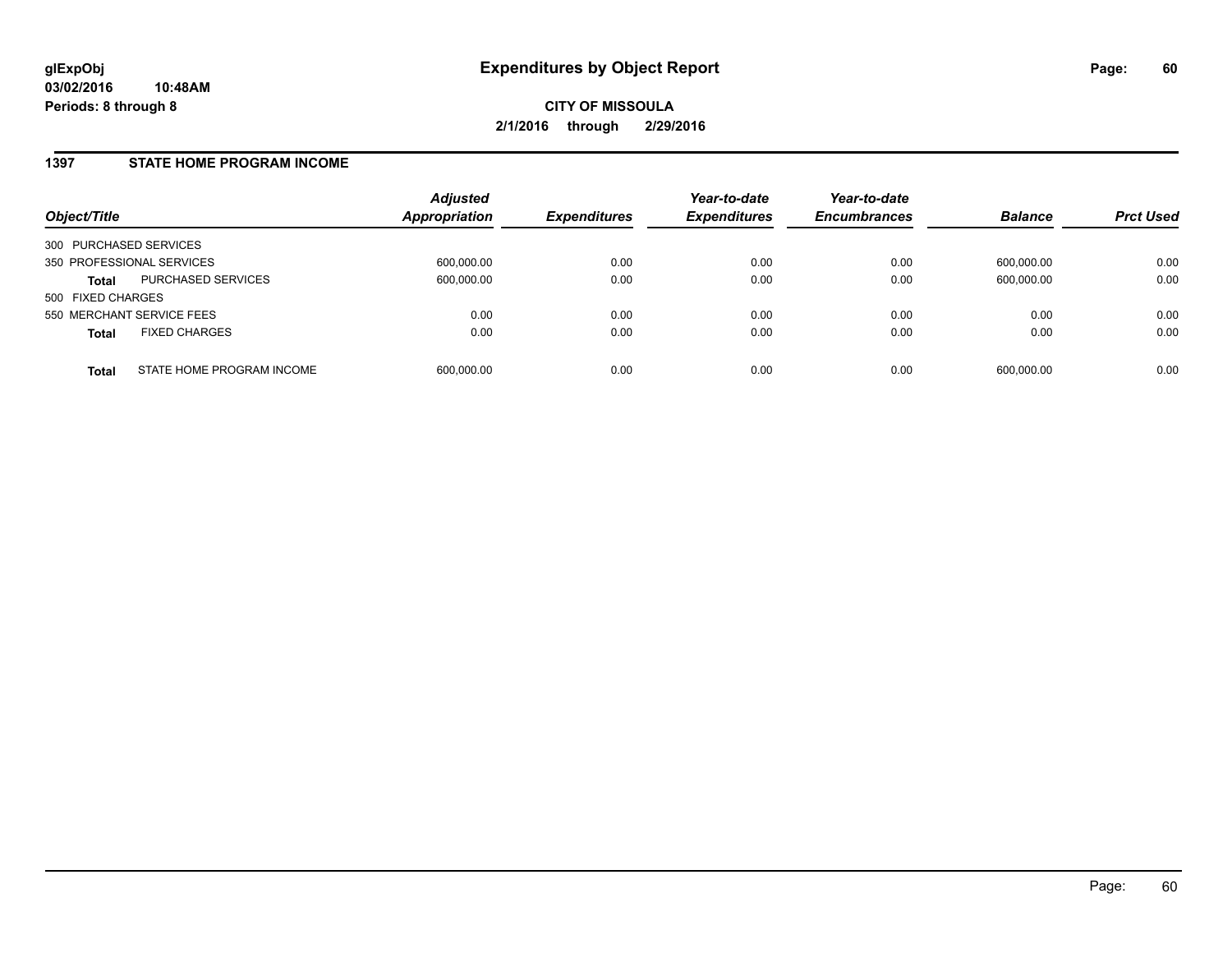#### **2250 PLANNING FUND**

**250 DEVELOPMENT SERVICES**

|                                           | <b>Adjusted</b>      |                     | Year-to-date        | Year-to-date        |                |                  |
|-------------------------------------------|----------------------|---------------------|---------------------|---------------------|----------------|------------------|
| Object/Title                              | <b>Appropriation</b> | <b>Expenditures</b> | <b>Expenditures</b> | <b>Encumbrances</b> | <b>Balance</b> | <b>Prct Used</b> |
| 100 PERSONAL SERVICES                     |                      |                     |                     |                     |                |                  |
| 110 SALARIES AND WAGES                    | 262,841.00           | 19,506.46           | 162,044.46          | 0.00                | 100,796.54     | 61.65            |
| <b>140 EMPLOYER CONTRIBUTIONS</b>         | 83,643.00            | 7,210.62            | 59,584.56           | 0.00                | 24,058.44      | 71.24            |
| <b>141 STATE RETIREMENT CONTRIBUTIONS</b> | 0.00                 | 0.00                | 142.54              | 0.00                | $-142.54$      | 0.00             |
| PERSONAL SERVICES<br><b>Total</b>         | 346,484.00           | 26,717.08           | 221,771.56          | 0.00                | 124,712.44     | 64.01            |
| 200 SUPPLIES                              |                      |                     |                     |                     |                |                  |
| 210 OFFICE SUPPLIES                       | 2,550.00             | 52.57               | 1,185.96            | 0.00                | 1,364.04       | 46.51            |
| 220 OPERATING SUPPLIES                    | 900.00               | 0.00                | 84.96               | 0.00                | 815.04         | 9.44             |
| 231 GASOLINE                              | 0.00                 | 53.64               | 87.19               | 0.00                | $-87.19$       | 0.00             |
| 240 OTHER SUPPLIES                        | 400.00               | 0.00                | 64.44               | 0.00                | 335.56         | 16.11            |
| <b>SUPPLIES</b><br>Total                  | 3,850.00             | 106.21              | 1,422.55            | 0.00                | 2,427.45       | 36.95            |
| 300 PURCHASED SERVICES                    |                      |                     |                     |                     |                |                  |
| 310 COMMUNICATIONS                        | 1,100.00             | 96.52               | 146.28              | 0.00                | 953.72         | 13.30            |
| 320 PRINTING & DUPLICATING                | 8,000.00             | 0.00                | 1,492.20            | 0.00                | 6,507.80       | 18.65            |
| 330 PUBLICITY, SUBSCRIPTIONS & DUES       | 4,005.00             | 386.00              | 2,303.87            | 0.00                | 1,701.13       | 57.52            |
| 344 TELEPHONE SERVICE                     | 125.00               | 0.00                | 18.24               | 0.00                | 106.76         | 14.59            |
| 350 PROFESSIONAL SERVICES                 | 50,000.00            | 0.00                | 1,159.00            | 0.00                | 48,841.00      | 2.32             |
| 360 REPAIR & MAINTENANCE                  | 1,540.00             | 0.00                | 0.00                | 0.00                | 1,540.00       | 0.00             |
| 370 TRAVEL                                | 5,185.00             | 0.00                | 218.95              | 0.00                | 4,966.05       | 4.22             |
| 380 TRAINING                              | 4,595.00             | 16.00               | 2,150.00            | 0.00                | 2,445.00       | 46.79            |
| 390 OTHER PURCHASED SERVICES              | 3,750.00             | 0.00                | 0.00                | 0.00                | 3,750.00       | 0.00             |
| <b>PURCHASED SERVICES</b><br><b>Total</b> | 78,300.00            | 498.52              | 7,488.54            | 0.00                | 70,811.46      | 9.56             |
| 500 FIXED CHARGES                         |                      |                     |                     |                     |                |                  |
| 500 FIXED CHARGES                         | 24,000.00            | 0.00                | 12,000.00           | 0.00                | 12,000.00      | 50.00            |
| 550 MERCHANT SERVICE FEES                 | 0.00                 | 0.00                | 0.00                | 0.00                | 0.00           | 0.00             |
| <b>FIXED CHARGES</b><br><b>Total</b>      | 24,000.00            | 0.00                | 12,000.00           | 0.00                | 12,000.00      | 50.00            |
| 800 OTHER OBJECTS                         |                      |                     |                     |                     |                |                  |
| 820 TRANSFERS TO OTHER FUNDS              | 0.00                 | 0.00                | 0.00                | 0.00                | 0.00           | 0.00             |
| 845 CONTINGENCY                           | 0.00                 | 0.00                | 0.00                | 0.00                | 0.00           | 0.00             |
| OTHER OBJECTS<br><b>Total</b>             | 0.00                 | 0.00                | 0.00                | 0.00                | 0.00           | 0.00             |
| DEVELOPMENT SERVICES<br><b>Total</b>      | 452,634.00           | 27,321.81           | 242,682.65          | 0.00                | 209,951.35     | 53.62            |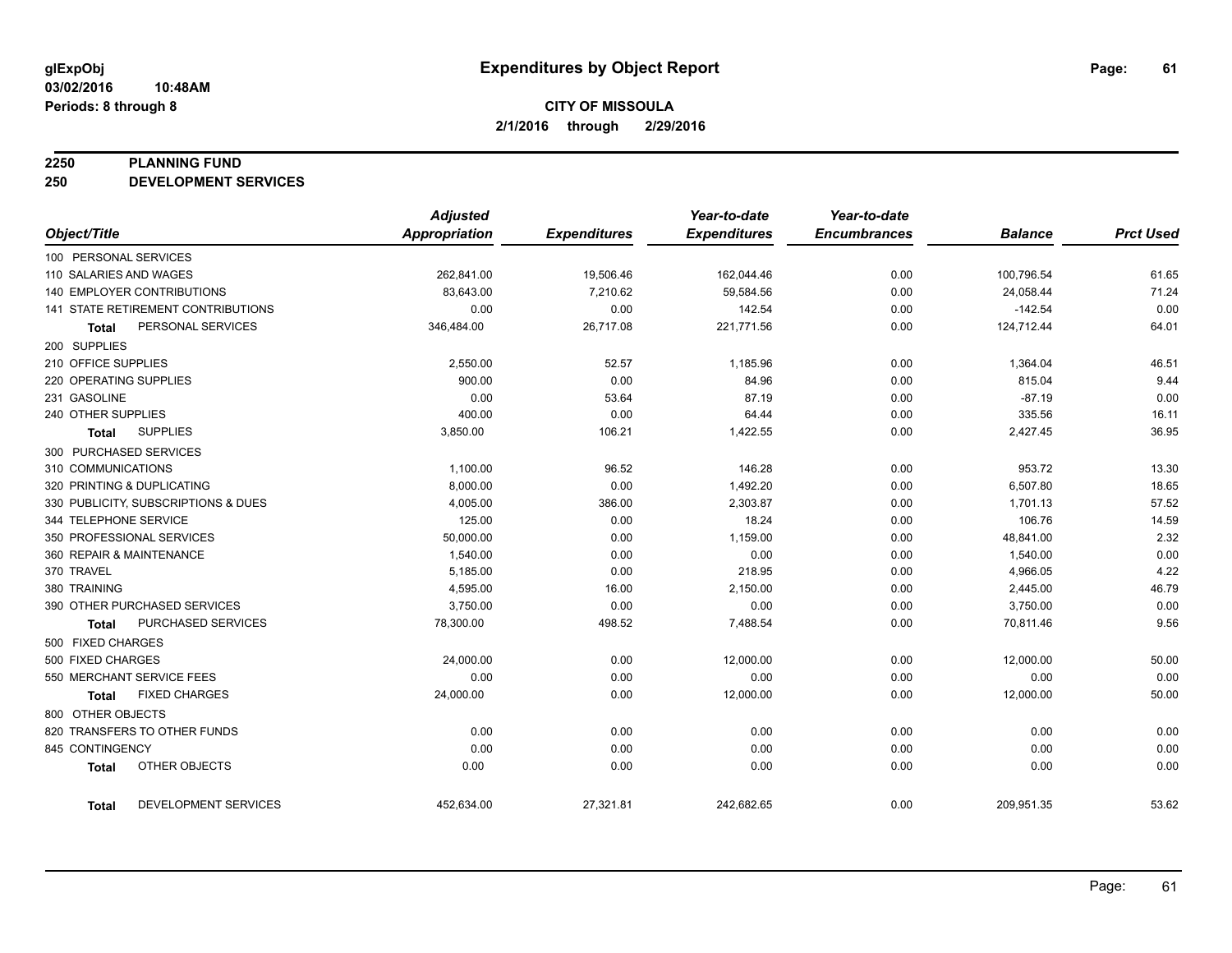**CITY OF MISSOULA**

**2/1/2016 through 2/29/2016**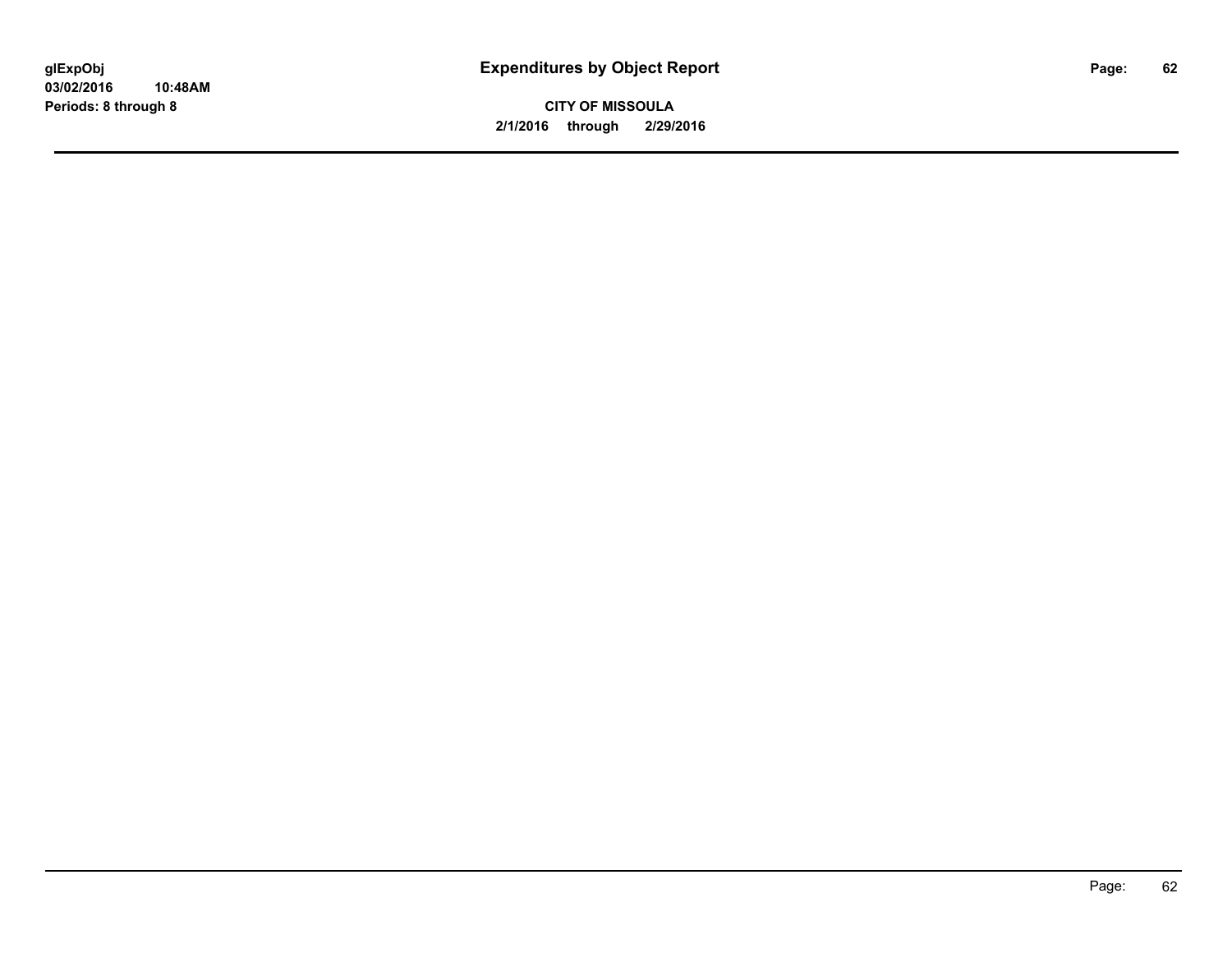**2250 PLANNING FUND**

|                                           | <b>Adjusted</b> |                     | Year-to-date        | Year-to-date        |                |                  |
|-------------------------------------------|-----------------|---------------------|---------------------|---------------------|----------------|------------------|
| Object/Title                              | Appropriation   | <b>Expenditures</b> | <b>Expenditures</b> | <b>Encumbrances</b> | <b>Balance</b> | <b>Prct Used</b> |
| 100 PERSONAL SERVICES                     |                 |                     |                     |                     |                |                  |
| 110 SALARIES AND WAGES                    | 262,841.00      | 19,506.46           | 162,044.46          | 0.00                | 100,796.54     | 61.65            |
| 140 EMPLOYER CONTRIBUTIONS                | 83,643.00       | 7,210.62            | 59,584.56           | 0.00                | 24,058.44      | 71.24            |
| <b>141 STATE RETIREMENT CONTRIBUTIONS</b> | 0.00            | 0.00                | 142.54              | 0.00                | $-142.54$      | 0.00             |
| PERSONAL SERVICES<br><b>Total</b>         | 346,484.00      | 26,717.08           | 221,771.56          | 0.00                | 124,712.44     | 64.01            |
| 200 SUPPLIES                              |                 |                     |                     |                     |                |                  |
| 210 OFFICE SUPPLIES                       | 2,550.00        | 52.57               | 1,185.96            | 0.00                | 1,364.04       | 46.51            |
| 220 OPERATING SUPPLIES                    | 900.00          | 0.00                | 84.96               | 0.00                | 815.04         | 9.44             |
| 231 GASOLINE                              | 0.00            | 53.64               | 87.19               | 0.00                | $-87.19$       | 0.00             |
| 240 OTHER SUPPLIES                        | 400.00          | 0.00                | 64.44               | 0.00                | 335.56         | 16.11            |
| <b>SUPPLIES</b><br>Total                  | 3,850.00        | 106.21              | 1,422.55            | 0.00                | 2,427.45       | 36.95            |
| 300 PURCHASED SERVICES                    |                 |                     |                     |                     |                |                  |
| 310 COMMUNICATIONS                        | 1,100.00        | 96.52               | 146.28              | 0.00                | 953.72         | 13.30            |
| 320 PRINTING & DUPLICATING                | 8,000.00        | 0.00                | 1,492.20            | 0.00                | 6,507.80       | 18.65            |
| 330 PUBLICITY, SUBSCRIPTIONS & DUES       | 4,005.00        | 386.00              | 2,303.87            | 0.00                | 1,701.13       | 57.52            |
| 344 TELEPHONE SERVICE                     | 125.00          | 0.00                | 18.24               | 0.00                | 106.76         | 14.59            |
| 350 PROFESSIONAL SERVICES                 | 50,000.00       | 0.00                | 1,159.00            | 0.00                | 48,841.00      | 2.32             |
| 360 REPAIR & MAINTENANCE                  | 1,540.00        | 0.00                | 0.00                | 0.00                | 1,540.00       | 0.00             |
| 370 TRAVEL                                | 5,185.00        | 0.00                | 218.95              | 0.00                | 4,966.05       | 4.22             |
| 380 TRAINING                              | 4,595.00        | 16.00               | 2,150.00            | 0.00                | 2,445.00       | 46.79            |
| 390 OTHER PURCHASED SERVICES              | 3,750.00        | 0.00                | 0.00                | 0.00                | 3,750.00       | 0.00             |
| PURCHASED SERVICES<br>Total               | 78,300.00       | 498.52              | 7,488.54            | 0.00                | 70,811.46      | 9.56             |
| 500 FIXED CHARGES                         |                 |                     |                     |                     |                |                  |
| 500 FIXED CHARGES                         | 24,000.00       | 0.00                | 12,000.00           | 0.00                | 12,000.00      | 50.00            |
| 550 MERCHANT SERVICE FEES                 | 0.00            | 0.00                | 0.00                | 0.00                | 0.00           | 0.00             |
| <b>FIXED CHARGES</b><br><b>Total</b>      | 24,000.00       | 0.00                | 12,000.00           | 0.00                | 12,000.00      | 50.00            |
| 800 OTHER OBJECTS                         |                 |                     |                     |                     |                |                  |
| 820 TRANSFERS TO OTHER FUNDS              | 0.00            | 0.00                | 0.00                | 0.00                | 0.00           | 0.00             |
| 845 CONTINGENCY                           | 0.00            | 0.00                | 0.00                | 0.00                | 0.00           | 0.00             |
| OTHER OBJECTS<br><b>Total</b>             | 0.00            | 0.00                | 0.00                | 0.00                | 0.00           | 0.00             |
| <b>PLANNING FUND</b><br><b>Total</b>      | 452,634.00      | 27,321.81           | 242,682.65          | 0.00                | 209,951.35     | 53.62            |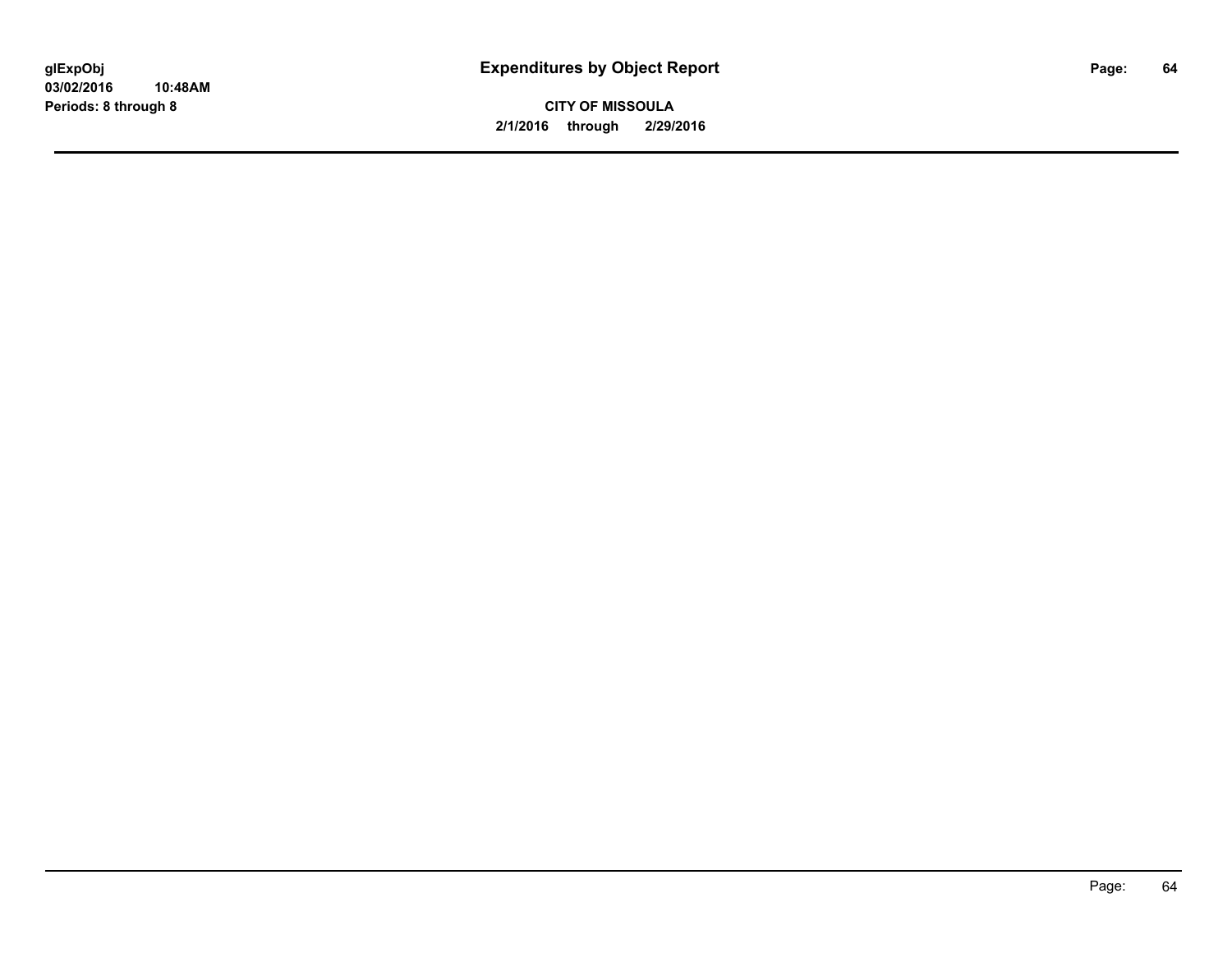#### **2310 PUBLIC SAFETY INFORMATION SYSTEMS**

**310 BUILDING INSPECTION**

| Object/Title              |                            | <b>Adjusted</b><br><b>Appropriation</b> | <b>Expenditures</b> | Year-to-date<br><b>Expenditures</b> | Year-to-date<br><b>Encumbrances</b> | <b>Balance</b> | <b>Prct Used</b> |
|---------------------------|----------------------------|-----------------------------------------|---------------------|-------------------------------------|-------------------------------------|----------------|------------------|
| 500 FIXED CHARGES         |                            |                                         |                     |                                     |                                     |                |                  |
| 550 MERCHANT SERVICE FEES |                            | 0.00                                    | 0.00                | 0.00                                | 0.00                                | 0.00           | 0.00             |
| <b>Total</b>              | <b>FIXED CHARGES</b>       | 0.00                                    | 0.00                | 0.00                                | 0.00                                | 0.00           | 0.00             |
| 800 OTHER OBJECTS         |                            |                                         |                     |                                     |                                     |                |                  |
| 845 CONTINGENCY           |                            | 0.00                                    | 0.00                | 0.00                                | 0.00                                | 0.00           | 0.00             |
| <b>Total</b>              | OTHER OBJECTS              | 0.00                                    | 0.00                | 0.00                                | 0.00                                | 0.00           | 0.00             |
| <b>Total</b>              | <b>BUILDING INSPECTION</b> | 0.00                                    | 0.00                | 0.00                                | 0.00                                | 0.00           | 0.00             |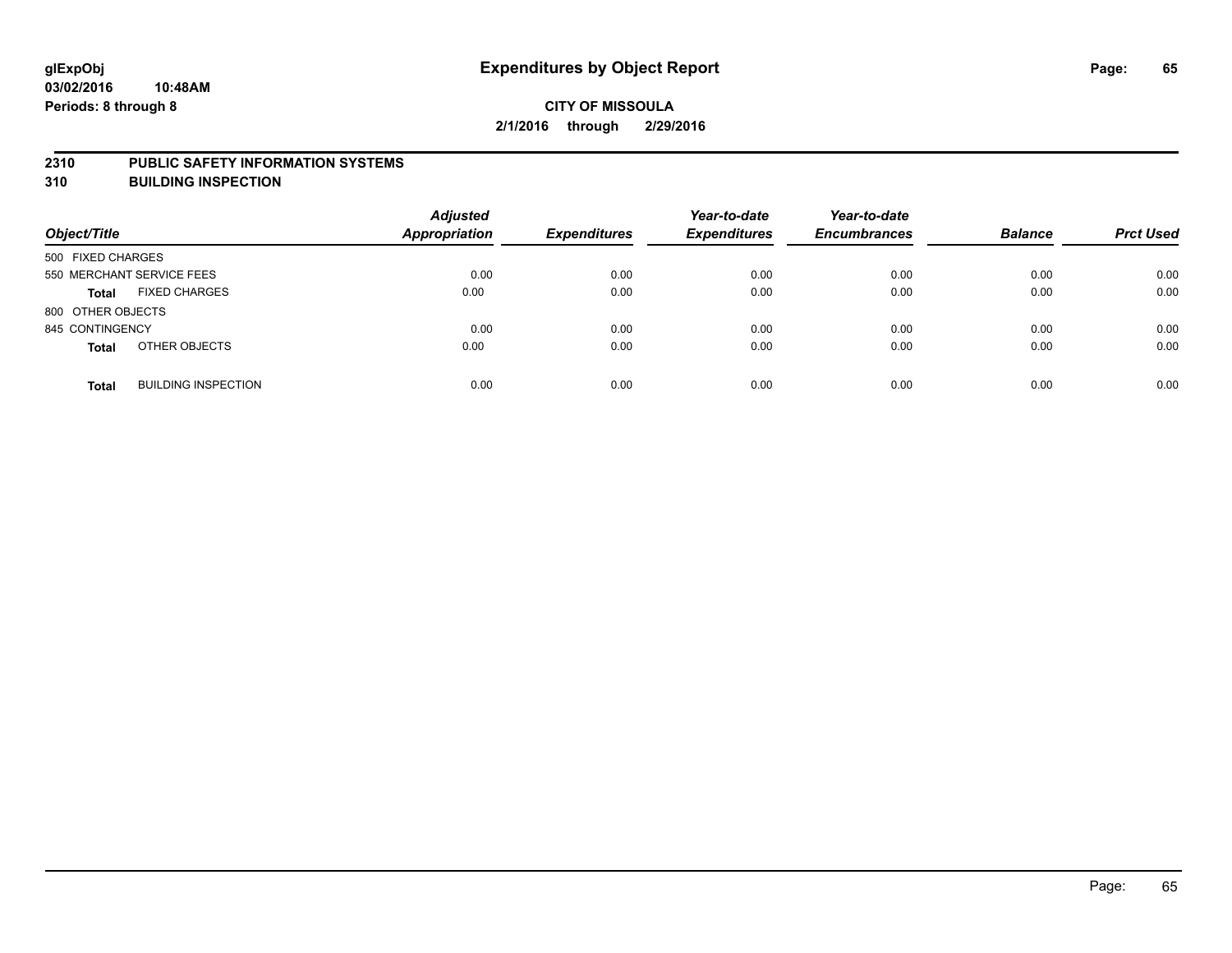### **2310 PUBLIC SAFETY INFORMATION SYSTEMS**

| Object/Title      |                                   | <b>Adjusted</b><br><b>Appropriation</b> | <b>Expenditures</b> | Year-to-date<br><b>Expenditures</b> | Year-to-date<br><b>Encumbrances</b> | <b>Balance</b> | <b>Prct Used</b> |
|-------------------|-----------------------------------|-----------------------------------------|---------------------|-------------------------------------|-------------------------------------|----------------|------------------|
| 500 FIXED CHARGES |                                   |                                         |                     |                                     |                                     |                |                  |
|                   | 550 MERCHANT SERVICE FEES         | 0.00                                    | 0.00                | 0.00                                | 0.00                                | 0.00           | 0.00             |
| <b>Total</b>      | <b>FIXED CHARGES</b>              | 0.00                                    | 0.00                | 0.00                                | 0.00                                | 0.00           | 0.00             |
| 800 OTHER OBJECTS |                                   |                                         |                     |                                     |                                     |                |                  |
| 845 CONTINGENCY   |                                   | 0.00                                    | 0.00                | 0.00                                | 0.00                                | 0.00           | 0.00             |
| <b>Total</b>      | OTHER OBJECTS                     | 0.00                                    | 0.00                | 0.00                                | 0.00                                | 0.00           | 0.00             |
| <b>Total</b>      | PUBLIC SAFETY INFORMATION SYSTEM! | 0.00                                    | 0.00                | 0.00                                | 0.00                                | 0.00           | 0.00             |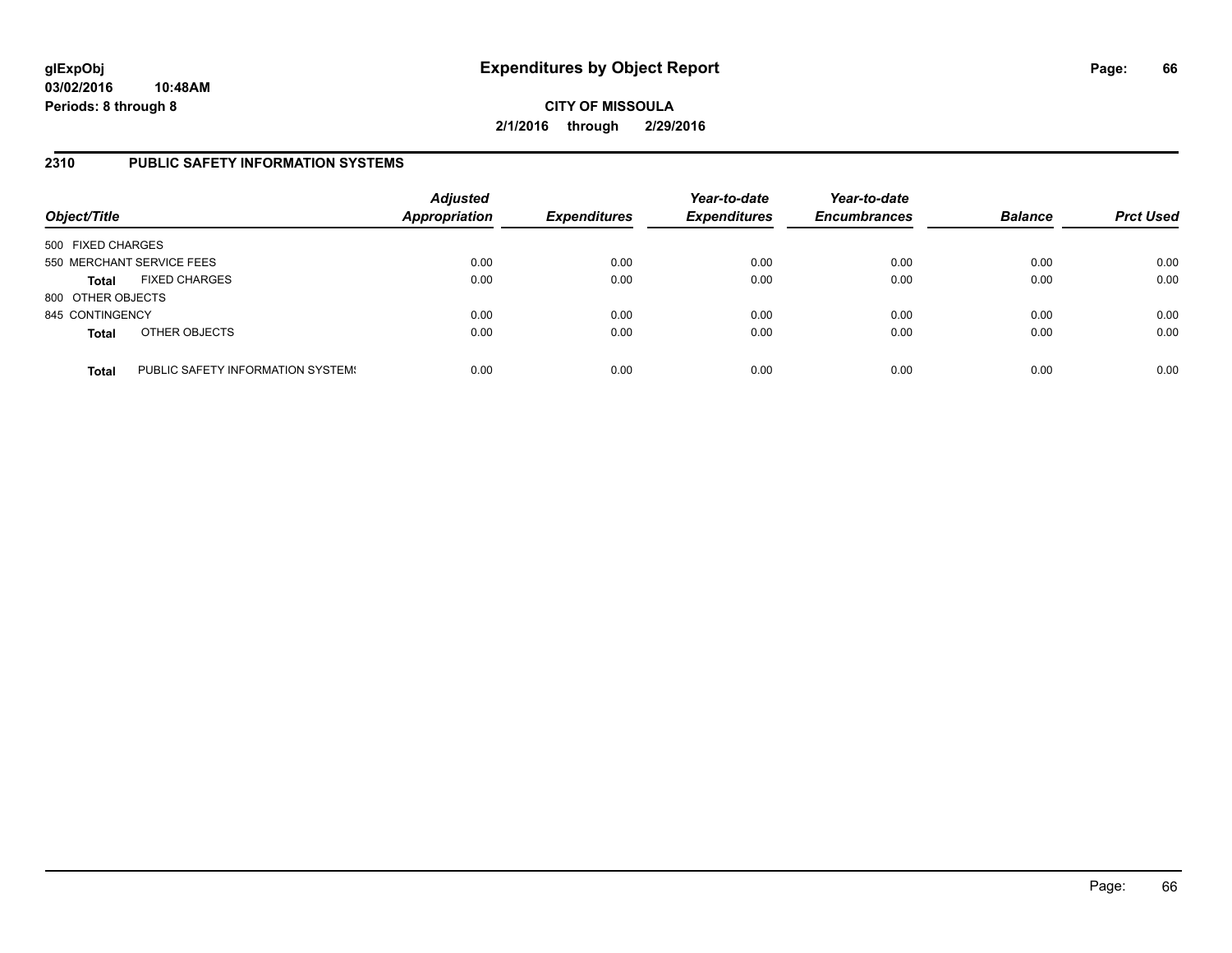#### **2321 IMPACT FEE FUND**

**390 NON-DEPARTMENTAL**

|                        |                              | <b>Adjusted</b>      |                     | Year-to-date        | Year-to-date        |                |                  |
|------------------------|------------------------------|----------------------|---------------------|---------------------|---------------------|----------------|------------------|
| Object/Title           |                              | <b>Appropriation</b> | <b>Expenditures</b> | <b>Expenditures</b> | <b>Encumbrances</b> | <b>Balance</b> | <b>Prct Used</b> |
| 100 PERSONAL SERVICES  |                              |                      |                     |                     |                     |                |                  |
| 110 SALARIES AND WAGES |                              | 0.00                 | 0.00                | 0.00                | 0.00                | 0.00           | 0.00             |
|                        | 140 EMPLOYER CONTRIBUTIONS   | 0.00                 | 0.00                | 0.00                | 0.00                | 0.00           | 0.00             |
| Total                  | PERSONAL SERVICES            | 0.00                 | 0.00                | 0.00                | 0.00                | 0.00           | 0.00             |
|                        | 300 PURCHASED SERVICES       |                      |                     |                     |                     |                |                  |
|                        | 350 PROFESSIONAL SERVICES    | 0.00                 | 6,941.25            | 6,941.25            | 0.00                | $-6,941.25$    | 0.00             |
|                        | 390 OTHER PURCHASED SERVICES | 0.00                 | 0.00                | 0.00                | 0.00                | 0.00           | 0.00             |
| <b>Total</b>           | PURCHASED SERVICES           | 0.00                 | 6,941.25            | 6,941.25            | 0.00                | $-6,941.25$    | 0.00             |
| 500 FIXED CHARGES      |                              |                      |                     |                     |                     |                |                  |
|                        | 550 MERCHANT SERVICE FEES    | 0.00                 | 0.00                | 0.00                | 0.00                | 0.00           | 0.00             |
| <b>Total</b>           | <b>FIXED CHARGES</b>         | 0.00                 | 0.00                | 0.00                | 0.00                | 0.00           | 0.00             |
| 800 OTHER OBJECTS      |                              |                      |                     |                     |                     |                |                  |
|                        | 820 TRANSFERS TO OTHER FUNDS | 0.00                 | 0.00                | 0.00                | 0.00                | 0.00           | 0.00             |
| <b>Total</b>           | OTHER OBJECTS                | 0.00                 | 0.00                | 0.00                | 0.00                | 0.00           | 0.00             |
| 900 CAPITAL OUTLAY     |                              |                      |                     |                     |                     |                |                  |
| 930 IMPROVEMENTS       |                              | 2,724,500.00         | 845.72              | 307,317.06          | 0.00                | 2,417,182.94   | 11.28            |
| <b>Total</b>           | <b>CAPITAL OUTLAY</b>        | 2,724,500.00         | 845.72              | 307,317.06          | 0.00                | 2,417,182.94   | 11.28            |
| Total                  | NON-DEPARTMENTAL             | 2,724,500.00         | 7,786.97            | 314,258.31          | 0.00                | 2,410,241.69   | 11.53            |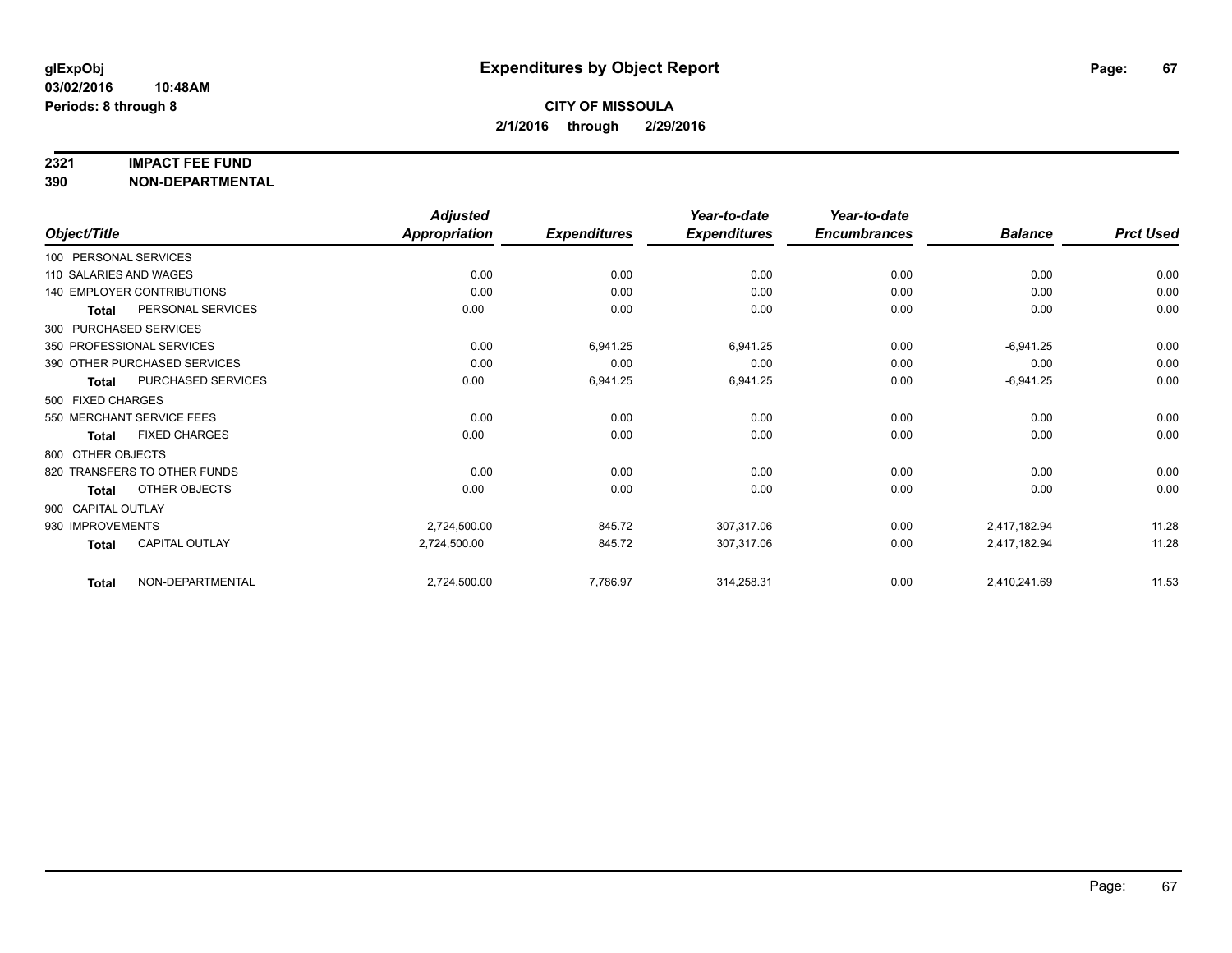**2321 IMPACT FEE FUND**

|                                        | <b>Adjusted</b>      |                     | Year-to-date        | Year-to-date        |                |                  |
|----------------------------------------|----------------------|---------------------|---------------------|---------------------|----------------|------------------|
| Object/Title                           | <b>Appropriation</b> | <b>Expenditures</b> | <b>Expenditures</b> | <b>Encumbrances</b> | <b>Balance</b> | <b>Prct Used</b> |
| 100 PERSONAL SERVICES                  |                      |                     |                     |                     |                |                  |
| 110 SALARIES AND WAGES                 | 0.00                 | 0.00                | 0.00                | 0.00                | 0.00           | 0.00             |
| 140 EMPLOYER CONTRIBUTIONS             | 0.00                 | 0.00                | 0.00                | 0.00                | 0.00           | 0.00             |
| PERSONAL SERVICES<br><b>Total</b>      | 0.00                 | 0.00                | 0.00                | 0.00                | 0.00           | 0.00             |
| 300 PURCHASED SERVICES                 |                      |                     |                     |                     |                |                  |
| 350 PROFESSIONAL SERVICES              | 0.00                 | 6,941.25            | 6,941.25            | 0.00                | $-6,941.25$    | 0.00             |
| 390 OTHER PURCHASED SERVICES           | 0.00                 | 0.00                | 0.00                | 0.00                | 0.00           | 0.00             |
| PURCHASED SERVICES<br><b>Total</b>     | 0.00                 | 6,941.25            | 6,941.25            | 0.00                | $-6,941.25$    | 0.00             |
| 500 FIXED CHARGES                      |                      |                     |                     |                     |                |                  |
| 550 MERCHANT SERVICE FEES              | 0.00                 | 0.00                | 0.00                | 0.00                | 0.00           | 0.00             |
| <b>FIXED CHARGES</b><br>Total          | 0.00                 | 0.00                | 0.00                | 0.00                | 0.00           | 0.00             |
| 800 OTHER OBJECTS                      |                      |                     |                     |                     |                |                  |
| 820 TRANSFERS TO OTHER FUNDS           | 0.00                 | 0.00                | 0.00                | 0.00                | 0.00           | 0.00             |
| OTHER OBJECTS<br><b>Total</b>          | 0.00                 | 0.00                | 0.00                | 0.00                | 0.00           | 0.00             |
| 900 CAPITAL OUTLAY                     |                      |                     |                     |                     |                |                  |
| 930 IMPROVEMENTS                       | 2,724,500.00         | 845.72              | 307,317.06          | 0.00                | 2,417,182.94   | 11.28            |
| CAPITAL OUTLAY<br><b>Total</b>         | 2,724,500.00         | 845.72              | 307,317.06          | 0.00                | 2,417,182.94   | 11.28            |
| <b>IMPACT FEE FUND</b><br><b>Total</b> | 2,724,500.00         | 7,786.97            | 314,258.31          | 0.00                | 2,410,241.69   | 11.53            |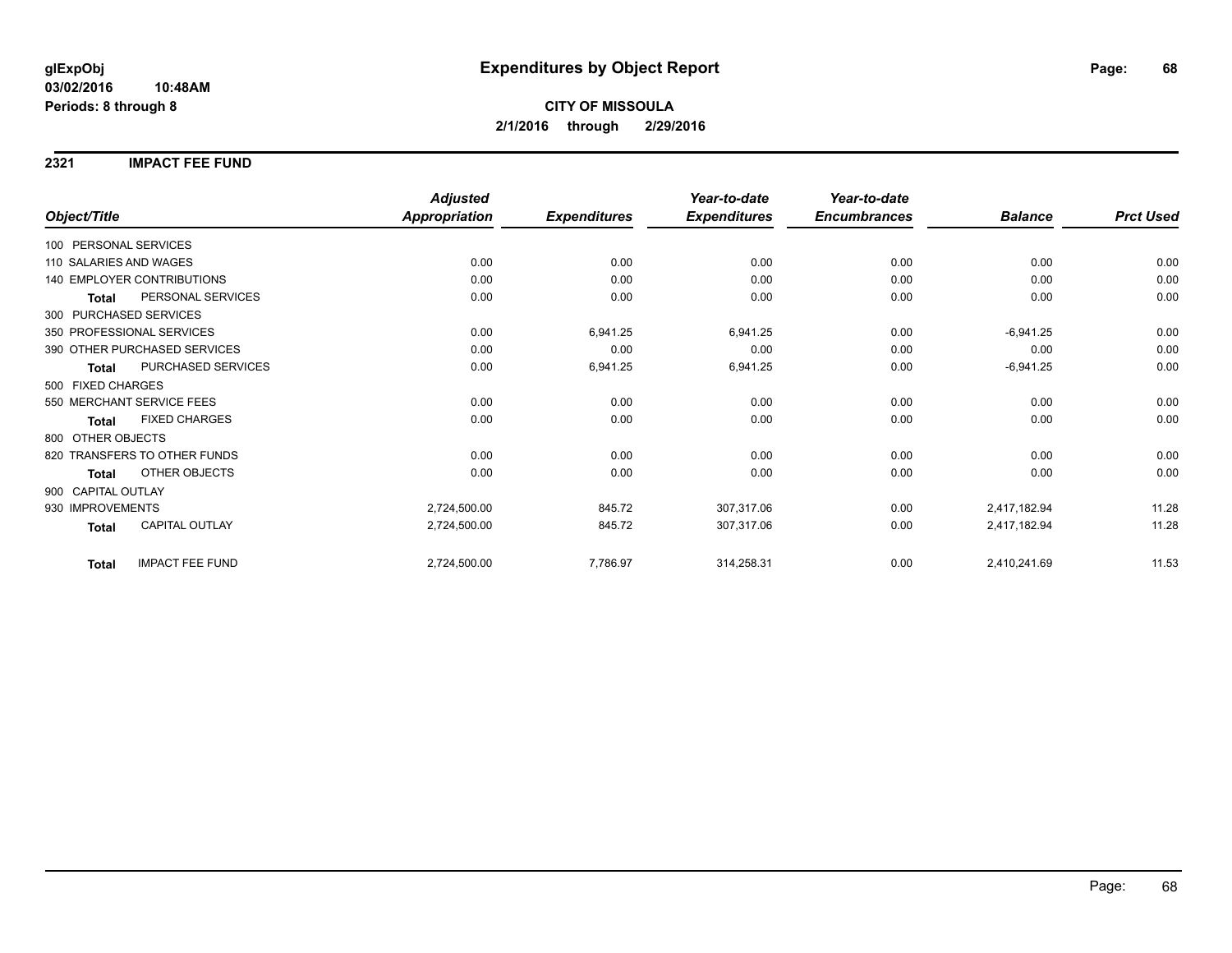#### **2322 GEORGE ELMER/CATTLE DR INTERSECTION**

**390 NON-DEPARTMENTAL**

| Object/Title       |                              | <b>Adjusted</b><br><b>Appropriation</b> | <b>Expenditures</b> | Year-to-date<br><b>Expenditures</b> | Year-to-date<br><b>Encumbrances</b> | <b>Balance</b> | <b>Prct Used</b> |
|--------------------|------------------------------|-----------------------------------------|---------------------|-------------------------------------|-------------------------------------|----------------|------------------|
|                    | 300 PURCHASED SERVICES       |                                         |                     |                                     |                                     |                |                  |
|                    | 350 PROFESSIONAL SERVICES    | 15,000.00                               | 0.00                | 0.00                                | 0.00                                | 15,000.00      | 0.00             |
| <b>Total</b>       | <b>PURCHASED SERVICES</b>    | 15,000.00                               | 0.00                | 0.00                                | 0.00                                | 15,000.00      | 0.00             |
| 500 FIXED CHARGES  |                              |                                         |                     |                                     |                                     |                |                  |
|                    | 550 MERCHANT SERVICE FEES    | 0.00                                    | 0.00                | 0.00                                | 0.00                                | 0.00           | 0.00             |
| Total              | <b>FIXED CHARGES</b>         | 0.00                                    | 0.00                | 0.00                                | 0.00                                | 0.00           | 0.00             |
| 800 OTHER OBJECTS  |                              |                                         |                     |                                     |                                     |                |                  |
|                    | 820 TRANSFERS TO OTHER FUNDS | 0.00                                    | 0.00                | 0.00                                | 0.00                                | 0.00           | 0.00             |
| <b>Total</b>       | OTHER OBJECTS                | 0.00                                    | 0.00                | 0.00                                | 0.00                                | 0.00           | 0.00             |
| 900 CAPITAL OUTLAY |                              |                                         |                     |                                     |                                     |                |                  |
| 930 IMPROVEMENTS   |                              | 0.00                                    | 0.00                | 0.00                                | 0.00                                | 0.00           | 0.00             |
| <b>Total</b>       | <b>CAPITAL OUTLAY</b>        | 0.00                                    | 0.00                | 0.00                                | 0.00                                | 0.00           | 0.00             |
| <b>Total</b>       | NON-DEPARTMENTAL             | 15,000.00                               | 0.00                | 0.00                                | 0.00                                | 15,000.00      | 0.00             |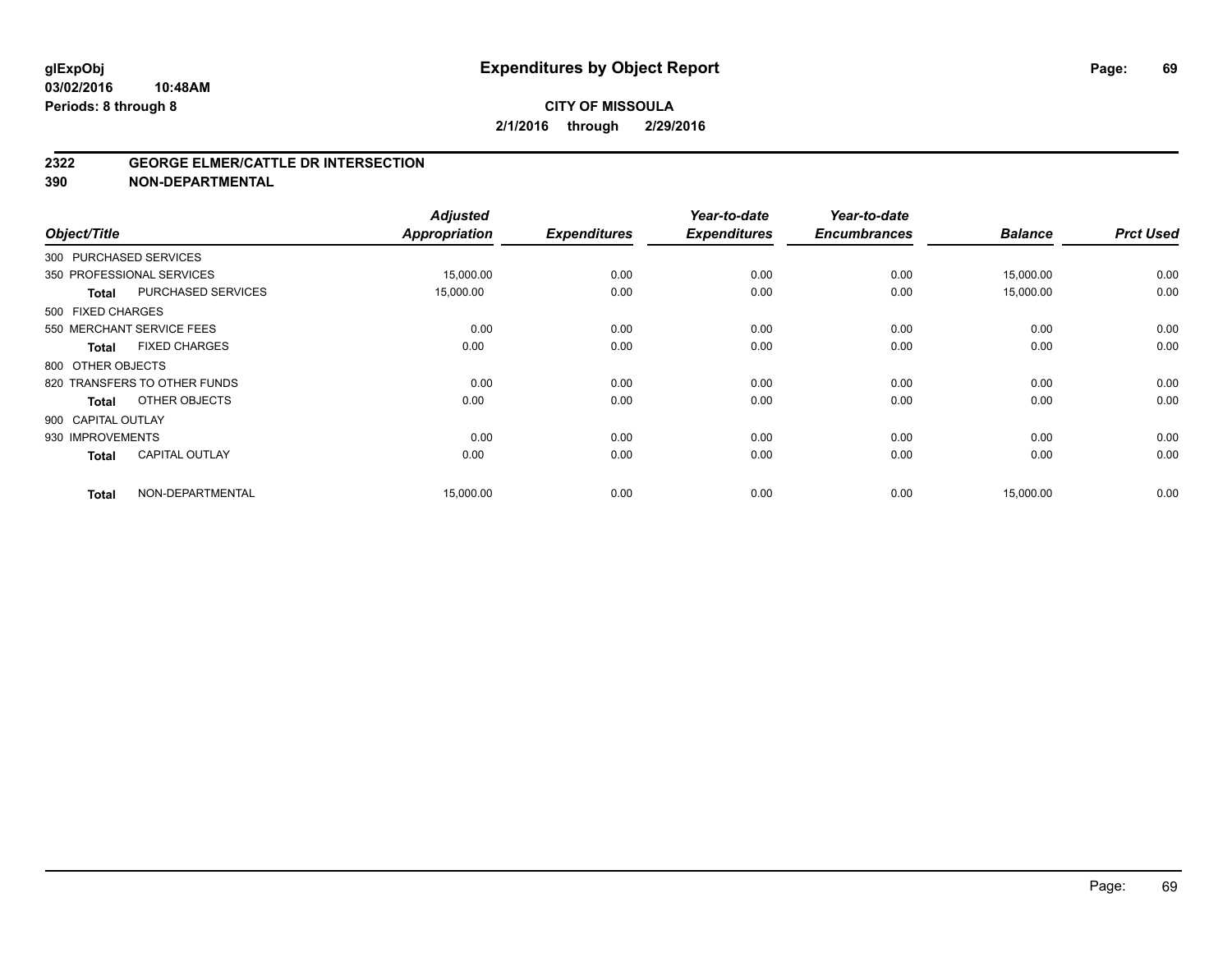# **2322 GEORGE ELMER/CATTLE DR INTERSECTION**

| Object/Title           |                                         | <b>Adjusted</b><br><b>Appropriation</b> | <b>Expenditures</b> | Year-to-date<br><b>Expenditures</b> | Year-to-date<br><b>Encumbrances</b> | <b>Balance</b> | <b>Prct Used</b> |
|------------------------|-----------------------------------------|-----------------------------------------|---------------------|-------------------------------------|-------------------------------------|----------------|------------------|
| 300 PURCHASED SERVICES |                                         |                                         |                     |                                     |                                     |                |                  |
|                        | 350 PROFESSIONAL SERVICES               | 15,000.00                               | 0.00                | 0.00                                | 0.00                                | 15,000.00      | 0.00             |
| Total                  | <b>PURCHASED SERVICES</b>               | 15,000.00                               | 0.00                | 0.00                                | 0.00                                | 15,000.00      | 0.00             |
| 500 FIXED CHARGES      |                                         |                                         |                     |                                     |                                     |                |                  |
|                        | 550 MERCHANT SERVICE FEES               | 0.00                                    | 0.00                | 0.00                                | 0.00                                | 0.00           | 0.00             |
| <b>Total</b>           | <b>FIXED CHARGES</b>                    | 0.00                                    | 0.00                | 0.00                                | 0.00                                | 0.00           | 0.00             |
| 800 OTHER OBJECTS      |                                         |                                         |                     |                                     |                                     |                |                  |
|                        | 820 TRANSFERS TO OTHER FUNDS            | 0.00                                    | 0.00                | 0.00                                | 0.00                                | 0.00           | 0.00             |
| <b>Total</b>           | OTHER OBJECTS                           | 0.00                                    | 0.00                | 0.00                                | 0.00                                | 0.00           | 0.00             |
| 900 CAPITAL OUTLAY     |                                         |                                         |                     |                                     |                                     |                |                  |
| 930 IMPROVEMENTS       |                                         | 0.00                                    | 0.00                | 0.00                                | 0.00                                | 0.00           | 0.00             |
| <b>Total</b>           | <b>CAPITAL OUTLAY</b>                   | 0.00                                    | 0.00                | 0.00                                | 0.00                                | 0.00           | 0.00             |
| <b>Total</b>           | <b>GEORGE ELMER/CATTLE DR INTERSECT</b> | 15,000.00                               | 0.00                | 0.00                                | 0.00                                | 15,000.00      | 0.00             |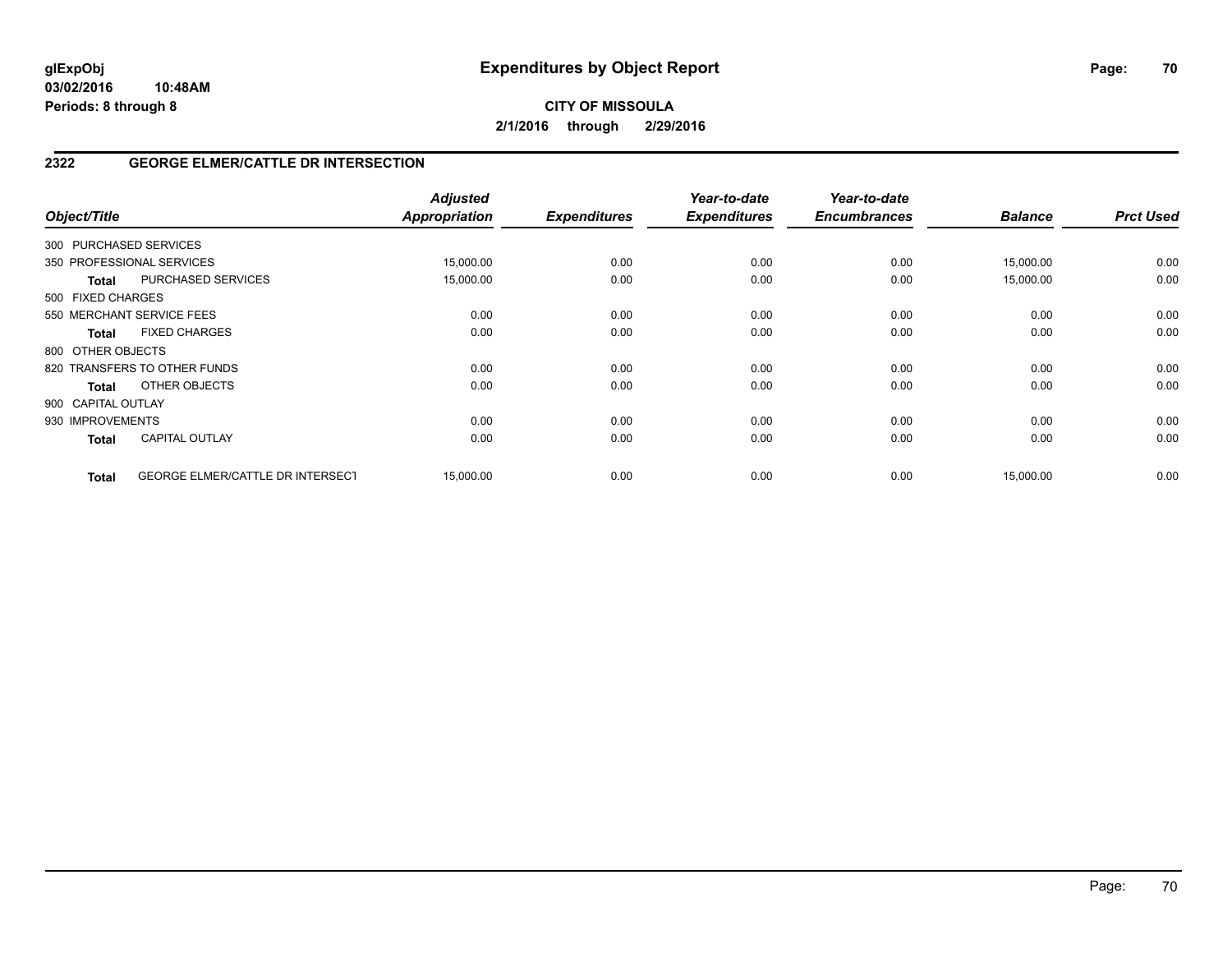**2365 PUBLIC ART FUND**

**220 MAYOR**

|                        |                           | <b>Adjusted</b>      |                     | Year-to-date        | Year-to-date        |                |                  |
|------------------------|---------------------------|----------------------|---------------------|---------------------|---------------------|----------------|------------------|
| Object/Title           |                           | <b>Appropriation</b> | <b>Expenditures</b> | <b>Expenditures</b> | <b>Encumbrances</b> | <b>Balance</b> | <b>Prct Used</b> |
| 300 PURCHASED SERVICES |                           |                      |                     |                     |                     |                |                  |
|                        | 350 PROFESSIONAL SERVICES | 7,350.00             | 0.00                | 6,603.09            | 0.00                | 746.91         | 89.84            |
| <b>Total</b>           | PURCHASED SERVICES        | 7,350.00             | 0.00                | 6,603.09            | 0.00                | 746.91         | 89.84            |
| 500 FIXED CHARGES      |                           |                      |                     |                     |                     |                |                  |
|                        | 550 MERCHANT SERVICE FEES | 0.00                 | 0.00                | 0.00                | 0.00                | 0.00           | 0.00             |
| <b>Total</b>           | <b>FIXED CHARGES</b>      | 0.00                 | 0.00                | 0.00                | 0.00                | 0.00           | 0.00             |
| 800 OTHER OBJECTS      |                           |                      |                     |                     |                     |                |                  |
| 845 CONTINGENCY        |                           | 0.00                 | 0.00                | 0.00                | 0.00                | 0.00           | 0.00             |
| <b>Total</b>           | OTHER OBJECTS             | 0.00                 | 0.00                | 0.00                | 0.00                | 0.00           | 0.00             |
| 900 CAPITAL OUTLAY     |                           |                      |                     |                     |                     |                |                  |
| 930 IMPROVEMENTS       |                           | 5,615.00             | 0.00                | 20,400.00           | 0.00                | $-14,785.00$   | 363.31           |
| <b>Total</b>           | <b>CAPITAL OUTLAY</b>     | 5,615.00             | 0.00                | 20,400.00           | 0.00                | $-14,785.00$   | 363.31           |
| <b>Total</b>           | <b>MAYOR</b>              | 12,965.00            | 0.00                | 27,003.09           | 0.00                | $-14,038.09$   | 208.28           |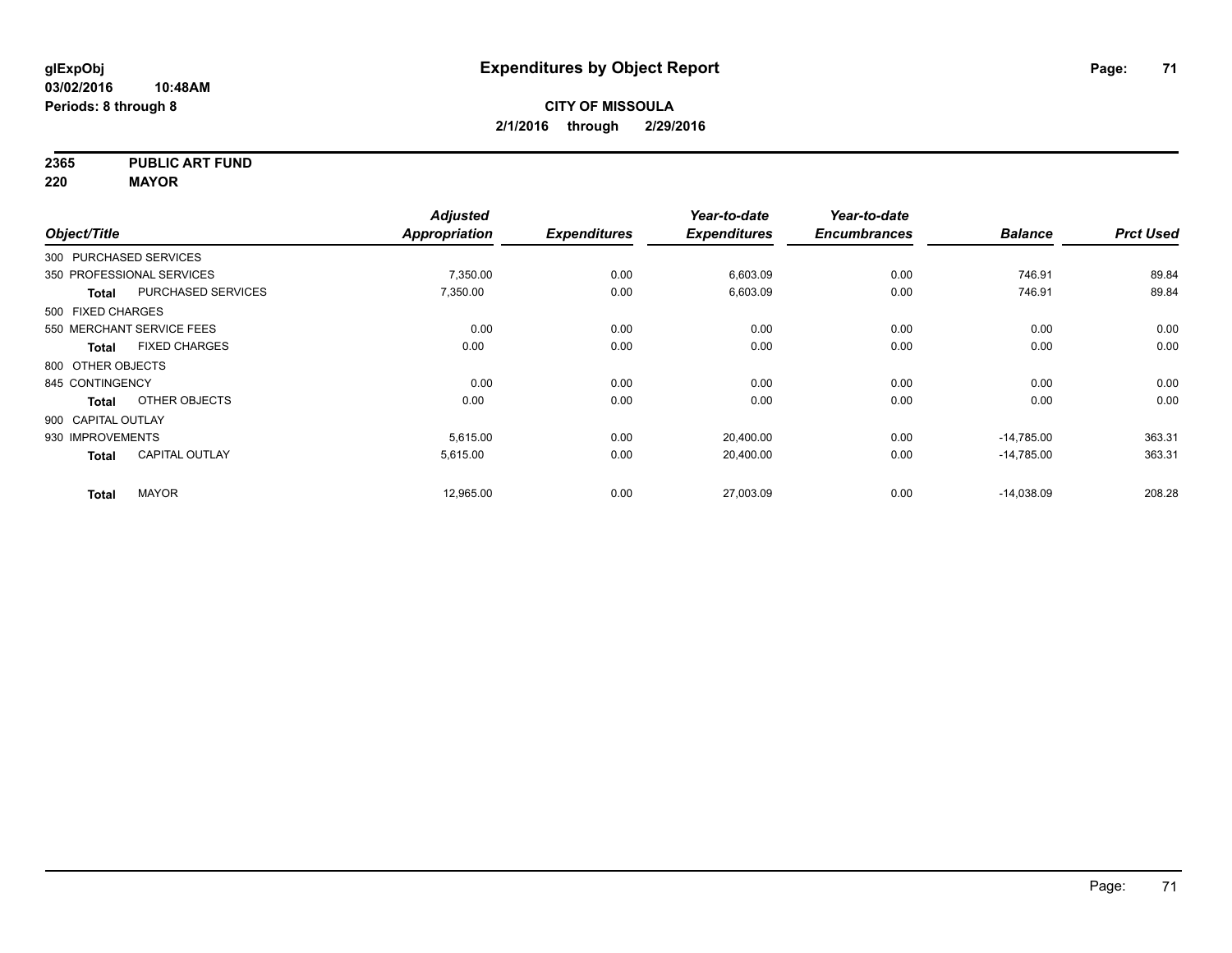#### **2365 PUBLIC ART FUND**

| Object/Title              |                      | <b>Adjusted</b><br>Appropriation | <b>Expenditures</b> | Year-to-date<br><b>Expenditures</b> | Year-to-date<br><b>Encumbrances</b> | <b>Balance</b> | <b>Prct Used</b> |
|---------------------------|----------------------|----------------------------------|---------------------|-------------------------------------|-------------------------------------|----------------|------------------|
| 300 PURCHASED SERVICES    |                      |                                  |                     |                                     |                                     |                |                  |
|                           |                      |                                  |                     |                                     |                                     |                |                  |
| 350 PROFESSIONAL SERVICES |                      | 7,350.00                         | 0.00                | 6,603.09                            | 0.00                                | 746.91         | 89.84            |
| <b>Total</b>              | PURCHASED SERVICES   | 7,350.00                         | 0.00                | 6,603.09                            | 0.00                                | 746.91         | 89.84            |
| 500 FIXED CHARGES         |                      |                                  |                     |                                     |                                     |                |                  |
| 550 MERCHANT SERVICE FEES |                      | 0.00                             | 0.00                | 0.00                                | 0.00                                | 0.00           | 0.00             |
| <b>Total</b>              | <b>FIXED CHARGES</b> | 0.00                             | 0.00                | 0.00                                | 0.00                                | 0.00           | 0.00             |
| 800 OTHER OBJECTS         |                      |                                  |                     |                                     |                                     |                |                  |
| 845 CONTINGENCY           |                      | 0.00                             | 0.00                | 0.00                                | 0.00                                | 0.00           | 0.00             |
| Total                     | OTHER OBJECTS        | 0.00                             | 0.00                | 0.00                                | 0.00                                | 0.00           | 0.00             |
| 900 CAPITAL OUTLAY        |                      |                                  |                     |                                     |                                     |                |                  |
| 930 IMPROVEMENTS          |                      | 5,615.00                         | 0.00                | 20,400.00                           | 0.00                                | $-14,785.00$   | 363.31           |
| <b>Total</b>              | CAPITAL OUTLAY       | 5,615.00                         | 0.00                | 20,400.00                           | 0.00                                | $-14,785.00$   | 363.31           |
| <b>Total</b>              | PUBLIC ART FUND      | 12,965.00                        | 0.00                | 27,003.09                           | 0.00                                | $-14,038.09$   | 208.28           |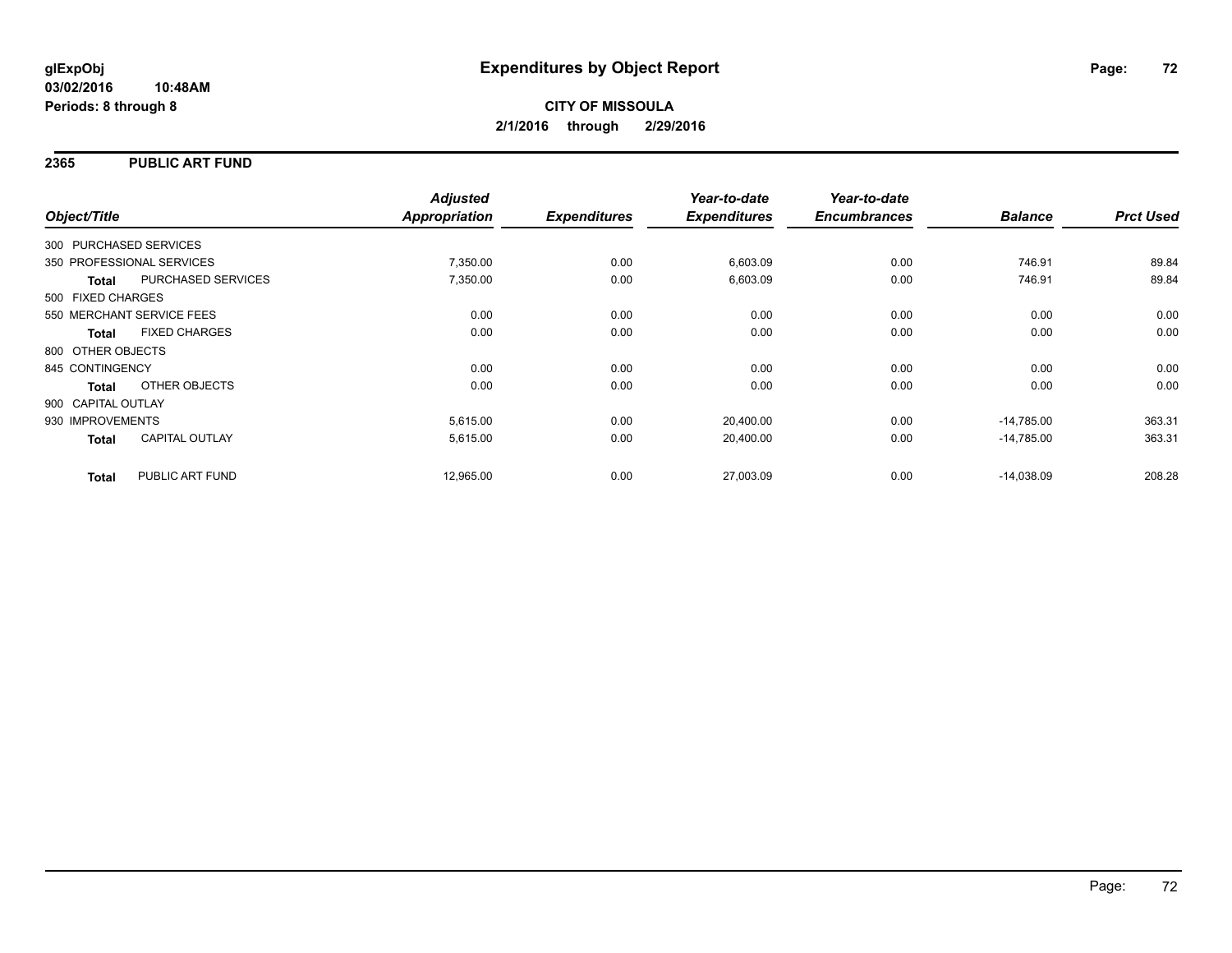### **2371 EMPLOYEE HEALTH INSURANCE LEVY FUND**

**390 NON-DEPARTMENTAL**

| Object/Title                         | <b>Adjusted</b><br><b>Appropriation</b> | <b>Expenditures</b> | Year-to-date<br><b>Expenditures</b> | Year-to-date<br><b>Encumbrances</b> | <b>Balance</b> | <b>Prct Used</b> |
|--------------------------------------|-----------------------------------------|---------------------|-------------------------------------|-------------------------------------|----------------|------------------|
| 500 FIXED CHARGES                    |                                         |                     |                                     |                                     |                |                  |
| 550 MERCHANT SERVICE FEES            | 0.00                                    | 0.00                | 0.00                                | 0.00                                | 0.00           | 0.00             |
| <b>FIXED CHARGES</b><br><b>Total</b> | 0.00                                    | 0.00                | 0.00                                | 0.00                                | 0.00           | 0.00             |
| 800 OTHER OBJECTS                    |                                         |                     |                                     |                                     |                |                  |
| 820 TRANSFERS TO OTHER FUNDS         | 4.462.00                                | 0.00                | 2.231.00                            | 0.00                                | 2.231.00       | 50.00            |
| OTHER OBJECTS<br><b>Total</b>        | 4.462.00                                | 0.00                | 2.231.00                            | 0.00                                | 2.231.00       | 50.00            |
| NON-DEPARTMENTAL<br><b>Total</b>     | 4.462.00                                | 0.00                | 2.231.00                            | 0.00                                | 2.231.00       | 50.00            |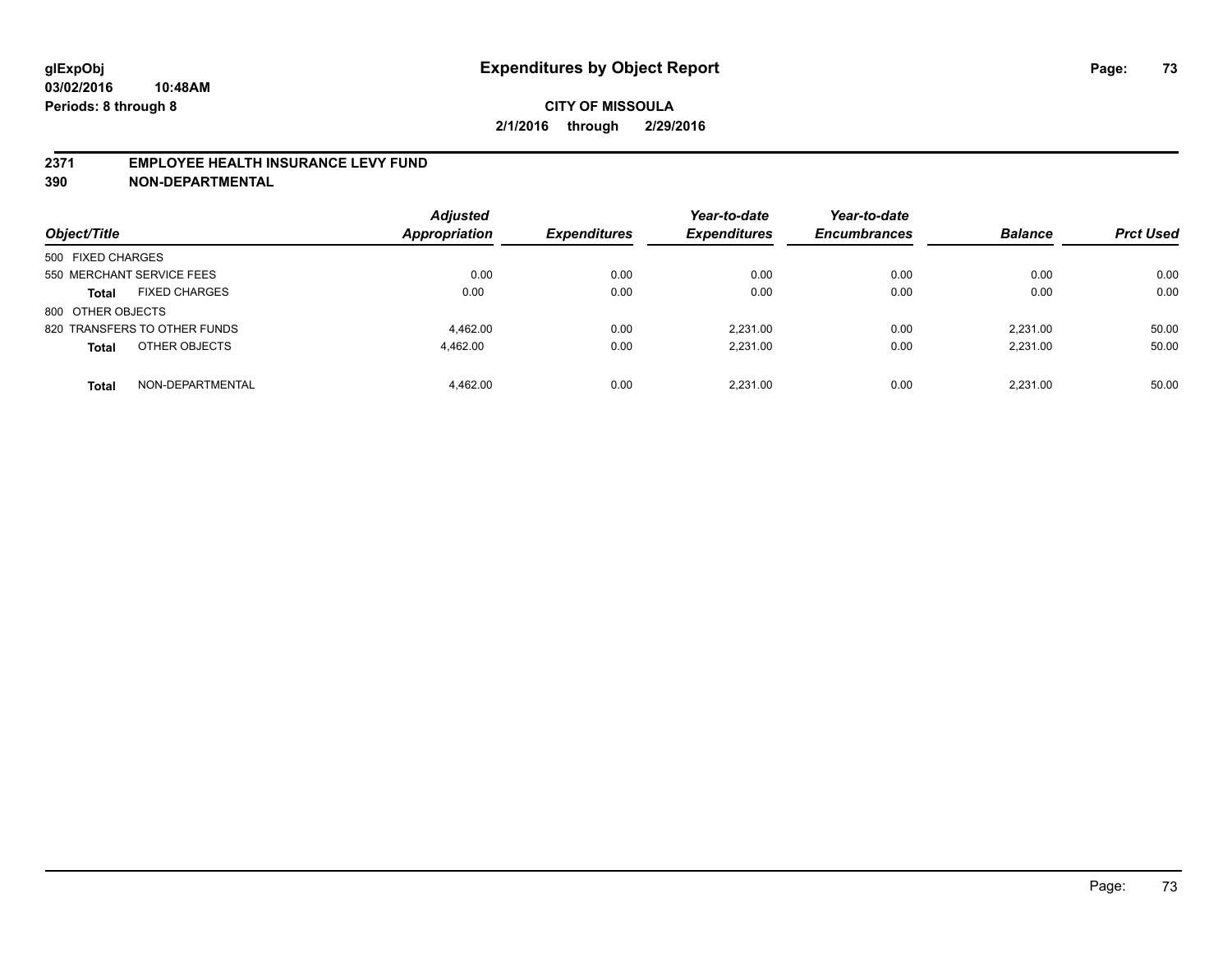**CITY OF MISSOULA 2/1/2016 through 2/29/2016**

### **2371 EMPLOYEE HEALTH INSURANCE LEVY FUND**

| Object/Title              |                                  | <b>Adjusted</b><br>Appropriation | <b>Expenditures</b> | Year-to-date<br><b>Expenditures</b> | Year-to-date<br><b>Encumbrances</b> | <b>Balance</b> | <b>Prct Used</b> |
|---------------------------|----------------------------------|----------------------------------|---------------------|-------------------------------------|-------------------------------------|----------------|------------------|
| 500 FIXED CHARGES         |                                  |                                  |                     |                                     |                                     |                |                  |
| 550 MERCHANT SERVICE FEES |                                  | 0.00                             | 0.00                | 0.00                                | 0.00                                | 0.00           | 0.00             |
| <b>Total</b>              | <b>FIXED CHARGES</b>             | 0.00                             | 0.00                | 0.00                                | 0.00                                | 0.00           | 0.00             |
| 800 OTHER OBJECTS         |                                  |                                  |                     |                                     |                                     |                |                  |
|                           | 820 TRANSFERS TO OTHER FUNDS     | 4.462.00                         | 0.00                | 2.231.00                            | 0.00                                | 2.231.00       | 50.00            |
| <b>Total</b>              | OTHER OBJECTS                    | 4.462.00                         | 0.00                | 2.231.00                            | 0.00                                | 2.231.00       | 50.00            |
| <b>Total</b>              | EMPLOYEE HEALTH INSURANCE LEVY F | 4.462.00                         | 0.00                | 2.231.00                            | 0.00                                | 2.231.00       | 50.00            |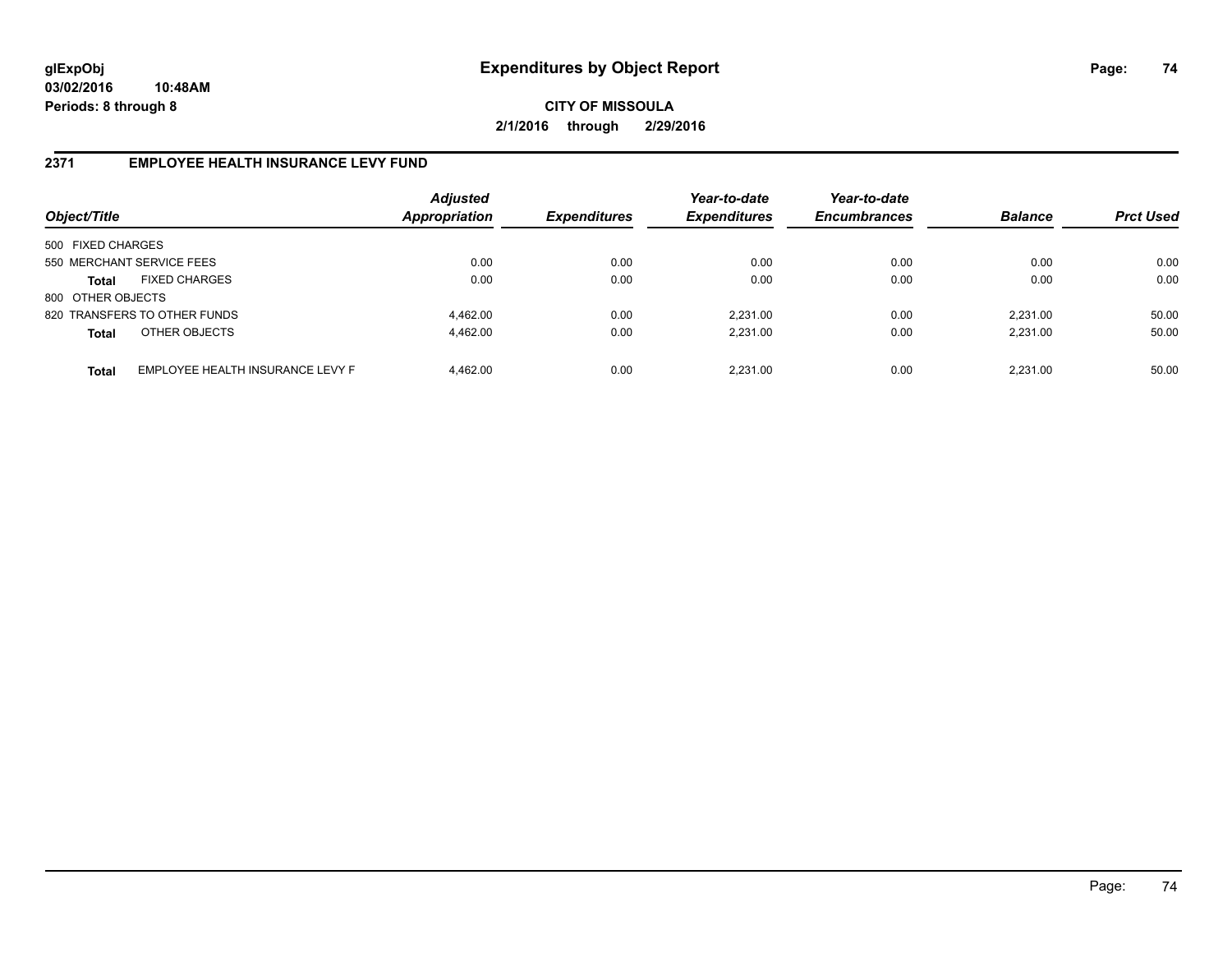**2372 PERMISSIVE MEDICAL LEVY**

**390 NON-DEPARTMENTAL**

| Object/Title                         | <b>Adjusted</b><br>Appropriation | <b>Expenditures</b> | Year-to-date<br><b>Expenditures</b> | Year-to-date<br><b>Encumbrances</b> | <b>Balance</b> | <b>Prct Used</b> |
|--------------------------------------|----------------------------------|---------------------|-------------------------------------|-------------------------------------|----------------|------------------|
| 500 FIXED CHARGES                    |                                  |                     |                                     |                                     |                |                  |
| 550 MERCHANT SERVICE FEES            | 0.00                             | 0.00                | 0.00                                | 0.00                                | 0.00           | 0.00             |
| <b>FIXED CHARGES</b><br><b>Total</b> | 0.00                             | 0.00                | 0.00                                | 0.00                                | 0.00           | 0.00             |
| 800 OTHER OBJECTS                    |                                  |                     |                                     |                                     |                |                  |
| 820 TRANSFERS TO OTHER FUNDS         | 4.405.445.00                     | 0.00                | 2.202.723.00                        | 0.00                                | 2.202.722.00   | 50.00            |
| OTHER OBJECTS<br><b>Total</b>        | 4,405,445.00                     | 0.00                | 2.202.723.00                        | 0.00                                | 2,202,722.00   | 50.00            |
| NON-DEPARTMENTAL<br><b>Total</b>     | 4.405.445.00                     | 0.00                | 2.202.723.00                        | 0.00                                | 2.202.722.00   | 50.00            |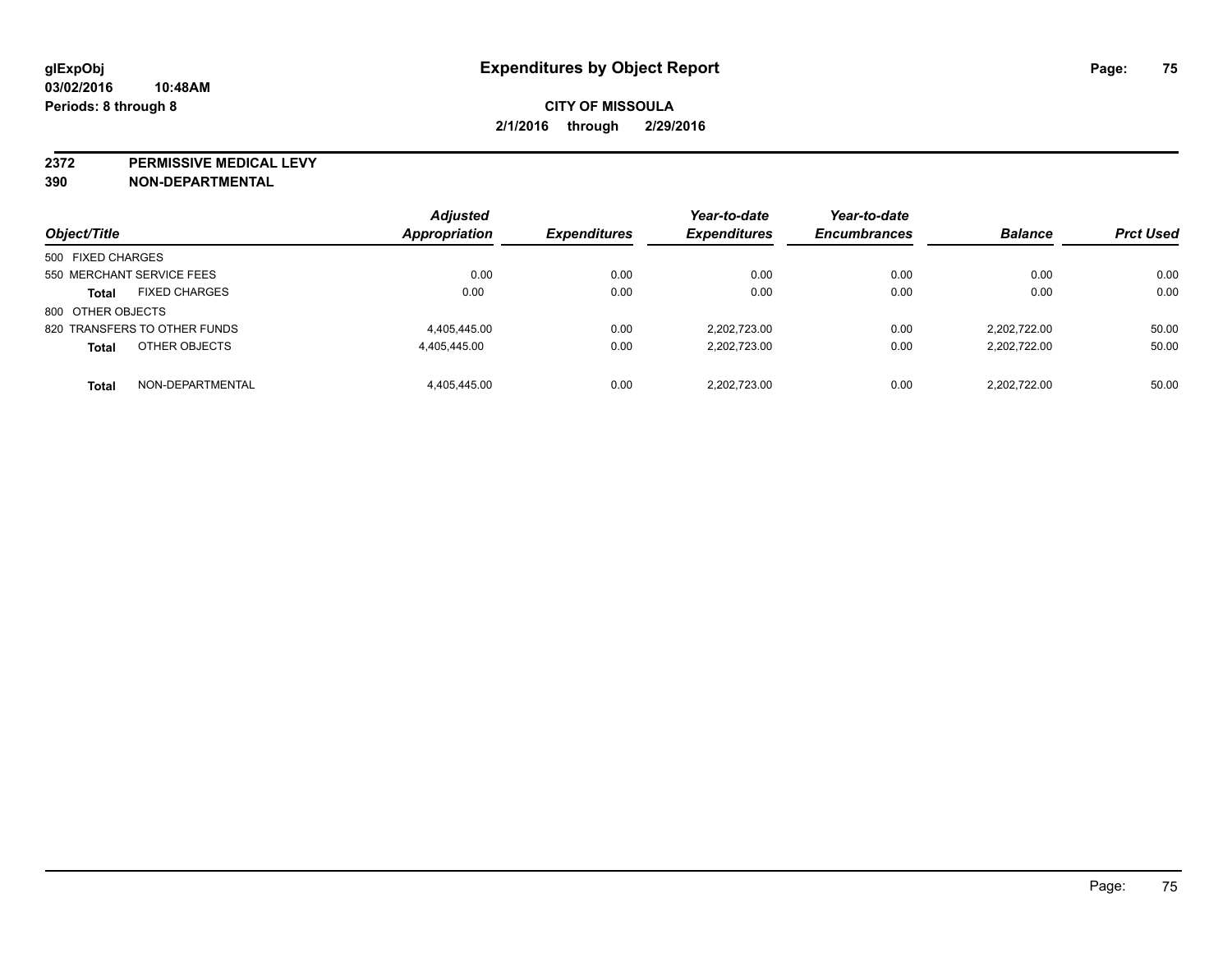### **2372 PERMISSIVE MEDICAL LEVY**

| Object/Title                            | <b>Adjusted</b><br>Appropriation | <b>Expenditures</b> | Year-to-date<br><b>Expenditures</b> | Year-to-date<br><b>Encumbrances</b> | <b>Balance</b> | <b>Prct Used</b> |
|-----------------------------------------|----------------------------------|---------------------|-------------------------------------|-------------------------------------|----------------|------------------|
| 500 FIXED CHARGES                       |                                  |                     |                                     |                                     |                |                  |
| 550 MERCHANT SERVICE FEES               | 0.00                             | 0.00                | 0.00                                | 0.00                                | 0.00           | 0.00             |
| <b>FIXED CHARGES</b><br><b>Total</b>    | 0.00                             | 0.00                | 0.00                                | 0.00                                | 0.00           | 0.00             |
| 800 OTHER OBJECTS                       |                                  |                     |                                     |                                     |                |                  |
| 820 TRANSFERS TO OTHER FUNDS            | 4.405.445.00                     | 0.00                | 2.202.723.00                        | 0.00                                | 2.202.722.00   | 50.00            |
| OTHER OBJECTS<br><b>Total</b>           | 4,405,445.00                     | 0.00                | 2,202,723.00                        | 0.00                                | 2.202.722.00   | 50.00            |
| PERMISSIVE MEDICAL LEVY<br><b>Total</b> | 4.405.445.00                     | 0.00                | 2.202.723.00                        | 0.00                                | 2.202.722.00   | 50.00            |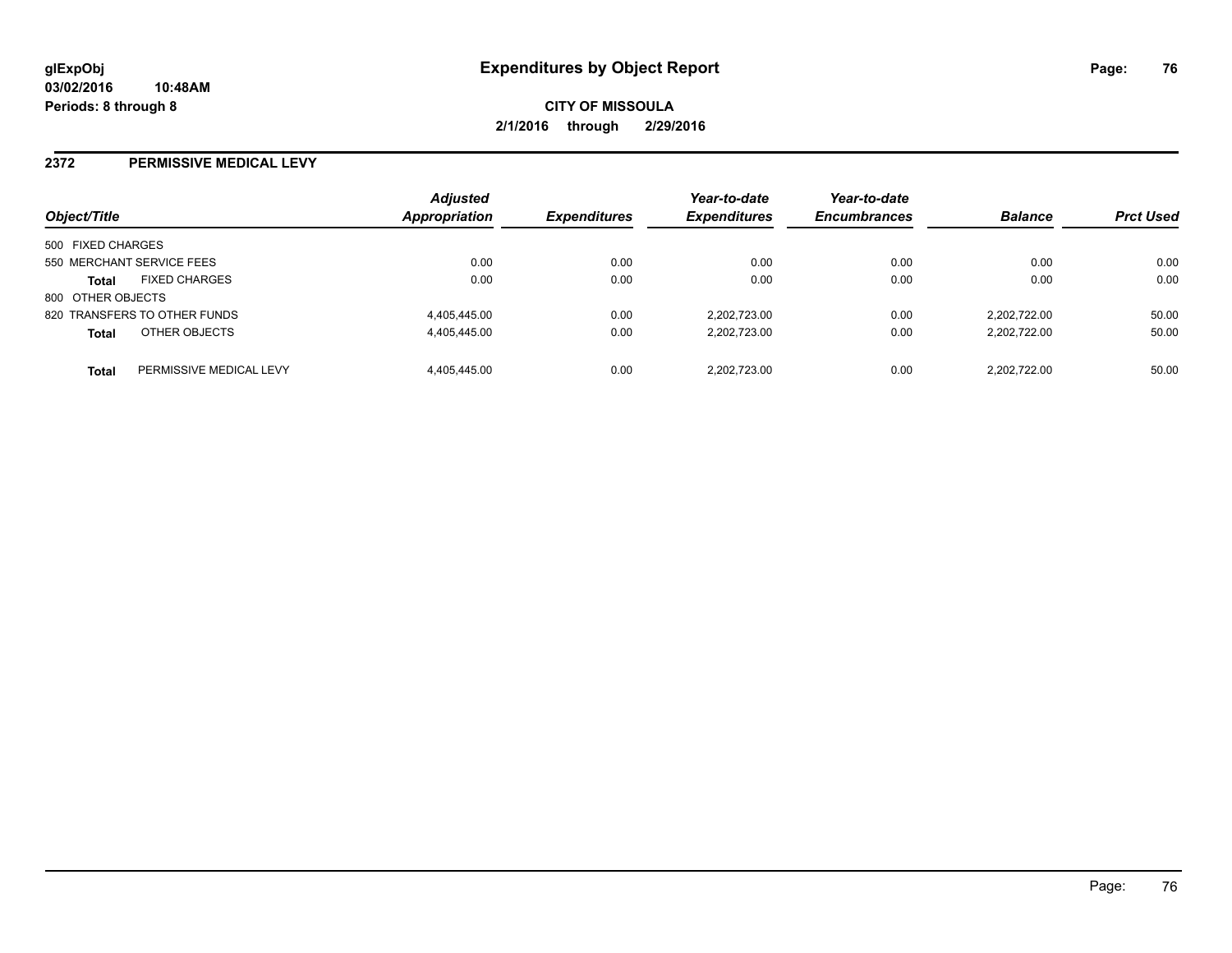## **CITY OF MISSOULA 2/1/2016 through 2/29/2016**

#### **2389 CABLE TELEVISION FRANCHISE FUND**

**390 NON-DEPARTMENTAL**

|                    |                                     | <b>Adjusted</b>      |                     | Year-to-date        | Year-to-date        |                |                  |
|--------------------|-------------------------------------|----------------------|---------------------|---------------------|---------------------|----------------|------------------|
| Object/Title       |                                     | <b>Appropriation</b> | <b>Expenditures</b> | <b>Expenditures</b> | <b>Encumbrances</b> | <b>Balance</b> | <b>Prct Used</b> |
|                    | 300 PURCHASED SERVICES              |                      |                     |                     |                     |                |                  |
|                    | 330 PUBLICITY, SUBSCRIPTIONS & DUES | 0.00                 | 0.00                | 0.00                | 0.00                | 0.00           | 0.00             |
|                    | 350 PROFESSIONAL SERVICES           | 5,000.00             | 0.00                | 11,409.90           | 0.00                | $-6,409.90$    | 228.20           |
|                    | 360 REPAIR & MAINTENANCE            | 0.00                 | 0.00                | 0.00                | 0.00                | 0.00           | 0.00             |
| 370 TRAVEL         |                                     | 1,000.00             | 0.00                | 0.00                | 0.00                | 1,000.00       | 0.00             |
| 380 TRAINING       |                                     | 1.000.00             | 0.00                | 0.00                | 0.00                | 1,000.00       | 0.00             |
| <b>Total</b>       | PURCHASED SERVICES                  | 7,000.00             | 0.00                | 11,409.90           | 0.00                | $-4,409.90$    | 163.00           |
| 500 FIXED CHARGES  |                                     |                      |                     |                     |                     |                |                  |
|                    | 550 MERCHANT SERVICE FEES           | 0.00                 | 0.00                | 0.00                | 0.00                | 0.00           | 0.00             |
| Total              | <b>FIXED CHARGES</b>                | 0.00                 | 0.00                | 0.00                | 0.00                | 0.00           | 0.00             |
|                    | 700 GRANTS & CONTRIBUTIONS          |                      |                     |                     |                     |                |                  |
|                    | 700 GRANTS & CONTRIBUTIONS          | 440.000.00           | 0.00                | 245.274.26          | 0.00                | 194.725.74     | 55.74            |
| <b>Total</b>       | <b>GRANTS &amp; CONTRIBUTIONS</b>   | 440,000.00           | 0.00                | 245,274.26          | 0.00                | 194,725.74     | 55.74            |
| 800 OTHER OBJECTS  |                                     |                      |                     |                     |                     |                |                  |
|                    | 820 TRANSFERS TO OTHER FUNDS        | 251,433.00           | 0.00                | 125,717.00          | 0.00                | 125,716.00     | 50.00            |
| 845 CONTINGENCY    |                                     | 0.00                 | 0.00                | 0.00                | 0.00                | 0.00           | 0.00             |
| Total              | <b>OTHER OBJECTS</b>                | 251,433.00           | 0.00                | 125,717.00          | 0.00                | 125,716.00     | 50.00            |
| 900 CAPITAL OUTLAY |                                     |                      |                     |                     |                     |                |                  |
|                    | 940 MACHINERY & EQUIPMENT           | 37.567.00            | 0.00                | 13.610.77           | 0.00                | 23.956.23      | 36.23            |
| <b>Total</b>       | <b>CAPITAL OUTLAY</b>               | 37,567.00            | 0.00                | 13,610.77           | 0.00                | 23,956.23      | 36.23            |
| Total              | NON-DEPARTMENTAL                    | 736,000.00           | 0.00                | 396,011.93          | 0.00                | 339,988.07     | 53.81            |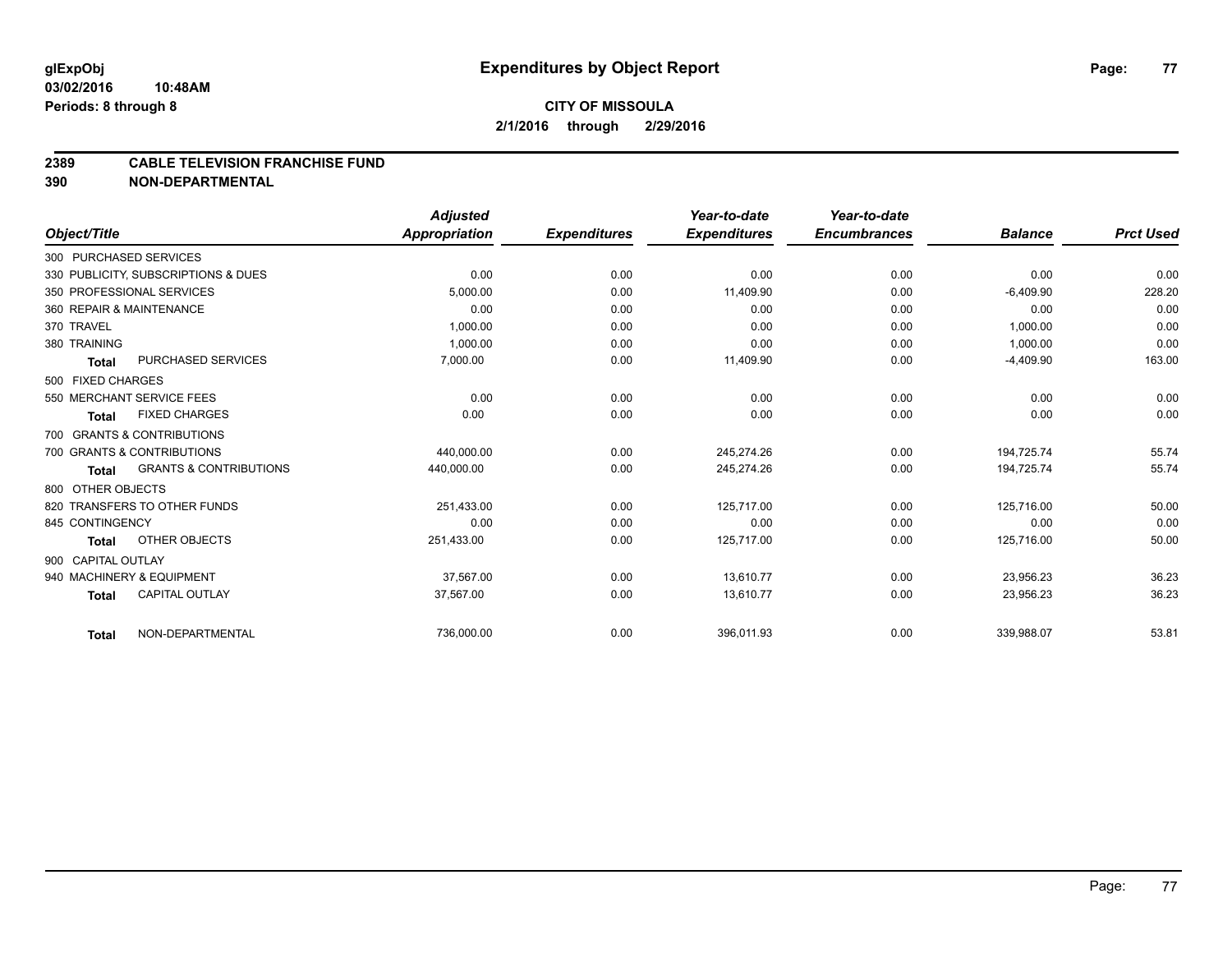### **2389 CABLE TELEVISION FRANCHISE FUND**

|                    |                                     | <b>Adjusted</b>      |                     | Year-to-date        | Year-to-date        |                |                  |
|--------------------|-------------------------------------|----------------------|---------------------|---------------------|---------------------|----------------|------------------|
| Object/Title       |                                     | <b>Appropriation</b> | <b>Expenditures</b> | <b>Expenditures</b> | <b>Encumbrances</b> | <b>Balance</b> | <b>Prct Used</b> |
|                    | 300 PURCHASED SERVICES              |                      |                     |                     |                     |                |                  |
|                    | 330 PUBLICITY, SUBSCRIPTIONS & DUES | 0.00                 | 0.00                | 0.00                | 0.00                | 0.00           | 0.00             |
|                    | 350 PROFESSIONAL SERVICES           | 5,000.00             | 0.00                | 11,409.90           | 0.00                | $-6,409.90$    | 228.20           |
|                    | 360 REPAIR & MAINTENANCE            | 0.00                 | 0.00                | 0.00                | 0.00                | 0.00           | 0.00             |
| 370 TRAVEL         |                                     | 1,000.00             | 0.00                | 0.00                | 0.00                | 1,000.00       | 0.00             |
| 380 TRAINING       |                                     | 1,000.00             | 0.00                | 0.00                | 0.00                | 1,000.00       | 0.00             |
| <b>Total</b>       | PURCHASED SERVICES                  | 7,000.00             | 0.00                | 11,409.90           | 0.00                | $-4,409.90$    | 163.00           |
| 500 FIXED CHARGES  |                                     |                      |                     |                     |                     |                |                  |
|                    | 550 MERCHANT SERVICE FEES           | 0.00                 | 0.00                | 0.00                | 0.00                | 0.00           | 0.00             |
| <b>Total</b>       | <b>FIXED CHARGES</b>                | 0.00                 | 0.00                | 0.00                | 0.00                | 0.00           | 0.00             |
|                    | 700 GRANTS & CONTRIBUTIONS          |                      |                     |                     |                     |                |                  |
|                    | 700 GRANTS & CONTRIBUTIONS          | 440,000.00           | 0.00                | 245,274.26          | 0.00                | 194,725.74     | 55.74            |
| <b>Total</b>       | <b>GRANTS &amp; CONTRIBUTIONS</b>   | 440,000.00           | 0.00                | 245,274.26          | 0.00                | 194,725.74     | 55.74            |
| 800 OTHER OBJECTS  |                                     |                      |                     |                     |                     |                |                  |
|                    | 820 TRANSFERS TO OTHER FUNDS        | 251,433.00           | 0.00                | 125,717.00          | 0.00                | 125,716.00     | 50.00            |
| 845 CONTINGENCY    |                                     | 0.00                 | 0.00                | 0.00                | 0.00                | 0.00           | 0.00             |
| <b>Total</b>       | <b>OTHER OBJECTS</b>                | 251,433.00           | 0.00                | 125,717.00          | 0.00                | 125,716.00     | 50.00            |
| 900 CAPITAL OUTLAY |                                     |                      |                     |                     |                     |                |                  |
|                    | 940 MACHINERY & EQUIPMENT           | 37.567.00            | 0.00                | 13.610.77           | 0.00                | 23,956.23      | 36.23            |
| <b>Total</b>       | <b>CAPITAL OUTLAY</b>               | 37,567.00            | 0.00                | 13,610.77           | 0.00                | 23,956.23      | 36.23            |
| <b>Total</b>       | CABLE TELEVISION FRANCHISE FUND     | 736,000.00           | 0.00                | 396,011.93          | 0.00                | 339,988.07     | 53.81            |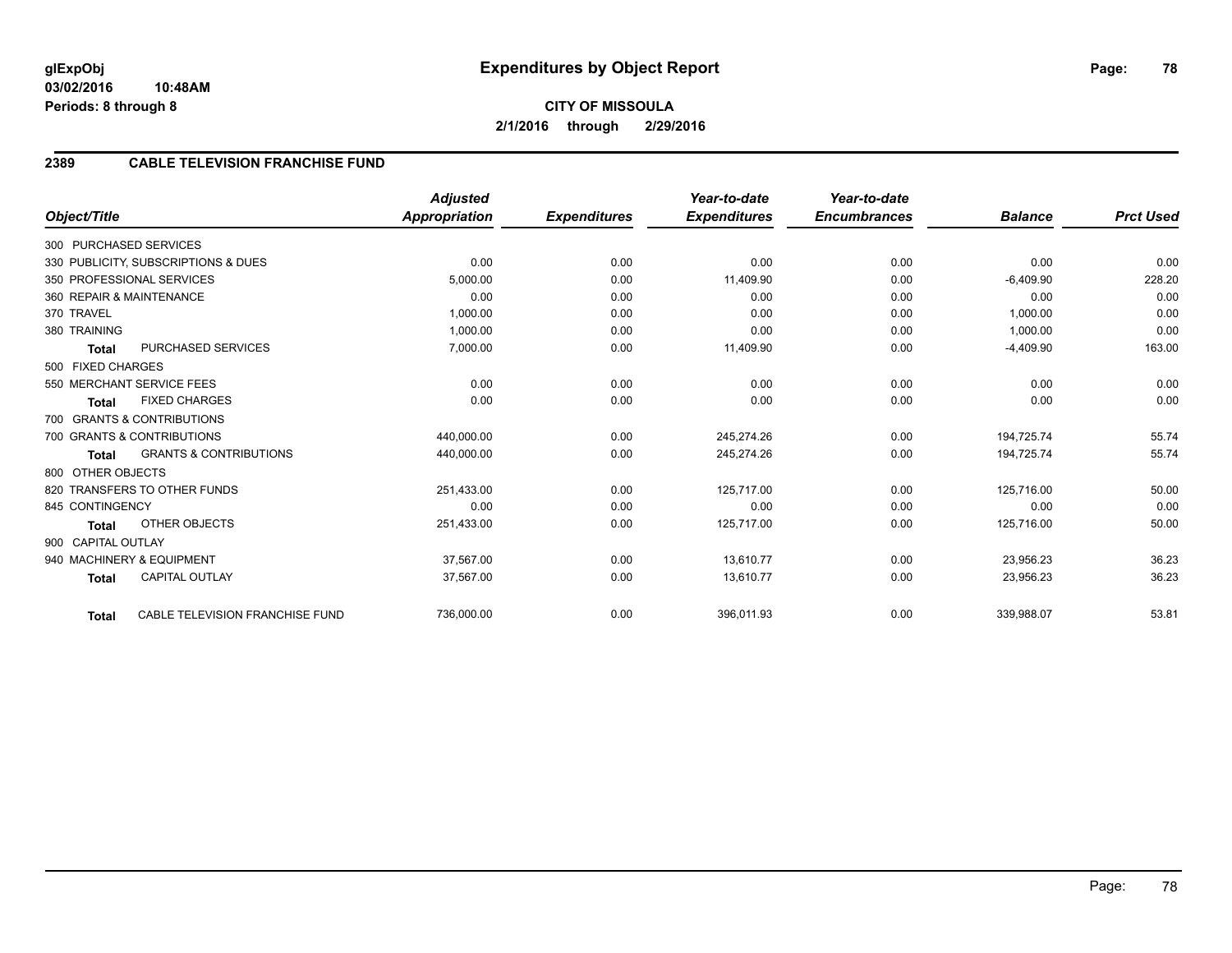## **2390 DRUG FORFEITURE FUND**

**290 POLICE**

|                                            | <b>Adjusted</b> |                     | Year-to-date        | Year-to-date        |                |                  |
|--------------------------------------------|-----------------|---------------------|---------------------|---------------------|----------------|------------------|
| Object/Title                               | Appropriation   | <b>Expenditures</b> | <b>Expenditures</b> | <b>Encumbrances</b> | <b>Balance</b> | <b>Prct Used</b> |
| 100 PERSONAL SERVICES                      |                 |                     |                     |                     |                |                  |
| 110 SALARIES AND WAGES                     | 0.00            | 0.00                | 0.00                | 0.00                | 0.00           | 0.00             |
| 120 OVERTIME/TERMINATION                   | 0.00            | 0.00                | 0.00                | 0.00                | 0.00           | 0.00             |
| 140 EMPLOYER CONTRIBUTIONS                 | 0.00            | 0.00                | 0.00                | 0.00                | 0.00           | 0.00             |
| PERSONAL SERVICES<br>Total                 | 0.00            | 0.00                | 0.00                | 0.00                | 0.00           | 0.00             |
| 200 SUPPLIES                               |                 |                     |                     |                     |                |                  |
| 210 OFFICE SUPPLIES                        | 0.00            | 0.00                | 0.00                | 0.00                | 0.00           | 0.00             |
| 220 OPERATING SUPPLIES                     | 3,000.00        | 594.83              | 8,296.96            | 0.00                | $-5,296.96$    | 276.57           |
| 230 REPAIR/MAINTENANCE                     | 3,000.00        | 0.00                | 0.00                | 0.00                | 3,000.00       | 0.00             |
| 231 GASOLINE                               | 500.00          | 0.00                | 0.00                | 0.00                | 500.00         | 0.00             |
| 240 OTHER SUPPLIES                         | 0.00            | 0.00                | 0.00                | 0.00                | 0.00           | 0.00             |
| <b>SUPPLIES</b><br>Total                   | 6,500.00        | 594.83              | 8,296.96            | 0.00                | $-1,796.96$    | 127.65           |
| 300 PURCHASED SERVICES                     |                 |                     |                     |                     |                |                  |
| 310 COMMUNICATIONS                         | 500.00          | 0.00                | 0.00                | 0.00                | 500.00         | 0.00             |
| 320 PRINTING & DUPLICATING                 | 300.00          | 0.00                | 0.00                | 0.00                | 300.00         | 0.00             |
| 330 PUBLICITY, SUBSCRIPTIONS & DUES        | 0.00            | 0.00                | 0.00                | 0.00                | 0.00           | 0.00             |
| 344 TELEPHONE SERVICE                      | 0.00            | 0.00                | 0.00                | 0.00                | 0.00           | 0.00             |
| 350 PROFESSIONAL SERVICES                  | 0.00            | 0.00                | 0.00                | 0.00                | 0.00           | 0.00             |
| 360 REPAIR & MAINTENANCE                   | 1,000.00        | 0.00                | 392.00              | 0.00                | 608.00         | 39.20            |
| 370 TRAVEL                                 | 4,000.00        | 4,053.29            | 4,378.50            | 0.00                | $-378.50$      | 109.46           |
| 380 TRAINING                               | 2.000.00        | 0.00                | 0.00                | 0.00                | 2,000.00       | 0.00             |
| 390 OTHER PURCHASED SERVICES               | 500.00          | 0.00                | 0.00                | 0.00                | 500.00         | 0.00             |
| PURCHASED SERVICES<br><b>Total</b>         | 8,300.00        | 4,053.29            | 4,770.50            | 0.00                | 3,529.50       | 57.48            |
| 500 FIXED CHARGES                          |                 |                     |                     |                     |                |                  |
| 500 FIXED CHARGES                          | 1,000.00        | 0.00                | 0.00                | 0.00                | 1,000.00       | 0.00             |
| 550 MERCHANT SERVICE FEES                  | 0.00            | 0.00                | 0.00                | 0.00                | 0.00           | 0.00             |
| <b>FIXED CHARGES</b><br>Total              | 1,000.00        | 0.00                | 0.00                | 0.00                | 1,000.00       | 0.00             |
| 700 GRANTS & CONTRIBUTIONS                 |                 |                     |                     |                     |                |                  |
| 700 GRANTS & CONTRIBUTIONS                 | 0.00            | 0.00                | 0.00                | 0.00                | 0.00           | 0.00             |
| <b>GRANTS &amp; CONTRIBUTIONS</b><br>Total | 0.00            | 0.00                | 0.00                | 0.00                | 0.00           | 0.00             |
| 800 OTHER OBJECTS                          |                 |                     |                     |                     |                |                  |
| 820 TRANSFERS TO OTHER FUNDS               | 0.00            | 0.00                | 0.00                | 0.00                | 0.00           | 0.00             |
| 845 CONTINGENCY                            | 0.00            | 0.00                | 0.00                | 0.00                | 0.00           | 0.00             |
|                                            |                 |                     |                     |                     |                |                  |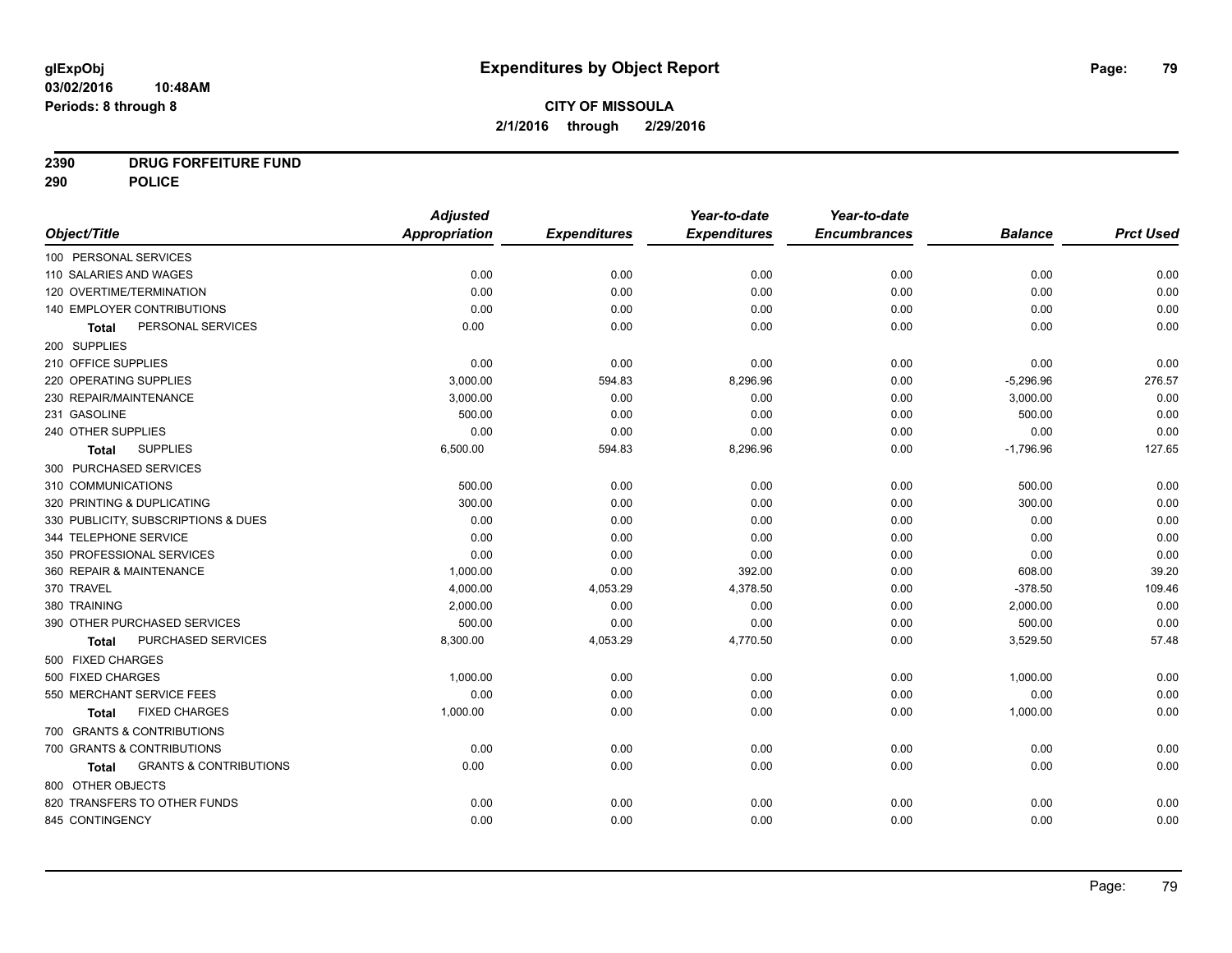# **2390 DRUG FORFEITURE FUND**

**290 POLICE**

| Object/Title       |                           | <b>Adjusted</b><br>Appropriation |                     | Year-to-date        | Year-to-date        | <b>Balance</b> | <b>Prct Used</b> |
|--------------------|---------------------------|----------------------------------|---------------------|---------------------|---------------------|----------------|------------------|
|                    |                           |                                  | <b>Expenditures</b> | <b>Expenditures</b> | <b>Encumbrances</b> |                |                  |
| <b>Total</b>       | OTHER OBJECTS             | 0.00                             | 0.00                | 0.00                | 0.00                | 0.00           | 0.00             |
| 900 CAPITAL OUTLAY |                           |                                  |                     |                     |                     |                |                  |
| 930 IMPROVEMENTS   |                           | 0.00                             | 0.00                | 0.00                | 0.00                | 0.00           | 0.00             |
|                    | 940 MACHINERY & EQUIPMENT | 12,000.00                        | 0.00                | 0.00                | 0.00                | 12,000.00      | 0.00             |
| <b>Total</b>       | <b>CAPITAL OUTLAY</b>     | 12,000.00                        | 0.00                | 0.00                | 0.00                | 12,000.00      | 0.00             |
| <b>Total</b>       | <b>POLICE</b>             | 27,800.00                        | 4,648.12            | 13,067.46           | 0.00                | 14,732.54      | 47.01            |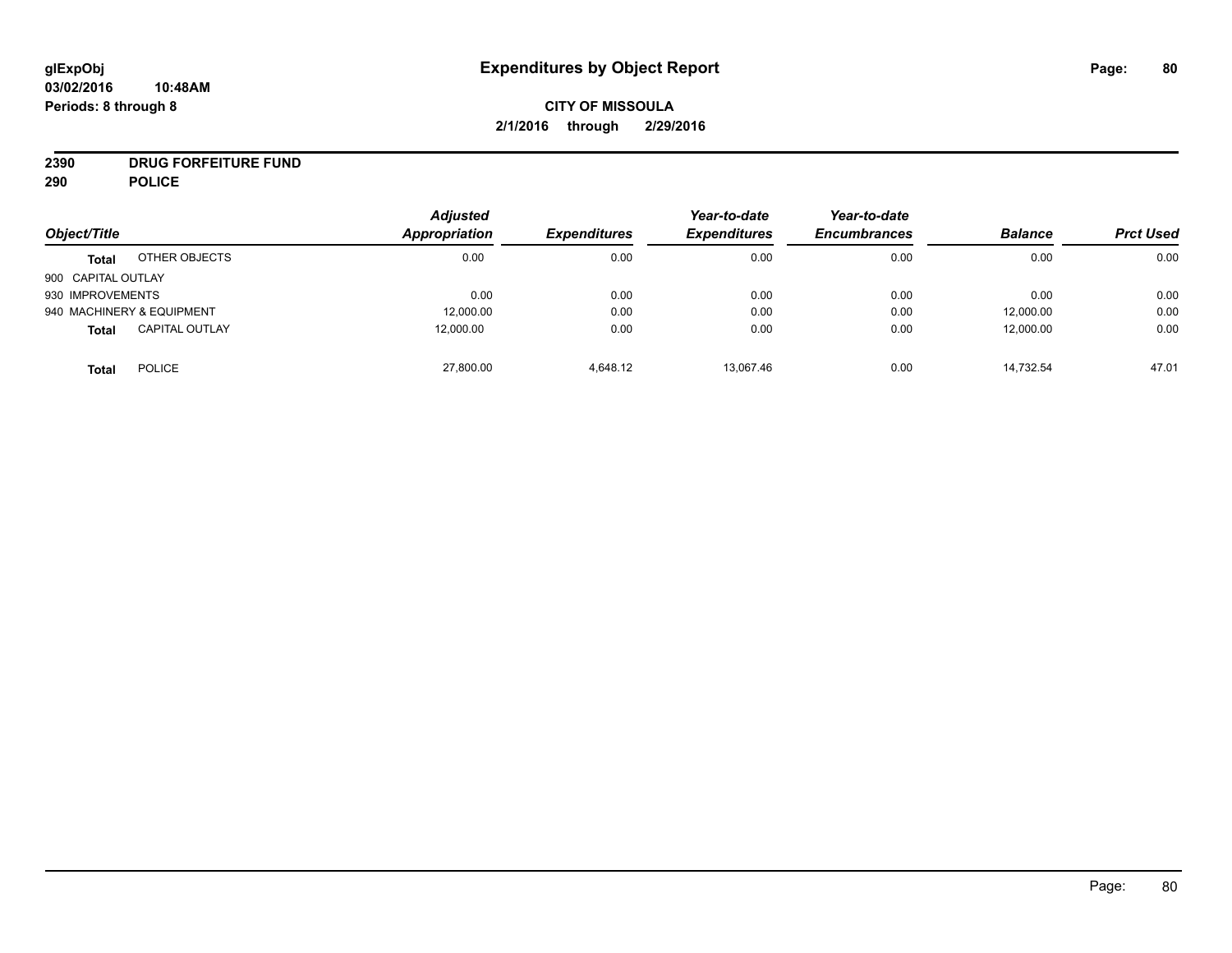### **2390 DRUG FORFEITURE FUND**

|                                            | <b>Adjusted</b> |                     | Year-to-date        | Year-to-date        |                |                  |
|--------------------------------------------|-----------------|---------------------|---------------------|---------------------|----------------|------------------|
| Object/Title                               | Appropriation   | <b>Expenditures</b> | <b>Expenditures</b> | <b>Encumbrances</b> | <b>Balance</b> | <b>Prct Used</b> |
| 100 PERSONAL SERVICES                      |                 |                     |                     |                     |                |                  |
| 110 SALARIES AND WAGES                     | 0.00            | 0.00                | 0.00                | 0.00                | 0.00           | 0.00             |
| 120 OVERTIME/TERMINATION                   | 0.00            | 0.00                | 0.00                | 0.00                | 0.00           | 0.00             |
| 140 EMPLOYER CONTRIBUTIONS                 | 0.00            | 0.00                | 0.00                | 0.00                | 0.00           | 0.00             |
| PERSONAL SERVICES<br><b>Total</b>          | 0.00            | 0.00                | 0.00                | 0.00                | 0.00           | 0.00             |
| 200 SUPPLIES                               |                 |                     |                     |                     |                |                  |
| 210 OFFICE SUPPLIES                        | 0.00            | 0.00                | 0.00                | 0.00                | 0.00           | 0.00             |
| 220 OPERATING SUPPLIES                     | 3,000.00        | 594.83              | 8,296.96            | 0.00                | $-5,296.96$    | 276.57           |
| 230 REPAIR/MAINTENANCE                     | 3,000.00        | 0.00                | 0.00                | 0.00                | 3,000.00       | 0.00             |
| 231 GASOLINE                               | 500.00          | 0.00                | 0.00                | 0.00                | 500.00         | 0.00             |
| 240 OTHER SUPPLIES                         | 0.00            | 0.00                | 0.00                | 0.00                | 0.00           | 0.00             |
| <b>SUPPLIES</b><br><b>Total</b>            | 6,500.00        | 594.83              | 8,296.96            | 0.00                | $-1,796.96$    | 127.65           |
| 300 PURCHASED SERVICES                     |                 |                     |                     |                     |                |                  |
| 310 COMMUNICATIONS                         | 500.00          | 0.00                | 0.00                | 0.00                | 500.00         | 0.00             |
| 320 PRINTING & DUPLICATING                 | 300.00          | 0.00                | 0.00                | 0.00                | 300.00         | 0.00             |
| 330 PUBLICITY, SUBSCRIPTIONS & DUES        | 0.00            | 0.00                | 0.00                | 0.00                | 0.00           | 0.00             |
| 344 TELEPHONE SERVICE                      | 0.00            | 0.00                | 0.00                | 0.00                | 0.00           | 0.00             |
| 350 PROFESSIONAL SERVICES                  | 0.00            | 0.00                | 0.00                | 0.00                | 0.00           | 0.00             |
| 360 REPAIR & MAINTENANCE                   | 1,000.00        | 0.00                | 392.00              | 0.00                | 608.00         | 39.20            |
| 370 TRAVEL                                 | 4,000.00        | 4,053.29            | 4,378.50            | 0.00                | $-378.50$      | 109.46           |
| 380 TRAINING                               | 2,000.00        | 0.00                | 0.00                | 0.00                | 2,000.00       | 0.00             |
| 390 OTHER PURCHASED SERVICES               | 500.00          | 0.00                | 0.00                | 0.00                | 500.00         | 0.00             |
| PURCHASED SERVICES<br><b>Total</b>         | 8,300.00        | 4,053.29            | 4,770.50            | 0.00                | 3,529.50       | 57.48            |
| 500 FIXED CHARGES                          |                 |                     |                     |                     |                |                  |
| 500 FIXED CHARGES                          | 1,000.00        | 0.00                | 0.00                | 0.00                | 1,000.00       | 0.00             |
| 550 MERCHANT SERVICE FEES                  | 0.00            | 0.00                | 0.00                | 0.00                | 0.00           | 0.00             |
| <b>FIXED CHARGES</b><br><b>Total</b>       | 1,000.00        | 0.00                | 0.00                | 0.00                | 1,000.00       | 0.00             |
| 700 GRANTS & CONTRIBUTIONS                 |                 |                     |                     |                     |                |                  |
| 700 GRANTS & CONTRIBUTIONS                 | 0.00            | 0.00                | 0.00                | 0.00                | 0.00           | 0.00             |
| <b>GRANTS &amp; CONTRIBUTIONS</b><br>Total | 0.00            | 0.00                | 0.00                | 0.00                | 0.00           | 0.00             |
| 800 OTHER OBJECTS                          |                 |                     |                     |                     |                |                  |
| 820 TRANSFERS TO OTHER FUNDS               | 0.00            | 0.00                | 0.00                | 0.00                | 0.00           | 0.00             |
| 845 CONTINGENCY                            | 0.00            | 0.00                | 0.00                | 0.00                | 0.00           | 0.00             |
| OTHER OBJECTS<br><b>Total</b>              | 0.00            | 0.00                | 0.00                | 0.00                | 0.00           | 0.00             |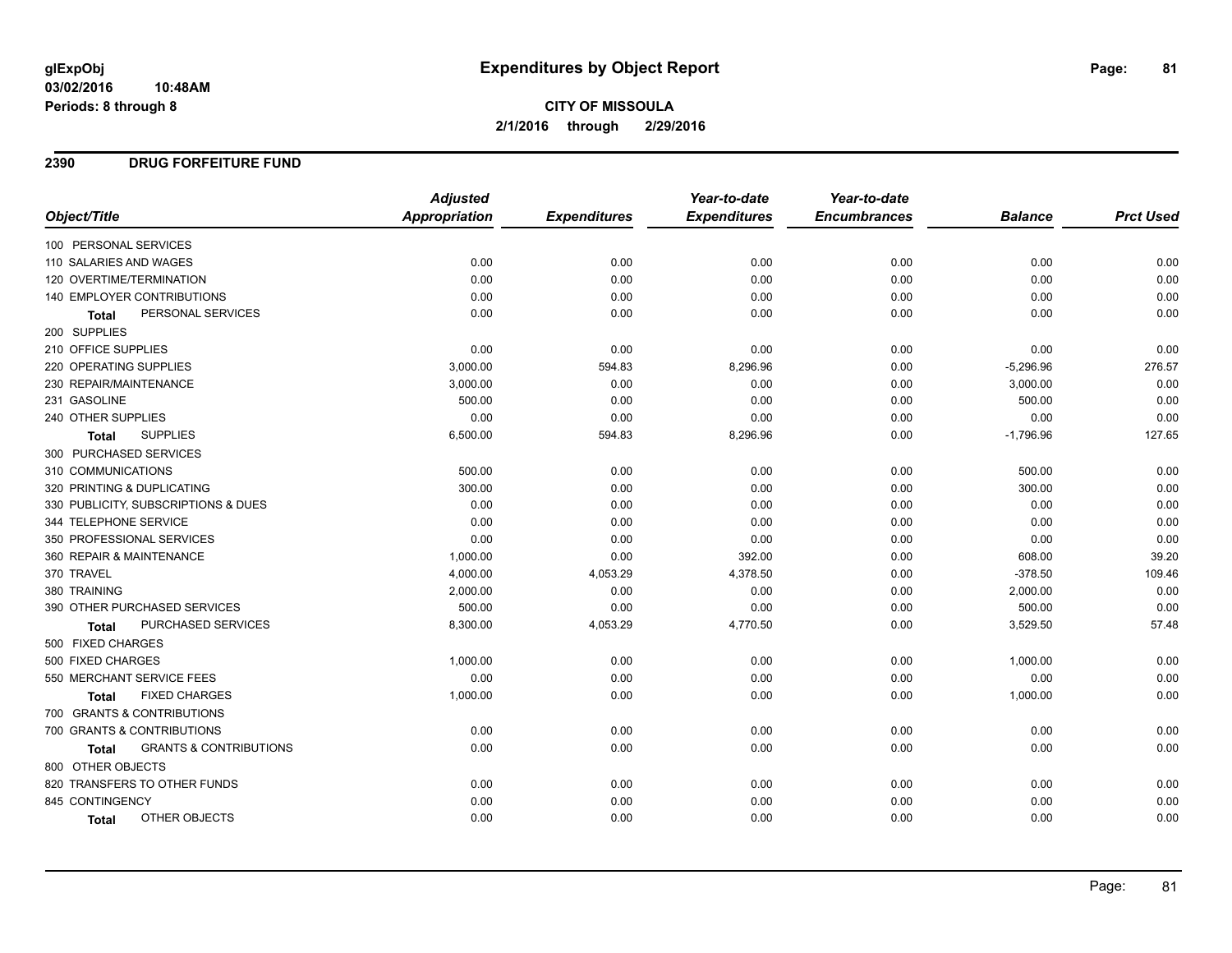### **2390 DRUG FORFEITURE FUND**

| Object/Title              |                       | <b>Adjusted</b><br>Appropriation | <b>Expenditures</b> | Year-to-date<br><b>Expenditures</b> | Year-to-date<br><b>Encumbrances</b> | <b>Balance</b> | <b>Prct Used</b> |
|---------------------------|-----------------------|----------------------------------|---------------------|-------------------------------------|-------------------------------------|----------------|------------------|
| 900 CAPITAL OUTLAY        |                       |                                  |                     |                                     |                                     |                |                  |
| 930 IMPROVEMENTS          |                       | 0.00                             | 0.00                | 0.00                                | 0.00                                | 0.00           | 0.00             |
| 940 MACHINERY & EQUIPMENT |                       | 12,000.00                        | 0.00                | 0.00                                | 0.00                                | 12,000.00      | 0.00             |
| Total                     | <b>CAPITAL OUTLAY</b> | 12,000.00                        | 0.00                | 0.00                                | 0.00                                | 12,000.00      | 0.00             |
| Total                     | DRUG FORFEITURE FUND  | 27,800.00                        | 4.648.12            | 13.067.46                           | 0.00                                | 14.732.54      | 47.01            |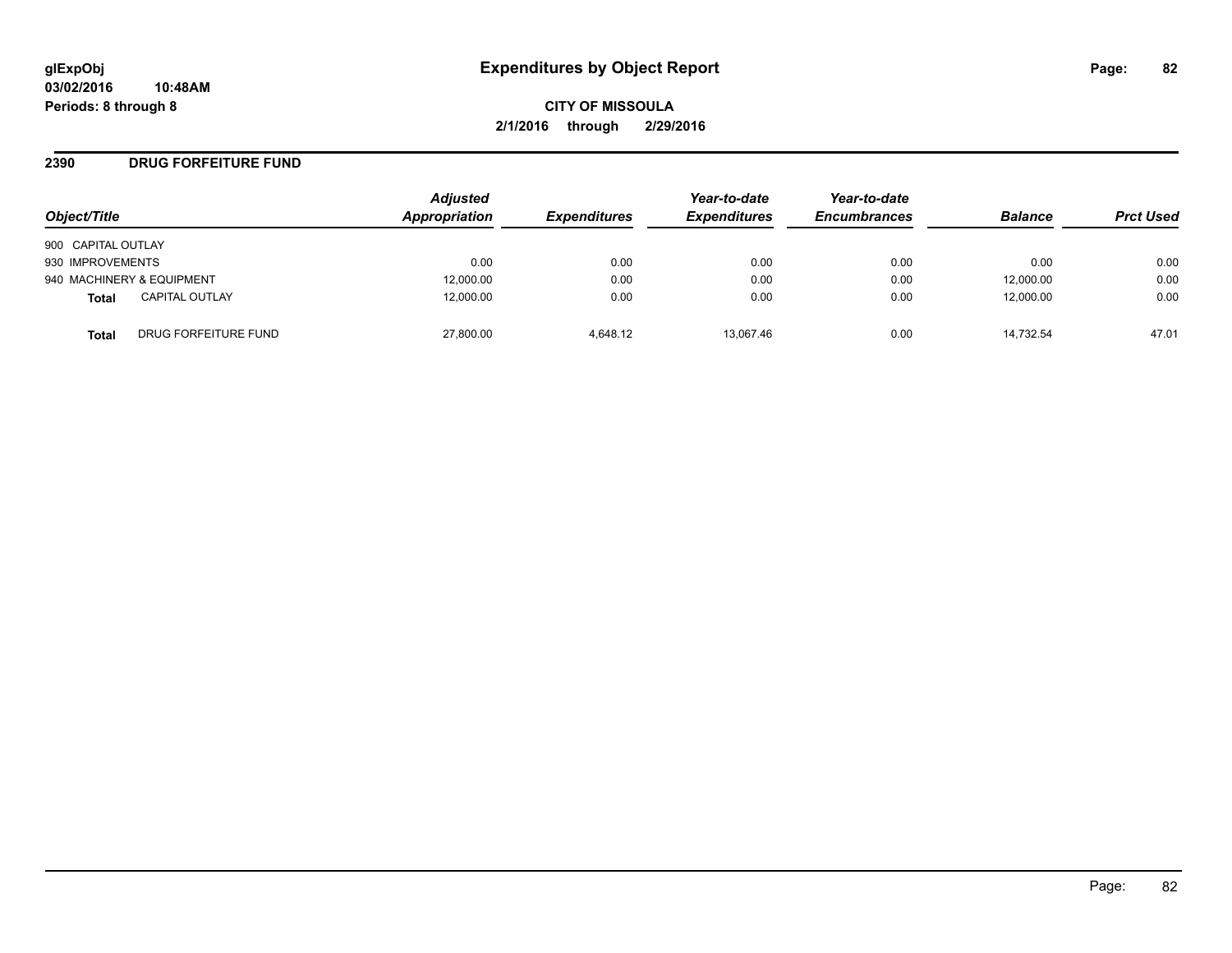**2394 BUILDING INSPECTION FUND**

**310 BUILDING INSPECTION**

|                                       | <b>Adjusted</b> |                     | Year-to-date        | Year-to-date        |                |                  |
|---------------------------------------|-----------------|---------------------|---------------------|---------------------|----------------|------------------|
| Object/Title                          | Appropriation   | <b>Expenditures</b> | <b>Expenditures</b> | <b>Encumbrances</b> | <b>Balance</b> | <b>Prct Used</b> |
| 100 PERSONAL SERVICES                 |                 |                     |                     |                     |                |                  |
| 110 SALARIES AND WAGES                | 628,525.00      | 35,822.49           | 351,625.63          | 0.00                | 276,899.37     | 55.94            |
| 115 SALARIES/HEALTH INSURANCE BENEFIT | 0.00            | 0.00                | 0.00                | 0.00                | 0.00           | 0.00             |
| 120 OVERTIME/TERMINATION              | 500.00          | 0.00                | 0.00                | 0.00                | 500.00         | 0.00             |
| 130 OTHER                             | 19,912.00       | 0.00                | 0.00                | 0.00                | 19,912.00      | 0.00             |
| 140 EMPLOYER CONTRIBUTIONS            | 214,330.00      | 13,453.70           | 130,616.65          | 0.00                | 83,713.35      | 60.94            |
| 141 STATE RETIREMENT CONTRIBUTIONS    | 0.00            | 0.00                | 315.80              | 0.00                | $-315.80$      | 0.00             |
| PERSONAL SERVICES<br><b>Total</b>     | 863,267.00      | 49,276.19           | 482,558.08          | 0.00                | 380,708.92     | 55.90            |
| 200 SUPPLIES                          |                 |                     |                     |                     |                |                  |
| 210 OFFICE SUPPLIES                   | 2,200.00        | 46.50               | 12,477.11           | 0.00                | $-10,277.11$   | 567.14           |
| 220 OPERATING SUPPLIES                | 5,500.00        | 497.95              | 5,424.91            | 0.00                | 75.09          | 98.63            |
| 230 REPAIR/MAINTENANCE                | 3,000.00        | 5.50                | 203.85              | 0.00                | 2,796.15       | 6.80             |
| 231 GASOLINE                          | 11,475.00       | 732.36              | 3,577.57            | 0.00                | 7,897.43       | 31.18            |
| 250 SUPPLIES FOR RESALE               | 500.00          | 0.00                | 0.00                | 0.00                | 500.00         | 0.00             |
| <b>SUPPLIES</b><br>Total              | 22,675.00       | 1,282.31            | 21,683.44           | 0.00                | 991.56         | 95.63            |
| 300 PURCHASED SERVICES                |                 |                     |                     |                     |                |                  |
| 310 COMMUNICATIONS                    | 1,000.00        | 0.11                | 45.19               | 0.00                | 954.81         | 4.52             |
| 320 PRINTING & DUPLICATING            | 7,600.00        | 0.00                | 1,303.14            | 0.00                | 6,296.86       | 17.15            |
| 330 PUBLICITY, SUBSCRIPTIONS & DUES   | 2,100.00        | 120.00              | 23,324.45           | 0.00                | $-21,224.45$   | 1,110.69         |
| 344 TELEPHONE SERVICE                 | 13,549.00       | 662.00              | 7,492.24            | 0.00                | 6,056.76       | 55.30            |
| 350 PROFESSIONAL SERVICES             | 14,600.00       | 0.00                | 22,925.04           | 0.00                | $-8,325.04$    | 157.02           |
| 360 REPAIR & MAINTENANCE              | 33,378.00       | 0.00                | 2,349.00            | 0.00                | 31,029.00      | 7.04             |
| 370 TRAVEL                            | 5,025.00        | 0.00                | 4,832.13            | 0.00                | 192.87         | 96.16            |
| 380 TRAINING                          | 6,500.00        | 976.65              | 5,068.65            | 0.00                | 1,431.35       | 77.98            |
| PURCHASED SERVICES<br>Total           | 83,752.00       | 1,758.76            | 67,339.84           | 0.00                | 16,412.16      | 80.40            |
| 500 FIXED CHARGES                     |                 |                     |                     |                     |                |                  |
| 500 FIXED CHARGES                     | 310,310.00      | 0.00                | 161,110.61          | 0.00                | 149,199.39     | 51.92            |
| 550 MERCHANT SERVICE FEES             | 15,400.00       | 0.00                | 6,697.71            | 0.00                | 8,702.29       | 43.49            |
| <b>FIXED CHARGES</b><br><b>Total</b>  | 325,710.00      | 0.00                | 167,808.32          | 0.00                | 157,901.68     | 51.52            |
| 600 DEBT SERVICE                      |                 |                     |                     |                     |                |                  |
| 620 INTEREST / SERVICE FEES           | 0.00            | 0.00                | 0.00                | 0.00                | 0.00           | 0.00             |
| <b>DEBT SERVICE</b><br><b>Total</b>   | 0.00            | 0.00                | 0.00                | 0.00                | 0.00           | 0.00             |
| <b>GOO CADITAL OUTLAV</b>             |                 |                     |                     |                     |                |                  |

900 CAPITAL OUTLAY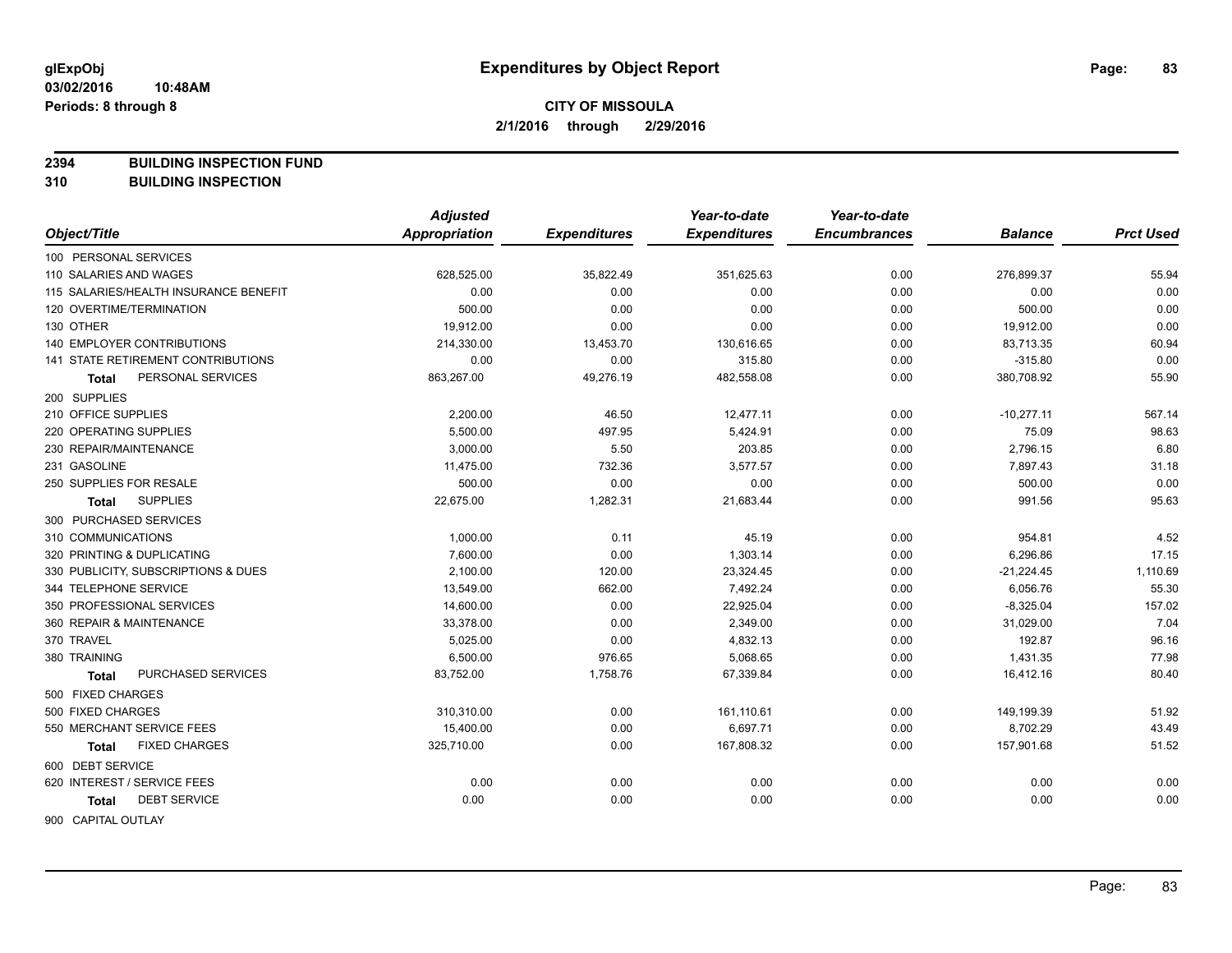**2394 BUILDING INSPECTION FUND**

**310 BUILDING INSPECTION**

| Object/Title |                            | <b>Adjusted</b><br><b>Appropriation</b> | <b>Expenditures</b> | Year-to-date<br><b>Expenditures</b> | Year-to-date<br><b>Encumbrances</b> | <b>Balance</b> | <b>Prct Used</b> |
|--------------|----------------------------|-----------------------------------------|---------------------|-------------------------------------|-------------------------------------|----------------|------------------|
|              | 940 MACHINERY & EQUIPMENT  | 0.00                                    | 0.00                | 0.00                                | 0.00                                | 0.00           | 0.00             |
| <b>Total</b> | <b>CAPITAL OUTLAY</b>      | 0.00                                    | 0.00                | 0.00                                | 0.00                                | 0.00           | 0.00             |
| <b>Total</b> | <b>BUILDING INSPECTION</b> | ,295,404.00                             | 52,317.26           | 739,389.68                          | 0.00                                | 556.014.32     | 57.08            |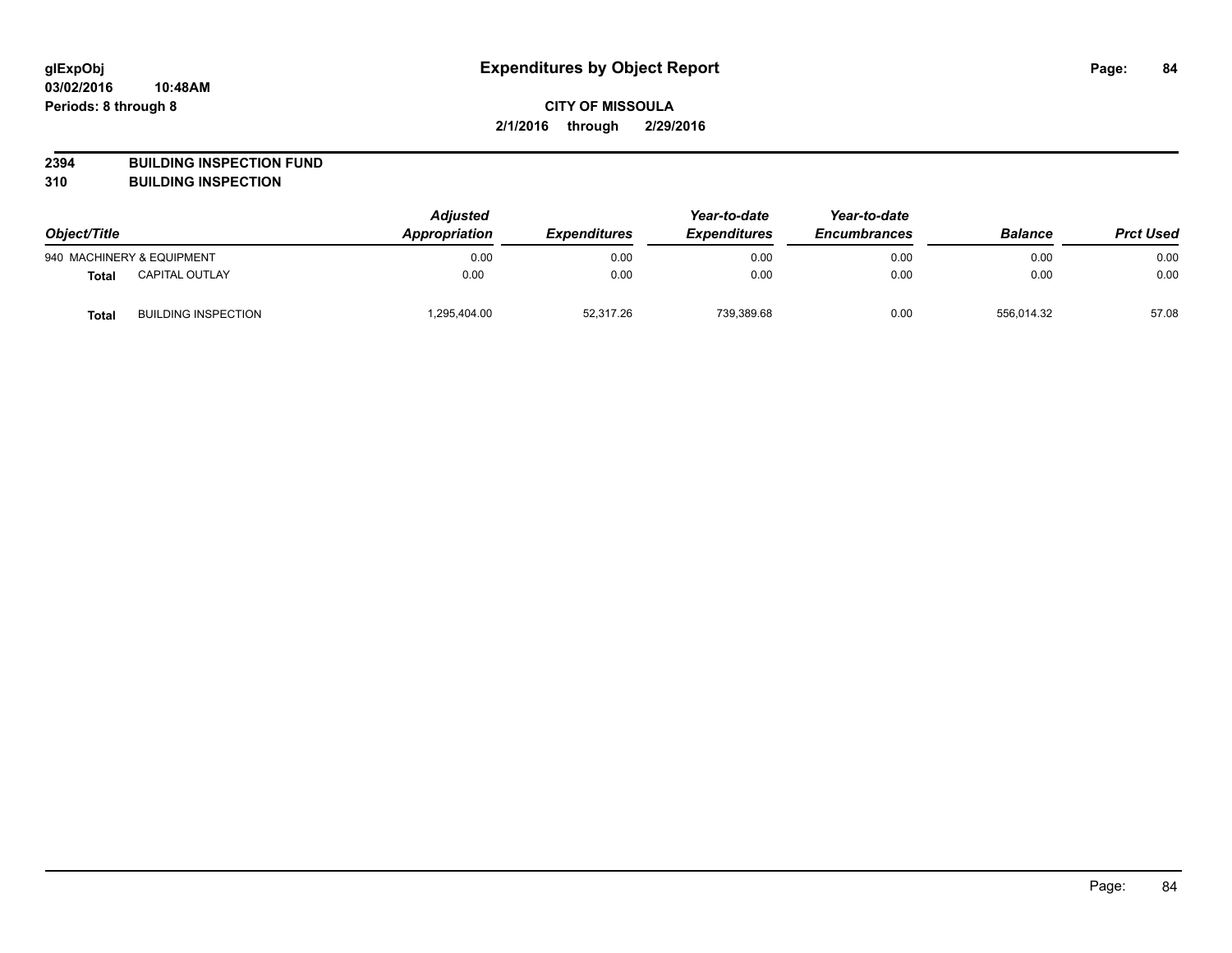## **CITY OF MISSOULA 2/1/2016 through 2/29/2016**

### **2394 BUILDING INSPECTION FUND**

|                                           | <b>Adjusted</b>      |                     | Year-to-date        | Year-to-date        |                |                  |
|-------------------------------------------|----------------------|---------------------|---------------------|---------------------|----------------|------------------|
| Object/Title                              | <b>Appropriation</b> | <b>Expenditures</b> | <b>Expenditures</b> | <b>Encumbrances</b> | <b>Balance</b> | <b>Prct Used</b> |
| 100 PERSONAL SERVICES                     |                      |                     |                     |                     |                |                  |
| 110 SALARIES AND WAGES                    | 628,525.00           | 35,822.49           | 351,625.63          | 0.00                | 276,899.37     | 55.94            |
| 115 SALARIES/HEALTH INSURANCE BENEFIT     | 0.00                 | 0.00                | 0.00                | 0.00                | 0.00           | 0.00             |
| 120 OVERTIME/TERMINATION                  | 500.00               | 0.00                | 0.00                | 0.00                | 500.00         | 0.00             |
| 130 OTHER                                 | 19,912.00            | 0.00                | 0.00                | 0.00                | 19,912.00      | 0.00             |
| <b>140 EMPLOYER CONTRIBUTIONS</b>         | 214,330.00           | 13,453.70           | 130,616.65          | 0.00                | 83,713.35      | 60.94            |
| <b>141 STATE RETIREMENT CONTRIBUTIONS</b> | 0.00                 | 0.00                | 315.80              | 0.00                | $-315.80$      | 0.00             |
| PERSONAL SERVICES<br>Total                | 863,267.00           | 49,276.19           | 482,558.08          | 0.00                | 380,708.92     | 55.90            |
| 200 SUPPLIES                              |                      |                     |                     |                     |                |                  |
| 210 OFFICE SUPPLIES                       | 2,200.00             | 46.50               | 12,477.11           | 0.00                | $-10,277.11$   | 567.14           |
| 220 OPERATING SUPPLIES                    | 5,500.00             | 497.95              | 5,424.91            | 0.00                | 75.09          | 98.63            |
| 230 REPAIR/MAINTENANCE                    | 3,000.00             | 5.50                | 203.85              | 0.00                | 2,796.15       | 6.80             |
| 231 GASOLINE                              | 11,475.00            | 732.36              | 3,577.57            | 0.00                | 7,897.43       | 31.18            |
| 250 SUPPLIES FOR RESALE                   | 500.00               | 0.00                | 0.00                | 0.00                | 500.00         | 0.00             |
| <b>SUPPLIES</b><br><b>Total</b>           | 22,675.00            | 1,282.31            | 21,683.44           | 0.00                | 991.56         | 95.63            |
| 300 PURCHASED SERVICES                    |                      |                     |                     |                     |                |                  |
| 310 COMMUNICATIONS                        | 1,000.00             | 0.11                | 45.19               | 0.00                | 954.81         | 4.52             |
| 320 PRINTING & DUPLICATING                | 7,600.00             | 0.00                | 1,303.14            | 0.00                | 6,296.86       | 17.15            |
| 330 PUBLICITY, SUBSCRIPTIONS & DUES       | 2,100.00             | 120.00              | 23,324.45           | 0.00                | $-21,224.45$   | 1,110.69         |
| 344 TELEPHONE SERVICE                     | 13,549.00            | 662.00              | 7,492.24            | 0.00                | 6,056.76       | 55.30            |
| 350 PROFESSIONAL SERVICES                 | 14,600.00            | 0.00                | 22,925.04           | 0.00                | $-8,325.04$    | 157.02           |
| 360 REPAIR & MAINTENANCE                  | 33,378.00            | 0.00                | 2,349.00            | 0.00                | 31,029.00      | 7.04             |
| 370 TRAVEL                                | 5,025.00             | 0.00                | 4,832.13            | 0.00                | 192.87         | 96.16            |
| 380 TRAINING                              | 6,500.00             | 976.65              | 5,068.65            | 0.00                | 1,431.35       | 77.98            |
| PURCHASED SERVICES<br><b>Total</b>        | 83,752.00            | 1,758.76            | 67,339.84           | 0.00                | 16,412.16      | 80.40            |
| 500 FIXED CHARGES                         |                      |                     |                     |                     |                |                  |
| 500 FIXED CHARGES                         | 310,310.00           | 0.00                | 161,110.61          | 0.00                | 149,199.39     | 51.92            |
| 550 MERCHANT SERVICE FEES                 | 15,400.00            | 0.00                | 6,697.71            | 0.00                | 8,702.29       | 43.49            |
| <b>FIXED CHARGES</b><br><b>Total</b>      | 325,710.00           | 0.00                | 167,808.32          | 0.00                | 157,901.68     | 51.52            |
| 600 DEBT SERVICE                          |                      |                     |                     |                     |                |                  |
| 620 INTEREST / SERVICE FEES               | 0.00                 | 0.00                | 0.00                | 0.00                | 0.00           | 0.00             |
| <b>DEBT SERVICE</b><br><b>Total</b>       | 0.00                 | 0.00                | 0.00                | 0.00                | 0.00           | 0.00             |
| 900 CAPITAL OUTLAY                        |                      |                     |                     |                     |                |                  |
| 940 MACHINERY & EQUIPMENT                 | 0.00                 | 0.00                | 0.00                | 0.00                | 0.00           | 0.00             |
|                                           |                      |                     |                     |                     |                |                  |

Page: 85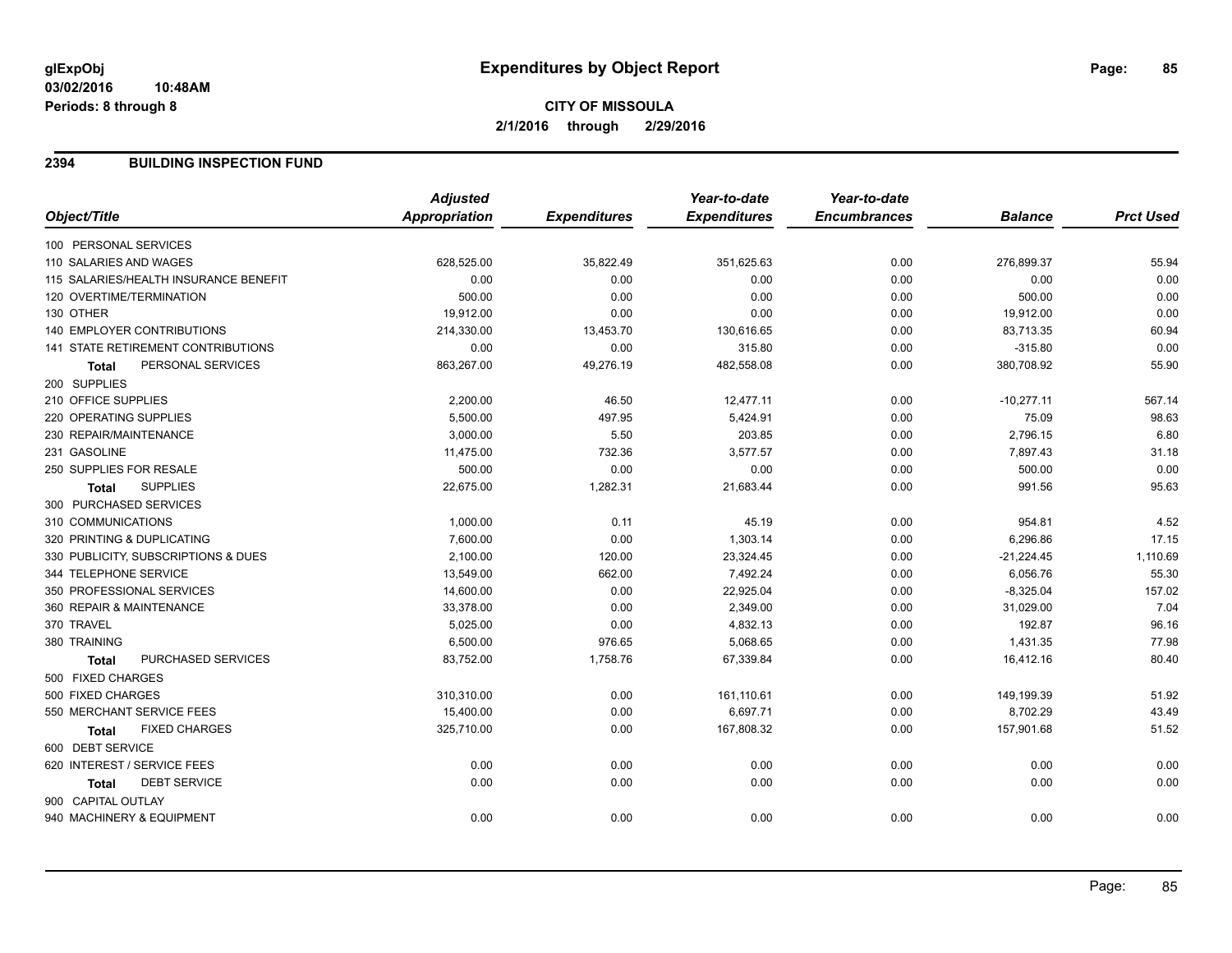### **2394 BUILDING INSPECTION FUND**

| Object/Title |                          | <b>Adjusted</b><br>Appropriation | <b>Expenditures</b> | Year-to-date<br><b>Expenditures</b> | Year-to-date<br><b>Encumbrances</b> | <b>Balance</b> | <b>Prct Used</b> |
|--------------|--------------------------|----------------------------------|---------------------|-------------------------------------|-------------------------------------|----------------|------------------|
| <b>Total</b> | <b>CAPITAL OUTLAY</b>    | 0.00                             | 0.00                | 0.00                                | 0.00                                | 0.00           | 0.00             |
| Total        | BUILDING INSPECTION FUND | .295,404.00                      | 52,317.26           | 739,389.68                          | 0.00                                | 556,014.32     | 57.08            |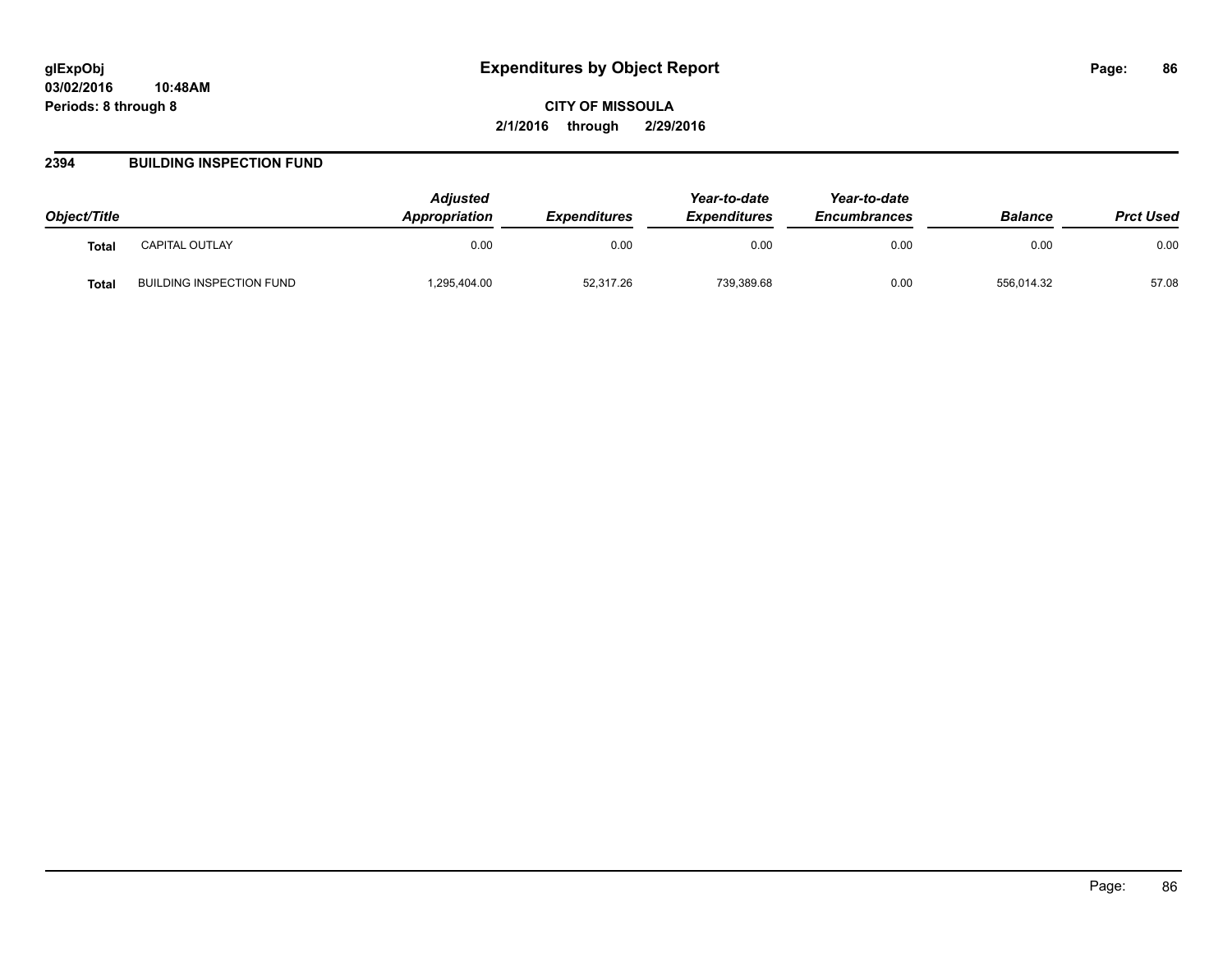### **CITY OF MISSOULA 2/1/2016 through 2/29/2016**

#### **2395 CITY GRANTS & PROGRAM INCOME FUND**

**390 NON-DEPARTMENTAL**

| Object/Title           |                                   | <b>Adjusted</b><br>Appropriation | <b>Expenditures</b> | Year-to-date<br><b>Expenditures</b> | Year-to-date<br><b>Encumbrances</b> | <b>Balance</b> | <b>Prct Used</b> |
|------------------------|-----------------------------------|----------------------------------|---------------------|-------------------------------------|-------------------------------------|----------------|------------------|
| 300 PURCHASED SERVICES |                                   |                                  |                     |                                     |                                     |                |                  |
|                        | 350 PROFESSIONAL SERVICES         | 250.00                           | 0.00                | 0.00                                | 0.00                                | 250.00         | 0.00             |
| <b>Total</b>           | PURCHASED SERVICES                | 250.00                           | 0.00                | 0.00                                | 0.00                                | 250.00         | 0.00             |
| 500 FIXED CHARGES      |                                   |                                  |                     |                                     |                                     |                |                  |
|                        | 550 MERCHANT SERVICE FEES         | 0.00                             | 0.00                | 0.00                                | 0.00                                | 0.00           | 0.00             |
| <b>Total</b>           | <b>FIXED CHARGES</b>              | 0.00                             | 0.00                | 0.00                                | 0.00                                | 0.00           | 0.00             |
|                        | 700 GRANTS & CONTRIBUTIONS        |                                  |                     |                                     |                                     |                |                  |
|                        | 700 GRANTS & CONTRIBUTIONS        | 0.00                             | 0.00                | 0.00                                | 0.00                                | 0.00           | 0.00             |
| <b>Total</b>           | <b>GRANTS &amp; CONTRIBUTIONS</b> | 0.00                             | 0.00                | 0.00                                | 0.00                                | 0.00           | 0.00             |
| 800 OTHER OBJECTS      |                                   |                                  |                     |                                     |                                     |                |                  |
|                        | 820 TRANSFERS TO OTHER FUNDS      | 0.00                             | 0.00                | 0.00                                | 0.00                                | 0.00           | 0.00             |
| 845 CONTINGENCY        |                                   | 0.00                             | 0.00                | 0.00                                | 0.00                                | 0.00           | 0.00             |
| <b>Total</b>           | OTHER OBJECTS                     | 0.00                             | 0.00                | 0.00                                | 0.00                                | 0.00           | 0.00             |
| <b>Total</b>           | NON-DEPARTMENTAL                  | 250.00                           | 0.00                | 0.00                                | 0.00                                | 250.00         | 0.00             |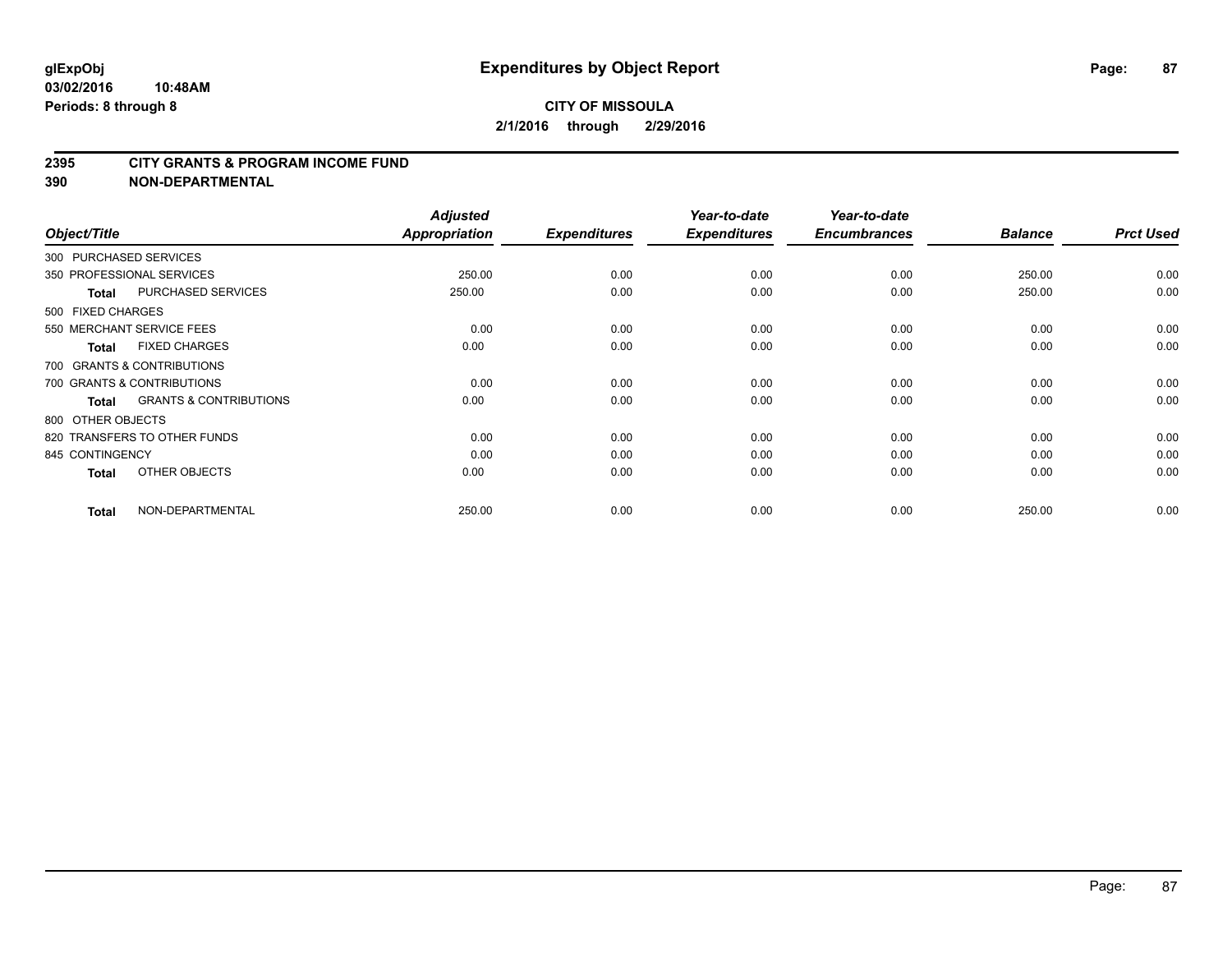## **2395 CITY GRANTS & PROGRAM INCOME FUND**

| Object/Title           |                                   | <b>Adjusted</b><br>Appropriation | <b>Expenditures</b> | Year-to-date<br><b>Expenditures</b> | Year-to-date<br><b>Encumbrances</b> | <b>Balance</b> | <b>Prct Used</b> |
|------------------------|-----------------------------------|----------------------------------|---------------------|-------------------------------------|-------------------------------------|----------------|------------------|
| 300 PURCHASED SERVICES |                                   |                                  |                     |                                     |                                     |                |                  |
|                        | 350 PROFESSIONAL SERVICES         | 250.00                           | 0.00                | 0.00                                | 0.00                                | 250.00         | 0.00             |
| <b>Total</b>           | PURCHASED SERVICES                | 250.00                           | 0.00                | 0.00                                | 0.00                                | 250.00         | 0.00             |
| 500 FIXED CHARGES      |                                   |                                  |                     |                                     |                                     |                |                  |
|                        | 550 MERCHANT SERVICE FEES         | 0.00                             | 0.00                | 0.00                                | 0.00                                | 0.00           | 0.00             |
| <b>Total</b>           | <b>FIXED CHARGES</b>              | 0.00                             | 0.00                | 0.00                                | 0.00                                | 0.00           | 0.00             |
|                        | 700 GRANTS & CONTRIBUTIONS        |                                  |                     |                                     |                                     |                |                  |
|                        | 700 GRANTS & CONTRIBUTIONS        | 0.00                             | 0.00                | 0.00                                | 0.00                                | 0.00           | 0.00             |
| <b>Total</b>           | <b>GRANTS &amp; CONTRIBUTIONS</b> | 0.00                             | 0.00                | 0.00                                | 0.00                                | 0.00           | 0.00             |
| 800 OTHER OBJECTS      |                                   |                                  |                     |                                     |                                     |                |                  |
|                        | 820 TRANSFERS TO OTHER FUNDS      | 0.00                             | 0.00                | 0.00                                | 0.00                                | 0.00           | 0.00             |
| 845 CONTINGENCY        |                                   | 0.00                             | 0.00                | 0.00                                | 0.00                                | 0.00           | 0.00             |
| <b>Total</b>           | OTHER OBJECTS                     | 0.00                             | 0.00                | 0.00                                | 0.00                                | 0.00           | 0.00             |
| <b>Total</b>           | CITY GRANTS & PROGRAM INCOME FUN  | 250.00                           | 0.00                | 0.00                                | 0.00                                | 250.00         | 0.00             |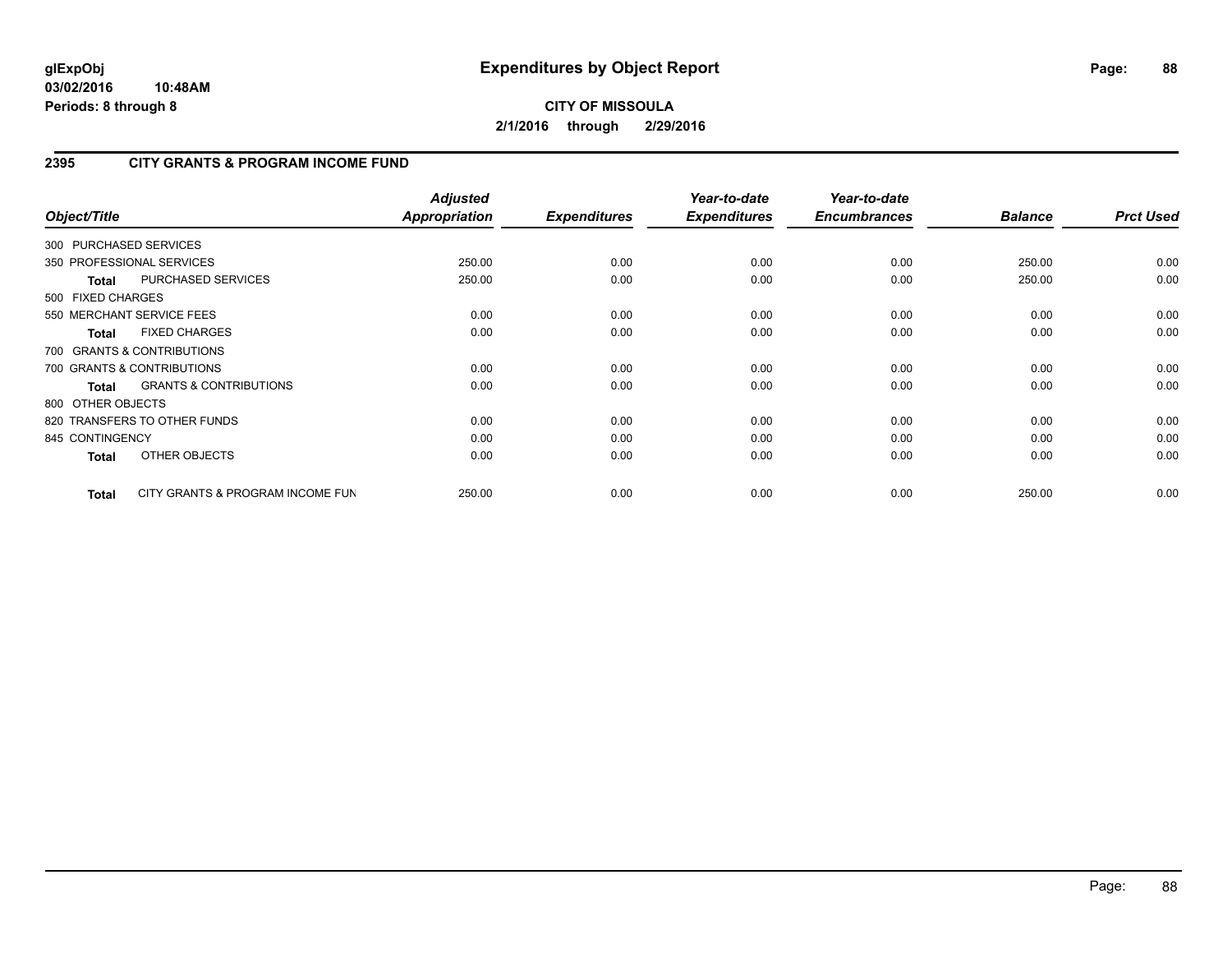#### **2396 ENERGY EFFICIENCY REVOLVING LOAN FUND**

**390 NON-DEPARTMENTAL**

| Object/Title |                                   | <b>Adjusted</b><br>Appropriation | <b>Expenditures</b> | Year-to-date<br><b>Expenditures</b> | Year-to-date<br><b>Encumbrances</b> | <b>Balance</b> | <b>Prct Used</b> |
|--------------|-----------------------------------|----------------------------------|---------------------|-------------------------------------|-------------------------------------|----------------|------------------|
|              | 700 GRANTS & CONTRIBUTIONS        |                                  |                     |                                     |                                     |                |                  |
|              | 700 GRANTS & CONTRIBUTIONS        | 0.00                             | 0.00                | 0.00                                | 0.00                                | 0.00           | 0.00             |
| <b>Total</b> | <b>GRANTS &amp; CONTRIBUTIONS</b> | 0.00                             | 0.00                | 0.00                                | 0.00                                | 0.00           | 0.00             |
| <b>Total</b> | NON-DEPARTMENTAL                  | 0.00                             | 0.00                | 0.00                                | 0.00                                | 0.00           | 0.00             |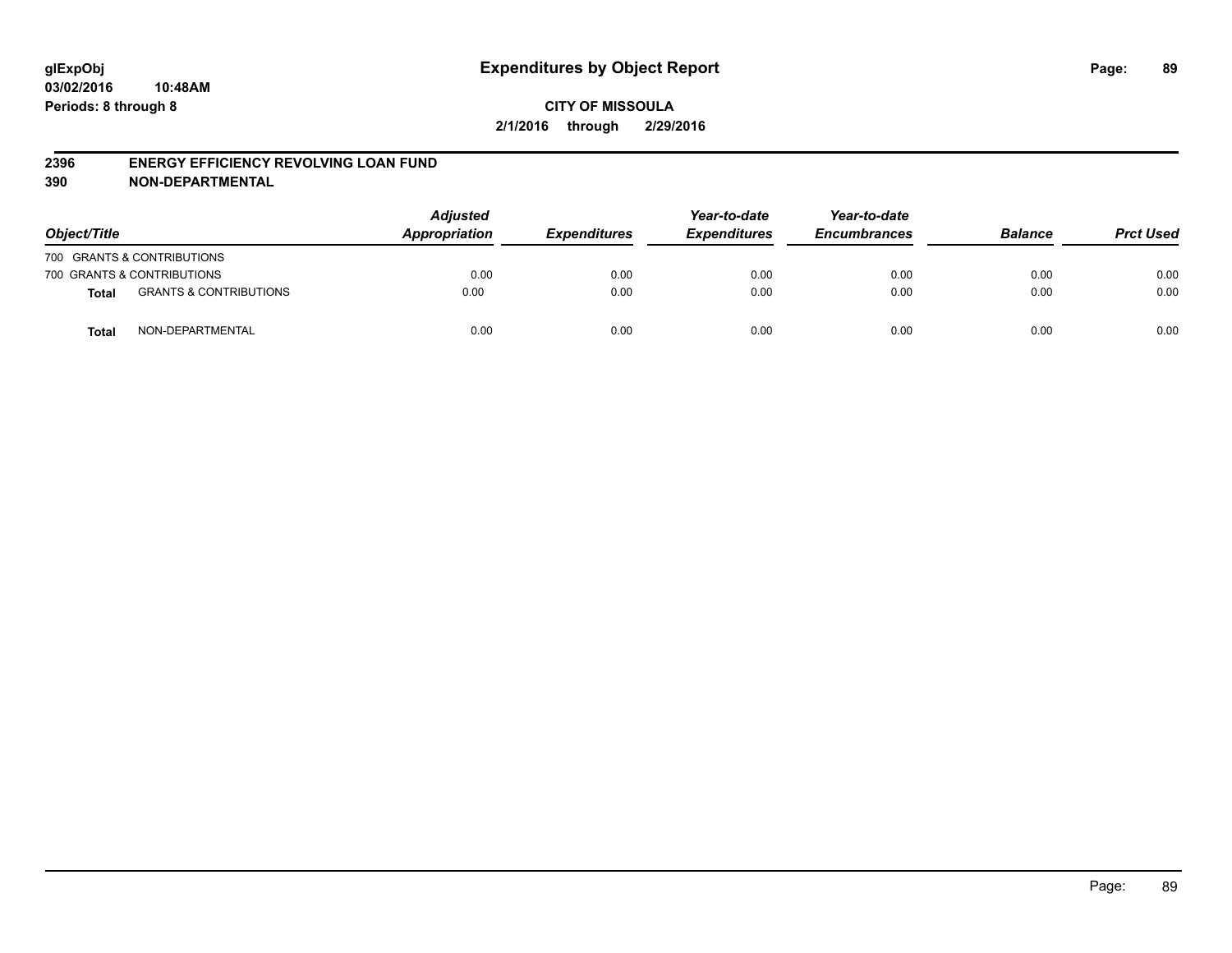# **glExpObj Expenditures by Object Report Page: 90**

**03/02/2016 10:48AM Periods: 8 through 8**

**CITY OF MISSOULA 2/1/2016 through 2/29/2016**

### **2396 ENERGY EFFICIENCY REVOLVING LOAN FUND**

| Object/Title               |                                   | <b>Adjusted</b><br>Appropriation | <b>Expenditures</b> | Year-to-date<br><b>Expenditures</b> | Year-to-date<br><b>Encumbrances</b> | <b>Balance</b> | <b>Prct Used</b> |
|----------------------------|-----------------------------------|----------------------------------|---------------------|-------------------------------------|-------------------------------------|----------------|------------------|
| 700 GRANTS & CONTRIBUTIONS |                                   |                                  |                     |                                     |                                     |                |                  |
| 700 GRANTS & CONTRIBUTIONS |                                   | 0.00                             | 0.00                | 0.00                                | 0.00                                | 0.00           | 0.00             |
| <b>Total</b>               | <b>GRANTS &amp; CONTRIBUTIONS</b> | 0.00                             | 0.00                | 0.00                                | 0.00                                | 0.00           | 0.00             |
| Total                      | ENERGY EFFICIENCY REVOLVING LOAN  | 0.00                             | 0.00                | 0.00                                | 0.00                                | 0.00           | 0.00             |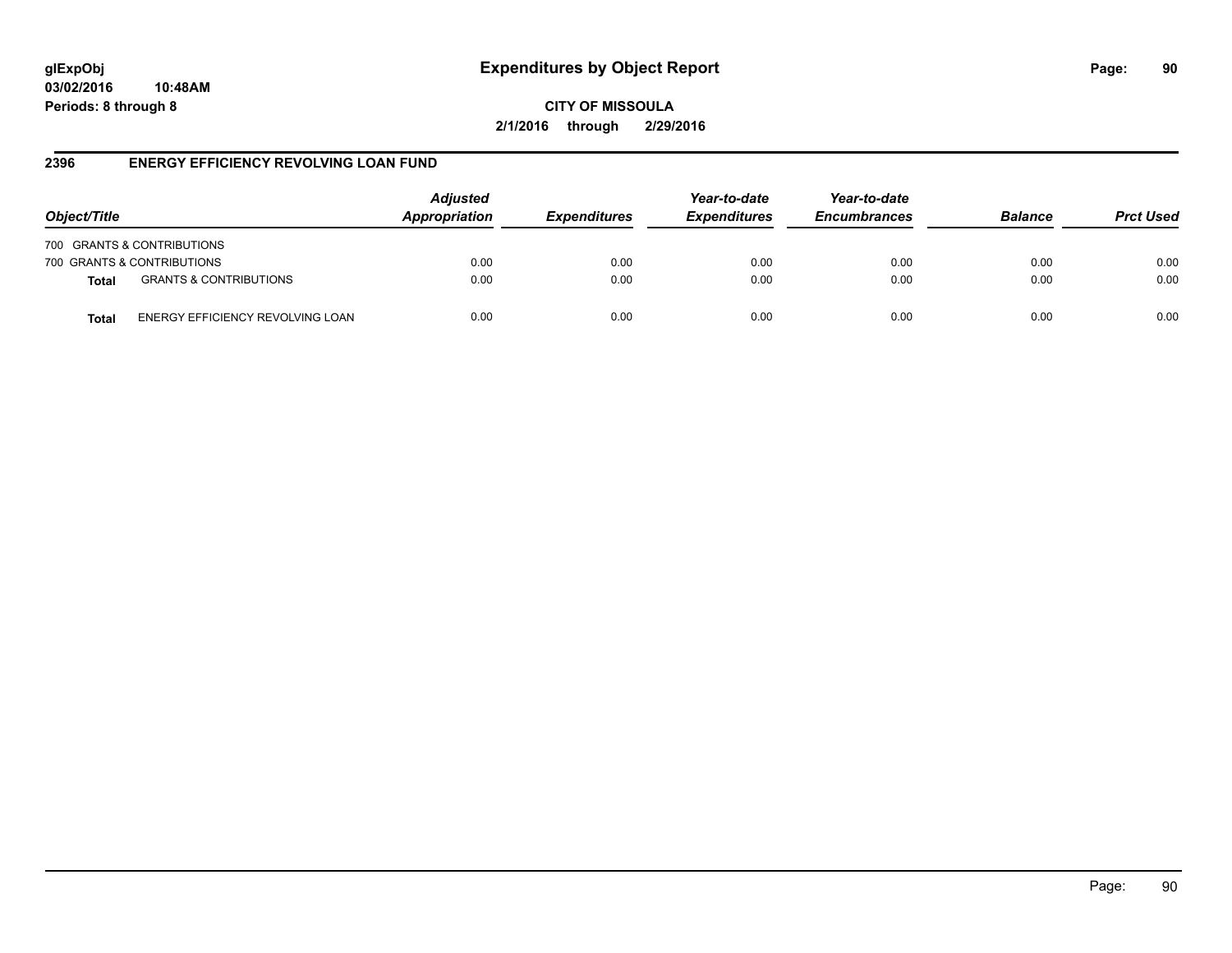### **2399 DANGEROUS BUILDING DEMOLITION & REPAIR F**

**310 BUILDING INSPECTION**

| Object/Title              |                            | <b>Adjusted</b><br><b>Appropriation</b> | <b>Expenditures</b> | Year-to-date<br><b>Expenditures</b> | Year-to-date<br><b>Encumbrances</b> | <b>Balance</b> | <b>Prct Used</b> |
|---------------------------|----------------------------|-----------------------------------------|---------------------|-------------------------------------|-------------------------------------|----------------|------------------|
| 500 FIXED CHARGES         |                            |                                         |                     |                                     |                                     |                |                  |
| 550 MERCHANT SERVICE FEES |                            | 0.00                                    | 0.00                | 0.00                                | 0.00                                | 0.00           | 0.00             |
| <b>Total</b>              | <b>FIXED CHARGES</b>       | 0.00                                    | 0.00                | 0.00                                | 0.00                                | 0.00           | 0.00             |
| 800 OTHER OBJECTS         |                            |                                         |                     |                                     |                                     |                |                  |
| 845 CONTINGENCY           |                            | 15,000.00                               | 0.00                | 0.00                                | 0.00                                | 15,000.00      | 0.00             |
| <b>Total</b>              | OTHER OBJECTS              | 15,000.00                               | 0.00                | 0.00                                | 0.00                                | 15,000.00      | 0.00             |
| <b>Total</b>              | <b>BUILDING INSPECTION</b> | 15,000.00                               | 0.00                | 0.00                                | 0.00                                | 15,000.00      | 0.00             |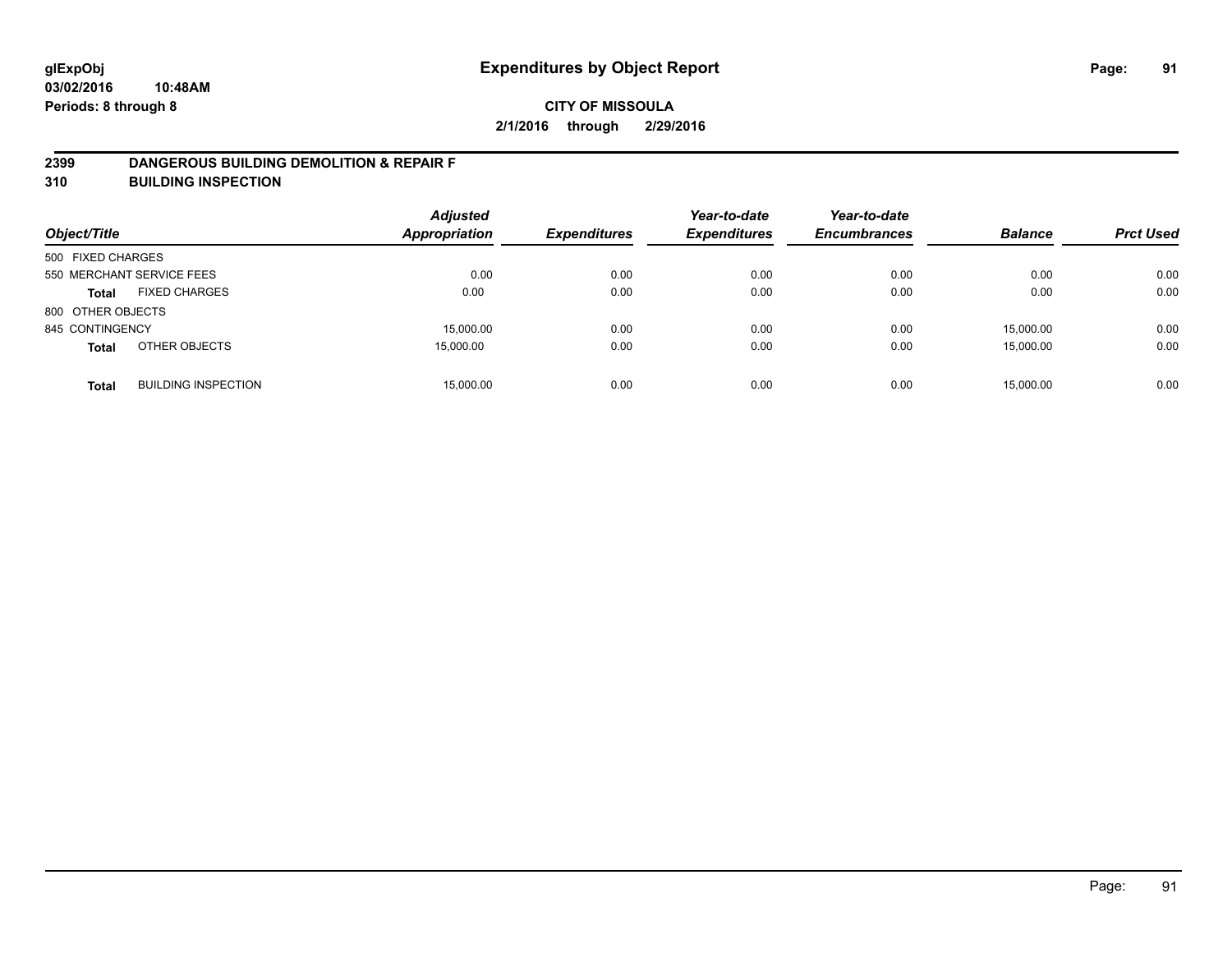## **CITY OF MISSOULA 2/1/2016 through 2/29/2016**

### **2399 DANGEROUS BUILDING DEMOLITION & REPAIR F**

| Object/Title      |                                   | <b>Adjusted</b><br>Appropriation | <b>Expenditures</b> | Year-to-date<br><b>Expenditures</b> | Year-to-date<br><b>Encumbrances</b> | <b>Balance</b> | <b>Prct Used</b> |
|-------------------|-----------------------------------|----------------------------------|---------------------|-------------------------------------|-------------------------------------|----------------|------------------|
| 500 FIXED CHARGES |                                   |                                  |                     |                                     |                                     |                |                  |
|                   | 550 MERCHANT SERVICE FEES         | 0.00                             | 0.00                | 0.00                                | 0.00                                | 0.00           | 0.00             |
| <b>Total</b>      | <b>FIXED CHARGES</b>              | 0.00                             | 0.00                | 0.00                                | 0.00                                | 0.00           | 0.00             |
| 800 OTHER OBJECTS |                                   |                                  |                     |                                     |                                     |                |                  |
| 845 CONTINGENCY   |                                   | 15,000.00                        | 0.00                | 0.00                                | 0.00                                | 15,000.00      | 0.00             |
| <b>Total</b>      | OTHER OBJECTS                     | 15,000.00                        | 0.00                | 0.00                                | 0.00                                | 15,000.00      | 0.00             |
| <b>Total</b>      | DANGEROUS BUILDING DEMOLITION & F | 15.000.00                        | 0.00                | 0.00                                | 0.00                                | 15,000.00      | 0.00             |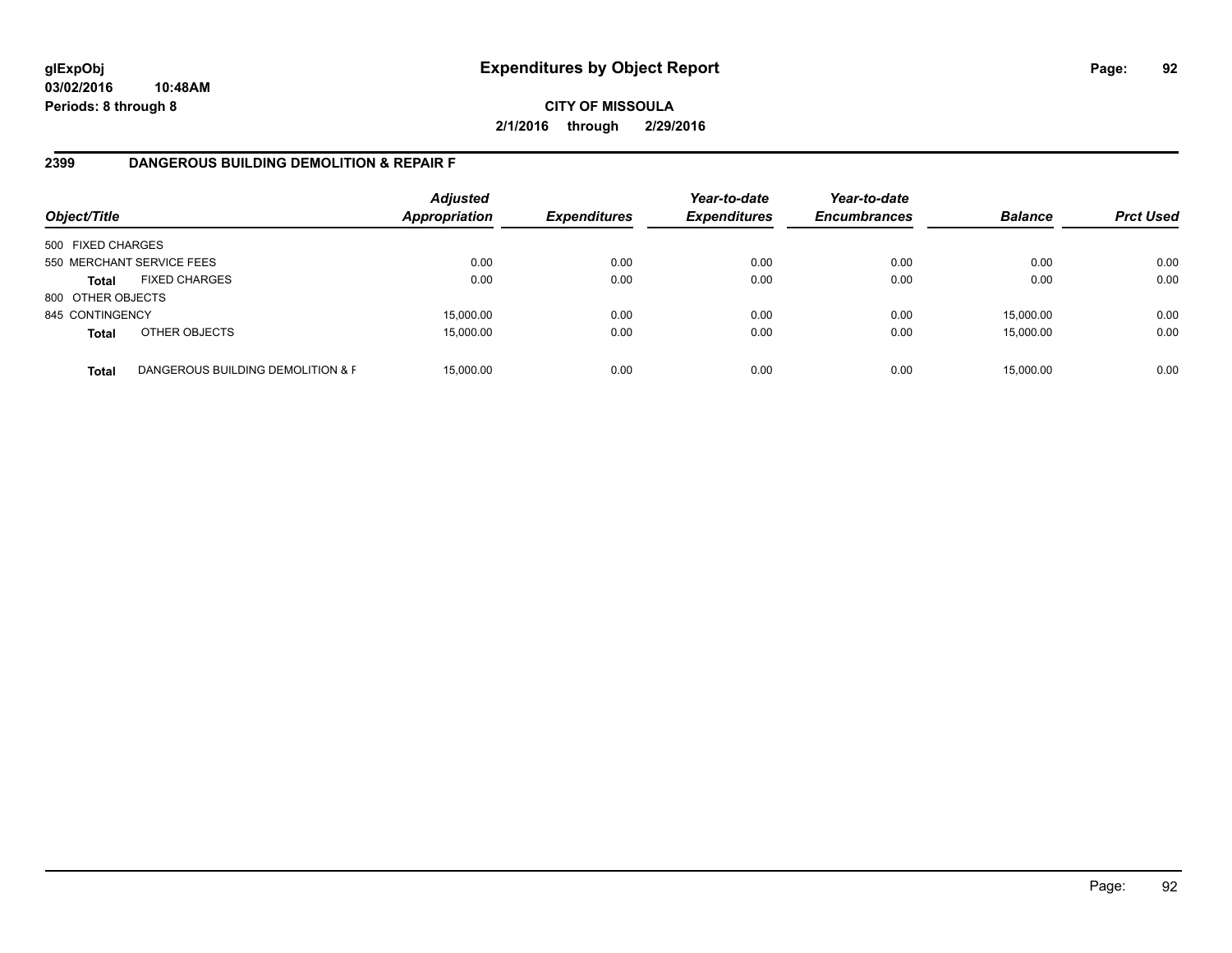### **CITY OF MISSOULA 2/1/2016 through 2/29/2016**

#### **2400 STREET LIGHTING ASSESSMENTS FUND**

#### **280 PUBLIC WORKS OPERATIONS**

|                          |                               | <b>Adjusted</b>      |                     | Year-to-date        | Year-to-date        | <b>Balance</b> |                  |
|--------------------------|-------------------------------|----------------------|---------------------|---------------------|---------------------|----------------|------------------|
| Object/Title             |                               | <b>Appropriation</b> | <b>Expenditures</b> | <b>Expenditures</b> | <b>Encumbrances</b> |                | <b>Prct Used</b> |
| 300 PURCHASED SERVICES   |                               |                      |                     |                     |                     |                |                  |
|                          | 341 ELECTRICITY & NATURAL GAS | 327.174.00           | 30.175.25           | 192.180.02          | 0.00                | 134.993.98     | 58.74            |
|                          | 350 PROFESSIONAL SERVICES     | 22.902.00            | 0.00                | 7.726.00            | 0.00                | 15.176.00      | 33.74            |
| 360 REPAIR & MAINTENANCE |                               | 0.00                 | 0.00                | 0.00                | 0.00                | 0.00           | 0.00             |
| <b>Total</b>             | <b>PURCHASED SERVICES</b>     | 350.076.00           | 30.175.25           | 199,906.02          | 0.00                | 150.169.98     | 57.10            |
| 500 FIXED CHARGES        |                               |                      |                     |                     |                     |                |                  |
|                          | 550 MERCHANT SERVICE FEES     | 0.00                 | 0.00                | 0.00                | 0.00                | 0.00           | 0.00             |
| <b>Total</b>             | <b>FIXED CHARGES</b>          | 0.00                 | 0.00                | 0.00                | 0.00                | 0.00           | 0.00             |
| <b>Total</b>             | PUBLIC WORKS OPERATIONS       | 350.076.00           | 30.175.25           | 199.906.02          | 0.00                | 150.169.98     | 57.10            |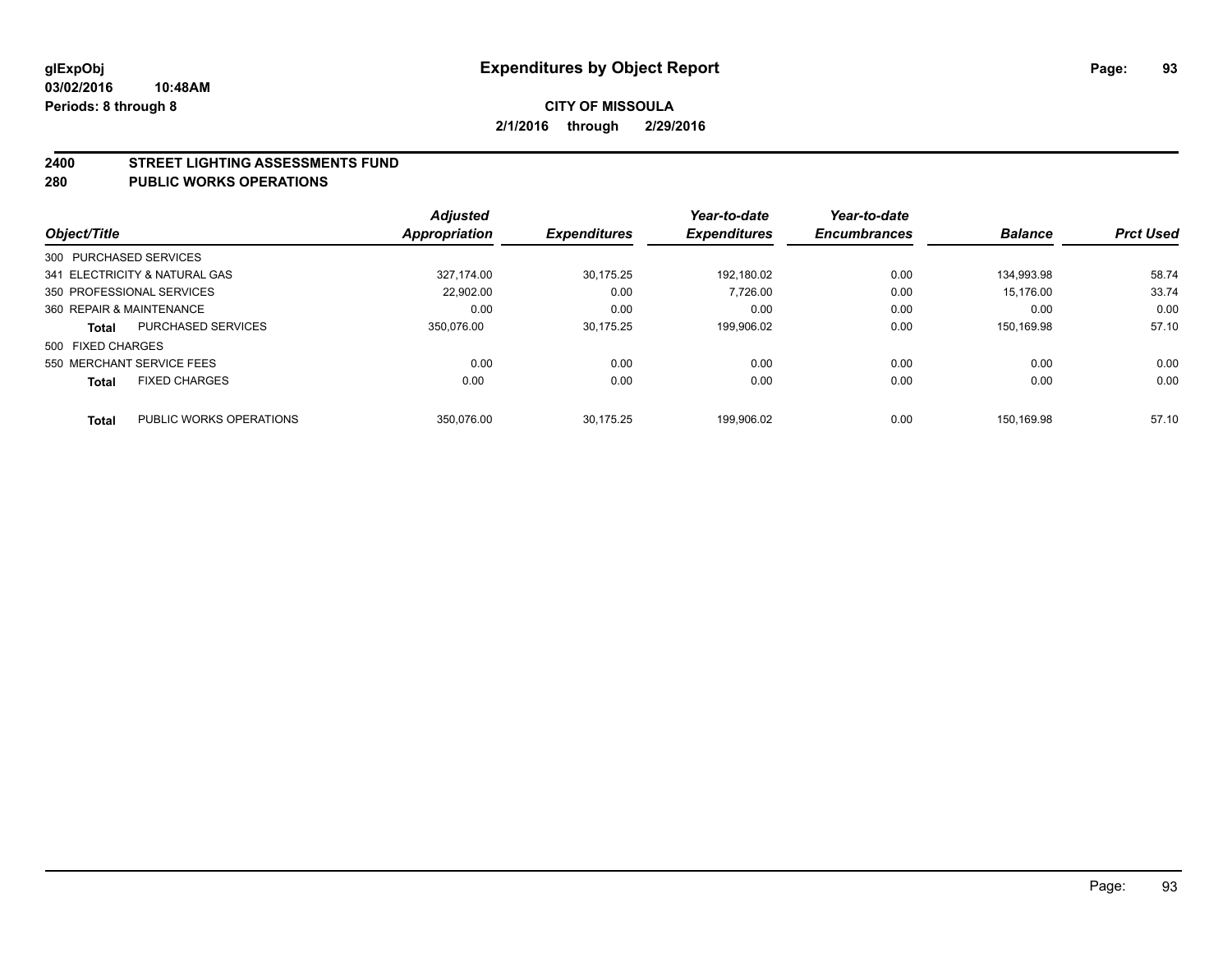### **2400 STREET LIGHTING ASSESSMENTS FUND**

| Object/Title              |                                  | Adjusted<br><b>Appropriation</b> | <b>Expenditures</b> | Year-to-date<br><b>Expenditures</b> | Year-to-date<br><b>Encumbrances</b> | <b>Balance</b> | <b>Prct Used</b> |
|---------------------------|----------------------------------|----------------------------------|---------------------|-------------------------------------|-------------------------------------|----------------|------------------|
| 300 PURCHASED SERVICES    |                                  |                                  |                     |                                     |                                     |                |                  |
|                           | 341 ELECTRICITY & NATURAL GAS    | 327.174.00                       | 30.175.25           | 192.180.02                          | 0.00                                | 134.993.98     | 58.74            |
| 350 PROFESSIONAL SERVICES |                                  | 22.902.00                        | 0.00                | 7.726.00                            | 0.00                                | 15,176.00      | 33.74            |
| 360 REPAIR & MAINTENANCE  |                                  | 0.00                             | 0.00                | 0.00                                | 0.00                                | 0.00           | 0.00             |
| Total                     | <b>PURCHASED SERVICES</b>        | 350.076.00                       | 30.175.25           | 199,906.02                          | 0.00                                | 150.169.98     | 57.10            |
| 500 FIXED CHARGES         |                                  |                                  |                     |                                     |                                     |                |                  |
|                           | 550 MERCHANT SERVICE FEES        | 0.00                             | 0.00                | 0.00                                | 0.00                                | 0.00           | 0.00             |
| <b>Total</b>              | <b>FIXED CHARGES</b>             | 0.00                             | 0.00                | 0.00                                | 0.00                                | 0.00           | 0.00             |
| <b>Total</b>              | STREET LIGHTING ASSESSMENTS FUND | 350.076.00                       | 30.175.25           | 199.906.02                          | 0.00                                | 150.169.98     | 57.10            |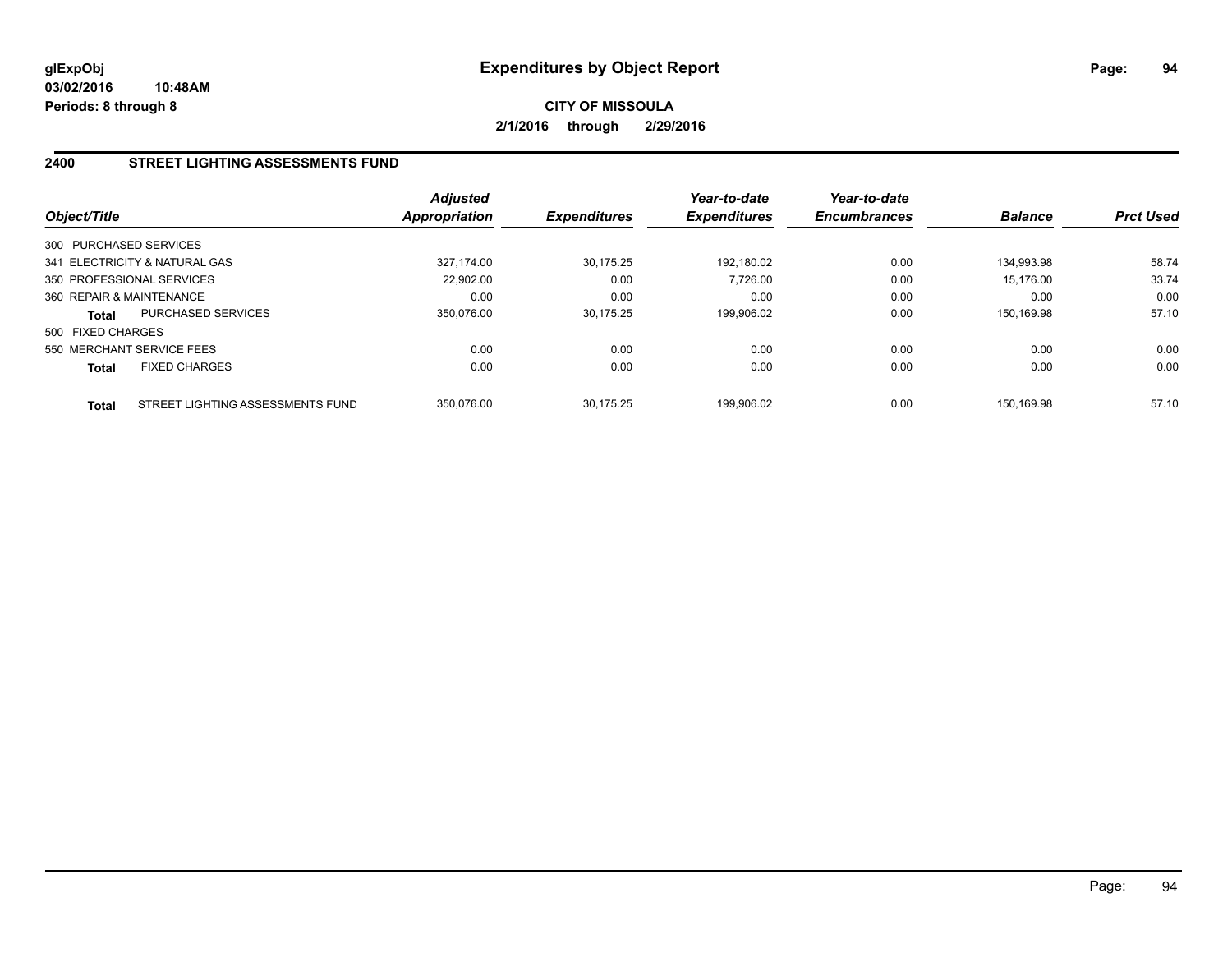#### **2500 STREET MAINTENANCE ASSESSMENT FUND**

**390 NON-DEPARTMENTAL**

| Object/Title           |                              | <b>Adjusted</b><br><b>Appropriation</b> | <b>Expenditures</b> | Year-to-date<br><b>Expenditures</b> | Year-to-date<br><b>Encumbrances</b> | <b>Balance</b> | <b>Prct Used</b> |
|------------------------|------------------------------|-----------------------------------------|---------------------|-------------------------------------|-------------------------------------|----------------|------------------|
|                        |                              |                                         |                     |                                     |                                     |                |                  |
| 300 PURCHASED SERVICES |                              |                                         |                     |                                     |                                     |                |                  |
| 345 GARBAGE            |                              | 32.014.00                               | 1,332.59            | 13,377.44                           | 0.00                                | 18,636.56      | 41.79            |
| <b>Total</b>           | <b>PURCHASED SERVICES</b>    | 32.014.00                               | 1,332.59            | 13.377.44                           | 0.00                                | 18.636.56      | 41.79            |
| 500 FIXED CHARGES      |                              |                                         |                     |                                     |                                     |                |                  |
|                        | 550 MERCHANT SERVICE FEES    | 0.00                                    | 0.00                | 0.00                                | 0.00                                | 0.00           | 0.00             |
| <b>Total</b>           | <b>FIXED CHARGES</b>         | 0.00                                    | 0.00                | 0.00                                | 0.00                                | 0.00           | 0.00             |
| 800 OTHER OBJECTS      |                              |                                         |                     |                                     |                                     |                |                  |
|                        | 820 TRANSFERS TO OTHER FUNDS | 27.281.00                               | 0.00                | 13.641.00                           | 0.00                                | 13.640.00      | 50.00            |
| <b>Total</b>           | OTHER OBJECTS                | 27,281.00                               | 0.00                | 13,641.00                           | 0.00                                | 13,640.00      | 50.00            |
|                        |                              |                                         |                     |                                     |                                     |                |                  |
| <b>Total</b>           | NON-DEPARTMENTAL             | 59,295.00                               | 1,332.59            | 27,018.44                           | 0.00                                | 32,276.56      | 45.57            |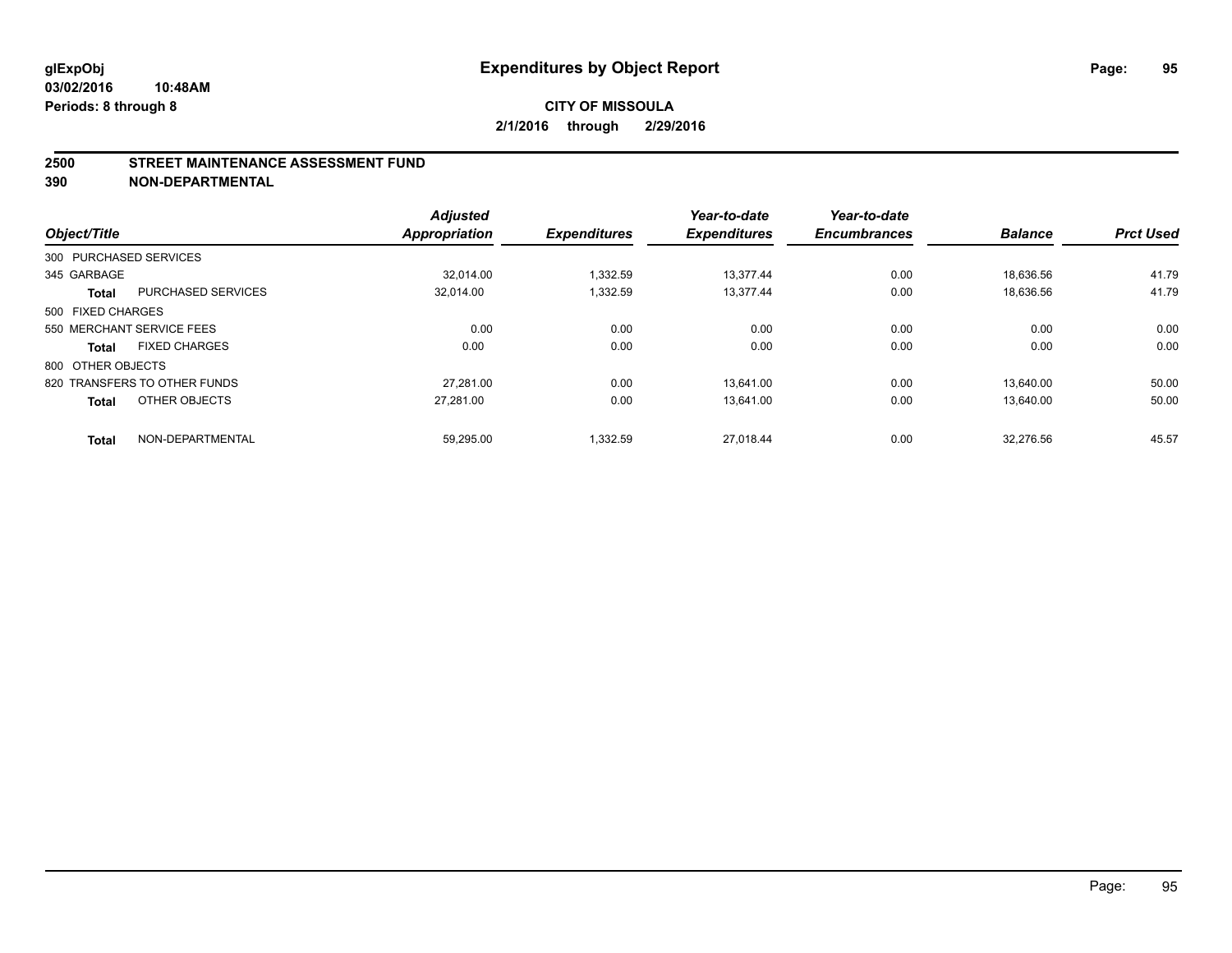### **2500 STREET MAINTENANCE ASSESSMENT FUND**

| Object/Title           |                                  | <b>Adjusted</b><br><b>Appropriation</b> | <b>Expenditures</b> | Year-to-date<br><b>Expenditures</b> | Year-to-date<br><b>Encumbrances</b> | <b>Balance</b> | <b>Prct Used</b> |
|------------------------|----------------------------------|-----------------------------------------|---------------------|-------------------------------------|-------------------------------------|----------------|------------------|
| 300 PURCHASED SERVICES |                                  |                                         |                     |                                     |                                     |                |                  |
| 345 GARBAGE            |                                  | 32.014.00                               | 1.332.59            | 13.377.44                           | 0.00                                | 18.636.56      | 41.79            |
| Total                  | <b>PURCHASED SERVICES</b>        | 32,014.00                               | 1,332.59            | 13,377.44                           | 0.00                                | 18,636.56      | 41.79            |
| 500 FIXED CHARGES      |                                  |                                         |                     |                                     |                                     |                |                  |
|                        | 550 MERCHANT SERVICE FEES        | 0.00                                    | 0.00                | 0.00                                | 0.00                                | 0.00           | 0.00             |
| <b>Total</b>           | <b>FIXED CHARGES</b>             | 0.00                                    | 0.00                | 0.00                                | 0.00                                | 0.00           | 0.00             |
| 800 OTHER OBJECTS      |                                  |                                         |                     |                                     |                                     |                |                  |
|                        | 820 TRANSFERS TO OTHER FUNDS     | 27.281.00                               | 0.00                | 13.641.00                           | 0.00                                | 13.640.00      | 50.00            |
| <b>Total</b>           | OTHER OBJECTS                    | 27,281.00                               | 0.00                | 13,641.00                           | 0.00                                | 13,640.00      | 50.00            |
| <b>Total</b>           | STREET MAINTENANCE ASSESSMENT FI | 59.295.00                               | 1.332.59            | 27.018.44                           | 0.00                                | 32.276.56      | 45.57            |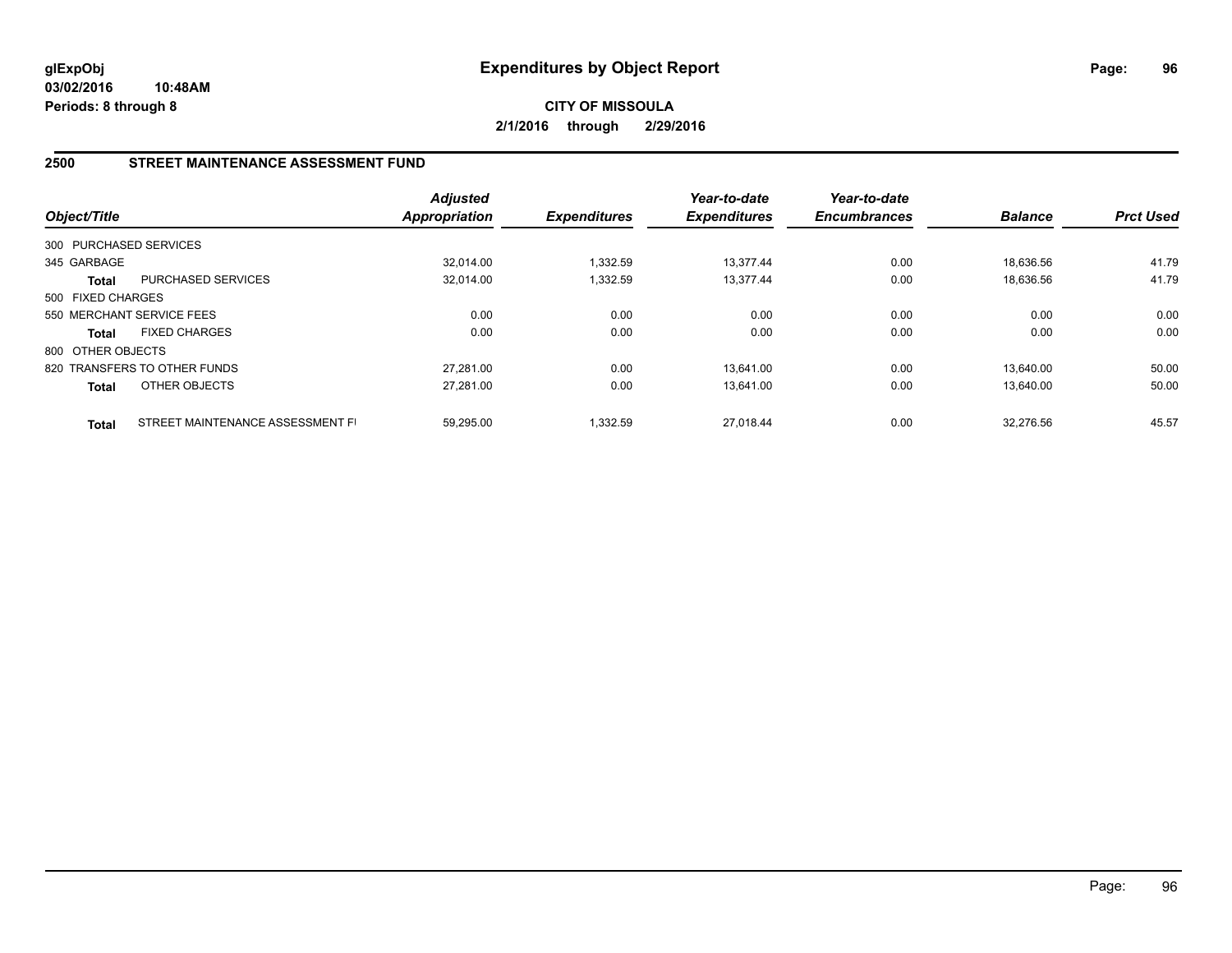### **2510 RUSSELL PARK MAINTENANCE ASSESSMENT FUND**

**370 PARKS & RECREATION**

| Object/Title                         | <b>Adjusted</b><br>Appropriation | <b>Expenditures</b> | Year-to-date<br><b>Expenditures</b> | Year-to-date<br><b>Encumbrances</b> | <b>Balance</b> | <b>Prct Used</b> |
|--------------------------------------|----------------------------------|---------------------|-------------------------------------|-------------------------------------|----------------|------------------|
| 500 FIXED CHARGES                    |                                  |                     |                                     |                                     |                |                  |
| 550 MERCHANT SERVICE FEES            | 0.00                             | 0.00                | 0.00                                | 0.00                                | 0.00           | 0.00             |
| <b>FIXED CHARGES</b><br><b>Total</b> | 0.00                             | 0.00                | 0.00                                | 0.00                                | 0.00           | 0.00             |
| 800 OTHER OBJECTS                    |                                  |                     |                                     |                                     |                |                  |
| 820 TRANSFERS TO OTHER FUNDS         | 0.00                             | 0.00                | 0.00                                | 0.00                                | 0.00           | 0.00             |
| OTHER OBJECTS<br><b>Total</b>        | 0.00                             | 0.00                | 0.00                                | 0.00                                | 0.00           | 0.00             |
| PARKS & RECREATION<br><b>Total</b>   | 0.00                             | 0.00                | 0.00                                | 0.00                                | 0.00           | 0.00             |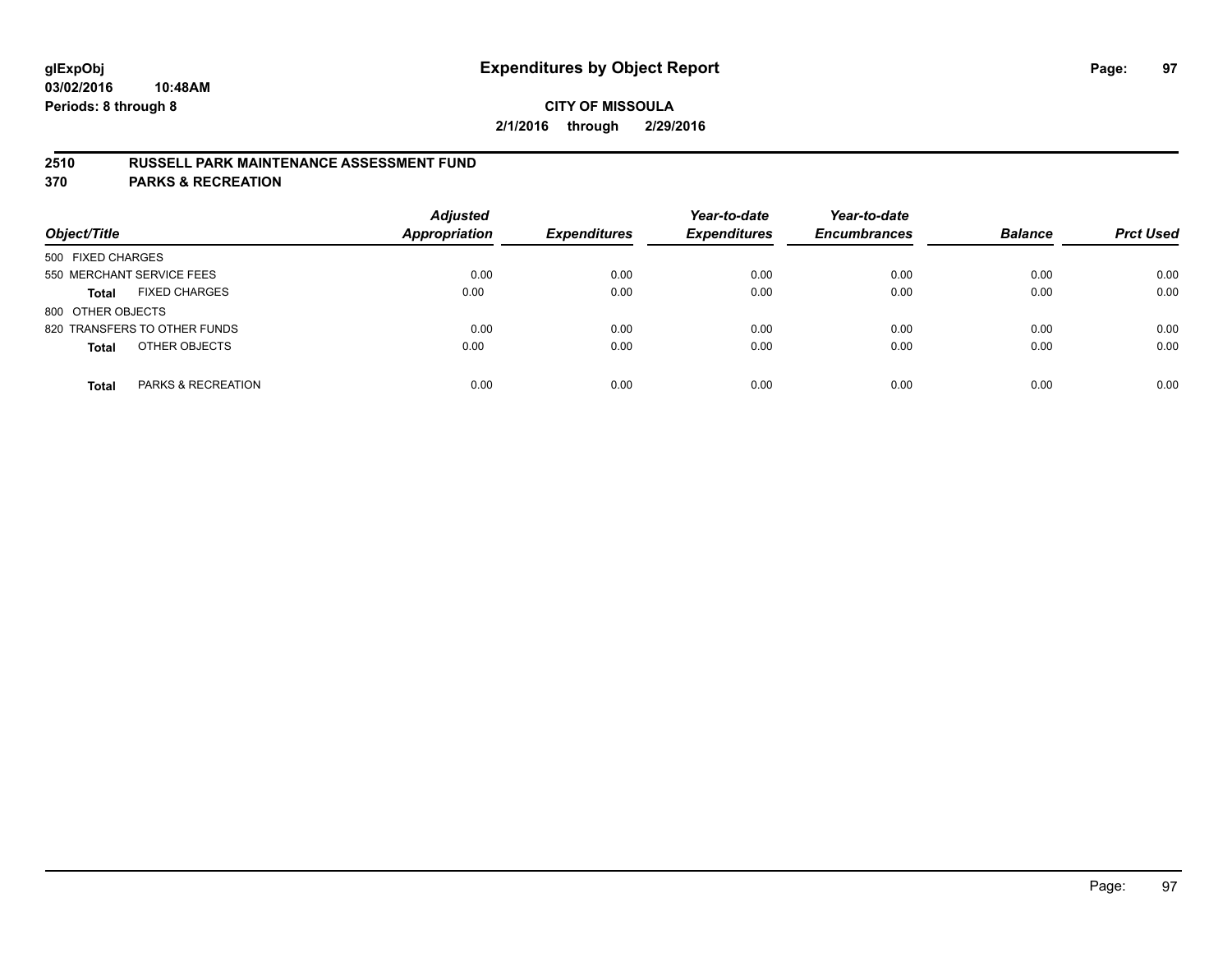## **CITY OF MISSOULA 2/1/2016 through 2/29/2016**

### **2510 RUSSELL PARK MAINTENANCE ASSESSMENT FUND**

| Object/Title              |                                  | <b>Adjusted</b><br><b>Appropriation</b> | <b>Expenditures</b> | Year-to-date<br><b>Expenditures</b> | Year-to-date<br><b>Encumbrances</b> | <b>Balance</b> | <b>Prct Used</b> |
|---------------------------|----------------------------------|-----------------------------------------|---------------------|-------------------------------------|-------------------------------------|----------------|------------------|
| 500 FIXED CHARGES         |                                  |                                         |                     |                                     |                                     |                |                  |
| 550 MERCHANT SERVICE FEES |                                  | 0.00                                    | 0.00                | 0.00                                | 0.00                                | 0.00           | 0.00             |
| <b>Total</b>              | <b>FIXED CHARGES</b>             | 0.00                                    | 0.00                | 0.00                                | 0.00                                | 0.00           | 0.00             |
| 800 OTHER OBJECTS         |                                  |                                         |                     |                                     |                                     |                |                  |
|                           | 820 TRANSFERS TO OTHER FUNDS     | 0.00                                    | 0.00                | 0.00                                | 0.00                                | 0.00           | 0.00             |
| <b>Total</b>              | OTHER OBJECTS                    | 0.00                                    | 0.00                | 0.00                                | 0.00                                | 0.00           | 0.00             |
| <b>Total</b>              | RUSSELL PARK MAINTENANCE ASSESSN | 0.00                                    | 0.00                | 0.00                                | 0.00                                | 0.00           | 0.00             |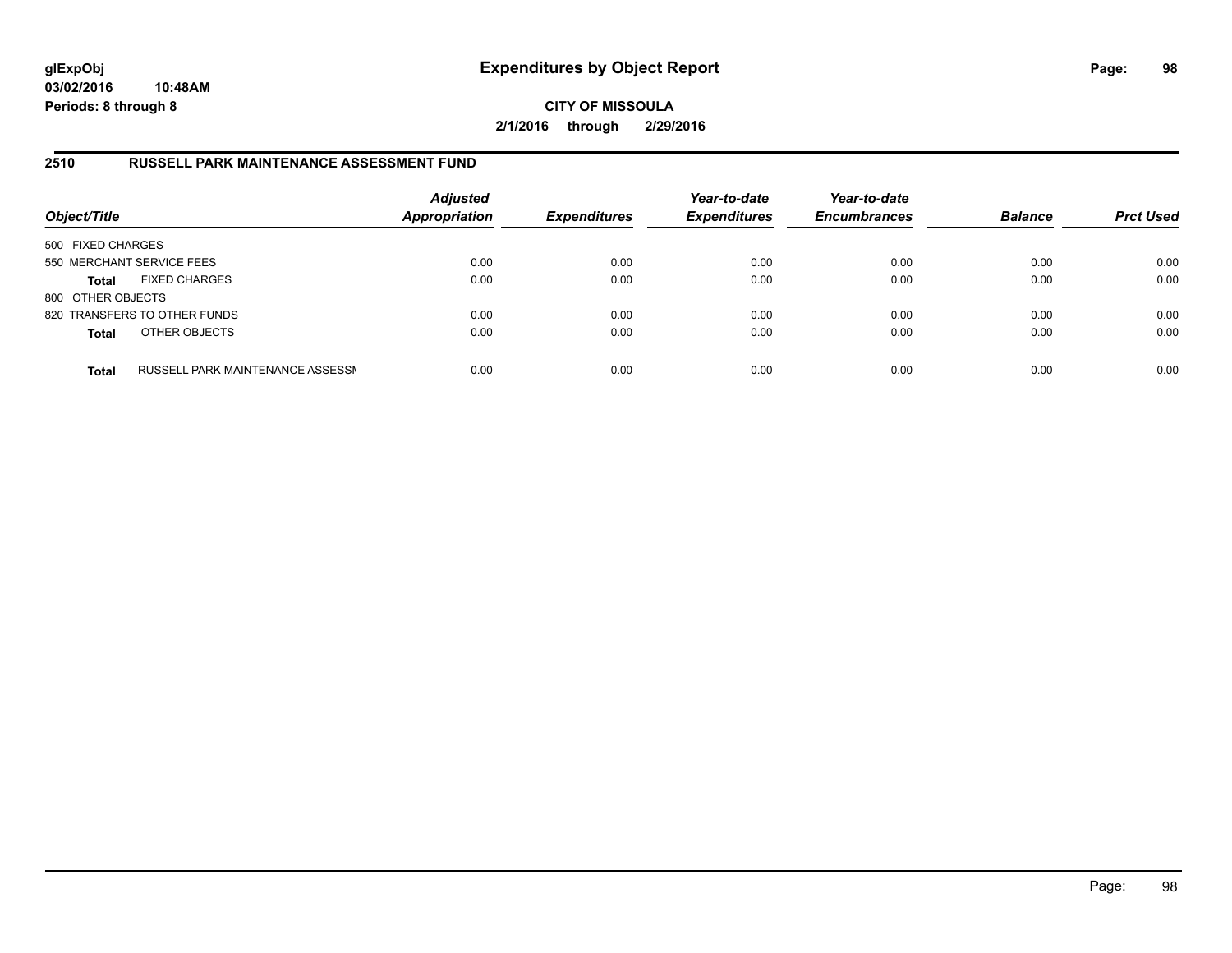## **2511 WILLOWWOOD PARK MAINTENANCE ASSESSMENT F**

**370 PARKS & RECREATION**

| Object/Title                |                               | <b>Adjusted</b><br><b>Appropriation</b> | <b>Expenditures</b> | Year-to-date<br><b>Expenditures</b> | Year-to-date<br><b>Encumbrances</b> | <b>Balance</b> | <b>Prct Used</b> |
|-----------------------------|-------------------------------|-----------------------------------------|---------------------|-------------------------------------|-------------------------------------|----------------|------------------|
| 500 FIXED CHARGES           |                               |                                         |                     |                                     |                                     |                |                  |
|                             | 550 MERCHANT SERVICE FEES     | 0.00                                    | 0.00                | 0.00                                | 0.00                                | 0.00           | 0.00             |
| <b>Total</b>                | <b>FIXED CHARGES</b>          | 0.00                                    | 0.00                | 0.00                                | 0.00                                | 0.00           | 0.00             |
| 600 DEBT SERVICE            |                               |                                         |                     |                                     |                                     |                |                  |
| 620 INTEREST / SERVICE FEES |                               | 0.00                                    | 0.00                | 0.00                                | 0.00                                | 0.00           | 0.00             |
| Total                       | <b>DEBT SERVICE</b>           | 0.00                                    | 0.00                | 0.00                                | 0.00                                | 0.00           | 0.00             |
| 800 OTHER OBJECTS           |                               |                                         |                     |                                     |                                     |                |                  |
|                             | 820 TRANSFERS TO OTHER FUNDS  | 0.00                                    | 0.00                | 0.00                                | 0.00                                | 0.00           | 0.00             |
| Total                       | OTHER OBJECTS                 | 0.00                                    | 0.00                | 0.00                                | 0.00                                | 0.00           | 0.00             |
|                             |                               |                                         |                     |                                     |                                     |                |                  |
| <b>Total</b>                | <b>PARKS &amp; RECREATION</b> | 0.00                                    | 0.00                | 0.00                                | 0.00                                | 0.00           | 0.00             |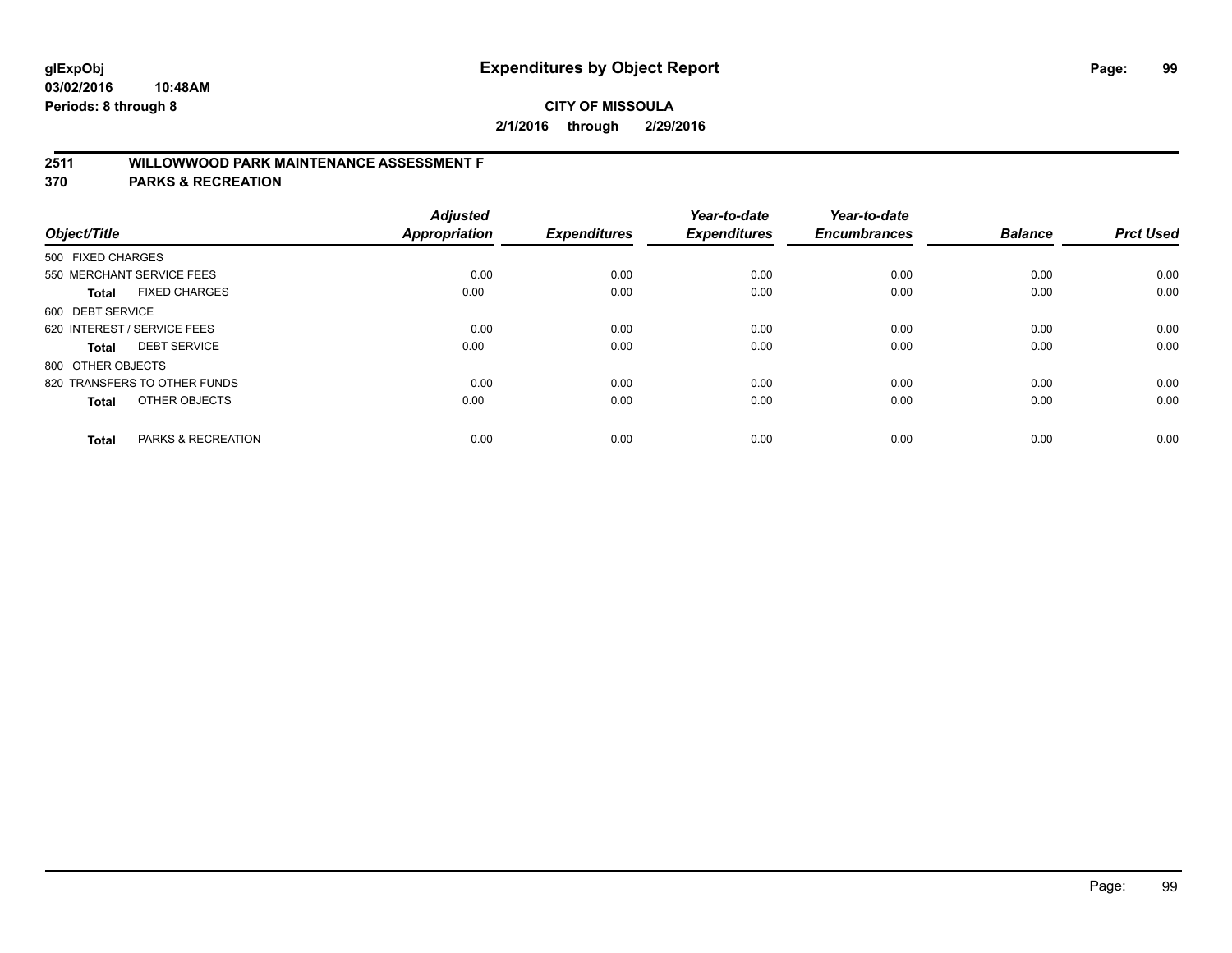## **2511 WILLOWWOOD PARK MAINTENANCE ASSESSMENT F**

| Object/Title      |                                 | <b>Adjusted</b><br>Appropriation | <b>Expenditures</b> | Year-to-date<br><b>Expenditures</b> | Year-to-date<br><b>Encumbrances</b> | <b>Balance</b> | <b>Prct Used</b> |
|-------------------|---------------------------------|----------------------------------|---------------------|-------------------------------------|-------------------------------------|----------------|------------------|
| 500 FIXED CHARGES |                                 |                                  |                     |                                     |                                     |                |                  |
|                   | 550 MERCHANT SERVICE FEES       | 0.00                             | 0.00                | 0.00                                | 0.00                                | 0.00           | 0.00             |
| <b>Total</b>      | <b>FIXED CHARGES</b>            | 0.00                             | 0.00                | 0.00                                | 0.00                                | 0.00           | 0.00             |
| 600 DEBT SERVICE  |                                 |                                  |                     |                                     |                                     |                |                  |
|                   | 620 INTEREST / SERVICE FEES     | 0.00                             | 0.00                | 0.00                                | 0.00                                | 0.00           | 0.00             |
| <b>Total</b>      | <b>DEBT SERVICE</b>             | 0.00                             | 0.00                | 0.00                                | 0.00                                | 0.00           | 0.00             |
| 800 OTHER OBJECTS |                                 |                                  |                     |                                     |                                     |                |                  |
|                   | 820 TRANSFERS TO OTHER FUNDS    | 0.00                             | 0.00                | 0.00                                | 0.00                                | 0.00           | 0.00             |
| <b>Total</b>      | OTHER OBJECTS                   | 0.00                             | 0.00                | 0.00                                | 0.00                                | 0.00           | 0.00             |
| <b>Total</b>      | WILLOWWOOD PARK MAINTENANCE ASS | 0.00                             | 0.00                | 0.00                                | 0.00                                | 0.00           | 0.00             |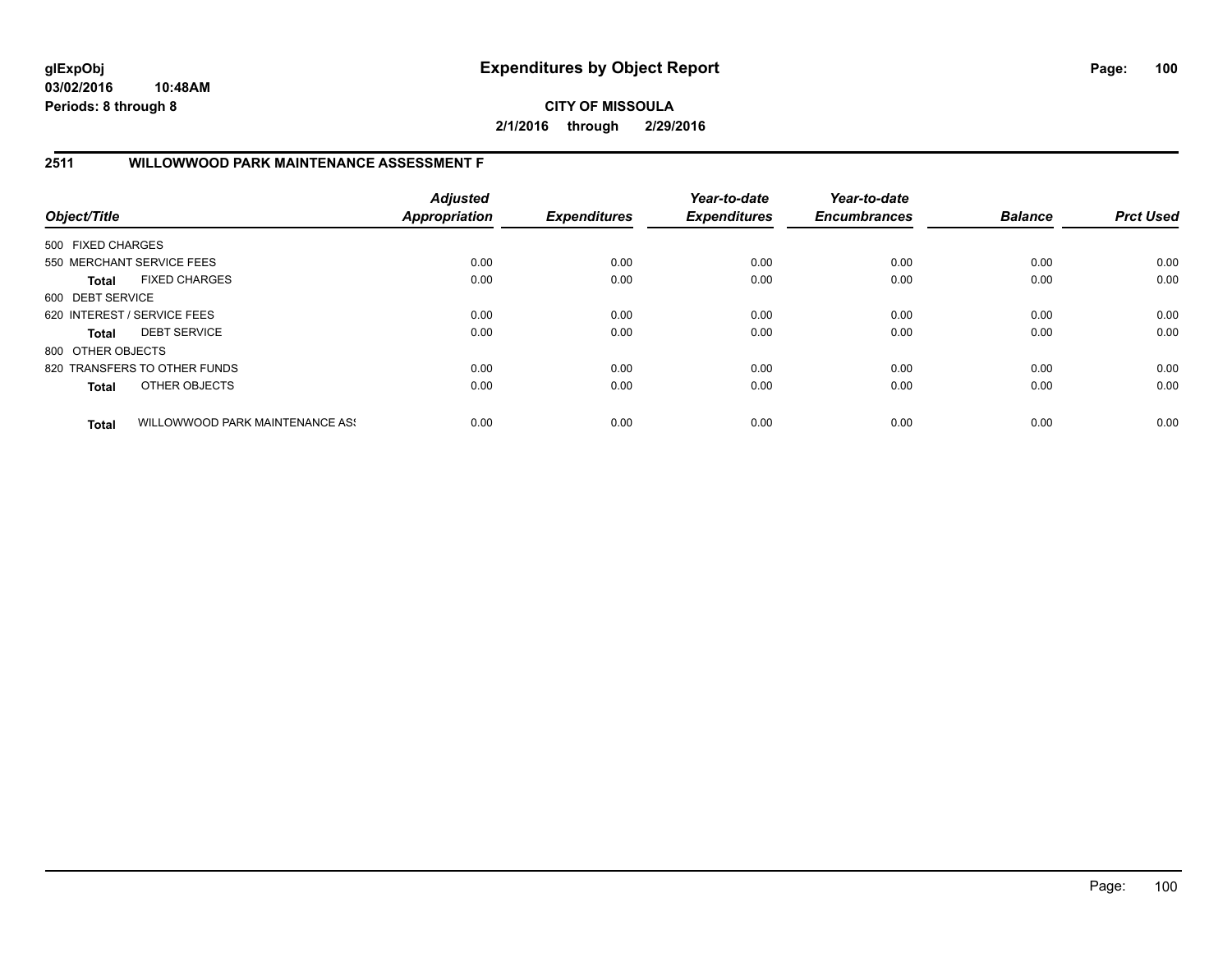#### **2512 ROAD DISTRICT #1**

**320 STREET MAINTENANCE**

|                                      | <b>Adjusted</b> |                     | Year-to-date        | Year-to-date        |                |                  |
|--------------------------------------|-----------------|---------------------|---------------------|---------------------|----------------|------------------|
| Object/Title                         | Appropriation   | <b>Expenditures</b> | <b>Expenditures</b> | <b>Encumbrances</b> | <b>Balance</b> | <b>Prct Used</b> |
| 100 PERSONAL SERVICES                |                 |                     |                     |                     |                |                  |
| 110 SALARIES AND WAGES               | 114,940.00      | 1,243.26            | 3,854.88            | 0.00                | 111,085.12     | 3.35             |
| 130 OTHER                            | 7.057.00        | 0.00                | 0.00                | 0.00                | 7,057.00       | 0.00             |
| <b>140 EMPLOYER CONTRIBUTIONS</b>    | 37,790.00       | 217.67              | 1,441.92            | 0.00                | 36,348.08      | 3.82             |
| 141 STATE RETIREMENT CONTRIBUTIONS   | 0.00            | 0.00                | 2.61                | 0.00                | $-2.61$        | 0.00             |
| PERSONAL SERVICES<br>Total           | 159,787.00      | 1,460.93            | 5,299.41            | 0.00                | 154,487.59     | 3.32             |
| 200 SUPPLIES                         |                 |                     |                     |                     |                |                  |
| 210 OFFICE SUPPLIES                  | 8,503.00        | 59.99               | 8,113.30            | 0.00                | 389.70         | 95.42            |
| 220 OPERATING SUPPLIES               | 91,014.00       | 0.00                | 93,003.99           | 0.00                | $-1,989.99$    | 102.19           |
| 230 REPAIR/MAINTENANCE               | 94,978.00       | 0.00                | 94,758.95           | 0.00                | 219.05         | 99.77            |
| 231 GASOLINE                         | 1,135.00        | 0.00                | 1,135.00            | 0.00                | 0.00           | 100.00           |
| 240 OTHER SUPPLIES                   | 400.00          | 0.00                | 0.00                | 0.00                | 400.00         | 0.00             |
| <b>SUPPLIES</b><br>Total             | 196,030.00      | 59.99               | 197,011.24          | 0.00                | $-981.24$      | 100.50           |
| 300 PURCHASED SERVICES               |                 |                     |                     |                     |                |                  |
| 310 COMMUNICATIONS                   | 1,000.00        | 0.00                | 0.00                | 0.00                | 1,000.00       | 0.00             |
| 330 PUBLICITY, SUBSCRIPTIONS & DUES  | 7,000.00        | 0.00                | 6,450.00            | 0.00                | 550.00         | 92.14            |
| 343 WATER CHARGES                    | 0.00            | 0.00                | 0.00                | 0.00                | 0.00           | 0.00             |
| 350 PROFESSIONAL SERVICES            | 89,500.00       | 15,312.50           | 21,343.25           | 0.00                | 68,156.75      | 23.85            |
| 370 TRAVEL                           | 1,450.00        | 0.00                | 678.41              | 0.00                | 771.59         | 46.79            |
| 380 TRAINING                         | 350.00          | 0.00                | 0.00                | 0.00                | 350.00         | 0.00             |
| PURCHASED SERVICES<br><b>Total</b>   | 99,300.00       | 15,312.50           | 28,471.66           | 0.00                | 70,828.34      | 28.67            |
| 400 BUILDING MATERIALS               |                 |                     |                     |                     |                |                  |
| 400 BUILDING MATERIALS               | 275,201.00      | 0.00                | 102,904.79          | 0.00                | 172,296.21     | 37.39            |
| <b>BUILDING MATERIALS</b><br>Total   | 275,201.00      | 0.00                | 102,904.79          | 0.00                | 172,296.21     | 37.39            |
| 500 FIXED CHARGES                    |                 |                     |                     |                     |                |                  |
| 500 FIXED CHARGES                    | 10,000.00       | 0.00                | 10,000.00           | 0.00                | 0.00           | 100.00           |
| 550 MERCHANT SERVICE FEES            | 0.00            | 0.00                | 0.00                | 0.00                | 0.00           | 0.00             |
| <b>FIXED CHARGES</b><br><b>Total</b> | 10,000.00       | 0.00                | 10,000.00           | 0.00                | 0.00           | 100.00           |
| 600 DEBT SERVICE                     |                 |                     |                     |                     |                |                  |
| 610 PRINCIPAL                        | 418,252.00      | 0.00                | 305,820.65          | 0.00                | 112,431.35     | 73.12            |
| 620 INTEREST / SERVICE FEES          | 48,753.00       | 3,509.18            | 54,764.97           | 0.00                | $-6,011.97$    | 112.33           |
| <b>DEBT SERVICE</b><br>Total         | 467,005.00      | 3,509.18            | 360,585.62          | 0.00                | 106,419.38     | 77.21            |
|                                      |                 |                     |                     |                     |                |                  |

800 OTHER OBJECTS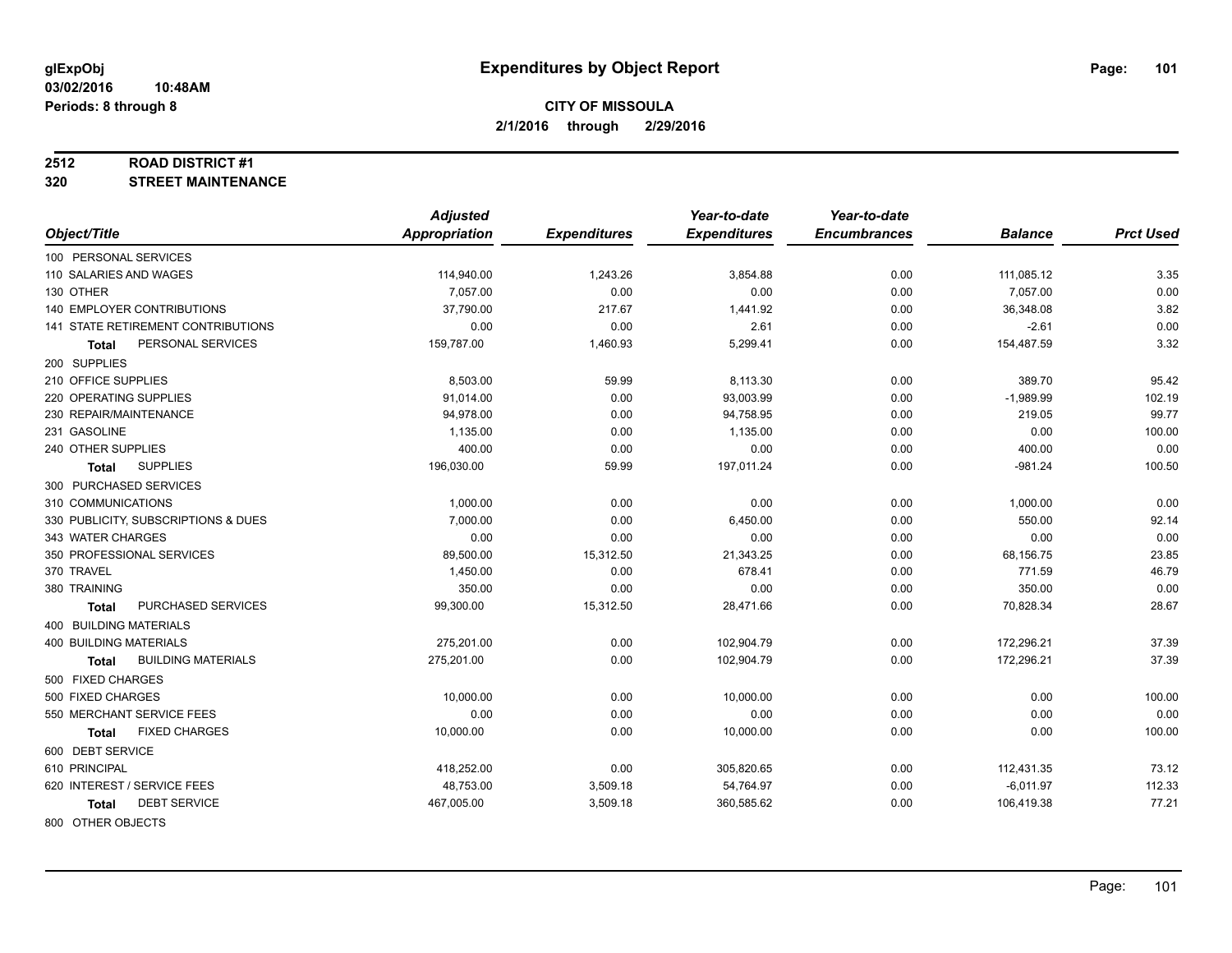#### **2512 ROAD DISTRICT #1**

**320 STREET MAINTENANCE**

| Object/Title       |                              | <b>Adjusted</b><br><b>Appropriation</b> | <b>Expenditures</b> | Year-to-date<br><b>Expenditures</b> | Year-to-date<br><b>Encumbrances</b> | <b>Balance</b> | <b>Prct Used</b> |
|--------------------|------------------------------|-----------------------------------------|---------------------|-------------------------------------|-------------------------------------|----------------|------------------|
|                    | 820 TRANSFERS TO OTHER FUNDS | 0.00                                    | 0.00                | 0.00                                | 0.00                                | 0.00           | 0.00             |
| 845 CONTINGENCY    |                              | 37.295.00                               | 0.00                | 24,856.33                           | 0.00                                | 12.438.67      | 66.65            |
| <b>Total</b>       | OTHER OBJECTS                | 37.295.00                               | 0.00                | 24,856.33                           | 0.00                                | 12.438.67      | 66.65            |
| 900 CAPITAL OUTLAY |                              |                                         |                     |                                     |                                     |                |                  |
| 930 IMPROVEMENTS   |                              | 478.000.00                              | 625.00              | 513.137.91                          | 0.00                                | $-35.137.91$   | 107.35           |
| <b>Total</b>       | <b>CAPITAL OUTLAY</b>        | 478.000.00                              | 625.00              | 513.137.91                          | 0.00                                | $-35.137.91$   | 107.35           |
| <b>Total</b>       | STREET MAINTENANCE           | 1,722,618.00                            | 20,967.60           | 1,242,266.96                        | 0.00                                | 480,351.04     | 72.12            |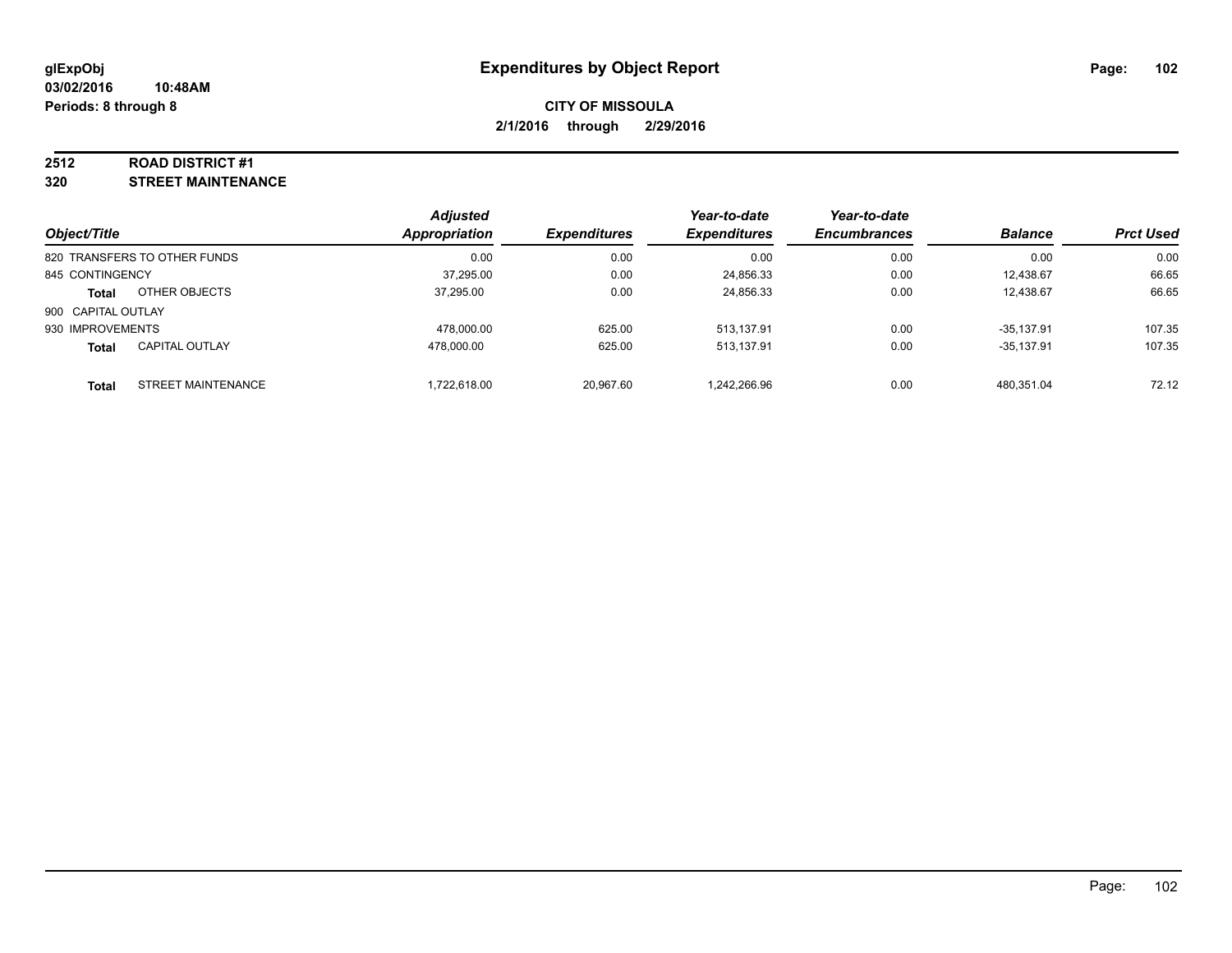### **2512 ROAD DISTRICT #1**

|                                           | <b>Adjusted</b> |                     | Year-to-date        | Year-to-date        |                |                  |  |
|-------------------------------------------|-----------------|---------------------|---------------------|---------------------|----------------|------------------|--|
| Object/Title                              | Appropriation   | <b>Expenditures</b> | <b>Expenditures</b> | <b>Encumbrances</b> | <b>Balance</b> | <b>Prct Used</b> |  |
| 100 PERSONAL SERVICES                     |                 |                     |                     |                     |                |                  |  |
| 110 SALARIES AND WAGES                    | 114,940.00      | 1,243.26            | 3,854.88            | 0.00                | 111,085.12     | 3.35             |  |
| 130 OTHER                                 | 7,057.00        | 0.00                | 0.00                | 0.00                | 7,057.00       | 0.00             |  |
| <b>140 EMPLOYER CONTRIBUTIONS</b>         | 37,790.00       | 217.67              | 1,441.92            | 0.00                | 36,348.08      | 3.82             |  |
| 141 STATE RETIREMENT CONTRIBUTIONS        | 0.00            | 0.00                | 2.61                | 0.00                | $-2.61$        | 0.00             |  |
| PERSONAL SERVICES<br><b>Total</b>         | 159,787.00      | 1,460.93            | 5,299.41            | 0.00                | 154,487.59     | 3.32             |  |
| 200 SUPPLIES                              |                 |                     |                     |                     |                |                  |  |
| 210 OFFICE SUPPLIES                       | 8,503.00        | 59.99               | 8,113.30            | 0.00                | 389.70         | 95.42            |  |
| 220 OPERATING SUPPLIES                    | 91,014.00       | 0.00                | 93,003.99           | 0.00                | $-1,989.99$    | 102.19           |  |
| 230 REPAIR/MAINTENANCE                    | 94,978.00       | 0.00                | 94,758.95           | 0.00                | 219.05         | 99.77            |  |
| 231 GASOLINE                              | 1,135.00        | 0.00                | 1,135.00            | 0.00                | 0.00           | 100.00           |  |
| 240 OTHER SUPPLIES                        | 400.00          | 0.00                | 0.00                | 0.00                | 400.00         | 0.00             |  |
| <b>SUPPLIES</b><br><b>Total</b>           | 196,030.00      | 59.99               | 197,011.24          | 0.00                | $-981.24$      | 100.50           |  |
| 300 PURCHASED SERVICES                    |                 |                     |                     |                     |                |                  |  |
| 310 COMMUNICATIONS                        | 1,000.00        | 0.00                | 0.00                | 0.00                | 1,000.00       | 0.00             |  |
| 330 PUBLICITY, SUBSCRIPTIONS & DUES       | 7,000.00        | 0.00                | 6,450.00            | 0.00                | 550.00         | 92.14            |  |
| 343 WATER CHARGES                         | 0.00            | 0.00                | 0.00                | 0.00                | 0.00           | 0.00             |  |
| 350 PROFESSIONAL SERVICES                 | 89,500.00       | 15,312.50           | 21,343.25           | 0.00                | 68,156.75      | 23.85            |  |
| 370 TRAVEL                                | 1,450.00        | 0.00                | 678.41              | 0.00                | 771.59         | 46.79            |  |
| 380 TRAINING                              | 350.00          | 0.00                | 0.00                | 0.00                | 350.00         | 0.00             |  |
| <b>PURCHASED SERVICES</b><br><b>Total</b> | 99,300.00       | 15,312.50           | 28,471.66           | 0.00                | 70,828.34      | 28.67            |  |
| <b>400 BUILDING MATERIALS</b>             |                 |                     |                     |                     |                |                  |  |
| <b>400 BUILDING MATERIALS</b>             | 275,201.00      | 0.00                | 102,904.79          | 0.00                | 172,296.21     | 37.39            |  |
| <b>BUILDING MATERIALS</b><br><b>Total</b> | 275,201.00      | 0.00                | 102,904.79          | 0.00                | 172,296.21     | 37.39            |  |
| 500 FIXED CHARGES                         |                 |                     |                     |                     |                |                  |  |
| 500 FIXED CHARGES                         | 10,000.00       | 0.00                | 10,000.00           | 0.00                | 0.00           | 100.00           |  |
| 550 MERCHANT SERVICE FEES                 | 0.00            | 0.00                | 0.00                | 0.00                | 0.00           | 0.00             |  |
| <b>FIXED CHARGES</b><br><b>Total</b>      | 10,000.00       | 0.00                | 10,000.00           | 0.00                | 0.00           | 100.00           |  |
| 600 DEBT SERVICE                          |                 |                     |                     |                     |                |                  |  |
| 610 PRINCIPAL                             | 418,252.00      | 0.00                | 305,820.65          | 0.00                | 112,431.35     | 73.12            |  |
| 620 INTEREST / SERVICE FEES               | 48,753.00       | 3,509.18            | 54,764.97           | 0.00                | $-6,011.97$    | 112.33           |  |
| <b>DEBT SERVICE</b><br><b>Total</b>       | 467,005.00      | 3,509.18            | 360,585.62          | 0.00                | 106,419.38     | 77.21            |  |
| 800 OTHER OBJECTS                         |                 |                     |                     |                     |                |                  |  |
| 820 TRANSFERS TO OTHER FUNDS              | 0.00            | 0.00                | 0.00                | 0.00                | 0.00           | 0.00             |  |
|                                           |                 |                     |                     |                     |                |                  |  |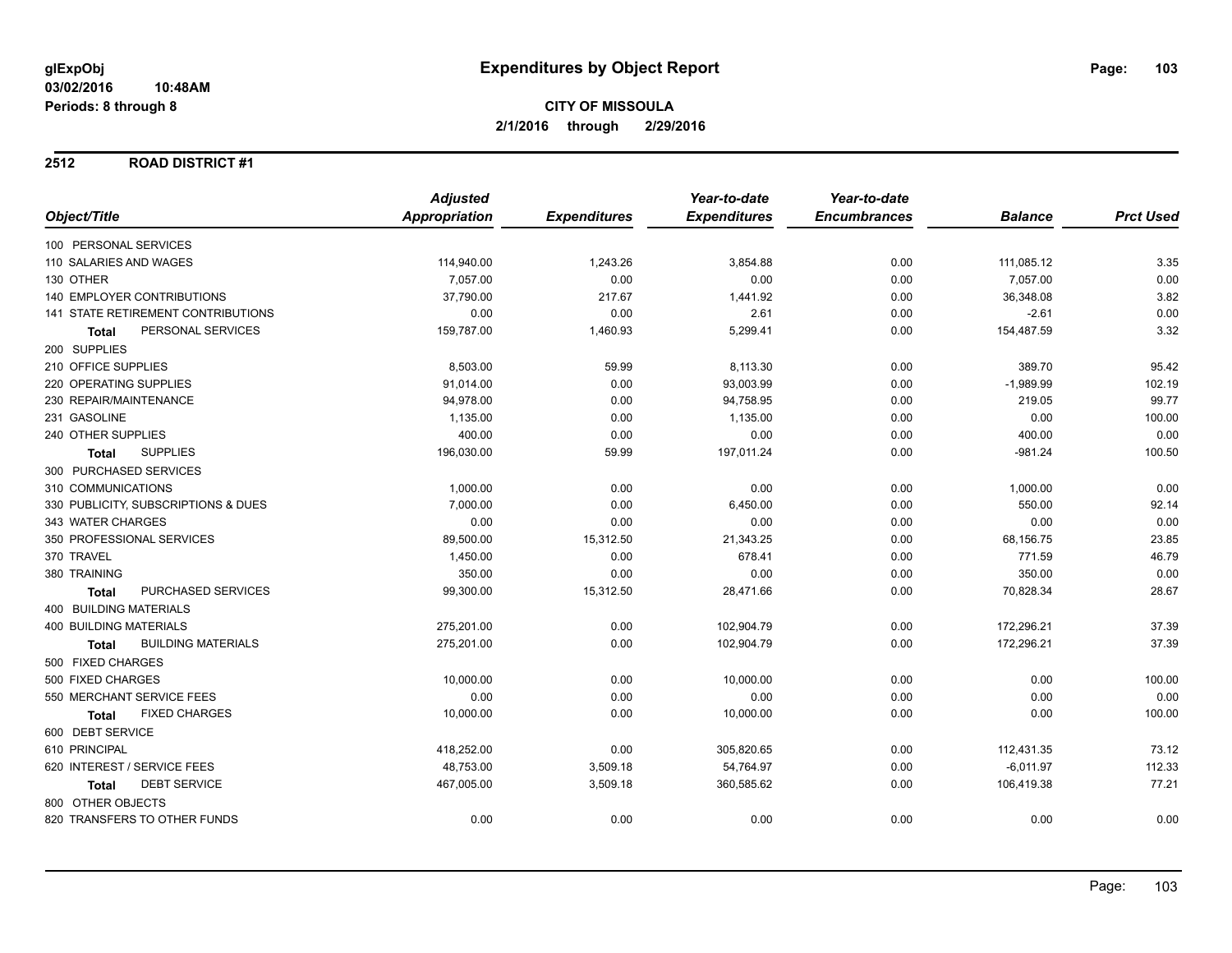### **2512 ROAD DISTRICT #1**

| Object/Title       |                        | <b>Adjusted</b><br>Appropriation<br><b>Expenditures</b> | Year-to-date<br><b>Expenditures</b> | Year-to-date<br><b>Encumbrances</b> | <b>Balance</b> | <b>Prct Used</b> |        |
|--------------------|------------------------|---------------------------------------------------------|-------------------------------------|-------------------------------------|----------------|------------------|--------|
| 845 CONTINGENCY    |                        | 37,295.00                                               | 0.00                                | 24,856.33                           | 0.00           | 12.438.67        | 66.65  |
| <b>Total</b>       | OTHER OBJECTS          | 37,295.00                                               | 0.00                                | 24,856.33                           | 0.00           | 12,438.67        | 66.65  |
| 900 CAPITAL OUTLAY |                        |                                                         |                                     |                                     |                |                  |        |
| 930 IMPROVEMENTS   |                        | 478.000.00                                              | 625.00                              | 513.137.91                          | 0.00           | $-35.137.91$     | 107.35 |
| <b>Total</b>       | <b>CAPITAL OUTLAY</b>  | 478.000.00                                              | 625.00                              | 513.137.91                          | 0.00           | $-35.137.91$     | 107.35 |
| <b>Total</b>       | <b>ROAD DISTRICT#1</b> | 1.722.618.00                                            | 20,967.60                           | 1.242.266.96                        | 0.00           | 480.351.04       | 72.12  |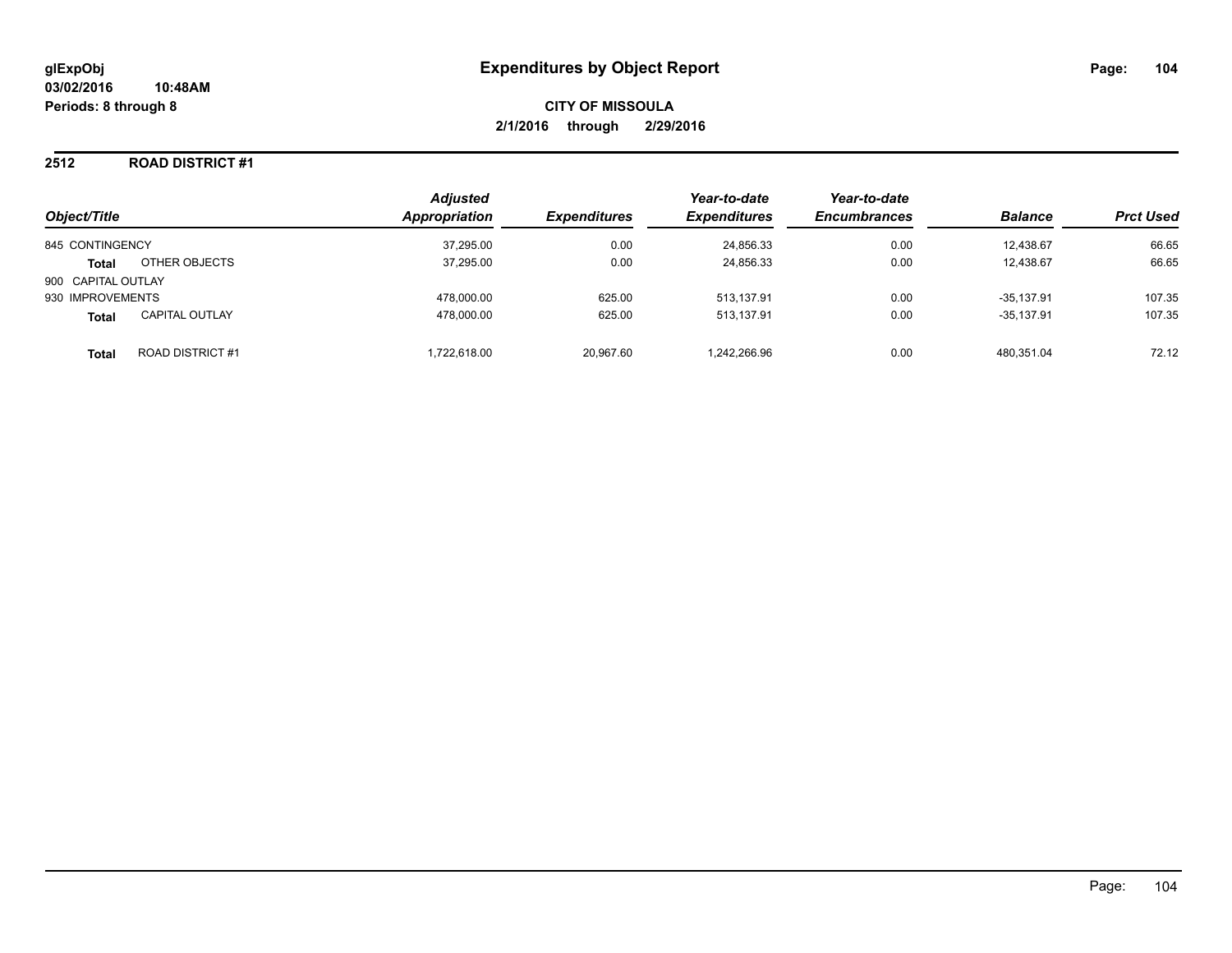#### **2513 PARK DISTRICT #1**

**370 PARKS & RECREATION**

|                                     | <b>Adjusted</b>      |                     | Year-to-date        | Year-to-date        |                |                  |
|-------------------------------------|----------------------|---------------------|---------------------|---------------------|----------------|------------------|
| Object/Title                        | <b>Appropriation</b> | <b>Expenditures</b> | <b>Expenditures</b> | <b>Encumbrances</b> | <b>Balance</b> | <b>Prct Used</b> |
| 100 PERSONAL SERVICES               |                      |                     |                     |                     |                |                  |
| 110 SALARIES AND WAGES              | 157,892.00           | 6,977.39            | 59,254.21           | 0.00                | 98,637.79      | 37.53            |
| 120 OVERTIME/TERMINATION            | 0.00                 | 13.02               | 591.85              | 0.00                | $-591.85$      | 0.00             |
| 140 EMPLOYER CONTRIBUTIONS          | 66,793.00            | 3,082.81            | 25,532.83           | 0.00                | 41,260.17      | 38.23            |
| 141 STATE RETIREMENT CONTRIBUTIONS  | 0.00                 | 0.00                | 41.55               | 0.00                | $-41.55$       | 0.00             |
| PERSONAL SERVICES<br>Total          | 224,685.00           | 10,073.22           | 85,420.44           | 0.00                | 139,264.56     | 38.02            |
| 200 SUPPLIES                        |                      |                     |                     |                     |                |                  |
| 220 OPERATING SUPPLIES              | 71,116.00            | 1,631.65            | 63,534.08           | 0.00                | 7,581.92       | 89.34            |
| 230 REPAIR/MAINTENANCE              | 93,267.00            | 461.34              | 50,560.30           | 0.00                | 42,706.70      | 54.21            |
| 231 GASOLINE                        | 10,144.00            | 0.00                | 10,144.00           | 0.00                | 0.00           | 100.00           |
| <b>SUPPLIES</b><br>Total            | 174,527.00           | 2,092.99            | 124,238.38          | 0.00                | 50,288.62      | 71.19            |
| 300 PURCHASED SERVICES              |                      |                     |                     |                     |                |                  |
| 320 PRINTING & DUPLICATING          | 0.00                 | 0.00                | 0.00                | 0.00                | 0.00           | 0.00             |
| 330 PUBLICITY, SUBSCRIPTIONS & DUES | 2,500.00             | 0.00                | 123.64              | 0.00                | 2,376.36       | 4.95             |
| 341 ELECTRICITY & NATURAL GAS       | 28,622.00            | 0.00                | 26,436.39           | 0.00                | 2,185.61       | 92.36            |
| 343 WATER CHARGES                   | 7,685.00             | 0.00                | 7,319.07            | 0.00                | 365.93         | 95.24            |
| 344 TELEPHONE SERVICE               | 360.00               | 0.00                | 0.00                | 0.00                | 360.00         | 0.00             |
| 345 GARBAGE                         | 3,090.00             | 0.00                | 1,981.60            | 0.00                | 1,108.40       | 64.13            |
| 350 PROFESSIONAL SERVICES           | 163,214.00           | 1,991.20            | 54,099.48           | 0.00                | 109,114.52     | 33.15            |
| 360 REPAIR & MAINTENANCE            | 150,090.00           | 29,029.64           | 99,821.55           | 0.00                | 50,268.45      | 66.51            |
| 370 TRAVEL                          | 0.00                 | 0.00                | 99.51               | 0.00                | $-99.51$       | 0.00             |
| 380 TRAINING                        | 295.00               | 0.00                | 489.50              | 0.00                | $-194.50$      | 165.93           |
| PURCHASED SERVICES<br><b>Total</b>  | 355,856.00           | 31,020.84           | 190,370.74          | 0.00                | 165,485.26     | 53.50            |
| 500 FIXED CHARGES                   |                      |                     |                     |                     |                |                  |
| 550 MERCHANT SERVICE FEES           | 0.00                 | 0.00                | 0.00                | 0.00                | 0.00           | 0.00             |
| <b>FIXED CHARGES</b><br>Total       | 0.00                 | 0.00                | 0.00                | 0.00                | 0.00           | 0.00             |
| 600 DEBT SERVICE                    |                      |                     |                     |                     |                |                  |
| 610 PRINCIPAL                       | 218,119.00           | 0.00                | 167,553.44          | 0.00                | 50,565.56      | 76.82            |
| 620 INTEREST / SERVICE FEES         | 4,413.00             | 364.93              | 3,963.70            | 0.00                | 449.30         | 89.82            |
| <b>DEBT SERVICE</b><br><b>Total</b> | 222,532.00           | 364.93              | 171,517.14          | 0.00                | 51,014.86      | 77.08            |
| 900 CAPITAL OUTLAY                  |                      |                     |                     |                     |                |                  |
| 930 IMPROVEMENTS                    | 137,720.00           | 7,600.00            | 20,824.87           | 0.00                | 116,895.13     | 15.12            |
| 940 MACHINERY & EQUIPMENT           | 0.00                 | 0.00                | 0.00                | 0.00                | 0.00           | 0.00             |
|                                     |                      |                     |                     |                     |                |                  |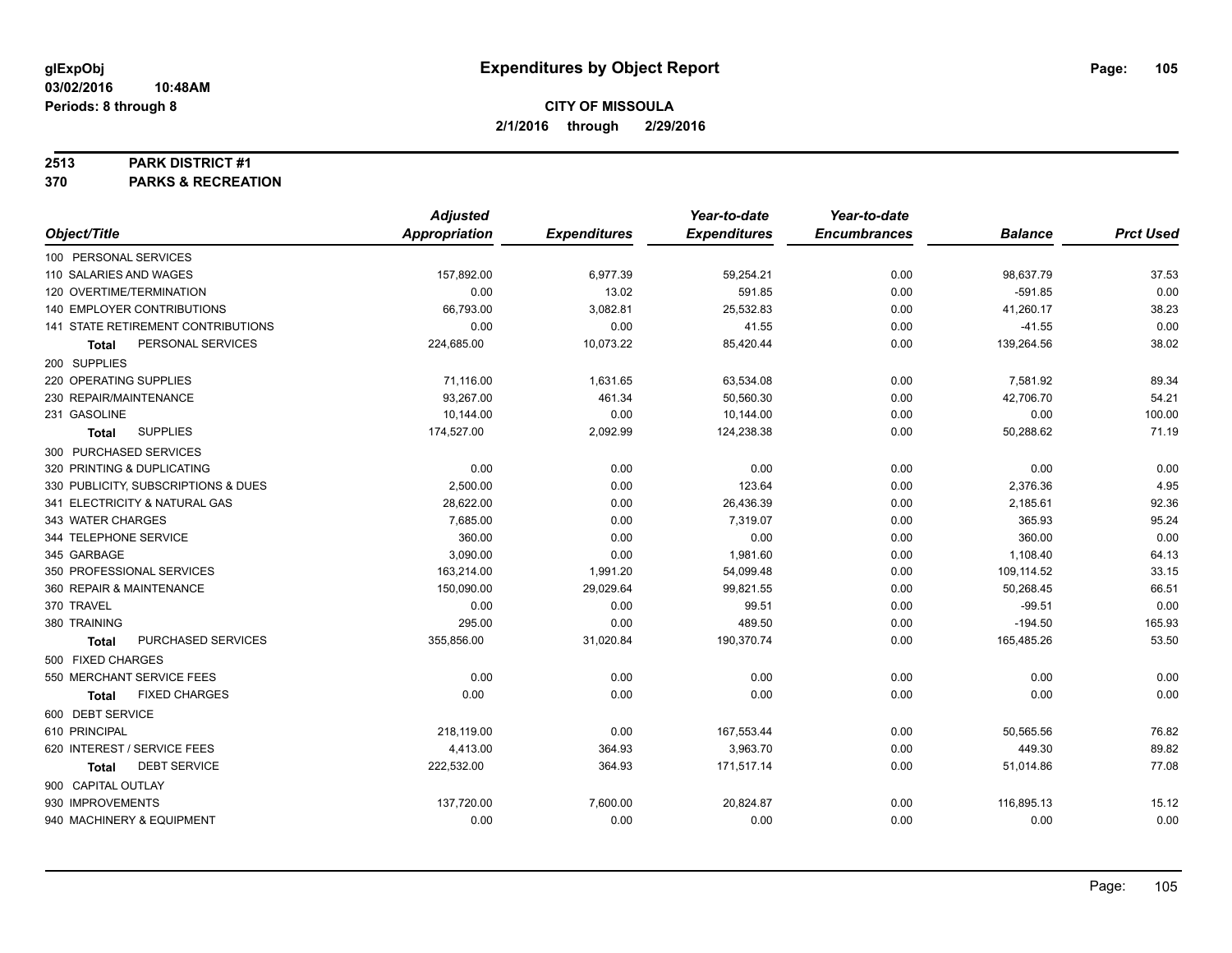## **CITY OF MISSOULA 2/1/2016 through 2/29/2016**

### **2513 PARK DISTRICT #1**

**370 PARKS & RECREATION**

| Object/Title |                    | <b>Adjusted</b><br><b>Appropriation</b> | <i><b>Expenditures</b></i> | Year-to-date<br><b>Expenditures</b> | Year-to-date<br><b>Encumbrances</b> | <b>Balance</b> | <b>Prct Used</b> |
|--------------|--------------------|-----------------------------------------|----------------------------|-------------------------------------|-------------------------------------|----------------|------------------|
| <b>Total</b> | CAPITAL OUTLAY     | 137,720.00                              | 7,600.00                   | 20,824.87                           | 0.00                                | 116.895.13     | 15.12            |
| <b>Total</b> | PARKS & RECREATION | .115.320.00                             | 51,151.98                  | 592,371.57                          | 0.00                                | 522.948.43     | 53.11            |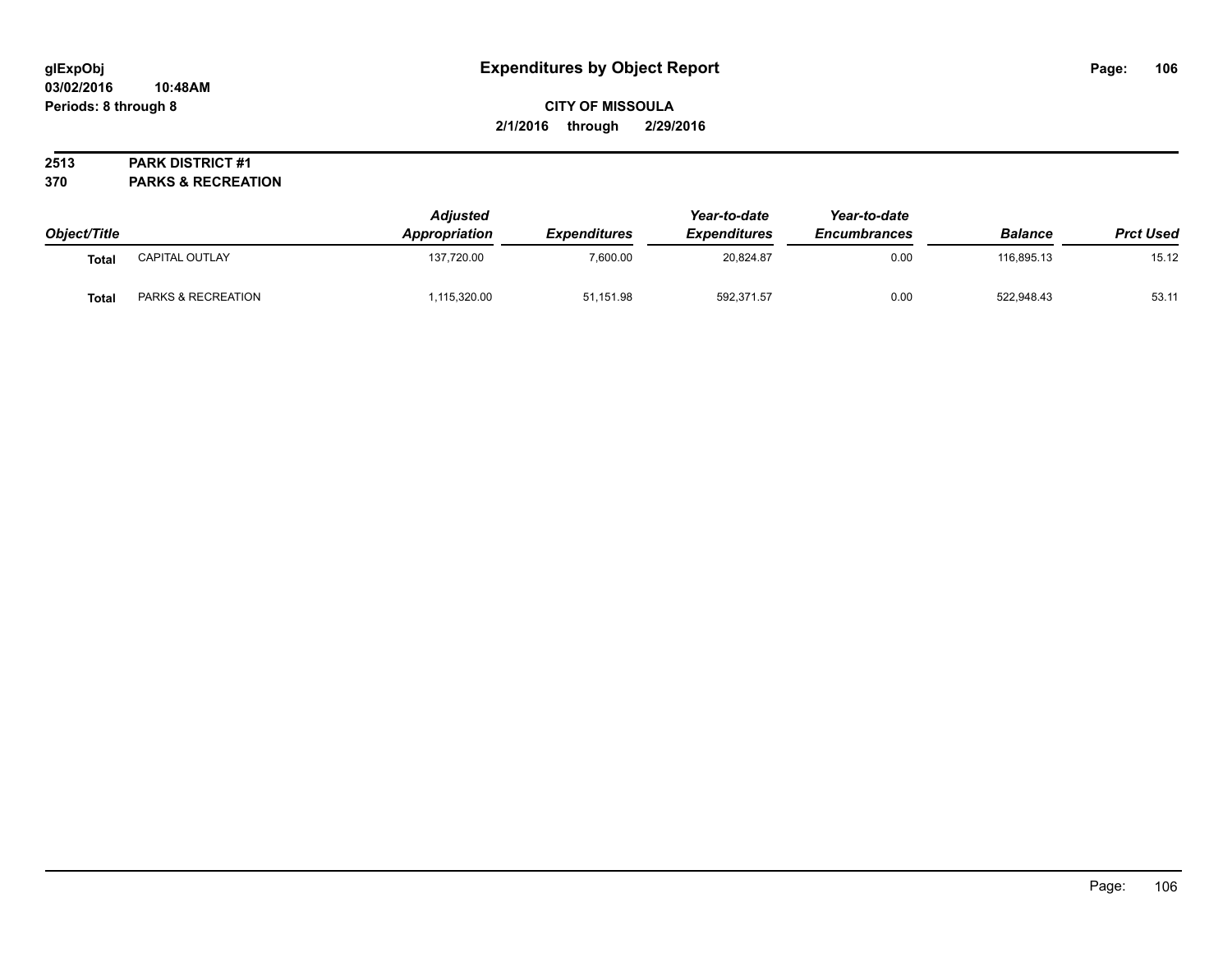### **2513 PARK DISTRICT #1**

|                                       | <b>Adjusted</b> |                     | Year-to-date        | Year-to-date        |                |                  |
|---------------------------------------|-----------------|---------------------|---------------------|---------------------|----------------|------------------|
| Object/Title                          | Appropriation   | <b>Expenditures</b> | <b>Expenditures</b> | <b>Encumbrances</b> | <b>Balance</b> | <b>Prct Used</b> |
| 100 PERSONAL SERVICES                 |                 |                     |                     |                     |                |                  |
| 110 SALARIES AND WAGES                | 157,892.00      | 6,977.39            | 59,254.21           | 0.00                | 98,637.79      | 37.53            |
| 120 OVERTIME/TERMINATION              | 0.00            | 13.02               | 591.85              | 0.00                | $-591.85$      | 0.00             |
| 140 EMPLOYER CONTRIBUTIONS            | 66,793.00       | 3,082.81            | 25,532.83           | 0.00                | 41,260.17      | 38.23            |
| 141 STATE RETIREMENT CONTRIBUTIONS    | 0.00            | 0.00                | 41.55               | 0.00                | $-41.55$       | 0.00             |
| PERSONAL SERVICES<br><b>Total</b>     | 224,685.00      | 10,073.22           | 85,420.44           | 0.00                | 139,264.56     | 38.02            |
| 200 SUPPLIES                          |                 |                     |                     |                     |                |                  |
| 220 OPERATING SUPPLIES                | 71,116.00       | 1,631.65            | 63,534.08           | 0.00                | 7,581.92       | 89.34            |
| 230 REPAIR/MAINTENANCE                | 93.267.00       | 461.34              | 50,560.30           | 0.00                | 42,706.70      | 54.21            |
| 231 GASOLINE                          | 10,144.00       | 0.00                | 10,144.00           | 0.00                | 0.00           | 100.00           |
| <b>SUPPLIES</b><br><b>Total</b>       | 174,527.00      | 2,092.99            | 124,238.38          | 0.00                | 50,288.62      | 71.19            |
| 300 PURCHASED SERVICES                |                 |                     |                     |                     |                |                  |
| 320 PRINTING & DUPLICATING            | 0.00            | 0.00                | 0.00                | 0.00                | 0.00           | 0.00             |
| 330 PUBLICITY, SUBSCRIPTIONS & DUES   | 2,500.00        | 0.00                | 123.64              | 0.00                | 2,376.36       | 4.95             |
| 341 ELECTRICITY & NATURAL GAS         | 28,622.00       | 0.00                | 26,436.39           | 0.00                | 2,185.61       | 92.36            |
| 343 WATER CHARGES                     | 7,685.00        | 0.00                | 7,319.07            | 0.00                | 365.93         | 95.24            |
| 344 TELEPHONE SERVICE                 | 360.00          | 0.00                | 0.00                | 0.00                | 360.00         | 0.00             |
| 345 GARBAGE                           | 3,090.00        | 0.00                | 1,981.60            | 0.00                | 1,108.40       | 64.13            |
| 350 PROFESSIONAL SERVICES             | 163,214.00      | 1,991.20            | 54,099.48           | 0.00                | 109,114.52     | 33.15            |
| 360 REPAIR & MAINTENANCE              | 150,090.00      | 29,029.64           | 99,821.55           | 0.00                | 50,268.45      | 66.51            |
| 370 TRAVEL                            | 0.00            | 0.00                | 99.51               | 0.00                | $-99.51$       | 0.00             |
| 380 TRAINING                          | 295.00          | 0.00                | 489.50              | 0.00                | $-194.50$      | 165.93           |
| PURCHASED SERVICES<br><b>Total</b>    | 355,856.00      | 31,020.84           | 190,370.74          | 0.00                | 165,485.26     | 53.50            |
| 500 FIXED CHARGES                     |                 |                     |                     |                     |                |                  |
| 550 MERCHANT SERVICE FEES             | 0.00            | 0.00                | 0.00                | 0.00                | 0.00           | 0.00             |
| <b>FIXED CHARGES</b><br><b>Total</b>  | 0.00            | 0.00                | 0.00                | 0.00                | 0.00           | 0.00             |
| 600 DEBT SERVICE                      |                 |                     |                     |                     |                |                  |
| 610 PRINCIPAL                         | 218,119.00      | 0.00                | 167,553.44          | 0.00                | 50,565.56      | 76.82            |
| 620 INTEREST / SERVICE FEES           | 4,413.00        | 364.93              | 3,963.70            | 0.00                | 449.30         | 89.82            |
| <b>DEBT SERVICE</b><br>Total          | 222,532.00      | 364.93              | 171,517.14          | 0.00                | 51,014.86      | 77.08            |
| 900 CAPITAL OUTLAY                    |                 |                     |                     |                     |                |                  |
| 930 IMPROVEMENTS                      | 137,720.00      | 7,600.00            | 20,824.87           | 0.00                | 116,895.13     | 15.12            |
| 940 MACHINERY & EQUIPMENT             | 0.00            | 0.00                | 0.00                | 0.00                | 0.00           | 0.00             |
| <b>CAPITAL OUTLAY</b><br><b>Total</b> | 137,720.00      | 7,600.00            | 20,824.87           | 0.00                | 116,895.13     | 15.12            |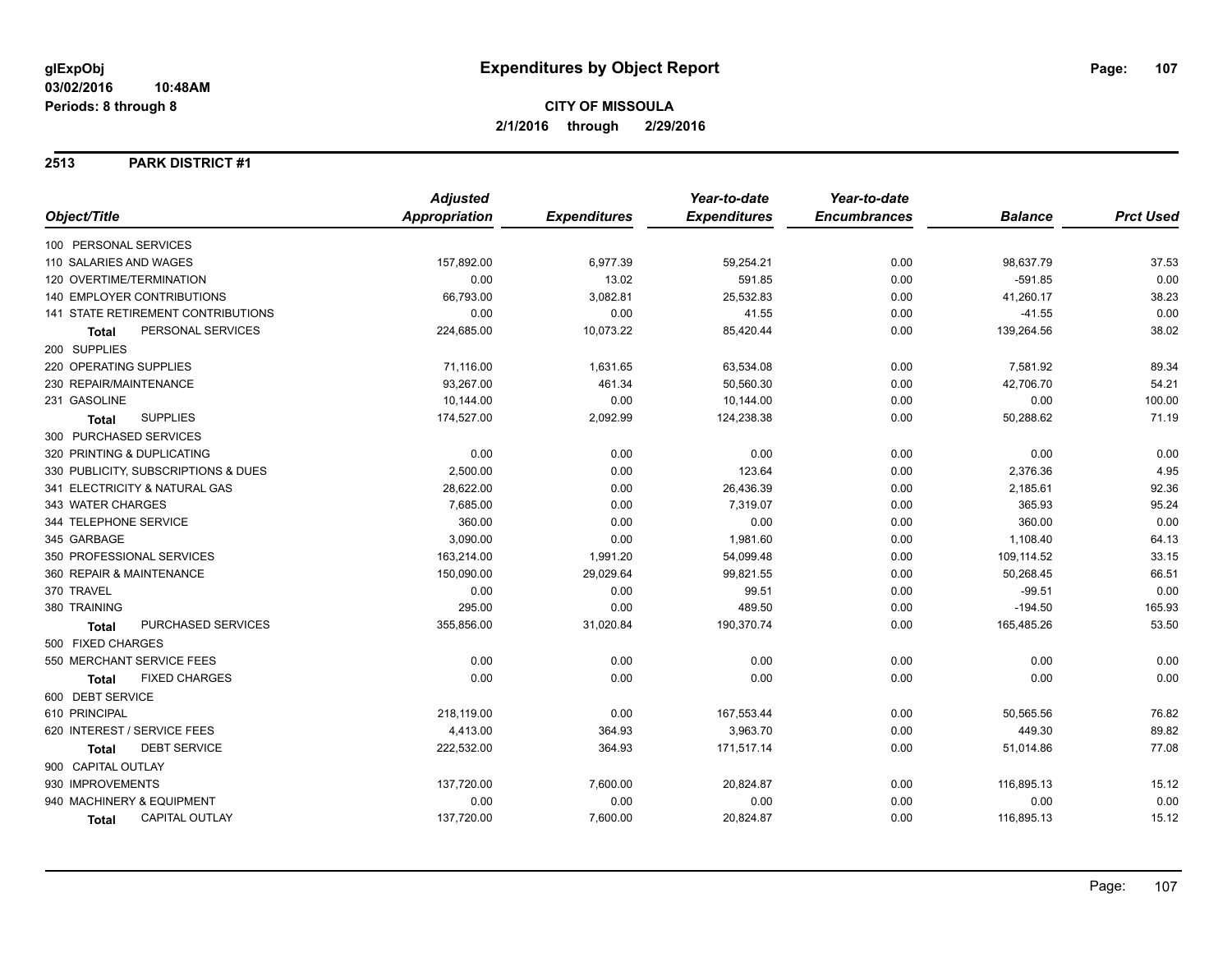| glExpObj<br>03/02/2016<br>10:48AM | <b>Expenditures by Object Report</b> |                                    |            |      |            | Page: | 108   |
|-----------------------------------|--------------------------------------|------------------------------------|------------|------|------------|-------|-------|
| Periods: 8 through 8              | 2/1/2016                             | <b>CITY OF MISSOULA</b><br>through | 2/29/2016  |      |            |       |       |
| PARK DISTRICT #1<br><b>Total</b>  | 1,115,320.00                         | 51,151.98                          | 592,371.57 | 0.00 | 522,948.43 |       | 53.11 |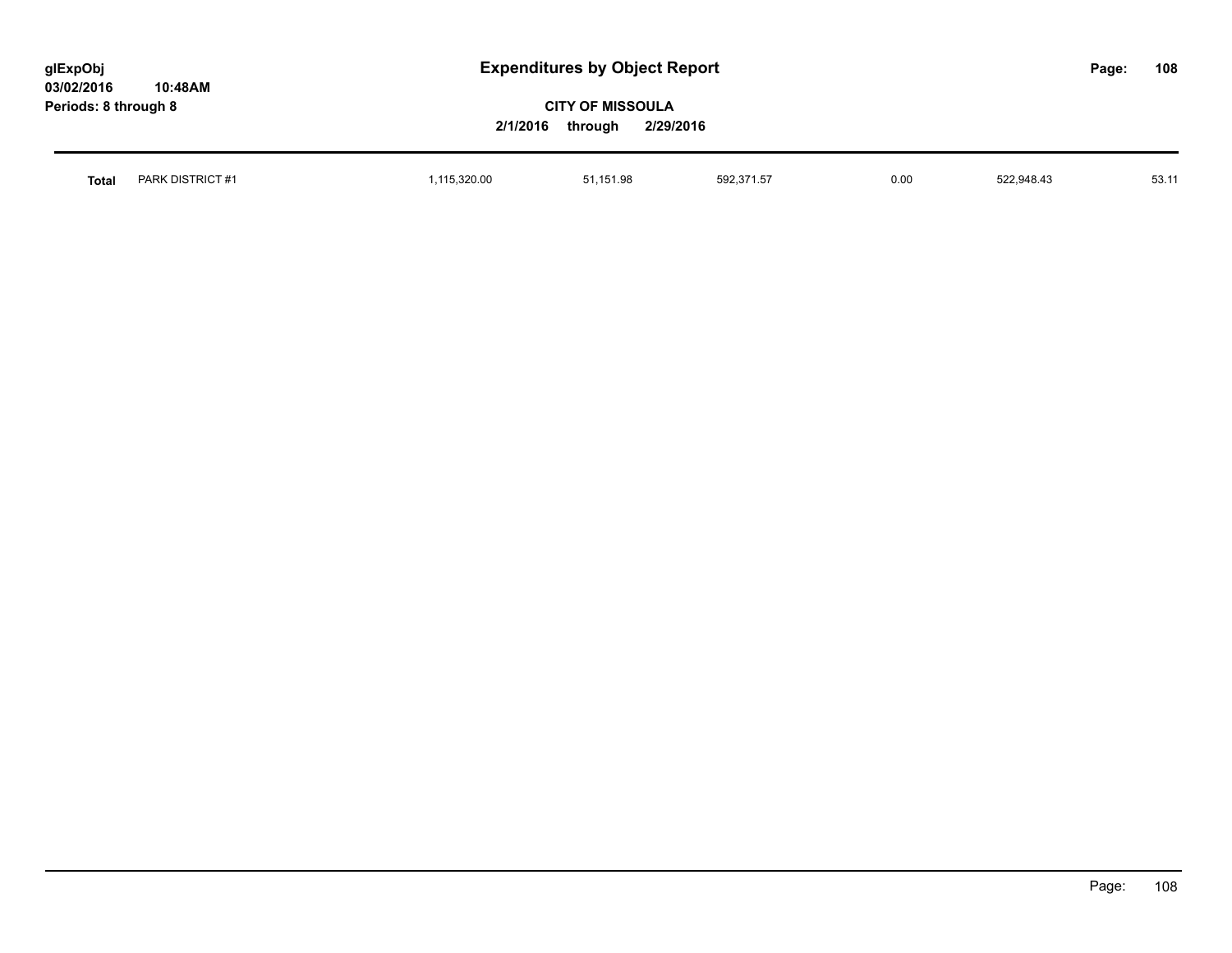#### **2514 PUBLIC SAFETY & JUSTICE DISTRICT**

**297 PUBLIC SAFETY/JUSTICE**

| Object/Title           |                           | <b>Adjusted</b><br><b>Appropriation</b> | <b>Expenditures</b> | Year-to-date<br><b>Expenditures</b> | Year-to-date<br><b>Encumbrances</b> | <b>Balance</b> | <b>Prct Used</b> |
|------------------------|---------------------------|-----------------------------------------|---------------------|-------------------------------------|-------------------------------------|----------------|------------------|
| 300 PURCHASED SERVICES |                           |                                         |                     |                                     |                                     |                |                  |
| 310 COMMUNICATIONS     |                           | 0.00                                    | 0.00                | 0.00                                | 0.00                                | 0.00           | 0.00             |
| <b>Total</b>           | <b>PURCHASED SERVICES</b> | 0.00                                    | 0.00                | 0.00                                | 0.00                                | 0.00           | 0.00             |
| 500 FIXED CHARGES      |                           |                                         |                     |                                     |                                     |                |                  |
|                        | 550 MERCHANT SERVICE FEES | 0.00                                    | 0.00                | 0.00                                | 0.00                                | 0.00           | 0.00             |
| <b>Total</b>           | <b>FIXED CHARGES</b>      | 0.00                                    | 0.00                | 0.00                                | 0.00                                | 0.00           | 0.00             |
| <b>Total</b>           | PUBLIC SAFETY/JUSTICE     | 0.00                                    | 0.00                | 0.00                                | 0.00                                | 0.00           | 0.00             |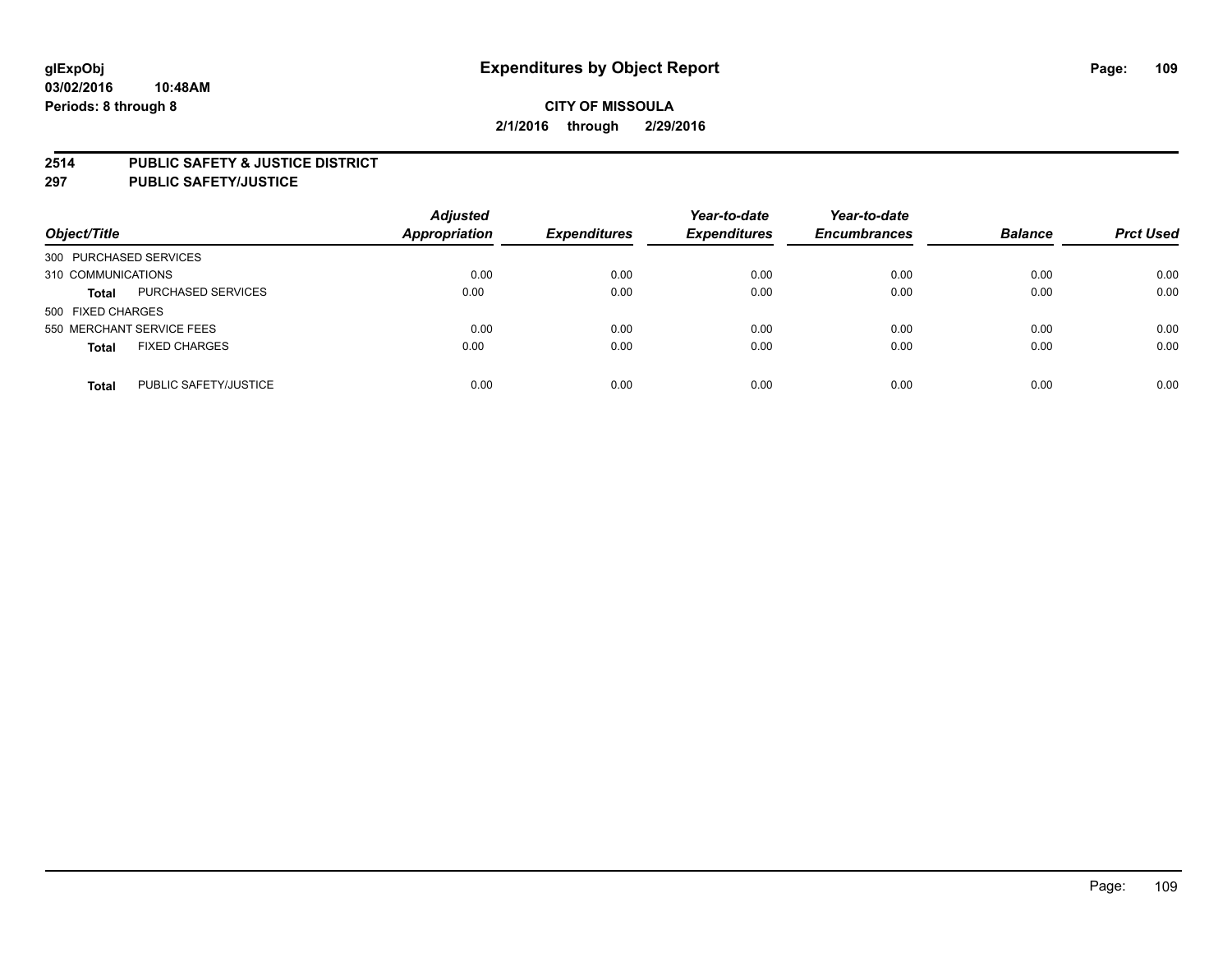## **2514 PUBLIC SAFETY & JUSTICE DISTRICT**

| Object/Title                                     | <b>Adjusted</b><br>Appropriation | <b>Expenditures</b> | Year-to-date<br><b>Expenditures</b> | Year-to-date<br><b>Encumbrances</b> | <b>Balance</b> | <b>Prct Used</b> |
|--------------------------------------------------|----------------------------------|---------------------|-------------------------------------|-------------------------------------|----------------|------------------|
| 300 PURCHASED SERVICES                           |                                  |                     |                                     |                                     |                |                  |
| 310 COMMUNICATIONS                               | 0.00                             | 0.00                | 0.00                                | 0.00                                | 0.00           | 0.00             |
| PURCHASED SERVICES<br><b>Total</b>               | 0.00                             | 0.00                | 0.00                                | 0.00                                | 0.00           | 0.00             |
| 500 FIXED CHARGES                                |                                  |                     |                                     |                                     |                |                  |
| 550 MERCHANT SERVICE FEES                        | 0.00                             | 0.00                | 0.00                                | 0.00                                | 0.00           | 0.00             |
| <b>FIXED CHARGES</b><br><b>Total</b>             | 0.00                             | 0.00                | 0.00                                | 0.00                                | 0.00           | 0.00             |
| PUBLIC SAFETY & JUSTICE DISTRICT<br><b>Total</b> | 0.00                             | 0.00                | 0.00                                | 0.00                                | 0.00           | 0.00             |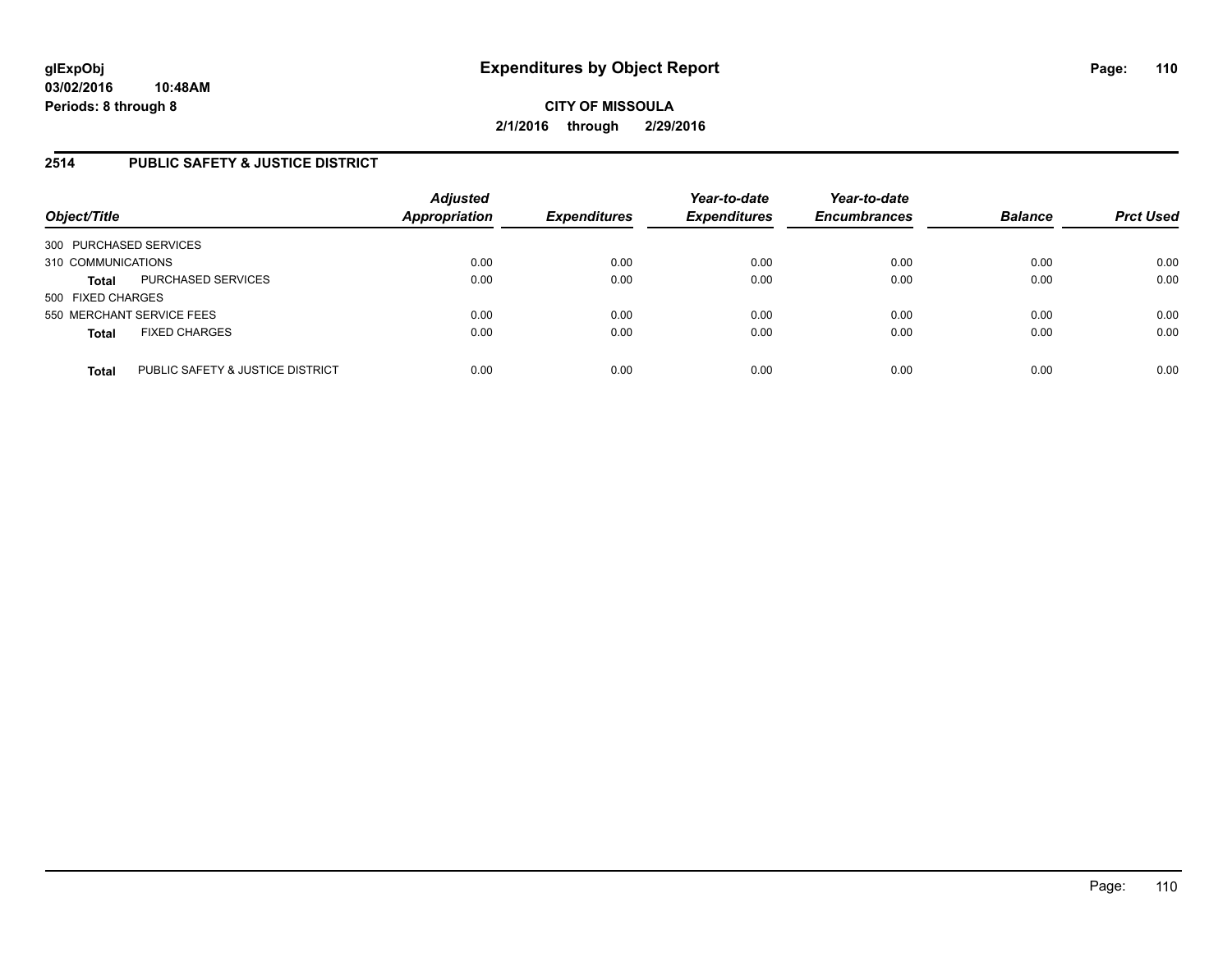#### **2820 STATE GAS TAX FUND**

**280 PUBLIC WORKS OPERATIONS**

|              |                                         | <b>Adjusted</b> |                     | Year-to-date        | Year-to-date        |                |                  |
|--------------|-----------------------------------------|-----------------|---------------------|---------------------|---------------------|----------------|------------------|
| Object/Title |                                         | Appropriation   | <b>Expenditures</b> | <b>Expenditures</b> | <b>Encumbrances</b> | <b>Balance</b> | <b>Prct Used</b> |
|              | 300 PURCHASED SERVICES                  |                 |                     |                     |                     |                |                  |
|              | 350 PROFESSIONAL SERVICES               | 0.00            | 0.00                | 0.00                | 0.00                | 0.00           | 0.00             |
|              | PURCHASED SERVICES<br><b>Total</b>      | 0.00            | 0.00                | 0.00                | 0.00                | 0.00           | 0.00             |
|              | 500 FIXED CHARGES                       |                 |                     |                     |                     |                |                  |
|              | 500 FIXED CHARGES                       | 0.00            | 0.00                | 0.00                | 0.00                | 0.00           | 0.00             |
|              | 550 MERCHANT SERVICE FEES               | 0.00            | 0.00                | 0.00                | 0.00                | 0.00           | 0.00             |
|              | <b>FIXED CHARGES</b><br><b>Total</b>    | 0.00            | 0.00                | 0.00                | 0.00                | 0.00           | 0.00             |
|              | 800 OTHER OBJECTS                       |                 |                     |                     |                     |                |                  |
|              | 820 TRANSFERS TO OTHER FUNDS            | 564,000.00      | 0.00                | 282,000.00          | 0.00                | 282,000.00     | 50.00            |
|              | OTHER OBJECTS<br><b>Total</b>           | 564,000.00      | 0.00                | 282,000.00          | 0.00                | 282,000.00     | 50.00            |
|              | 900 CAPITAL OUTLAY                      |                 |                     |                     |                     |                |                  |
|              | 930 IMPROVEMENTS                        | 373,100.00      | 0.00                | 234,055.78          | 0.00                | 139,044.22     | 62.73            |
|              | <b>CAPITAL OUTLAY</b><br><b>Total</b>   | 373.100.00      | 0.00                | 234,055.78          | 0.00                | 139.044.22     | 62.73            |
|              | PUBLIC WORKS OPERATIONS<br><b>Total</b> | 937,100.00      | 0.00                | 516,055.78          | 0.00                | 421,044.22     | 55.07            |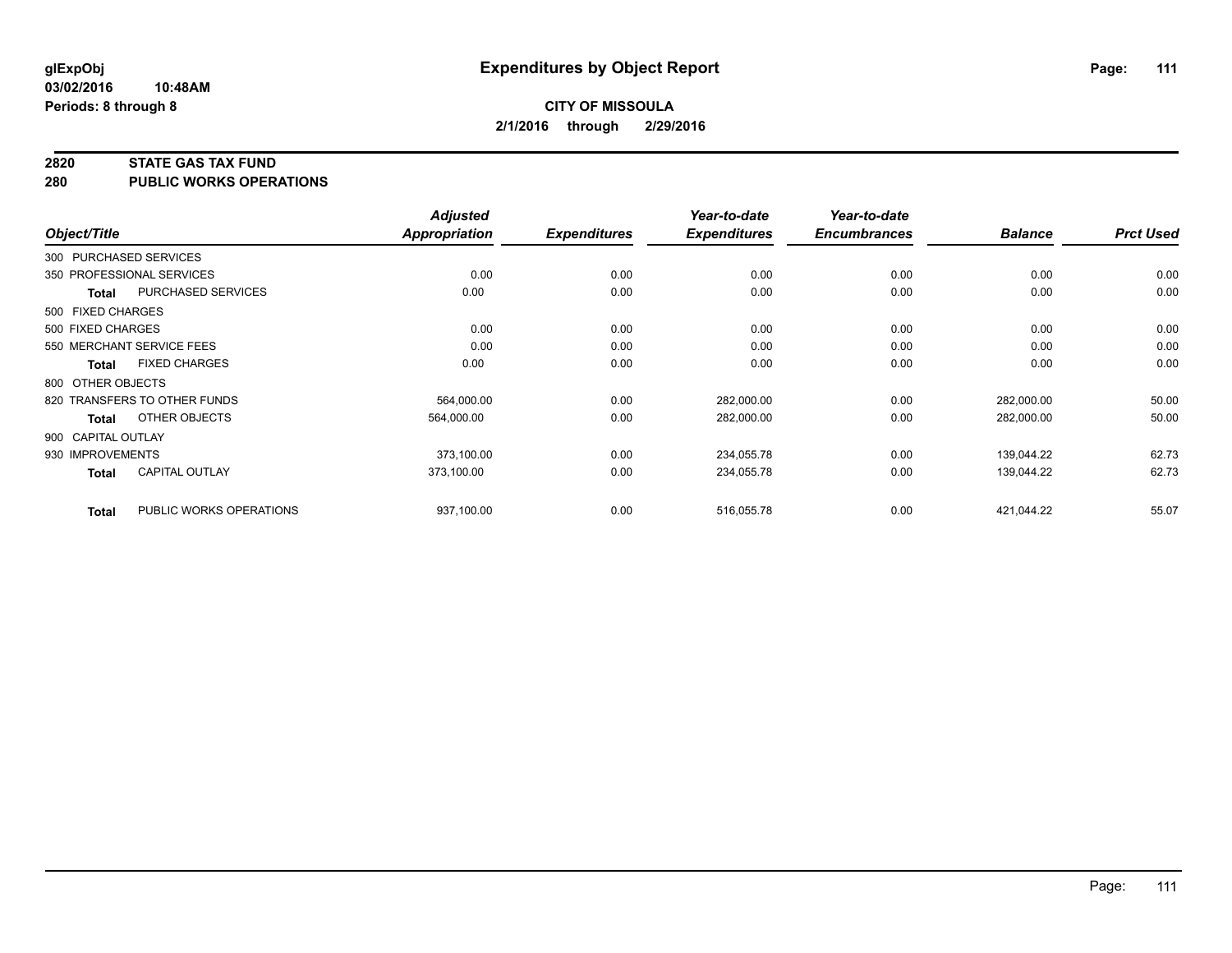## **2820 STATE GAS TAX FUND**

|                        |                              | <b>Adjusted</b>      |                     | Year-to-date        | Year-to-date        |                |                  |
|------------------------|------------------------------|----------------------|---------------------|---------------------|---------------------|----------------|------------------|
| Object/Title           |                              | <b>Appropriation</b> | <b>Expenditures</b> | <b>Expenditures</b> | <b>Encumbrances</b> | <b>Balance</b> | <b>Prct Used</b> |
| 300 PURCHASED SERVICES |                              |                      |                     |                     |                     |                |                  |
|                        | 350 PROFESSIONAL SERVICES    | 0.00                 | 0.00                | 0.00                | 0.00                | 0.00           | 0.00             |
| <b>Total</b>           | PURCHASED SERVICES           | 0.00                 | 0.00                | 0.00                | 0.00                | 0.00           | 0.00             |
| 500 FIXED CHARGES      |                              |                      |                     |                     |                     |                |                  |
| 500 FIXED CHARGES      |                              | 0.00                 | 0.00                | 0.00                | 0.00                | 0.00           | 0.00             |
|                        | 550 MERCHANT SERVICE FEES    | 0.00                 | 0.00                | 0.00                | 0.00                | 0.00           | 0.00             |
| Total                  | <b>FIXED CHARGES</b>         | 0.00                 | 0.00                | 0.00                | 0.00                | 0.00           | 0.00             |
| 800 OTHER OBJECTS      |                              |                      |                     |                     |                     |                |                  |
|                        | 820 TRANSFERS TO OTHER FUNDS | 564,000.00           | 0.00                | 282,000.00          | 0.00                | 282,000.00     | 50.00            |
| Total                  | OTHER OBJECTS                | 564,000.00           | 0.00                | 282,000.00          | 0.00                | 282,000.00     | 50.00            |
| 900 CAPITAL OUTLAY     |                              |                      |                     |                     |                     |                |                  |
| 930 IMPROVEMENTS       |                              | 373,100.00           | 0.00                | 234,055.78          | 0.00                | 139,044.22     | 62.73            |
| <b>Total</b>           | <b>CAPITAL OUTLAY</b>        | 373,100.00           | 0.00                | 234,055.78          | 0.00                | 139,044.22     | 62.73            |
| <b>Total</b>           | <b>STATE GAS TAX FUND</b>    | 937,100.00           | 0.00                | 516,055.78          | 0.00                | 421,044.22     | 55.07            |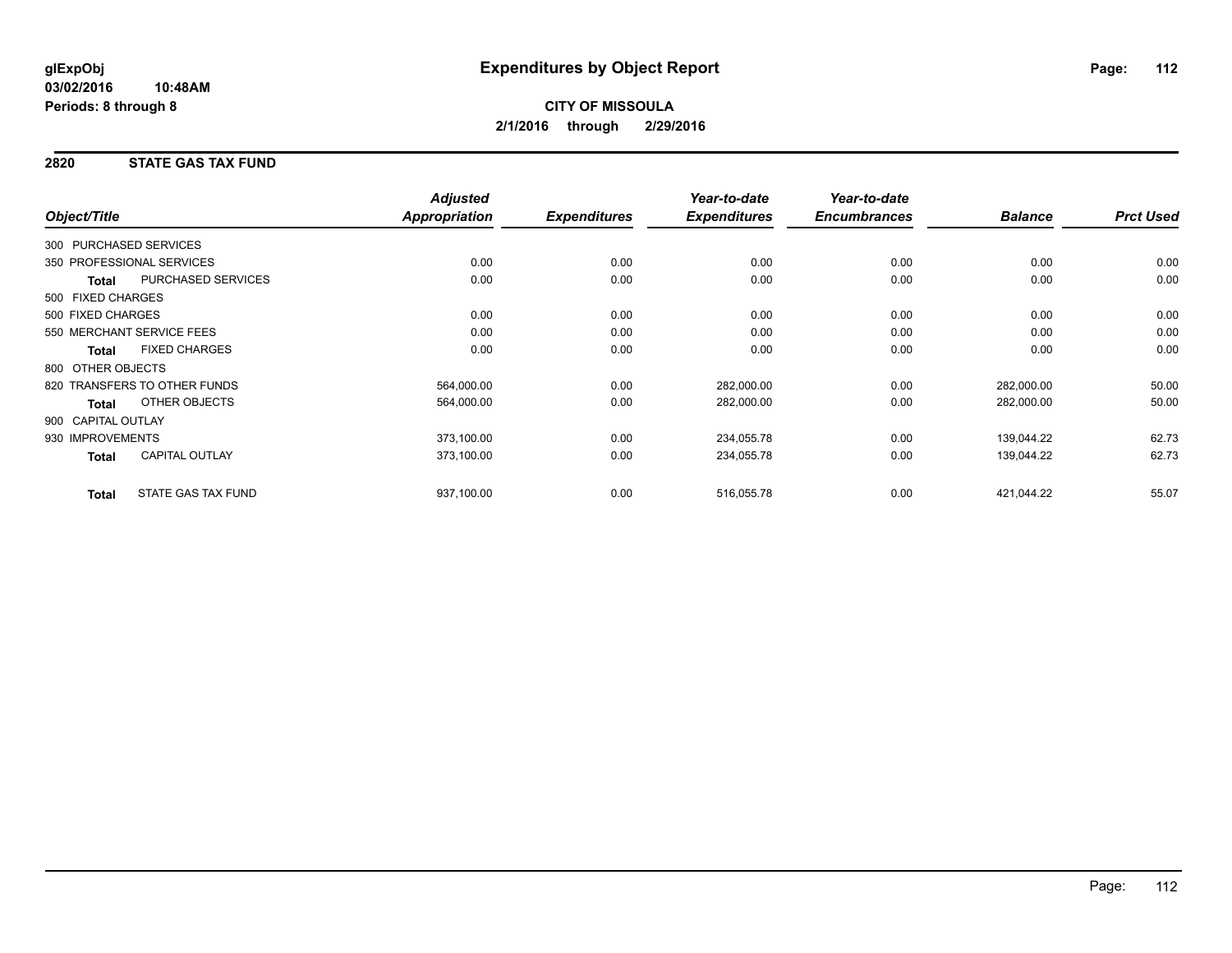**2917 CRIME VICTIM SURCHARGE**

**390 NON-DEPARTMENTAL**

| Object/Title                         | <b>Adjusted</b><br>Appropriation | <b>Expenditures</b> | Year-to-date<br><b>Expenditures</b> | Year-to-date<br><b>Encumbrances</b> | <b>Balance</b> | <b>Prct Used</b> |
|--------------------------------------|----------------------------------|---------------------|-------------------------------------|-------------------------------------|----------------|------------------|
| 500 FIXED CHARGES                    |                                  |                     |                                     |                                     |                |                  |
| 550 MERCHANT SERVICE FEES            | 0.00                             | 0.00                | 0.00                                | 0.00                                | 0.00           | 0.00             |
| <b>FIXED CHARGES</b><br><b>Total</b> | 0.00                             | 0.00                | 0.00                                | 0.00                                | 0.00           | 0.00             |
| NON-DEPARTMENTAL<br><b>Total</b>     | 0.00                             | 0.00                | 0.00                                | 0.00                                | 0.00           | 0.00             |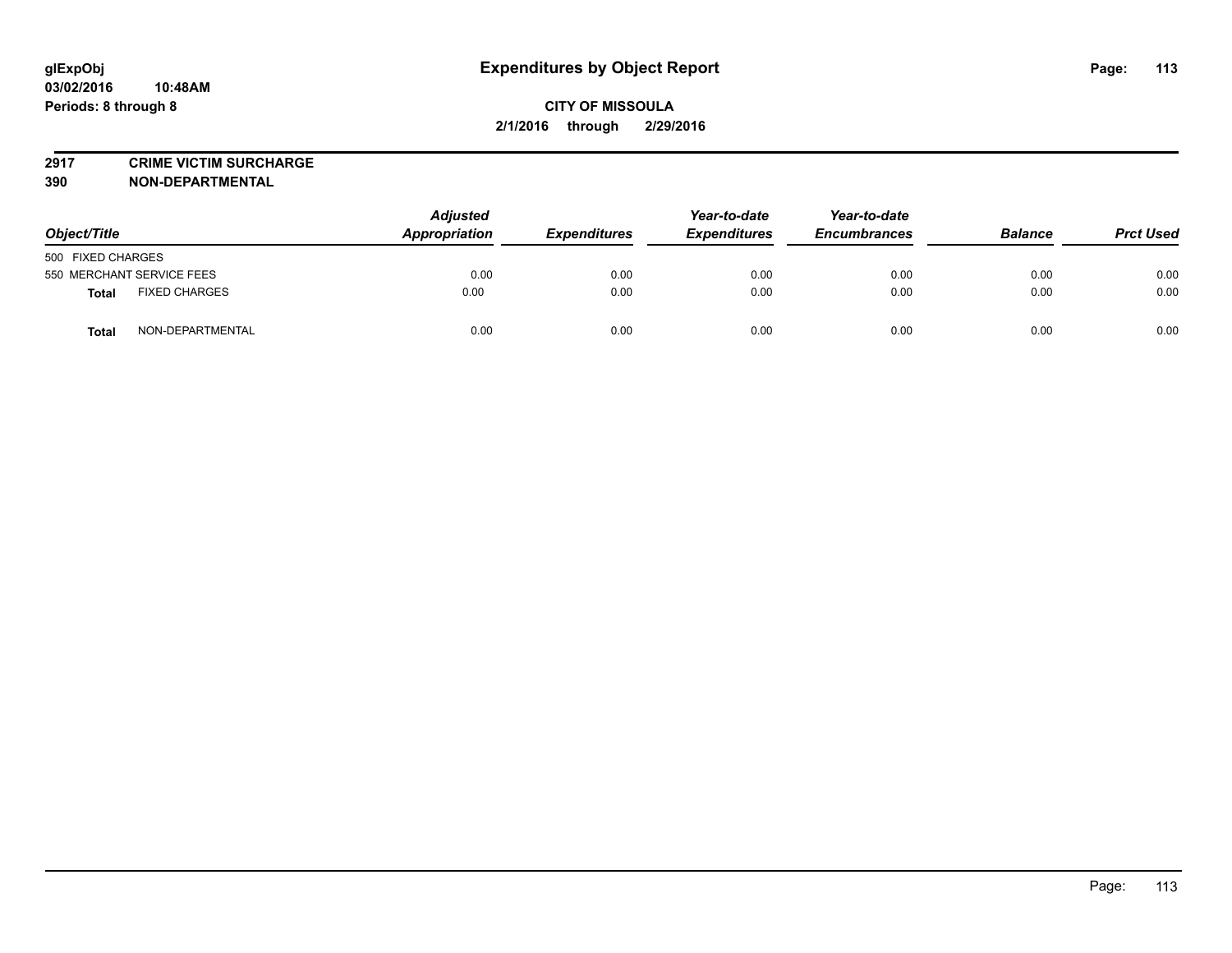### **2917 CRIME VICTIM SURCHARGE**

| Object/Title                                  | <b>Adjusted</b><br>Appropriation | <i><b>Expenditures</b></i> | Year-to-date<br><b>Expenditures</b> | Year-to-date<br><b>Encumbrances</b> | <b>Balance</b> | <b>Prct Used</b> |
|-----------------------------------------------|----------------------------------|----------------------------|-------------------------------------|-------------------------------------|----------------|------------------|
| 500 FIXED CHARGES                             |                                  |                            |                                     |                                     |                |                  |
| 550 MERCHANT SERVICE FEES                     | 0.00                             | 0.00                       | 0.00                                | 0.00                                | 0.00           | 0.00             |
| <b>FIXED CHARGES</b><br>Total                 | 0.00                             | 0.00                       | 0.00                                | 0.00                                | 0.00           | 0.00             |
| <b>CRIME VICTIM SURCHARGE</b><br><b>Total</b> | 0.00                             | 0.00                       | 0.00                                | 0.00                                | 0.00           | 0.00             |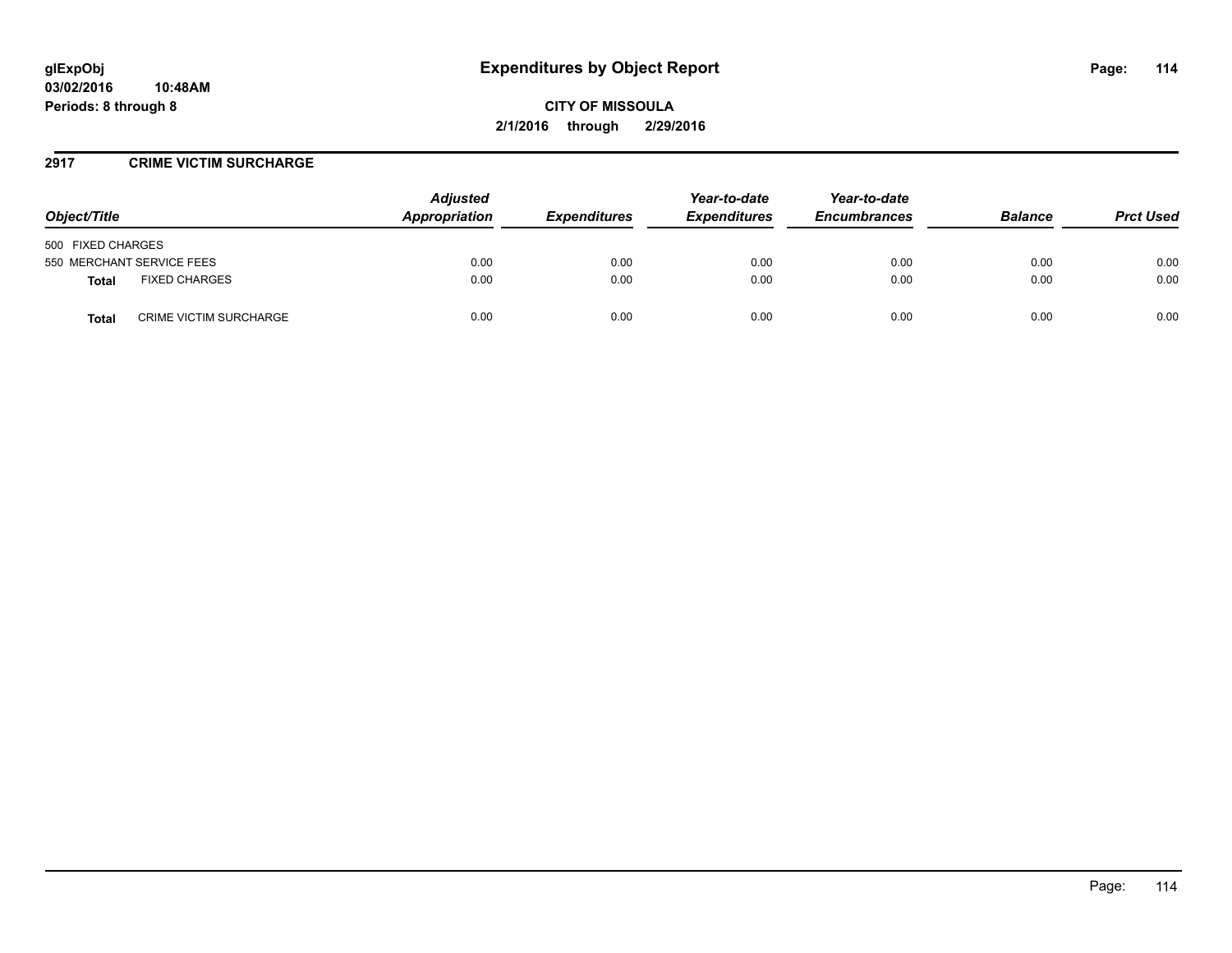## **2918 LAW ENFORCEMENT BLOCK GRANT FUND**

**290 POLICE**

|                                                   | <b>Adjusted</b> |                     | Year-to-date        | Year-to-date        |                |                  |
|---------------------------------------------------|-----------------|---------------------|---------------------|---------------------|----------------|------------------|
| Object/Title                                      | Appropriation   | <b>Expenditures</b> | <b>Expenditures</b> | <b>Encumbrances</b> | <b>Balance</b> | <b>Prct Used</b> |
| 100 PERSONAL SERVICES                             |                 |                     |                     |                     |                |                  |
| 110 SALARIES AND WAGES                            | 30,390.00       | 0.00                | 0.00                | 0.00                | 30,390.00      | 0.00             |
| 115 SALARIES/HEALTH INSURANCE BENEFIT             | 0.00            | 0.00                | 0.00                | 0.00                | 0.00           | 0.00             |
| 120 OVERTIME/TERMINATION                          | 0.00            | 0.00                | 0.00                | 0.00                | 0.00           | 0.00             |
| 140 EMPLOYER CONTRIBUTIONS                        | 11,610.00       | 0.00                | 0.00                | 0.00                | 11,610.00      | 0.00             |
| <b>141 STATE RETIREMENT CONTRIBUTIONS</b>         | 0.00            | 0.00                | 0.00                | 0.00                | 0.00           | 0.00             |
| PERSONAL SERVICES<br><b>Total</b>                 | 42,000.00       | 0.00                | 0.00                | 0.00                | 42,000.00      | 0.00             |
| 200 SUPPLIES                                      |                 |                     |                     |                     |                |                  |
| 210 OFFICE SUPPLIES                               | 0.00            | 0.00                | 0.00                | 0.00                | 0.00           | 0.00             |
| 220 OPERATING SUPPLIES                            | 0.00            | 0.00                | 0.00                | 0.00                | 0.00           | 0.00             |
| <b>SUPPLIES</b><br><b>Total</b>                   | 0.00            | 0.00                | 0.00                | 0.00                | 0.00           | 0.00             |
| 300 PURCHASED SERVICES                            |                 |                     |                     |                     |                |                  |
| 320 PRINTING & DUPLICATING                        | 0.00            | 0.00                | 0.00                | 0.00                | 0.00           | 0.00             |
| 344 TELEPHONE SERVICE                             | 0.00            | 0.00                | 0.00                | 0.00                | 0.00           | 0.00             |
| 350 PROFESSIONAL SERVICES                         | 0.00            | 0.00                | 0.00                | 0.00                | 0.00           | 0.00             |
| 370 TRAVEL                                        | 0.00            | 0.00                | 0.00                | 0.00                | 0.00           | 0.00             |
| 380 TRAINING                                      | 0.00            | 0.00                | 0.00                | 0.00                | 0.00           | 0.00             |
| PURCHASED SERVICES<br><b>Total</b>                | 0.00            | 0.00                | 0.00                | 0.00                | 0.00           | 0.00             |
| 500 FIXED CHARGES                                 |                 |                     |                     |                     |                |                  |
| 550 MERCHANT SERVICE FEES                         | 0.00            | 0.00                | 0.00                | 0.00                | 0.00           | 0.00             |
| <b>FIXED CHARGES</b><br><b>Total</b>              | 0.00            | 0.00                | 0.00                | 0.00                | 0.00           | 0.00             |
| 700 GRANTS & CONTRIBUTIONS                        |                 |                     |                     |                     |                |                  |
| 700 GRANTS & CONTRIBUTIONS                        | 24,590.00       | 0.00                | 0.00                | 0.00                | 24,590.00      | 0.00             |
| <b>GRANTS &amp; CONTRIBUTIONS</b><br><b>Total</b> | 24,590.00       | 0.00                | 0.00                | 0.00                | 24,590.00      | 0.00             |
| 900 CAPITAL OUTLAY                                |                 |                     |                     |                     |                |                  |
| 940 MACHINERY & EQUIPMENT                         | 0.00            | 0.00                | 48,482.90           | 0.00                | $-48,482.90$   | 0.00             |
| <b>CAPITAL OUTLAY</b><br><b>Total</b>             | 0.00            | 0.00                | 48,482.90           | 0.00                | $-48,482.90$   | 0.00             |
| <b>POLICE</b><br><b>Total</b>                     | 66,590.00       | 0.00                | 48,482.90           | 0.00                | 18,107.10      | 72.81            |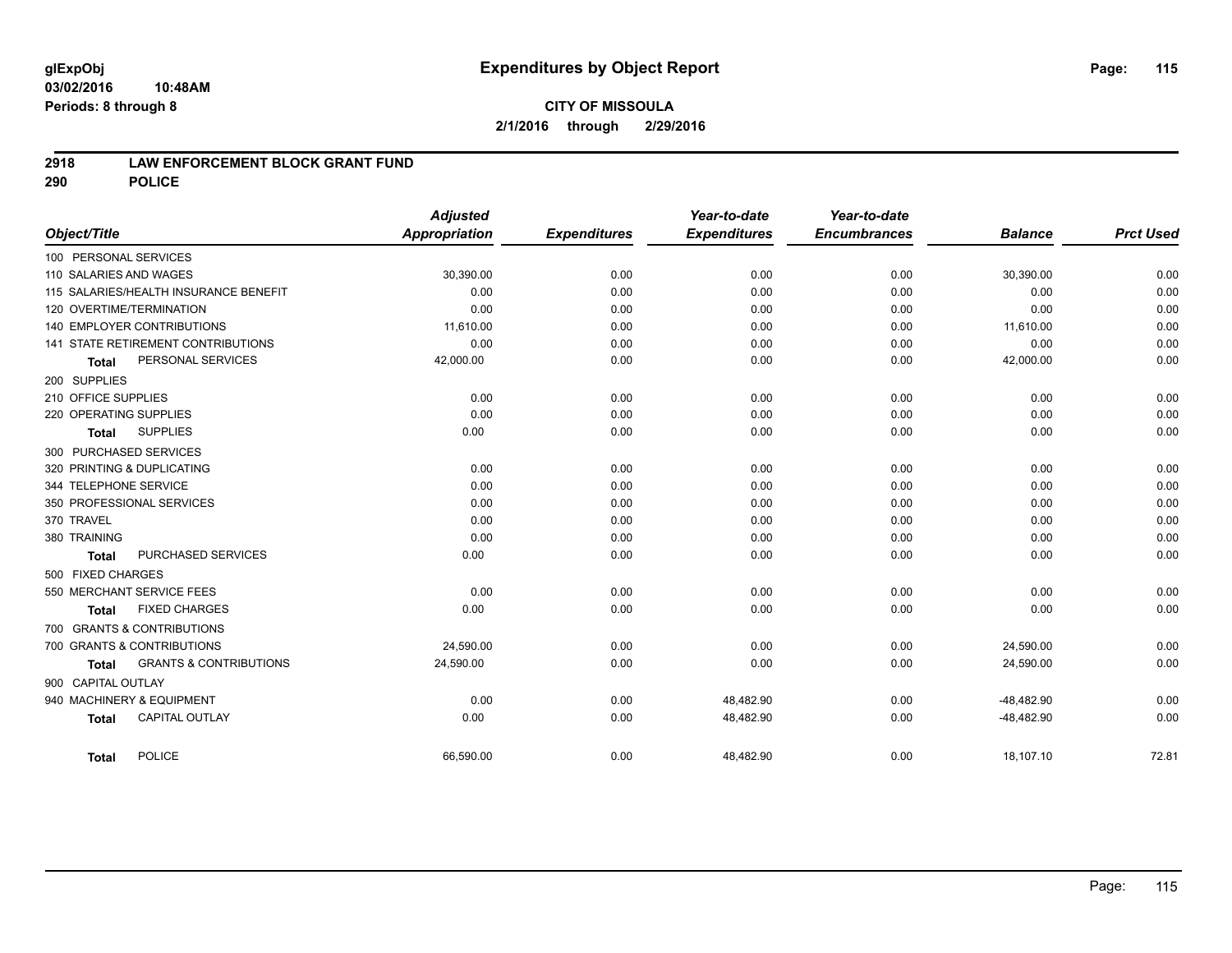#### **2918 LAW ENFORCEMENT BLOCK GRANT FUND**

**390 NON-DEPARTMENTAL**

|                                      | <b>Adjusted</b> |                     | Year-to-date        | Year-to-date        |                |                  |
|--------------------------------------|-----------------|---------------------|---------------------|---------------------|----------------|------------------|
| Object/Title                         | Appropriation   | <b>Expenditures</b> | <b>Expenditures</b> | <b>Encumbrances</b> | <b>Balance</b> | <b>Prct Used</b> |
| 300 PURCHASED SERVICES               |                 |                     |                     |                     |                |                  |
| 350 PROFESSIONAL SERVICES            | 0.00            | 0.00                | 0.00                | 0.00                | 0.00           | 0.00             |
| <b>PURCHASED SERVICES</b><br>Total   | 0.00            | 0.00                | 0.00                | 0.00                | 0.00           | 0.00             |
| 500 FIXED CHARGES                    |                 |                     |                     |                     |                |                  |
| 500 FIXED CHARGES                    | 0.00            | 0.00                | 0.00                | 0.00                | 0.00           | 0.00             |
| 550 MERCHANT SERVICE FEES            | 0.00            | 0.00                | 0.00                | 0.00                | 0.00           | 0.00             |
| <b>FIXED CHARGES</b><br><b>Total</b> | 0.00            | 0.00                | 0.00                | 0.00                | 0.00           | 0.00             |
| NON-DEPARTMENTAL<br><b>Total</b>     | 0.00            | 0.00                | 0.00                | 0.00                | 0.00           | 0.00             |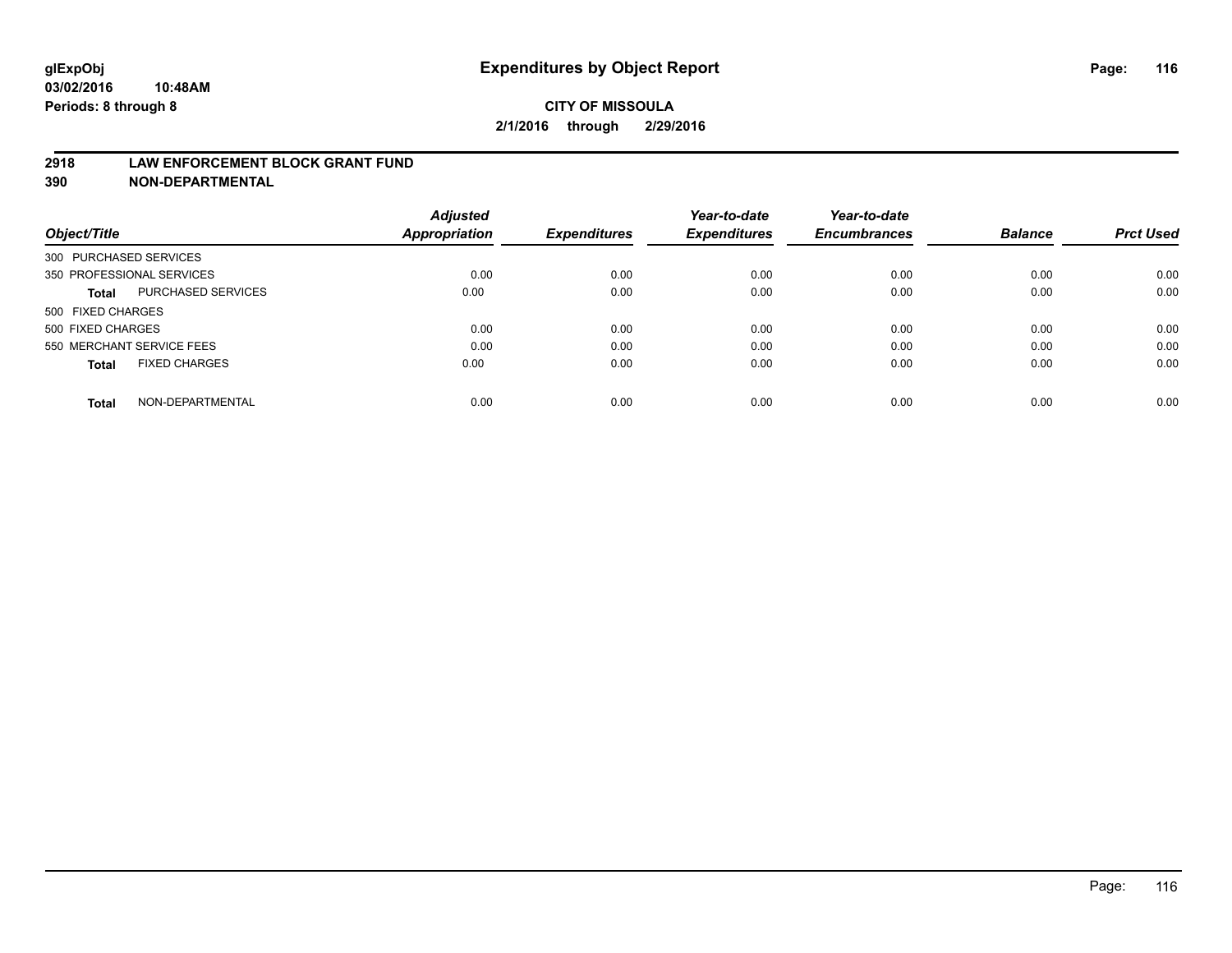# **2918 LAW ENFORCEMENT BLOCK GRANT FUND**

| Object/Title           |                                       | <b>Adjusted</b><br><b>Appropriation</b> | <b>Expenditures</b> | Year-to-date<br><b>Expenditures</b> | Year-to-date<br><b>Encumbrances</b> | <b>Balance</b> | <b>Prct Used</b> |
|------------------------|---------------------------------------|-----------------------------------------|---------------------|-------------------------------------|-------------------------------------|----------------|------------------|
| 100 PERSONAL SERVICES  |                                       |                                         |                     |                                     |                                     |                |                  |
| 110 SALARIES AND WAGES |                                       | 30,390.00                               | 0.00                | 0.00                                | 0.00                                | 30,390.00      | 0.00             |
|                        | 115 SALARIES/HEALTH INSURANCE BENEFIT | 0.00                                    | 0.00                | 0.00                                | 0.00                                | 0.00           | 0.00             |
|                        | 120 OVERTIME/TERMINATION              | 0.00                                    | 0.00                | 0.00                                | 0.00                                | 0.00           | 0.00             |
|                        | <b>140 EMPLOYER CONTRIBUTIONS</b>     | 11,610.00                               | 0.00                | 0.00                                | 0.00                                | 11,610.00      | 0.00             |
|                        | 141 STATE RETIREMENT CONTRIBUTIONS    | 0.00                                    | 0.00                | 0.00                                | 0.00                                | 0.00           | 0.00             |
| <b>Total</b>           | PERSONAL SERVICES                     | 42,000.00                               | 0.00                | 0.00                                | 0.00                                | 42,000.00      | 0.00             |
| 200 SUPPLIES           |                                       |                                         |                     |                                     |                                     |                |                  |
| 210 OFFICE SUPPLIES    |                                       | 0.00                                    | 0.00                | 0.00                                | 0.00                                | 0.00           | 0.00             |
| 220 OPERATING SUPPLIES |                                       | 0.00                                    | 0.00                | 0.00                                | 0.00                                | 0.00           | 0.00             |
| <b>Total</b>           | <b>SUPPLIES</b>                       | 0.00                                    | 0.00                | 0.00                                | 0.00                                | 0.00           | 0.00             |
| 300 PURCHASED SERVICES |                                       |                                         |                     |                                     |                                     |                |                  |
|                        | 320 PRINTING & DUPLICATING            | 0.00                                    | 0.00                | 0.00                                | 0.00                                | 0.00           | 0.00             |
| 344 TELEPHONE SERVICE  |                                       | 0.00                                    | 0.00                | 0.00                                | 0.00                                | 0.00           | 0.00             |
|                        | 350 PROFESSIONAL SERVICES             | 0.00                                    | 0.00                | 0.00                                | 0.00                                | 0.00           | 0.00             |
| 370 TRAVEL             |                                       | 0.00                                    | 0.00                | 0.00                                | 0.00                                | 0.00           | 0.00             |
| 380 TRAINING           |                                       | 0.00                                    | 0.00                | 0.00                                | 0.00                                | 0.00           | 0.00             |
| <b>Total</b>           | PURCHASED SERVICES                    | 0.00                                    | 0.00                | 0.00                                | 0.00                                | 0.00           | 0.00             |
| 500 FIXED CHARGES      |                                       |                                         |                     |                                     |                                     |                |                  |
| 500 FIXED CHARGES      |                                       | 0.00                                    | 0.00                | 0.00                                | 0.00                                | 0.00           | 0.00             |
|                        | 550 MERCHANT SERVICE FEES             | 0.00                                    | 0.00                | 0.00                                | 0.00                                | 0.00           | 0.00             |
| <b>Total</b>           | <b>FIXED CHARGES</b>                  | 0.00                                    | 0.00                | 0.00                                | 0.00                                | 0.00           | 0.00             |
|                        | 700 GRANTS & CONTRIBUTIONS            |                                         |                     |                                     |                                     |                |                  |
|                        | 700 GRANTS & CONTRIBUTIONS            | 24,590.00                               | 0.00                | 0.00                                | 0.00                                | 24,590.00      | 0.00             |
| <b>Total</b>           | <b>GRANTS &amp; CONTRIBUTIONS</b>     | 24,590.00                               | 0.00                | 0.00                                | 0.00                                | 24,590.00      | 0.00             |
| 900 CAPITAL OUTLAY     |                                       |                                         |                     |                                     |                                     |                |                  |
|                        | 940 MACHINERY & EQUIPMENT             | 0.00                                    | 0.00                | 48.482.90                           | 0.00                                | $-48,482.90$   | 0.00             |
| <b>Total</b>           | <b>CAPITAL OUTLAY</b>                 | 0.00                                    | 0.00                | 48,482.90                           | 0.00                                | $-48,482.90$   | 0.00             |
| <b>Total</b>           | LAW ENFORCEMENT BLOCK GRANT FUN       | 66,590.00                               | 0.00                | 48,482.90                           | 0.00                                | 18,107.10      | 72.81            |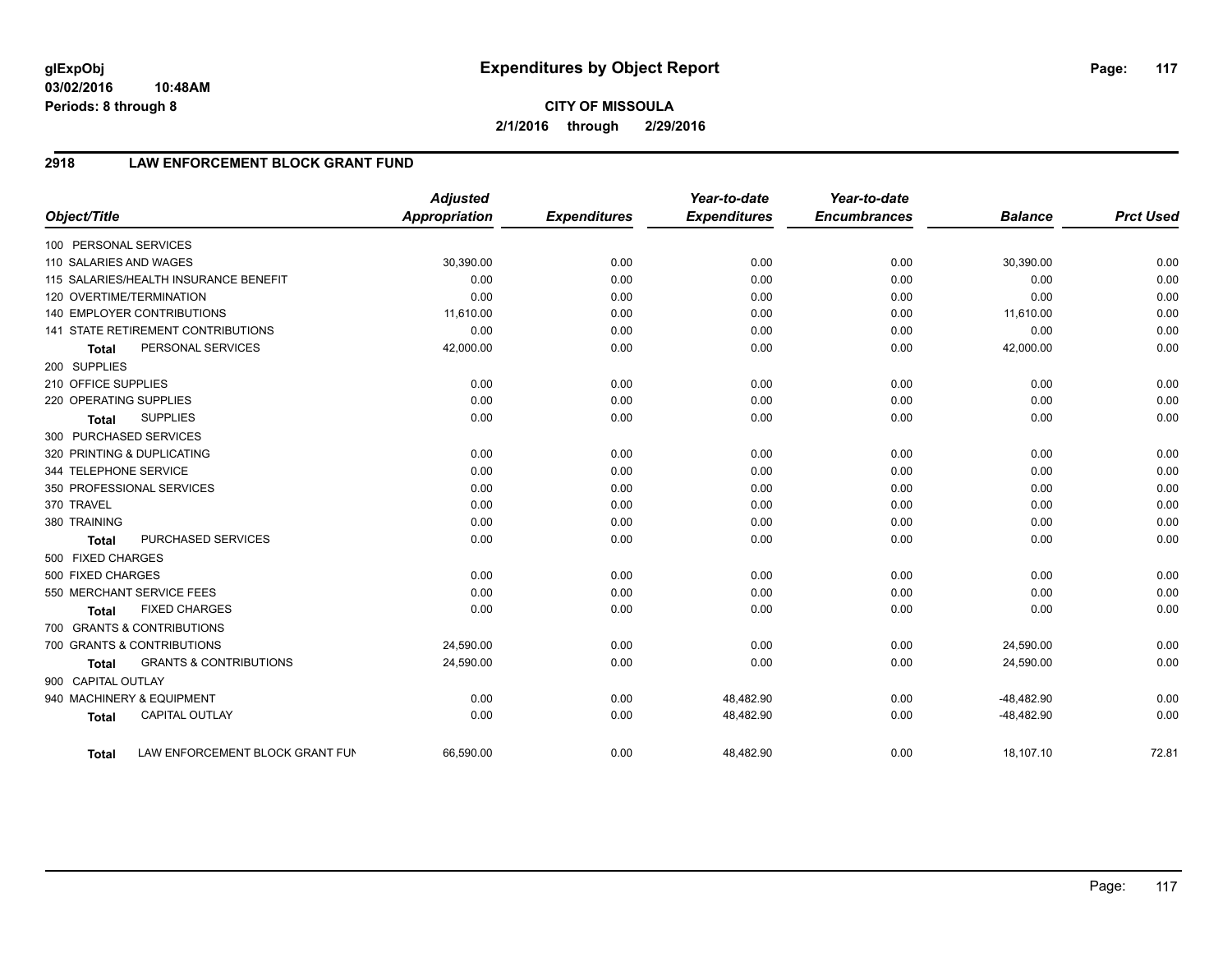## **2919 HIDTA FUND**

**290 POLICE**

|                                                   | <b>Adjusted</b> |                     | Year-to-date        | Year-to-date        |                |                  |
|---------------------------------------------------|-----------------|---------------------|---------------------|---------------------|----------------|------------------|
| Object/Title                                      | Appropriation   | <b>Expenditures</b> | <b>Expenditures</b> | <b>Encumbrances</b> | <b>Balance</b> | <b>Prct Used</b> |
| 100 PERSONAL SERVICES                             |                 |                     |                     |                     |                |                  |
| 120 OVERTIME/TERMINATION                          | 15,000.00       | 0.00                | 0.00                | 0.00                | 15,000.00      | 0.00             |
| 140 EMPLOYER CONTRIBUTIONS                        | 1,350.00        | 0.00                | 0.00                | 0.00                | 1,350.00       | 0.00             |
| 141 STATE RETIREMENT CONTRIBUTIONS                | 0.00            | 0.00                | 0.00                | 0.00                | 0.00           | 0.00             |
| PERSONAL SERVICES<br><b>Total</b>                 | 16,350.00       | 0.00                | 0.00                | 0.00                | 16,350.00      | 0.00             |
| 200 SUPPLIES                                      |                 |                     |                     |                     |                |                  |
| 210 OFFICE SUPPLIES                               | 500.00          | 0.00                | 0.00                | 0.00                | 500.00         | 0.00             |
| 220 OPERATING SUPPLIES                            | 500.00          | 208.13              | 18,885.48           | 0.00                | $-18,385.48$   | 3,777.10         |
| <b>SUPPLIES</b><br><b>Total</b>                   | 1,000.00        | 208.13              | 18,885.48           | 0.00                | $-17,885.48$   | 1,888.55         |
| 300 PURCHASED SERVICES                            |                 |                     |                     |                     |                |                  |
| 341 ELECTRICITY & NATURAL GAS                     | 4,600.00        | 0.00                | 0.00                | 0.00                | 4,600.00       | 0.00             |
| 344 TELEPHONE SERVICE                             | 250.00          | 0.00                | 0.00                | 0.00                | 250.00         | 0.00             |
| 350 PROFESSIONAL SERVICES                         | 4,000.00        | 550.00              | 1,797.50            | 0.00                | 2,202.50       | 44.94            |
| 360 REPAIR & MAINTENANCE                          | 1,200.00        | 0.00                | 0.00                | 0.00                | 1,200.00       | 0.00             |
| 370 TRAVEL                                        | 1.500.00        | 0.00                | 0.00                | 0.00                | 1,500.00       | 0.00             |
| 380 TRAINING                                      | 1,500.00        | 0.00                | 0.00                | 0.00                | 1,500.00       | 0.00             |
| 390 OTHER PURCHASED SERVICES                      | 200.00          | 0.00                | 0.00                | 0.00                | 200.00         | 0.00             |
| <b>PURCHASED SERVICES</b><br><b>Total</b>         | 13,250.00       | 550.00              | 1,797.50            | 0.00                | 11,452.50      | 13.57            |
| 500 FIXED CHARGES                                 |                 |                     |                     |                     |                |                  |
| 500 FIXED CHARGES                                 | 11,700.00       | 1,719.87            | 16,274.55           | 0.00                | $-4,574.55$    | 139.10           |
| 550 MERCHANT SERVICE FEES                         | 0.00            | 0.00                | 0.00                | 0.00                | 0.00           | 0.00             |
| <b>FIXED CHARGES</b><br>Total                     | 11,700.00       | 1,719.87            | 16,274.55           | 0.00                | $-4,574.55$    | 139.10           |
| 700 GRANTS & CONTRIBUTIONS                        |                 |                     |                     |                     |                |                  |
| 700 GRANTS & CONTRIBUTIONS                        | 100,000.00      | 3,325.90            | 23,110.03           | 0.00                | 76,889.97      | 23.11            |
| <b>GRANTS &amp; CONTRIBUTIONS</b><br><b>Total</b> | 100,000.00      | 3,325.90            | 23,110.03           | 0.00                | 76,889.97      | 23.11            |
| 900 CAPITAL OUTLAY                                |                 |                     |                     |                     |                |                  |
| 920 BUILDINGS                                     | 50,000.00       | 0.00                | 0.00                | 0.00                | 50,000.00      | 0.00             |
| 940 MACHINERY & EQUIPMENT                         | 0.00            | 0.00                | 8,918.00            | 0.00                | $-8,918.00$    | 0.00             |
| <b>CAPITAL OUTLAY</b><br><b>Total</b>             | 50,000.00       | 0.00                | 8,918.00            | 0.00                | 41,082.00      | 17.84            |
| <b>POLICE</b><br><b>Total</b>                     | 192,300.00      | 5,803.90            | 68,985.56           | 0.00                | 123,314.44     | 35.87            |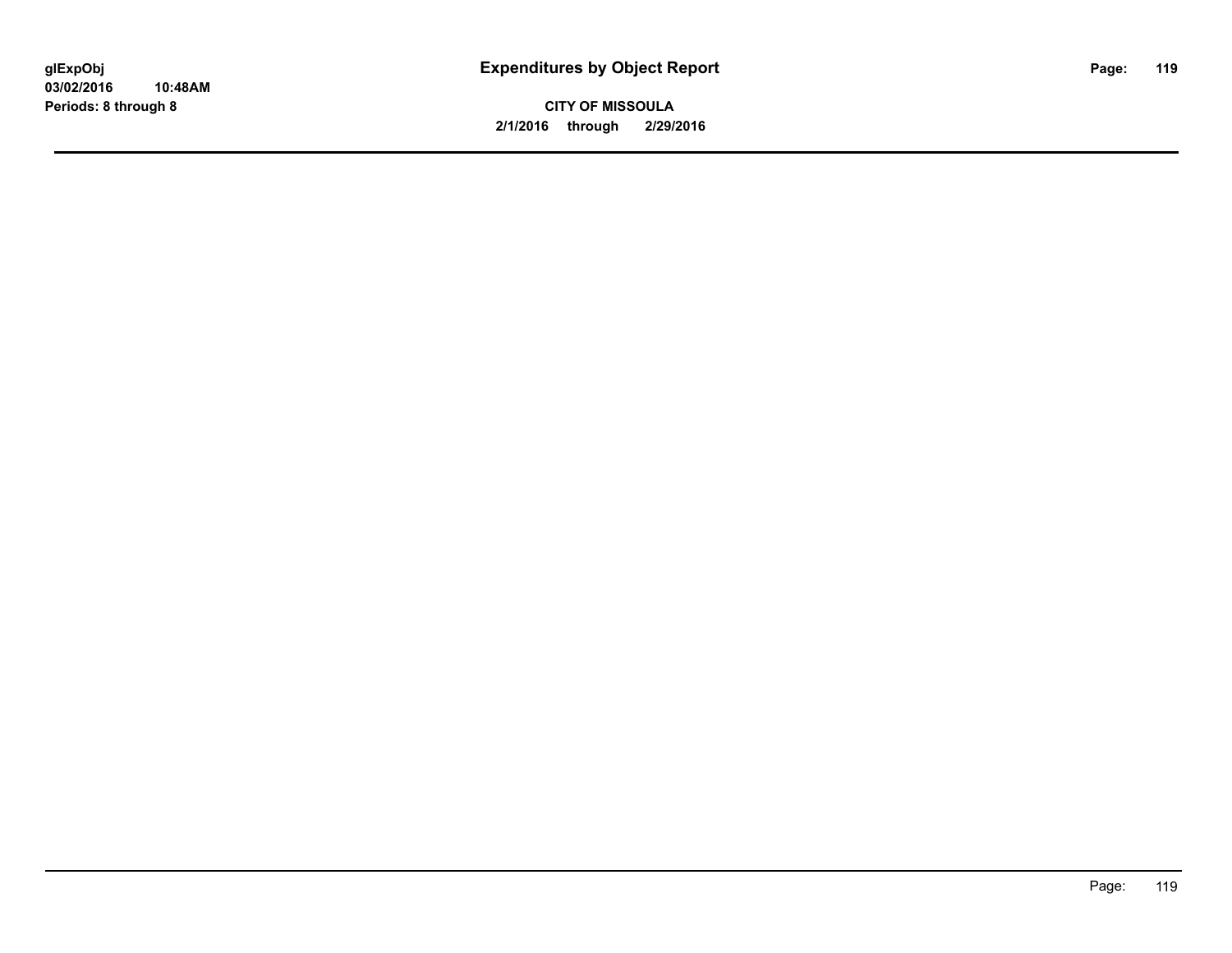**2919 HIDTA FUND**

|                                                   | <b>Adjusted</b>      |                     | Year-to-date        | Year-to-date        |                |                  |
|---------------------------------------------------|----------------------|---------------------|---------------------|---------------------|----------------|------------------|
| Object/Title                                      | <b>Appropriation</b> | <b>Expenditures</b> | <b>Expenditures</b> | <b>Encumbrances</b> | <b>Balance</b> | <b>Prct Used</b> |
| 100 PERSONAL SERVICES                             |                      |                     |                     |                     |                |                  |
| 120 OVERTIME/TERMINATION                          | 15,000.00            | 0.00                | 0.00                | 0.00                | 15,000.00      | 0.00             |
| <b>140 EMPLOYER CONTRIBUTIONS</b>                 | 1,350.00             | 0.00                | 0.00                | 0.00                | 1,350.00       | 0.00             |
| <b>141 STATE RETIREMENT CONTRIBUTIONS</b>         | 0.00                 | 0.00                | 0.00                | 0.00                | 0.00           | 0.00             |
| PERSONAL SERVICES<br>Total                        | 16,350.00            | 0.00                | 0.00                | 0.00                | 16,350.00      | 0.00             |
| 200 SUPPLIES                                      |                      |                     |                     |                     |                |                  |
| 210 OFFICE SUPPLIES                               | 500.00               | 0.00                | 0.00                | 0.00                | 500.00         | 0.00             |
| 220 OPERATING SUPPLIES                            | 500.00               | 208.13              | 18,885.48           | 0.00                | $-18,385.48$   | 3,777.10         |
| <b>SUPPLIES</b><br><b>Total</b>                   | 1,000.00             | 208.13              | 18,885.48           | 0.00                | $-17,885.48$   | 1,888.55         |
| 300 PURCHASED SERVICES                            |                      |                     |                     |                     |                |                  |
| 341 ELECTRICITY & NATURAL GAS                     | 4,600.00             | 0.00                | 0.00                | 0.00                | 4,600.00       | 0.00             |
| 344 TELEPHONE SERVICE                             | 250.00               | 0.00                | 0.00                | 0.00                | 250.00         | 0.00             |
| 350 PROFESSIONAL SERVICES                         | 4,000.00             | 550.00              | 1,797.50            | 0.00                | 2,202.50       | 44.94            |
| 360 REPAIR & MAINTENANCE                          | 1,200.00             | 0.00                | 0.00                | 0.00                | 1,200.00       | 0.00             |
| 370 TRAVEL                                        | 1,500.00             | 0.00                | 0.00                | 0.00                | 1,500.00       | 0.00             |
| 380 TRAINING                                      | 1,500.00             | 0.00                | 0.00                | 0.00                | 1,500.00       | 0.00             |
| 390 OTHER PURCHASED SERVICES                      | 200.00               | 0.00                | 0.00                | 0.00                | 200.00         | 0.00             |
| PURCHASED SERVICES<br><b>Total</b>                | 13,250.00            | 550.00              | 1,797.50            | 0.00                | 11,452.50      | 13.57            |
| 500 FIXED CHARGES                                 |                      |                     |                     |                     |                |                  |
| 500 FIXED CHARGES                                 | 11,700.00            | 1,719.87            | 16,274.55           | 0.00                | $-4,574.55$    | 139.10           |
| 550 MERCHANT SERVICE FEES                         | 0.00                 | 0.00                | 0.00                | 0.00                | 0.00           | 0.00             |
| <b>FIXED CHARGES</b><br><b>Total</b>              | 11,700.00            | 1,719.87            | 16,274.55           | 0.00                | $-4,574.55$    | 139.10           |
| 700 GRANTS & CONTRIBUTIONS                        |                      |                     |                     |                     |                |                  |
| 700 GRANTS & CONTRIBUTIONS                        | 100,000.00           | 3,325.90            | 23,110.03           | 0.00                | 76,889.97      | 23.11            |
| <b>GRANTS &amp; CONTRIBUTIONS</b><br><b>Total</b> | 100,000.00           | 3,325.90            | 23,110.03           | 0.00                | 76,889.97      | 23.11            |
| 900 CAPITAL OUTLAY                                |                      |                     |                     |                     |                |                  |
| 920 BUILDINGS                                     | 50,000.00            | 0.00                | 0.00                | 0.00                | 50,000.00      | 0.00             |
| 940 MACHINERY & EQUIPMENT                         | 0.00                 | 0.00                | 8,918.00            | 0.00                | $-8,918.00$    | 0.00             |
| <b>CAPITAL OUTLAY</b><br><b>Total</b>             | 50,000.00            | 0.00                | 8,918.00            | 0.00                | 41,082.00      | 17.84            |
| <b>HIDTA FUND</b><br><b>Total</b>                 | 192,300.00           | 5,803.90            | 68,985.56           | 0.00                | 123,314.44     | 35.87            |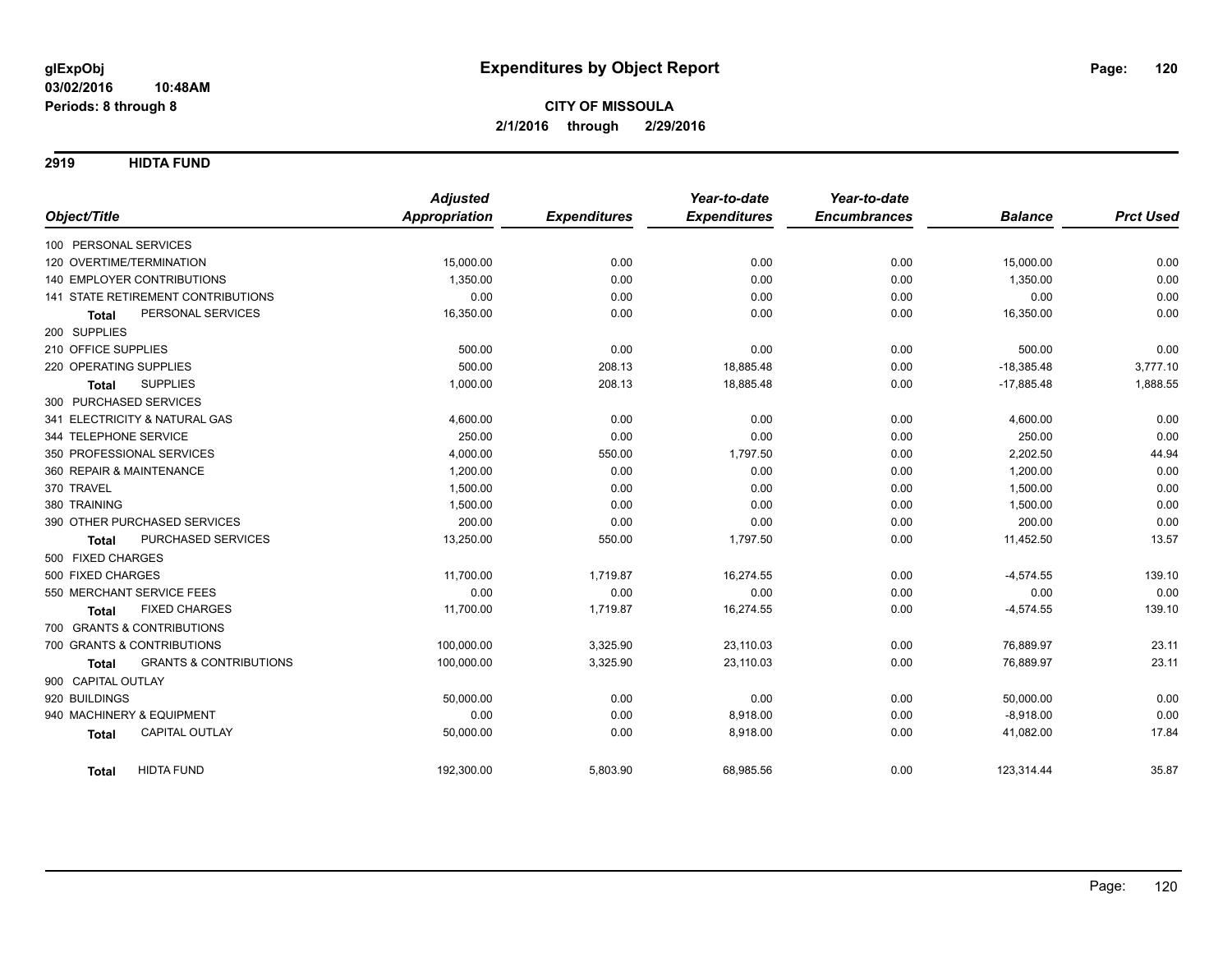#### **2939 CDBG PROGRAM INCOME ACCOUNT**

**400 ENTITLEMENT GRANTS**

| Object/Title           |                              | <b>Adjusted</b><br>Appropriation | <b>Expenditures</b> | Year-to-date<br><b>Expenditures</b> | Year-to-date<br><b>Encumbrances</b> | <b>Balance</b> | <b>Prct Used</b> |
|------------------------|------------------------------|----------------------------------|---------------------|-------------------------------------|-------------------------------------|----------------|------------------|
|                        |                              |                                  |                     |                                     |                                     |                |                  |
| 300 PURCHASED SERVICES |                              |                                  |                     |                                     |                                     |                |                  |
|                        | 350 PROFESSIONAL SERVICES    | 14,383.00                        | 0.00                | 0.00                                | 0.00                                | 14,383.00      | 0.00             |
| <b>Total</b>           | <b>PURCHASED SERVICES</b>    | 14.383.00                        | 0.00                | 0.00                                | 0.00                                | 14,383.00      | 0.00             |
| 500 FIXED CHARGES      |                              |                                  |                     |                                     |                                     |                |                  |
|                        | 550 MERCHANT SERVICE FEES    | 0.00                             | 0.00                | 0.00                                | 0.00                                | 0.00           | 0.00             |
| <b>Total</b>           | <b>FIXED CHARGES</b>         | 0.00                             | 0.00                | 0.00                                | 0.00                                | 0.00           | 0.00             |
| 800 OTHER OBJECTS      |                              |                                  |                     |                                     |                                     |                |                  |
|                        | 820 TRANSFERS TO OTHER FUNDS | 0.00                             | 0.00                | 19.239.31                           | 0.00                                | $-19.239.31$   | 0.00             |
| <b>Total</b>           | OTHER OBJECTS                | 0.00                             | 0.00                | 19,239.31                           | 0.00                                | $-19,239.31$   | 0.00             |
|                        | <b>ENTITLEMENT GRANTS</b>    | 14,383.00                        | 0.00                | 19,239.31                           | 0.00                                | $-4,856.31$    | 133.76           |
| <b>Total</b>           |                              |                                  |                     |                                     |                                     |                |                  |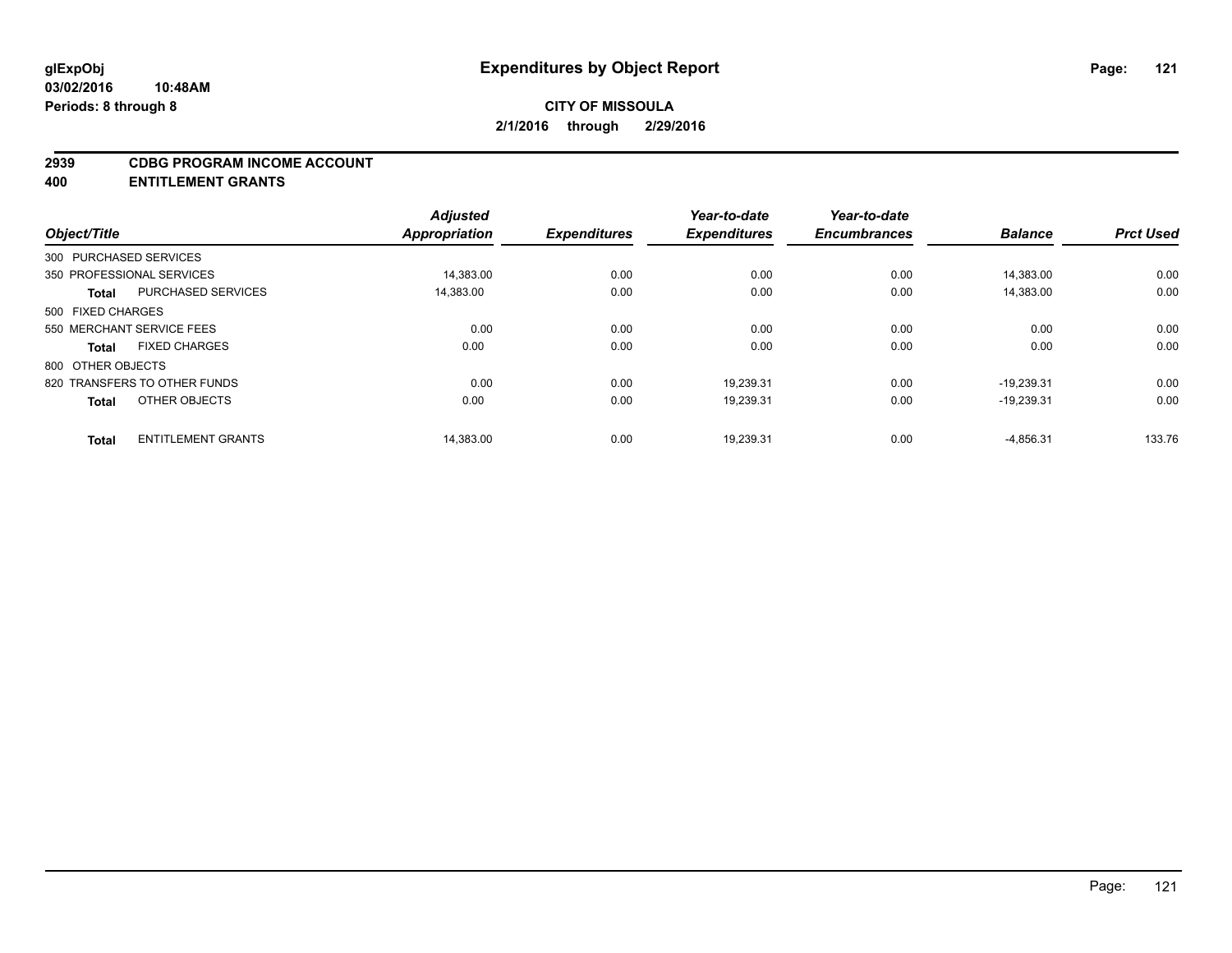## **2939 CDBG PROGRAM INCOME ACCOUNT**

| Object/Title      |                              | <b>Adjusted</b><br><b>Appropriation</b> | <b>Expenditures</b> | Year-to-date<br><b>Expenditures</b> | Year-to-date<br><b>Encumbrances</b> | <b>Balance</b> | <b>Prct Used</b> |
|-------------------|------------------------------|-----------------------------------------|---------------------|-------------------------------------|-------------------------------------|----------------|------------------|
|                   | 300 PURCHASED SERVICES       |                                         |                     |                                     |                                     |                |                  |
|                   | 350 PROFESSIONAL SERVICES    | 14.383.00                               | 0.00                | 0.00                                | 0.00                                | 14.383.00      | 0.00             |
| <b>Total</b>      | <b>PURCHASED SERVICES</b>    | 14,383.00                               | 0.00                | 0.00                                | 0.00                                | 14.383.00      | 0.00             |
| 500 FIXED CHARGES |                              |                                         |                     |                                     |                                     |                |                  |
|                   | 550 MERCHANT SERVICE FEES    | 0.00                                    | 0.00                | 0.00                                | 0.00                                | 0.00           | 0.00             |
| <b>Total</b>      | <b>FIXED CHARGES</b>         | 0.00                                    | 0.00                | 0.00                                | 0.00                                | 0.00           | 0.00             |
| 800 OTHER OBJECTS |                              |                                         |                     |                                     |                                     |                |                  |
|                   | 820 TRANSFERS TO OTHER FUNDS | 0.00                                    | 0.00                | 19,239.31                           | 0.00                                | $-19.239.31$   | 0.00             |
| <b>Total</b>      | OTHER OBJECTS                | 0.00                                    | 0.00                | 19,239.31                           | 0.00                                | $-19.239.31$   | 0.00             |
| <b>Total</b>      | CDBG PROGRAM INCOME ACCOUNT  | 14.383.00                               | 0.00                | 19.239.31                           | 0.00                                | $-4.856.31$    | 133.76           |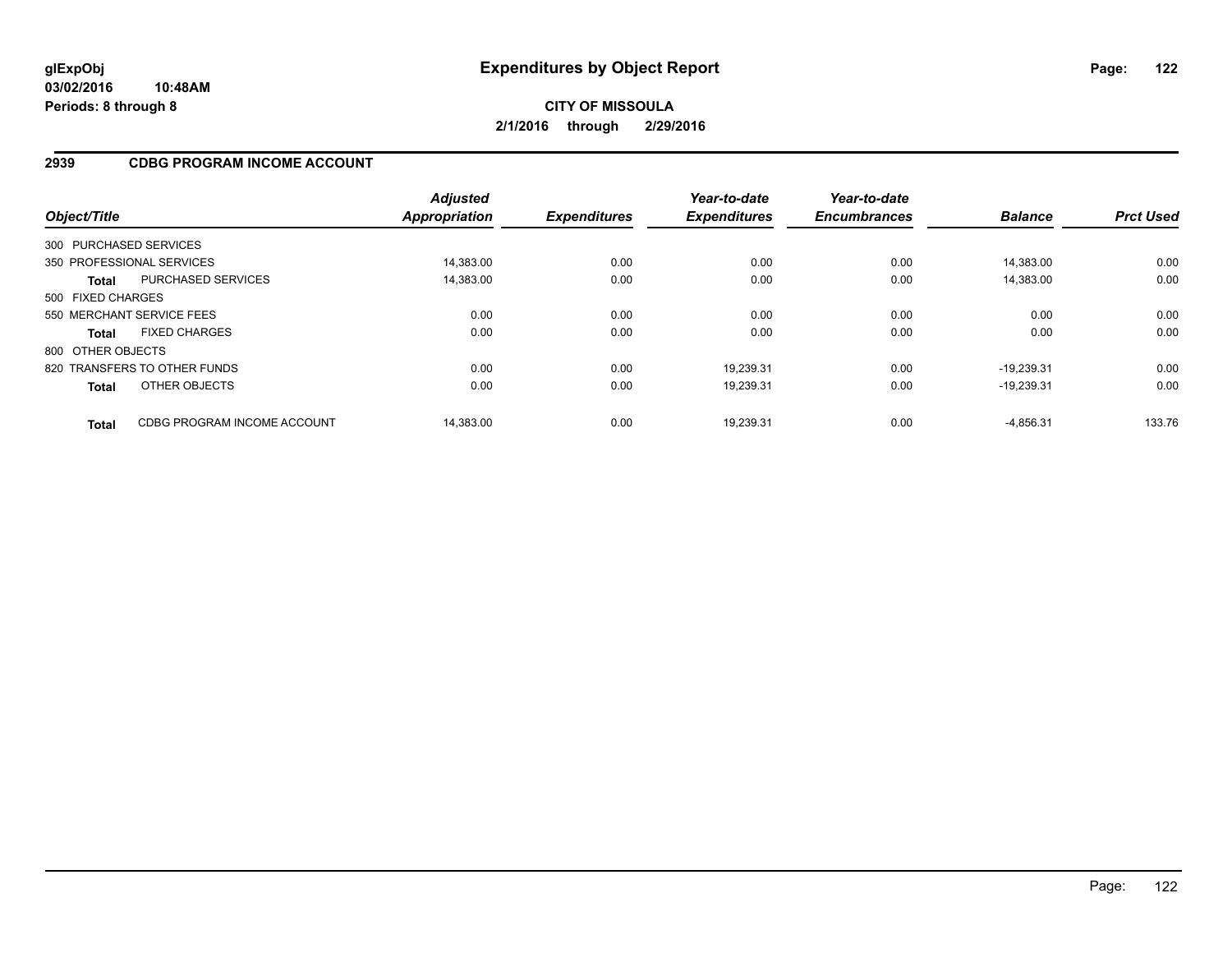#### **2940 CDBG FUND**

**400 ENTITLEMENT GRANTS**

|                   |                                   | <b>Adjusted</b>      |                     | Year-to-date        | Year-to-date        |                |                  |
|-------------------|-----------------------------------|----------------------|---------------------|---------------------|---------------------|----------------|------------------|
| Object/Title      |                                   | <b>Appropriation</b> | <b>Expenditures</b> | <b>Expenditures</b> | <b>Encumbrances</b> | <b>Balance</b> | <b>Prct Used</b> |
|                   | 300 PURCHASED SERVICES            |                      |                     |                     |                     |                |                  |
|                   | 350 PROFESSIONAL SERVICES         | 106,591.00           | 46,299.33           | 46,299.33           | 0.00                | 60,291.67      | 43.44            |
| <b>Total</b>      | PURCHASED SERVICES                | 106,591.00           | 46,299.33           | 46,299.33           | 0.00                | 60,291.67      | 43.44            |
| 500 FIXED CHARGES |                                   |                      |                     |                     |                     |                |                  |
|                   | 550 MERCHANT SERVICE FEES         | 0.00                 | 0.00                | 0.00                | 0.00                | 0.00           | 0.00             |
| <b>Total</b>      | <b>FIXED CHARGES</b>              | 0.00                 | 0.00                | 0.00                | 0.00                | 0.00           | 0.00             |
|                   | 700 GRANTS & CONTRIBUTIONS        |                      |                     |                     |                     |                |                  |
|                   | 700 GRANTS & CONTRIBUTIONS        | 457,664.00           | 26,893.44           | 474,993.10          | 0.00                | $-17.329.10$   | 103.79           |
| Total             | <b>GRANTS &amp; CONTRIBUTIONS</b> | 457,664.00           | 26,893.44           | 474,993.10          | 0.00                | $-17,329.10$   | 103.79           |
| 800 OTHER OBJECTS |                                   |                      |                     |                     |                     |                |                  |
|                   | 820 TRANSFERS TO OTHER FUNDS      | 0.00                 | 0.00                | 0.00                | 0.00                | 0.00           | 0.00             |
| <b>Total</b>      | OTHER OBJECTS                     | 0.00                 | 0.00                | 0.00                | 0.00                | 0.00           | 0.00             |
| <b>Total</b>      | <b>ENTITLEMENT GRANTS</b>         | 564,255.00           | 73,192.77           | 521,292.43          | 0.00                | 42,962.57      | 92.39            |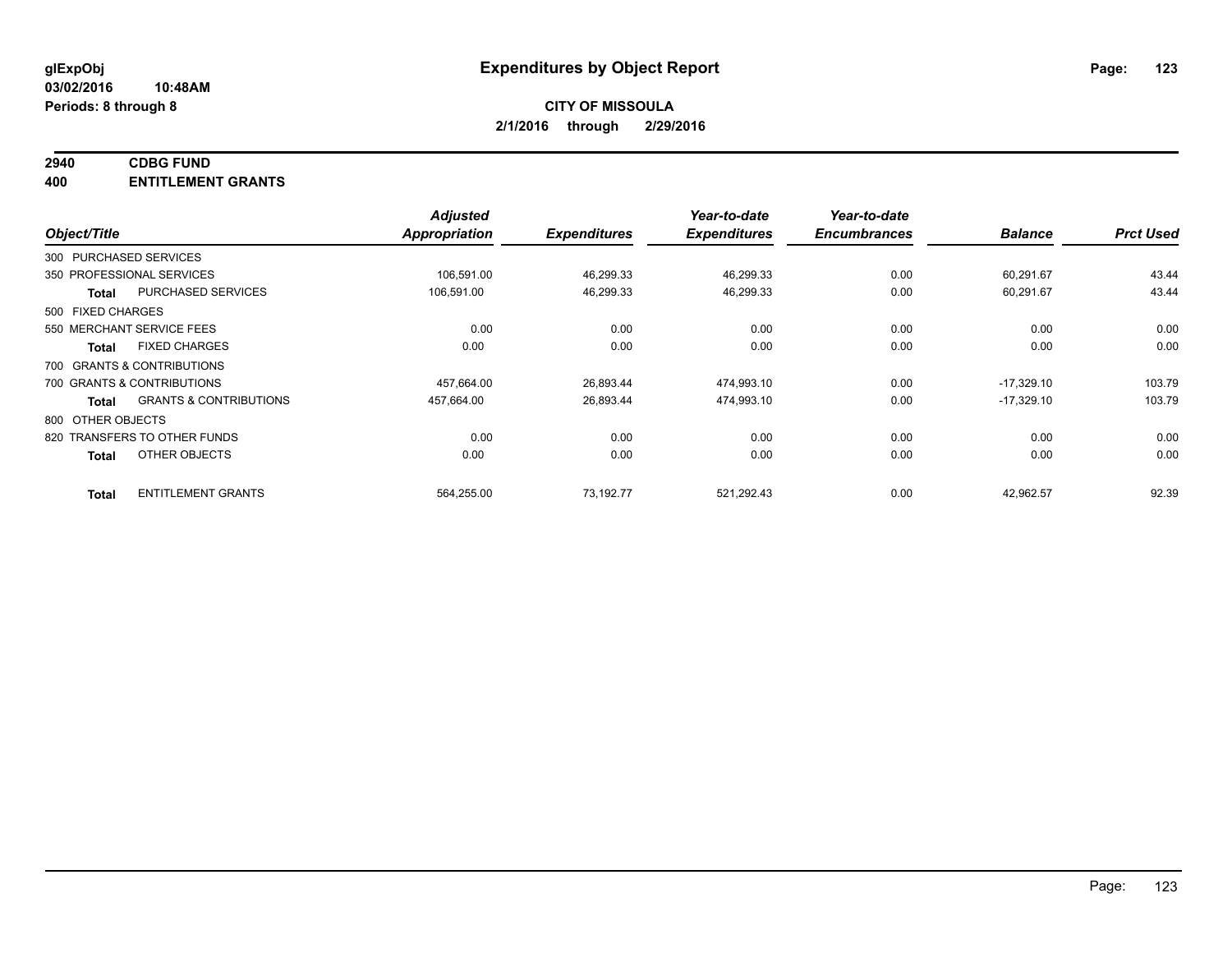**2940 CDBG FUND**

|                        |                                   | <b>Adjusted</b> |                     | Year-to-date        | Year-to-date        |                |                  |
|------------------------|-----------------------------------|-----------------|---------------------|---------------------|---------------------|----------------|------------------|
| Object/Title           |                                   | Appropriation   | <b>Expenditures</b> | <b>Expenditures</b> | <b>Encumbrances</b> | <b>Balance</b> | <b>Prct Used</b> |
| 300 PURCHASED SERVICES |                                   |                 |                     |                     |                     |                |                  |
|                        | 350 PROFESSIONAL SERVICES         | 106,591.00      | 46,299.33           | 46,299.33           | 0.00                | 60,291.67      | 43.44            |
| <b>Total</b>           | <b>PURCHASED SERVICES</b>         | 106,591.00      | 46,299.33           | 46,299.33           | 0.00                | 60,291.67      | 43.44            |
| 500 FIXED CHARGES      |                                   |                 |                     |                     |                     |                |                  |
|                        | 550 MERCHANT SERVICE FEES         | 0.00            | 0.00                | 0.00                | 0.00                | 0.00           | 0.00             |
| <b>Total</b>           | <b>FIXED CHARGES</b>              | 0.00            | 0.00                | 0.00                | 0.00                | 0.00           | 0.00             |
|                        | 700 GRANTS & CONTRIBUTIONS        |                 |                     |                     |                     |                |                  |
|                        | 700 GRANTS & CONTRIBUTIONS        | 457,664.00      | 26,893.44           | 474,993.10          | 0.00                | $-17,329.10$   | 103.79           |
| <b>Total</b>           | <b>GRANTS &amp; CONTRIBUTIONS</b> | 457,664.00      | 26,893.44           | 474,993.10          | 0.00                | $-17,329.10$   | 103.79           |
| 800 OTHER OBJECTS      |                                   |                 |                     |                     |                     |                |                  |
|                        | 820 TRANSFERS TO OTHER FUNDS      | 0.00            | 0.00                | 0.00                | 0.00                | 0.00           | 0.00             |
| <b>Total</b>           | OTHER OBJECTS                     | 0.00            | 0.00                | 0.00                | 0.00                | 0.00           | 0.00             |
| <b>Total</b>           | <b>CDBG FUND</b>                  | 564,255.00      | 73,192.77           | 521,292.43          | 0.00                | 42,962.57      | 92.39            |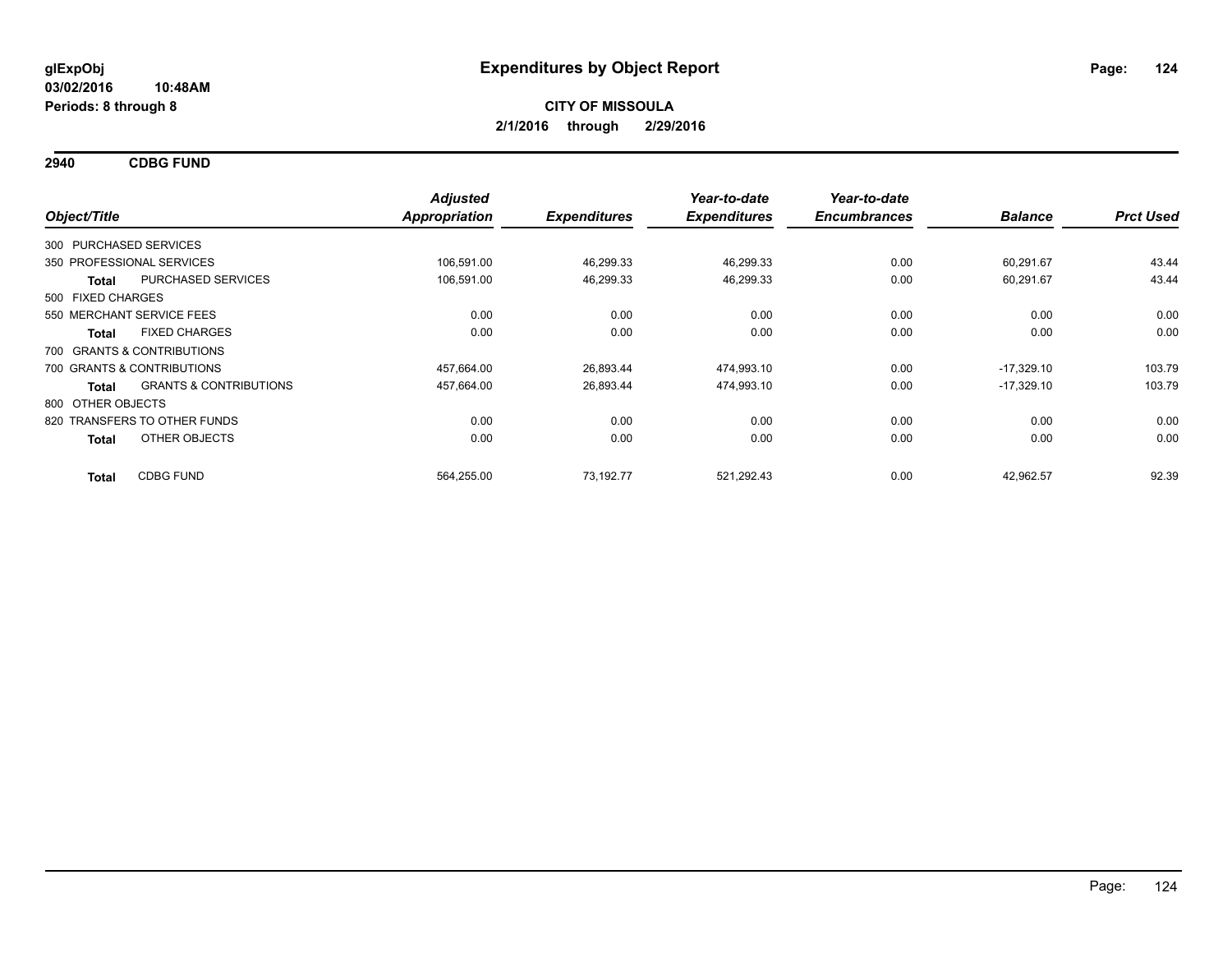#### **2941 HOME FUND**

**400 ENTITLEMENT GRANTS**

| Object/Title      |                                   | <b>Adjusted</b><br><b>Appropriation</b> | <b>Expenditures</b> | Year-to-date<br><b>Expenditures</b> | Year-to-date<br><b>Encumbrances</b> | <b>Balance</b> | <b>Prct Used</b> |
|-------------------|-----------------------------------|-----------------------------------------|---------------------|-------------------------------------|-------------------------------------|----------------|------------------|
|                   |                                   |                                         |                     |                                     |                                     |                |                  |
|                   | 300 PURCHASED SERVICES            |                                         |                     |                                     |                                     |                |                  |
|                   | 350 PROFESSIONAL SERVICES         | 57,921.00                               | 28.217.60           | 28,217.60                           | 0.00                                | 29,703.40      | 48.72            |
| <b>Total</b>      | PURCHASED SERVICES                | 57,921.00                               | 28,217.60           | 28,217.60                           | 0.00                                | 29,703.40      | 48.72            |
| 500 FIXED CHARGES |                                   |                                         |                     |                                     |                                     |                |                  |
|                   | 550 MERCHANT SERVICE FEES         | 0.00                                    | 0.00                | 0.00                                | 0.00                                | 0.00           | 0.00             |
| <b>Total</b>      | <b>FIXED CHARGES</b>              | 0.00                                    | 0.00                | 0.00                                | 0.00                                | 0.00           | 0.00             |
|                   | 700 GRANTS & CONTRIBUTIONS        |                                         |                     |                                     |                                     |                |                  |
|                   | 700 GRANTS & CONTRIBUTIONS        | 335,666.00                              | 4,852.61            | 165,214.61                          | 0.00                                | 170,451.39     | 49.22            |
| Total             | <b>GRANTS &amp; CONTRIBUTIONS</b> | 335,666.00                              | 4,852.61            | 165,214.61                          | 0.00                                | 170,451.39     | 49.22            |
| 800 OTHER OBJECTS |                                   |                                         |                     |                                     |                                     |                |                  |
|                   | 820 TRANSFERS TO OTHER FUNDS      | 0.00                                    | 0.00                | 0.00                                | 0.00                                | 0.00           | 0.00             |
| 845 CONTINGENCY   |                                   | 0.00                                    | 0.00                | 0.00                                | 0.00                                | 0.00           | 0.00             |
| <b>Total</b>      | OTHER OBJECTS                     | 0.00                                    | 0.00                | 0.00                                | 0.00                                | 0.00           | 0.00             |
| <b>Total</b>      | <b>ENTITLEMENT GRANTS</b>         | 393,587.00                              | 33,070.21           | 193,432.21                          | 0.00                                | 200,154.79     | 49.15            |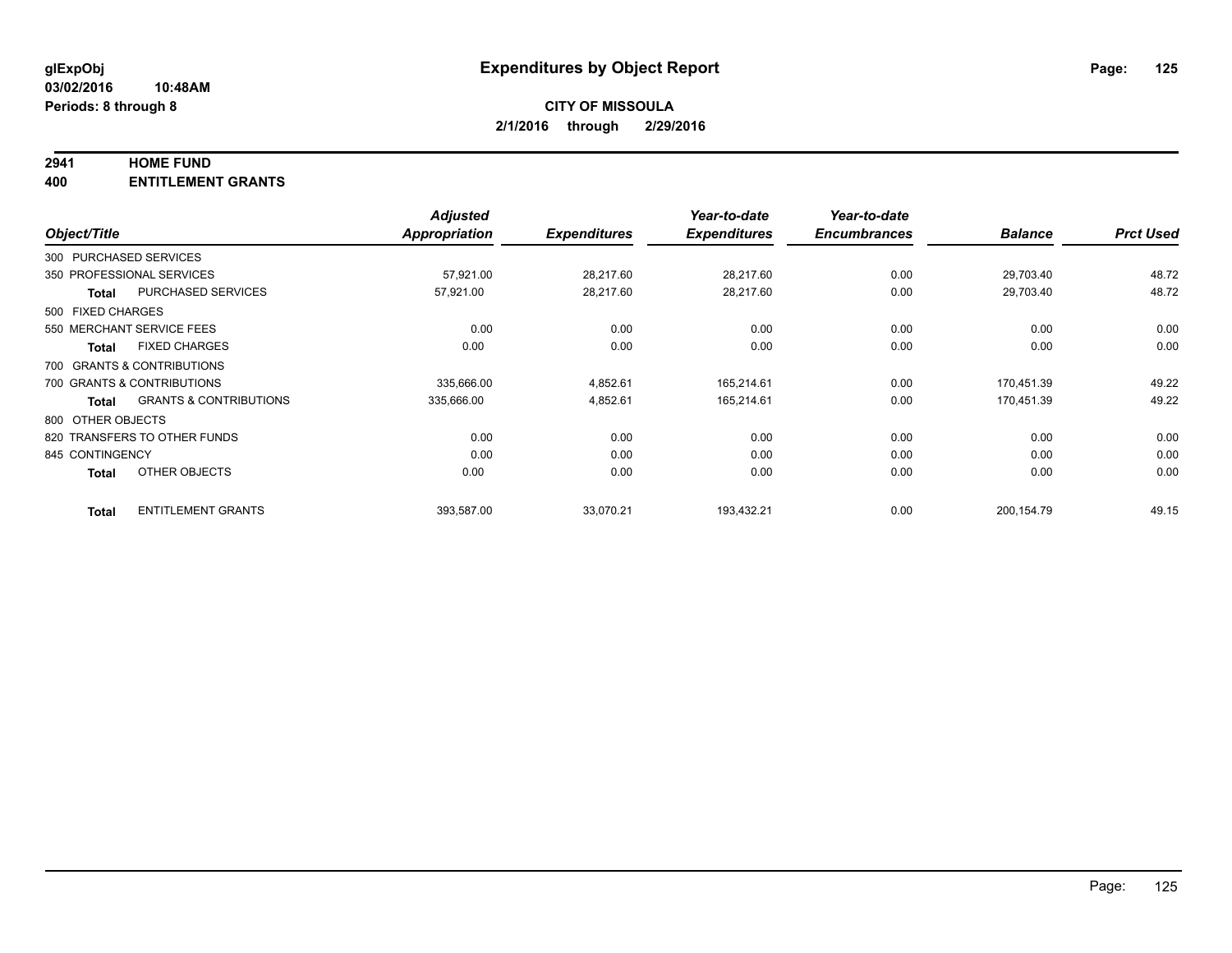**2941 HOME FUND**

|                        |                                   | <b>Adjusted</b>      |                     | Year-to-date        | Year-to-date        |                |                  |
|------------------------|-----------------------------------|----------------------|---------------------|---------------------|---------------------|----------------|------------------|
| Object/Title           |                                   | <b>Appropriation</b> | <b>Expenditures</b> | <b>Expenditures</b> | <b>Encumbrances</b> | <b>Balance</b> | <b>Prct Used</b> |
| 300 PURCHASED SERVICES |                                   |                      |                     |                     |                     |                |                  |
|                        | 350 PROFESSIONAL SERVICES         | 57,921.00            | 28.217.60           | 28,217.60           | 0.00                | 29,703.40      | 48.72            |
| Total                  | <b>PURCHASED SERVICES</b>         | 57,921.00            | 28,217.60           | 28,217.60           | 0.00                | 29,703.40      | 48.72            |
| 500 FIXED CHARGES      |                                   |                      |                     |                     |                     |                |                  |
|                        | 550 MERCHANT SERVICE FEES         | 0.00                 | 0.00                | 0.00                | 0.00                | 0.00           | 0.00             |
| <b>Total</b>           | <b>FIXED CHARGES</b>              | 0.00                 | 0.00                | 0.00                | 0.00                | 0.00           | 0.00             |
|                        | 700 GRANTS & CONTRIBUTIONS        |                      |                     |                     |                     |                |                  |
|                        | 700 GRANTS & CONTRIBUTIONS        | 335,666.00           | 4,852.61            | 165,214.61          | 0.00                | 170,451.39     | 49.22            |
| <b>Total</b>           | <b>GRANTS &amp; CONTRIBUTIONS</b> | 335,666.00           | 4,852.61            | 165,214.61          | 0.00                | 170,451.39     | 49.22            |
| 800 OTHER OBJECTS      |                                   |                      |                     |                     |                     |                |                  |
|                        | 820 TRANSFERS TO OTHER FUNDS      | 0.00                 | 0.00                | 0.00                | 0.00                | 0.00           | 0.00             |
| 845 CONTINGENCY        |                                   | 0.00                 | 0.00                | 0.00                | 0.00                | 0.00           | 0.00             |
| <b>Total</b>           | OTHER OBJECTS                     | 0.00                 | 0.00                | 0.00                | 0.00                | 0.00           | 0.00             |
| <b>Total</b>           | <b>HOME FUND</b>                  | 393,587.00           | 33,070.21           | 193,432.21          | 0.00                | 200,154.79     | 49.15            |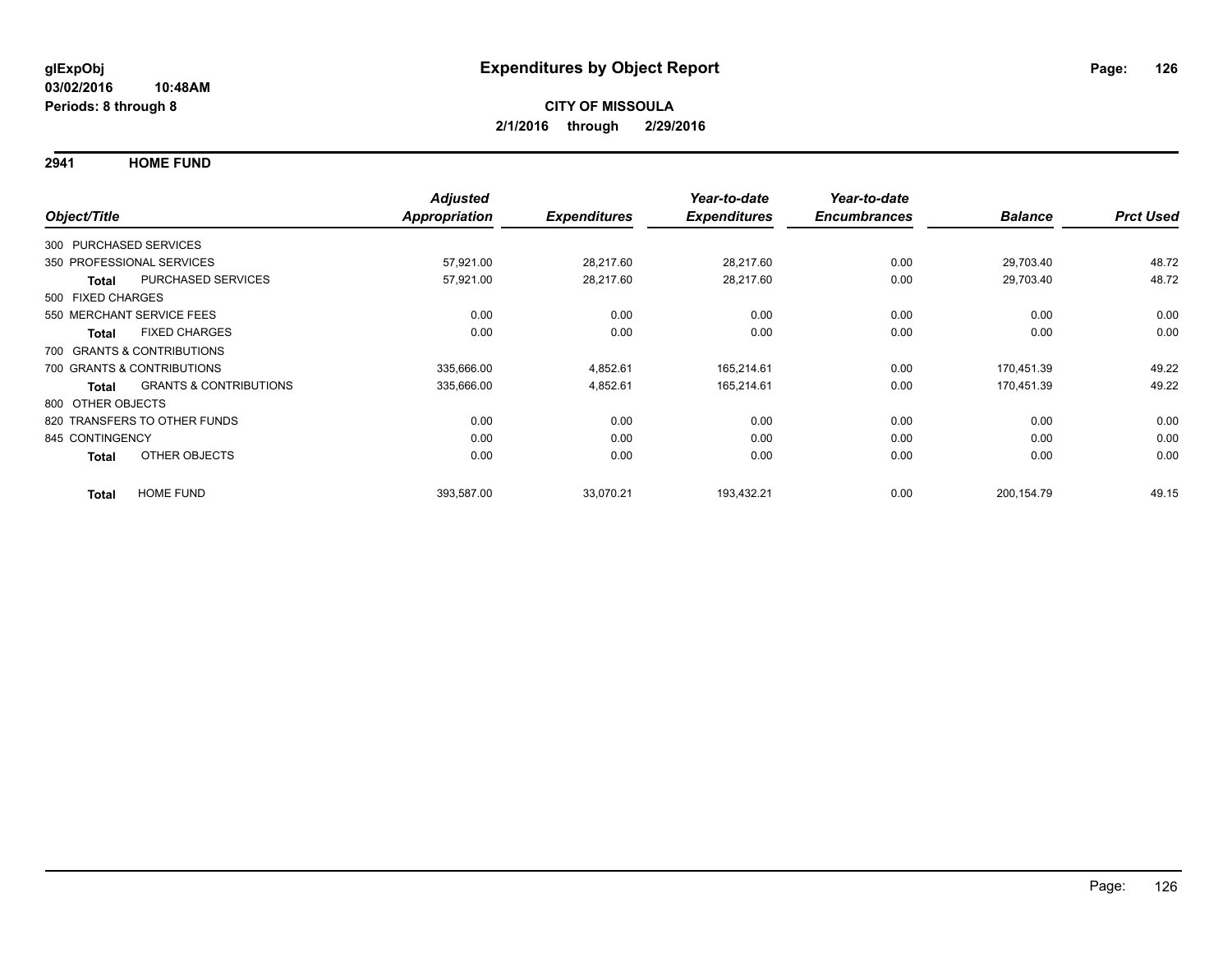#### **2942 ADDI PROGRAM**

**400 ENTITLEMENT GRANTS**

| Object/Title      |                                   | <b>Adjusted</b><br><b>Appropriation</b> | <b>Expenditures</b> | Year-to-date<br><b>Expenditures</b> | Year-to-date<br><b>Encumbrances</b> | <b>Balance</b> | <b>Prct Used</b> |
|-------------------|-----------------------------------|-----------------------------------------|---------------------|-------------------------------------|-------------------------------------|----------------|------------------|
|                   | 300 PURCHASED SERVICES            |                                         |                     |                                     |                                     |                |                  |
|                   | 350 PROFESSIONAL SERVICES         | 12,846.00                               | 0.00                | 0.00                                | 0.00                                | 12,846.00      | 0.00             |
| <b>Total</b>      | <b>PURCHASED SERVICES</b>         | 12.846.00                               | 0.00                | 0.00                                | 0.00                                | 12.846.00      | 0.00             |
| 500 FIXED CHARGES |                                   |                                         |                     |                                     |                                     |                |                  |
|                   | 550 MERCHANT SERVICE FEES         | 0.00                                    | 0.00                | 0.00                                | 0.00                                | 0.00           | 0.00             |
| <b>Total</b>      | <b>FIXED CHARGES</b>              | 0.00                                    | 0.00                | 0.00                                | 0.00                                | 0.00           | 0.00             |
|                   | 700 GRANTS & CONTRIBUTIONS        |                                         |                     |                                     |                                     |                |                  |
|                   | 700 GRANTS & CONTRIBUTIONS        | 0.00                                    | 0.00                | 0.00                                | 0.00                                | 0.00           | 0.00             |
| <b>Total</b>      | <b>GRANTS &amp; CONTRIBUTIONS</b> | 0.00                                    | 0.00                | 0.00                                | 0.00                                | 0.00           | 0.00             |
| <b>Total</b>      | <b>ENTITLEMENT GRANTS</b>         | 12,846.00                               | 0.00                | 0.00                                | 0.00                                | 12.846.00      | 0.00             |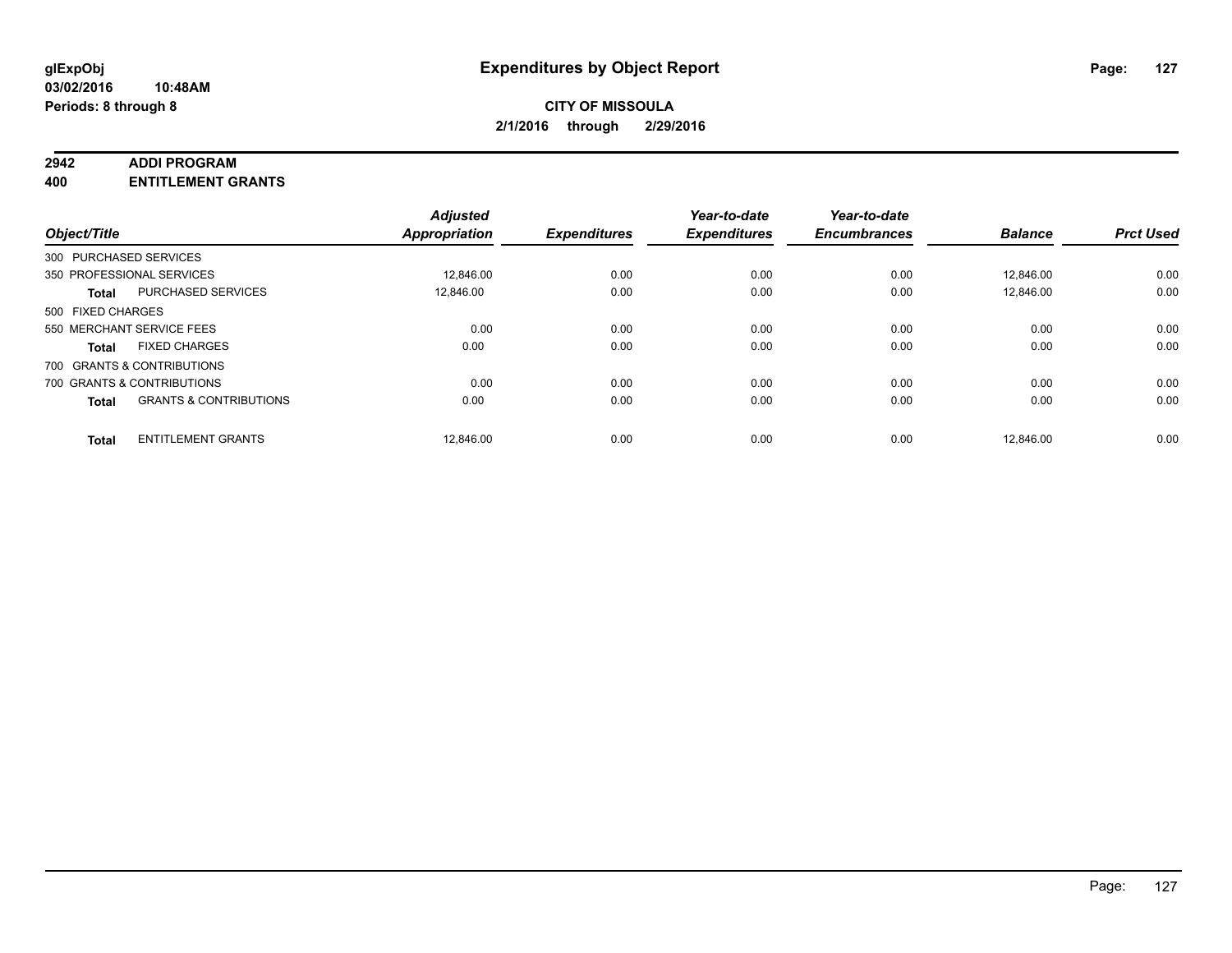## **2942 ADDI PROGRAM**

| Object/Title           |                                   | <b>Adjusted</b><br>Appropriation | <b>Expenditures</b> | Year-to-date<br><b>Expenditures</b> | Year-to-date<br><b>Encumbrances</b> | <b>Balance</b> | <b>Prct Used</b> |
|------------------------|-----------------------------------|----------------------------------|---------------------|-------------------------------------|-------------------------------------|----------------|------------------|
| 300 PURCHASED SERVICES |                                   |                                  |                     |                                     |                                     |                |                  |
|                        | 350 PROFESSIONAL SERVICES         | 12.846.00                        | 0.00                | 0.00                                | 0.00                                | 12.846.00      | 0.00             |
| <b>Total</b>           | <b>PURCHASED SERVICES</b>         | 12.846.00                        | 0.00                | 0.00                                | 0.00                                | 12.846.00      | 0.00             |
| 500 FIXED CHARGES      |                                   |                                  |                     |                                     |                                     |                |                  |
|                        | 550 MERCHANT SERVICE FEES         | 0.00                             | 0.00                | 0.00                                | 0.00                                | 0.00           | 0.00             |
| <b>Total</b>           | <b>FIXED CHARGES</b>              | 0.00                             | 0.00                | 0.00                                | 0.00                                | 0.00           | 0.00             |
|                        | 700 GRANTS & CONTRIBUTIONS        |                                  |                     |                                     |                                     |                |                  |
|                        | 700 GRANTS & CONTRIBUTIONS        | 0.00                             | 0.00                | 0.00                                | 0.00                                | 0.00           | 0.00             |
| <b>Total</b>           | <b>GRANTS &amp; CONTRIBUTIONS</b> | 0.00                             | 0.00                | 0.00                                | 0.00                                | 0.00           | 0.00             |
| <b>Total</b>           | <b>ADDI PROGRAM</b>               | 12.846.00                        | 0.00                | 0.00                                | 0.00                                | 12.846.00      | 0.00             |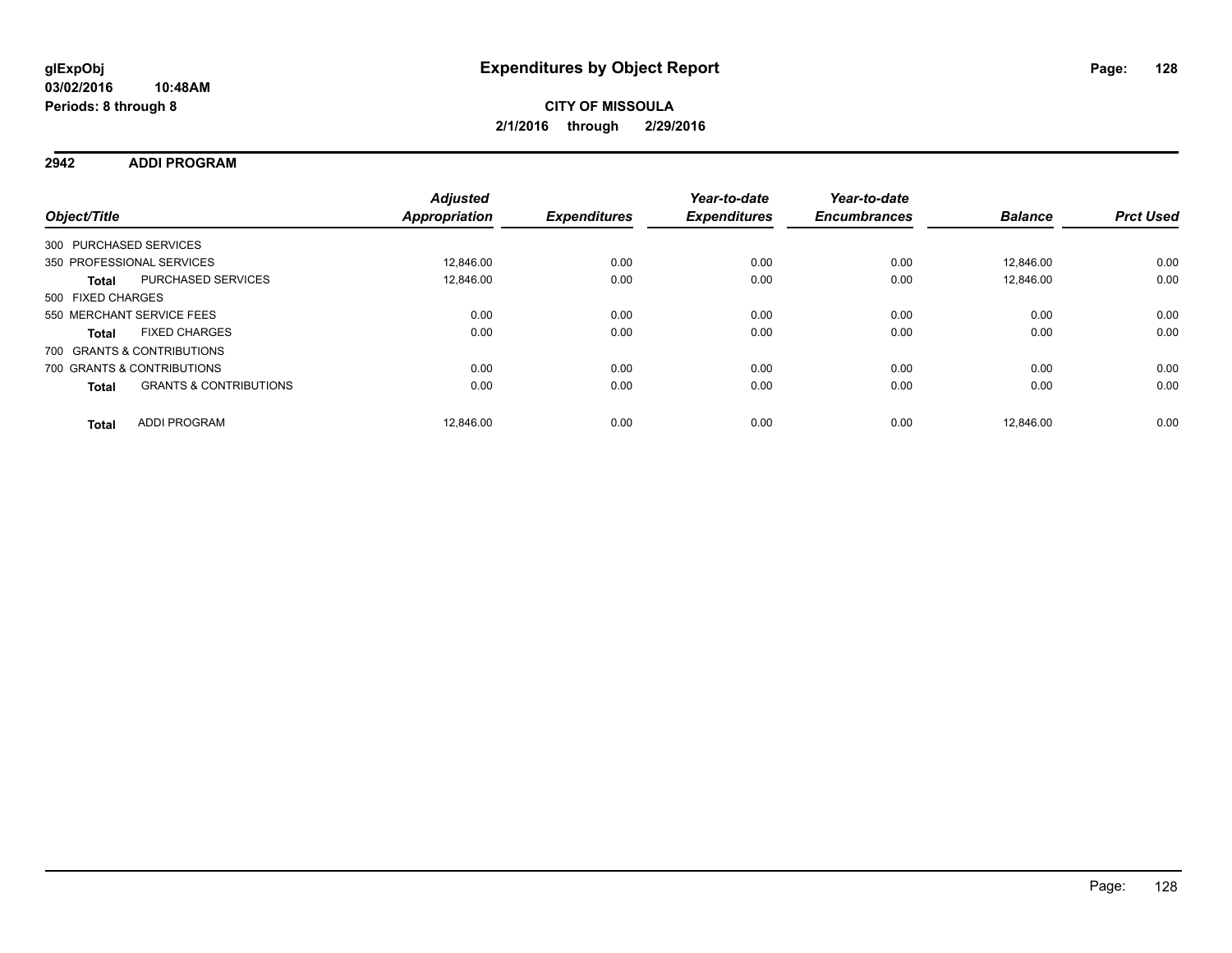#### **2943 CITY HOME PROGRAM INCOME**

**400 ENTITLEMENT GRANTS**

| Object/Title      |                                   | <b>Adjusted</b><br><b>Appropriation</b> | <b>Expenditures</b> | Year-to-date<br><b>Expenditures</b> | Year-to-date<br><b>Encumbrances</b> | <b>Balance</b> | <b>Prct Used</b> |
|-------------------|-----------------------------------|-----------------------------------------|---------------------|-------------------------------------|-------------------------------------|----------------|------------------|
|                   | 300 PURCHASED SERVICES            |                                         |                     |                                     |                                     |                |                  |
|                   | 350 PROFESSIONAL SERVICES         | 31,000.00                               | 0.00                | 0.00                                | 0.00                                | 31,000.00      | 0.00             |
|                   | 390 OTHER PURCHASED SERVICES      | 500.00                                  | 0.00                | 0.00                                | 0.00                                | 500.00         | 0.00             |
| <b>Total</b>      | <b>PURCHASED SERVICES</b>         | 31,500.00                               | 0.00                | 0.00                                | 0.00                                | 31,500.00      | 0.00             |
| 500 FIXED CHARGES |                                   |                                         |                     |                                     |                                     |                |                  |
|                   | 550 MERCHANT SERVICE FEES         | 0.00                                    | 0.00                | 0.00                                | 0.00                                | 0.00           | 0.00             |
| Total             | <b>FIXED CHARGES</b>              | 0.00                                    | 0.00                | 0.00                                | 0.00                                | 0.00           | 0.00             |
|                   | 700 GRANTS & CONTRIBUTIONS        |                                         |                     |                                     |                                     |                |                  |
|                   | 700 GRANTS & CONTRIBUTIONS        | 0.00                                    | 0.00                | 0.00                                | 0.00                                | 0.00           | 0.00             |
| <b>Total</b>      | <b>GRANTS &amp; CONTRIBUTIONS</b> | 0.00                                    | 0.00                | 0.00                                | 0.00                                | 0.00           | 0.00             |
| <b>Total</b>      | <b>ENTITLEMENT GRANTS</b>         | 31,500.00                               | 0.00                | 0.00                                | 0.00                                | 31,500.00      | 0.00             |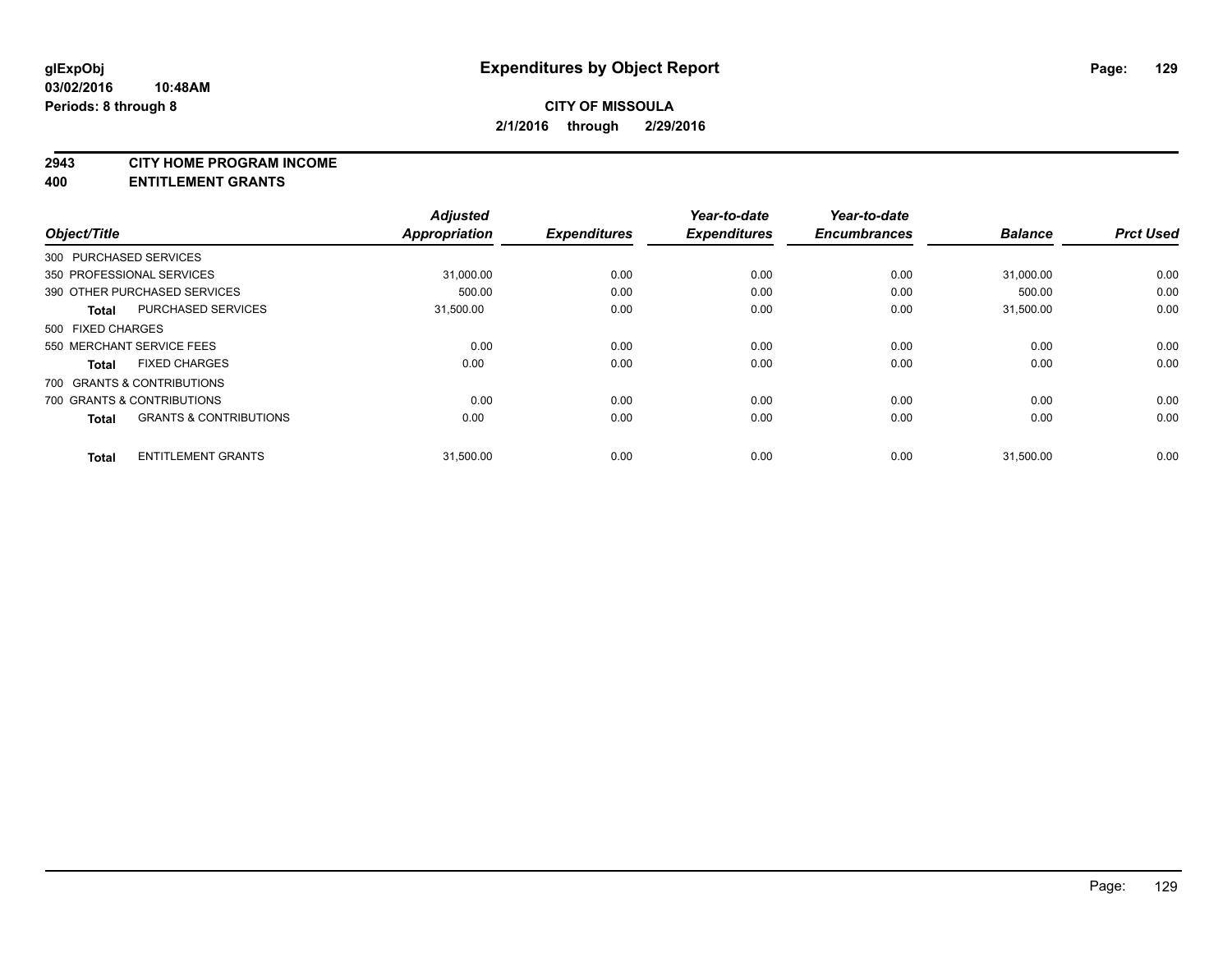### **2943 CITY HOME PROGRAM INCOME**

| Object/Title                               | <b>Adjusted</b><br><b>Appropriation</b> | <b>Expenditures</b> | Year-to-date<br><b>Expenditures</b> | Year-to-date<br><b>Encumbrances</b> | <b>Balance</b> | <b>Prct Used</b> |
|--------------------------------------------|-----------------------------------------|---------------------|-------------------------------------|-------------------------------------|----------------|------------------|
| 300 PURCHASED SERVICES                     |                                         |                     |                                     |                                     |                |                  |
| 350 PROFESSIONAL SERVICES                  | 31,000.00                               | 0.00                | 0.00                                | 0.00                                | 31,000.00      | 0.00             |
| 390 OTHER PURCHASED SERVICES               | 500.00                                  | 0.00                | 0.00                                | 0.00                                | 500.00         | 0.00             |
| <b>PURCHASED SERVICES</b><br>Total         | 31,500.00                               | 0.00                | 0.00                                | 0.00                                | 31,500.00      | 0.00             |
| 500 FIXED CHARGES                          |                                         |                     |                                     |                                     |                |                  |
| 550 MERCHANT SERVICE FEES                  | 0.00                                    | 0.00                | 0.00                                | 0.00                                | 0.00           | 0.00             |
| <b>FIXED CHARGES</b><br>Total              | 0.00                                    | 0.00                | 0.00                                | 0.00                                | 0.00           | 0.00             |
| 700 GRANTS & CONTRIBUTIONS                 |                                         |                     |                                     |                                     |                |                  |
| 700 GRANTS & CONTRIBUTIONS                 | 0.00                                    | 0.00                | 0.00                                | 0.00                                | 0.00           | 0.00             |
| <b>GRANTS &amp; CONTRIBUTIONS</b><br>Total | 0.00                                    | 0.00                | 0.00                                | 0.00                                | 0.00           | 0.00             |
| CITY HOME PROGRAM INCOME<br><b>Total</b>   | 31,500.00                               | 0.00                | 0.00                                | 0.00                                | 31,500.00      | 0.00             |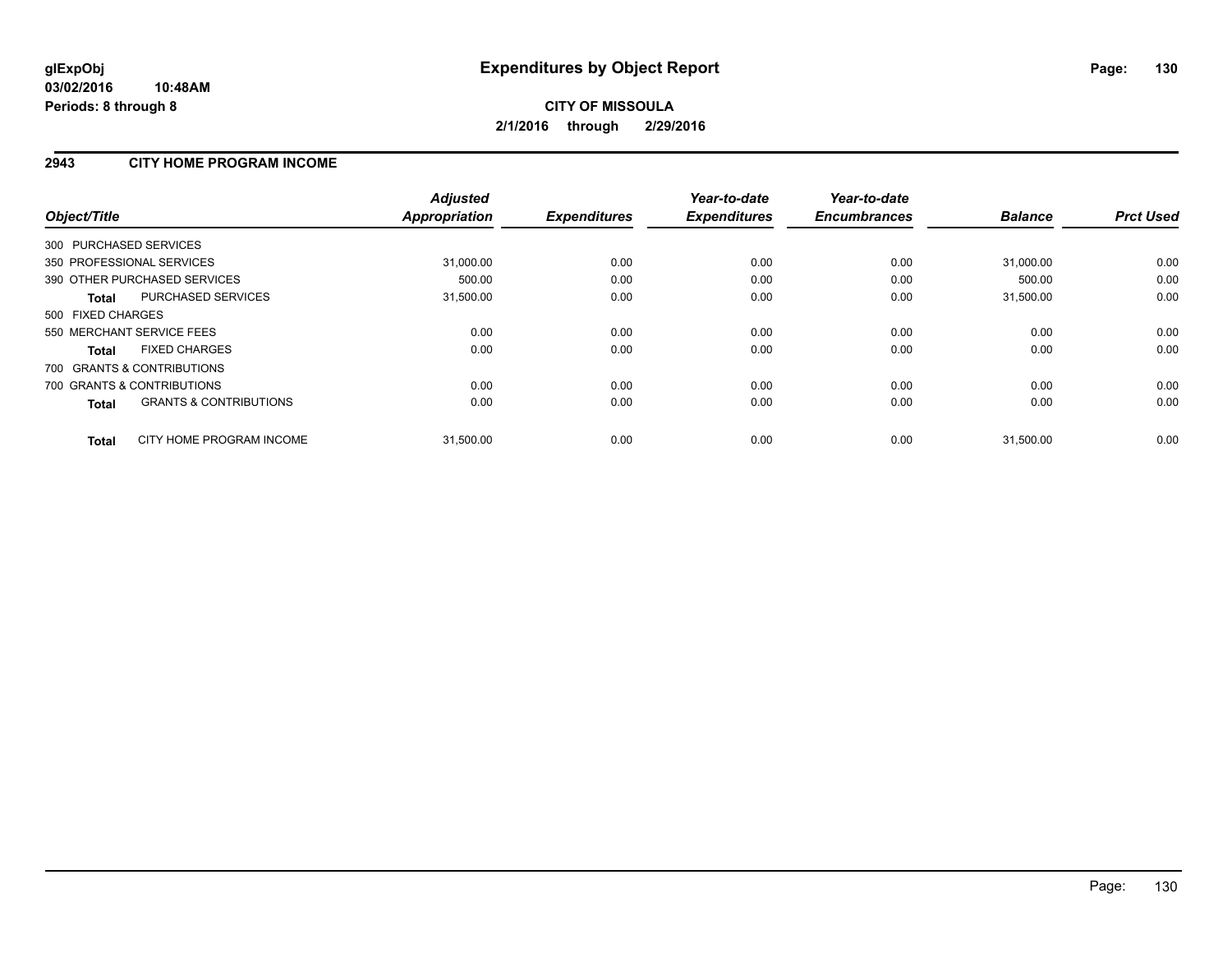#### **2944 NEIGHBORHOOD STABILIZATION PROGRAM**

**400 ENTITLEMENT GRANTS**

| <b>Adjusted</b> |                      | Year-to-date        | Year-to-date        |                     | <b>Prct Used</b> |
|-----------------|----------------------|---------------------|---------------------|---------------------|------------------|
|                 |                      |                     |                     |                     |                  |
|                 |                      |                     |                     |                     |                  |
| 0.00            | 0.00                 | 0.00                | 0.00                | 0.00                | 0.00             |
| 0.00            | 0.00                 | 0.00                | 0.00                | 0.00                | 0.00             |
| 0.00            | 0.00                 | 0.00                | 0.00                | 0.00                | 0.00             |
|                 |                      |                     |                     |                     |                  |
| 0.00            | 0.00                 | 0.00                | 0.00                | 0.00                | 0.00             |
| 0.00            | 0.00                 | 0.00                | 0.00                | 0.00                | 0.00             |
| 0.00            | 0.00                 | 0.00                | 0.00                | 0.00                | 0.00             |
|                 | <b>Appropriation</b> | <b>Expenditures</b> | <b>Expenditures</b> | <b>Encumbrances</b> | <b>Balance</b>   |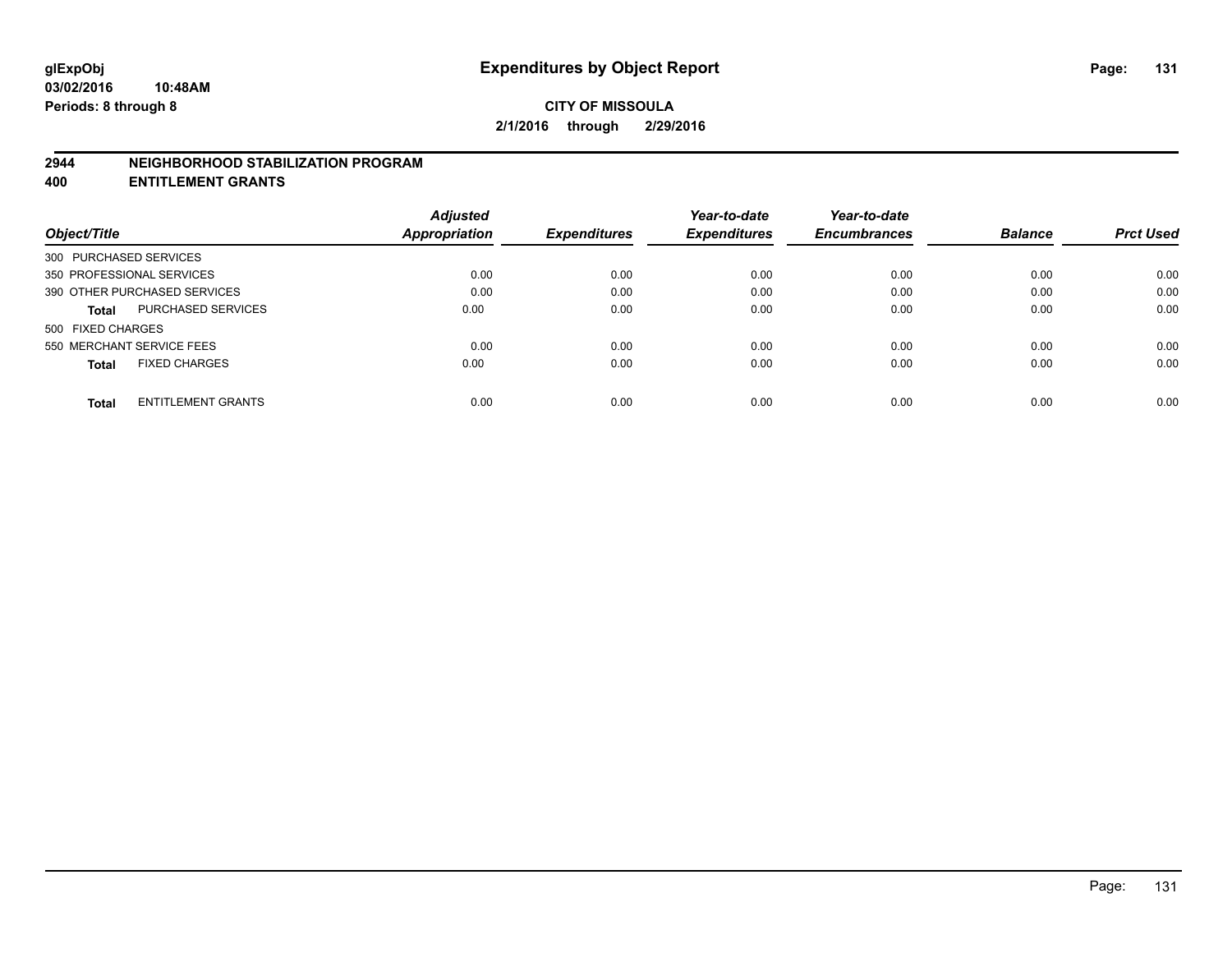#### **2944 NEIGHBORHOOD STABILIZATION PROGRAM**

**401 MHA/SILVERTIP**

| Object/Title                              | <b>Adjusted</b><br><b>Appropriation</b> | <b>Expenditures</b> | Year-to-date<br><b>Expenditures</b> | Year-to-date<br><b>Encumbrances</b> | <b>Balance</b> | <b>Prct Used</b> |
|-------------------------------------------|-----------------------------------------|---------------------|-------------------------------------|-------------------------------------|----------------|------------------|
| 300 PURCHASED SERVICES                    |                                         |                     |                                     |                                     |                |                  |
| 350 PROFESSIONAL SERVICES                 | 0.00                                    | 0.00                | 0.00                                | 0.00                                | 0.00           | 0.00             |
| <b>PURCHASED SERVICES</b><br><b>Total</b> | 0.00                                    | 0.00                | 0.00                                | 0.00                                | 0.00           | 0.00             |
| 500 FIXED CHARGES                         |                                         |                     |                                     |                                     |                |                  |
| 550 MERCHANT SERVICE FEES                 | 0.00                                    | 0.00                | 0.00                                | 0.00                                | 0.00           | 0.00             |
| <b>FIXED CHARGES</b><br><b>Total</b>      | 0.00                                    | 0.00                | 0.00                                | 0.00                                | 0.00           | 0.00             |
| <b>MHA/SILVERTIP</b><br>Total             | 0.00                                    | 0.00                | 0.00                                | 0.00                                | 0.00           | 0.00             |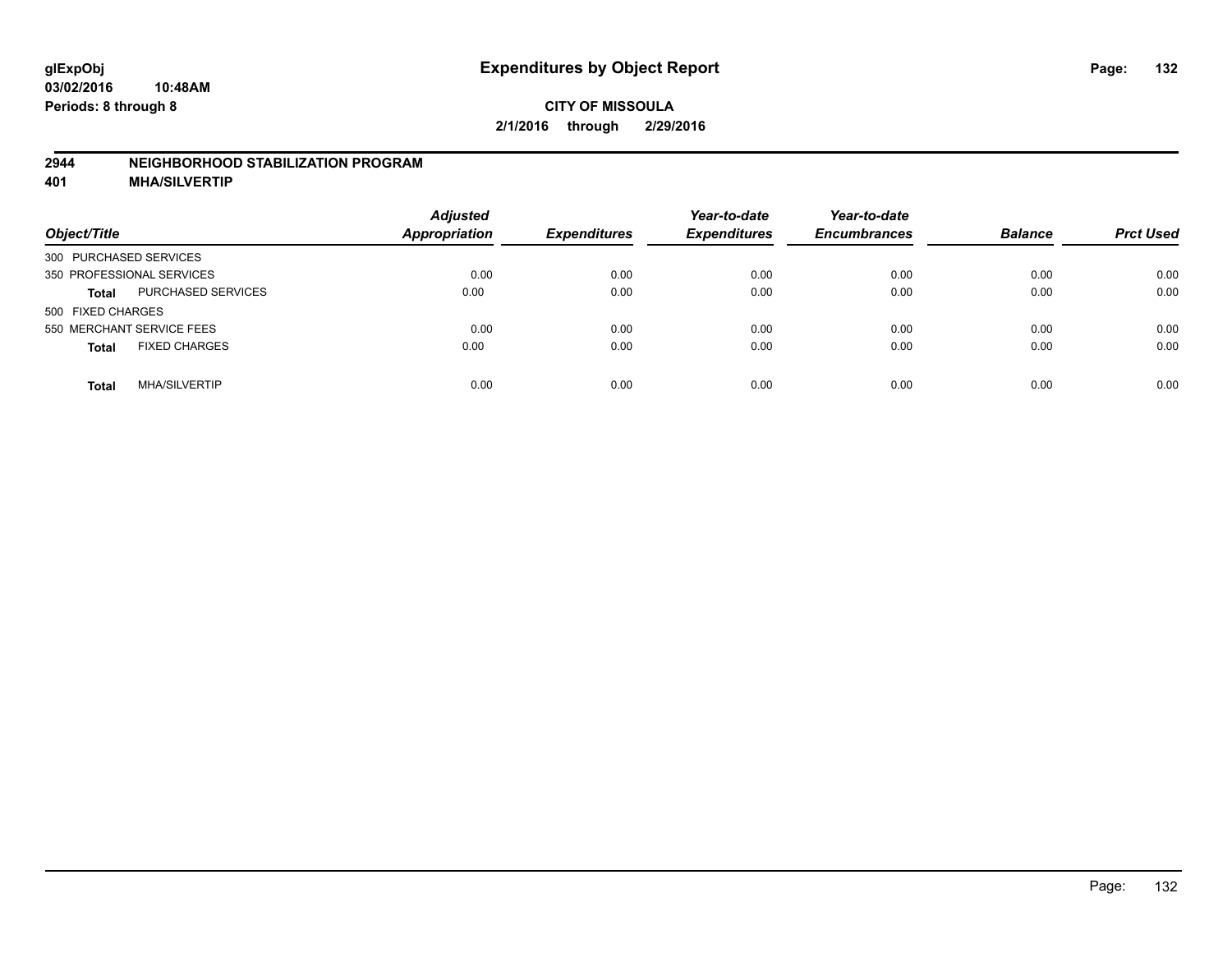#### **2944 NEIGHBORHOOD STABILIZATION PROGRAM**

**402 HUD/SILVERTIP**

| Object/Title                         | <b>Adjusted</b><br><b>Appropriation</b> | <b>Expenditures</b> | Year-to-date<br><b>Expenditures</b> | Year-to-date<br><b>Encumbrances</b> | <b>Balance</b> | <b>Prct Used</b> |
|--------------------------------------|-----------------------------------------|---------------------|-------------------------------------|-------------------------------------|----------------|------------------|
| 300 PURCHASED SERVICES               |                                         |                     |                                     |                                     |                |                  |
| 350 PROFESSIONAL SERVICES            | 0.00                                    | 0.00                | 0.00                                | 0.00                                | 0.00           | 0.00             |
| 390 OTHER PURCHASED SERVICES         | 0.00                                    | 0.00                | 0.00                                | 0.00                                | 0.00           | 0.00             |
| <b>PURCHASED SERVICES</b><br>Total   | 0.00                                    | 0.00                | 0.00                                | 0.00                                | 0.00           | 0.00             |
| 500 FIXED CHARGES                    |                                         |                     |                                     |                                     |                |                  |
| 550 MERCHANT SERVICE FEES            | 0.00                                    | 0.00                | 0.00                                | 0.00                                | 0.00           | 0.00             |
| <b>FIXED CHARGES</b><br><b>Total</b> | 0.00                                    | 0.00                | 0.00                                | 0.00                                | 0.00           | 0.00             |
| <b>HUD/SILVERTIP</b><br><b>Total</b> | 0.00                                    | 0.00                | 0.00                                | 0.00                                | 0.00           | 0.00             |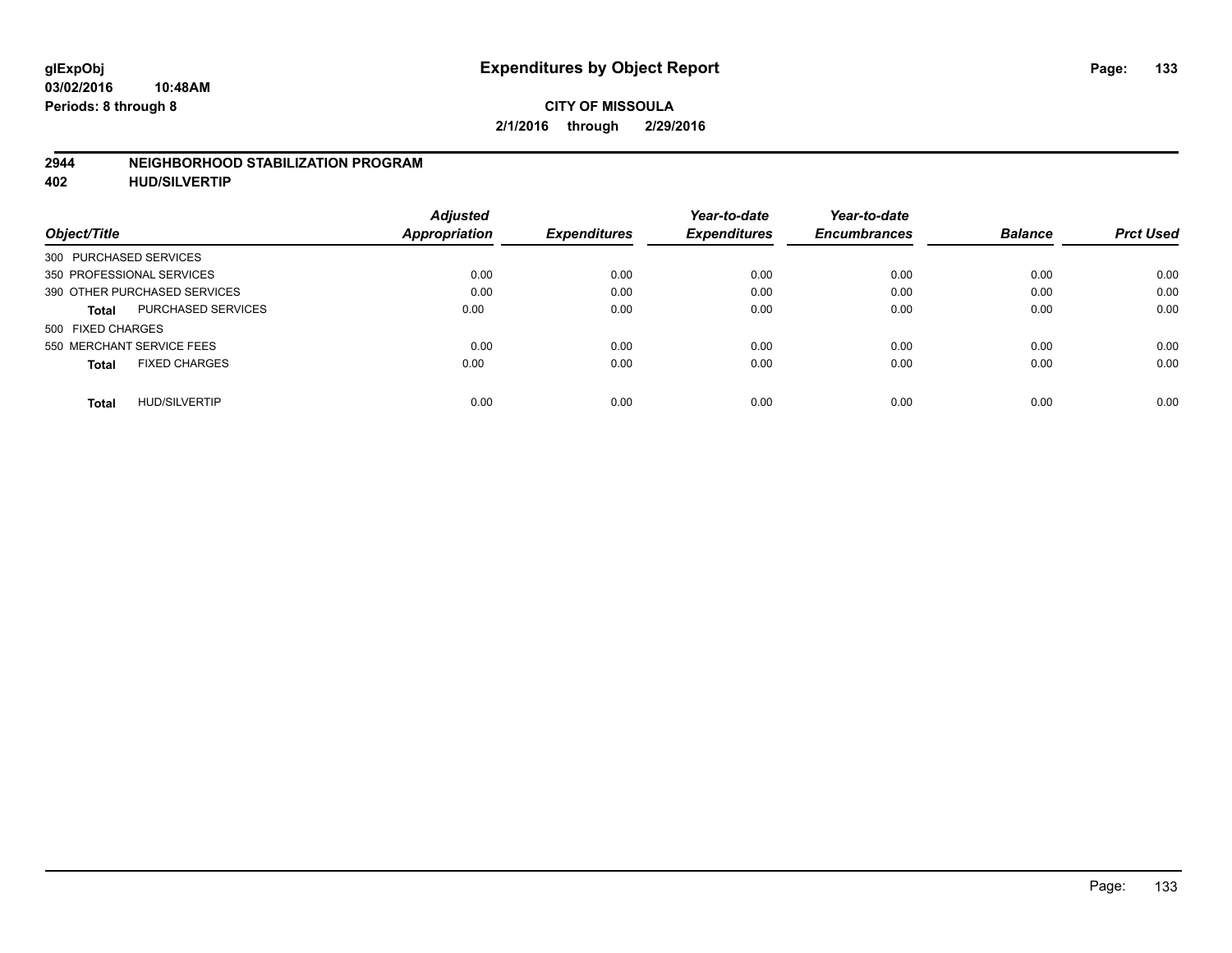**CITY OF MISSOULA 2/1/2016 through 2/29/2016**

## **2944 NEIGHBORHOOD STABILIZATION PROGRAM**

| Object/Title           |                                  | <b>Adjusted</b><br><b>Appropriation</b> | <b>Expenditures</b> | Year-to-date<br><b>Expenditures</b> | Year-to-date<br><b>Encumbrances</b> | <b>Balance</b> | <b>Prct Used</b> |
|------------------------|----------------------------------|-----------------------------------------|---------------------|-------------------------------------|-------------------------------------|----------------|------------------|
| 300 PURCHASED SERVICES |                                  |                                         |                     |                                     |                                     |                |                  |
|                        | 350 PROFESSIONAL SERVICES        | 0.00                                    | 0.00                | 0.00                                | 0.00                                | 0.00           | 0.00             |
|                        | 390 OTHER PURCHASED SERVICES     | 0.00                                    | 0.00                | 0.00                                | 0.00                                | 0.00           | 0.00             |
| <b>Total</b>           | <b>PURCHASED SERVICES</b>        | 0.00                                    | 0.00                | 0.00                                | 0.00                                | 0.00           | 0.00             |
| 500 FIXED CHARGES      |                                  |                                         |                     |                                     |                                     |                |                  |
|                        | 550 MERCHANT SERVICE FEES        | 0.00                                    | 0.00                | 0.00                                | 0.00                                | 0.00           | 0.00             |
| <b>Total</b>           | <b>FIXED CHARGES</b>             | 0.00                                    | 0.00                | 0.00                                | 0.00                                | 0.00           | 0.00             |
| <b>Total</b>           | NEIGHBORHOOD STABILIZATION PROGF | 0.00                                    | 0.00                | 0.00                                | 0.00                                | 0.00           | 0.00             |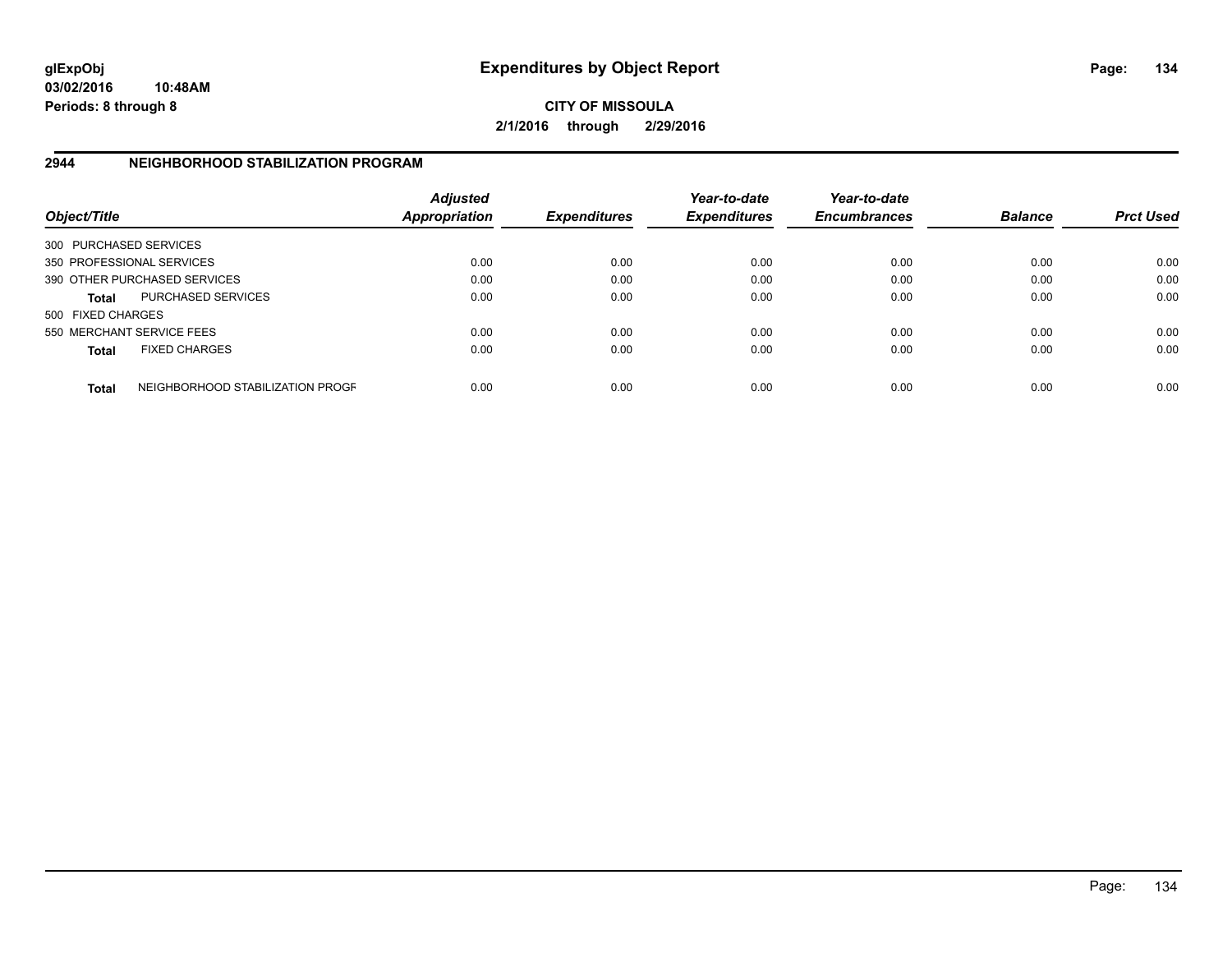#### **2955 TRANSPORTATION**

**250 DEVELOPMENT SERVICES**

|                                            | <b>Adjusted</b> |                     | Year-to-date        | Year-to-date        |                |                  |
|--------------------------------------------|-----------------|---------------------|---------------------|---------------------|----------------|------------------|
| Object/Title                               | Appropriation   | <b>Expenditures</b> | <b>Expenditures</b> | <b>Encumbrances</b> | <b>Balance</b> | <b>Prct Used</b> |
| 100 PERSONAL SERVICES                      |                 |                     |                     |                     |                |                  |
| 110 SALARIES AND WAGES                     | 444,693.00      | 29,861.04           | 261,856.88          | 0.00                | 182,836.12     | 58.88            |
| 120 OVERTIME/TERMINATION                   | 0.00            | 0.00                | 12.30               | 0.00                | $-12.30$       | 0.00             |
| <b>140 EMPLOYER CONTRIBUTIONS</b>          | 160,137.00      | 11,218.61           | 98,293.80           | 0.00                | 61,843.20      | 61.38            |
| 141 STATE RETIREMENT CONTRIBUTIONS         | 0.00            | 0.00                | 170.89              | 0.00                | $-170.89$      | 0.00             |
| PERSONAL SERVICES<br>Total                 | 604,830.00      | 41,079.65           | 360,333.87          | 0.00                | 244,496.13     | 59.58            |
| 200 SUPPLIES                               |                 |                     |                     |                     |                |                  |
| 210 OFFICE SUPPLIES                        | 6,770.00        | 24.51               | 1,192.92            | 0.00                | 5,577.08       | 17.62            |
| 220 OPERATING SUPPLIES                     | 35,457.00       | 920.40              | 29,318.75           | 0.00                | 6,138.25       | 82.69            |
| 230 REPAIR/MAINTENANCE                     | 0.00            | 0.00                | 0.00                | 0.00                | 0.00           | 0.00             |
| 231 GASOLINE                               | 0.00            | 0.00                | 0.00                | 0.00                | 0.00           | 0.00             |
| 240 OTHER SUPPLIES                         | 360.00          | 0.00                | 0.00                | 0.00                | 360.00         | 0.00             |
| <b>SUPPLIES</b><br>Total                   | 42,587.00       | 944.91              | 30,511.67           | 0.00                | 12,075.33      | 71.65            |
| 300 PURCHASED SERVICES                     |                 |                     |                     |                     |                |                  |
| 310 COMMUNICATIONS                         | 1,000.00        | 75.43               | 908.01              | 0.00                | 91.99          | 90.80            |
| 320 PRINTING & DUPLICATING                 | 8,755.00        | 0.00                | 6,458.44            | 0.00                | 2,296.56       | 73.77            |
| 330 PUBLICITY, SUBSCRIPTIONS & DUES        | 32,495.00       | $-103.64$           | 19,461.07           | 0.00                | 13,033.93      | 59.89            |
| 341 ELECTRICITY & NATURAL GAS              | 0.00            | 0.00                | 0.00                | 0.00                | 0.00           | 0.00             |
| 344 TELEPHONE SERVICE                      | 629.00          | 0.00                | 365.16              | 0.00                | 263.84         | 58.05            |
| 350 PROFESSIONAL SERVICES                  | 165,005.00      | 0.00                | 10,457.53           | 0.00                | 154,547.47     | 6.34             |
| 360 REPAIR & MAINTENANCE                   | 8,900.00        | 1,311.30            | 1,573.19            | 0.00                | 7,326.81       | 17.68            |
| 370 TRAVEL                                 | 13,200.00       | 0.00                | 166.52              | 0.00                | 13,033.48      | 1.26             |
| 380 TRAINING                               | 15,300.00       | 315.00              | 759.80              | 0.00                | 14,540.20      | 4.97             |
| 390 OTHER PURCHASED SERVICES               | 23,700.00       | 208.04              | 149,675.23          | 0.00                | $-125,975.23$  | 631.54           |
| PURCHASED SERVICES<br>Total                | 268,984.00      | 1,806.13            | 189,824.95          | 0.00                | 79,159.05      | 70.57            |
| 500 FIXED CHARGES                          |                 |                     |                     |                     |                |                  |
| 500 FIXED CHARGES                          | 38,592.00       | 0.00                | 14,670.89           | 0.00                | 23,921.11      | 38.02            |
| 550 MERCHANT SERVICE FEES                  | 0.00            | 0.00                | 0.00                | 0.00                | 0.00           | 0.00             |
| <b>FIXED CHARGES</b><br>Total              | 38,592.00       | 0.00                | 14,670.89           | 0.00                | 23,921.11      | 38.02            |
| 700 GRANTS & CONTRIBUTIONS                 |                 |                     |                     |                     |                |                  |
| 700 GRANTS & CONTRIBUTIONS                 | 142,802.00      | 0.00                | 20,787.00           | 0.00                | 122,015.00     | 14.56            |
| <b>GRANTS &amp; CONTRIBUTIONS</b><br>Total | 142,802.00      | 0.00                | 20,787.00           | 0.00                | 122,015.00     | 14.56            |
| 000 OTHER OR IECTO                         |                 |                     |                     |                     |                |                  |

800 OTHER OBJECTS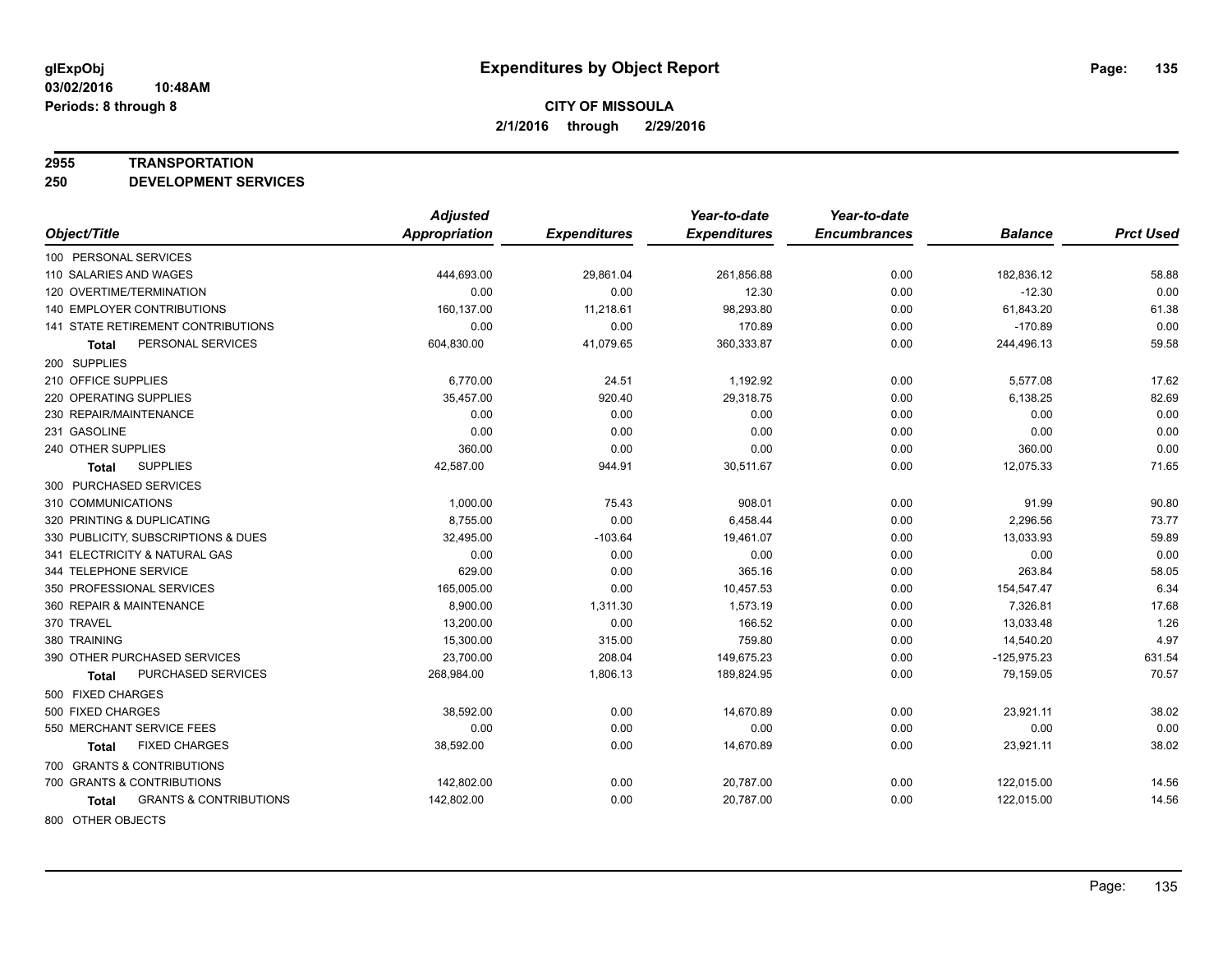#### **2955 TRANSPORTATION**

**250 DEVELOPMENT SERVICES**

| Object/Title                          | <b>Adjusted</b><br>Appropriation | <b>Expenditures</b> | Year-to-date<br><b>Expenditures</b> | Year-to-date<br><b>Encumbrances</b> | <b>Balance</b> | <b>Prct Used</b> |
|---------------------------------------|----------------------------------|---------------------|-------------------------------------|-------------------------------------|----------------|------------------|
| 820 TRANSFERS TO OTHER FUNDS          | 0.00                             | 0.00                | 0.00                                | 0.00                                | 0.00           | 0.00             |
| 845 CONTINGENCY                       | 127,295.00                       | 0.00                | 0.00                                | 0.00                                | 127,295.00     | 0.00             |
| OTHER OBJECTS<br><b>Total</b>         | 127,295.00                       | 0.00                | 0.00                                | 0.00                                | 127,295.00     | 0.00             |
| 900 CAPITAL OUTLAY                    |                                  |                     |                                     |                                     |                |                  |
| 940 MACHINERY & EQUIPMENT             | 0.00                             | 0.00                | 0.00                                | 0.00                                | 0.00           | 0.00             |
| <b>CAPITAL OUTLAY</b><br><b>Total</b> | 0.00                             | 0.00                | 0.00                                | 0.00                                | 0.00           | 0.00             |
| DEVELOPMENT SERVICES<br><b>Total</b>  | 1,225,090.00                     | 43,830.69           | 616,128.38                          | 0.00                                | 608.961.62     | 50.29            |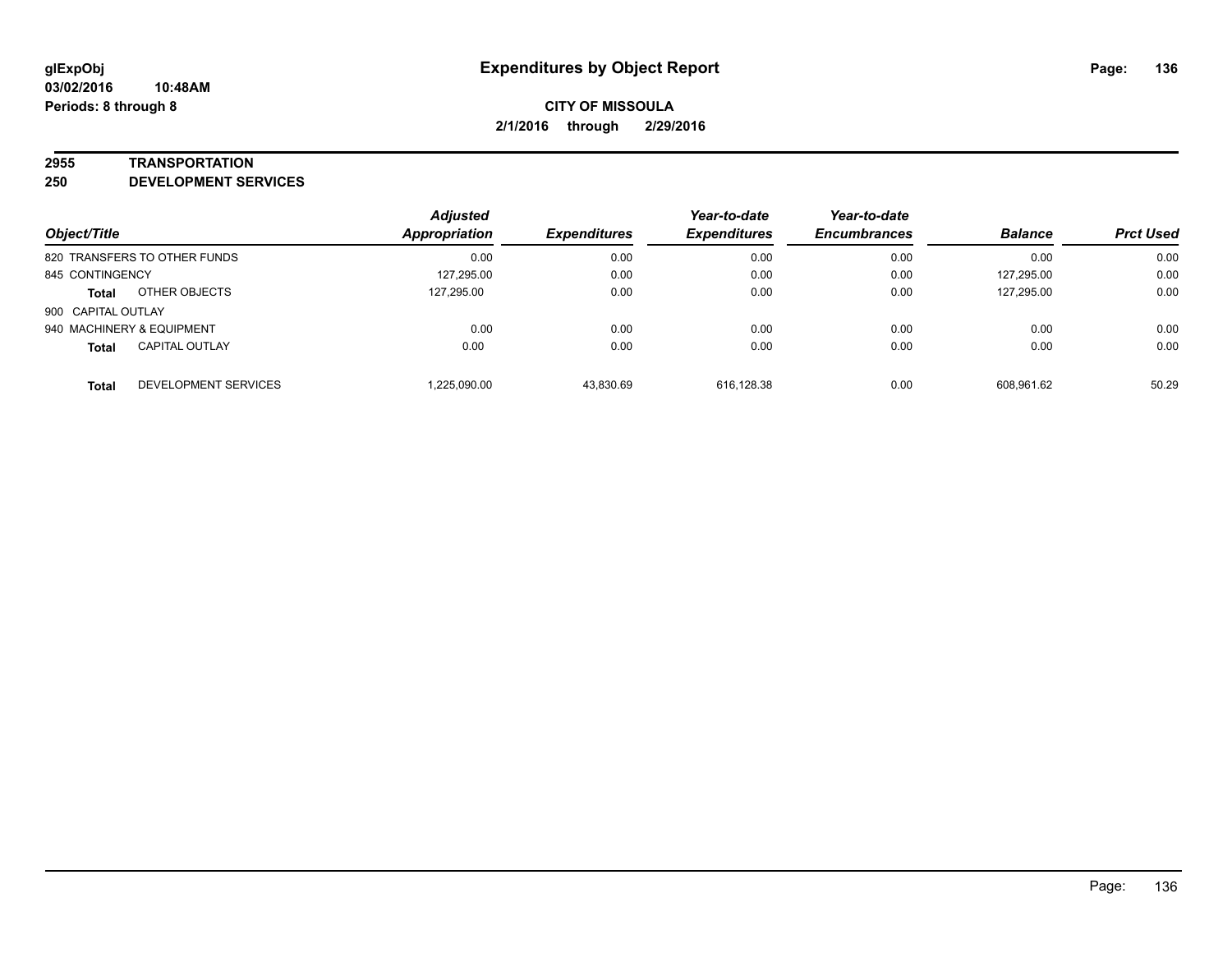## **2955 TRANSPORTATION**

|                                            | <b>Adjusted</b>      |                     | Year-to-date        | Year-to-date        |                |                  |
|--------------------------------------------|----------------------|---------------------|---------------------|---------------------|----------------|------------------|
| Object/Title                               | <b>Appropriation</b> | <b>Expenditures</b> | <b>Expenditures</b> | <b>Encumbrances</b> | <b>Balance</b> | <b>Prct Used</b> |
| 100 PERSONAL SERVICES                      |                      |                     |                     |                     |                |                  |
| 110 SALARIES AND WAGES                     | 444,693.00           | 29,861.04           | 261,856.88          | 0.00                | 182,836.12     | 58.88            |
| 120 OVERTIME/TERMINATION                   | 0.00                 | 0.00                | 12.30               | 0.00                | $-12.30$       | 0.00             |
| 140 EMPLOYER CONTRIBUTIONS                 | 160,137.00           | 11,218.61           | 98,293.80           | 0.00                | 61,843.20      | 61.38            |
| 141 STATE RETIREMENT CONTRIBUTIONS         | 0.00                 | 0.00                | 170.89              | 0.00                | $-170.89$      | 0.00             |
| PERSONAL SERVICES<br><b>Total</b>          | 604,830.00           | 41,079.65           | 360,333.87          | 0.00                | 244,496.13     | 59.58            |
| 200 SUPPLIES                               |                      |                     |                     |                     |                |                  |
| 210 OFFICE SUPPLIES                        | 6,770.00             | 24.51               | 1,192.92            | 0.00                | 5,577.08       | 17.62            |
| 220 OPERATING SUPPLIES                     | 35,457.00            | 920.40              | 29,318.75           | 0.00                | 6,138.25       | 82.69            |
| 230 REPAIR/MAINTENANCE                     | 0.00                 | 0.00                | 0.00                | 0.00                | 0.00           | 0.00             |
| 231 GASOLINE                               | 0.00                 | 0.00                | 0.00                | 0.00                | 0.00           | 0.00             |
| 240 OTHER SUPPLIES                         | 360.00               | 0.00                | 0.00                | 0.00                | 360.00         | 0.00             |
| <b>SUPPLIES</b><br>Total                   | 42,587.00            | 944.91              | 30,511.67           | 0.00                | 12,075.33      | 71.65            |
| 300 PURCHASED SERVICES                     |                      |                     |                     |                     |                |                  |
| 310 COMMUNICATIONS                         | 1,000.00             | 75.43               | 908.01              | 0.00                | 91.99          | 90.80            |
| 320 PRINTING & DUPLICATING                 | 8,755.00             | 0.00                | 6,458.44            | 0.00                | 2,296.56       | 73.77            |
| 330 PUBLICITY, SUBSCRIPTIONS & DUES        | 32,495.00            | $-103.64$           | 19,461.07           | 0.00                | 13,033.93      | 59.89            |
| 341 ELECTRICITY & NATURAL GAS              | 0.00                 | 0.00                | 0.00                | 0.00                | 0.00           | 0.00             |
| 344 TELEPHONE SERVICE                      | 629.00               | 0.00                | 365.16              | 0.00                | 263.84         | 58.05            |
| 350 PROFESSIONAL SERVICES                  | 165,005.00           | 0.00                | 10,457.53           | 0.00                | 154,547.47     | 6.34             |
| 360 REPAIR & MAINTENANCE                   | 8,900.00             | 1,311.30            | 1,573.19            | 0.00                | 7,326.81       | 17.68            |
| 370 TRAVEL                                 | 13,200.00            | 0.00                | 166.52              | 0.00                | 13,033.48      | 1.26             |
| 380 TRAINING                               | 15,300.00            | 315.00              | 759.80              | 0.00                | 14,540.20      | 4.97             |
| 390 OTHER PURCHASED SERVICES               | 23,700.00            | 208.04              | 149,675.23          | 0.00                | $-125,975.23$  | 631.54           |
| <b>PURCHASED SERVICES</b><br><b>Total</b>  | 268,984.00           | 1,806.13            | 189,824.95          | 0.00                | 79,159.05      | 70.57            |
| 500 FIXED CHARGES                          |                      |                     |                     |                     |                |                  |
| 500 FIXED CHARGES                          | 38,592.00            | 0.00                | 14,670.89           | 0.00                | 23,921.11      | 38.02            |
| 550 MERCHANT SERVICE FEES                  | 0.00                 | 0.00                | 0.00                | 0.00                | 0.00           | 0.00             |
| <b>FIXED CHARGES</b><br><b>Total</b>       | 38,592.00            | 0.00                | 14,670.89           | 0.00                | 23,921.11      | 38.02            |
| 700 GRANTS & CONTRIBUTIONS                 |                      |                     |                     |                     |                |                  |
| 700 GRANTS & CONTRIBUTIONS                 | 142,802.00           | 0.00                | 20,787.00           | 0.00                | 122,015.00     | 14.56            |
| <b>GRANTS &amp; CONTRIBUTIONS</b><br>Total | 142,802.00           | 0.00                | 20,787.00           | 0.00                | 122,015.00     | 14.56            |
| 800 OTHER OBJECTS                          |                      |                     |                     |                     |                |                  |
| 820 TRANSFERS TO OTHER FUNDS               | 0.00                 | 0.00                | 0.00                | 0.00                | 0.00           | 0.00             |
| 845 CONTINGENCY                            | 127,295.00           | 0.00                | 0.00                | 0.00                | 127,295.00     | 0.00             |
|                                            |                      |                     |                     |                     |                |                  |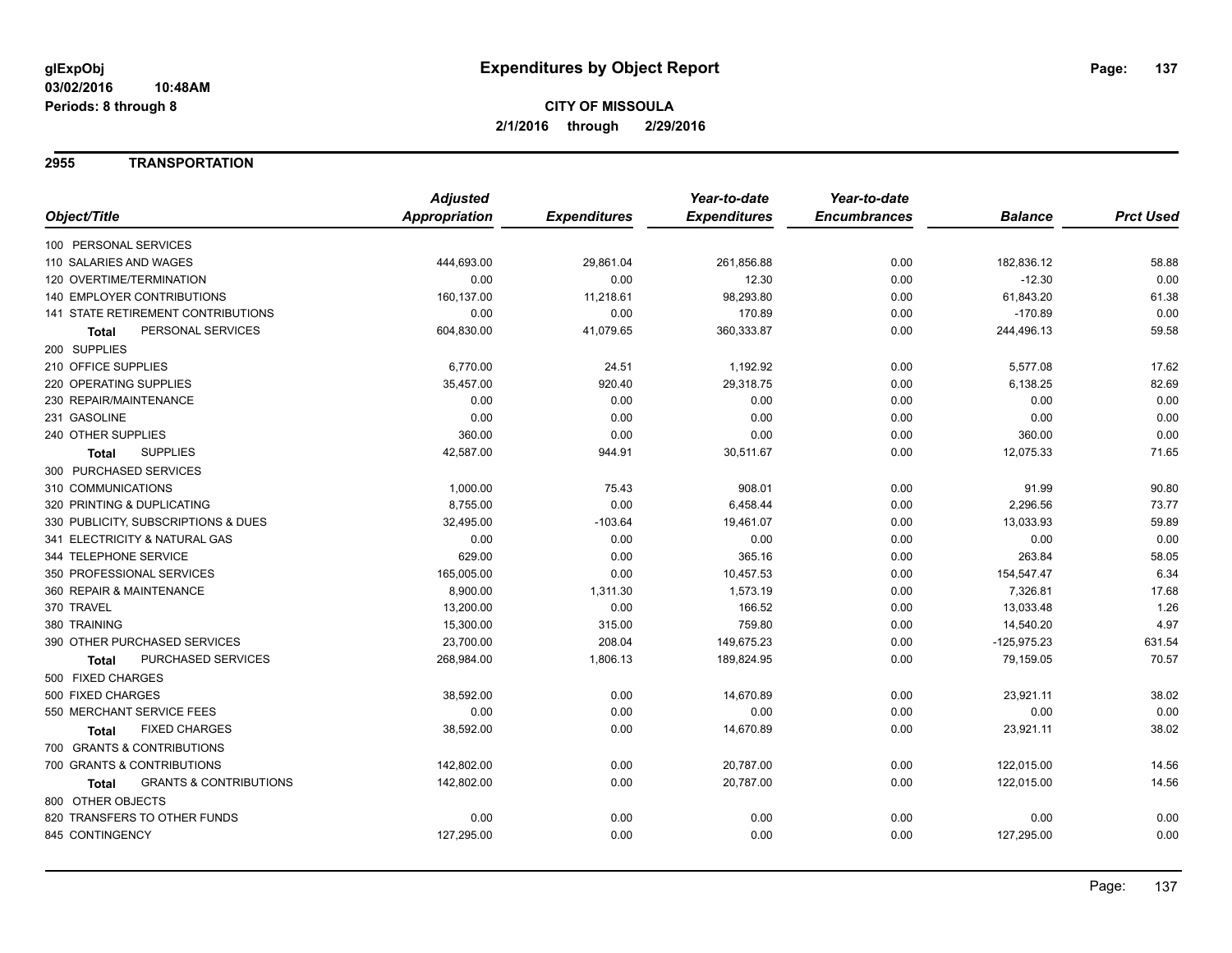## **2955 TRANSPORTATION**

| Object/Title       |                           | <b>Adjusted</b><br>Appropriation | <b>Expenditures</b> | Year-to-date<br><b>Expenditures</b> | Year-to-date<br><b>Encumbrances</b> | <b>Balance</b> | <b>Prct Used</b> |
|--------------------|---------------------------|----------------------------------|---------------------|-------------------------------------|-------------------------------------|----------------|------------------|
| <b>Total</b>       | OTHER OBJECTS             | 127.295.00                       | 0.00                | 0.00                                | 0.00                                | 127,295.00     | 0.00             |
| 900 CAPITAL OUTLAY |                           |                                  |                     |                                     |                                     |                |                  |
|                    | 940 MACHINERY & EQUIPMENT | 0.00                             | 0.00                | 0.00                                | 0.00                                | 0.00           | 0.00             |
| <b>Total</b>       | <b>CAPITAL OUTLAY</b>     | 0.00                             | 0.00                | 0.00                                | 0.00                                | 0.00           | 0.00             |
| <b>Total</b>       | <b>TRANSPORTATION</b>     | .225,090.00                      | 43,830.69           | 616.128.38                          | 0.00                                | 608,961.62     | 50.29            |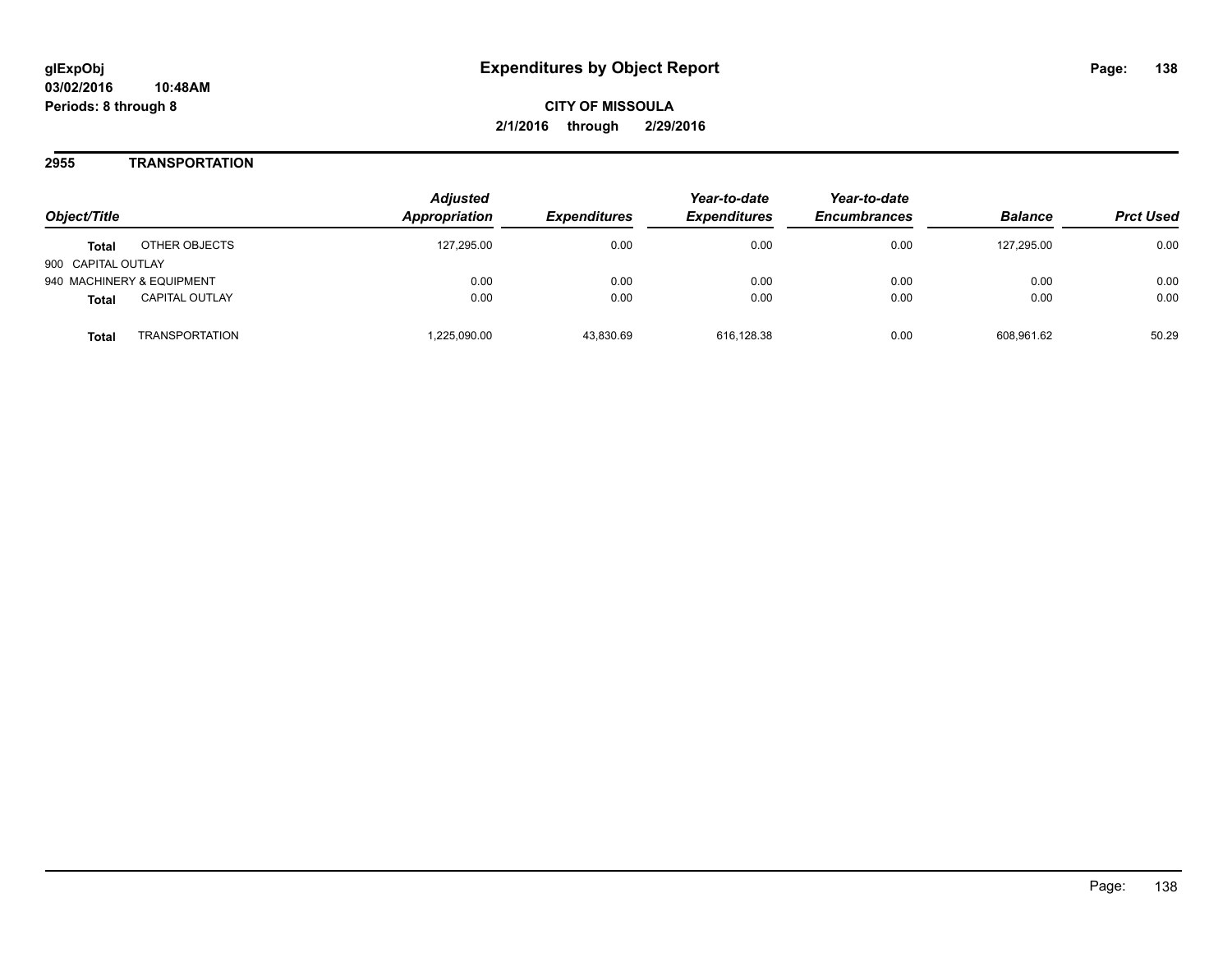## **CITY OF MISSOULA 2/1/2016 through 2/29/2016**

#### **2987 FEDERAL TRANSPORTATION FUND**

**370 PARKS & RECREATION**

| Object/Title                         | <b>Adjusted</b><br><b>Appropriation</b> | <b>Expenditures</b> | Year-to-date<br><b>Expenditures</b> | Year-to-date<br><b>Encumbrances</b> | <b>Balance</b> | <b>Prct Used</b> |
|--------------------------------------|-----------------------------------------|---------------------|-------------------------------------|-------------------------------------|----------------|------------------|
| 100 PERSONAL SERVICES                |                                         |                     |                                     |                                     |                |                  |
| 110 SALARIES AND WAGES               | 0.00                                    | 0.00                | 530.84                              | 0.00                                | -530.84        | 0.00             |
| 140 EMPLOYER CONTRIBUTIONS           | 0.00                                    | 0.00                | 118.12                              | 0.00                                | $-118.12$      | 0.00             |
| 141 STATE RETIREMENT CONTRIBUTIONS   | 0.00                                    | 0.00                | 105.04                              | 0.00                                | $-105.04$      | 0.00             |
| PERSONAL SERVICES<br><b>Total</b>    | 0.00                                    | 0.00                | 754.00                              | 0.00                                | $-754.00$      | 0.00             |
| 500 FIXED CHARGES                    |                                         |                     |                                     |                                     |                |                  |
| 550 MERCHANT SERVICE FEES            | 0.00                                    | 0.00                | 0.00                                | 0.00                                | 0.00           | 0.00             |
| <b>FIXED CHARGES</b><br><b>Total</b> | 0.00                                    | 0.00                | 0.00                                | 0.00                                | 0.00           | 0.00             |
|                                      |                                         |                     |                                     |                                     |                |                  |
| PARKS & RECREATION<br><b>Total</b>   | 0.00                                    | 0.00                | 754.00                              | 0.00                                | $-754.00$      | 0.00             |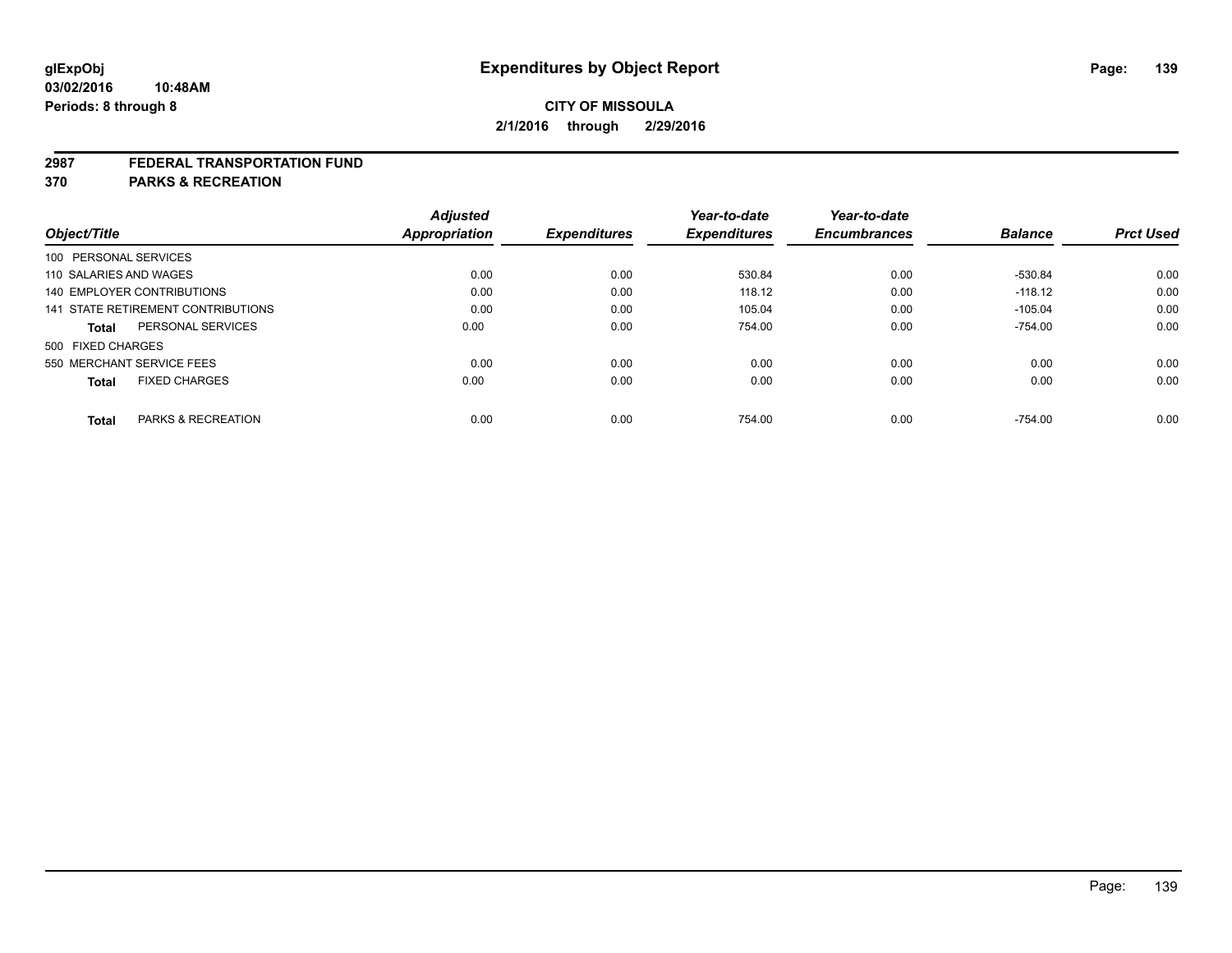## **CITY OF MISSOULA 2/1/2016 through 2/29/2016**

#### **2987 FEDERAL TRANSPORTATION FUND**

**390 NON-DEPARTMENTAL**

|                        |                                   | <b>Adjusted</b>      |                     | Year-to-date        | Year-to-date<br><b>Encumbrances</b> | <b>Balance</b> | <b>Prct Used</b> |
|------------------------|-----------------------------------|----------------------|---------------------|---------------------|-------------------------------------|----------------|------------------|
| Object/Title           |                                   | <b>Appropriation</b> | <b>Expenditures</b> | <b>Expenditures</b> |                                     |                |                  |
| 100 PERSONAL SERVICES  |                                   |                      |                     |                     |                                     |                |                  |
| 110 SALARIES AND WAGES |                                   | 0.00                 | 0.00                | 0.00                | 0.00                                | 0.00           | 0.00             |
|                        | 120 OVERTIME/TERMINATION          | 0.00                 | 0.00                | 0.00                | 0.00                                | 0.00           | 0.00             |
|                        | <b>140 EMPLOYER CONTRIBUTIONS</b> | 0.00                 | 0.00                | 0.00                | 0.00                                | 0.00           | 0.00             |
| Total                  | PERSONAL SERVICES                 | 0.00                 | 0.00                | 0.00                | 0.00                                | 0.00           | 0.00             |
| 500 FIXED CHARGES      |                                   |                      |                     |                     |                                     |                |                  |
|                        | 550 MERCHANT SERVICE FEES         | 0.00                 | 0.00                | 0.00                | 0.00                                | 0.00           | 0.00             |
| Total                  | <b>FIXED CHARGES</b>              | 0.00                 | 0.00                | 0.00                | 0.00                                | 0.00           | 0.00             |
| 800 OTHER OBJECTS      |                                   |                      |                     |                     |                                     |                |                  |
|                        | 820 TRANSFERS TO OTHER FUNDS      | 0.00                 | 0.00                | 0.00                | 0.00                                | 0.00           | 0.00             |
| Total                  | OTHER OBJECTS                     | 0.00                 | 0.00                | 0.00                | 0.00                                | 0.00           | 0.00             |
| 900 CAPITAL OUTLAY     |                                   |                      |                     |                     |                                     |                |                  |
| 930 IMPROVEMENTS       |                                   | 762,189.00           | 16,041.98           | 94,721.95           | 0.00                                | 667,467.05     | 12.43            |
| <b>Total</b>           | <b>CAPITAL OUTLAY</b>             | 762,189.00           | 16,041.98           | 94,721.95           | 0.00                                | 667,467.05     | 12.43            |
| <b>Total</b>           | NON-DEPARTMENTAL                  | 762,189.00           | 16,041.98           | 94,721.95           | 0.00                                | 667,467.05     | 12.43            |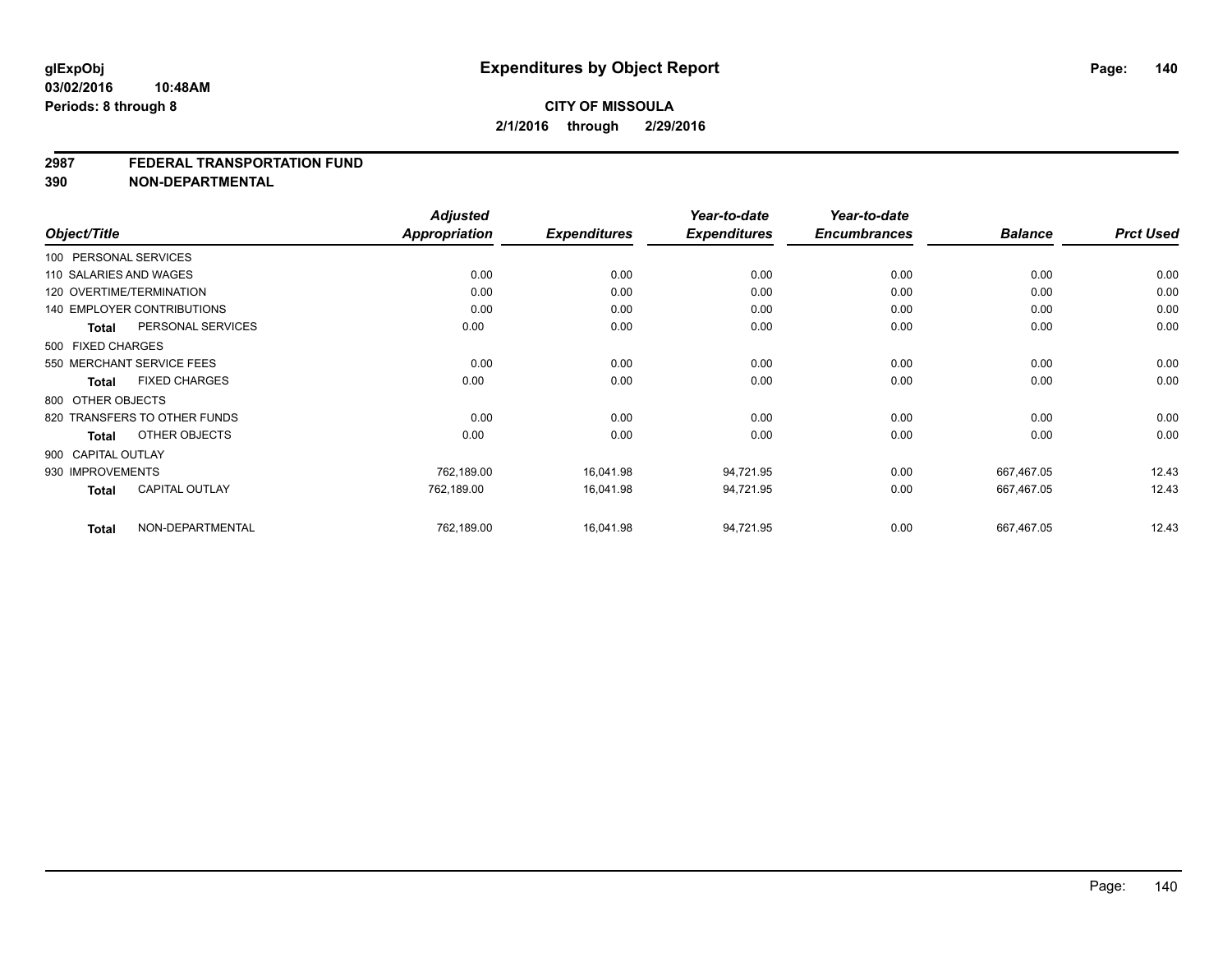# **CITY OF MISSOULA 2/1/2016 through 2/29/2016**

## **2987 FEDERAL TRANSPORTATION FUND**

|                        |                                    | <b>Adjusted</b>      |                     | Year-to-date        | Year-to-date        |                |                  |
|------------------------|------------------------------------|----------------------|---------------------|---------------------|---------------------|----------------|------------------|
| Object/Title           |                                    | <b>Appropriation</b> | <b>Expenditures</b> | <b>Expenditures</b> | <b>Encumbrances</b> | <b>Balance</b> | <b>Prct Used</b> |
| 100 PERSONAL SERVICES  |                                    |                      |                     |                     |                     |                |                  |
| 110 SALARIES AND WAGES |                                    | 0.00                 | 0.00                | 530.84              | 0.00                | $-530.84$      | 0.00             |
|                        | 120 OVERTIME/TERMINATION           | 0.00                 | 0.00                | 0.00                | 0.00                | 0.00           | 0.00             |
|                        | <b>140 EMPLOYER CONTRIBUTIONS</b>  | 0.00                 | 0.00                | 118.12              | 0.00                | $-118.12$      | 0.00             |
|                        | 141 STATE RETIREMENT CONTRIBUTIONS | 0.00                 | 0.00                | 105.04              | 0.00                | $-105.04$      | 0.00             |
| <b>Total</b>           | PERSONAL SERVICES                  | 0.00                 | 0.00                | 754.00              | 0.00                | $-754.00$      | 0.00             |
| 500 FIXED CHARGES      |                                    |                      |                     |                     |                     |                |                  |
|                        | 550 MERCHANT SERVICE FEES          | 0.00                 | 0.00                | 0.00                | 0.00                | 0.00           | 0.00             |
| <b>Total</b>           | <b>FIXED CHARGES</b>               | 0.00                 | 0.00                | 0.00                | 0.00                | 0.00           | 0.00             |
| 800 OTHER OBJECTS      |                                    |                      |                     |                     |                     |                |                  |
|                        | 820 TRANSFERS TO OTHER FUNDS       | 0.00                 | 0.00                | 0.00                | 0.00                | 0.00           | 0.00             |
| <b>Total</b>           | OTHER OBJECTS                      | 0.00                 | 0.00                | 0.00                | 0.00                | 0.00           | 0.00             |
| 900 CAPITAL OUTLAY     |                                    |                      |                     |                     |                     |                |                  |
| 930 IMPROVEMENTS       |                                    | 762,189.00           | 16,041.98           | 94,721.95           | 0.00                | 667,467.05     | 12.43            |
| <b>Total</b>           | <b>CAPITAL OUTLAY</b>              | 762,189.00           | 16,041.98           | 94,721.95           | 0.00                | 667,467.05     | 12.43            |
| <b>Total</b>           | FEDERAL TRANSPORTATION FUND        | 762,189.00           | 16,041.98           | 95,475.95           | 0.00                | 666,713.05     | 12.53            |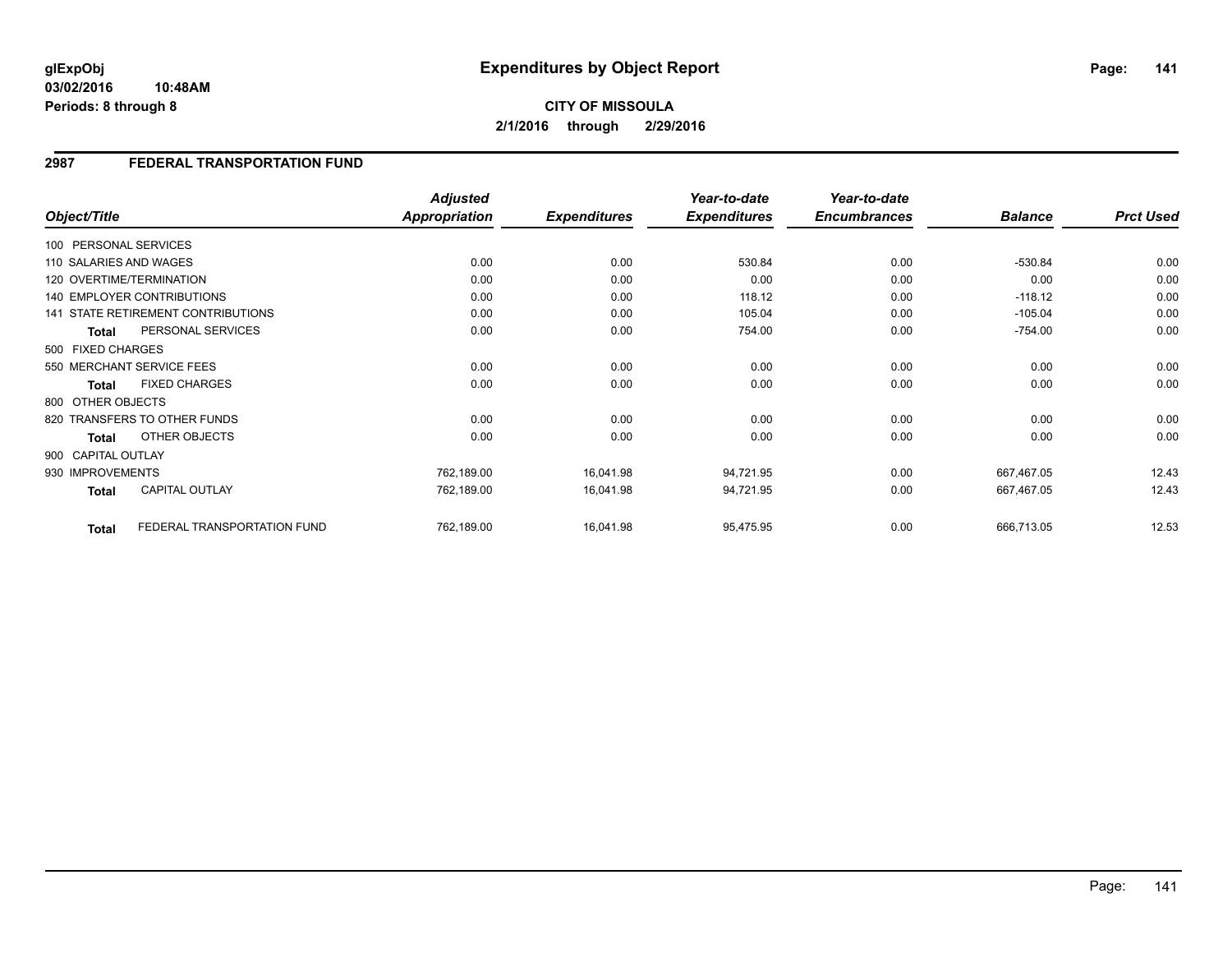# **CITY OF MISSOULA 2/1/2016 through 2/29/2016**

## **2988 GRANTS & DONATIONS FUND**

**223 CITY CLERK**

| Object/Title                         | <b>Adjusted</b><br><b>Appropriation</b> | <b>Expenditures</b> | Year-to-date<br><b>Expenditures</b> | Year-to-date<br><b>Encumbrances</b> | <b>Balance</b> | <b>Prct Used</b> |
|--------------------------------------|-----------------------------------------|---------------------|-------------------------------------|-------------------------------------|----------------|------------------|
| 200 SUPPLIES                         |                                         |                     |                                     |                                     |                |                  |
| 210 OFFICE SUPPLIES                  | 0.00                                    | 0.00                | 0.00                                | 0.00                                | 0.00           | 0.00             |
| <b>SUPPLIES</b><br><b>Total</b>      | 0.00                                    | 0.00                | 0.00                                | 0.00                                | 0.00           | 0.00             |
| 500 FIXED CHARGES                    |                                         |                     |                                     |                                     |                |                  |
| 550 MERCHANT SERVICE FEES            | 0.00                                    | 0.00                | 0.00                                | 0.00                                | 0.00           | 0.00             |
| <b>FIXED CHARGES</b><br><b>Total</b> | 0.00                                    | 0.00                | 0.00                                | 0.00                                | 0.00           | 0.00             |
| <b>CITY CLERK</b><br><b>Total</b>    | 0.00                                    | 0.00                | 0.00                                | 0.00                                | 0.00           | 0.00             |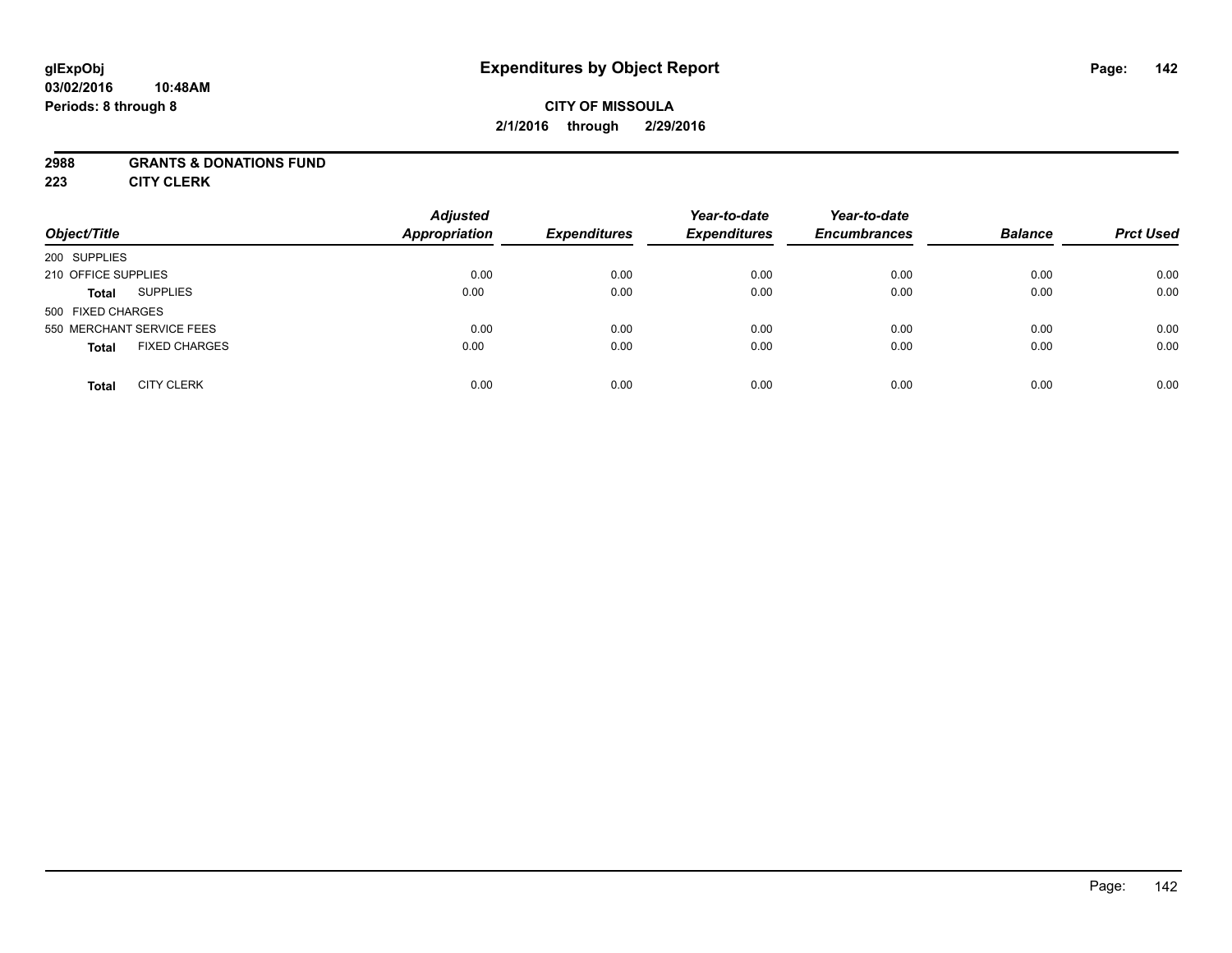#### **2988 GRANTS & DONATIONS FUND**

**270 CITY ATTORNEY**

| Object/Title                         | <b>Adjusted</b><br><b>Appropriation</b> | <b>Expenditures</b> | Year-to-date<br><b>Expenditures</b> | Year-to-date<br><b>Encumbrances</b> | <b>Balance</b> | <b>Prct Used</b> |
|--------------------------------------|-----------------------------------------|---------------------|-------------------------------------|-------------------------------------|----------------|------------------|
| 100 PERSONAL SERVICES                |                                         |                     |                                     |                                     |                |                  |
| 110 SALARIES AND WAGES               | 0.00                                    | 2,300.99            | 19.318.73                           | 0.00                                | $-19.318.73$   | 0.00             |
| 140 EMPLOYER CONTRIBUTIONS           | 0.00                                    | 742.60              | 6,587.23                            | 0.00                                | $-6,587.23$    | 0.00             |
| 141 STATE RETIREMENT CONTRIBUTIONS   | 0.00                                    | 0.00                | 11.80                               | 0.00                                | $-11.80$       | 0.00             |
| PERSONAL SERVICES<br>Total           | 0.00                                    | 3,043.59            | 25,917.76                           | 0.00                                | $-25,917.76$   | 0.00             |
| 300 PURCHASED SERVICES               |                                         |                     |                                     |                                     |                |                  |
| 390 OTHER PURCHASED SERVICES         | 0.00                                    | 0.00                | 0.00                                | 0.00                                | 0.00           | 0.00             |
| PURCHASED SERVICES<br><b>Total</b>   | 0.00                                    | 0.00                | 0.00                                | 0.00                                | 0.00           | 0.00             |
| 500 FIXED CHARGES                    |                                         |                     |                                     |                                     |                |                  |
| 550 MERCHANT SERVICE FEES            | 0.00                                    | 0.00                | 0.00                                | 0.00                                | 0.00           | 0.00             |
| <b>FIXED CHARGES</b><br><b>Total</b> | 0.00                                    | 0.00                | 0.00                                | 0.00                                | 0.00           | 0.00             |
| <b>CITY ATTORNEY</b><br><b>Total</b> | 0.00                                    | 3.043.59            | 25.917.76                           | 0.00                                | $-25.917.76$   | 0.00             |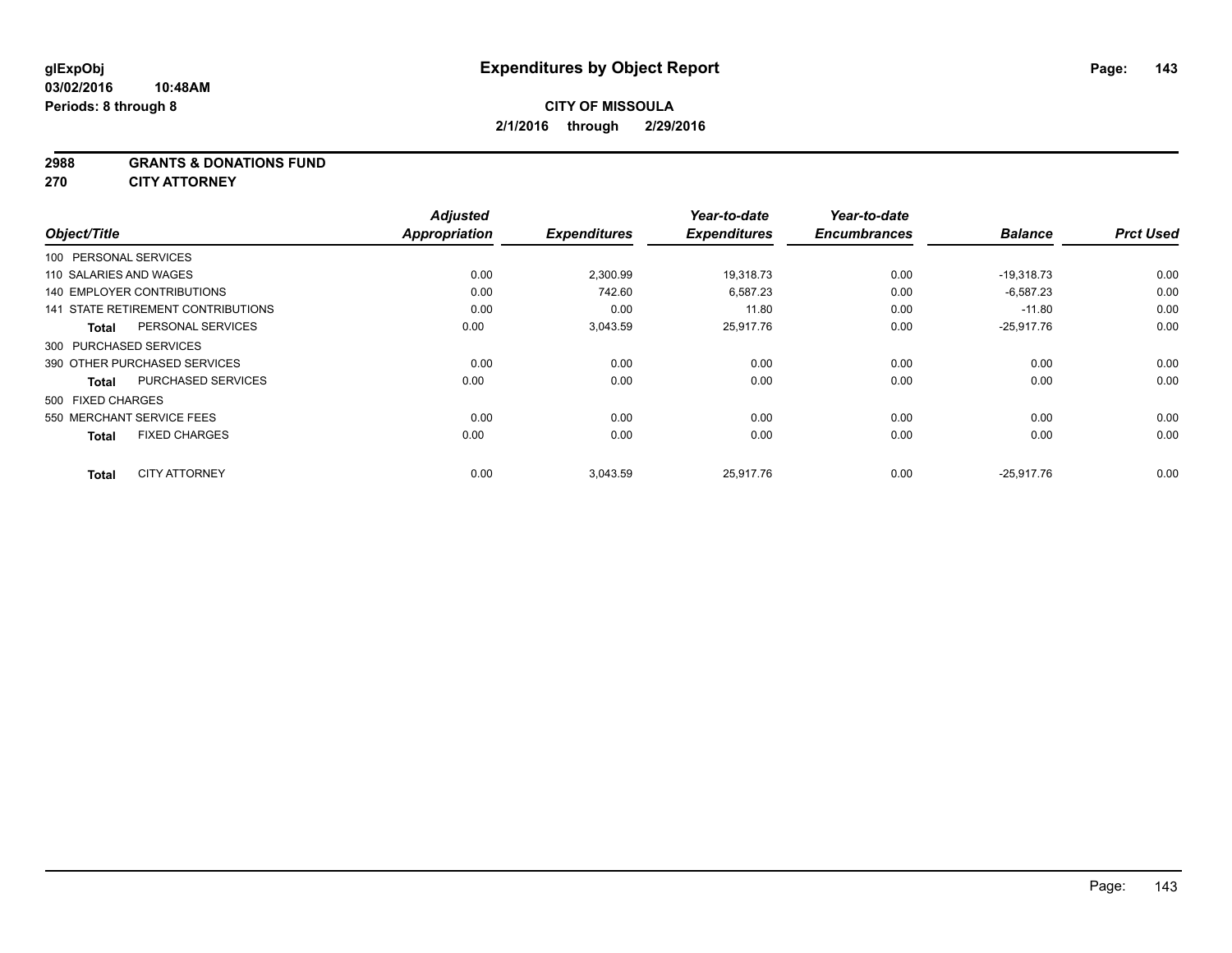## **2988 GRANTS & DONATIONS FUND**

**290 POLICE**

|                        |                           | <b>Adjusted</b>      |                     | Year-to-date        | Year-to-date        |                |                  |
|------------------------|---------------------------|----------------------|---------------------|---------------------|---------------------|----------------|------------------|
| Object/Title           |                           | <b>Appropriation</b> | <b>Expenditures</b> | <b>Expenditures</b> | <b>Encumbrances</b> | <b>Balance</b> | <b>Prct Used</b> |
| 100 PERSONAL SERVICES  |                           |                      |                     |                     |                     |                |                  |
|                        | 120 OVERTIME/TERMINATION  | 0.00                 | 0.00                | 0.00                | 0.00                | 0.00           | 0.00             |
| <b>Total</b>           | PERSONAL SERVICES         | 0.00                 | 0.00                | 0.00                | 0.00                | 0.00           | 0.00             |
| 200 SUPPLIES           |                           |                      |                     |                     |                     |                |                  |
| 210 OFFICE SUPPLIES    |                           | 0.00                 | 0.00                | 0.00                | 0.00                | 0.00           | 0.00             |
| <b>Total</b>           | <b>SUPPLIES</b>           | 0.00                 | 0.00                | 0.00                | 0.00                | 0.00           | 0.00             |
| 300 PURCHASED SERVICES |                           |                      |                     |                     |                     |                |                  |
|                        | 350 PROFESSIONAL SERVICES | 0.00                 | 0.00                | 0.00                | 0.00                | 0.00           | 0.00             |
| Total                  | <b>PURCHASED SERVICES</b> | 0.00                 | 0.00                | 0.00                | 0.00                | 0.00           | 0.00             |
| 900 CAPITAL OUTLAY     |                           |                      |                     |                     |                     |                |                  |
|                        | 940 MACHINERY & EQUIPMENT | 0.00                 | 0.00                | 243,765.60          | 0.00                | $-243,765.60$  | 0.00             |
| <b>Total</b>           | <b>CAPITAL OUTLAY</b>     | 0.00                 | 0.00                | 243,765.60          | 0.00                | $-243,765.60$  | 0.00             |
| <b>Total</b>           | <b>POLICE</b>             | 0.00                 | 0.00                | 243,765.60          | 0.00                | $-243,765.60$  | 0.00             |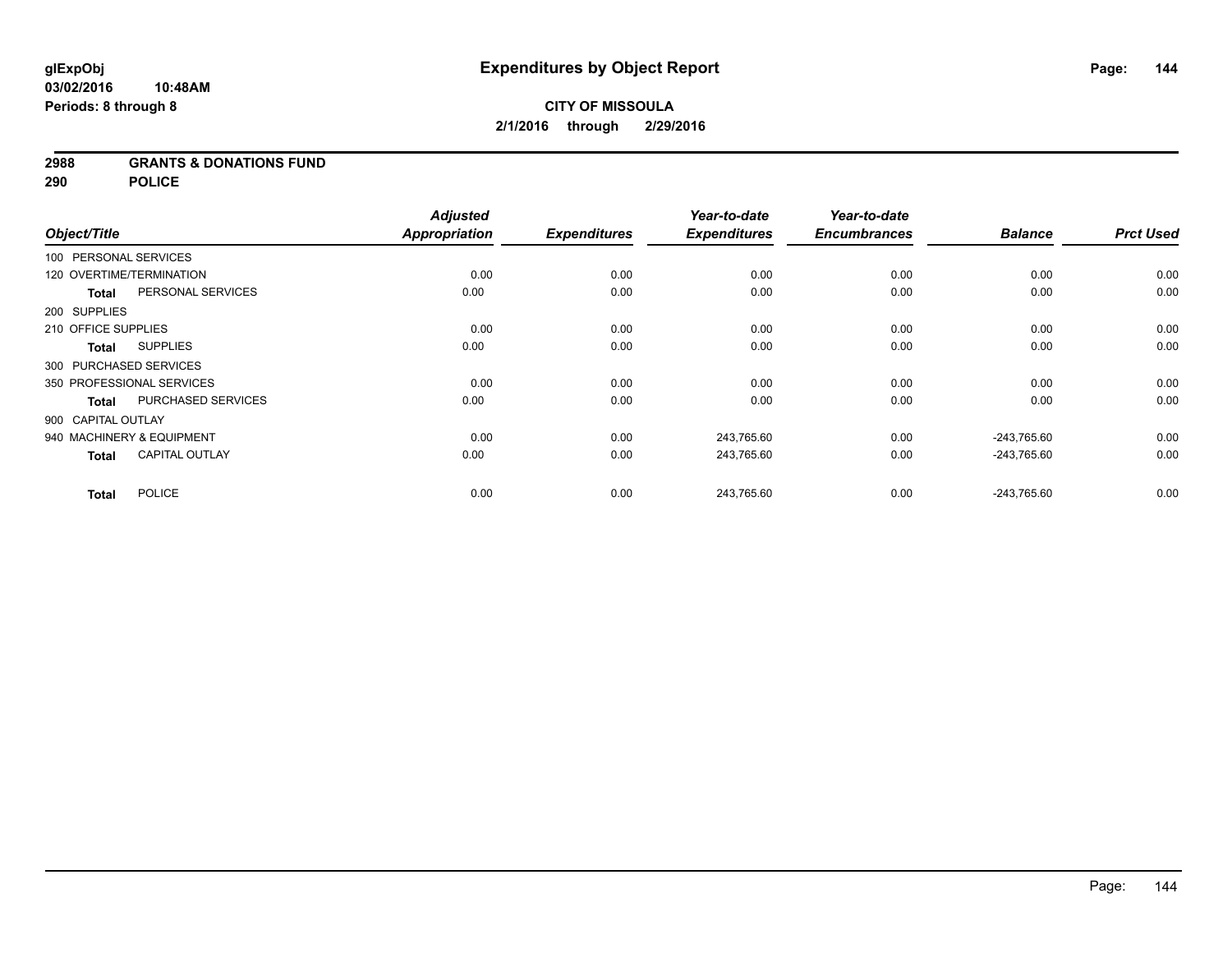## **CITY OF MISSOULA 2/1/2016 through 2/29/2016**

### **2988 GRANTS & DONATIONS FUND**

**300 FIRE**

| Object/Title              |                       | <b>Adjusted</b><br>Appropriation | <b>Expenditures</b> | Year-to-date<br><b>Expenditures</b> | Year-to-date<br><b>Encumbrances</b> | <b>Balance</b> | <b>Prct Used</b> |
|---------------------------|-----------------------|----------------------------------|---------------------|-------------------------------------|-------------------------------------|----------------|------------------|
| 900 CAPITAL OUTLAY        |                       |                                  |                     |                                     |                                     |                |                  |
| 940 MACHINERY & EQUIPMENT |                       | 0.00                             | 0.00                | 95,848.27                           | 0.00                                | $-95.848.27$   | 0.00             |
| <b>Total</b>              | <b>CAPITAL OUTLAY</b> | 0.00                             | 0.00                | 95,848.27                           | 0.00                                | $-95.848.27$   | 0.00             |
| <b>Total</b>              | FIRE                  | 0.00                             | 0.00                | 95,848.27                           | 0.00                                | $-95,848.27$   | 0.00             |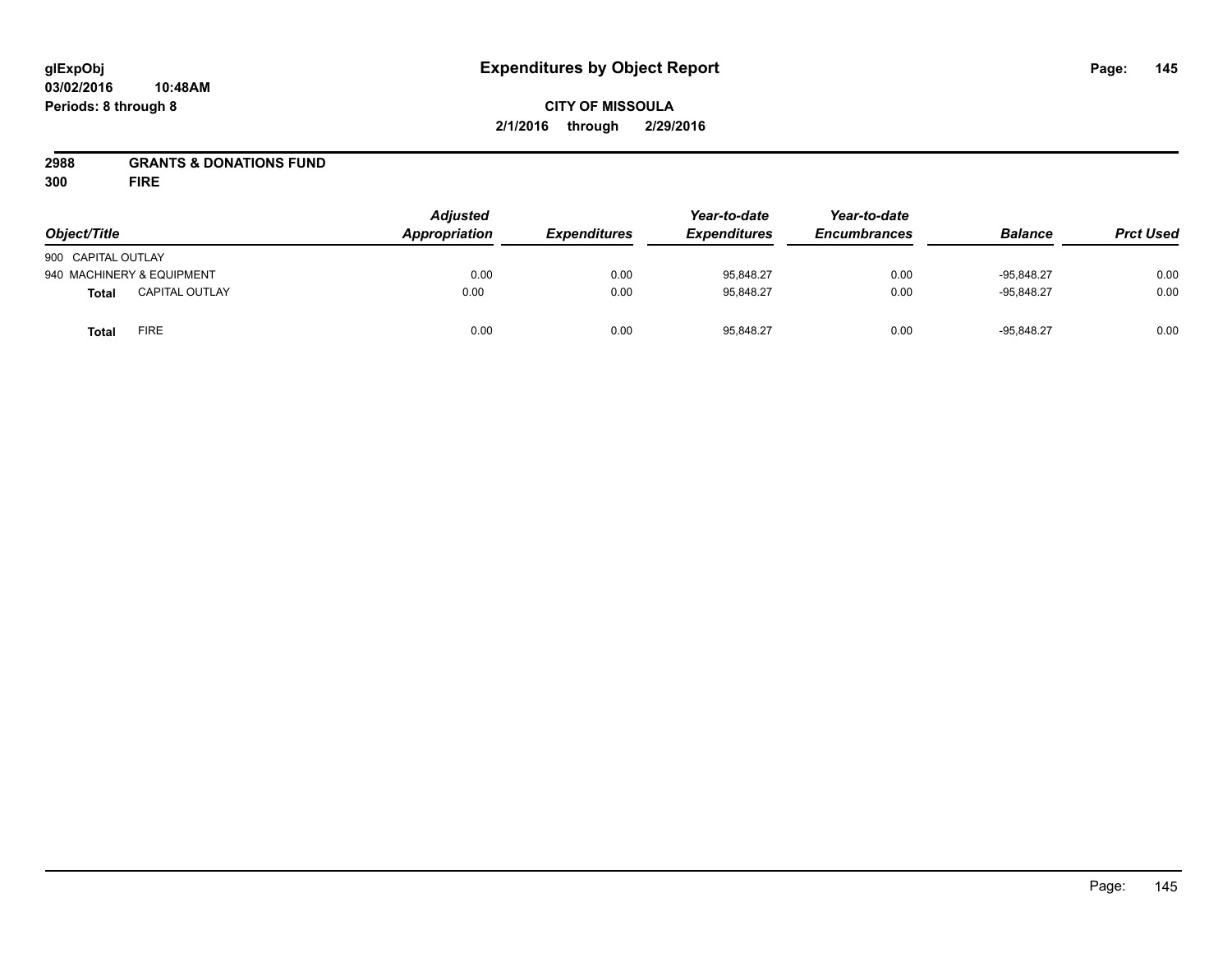**2988 GRANTS & DONATIONS FUND**

|                                           | <b>Adjusted</b> |                     | Year-to-date        | Year-to-date        |                |                  |
|-------------------------------------------|-----------------|---------------------|---------------------|---------------------|----------------|------------------|
| Object/Title                              | Appropriation   | <b>Expenditures</b> | <b>Expenditures</b> | <b>Encumbrances</b> | <b>Balance</b> | <b>Prct Used</b> |
| 100 PERSONAL SERVICES                     |                 |                     |                     |                     |                |                  |
| 110 SALARIES AND WAGES                    | 0.00            | 5,395.60            | 45,650.98           | 0.00                | $-45,650.98$   | 0.00             |
| 115 SALARIES/HEALTH INSURANCE BENEFIT     | 0.00            | 636.00              | 4.383.00            | 0.00                | $-4,383.00$    | 0.00             |
| 120 OVERTIME/TERMINATION                  | 100,055.00      | 3,783.79            | 45,458.17           | 0.00                | 54,596.83      | 45.43            |
| 130 OTHER                                 | 0.00            | 0.00                | 690.00              | 0.00                | $-690.00$      | 0.00             |
| 133 EDUCATION COMPENSATION                | 0.00            | 0.00                | 10.00               | 0.00                | $-10.00$       | 0.00             |
| <b>140 EMPLOYER CONTRIBUTIONS</b>         | 43,953.00       | 1,644.56            | 14,650.79           | 0.00                | 29,302.21      | 33.33            |
| 141 STATE RETIREMENT CONTRIBUTIONS        | 700.00          | 0.00                | 12,044.82           | 0.00                | $-11,344.82$   | 1,720.69         |
| PERSONAL SERVICES<br>Total                | 144,708.00      | 11,459.95           | 122,887.76          | 0.00                | 21,820.24      | 84.92            |
| 200 SUPPLIES                              |                 |                     |                     |                     |                |                  |
| 210 OFFICE SUPPLIES                       | 7,838.00        | 0.00                | 831.57              | 0.00                | 7,006.43       | 10.61            |
| 220 OPERATING SUPPLIES                    | 69,986.00       | 1,658.43            | 13,639.38           | 0.00                | 56,346.62      | 19.49            |
| 230 REPAIR/MAINTENANCE                    | 0.00            | 0.00                | 0.00                | 0.00                | 0.00           | 0.00             |
| 231 GASOLINE                              | 0.00            | 0.00                | 0.00                | 0.00                | 0.00           | 0.00             |
| <b>SUPPLIES</b><br><b>Total</b>           | 77,824.00       | 1,658.43            | 14,470.95           | 0.00                | 63,353.05      | 18.59            |
| 300 PURCHASED SERVICES                    |                 |                     |                     |                     |                |                  |
| 310 COMMUNICATIONS                        | 0.00            | 0.00                | 0.00                | 0.00                | 0.00           | 0.00             |
| 341 ELECTRICITY & NATURAL GAS             | 750.00          | 0.00                | 0.00                | 0.00                | 750.00         | 0.00             |
| 344 TELEPHONE SERVICE                     | 2,400.00        | 496.04              | 2,098.16            | 0.00                | 301.84         | 87.42            |
| 350 PROFESSIONAL SERVICES                 | 106,715.00      | 4,098.50            | 46,069.46           | 0.00                | 60,645.54      | 43.17            |
| 353 ADMINISTRATION EXPENDITURES           | 0.00            | 0.00                | 0.00                | 0.00                | 0.00           | 0.00             |
| 360 REPAIR & MAINTENANCE                  | 2,000.00        | 0.00                | 0.00                | 0.00                | 2,000.00       | 0.00             |
| 370 TRAVEL                                | 9,196.00        | 0.00                | 1,127.13            | 0.00                | 8,068.87       | 12.26            |
| 380 TRAINING                              | 558.00          | 0.00                | 0.00                | 0.00                | 558.00         | 0.00             |
| 390 OTHER PURCHASED SERVICES              | 0.00            | 0.00                | 274.79              | 0.00                | $-274.79$      | 0.00             |
| PURCHASED SERVICES<br>Total               | 121,619.00      | 4,594.54            | 49,569.54           | 0.00                | 72,049.46      | 40.76            |
| <b>400 BUILDING MATERIALS</b>             |                 |                     |                     |                     |                |                  |
| <b>400 BUILDING MATERIALS</b>             | 0.00            | 0.00                | 0.00                | 0.00                | 0.00           | 0.00             |
| <b>BUILDING MATERIALS</b><br><b>Total</b> | 0.00            | 0.00                | 0.00                | 0.00                | 0.00           | 0.00             |
| 500 FIXED CHARGES                         |                 |                     |                     |                     |                |                  |
| 500 FIXED CHARGES                         | 81,280.00       | 5,669.70            | 49,855.74           | 0.00                | 31,424.26      | 61.34            |
| 550 MERCHANT SERVICE FEES                 | 0.00            | 0.00                | 0.00                | 0.00                | 0.00           | 0.00             |
| <b>FIXED CHARGES</b><br><b>Total</b>      | 81,280.00       | 5,669.70            | 49,855.74           | 0.00                | 31,424.26      | 61.34            |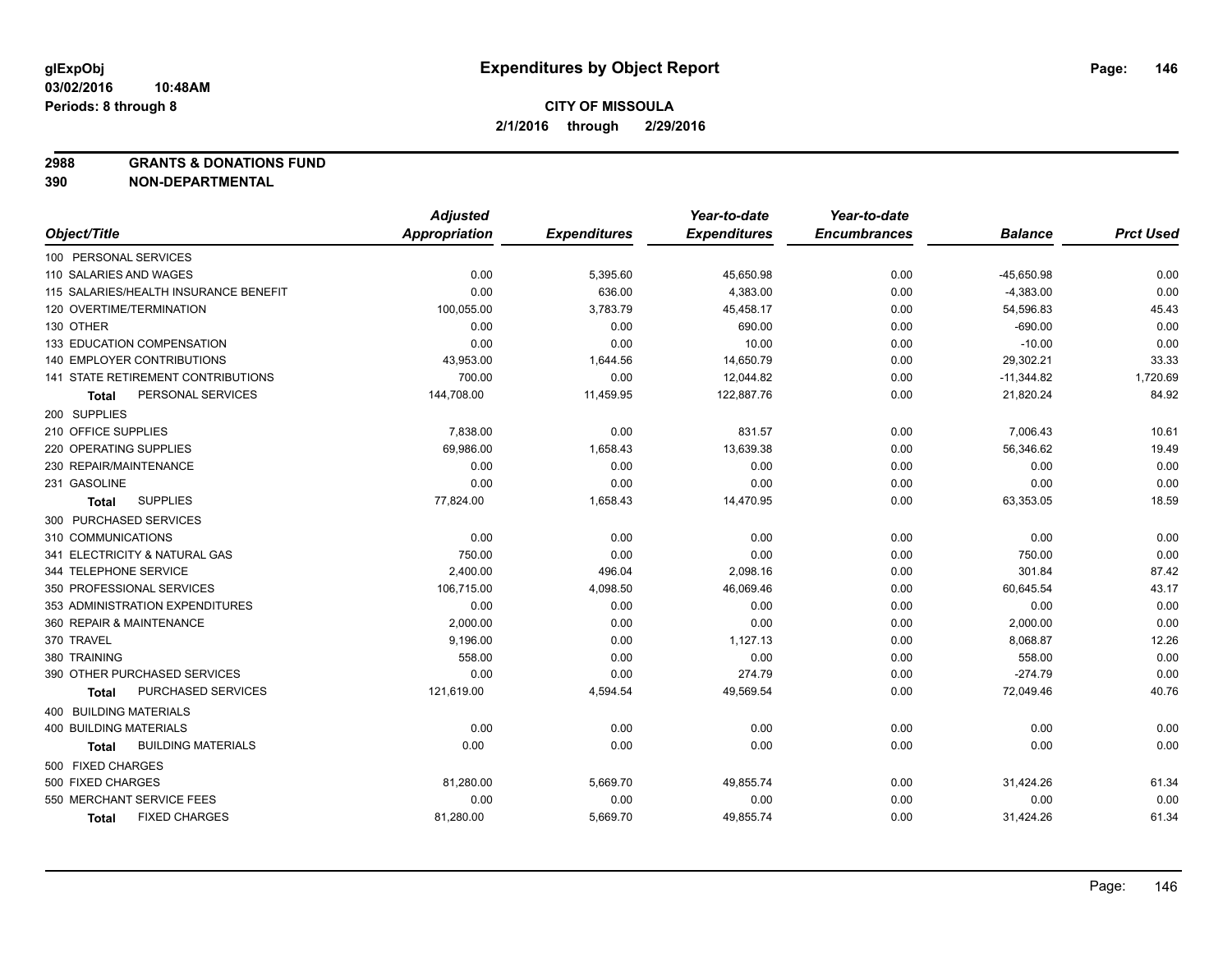**2988 GRANTS & DONATIONS FUND**

|                    |                                   | <b>Adjusted</b> |                     | Year-to-date        | Year-to-date        |                |                  |
|--------------------|-----------------------------------|-----------------|---------------------|---------------------|---------------------|----------------|------------------|
| Object/Title       |                                   | Appropriation   | <b>Expenditures</b> | <b>Expenditures</b> | <b>Encumbrances</b> | <b>Balance</b> | <b>Prct Used</b> |
|                    | 700 GRANTS & CONTRIBUTIONS        |                 |                     |                     |                     |                |                  |
|                    | 700 GRANTS & CONTRIBUTIONS        | 1,034,756.00    | 0.00                | 1,093.00            | 0.00                | 1,033,663.00   | 0.11             |
| Total              | <b>GRANTS &amp; CONTRIBUTIONS</b> | 1.034.756.00    | 0.00                | 1,093.00            | 0.00                | 1,033,663.00   | 0.11             |
| 800 OTHER OBJECTS  |                                   |                 |                     |                     |                     |                |                  |
|                    | 820 TRANSFERS TO OTHER FUNDS      | 0.00            | 0.00                | 0.00                | 0.00                | 0.00           | 0.00             |
| 845 CONTINGENCY    |                                   | 0.00            | 0.00                | 0.00                | 0.00                | 0.00           | 0.00             |
| Total              | OTHER OBJECTS                     | 0.00            | 0.00                | 0.00                | 0.00                | 0.00           | 0.00             |
| 900 CAPITAL OUTLAY |                                   |                 |                     |                     |                     |                |                  |
| 930 IMPROVEMENTS   |                                   | 24,822.00       | 0.00                | 0.00                | 0.00                | 24.822.00      | 0.00             |
|                    | 940 MACHINERY & EQUIPMENT         | 1,003,930.00    | 0.00                | 10,338.00           | 0.00                | 993,592.00     | 1.03             |
| <b>Total</b>       | <b>CAPITAL OUTLAY</b>             | 1,028,752.00    | 0.00                | 10,338.00           | 0.00                | 1,018,414.00   | 1.00             |
| <b>Total</b>       | NON-DEPARTMENTAL                  | 2,488,939.00    | 23,382.62           | 248,214.99          | 0.00                | 2,240,724.01   | 9.97             |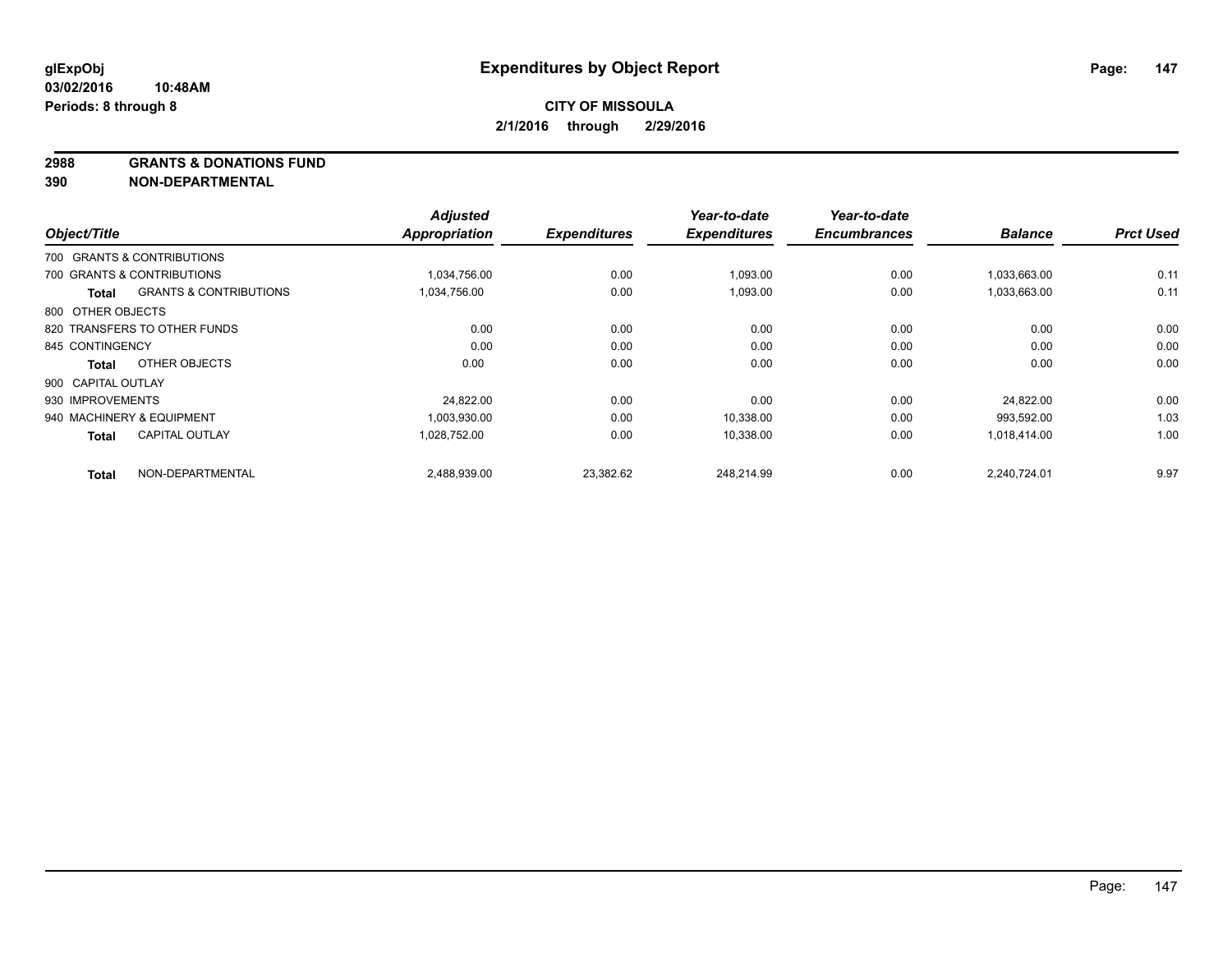**2988 GRANTS & DONATIONS FUND**

**400 ENTITLEMENT GRANTS**

| Object/Title                                      | <b>Adjusted</b><br><b>Appropriation</b> | <b>Expenditures</b> | Year-to-date<br><b>Expenditures</b> | Year-to-date<br><b>Encumbrances</b> | <b>Balance</b> | <b>Prct Used</b> |
|---------------------------------------------------|-----------------------------------------|---------------------|-------------------------------------|-------------------------------------|----------------|------------------|
| 500 FIXED CHARGES                                 |                                         |                     |                                     |                                     |                |                  |
| 550 MERCHANT SERVICE FEES                         | 0.00                                    | 0.00                | 0.00                                | 0.00                                | 0.00           | 0.00             |
| <b>FIXED CHARGES</b><br><b>Total</b>              | 0.00                                    | 0.00                | 0.00                                | 0.00                                | 0.00           | 0.00             |
| 700 GRANTS & CONTRIBUTIONS                        |                                         |                     |                                     |                                     |                |                  |
| 700 GRANTS & CONTRIBUTIONS                        | 0.00                                    | 0.00                | 0.00                                | 0.00                                | 0.00           | 0.00             |
| <b>GRANTS &amp; CONTRIBUTIONS</b><br><b>Total</b> | 0.00                                    | 0.00                | 0.00                                | 0.00                                | 0.00           | 0.00             |
| <b>ENTITLEMENT GRANTS</b><br><b>Total</b>         | 0.00                                    | 0.00                | 0.00                                | 0.00                                | 0.00           | 0.00             |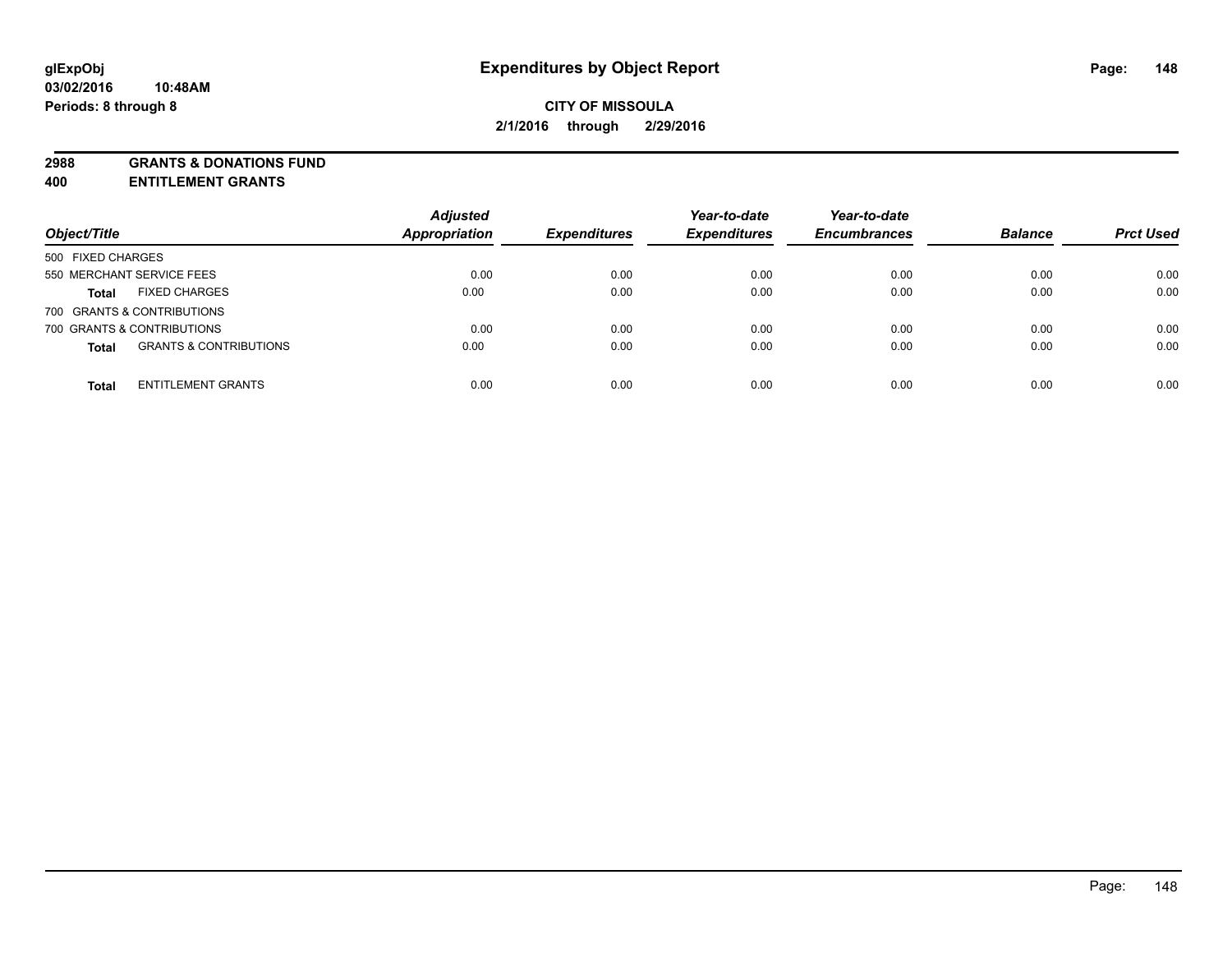## **CITY OF MISSOULA 2/1/2016 through 2/29/2016**

#### **2988 GRANTS & DONATIONS FUND**

|                                           | <b>Adjusted</b>      |                     | Year-to-date        | Year-to-date        |                |                  |
|-------------------------------------------|----------------------|---------------------|---------------------|---------------------|----------------|------------------|
| Object/Title                              | <b>Appropriation</b> | <b>Expenditures</b> | <b>Expenditures</b> | <b>Encumbrances</b> | <b>Balance</b> | <b>Prct Used</b> |
| 100 PERSONAL SERVICES                     |                      |                     |                     |                     |                |                  |
| 110 SALARIES AND WAGES                    | 0.00                 | 7,696.59            | 64,969.71           | 0.00                | $-64,969.71$   | 0.00             |
| 115 SALARIES/HEALTH INSURANCE BENEFIT     | 0.00                 | 636.00              | 4,383.00            | 0.00                | $-4,383.00$    | 0.00             |
| 120 OVERTIME/TERMINATION                  | 100,055.00           | 3,783.79            | 45,458.17           | 0.00                | 54,596.83      | 45.43            |
| 130 OTHER                                 | 0.00                 | 0.00                | 690.00              | 0.00                | $-690.00$      | 0.00             |
| 133 EDUCATION COMPENSATION                | 0.00                 | 0.00                | 10.00               | 0.00                | $-10.00$       | 0.00             |
| 140 EMPLOYER CONTRIBUTIONS                | 43,953.00            | 2,387.16            | 21,238.02           | 0.00                | 22,714.98      | 48.32            |
| 141 STATE RETIREMENT CONTRIBUTIONS        | 700.00               | 0.00                | 12,056.62           | 0.00                | $-11,356.62$   | 1,722.37         |
| PERSONAL SERVICES<br>Total                | 144,708.00           | 14,503.54           | 148,805.52          | 0.00                | $-4,097.52$    | 102.83           |
| 200 SUPPLIES                              |                      |                     |                     |                     |                |                  |
| 210 OFFICE SUPPLIES                       | 7,838.00             | 0.00                | 831.57              | 0.00                | 7,006.43       | 10.61            |
| 220 OPERATING SUPPLIES                    | 69.986.00            | 1,658.43            | 13,639.38           | 0.00                | 56,346.62      | 19.49            |
| 230 REPAIR/MAINTENANCE                    | 0.00                 | 0.00                | 0.00                | 0.00                | 0.00           | 0.00             |
| 231 GASOLINE                              | 0.00                 | 0.00                | 0.00                | 0.00                | 0.00           | 0.00             |
| <b>SUPPLIES</b><br><b>Total</b>           | 77,824.00            | 1,658.43            | 14,470.95           | 0.00                | 63,353.05      | 18.59            |
| 300 PURCHASED SERVICES                    |                      |                     |                     |                     |                |                  |
| 310 COMMUNICATIONS                        | 0.00                 | 0.00                | 0.00                | 0.00                | 0.00           | 0.00             |
| 341 ELECTRICITY & NATURAL GAS             | 750.00               | 0.00                | 0.00                | 0.00                | 750.00         | 0.00             |
| 344 TELEPHONE SERVICE                     | 2,400.00             | 496.04              | 2,098.16            | 0.00                | 301.84         | 87.42            |
| 350 PROFESSIONAL SERVICES                 | 106,715.00           | 4,098.50            | 46,069.46           | 0.00                | 60,645.54      | 43.17            |
| 353 ADMINISTRATION EXPENDITURES           | 0.00                 | 0.00                | 0.00                | 0.00                | 0.00           | 0.00             |
| 360 REPAIR & MAINTENANCE                  | 2,000.00             | 0.00                | 0.00                | 0.00                | 2,000.00       | 0.00             |
| 370 TRAVEL                                | 9,196.00             | 0.00                | 1,127.13            | 0.00                | 8,068.87       | 12.26            |
| 380 TRAINING                              | 558.00               | 0.00                | 0.00                | 0.00                | 558.00         | 0.00             |
| 390 OTHER PURCHASED SERVICES              | 0.00                 | 0.00                | 274.79              | 0.00                | $-274.79$      | 0.00             |
| PURCHASED SERVICES<br><b>Total</b>        | 121,619.00           | 4,594.54            | 49,569.54           | 0.00                | 72,049.46      | 40.76            |
| 400 BUILDING MATERIALS                    |                      |                     |                     |                     |                |                  |
| <b>400 BUILDING MATERIALS</b>             | 0.00                 | 0.00                | 0.00                | 0.00                | 0.00           | 0.00             |
| <b>BUILDING MATERIALS</b><br><b>Total</b> | 0.00                 | 0.00                | 0.00                | 0.00                | 0.00           | 0.00             |
| 500 FIXED CHARGES                         |                      |                     |                     |                     |                |                  |
| 500 FIXED CHARGES                         | 81,280.00            | 5,669.70            | 49,855.74           | 0.00                | 31,424.26      | 61.34            |
| 550 MERCHANT SERVICE FEES                 | 0.00                 | 0.00                | 0.00                | 0.00                | 0.00           | 0.00             |
| <b>FIXED CHARGES</b><br><b>Total</b>      | 81,280.00            | 5,669.70            | 49,855.74           | 0.00                | 31,424.26      | 61.34            |
| 700 GRANTS & CONTRIBUTIONS                |                      |                     |                     |                     |                |                  |
| 700 GRANTS & CONTRIBUTIONS                | 1,034,756.00         | 0.00                | 1,093.00            | 0.00                | 1,033,663.00   | 0.11             |
|                                           |                      |                     |                     |                     |                |                  |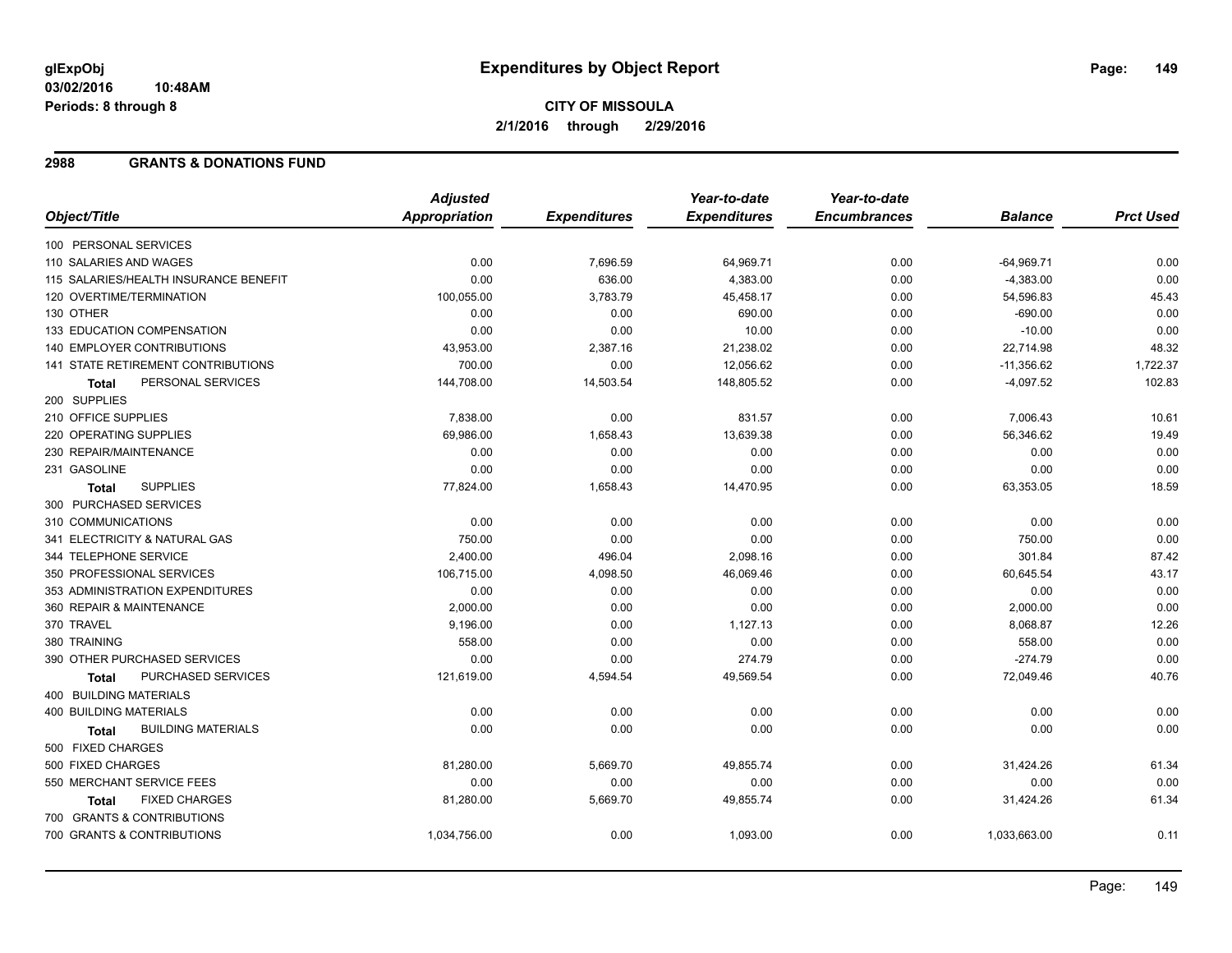### **2988 GRANTS & DONATIONS FUND**

| Object/Title       |                                    | <b>Adjusted</b><br>Appropriation | <b>Expenditures</b> | Year-to-date<br><b>Expenditures</b> | Year-to-date<br><b>Encumbrances</b> | <b>Balance</b> | <b>Prct Used</b> |
|--------------------|------------------------------------|----------------------------------|---------------------|-------------------------------------|-------------------------------------|----------------|------------------|
| <b>Total</b>       | <b>GRANTS &amp; CONTRIBUTIONS</b>  | 1.034.756.00                     | 0.00                | 1,093.00                            | 0.00                                | 1,033,663.00   | 0.11             |
| 800 OTHER OBJECTS  |                                    |                                  |                     |                                     |                                     |                |                  |
|                    | 820 TRANSFERS TO OTHER FUNDS       | 0.00                             | 0.00                | 0.00                                | 0.00                                | 0.00           | 0.00             |
| 845 CONTINGENCY    |                                    | 0.00                             | 0.00                | 0.00                                | 0.00                                | 0.00           | 0.00             |
| <b>Total</b>       | OTHER OBJECTS                      | 0.00                             | 0.00                | 0.00                                | 0.00                                | 0.00           | 0.00             |
| 900 CAPITAL OUTLAY |                                    |                                  |                     |                                     |                                     |                |                  |
| 930 IMPROVEMENTS   |                                    | 24.822.00                        | 0.00                | 0.00                                | 0.00                                | 24.822.00      | 0.00             |
|                    | 940 MACHINERY & EQUIPMENT          | 1.003.930.00                     | 0.00                | 349.951.87                          | 0.00                                | 653.978.13     | 34.86            |
| Total              | <b>CAPITAL OUTLAY</b>              | 1.028.752.00                     | 0.00                | 349.951.87                          | 0.00                                | 678,800.13     | 34.02            |
| <b>Total</b>       | <b>GRANTS &amp; DONATIONS FUND</b> | 2,488,939.00                     | 26,426.21           | 613.746.62                          | 0.00                                | 1,875,192.38   | 24.66            |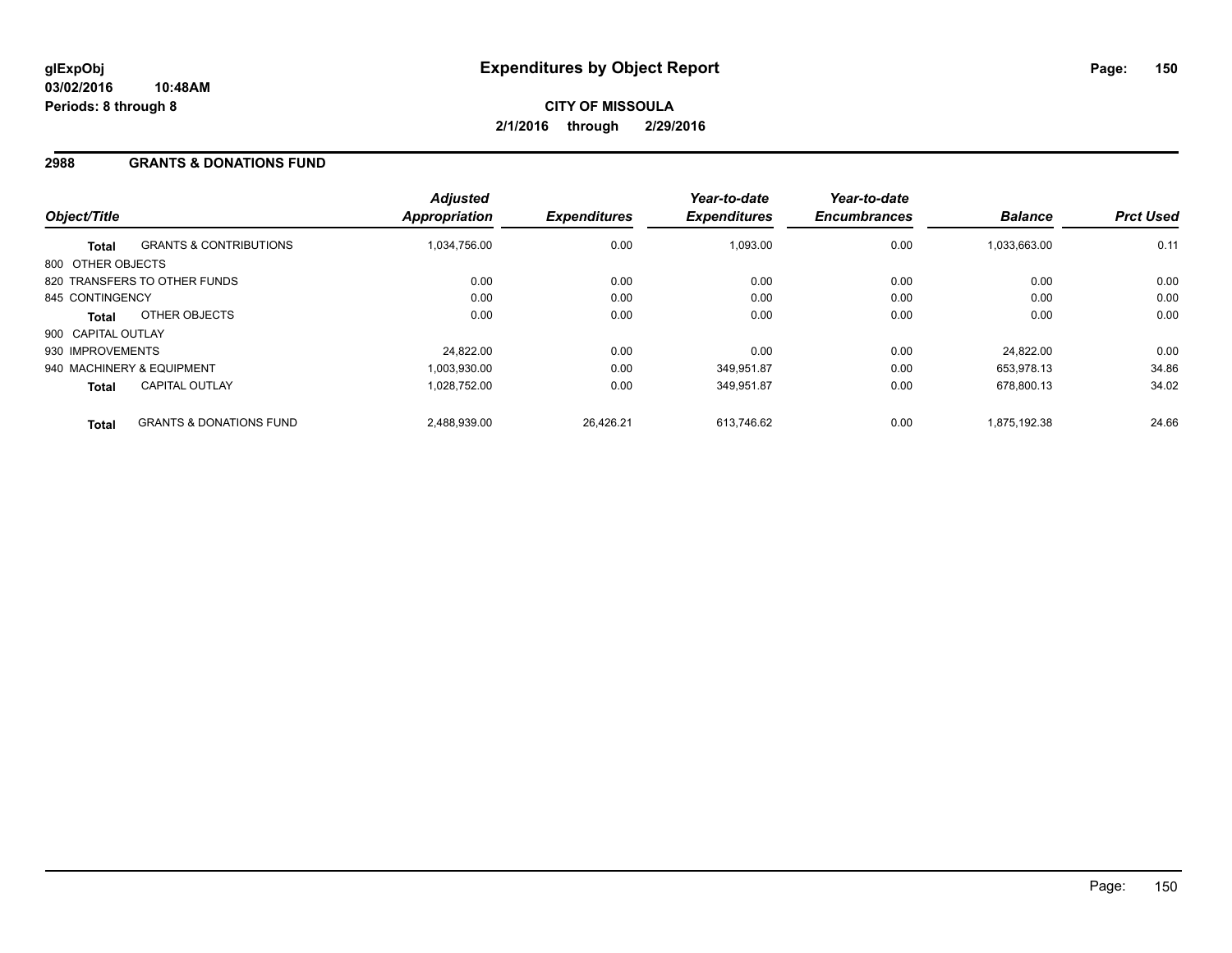# **3000 SID REVOLVING FUND**

| Object/Title                         | <b>Adjusted</b><br><b>Appropriation</b> | <b>Expenditures</b> | Year-to-date<br><b>Expenditures</b> | Year-to-date<br><b>Encumbrances</b> | <b>Balance</b> | <b>Prct Used</b> |
|--------------------------------------|-----------------------------------------|---------------------|-------------------------------------|-------------------------------------|----------------|------------------|
| 500 FIXED CHARGES                    |                                         |                     |                                     |                                     |                |                  |
| 550 MERCHANT SERVICE FEES            | 0.00                                    | 0.00                | 0.00                                | 0.00                                | 0.00           | 0.00             |
| <b>FIXED CHARGES</b><br><b>Total</b> | 0.00                                    | 0.00                | 0.00                                | 0.00                                | 0.00           | 0.00             |
| 800 OTHER OBJECTS                    |                                         |                     |                                     |                                     |                |                  |
| 820 TRANSFERS TO OTHER FUNDS         | 100,000.00                              | 0.00                | 0.00                                | 0.00                                | 100.000.00     | 0.00             |
| OTHER OBJECTS<br><b>Total</b>        | 100.000.00                              | 0.00                | 0.00                                | 0.00                                | 100.000.00     | 0.00             |
| NON-DEPARTMENTAL<br><b>Total</b>     | 100.000.00                              | 0.00                | 0.00                                | 0.00                                | 100.000.00     | 0.00             |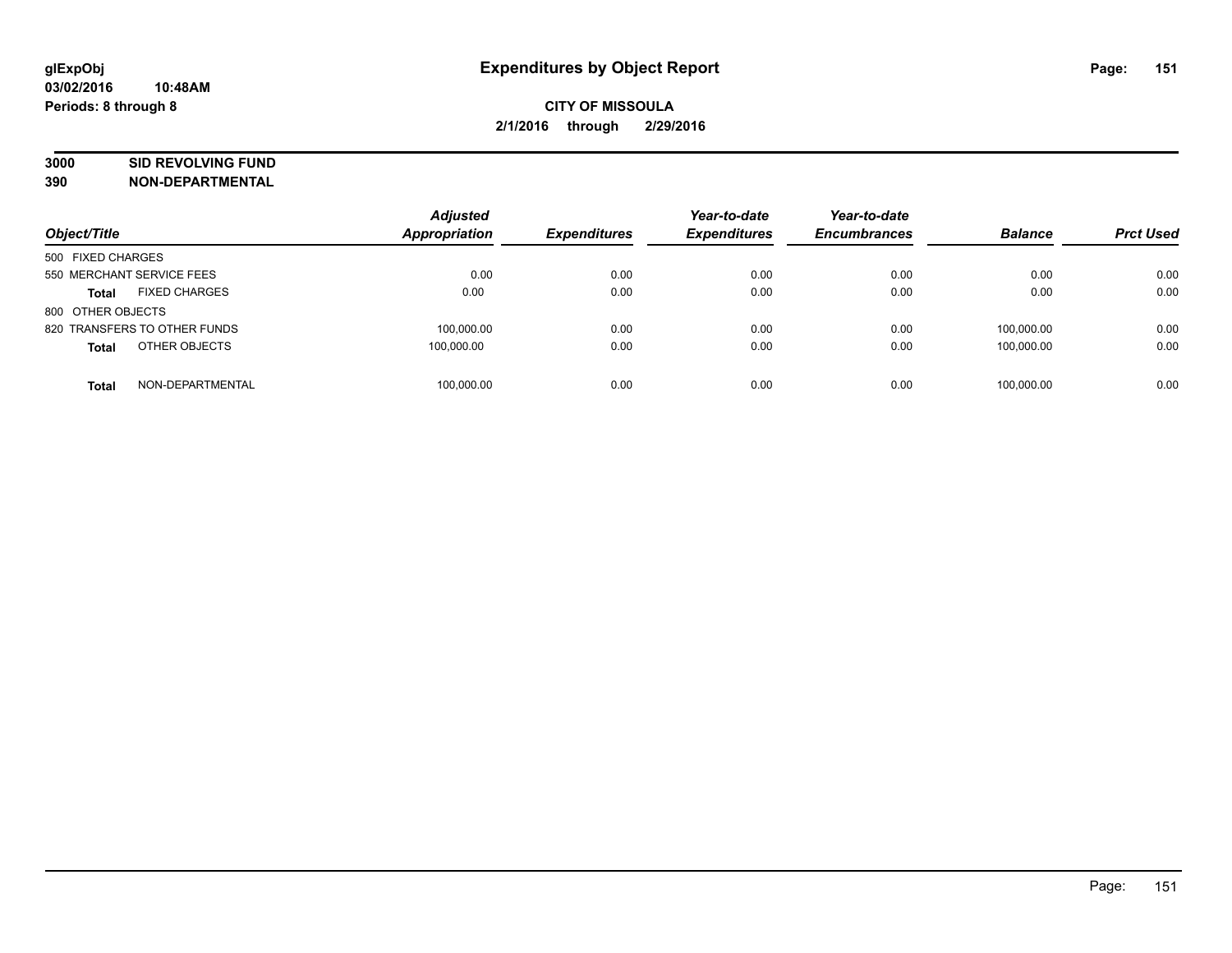### **3000 SID REVOLVING FUND**

| Object/Title                         | <b>Adjusted</b><br><b>Appropriation</b> | <b>Expenditures</b> | Year-to-date<br><b>Expenditures</b> | Year-to-date<br><b>Encumbrances</b> | <b>Balance</b> | <b>Prct Used</b> |
|--------------------------------------|-----------------------------------------|---------------------|-------------------------------------|-------------------------------------|----------------|------------------|
|                                      |                                         |                     |                                     |                                     |                |                  |
| 500 FIXED CHARGES                    |                                         |                     |                                     |                                     |                |                  |
| 550 MERCHANT SERVICE FEES            | 0.00                                    | 0.00                | 0.00                                | 0.00                                | 0.00           | 0.00             |
| <b>FIXED CHARGES</b><br><b>Total</b> | 0.00                                    | 0.00                | 0.00                                | 0.00                                | 0.00           | 0.00             |
| 800 OTHER OBJECTS                    |                                         |                     |                                     |                                     |                |                  |
| 820 TRANSFERS TO OTHER FUNDS         | 100,000.00                              | 0.00                | 0.00                                | 0.00                                | 100,000.00     | 0.00             |
| OTHER OBJECTS<br><b>Total</b>        | 100,000.00                              | 0.00                | 0.00                                | 0.00                                | 100.000.00     | 0.00             |
| SID REVOLVING FUND<br><b>Total</b>   | 100,000.00                              | 0.00                | 0.00                                | 0.00                                | 100.000.00     | 0.00             |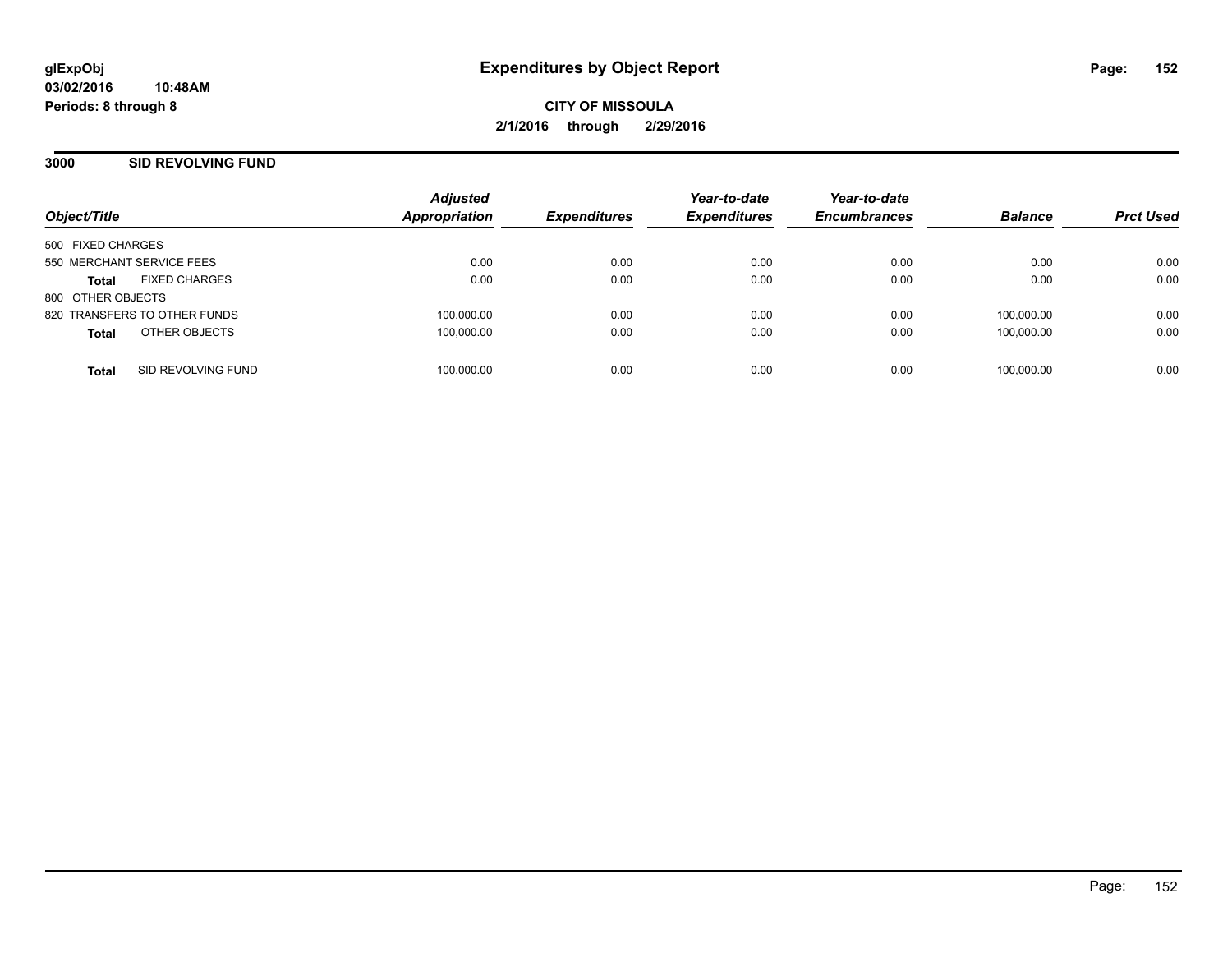# **3005 SID REBATES**

| Object/Title              |                      | <b>Adjusted</b><br>Appropriation | <b>Expenditures</b> | Year-to-date<br><b>Expenditures</b> | Year-to-date<br><b>Encumbrances</b> | <b>Balance</b> | <b>Prct Used</b> |
|---------------------------|----------------------|----------------------------------|---------------------|-------------------------------------|-------------------------------------|----------------|------------------|
| 500 FIXED CHARGES         |                      |                                  |                     |                                     |                                     |                |                  |
| 550 MERCHANT SERVICE FEES |                      | 0.00                             | 0.00                | 0.00                                | 0.00                                | 0.00           | 0.00             |
| Total                     | <b>FIXED CHARGES</b> | 0.00                             | 0.00                | 0.00                                | 0.00                                | 0.00           | 0.00             |
| <b>Total</b>              | NON-DEPARTMENTAL     | 0.00                             | 0.00                | 0.00                                | 0.00                                | 0.00           | 0.00             |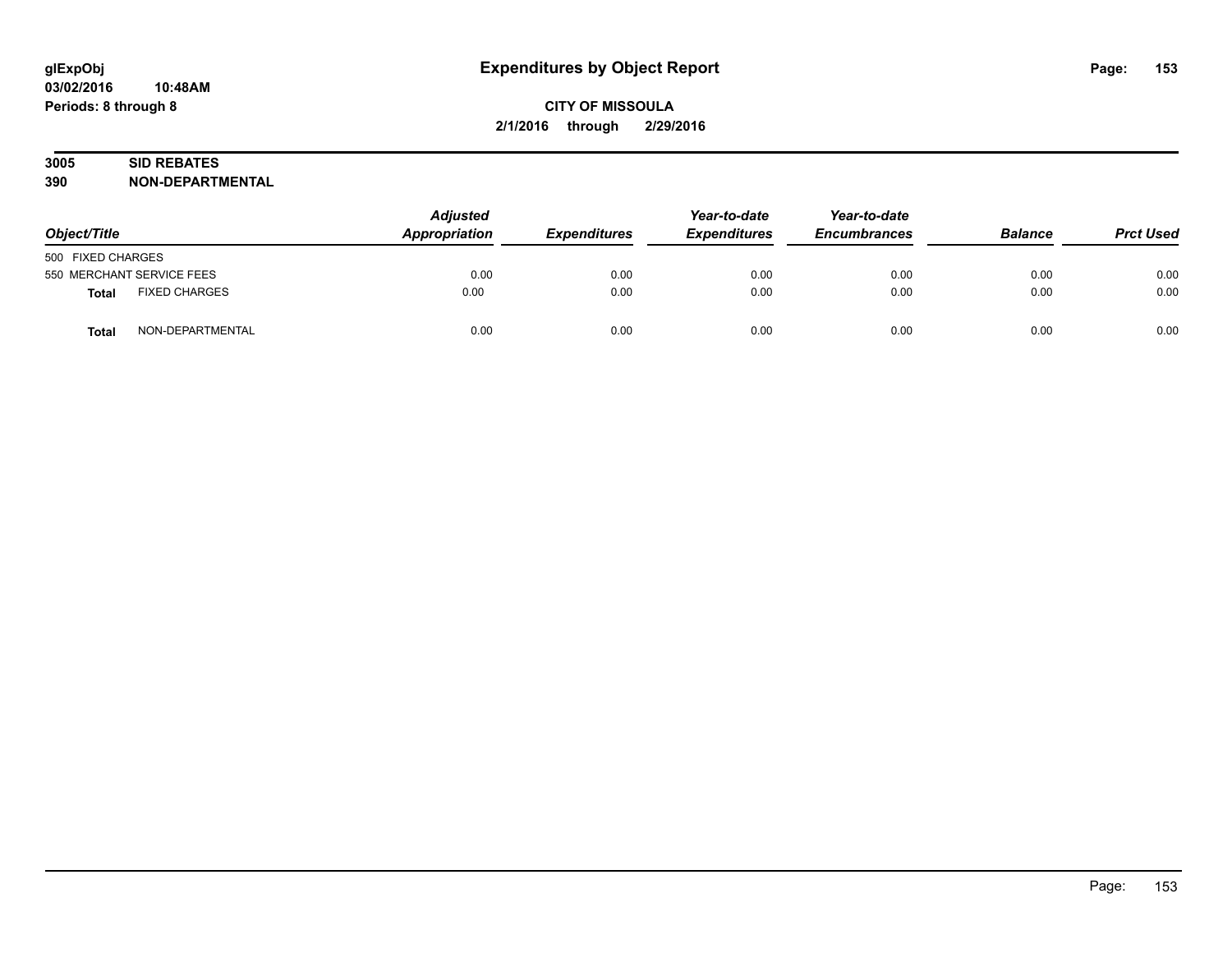## **CITY OF MISSOULA 2/1/2016 through 2/29/2016**

**3005 SID REBATES**

| Object/Title                         | <b>Adjusted</b><br>Appropriation | <i><b>Expenditures</b></i> | Year-to-date<br><b>Expenditures</b> | Year-to-date<br><b>Encumbrances</b> | <b>Balance</b> | <b>Prct Used</b> |
|--------------------------------------|----------------------------------|----------------------------|-------------------------------------|-------------------------------------|----------------|------------------|
| 500 FIXED CHARGES                    |                                  |                            |                                     |                                     |                |                  |
| 550 MERCHANT SERVICE FEES            | 0.00                             | 0.00                       | 0.00                                | 0.00                                | 0.00           | 0.00             |
| <b>FIXED CHARGES</b><br><b>Total</b> | 0.00                             | 0.00                       | 0.00                                | 0.00                                | 0.00           | 0.00             |
| SID REBATES<br>Total                 | 0.00                             | 0.00                       | 0.00                                | 0.00                                | 0.00           | 0.00             |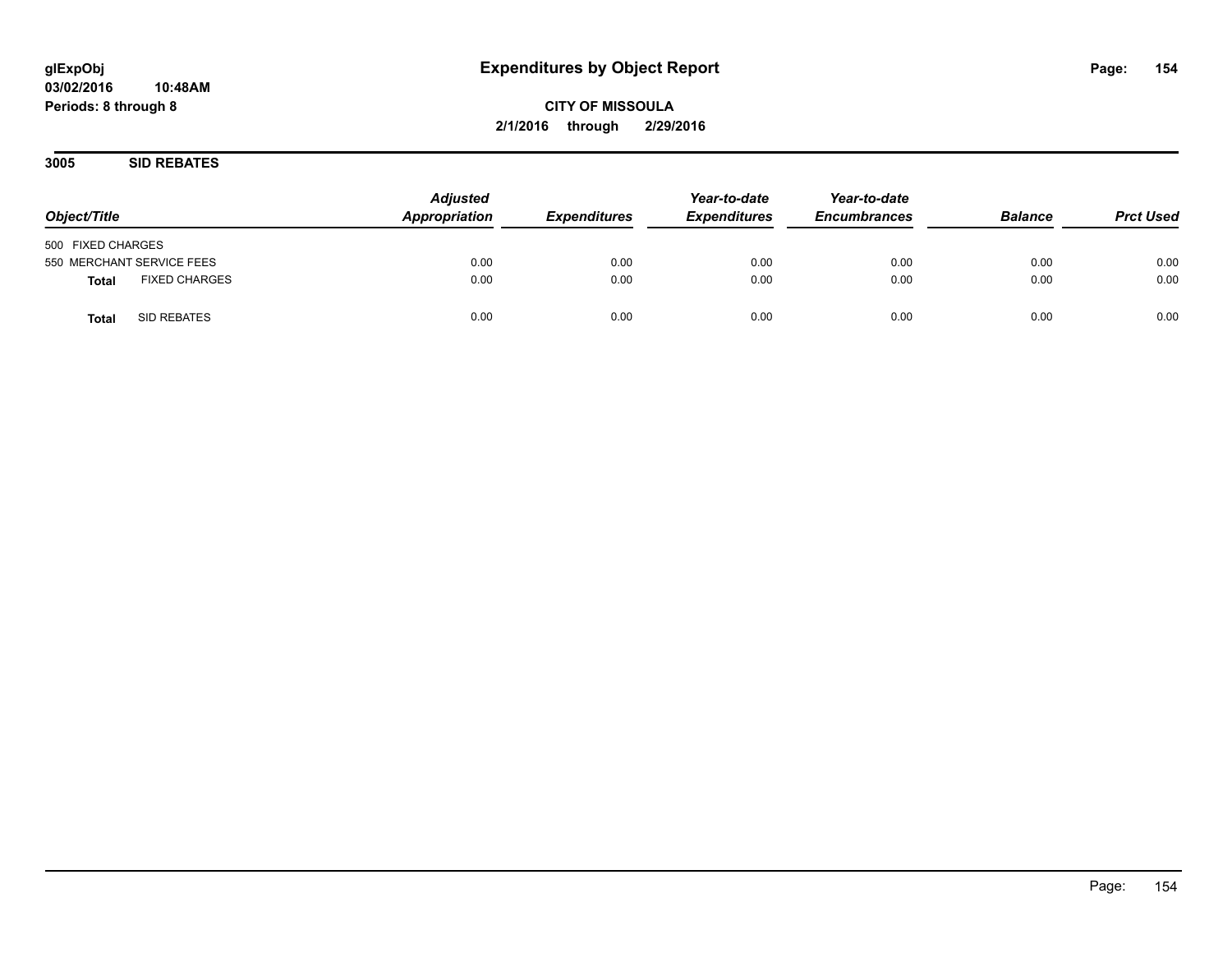## **glExpObj Expenditures by Object Report Page: 155**

## **CITY OF MISSOULA 2/1/2016 through 2/29/2016**

#### **3065 1998 PUBLIC SAFETY G O BONDS FUND**

**000 \*\*\* Title Not Found \*\*\***

| Object/Title                            | <b>Adjusted</b><br>Appropriation | <b>Expenditures</b> | Year-to-date<br><b>Expenditures</b> | Year-to-date<br><b>Encumbrances</b> | <b>Balance</b> | <b>Prct Used</b> |
|-----------------------------------------|----------------------------------|---------------------|-------------------------------------|-------------------------------------|----------------|------------------|
| 800 OTHER OBJECTS                       |                                  |                     |                                     |                                     |                |                  |
| 820 TRANSFERS TO OTHER FUNDS            | 0.00                             | 0.00                | 0.00                                | 0.00                                | 0.00           | 0.00             |
| OTHER OBJECTS<br><b>Total</b>           | 0.00                             | 0.00                | 0.00                                | 0.00                                | 0.00           | 0.00             |
| *** Title Not Found ***<br><b>Total</b> | 0.00                             | 0.00                | 0.00                                | 0.00                                | 0.00           | 0.00             |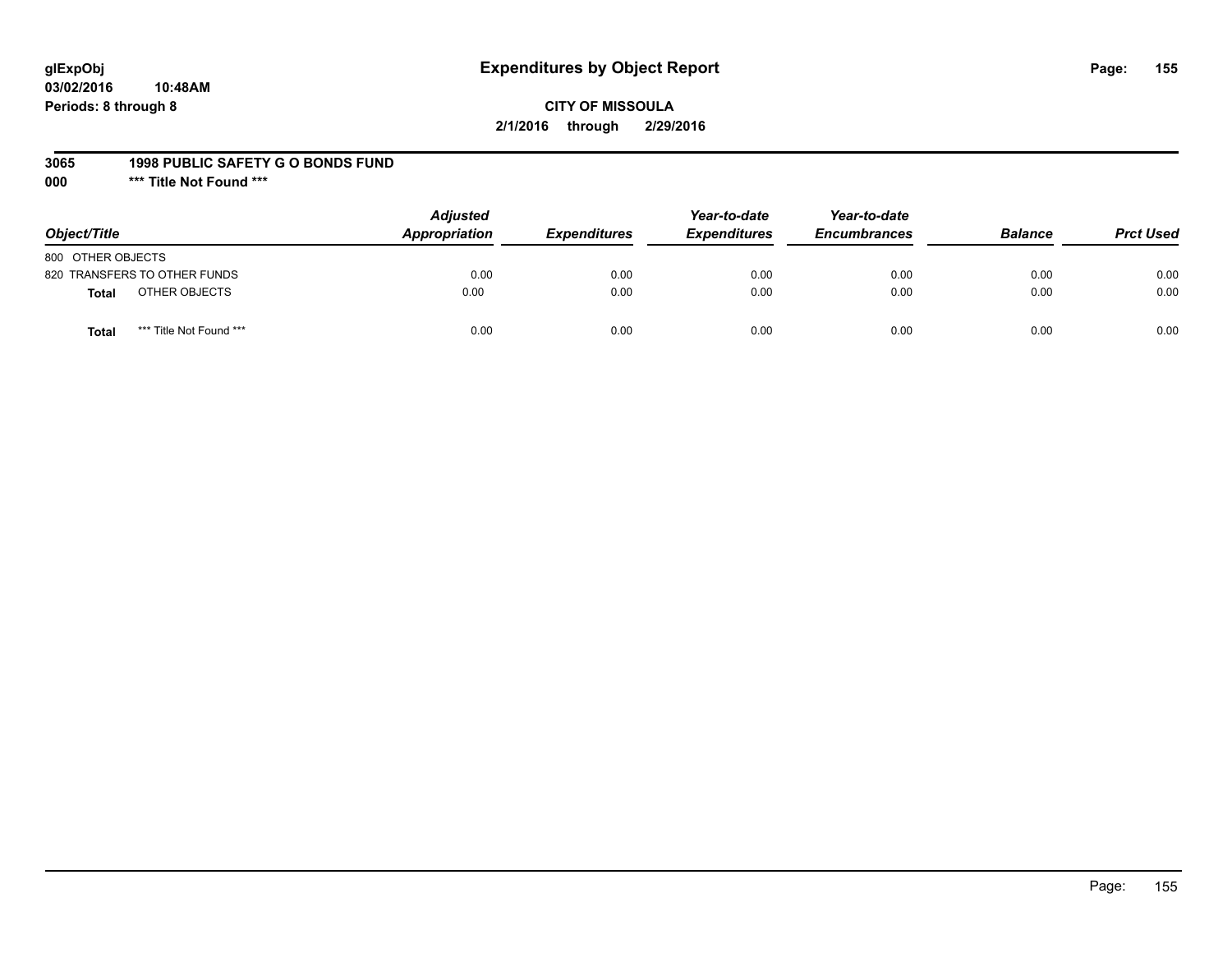#### **3065 1998 PUBLIC SAFETY G O BONDS FUND**

| Object/Title                  | <b>Adjusted</b><br>Appropriation | <b>Expenditures</b> | Year-to-date<br><b>Expenditures</b> | Year-to-date<br><b>Encumbrances</b> | <b>Balance</b> | <b>Prct Used</b> |
|-------------------------------|----------------------------------|---------------------|-------------------------------------|-------------------------------------|----------------|------------------|
| 500 FIXED CHARGES             |                                  |                     |                                     |                                     |                |                  |
| 550 MERCHANT SERVICE FEES     | 0.00                             | 0.00                | 0.00                                | 0.00                                | 0.00           | 0.00             |
| <b>FIXED CHARGES</b><br>Total | 0.00                             | 0.00                | 0.00                                | 0.00                                | 0.00           | 0.00             |
| NON-DEPARTMENTAL<br>Total     | 0.00                             | 0.00                | 0.00                                | 0.00                                | 0.00           | 0.00             |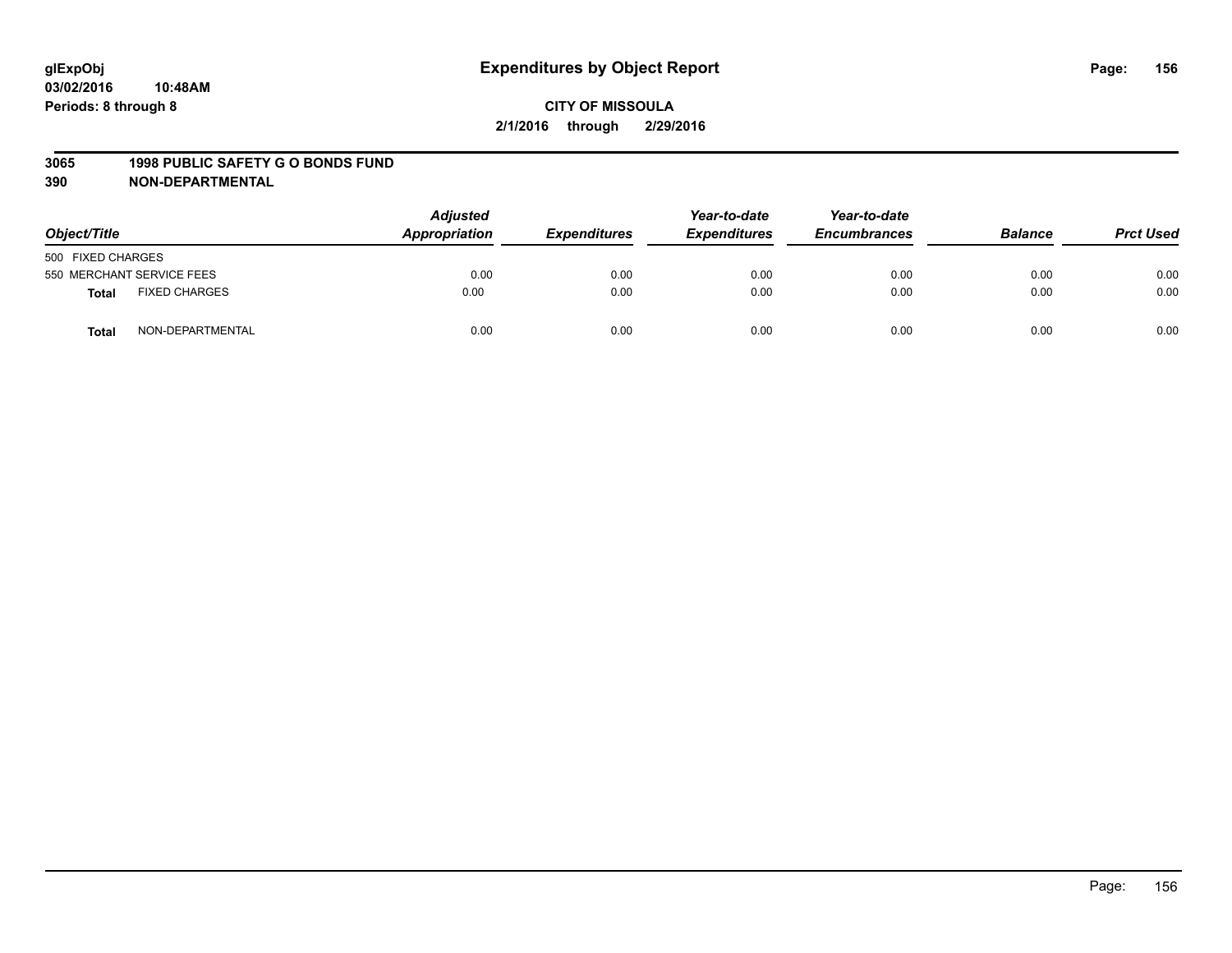### **3065 1998 PUBLIC SAFETY G O BONDS FUND**

| Object/Title              |                                   | <b>Adjusted</b><br><b>Appropriation</b> | <b>Expenditures</b> | Year-to-date<br><b>Expenditures</b> | Year-to-date<br><b>Encumbrances</b> | <b>Balance</b> | <b>Prct Used</b> |
|---------------------------|-----------------------------------|-----------------------------------------|---------------------|-------------------------------------|-------------------------------------|----------------|------------------|
| 500 FIXED CHARGES         |                                   |                                         |                     |                                     |                                     |                |                  |
| 550 MERCHANT SERVICE FEES |                                   | 0.00                                    | 0.00                | 0.00                                | 0.00                                | 0.00           | 0.00             |
| Total                     | <b>FIXED CHARGES</b>              | 0.00                                    | 0.00                | 0.00                                | 0.00                                | 0.00           | 0.00             |
| 800 OTHER OBJECTS         |                                   |                                         |                     |                                     |                                     |                |                  |
|                           | 820 TRANSFERS TO OTHER FUNDS      | 0.00                                    | 0.00                | 0.00                                | 0.00                                | 0.00           | 0.00             |
| <b>Total</b>              | OTHER OBJECTS                     | 0.00                                    | 0.00                | 0.00                                | 0.00                                | 0.00           | 0.00             |
| <b>Total</b>              | 1998 PUBLIC SAFETY G O BONDS FUND | 0.00                                    | 0.00                | 0.00                                | 0.00                                | 0.00           | 0.00             |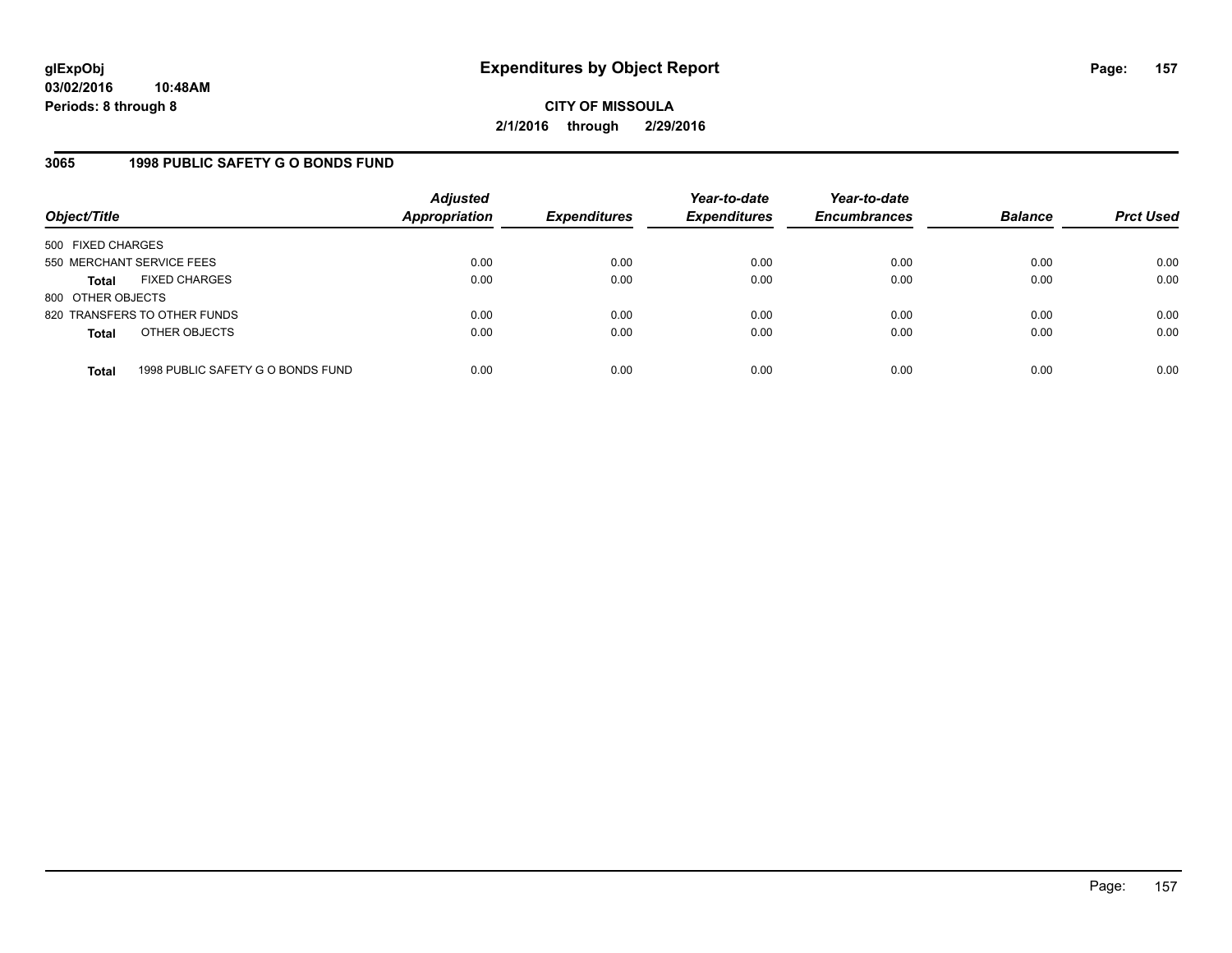## **CITY OF MISSOULA 2/1/2016 through 2/29/2016**

#### **3070 1996 OPEN SPACE GO BONDS**

| Object/Title                         | <b>Adjusted</b><br><b>Appropriation</b> | <b>Expenditures</b> | Year-to-date<br><b>Expenditures</b> | Year-to-date<br><b>Encumbrances</b> | <b>Balance</b> | <b>Prct Used</b> |
|--------------------------------------|-----------------------------------------|---------------------|-------------------------------------|-------------------------------------|----------------|------------------|
|                                      |                                         |                     |                                     |                                     |                |                  |
| 500 FIXED CHARGES                    |                                         |                     |                                     |                                     |                |                  |
| 550 MERCHANT SERVICE FEES            | 0.00                                    | 0.00                | 0.00                                | 0.00                                | 0.00           | 0.00             |
| <b>FIXED CHARGES</b><br><b>Total</b> | 0.00                                    | 0.00                | 0.00                                | 0.00                                | 0.00           | 0.00             |
| 800 OTHER OBJECTS                    |                                         |                     |                                     |                                     |                |                  |
| 820 TRANSFERS TO OTHER FUNDS         | 0.00                                    | 0.00                | 0.00                                | 0.00                                | 0.00           | 0.00             |
| OTHER OBJECTS<br><b>Total</b>        | 0.00                                    | 0.00                | 0.00                                | 0.00                                | 0.00           | 0.00             |
|                                      |                                         |                     |                                     |                                     |                |                  |
| NON-DEPARTMENTAL<br><b>Total</b>     | 0.00                                    | 0.00                | 0.00                                | 0.00                                | 0.00           | 0.00             |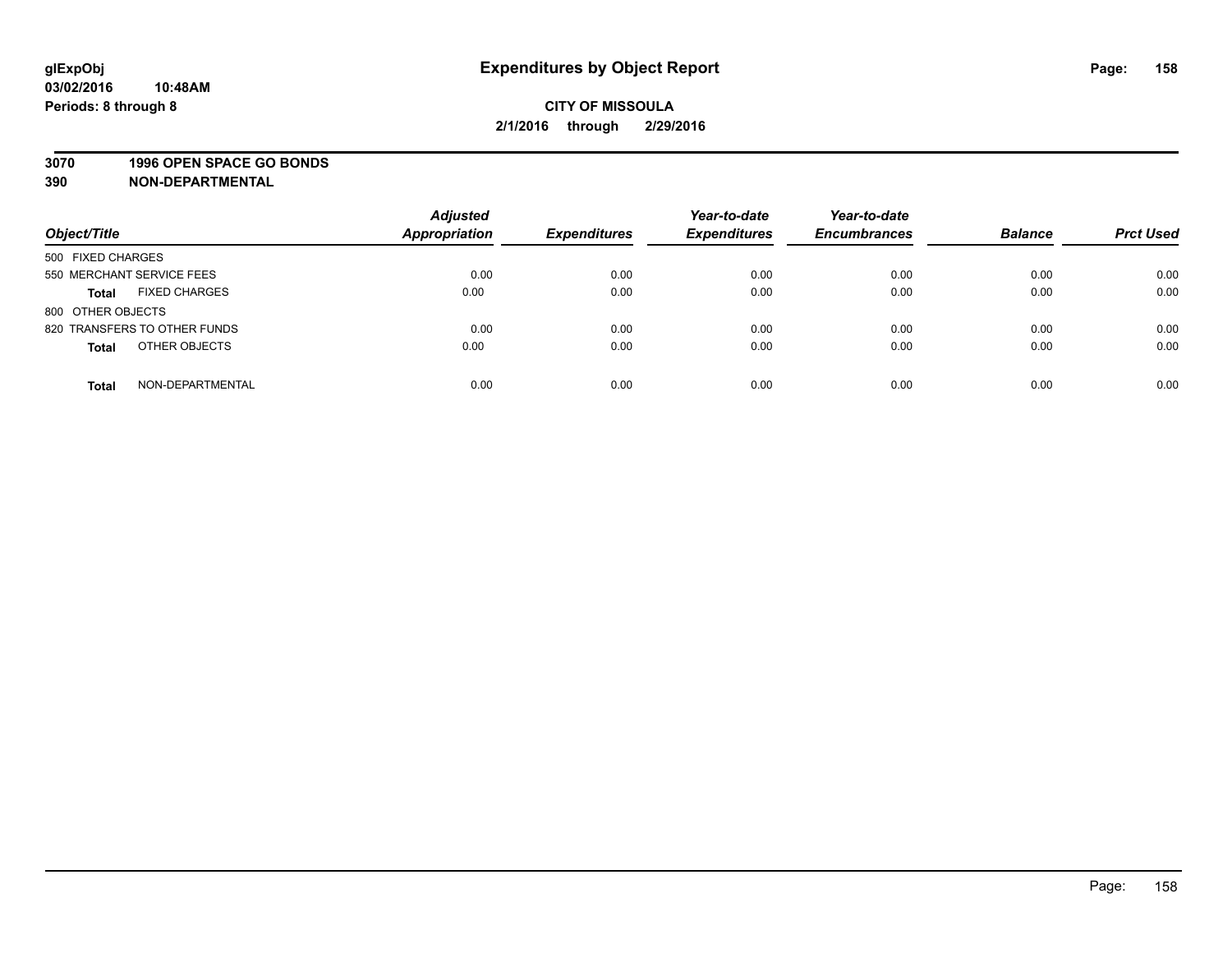### **3070 1996 OPEN SPACE GO BONDS**

| Object/Title                 |                          | <b>Adjusted</b><br><b>Appropriation</b> | <b>Expenditures</b> | Year-to-date<br><b>Expenditures</b> | Year-to-date<br><b>Encumbrances</b> | <b>Balance</b> | <b>Prct Used</b> |
|------------------------------|--------------------------|-----------------------------------------|---------------------|-------------------------------------|-------------------------------------|----------------|------------------|
| 500 FIXED CHARGES            |                          |                                         |                     |                                     |                                     |                |                  |
| 550 MERCHANT SERVICE FEES    |                          | 0.00                                    | 0.00                | 0.00                                | 0.00                                | 0.00           | 0.00             |
| <b>Total</b>                 | <b>FIXED CHARGES</b>     | 0.00                                    | 0.00                | 0.00                                | 0.00                                | 0.00           | 0.00             |
| 800 OTHER OBJECTS            |                          |                                         |                     |                                     |                                     |                |                  |
| 820 TRANSFERS TO OTHER FUNDS |                          | 0.00                                    | 0.00                | 0.00                                | 0.00                                | 0.00           | 0.00             |
| <b>Total</b>                 | OTHER OBJECTS            | 0.00                                    | 0.00                | 0.00                                | 0.00                                | 0.00           | 0.00             |
| <b>Total</b>                 | 1996 OPEN SPACE GO BONDS | 0.00                                    | 0.00                | 0.00                                | 0.00                                | 0.00           | 0.00             |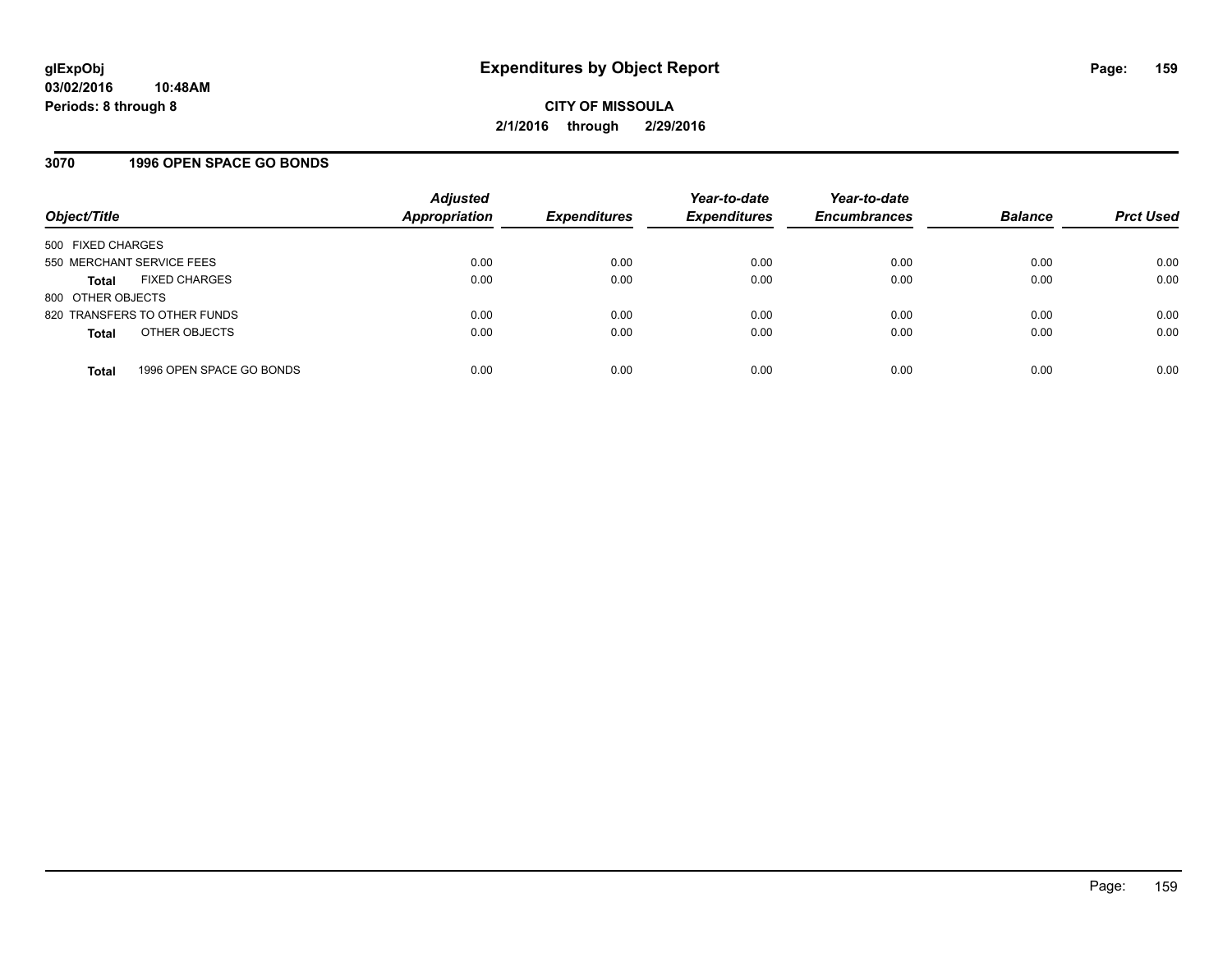#### **3075 1997 OPEN SPACE G O BOND FUND**

| Object/Title                         | <b>Adjusted</b><br>Appropriation | <b>Expenditures</b> | Year-to-date<br><b>Expenditures</b> | Year-to-date<br><b>Encumbrances</b> | <b>Balance</b> | <b>Prct Used</b> |
|--------------------------------------|----------------------------------|---------------------|-------------------------------------|-------------------------------------|----------------|------------------|
| 500 FIXED CHARGES                    |                                  |                     |                                     |                                     |                |                  |
| 550 MERCHANT SERVICE FEES            | 0.00                             | 0.00                | 0.00                                | 0.00                                | 0.00           | 0.00             |
| <b>FIXED CHARGES</b><br><b>Total</b> | 0.00                             | 0.00                | 0.00                                | 0.00                                | 0.00           | 0.00             |
| 800 OTHER OBJECTS                    |                                  |                     |                                     |                                     |                |                  |
| 820 TRANSFERS TO OTHER FUNDS         | 0.00                             | 0.00                | 0.00                                | 0.00                                | 0.00           | 0.00             |
| OTHER OBJECTS<br><b>Total</b>        | 0.00                             | 0.00                | 0.00                                | 0.00                                | 0.00           | 0.00             |
| NON-DEPARTMENTAL<br><b>Total</b>     | 0.00                             | 0.00                | 0.00                                | 0.00                                | 0.00           | 0.00             |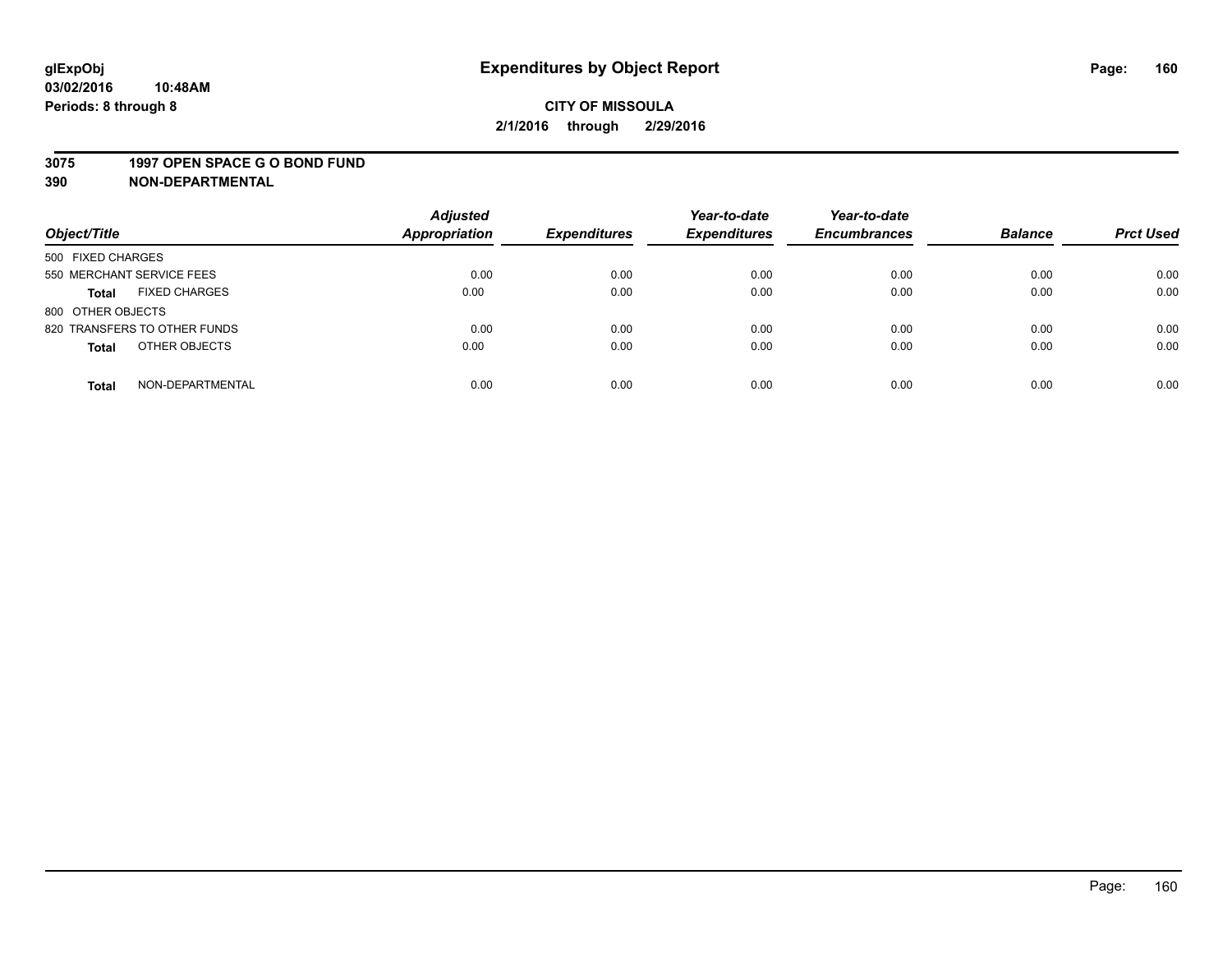### **3075 1997 OPEN SPACE G O BOND FUND**

| Object/Title              |                               | <b>Adjusted</b><br><b>Appropriation</b> | <b>Expenditures</b> | Year-to-date<br><b>Expenditures</b> | Year-to-date<br><b>Encumbrances</b> | <b>Balance</b> | <b>Prct Used</b> |
|---------------------------|-------------------------------|-----------------------------------------|---------------------|-------------------------------------|-------------------------------------|----------------|------------------|
| 500 FIXED CHARGES         |                               |                                         |                     |                                     |                                     |                |                  |
| 550 MERCHANT SERVICE FEES |                               | 0.00                                    | 0.00                | 0.00                                | 0.00                                | 0.00           | 0.00             |
| <b>Total</b>              | <b>FIXED CHARGES</b>          | 0.00                                    | 0.00                | 0.00                                | 0.00                                | 0.00           | 0.00             |
| 800 OTHER OBJECTS         |                               |                                         |                     |                                     |                                     |                |                  |
|                           | 820 TRANSFERS TO OTHER FUNDS  | 0.00                                    | 0.00                | 0.00                                | 0.00                                | 0.00           | 0.00             |
| <b>Total</b>              | OTHER OBJECTS                 | 0.00                                    | 0.00                | 0.00                                | 0.00                                | 0.00           | 0.00             |
| <b>Total</b>              | 1997 OPEN SPACE G O BOND FUND | 0.00                                    | 0.00                | 0.00                                | 0.00                                | 0.00           | 0.00             |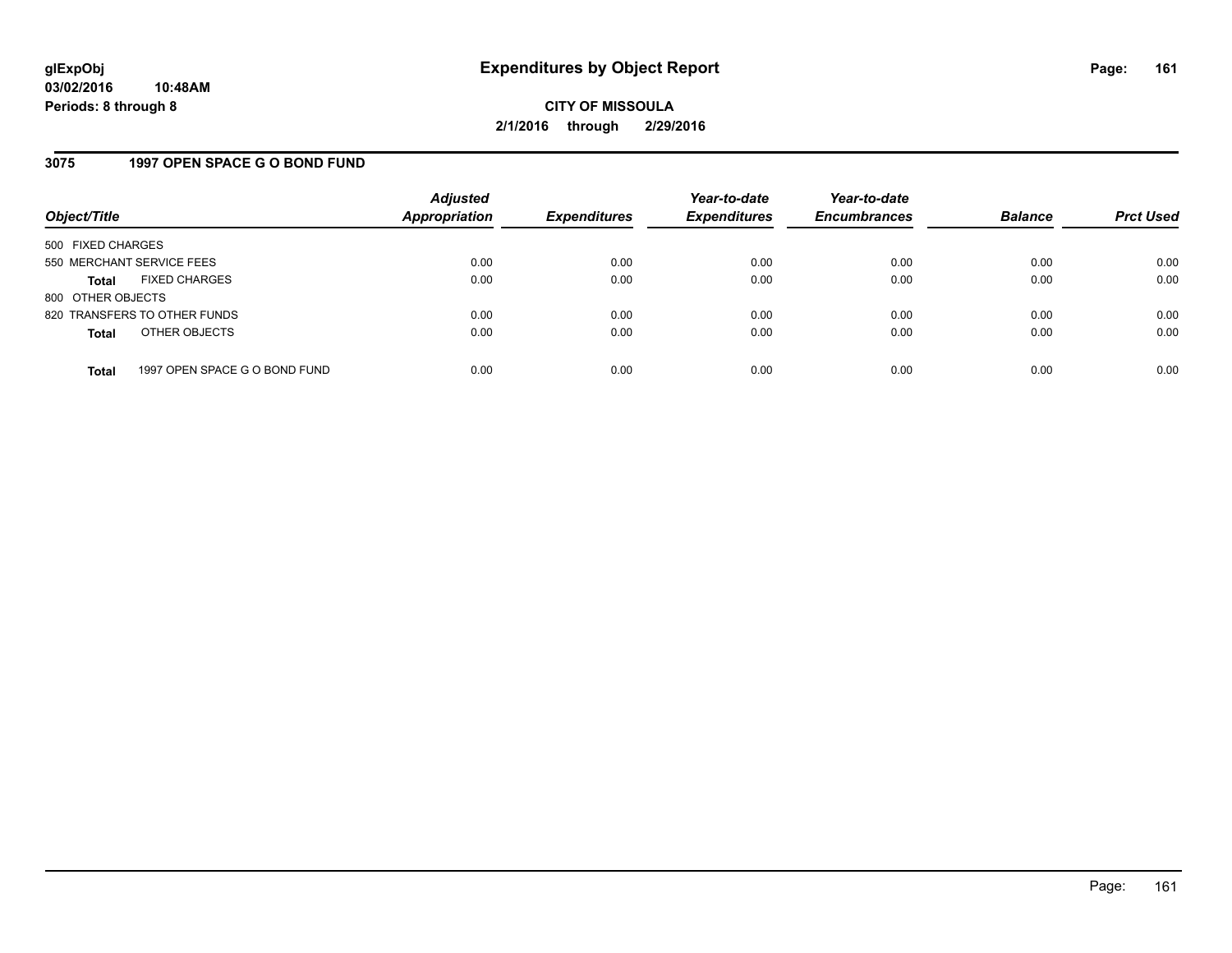### **3080 1994 FIRE EQUIP/CITY HALLS REFUND BOND F**

| Object/Title                 |                      | <b>Adjusted</b><br>Appropriation | <b>Expenditures</b> | Year-to-date<br><b>Expenditures</b> | Year-to-date<br><b>Encumbrances</b> | <b>Balance</b> | <b>Prct Used</b> |
|------------------------------|----------------------|----------------------------------|---------------------|-------------------------------------|-------------------------------------|----------------|------------------|
| 500 FIXED CHARGES            |                      |                                  |                     |                                     |                                     |                |                  |
| 550 MERCHANT SERVICE FEES    |                      | 0.00                             | 0.00                | 0.00                                | 0.00                                | 0.00           | 0.00             |
| <b>Total</b>                 | <b>FIXED CHARGES</b> | 0.00                             | 0.00                | 0.00                                | 0.00                                | 0.00           | 0.00             |
| 600 DEBT SERVICE             |                      |                                  |                     |                                     |                                     |                |                  |
| 620 INTEREST / SERVICE FEES  |                      | 0.00                             | 0.00                | 0.00                                | 0.00                                | 0.00           | 0.00             |
| <b>DEBT SERVICE</b><br>Total |                      | 0.00                             | 0.00                | 0.00                                | 0.00                                | 0.00           | 0.00             |
| 800 OTHER OBJECTS            |                      |                                  |                     |                                     |                                     |                |                  |
| 820 TRANSFERS TO OTHER FUNDS |                      | 0.00                             | 0.00                | 0.00                                | 0.00                                | 0.00           | 0.00             |
| <b>Total</b>                 | OTHER OBJECTS        | 0.00                             | 0.00                | 0.00                                | 0.00                                | 0.00           | 0.00             |
|                              |                      |                                  |                     |                                     |                                     |                |                  |
| <b>Total</b>                 | NON-DEPARTMENTAL     | 0.00                             | 0.00                | 0.00                                | 0.00                                | 0.00           | 0.00             |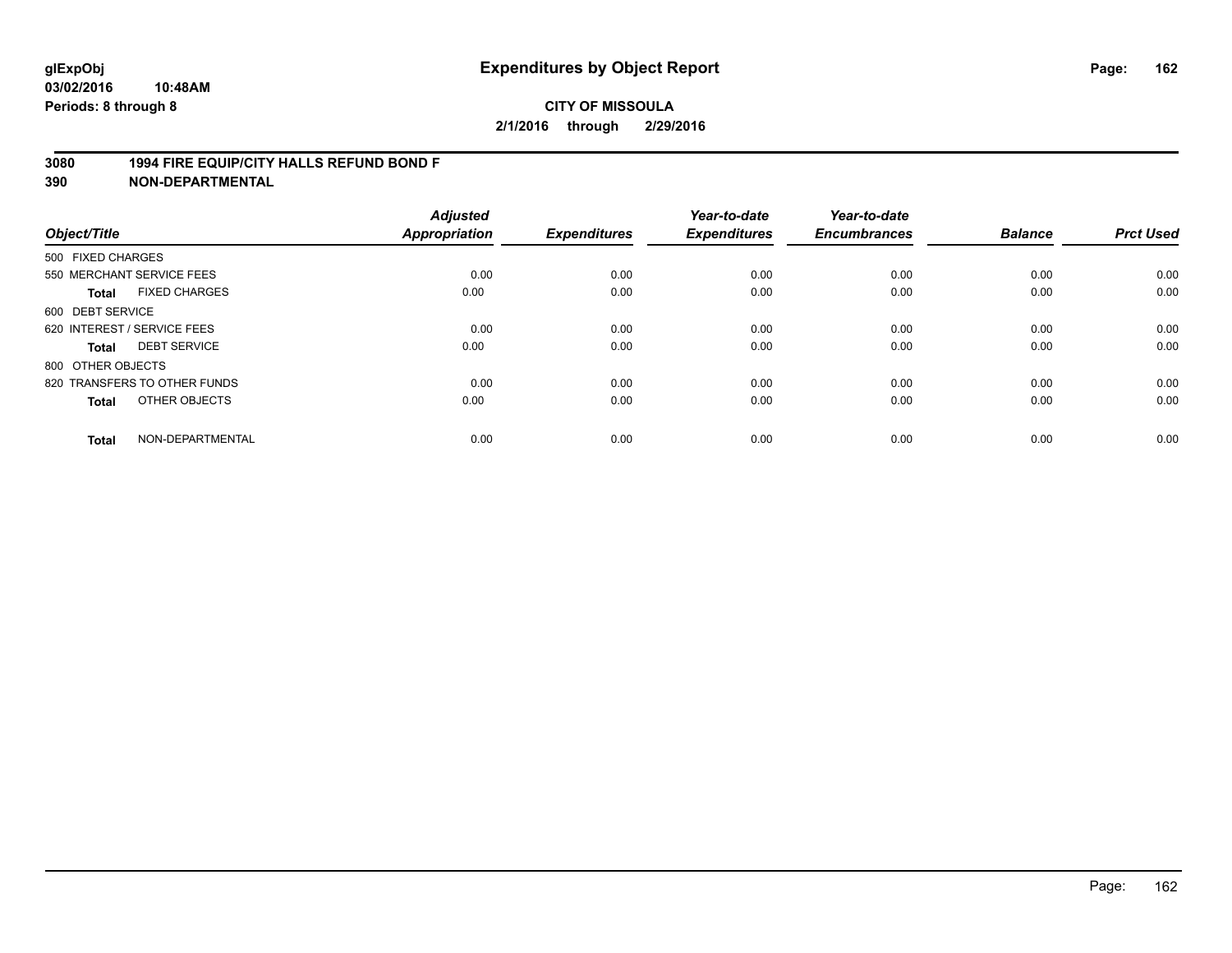**CITY OF MISSOULA 2/1/2016 through 2/29/2016**

### **3080 1994 FIRE EQUIP/CITY HALLS REFUND BOND F**

| Object/Title      |                                     | <b>Adjusted</b><br><b>Appropriation</b> | <b>Expenditures</b> | Year-to-date<br><b>Expenditures</b> | Year-to-date<br><b>Encumbrances</b> | <b>Balance</b> | <b>Prct Used</b> |
|-------------------|-------------------------------------|-----------------------------------------|---------------------|-------------------------------------|-------------------------------------|----------------|------------------|
| 500 FIXED CHARGES |                                     |                                         |                     |                                     |                                     |                |                  |
|                   | 550 MERCHANT SERVICE FEES           | 0.00                                    | 0.00                | 0.00                                | 0.00                                | 0.00           | 0.00             |
| <b>Total</b>      | <b>FIXED CHARGES</b>                | 0.00                                    | 0.00                | 0.00                                | 0.00                                | 0.00           | 0.00             |
| 600 DEBT SERVICE  |                                     |                                         |                     |                                     |                                     |                |                  |
|                   | 620 INTEREST / SERVICE FEES         | 0.00                                    | 0.00                | 0.00                                | 0.00                                | 0.00           | 0.00             |
| <b>Total</b>      | <b>DEBT SERVICE</b>                 | 0.00                                    | 0.00                | 0.00                                | 0.00                                | 0.00           | 0.00             |
| 800 OTHER OBJECTS |                                     |                                         |                     |                                     |                                     |                |                  |
|                   | 820 TRANSFERS TO OTHER FUNDS        | 0.00                                    | 0.00                | 0.00                                | 0.00                                | 0.00           | 0.00             |
| <b>Total</b>      | OTHER OBJECTS                       | 0.00                                    | 0.00                | 0.00                                | 0.00                                | 0.00           | 0.00             |
| <b>Total</b>      | 1994 FIRE EQUIP/CITY HALLS REFUND B | 0.00                                    | 0.00                | 0.00                                | 0.00                                | 0.00           | 0.00             |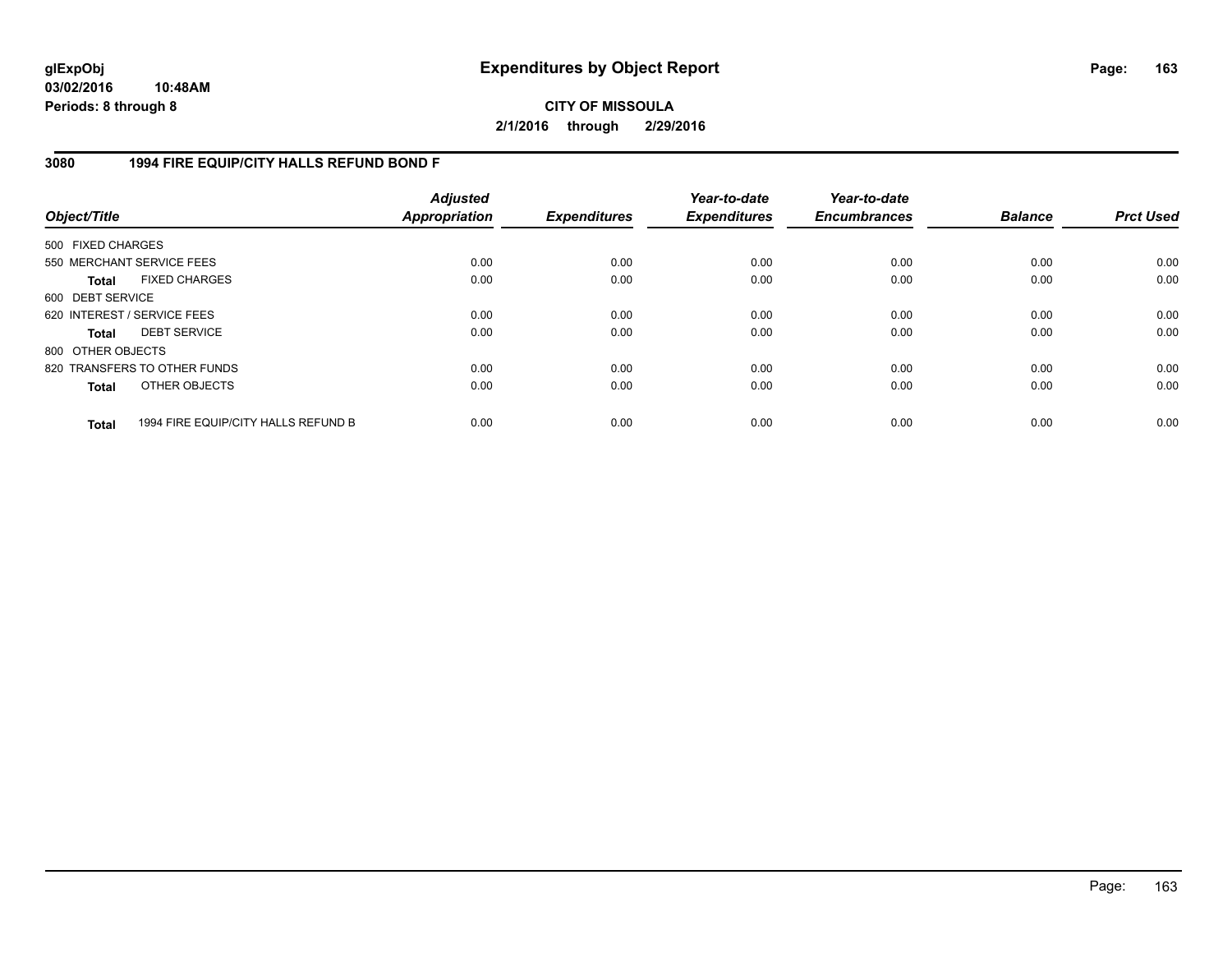#### **3085 1993 FIRE STATION G O BOND FUND**

| Object/Title                         | <b>Adjusted</b><br>Appropriation | <b>Expenditures</b> | Year-to-date<br><b>Expenditures</b> | Year-to-date<br><b>Encumbrances</b> | <b>Balance</b> | <b>Prct Used</b> |
|--------------------------------------|----------------------------------|---------------------|-------------------------------------|-------------------------------------|----------------|------------------|
| 500 FIXED CHARGES                    |                                  |                     |                                     |                                     |                |                  |
| 550 MERCHANT SERVICE FEES            | 0.00                             | 0.00                | 0.00                                | 0.00                                | 0.00           | 0.00             |
| <b>FIXED CHARGES</b><br><b>Total</b> | 0.00                             | 0.00                | 0.00                                | 0.00                                | 0.00           | 0.00             |
| 800 OTHER OBJECTS                    |                                  |                     |                                     |                                     |                |                  |
| 820 TRANSFERS TO OTHER FUNDS         | 0.00                             | 0.00                | 0.00                                | 0.00                                | 0.00           | 0.00             |
| OTHER OBJECTS<br><b>Total</b>        | 0.00                             | 0.00                | 0.00                                | 0.00                                | 0.00           | 0.00             |
| NON-DEPARTMENTAL<br><b>Total</b>     | 0.00                             | 0.00                | 0.00                                | 0.00                                | 0.00           | 0.00             |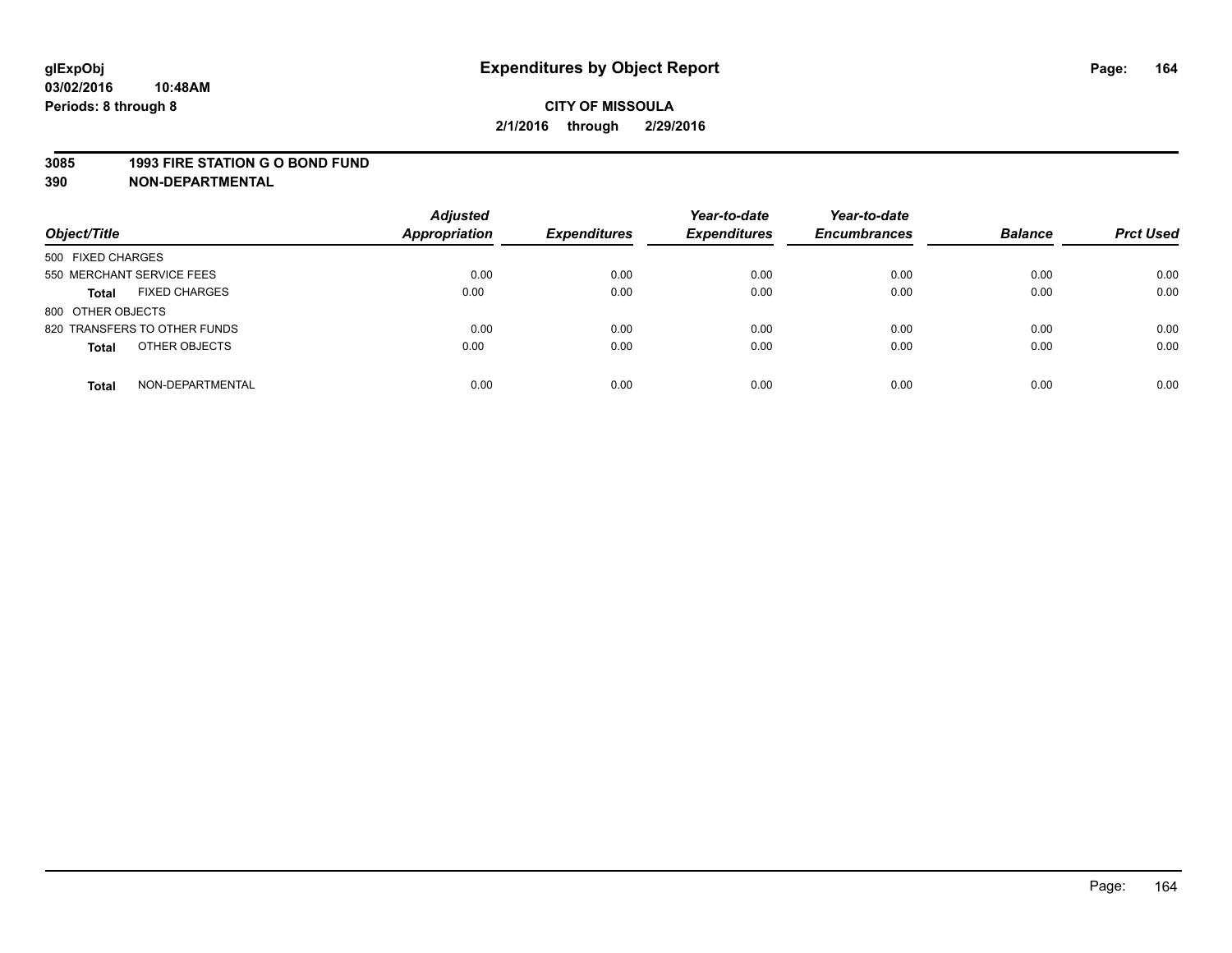### **3085 1993 FIRE STATION G O BOND FUND**

| Object/Title              |                                 | <b>Adjusted</b><br><b>Appropriation</b> | <b>Expenditures</b> | Year-to-date<br><b>Expenditures</b> | Year-to-date<br><b>Encumbrances</b> | <b>Balance</b> | <b>Prct Used</b> |
|---------------------------|---------------------------------|-----------------------------------------|---------------------|-------------------------------------|-------------------------------------|----------------|------------------|
| 500 FIXED CHARGES         |                                 |                                         |                     |                                     |                                     |                |                  |
| 550 MERCHANT SERVICE FEES |                                 | 0.00                                    | 0.00                | 0.00                                | 0.00                                | 0.00           | 0.00             |
| Total                     | <b>FIXED CHARGES</b>            | 0.00                                    | 0.00                | 0.00                                | 0.00                                | 0.00           | 0.00             |
| 800 OTHER OBJECTS         |                                 |                                         |                     |                                     |                                     |                |                  |
|                           | 820 TRANSFERS TO OTHER FUNDS    | 0.00                                    | 0.00                | 0.00                                | 0.00                                | 0.00           | 0.00             |
| <b>Total</b>              | OTHER OBJECTS                   | 0.00                                    | 0.00                | 0.00                                | 0.00                                | 0.00           | 0.00             |
|                           |                                 |                                         |                     |                                     |                                     |                |                  |
| <b>Total</b>              | 1993 FIRE STATION G O BOND FUND | 0.00                                    | 0.00                | 0.00                                | 0.00                                | 0.00           | 0.00             |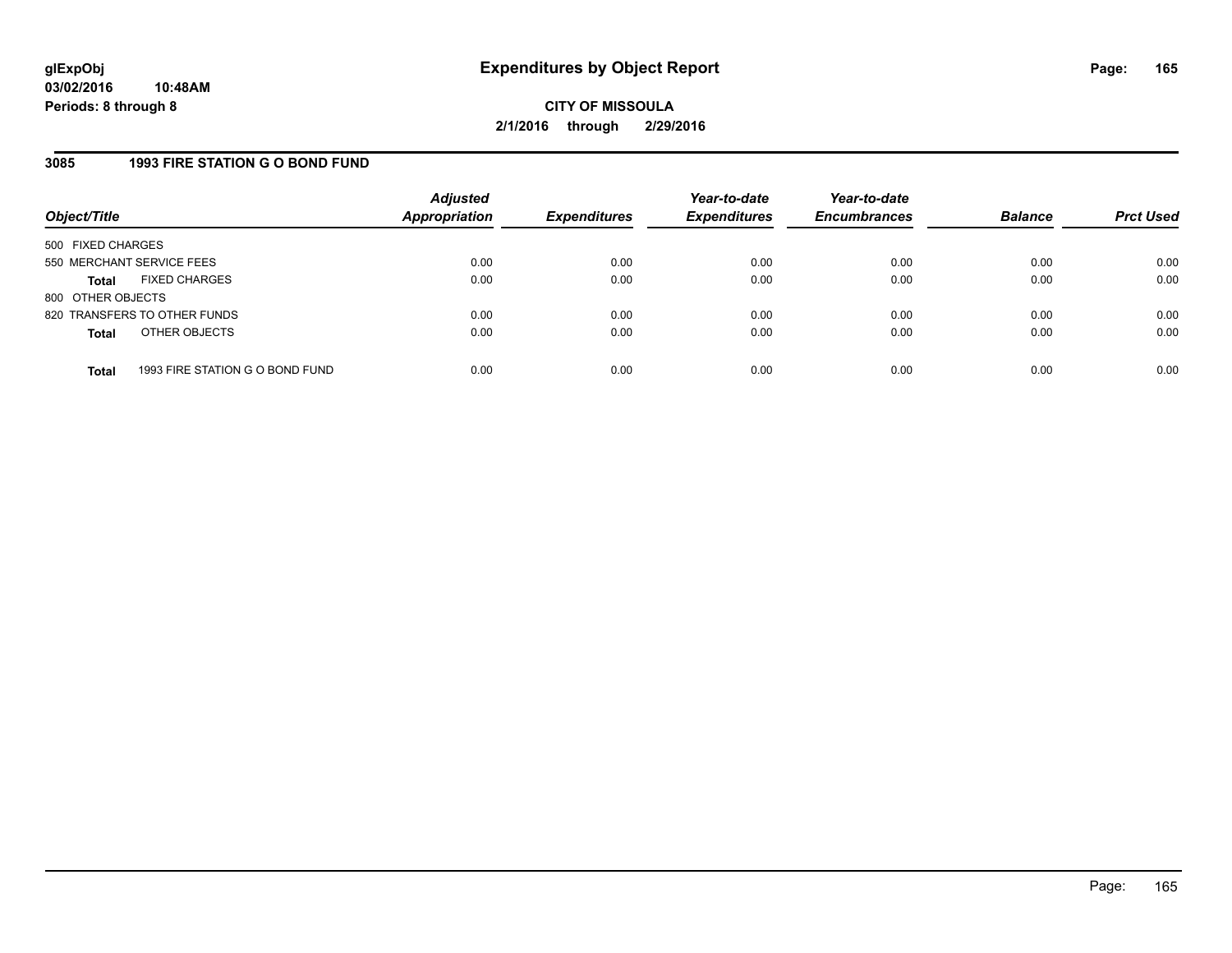### **3090 2004 AQUATICS BOND**

| Object/Title                         | <b>Adjusted</b><br><b>Appropriation</b> | <b>Expenditures</b> | Year-to-date<br><b>Expenditures</b> | Year-to-date<br><b>Encumbrances</b> | <b>Balance</b> | <b>Prct Used</b> |
|--------------------------------------|-----------------------------------------|---------------------|-------------------------------------|-------------------------------------|----------------|------------------|
|                                      |                                         |                     |                                     |                                     |                |                  |
| 500 FIXED CHARGES                    |                                         |                     |                                     |                                     |                |                  |
| 550 MERCHANT SERVICE FEES            | 0.00                                    | 0.00                | 0.00                                | 0.00                                | 0.00           | 0.00             |
| <b>FIXED CHARGES</b><br><b>Total</b> | 0.00                                    | 0.00                | 0.00                                | 0.00                                | 0.00           | 0.00             |
| 600 DEBT SERVICE                     |                                         |                     |                                     |                                     |                |                  |
| 610 PRINCIPAL                        | 0.00                                    | 0.00                | 0.00                                | 0.00                                | 0.00           | 0.00             |
| 620 INTEREST / SERVICE FEES          | 0.00                                    | 0.00                | 0.00                                | 0.00                                | 0.00           | 0.00             |
| <b>DEBT SERVICE</b><br><b>Total</b>  | 0.00                                    | 0.00                | 0.00                                | 0.00                                | 0.00           | 0.00             |
| 800 OTHER OBJECTS                    |                                         |                     |                                     |                                     |                |                  |
| 820 TRANSFERS TO OTHER FUNDS         | 0.00                                    | 0.00                | 0.00                                | 0.00                                | 0.00           | 0.00             |
| OTHER OBJECTS<br><b>Total</b>        | 0.00                                    | 0.00                | 0.00                                | 0.00                                | 0.00           | 0.00             |
|                                      |                                         |                     |                                     |                                     |                |                  |
| NON-DEPARTMENTAL<br><b>Total</b>     | 0.00                                    | 0.00                | 0.00                                | 0.00                                | 0.00           | 0.00             |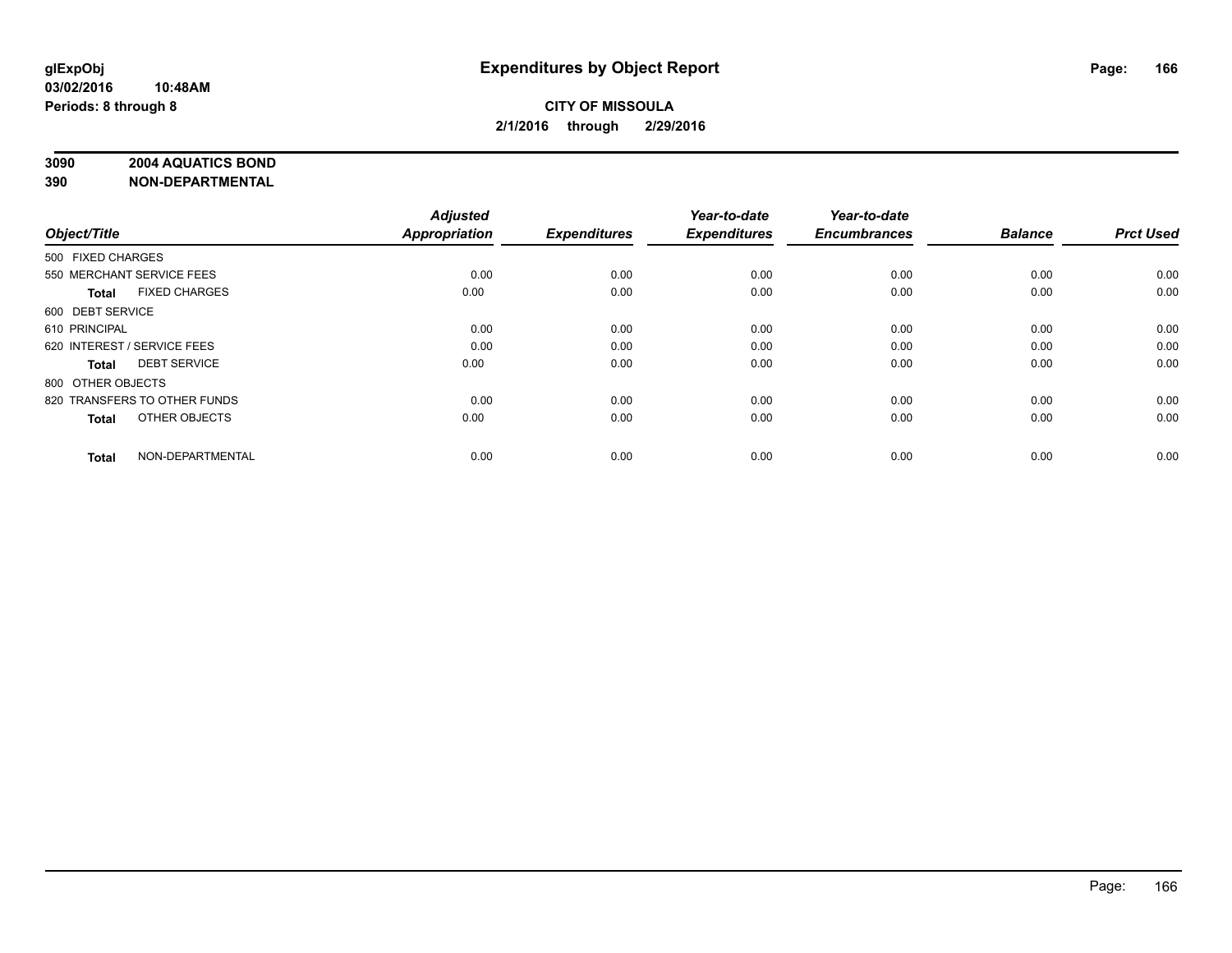## **CITY OF MISSOULA 2/1/2016 through 2/29/2016**

### **3090 2004 AQUATICS BOND**

|                              |                      | <b>Adjusted</b>      |                     | Year-to-date        | Year-to-date<br><b>Encumbrances</b> | <b>Balance</b> | <b>Prct Used</b> |
|------------------------------|----------------------|----------------------|---------------------|---------------------|-------------------------------------|----------------|------------------|
| Object/Title                 |                      | <b>Appropriation</b> | <b>Expenditures</b> | <b>Expenditures</b> |                                     |                |                  |
| 500 FIXED CHARGES            |                      |                      |                     |                     |                                     |                |                  |
| 550 MERCHANT SERVICE FEES    |                      | 0.00                 | 0.00                | 0.00                | 0.00                                | 0.00           | 0.00             |
| Total                        | <b>FIXED CHARGES</b> | 0.00                 | 0.00                | 0.00                | 0.00                                | 0.00           | 0.00             |
| 600 DEBT SERVICE             |                      |                      |                     |                     |                                     |                |                  |
| 610 PRINCIPAL                |                      | 0.00                 | 0.00                | 0.00                | 0.00                                | 0.00           | 0.00             |
| 620 INTEREST / SERVICE FEES  |                      | 0.00                 | 0.00                | 0.00                | 0.00                                | 0.00           | 0.00             |
| Total                        | <b>DEBT SERVICE</b>  | 0.00                 | 0.00                | 0.00                | 0.00                                | 0.00           | 0.00             |
| 800 OTHER OBJECTS            |                      |                      |                     |                     |                                     |                |                  |
| 820 TRANSFERS TO OTHER FUNDS |                      | 0.00                 | 0.00                | 0.00                | 0.00                                | 0.00           | 0.00             |
| <b>Total</b>                 | OTHER OBJECTS        | 0.00                 | 0.00                | 0.00                | 0.00                                | 0.00           | 0.00             |
| <b>Total</b>                 | 2004 AQUATICS BOND   | 0.00                 | 0.00                | 0.00                | 0.00                                | 0.00           | 0.00             |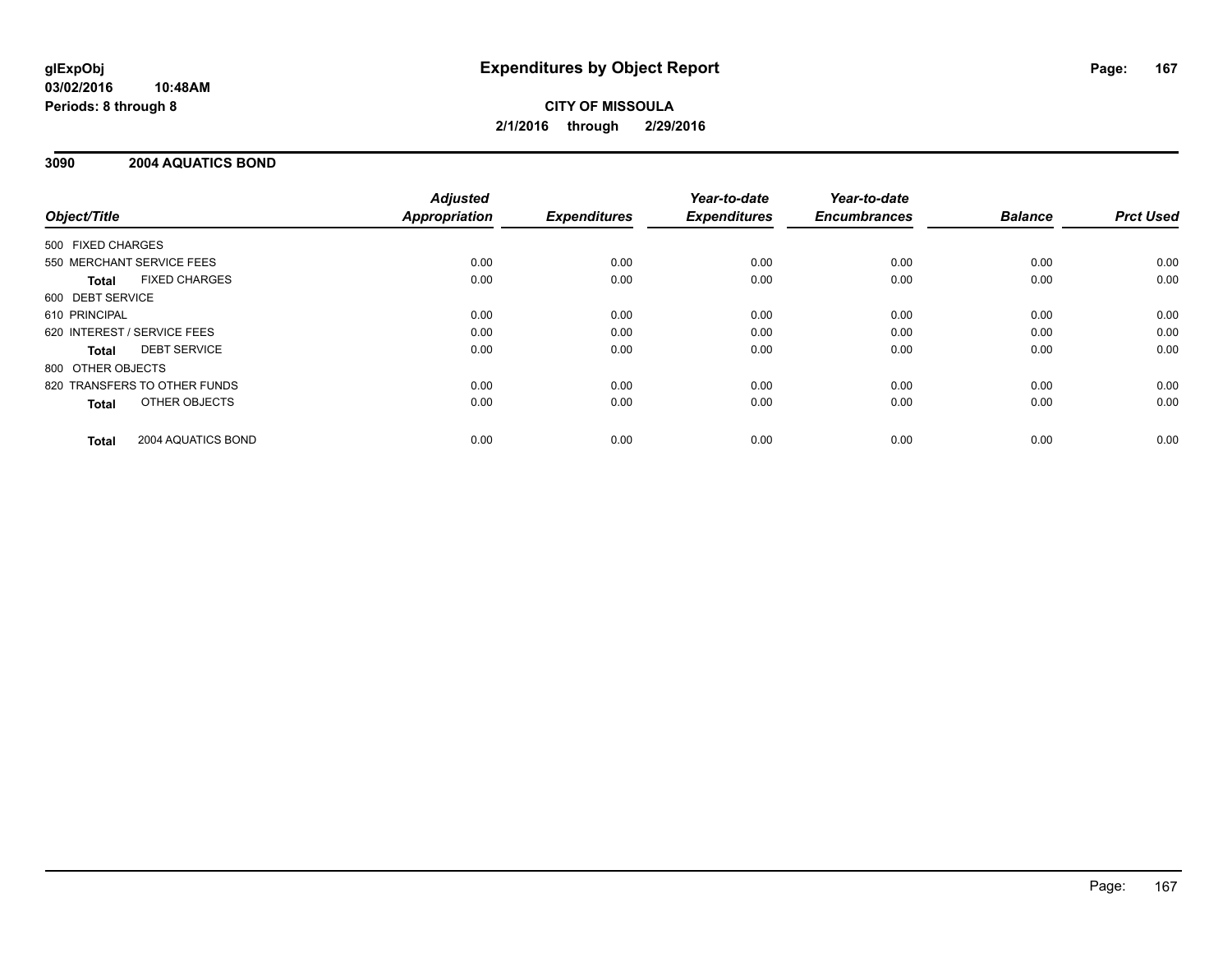### **3091 SERIES 2012A AQUATICS REFUNDING BOND**

| Object/Title                 |                      | <b>Adjusted</b><br><b>Appropriation</b> | <b>Expenditures</b> | Year-to-date<br><b>Expenditures</b> | Year-to-date<br><b>Encumbrances</b> | <b>Balance</b> | <b>Prct Used</b> |
|------------------------------|----------------------|-----------------------------------------|---------------------|-------------------------------------|-------------------------------------|----------------|------------------|
|                              |                      |                                         |                     |                                     |                                     |                |                  |
| 500 FIXED CHARGES            |                      |                                         |                     |                                     |                                     |                |                  |
| 550 MERCHANT SERVICE FEES    |                      | 0.00                                    | 0.00                | 0.00                                | 0.00                                | 0.00           | 0.00             |
| <b>Total</b>                 | <b>FIXED CHARGES</b> | 0.00                                    | 0.00                | 0.00                                | 0.00                                | 0.00           | 0.00             |
| 600 DEBT SERVICE             |                      |                                         |                     |                                     |                                     |                |                  |
| 610 PRINCIPAL                |                      | 505,000.00                              | 0.00                | 0.00                                | 0.00                                | 505,000.00     | 0.00             |
| 620 INTEREST / SERVICE FEES  |                      | 90.148.00                               | 0.00                | 45.248.75                           | 0.00                                | 44,899.25      | 50.19            |
| <b>Total</b>                 | <b>DEBT SERVICE</b>  | 595.148.00                              | 0.00                | 45,248.75                           | 0.00                                | 549,899.25     | 7.60             |
| 800 OTHER OBJECTS            |                      |                                         |                     |                                     |                                     |                |                  |
| 820 TRANSFERS TO OTHER FUNDS |                      | 0.00                                    | 0.00                | 0.00                                | 0.00                                | 0.00           | 0.00             |
| <b>Total</b>                 | OTHER OBJECTS        | 0.00                                    | 0.00                | 0.00                                | 0.00                                | 0.00           | 0.00             |
| <b>Total</b>                 | NON-DEPARTMENTAL     | 595,148.00                              | 0.00                | 45,248.75                           | 0.00                                | 549,899.25     | 7.60             |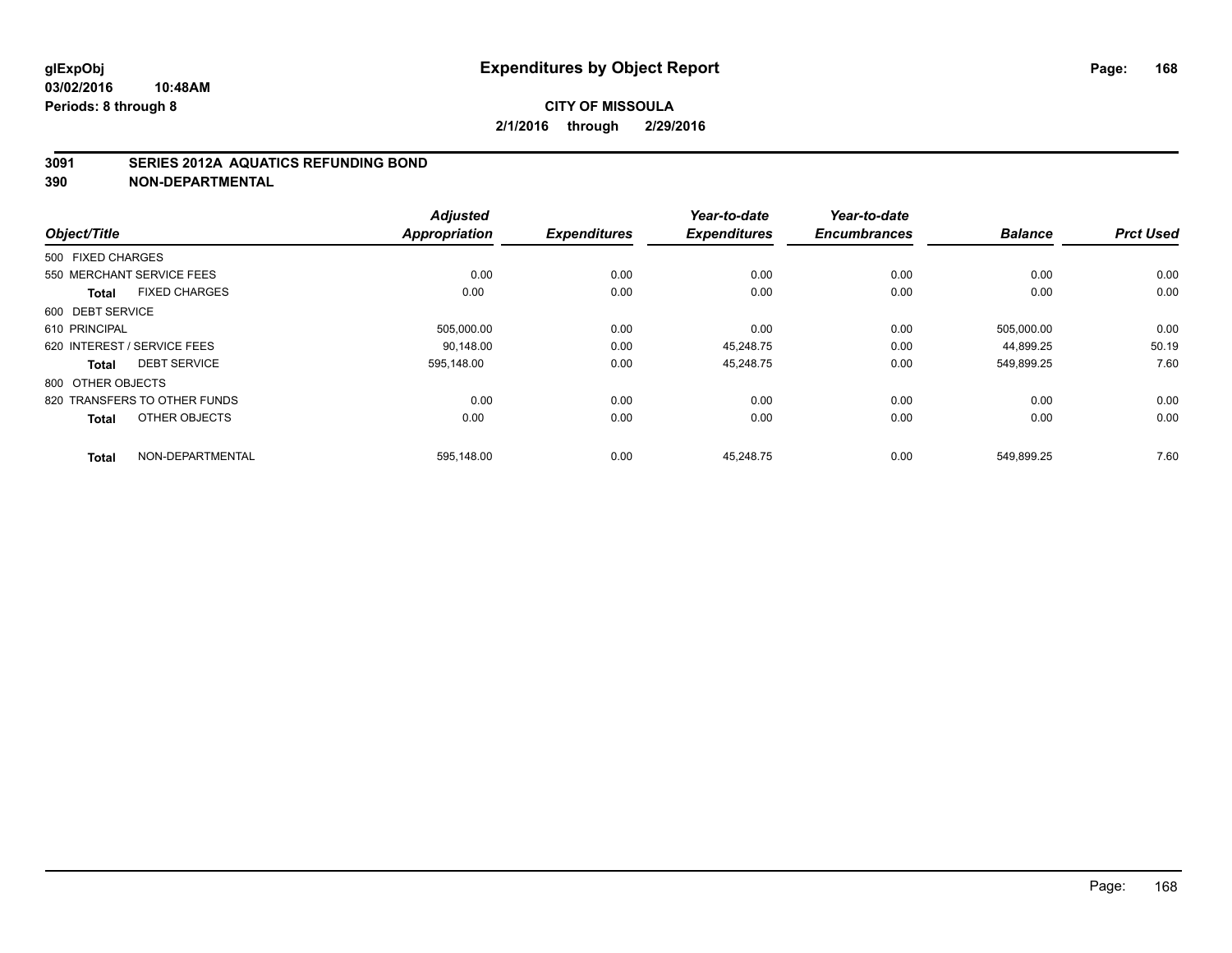### **CITY OF MISSOULA 2/1/2016 through 2/29/2016**

### **3091 SERIES 2012A AQUATICS REFUNDING BOND**

|                   |                                   | <b>Adjusted</b>      |                     | Year-to-date        | Year-to-date        |                |                  |
|-------------------|-----------------------------------|----------------------|---------------------|---------------------|---------------------|----------------|------------------|
| Object/Title      |                                   | <b>Appropriation</b> | <b>Expenditures</b> | <b>Expenditures</b> | <b>Encumbrances</b> | <b>Balance</b> | <b>Prct Used</b> |
| 500 FIXED CHARGES |                                   |                      |                     |                     |                     |                |                  |
|                   | 550 MERCHANT SERVICE FEES         | 0.00                 | 0.00                | 0.00                | 0.00                | 0.00           | 0.00             |
| Total             | <b>FIXED CHARGES</b>              | 0.00                 | 0.00                | 0.00                | 0.00                | 0.00           | 0.00             |
| 600 DEBT SERVICE  |                                   |                      |                     |                     |                     |                |                  |
| 610 PRINCIPAL     |                                   | 505,000.00           | 0.00                | 0.00                | 0.00                | 505,000.00     | 0.00             |
|                   | 620 INTEREST / SERVICE FEES       | 90.148.00            | 0.00                | 45,248.75           | 0.00                | 44.899.25      | 50.19            |
| <b>Total</b>      | <b>DEBT SERVICE</b>               | 595,148.00           | 0.00                | 45,248.75           | 0.00                | 549,899.25     | 7.60             |
| 800 OTHER OBJECTS |                                   |                      |                     |                     |                     |                |                  |
|                   | 820 TRANSFERS TO OTHER FUNDS      | 0.00                 | 0.00                | 0.00                | 0.00                | 0.00           | 0.00             |
| Total             | OTHER OBJECTS                     | 0.00                 | 0.00                | 0.00                | 0.00                | 0.00           | 0.00             |
| <b>Total</b>      | SERIES 2012A AQUATICS REFUNDING B | 595,148.00           | 0.00                | 45,248.75           | 0.00                | 549,899.25     | 7.60             |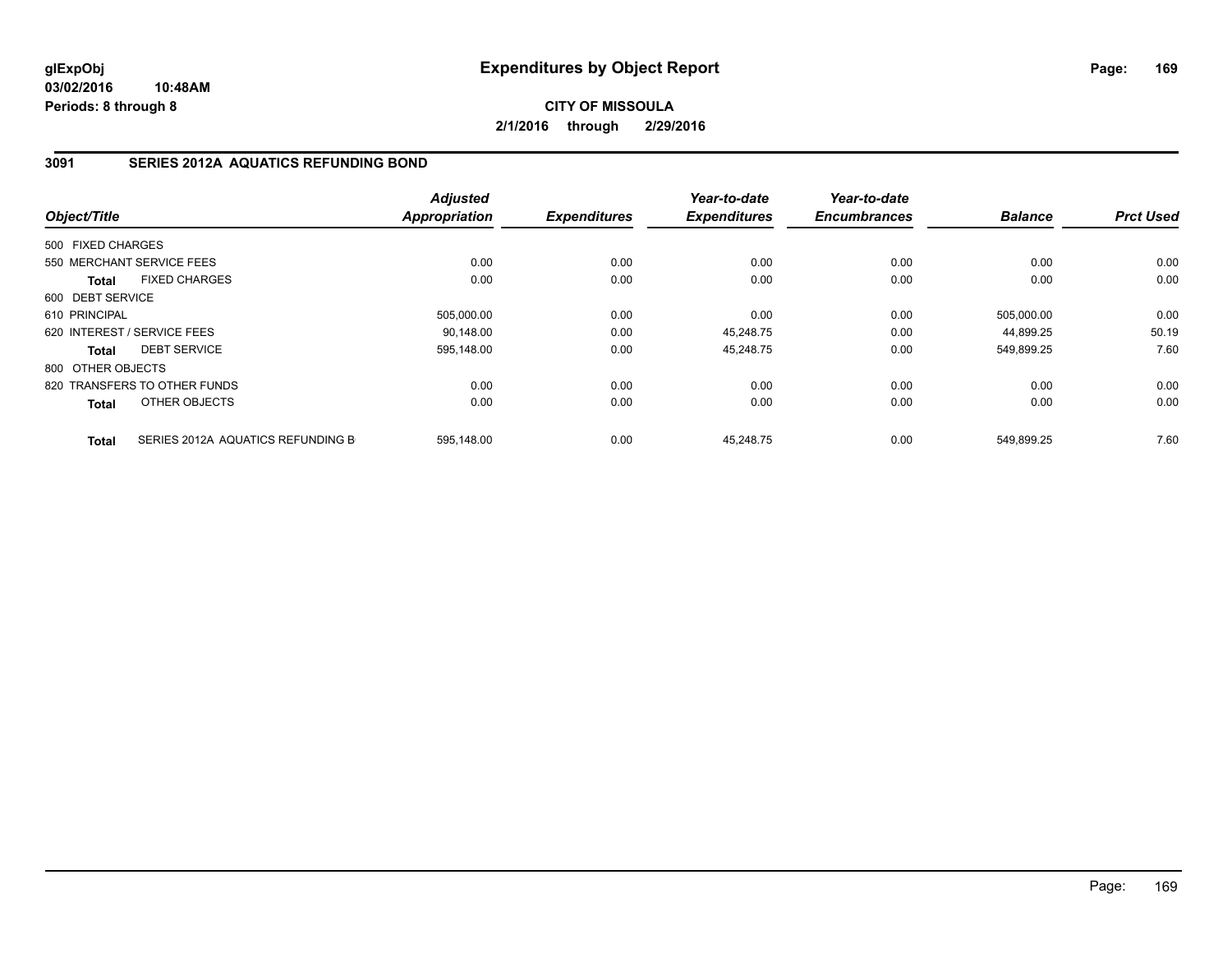### **CITY OF MISSOULA 2/1/2016 through 2/29/2016**

#### **3092 Series 2013A GO REFUNDING BONDS**

|                                      | <b>Adjusted</b>      |                     | Year-to-date        | Year-to-date        |                |                  |
|--------------------------------------|----------------------|---------------------|---------------------|---------------------|----------------|------------------|
| Object/Title                         | <b>Appropriation</b> | <b>Expenditures</b> | <b>Expenditures</b> | <b>Encumbrances</b> | <b>Balance</b> | <b>Prct Used</b> |
| 500 FIXED CHARGES                    |                      |                     |                     |                     |                |                  |
| 550 MERCHANT SERVICE FEES            | 0.00                 | 0.00                | 0.00                | 0.00                | 0.00           | 0.00             |
| <b>FIXED CHARGES</b><br><b>Total</b> | 0.00                 | 0.00                | 0.00                | 0.00                | 0.00           | 0.00             |
| 600 DEBT SERVICE                     |                      |                     |                     |                     |                |                  |
| 610 PRINCIPAL                        | 580,000.00           | 0.00                | 0.00                | 0.00                | 580,000.00     | 0.00             |
| 620 INTEREST / SERVICE FEES          | 108,926.00           | 0.00                | 54,638.00           | 0.00                | 54.288.00      | 50.16            |
| <b>DEBT SERVICE</b><br><b>Total</b>  | 688,926.00           | 0.00                | 54,638.00           | 0.00                | 634,288.00     | 7.93             |
| 800 OTHER OBJECTS                    |                      |                     |                     |                     |                |                  |
| 820 TRANSFERS TO OTHER FUNDS         | 0.00                 | 0.00                | 0.00                | 0.00                | 0.00           | 0.00             |
| OTHER OBJECTS<br><b>Total</b>        | 0.00                 | 0.00                | 0.00                | 0.00                | 0.00           | 0.00             |
| NON-DEPARTMENTAL                     |                      |                     |                     |                     | 634,288.00     | 7.93             |
| <b>Total</b>                         | 688,926.00           | 0.00                | 54,638.00           | 0.00                |                |                  |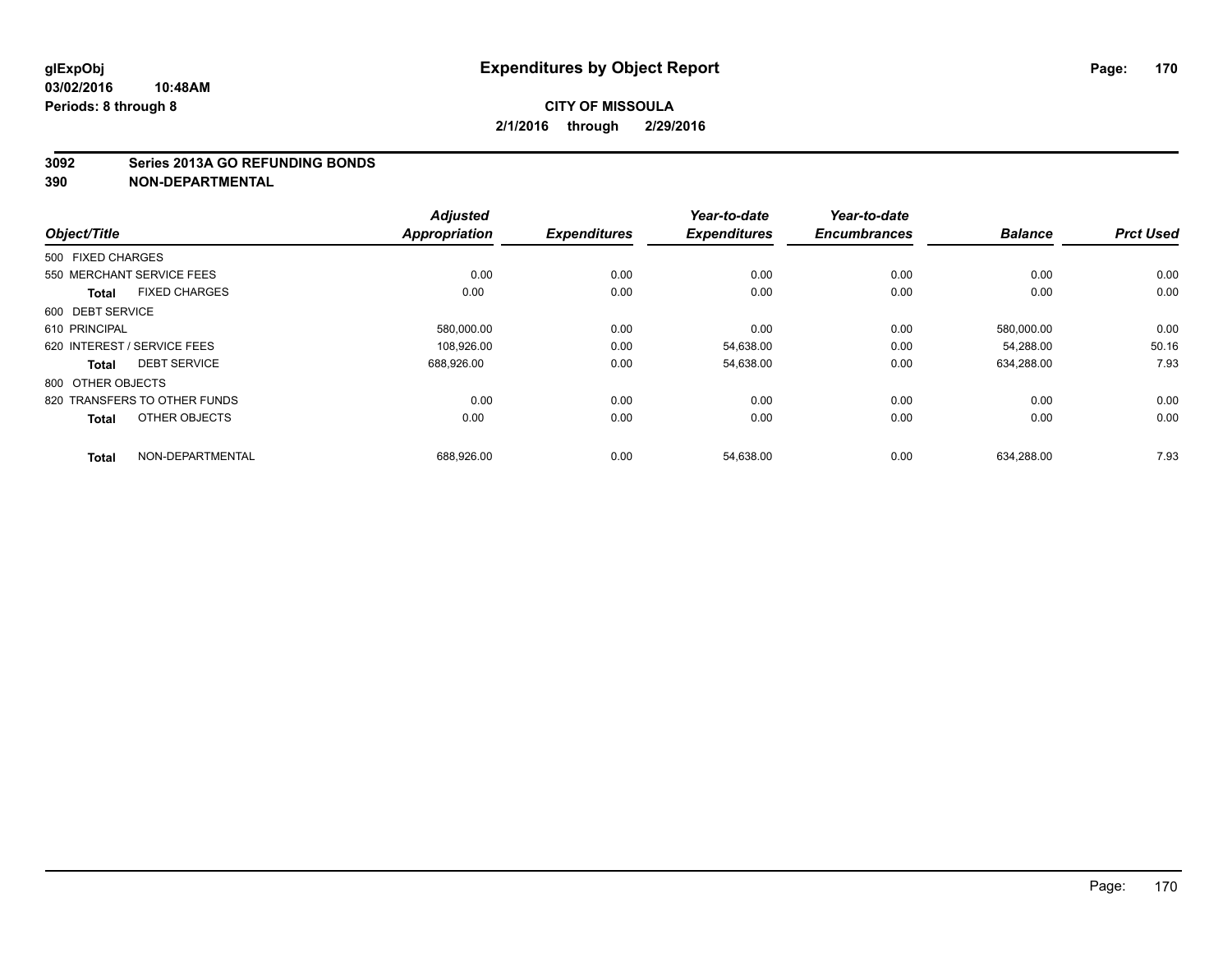### **3092 Series 2013A GO REFUNDING BONDS**

| Object/Title      |                                 | <b>Adjusted</b><br><b>Appropriation</b> | <b>Expenditures</b> | Year-to-date<br><b>Expenditures</b> | Year-to-date<br><b>Encumbrances</b> | <b>Balance</b> | <b>Prct Used</b> |
|-------------------|---------------------------------|-----------------------------------------|---------------------|-------------------------------------|-------------------------------------|----------------|------------------|
|                   |                                 |                                         |                     |                                     |                                     |                |                  |
| 500 FIXED CHARGES |                                 |                                         |                     |                                     |                                     |                |                  |
|                   | 550 MERCHANT SERVICE FEES       | 0.00                                    | 0.00                | 0.00                                | 0.00                                | 0.00           | 0.00             |
| Total             | <b>FIXED CHARGES</b>            | 0.00                                    | 0.00                | 0.00                                | 0.00                                | 0.00           | 0.00             |
| 600 DEBT SERVICE  |                                 |                                         |                     |                                     |                                     |                |                  |
| 610 PRINCIPAL     |                                 | 580,000.00                              | 0.00                | 0.00                                | 0.00                                | 580,000.00     | 0.00             |
|                   | 620 INTEREST / SERVICE FEES     | 108,926.00                              | 0.00                | 54,638.00                           | 0.00                                | 54.288.00      | 50.16            |
| Total             | <b>DEBT SERVICE</b>             | 688,926.00                              | 0.00                | 54,638.00                           | 0.00                                | 634,288.00     | 7.93             |
| 800 OTHER OBJECTS |                                 |                                         |                     |                                     |                                     |                |                  |
|                   | 820 TRANSFERS TO OTHER FUNDS    | 0.00                                    | 0.00                | 0.00                                | 0.00                                | 0.00           | 0.00             |
| Total             | OTHER OBJECTS                   | 0.00                                    | 0.00                | 0.00                                | 0.00                                | 0.00           | 0.00             |
| <b>Total</b>      | Series 2013A GO REFUNDING BONDS | 688,926.00                              | 0.00                | 54,638.00                           | 0.00                                | 634,288.00     | 7.93             |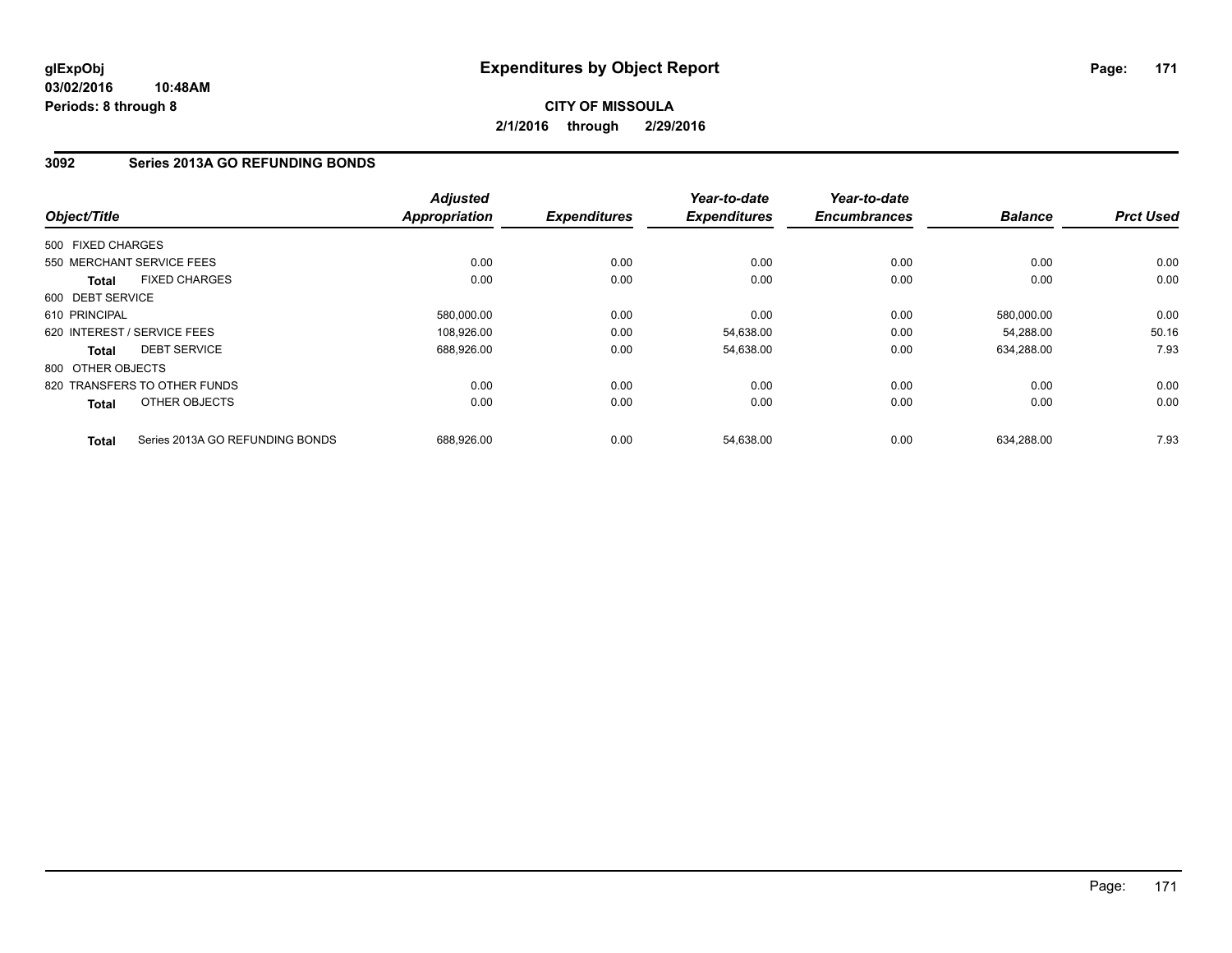#### **3095 2004 REFUNDING BONDS DEBT SERVICE**

|                                      | <b>Adjusted</b><br><b>Appropriation</b> | <b>Expenditures</b> | Year-to-date<br><b>Expenditures</b> | Year-to-date<br><b>Encumbrances</b> | <b>Balance</b> | <b>Prct Used</b> |
|--------------------------------------|-----------------------------------------|---------------------|-------------------------------------|-------------------------------------|----------------|------------------|
| Object/Title                         |                                         |                     |                                     |                                     |                |                  |
| 500 FIXED CHARGES                    |                                         |                     |                                     |                                     |                |                  |
| 550 MERCHANT SERVICE FEES            | 0.00                                    | 0.00                | 0.00                                | 0.00                                | 0.00           | 0.00             |
| <b>FIXED CHARGES</b><br><b>Total</b> | 0.00                                    | 0.00                | 0.00                                | 0.00                                | 0.00           | 0.00             |
| 600 DEBT SERVICE                     |                                         |                     |                                     |                                     |                |                  |
| 610 PRINCIPAL                        | 0.00                                    | 0.00                | 0.00                                | 0.00                                | 0.00           | 0.00             |
| 620 INTEREST / SERVICE FEES          | 0.00                                    | 0.00                | 3,100.00                            | 0.00                                | $-3,100.00$    | 0.00             |
| <b>DEBT SERVICE</b><br><b>Total</b>  | 0.00                                    | 0.00                | 3,100.00                            | 0.00                                | $-3,100.00$    | 0.00             |
| NON-DEPARTMENTAL<br><b>Total</b>     | 0.00                                    | 0.00                | 3,100.00                            | 0.00                                | $-3,100.00$    | 0.00             |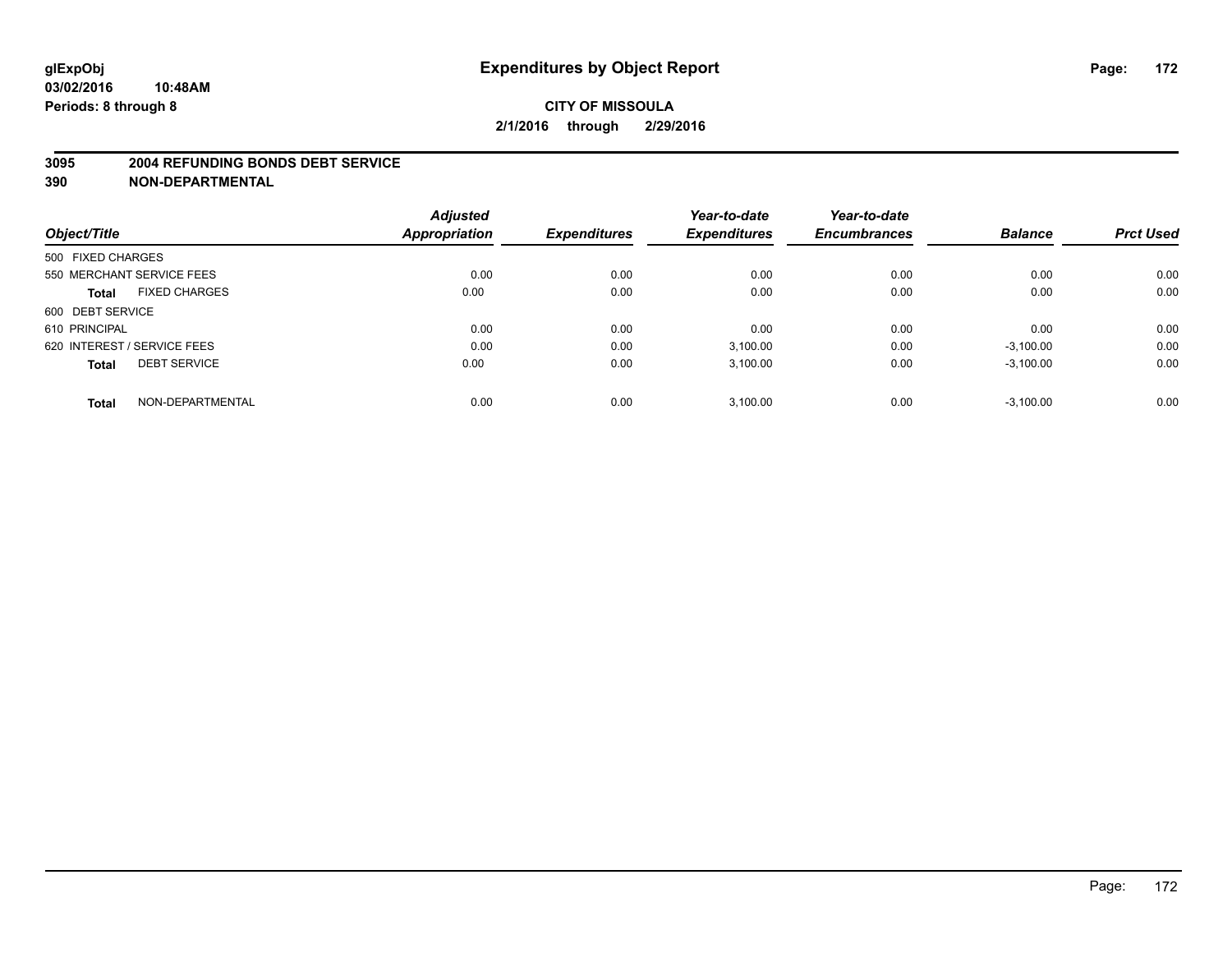**CITY OF MISSOULA 2/1/2016 through 2/29/2016**

### **3095 2004 REFUNDING BONDS DEBT SERVICE**

| Object/Title                |                                   | <b>Adjusted</b><br>Appropriation | <b>Expenditures</b> | Year-to-date<br><b>Expenditures</b> | Year-to-date<br><b>Encumbrances</b> | <b>Balance</b> | <b>Prct Used</b> |
|-----------------------------|-----------------------------------|----------------------------------|---------------------|-------------------------------------|-------------------------------------|----------------|------------------|
| 500 FIXED CHARGES           |                                   |                                  |                     |                                     |                                     |                |                  |
| 550 MERCHANT SERVICE FEES   |                                   | 0.00                             | 0.00                | 0.00                                | 0.00                                | 0.00           | 0.00             |
| <b>Total</b>                | <b>FIXED CHARGES</b>              | 0.00                             | 0.00                | 0.00                                | 0.00                                | 0.00           | 0.00             |
| 600 DEBT SERVICE            |                                   |                                  |                     |                                     |                                     |                |                  |
| 610 PRINCIPAL               |                                   | 0.00                             | 0.00                | 0.00                                | 0.00                                | 0.00           | 0.00             |
| 620 INTEREST / SERVICE FEES |                                   | 0.00                             | 0.00                | 3,100.00                            | 0.00                                | $-3,100.00$    | 0.00             |
| <b>Total</b>                | <b>DEBT SERVICE</b>               | 0.00                             | 0.00                | 3.100.00                            | 0.00                                | $-3.100.00$    | 0.00             |
| <b>Total</b>                | 2004 REFUNDING BONDS DEBT SERVICE | 0.00                             | 0.00                | 3.100.00                            | 0.00                                | $-3.100.00$    | 0.00             |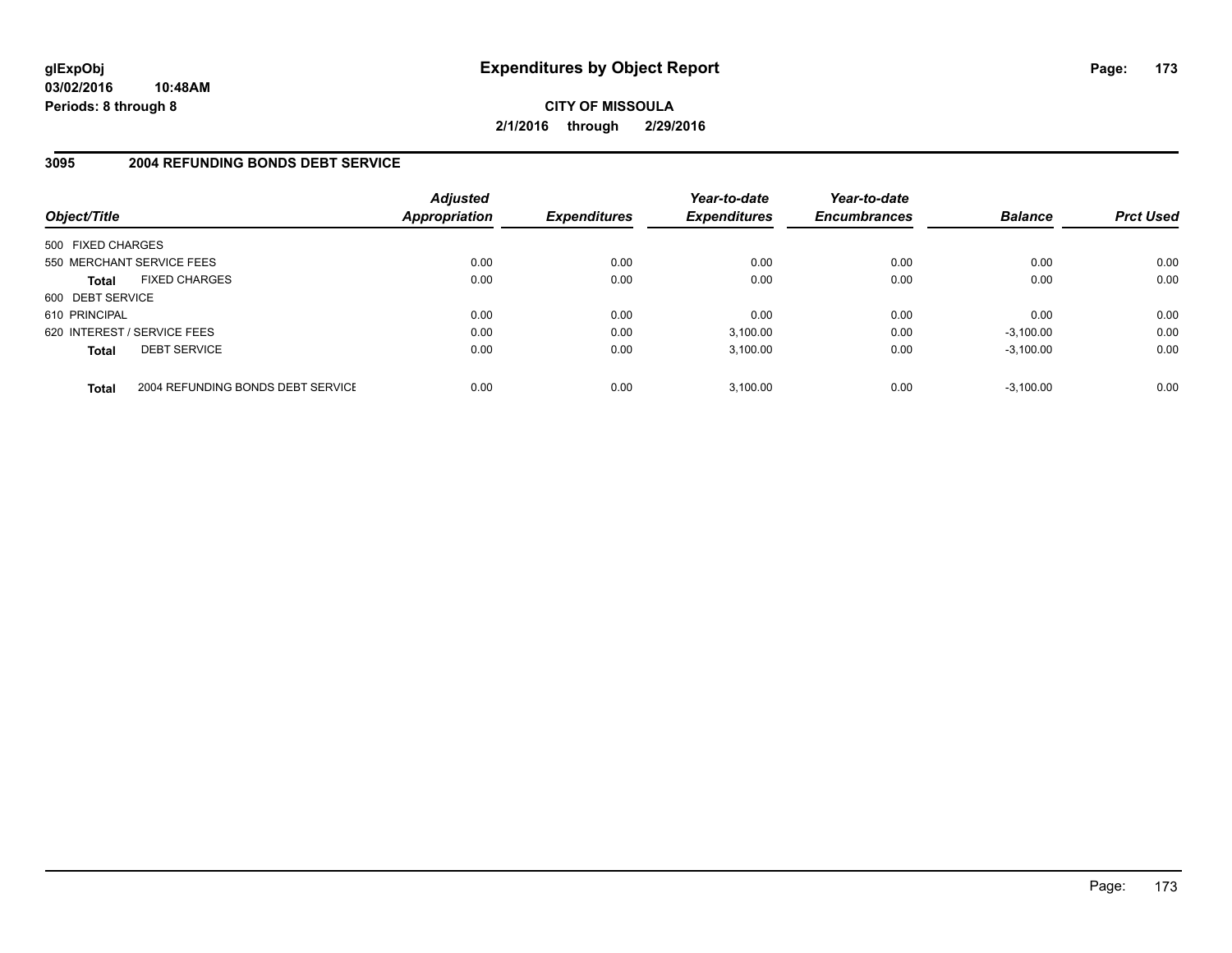#### **3096 NEW FIRE STATION GO BOND**

| Object/Title      |                              | <b>Adjusted</b><br><b>Appropriation</b> | <b>Expenditures</b> | Year-to-date<br><b>Expenditures</b> | Year-to-date<br><b>Encumbrances</b> | <b>Balance</b> | <b>Prct Used</b> |
|-------------------|------------------------------|-----------------------------------------|---------------------|-------------------------------------|-------------------------------------|----------------|------------------|
|                   |                              |                                         |                     |                                     |                                     |                |                  |
| 500 FIXED CHARGES |                              |                                         |                     |                                     |                                     |                |                  |
|                   | 550 MERCHANT SERVICE FEES    | 0.00                                    | 0.00                | 0.00                                | 0.00                                | 0.00           | 0.00             |
| <b>Total</b>      | <b>FIXED CHARGES</b>         | 0.00                                    | 0.00                | 0.00                                | 0.00                                | 0.00           | 0.00             |
| 600 DEBT SERVICE  |                              |                                         |                     |                                     |                                     |                |                  |
| 610 PRINCIPAL     |                              | 3,876,559.00                            | 0.00                | 0.00                                | 0.00                                | 3,876,559.00   | 0.00             |
|                   | 620 INTEREST / SERVICE FEES  | 12,500.00                               | 0.00                | 6,425.00                            | 0.00                                | 6,075.00       | 51.40            |
| <b>Total</b>      | <b>DEBT SERVICE</b>          | 3,889,059.00                            | 0.00                | 6,425.00                            | 0.00                                | 3,882,634.00   | 0.17             |
| 800 OTHER OBJECTS |                              |                                         |                     |                                     |                                     |                |                  |
|                   | 820 TRANSFERS TO OTHER FUNDS | 0.00                                    | 0.00                | 0.00                                | 0.00                                | 0.00           | 0.00             |
| <b>Total</b>      | OTHER OBJECTS                | 0.00                                    | 0.00                | 0.00                                | 0.00                                | 0.00           | 0.00             |
| <b>Total</b>      | NON-DEPARTMENTAL             | 3,889,059.00                            | 0.00                | 6,425.00                            | 0.00                                | 3,882,634.00   | 0.17             |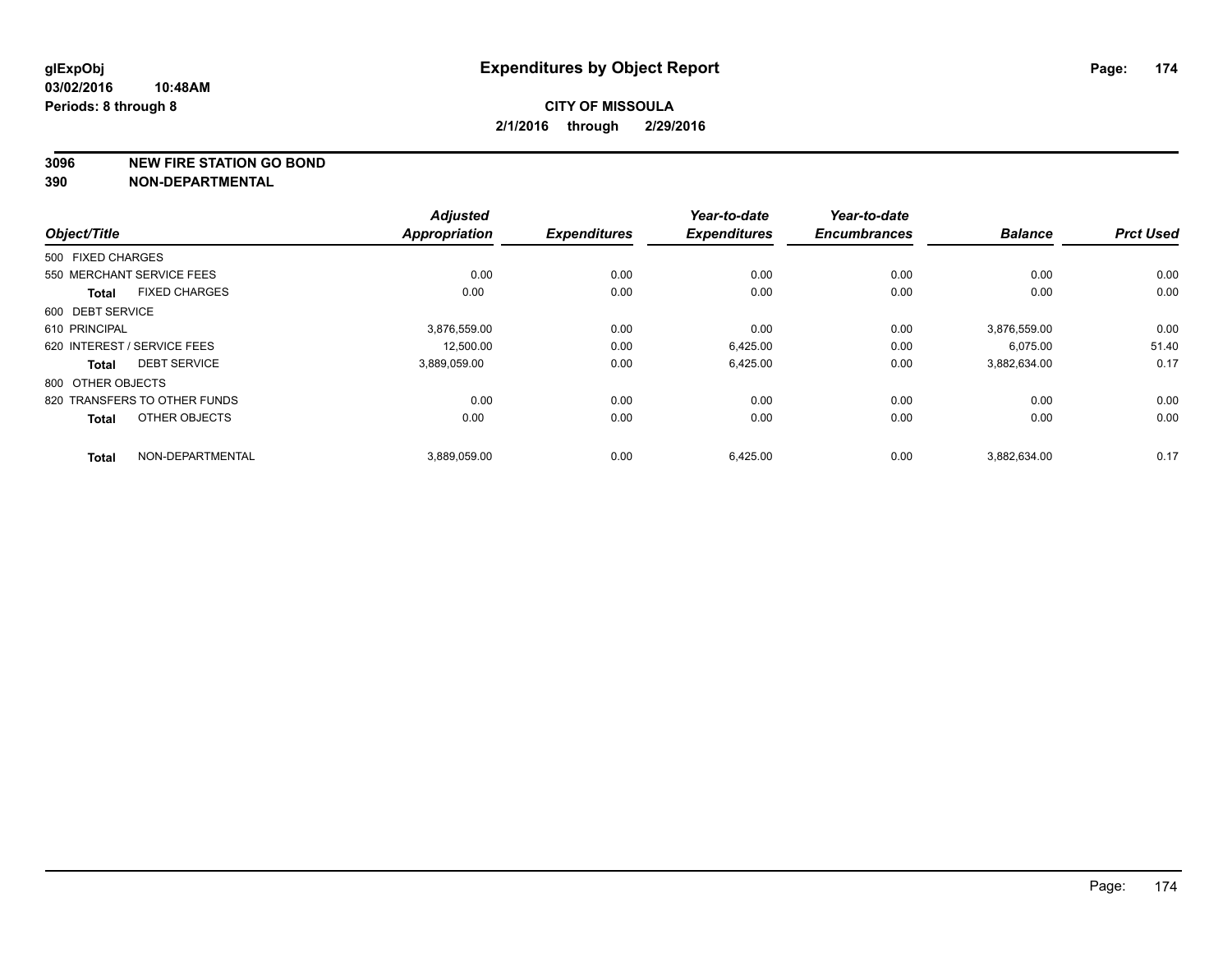### **3096 NEW FIRE STATION GO BOND**

|                   |                              | <b>Adjusted</b>      |                     | Year-to-date<br><b>Expenditures</b> | Year-to-date<br><b>Encumbrances</b> | <b>Balance</b> | <b>Prct Used</b> |
|-------------------|------------------------------|----------------------|---------------------|-------------------------------------|-------------------------------------|----------------|------------------|
| Object/Title      |                              | <b>Appropriation</b> | <b>Expenditures</b> |                                     |                                     |                |                  |
| 500 FIXED CHARGES |                              |                      |                     |                                     |                                     |                |                  |
|                   | 550 MERCHANT SERVICE FEES    | 0.00                 | 0.00                | 0.00                                | 0.00                                | 0.00           | 0.00             |
| <b>Total</b>      | <b>FIXED CHARGES</b>         | 0.00                 | 0.00                | 0.00                                | 0.00                                | 0.00           | 0.00             |
| 600 DEBT SERVICE  |                              |                      |                     |                                     |                                     |                |                  |
| 610 PRINCIPAL     |                              | 3,876,559.00         | 0.00                | 0.00                                | 0.00                                | 3.876.559.00   | 0.00             |
|                   | 620 INTEREST / SERVICE FEES  | 12,500.00            | 0.00                | 6,425.00                            | 0.00                                | 6,075.00       | 51.40            |
| Total             | <b>DEBT SERVICE</b>          | 3,889,059.00         | 0.00                | 6,425.00                            | 0.00                                | 3,882,634.00   | 0.17             |
| 800 OTHER OBJECTS |                              |                      |                     |                                     |                                     |                |                  |
|                   | 820 TRANSFERS TO OTHER FUNDS | 0.00                 | 0.00                | 0.00                                | 0.00                                | 0.00           | 0.00             |
| Total             | OTHER OBJECTS                | 0.00                 | 0.00                | 0.00                                | 0.00                                | 0.00           | 0.00             |
| <b>Total</b>      | NEW FIRE STATION GO BOND     | 3.889.059.00         | 0.00                | 6,425.00                            | 0.00                                | 3.882.634.00   | 0.17             |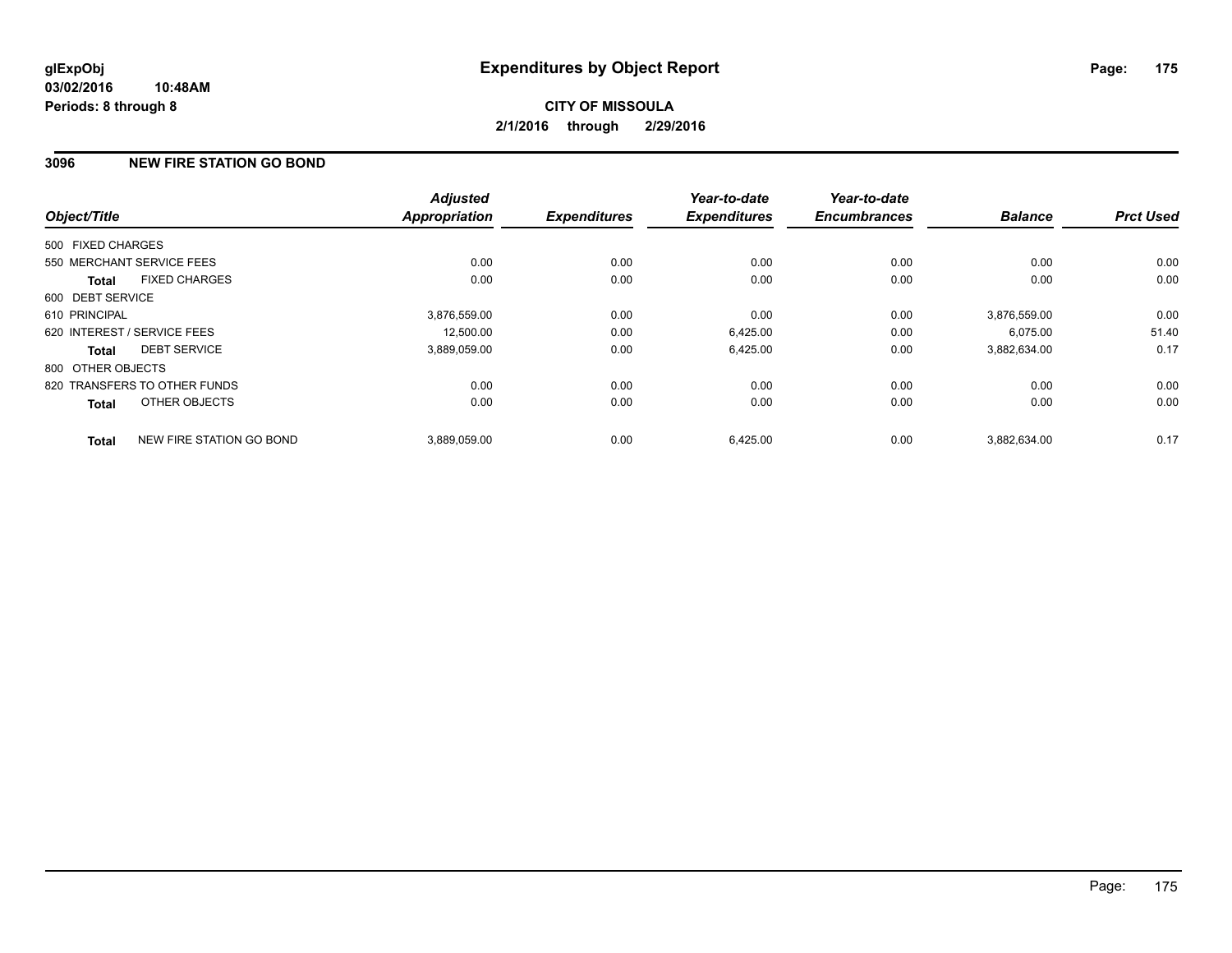## **CITY OF MISSOULA 2/1/2016 through 2/29/2016**

**3097 2007 REFUNDING BONDS**

| Object/Title                         | <b>Adjusted</b><br>Appropriation | <b>Expenditures</b> | Year-to-date<br><b>Expenditures</b> | Year-to-date<br><b>Encumbrances</b> | <b>Balance</b> | <b>Prct Used</b> |
|--------------------------------------|----------------------------------|---------------------|-------------------------------------|-------------------------------------|----------------|------------------|
| 500 FIXED CHARGES                    |                                  |                     |                                     |                                     |                |                  |
| 500 FIXED CHARGES                    | 0.00                             | 0.00                | 0.00                                | 0.00                                | 0.00           | 0.00             |
| 550 MERCHANT SERVICE FEES            | 0.00                             | 0.00                | 0.00                                | 0.00                                | 0.00           | 0.00             |
| <b>FIXED CHARGES</b><br><b>Total</b> | 0.00                             | 0.00                | 0.00                                | 0.00                                | 0.00           | 0.00             |
| 600 DEBT SERVICE                     |                                  |                     |                                     |                                     |                |                  |
| 610 PRINCIPAL                        | 0.00                             | 0.00                | 0.00                                | 0.00                                | 0.00           | 0.00             |
| 620 INTEREST / SERVICE FEES          | 0.00                             | 0.00                | 0.00                                | 0.00                                | 0.00           | 0.00             |
| <b>DEBT SERVICE</b><br><b>Total</b>  | 0.00                             | 0.00                | 0.00                                | 0.00                                | 0.00           | 0.00             |
| NON-DEPARTMENTAL<br><b>Total</b>     | 0.00                             | 0.00                | 0.00                                | 0.00                                | 0.00           | 0.00             |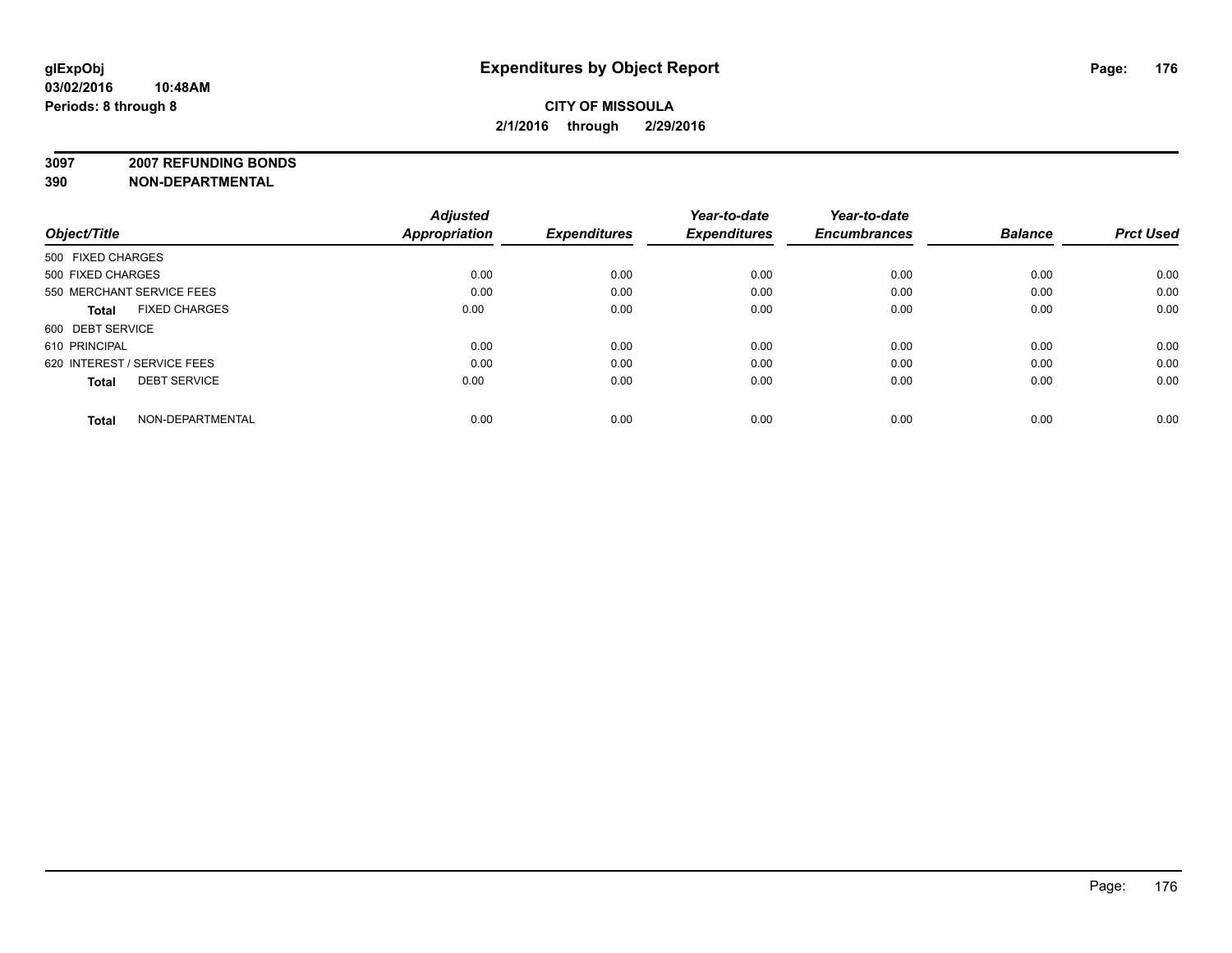### **3097 2007 REFUNDING BONDS**

| Object/Title                |                      | <b>Adjusted</b><br><b>Appropriation</b> | <b>Expenditures</b> | Year-to-date<br><b>Expenditures</b> | Year-to-date<br><b>Encumbrances</b> | <b>Balance</b> | <b>Prct Used</b> |
|-----------------------------|----------------------|-----------------------------------------|---------------------|-------------------------------------|-------------------------------------|----------------|------------------|
| 500 FIXED CHARGES           |                      |                                         |                     |                                     |                                     |                |                  |
| 500 FIXED CHARGES           |                      | 0.00                                    | 0.00                | 0.00                                | 0.00                                | 0.00           | 0.00             |
| 550 MERCHANT SERVICE FEES   |                      | 0.00                                    | 0.00                | 0.00                                | 0.00                                | 0.00           | 0.00             |
| <b>Total</b>                | <b>FIXED CHARGES</b> | 0.00                                    | 0.00                | 0.00                                | 0.00                                | 0.00           | 0.00             |
| 600 DEBT SERVICE            |                      |                                         |                     |                                     |                                     |                |                  |
| 610 PRINCIPAL               |                      | 0.00                                    | 0.00                | 0.00                                | 0.00                                | 0.00           | 0.00             |
| 620 INTEREST / SERVICE FEES |                      | 0.00                                    | 0.00                | 0.00                                | 0.00                                | 0.00           | 0.00             |
| <b>Total</b>                | <b>DEBT SERVICE</b>  | 0.00                                    | 0.00                | 0.00                                | 0.00                                | 0.00           | 0.00             |
| <b>Total</b>                | 2007 REFUNDING BONDS | 0.00                                    | 0.00                | 0.00                                | 0.00                                | 0.00           | 0.00             |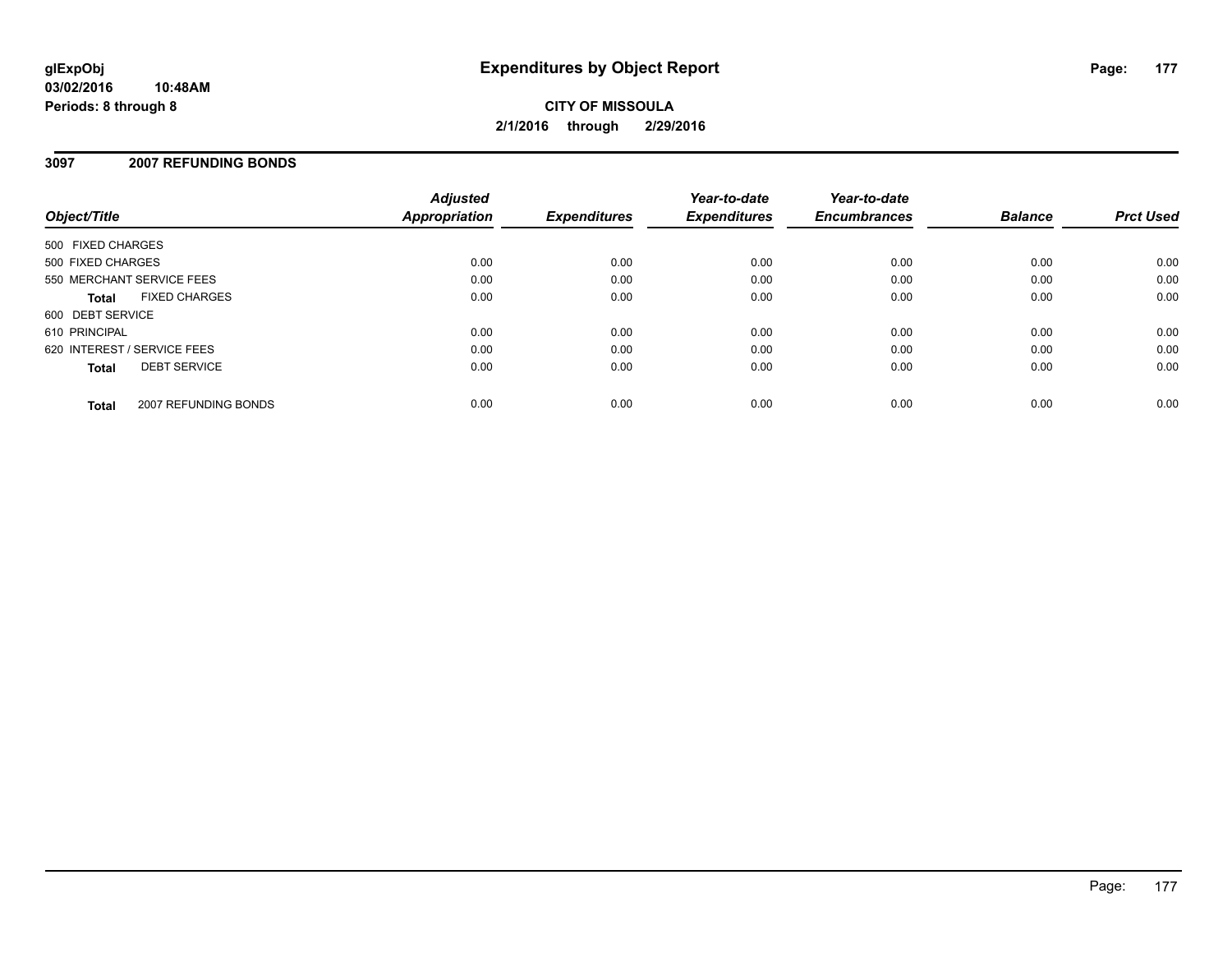#### **3100 SIDEWALK & CURB WARRANTS FUND**

| Object/Title                         | <b>Adjusted</b><br><b>Appropriation</b> | <b>Expenditures</b> | Year-to-date<br><b>Expenditures</b> | Year-to-date<br><b>Encumbrances</b> | <b>Balance</b> | <b>Prct Used</b> |
|--------------------------------------|-----------------------------------------|---------------------|-------------------------------------|-------------------------------------|----------------|------------------|
| 500 FIXED CHARGES                    |                                         |                     |                                     |                                     |                |                  |
| 550 MERCHANT SERVICE FEES            | 0.00                                    | 0.00                | 0.00                                | 0.00                                | 0.00           | 0.00             |
| <b>FIXED CHARGES</b><br><b>Total</b> | 0.00                                    | 0.00                | 0.00                                | 0.00                                | 0.00           | 0.00             |
| 600 DEBT SERVICE                     |                                         |                     |                                     |                                     |                |                  |
| 610 PRINCIPAL                        | 0.00                                    | 0.00                | 0.00                                | 0.00                                | 0.00           | 0.00             |
| 620 INTEREST / SERVICE FEES          | 0.00                                    | 0.00                | 0.00                                | 0.00                                | 0.00           | 0.00             |
| <b>DEBT SERVICE</b><br><b>Total</b>  | 0.00                                    | 0.00                | 0.00                                | 0.00                                | 0.00           | 0.00             |
| 800 OTHER OBJECTS                    |                                         |                     |                                     |                                     |                |                  |
| 820 TRANSFERS TO OTHER FUNDS         | 0.00                                    | 0.00                | 0.00                                | 0.00                                | 0.00           | 0.00             |
| OTHER OBJECTS<br><b>Total</b>        | 0.00                                    | 0.00                | 0.00                                | 0.00                                | 0.00           | 0.00             |
|                                      |                                         |                     |                                     |                                     |                |                  |
| NON-DEPARTMENTAL<br><b>Total</b>     | 0.00                                    | 0.00                | 0.00                                | 0.00                                | 0.00           | 0.00             |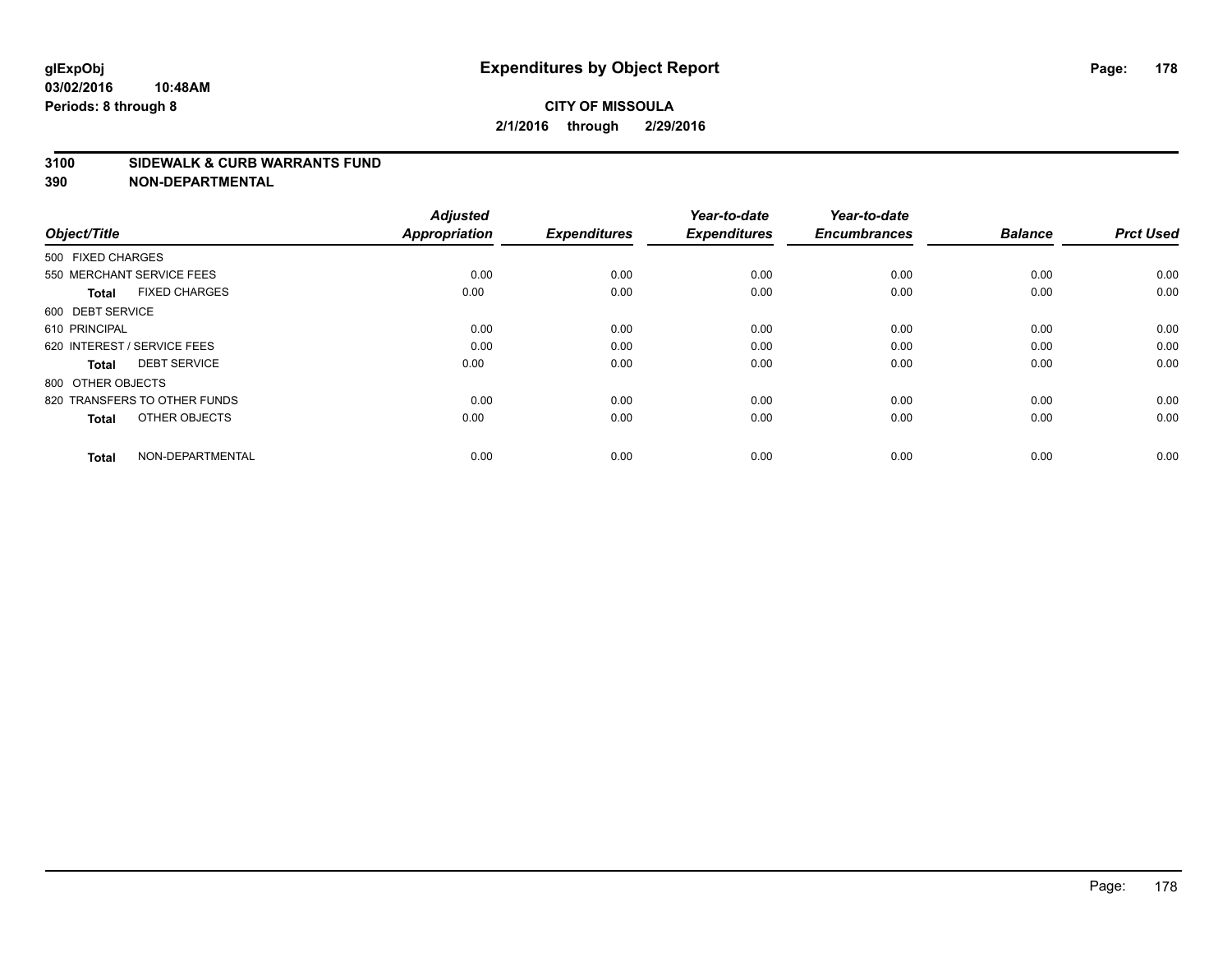### **3100 SIDEWALK & CURB WARRANTS FUND**

| Object/Title                |                               | <b>Adjusted</b><br><b>Appropriation</b> | <b>Expenditures</b> | Year-to-date<br><b>Expenditures</b> | Year-to-date<br><b>Encumbrances</b> | <b>Balance</b> | <b>Prct Used</b> |
|-----------------------------|-------------------------------|-----------------------------------------|---------------------|-------------------------------------|-------------------------------------|----------------|------------------|
| 500 FIXED CHARGES           |                               |                                         |                     |                                     |                                     |                |                  |
| 550 MERCHANT SERVICE FEES   |                               | 0.00                                    | 0.00                | 0.00                                | 0.00                                | 0.00           | 0.00             |
| <b>Total</b>                | <b>FIXED CHARGES</b>          | 0.00                                    | 0.00                | 0.00                                | 0.00                                | 0.00           | 0.00             |
| 600 DEBT SERVICE            |                               |                                         |                     |                                     |                                     |                |                  |
| 610 PRINCIPAL               |                               | 0.00                                    | 0.00                | 0.00                                | 0.00                                | 0.00           | 0.00             |
| 620 INTEREST / SERVICE FEES |                               | 0.00                                    | 0.00                | 0.00                                | 0.00                                | 0.00           | 0.00             |
| <b>Total</b>                | <b>DEBT SERVICE</b>           | 0.00                                    | 0.00                | 0.00                                | 0.00                                | 0.00           | 0.00             |
| 800 OTHER OBJECTS           |                               |                                         |                     |                                     |                                     |                |                  |
|                             | 820 TRANSFERS TO OTHER FUNDS  | 0.00                                    | 0.00                | 0.00                                | 0.00                                | 0.00           | 0.00             |
| <b>Total</b>                | OTHER OBJECTS                 | 0.00                                    | 0.00                | 0.00                                | 0.00                                | 0.00           | 0.00             |
| <b>Total</b>                | SIDEWALK & CURB WARRANTS FUND | 0.00                                    | 0.00                | 0.00                                | 0.00                                | 0.00           | 0.00             |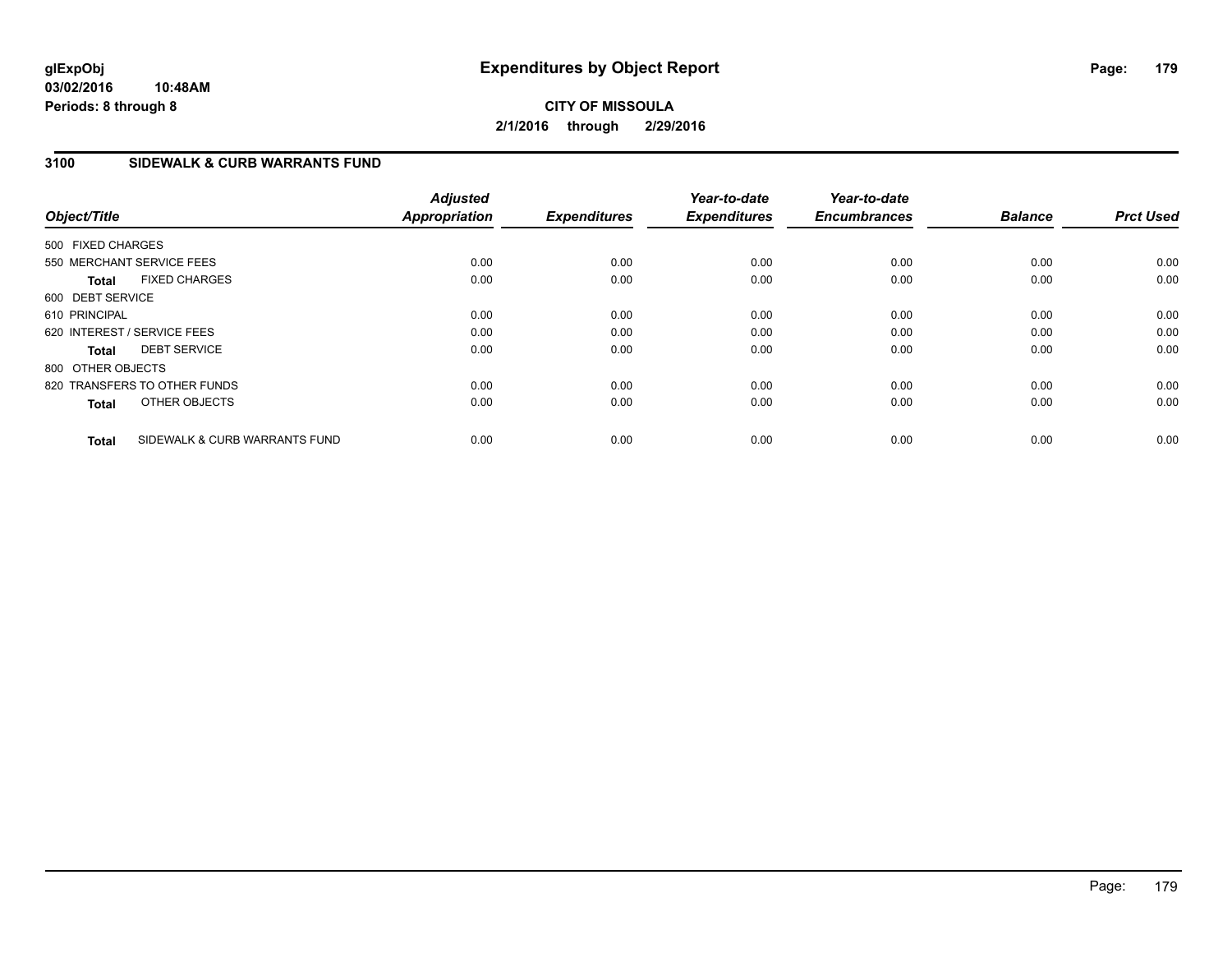### **CITY OF MISSOULA 2/1/2016 through 2/29/2016**

#### **3200 FY99 SIDEWALK & CURB DEBT SERVICE FUND**

| Object/Title                         | <b>Adjusted</b><br><b>Appropriation</b> | <b>Expenditures</b> | Year-to-date<br><b>Expenditures</b> | Year-to-date<br><b>Encumbrances</b> | <b>Balance</b> | <b>Prct Used</b> |
|--------------------------------------|-----------------------------------------|---------------------|-------------------------------------|-------------------------------------|----------------|------------------|
| 500 FIXED CHARGES                    |                                         |                     |                                     |                                     |                |                  |
| 550 MERCHANT SERVICE FEES            | 0.00                                    | 0.00                | 0.00                                | 0.00                                | 0.00           | 0.00             |
| <b>FIXED CHARGES</b><br><b>Total</b> | 0.00                                    | 0.00                | 0.00                                | 0.00                                | 0.00           | 0.00             |
| 600 DEBT SERVICE                     |                                         |                     |                                     |                                     |                |                  |
| 610 PRINCIPAL                        | 0.00                                    | 0.00                | 0.00                                | 0.00                                | 0.00           | 0.00             |
| 620 INTEREST / SERVICE FEES          | 0.00                                    | 0.00                | 0.00                                | 0.00                                | 0.00           | 0.00             |
| <b>DEBT SERVICE</b><br><b>Total</b>  | 0.00                                    | 0.00                | 0.00                                | 0.00                                | 0.00           | 0.00             |
| 800 OTHER OBJECTS                    |                                         |                     |                                     |                                     |                |                  |
| 820 TRANSFERS TO OTHER FUNDS         | 0.00                                    | 0.00                | 0.00                                | 0.00                                | 0.00           | 0.00             |
| OTHER OBJECTS<br><b>Total</b>        | 0.00                                    | 0.00                | 0.00                                | 0.00                                | 0.00           | 0.00             |
|                                      |                                         |                     |                                     |                                     |                |                  |
| NON-DEPARTMENTAL<br><b>Total</b>     | 0.00                                    | 0.00                | 0.00                                | 0.00                                | 0.00           | 0.00             |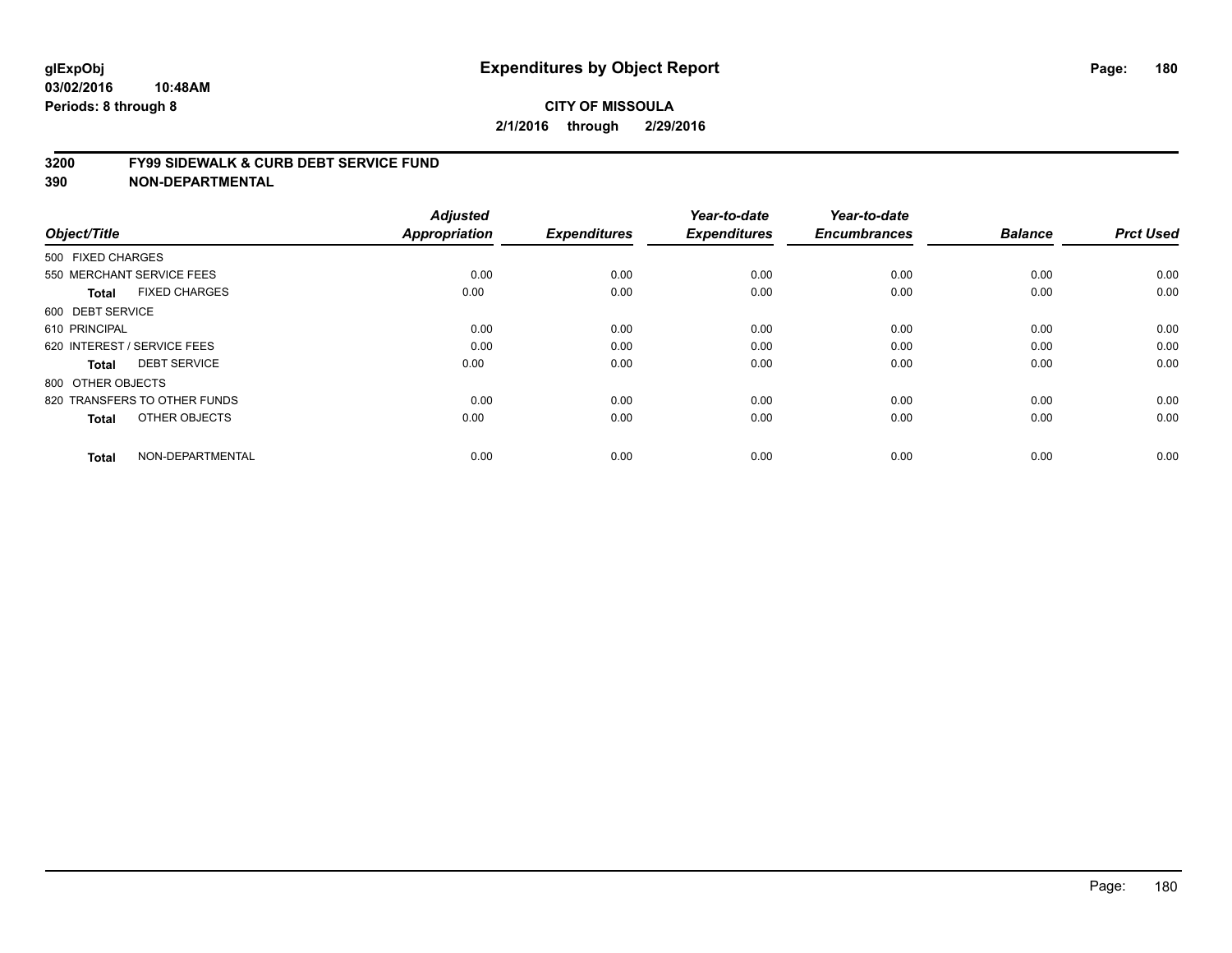**CITY OF MISSOULA 2/1/2016 through 2/29/2016**

### **3200 FY99 SIDEWALK & CURB DEBT SERVICE FUND**

| Object/Title      |                                              | <b>Adjusted</b><br><b>Appropriation</b> | <b>Expenditures</b> | Year-to-date<br><b>Expenditures</b> | Year-to-date<br><b>Encumbrances</b> | <b>Balance</b> | <b>Prct Used</b> |
|-------------------|----------------------------------------------|-----------------------------------------|---------------------|-------------------------------------|-------------------------------------|----------------|------------------|
| 500 FIXED CHARGES |                                              |                                         |                     |                                     |                                     |                |                  |
|                   | 550 MERCHANT SERVICE FEES                    | 0.00                                    | 0.00                | 0.00                                | 0.00                                | 0.00           | 0.00             |
|                   |                                              |                                         |                     |                                     |                                     |                |                  |
| Total             | <b>FIXED CHARGES</b>                         | 0.00                                    | 0.00                | 0.00                                | 0.00                                | 0.00           | 0.00             |
| 600 DEBT SERVICE  |                                              |                                         |                     |                                     |                                     |                |                  |
| 610 PRINCIPAL     |                                              | 0.00                                    | 0.00                | 0.00                                | 0.00                                | 0.00           | 0.00             |
|                   | 620 INTEREST / SERVICE FEES                  | 0.00                                    | 0.00                | 0.00                                | 0.00                                | 0.00           | 0.00             |
| Total             | <b>DEBT SERVICE</b>                          | 0.00                                    | 0.00                | 0.00                                | 0.00                                | 0.00           | 0.00             |
| 800 OTHER OBJECTS |                                              |                                         |                     |                                     |                                     |                |                  |
|                   | 820 TRANSFERS TO OTHER FUNDS                 | 0.00                                    | 0.00                | 0.00                                | 0.00                                | 0.00           | 0.00             |
| <b>Total</b>      | OTHER OBJECTS                                | 0.00                                    | 0.00                | 0.00                                | 0.00                                | 0.00           | 0.00             |
| <b>Total</b>      | <b>FY99 SIDEWALK &amp; CURB DEBT SERVICE</b> | 0.00                                    | 0.00                | 0.00                                | 0.00                                | 0.00           | 0.00             |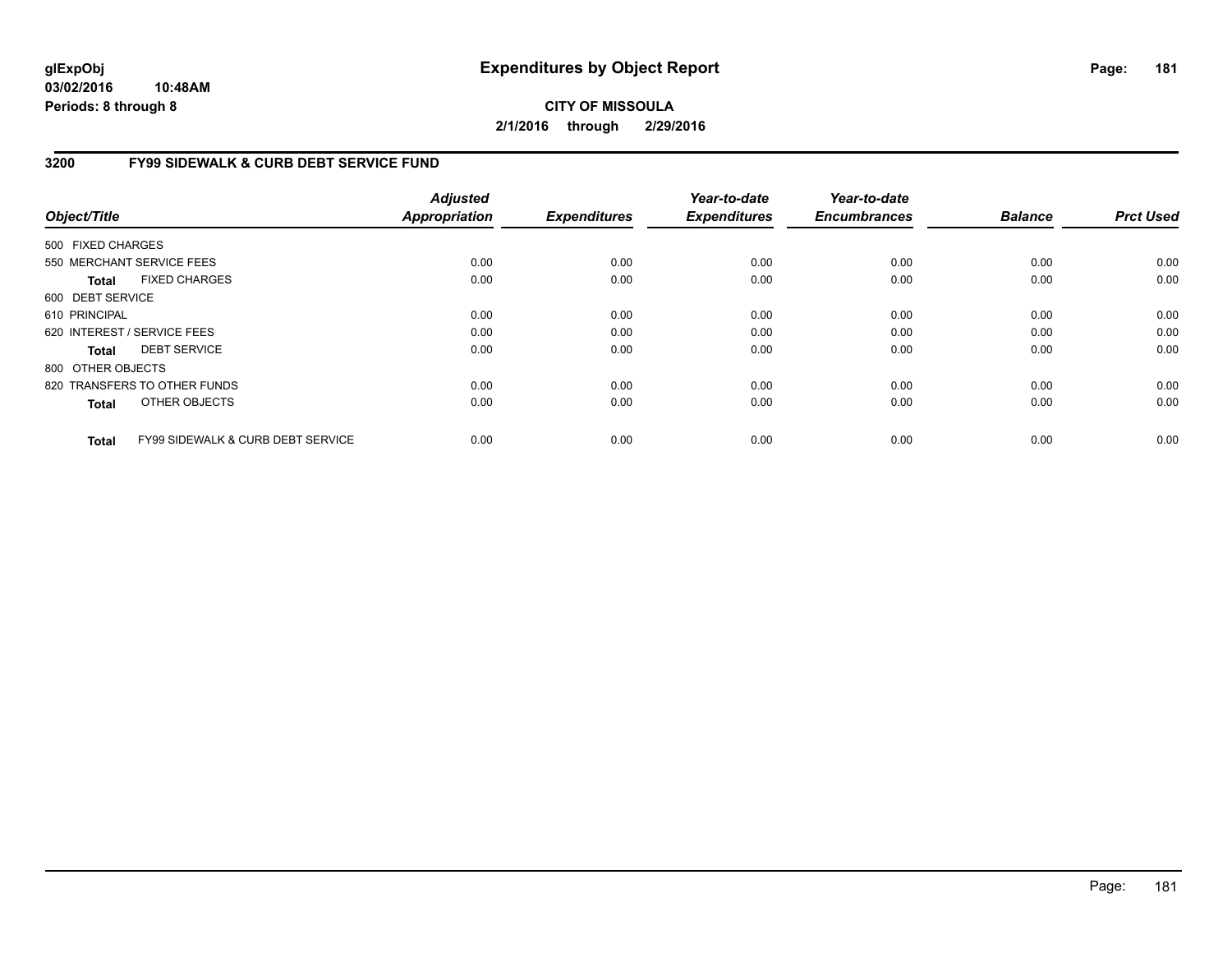#### **3300 FY00 SIDEWALK & CURB DEBT SERVICE FUND**

| Object/Title                         | <b>Adjusted</b><br><b>Appropriation</b> | <b>Expenditures</b> | Year-to-date<br><b>Expenditures</b> | Year-to-date<br><b>Encumbrances</b> | <b>Balance</b> | <b>Prct Used</b> |
|--------------------------------------|-----------------------------------------|---------------------|-------------------------------------|-------------------------------------|----------------|------------------|
| 500 FIXED CHARGES                    |                                         |                     |                                     |                                     |                |                  |
| 550 MERCHANT SERVICE FEES            | 0.00                                    | 0.00                | 0.00                                | 0.00                                | 0.00           | 0.00             |
| <b>FIXED CHARGES</b><br><b>Total</b> | 0.00                                    | 0.00                | 0.00                                | 0.00                                | 0.00           | 0.00             |
| 600 DEBT SERVICE                     |                                         |                     |                                     |                                     |                |                  |
| 610 PRINCIPAL                        | 0.00                                    | 0.00                | 0.00                                | 0.00                                | 0.00           | 0.00             |
| 620 INTEREST / SERVICE FEES          | 0.00                                    | 0.00                | 0.00                                | 0.00                                | 0.00           | 0.00             |
| <b>DEBT SERVICE</b><br><b>Total</b>  | 0.00                                    | 0.00                | 0.00                                | 0.00                                | 0.00           | 0.00             |
| NON-DEPARTMENTAL<br><b>Total</b>     | 0.00                                    | 0.00                | 0.00                                | 0.00                                | 0.00           | 0.00             |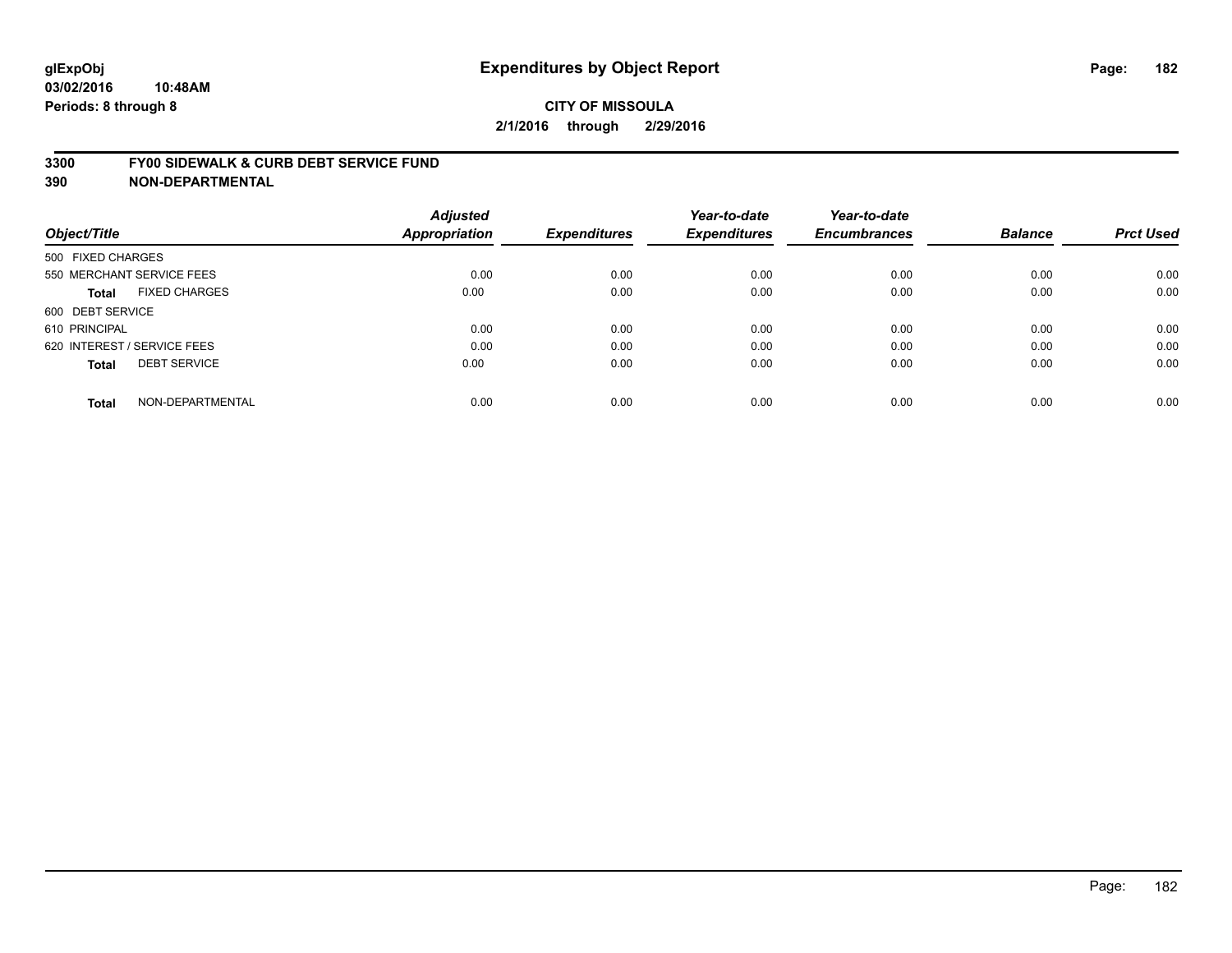**CITY OF MISSOULA 2/1/2016 through 2/29/2016**

### **3300 FY00 SIDEWALK & CURB DEBT SERVICE FUND**

| Object/Title                |                                   | <b>Adjusted</b><br><b>Appropriation</b> | <b>Expenditures</b> | Year-to-date<br><b>Expenditures</b> | Year-to-date<br><b>Encumbrances</b> | <b>Balance</b> | <b>Prct Used</b> |
|-----------------------------|-----------------------------------|-----------------------------------------|---------------------|-------------------------------------|-------------------------------------|----------------|------------------|
| 500 FIXED CHARGES           |                                   |                                         |                     |                                     |                                     |                |                  |
|                             | 550 MERCHANT SERVICE FEES         | 0.00                                    | 0.00                | 0.00                                | 0.00                                | 0.00           | 0.00             |
| <b>Total</b>                | <b>FIXED CHARGES</b>              | 0.00                                    | 0.00                | 0.00                                | 0.00                                | 0.00           | 0.00             |
| 600 DEBT SERVICE            |                                   |                                         |                     |                                     |                                     |                |                  |
| 610 PRINCIPAL               |                                   | 0.00                                    | 0.00                | 0.00                                | 0.00                                | 0.00           | 0.00             |
| 620 INTEREST / SERVICE FEES |                                   | 0.00                                    | 0.00                | 0.00                                | 0.00                                | 0.00           | 0.00             |
| <b>Total</b>                | <b>DEBT SERVICE</b>               | 0.00                                    | 0.00                | 0.00                                | 0.00                                | 0.00           | 0.00             |
| <b>Total</b>                | FY00 SIDEWALK & CURB DEBT SERVICE | 0.00                                    | 0.00                | 0.00                                | 0.00                                | 0.00           | 0.00             |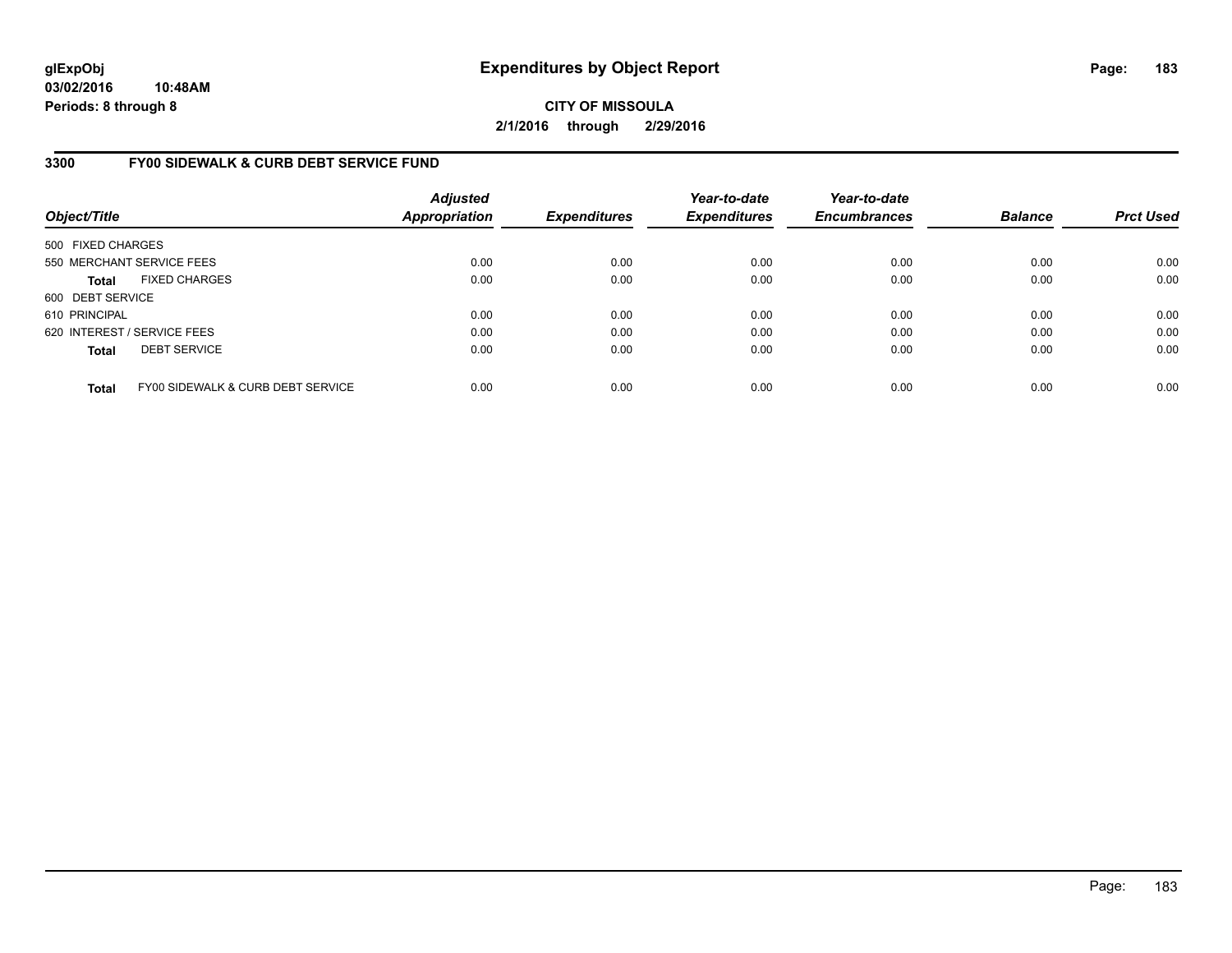# **3305 JUDGMENT LEVIES**

| Object/Title                        | <b>Adjusted</b><br><b>Appropriation</b> | <b>Expenditures</b> | Year-to-date<br><b>Expenditures</b> | Year-to-date<br><b>Encumbrances</b> | <b>Balance</b> | <b>Prct Used</b> |
|-------------------------------------|-----------------------------------------|---------------------|-------------------------------------|-------------------------------------|----------------|------------------|
| 600 DEBT SERVICE                    |                                         |                     |                                     |                                     |                |                  |
| 615 JUDGMENT LEVY DEBT PAYMENT      | 0.00                                    | 0.00                | 0.00                                | 0.00                                | 0.00           | 0.00             |
| <b>DEBT SERVICE</b><br><b>Total</b> | 0.00                                    | 0.00                | 0.00                                | 0.00                                | 0.00           | 0.00             |
| 800 OTHER OBJECTS                   |                                         |                     |                                     |                                     |                |                  |
| 820 TRANSFERS TO OTHER FUNDS        | 0.00                                    | 0.00                | 0.00                                | 0.00                                | 0.00           | 0.00             |
| OTHER OBJECTS<br><b>Total</b>       | 0.00                                    | 0.00                | 0.00                                | 0.00                                | 0.00           | 0.00             |
| NON-DEPARTMENTAL<br><b>Total</b>    | 0.00                                    | 0.00                | 0.00                                | 0.00                                | 0.00           | 0.00             |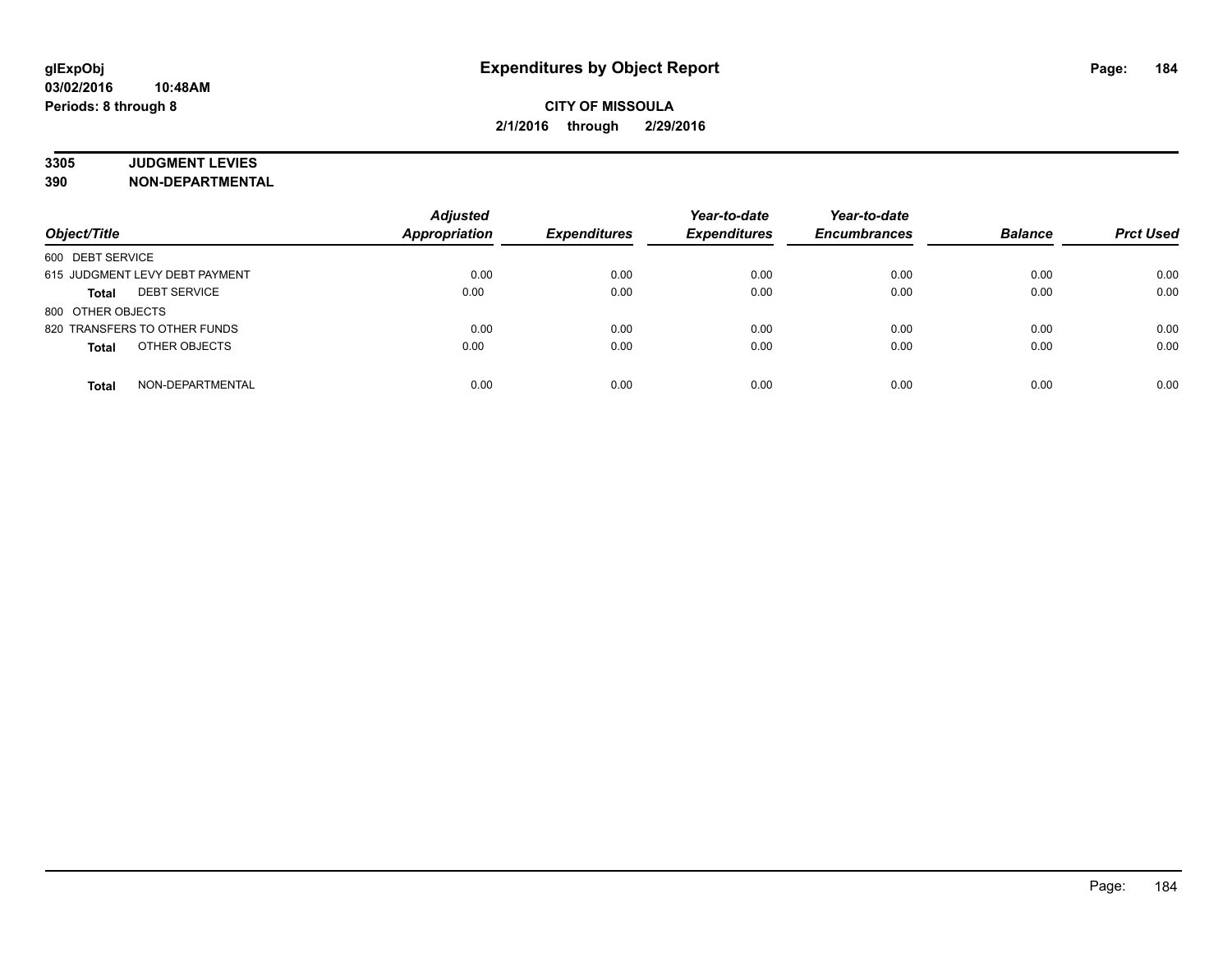**3305 JUDGMENT LEVIES**

| Object/Title                           | <b>Adjusted</b><br><b>Appropriation</b> | <b>Expenditures</b> | Year-to-date<br><b>Expenditures</b> | Year-to-date<br><b>Encumbrances</b> | <b>Balance</b> | <b>Prct Used</b> |
|----------------------------------------|-----------------------------------------|---------------------|-------------------------------------|-------------------------------------|----------------|------------------|
| 600 DEBT SERVICE                       |                                         |                     |                                     |                                     |                |                  |
| 615 JUDGMENT LEVY DEBT PAYMENT         | 0.00                                    | 0.00                | 0.00                                | 0.00                                | 0.00           | 0.00             |
| <b>DEBT SERVICE</b><br><b>Total</b>    | 0.00                                    | 0.00                | 0.00                                | 0.00                                | 0.00           | 0.00             |
| 800 OTHER OBJECTS                      |                                         |                     |                                     |                                     |                |                  |
| 820 TRANSFERS TO OTHER FUNDS           | 0.00                                    | 0.00                | 0.00                                | 0.00                                | 0.00           | 0.00             |
| OTHER OBJECTS<br><b>Total</b>          | 0.00                                    | 0.00                | 0.00                                | 0.00                                | 0.00           | 0.00             |
| <b>JUDGMENT LEVIES</b><br><b>Total</b> | 0.00                                    | 0.00                | 0.00                                | 0.00                                | 0.00           | 0.00             |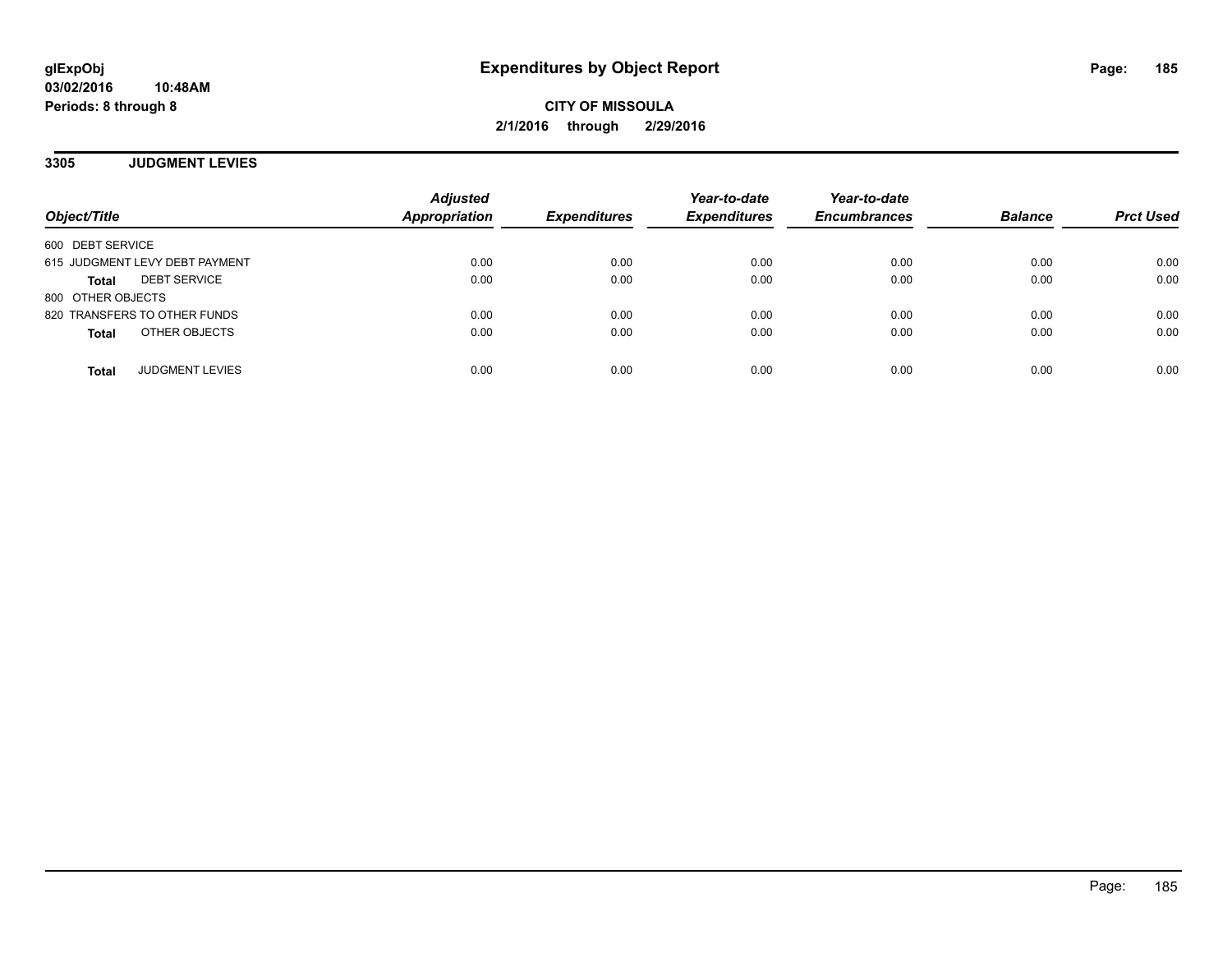## **glExpObj Expenditures by Object Report Page: 186**

### **CITY OF MISSOULA 2/1/2016 through 2/29/2016**

#### **3400 FY01 SIDEWALK & CURB DEBT SERVICE FUND**

**000 \*\*\* Title Not Found \*\*\***

| Object/Title                            | <b>Adjusted</b><br><b>Appropriation</b> | <b>Expenditures</b> | Year-to-date<br><b>Expenditures</b> | Year-to-date<br><b>Encumbrances</b> | <b>Balance</b> | <b>Prct Used</b> |
|-----------------------------------------|-----------------------------------------|---------------------|-------------------------------------|-------------------------------------|----------------|------------------|
| 800 OTHER OBJECTS                       |                                         |                     |                                     |                                     |                |                  |
| 820 TRANSFERS TO OTHER FUNDS            | 0.00                                    | 0.00                | 0.00                                | 0.00                                | 0.00           | 0.00             |
| OTHER OBJECTS<br><b>Total</b>           | 0.00                                    | 0.00                | 0.00                                | 0.00                                | 0.00           | 0.00             |
| *** Title Not Found ***<br><b>Total</b> | 0.00                                    | 0.00                | 0.00                                | 0.00                                | 0.00           | 0.00             |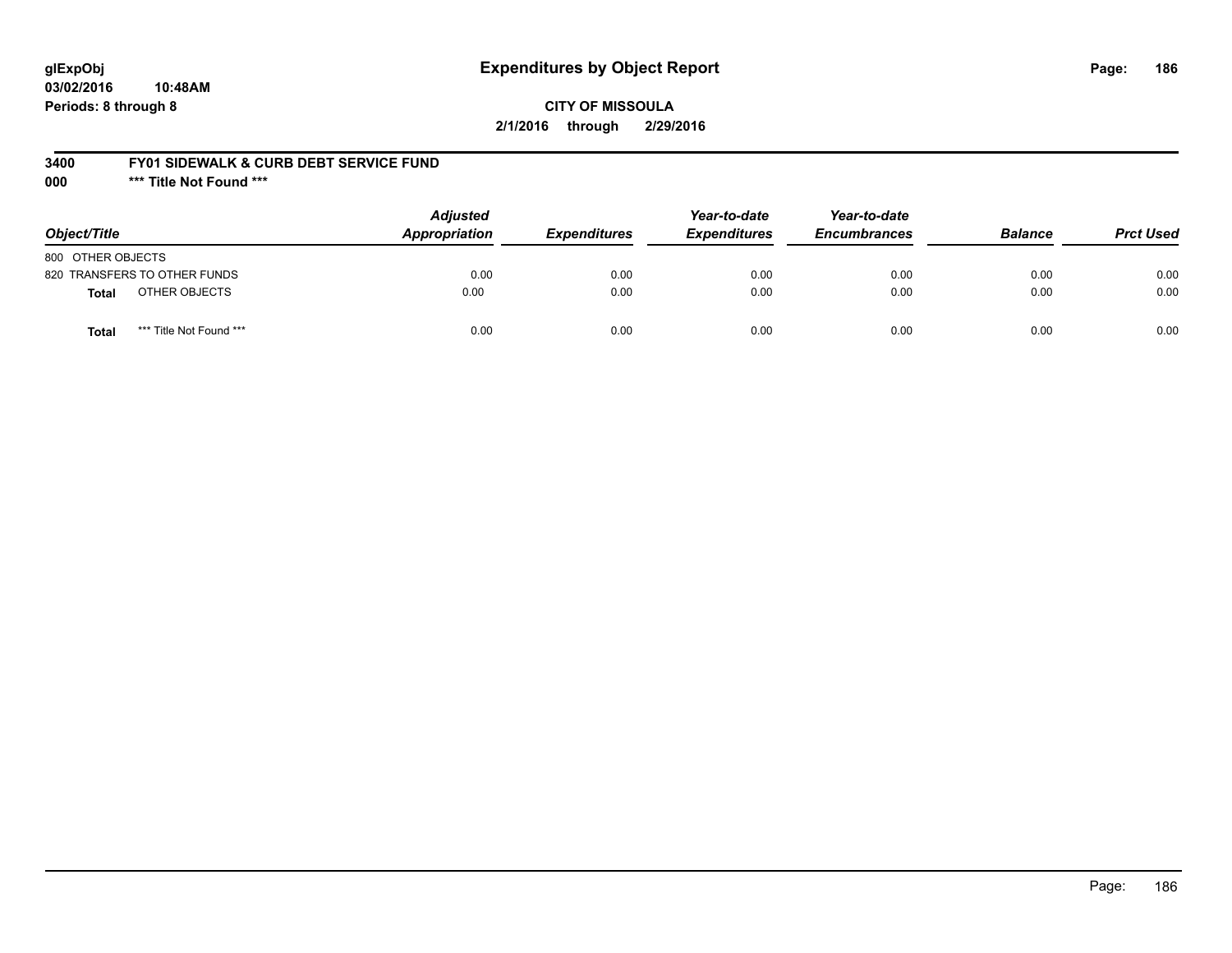### **CITY OF MISSOULA 2/1/2016 through 2/29/2016**

#### **3400 FY01 SIDEWALK & CURB DEBT SERVICE FUND**

| Object/Title                         | <b>Adjusted</b><br>Appropriation | <b>Expenditures</b> | Year-to-date<br><b>Expenditures</b> | Year-to-date<br><b>Encumbrances</b> | <b>Balance</b> | <b>Prct Used</b> |
|--------------------------------------|----------------------------------|---------------------|-------------------------------------|-------------------------------------|----------------|------------------|
| 500 FIXED CHARGES                    |                                  |                     |                                     |                                     |                |                  |
| 550 MERCHANT SERVICE FEES            | 0.00                             | 0.00                | 0.00                                | 0.00                                | 0.00           | 0.00             |
| <b>FIXED CHARGES</b><br><b>Total</b> | 0.00                             | 0.00                | 0.00                                | 0.00                                | 0.00           | 0.00             |
| 600 DEBT SERVICE                     |                                  |                     |                                     |                                     |                |                  |
| 610 PRINCIPAL                        | 0.00                             | 0.00                | 0.00                                | 0.00                                | 0.00           | 0.00             |
| 620 INTEREST / SERVICE FEES          | 0.00                             | 0.00                | 0.00                                | 0.00                                | 0.00           | 0.00             |
| <b>DEBT SERVICE</b><br><b>Total</b>  | 0.00                             | 0.00                | 0.00                                | 0.00                                | 0.00           | 0.00             |
| 800 OTHER OBJECTS                    |                                  |                     |                                     |                                     |                |                  |
| 820 TRANSFERS TO OTHER FUNDS         | 0.00                             | 0.00                | 0.00                                | 0.00                                | 0.00           | 0.00             |
| OTHER OBJECTS<br><b>Total</b>        | 0.00                             | 0.00                | 0.00                                | 0.00                                | 0.00           | 0.00             |
|                                      |                                  |                     |                                     |                                     |                |                  |
| NON-DEPARTMENTAL<br><b>Total</b>     | 0.00                             | 0.00                | 0.00                                | 0.00                                | 0.00           | 0.00             |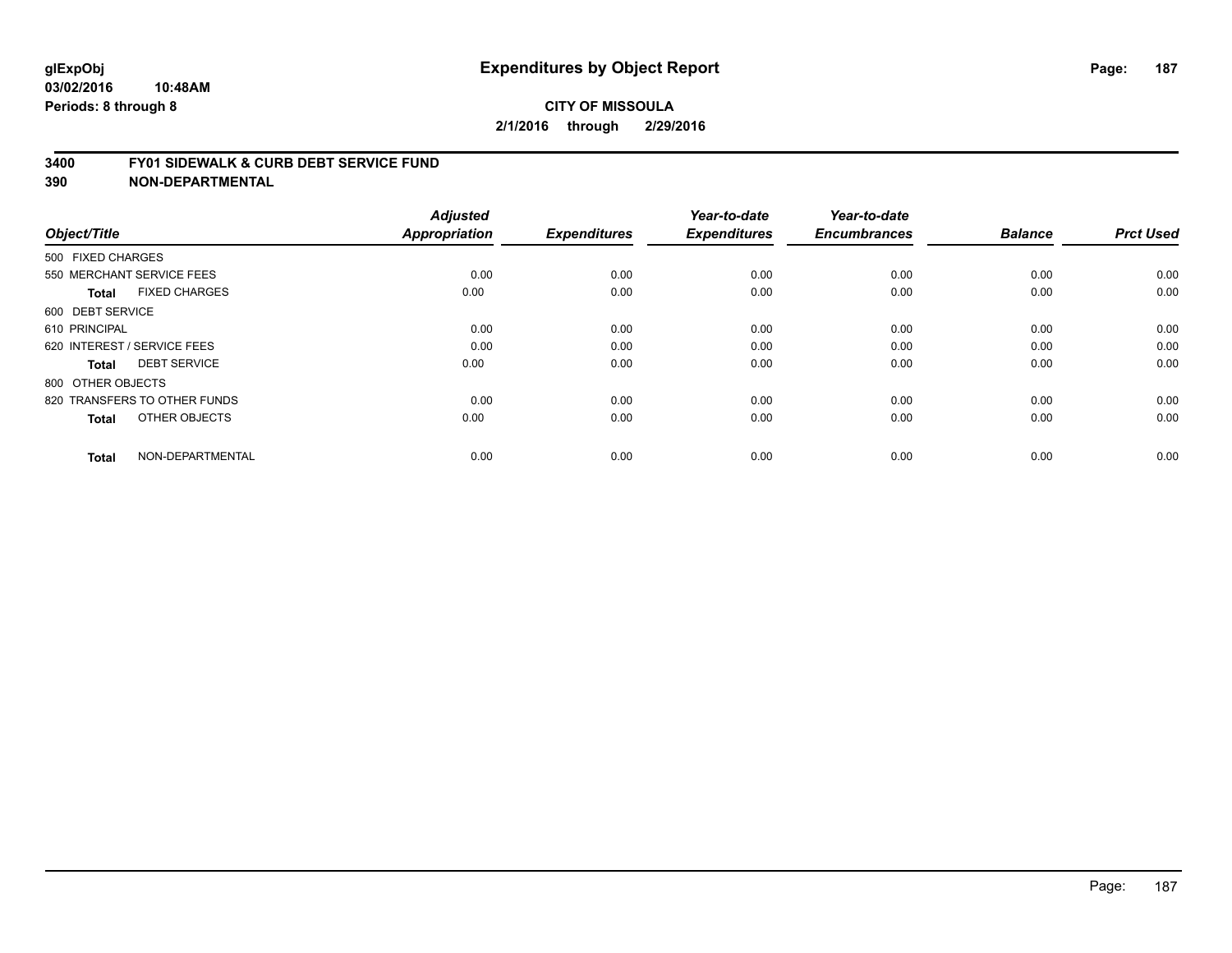**CITY OF MISSOULA 2/1/2016 through 2/29/2016**

### **3400 FY01 SIDEWALK & CURB DEBT SERVICE FUND**

| Object/Title      |                                   | <b>Adjusted</b><br>Appropriation | <b>Expenditures</b> | Year-to-date<br><b>Expenditures</b> | Year-to-date<br><b>Encumbrances</b> | <b>Balance</b> | <b>Prct Used</b> |
|-------------------|-----------------------------------|----------------------------------|---------------------|-------------------------------------|-------------------------------------|----------------|------------------|
| 500 FIXED CHARGES |                                   |                                  |                     |                                     |                                     |                |                  |
|                   | 550 MERCHANT SERVICE FEES         | 0.00                             | 0.00                | 0.00                                | 0.00                                | 0.00           | 0.00             |
| Total             | <b>FIXED CHARGES</b>              | 0.00                             | 0.00                | 0.00                                | 0.00                                | 0.00           | 0.00             |
| 600 DEBT SERVICE  |                                   |                                  |                     |                                     |                                     |                |                  |
| 610 PRINCIPAL     |                                   | 0.00                             | 0.00                | 0.00                                | 0.00                                | 0.00           | 0.00             |
|                   | 620 INTEREST / SERVICE FEES       | 0.00                             | 0.00                | 0.00                                | 0.00                                | 0.00           | 0.00             |
| Total             | <b>DEBT SERVICE</b>               | 0.00                             | 0.00                | 0.00                                | 0.00                                | 0.00           | 0.00             |
| 800 OTHER OBJECTS |                                   |                                  |                     |                                     |                                     |                |                  |
|                   | 820 TRANSFERS TO OTHER FUNDS      | 0.00                             | 0.00                | 0.00                                | 0.00                                | 0.00           | 0.00             |
| <b>Total</b>      | OTHER OBJECTS                     | 0.00                             | 0.00                | 0.00                                | 0.00                                | 0.00           | 0.00             |
| <b>Total</b>      | FY01 SIDEWALK & CURB DEBT SERVICE | 0.00                             | 0.00                | 0.00                                | 0.00                                | 0.00           | 0.00             |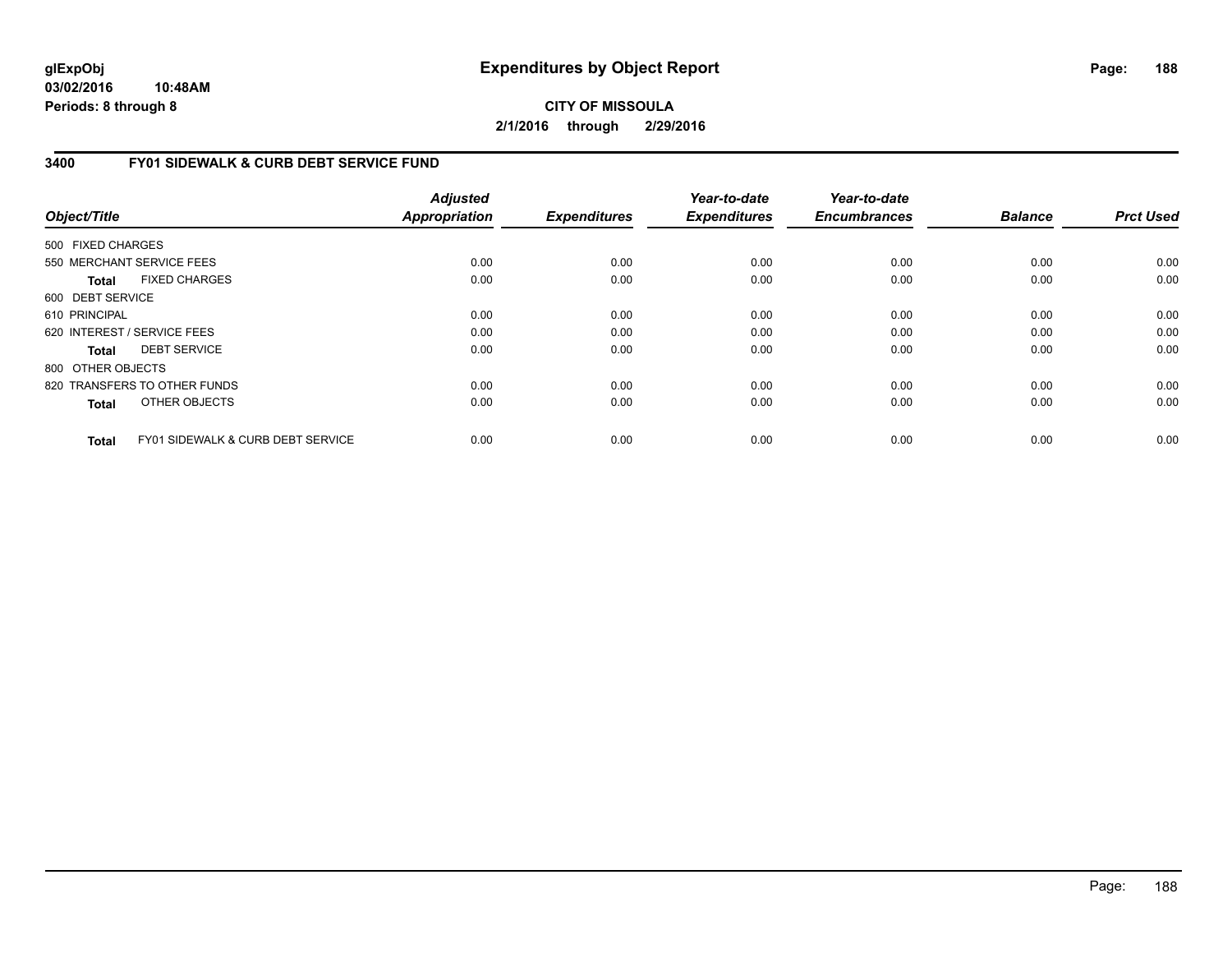## **glExpObj Expenditures by Object Report Page: 189**

### **CITY OF MISSOULA 2/1/2016 through 2/29/2016**

#### **3410 FY02 SIDEWALK & CURB DEBT SERVICE FUND**

**000 \*\*\* Title Not Found \*\*\***

| Object/Title                            | <b>Adjusted</b><br>Appropriation | <b>Expenditures</b> | Year-to-date<br><b>Expenditures</b> | Year-to-date<br><b>Encumbrances</b> | <b>Balance</b> | <b>Prct Used</b> |
|-----------------------------------------|----------------------------------|---------------------|-------------------------------------|-------------------------------------|----------------|------------------|
| 800 OTHER OBJECTS                       |                                  |                     |                                     |                                     |                |                  |
| 820 TRANSFERS TO OTHER FUNDS            | 0.00                             | 0.00                | 0.00                                | 0.00                                | 0.00           | 0.00             |
| OTHER OBJECTS<br><b>Total</b>           | 0.00                             | 0.00                | 0.00                                | 0.00                                | 0.00           | 0.00             |
| *** Title Not Found ***<br><b>Total</b> | 0.00                             | 0.00                | 0.00                                | 0.00                                | 0.00           | 0.00             |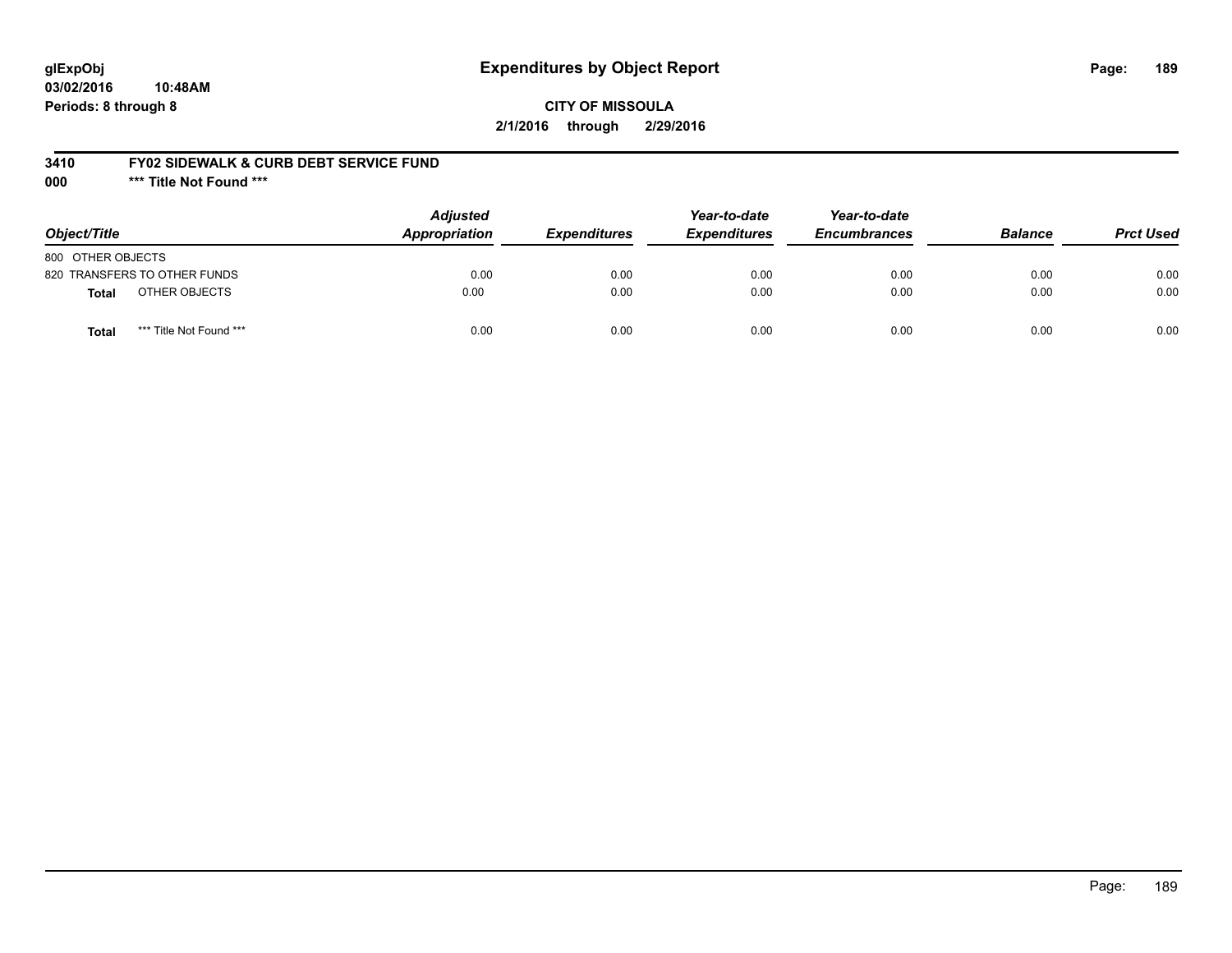#### **3410 FY02 SIDEWALK & CURB DEBT SERVICE FUND**

| Object/Title                         | <b>Adjusted</b><br><b>Appropriation</b> | <b>Expenditures</b> | Year-to-date<br><b>Expenditures</b> | Year-to-date<br><b>Encumbrances</b> | <b>Balance</b> | <b>Prct Used</b> |
|--------------------------------------|-----------------------------------------|---------------------|-------------------------------------|-------------------------------------|----------------|------------------|
| 500 FIXED CHARGES                    |                                         |                     |                                     |                                     |                |                  |
| 550 MERCHANT SERVICE FEES            | 0.00                                    | 0.00                | 0.00                                | 0.00                                | 0.00           | 0.00             |
| <b>FIXED CHARGES</b><br><b>Total</b> | 0.00                                    | 0.00                | 0.00                                | 0.00                                | 0.00           | 0.00             |
| 600 DEBT SERVICE                     |                                         |                     |                                     |                                     |                |                  |
| 610 PRINCIPAL                        | 0.00                                    | 0.00                | 0.00                                | 0.00                                | 0.00           | 0.00             |
| 620 INTEREST / SERVICE FEES          | 0.00                                    | 0.00                | 350.00                              | 0.00                                | $-350.00$      | 0.00             |
| <b>DEBT SERVICE</b><br><b>Total</b>  | 0.00                                    | 0.00                | 350.00                              | 0.00                                | $-350.00$      | 0.00             |
| NON-DEPARTMENTAL<br><b>Total</b>     | 0.00                                    | 0.00                | 350.00                              | 0.00                                | $-350.00$      | 0.00             |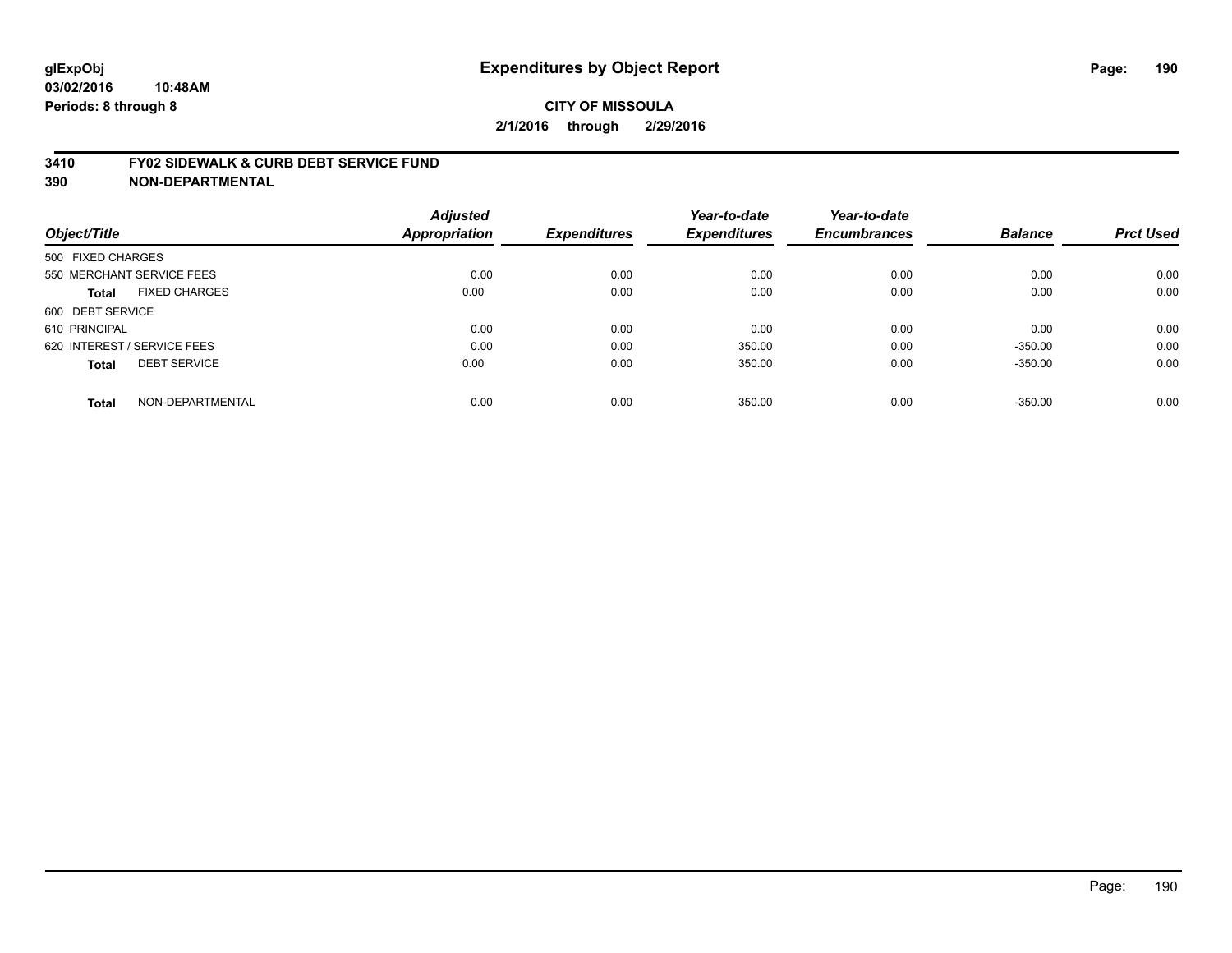## **CITY OF MISSOULA 2/1/2016 through 2/29/2016**

## **3410 FY02 SIDEWALK & CURB DEBT SERVICE FUND**

|                   |                                              | <b>Adjusted</b>      |                     | Year-to-date        | Year-to-date        |                |                  |
|-------------------|----------------------------------------------|----------------------|---------------------|---------------------|---------------------|----------------|------------------|
| Object/Title      |                                              | <b>Appropriation</b> | <b>Expenditures</b> | <b>Expenditures</b> | <b>Encumbrances</b> | <b>Balance</b> | <b>Prct Used</b> |
| 500 FIXED CHARGES |                                              |                      |                     |                     |                     |                |                  |
|                   | 550 MERCHANT SERVICE FEES                    | 0.00                 | 0.00                | 0.00                | 0.00                | 0.00           | 0.00             |
| <b>Total</b>      | <b>FIXED CHARGES</b>                         | 0.00                 | 0.00                | 0.00                | 0.00                | 0.00           | 0.00             |
| 600 DEBT SERVICE  |                                              |                      |                     |                     |                     |                |                  |
| 610 PRINCIPAL     |                                              | 0.00                 | 0.00                | 0.00                | 0.00                | 0.00           | 0.00             |
|                   | 620 INTEREST / SERVICE FEES                  | 0.00                 | 0.00                | 350.00              | 0.00                | $-350.00$      | 0.00             |
| <b>Total</b>      | <b>DEBT SERVICE</b>                          | 0.00                 | 0.00                | 350.00              | 0.00                | $-350.00$      | 0.00             |
| 800 OTHER OBJECTS |                                              |                      |                     |                     |                     |                |                  |
|                   | 820 TRANSFERS TO OTHER FUNDS                 | 0.00                 | 0.00                | 0.00                | 0.00                | 0.00           | 0.00             |
| <b>Total</b>      | OTHER OBJECTS                                | 0.00                 | 0.00                | 0.00                | 0.00                | 0.00           | 0.00             |
| Total             | <b>FY02 SIDEWALK &amp; CURB DEBT SERVICE</b> | 0.00                 | 0.00                | 350.00              | 0.00                | $-350.00$      | 0.00             |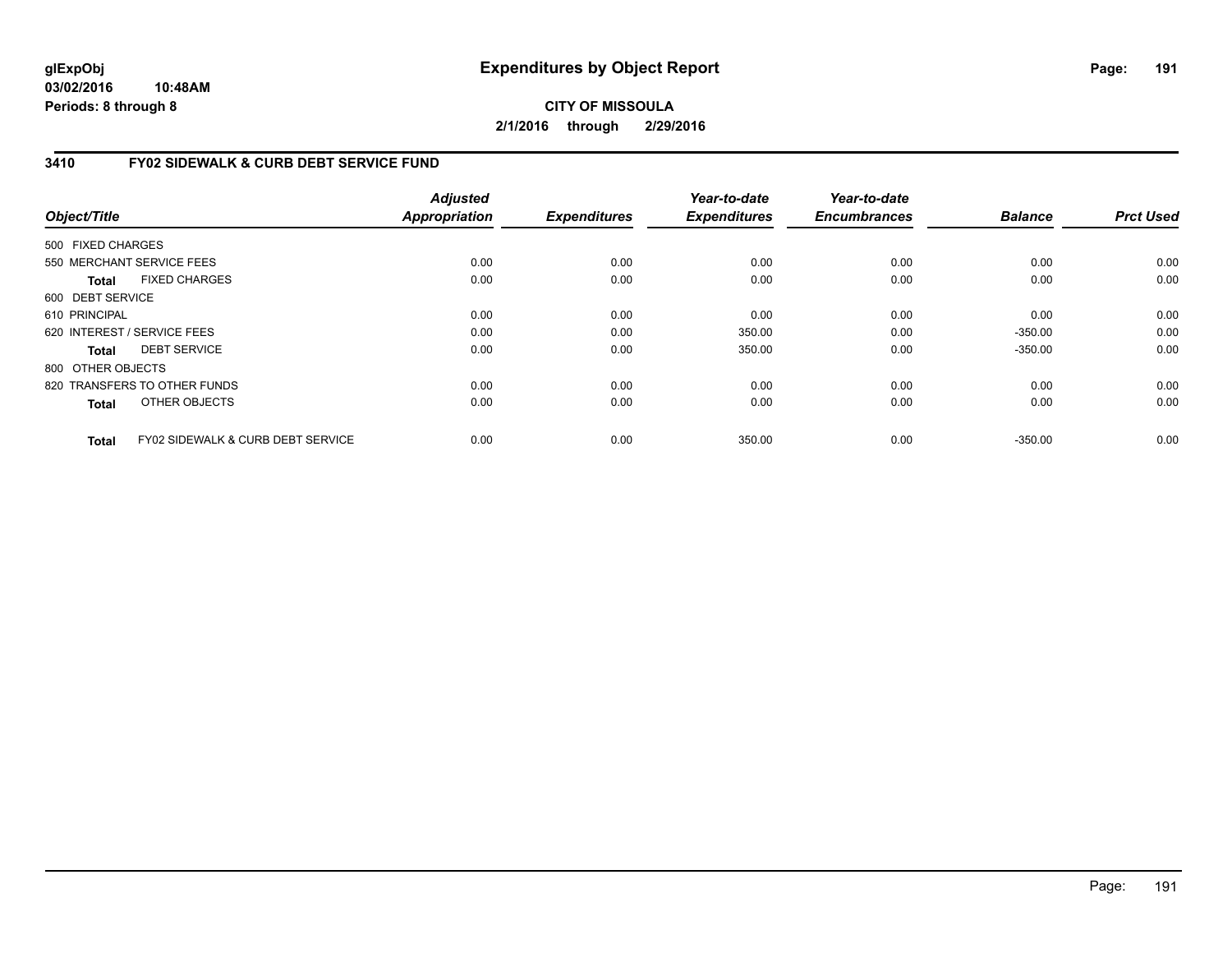#### **3420 FY03 SIDEWALK & CURB DEBT SERVICE**

|                                      | <b>Adjusted</b>      |                     | Year-to-date        | Year-to-date        |                |                  |
|--------------------------------------|----------------------|---------------------|---------------------|---------------------|----------------|------------------|
| Object/Title                         | <b>Appropriation</b> | <b>Expenditures</b> | <b>Expenditures</b> | <b>Encumbrances</b> | <b>Balance</b> | <b>Prct Used</b> |
| 500 FIXED CHARGES                    |                      |                     |                     |                     |                |                  |
| 550 MERCHANT SERVICE FEES            | 0.00                 | 0.00                | 0.00                | 0.00                | 0.00           | 0.00             |
| <b>FIXED CHARGES</b><br><b>Total</b> | 0.00                 | 0.00                | 0.00                | 0.00                | 0.00           | 0.00             |
| 600 DEBT SERVICE                     |                      |                     |                     |                     |                |                  |
| 610 PRINCIPAL                        | 0.00                 | 0.00                | 0.00                | 0.00                | 0.00           | 0.00             |
| 620 INTEREST / SERVICE FEES          | 0.00                 | 0.00                | 350.00              | 0.00                | $-350.00$      | 0.00             |
| <b>DEBT SERVICE</b><br><b>Total</b>  | 0.00                 | 0.00                | 350.00              | 0.00                | $-350.00$      | 0.00             |
| NON-DEPARTMENTAL<br><b>Total</b>     | 0.00                 | 0.00                | 350.00              | 0.00                | $-350.00$      | 0.00             |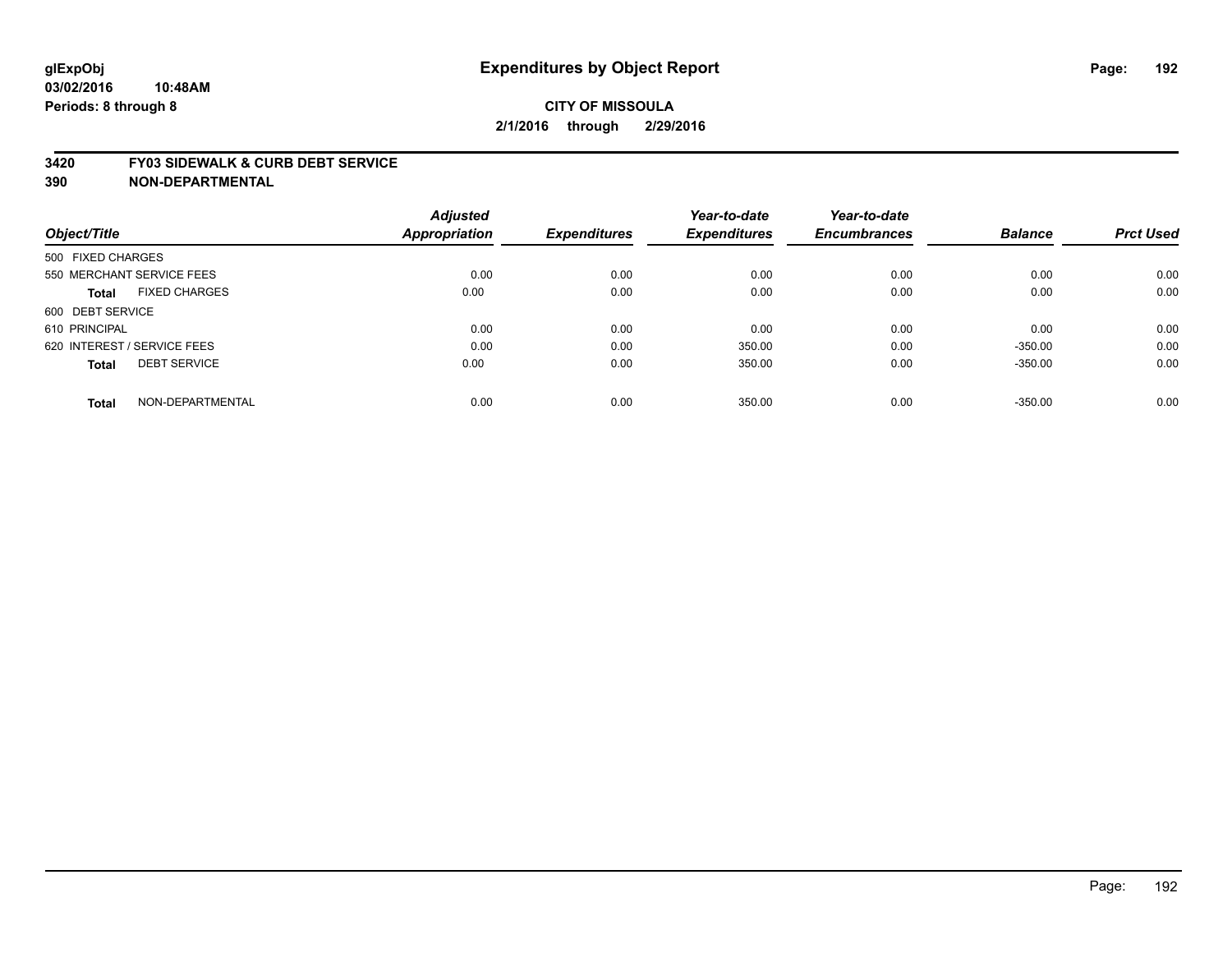## **3420 FY03 SIDEWALK & CURB DEBT SERVICE**

| Object/Title      |                                              | <b>Adjusted</b><br><b>Appropriation</b> | <b>Expenditures</b> | Year-to-date<br><b>Expenditures</b> | Year-to-date<br><b>Encumbrances</b> | <b>Balance</b> | <b>Prct Used</b> |
|-------------------|----------------------------------------------|-----------------------------------------|---------------------|-------------------------------------|-------------------------------------|----------------|------------------|
| 500 FIXED CHARGES |                                              |                                         |                     |                                     |                                     |                |                  |
|                   | 550 MERCHANT SERVICE FEES                    | 0.00                                    | 0.00                | 0.00                                | 0.00                                | 0.00           | 0.00             |
| <b>Total</b>      | <b>FIXED CHARGES</b>                         | 0.00                                    | 0.00                | 0.00                                | 0.00                                | 0.00           | 0.00             |
| 600 DEBT SERVICE  |                                              |                                         |                     |                                     |                                     |                |                  |
| 610 PRINCIPAL     |                                              | 0.00                                    | 0.00                | 0.00                                | 0.00                                | 0.00           | 0.00             |
|                   | 620 INTEREST / SERVICE FEES                  | 0.00                                    | 0.00                | 350.00                              | 0.00                                | $-350.00$      | 0.00             |
| <b>Total</b>      | <b>DEBT SERVICE</b>                          | 0.00                                    | 0.00                | 350.00                              | 0.00                                | $-350.00$      | 0.00             |
| <b>Total</b>      | <b>FY03 SIDEWALK &amp; CURB DEBT SERVICE</b> | 0.00                                    | 0.00                | 350.00                              | 0.00                                | $-350.00$      | 0.00             |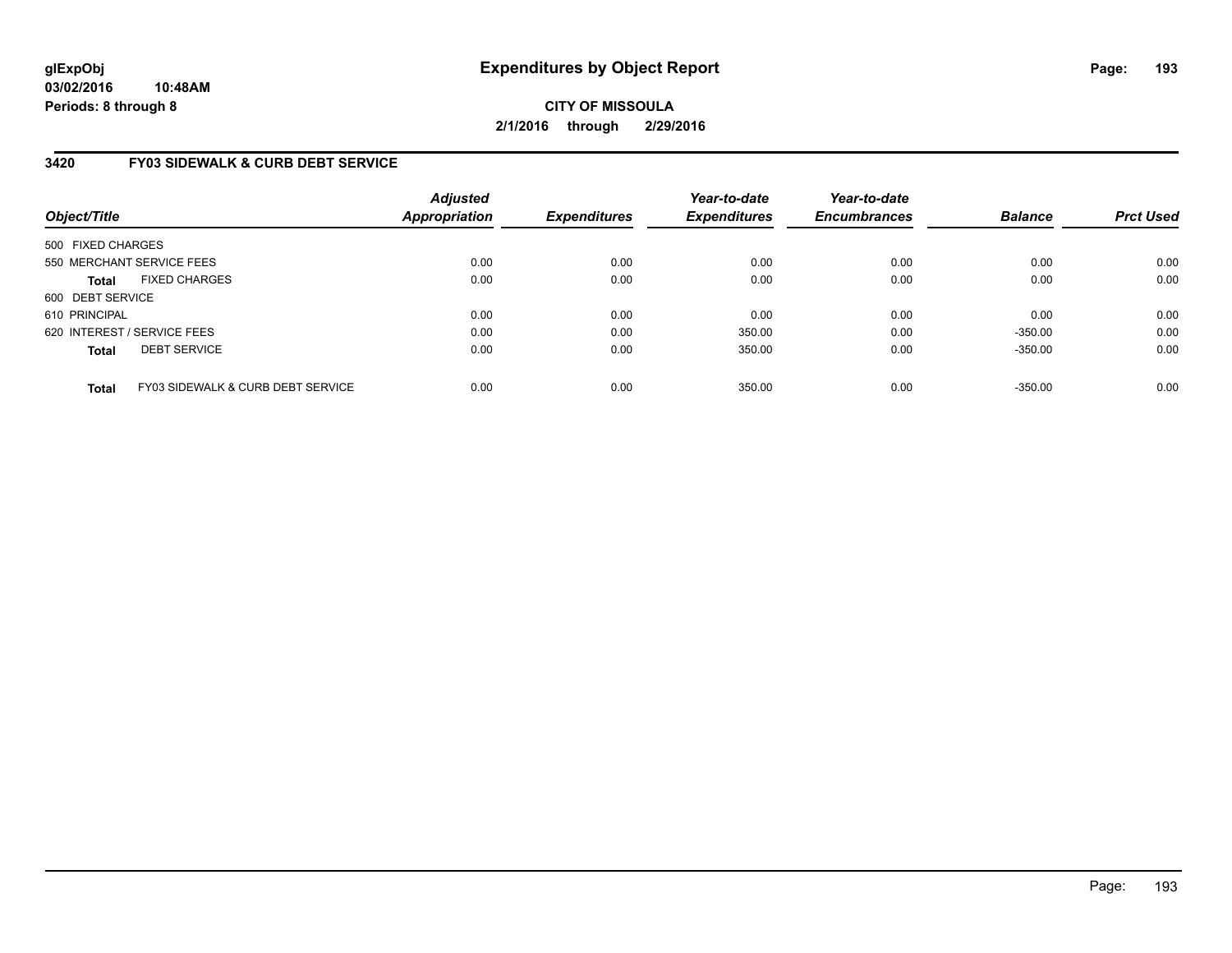## **CITY OF MISSOULA 2/1/2016 through 2/29/2016**

#### **3430 FY04 SIDEWALK CURB DEBT SERVICE**

|                             |                           | <b>Adjusted</b> |                     | Year-to-date        | Year-to-date        |                |                  |
|-----------------------------|---------------------------|-----------------|---------------------|---------------------|---------------------|----------------|------------------|
| Object/Title                |                           | Appropriation   | <b>Expenditures</b> | <b>Expenditures</b> | <b>Encumbrances</b> | <b>Balance</b> | <b>Prct Used</b> |
| 500 FIXED CHARGES           |                           |                 |                     |                     |                     |                |                  |
|                             | 550 MERCHANT SERVICE FEES | 0.00            | 0.00                | 0.00                | 0.00                | 0.00           | 0.00             |
| <b>Total</b>                | <b>FIXED CHARGES</b>      | 0.00            | 0.00                | 0.00                | 0.00                | 0.00           | 0.00             |
| 600 DEBT SERVICE            |                           |                 |                     |                     |                     |                |                  |
| 610 PRINCIPAL               |                           | 10.000.00       | 0.00                | 0.00                | 0.00                | 10.000.00      | 0.00             |
| 620 INTEREST / SERVICE FEES |                           | 824.00          | 0.00                | 587.50              | 0.00                | 236.50         | 71.30            |
| <b>Total</b>                | <b>DEBT SERVICE</b>       | 10.824.00       | 0.00                | 587.50              | 0.00                | 10,236.50      | 5.43             |
| <b>Total</b>                | NON-DEPARTMENTAL          | 10.824.00       | 0.00                | 587.50              | 0.00                | 10.236.50      | 5.43             |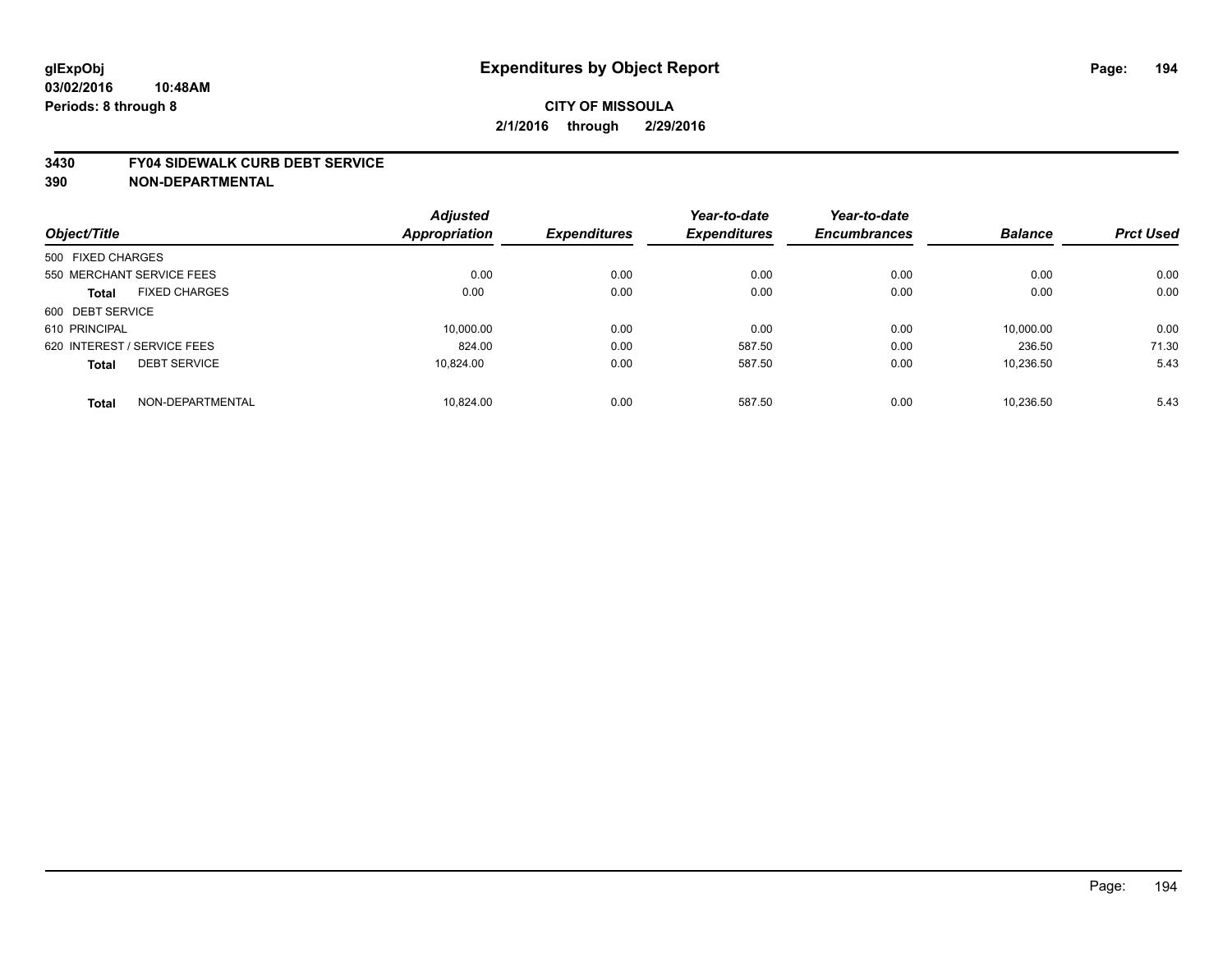## **3430 FY04 SIDEWALK CURB DEBT SERVICE**

| Object/Title                |                                 | Adjusted<br><b>Appropriation</b> | <b>Expenditures</b> | Year-to-date<br><b>Expenditures</b> | Year-to-date<br><b>Encumbrances</b> | <b>Balance</b> | <b>Prct Used</b> |
|-----------------------------|---------------------------------|----------------------------------|---------------------|-------------------------------------|-------------------------------------|----------------|------------------|
| 500 FIXED CHARGES           |                                 |                                  |                     |                                     |                                     |                |                  |
|                             | 550 MERCHANT SERVICE FEES       | 0.00                             | 0.00                | 0.00                                | 0.00                                | 0.00           | 0.00             |
| <b>Total</b>                | <b>FIXED CHARGES</b>            | 0.00                             | 0.00                | 0.00                                | 0.00                                | 0.00           | 0.00             |
| 600 DEBT SERVICE            |                                 |                                  |                     |                                     |                                     |                |                  |
| 610 PRINCIPAL               |                                 | 10.000.00                        | 0.00                | 0.00                                | 0.00                                | 10,000.00      | 0.00             |
| 620 INTEREST / SERVICE FEES |                                 | 824.00                           | 0.00                | 587.50                              | 0.00                                | 236.50         | 71.30            |
| <b>Total</b>                | <b>DEBT SERVICE</b>             | 10.824.00                        | 0.00                | 587.50                              | 0.00                                | 10.236.50      | 5.43             |
| <b>Total</b>                | FY04 SIDEWALK CURB DEBT SERVICE | 10.824.00                        | 0.00                | 587.50                              | 0.00                                | 10.236.50      | 5.43             |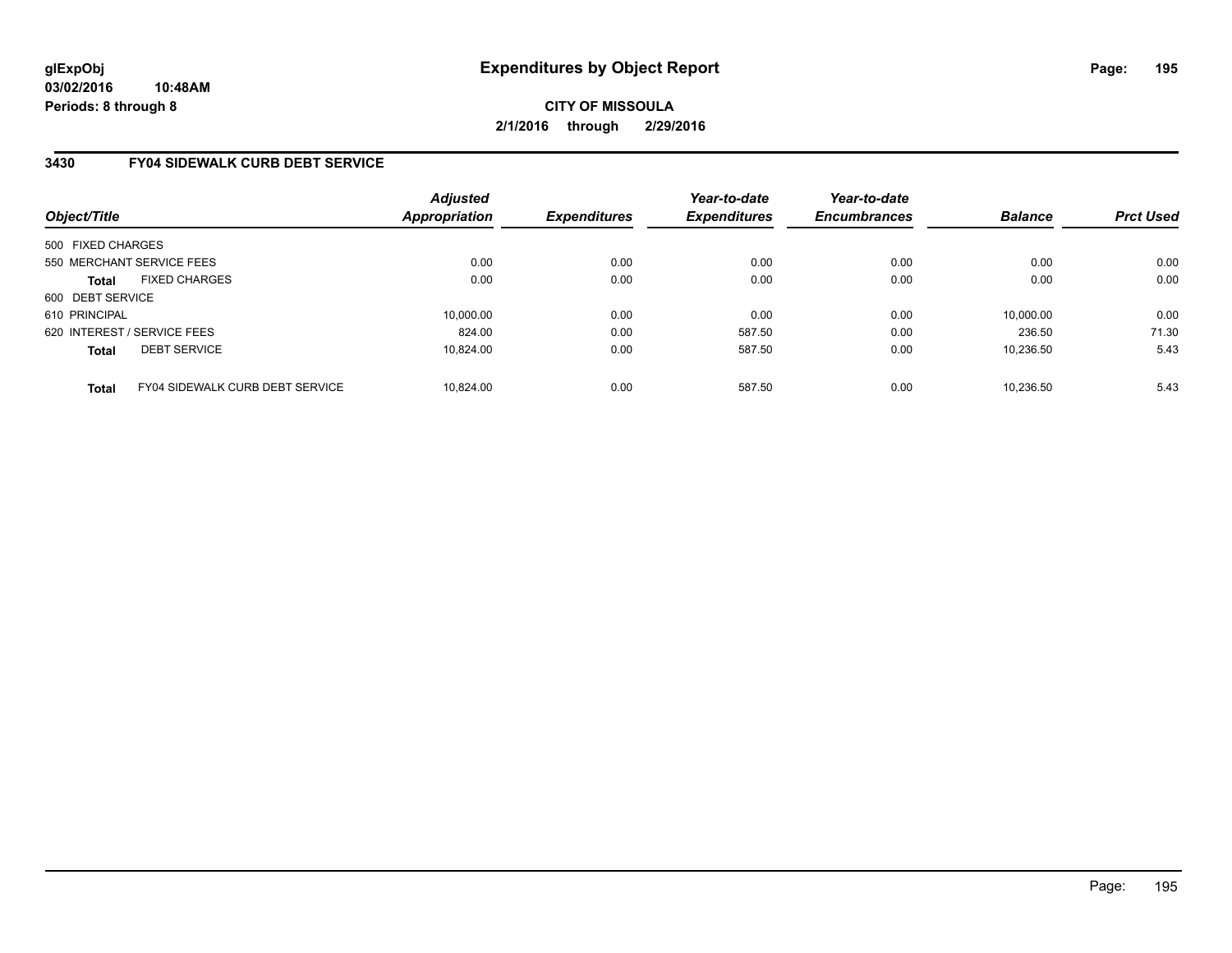**3440 FY 05 SIDEWALK AND CURB**

|                                      | <b>Adjusted</b>      |                     | Year-to-date        | Year-to-date        |                |                  |
|--------------------------------------|----------------------|---------------------|---------------------|---------------------|----------------|------------------|
| Object/Title                         | <b>Appropriation</b> | <b>Expenditures</b> | <b>Expenditures</b> | <b>Encumbrances</b> | <b>Balance</b> | <b>Prct Used</b> |
| 500 FIXED CHARGES                    |                      |                     |                     |                     |                |                  |
| 550 MERCHANT SERVICE FEES            | 0.00                 | 0.00                | 0.00                | 0.00                | 0.00           | 0.00             |
| <b>FIXED CHARGES</b><br><b>Total</b> | 0.00                 | 0.00                | 0.00                | 0.00                | 0.00           | 0.00             |
| 600 DEBT SERVICE                     |                      |                     |                     |                     |                |                  |
| 610 PRINCIPAL                        | 35,000.00            | 0.00                | 0.00                | 0.00                | 35.000.00      | 0.00             |
| 620 INTEREST / SERVICE FEES          | 3.588.00             | 0.00                | 1.968.75            | 0.00                | 1.619.25       | 54.87            |
| <b>DEBT SERVICE</b><br><b>Total</b>  | 38.588.00            | 0.00                | 1,968.75            | 0.00                | 36.619.25      | 5.10             |
| NON-DEPARTMENTAL<br><b>Total</b>     | 38,588.00            | 0.00                | 1,968.75            | 0.00                | 36.619.25      | 5.10             |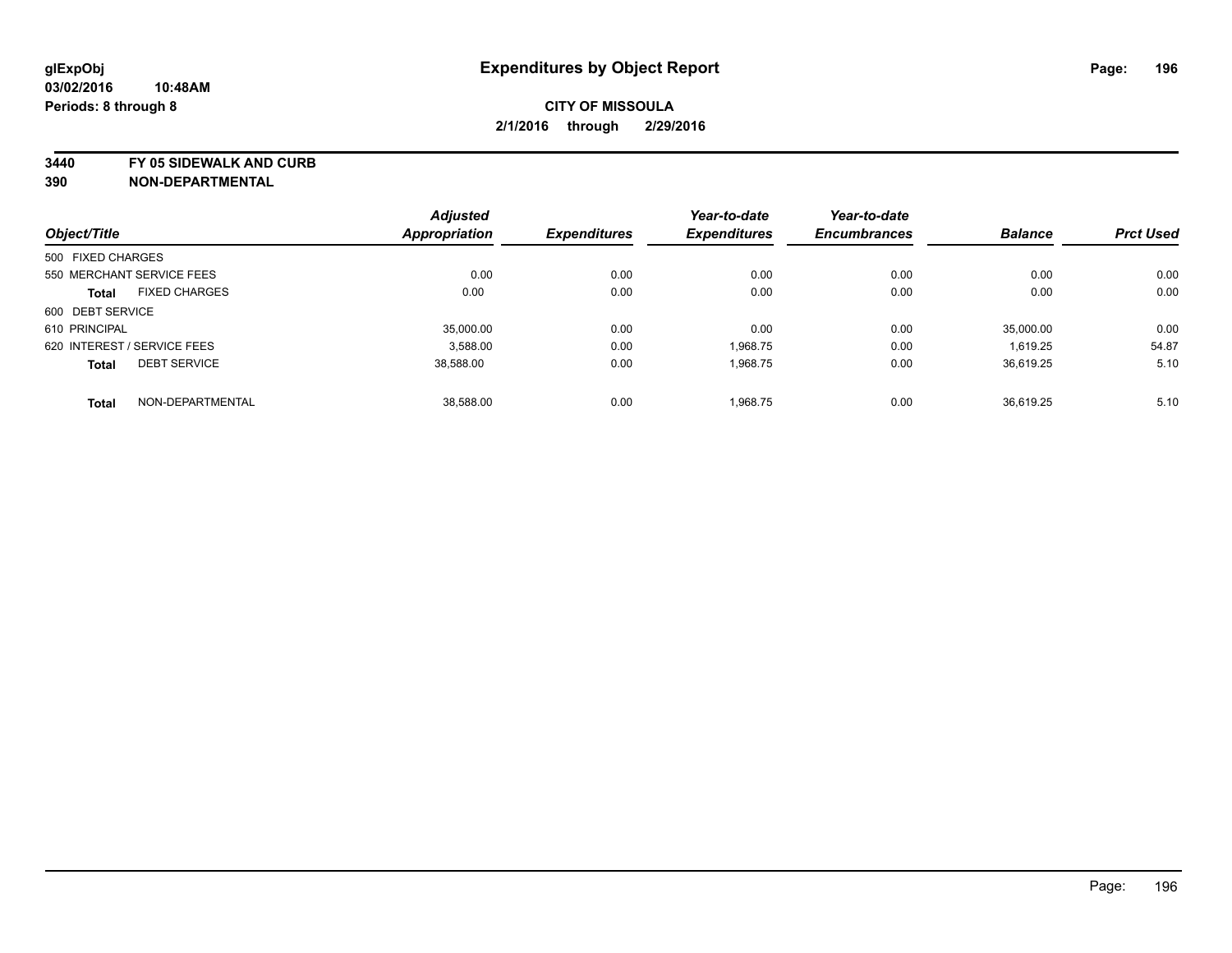### **3440 FY 05 SIDEWALK AND CURB**

| Object/Title                |                         | <b>Adjusted</b><br><b>Appropriation</b> | <b>Expenditures</b> | Year-to-date<br><b>Expenditures</b> | Year-to-date<br><b>Encumbrances</b> | <b>Balance</b> | <b>Prct Used</b> |
|-----------------------------|-------------------------|-----------------------------------------|---------------------|-------------------------------------|-------------------------------------|----------------|------------------|
| 500 FIXED CHARGES           |                         |                                         |                     |                                     |                                     |                |                  |
|                             |                         |                                         |                     |                                     |                                     |                |                  |
| 550 MERCHANT SERVICE FEES   |                         | 0.00                                    | 0.00                | 0.00                                | 0.00                                | 0.00           | 0.00             |
| <b>Total</b>                | <b>FIXED CHARGES</b>    | 0.00                                    | 0.00                | 0.00                                | 0.00                                | 0.00           | 0.00             |
| 600 DEBT SERVICE            |                         |                                         |                     |                                     |                                     |                |                  |
| 610 PRINCIPAL               |                         | 35.000.00                               | 0.00                | 0.00                                | 0.00                                | 35,000.00      | 0.00             |
| 620 INTEREST / SERVICE FEES |                         | 3.588.00                                | 0.00                | 1.968.75                            | 0.00                                | 1.619.25       | 54.87            |
| <b>Total</b>                | <b>DEBT SERVICE</b>     | 38.588.00                               | 0.00                | 1.968.75                            | 0.00                                | 36.619.25      | 5.10             |
| <b>Total</b>                | FY 05 SIDEWALK AND CURB | 38.588.00                               | 0.00                | 1,968.75                            | 0.00                                | 36.619.25      | 5.10             |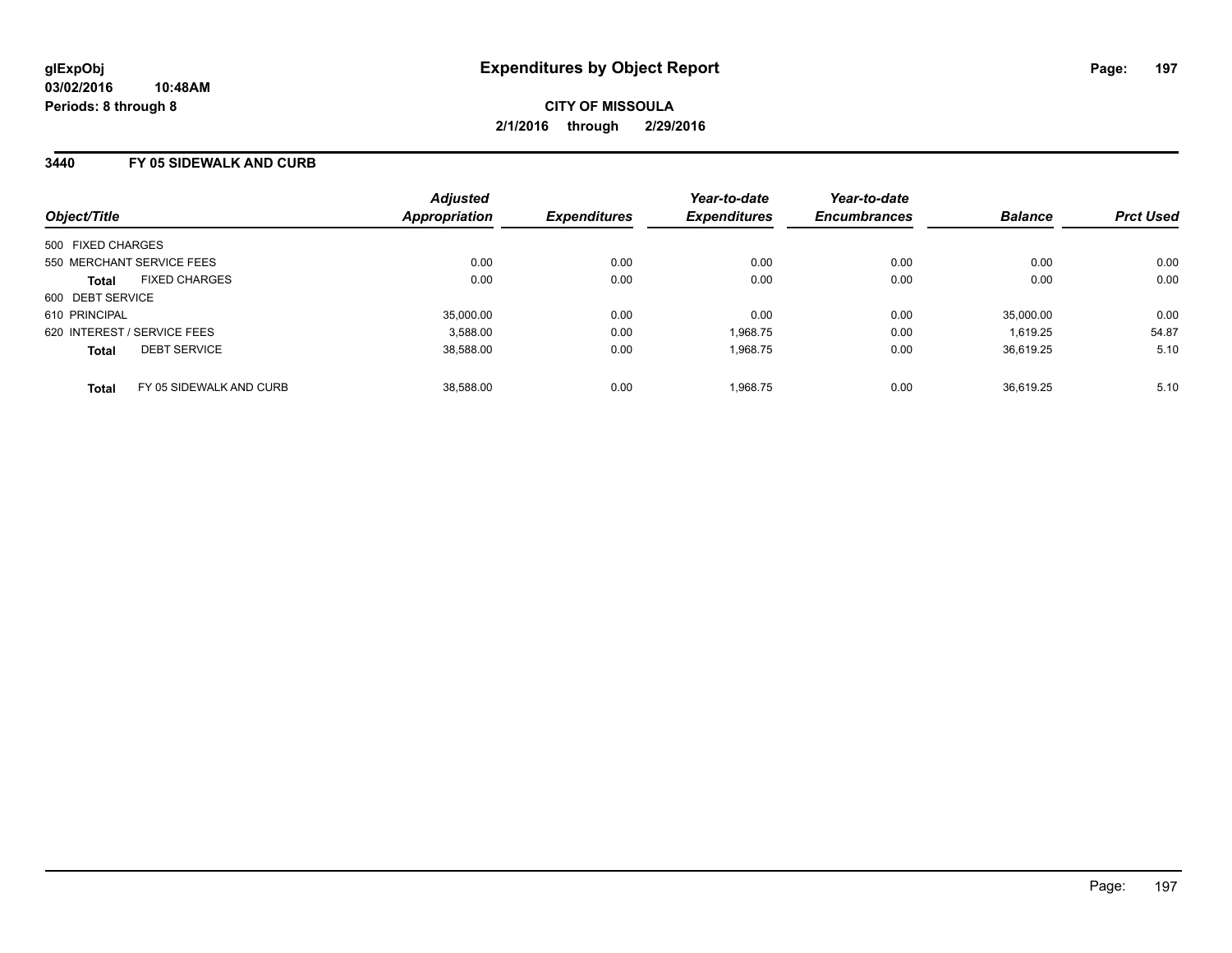**3450 FY 06 SIDEWALK AND CURB**

|                   |                             | <b>Adjusted</b> |                     | Year-to-date        | Year-to-date        |                |                  |
|-------------------|-----------------------------|-----------------|---------------------|---------------------|---------------------|----------------|------------------|
| Object/Title      |                             | Appropriation   | <b>Expenditures</b> | <b>Expenditures</b> | <b>Encumbrances</b> | <b>Balance</b> | <b>Prct Used</b> |
| 500 FIXED CHARGES |                             |                 |                     |                     |                     |                |                  |
|                   | 550 MERCHANT SERVICE FEES   | 0.00            | 0.00                | 0.00                | 0.00                | 0.00           | 0.00             |
| <b>Total</b>      | <b>FIXED CHARGES</b>        | 0.00            | 0.00                | 0.00                | 0.00                | 0.00           | 0.00             |
| 600 DEBT SERVICE  |                             |                 |                     |                     |                     |                |                  |
| 610 PRINCIPAL     |                             | 25,000.00       | 0.00                | 0.00                | 0.00                | 25.000.00      | 0.00             |
|                   | 620 INTEREST / SERVICE FEES | 3.537.00        | 0.00                | 1.593.75            | 0.00                | 1,943.25       | 45.06            |
| <b>Total</b>      | <b>DEBT SERVICE</b>         | 28,537.00       | 0.00                | 1.593.75            | 0.00                | 26,943.25      | 5.58             |
| <b>Total</b>      | NON-DEPARTMENTAL            | 28.537.00       | 0.00                | 1,593.75            | 0.00                | 26.943.25      | 5.58             |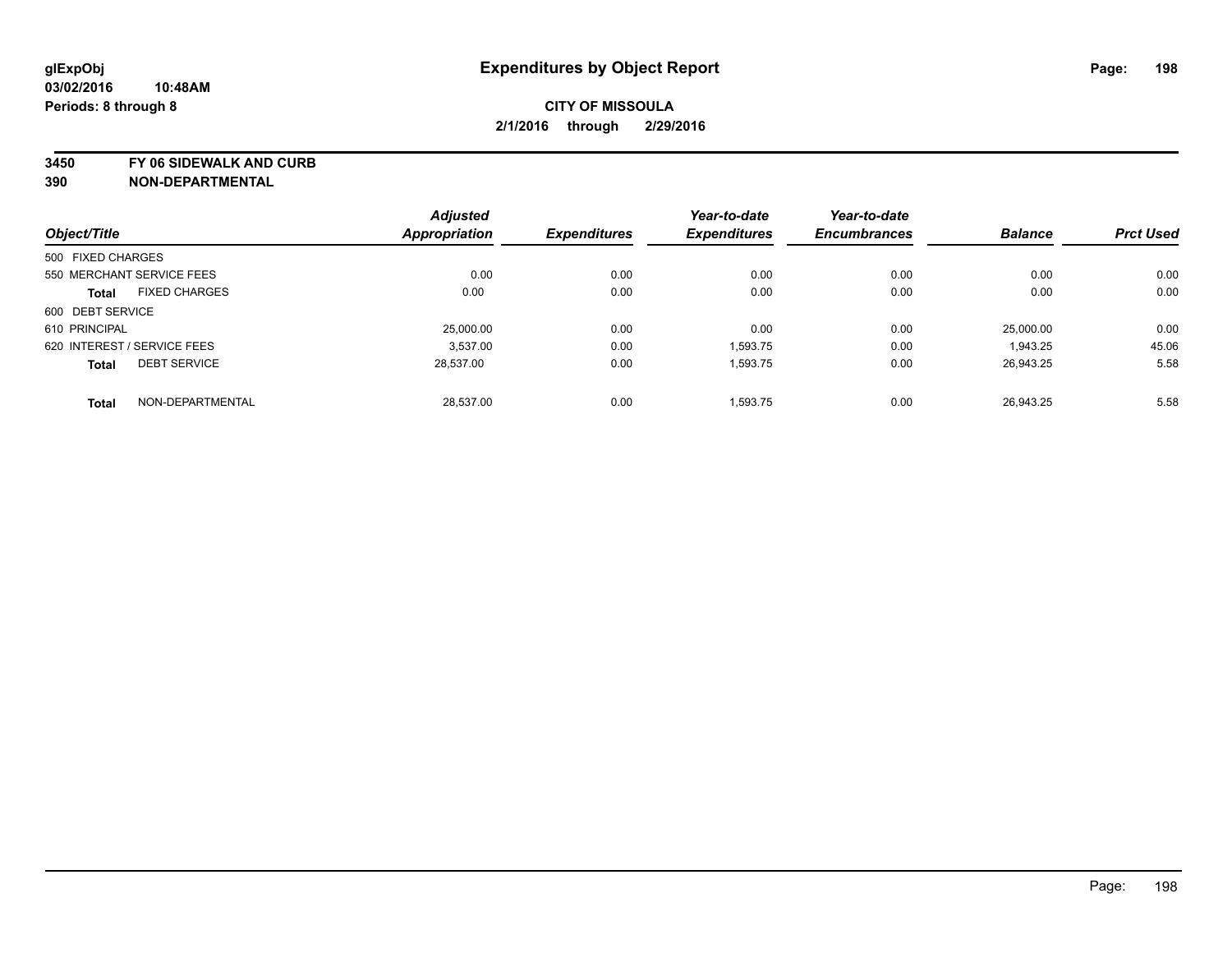### **3450 FY 06 SIDEWALK AND CURB**

| Object/Title                            | <b>Adjusted</b><br><b>Appropriation</b> | <b>Expenditures</b> | Year-to-date<br><b>Expenditures</b> | Year-to-date<br><b>Encumbrances</b> | <b>Balance</b> | <b>Prct Used</b> |
|-----------------------------------------|-----------------------------------------|---------------------|-------------------------------------|-------------------------------------|----------------|------------------|
| 500 FIXED CHARGES                       |                                         |                     |                                     |                                     |                |                  |
| 550 MERCHANT SERVICE FEES               | 0.00                                    | 0.00                | 0.00                                | 0.00                                | 0.00           | 0.00             |
| <b>FIXED CHARGES</b><br><b>Total</b>    | 0.00                                    | 0.00                | 0.00                                | 0.00                                | 0.00           | 0.00             |
| 600 DEBT SERVICE                        |                                         |                     |                                     |                                     |                |                  |
| 610 PRINCIPAL                           | 25,000.00                               | 0.00                | 0.00                                | 0.00                                | 25,000.00      | 0.00             |
| 620 INTEREST / SERVICE FEES             | 3.537.00                                | 0.00                | 1,593.75                            | 0.00                                | 1.943.25       | 45.06            |
| <b>DEBT SERVICE</b><br><b>Total</b>     | 28.537.00                               | 0.00                | 1,593.75                            | 0.00                                | 26.943.25      | 5.58             |
| FY 06 SIDEWALK AND CURB<br><b>Total</b> | 28.537.00                               | 0.00                | 1.593.75                            | 0.00                                | 26.943.25      | 5.58             |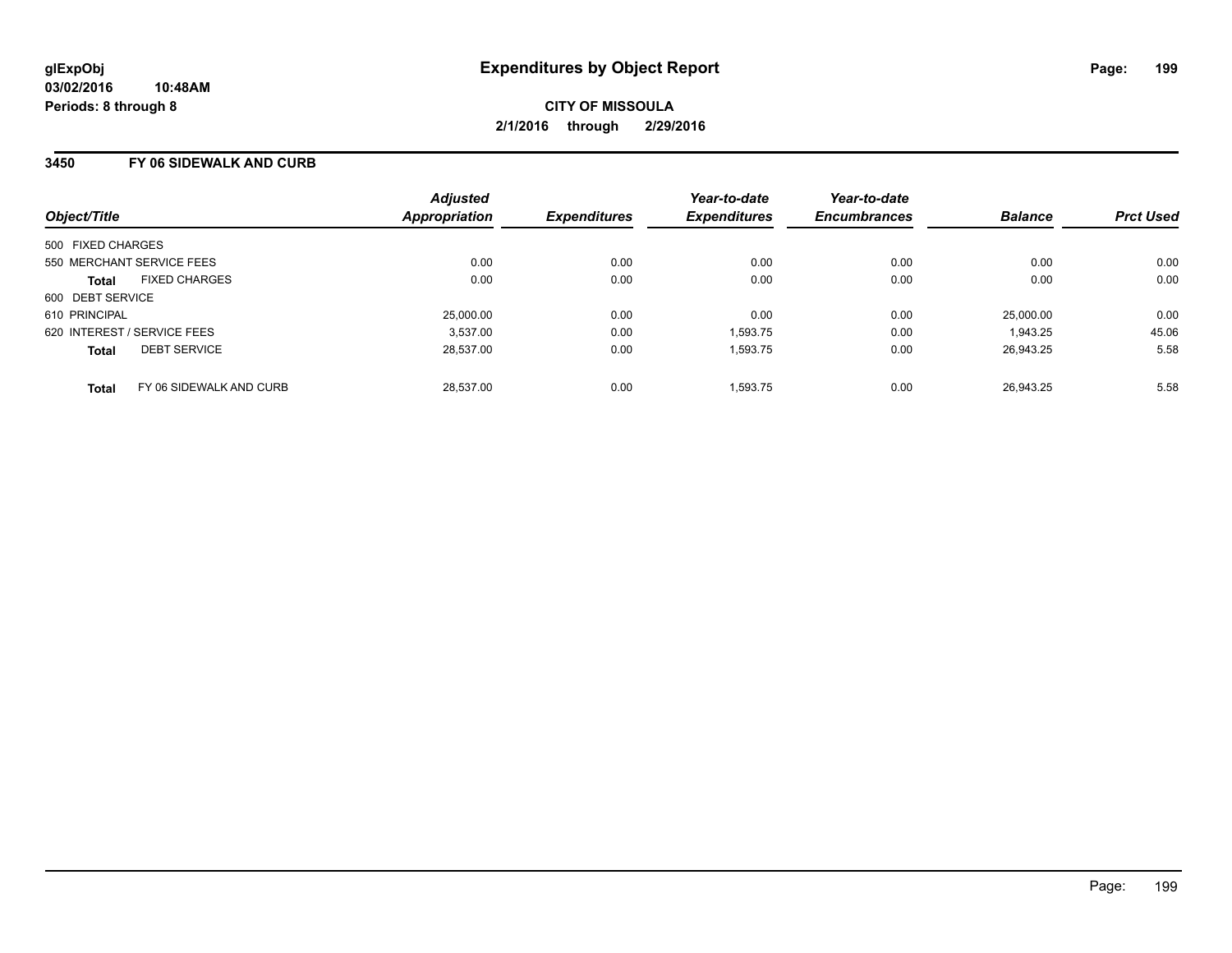#### **3460 FY07 SIDEWALK AND CURB DEBT**

|                             |                      | <b>Adjusted</b> |                     | Year-to-date        | Year-to-date        |                |                  |
|-----------------------------|----------------------|-----------------|---------------------|---------------------|---------------------|----------------|------------------|
| Object/Title                |                      | Appropriation   | <b>Expenditures</b> | <b>Expenditures</b> | <b>Encumbrances</b> | <b>Balance</b> | <b>Prct Used</b> |
| 500 FIXED CHARGES           |                      |                 |                     |                     |                     |                |                  |
| 550 MERCHANT SERVICE FEES   |                      | 0.00            | 0.00                | 0.00                | 0.00                | 0.00           | 0.00             |
| <b>Total</b>                | <b>FIXED CHARGES</b> | 0.00            | 0.00                | 0.00                | 0.00                | 0.00           | 0.00             |
| 600 DEBT SERVICE            |                      |                 |                     |                     |                     |                |                  |
| 610 PRINCIPAL               |                      | 45,000.00       | 0.00                | 0.00                | 0.00                | 45,000.00      | 0.00             |
| 620 INTEREST / SERVICE FEES |                      | 13.810.00       | 0.00                | 7.080.00            | 0.00                | 6,730.00       | 51.27            |
| <b>Total</b>                | <b>DEBT SERVICE</b>  | 58.810.00       | 0.00                | 7.080.00            | 0.00                | 51,730.00      | 12.04            |
| <b>Total</b>                | NON-DEPARTMENTAL     | 58.810.00       | 0.00                | 7.080.00            | 0.00                | 51.730.00      | 12.04            |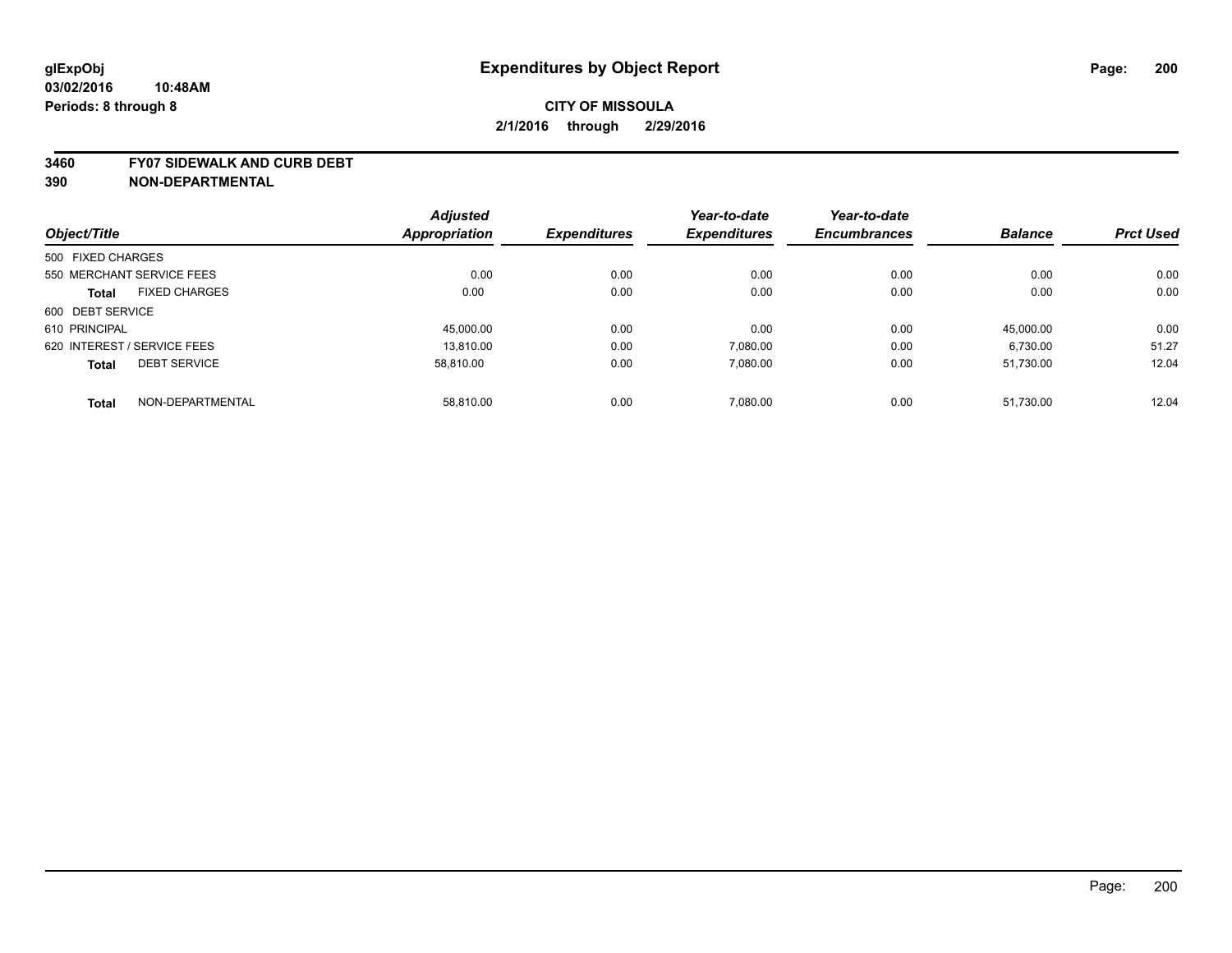### **3460 FY07 SIDEWALK AND CURB DEBT**

| Object/Title                                       | <b>Adjusted</b><br><b>Appropriation</b> | <b>Expenditures</b> | Year-to-date<br><b>Expenditures</b> | Year-to-date<br><b>Encumbrances</b> | <b>Balance</b> | <b>Prct Used</b> |
|----------------------------------------------------|-----------------------------------------|---------------------|-------------------------------------|-------------------------------------|----------------|------------------|
| 500 FIXED CHARGES                                  |                                         |                     |                                     |                                     |                |                  |
| 550 MERCHANT SERVICE FEES                          | 0.00                                    | 0.00                | 0.00                                | 0.00                                | 0.00           | 0.00             |
| <b>FIXED CHARGES</b><br><b>Total</b>               | 0.00                                    | 0.00                | 0.00                                | 0.00                                | 0.00           | 0.00             |
| 600 DEBT SERVICE                                   |                                         |                     |                                     |                                     |                |                  |
| 610 PRINCIPAL                                      | 45.000.00                               | 0.00                | 0.00                                | 0.00                                | 45.000.00      | 0.00             |
| 620 INTEREST / SERVICE FEES                        | 13.810.00                               | 0.00                | 7,080.00                            | 0.00                                | 6.730.00       | 51.27            |
| <b>DEBT SERVICE</b><br><b>Total</b>                | 58.810.00                               | 0.00                | 7.080.00                            | 0.00                                | 51.730.00      | 12.04            |
| <b>FY07 SIDEWALK AND CURB DEBT</b><br><b>Total</b> | 58.810.00                               | 0.00                | 7.080.00                            | 0.00                                | 51.730.00      | 12.04            |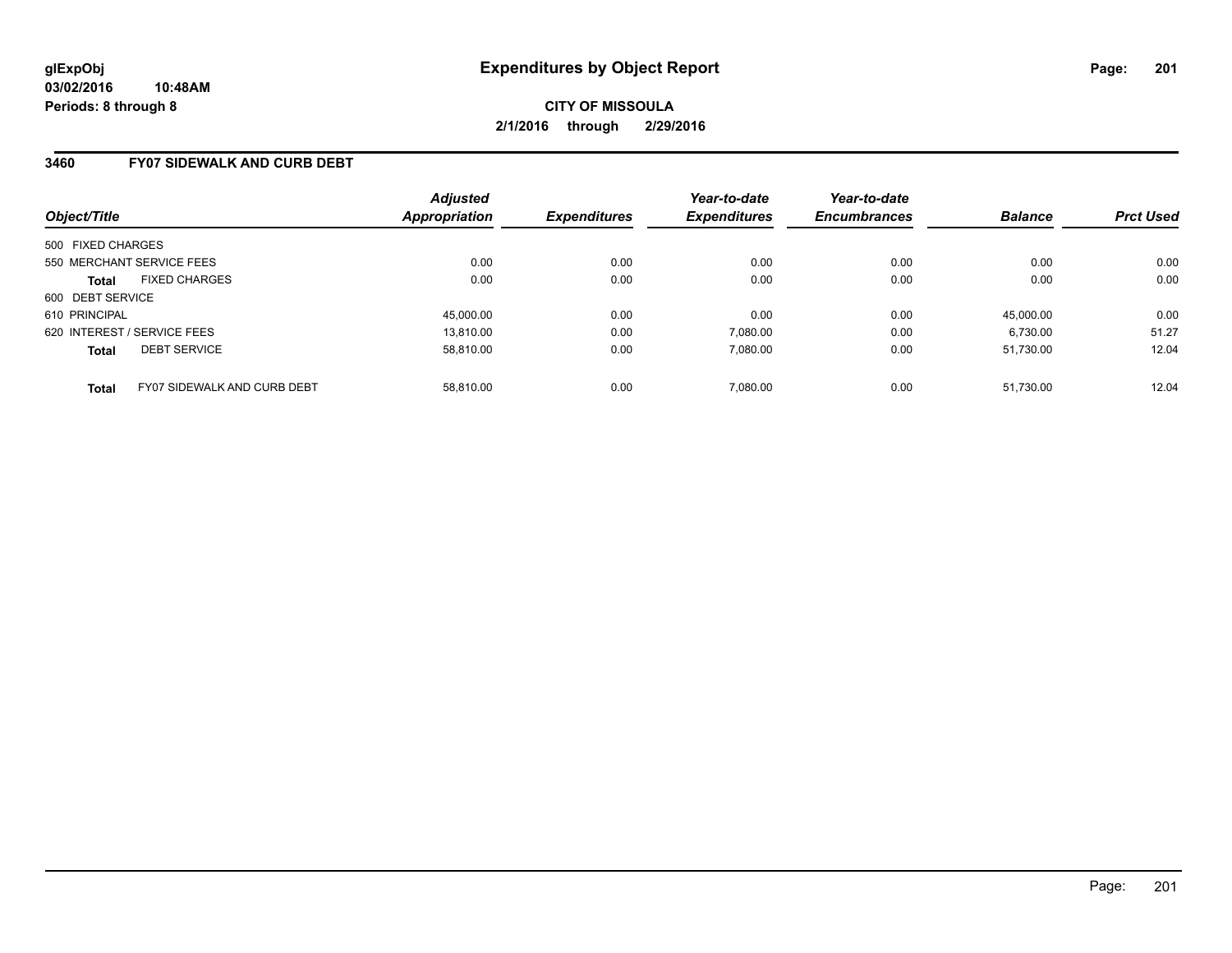#### **3461 SERIES 2008A SIDEWALK AND CURB**

#### **280 PUBLIC WORKS OPERATIONS**

| Object/Title                            | <b>Adjusted</b><br><b>Appropriation</b> | <b>Expenditures</b> | Year-to-date<br><b>Expenditures</b> | Year-to-date<br><b>Encumbrances</b> | <b>Balance</b> | <b>Prct Used</b> |
|-----------------------------------------|-----------------------------------------|---------------------|-------------------------------------|-------------------------------------|----------------|------------------|
| 500 FIXED CHARGES                       |                                         |                     |                                     |                                     |                |                  |
| 550 MERCHANT SERVICE FEES               | 0.00                                    | 0.00                | 0.00                                | 0.00                                | 0.00           | 0.00             |
| <b>FIXED CHARGES</b><br><b>Total</b>    | 0.00                                    | 0.00                | 0.00                                | 0.00                                | 0.00           | 0.00             |
| 800 OTHER OBJECTS                       |                                         |                     |                                     |                                     |                |                  |
| 820 TRANSFERS TO OTHER FUNDS            | 0.00                                    | 0.00                | 0.00                                | 0.00                                | 0.00           | 0.00             |
| OTHER OBJECTS<br><b>Total</b>           | 0.00                                    | 0.00                | 0.00                                | 0.00                                | 0.00           | 0.00             |
| PUBLIC WORKS OPERATIONS<br><b>Total</b> | 0.00                                    | 0.00                | 0.00                                | 0.00                                | 0.00           | 0.00             |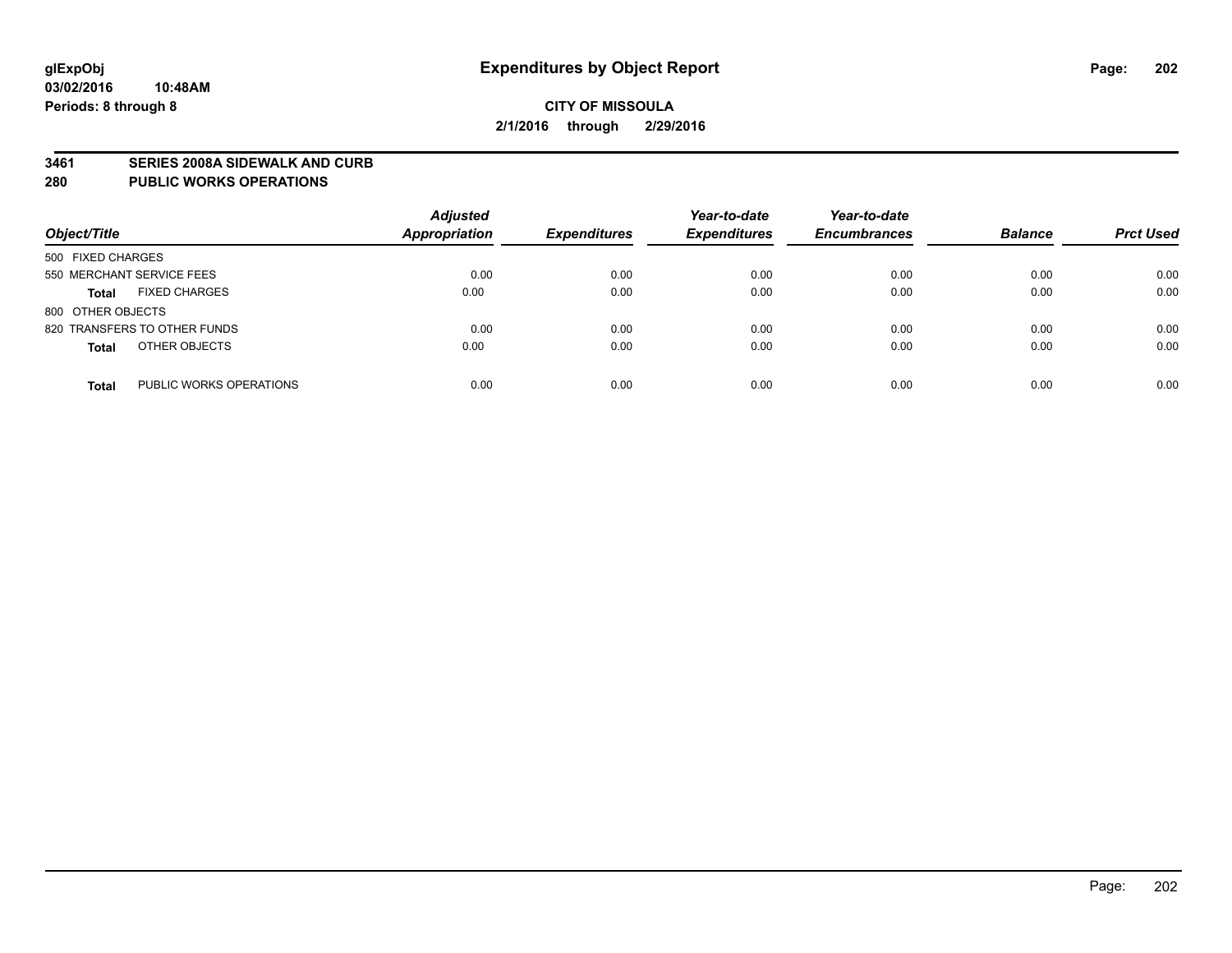## **CITY OF MISSOULA 2/1/2016 through 2/29/2016**

#### **3461 SERIES 2008A SIDEWALK AND CURB**

|                                      | <b>Adjusted</b>      |                     | Year-to-date        | Year-to-date        |                |                  |
|--------------------------------------|----------------------|---------------------|---------------------|---------------------|----------------|------------------|
| Object/Title                         | <b>Appropriation</b> | <b>Expenditures</b> | <b>Expenditures</b> | <b>Encumbrances</b> | <b>Balance</b> | <b>Prct Used</b> |
| 500 FIXED CHARGES                    |                      |                     |                     |                     |                |                  |
| 550 MERCHANT SERVICE FEES            | 0.00                 | 0.00                | 0.00                | 0.00                | 0.00           | 0.00             |
| <b>FIXED CHARGES</b><br><b>Total</b> | 0.00                 | 0.00                | 0.00                | 0.00                | 0.00           | 0.00             |
| 600 DEBT SERVICE                     |                      |                     |                     |                     |                |                  |
| 610 PRINCIPAL                        | 50,000.00            | 0.00                | 0.00                | 0.00                | 50,000.00      | 0.00             |
| 620 INTEREST / SERVICE FEES          | 10.213.00            | 0.00                | 4.931.25            | 0.00                | 5.281.75       | 48.28            |
| <b>DEBT SERVICE</b><br><b>Total</b>  | 60,213.00            | 0.00                | 4,931.25            | 0.00                | 55,281.75      | 8.19             |
| 800 OTHER OBJECTS                    |                      |                     |                     |                     |                |                  |
| 820 TRANSFERS TO OTHER FUNDS         | 0.00                 | 0.00                | 0.00                | 0.00                | 0.00           | 0.00             |
| OTHER OBJECTS<br><b>Total</b>        | 0.00                 | 0.00                | 0.00                | 0.00                | 0.00           | 0.00             |
|                                      |                      |                     |                     |                     |                |                  |
| NON-DEPARTMENTAL<br><b>Total</b>     | 60,213.00            | 0.00                | 4,931.25            | 0.00                | 55,281.75      | 8.19             |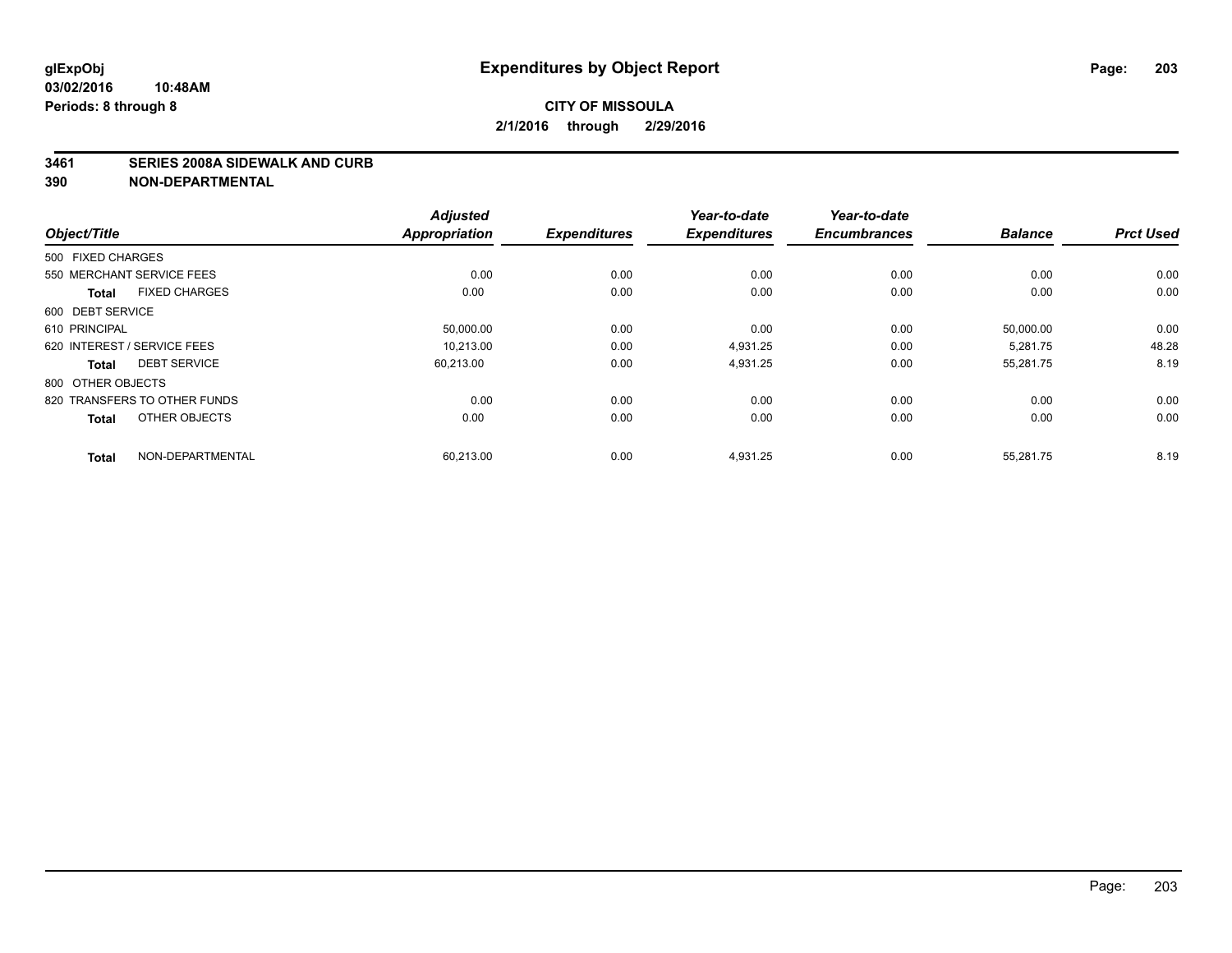### **3461 SERIES 2008A SIDEWALK AND CURB**

| Object/Title      |                                | <b>Adjusted</b><br><b>Appropriation</b> | <b>Expenditures</b> | Year-to-date<br><b>Expenditures</b> | Year-to-date<br><b>Encumbrances</b> | <b>Balance</b> | <b>Prct Used</b> |
|-------------------|--------------------------------|-----------------------------------------|---------------------|-------------------------------------|-------------------------------------|----------------|------------------|
|                   |                                |                                         |                     |                                     |                                     |                |                  |
| 500 FIXED CHARGES |                                |                                         |                     |                                     |                                     |                |                  |
|                   | 550 MERCHANT SERVICE FEES      | 0.00                                    | 0.00                | 0.00                                | 0.00                                | 0.00           | 0.00             |
| <b>Total</b>      | <b>FIXED CHARGES</b>           | 0.00                                    | 0.00                | 0.00                                | 0.00                                | 0.00           | 0.00             |
| 600 DEBT SERVICE  |                                |                                         |                     |                                     |                                     |                |                  |
| 610 PRINCIPAL     |                                | 50,000.00                               | 0.00                | 0.00                                | 0.00                                | 50,000.00      | 0.00             |
|                   | 620 INTEREST / SERVICE FEES    | 10.213.00                               | 0.00                | 4,931.25                            | 0.00                                | 5,281.75       | 48.28            |
| <b>Total</b>      | <b>DEBT SERVICE</b>            | 60,213.00                               | 0.00                | 4,931.25                            | 0.00                                | 55,281.75      | 8.19             |
| 800 OTHER OBJECTS |                                |                                         |                     |                                     |                                     |                |                  |
|                   | 820 TRANSFERS TO OTHER FUNDS   | 0.00                                    | 0.00                | 0.00                                | 0.00                                | 0.00           | 0.00             |
| Total             | OTHER OBJECTS                  | 0.00                                    | 0.00                | 0.00                                | 0.00                                | 0.00           | 0.00             |
| <b>Total</b>      | SERIES 2008A SIDEWALK AND CURB | 60.213.00                               | 0.00                | 4,931.25                            | 0.00                                | 55,281.75      | 8.19             |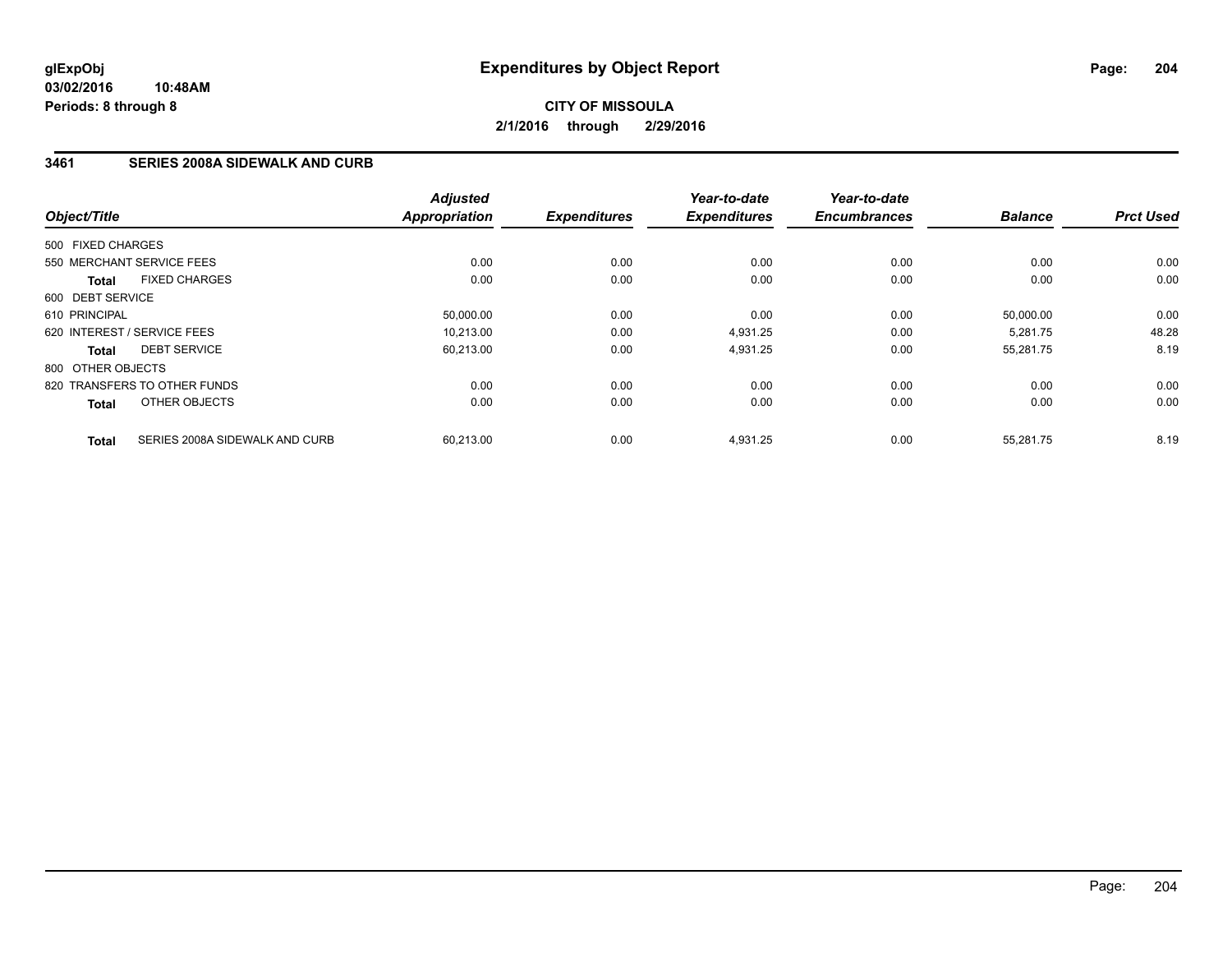#### **3462 SERIES 2009 SIDEWALK AND CURB**

|                                      | <b>Adjusted</b>      |                     | Year-to-date        | Year-to-date        |                |                  |
|--------------------------------------|----------------------|---------------------|---------------------|---------------------|----------------|------------------|
| Object/Title                         | <b>Appropriation</b> | <b>Expenditures</b> | <b>Expenditures</b> | <b>Encumbrances</b> | <b>Balance</b> | <b>Prct Used</b> |
| 500 FIXED CHARGES                    |                      |                     |                     |                     |                |                  |
| 550 MERCHANT SERVICE FEES            | 0.00                 | 0.00                | 0.00                | 0.00                | 0.00           | 0.00             |
| <b>FIXED CHARGES</b><br><b>Total</b> | 0.00                 | 0.00                | 0.00                | 0.00                | 0.00           | 0.00             |
| 600 DEBT SERVICE                     |                      |                     |                     |                     |                |                  |
| 610 PRINCIPAL                        | 50,000.00            | 0.00                | 0.00                | 0.00                | 50,000.00      | 0.00             |
| 620 INTEREST / SERVICE FEES          | 15.342.00            | 0.00                | 7.796.25            | 0.00                | 7.545.75       | 50.82            |
| <b>DEBT SERVICE</b><br><b>Total</b>  | 65,342.00            | 0.00                | 7,796.25            | 0.00                | 57,545.75      | 11.93            |
| 800 OTHER OBJECTS                    |                      |                     |                     |                     |                |                  |
| 820 TRANSFERS TO OTHER FUNDS         | 0.00                 | 0.00                | 0.00                | 0.00                | 0.00           | 0.00             |
| OTHER OBJECTS<br><b>Total</b>        | 0.00                 | 0.00                | 0.00                | 0.00                | 0.00           | 0.00             |
|                                      |                      |                     |                     |                     |                |                  |
| NON-DEPARTMENTAL<br><b>Total</b>     | 65,342.00            | 0.00                | 7,796.25            | 0.00                | 57,545.75      | 11.93            |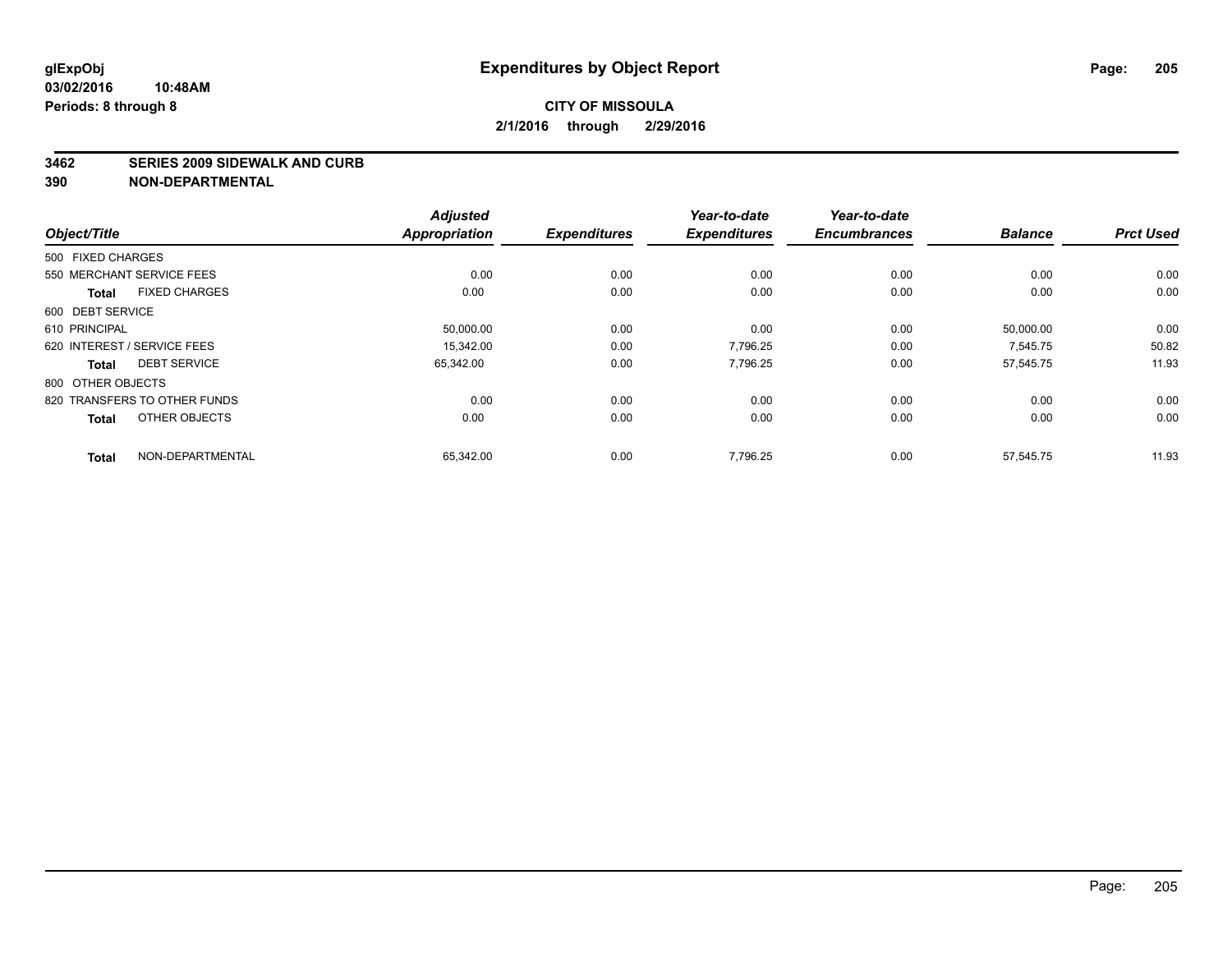### **3462 SERIES 2009 SIDEWALK AND CURB**

| Object/Title                                  | <b>Adjusted</b><br><b>Appropriation</b> | <b>Expenditures</b> | Year-to-date<br><b>Expenditures</b> | Year-to-date<br><b>Encumbrances</b> | <b>Balance</b> | <b>Prct Used</b> |
|-----------------------------------------------|-----------------------------------------|---------------------|-------------------------------------|-------------------------------------|----------------|------------------|
| 500 FIXED CHARGES                             |                                         |                     |                                     |                                     |                |                  |
| 550 MERCHANT SERVICE FEES                     | 0.00                                    | 0.00                | 0.00                                | 0.00                                | 0.00           | 0.00             |
| <b>FIXED CHARGES</b><br><b>Total</b>          | 0.00                                    | 0.00                | 0.00                                | 0.00                                | 0.00           | 0.00             |
| 600 DEBT SERVICE                              |                                         |                     |                                     |                                     |                |                  |
| 610 PRINCIPAL                                 | 50,000.00                               | 0.00                | 0.00                                | 0.00                                | 50.000.00      | 0.00             |
| 620 INTEREST / SERVICE FEES                   | 15,342.00                               | 0.00                | 7,796.25                            | 0.00                                | 7,545.75       | 50.82            |
| <b>DEBT SERVICE</b><br><b>Total</b>           | 65,342.00                               | 0.00                | 7,796.25                            | 0.00                                | 57,545.75      | 11.93            |
| 800 OTHER OBJECTS                             |                                         |                     |                                     |                                     |                |                  |
| 820 TRANSFERS TO OTHER FUNDS                  | 0.00                                    | 0.00                | 0.00                                | 0.00                                | 0.00           | 0.00             |
| <b>OTHER OBJECTS</b><br><b>Total</b>          | 0.00                                    | 0.00                | 0.00                                | 0.00                                | 0.00           | 0.00             |
| SERIES 2009 SIDEWALK AND CURB<br><b>Total</b> | 65.342.00                               | 0.00                | 7.796.25                            | 0.00                                | 57.545.75      | 11.93            |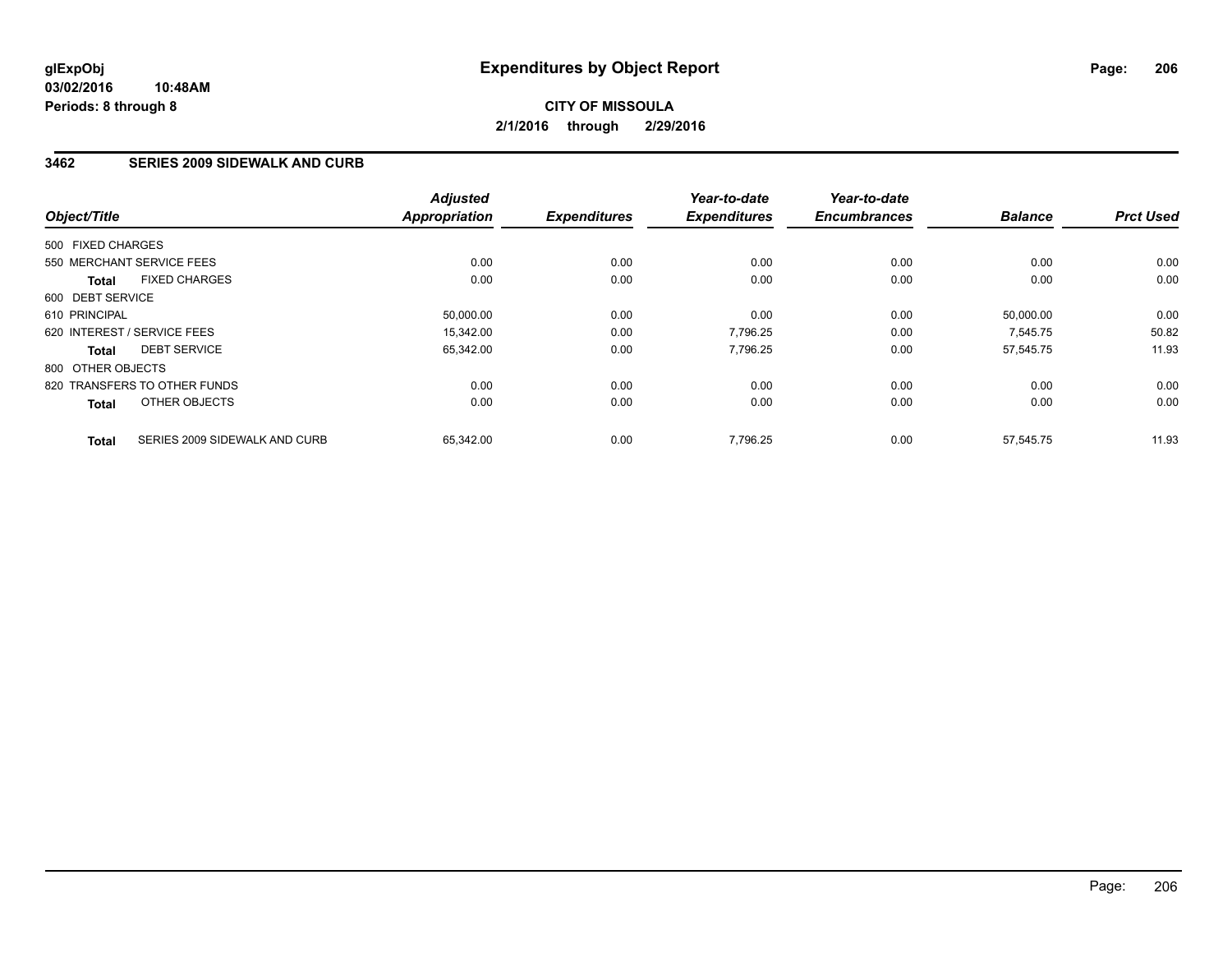#### **3463 SERIES 2010 SIDEWALK AND CURB**

|                                      | <b>Adjusted</b> |                     | Year-to-date        | Year-to-date        |                |                  |
|--------------------------------------|-----------------|---------------------|---------------------|---------------------|----------------|------------------|
| Object/Title                         | Appropriation   | <b>Expenditures</b> | <b>Expenditures</b> | <b>Encumbrances</b> | <b>Balance</b> | <b>Prct Used</b> |
| 500 FIXED CHARGES                    |                 |                     |                     |                     |                |                  |
| 550 MERCHANT SERVICE FEES            | 0.00            | 0.00                | 0.00                | 0.00                | 0.00           | 0.00             |
| <b>FIXED CHARGES</b><br><b>Total</b> | 0.00            | 0.00                | 0.00                | 0.00                | 0.00           | 0.00             |
| 600 DEBT SERVICE                     |                 |                     |                     |                     |                |                  |
| 610 PRINCIPAL                        | 75.000.00       | 0.00                | 0.00                | 0.00                | 75.000.00      | 0.00             |
| 620 INTEREST / SERVICE FEES          | 25.413.00       | 0.00                | 12,881.25           | 0.00                | 12.531.75      | 50.69            |
| <b>DEBT SERVICE</b><br><b>Total</b>  | 100.413.00      | 0.00                | 12,881.25           | 0.00                | 87,531.75      | 12.83            |
| NON-DEPARTMENTAL<br><b>Total</b>     | 100.413.00      | 0.00                | 12.881.25           | 0.00                | 87.531.75      | 12.83            |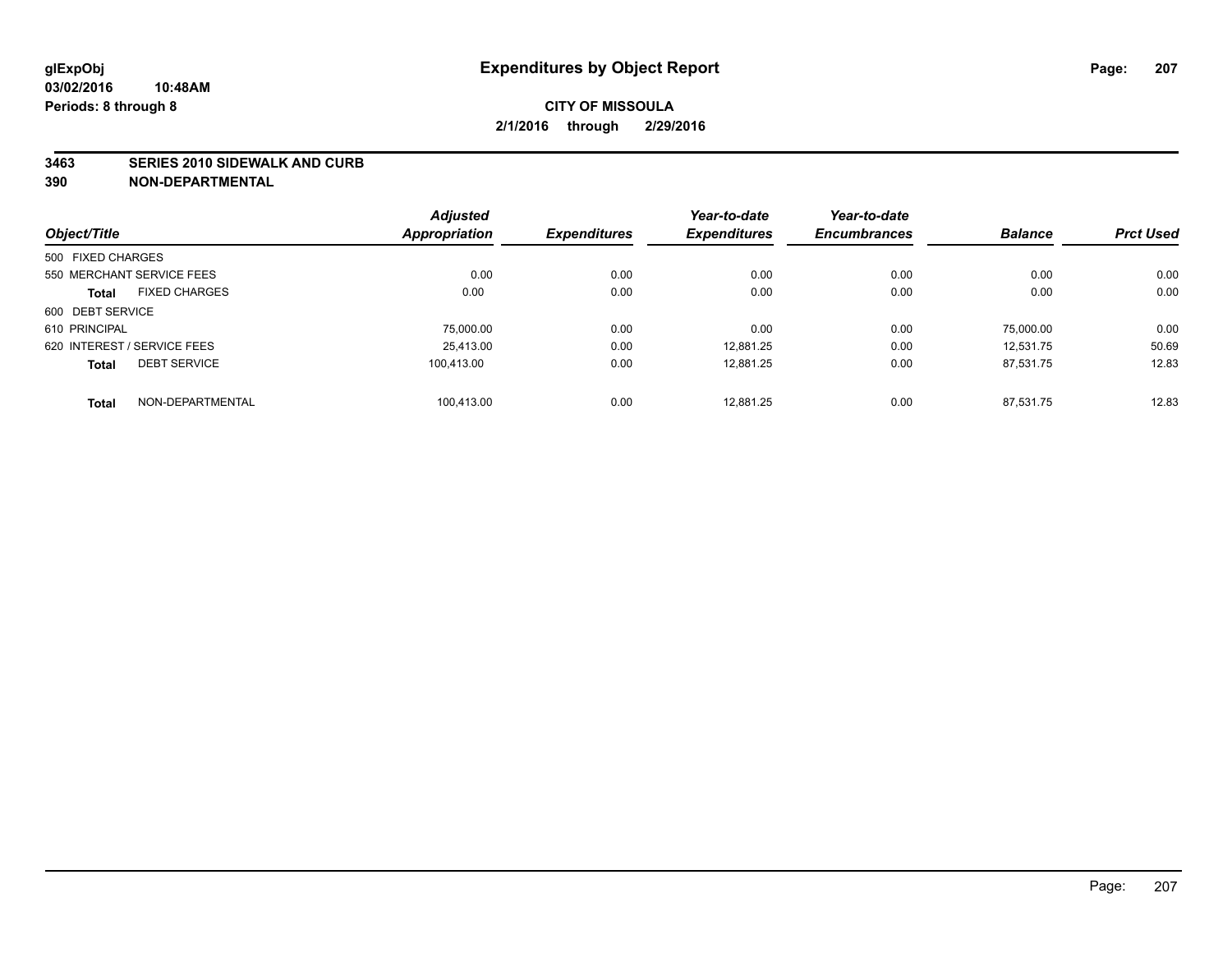### **3463 SERIES 2010 SIDEWALK AND CURB**

| Object/Title                |                               | <b>Adjusted</b><br>Appropriation | <b>Expenditures</b> | Year-to-date<br><b>Expenditures</b> | Year-to-date<br><b>Encumbrances</b> | <b>Balance</b> | <b>Prct Used</b> |
|-----------------------------|-------------------------------|----------------------------------|---------------------|-------------------------------------|-------------------------------------|----------------|------------------|
| 500 FIXED CHARGES           |                               |                                  |                     |                                     |                                     |                |                  |
| 550 MERCHANT SERVICE FEES   |                               | 0.00                             | 0.00                | 0.00                                | 0.00                                | 0.00           | 0.00             |
| <b>Total</b>                | <b>FIXED CHARGES</b>          | 0.00                             | 0.00                | 0.00                                | 0.00                                | 0.00           | 0.00             |
| 600 DEBT SERVICE            |                               |                                  |                     |                                     |                                     |                |                  |
| 610 PRINCIPAL               |                               | 75,000.00                        | 0.00                | 0.00                                | 0.00                                | 75.000.00      | 0.00             |
| 620 INTEREST / SERVICE FEES |                               | 25,413.00                        | 0.00                | 12.881.25                           | 0.00                                | 12.531.75      | 50.69            |
| <b>Total</b>                | <b>DEBT SERVICE</b>           | 100.413.00                       | 0.00                | 12.881.25                           | 0.00                                | 87.531.75      | 12.83            |
| <b>Total</b>                | SERIES 2010 SIDEWALK AND CURB | 100.413.00                       | 0.00                | 12.881.25                           | 0.00                                | 87.531.75      | 12.83            |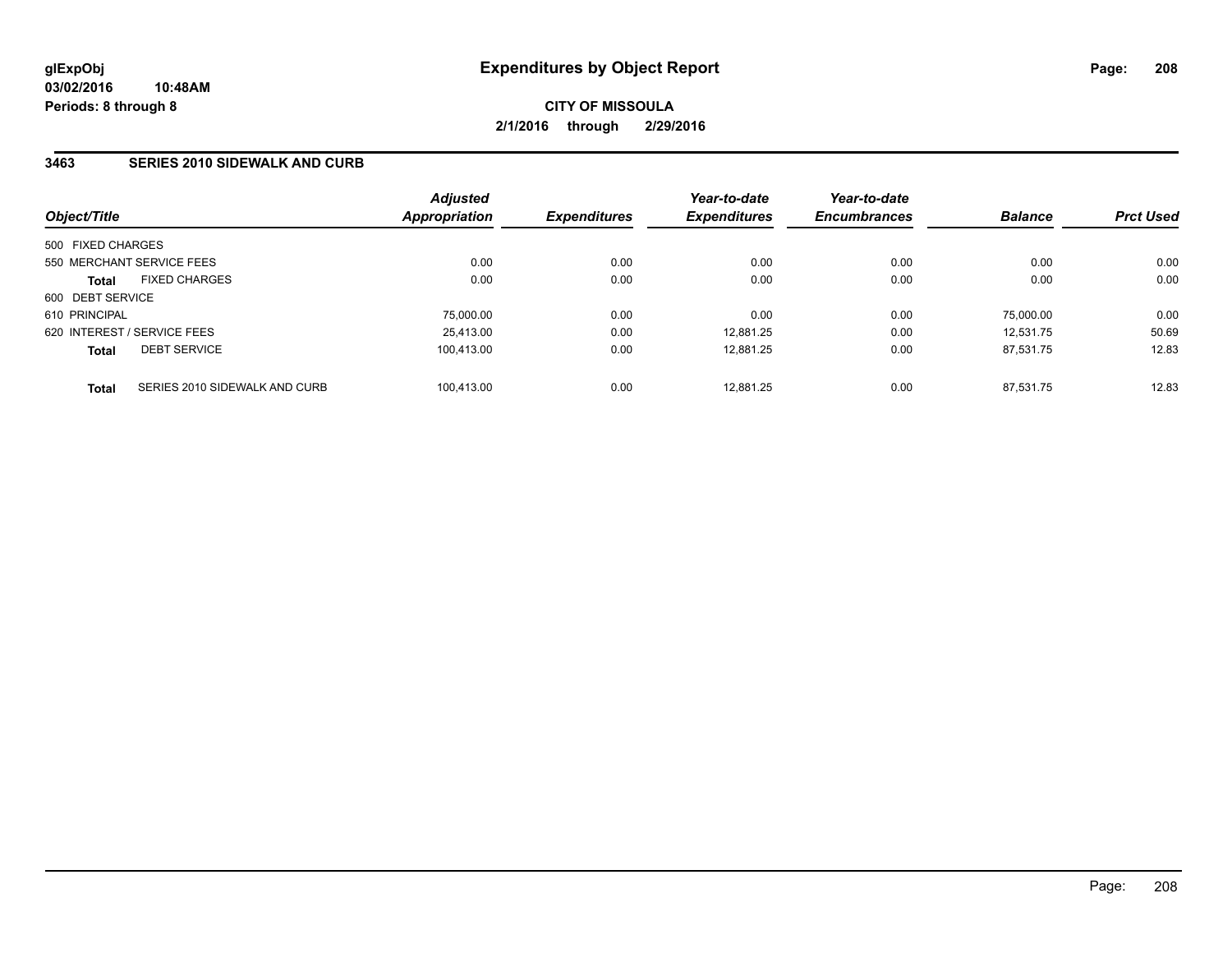**3464 FY12 S/C DEBT SERVICE**

|                             |                           | <b>Adjusted</b>      |                     | Year-to-date        | Year-to-date        |                |                  |
|-----------------------------|---------------------------|----------------------|---------------------|---------------------|---------------------|----------------|------------------|
| Object/Title                |                           | <b>Appropriation</b> | <b>Expenditures</b> | <b>Expenditures</b> | <b>Encumbrances</b> | <b>Balance</b> | <b>Prct Used</b> |
| 500 FIXED CHARGES           |                           |                      |                     |                     |                     |                |                  |
|                             | 550 MERCHANT SERVICE FEES | 0.00                 | 0.00                | 0.00                | 0.00                | 0.00           | 0.00             |
| <b>Total</b>                | <b>FIXED CHARGES</b>      | 0.00                 | 0.00                | 0.00                | 0.00                | 0.00           | 0.00             |
| 600 DEBT SERVICE            |                           |                      |                     |                     |                     |                |                  |
| 610 PRINCIPAL               |                           | 50.000.00            | 0.00                | 0.00                | 0.00                | 50.000.00      | 0.00             |
| 620 INTEREST / SERVICE FEES |                           | 21,785.00            | 0.00                | 11.067.50           | 0.00                | 10.717.50      | 50.80            |
| <b>Total</b>                | <b>DEBT SERVICE</b>       | 71.785.00            | 0.00                | 11.067.50           | 0.00                | 60.717.50      | 15.42            |
| <b>Total</b>                | NON-DEPARTMENTAL          | 71,785.00            | 0.00                | 11.067.50           | 0.00                | 60.717.50      | 15.42            |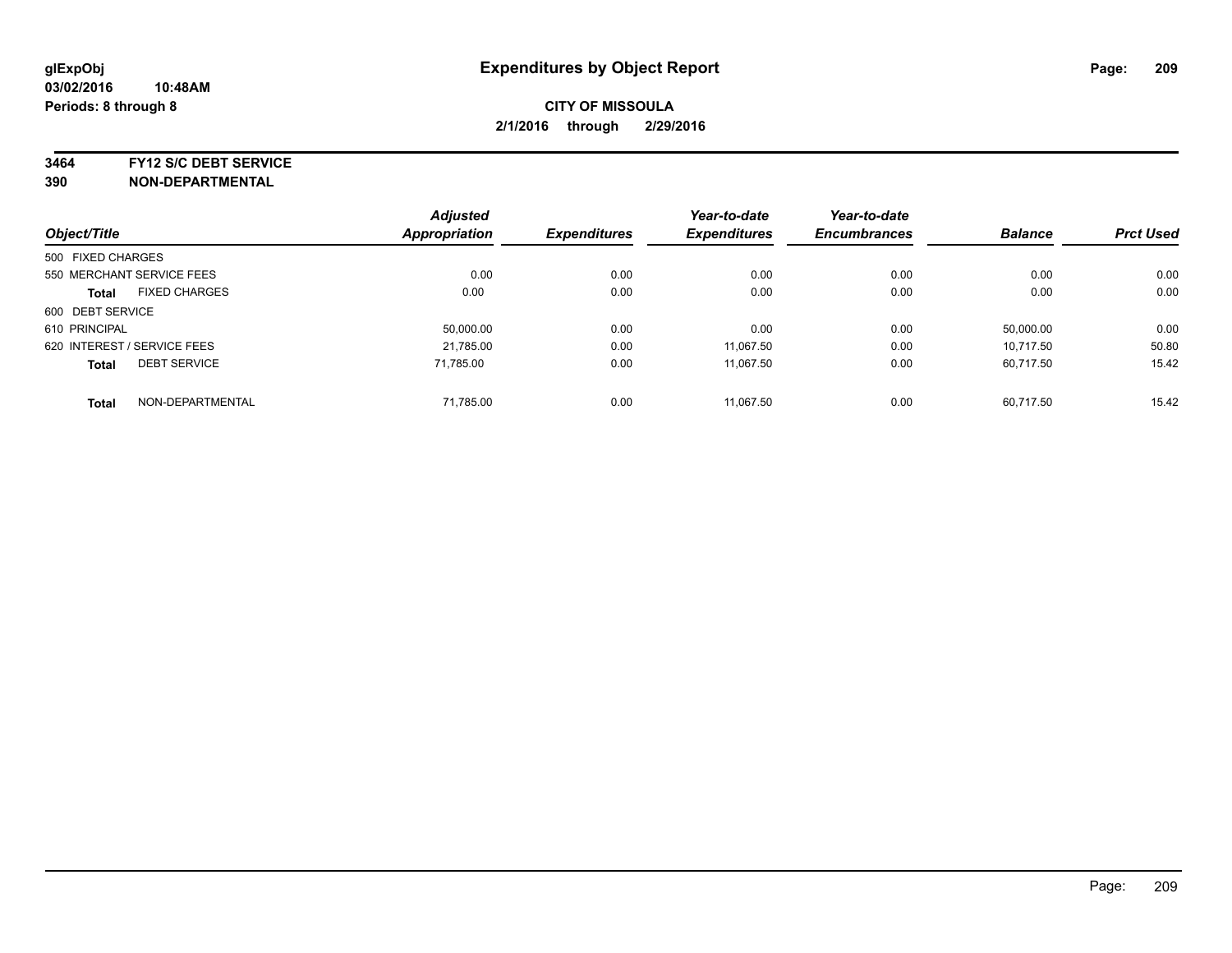### **3464 FY12 S/C DEBT SERVICE**

| Object/Title      |                             | <b>Adjusted</b><br><b>Appropriation</b> | <b>Expenditures</b> | Year-to-date<br><b>Expenditures</b> | Year-to-date<br><b>Encumbrances</b> | <b>Balance</b> | <b>Prct Used</b> |
|-------------------|-----------------------------|-----------------------------------------|---------------------|-------------------------------------|-------------------------------------|----------------|------------------|
|                   |                             |                                         |                     |                                     |                                     |                |                  |
| 500 FIXED CHARGES |                             |                                         |                     |                                     |                                     |                |                  |
|                   | 550 MERCHANT SERVICE FEES   | 0.00                                    | 0.00                | 0.00                                | 0.00                                | 0.00           | 0.00             |
| <b>Total</b>      | <b>FIXED CHARGES</b>        | 0.00                                    | 0.00                | 0.00                                | 0.00                                | 0.00           | 0.00             |
| 600 DEBT SERVICE  |                             |                                         |                     |                                     |                                     |                |                  |
| 610 PRINCIPAL     |                             | 50,000.00                               | 0.00                | 0.00                                | 0.00                                | 50,000.00      | 0.00             |
|                   | 620 INTEREST / SERVICE FEES | 21,785.00                               | 0.00                | 11.067.50                           | 0.00                                | 10.717.50      | 50.80            |
| <b>Total</b>      | <b>DEBT SERVICE</b>         | 71,785.00                               | 0.00                | 11.067.50                           | 0.00                                | 60.717.50      | 15.42            |
| <b>Total</b>      | FY12 S/C DEBT SERVICE       | 71,785.00                               | 0.00                | 11.067.50                           | 0.00                                | 60.717.50      | 15.42            |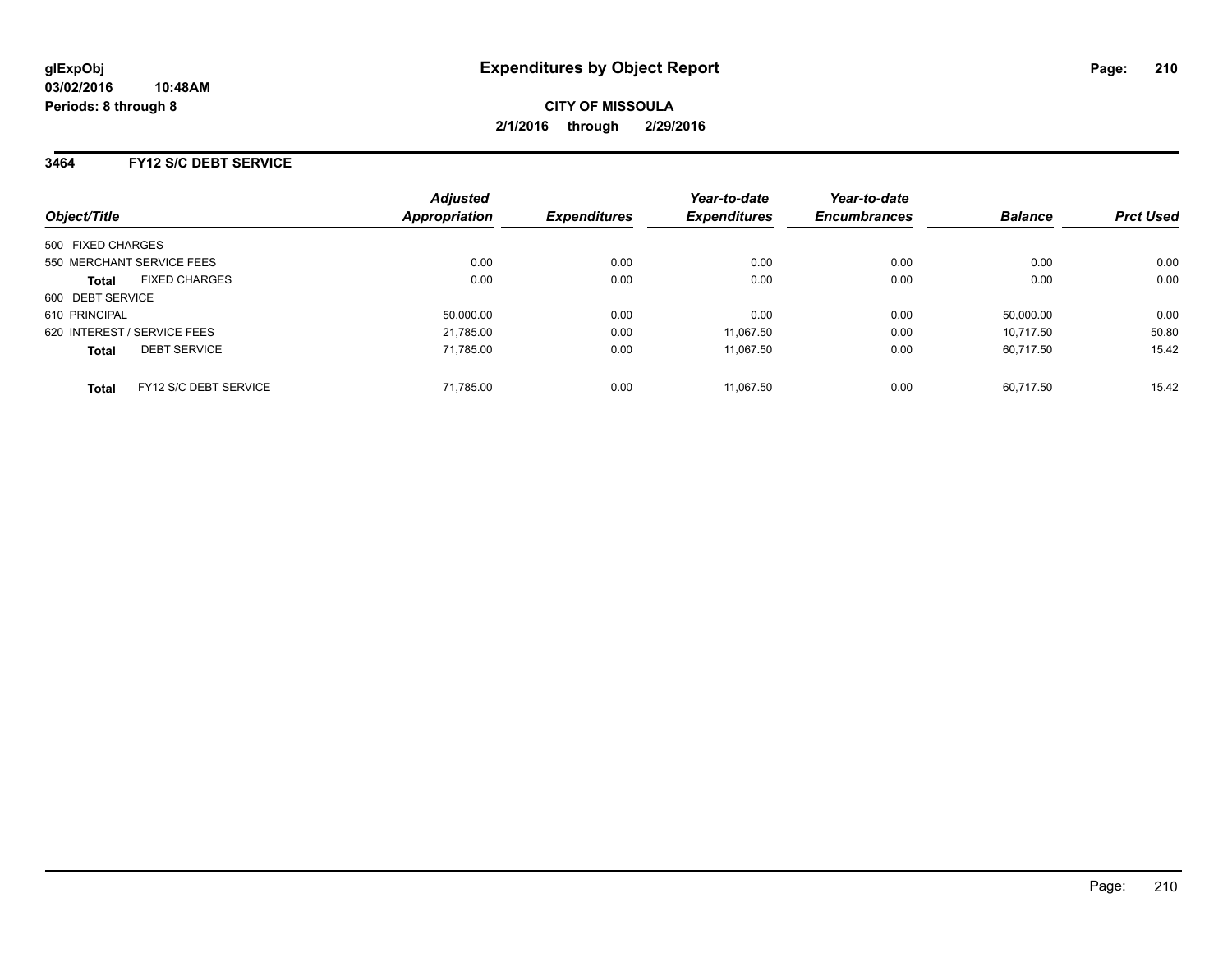## **CITY OF MISSOULA 2/1/2016 through 2/29/2016**

#### **3465 FY13 SIDEWALK/CURB DEBT SERVICE**

|                   |                             | <b>Adjusted</b> |                     | Year-to-date        | Year-to-date        |                |                  |
|-------------------|-----------------------------|-----------------|---------------------|---------------------|---------------------|----------------|------------------|
| Object/Title      |                             | Appropriation   | <b>Expenditures</b> | <b>Expenditures</b> | <b>Encumbrances</b> | <b>Balance</b> | <b>Prct Used</b> |
| 500 FIXED CHARGES |                             |                 |                     |                     |                     |                |                  |
|                   | 550 MERCHANT SERVICE FEES   | 0.00            | 0.00                | 0.00                | 0.00                | 0.00           | 0.00             |
| <b>Total</b>      | <b>FIXED CHARGES</b>        | 0.00            | 0.00                | 0.00                | 0.00                | 0.00           | 0.00             |
| 600 DEBT SERVICE  |                             |                 |                     |                     |                     |                |                  |
| 610 PRINCIPAL     |                             | 29.000.00       | 0.00                | 0.00                | 0.00                | 29.000.00      | 0.00             |
|                   | 620 INTEREST / SERVICE FEES | 11.021.00       | 0.00                | 5,556.17            | 0.00                | 5.464.83       | 50.41            |
| <b>Total</b>      | <b>DEBT SERVICE</b>         | 40.021.00       | 0.00                | 5,556.17            | 0.00                | 34,464.83      | 13.88            |
| <b>Total</b>      | NON-DEPARTMENTAL            | 40.021.00       | 0.00                | 5,556.17            | 0.00                | 34.464.83      | 13.88            |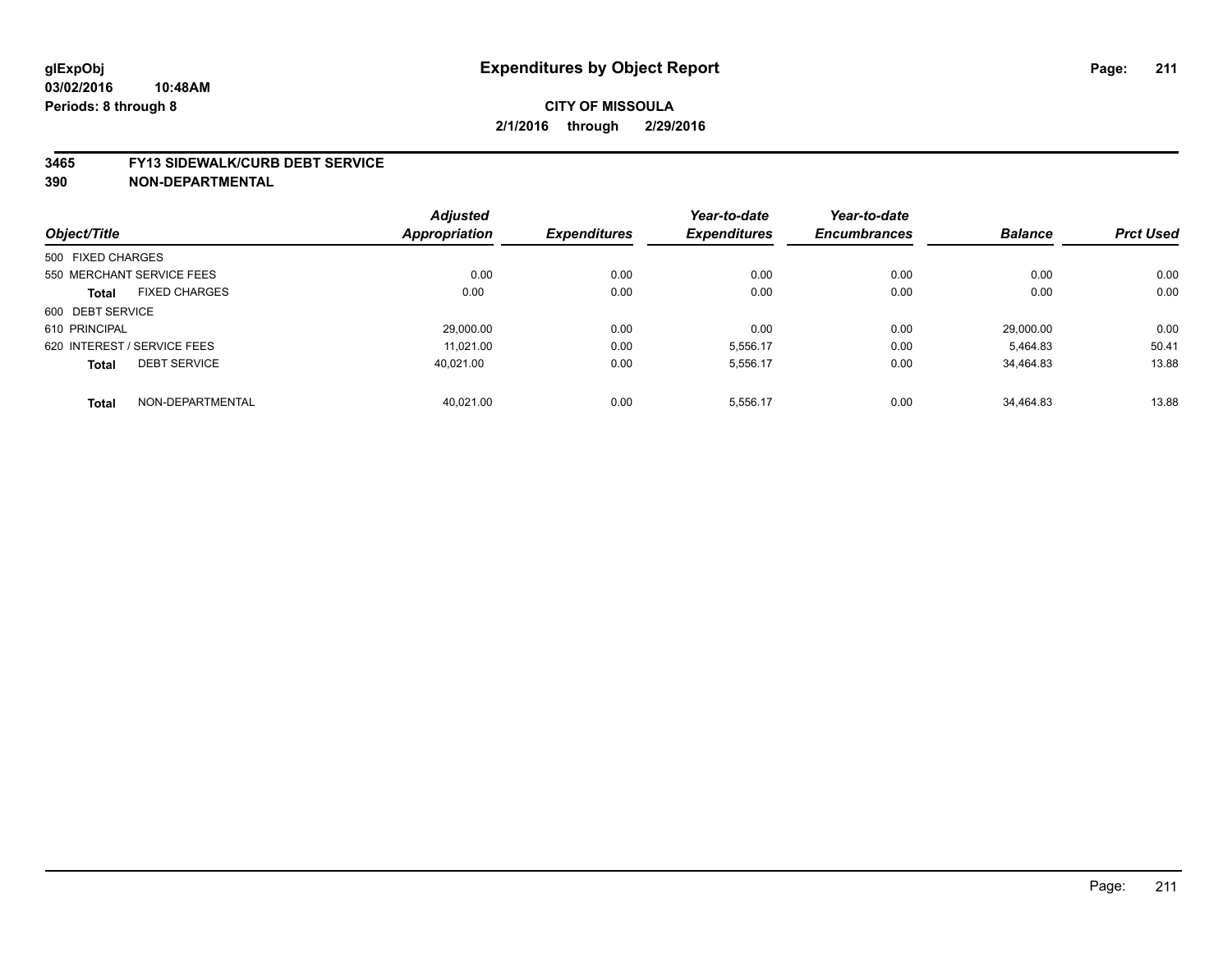### **3465 FY13 SIDEWALK/CURB DEBT SERVICE**

| Object/Title                                    | <b>Adjusted</b><br><b>Appropriation</b> | <b>Expenditures</b> | Year-to-date<br><b>Expenditures</b> | Year-to-date<br><b>Encumbrances</b> | <b>Balance</b> | <b>Prct Used</b> |
|-------------------------------------------------|-----------------------------------------|---------------------|-------------------------------------|-------------------------------------|----------------|------------------|
| 500 FIXED CHARGES                               |                                         |                     |                                     |                                     |                |                  |
| 550 MERCHANT SERVICE FEES                       | 0.00                                    | 0.00                | 0.00                                | 0.00                                | 0.00           | 0.00             |
| <b>FIXED CHARGES</b><br><b>Total</b>            | 0.00                                    | 0.00                | 0.00                                | 0.00                                | 0.00           | 0.00             |
| 600 DEBT SERVICE                                |                                         |                     |                                     |                                     |                |                  |
| 610 PRINCIPAL                                   | 29,000.00                               | 0.00                | 0.00                                | 0.00                                | 29.000.00      | 0.00             |
| 620 INTEREST / SERVICE FEES                     | 11.021.00                               | 0.00                | 5,556.17                            | 0.00                                | 5.464.83       | 50.41            |
| <b>DEBT SERVICE</b><br><b>Total</b>             | 40.021.00                               | 0.00                | 5.556.17                            | 0.00                                | 34.464.83      | 13.88            |
| FY13 SIDEWALK/CURB DEBT SERVICE<br><b>Total</b> | 40.021.00                               | 0.00                | 5.556.17                            | 0.00                                | 34.464.83      | 13.88            |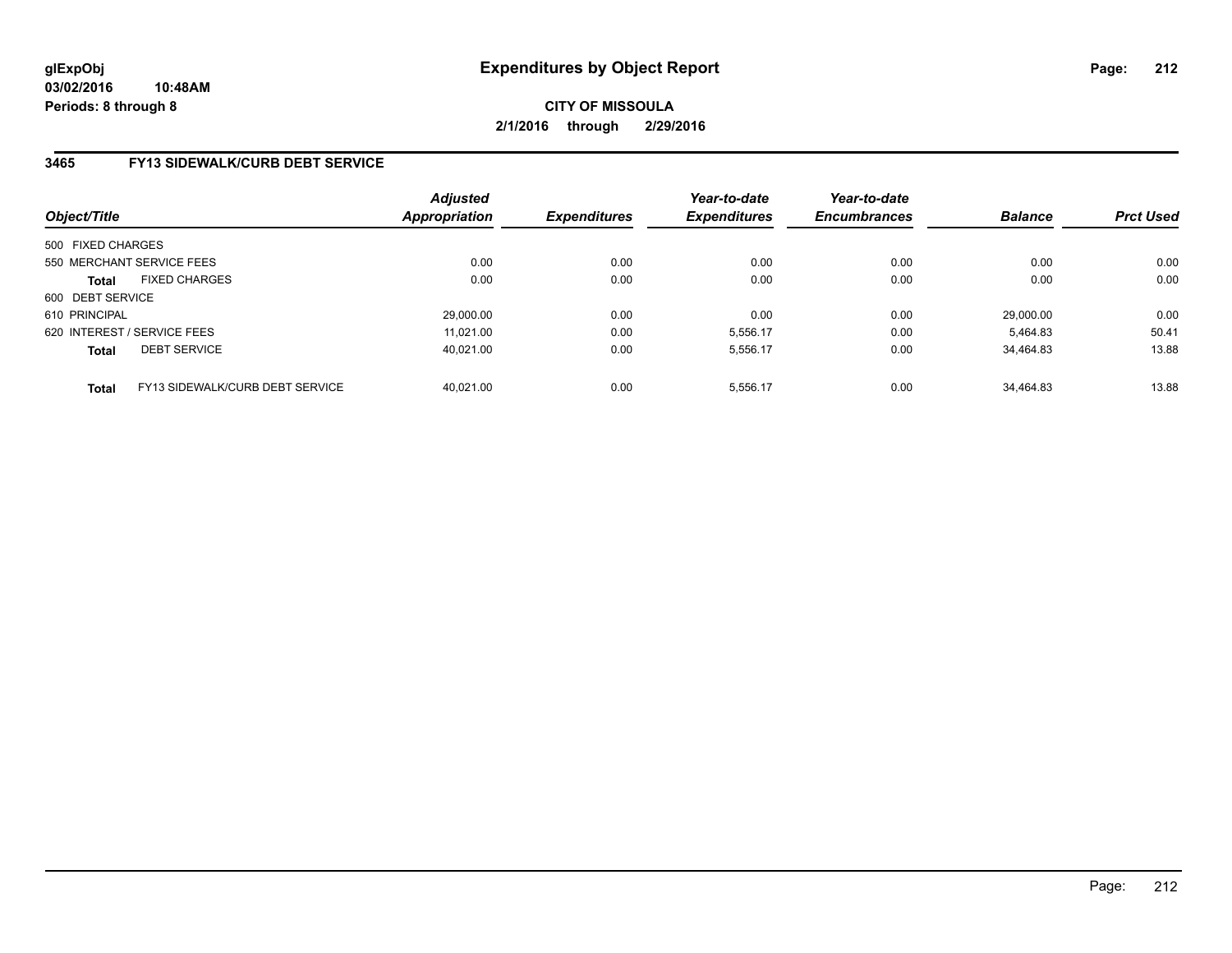## **CITY OF MISSOULA 2/1/2016 through 2/29/2016**

#### **3466 FY15 SIDEWALK/CURB DEBT SERVICE**

|                             |                           | <b>Adjusted</b>      |                     | Year-to-date        | Year-to-date        |                |                  |
|-----------------------------|---------------------------|----------------------|---------------------|---------------------|---------------------|----------------|------------------|
| Object/Title                |                           | <b>Appropriation</b> | <b>Expenditures</b> | <b>Expenditures</b> | <b>Encumbrances</b> | <b>Balance</b> | <b>Prct Used</b> |
| 300 PURCHASED SERVICES      |                           |                      |                     |                     |                     |                |                  |
| 350 PROFESSIONAL SERVICES   |                           | 0.00                 | 0.00                | 25.812.46           | 0.00                | $-25.812.46$   | 0.00             |
| <b>Total</b>                | <b>PURCHASED SERVICES</b> | 0.00                 | 0.00                | 25,812.46           | 0.00                | $-25.812.46$   | 0.00             |
| 500 FIXED CHARGES           |                           |                      |                     |                     |                     |                |                  |
| 550 MERCHANT SERVICE FEES   |                           | 0.00                 | 0.00                | 0.00                | 0.00                | 0.00           | 0.00             |
| <b>Total</b>                | <b>FIXED CHARGES</b>      | 0.00                 | 0.00                | 0.00                | 0.00                | 0.00           | 0.00             |
| 600 DEBT SERVICE            |                           |                      |                     |                     |                     |                |                  |
| 610 PRINCIPAL               |                           | 0.00                 | 0.00                | 0.00                | 0.00                | 0.00           | 0.00             |
| 620 INTEREST / SERVICE FEES |                           | 0.00                 | 0.00                | 8,683.15            | 0.00                | $-8,683.15$    | 0.00             |
| <b>Total</b>                | <b>DEBT SERVICE</b>       | 0.00                 | 0.00                | 8,683.15            | 0.00                | $-8,683.15$    | 0.00             |
| <b>Total</b>                | NON-DEPARTMENTAL          | 0.00                 | 0.00                | 34,495.61           | 0.00                | $-34,495.61$   | 0.00             |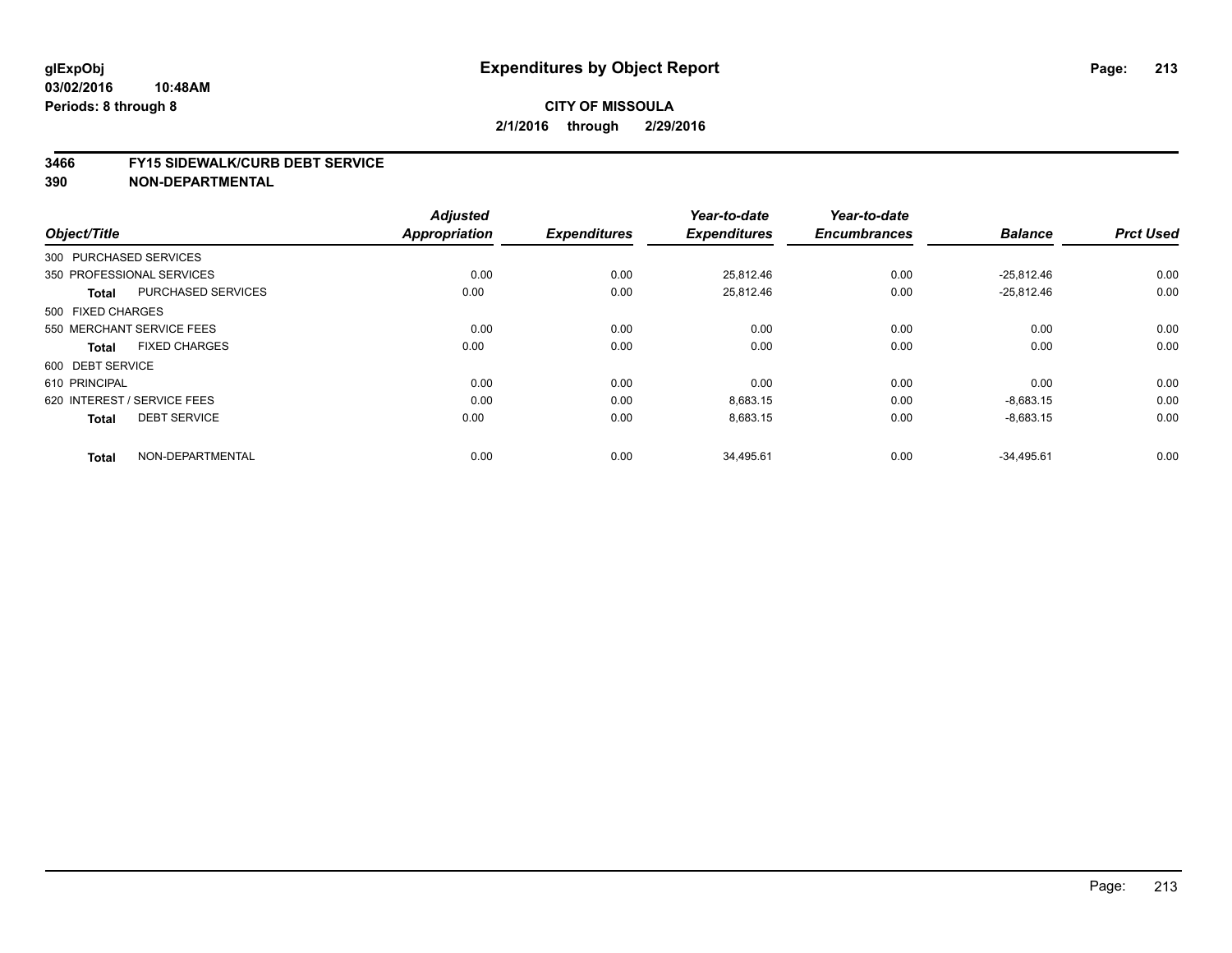## **CITY OF MISSOULA 2/1/2016 through 2/29/2016**

## **3466 FY15 SIDEWALK/CURB DEBT SERVICE**

|                        |                                        | <b>Adjusted</b>      |                     | Year-to-date        | Year-to-date        |                |                  |
|------------------------|----------------------------------------|----------------------|---------------------|---------------------|---------------------|----------------|------------------|
| Object/Title           |                                        | <b>Appropriation</b> | <b>Expenditures</b> | <b>Expenditures</b> | <b>Encumbrances</b> | <b>Balance</b> | <b>Prct Used</b> |
| 300 PURCHASED SERVICES |                                        |                      |                     |                     |                     |                |                  |
|                        | 350 PROFESSIONAL SERVICES              | 0.00                 | 0.00                | 25,812.46           | 0.00                | $-25.812.46$   | 0.00             |
| Total                  | PURCHASED SERVICES                     | 0.00                 | 0.00                | 25,812.46           | 0.00                | $-25,812.46$   | 0.00             |
| 500 FIXED CHARGES      |                                        |                      |                     |                     |                     |                |                  |
|                        | 550 MERCHANT SERVICE FEES              | 0.00                 | 0.00                | 0.00                | 0.00                | 0.00           | 0.00             |
| <b>Total</b>           | <b>FIXED CHARGES</b>                   | 0.00                 | 0.00                | 0.00                | 0.00                | 0.00           | 0.00             |
| 600 DEBT SERVICE       |                                        |                      |                     |                     |                     |                |                  |
| 610 PRINCIPAL          |                                        | 0.00                 | 0.00                | 0.00                | 0.00                | 0.00           | 0.00             |
|                        | 620 INTEREST / SERVICE FEES            | 0.00                 | 0.00                | 8,683.15            | 0.00                | $-8,683.15$    | 0.00             |
| <b>Total</b>           | <b>DEBT SERVICE</b>                    | 0.00                 | 0.00                | 8,683.15            | 0.00                | $-8,683.15$    | 0.00             |
| <b>Total</b>           | <b>FY15 SIDEWALK/CURB DEBT SERVICE</b> | 0.00                 | 0.00                | 34,495.61           | 0.00                | $-34,495.61$   | 0.00             |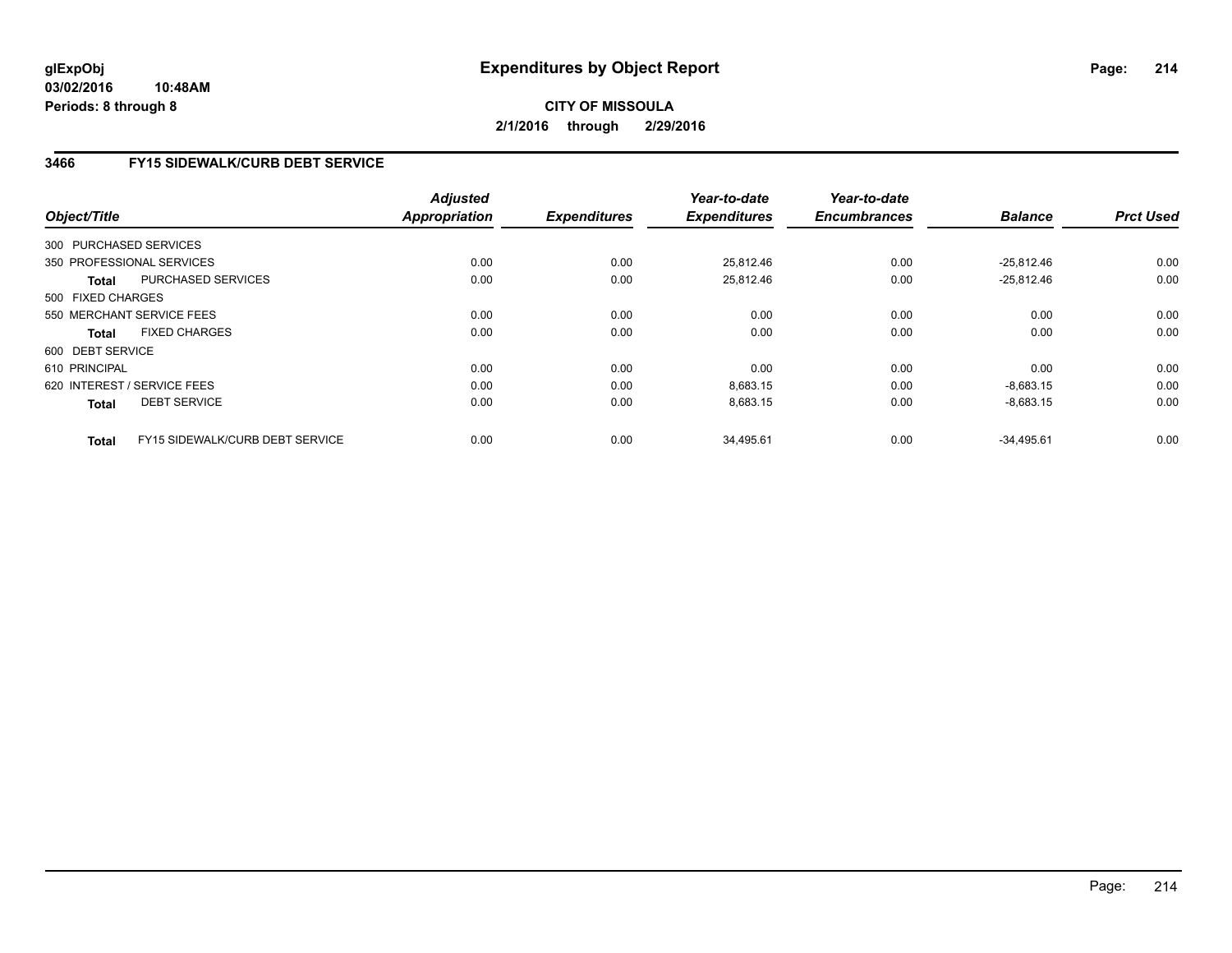#### **3491 SID 491 DEBT SERVICE FUND**

| Object/Title                 | <b>Adjusted</b><br>Appropriation | <b>Expenditures</b> | Year-to-date<br><b>Expenditures</b> | Year-to-date<br><b>Encumbrances</b> | <b>Balance</b> | <b>Prct Used</b> |
|------------------------------|----------------------------------|---------------------|-------------------------------------|-------------------------------------|----------------|------------------|
| 600 DEBT SERVICE             |                                  |                     |                                     |                                     |                |                  |
| 620 INTEREST / SERVICE FEES  | 0.00                             | 0.00                | 0.00                                | 0.00                                | 0.00           | 0.00             |
| <b>DEBT SERVICE</b><br>Total | 0.00                             | 0.00                | 0.00                                | 0.00                                | 0.00           | 0.00             |
| NON-DEPARTMENTAL<br>Total    | 0.00                             | 0.00                | 0.00                                | 0.00                                | 0.00           | 0.00             |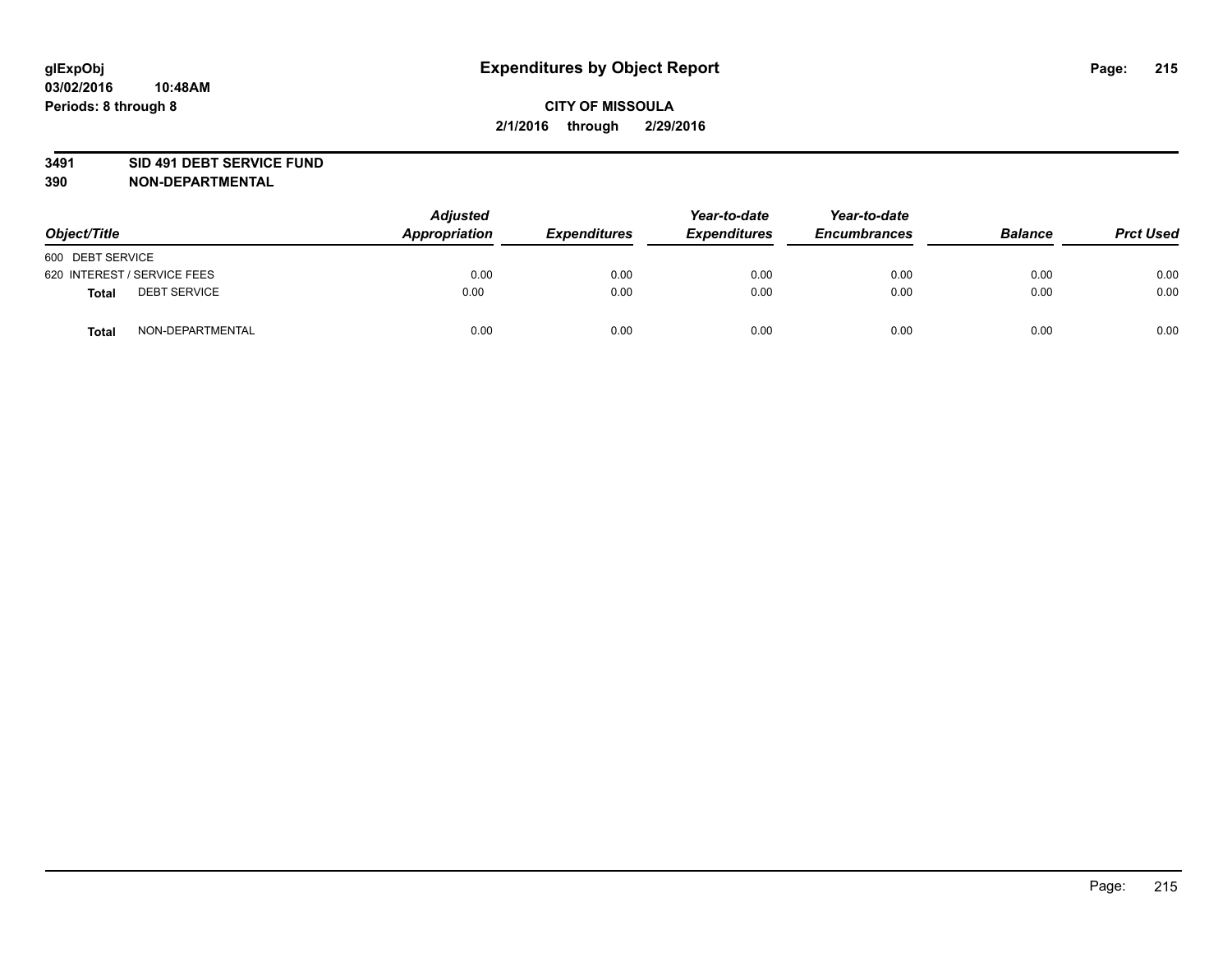### **3491 SID 491 DEBT SERVICE FUND**

| Object/Title                       | <b>Adjusted</b><br>Appropriation | <b>Expenditures</b> | Year-to-date<br><b>Expenditures</b> | Year-to-date<br><b>Encumbrances</b> | <b>Balance</b> | <b>Prct Used</b> |
|------------------------------------|----------------------------------|---------------------|-------------------------------------|-------------------------------------|----------------|------------------|
| 600 DEBT SERVICE                   |                                  |                     |                                     |                                     |                |                  |
| 620 INTEREST / SERVICE FEES        | 0.00                             | 0.00                | 0.00                                | 0.00                                | 0.00           | 0.00             |
| <b>DEBT SERVICE</b><br>Total       | 0.00                             | 0.00                | 0.00                                | 0.00                                | 0.00           | 0.00             |
| SID 491 DEBT SERVICE FUND<br>Total | 0.00                             | 0.00                | 0.00                                | 0.00                                | 0.00           | 0.00             |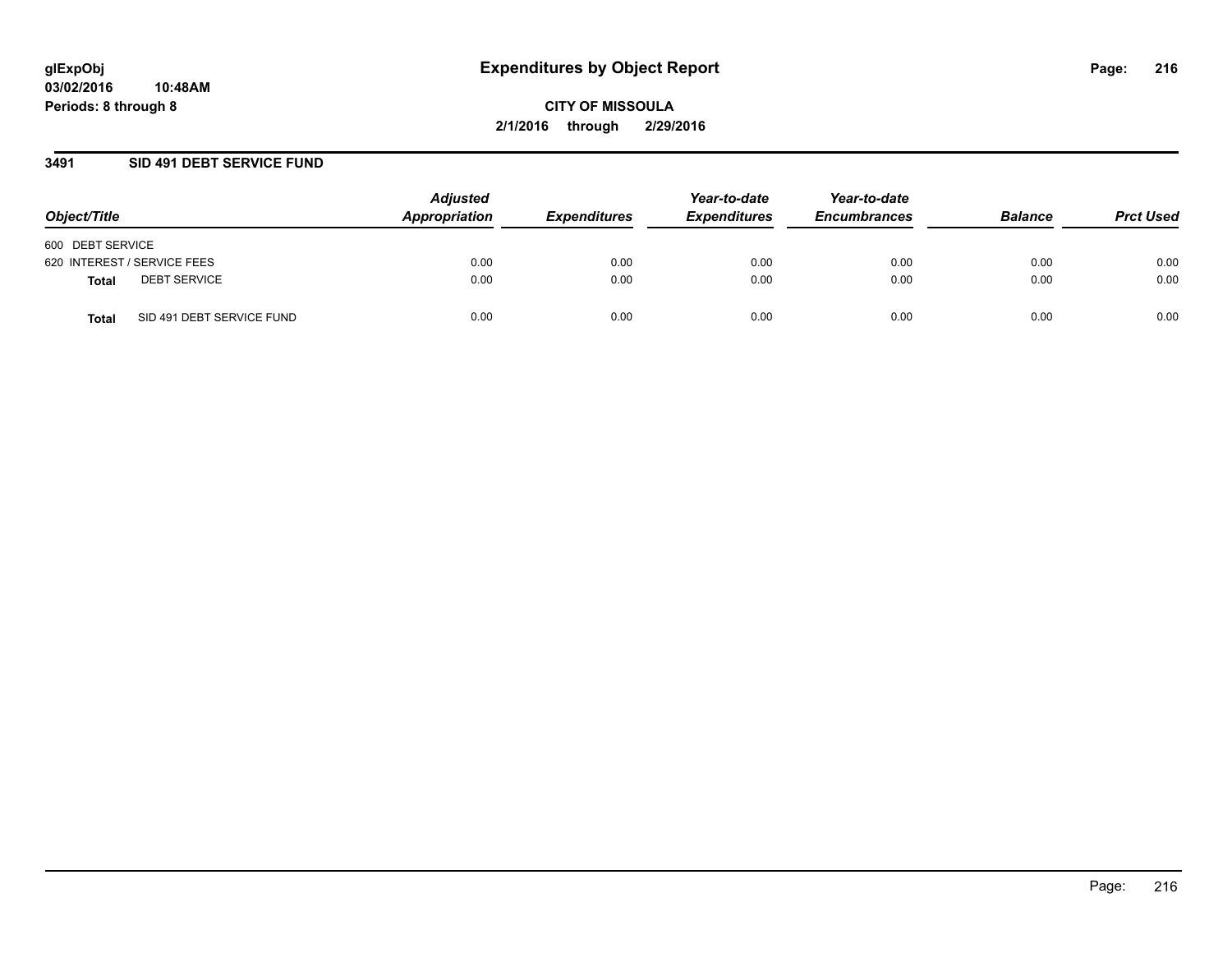### **03/02/2016 10:48AM Periods: 8 through 8**

# **CITY OF MISSOULA 2/1/2016 through 2/29/2016**

**3495 SID 495 DEBT SERVICE FUND**

| Object/Title                            | <b>Adjusted</b><br>Appropriation | <b>Expenditures</b> | Year-to-date<br><b>Expenditures</b> | Year-to-date<br><b>Encumbrances</b> | <b>Balance</b> | <b>Prct Used</b> |
|-----------------------------------------|----------------------------------|---------------------|-------------------------------------|-------------------------------------|----------------|------------------|
| 800 OTHER OBJECTS                       |                                  |                     |                                     |                                     |                |                  |
| 820 TRANSFERS TO OTHER FUNDS            | 0.00                             | 0.00                | 0.00                                | 0.00                                | 0.00           | 0.00             |
| OTHER OBJECTS<br>Total                  | 0.00                             | 0.00                | 0.00                                | 0.00                                | 0.00           | 0.00             |
| *** Title Not Found ***<br><b>Total</b> | 0.00                             | 0.00                | 0.00                                | 0.00                                | 0.00           | 0.00             |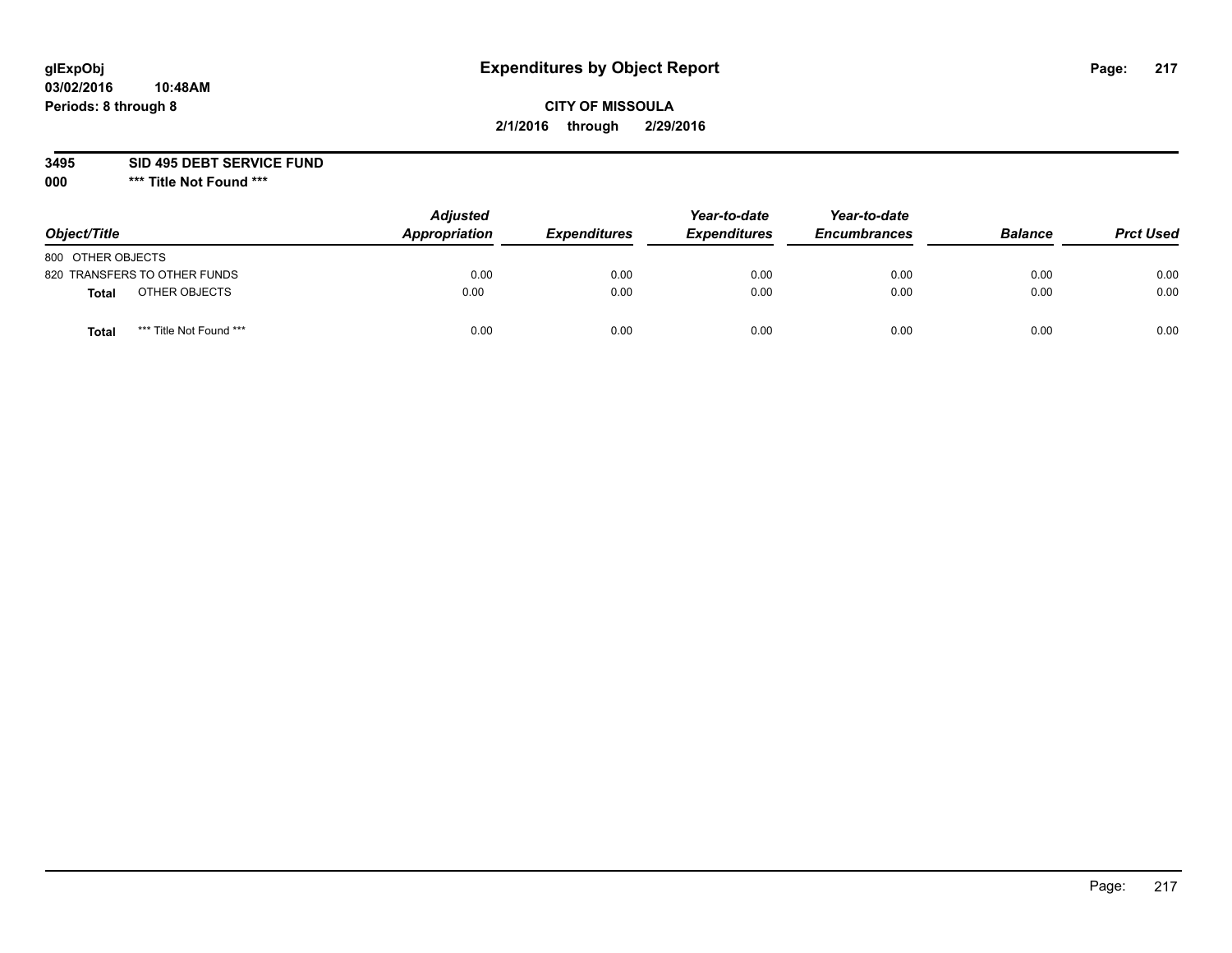### **03/02/2016 10:48AM Periods: 8 through 8**

# **CITY OF MISSOULA 2/1/2016 through 2/29/2016**

#### **3495 SID 495 DEBT SERVICE FUND**

| Object/Title                 |                      | <b>Adjusted</b><br><b>Appropriation</b> | <b>Expenditures</b> | Year-to-date<br><b>Expenditures</b> | Year-to-date<br><b>Encumbrances</b> | <b>Balance</b> | <b>Prct Used</b> |
|------------------------------|----------------------|-----------------------------------------|---------------------|-------------------------------------|-------------------------------------|----------------|------------------|
| 500 FIXED CHARGES            |                      |                                         |                     |                                     |                                     |                |                  |
| 550 MERCHANT SERVICE FEES    |                      | 0.00                                    | 0.00                | 0.00                                | 0.00                                | 0.00           | 0.00             |
| <b>Total</b>                 | <b>FIXED CHARGES</b> | 0.00                                    | 0.00                | 0.00                                | 0.00                                | 0.00           | 0.00             |
| 800 OTHER OBJECTS            |                      |                                         |                     |                                     |                                     |                |                  |
| 820 TRANSFERS TO OTHER FUNDS |                      | 0.00                                    | 0.00                | 0.00                                | 0.00                                | 0.00           | 0.00             |
| <b>Total</b>                 | OTHER OBJECTS        | 0.00                                    | 0.00                | 0.00                                | 0.00                                | 0.00           | 0.00             |
| <b>Total</b>                 | NON-DEPARTMENTAL     | 0.00                                    | 0.00                | 0.00                                | 0.00                                | 0.00           | 0.00             |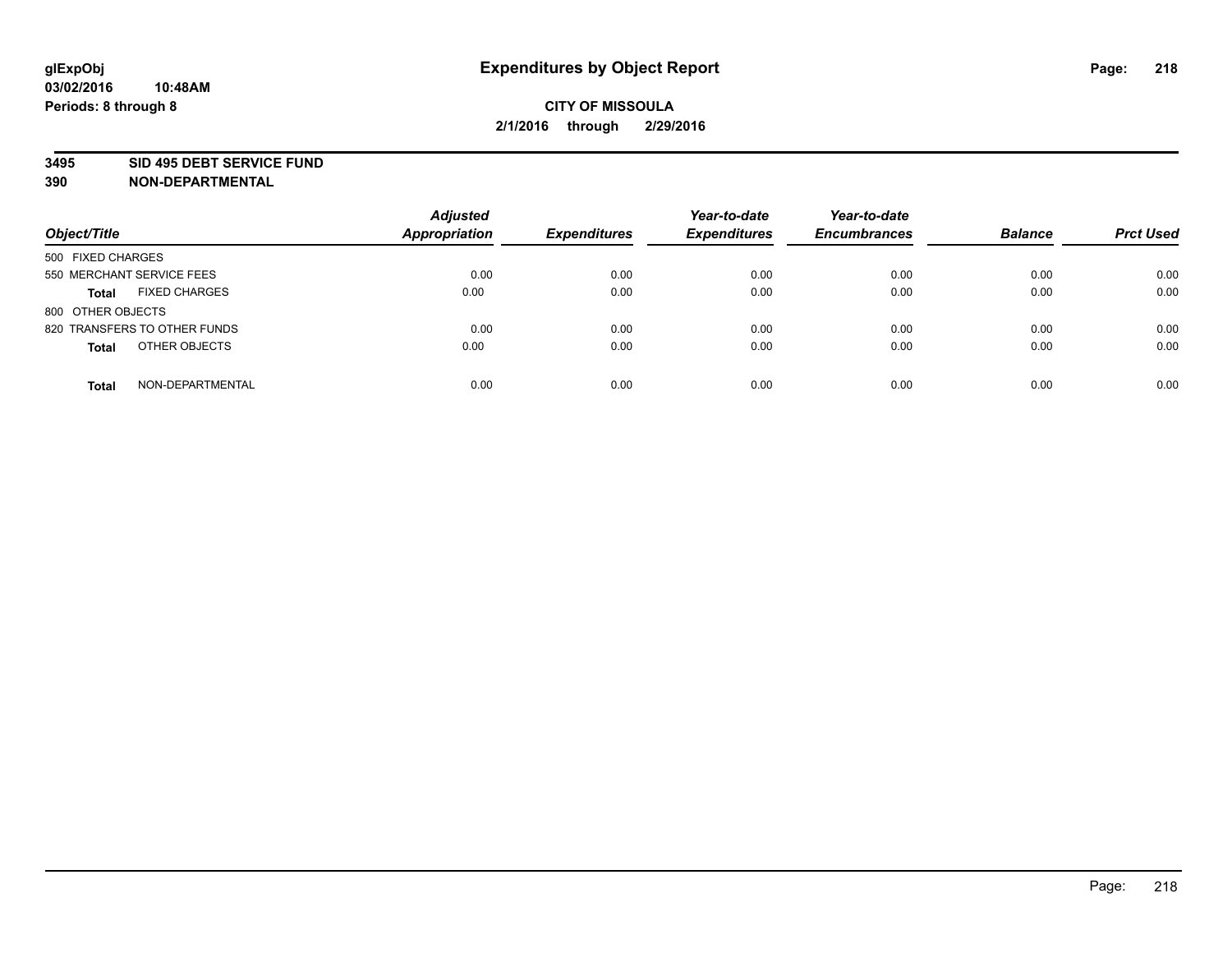## **3495 SID 495 DEBT SERVICE FUND**

| Object/Title                              | <b>Adjusted</b><br><b>Appropriation</b> | <b>Expenditures</b> | Year-to-date<br><b>Expenditures</b> | Year-to-date<br><b>Encumbrances</b> | <b>Balance</b> | <b>Prct Used</b> |
|-------------------------------------------|-----------------------------------------|---------------------|-------------------------------------|-------------------------------------|----------------|------------------|
| 500 FIXED CHARGES                         |                                         |                     |                                     |                                     |                |                  |
| 550 MERCHANT SERVICE FEES                 | 0.00                                    | 0.00                | 0.00                                | 0.00                                | 0.00           | 0.00             |
| <b>FIXED CHARGES</b><br><b>Total</b>      | 0.00                                    | 0.00                | 0.00                                | 0.00                                | 0.00           | 0.00             |
| 800 OTHER OBJECTS                         |                                         |                     |                                     |                                     |                |                  |
| 820 TRANSFERS TO OTHER FUNDS              | 0.00                                    | 0.00                | 0.00                                | 0.00                                | 0.00           | 0.00             |
| OTHER OBJECTS<br><b>Total</b>             | 0.00                                    | 0.00                | 0.00                                | 0.00                                | 0.00           | 0.00             |
| SID 495 DEBT SERVICE FUND<br><b>Total</b> | 0.00                                    | 0.00                | 0.00                                | 0.00                                | 0.00           | 0.00             |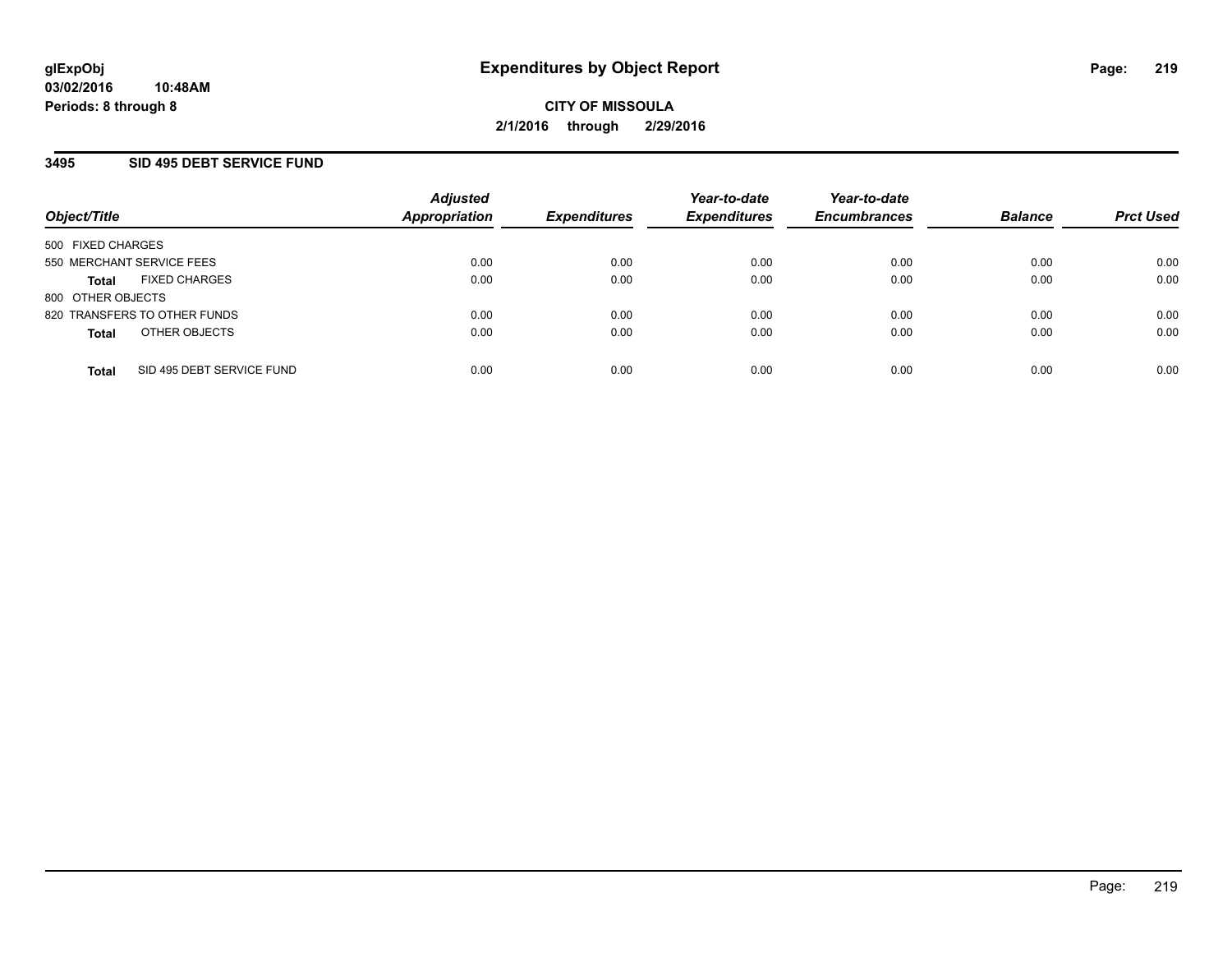### **03/02/2016 10:48AM Periods: 8 through 8**

# **CITY OF MISSOULA 2/1/2016 through 2/29/2016**

**3497 SID 497 DEBT SERVICE FUND**

| Object/Title                            | <b>Adjusted</b><br>Appropriation | <b>Expenditures</b> | Year-to-date<br><b>Expenditures</b> | Year-to-date<br><b>Encumbrances</b> | <b>Balance</b> | <b>Prct Used</b> |
|-----------------------------------------|----------------------------------|---------------------|-------------------------------------|-------------------------------------|----------------|------------------|
| 800 OTHER OBJECTS                       |                                  |                     |                                     |                                     |                |                  |
| 820 TRANSFERS TO OTHER FUNDS            | 0.00                             | 0.00                | 0.00                                | 0.00                                | 0.00           | 0.00             |
| OTHER OBJECTS<br><b>Total</b>           | 0.00                             | 0.00                | 0.00                                | 0.00                                | 0.00           | 0.00             |
| *** Title Not Found ***<br><b>Total</b> | 0.00                             | 0.00                | 0.00                                | 0.00                                | 0.00           | 0.00             |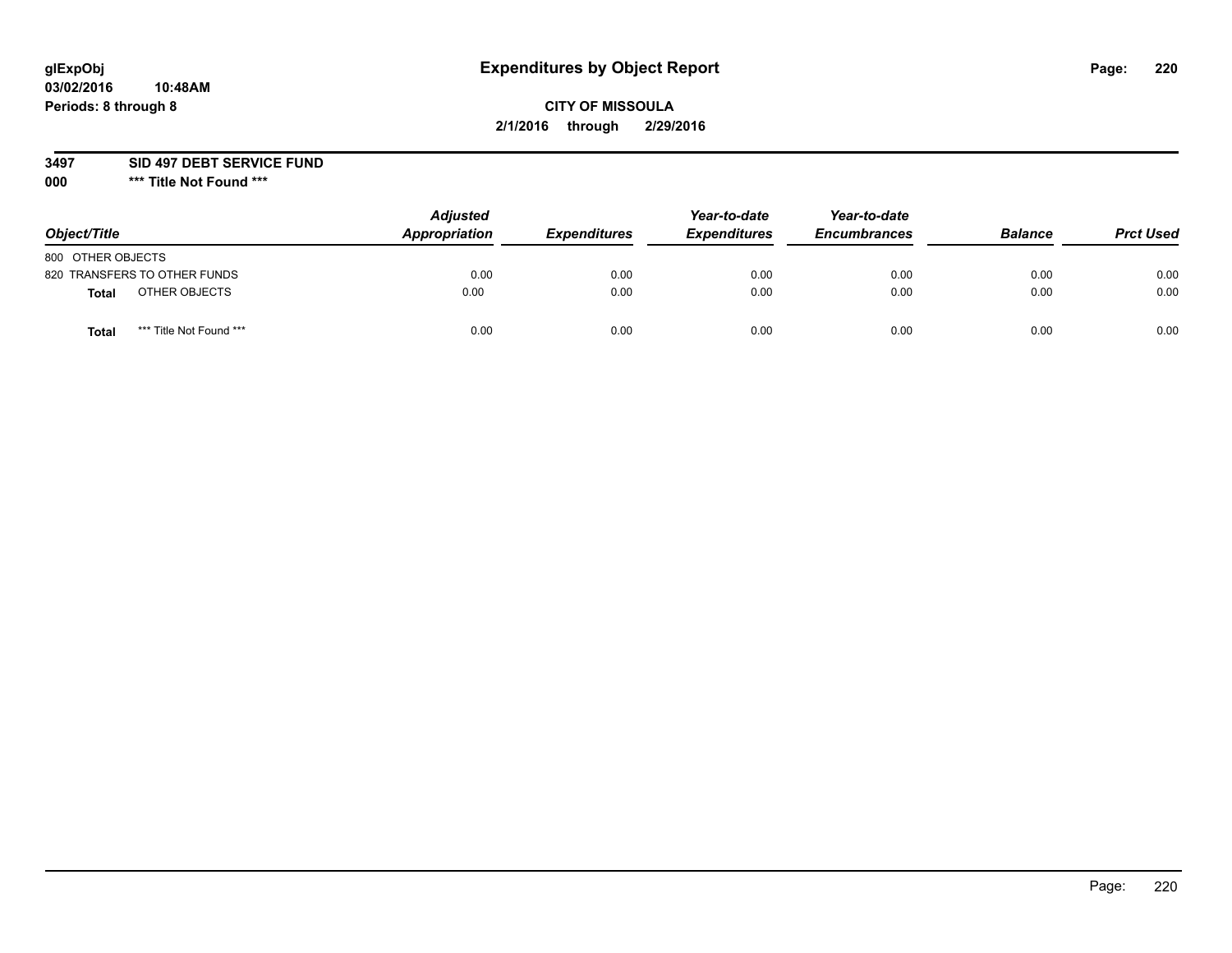#### **3497 SID 497 DEBT SERVICE FUND**

| Object/Title                         | <b>Adjusted</b><br><b>Appropriation</b> | <b>Expenditures</b> | Year-to-date<br><b>Expenditures</b> | Year-to-date<br><b>Encumbrances</b> | <b>Balance</b> | <b>Prct Used</b> |
|--------------------------------------|-----------------------------------------|---------------------|-------------------------------------|-------------------------------------|----------------|------------------|
| 500 FIXED CHARGES                    |                                         |                     |                                     |                                     |                |                  |
| 550 MERCHANT SERVICE FEES            | 0.00                                    | 0.00                | 0.00                                | 0.00                                | 0.00           | 0.00             |
| <b>FIXED CHARGES</b><br><b>Total</b> | 0.00                                    | 0.00                | 0.00                                | 0.00                                | 0.00           | 0.00             |
| 600 DEBT SERVICE                     |                                         |                     |                                     |                                     |                |                  |
| 620 INTEREST / SERVICE FEES          | 0.00                                    | 0.00                | 0.00                                | 0.00                                | 0.00           | 0.00             |
| <b>DEBT SERVICE</b><br><b>Total</b>  | 0.00                                    | 0.00                | 0.00                                | 0.00                                | 0.00           | 0.00             |
| 800 OTHER OBJECTS                    |                                         |                     |                                     |                                     |                |                  |
| 800 OTHER OBJECTS                    | 0.00                                    | 0.00                | 0.00                                | 0.00                                | 0.00           | 0.00             |
| 820 TRANSFERS TO OTHER FUNDS         | 0.00                                    | 0.00                | 0.00                                | 0.00                                | 0.00           | 0.00             |
| OTHER OBJECTS<br><b>Total</b>        | 0.00                                    | 0.00                | 0.00                                | 0.00                                | 0.00           | 0.00             |
|                                      |                                         |                     |                                     |                                     |                |                  |
| NON-DEPARTMENTAL<br><b>Total</b>     | 0.00                                    | 0.00                | 0.00                                | 0.00                                | 0.00           | 0.00             |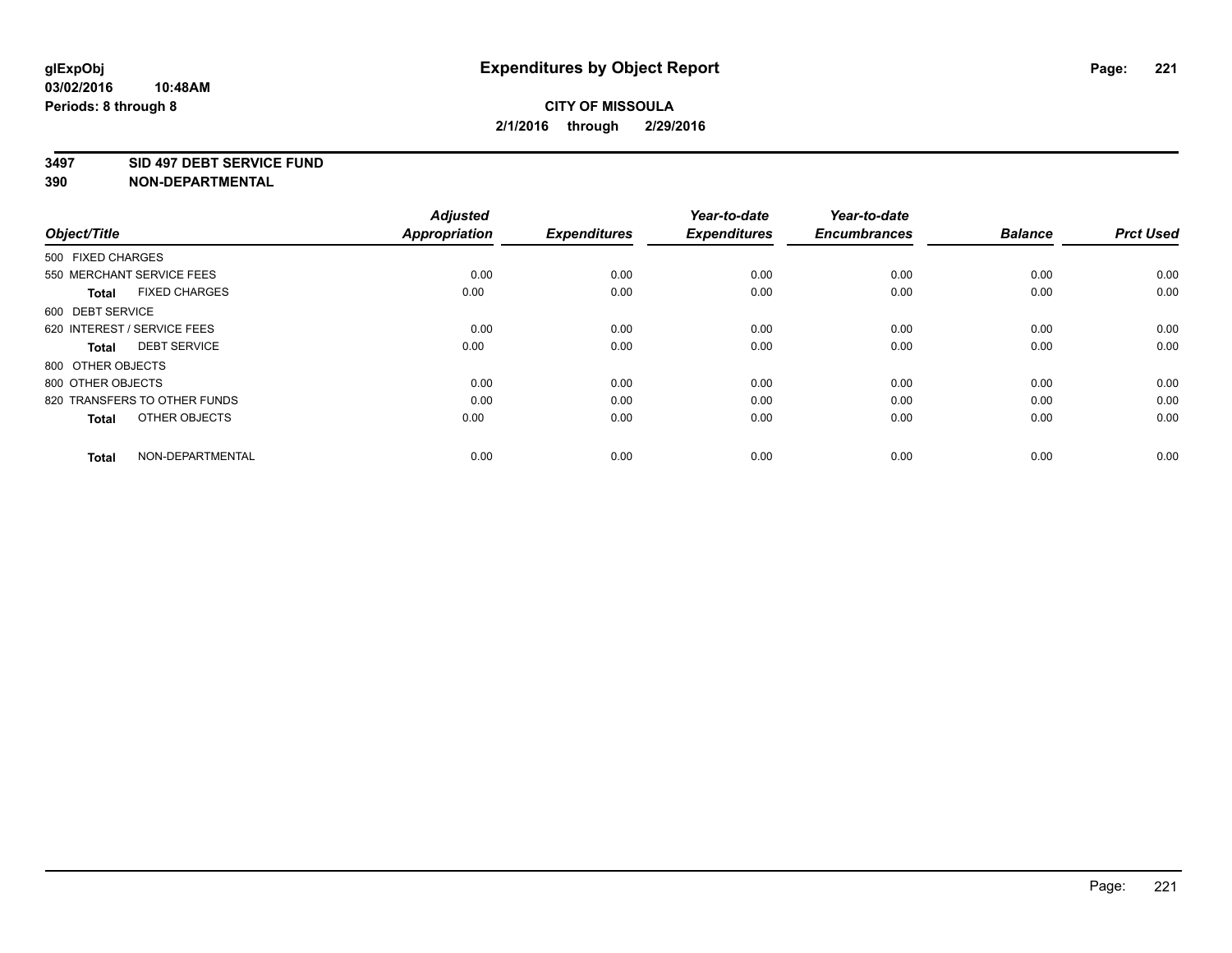## **3497 SID 497 DEBT SERVICE FUND**

|                                           | <b>Adjusted</b>      | <b>Expenditures</b> | Year-to-date<br><b>Expenditures</b> | Year-to-date<br><b>Encumbrances</b> | <b>Balance</b> | <b>Prct Used</b> |
|-------------------------------------------|----------------------|---------------------|-------------------------------------|-------------------------------------|----------------|------------------|
| Object/Title                              | <b>Appropriation</b> |                     |                                     |                                     |                |                  |
| 500 FIXED CHARGES                         |                      |                     |                                     |                                     |                |                  |
| 550 MERCHANT SERVICE FEES                 | 0.00                 | 0.00                | 0.00                                | 0.00                                | 0.00           | 0.00             |
| <b>FIXED CHARGES</b><br><b>Total</b>      | 0.00                 | 0.00                | 0.00                                | 0.00                                | 0.00           | 0.00             |
| 600 DEBT SERVICE                          |                      |                     |                                     |                                     |                |                  |
| 620 INTEREST / SERVICE FEES               | 0.00                 | 0.00                | 0.00                                | 0.00                                | 0.00           | 0.00             |
| <b>DEBT SERVICE</b><br>Total              | 0.00                 | 0.00                | 0.00                                | 0.00                                | 0.00           | 0.00             |
| 800 OTHER OBJECTS                         |                      |                     |                                     |                                     |                |                  |
| 800 OTHER OBJECTS                         | 0.00                 | 0.00                | 0.00                                | 0.00                                | 0.00           | 0.00             |
| 820 TRANSFERS TO OTHER FUNDS              | 0.00                 | 0.00                | 0.00                                | 0.00                                | 0.00           | 0.00             |
| OTHER OBJECTS<br><b>Total</b>             | 0.00                 | 0.00                | 0.00                                | 0.00                                | 0.00           | 0.00             |
|                                           |                      |                     |                                     |                                     |                |                  |
| SID 497 DEBT SERVICE FUND<br><b>Total</b> | 0.00                 | 0.00                | 0.00                                | 0.00                                | 0.00           | 0.00             |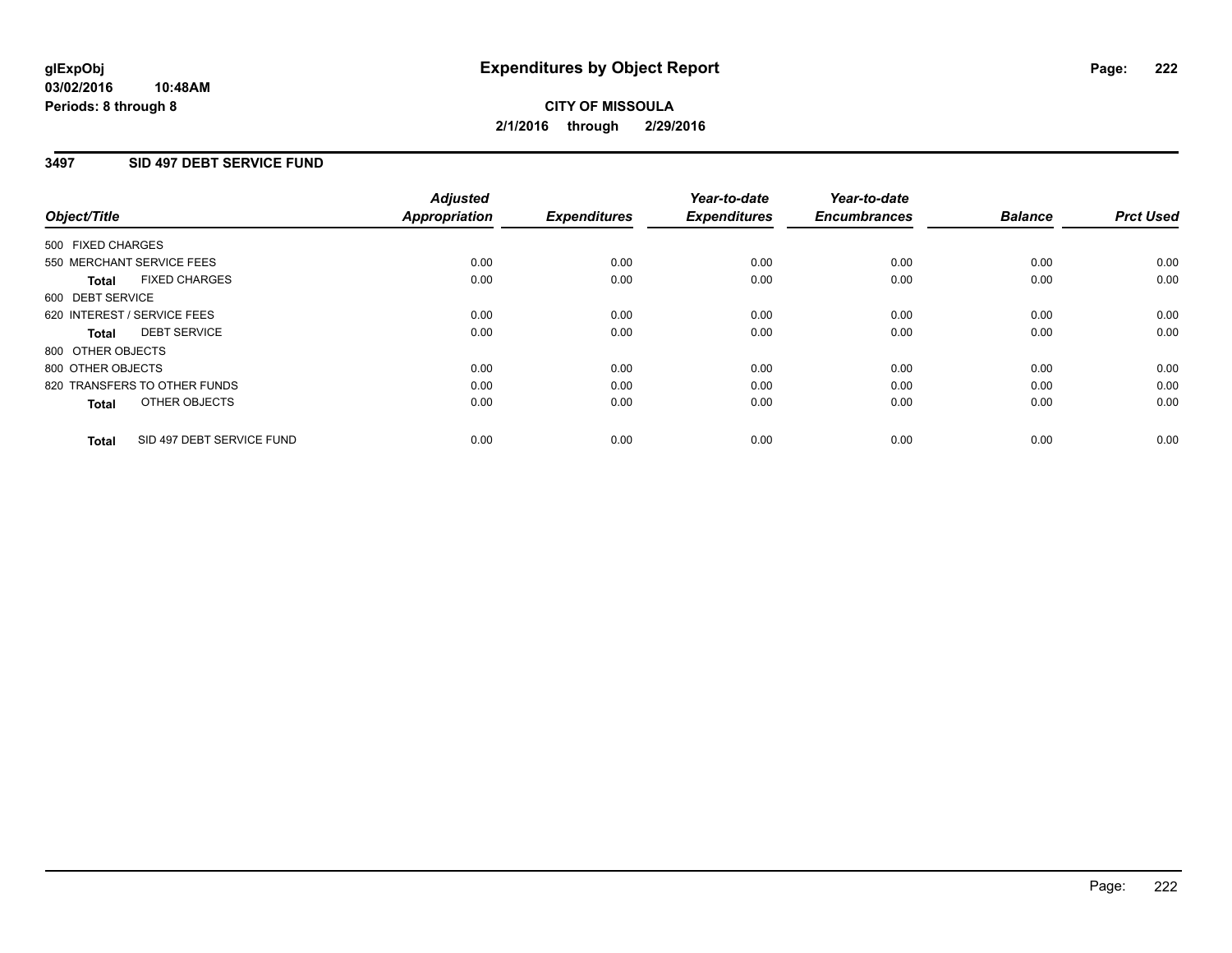### **03/02/2016 10:48AM Periods: 8 through 8**

# **CITY OF MISSOULA 2/1/2016 through 2/29/2016**

**3498 SID 498 DEBT SERVICE FUND**

| Object/Title                            | <b>Adjusted</b><br>Appropriation | <b>Expenditures</b> | Year-to-date<br><b>Expenditures</b> | Year-to-date<br><b>Encumbrances</b> | <b>Balance</b> | <b>Prct Used</b> |
|-----------------------------------------|----------------------------------|---------------------|-------------------------------------|-------------------------------------|----------------|------------------|
| 800 OTHER OBJECTS                       |                                  |                     |                                     |                                     |                |                  |
| 820 TRANSFERS TO OTHER FUNDS            | 0.00                             | 0.00                | 0.00                                | 0.00                                | 0.00           | 0.00             |
| OTHER OBJECTS<br><b>Total</b>           | 0.00                             | 0.00                | 0.00                                | 0.00                                | 0.00           | 0.00             |
| *** Title Not Found ***<br><b>Total</b> | 0.00                             | 0.00                | 0.00                                | 0.00                                | 0.00           | 0.00             |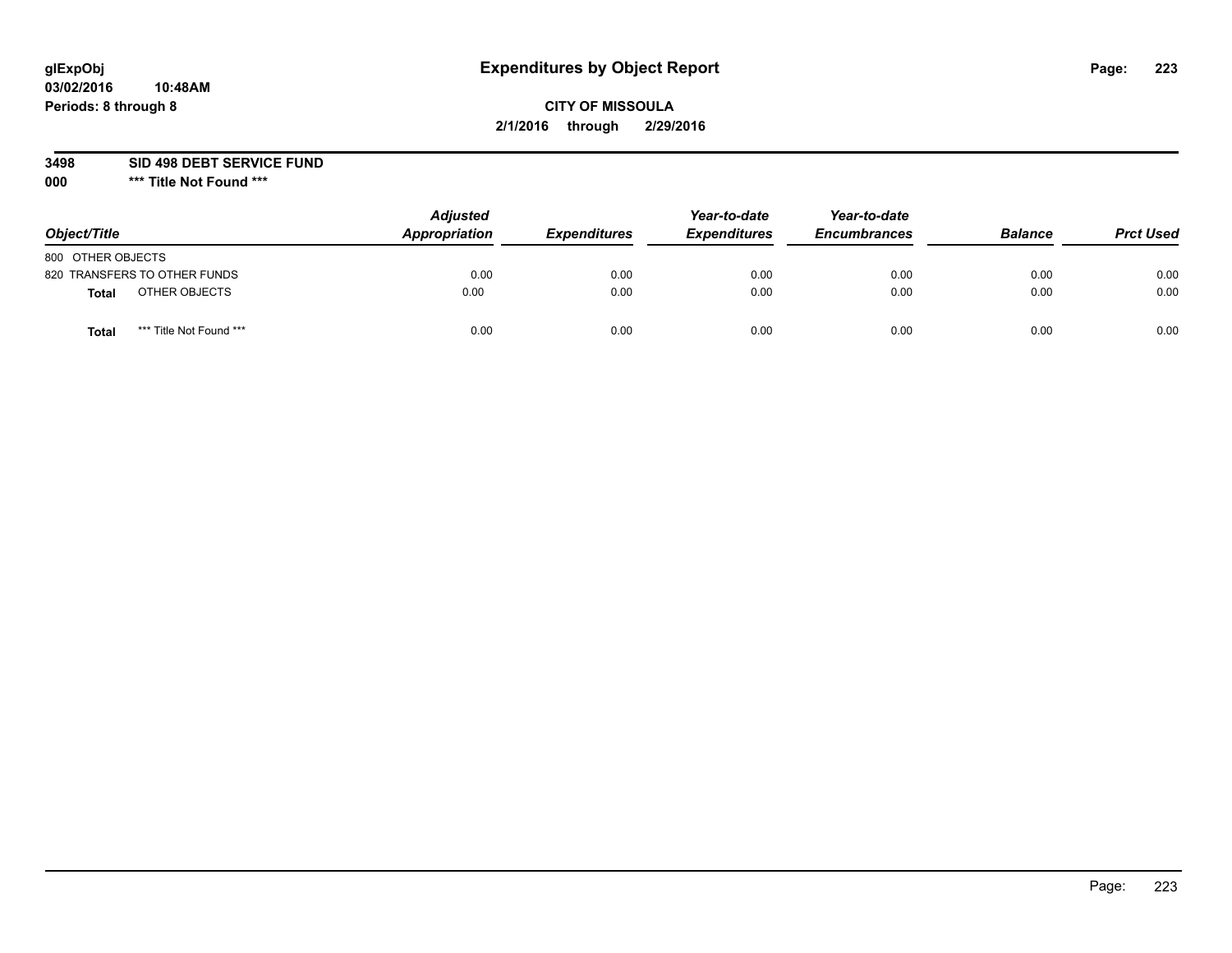#### **3498 SID 498 DEBT SERVICE FUND**

|                                      | <b>Adjusted</b>      |                     | Year-to-date        | Year-to-date        |                |                  |
|--------------------------------------|----------------------|---------------------|---------------------|---------------------|----------------|------------------|
| Object/Title                         | <b>Appropriation</b> | <b>Expenditures</b> | <b>Expenditures</b> | <b>Encumbrances</b> | <b>Balance</b> | <b>Prct Used</b> |
| 500 FIXED CHARGES                    |                      |                     |                     |                     |                |                  |
| 550 MERCHANT SERVICE FEES            | 0.00                 | 0.00                | 0.00                | 0.00                | 0.00           | 0.00             |
| <b>FIXED CHARGES</b><br><b>Total</b> | 0.00                 | 0.00                | 0.00                | 0.00                | 0.00           | 0.00             |
| 600 DEBT SERVICE                     |                      |                     |                     |                     |                |                  |
| 610 PRINCIPAL                        | 0.00                 | 0.00                | 0.00                | 0.00                | 0.00           | 0.00             |
| 620 INTEREST / SERVICE FEES          | 0.00                 | 0.00                | 0.00                | 0.00                | 0.00           | 0.00             |
| <b>DEBT SERVICE</b><br><b>Total</b>  | 0.00                 | 0.00                | 0.00                | 0.00                | 0.00           | 0.00             |
| NON-DEPARTMENTAL<br>Total            | 0.00                 | 0.00                | 0.00                | 0.00                | 0.00           | 0.00             |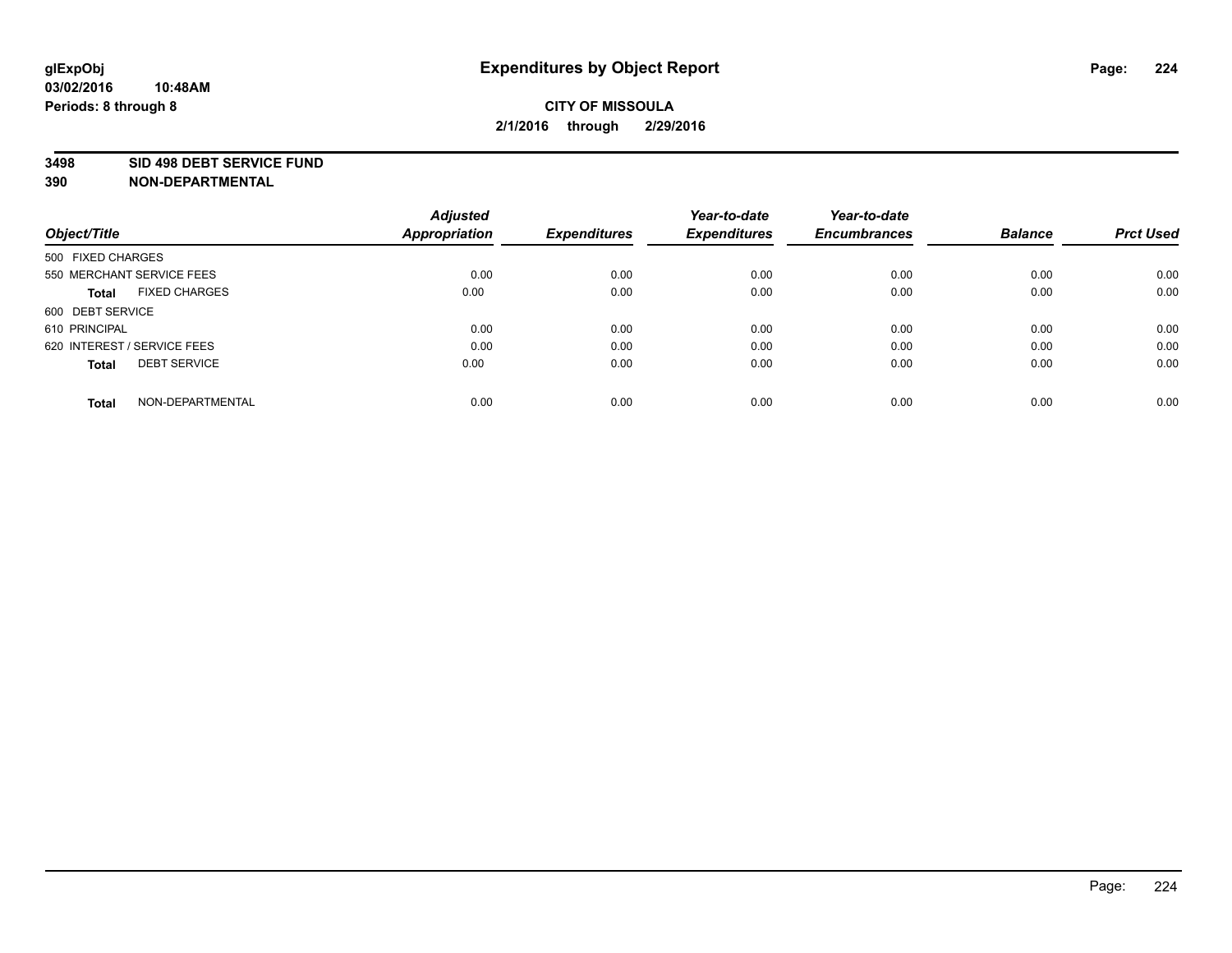## **3498 SID 498 DEBT SERVICE FUND**

| Object/Title                              | <b>Adjusted</b><br><b>Appropriation</b> | <b>Expenditures</b> | Year-to-date<br><b>Expenditures</b> | Year-to-date<br><b>Encumbrances</b> | <b>Balance</b> | <b>Prct Used</b> |
|-------------------------------------------|-----------------------------------------|---------------------|-------------------------------------|-------------------------------------|----------------|------------------|
|                                           |                                         |                     |                                     |                                     |                |                  |
| 500 FIXED CHARGES                         |                                         |                     |                                     |                                     |                |                  |
| 550 MERCHANT SERVICE FEES                 | 0.00                                    | 0.00                | 0.00                                | 0.00                                | 0.00           | 0.00             |
| <b>FIXED CHARGES</b><br><b>Total</b>      | 0.00                                    | 0.00                | 0.00                                | 0.00                                | 0.00           | 0.00             |
| 600 DEBT SERVICE                          |                                         |                     |                                     |                                     |                |                  |
| 610 PRINCIPAL                             | 0.00                                    | 0.00                | 0.00                                | 0.00                                | 0.00           | 0.00             |
| 620 INTEREST / SERVICE FEES               | 0.00                                    | 0.00                | 0.00                                | 0.00                                | 0.00           | 0.00             |
| <b>DEBT SERVICE</b><br><b>Total</b>       | 0.00                                    | 0.00                | 0.00                                | 0.00                                | 0.00           | 0.00             |
| 800 OTHER OBJECTS                         |                                         |                     |                                     |                                     |                |                  |
| 820 TRANSFERS TO OTHER FUNDS              | 0.00                                    | 0.00                | 0.00                                | 0.00                                | 0.00           | 0.00             |
| OTHER OBJECTS<br><b>Total</b>             | 0.00                                    | 0.00                | 0.00                                | 0.00                                | 0.00           | 0.00             |
|                                           |                                         |                     |                                     |                                     |                |                  |
| SID 498 DEBT SERVICE FUND<br><b>Total</b> | 0.00                                    | 0.00                | 0.00                                | 0.00                                | 0.00           | 0.00             |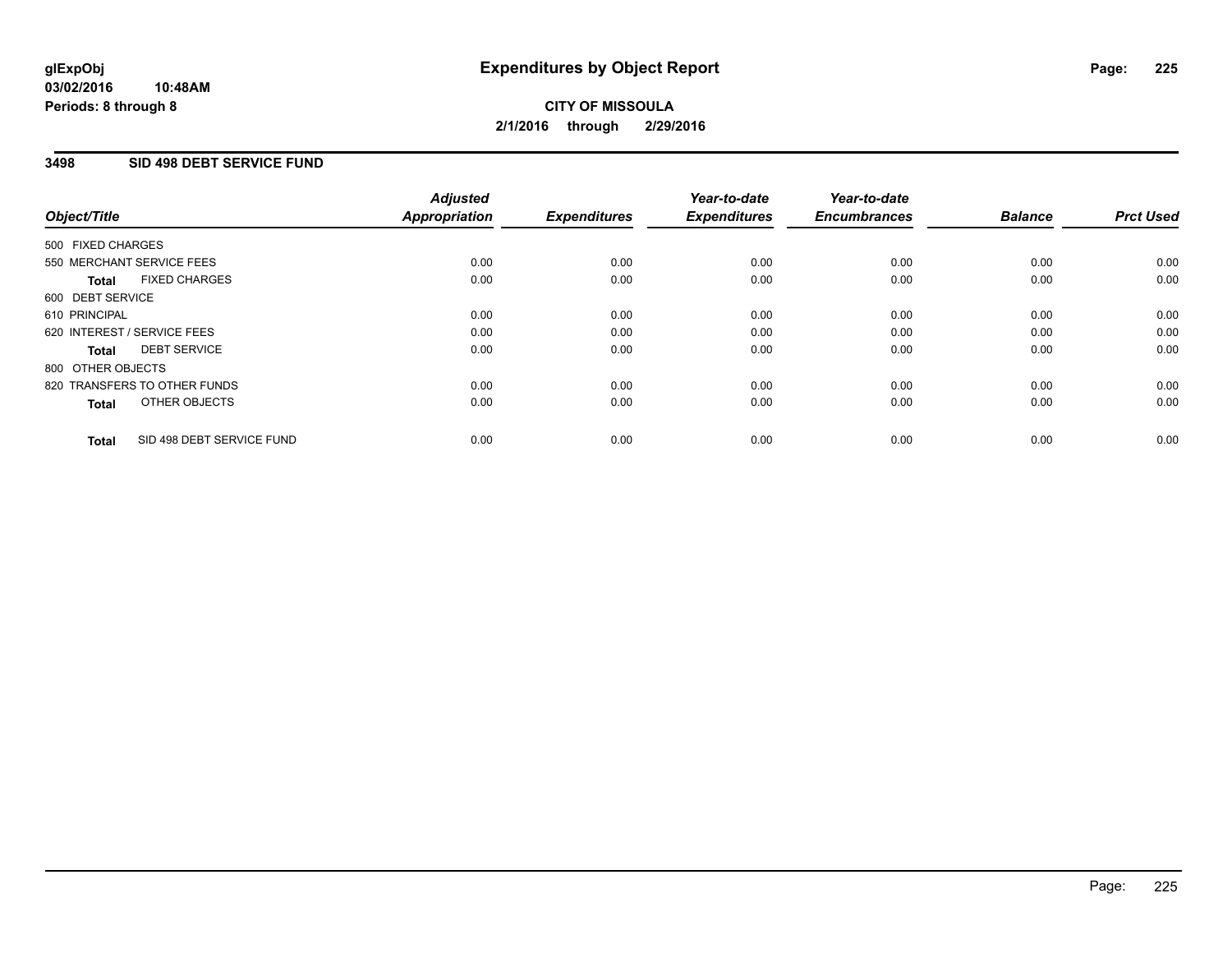#### **3500 SID 500 DEBT SERVICE FUND**

| Object/Title                        | <b>Adjusted</b><br><b>Appropriation</b> | <b>Expenditures</b> | Year-to-date<br><b>Expenditures</b> | Year-to-date<br><b>Encumbrances</b> | <b>Balance</b> | <b>Prct Used</b> |
|-------------------------------------|-----------------------------------------|---------------------|-------------------------------------|-------------------------------------|----------------|------------------|
| 600 DEBT SERVICE                    |                                         |                     |                                     |                                     |                |                  |
| 620 INTEREST / SERVICE FEES         | 0.00                                    | 0.00                | 0.00                                | 0.00                                | 0.00           | 0.00             |
| <b>DEBT SERVICE</b><br><b>Total</b> | 0.00                                    | 0.00                | 0.00                                | 0.00                                | 0.00           | 0.00             |
| 800 OTHER OBJECTS                   |                                         |                     |                                     |                                     |                |                  |
| 820 TRANSFERS TO OTHER FUNDS        | 0.00                                    | 0.00                | 0.00                                | 0.00                                | 0.00           | 0.00             |
| OTHER OBJECTS<br><b>Total</b>       | 0.00                                    | 0.00                | 0.00                                | 0.00                                | 0.00           | 0.00             |
| NON-DEPARTMENTAL<br><b>Total</b>    | 0.00                                    | 0.00                | 0.00                                | 0.00                                | 0.00           | 0.00             |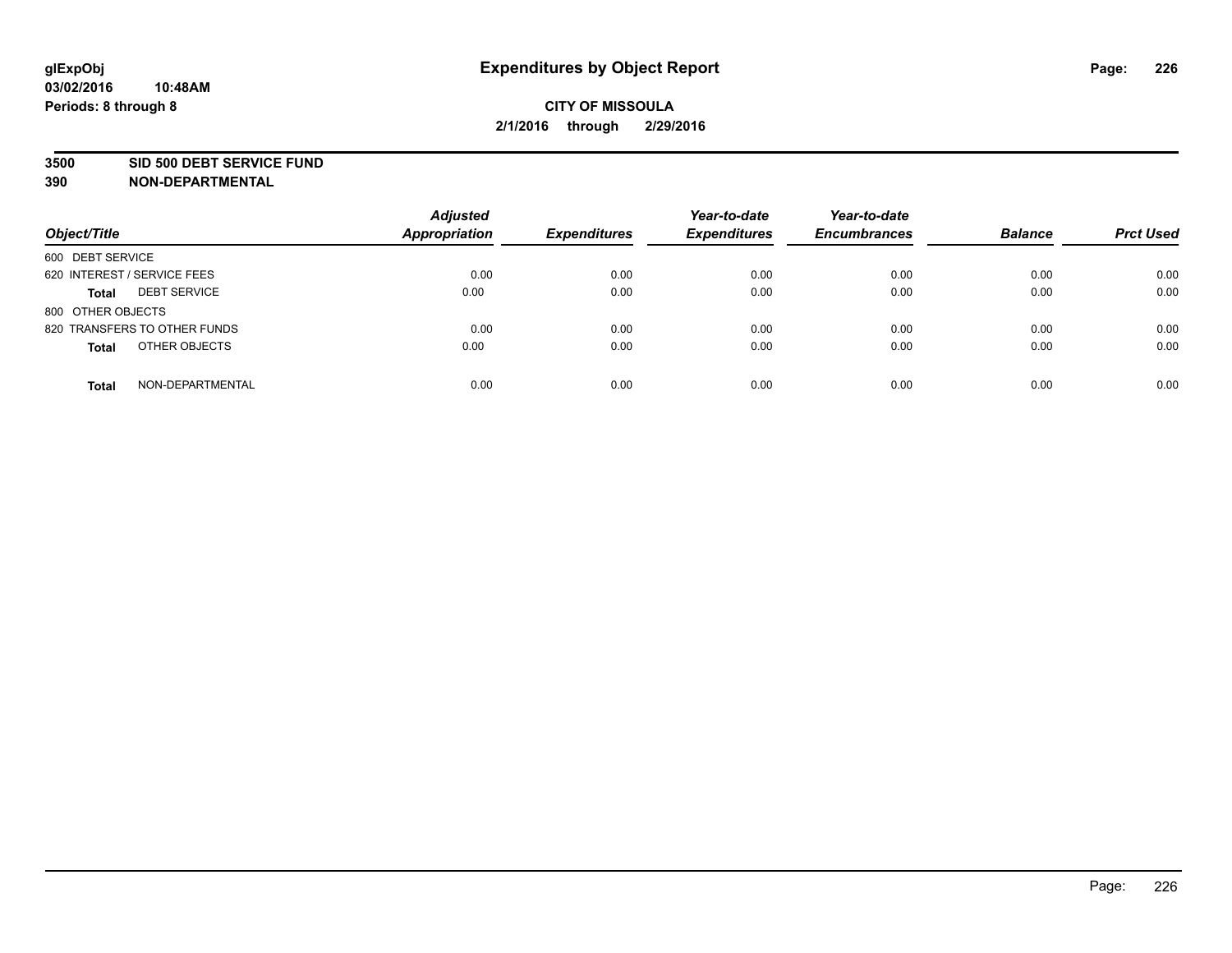## **3500 SID 500 DEBT SERVICE FUND**

| Object/Title                              | <b>Adjusted</b><br><b>Appropriation</b> | <b>Expenditures</b> | Year-to-date<br><b>Expenditures</b> | Year-to-date<br><b>Encumbrances</b> | <b>Balance</b> | <b>Prct Used</b> |
|-------------------------------------------|-----------------------------------------|---------------------|-------------------------------------|-------------------------------------|----------------|------------------|
| 600 DEBT SERVICE                          |                                         |                     |                                     |                                     |                |                  |
| 620 INTEREST / SERVICE FEES               | 0.00                                    | 0.00                | 0.00                                | 0.00                                | 0.00           | 0.00             |
| <b>DEBT SERVICE</b><br><b>Total</b>       | 0.00                                    | 0.00                | 0.00                                | 0.00                                | 0.00           | 0.00             |
| 800 OTHER OBJECTS                         |                                         |                     |                                     |                                     |                |                  |
| 820 TRANSFERS TO OTHER FUNDS              | 0.00                                    | 0.00                | 0.00                                | 0.00                                | 0.00           | 0.00             |
| OTHER OBJECTS<br><b>Total</b>             | 0.00                                    | 0.00                | 0.00                                | 0.00                                | 0.00           | 0.00             |
| SID 500 DEBT SERVICE FUND<br><b>Total</b> | 0.00                                    | 0.00                | 0.00                                | 0.00                                | 0.00           | 0.00             |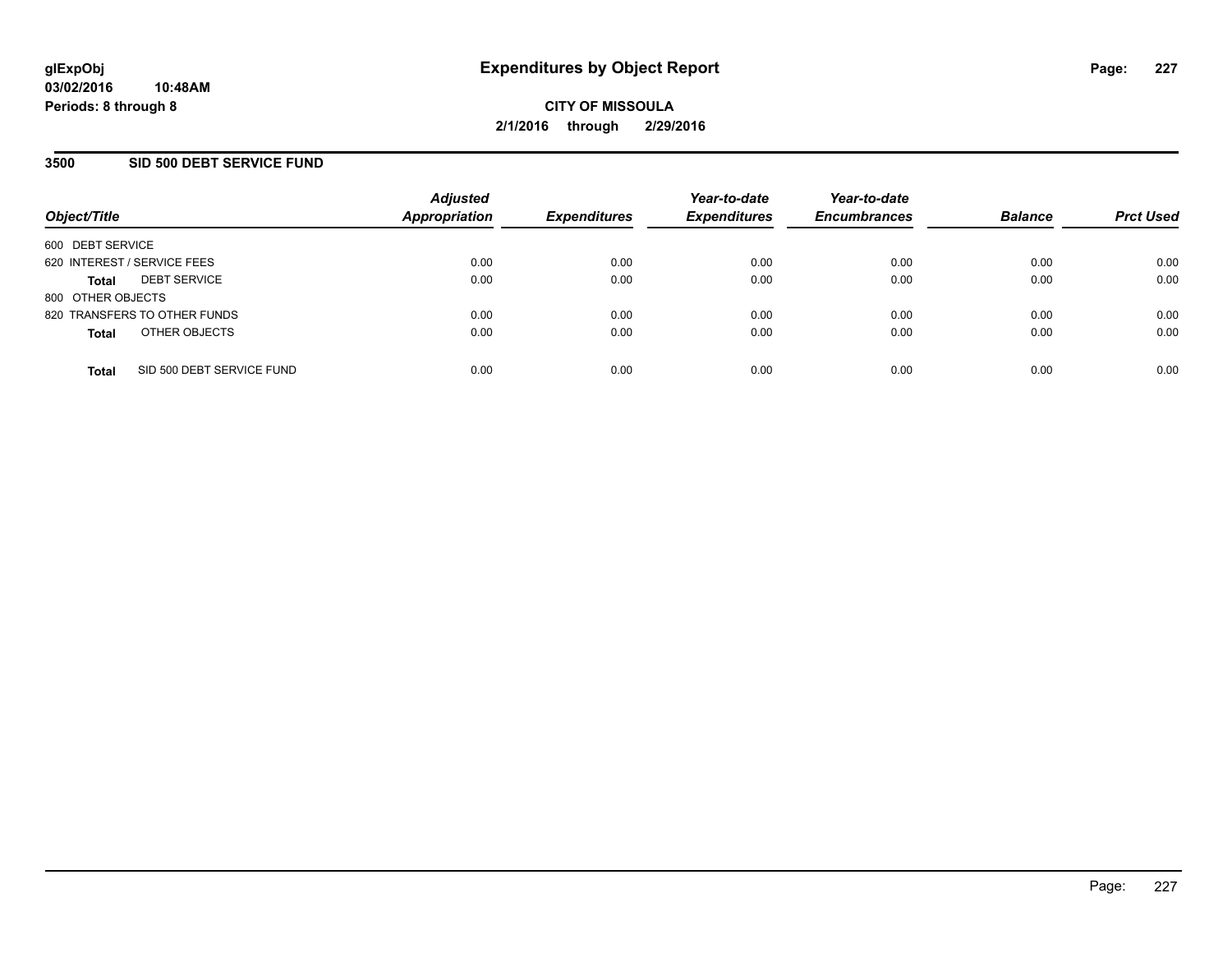# **CITY OF MISSOULA 2/1/2016 through 2/29/2016**

**3501 SID 501 DEBT SERVICE FUND**

| Object/Title                     | <b>Adjusted</b><br>Appropriation | <b>Expenditures</b> | Year-to-date<br><b>Expenditures</b> | Year-to-date<br><b>Encumbrances</b> | <b>Balance</b> | <b>Prct Used</b> |
|----------------------------------|----------------------------------|---------------------|-------------------------------------|-------------------------------------|----------------|------------------|
| 800 OTHER OBJECTS                |                                  |                     |                                     |                                     |                |                  |
| 820 TRANSFERS TO OTHER FUNDS     | 0.00                             | 0.00                | 0.00                                | 0.00                                | 0.00           | 0.00             |
| OTHER OBJECTS<br><b>Total</b>    | 0.00                             | 0.00                | 0.00                                | 0.00                                | 0.00           | 0.00             |
| *** Title Not Found ***<br>Total | 0.00                             | 0.00                | 0.00                                | 0.00                                | 0.00           | 0.00             |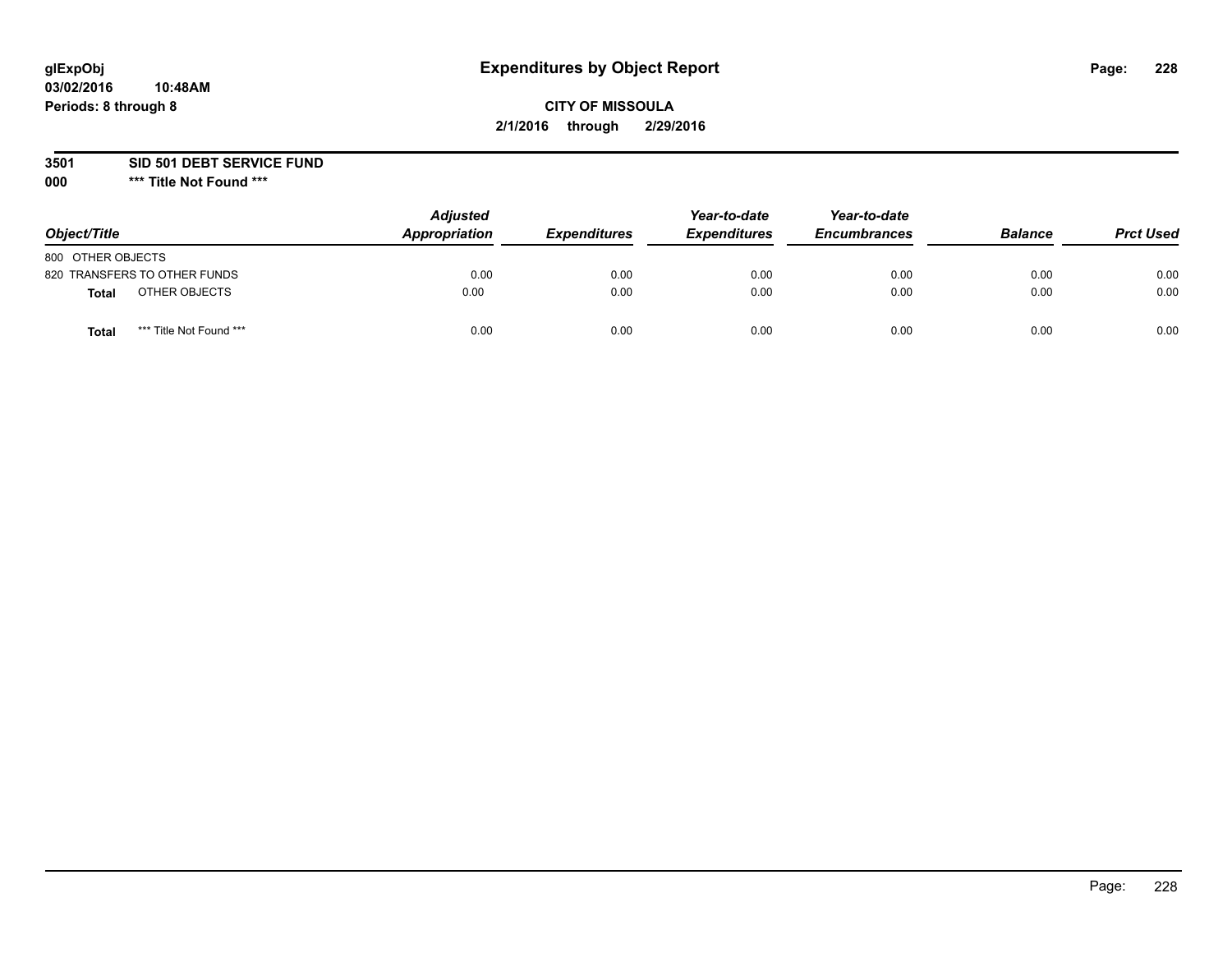#### **3501 SID 501 DEBT SERVICE FUND**

| Object/Title                         | <b>Adjusted</b><br><b>Appropriation</b> | <b>Expenditures</b> | Year-to-date<br><b>Expenditures</b> | Year-to-date<br><b>Encumbrances</b> | <b>Balance</b> | <b>Prct Used</b> |
|--------------------------------------|-----------------------------------------|---------------------|-------------------------------------|-------------------------------------|----------------|------------------|
|                                      |                                         |                     |                                     |                                     |                |                  |
| 500 FIXED CHARGES                    |                                         |                     |                                     |                                     |                |                  |
| 550 MERCHANT SERVICE FEES            | 0.00                                    | 0.00                | 0.00                                | 0.00                                | 0.00           | 0.00             |
| <b>FIXED CHARGES</b><br><b>Total</b> | 0.00                                    | 0.00                | 0.00                                | 0.00                                | 0.00           | 0.00             |
| 600 DEBT SERVICE                     |                                         |                     |                                     |                                     |                |                  |
| 610 PRINCIPAL                        | 0.00                                    | 0.00                | 0.00                                | 0.00                                | 0.00           | 0.00             |
| 620 INTEREST / SERVICE FEES          | 0.00                                    | 0.00                | 0.00                                | 0.00                                | 0.00           | 0.00             |
| <b>DEBT SERVICE</b><br><b>Total</b>  | 0.00                                    | 0.00                | 0.00                                | 0.00                                | 0.00           | 0.00             |
| NON-DEPARTMENTAL<br><b>Total</b>     | 0.00                                    | 0.00                | 0.00                                | 0.00                                | 0.00           | 0.00             |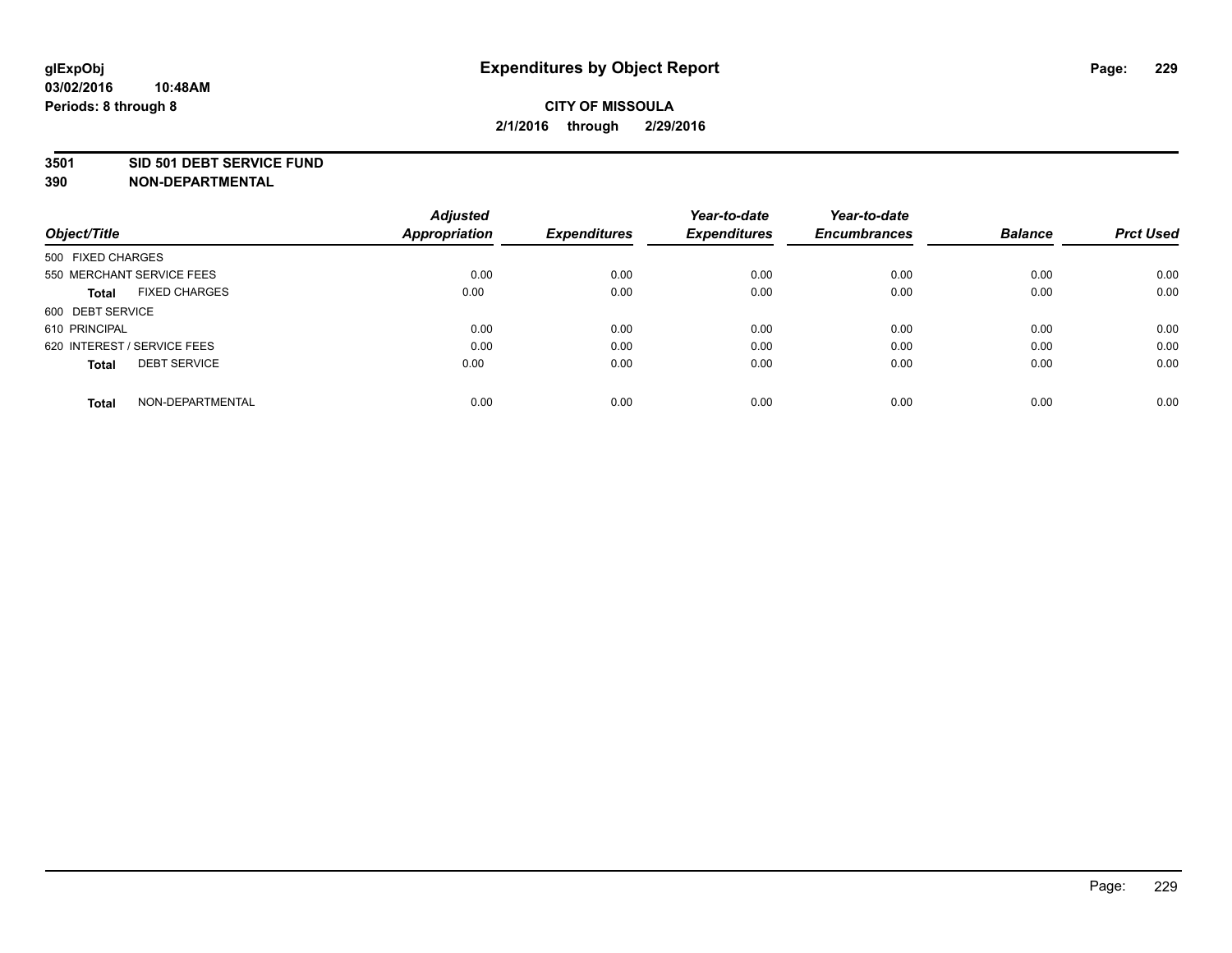## **3501 SID 501 DEBT SERVICE FUND**

| Object/Title                              | <b>Adjusted</b><br><b>Appropriation</b> | <b>Expenditures</b> | Year-to-date<br><b>Expenditures</b> | Year-to-date<br><b>Encumbrances</b> | <b>Balance</b> | <b>Prct Used</b> |
|-------------------------------------------|-----------------------------------------|---------------------|-------------------------------------|-------------------------------------|----------------|------------------|
|                                           |                                         |                     |                                     |                                     |                |                  |
| 500 FIXED CHARGES                         |                                         |                     |                                     |                                     |                |                  |
| 550 MERCHANT SERVICE FEES                 | 0.00                                    | 0.00                | 0.00                                | 0.00                                | 0.00           | 0.00             |
| <b>FIXED CHARGES</b><br><b>Total</b>      | 0.00                                    | 0.00                | 0.00                                | 0.00                                | 0.00           | 0.00             |
| 600 DEBT SERVICE                          |                                         |                     |                                     |                                     |                |                  |
| 610 PRINCIPAL                             | 0.00                                    | 0.00                | 0.00                                | 0.00                                | 0.00           | 0.00             |
| 620 INTEREST / SERVICE FEES               | 0.00                                    | 0.00                | 0.00                                | 0.00                                | 0.00           | 0.00             |
| <b>DEBT SERVICE</b><br><b>Total</b>       | 0.00                                    | 0.00                | 0.00                                | 0.00                                | 0.00           | 0.00             |
| 800 OTHER OBJECTS                         |                                         |                     |                                     |                                     |                |                  |
| 820 TRANSFERS TO OTHER FUNDS              | 0.00                                    | 0.00                | 0.00                                | 0.00                                | 0.00           | 0.00             |
| OTHER OBJECTS<br><b>Total</b>             | 0.00                                    | 0.00                | 0.00                                | 0.00                                | 0.00           | 0.00             |
|                                           |                                         |                     |                                     |                                     |                |                  |
| SID 501 DEBT SERVICE FUND<br><b>Total</b> | 0.00                                    | 0.00                | 0.00                                | 0.00                                | 0.00           | 0.00             |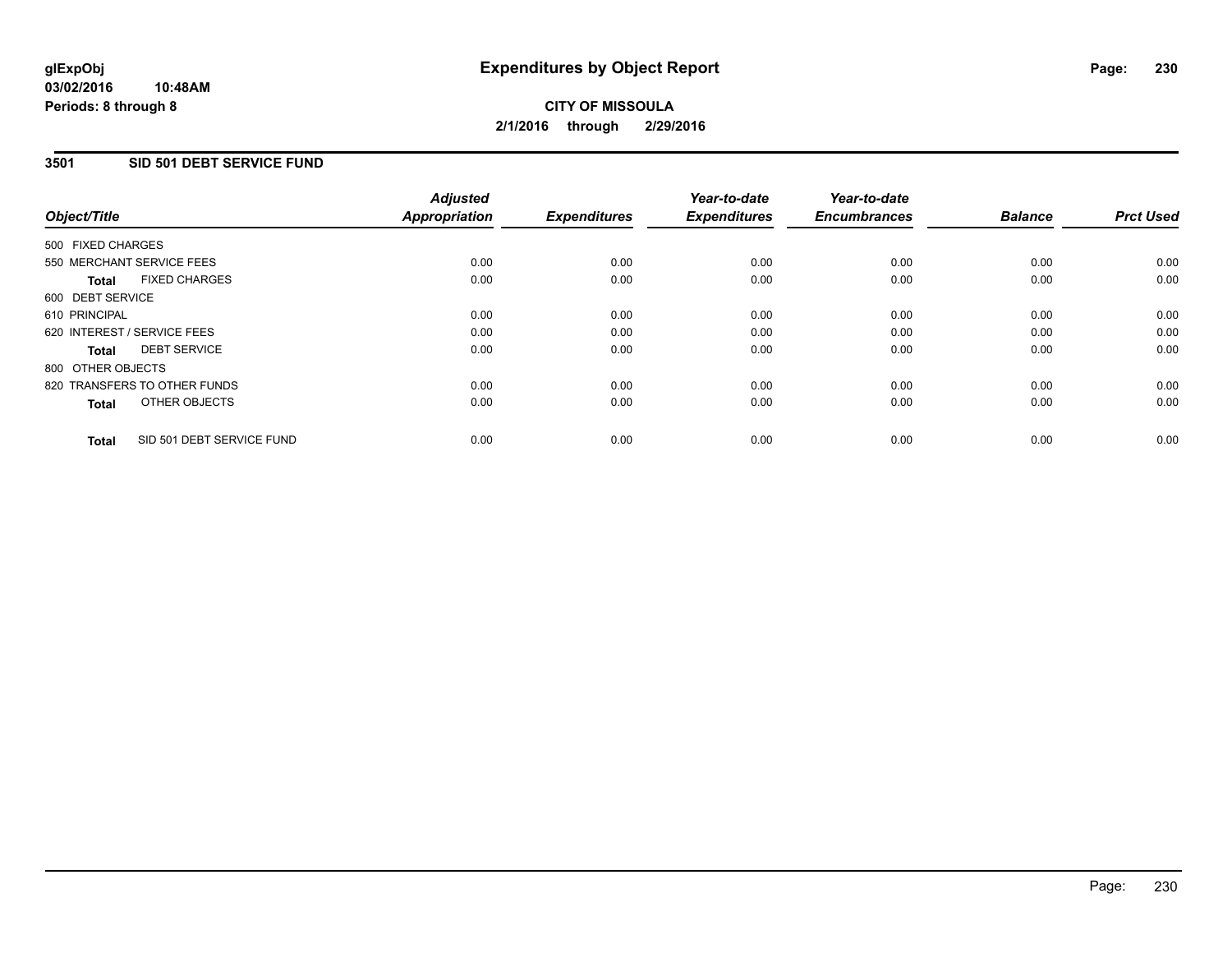### **03/02/2016 10:48AM Periods: 8 through 8**

# **CITY OF MISSOULA 2/1/2016 through 2/29/2016**

**3503 SID 503 DEBT SERVICE FUND**

| Object/Title      |                              | <b>Adjusted</b><br>Appropriation | <b>Expenditures</b> | Year-to-date<br><b>Expenditures</b> | Year-to-date<br><b>Encumbrances</b> | <b>Balance</b> | <b>Prct Used</b> |
|-------------------|------------------------------|----------------------------------|---------------------|-------------------------------------|-------------------------------------|----------------|------------------|
| 800 OTHER OBJECTS |                              |                                  |                     |                                     |                                     |                |                  |
|                   | 820 TRANSFERS TO OTHER FUNDS | 0.00                             | 0.00                | 0.00                                | 0.00                                | 0.00           | 0.00             |
| Total             | OTHER OBJECTS                | 0.00                             | 0.00                | 0.00                                | 0.00                                | 0.00           | 0.00             |
| Tota              | *** Title Not Found ***      | 0.00                             | 0.00                | 0.00                                | 0.00                                | 0.00           | 0.00             |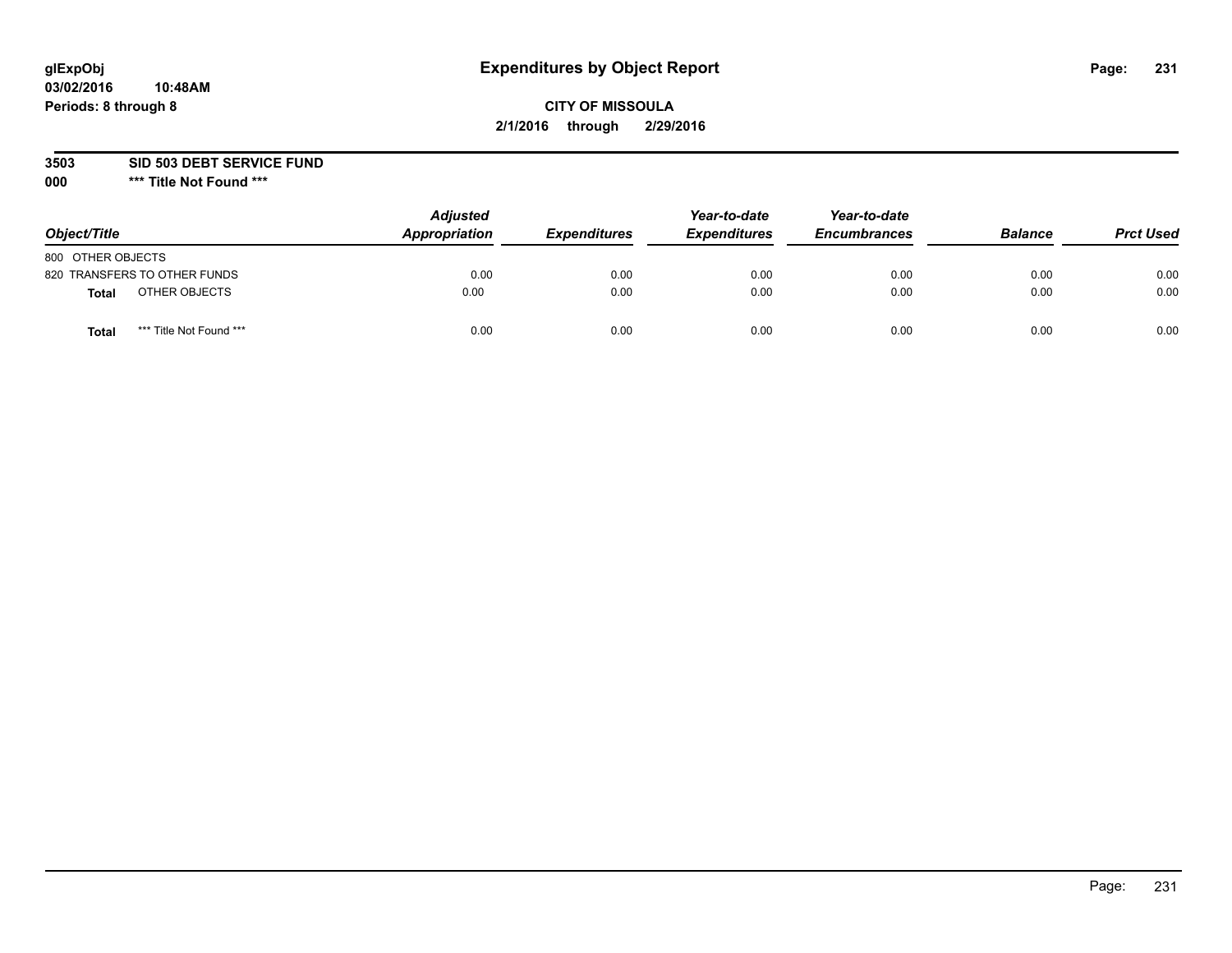#### **3503 SID 503 DEBT SERVICE FUND**

| Object/Title                         | <b>Adjusted</b><br><b>Appropriation</b> | <b>Expenditures</b> | Year-to-date<br><b>Expenditures</b> | Year-to-date<br><b>Encumbrances</b> | <b>Balance</b> | <b>Prct Used</b> |
|--------------------------------------|-----------------------------------------|---------------------|-------------------------------------|-------------------------------------|----------------|------------------|
|                                      |                                         |                     |                                     |                                     |                |                  |
| 500 FIXED CHARGES                    |                                         |                     |                                     |                                     |                |                  |
| 550 MERCHANT SERVICE FEES            | 0.00                                    | 0.00                | 0.00                                | 0.00                                | 0.00           | 0.00             |
| <b>FIXED CHARGES</b><br><b>Total</b> | 0.00                                    | 0.00                | 0.00                                | 0.00                                | 0.00           | 0.00             |
| 600 DEBT SERVICE                     |                                         |                     |                                     |                                     |                |                  |
| 610 PRINCIPAL                        | 0.00                                    | 0.00                | 0.00                                | 0.00                                | 0.00           | 0.00             |
| 620 INTEREST / SERVICE FEES          | 0.00                                    | 0.00                | 0.00                                | 0.00                                | 0.00           | 0.00             |
| <b>DEBT SERVICE</b><br><b>Total</b>  | 0.00                                    | 0.00                | 0.00                                | 0.00                                | 0.00           | 0.00             |
|                                      |                                         |                     |                                     |                                     |                |                  |
| NON-DEPARTMENTAL<br><b>Total</b>     | 0.00                                    | 0.00                | 0.00                                | 0.00                                | 0.00           | 0.00             |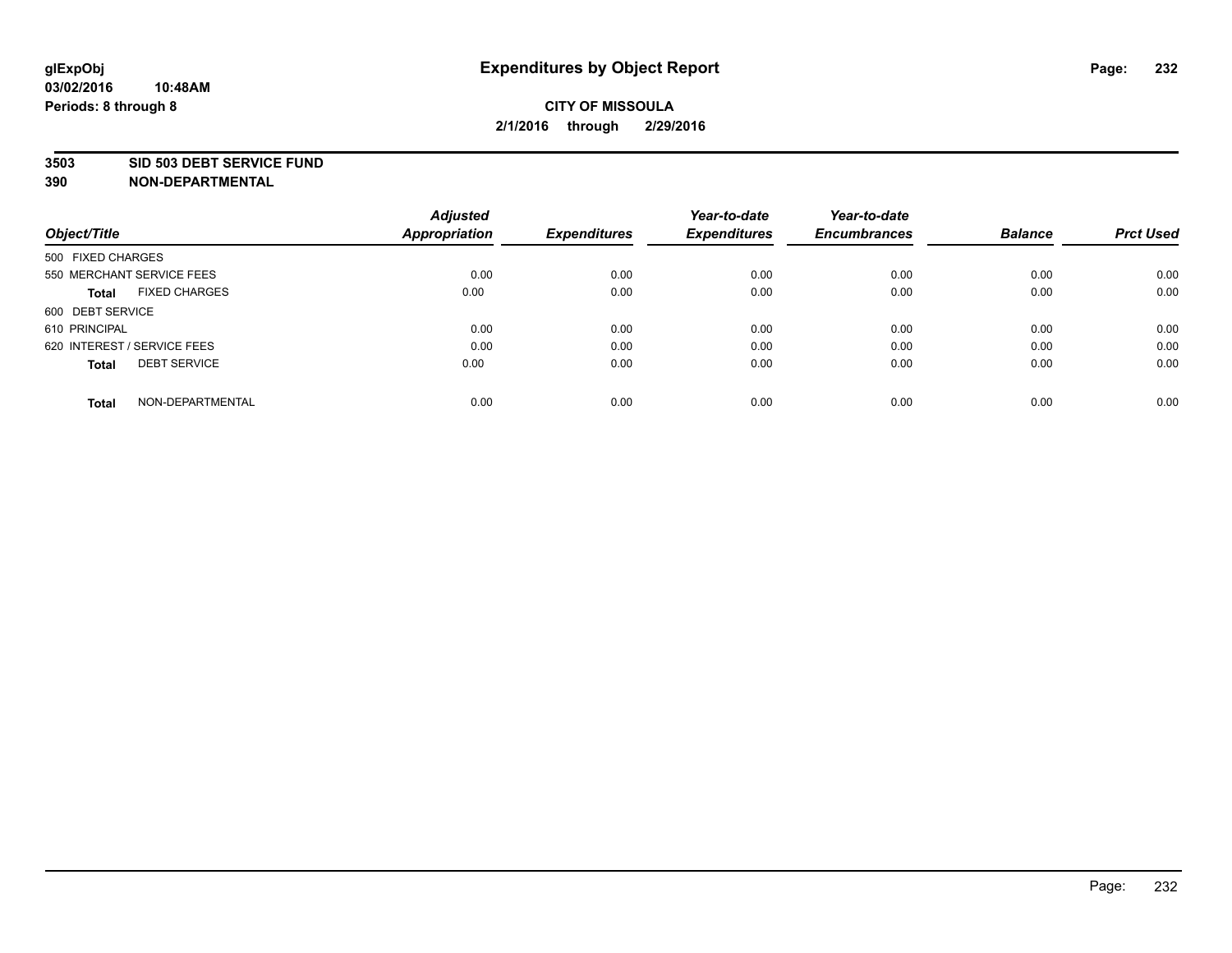## **3503 SID 503 DEBT SERVICE FUND**

| Object/Title                              | <b>Adjusted</b><br><b>Appropriation</b> | <b>Expenditures</b> | Year-to-date<br><b>Expenditures</b> | Year-to-date<br><b>Encumbrances</b> | <b>Balance</b> | <b>Prct Used</b> |
|-------------------------------------------|-----------------------------------------|---------------------|-------------------------------------|-------------------------------------|----------------|------------------|
|                                           |                                         |                     |                                     |                                     |                |                  |
| 500 FIXED CHARGES                         |                                         |                     |                                     |                                     |                |                  |
| 550 MERCHANT SERVICE FEES                 | 0.00                                    | 0.00                | 0.00                                | 0.00                                | 0.00           | 0.00             |
| <b>FIXED CHARGES</b><br><b>Total</b>      | 0.00                                    | 0.00                | 0.00                                | 0.00                                | 0.00           | 0.00             |
| 600 DEBT SERVICE                          |                                         |                     |                                     |                                     |                |                  |
| 610 PRINCIPAL                             | 0.00                                    | 0.00                | 0.00                                | 0.00                                | 0.00           | 0.00             |
| 620 INTEREST / SERVICE FEES               | 0.00                                    | 0.00                | 0.00                                | 0.00                                | 0.00           | 0.00             |
| <b>DEBT SERVICE</b><br><b>Total</b>       | 0.00                                    | 0.00                | 0.00                                | 0.00                                | 0.00           | 0.00             |
| 800 OTHER OBJECTS                         |                                         |                     |                                     |                                     |                |                  |
| 820 TRANSFERS TO OTHER FUNDS              | 0.00                                    | 0.00                | 0.00                                | 0.00                                | 0.00           | 0.00             |
| OTHER OBJECTS<br><b>Total</b>             | 0.00                                    | 0.00                | 0.00                                | 0.00                                | 0.00           | 0.00             |
| SID 503 DEBT SERVICE FUND<br><b>Total</b> | 0.00                                    | 0.00                | 0.00                                | 0.00                                | 0.00           | 0.00             |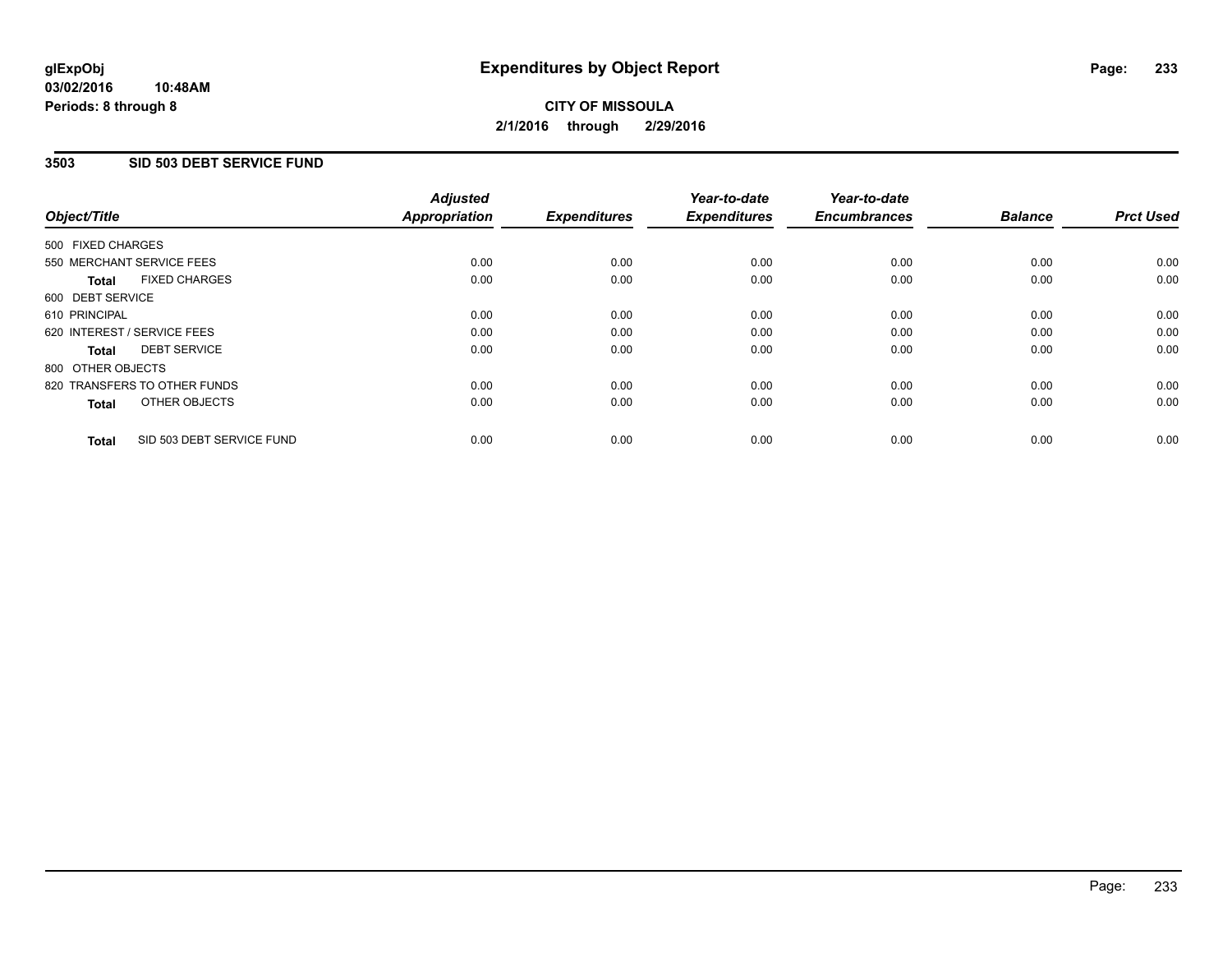### **03/02/2016 10:48AM Periods: 8 through 8**

# **CITY OF MISSOULA 2/1/2016 through 2/29/2016**

**3505 SID 505 DEBT SERVICE FUND**

| Object/Title                            | <b>Adjusted</b><br>Appropriation | <b>Expenditures</b> | Year-to-date<br><b>Expenditures</b> | Year-to-date<br><b>Encumbrances</b> | <b>Balance</b> | <b>Prct Used</b> |
|-----------------------------------------|----------------------------------|---------------------|-------------------------------------|-------------------------------------|----------------|------------------|
| 800 OTHER OBJECTS                       |                                  |                     |                                     |                                     |                |                  |
| 820 TRANSFERS TO OTHER FUNDS            | 0.00                             | 0.00                | 0.00                                | 0.00                                | 0.00           | 0.00             |
| OTHER OBJECTS<br>Total                  | 0.00                             | 0.00                | 0.00                                | 0.00                                | 0.00           | 0.00             |
| *** Title Not Found ***<br><b>Total</b> | 0.00                             | 0.00                | 0.00                                | 0.00                                | 0.00           | 0.00             |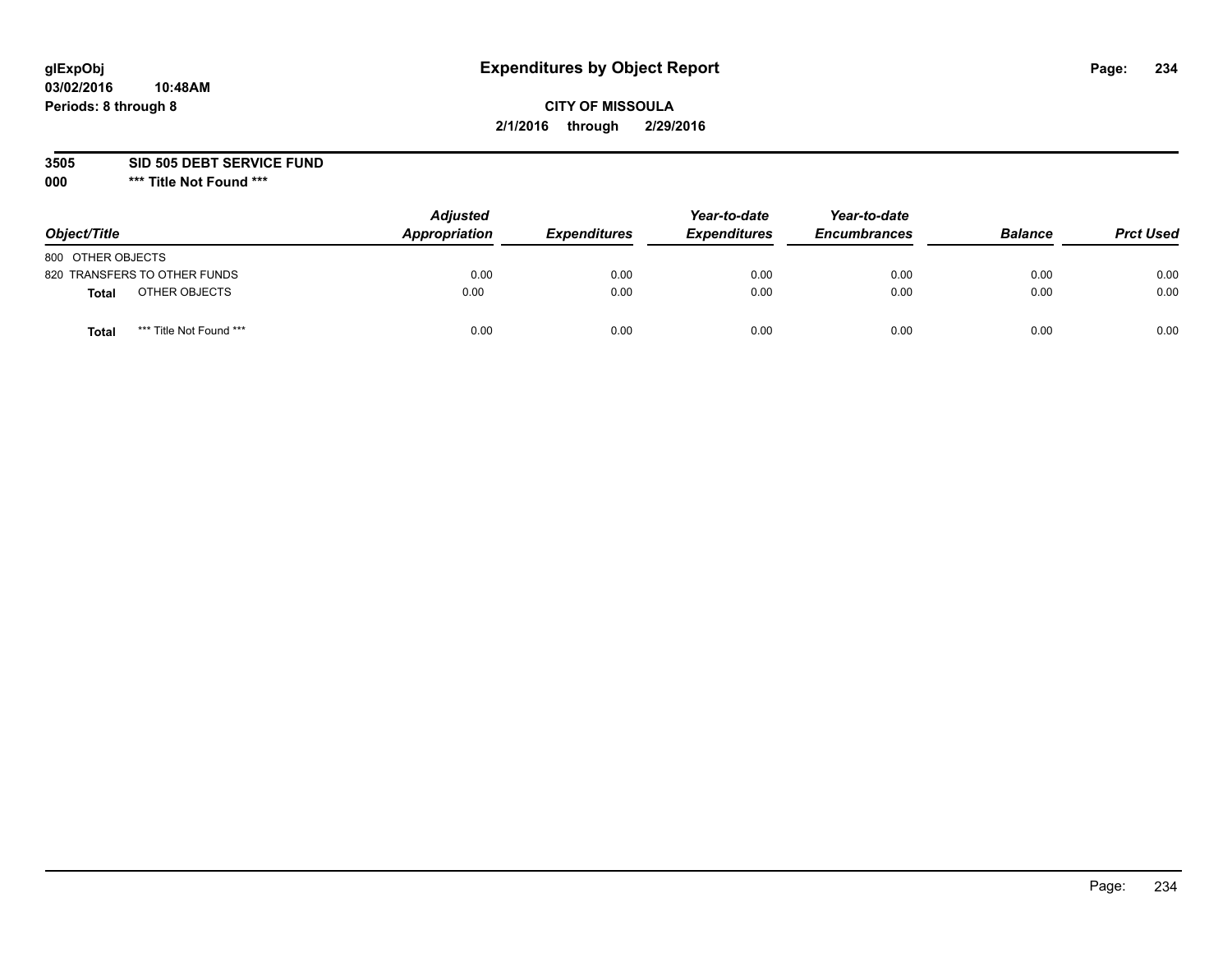#### **3505 SID 505 DEBT SERVICE FUND**

| Object/Title                         | <b>Adjusted</b><br><b>Appropriation</b> | <b>Expenditures</b> | Year-to-date<br><b>Expenditures</b> | Year-to-date<br><b>Encumbrances</b> | <b>Balance</b> | <b>Prct Used</b> |
|--------------------------------------|-----------------------------------------|---------------------|-------------------------------------|-------------------------------------|----------------|------------------|
|                                      |                                         |                     |                                     |                                     |                |                  |
| 500 FIXED CHARGES                    |                                         |                     |                                     |                                     |                |                  |
| 550 MERCHANT SERVICE FEES            | 0.00                                    | 0.00                | 0.00                                | 0.00                                | 0.00           | 0.00             |
| <b>FIXED CHARGES</b><br><b>Total</b> | 0.00                                    | 0.00                | 0.00                                | 0.00                                | 0.00           | 0.00             |
| 600 DEBT SERVICE                     |                                         |                     |                                     |                                     |                |                  |
| 610 PRINCIPAL                        | 0.00                                    | 0.00                | 0.00                                | 0.00                                | 0.00           | 0.00             |
| 620 INTEREST / SERVICE FEES          | 0.00                                    | 0.00                | 0.00                                | 0.00                                | 0.00           | 0.00             |
| <b>DEBT SERVICE</b><br><b>Total</b>  | 0.00                                    | 0.00                | 0.00                                | 0.00                                | 0.00           | 0.00             |
| NON-DEPARTMENTAL<br><b>Total</b>     | 0.00                                    | 0.00                | 0.00                                | 0.00                                | 0.00           | 0.00             |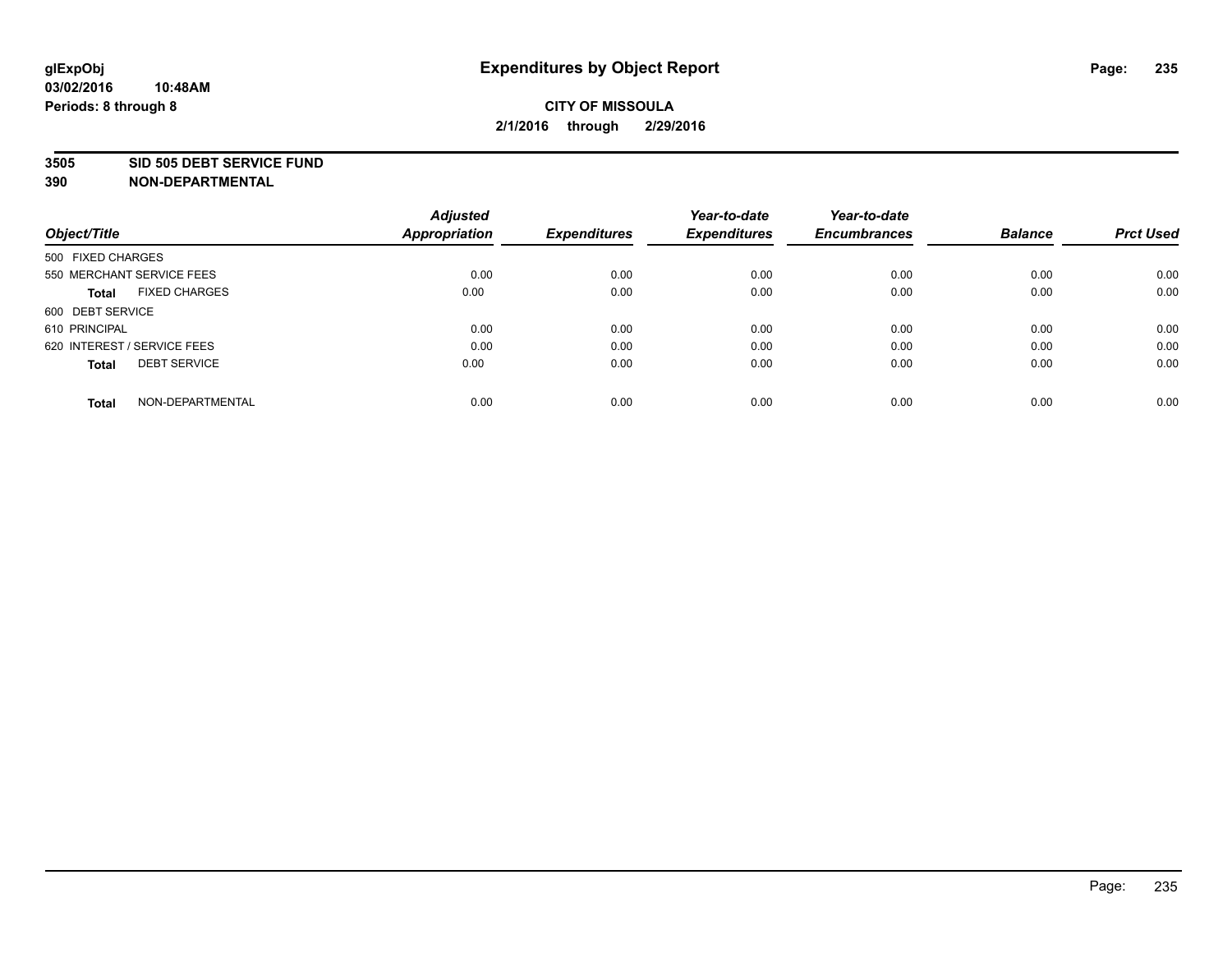## **3505 SID 505 DEBT SERVICE FUND**

| Object/Title                              | <b>Adjusted</b><br><b>Appropriation</b> | <b>Expenditures</b> | Year-to-date<br><b>Expenditures</b> | Year-to-date<br><b>Encumbrances</b> | <b>Balance</b> | <b>Prct Used</b> |
|-------------------------------------------|-----------------------------------------|---------------------|-------------------------------------|-------------------------------------|----------------|------------------|
|                                           |                                         |                     |                                     |                                     |                |                  |
| 500 FIXED CHARGES                         |                                         |                     |                                     |                                     |                |                  |
| 550 MERCHANT SERVICE FEES                 | 0.00                                    | 0.00                | 0.00                                | 0.00                                | 0.00           | 0.00             |
| <b>FIXED CHARGES</b><br><b>Total</b>      | 0.00                                    | 0.00                | 0.00                                | 0.00                                | 0.00           | 0.00             |
| 600 DEBT SERVICE                          |                                         |                     |                                     |                                     |                |                  |
| 610 PRINCIPAL                             | 0.00                                    | 0.00                | 0.00                                | 0.00                                | 0.00           | 0.00             |
| 620 INTEREST / SERVICE FEES               | 0.00                                    | 0.00                | 0.00                                | 0.00                                | 0.00           | 0.00             |
| <b>DEBT SERVICE</b><br><b>Total</b>       | 0.00                                    | 0.00                | 0.00                                | 0.00                                | 0.00           | 0.00             |
| 800 OTHER OBJECTS                         |                                         |                     |                                     |                                     |                |                  |
| 820 TRANSFERS TO OTHER FUNDS              | 0.00                                    | 0.00                | 0.00                                | 0.00                                | 0.00           | 0.00             |
| OTHER OBJECTS<br><b>Total</b>             | 0.00                                    | 0.00                | 0.00                                | 0.00                                | 0.00           | 0.00             |
| SID 505 DEBT SERVICE FUND<br><b>Total</b> | 0.00                                    | 0.00                | 0.00                                | 0.00                                | 0.00           | 0.00             |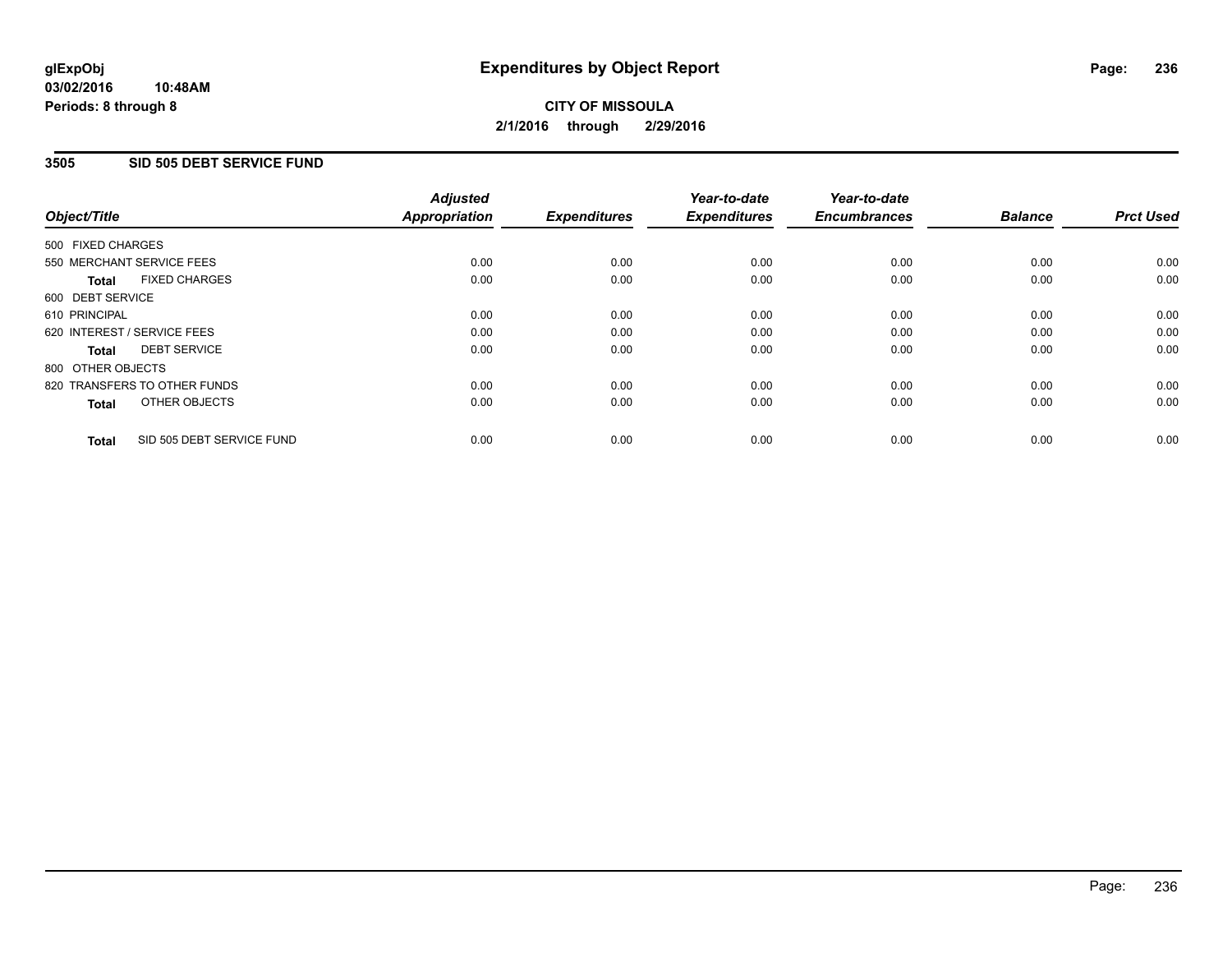### **03/02/2016 10:48AM Periods: 8 through 8**

# **CITY OF MISSOULA 2/1/2016 through 2/29/2016**

**3506 SID 506 DEBT SERVICE FUND**

| Object/Title                            | <b>Adjusted</b><br>Appropriation | <b>Expenditures</b> | Year-to-date<br><b>Expenditures</b> | Year-to-date<br><b>Encumbrances</b> | <b>Balance</b> | <b>Prct Used</b> |
|-----------------------------------------|----------------------------------|---------------------|-------------------------------------|-------------------------------------|----------------|------------------|
| 800 OTHER OBJECTS                       |                                  |                     |                                     |                                     |                |                  |
| 820 TRANSFERS TO OTHER FUNDS            | 0.00                             | 0.00                | 0.00                                | 0.00                                | 0.00           | 0.00             |
| OTHER OBJECTS<br>Total                  | 0.00                             | 0.00                | 0.00                                | 0.00                                | 0.00           | 0.00             |
| *** Title Not Found ***<br><b>Total</b> | 0.00                             | 0.00                | 0.00                                | 0.00                                | 0.00           | 0.00             |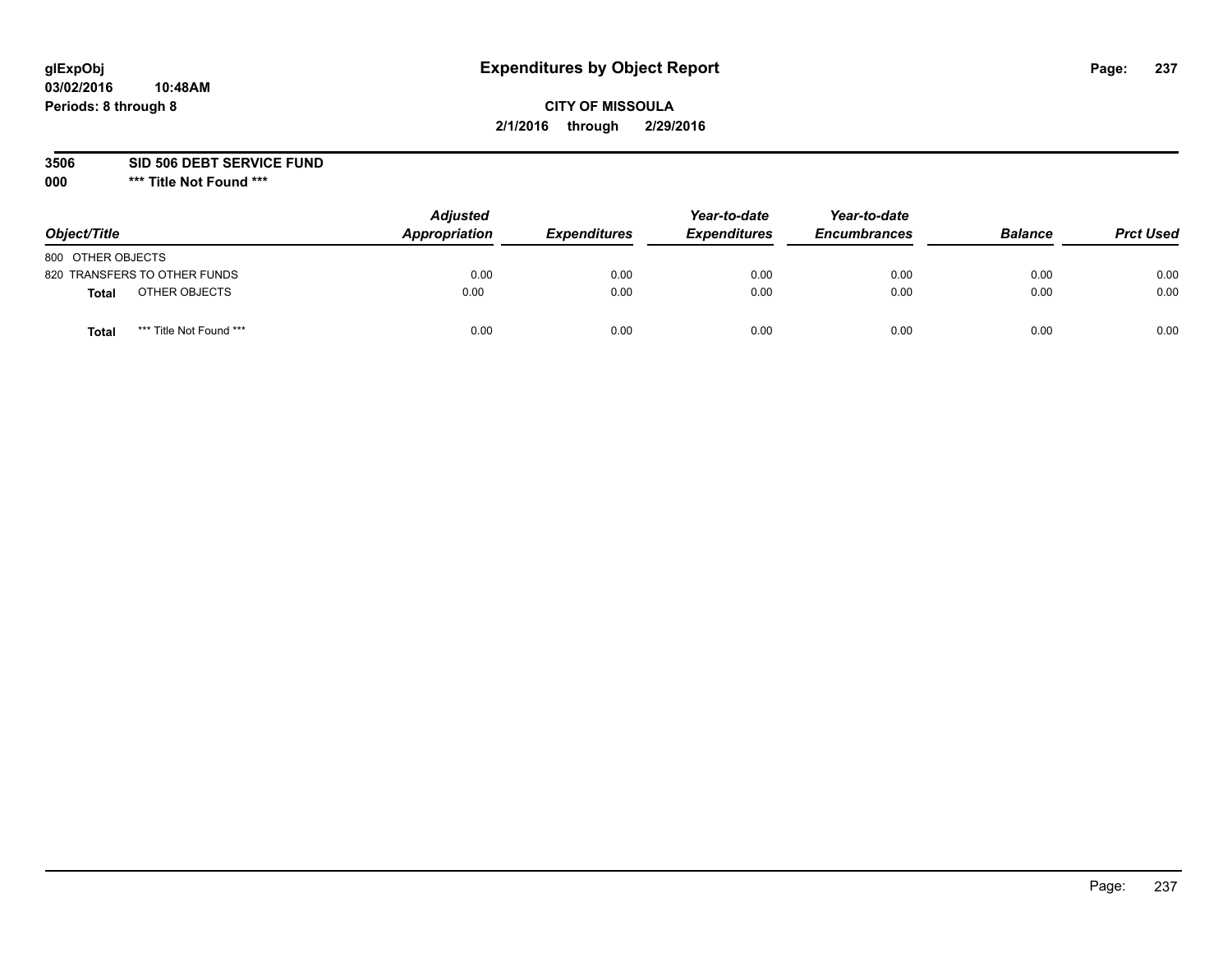#### **3506 SID 506 DEBT SERVICE FUND**

| Object/Title                         | <b>Adjusted</b><br><b>Appropriation</b> | <b>Expenditures</b> | Year-to-date<br><b>Expenditures</b> | Year-to-date<br><b>Encumbrances</b> | <b>Balance</b> | <b>Prct Used</b> |
|--------------------------------------|-----------------------------------------|---------------------|-------------------------------------|-------------------------------------|----------------|------------------|
|                                      |                                         |                     |                                     |                                     |                |                  |
| 500 FIXED CHARGES                    |                                         |                     |                                     |                                     |                |                  |
| 550 MERCHANT SERVICE FEES            | 0.00                                    | 0.00                | 0.00                                | 0.00                                | 0.00           | 0.00             |
| <b>FIXED CHARGES</b><br><b>Total</b> | 0.00                                    | 0.00                | 0.00                                | 0.00                                | 0.00           | 0.00             |
| 600 DEBT SERVICE                     |                                         |                     |                                     |                                     |                |                  |
| 610 PRINCIPAL                        | 0.00                                    | 0.00                | 0.00                                | 0.00                                | 0.00           | 0.00             |
| 620 INTEREST / SERVICE FEES          | 0.00                                    | 0.00                | 0.00                                | 0.00                                | 0.00           | 0.00             |
| <b>DEBT SERVICE</b><br><b>Total</b>  | 0.00                                    | 0.00                | 0.00                                | 0.00                                | 0.00           | 0.00             |
| NON-DEPARTMENTAL<br><b>Total</b>     | 0.00                                    | 0.00                | 0.00                                | 0.00                                | 0.00           | 0.00             |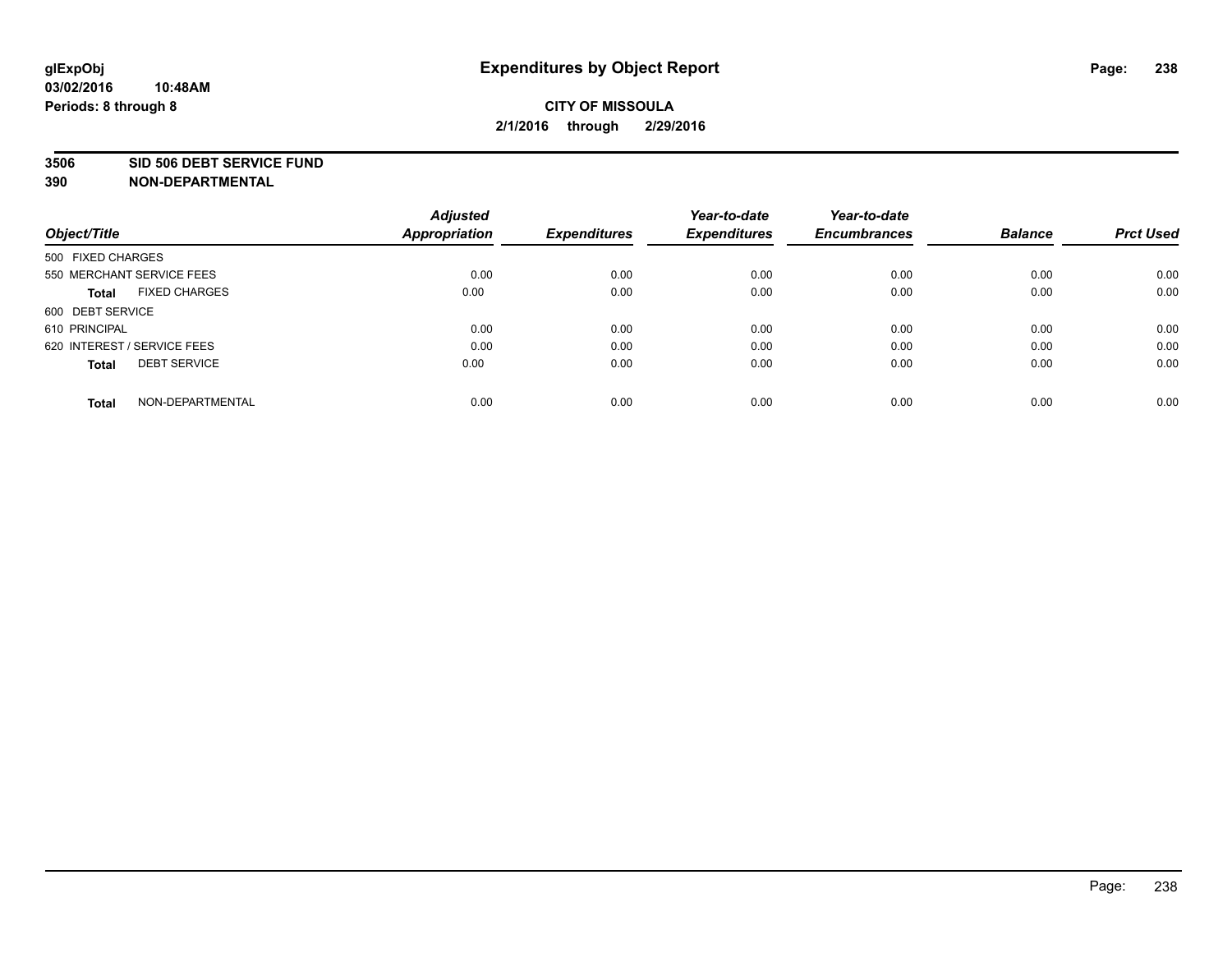## **3506 SID 506 DEBT SERVICE FUND**

|                                           | <b>Adjusted</b>      | <b>Expenditures</b> | Year-to-date<br><b>Expenditures</b> | Year-to-date<br><b>Encumbrances</b> | <b>Balance</b> | <b>Prct Used</b> |
|-------------------------------------------|----------------------|---------------------|-------------------------------------|-------------------------------------|----------------|------------------|
| Object/Title                              | <b>Appropriation</b> |                     |                                     |                                     |                |                  |
| 500 FIXED CHARGES                         |                      |                     |                                     |                                     |                |                  |
| 550 MERCHANT SERVICE FEES                 | 0.00                 | 0.00                | 0.00                                | 0.00                                | 0.00           | 0.00             |
| <b>FIXED CHARGES</b><br><b>Total</b>      | 0.00                 | 0.00                | 0.00                                | 0.00                                | 0.00           | 0.00             |
| 600 DEBT SERVICE                          |                      |                     |                                     |                                     |                |                  |
| 610 PRINCIPAL                             | 0.00                 | 0.00                | 0.00                                | 0.00                                | 0.00           | 0.00             |
| 620 INTEREST / SERVICE FEES               | 0.00                 | 0.00                | 0.00                                | 0.00                                | 0.00           | 0.00             |
| <b>DEBT SERVICE</b><br><b>Total</b>       | 0.00                 | 0.00                | 0.00                                | 0.00                                | 0.00           | 0.00             |
| 800 OTHER OBJECTS                         |                      |                     |                                     |                                     |                |                  |
| 820 TRANSFERS TO OTHER FUNDS              | 0.00                 | 0.00                | 0.00                                | 0.00                                | 0.00           | 0.00             |
| OTHER OBJECTS<br><b>Total</b>             | 0.00                 | 0.00                | 0.00                                | 0.00                                | 0.00           | 0.00             |
| SID 506 DEBT SERVICE FUND<br><b>Total</b> | 0.00                 | 0.00                | 0.00                                | 0.00                                | 0.00           | 0.00             |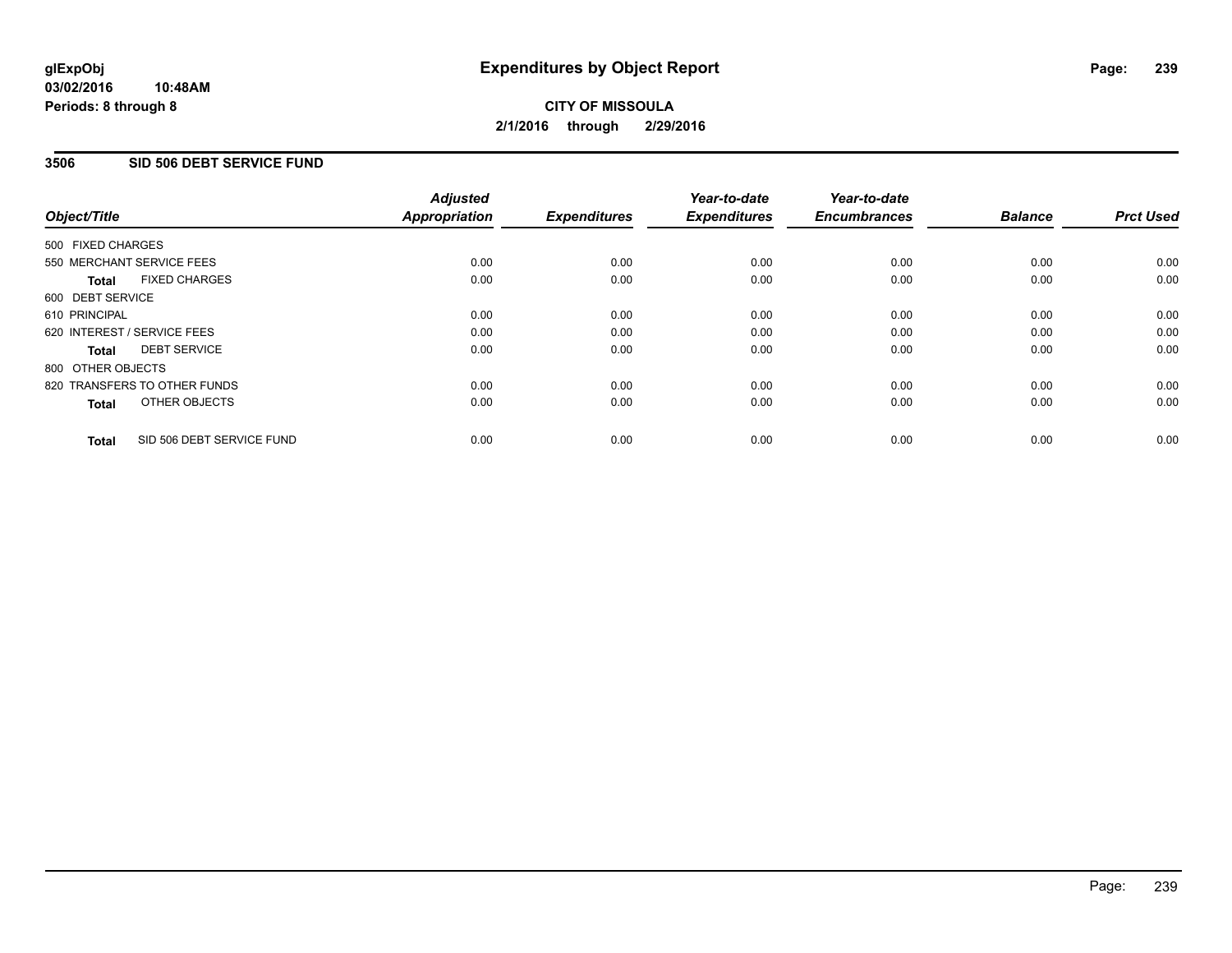### **03/02/2016 10:48AM Periods: 8 through 8**

# **CITY OF MISSOULA 2/1/2016 through 2/29/2016**

**3507 SID 507 DEBT SERVICE FUND**

| Object/Title                     | <b>Adjusted</b><br>Appropriation | <b>Expenditures</b> | Year-to-date<br><b>Expenditures</b> | Year-to-date<br><b>Encumbrances</b> | <b>Balance</b> | <b>Prct Used</b> |
|----------------------------------|----------------------------------|---------------------|-------------------------------------|-------------------------------------|----------------|------------------|
| 800 OTHER OBJECTS                |                                  |                     |                                     |                                     |                |                  |
| 820 TRANSFERS TO OTHER FUNDS     | 0.00                             | 0.00                | 0.00                                | 0.00                                | 0.00           | 0.00             |
| OTHER OBJECTS<br><b>Total</b>    | 0.00                             | 0.00                | 0.00                                | 0.00                                | 0.00           | 0.00             |
| *** Title Not Found ***<br>Total | 0.00                             | 0.00                | 0.00                                | 0.00                                | 0.00           | 0.00             |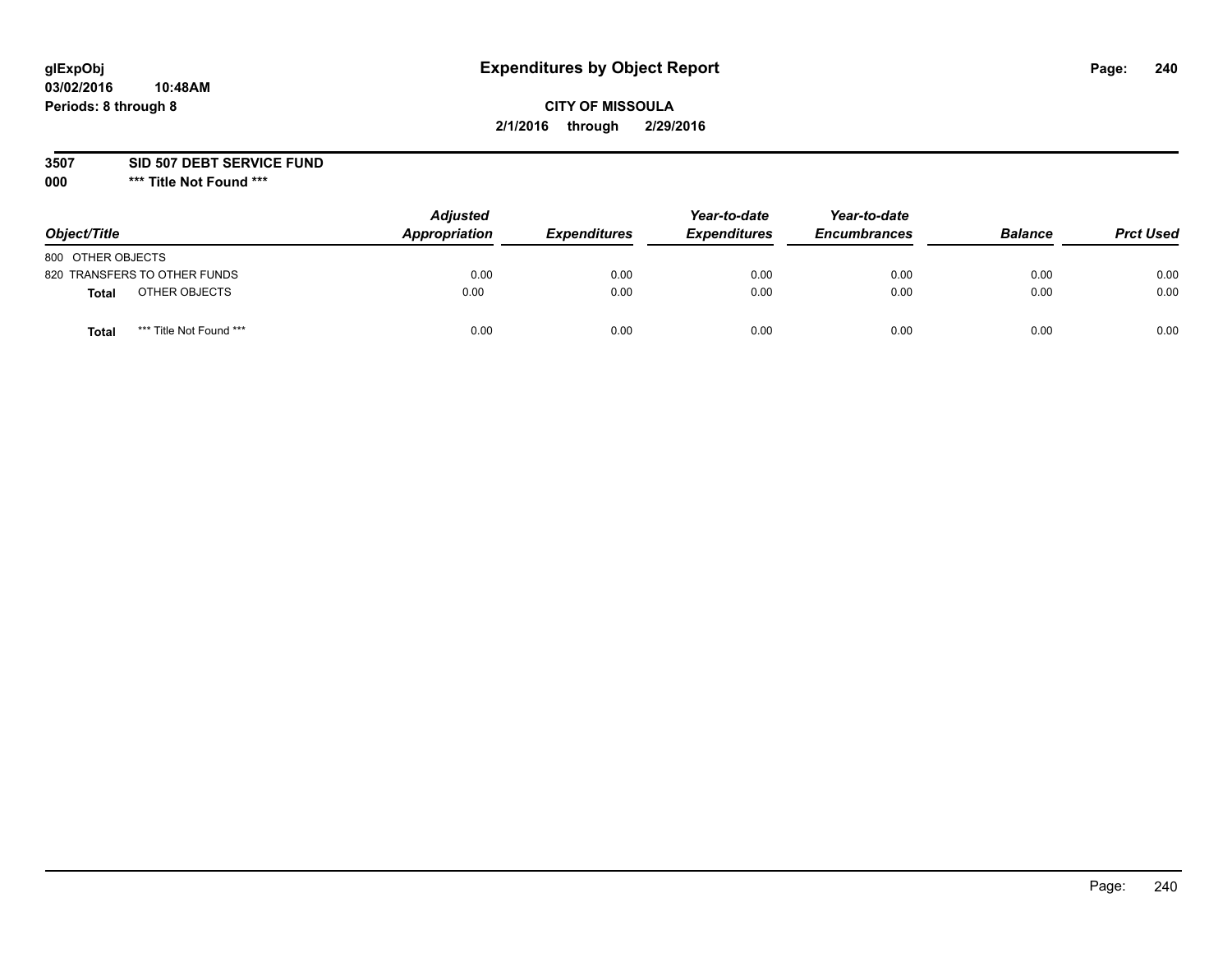### **3507 SID 507 DEBT SERVICE FUND**

| Object/Title      |                           | <b>Adjusted</b><br>Appropriation | <b>Expenditures</b> | Year-to-date<br><b>Expenditures</b> | Year-to-date<br><b>Encumbrances</b> | <b>Balance</b> | <b>Prct Used</b> |
|-------------------|---------------------------|----------------------------------|---------------------|-------------------------------------|-------------------------------------|----------------|------------------|
| 500 FIXED CHARGES |                           |                                  |                     |                                     |                                     |                |                  |
|                   | 550 MERCHANT SERVICE FEES | 0.00                             | 0.00                | 0.00                                | 0.00                                | 0.00           | 0.00             |
| <b>Total</b>      | <b>FIXED CHARGES</b>      | 0.00                             | 0.00                | 0.00                                | 0.00                                | 0.00           | 0.00             |
| Total             | NON-DEPARTMENTAL          | 0.00                             | 0.00                | 0.00                                | 0.00                                | 0.00           | 0.00             |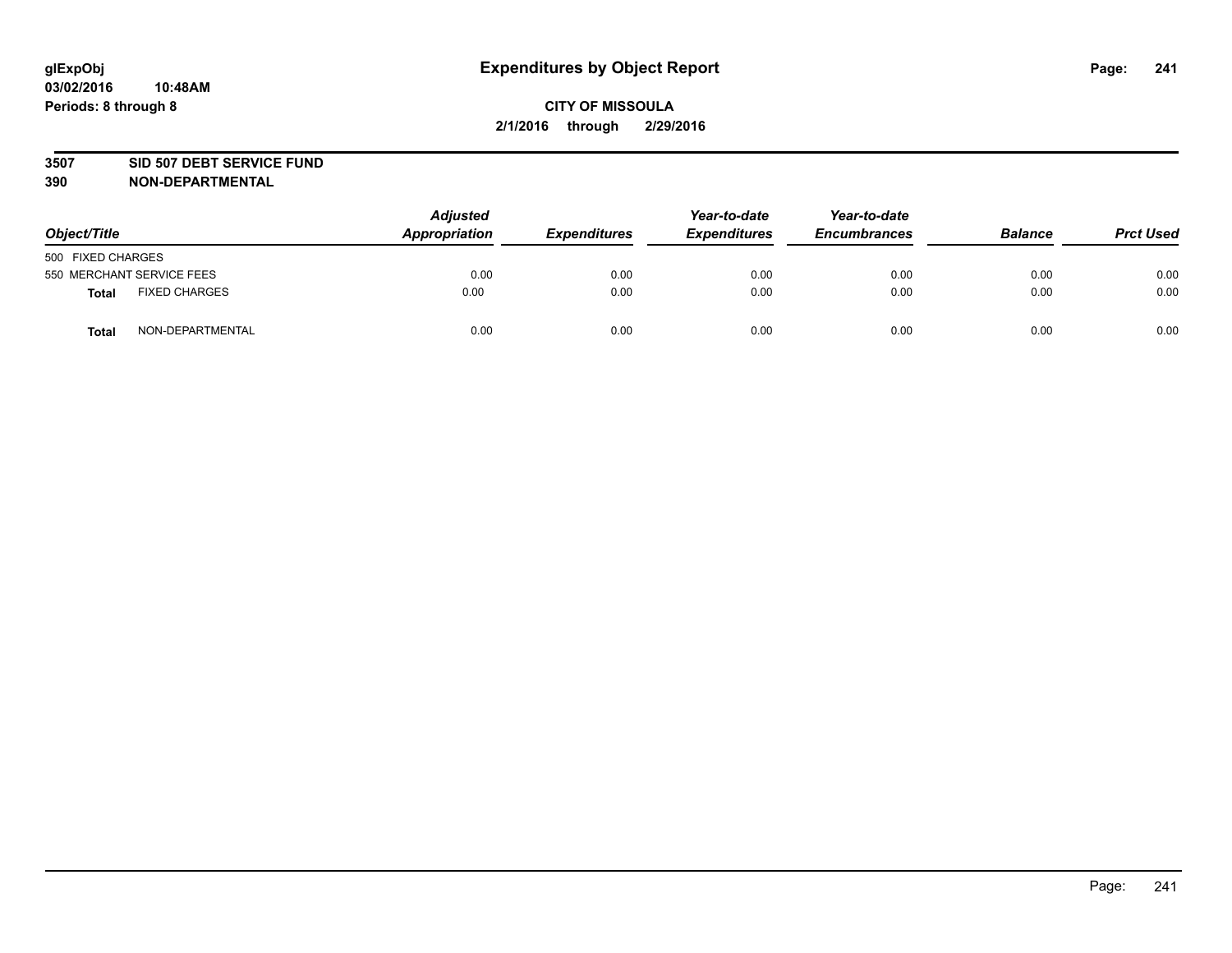## **3507 SID 507 DEBT SERVICE FUND**

| Object/Title              |                              | <b>Adjusted</b><br><b>Appropriation</b> | <b>Expenditures</b> | Year-to-date<br><b>Expenditures</b> | Year-to-date<br><b>Encumbrances</b> | <b>Balance</b> | <b>Prct Used</b> |
|---------------------------|------------------------------|-----------------------------------------|---------------------|-------------------------------------|-------------------------------------|----------------|------------------|
| 500 FIXED CHARGES         |                              |                                         |                     |                                     |                                     |                |                  |
| 550 MERCHANT SERVICE FEES |                              | 0.00                                    | 0.00                | 0.00                                | 0.00                                | 0.00           | 0.00             |
| <b>Total</b>              | <b>FIXED CHARGES</b>         | 0.00                                    | 0.00                | 0.00                                | 0.00                                | 0.00           | 0.00             |
| 800 OTHER OBJECTS         |                              |                                         |                     |                                     |                                     |                |                  |
|                           | 820 TRANSFERS TO OTHER FUNDS | 0.00                                    | 0.00                | 0.00                                | 0.00                                | 0.00           | 0.00             |
| <b>Total</b>              | OTHER OBJECTS                | 0.00                                    | 0.00                | 0.00                                | 0.00                                | 0.00           | 0.00             |
| <b>Total</b>              | SID 507 DEBT SERVICE FUND    | 0.00                                    | 0.00                | 0.00                                | 0.00                                | 0.00           | 0.00             |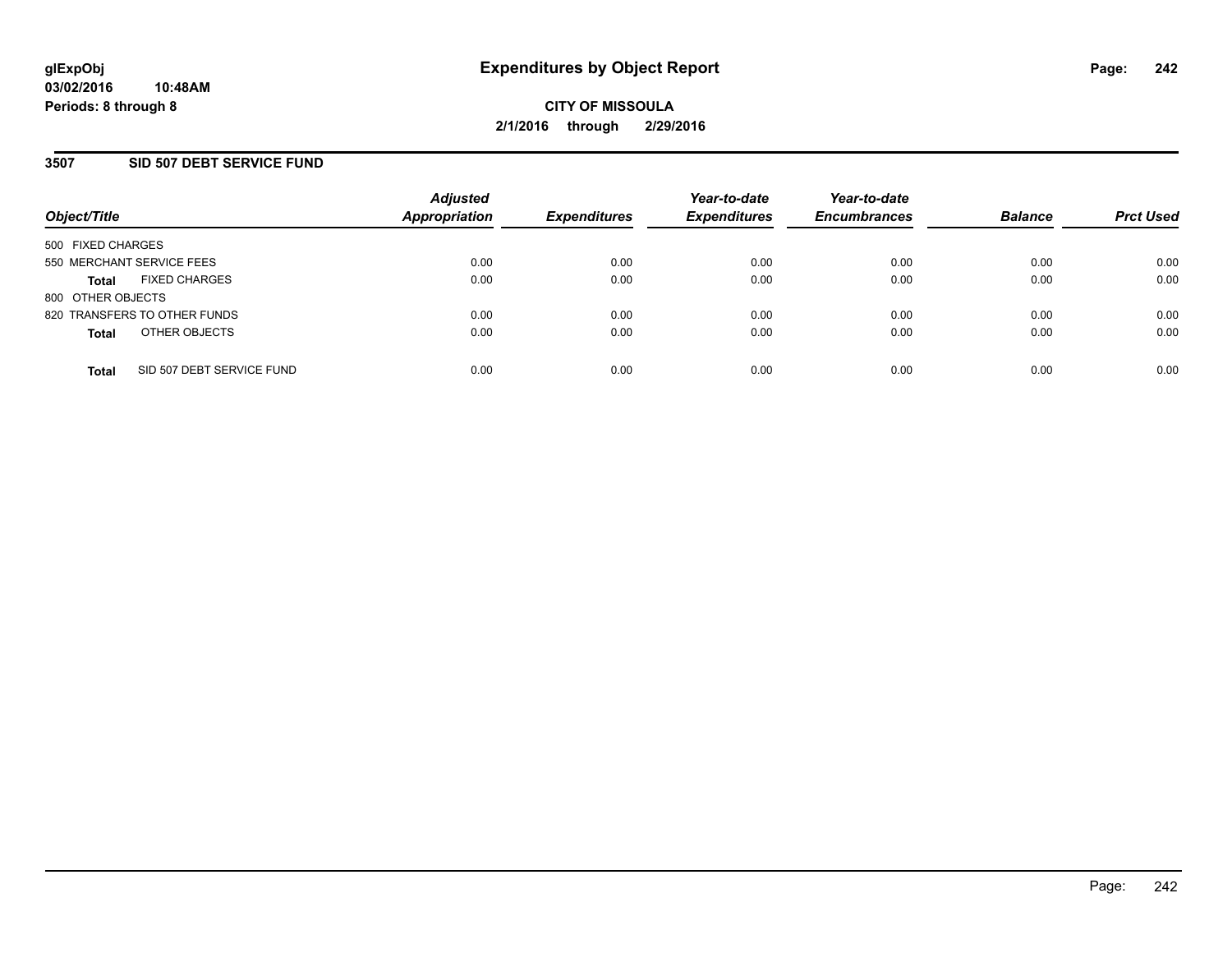### **03/02/2016 10:48AM Periods: 8 through 8**

# **CITY OF MISSOULA 2/1/2016 through 2/29/2016**

**3508 SID 508 DEBT SERVICE FUND**

| Object/Title                    | <b>Adjusted</b><br>Appropriation | <b>Expenditures</b> | Year-to-date<br><b>Expenditures</b> | Year-to-date<br><b>Encumbrances</b> | <b>Balance</b> | <b>Prct Used</b> |
|---------------------------------|----------------------------------|---------------------|-------------------------------------|-------------------------------------|----------------|------------------|
| 800 OTHER OBJECTS               |                                  |                     |                                     |                                     |                |                  |
| 820 TRANSFERS TO OTHER FUNDS    | 0.00                             | 0.00                | 0.00                                | 0.00                                | 0.00           | 0.00             |
| OTHER OBJECTS<br>Total          | 0.00                             | 0.00                | 0.00                                | 0.00                                | 0.00           | 0.00             |
| *** Title Not Found ***<br>Tota | 0.00                             | 0.00                | 0.00                                | 0.00                                | 0.00           | 0.00             |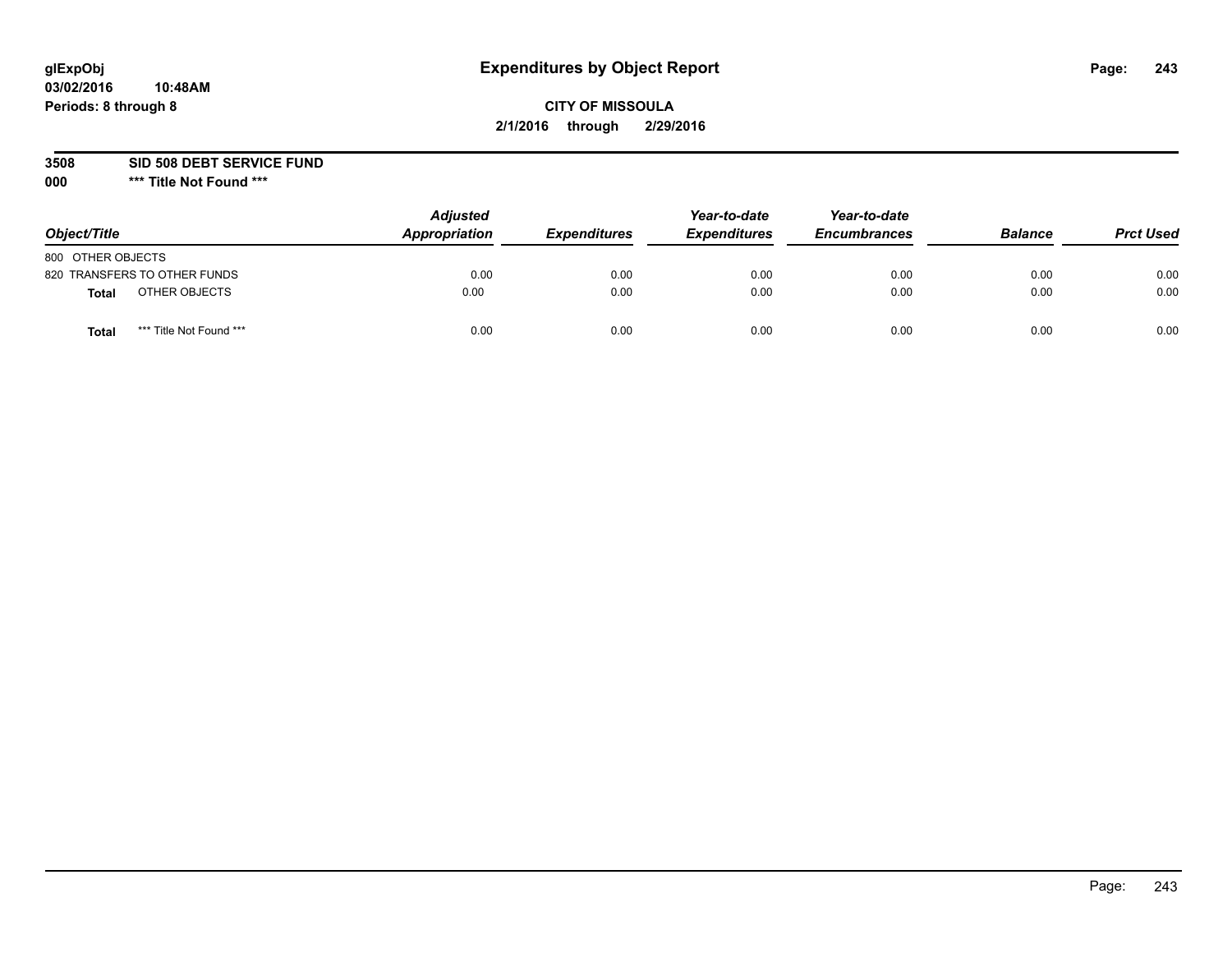### **3508 SID 508 DEBT SERVICE FUND**

| Object/Title      |                           | <b>Adjusted</b><br>Appropriation | <b>Expenditures</b> | Year-to-date<br><b>Expenditures</b> | Year-to-date<br><b>Encumbrances</b> | <b>Balance</b> | <b>Prct Used</b> |
|-------------------|---------------------------|----------------------------------|---------------------|-------------------------------------|-------------------------------------|----------------|------------------|
| 500 FIXED CHARGES |                           |                                  |                     |                                     |                                     |                |                  |
|                   | 550 MERCHANT SERVICE FEES | 0.00                             | 0.00                | 0.00                                | 0.00                                | 0.00           | 0.00             |
| <b>Total</b>      | <b>FIXED CHARGES</b>      | 0.00                             | 0.00                | 0.00                                | 0.00                                | 0.00           | 0.00             |
| <b>Total</b>      | NON-DEPARTMENTAL          | 0.00                             | 0.00                | 0.00                                | 0.00                                | 0.00           | 0.00             |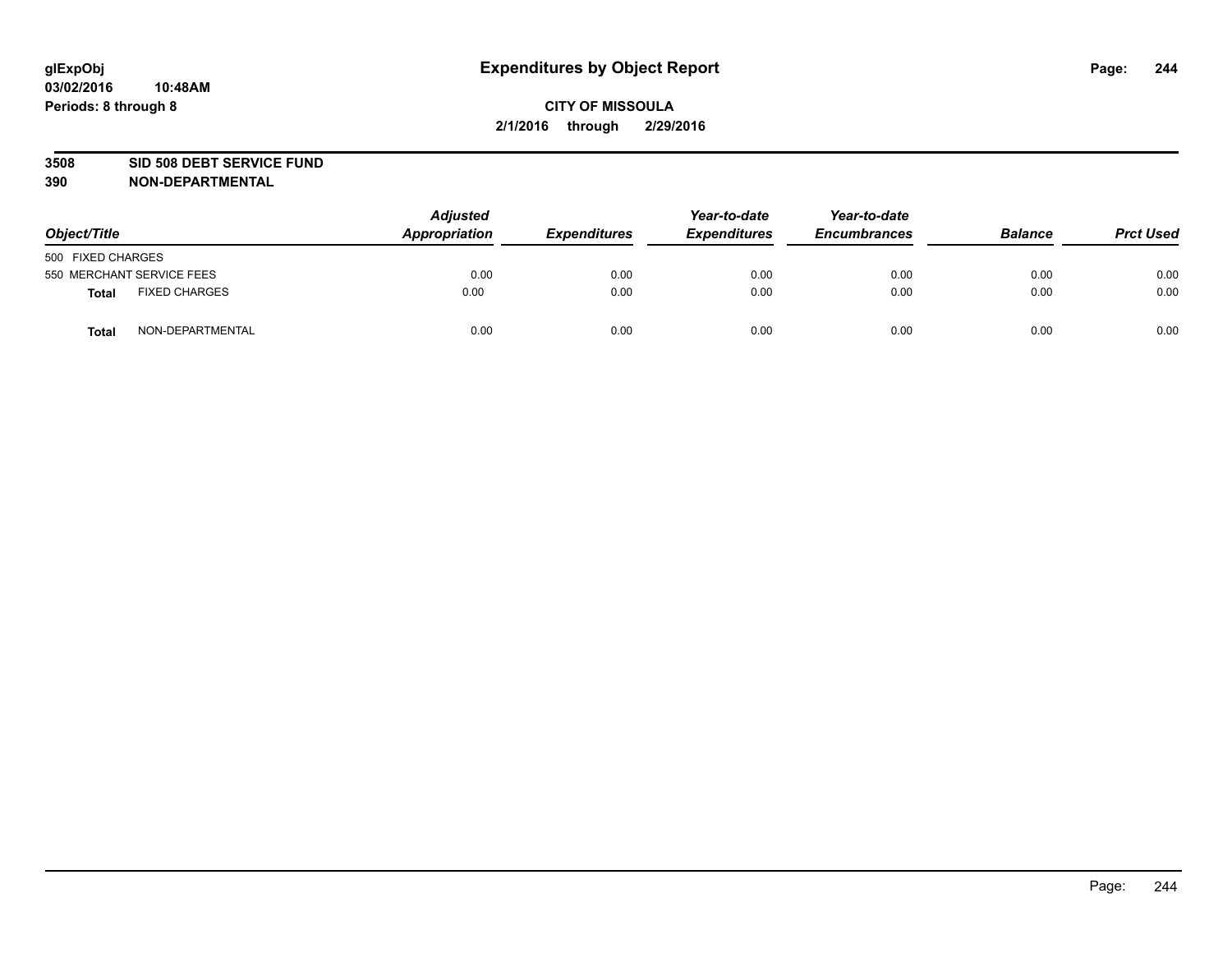## **3508 SID 508 DEBT SERVICE FUND**

| Object/Title              |                              | <b>Adjusted</b><br><b>Appropriation</b> | <b>Expenditures</b> | Year-to-date<br><b>Expenditures</b> | Year-to-date<br><b>Encumbrances</b> | <b>Balance</b> | <b>Prct Used</b> |
|---------------------------|------------------------------|-----------------------------------------|---------------------|-------------------------------------|-------------------------------------|----------------|------------------|
| 500 FIXED CHARGES         |                              |                                         |                     |                                     |                                     |                |                  |
| 550 MERCHANT SERVICE FEES |                              | 0.00                                    | 0.00                | 0.00                                | 0.00                                | 0.00           | 0.00             |
| <b>Total</b>              | <b>FIXED CHARGES</b>         | 0.00                                    | 0.00                | 0.00                                | 0.00                                | 0.00           | 0.00             |
| 800 OTHER OBJECTS         |                              |                                         |                     |                                     |                                     |                |                  |
|                           | 820 TRANSFERS TO OTHER FUNDS | 0.00                                    | 0.00                | 0.00                                | 0.00                                | 0.00           | 0.00             |
| <b>Total</b>              | OTHER OBJECTS                | 0.00                                    | 0.00                | 0.00                                | 0.00                                | 0.00           | 0.00             |
| <b>Total</b>              | SID 508 DEBT SERVICE FUND    | 0.00                                    | 0.00                | 0.00                                | 0.00                                | 0.00           | 0.00             |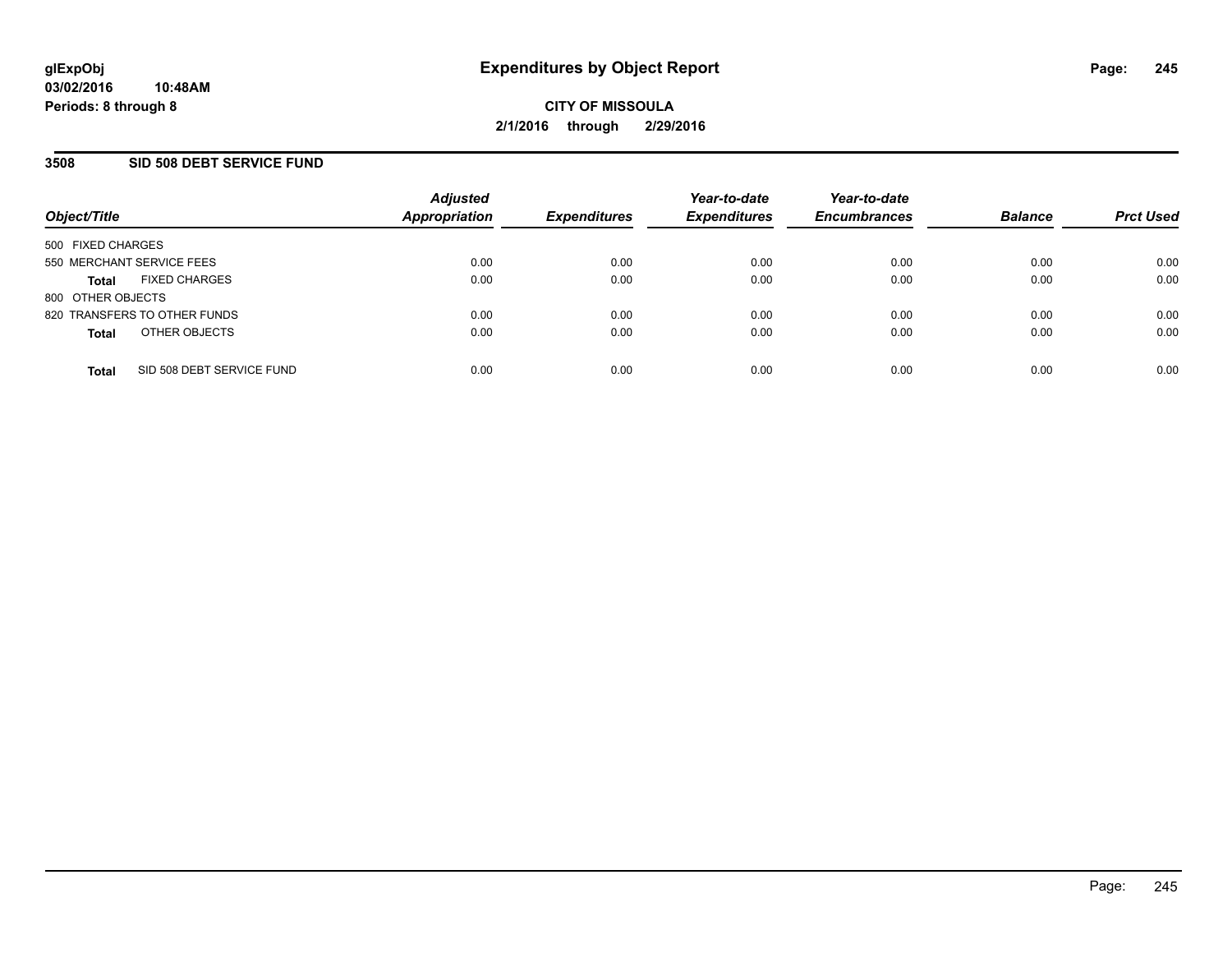# **CITY OF MISSOULA 2/1/2016 through 2/29/2016**

**3510 SID 510 DEBT SERVICE FUND**

| Object/Title                            | <b>Adjusted</b><br>Appropriation | <b>Expenditures</b> | Year-to-date<br><b>Expenditures</b> | Year-to-date<br><b>Encumbrances</b> | <b>Balance</b> | <b>Prct Used</b> |
|-----------------------------------------|----------------------------------|---------------------|-------------------------------------|-------------------------------------|----------------|------------------|
| 800 OTHER OBJECTS                       |                                  |                     |                                     |                                     |                |                  |
| 820 TRANSFERS TO OTHER FUNDS            | 0.00                             | 0.00                | 0.00                                | 0.00                                | 0.00           | 0.00             |
| OTHER OBJECTS<br><b>Total</b>           | 0.00                             | 0.00                | 0.00                                | 0.00                                | 0.00           | 0.00             |
| *** Title Not Found ***<br><b>Total</b> | 0.00                             | 0.00                | 0.00                                | 0.00                                | 0.00           | 0.00             |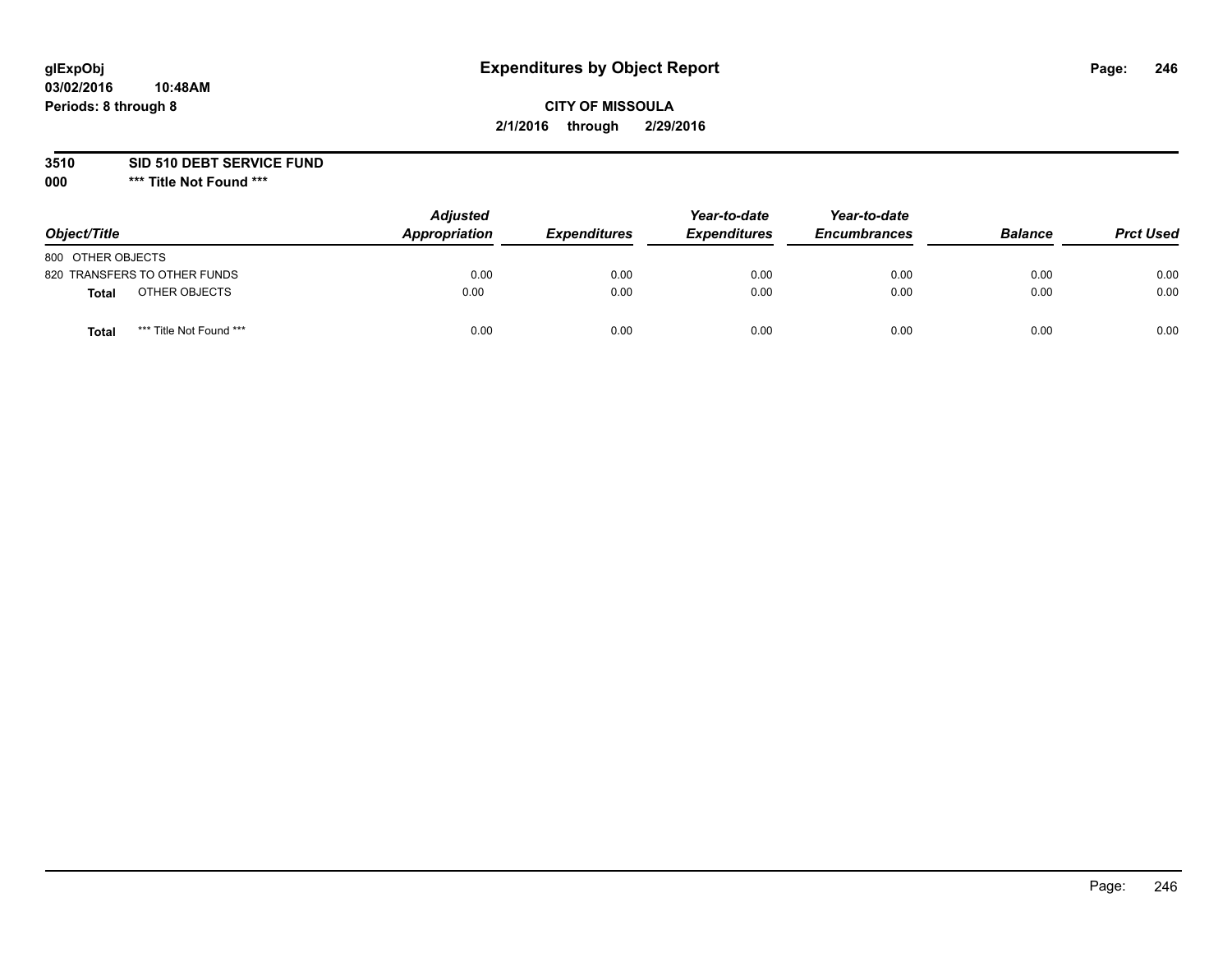#### **3510 SID 510 DEBT SERVICE FUND**

| Object/Title                         | <b>Adjusted</b><br><b>Appropriation</b> | <b>Expenditures</b> | Year-to-date<br><b>Expenditures</b> | Year-to-date<br><b>Encumbrances</b> | <b>Balance</b> | <b>Prct Used</b> |
|--------------------------------------|-----------------------------------------|---------------------|-------------------------------------|-------------------------------------|----------------|------------------|
|                                      |                                         |                     |                                     |                                     |                |                  |
| 500 FIXED CHARGES                    |                                         |                     |                                     |                                     |                |                  |
| 550 MERCHANT SERVICE FEES            | 0.00                                    | 0.00                | 0.00                                | 0.00                                | 0.00           | 0.00             |
| <b>FIXED CHARGES</b><br><b>Total</b> | 0.00                                    | 0.00                | 0.00                                | 0.00                                | 0.00           | 0.00             |
| 600 DEBT SERVICE                     |                                         |                     |                                     |                                     |                |                  |
| 610 PRINCIPAL                        | 0.00                                    | 0.00                | 0.00                                | 0.00                                | 0.00           | 0.00             |
| 620 INTEREST / SERVICE FEES          | 0.00                                    | 0.00                | 0.00                                | 0.00                                | 0.00           | 0.00             |
| <b>DEBT SERVICE</b><br><b>Total</b>  | 0.00                                    | 0.00                | 0.00                                | 0.00                                | 0.00           | 0.00             |
| NON-DEPARTMENTAL<br><b>Total</b>     | 0.00                                    | 0.00                | 0.00                                | 0.00                                | 0.00           | 0.00             |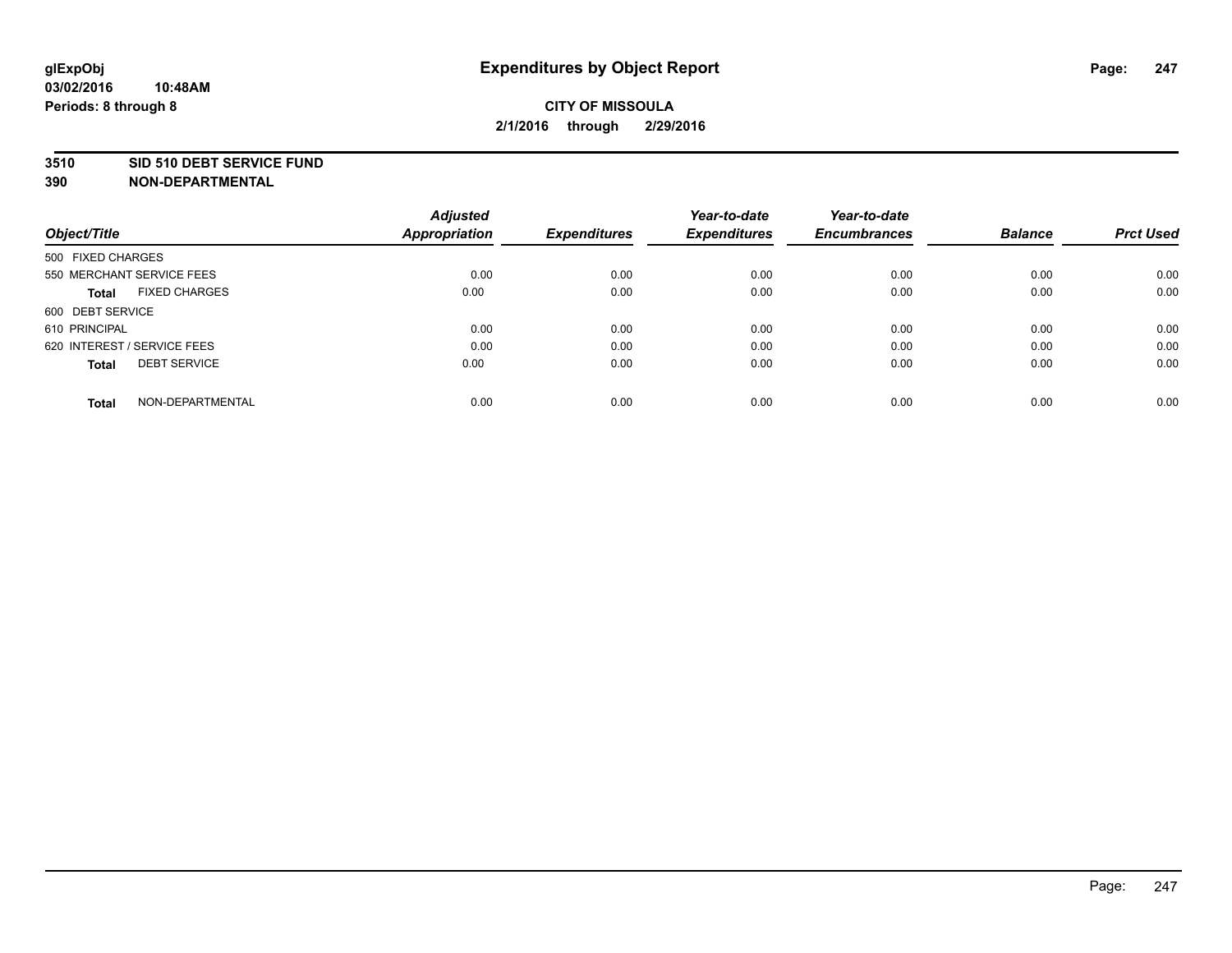### **03/02/2016 10:48AM Periods: 8 through 8**

# **CITY OF MISSOULA 2/1/2016 through 2/29/2016**

## **3510 SID 510 DEBT SERVICE FUND**

| Object/Title                              | <b>Adjusted</b><br><b>Appropriation</b> | <b>Expenditures</b> | Year-to-date<br><b>Expenditures</b> | Year-to-date<br><b>Encumbrances</b> | <b>Balance</b> | <b>Prct Used</b> |
|-------------------------------------------|-----------------------------------------|---------------------|-------------------------------------|-------------------------------------|----------------|------------------|
|                                           |                                         |                     |                                     |                                     |                |                  |
| 500 FIXED CHARGES                         |                                         |                     |                                     |                                     |                |                  |
| 550 MERCHANT SERVICE FEES                 | 0.00                                    | 0.00                | 0.00                                | 0.00                                | 0.00           | 0.00             |
| <b>FIXED CHARGES</b><br><b>Total</b>      | 0.00                                    | 0.00                | 0.00                                | 0.00                                | 0.00           | 0.00             |
| 600 DEBT SERVICE                          |                                         |                     |                                     |                                     |                |                  |
| 610 PRINCIPAL                             | 0.00                                    | 0.00                | 0.00                                | 0.00                                | 0.00           | 0.00             |
| 620 INTEREST / SERVICE FEES               | 0.00                                    | 0.00                | 0.00                                | 0.00                                | 0.00           | 0.00             |
| <b>DEBT SERVICE</b><br><b>Total</b>       | 0.00                                    | 0.00                | 0.00                                | 0.00                                | 0.00           | 0.00             |
| 800 OTHER OBJECTS                         |                                         |                     |                                     |                                     |                |                  |
| 820 TRANSFERS TO OTHER FUNDS              | 0.00                                    | 0.00                | 0.00                                | 0.00                                | 0.00           | 0.00             |
| OTHER OBJECTS<br><b>Total</b>             | 0.00                                    | 0.00                | 0.00                                | 0.00                                | 0.00           | 0.00             |
|                                           |                                         |                     |                                     |                                     |                |                  |
| SID 510 DEBT SERVICE FUND<br><b>Total</b> | 0.00                                    | 0.00                | 0.00                                | 0.00                                | 0.00           | 0.00             |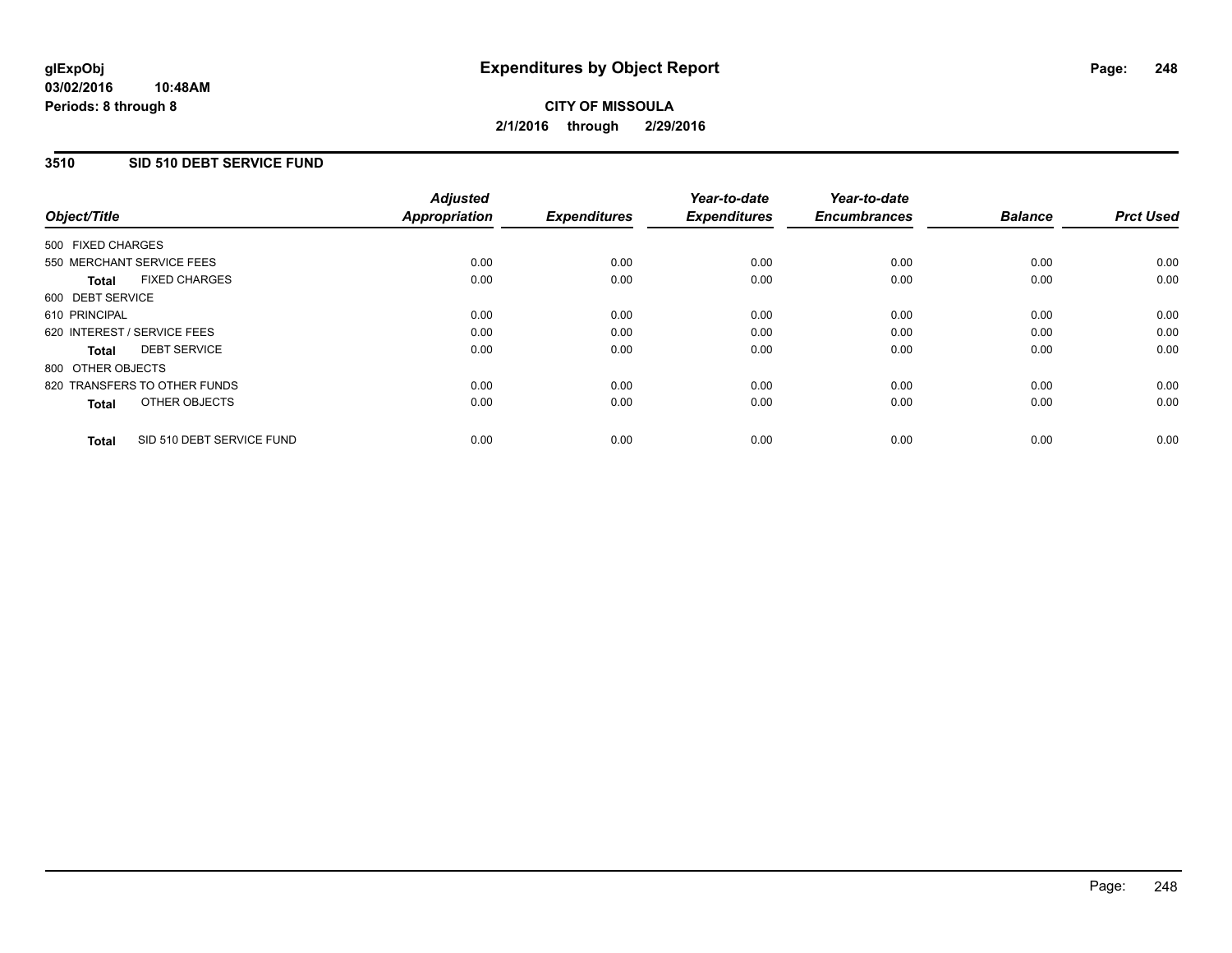# **CITY OF MISSOULA 2/1/2016 through 2/29/2016**

**3511 SID 511 DEBT SERVICE FUND**

| Object/Title                            | <b>Adjusted</b><br>Appropriation | <b>Expenditures</b> | Year-to-date<br><b>Expenditures</b> | Year-to-date<br><b>Encumbrances</b> | <b>Balance</b> | <b>Prct Used</b> |
|-----------------------------------------|----------------------------------|---------------------|-------------------------------------|-------------------------------------|----------------|------------------|
| 800 OTHER OBJECTS                       |                                  |                     |                                     |                                     |                |                  |
| 820 TRANSFERS TO OTHER FUNDS            | 0.00                             | 0.00                | 0.00                                | 0.00                                | 0.00           | 0.00             |
| OTHER OBJECTS<br>Total                  | 0.00                             | 0.00                | 0.00                                | 0.00                                | 0.00           | 0.00             |
| *** Title Not Found ***<br><b>Total</b> | 0.00                             | 0.00                | 0.00                                | 0.00                                | 0.00           | 0.00             |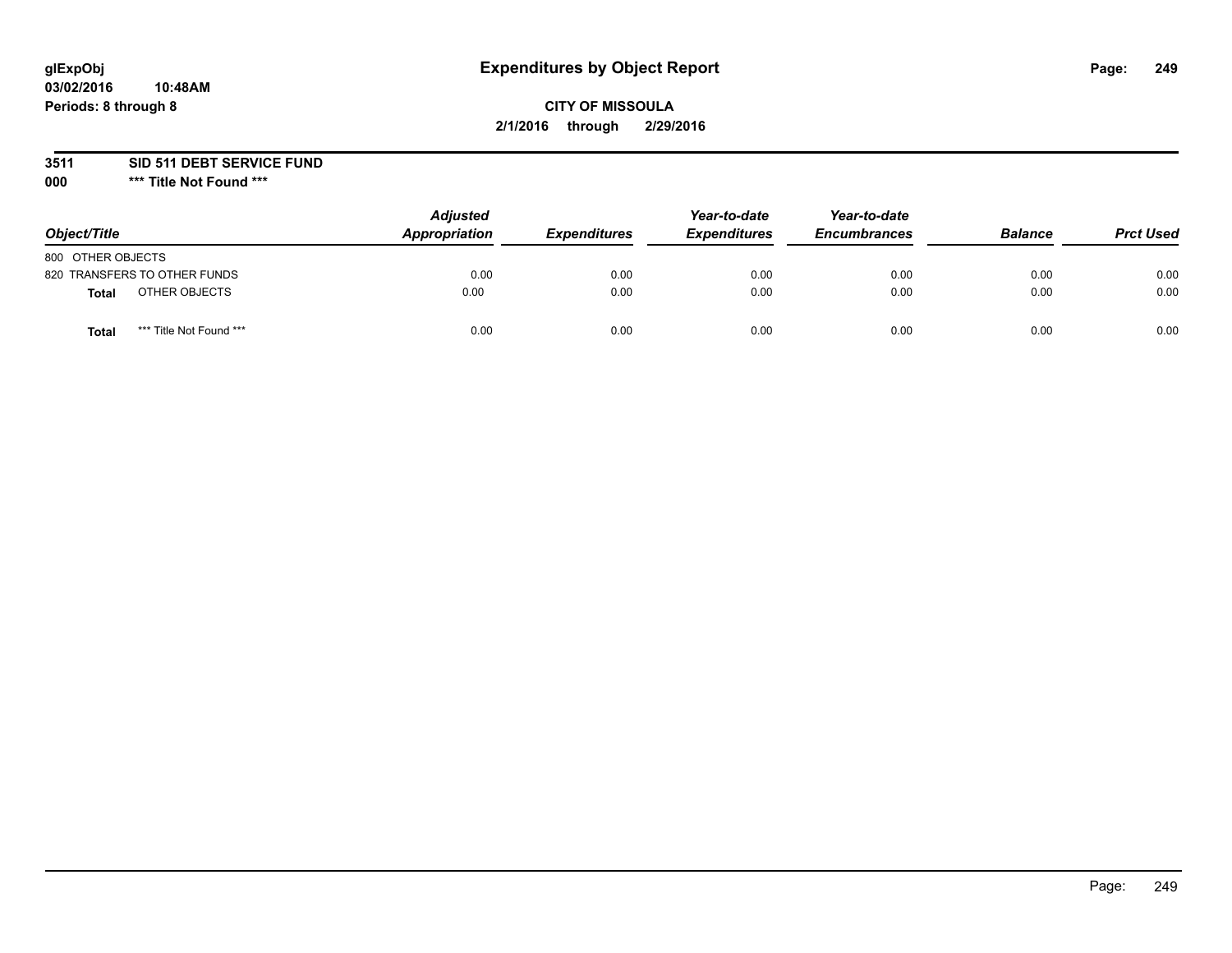#### **3511 SID 511 DEBT SERVICE FUND**

| Object/Title                         | <b>Adjusted</b><br><b>Appropriation</b> | <b>Expenditures</b> | Year-to-date<br><b>Expenditures</b> | Year-to-date<br><b>Encumbrances</b> | <b>Balance</b> | <b>Prct Used</b> |
|--------------------------------------|-----------------------------------------|---------------------|-------------------------------------|-------------------------------------|----------------|------------------|
|                                      |                                         |                     |                                     |                                     |                |                  |
| 500 FIXED CHARGES                    |                                         |                     |                                     |                                     |                |                  |
| 550 MERCHANT SERVICE FEES            | 0.00                                    | 0.00                | 0.00                                | 0.00                                | 0.00           | 0.00             |
| <b>FIXED CHARGES</b><br><b>Total</b> | 0.00                                    | 0.00                | 0.00                                | 0.00                                | 0.00           | 0.00             |
| 600 DEBT SERVICE                     |                                         |                     |                                     |                                     |                |                  |
| 610 PRINCIPAL                        | 0.00                                    | 0.00                | 0.00                                | 0.00                                | 0.00           | 0.00             |
| 620 INTEREST / SERVICE FEES          | 0.00                                    | 0.00                | 0.00                                | 0.00                                | 0.00           | 0.00             |
| <b>DEBT SERVICE</b><br><b>Total</b>  | 0.00                                    | 0.00                | 0.00                                | 0.00                                | 0.00           | 0.00             |
| NON-DEPARTMENTAL<br><b>Total</b>     | 0.00                                    | 0.00                | 0.00                                | 0.00                                | 0.00           | 0.00             |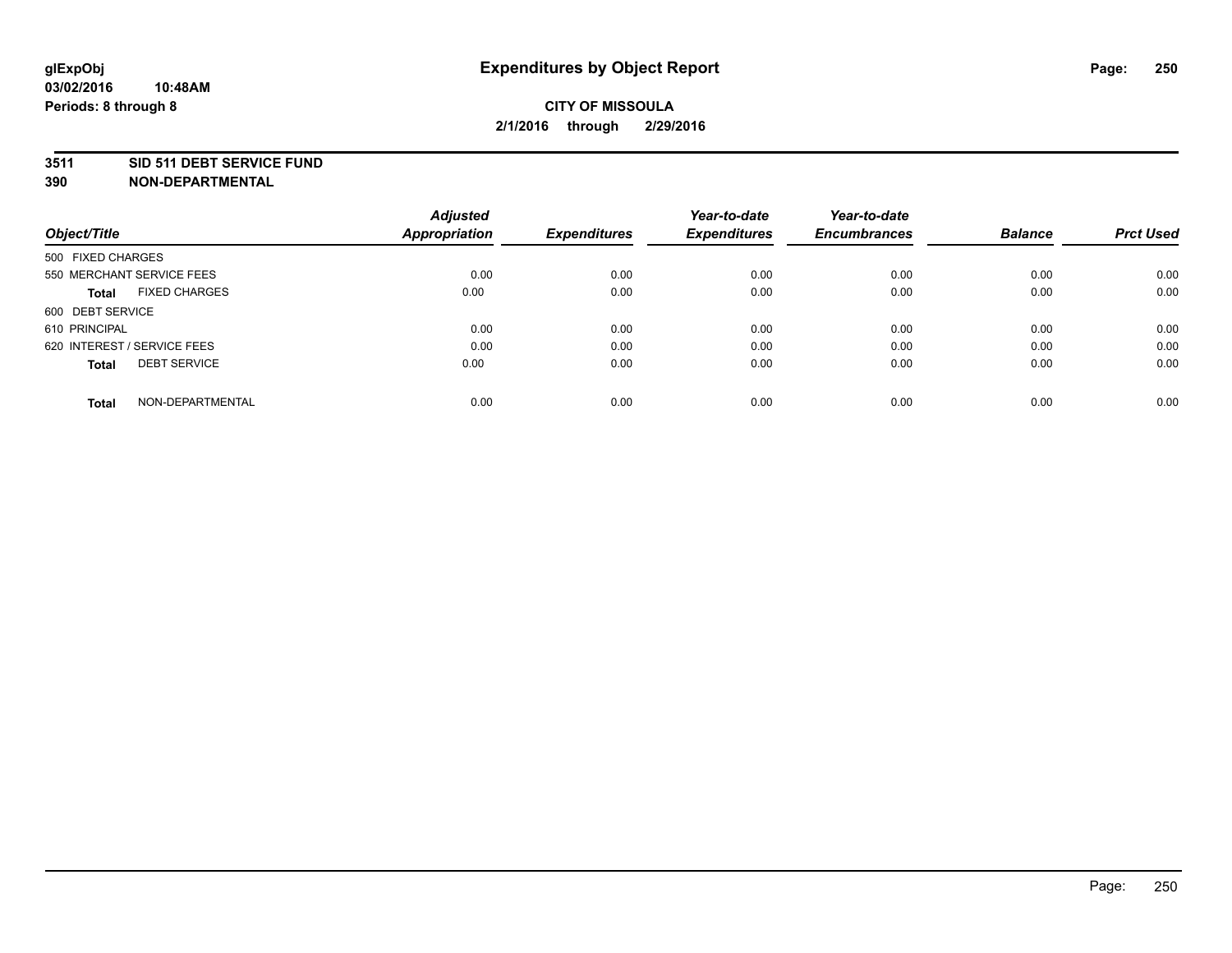## **3511 SID 511 DEBT SERVICE FUND**

| Object/Title                              | <b>Adjusted</b><br><b>Appropriation</b> | <b>Expenditures</b> | Year-to-date<br><b>Expenditures</b> | Year-to-date<br><b>Encumbrances</b> | <b>Balance</b> | <b>Prct Used</b> |
|-------------------------------------------|-----------------------------------------|---------------------|-------------------------------------|-------------------------------------|----------------|------------------|
|                                           |                                         |                     |                                     |                                     |                |                  |
| 500 FIXED CHARGES                         |                                         |                     |                                     |                                     |                |                  |
| 550 MERCHANT SERVICE FEES                 | 0.00                                    | 0.00                | 0.00                                | 0.00                                | 0.00           | 0.00             |
| <b>FIXED CHARGES</b><br>Total             | 0.00                                    | 0.00                | 0.00                                | 0.00                                | 0.00           | 0.00             |
| 600 DEBT SERVICE                          |                                         |                     |                                     |                                     |                |                  |
| 610 PRINCIPAL                             | 0.00                                    | 0.00                | 0.00                                | 0.00                                | 0.00           | 0.00             |
| 620 INTEREST / SERVICE FEES               | 0.00                                    | 0.00                | 0.00                                | 0.00                                | 0.00           | 0.00             |
| <b>DEBT SERVICE</b><br>Total              | 0.00                                    | 0.00                | 0.00                                | 0.00                                | 0.00           | 0.00             |
| 800 OTHER OBJECTS                         |                                         |                     |                                     |                                     |                |                  |
| 820 TRANSFERS TO OTHER FUNDS              | 0.00                                    | 0.00                | 0.00                                | 0.00                                | 0.00           | 0.00             |
| OTHER OBJECTS<br><b>Total</b>             | 0.00                                    | 0.00                | 0.00                                | 0.00                                | 0.00           | 0.00             |
|                                           |                                         |                     |                                     |                                     |                |                  |
| SID 511 DEBT SERVICE FUND<br><b>Total</b> | 0.00                                    | 0.00                | 0.00                                | 0.00                                | 0.00           | 0.00             |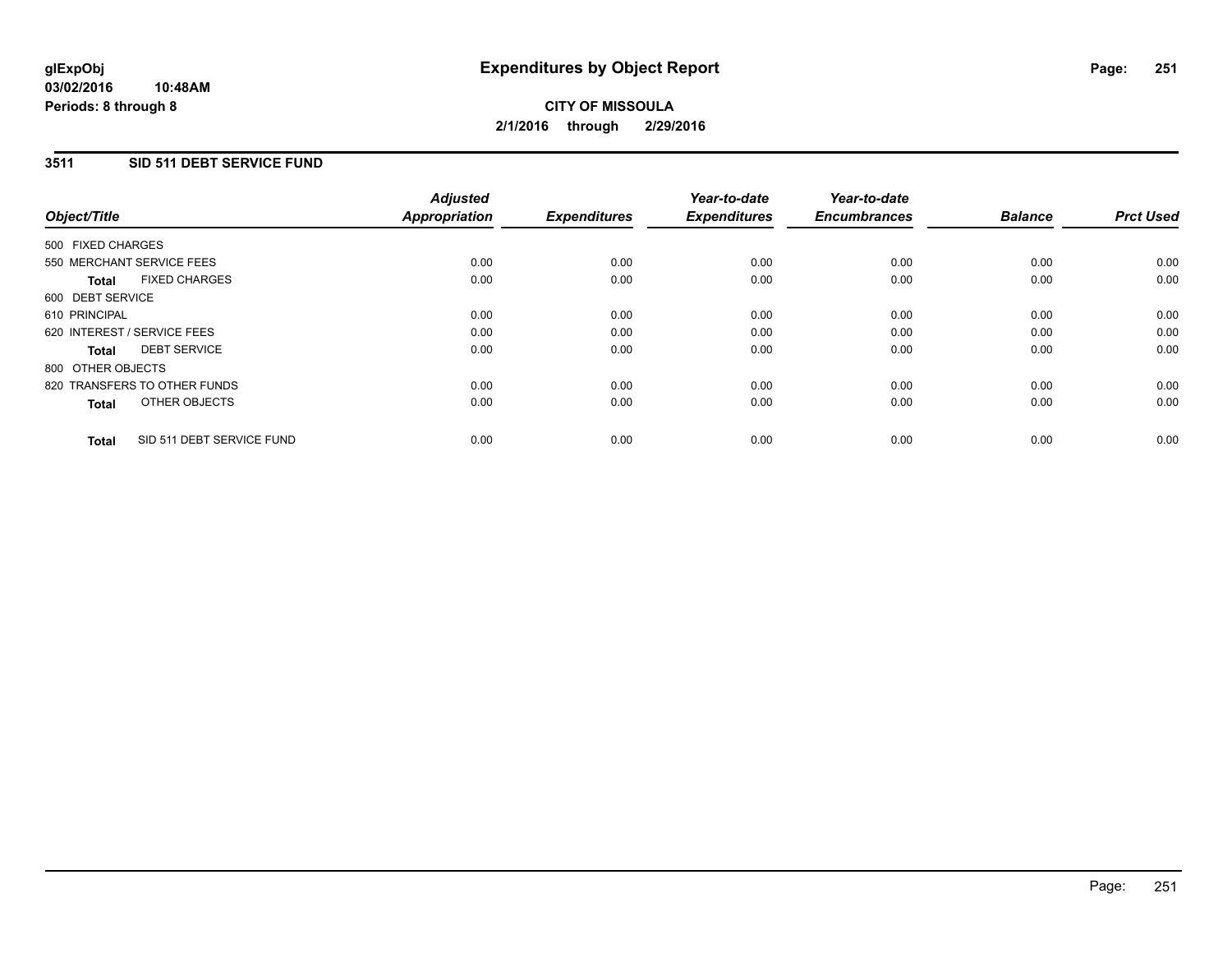#### **3512 SID 512 DEBT SERVICE FUND**

|                                      | <b>Adjusted</b>      |                     | Year-to-date        | Year-to-date        |                |                  |
|--------------------------------------|----------------------|---------------------|---------------------|---------------------|----------------|------------------|
| Object/Title                         | <b>Appropriation</b> | <b>Expenditures</b> | <b>Expenditures</b> | <b>Encumbrances</b> | <b>Balance</b> | <b>Prct Used</b> |
| 500 FIXED CHARGES                    |                      |                     |                     |                     |                |                  |
| 550 MERCHANT SERVICE FEES            | 0.00                 | 0.00                | 0.00                | 0.00                | 0.00           | 0.00             |
| <b>FIXED CHARGES</b><br><b>Total</b> | 0.00                 | 0.00                | 0.00                | 0.00                | 0.00           | 0.00             |
| 600 DEBT SERVICE                     |                      |                     |                     |                     |                |                  |
| 610 PRINCIPAL                        | 29.670.00            | 0.00                | 0.00                | 0.00                | 29.670.00      | 0.00             |
| 620 INTEREST / SERVICE FEES          | 3,685.00             | 0.00                | 2.017.70            | 0.00                | 1,667.30       | 54.75            |
| <b>DEBT SERVICE</b><br><b>Total</b>  | 33.355.00            | 0.00                | 2.017.70            | 0.00                | 31.337.30      | 6.05             |
| NON-DEPARTMENTAL<br><b>Total</b>     | 33,355.00            | 0.00                | 2.017.70            | 0.00                | 31.337.30      | 6.05             |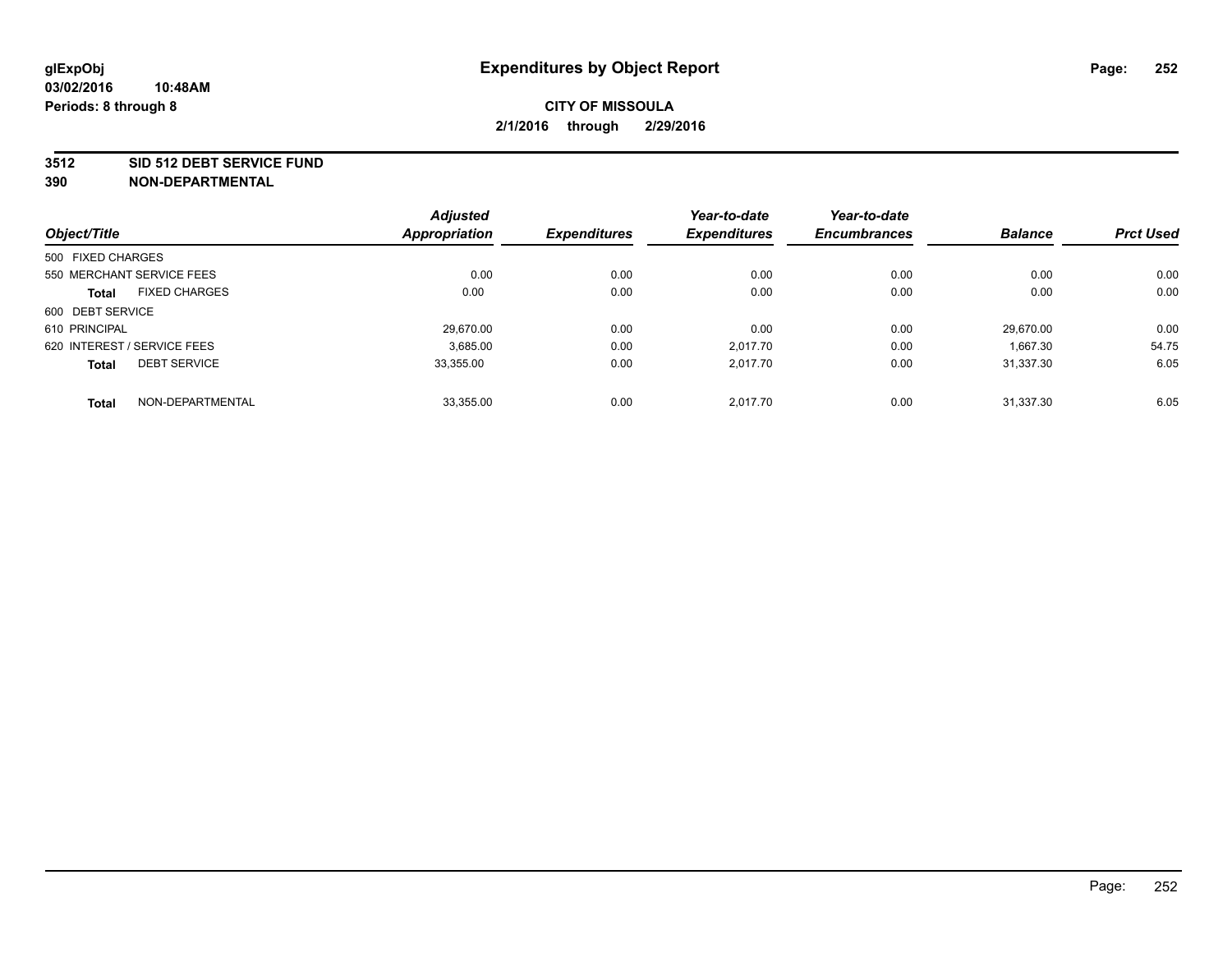### **3512 SID 512 DEBT SERVICE FUND**

|                                           | <b>Adjusted</b> |                     | Year-to-date        | Year-to-date        |                |                  |
|-------------------------------------------|-----------------|---------------------|---------------------|---------------------|----------------|------------------|
| Object/Title                              | Appropriation   | <b>Expenditures</b> | <b>Expenditures</b> | <b>Encumbrances</b> | <b>Balance</b> | <b>Prct Used</b> |
| 500 FIXED CHARGES                         |                 |                     |                     |                     |                |                  |
| 550 MERCHANT SERVICE FEES                 | 0.00            | 0.00                | 0.00                | 0.00                | 0.00           | 0.00             |
| <b>FIXED CHARGES</b><br><b>Total</b>      | 0.00            | 0.00                | 0.00                | 0.00                | 0.00           | 0.00             |
| 600 DEBT SERVICE                          |                 |                     |                     |                     |                |                  |
| 610 PRINCIPAL                             | 29,670.00       | 0.00                | 0.00                | 0.00                | 29.670.00      | 0.00             |
| 620 INTEREST / SERVICE FEES               | 3,685.00        | 0.00                | 2.017.70            | 0.00                | 1.667.30       | 54.75            |
| <b>DEBT SERVICE</b><br><b>Total</b>       | 33,355.00       | 0.00                | 2.017.70            | 0.00                | 31.337.30      | 6.05             |
| SID 512 DEBT SERVICE FUND<br><b>Total</b> | 33,355.00       | 0.00                | 2.017.70            | 0.00                | 31.337.30      | 6.05             |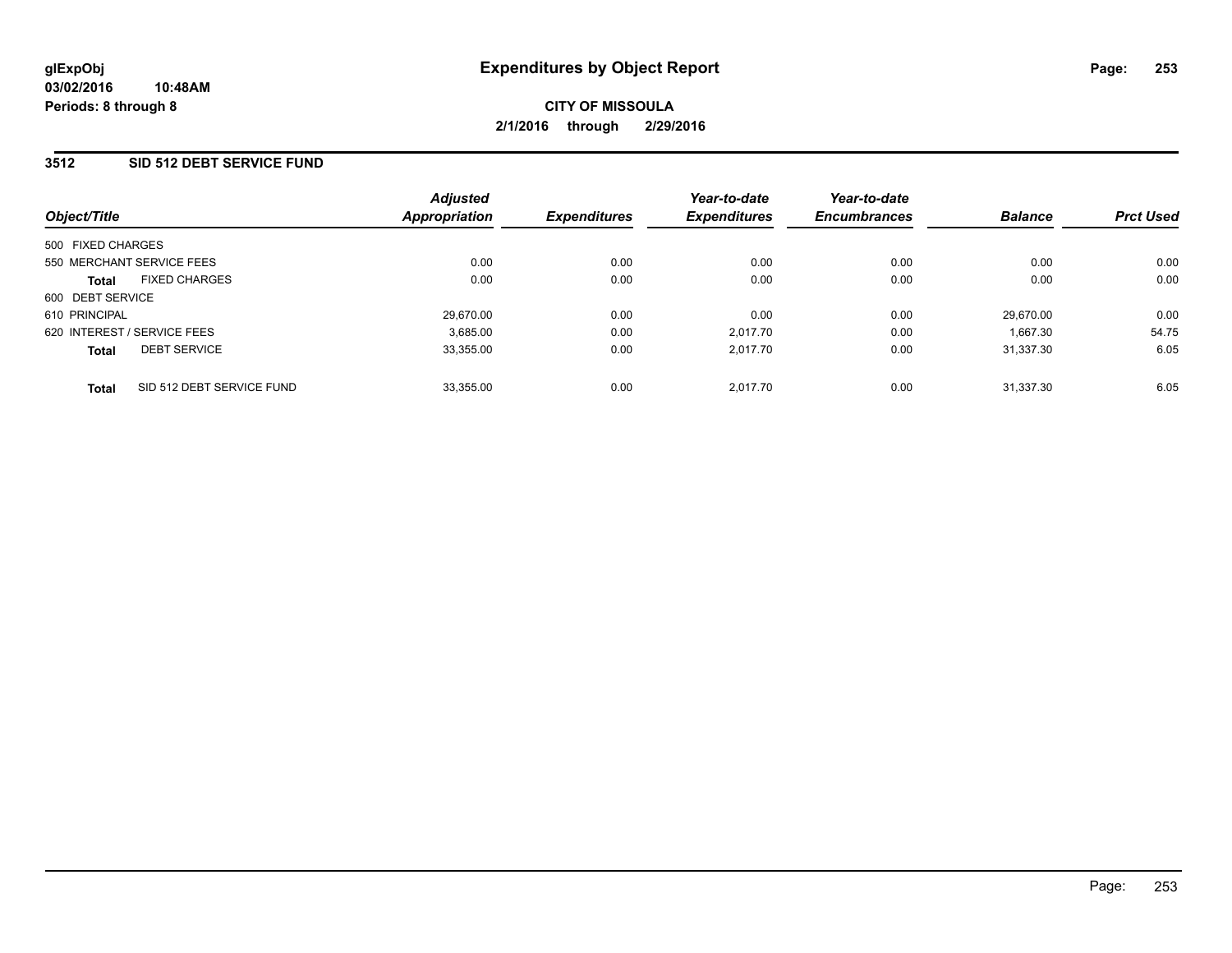#### **3513 SID 513 DEBT SERVICE FUND**

**280 PUBLIC WORKS OPERATIONS**

| Object/Title                            | <b>Adjusted</b><br>Appropriation | <b>Expenditures</b> | Year-to-date<br><b>Expenditures</b> | Year-to-date<br><b>Encumbrances</b> | <b>Balance</b> | <b>Prct Used</b> |
|-----------------------------------------|----------------------------------|---------------------|-------------------------------------|-------------------------------------|----------------|------------------|
| 500 FIXED CHARGES                       |                                  |                     |                                     |                                     |                |                  |
| 550 MERCHANT SERVICE FEES               | 0.00                             | 0.00                | 0.00                                | 0.00                                | 0.00           | 0.00             |
| <b>FIXED CHARGES</b><br><b>Total</b>    | 0.00                             | 0.00                | 0.00                                | 0.00                                | 0.00           | 0.00             |
| 800 OTHER OBJECTS                       |                                  |                     |                                     |                                     |                |                  |
| 820 TRANSFERS TO OTHER FUNDS            | 0.00                             | 0.00                | 0.00                                | 0.00                                | 0.00           | 0.00             |
| OTHER OBJECTS<br><b>Total</b>           | 0.00                             | 0.00                | 0.00                                | 0.00                                | 0.00           | 0.00             |
| PUBLIC WORKS OPERATIONS<br><b>Total</b> | 0.00                             | 0.00                | 0.00                                | 0.00                                | 0.00           | 0.00             |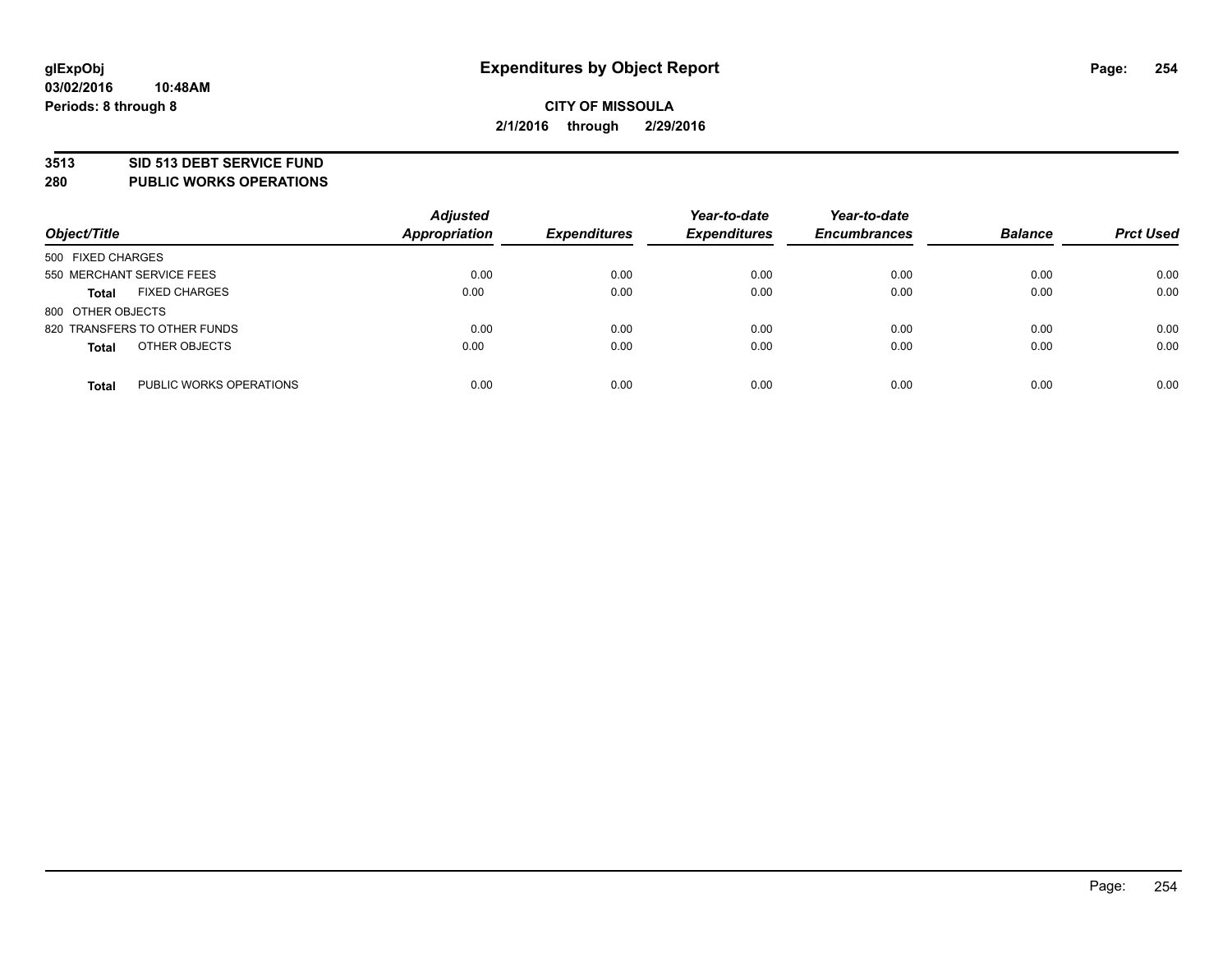#### **3513 SID 513 DEBT SERVICE FUND**

| Object/Title                         | <b>Adjusted</b><br><b>Appropriation</b> | <b>Expenditures</b> | Year-to-date<br><b>Expenditures</b> | Year-to-date<br><b>Encumbrances</b> | <b>Balance</b> | <b>Prct Used</b> |
|--------------------------------------|-----------------------------------------|---------------------|-------------------------------------|-------------------------------------|----------------|------------------|
| 500 FIXED CHARGES                    |                                         |                     |                                     |                                     |                |                  |
| 550 MERCHANT SERVICE FEES            | 0.00                                    | 0.00                | 0.00                                | 0.00                                | 0.00           | 0.00             |
| <b>FIXED CHARGES</b><br><b>Total</b> | 0.00                                    | 0.00                | 0.00                                | 0.00                                | 0.00           | 0.00             |
| 600 DEBT SERVICE                     |                                         |                     |                                     |                                     |                |                  |
| 610 PRINCIPAL                        | 0.00                                    | 0.00                | 0.00                                | 0.00                                | 0.00           | 0.00             |
| 620 INTEREST / SERVICE FEES          | 0.00                                    | 0.00                | 0.00                                | 0.00                                | 0.00           | 0.00             |
| <b>DEBT SERVICE</b><br><b>Total</b>  | 0.00                                    | 0.00                | 0.00                                | 0.00                                | 0.00           | 0.00             |
| 800 OTHER OBJECTS                    |                                         |                     |                                     |                                     |                |                  |
| 820 TRANSFERS TO OTHER FUNDS         | 0.00                                    | 0.00                | 0.00                                | 0.00                                | 0.00           | 0.00             |
| OTHER OBJECTS<br><b>Total</b>        | 0.00                                    | 0.00                | 0.00                                | 0.00                                | 0.00           | 0.00             |
|                                      |                                         |                     |                                     |                                     |                |                  |
| NON-DEPARTMENTAL<br><b>Total</b>     | 0.00                                    | 0.00                | 0.00                                | 0.00                                | 0.00           | 0.00             |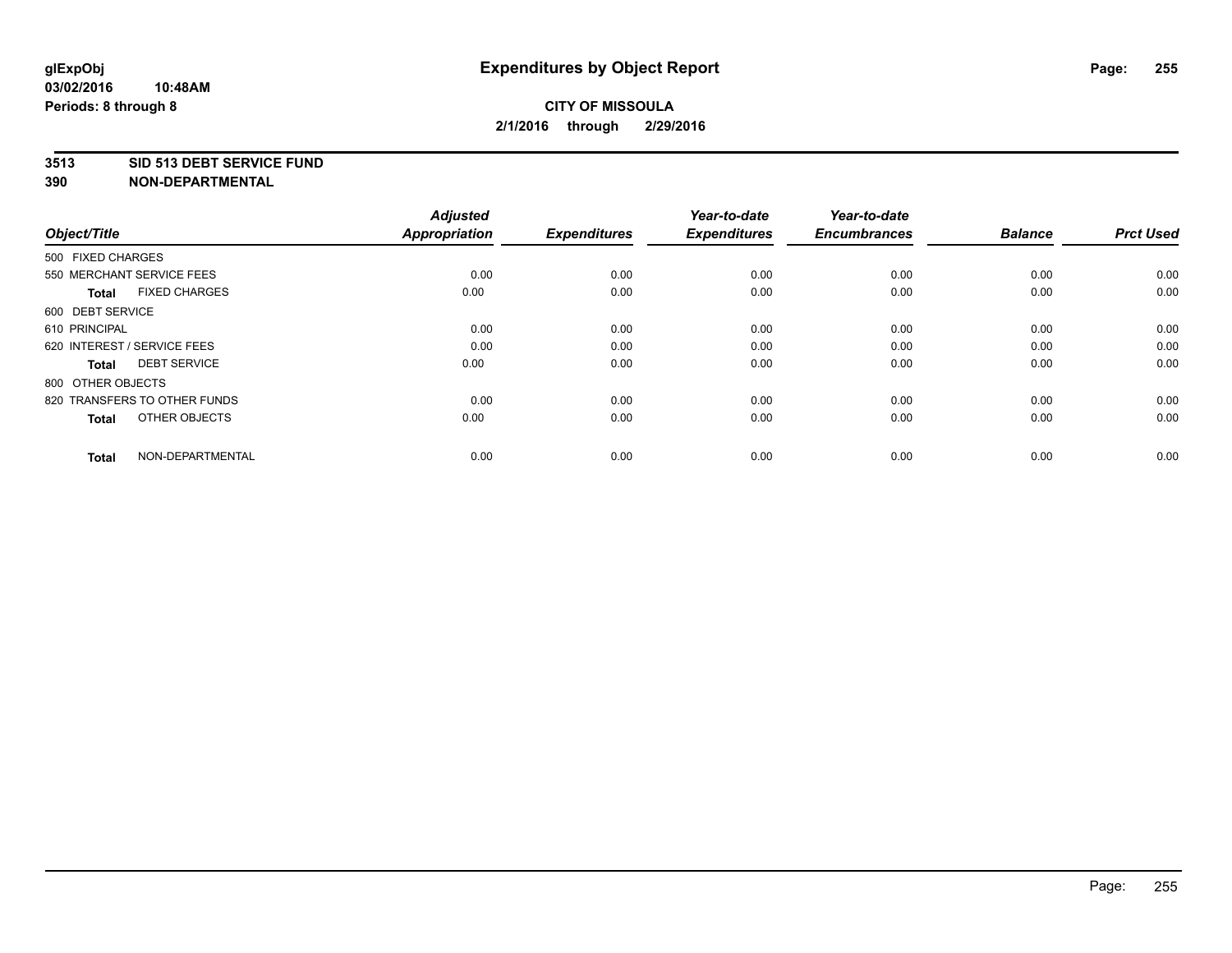### **3513 SID 513 DEBT SERVICE FUND**

| Object/Title                              | <b>Adjusted</b><br><b>Appropriation</b> | <b>Expenditures</b> | Year-to-date<br><b>Expenditures</b> | Year-to-date<br><b>Encumbrances</b> | <b>Balance</b> | <b>Prct Used</b> |
|-------------------------------------------|-----------------------------------------|---------------------|-------------------------------------|-------------------------------------|----------------|------------------|
|                                           |                                         |                     |                                     |                                     |                |                  |
| 500 FIXED CHARGES                         |                                         |                     |                                     |                                     |                |                  |
| 550 MERCHANT SERVICE FEES                 | 0.00                                    | 0.00                | 0.00                                | 0.00                                | 0.00           | 0.00             |
| <b>FIXED CHARGES</b><br>Total             | 0.00                                    | 0.00                | 0.00                                | 0.00                                | 0.00           | 0.00             |
| 600 DEBT SERVICE                          |                                         |                     |                                     |                                     |                |                  |
| 610 PRINCIPAL                             | 0.00                                    | 0.00                | 0.00                                | 0.00                                | 0.00           | 0.00             |
| 620 INTEREST / SERVICE FEES               | 0.00                                    | 0.00                | 0.00                                | 0.00                                | 0.00           | 0.00             |
| <b>DEBT SERVICE</b><br><b>Total</b>       | 0.00                                    | 0.00                | 0.00                                | 0.00                                | 0.00           | 0.00             |
| 800 OTHER OBJECTS                         |                                         |                     |                                     |                                     |                |                  |
| 820 TRANSFERS TO OTHER FUNDS              | 0.00                                    | 0.00                | 0.00                                | 0.00                                | 0.00           | 0.00             |
| OTHER OBJECTS<br><b>Total</b>             | 0.00                                    | 0.00                | 0.00                                | 0.00                                | 0.00           | 0.00             |
|                                           |                                         |                     |                                     |                                     |                |                  |
| SID 513 DEBT SERVICE FUND<br><b>Total</b> | 0.00                                    | 0.00                | 0.00                                | 0.00                                | 0.00           | 0.00             |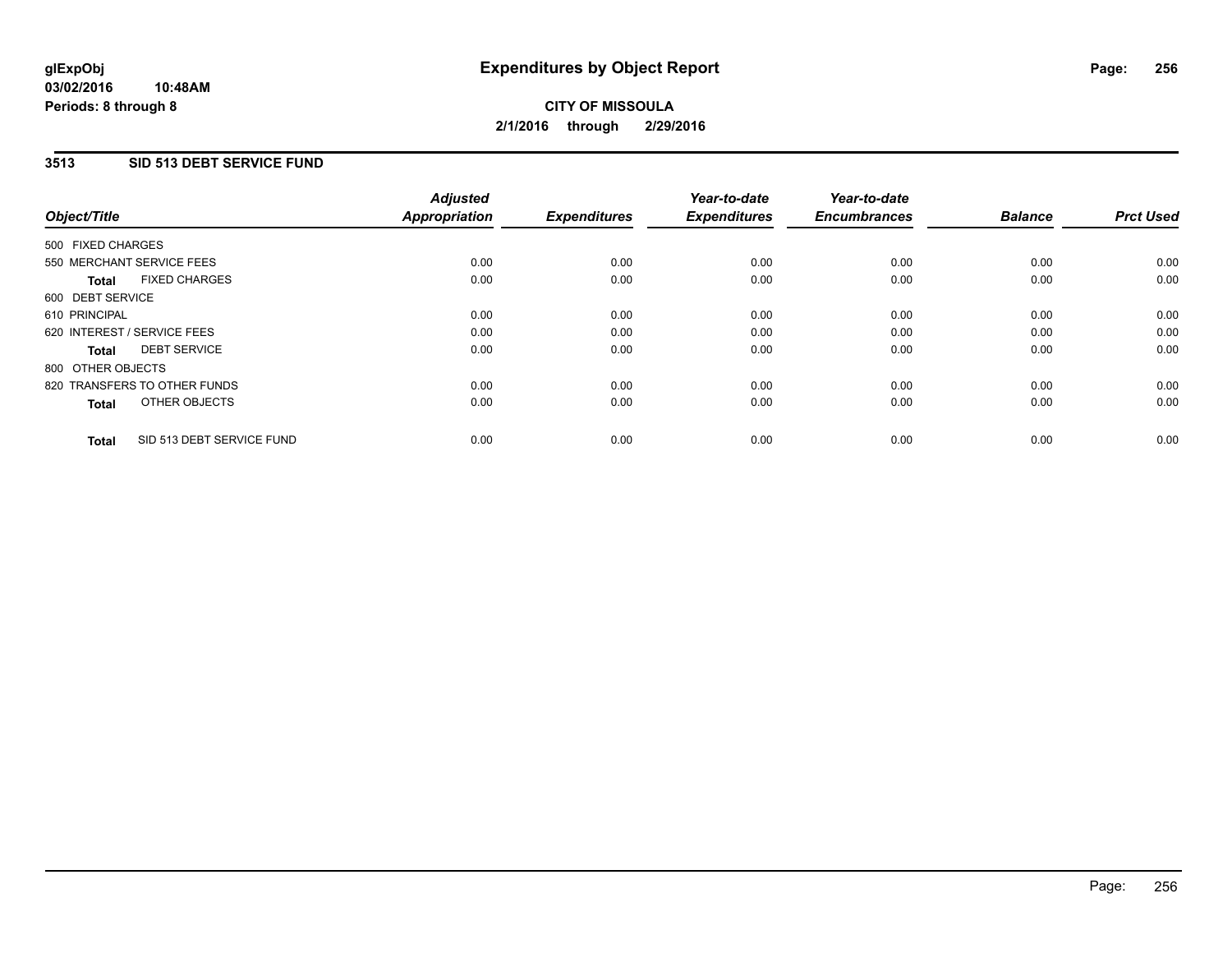# **glExpObj Expenditures by Object Report Page: 257**

## **CITY OF MISSOULA 2/1/2016 through 2/29/2016**

**3514 SID 514 DEBT SERVICE FUND**

**000 \*\*\* Title Not Found \*\*\***

| Object/Title                     | <b>Adjusted</b><br>Appropriation | <b>Expenditures</b> | Year-to-date<br><b>Expenditures</b> | Year-to-date<br><b>Encumbrances</b> | <b>Balance</b> | <b>Prct Used</b> |
|----------------------------------|----------------------------------|---------------------|-------------------------------------|-------------------------------------|----------------|------------------|
| 800 OTHER OBJECTS                |                                  |                     |                                     |                                     |                |                  |
| 820 TRANSFERS TO OTHER FUNDS     | 0.00                             | 0.00                | 0.00                                | 0.00                                | 0.00           | 0.00             |
| OTHER OBJECTS<br><b>Total</b>    | 0.00                             | 0.00                | 0.00                                | 0.00                                | 0.00           | 0.00             |
| *** Title Not Found ***<br>Total | 0.00                             | 0.00                | 0.00                                | 0.00                                | 0.00           | 0.00             |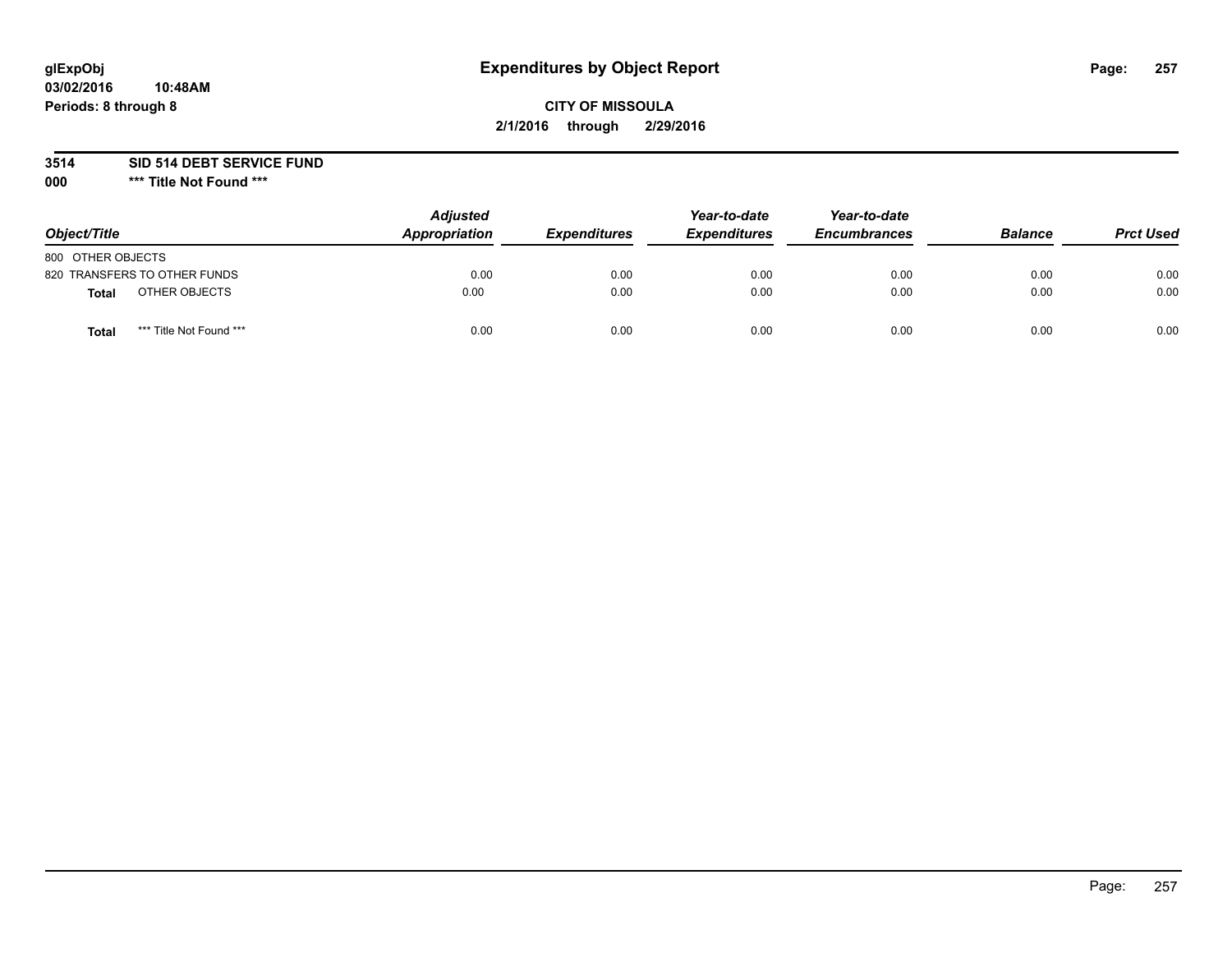#### **3514 SID 514 DEBT SERVICE FUND**

|                                      | <b>Adjusted</b>      |                     | Year-to-date        | Year-to-date        |                |                  |
|--------------------------------------|----------------------|---------------------|---------------------|---------------------|----------------|------------------|
| Object/Title                         | <b>Appropriation</b> | <b>Expenditures</b> | <b>Expenditures</b> | <b>Encumbrances</b> | <b>Balance</b> | <b>Prct Used</b> |
| 500 FIXED CHARGES                    |                      |                     |                     |                     |                |                  |
| 550 MERCHANT SERVICE FEES            | 0.00                 | 0.00                | 0.00                | 0.00                | 0.00           | 0.00             |
| <b>FIXED CHARGES</b><br><b>Total</b> | 0.00                 | 0.00                | 0.00                | 0.00                | 0.00           | 0.00             |
| 600 DEBT SERVICE                     |                      |                     |                     |                     |                |                  |
| 610 PRINCIPAL                        | 0.00                 | 0.00                | 0.00                | 0.00                | 0.00           | 0.00             |
| 620 INTEREST / SERVICE FEES          | 0.00                 | 0.00                | 0.00                | 0.00                | 0.00           | 0.00             |
| <b>DEBT SERVICE</b><br><b>Total</b>  | 0.00                 | 0.00                | 0.00                | 0.00                | 0.00           | 0.00             |
| NON-DEPARTMENTAL<br>Total            | 0.00                 | 0.00                | 0.00                | 0.00                | 0.00           | 0.00             |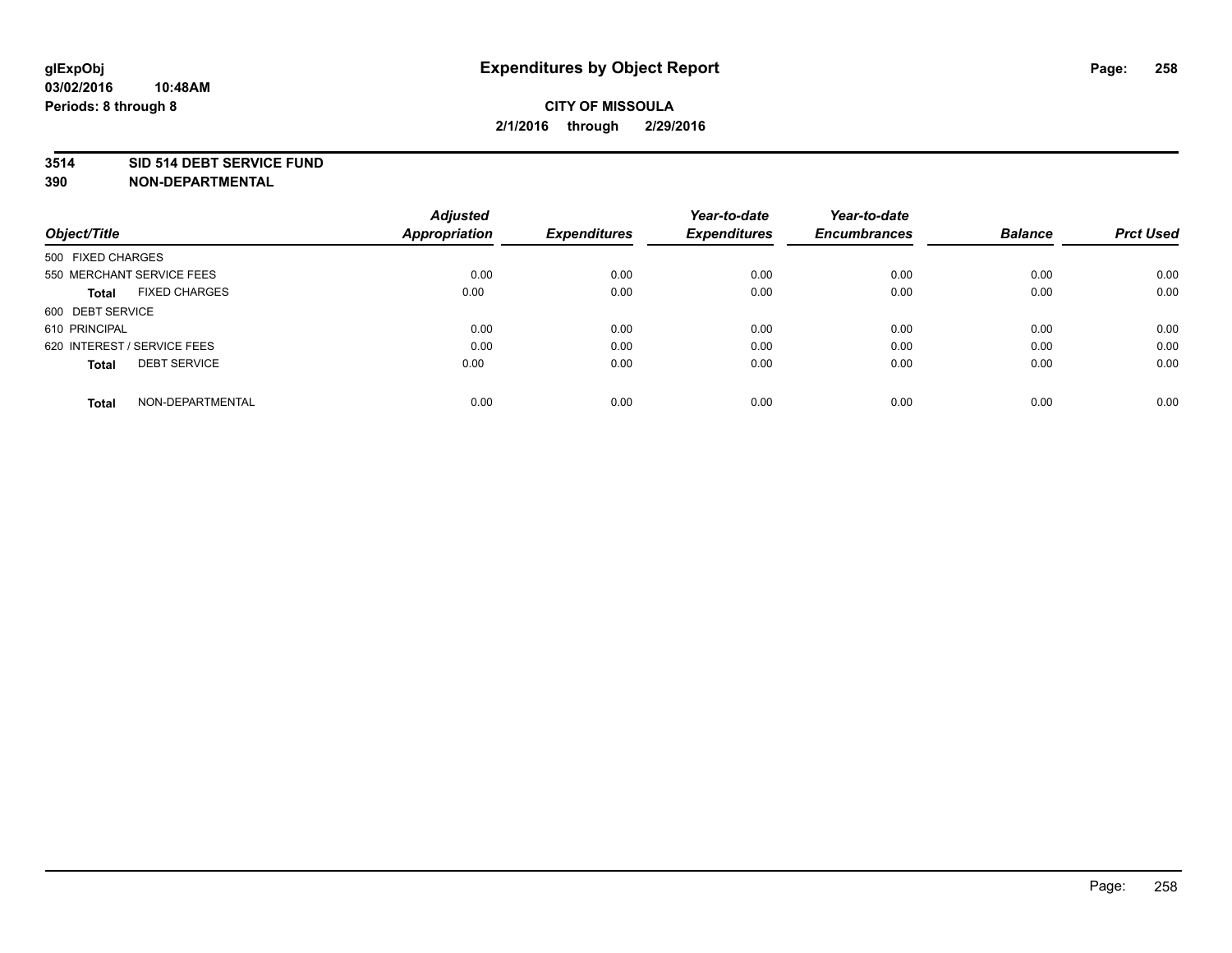### **3514 SID 514 DEBT SERVICE FUND**

| Object/Title                              | <b>Adjusted</b><br><b>Appropriation</b> | <b>Expenditures</b> | Year-to-date<br><b>Expenditures</b> | Year-to-date<br><b>Encumbrances</b> | <b>Balance</b> | <b>Prct Used</b> |
|-------------------------------------------|-----------------------------------------|---------------------|-------------------------------------|-------------------------------------|----------------|------------------|
|                                           |                                         |                     |                                     |                                     |                |                  |
| 500 FIXED CHARGES                         |                                         |                     |                                     |                                     |                |                  |
| 550 MERCHANT SERVICE FEES                 | 0.00                                    | 0.00                | 0.00                                | 0.00                                | 0.00           | 0.00             |
| <b>FIXED CHARGES</b><br>Total             | 0.00                                    | 0.00                | 0.00                                | 0.00                                | 0.00           | 0.00             |
| 600 DEBT SERVICE                          |                                         |                     |                                     |                                     |                |                  |
| 610 PRINCIPAL                             | 0.00                                    | 0.00                | 0.00                                | 0.00                                | 0.00           | 0.00             |
| 620 INTEREST / SERVICE FEES               | 0.00                                    | 0.00                | 0.00                                | 0.00                                | 0.00           | 0.00             |
| <b>DEBT SERVICE</b><br><b>Total</b>       | 0.00                                    | 0.00                | 0.00                                | 0.00                                | 0.00           | 0.00             |
| 800 OTHER OBJECTS                         |                                         |                     |                                     |                                     |                |                  |
| 820 TRANSFERS TO OTHER FUNDS              | 0.00                                    | 0.00                | 0.00                                | 0.00                                | 0.00           | 0.00             |
| OTHER OBJECTS<br><b>Total</b>             | 0.00                                    | 0.00                | 0.00                                | 0.00                                | 0.00           | 0.00             |
|                                           |                                         |                     |                                     |                                     |                |                  |
| SID 514 DEBT SERVICE FUND<br><b>Total</b> | 0.00                                    | 0.00                | 0.00                                | 0.00                                | 0.00           | 0.00             |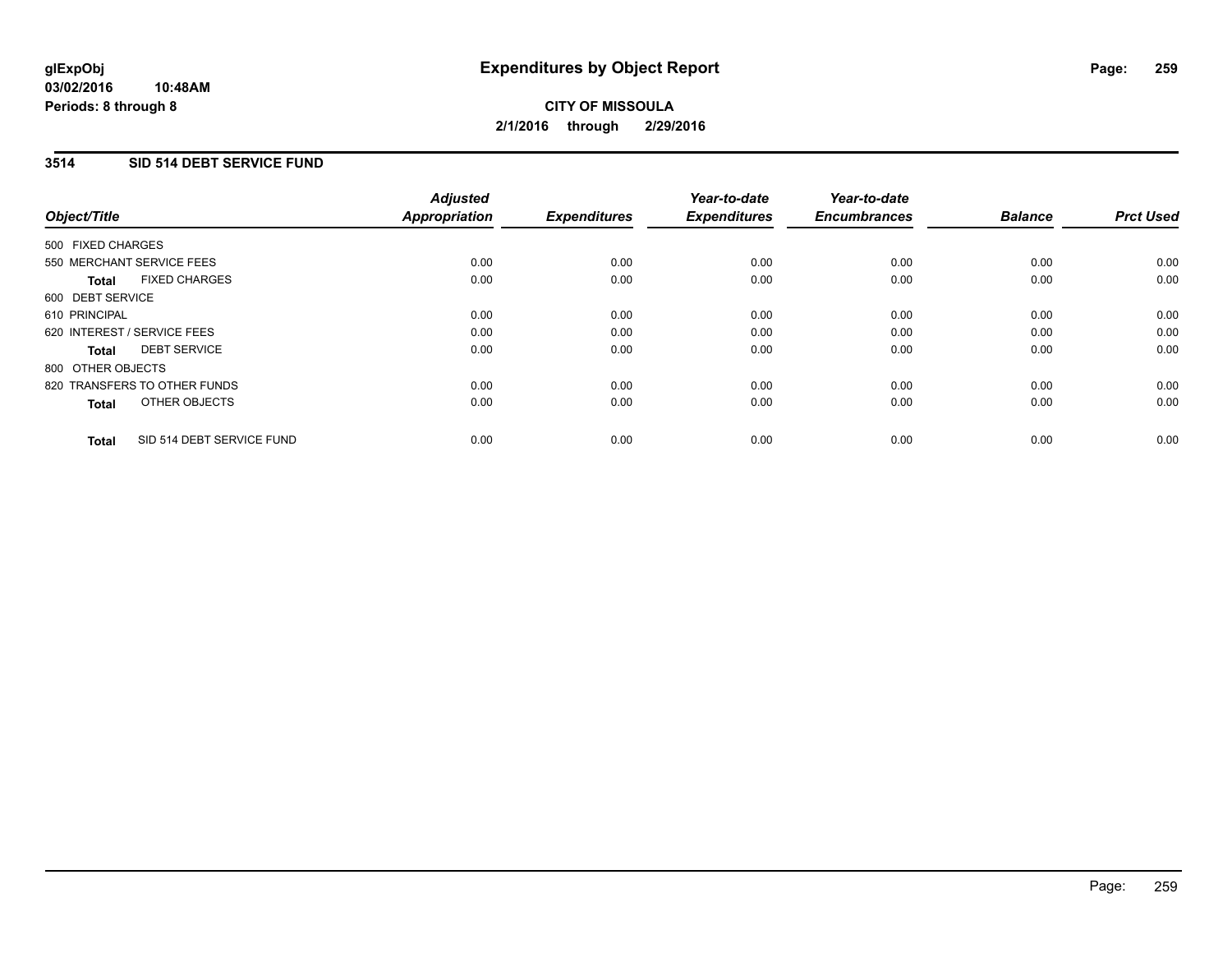#### **3515 SID 515 DEBT SERVICE FUND**

| Object/Title                         | <b>Adjusted</b><br><b>Appropriation</b> | <b>Expenditures</b> | Year-to-date<br><b>Expenditures</b> | Year-to-date<br><b>Encumbrances</b> | <b>Balance</b> | <b>Prct Used</b> |
|--------------------------------------|-----------------------------------------|---------------------|-------------------------------------|-------------------------------------|----------------|------------------|
| 500 FIXED CHARGES                    |                                         |                     |                                     |                                     |                |                  |
| 550 MERCHANT SERVICE FEES            | 0.00                                    | 0.00                | 0.00                                | 0.00                                | 0.00           | 0.00             |
| <b>FIXED CHARGES</b><br><b>Total</b> | 0.00                                    | 0.00                | 0.00                                | 0.00                                | 0.00           | 0.00             |
| 600 DEBT SERVICE                     |                                         |                     |                                     |                                     |                |                  |
| 610 PRINCIPAL                        | 0.00                                    | 0.00                | 0.00                                | 0.00                                | 0.00           | 0.00             |
| 620 INTEREST / SERVICE FEES          | 0.00                                    | 0.00                | 0.00                                | 0.00                                | 0.00           | 0.00             |
| <b>DEBT SERVICE</b><br><b>Total</b>  | 0.00                                    | 0.00                | 0.00                                | 0.00                                | 0.00           | 0.00             |
| 800 OTHER OBJECTS                    |                                         |                     |                                     |                                     |                |                  |
| 820 TRANSFERS TO OTHER FUNDS         | 0.00                                    | 0.00                | 0.00                                | 0.00                                | 0.00           | 0.00             |
| OTHER OBJECTS<br><b>Total</b>        | 0.00                                    | 0.00                | 0.00                                | 0.00                                | 0.00           | 0.00             |
|                                      |                                         |                     |                                     |                                     |                |                  |
| NON-DEPARTMENTAL<br><b>Total</b>     | 0.00                                    | 0.00                | 0.00                                | 0.00                                | 0.00           | 0.00             |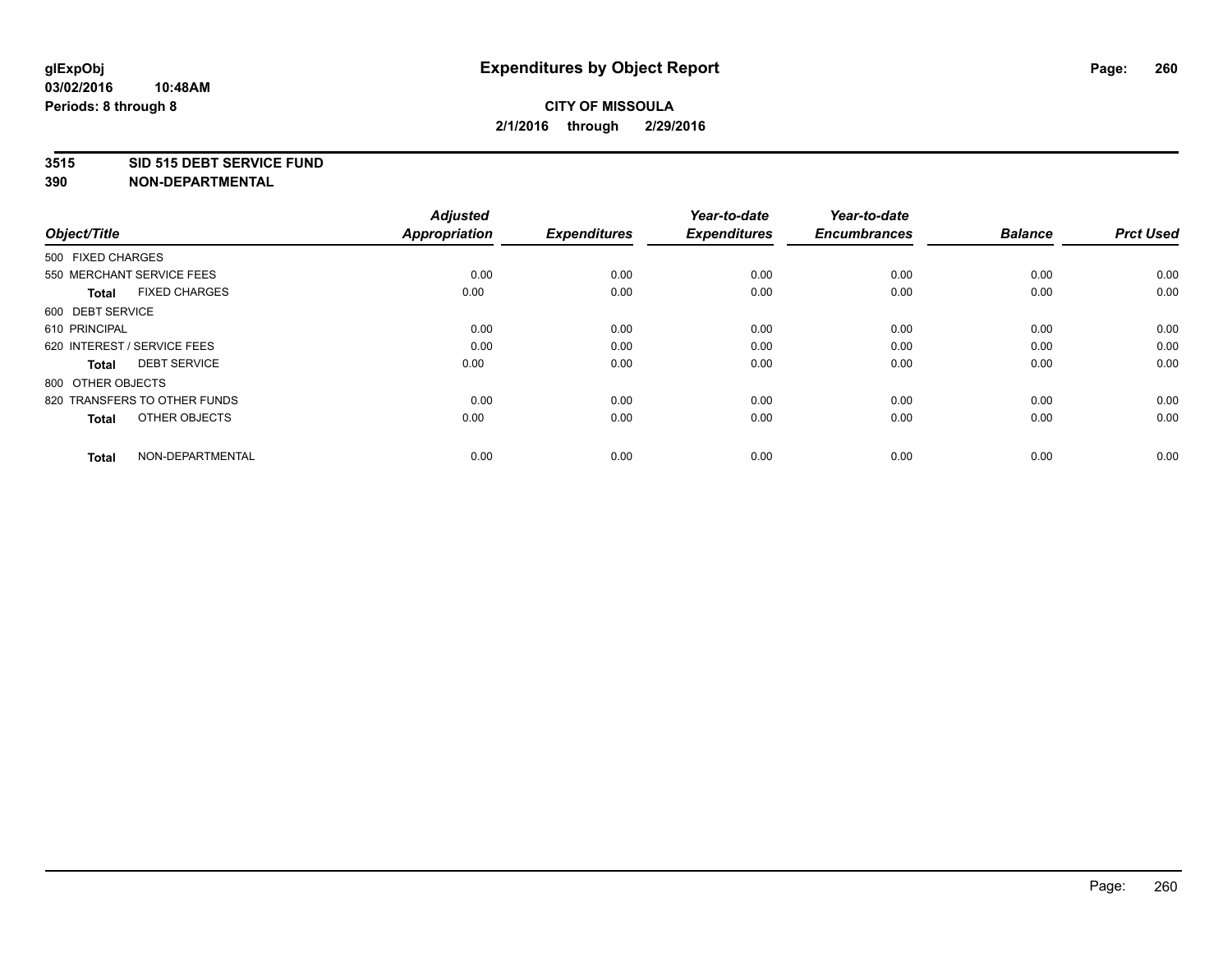### **3515 SID 515 DEBT SERVICE FUND**

| Object/Title                              | <b>Adjusted</b><br><b>Appropriation</b> | <b>Expenditures</b> | Year-to-date<br><b>Expenditures</b> | Year-to-date<br><b>Encumbrances</b> | <b>Balance</b> | <b>Prct Used</b> |
|-------------------------------------------|-----------------------------------------|---------------------|-------------------------------------|-------------------------------------|----------------|------------------|
| 500 FIXED CHARGES                         |                                         |                     |                                     |                                     |                |                  |
| 550 MERCHANT SERVICE FEES                 | 0.00                                    | 0.00                | 0.00                                | 0.00                                | 0.00           | 0.00             |
| <b>FIXED CHARGES</b><br><b>Total</b>      | 0.00                                    | 0.00                | 0.00                                | 0.00                                | 0.00           | 0.00             |
| 600 DEBT SERVICE                          |                                         |                     |                                     |                                     |                |                  |
| 610 PRINCIPAL                             | 0.00                                    | 0.00                | 0.00                                | 0.00                                | 0.00           | 0.00             |
| 620 INTEREST / SERVICE FEES               | 0.00                                    | 0.00                | 0.00                                | 0.00                                | 0.00           | 0.00             |
| <b>DEBT SERVICE</b><br><b>Total</b>       | 0.00                                    | 0.00                | 0.00                                | 0.00                                | 0.00           | 0.00             |
| 800 OTHER OBJECTS                         |                                         |                     |                                     |                                     |                |                  |
| 820 TRANSFERS TO OTHER FUNDS              | 0.00                                    | 0.00                | 0.00                                | 0.00                                | 0.00           | 0.00             |
| OTHER OBJECTS<br><b>Total</b>             | 0.00                                    | 0.00                | 0.00                                | 0.00                                | 0.00           | 0.00             |
| SID 515 DEBT SERVICE FUND<br><b>Total</b> | 0.00                                    | 0.00                | 0.00                                | 0.00                                | 0.00           | 0.00             |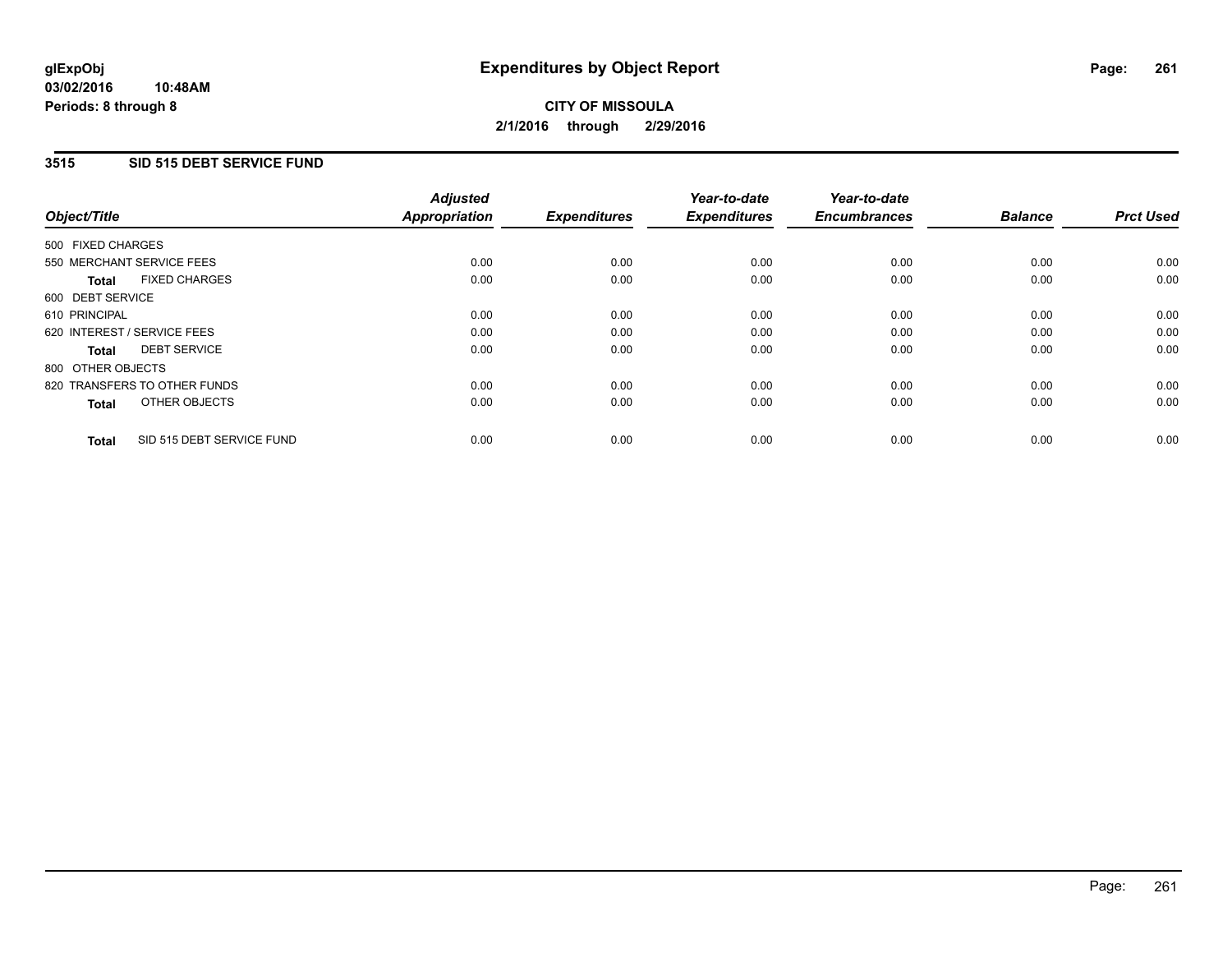# **glExpObj Expenditures by Object Report Page: 262**

## **CITY OF MISSOULA 2/1/2016 through 2/29/2016**

#### **3517 SID 517 DEBT SERVICE FUND**

**000 \*\*\* Title Not Found \*\*\***

| Object/Title                            | <b>Adjusted</b><br>Appropriation | <b>Expenditures</b> | Year-to-date<br><b>Expenditures</b> | Year-to-date<br><b>Encumbrances</b> | <b>Balance</b> | <b>Prct Used</b> |
|-----------------------------------------|----------------------------------|---------------------|-------------------------------------|-------------------------------------|----------------|------------------|
| 800 OTHER OBJECTS                       |                                  |                     |                                     |                                     |                |                  |
| 820 TRANSFERS TO OTHER FUNDS            | 0.00                             | 0.00                | 0.00                                | 0.00                                | 0.00           | 0.00             |
| OTHER OBJECTS<br>Total                  | 0.00                             | 0.00                | 0.00                                | 0.00                                | 0.00           | 0.00             |
| *** Title Not Found ***<br><b>Total</b> | 0.00                             | 0.00                | 0.00                                | 0.00                                | 0.00           | 0.00             |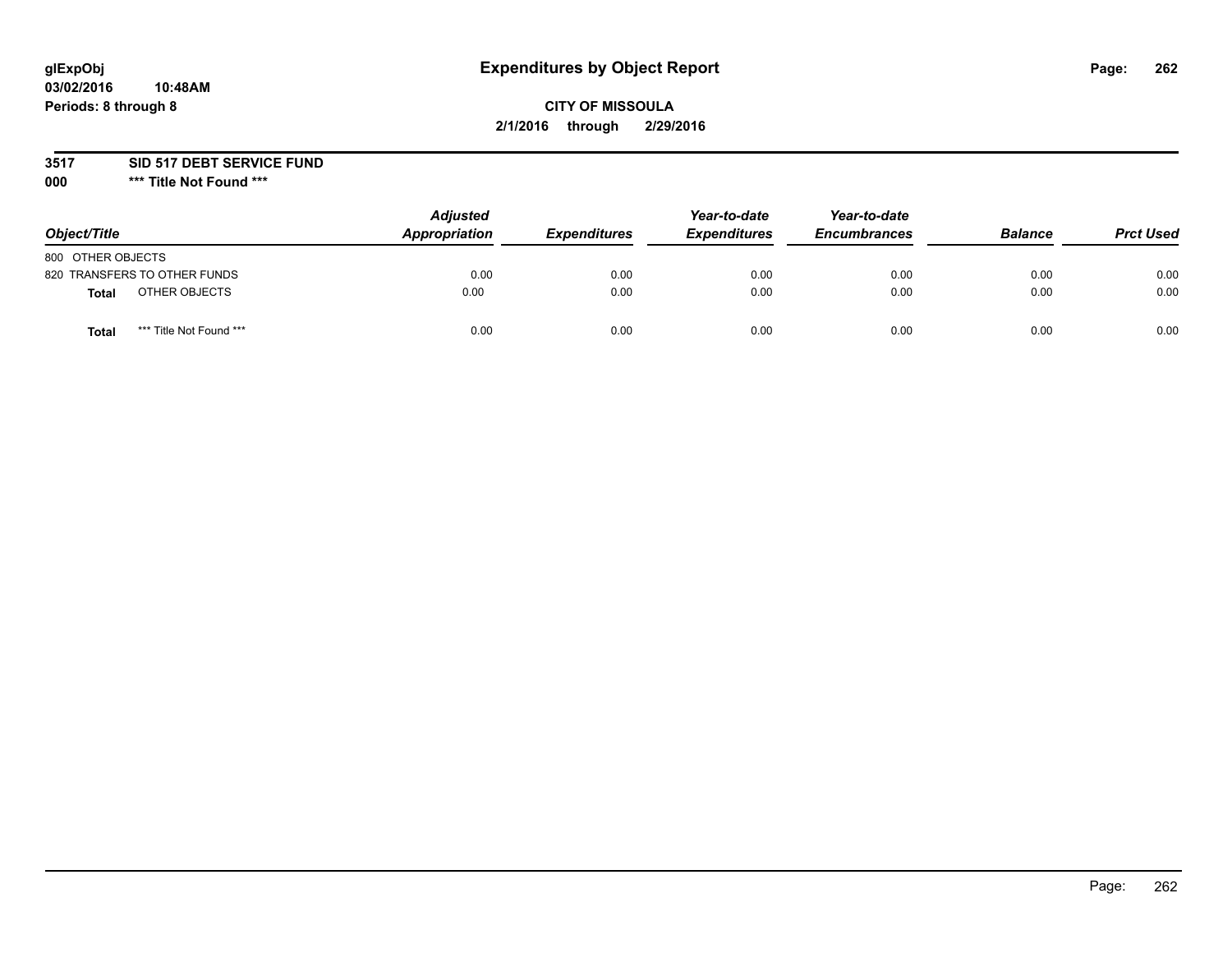#### **3517 SID 517 DEBT SERVICE FUND**

|                                      | <b>Adjusted</b>      |                     | Year-to-date        | Year-to-date        |                |                  |
|--------------------------------------|----------------------|---------------------|---------------------|---------------------|----------------|------------------|
| Object/Title                         | <b>Appropriation</b> | <b>Expenditures</b> | <b>Expenditures</b> | <b>Encumbrances</b> | <b>Balance</b> | <b>Prct Used</b> |
| 500 FIXED CHARGES                    |                      |                     |                     |                     |                |                  |
| 550 MERCHANT SERVICE FEES            | 0.00                 | 0.00                | 0.00                | 0.00                | 0.00           | 0.00             |
| <b>FIXED CHARGES</b><br><b>Total</b> | 0.00                 | 0.00                | 0.00                | 0.00                | 0.00           | 0.00             |
| 600 DEBT SERVICE                     |                      |                     |                     |                     |                |                  |
| 610 PRINCIPAL                        | 0.00                 | 0.00                | 0.00                | 0.00                | 0.00           | 0.00             |
| 620 INTEREST / SERVICE FEES          | 0.00                 | 0.00                | 0.00                | 0.00                | 0.00           | 0.00             |
| <b>DEBT SERVICE</b><br><b>Total</b>  | 0.00                 | 0.00                | 0.00                | 0.00                | 0.00           | 0.00             |
| NON-DEPARTMENTAL<br>Total            | 0.00                 | 0.00                | 0.00                | 0.00                | 0.00           | 0.00             |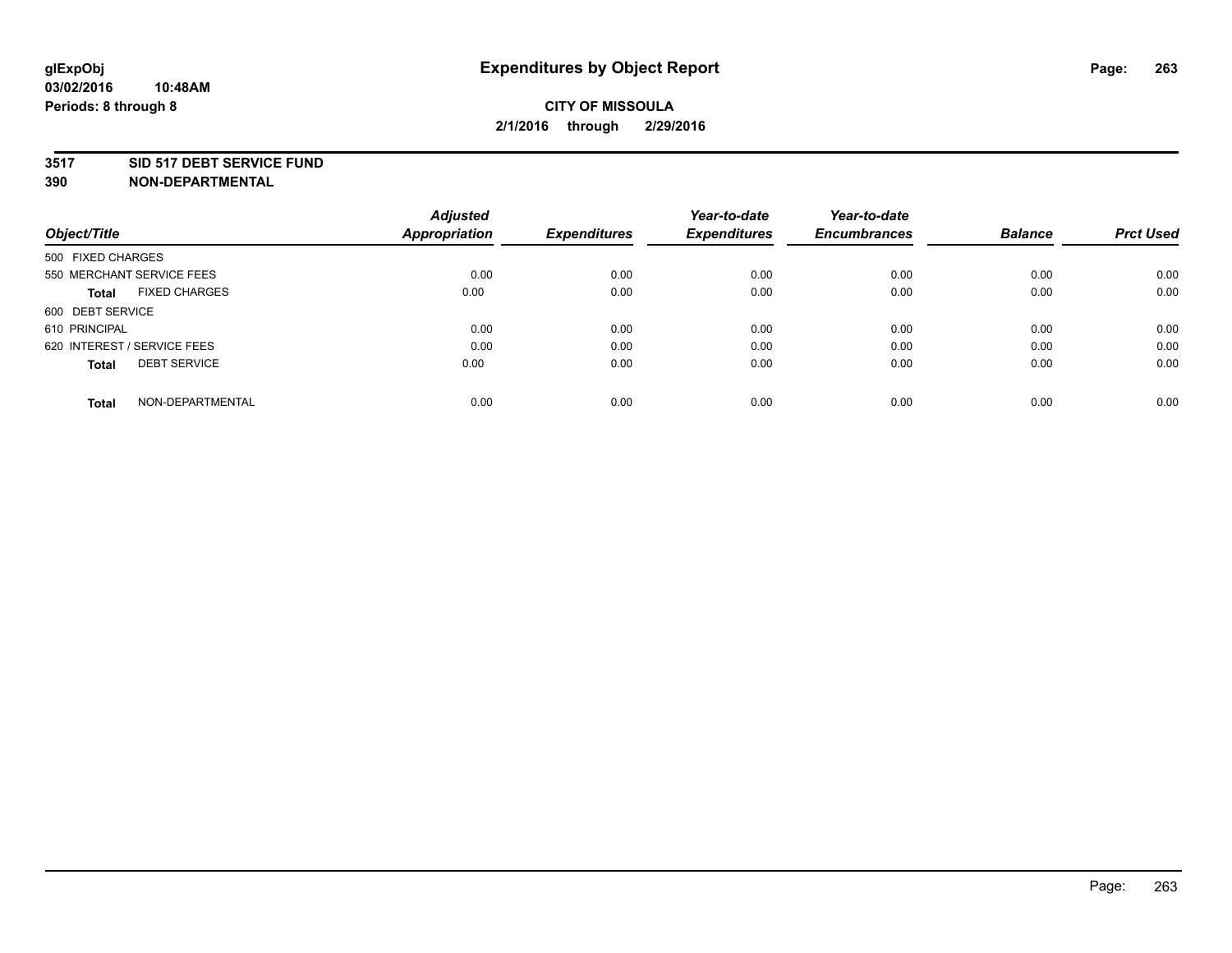### **3517 SID 517 DEBT SERVICE FUND**

| Object/Title      |                              | <b>Adjusted</b><br>Appropriation | <b>Expenditures</b> | Year-to-date<br><b>Expenditures</b> | Year-to-date<br><b>Encumbrances</b> | <b>Balance</b> | <b>Prct Used</b> |
|-------------------|------------------------------|----------------------------------|---------------------|-------------------------------------|-------------------------------------|----------------|------------------|
| 500 FIXED CHARGES |                              |                                  |                     |                                     |                                     |                |                  |
|                   | 550 MERCHANT SERVICE FEES    | 0.00                             | 0.00                | 0.00                                | 0.00                                | 0.00           | 0.00             |
| <b>Total</b>      | <b>FIXED CHARGES</b>         | 0.00                             | 0.00                | 0.00                                | 0.00                                | 0.00           | 0.00             |
| 600 DEBT SERVICE  |                              |                                  |                     |                                     |                                     |                |                  |
| 610 PRINCIPAL     |                              | 0.00                             | 0.00                | 0.00                                | 0.00                                | 0.00           | 0.00             |
|                   | 620 INTEREST / SERVICE FEES  | 0.00                             | 0.00                | 0.00                                | 0.00                                | 0.00           | 0.00             |
| Total             | <b>DEBT SERVICE</b>          | 0.00                             | 0.00                | 0.00                                | 0.00                                | 0.00           | 0.00             |
| 800 OTHER OBJECTS |                              |                                  |                     |                                     |                                     |                |                  |
|                   | 820 TRANSFERS TO OTHER FUNDS | 0.00                             | 0.00                | 0.00                                | 0.00                                | 0.00           | 0.00             |
| <b>Total</b>      | OTHER OBJECTS                | 0.00                             | 0.00                | 0.00                                | 0.00                                | 0.00           | 0.00             |
| <b>Total</b>      | SID 517 DEBT SERVICE FUND    | 0.00                             | 0.00                | 0.00                                | 0.00                                | 0.00           | 0.00             |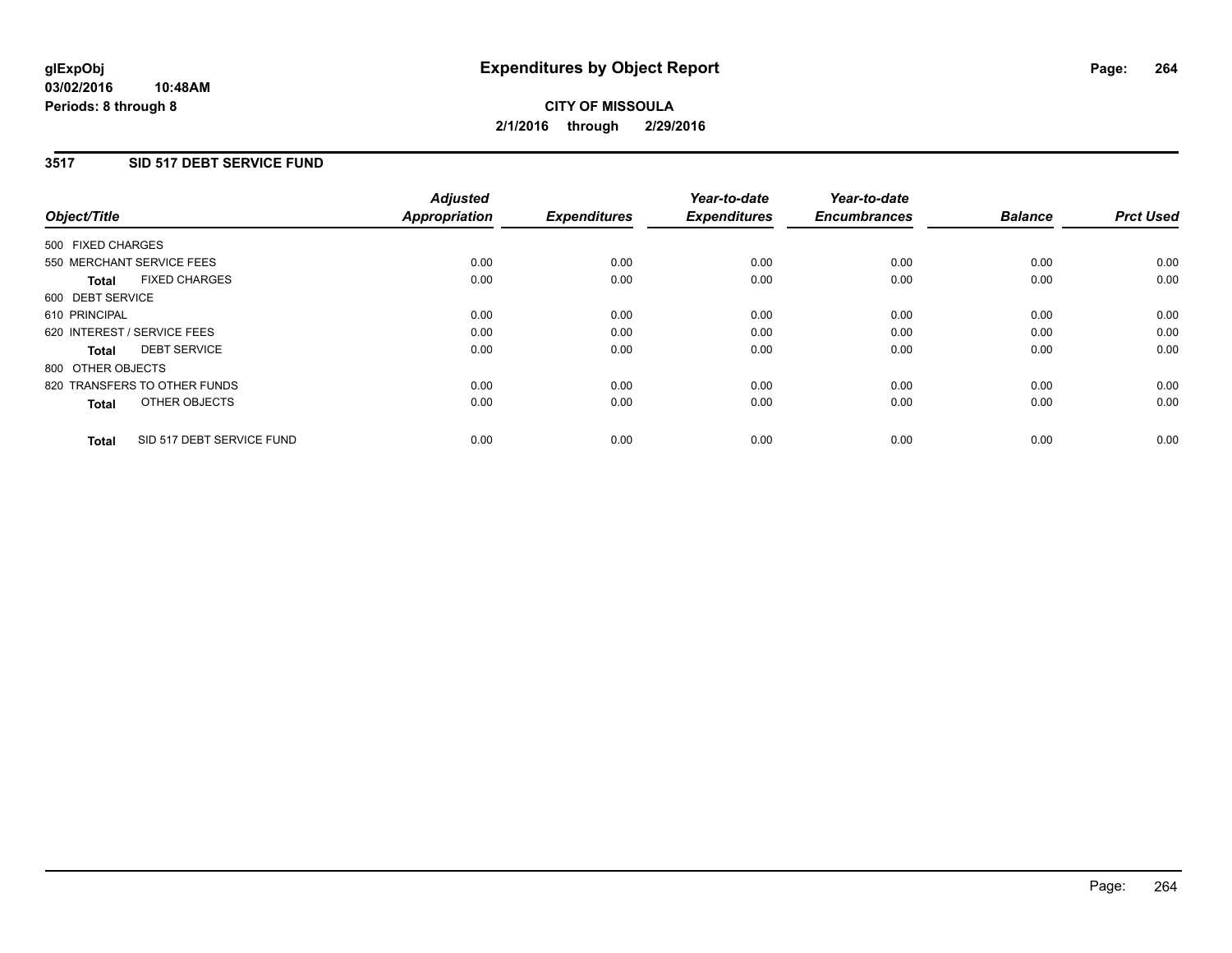# **glExpObj Expenditures by Object Report Page: 265**

### **CITY OF MISSOULA 2/1/2016 through 2/29/2016**

**3518 SID 518 DEBT SERVICE FUND**

**000 \*\*\* Title Not Found \*\*\***

| Object/Title                     | <b>Adjusted</b><br>Appropriation | <b>Expenditures</b> | Year-to-date<br><b>Expenditures</b> | Year-to-date<br><b>Encumbrances</b> | <b>Balance</b> | <b>Prct Used</b> |
|----------------------------------|----------------------------------|---------------------|-------------------------------------|-------------------------------------|----------------|------------------|
| 800 OTHER OBJECTS                |                                  |                     |                                     |                                     |                |                  |
| 820 TRANSFERS TO OTHER FUNDS     | 0.00                             | 0.00                | 0.00                                | 0.00                                | 0.00           | 0.00             |
| OTHER OBJECTS<br><b>Total</b>    | 0.00                             | 0.00                | 0.00                                | 0.00                                | 0.00           | 0.00             |
| *** Title Not Found ***<br>Total | 0.00                             | 0.00                | 0.00                                | 0.00                                | 0.00           | 0.00             |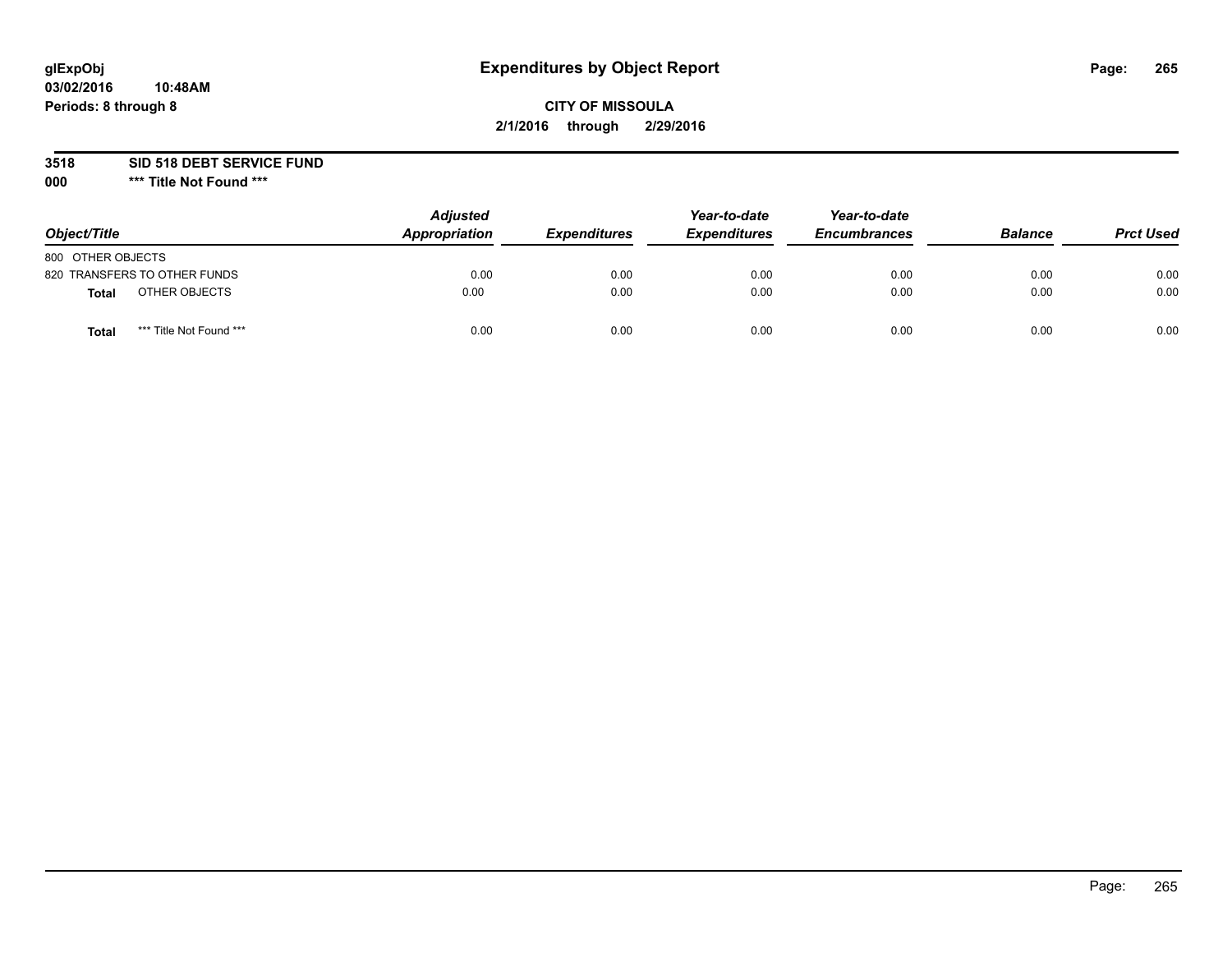#### **3518 SID 518 DEBT SERVICE FUND**

| Object/Title                         | <b>Adjusted</b><br><b>Appropriation</b> | <b>Expenditures</b> | Year-to-date<br><b>Expenditures</b> | Year-to-date<br><b>Encumbrances</b> | <b>Balance</b> | <b>Prct Used</b> |
|--------------------------------------|-----------------------------------------|---------------------|-------------------------------------|-------------------------------------|----------------|------------------|
| 500 FIXED CHARGES                    |                                         |                     |                                     |                                     |                |                  |
| 550 MERCHANT SERVICE FEES            | 0.00                                    | 0.00                | 0.00                                | 0.00                                | 0.00           | 0.00             |
| <b>FIXED CHARGES</b><br><b>Total</b> | 0.00                                    | 0.00                | 0.00                                | 0.00                                | 0.00           | 0.00             |
| 600 DEBT SERVICE                     |                                         |                     |                                     |                                     |                |                  |
| 610 PRINCIPAL                        | 0.00                                    | 0.00                | 0.00                                | 0.00                                | 0.00           | 0.00             |
| 620 INTEREST / SERVICE FEES          | 0.00                                    | 0.00                | 0.00                                | 0.00                                | 0.00           | 0.00             |
| <b>DEBT SERVICE</b><br><b>Total</b>  | 0.00                                    | 0.00                | 0.00                                | 0.00                                | 0.00           | 0.00             |
| 800 OTHER OBJECTS                    |                                         |                     |                                     |                                     |                |                  |
| 820 TRANSFERS TO OTHER FUNDS         | 0.00                                    | 0.00                | 0.00                                | 0.00                                | 0.00           | 0.00             |
| OTHER OBJECTS<br><b>Total</b>        | 0.00                                    | 0.00                | 0.00                                | 0.00                                | 0.00           | 0.00             |
|                                      |                                         |                     |                                     |                                     |                |                  |
| NON-DEPARTMENTAL<br><b>Total</b>     | 0.00                                    | 0.00                | 0.00                                | 0.00                                | 0.00           | 0.00             |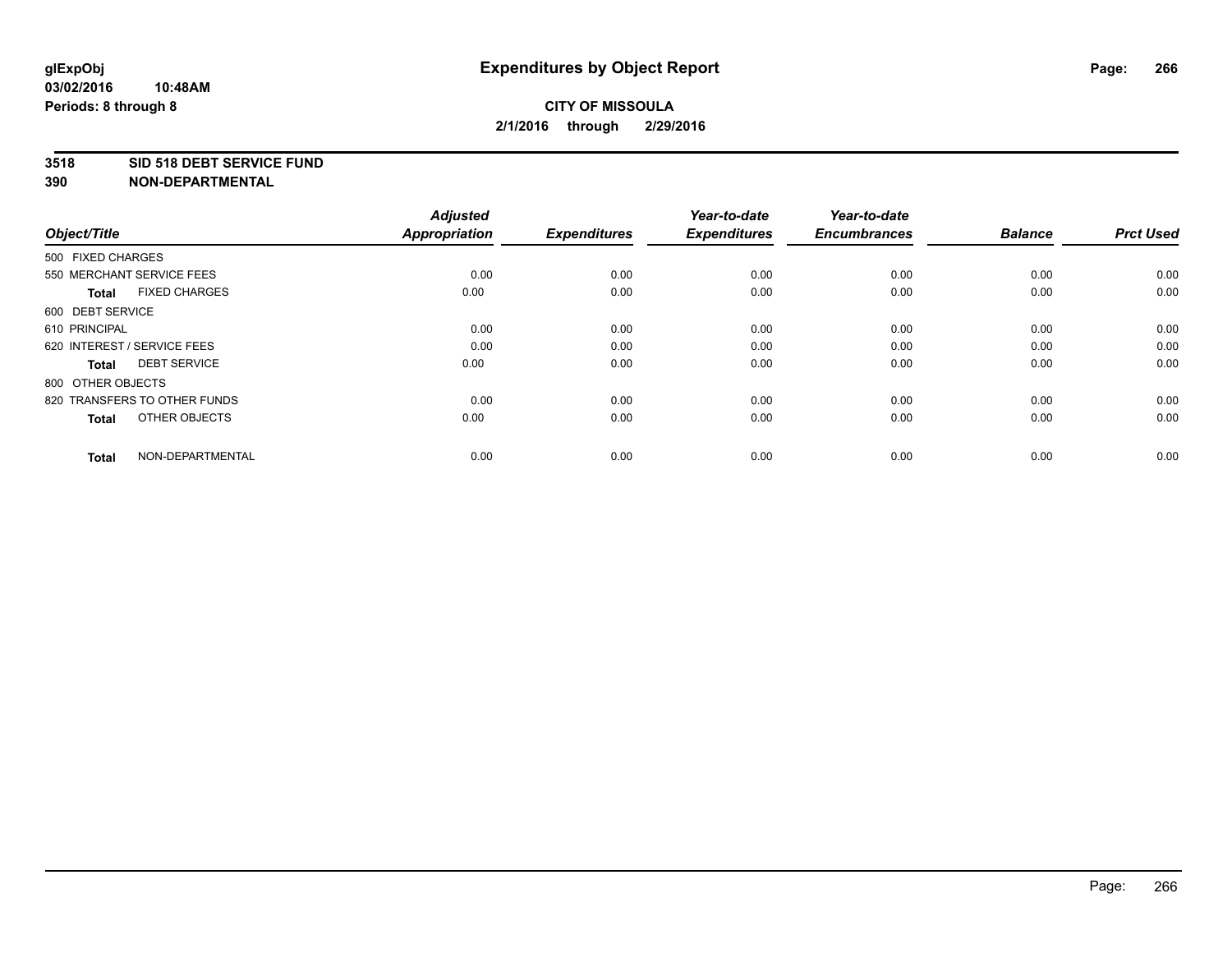### **3518 SID 518 DEBT SERVICE FUND**

| Object/Title                              | <b>Adjusted</b><br><b>Appropriation</b> | <b>Expenditures</b> | Year-to-date<br><b>Expenditures</b> | Year-to-date<br><b>Encumbrances</b> | <b>Balance</b> | <b>Prct Used</b> |
|-------------------------------------------|-----------------------------------------|---------------------|-------------------------------------|-------------------------------------|----------------|------------------|
|                                           |                                         |                     |                                     |                                     |                |                  |
| 500 FIXED CHARGES                         |                                         |                     |                                     |                                     |                |                  |
| 550 MERCHANT SERVICE FEES                 | 0.00                                    | 0.00                | 0.00                                | 0.00                                | 0.00           | 0.00             |
| <b>FIXED CHARGES</b><br>Total             | 0.00                                    | 0.00                | 0.00                                | 0.00                                | 0.00           | 0.00             |
| 600 DEBT SERVICE                          |                                         |                     |                                     |                                     |                |                  |
| 610 PRINCIPAL                             | 0.00                                    | 0.00                | 0.00                                | 0.00                                | 0.00           | 0.00             |
| 620 INTEREST / SERVICE FEES               | 0.00                                    | 0.00                | 0.00                                | 0.00                                | 0.00           | 0.00             |
| <b>DEBT SERVICE</b><br><b>Total</b>       | 0.00                                    | 0.00                | 0.00                                | 0.00                                | 0.00           | 0.00             |
| 800 OTHER OBJECTS                         |                                         |                     |                                     |                                     |                |                  |
| 820 TRANSFERS TO OTHER FUNDS              | 0.00                                    | 0.00                | 0.00                                | 0.00                                | 0.00           | 0.00             |
| OTHER OBJECTS<br><b>Total</b>             | 0.00                                    | 0.00                | 0.00                                | 0.00                                | 0.00           | 0.00             |
|                                           |                                         |                     |                                     |                                     |                |                  |
| SID 518 DEBT SERVICE FUND<br><b>Total</b> | 0.00                                    | 0.00                | 0.00                                | 0.00                                | 0.00           | 0.00             |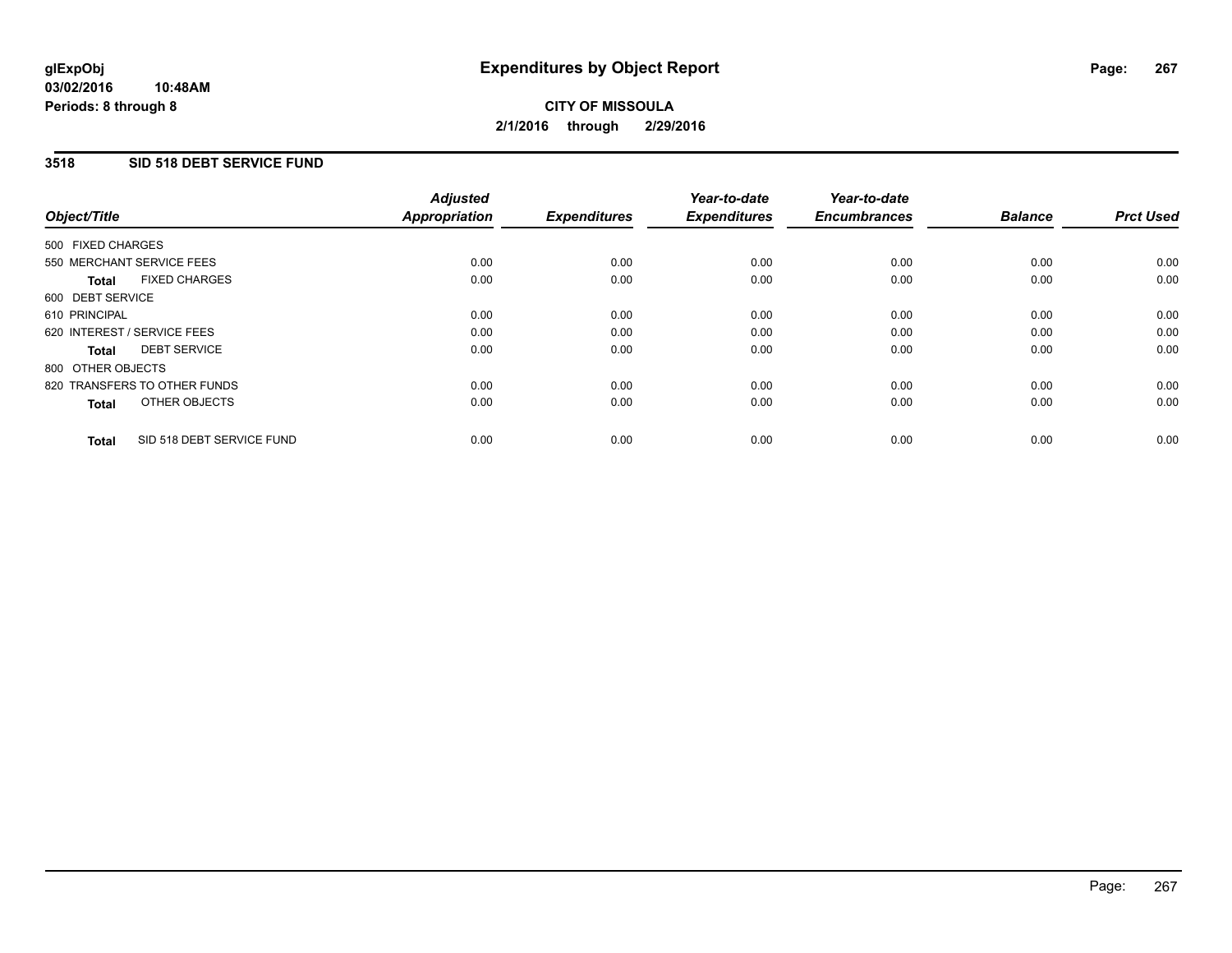#### **3519 SID 519 DEBT SERVICE FUND**

| Object/Title                         | <b>Adjusted</b><br><b>Appropriation</b> | <b>Expenditures</b> | Year-to-date<br><b>Expenditures</b> | Year-to-date<br><b>Encumbrances</b> | <b>Balance</b> | <b>Prct Used</b> |
|--------------------------------------|-----------------------------------------|---------------------|-------------------------------------|-------------------------------------|----------------|------------------|
| 500 FIXED CHARGES                    |                                         |                     |                                     |                                     |                |                  |
| 550 MERCHANT SERVICE FEES            | 0.00                                    | 0.00                | 0.00                                | 0.00                                | 0.00           | 0.00             |
| <b>FIXED CHARGES</b><br><b>Total</b> | 0.00                                    | 0.00                | 0.00                                | 0.00                                | 0.00           | 0.00             |
| 600 DEBT SERVICE                     |                                         |                     |                                     |                                     |                |                  |
| 610 PRINCIPAL                        | 0.00                                    | 0.00                | 0.00                                | 0.00                                | 0.00           | 0.00             |
| 620 INTEREST / SERVICE FEES          | 0.00                                    | 0.00                | 0.00                                | 0.00                                | 0.00           | 0.00             |
| <b>DEBT SERVICE</b><br><b>Total</b>  | 0.00                                    | 0.00                | 0.00                                | 0.00                                | 0.00           | 0.00             |
| 800 OTHER OBJECTS                    |                                         |                     |                                     |                                     |                |                  |
| 820 TRANSFERS TO OTHER FUNDS         | 0.00                                    | 0.00                | 0.00                                | 0.00                                | 0.00           | 0.00             |
| OTHER OBJECTS<br><b>Total</b>        | 0.00                                    | 0.00                | 0.00                                | 0.00                                | 0.00           | 0.00             |
|                                      |                                         |                     |                                     |                                     |                |                  |
| NON-DEPARTMENTAL<br><b>Total</b>     | 0.00                                    | 0.00                | 0.00                                | 0.00                                | 0.00           | 0.00             |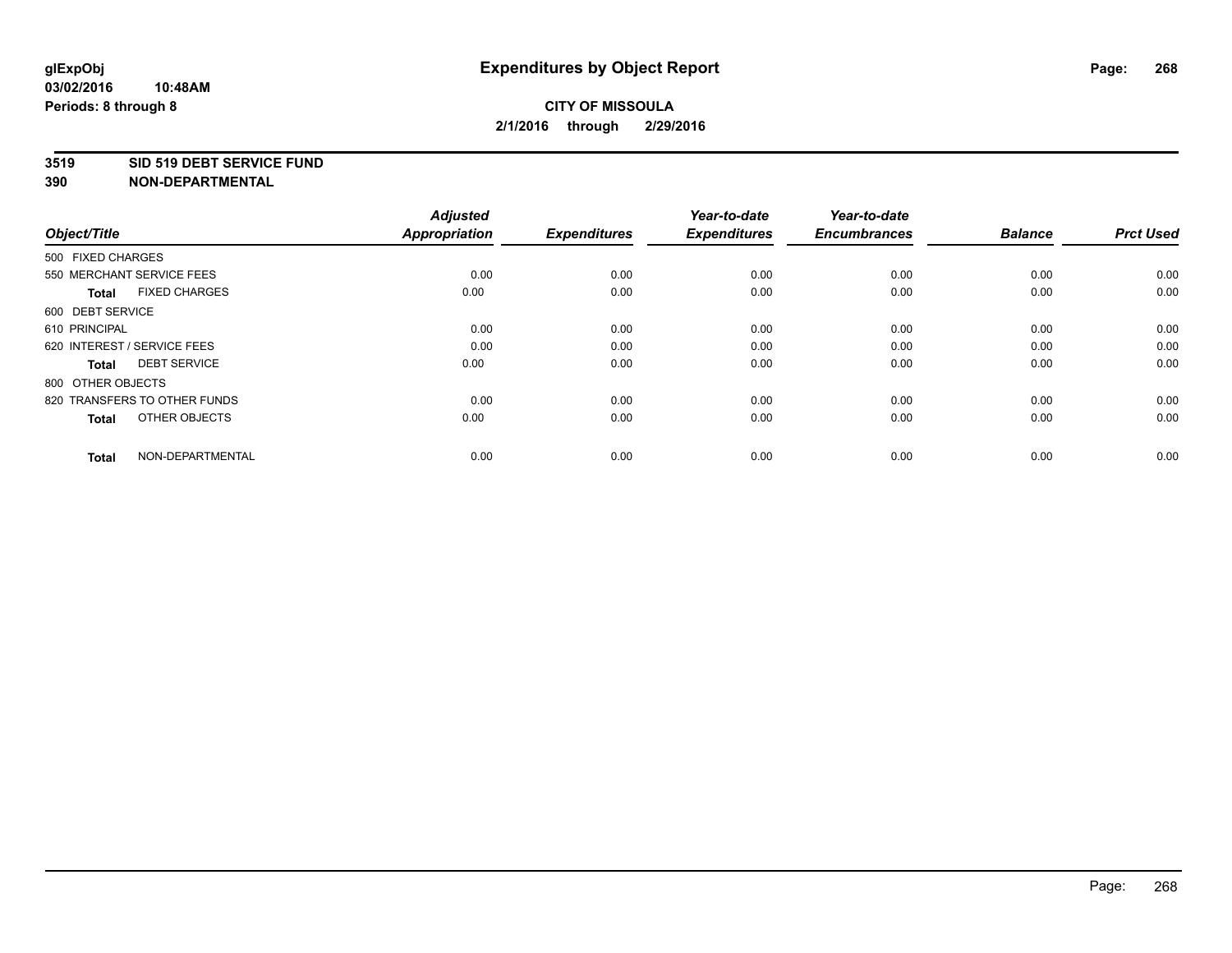### **3519 SID 519 DEBT SERVICE FUND**

| Object/Title                              | <b>Adjusted</b><br><b>Appropriation</b> | <b>Expenditures</b> | Year-to-date<br><b>Expenditures</b> | Year-to-date<br><b>Encumbrances</b> | <b>Balance</b> | <b>Prct Used</b> |
|-------------------------------------------|-----------------------------------------|---------------------|-------------------------------------|-------------------------------------|----------------|------------------|
| 500 FIXED CHARGES                         |                                         |                     |                                     |                                     |                |                  |
| 550 MERCHANT SERVICE FEES                 | 0.00                                    | 0.00                | 0.00                                | 0.00                                | 0.00           | 0.00             |
| <b>FIXED CHARGES</b><br><b>Total</b>      | 0.00                                    | 0.00                | 0.00                                | 0.00                                | 0.00           | 0.00             |
| 600 DEBT SERVICE                          |                                         |                     |                                     |                                     |                |                  |
| 610 PRINCIPAL                             | 0.00                                    | 0.00                | 0.00                                | 0.00                                | 0.00           | 0.00             |
| 620 INTEREST / SERVICE FEES               | 0.00                                    | 0.00                | 0.00                                | 0.00                                | 0.00           | 0.00             |
| <b>DEBT SERVICE</b><br><b>Total</b>       | 0.00                                    | 0.00                | 0.00                                | 0.00                                | 0.00           | 0.00             |
| 800 OTHER OBJECTS                         |                                         |                     |                                     |                                     |                |                  |
| 820 TRANSFERS TO OTHER FUNDS              | 0.00                                    | 0.00                | 0.00                                | 0.00                                | 0.00           | 0.00             |
| OTHER OBJECTS<br><b>Total</b>             | 0.00                                    | 0.00                | 0.00                                | 0.00                                | 0.00           | 0.00             |
| SID 519 DEBT SERVICE FUND<br><b>Total</b> | 0.00                                    | 0.00                | 0.00                                | 0.00                                | 0.00           | 0.00             |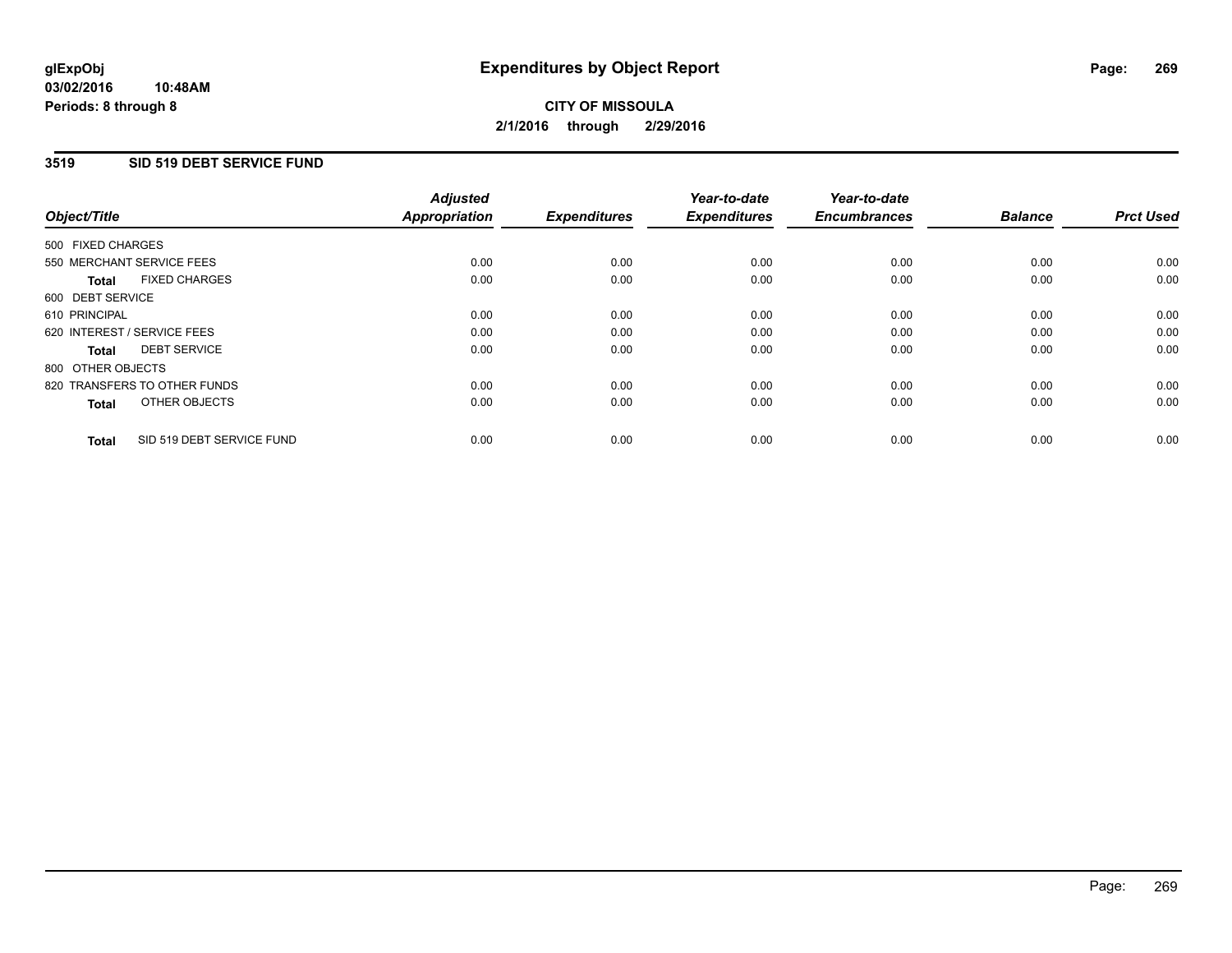#### **3520 SID 520 DEBT SERVICE FUND**

|                             |                      | <b>Adjusted</b> |                     | Year-to-date        | Year-to-date        |                |                  |
|-----------------------------|----------------------|-----------------|---------------------|---------------------|---------------------|----------------|------------------|
| Object/Title                |                      | Appropriation   | <b>Expenditures</b> | <b>Expenditures</b> | <b>Encumbrances</b> | <b>Balance</b> | <b>Prct Used</b> |
| 500 FIXED CHARGES           |                      |                 |                     |                     |                     |                |                  |
| 550 MERCHANT SERVICE FEES   |                      | 0.00            | 0.00                | 0.00                | 0.00                | 0.00           | 0.00             |
| <b>Total</b>                | <b>FIXED CHARGES</b> | 0.00            | 0.00                | 0.00                | 0.00                | 0.00           | 0.00             |
| 600 DEBT SERVICE            |                      |                 |                     |                     |                     |                |                  |
| 610 PRINCIPAL               |                      | 138.000.00      | 0.00                | 68.000.00           | 0.00                | 70.000.00      | 49.28            |
| 620 INTEREST / SERVICE FEES |                      | 21.920.00       | 0.00                | 11.640.00           | 0.00                | 10,280.00      | 53.10            |
| <b>Total</b>                | <b>DEBT SERVICE</b>  | 159.920.00      | 0.00                | 79.640.00           | 0.00                | 80,280.00      | 49.80            |
| <b>Total</b>                | NON-DEPARTMENTAL     | 159.920.00      | 0.00                | 79.640.00           | 0.00                | 80.280.00      | 49.80            |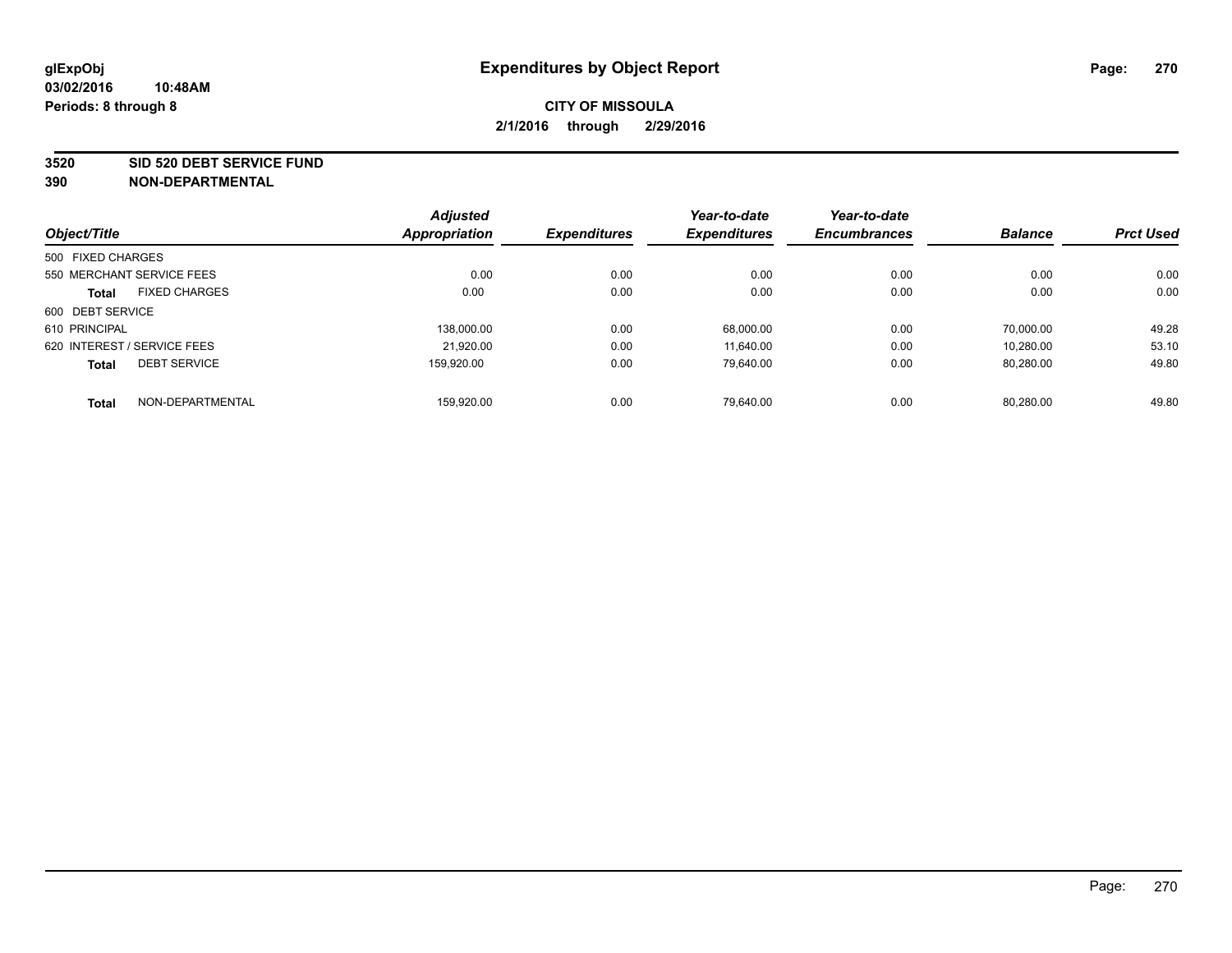### **3520 SID 520 DEBT SERVICE FUND**

| Object/Title                              | <b>Adjusted</b><br>Appropriation | <b>Expenditures</b> | Year-to-date<br><b>Expenditures</b> | Year-to-date<br><b>Encumbrances</b> | <b>Balance</b> | <b>Prct Used</b> |
|-------------------------------------------|----------------------------------|---------------------|-------------------------------------|-------------------------------------|----------------|------------------|
| 500 FIXED CHARGES                         |                                  |                     |                                     |                                     |                |                  |
| 550 MERCHANT SERVICE FEES                 | 0.00                             | 0.00                | 0.00                                | 0.00                                | 0.00           | 0.00             |
| <b>FIXED CHARGES</b><br><b>Total</b>      | 0.00                             | 0.00                | 0.00                                | 0.00                                | 0.00           | 0.00             |
| 600 DEBT SERVICE                          |                                  |                     |                                     |                                     |                |                  |
| 610 PRINCIPAL                             | 138.000.00                       | 0.00                | 68.000.00                           | 0.00                                | 70.000.00      | 49.28            |
| 620 INTEREST / SERVICE FEES               | 21,920.00                        | 0.00                | 11.640.00                           | 0.00                                | 10.280.00      | 53.10            |
| <b>DEBT SERVICE</b><br><b>Total</b>       | 159,920.00                       | 0.00                | 79.640.00                           | 0.00                                | 80.280.00      | 49.80            |
| SID 520 DEBT SERVICE FUND<br><b>Total</b> | 159.920.00                       | 0.00                | 79.640.00                           | 0.00                                | 80.280.00      | 49.80            |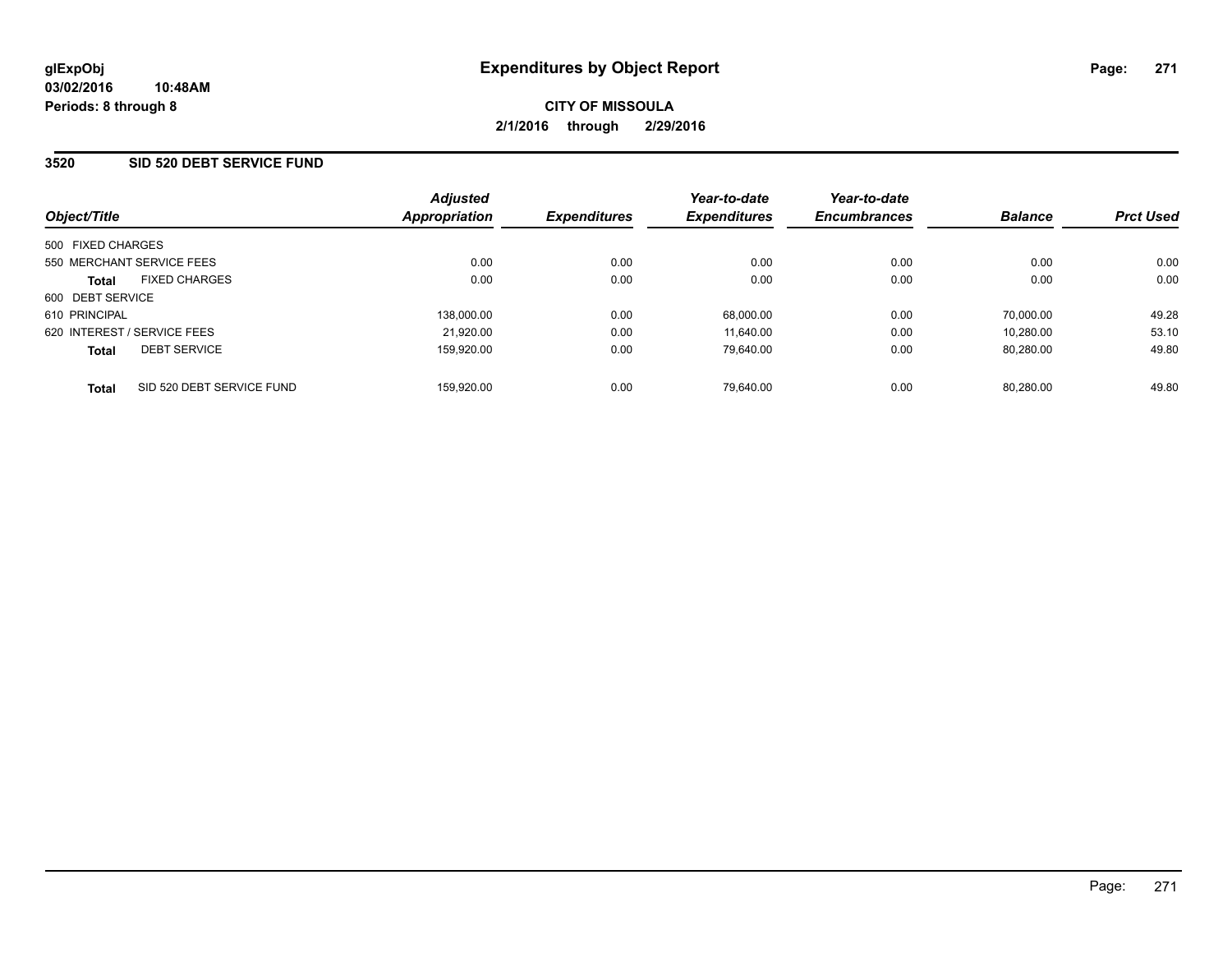#### **3521 SID 521 DEBT SERVICE FUND**

|                                      | <b>Adjusted</b>      |                     | Year-to-date        | Year-to-date        |                |                  |
|--------------------------------------|----------------------|---------------------|---------------------|---------------------|----------------|------------------|
| Object/Title                         | <b>Appropriation</b> | <b>Expenditures</b> | <b>Expenditures</b> | <b>Encumbrances</b> | <b>Balance</b> | <b>Prct Used</b> |
| 500 FIXED CHARGES                    |                      |                     |                     |                     |                |                  |
| 550 MERCHANT SERVICE FEES            | 0.00                 | 0.00                | 0.00                | 0.00                | 0.00           | 0.00             |
| <b>FIXED CHARGES</b><br><b>Total</b> | 0.00                 | 0.00                | 0.00                | 0.00                | 0.00           | 0.00             |
| 600 DEBT SERVICE                     |                      |                     |                     |                     |                |                  |
| 610 PRINCIPAL                        | 135.00               | 0.00                | 0.00                | 0.00                | 135.00         | 0.00             |
| 620 INTEREST / SERVICE FEES          | 15.00                | 0.00                | 7.59                | 0.00                | 7.41           | 50.60            |
| <b>DEBT SERVICE</b><br><b>Total</b>  | 150.00               | 0.00                | 7.59                | 0.00                | 142.41         | 5.06             |
| NON-DEPARTMENTAL<br><b>Total</b>     | 150.00               | 0.00                | 7.59                | 0.00                | 142.41         | 5.06             |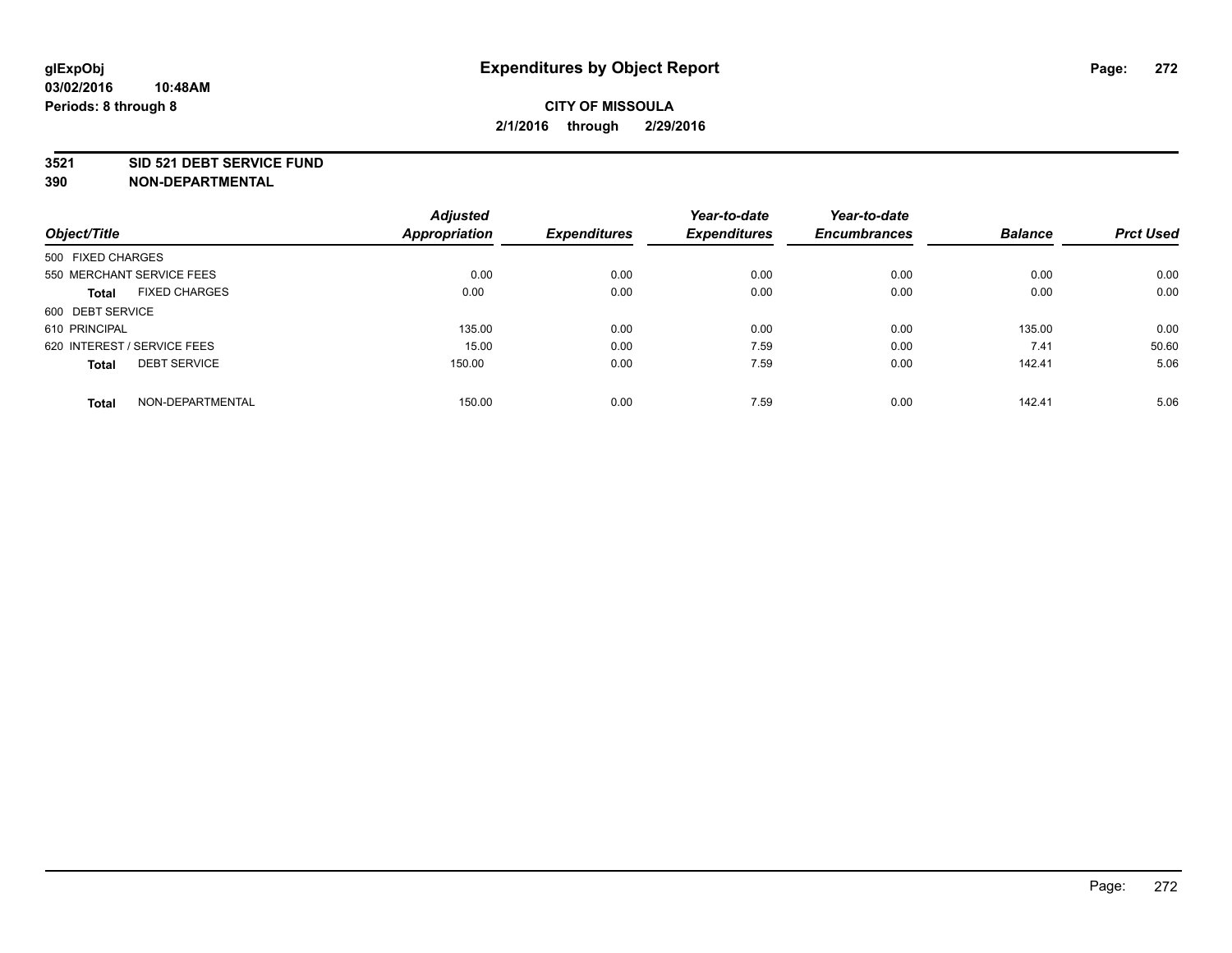### **3521 SID 521 DEBT SERVICE FUND**

| Object/Title                              | <b>Adjusted</b><br>Appropriation | <b>Expenditures</b> | Year-to-date<br><b>Expenditures</b> | Year-to-date<br><b>Encumbrances</b> | <b>Balance</b> | <b>Prct Used</b> |
|-------------------------------------------|----------------------------------|---------------------|-------------------------------------|-------------------------------------|----------------|------------------|
| 500 FIXED CHARGES                         |                                  |                     |                                     |                                     |                |                  |
| 550 MERCHANT SERVICE FEES                 | 0.00                             | 0.00                | 0.00                                | 0.00                                | 0.00           | 0.00             |
| <b>FIXED CHARGES</b><br><b>Total</b>      | 0.00                             | 0.00                | 0.00                                | 0.00                                | 0.00           | 0.00             |
| 600 DEBT SERVICE                          |                                  |                     |                                     |                                     |                |                  |
| 610 PRINCIPAL                             | 135.00                           | 0.00                | 0.00                                | 0.00                                | 135.00         | 0.00             |
| 620 INTEREST / SERVICE FEES               | 15.00                            | 0.00                | 7.59                                | 0.00                                | 7.41           | 50.60            |
| <b>DEBT SERVICE</b><br><b>Total</b>       | 150.00                           | 0.00                | 7.59                                | 0.00                                | 142.41         | 5.06             |
| SID 521 DEBT SERVICE FUND<br><b>Total</b> | 150.00                           | 0.00                | 7.59                                | 0.00                                | 142.41         | 5.06             |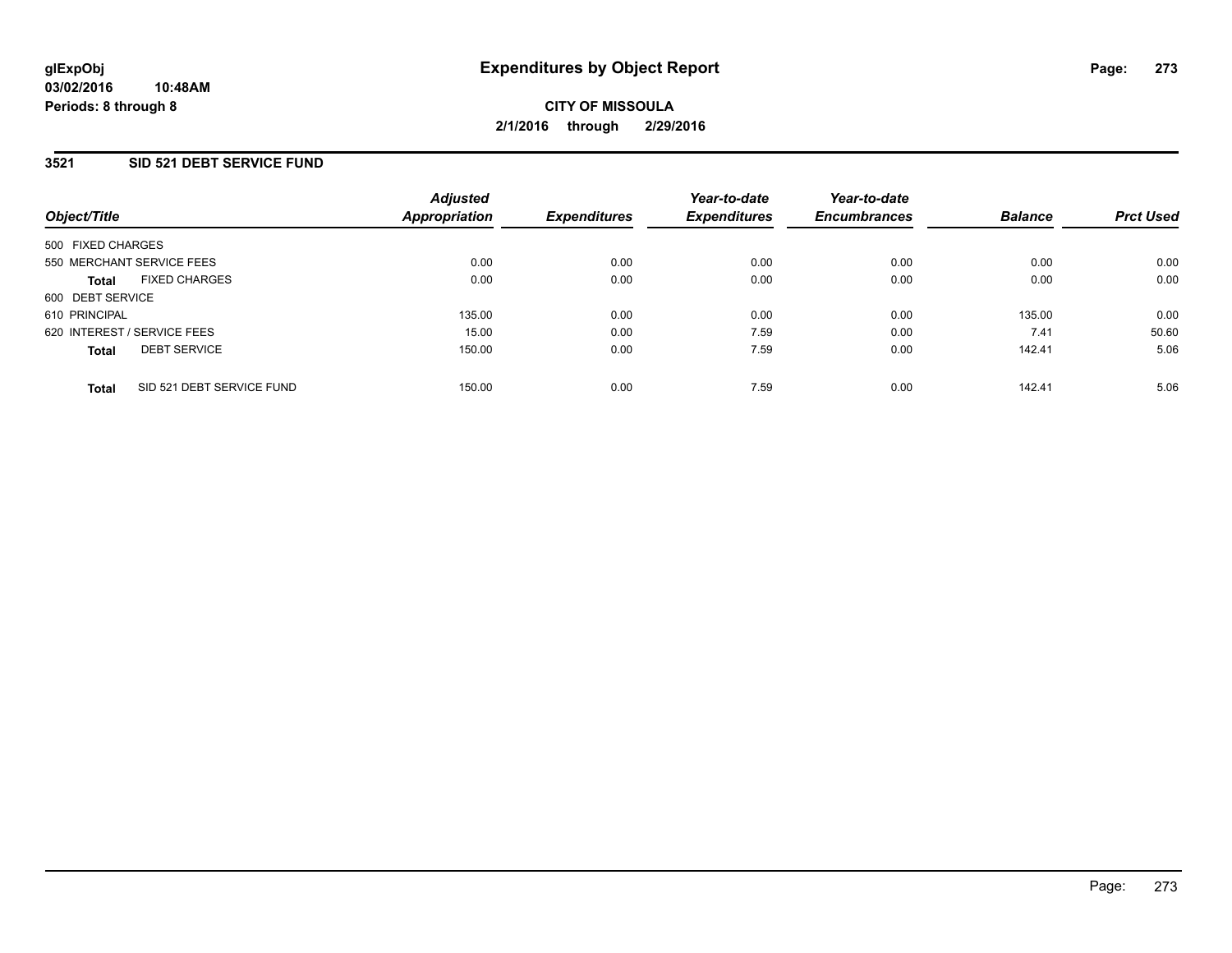#### **3522 SID 522 DEBT SERVICE FUND**

|                                      | <b>Adjusted</b>      |                     | Year-to-date        | Year-to-date        |                |                  |
|--------------------------------------|----------------------|---------------------|---------------------|---------------------|----------------|------------------|
| Object/Title                         | <b>Appropriation</b> | <b>Expenditures</b> | <b>Expenditures</b> | <b>Encumbrances</b> | <b>Balance</b> | <b>Prct Used</b> |
| 500 FIXED CHARGES                    |                      |                     |                     |                     |                |                  |
| 550 MERCHANT SERVICE FEES            | 0.00                 | 0.00                | 0.00                | 0.00                | 0.00           | 0.00             |
| <b>FIXED CHARGES</b><br><b>Total</b> | 0.00                 | 0.00                | 0.00                | 0.00                | 0.00           | 0.00             |
| 600 DEBT SERVICE                     |                      |                     |                     |                     |                |                  |
| 610 PRINCIPAL                        | 195.00               | 0.00                | 0.00                | 0.00                | 195.00         | 0.00             |
| 620 INTEREST / SERVICE FEES          | 22.00                | 0.00                | 10.96               | 0.00                | 11.04          | 49.82            |
| <b>DEBT SERVICE</b><br><b>Total</b>  | 217.00               | 0.00                | 10.96               | 0.00                | 206.04         | 5.05             |
| NON-DEPARTMENTAL<br><b>Total</b>     | 217.00               | 0.00                | 10.96               | 0.00                | 206.04         | 5.05             |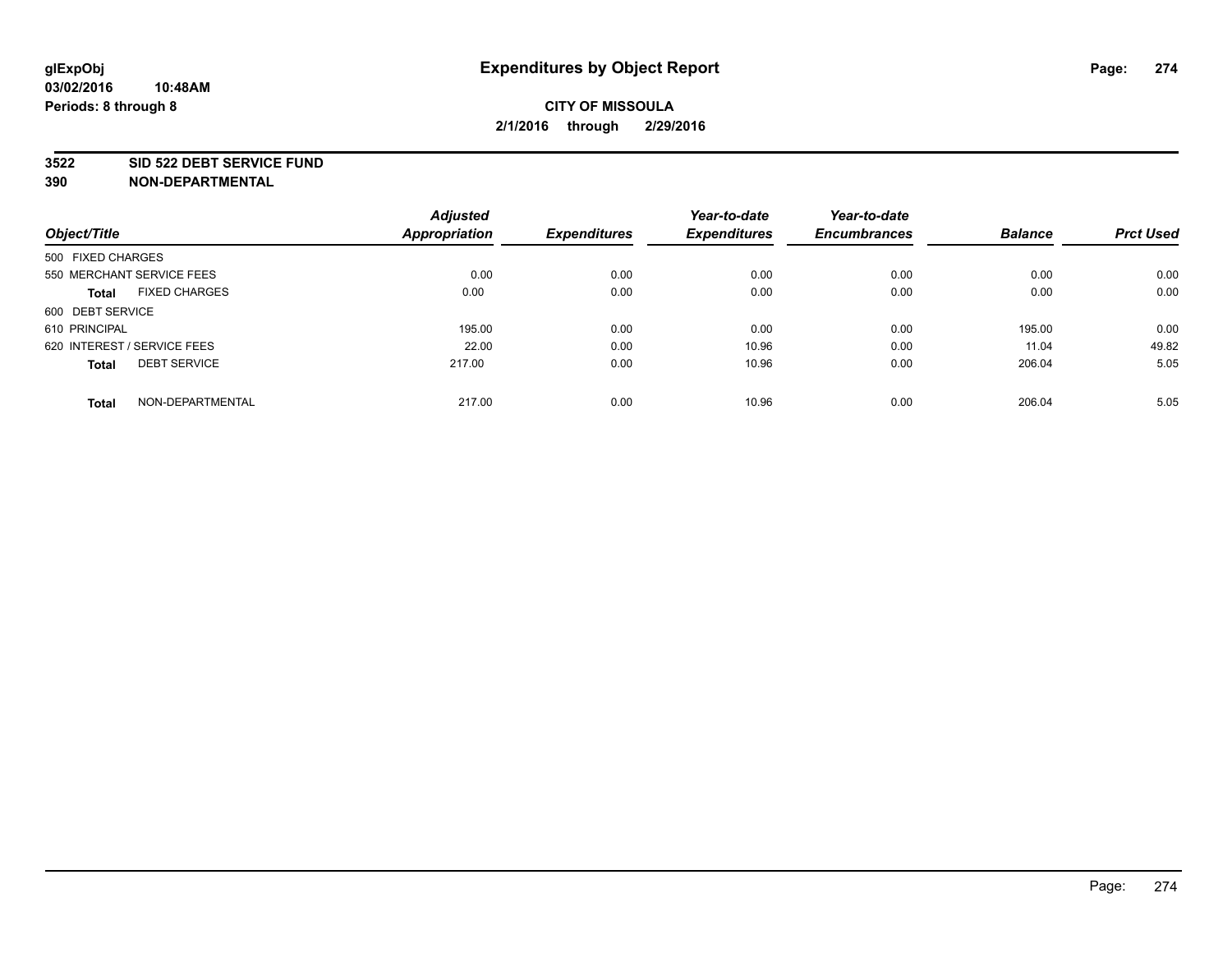### **3522 SID 522 DEBT SERVICE FUND**

| Object/Title                |                           | <b>Adjusted</b><br>Appropriation | <b>Expenditures</b> | Year-to-date<br><b>Expenditures</b> | Year-to-date<br><b>Encumbrances</b> | <b>Balance</b> | <b>Prct Used</b> |
|-----------------------------|---------------------------|----------------------------------|---------------------|-------------------------------------|-------------------------------------|----------------|------------------|
|                             |                           |                                  |                     |                                     |                                     |                |                  |
| 500 FIXED CHARGES           |                           |                                  |                     |                                     |                                     |                |                  |
| 550 MERCHANT SERVICE FEES   |                           | 0.00                             | 0.00                | 0.00                                | 0.00                                | 0.00           | 0.00             |
| <b>Total</b>                | <b>FIXED CHARGES</b>      | 0.00                             | 0.00                | 0.00                                | 0.00                                | 0.00           | 0.00             |
| 600 DEBT SERVICE            |                           |                                  |                     |                                     |                                     |                |                  |
| 610 PRINCIPAL               |                           | 195.00                           | 0.00                | 0.00                                | 0.00                                | 195.00         | 0.00             |
| 620 INTEREST / SERVICE FEES |                           | 22.00                            | 0.00                | 10.96                               | 0.00                                | 11.04          | 49.82            |
| <b>Total</b>                | <b>DEBT SERVICE</b>       | 217.00                           | 0.00                | 10.96                               | 0.00                                | 206.04         | 5.05             |
| <b>Total</b>                | SID 522 DEBT SERVICE FUND | 217.00                           | 0.00                | 10.96                               | 0.00                                | 206.04         | 5.05             |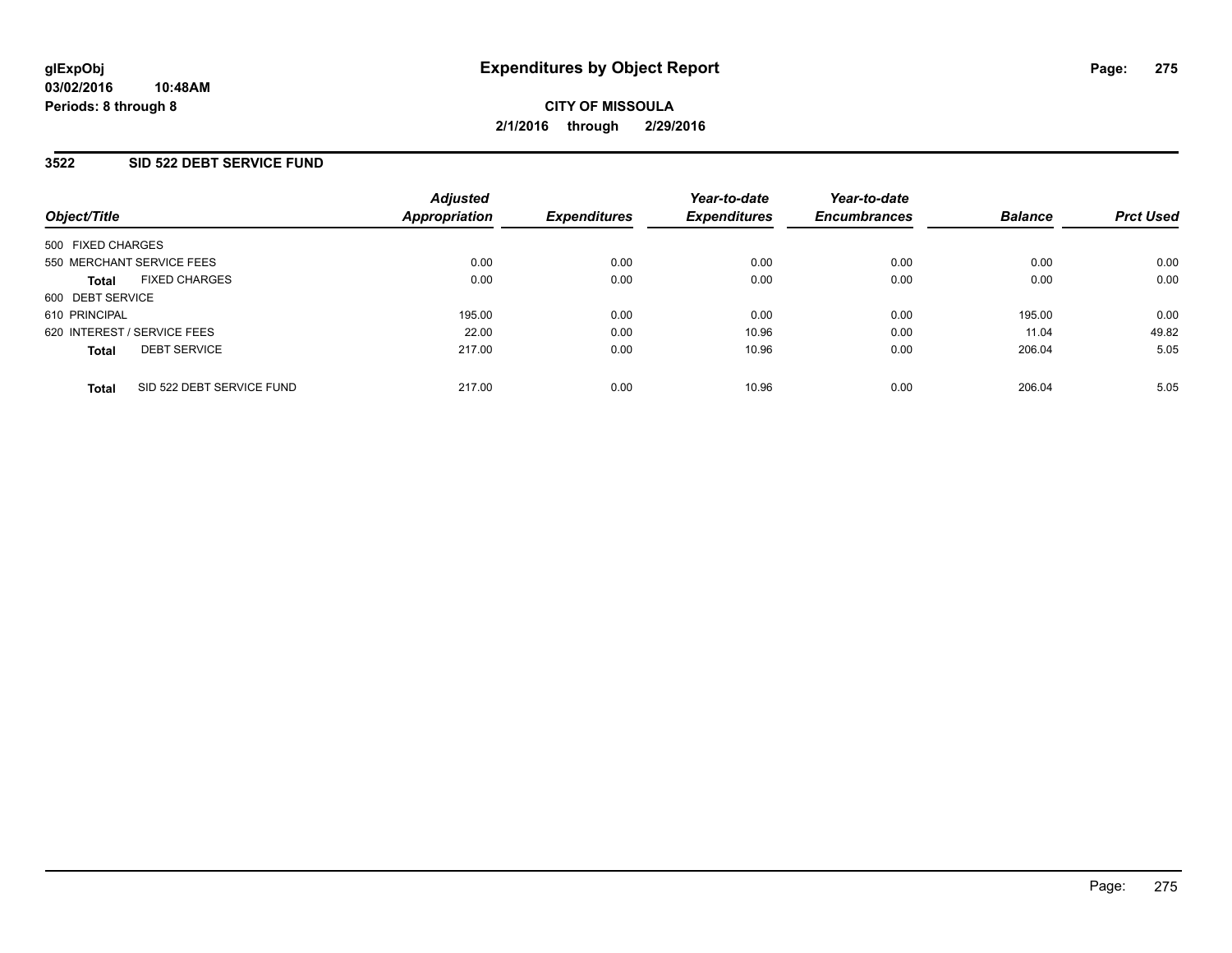#### **3524 SID 524 DEBT SERVICE FUND**

|                   |                             | <b>Adjusted</b> |                     | Year-to-date        | Year-to-date        |                |                  |
|-------------------|-----------------------------|-----------------|---------------------|---------------------|---------------------|----------------|------------------|
| Object/Title      |                             | Appropriation   | <b>Expenditures</b> | <b>Expenditures</b> | <b>Encumbrances</b> | <b>Balance</b> | <b>Prct Used</b> |
| 500 FIXED CHARGES |                             |                 |                     |                     |                     |                |                  |
|                   | 550 MERCHANT SERVICE FEES   | 0.00            | 0.00                | 0.00                | 0.00                | 0.00           | 0.00             |
| <b>Total</b>      | <b>FIXED CHARGES</b>        | 0.00            | 0.00                | 0.00                | 0.00                | 0.00           | 0.00             |
| 600 DEBT SERVICE  |                             |                 |                     |                     |                     |                |                  |
| 610 PRINCIPAL     |                             | 224.000.00      | 0.00                | 111,000.00          | 0.00                | 113.000.00     | 49.55            |
|                   | 620 INTEREST / SERVICE FEES | 80.660.00       | 0.00                | 41.440.00           | 0.00                | 39.220.00      | 51.38            |
| <b>Total</b>      | <b>DEBT SERVICE</b>         | 304.660.00      | 0.00                | 152.440.00          | 0.00                | 152,220.00     | 50.04            |
| <b>Total</b>      | NON-DEPARTMENTAL            | 304.660.00      | 0.00                | 152.440.00          | 0.00                | 152.220.00     | 50.04            |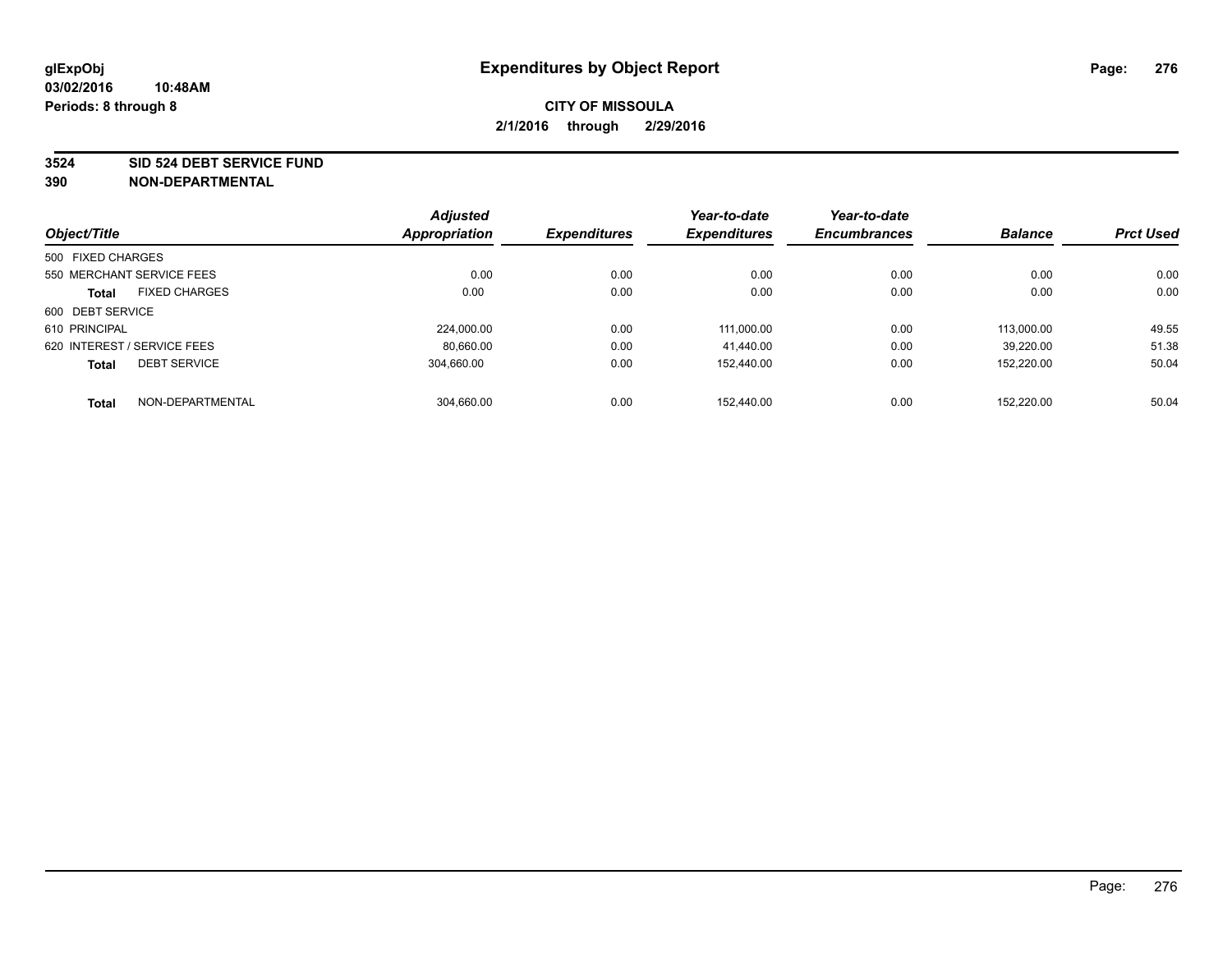### **3524 SID 524 DEBT SERVICE FUND**

| Object/Title      |                             | <b>Adjusted</b><br>Appropriation | <b>Expenditures</b> | Year-to-date<br><b>Expenditures</b> | Year-to-date<br><b>Encumbrances</b> | <b>Balance</b> | <b>Prct Used</b> |
|-------------------|-----------------------------|----------------------------------|---------------------|-------------------------------------|-------------------------------------|----------------|------------------|
| 500 FIXED CHARGES |                             |                                  |                     |                                     |                                     |                |                  |
|                   | 550 MERCHANT SERVICE FEES   | 0.00                             | 0.00                | 0.00                                | 0.00                                | 0.00           | 0.00             |
| <b>Total</b>      | <b>FIXED CHARGES</b>        | 0.00                             | 0.00                | 0.00                                | 0.00                                | 0.00           | 0.00             |
| 600 DEBT SERVICE  |                             |                                  |                     |                                     |                                     |                |                  |
| 610 PRINCIPAL     |                             | 224.000.00                       | 0.00                | 111.000.00                          | 0.00                                | 113.000.00     | 49.55            |
|                   | 620 INTEREST / SERVICE FEES | 80.660.00                        | 0.00                | 41.440.00                           | 0.00                                | 39.220.00      | 51.38            |
| <b>Total</b>      | <b>DEBT SERVICE</b>         | 304.660.00                       | 0.00                | 152.440.00                          | 0.00                                | 152.220.00     | 50.04            |
| <b>Total</b>      | SID 524 DEBT SERVICE FUND   | 304.660.00                       | 0.00                | 152.440.00                          | 0.00                                | 152.220.00     | 50.04            |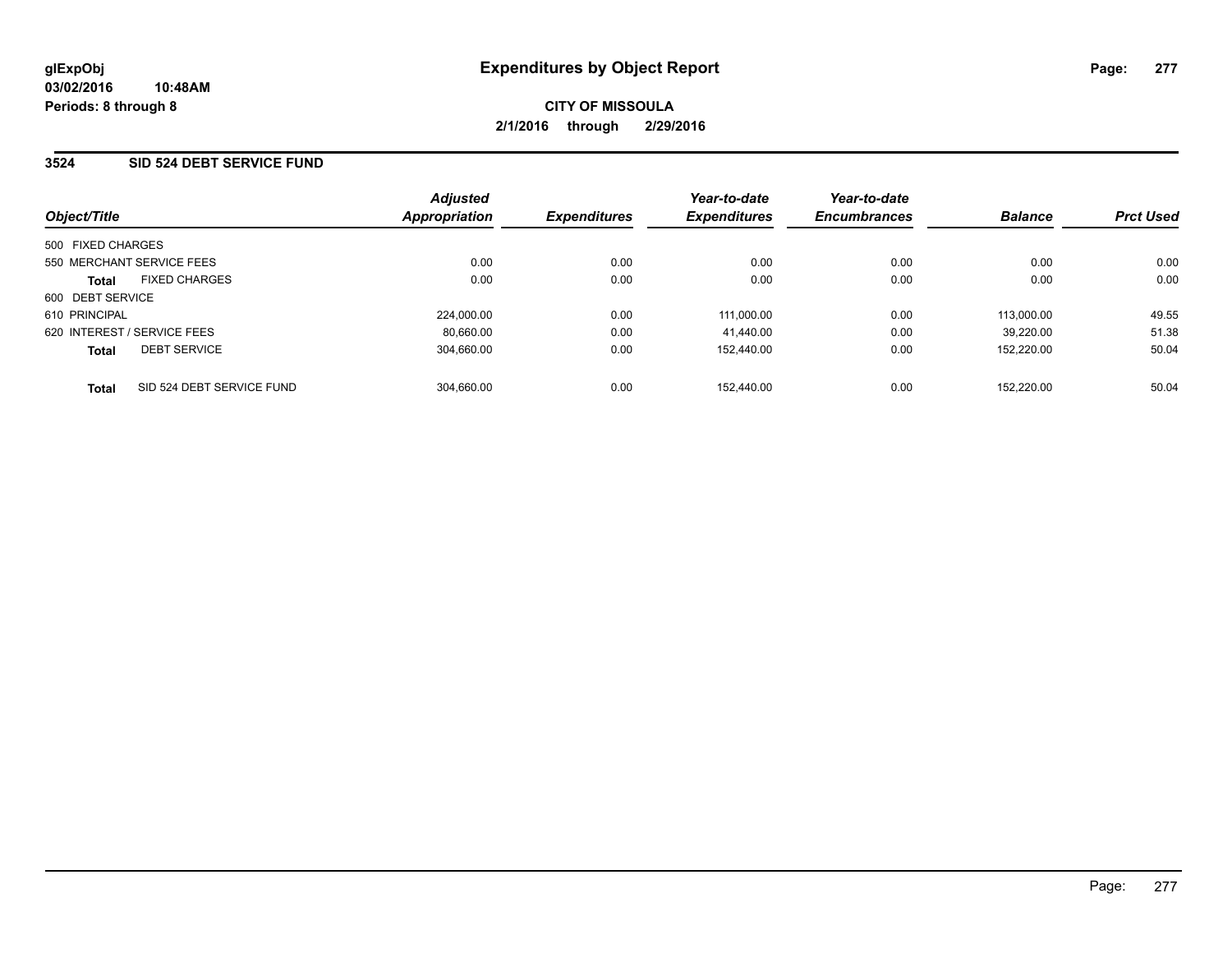#### **3525 SID 525 DEBT SERVICE FUND**

|                                      | <b>Adjusted</b>      |                     | Year-to-date        | Year-to-date        |                |                  |
|--------------------------------------|----------------------|---------------------|---------------------|---------------------|----------------|------------------|
| Object/Title                         | <b>Appropriation</b> | <b>Expenditures</b> | <b>Expenditures</b> | <b>Encumbrances</b> | <b>Balance</b> | <b>Prct Used</b> |
| 500 FIXED CHARGES                    |                      |                     |                     |                     |                |                  |
| 550 MERCHANT SERVICE FEES            | 0.00                 | 0.00                | 0.00                | 0.00                | 0.00           | 0.00             |
| <b>FIXED CHARGES</b><br><b>Total</b> | 0.00                 | 0.00                | 0.00                | 0.00                | 0.00           | 0.00             |
| 600 DEBT SERVICE                     |                      |                     |                     |                     |                |                  |
| 610 PRINCIPAL                        | 26,000.00            | 0.00                | 13.000.00           | 0.00                | 13.000.00      | 50.00            |
| 620 INTEREST / SERVICE FEES          | 5,500.00             | 0.00                | 2,880.00            | 0.00                | 2,620.00       | 52.36            |
| <b>DEBT SERVICE</b><br><b>Total</b>  | 31.500.00            | 0.00                | 15,880.00           | 0.00                | 15.620.00      | 50.41            |
| NON-DEPARTMENTAL<br><b>Total</b>     | 31,500.00            | 0.00                | 15.880.00           | 0.00                | 15.620.00      | 50.41            |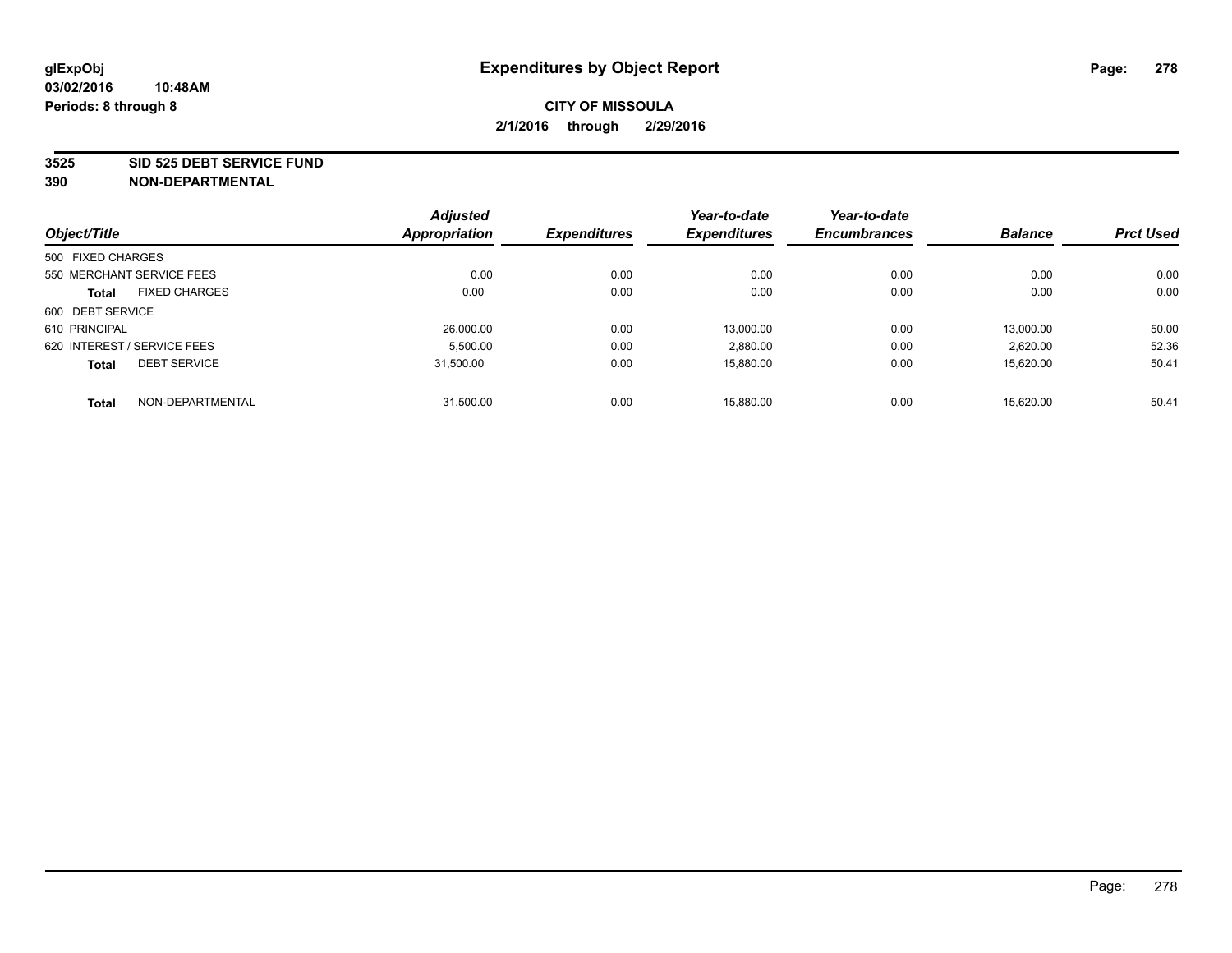### **3525 SID 525 DEBT SERVICE FUND**

| Object/Title                              | <b>Adjusted</b><br>Appropriation | <b>Expenditures</b> | Year-to-date<br><b>Expenditures</b> | Year-to-date<br><b>Encumbrances</b> | <b>Balance</b> | <b>Prct Used</b> |
|-------------------------------------------|----------------------------------|---------------------|-------------------------------------|-------------------------------------|----------------|------------------|
| 500 FIXED CHARGES                         |                                  |                     |                                     |                                     |                |                  |
| 550 MERCHANT SERVICE FEES                 | 0.00                             | 0.00                | 0.00                                | 0.00                                | 0.00           | 0.00             |
| <b>FIXED CHARGES</b><br><b>Total</b>      | 0.00                             | 0.00                | 0.00                                | 0.00                                | 0.00           | 0.00             |
| 600 DEBT SERVICE                          |                                  |                     |                                     |                                     |                |                  |
| 610 PRINCIPAL                             | 26.000.00                        | 0.00                | 13.000.00                           | 0.00                                | 13.000.00      | 50.00            |
| 620 INTEREST / SERVICE FEES               | 5.500.00                         | 0.00                | 2,880.00                            | 0.00                                | 2.620.00       | 52.36            |
| <b>DEBT SERVICE</b><br><b>Total</b>       | 31,500.00                        | 0.00                | 15,880.00                           | 0.00                                | 15.620.00      | 50.41            |
| SID 525 DEBT SERVICE FUND<br><b>Total</b> | 31.500.00                        | 0.00                | 15.880.00                           | 0.00                                | 15.620.00      | 50.41            |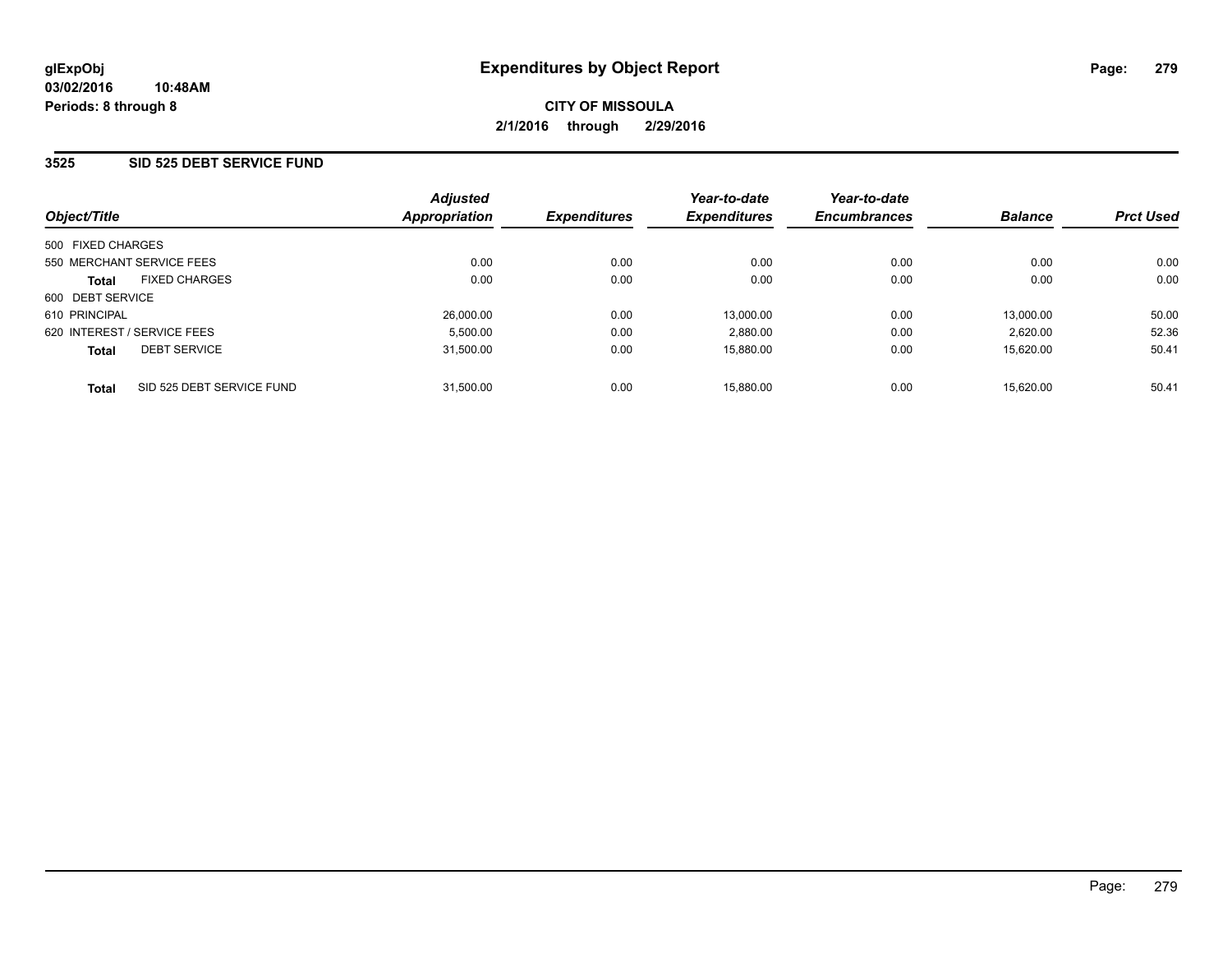#### **3526 SID 526 DEBT SERVICE FUND**

|                                      | <b>Adjusted</b>      |                     | Year-to-date        | Year-to-date        |                |                  |
|--------------------------------------|----------------------|---------------------|---------------------|---------------------|----------------|------------------|
| Object/Title                         | <b>Appropriation</b> | <b>Expenditures</b> | <b>Expenditures</b> | <b>Encumbrances</b> | <b>Balance</b> | <b>Prct Used</b> |
| 500 FIXED CHARGES                    |                      |                     |                     |                     |                |                  |
| 550 MERCHANT SERVICE FEES            | 0.00                 | 0.00                | 0.00                | 0.00                | 0.00           | 0.00             |
| <b>FIXED CHARGES</b><br><b>Total</b> | 0.00                 | 0.00                | 0.00                | 0.00                | 0.00           | 0.00             |
| 600 DEBT SERVICE                     |                      |                     |                     |                     |                |                  |
| 610 PRINCIPAL                        | 154.000.00           | 0.00                | 76.000.00           | 0.00                | 78.000.00      | 49.35            |
| 620 INTEREST / SERVICE FEES          | 39,320.00            | 0.00                | 20.420.00           | 0.00                | 18.900.00      | 51.93            |
| <b>DEBT SERVICE</b><br><b>Total</b>  | 193.320.00           | 0.00                | 96.420.00           | 0.00                | 96.900.00      | 49.88            |
| NON-DEPARTMENTAL<br><b>Total</b>     | 193.320.00           | 0.00                | 96.420.00           | 0.00                | 96.900.00      | 49.88            |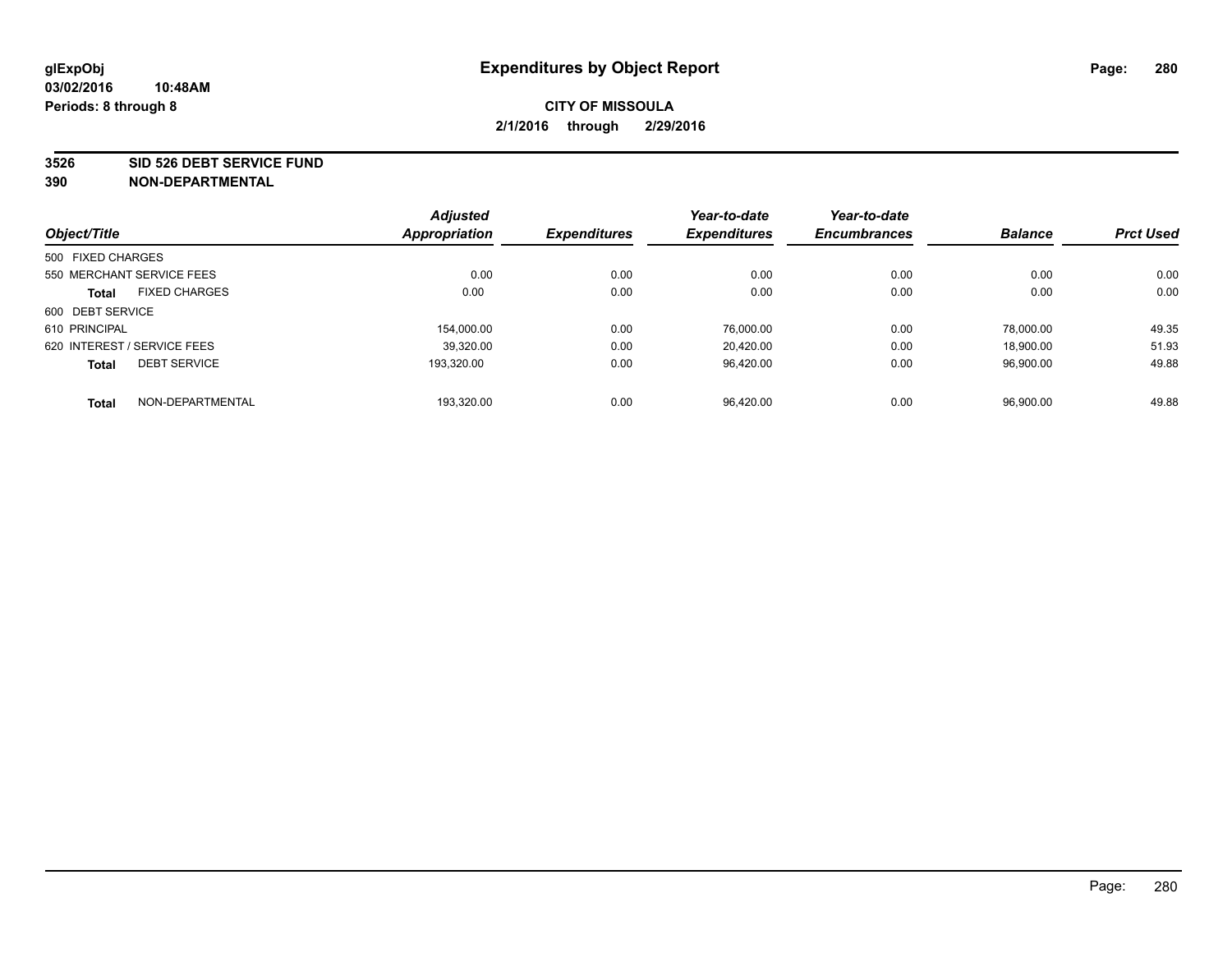### **3526 SID 526 DEBT SERVICE FUND**

| Object/Title                              | <b>Adjusted</b><br><b>Appropriation</b> | <b>Expenditures</b> | Year-to-date<br><b>Expenditures</b> | Year-to-date<br><b>Encumbrances</b> | <b>Balance</b> | <b>Prct Used</b> |
|-------------------------------------------|-----------------------------------------|---------------------|-------------------------------------|-------------------------------------|----------------|------------------|
| 500 FIXED CHARGES                         |                                         |                     |                                     |                                     |                |                  |
| 550 MERCHANT SERVICE FEES                 | 0.00                                    | 0.00                | 0.00                                | 0.00                                | 0.00           | 0.00             |
| <b>FIXED CHARGES</b><br><b>Total</b>      | 0.00                                    | 0.00                | 0.00                                | 0.00                                | 0.00           | 0.00             |
| 600 DEBT SERVICE                          |                                         |                     |                                     |                                     |                |                  |
| 610 PRINCIPAL                             | 154.000.00                              | 0.00                | 76.000.00                           | 0.00                                | 78.000.00      | 49.35            |
| 620 INTEREST / SERVICE FEES               | 39.320.00                               | 0.00                | 20.420.00                           | 0.00                                | 18.900.00      | 51.93            |
| <b>DEBT SERVICE</b><br><b>Total</b>       | 193.320.00                              | 0.00                | 96.420.00                           | 0.00                                | 96.900.00      | 49.88            |
| SID 526 DEBT SERVICE FUND<br><b>Total</b> | 193.320.00                              | 0.00                | 96.420.00                           | 0.00                                | 96.900.00      | 49.88            |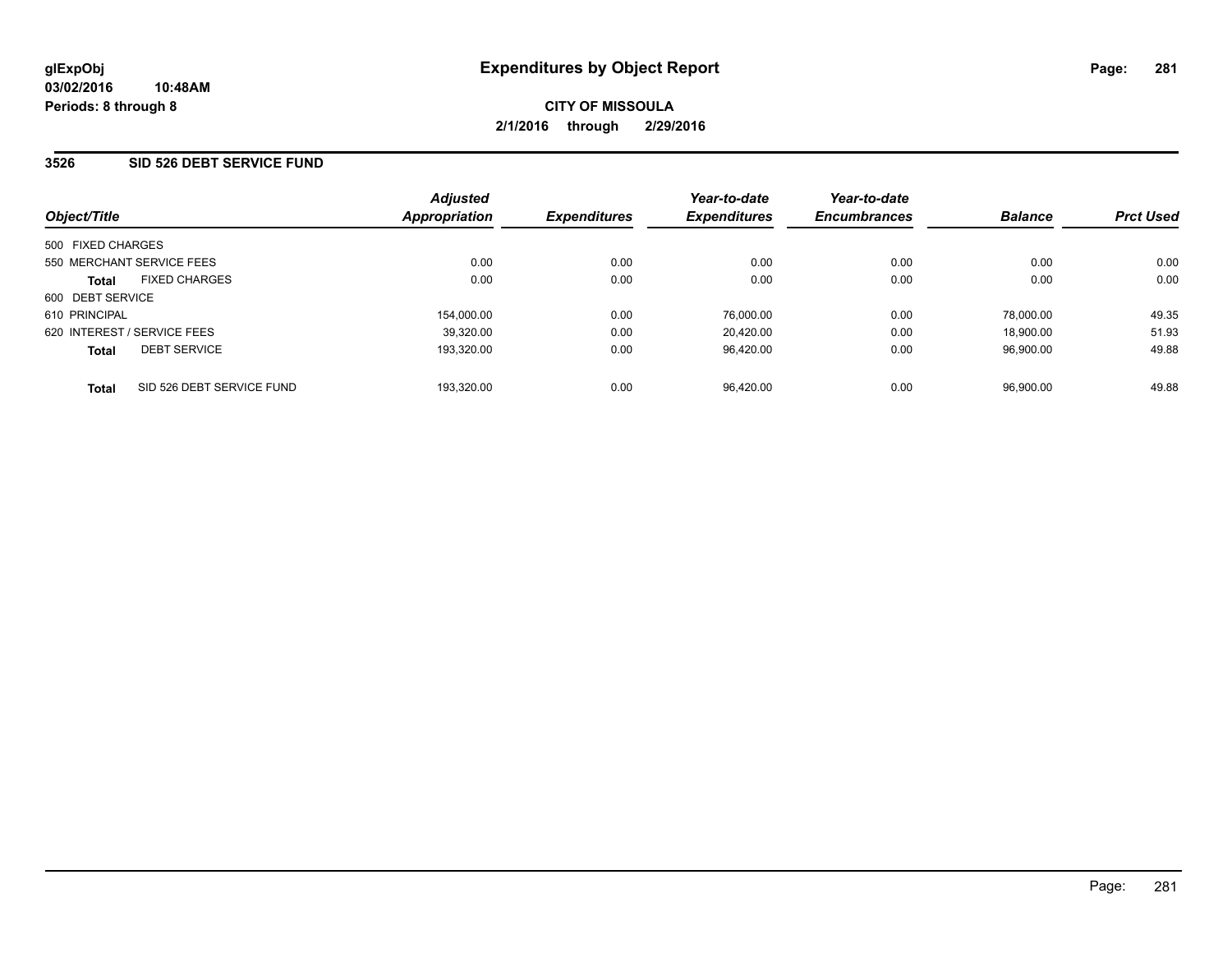# **glExpObj Expenditures by Object Report Page: 282**

#### **03/02/2016 10:48AM Periods: 8 through 8**

### **CITY OF MISSOULA 2/1/2016 through 2/29/2016**

**3527 SID 527 DEBT SERVICE FUND**

**000 \*\*\* Title Not Found \*\*\***

| Object/Title                            | <b>Adjusted</b><br>Appropriation | <b>Expenditures</b> | Year-to-date<br><b>Expenditures</b> | Year-to-date<br><b>Encumbrances</b> | <b>Balance</b> | <b>Prct Used</b> |
|-----------------------------------------|----------------------------------|---------------------|-------------------------------------|-------------------------------------|----------------|------------------|
| 800 OTHER OBJECTS                       |                                  |                     |                                     |                                     |                |                  |
| 820 TRANSFERS TO OTHER FUNDS            | 0.00                             | 0.00                | 0.00                                | 0.00                                | 0.00           | 0.00             |
| OTHER OBJECTS<br><b>Total</b>           | 0.00                             | 0.00                | 0.00                                | 0.00                                | 0.00           | 0.00             |
| *** Title Not Found ***<br><b>Total</b> | 0.00                             | 0.00                | 0.00                                | 0.00                                | 0.00           | 0.00             |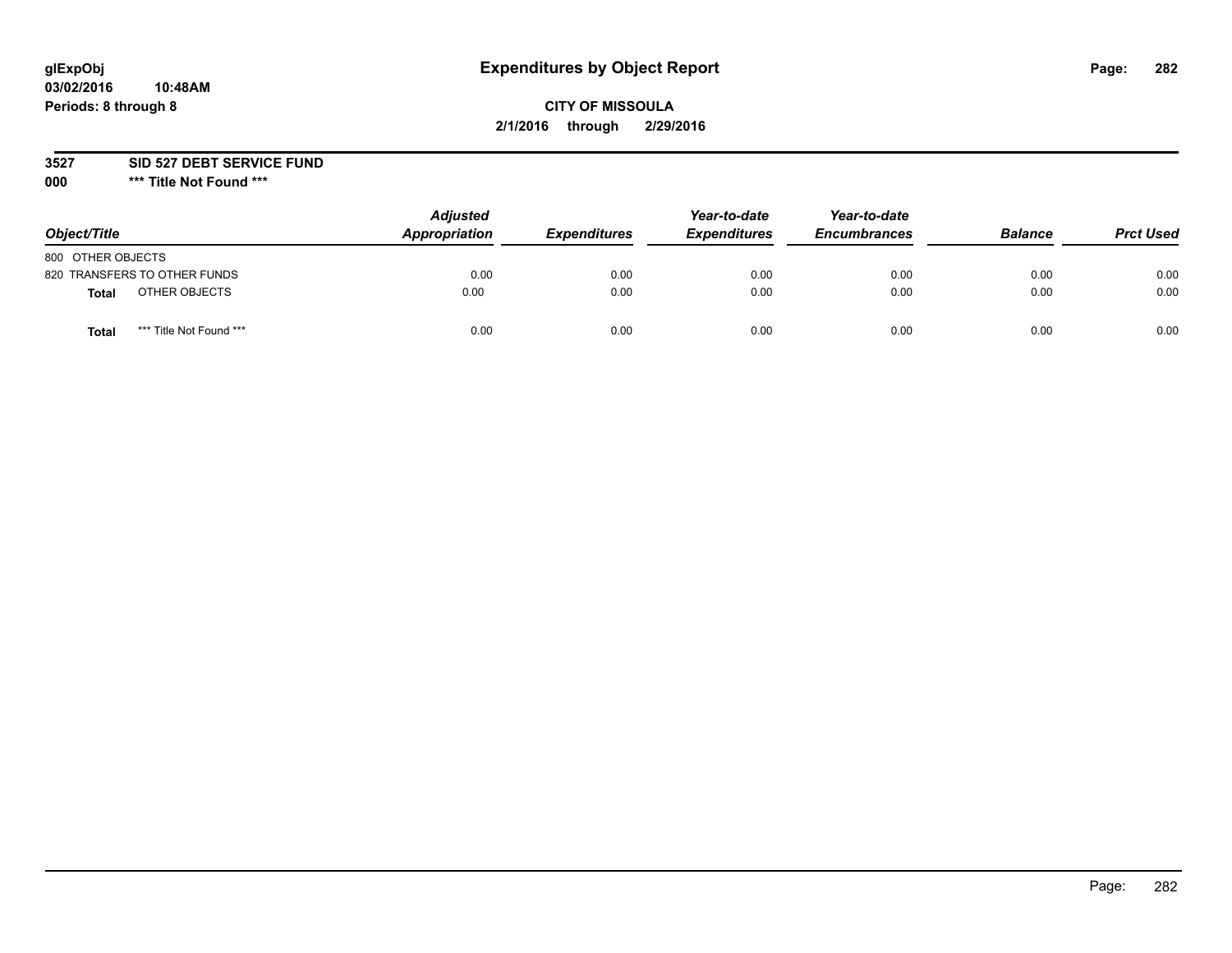#### **3527 SID 527 DEBT SERVICE FUND**

| Object/Title                         | <b>Adjusted</b><br><b>Appropriation</b> | <b>Expenditures</b> | Year-to-date<br><b>Expenditures</b> | Year-to-date<br><b>Encumbrances</b> | <b>Balance</b> | <b>Prct Used</b> |
|--------------------------------------|-----------------------------------------|---------------------|-------------------------------------|-------------------------------------|----------------|------------------|
| 500 FIXED CHARGES                    |                                         |                     |                                     |                                     |                |                  |
| 550 MERCHANT SERVICE FEES            | 0.00                                    | 0.00                | 0.00                                | 0.00                                | 0.00           | 0.00             |
| <b>FIXED CHARGES</b><br><b>Total</b> | 0.00                                    | 0.00                | 0.00                                | 0.00                                | 0.00           | 0.00             |
| 600 DEBT SERVICE                     |                                         |                     |                                     |                                     |                |                  |
| 610 PRINCIPAL                        | 0.00                                    | 0.00                | 0.00                                | 0.00                                | 0.00           | 0.00             |
| 620 INTEREST / SERVICE FEES          | 0.00                                    | 0.00                | 0.00                                | 0.00                                | 0.00           | 0.00             |
| <b>DEBT SERVICE</b><br><b>Total</b>  | 0.00                                    | 0.00                | 0.00                                | 0.00                                | 0.00           | 0.00             |
| NON-DEPARTMENTAL<br><b>Total</b>     | 0.00                                    | 0.00                | 0.00                                | 0.00                                | 0.00           | 0.00             |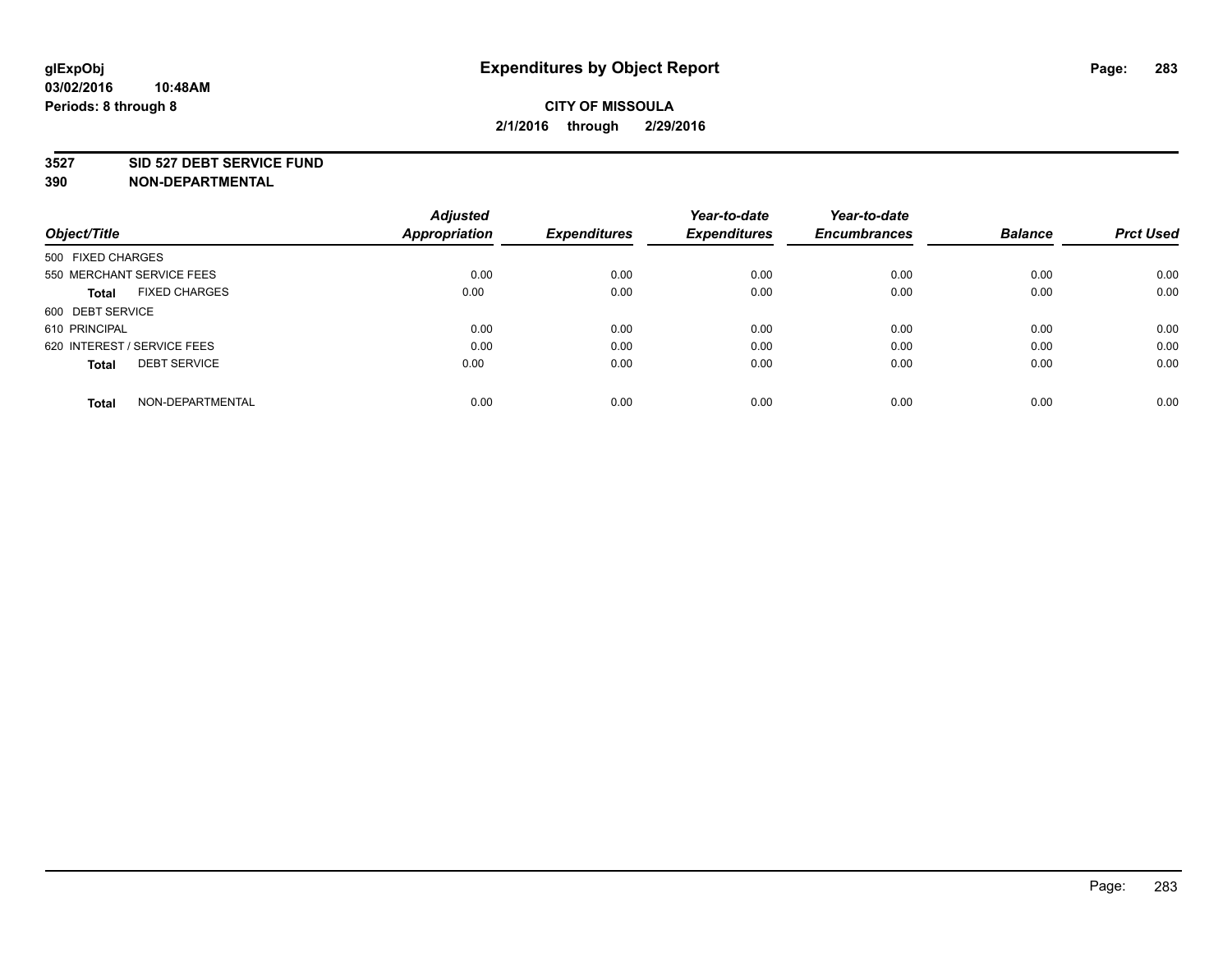### **3527 SID 527 DEBT SERVICE FUND**

| Object/Title      |                              | <b>Adjusted</b><br>Appropriation | <b>Expenditures</b> | Year-to-date<br><b>Expenditures</b> | Year-to-date<br><b>Encumbrances</b> | <b>Balance</b> | <b>Prct Used</b> |
|-------------------|------------------------------|----------------------------------|---------------------|-------------------------------------|-------------------------------------|----------------|------------------|
| 500 FIXED CHARGES |                              |                                  |                     |                                     |                                     |                |                  |
|                   | 550 MERCHANT SERVICE FEES    | 0.00                             | 0.00                | 0.00                                | 0.00                                | 0.00           | 0.00             |
| <b>Total</b>      | <b>FIXED CHARGES</b>         | 0.00                             | 0.00                | 0.00                                | 0.00                                | 0.00           | 0.00             |
| 600 DEBT SERVICE  |                              |                                  |                     |                                     |                                     |                |                  |
| 610 PRINCIPAL     |                              | 0.00                             | 0.00                | 0.00                                | 0.00                                | 0.00           | 0.00             |
|                   | 620 INTEREST / SERVICE FEES  | 0.00                             | 0.00                | 0.00                                | 0.00                                | 0.00           | 0.00             |
| Total             | <b>DEBT SERVICE</b>          | 0.00                             | 0.00                | 0.00                                | 0.00                                | 0.00           | 0.00             |
| 800 OTHER OBJECTS |                              |                                  |                     |                                     |                                     |                |                  |
|                   | 820 TRANSFERS TO OTHER FUNDS | 0.00                             | 0.00                | 0.00                                | 0.00                                | 0.00           | 0.00             |
| <b>Total</b>      | OTHER OBJECTS                | 0.00                             | 0.00                | 0.00                                | 0.00                                | 0.00           | 0.00             |
| <b>Total</b>      | SID 527 DEBT SERVICE FUND    | 0.00                             | 0.00                | 0.00                                | 0.00                                | 0.00           | 0.00             |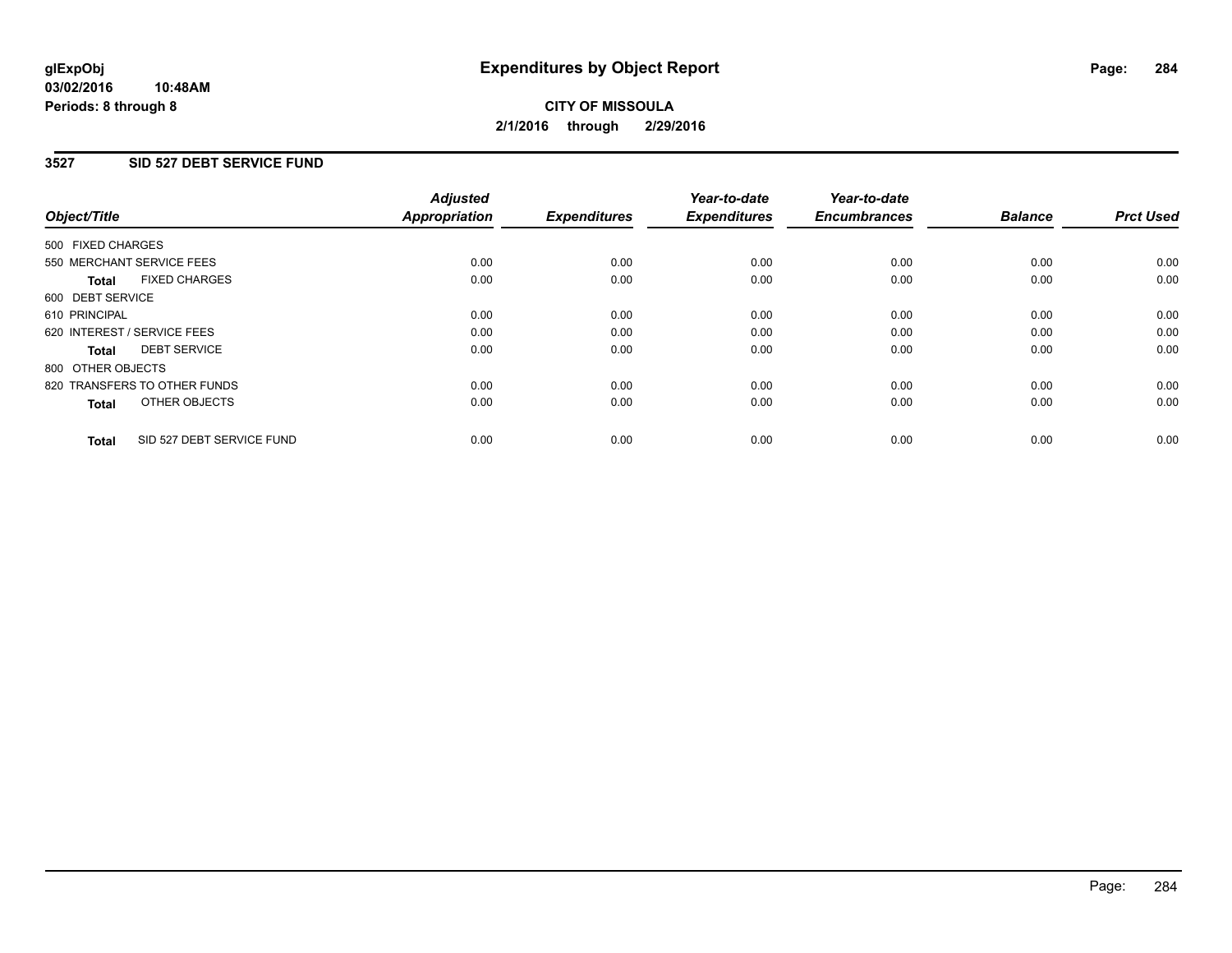#### **3530 SID 530 DEBT SERVICE FUND**

|                                      | <b>Adjusted</b> |                     | Year-to-date        | Year-to-date        |                |                  |
|--------------------------------------|-----------------|---------------------|---------------------|---------------------|----------------|------------------|
| Object/Title                         | Appropriation   | <b>Expenditures</b> | <b>Expenditures</b> | <b>Encumbrances</b> | <b>Balance</b> | <b>Prct Used</b> |
| 500 FIXED CHARGES                    |                 |                     |                     |                     |                |                  |
| 550 MERCHANT SERVICE FEES            | 0.00            | 0.00                | 0.00                | 0.00                | 0.00           | 0.00             |
| <b>FIXED CHARGES</b><br><b>Total</b> | 0.00            | 0.00                | 0.00                | 0.00                | 0.00           | 0.00             |
| 600 DEBT SERVICE                     |                 |                     |                     |                     |                |                  |
| 610 PRINCIPAL                        | 677.00          | 0.00                | 676.45              | 0.00                | 0.55           | 99.92            |
| 620 INTEREST / SERVICE FEES          | 4.00            | 0.00                | 4.19                | 0.00                | $-0.19$        | 104.75           |
| <b>DEBT SERVICE</b><br><b>Total</b>  | 681.00          | 0.00                | 680.64              | 0.00                | 0.36           | 99.95            |
| 800 OTHER OBJECTS                    |                 |                     |                     |                     |                |                  |
| 820 TRANSFERS TO OTHER FUNDS         | 0.00            | 0.00                | 0.00                | 0.00                | 0.00           | 0.00             |
| OTHER OBJECTS<br><b>Total</b>        | 0.00            | 0.00                | 0.00                | 0.00                | 0.00           | 0.00             |
|                                      |                 |                     |                     |                     |                |                  |
| NON-DEPARTMENTAL<br><b>Total</b>     | 681.00          | 0.00                | 680.64              | 0.00                | 0.36           | 99.95            |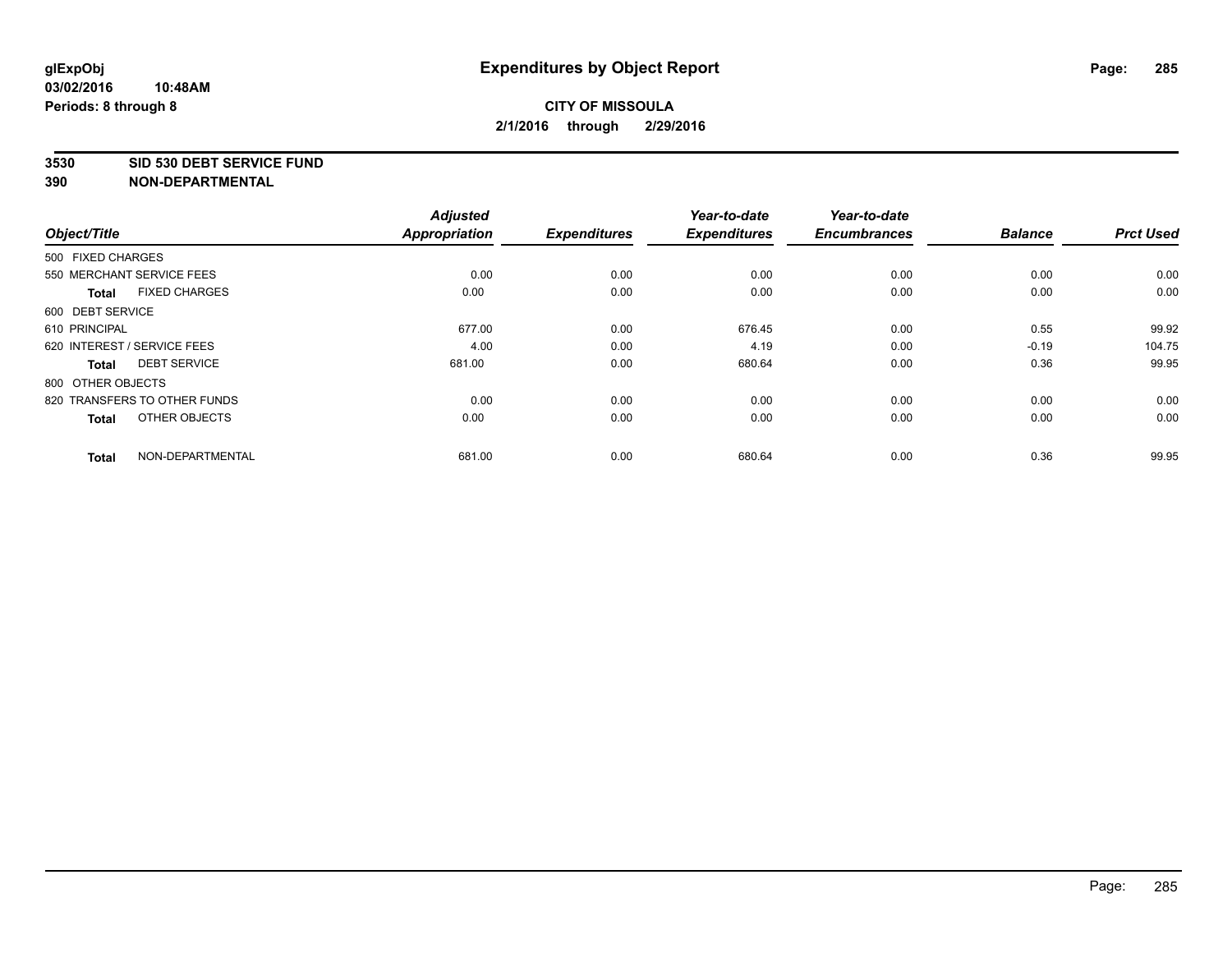#### **03/02/2016 10:48AM Periods: 8 through 8**

## **CITY OF MISSOULA 2/1/2016 through 2/29/2016**

### **3530 SID 530 DEBT SERVICE FUND**

| Object/Title      |                              | <b>Adjusted</b><br><b>Appropriation</b> | <b>Expenditures</b> | Year-to-date<br><b>Expenditures</b> | Year-to-date<br><b>Encumbrances</b> | <b>Balance</b> | <b>Prct Used</b> |
|-------------------|------------------------------|-----------------------------------------|---------------------|-------------------------------------|-------------------------------------|----------------|------------------|
|                   |                              |                                         |                     |                                     |                                     |                |                  |
| 500 FIXED CHARGES |                              |                                         |                     |                                     |                                     |                |                  |
|                   | 550 MERCHANT SERVICE FEES    | 0.00                                    | 0.00                | 0.00                                | 0.00                                | 0.00           | 0.00             |
| <b>Total</b>      | <b>FIXED CHARGES</b>         | 0.00                                    | 0.00                | 0.00                                | 0.00                                | 0.00           | 0.00             |
| 600 DEBT SERVICE  |                              |                                         |                     |                                     |                                     |                |                  |
| 610 PRINCIPAL     |                              | 677.00                                  | 0.00                | 676.45                              | 0.00                                | 0.55           | 99.92            |
|                   | 620 INTEREST / SERVICE FEES  | 4.00                                    | 0.00                | 4.19                                | 0.00                                | $-0.19$        | 104.75           |
| <b>Total</b>      | <b>DEBT SERVICE</b>          | 681.00                                  | 0.00                | 680.64                              | 0.00                                | 0.36           | 99.95            |
| 800 OTHER OBJECTS |                              |                                         |                     |                                     |                                     |                |                  |
|                   | 820 TRANSFERS TO OTHER FUNDS | 0.00                                    | 0.00                | 0.00                                | 0.00                                | 0.00           | 0.00             |
| <b>Total</b>      | OTHER OBJECTS                | 0.00                                    | 0.00                | 0.00                                | 0.00                                | 0.00           | 0.00             |
| <b>Total</b>      | SID 530 DEBT SERVICE FUND    | 681.00                                  | 0.00                | 680.64                              | 0.00                                | 0.36           | 99.95            |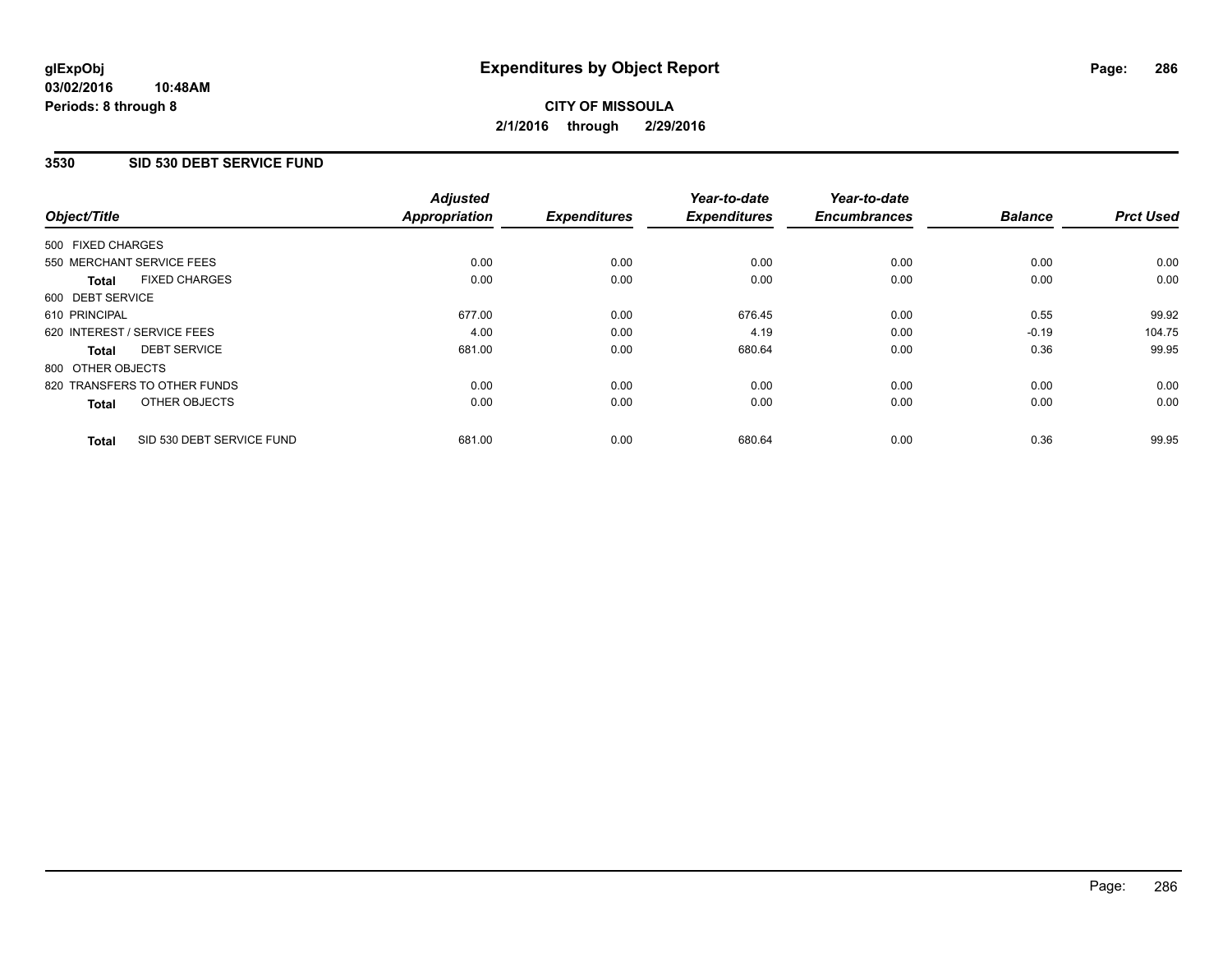#### **03/02/2016 10:48AM Periods: 8 through 8**

### **CITY OF MISSOULA 2/1/2016 through 2/29/2016**

#### **3531 SID 531 HICKORY ST CALMING**

| Object/Title                         | <b>Adjusted</b><br>Appropriation | <b>Expenditures</b> | Year-to-date<br><b>Expenditures</b> | Year-to-date<br><b>Encumbrances</b> | <b>Balance</b> | <b>Prct Used</b> |
|--------------------------------------|----------------------------------|---------------------|-------------------------------------|-------------------------------------|----------------|------------------|
| 500 FIXED CHARGES                    |                                  |                     |                                     |                                     |                |                  |
| 550 MERCHANT SERVICE FEES            | 0.00                             | 0.00                | 0.00                                | 0.00                                | 0.00           | 0.00             |
| <b>FIXED CHARGES</b><br><b>Total</b> | 0.00                             | 0.00                | 0.00                                | 0.00                                | 0.00           | 0.00             |
| 800 OTHER OBJECTS                    |                                  |                     |                                     |                                     |                |                  |
| 820 TRANSFERS TO OTHER FUNDS         | 0.00                             | 0.00                | 0.00                                | 0.00                                | 0.00           | 0.00             |
| OTHER OBJECTS<br><b>Total</b>        | 0.00                             | 0.00                | 0.00                                | 0.00                                | 0.00           | 0.00             |
| NON-DEPARTMENTAL<br><b>Total</b>     | 0.00                             | 0.00                | 0.00                                | 0.00                                | 0.00           | 0.00             |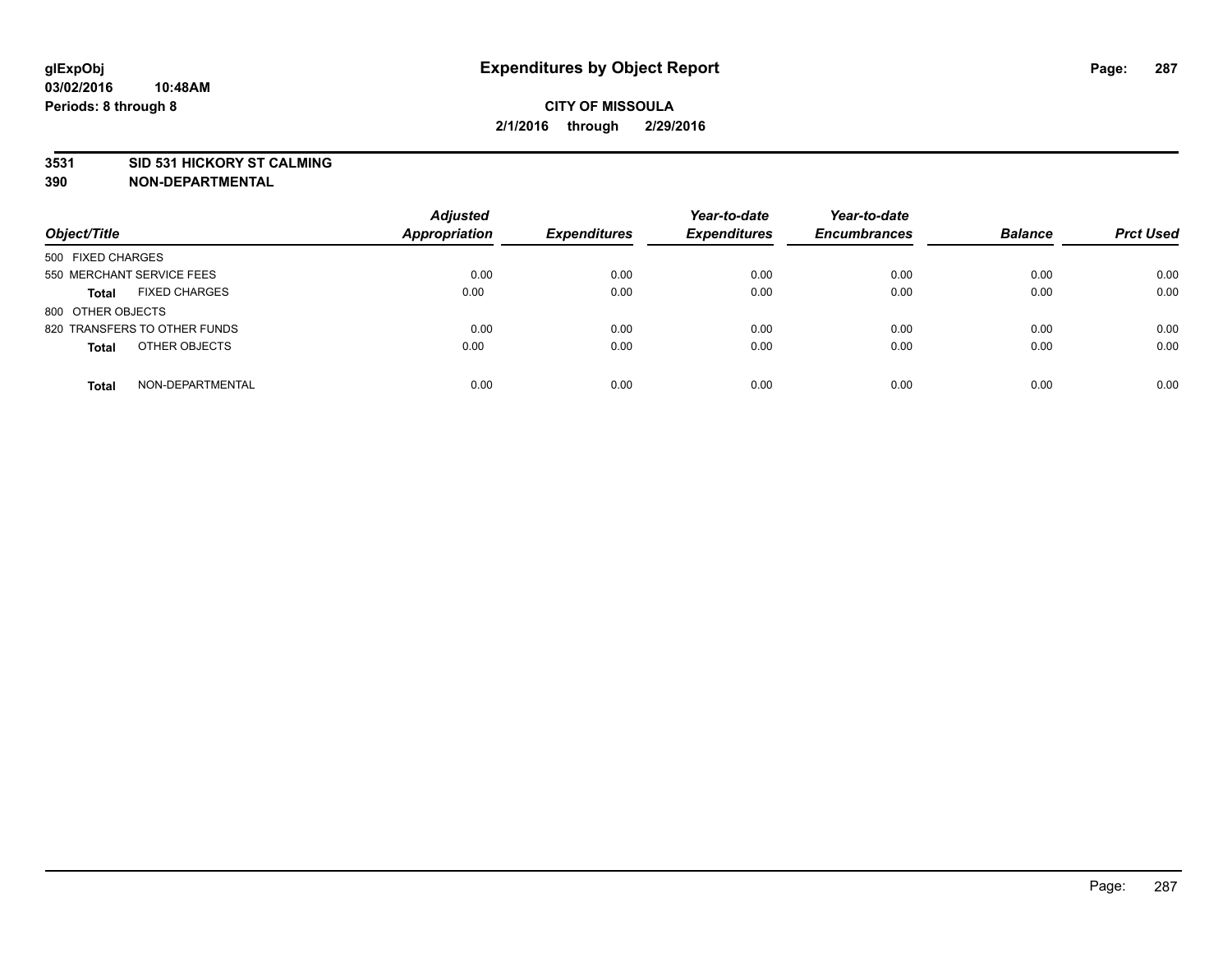### **3531 SID 531 HICKORY ST CALMING**

| Object/Title              |                              | <b>Adjusted</b><br>Appropriation | <b>Expenditures</b> | Year-to-date<br><b>Expenditures</b> | Year-to-date<br><b>Encumbrances</b> | <b>Balance</b> | <b>Prct Used</b> |
|---------------------------|------------------------------|----------------------------------|---------------------|-------------------------------------|-------------------------------------|----------------|------------------|
| 500 FIXED CHARGES         |                              |                                  |                     |                                     |                                     |                |                  |
| 550 MERCHANT SERVICE FEES |                              | 0.00                             | 0.00                | 0.00                                | 0.00                                | 0.00           | 0.00             |
| <b>Total</b>              | <b>FIXED CHARGES</b>         | 0.00                             | 0.00                | 0.00                                | 0.00                                | 0.00           | 0.00             |
| 800 OTHER OBJECTS         |                              |                                  |                     |                                     |                                     |                |                  |
|                           | 820 TRANSFERS TO OTHER FUNDS | 0.00                             | 0.00                | 0.00                                | 0.00                                | 0.00           | 0.00             |
| <b>Total</b>              | OTHER OBJECTS                | 0.00                             | 0.00                | 0.00                                | 0.00                                | 0.00           | 0.00             |
| <b>Total</b>              | SID 531 HICKORY ST CALMING   | 0.00                             | 0.00                | 0.00                                | 0.00                                | 0.00           | 0.00             |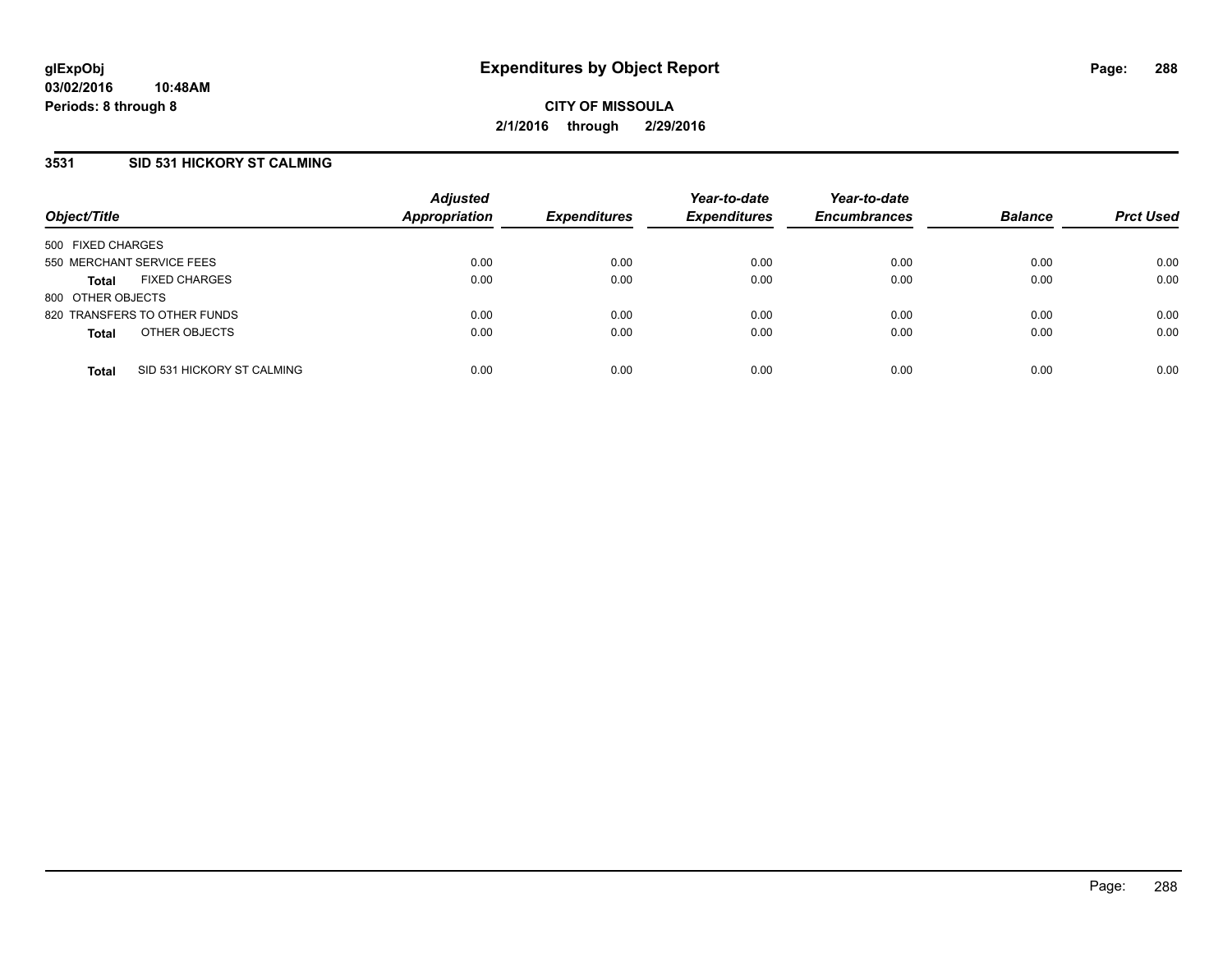#### **3532 SID 532 DEBT SERVICE FUND**

|                                      | <b>Adjusted</b>      |                     | Year-to-date        | Year-to-date        |                |                  |
|--------------------------------------|----------------------|---------------------|---------------------|---------------------|----------------|------------------|
| Object/Title                         | <b>Appropriation</b> | <b>Expenditures</b> | <b>Expenditures</b> | <b>Encumbrances</b> | <b>Balance</b> | <b>Prct Used</b> |
| 500 FIXED CHARGES                    |                      |                     |                     |                     |                |                  |
| 550 MERCHANT SERVICE FEES            | 0.00                 | 0.00                | 0.00                | 0.00                | 0.00           | 0.00             |
| <b>FIXED CHARGES</b><br><b>Total</b> | 0.00                 | 0.00                | 0.00                | 0.00                | 0.00           | 0.00             |
| 600 DEBT SERVICE                     |                      |                     |                     |                     |                |                  |
| 610 PRINCIPAL                        | 30.000.00            | 0.00                | 0.00                | 0.00                | 30.000.00      | 0.00             |
| 620 INTEREST / SERVICE FEES          | 12,363.00            | 0.00                | 6,356.25            | 0.00                | 6,006.75       | 51.41            |
| <b>DEBT SERVICE</b><br><b>Total</b>  | 42.363.00            | 0.00                | 6,356.25            | 0.00                | 36,006.75      | 15.00            |
| NON-DEPARTMENTAL<br><b>Total</b>     | 42,363.00            | 0.00                | 6,356.25            | 0.00                | 36,006.75      | 15.00            |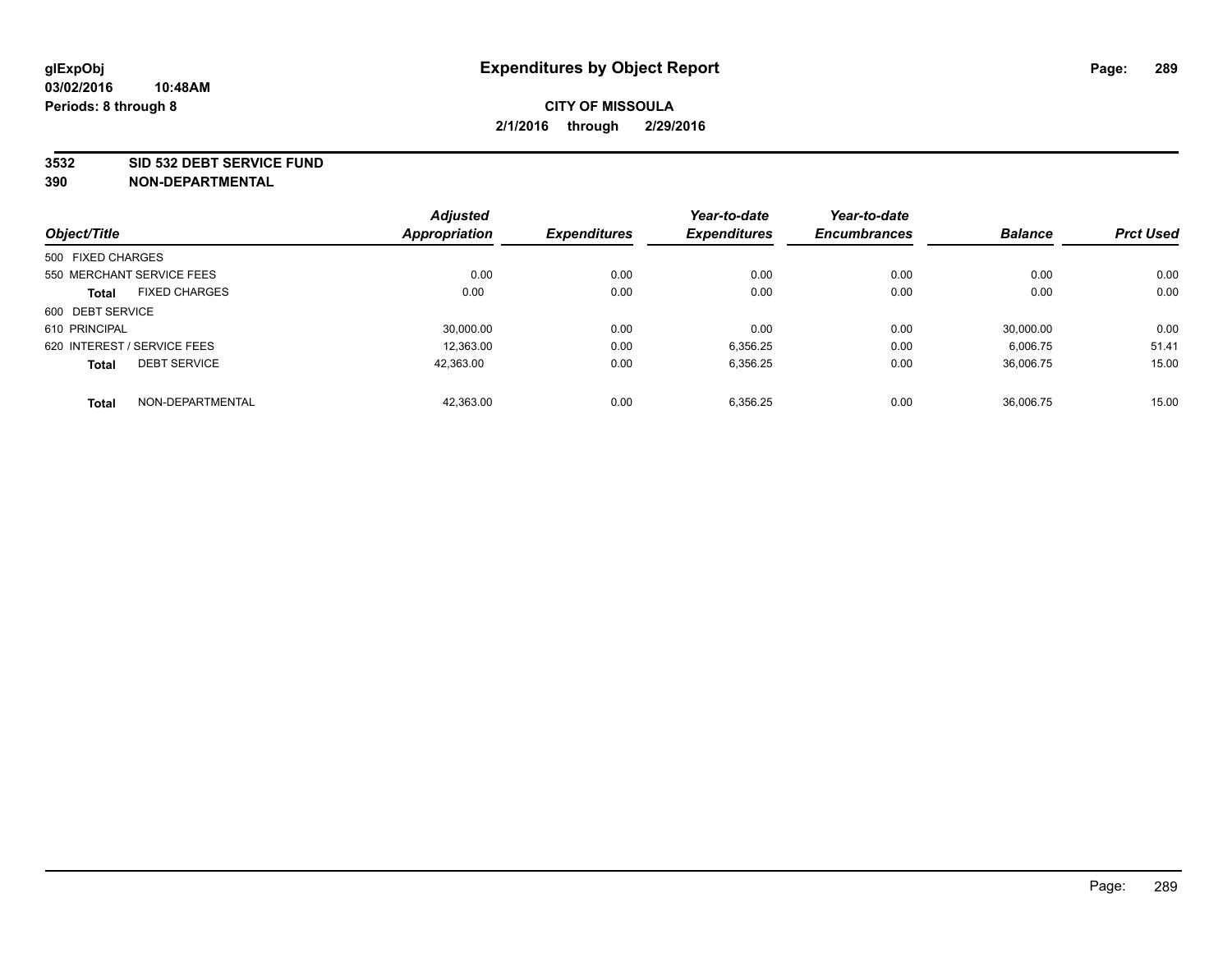### **3532 SID 532 DEBT SERVICE FUND**

| Object/Title                              | <b>Adjusted</b><br>Appropriation | <b>Expenditures</b> | Year-to-date<br><b>Expenditures</b> | Year-to-date<br><b>Encumbrances</b> | <b>Balance</b> | <b>Prct Used</b> |
|-------------------------------------------|----------------------------------|---------------------|-------------------------------------|-------------------------------------|----------------|------------------|
| 500 FIXED CHARGES                         |                                  |                     |                                     |                                     |                |                  |
| 550 MERCHANT SERVICE FEES                 | 0.00                             | 0.00                | 0.00                                | 0.00                                | 0.00           | 0.00             |
| <b>FIXED CHARGES</b><br><b>Total</b>      | 0.00                             | 0.00                | 0.00                                | 0.00                                | 0.00           | 0.00             |
| 600 DEBT SERVICE                          |                                  |                     |                                     |                                     |                |                  |
| 610 PRINCIPAL                             | 30,000.00                        | 0.00                | 0.00                                | 0.00                                | 30,000.00      | 0.00             |
| 620 INTEREST / SERVICE FEES               | 12,363.00                        | 0.00                | 6,356.25                            | 0.00                                | 6,006.75       | 51.41            |
| <b>DEBT SERVICE</b><br><b>Total</b>       | 42,363.00                        | 0.00                | 6,356.25                            | 0.00                                | 36.006.75      | 15.00            |
| SID 532 DEBT SERVICE FUND<br><b>Total</b> | 42.363.00                        | 0.00                | 6.356.25                            | 0.00                                | 36.006.75      | 15.00            |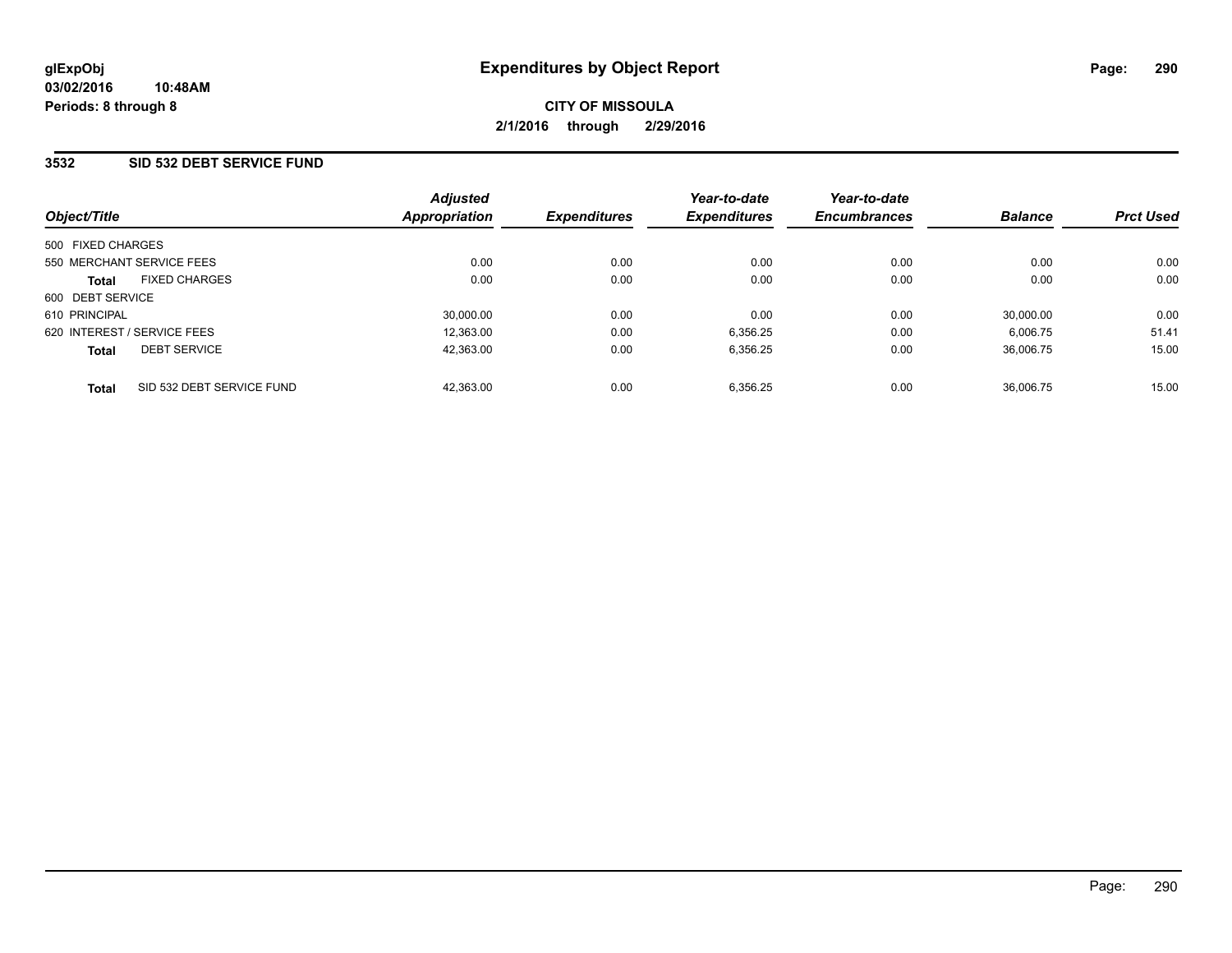### **03/02/2016 10:48AM Periods: 8 through 8**

## **CITY OF MISSOULA 2/1/2016 through 2/29/2016**

### **3533 GILBERT ST SEWER SID DEBT FUND**

**330 WASTEWATER**

| Object/Title                  | <b>Adjusted</b><br>Appropriation | <b>Expenditures</b> | Year-to-date<br><b>Expenditures</b> | Year-to-date<br><b>Encumbrances</b> | <b>Balance</b> | <b>Prct Used</b> |
|-------------------------------|----------------------------------|---------------------|-------------------------------------|-------------------------------------|----------------|------------------|
| 500 FIXED CHARGES             |                                  |                     |                                     |                                     |                |                  |
| 550 MERCHANT SERVICE FEES     | 0.00                             | 0.00                | 0.00                                | 0.00                                | 0.00           | 0.00             |
| <b>FIXED CHARGES</b><br>Total | 0.00                             | 0.00                | 0.00                                | 0.00                                | 0.00           | 0.00             |
| <b>WASTEWATER</b><br>Tota     | 0.00                             | 0.00                | 0.00                                | 0.00                                | 0.00           | 0.00             |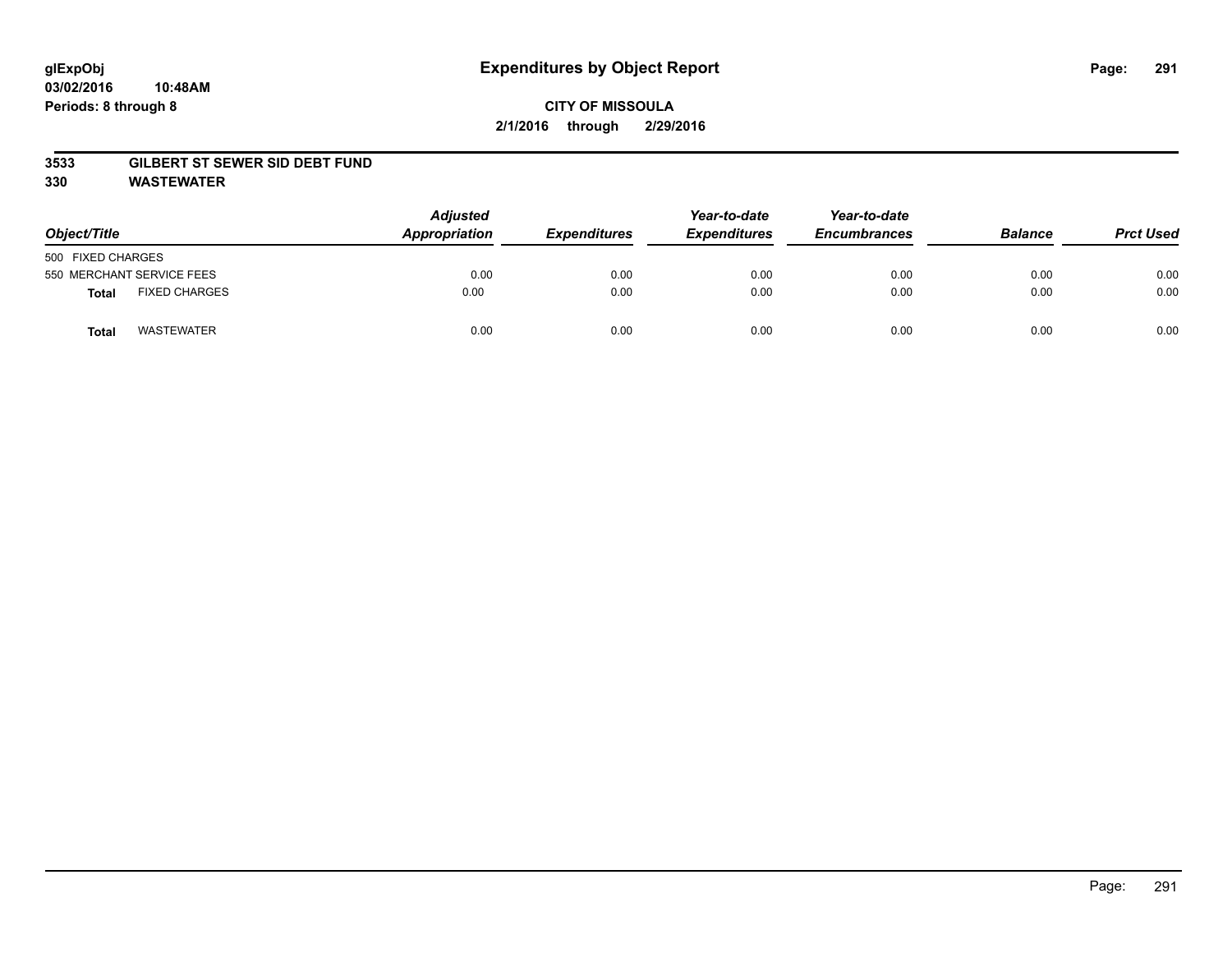### **03/02/2016 10:48AM Periods: 8 through 8**

## **CITY OF MISSOULA 2/1/2016 through 2/29/2016**

#### **3533 GILBERT ST SEWER SID DEBT FUND**

| Object/Title                         | <b>Adjusted</b><br><b>Appropriation</b> | <b>Expenditures</b> | Year-to-date<br><b>Expenditures</b> | Year-to-date<br><b>Encumbrances</b> | <b>Balance</b> | <b>Prct Used</b> |
|--------------------------------------|-----------------------------------------|---------------------|-------------------------------------|-------------------------------------|----------------|------------------|
|                                      |                                         |                     |                                     |                                     |                |                  |
| 500 FIXED CHARGES                    |                                         |                     |                                     |                                     |                |                  |
| 500 FIXED CHARGES                    | 0.00                                    | 0.00                | 0.00                                | 0.00                                | 0.00           | 0.00             |
| 550 MERCHANT SERVICE FEES            | 0.00                                    | 0.00                | 0.00                                | 0.00                                | 0.00           | 0.00             |
| <b>FIXED CHARGES</b><br><b>Total</b> | 0.00                                    | 0.00                | 0.00                                | 0.00                                | 0.00           | 0.00             |
| 600 DEBT SERVICE                     |                                         |                     |                                     |                                     |                |                  |
| 610 PRINCIPAL                        | 12,000.00                               | 0.00                | 6,000.00                            | 0.00                                | 6,000.00       | 50.00            |
| 620 INTEREST / SERVICE FEES          | 5,325.00                                | 0.00                | 2,718.75                            | 0.00                                | 2,606.25       | 51.06            |
| <b>DEBT SERVICE</b><br><b>Total</b>  | 17,325.00                               | 0.00                | 8,718.75                            | 0.00                                | 8,606.25       | 50.32            |
| 800 OTHER OBJECTS                    |                                         |                     |                                     |                                     |                |                  |
| 820 TRANSFERS TO OTHER FUNDS         | 0.00                                    | 0.00                | 0.00                                | 0.00                                | 0.00           | 0.00             |
| OTHER OBJECTS<br><b>Total</b>        | 0.00                                    | 0.00                | 0.00                                | 0.00                                | 0.00           | 0.00             |
| NON-DEPARTMENTAL<br><b>Total</b>     | 17,325.00                               | 0.00                | 8.718.75                            | 0.00                                | 8,606.25       | 50.32            |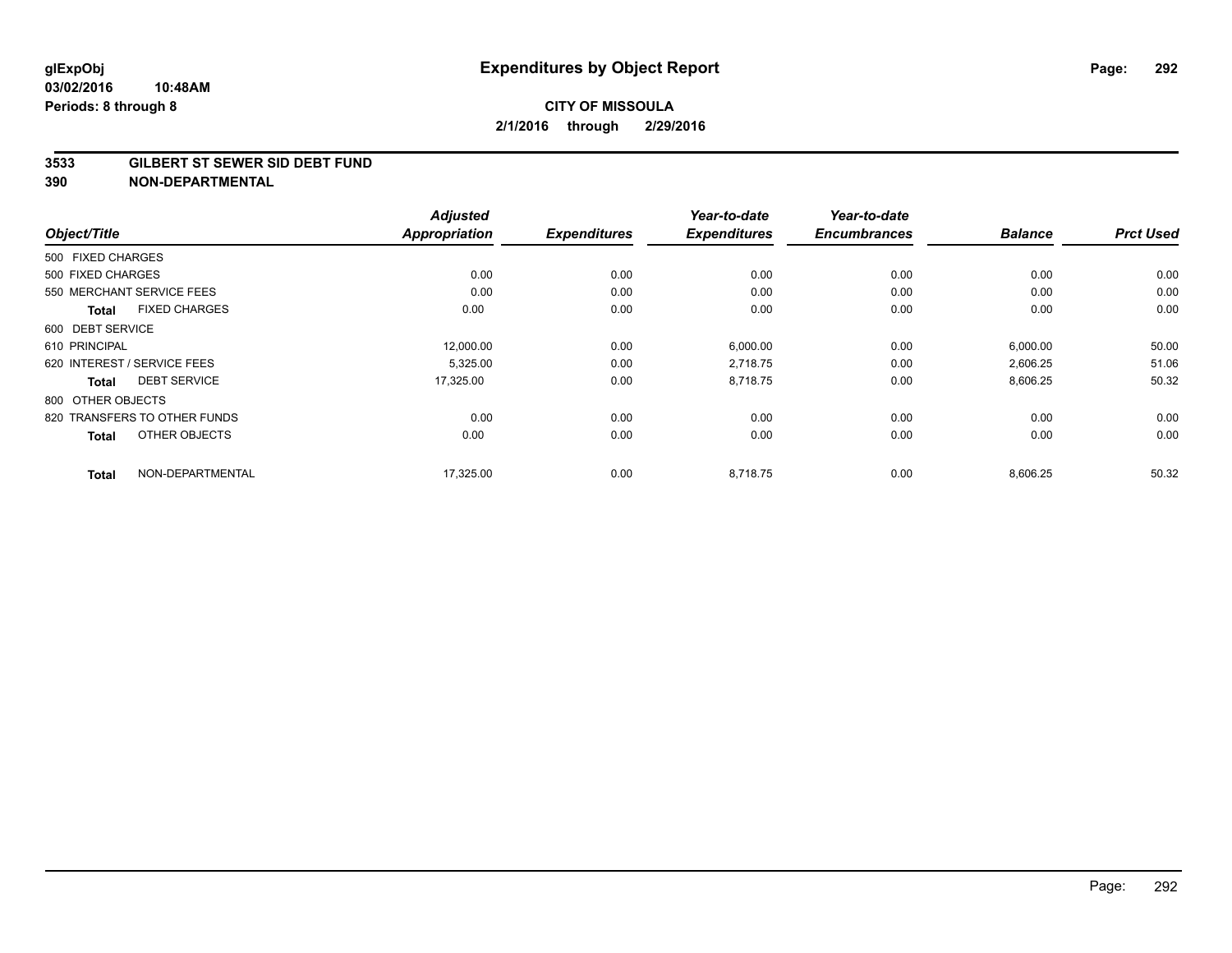### **3533 GILBERT ST SEWER SID DEBT FUND**

| Object/Title      |                                | <b>Adjusted</b><br><b>Appropriation</b> | <b>Expenditures</b> | Year-to-date<br><b>Expenditures</b> | Year-to-date<br><b>Encumbrances</b> | <b>Balance</b> | <b>Prct Used</b> |
|-------------------|--------------------------------|-----------------------------------------|---------------------|-------------------------------------|-------------------------------------|----------------|------------------|
| 500 FIXED CHARGES |                                |                                         |                     |                                     |                                     |                |                  |
| 500 FIXED CHARGES |                                | 0.00                                    | 0.00                | 0.00                                | 0.00                                | 0.00           | 0.00             |
|                   | 550 MERCHANT SERVICE FEES      | 0.00                                    | 0.00                | 0.00                                | 0.00                                | 0.00           | 0.00             |
| Total             | <b>FIXED CHARGES</b>           | 0.00                                    | 0.00                | 0.00                                | 0.00                                | 0.00           | 0.00             |
| 600 DEBT SERVICE  |                                |                                         |                     |                                     |                                     |                |                  |
| 610 PRINCIPAL     |                                | 12,000.00                               | 0.00                | 6,000.00                            | 0.00                                | 6,000.00       | 50.00            |
|                   | 620 INTEREST / SERVICE FEES    | 5,325.00                                | 0.00                | 2,718.75                            | 0.00                                | 2,606.25       | 51.06            |
| <b>Total</b>      | <b>DEBT SERVICE</b>            | 17,325.00                               | 0.00                | 8,718.75                            | 0.00                                | 8,606.25       | 50.32            |
| 800 OTHER OBJECTS |                                |                                         |                     |                                     |                                     |                |                  |
|                   | 820 TRANSFERS TO OTHER FUNDS   | 0.00                                    | 0.00                | 0.00                                | 0.00                                | 0.00           | 0.00             |
| <b>Total</b>      | OTHER OBJECTS                  | 0.00                                    | 0.00                | 0.00                                | 0.00                                | 0.00           | 0.00             |
| <b>Total</b>      | GILBERT ST SEWER SID DEBT FUND | 17,325.00                               | 0.00                | 8,718.75                            | 0.00                                | 8,606.25       | 50.32            |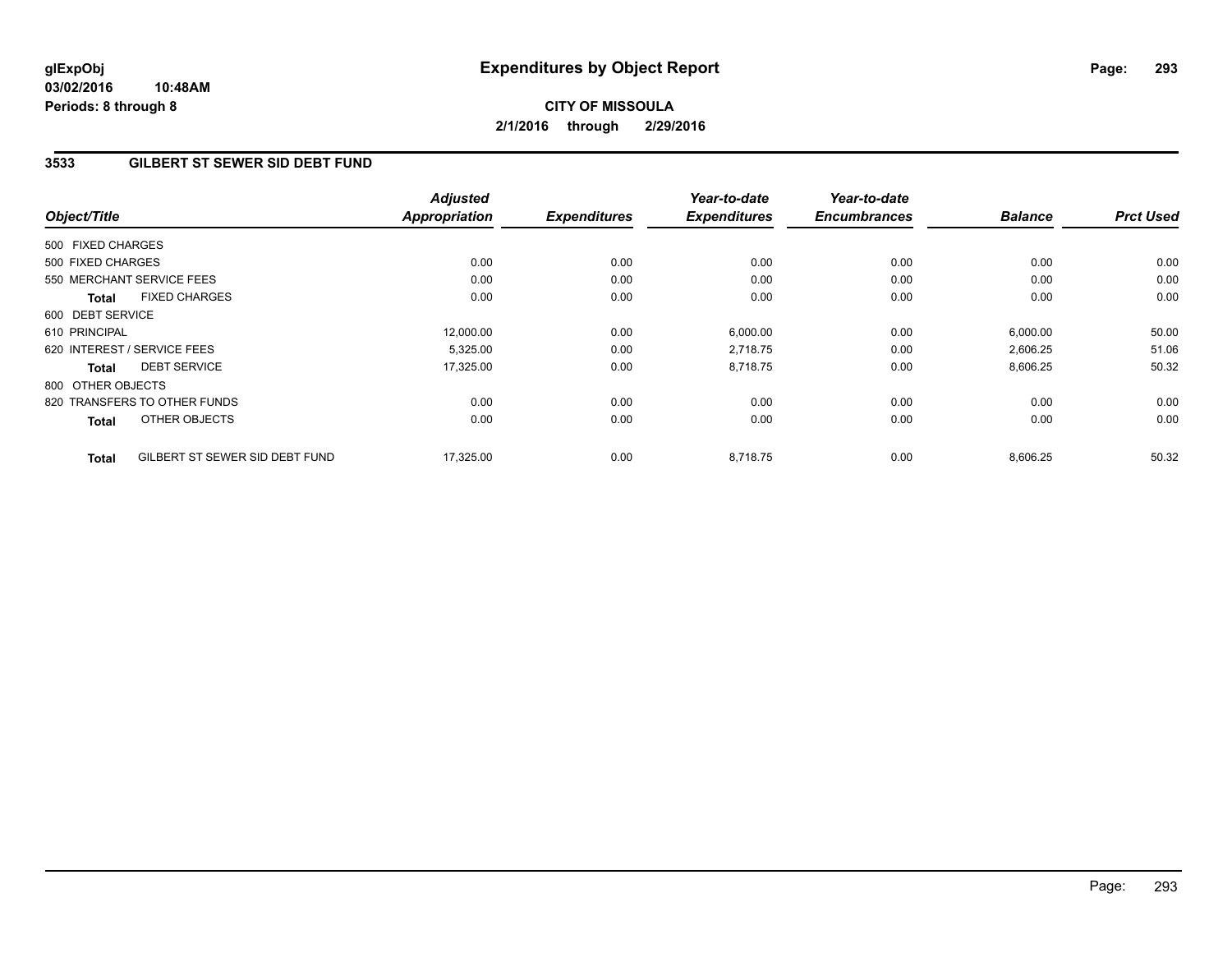#### **3534 LINCOLNWOOD SEWER PHASE I**

|                                      | <b>Adjusted</b>      |                     | Year-to-date        | Year-to-date        |                |                  |
|--------------------------------------|----------------------|---------------------|---------------------|---------------------|----------------|------------------|
| Object/Title                         | <b>Appropriation</b> | <b>Expenditures</b> | <b>Expenditures</b> | <b>Encumbrances</b> | <b>Balance</b> | <b>Prct Used</b> |
| 500 FIXED CHARGES                    |                      |                     |                     |                     |                |                  |
| 550 MERCHANT SERVICE FEES            | 0.00                 | 0.00                | 0.00                | 0.00                | 0.00           | 0.00             |
| <b>FIXED CHARGES</b><br><b>Total</b> | 0.00                 | 0.00                | 0.00                | 0.00                | 0.00           | 0.00             |
| 600 DEBT SERVICE                     |                      |                     |                     |                     |                |                  |
| 610 PRINCIPAL                        | 12.000.00            | 0.00                | 6.000.00            | 0.00                | 6,000.00       | 50.00            |
| 620 INTEREST / SERVICE FEES          | 5,963.00             | 0.00                | 3,037.50            | 0.00                | 2,925.50       | 50.94            |
| <b>DEBT SERVICE</b><br><b>Total</b>  | 17.963.00            | 0.00                | 9,037.50            | 0.00                | 8,925.50       | 50.31            |
| NON-DEPARTMENTAL<br><b>Total</b>     | 17,963.00            | 0.00                | 9,037.50            | 0.00                | 8,925.50       | 50.31            |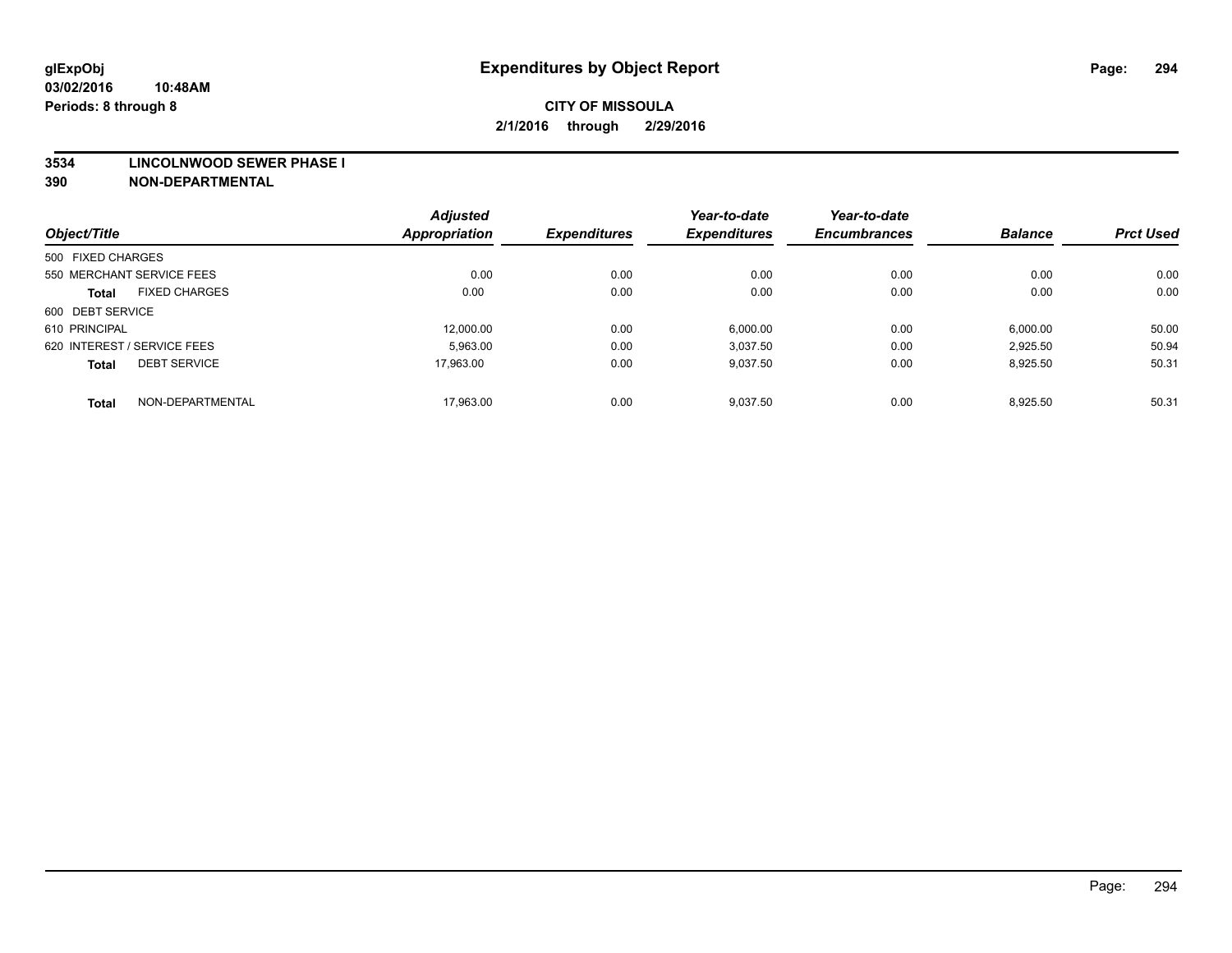### **3534 LINCOLNWOOD SEWER PHASE I**

| Object/Title                              | <b>Adjusted</b><br><b>Appropriation</b> | <b>Expenditures</b> | Year-to-date<br><b>Expenditures</b> | Year-to-date<br><b>Encumbrances</b> | <b>Balance</b> | <b>Prct Used</b> |
|-------------------------------------------|-----------------------------------------|---------------------|-------------------------------------|-------------------------------------|----------------|------------------|
| 500 FIXED CHARGES                         |                                         |                     |                                     |                                     |                |                  |
| 550 MERCHANT SERVICE FEES                 | 0.00                                    | 0.00                | 0.00                                | 0.00                                | 0.00           | 0.00             |
| <b>FIXED CHARGES</b><br><b>Total</b>      | 0.00                                    | 0.00                | 0.00                                | 0.00                                | 0.00           | 0.00             |
| 600 DEBT SERVICE                          |                                         |                     |                                     |                                     |                |                  |
| 610 PRINCIPAL                             | 12,000.00                               | 0.00                | 6.000.00                            | 0.00                                | 6,000.00       | 50.00            |
| 620 INTEREST / SERVICE FEES               | 5,963.00                                | 0.00                | 3.037.50                            | 0.00                                | 2,925.50       | 50.94            |
| <b>DEBT SERVICE</b><br><b>Total</b>       | 17.963.00                               | 0.00                | 9.037.50                            | 0.00                                | 8.925.50       | 50.31            |
| LINCOLNWOOD SEWER PHASE I<br><b>Total</b> | 17.963.00                               | 0.00                | 9.037.50                            | 0.00                                | 8.925.50       | 50.31            |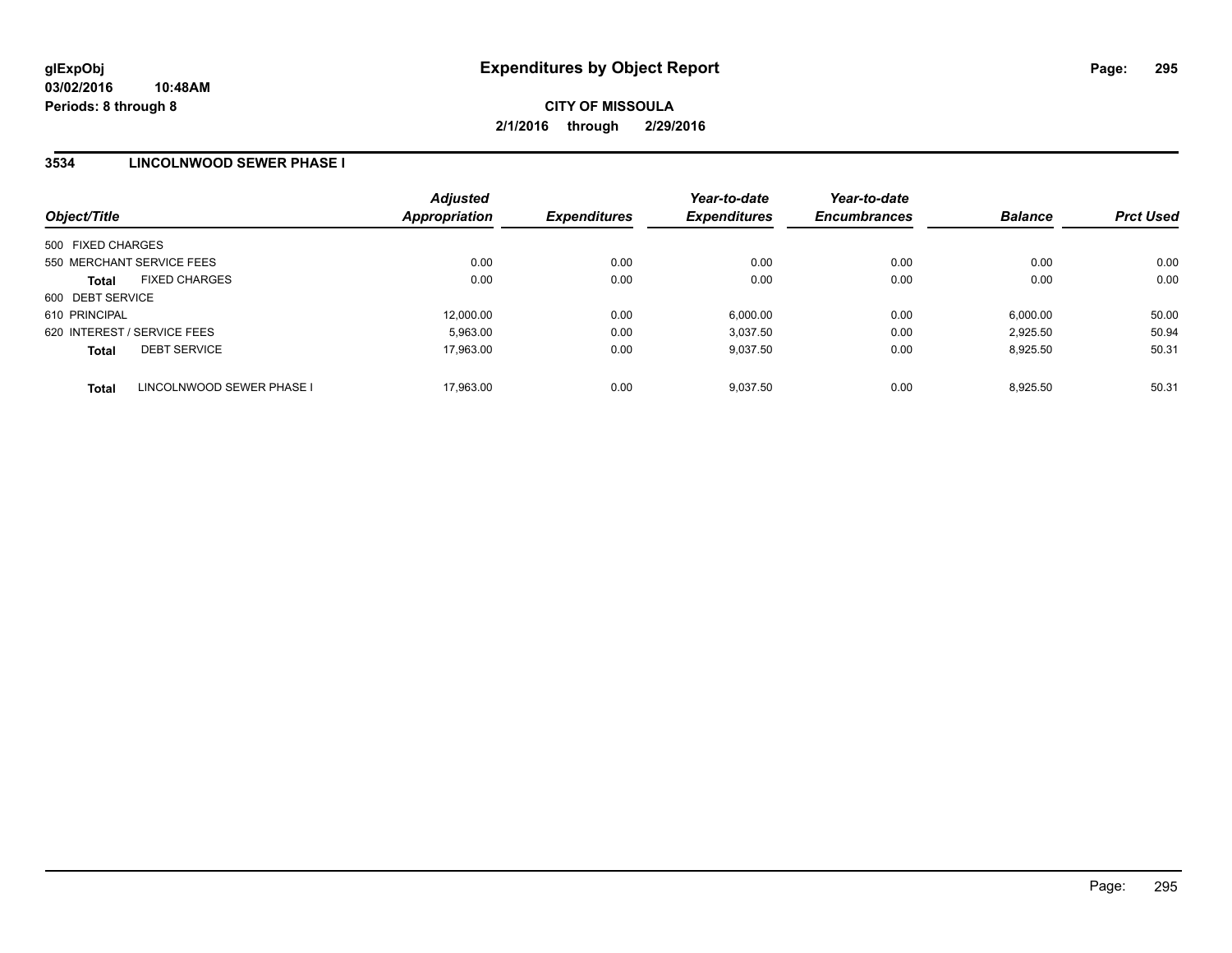### **03/02/2016 10:48AM Periods: 8 through 8**

## **CITY OF MISSOULA 2/1/2016 through 2/29/2016**

### **3535 SLANT STREET TRAFFIC CALMING**

| Object/Title                         | <b>Adjusted</b><br><b>Appropriation</b> | <b>Expenditures</b> | Year-to-date<br><b>Expenditures</b> | Year-to-date<br><b>Encumbrances</b> | <b>Balance</b> | <b>Prct Used</b> |
|--------------------------------------|-----------------------------------------|---------------------|-------------------------------------|-------------------------------------|----------------|------------------|
| 500 FIXED CHARGES                    |                                         |                     |                                     |                                     |                |                  |
| 550 MERCHANT SERVICE FEES            | 0.00                                    | 0.00                | 0.00                                | 0.00                                | 0.00           | 0.00             |
| <b>FIXED CHARGES</b><br><b>Total</b> | 0.00                                    | 0.00                | 0.00                                | 0.00                                | 0.00           | 0.00             |
| 800 OTHER OBJECTS                    |                                         |                     |                                     |                                     |                |                  |
| 820 TRANSFERS TO OTHER FUNDS         | 0.00                                    | 0.00                | 0.00                                | 0.00                                | 0.00           | 0.00             |
| OTHER OBJECTS<br><b>Total</b>        | 0.00                                    | 0.00                | 0.00                                | 0.00                                | 0.00           | 0.00             |
| NON-DEPARTMENTAL<br><b>Total</b>     | 0.00                                    | 0.00                | 0.00                                | 0.00                                | 0.00           | 0.00             |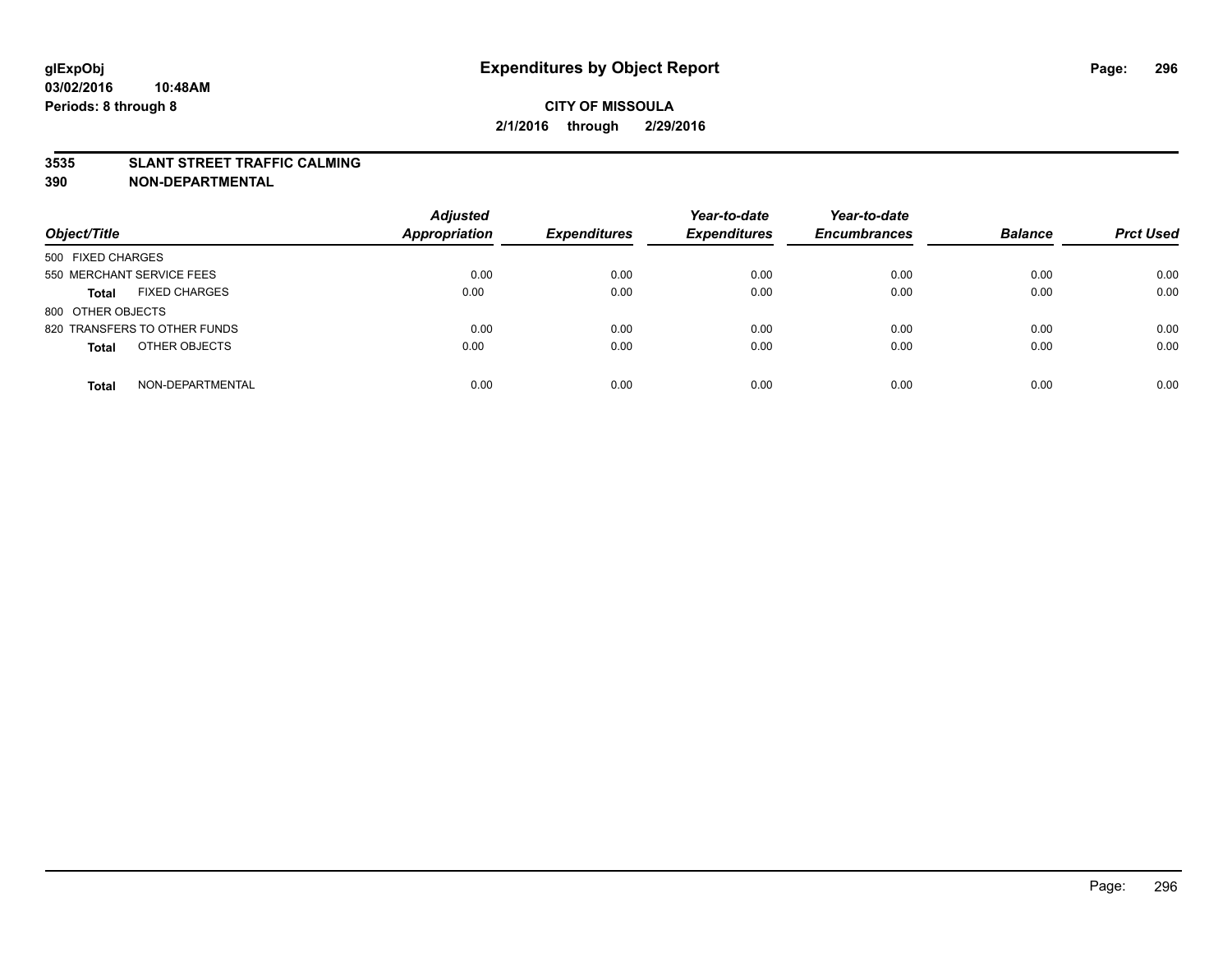### **3535 SLANT STREET TRAFFIC CALMING**

| Object/Title              |                              | <b>Adjusted</b><br>Appropriation | <b>Expenditures</b> | Year-to-date<br><b>Expenditures</b> | Year-to-date<br><b>Encumbrances</b> | <b>Balance</b> | <b>Prct Used</b> |
|---------------------------|------------------------------|----------------------------------|---------------------|-------------------------------------|-------------------------------------|----------------|------------------|
| 500 FIXED CHARGES         |                              |                                  |                     |                                     |                                     |                |                  |
| 550 MERCHANT SERVICE FEES |                              | 0.00                             | 0.00                | 0.00                                | 0.00                                | 0.00           | 0.00             |
| <b>Total</b>              | <b>FIXED CHARGES</b>         | 0.00                             | 0.00                | 0.00                                | 0.00                                | 0.00           | 0.00             |
| 800 OTHER OBJECTS         |                              |                                  |                     |                                     |                                     |                |                  |
|                           | 820 TRANSFERS TO OTHER FUNDS | 0.00                             | 0.00                | 0.00                                | 0.00                                | 0.00           | 0.00             |
| <b>Total</b>              | OTHER OBJECTS                | 0.00                             | 0.00                | 0.00                                | 0.00                                | 0.00           | 0.00             |
| <b>Total</b>              | SLANT STREET TRAFFIC CALMING | 0.00                             | 0.00                | 0.00                                | 0.00                                | 0.00           | 0.00             |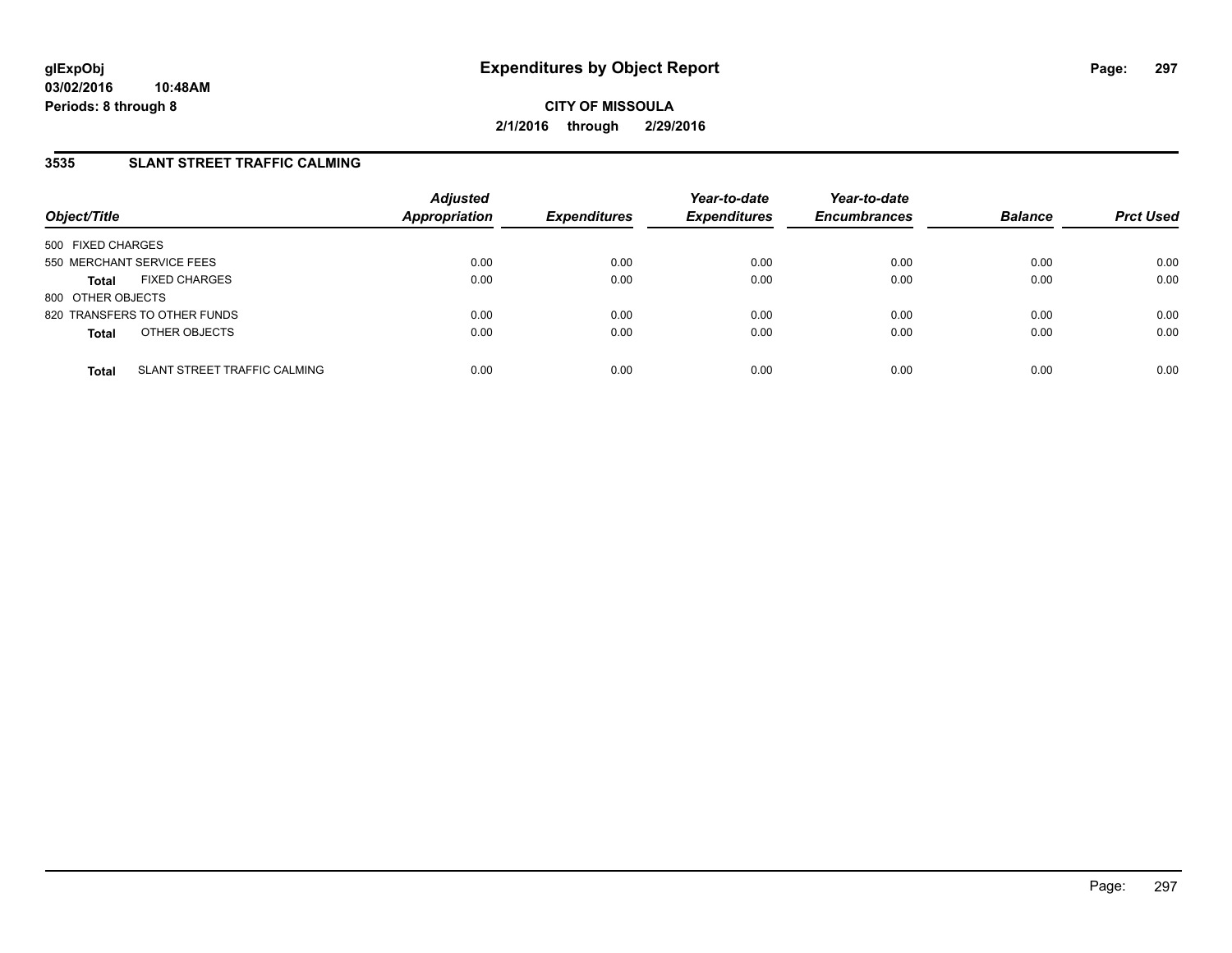#### **3536 LINCOLNWOOD SEWER PHASE II**

|                                      | <b>Adjusted</b>      |                     | Year-to-date        | Year-to-date        |                |                  |
|--------------------------------------|----------------------|---------------------|---------------------|---------------------|----------------|------------------|
| Object/Title                         | <b>Appropriation</b> | <b>Expenditures</b> | <b>Expenditures</b> | <b>Encumbrances</b> | <b>Balance</b> | <b>Prct Used</b> |
| 500 FIXED CHARGES                    |                      |                     |                     |                     |                |                  |
| 550 MERCHANT SERVICE FEES            | 0.00                 | 0.00                | 0.00                | 0.00                | 0.00           | 0.00             |
| <b>FIXED CHARGES</b><br><b>Total</b> | 0.00                 | 0.00                | 0.00                | 0.00                | 0.00           | 0.00             |
| 600 DEBT SERVICE                     |                      |                     |                     |                     |                |                  |
| 610 PRINCIPAL                        | 21.000.00            | 0.00                | 10.000.00           | 0.00                | 11.000.00      | 47.62            |
| 620 INTEREST / SERVICE FEES          | 10,350.00            | 0.00                | 5,268.75            | 0.00                | 5,081.25       | 50.91            |
| <b>DEBT SERVICE</b><br><b>Total</b>  | 31.350.00            | 0.00                | 15.268.75           | 0.00                | 16.081.25      | 48.70            |
| NON-DEPARTMENTAL<br><b>Total</b>     | 31,350.00            | 0.00                | 15.268.75           | 0.00                | 16.081.25      | 48.70            |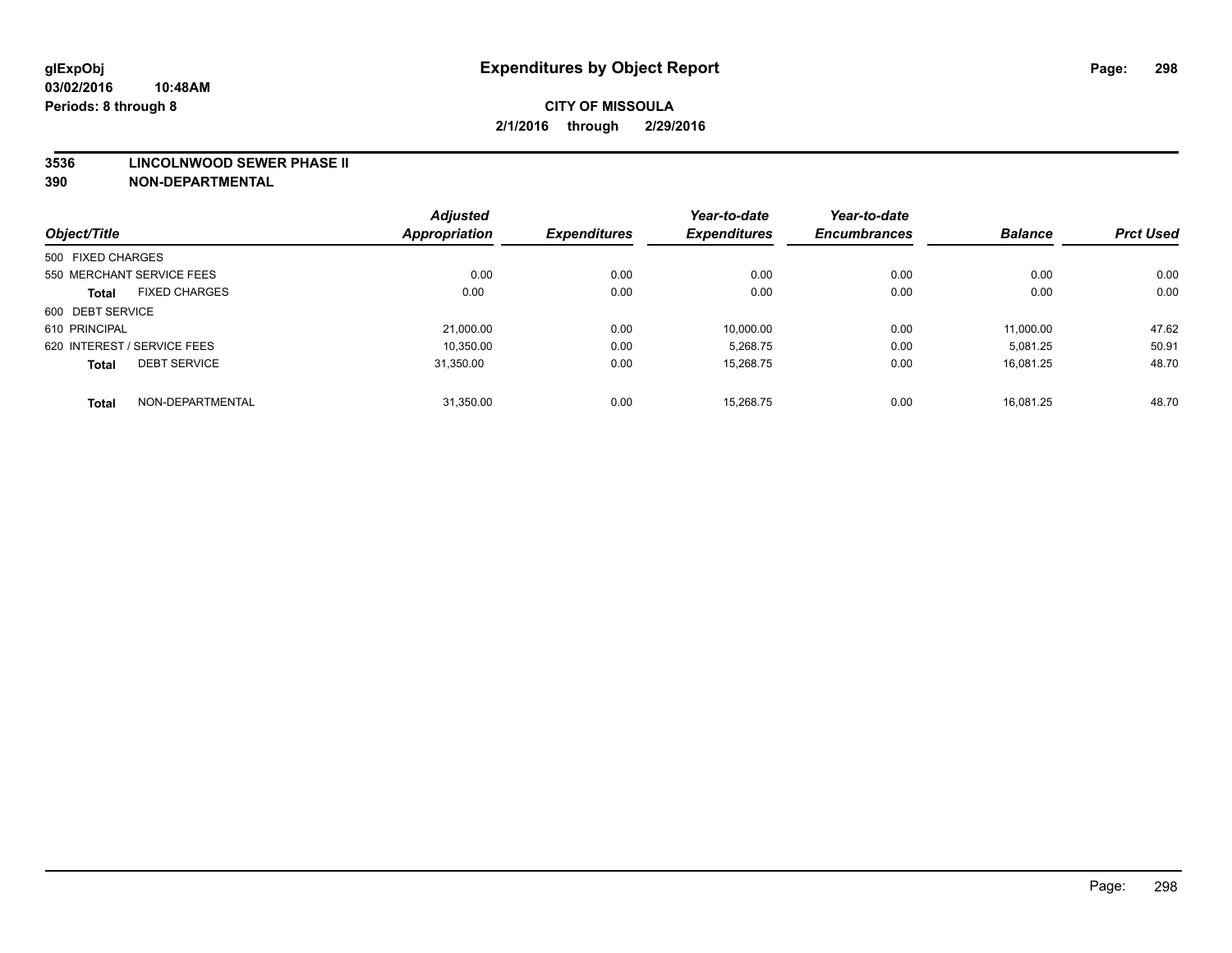## **3536 LINCOLNWOOD SEWER PHASE II**

| Object/Title                               | <b>Adjusted</b><br>Appropriation | <b>Expenditures</b> | Year-to-date<br><b>Expenditures</b> | Year-to-date<br><b>Encumbrances</b> | <b>Balance</b> | <b>Prct Used</b> |
|--------------------------------------------|----------------------------------|---------------------|-------------------------------------|-------------------------------------|----------------|------------------|
| 500 FIXED CHARGES                          |                                  |                     |                                     |                                     |                |                  |
| 550 MERCHANT SERVICE FEES                  | 0.00                             | 0.00                | 0.00                                | 0.00                                | 0.00           | 0.00             |
| <b>FIXED CHARGES</b><br><b>Total</b>       | 0.00                             | 0.00                | 0.00                                | 0.00                                | 0.00           | 0.00             |
| 600 DEBT SERVICE                           |                                  |                     |                                     |                                     |                |                  |
| 610 PRINCIPAL                              | 21,000.00                        | 0.00                | 10.000.00                           | 0.00                                | 11.000.00      | 47.62            |
| 620 INTEREST / SERVICE FEES                | 10,350.00                        | 0.00                | 5,268.75                            | 0.00                                | 5.081.25       | 50.91            |
| <b>DEBT SERVICE</b><br><b>Total</b>        | 31,350.00                        | 0.00                | 15.268.75                           | 0.00                                | 16.081.25      | 48.70            |
| LINCOLNWOOD SEWER PHASE II<br><b>Total</b> | 31.350.00                        | 0.00                | 15.268.75                           | 0.00                                | 16.081.25      | 48.70            |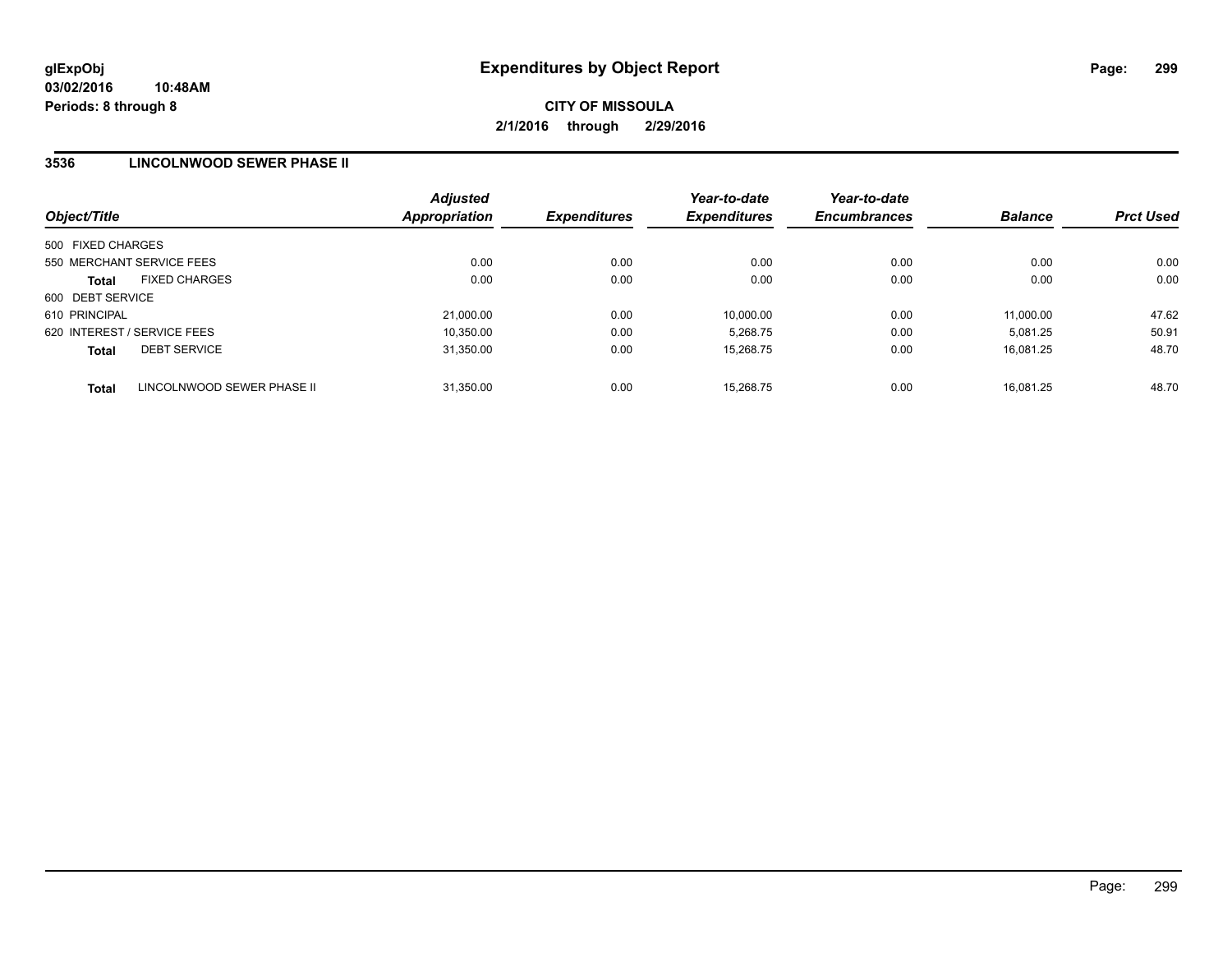#### **3539 SOUTH 4TH STREET W TRAFFIC**

| Object/Title                         | <b>Adjusted</b><br><b>Appropriation</b> | <b>Expenditures</b> | Year-to-date<br><b>Expenditures</b> | Year-to-date<br><b>Encumbrances</b> | <b>Balance</b> | <b>Prct Used</b> |
|--------------------------------------|-----------------------------------------|---------------------|-------------------------------------|-------------------------------------|----------------|------------------|
|                                      |                                         |                     |                                     |                                     |                |                  |
| 500 FIXED CHARGES                    |                                         |                     |                                     |                                     |                |                  |
| 550 MERCHANT SERVICE FEES            | 0.00                                    | 0.00                | 0.00                                | 0.00                                | 0.00           | 0.00             |
| <b>FIXED CHARGES</b><br><b>Total</b> | 0.00                                    | 0.00                | 0.00                                | 0.00                                | 0.00           | 0.00             |
| 800 OTHER OBJECTS                    |                                         |                     |                                     |                                     |                |                  |
| 820 TRANSFERS TO OTHER FUNDS         | 0.00                                    | 0.00                | 0.00                                | 0.00                                | 0.00           | 0.00             |
| OTHER OBJECTS<br><b>Total</b>        | 0.00                                    | 0.00                | 0.00                                | 0.00                                | 0.00           | 0.00             |
|                                      |                                         |                     |                                     |                                     |                |                  |
| NON-DEPARTMENTAL<br><b>Total</b>     | 0.00                                    | 0.00                | 0.00                                | 0.00                                | 0.00           | 0.00             |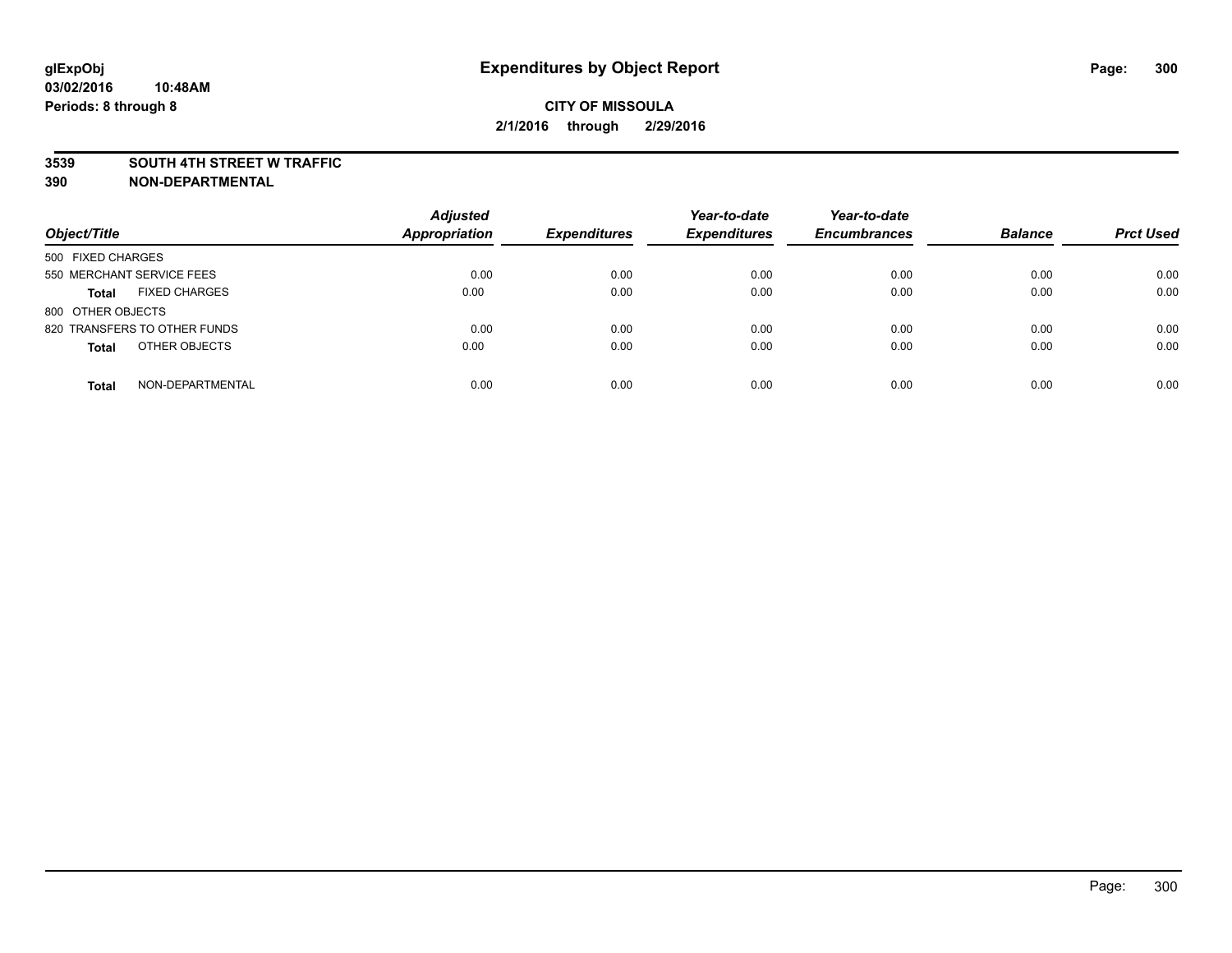### **3539 SOUTH 4TH STREET W TRAFFIC**

| Object/Title              |                              | <b>Adjusted</b><br>Appropriation | <b>Expenditures</b> | Year-to-date<br><b>Expenditures</b> | Year-to-date<br><b>Encumbrances</b> | <b>Balance</b> | <b>Prct Used</b> |
|---------------------------|------------------------------|----------------------------------|---------------------|-------------------------------------|-------------------------------------|----------------|------------------|
| 500 FIXED CHARGES         |                              |                                  |                     |                                     |                                     |                |                  |
| 550 MERCHANT SERVICE FEES |                              | 0.00                             | 0.00                | 0.00                                | 0.00                                | 0.00           | 0.00             |
| Total                     | <b>FIXED CHARGES</b>         | 0.00                             | 0.00                | 0.00                                | 0.00                                | 0.00           | 0.00             |
| 800 OTHER OBJECTS         |                              |                                  |                     |                                     |                                     |                |                  |
|                           | 820 TRANSFERS TO OTHER FUNDS | 0.00                             | 0.00                | 0.00                                | 0.00                                | 0.00           | 0.00             |
| <b>Total</b>              | OTHER OBJECTS                | 0.00                             | 0.00                | 0.00                                | 0.00                                | 0.00           | 0.00             |
| <b>Total</b>              | SOUTH 4TH STREET W TRAFFIC   | 0.00                             | 0.00                | 0.00                                | 0.00                                | 0.00           | 0.00             |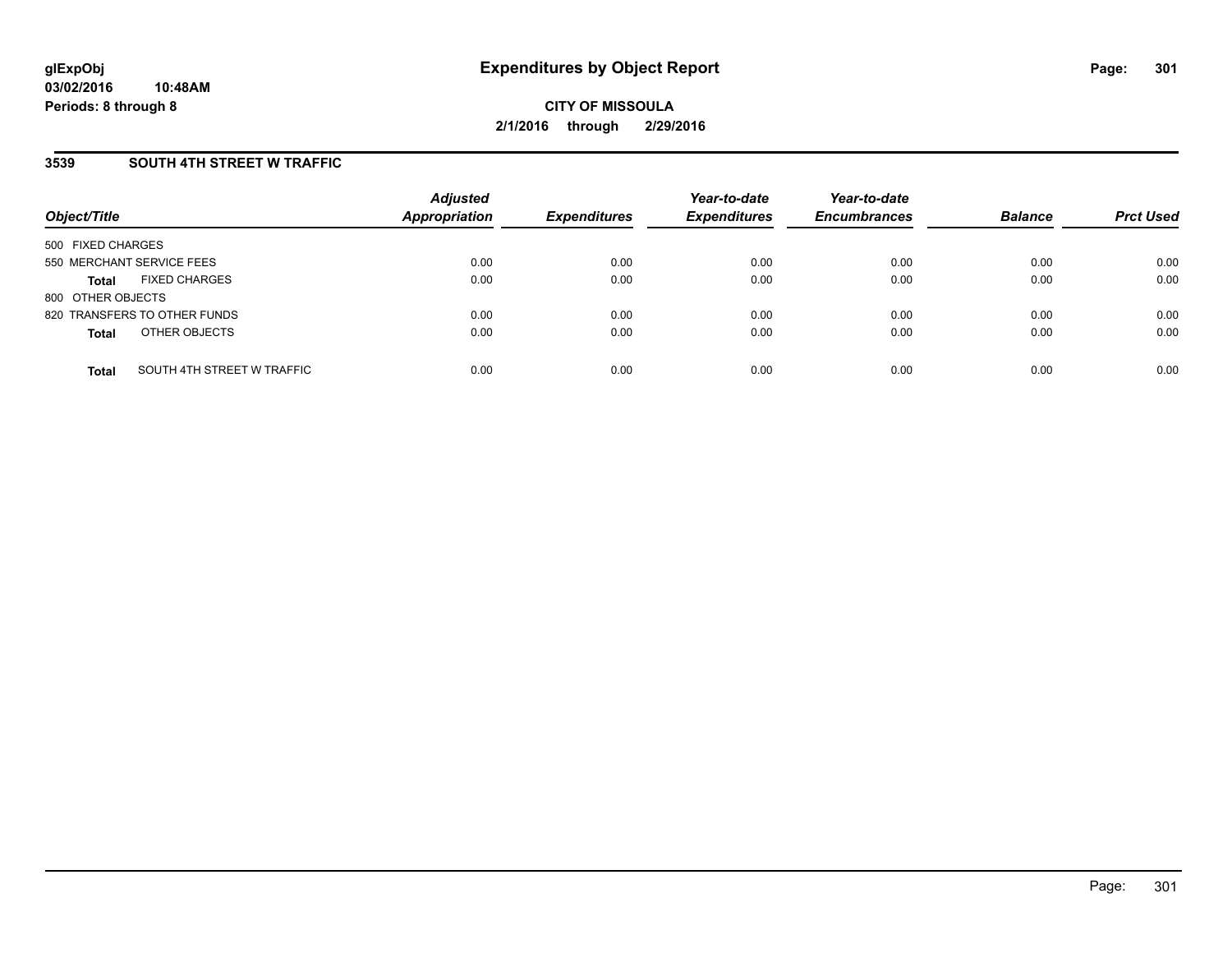#### **3540 SID 540 DEBT SERVICE FUND**

|                                      | <b>Adjusted</b> |                     | Year-to-date        | Year-to-date        |                |                  |
|--------------------------------------|-----------------|---------------------|---------------------|---------------------|----------------|------------------|
| Object/Title                         | Appropriation   | <b>Expenditures</b> | <b>Expenditures</b> | <b>Encumbrances</b> | <b>Balance</b> | <b>Prct Used</b> |
| 500 FIXED CHARGES                    |                 |                     |                     |                     |                |                  |
| 550 MERCHANT SERVICE FEES            | 0.00            | 0.00                | 0.00                | 0.00                | 0.00           | 0.00             |
| <b>FIXED CHARGES</b><br><b>Total</b> | 0.00            | 0.00                | 0.00                | 0.00                | 0.00           | 0.00             |
| 600 DEBT SERVICE                     |                 |                     |                     |                     |                |                  |
| 610 PRINCIPAL                        | 70,000.00       | 0.00                | 0.00                | 0.00                | 70,000.00      | 0.00             |
| 620 INTEREST / SERVICE FEES          | 49.192.00       | 0.00                | 24.771.25           | 0.00                | 24.420.75      | 50.36            |
| <b>DEBT SERVICE</b><br><b>Total</b>  | 119.192.00      | 0.00                | 24.771.25           | 0.00                | 94.420.75      | 20.78            |
| NON-DEPARTMENTAL<br><b>Total</b>     | 119.192.00      | 0.00                | 24.771.25           | 0.00                | 94.420.75      | 20.78            |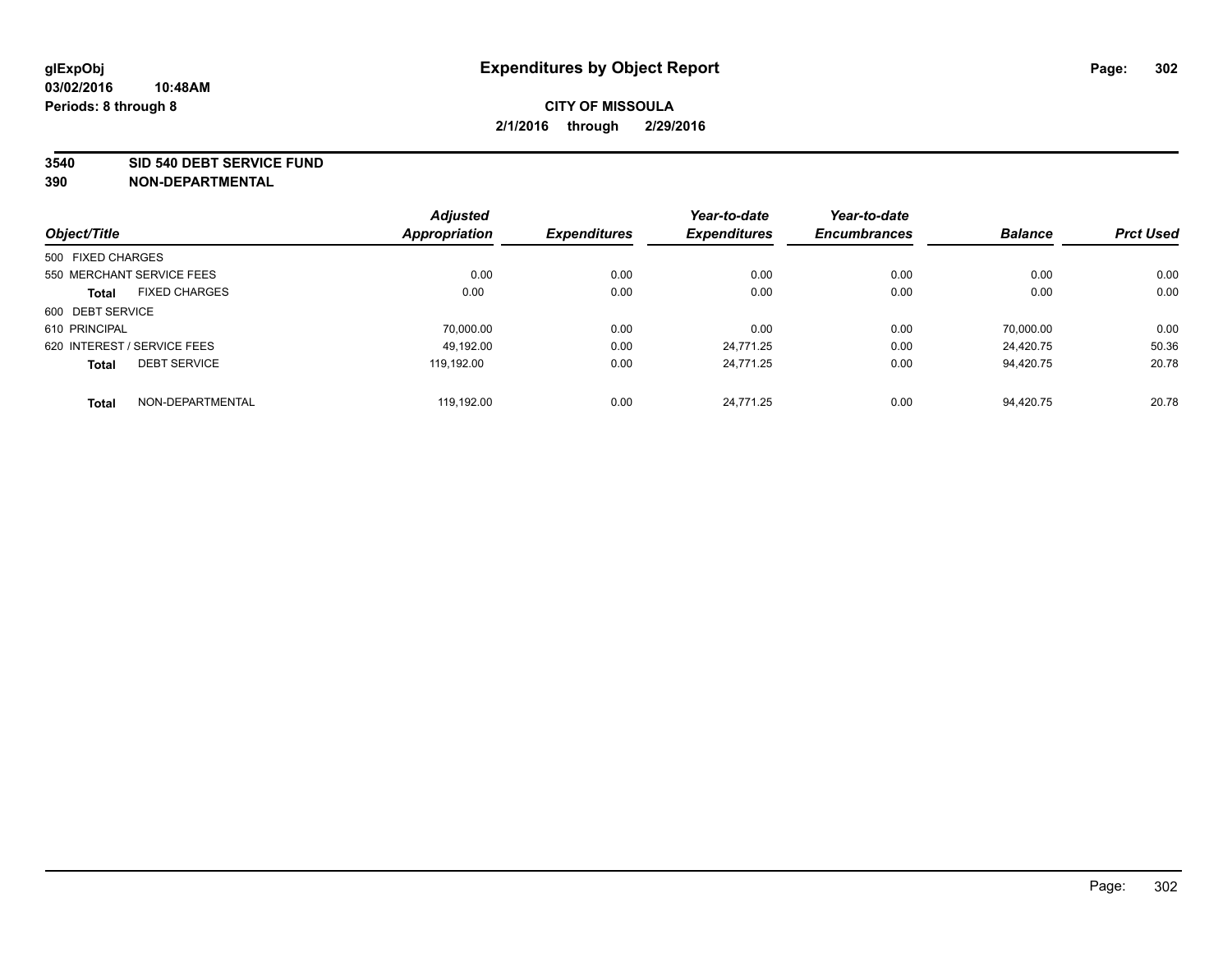### **3540 SID 540 DEBT SERVICE FUND**

| Object/Title                              | <b>Adjusted</b><br><b>Appropriation</b> | <b>Expenditures</b> | Year-to-date<br><b>Expenditures</b> | Year-to-date<br><b>Encumbrances</b> | <b>Balance</b> | <b>Prct Used</b> |
|-------------------------------------------|-----------------------------------------|---------------------|-------------------------------------|-------------------------------------|----------------|------------------|
| 500 FIXED CHARGES                         |                                         |                     |                                     |                                     |                |                  |
| 550 MERCHANT SERVICE FEES                 | 0.00                                    | 0.00                | 0.00                                | 0.00                                | 0.00           | 0.00             |
| <b>FIXED CHARGES</b><br><b>Total</b>      | 0.00                                    | 0.00                | 0.00                                | 0.00                                | 0.00           | 0.00             |
| 600 DEBT SERVICE                          |                                         |                     |                                     |                                     |                |                  |
| 610 PRINCIPAL                             | 70,000.00                               | 0.00                | 0.00                                | 0.00                                | 70,000.00      | 0.00             |
| 620 INTEREST / SERVICE FEES               | 49,192.00                               | 0.00                | 24.771.25                           | 0.00                                | 24.420.75      | 50.36            |
| <b>DEBT SERVICE</b><br><b>Total</b>       | 119.192.00                              | 0.00                | 24.771.25                           | 0.00                                | 94.420.75      | 20.78            |
| SID 540 DEBT SERVICE FUND<br><b>Total</b> | 119.192.00                              | 0.00                | 24.771.25                           | 0.00                                | 94.420.75      | 20.78            |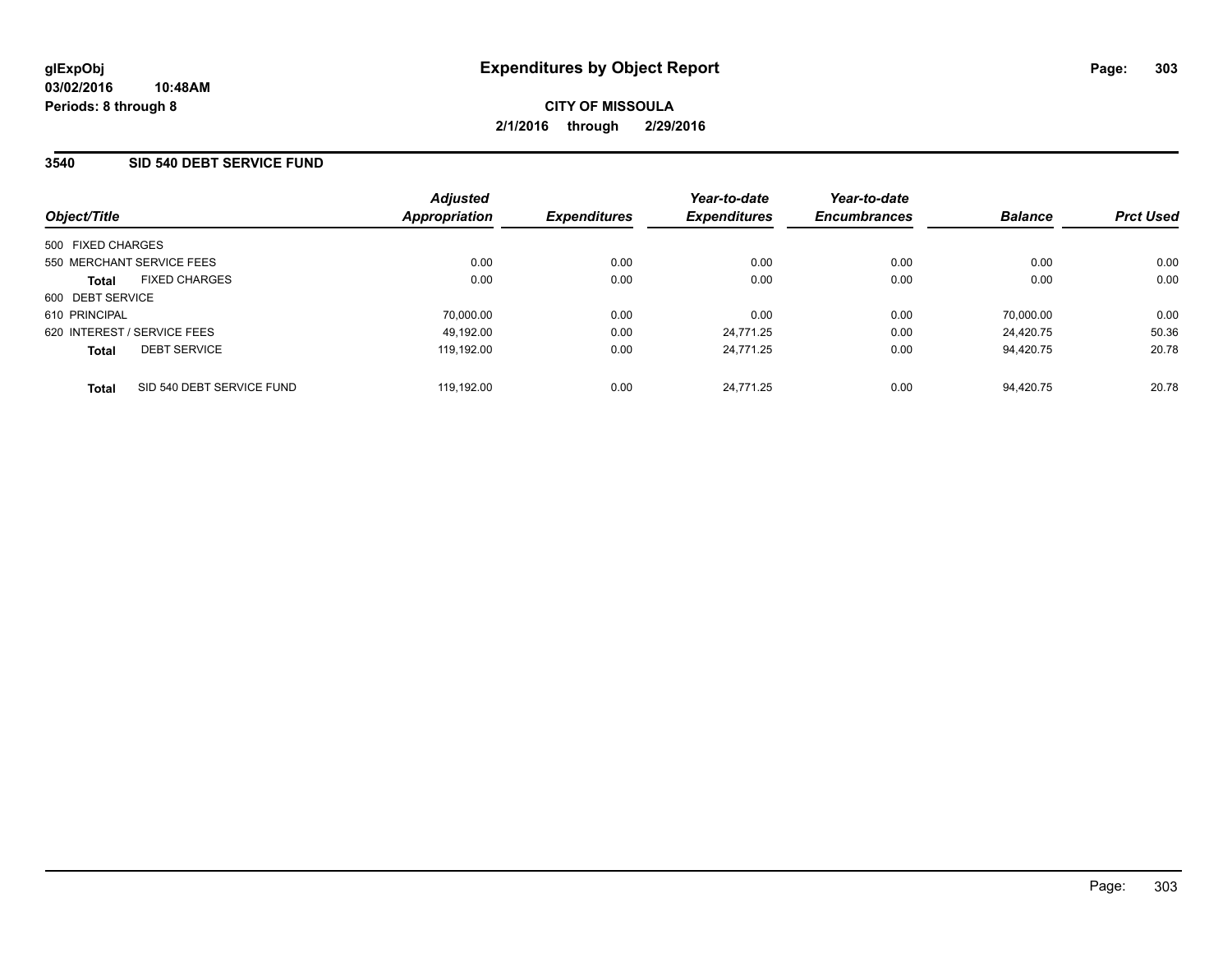#### **3541 SID 541 DEBT SERVICE**

|                             |                      | <b>Adjusted</b>      |                     | Year-to-date        | Year-to-date        |                |                  |
|-----------------------------|----------------------|----------------------|---------------------|---------------------|---------------------|----------------|------------------|
| Object/Title                |                      | <b>Appropriation</b> | <b>Expenditures</b> | <b>Expenditures</b> | <b>Encumbrances</b> | <b>Balance</b> | <b>Prct Used</b> |
| 500 FIXED CHARGES           |                      |                      |                     |                     |                     |                |                  |
| 550 MERCHANT SERVICE FEES   |                      | 0.00                 | 0.00                | 0.00                | 0.00                | 0.00           | 0.00             |
| <b>Total</b>                | <b>FIXED CHARGES</b> | 0.00                 | 0.00                | 0.00                | 0.00                | 0.00           | 0.00             |
| 600 DEBT SERVICE            |                      |                      |                     |                     |                     |                |                  |
| 610 PRINCIPAL               |                      | 30.000.00            | 0.00                | 0.00                | 0.00                | 30,000.00      | 0.00             |
| 620 INTEREST / SERVICE FEES |                      | 29,303.00            | 0.00                | 14.776.25           | 0.00                | 14.526.75      | 50.43            |
| <b>Total</b>                | <b>DEBT SERVICE</b>  | 59.303.00            | 0.00                | 14.776.25           | 0.00                | 44,526.75      | 24.92            |
| <b>Total</b>                | NON-DEPARTMENTAL     | 59,303.00            | 0.00                | 14.776.25           | 0.00                | 44.526.75      | 24.92            |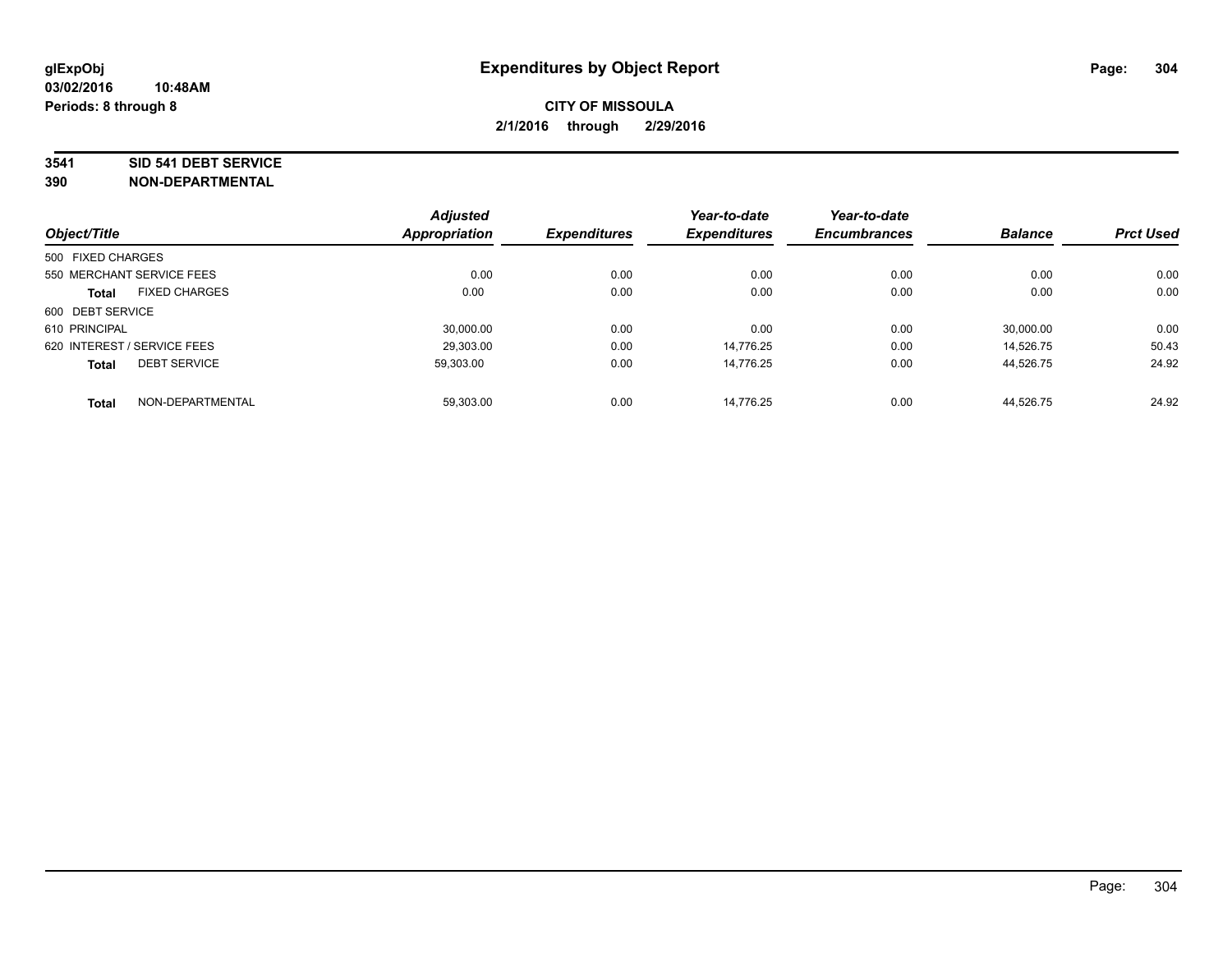## **3541 SID 541 DEBT SERVICE**

|                                      | <b>Adjusted</b> |                     | Year-to-date        | Year-to-date        |                |                  |
|--------------------------------------|-----------------|---------------------|---------------------|---------------------|----------------|------------------|
| Object/Title                         | Appropriation   | <b>Expenditures</b> | <b>Expenditures</b> | <b>Encumbrances</b> | <b>Balance</b> | <b>Prct Used</b> |
| 500 FIXED CHARGES                    |                 |                     |                     |                     |                |                  |
| 550 MERCHANT SERVICE FEES            | 0.00            | 0.00                | 0.00                | 0.00                | 0.00           | 0.00             |
| <b>FIXED CHARGES</b><br><b>Total</b> | 0.00            | 0.00                | 0.00                | 0.00                | 0.00           | 0.00             |
| 600 DEBT SERVICE                     |                 |                     |                     |                     |                |                  |
| 610 PRINCIPAL                        | 30,000.00       | 0.00                | 0.00                | 0.00                | 30,000.00      | 0.00             |
| 620 INTEREST / SERVICE FEES          | 29.303.00       | 0.00                | 14.776.25           | 0.00                | 14.526.75      | 50.43            |
| <b>DEBT SERVICE</b><br><b>Total</b>  | 59,303.00       | 0.00                | 14,776.25           | 0.00                | 44,526.75      | 24.92            |
| SID 541 DEBT SERVICE<br><b>Total</b> | 59.303.00       | 0.00                | 14.776.25           | 0.00                | 44.526.75      | 24.92            |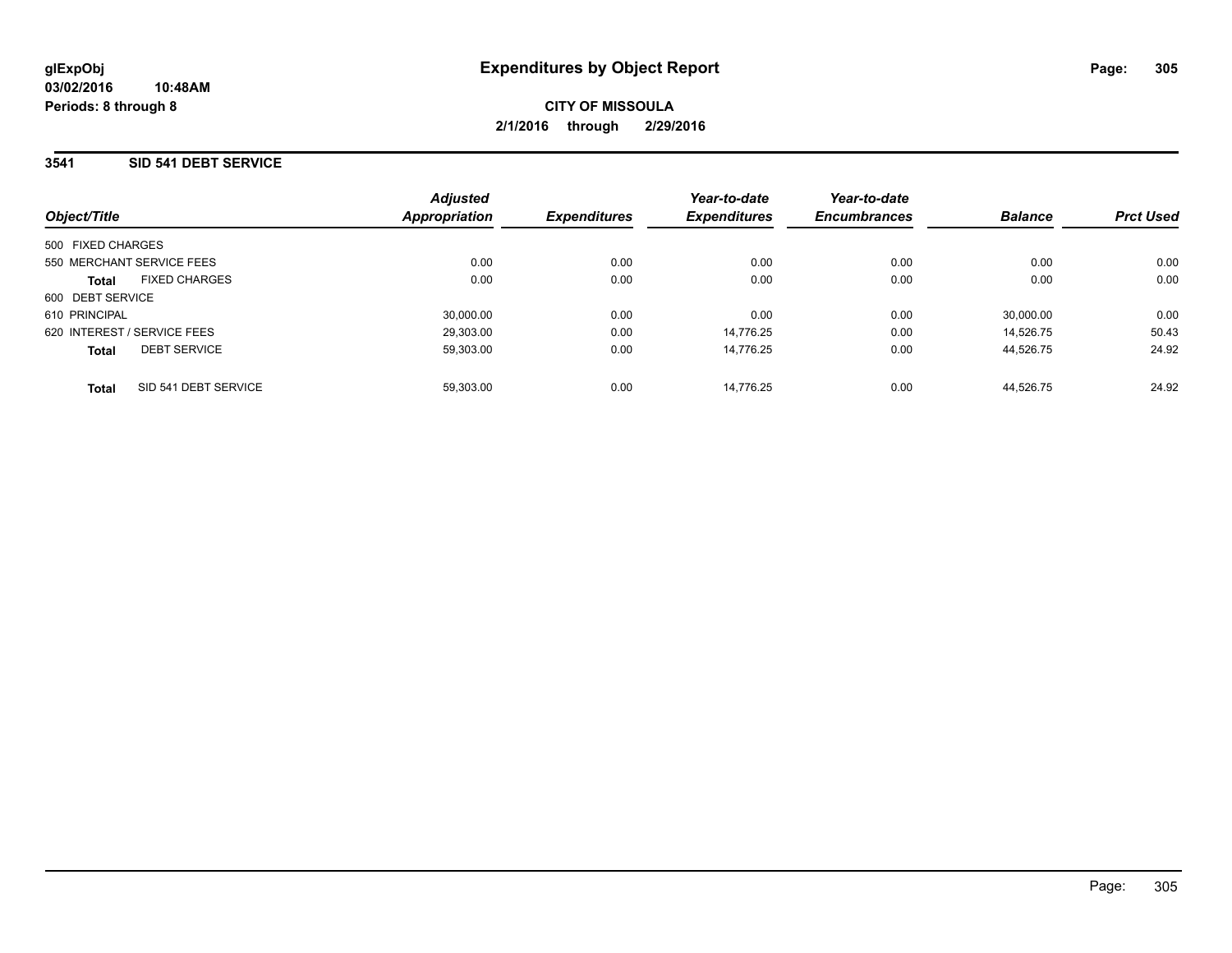#### **3543 SID 543 DEBT SERVICE**

| Object/Title                         | <b>Adjusted</b><br><b>Appropriation</b> | <b>Expenditures</b> | Year-to-date<br><b>Expenditures</b> | Year-to-date<br><b>Encumbrances</b> | <b>Balance</b> | <b>Prct Used</b> |
|--------------------------------------|-----------------------------------------|---------------------|-------------------------------------|-------------------------------------|----------------|------------------|
| 500 FIXED CHARGES                    |                                         |                     |                                     |                                     |                |                  |
| 550 MERCHANT SERVICE FEES            | 0.00                                    | 0.00                | 0.00                                | 0.00                                | 0.00           | 0.00             |
| <b>FIXED CHARGES</b><br><b>Total</b> | 0.00                                    | 0.00                | 0.00                                | 0.00                                | 0.00           | 0.00             |
| 600 DEBT SERVICE                     |                                         |                     |                                     |                                     |                |                  |
| 610 PRINCIPAL                        | 0.00                                    | 0.00                | 0.00                                | 0.00                                | 0.00           | 0.00             |
| 620 INTEREST / SERVICE FEES          | 0.00                                    | 0.00                | 0.00                                | 0.00                                | 0.00           | 0.00             |
| <b>DEBT SERVICE</b><br><b>Total</b>  | 0.00                                    | 0.00                | 0.00                                | 0.00                                | 0.00           | 0.00             |
| 800 OTHER OBJECTS                    |                                         |                     |                                     |                                     |                |                  |
| 820 TRANSFERS TO OTHER FUNDS         | 0.00                                    | 0.00                | 0.00                                | 0.00                                | 0.00           | 0.00             |
| OTHER OBJECTS<br><b>Total</b>        | 0.00                                    | 0.00                | 0.00                                | 0.00                                | 0.00           | 0.00             |
|                                      |                                         |                     |                                     |                                     |                |                  |
| NON-DEPARTMENTAL<br><b>Total</b>     | 0.00                                    | 0.00                | 0.00                                | 0.00                                | 0.00           | 0.00             |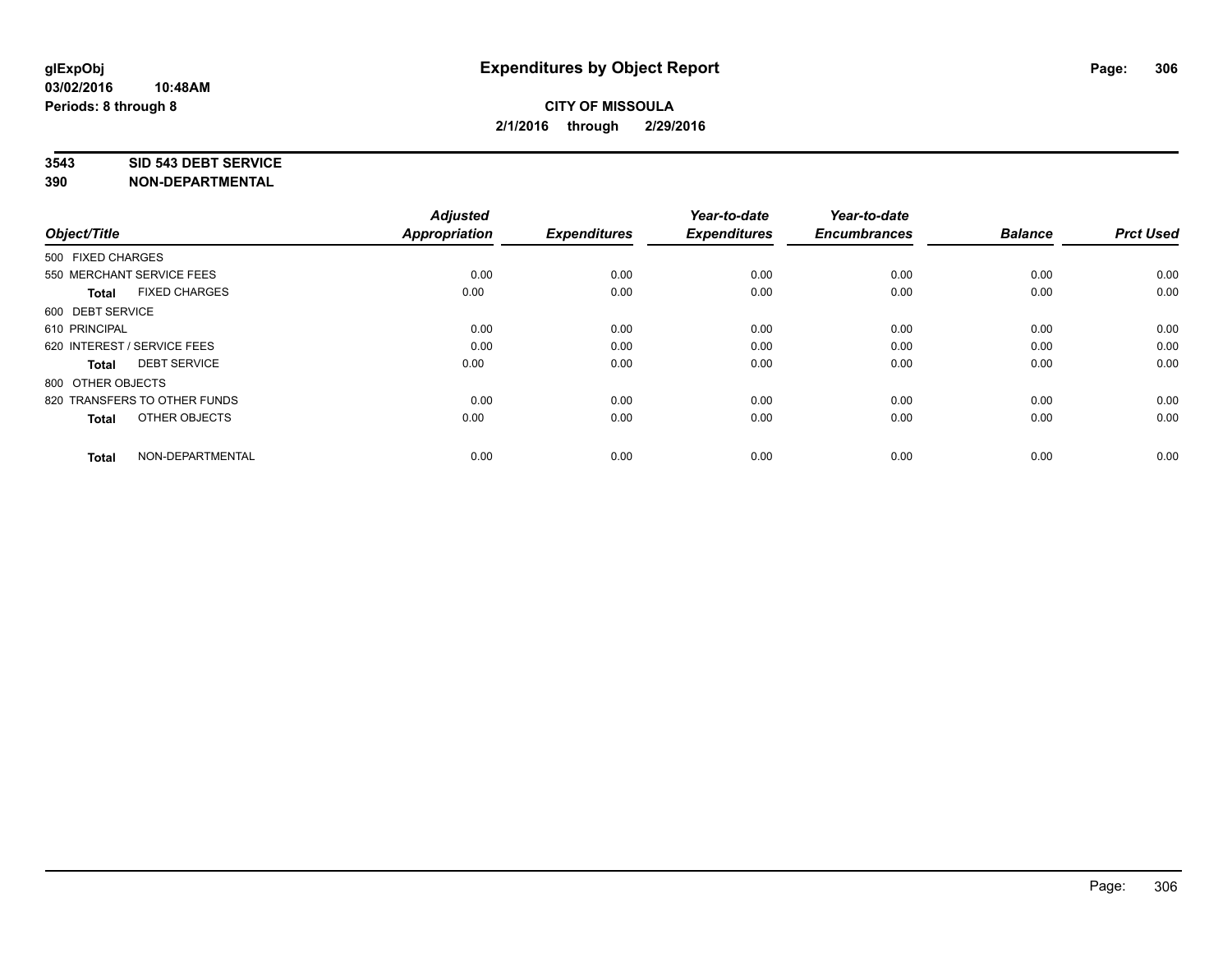### **03/02/2016 10:48AM Periods: 8 through 8**

# **CITY OF MISSOULA 2/1/2016 through 2/29/2016**

### **3543 SID 543 DEBT SERVICE**

|                                      | <b>Adjusted</b>      |                     | Year-to-date        | Year-to-date        |                |                  |
|--------------------------------------|----------------------|---------------------|---------------------|---------------------|----------------|------------------|
| Object/Title                         | <b>Appropriation</b> | <b>Expenditures</b> | <b>Expenditures</b> | <b>Encumbrances</b> | <b>Balance</b> | <b>Prct Used</b> |
| 500 FIXED CHARGES                    |                      |                     |                     |                     |                |                  |
| 550 MERCHANT SERVICE FEES            | 0.00                 | 0.00                | 0.00                | 0.00                | 0.00           | 0.00             |
| <b>FIXED CHARGES</b><br>Total        | 0.00                 | 0.00                | 0.00                | 0.00                | 0.00           | 0.00             |
| 600 DEBT SERVICE                     |                      |                     |                     |                     |                |                  |
| 610 PRINCIPAL                        | 0.00                 | 0.00                | 0.00                | 0.00                | 0.00           | 0.00             |
| 620 INTEREST / SERVICE FEES          | 0.00                 | 0.00                | 0.00                | 0.00                | 0.00           | 0.00             |
| <b>DEBT SERVICE</b><br>Total         | 0.00                 | 0.00                | 0.00                | 0.00                | 0.00           | 0.00             |
| 800 OTHER OBJECTS                    |                      |                     |                     |                     |                |                  |
| 820 TRANSFERS TO OTHER FUNDS         | 0.00                 | 0.00                | 0.00                | 0.00                | 0.00           | 0.00             |
| OTHER OBJECTS<br><b>Total</b>        | 0.00                 | 0.00                | 0.00                | 0.00                | 0.00           | 0.00             |
|                                      |                      |                     |                     |                     |                |                  |
| SID 543 DEBT SERVICE<br><b>Total</b> | 0.00                 | 0.00                | 0.00                | 0.00                | 0.00           | 0.00             |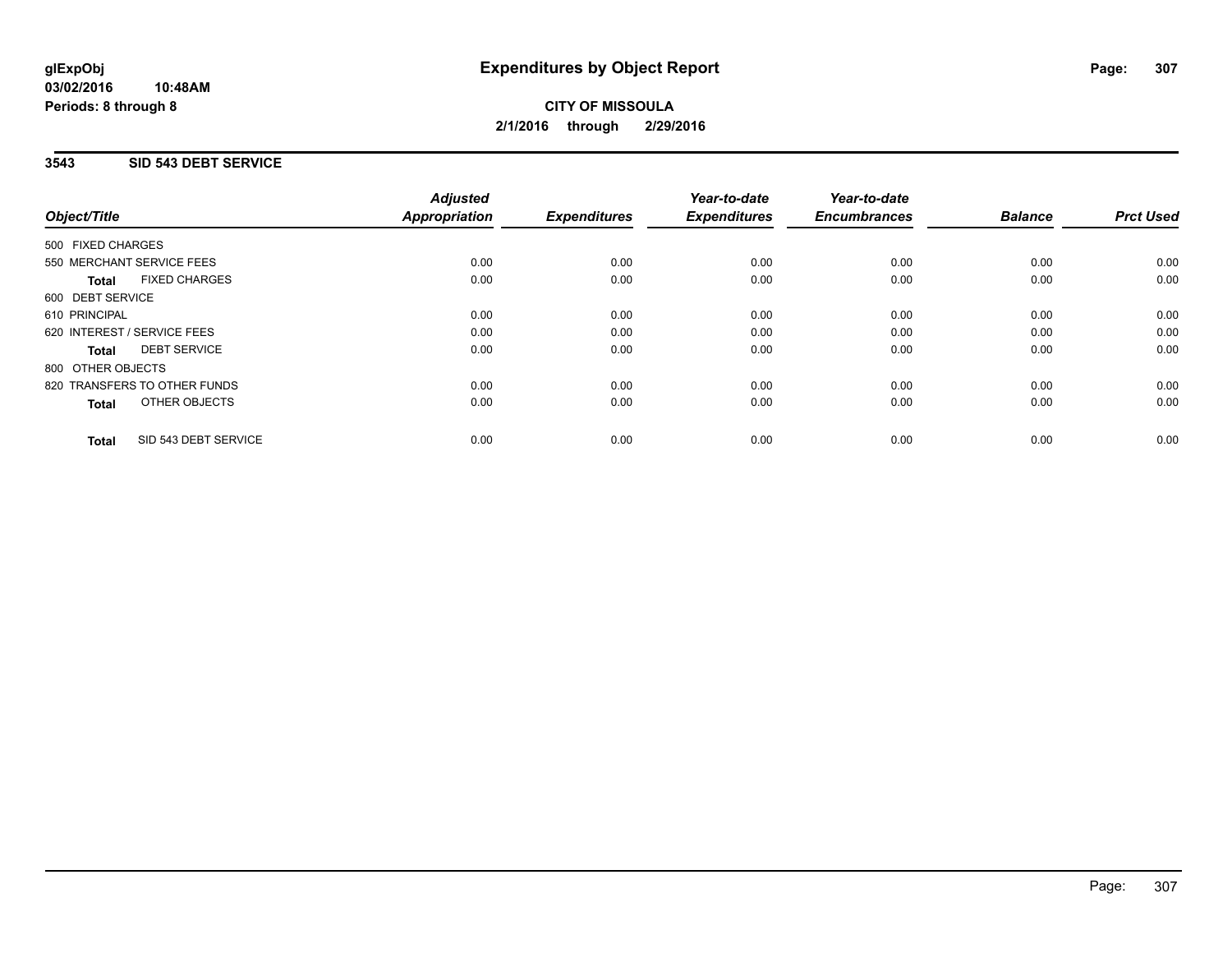### **3544 SID 544 RATTLESNAKE DEBT SERVICE**

| Object/Title                        | <b>Adjusted</b><br>Appropriation | <b>Expenditures</b> | Year-to-date<br><b>Expenditures</b> | Year-to-date<br><b>Encumbrances</b> | <b>Balance</b> | <b>Prct Used</b> |
|-------------------------------------|----------------------------------|---------------------|-------------------------------------|-------------------------------------|----------------|------------------|
| 600 DEBT SERVICE                    |                                  |                     |                                     |                                     |                |                  |
| 610 PRINCIPAL                       | 67,000.00                        | 0.00                | 33,000.00                           | 0.00                                | 34,000.00      | 49.25            |
| 620 INTEREST / SERVICE FEES         | 49.181.00                        | 0.00                | 25,340.63                           | 0.00                                | 23.840.37      | 51.53            |
| <b>DEBT SERVICE</b><br><b>Total</b> | 116.181.00                       | 0.00                | 58.340.63                           | 0.00                                | 57.840.37      | 50.22            |
| NON-DEPARTMENTAL<br><b>Total</b>    | 116,181.00                       | 0.00                | 58,340.63                           | 0.00                                | 57,840.37      | 50.22            |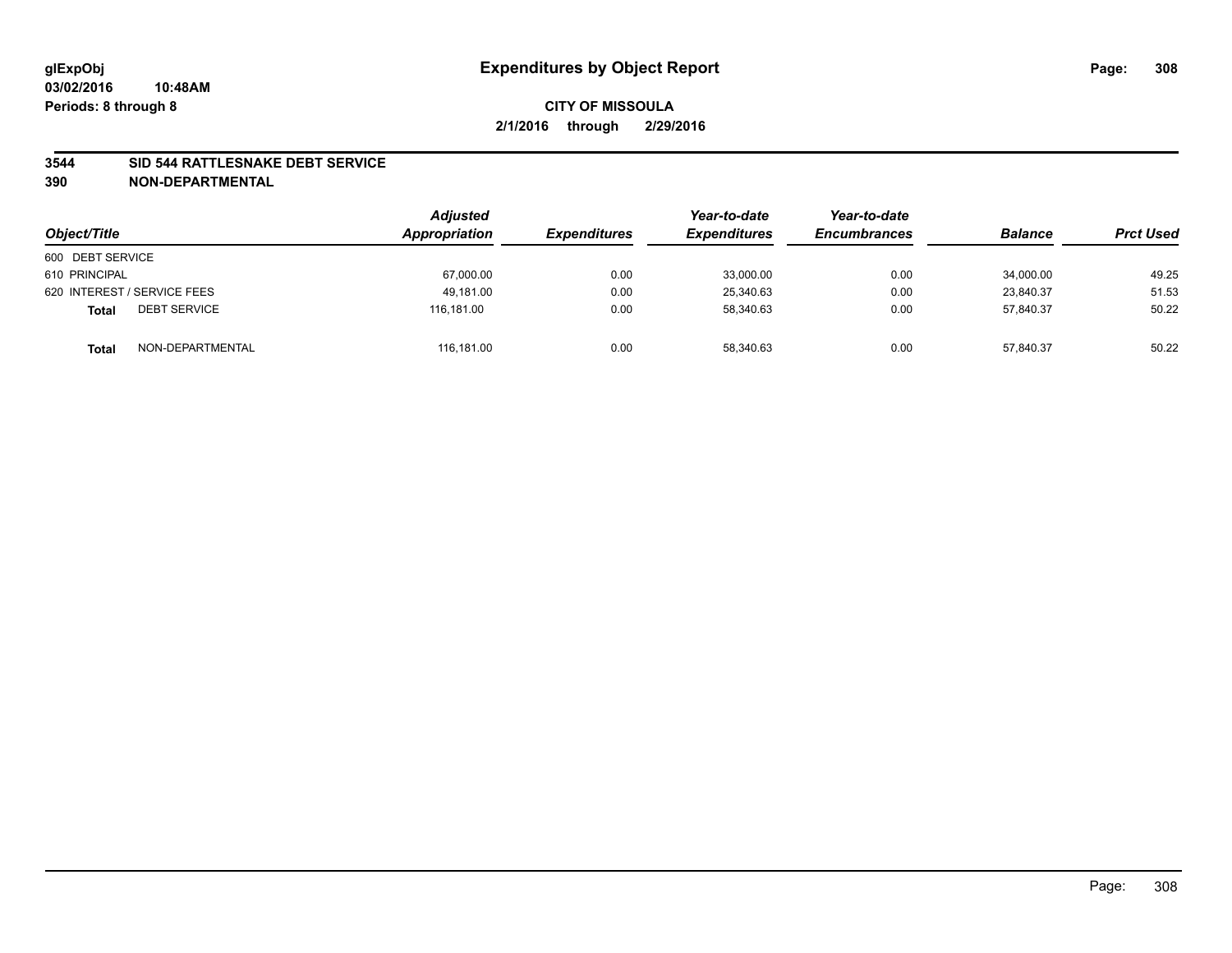### **3544 SID 544 RATTLESNAKE DEBT SERVICE**

**550 SID 544 PROJECT**

| Object/Title                        | Adjusted<br>Appropriation | <b>Expenditures</b> | Year-to-date<br><b>Expenditures</b> | Year-to-date<br><b>Encumbrances</b> | <b>Balance</b> | <b>Prct Used</b> |
|-------------------------------------|---------------------------|---------------------|-------------------------------------|-------------------------------------|----------------|------------------|
| 600 DEBT SERVICE                    |                           |                     |                                     |                                     |                |                  |
| 610 PRINCIPAL                       | 16,000.00                 | 0.00                | 8,000.00                            | 0.00                                | 8,000.00       | 50.00            |
| 620 INTEREST / SERVICE FEES         | 4.830.00                  | 0.00                | 2,450.00                            | 0.00                                | 2,380.00       | 50.72            |
| <b>DEBT SERVICE</b><br><b>Total</b> | 20.830.00                 | 0.00                | 10.450.00                           | 0.00                                | 10.380.00      | 50.17            |
| SID 544 PROJECT<br><b>Total</b>     | 20,830.00                 | 0.00                | 10,450.00                           | 0.00                                | 10,380.00      | 50.17            |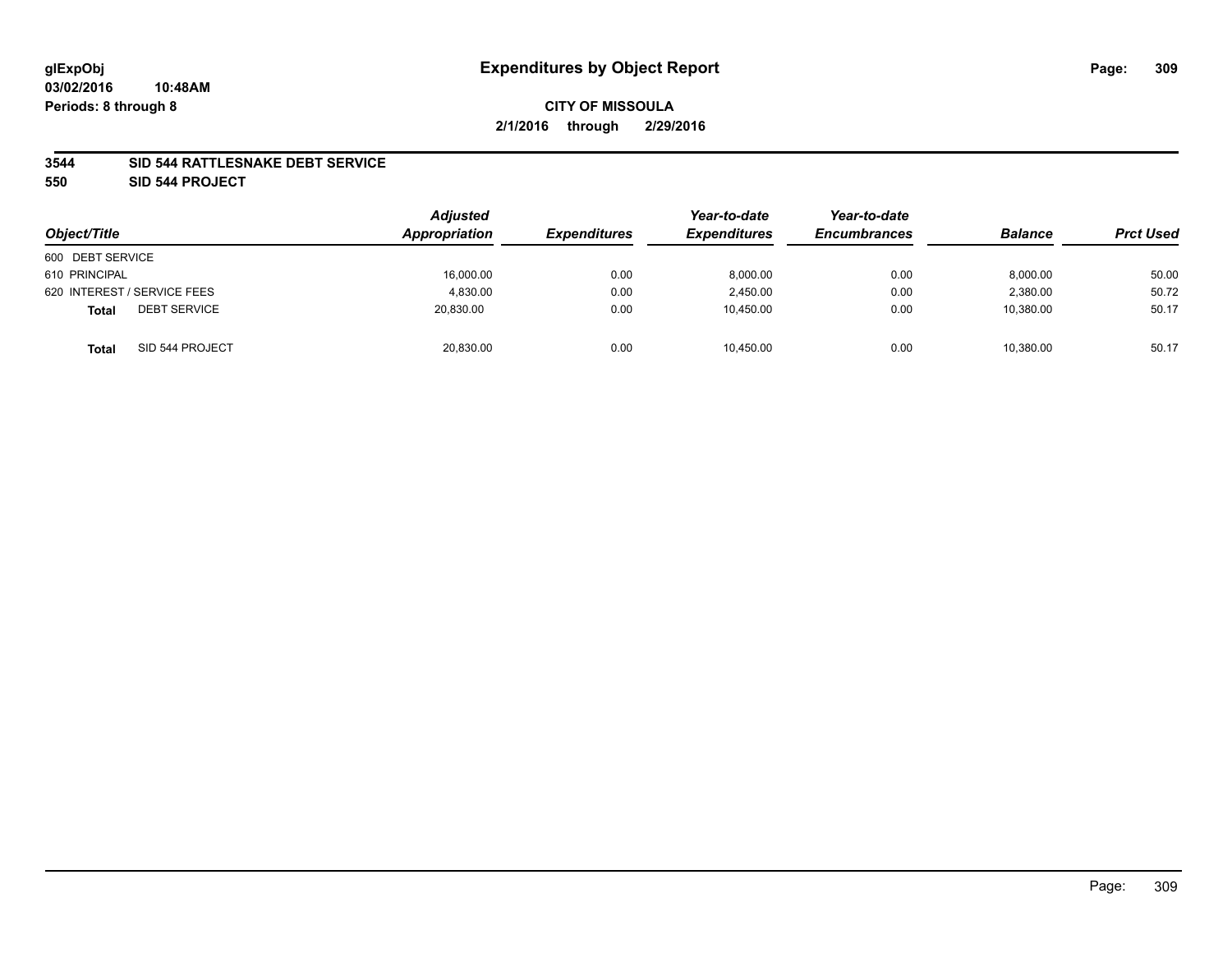#### **3544 SID 544 RATTLESNAKE DEBT SERVICE**

**555 LOLO STREET PROJECT**

|                                            | <b>Adjusted</b> |                     | Year-to-date        | Year-to-date        |                |                  |
|--------------------------------------------|-----------------|---------------------|---------------------|---------------------|----------------|------------------|
| Object/Title                               | Appropriation   | <b>Expenditures</b> | <b>Expenditures</b> | <b>Encumbrances</b> | <b>Balance</b> | <b>Prct Used</b> |
| 500 FIXED CHARGES                          |                 |                     |                     |                     |                |                  |
| 550 MERCHANT SERVICE FEES                  | 0.00            | 0.00                | 0.00                | 0.00                | 0.00           | 0.00             |
| <b>FIXED CHARGES</b><br><b>Total</b>       | 0.00            | 0.00                | 0.00                | 0.00                | 0.00           | 0.00             |
| 600 DEBT SERVICE                           |                 |                     |                     |                     |                |                  |
| 610 PRINCIPAL                              | 1,500.00        | 0.00                | 500.00              | 0.00                | 1,000.00       | 33.33            |
| 620 INTEREST / SERVICE FEES                | 872.00          | 0.00                | 0.00                | 0.00                | 872.00         | 0.00             |
| <b>DEBT SERVICE</b><br><b>Total</b>        | 2,372.00        | 0.00                | 500.00              | 0.00                | 1,872.00       | 21.08            |
| <b>LOLO STREET PROJECT</b><br><b>Total</b> | 2.372.00        | 0.00                | 500.00              | 0.00                | 1.872.00       | 21.08            |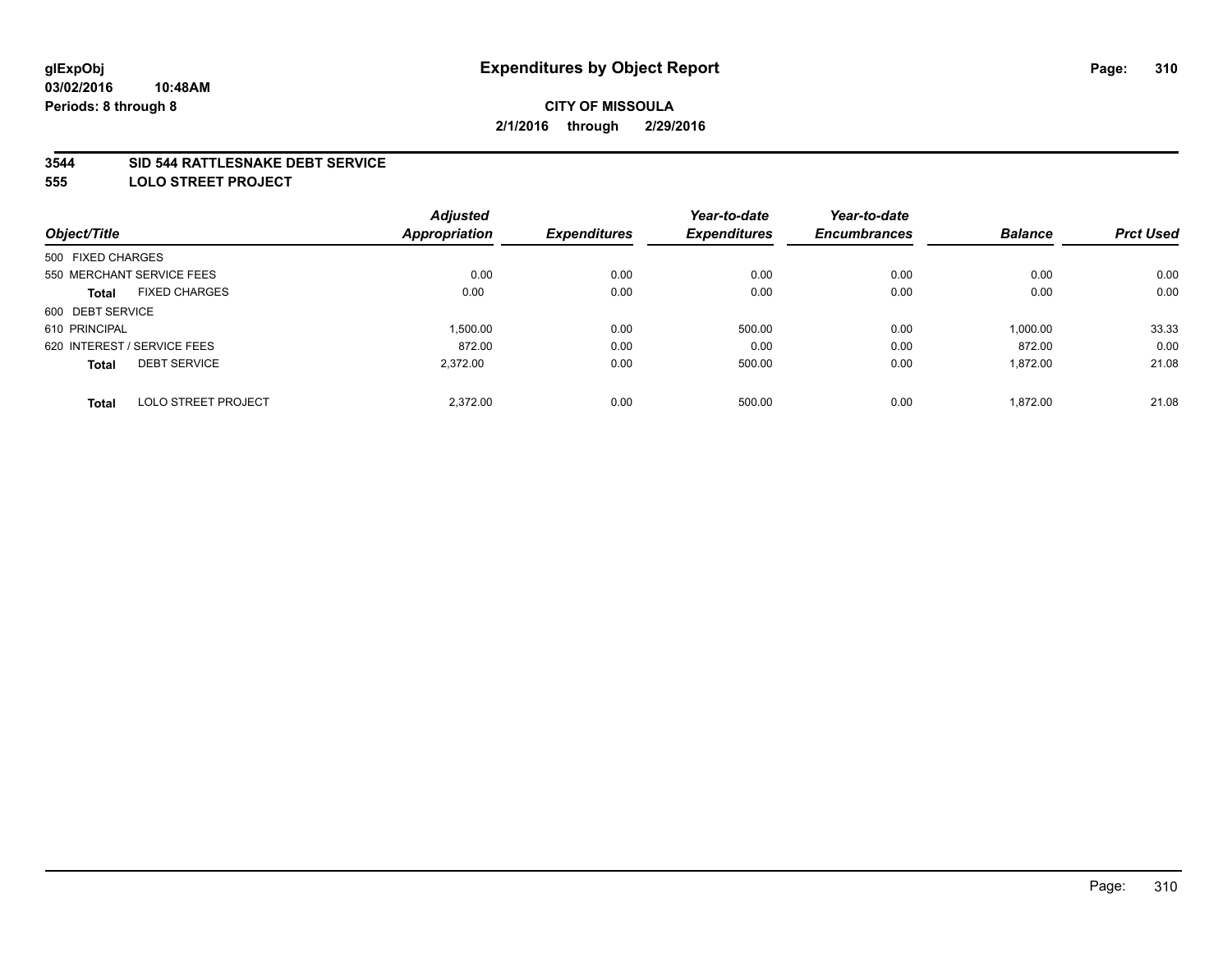## **3544 SID 544 RATTLESNAKE DEBT SERVICE**

| Object/Title                |                                  | <b>Adjusted</b><br><b>Appropriation</b> | <b>Expenditures</b> | Year-to-date<br><b>Expenditures</b> | Year-to-date<br><b>Encumbrances</b> | <b>Balance</b> | <b>Prct Used</b> |
|-----------------------------|----------------------------------|-----------------------------------------|---------------------|-------------------------------------|-------------------------------------|----------------|------------------|
| 500 FIXED CHARGES           |                                  |                                         |                     |                                     |                                     |                |                  |
| 550 MERCHANT SERVICE FEES   |                                  | 0.00                                    | 0.00                | 0.00                                | 0.00                                | 0.00           | 0.00             |
| <b>Total</b>                | <b>FIXED CHARGES</b>             | 0.00                                    | 0.00                | 0.00                                | 0.00                                | 0.00           | 0.00             |
| 600 DEBT SERVICE            |                                  |                                         |                     |                                     |                                     |                |                  |
| 610 PRINCIPAL               |                                  | 84,500.00                               | 0.00                | 41.500.00                           | 0.00                                | 43.000.00      | 49.11            |
| 620 INTEREST / SERVICE FEES |                                  | 54.883.00                               | 0.00                | 27.790.63                           | 0.00                                | 27.092.37      | 50.64            |
| <b>Total</b>                | <b>DEBT SERVICE</b>              | 139.383.00                              | 0.00                | 69.290.63                           | 0.00                                | 70.092.37      | 49.71            |
| <b>Total</b>                | SID 544 RATTLESNAKE DEBT SERVICE | 139.383.00                              | 0.00                | 69.290.63                           | 0.00                                | 70.092.37      | 49.71            |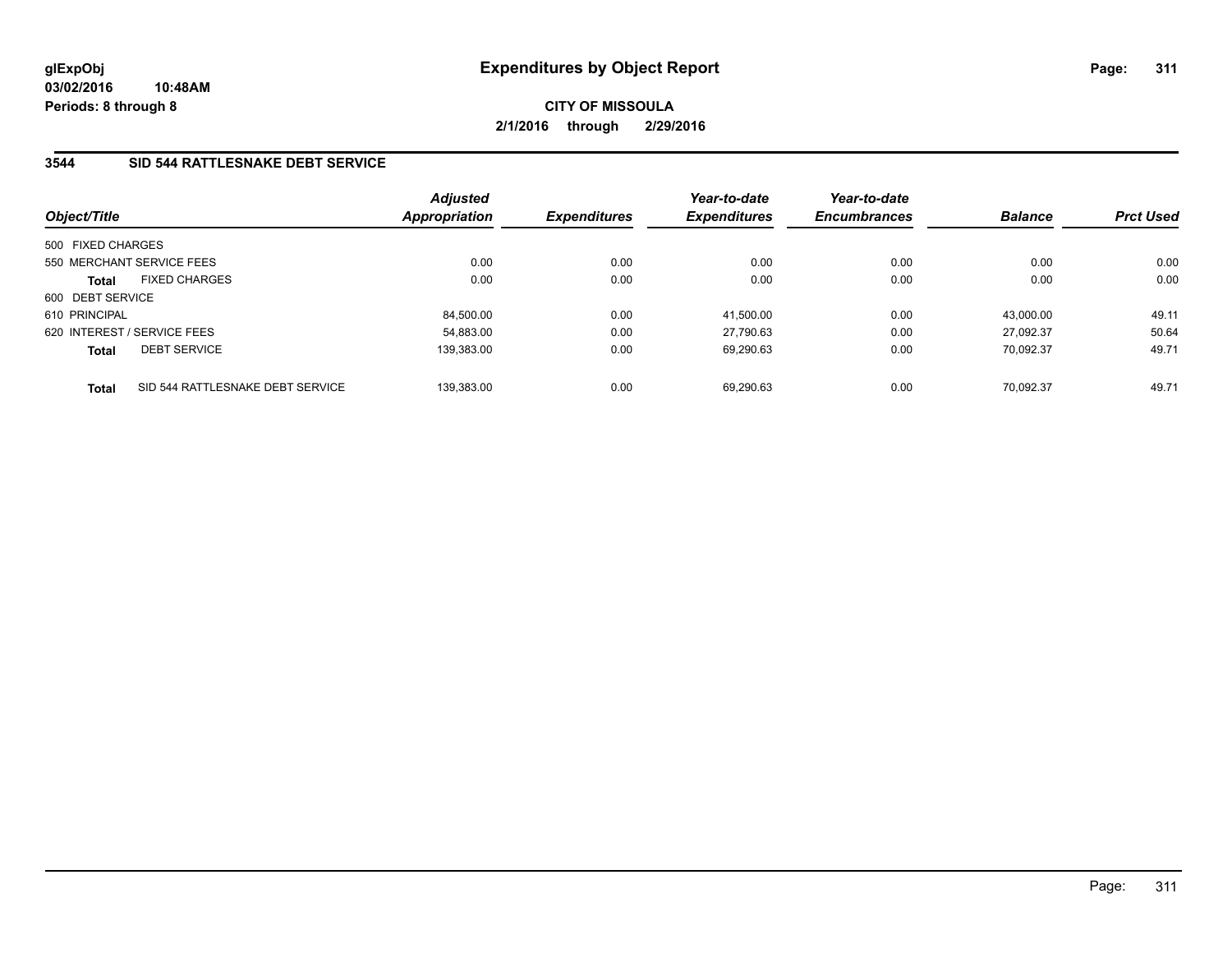#### **3545 SID 545 DEBT SERVICE**

| Object/Title                         | <b>Adjusted</b><br><b>Appropriation</b> | <b>Expenditures</b> | Year-to-date<br><b>Expenditures</b> | Year-to-date<br><b>Encumbrances</b> | <b>Balance</b> | <b>Prct Used</b> |
|--------------------------------------|-----------------------------------------|---------------------|-------------------------------------|-------------------------------------|----------------|------------------|
| 500 FIXED CHARGES                    |                                         |                     |                                     |                                     |                |                  |
| 550 MERCHANT SERVICE FEES            | 0.00                                    | 0.00                | 0.00                                | 0.00                                | 0.00           | 0.00             |
| <b>FIXED CHARGES</b><br><b>Total</b> | 0.00                                    | 0.00                | 0.00                                | 0.00                                | 0.00           | 0.00             |
| 600 DEBT SERVICE                     |                                         |                     |                                     |                                     |                |                  |
| 610 PRINCIPAL                        | 0.00                                    | 0.00                | 0.00                                | 0.00                                | 0.00           | 0.00             |
| 620 INTEREST / SERVICE FEES          | 0.00                                    | 0.00                | 0.00                                | 0.00                                | 0.00           | 0.00             |
| <b>DEBT SERVICE</b><br><b>Total</b>  | 0.00                                    | 0.00                | 0.00                                | 0.00                                | 0.00           | 0.00             |
| 800 OTHER OBJECTS                    |                                         |                     |                                     |                                     |                |                  |
| 820 TRANSFERS TO OTHER FUNDS         | 0.00                                    | 0.00                | 0.00                                | 0.00                                | 0.00           | 0.00             |
| OTHER OBJECTS<br><b>Total</b>        | 0.00                                    | 0.00                | 0.00                                | 0.00                                | 0.00           | 0.00             |
|                                      |                                         |                     |                                     |                                     |                |                  |
| NON-DEPARTMENTAL<br><b>Total</b>     | 0.00                                    | 0.00                | 0.00                                | 0.00                                | 0.00           | 0.00             |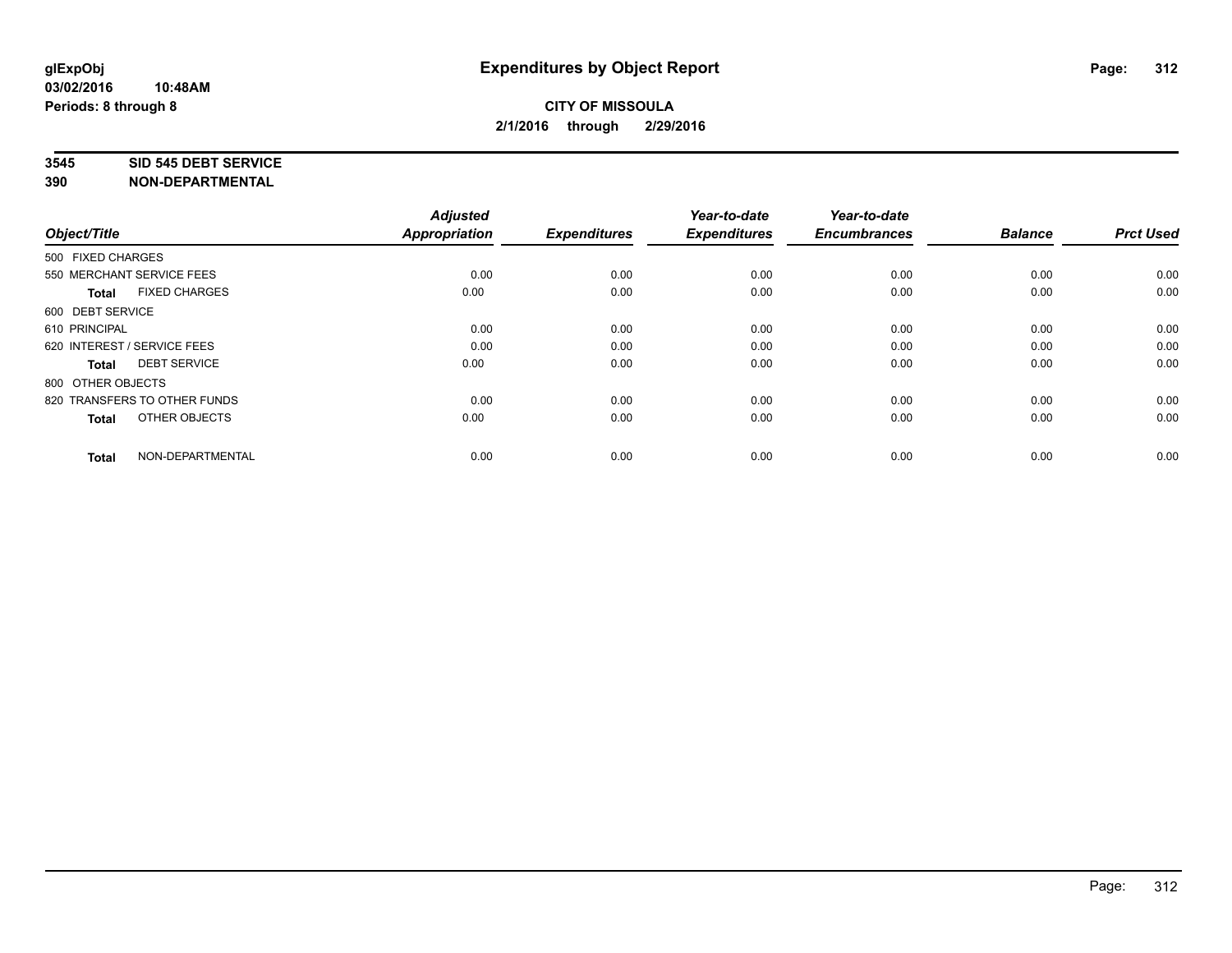### **03/02/2016 10:48AM Periods: 8 through 8**

# **CITY OF MISSOULA 2/1/2016 through 2/29/2016**

### **3545 SID 545 DEBT SERVICE**

|                                      | <b>Adjusted</b>      |                     | Year-to-date        | Year-to-date        |                |                  |
|--------------------------------------|----------------------|---------------------|---------------------|---------------------|----------------|------------------|
| Object/Title                         | <b>Appropriation</b> | <b>Expenditures</b> | <b>Expenditures</b> | <b>Encumbrances</b> | <b>Balance</b> | <b>Prct Used</b> |
| 500 FIXED CHARGES                    |                      |                     |                     |                     |                |                  |
| 550 MERCHANT SERVICE FEES            | 0.00                 | 0.00                | 0.00                | 0.00                | 0.00           | 0.00             |
| <b>FIXED CHARGES</b><br><b>Total</b> | 0.00                 | 0.00                | 0.00                | 0.00                | 0.00           | 0.00             |
| 600 DEBT SERVICE                     |                      |                     |                     |                     |                |                  |
| 610 PRINCIPAL                        | 0.00                 | 0.00                | 0.00                | 0.00                | 0.00           | 0.00             |
| 620 INTEREST / SERVICE FEES          | 0.00                 | 0.00                | 0.00                | 0.00                | 0.00           | 0.00             |
| <b>DEBT SERVICE</b><br><b>Total</b>  | 0.00                 | 0.00                | 0.00                | 0.00                | 0.00           | 0.00             |
| 800 OTHER OBJECTS                    |                      |                     |                     |                     |                |                  |
| 820 TRANSFERS TO OTHER FUNDS         | 0.00                 | 0.00                | 0.00                | 0.00                | 0.00           | 0.00             |
| <b>OTHER OBJECTS</b><br><b>Total</b> | 0.00                 | 0.00                | 0.00                | 0.00                | 0.00           | 0.00             |
| SID 545 DEBT SERVICE<br><b>Total</b> | 0.00                 | 0.00                | 0.00                | 0.00                | 0.00           | 0.00             |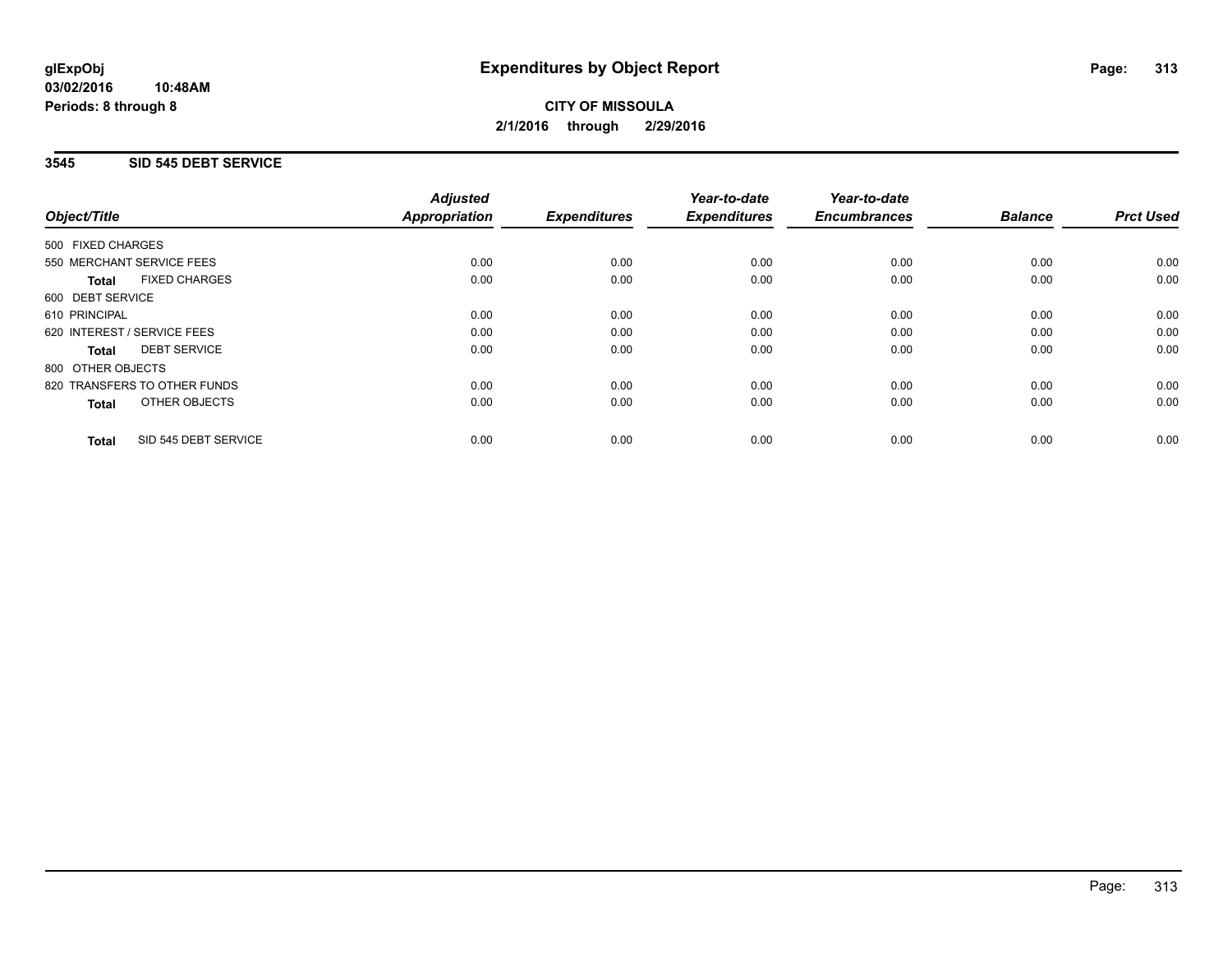#### **3546 SID 546 DEBT SERVICE**

| Object/Title                         | <b>Adjusted</b><br><b>Appropriation</b> | <b>Expenditures</b> | Year-to-date<br><b>Expenditures</b> | Year-to-date<br><b>Encumbrances</b> | <b>Balance</b> | <b>Prct Used</b> |
|--------------------------------------|-----------------------------------------|---------------------|-------------------------------------|-------------------------------------|----------------|------------------|
| 500 FIXED CHARGES                    |                                         |                     |                                     |                                     |                |                  |
| 550 MERCHANT SERVICE FEES            | 0.00                                    | 0.00                | 0.00                                | 0.00                                | 0.00           | 0.00             |
| <b>FIXED CHARGES</b><br><b>Total</b> | 0.00                                    | 0.00                | 0.00                                | 0.00                                | 0.00           | 0.00             |
| 600 DEBT SERVICE                     |                                         |                     |                                     |                                     |                |                  |
| 610 PRINCIPAL                        | 0.00                                    | 0.00                | 0.00                                | 0.00                                | 0.00           | 0.00             |
| 620 INTEREST / SERVICE FEES          | 0.00                                    | 0.00                | 0.00                                | 0.00                                | 0.00           | 0.00             |
| <b>DEBT SERVICE</b><br><b>Total</b>  | 0.00                                    | 0.00                | 0.00                                | 0.00                                | 0.00           | 0.00             |
| 800 OTHER OBJECTS                    |                                         |                     |                                     |                                     |                |                  |
| 820 TRANSFERS TO OTHER FUNDS         | 0.00                                    | 0.00                | 0.00                                | 0.00                                | 0.00           | 0.00             |
| OTHER OBJECTS<br><b>Total</b>        | 0.00                                    | 0.00                | 0.00                                | 0.00                                | 0.00           | 0.00             |
|                                      |                                         |                     |                                     |                                     |                |                  |
| NON-DEPARTMENTAL<br><b>Total</b>     | 0.00                                    | 0.00                | 0.00                                | 0.00                                | 0.00           | 0.00             |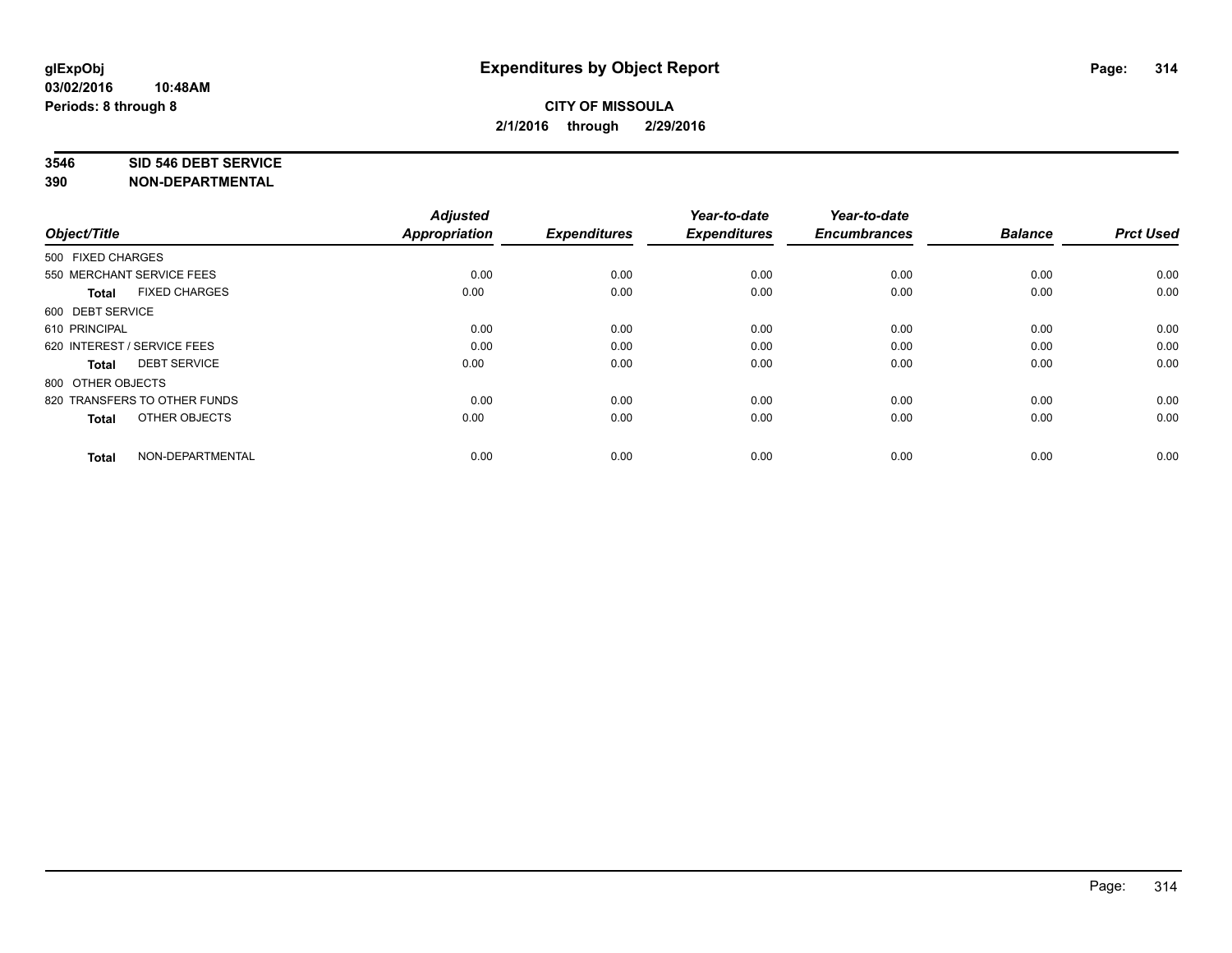### **03/02/2016 10:48AM Periods: 8 through 8**

# **CITY OF MISSOULA 2/1/2016 through 2/29/2016**

### **3546 SID 546 DEBT SERVICE**

|                                      | <b>Adjusted</b>      |                     | Year-to-date        | Year-to-date        |                |                  |
|--------------------------------------|----------------------|---------------------|---------------------|---------------------|----------------|------------------|
| Object/Title                         | <b>Appropriation</b> | <b>Expenditures</b> | <b>Expenditures</b> | <b>Encumbrances</b> | <b>Balance</b> | <b>Prct Used</b> |
| 500 FIXED CHARGES                    |                      |                     |                     |                     |                |                  |
| 550 MERCHANT SERVICE FEES            | 0.00                 | 0.00                | 0.00                | 0.00                | 0.00           | 0.00             |
| <b>FIXED CHARGES</b><br><b>Total</b> | 0.00                 | 0.00                | 0.00                | 0.00                | 0.00           | 0.00             |
| 600 DEBT SERVICE                     |                      |                     |                     |                     |                |                  |
| 610 PRINCIPAL                        | 0.00                 | 0.00                | 0.00                | 0.00                | 0.00           | 0.00             |
| 620 INTEREST / SERVICE FEES          | 0.00                 | 0.00                | 0.00                | 0.00                | 0.00           | 0.00             |
| <b>DEBT SERVICE</b><br><b>Total</b>  | 0.00                 | 0.00                | 0.00                | 0.00                | 0.00           | 0.00             |
| 800 OTHER OBJECTS                    |                      |                     |                     |                     |                |                  |
| 820 TRANSFERS TO OTHER FUNDS         | 0.00                 | 0.00                | 0.00                | 0.00                | 0.00           | 0.00             |
| <b>OTHER OBJECTS</b><br><b>Total</b> | 0.00                 | 0.00                | 0.00                | 0.00                | 0.00           | 0.00             |
| SID 546 DEBT SERVICE<br><b>Total</b> | 0.00                 | 0.00                | 0.00                | 0.00                | 0.00           | 0.00             |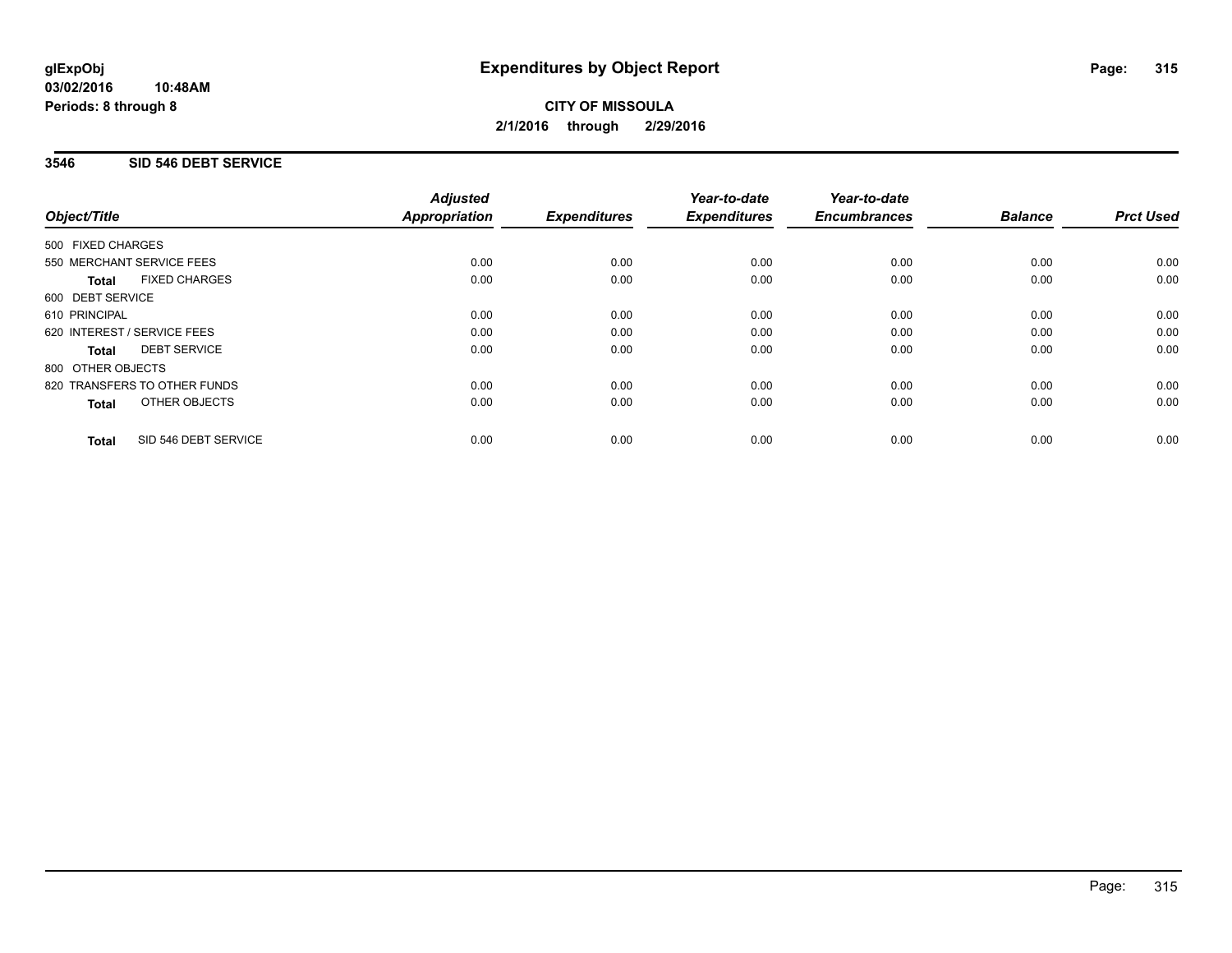**3548 SID 548-5TH, 6TH & ARTHUR**

|                                      | <b>Adjusted</b>      |                     | Year-to-date        | Year-to-date        |                |                  |
|--------------------------------------|----------------------|---------------------|---------------------|---------------------|----------------|------------------|
| Object/Title                         | <b>Appropriation</b> | <b>Expenditures</b> | <b>Expenditures</b> | <b>Encumbrances</b> | <b>Balance</b> | <b>Prct Used</b> |
| 500 FIXED CHARGES                    |                      |                     |                     |                     |                |                  |
| 550 MERCHANT SERVICE FEES            | 0.00                 | 0.00                | 0.00                | 0.00                | 0.00           | 0.00             |
| <b>FIXED CHARGES</b><br><b>Total</b> | 0.00                 | 0.00                | 0.00                | 0.00                | 0.00           | 0.00             |
| 600 DEBT SERVICE                     |                      |                     |                     |                     |                |                  |
| 610 PRINCIPAL                        | 65,000.00            | 0.00                | 0.00                | 0.00                | 65.000.00      | 0.00             |
| 620 INTEREST / SERVICE FEES          | 46.525.00            | 0.00                | 23.437.50           | 0.00                | 23.087.50      | 50.38            |
| <b>DEBT SERVICE</b><br><b>Total</b>  | 111.525.00           | 0.00                | 23.437.50           | 0.00                | 88.087.50      | 21.02            |
| NON-DEPARTMENTAL<br><b>Total</b>     | 111.525.00           | 0.00                | 23.437.50           | 0.00                | 88.087.50      | 21.02            |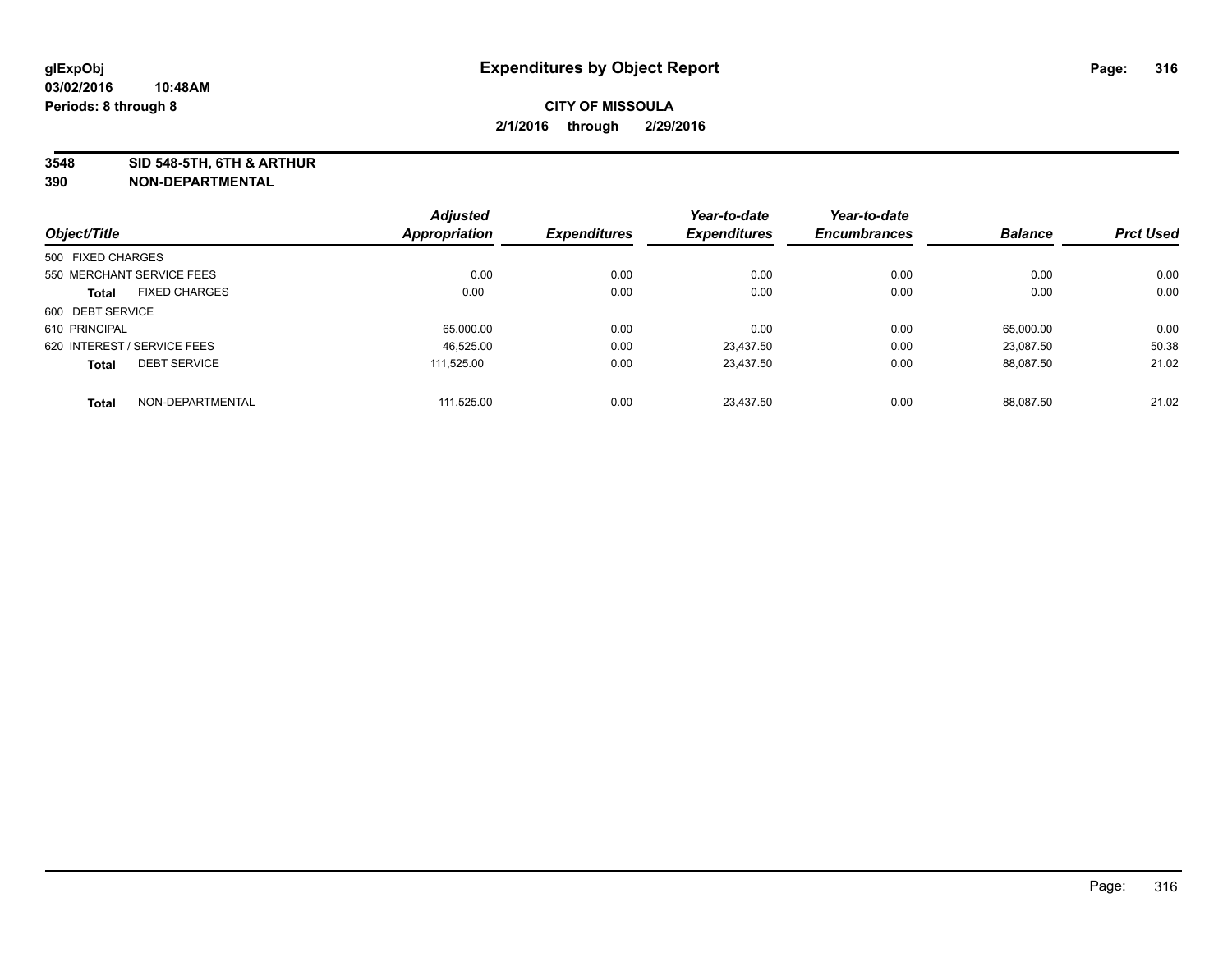## **3548 SID 548-5TH, 6TH & ARTHUR**

| Object/Title                         |                           | <b>Adjusted</b><br>Appropriation | <b>Expenditures</b> | Year-to-date<br><b>Expenditures</b> | Year-to-date<br><b>Encumbrances</b> | <b>Balance</b> | <b>Prct Used</b> |
|--------------------------------------|---------------------------|----------------------------------|---------------------|-------------------------------------|-------------------------------------|----------------|------------------|
| 500 FIXED CHARGES                    |                           |                                  |                     |                                     |                                     |                |                  |
| 550 MERCHANT SERVICE FEES            |                           | 0.00                             | 0.00                | 0.00                                | 0.00                                | 0.00           | 0.00             |
| <b>FIXED CHARGES</b><br><b>Total</b> |                           | 0.00                             | 0.00                | 0.00                                | 0.00                                | 0.00           | 0.00             |
| 600 DEBT SERVICE                     |                           |                                  |                     |                                     |                                     |                |                  |
| 610 PRINCIPAL                        |                           | 65,000.00                        | 0.00                | 0.00                                | 0.00                                | 65.000.00      | 0.00             |
| 620 INTEREST / SERVICE FEES          |                           | 46.525.00                        | 0.00                | 23.437.50                           | 0.00                                | 23.087.50      | 50.38            |
| <b>DEBT SERVICE</b><br><b>Total</b>  |                           | 111.525.00                       | 0.00                | 23.437.50                           | 0.00                                | 88.087.50      | 21.02            |
| <b>Total</b>                         | SID 548-5TH, 6TH & ARTHUR | 111.525.00                       | 0.00                | 23.437.50                           | 0.00                                | 88.087.50      | 21.02            |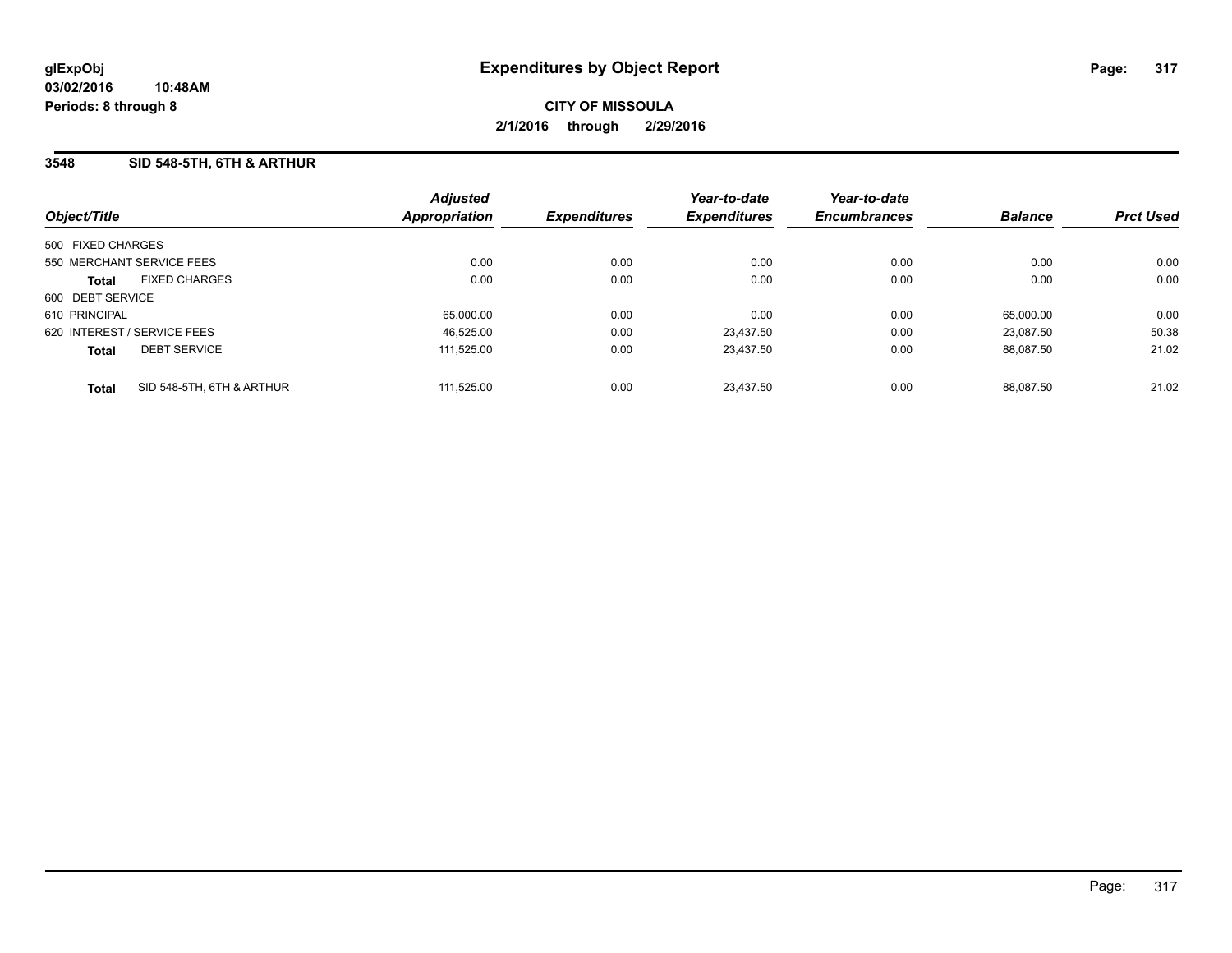### **3549 SID 549 HILLVIEW WAY**

| Object/Title                        | <b>Adjusted</b><br>Appropriation | <b>Expenditures</b> | Year-to-date<br><b>Expenditures</b> | Year-to-date<br><b>Encumbrances</b> | <b>Balance</b> | <b>Prct Used</b> |
|-------------------------------------|----------------------------------|---------------------|-------------------------------------|-------------------------------------|----------------|------------------|
| 600 DEBT SERVICE                    |                                  |                     |                                     |                                     |                |                  |
| 610 PRINCIPAL                       | 0.00                             | 0.00                | 0.00                                | 0.00                                | 0.00           | 0.00             |
| 620 INTEREST / SERVICE FEES         | 0.00                             | 0.00                | 0.00                                | 0.00                                | 0.00           | 0.00             |
| <b>DEBT SERVICE</b><br><b>Total</b> | 0.00                             | 0.00                | 0.00                                | 0.00                                | 0.00           | 0.00             |
| NON-DEPARTMENTAL<br><b>Total</b>    | 0.00                             | 0.00                | 0.00                                | 0.00                                | 0.00           | 0.00             |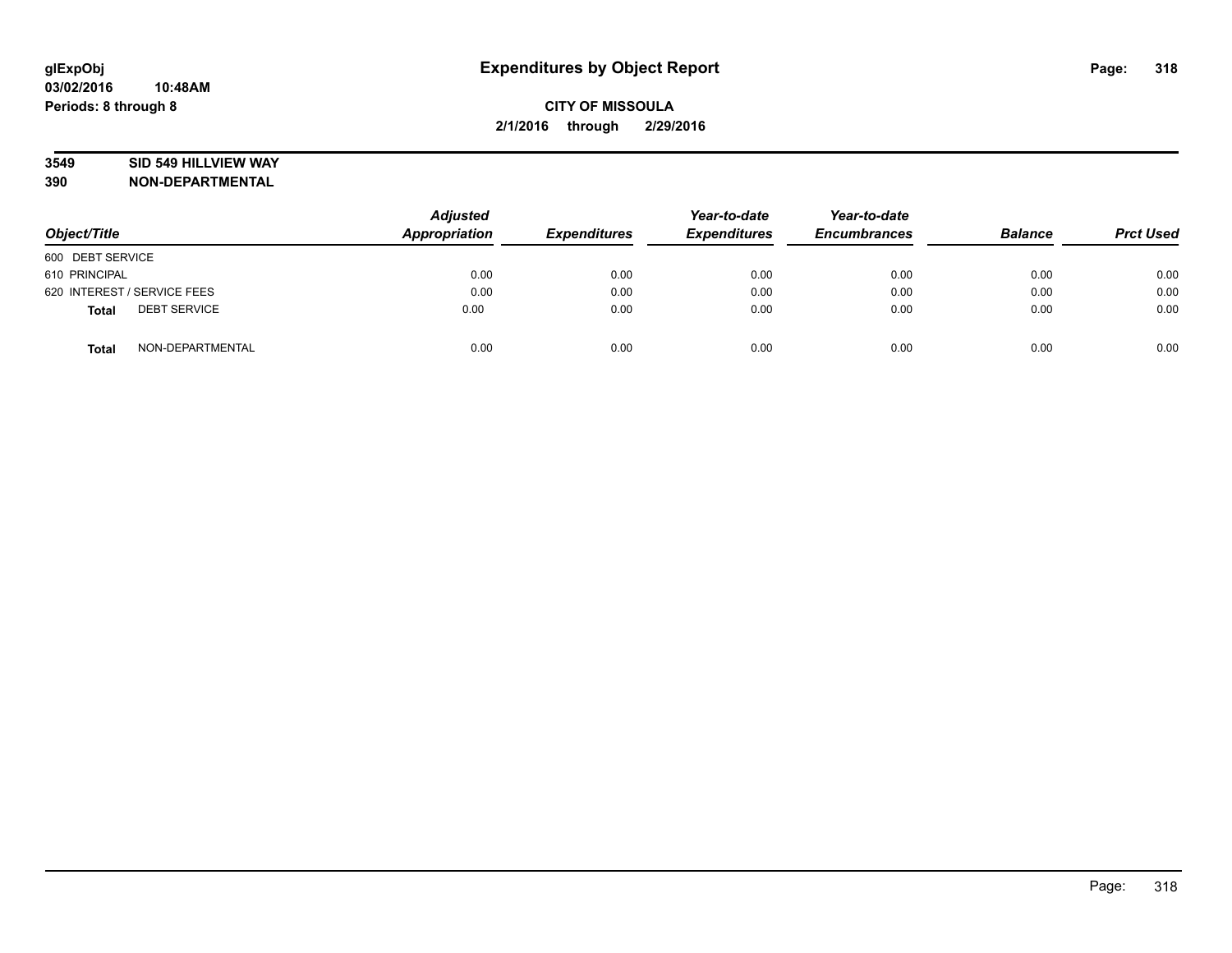### **3549 SID 549 HILLVIEW WAY**

| Object/Title                        |                      | <b>Adjusted</b><br>Appropriation | <b>Expenditures</b> | Year-to-date<br><b>Expenditures</b> | Year-to-date<br><b>Encumbrances</b> | <b>Balance</b> | <b>Prct Used</b> |
|-------------------------------------|----------------------|----------------------------------|---------------------|-------------------------------------|-------------------------------------|----------------|------------------|
| 600 DEBT SERVICE                    |                      |                                  |                     |                                     |                                     |                |                  |
| 610 PRINCIPAL                       |                      | 0.00                             | 0.00                | 0.00                                | 0.00                                | 0.00           | 0.00             |
| 620 INTEREST / SERVICE FEES         |                      | 0.00                             | 0.00                | 0.00                                | 0.00                                | 0.00           | 0.00             |
| <b>DEBT SERVICE</b><br><b>Total</b> |                      | 0.00                             | 0.00                | 0.00                                | 0.00                                | 0.00           | 0.00             |
| <b>Total</b>                        | SID 549 HILLVIEW WAY | 0.00                             | 0.00                | 0.00                                | 0.00                                | 0.00           | 0.00             |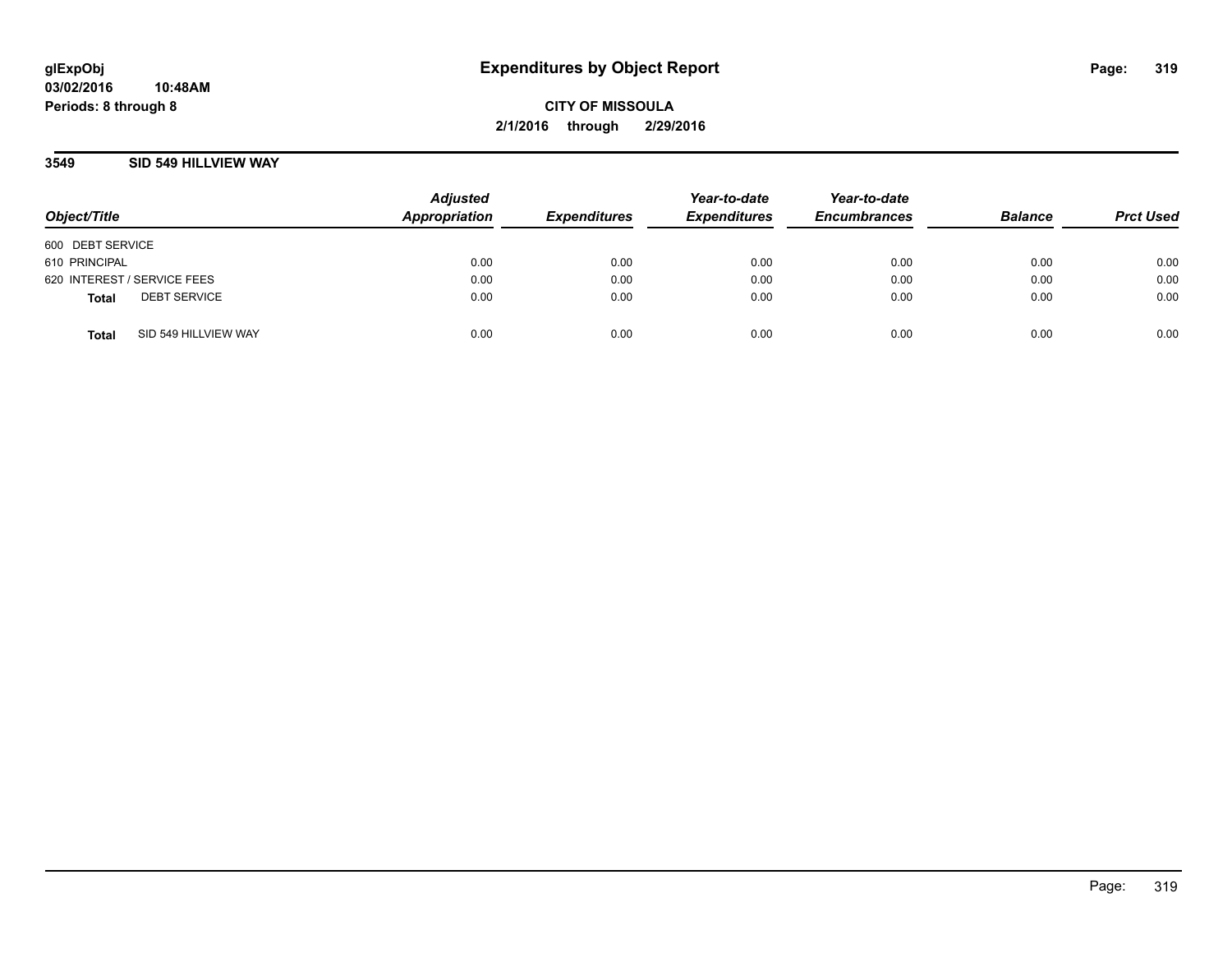# **glExpObj Expenditures by Object Report Page: 320**

### **CITY OF MISSOULA 2/1/2016 through 2/29/2016**

### **4060 CAPITAL IMPROVEMENT PROGRAM FUND**

**360 \*\*\* Title Not Found \*\*\***

| Object/Title              |                         | <b>Adjusted</b><br><b>Appropriation</b> | <i><b>Expenditures</b></i> | Year-to-date<br><b>Expenditures</b> | Year-to-date<br><b>Encumbrances</b> | <b>Balance</b> | <b>Prct Used</b> |
|---------------------------|-------------------------|-----------------------------------------|----------------------------|-------------------------------------|-------------------------------------|----------------|------------------|
| 900 CAPITAL OUTLAY        |                         |                                         |                            |                                     |                                     |                |                  |
| 941 DUI DIGITAL EQUIPMENT |                         | 0.00                                    | 0.00                       | 0.00                                | 0.00                                | 0.00           | 0.00             |
| <b>Total</b>              | <b>CAPITAL OUTLAY</b>   | 0.00                                    | 0.00                       | 0.00                                | 0.00                                | 0.00           | 0.00             |
| Total                     | *** Title Not Found *** | 0.00                                    | 0.00                       | 0.00                                | 0.00                                | 0.00           | 0.00             |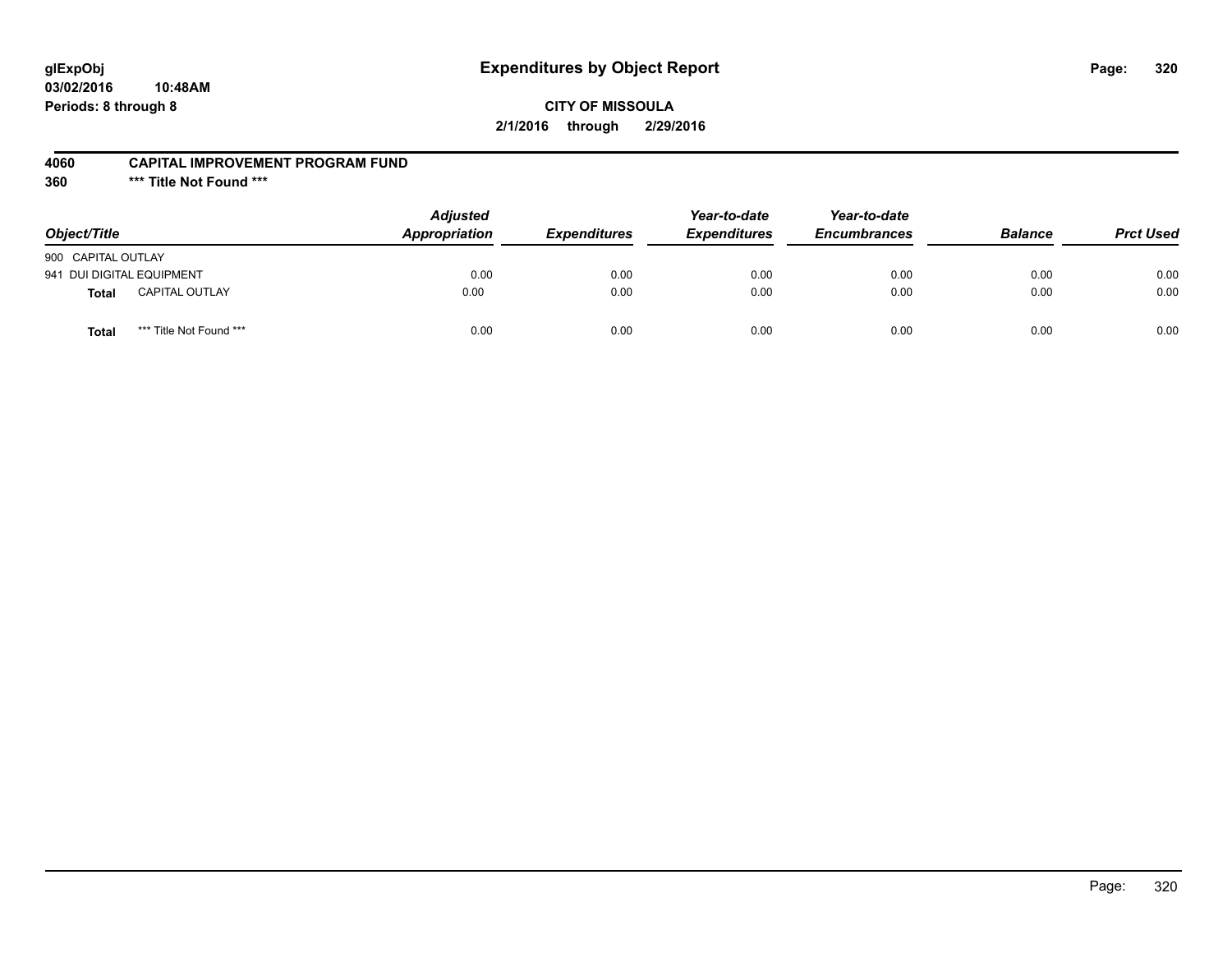### **4060 CAPITAL IMPROVEMENT PROGRAM FUND**

|                             |                                   | <b>Adjusted</b> |                     | Year-to-date        | Year-to-date        |                |                  |
|-----------------------------|-----------------------------------|-----------------|---------------------|---------------------|---------------------|----------------|------------------|
| Object/Title                |                                   | Appropriation   | <b>Expenditures</b> | <b>Expenditures</b> | <b>Encumbrances</b> | <b>Balance</b> | <b>Prct Used</b> |
| 100 PERSONAL SERVICES       |                                   |                 |                     |                     |                     |                |                  |
| 110 SALARIES AND WAGES      |                                   | 0.00            | 0.00                | 0.00                | 0.00                | 0.00           | 0.00             |
|                             | <b>140 EMPLOYER CONTRIBUTIONS</b> | 0.00            | 0.00                | 0.00                | 0.00                | 0.00           | 0.00             |
| <b>Total</b>                | PERSONAL SERVICES                 | 0.00            | 0.00                | 0.00                | 0.00                | 0.00           | 0.00             |
| 300 PURCHASED SERVICES      |                                   |                 |                     |                     |                     |                |                  |
| 350 PROFESSIONAL SERVICES   |                                   | 0.00            | 11,000.00           | 11,000.00           | 0.00                | $-11,000.00$   | 0.00             |
| Total                       | PURCHASED SERVICES                | 0.00            | 11,000.00           | 11,000.00           | 0.00                | $-11,000.00$   | 0.00             |
| 500 FIXED CHARGES           |                                   |                 |                     |                     |                     |                |                  |
| 550 MERCHANT SERVICE FEES   |                                   | 0.00            | 0.00                | 0.00                | 0.00                | 0.00           | 0.00             |
| <b>Total</b>                | <b>FIXED CHARGES</b>              | 0.00            | 0.00                | 0.00                | 0.00                | 0.00           | 0.00             |
| 600 DEBT SERVICE            |                                   |                 |                     |                     |                     |                |                  |
| 610 PRINCIPAL               |                                   | 828.684.00      | 0.00                | 187.912.37          | 0.00                | 640.771.63     | 22.68            |
| 620 INTEREST / SERVICE FEES |                                   | 235.881.00      | 0.00                | 145.411.69          | 0.00                | 90.469.31      | 61.65            |
| <b>Total</b>                | <b>DEBT SERVICE</b>               | 1,064,565.00    | 0.00                | 333,324.06          | 0.00                | 731,240.94     | 31.31            |
| 800 OTHER OBJECTS           |                                   |                 |                     |                     |                     |                |                  |
|                             | 820 TRANSFERS TO OTHER FUNDS      | 0.00            | 0.00                | 0.00                | 0.00                | 0.00           | 0.00             |
| <b>Total</b>                | OTHER OBJECTS                     | 0.00            | 0.00                | 0.00                | 0.00                | 0.00           | 0.00             |
| 900 CAPITAL OUTLAY          |                                   |                 |                     |                     |                     |                |                  |
| 930 IMPROVEMENTS            |                                   | 0.00            | 26,272.83           | 93,679.24           | 0.00                | $-93,679.24$   | 0.00             |
| 940 MACHINERY & EQUIPMENT   |                                   | 20,000.00       | 47,659.04           | 528,764.32          | 0.00                | $-508.764.32$  | 2,643.82         |
| 941 DUI DIGITAL EQUIPMENT   |                                   | 0.00            | 0.00                | 15.915.05           | 0.00                | $-15.915.05$   | 0.00             |
| <b>Total</b>                | <b>CAPITAL OUTLAY</b>             | 20,000.00       | 73,931.87           | 638,358.61          | 0.00                | $-618,358.61$  | 3,191.79         |
| Total                       | NON-DEPARTMENTAL                  | 1,084,565.00    | 84,931.87           | 982,682.67          | 0.00                | 101,882.33     | 90.61            |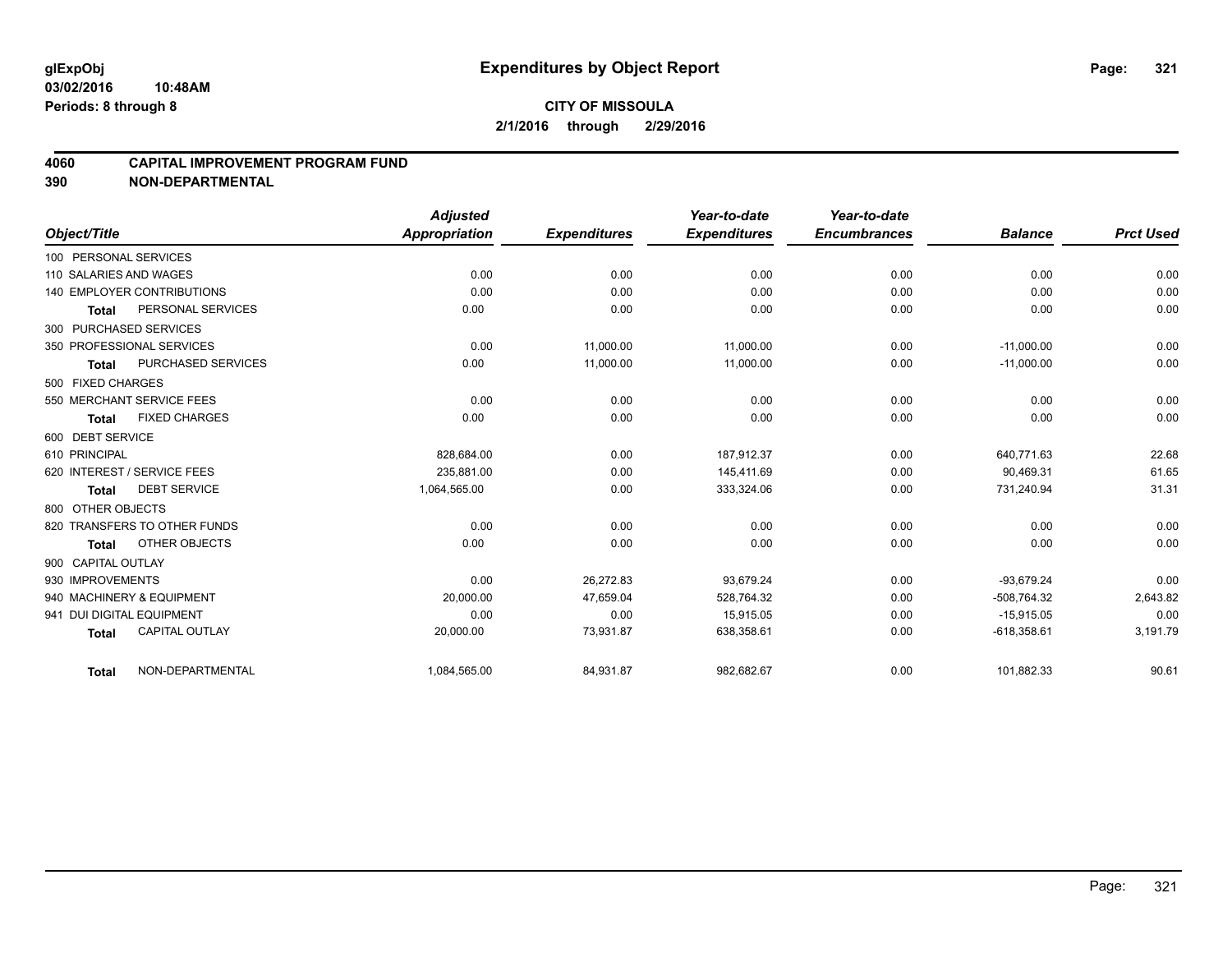#### **4060 CAPITAL IMPROVEMENT PROGRAM FUND**

**391 ENERGY PERFORMANCE PROJ.**

| Object/Title       |                                 | <b>Adjusted</b><br><b>Appropriation</b> | <b>Expenditures</b> | Year-to-date<br><b>Expenditures</b> | Year-to-date<br><b>Encumbrances</b> | <b>Balance</b> | <b>Prct Used</b> |
|--------------------|---------------------------------|-----------------------------------------|---------------------|-------------------------------------|-------------------------------------|----------------|------------------|
|                    | 300 PURCHASED SERVICES          |                                         |                     |                                     |                                     |                |                  |
|                    | 350 PROFESSIONAL SERVICES       | 0.00                                    | 0.00                | 0.00                                | 0.00                                | 0.00           | 0.00             |
| <b>Total</b>       | <b>PURCHASED SERVICES</b>       | 0.00                                    | 0.00                | 0.00                                | 0.00                                | 0.00           | 0.00             |
| 500 FIXED CHARGES  |                                 |                                         |                     |                                     |                                     |                |                  |
|                    | 550 MERCHANT SERVICE FEES       | 0.00                                    | 0.00                | 0.00                                | 0.00                                | 0.00           | 0.00             |
| <b>Total</b>       | <b>FIXED CHARGES</b>            | 0.00                                    | 0.00                | 0.00                                | 0.00                                | 0.00           | 0.00             |
| 900 CAPITAL OUTLAY |                                 |                                         |                     |                                     |                                     |                |                  |
| 930 IMPROVEMENTS   |                                 | 0.00                                    | 0.00                | 0.00                                | 0.00                                | 0.00           | 0.00             |
| <b>Total</b>       | <b>CAPITAL OUTLAY</b>           | 0.00                                    | 0.00                | 0.00                                | 0.00                                | 0.00           | 0.00             |
| <b>Total</b>       | <b>ENERGY PERFORMANCE PROJ.</b> | 0.00                                    | 0.00                | 0.00                                | 0.00                                | 0.00           | 0.00             |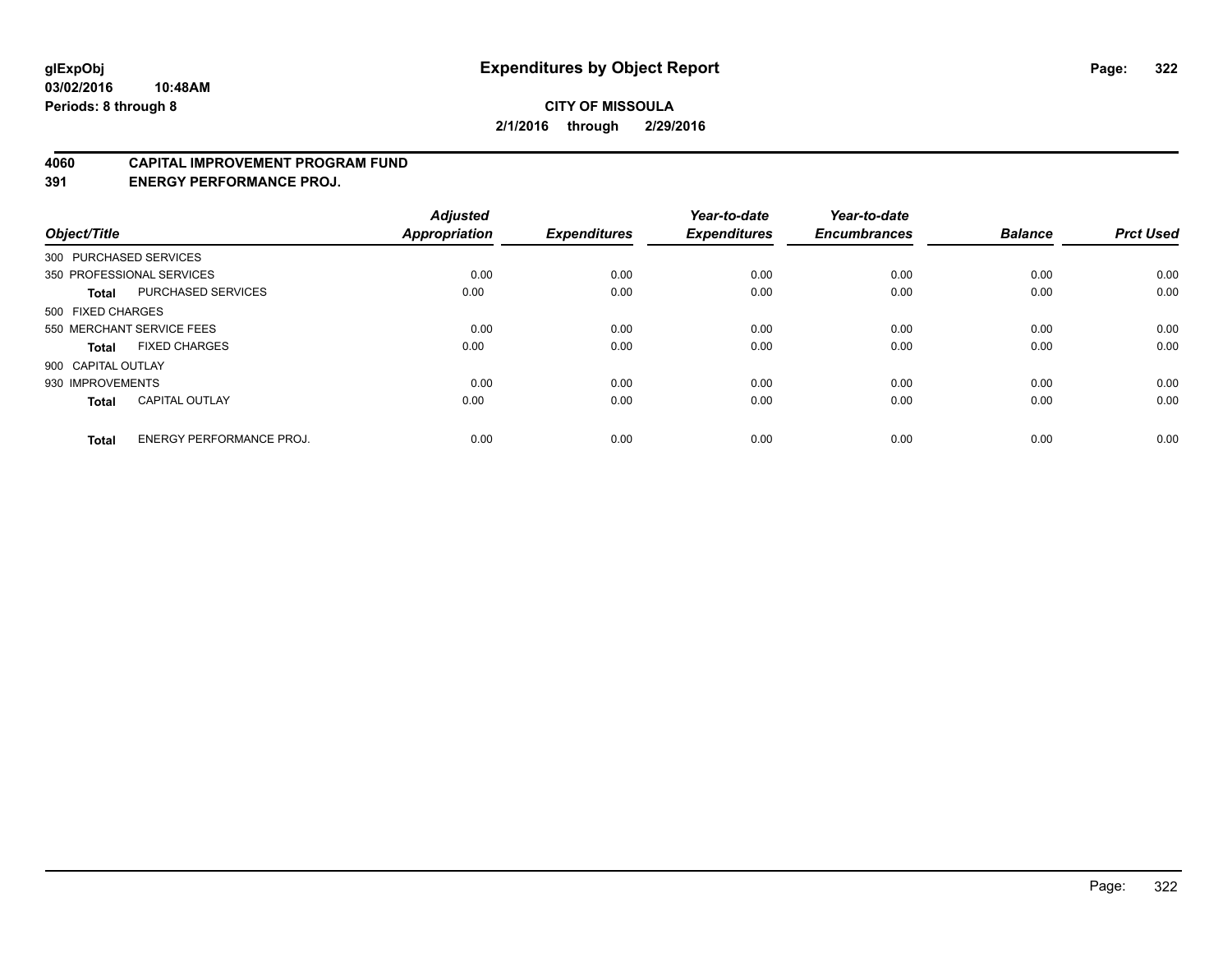### **03/02/2016 10:48AM Periods: 8 through 8**

**CITY OF MISSOULA 2/1/2016 through 2/29/2016**

### **4060 CAPITAL IMPROVEMENT PROGRAM FUND**

|                           |                                   | <b>Adjusted</b> |                     | Year-to-date        | Year-to-date        |                |                  |
|---------------------------|-----------------------------------|-----------------|---------------------|---------------------|---------------------|----------------|------------------|
| Object/Title              |                                   | Appropriation   | <b>Expenditures</b> | <b>Expenditures</b> | <b>Encumbrances</b> | <b>Balance</b> | <b>Prct Used</b> |
| 100 PERSONAL SERVICES     |                                   |                 |                     |                     |                     |                |                  |
| 110 SALARIES AND WAGES    |                                   | 0.00            | 0.00                | 0.00                | 0.00                | 0.00           | 0.00             |
|                           | <b>140 EMPLOYER CONTRIBUTIONS</b> | 0.00            | 0.00                | 0.00                | 0.00                | 0.00           | 0.00             |
| <b>Total</b>              | PERSONAL SERVICES                 | 0.00            | 0.00                | 0.00                | 0.00                | 0.00           | 0.00             |
| 300 PURCHASED SERVICES    |                                   |                 |                     |                     |                     |                |                  |
|                           | 350 PROFESSIONAL SERVICES         | 0.00            | 11,000.00           | 11,000.00           | 0.00                | $-11,000.00$   | 0.00             |
| <b>Total</b>              | PURCHASED SERVICES                | 0.00            | 11,000.00           | 11,000.00           | 0.00                | $-11,000.00$   | 0.00             |
| 500 FIXED CHARGES         |                                   |                 |                     |                     |                     |                |                  |
|                           | 550 MERCHANT SERVICE FEES         | 0.00            | 0.00                | 0.00                | 0.00                | 0.00           | 0.00             |
| <b>Total</b>              | <b>FIXED CHARGES</b>              | 0.00            | 0.00                | 0.00                | 0.00                | 0.00           | 0.00             |
| 600 DEBT SERVICE          |                                   |                 |                     |                     |                     |                |                  |
| 610 PRINCIPAL             |                                   | 828,684.00      | 0.00                | 187,912.37          | 0.00                | 640,771.63     | 22.68            |
|                           | 620 INTEREST / SERVICE FEES       | 235,881.00      | 0.00                | 145,411.69          | 0.00                | 90,469.31      | 61.65            |
| <b>Total</b>              | <b>DEBT SERVICE</b>               | 1,064,565.00    | 0.00                | 333,324.06          | 0.00                | 731,240.94     | 31.31            |
| 800 OTHER OBJECTS         |                                   |                 |                     |                     |                     |                |                  |
|                           | 820 TRANSFERS TO OTHER FUNDS      | 0.00            | 0.00                | 0.00                | 0.00                | 0.00           | 0.00             |
| <b>Total</b>              | OTHER OBJECTS                     | 0.00            | 0.00                | 0.00                | 0.00                | 0.00           | 0.00             |
| 900 CAPITAL OUTLAY        |                                   |                 |                     |                     |                     |                |                  |
| 930 IMPROVEMENTS          |                                   | 0.00            | 26,272.83           | 93,679.24           | 0.00                | $-93,679.24$   | 0.00             |
|                           | 940 MACHINERY & EQUIPMENT         | 20,000.00       | 47,659.04           | 528.764.32          | 0.00                | -508.764.32    | 2,643.82         |
| 941 DUI DIGITAL EQUIPMENT |                                   | 0.00            | 0.00                | 15.915.05           | 0.00                | $-15.915.05$   | 0.00             |
| <b>Total</b>              | <b>CAPITAL OUTLAY</b>             | 20,000.00       | 73,931.87           | 638,358.61          | 0.00                | $-618,358.61$  | 3,191.79         |
| Total                     | CAPITAL IMPROVEMENT PROGRAM FUN   | 1,084,565.00    | 84,931.87           | 982,682.67          | 0.00                | 101,882.33     | 90.61            |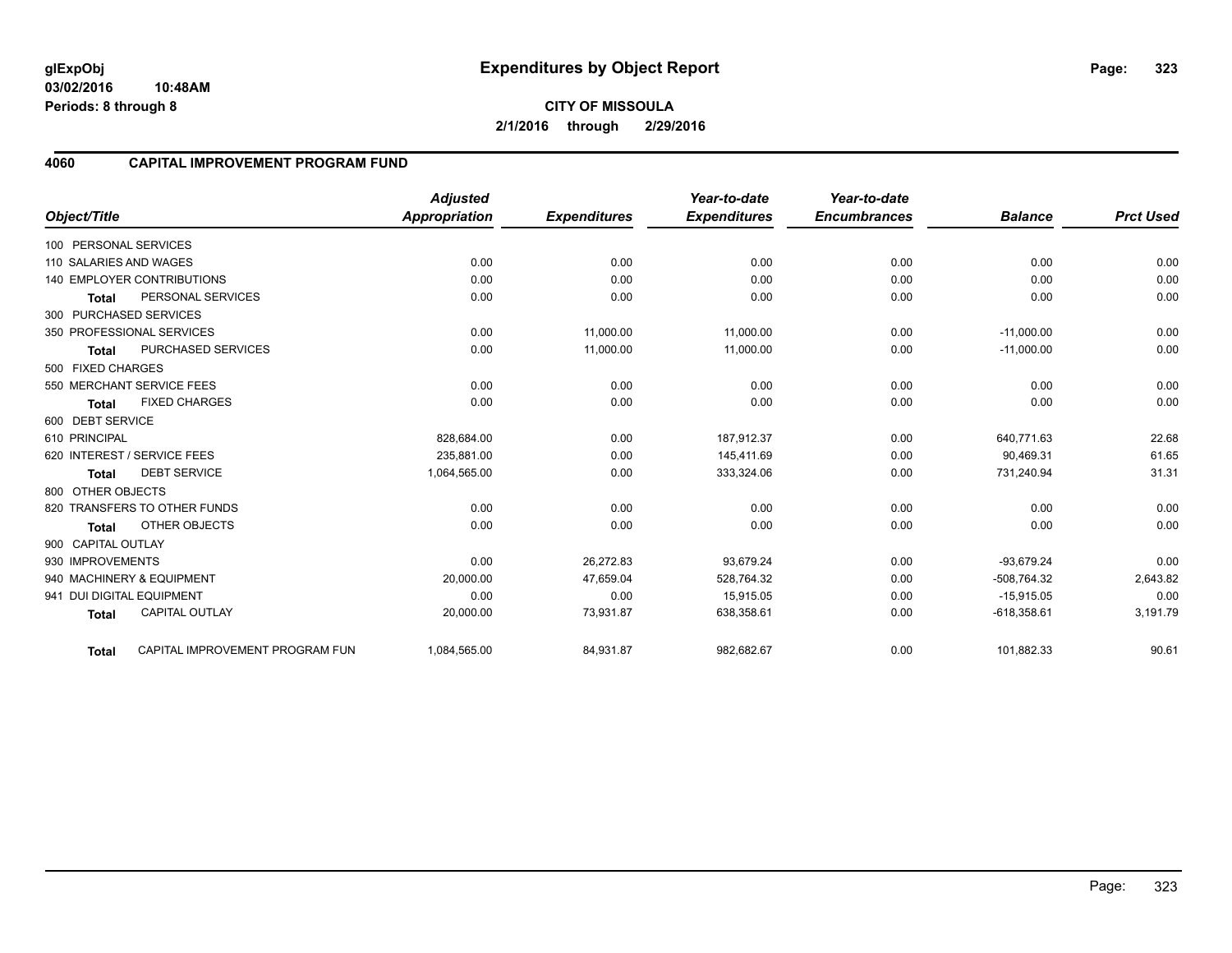#### **4130 1997 G O BOND OPEN SPACE PURCHASE FUND**

| Object/Title                          | <b>Adjusted</b><br><b>Appropriation</b> | <b>Expenditures</b> | Year-to-date<br><b>Expenditures</b> | Year-to-date<br><b>Encumbrances</b> | <b>Balance</b> | <b>Prct Used</b> |
|---------------------------------------|-----------------------------------------|---------------------|-------------------------------------|-------------------------------------|----------------|------------------|
| 500 FIXED CHARGES                     |                                         |                     |                                     |                                     |                |                  |
| 550 MERCHANT SERVICE FEES             |                                         | 0.00<br>0.00        | 0.00                                | 0.00                                | 0.00           | 0.00             |
| <b>FIXED CHARGES</b><br><b>Total</b>  | 0.00                                    | 0.00                | 0.00                                | 0.00                                | 0.00           | 0.00             |
| 800 OTHER OBJECTS                     |                                         |                     |                                     |                                     |                |                  |
| 820 TRANSFERS TO OTHER FUNDS          |                                         | 0.00<br>0.00        | 0.00                                | 0.00                                | 0.00           | 0.00             |
| OTHER OBJECTS<br>Total                | 0.00                                    | 0.00                | 0.00                                | 0.00                                | 0.00           | 0.00             |
| 900 CAPITAL OUTLAY                    |                                         |                     |                                     |                                     |                |                  |
| 930 IMPROVEMENTS                      | 375.602.00                              | 0.00                | 0.00                                | 0.00                                | 375.602.00     | 0.00             |
| <b>CAPITAL OUTLAY</b><br><b>Total</b> | 375.602.00                              | 0.00                | 0.00                                | 0.00                                | 375,602.00     | 0.00             |
| NON-DEPARTMENTAL<br><b>Total</b>      | 375,602.00                              | 0.00                | 0.00                                | 0.00                                | 375.602.00     | 0.00             |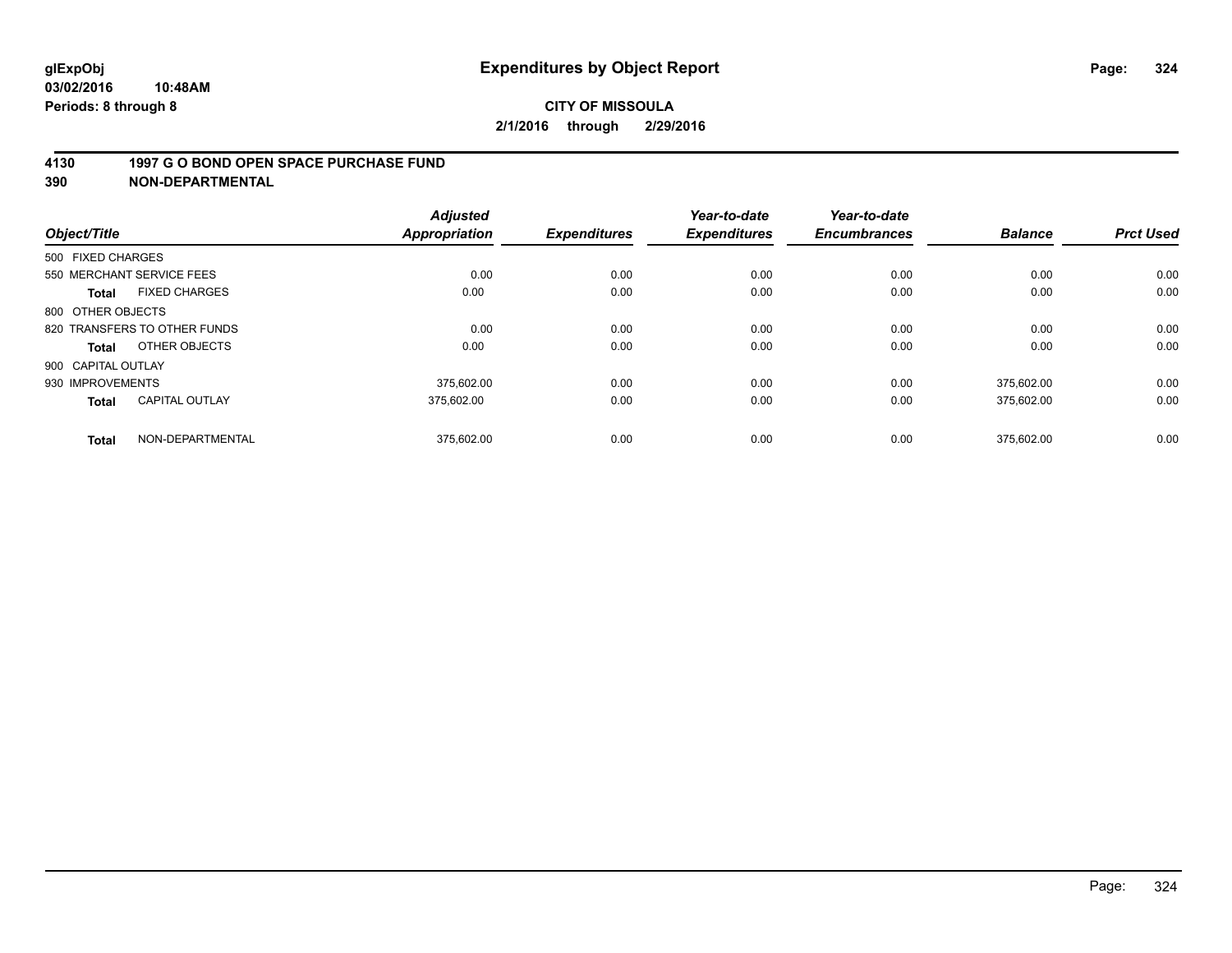**CITY OF MISSOULA 2/1/2016 through 2/29/2016**

### **4130 1997 G O BOND OPEN SPACE PURCHASE FUND**

| Object/Title       |                                   | <b>Adjusted</b><br><b>Appropriation</b> | <b>Expenditures</b> | Year-to-date<br><b>Expenditures</b> | Year-to-date<br><b>Encumbrances</b> | <b>Balance</b> | <b>Prct Used</b> |
|--------------------|-----------------------------------|-----------------------------------------|---------------------|-------------------------------------|-------------------------------------|----------------|------------------|
| 500 FIXED CHARGES  |                                   |                                         |                     |                                     |                                     |                |                  |
|                    | 550 MERCHANT SERVICE FEES         | 0.00                                    | 0.00                | 0.00                                | 0.00                                | 0.00           | 0.00             |
| <b>Total</b>       | <b>FIXED CHARGES</b>              | 0.00                                    | 0.00                | 0.00                                | 0.00                                | 0.00           | 0.00             |
| 800 OTHER OBJECTS  |                                   |                                         |                     |                                     |                                     |                |                  |
|                    | 820 TRANSFERS TO OTHER FUNDS      | 0.00                                    | 0.00                | 0.00                                | 0.00                                | 0.00           | 0.00             |
| <b>Total</b>       | OTHER OBJECTS                     | 0.00                                    | 0.00                | 0.00                                | 0.00                                | 0.00           | 0.00             |
| 900 CAPITAL OUTLAY |                                   |                                         |                     |                                     |                                     |                |                  |
| 930 IMPROVEMENTS   |                                   | 375,602.00                              | 0.00                | 0.00                                | 0.00                                | 375,602.00     | 0.00             |
| <b>Total</b>       | CAPITAL OUTLAY                    | 375,602.00                              | 0.00                | 0.00                                | 0.00                                | 375,602.00     | 0.00             |
| <b>Total</b>       | 1997 G O BOND OPEN SPACE PURCHASI | 375.602.00                              | 0.00                | 0.00                                | 0.00                                | 375.602.00     | 0.00             |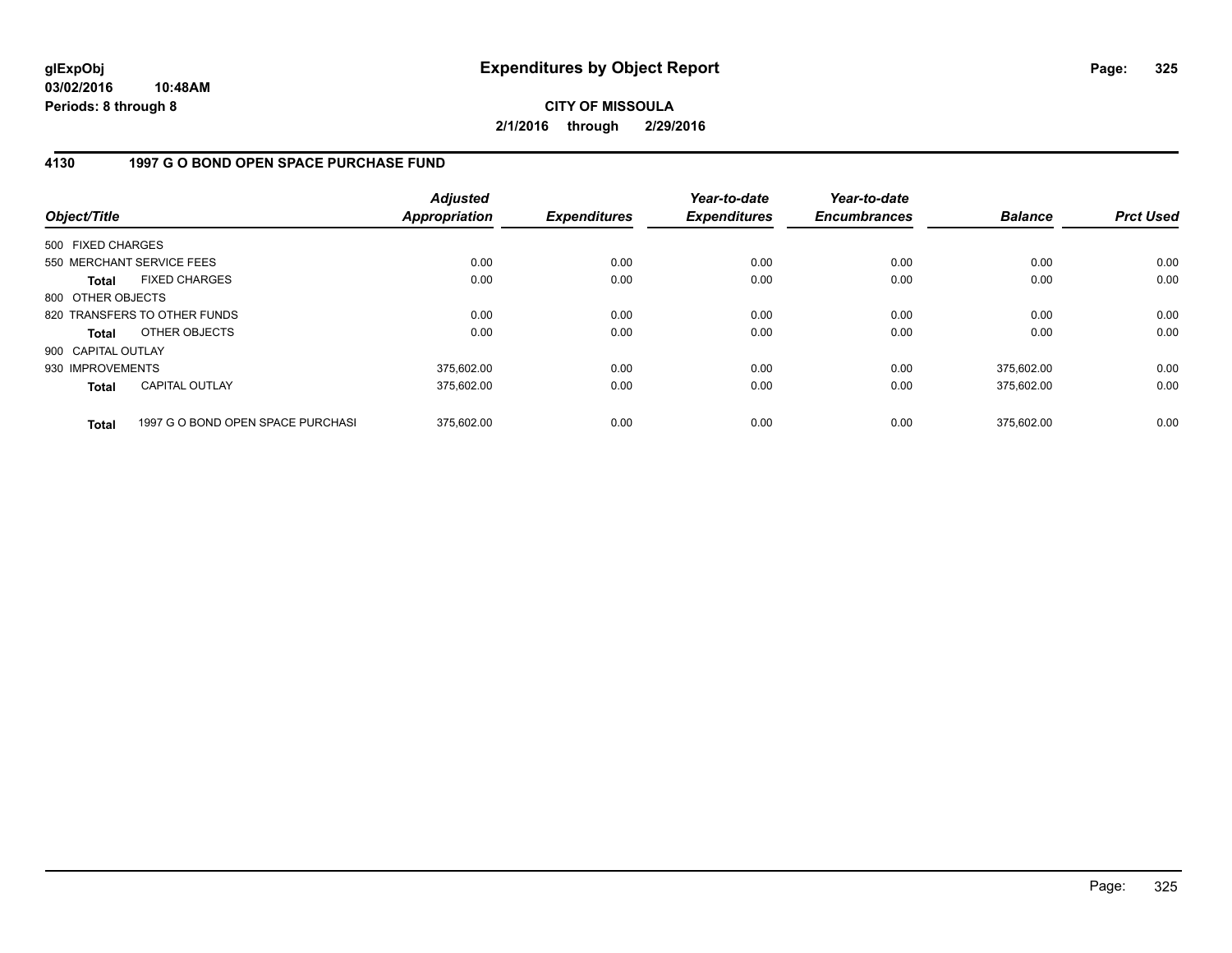#### **4196 NEW FIRE STATION GO BOND**

**300 FIRE**

|                    |                              | <b>Adjusted</b>      |                     | Year-to-date        | Year-to-date        |                |                  |
|--------------------|------------------------------|----------------------|---------------------|---------------------|---------------------|----------------|------------------|
| Object/Title       |                              | <b>Appropriation</b> | <b>Expenditures</b> | <b>Expenditures</b> | <b>Encumbrances</b> | <b>Balance</b> | <b>Prct Used</b> |
| 500 FIXED CHARGES  |                              |                      |                     |                     |                     |                |                  |
|                    | 550 MERCHANT SERVICE FEES    | 0.00                 | 0.00                | 0.00                | 0.00                | 0.00           | 0.00             |
| <b>Total</b>       | <b>FIXED CHARGES</b>         | 0.00                 | 0.00                | 0.00                | 0.00                | 0.00           | 0.00             |
| 800 OTHER OBJECTS  |                              |                      |                     |                     |                     |                |                  |
|                    | 820 TRANSFERS TO OTHER FUNDS | 0.00                 | 0.00                | 0.00                | 0.00                | 0.00           | 0.00             |
| <b>Total</b>       | OTHER OBJECTS                | 0.00                 | 0.00                | 0.00                | 0.00                | 0.00           | 0.00             |
| 900 CAPITAL OUTLAY |                              |                      |                     |                     |                     |                |                  |
| 920 BUILDINGS      |                              | 0.00                 | 0.00                | 0.00                | 0.00                | 0.00           | 0.00             |
| 930 IMPROVEMENTS   |                              | 0.00                 | 0.00                | 0.00                | 0.00                | 0.00           | 0.00             |
|                    | 940 MACHINERY & EQUIPMENT    | 0.00                 | 0.00                | 0.00                | 0.00                | 0.00           | 0.00             |
| <b>Total</b>       | <b>CAPITAL OUTLAY</b>        | 0.00                 | 0.00                | 0.00                | 0.00                | 0.00           | 0.00             |
| <b>Total</b>       | <b>FIRE</b>                  | 0.00                 | 0.00                | 0.00                | 0.00                | 0.00           | 0.00             |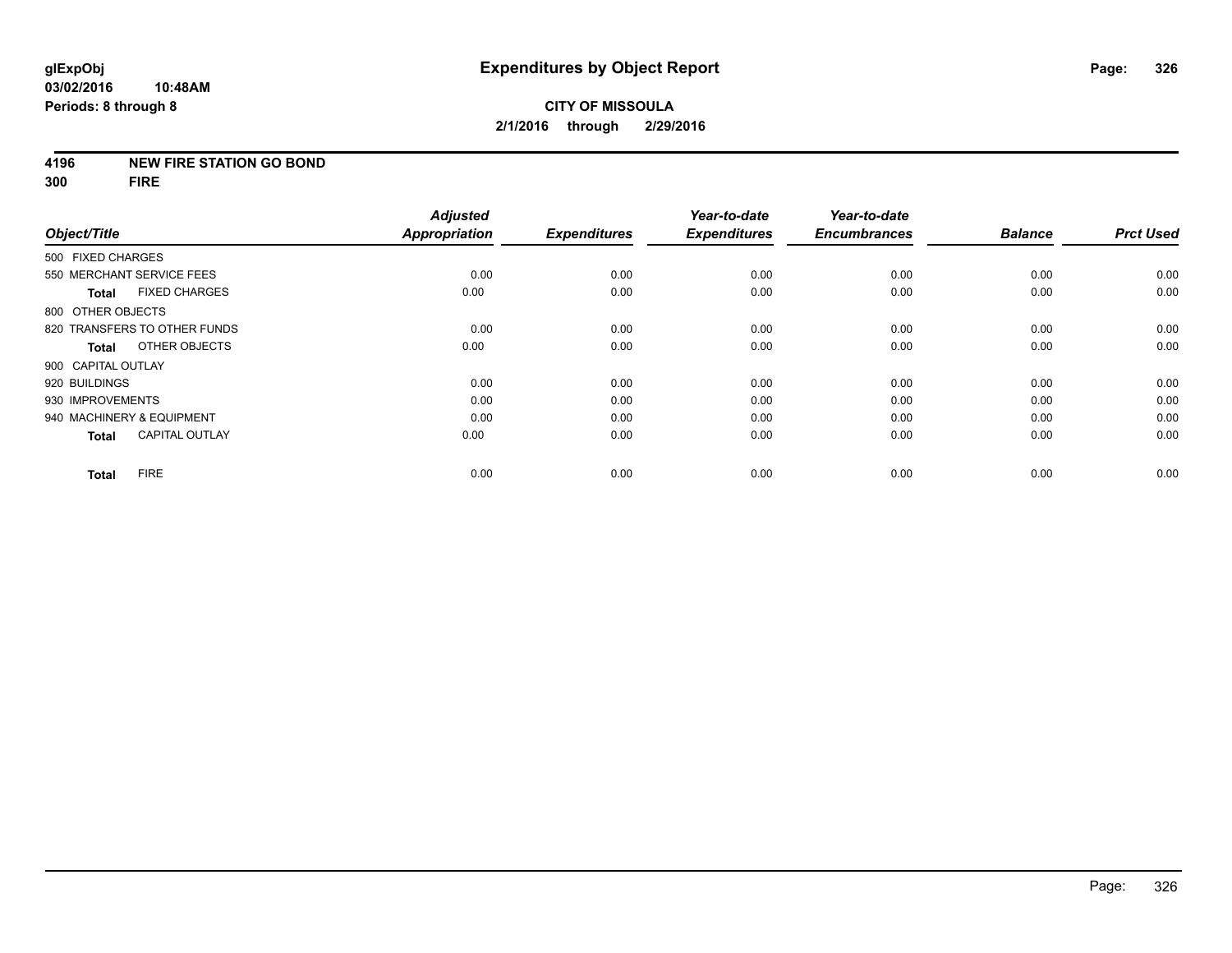## **4196 NEW FIRE STATION GO BOND**

| Object/Title              |                              | <b>Adjusted</b><br><b>Appropriation</b> | <b>Expenditures</b> | Year-to-date<br><b>Expenditures</b> | Year-to-date<br><b>Encumbrances</b> | <b>Balance</b> | <b>Prct Used</b> |
|---------------------------|------------------------------|-----------------------------------------|---------------------|-------------------------------------|-------------------------------------|----------------|------------------|
| 500 FIXED CHARGES         |                              |                                         |                     |                                     |                                     |                |                  |
|                           |                              |                                         |                     |                                     |                                     |                |                  |
|                           | 550 MERCHANT SERVICE FEES    | 0.00                                    | 0.00                | 0.00                                | 0.00                                | 0.00           | 0.00             |
| <b>Total</b>              | <b>FIXED CHARGES</b>         | 0.00                                    | 0.00                | 0.00                                | 0.00                                | 0.00           | 0.00             |
| 800 OTHER OBJECTS         |                              |                                         |                     |                                     |                                     |                |                  |
|                           | 820 TRANSFERS TO OTHER FUNDS | 0.00                                    | 0.00                | 0.00                                | 0.00                                | 0.00           | 0.00             |
| Total                     | OTHER OBJECTS                | 0.00                                    | 0.00                | 0.00                                | 0.00                                | 0.00           | 0.00             |
| 900 CAPITAL OUTLAY        |                              |                                         |                     |                                     |                                     |                |                  |
| 920 BUILDINGS             |                              | 0.00                                    | 0.00                | 0.00                                | 0.00                                | 0.00           | 0.00             |
| 930 IMPROVEMENTS          |                              | 0.00                                    | 0.00                | 0.00                                | 0.00                                | 0.00           | 0.00             |
| 940 MACHINERY & EQUIPMENT |                              | 0.00                                    | 0.00                | 0.00                                | 0.00                                | 0.00           | 0.00             |
| Total                     | <b>CAPITAL OUTLAY</b>        | 0.00                                    | 0.00                | 0.00                                | 0.00                                | 0.00           | 0.00             |
| <b>Total</b>              | NEW FIRE STATION GO BOND     | 0.00                                    | 0.00                | 0.00                                | 0.00                                | 0.00           | 0.00             |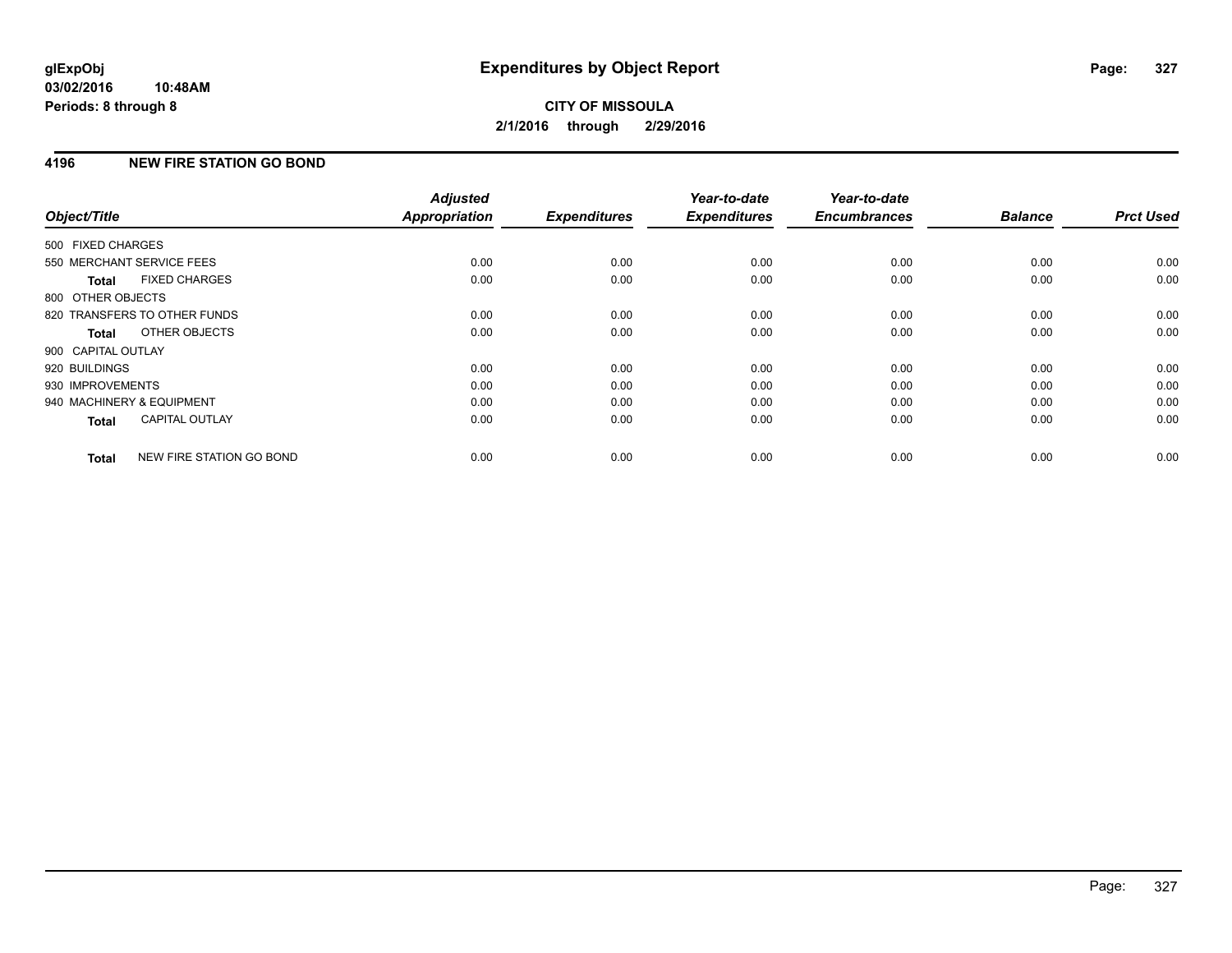#### **4450 S/C CONSTRUCTION FUND FOR FY06**

| Object/Title                            | <b>Adjusted</b><br><b>Appropriation</b> | <b>Expenditures</b> | Year-to-date<br><b>Expenditures</b> | Year-to-date<br><b>Encumbrances</b> | <b>Balance</b> | <b>Prct Used</b> |
|-----------------------------------------|-----------------------------------------|---------------------|-------------------------------------|-------------------------------------|----------------|------------------|
| 500 FIXED CHARGES                       |                                         |                     |                                     |                                     |                |                  |
| 550 MERCHANT SERVICE FEES               | 0.00                                    | 0.00                | 0.00                                | 0.00                                | 0.00           | 0.00             |
| <b>FIXED CHARGES</b><br><b>Total</b>    | 0.00                                    | 0.00                | 0.00                                | 0.00                                | 0.00           | 0.00             |
| 800 OTHER OBJECTS                       |                                         |                     |                                     |                                     |                |                  |
| 820 TRANSFERS TO OTHER FUNDS            | 0.00                                    | 0.00                | 0.00                                | 0.00                                | 0.00           | 0.00             |
| OTHER OBJECTS<br><b>Total</b>           | 0.00                                    | 0.00                | 0.00                                | 0.00                                | 0.00           | 0.00             |
| PUBLIC WORKS OPERATIONS<br><b>Total</b> | 0.00                                    | 0.00                | 0.00                                | 0.00                                | 0.00           | 0.00             |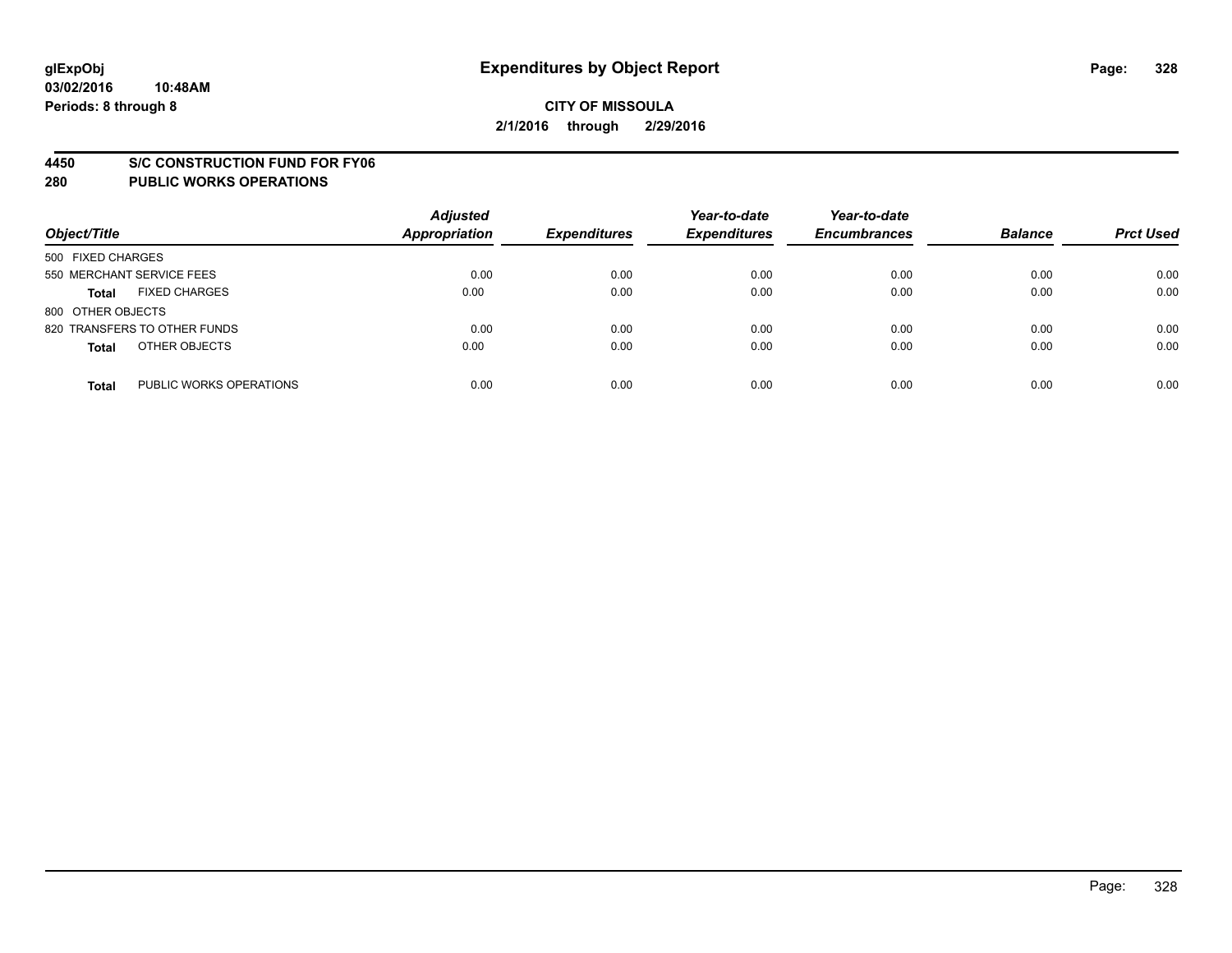## **4450 S/C CONSTRUCTION FUND FOR FY06**

| Object/Title                         |                                | <b>Adjusted</b><br><b>Appropriation</b> | <b>Expenditures</b> | Year-to-date<br><b>Expenditures</b> | Year-to-date<br><b>Encumbrances</b> | <b>Balance</b> | <b>Prct Used</b> |
|--------------------------------------|--------------------------------|-----------------------------------------|---------------------|-------------------------------------|-------------------------------------|----------------|------------------|
| 500 FIXED CHARGES                    |                                |                                         |                     |                                     |                                     |                |                  |
| 550 MERCHANT SERVICE FEES            |                                | 0.00                                    | 0.00                | 0.00                                | 0.00                                | 0.00           | 0.00             |
| <b>FIXED CHARGES</b><br><b>Total</b> |                                | 0.00                                    | 0.00                | 0.00                                | 0.00                                | 0.00           | 0.00             |
| 800 OTHER OBJECTS                    |                                |                                         |                     |                                     |                                     |                |                  |
| 820 TRANSFERS TO OTHER FUNDS         |                                | 0.00                                    | 0.00                | 0.00                                | 0.00                                | 0.00           | 0.00             |
| OTHER OBJECTS<br><b>Total</b>        |                                | 0.00                                    | 0.00                | 0.00                                | 0.00                                | 0.00           | 0.00             |
| <b>Total</b>                         | S/C CONSTRUCTION FUND FOR FY06 | 0.00                                    | 0.00                | 0.00                                | 0.00                                | 0.00           | 0.00             |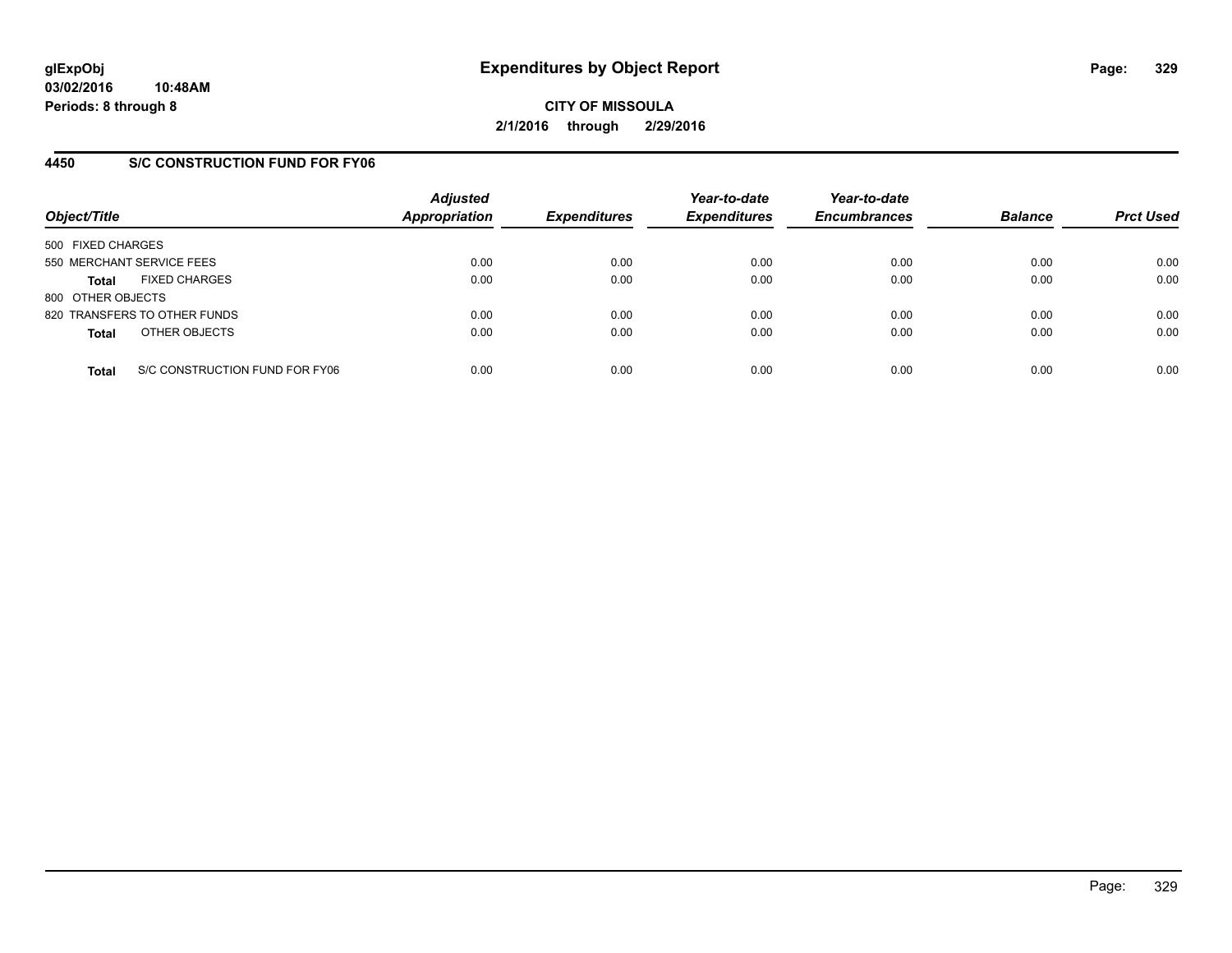## **CITY OF MISSOULA 2/1/2016 through 2/29/2016**

#### **4451 FY07 S/C BOND FUND**

| Object/Title                            | <b>Adjusted</b><br><b>Appropriation</b> | <b>Expenditures</b> | Year-to-date<br><b>Expenditures</b> | Year-to-date<br><b>Encumbrances</b> | <b>Balance</b> | <b>Prct Used</b> |
|-----------------------------------------|-----------------------------------------|---------------------|-------------------------------------|-------------------------------------|----------------|------------------|
| 500 FIXED CHARGES                       |                                         |                     |                                     |                                     |                |                  |
| 550 MERCHANT SERVICE FEES               | 0.00                                    | 0.00                | 0.00                                | 0.00                                | 0.00           | 0.00             |
| <b>FIXED CHARGES</b><br><b>Total</b>    | 0.00                                    | 0.00                | 0.00                                | 0.00                                | 0.00           | 0.00             |
| 800 OTHER OBJECTS                       |                                         |                     |                                     |                                     |                |                  |
| 820 TRANSFERS TO OTHER FUNDS            | 0.00                                    | 0.00                | 0.00                                | 0.00                                | 0.00           | 0.00             |
| OTHER OBJECTS<br><b>Total</b>           | 0.00                                    | 0.00                | 0.00                                | 0.00                                | 0.00           | 0.00             |
| PUBLIC WORKS OPERATIONS<br><b>Total</b> | 0.00                                    | 0.00                | 0.00                                | 0.00                                | 0.00           | 0.00             |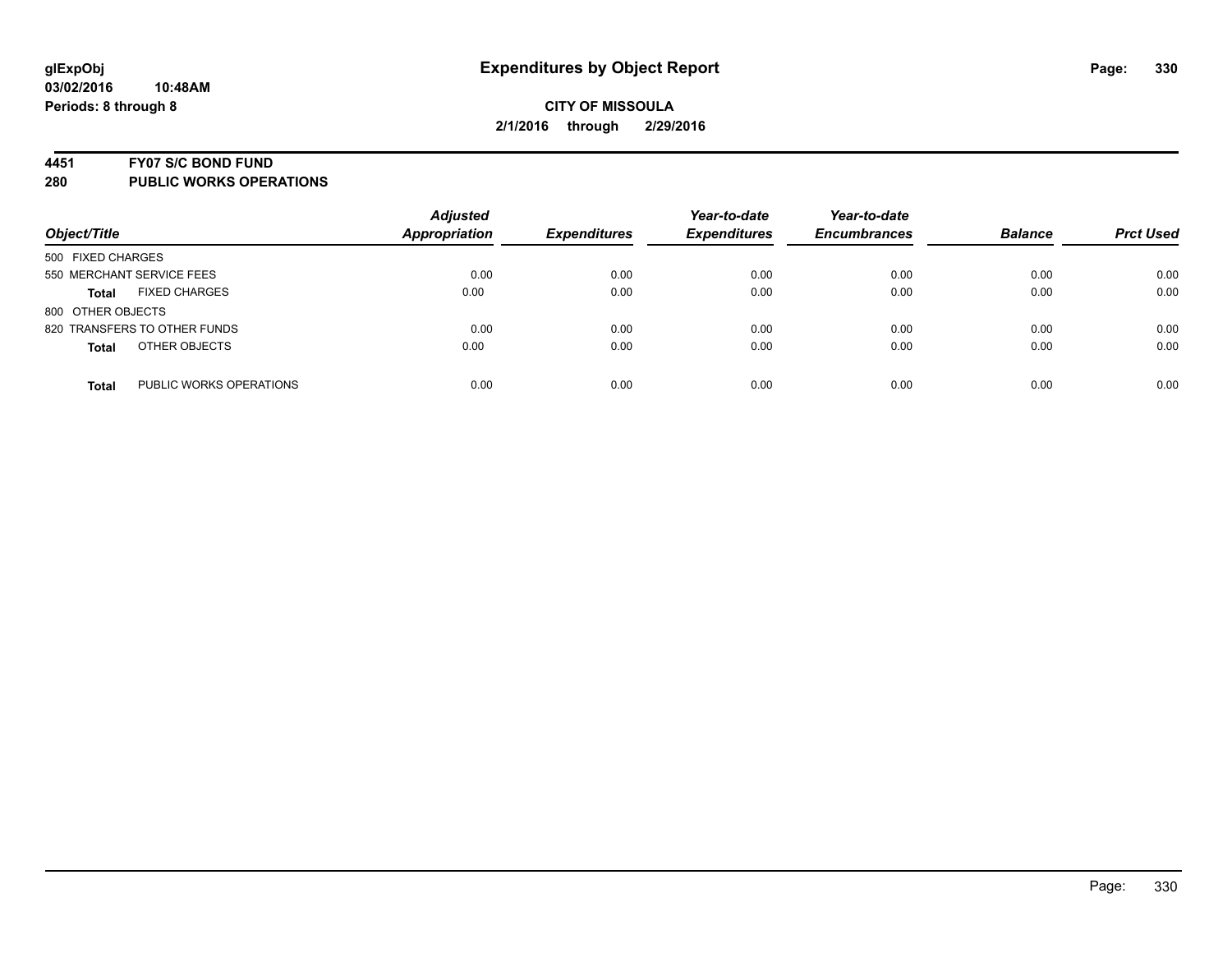## **4451 FY07 S/C BOND FUND**

| Object/Title                         | <b>Adjusted</b><br>Appropriation | <b>Expenditures</b> | Year-to-date<br><b>Expenditures</b> | Year-to-date<br><b>Encumbrances</b> | <b>Balance</b> | <b>Prct Used</b> |
|--------------------------------------|----------------------------------|---------------------|-------------------------------------|-------------------------------------|----------------|------------------|
| 500 FIXED CHARGES                    |                                  |                     |                                     |                                     |                |                  |
| 550 MERCHANT SERVICE FEES            | 0.00                             | 0.00                | 0.00                                | 0.00                                | 0.00           | 0.00             |
| <b>FIXED CHARGES</b><br><b>Total</b> | 0.00                             | 0.00                | 0.00                                | 0.00                                | 0.00           | 0.00             |
| 800 OTHER OBJECTS                    |                                  |                     |                                     |                                     |                |                  |
| 820 TRANSFERS TO OTHER FUNDS         | 0.00                             | 0.00                | 0.00                                | 0.00                                | 0.00           | 0.00             |
| OTHER OBJECTS<br><b>Total</b>        | 0.00                             | 0.00                | 0.00                                | 0.00                                | 0.00           | 0.00             |
| FY07 S/C BOND FUND<br><b>Total</b>   | 0.00                             | 0.00                | 0.00                                | 0.00                                | 0.00           | 0.00             |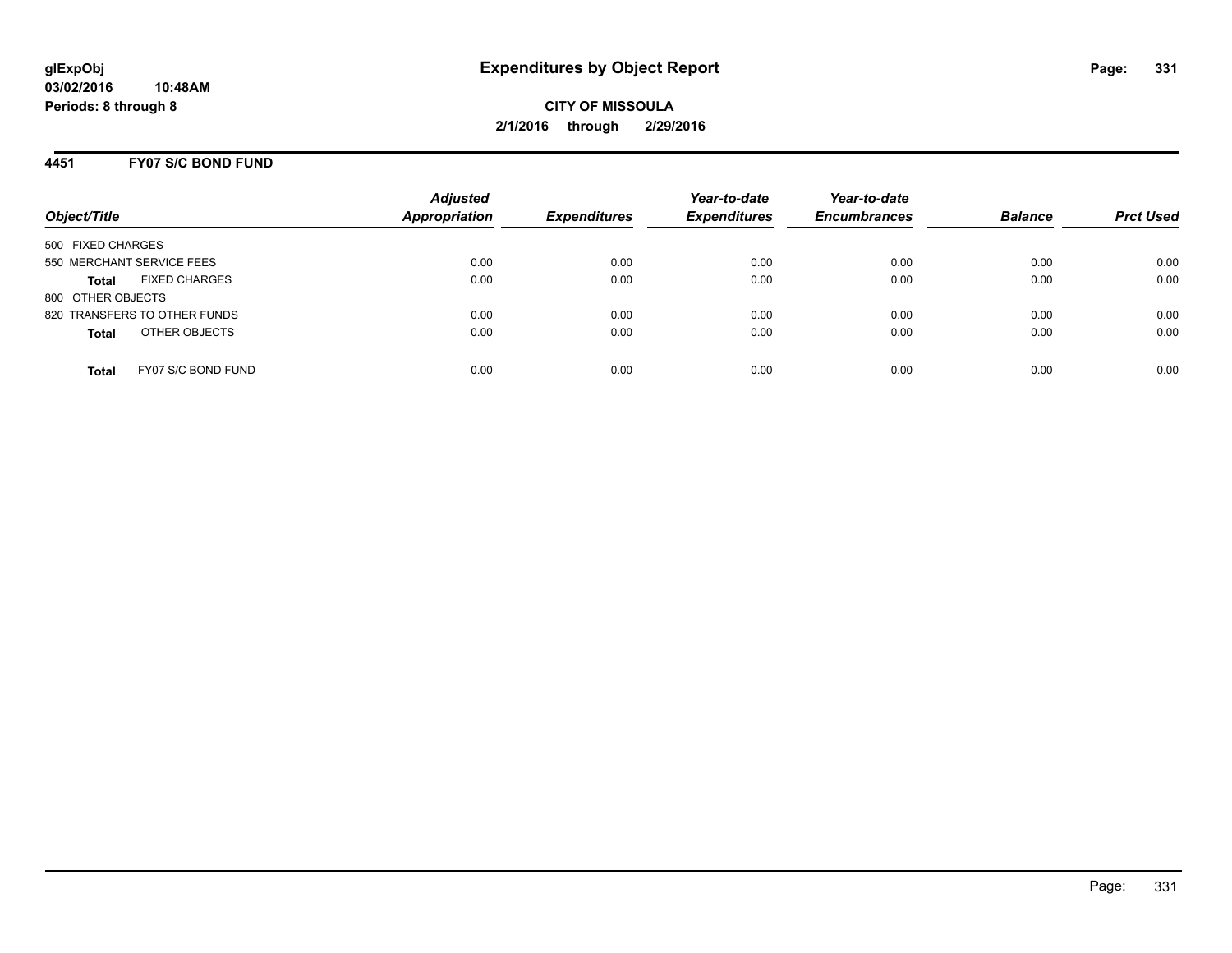#### **4452 S/C CONSTRUCTION FUND FOR FY 08 BOND SAL**

| Object/Title       |                           | <b>Adjusted</b><br><b>Appropriation</b> | <b>Expenditures</b> | Year-to-date<br><b>Expenditures</b> | Year-to-date<br><b>Encumbrances</b> | <b>Balance</b> | <b>Prct Used</b> |
|--------------------|---------------------------|-----------------------------------------|---------------------|-------------------------------------|-------------------------------------|----------------|------------------|
| 500 FIXED CHARGES  |                           |                                         |                     |                                     |                                     |                |                  |
|                    | 550 MERCHANT SERVICE FEES | 0.00                                    | 0.00                | 0.00                                | 0.00                                | 0.00           | 0.00             |
| <b>Total</b>       | <b>FIXED CHARGES</b>      | 0.00                                    | 0.00                | 0.00                                | 0.00                                | 0.00           | 0.00             |
| 900 CAPITAL OUTLAY |                           |                                         |                     |                                     |                                     |                |                  |
| 930 IMPROVEMENTS   |                           | 0.00                                    | 0.00                | 0.00                                | 0.00                                | 0.00           | 0.00             |
| <b>Total</b>       | <b>CAPITAL OUTLAY</b>     | 0.00                                    | 0.00                | 0.00                                | 0.00                                | 0.00           | 0.00             |
| <b>Total</b>       | PUBLIC WORKS OPERATIONS   | 0.00                                    | 0.00                | 0.00                                | 0.00                                | 0.00           | 0.00             |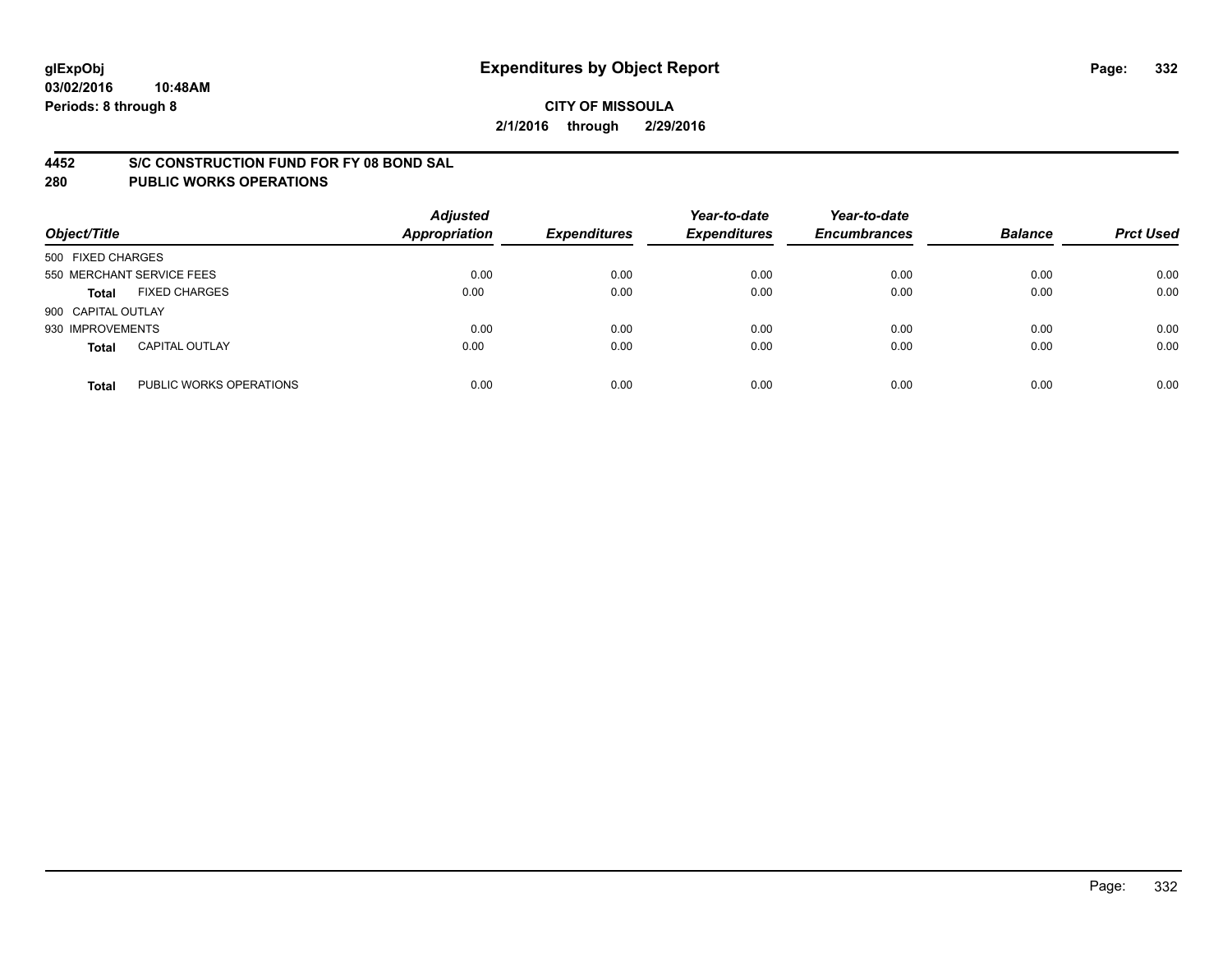**CITY OF MISSOULA 2/1/2016 through 2/29/2016**

## **4452 S/C CONSTRUCTION FUND FOR FY 08 BOND SAL**

| Object/Title       |                                    | <b>Adjusted</b><br>Appropriation | <b>Expenditures</b> | Year-to-date<br><b>Expenditures</b> | Year-to-date<br><b>Encumbrances</b> | <b>Balance</b> | <b>Prct Used</b> |
|--------------------|------------------------------------|----------------------------------|---------------------|-------------------------------------|-------------------------------------|----------------|------------------|
| 500 FIXED CHARGES  |                                    |                                  |                     |                                     |                                     |                |                  |
|                    | 550 MERCHANT SERVICE FEES          | 0.00                             | 0.00                | 0.00                                | 0.00                                | 0.00           | 0.00             |
| <b>Total</b>       | <b>FIXED CHARGES</b>               | 0.00                             | 0.00                | 0.00                                | 0.00                                | 0.00           | 0.00             |
| 900 CAPITAL OUTLAY |                                    |                                  |                     |                                     |                                     |                |                  |
| 930 IMPROVEMENTS   |                                    | 0.00                             | 0.00                | 0.00                                | 0.00                                | 0.00           | 0.00             |
| <b>Total</b>       | <b>CAPITAL OUTLAY</b>              | 0.00                             | 0.00                | 0.00                                | 0.00                                | 0.00           | 0.00             |
| <b>Total</b>       | S/C CONSTRUCTION FUND FOR FY 08 BO | 0.00                             | 0.00                | 0.00                                | 0.00                                | 0.00           | 0.00             |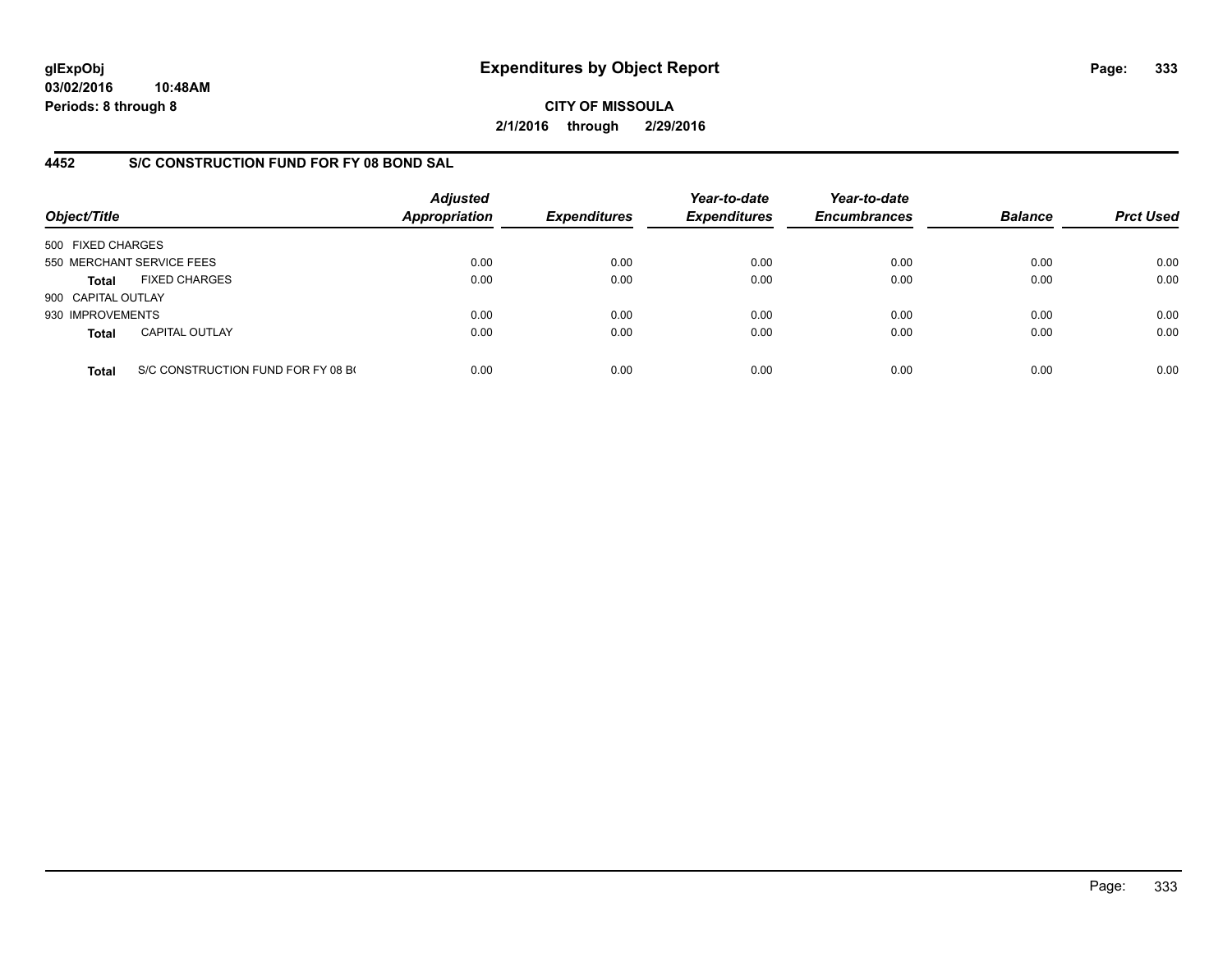### **CITY OF MISSOULA 2/1/2016 through 2/29/2016**

#### **4453 S/C CONSTRUCTION FUND FY09 BOND**

| Object/Title       |                              | <b>Adjusted</b><br><b>Appropriation</b> | <b>Expenditures</b> | Year-to-date<br><b>Expenditures</b> | Year-to-date<br><b>Encumbrances</b> | <b>Balance</b> | <b>Prct Used</b> |
|--------------------|------------------------------|-----------------------------------------|---------------------|-------------------------------------|-------------------------------------|----------------|------------------|
| 500 FIXED CHARGES  |                              |                                         |                     |                                     |                                     |                |                  |
|                    | 550 MERCHANT SERVICE FEES    | 0.00                                    | 0.00                | 0.00                                | 0.00                                | 0.00           | 0.00             |
| <b>Total</b>       | <b>FIXED CHARGES</b>         | 0.00                                    | 0.00                | 0.00                                | 0.00                                | 0.00           | 0.00             |
| 800 OTHER OBJECTS  |                              |                                         |                     |                                     |                                     |                |                  |
|                    | 820 TRANSFERS TO OTHER FUNDS | 0.00                                    | 0.00                | 0.00                                | 0.00                                | 0.00           | 0.00             |
| Total              | OTHER OBJECTS                | 0.00                                    | 0.00                | 0.00                                | 0.00                                | 0.00           | 0.00             |
| 900 CAPITAL OUTLAY |                              |                                         |                     |                                     |                                     |                |                  |
| 930 IMPROVEMENTS   |                              | 0.00                                    | 0.00                | 0.00                                | 0.00                                | 0.00           | 0.00             |
| <b>Total</b>       | <b>CAPITAL OUTLAY</b>        | 0.00                                    | 0.00                | 0.00                                | 0.00                                | 0.00           | 0.00             |
| <b>Total</b>       | PUBLIC WORKS OPERATIONS      | 0.00                                    | 0.00                | 0.00                                | 0.00                                | 0.00           | 0.00             |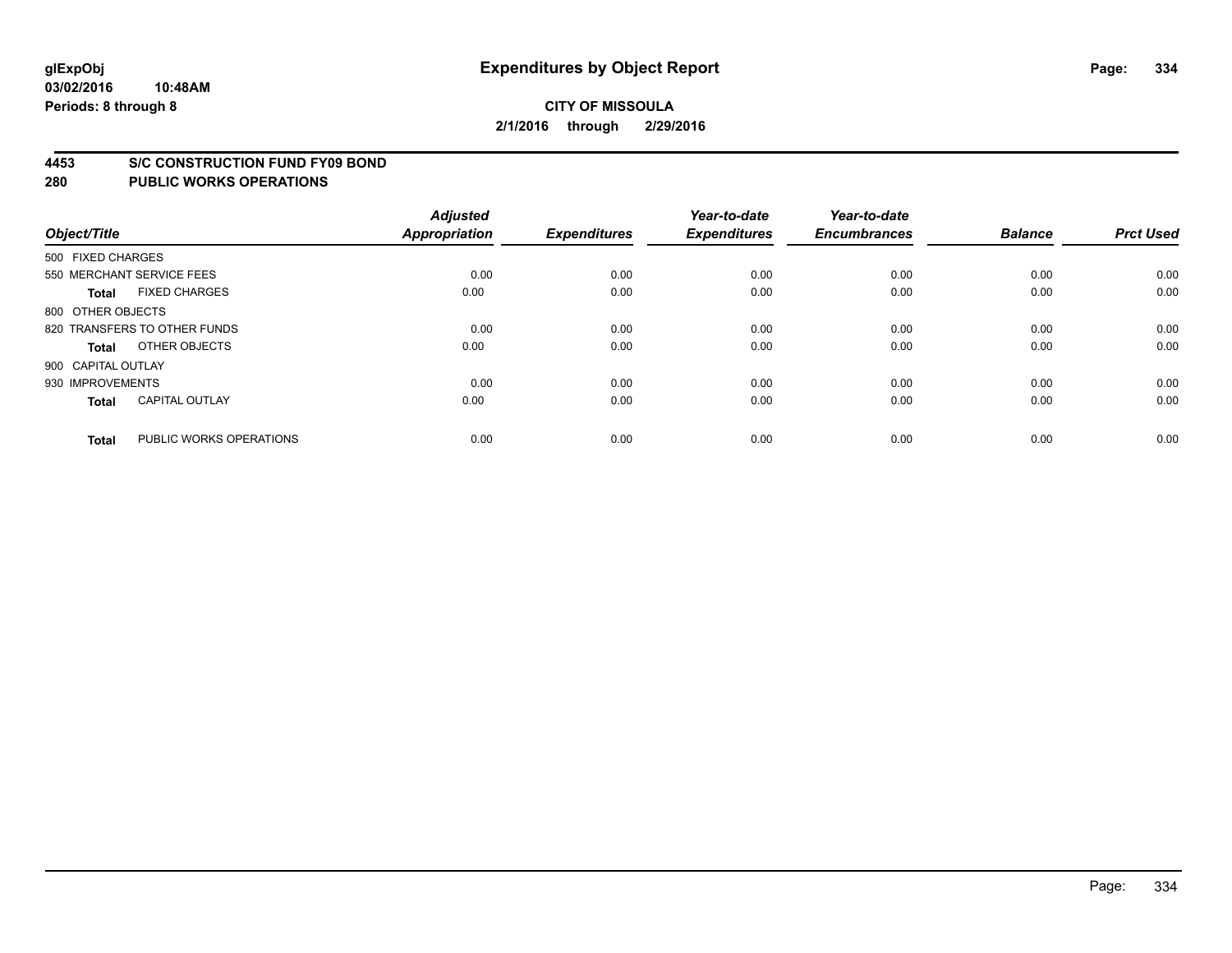#### **4453 S/C CONSTRUCTION FUND FY09 BOND**

**390 NON-DEPARTMENTAL**

| Object/Title                         | <b>Adjusted</b><br><b>Appropriation</b> | <b>Expenditures</b> | Year-to-date<br><b>Expenditures</b> | Year-to-date<br><b>Encumbrances</b> | <b>Balance</b> | <b>Prct Used</b> |
|--------------------------------------|-----------------------------------------|---------------------|-------------------------------------|-------------------------------------|----------------|------------------|
| 500 FIXED CHARGES                    |                                         |                     |                                     |                                     |                |                  |
| 500 FIXED CHARGES                    | 0.00                                    | 0.00                | 0.00                                | 0.00                                | 0.00           | 0.00             |
| 550 MERCHANT SERVICE FEES            | 0.00                                    | 0.00                | 0.00                                | 0.00                                | 0.00           | 0.00             |
| <b>FIXED CHARGES</b><br><b>Total</b> | 0.00                                    | 0.00                | 0.00                                | 0.00                                | 0.00           | 0.00             |
| NON-DEPARTMENTAL<br>Total            | 0.00                                    | 0.00                | 0.00                                | 0.00                                | 0.00           | 0.00             |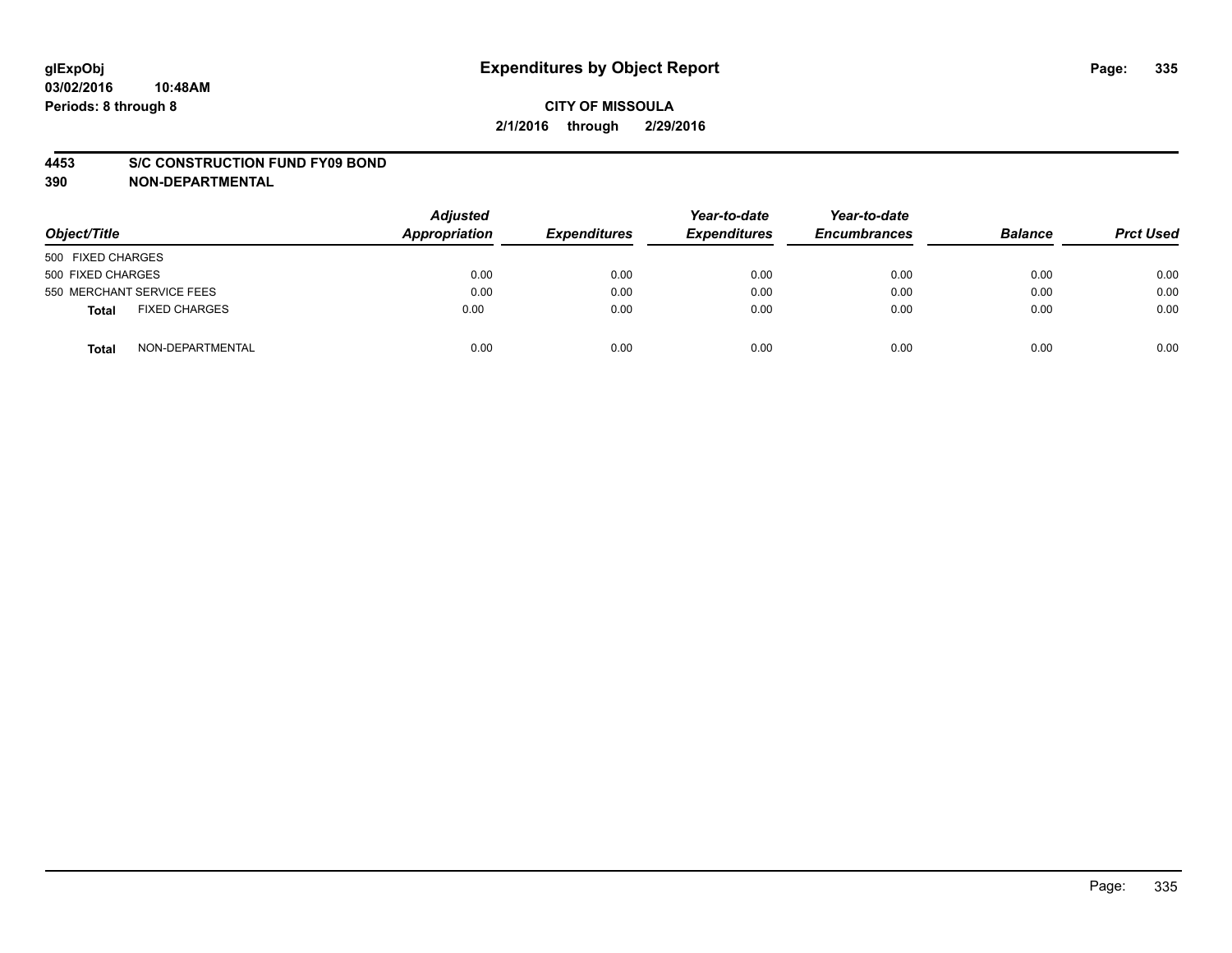## **4453 S/C CONSTRUCTION FUND FY09 BOND**

| Object/Title       |                                 | <b>Adjusted</b><br>Appropriation | <b>Expenditures</b> | Year-to-date<br><b>Expenditures</b> | Year-to-date<br><b>Encumbrances</b> | <b>Balance</b> | <b>Prct Used</b> |
|--------------------|---------------------------------|----------------------------------|---------------------|-------------------------------------|-------------------------------------|----------------|------------------|
| 500 FIXED CHARGES  |                                 |                                  |                     |                                     |                                     |                |                  |
| 500 FIXED CHARGES  |                                 | 0.00                             | 0.00                | 0.00                                | 0.00                                | 0.00           | 0.00             |
|                    | 550 MERCHANT SERVICE FEES       | 0.00                             | 0.00                | 0.00                                | 0.00                                | 0.00           | 0.00             |
| <b>Total</b>       | <b>FIXED CHARGES</b>            | 0.00                             | 0.00                | 0.00                                | 0.00                                | 0.00           | 0.00             |
| 800 OTHER OBJECTS  |                                 |                                  |                     |                                     |                                     |                |                  |
|                    | 820 TRANSFERS TO OTHER FUNDS    | 0.00                             | 0.00                | 0.00                                | 0.00                                | 0.00           | 0.00             |
| <b>Total</b>       | OTHER OBJECTS                   | 0.00                             | 0.00                | 0.00                                | 0.00                                | 0.00           | 0.00             |
| 900 CAPITAL OUTLAY |                                 |                                  |                     |                                     |                                     |                |                  |
| 930 IMPROVEMENTS   |                                 | 0.00                             | 0.00                | 0.00                                | 0.00                                | 0.00           | 0.00             |
| <b>Total</b>       | <b>CAPITAL OUTLAY</b>           | 0.00                             | 0.00                | 0.00                                | 0.00                                | 0.00           | 0.00             |
| <b>Total</b>       | S/C CONSTRUCTION FUND FY09 BOND | 0.00                             | 0.00                | 0.00                                | 0.00                                | 0.00           | 0.00             |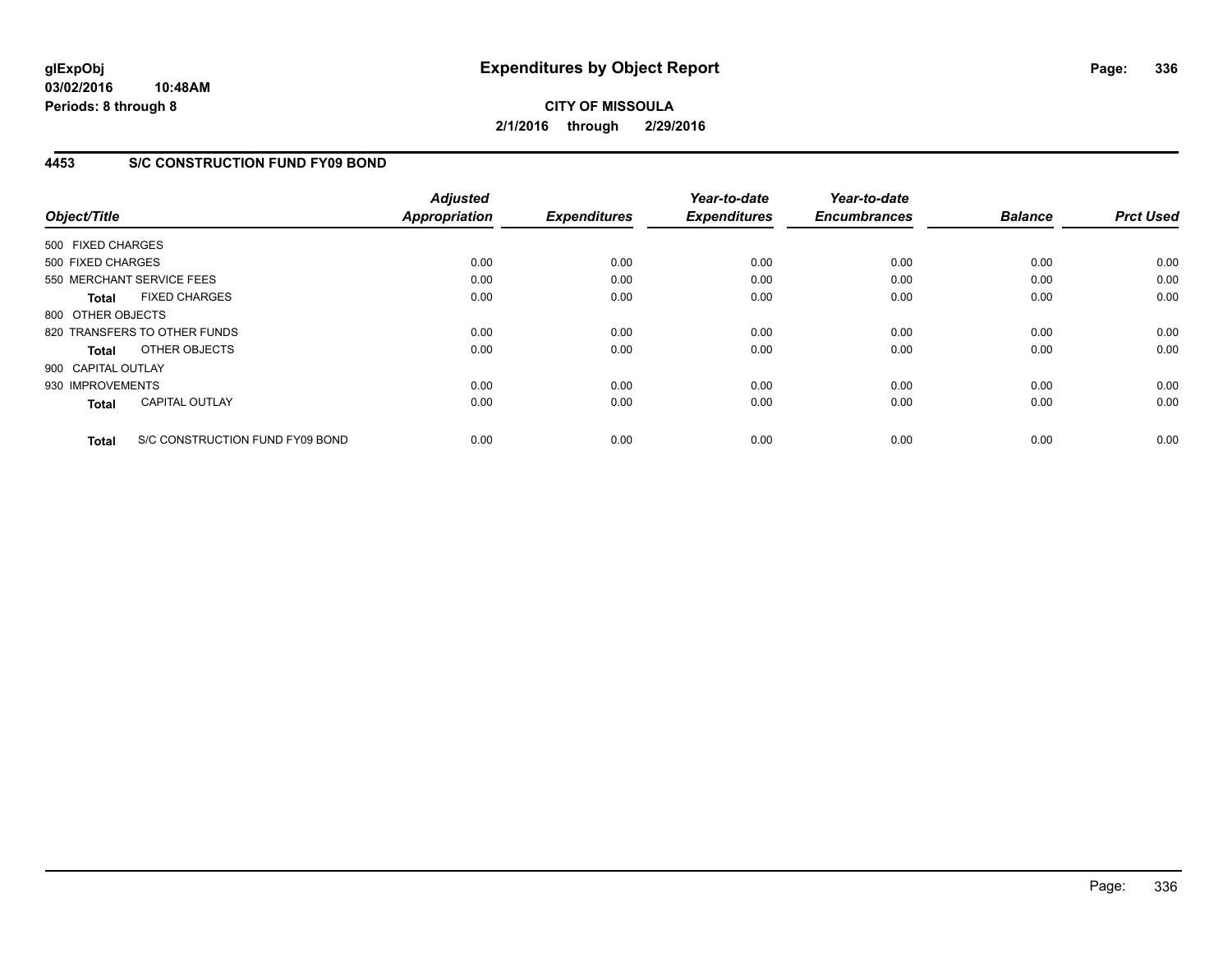#### **4454 S/C CONSTRUCTION FUND FOR FY10**

| Object/Title       |                           | <b>Adjusted</b><br><b>Appropriation</b> | <b>Expenditures</b> | Year-to-date<br><b>Expenditures</b> | Year-to-date<br><b>Encumbrances</b> | <b>Balance</b> | <b>Prct Used</b> |
|--------------------|---------------------------|-----------------------------------------|---------------------|-------------------------------------|-------------------------------------|----------------|------------------|
| 500 FIXED CHARGES  |                           |                                         |                     |                                     |                                     |                |                  |
|                    | 550 MERCHANT SERVICE FEES | 0.00                                    | 0.00                | 0.00                                | 0.00                                | 0.00           | 0.00             |
| <b>Total</b>       | <b>FIXED CHARGES</b>      | 0.00                                    | 0.00                | 0.00                                | 0.00                                | 0.00           | 0.00             |
| 900 CAPITAL OUTLAY |                           |                                         |                     |                                     |                                     |                |                  |
| 930 IMPROVEMENTS   |                           | 0.00                                    | 0.00                | 0.00                                | 0.00                                | 0.00           | 0.00             |
| <b>Total</b>       | <b>CAPITAL OUTLAY</b>     | 0.00                                    | 0.00                | 0.00                                | 0.00                                | 0.00           | 0.00             |
| <b>Total</b>       | PUBLIC WORKS OPERATIONS   | 0.00                                    | 0.00                | 0.00                                | 0.00                                | 0.00           | 0.00             |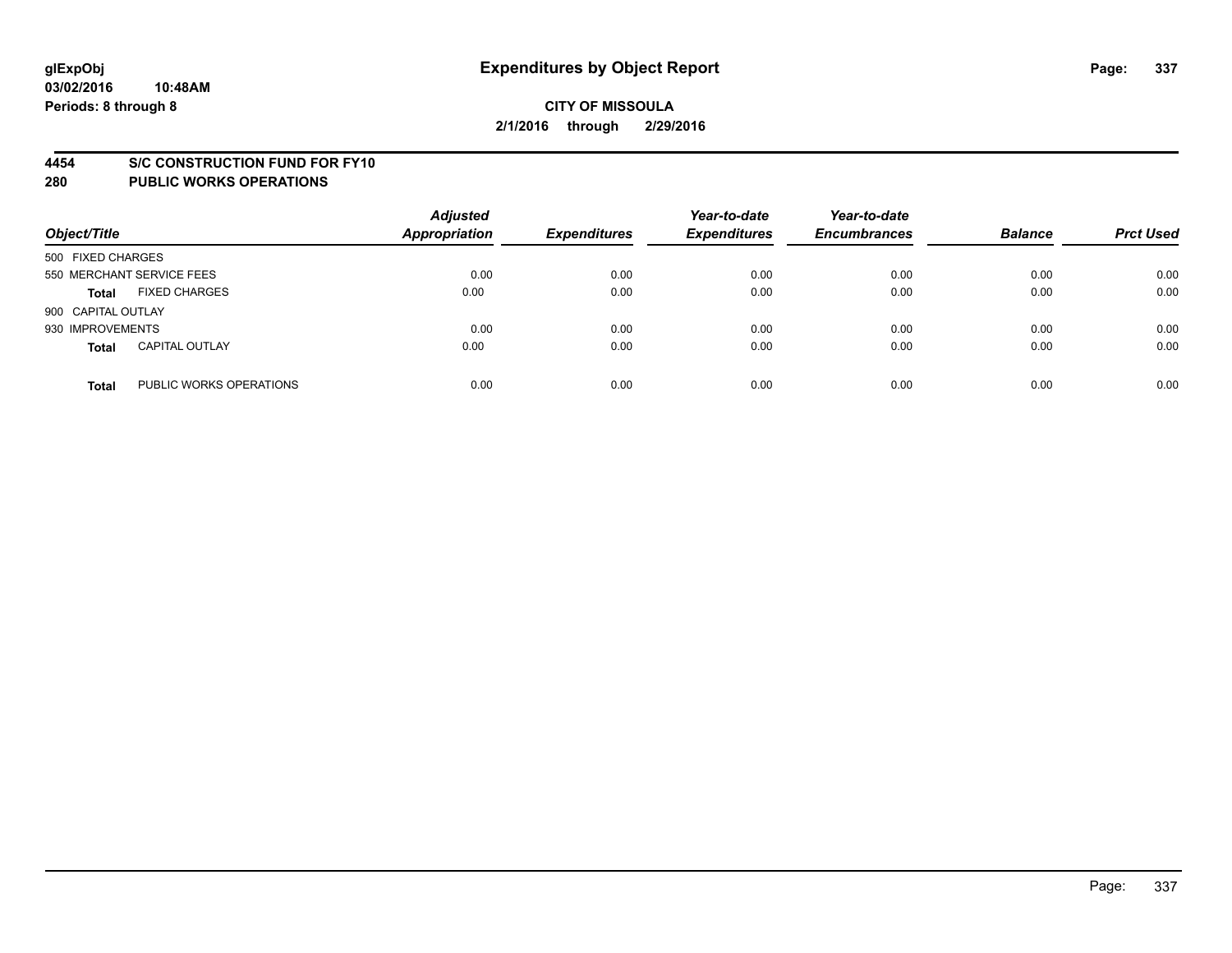### **4454 S/C CONSTRUCTION FUND FOR FY10**

| Object/Title       |                                | <b>Adjusted</b><br><b>Appropriation</b> | <b>Expenditures</b> | Year-to-date<br><b>Expenditures</b> | Year-to-date<br><b>Encumbrances</b> | <b>Balance</b> | <b>Prct Used</b> |
|--------------------|--------------------------------|-----------------------------------------|---------------------|-------------------------------------|-------------------------------------|----------------|------------------|
| 500 FIXED CHARGES  |                                |                                         |                     |                                     |                                     |                |                  |
|                    | 550 MERCHANT SERVICE FEES      | 0.00                                    | 0.00                | 0.00                                | 0.00                                | 0.00           | 0.00             |
| <b>Total</b>       | <b>FIXED CHARGES</b>           | 0.00                                    | 0.00                | 0.00                                | 0.00                                | 0.00           | 0.00             |
| 900 CAPITAL OUTLAY |                                |                                         |                     |                                     |                                     |                |                  |
| 930 IMPROVEMENTS   |                                | 0.00                                    | 0.00                | 0.00                                | 0.00                                | 0.00           | 0.00             |
| <b>Total</b>       | <b>CAPITAL OUTLAY</b>          | 0.00                                    | 0.00                | 0.00                                | 0.00                                | 0.00           | 0.00             |
| <b>Total</b>       | S/C CONSTRUCTION FUND FOR FY10 | 0.00                                    | 0.00                | 0.00                                | 0.00                                | 0.00           | 0.00             |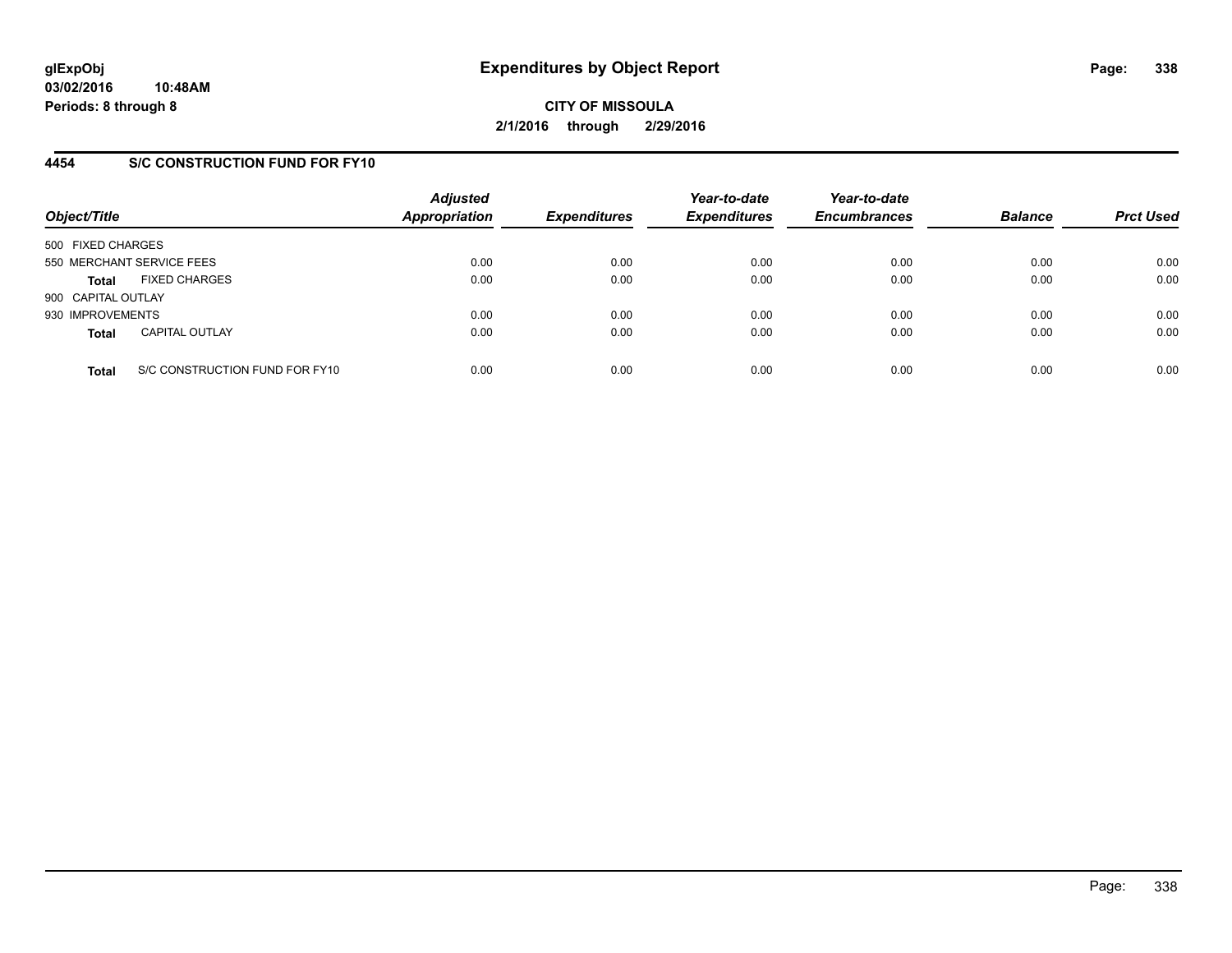**4455 FY11 S/C CONSTRUCTION FUND**

| Object/Title                            | <b>Adjusted</b><br><b>Appropriation</b> | <b>Expenditures</b> | Year-to-date<br><b>Expenditures</b> | Year-to-date<br><b>Encumbrances</b> | <b>Balance</b> | <b>Prct Used</b> |
|-----------------------------------------|-----------------------------------------|---------------------|-------------------------------------|-------------------------------------|----------------|------------------|
| 500 FIXED CHARGES                       |                                         |                     |                                     |                                     |                |                  |
| 550 MERCHANT SERVICE FEES               | 0.00                                    | 0.00                | 0.00                                | 0.00                                | 0.00           | 0.00             |
| <b>FIXED CHARGES</b><br><b>Total</b>    | 0.00                                    | 0.00                | 0.00                                | 0.00                                | 0.00           | 0.00             |
| 900 CAPITAL OUTLAY                      |                                         |                     |                                     |                                     |                |                  |
| 930 IMPROVEMENTS                        | 0.00                                    | 0.00                | 0.00                                | 0.00                                | 0.00           | 0.00             |
| <b>CAPITAL OUTLAY</b><br><b>Total</b>   | 0.00                                    | 0.00                | 0.00                                | 0.00                                | 0.00           | 0.00             |
| PUBLIC WORKS OPERATIONS<br><b>Total</b> | 0.00                                    | 0.00                | 0.00                                | 0.00                                | 0.00           | 0.00             |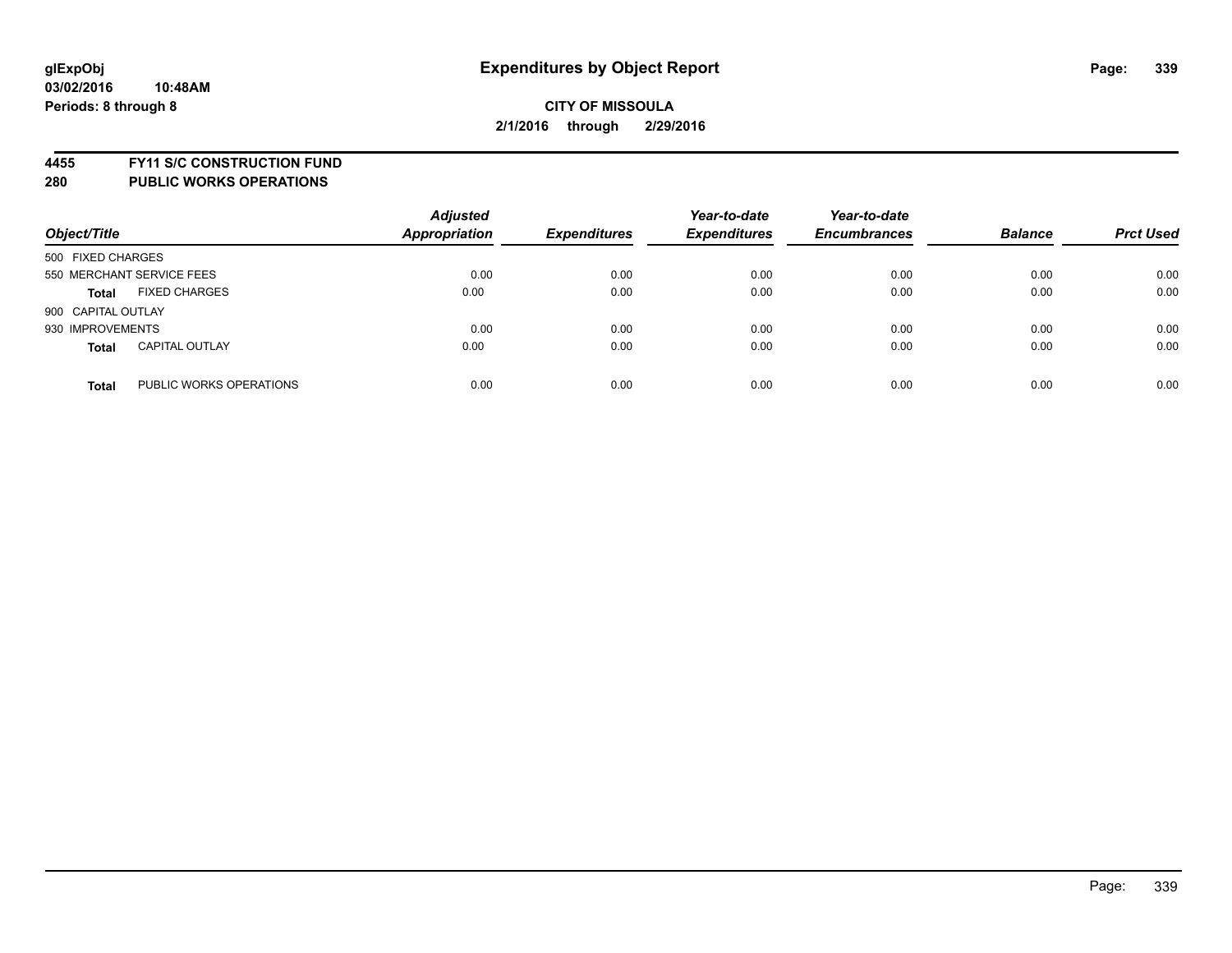### **4455 FY11 S/C CONSTRUCTION FUND**

| Object/Title                                      | <b>Adjusted</b><br><b>Appropriation</b> | <b>Expenditures</b> | Year-to-date<br><b>Expenditures</b> | Year-to-date<br><b>Encumbrances</b> | <b>Balance</b> | <b>Prct Used</b> |
|---------------------------------------------------|-----------------------------------------|---------------------|-------------------------------------|-------------------------------------|----------------|------------------|
| 500 FIXED CHARGES                                 |                                         |                     |                                     |                                     |                |                  |
| 550 MERCHANT SERVICE FEES                         | 0.00                                    | 0.00                | 0.00                                | 0.00                                | 0.00           | 0.00             |
| <b>FIXED CHARGES</b><br><b>Total</b>              | 0.00                                    | 0.00                | 0.00                                | 0.00                                | 0.00           | 0.00             |
| 900 CAPITAL OUTLAY                                |                                         |                     |                                     |                                     |                |                  |
| 930 IMPROVEMENTS                                  | 0.00                                    | 0.00                | 0.00                                | 0.00                                | 0.00           | 0.00             |
| <b>CAPITAL OUTLAY</b><br><b>Total</b>             | 0.00                                    | 0.00                | 0.00                                | 0.00                                | 0.00           | 0.00             |
| <b>FY11 S/C CONSTRUCTION FUND</b><br><b>Total</b> | 0.00                                    | 0.00                | 0.00                                | 0.00                                | 0.00           | 0.00             |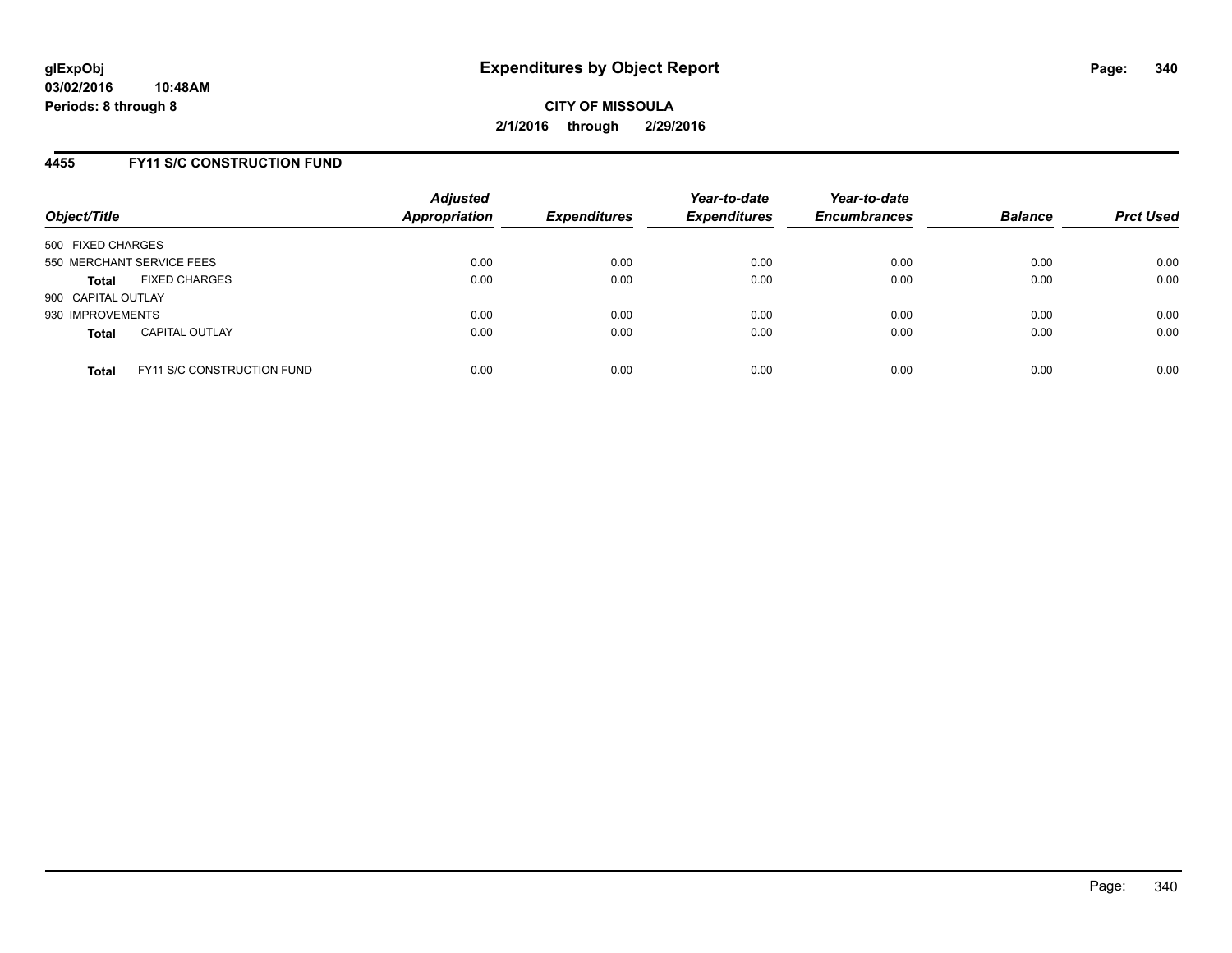## **CITY OF MISSOULA 2/1/2016 through 2/29/2016**

**4456 FY12 S/C CONSTRUCTION FUND**

|                    |                              | <b>Adjusted</b> |                     | Year-to-date        | Year-to-date        |                |                  |
|--------------------|------------------------------|-----------------|---------------------|---------------------|---------------------|----------------|------------------|
| Object/Title       |                              | Appropriation   | <b>Expenditures</b> | <b>Expenditures</b> | <b>Encumbrances</b> | <b>Balance</b> | <b>Prct Used</b> |
| 500 FIXED CHARGES  |                              |                 |                     |                     |                     |                |                  |
|                    | 550 MERCHANT SERVICE FEES    | 0.00            | 0.00                | 0.00                | 0.00                | 0.00           | 0.00             |
| <b>Total</b>       | <b>FIXED CHARGES</b>         | 0.00            | 0.00                | 0.00                | 0.00                | 0.00           | 0.00             |
| 800 OTHER OBJECTS  |                              |                 |                     |                     |                     |                |                  |
|                    | 820 TRANSFERS TO OTHER FUNDS | 0.00            | 0.00                | 0.00                | 0.00                | 0.00           | 0.00             |
| Total              | OTHER OBJECTS                | 0.00            | 0.00                | 0.00                | 0.00                | 0.00           | 0.00             |
| 900 CAPITAL OUTLAY |                              |                 |                     |                     |                     |                |                  |
| 930 IMPROVEMENTS   |                              | 0.00            | 0.00                | 0.00                | 0.00                | 0.00           | 0.00             |
| Total              | <b>CAPITAL OUTLAY</b>        | 0.00            | 0.00                | 0.00                | 0.00                | 0.00           | 0.00             |
| <b>Total</b>       | PUBLIC WORKS OPERATIONS      | 0.00            | 0.00                | 0.00                | 0.00                | 0.00           | 0.00             |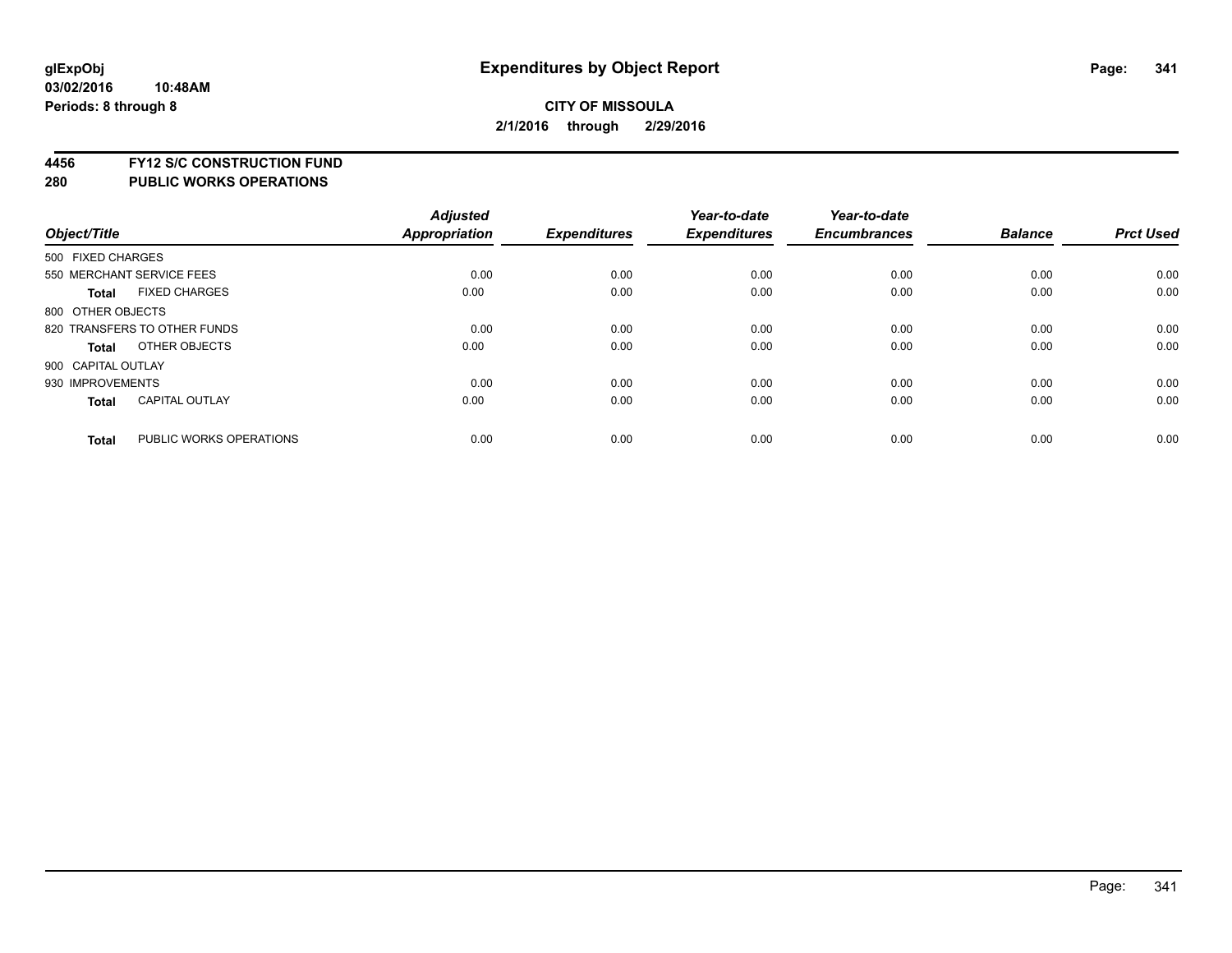### **4456 FY12 S/C CONSTRUCTION FUND**

| Object/Title       |                                   | <b>Adjusted</b><br><b>Appropriation</b> | <b>Expenditures</b> | Year-to-date<br><b>Expenditures</b> | Year-to-date<br><b>Encumbrances</b> | <b>Balance</b> | <b>Prct Used</b> |
|--------------------|-----------------------------------|-----------------------------------------|---------------------|-------------------------------------|-------------------------------------|----------------|------------------|
| 500 FIXED CHARGES  |                                   |                                         |                     |                                     |                                     |                |                  |
|                    | 550 MERCHANT SERVICE FEES         | 0.00                                    | 0.00                | 0.00                                | 0.00                                | 0.00           | 0.00             |
| <b>Total</b>       | <b>FIXED CHARGES</b>              | 0.00                                    | 0.00                | 0.00                                | 0.00                                | 0.00           | 0.00             |
| 800 OTHER OBJECTS  |                                   |                                         |                     |                                     |                                     |                |                  |
|                    | 820 TRANSFERS TO OTHER FUNDS      | 0.00                                    | 0.00                | 0.00                                | 0.00                                | 0.00           | 0.00             |
| <b>Total</b>       | OTHER OBJECTS                     | 0.00                                    | 0.00                | 0.00                                | 0.00                                | 0.00           | 0.00             |
| 900 CAPITAL OUTLAY |                                   |                                         |                     |                                     |                                     |                |                  |
| 930 IMPROVEMENTS   |                                   | 0.00                                    | 0.00                | 0.00                                | 0.00                                | 0.00           | 0.00             |
| Total              | <b>CAPITAL OUTLAY</b>             | 0.00                                    | 0.00                | 0.00                                | 0.00                                | 0.00           | 0.00             |
| <b>Total</b>       | <b>FY12 S/C CONSTRUCTION FUND</b> | 0.00                                    | 0.00                | 0.00                                | 0.00                                | 0.00           | 0.00             |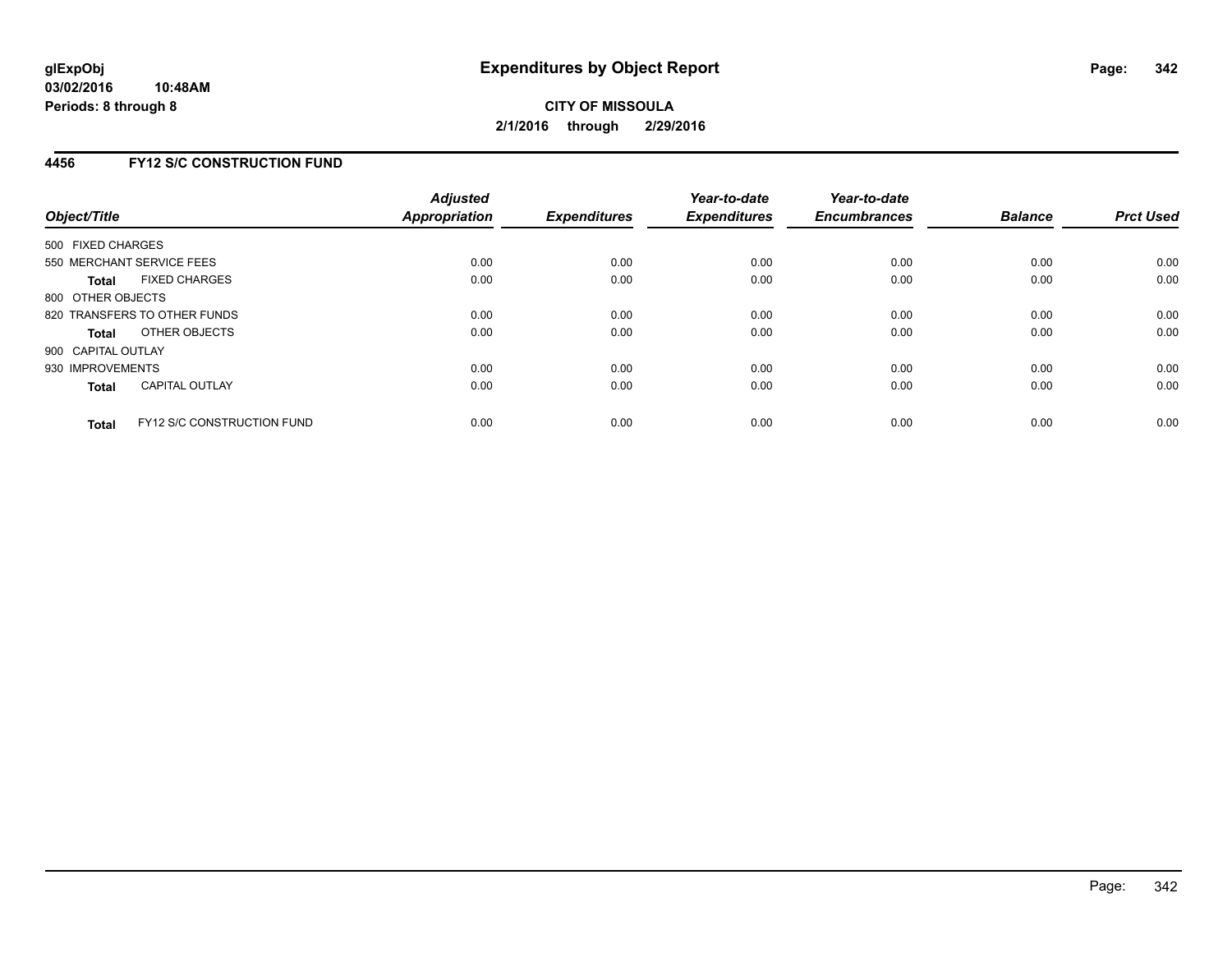### **CITY OF MISSOULA 2/1/2016 through 2/29/2016**

#### **4457 FY13 SIDEWALK/CURB CONSTRUCTION**

|                    |                              | <b>Adjusted</b> |                     | Year-to-date        | Year-to-date        |                |                  |
|--------------------|------------------------------|-----------------|---------------------|---------------------|---------------------|----------------|------------------|
| Object/Title       |                              | Appropriation   | <b>Expenditures</b> | <b>Expenditures</b> | <b>Encumbrances</b> | <b>Balance</b> | <b>Prct Used</b> |
|                    | 300 PURCHASED SERVICES       |                 |                     |                     |                     |                |                  |
|                    | 350 PROFESSIONAL SERVICES    | 0.00            | 0.00                | 0.00                | 0.00                | 0.00           | 0.00             |
| Total              | PURCHASED SERVICES           | 0.00            | 0.00                | 0.00                | 0.00                | 0.00           | 0.00             |
| 500 FIXED CHARGES  |                              |                 |                     |                     |                     |                |                  |
|                    | 550 MERCHANT SERVICE FEES    | 0.00            | 0.00                | 0.00                | 0.00                | 0.00           | 0.00             |
| <b>Total</b>       | <b>FIXED CHARGES</b>         | 0.00            | 0.00                | 0.00                | 0.00                | 0.00           | 0.00             |
| 800 OTHER OBJECTS  |                              |                 |                     |                     |                     |                |                  |
|                    | 820 TRANSFERS TO OTHER FUNDS | 0.00            | 0.00                | 0.00                | 0.00                | 0.00           | 0.00             |
| Total              | OTHER OBJECTS                | 0.00            | 0.00                | 0.00                | 0.00                | 0.00           | 0.00             |
| 900 CAPITAL OUTLAY |                              |                 |                     |                     |                     |                |                  |
| 930 IMPROVEMENTS   |                              | 0.00            | 0.00                | 0.00                | 0.00                | 0.00           | 0.00             |
| <b>Total</b>       | <b>CAPITAL OUTLAY</b>        | 0.00            | 0.00                | 0.00                | 0.00                | 0.00           | 0.00             |
| <b>Total</b>       | PUBLIC WORKS OPERATIONS      | 0.00            | 0.00                | 0.00                | 0.00                | 0.00           | 0.00             |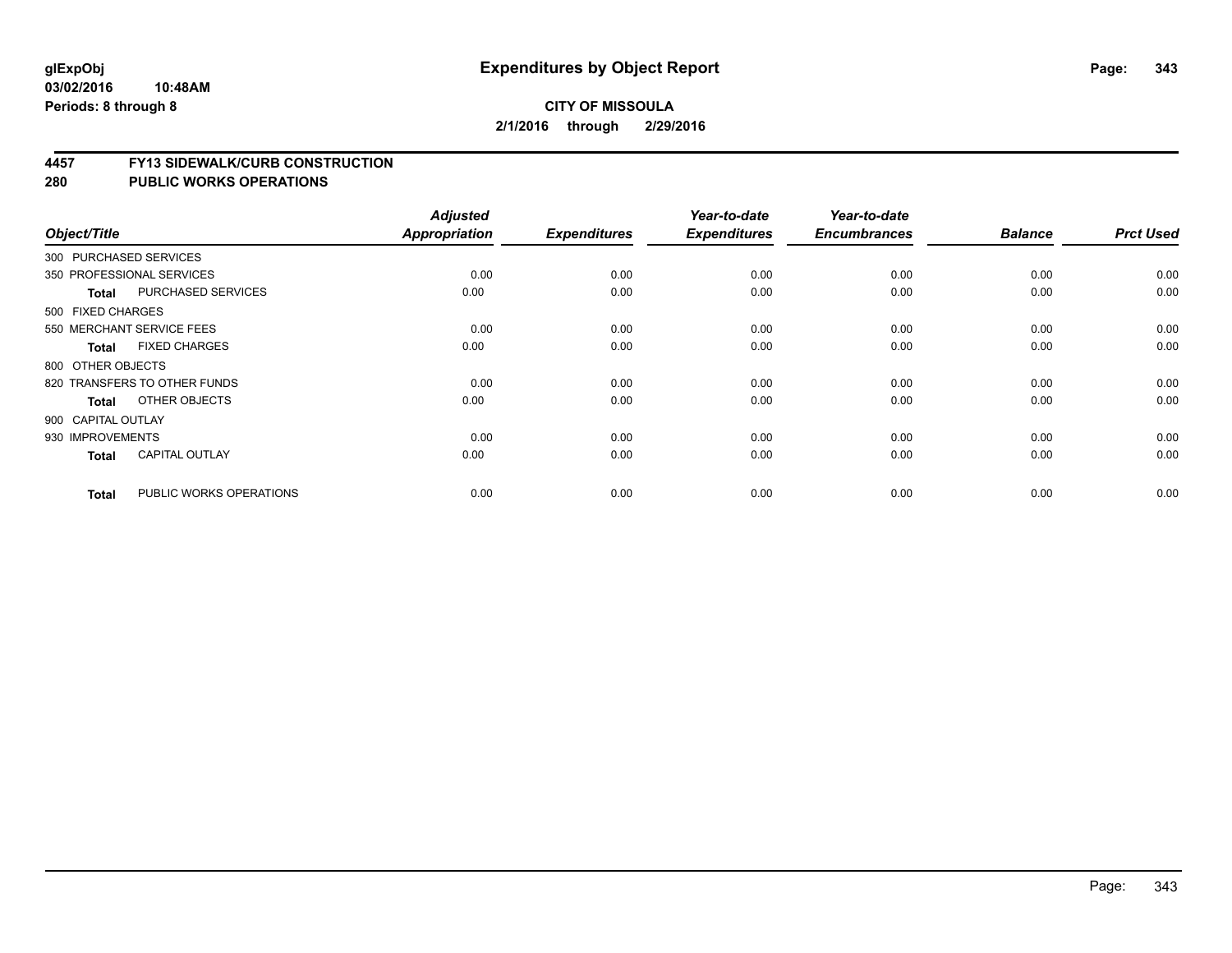## **CITY OF MISSOULA 2/1/2016 through 2/29/2016**

## **4457 FY13 SIDEWALK/CURB CONSTRUCTION**

| Object/Title           |                                 | <b>Adjusted</b><br>Appropriation | <b>Expenditures</b> | Year-to-date<br><b>Expenditures</b> | Year-to-date<br><b>Encumbrances</b> | <b>Balance</b> | <b>Prct Used</b> |
|------------------------|---------------------------------|----------------------------------|---------------------|-------------------------------------|-------------------------------------|----------------|------------------|
| 300 PURCHASED SERVICES |                                 |                                  |                     |                                     |                                     |                |                  |
|                        | 350 PROFESSIONAL SERVICES       | 0.00                             | 0.00                | 0.00                                | 0.00                                | 0.00           | 0.00             |
| <b>Total</b>           | PURCHASED SERVICES              | 0.00                             | 0.00                | 0.00                                | 0.00                                | 0.00           | 0.00             |
| 500 FIXED CHARGES      |                                 |                                  |                     |                                     |                                     |                |                  |
|                        | 550 MERCHANT SERVICE FEES       | 0.00                             | 0.00                | 0.00                                | 0.00                                | 0.00           | 0.00             |
| <b>Total</b>           | <b>FIXED CHARGES</b>            | 0.00                             | 0.00                | 0.00                                | 0.00                                | 0.00           | 0.00             |
| 800 OTHER OBJECTS      |                                 |                                  |                     |                                     |                                     |                |                  |
|                        | 820 TRANSFERS TO OTHER FUNDS    | 0.00                             | 0.00                | 0.00                                | 0.00                                | 0.00           | 0.00             |
| Total                  | OTHER OBJECTS                   | 0.00                             | 0.00                | 0.00                                | 0.00                                | 0.00           | 0.00             |
| 900 CAPITAL OUTLAY     |                                 |                                  |                     |                                     |                                     |                |                  |
| 930 IMPROVEMENTS       |                                 | 0.00                             | 0.00                | 0.00                                | 0.00                                | 0.00           | 0.00             |
| <b>Total</b>           | <b>CAPITAL OUTLAY</b>           | 0.00                             | 0.00                | 0.00                                | 0.00                                | 0.00           | 0.00             |
| <b>Total</b>           | FY13 SIDEWALK/CURB CONSTRUCTION | 0.00                             | 0.00                | 0.00                                | 0.00                                | 0.00           | 0.00             |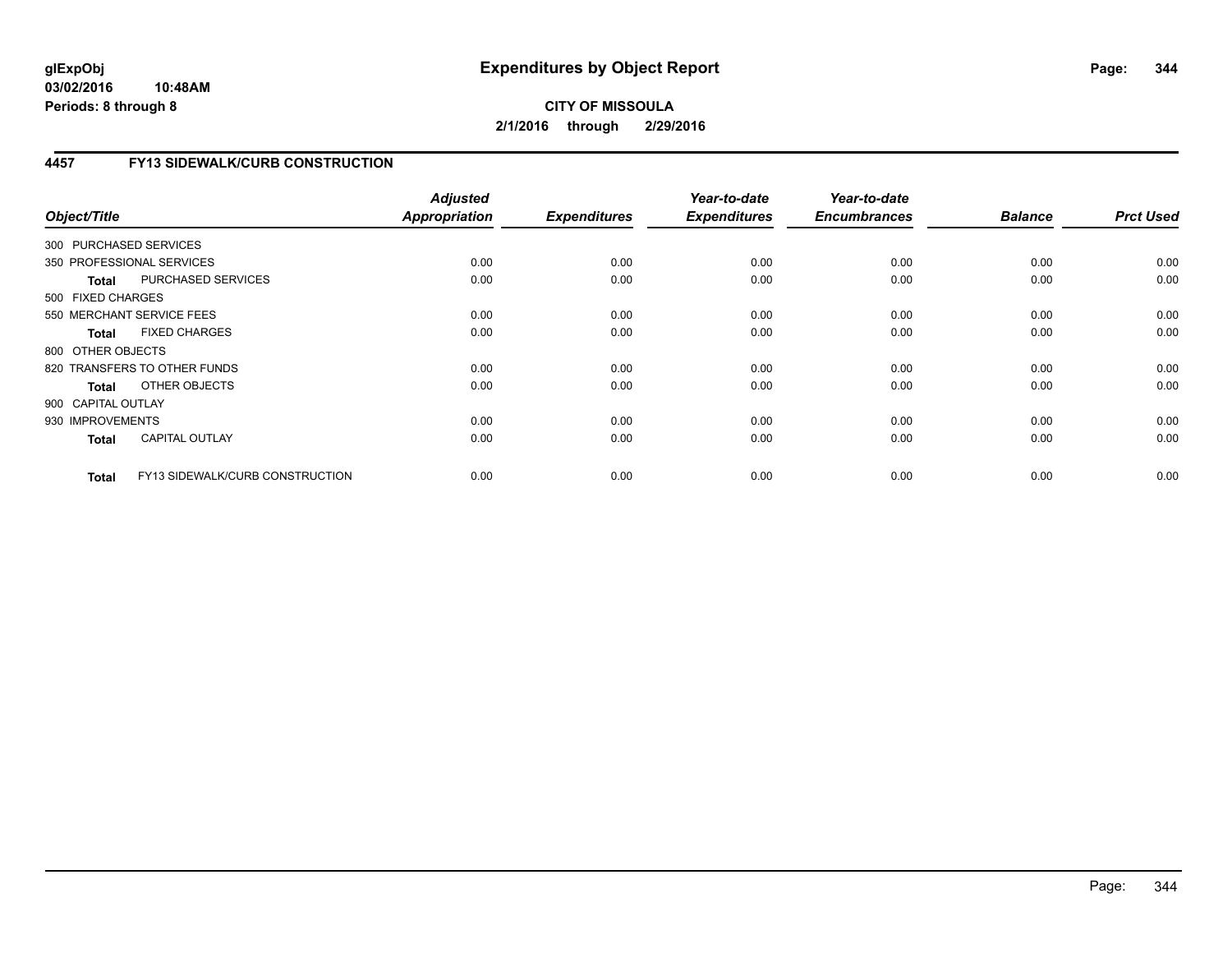### **CITY OF MISSOULA 2/1/2016 through 2/29/2016**

#### **4458 FY14 SIDEWALK & CURB CONSTRUCTION**

| Object/Title       |                              | <b>Adjusted</b><br>Appropriation | <b>Expenditures</b> | Year-to-date<br><b>Expenditures</b> | Year-to-date<br><b>Encumbrances</b> | <b>Balance</b> | <b>Prct Used</b> |
|--------------------|------------------------------|----------------------------------|---------------------|-------------------------------------|-------------------------------------|----------------|------------------|
| 500 FIXED CHARGES  |                              |                                  |                     |                                     |                                     |                |                  |
|                    | 550 MERCHANT SERVICE FEES    | 0.00                             | 0.00                | 0.00                                | 0.00                                | 0.00           | 0.00             |
| <b>Total</b>       | <b>FIXED CHARGES</b>         | 0.00                             | 0.00                | 0.00                                | 0.00                                | 0.00           | 0.00             |
| 800 OTHER OBJECTS  |                              |                                  |                     |                                     |                                     |                |                  |
|                    | 820 TRANSFERS TO OTHER FUNDS | 0.00                             | 0.00                | 0.00                                | 0.00                                | 0.00           | 0.00             |
| <b>Total</b>       | OTHER OBJECTS                | 0.00                             | 0.00                | 0.00                                | 0.00                                | 0.00           | 0.00             |
| 900 CAPITAL OUTLAY |                              |                                  |                     |                                     |                                     |                |                  |
| 930 IMPROVEMENTS   |                              | 0.00                             | 0.00                | 0.00                                | 0.00                                | 0.00           | 0.00             |
| <b>Total</b>       | <b>CAPITAL OUTLAY</b>        | 0.00                             | 0.00                | 0.00                                | 0.00                                | 0.00           | 0.00             |
| <b>Total</b>       | PUBLIC WORKS OPERATIONS      | 0.00                             | 0.00                | 0.00                                | 0.00                                | 0.00           | 0.00             |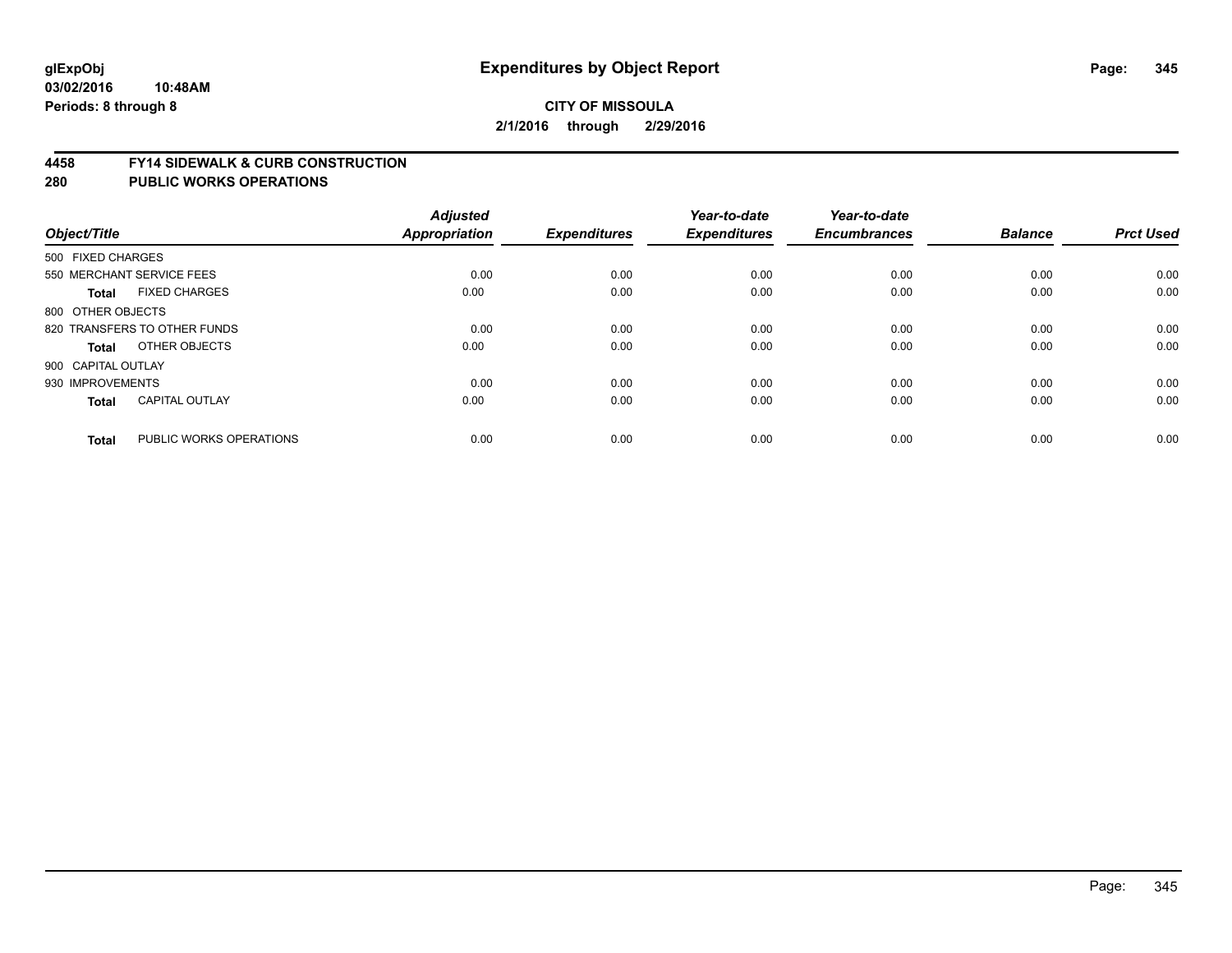## **4458 FY14 SIDEWALK & CURB CONSTRUCTION**

| Object/Title       |                                              | <b>Adjusted</b><br>Appropriation | <b>Expenditures</b> | Year-to-date<br><b>Expenditures</b> | Year-to-date<br><b>Encumbrances</b> | <b>Balance</b> | <b>Prct Used</b> |
|--------------------|----------------------------------------------|----------------------------------|---------------------|-------------------------------------|-------------------------------------|----------------|------------------|
| 500 FIXED CHARGES  |                                              |                                  |                     |                                     |                                     |                |                  |
|                    | 550 MERCHANT SERVICE FEES                    | 0.00                             | 0.00                | 0.00                                | 0.00                                | 0.00           | 0.00             |
| <b>Total</b>       | <b>FIXED CHARGES</b>                         | 0.00                             | 0.00                | 0.00                                | 0.00                                | 0.00           | 0.00             |
| 800 OTHER OBJECTS  |                                              |                                  |                     |                                     |                                     |                |                  |
|                    | 820 TRANSFERS TO OTHER FUNDS                 | 0.00                             | 0.00                | 0.00                                | 0.00                                | 0.00           | 0.00             |
| <b>Total</b>       | OTHER OBJECTS                                | 0.00                             | 0.00                | 0.00                                | 0.00                                | 0.00           | 0.00             |
| 900 CAPITAL OUTLAY |                                              |                                  |                     |                                     |                                     |                |                  |
| 930 IMPROVEMENTS   |                                              | 0.00                             | 0.00                | 0.00                                | 0.00                                | 0.00           | 0.00             |
| Total              | <b>CAPITAL OUTLAY</b>                        | 0.00                             | 0.00                | 0.00                                | 0.00                                | 0.00           | 0.00             |
| <b>Total</b>       | <b>FY14 SIDEWALK &amp; CURB CONSTRUCTIOL</b> | 0.00                             | 0.00                | 0.00                                | 0.00                                | 0.00           | 0.00             |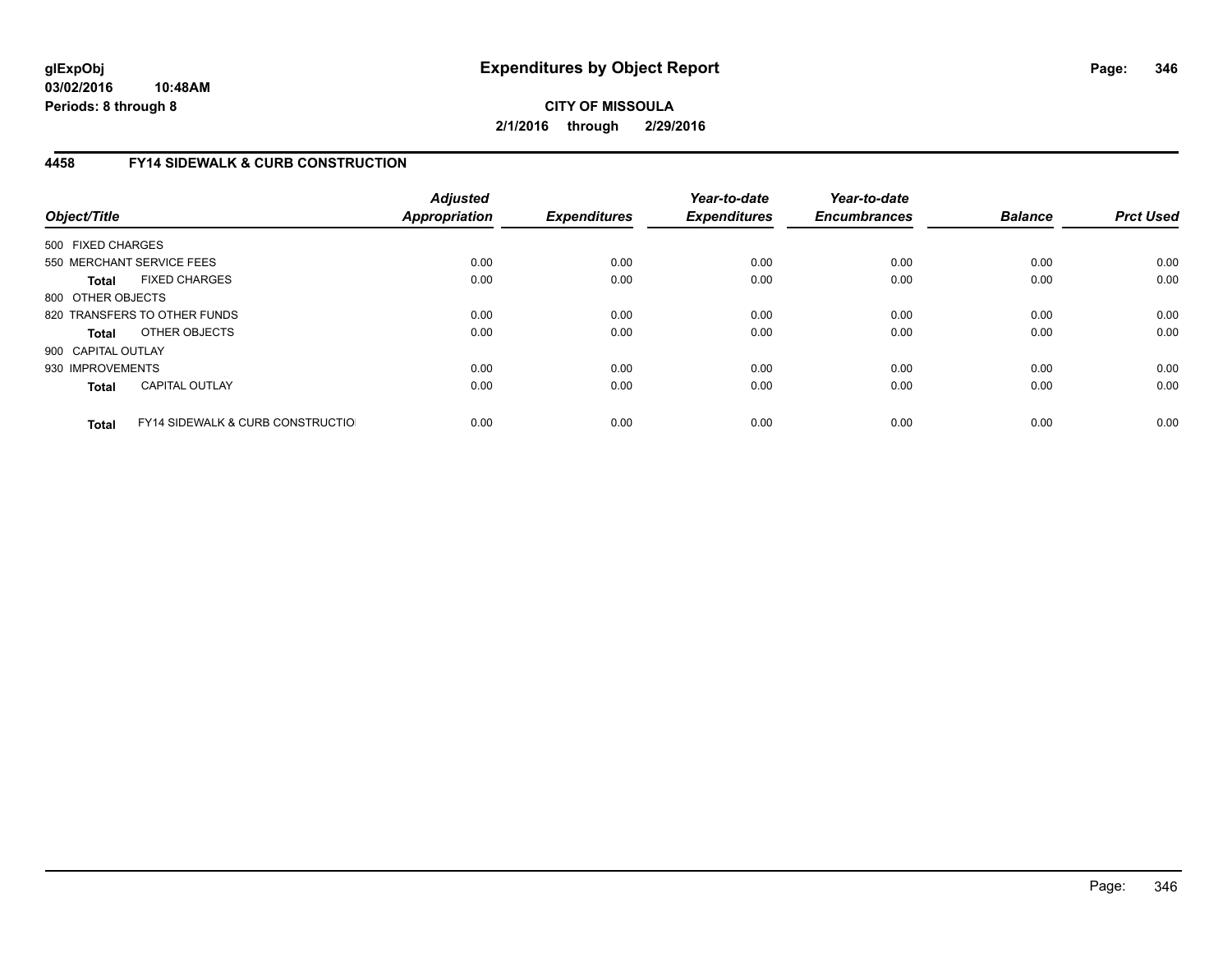## **CITY OF MISSOULA 2/1/2016 through 2/29/2016**

#### **4459 FY15 SIDEWALK/CURB CONSTRUCTION**

|                    |                              | <b>Adjusted</b> |                     | Year-to-date        | Year-to-date        |                |                  |
|--------------------|------------------------------|-----------------|---------------------|---------------------|---------------------|----------------|------------------|
| Object/Title       |                              | Appropriation   | <b>Expenditures</b> | <b>Expenditures</b> | <b>Encumbrances</b> | <b>Balance</b> | <b>Prct Used</b> |
| 500 FIXED CHARGES  |                              |                 |                     |                     |                     |                |                  |
|                    | 550 MERCHANT SERVICE FEES    | 0.00            | 0.00                | 0.00                | 0.00                | 0.00           | 0.00             |
| <b>Total</b>       | <b>FIXED CHARGES</b>         | 0.00            | 0.00                | 0.00                | 0.00                | 0.00           | 0.00             |
| 800 OTHER OBJECTS  |                              |                 |                     |                     |                     |                |                  |
|                    | 820 TRANSFERS TO OTHER FUNDS | 0.00            | 0.00                | 29,930.00           | 0.00                | $-29,930.00$   | 0.00             |
| Total              | OTHER OBJECTS                | 0.00            | 0.00                | 29,930.00           | 0.00                | $-29,930.00$   | 0.00             |
| 900 CAPITAL OUTLAY |                              |                 |                     |                     |                     |                |                  |
| 930 IMPROVEMENTS   |                              | 0.00            | 0.00                | 0.00                | 0.00                | 0.00           | 0.00             |
| Total              | <b>CAPITAL OUTLAY</b>        | 0.00            | 0.00                | 0.00                | 0.00                | 0.00           | 0.00             |
| <b>Total</b>       | PUBLIC WORKS OPERATIONS      | 0.00            | 0.00                | 29.930.00           | 0.00                | $-29.930.00$   | 0.00             |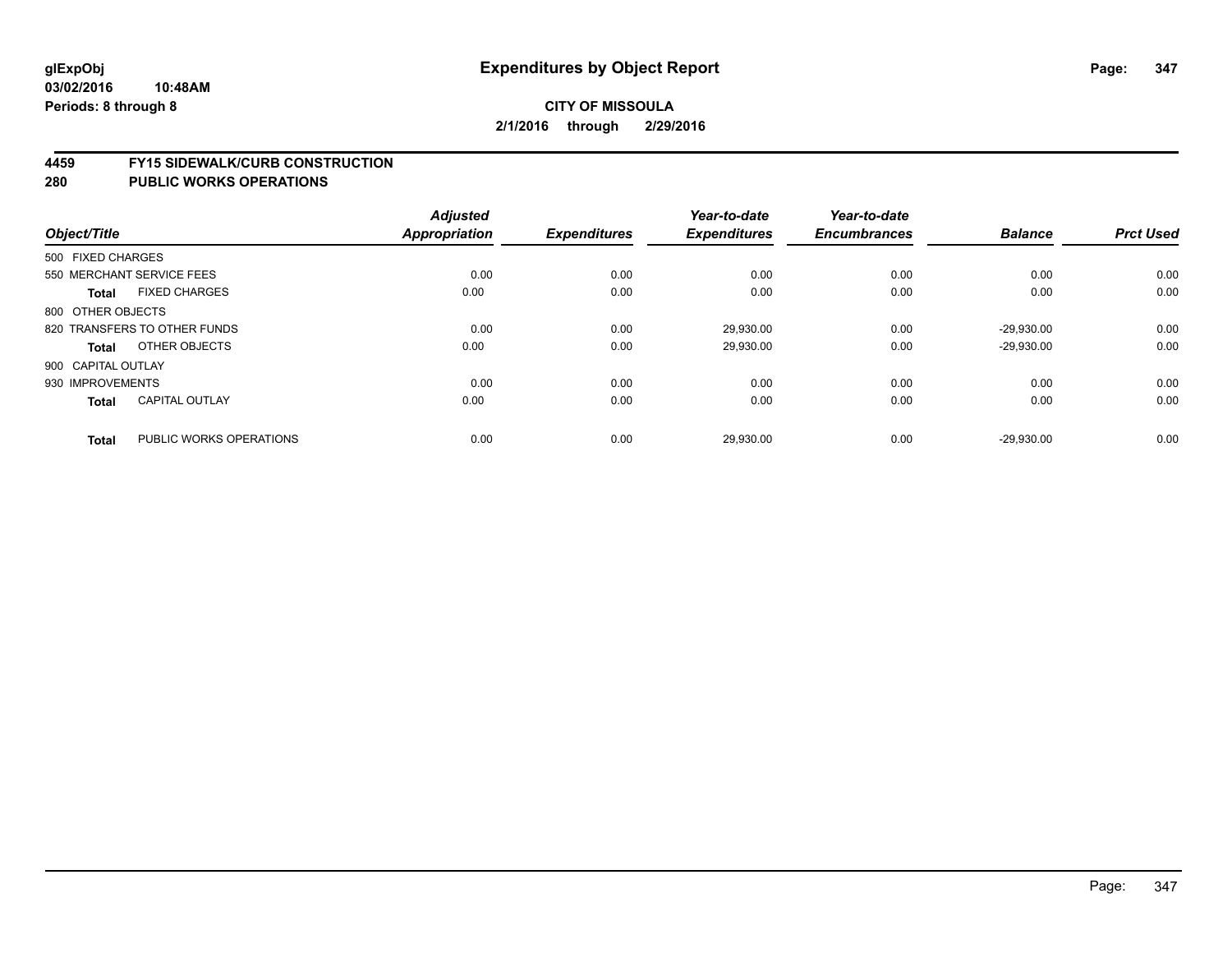## **4459 FY15 SIDEWALK/CURB CONSTRUCTION**

| Object/Title       |                                        | <b>Adjusted</b><br><b>Appropriation</b> | <b>Expenditures</b> | Year-to-date<br><b>Expenditures</b> | Year-to-date<br><b>Encumbrances</b> | <b>Balance</b> | <b>Prct Used</b> |
|--------------------|----------------------------------------|-----------------------------------------|---------------------|-------------------------------------|-------------------------------------|----------------|------------------|
| 500 FIXED CHARGES  |                                        |                                         |                     |                                     |                                     |                |                  |
|                    | 550 MERCHANT SERVICE FEES              | 0.00                                    | 0.00                | 0.00                                | 0.00                                | 0.00           | 0.00             |
| <b>Total</b>       | <b>FIXED CHARGES</b>                   | 0.00                                    | 0.00                | 0.00                                | 0.00                                | 0.00           | 0.00             |
| 800 OTHER OBJECTS  |                                        |                                         |                     |                                     |                                     |                |                  |
|                    | 820 TRANSFERS TO OTHER FUNDS           | 0.00                                    | 0.00                | 29,930.00                           | 0.00                                | $-29,930.00$   | 0.00             |
| <b>Total</b>       | OTHER OBJECTS                          | 0.00                                    | 0.00                | 29,930.00                           | 0.00                                | $-29,930.00$   | 0.00             |
| 900 CAPITAL OUTLAY |                                        |                                         |                     |                                     |                                     |                |                  |
| 930 IMPROVEMENTS   |                                        | 0.00                                    | 0.00                | 0.00                                | 0.00                                | 0.00           | 0.00             |
| <b>Total</b>       | <b>CAPITAL OUTLAY</b>                  | 0.00                                    | 0.00                | 0.00                                | 0.00                                | 0.00           | 0.00             |
| <b>Total</b>       | <b>FY15 SIDEWALK/CURB CONSTRUCTION</b> | 0.00                                    | 0.00                | 29.930.00                           | 0.00                                | $-29.930.00$   | 0.00             |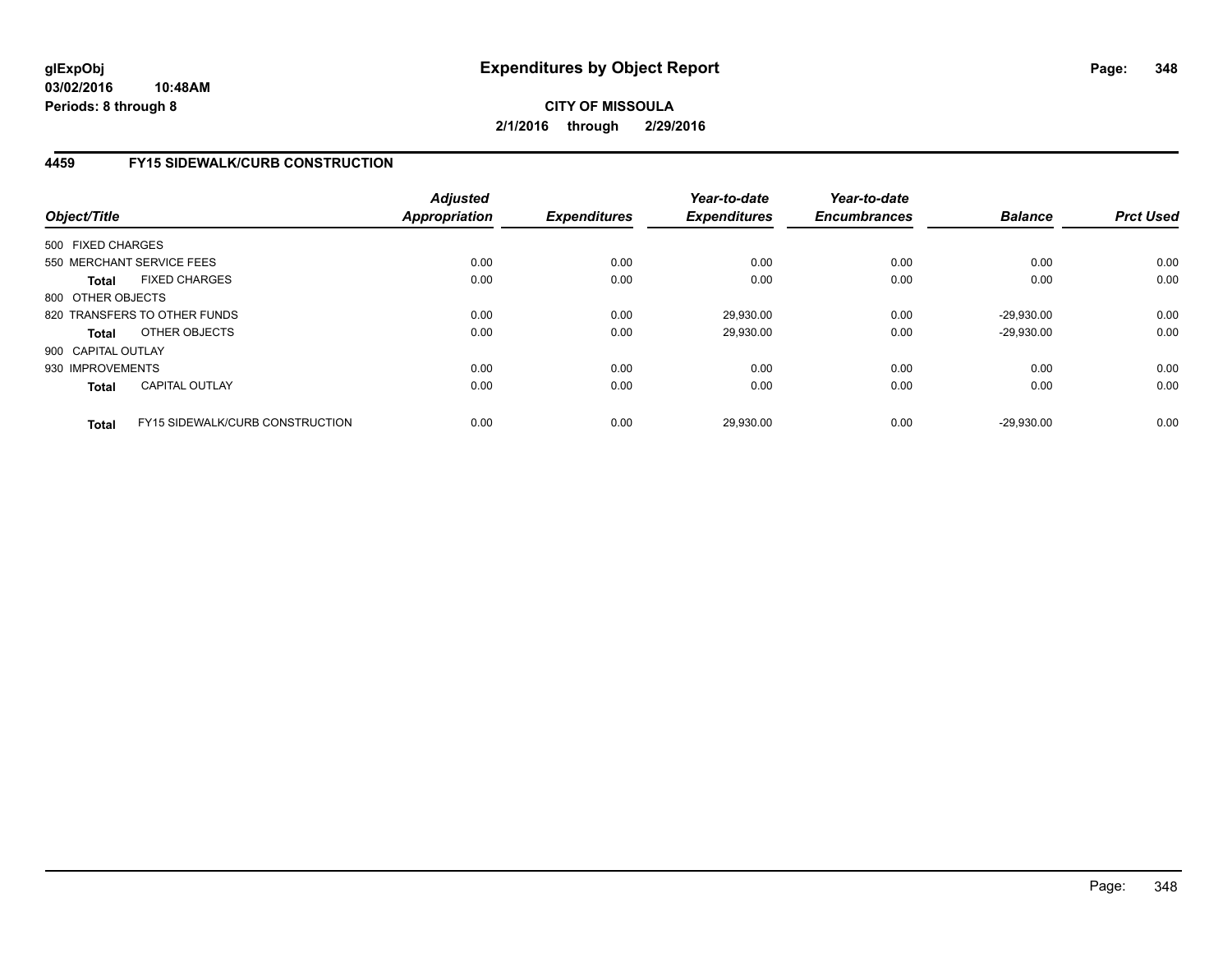#### **4460 FY16 SIDEWALK/CURB CONSTRUCTION**

| Object/Title       |                           | <b>Adjusted</b><br><b>Appropriation</b> | <b>Expenditures</b> | Year-to-date<br><b>Expenditures</b> | Year-to-date<br><b>Encumbrances</b> | <b>Balance</b> | <b>Prct Used</b> |
|--------------------|---------------------------|-----------------------------------------|---------------------|-------------------------------------|-------------------------------------|----------------|------------------|
| 500 FIXED CHARGES  |                           |                                         |                     |                                     |                                     |                |                  |
|                    | 550 MERCHANT SERVICE FEES | 0.00                                    | 0.00                | 0.00                                | 0.00                                | 0.00           | 0.00             |
| <b>Total</b>       | <b>FIXED CHARGES</b>      | 0.00                                    | 0.00                | 0.00                                | 0.00                                | 0.00           | 0.00             |
| 900 CAPITAL OUTLAY |                           |                                         |                     |                                     |                                     |                |                  |
| 930 IMPROVEMENTS   |                           | 0.00                                    | 0.00                | 86,803.79                           | 0.00                                | -86.803.79     | 0.00             |
| <b>Total</b>       | <b>CAPITAL OUTLAY</b>     | 0.00                                    | 0.00                | 86,803.79                           | 0.00                                | -86.803.79     | 0.00             |
| <b>Total</b>       | PUBLIC WORKS OPERATIONS   | 0.00                                    | 0.00                | 86,803.79                           | 0.00                                | -86.803.79     | 0.00             |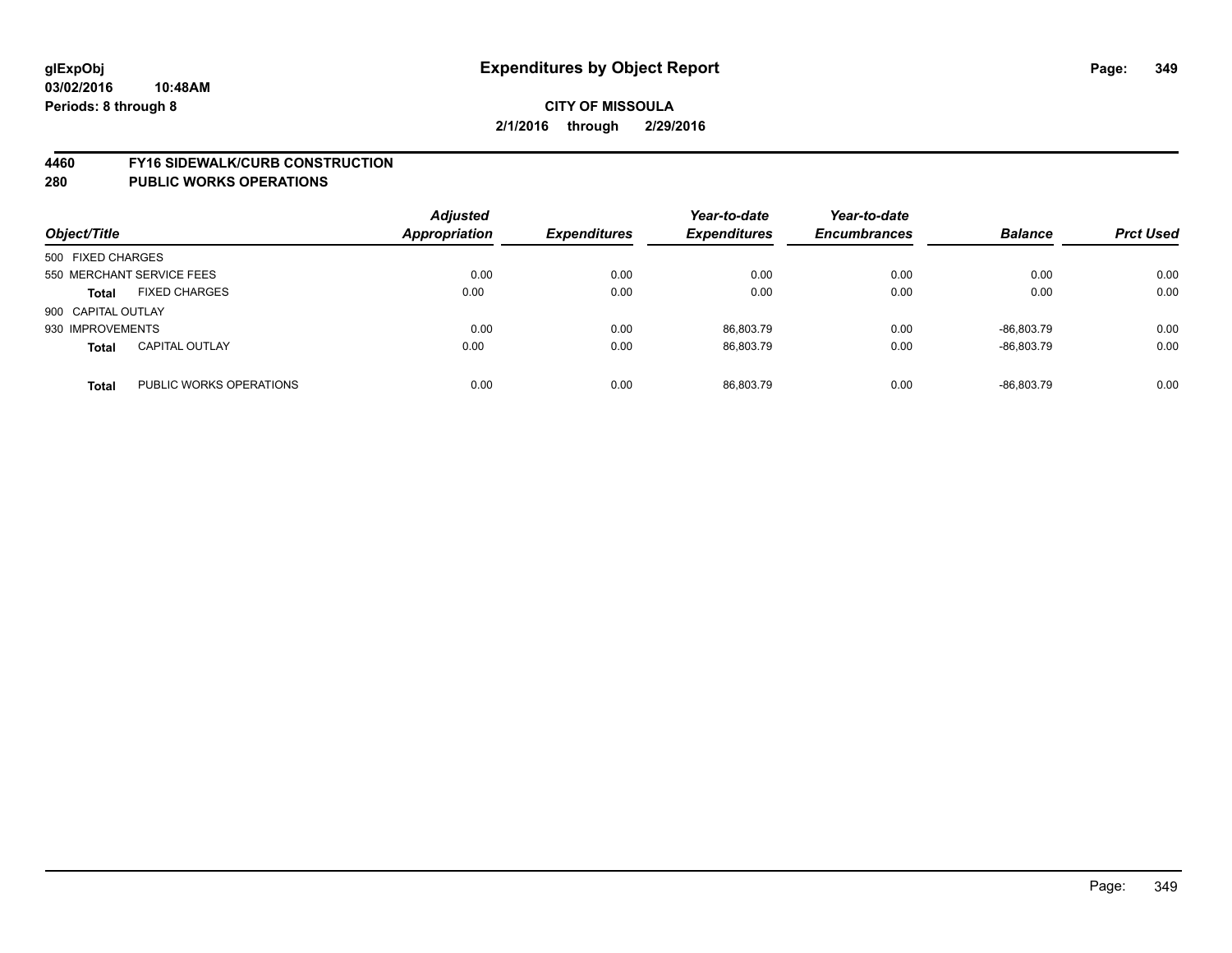## **4460 FY16 SIDEWALK/CURB CONSTRUCTION**

| Object/Title       |                                 | <b>Adjusted</b><br>Appropriation | <b>Expenditures</b> | Year-to-date<br><b>Expenditures</b> | Year-to-date<br><b>Encumbrances</b> | <b>Balance</b> | <b>Prct Used</b> |
|--------------------|---------------------------------|----------------------------------|---------------------|-------------------------------------|-------------------------------------|----------------|------------------|
| 500 FIXED CHARGES  |                                 |                                  |                     |                                     |                                     |                |                  |
|                    | 550 MERCHANT SERVICE FEES       | 0.00                             | 0.00                | 0.00                                | 0.00                                | 0.00           | 0.00             |
| <b>Total</b>       | <b>FIXED CHARGES</b>            | 0.00                             | 0.00                | 0.00                                | 0.00                                | 0.00           | 0.00             |
| 900 CAPITAL OUTLAY |                                 |                                  |                     |                                     |                                     |                |                  |
| 930 IMPROVEMENTS   |                                 | 0.00                             | 0.00                | 86.803.79                           | 0.00                                | -86.803.79     | 0.00             |
| <b>Total</b>       | <b>CAPITAL OUTLAY</b>           | 0.00                             | 0.00                | 86,803.79                           | 0.00                                | -86,803.79     | 0.00             |
| <b>Total</b>       | FY16 SIDEWALK/CURB CONSTRUCTION | 0.00                             | 0.00                | 86,803.79                           | 0.00                                | -86,803.79     | 0.00             |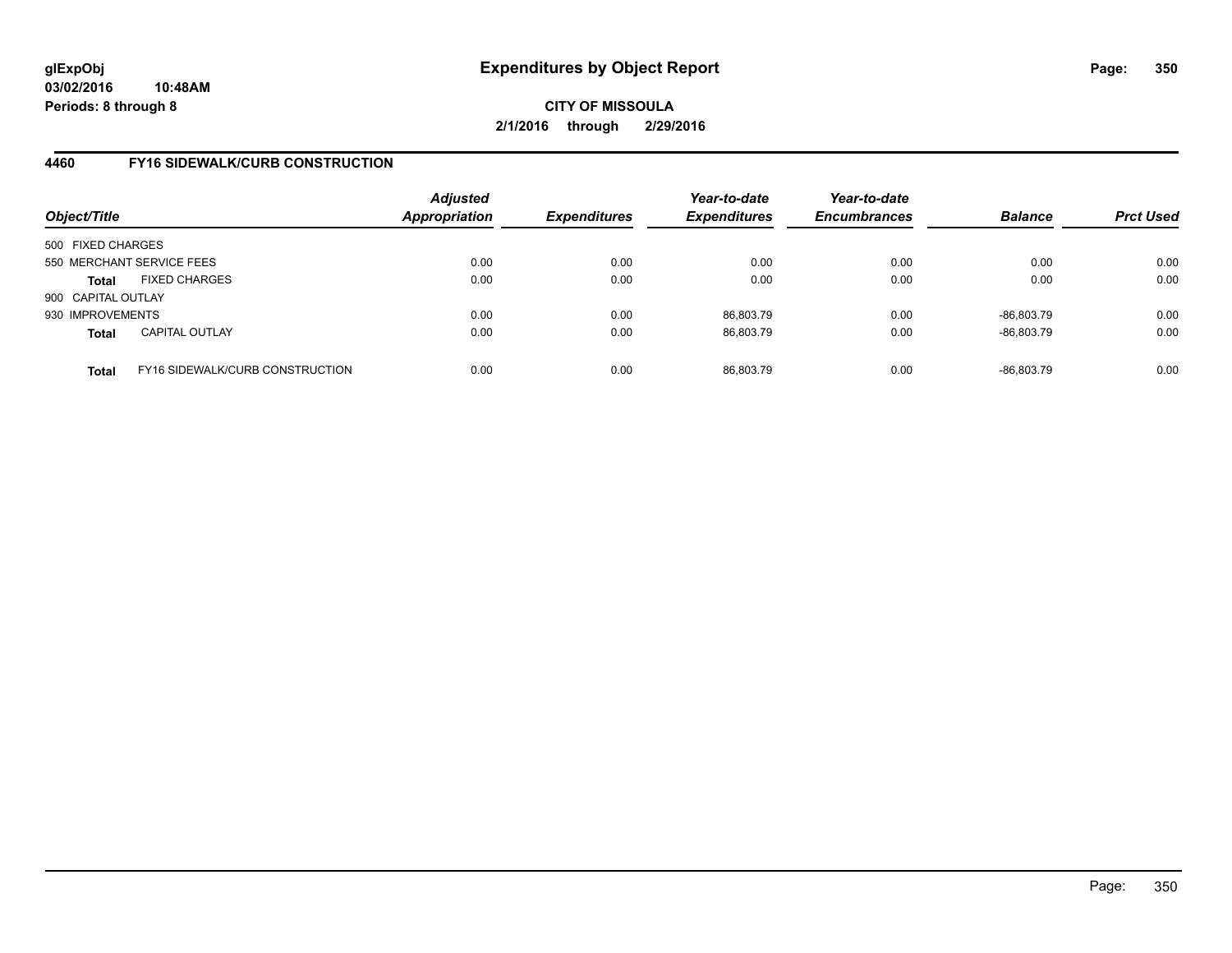#### **4461 FY17 SIDEWALK/CURB CONSTRUCTION**

| Object/Title       |                           | <b>Adjusted</b><br><b>Appropriation</b> | <b>Expenditures</b> | Year-to-date<br><b>Expenditures</b> | Year-to-date<br><b>Encumbrances</b> | <b>Balance</b> | <b>Prct Used</b> |
|--------------------|---------------------------|-----------------------------------------|---------------------|-------------------------------------|-------------------------------------|----------------|------------------|
| 500 FIXED CHARGES  |                           |                                         |                     |                                     |                                     |                |                  |
|                    | 550 MERCHANT SERVICE FEES | 0.00                                    | 0.00                | 0.00                                | 0.00                                | 0.00           | 0.00             |
| <b>Total</b>       | <b>FIXED CHARGES</b>      | 0.00                                    | 0.00                | 0.00                                | 0.00                                | 0.00           | 0.00             |
| 900 CAPITAL OUTLAY |                           |                                         |                     |                                     |                                     |                |                  |
| 930 IMPROVEMENTS   |                           | 0.00                                    | 0.00                | 0.00                                | 0.00                                | 0.00           | 0.00             |
| <b>Total</b>       | <b>CAPITAL OUTLAY</b>     | 0.00                                    | 0.00                | 0.00                                | 0.00                                | 0.00           | 0.00             |
| <b>Total</b>       | PUBLIC WORKS OPERATIONS   | 0.00                                    | 0.00                | 0.00                                | 0.00                                | 0.00           | 0.00             |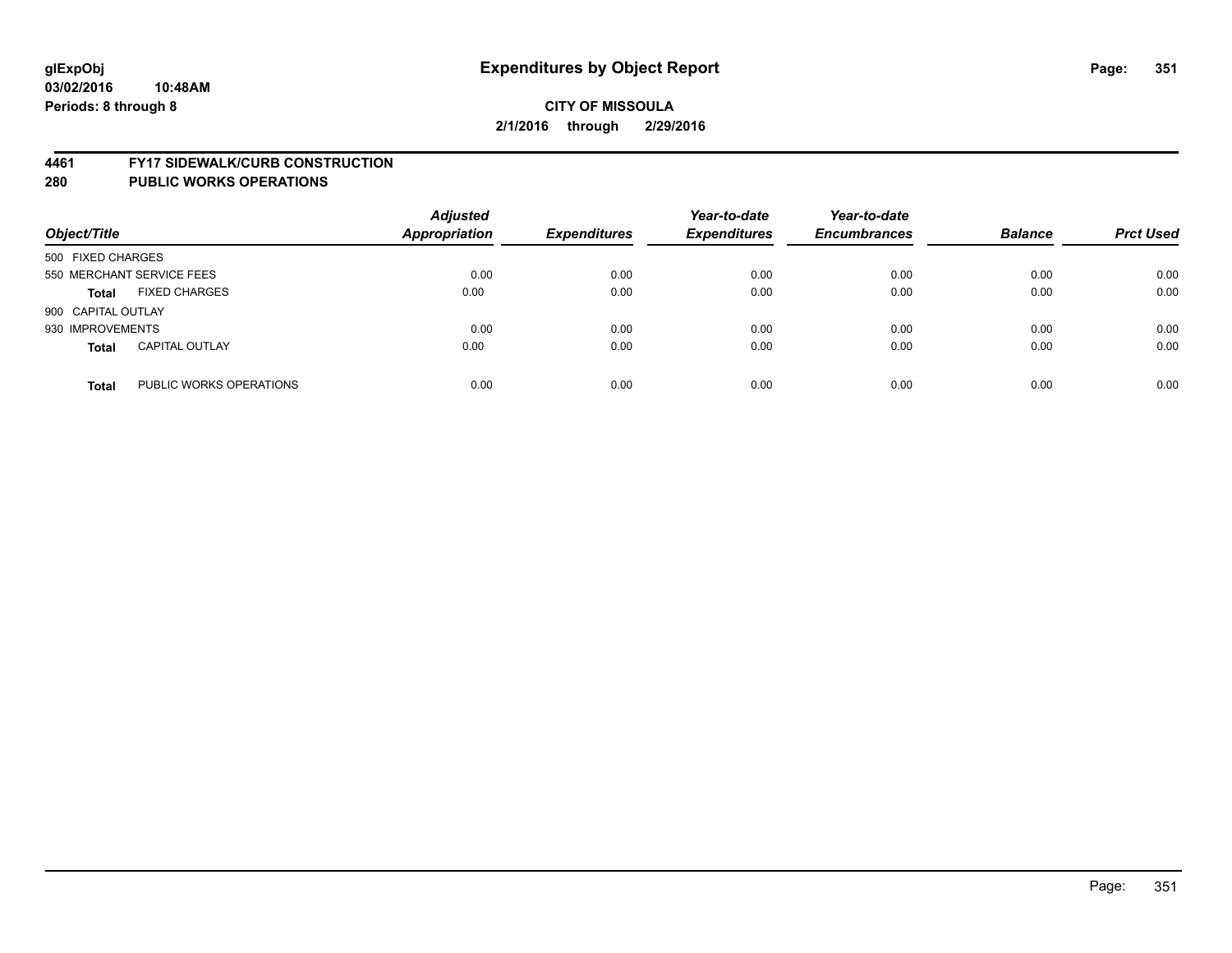## **4461 FY17 SIDEWALK/CURB CONSTRUCTION**

| Object/Title       |                                        | <b>Adjusted</b><br><b>Appropriation</b> | <b>Expenditures</b> | Year-to-date<br><b>Expenditures</b> | Year-to-date<br><b>Encumbrances</b> | <b>Balance</b> | <b>Prct Used</b> |
|--------------------|----------------------------------------|-----------------------------------------|---------------------|-------------------------------------|-------------------------------------|----------------|------------------|
| 500 FIXED CHARGES  |                                        |                                         |                     |                                     |                                     |                |                  |
|                    | 550 MERCHANT SERVICE FEES              | 0.00                                    | 0.00                | 0.00                                | 0.00                                | 0.00           | 0.00             |
| <b>Total</b>       | <b>FIXED CHARGES</b>                   | 0.00                                    | 0.00                | 0.00                                | 0.00                                | 0.00           | 0.00             |
| 900 CAPITAL OUTLAY |                                        |                                         |                     |                                     |                                     |                |                  |
| 930 IMPROVEMENTS   |                                        | 0.00                                    | 0.00                | 0.00                                | 0.00                                | 0.00           | 0.00             |
| <b>Total</b>       | <b>CAPITAL OUTLAY</b>                  | 0.00                                    | 0.00                | 0.00                                | 0.00                                | 0.00           | 0.00             |
| <b>Total</b>       | <b>FY17 SIDEWALK/CURB CONSTRUCTION</b> | 0.00                                    | 0.00                | 0.00                                | 0.00                                | 0.00           | 0.00             |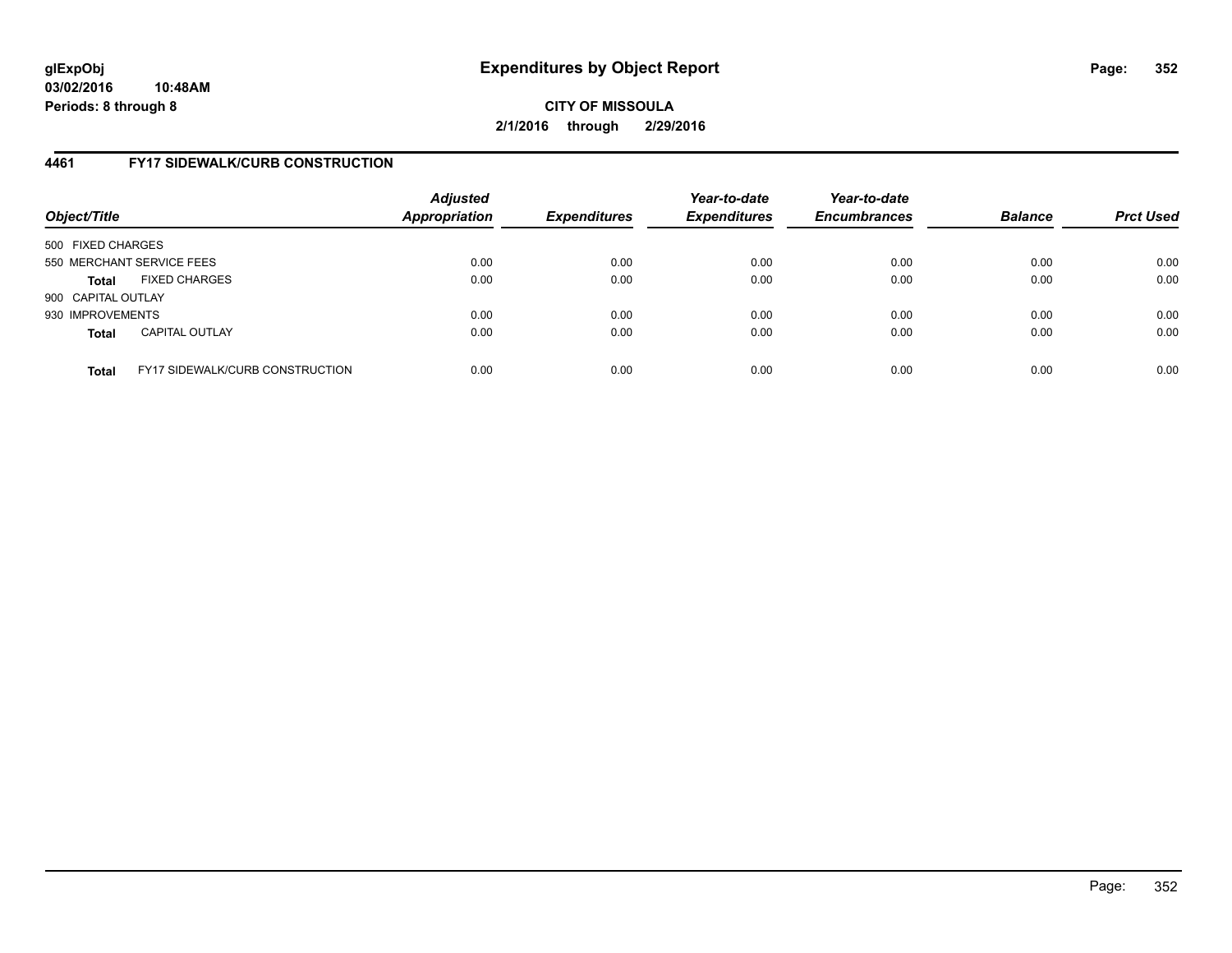# **glExpObj Expenditures by Object Report Page: 353**

#### **03/02/2016 10:48AM Periods: 8 through 8**

## **CITY OF MISSOULA 2/1/2016 through 2/29/2016**

**4531 SID 531 TRAFFIC CALMING**

**000 \*\*\* Title Not Found \*\*\***

| Object/Title                            | <b>Adjusted</b><br><b>Appropriation</b> | <b>Expenditures</b> | Year-to-date<br><b>Expenditures</b> | Year-to-date<br><b>Encumbrances</b> | <b>Balance</b> | <b>Prct Used</b> |
|-----------------------------------------|-----------------------------------------|---------------------|-------------------------------------|-------------------------------------|----------------|------------------|
| 500 FIXED CHARGES                       |                                         |                     |                                     |                                     |                |                  |
| 550 MERCHANT SERVICE FEES               | 0.00                                    | 0.00                | 0.00                                | 0.00                                | 0.00           | 0.00             |
| <b>FIXED CHARGES</b><br><b>Total</b>    | 0.00                                    | 0.00                | 0.00                                | 0.00                                | 0.00           | 0.00             |
| 600 DEBT SERVICE                        |                                         |                     |                                     |                                     |                |                  |
| 620 INTEREST / SERVICE FEES             | 0.00                                    | 0.00                | 0.00                                | 0.00                                | 0.00           | 0.00             |
| <b>DEBT SERVICE</b><br><b>Total</b>     | 0.00                                    | 0.00                | 0.00                                | 0.00                                | 0.00           | 0.00             |
| *** Title Not Found ***<br><b>Total</b> | 0.00                                    | 0.00                | 0.00                                | 0.00                                | 0.00           | 0.00             |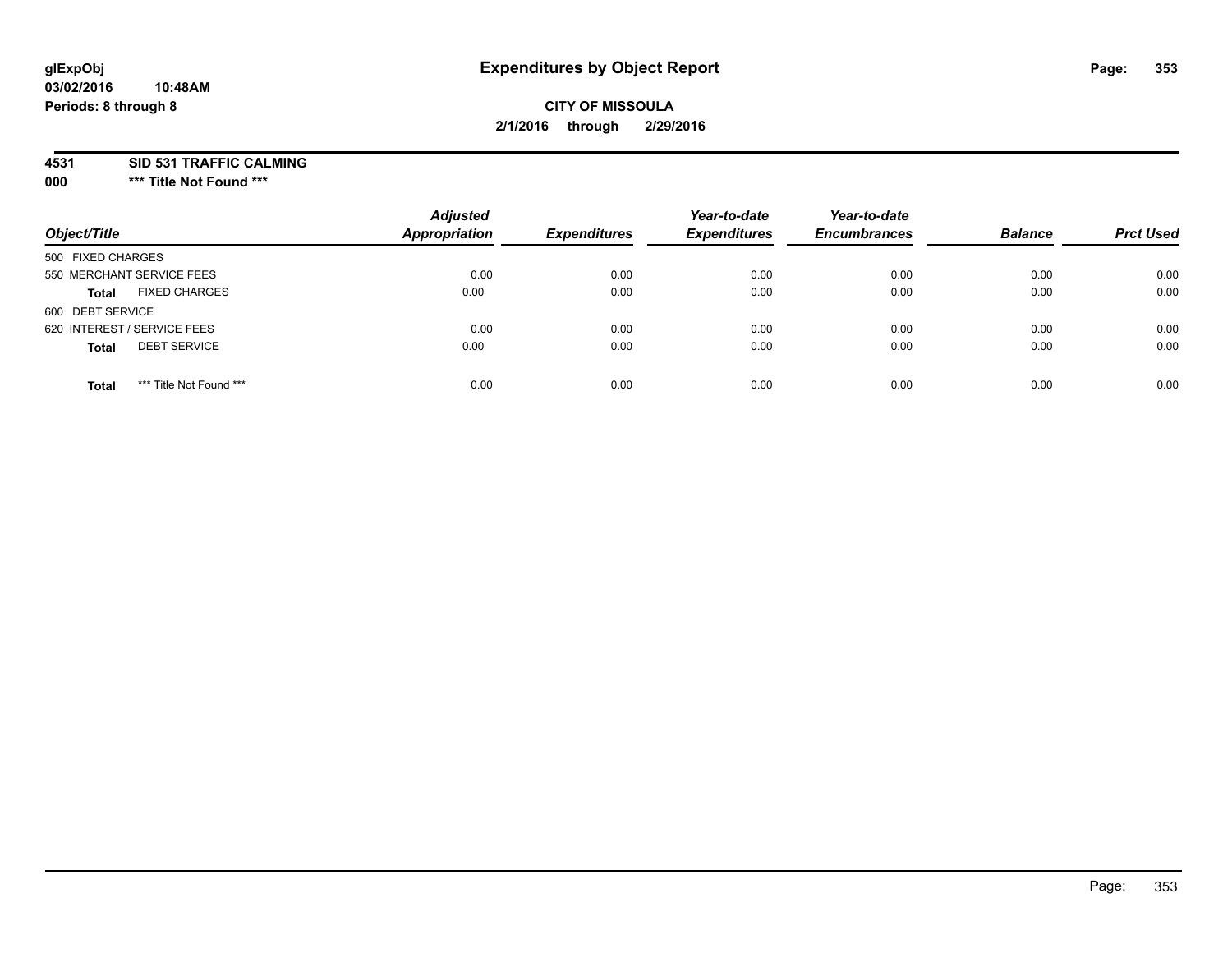**4531 SID 531 TRAFFIC CALMING**

**390 NON-DEPARTMENTAL**

| Object/Title              |                       | <b>Adjusted</b><br><b>Appropriation</b> | <b>Expenditures</b> | Year-to-date<br><b>Expenditures</b> | Year-to-date<br><b>Encumbrances</b> | <b>Balance</b> | <b>Prct Used</b> |
|---------------------------|-----------------------|-----------------------------------------|---------------------|-------------------------------------|-------------------------------------|----------------|------------------|
| 500 FIXED CHARGES         |                       |                                         |                     |                                     |                                     |                |                  |
| 550 MERCHANT SERVICE FEES |                       | 0.00                                    | 0.00                | 0.00                                | 0.00                                | 0.00           | 0.00             |
| <b>Total</b>              | <b>FIXED CHARGES</b>  | 0.00                                    | 0.00                | 0.00                                | 0.00                                | 0.00           | 0.00             |
| 900 CAPITAL OUTLAY        |                       |                                         |                     |                                     |                                     |                |                  |
| 930 IMPROVEMENTS          |                       | 0.00                                    | 0.00                | 0.00                                | 0.00                                | 0.00           | 0.00             |
| <b>Total</b>              | <b>CAPITAL OUTLAY</b> | 0.00                                    | 0.00                | 0.00                                | 0.00                                | 0.00           | 0.00             |
| <b>Total</b>              | NON-DEPARTMENTAL      | 0.00                                    | 0.00                | 0.00                                | 0.00                                | 0.00           | 0.00             |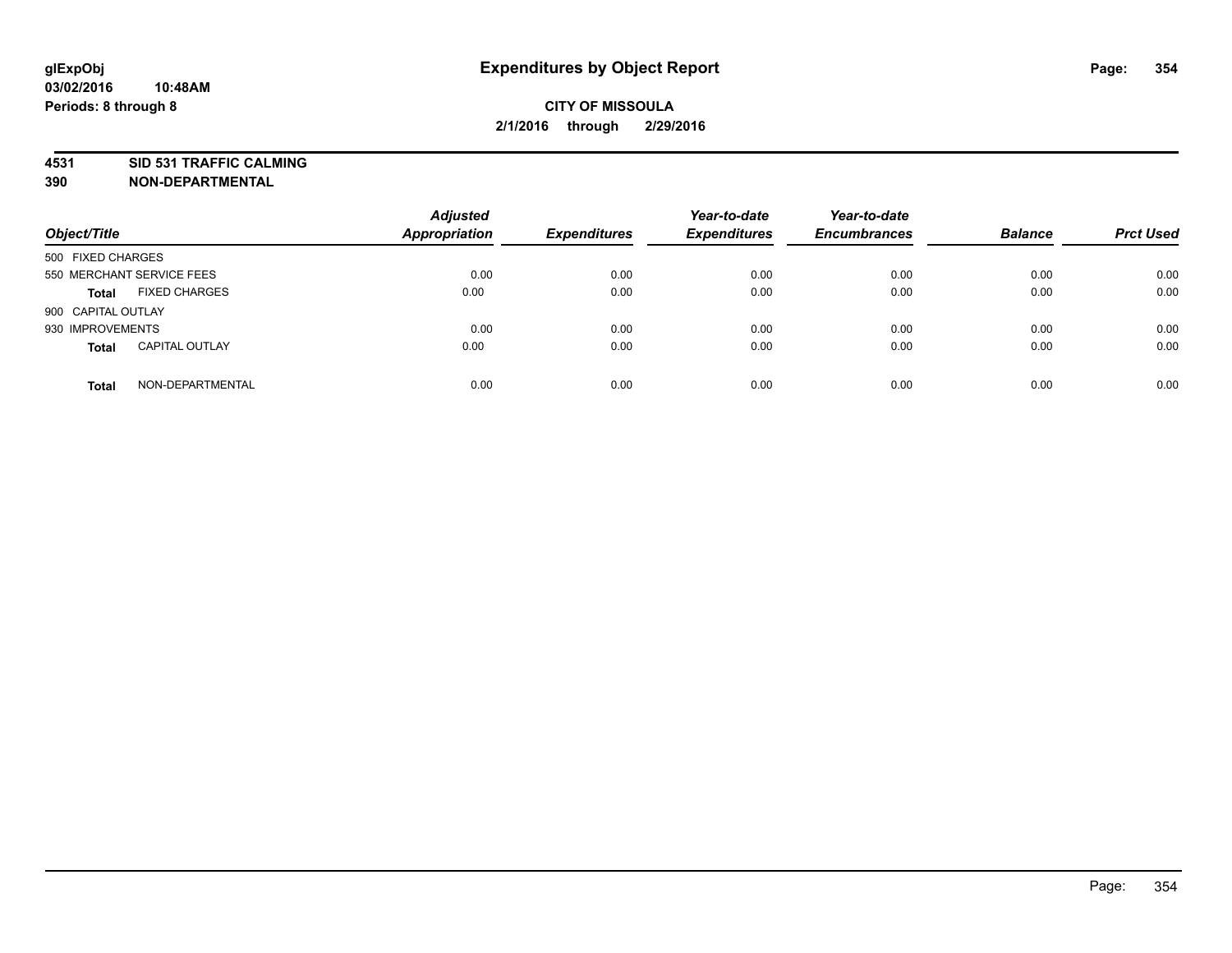**CITY OF MISSOULA 2/1/2016 through 2/29/2016**

### **4531 SID 531 TRAFFIC CALMING**

| Object/Title       |                             | <b>Adjusted</b><br>Appropriation | <b>Expenditures</b> | Year-to-date<br><b>Expenditures</b> | Year-to-date<br><b>Encumbrances</b> | <b>Balance</b> | <b>Prct Used</b> |
|--------------------|-----------------------------|----------------------------------|---------------------|-------------------------------------|-------------------------------------|----------------|------------------|
| 500 FIXED CHARGES  |                             |                                  |                     |                                     |                                     |                |                  |
|                    | 550 MERCHANT SERVICE FEES   | 0.00                             | 0.00                | 0.00                                | 0.00                                | 0.00           | 0.00             |
| Total              | <b>FIXED CHARGES</b>        | 0.00                             | 0.00                | 0.00                                | 0.00                                | 0.00           | 0.00             |
| 600 DEBT SERVICE   |                             |                                  |                     |                                     |                                     |                |                  |
|                    | 620 INTEREST / SERVICE FEES | 0.00                             | 0.00                | 0.00                                | 0.00                                | 0.00           | 0.00             |
| <b>Total</b>       | <b>DEBT SERVICE</b>         | 0.00                             | 0.00                | 0.00                                | 0.00                                | 0.00           | 0.00             |
| 900 CAPITAL OUTLAY |                             |                                  |                     |                                     |                                     |                |                  |
| 930 IMPROVEMENTS   |                             | 0.00                             | 0.00                | 0.00                                | 0.00                                | 0.00           | 0.00             |
| <b>Total</b>       | <b>CAPITAL OUTLAY</b>       | 0.00                             | 0.00                | 0.00                                | 0.00                                | 0.00           | 0.00             |
| <b>Total</b>       | SID 531 TRAFFIC CALMING     | 0.00                             | 0.00                | 0.00                                | 0.00                                | 0.00           | 0.00             |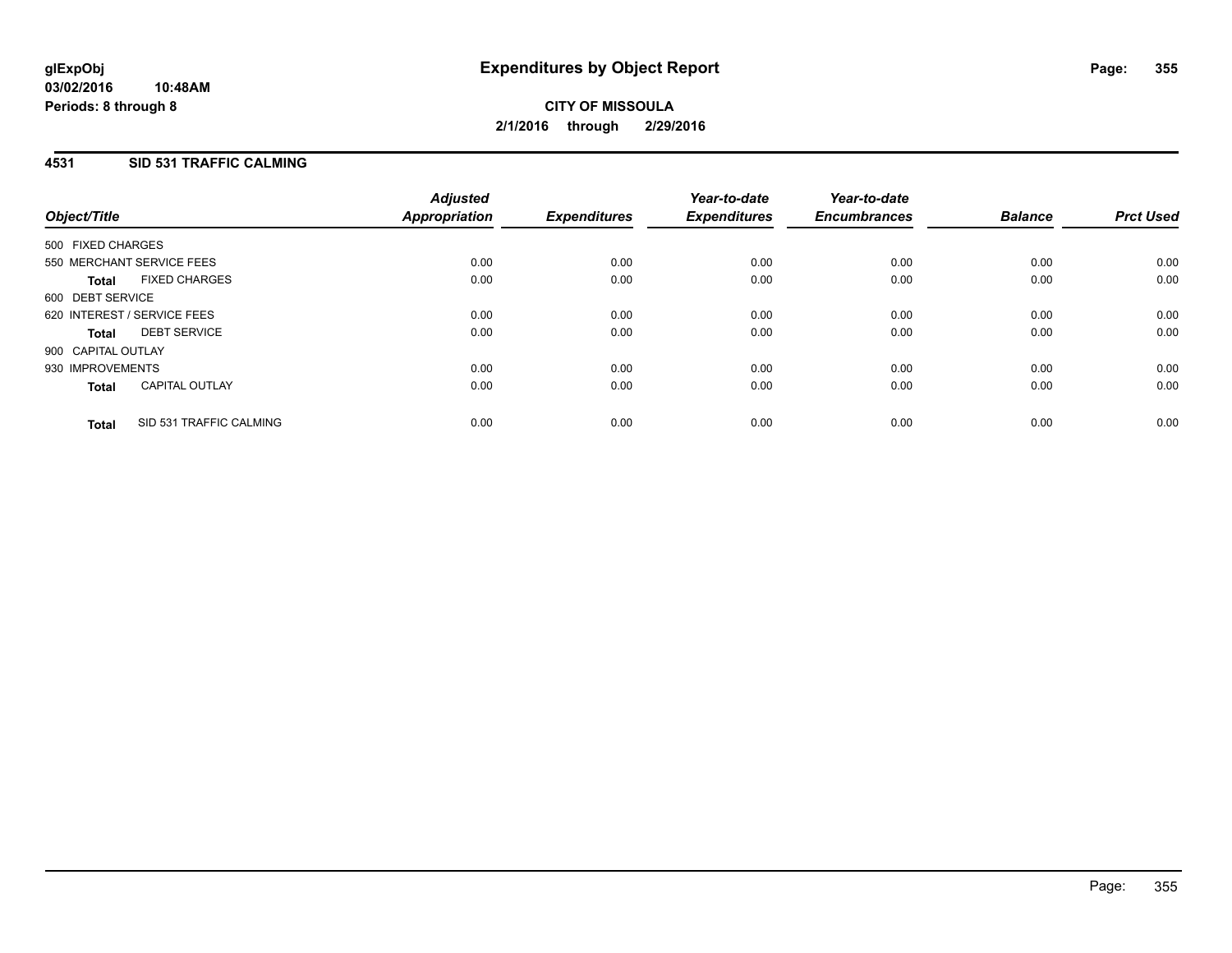### **4532 MALONEY RANCH SID**

**390 NON-DEPARTMENTAL**

| Object/Title                          | <b>Adjusted</b><br><b>Appropriation</b> | <b>Expenditures</b> | Year-to-date<br><b>Expenditures</b> | Year-to-date<br><b>Encumbrances</b> | <b>Balance</b> | <b>Prct Used</b> |
|---------------------------------------|-----------------------------------------|---------------------|-------------------------------------|-------------------------------------|----------------|------------------|
| 500 FIXED CHARGES                     |                                         |                     |                                     |                                     |                |                  |
| 550 MERCHANT SERVICE FEES             | 0.00                                    | 0.00                | 0.00                                | 0.00                                | 0.00           | 0.00             |
| <b>FIXED CHARGES</b><br><b>Total</b>  | 0.00                                    | 0.00                | 0.00                                | 0.00                                | 0.00           | 0.00             |
| 900 CAPITAL OUTLAY                    |                                         |                     |                                     |                                     |                |                  |
| 930 IMPROVEMENTS                      | 0.00                                    | 0.00                | 0.00                                | 0.00                                | 0.00           | 0.00             |
| <b>CAPITAL OUTLAY</b><br><b>Total</b> | 0.00                                    | 0.00                | 0.00                                | 0.00                                | 0.00           | 0.00             |
| NON-DEPARTMENTAL<br><b>Total</b>      | 0.00                                    | 0.00                | 0.00                                | 0.00                                | 0.00           | 0.00             |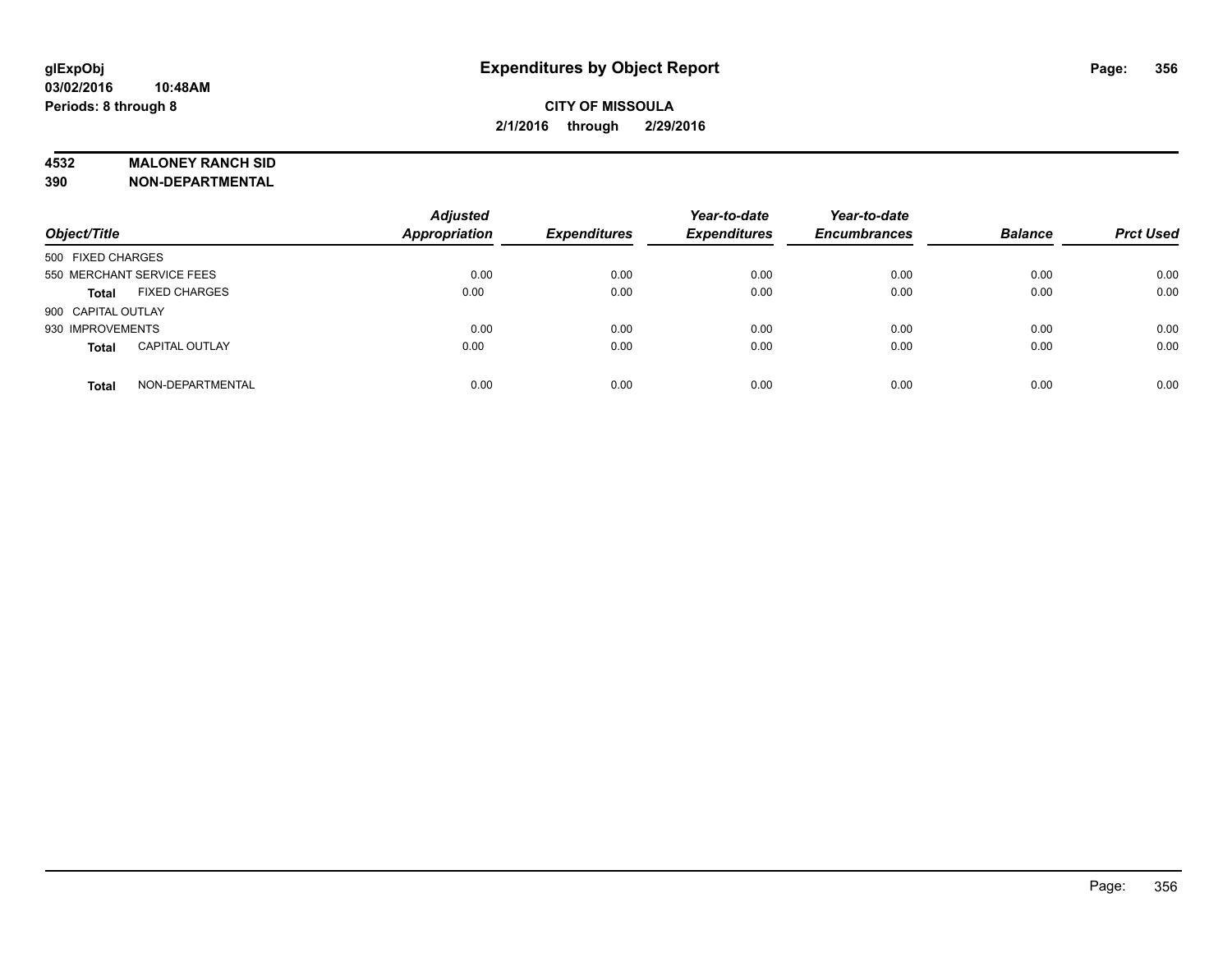### **4532 MALONEY RANCH SID**

| Object/Title                             | <b>Adjusted</b><br>Appropriation | <b>Expenditures</b> | Year-to-date<br><b>Expenditures</b> | Year-to-date<br><b>Encumbrances</b> | <b>Balance</b> | <b>Prct Used</b> |
|------------------------------------------|----------------------------------|---------------------|-------------------------------------|-------------------------------------|----------------|------------------|
| 500 FIXED CHARGES                        |                                  |                     |                                     |                                     |                |                  |
| 550 MERCHANT SERVICE FEES                | 0.00                             | 0.00                | 0.00                                | 0.00                                | 0.00           | 0.00             |
| <b>FIXED CHARGES</b><br>Total            | 0.00                             | 0.00                | 0.00                                | 0.00                                | 0.00           | 0.00             |
| 900 CAPITAL OUTLAY                       |                                  |                     |                                     |                                     |                |                  |
| 930 IMPROVEMENTS                         | 0.00                             | 0.00                | 0.00                                | 0.00                                | 0.00           | 0.00             |
| <b>CAPITAL OUTLAY</b><br><b>Total</b>    | 0.00                             | 0.00                | 0.00                                | 0.00                                | 0.00           | 0.00             |
| <b>MALONEY RANCH SID</b><br><b>Total</b> | 0.00                             | 0.00                | 0.00                                | 0.00                                | 0.00           | 0.00             |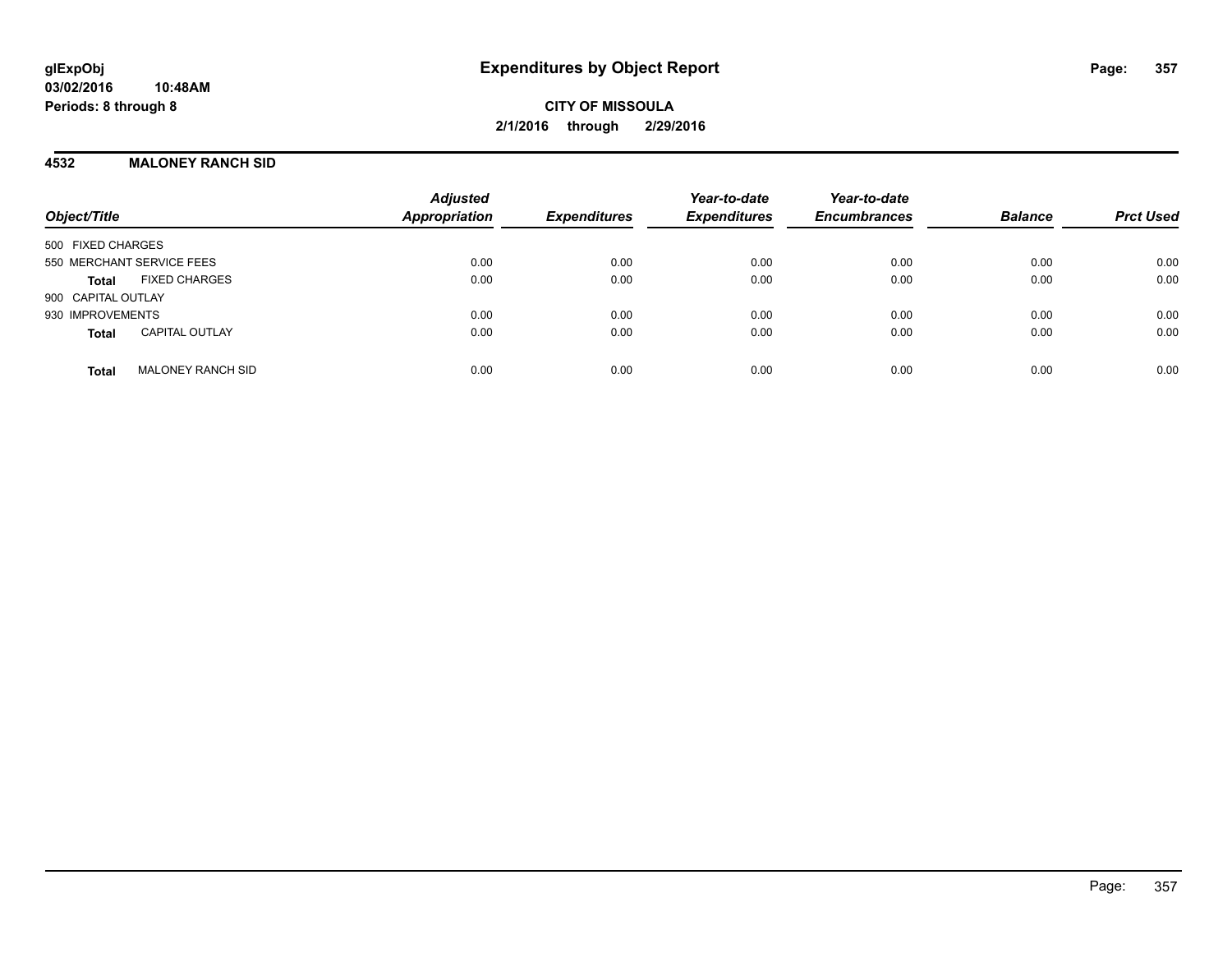**4533 RATTLESNAKE SEWER SID 390 NON-DEPARTMENTAL**

| Object/Title                         | <b>Adjusted</b><br>Appropriation | <b>Expenditures</b> | Year-to-date<br><b>Expenditures</b> | Year-to-date<br><b>Encumbrances</b> | <b>Balance</b> | <b>Prct Used</b> |
|--------------------------------------|----------------------------------|---------------------|-------------------------------------|-------------------------------------|----------------|------------------|
| 500 FIXED CHARGES                    |                                  |                     |                                     |                                     |                |                  |
| 550 MERCHANT SERVICE FEES            | 0.00                             | 0.00                | 0.00                                | 0.00                                | 0.00           | 0.00             |
| <b>FIXED CHARGES</b><br><b>Total</b> | 0.00                             | 0.00                | 0.00                                | 0.00                                | 0.00           | 0.00             |
| NON-DEPARTMENTAL<br><b>Total</b>     | 0.00                             | 0.00                | 0.00                                | 0.00                                | 0.00           | 0.00             |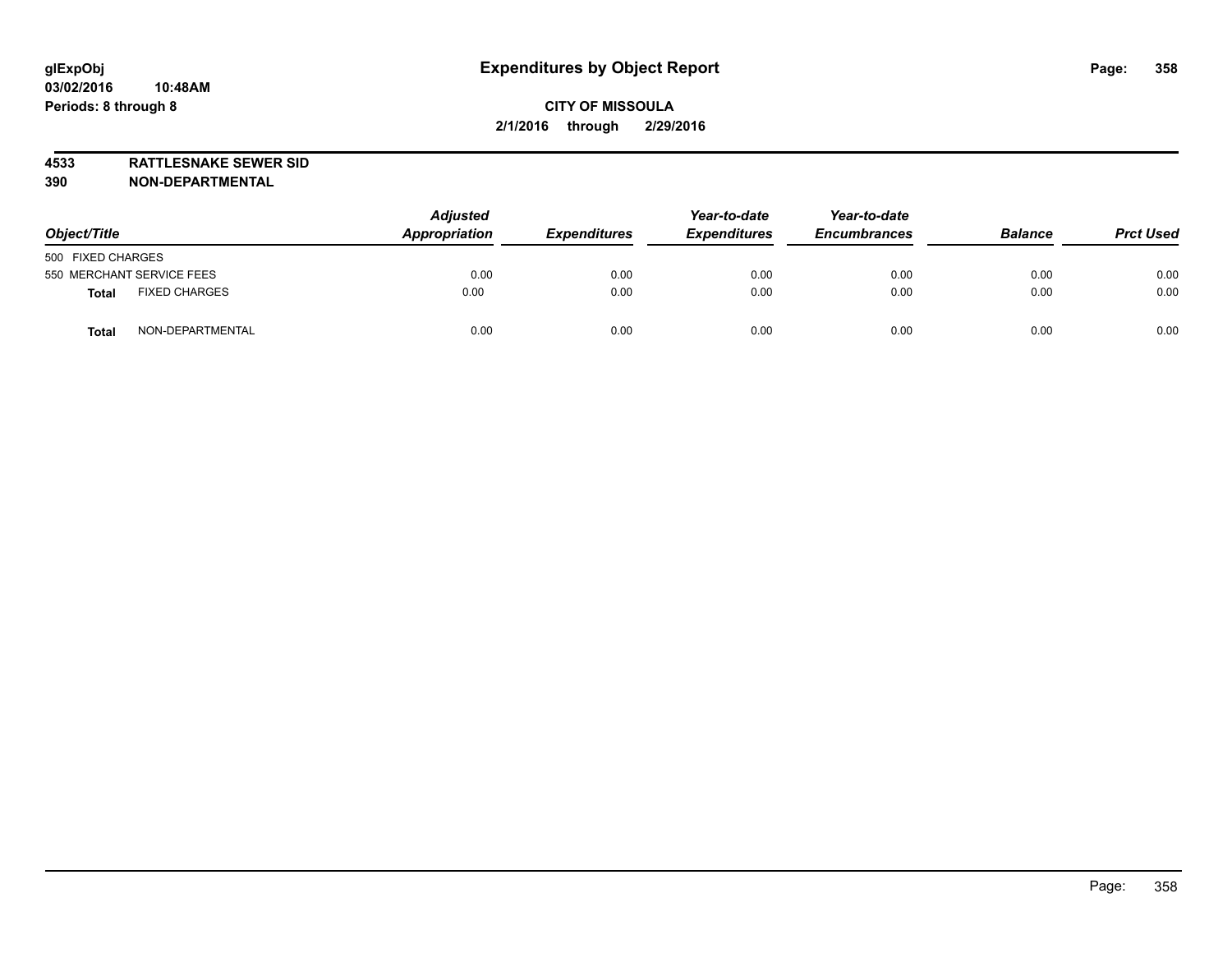### **4533 RATTLESNAKE SEWER SID**

| Object/Title                          | <b>Adjusted</b><br>Appropriation | <b>Expenditures</b> | Year-to-date<br><b>Expenditures</b> | Year-to-date<br><b>Encumbrances</b> | <b>Balance</b> | <b>Prct Used</b> |
|---------------------------------------|----------------------------------|---------------------|-------------------------------------|-------------------------------------|----------------|------------------|
| 500 FIXED CHARGES                     |                                  |                     |                                     |                                     |                |                  |
| 550 MERCHANT SERVICE FEES             | 0.00                             | 0.00                | 0.00                                | 0.00                                | 0.00           | 0.00             |
| <b>FIXED CHARGES</b><br>Total         | 0.00                             | 0.00                | 0.00                                | 0.00                                | 0.00           | 0.00             |
| RATTLESNAKE SEWER SID<br><b>Total</b> | 0.00                             | 0.00                | 0.00                                | 0.00                                | 0.00           | 0.00             |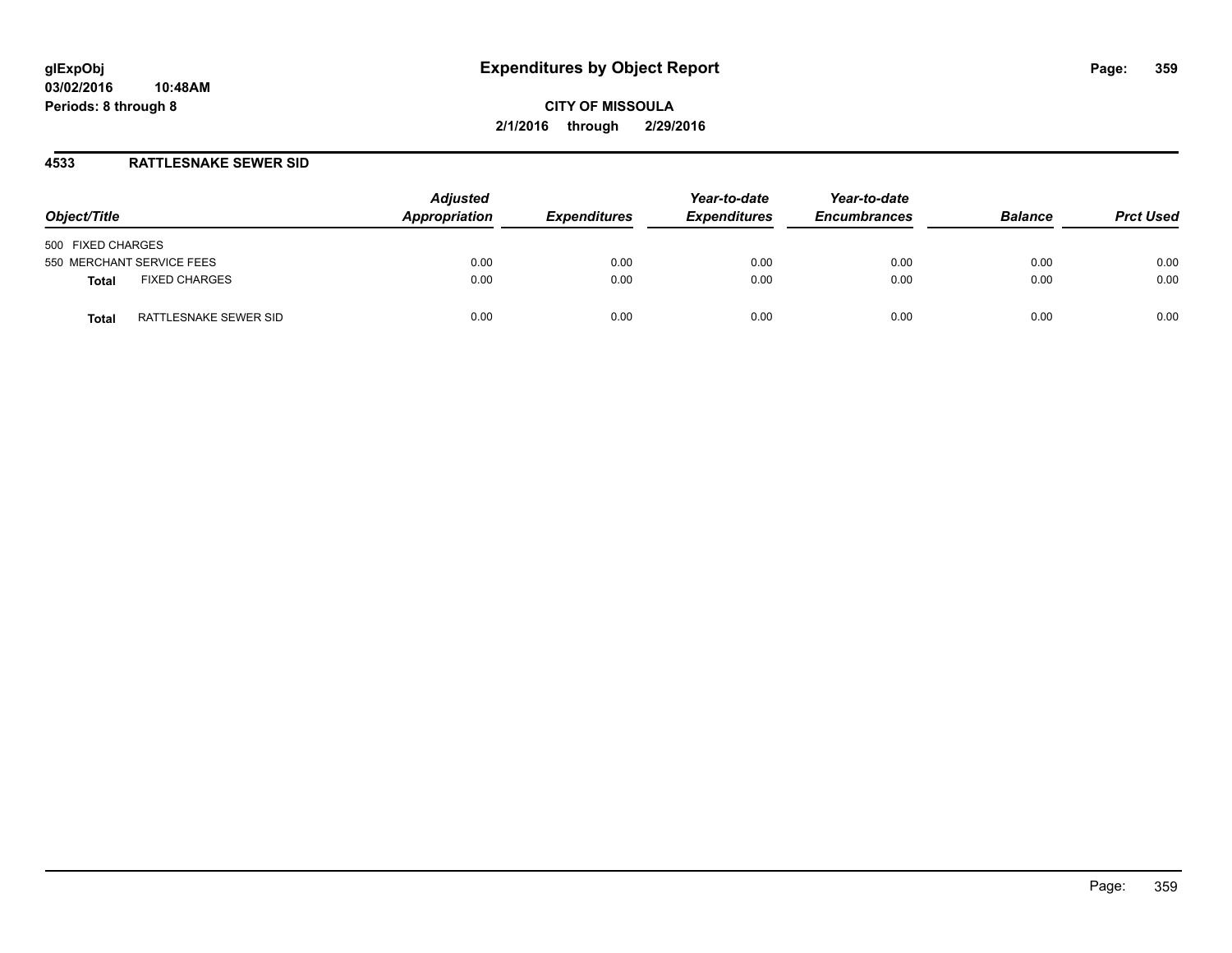### **4534 SID 534 LINCOLNWOOD**

**390 NON-DEPARTMENTAL**

| Object/Title                         | <b>Adjusted</b><br>Appropriation | <b>Expenditures</b> | Year-to-date<br><b>Expenditures</b> | Year-to-date<br><b>Encumbrances</b> | <b>Balance</b> | <b>Prct Used</b> |
|--------------------------------------|----------------------------------|---------------------|-------------------------------------|-------------------------------------|----------------|------------------|
| 500 FIXED CHARGES                    |                                  |                     |                                     |                                     |                |                  |
| 550 MERCHANT SERVICE FEES            | 0.00                             | 0.00                | 0.00                                | 0.00                                | 0.00           | 0.00             |
| <b>FIXED CHARGES</b><br><b>Total</b> | 0.00                             | 0.00                | 0.00                                | 0.00                                | 0.00           | 0.00             |
| 800 OTHER OBJECTS                    |                                  |                     |                                     |                                     |                |                  |
| 820 TRANSFERS TO OTHER FUNDS         | 0.00                             | 0.00                | 0.00                                | 0.00                                | 0.00           | 0.00             |
| OTHER OBJECTS<br><b>Total</b>        | 0.00                             | 0.00                | 0.00                                | 0.00                                | 0.00           | 0.00             |
| NON-DEPARTMENTAL<br><b>Total</b>     | 0.00                             | 0.00                | 0.00                                | 0.00                                | 0.00           | 0.00             |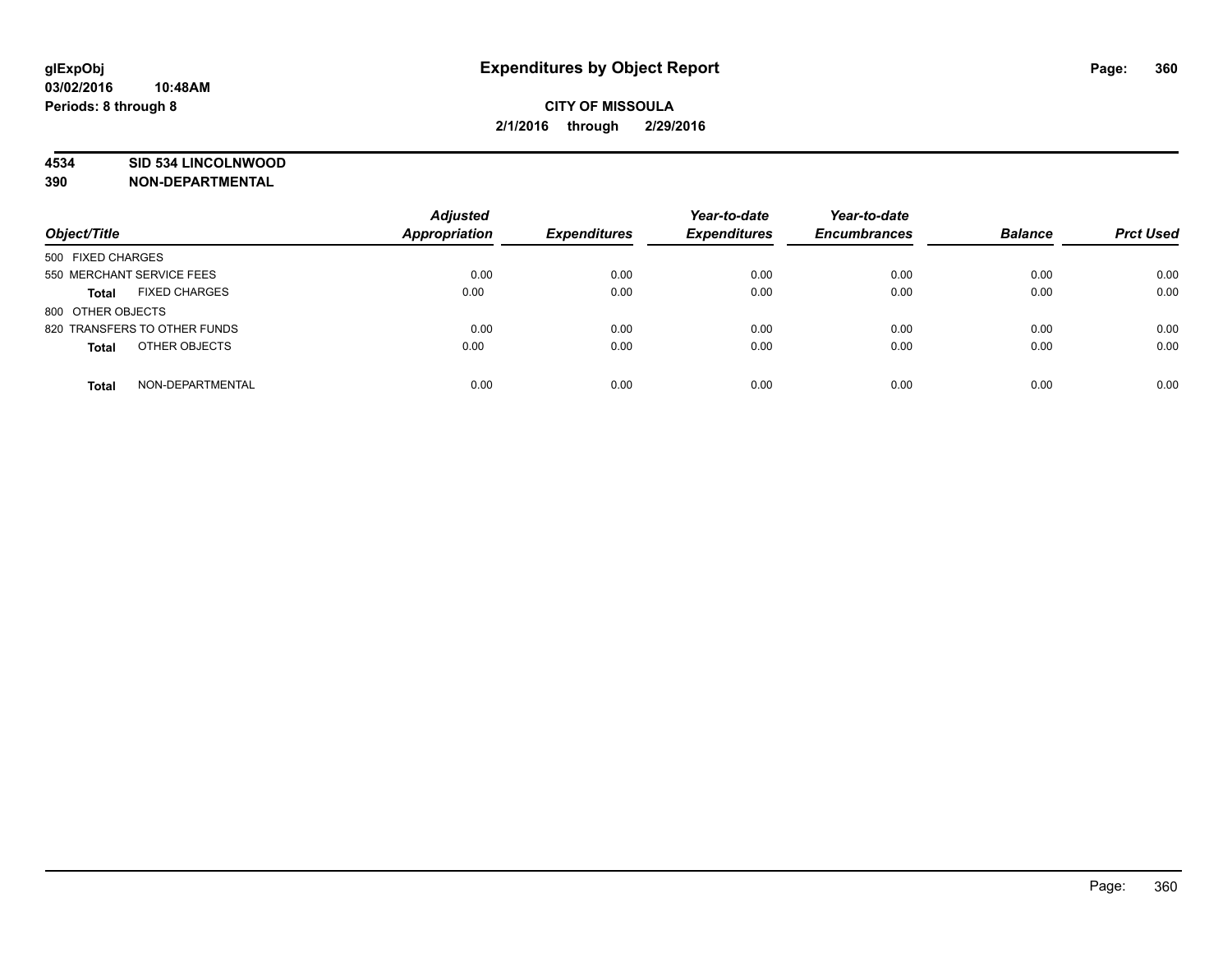## **4534 SID 534 LINCOLNWOOD**

| Object/Title                         | <b>Adjusted</b><br><b>Appropriation</b> | <b>Expenditures</b> | Year-to-date<br><b>Expenditures</b> | Year-to-date<br><b>Encumbrances</b> | <b>Balance</b> | <b>Prct Used</b> |
|--------------------------------------|-----------------------------------------|---------------------|-------------------------------------|-------------------------------------|----------------|------------------|
| 500 FIXED CHARGES                    |                                         |                     |                                     |                                     |                |                  |
| 550 MERCHANT SERVICE FEES            | 0.00                                    | 0.00                | 0.00                                | 0.00                                | 0.00           | 0.00             |
| <b>FIXED CHARGES</b><br><b>Total</b> | 0.00                                    | 0.00                | 0.00                                | 0.00                                | 0.00           | 0.00             |
| 800 OTHER OBJECTS                    |                                         |                     |                                     |                                     |                |                  |
| 820 TRANSFERS TO OTHER FUNDS         | 0.00                                    | 0.00                | 0.00                                | 0.00                                | 0.00           | 0.00             |
| OTHER OBJECTS<br><b>Total</b>        | 0.00                                    | 0.00                | 0.00                                | 0.00                                | 0.00           | 0.00             |
| SID 534 LINCOLNWOOD<br><b>Total</b>  | 0.00                                    | 0.00                | 0.00                                | 0.00                                | 0.00           | 0.00             |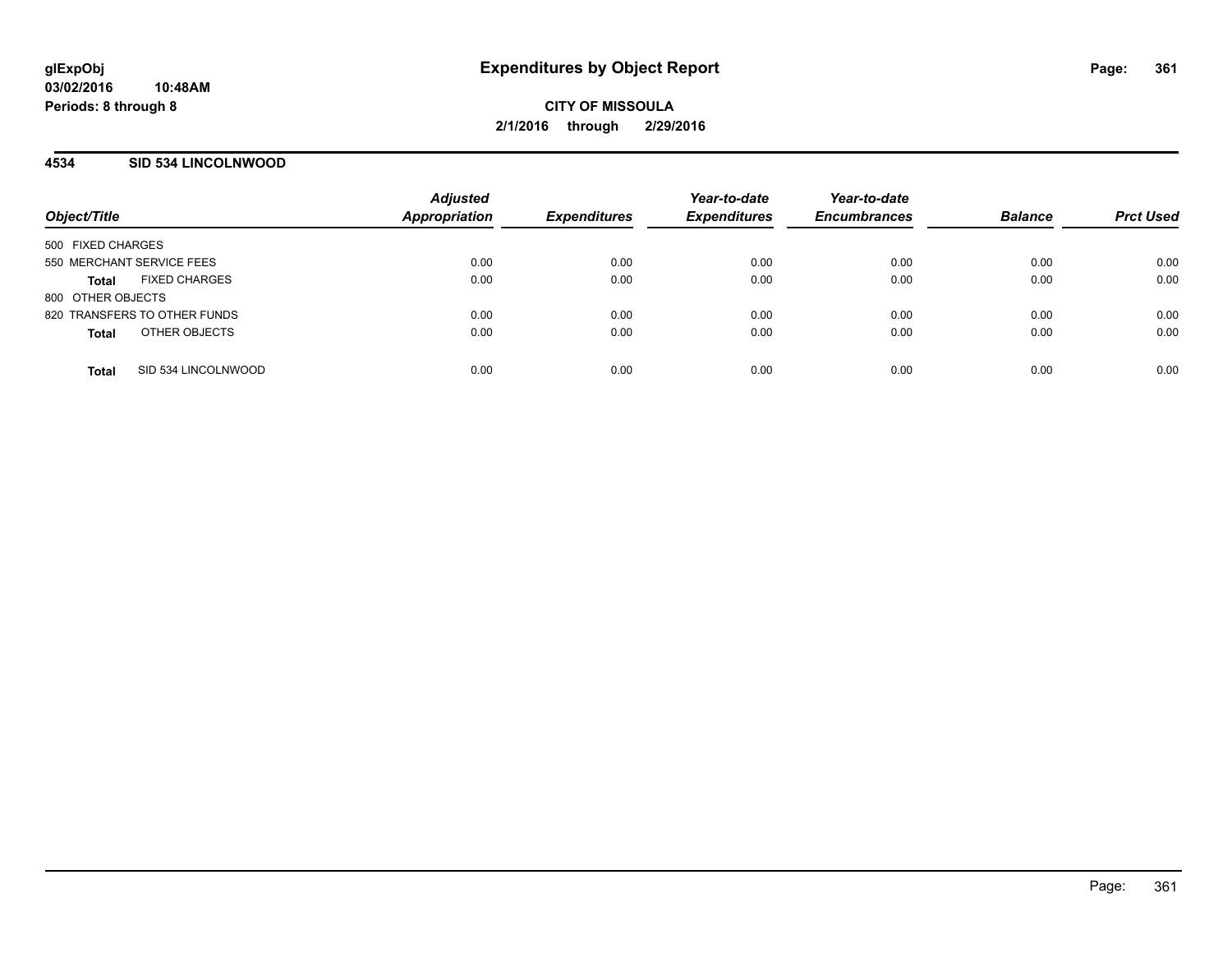# **glExpObj Expenditures by Object Report Page: 362**

#### **03/02/2016 10:48AM Periods: 8 through 8**

# **CITY OF MISSOULA 2/1/2016 through 2/29/2016**

#### **4535 SLANT STREET TRAFFIC CALMING**

**000 \*\*\* Title Not Found \*\*\***

| Object/Title                            | <b>Adjusted</b><br><b>Appropriation</b> | <b>Expenditures</b> | Year-to-date<br><b>Expenditures</b> | Year-to-date<br><b>Encumbrances</b> | <b>Balance</b> | <b>Prct Used</b> |
|-----------------------------------------|-----------------------------------------|---------------------|-------------------------------------|-------------------------------------|----------------|------------------|
| 500 FIXED CHARGES                       |                                         |                     |                                     |                                     |                |                  |
| 550 MERCHANT SERVICE FEES               | 0.00                                    | 0.00                | 0.00                                | 0.00                                | 0.00           | 0.00             |
| <b>FIXED CHARGES</b><br><b>Total</b>    | 0.00                                    | 0.00                | 0.00                                | 0.00                                | 0.00           | 0.00             |
| 600 DEBT SERVICE                        |                                         |                     |                                     |                                     |                |                  |
| 620 INTEREST / SERVICE FEES             | 0.00                                    | 0.00                | 0.00                                | 0.00                                | 0.00           | 0.00             |
| <b>DEBT SERVICE</b><br><b>Total</b>     | 0.00                                    | 0.00                | 0.00                                | 0.00                                | 0.00           | 0.00             |
| *** Title Not Found ***<br><b>Total</b> | 0.00                                    | 0.00                | 0.00                                | 0.00                                | 0.00           | 0.00             |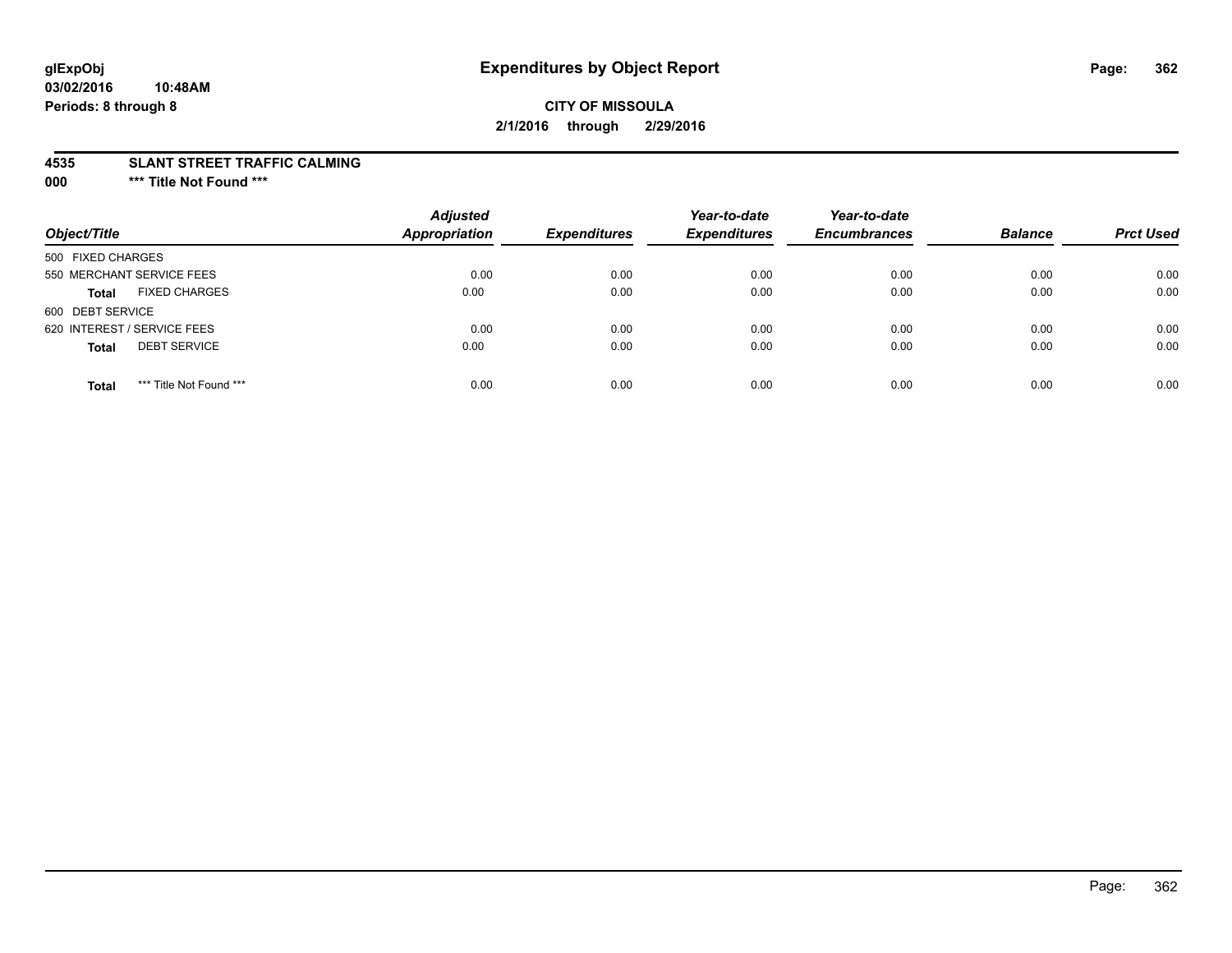## **4535 SLANT STREET TRAFFIC CALMING**

| Object/Title                                 | <b>Adjusted</b><br><b>Appropriation</b> | <b>Expenditures</b> | Year-to-date<br><b>Expenditures</b> | Year-to-date<br><b>Encumbrances</b> | <b>Balance</b> | <b>Prct Used</b> |
|----------------------------------------------|-----------------------------------------|---------------------|-------------------------------------|-------------------------------------|----------------|------------------|
| 500 FIXED CHARGES                            |                                         |                     |                                     |                                     |                |                  |
| 550 MERCHANT SERVICE FEES                    | 0.00                                    | 0.00                | 0.00                                | 0.00                                | 0.00           | 0.00             |
| <b>FIXED CHARGES</b><br><b>Total</b>         | 0.00                                    | 0.00                | 0.00                                | 0.00                                | 0.00           | 0.00             |
| 600 DEBT SERVICE                             |                                         |                     |                                     |                                     |                |                  |
| 620 INTEREST / SERVICE FEES                  | 0.00                                    | 0.00                | 0.00                                | 0.00                                | 0.00           | 0.00             |
| <b>DEBT SERVICE</b><br><b>Total</b>          | 0.00                                    | 0.00                | 0.00                                | 0.00                                | 0.00           | 0.00             |
| SLANT STREET TRAFFIC CALMING<br><b>Total</b> | 0.00                                    | 0.00                | 0.00                                | 0.00                                | 0.00           | 0.00             |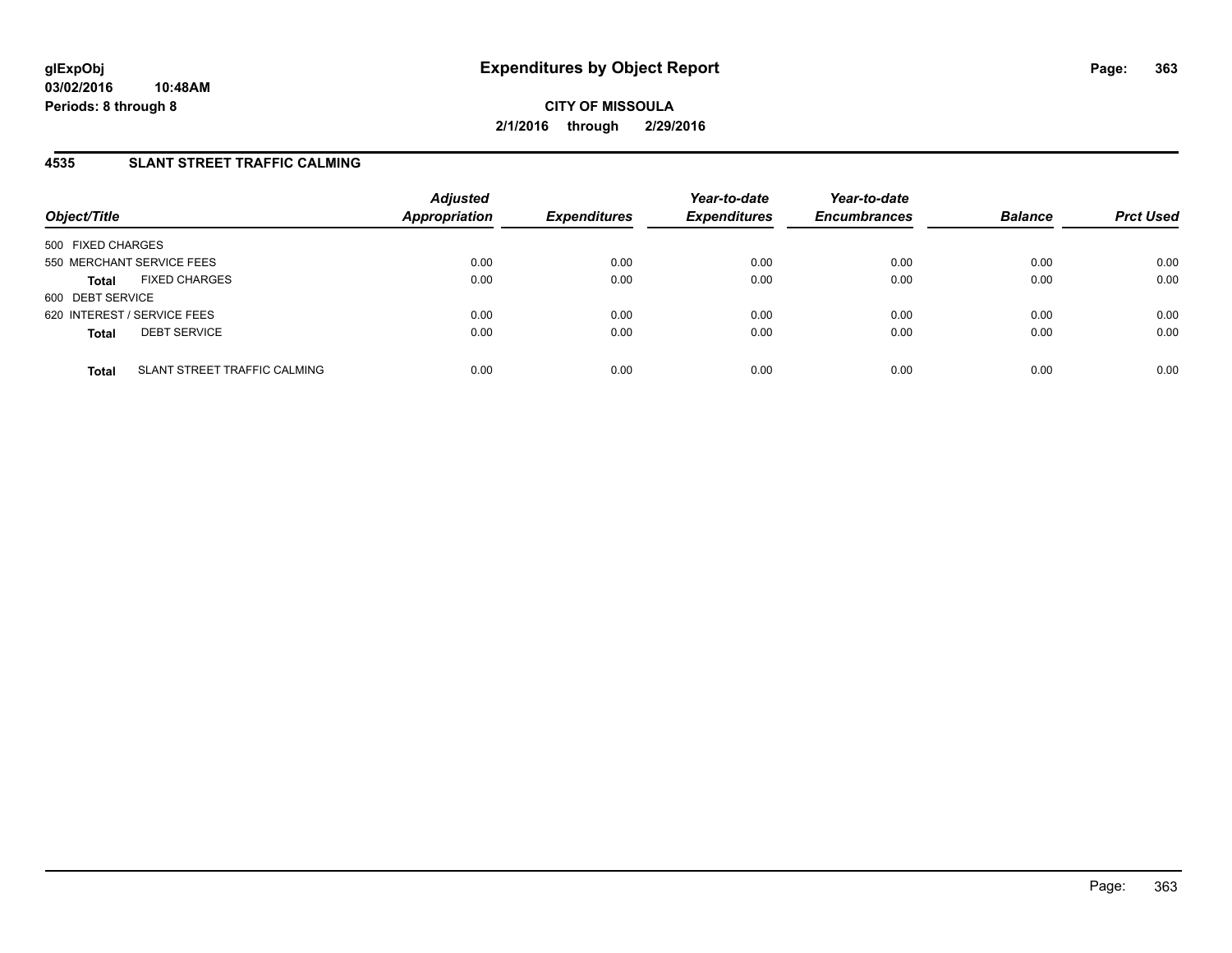#### **4536 SID536 LINCOLNWOOD SWR PH2**

| Object/Title              |                      | <b>Adjusted</b><br>Appropriation | <b>Expenditures</b> | Year-to-date<br><b>Expenditures</b> | Year-to-date<br><b>Encumbrances</b> | <b>Balance</b> | <b>Prct Used</b> |
|---------------------------|----------------------|----------------------------------|---------------------|-------------------------------------|-------------------------------------|----------------|------------------|
| 500 FIXED CHARGES         |                      |                                  |                     |                                     |                                     |                |                  |
| 550 MERCHANT SERVICE FEES |                      | 0.00                             | 0.00                | 0.00                                | 0.00                                | 0.00           | 0.00             |
| <b>Total</b>              | <b>FIXED CHARGES</b> | 0.00                             | 0.00                | 0.00                                | 0.00                                | 0.00           | 0.00             |
| Total                     | NON-DEPARTMENTAL     | 0.00                             | 0.00                | 0.00                                | 0.00                                | 0.00           | 0.00             |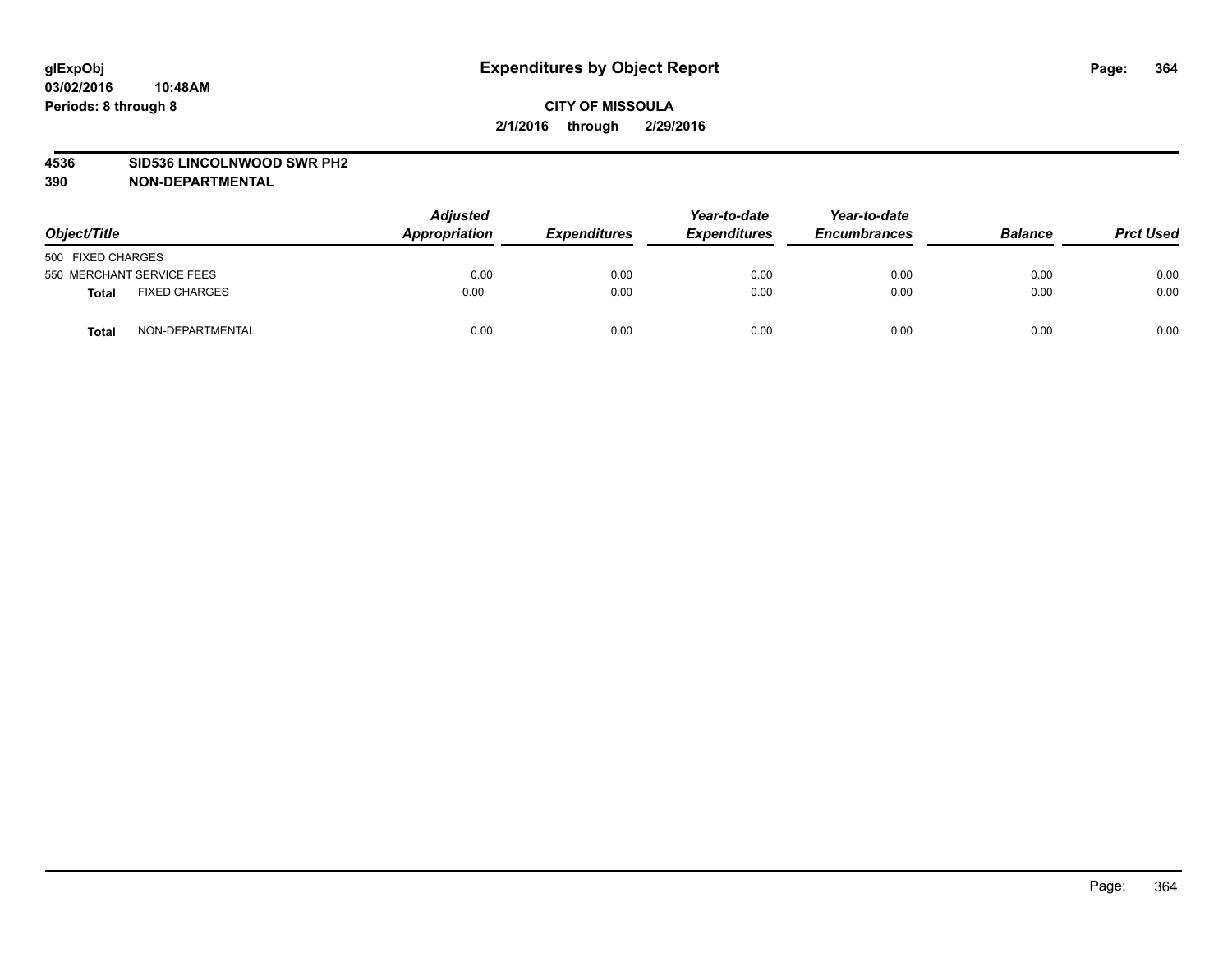### **4536 SID536 LINCOLNWOOD SWR PH2**

| Object/Title                         | <b>Adjusted</b><br>Appropriation | <b>Expenditures</b> | Year-to-date<br><b>Expenditures</b> | Year-to-date<br><b>Encumbrances</b> | <b>Balance</b> | <b>Prct Used</b> |
|--------------------------------------|----------------------------------|---------------------|-------------------------------------|-------------------------------------|----------------|------------------|
| 500 FIXED CHARGES                    |                                  |                     |                                     |                                     |                |                  |
| 550 MERCHANT SERVICE FEES            | 0.00                             | 0.00                | 0.00                                | 0.00                                | 0.00           | 0.00             |
| <b>FIXED CHARGES</b><br><b>Total</b> | 0.00                             | 0.00                | 0.00                                | 0.00                                | 0.00           | 0.00             |
| SID536 LINCOLNWOOD SWR PH2<br>Total  | 0.00                             | 0.00                | 0.00                                | 0.00                                | 0.00           | 0.00             |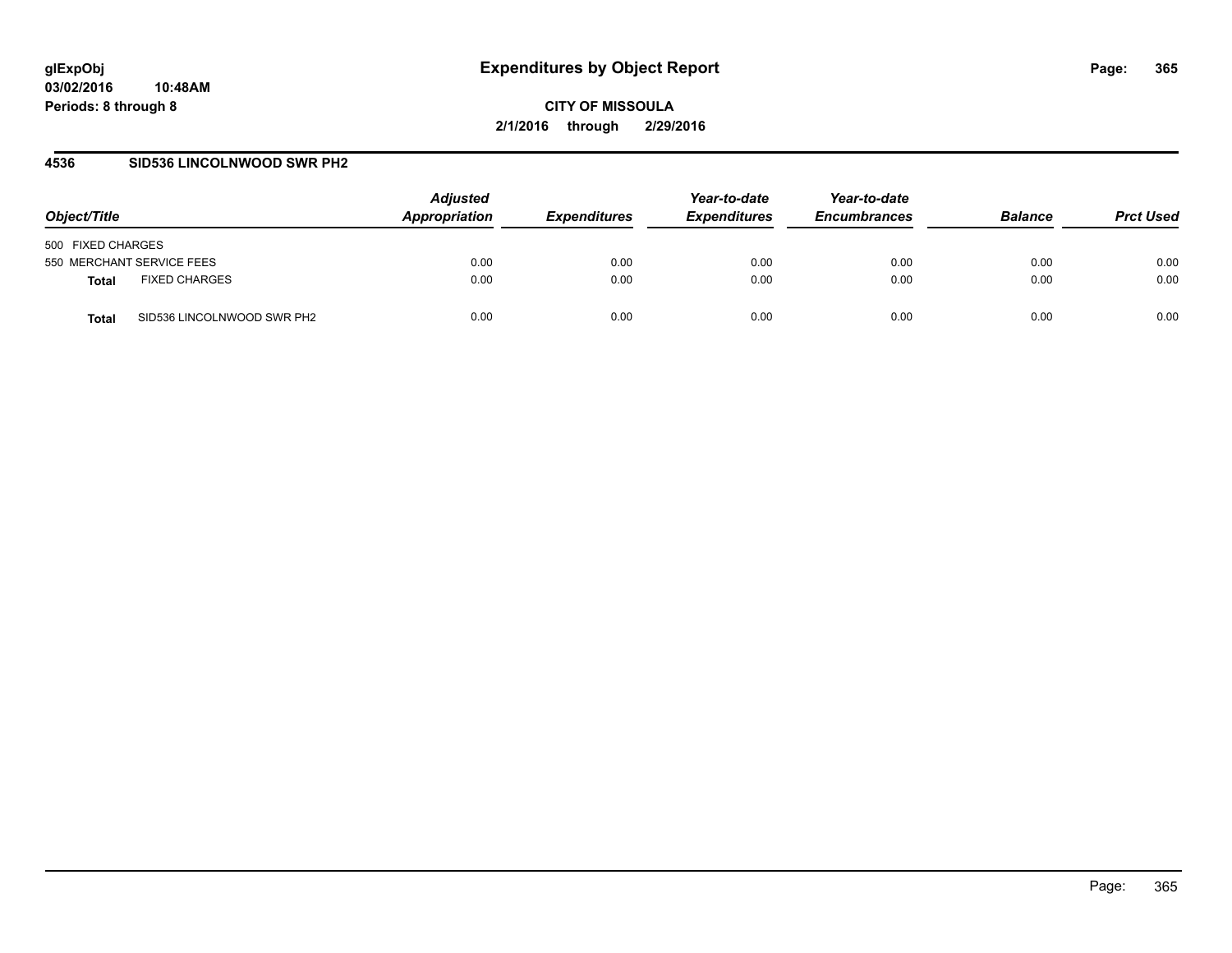# **CITY OF MISSOULA 2/1/2016 through 2/29/2016**

### **4539 SID 539 4th STREET**

**000 \*\*\* Title Not Found \*\*\***

| Object/Title                            | <b>Adjusted</b><br><b>Appropriation</b> | <b>Expenditures</b> | Year-to-date<br><b>Expenditures</b> | Year-to-date<br><b>Encumbrances</b> | <b>Balance</b> | <b>Prct Used</b> |
|-----------------------------------------|-----------------------------------------|---------------------|-------------------------------------|-------------------------------------|----------------|------------------|
| 500 FIXED CHARGES                       |                                         |                     |                                     |                                     |                |                  |
| 550 MERCHANT SERVICE FEES               | 0.00                                    | 0.00                | 0.00                                | 0.00                                | 0.00           | 0.00             |
| <b>FIXED CHARGES</b><br><b>Total</b>    | 0.00                                    | 0.00                | 0.00                                | 0.00                                | 0.00           | 0.00             |
| 600 DEBT SERVICE                        |                                         |                     |                                     |                                     |                |                  |
| 620 INTEREST / SERVICE FEES             | 0.00                                    | 0.00                | 0.00                                | 0.00                                | 0.00           | 0.00             |
| <b>DEBT SERVICE</b><br><b>Total</b>     | 0.00                                    | 0.00                | 0.00                                | 0.00                                | 0.00           | 0.00             |
| *** Title Not Found ***<br><b>Total</b> | 0.00                                    | 0.00                | 0.00                                | 0.00                                | 0.00           | 0.00             |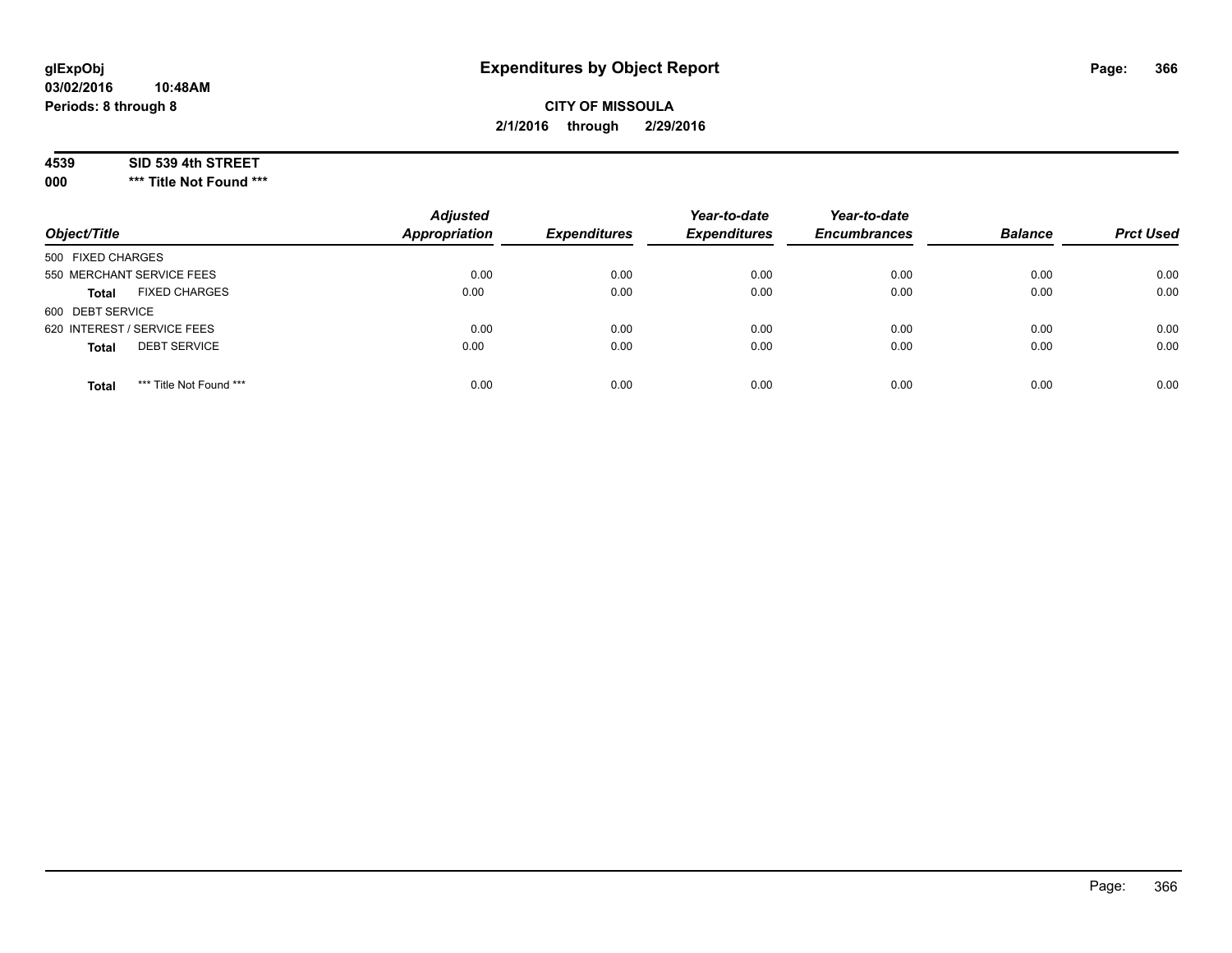### **4539 SID 539 4th STREET**

| Object/Title                         | <b>Adjusted</b><br><b>Appropriation</b> | <b>Expenditures</b> | Year-to-date<br><b>Expenditures</b> | Year-to-date<br><b>Encumbrances</b> | <b>Balance</b> | <b>Prct Used</b> |
|--------------------------------------|-----------------------------------------|---------------------|-------------------------------------|-------------------------------------|----------------|------------------|
| 500 FIXED CHARGES                    |                                         |                     |                                     |                                     |                |                  |
| 550 MERCHANT SERVICE FEES            | 0.00                                    | 0.00                | 0.00                                | 0.00                                | 0.00           | 0.00             |
| <b>FIXED CHARGES</b><br><b>Total</b> | 0.00                                    | 0.00                | 0.00                                | 0.00                                | 0.00           | 0.00             |
| 600 DEBT SERVICE                     |                                         |                     |                                     |                                     |                |                  |
| 620 INTEREST / SERVICE FEES          | 0.00                                    | 0.00                | 0.00                                | 0.00                                | 0.00           | 0.00             |
| <b>DEBT SERVICE</b><br><b>Total</b>  | 0.00                                    | 0.00                | 0.00                                | 0.00                                | 0.00           | 0.00             |
| SID 539 4th STREET<br><b>Total</b>   | 0.00                                    | 0.00                | 0.00                                | 0.00                                | 0.00           | 0.00             |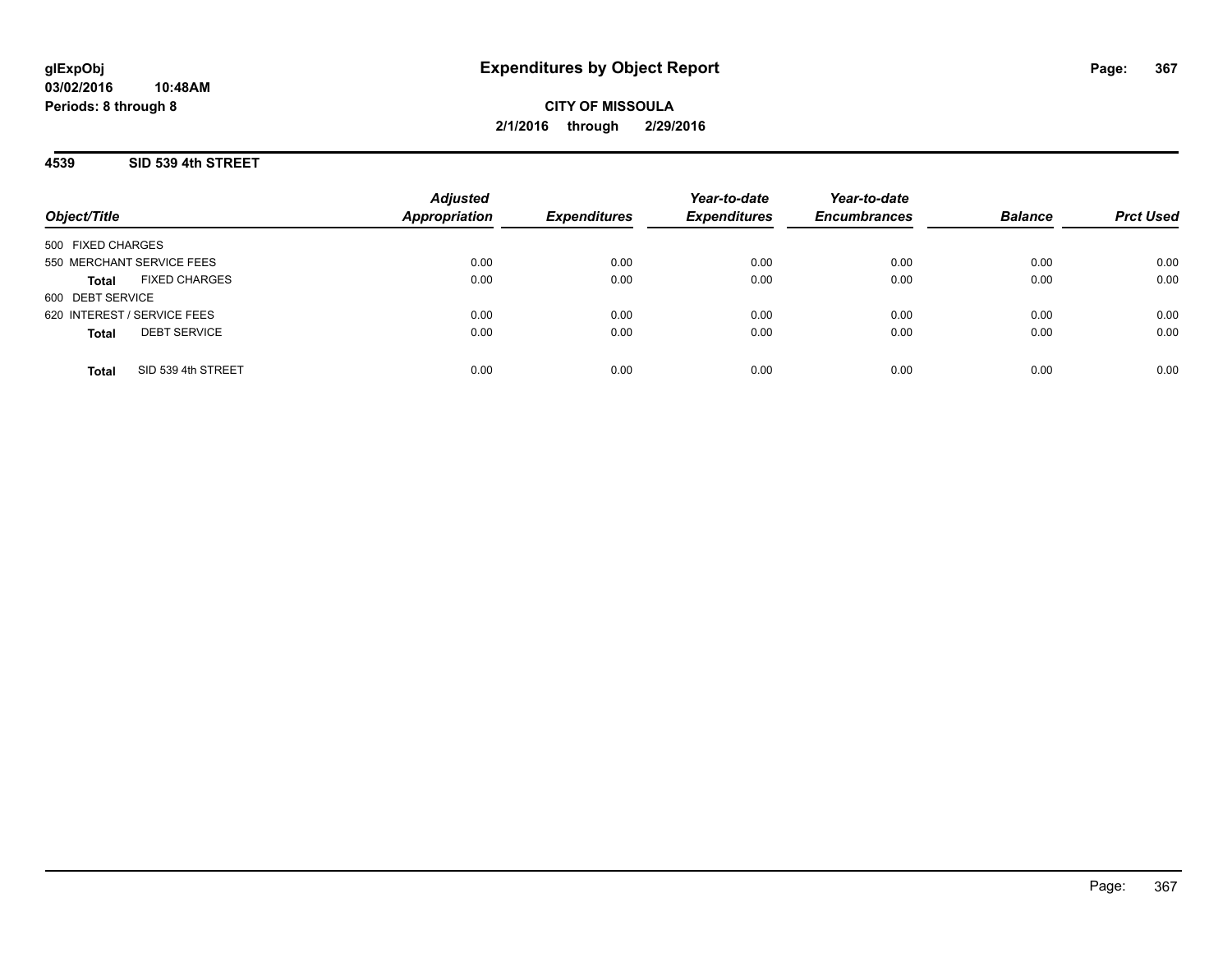#### **4540 SID 540 ENGLAND BLVD**

| Object/Title                         | <b>Adjusted</b><br>Appropriation | <b>Expenditures</b> | Year-to-date<br><b>Expenditures</b> | Year-to-date<br><b>Encumbrances</b> | <b>Balance</b> | <b>Prct Used</b> |
|--------------------------------------|----------------------------------|---------------------|-------------------------------------|-------------------------------------|----------------|------------------|
| 500 FIXED CHARGES                    |                                  |                     |                                     |                                     |                |                  |
| 550 MERCHANT SERVICE FEES            | 0.00                             | 0.00                | 0.00                                | 0.00                                | 0.00           | 0.00             |
| <b>FIXED CHARGES</b><br><b>Total</b> | 0.00                             | 0.00                | 0.00                                | 0.00                                | 0.00           | 0.00             |
| 800 OTHER OBJECTS                    |                                  |                     |                                     |                                     |                |                  |
| 820 TRANSFERS TO OTHER FUNDS         | 0.00                             | 0.00                | 0.00                                | 0.00                                | 0.00           | 0.00             |
| OTHER OBJECTS<br><b>Total</b>        | 0.00                             | 0.00                | 0.00                                | 0.00                                | 0.00           | 0.00             |
| NON-DEPARTMENTAL<br><b>Total</b>     | 0.00                             | 0.00                | 0.00                                | 0.00                                | 0.00           | 0.00             |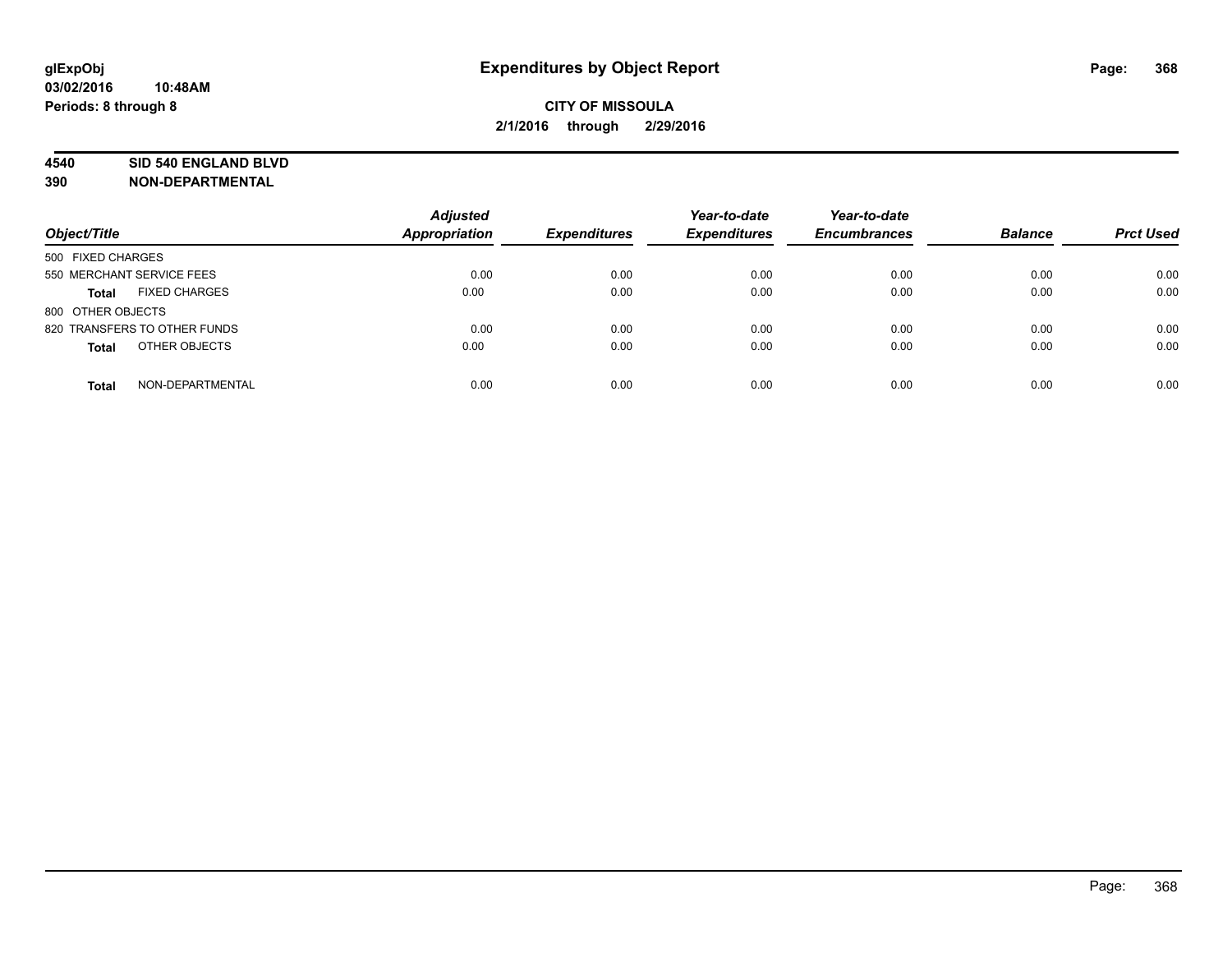## **4540 SID 540 ENGLAND BLVD**

| Object/Title              |                              | <b>Adjusted</b><br><b>Appropriation</b> | <b>Expenditures</b> | Year-to-date<br><b>Expenditures</b> | Year-to-date<br><b>Encumbrances</b> | <b>Balance</b> | <b>Prct Used</b> |
|---------------------------|------------------------------|-----------------------------------------|---------------------|-------------------------------------|-------------------------------------|----------------|------------------|
| 500 FIXED CHARGES         |                              |                                         |                     |                                     |                                     |                |                  |
| 550 MERCHANT SERVICE FEES |                              | 0.00                                    | 0.00                | 0.00                                | 0.00                                | 0.00           | 0.00             |
| Total                     | <b>FIXED CHARGES</b>         | 0.00                                    | 0.00                | 0.00                                | 0.00                                | 0.00           | 0.00             |
| 800 OTHER OBJECTS         |                              |                                         |                     |                                     |                                     |                |                  |
|                           | 820 TRANSFERS TO OTHER FUNDS | 0.00                                    | 0.00                | 0.00                                | 0.00                                | 0.00           | 0.00             |
| <b>Total</b>              | OTHER OBJECTS                | 0.00                                    | 0.00                | 0.00                                | 0.00                                | 0.00           | 0.00             |
| <b>Total</b>              | SID 540 ENGLAND BLVD         | 0.00                                    | 0.00                | 0.00                                | 0.00                                | 0.00           | 0.00             |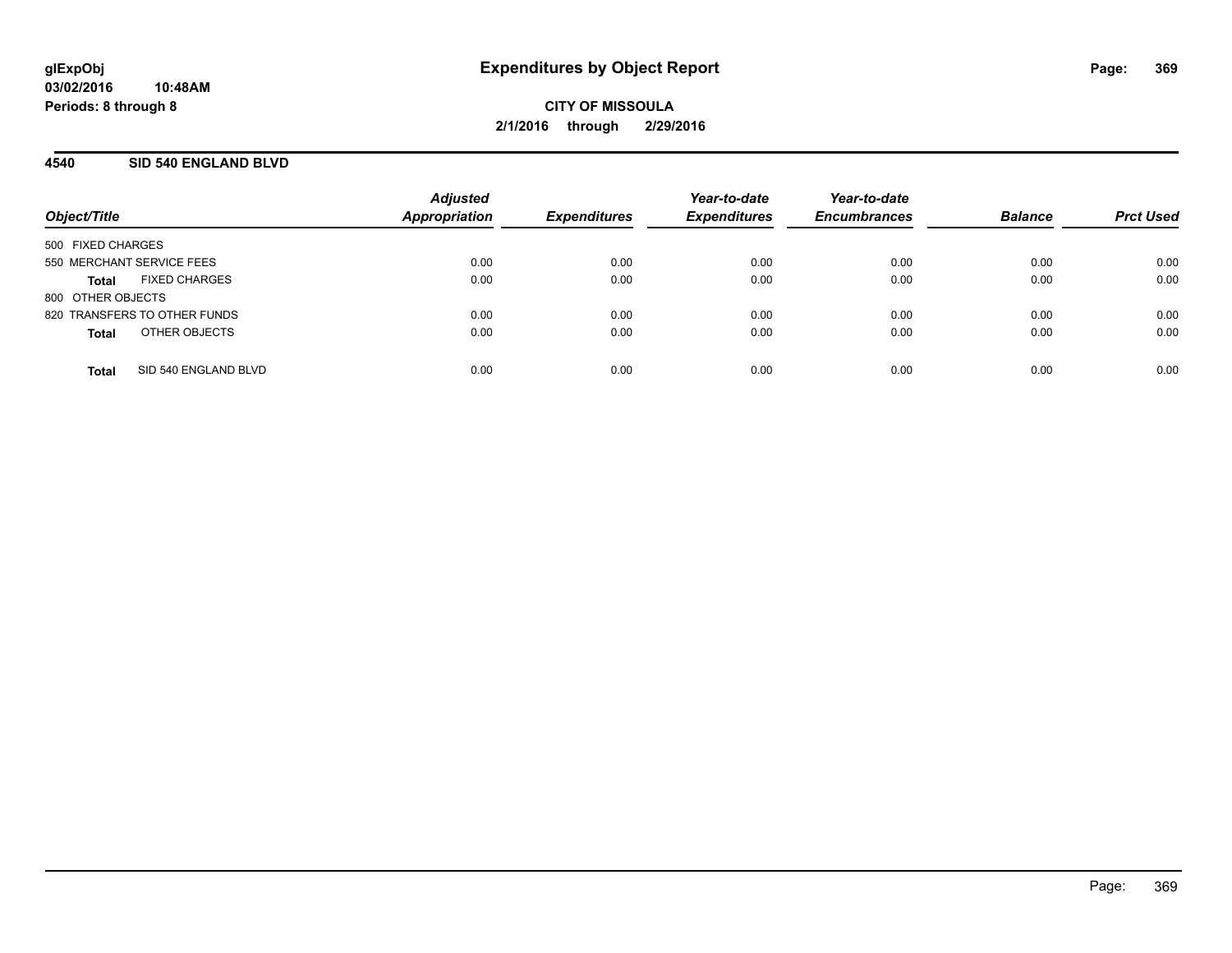#### **4541 SID 541 PINEVIEW PARK**

|                                       | <b>Adjusted</b> |                     | Year-to-date        | Year-to-date        |                |                  |
|---------------------------------------|-----------------|---------------------|---------------------|---------------------|----------------|------------------|
| Object/Title                          | Appropriation   | <b>Expenditures</b> | <b>Expenditures</b> | <b>Encumbrances</b> | <b>Balance</b> | <b>Prct Used</b> |
| 500 FIXED CHARGES                     |                 |                     |                     |                     |                |                  |
| 500 FIXED CHARGES                     | 0.00            | 0.00                | 0.00                | 0.00                | 0.00           | 0.00             |
| 550 MERCHANT SERVICE FEES             | 0.00            | 0.00                | 0.00                | 0.00                | 0.00           | 0.00             |
| <b>FIXED CHARGES</b><br><b>Total</b>  | 0.00            | 0.00                | 0.00                | 0.00                | 0.00           | 0.00             |
| 900 CAPITAL OUTLAY                    |                 |                     |                     |                     |                |                  |
| 930 IMPROVEMENTS                      | 0.00            | 0.00                | 0.00                | 0.00                | 0.00           | 0.00             |
| <b>CAPITAL OUTLAY</b><br><b>Total</b> | 0.00            | 0.00                | 0.00                | 0.00                | 0.00           | 0.00             |
| NON-DEPARTMENTAL<br><b>Total</b>      | 0.00            | 0.00                | 0.00                | 0.00                | 0.00           | 0.00             |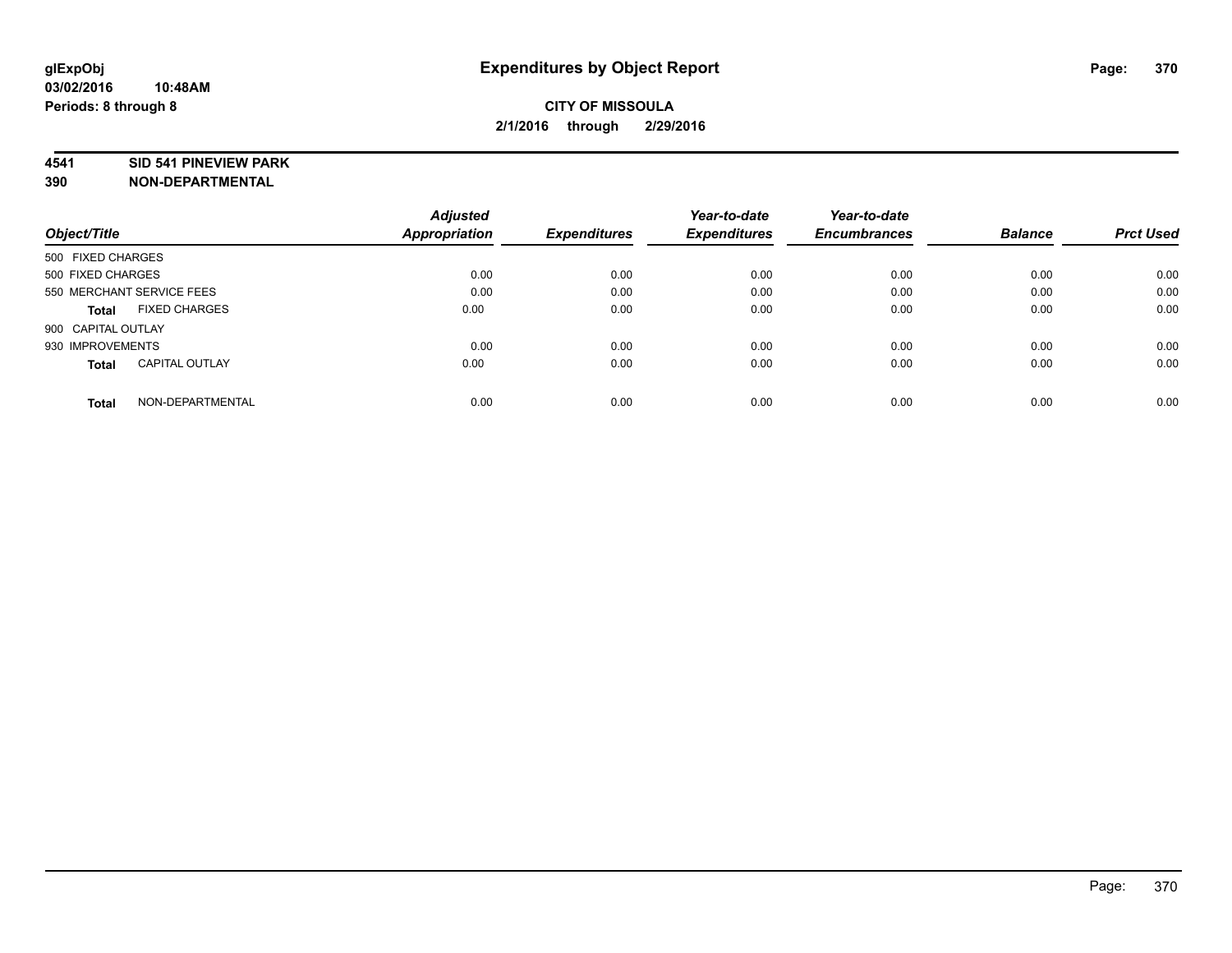### **4541 SID 541 PINEVIEW PARK**

| Object/Title              |                       | <b>Adjusted</b><br>Appropriation | <b>Expenditures</b> | Year-to-date<br><b>Expenditures</b> | Year-to-date<br><b>Encumbrances</b> | <b>Balance</b> | <b>Prct Used</b> |
|---------------------------|-----------------------|----------------------------------|---------------------|-------------------------------------|-------------------------------------|----------------|------------------|
| 500 FIXED CHARGES         |                       |                                  |                     |                                     |                                     |                |                  |
| 500 FIXED CHARGES         |                       | 0.00                             | 0.00                | 0.00                                | 0.00                                | 0.00           | 0.00             |
| 550 MERCHANT SERVICE FEES |                       | 0.00                             | 0.00                | 0.00                                | 0.00                                | 0.00           | 0.00             |
| <b>Total</b>              | <b>FIXED CHARGES</b>  | 0.00                             | 0.00                | 0.00                                | 0.00                                | 0.00           | 0.00             |
| 900 CAPITAL OUTLAY        |                       |                                  |                     |                                     |                                     |                |                  |
| 930 IMPROVEMENTS          |                       | 0.00                             | 0.00                | 0.00                                | 0.00                                | 0.00           | 0.00             |
| <b>Total</b>              | <b>CAPITAL OUTLAY</b> | 0.00                             | 0.00                | 0.00                                | 0.00                                | 0.00           | 0.00             |
| <b>Total</b>              | SID 541 PINEVIEW PARK | 0.00                             | 0.00                | 0.00                                | 0.00                                | 0.00           | 0.00             |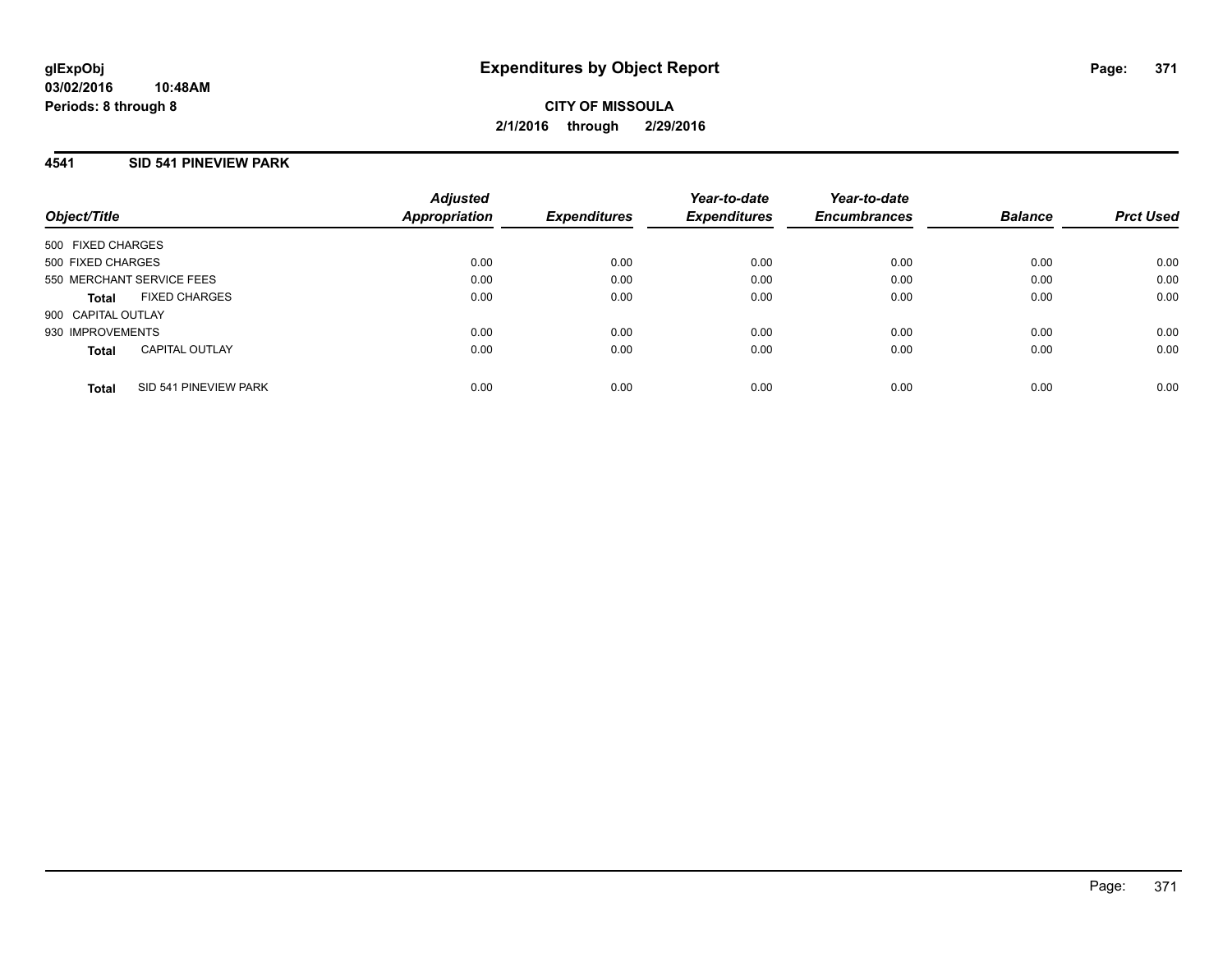### **4542 SID 542 HILLVIEW WAY**

| Object/Title           |                           | <b>Adjusted</b><br>Appropriation | <b>Expenditures</b> | Year-to-date<br><b>Expenditures</b> | Year-to-date<br><b>Encumbrances</b> | <b>Balance</b> | <b>Prct Used</b> |
|------------------------|---------------------------|----------------------------------|---------------------|-------------------------------------|-------------------------------------|----------------|------------------|
| 300 PURCHASED SERVICES |                           |                                  |                     |                                     |                                     |                |                  |
|                        | 350 PROFESSIONAL SERVICES | 0.00                             | 0.00                | 0.00                                | 0.00                                | 0.00           | 0.00             |
| <b>Total</b>           | PURCHASED SERVICES        | 0.00                             | 0.00                | 0.00                                | 0.00                                | 0.00           | 0.00             |
| 500 FIXED CHARGES      |                           |                                  |                     |                                     |                                     |                |                  |
|                        | 550 MERCHANT SERVICE FEES | 0.00                             | 0.00                | 0.00                                | 0.00                                | 0.00           | 0.00             |
| Total                  | <b>FIXED CHARGES</b>      | 0.00                             | 0.00                | 0.00                                | 0.00                                | 0.00           | 0.00             |
| 900 CAPITAL OUTLAY     |                           |                                  |                     |                                     |                                     |                |                  |
| 930 IMPROVEMENTS       |                           | 0.00                             | 0.00                | 0.00                                | 0.00                                | 0.00           | 0.00             |
| Total                  | <b>CAPITAL OUTLAY</b>     | 0.00                             | 0.00                | 0.00                                | 0.00                                | 0.00           | 0.00             |
| <b>Total</b>           | NON-DEPARTMENTAL          | 0.00                             | 0.00                | 0.00                                | 0.00                                | 0.00           | 0.00             |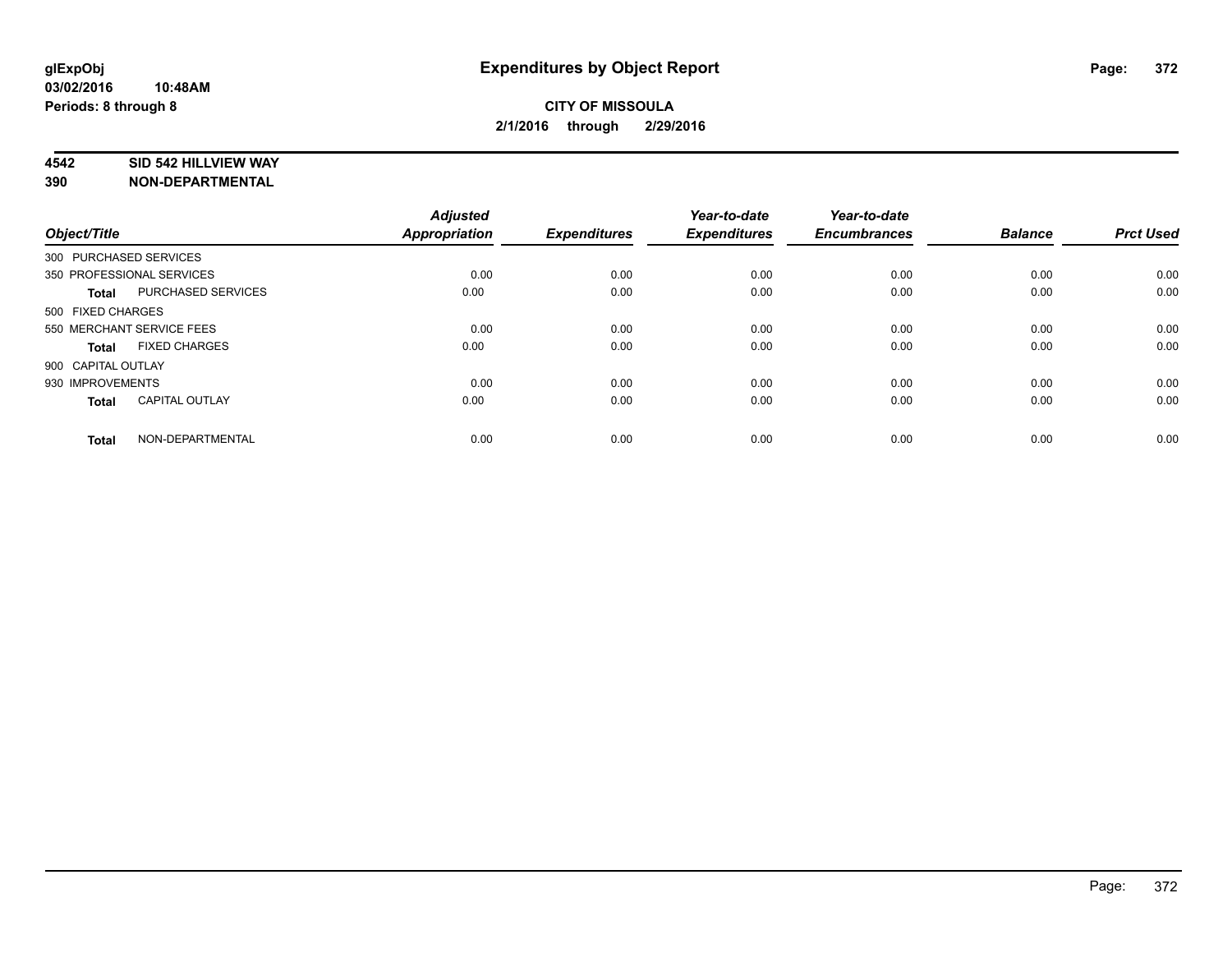## **4542 SID 542 HILLVIEW WAY**

| Object/Title              |                       | <b>Adjusted</b><br>Appropriation | <b>Expenditures</b> | Year-to-date<br><b>Expenditures</b> | Year-to-date<br><b>Encumbrances</b> | <b>Balance</b> | <b>Prct Used</b> |
|---------------------------|-----------------------|----------------------------------|---------------------|-------------------------------------|-------------------------------------|----------------|------------------|
| 300 PURCHASED SERVICES    |                       |                                  |                     |                                     |                                     |                |                  |
| 350 PROFESSIONAL SERVICES |                       | 0.00                             | 0.00                | 0.00                                | 0.00                                | 0.00           | 0.00             |
| <b>Total</b>              | PURCHASED SERVICES    | 0.00                             | 0.00                | 0.00                                | 0.00                                | 0.00           | 0.00             |
| 500 FIXED CHARGES         |                       |                                  |                     |                                     |                                     |                |                  |
| 550 MERCHANT SERVICE FEES |                       | 0.00                             | 0.00                | 0.00                                | 0.00                                | 0.00           | 0.00             |
| <b>Total</b>              | <b>FIXED CHARGES</b>  | 0.00                             | 0.00                | 0.00                                | 0.00                                | 0.00           | 0.00             |
| 900 CAPITAL OUTLAY        |                       |                                  |                     |                                     |                                     |                |                  |
| 930 IMPROVEMENTS          |                       | 0.00                             | 0.00                | 0.00                                | 0.00                                | 0.00           | 0.00             |
| <b>Total</b>              | <b>CAPITAL OUTLAY</b> | 0.00                             | 0.00                | 0.00                                | 0.00                                | 0.00           | 0.00             |
| <b>Total</b>              | SID 542 HILLVIEW WAY  | 0.00                             | 0.00                | 0.00                                | 0.00                                | 0.00           | 0.00             |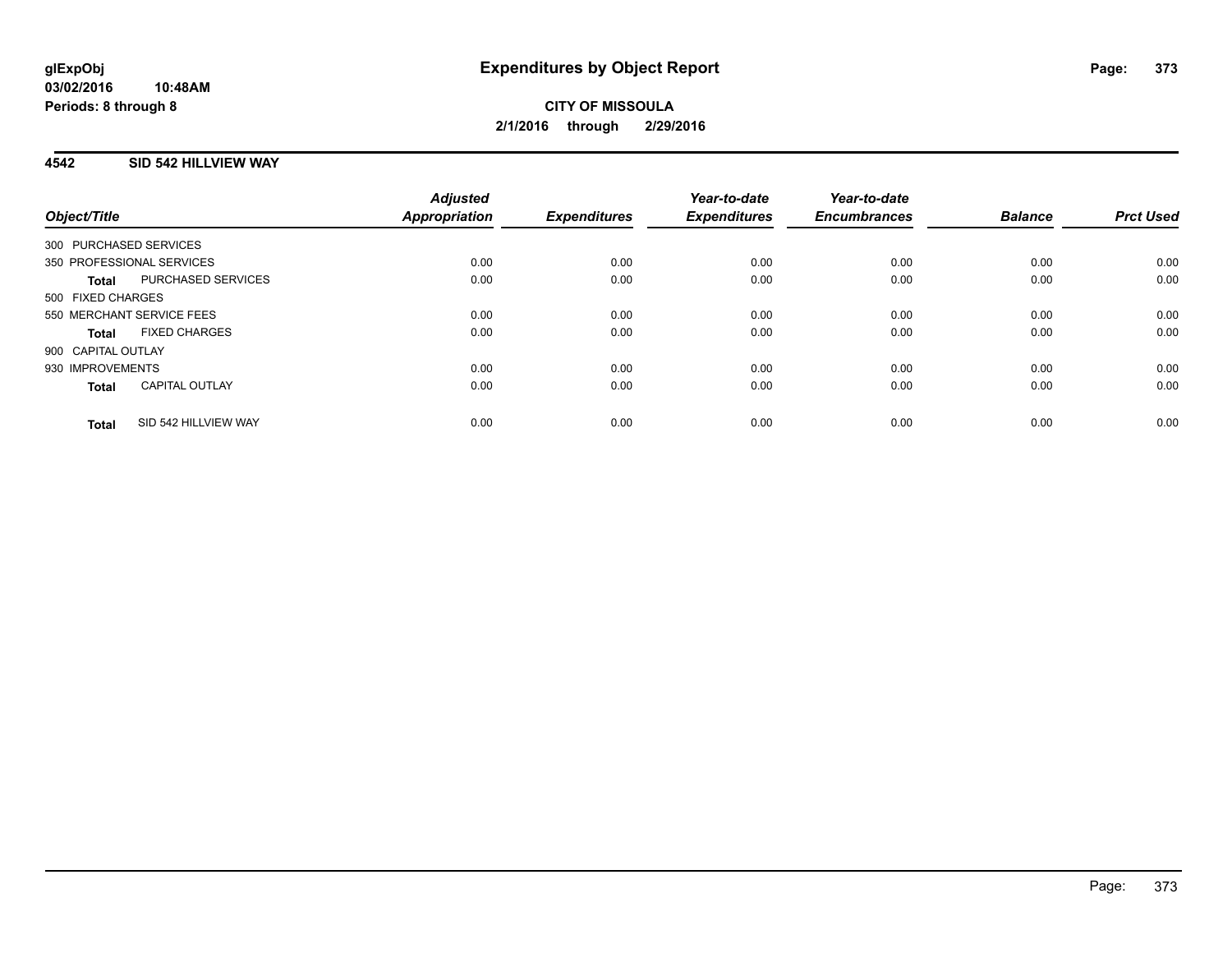# **CITY OF MISSOULA 2/1/2016 through 2/29/2016**

**4543 SID 543 TRAFFIC CALMING**

**000 \*\*\* Title Not Found \*\*\***

| Object/Title                            | <b>Adjusted</b><br><b>Appropriation</b> | <b>Expenditures</b> | Year-to-date<br><b>Expenditures</b> | Year-to-date<br><b>Encumbrances</b> | <b>Balance</b> | <b>Prct Used</b> |
|-----------------------------------------|-----------------------------------------|---------------------|-------------------------------------|-------------------------------------|----------------|------------------|
| 500 FIXED CHARGES                       |                                         |                     |                                     |                                     |                |                  |
| 550 MERCHANT SERVICE FEES               | 0.00                                    | 0.00                | 0.00                                | 0.00                                | 0.00           | 0.00             |
| <b>FIXED CHARGES</b><br><b>Total</b>    | 0.00                                    | 0.00                | 0.00                                | 0.00                                | 0.00           | 0.00             |
| 600 DEBT SERVICE                        |                                         |                     |                                     |                                     |                |                  |
| 620 INTEREST / SERVICE FEES             | 0.00                                    | 0.00                | 0.00                                | 0.00                                | 0.00           | 0.00             |
| <b>DEBT SERVICE</b><br><b>Total</b>     | 0.00                                    | 0.00                | 0.00                                | 0.00                                | 0.00           | 0.00             |
| *** Title Not Found ***<br><b>Total</b> | 0.00                                    | 0.00                | 0.00                                | 0.00                                | 0.00           | 0.00             |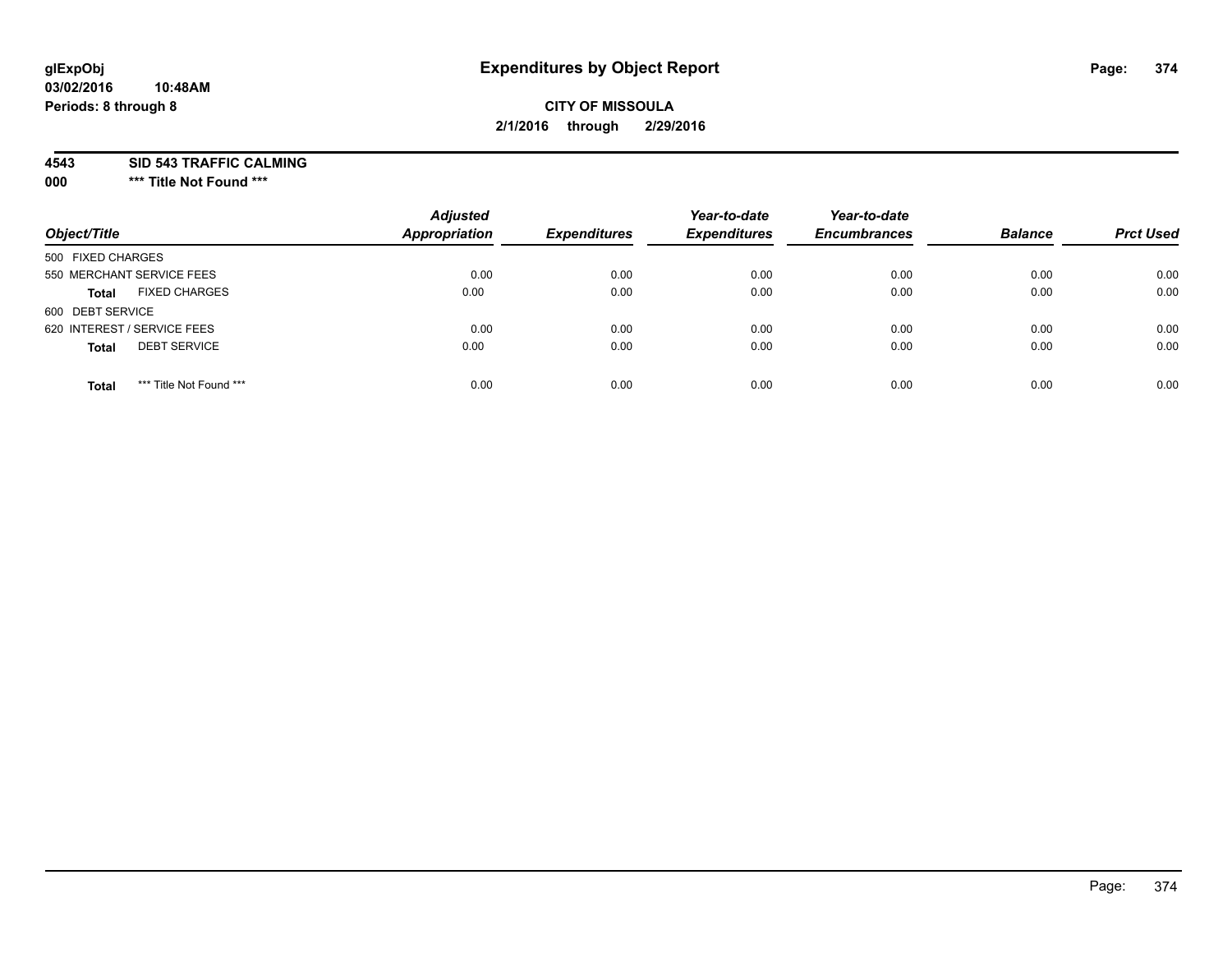**4543 SID 543 TRAFFIC CALMING**

| Object/Title           |                           | <b>Adjusted</b><br>Appropriation | <b>Expenditures</b> | Year-to-date<br><b>Expenditures</b> | Year-to-date<br><b>Encumbrances</b> | <b>Balance</b> | <b>Prct Used</b> |
|------------------------|---------------------------|----------------------------------|---------------------|-------------------------------------|-------------------------------------|----------------|------------------|
| 300 PURCHASED SERVICES |                           |                                  |                     |                                     |                                     |                |                  |
|                        | 350 PROFESSIONAL SERVICES | 0.00                             | 0.00                | 0.00                                | 0.00                                | 0.00           | 0.00             |
| <b>Total</b>           | PURCHASED SERVICES        | 0.00                             | 0.00                | 0.00                                | 0.00                                | 0.00           | 0.00             |
| 500 FIXED CHARGES      |                           |                                  |                     |                                     |                                     |                |                  |
|                        | 550 MERCHANT SERVICE FEES | 0.00                             | 0.00                | 0.00                                | 0.00                                | 0.00           | 0.00             |
| Total                  | <b>FIXED CHARGES</b>      | 0.00                             | 0.00                | 0.00                                | 0.00                                | 0.00           | 0.00             |
| 900 CAPITAL OUTLAY     |                           |                                  |                     |                                     |                                     |                |                  |
| 930 IMPROVEMENTS       |                           | 0.00                             | 0.00                | 0.00                                | 0.00                                | 0.00           | 0.00             |
| Total                  | <b>CAPITAL OUTLAY</b>     | 0.00                             | 0.00                | 0.00                                | 0.00                                | 0.00           | 0.00             |
| <b>Total</b>           | NON-DEPARTMENTAL          | 0.00                             | 0.00                | 0.00                                | 0.00                                | 0.00           | 0.00             |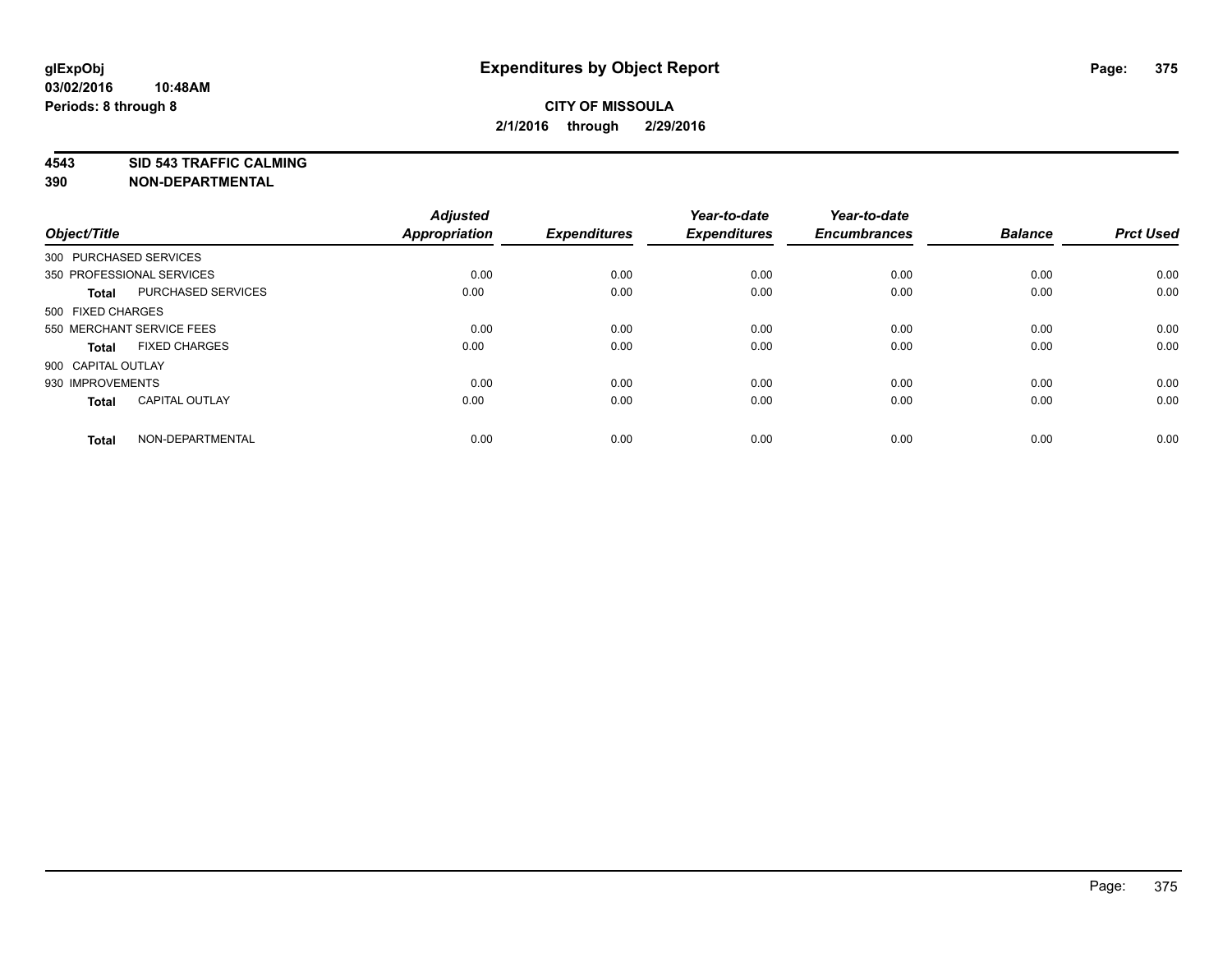# **CITY OF MISSOULA 2/1/2016 through 2/29/2016**

## **4543 SID 543 TRAFFIC CALMING**

|                        |                             | <b>Adjusted</b>      |                     | Year-to-date        | Year-to-date        |                |                  |
|------------------------|-----------------------------|----------------------|---------------------|---------------------|---------------------|----------------|------------------|
| Object/Title           |                             | <b>Appropriation</b> | <b>Expenditures</b> | <b>Expenditures</b> | <b>Encumbrances</b> | <b>Balance</b> | <b>Prct Used</b> |
| 300 PURCHASED SERVICES |                             |                      |                     |                     |                     |                |                  |
|                        | 350 PROFESSIONAL SERVICES   | 0.00                 | 0.00                | 0.00                | 0.00                | 0.00           | 0.00             |
| <b>Total</b>           | <b>PURCHASED SERVICES</b>   | 0.00                 | 0.00                | 0.00                | 0.00                | 0.00           | 0.00             |
| 500 FIXED CHARGES      |                             |                      |                     |                     |                     |                |                  |
|                        | 550 MERCHANT SERVICE FEES   | 0.00                 | 0.00                | 0.00                | 0.00                | 0.00           | 0.00             |
| <b>Total</b>           | <b>FIXED CHARGES</b>        | 0.00                 | 0.00                | 0.00                | 0.00                | 0.00           | 0.00             |
| 600 DEBT SERVICE       |                             |                      |                     |                     |                     |                |                  |
|                        | 620 INTEREST / SERVICE FEES | 0.00                 | 0.00                | 0.00                | 0.00                | 0.00           | 0.00             |
| <b>Total</b>           | <b>DEBT SERVICE</b>         | 0.00                 | 0.00                | 0.00                | 0.00                | 0.00           | 0.00             |
| 900 CAPITAL OUTLAY     |                             |                      |                     |                     |                     |                |                  |
| 930 IMPROVEMENTS       |                             | 0.00                 | 0.00                | 0.00                | 0.00                | 0.00           | 0.00             |
| <b>Total</b>           | <b>CAPITAL OUTLAY</b>       | 0.00                 | 0.00                | 0.00                | 0.00                | 0.00           | 0.00             |
| <b>Total</b>           | SID 543 TRAFFIC CALMING     | 0.00                 | 0.00                | 0.00                | 0.00                | 0.00           | 0.00             |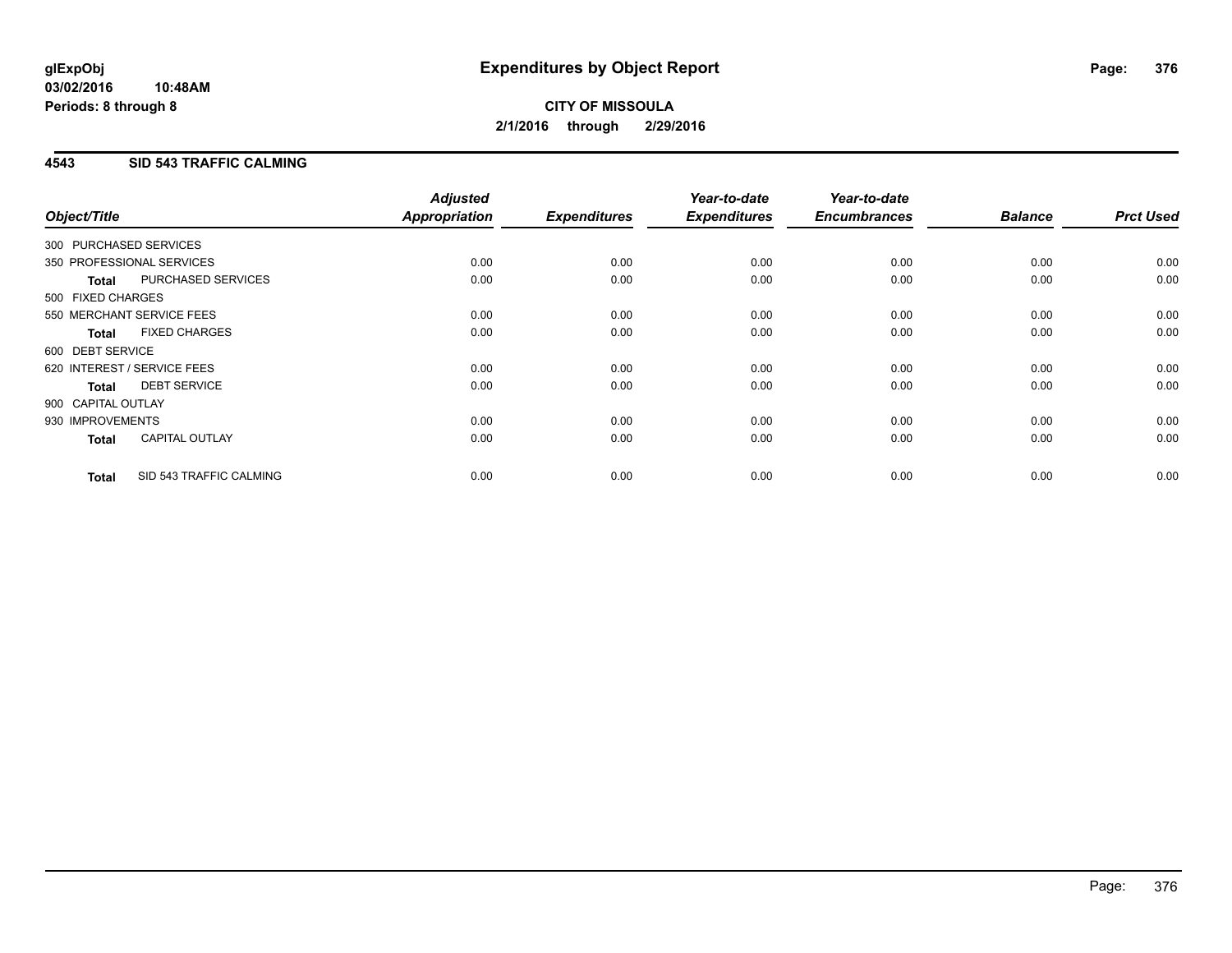#### **4544 MILLER CREEK MITIGATION FUND**

| Object/Title                          | <b>Adjusted</b><br>Appropriation | <b>Expenditures</b> | Year-to-date<br><b>Expenditures</b> | Year-to-date<br><b>Encumbrances</b> | <b>Balance</b> | <b>Prct Used</b> |
|---------------------------------------|----------------------------------|---------------------|-------------------------------------|-------------------------------------|----------------|------------------|
| 500 FIXED CHARGES                     |                                  |                     |                                     |                                     |                |                  |
| 550 MERCHANT SERVICE FEES             | 0.00                             | 0.00                | 0.00                                | 0.00                                | 0.00           | 0.00             |
| <b>FIXED CHARGES</b><br><b>Total</b>  | 0.00                             | 0.00                | 0.00                                | 0.00                                | 0.00           | 0.00             |
| 900 CAPITAL OUTLAY                    |                                  |                     |                                     |                                     |                |                  |
| 930 IMPROVEMENTS                      | 0.00                             | 0.00                | 0.00                                | 0.00                                | 0.00           | 0.00             |
| <b>CAPITAL OUTLAY</b><br><b>Total</b> | 0.00                             | 0.00                | 0.00                                | 0.00                                | 0.00           | 0.00             |
| NON-DEPARTMENTAL<br><b>Total</b>      | 0.00                             | 0.00                | 0.00                                | 0.00                                | 0.00           | 0.00             |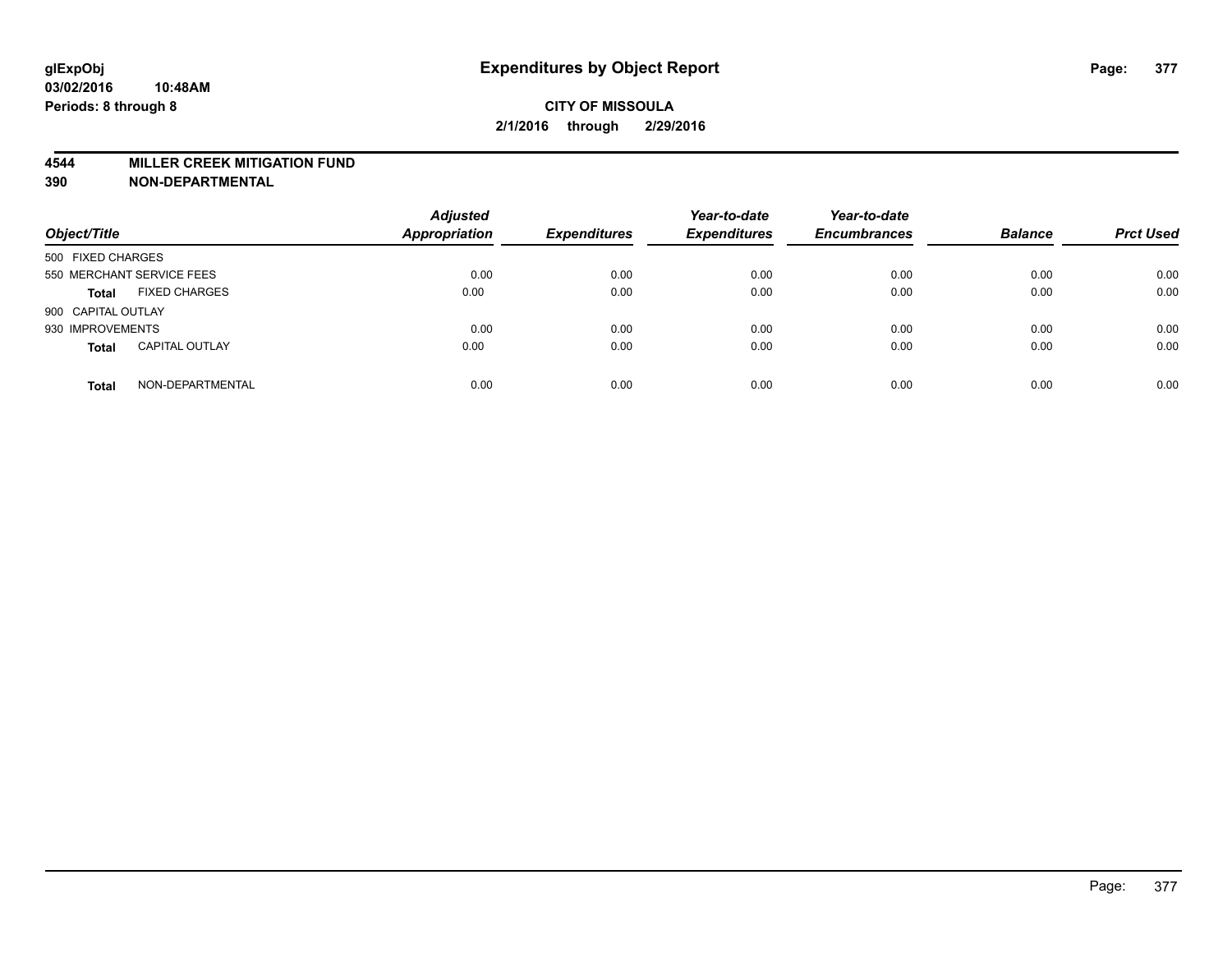### **4544 MILLER CREEK MITIGATION FUND**

| Object/Title              |                              | <b>Adjusted</b><br>Appropriation | <b>Expenditures</b> | Year-to-date<br><b>Expenditures</b> | Year-to-date<br><b>Encumbrances</b> | <b>Balance</b> | <b>Prct Used</b> |
|---------------------------|------------------------------|----------------------------------|---------------------|-------------------------------------|-------------------------------------|----------------|------------------|
| 500 FIXED CHARGES         |                              |                                  |                     |                                     |                                     |                |                  |
| 550 MERCHANT SERVICE FEES |                              | 0.00                             | 0.00                | 0.00                                | 0.00                                | 0.00           | 0.00             |
| <b>Total</b>              | <b>FIXED CHARGES</b>         | 0.00                             | 0.00                | 0.00                                | 0.00                                | 0.00           | 0.00             |
| 900 CAPITAL OUTLAY        |                              |                                  |                     |                                     |                                     |                |                  |
| 930 IMPROVEMENTS          |                              | 0.00                             | 0.00                | 0.00                                | 0.00                                | 0.00           | 0.00             |
| <b>Total</b>              | <b>CAPITAL OUTLAY</b>        | 0.00                             | 0.00                | 0.00                                | 0.00                                | 0.00           | 0.00             |
| <b>Total</b>              | MILLER CREEK MITIGATION FUND | 0.00                             | 0.00                | 0.00                                | 0.00                                | 0.00           | 0.00             |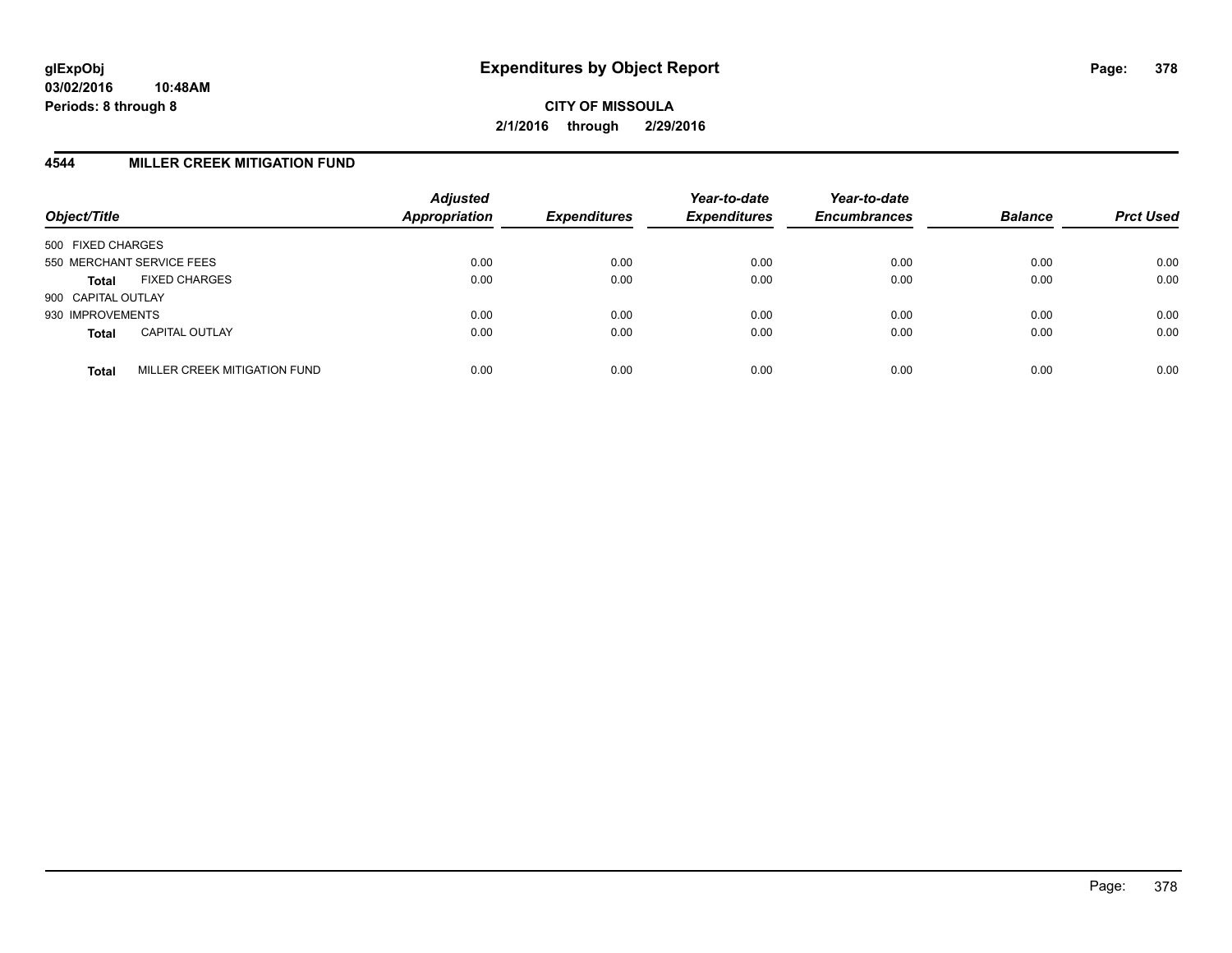#### **4545 MILLER CREEK TWITE CONSTRUCTION**

| Object/Title           |                           | <b>Adjusted</b><br>Appropriation | <b>Expenditures</b> | Year-to-date<br><b>Expenditures</b> | Year-to-date<br><b>Encumbrances</b> | <b>Balance</b> | <b>Prct Used</b> |
|------------------------|---------------------------|----------------------------------|---------------------|-------------------------------------|-------------------------------------|----------------|------------------|
| 300 PURCHASED SERVICES |                           |                                  |                     |                                     |                                     |                |                  |
|                        | 350 PROFESSIONAL SERVICES | 0.00                             | 0.00                | 0.00                                | 0.00                                | 0.00           | 0.00             |
| <b>Total</b>           | PURCHASED SERVICES        | 0.00                             | 0.00                | 0.00                                | 0.00                                | 0.00           | 0.00             |
| 500 FIXED CHARGES      |                           |                                  |                     |                                     |                                     |                |                  |
|                        | 550 MERCHANT SERVICE FEES | 0.00                             | 0.00                | 0.00                                | 0.00                                | 0.00           | 0.00             |
| Total                  | <b>FIXED CHARGES</b>      | 0.00                             | 0.00                | 0.00                                | 0.00                                | 0.00           | 0.00             |
| 900 CAPITAL OUTLAY     |                           |                                  |                     |                                     |                                     |                |                  |
| 930 IMPROVEMENTS       |                           | 0.00                             | 0.00                | 0.00                                | 0.00                                | 0.00           | 0.00             |
| Total                  | <b>CAPITAL OUTLAY</b>     | 0.00                             | 0.00                | 0.00                                | 0.00                                | 0.00           | 0.00             |
| <b>Total</b>           | NON-DEPARTMENTAL          | 0.00                             | 0.00                | 0.00                                | 0.00                                | 0.00           | 0.00             |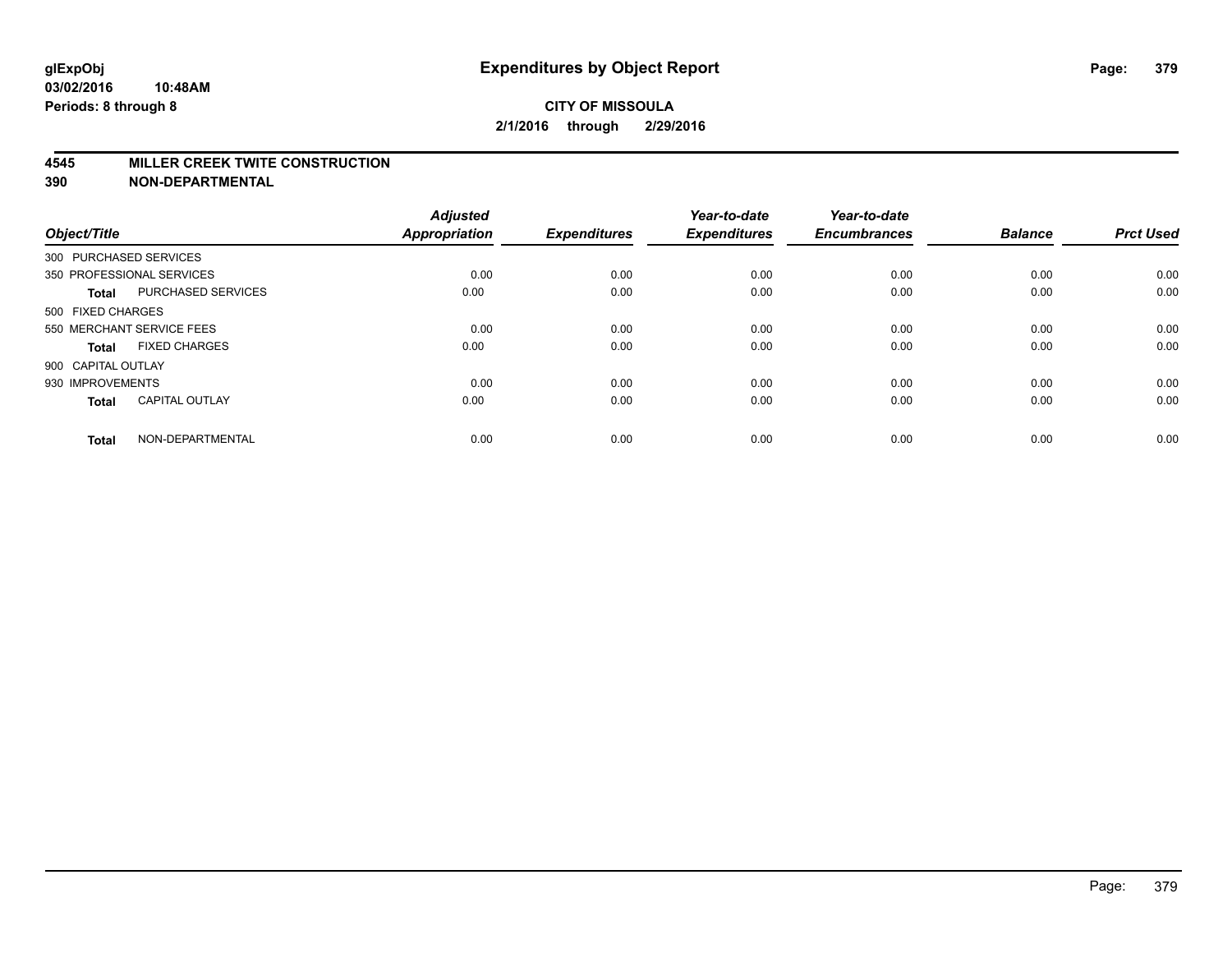# **4545 MILLER CREEK TWITE CONSTRUCTION**

| Object/Title           |                                 | <b>Adjusted</b><br>Appropriation | <b>Expenditures</b> | Year-to-date<br><b>Expenditures</b> | Year-to-date<br><b>Encumbrances</b> | <b>Balance</b> | <b>Prct Used</b> |
|------------------------|---------------------------------|----------------------------------|---------------------|-------------------------------------|-------------------------------------|----------------|------------------|
| 300 PURCHASED SERVICES |                                 |                                  |                     |                                     |                                     |                |                  |
|                        | 350 PROFESSIONAL SERVICES       | 0.00                             | 0.00                | 0.00                                | 0.00                                | 0.00           | 0.00             |
| <b>Total</b>           | PURCHASED SERVICES              | 0.00                             | 0.00                | 0.00                                | 0.00                                | 0.00           | 0.00             |
| 500 FIXED CHARGES      |                                 |                                  |                     |                                     |                                     |                |                  |
|                        | 550 MERCHANT SERVICE FEES       | 0.00                             | 0.00                | 0.00                                | 0.00                                | 0.00           | 0.00             |
| <b>Total</b>           | <b>FIXED CHARGES</b>            | 0.00                             | 0.00                | 0.00                                | 0.00                                | 0.00           | 0.00             |
| 900 CAPITAL OUTLAY     |                                 |                                  |                     |                                     |                                     |                |                  |
| 930 IMPROVEMENTS       |                                 | 0.00                             | 0.00                | 0.00                                | 0.00                                | 0.00           | 0.00             |
| <b>Total</b>           | <b>CAPITAL OUTLAY</b>           | 0.00                             | 0.00                | 0.00                                | 0.00                                | 0.00           | 0.00             |
| <b>Total</b>           | MILLER CREEK TWITE CONSTRUCTION | 0.00                             | 0.00                | 0.00                                | 0.00                                | 0.00           | 0.00             |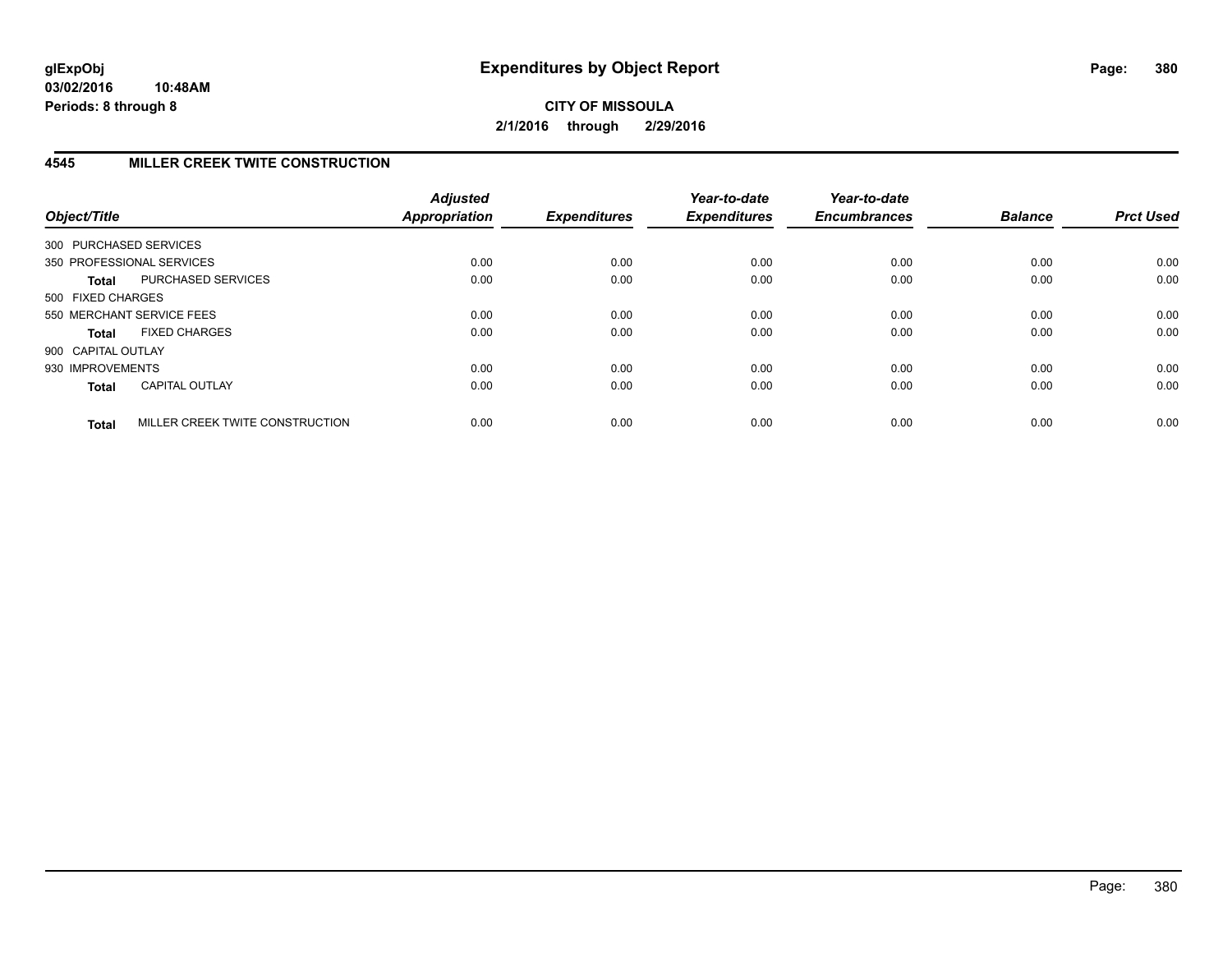#### **4546 MILLER CREEK MALOHNEY CONSTRUCTION**

| Object/Title       |                           | <b>Adjusted</b><br><b>Appropriation</b> | <b>Expenditures</b> | Year-to-date<br><b>Expenditures</b> | Year-to-date<br><b>Encumbrances</b> | <b>Balance</b> | <b>Prct Used</b> |
|--------------------|---------------------------|-----------------------------------------|---------------------|-------------------------------------|-------------------------------------|----------------|------------------|
|                    | 300 PURCHASED SERVICES    |                                         |                     |                                     |                                     |                |                  |
|                    | 350 PROFESSIONAL SERVICES | 0.00                                    | 0.00                | 0.00                                | 0.00                                | 0.00           | 0.00             |
| <b>Total</b>       | <b>PURCHASED SERVICES</b> | 0.00                                    | 0.00                | 0.00                                | 0.00                                | 0.00           | 0.00             |
| 500 FIXED CHARGES  |                           |                                         |                     |                                     |                                     |                |                  |
|                    | 550 MERCHANT SERVICE FEES | 0.00                                    | 0.00                | 0.00                                | 0.00                                | 0.00           | 0.00             |
| Total              | <b>FIXED CHARGES</b>      | 0.00                                    | 0.00                | 0.00                                | 0.00                                | 0.00           | 0.00             |
| 900 CAPITAL OUTLAY |                           |                                         |                     |                                     |                                     |                |                  |
| 930 IMPROVEMENTS   |                           | 0.00                                    | 0.00                | 0.00                                | 0.00                                | 0.00           | 0.00             |
| Total              | <b>CAPITAL OUTLAY</b>     | 0.00                                    | 0.00                | 0.00                                | 0.00                                | 0.00           | 0.00             |
| <b>Total</b>       | NON-DEPARTMENTAL          | 0.00                                    | 0.00                | 0.00                                | 0.00                                | 0.00           | 0.00             |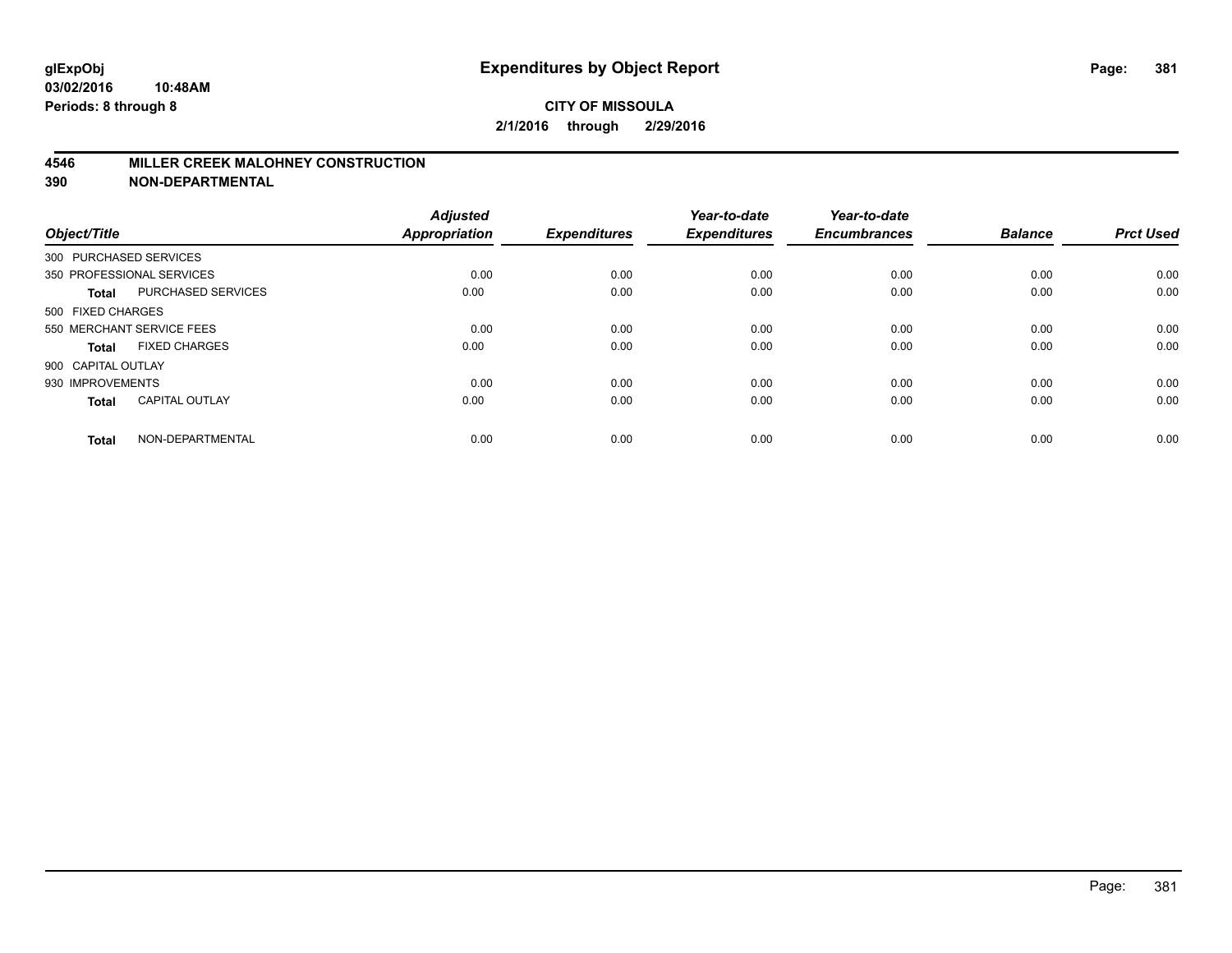**CITY OF MISSOULA 2/1/2016 through 2/29/2016**

# **4546 MILLER CREEK MALOHNEY CONSTRUCTION**

| Object/Title           |                                 | <b>Adjusted</b><br><b>Appropriation</b> | <b>Expenditures</b> | Year-to-date<br><b>Expenditures</b> | Year-to-date<br><b>Encumbrances</b> | <b>Balance</b> | <b>Prct Used</b> |
|------------------------|---------------------------------|-----------------------------------------|---------------------|-------------------------------------|-------------------------------------|----------------|------------------|
| 300 PURCHASED SERVICES |                                 |                                         |                     |                                     |                                     |                |                  |
|                        | 350 PROFESSIONAL SERVICES       | 0.00                                    | 0.00                | 0.00                                | 0.00                                | 0.00           | 0.00             |
| Total                  | PURCHASED SERVICES              | 0.00                                    | 0.00                | 0.00                                | 0.00                                | 0.00           | 0.00             |
| 500 FIXED CHARGES      |                                 |                                         |                     |                                     |                                     |                |                  |
|                        | 550 MERCHANT SERVICE FEES       | 0.00                                    | 0.00                | 0.00                                | 0.00                                | 0.00           | 0.00             |
| Total                  | <b>FIXED CHARGES</b>            | 0.00                                    | 0.00                | 0.00                                | 0.00                                | 0.00           | 0.00             |
| 900 CAPITAL OUTLAY     |                                 |                                         |                     |                                     |                                     |                |                  |
| 930 IMPROVEMENTS       |                                 | 0.00                                    | 0.00                | 0.00                                | 0.00                                | 0.00           | 0.00             |
| <b>Total</b>           | <b>CAPITAL OUTLAY</b>           | 0.00                                    | 0.00                | 0.00                                | 0.00                                | 0.00           | 0.00             |
| <b>Total</b>           | MILLER CREEK MALOHNEY CONSTRUCT | 0.00                                    | 0.00                | 0.00                                | 0.00                                | 0.00           | 0.00             |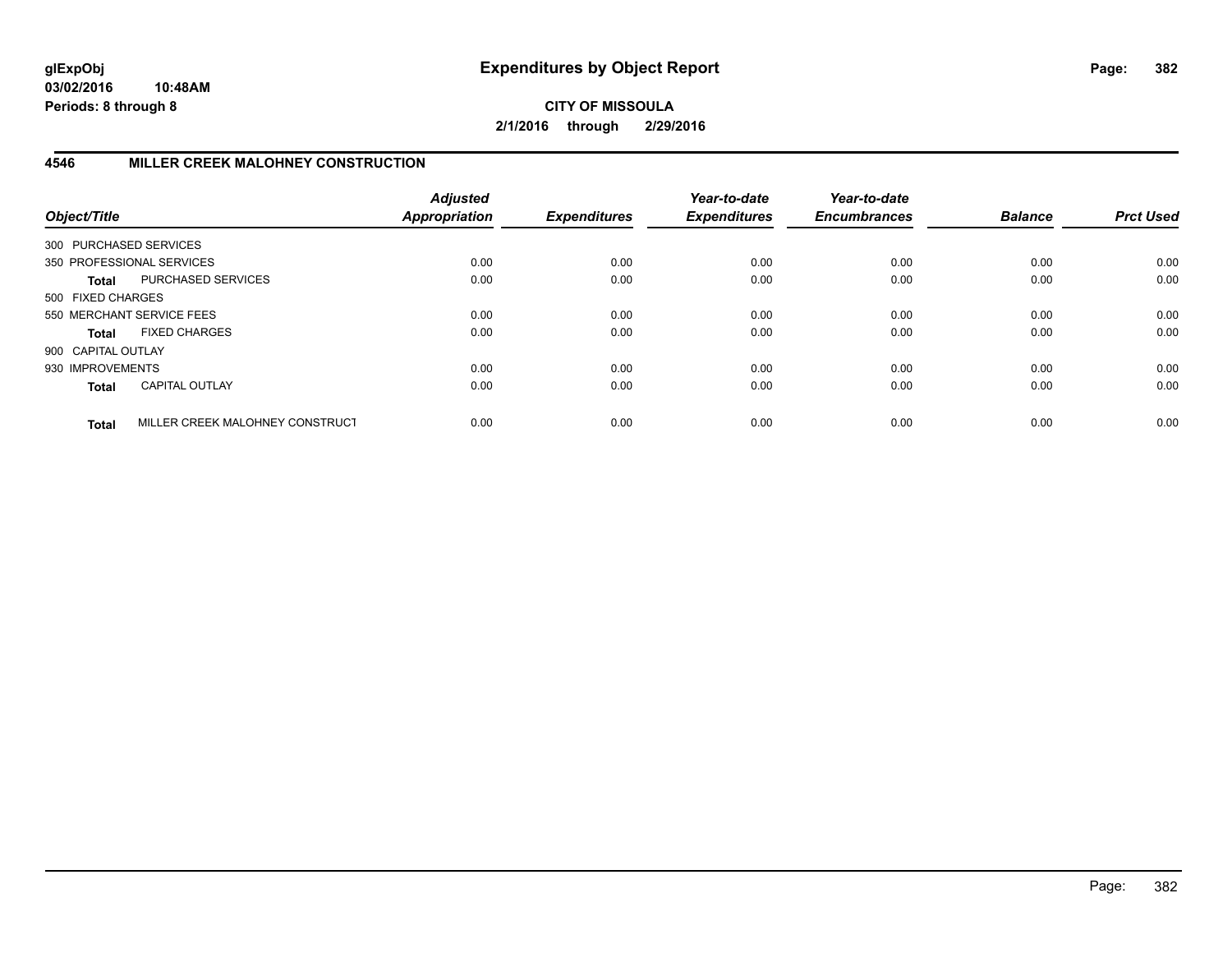### **CITY OF MISSOULA 2/1/2016 through 2/29/2016**

#### **4547 MILLER CREEK MCCARTHY CONSTRUCTION**

| Object/Title           |                           | <b>Adjusted</b><br><b>Appropriation</b> | <b>Expenditures</b> | Year-to-date<br><b>Expenditures</b> | Year-to-date<br><b>Encumbrances</b> | <b>Balance</b> | <b>Prct Used</b> |
|------------------------|---------------------------|-----------------------------------------|---------------------|-------------------------------------|-------------------------------------|----------------|------------------|
| 300 PURCHASED SERVICES |                           |                                         |                     |                                     |                                     |                |                  |
|                        | 350 PROFESSIONAL SERVICES | 0.00                                    | 0.00                | 0.00                                | 0.00                                | 0.00           | 0.00             |
| <b>Total</b>           | <b>PURCHASED SERVICES</b> | 0.00                                    | 0.00                | 0.00                                | 0.00                                | 0.00           | 0.00             |
| 500 FIXED CHARGES      |                           |                                         |                     |                                     |                                     |                |                  |
|                        | 550 MERCHANT SERVICE FEES | 0.00                                    | 0.00                | 0.00                                | 0.00                                | 0.00           | 0.00             |
| Total                  | <b>FIXED CHARGES</b>      | 0.00                                    | 0.00                | 0.00                                | 0.00                                | 0.00           | 0.00             |
| 900 CAPITAL OUTLAY     |                           |                                         |                     |                                     |                                     |                |                  |
| 930 IMPROVEMENTS       |                           | 0.00                                    | 0.00                | 0.00                                | 0.00                                | 0.00           | 0.00             |
| Total                  | <b>CAPITAL OUTLAY</b>     | 0.00                                    | 0.00                | 0.00                                | 0.00                                | 0.00           | 0.00             |
| <b>Total</b>           | NON-DEPARTMENTAL          | 0.00                                    | 0.00                | 0.00                                | 0.00                                | 0.00           | 0.00             |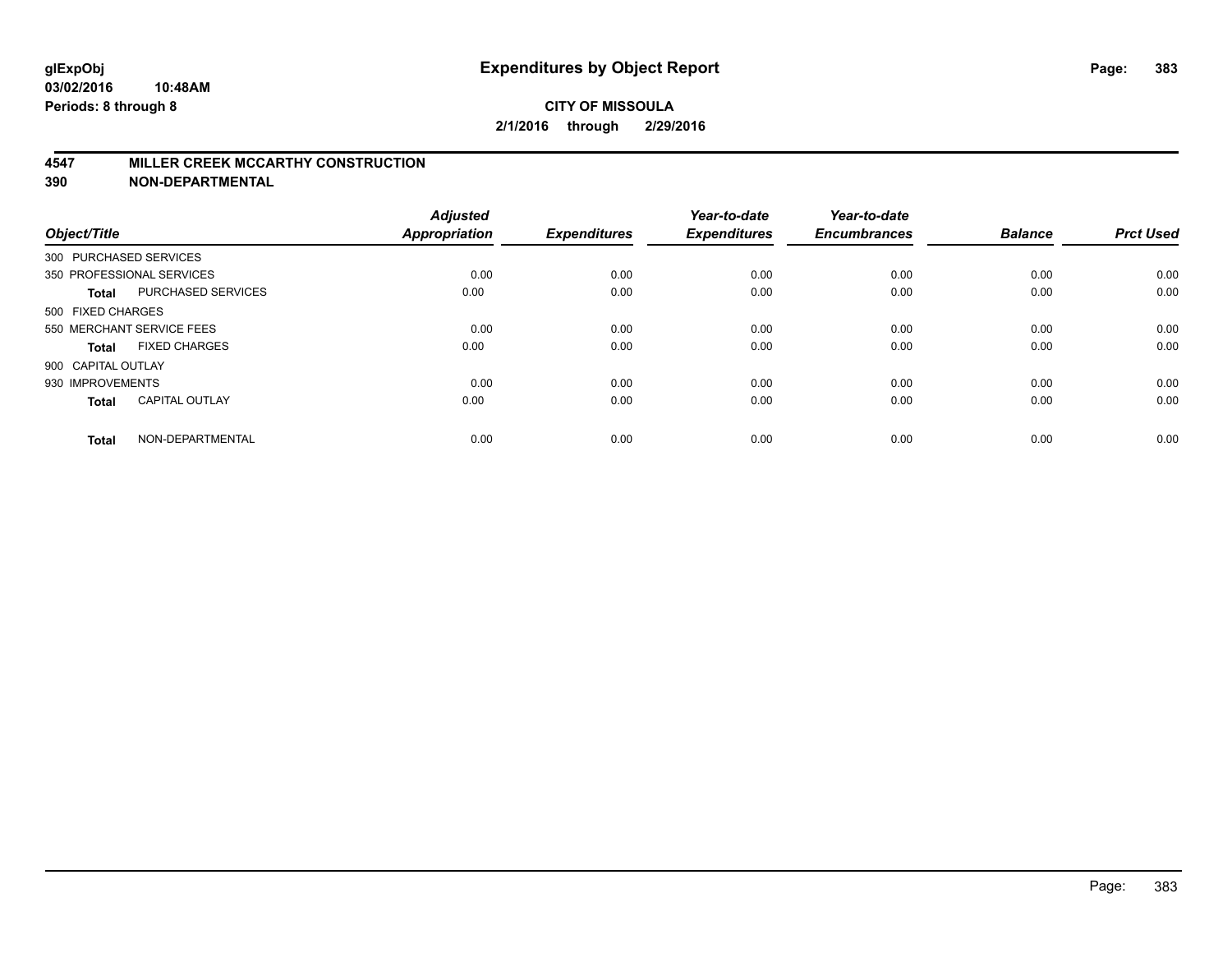**CITY OF MISSOULA 2/1/2016 through 2/29/2016**

# **4547 MILLER CREEK MCCARTHY CONSTRUCTION**

| Object/Title       |                                 | <b>Adjusted</b><br><b>Appropriation</b> | <b>Expenditures</b> | Year-to-date<br><b>Expenditures</b> | Year-to-date<br><b>Encumbrances</b> | <b>Balance</b> | <b>Prct Used</b> |
|--------------------|---------------------------------|-----------------------------------------|---------------------|-------------------------------------|-------------------------------------|----------------|------------------|
|                    | 300 PURCHASED SERVICES          |                                         |                     |                                     |                                     |                |                  |
|                    | 350 PROFESSIONAL SERVICES       | 0.00                                    | 0.00                | 0.00                                | 0.00                                | 0.00           | 0.00             |
| <b>Total</b>       | PURCHASED SERVICES              | 0.00                                    | 0.00                | 0.00                                | 0.00                                | 0.00           | 0.00             |
| 500 FIXED CHARGES  |                                 |                                         |                     |                                     |                                     |                |                  |
|                    | 550 MERCHANT SERVICE FEES       | 0.00                                    | 0.00                | 0.00                                | 0.00                                | 0.00           | 0.00             |
| <b>Total</b>       | <b>FIXED CHARGES</b>            | 0.00                                    | 0.00                | 0.00                                | 0.00                                | 0.00           | 0.00             |
| 900 CAPITAL OUTLAY |                                 |                                         |                     |                                     |                                     |                |                  |
| 930 IMPROVEMENTS   |                                 | 0.00                                    | 0.00                | 0.00                                | 0.00                                | 0.00           | 0.00             |
| <b>Total</b>       | <b>CAPITAL OUTLAY</b>           | 0.00                                    | 0.00                | 0.00                                | 0.00                                | 0.00           | 0.00             |
| <b>Total</b>       | MILLER CREEK MCCARTHY CONSTRUCT | 0.00                                    | 0.00                | 0.00                                | 0.00                                | 0.00           | 0.00             |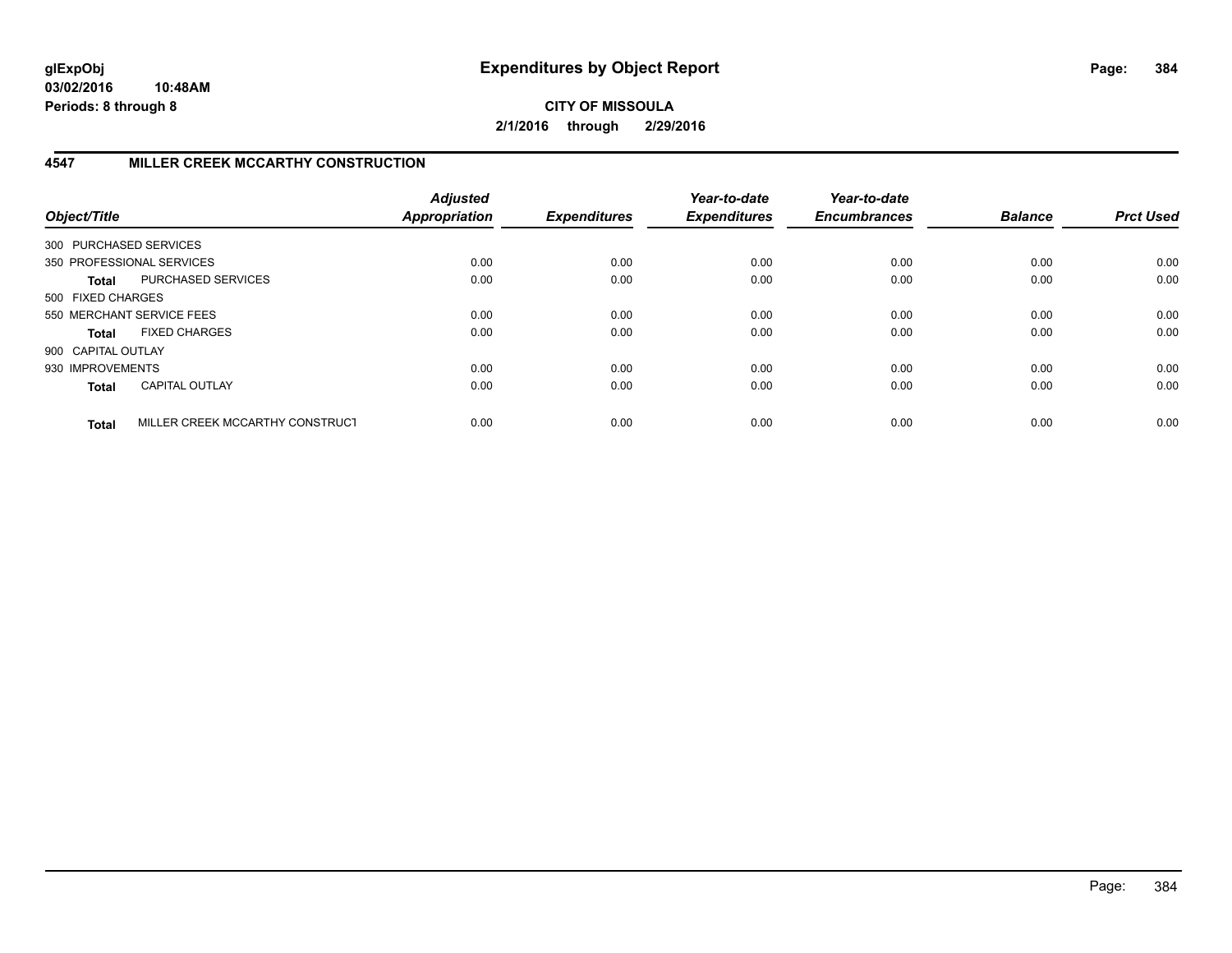#### **4548 5TH,6TH & ARTHUR ROAD IMPROVEMENTS**

| Object/Title           |                              | <b>Adjusted</b><br><b>Appropriation</b> | <b>Expenditures</b> | Year-to-date<br><b>Expenditures</b> | Year-to-date<br><b>Encumbrances</b> | <b>Balance</b> | <b>Prct Used</b> |
|------------------------|------------------------------|-----------------------------------------|---------------------|-------------------------------------|-------------------------------------|----------------|------------------|
| 300 PURCHASED SERVICES |                              |                                         |                     |                                     |                                     |                |                  |
|                        | 350 PROFESSIONAL SERVICES    | 0.00                                    | 0.00                | 0.00                                | 0.00                                | 0.00           | 0.00             |
| <b>Total</b>           | PURCHASED SERVICES           | 0.00                                    | 0.00                | 0.00                                | 0.00                                | 0.00           | 0.00             |
| 500 FIXED CHARGES      |                              |                                         |                     |                                     |                                     |                |                  |
|                        | 550 MERCHANT SERVICE FEES    | 0.00                                    | 0.00                | 0.00                                | 0.00                                | 0.00           | 0.00             |
| <b>Total</b>           | <b>FIXED CHARGES</b>         | 0.00                                    | 0.00                | 0.00                                | 0.00                                | 0.00           | 0.00             |
| 800 OTHER OBJECTS      |                              |                                         |                     |                                     |                                     |                |                  |
|                        | 820 TRANSFERS TO OTHER FUNDS | 0.00                                    | 0.00                | 0.00                                | 0.00                                | 0.00           | 0.00             |
| <b>Total</b>           | OTHER OBJECTS                | 0.00                                    | 0.00                | 0.00                                | 0.00                                | 0.00           | 0.00             |
| 900 CAPITAL OUTLAY     |                              |                                         |                     |                                     |                                     |                |                  |
| 930 IMPROVEMENTS       |                              | 0.00                                    | 0.00                | 0.00                                | 0.00                                | 0.00           | 0.00             |
| <b>Total</b>           | <b>CAPITAL OUTLAY</b>        | 0.00                                    | 0.00                | 0.00                                | 0.00                                | 0.00           | 0.00             |
| <b>Total</b>           | NON-DEPARTMENTAL             | 0.00                                    | 0.00                | 0.00                                | 0.00                                | 0.00           | 0.00             |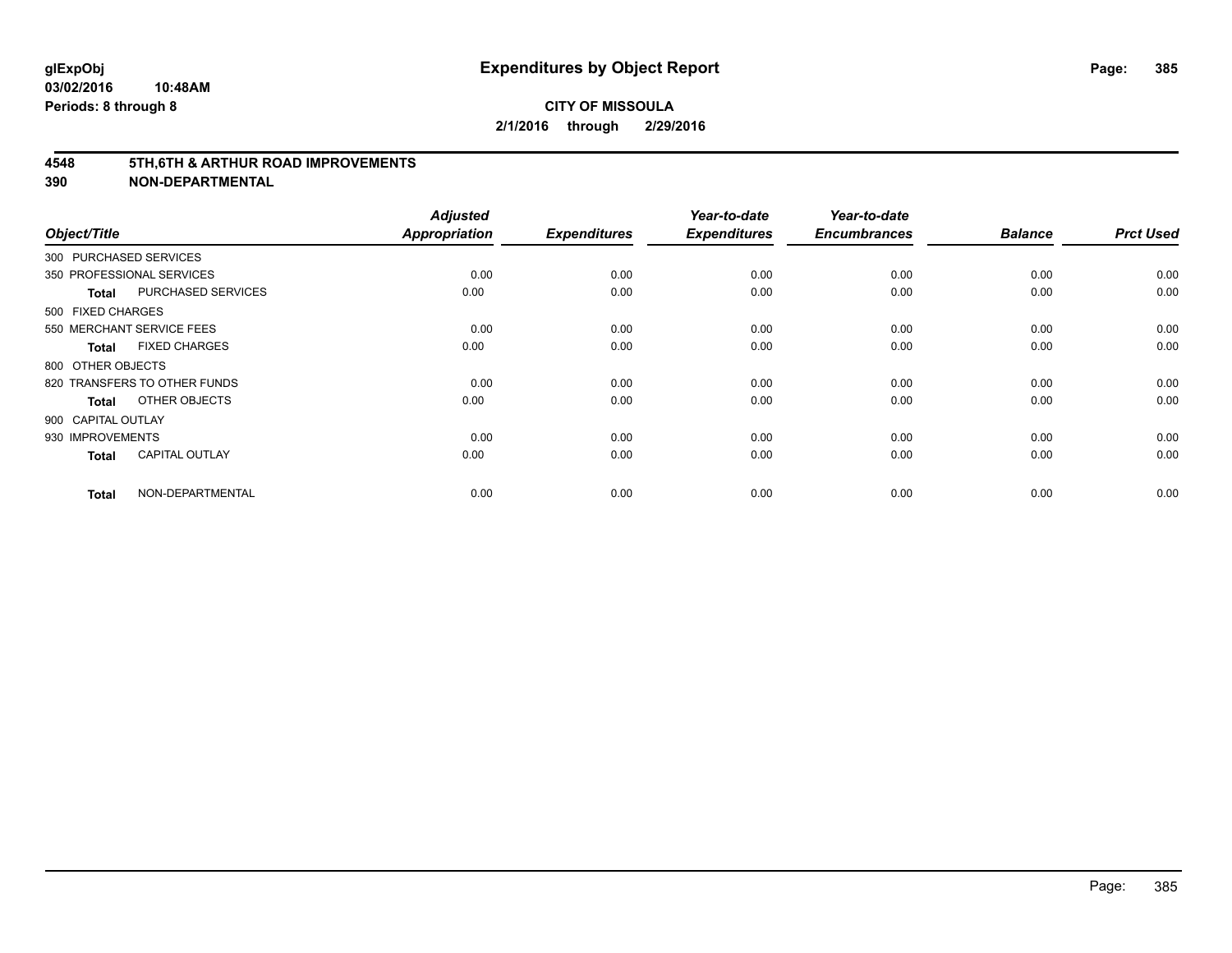# **4548 5TH,6TH & ARTHUR ROAD IMPROVEMENTS**

| Object/Title           |                                   | <b>Adjusted</b><br><b>Appropriation</b> | <b>Expenditures</b> | Year-to-date<br><b>Expenditures</b> | Year-to-date<br><b>Encumbrances</b> | <b>Balance</b> | <b>Prct Used</b> |
|------------------------|-----------------------------------|-----------------------------------------|---------------------|-------------------------------------|-------------------------------------|----------------|------------------|
| 300 PURCHASED SERVICES |                                   |                                         |                     |                                     |                                     |                |                  |
|                        | 350 PROFESSIONAL SERVICES         | 0.00                                    | 0.00                | 0.00                                | 0.00                                | 0.00           | 0.00             |
| <b>Total</b>           | PURCHASED SERVICES                | 0.00                                    | 0.00                | 0.00                                | 0.00                                | 0.00           | 0.00             |
| 500 FIXED CHARGES      |                                   |                                         |                     |                                     |                                     |                |                  |
|                        | 550 MERCHANT SERVICE FEES         | 0.00                                    | 0.00                | 0.00                                | 0.00                                | 0.00           | 0.00             |
| <b>Total</b>           | <b>FIXED CHARGES</b>              | 0.00                                    | 0.00                | 0.00                                | 0.00                                | 0.00           | 0.00             |
| 800 OTHER OBJECTS      |                                   |                                         |                     |                                     |                                     |                |                  |
|                        | 820 TRANSFERS TO OTHER FUNDS      | 0.00                                    | 0.00                | 0.00                                | 0.00                                | 0.00           | 0.00             |
| <b>Total</b>           | OTHER OBJECTS                     | 0.00                                    | 0.00                | 0.00                                | 0.00                                | 0.00           | 0.00             |
| 900 CAPITAL OUTLAY     |                                   |                                         |                     |                                     |                                     |                |                  |
| 930 IMPROVEMENTS       |                                   | 0.00                                    | 0.00                | 0.00                                | 0.00                                | 0.00           | 0.00             |
| <b>Total</b>           | <b>CAPITAL OUTLAY</b>             | 0.00                                    | 0.00                | 0.00                                | 0.00                                | 0.00           | 0.00             |
| <b>Total</b>           | 5TH, 6TH & ARTHUR ROAD IMPROVEMEN | 0.00                                    | 0.00                | 0.00                                | 0.00                                | 0.00           | 0.00             |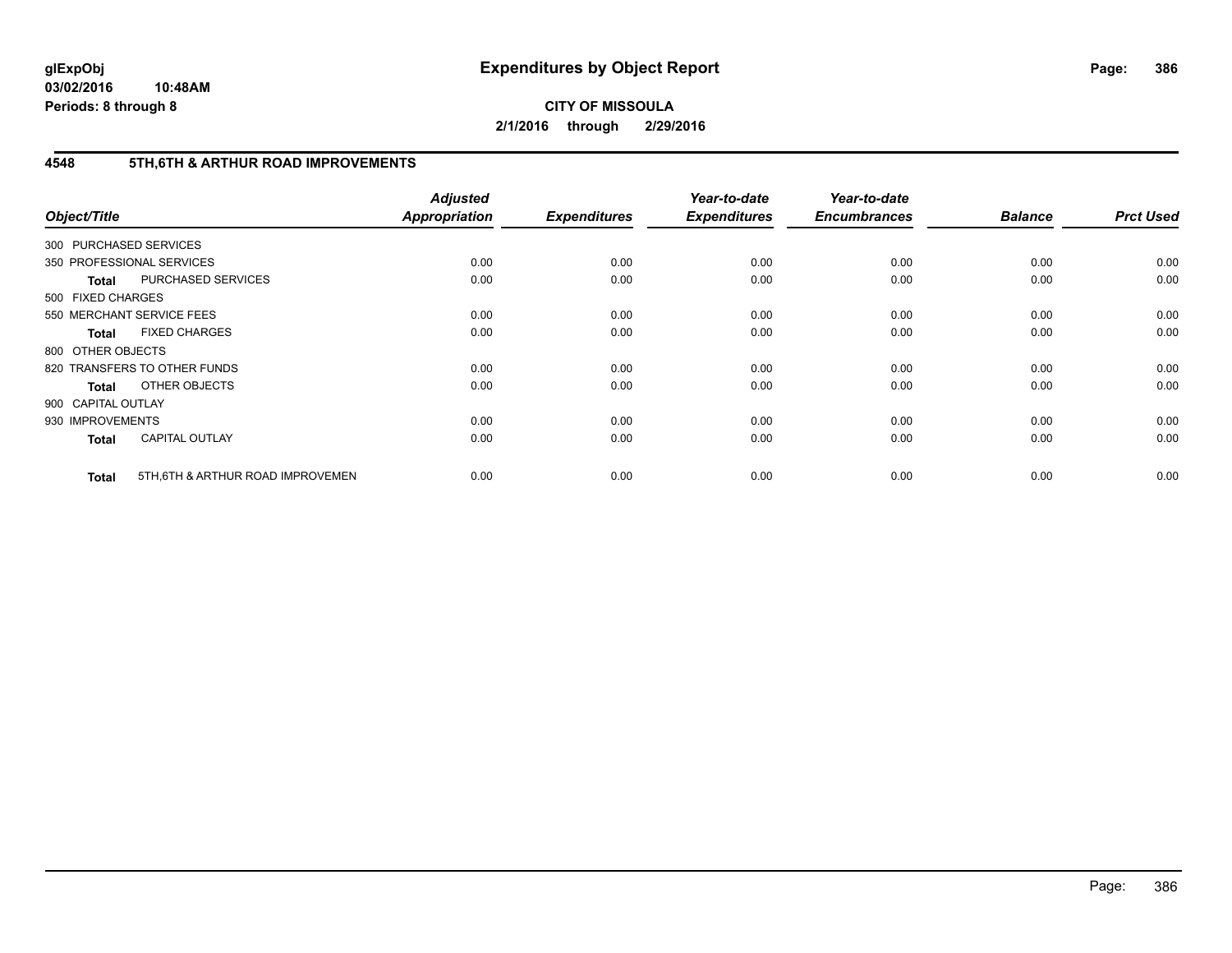## **CITY OF MISSOULA 2/1/2016 through 2/29/2016**

### **4745 MALONEY/TWITE MILLER CR \$1.2M CONTRIB**

| Object/Title           |                              | <b>Adjusted</b><br><b>Appropriation</b> | <b>Expenditures</b> | Year-to-date<br><b>Expenditures</b> | Year-to-date<br><b>Encumbrances</b> | <b>Balance</b> | <b>Prct Used</b> |
|------------------------|------------------------------|-----------------------------------------|---------------------|-------------------------------------|-------------------------------------|----------------|------------------|
| 300 PURCHASED SERVICES |                              |                                         |                     |                                     |                                     |                |                  |
|                        | 350 PROFESSIONAL SERVICES    | 0.00                                    | 0.00                | 0.00                                | 0.00                                | 0.00           | 0.00             |
| <b>Total</b>           | <b>PURCHASED SERVICES</b>    | 0.00                                    | 0.00                | 0.00                                | 0.00                                | 0.00           | 0.00             |
| 500 FIXED CHARGES      |                              |                                         |                     |                                     |                                     |                |                  |
|                        | 550 MERCHANT SERVICE FEES    | 0.00                                    | 0.00                | 0.00                                | 0.00                                | 0.00           | 0.00             |
| <b>Total</b>           | <b>FIXED CHARGES</b>         | 0.00                                    | 0.00                | 0.00                                | 0.00                                | 0.00           | 0.00             |
| 800 OTHER OBJECTS      |                              |                                         |                     |                                     |                                     |                |                  |
|                        | 820 TRANSFERS TO OTHER FUNDS | 0.00                                    | 0.00                | 0.00                                | 0.00                                | 0.00           | 0.00             |
| Total                  | OTHER OBJECTS                | 0.00                                    | 0.00                | 0.00                                | 0.00                                | 0.00           | 0.00             |
| 900 CAPITAL OUTLAY     |                              |                                         |                     |                                     |                                     |                |                  |
| 930 IMPROVEMENTS       |                              | 0.00                                    | 0.00                | 0.00                                | 0.00                                | 0.00           | 0.00             |
| <b>Total</b>           | <b>CAPITAL OUTLAY</b>        | 0.00                                    | 0.00                | 0.00                                | 0.00                                | 0.00           | 0.00             |
| <b>Total</b>           | NON-DEPARTMENTAL             | 0.00                                    | 0.00                | 0.00                                | 0.00                                | 0.00           | 0.00             |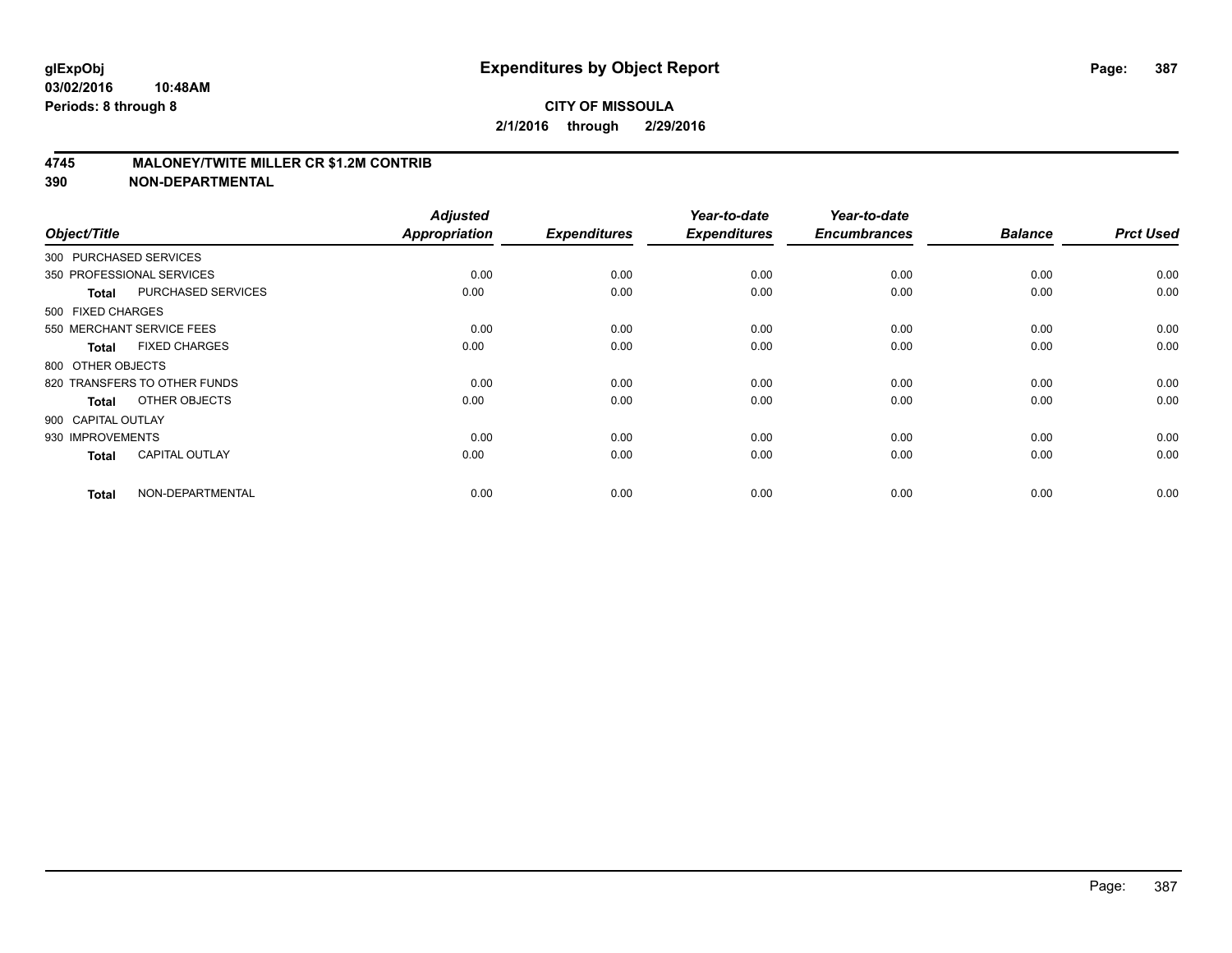**CITY OF MISSOULA 2/1/2016 through 2/29/2016**

# **4745 MALONEY/TWITE MILLER CR \$1.2M CONTRIB**

| Object/Title           |                                    | <b>Adjusted</b><br>Appropriation | <b>Expenditures</b> | Year-to-date<br><b>Expenditures</b> | Year-to-date<br><b>Encumbrances</b> | <b>Balance</b> | <b>Prct Used</b> |
|------------------------|------------------------------------|----------------------------------|---------------------|-------------------------------------|-------------------------------------|----------------|------------------|
| 300 PURCHASED SERVICES |                                    |                                  |                     |                                     |                                     |                |                  |
|                        | 350 PROFESSIONAL SERVICES          | 0.00                             | 0.00                | 0.00                                | 0.00                                | 0.00           | 0.00             |
| <b>Total</b>           | PURCHASED SERVICES                 | 0.00                             | 0.00                | 0.00                                | 0.00                                | 0.00           | 0.00             |
| 500 FIXED CHARGES      |                                    |                                  |                     |                                     |                                     |                |                  |
|                        | 550 MERCHANT SERVICE FEES          | 0.00                             | 0.00                | 0.00                                | 0.00                                | 0.00           | 0.00             |
| <b>Total</b>           | <b>FIXED CHARGES</b>               | 0.00                             | 0.00                | 0.00                                | 0.00                                | 0.00           | 0.00             |
| 800 OTHER OBJECTS      |                                    |                                  |                     |                                     |                                     |                |                  |
|                        | 820 TRANSFERS TO OTHER FUNDS       | 0.00                             | 0.00                | 0.00                                | 0.00                                | 0.00           | 0.00             |
| <b>Total</b>           | OTHER OBJECTS                      | 0.00                             | 0.00                | 0.00                                | 0.00                                | 0.00           | 0.00             |
| 900 CAPITAL OUTLAY     |                                    |                                  |                     |                                     |                                     |                |                  |
| 930 IMPROVEMENTS       |                                    | 0.00                             | 0.00                | 0.00                                | 0.00                                | 0.00           | 0.00             |
| <b>Total</b>           | <b>CAPITAL OUTLAY</b>              | 0.00                             | 0.00                | 0.00                                | 0.00                                | 0.00           | 0.00             |
| <b>Total</b>           | MALONEY/TWITE MILLER CR \$1.2M CON | 0.00                             | 0.00                | 0.00                                | 0.00                                | 0.00           | 0.00             |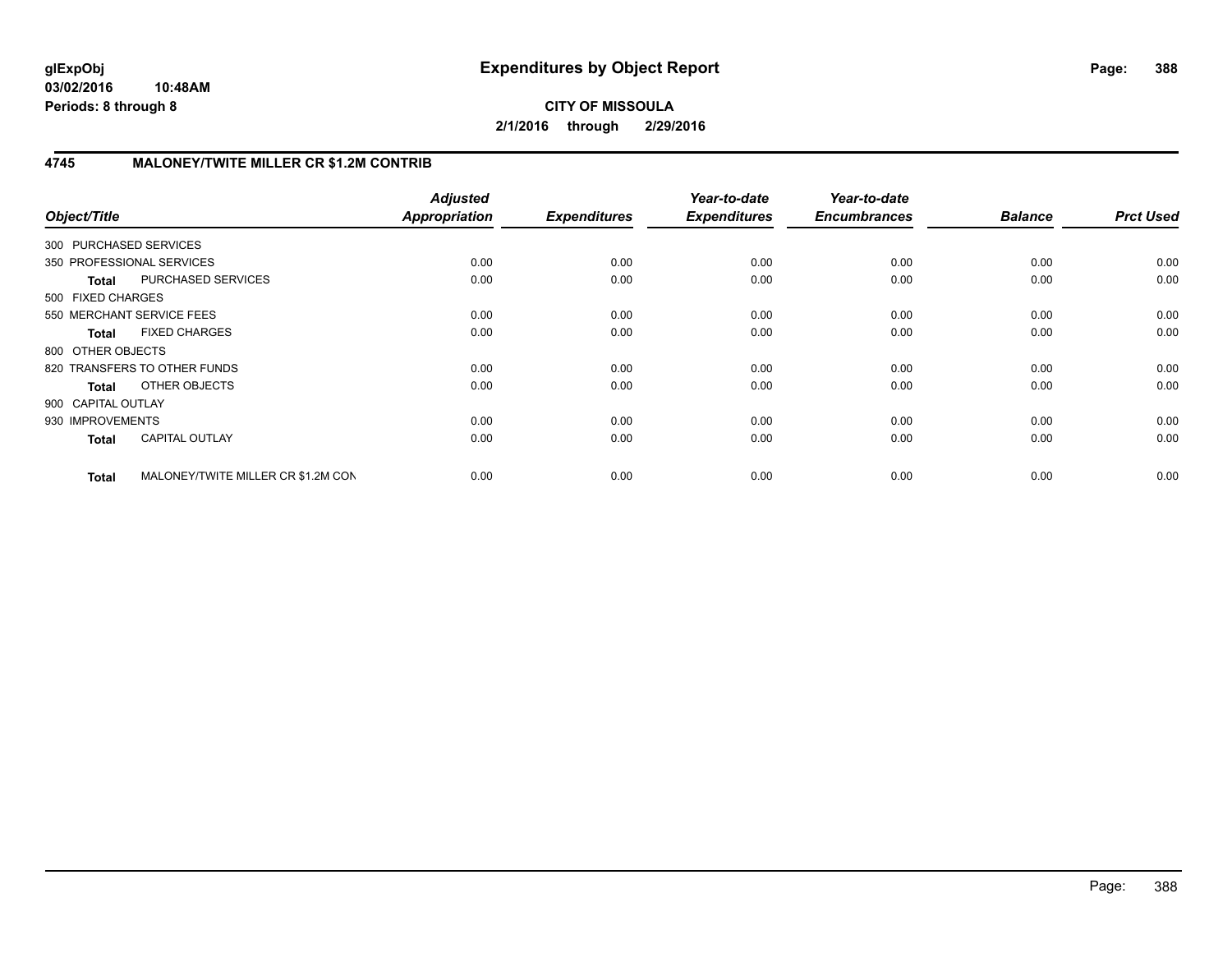# **4941 HILLVIEW WAY CONSTRUCTION**

**280 PUBLIC WORKS OPERATIONS**

|                     |                            | <b>Adjusted</b> |                     | Year-to-date        | Year-to-date        |                |                  |
|---------------------|----------------------------|-----------------|---------------------|---------------------|---------------------|----------------|------------------|
| Object/Title        |                            | Appropriation   | <b>Expenditures</b> | <b>Expenditures</b> | <b>Encumbrances</b> | <b>Balance</b> | <b>Prct Used</b> |
| 200 SUPPLIES        |                            |                 |                     |                     |                     |                |                  |
| 210 OFFICE SUPPLIES |                            | 0.00            | 0.00                | 0.00                | 0.00                | 0.00           | 0.00             |
| Total               | <b>SUPPLIES</b>            | 0.00            | 0.00                | 0.00                | 0.00                | 0.00           | 0.00             |
|                     | 300 PURCHASED SERVICES     |                 |                     |                     |                     |                |                  |
| 310 COMMUNICATIONS  |                            | 0.00            | 0.00                | 0.00                | 0.00                | 0.00           | 0.00             |
|                     | 320 PRINTING & DUPLICATING | 0.00            | 0.00                | 0.00                | 0.00                | 0.00           | 0.00             |
|                     | 350 PROFESSIONAL SERVICES  | 0.00            | 0.00                | 60,509.83           | 0.00                | $-60,509.83$   | 0.00             |
| <b>Total</b>        | PURCHASED SERVICES         | 0.00            | 0.00                | 60,509.83           | 0.00                | $-60,509.83$   | 0.00             |
| 500 FIXED CHARGES   |                            |                 |                     |                     |                     |                |                  |
|                     | 550 MERCHANT SERVICE FEES  | 0.00            | 0.00                | 0.00                | 0.00                | 0.00           | 0.00             |
| <b>Total</b>        | <b>FIXED CHARGES</b>       | 0.00            | 0.00                | 0.00                | 0.00                | 0.00           | 0.00             |
| 900 CAPITAL OUTLAY  |                            |                 |                     |                     |                     |                |                  |
| 930 IMPROVEMENTS    |                            | 0.00            | 0.00                | 0.00                | 0.00                | 0.00           | 0.00             |
| Total               | <b>CAPITAL OUTLAY</b>      | 0.00            | 0.00                | 0.00                | 0.00                | 0.00           | 0.00             |
| <b>Total</b>        | PUBLIC WORKS OPERATIONS    | 0.00            | 0.00                | 60,509.83           | 0.00                | $-60,509.83$   | 0.00             |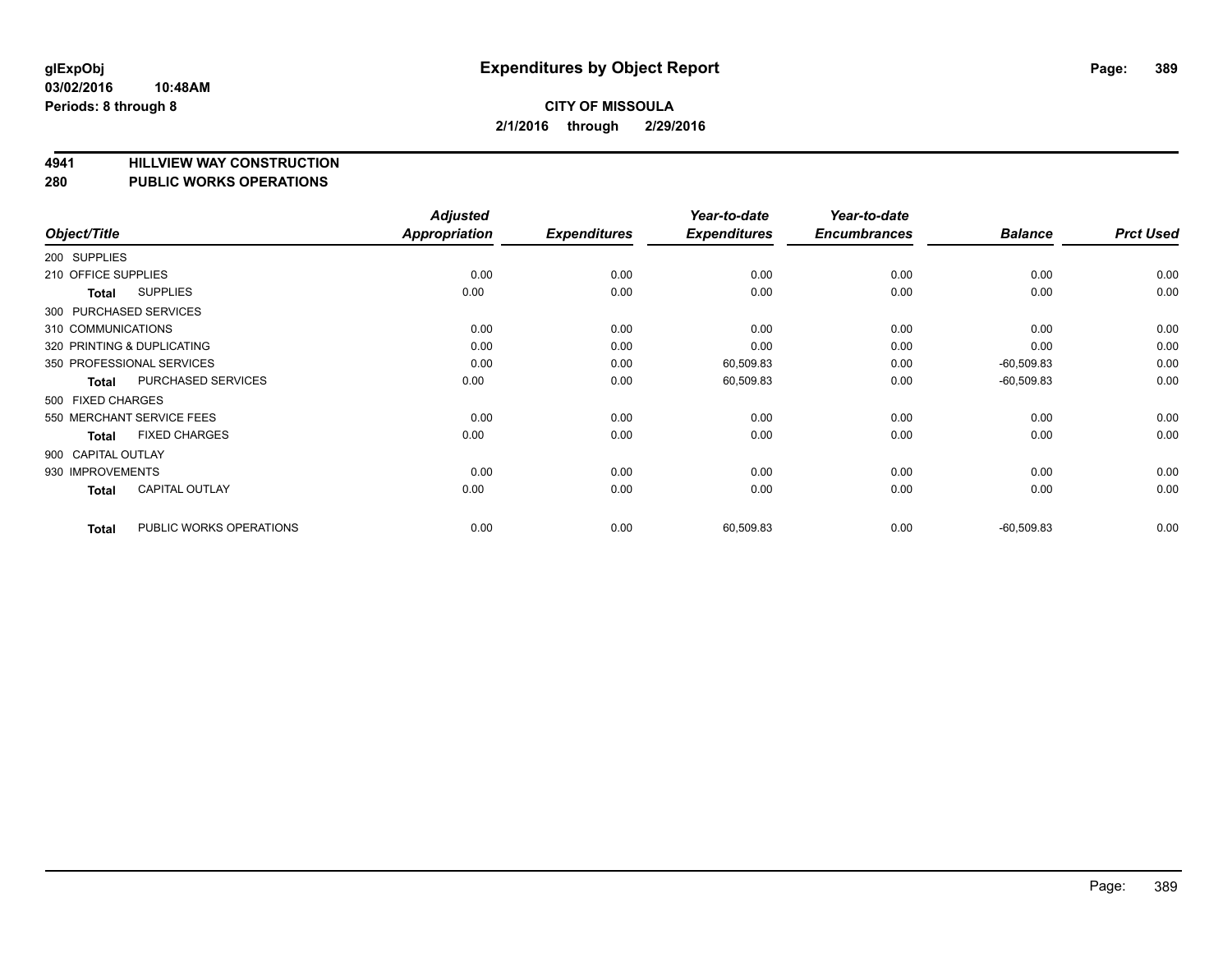# **CITY OF MISSOULA 2/1/2016 through 2/29/2016**

### **4941 HILLVIEW WAY CONSTRUCTION**

|                        |                                  | <b>Adjusted</b>      |                     | Year-to-date        | Year-to-date        |                |                  |
|------------------------|----------------------------------|----------------------|---------------------|---------------------|---------------------|----------------|------------------|
| Object/Title           |                                  | <b>Appropriation</b> | <b>Expenditures</b> | <b>Expenditures</b> | <b>Encumbrances</b> | <b>Balance</b> | <b>Prct Used</b> |
| 200 SUPPLIES           |                                  |                      |                     |                     |                     |                |                  |
| 210 OFFICE SUPPLIES    |                                  | 0.00                 | 0.00                | 0.00                | 0.00                | 0.00           | 0.00             |
| <b>Total</b>           | <b>SUPPLIES</b>                  | 0.00                 | 0.00                | 0.00                | 0.00                | 0.00           | 0.00             |
| 300 PURCHASED SERVICES |                                  |                      |                     |                     |                     |                |                  |
| 310 COMMUNICATIONS     |                                  | 0.00                 | 0.00                | 0.00                | 0.00                | 0.00           | 0.00             |
|                        | 320 PRINTING & DUPLICATING       | 0.00                 | 0.00                | 0.00                | 0.00                | 0.00           | 0.00             |
|                        | 350 PROFESSIONAL SERVICES        | 0.00                 | 0.00                | 60,509.83           | 0.00                | $-60,509.83$   | 0.00             |
| <b>Total</b>           | PURCHASED SERVICES               | 0.00                 | 0.00                | 60,509.83           | 0.00                | $-60,509.83$   | 0.00             |
| 500 FIXED CHARGES      |                                  |                      |                     |                     |                     |                |                  |
|                        | 550 MERCHANT SERVICE FEES        | 0.00                 | 0.00                | 0.00                | 0.00                | 0.00           | 0.00             |
| <b>Total</b>           | <b>FIXED CHARGES</b>             | 0.00                 | 0.00                | 0.00                | 0.00                | 0.00           | 0.00             |
| 900 CAPITAL OUTLAY     |                                  |                      |                     |                     |                     |                |                  |
| 930 IMPROVEMENTS       |                                  | 0.00                 | 0.00                | 0.00                | 0.00                | 0.00           | 0.00             |
| <b>Total</b>           | <b>CAPITAL OUTLAY</b>            | 0.00                 | 0.00                | 0.00                | 0.00                | 0.00           | 0.00             |
| <b>Total</b>           | <b>HILLVIEW WAY CONSTRUCTION</b> | 0.00                 | 0.00                | 60,509.83           | 0.00                | $-60,509.83$   | 0.00             |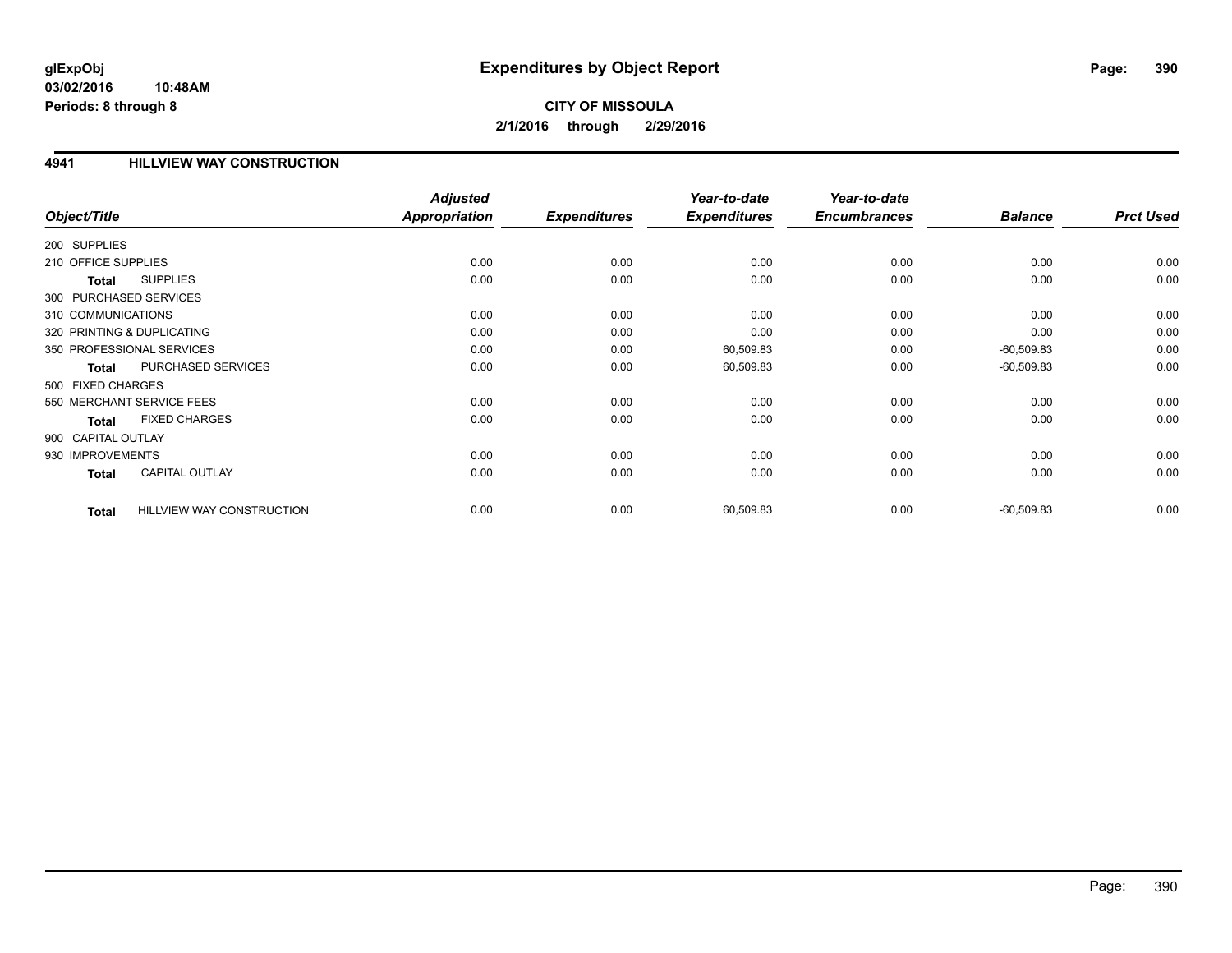# **glExpObj Expenditures by Object Report Page: 391**

### **CITY OF MISSOULA 2/1/2016 through 2/29/2016**

### **4944 RATTLESNAKE SEWER COLLECTION (544)**

**000 \*\*\* Title Not Found \*\*\***

| Object/Title                            | <b>Adjusted</b><br>Appropriation | <b>Expenditures</b> | Year-to-date<br><b>Expenditures</b> | Year-to-date<br><b>Encumbrances</b> | <b>Balance</b> | <b>Prct Used</b> |
|-----------------------------------------|----------------------------------|---------------------|-------------------------------------|-------------------------------------|----------------|------------------|
| 500 FIXED CHARGES                       |                                  |                     |                                     |                                     |                |                  |
| 550 MERCHANT SERVICE FEES               | 0.00                             | 0.00                | 0.00                                | 0.00                                | 0.00           | 0.00             |
| <b>FIXED CHARGES</b><br><b>Total</b>    | 0.00                             | 0.00                | 0.00                                | 0.00                                | 0.00           | 0.00             |
| *** Title Not Found ***<br><b>Total</b> | 0.00                             | 0.00                | 0.00                                | 0.00                                | 0.00           | 0.00             |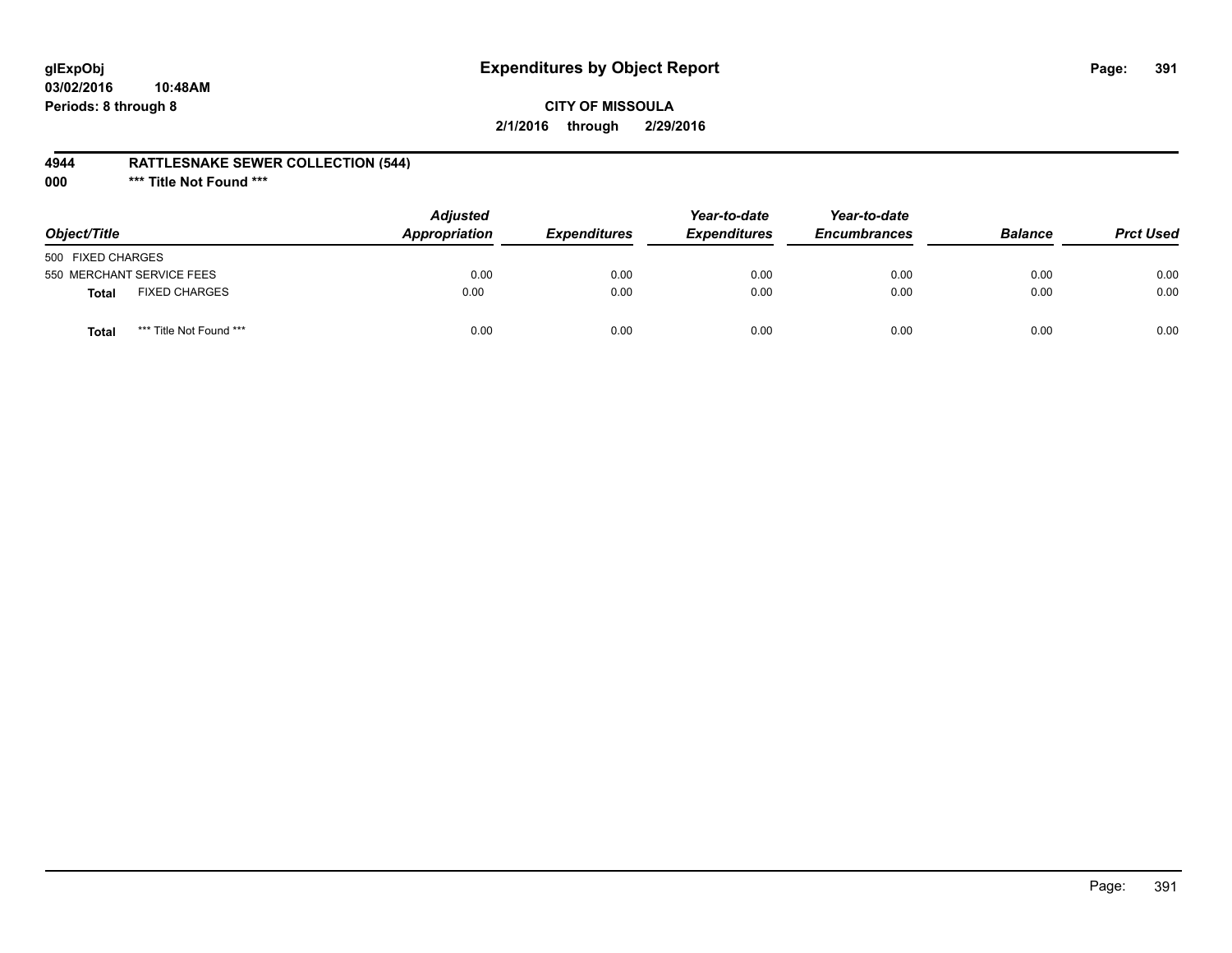## **CITY OF MISSOULA 2/1/2016 through 2/29/2016**

### **4944 RATTLESNAKE SEWER COLLECTION (544)**

| Object/Title           |                           | <b>Adjusted</b><br><b>Appropriation</b> | <b>Expenditures</b> | Year-to-date<br><b>Expenditures</b> | Year-to-date<br><b>Encumbrances</b> | <b>Balance</b> | <b>Prct Used</b> |
|------------------------|---------------------------|-----------------------------------------|---------------------|-------------------------------------|-------------------------------------|----------------|------------------|
| 300 PURCHASED SERVICES |                           |                                         |                     |                                     |                                     |                |                  |
|                        | 350 PROFESSIONAL SERVICES | 0.00                                    | 0.00                | 0.00                                | 0.00                                | 0.00           | 0.00             |
| <b>Total</b>           | PURCHASED SERVICES        | 0.00                                    | 0.00                | 0.00                                | 0.00                                | 0.00           | 0.00             |
| 500 FIXED CHARGES      |                           |                                         |                     |                                     |                                     |                |                  |
|                        | 550 MERCHANT SERVICE FEES | 0.00                                    | 0.00                | 0.00                                | 0.00                                | 0.00           | 0.00             |
| Total                  | <b>FIXED CHARGES</b>      | 0.00                                    | 0.00                | 0.00                                | 0.00                                | 0.00           | 0.00             |
| 600 DEBT SERVICE       |                           |                                         |                     |                                     |                                     |                |                  |
| 610 PRINCIPAL          |                           | 0.00                                    | 0.00                | 0.00                                | 0.00                                | 0.00           | 0.00             |
| <b>Total</b>           | <b>DEBT SERVICE</b>       | 0.00                                    | 0.00                | 0.00                                | 0.00                                | 0.00           | 0.00             |
| 900 CAPITAL OUTLAY     |                           |                                         |                     |                                     |                                     |                |                  |
| 930 IMPROVEMENTS       |                           | 0.00                                    | 0.00                | 0.00                                | 0.00                                | 0.00           | 0.00             |
| <b>Total</b>           | <b>CAPITAL OUTLAY</b>     | 0.00                                    | 0.00                | 0.00                                | 0.00                                | 0.00           | 0.00             |
| <b>Total</b>           | NON-DEPARTMENTAL          | 0.00                                    | 0.00                | 0.00                                | 0.00                                | 0.00           | 0.00             |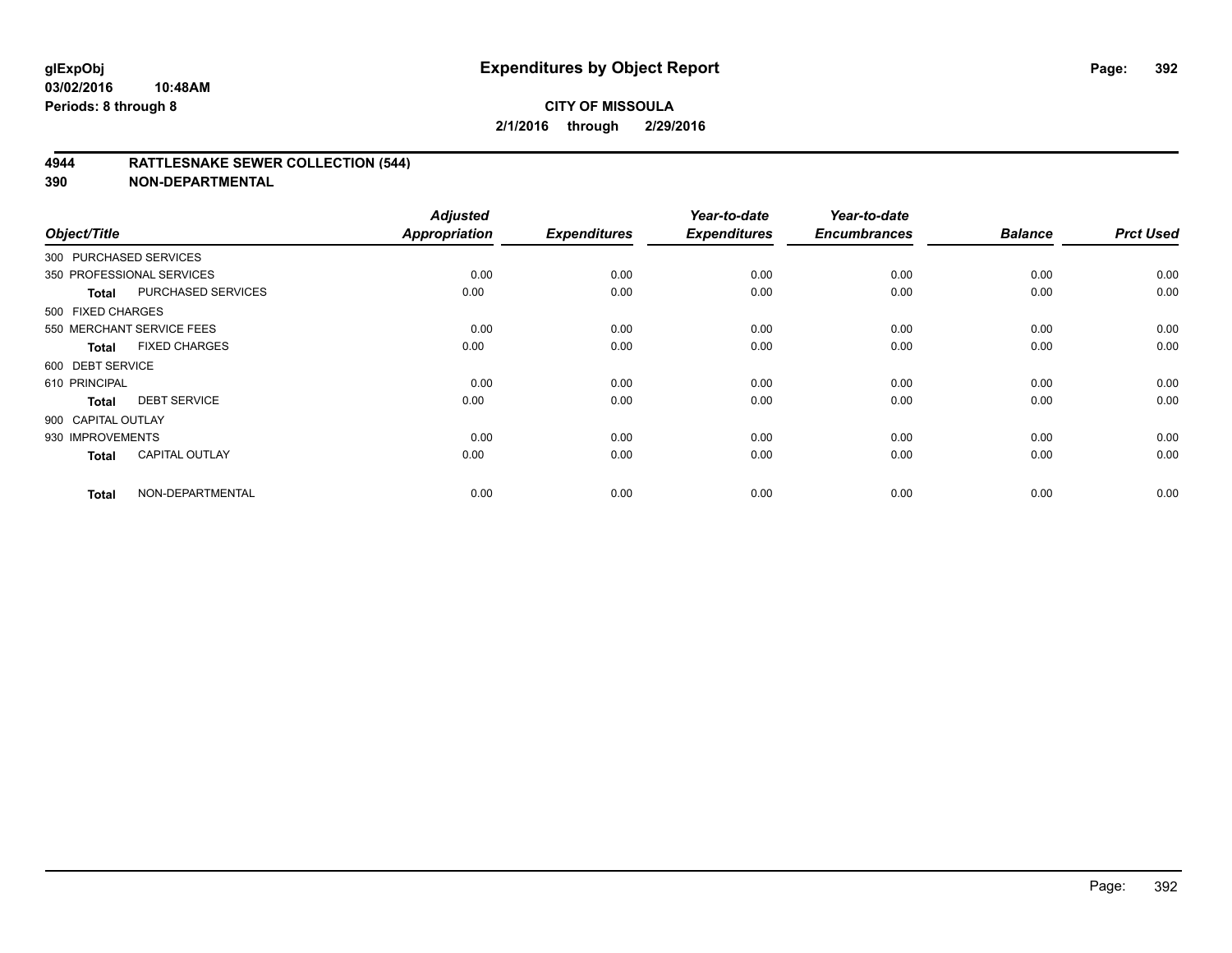### **4944 RATTLESNAKE SEWER COLLECTION (544)**

**550 SID 544 PROJECT**

| Object/Title                          | <b>Adjusted</b><br><b>Appropriation</b> | <b>Expenditures</b> | Year-to-date<br><b>Expenditures</b> | Year-to-date<br><b>Encumbrances</b> | <b>Balance</b> | <b>Prct Used</b> |
|---------------------------------------|-----------------------------------------|---------------------|-------------------------------------|-------------------------------------|----------------|------------------|
| 300 PURCHASED SERVICES                |                                         |                     |                                     |                                     |                |                  |
| 350 PROFESSIONAL SERVICES             | 0.00                                    | 0.00                | 0.00                                | 0.00                                | 0.00           | 0.00             |
| PURCHASED SERVICES<br><b>Total</b>    | 0.00                                    | 0.00                | 0.00                                | 0.00                                | 0.00           | 0.00             |
| 500 FIXED CHARGES                     |                                         |                     |                                     |                                     |                |                  |
| 550 MERCHANT SERVICE FEES             | 0.00                                    | 0.00                | 0.00                                | 0.00                                | 0.00           | 0.00             |
| <b>FIXED CHARGES</b><br><b>Total</b>  | 0.00                                    | 0.00                | 0.00                                | 0.00                                | 0.00           | 0.00             |
| 900 CAPITAL OUTLAY                    |                                         |                     |                                     |                                     |                |                  |
| 915 EASEMENTS                         | 0.00                                    | 0.00                | 0.00                                | 0.00                                | 0.00           | 0.00             |
| 930 IMPROVEMENTS                      | 0.00                                    | 0.00                | 0.00                                | 0.00                                | 0.00           | 0.00             |
| 960 CAPITAL CONTINGENCY               | 0.00                                    | 0.00                | 0.00                                | 0.00                                | 0.00           | 0.00             |
| <b>CAPITAL OUTLAY</b><br><b>Total</b> | 0.00                                    | 0.00                | 0.00                                | 0.00                                | 0.00           | 0.00             |
| SID 544 PROJECT<br><b>Total</b>       | 0.00                                    | 0.00                | 0.00                                | 0.00                                | 0.00           | 0.00             |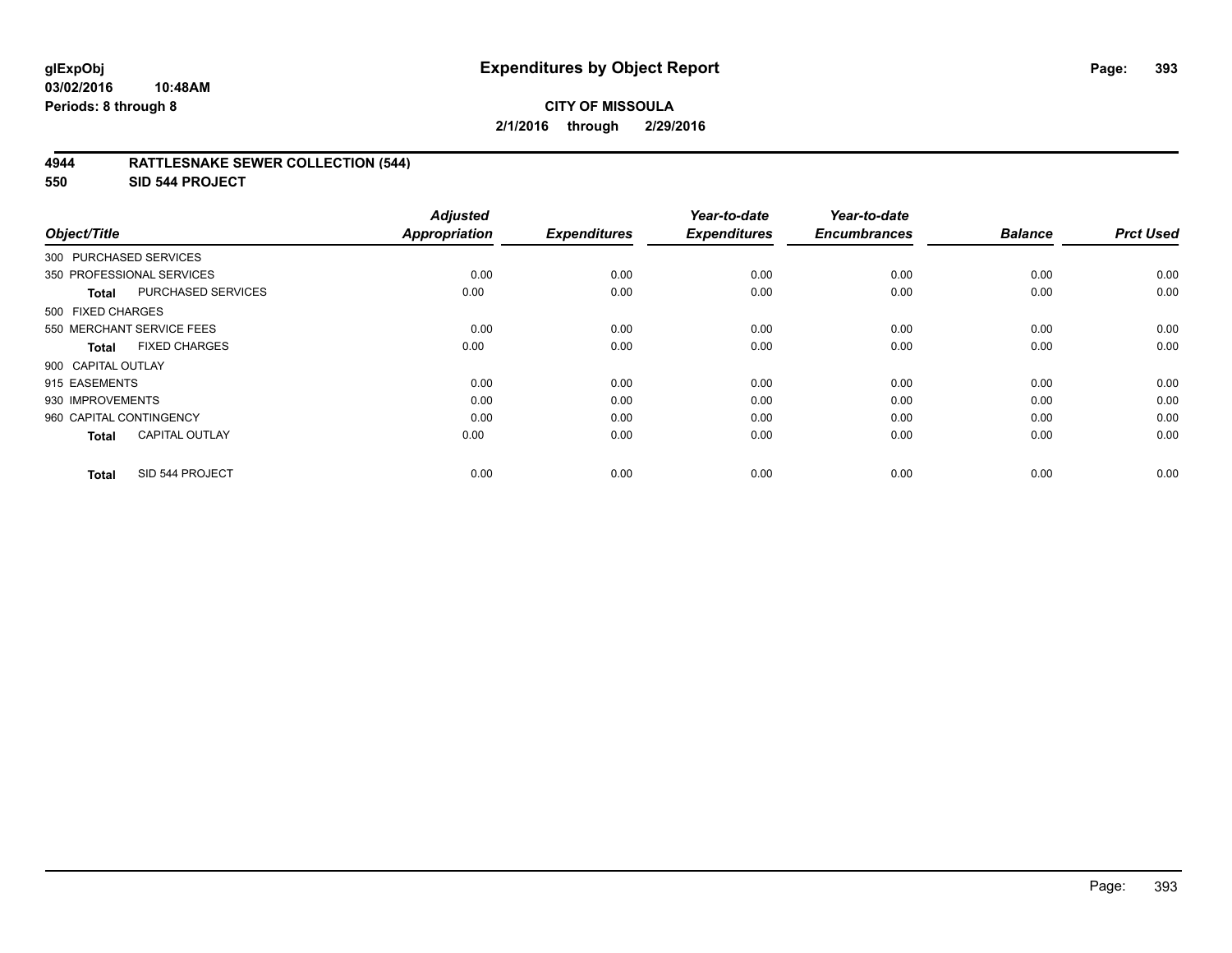### **4944 RATTLESNAKE SEWER COLLECTION (544)**

**555 LOLO STREET PROJECT**

|                                            | <b>Adjusted</b>      |                     | Year-to-date        | Year-to-date        |                |                  |
|--------------------------------------------|----------------------|---------------------|---------------------|---------------------|----------------|------------------|
| Object/Title                               | <b>Appropriation</b> | <b>Expenditures</b> | <b>Expenditures</b> | <b>Encumbrances</b> | <b>Balance</b> | <b>Prct Used</b> |
| 500 FIXED CHARGES                          |                      |                     |                     |                     |                |                  |
| 550 MERCHANT SERVICE FEES                  | 0.00                 | 0.00                | 0.00                | 0.00                | 0.00           | 0.00             |
| <b>FIXED CHARGES</b><br>Total              | 0.00                 | 0.00                | 0.00                | 0.00                | 0.00           | 0.00             |
| 900 CAPITAL OUTLAY                         |                      |                     |                     |                     |                |                  |
| 930 IMPROVEMENTS                           | 0.00                 | 0.00                | 0.00                | 0.00                | 0.00           | 0.00             |
| 960 CAPITAL CONTINGENCY                    | 0.00                 | 0.00                | 0.00                | 0.00                | 0.00           | 0.00             |
| <b>CAPITAL OUTLAY</b><br><b>Total</b>      | 0.00                 | 0.00                | 0.00                | 0.00                | 0.00           | 0.00             |
| <b>LOLO STREET PROJECT</b><br><b>Total</b> | 0.00                 | 0.00                | 0.00                | 0.00                | 0.00           | 0.00             |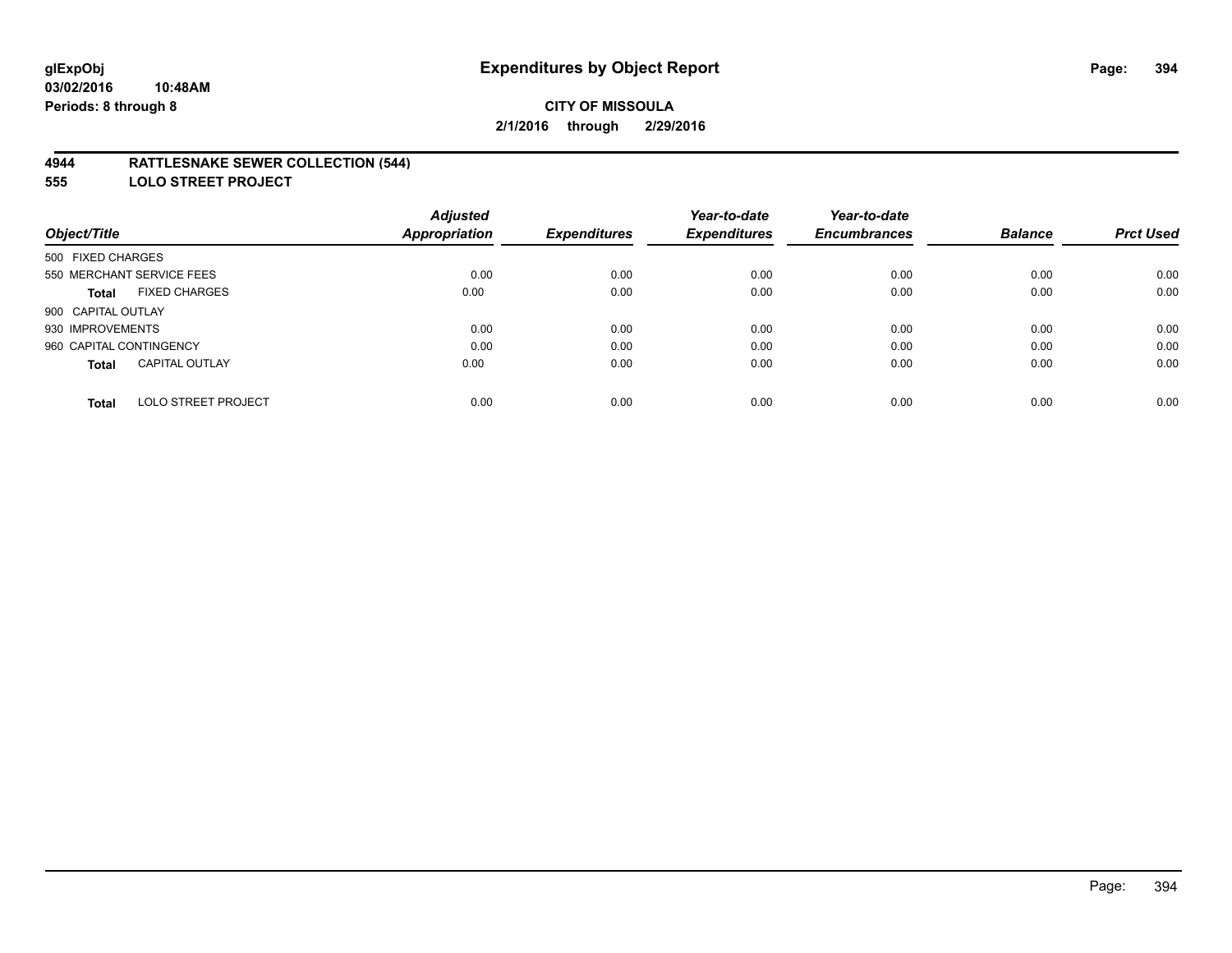# **4944 RATTLESNAKE SEWER COLLECTION (544)**

| Object/Title            |                                  | <b>Adjusted</b><br><b>Appropriation</b> | <b>Expenditures</b> | Year-to-date<br><b>Expenditures</b> | Year-to-date<br><b>Encumbrances</b> | <b>Balance</b> | <b>Prct Used</b> |
|-------------------------|----------------------------------|-----------------------------------------|---------------------|-------------------------------------|-------------------------------------|----------------|------------------|
| 300 PURCHASED SERVICES  |                                  |                                         |                     |                                     |                                     |                |                  |
|                         | 350 PROFESSIONAL SERVICES        | 0.00                                    | 0.00                | 0.00                                | 0.00                                | 0.00           | 0.00             |
| <b>Total</b>            | PURCHASED SERVICES               | 0.00                                    | 0.00                | 0.00                                | 0.00                                | 0.00           | 0.00             |
| 500 FIXED CHARGES       |                                  |                                         |                     |                                     |                                     |                |                  |
|                         | 550 MERCHANT SERVICE FEES        | 0.00                                    | 0.00                | 0.00                                | 0.00                                | 0.00           | 0.00             |
| <b>Total</b>            | <b>FIXED CHARGES</b>             | 0.00                                    | 0.00                | 0.00                                | 0.00                                | 0.00           | 0.00             |
| 600 DEBT SERVICE        |                                  |                                         |                     |                                     |                                     |                |                  |
| 610 PRINCIPAL           |                                  | 0.00                                    | 0.00                | 0.00                                | 0.00                                | 0.00           | 0.00             |
| <b>Total</b>            | <b>DEBT SERVICE</b>              | 0.00                                    | 0.00                | 0.00                                | 0.00                                | 0.00           | 0.00             |
| 900 CAPITAL OUTLAY      |                                  |                                         |                     |                                     |                                     |                |                  |
| 915 EASEMENTS           |                                  | 0.00                                    | 0.00                | 0.00                                | 0.00                                | 0.00           | 0.00             |
| 930 IMPROVEMENTS        |                                  | 0.00                                    | 0.00                | 0.00                                | 0.00                                | 0.00           | 0.00             |
| 960 CAPITAL CONTINGENCY |                                  | 0.00                                    | 0.00                | 0.00                                | 0.00                                | 0.00           | 0.00             |
| <b>Total</b>            | CAPITAL OUTLAY                   | 0.00                                    | 0.00                | 0.00                                | 0.00                                | 0.00           | 0.00             |
| <b>Total</b>            | RATTLESNAKE SEWER COLLECTION (54 | 0.00                                    | 0.00                | 0.00                                | 0.00                                | 0.00           | 0.00             |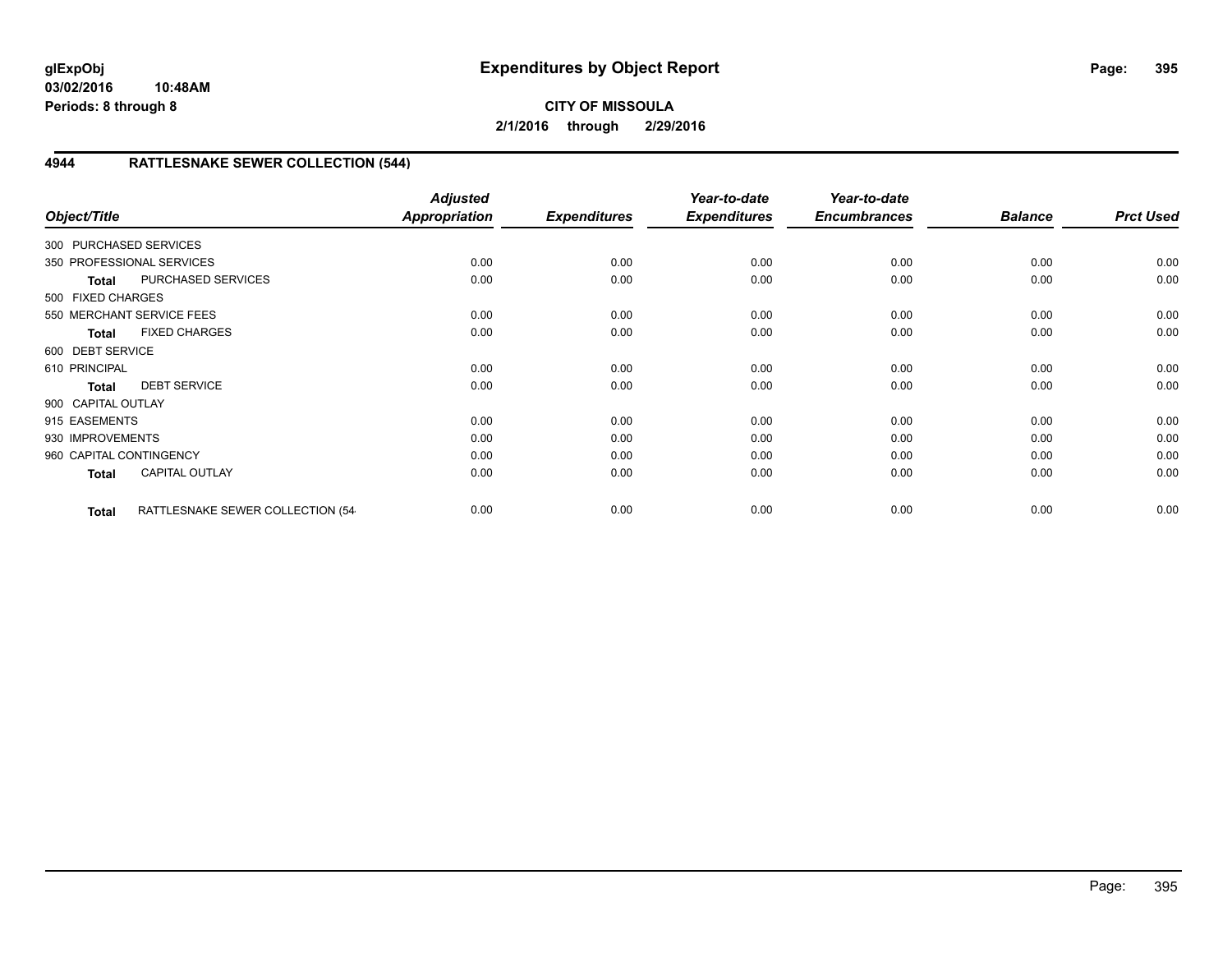# **glExpObj Expenditures by Object Report Page: 396**

#### **03/02/2016 10:48AM Periods: 8 through 8**

# **CITY OF MISSOULA 2/1/2016 through 2/29/2016**

#### **4945 PHILLIPS ST TRAFFIC CALMING**

**000 \*\*\* Title Not Found \*\*\***

| Object/Title                            | <b>Adjusted</b><br><b>Appropriation</b> | <b>Expenditures</b> | Year-to-date<br><b>Expenditures</b> | Year-to-date<br><b>Encumbrances</b> | <b>Balance</b> | <b>Prct Used</b> |
|-----------------------------------------|-----------------------------------------|---------------------|-------------------------------------|-------------------------------------|----------------|------------------|
| 500 FIXED CHARGES                       |                                         |                     |                                     |                                     |                |                  |
| 550 MERCHANT SERVICE FEES               | 0.00                                    | 0.00                | 0.00                                | 0.00                                | 0.00           | 0.00             |
| <b>FIXED CHARGES</b><br><b>Total</b>    | 0.00                                    | 0.00                | 0.00                                | 0.00                                | 0.00           | 0.00             |
| 600 DEBT SERVICE                        |                                         |                     |                                     |                                     |                |                  |
| 620 INTEREST / SERVICE FEES             | 0.00                                    | 0.00                | 0.00                                | 0.00                                | 0.00           | 0.00             |
| <b>DEBT SERVICE</b><br><b>Total</b>     | 0.00                                    | 0.00                | 0.00                                | 0.00                                | 0.00           | 0.00             |
| *** Title Not Found ***<br><b>Total</b> | 0.00                                    | 0.00                | 0.00                                | 0.00                                | 0.00           | 0.00             |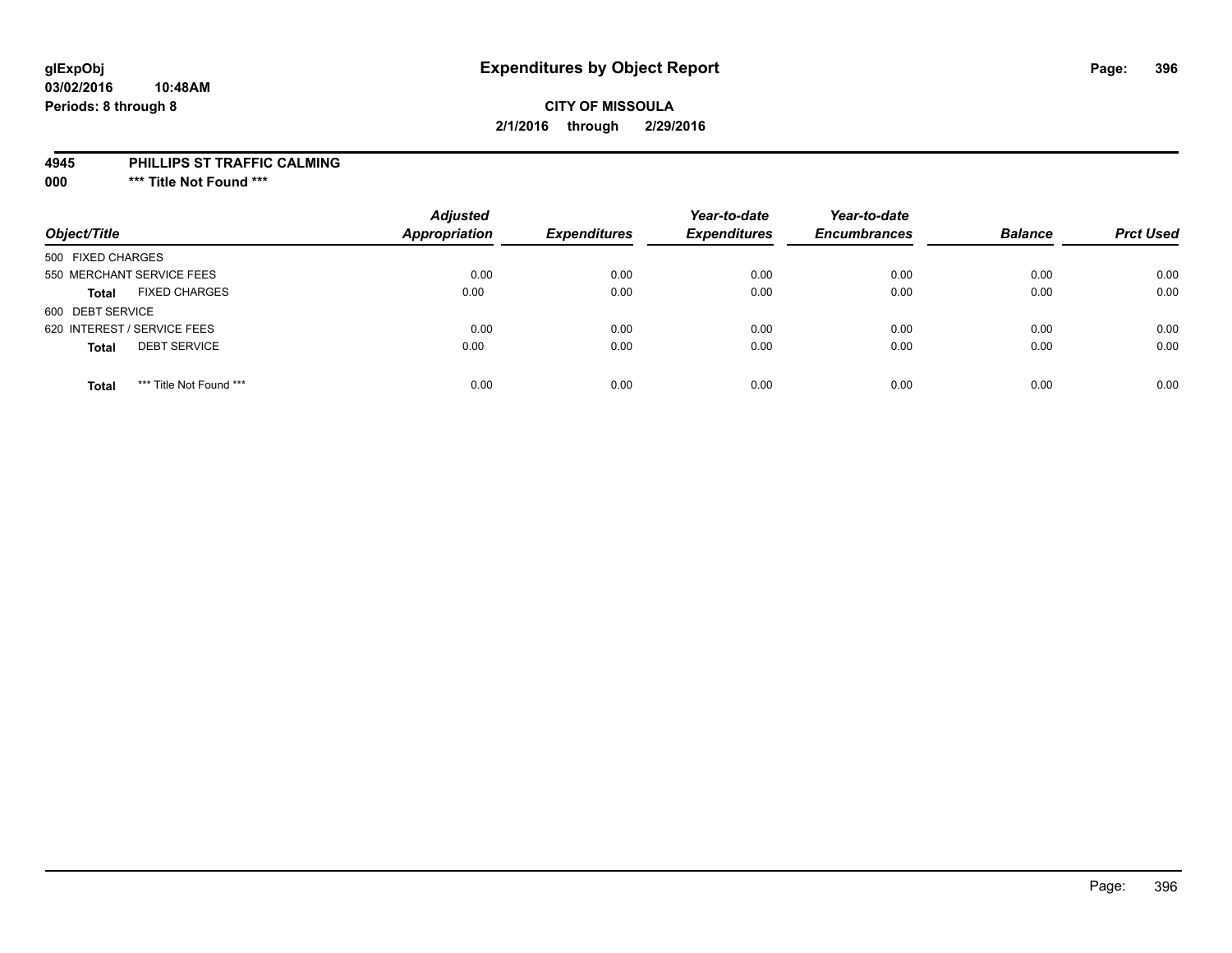#### **4945 PHILLIPS ST TRAFFIC CALMING**

| Object/Title                                | <b>Adjusted</b><br><b>Appropriation</b> | <b>Expenditures</b> | Year-to-date<br><b>Expenditures</b> | Year-to-date<br><b>Encumbrances</b> | <b>Balance</b> | <b>Prct Used</b> |
|---------------------------------------------|-----------------------------------------|---------------------|-------------------------------------|-------------------------------------|----------------|------------------|
| 500 FIXED CHARGES                           |                                         |                     |                                     |                                     |                |                  |
| 550 MERCHANT SERVICE FEES                   | 0.00                                    | 0.00                | 0.00                                | 0.00                                | 0.00           | 0.00             |
| <b>FIXED CHARGES</b><br><b>Total</b>        | 0.00                                    | 0.00                | 0.00                                | 0.00                                | 0.00           | 0.00             |
| 600 DEBT SERVICE                            |                                         |                     |                                     |                                     |                |                  |
| 620 INTEREST / SERVICE FEES                 | 0.00                                    | 0.00                | 0.00                                | 0.00                                | 0.00           | 0.00             |
| <b>DEBT SERVICE</b><br><b>Total</b>         | 0.00                                    | 0.00                | 0.00                                | 0.00                                | 0.00           | 0.00             |
| PHILLIPS ST TRAFFIC CALMING<br><b>Total</b> | 0.00                                    | 0.00                | 0.00                                | 0.00                                | 0.00           | 0.00             |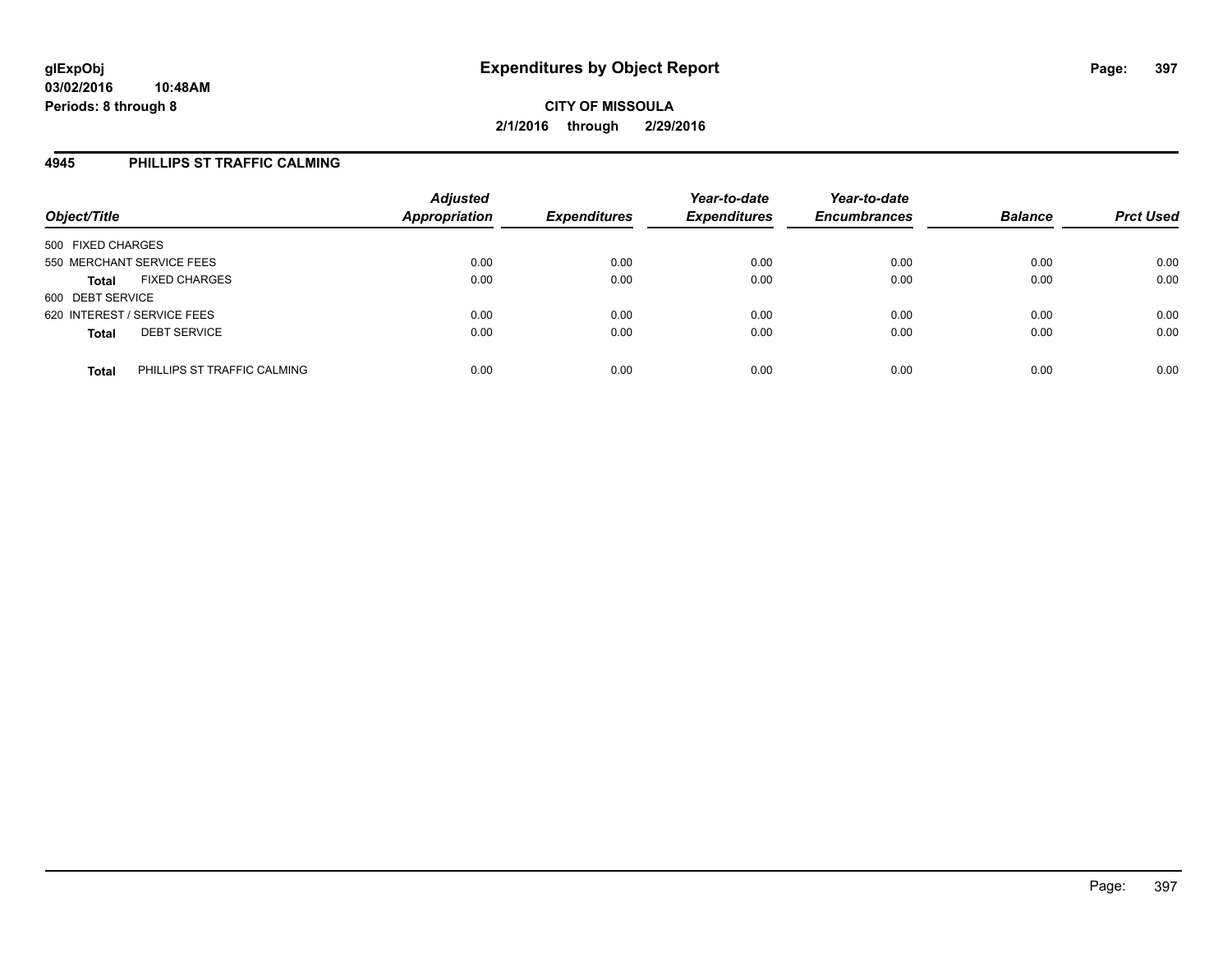## **glExpObj Expenditures by Object Report Page: 398**

#### **03/02/2016 10:48AM Periods: 8 through 8**

#### **CITY OF MISSOULA 2/1/2016 through 2/29/2016**

#### **4946 PATTEE CREEK DR. TRAFFIC CALMING**

**000 \*\*\* Title Not Found \*\*\***

| Object/Title                            | <b>Adjusted</b><br><b>Appropriation</b> | <b>Expenditures</b> | Year-to-date<br><b>Expenditures</b> | Year-to-date<br><b>Encumbrances</b> | <b>Balance</b> | <b>Prct Used</b> |
|-----------------------------------------|-----------------------------------------|---------------------|-------------------------------------|-------------------------------------|----------------|------------------|
| 500 FIXED CHARGES                       |                                         |                     |                                     |                                     |                |                  |
| 550 MERCHANT SERVICE FEES               | 0.00                                    | 0.00                | 0.00                                | 0.00                                | 0.00           | 0.00             |
| <b>FIXED CHARGES</b><br><b>Total</b>    | 0.00                                    | 0.00                | 0.00                                | 0.00                                | 0.00           | 0.00             |
| 600 DEBT SERVICE                        |                                         |                     |                                     |                                     |                |                  |
| 620 INTEREST / SERVICE FEES             | 0.00                                    | 0.00                | 0.00                                | 0.00                                | 0.00           | 0.00             |
| <b>DEBT SERVICE</b><br><b>Total</b>     | 0.00                                    | 0.00                | 0.00                                | 0.00                                | 0.00           | 0.00             |
| *** Title Not Found ***<br><b>Total</b> | 0.00                                    | 0.00                | 0.00                                | 0.00                                | 0.00           | 0.00             |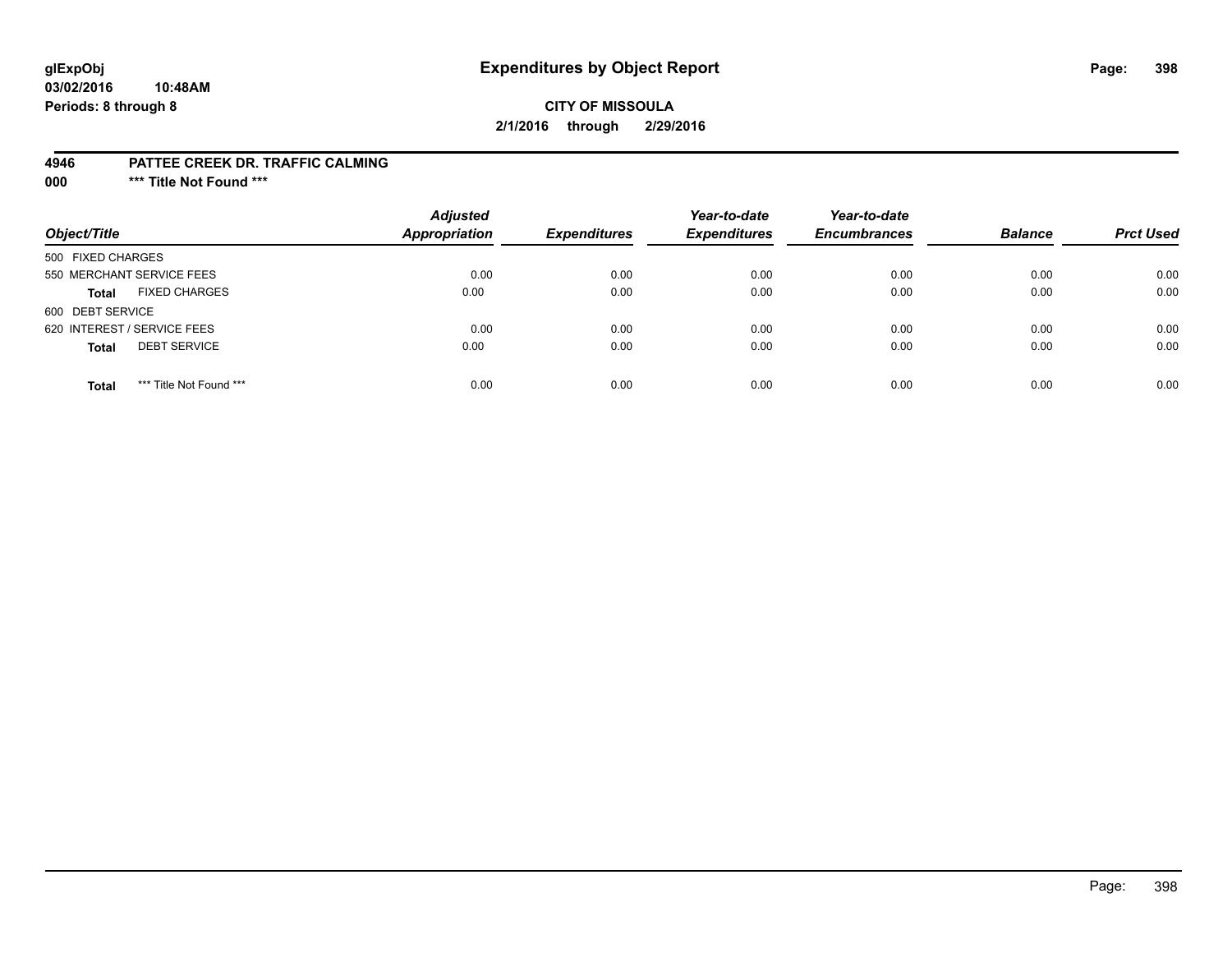## **CITY OF MISSOULA 2/1/2016 through 2/29/2016**

#### **4946 PATTEE CREEK DR. TRAFFIC CALMING**

**390 NON-DEPARTMENTAL**

| Object/Title           |                           | <b>Adjusted</b><br><b>Appropriation</b> | <b>Expenditures</b> | Year-to-date<br><b>Expenditures</b> | Year-to-date<br><b>Encumbrances</b> | <b>Balance</b> | <b>Prct Used</b> |
|------------------------|---------------------------|-----------------------------------------|---------------------|-------------------------------------|-------------------------------------|----------------|------------------|
| 300 PURCHASED SERVICES |                           |                                         |                     |                                     |                                     |                |                  |
|                        | 350 PROFESSIONAL SERVICES | 0.00                                    | 0.00                | 0.00                                | 0.00                                | 0.00           | 0.00             |
| <b>Total</b>           | <b>PURCHASED SERVICES</b> | 0.00                                    | 0.00                | 0.00                                | 0.00                                | 0.00           | 0.00             |
| 500 FIXED CHARGES      |                           |                                         |                     |                                     |                                     |                |                  |
|                        | 550 MERCHANT SERVICE FEES | 0.00                                    | 0.00                | 0.00                                | 0.00                                | 0.00           | 0.00             |
| Total                  | <b>FIXED CHARGES</b>      | 0.00                                    | 0.00                | 0.00                                | 0.00                                | 0.00           | 0.00             |
| 900 CAPITAL OUTLAY     |                           |                                         |                     |                                     |                                     |                |                  |
| 930 IMPROVEMENTS       |                           | 0.00                                    | 0.00                | 0.00                                | 0.00                                | 0.00           | 0.00             |
| Total                  | <b>CAPITAL OUTLAY</b>     | 0.00                                    | 0.00                | 0.00                                | 0.00                                | 0.00           | 0.00             |
| <b>Total</b>           | NON-DEPARTMENTAL          | 0.00                                    | 0.00                | 0.00                                | 0.00                                | 0.00           | 0.00             |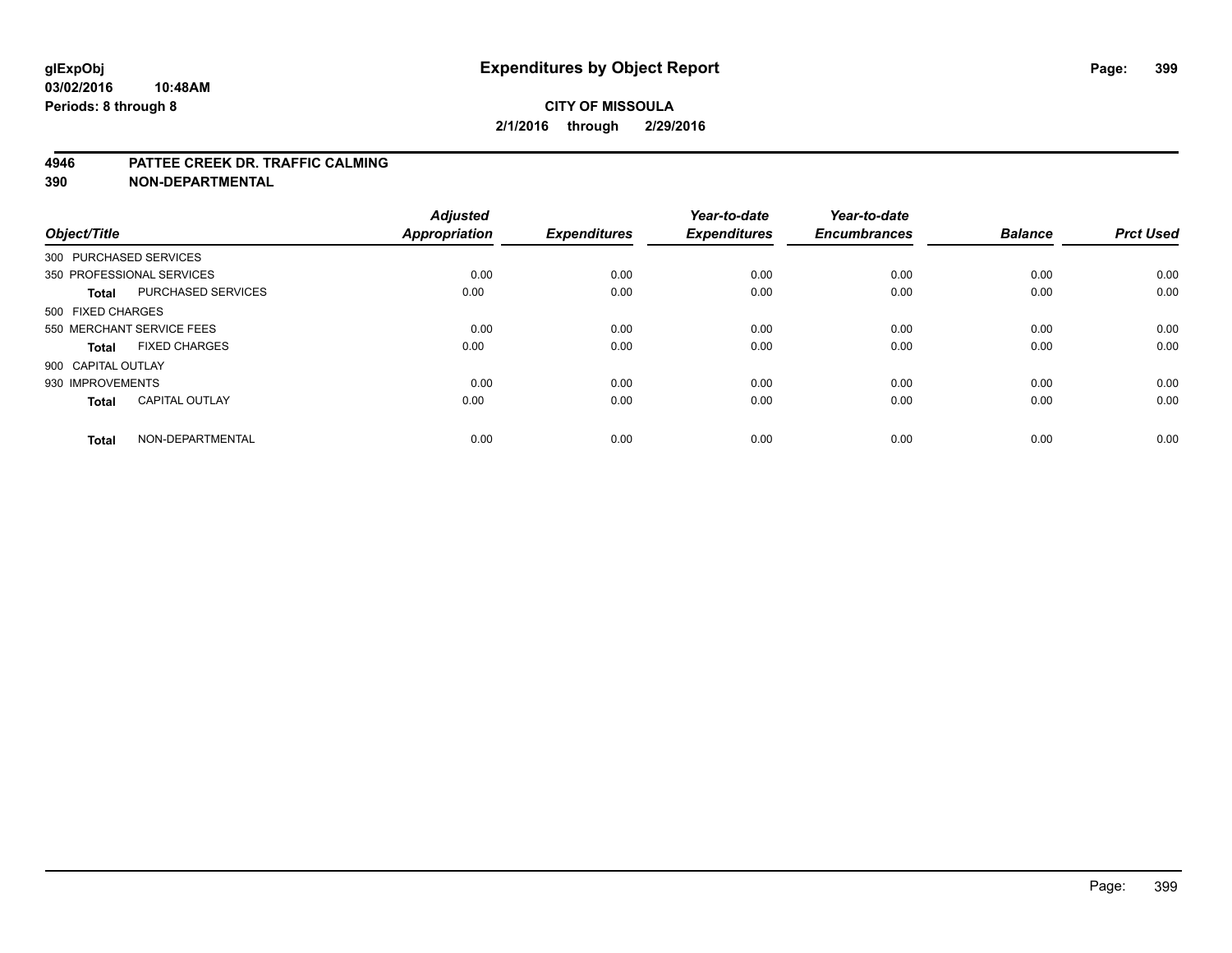## **CITY OF MISSOULA 2/1/2016 through 2/29/2016**

#### **4946 PATTEE CREEK DR. TRAFFIC CALMING**

| Object/Title       |                                  | <b>Adjusted</b><br><b>Appropriation</b> | <b>Expenditures</b> | Year-to-date<br><b>Expenditures</b> | Year-to-date<br><b>Encumbrances</b> | <b>Balance</b> | <b>Prct Used</b> |
|--------------------|----------------------------------|-----------------------------------------|---------------------|-------------------------------------|-------------------------------------|----------------|------------------|
|                    | 300 PURCHASED SERVICES           |                                         |                     |                                     |                                     |                |                  |
|                    | 350 PROFESSIONAL SERVICES        | 0.00                                    | 0.00                | 0.00                                | 0.00                                | 0.00           | 0.00             |
| <b>Total</b>       | <b>PURCHASED SERVICES</b>        | 0.00                                    | 0.00                | 0.00                                | 0.00                                | 0.00           | 0.00             |
| 500 FIXED CHARGES  |                                  |                                         |                     |                                     |                                     |                |                  |
|                    | 550 MERCHANT SERVICE FEES        | 0.00                                    | 0.00                | 0.00                                | 0.00                                | 0.00           | 0.00             |
| <b>Total</b>       | <b>FIXED CHARGES</b>             | 0.00                                    | 0.00                | 0.00                                | 0.00                                | 0.00           | 0.00             |
| 600 DEBT SERVICE   |                                  |                                         |                     |                                     |                                     |                |                  |
|                    | 620 INTEREST / SERVICE FEES      | 0.00                                    | 0.00                | 0.00                                | 0.00                                | 0.00           | 0.00             |
| Total              | <b>DEBT SERVICE</b>              | 0.00                                    | 0.00                | 0.00                                | 0.00                                | 0.00           | 0.00             |
| 900 CAPITAL OUTLAY |                                  |                                         |                     |                                     |                                     |                |                  |
| 930 IMPROVEMENTS   |                                  | 0.00                                    | 0.00                | 0.00                                | 0.00                                | 0.00           | 0.00             |
| <b>Total</b>       | <b>CAPITAL OUTLAY</b>            | 0.00                                    | 0.00                | 0.00                                | 0.00                                | 0.00           | 0.00             |
| <b>Total</b>       | PATTEE CREEK DR. TRAFFIC CALMING | 0.00                                    | 0.00                | 0.00                                | 0.00                                | 0.00           | 0.00             |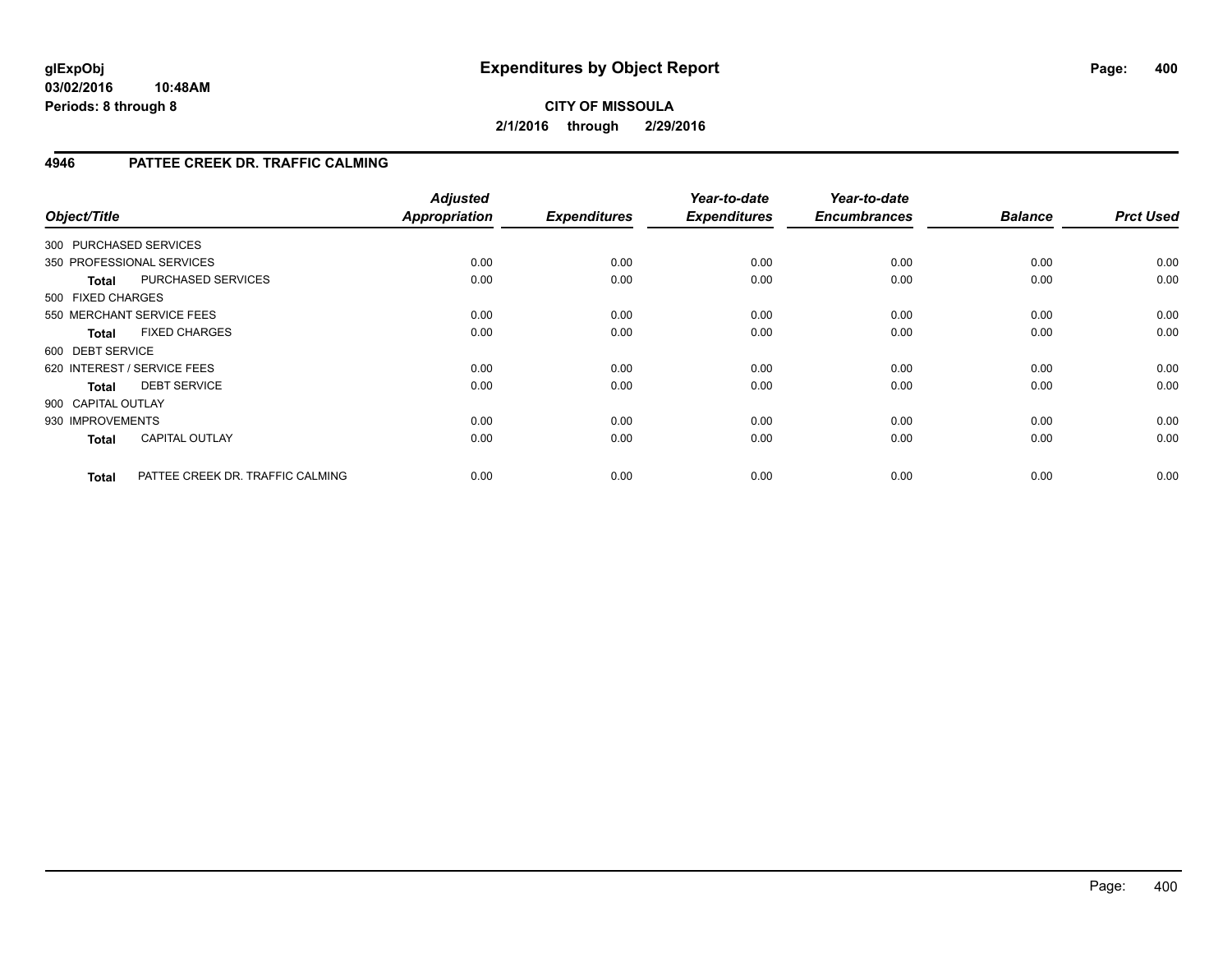#### **4948 STORMWATER OUTFALL RETROFITS**

**390 NON-DEPARTMENTAL**

| Object/Title                         | <b>Adjusted</b><br><b>Appropriation</b> | <b>Expenditures</b> | Year-to-date<br><b>Expenditures</b> | Year-to-date<br><b>Encumbrances</b> | <b>Balance</b> | <b>Prct Used</b> |
|--------------------------------------|-----------------------------------------|---------------------|-------------------------------------|-------------------------------------|----------------|------------------|
| 300 PURCHASED SERVICES               |                                         |                     |                                     |                                     |                |                  |
| 350 PROFESSIONAL SERVICES            | 0.00                                    | 0.00                | 0.00                                | 0.00                                | 0.00           | 0.00             |
| PURCHASED SERVICES<br><b>Total</b>   | 0.00                                    | 0.00                | 0.00                                | 0.00                                | 0.00           | 0.00             |
| 500 FIXED CHARGES                    |                                         |                     |                                     |                                     |                |                  |
| 550 MERCHANT SERVICE FEES            | 0.00                                    | 0.00                | 0.00                                | 0.00                                | 0.00           | 0.00             |
| <b>FIXED CHARGES</b><br><b>Total</b> | 0.00                                    | 0.00                | 0.00                                | 0.00                                | 0.00           | 0.00             |
| NON-DEPARTMENTAL<br><b>Total</b>     | 0.00                                    | 0.00                | 0.00                                | 0.00                                | 0.00           | 0.00             |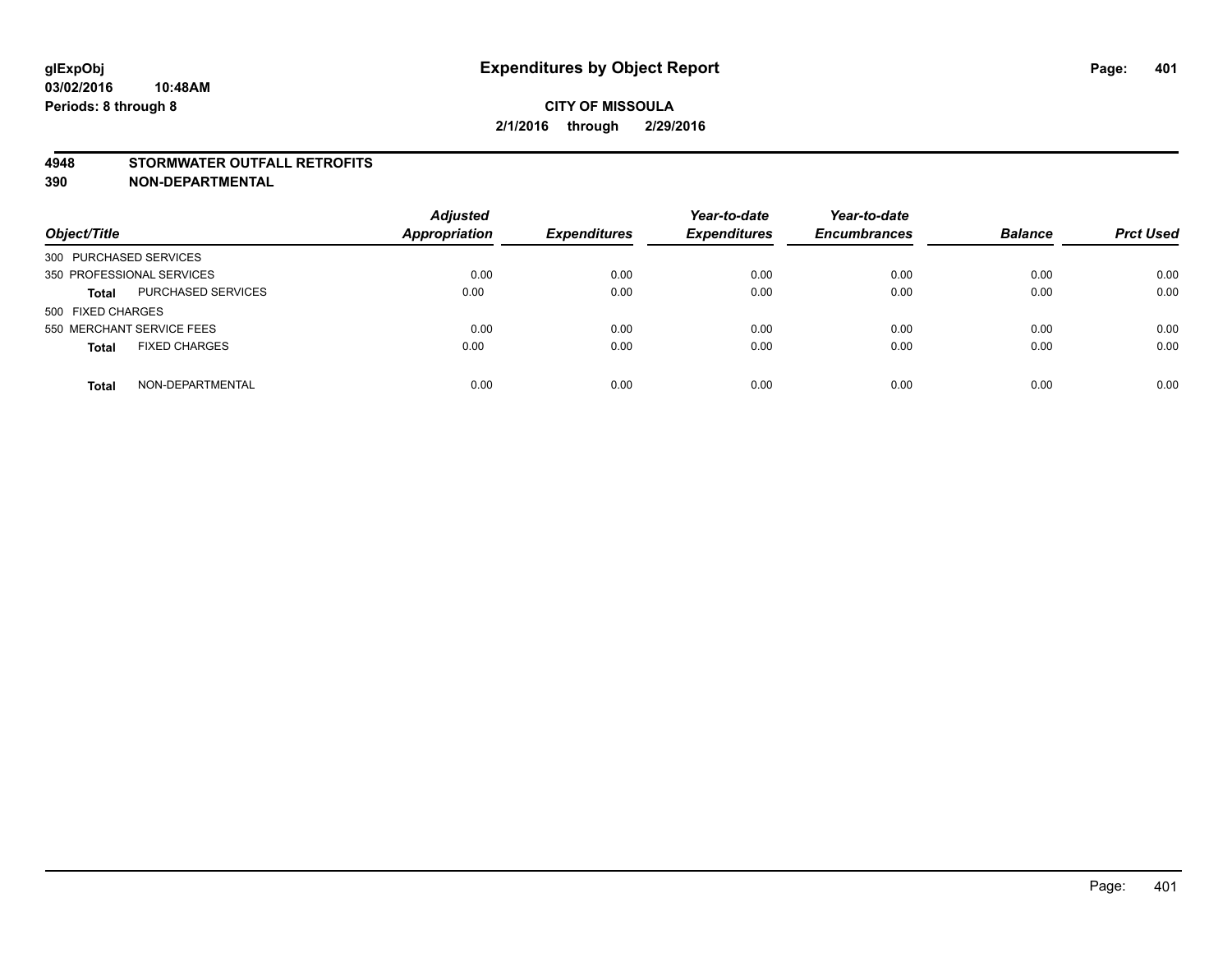#### **4948 STORMWATER OUTFALL RETROFITS**

| Object/Title              |                              | <b>Adjusted</b><br><b>Appropriation</b> | <b>Expenditures</b> | Year-to-date<br><b>Expenditures</b> | Year-to-date<br><b>Encumbrances</b> | <b>Balance</b> | <b>Prct Used</b> |
|---------------------------|------------------------------|-----------------------------------------|---------------------|-------------------------------------|-------------------------------------|----------------|------------------|
| 300 PURCHASED SERVICES    |                              |                                         |                     |                                     |                                     |                |                  |
| 350 PROFESSIONAL SERVICES |                              | 0.00                                    | 0.00                | 0.00                                | 0.00                                | 0.00           | 0.00             |
| <b>Total</b>              | PURCHASED SERVICES           | 0.00                                    | 0.00                | 0.00                                | 0.00                                | 0.00           | 0.00             |
| 500 FIXED CHARGES         |                              |                                         |                     |                                     |                                     |                |                  |
| 550 MERCHANT SERVICE FEES |                              | 0.00                                    | 0.00                | 0.00                                | 0.00                                | 0.00           | 0.00             |
| <b>Total</b>              | <b>FIXED CHARGES</b>         | 0.00                                    | 0.00                | 0.00                                | 0.00                                | 0.00           | 0.00             |
| <b>Total</b>              | STORMWATER OUTFALL RETROFITS | 0.00                                    | 0.00                | 0.00                                | 0.00                                | 0.00           | 0.00             |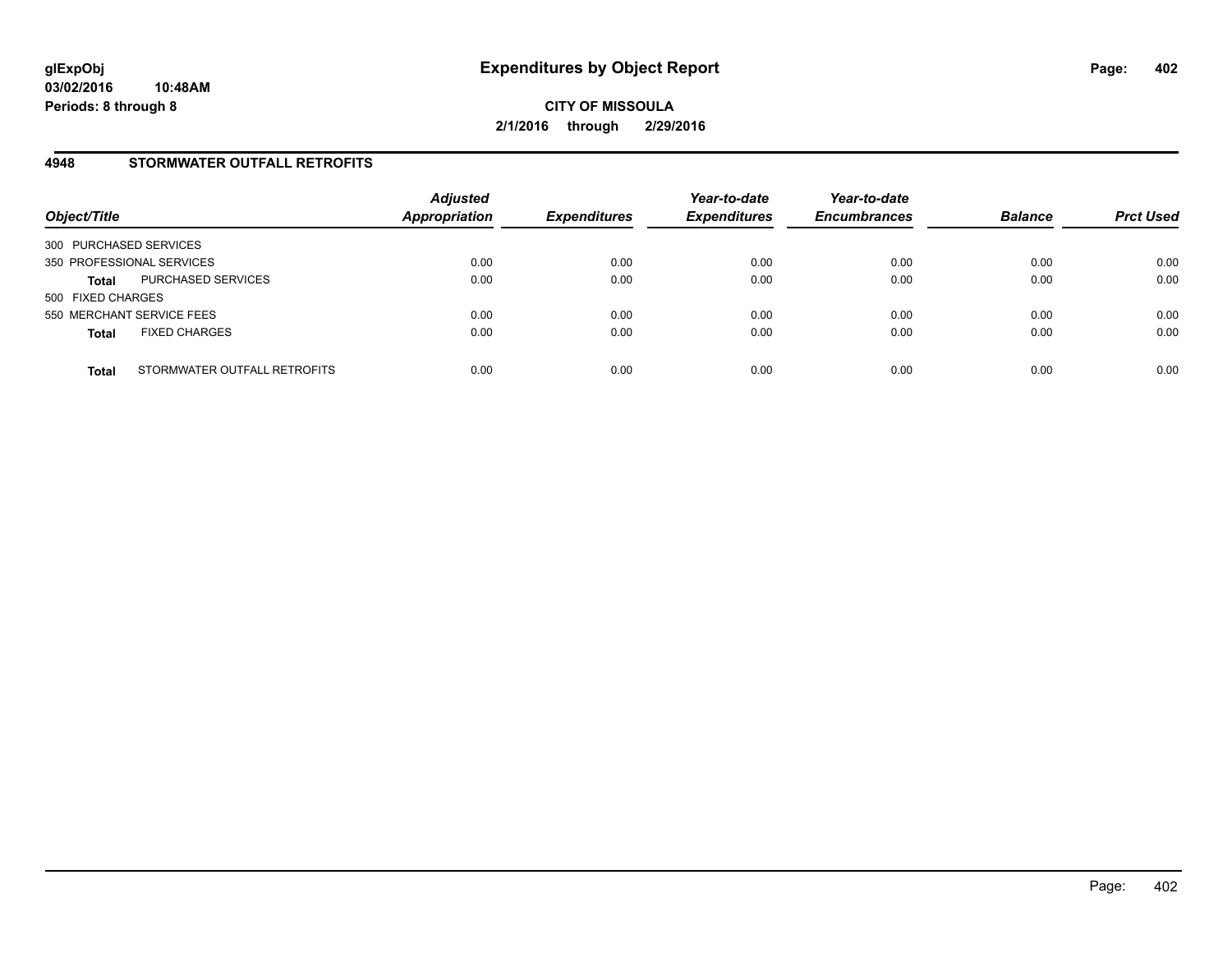#### **4949 WAYFINDING PROJECT**

**390 NON-DEPARTMENTAL**

|                        |                                   | <b>Adjusted</b>      |                     | Year-to-date        | Year-to-date        |                |                  |
|------------------------|-----------------------------------|----------------------|---------------------|---------------------|---------------------|----------------|------------------|
| Object/Title           |                                   | <b>Appropriation</b> | <b>Expenditures</b> | <b>Expenditures</b> | <b>Encumbrances</b> | <b>Balance</b> | <b>Prct Used</b> |
| 100 PERSONAL SERVICES  |                                   |                      |                     |                     |                     |                |                  |
| 110 SALARIES AND WAGES |                                   | 0.00                 | 0.00                | 0.00                | 0.00                | 0.00           | 0.00             |
|                        | <b>140 EMPLOYER CONTRIBUTIONS</b> | 0.00                 | 0.00                | 0.00                | 0.00                | 0.00           | 0.00             |
| <b>Total</b>           | PERSONAL SERVICES                 | 0.00                 | 0.00                | 0.00                | 0.00                | 0.00           | 0.00             |
| 200 SUPPLIES           |                                   |                      |                     |                     |                     |                |                  |
| 210 OFFICE SUPPLIES    |                                   | 0.00                 | 0.00                | 0.00                | 0.00                | 0.00           | 0.00             |
| <b>Total</b>           | <b>SUPPLIES</b>                   | 0.00                 | 0.00                | 0.00                | 0.00                | 0.00           | 0.00             |
|                        | 300 PURCHASED SERVICES            |                      |                     |                     |                     |                |                  |
|                        | 350 PROFESSIONAL SERVICES         | 0.00                 | 0.00                | 2,380.00            | 0.00                | $-2,380.00$    | 0.00             |
|                        | 360 REPAIR & MAINTENANCE          | 0.00                 | 0.00                | 0.00                | 0.00                | 0.00           | 0.00             |
| <b>Total</b>           | PURCHASED SERVICES                | 0.00                 | 0.00                | 2,380.00            | 0.00                | $-2,380.00$    | 0.00             |
| 500 FIXED CHARGES      |                                   |                      |                     |                     |                     |                |                  |
|                        | 550 MERCHANT SERVICE FEES         | 0.00                 | 0.00                | 0.00                | 0.00                | 0.00           | 0.00             |
| <b>Total</b>           | <b>FIXED CHARGES</b>              | 0.00                 | 0.00                | 0.00                | 0.00                | 0.00           | 0.00             |
| 900 CAPITAL OUTLAY     |                                   |                      |                     |                     |                     |                |                  |
| 930 IMPROVEMENTS       |                                   | 0.00                 | 0.00                | 0.00                | 0.00                | 0.00           | 0.00             |
|                        | 940 MACHINERY & EQUIPMENT         | 0.00                 | 0.00                | 0.00                | 0.00                | 0.00           | 0.00             |
| <b>Total</b>           | <b>CAPITAL OUTLAY</b>             | 0.00                 | 0.00                | 0.00                | 0.00                | 0.00           | 0.00             |
| <b>Total</b>           | NON-DEPARTMENTAL                  | 0.00                 | 0.00                | 2,380.00            | 0.00                | $-2,380.00$    | 0.00             |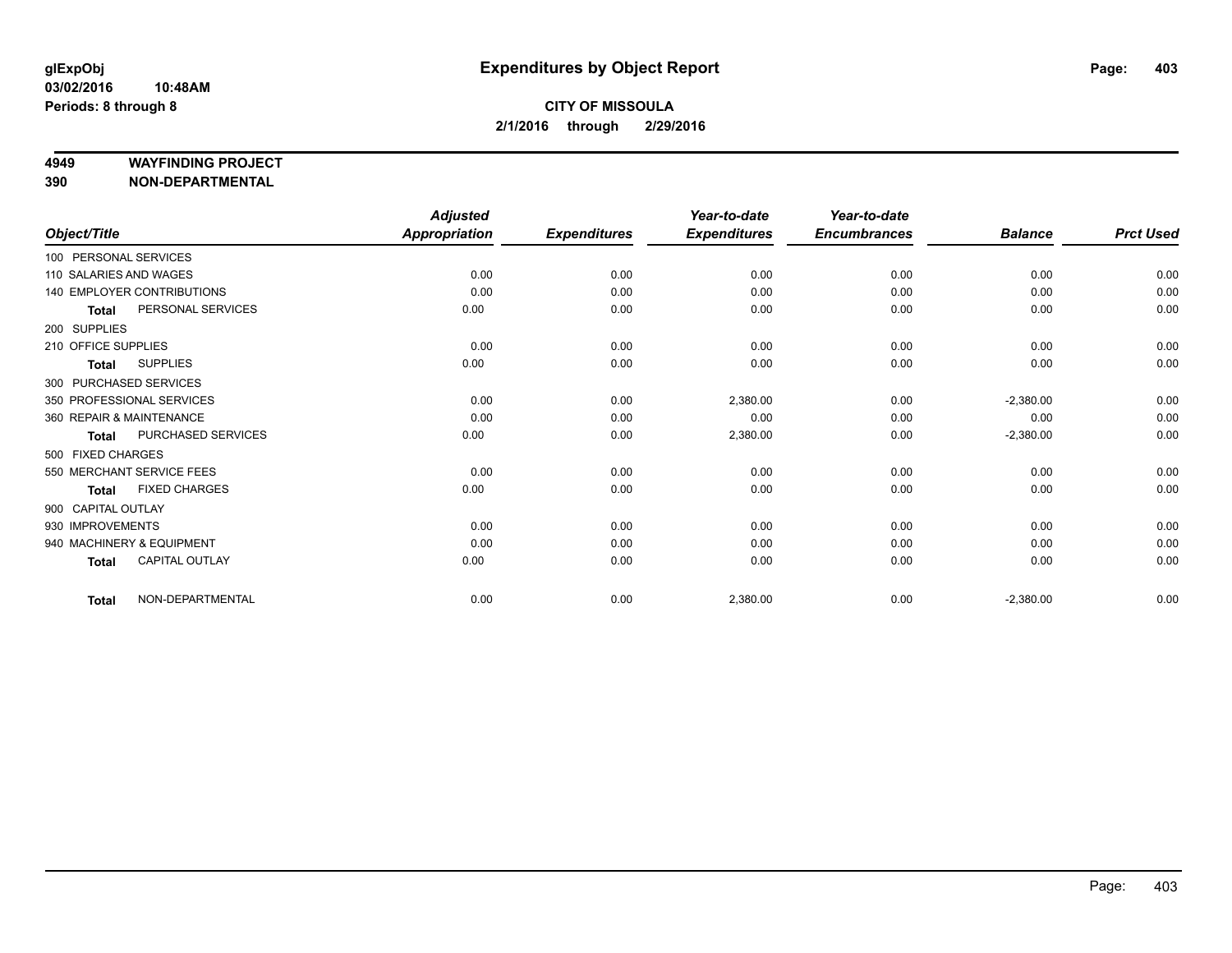## **CITY OF MISSOULA 2/1/2016 through 2/29/2016**

#### **4949 WAYFINDING PROJECT**

|                                           | <b>Adjusted</b>      |                     | Year-to-date        | Year-to-date        |                |                  |
|-------------------------------------------|----------------------|---------------------|---------------------|---------------------|----------------|------------------|
| Object/Title                              | <b>Appropriation</b> | <b>Expenditures</b> | <b>Expenditures</b> | <b>Encumbrances</b> | <b>Balance</b> | <b>Prct Used</b> |
| 100 PERSONAL SERVICES                     |                      |                     |                     |                     |                |                  |
| 110 SALARIES AND WAGES                    | 0.00                 | 0.00                | 0.00                | 0.00                | 0.00           | 0.00             |
| 140 EMPLOYER CONTRIBUTIONS                | 0.00                 | 0.00                | 0.00                | 0.00                | 0.00           | 0.00             |
| PERSONAL SERVICES<br><b>Total</b>         | 0.00                 | 0.00                | 0.00                | 0.00                | 0.00           | 0.00             |
| 200 SUPPLIES                              |                      |                     |                     |                     |                |                  |
| 210 OFFICE SUPPLIES                       | 0.00                 | 0.00                | 0.00                | 0.00                | 0.00           | 0.00             |
| <b>SUPPLIES</b><br><b>Total</b>           | 0.00                 | 0.00                | 0.00                | 0.00                | 0.00           | 0.00             |
| 300 PURCHASED SERVICES                    |                      |                     |                     |                     |                |                  |
| 350 PROFESSIONAL SERVICES                 | 0.00                 | 0.00                | 2,380.00            | 0.00                | $-2,380.00$    | 0.00             |
| 360 REPAIR & MAINTENANCE                  | 0.00                 | 0.00                | 0.00                | 0.00                | 0.00           | 0.00             |
| PURCHASED SERVICES<br><b>Total</b>        | 0.00                 | 0.00                | 2,380.00            | 0.00                | $-2,380.00$    | 0.00             |
| 500 FIXED CHARGES                         |                      |                     |                     |                     |                |                  |
| 550 MERCHANT SERVICE FEES                 | 0.00                 | 0.00                | 0.00                | 0.00                | 0.00           | 0.00             |
| <b>FIXED CHARGES</b><br><b>Total</b>      | 0.00                 | 0.00                | 0.00                | 0.00                | 0.00           | 0.00             |
| 900 CAPITAL OUTLAY                        |                      |                     |                     |                     |                |                  |
| 930 IMPROVEMENTS                          | 0.00                 | 0.00                | 0.00                | 0.00                | 0.00           | 0.00             |
| 940 MACHINERY & EQUIPMENT                 | 0.00                 | 0.00                | 0.00                | 0.00                | 0.00           | 0.00             |
| <b>CAPITAL OUTLAY</b><br><b>Total</b>     | 0.00                 | 0.00                | 0.00                | 0.00                | 0.00           | 0.00             |
| <b>WAYFINDING PROJECT</b><br><b>Total</b> | 0.00                 | 0.00                | 2,380.00            | 0.00                | $-2,380.00$    | 0.00             |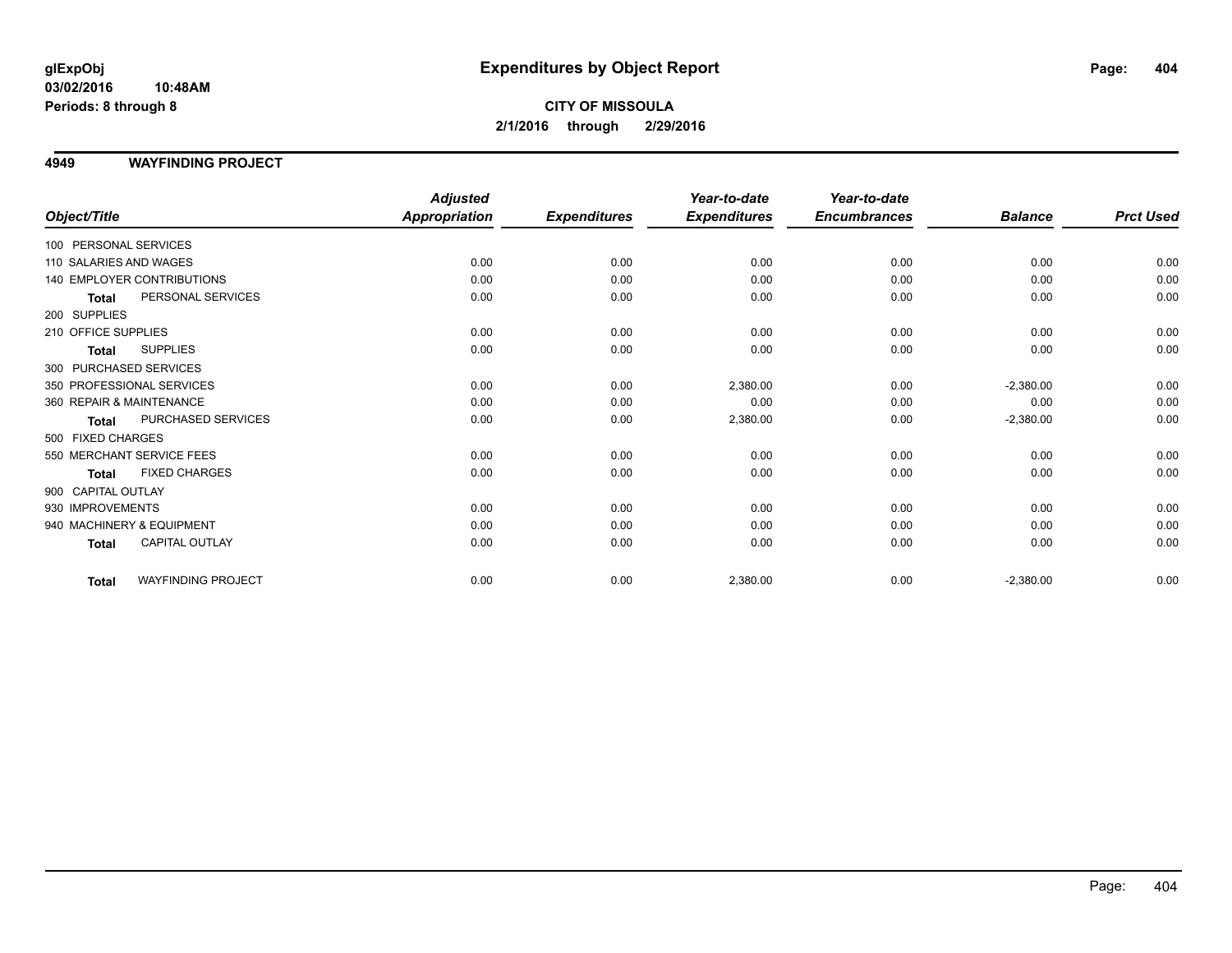#### **4990 ARRA ENHANCEMENTS**

**500 N HIGGINS STREETSCAPE**

| Object/Title       |                           | <b>Adjusted</b><br>Appropriation | <b>Expenditures</b> | Year-to-date<br><b>Expenditures</b> | Year-to-date<br><b>Encumbrances</b> | <b>Balance</b> | <b>Prct Used</b> |
|--------------------|---------------------------|----------------------------------|---------------------|-------------------------------------|-------------------------------------|----------------|------------------|
| 500 FIXED CHARGES  |                           |                                  |                     |                                     |                                     |                |                  |
|                    | 550 MERCHANT SERVICE FEES | 0.00                             | 0.00                | 0.00                                | 0.00                                | 0.00           | 0.00             |
| <b>Total</b>       | <b>FIXED CHARGES</b>      | 0.00                             | 0.00                | 0.00                                | 0.00                                | 0.00           | 0.00             |
| 900 CAPITAL OUTLAY |                           |                                  |                     |                                     |                                     |                |                  |
| 930 IMPROVEMENTS   |                           | 0.00                             | 0.00                | 0.00                                | 0.00                                | 0.00           | 0.00             |
| <b>Total</b>       | <b>CAPITAL OUTLAY</b>     | 0.00                             | 0.00                | 0.00                                | 0.00                                | 0.00           | 0.00             |
| <b>Total</b>       | N HIGGINS STREETSCAPE     | 0.00                             | 0.00                | 0.00                                | 0.00                                | 0.00           | 0.00             |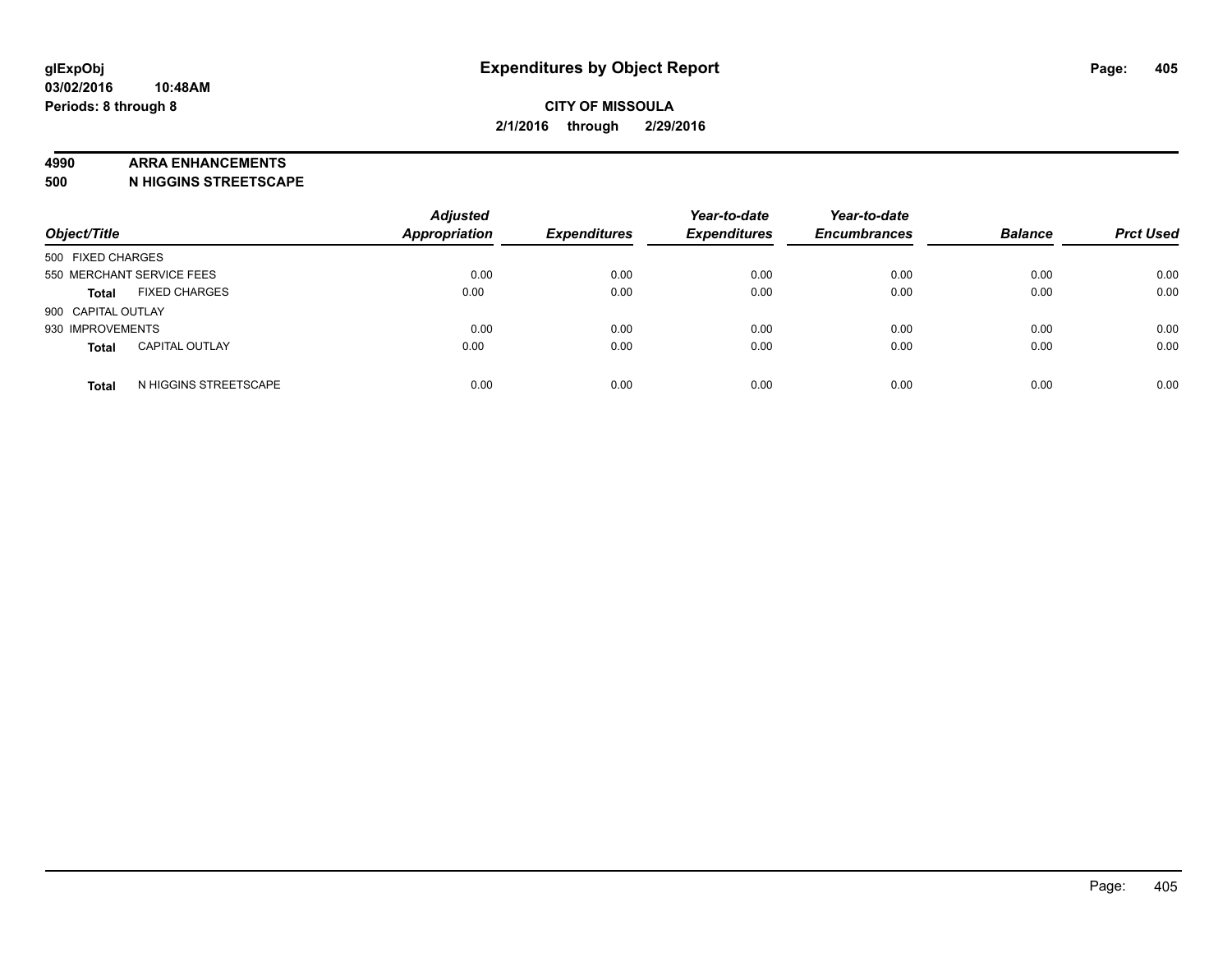**4990 ARRA ENHANCEMENTS**

**510 CURB RAMPS**

|                    |                           | <b>Adjusted</b> |                     | Year-to-date        | Year-to-date        |                |                  |
|--------------------|---------------------------|-----------------|---------------------|---------------------|---------------------|----------------|------------------|
| Object/Title       |                           | Appropriation   | <b>Expenditures</b> | <b>Expenditures</b> | <b>Encumbrances</b> | <b>Balance</b> | <b>Prct Used</b> |
| 500 FIXED CHARGES  |                           |                 |                     |                     |                     |                |                  |
|                    | 550 MERCHANT SERVICE FEES | 0.00            | 0.00                | 0.00                | 0.00                | 0.00           | 0.00             |
| <b>Total</b>       | <b>FIXED CHARGES</b>      | 0.00            | 0.00                | 0.00                | 0.00                | 0.00           | 0.00             |
| 900 CAPITAL OUTLAY |                           |                 |                     |                     |                     |                |                  |
| 930 IMPROVEMENTS   |                           | 0.00            | 0.00                | 0.00                | 0.00                | 0.00           | 0.00             |
| <b>Total</b>       | <b>CAPITAL OUTLAY</b>     | 0.00            | 0.00                | 0.00                | 0.00                | 0.00           | 0.00             |
| <b>Total</b>       | <b>CURB RAMPS</b>         | 0.00            | 0.00                | 0.00                | 0.00                | 0.00           | 0.00             |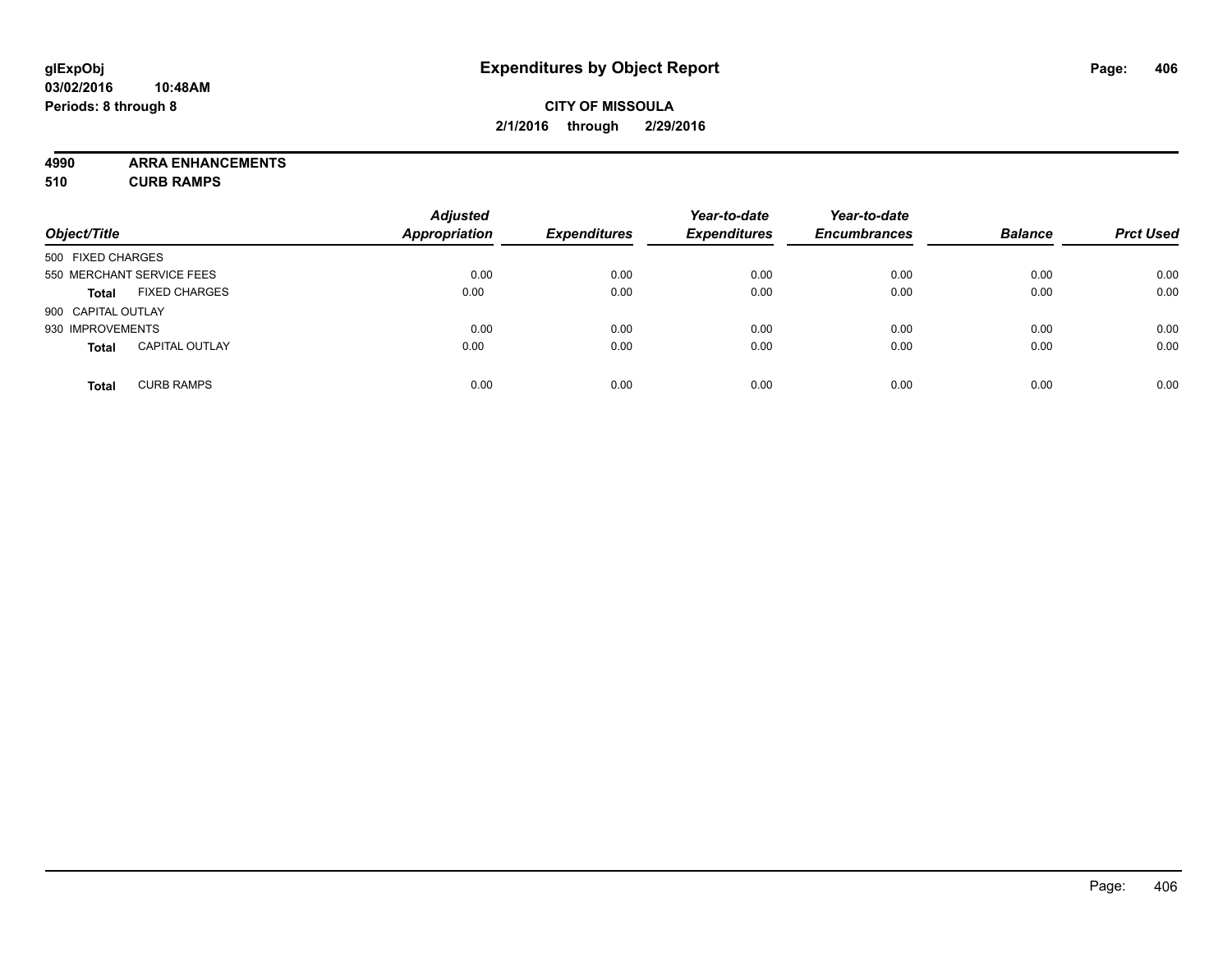#### **4990 ARRA ENHANCEMENTS**

**515 RSNAKE GATEWAY GREENOUGH DRIVE**

| Object/Title       |                                | <b>Adjusted</b><br><b>Appropriation</b> | <b>Expenditures</b> | Year-to-date<br><b>Expenditures</b> | Year-to-date<br><b>Encumbrances</b> | <b>Balance</b> | <b>Prct Used</b> |
|--------------------|--------------------------------|-----------------------------------------|---------------------|-------------------------------------|-------------------------------------|----------------|------------------|
| 500 FIXED CHARGES  |                                |                                         |                     |                                     |                                     |                |                  |
|                    | 550 MERCHANT SERVICE FEES      | 0.00                                    | 0.00                | 0.00                                | 0.00                                | 0.00           | 0.00             |
| <b>Total</b>       | <b>FIXED CHARGES</b>           | 0.00                                    | 0.00                | 0.00                                | 0.00                                | 0.00           | 0.00             |
| 900 CAPITAL OUTLAY |                                |                                         |                     |                                     |                                     |                |                  |
| 930 IMPROVEMENTS   |                                | 0.00                                    | 0.00                | 0.00                                | 0.00                                | 0.00           | 0.00             |
| <b>Total</b>       | <b>CAPITAL OUTLAY</b>          | 0.00                                    | 0.00                | 0.00                                | 0.00                                | 0.00           | 0.00             |
| <b>Total</b>       | RSNAKE GATEWAY GREENOUGH DRIVE | 0.00                                    | 0.00                | 0.00                                | 0.00                                | 0.00           | 0.00             |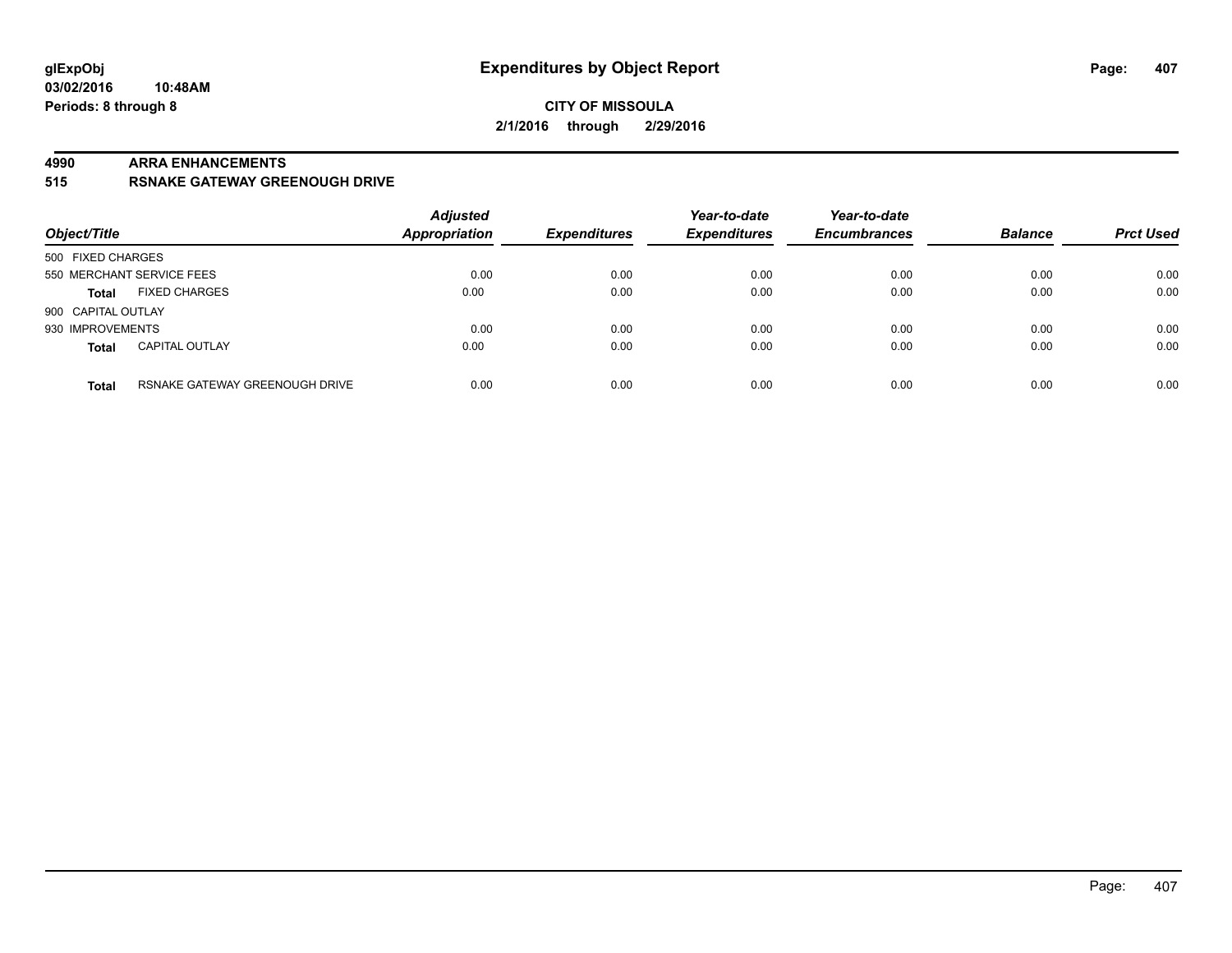#### **4990 ARRA ENHANCEMENTS**

| Object/Title                             | <b>Adjusted</b><br><b>Appropriation</b> | <b>Expenditures</b> | Year-to-date<br><b>Expenditures</b> | Year-to-date<br><b>Encumbrances</b> | <b>Balance</b> | <b>Prct Used</b> |
|------------------------------------------|-----------------------------------------|---------------------|-------------------------------------|-------------------------------------|----------------|------------------|
| 500 FIXED CHARGES                        |                                         |                     |                                     |                                     |                |                  |
| 550 MERCHANT SERVICE FEES                | 0.00                                    | 0.00                | 0.00                                | 0.00                                | 0.00           | 0.00             |
| <b>FIXED CHARGES</b><br><b>Total</b>     | 0.00                                    | 0.00                | 0.00                                | 0.00                                | 0.00           | 0.00             |
| 900 CAPITAL OUTLAY                       |                                         |                     |                                     |                                     |                |                  |
| 930 IMPROVEMENTS                         | 0.00                                    | 0.00                | 0.00                                | 0.00                                | 0.00           | 0.00             |
| <b>CAPITAL OUTLAY</b><br><b>Total</b>    | 0.00                                    | 0.00                | 0.00                                | 0.00                                | 0.00           | 0.00             |
| <b>ARRA ENHANCEMENTS</b><br><b>Total</b> | 0.00                                    | 0.00                | 0.00                                | 0.00                                | 0.00           | 0.00             |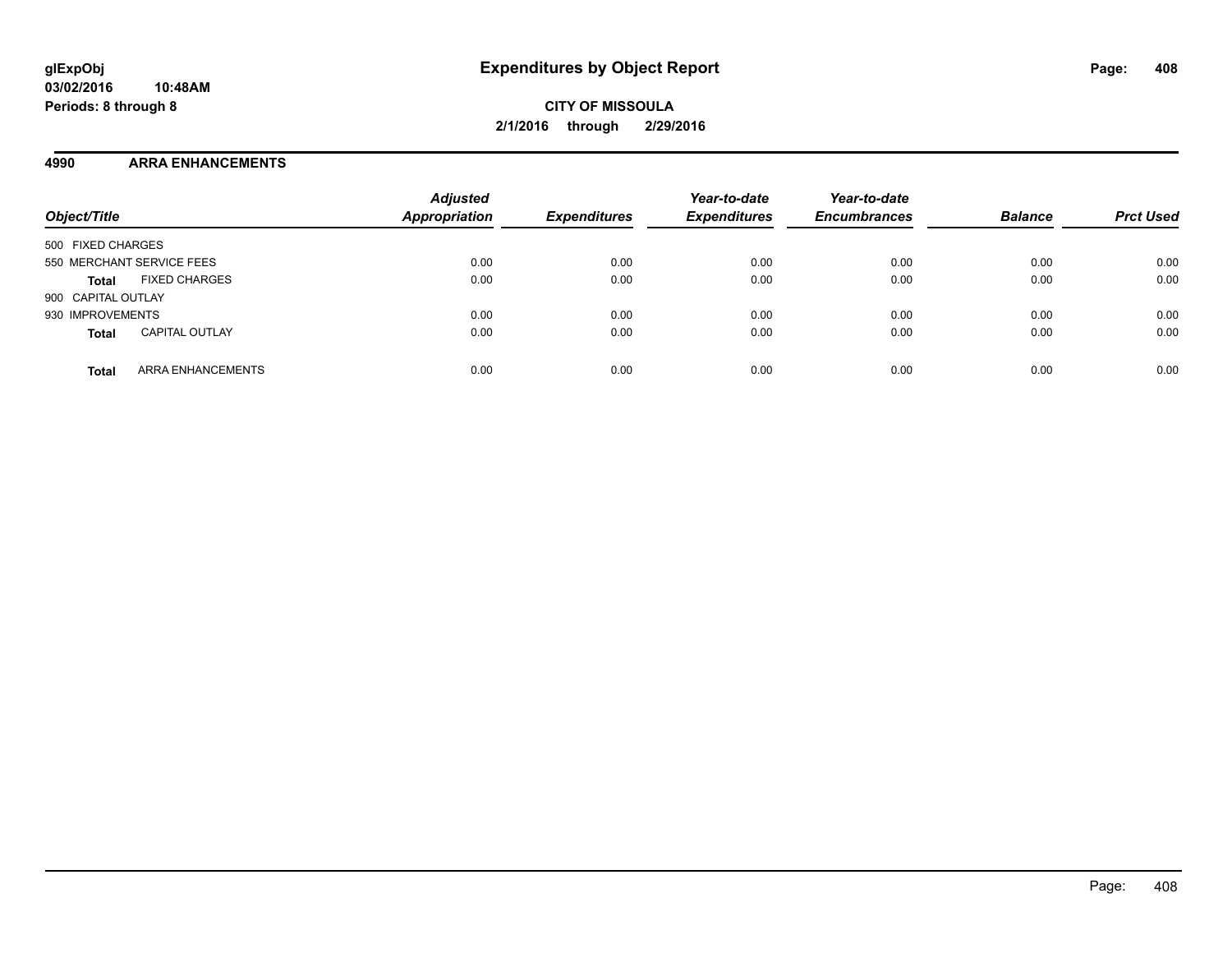#### **4991 ARRA HB645**

**500 N HIGGINS STREETSCAPE**

| Object/Title              |                       | <b>Adjusted</b><br><b>Appropriation</b> | <b>Expenditures</b> | Year-to-date<br><b>Expenditures</b> | Year-to-date<br><b>Encumbrances</b> | <b>Balance</b> | <b>Prct Used</b> |
|---------------------------|-----------------------|-----------------------------------------|---------------------|-------------------------------------|-------------------------------------|----------------|------------------|
| 500 FIXED CHARGES         |                       |                                         |                     |                                     |                                     |                |                  |
| 550 MERCHANT SERVICE FEES |                       | 0.00                                    | 0.00                | 0.00                                | 0.00                                | 0.00           | 0.00             |
| <b>Total</b>              | <b>FIXED CHARGES</b>  | 0.00                                    | 0.00                | 0.00                                | 0.00                                | 0.00           | 0.00             |
| 900 CAPITAL OUTLAY        |                       |                                         |                     |                                     |                                     |                |                  |
| 930 IMPROVEMENTS          |                       | 0.00                                    | 0.00                | 0.00                                | 0.00                                | 0.00           | 0.00             |
| <b>Total</b>              | <b>CAPITAL OUTLAY</b> | 0.00                                    | 0.00                | 0.00                                | 0.00                                | 0.00           | 0.00             |
| <b>Total</b>              | N HIGGINS STREETSCAPE | 0.00                                    | 0.00                | 0.00                                | 0.00                                | 0.00           | 0.00             |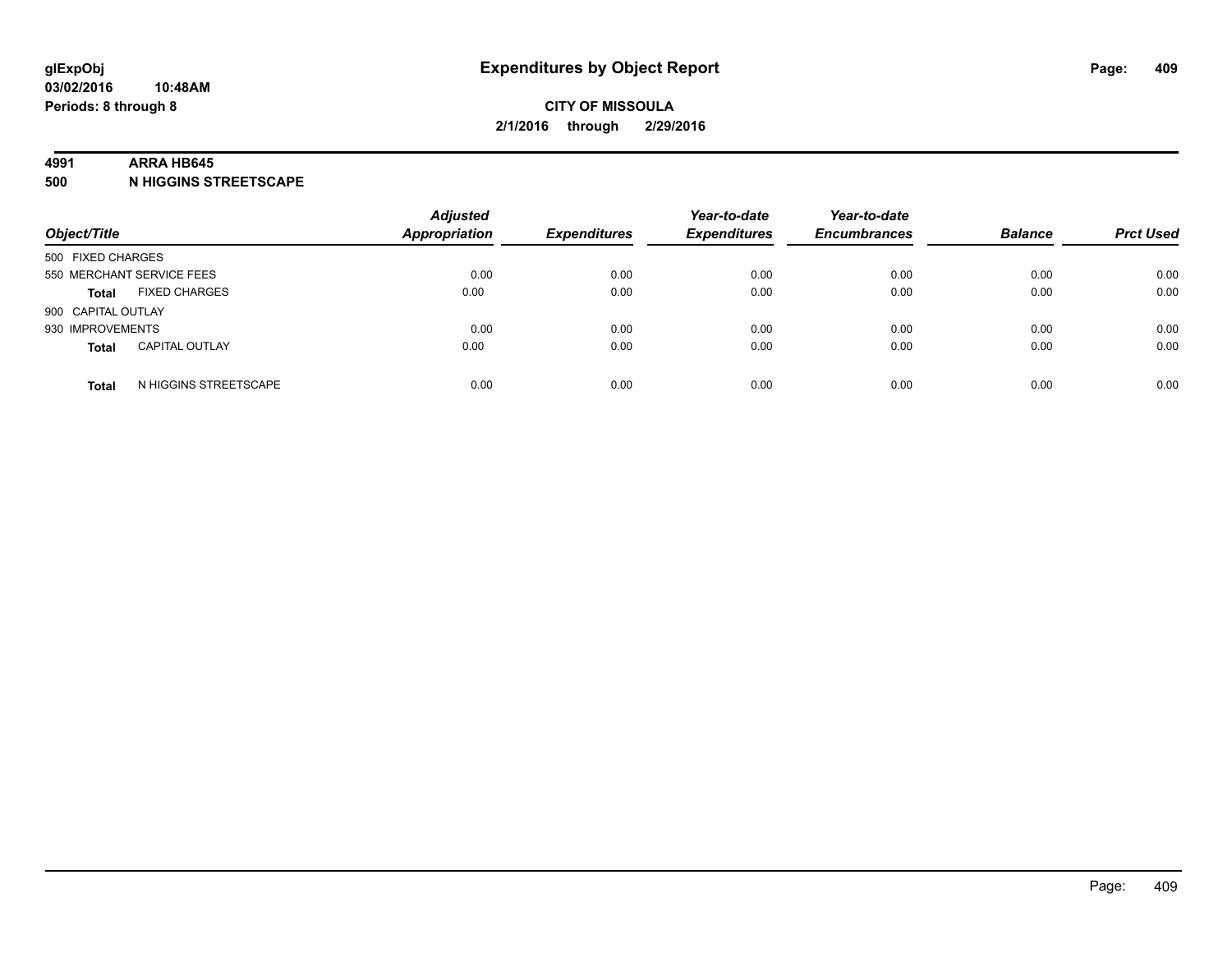## **4991 ARRA HB645**

**520 N HIGGINS PAVING**

| Object/Title       |                           | <b>Adjusted</b><br><b>Appropriation</b> | <b>Expenditures</b> | Year-to-date<br><b>Expenditures</b> | Year-to-date<br><b>Encumbrances</b> | <b>Balance</b> | <b>Prct Used</b> |
|--------------------|---------------------------|-----------------------------------------|---------------------|-------------------------------------|-------------------------------------|----------------|------------------|
| 500 FIXED CHARGES  |                           |                                         |                     |                                     |                                     |                |                  |
|                    | 550 MERCHANT SERVICE FEES | 0.00                                    | 0.00                | 0.00                                | 0.00                                | 0.00           | 0.00             |
| <b>Total</b>       | <b>FIXED CHARGES</b>      | 0.00                                    | 0.00                | 0.00                                | 0.00                                | 0.00           | 0.00             |
| 900 CAPITAL OUTLAY |                           |                                         |                     |                                     |                                     |                |                  |
| 930 IMPROVEMENTS   |                           | 0.00                                    | 0.00                | 0.00                                | 0.00                                | 0.00           | 0.00             |
| <b>Total</b>       | <b>CAPITAL OUTLAY</b>     | 0.00                                    | 0.00                | 0.00                                | 0.00                                | 0.00           | 0.00             |
| <b>Total</b>       | N HIGGINS PAVING          | 0.00                                    | 0.00                | 0.00                                | 0.00                                | 0.00           | 0.00             |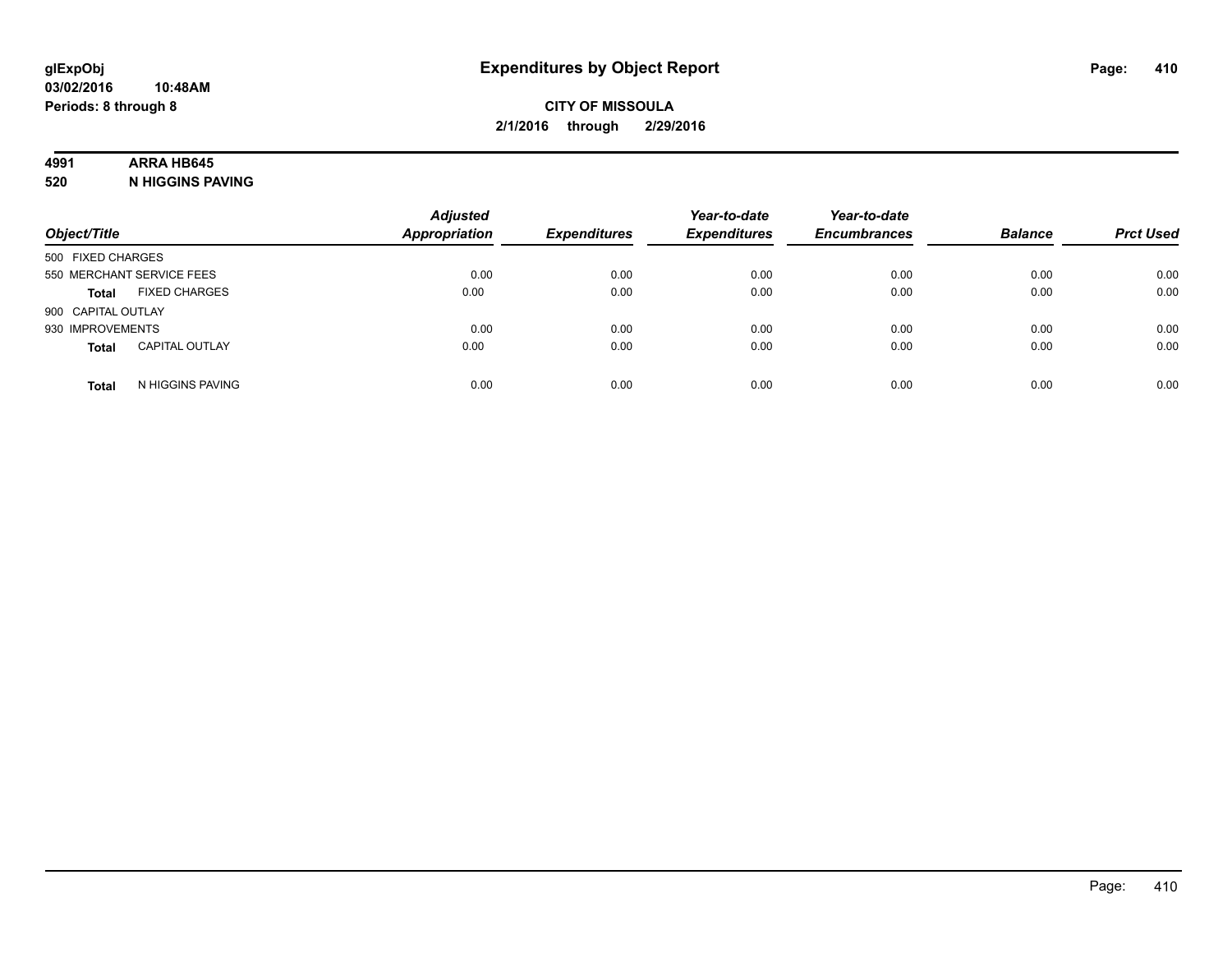#### **CITY OF MISSOULA 2/1/2016 through 2/29/2016**

#### **4991 ARRA HB645**

**525 BROOKS ST CURB & SW IMPROVEMENTS**

| Object/Title       |                                 | <b>Adjusted</b><br><b>Appropriation</b> | <b>Expenditures</b> | Year-to-date<br><b>Expenditures</b> | Year-to-date<br><b>Encumbrances</b> | <b>Balance</b> | <b>Prct Used</b> |
|--------------------|---------------------------------|-----------------------------------------|---------------------|-------------------------------------|-------------------------------------|----------------|------------------|
| 500 FIXED CHARGES  |                                 |                                         |                     |                                     |                                     |                |                  |
|                    | 550 MERCHANT SERVICE FEES       | 0.00                                    | 0.00                | 0.00                                | 0.00                                | 0.00           | 0.00             |
| <b>Total</b>       | <b>FIXED CHARGES</b>            | 0.00                                    | 0.00                | 0.00                                | 0.00                                | 0.00           | 0.00             |
| 900 CAPITAL OUTLAY |                                 |                                         |                     |                                     |                                     |                |                  |
| 930 IMPROVEMENTS   |                                 | 0.00                                    | 0.00                | 0.00                                | 0.00                                | 0.00           | 0.00             |
| <b>Total</b>       | <b>CAPITAL OUTLAY</b>           | 0.00                                    | 0.00                | 0.00                                | 0.00                                | 0.00           | 0.00             |
| <b>Total</b>       | BROOKS ST CURB & SW IMPROVEMENT | 0.00                                    | 0.00                | 0.00                                | 0.00                                | 0.00           | 0.00             |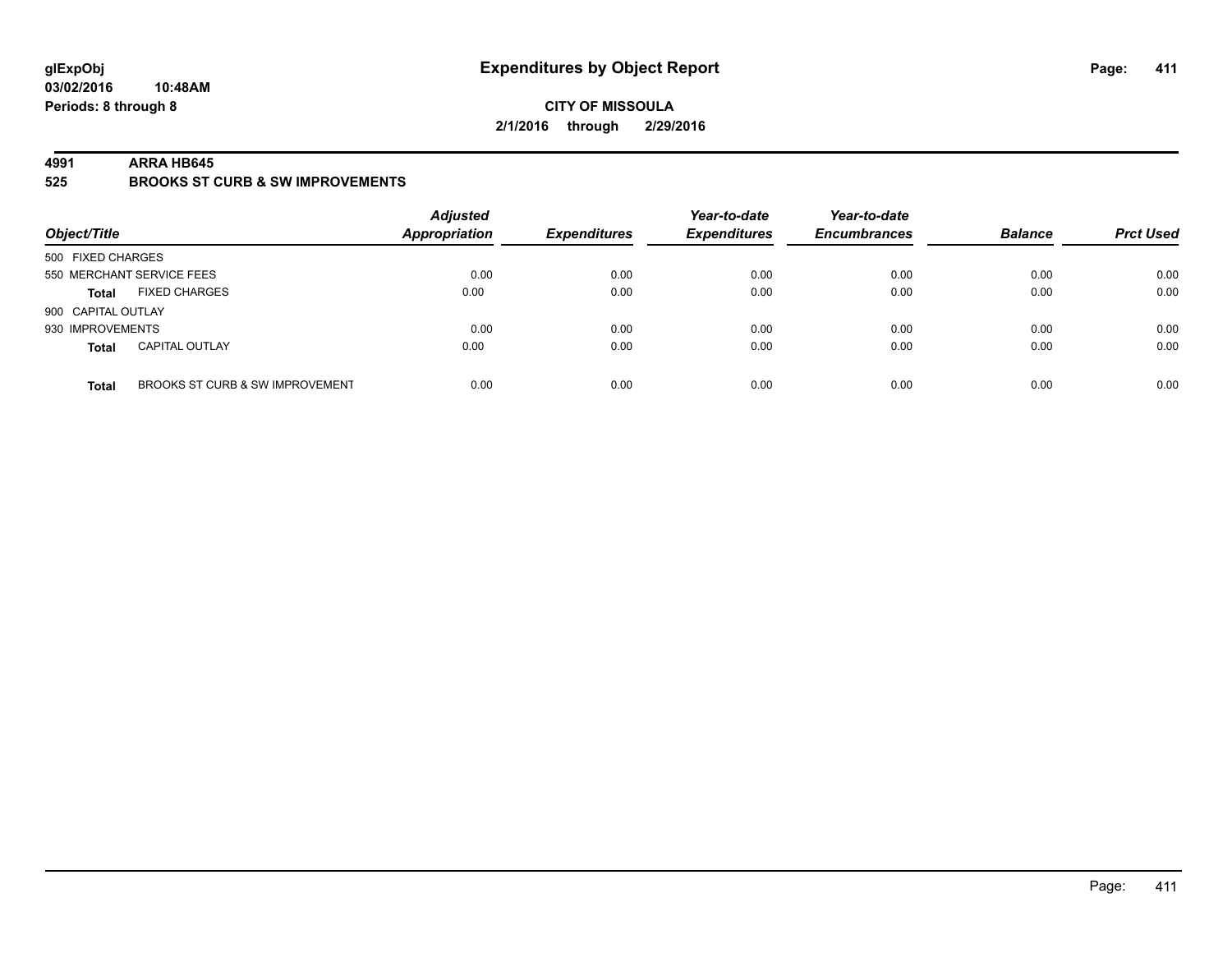# **4991 ARRA HB645**

**530 CURB RAMPS**

|                       |                            | <b>Adjusted</b> |                     | Year-to-date        | Year-to-date        |                |                  |
|-----------------------|----------------------------|-----------------|---------------------|---------------------|---------------------|----------------|------------------|
| Object/Title          |                            | Appropriation   | <b>Expenditures</b> | <b>Expenditures</b> | <b>Encumbrances</b> | <b>Balance</b> | <b>Prct Used</b> |
| 100 PERSONAL SERVICES |                            |                 |                     |                     |                     |                |                  |
|                       | 140 EMPLOYER CONTRIBUTIONS | 0.00            | 0.00                | 0.00                | 0.00                | 0.00           | 0.00             |
| <b>Total</b>          | PERSONAL SERVICES          | 0.00            | 0.00                | 0.00                | 0.00                | 0.00           | 0.00             |
| 500 FIXED CHARGES     |                            |                 |                     |                     |                     |                |                  |
|                       | 550 MERCHANT SERVICE FEES  | 0.00            | 0.00                | 0.00                | 0.00                | 0.00           | 0.00             |
| <b>Total</b>          | <b>FIXED CHARGES</b>       | 0.00            | 0.00                | 0.00                | 0.00                | 0.00           | 0.00             |
| 900 CAPITAL OUTLAY    |                            |                 |                     |                     |                     |                |                  |
| 930 IMPROVEMENTS      |                            | 0.00            | 0.00                | 0.00                | 0.00                | 0.00           | 0.00             |
| <b>Total</b>          | <b>CAPITAL OUTLAY</b>      | 0.00            | 0.00                | 0.00                | 0.00                | 0.00           | 0.00             |
| <b>Total</b>          | <b>CURB RAMPS</b>          | 0.00            | 0.00                | 0.00                | 0.00                | 0.00           | 0.00             |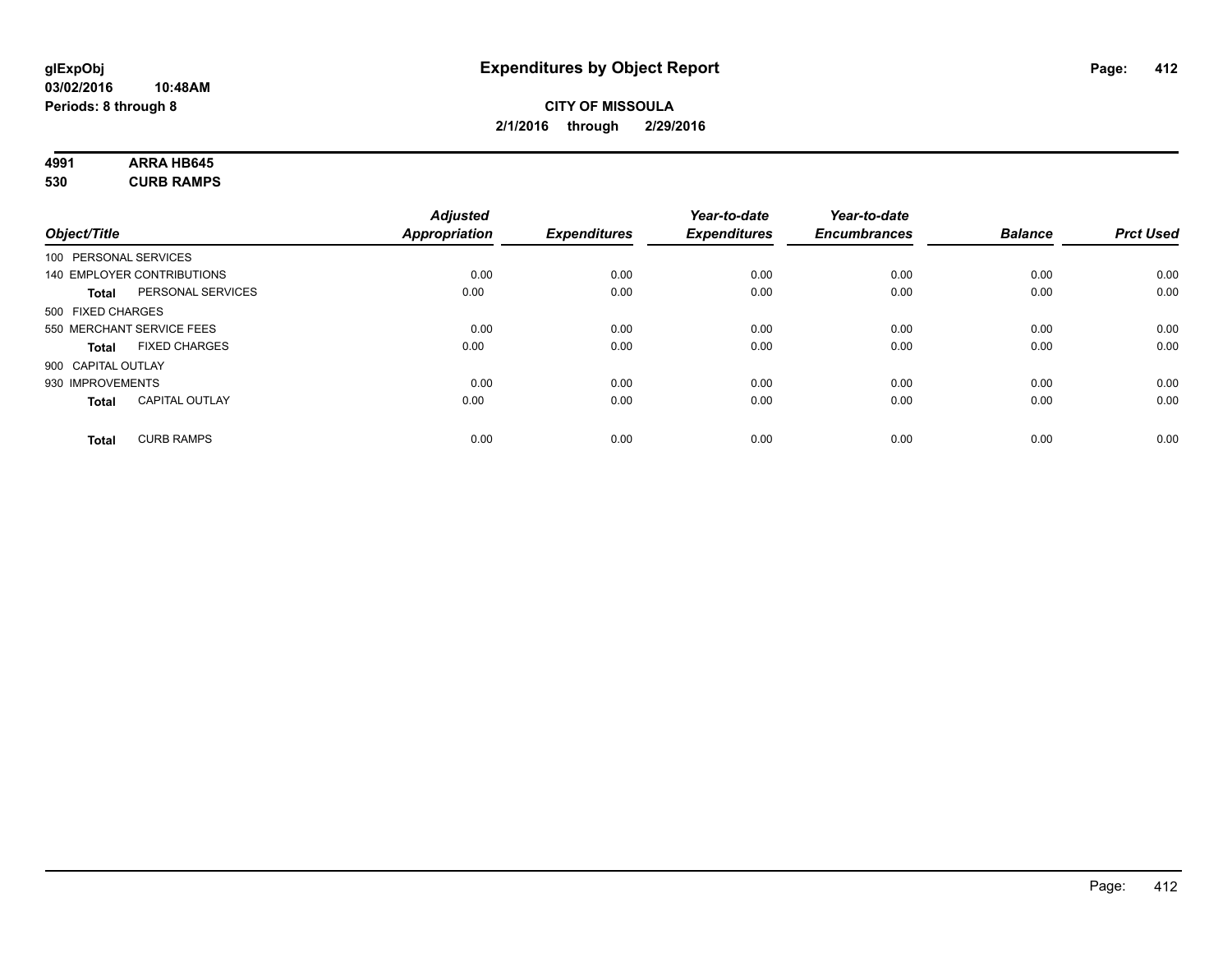## **CITY OF MISSOULA 2/1/2016 through 2/29/2016**

#### **4991 ARRA HB645**

**535 PARKS PLAYGROUND INSTALLS**

| Object/Title              |                                   | <b>Adjusted</b><br><b>Appropriation</b> | <b>Expenditures</b> | Year-to-date<br><b>Expenditures</b> | Year-to-date<br><b>Encumbrances</b> | <b>Balance</b> | <b>Prct Used</b> |
|---------------------------|-----------------------------------|-----------------------------------------|---------------------|-------------------------------------|-------------------------------------|----------------|------------------|
|                           |                                   |                                         |                     |                                     |                                     |                |                  |
| 100 PERSONAL SERVICES     |                                   |                                         |                     |                                     |                                     |                |                  |
| 110 SALARIES AND WAGES    |                                   | 0.00                                    | 0.00                | 0.00                                | 0.00                                | 0.00           | 0.00             |
| 120 OVERTIME/TERMINATION  |                                   | 0.00                                    | 0.00                | 0.00                                | 0.00                                | 0.00           | 0.00             |
|                           | <b>140 EMPLOYER CONTRIBUTIONS</b> | 0.00                                    | 0.00                | 0.00                                | 0.00                                | 0.00           | 0.00             |
| <b>Total</b>              | PERSONAL SERVICES                 | 0.00                                    | 0.00                | 0.00                                | 0.00                                | 0.00           | 0.00             |
| 500 FIXED CHARGES         |                                   |                                         |                     |                                     |                                     |                |                  |
| 550 MERCHANT SERVICE FEES |                                   | 0.00                                    | 0.00                | 0.00                                | 0.00                                | 0.00           | 0.00             |
| <b>Total</b>              | <b>FIXED CHARGES</b>              | 0.00                                    | 0.00                | 0.00                                | 0.00                                | 0.00           | 0.00             |
| 900 CAPITAL OUTLAY        |                                   |                                         |                     |                                     |                                     |                |                  |
| 930 IMPROVEMENTS          |                                   | 0.00                                    | 0.00                | 0.00                                | 0.00                                | 0.00           | 0.00             |
| <b>Total</b>              | <b>CAPITAL OUTLAY</b>             | 0.00                                    | 0.00                | 0.00                                | 0.00                                | 0.00           | 0.00             |
| <b>Total</b>              | PARKS PLAYGROUND INSTALLS         | 0.00                                    | 0.00                | 0.00                                | 0.00                                | 0.00           | 0.00             |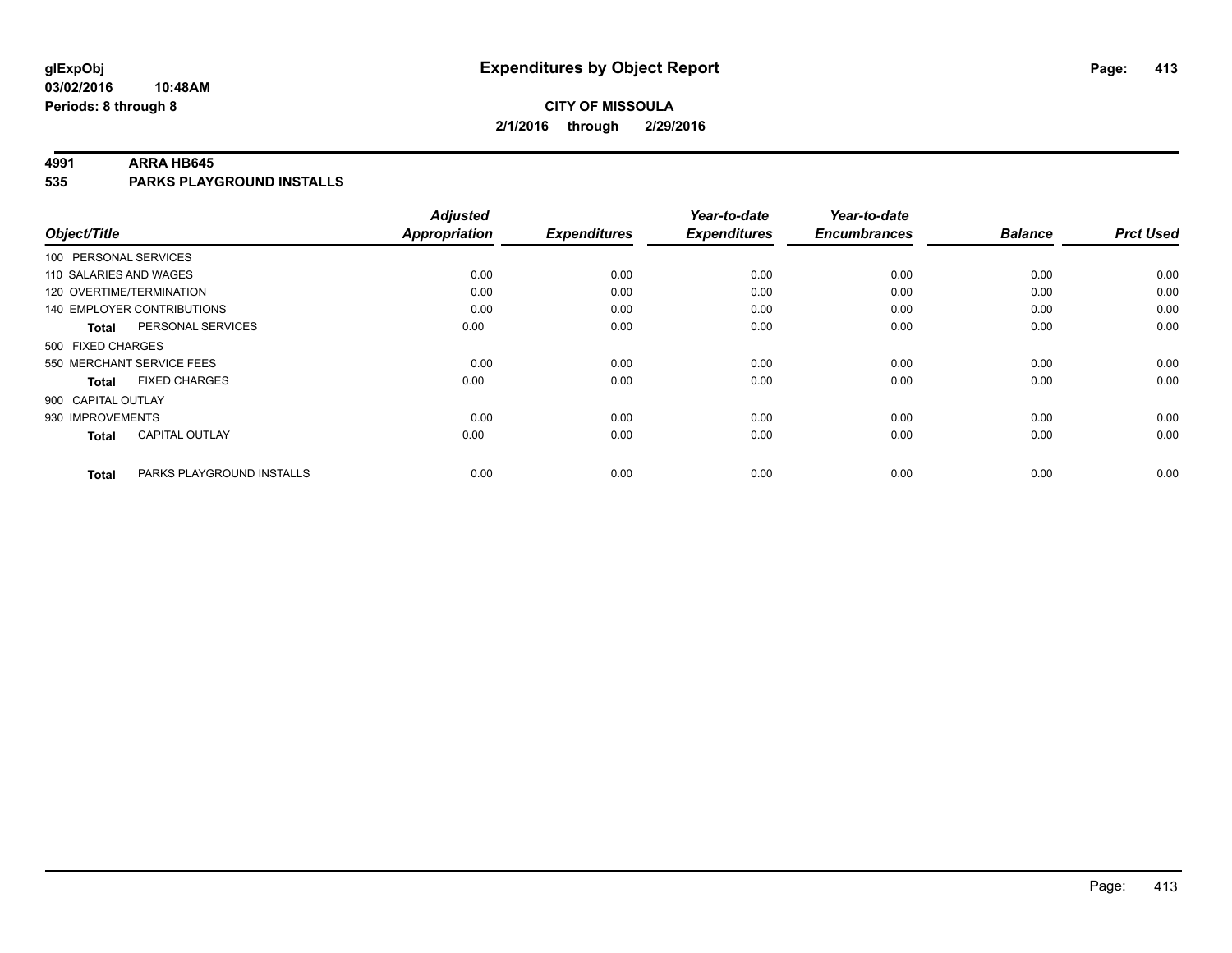#### **4991 ARRA HB645**

**540 GREENOUGH PARK BRIDGE**

| Object/Title       |                              | <b>Adjusted</b><br><b>Appropriation</b> | <b>Expenditures</b> | Year-to-date<br><b>Expenditures</b> | Year-to-date<br><b>Encumbrances</b> | <b>Balance</b> | <b>Prct Used</b> |
|--------------------|------------------------------|-----------------------------------------|---------------------|-------------------------------------|-------------------------------------|----------------|------------------|
|                    | 100 PERSONAL SERVICES        |                                         |                     |                                     |                                     |                |                  |
|                    | 120 OVERTIME/TERMINATION     | 0.00                                    | 0.00                | 0.00                                | 0.00                                | 0.00           | 0.00             |
|                    | 140 EMPLOYER CONTRIBUTIONS   | 0.00                                    | 0.00                | 0.00                                | 0.00                                | 0.00           | 0.00             |
| Total              | PERSONAL SERVICES            | 0.00                                    | 0.00                | 0.00                                | 0.00                                | 0.00           | 0.00             |
| 500 FIXED CHARGES  |                              |                                         |                     |                                     |                                     |                |                  |
|                    | 550 MERCHANT SERVICE FEES    | 0.00                                    | 0.00                | 0.00                                | 0.00                                | 0.00           | 0.00             |
| <b>Total</b>       | <b>FIXED CHARGES</b>         | 0.00                                    | 0.00                | 0.00                                | 0.00                                | 0.00           | 0.00             |
| 900 CAPITAL OUTLAY |                              |                                         |                     |                                     |                                     |                |                  |
| 930 IMPROVEMENTS   |                              | 0.00                                    | 0.00                | 0.00                                | 0.00                                | 0.00           | 0.00             |
| <b>Total</b>       | <b>CAPITAL OUTLAY</b>        | 0.00                                    | 0.00                | 0.00                                | 0.00                                | 0.00           | 0.00             |
| <b>Total</b>       | <b>GREENOUGH PARK BRIDGE</b> | 0.00                                    | 0.00                | 0.00                                | 0.00                                | 0.00           | 0.00             |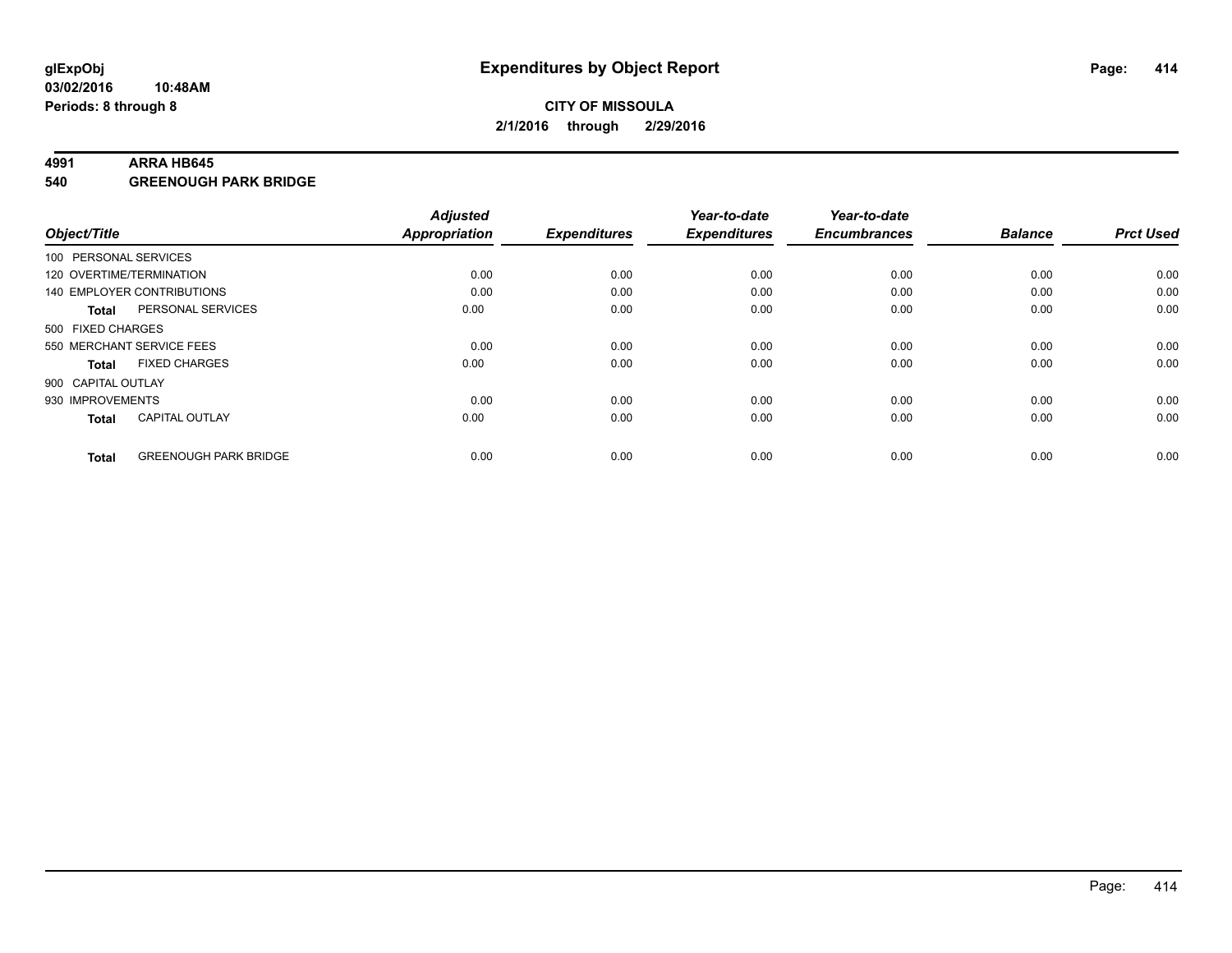**4991 ARRA HB645**

|                                       | <b>Adjusted</b>      |                     | Year-to-date        | Year-to-date        |                |                  |
|---------------------------------------|----------------------|---------------------|---------------------|---------------------|----------------|------------------|
| Object/Title                          | <b>Appropriation</b> | <b>Expenditures</b> | <b>Expenditures</b> | <b>Encumbrances</b> | <b>Balance</b> | <b>Prct Used</b> |
| 100 PERSONAL SERVICES                 |                      |                     |                     |                     |                |                  |
| 110 SALARIES AND WAGES                | 0.00                 | 0.00                | 0.00                | 0.00                | 0.00           | 0.00             |
| 120 OVERTIME/TERMINATION              | 0.00                 | 0.00                | 0.00                | 0.00                | 0.00           | 0.00             |
| 140 EMPLOYER CONTRIBUTIONS            | 0.00                 | 0.00                | 0.00                | 0.00                | 0.00           | 0.00             |
| PERSONAL SERVICES<br><b>Total</b>     | 0.00                 | 0.00                | 0.00                | 0.00                | 0.00           | 0.00             |
| 500 FIXED CHARGES                     |                      |                     |                     |                     |                |                  |
| 550 MERCHANT SERVICE FEES             | 0.00                 | 0.00                | 0.00                | 0.00                | 0.00           | 0.00             |
| <b>FIXED CHARGES</b><br><b>Total</b>  | 0.00                 | 0.00                | 0.00                | 0.00                | 0.00           | 0.00             |
| 900 CAPITAL OUTLAY                    |                      |                     |                     |                     |                |                  |
| 930 IMPROVEMENTS                      | 0.00                 | 0.00                | 0.00                | 0.00                | 0.00           | 0.00             |
| <b>CAPITAL OUTLAY</b><br><b>Total</b> | 0.00                 | 0.00                | 0.00                | 0.00                | 0.00           | 0.00             |
| ARRA HB645<br><b>Total</b>            | 0.00                 | 0.00                | 0.00                | 0.00                | 0.00           | 0.00             |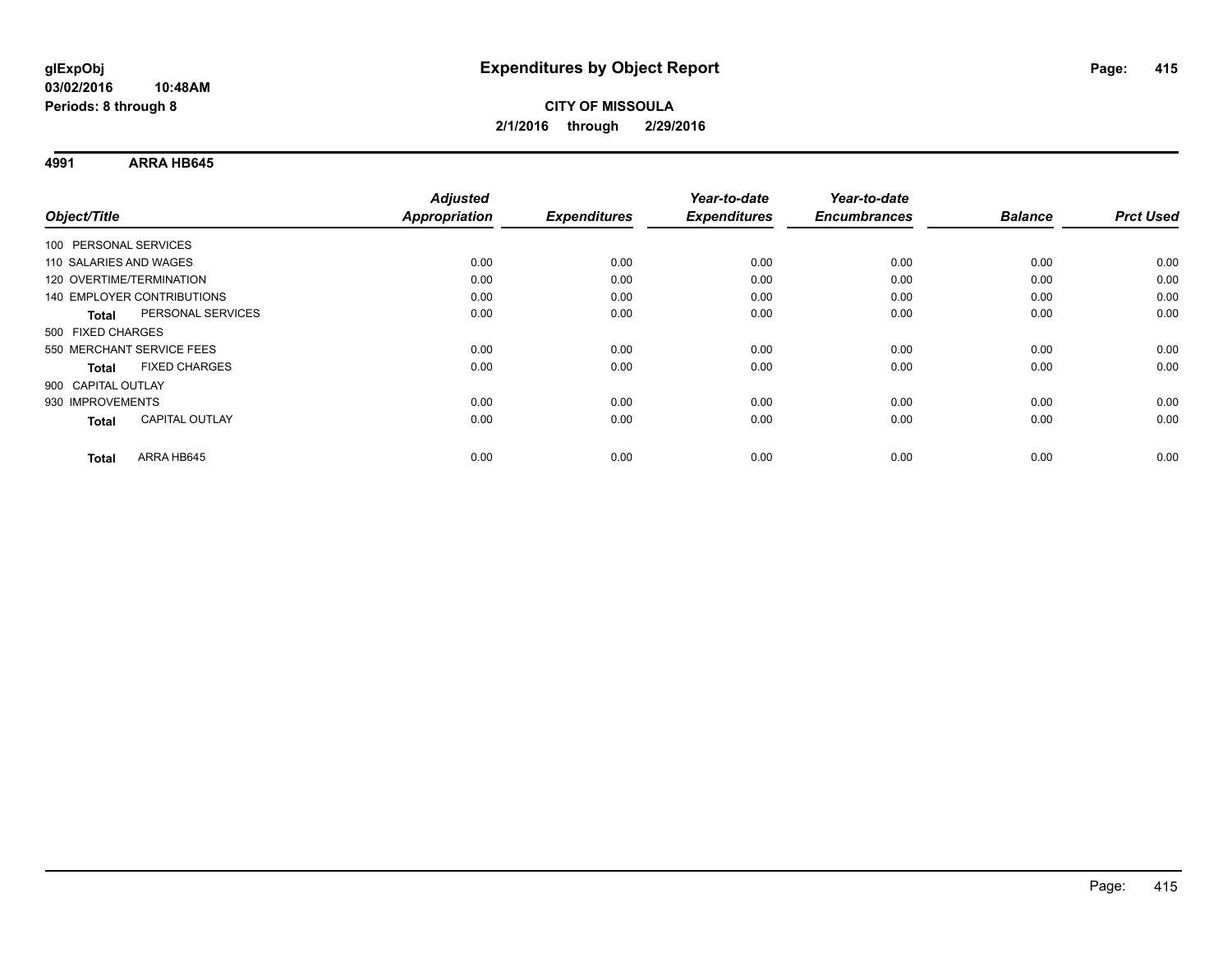**4992 WFL MILLER CREEK ROAD**

**390 NON-DEPARTMENTAL**

| Object/Title              |                       | <b>Adjusted</b><br><b>Appropriation</b> | <b>Expenditures</b> | Year-to-date<br><b>Expenditures</b> | Year-to-date<br><b>Encumbrances</b> | <b>Balance</b> | <b>Prct Used</b> |
|---------------------------|-----------------------|-----------------------------------------|---------------------|-------------------------------------|-------------------------------------|----------------|------------------|
| 500 FIXED CHARGES         |                       |                                         |                     |                                     |                                     |                |                  |
| 550 MERCHANT SERVICE FEES |                       | 0.00                                    | 0.00                | 0.00                                | 0.00                                | 0.00           | 0.00             |
| <b>Total</b>              | <b>FIXED CHARGES</b>  | 0.00                                    | 0.00                | 0.00                                | 0.00                                | 0.00           | 0.00             |
| 900 CAPITAL OUTLAY        |                       |                                         |                     |                                     |                                     |                |                  |
| 930 IMPROVEMENTS          |                       | 0.00                                    | 0.00                | 0.00                                | 0.00                                | 0.00           | 0.00             |
| <b>Total</b>              | <b>CAPITAL OUTLAY</b> | 0.00                                    | 0.00                | 0.00                                | 0.00                                | 0.00           | 0.00             |
| <b>Total</b>              | NON-DEPARTMENTAL      | 0.00                                    | 0.00                | 0.00                                | 0.00                                | 0.00           | 0.00             |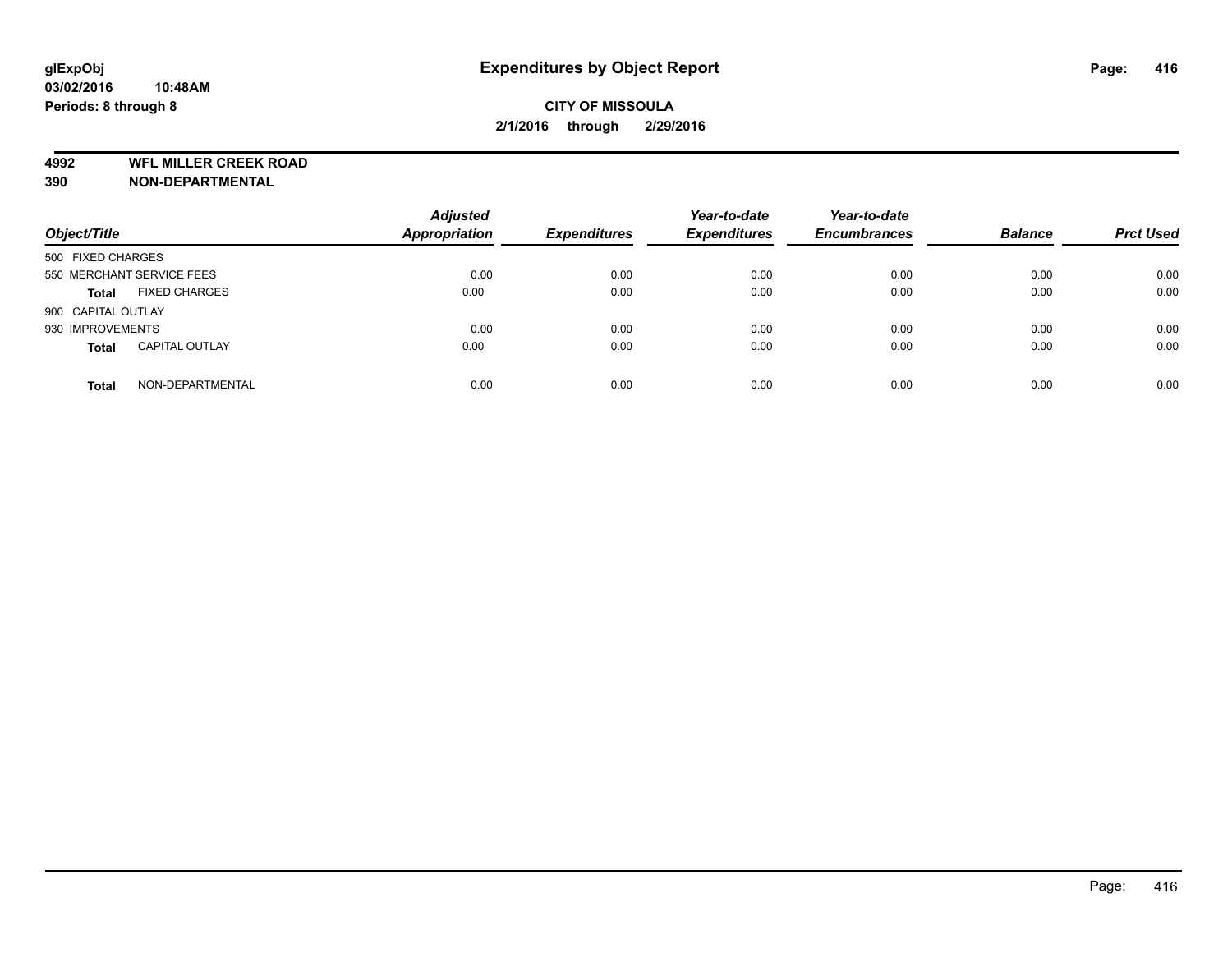#### **4992 WFL MILLER CREEK ROAD**

| Object/Title                                 | <b>Adjusted</b><br><b>Appropriation</b> | <b>Expenditures</b> | Year-to-date<br><b>Expenditures</b> | Year-to-date<br><b>Encumbrances</b> | <b>Balance</b> | <b>Prct Used</b> |
|----------------------------------------------|-----------------------------------------|---------------------|-------------------------------------|-------------------------------------|----------------|------------------|
| 500 FIXED CHARGES                            |                                         |                     |                                     |                                     |                |                  |
| 550 MERCHANT SERVICE FEES                    | 0.00                                    | 0.00                | 0.00                                | 0.00                                | 0.00           | 0.00             |
| <b>FIXED CHARGES</b><br><b>Total</b>         | 0.00                                    | 0.00                | 0.00                                | 0.00                                | 0.00           | 0.00             |
| 900 CAPITAL OUTLAY                           |                                         |                     |                                     |                                     |                |                  |
| 930 IMPROVEMENTS                             | 0.00                                    | 0.00                | 0.00                                | 0.00                                | 0.00           | 0.00             |
| <b>CAPITAL OUTLAY</b><br><b>Total</b>        | 0.00                                    | 0.00                | 0.00                                | 0.00                                | 0.00           | 0.00             |
| <b>WFL MILLER CREEK ROAD</b><br><b>Total</b> | 0.00                                    | 0.00                | 0.00                                | 0.00                                | 0.00           | 0.00             |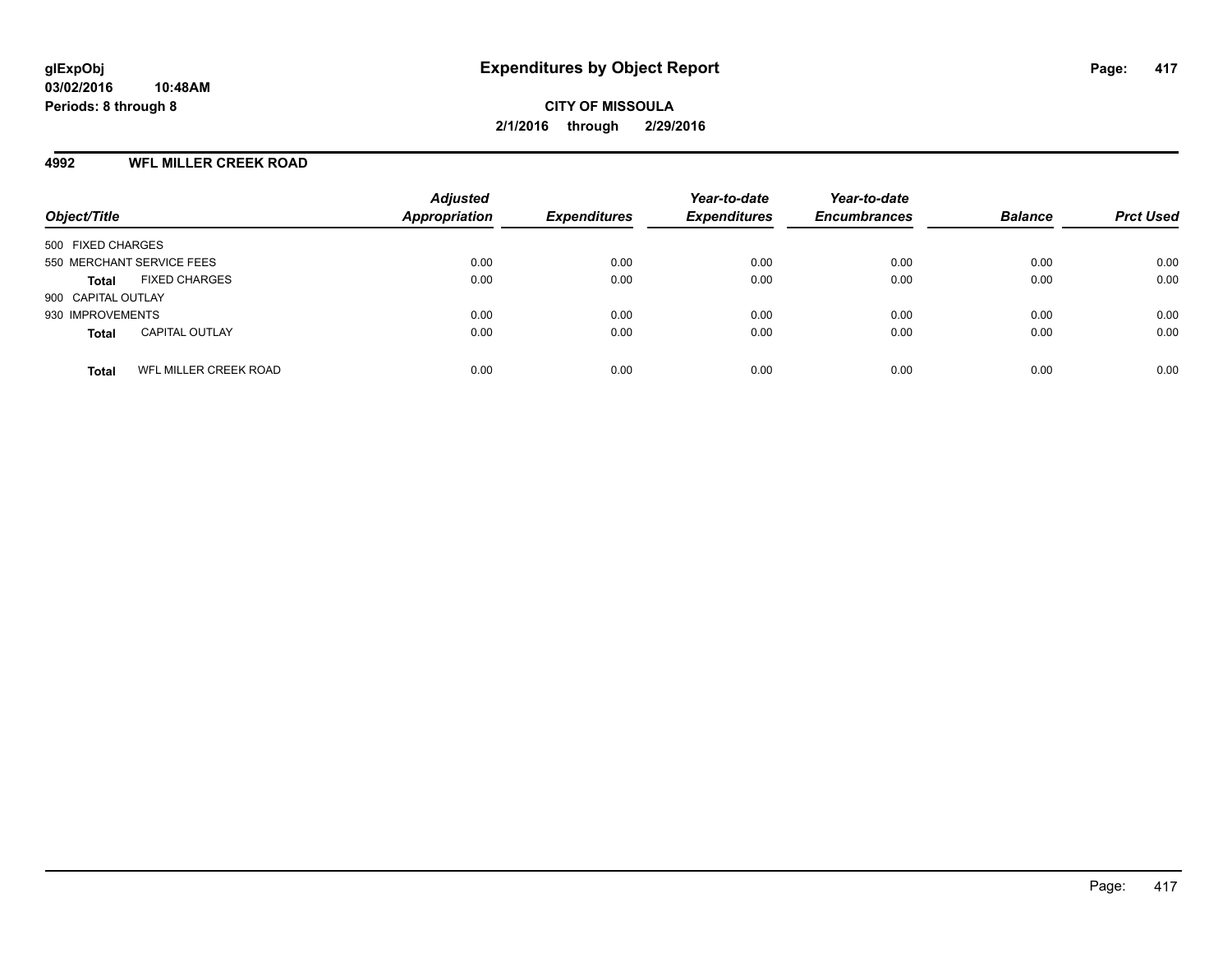## **CITY OF MISSOULA 2/1/2016 through 2/29/2016**

#### **4993 WESTERN FEDERAL LANDS**

**280 PUBLIC WORKS OPERATIONS**

|                        |                                   | <b>Adjusted</b> |                     | Year-to-date        | Year-to-date        |                |                  |
|------------------------|-----------------------------------|-----------------|---------------------|---------------------|---------------------|----------------|------------------|
| Object/Title           |                                   | Appropriation   | <b>Expenditures</b> | <b>Expenditures</b> | <b>Encumbrances</b> | <b>Balance</b> | <b>Prct Used</b> |
| 100 PERSONAL SERVICES  |                                   |                 |                     |                     |                     |                |                  |
| 110 SALARIES AND WAGES |                                   | 0.00            | 0.00                | 0.00                | 0.00                | 0.00           | 0.00             |
|                        | <b>140 EMPLOYER CONTRIBUTIONS</b> | 0.00            | 0.00                | 0.00                | 0.00                | 0.00           | 0.00             |
| <b>Total</b>           | PERSONAL SERVICES                 | 0.00            | 0.00                | 0.00                | 0.00                | 0.00           | 0.00             |
| 300 PURCHASED SERVICES |                                   |                 |                     |                     |                     |                |                  |
|                        | 350 PROFESSIONAL SERVICES         | 0.00            | 0.00                | 0.00                | 0.00                | 0.00           | 0.00             |
| <b>Total</b>           | PURCHASED SERVICES                | 0.00            | 0.00                | 0.00                | 0.00                | 0.00           | 0.00             |
| 500 FIXED CHARGES      |                                   |                 |                     |                     |                     |                |                  |
|                        | 550 MERCHANT SERVICE FEES         | 0.00            | 0.00                | 0.00                | 0.00                | 0.00           | 0.00             |
| <b>Total</b>           | <b>FIXED CHARGES</b>              | 0.00            | 0.00                | 0.00                | 0.00                | 0.00           | 0.00             |
| 900 CAPITAL OUTLAY     |                                   |                 |                     |                     |                     |                |                  |
| 930 IMPROVEMENTS       |                                   | 0.00            | 0.00                | 24,994.77           | 0.00                | $-24,994.77$   | 0.00             |
| <b>Total</b>           | <b>CAPITAL OUTLAY</b>             | 0.00            | 0.00                | 24,994.77           | 0.00                | $-24,994.77$   | 0.00             |
| <b>Total</b>           | PUBLIC WORKS OPERATIONS           | 0.00            | 0.00                | 24,994.77           | 0.00                | $-24,994.77$   | 0.00             |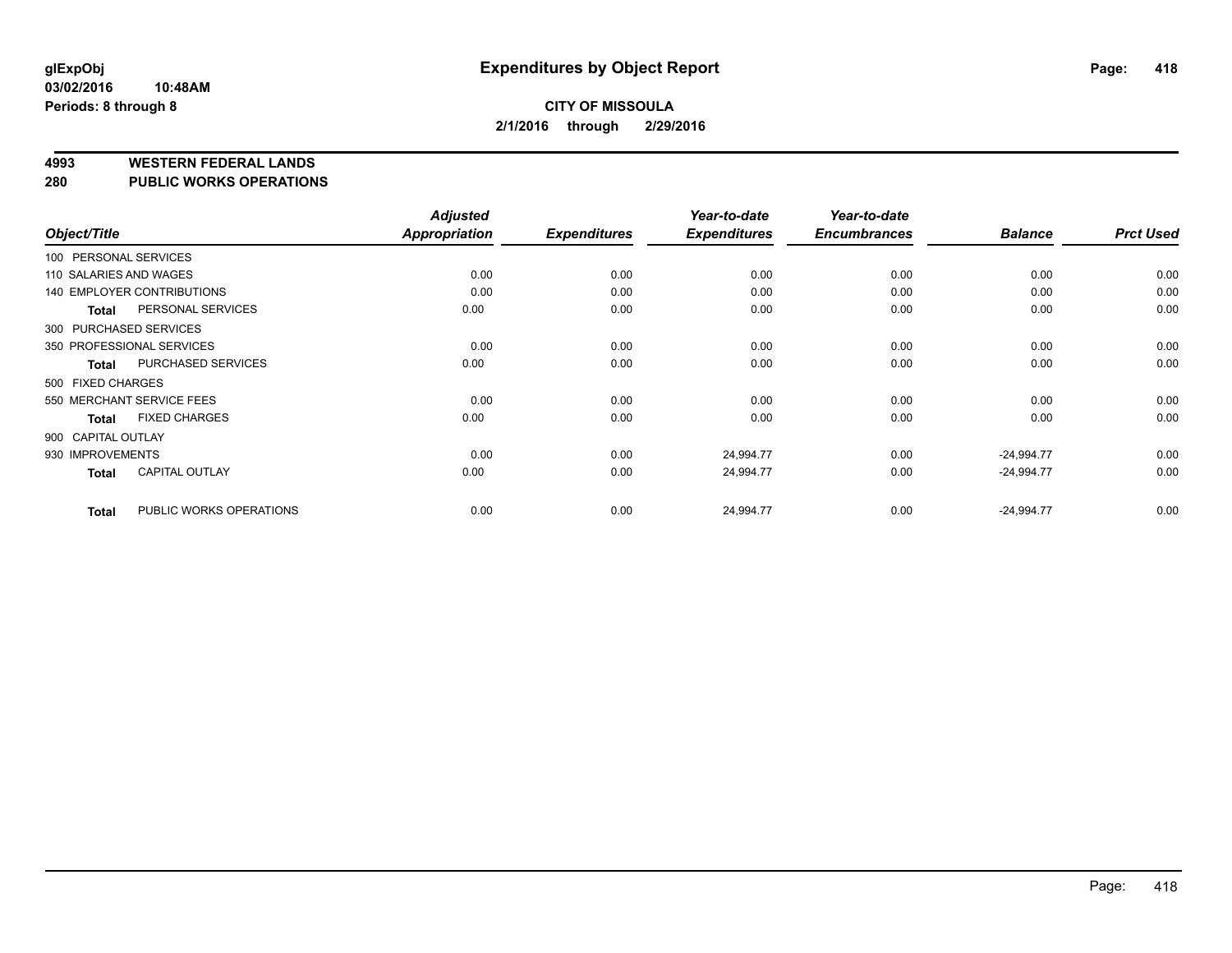## **CITY OF MISSOULA 2/1/2016 through 2/29/2016**

#### **4993 WESTERN FEDERAL LANDS**

|                        |                              | <b>Adjusted</b> |                     | Year-to-date        | Year-to-date        |                |                  |
|------------------------|------------------------------|-----------------|---------------------|---------------------|---------------------|----------------|------------------|
| Object/Title           |                              | Appropriation   | <b>Expenditures</b> | <b>Expenditures</b> | <b>Encumbrances</b> | <b>Balance</b> | <b>Prct Used</b> |
| 100 PERSONAL SERVICES  |                              |                 |                     |                     |                     |                |                  |
| 110 SALARIES AND WAGES |                              | 0.00            | 0.00                | 0.00                | 0.00                | 0.00           | 0.00             |
|                        | 140 EMPLOYER CONTRIBUTIONS   | 0.00            | 0.00                | 0.00                | 0.00                | 0.00           | 0.00             |
| <b>Total</b>           | PERSONAL SERVICES            | 0.00            | 0.00                | 0.00                | 0.00                | 0.00           | 0.00             |
|                        | 300 PURCHASED SERVICES       |                 |                     |                     |                     |                |                  |
|                        | 350 PROFESSIONAL SERVICES    | 0.00            | 0.00                | 0.00                | 0.00                | 0.00           | 0.00             |
| <b>Total</b>           | PURCHASED SERVICES           | 0.00            | 0.00                | 0.00                | 0.00                | 0.00           | 0.00             |
| 500 FIXED CHARGES      |                              |                 |                     |                     |                     |                |                  |
|                        | 550 MERCHANT SERVICE FEES    | 0.00            | 0.00                | 0.00                | 0.00                | 0.00           | 0.00             |
| <b>Total</b>           | <b>FIXED CHARGES</b>         | 0.00            | 0.00                | 0.00                | 0.00                | 0.00           | 0.00             |
| 900 CAPITAL OUTLAY     |                              |                 |                     |                     |                     |                |                  |
| 930 IMPROVEMENTS       |                              | 0.00            | 0.00                | 24,994.77           | 0.00                | $-24,994.77$   | 0.00             |
| Total                  | CAPITAL OUTLAY               | 0.00            | 0.00                | 24,994.77           | 0.00                | $-24,994.77$   | 0.00             |
| <b>Total</b>           | <b>WESTERN FEDERAL LANDS</b> | 0.00            | 0.00                | 24,994.77           | 0.00                | $-24,994.77$   | 0.00             |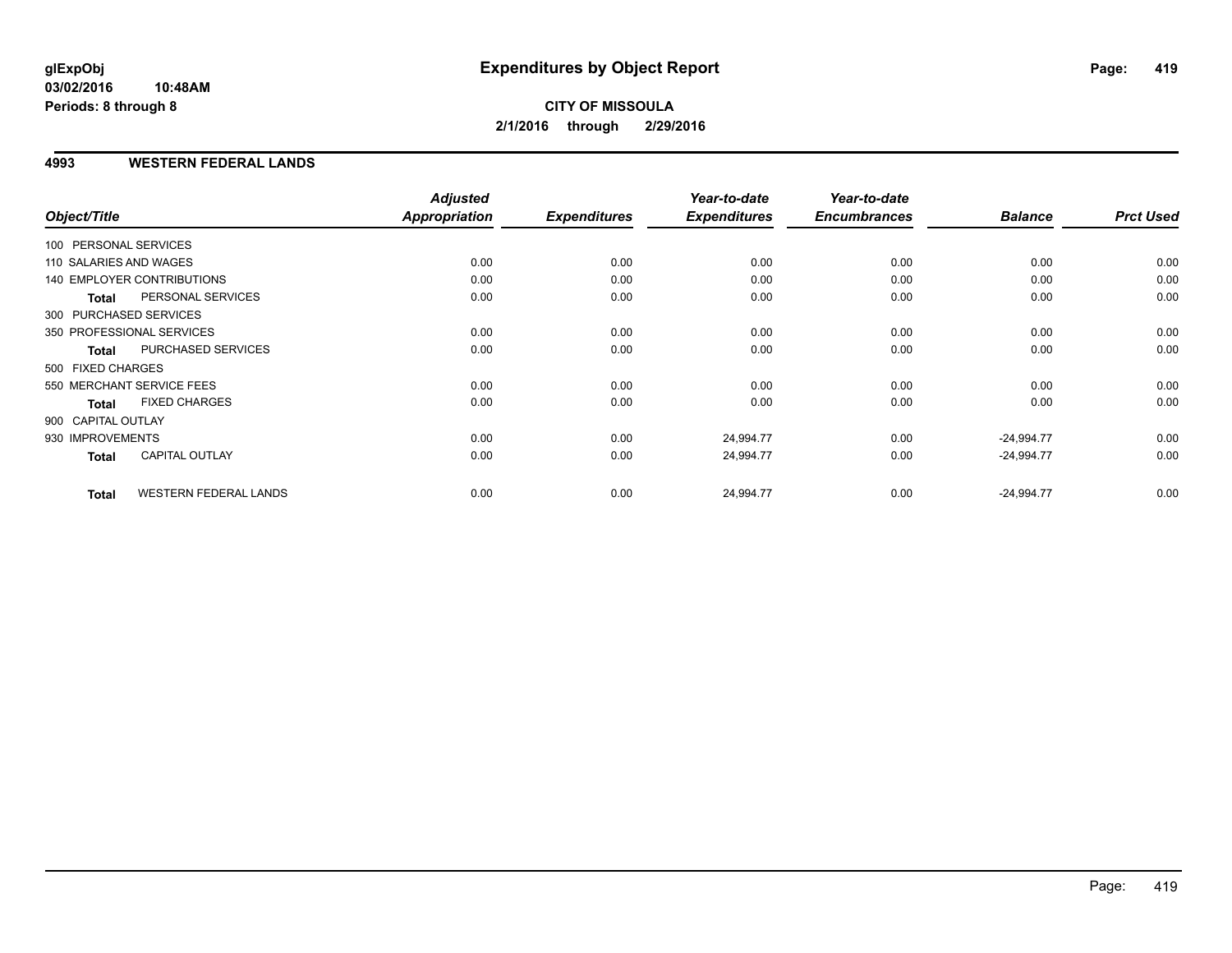#### **5020 CIVIC STADIUM**

**395 PARKING COMMISSION**

| Object/Title      |                             | <b>Adjusted</b><br><b>Appropriation</b> | <b>Expenditures</b> | Year-to-date<br><b>Expenditures</b> | Year-to-date<br><b>Encumbrances</b> | <b>Balance</b> | <b>Prct Used</b> |
|-------------------|-----------------------------|-----------------------------------------|---------------------|-------------------------------------|-------------------------------------|----------------|------------------|
|                   |                             |                                         |                     |                                     |                                     |                |                  |
| 500 FIXED CHARGES |                             |                                         |                     |                                     |                                     |                |                  |
| 500 FIXED CHARGES |                             | 3,000.00                                | 0.00                | 0.00                                | 0.00                                | 3,000.00       | 0.00             |
|                   | 550 MERCHANT SERVICE FEES   | 0.00                                    | 0.00                | 0.00                                | 0.00                                | 0.00           | 0.00             |
| <b>Total</b>      | <b>FIXED CHARGES</b>        | 3,000.00                                | 0.00                | 0.00                                | 0.00                                | 3,000.00       | 0.00             |
| 600 DEBT SERVICE  |                             |                                         |                     |                                     |                                     |                |                  |
| 610 PRINCIPAL     |                             | 33,420.00                               | 0.00                | 0.00                                | 0.00                                | 33,420.00      | 0.00             |
|                   | 620 INTEREST / SERVICE FEES | 83,580.00                               | 0.00                | 0.00                                | 0.00                                | 83,580.00      | 0.00             |
| <b>Total</b>      | <b>DEBT SERVICE</b>         | 117,000.00                              | 0.00                | 0.00                                | 0.00                                | 117,000.00     | 0.00             |
| 800 OTHER OBJECTS |                             |                                         |                     |                                     |                                     |                |                  |
| 830 DEPRECIATION  |                             | 0.00                                    | 0.00                | 0.00                                | 0.00                                | 0.00           | 0.00             |
| <b>Total</b>      | OTHER OBJECTS               | 0.00                                    | 0.00                | 0.00                                | 0.00                                | 0.00           | 0.00             |
| <b>Total</b>      | PARKING COMMISSION          | 120,000.00                              | 0.00                | 0.00                                | 0.00                                | 120,000.00     | 0.00             |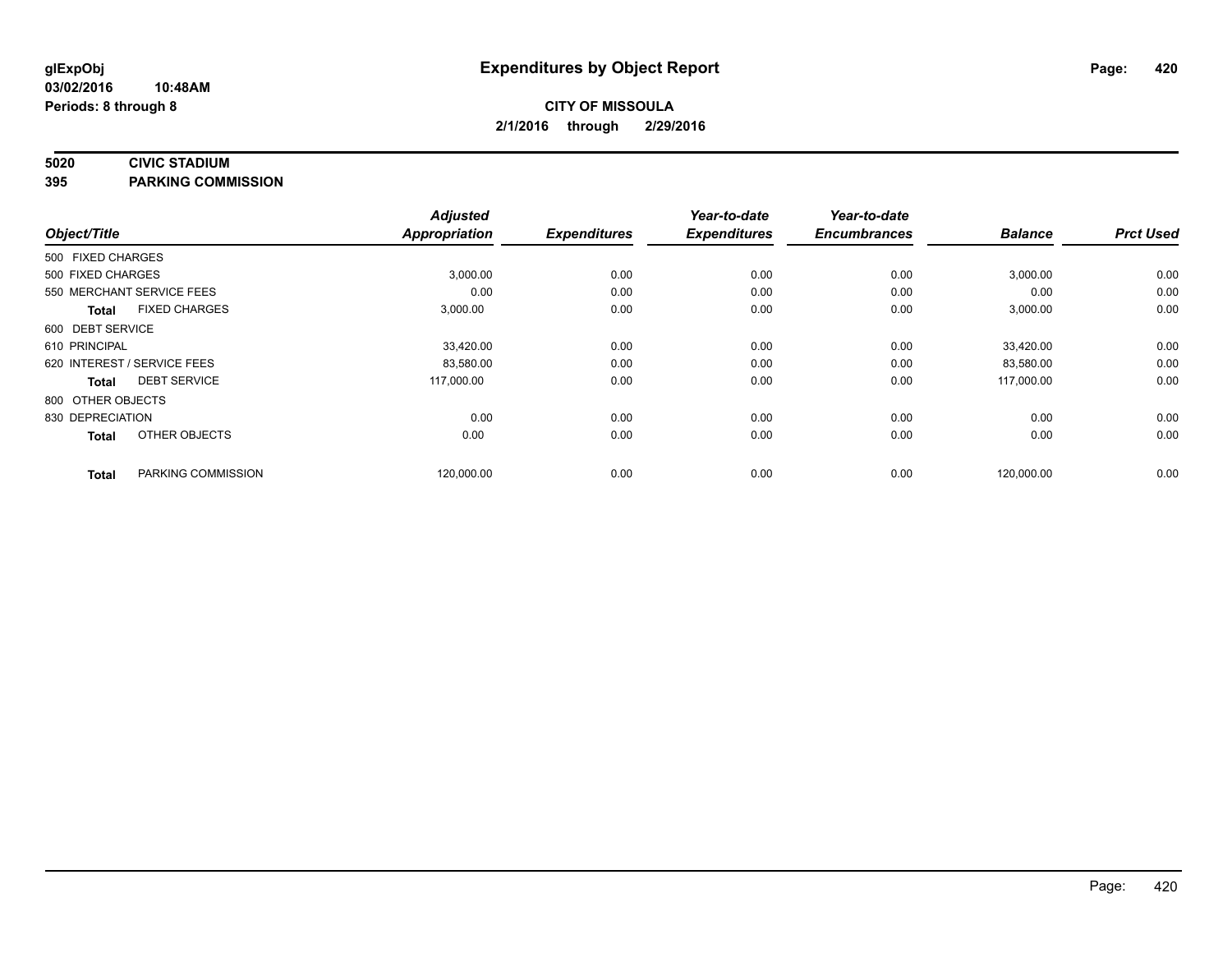**5020 CIVIC STADIUM**

|                                      | <b>Adjusted</b> |                     | Year-to-date        | Year-to-date        |                |                  |
|--------------------------------------|-----------------|---------------------|---------------------|---------------------|----------------|------------------|
| Object/Title                         | Appropriation   | <b>Expenditures</b> | <b>Expenditures</b> | <b>Encumbrances</b> | <b>Balance</b> | <b>Prct Used</b> |
| 500 FIXED CHARGES                    |                 |                     |                     |                     |                |                  |
| 500 FIXED CHARGES                    | 3,000.00        | 0.00                | 0.00                | 0.00                | 3,000.00       | 0.00             |
| 550 MERCHANT SERVICE FEES            | 0.00            | 0.00                | 0.00                | 0.00                | 0.00           | 0.00             |
| <b>FIXED CHARGES</b><br><b>Total</b> | 3,000.00        | 0.00                | 0.00                | 0.00                | 3,000.00       | 0.00             |
| 600 DEBT SERVICE                     |                 |                     |                     |                     |                |                  |
| 610 PRINCIPAL                        | 33,420.00       | 0.00                | 0.00                | 0.00                | 33.420.00      | 0.00             |
| 620 INTEREST / SERVICE FEES          | 83,580.00       | 0.00                | 0.00                | 0.00                | 83,580.00      | 0.00             |
| <b>DEBT SERVICE</b><br>Total         | 117,000.00      | 0.00                | 0.00                | 0.00                | 117,000.00     | 0.00             |
| 800 OTHER OBJECTS                    |                 |                     |                     |                     |                |                  |
| 830 DEPRECIATION                     | 0.00            | 0.00                | 0.00                | 0.00                | 0.00           | 0.00             |
| OTHER OBJECTS<br><b>Total</b>        | 0.00            | 0.00                | 0.00                | 0.00                | 0.00           | 0.00             |
| <b>CIVIC STADIUM</b><br><b>Total</b> | 120,000.00      | 0.00                | 0.00                | 0.00                | 120,000.00     | 0.00             |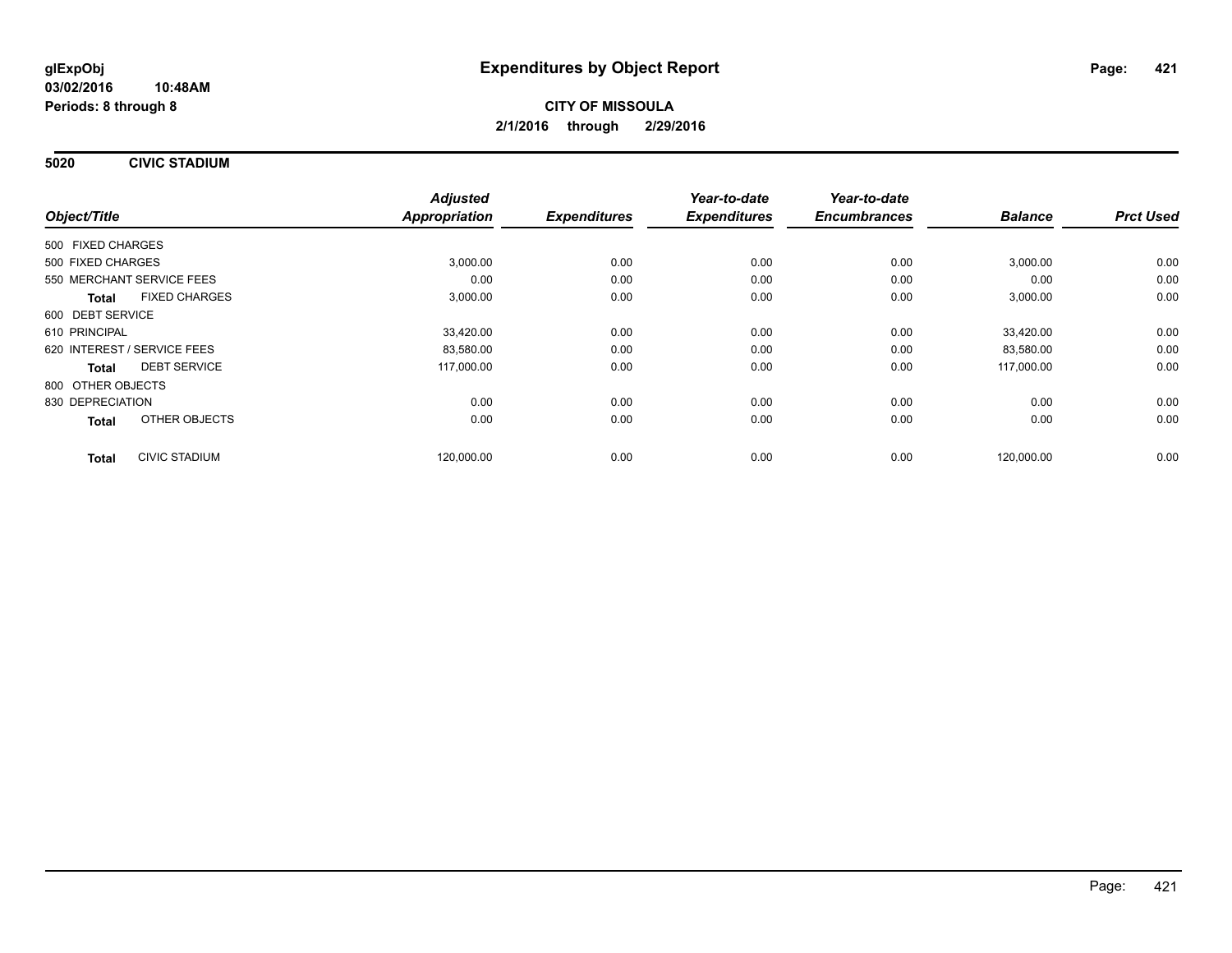# **5210 WATER**

|                        |                              | <b>Adjusted</b> |                     | Year-to-date        | Year-to-date        |                 |                  |
|------------------------|------------------------------|-----------------|---------------------|---------------------|---------------------|-----------------|------------------|
| Object/Title           |                              | Appropriation   | <b>Expenditures</b> | <b>Expenditures</b> | <b>Encumbrances</b> | <b>Balance</b>  | <b>Prct Used</b> |
| 300 PURCHASED SERVICES |                              |                 |                     |                     |                     |                 |                  |
|                        | 350 PROFESSIONAL SERVICES    | 0.00            | 188,244.72          | 1,851,468.25        | 0.00                | $-1,851,468.25$ | 0.00             |
|                        | 390 OTHER PURCHASED SERVICES | 0.00            | 0.00                | 0.00                | 0.00                | 0.00            | 0.00             |
| <b>Total</b>           | PURCHASED SERVICES           | 0.00            | 188,244.72          | 1,851,468.25        | 0.00                | $-1,851,468.25$ | 0.00             |
| 500 FIXED CHARGES      |                              |                 |                     |                     |                     |                 |                  |
|                        | 550 MERCHANT SERVICE FEES    | 0.00            | 0.00                | 0.00                | 0.00                | 0.00            | 0.00             |
| Total                  | <b>FIXED CHARGES</b>         | 0.00            | 0.00                | 0.00                | 0.00                | 0.00            | 0.00             |
| 900 CAPITAL OUTLAY     |                              |                 |                     |                     |                     |                 |                  |
| 910 LAND               |                              | 0.00            | 0.00                | 0.00                | 0.00                | 0.00            | 0.00             |
| 920 BUILDINGS          |                              | 0.00            | 0.00                | 0.00                | 0.00                | 0.00            | 0.00             |
| 930 IMPROVEMENTS       |                              | 0.00            | 0.00                | 0.00                | 0.00                | 0.00            | 0.00             |
|                        | 940 MACHINERY & EQUIPMENT    | 0.00            | 0.00                | 0.00                | 0.00                | 0.00            | 0.00             |
| <b>Total</b>           | <b>CAPITAL OUTLAY</b>        | 0.00            | 0.00                | 0.00                | 0.00                | 0.00            | 0.00             |
| <b>Total</b>           | <b>WATER</b>                 | 0.00            | 188.244.72          | 1,851,468.25        | 0.00                | $-1,851,468.25$ | 0.00             |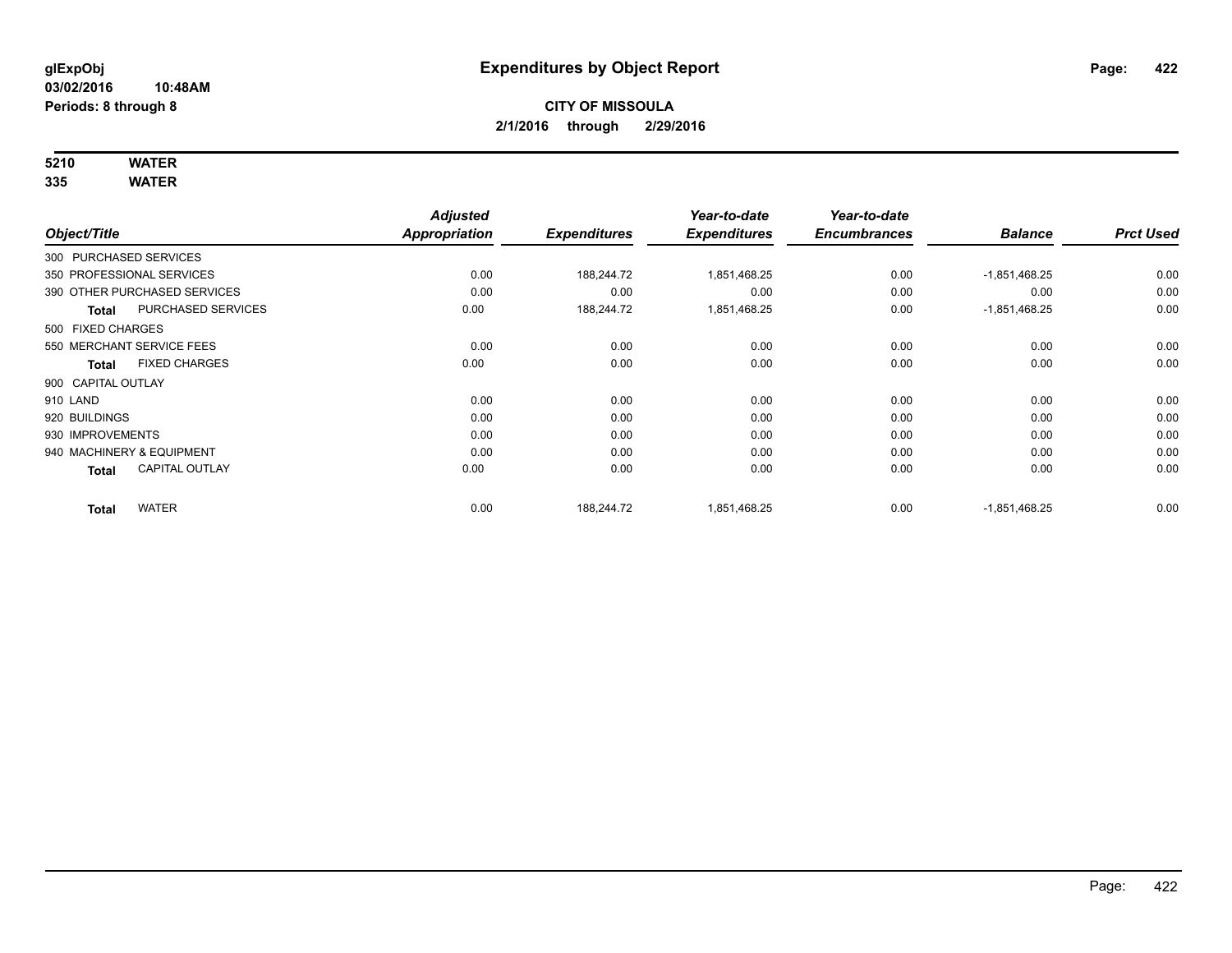|                        |                              | <b>Adjusted</b>      |                     | Year-to-date        | Year-to-date        |                 |                  |
|------------------------|------------------------------|----------------------|---------------------|---------------------|---------------------|-----------------|------------------|
| Object/Title           |                              | <b>Appropriation</b> | <b>Expenditures</b> | <b>Expenditures</b> | <b>Encumbrances</b> | <b>Balance</b>  | <b>Prct Used</b> |
| 300 PURCHASED SERVICES |                              |                      |                     |                     |                     |                 |                  |
|                        | 350 PROFESSIONAL SERVICES    | 0.00                 | 188,244.72          | 1,851,468.25        | 0.00                | $-1,851,468.25$ | 0.00             |
|                        | 390 OTHER PURCHASED SERVICES | 0.00                 | 0.00                | 0.00                | 0.00                | 0.00            | 0.00             |
| <b>Total</b>           | PURCHASED SERVICES           | 0.00                 | 188,244.72          | 1,851,468.25        | 0.00                | $-1,851,468.25$ | 0.00             |
| 500 FIXED CHARGES      |                              |                      |                     |                     |                     |                 |                  |
|                        | 550 MERCHANT SERVICE FEES    | 0.00                 | 0.00                | 0.00                | 0.00                | 0.00            | 0.00             |
| <b>Total</b>           | <b>FIXED CHARGES</b>         | 0.00                 | 0.00                | 0.00                | 0.00                | 0.00            | 0.00             |
| 900 CAPITAL OUTLAY     |                              |                      |                     |                     |                     |                 |                  |
| 910 LAND               |                              | 0.00                 | 0.00                | 0.00                | 0.00                | 0.00            | 0.00             |
| 920 BUILDINGS          |                              | 0.00                 | 0.00                | 0.00                | 0.00                | 0.00            | 0.00             |
| 930 IMPROVEMENTS       |                              | 0.00                 | 0.00                | 0.00                | 0.00                | 0.00            | 0.00             |
|                        | 940 MACHINERY & EQUIPMENT    | 0.00                 | 0.00                | 0.00                | 0.00                | 0.00            | 0.00             |
| <b>Total</b>           | CAPITAL OUTLAY               | 0.00                 | 0.00                | 0.00                | 0.00                | 0.00            | 0.00             |
| <b>Total</b>           | <b>WATER</b>                 | 0.00                 | 188,244.72          | 1,851,468.25        | 0.00                | $-1,851,468.25$ | 0.00             |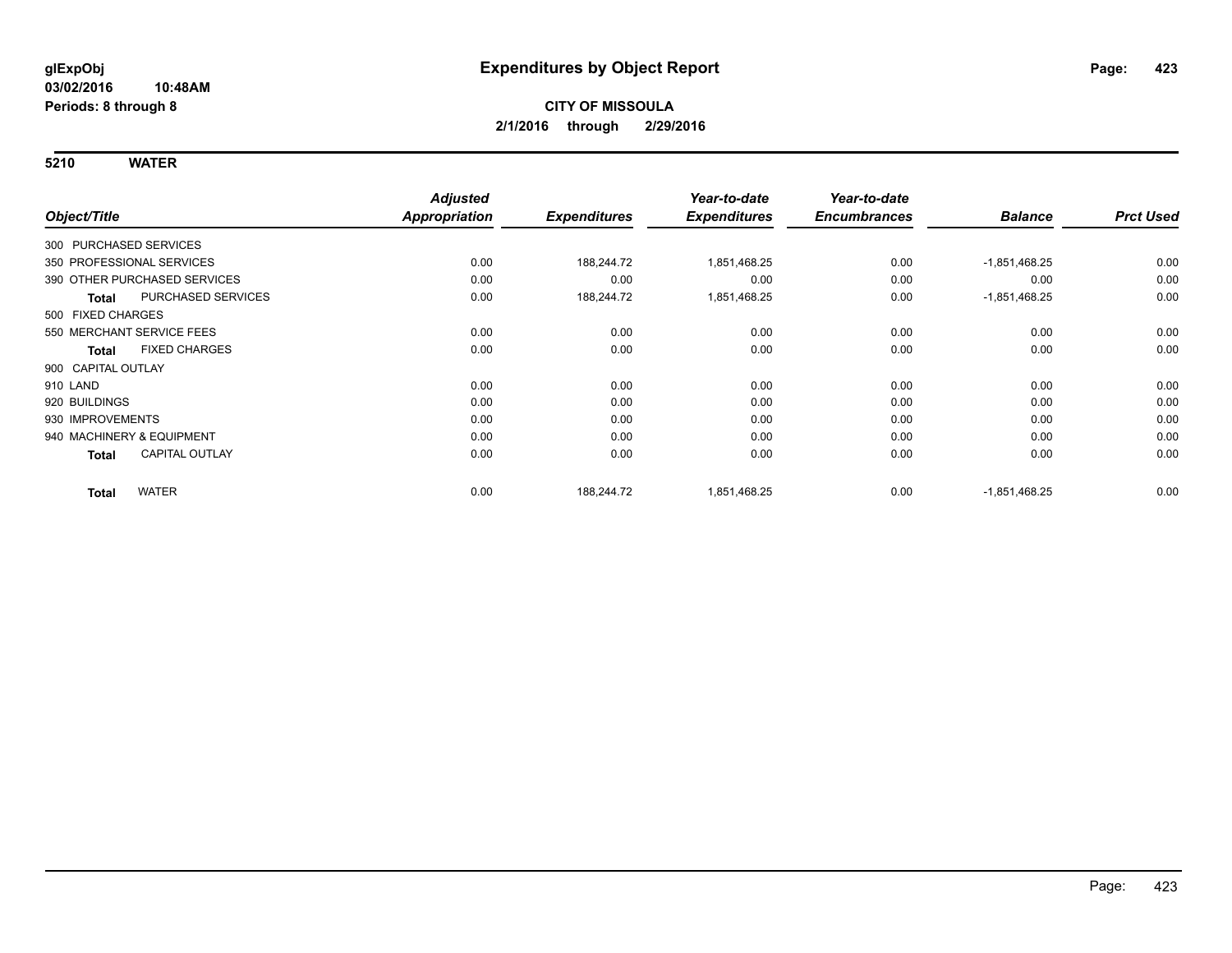## **CITY OF MISSOULA 2/1/2016 through 2/29/2016**

#### **5211 WATER REVENUE COLLECTION & CLEARING**

|                                      | <b>Adjusted</b> |                     | Year-to-date        | Year-to-date        |                |                  |
|--------------------------------------|-----------------|---------------------|---------------------|---------------------|----------------|------------------|
| Object/Title                         | Appropriation   | <b>Expenditures</b> | <b>Expenditures</b> | <b>Encumbrances</b> | <b>Balance</b> | <b>Prct Used</b> |
| 500 FIXED CHARGES                    |                 |                     |                     |                     |                |                  |
| 500 FIXED CHARGES                    | 0.00            | 0.00                | 0.00                | 0.00                | 0.00           | 0.00             |
| 550 MERCHANT SERVICE FEES            | 0.00            | 0.00                | 0.00                | 0.00                | 0.00           | 0.00             |
| <b>FIXED CHARGES</b><br><b>Total</b> | 0.00            | 0.00                | 0.00                | 0.00                | 0.00           | 0.00             |
| 800 OTHER OBJECTS                    |                 |                     |                     |                     |                |                  |
| 820 TRANSFERS TO OTHER FUNDS         | 0.00            | 0.00                | 0.00                | 0.00                | 0.00           | 0.00             |
| OTHER OBJECTS<br><b>Total</b>        | 0.00            | 0.00                | 0.00                | 0.00                | 0.00           | 0.00             |
| <b>WATER</b><br>Total                | 0.00            | 0.00                | 0.00                | 0.00                | 0.00           | 0.00             |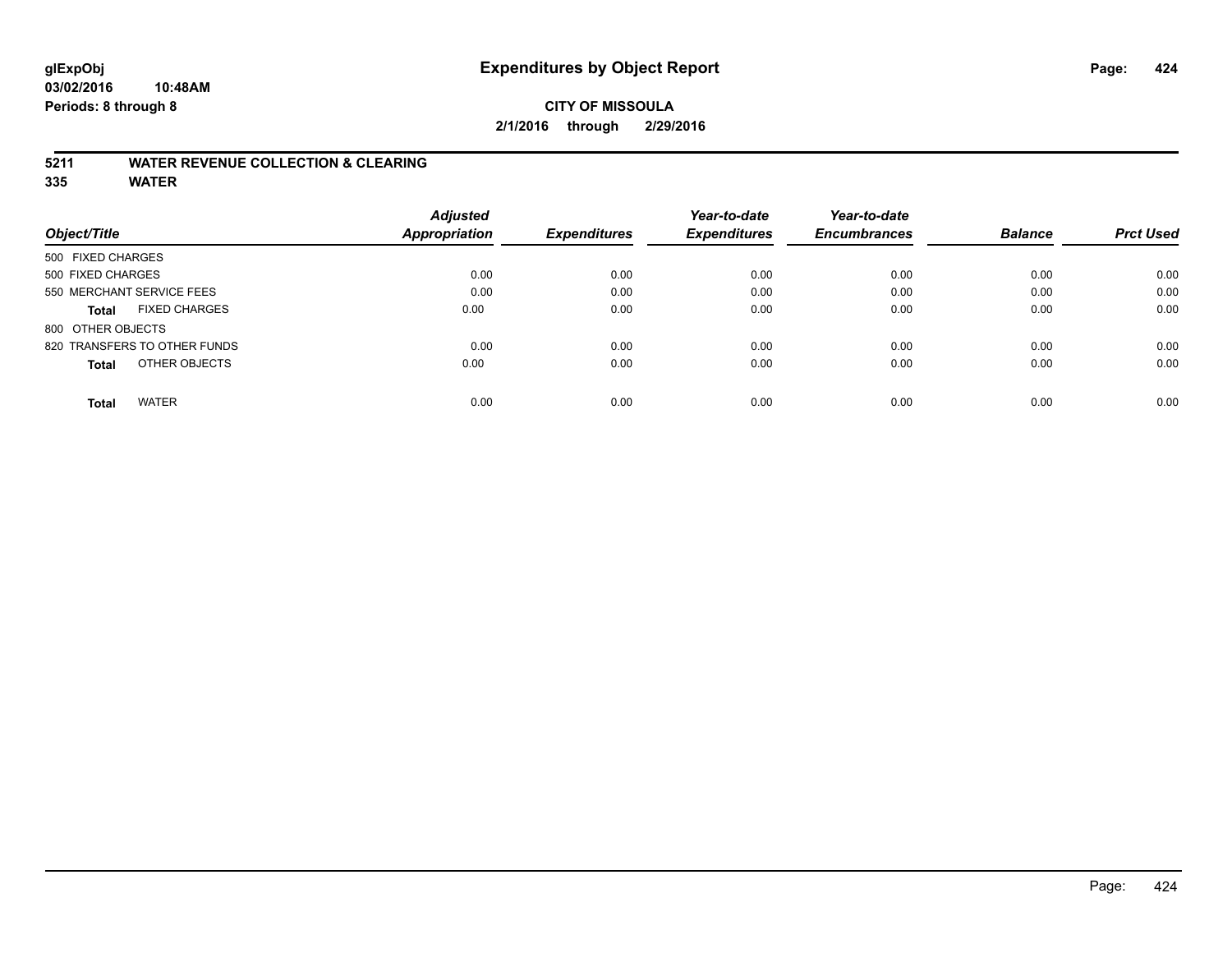**CITY OF MISSOULA 2/1/2016 through 2/29/2016**

## **5211 WATER REVENUE COLLECTION & CLEARING**

| Object/Title              |                                  | <b>Adjusted</b><br>Appropriation | <b>Expenditures</b> | Year-to-date<br><b>Expenditures</b> | Year-to-date<br><b>Encumbrances</b> | <b>Balance</b> | <b>Prct Used</b> |
|---------------------------|----------------------------------|----------------------------------|---------------------|-------------------------------------|-------------------------------------|----------------|------------------|
| 500 FIXED CHARGES         |                                  |                                  |                     |                                     |                                     |                |                  |
| 500 FIXED CHARGES         |                                  | 0.00                             | 0.00                | 0.00                                | 0.00                                | 0.00           | 0.00             |
| 550 MERCHANT SERVICE FEES |                                  | 0.00                             | 0.00                | 0.00                                | 0.00                                | 0.00           | 0.00             |
| <b>Total</b>              | <b>FIXED CHARGES</b>             | 0.00                             | 0.00                | 0.00                                | 0.00                                | 0.00           | 0.00             |
| 800 OTHER OBJECTS         |                                  |                                  |                     |                                     |                                     |                |                  |
|                           | 820 TRANSFERS TO OTHER FUNDS     | 0.00                             | 0.00                | 0.00                                | 0.00                                | 0.00           | 0.00             |
| Total                     | OTHER OBJECTS                    | 0.00                             | 0.00                | 0.00                                | 0.00                                | 0.00           | 0.00             |
| <b>Total</b>              | WATER REVENUE COLLECTION & CLEAF | 0.00                             | 0.00                | 0.00                                | 0.00                                | 0.00           | 0.00             |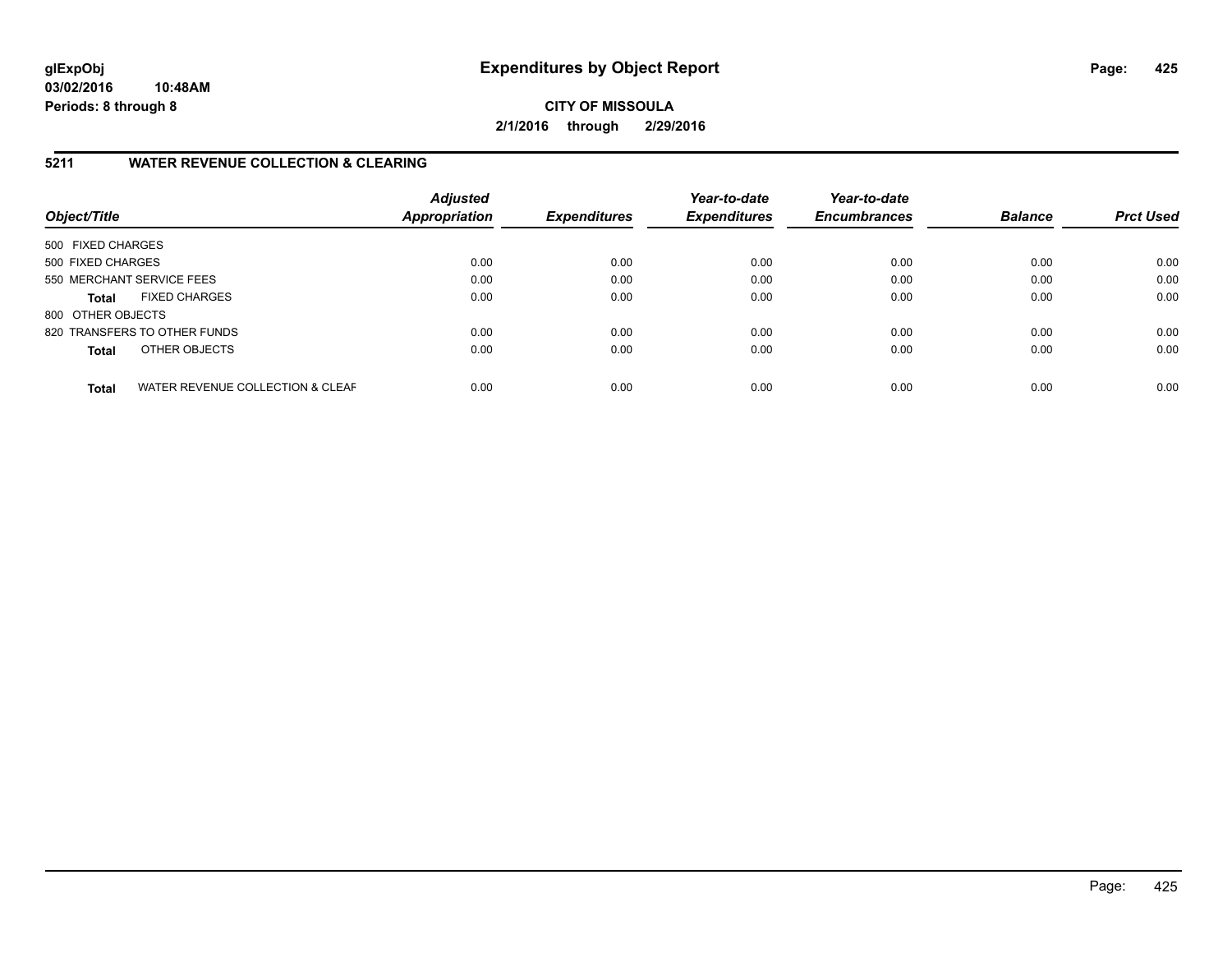# **5215 WATER LOAN FUND**

| Object/Title                         | <b>Adjusted</b><br><b>Appropriation</b> | <b>Expenditures</b> | Year-to-date<br><b>Expenditures</b> | Year-to-date<br><b>Encumbrances</b> | <b>Balance</b> | <b>Prct Used</b> |
|--------------------------------------|-----------------------------------------|---------------------|-------------------------------------|-------------------------------------|----------------|------------------|
| 500 FIXED CHARGES                    |                                         |                     |                                     |                                     |                |                  |
| 550 MERCHANT SERVICE FEES            | 0.00                                    | 0.00                | 0.00                                | 0.00                                | 0.00           | 0.00             |
| <b>FIXED CHARGES</b><br><b>Total</b> | 0.00                                    | 0.00                | 0.00                                | 0.00                                | 0.00           | 0.00             |
| 800 OTHER OBJECTS                    |                                         |                     |                                     |                                     |                |                  |
| 820 TRANSFERS TO OTHER FUNDS         | 0.00                                    | 0.00                | 0.00                                | 0.00                                | 0.00           | 0.00             |
| OTHER OBJECTS<br><b>Total</b>        | 0.00                                    | 0.00                | 0.00                                | 0.00                                | 0.00           | 0.00             |
| <b>WATER</b><br><b>Total</b>         | 0.00                                    | 0.00                | 0.00                                | 0.00                                | 0.00           | 0.00             |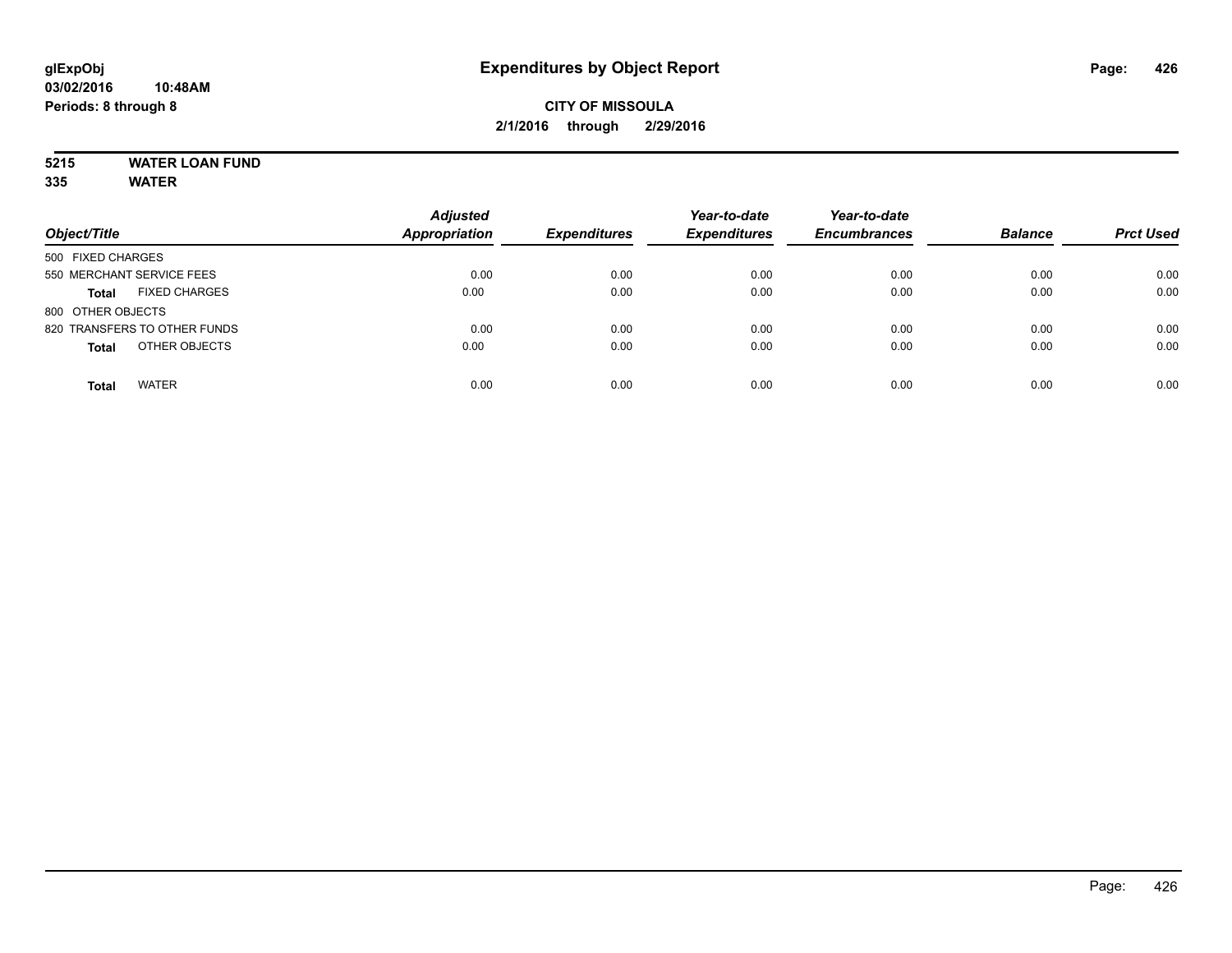#### **5215 WATER LOAN FUND**

| Object/Title                           | <b>Adjusted</b><br><b>Appropriation</b> | <b>Expenditures</b> | Year-to-date<br><b>Expenditures</b> | Year-to-date<br><b>Encumbrances</b> | <b>Balance</b> | <b>Prct Used</b> |
|----------------------------------------|-----------------------------------------|---------------------|-------------------------------------|-------------------------------------|----------------|------------------|
| 500 FIXED CHARGES                      |                                         |                     |                                     |                                     |                |                  |
| 550 MERCHANT SERVICE FEES              | 0.00                                    | 0.00                | 0.00                                | 0.00                                | 0.00           | 0.00             |
| <b>FIXED CHARGES</b><br><b>Total</b>   | 0.00                                    | 0.00                | 0.00                                | 0.00                                | 0.00           | 0.00             |
| 800 OTHER OBJECTS                      |                                         |                     |                                     |                                     |                |                  |
| 820 TRANSFERS TO OTHER FUNDS           | 0.00                                    | 0.00                | 0.00                                | 0.00                                | 0.00           | 0.00             |
| OTHER OBJECTS<br><b>Total</b>          | 0.00                                    | 0.00                | 0.00                                | 0.00                                | 0.00           | 0.00             |
|                                        |                                         |                     |                                     |                                     |                |                  |
| <b>WATER LOAN FUND</b><br><b>Total</b> | 0.00                                    | 0.00                | 0.00                                | 0.00                                | 0.00           | 0.00             |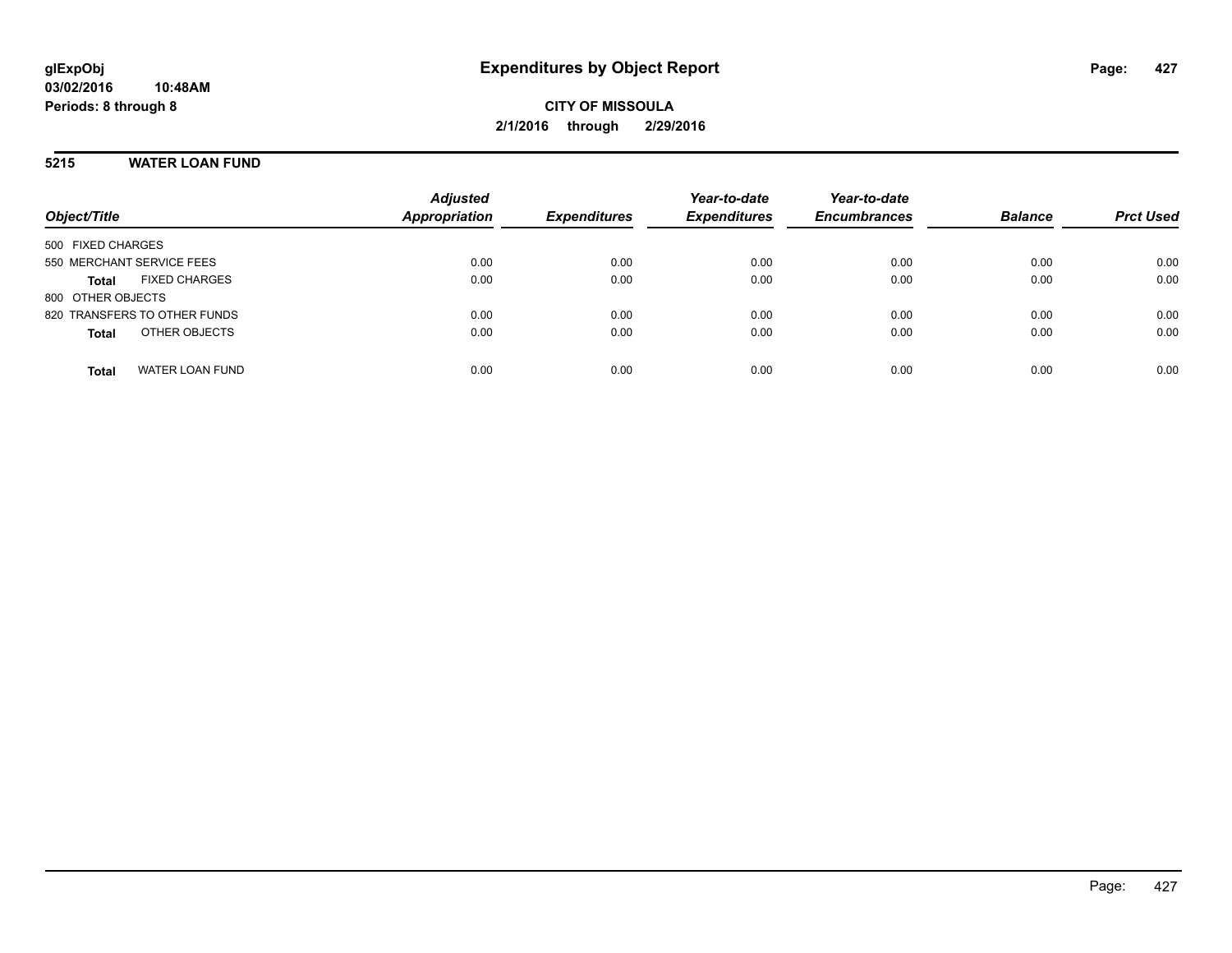**5220 WATER R&D FUND**

|                                      | <b>Adjusted</b> |                     | Year-to-date        | Year-to-date        |                |                  |
|--------------------------------------|-----------------|---------------------|---------------------|---------------------|----------------|------------------|
| Object/Title                         | Appropriation   | <b>Expenditures</b> | <b>Expenditures</b> | <b>Encumbrances</b> | <b>Balance</b> | <b>Prct Used</b> |
| 200 SUPPLIES                         |                 |                     |                     |                     |                |                  |
| 210 OFFICE SUPPLIES                  | 0.00            | 0.00                | 0.00                | 0.00                | 0.00           | 0.00             |
| <b>SUPPLIES</b><br><b>Total</b>      | 0.00            | 0.00                | 0.00                | 0.00                | 0.00           | 0.00             |
| 500 FIXED CHARGES                    |                 |                     |                     |                     |                |                  |
| 550 MERCHANT SERVICE FEES            | 0.00            | 0.00                | 0.00                | 0.00                | 0.00           | 0.00             |
| <b>FIXED CHARGES</b><br><b>Total</b> | 0.00            | 0.00                | 0.00                | 0.00                | 0.00           | 0.00             |
| 600 DEBT SERVICE                     |                 |                     |                     |                     |                |                  |
| 610 PRINCIPAL                        | 0.00            | 0.00                | 0.00                | 0.00                | 0.00           | 0.00             |
| 620 INTEREST / SERVICE FEES          | 0.00            | 0.00                | 0.00                | 0.00                | 0.00           | 0.00             |
| <b>DEBT SERVICE</b><br><b>Total</b>  | 0.00            | 0.00                | 0.00                | 0.00                | 0.00           | 0.00             |
| 800 OTHER OBJECTS                    |                 |                     |                     |                     |                |                  |
| 820 TRANSFERS TO OTHER FUNDS         | 0.00            | 0.00                | 0.00                | 0.00                | 0.00           | 0.00             |
| OTHER OBJECTS<br><b>Total</b>        | 0.00            | 0.00                | 0.00                | 0.00                | 0.00           | 0.00             |
|                                      |                 |                     |                     |                     |                |                  |
| <b>WATER</b><br><b>Total</b>         | 0.00            | 0.00                | 0.00                | 0.00                | 0.00           | 0.00             |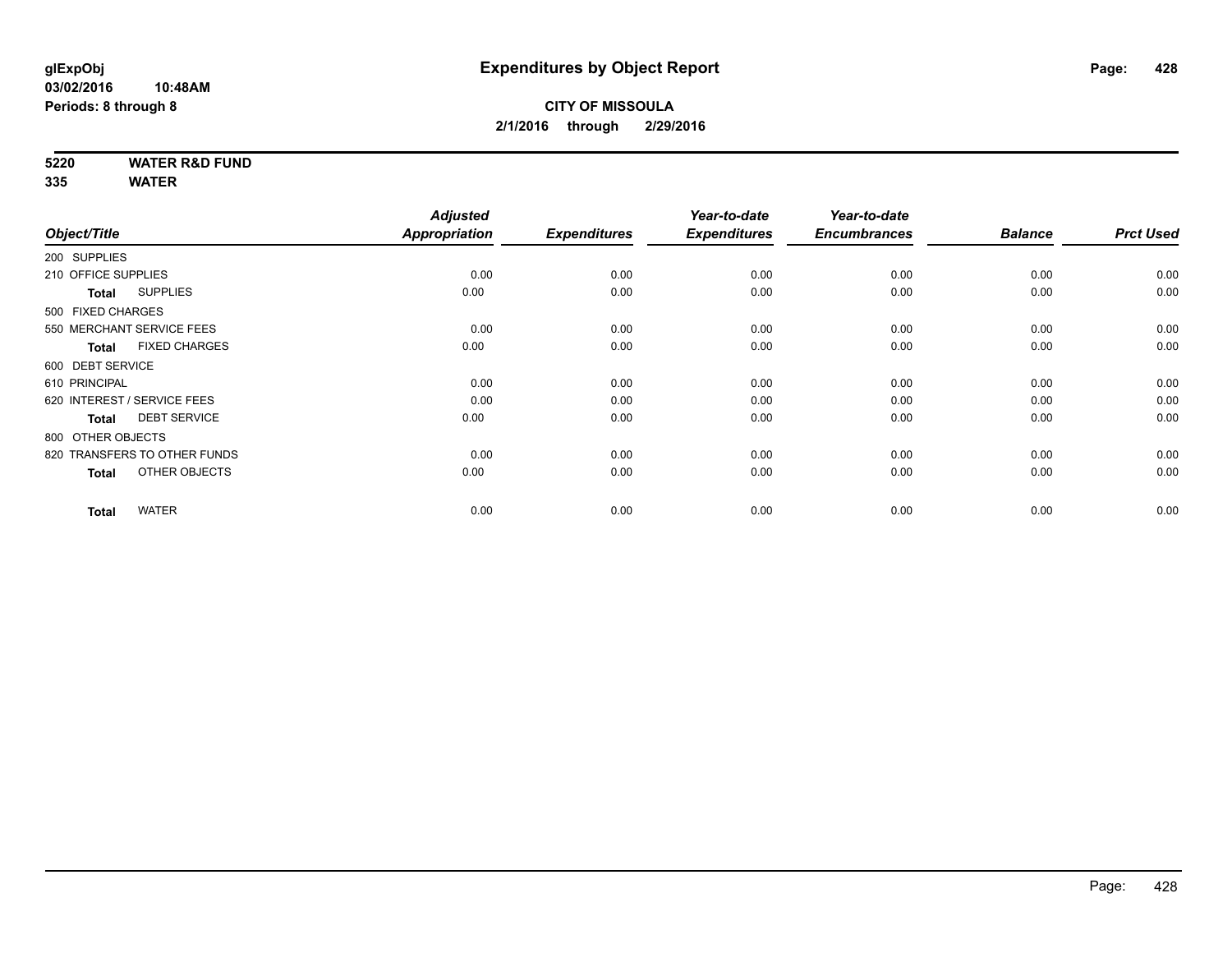#### **5220 WATER R&D FUND**

|                     |                              | <b>Adjusted</b> |                     | Year-to-date        | Year-to-date        |                |                  |
|---------------------|------------------------------|-----------------|---------------------|---------------------|---------------------|----------------|------------------|
| Object/Title        |                              | Appropriation   | <b>Expenditures</b> | <b>Expenditures</b> | <b>Encumbrances</b> | <b>Balance</b> | <b>Prct Used</b> |
| 200 SUPPLIES        |                              |                 |                     |                     |                     |                |                  |
| 210 OFFICE SUPPLIES |                              | 0.00            | 0.00                | 0.00                | 0.00                | 0.00           | 0.00             |
| <b>Total</b>        | <b>SUPPLIES</b>              | 0.00            | 0.00                | 0.00                | 0.00                | 0.00           | 0.00             |
| 500 FIXED CHARGES   |                              |                 |                     |                     |                     |                |                  |
|                     | 550 MERCHANT SERVICE FEES    | 0.00            | 0.00                | 0.00                | 0.00                | 0.00           | 0.00             |
| <b>Total</b>        | <b>FIXED CHARGES</b>         | 0.00            | 0.00                | 0.00                | 0.00                | 0.00           | 0.00             |
| 600 DEBT SERVICE    |                              |                 |                     |                     |                     |                |                  |
| 610 PRINCIPAL       |                              | 0.00            | 0.00                | 0.00                | 0.00                | 0.00           | 0.00             |
|                     | 620 INTEREST / SERVICE FEES  | 0.00            | 0.00                | 0.00                | 0.00                | 0.00           | 0.00             |
| <b>Total</b>        | <b>DEBT SERVICE</b>          | 0.00            | 0.00                | 0.00                | 0.00                | 0.00           | 0.00             |
| 800 OTHER OBJECTS   |                              |                 |                     |                     |                     |                |                  |
|                     | 820 TRANSFERS TO OTHER FUNDS | 0.00            | 0.00                | 0.00                | 0.00                | 0.00           | 0.00             |
| <b>Total</b>        | OTHER OBJECTS                | 0.00            | 0.00                | 0.00                | 0.00                | 0.00           | 0.00             |
| <b>Total</b>        | <b>WATER R&amp;D FUND</b>    | 0.00            | 0.00                | 0.00                | 0.00                | 0.00           | 0.00             |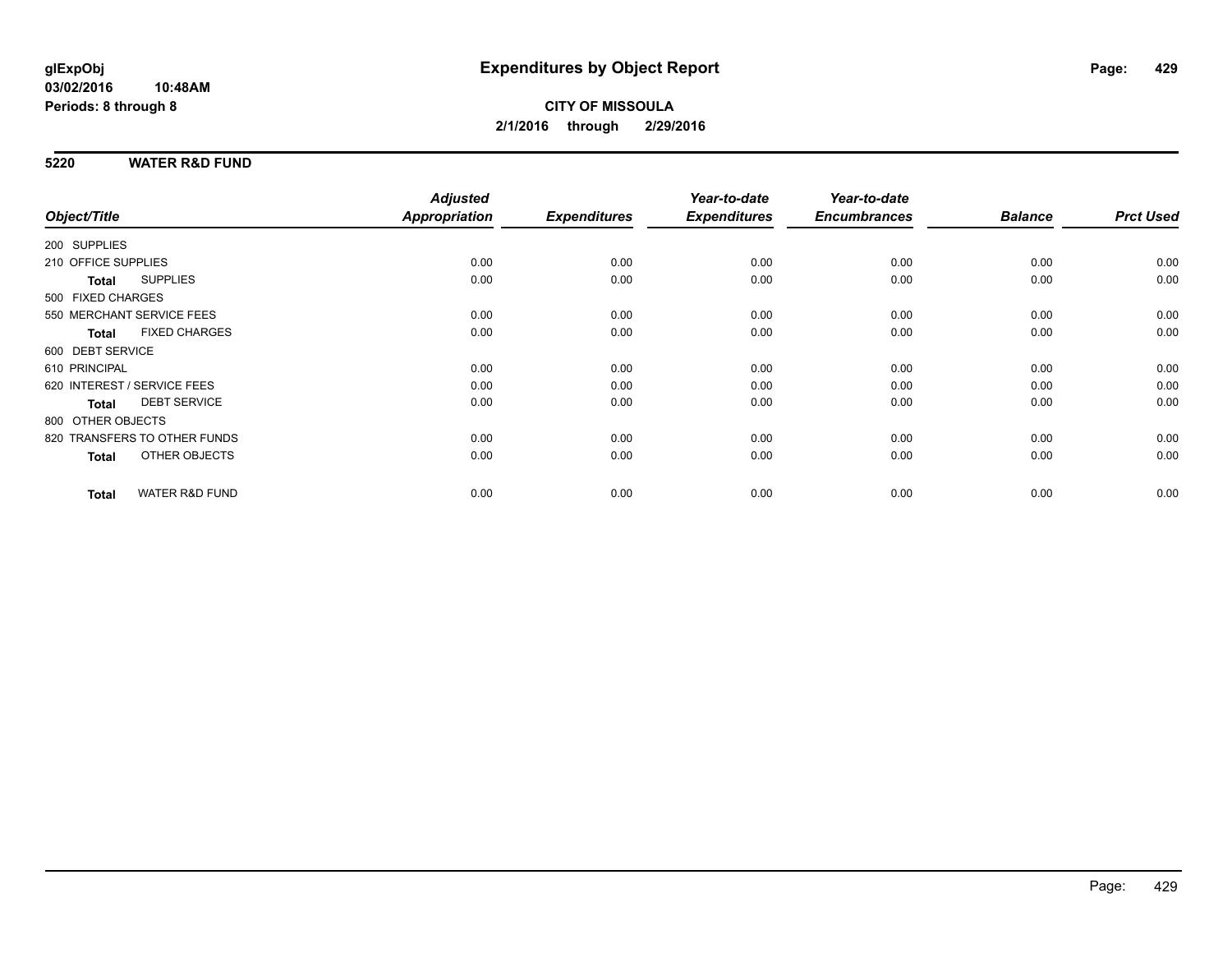## **CITY OF MISSOULA 2/1/2016 through 2/29/2016**

## **5240 WATER CONSTRUCTION FUND**

| Object/Title              |                      | <b>Adjusted</b><br><b>Appropriation</b> | <b>Expenditures</b> | Year-to-date<br><b>Expenditures</b> | Year-to-date<br><b>Encumbrances</b> | <b>Balance</b> | <b>Prct Used</b> |
|---------------------------|----------------------|-----------------------------------------|---------------------|-------------------------------------|-------------------------------------|----------------|------------------|
|                           |                      |                                         |                     |                                     |                                     |                |                  |
| 500 FIXED CHARGES         |                      |                                         |                     |                                     |                                     |                |                  |
| 550 MERCHANT SERVICE FEES |                      | 0.00                                    | 0.00                | 0.00                                | 0.00                                | 0.00           | 0.00             |
| Total                     | <b>FIXED CHARGES</b> | 0.00                                    | 0.00                | 0.00                                | 0.00                                | 0.00           | 0.00             |
| Total                     | <b>WATER</b>         | 0.00                                    | 0.00                | 0.00                                | 0.00                                | 0.00           | 0.00             |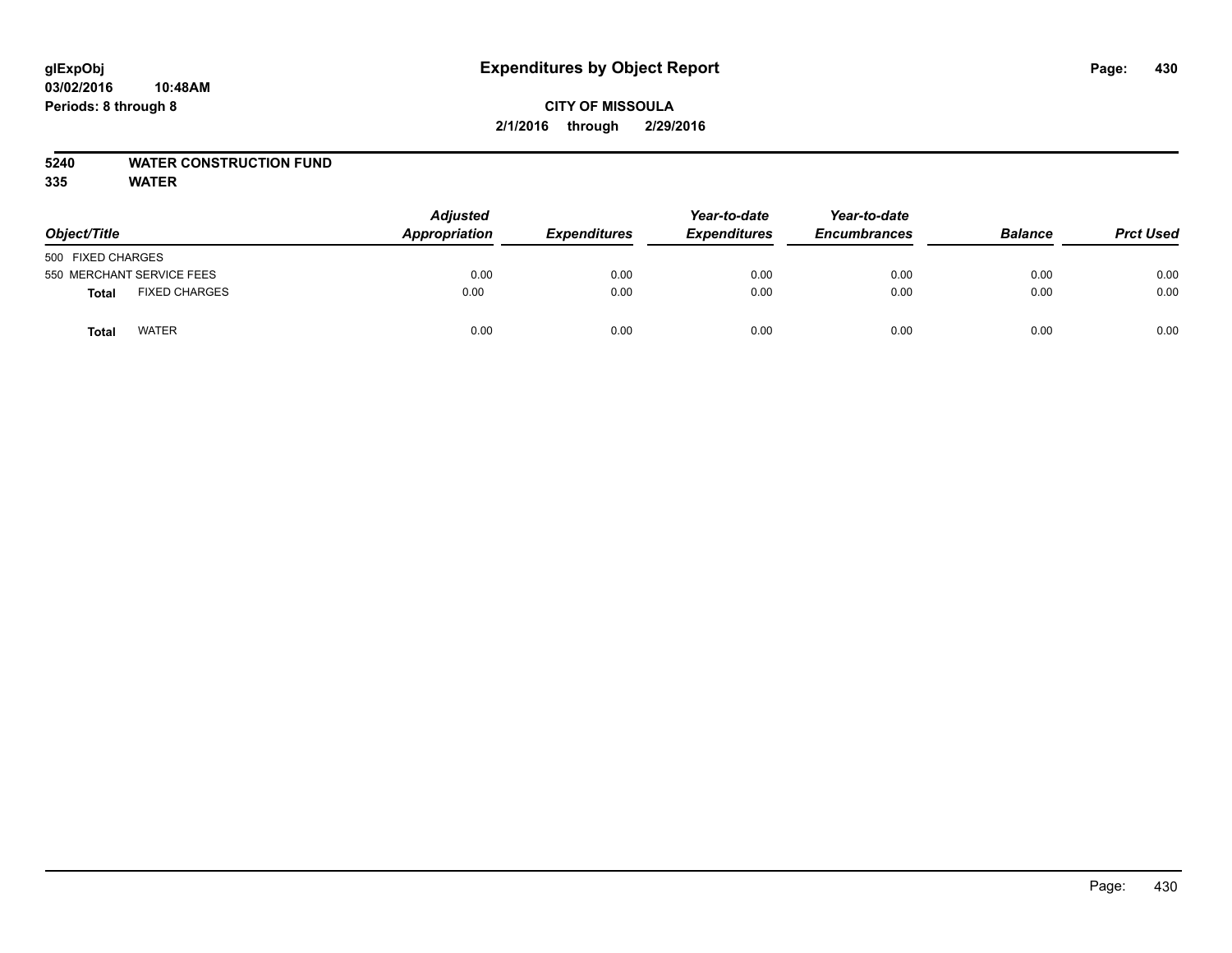#### **5240 WATER CONSTRUCTION FUND**

| Object/Title                         | <b>Adjusted</b><br>Appropriation | <i><b>Expenditures</b></i> | Year-to-date<br><b>Expenditures</b> | Year-to-date<br><b>Encumbrances</b> | <b>Balance</b> | <b>Prct Used</b> |
|--------------------------------------|----------------------------------|----------------------------|-------------------------------------|-------------------------------------|----------------|------------------|
| 500 FIXED CHARGES                    |                                  |                            |                                     |                                     |                |                  |
| 550 MERCHANT SERVICE FEES            | 0.00                             | 0.00                       | 0.00                                | 0.00                                | 0.00           | 0.00             |
| <b>FIXED CHARGES</b><br><b>Total</b> | 0.00                             | 0.00                       | 0.00                                | 0.00                                | 0.00           | 0.00             |
| WATER CONSTRUCTION FUND<br>Total     | 0.00                             | 0.00                       | 0.00                                | 0.00                                | 0.00           | 0.00             |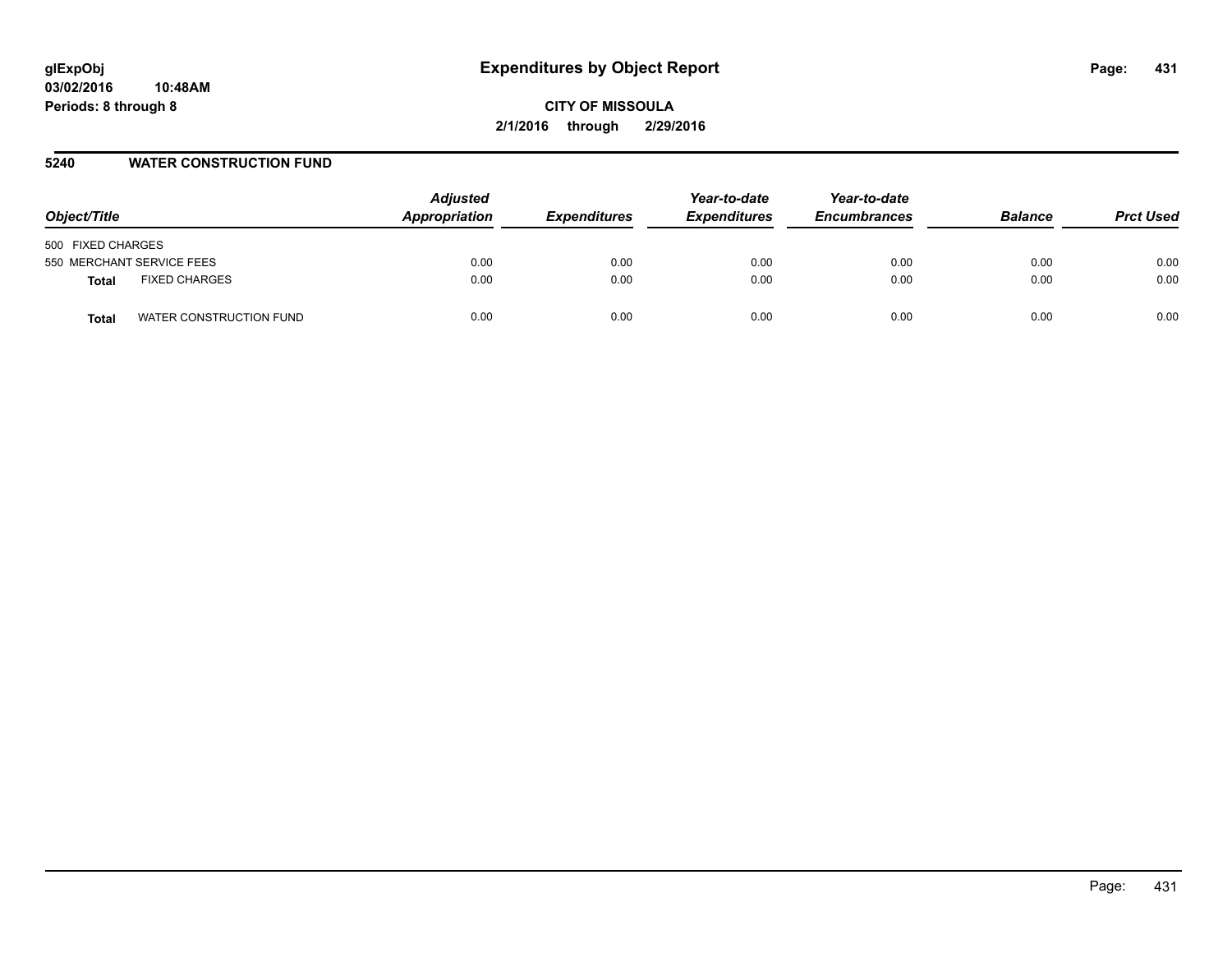## **CITY OF MISSOULA 2/1/2016 through 2/29/2016**

# **5250 WATER PURCHASE LOAN**

**330 WASTEWATER**

|                                      | <b>Adjusted</b> |                     | Year-to-date        | Year-to-date        |                |                  |
|--------------------------------------|-----------------|---------------------|---------------------|---------------------|----------------|------------------|
| Object/Title                         | Appropriation   | <b>Expenditures</b> | <b>Expenditures</b> | <b>Encumbrances</b> | <b>Balance</b> | <b>Prct Used</b> |
| 500 FIXED CHARGES                    |                 |                     |                     |                     |                |                  |
| 550 MERCHANT SERVICE FEES            | 0.00            | 0.00                | 0.00                | 0.00                | 0.00           | 0.00             |
| <b>FIXED CHARGES</b><br><b>Total</b> | 0.00            | 0.00                | 0.00                | 0.00                | 0.00           | 0.00             |
| 600 DEBT SERVICE                     |                 |                     |                     |                     |                |                  |
| 610 PRINCIPAL                        | 0.00            | 0.00                | 0.00                | 0.00                | 0.00           | 0.00             |
| 620 INTEREST / SERVICE FEES          | 0.00            | 0.00                | 0.00                | 0.00                | 0.00           | 0.00             |
| <b>DEBT SERVICE</b><br><b>Total</b>  | 0.00            | 0.00                | 0.00                | 0.00                | 0.00           | 0.00             |
| <b>WASTEWATER</b><br>Total           | 0.00            | 0.00                | 0.00                | 0.00                | 0.00           | 0.00             |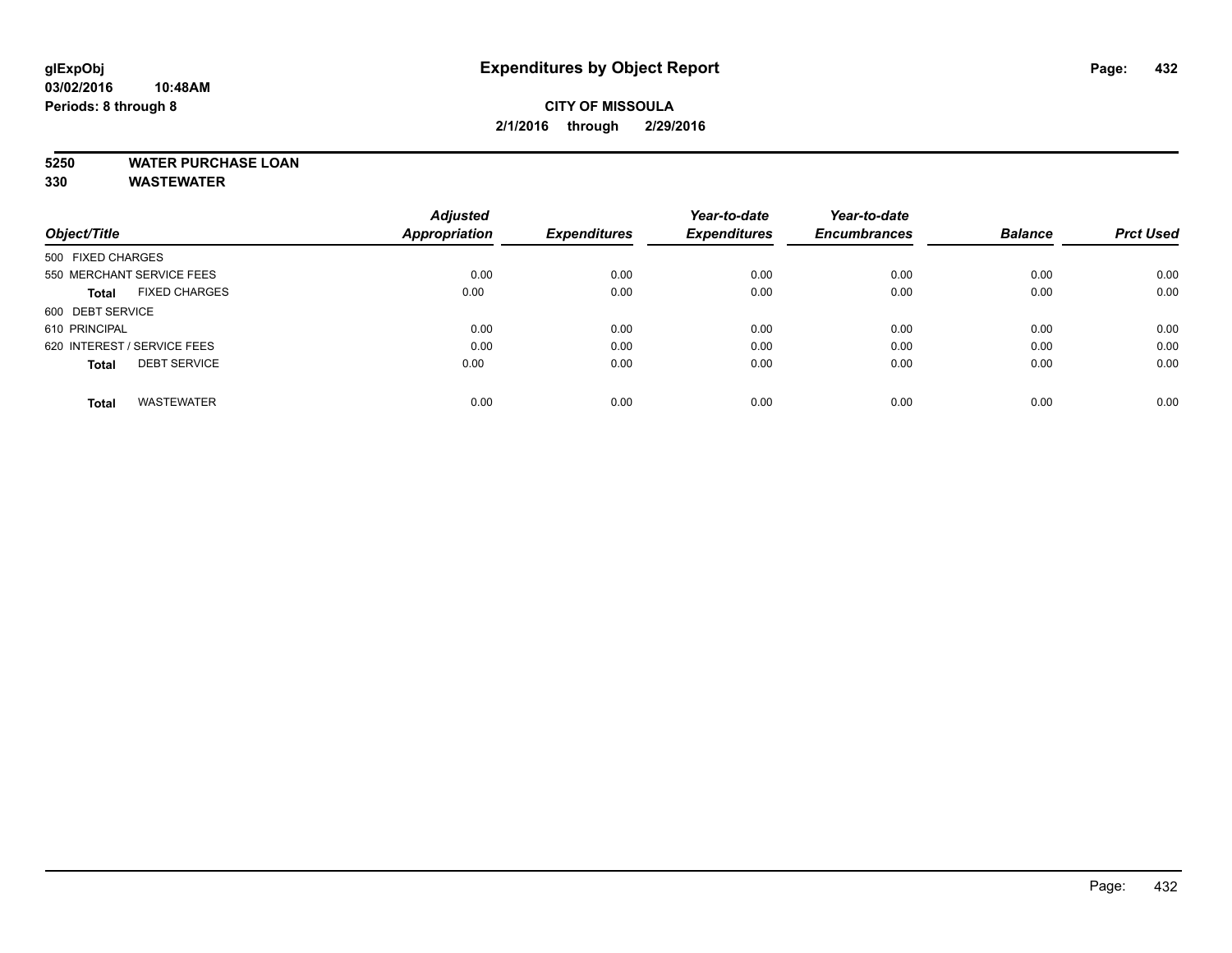### **5250 WATER PURCHASE LOAN**

| Object/Title                               | <b>Adjusted</b><br>Appropriation | <b>Expenditures</b> | Year-to-date<br><b>Expenditures</b> | Year-to-date<br><b>Encumbrances</b> | <b>Balance</b> | <b>Prct Used</b> |
|--------------------------------------------|----------------------------------|---------------------|-------------------------------------|-------------------------------------|----------------|------------------|
| 500 FIXED CHARGES                          |                                  |                     |                                     |                                     |                |                  |
| 550 MERCHANT SERVICE FEES                  | 0.00                             | 0.00                | 0.00                                | 0.00                                | 0.00           | 0.00             |
| <b>FIXED CHARGES</b><br><b>Total</b>       | 0.00                             | 0.00                | 0.00                                | 0.00                                | 0.00           | 0.00             |
| 600 DEBT SERVICE                           |                                  |                     |                                     |                                     |                |                  |
| 610 PRINCIPAL                              | 0.00                             | 0.00                | 0.00                                | 0.00                                | 0.00           | 0.00             |
| 620 INTEREST / SERVICE FEES                | 0.00                             | 0.00                | 0.00                                | 0.00                                | 0.00           | 0.00             |
| <b>DEBT SERVICE</b><br><b>Total</b>        | 0.00                             | 0.00                | 0.00                                | 0.00                                | 0.00           | 0.00             |
|                                            |                                  |                     |                                     |                                     |                |                  |
| <b>WATER PURCHASE LOAN</b><br><b>Total</b> | 0.00                             | 0.00                | 0.00                                | 0.00                                | 0.00           | 0.00             |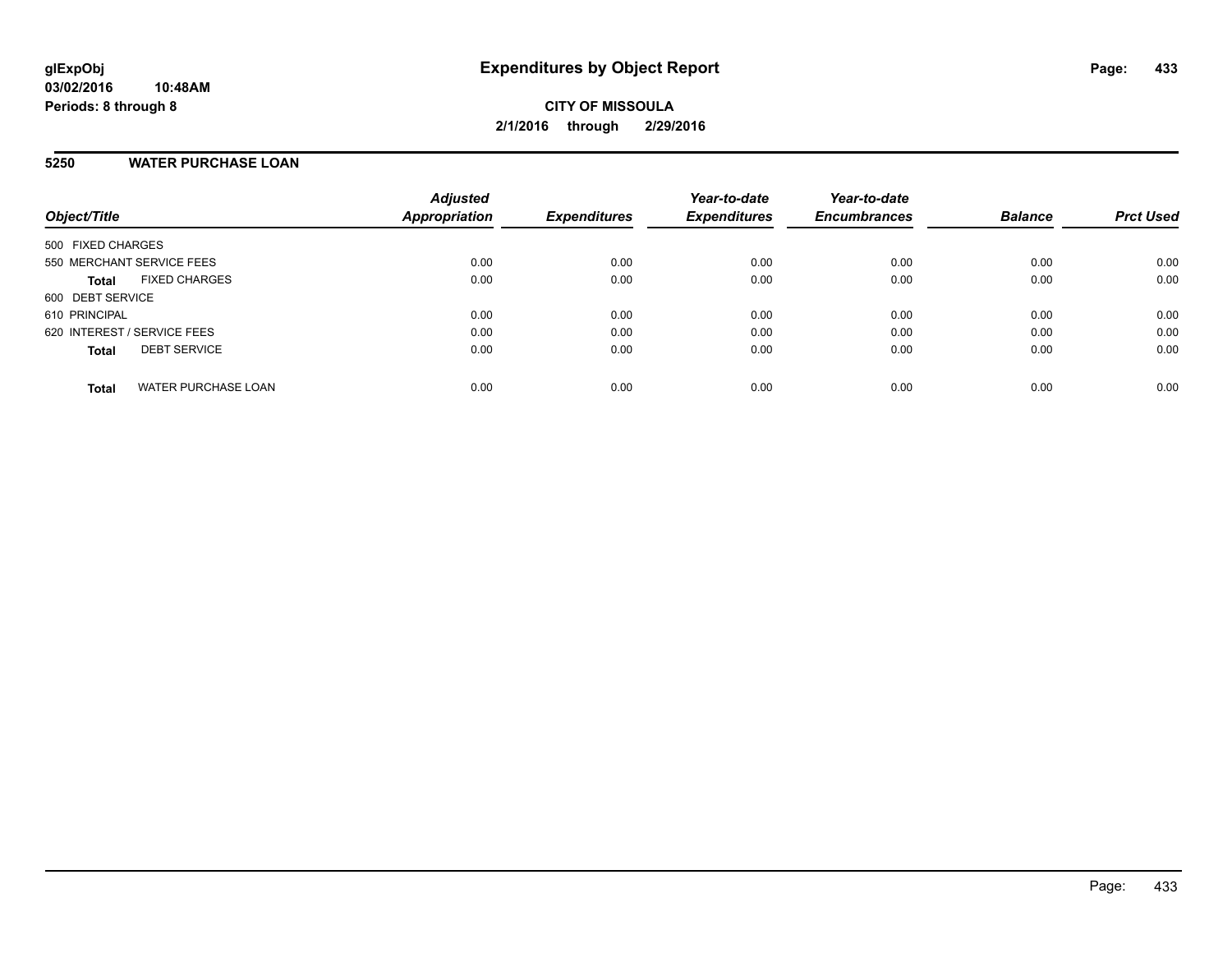#### **5310 SEWER OPERATING BUDGET FUND**

|                                           | <b>Adjusted</b> |                     | Year-to-date        | Year-to-date        |                |                  |
|-------------------------------------------|-----------------|---------------------|---------------------|---------------------|----------------|------------------|
| Object/Title                              | Appropriation   | <b>Expenditures</b> | <b>Expenditures</b> | <b>Encumbrances</b> | <b>Balance</b> | <b>Prct Used</b> |
| 100 PERSONAL SERVICES                     |                 |                     |                     |                     |                |                  |
| 110 SALARIES AND WAGES                    | 1,248,521.00    | 99,781.48           | 788,836.92          | 0.00                | 459,684.08     | 63.18            |
| 115 SALARIES/HEALTH INSURANCE BENEFIT     | 0.00            | 0.00                | 0.00                | 0.00                | 0.00           | 0.00             |
| 120 OVERTIME/TERMINATION                  | 19,000.00       | 696.76              | 15,227.02           | 0.00                | 3,772.98       | 80.14            |
| 130 OTHER                                 | 14,640.00       | 0.00                | 0.00                | 0.00                | 14,640.00      | 0.00             |
| 135 OPEB EXPENSE                          | 0.00            | 0.00                | 0.00                | 0.00                | 0.00           | 0.00             |
| 140 EMPLOYER CONTRIBUTIONS                | 498,888.00      | 40,051.93           | 326,764.04          | 0.00                | 172,123.96     | 65.50            |
| <b>141 STATE RETIREMENT CONTRIBUTIONS</b> | 0.00            | 0.00                | 456.48              | 0.00                | $-456.48$      | 0.00             |
| 145 OPEB CONTRIBUTION                     | 0.00            | 0.00                | 0.00                | 0.00                | 0.00           | 0.00             |
| 190 PENSION EXPENSE                       | 0.00            | 0.00                | 0.00                | 0.00                | 0.00           | 0.00             |
| PERSONAL SERVICES<br><b>Total</b>         | 1,781,049.00    | 140,530.17          | 1,131,284.46        | 0.00                | 649,764.54     | 63.52            |
| 200 SUPPLIES                              |                 |                     |                     |                     |                |                  |
| 210 OFFICE SUPPLIES                       | 3,400.00        | 243.44              | 969.62              | 0.00                | 2,430.38       | 28.52            |
| 220 OPERATING SUPPLIES                    | 204,170.00      | 14,824.52           | 176,389.90          | 0.00                | 27,780.10      | 86.39            |
| 230 REPAIR/MAINTENANCE                    | 180,050.00      | 21,684.17           | 140,108.23          | 0.00                | 39,941.77      | 77.82            |
| 231 GASOLINE                              | 60,000.00       | 4,744.82            | 19,105.55           | 0.00                | 40,894.45      | 31.84            |
| 240 OTHER SUPPLIES                        | 4,000.00        | 308.55              | 1,065.87            | 0.00                | 2,934.13       | 26.65            |
| <b>SUPPLIES</b><br>Total                  | 451,620.00      | 41,805.50           | 337,639.17          | 0.00                | 113,980.83     | 74.76            |
| 300 PURCHASED SERVICES                    |                 |                     |                     |                     |                |                  |
| 310 COMMUNICATIONS                        | 3,570.00        | 90.15               | 8,385.76            | 0.00                | $-4,815.76$    | 234.90           |
| 320 PRINTING & DUPLICATING                | 1,000.00        | 231.89              | 1,331.95            | 0.00                | $-331.95$      | 133.20           |
| 330 PUBLICITY, SUBSCRIPTIONS & DUES       | 3,000.00        | 105.00              | 7,875.58            | 0.00                | $-4,875.58$    | 262.52           |
| 341 ELECTRICITY & NATURAL GAS             | 648,468.00      | 54,078.82           | 354,960.76          | 0.00                | 293,507.24     | 54.74            |
| 343 WATER CHARGES                         | 10,248.00       | 819.89              | 5,194.01            | 0.00                | 5,053.99       | 50.68            |
| 344 TELEPHONE SERVICE                     | 16,337.00       | 1,723.42            | 13,279.21           | 0.00                | 3,057.79       | 81.28            |
| 345 GARBAGE                               | 20,804.00       | 0.00                | 13,810.70           | 0.00                | 6,993.30       | 66.38            |
| 350 PROFESSIONAL SERVICES                 | 70,000.00       | 7,005.17            | 67,093.72           | 0.00                | 2,906.28       | 95.85            |
| 360 REPAIR & MAINTENANCE                  | 339,154.00      | 26,684.09           | 208,520.17          | 0.00                | 130,633.83     | 61.48            |
| 370 TRAVEL                                | 12,500.00       | 0.00                | 2,520.73            | 0.00                | 9,979.27       | 20.17            |
| 380 TRAINING                              | 7,600.00        | 52.44               | 6,983.82            | 0.00                | 616.18         | 91.89            |
| 390 OTHER PURCHASED SERVICES              | 432,900.00      | 35,468.70           | 231,587.50          | 0.00                | 201,312.50     | 53.50            |
| PURCHASED SERVICES<br><b>Total</b>        | 1,565,581.00    | 126,259.57          | 921,543.91          | 0.00                | 644,037.09     | 58.86            |
| 500 FIXED CHARGES                         |                 |                     |                     |                     |                |                  |
| 500 FIXED CHARGES                         | 1,332,202.00    | 100.00              | 591,849.95          | 0.00                | 740,352.05     | 44.43            |
|                                           |                 |                     |                     |                     |                |                  |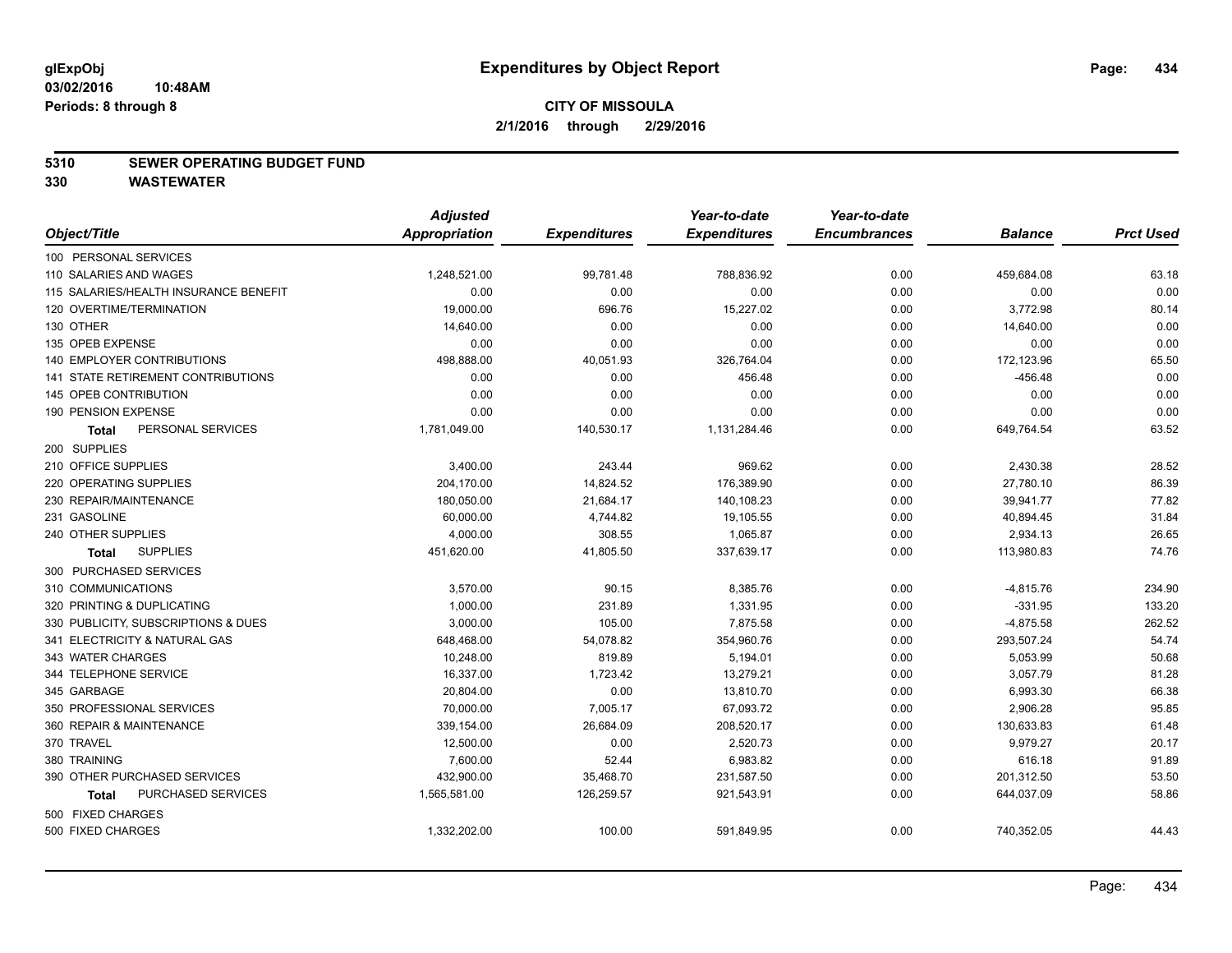#### **5310 SEWER OPERATING BUDGET FUND**

| Object/Title       |                                   | <b>Adjusted</b><br><b>Appropriation</b> | <b>Expenditures</b> | Year-to-date<br><b>Expenditures</b> | Year-to-date<br><b>Encumbrances</b> | <b>Balance</b> | <b>Prct Used</b> |
|--------------------|-----------------------------------|-----------------------------------------|---------------------|-------------------------------------|-------------------------------------|----------------|------------------|
|                    | 550 MERCHANT SERVICE FEES         | 0.00                                    | 0.00                | 0.00                                | 0.00                                | 0.00           | 0.00             |
| <b>Total</b>       | <b>FIXED CHARGES</b>              | 1,332,202.00                            | 100.00              | 591,849.95                          | 0.00                                | 740,352.05     | 44.43            |
| 600 DEBT SERVICE   |                                   |                                         |                     |                                     |                                     |                |                  |
| 610 PRINCIPAL      |                                   | 0.00                                    | 0.00                | 7,866.21                            | 0.00                                | $-7,866.21$    | 0.00             |
|                    | 620 INTEREST / SERVICE FEES       | 0.00                                    | 0.00                | 39.09                               | 0.00                                | $-39.09$       | 0.00             |
| <b>Total</b>       | <b>DEBT SERVICE</b>               | 0.00                                    | 0.00                | 7,905.30                            | 0.00                                | $-7,905.30$    | 0.00             |
|                    | 700 GRANTS & CONTRIBUTIONS        |                                         |                     |                                     |                                     |                |                  |
|                    | 700 GRANTS & CONTRIBUTIONS        | 1,500.00                                | 0.00                | 0.00                                | 0.00                                | 1,500.00       | 0.00             |
| Total              | <b>GRANTS &amp; CONTRIBUTIONS</b> | 1,500.00                                | 0.00                | 0.00                                | 0.00                                | 1,500.00       | 0.00             |
| 800 OTHER OBJECTS  |                                   |                                         |                     |                                     |                                     |                |                  |
|                    | 820 TRANSFERS TO OTHER FUNDS      | 0.00                                    | 0.00                | 0.00                                | 0.00                                | 0.00           | 0.00             |
| 830 DEPRECIATION   |                                   | 0.00                                    | 0.00                | 0.00                                | 0.00                                | 0.00           | 0.00             |
| Total              | OTHER OBJECTS                     | 0.00                                    | 0.00                | 0.00                                | 0.00                                | 0.00           | 0.00             |
| 900 CAPITAL OUTLAY |                                   |                                         |                     |                                     |                                     |                |                  |
| 900 CAPITAL OUTLAY |                                   | 0.00                                    | 0.00                | 0.00                                | 0.00                                | 0.00           | 0.00             |
| 930 IMPROVEMENTS   |                                   | 0.00                                    | 0.00                | 0.00                                | 0.00                                | 0.00           | 0.00             |
|                    | 940 MACHINERY & EQUIPMENT         | 0.00                                    | 0.00                | 0.00                                | 0.00                                | 0.00           | 0.00             |
| <b>Total</b>       | <b>CAPITAL OUTLAY</b>             | 0.00                                    | 0.00                | 0.00                                | 0.00                                | 0.00           | 0.00             |
| <b>Total</b>       | <b>WASTEWATER</b>                 | 5,131,952.00                            | 308,695.24          | 2,990,222.79                        | 0.00                                | 2,141,729.21   | 58.27            |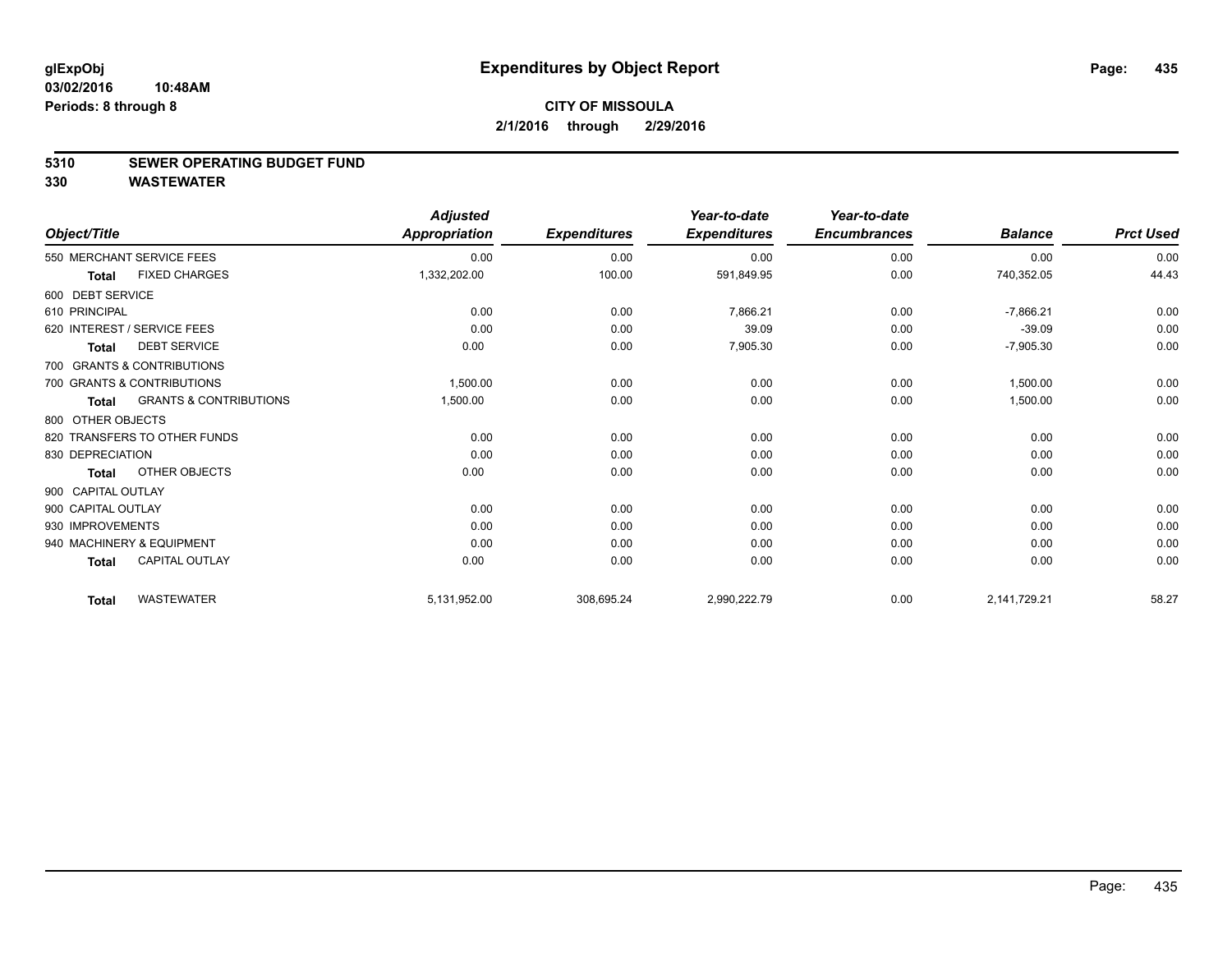#### **5310 SEWER OPERATING BUDGET FUND**

**900 DEPRECIATION**

| Object/Title      |                     | <b>Adjusted</b><br>Appropriation | <b>Expenditures</b> | Year-to-date<br><b>Expenditures</b> | Year-to-date<br><b>Encumbrances</b> | <b>Balance</b> | <b>Prct Used</b> |
|-------------------|---------------------|----------------------------------|---------------------|-------------------------------------|-------------------------------------|----------------|------------------|
| 800 OTHER OBJECTS |                     |                                  |                     |                                     |                                     |                |                  |
| 830 DEPRECIATION  |                     | 0.00                             | 0.00                | 0.00                                | 0.00                                | 0.00           | 0.00             |
| Total             | OTHER OBJECTS       | 0.00                             | 0.00                | 0.00                                | 0.00                                | 0.00           | 0.00             |
| Total             | <b>DEPRECIATION</b> | 0.00                             | 0.00                | 0.00                                | 0.00                                | 0.00           | 0.00             |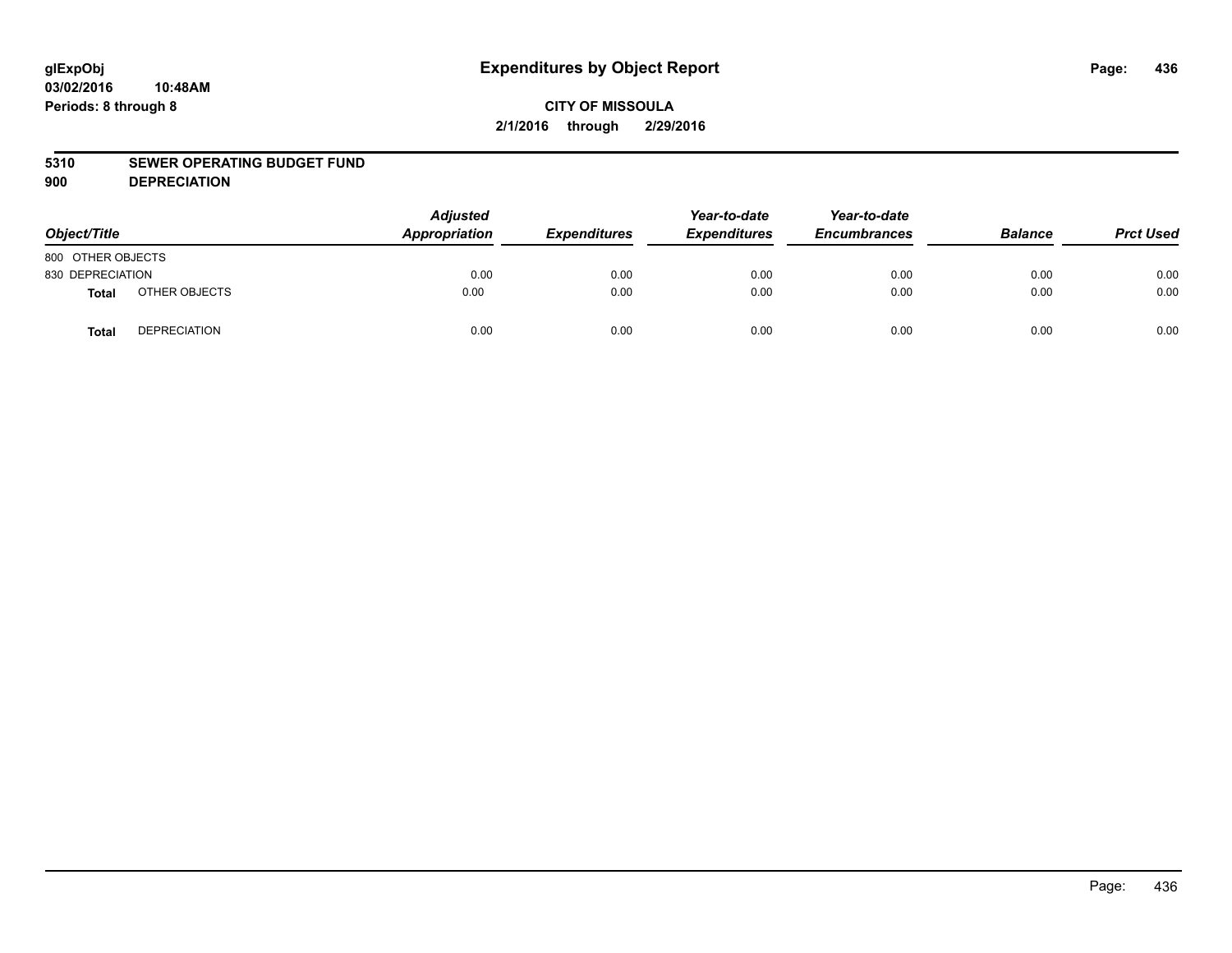### **5310 SEWER OPERATING BUDGET FUND**

|                                           | <b>Adjusted</b>      |                     | Year-to-date        | Year-to-date        |                |                  |
|-------------------------------------------|----------------------|---------------------|---------------------|---------------------|----------------|------------------|
| Object/Title                              | <b>Appropriation</b> | <b>Expenditures</b> | <b>Expenditures</b> | <b>Encumbrances</b> | <b>Balance</b> | <b>Prct Used</b> |
| 100 PERSONAL SERVICES                     |                      |                     |                     |                     |                |                  |
| 110 SALARIES AND WAGES                    | 1,248,521.00         | 99,781.48           | 788,836.92          | 0.00                | 459,684.08     | 63.18            |
| 115 SALARIES/HEALTH INSURANCE BENEFIT     | 0.00                 | 0.00                | 0.00                | 0.00                | 0.00           | 0.00             |
| 120 OVERTIME/TERMINATION                  | 19,000.00            | 696.76              | 15,227.02           | 0.00                | 3,772.98       | 80.14            |
| 130 OTHER                                 | 14,640.00            | 0.00                | 0.00                | 0.00                | 14,640.00      | 0.00             |
| 135 OPEB EXPENSE                          | 0.00                 | 0.00                | 0.00                | 0.00                | 0.00           | 0.00             |
| 140 EMPLOYER CONTRIBUTIONS                | 498,888.00           | 40,051.93           | 326,764.04          | 0.00                | 172,123.96     | 65.50            |
| <b>141 STATE RETIREMENT CONTRIBUTIONS</b> | 0.00                 | 0.00                | 456.48              | 0.00                | $-456.48$      | 0.00             |
| 145 OPEB CONTRIBUTION                     | 0.00                 | 0.00                | 0.00                | 0.00                | 0.00           | 0.00             |
| 190 PENSION EXPENSE                       | 0.00                 | 0.00                | 0.00                | 0.00                | 0.00           | 0.00             |
| PERSONAL SERVICES<br>Total                | 1,781,049.00         | 140,530.17          | 1,131,284.46        | 0.00                | 649,764.54     | 63.52            |
| 200 SUPPLIES                              |                      |                     |                     |                     |                |                  |
| 210 OFFICE SUPPLIES                       | 3,400.00             | 243.44              | 969.62              | 0.00                | 2,430.38       | 28.52            |
| 220 OPERATING SUPPLIES                    | 204,170.00           | 14,824.52           | 176,389.90          | 0.00                | 27,780.10      | 86.39            |
| 230 REPAIR/MAINTENANCE                    | 180,050.00           | 21,684.17           | 140,108.23          | 0.00                | 39,941.77      | 77.82            |
| 231 GASOLINE                              | 60,000.00            | 4,744.82            | 19,105.55           | 0.00                | 40,894.45      | 31.84            |
| 240 OTHER SUPPLIES                        | 4,000.00             | 308.55              | 1,065.87            | 0.00                | 2,934.13       | 26.65            |
| <b>SUPPLIES</b><br><b>Total</b>           | 451,620.00           | 41,805.50           | 337,639.17          | 0.00                | 113,980.83     | 74.76            |
| 300 PURCHASED SERVICES                    |                      |                     |                     |                     |                |                  |
| 310 COMMUNICATIONS                        | 3,570.00             | 90.15               | 8,385.76            | 0.00                | $-4,815.76$    | 234.90           |
| 320 PRINTING & DUPLICATING                | 1,000.00             | 231.89              | 1,331.95            | 0.00                | $-331.95$      | 133.20           |
| 330 PUBLICITY, SUBSCRIPTIONS & DUES       | 3,000.00             | 105.00              | 7,875.58            | 0.00                | $-4,875.58$    | 262.52           |
| 341 ELECTRICITY & NATURAL GAS             | 648,468.00           | 54,078.82           | 354,960.76          | 0.00                | 293,507.24     | 54.74            |
| 343 WATER CHARGES                         | 10,248.00            | 819.89              | 5,194.01            | 0.00                | 5,053.99       | 50.68            |
| 344 TELEPHONE SERVICE                     | 16,337.00            | 1,723.42            | 13,279.21           | 0.00                | 3,057.79       | 81.28            |
| 345 GARBAGE                               | 20,804.00            | 0.00                | 13,810.70           | 0.00                | 6,993.30       | 66.38            |
| 350 PROFESSIONAL SERVICES                 | 70,000.00            | 7,005.17            | 67,093.72           | 0.00                | 2,906.28       | 95.85            |
| 360 REPAIR & MAINTENANCE                  | 339,154.00           | 26,684.09           | 208,520.17          | 0.00                | 130,633.83     | 61.48            |
| 370 TRAVEL                                | 12,500.00            | 0.00                | 2,520.73            | 0.00                | 9,979.27       | 20.17            |
| 380 TRAINING                              | 7,600.00             | 52.44               | 6,983.82            | 0.00                | 616.18         | 91.89            |
| 390 OTHER PURCHASED SERVICES              | 432,900.00           | 35,468.70           | 231,587.50          | 0.00                | 201,312.50     | 53.50            |
| PURCHASED SERVICES<br>Total               | 1,565,581.00         | 126,259.57          | 921,543.91          | 0.00                | 644,037.09     | 58.86            |
| 500 FIXED CHARGES                         |                      |                     |                     |                     |                |                  |
| 500 FIXED CHARGES                         | 1,332,202.00         | 100.00              | 591,849.95          | 0.00                | 740,352.05     | 44.43            |
| 550 MERCHANT SERVICE FEES                 | 0.00                 | 0.00                | 0.00                | 0.00                | 0.00           | 0.00             |
|                                           |                      |                     |                     |                     |                |                  |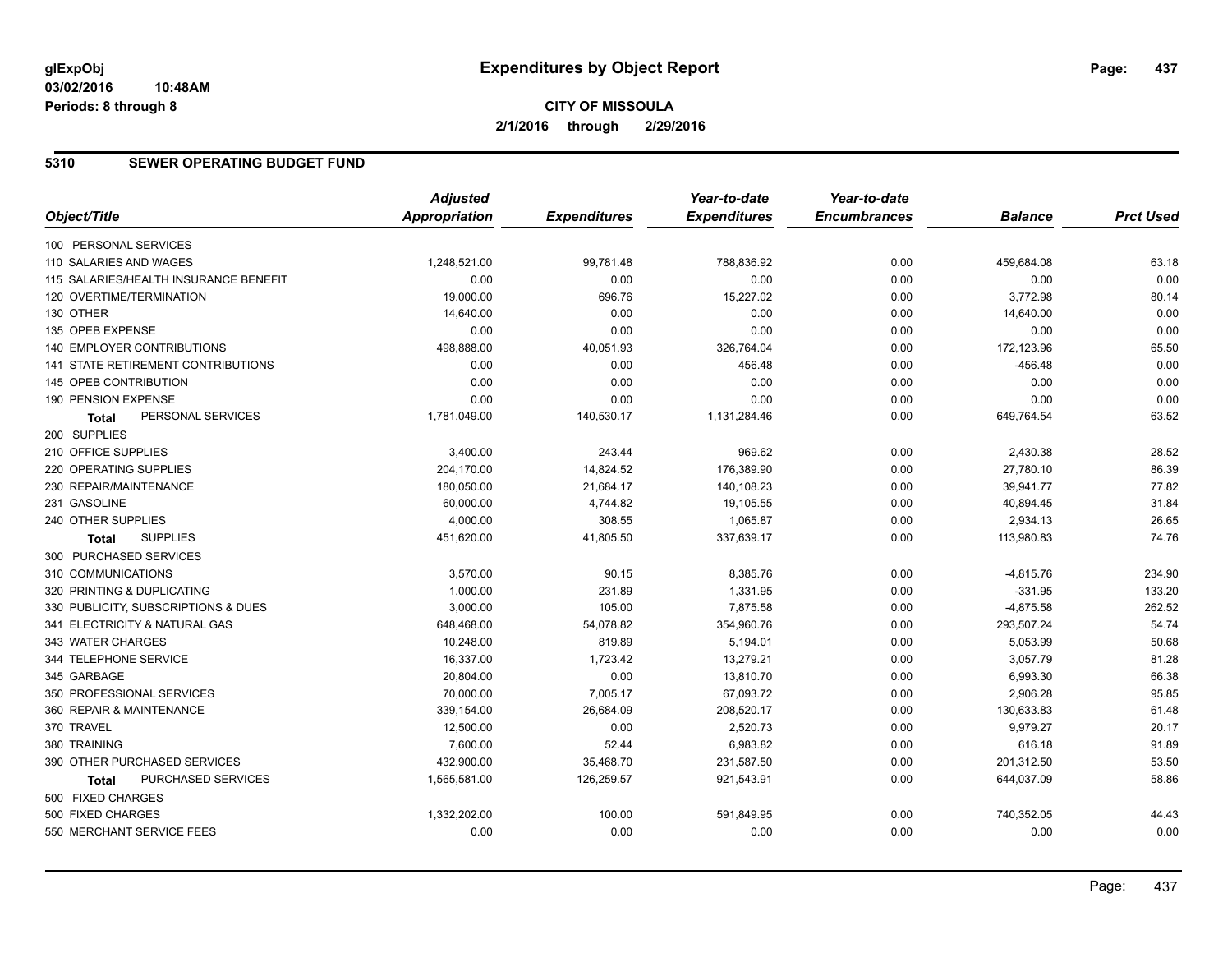## **CITY OF MISSOULA 2/1/2016 through 2/29/2016**

### **5310 SEWER OPERATING BUDGET FUND**

|                    |                                   | <b>Adjusted</b>      |                     | Year-to-date        | Year-to-date        |                |                  |
|--------------------|-----------------------------------|----------------------|---------------------|---------------------|---------------------|----------------|------------------|
| Object/Title       |                                   | <b>Appropriation</b> | <b>Expenditures</b> | <b>Expenditures</b> | <b>Encumbrances</b> | <b>Balance</b> | <b>Prct Used</b> |
| <b>Total</b>       | <b>FIXED CHARGES</b>              | 1,332,202.00         | 100.00              | 591,849.95          | 0.00                | 740,352.05     | 44.43            |
| 600 DEBT SERVICE   |                                   |                      |                     |                     |                     |                |                  |
| 610 PRINCIPAL      |                                   | 0.00                 | 0.00                | 7,866.21            | 0.00                | $-7,866.21$    | 0.00             |
|                    | 620 INTEREST / SERVICE FEES       | 0.00                 | 0.00                | 39.09               | 0.00                | $-39.09$       | 0.00             |
| <b>Total</b>       | <b>DEBT SERVICE</b>               | 0.00                 | 0.00                | 7,905.30            | 0.00                | $-7,905.30$    | 0.00             |
|                    | 700 GRANTS & CONTRIBUTIONS        |                      |                     |                     |                     |                |                  |
|                    | 700 GRANTS & CONTRIBUTIONS        | 1,500.00             | 0.00                | 0.00                | 0.00                | 1,500.00       | 0.00             |
| Total              | <b>GRANTS &amp; CONTRIBUTIONS</b> | 1,500.00             | 0.00                | 0.00                | 0.00                | 1,500.00       | 0.00             |
| 800 OTHER OBJECTS  |                                   |                      |                     |                     |                     |                |                  |
|                    | 820 TRANSFERS TO OTHER FUNDS      | 0.00                 | 0.00                | 0.00                | 0.00                | 0.00           | 0.00             |
| 830 DEPRECIATION   |                                   | 0.00                 | 0.00                | 0.00                | 0.00                | 0.00           | 0.00             |
| <b>Total</b>       | <b>OTHER OBJECTS</b>              | 0.00                 | 0.00                | 0.00                | 0.00                | 0.00           | 0.00             |
| 900 CAPITAL OUTLAY |                                   |                      |                     |                     |                     |                |                  |
| 900 CAPITAL OUTLAY |                                   | 0.00                 | 0.00                | 0.00                | 0.00                | 0.00           | 0.00             |
| 930 IMPROVEMENTS   |                                   | 0.00                 | 0.00                | 0.00                | 0.00                | 0.00           | 0.00             |
|                    | 940 MACHINERY & EQUIPMENT         | 0.00                 | 0.00                | 0.00                | 0.00                | 0.00           | 0.00             |
| Total              | <b>CAPITAL OUTLAY</b>             | 0.00                 | 0.00                | 0.00                | 0.00                | 0.00           | 0.00             |
| <b>Total</b>       | SEWER OPERATING BUDGET FUND       | 5,131,952.00         | 308,695.24          | 2,990,222.79        | 0.00                | 2,141,729.21   | 58.27            |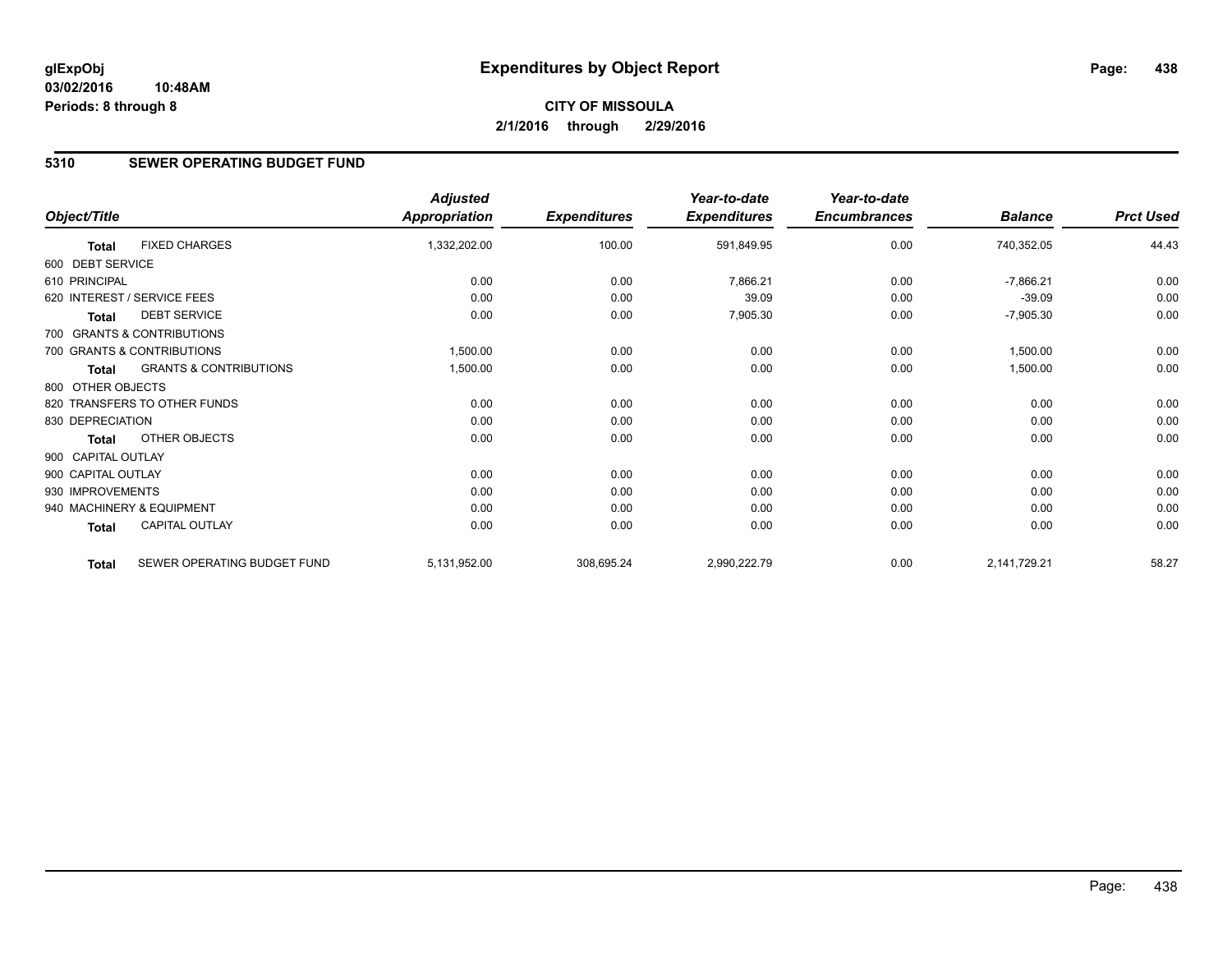## **CITY OF MISSOULA 2/1/2016 through 2/29/2016**

### **5311 SEWER REVENUE COLLECTION & CLEARING FUND**

| Object/Title                         | <b>Adjusted</b><br>Appropriation | <b>Expenditures</b> | Year-to-date<br><b>Expenditures</b> | Year-to-date<br><b>Encumbrances</b> | <b>Balance</b> | <b>Prct Used</b> |
|--------------------------------------|----------------------------------|---------------------|-------------------------------------|-------------------------------------|----------------|------------------|
| 500 FIXED CHARGES                    |                                  |                     |                                     |                                     |                |                  |
| 500 FIXED CHARGES                    | 0.00                             | 0.00                | 0.00                                | 0.00                                | 0.00           | 0.00             |
| 550 MERCHANT SERVICE FEES            | 0.00                             | 0.00                | 0.00                                | 0.00                                | 0.00           | 0.00             |
| <b>FIXED CHARGES</b><br><b>Total</b> | 0.00                             | 0.00                | 0.00                                | 0.00                                | 0.00           | 0.00             |
| 600 DEBT SERVICE                     |                                  |                     |                                     |                                     |                |                  |
| 620 INTEREST / SERVICE FEES          | 0.00                             | 0.00                | 0.00                                | 0.00                                | 0.00           | 0.00             |
| <b>DEBT SERVICE</b><br><b>Total</b>  | 0.00                             | 0.00                | 0.00                                | 0.00                                | 0.00           | 0.00             |
| 800 OTHER OBJECTS                    |                                  |                     |                                     |                                     |                |                  |
| 800 OTHER OBJECTS                    | 0.00                             | 0.00                | 0.00                                | 0.00                                | 0.00           | 0.00             |
| 820 TRANSFERS TO OTHER FUNDS         | 7,391,083.00                     | 0.00                | 0.00                                | 0.00                                | 7,391,083.00   | 0.00             |
| OTHER OBJECTS<br><b>Total</b>        | 7,391,083.00                     | 0.00                | 0.00                                | 0.00                                | 7,391,083.00   | 0.00             |
| <b>WASTEWATER</b><br><b>Total</b>    | 7,391,083.00                     | 0.00                | 0.00                                | 0.00                                | 7.391.083.00   | 0.00             |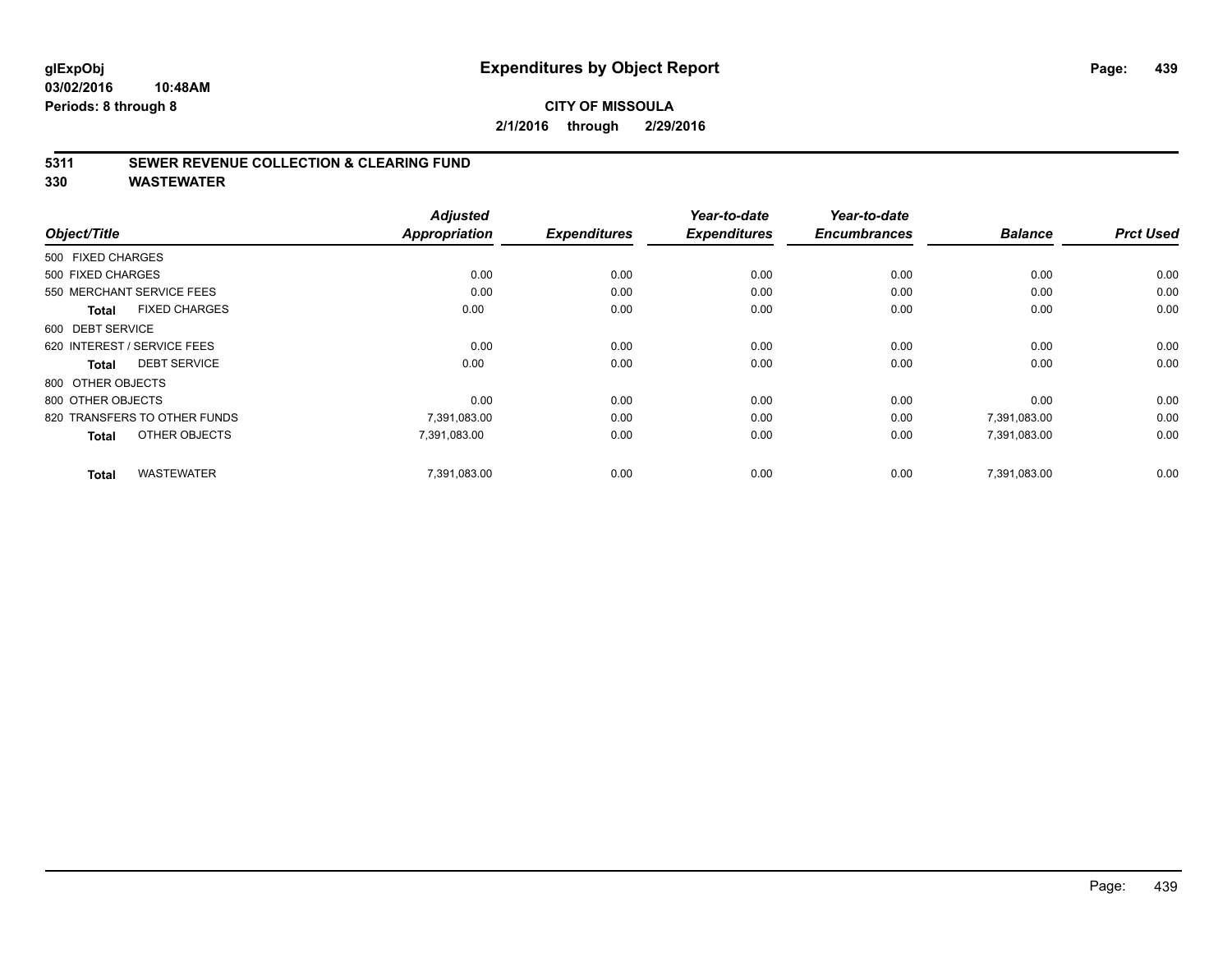## **5311 SEWER REVENUE COLLECTION & CLEARING FUND**

|                   |                                  | <b>Adjusted</b>      |                     | Year-to-date        | Year-to-date        |                |                  |
|-------------------|----------------------------------|----------------------|---------------------|---------------------|---------------------|----------------|------------------|
| Object/Title      |                                  | <b>Appropriation</b> | <b>Expenditures</b> | <b>Expenditures</b> | <b>Encumbrances</b> | <b>Balance</b> | <b>Prct Used</b> |
| 500 FIXED CHARGES |                                  |                      |                     |                     |                     |                |                  |
| 500 FIXED CHARGES |                                  | 0.00                 | 0.00                | 0.00                | 0.00                | 0.00           | 0.00             |
|                   | 550 MERCHANT SERVICE FEES        | 0.00                 | 0.00                | 0.00                | 0.00                | 0.00           | 0.00             |
| <b>Total</b>      | <b>FIXED CHARGES</b>             | 0.00                 | 0.00                | 0.00                | 0.00                | 0.00           | 0.00             |
| 600 DEBT SERVICE  |                                  |                      |                     |                     |                     |                |                  |
|                   | 620 INTEREST / SERVICE FEES      | 0.00                 | 0.00                | 0.00                | 0.00                | 0.00           | 0.00             |
| <b>Total</b>      | <b>DEBT SERVICE</b>              | 0.00                 | 0.00                | 0.00                | 0.00                | 0.00           | 0.00             |
| 800 OTHER OBJECTS |                                  |                      |                     |                     |                     |                |                  |
| 800 OTHER OBJECTS |                                  | 0.00                 | 0.00                | 0.00                | 0.00                | 0.00           | 0.00             |
|                   | 820 TRANSFERS TO OTHER FUNDS     | 7,391,083.00         | 0.00                | 0.00                | 0.00                | 7,391,083.00   | 0.00             |
| <b>Total</b>      | OTHER OBJECTS                    | 7,391,083.00         | 0.00                | 0.00                | 0.00                | 7,391,083.00   | 0.00             |
| <b>Total</b>      | SEWER REVENUE COLLECTION & CLEAF | 7.391.083.00         | 0.00                | 0.00                | 0.00                | 7.391.083.00   | 0.00             |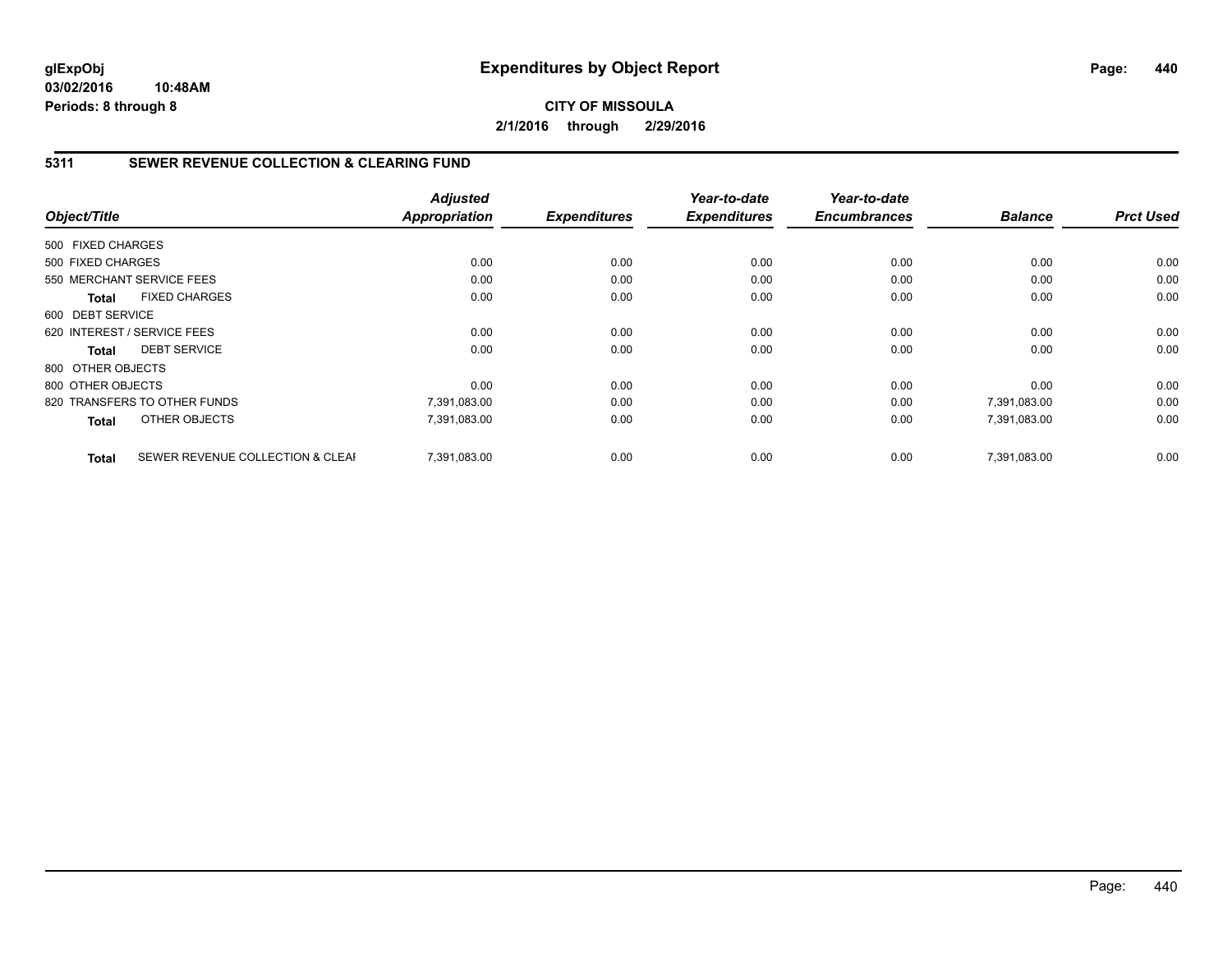# **5315 SEWER LOAN FUND**

|                        |                              | <b>Adjusted</b> |                     | Year-to-date        | Year-to-date        |                |                  |
|------------------------|------------------------------|-----------------|---------------------|---------------------|---------------------|----------------|------------------|
| Object/Title           |                              | Appropriation   | <b>Expenditures</b> | <b>Expenditures</b> | <b>Encumbrances</b> | <b>Balance</b> | <b>Prct Used</b> |
| 300 PURCHASED SERVICES |                              |                 |                     |                     |                     |                |                  |
|                        | 390 OTHER PURCHASED SERVICES | 0.00            | 0.00                | 0.00                | 0.00                | 0.00           | 0.00             |
| Total                  | PURCHASED SERVICES           | 0.00            | 0.00                | 0.00                | 0.00                | 0.00           | 0.00             |
| 500 FIXED CHARGES      |                              |                 |                     |                     |                     |                |                  |
|                        | 550 MERCHANT SERVICE FEES    | 0.00            | 0.00                | 0.00                | 0.00                | 0.00           | 0.00             |
| Total                  | <b>FIXED CHARGES</b>         | 0.00            | 0.00                | 0.00                | 0.00                | 0.00           | 0.00             |
| 600 DEBT SERVICE       |                              |                 |                     |                     |                     |                |                  |
|                        | 620 INTEREST / SERVICE FEES  | 0.00            | 0.00                | 0.00                | 0.00                | 0.00           | 0.00             |
| <b>Total</b>           | <b>DEBT SERVICE</b>          | 0.00            | 0.00                | 0.00                | 0.00                | 0.00           | 0.00             |
| 800 OTHER OBJECTS      |                              |                 |                     |                     |                     |                |                  |
|                        | 820 TRANSFERS TO OTHER FUNDS | 20,000.00       | 0.00                | 0.00                | 0.00                | 20,000.00      | 0.00             |
| 845 CONTINGENCY        |                              | 0.00            | 0.00                | 0.00                | 0.00                | 0.00           | 0.00             |
| <b>Total</b>           | OTHER OBJECTS                | 20,000.00       | 0.00                | 0.00                | 0.00                | 20,000.00      | 0.00             |
| <b>Total</b>           | <b>WASTEWATER</b>            | 20,000.00       | 0.00                | 0.00                | 0.00                | 20,000.00      | 0.00             |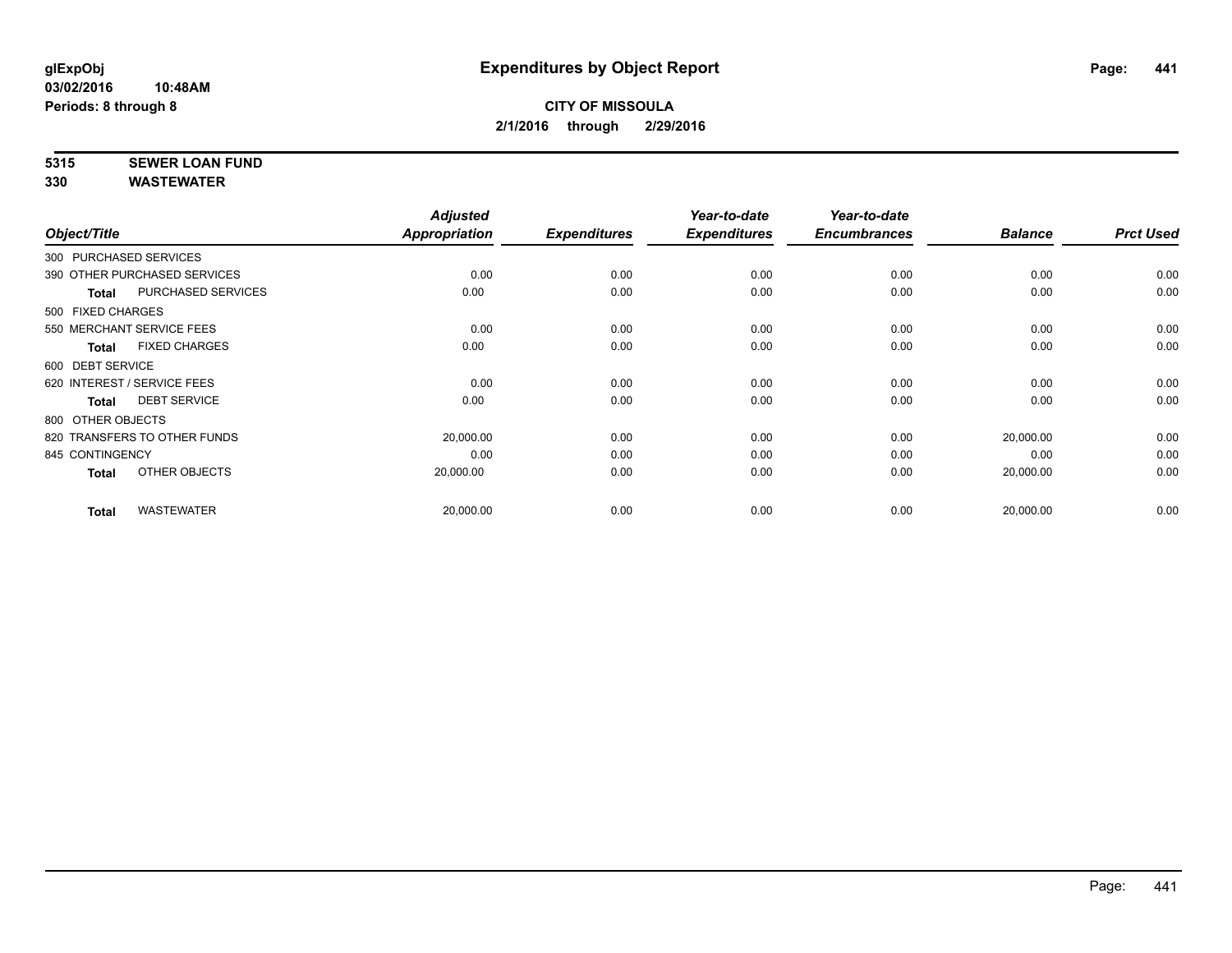# **5315 SEWER LOAN FUND**

|                                           | <b>Adjusted</b> |                     | Year-to-date        | Year-to-date        |                |                  |
|-------------------------------------------|-----------------|---------------------|---------------------|---------------------|----------------|------------------|
| Object/Title                              | Appropriation   | <b>Expenditures</b> | <b>Expenditures</b> | <b>Encumbrances</b> | <b>Balance</b> | <b>Prct Used</b> |
| 300 PURCHASED SERVICES                    |                 |                     |                     |                     |                |                  |
| 390 OTHER PURCHASED SERVICES              | 0.00            | 0.00                | 0.00                | 0.00                | 0.00           | 0.00             |
| <b>PURCHASED SERVICES</b><br><b>Total</b> | 0.00            | 0.00                | 0.00                | 0.00                | 0.00           | 0.00             |
| 500 FIXED CHARGES                         |                 |                     |                     |                     |                |                  |
| 550 MERCHANT SERVICE FEES                 | 0.00            | 0.00                | 0.00                | 0.00                | 0.00           | 0.00             |
| <b>FIXED CHARGES</b><br><b>Total</b>      | 0.00            | 0.00                | 0.00                | 0.00                | 0.00           | 0.00             |
| 600 DEBT SERVICE                          |                 |                     |                     |                     |                |                  |
| 620 INTEREST / SERVICE FEES               | 0.00            | 0.00                | 0.00                | 0.00                | 0.00           | 0.00             |
| <b>DEBT SERVICE</b><br><b>Total</b>       | 0.00            | 0.00                | 0.00                | 0.00                | 0.00           | 0.00             |
| 800 OTHER OBJECTS                         |                 |                     |                     |                     |                |                  |
| 820 TRANSFERS TO OTHER FUNDS              | 20,000.00       | 0.00                | 0.00                | 0.00                | 20,000.00      | 0.00             |
| 845 CONTINGENCY                           | 0.00            | 0.00                | 0.00                | 0.00                | 0.00           | 0.00             |
| OTHER OBJECTS<br>Total                    | 20,000.00       | 0.00                | 0.00                | 0.00                | 20,000.00      | 0.00             |
| <b>SEWER LOAN FUND</b><br><b>Total</b>    | 20,000.00       | 0.00                | 0.00                | 0.00                | 20,000.00      | 0.00             |
|                                           |                 |                     |                     |                     |                |                  |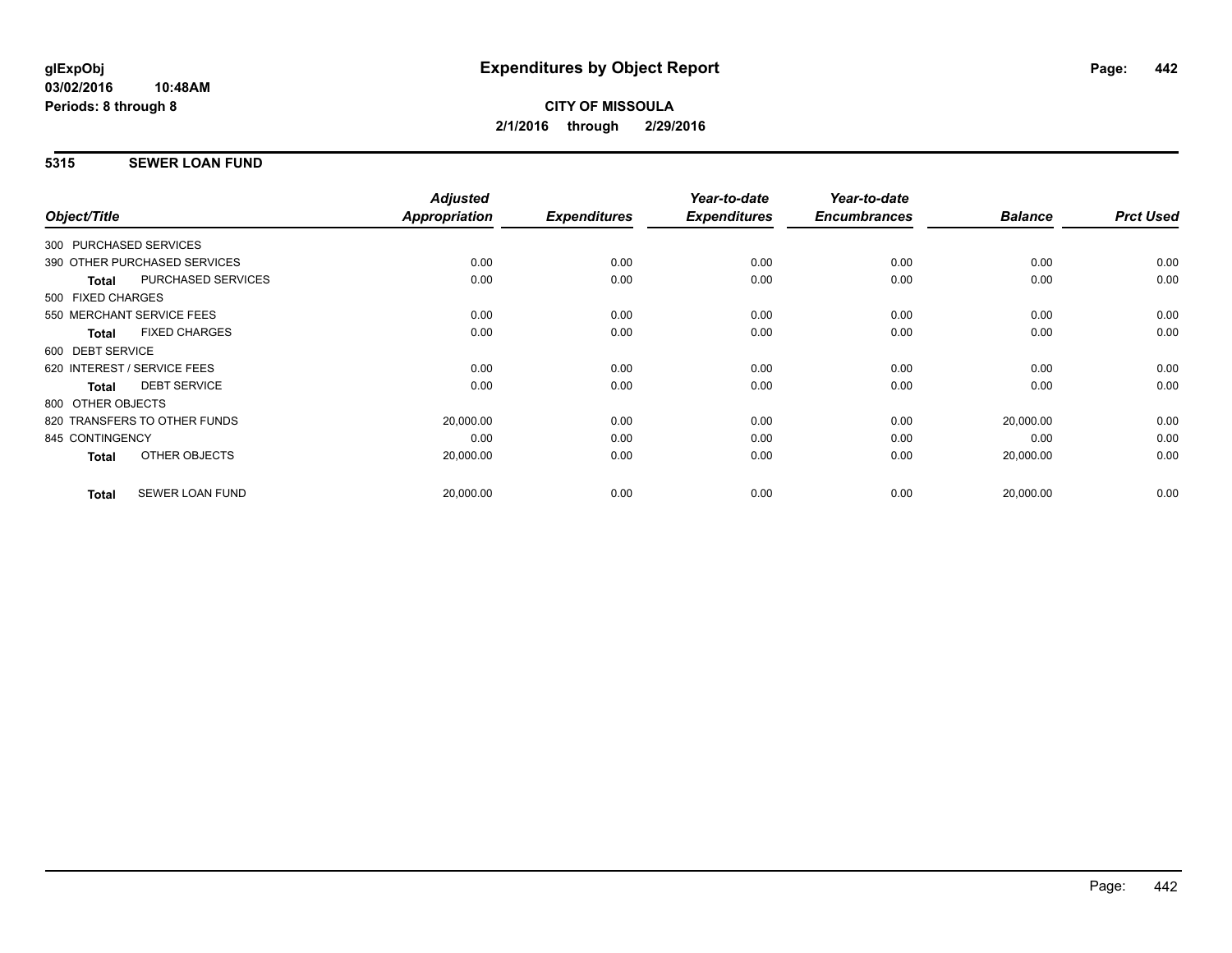### **5320 SEWER REPLACEMENT & DEPRECIATION FUND**

|                                       | <b>Adjusted</b>      |                     | Year-to-date        | Year-to-date        |                |                  |
|---------------------------------------|----------------------|---------------------|---------------------|---------------------|----------------|------------------|
| Object/Title                          | <b>Appropriation</b> | <b>Expenditures</b> | <b>Expenditures</b> | <b>Encumbrances</b> | <b>Balance</b> | <b>Prct Used</b> |
| 300 PURCHASED SERVICES                |                      |                     |                     |                     |                |                  |
| 350 PROFESSIONAL SERVICES             | 0.00                 | 0.00                | 0.00                | 0.00                | 0.00           | 0.00             |
| 360 REPAIR & MAINTENANCE              | 424,000.00           | 13,598.62           | 167,819.82          | 0.00                | 256,180.18     | 39.58            |
| PURCHASED SERVICES<br><b>Total</b>    | 424,000.00           | 13,598.62           | 167,819.82          | 0.00                | 256,180.18     | 39.58            |
| 500 FIXED CHARGES                     |                      |                     |                     |                     |                |                  |
| 550 MERCHANT SERVICE FEES             | 0.00                 | 0.00                | 0.00                | 0.00                | 0.00           | 0.00             |
| <b>FIXED CHARGES</b><br><b>Total</b>  | 0.00                 | 0.00                | 0.00                | 0.00                | 0.00           | 0.00             |
| 600 DEBT SERVICE                      |                      |                     |                     |                     |                |                  |
| 610 PRINCIPAL                         | 83,015.00            | 0.00                | 34,513.60           | 0.00                | 48,501.40      | 41.58            |
| 620 INTEREST / SERVICE FEES           | 6,363.00             | 0.00                | 2,269.69            | 0.00                | 4,093.31       | 35.67            |
| <b>DEBT SERVICE</b><br><b>Total</b>   | 89,378.00            | 0.00                | 36,783.29           | 0.00                | 52,594.71      | 41.15            |
| 800 OTHER OBJECTS                     |                      |                     |                     |                     |                |                  |
| 820 TRANSFERS TO OTHER FUNDS          | 0.00                 | 0.00                | 0.00                | 0.00                | 0.00           | 0.00             |
| 830 DEPRECIATION                      | 0.00                 | 0.00                | 0.00                | 0.00                | 0.00           | 0.00             |
| OTHER OBJECTS<br><b>Total</b>         | 0.00                 | 0.00                | 0.00                | 0.00                | 0.00           | 0.00             |
| 900 CAPITAL OUTLAY                    |                      |                     |                     |                     |                |                  |
| 900 CAPITAL OUTLAY                    | 0.00                 | 0.00                | 0.00                | 0.00                | 0.00           | 0.00             |
| 910 LAND                              | 0.00                 | 0.00                | 0.00                | 0.00                | 0.00           | 0.00             |
| 930 IMPROVEMENTS                      | 0.00                 | 4,931.75            | 36,554.63           | 0.00                | $-36,554.63$   | 0.00             |
| 940 MACHINERY & EQUIPMENT             | 100,000.00           | 0.00                | 9,590.70            | 0.00                | 90,409.30      | 9.59             |
| <b>CAPITAL OUTLAY</b><br><b>Total</b> | 100,000.00           | 4,931.75            | 46,145.33           | 0.00                | 53,854.67      | 46.15            |
| <b>WASTEWATER</b><br><b>Total</b>     | 613,378.00           | 18,530.37           | 250.748.44          | 0.00                | 362,629.56     | 40.88            |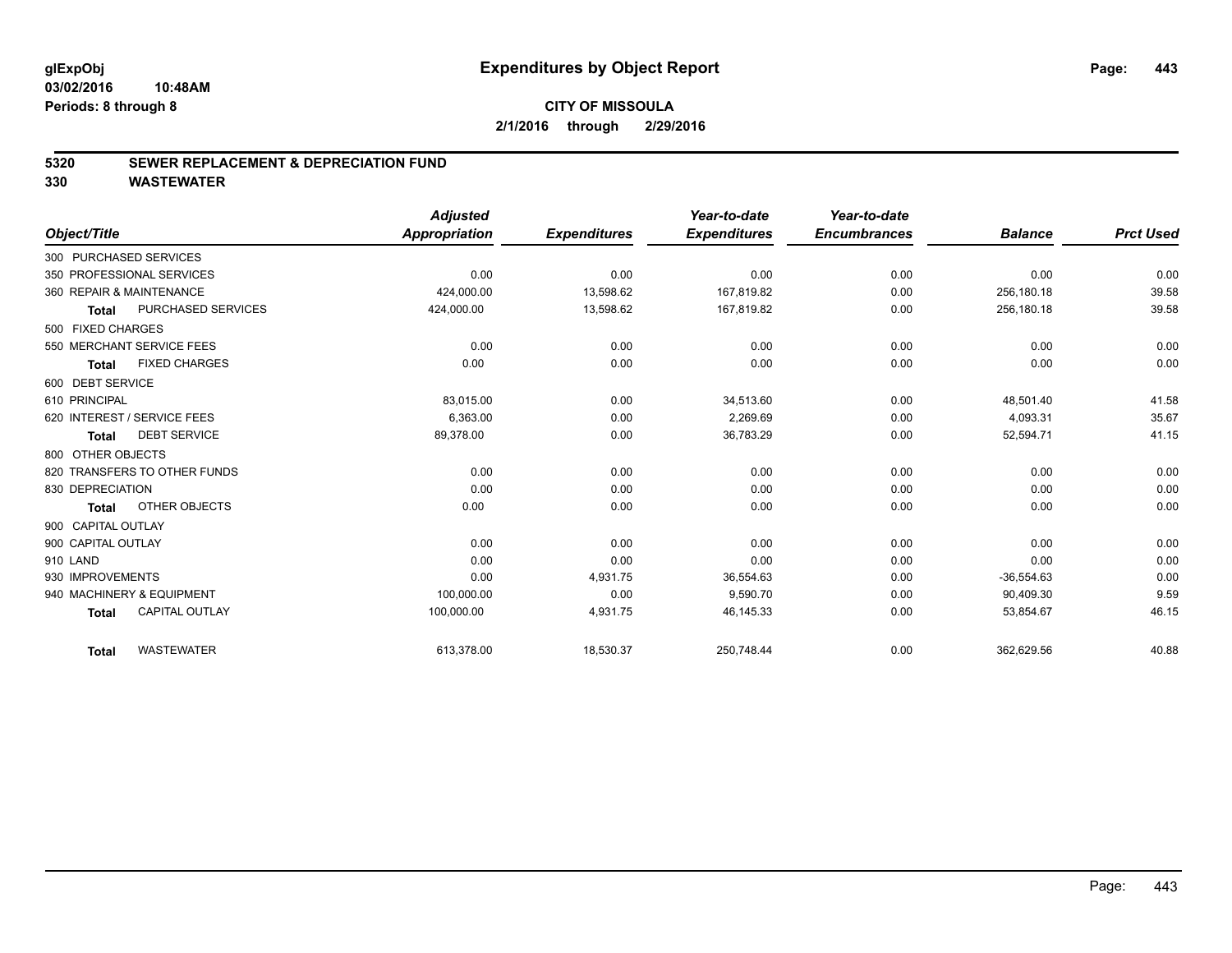## **CITY OF MISSOULA 2/1/2016 through 2/29/2016**

## **5320 SEWER REPLACEMENT & DEPRECIATION FUND**

|                        |                                  | <b>Adjusted</b>      |                     | Year-to-date        | Year-to-date        |                |                  |
|------------------------|----------------------------------|----------------------|---------------------|---------------------|---------------------|----------------|------------------|
| Object/Title           |                                  | <b>Appropriation</b> | <b>Expenditures</b> | <b>Expenditures</b> | <b>Encumbrances</b> | <b>Balance</b> | <b>Prct Used</b> |
| 300 PURCHASED SERVICES |                                  |                      |                     |                     |                     |                |                  |
|                        | 350 PROFESSIONAL SERVICES        | 0.00                 | 0.00                | 0.00                | 0.00                | 0.00           | 0.00             |
|                        | 360 REPAIR & MAINTENANCE         | 424,000.00           | 13,598.62           | 167,819.82          | 0.00                | 256.180.18     | 39.58            |
| <b>Total</b>           | <b>PURCHASED SERVICES</b>        | 424,000.00           | 13,598.62           | 167,819.82          | 0.00                | 256,180.18     | 39.58            |
| 500 FIXED CHARGES      |                                  |                      |                     |                     |                     |                |                  |
|                        | 550 MERCHANT SERVICE FEES        | 0.00                 | 0.00                | 0.00                | 0.00                | 0.00           | 0.00             |
| <b>Total</b>           | <b>FIXED CHARGES</b>             | 0.00                 | 0.00                | 0.00                | 0.00                | 0.00           | 0.00             |
| 600 DEBT SERVICE       |                                  |                      |                     |                     |                     |                |                  |
| 610 PRINCIPAL          |                                  | 83,015.00            | 0.00                | 34,513.60           | 0.00                | 48,501.40      | 41.58            |
|                        | 620 INTEREST / SERVICE FEES      | 6,363.00             | 0.00                | 2,269.69            | 0.00                | 4,093.31       | 35.67            |
| <b>Total</b>           | <b>DEBT SERVICE</b>              | 89,378.00            | 0.00                | 36,783.29           | 0.00                | 52,594.71      | 41.15            |
| 800 OTHER OBJECTS      |                                  |                      |                     |                     |                     |                |                  |
|                        | 820 TRANSFERS TO OTHER FUNDS     | 0.00                 | 0.00                | 0.00                | 0.00                | 0.00           | 0.00             |
| 830 DEPRECIATION       |                                  | 0.00                 | 0.00                | 0.00                | 0.00                | 0.00           | 0.00             |
| <b>Total</b>           | OTHER OBJECTS                    | 0.00                 | 0.00                | 0.00                | 0.00                | 0.00           | 0.00             |
| 900 CAPITAL OUTLAY     |                                  |                      |                     |                     |                     |                |                  |
| 900 CAPITAL OUTLAY     |                                  | 0.00                 | 0.00                | 0.00                | 0.00                | 0.00           | 0.00             |
| 910 LAND               |                                  | 0.00                 | 0.00                | 0.00                | 0.00                | 0.00           | 0.00             |
| 930 IMPROVEMENTS       |                                  | 0.00                 | 4,931.75            | 36,554.63           | 0.00                | $-36,554.63$   | 0.00             |
|                        | 940 MACHINERY & EQUIPMENT        | 100,000.00           | 0.00                | 9,590.70            | 0.00                | 90,409.30      | 9.59             |
| <b>Total</b>           | <b>CAPITAL OUTLAY</b>            | 100,000.00           | 4,931.75            | 46,145.33           | 0.00                | 53,854.67      | 46.15            |
| <b>Total</b>           | SEWER REPLACEMENT & DEPRECIATION | 613,378.00           | 18,530.37           | 250,748.44          | 0.00                | 362,629.56     | 40.88            |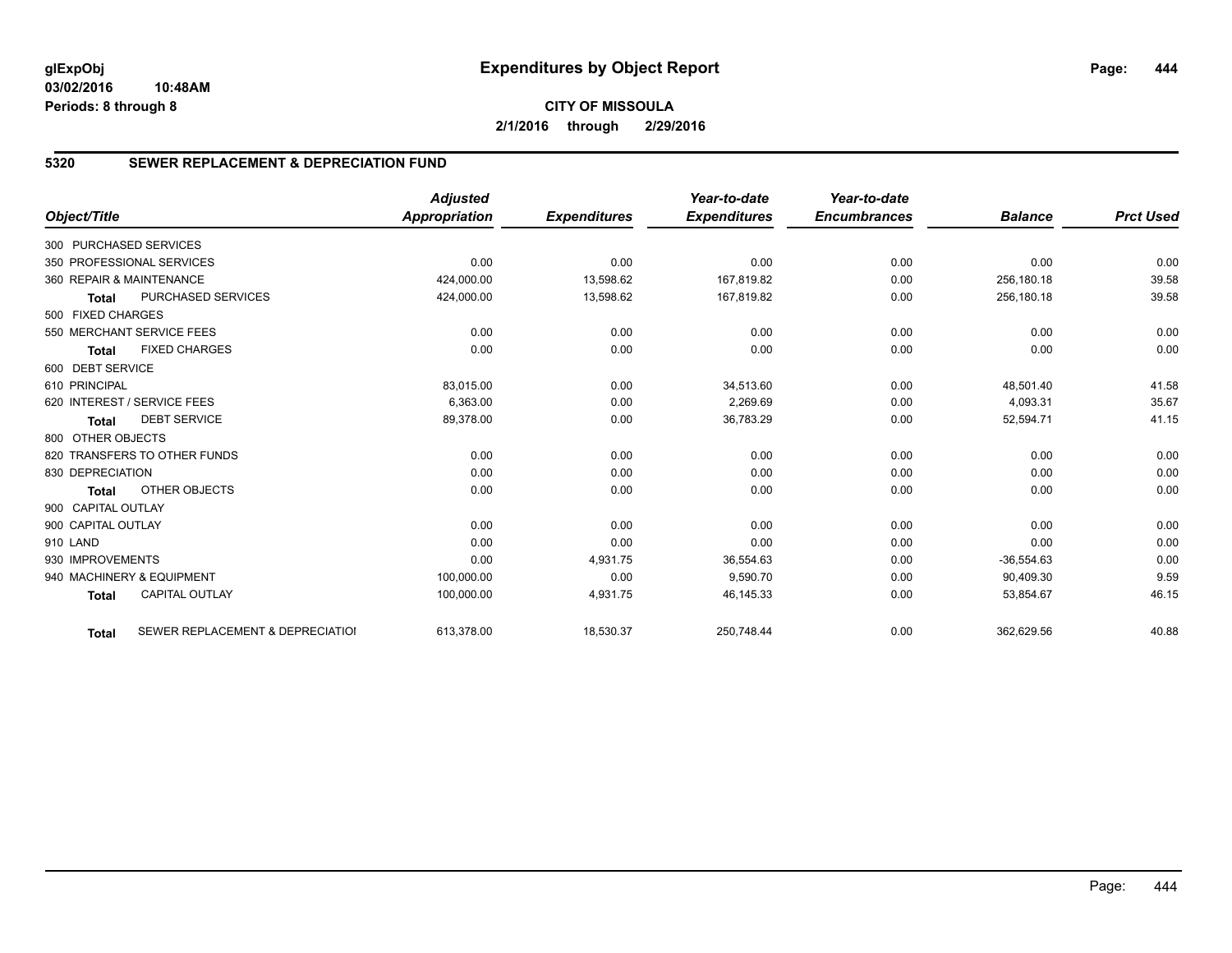#### **5325 SEWER DEVELOPMENT FEE FUND**

|                             |                              | <b>Adjusted</b> |                     | Year-to-date        | Year-to-date        |                |                  |
|-----------------------------|------------------------------|-----------------|---------------------|---------------------|---------------------|----------------|------------------|
| Object/Title                |                              | Appropriation   | <b>Expenditures</b> | <b>Expenditures</b> | <b>Encumbrances</b> | <b>Balance</b> | <b>Prct Used</b> |
| 300 PURCHASED SERVICES      |                              |                 |                     |                     |                     |                |                  |
| 350 PROFESSIONAL SERVICES   |                              | 0.00            | 0.00                | 0.00                | 0.00                | 0.00           | 0.00             |
| 360 REPAIR & MAINTENANCE    |                              | 0.00            | 0.00                | 0.00                | 0.00                | 0.00           | 0.00             |
| <b>Total</b>                | PURCHASED SERVICES           | 0.00            | 0.00                | 0.00                | 0.00                | 0.00           | 0.00             |
| 500 FIXED CHARGES           |                              |                 |                     |                     |                     |                |                  |
| 550 MERCHANT SERVICE FEES   |                              | 0.00            | 0.00                | 0.00                | 0.00                | 0.00           | 0.00             |
| Total                       | <b>FIXED CHARGES</b>         | 0.00            | 0.00                | 0.00                | 0.00                | 0.00           | 0.00             |
| 600 DEBT SERVICE            |                              |                 |                     |                     |                     |                |                  |
| 610 PRINCIPAL               |                              | 0.00            | 0.00                | 0.00                | 0.00                | 0.00           | 0.00             |
| 620 INTEREST / SERVICE FEES |                              | 0.00            | 0.00                | 0.00                | 0.00                | 0.00           | 0.00             |
| <b>Total</b>                | <b>DEBT SERVICE</b>          | 0.00            | 0.00                | 0.00                | 0.00                | 0.00           | 0.00             |
| 800 OTHER OBJECTS           |                              |                 |                     |                     |                     |                |                  |
|                             | 820 TRANSFERS TO OTHER FUNDS | 0.00            | 0.00                | 0.00                | 0.00                | 0.00           | 0.00             |
| <b>Total</b>                | OTHER OBJECTS                | 0.00            | 0.00                | 0.00                | 0.00                | 0.00           | 0.00             |
| 900 CAPITAL OUTLAY          |                              |                 |                     |                     |                     |                |                  |
| 900 CAPITAL OUTLAY          |                              | 0.00            | 0.00                | 0.00                | 0.00                | 0.00           | 0.00             |
| 910 LAND                    |                              | 0.00            | 0.00                | 0.00                | 0.00                | 0.00           | 0.00             |
| 920 BUILDINGS               |                              | 0.00            | 0.00                | 0.00                | 0.00                | 0.00           | 0.00             |
| 930 IMPROVEMENTS            |                              | 247,118.00      | 10,874.79           | 162,574.40          | 0.00                | 84,543.60      | 65.79            |
| <b>Total</b>                | <b>CAPITAL OUTLAY</b>        | 247,118.00      | 10,874.79           | 162,574.40          | 0.00                | 84,543.60      | 65.79            |
| <b>Total</b>                | <b>WASTEWATER</b>            | 247,118.00      | 10,874.79           | 162,574.40          | 0.00                | 84,543.60      | 65.79            |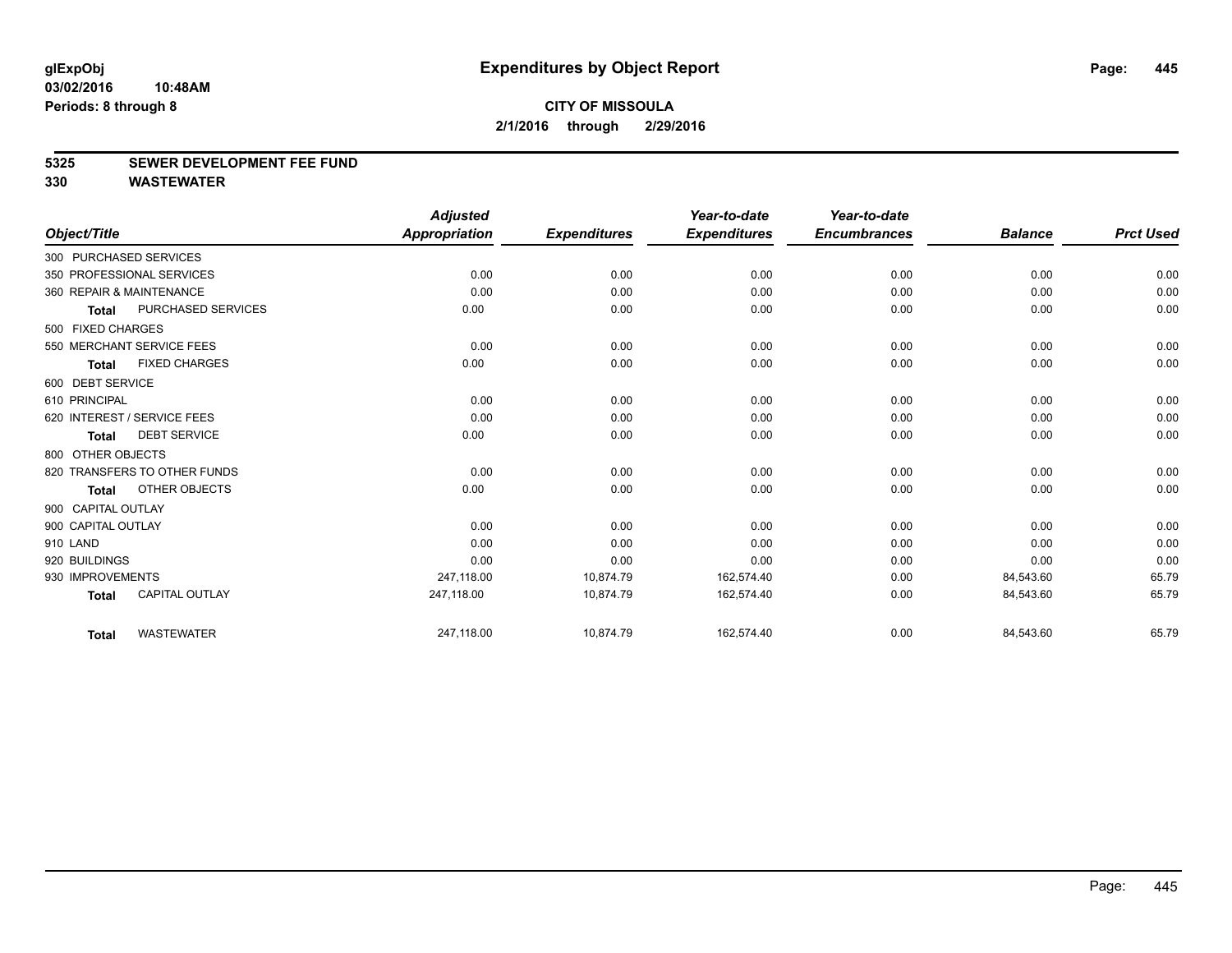## **CITY OF MISSOULA 2/1/2016 through 2/29/2016**

### **5325 SEWER DEVELOPMENT FEE FUND**

|                        |                              | <b>Adjusted</b>      |                     | Year-to-date        | Year-to-date        |                |                  |
|------------------------|------------------------------|----------------------|---------------------|---------------------|---------------------|----------------|------------------|
| Object/Title           |                              | <b>Appropriation</b> | <b>Expenditures</b> | <b>Expenditures</b> | <b>Encumbrances</b> | <b>Balance</b> | <b>Prct Used</b> |
| 300 PURCHASED SERVICES |                              |                      |                     |                     |                     |                |                  |
|                        | 350 PROFESSIONAL SERVICES    | 0.00                 | 0.00                | 0.00                | 0.00                | 0.00           | 0.00             |
|                        | 360 REPAIR & MAINTENANCE     | 0.00                 | 0.00                | 0.00                | 0.00                | 0.00           | 0.00             |
| <b>Total</b>           | <b>PURCHASED SERVICES</b>    | 0.00                 | 0.00                | 0.00                | 0.00                | 0.00           | 0.00             |
| 500 FIXED CHARGES      |                              |                      |                     |                     |                     |                |                  |
|                        | 550 MERCHANT SERVICE FEES    | 0.00                 | 0.00                | 0.00                | 0.00                | 0.00           | 0.00             |
| <b>Total</b>           | <b>FIXED CHARGES</b>         | 0.00                 | 0.00                | 0.00                | 0.00                | 0.00           | 0.00             |
| 600 DEBT SERVICE       |                              |                      |                     |                     |                     |                |                  |
| 610 PRINCIPAL          |                              | 0.00                 | 0.00                | 0.00                | 0.00                | 0.00           | 0.00             |
|                        | 620 INTEREST / SERVICE FEES  | 0.00                 | 0.00                | 0.00                | 0.00                | 0.00           | 0.00             |
| <b>Total</b>           | <b>DEBT SERVICE</b>          | 0.00                 | 0.00                | 0.00                | 0.00                | 0.00           | 0.00             |
| 800 OTHER OBJECTS      |                              |                      |                     |                     |                     |                |                  |
|                        | 820 TRANSFERS TO OTHER FUNDS | 0.00                 | 0.00                | 0.00                | 0.00                | 0.00           | 0.00             |
| <b>Total</b>           | OTHER OBJECTS                | 0.00                 | 0.00                | 0.00                | 0.00                | 0.00           | 0.00             |
| 900 CAPITAL OUTLAY     |                              |                      |                     |                     |                     |                |                  |
| 900 CAPITAL OUTLAY     |                              | 0.00                 | 0.00                | 0.00                | 0.00                | 0.00           | 0.00             |
| 910 LAND               |                              | 0.00                 | 0.00                | 0.00                | 0.00                | 0.00           | 0.00             |
| 920 BUILDINGS          |                              | 0.00                 | 0.00                | 0.00                | 0.00                | 0.00           | 0.00             |
| 930 IMPROVEMENTS       |                              | 247,118.00           | 10,874.79           | 162,574.40          | 0.00                | 84,543.60      | 65.79            |
| <b>Total</b>           | <b>CAPITAL OUTLAY</b>        | 247,118.00           | 10,874.79           | 162,574.40          | 0.00                | 84,543.60      | 65.79            |
| Total                  | SEWER DEVELOPMENT FEE FUND   | 247,118.00           | 10,874.79           | 162,574.40          | 0.00                | 84,543.60      | 65.79            |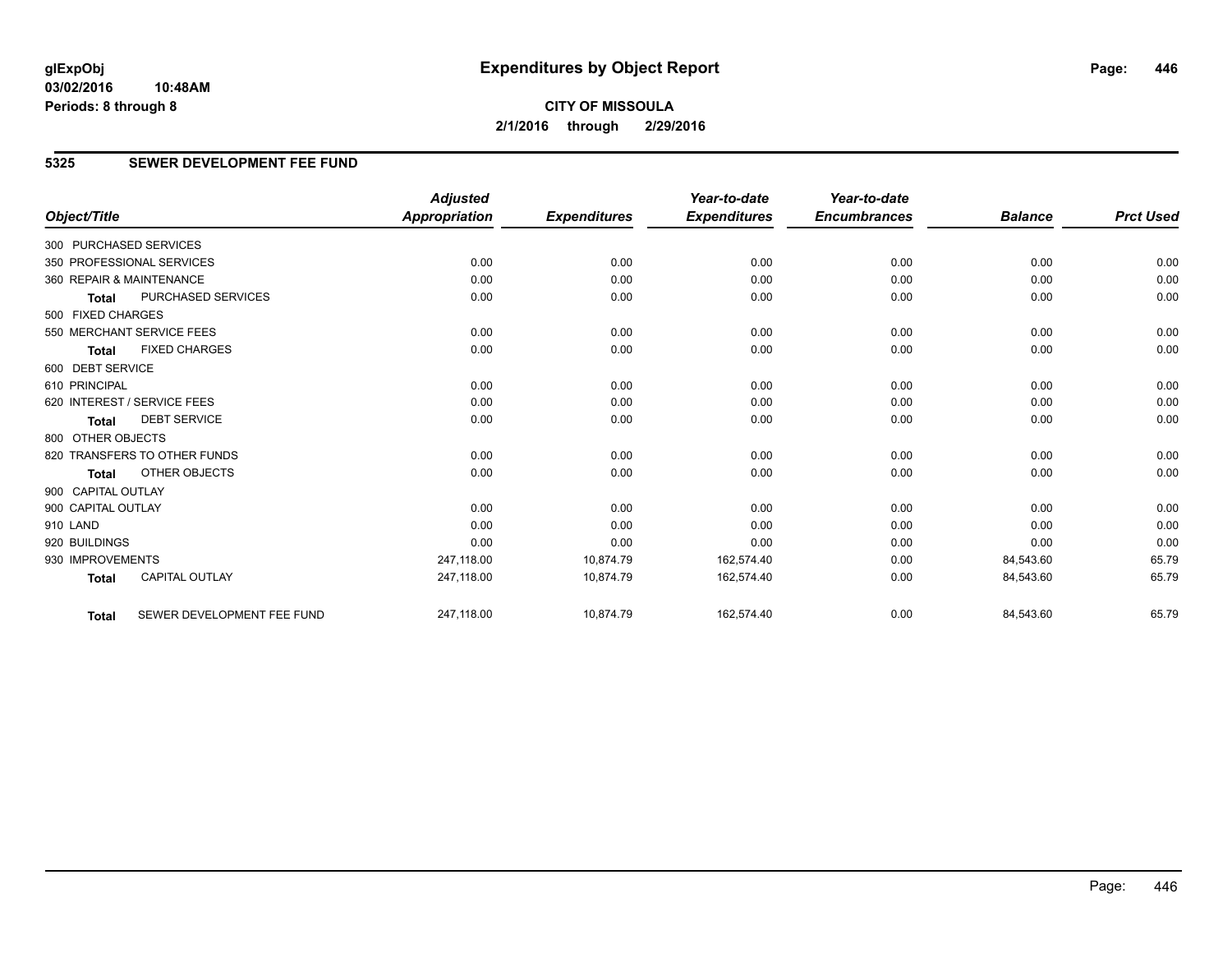### **5340 SEWER CONSTRUCTION FUND**

|                        |                              | <b>Adjusted</b>      |                     | Year-to-date        | Year-to-date        |                |                  |
|------------------------|------------------------------|----------------------|---------------------|---------------------|---------------------|----------------|------------------|
| Object/Title           |                              | <b>Appropriation</b> | <b>Expenditures</b> | <b>Expenditures</b> | <b>Encumbrances</b> | <b>Balance</b> | <b>Prct Used</b> |
| 300 PURCHASED SERVICES |                              |                      |                     |                     |                     |                |                  |
|                        | 350 PROFESSIONAL SERVICES    | 0.00                 | 0.00                | 0.00                | 0.00                | 0.00           | 0.00             |
| <b>Total</b>           | <b>PURCHASED SERVICES</b>    | 0.00                 | 0.00                | 0.00                | 0.00                | 0.00           | 0.00             |
| 500 FIXED CHARGES      |                              |                      |                     |                     |                     |                |                  |
|                        | 550 MERCHANT SERVICE FEES    | 0.00                 | 0.00                | 0.00                | 0.00                | 0.00           | 0.00             |
| Total                  | <b>FIXED CHARGES</b>         | 0.00                 | 0.00                | 0.00                | 0.00                | 0.00           | 0.00             |
| 800 OTHER OBJECTS      |                              |                      |                     |                     |                     |                |                  |
|                        | 820 TRANSFERS TO OTHER FUNDS | 0.00                 | 0.00                | 0.00                | 0.00                | 0.00           | 0.00             |
| Total                  | OTHER OBJECTS                | 0.00                 | 0.00                | 0.00                | 0.00                | 0.00           | 0.00             |
| 900 CAPITAL OUTLAY     |                              |                      |                     |                     |                     |                |                  |
| 930 IMPROVEMENTS       |                              | 3,496,300.00         | 13,886.36           | 558,843.07          | 0.00                | 2,937,456.93   | 15.98            |
|                        | 940 MACHINERY & EQUIPMENT    | 0.00                 | 0.00                | 0.00                | 0.00                | 0.00           | 0.00             |
| Total                  | <b>CAPITAL OUTLAY</b>        | 3,496,300.00         | 13,886.36           | 558,843.07          | 0.00                | 2,937,456.93   | 15.98            |
| <b>Total</b>           | <b>WASTEWATER</b>            | 3,496,300.00         | 13,886.36           | 558,843.07          | 0.00                | 2,937,456.93   | 15.98            |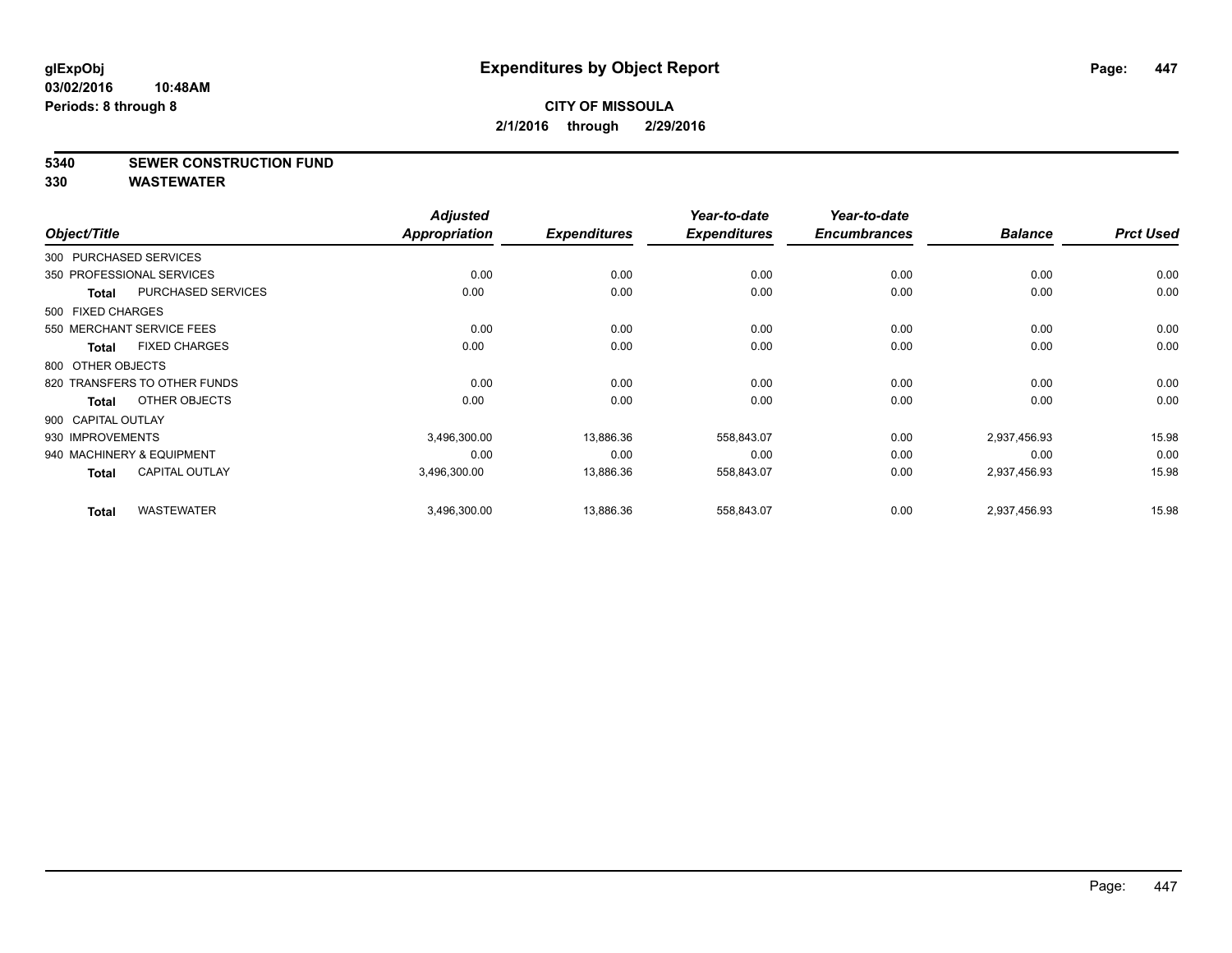#### **5340 SEWER CONSTRUCTION FUND**

**390 NON-DEPARTMENTAL**

| Object/Title       |                       | <b>Adjusted</b><br>Appropriation | <b>Expenditures</b> | Year-to-date<br><b>Expenditures</b> | Year-to-date<br><b>Encumbrances</b> | <b>Balance</b> | <b>Prct Used</b> |
|--------------------|-----------------------|----------------------------------|---------------------|-------------------------------------|-------------------------------------|----------------|------------------|
| 900 CAPITAL OUTLAY |                       |                                  |                     |                                     |                                     |                |                  |
| 930 IMPROVEMENTS   |                       | 0.00                             | 0.00                | 826.70                              | 0.00                                | $-826.70$      | 0.00             |
| <b>Total</b>       | <b>CAPITAL OUTLAY</b> | 0.00                             | 0.00                | 826.70                              | 0.00                                | $-826.70$      | 0.00             |
| Total              | NON-DEPARTMENTAL      | 0.00                             | 0.00                | 826.70                              | 0.00                                | $-826.70$      | 0.00             |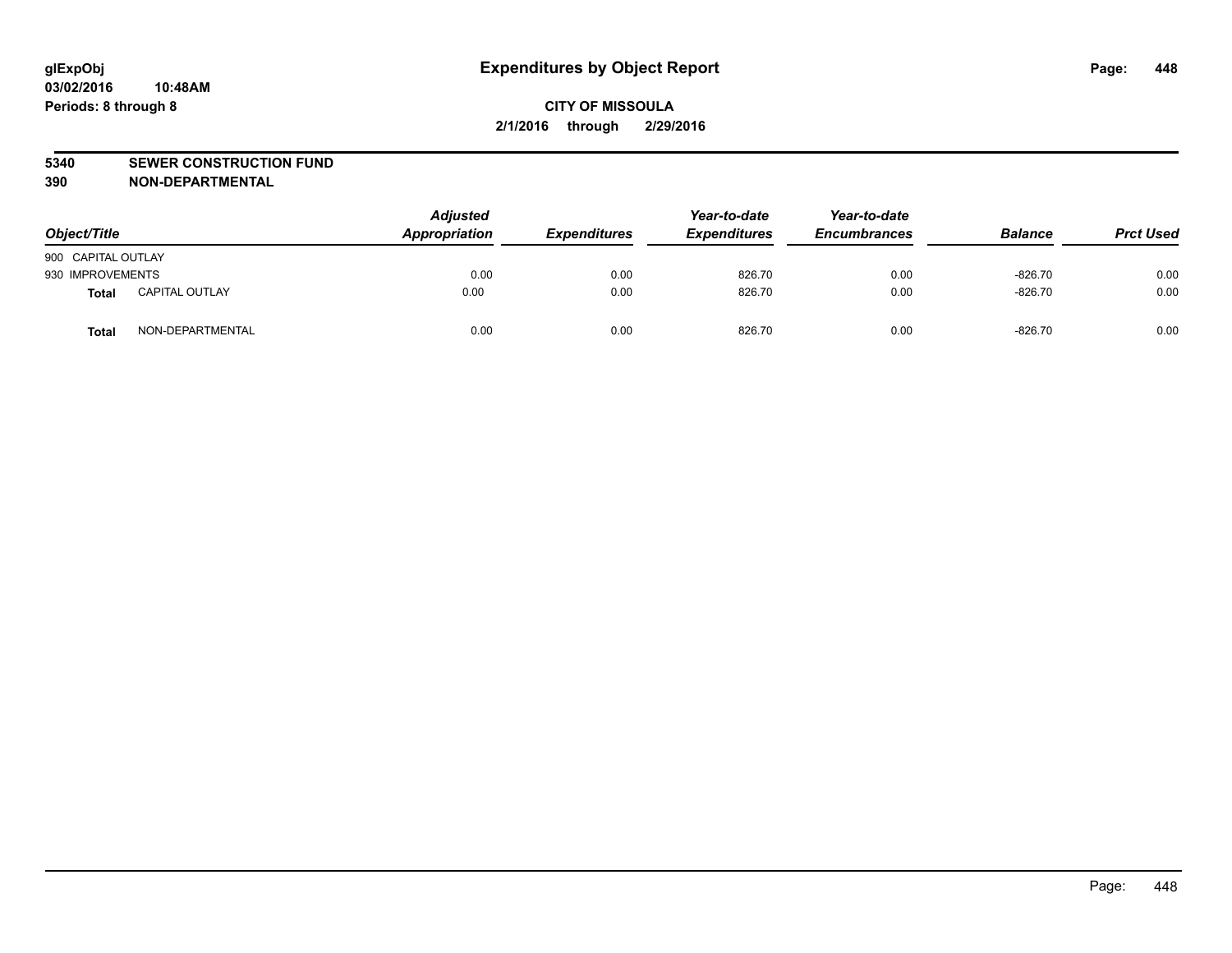## **CITY OF MISSOULA 2/1/2016 through 2/29/2016**

### **5340 SEWER CONSTRUCTION FUND**

|                    |                              | <b>Adjusted</b> |                     | Year-to-date        | Year-to-date        |                |                  |
|--------------------|------------------------------|-----------------|---------------------|---------------------|---------------------|----------------|------------------|
| Object/Title       |                              | Appropriation   | <b>Expenditures</b> | <b>Expenditures</b> | <b>Encumbrances</b> | <b>Balance</b> | <b>Prct Used</b> |
|                    | 300 PURCHASED SERVICES       |                 |                     |                     |                     |                |                  |
|                    | 350 PROFESSIONAL SERVICES    | 0.00            | 0.00                | 0.00                | 0.00                | 0.00           | 0.00             |
| <b>Total</b>       | <b>PURCHASED SERVICES</b>    | 0.00            | 0.00                | 0.00                | 0.00                | 0.00           | 0.00             |
| 500 FIXED CHARGES  |                              |                 |                     |                     |                     |                |                  |
|                    | 550 MERCHANT SERVICE FEES    | 0.00            | 0.00                | 0.00                | 0.00                | 0.00           | 0.00             |
| <b>Total</b>       | <b>FIXED CHARGES</b>         | 0.00            | 0.00                | 0.00                | 0.00                | 0.00           | 0.00             |
| 800 OTHER OBJECTS  |                              |                 |                     |                     |                     |                |                  |
|                    | 820 TRANSFERS TO OTHER FUNDS | 0.00            | 0.00                | 0.00                | 0.00                | 0.00           | 0.00             |
| Total              | OTHER OBJECTS                | 0.00            | 0.00                | 0.00                | 0.00                | 0.00           | 0.00             |
| 900 CAPITAL OUTLAY |                              |                 |                     |                     |                     |                |                  |
| 930 IMPROVEMENTS   |                              | 3,496,300.00    | 13,886.36           | 559,669.77          | 0.00                | 2,936,630.23   | 16.01            |
|                    | 940 MACHINERY & EQUIPMENT    | 0.00            | 0.00                | 0.00                | 0.00                | 0.00           | 0.00             |
| <b>Total</b>       | <b>CAPITAL OUTLAY</b>        | 3,496,300.00    | 13,886.36           | 559,669.77          | 0.00                | 2,936,630.23   | 16.01            |
| <b>Total</b>       | SEWER CONSTRUCTION FUND      | 3,496,300.00    | 13,886.36           | 559,669.77          | 0.00                | 2,936,630.23   | 16.01            |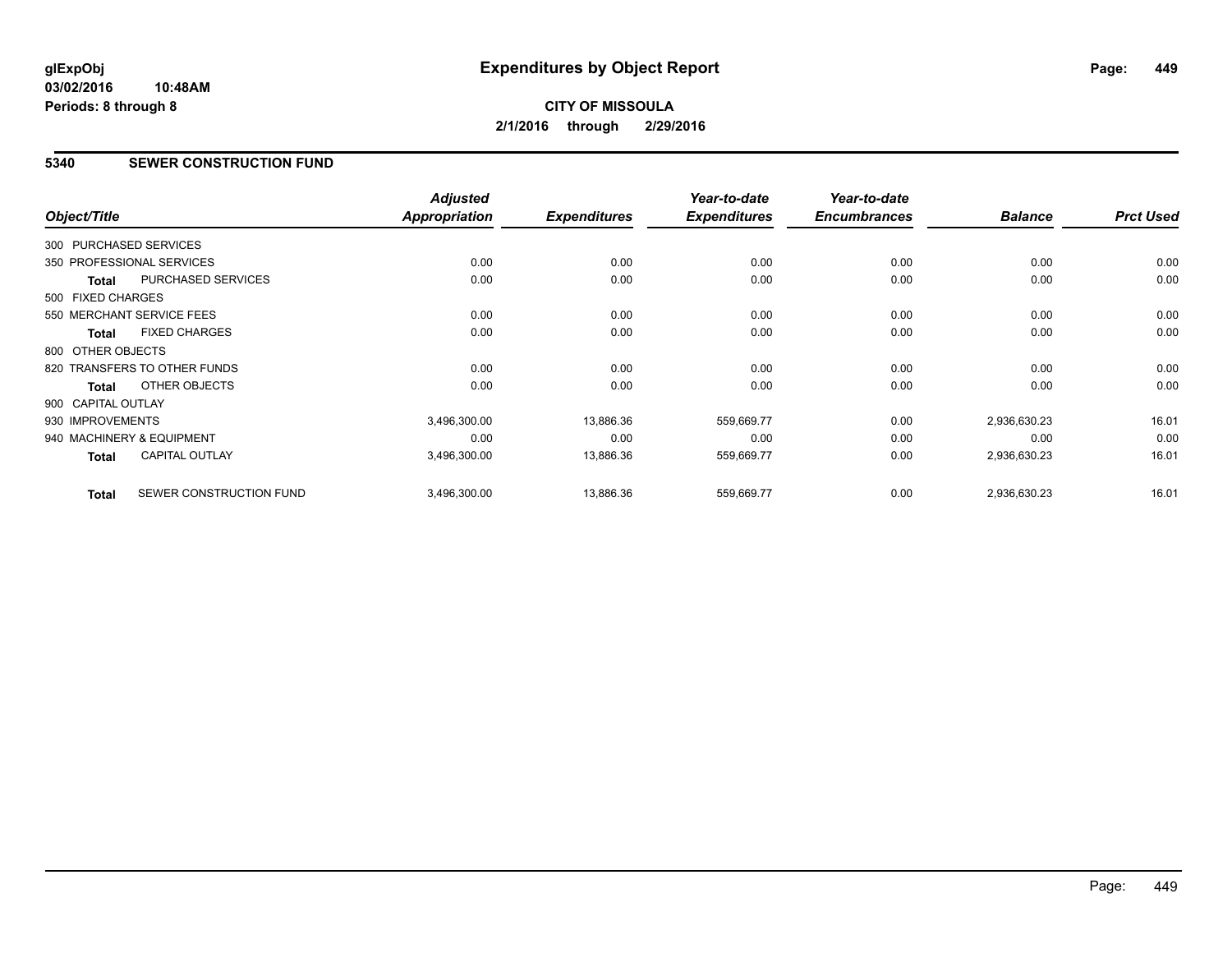## **CITY OF MISSOULA 2/1/2016 through 2/29/2016**

#### **5361 2001 SEWER REVENUE BONDS-DEBT SERVICE**

|                   |                             | <b>Adjusted</b> |                     | Year-to-date        | Year-to-date        |                |                  |
|-------------------|-----------------------------|-----------------|---------------------|---------------------|---------------------|----------------|------------------|
| Object/Title      |                             | Appropriation   | <b>Expenditures</b> | <b>Expenditures</b> | <b>Encumbrances</b> | <b>Balance</b> | <b>Prct Used</b> |
| 500 FIXED CHARGES |                             |                 |                     |                     |                     |                |                  |
|                   | 550 MERCHANT SERVICE FEES   | 0.00            | 0.00                | 0.00                | 0.00                | 0.00           | 0.00             |
| <b>Total</b>      | <b>FIXED CHARGES</b>        | 0.00            | 0.00                | 0.00                | 0.00                | 0.00           | 0.00             |
| 600 DEBT SERVICE  |                             |                 |                     |                     |                     |                |                  |
| 610 PRINCIPAL     |                             | 28,000.00       | 0.00                | 14.000.00           | 0.00                | 14.000.00      | 50.00            |
|                   | 620 INTEREST / SERVICE FEES | 3.040.00        | 0.00                | 1,590.00            | 0.00                | 1,450.00       | 52.30            |
| <b>Total</b>      | <b>DEBT SERVICE</b>         | 31.040.00       | 0.00                | 15,590.00           | 0.00                | 15,450.00      | 50.23            |
| <b>Total</b>      | <b>WASTEWATER</b>           | 31.040.00       | 0.00                | 15.590.00           | 0.00                | 15.450.00      | 50.23            |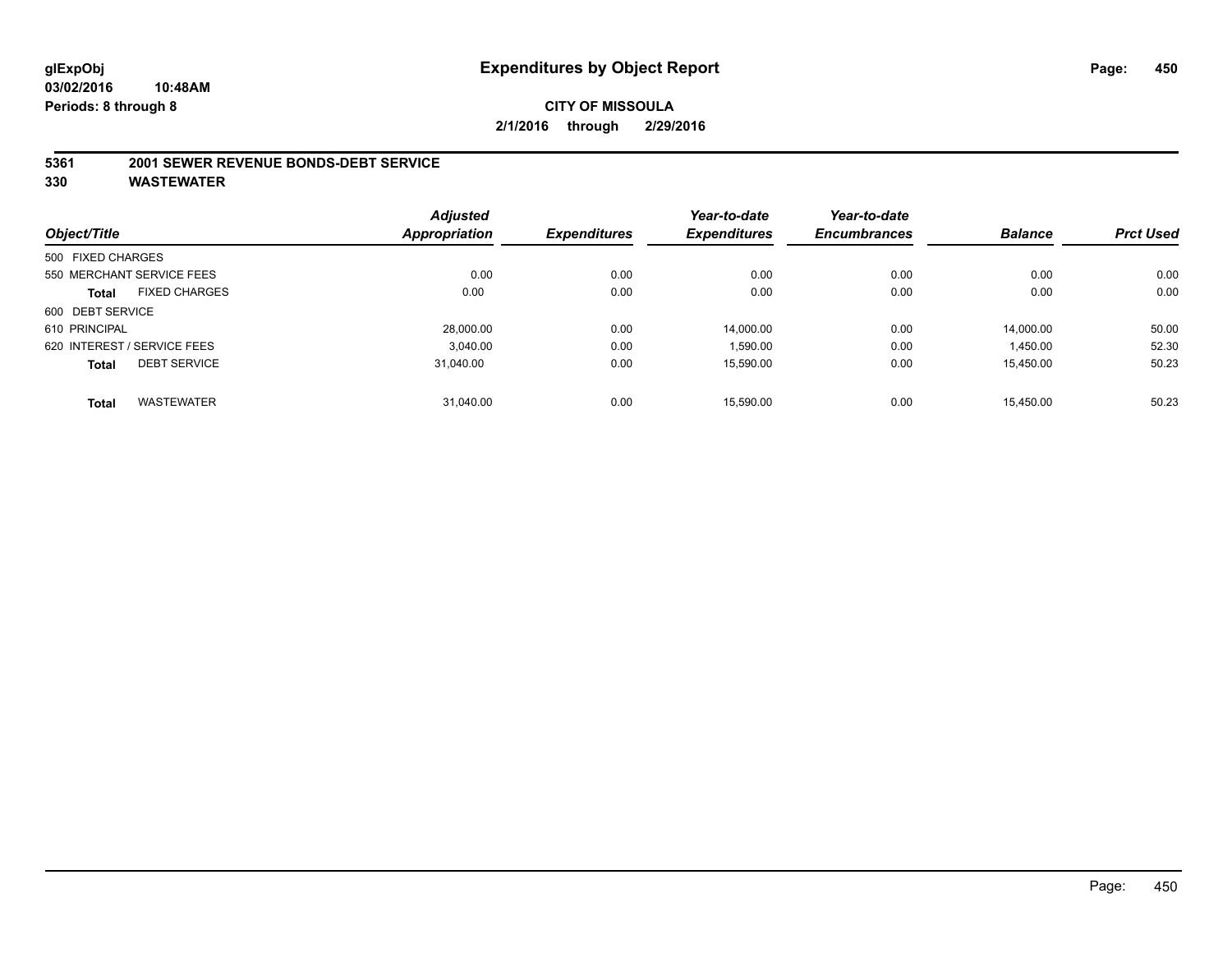## **CITY OF MISSOULA 2/1/2016 through 2/29/2016**

### **5361 2001 SEWER REVENUE BONDS-DEBT SERVICE**

| Object/Title      |                                  | <b>Adjusted</b><br><b>Appropriation</b> | <b>Expenditures</b> | Year-to-date<br><b>Expenditures</b> | Year-to-date<br><b>Encumbrances</b> | <b>Balance</b> | <b>Prct Used</b> |
|-------------------|----------------------------------|-----------------------------------------|---------------------|-------------------------------------|-------------------------------------|----------------|------------------|
| 500 FIXED CHARGES |                                  |                                         |                     |                                     |                                     |                |                  |
|                   | 550 MERCHANT SERVICE FEES        | 0.00                                    | 0.00                | 0.00                                | 0.00                                | 0.00           | 0.00             |
| <b>Total</b>      | <b>FIXED CHARGES</b>             | 0.00                                    | 0.00                | 0.00                                | 0.00                                | 0.00           | 0.00             |
| 600 DEBT SERVICE  |                                  |                                         |                     |                                     |                                     |                |                  |
| 610 PRINCIPAL     |                                  | 28,000.00                               | 0.00                | 14.000.00                           | 0.00                                | 14.000.00      | 50.00            |
|                   | 620 INTEREST / SERVICE FEES      | 3.040.00                                | 0.00                | 1.590.00                            | 0.00                                | 1.450.00       | 52.30            |
| <b>Total</b>      | <b>DEBT SERVICE</b>              | 31.040.00                               | 0.00                | 15.590.00                           | 0.00                                | 15.450.00      | 50.23            |
| <b>Total</b>      | 2001 SEWER REVENUE BONDS-DEBT SE | 31.040.00                               | 0.00                | 15.590.00                           | 0.00                                | 15.450.00      | 50.23            |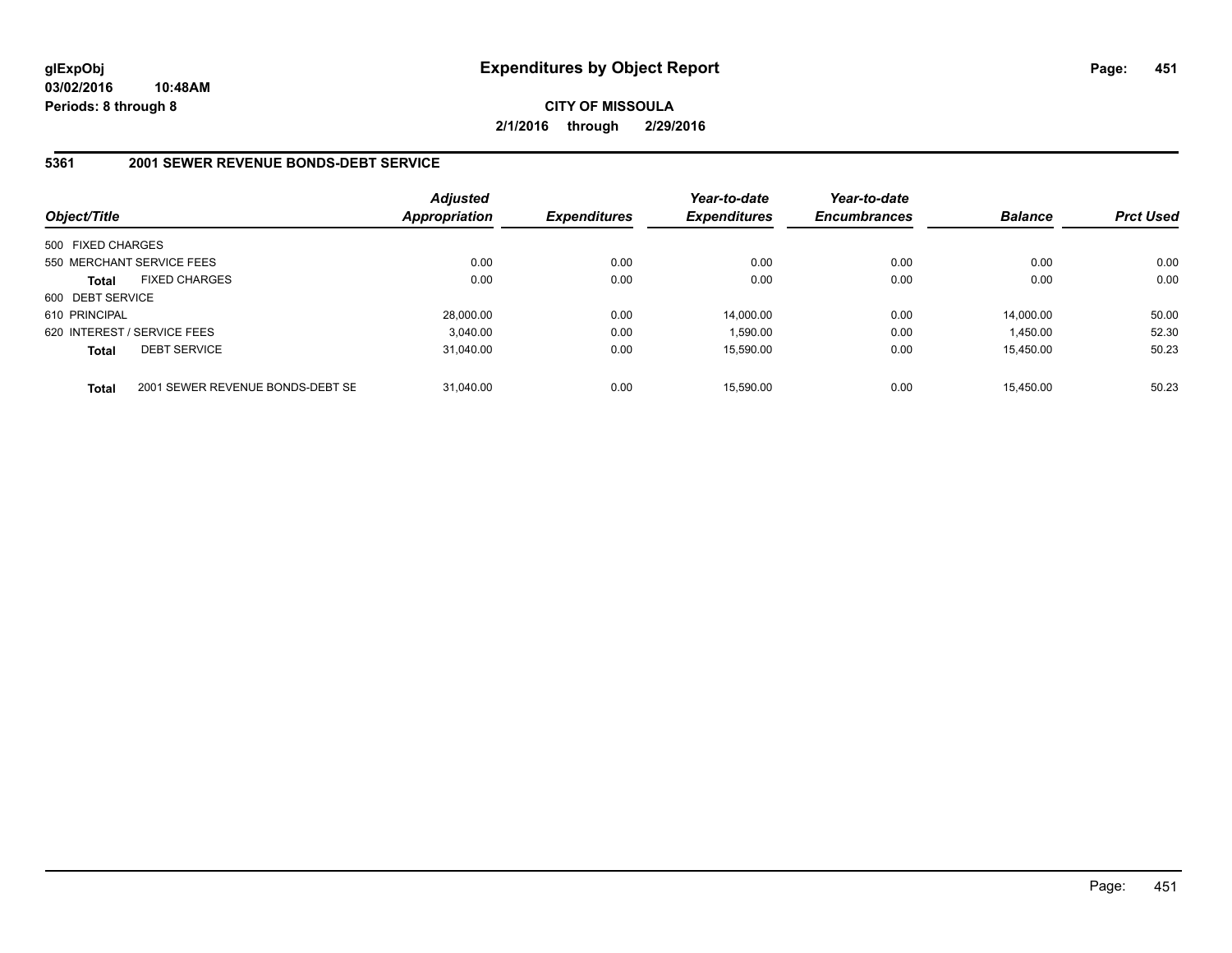### **CITY OF MISSOULA 2/1/2016 through 2/29/2016**

### **5362 00 SEWER REVENUE BOND - SERIES B DEBT SE**

| Object/Title                         | <b>Adjusted</b><br>Appropriation | <b>Expenditures</b> | Year-to-date<br><b>Expenditures</b> | Year-to-date<br><b>Encumbrances</b> | <b>Balance</b> | <b>Prct Used</b> |
|--------------------------------------|----------------------------------|---------------------|-------------------------------------|-------------------------------------|----------------|------------------|
|                                      |                                  |                     |                                     |                                     |                |                  |
| 500 FIXED CHARGES                    |                                  |                     |                                     |                                     |                |                  |
| 550 MERCHANT SERVICE FEES            | 0.00                             | 0.00                | 0.00                                | 0.00                                | 0.00           | 0.00             |
| <b>FIXED CHARGES</b><br><b>Total</b> | 0.00                             | 0.00                | 0.00                                | 0.00                                | 0.00           | 0.00             |
| 600 DEBT SERVICE                     |                                  |                     |                                     |                                     |                |                  |
| 610 PRINCIPAL                        | 44,000.00                        | 0.00                | 22,000.00                           | 0.00                                | 22,000.00      | 50.00            |
| 620 INTEREST / SERVICE FEES          | 4,360.00                         | 0.00                | 2,290.00                            | 0.00                                | 2,070.00       | 52.52            |
| <b>DEBT SERVICE</b><br><b>Total</b>  | 48,360.00                        | 0.00                | 24,290.00                           | 0.00                                | 24,070.00      | 50.23            |
| 800 OTHER OBJECTS                    |                                  |                     |                                     |                                     |                |                  |
| 820 TRANSFERS TO OTHER FUNDS         | 0.00                             | 0.00                | 0.00                                | 0.00                                | 0.00           | 0.00             |
| OTHER OBJECTS<br><b>Total</b>        | 0.00                             | 0.00                | 0.00                                | 0.00                                | 0.00           | 0.00             |
| <b>WASTEWATER</b><br><b>Total</b>    | 48,360.00                        | 0.00                | 24,290.00                           | 0.00                                | 24,070.00      | 50.23            |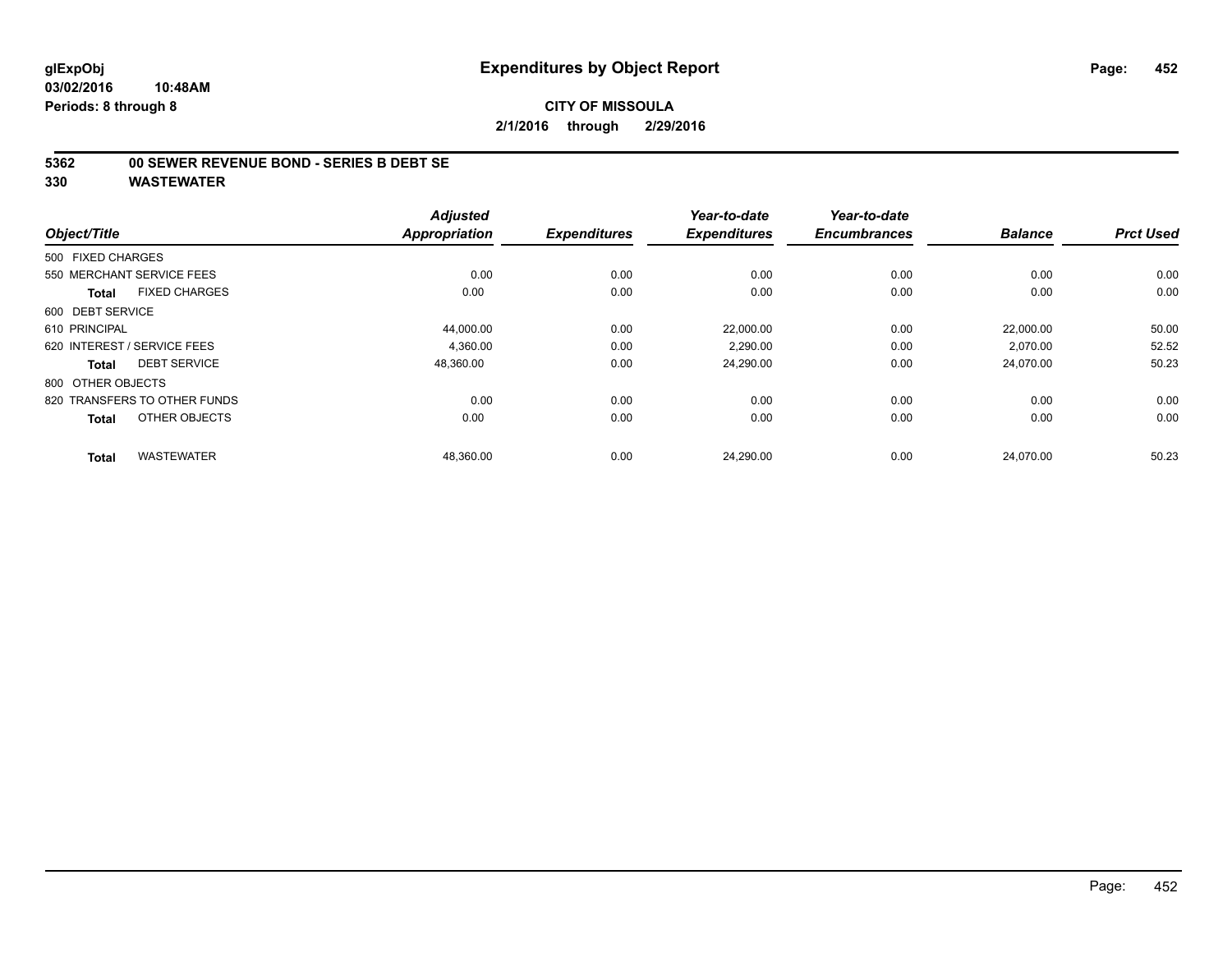**CITY OF MISSOULA 2/1/2016 through 2/29/2016**

### **5362 00 SEWER REVENUE BOND - SERIES B DEBT SE**

|                   |                                    | <b>Adjusted</b> |                     | Year-to-date        | Year-to-date        |                |                  |
|-------------------|------------------------------------|-----------------|---------------------|---------------------|---------------------|----------------|------------------|
| Object/Title      |                                    | Appropriation   | <b>Expenditures</b> | <b>Expenditures</b> | <b>Encumbrances</b> | <b>Balance</b> | <b>Prct Used</b> |
| 500 FIXED CHARGES |                                    |                 |                     |                     |                     |                |                  |
|                   | 550 MERCHANT SERVICE FEES          | 0.00            | 0.00                | 0.00                | 0.00                | 0.00           | 0.00             |
| <b>Total</b>      | <b>FIXED CHARGES</b>               | 0.00            | 0.00                | 0.00                | 0.00                | 0.00           | 0.00             |
| 600 DEBT SERVICE  |                                    |                 |                     |                     |                     |                |                  |
| 610 PRINCIPAL     |                                    | 44,000.00       | 0.00                | 22,000.00           | 0.00                | 22.000.00      | 50.00            |
|                   | 620 INTEREST / SERVICE FEES        | 4.360.00        | 0.00                | 2,290.00            | 0.00                | 2.070.00       | 52.52            |
| <b>Total</b>      | <b>DEBT SERVICE</b>                | 48,360.00       | 0.00                | 24,290.00           | 0.00                | 24,070.00      | 50.23            |
| 800 OTHER OBJECTS |                                    |                 |                     |                     |                     |                |                  |
|                   | 820 TRANSFERS TO OTHER FUNDS       | 0.00            | 0.00                | 0.00                | 0.00                | 0.00           | 0.00             |
| Total             | OTHER OBJECTS                      | 0.00            | 0.00                | 0.00                | 0.00                | 0.00           | 0.00             |
| <b>Total</b>      | 00 SEWER REVENUE BOND - SERIES B L | 48.360.00       | 0.00                | 24,290.00           | 0.00                | 24.070.00      | 50.23            |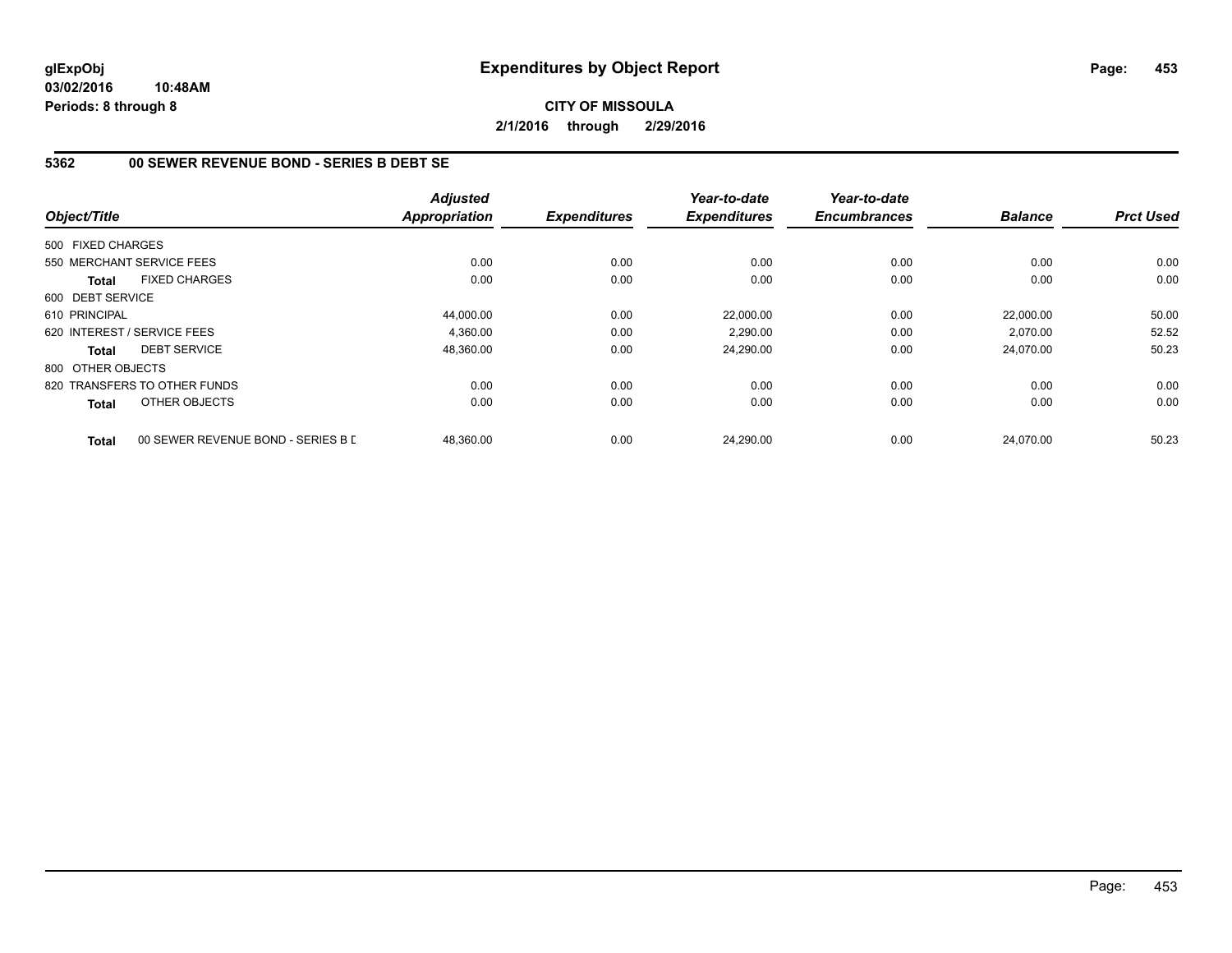# **glExpObj Expenditures by Object Report Page: 454**

#### **03/02/2016 10:48AM Periods: 8 through 8**

## **CITY OF MISSOULA 2/1/2016 through 2/29/2016**

### **5363 92 SEWER REVENUE BOND SERIES A DEBT SERV**

|                                      | <b>Adjusted</b>      |                     | Year-to-date        | Year-to-date        |                |                  |
|--------------------------------------|----------------------|---------------------|---------------------|---------------------|----------------|------------------|
| Object/Title                         | <b>Appropriation</b> | <b>Expenditures</b> | <b>Expenditures</b> | <b>Encumbrances</b> | <b>Balance</b> | <b>Prct Used</b> |
| 500 FIXED CHARGES                    |                      |                     |                     |                     |                |                  |
| 550 MERCHANT SERVICE FEES            | 0.00                 | 0.00                | 0.00                | 0.00                | 0.00           | 0.00             |
| <b>FIXED CHARGES</b><br><b>Total</b> | 0.00                 | 0.00                | 0.00                | 0.00                | 0.00           | 0.00             |
| 600 DEBT SERVICE                     |                      |                     |                     |                     |                |                  |
| 610 PRINCIPAL                        | 0.00                 | 0.00                | 0.00                | 0.00                | 0.00           | 0.00             |
| 620 INTEREST / SERVICE FEES          | 0.00                 | 0.00                | 0.00                | 0.00                | 0.00           | 0.00             |
| <b>DEBT SERVICE</b><br><b>Total</b>  | 0.00                 | 0.00                | 0.00                | 0.00                | 0.00           | 0.00             |
| <b>WASTEWATER</b><br><b>Total</b>    | 0.00                 | 0.00                | 0.00                | 0.00                | 0.00           | 0.00             |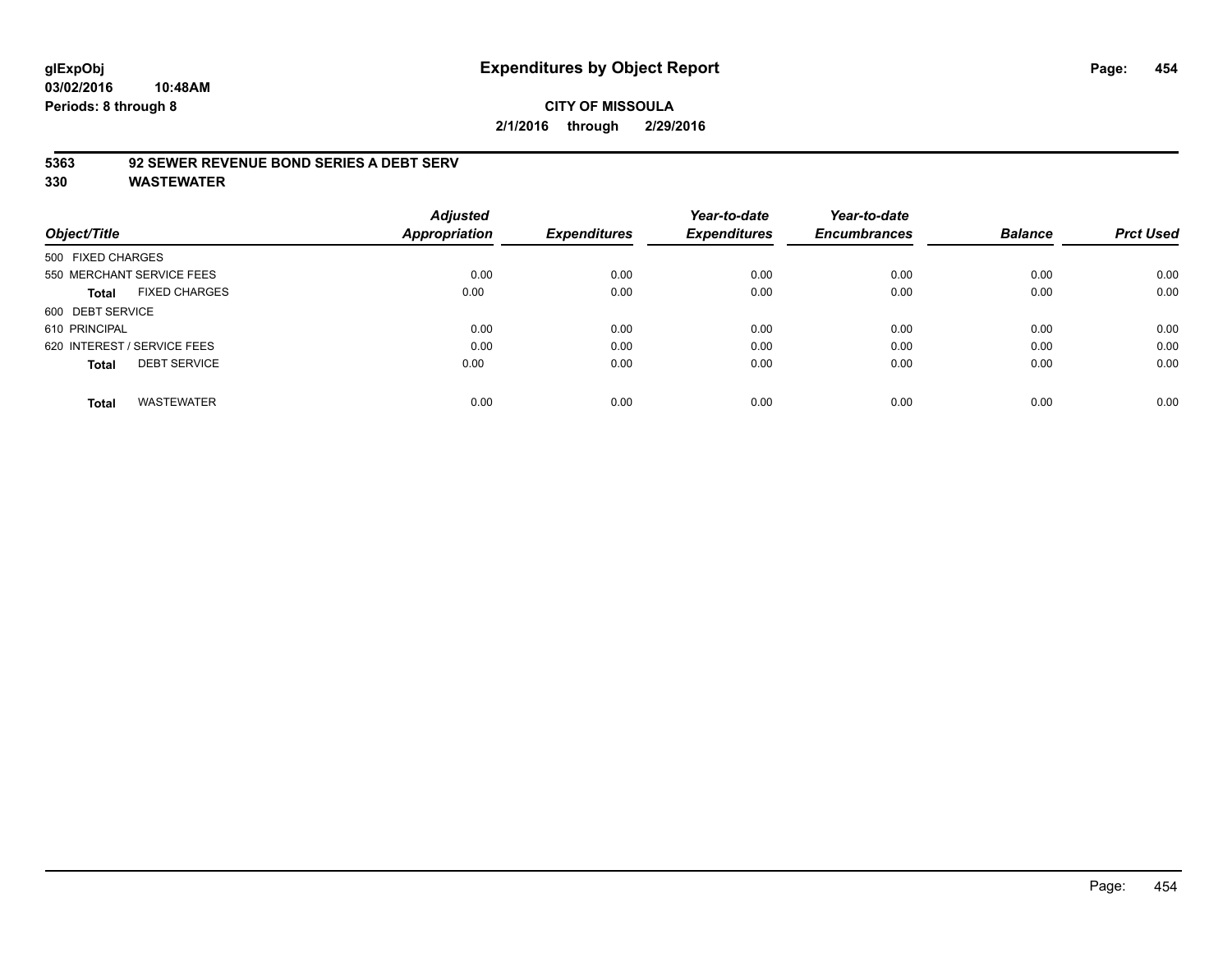**CITY OF MISSOULA 2/1/2016 through 2/29/2016**

### **5363 92 SEWER REVENUE BOND SERIES A DEBT SERV**

| Object/Title                |                                   | <b>Adjusted</b><br><b>Appropriation</b> | <b>Expenditures</b> | Year-to-date<br><b>Expenditures</b> | Year-to-date<br><b>Encumbrances</b> | <b>Balance</b> | <b>Prct Used</b> |
|-----------------------------|-----------------------------------|-----------------------------------------|---------------------|-------------------------------------|-------------------------------------|----------------|------------------|
| 500 FIXED CHARGES           |                                   |                                         |                     |                                     |                                     |                |                  |
|                             | 550 MERCHANT SERVICE FEES         | 0.00                                    | 0.00                | 0.00                                | 0.00                                | 0.00           | 0.00             |
| <b>Total</b>                | <b>FIXED CHARGES</b>              | 0.00                                    | 0.00                | 0.00                                | 0.00                                | 0.00           | 0.00             |
| 600 DEBT SERVICE            |                                   |                                         |                     |                                     |                                     |                |                  |
| 610 PRINCIPAL               |                                   | 0.00                                    | 0.00                | 0.00                                | 0.00                                | 0.00           | 0.00             |
| 620 INTEREST / SERVICE FEES |                                   | 0.00                                    | 0.00                | 0.00                                | 0.00                                | 0.00           | 0.00             |
| <b>Total</b>                | <b>DEBT SERVICE</b>               | 0.00                                    | 0.00                | 0.00                                | 0.00                                | 0.00           | 0.00             |
| <b>Total</b>                | 92 SEWER REVENUE BOND SERIES A DE | 0.00                                    | 0.00                | 0.00                                | 0.00                                | 0.00           | 0.00             |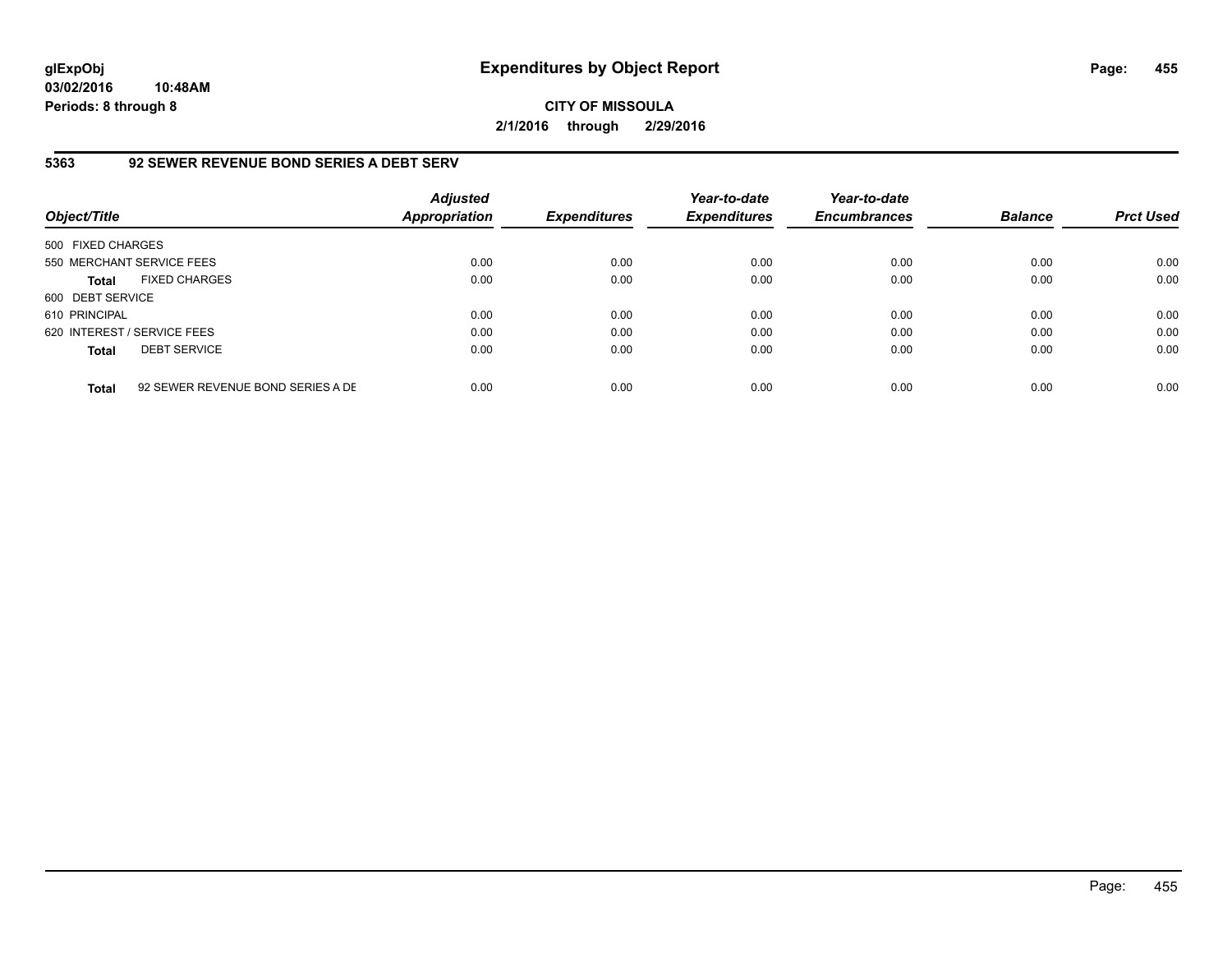## **glExpObj Expenditures by Object Report Page: 456**

**03/02/2016 10:48AM Periods: 8 through 8**

#### **5364 92 SEWER REVENUE BOND - SERIES B DEBT S**

|                                     |                      | <b>Adjusted</b> |                     | Year-to-date        | Year-to-date        |                |                  |
|-------------------------------------|----------------------|-----------------|---------------------|---------------------|---------------------|----------------|------------------|
| Object/Title                        |                      | Appropriation   | <b>Expenditures</b> | <b>Expenditures</b> | <b>Encumbrances</b> | <b>Balance</b> | <b>Prct Used</b> |
| 500 FIXED CHARGES                   |                      |                 |                     |                     |                     |                |                  |
| 550 MERCHANT SERVICE FEES           |                      | 0.00            | 0.00                | 0.00                | 0.00                | 0.00           | 0.00             |
| Total                               | <b>FIXED CHARGES</b> | 0.00            | 0.00                | 0.00                | 0.00                | 0.00           | 0.00             |
| 600 DEBT SERVICE                    |                      |                 |                     |                     |                     |                |                  |
| 610 PRINCIPAL                       |                      | 0.00            | 0.00                | 0.00                | 0.00                | 0.00           | 0.00             |
| 620 INTEREST / SERVICE FEES         |                      | 0.00            | 0.00                | 0.00                | 0.00                | 0.00           | 0.00             |
| <b>DEBT SERVICE</b><br><b>Total</b> |                      | 0.00            | 0.00                | 0.00                | 0.00                | 0.00           | 0.00             |
| <b>WASTEWATER</b><br><b>Total</b>   |                      | 0.00            | 0.00                | 0.00                | 0.00                | 0.00           | 0.00             |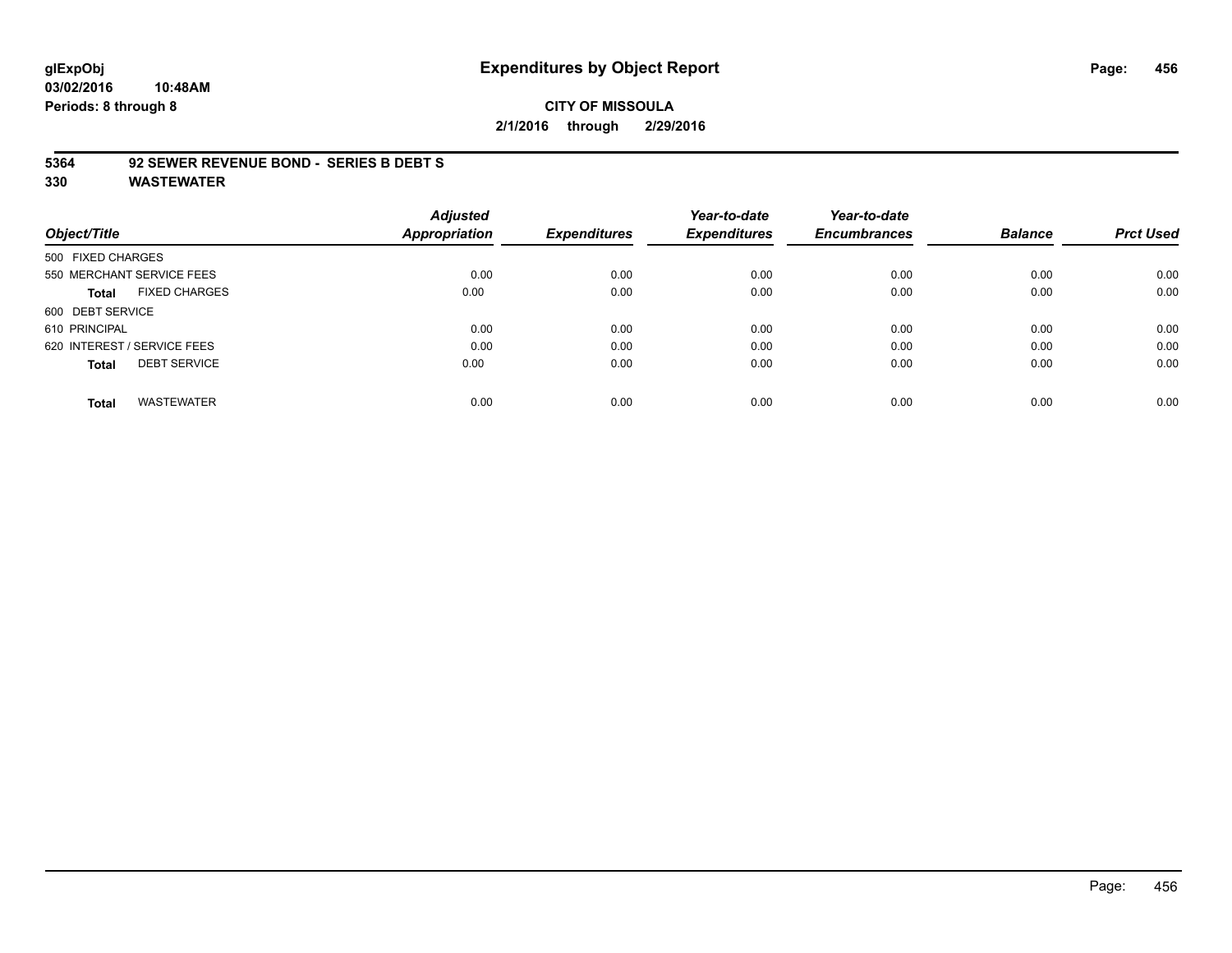**CITY OF MISSOULA 2/1/2016 through 2/29/2016**

### **5364 92 SEWER REVENUE BOND - SERIES B DEBT S**

| Object/Title                |                                    | <b>Adjusted</b><br><b>Appropriation</b> | <b>Expenditures</b> | Year-to-date<br><b>Expenditures</b> | Year-to-date<br><b>Encumbrances</b> | <b>Balance</b> | <b>Prct Used</b> |
|-----------------------------|------------------------------------|-----------------------------------------|---------------------|-------------------------------------|-------------------------------------|----------------|------------------|
| 500 FIXED CHARGES           |                                    |                                         |                     |                                     |                                     |                |                  |
| 550 MERCHANT SERVICE FEES   |                                    | 0.00                                    | 0.00                | 0.00                                | 0.00                                | 0.00           | 0.00             |
| <b>Total</b>                | <b>FIXED CHARGES</b>               | 0.00                                    | 0.00                | 0.00                                | 0.00                                | 0.00           | 0.00             |
| 600 DEBT SERVICE            |                                    |                                         |                     |                                     |                                     |                |                  |
| 610 PRINCIPAL               |                                    | 0.00                                    | 0.00                | 0.00                                | 0.00                                | 0.00           | 0.00             |
| 620 INTEREST / SERVICE FEES |                                    | 0.00                                    | 0.00                | 0.00                                | 0.00                                | 0.00           | 0.00             |
| <b>Total</b>                | <b>DEBT SERVICE</b>                | 0.00                                    | 0.00                | 0.00                                | 0.00                                | 0.00           | 0.00             |
| <b>Total</b>                | 92 SEWER REVENUE BOND - SERIES B I | 0.00                                    | 0.00                | 0.00                                | 0.00                                | 0.00           | 0.00             |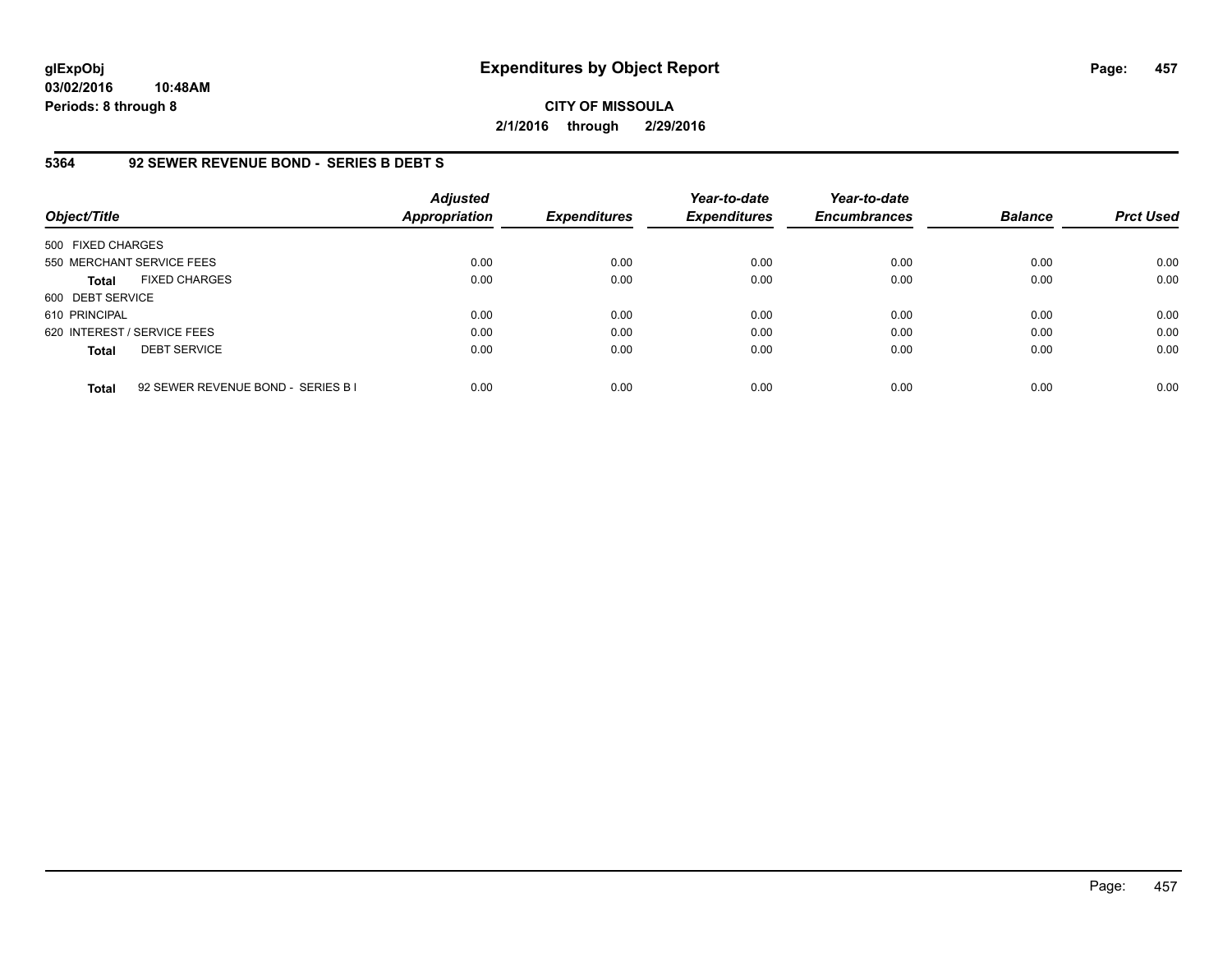### **5365 99 SEWER REVENUE BONDS DEBT SERVICE FUND**

|                   |                             | <b>Adjusted</b> |                     | Year-to-date        | Year-to-date        |                |                  |
|-------------------|-----------------------------|-----------------|---------------------|---------------------|---------------------|----------------|------------------|
| Object/Title      |                             | Appropriation   | <b>Expenditures</b> | <b>Expenditures</b> | <b>Encumbrances</b> | <b>Balance</b> | <b>Prct Used</b> |
| 500 FIXED CHARGES |                             |                 |                     |                     |                     |                |                  |
|                   | 550 MERCHANT SERVICE FEES   | 0.00            | 0.00                | 0.00                | 0.00                | 0.00           | 0.00             |
| <b>Total</b>      | <b>FIXED CHARGES</b>        | 0.00            | 0.00                | 0.00                | 0.00                | 0.00           | 0.00             |
| 600 DEBT SERVICE  |                             |                 |                     |                     |                     |                |                  |
| 610 PRINCIPAL     |                             | 115,000.00      | 0.00                | 57.000.00           | 0.00                | 58.000.00      | 49.57            |
|                   | 620 INTEREST / SERVICE FEES | 8.910.00        | 0.00                | 4.740.00            | 0.00                | 4,170.00       | 53.20            |
| <b>Total</b>      | <b>DEBT SERVICE</b>         | 123.910.00      | 0.00                | 61.740.00           | 0.00                | 62,170.00      | 49.83            |
| <b>Total</b>      | <b>WASTEWATER</b>           | 123.910.00      | 0.00                | 61.740.00           | 0.00                | 62,170.00      | 49.83            |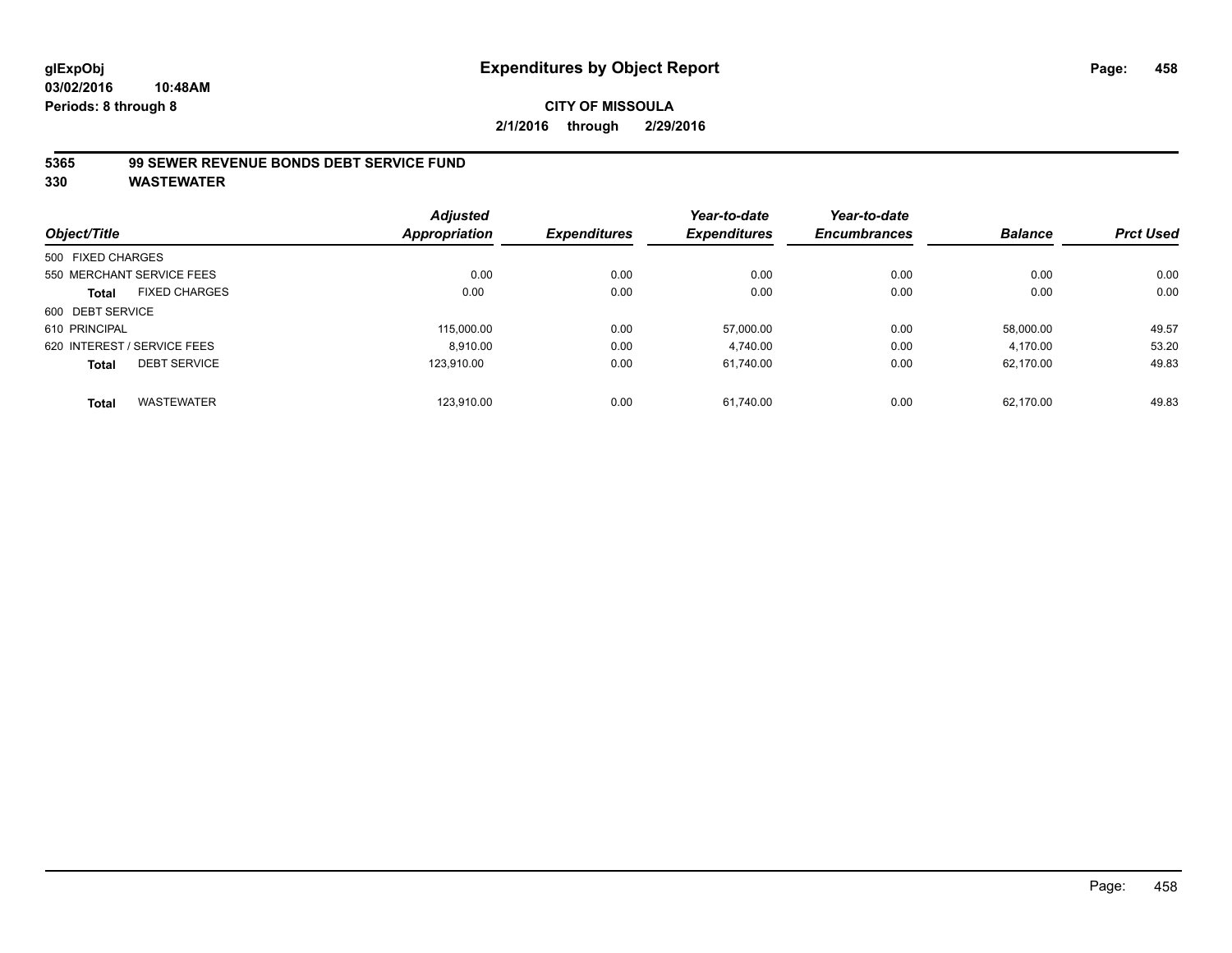**CITY OF MISSOULA 2/1/2016 through 2/29/2016**

## **5365 99 SEWER REVENUE BONDS DEBT SERVICE FUND**

| Object/Title                |                                  | Adjusted<br><b>Appropriation</b> | <b>Expenditures</b> | Year-to-date<br><b>Expenditures</b> | Year-to-date<br><b>Encumbrances</b> | <b>Balance</b> | <b>Prct Used</b> |
|-----------------------------|----------------------------------|----------------------------------|---------------------|-------------------------------------|-------------------------------------|----------------|------------------|
| 500 FIXED CHARGES           |                                  |                                  |                     |                                     |                                     |                |                  |
|                             | 550 MERCHANT SERVICE FEES        | 0.00                             | 0.00                | 0.00                                | 0.00                                | 0.00           | 0.00             |
| <b>Total</b>                | <b>FIXED CHARGES</b>             | 0.00                             | 0.00                | 0.00                                | 0.00                                | 0.00           | 0.00             |
| 600 DEBT SERVICE            |                                  |                                  |                     |                                     |                                     |                |                  |
| 610 PRINCIPAL               |                                  | 115,000.00                       | 0.00                | 57.000.00                           | 0.00                                | 58.000.00      | 49.57            |
| 620 INTEREST / SERVICE FEES |                                  | 8.910.00                         | 0.00                | 4.740.00                            | 0.00                                | 4.170.00       | 53.20            |
| <b>Total</b>                | <b>DEBT SERVICE</b>              | 123.910.00                       | 0.00                | 61.740.00                           | 0.00                                | 62.170.00      | 49.83            |
| <b>Total</b>                | 99 SEWER REVENUE BONDS DEBT SERN | 123.910.00                       | 0.00                | 61.740.00                           | 0.00                                | 62.170.00      | 49.83            |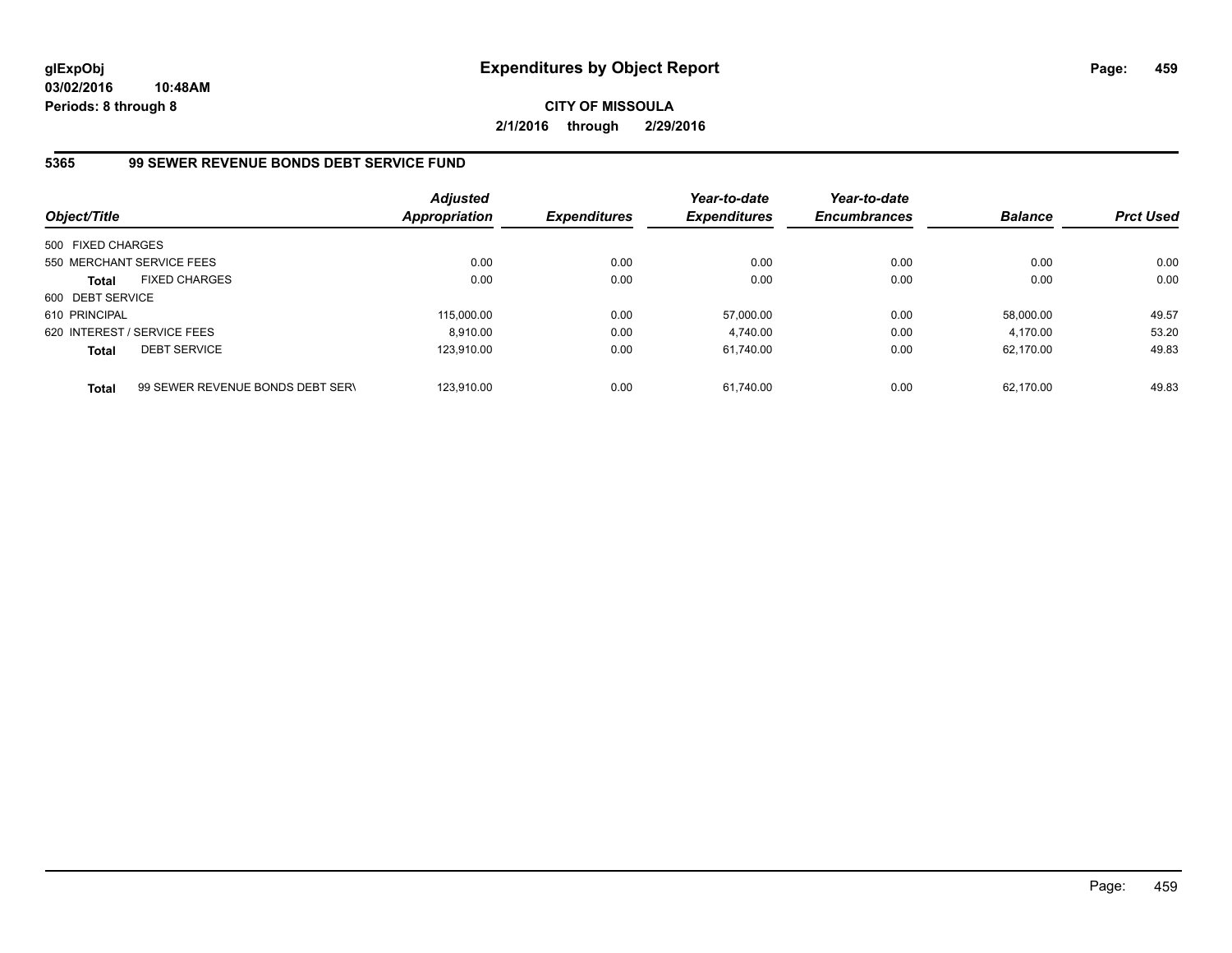### **CITY OF MISSOULA 2/1/2016 through 2/29/2016**

### **5366 92 SEWER REVENUE BOND - SERIES A BOND RE**

| Object/Title                         | <b>Adjusted</b><br><b>Appropriation</b> | <b>Expenditures</b> | Year-to-date<br><b>Expenditures</b> | Year-to-date<br><b>Encumbrances</b> | <b>Balance</b> | <b>Prct Used</b> |
|--------------------------------------|-----------------------------------------|---------------------|-------------------------------------|-------------------------------------|----------------|------------------|
| 500 FIXED CHARGES                    |                                         |                     |                                     |                                     |                |                  |
| 550 MERCHANT SERVICE FEES            | 0.00                                    | 0.00                | 0.00                                | 0.00                                | 0.00           | 0.00             |
| <b>FIXED CHARGES</b><br><b>Total</b> | 0.00                                    | 0.00                | 0.00                                | 0.00                                | 0.00           | 0.00             |
| 800 OTHER OBJECTS                    |                                         |                     |                                     |                                     |                |                  |
| 820 TRANSFERS TO OTHER FUNDS         | 0.00                                    | 0.00                | 0.00                                | 0.00                                | 0.00           | 0.00             |
| OTHER OBJECTS<br><b>Total</b>        | 0.00                                    | 0.00                | 0.00                                | 0.00                                | 0.00           | 0.00             |
| <b>WASTEWATER</b><br><b>Total</b>    | 0.00                                    | 0.00                | 0.00                                | 0.00                                | 0.00           | 0.00             |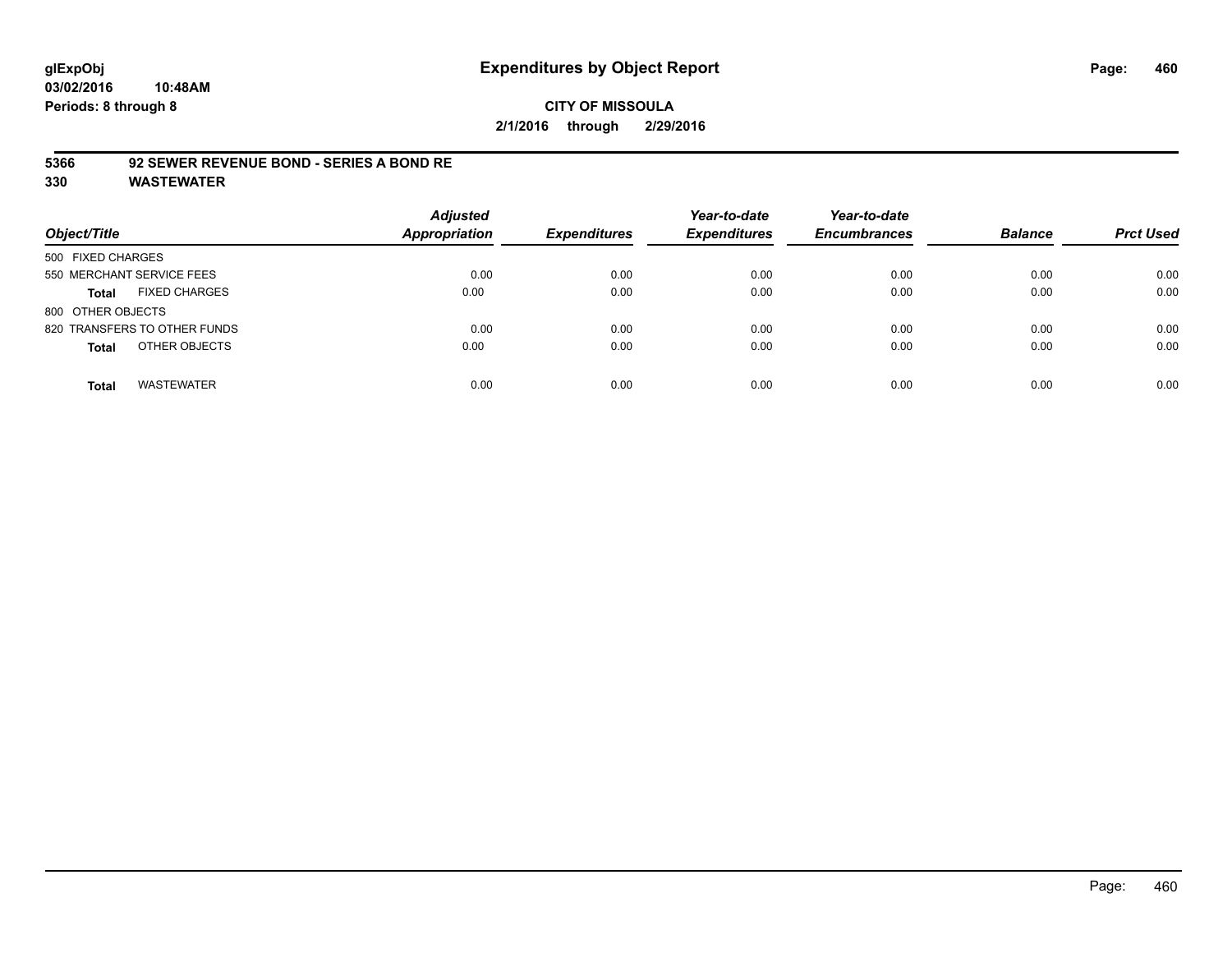**CITY OF MISSOULA 2/1/2016 through 2/29/2016**

### **5366 92 SEWER REVENUE BOND - SERIES A BOND RE**

| Object/Title              |                                    | <b>Adjusted</b><br><b>Appropriation</b> | <b>Expenditures</b> | Year-to-date<br><b>Expenditures</b> | Year-to-date<br><b>Encumbrances</b> | <b>Balance</b> | <b>Prct Used</b> |
|---------------------------|------------------------------------|-----------------------------------------|---------------------|-------------------------------------|-------------------------------------|----------------|------------------|
| 500 FIXED CHARGES         |                                    |                                         |                     |                                     |                                     |                |                  |
| 550 MERCHANT SERVICE FEES |                                    | 0.00                                    | 0.00                | 0.00                                | 0.00                                | 0.00           | 0.00             |
| <b>Total</b>              | <b>FIXED CHARGES</b>               | 0.00                                    | 0.00                | 0.00                                | 0.00                                | 0.00           | 0.00             |
| 800 OTHER OBJECTS         |                                    |                                         |                     |                                     |                                     |                |                  |
|                           | 820 TRANSFERS TO OTHER FUNDS       | 0.00                                    | 0.00                | 0.00                                | 0.00                                | 0.00           | 0.00             |
| <b>Total</b>              | OTHER OBJECTS                      | 0.00                                    | 0.00                | 0.00                                | 0.00                                | 0.00           | 0.00             |
| <b>Total</b>              | 92 SEWER REVENUE BOND - SERIES A B | 0.00                                    | 0.00                | 0.00                                | 0.00                                | 0.00           | 0.00             |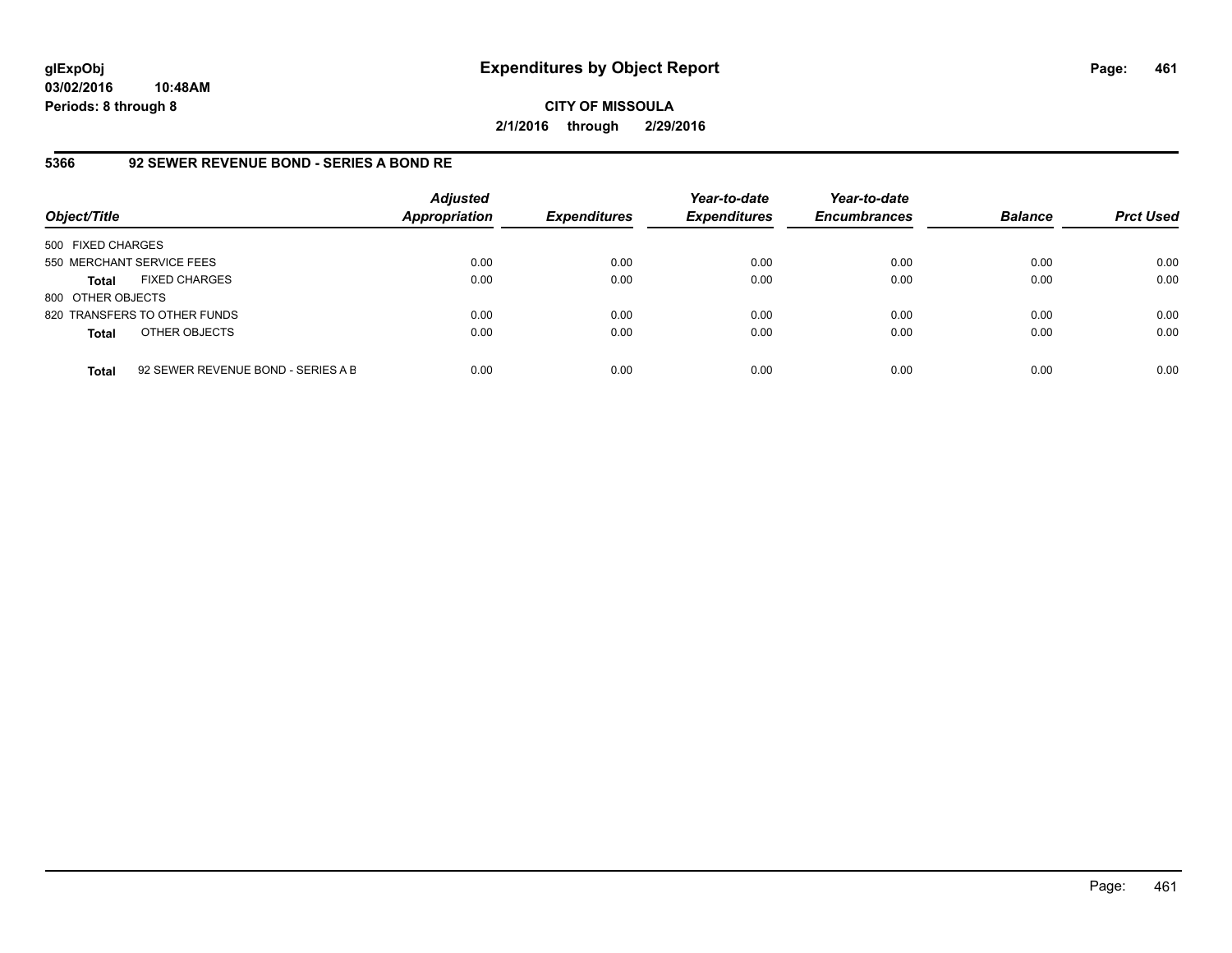## **CITY OF MISSOULA 2/1/2016 through 2/29/2016**

### **5367 92 SEWER REVENUE BOND - SERIES B BOND RE**

| Object/Title                         | <b>Adjusted</b><br><b>Appropriation</b> | <b>Expenditures</b> | Year-to-date<br><b>Expenditures</b> | Year-to-date<br><b>Encumbrances</b> | <b>Balance</b> | <b>Prct Used</b> |
|--------------------------------------|-----------------------------------------|---------------------|-------------------------------------|-------------------------------------|----------------|------------------|
| 500 FIXED CHARGES                    |                                         |                     |                                     |                                     |                |                  |
| 550 MERCHANT SERVICE FEES            | 0.00                                    | 0.00                | 0.00                                | 0.00                                | 0.00           | 0.00             |
| <b>FIXED CHARGES</b><br><b>Total</b> | 0.00                                    | 0.00                | 0.00                                | 0.00                                | 0.00           | 0.00             |
| 800 OTHER OBJECTS                    |                                         |                     |                                     |                                     |                |                  |
| 820 TRANSFERS TO OTHER FUNDS         | 0.00                                    | 0.00                | 0.00                                | 0.00                                | 0.00           | 0.00             |
| OTHER OBJECTS<br><b>Total</b>        | 0.00                                    | 0.00                | 0.00                                | 0.00                                | 0.00           | 0.00             |
| <b>WASTEWATER</b><br>Total           | 0.00                                    | 0.00                | 0.00                                | 0.00                                | 0.00           | 0.00             |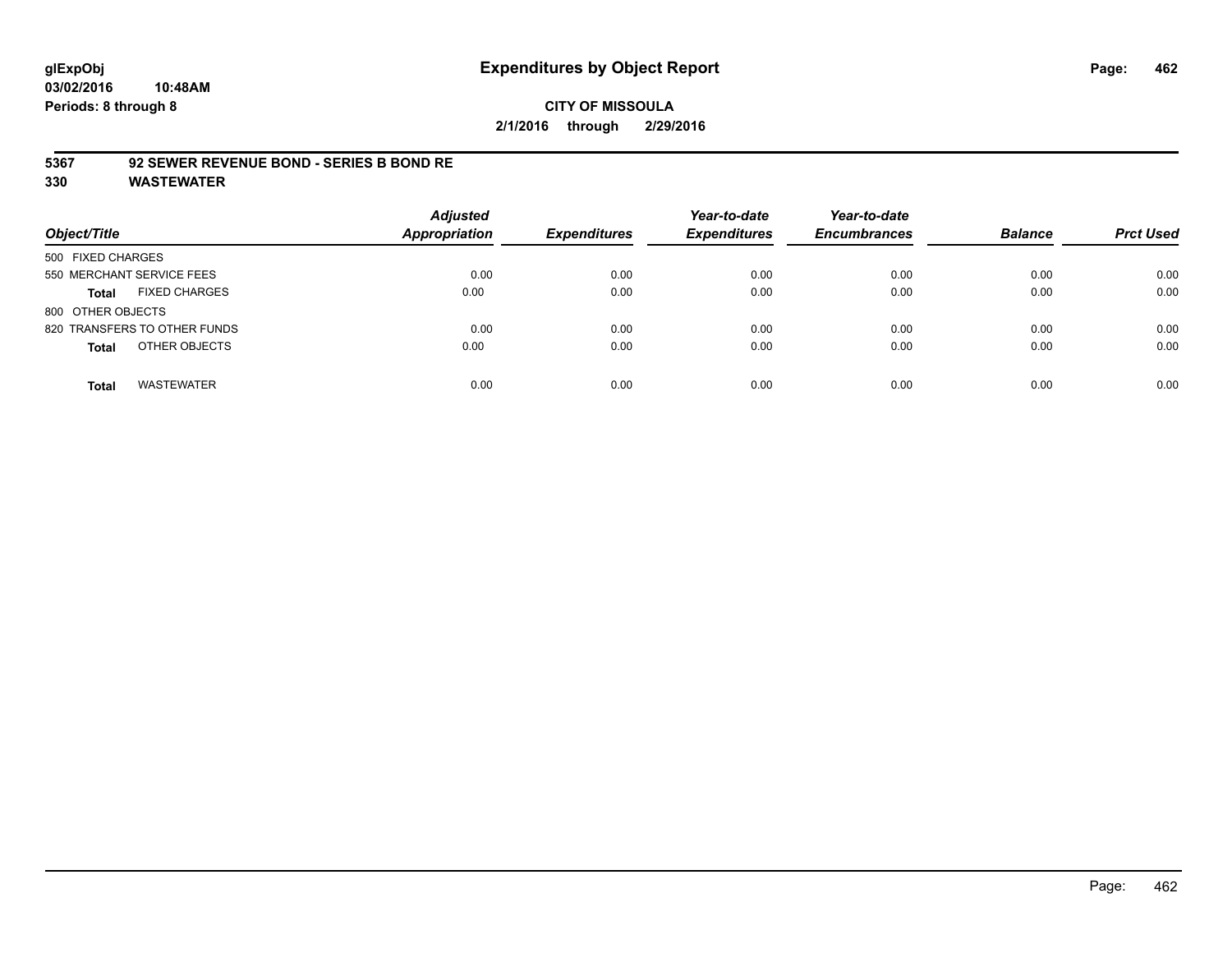**CITY OF MISSOULA 2/1/2016 through 2/29/2016**

### **5367 92 SEWER REVENUE BOND - SERIES B BOND RE**

| Object/Title              |                                    | <b>Adjusted</b><br>Appropriation | <b>Expenditures</b> | Year-to-date<br><b>Expenditures</b> | Year-to-date<br><b>Encumbrances</b> | <b>Balance</b> | <b>Prct Used</b> |
|---------------------------|------------------------------------|----------------------------------|---------------------|-------------------------------------|-------------------------------------|----------------|------------------|
| 500 FIXED CHARGES         |                                    |                                  |                     |                                     |                                     |                |                  |
| 550 MERCHANT SERVICE FEES |                                    | 0.00                             | 0.00                | 0.00                                | 0.00                                | 0.00           | 0.00             |
| Total                     | <b>FIXED CHARGES</b>               | 0.00                             | 0.00                | 0.00                                | 0.00                                | 0.00           | 0.00             |
| 800 OTHER OBJECTS         |                                    |                                  |                     |                                     |                                     |                |                  |
|                           | 820 TRANSFERS TO OTHER FUNDS       | 0.00                             | 0.00                | 0.00                                | 0.00                                | 0.00           | 0.00             |
| <b>Total</b>              | OTHER OBJECTS                      | 0.00                             | 0.00                | 0.00                                | 0.00                                | 0.00           | 0.00             |
| <b>Total</b>              | 92 SEWER REVENUE BOND - SERIES B E | 0.00                             | 0.00                | 0.00                                | 0.00                                | 0.00           | 0.00             |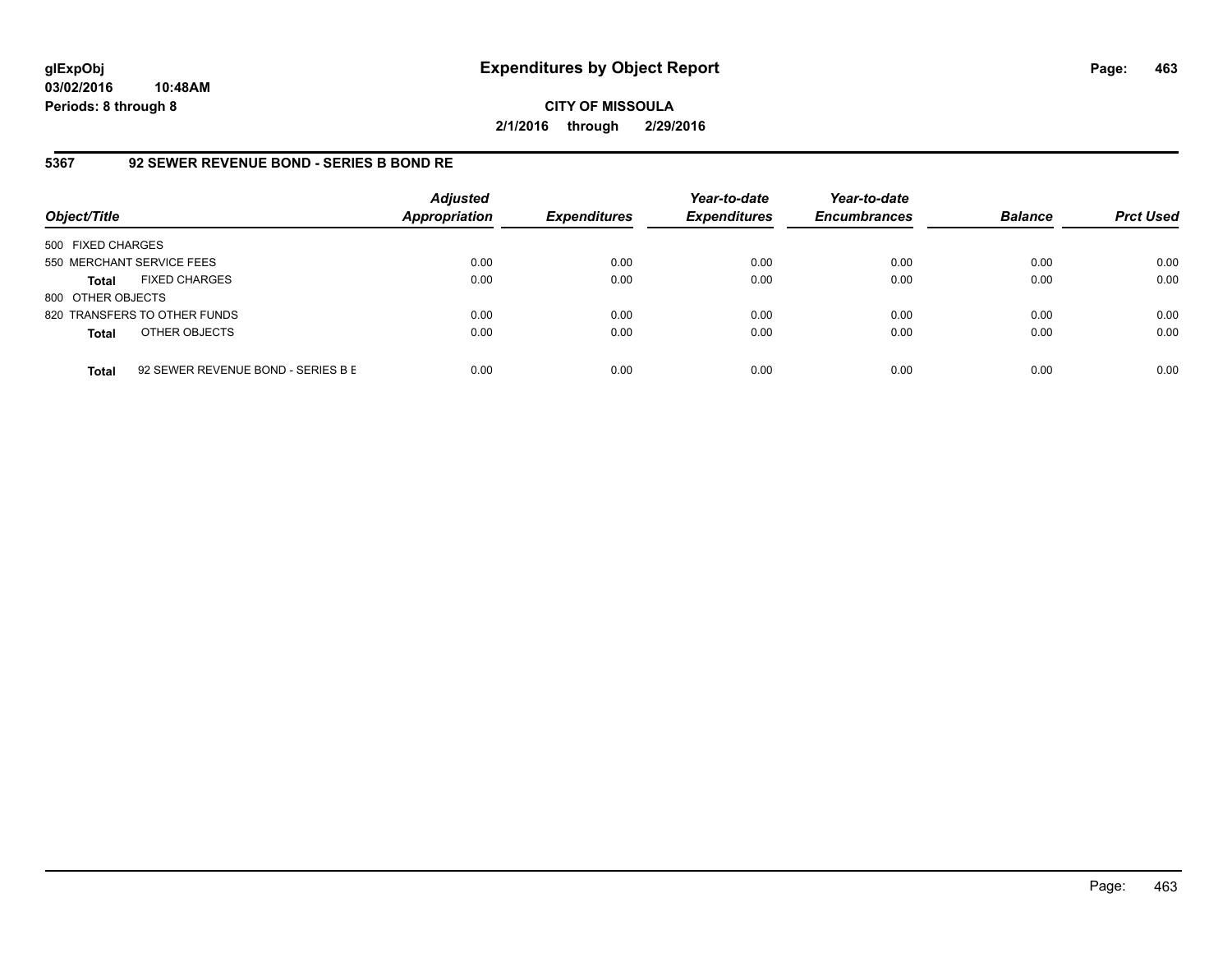#### **5368 00 SEWER REVENUE BOND RESERVE FUND**

| Object/Title                         | <b>Adjusted</b><br><b>Appropriation</b> | <b>Expenditures</b> | Year-to-date<br><b>Expenditures</b> | Year-to-date<br><b>Encumbrances</b> | <b>Balance</b> | <b>Prct Used</b> |
|--------------------------------------|-----------------------------------------|---------------------|-------------------------------------|-------------------------------------|----------------|------------------|
| 500 FIXED CHARGES                    |                                         |                     |                                     |                                     |                |                  |
| 550 MERCHANT SERVICE FEES            | 0.00                                    | 0.00                | 0.00                                | 0.00                                | 0.00           | 0.00             |
| <b>FIXED CHARGES</b><br><b>Total</b> | 0.00                                    | 0.00                | 0.00                                | 0.00                                | 0.00           | 0.00             |
| 800 OTHER OBJECTS                    |                                         |                     |                                     |                                     |                |                  |
| 820 TRANSFERS TO OTHER FUNDS         | 0.00                                    | 0.00                | 0.00                                | 0.00                                | 0.00           | 0.00             |
| OTHER OBJECTS<br><b>Total</b>        | 0.00                                    | 0.00                | 0.00                                | 0.00                                | 0.00           | 0.00             |
| <b>WASTEWATER</b><br><b>Total</b>    | 0.00                                    | 0.00                | 0.00                                | 0.00                                | 0.00           | 0.00             |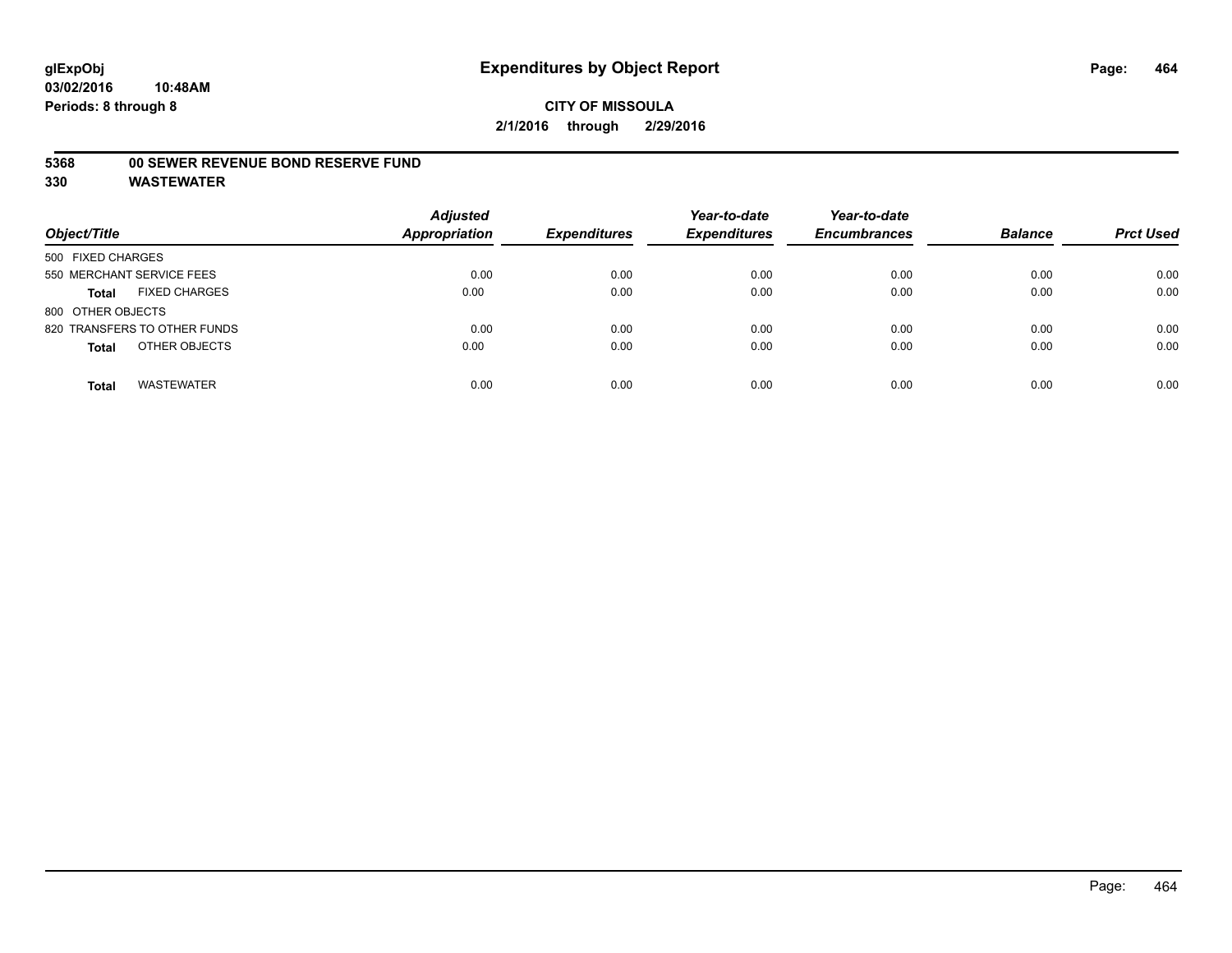**CITY OF MISSOULA 2/1/2016 through 2/29/2016**

## **5368 00 SEWER REVENUE BOND RESERVE FUND**

| Object/Title              |                                  | <b>Adjusted</b><br><b>Appropriation</b> | <b>Expenditures</b> | Year-to-date<br><b>Expenditures</b> | Year-to-date<br><b>Encumbrances</b> | <b>Balance</b> | <b>Prct Used</b> |
|---------------------------|----------------------------------|-----------------------------------------|---------------------|-------------------------------------|-------------------------------------|----------------|------------------|
| 500 FIXED CHARGES         |                                  |                                         |                     |                                     |                                     |                |                  |
| 550 MERCHANT SERVICE FEES |                                  | 0.00                                    | 0.00                | 0.00                                | 0.00                                | 0.00           | 0.00             |
| Total                     | <b>FIXED CHARGES</b>             | 0.00                                    | 0.00                | 0.00                                | 0.00                                | 0.00           | 0.00             |
| 800 OTHER OBJECTS         |                                  |                                         |                     |                                     |                                     |                |                  |
|                           | 820 TRANSFERS TO OTHER FUNDS     | 0.00                                    | 0.00                | 0.00                                | 0.00                                | 0.00           | 0.00             |
| <b>Total</b>              | OTHER OBJECTS                    | 0.00                                    | 0.00                | 0.00                                | 0.00                                | 0.00           | 0.00             |
| <b>Total</b>              | 00 SEWER REVENUE BOND RESERVE FL | 0.00                                    | 0.00                | 0.00                                | 0.00                                | 0.00           | 0.00             |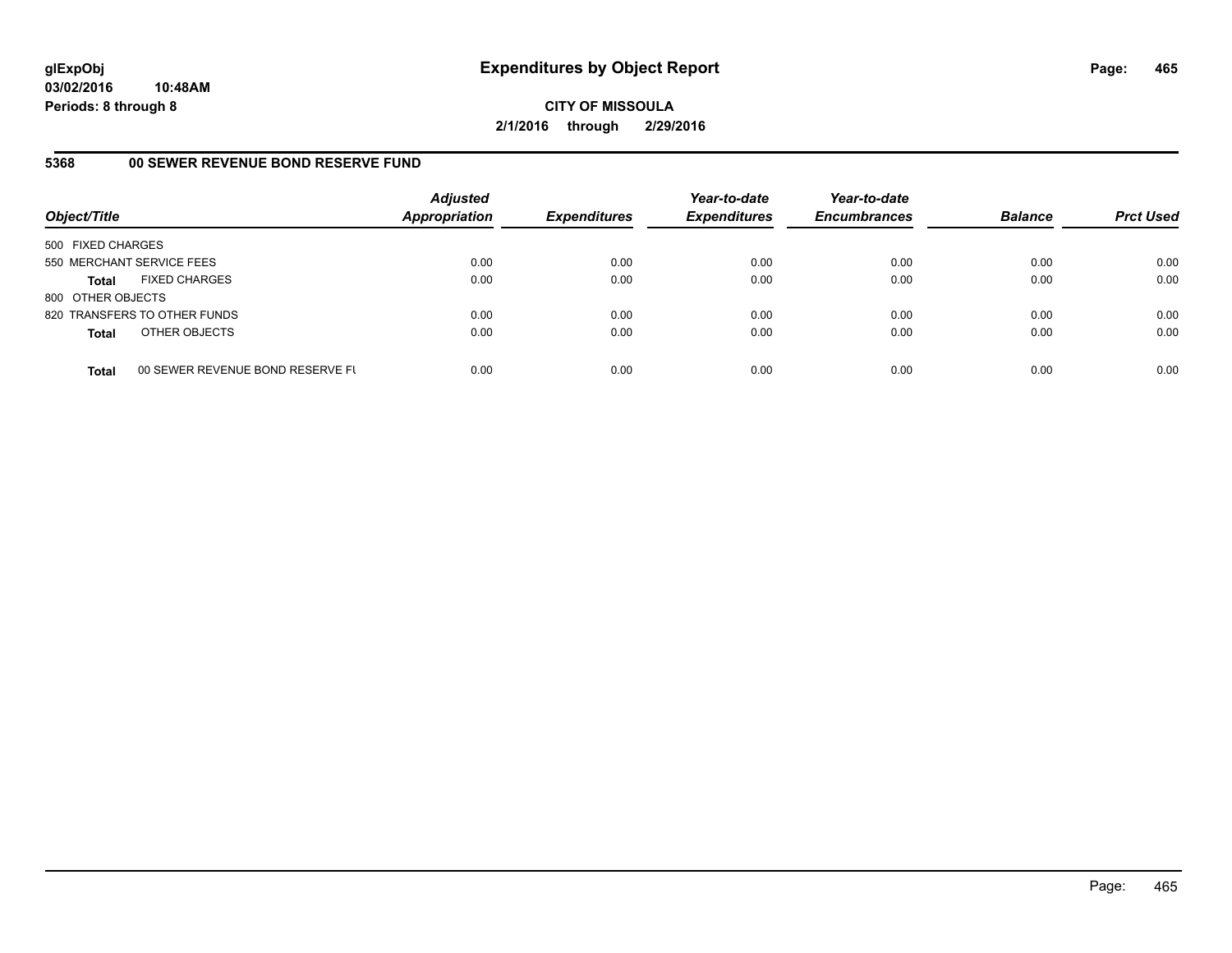#### **5369 2001 SEWER REVENUE BOND**

| Object/Title                         | <b>Adjusted</b><br><b>Appropriation</b> | <b>Expenditures</b> | Year-to-date<br><b>Expenditures</b> | Year-to-date<br><b>Encumbrances</b> | <b>Balance</b> | <b>Prct Used</b> |
|--------------------------------------|-----------------------------------------|---------------------|-------------------------------------|-------------------------------------|----------------|------------------|
| 500 FIXED CHARGES                    |                                         |                     |                                     |                                     |                |                  |
| 550 MERCHANT SERVICE FEES            | 0.00                                    | 0.00                | 0.00                                | 0.00                                | 0.00           | 0.00             |
| <b>FIXED CHARGES</b><br><b>Total</b> | 0.00                                    | 0.00                | 0.00                                | 0.00                                | 0.00           | 0.00             |
| 800 OTHER OBJECTS                    |                                         |                     |                                     |                                     |                |                  |
| 820 TRANSFERS TO OTHER FUNDS         | 30.00                                   | 0.00                | 0.00                                | 0.00                                | 30.00          | 0.00             |
| OTHER OBJECTS<br><b>Total</b>        | 30.00                                   | 0.00                | 0.00                                | 0.00                                | 30.00          | 0.00             |
| <b>WASTEWATER</b><br><b>Total</b>    | 30.00                                   | 0.00                | 0.00                                | 0.00                                | 30.00          | 0.00             |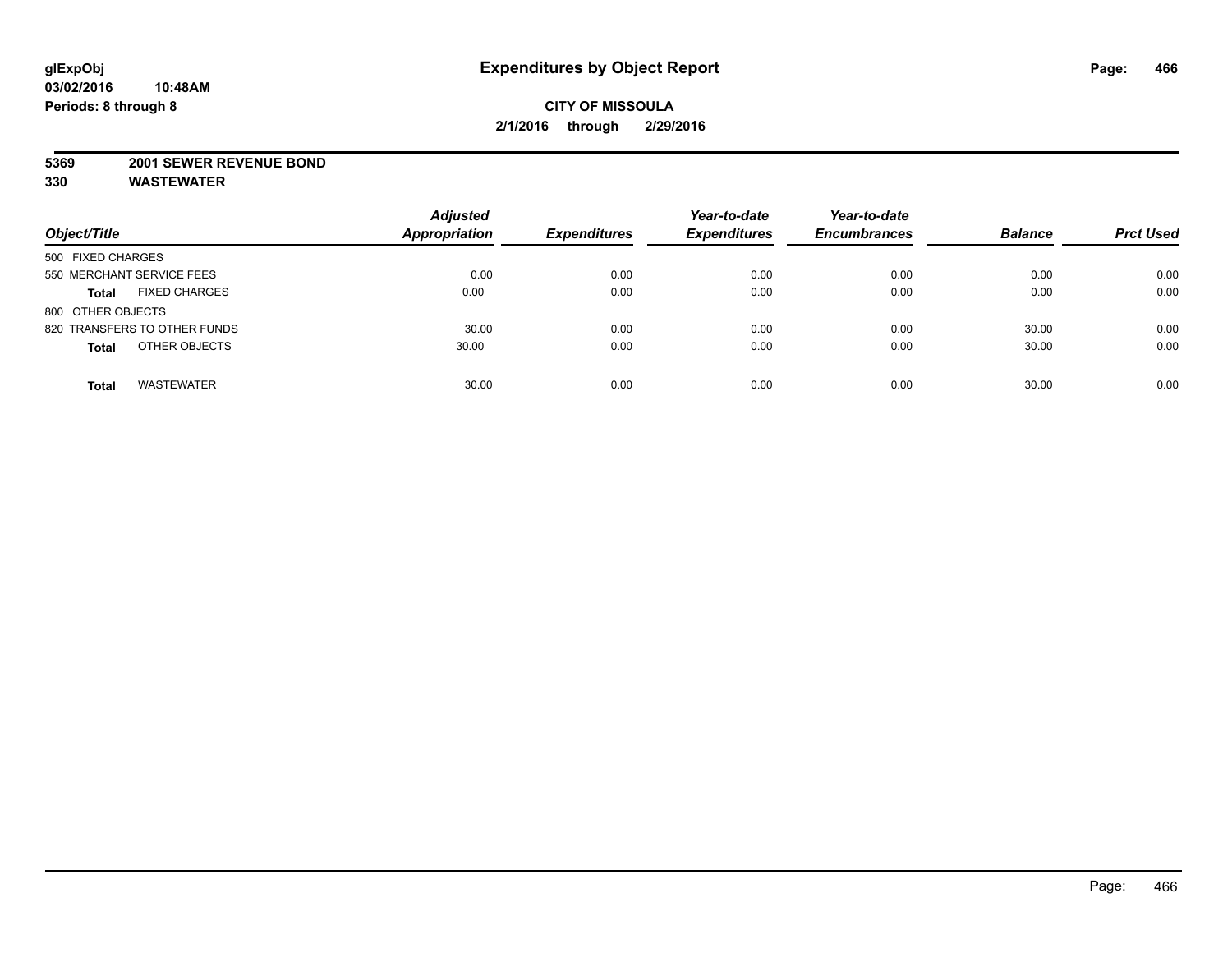### **5369 2001 SEWER REVENUE BOND**

| Object/Title                            | <b>Adjusted</b><br><b>Appropriation</b> | <b>Expenditures</b> | Year-to-date<br><b>Expenditures</b> | Year-to-date<br><b>Encumbrances</b> | <b>Balance</b> | <b>Prct Used</b> |
|-----------------------------------------|-----------------------------------------|---------------------|-------------------------------------|-------------------------------------|----------------|------------------|
| 500 FIXED CHARGES                       |                                         |                     |                                     |                                     |                |                  |
| 550 MERCHANT SERVICE FEES               | 0.00                                    | 0.00                | 0.00                                | 0.00                                | 0.00           | 0.00             |
| <b>FIXED CHARGES</b><br><b>Total</b>    | 0.00                                    | 0.00                | 0.00                                | 0.00                                | 0.00           | 0.00             |
| 800 OTHER OBJECTS                       |                                         |                     |                                     |                                     |                |                  |
| 820 TRANSFERS TO OTHER FUNDS            | 30.00                                   | 0.00                | 0.00                                | 0.00                                | 30.00          | 0.00             |
| OTHER OBJECTS<br><b>Total</b>           | 30.00                                   | 0.00                | 0.00                                | 0.00                                | 30.00          | 0.00             |
| 2001 SEWER REVENUE BOND<br><b>Total</b> | 30.00                                   | 0.00                | 0.00                                | 0.00                                | 30.00          | 0.00             |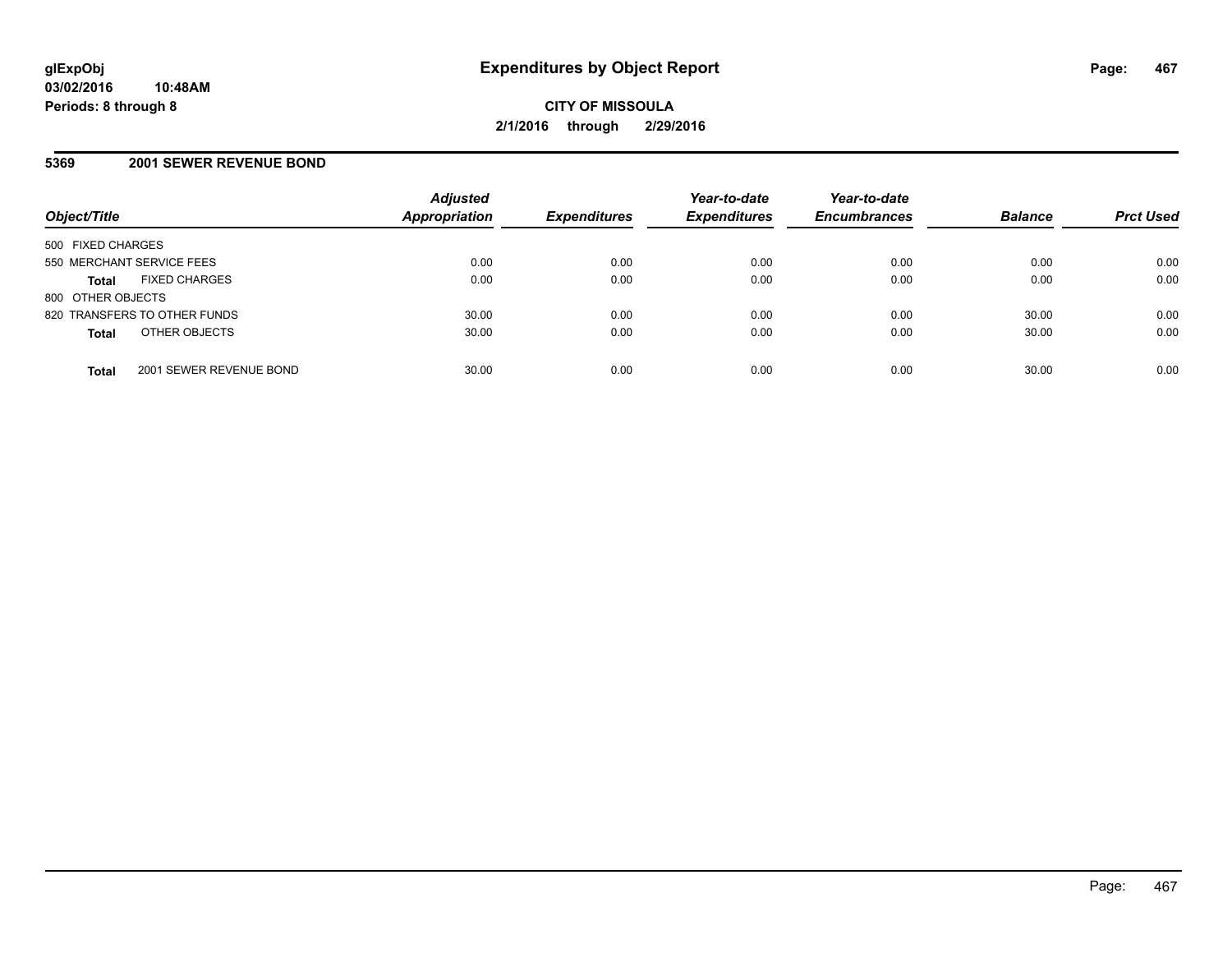#### **5370 99 SEWER REVENUE BOND RESERVE FUND**

| Object/Title                         | <b>Adjusted</b><br><b>Appropriation</b> | <b>Expenditures</b> | Year-to-date<br><b>Expenditures</b> | Year-to-date<br><b>Encumbrances</b> | <b>Balance</b> | <b>Prct Used</b> |
|--------------------------------------|-----------------------------------------|---------------------|-------------------------------------|-------------------------------------|----------------|------------------|
| 500 FIXED CHARGES                    |                                         |                     |                                     |                                     |                |                  |
| 550 MERCHANT SERVICE FEES            | 0.00                                    | 0.00                | 0.00                                | 0.00                                | 0.00           | 0.00             |
| <b>FIXED CHARGES</b><br><b>Total</b> | 0.00                                    | 0.00                | 0.00                                | 0.00                                | 0.00           | 0.00             |
| 800 OTHER OBJECTS                    |                                         |                     |                                     |                                     |                |                  |
| 820 TRANSFERS TO OTHER FUNDS         | 790.00                                  | 0.00                | 0.00                                | 0.00                                | 790.00         | 0.00             |
| OTHER OBJECTS<br><b>Total</b>        | 790.00                                  | 0.00                | 0.00                                | 0.00                                | 790.00         | 0.00             |
| <b>WASTEWATER</b><br><b>Total</b>    | 790.00                                  | 0.00                | 0.00                                | 0.00                                | 790.00         | 0.00             |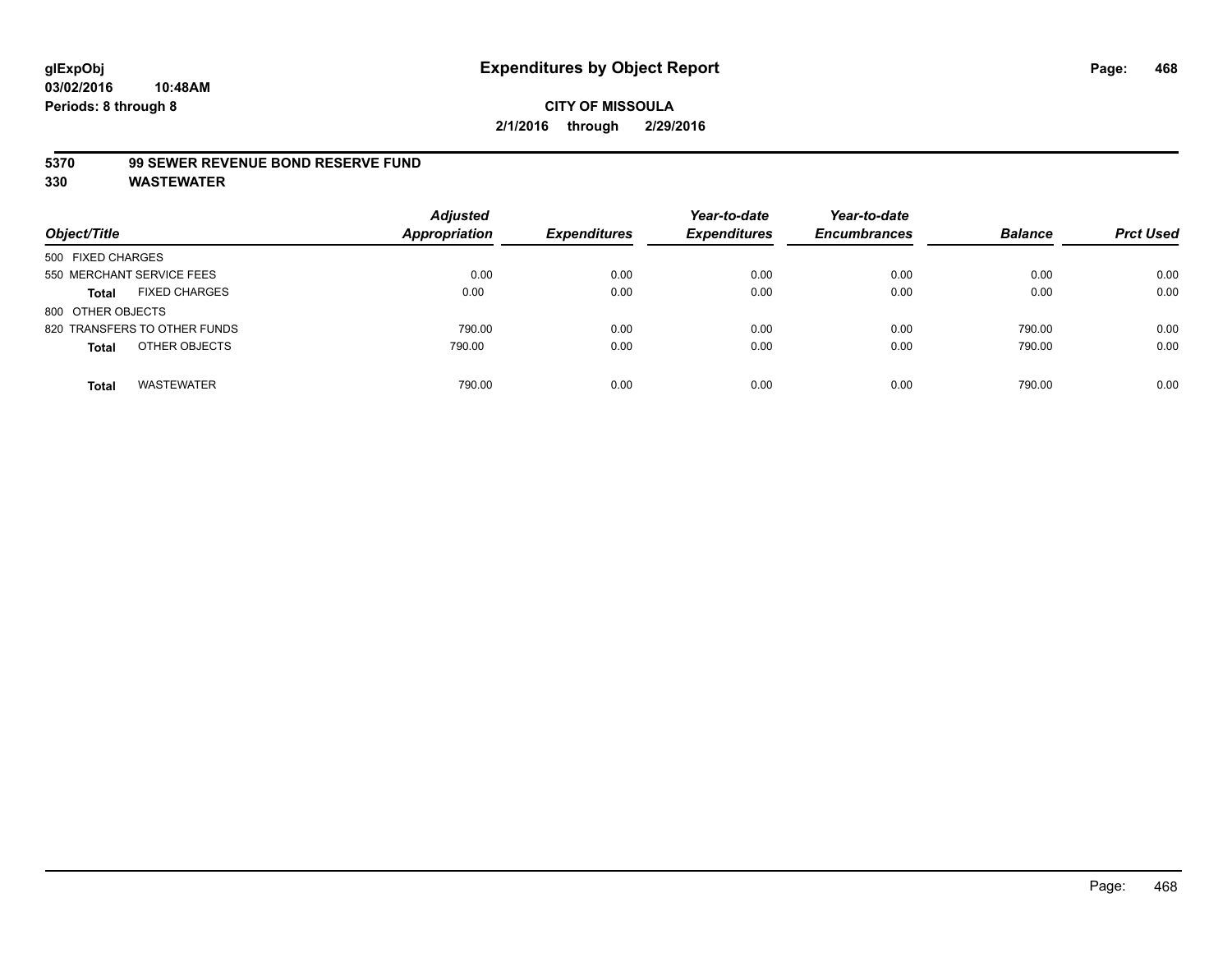**03/02/2016 10:48AM Periods: 8 through 8**

**CITY OF MISSOULA 2/1/2016 through 2/29/2016**

### **5370 99 SEWER REVENUE BOND RESERVE FUND**

| Object/Title              |                                  | <b>Adjusted</b><br><b>Appropriation</b> | <b>Expenditures</b> | Year-to-date<br><b>Expenditures</b> | Year-to-date<br><b>Encumbrances</b> | <b>Balance</b> | <b>Prct Used</b> |
|---------------------------|----------------------------------|-----------------------------------------|---------------------|-------------------------------------|-------------------------------------|----------------|------------------|
| 500 FIXED CHARGES         |                                  |                                         |                     |                                     |                                     |                |                  |
| 550 MERCHANT SERVICE FEES |                                  | 0.00                                    | 0.00                | 0.00                                | 0.00                                | 0.00           | 0.00             |
| <b>Total</b>              | <b>FIXED CHARGES</b>             | 0.00                                    | 0.00                | 0.00                                | 0.00                                | 0.00           | 0.00             |
| 800 OTHER OBJECTS         |                                  |                                         |                     |                                     |                                     |                |                  |
|                           | 820 TRANSFERS TO OTHER FUNDS     | 790.00                                  | 0.00                | 0.00                                | 0.00                                | 790.00         | 0.00             |
| <b>Total</b>              | OTHER OBJECTS                    | 790.00                                  | 0.00                | 0.00                                | 0.00                                | 790.00         | 0.00             |
| <b>Total</b>              | 99 SEWER REVENUE BOND RESERVE FL | 790.00                                  | 0.00                | 0.00                                | 0.00                                | 790.00         | 0.00             |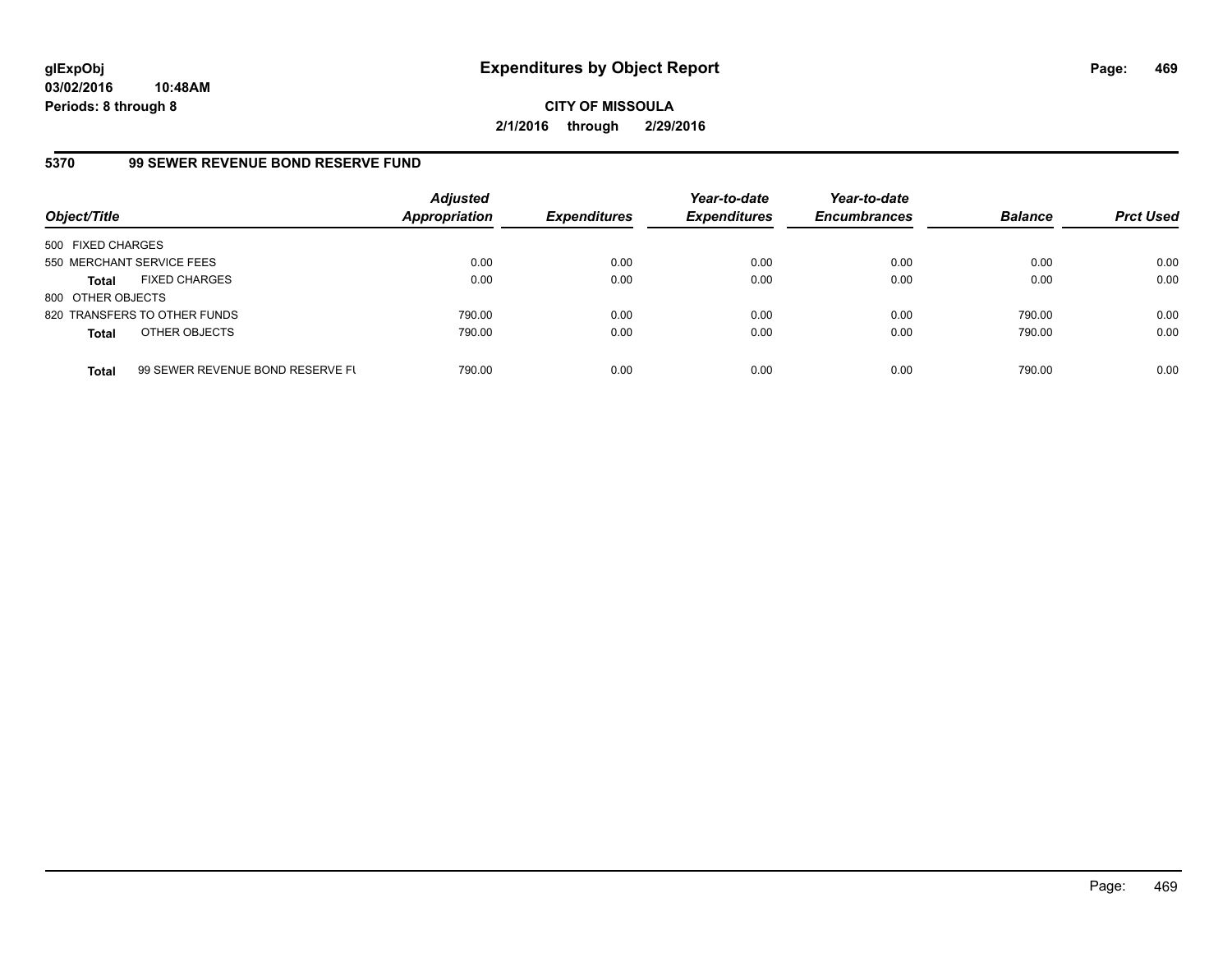# **5371 2002 SEWER BONDS**

|                                      | <b>Adjusted</b>      |                     | Year-to-date        | Year-to-date        |                |                  |
|--------------------------------------|----------------------|---------------------|---------------------|---------------------|----------------|------------------|
| Object/Title                         | <b>Appropriation</b> | <b>Expenditures</b> | <b>Expenditures</b> | <b>Encumbrances</b> | <b>Balance</b> | <b>Prct Used</b> |
| 500 FIXED CHARGES                    |                      |                     |                     |                     |                |                  |
| 550 MERCHANT SERVICE FEES            | 0.00                 | 0.00                | 0.00                | 0.00                | 0.00           | 0.00             |
| <b>FIXED CHARGES</b><br><b>Total</b> | 0.00                 | 0.00                | 0.00                | 0.00                | 0.00           | 0.00             |
| 600 DEBT SERVICE                     |                      |                     |                     |                     |                |                  |
| 610 PRINCIPAL                        | 75.000.00            | 0.00                | 37.000.00           | 0.00                | 38.000.00      | 49.33            |
| 620 INTEREST / SERVICE FEES          | 9.930.00             | 0.00                | 5,150.00            | 0.00                | 4,780.00       | 51.86            |
| <b>DEBT SERVICE</b><br><b>Total</b>  | 84.930.00            | 0.00                | 42,150.00           | 0.00                | 42,780.00      | 49.63            |
| <b>WASTEWATER</b><br><b>Total</b>    | 84,930.00            | 0.00                | 42.150.00           | 0.00                | 42,780.00      | 49.63            |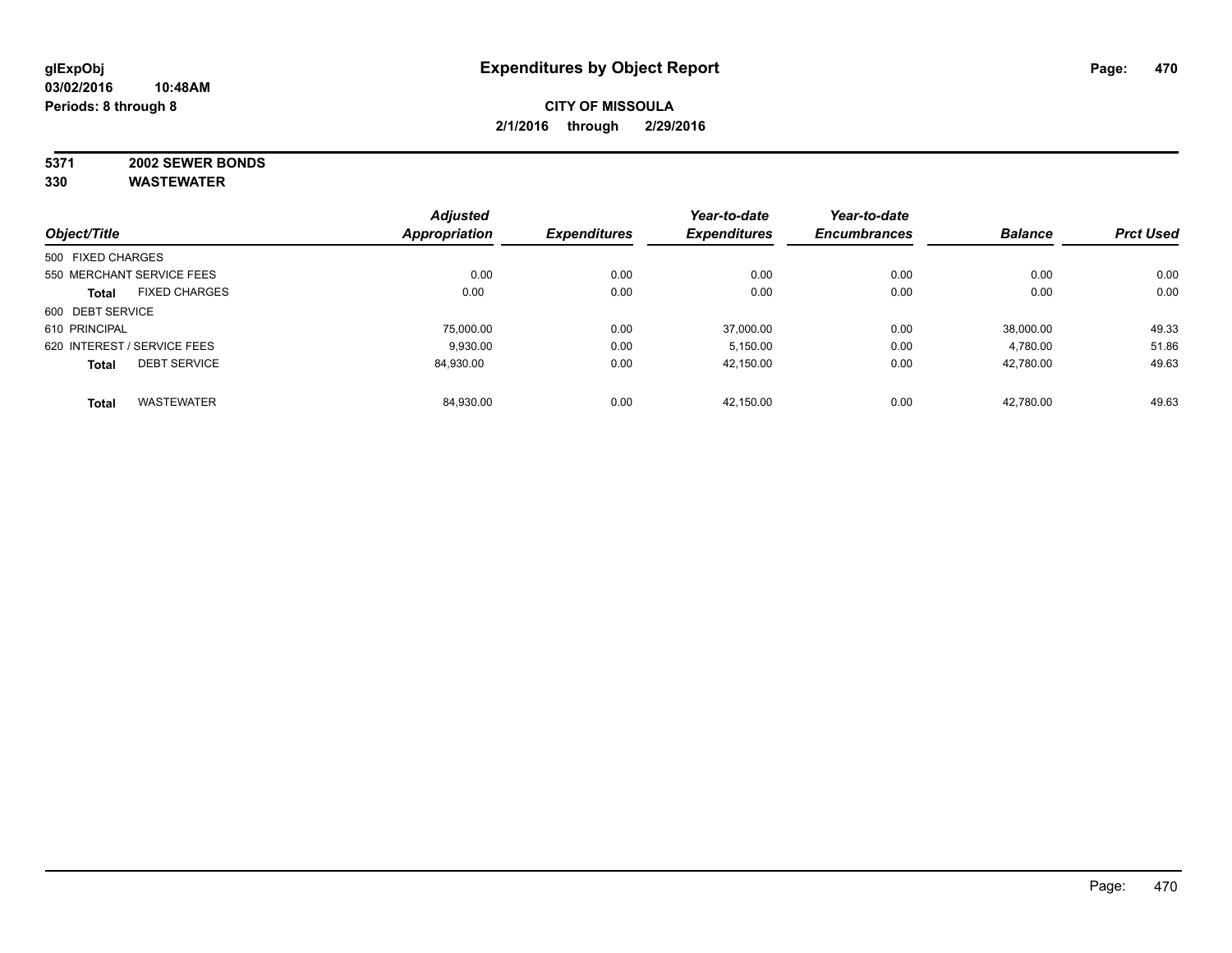#### **5371 2002 SEWER BONDS**

| Object/Title                         | <b>Adjusted</b><br>Appropriation | <b>Expenditures</b> | Year-to-date<br><b>Expenditures</b> | Year-to-date<br><b>Encumbrances</b> | <b>Balance</b> | <b>Prct Used</b> |
|--------------------------------------|----------------------------------|---------------------|-------------------------------------|-------------------------------------|----------------|------------------|
| 500 FIXED CHARGES                    |                                  |                     |                                     |                                     |                |                  |
| 550 MERCHANT SERVICE FEES            | 0.00                             | 0.00                | 0.00                                | 0.00                                | 0.00           | 0.00             |
| <b>FIXED CHARGES</b><br><b>Total</b> | 0.00                             | 0.00                | 0.00                                | 0.00                                | 0.00           | 0.00             |
| 600 DEBT SERVICE                     |                                  |                     |                                     |                                     |                |                  |
| 610 PRINCIPAL                        | 75,000.00                        | 0.00                | 37,000.00                           | 0.00                                | 38.000.00      | 49.33            |
| 620 INTEREST / SERVICE FEES          | 9.930.00                         | 0.00                | 5.150.00                            | 0.00                                | 4.780.00       | 51.86            |
| <b>DEBT SERVICE</b><br><b>Total</b>  | 84.930.00                        | 0.00                | 42.150.00                           | 0.00                                | 42.780.00      | 49.63            |
| 2002 SEWER BONDS<br><b>Total</b>     | 84.930.00                        | 0.00                | 42.150.00                           | 0.00                                | 42.780.00      | 49.63            |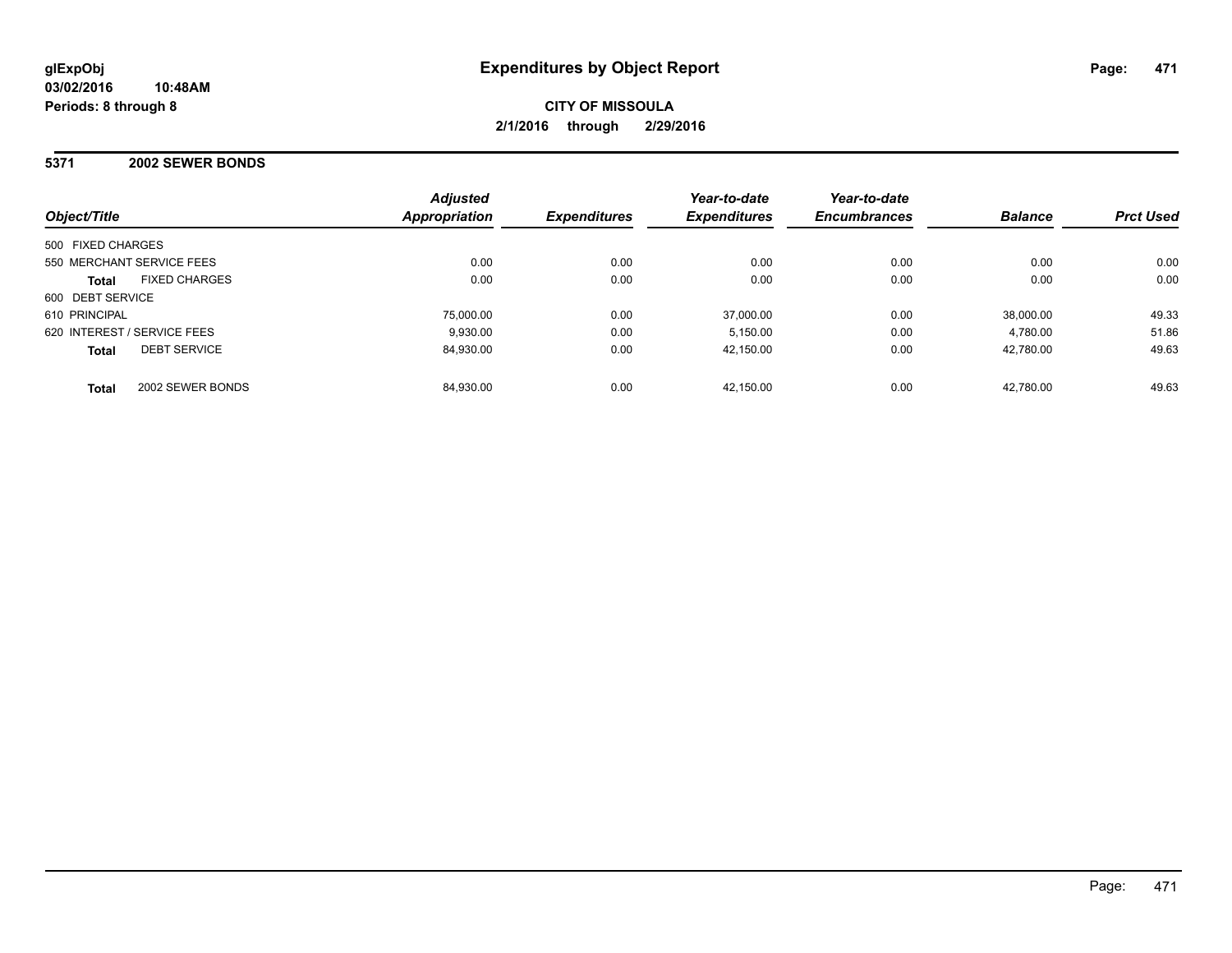#### **5372 2002 SEWER REVENUE BOND**

| Object/Title                         | <b>Adjusted</b><br><b>Appropriation</b> | <b>Expenditures</b> | Year-to-date<br><b>Expenditures</b> | Year-to-date<br><b>Encumbrances</b> | <b>Balance</b> | <b>Prct Used</b> |
|--------------------------------------|-----------------------------------------|---------------------|-------------------------------------|-------------------------------------|----------------|------------------|
| 500 FIXED CHARGES                    |                                         |                     |                                     |                                     |                |                  |
| 550 MERCHANT SERVICE FEES            | 0.00                                    | 0.00                | 0.00                                | 0.00                                | 0.00           | 0.00             |
| <b>FIXED CHARGES</b><br><b>Total</b> | 0.00                                    | 0.00                | 0.00                                | 0.00                                | 0.00           | 0.00             |
| 800 OTHER OBJECTS                    |                                         |                     |                                     |                                     |                |                  |
| 820 TRANSFERS TO OTHER FUNDS         | 0.00                                    | 0.00                | 0.00                                | 0.00                                | 0.00           | 0.00             |
| OTHER OBJECTS<br><b>Total</b>        | 0.00                                    | 0.00                | 0.00                                | 0.00                                | 0.00           | 0.00             |
| <b>WASTEWATER</b><br><b>Total</b>    | 0.00                                    | 0.00                | 0.00                                | 0.00                                | 0.00           | 0.00             |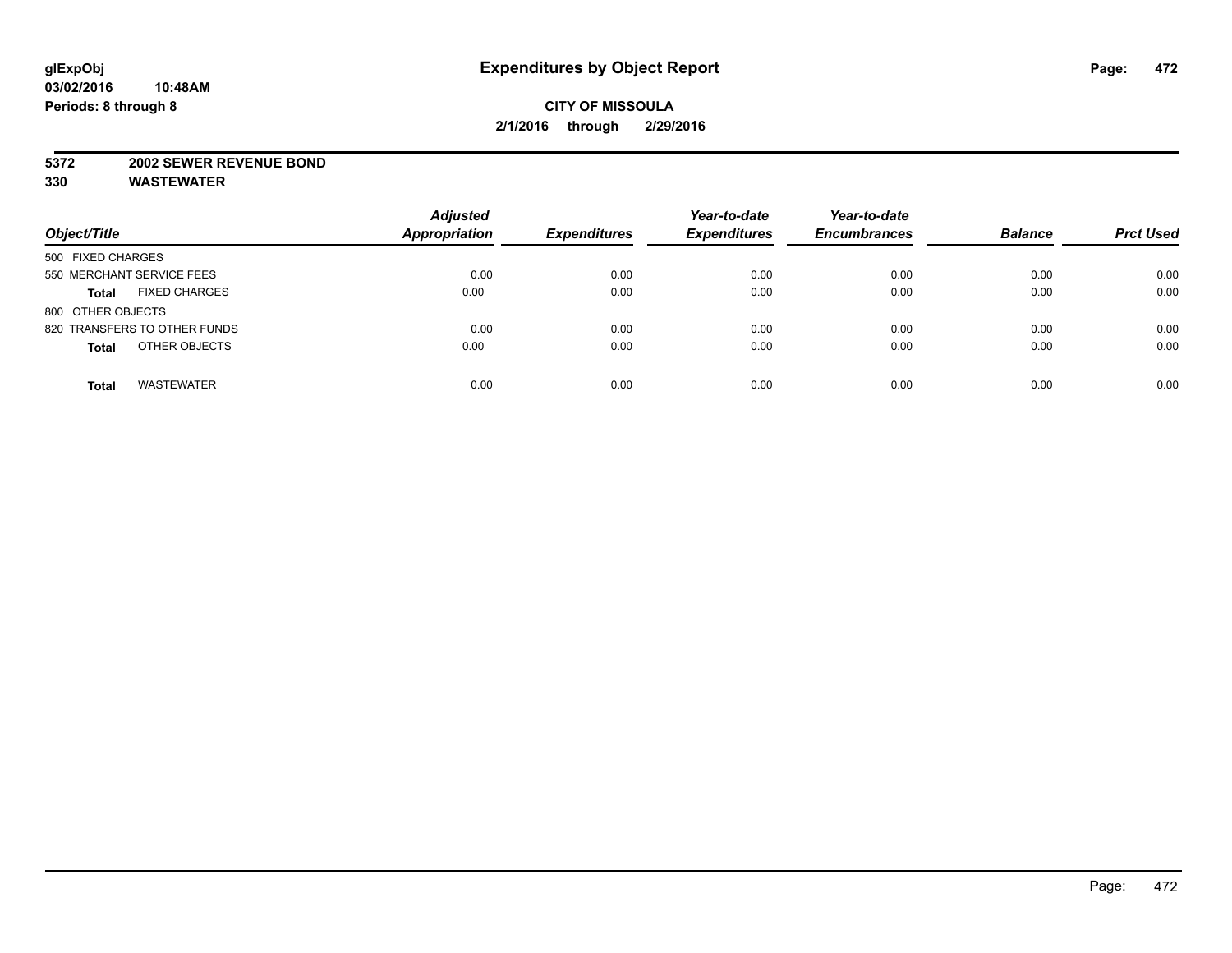#### **5372 2002 SEWER REVENUE BOND**

| Object/Title                            | <b>Adjusted</b><br><b>Appropriation</b> | <b>Expenditures</b> | Year-to-date<br><b>Expenditures</b> | Year-to-date<br><b>Encumbrances</b> | <b>Balance</b> | <b>Prct Used</b> |
|-----------------------------------------|-----------------------------------------|---------------------|-------------------------------------|-------------------------------------|----------------|------------------|
| 500 FIXED CHARGES                       |                                         |                     |                                     |                                     |                |                  |
| 550 MERCHANT SERVICE FEES               | 0.00                                    | 0.00                | 0.00                                | 0.00                                | 0.00           | 0.00             |
| <b>FIXED CHARGES</b><br><b>Total</b>    | 0.00                                    | 0.00                | 0.00                                | 0.00                                | 0.00           | 0.00             |
| 800 OTHER OBJECTS                       |                                         |                     |                                     |                                     |                |                  |
| 820 TRANSFERS TO OTHER FUNDS            | 0.00                                    | 0.00                | 0.00                                | 0.00                                | 0.00           | 0.00             |
| OTHER OBJECTS<br><b>Total</b>           | 0.00                                    | 0.00                | 0.00                                | 0.00                                | 0.00           | 0.00             |
| 2002 SEWER REVENUE BOND<br><b>Total</b> | 0.00                                    | 0.00                | 0.00                                | 0.00                                | 0.00           | 0.00             |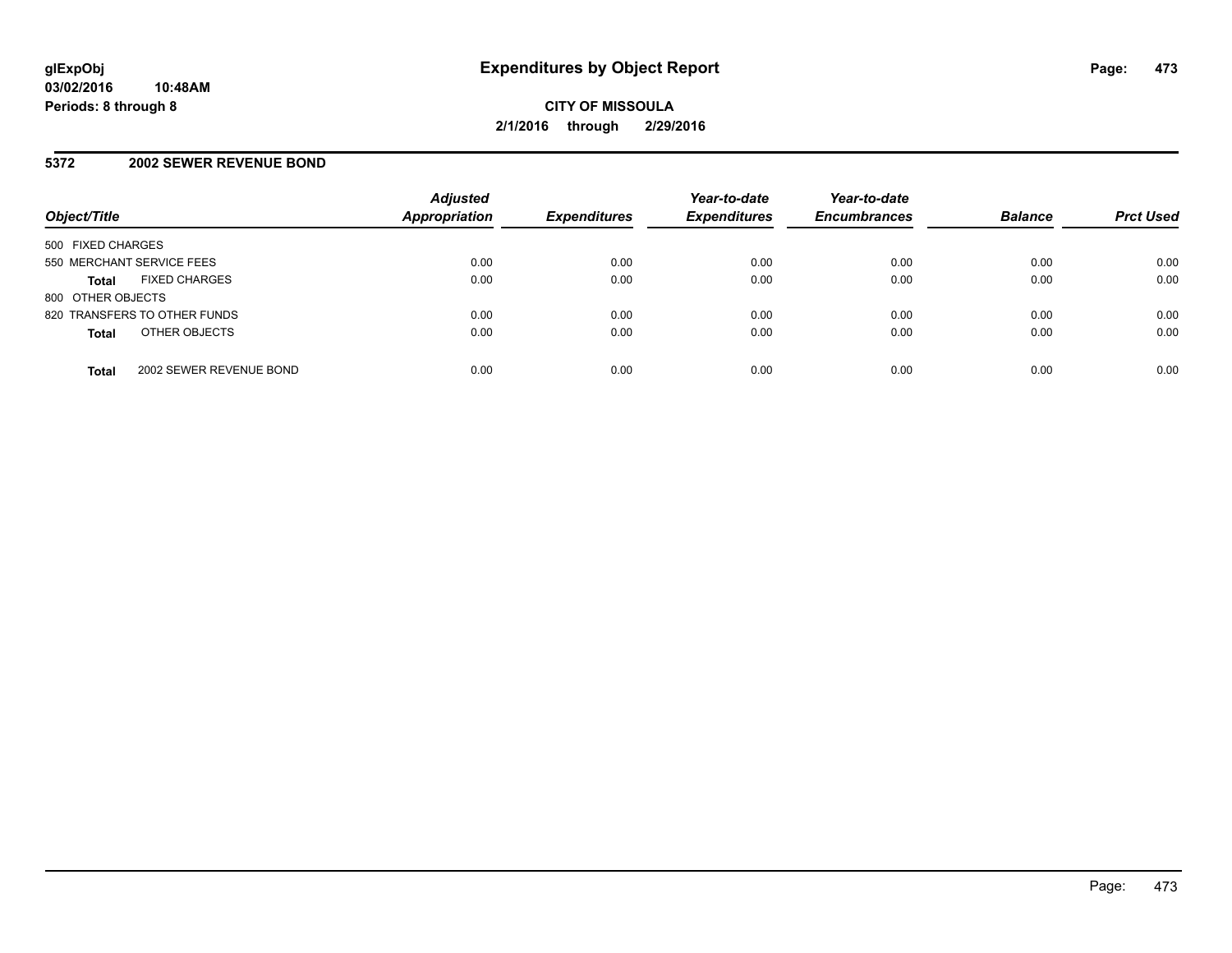#### **5373 2002 WWTP UPGRADE REVENUE BOND**

|                   |                             | <b>Adjusted</b> |                     | Year-to-date        | Year-to-date        |                |                  |
|-------------------|-----------------------------|-----------------|---------------------|---------------------|---------------------|----------------|------------------|
| Object/Title      |                             | Appropriation   | <b>Expenditures</b> | <b>Expenditures</b> | <b>Encumbrances</b> | <b>Balance</b> | <b>Prct Used</b> |
| 500 FIXED CHARGES |                             |                 |                     |                     |                     |                |                  |
|                   | 550 MERCHANT SERVICE FEES   | 0.00            | 0.00                | 0.00                | 0.00                | 0.00           | 0.00             |
| <b>Total</b>      | <b>FIXED CHARGES</b>        | 0.00            | 0.00                | 0.00                | 0.00                | 0.00           | 0.00             |
| 600 DEBT SERVICE  |                             |                 |                     |                     |                     |                |                  |
| 610 PRINCIPAL     |                             | 290.000.00      | 0.00                | 144.000.00          | 0.00                | 146.000.00     | 49.66            |
|                   | 620 INTEREST / SERVICE FEES | 41.640.00       | 0.00                | 21.540.00           | 0.00                | 20,100.00      | 51.73            |
| <b>Total</b>      | <b>DEBT SERVICE</b>         | 331.640.00      | 0.00                | 165.540.00          | 0.00                | 166.100.00     | 49.92            |
| <b>Total</b>      | <b>WASTEWATER</b>           | 331.640.00      | 0.00                | 165.540.00          | 0.00                | 166.100.00     | 49.92            |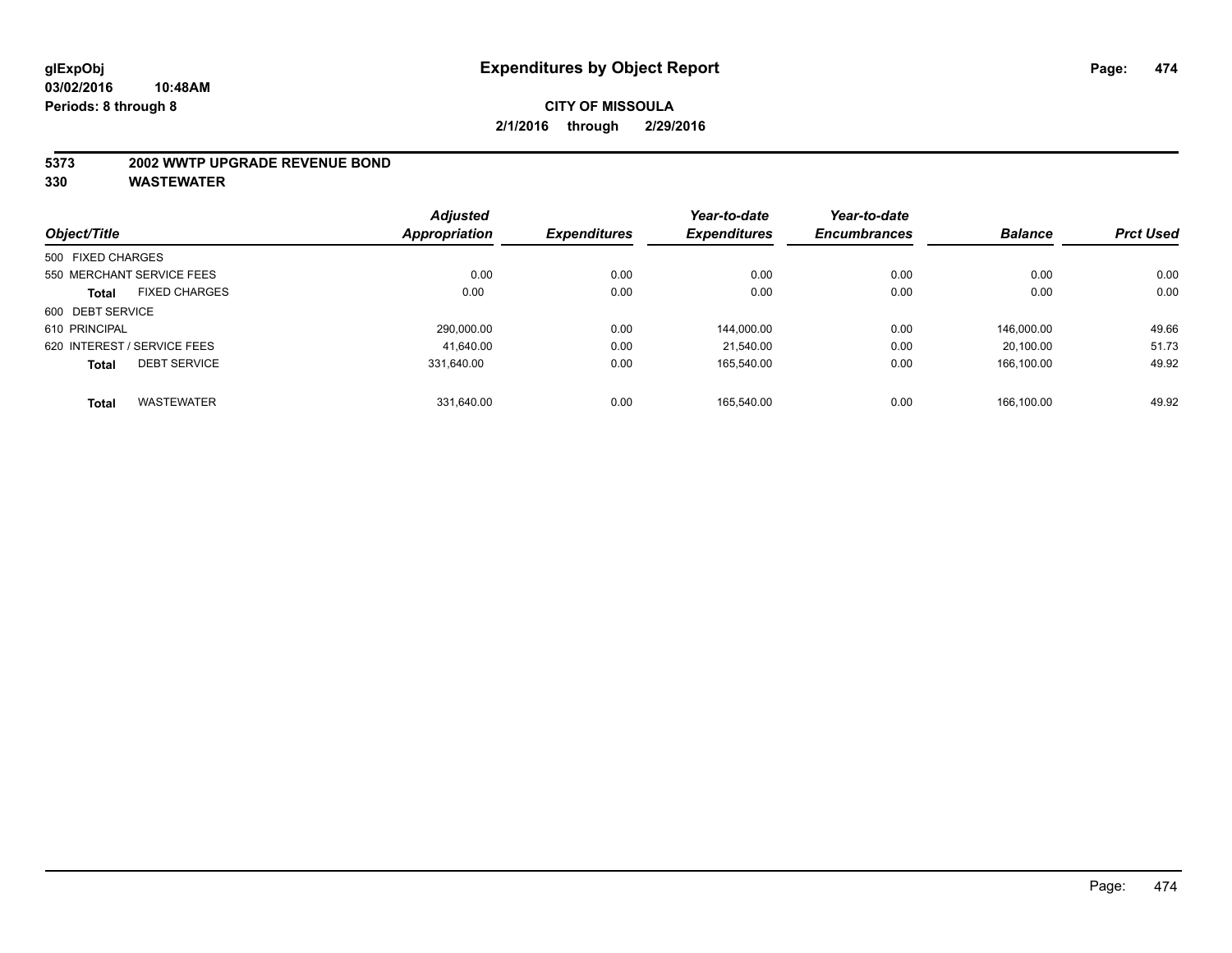# **5373 2002 WWTP UPGRADE REVENUE BOND**

| Object/Title      |                                | <b>Adjusted</b><br>Appropriation | <b>Expenditures</b> | Year-to-date<br><b>Expenditures</b> | Year-to-date<br><b>Encumbrances</b> | <b>Balance</b> | <b>Prct Used</b> |
|-------------------|--------------------------------|----------------------------------|---------------------|-------------------------------------|-------------------------------------|----------------|------------------|
| 500 FIXED CHARGES |                                |                                  |                     |                                     |                                     |                |                  |
|                   | 550 MERCHANT SERVICE FEES      | 0.00                             | 0.00                | 0.00                                | 0.00                                | 0.00           | 0.00             |
| <b>Total</b>      | <b>FIXED CHARGES</b>           | 0.00                             | 0.00                | 0.00                                | 0.00                                | 0.00           | 0.00             |
| 600 DEBT SERVICE  |                                |                                  |                     |                                     |                                     |                |                  |
| 610 PRINCIPAL     |                                | 290.000.00                       | 0.00                | 144.000.00                          | 0.00                                | 146.000.00     | 49.66            |
|                   | 620 INTEREST / SERVICE FEES    | 41.640.00                        | 0.00                | 21.540.00                           | 0.00                                | 20.100.00      | 51.73            |
| <b>Total</b>      | <b>DEBT SERVICE</b>            | 331.640.00                       | 0.00                | 165.540.00                          | 0.00                                | 166.100.00     | 49.92            |
| <b>Total</b>      | 2002 WWTP UPGRADE REVENUE BOND | 331.640.00                       | 0.00                | 165.540.00                          | 0.00                                | 166.100.00     | 49.92            |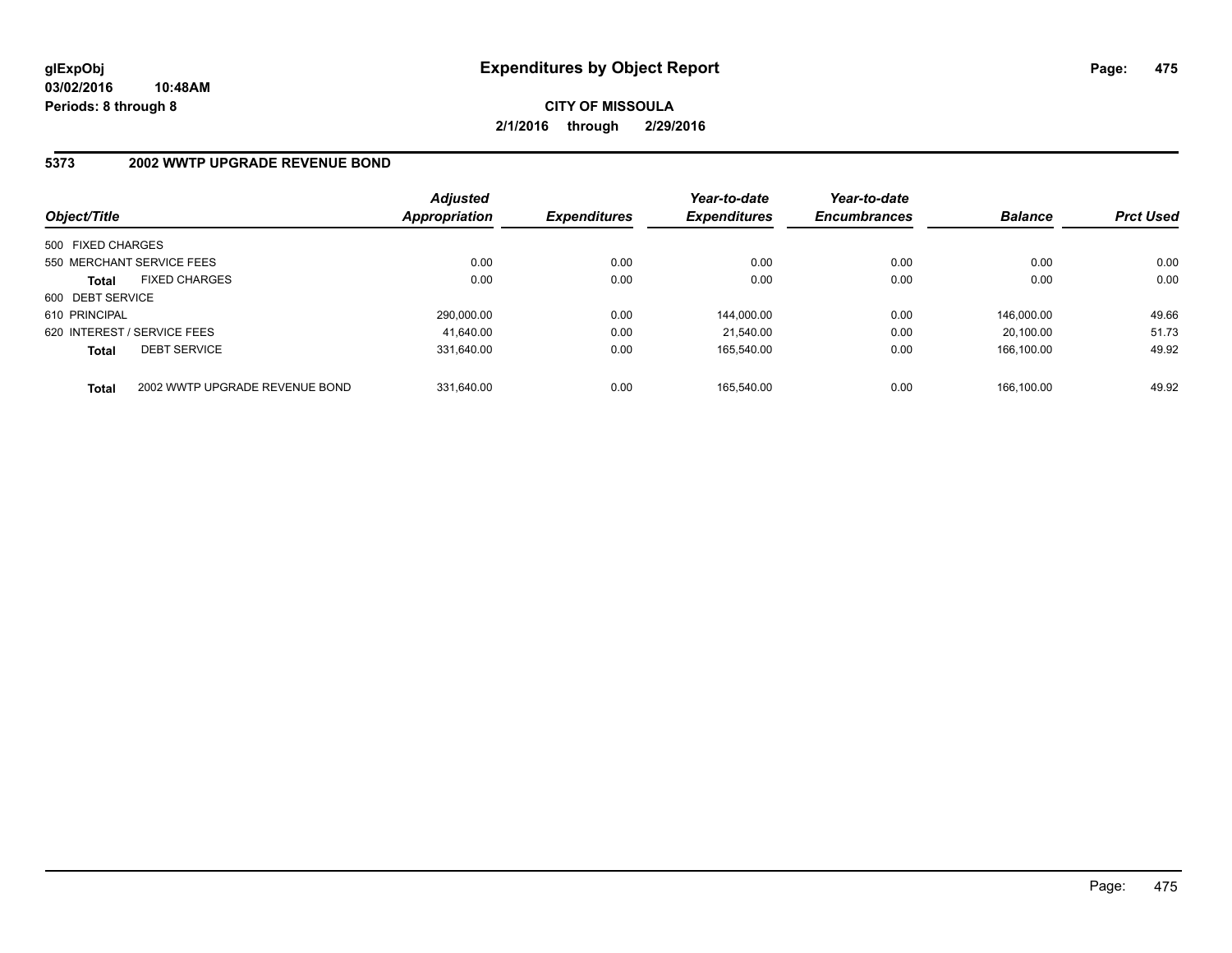#### **5374 2002 WWTP UPGRADE RESERVE**

| Object/Title                         | <b>Adjusted</b><br><b>Appropriation</b> | <b>Expenditures</b> | Year-to-date<br><b>Expenditures</b> | Year-to-date<br><b>Encumbrances</b> | <b>Balance</b> | <b>Prct Used</b> |
|--------------------------------------|-----------------------------------------|---------------------|-------------------------------------|-------------------------------------|----------------|------------------|
| 500 FIXED CHARGES                    |                                         |                     |                                     |                                     |                |                  |
| 550 MERCHANT SERVICE FEES            | 0.00                                    | 0.00                | 0.00                                | 0.00                                | 0.00           | 0.00             |
| <b>FIXED CHARGES</b><br><b>Total</b> | 0.00                                    | 0.00                | 0.00                                | 0.00                                | 0.00           | 0.00             |
| 600 DEBT SERVICE                     |                                         |                     |                                     |                                     |                |                  |
| 610 PRINCIPAL                        | 0.00                                    | 0.00                | 0.00                                | 0.00                                | 0.00           | 0.00             |
| 620 INTEREST / SERVICE FEES          | 0.00                                    | 0.00                | 0.00                                | 0.00                                | 0.00           | 0.00             |
| <b>DEBT SERVICE</b><br><b>Total</b>  | 0.00                                    | 0.00                | 0.00                                | 0.00                                | 0.00           | 0.00             |
| 800 OTHER OBJECTS                    |                                         |                     |                                     |                                     |                |                  |
| 820 TRANSFERS TO OTHER FUNDS         | 180.00                                  | 0.00                | 0.00                                | 0.00                                | 180.00         | 0.00             |
| OTHER OBJECTS<br><b>Total</b>        | 180.00                                  | 0.00                | 0.00                                | 0.00                                | 180.00         | 0.00             |
|                                      |                                         |                     |                                     |                                     |                |                  |
| <b>WASTEWATER</b><br><b>Total</b>    | 180.00                                  | 0.00                | 0.00                                | 0.00                                | 180.00         | 0.00             |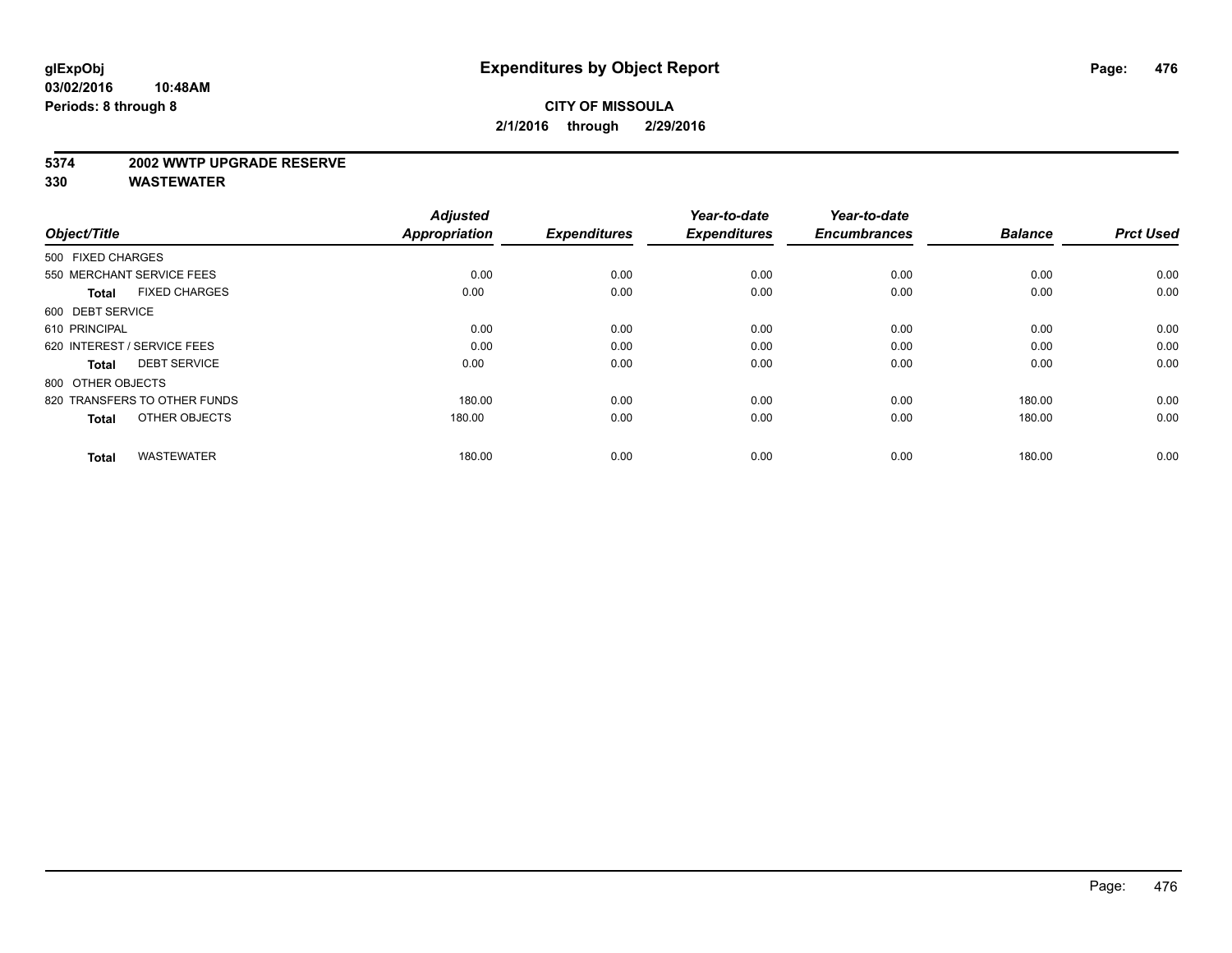#### **5374 2002 WWTP UPGRADE RESERVE**

| Object/Title                              | <b>Adjusted</b><br><b>Appropriation</b> | <b>Expenditures</b> | Year-to-date<br><b>Expenditures</b> | Year-to-date<br><b>Encumbrances</b> | <b>Balance</b> | <b>Prct Used</b> |
|-------------------------------------------|-----------------------------------------|---------------------|-------------------------------------|-------------------------------------|----------------|------------------|
|                                           |                                         |                     |                                     |                                     |                |                  |
| 500 FIXED CHARGES                         |                                         |                     |                                     |                                     |                |                  |
| 550 MERCHANT SERVICE FEES                 | 0.00                                    | 0.00                | 0.00                                | 0.00                                | 0.00           | 0.00             |
| <b>FIXED CHARGES</b><br>Total             | 0.00                                    | 0.00                | 0.00                                | 0.00                                | 0.00           | 0.00             |
| 600 DEBT SERVICE                          |                                         |                     |                                     |                                     |                |                  |
| 610 PRINCIPAL                             | 0.00                                    | 0.00                | 0.00                                | 0.00                                | 0.00           | 0.00             |
| 620 INTEREST / SERVICE FEES               | 0.00                                    | 0.00                | 0.00                                | 0.00                                | 0.00           | 0.00             |
| <b>DEBT SERVICE</b><br><b>Total</b>       | 0.00                                    | 0.00                | 0.00                                | 0.00                                | 0.00           | 0.00             |
| 800 OTHER OBJECTS                         |                                         |                     |                                     |                                     |                |                  |
| 820 TRANSFERS TO OTHER FUNDS              | 180.00                                  | 0.00                | 0.00                                | 0.00                                | 180.00         | 0.00             |
| OTHER OBJECTS<br><b>Total</b>             | 180.00                                  | 0.00                | 0.00                                | 0.00                                | 180.00         | 0.00             |
| 2002 WWTP UPGRADE RESERVE<br><b>Total</b> | 180.00                                  | 0.00                | 0.00                                | 0.00                                | 180.00         | 0.00             |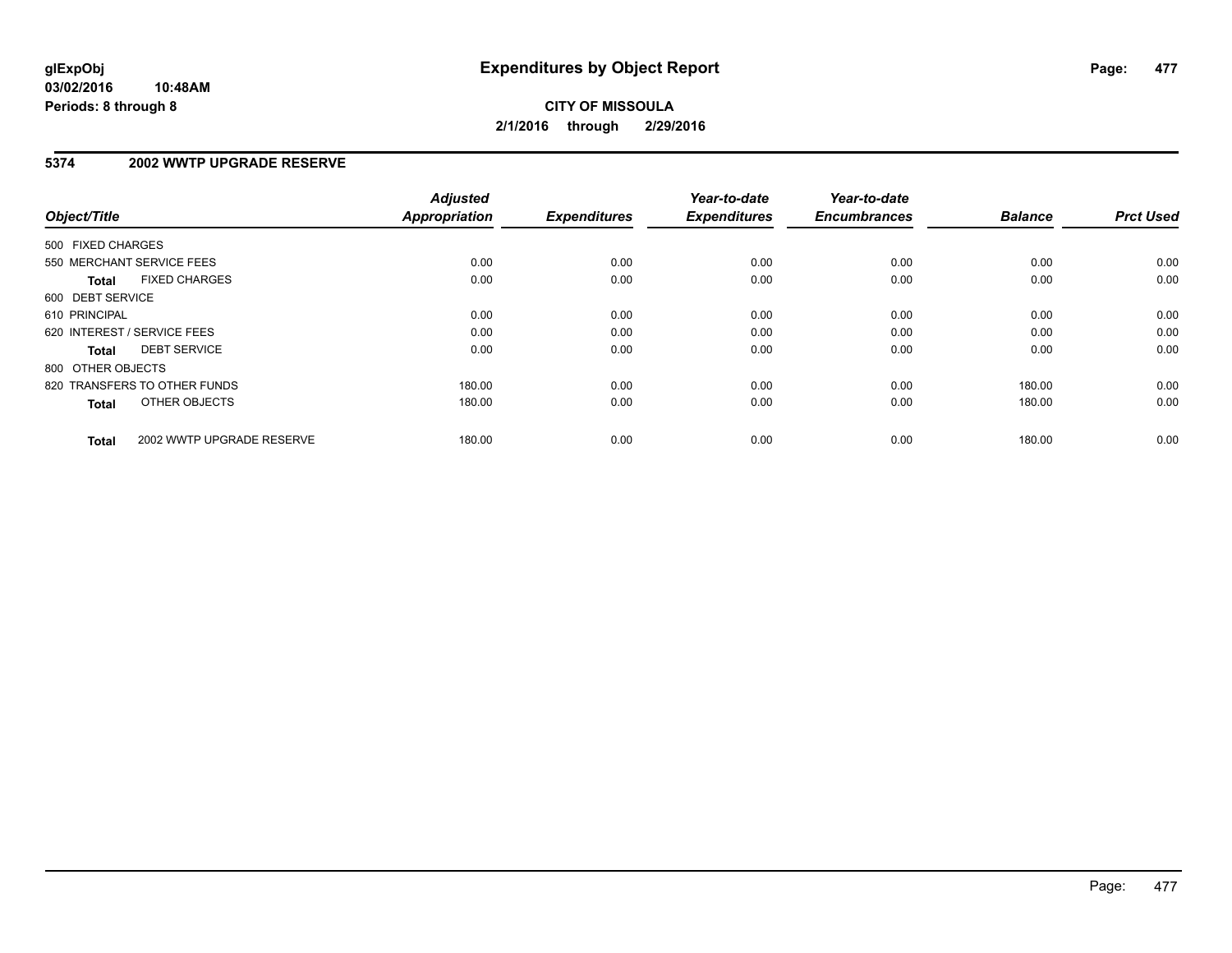#### **5375 2003 WWTP SRF \$3.8M EPA DEBT**

|                   |                             | <b>Adjusted</b> |                     | Year-to-date        | Year-to-date        |                |                  |
|-------------------|-----------------------------|-----------------|---------------------|---------------------|---------------------|----------------|------------------|
| Object/Title      |                             | Appropriation   | <b>Expenditures</b> | <b>Expenditures</b> | <b>Encumbrances</b> | <b>Balance</b> | <b>Prct Used</b> |
| 500 FIXED CHARGES |                             |                 |                     |                     |                     |                |                  |
|                   | 550 MERCHANT SERVICE FEES   | 0.00            | 0.00                | 0.00                | 0.00                | 0.00           | 0.00             |
| <b>Total</b>      | <b>FIXED CHARGES</b>        | 0.00            | 0.00                | 0.00                | 0.00                | 0.00           | 0.00             |
| 600 DEBT SERVICE  |                             |                 |                     |                     |                     |                |                  |
| 610 PRINCIPAL     |                             | 211,000.00      | 0.00                | 105,000.00          | 0.00                | 106.000.00     | 49.76            |
|                   | 620 INTEREST / SERVICE FEES | 39.926.00       | 0.00                | 20.553.75           | 0.00                | 19.372.25      | 51.48            |
| <b>Total</b>      | <b>DEBT SERVICE</b>         | 250.926.00      | 0.00                | 125.553.75          | 0.00                | 125.372.25     | 50.04            |
| <b>Total</b>      | <b>WASTEWATER</b>           | 250.926.00      | 0.00                | 125.553.75          | 0.00                | 125.372.25     | 50.04            |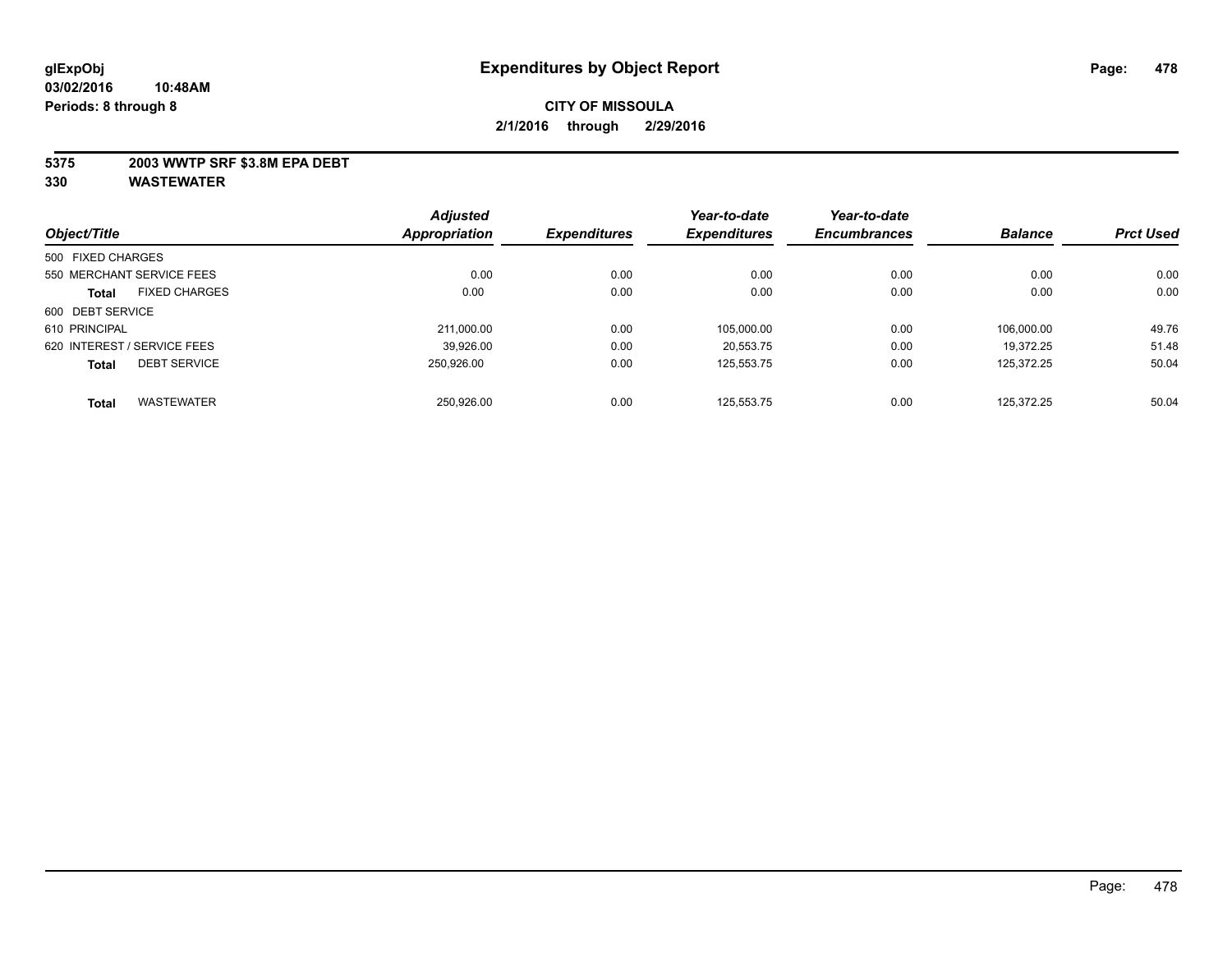#### **5375 2003 WWTP SRF \$3.8M EPA DEBT**

| Object/Title                                  | <b>Adjusted</b><br><b>Appropriation</b> | <b>Expenditures</b> | Year-to-date<br><b>Expenditures</b> | Year-to-date<br><b>Encumbrances</b> | <b>Balance</b> | <b>Prct Used</b> |
|-----------------------------------------------|-----------------------------------------|---------------------|-------------------------------------|-------------------------------------|----------------|------------------|
| 500 FIXED CHARGES                             |                                         |                     |                                     |                                     |                |                  |
| 550 MERCHANT SERVICE FEES                     | 0.00                                    | 0.00                | 0.00                                | 0.00                                | 0.00           | 0.00             |
| <b>FIXED CHARGES</b><br><b>Total</b>          | 0.00                                    | 0.00                | 0.00                                | 0.00                                | 0.00           | 0.00             |
| 600 DEBT SERVICE                              |                                         |                     |                                     |                                     |                |                  |
| 610 PRINCIPAL                                 | 211.000.00                              | 0.00                | 105.000.00                          | 0.00                                | 106.000.00     | 49.76            |
| 620 INTEREST / SERVICE FEES                   | 39.926.00                               | 0.00                | 20.553.75                           | 0.00                                | 19.372.25      | 51.48            |
| <b>DEBT SERVICE</b><br><b>Total</b>           | 250.926.00                              | 0.00                | 125.553.75                          | 0.00                                | 125.372.25     | 50.04            |
| 2003 WWTP SRF \$3.8M EPA DEBT<br><b>Total</b> | 250.926.00                              | 0.00                | 125.553.75                          | 0.00                                | 125.372.25     | 50.04            |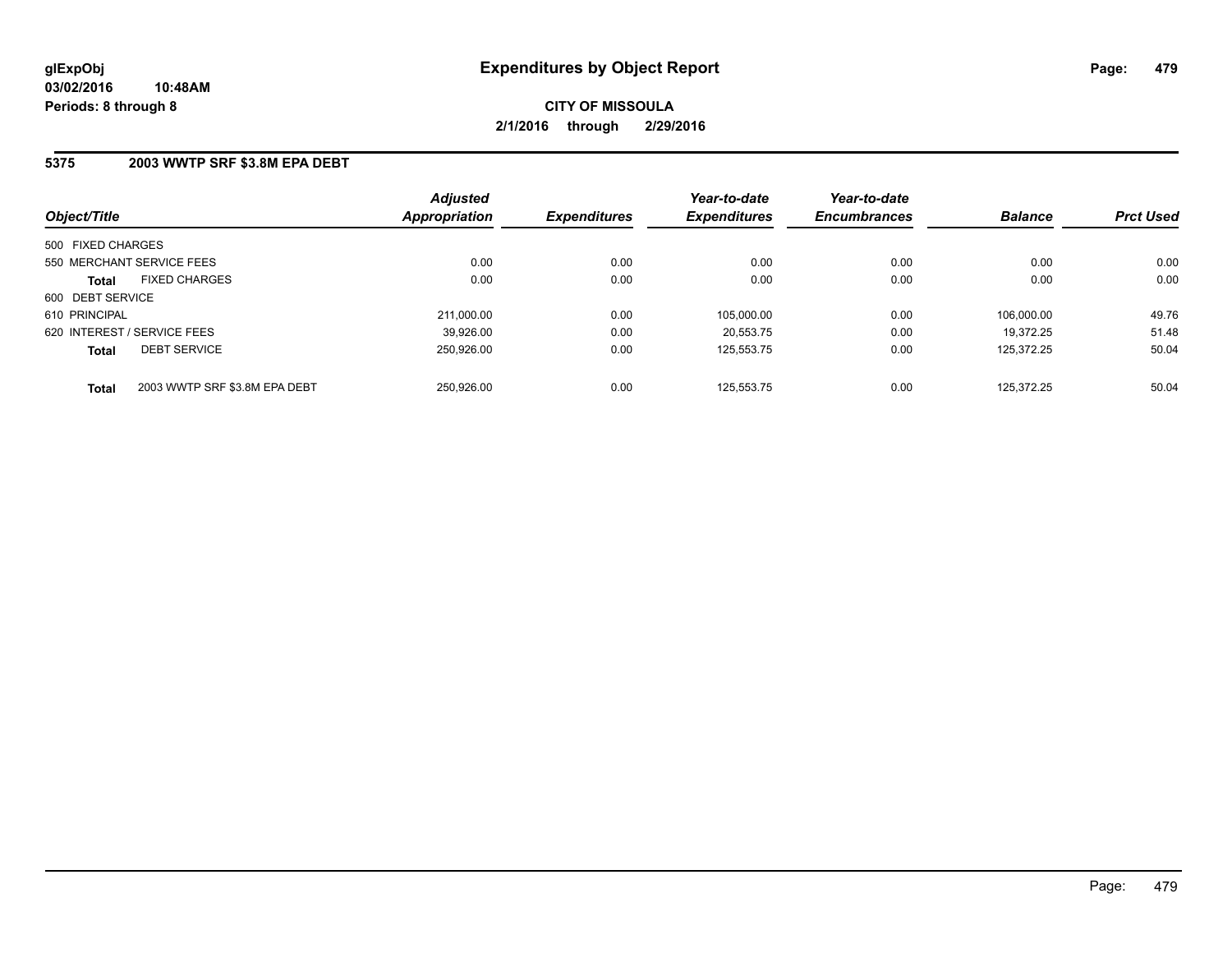#### **5376 2003 WWTP SRF \$3.8M EPA RESERVE**

| Object/Title                         | <b>Adjusted</b><br><b>Appropriation</b> | <b>Expenditures</b> | Year-to-date<br><b>Expenditures</b> | Year-to-date<br><b>Encumbrances</b> | <b>Balance</b> | <b>Prct Used</b> |
|--------------------------------------|-----------------------------------------|---------------------|-------------------------------------|-------------------------------------|----------------|------------------|
| 500 FIXED CHARGES                    |                                         |                     |                                     |                                     |                |                  |
| 550 MERCHANT SERVICE FEES            | 0.00                                    | 0.00                | 0.00                                | 0.00                                | 0.00           | 0.00             |
| <b>FIXED CHARGES</b><br><b>Total</b> | 0.00                                    | 0.00                | 0.00                                | 0.00                                | 0.00           | 0.00             |
| 800 OTHER OBJECTS                    |                                         |                     |                                     |                                     |                |                  |
| 820 TRANSFERS TO OTHER FUNDS         | 0.00                                    | 0.00                | 0.00                                | 0.00                                | 0.00           | 0.00             |
| OTHER OBJECTS<br><b>Total</b>        | 0.00                                    | 0.00                | 0.00                                | 0.00                                | 0.00           | 0.00             |
| <b>WASTEWATER</b><br><b>Total</b>    | 0.00                                    | 0.00                | 0.00                                | 0.00                                | 0.00           | 0.00             |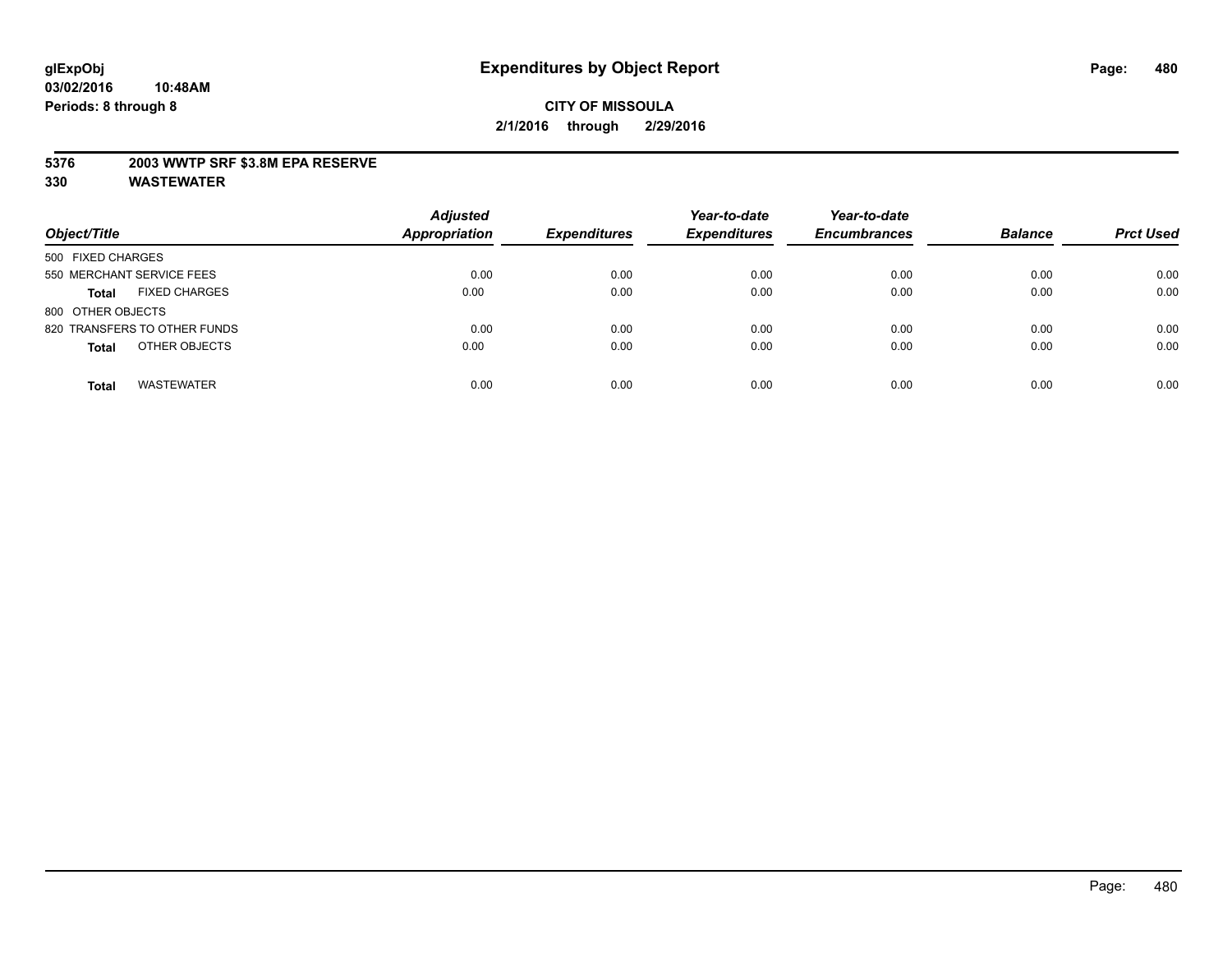#### **5376 2003 WWTP SRF \$3.8M EPA RESERVE**

| Object/Title              |                                  | <b>Adjusted</b><br><b>Appropriation</b> | <b>Expenditures</b> | Year-to-date<br><b>Expenditures</b> | Year-to-date<br><b>Encumbrances</b> | <b>Balance</b> | <b>Prct Used</b> |
|---------------------------|----------------------------------|-----------------------------------------|---------------------|-------------------------------------|-------------------------------------|----------------|------------------|
| 500 FIXED CHARGES         |                                  |                                         |                     |                                     |                                     |                |                  |
| 550 MERCHANT SERVICE FEES |                                  | 0.00                                    | 0.00                | 0.00                                | 0.00                                | 0.00           | 0.00             |
| Total                     | <b>FIXED CHARGES</b>             | 0.00                                    | 0.00                | 0.00                                | 0.00                                | 0.00           | 0.00             |
| 800 OTHER OBJECTS         |                                  |                                         |                     |                                     |                                     |                |                  |
|                           | 820 TRANSFERS TO OTHER FUNDS     | 0.00                                    | 0.00                | 0.00                                | 0.00                                | 0.00           | 0.00             |
| <b>Total</b>              | OTHER OBJECTS                    | 0.00                                    | 0.00                | 0.00                                | 0.00                                | 0.00           | 0.00             |
| <b>Total</b>              | 2003 WWTP SRF \$3.8M EPA RESERVE | 0.00                                    | 0.00                | 0.00                                | 0.00                                | 0.00           | 0.00             |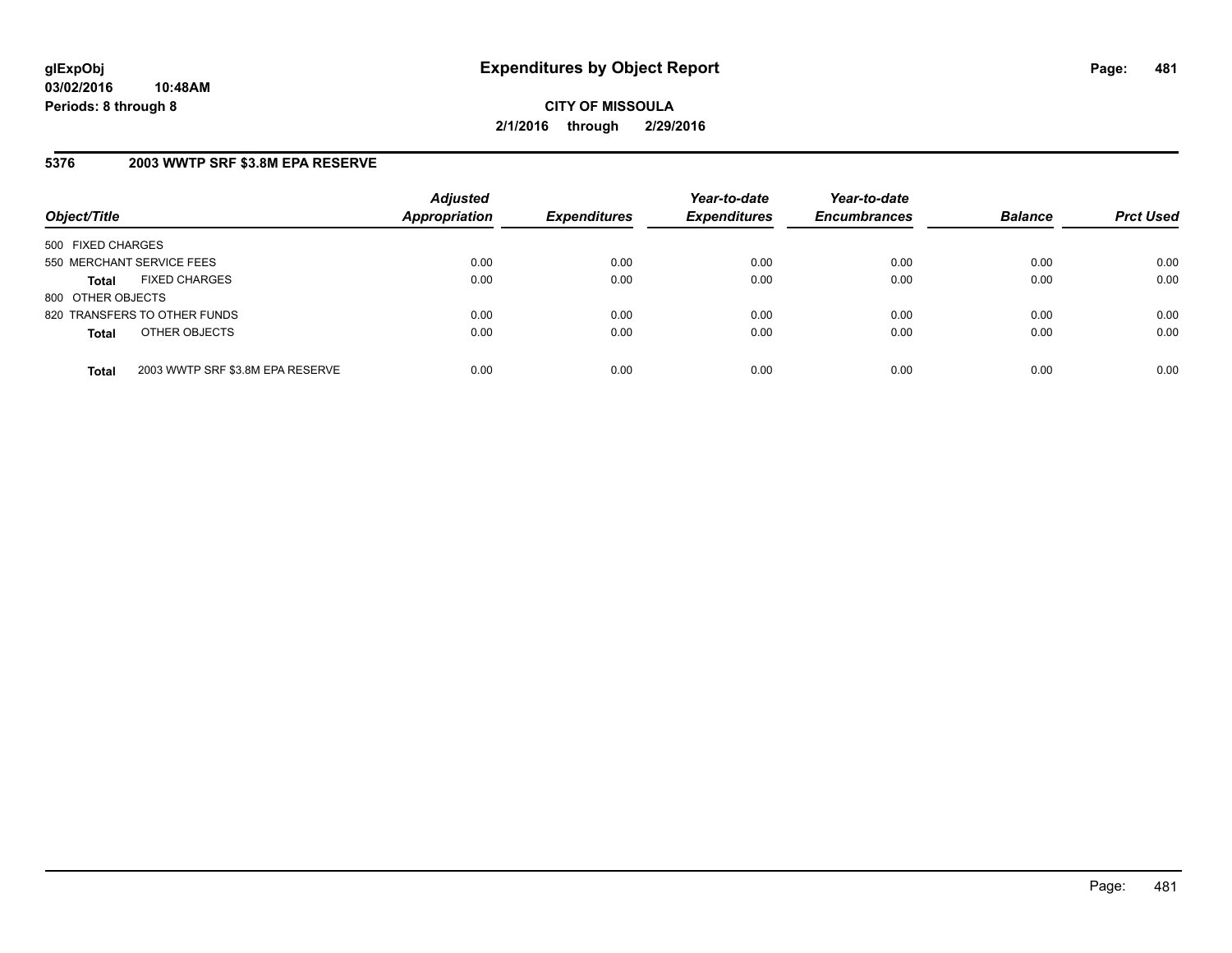#### **5377 2004 WWTP \$3.023 LOAN DEBT SERVICE**

|                   |                             | <b>Adjusted</b> |                     | Year-to-date        | Year-to-date        |                |                  |
|-------------------|-----------------------------|-----------------|---------------------|---------------------|---------------------|----------------|------------------|
| Object/Title      |                             | Appropriation   | <b>Expenditures</b> | <b>Expenditures</b> | <b>Encumbrances</b> | <b>Balance</b> | <b>Prct Used</b> |
| 500 FIXED CHARGES |                             |                 |                     |                     |                     |                |                  |
|                   | 550 MERCHANT SERVICE FEES   | 0.00            | 0.00                | 0.00                | 0.00                | 0.00           | 0.00             |
| <b>Total</b>      | <b>FIXED CHARGES</b>        | 0.00            | 0.00                | 0.00                | 0.00                | 0.00           | 0.00             |
| 600 DEBT SERVICE  |                             |                 |                     |                     |                     |                |                  |
| 610 PRINCIPAL     |                             | 203.000.00      | 0.00                | 101,000.00          | 0.00                | 102.000.00     | 49.75            |
|                   | 620 INTEREST / SERVICE FEES | 41,006.00       | 0.00                | 21.071.25           | 0.00                | 19.934.75      | 51.39            |
| <b>Total</b>      | <b>DEBT SERVICE</b>         | 244.006.00      | 0.00                | 122.071.25          | 0.00                | 121.934.75     | 50.03            |
| <b>Total</b>      | <b>WASTEWATER</b>           | 244.006.00      | 0.00                | 122.071.25          | 0.00                | 121.934.75     | 50.03            |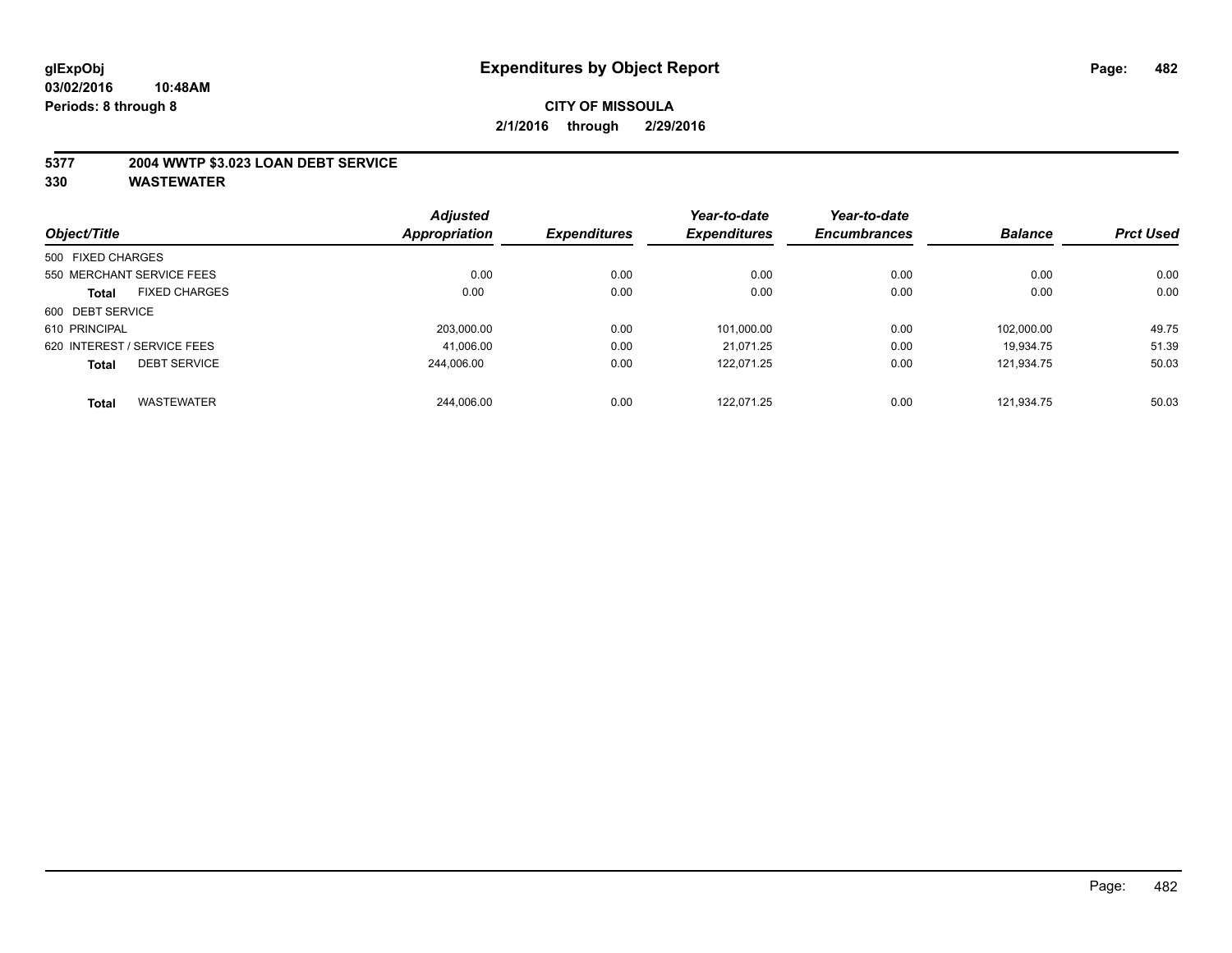### **5377 2004 WWTP \$3.023 LOAN DEBT SERVICE**

| Object/Title                |                                     | <b>Adjusted</b><br><b>Appropriation</b> | <b>Expenditures</b> | Year-to-date<br><b>Expenditures</b> | Year-to-date<br><b>Encumbrances</b> | <b>Balance</b> | <b>Prct Used</b> |
|-----------------------------|-------------------------------------|-----------------------------------------|---------------------|-------------------------------------|-------------------------------------|----------------|------------------|
| 500 FIXED CHARGES           |                                     |                                         |                     |                                     |                                     |                |                  |
| 550 MERCHANT SERVICE FEES   |                                     | 0.00                                    | 0.00                | 0.00                                | 0.00                                | 0.00           | 0.00             |
| <b>Total</b>                | <b>FIXED CHARGES</b>                | 0.00                                    | 0.00                | 0.00                                | 0.00                                | 0.00           | 0.00             |
| 600 DEBT SERVICE            |                                     |                                         |                     |                                     |                                     |                |                  |
| 610 PRINCIPAL               |                                     | 203.000.00                              | 0.00                | 101.000.00                          | 0.00                                | 102.000.00     | 49.75            |
| 620 INTEREST / SERVICE FEES |                                     | 41.006.00                               | 0.00                | 21.071.25                           | 0.00                                | 19.934.75      | 51.39            |
| <b>Total</b>                | <b>DEBT SERVICE</b>                 | 244.006.00                              | 0.00                | 122.071.25                          | 0.00                                | 121.934.75     | 50.03            |
| <b>Total</b>                | 2004 WWTP \$3.023 LOAN DEBT SERVICE | 244.006.00                              | 0.00                | 122.071.25                          | 0.00                                | 121.934.75     | 50.03            |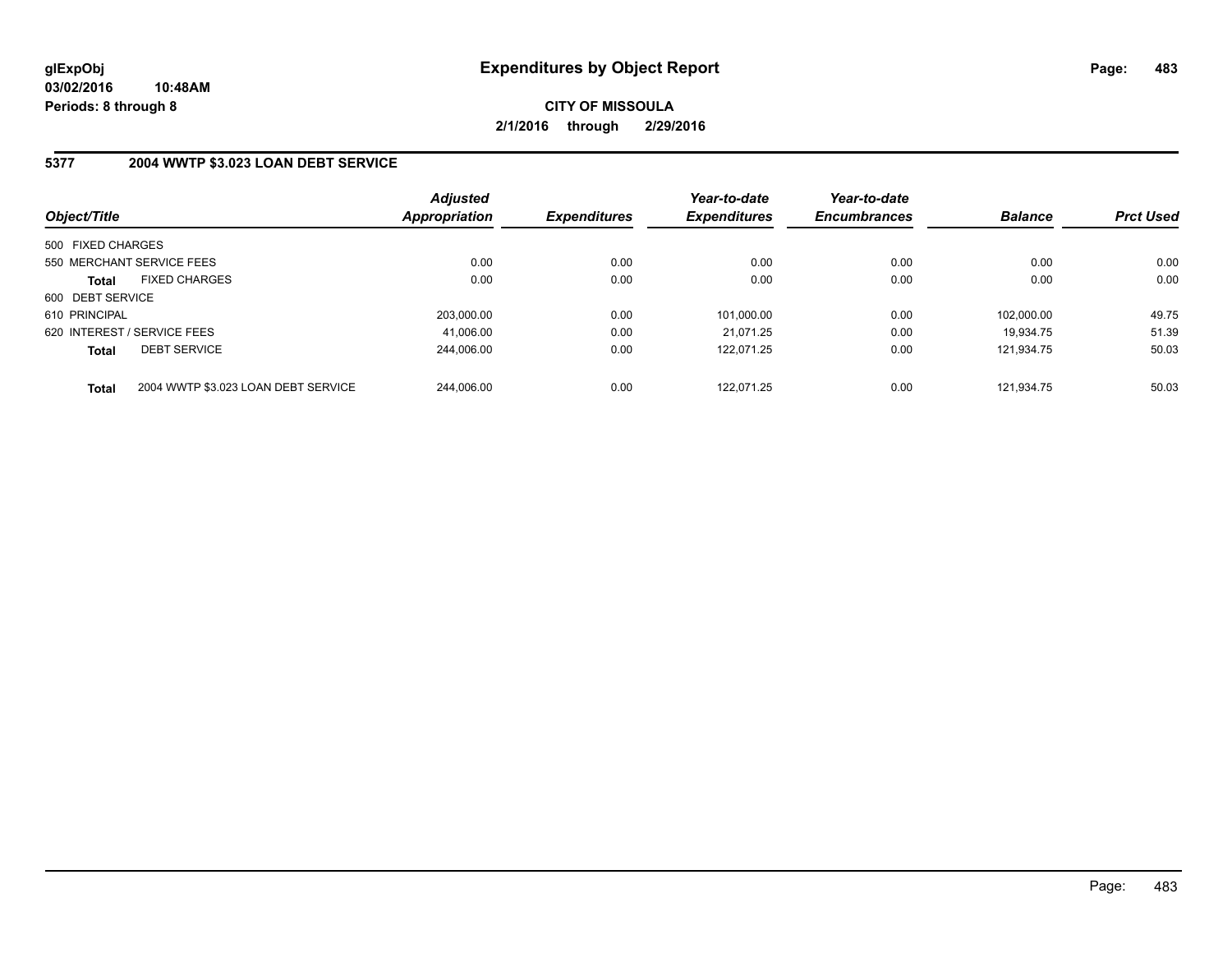#### **5378 2004 WWTP \$3.023 LOAN RESERVE**

| Object/Title                         | <b>Adjusted</b><br><b>Appropriation</b> | <b>Expenditures</b> | Year-to-date<br><b>Expenditures</b> | Year-to-date<br><b>Encumbrances</b> | <b>Balance</b> | <b>Prct Used</b> |
|--------------------------------------|-----------------------------------------|---------------------|-------------------------------------|-------------------------------------|----------------|------------------|
| 500 FIXED CHARGES                    |                                         |                     |                                     |                                     |                |                  |
| 550 MERCHANT SERVICE FEES            | 0.00                                    | 0.00                | 0.00                                | 0.00                                | 0.00           | 0.00             |
| <b>FIXED CHARGES</b><br><b>Total</b> | 0.00                                    | 0.00                | 0.00                                | 0.00                                | 0.00           | 0.00             |
| 800 OTHER OBJECTS                    |                                         |                     |                                     |                                     |                |                  |
| 820 TRANSFERS TO OTHER FUNDS         | 283.00                                  | 0.00                | 0.00                                | 0.00                                | 283.00         | 0.00             |
| OTHER OBJECTS<br><b>Total</b>        | 283.00                                  | 0.00                | 0.00                                | 0.00                                | 283.00         | 0.00             |
| <b>WASTEWATER</b><br><b>Total</b>    | 283.00                                  | 0.00                | 0.00                                | 0.00                                | 283.00         | 0.00             |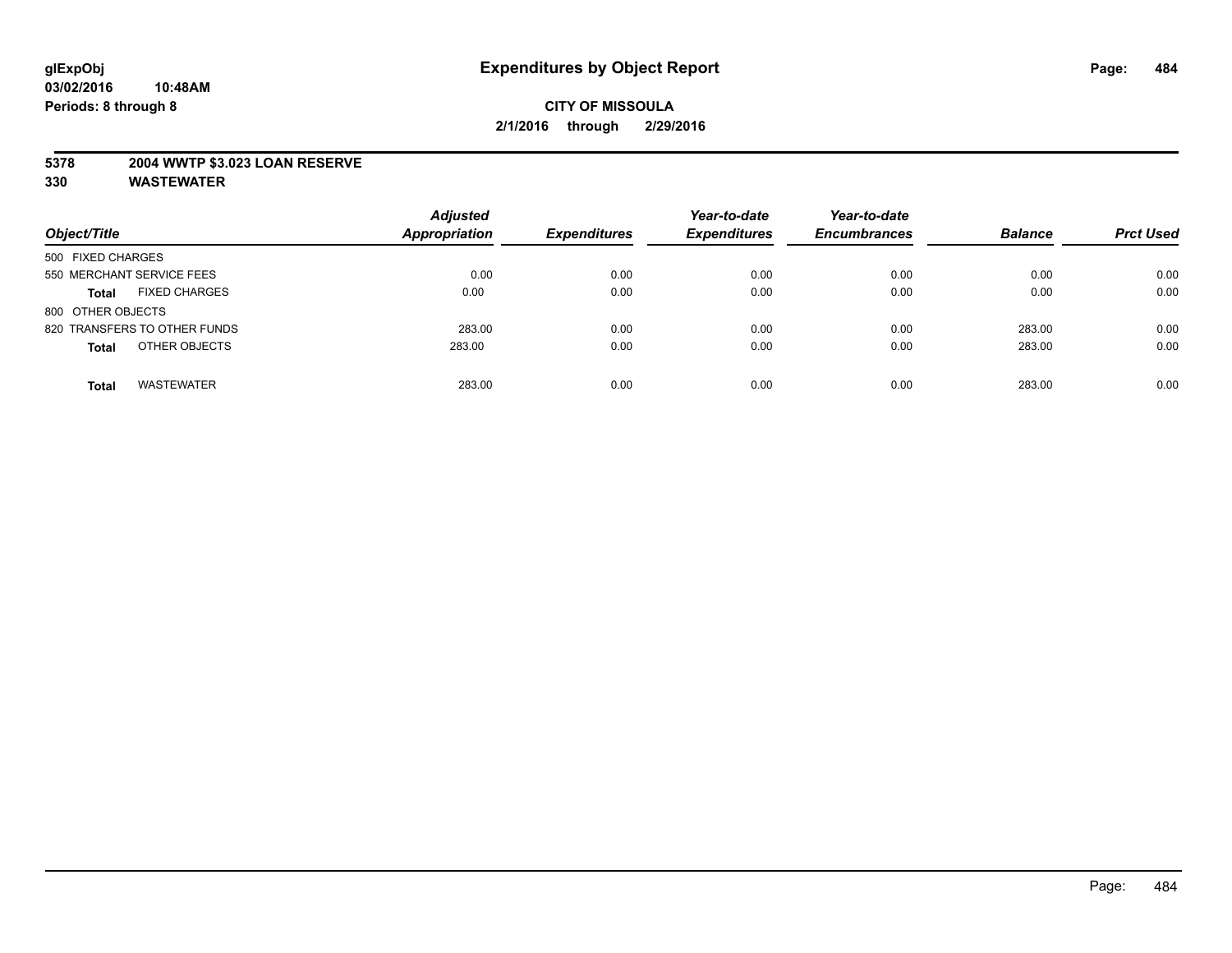#### **5378 2004 WWTP \$3.023 LOAN RESERVE**

| Object/Title                 |                                | <b>Adjusted</b><br>Appropriation | <b>Expenditures</b> | Year-to-date<br><b>Expenditures</b> | Year-to-date<br><b>Encumbrances</b> | <b>Balance</b> | <b>Prct Used</b> |
|------------------------------|--------------------------------|----------------------------------|---------------------|-------------------------------------|-------------------------------------|----------------|------------------|
| 500 FIXED CHARGES            |                                |                                  |                     |                                     |                                     |                |                  |
| 550 MERCHANT SERVICE FEES    |                                | 0.00                             | 0.00                | 0.00                                | 0.00                                | 0.00           | 0.00             |
| <b>Total</b>                 | <b>FIXED CHARGES</b>           | 0.00                             | 0.00                | 0.00                                | 0.00                                | 0.00           | 0.00             |
| 800 OTHER OBJECTS            |                                |                                  |                     |                                     |                                     |                |                  |
| 820 TRANSFERS TO OTHER FUNDS |                                | 283.00                           | 0.00                | 0.00                                | 0.00                                | 283.00         | 0.00             |
| <b>Total</b>                 | OTHER OBJECTS                  | 283.00                           | 0.00                | 0.00                                | 0.00                                | 283.00         | 0.00             |
|                              |                                |                                  |                     |                                     |                                     |                |                  |
| <b>Total</b>                 | 2004 WWTP \$3.023 LOAN RESERVE | 283.00                           | 0.00                | 0.00                                | 0.00                                | 283.00         | 0.00             |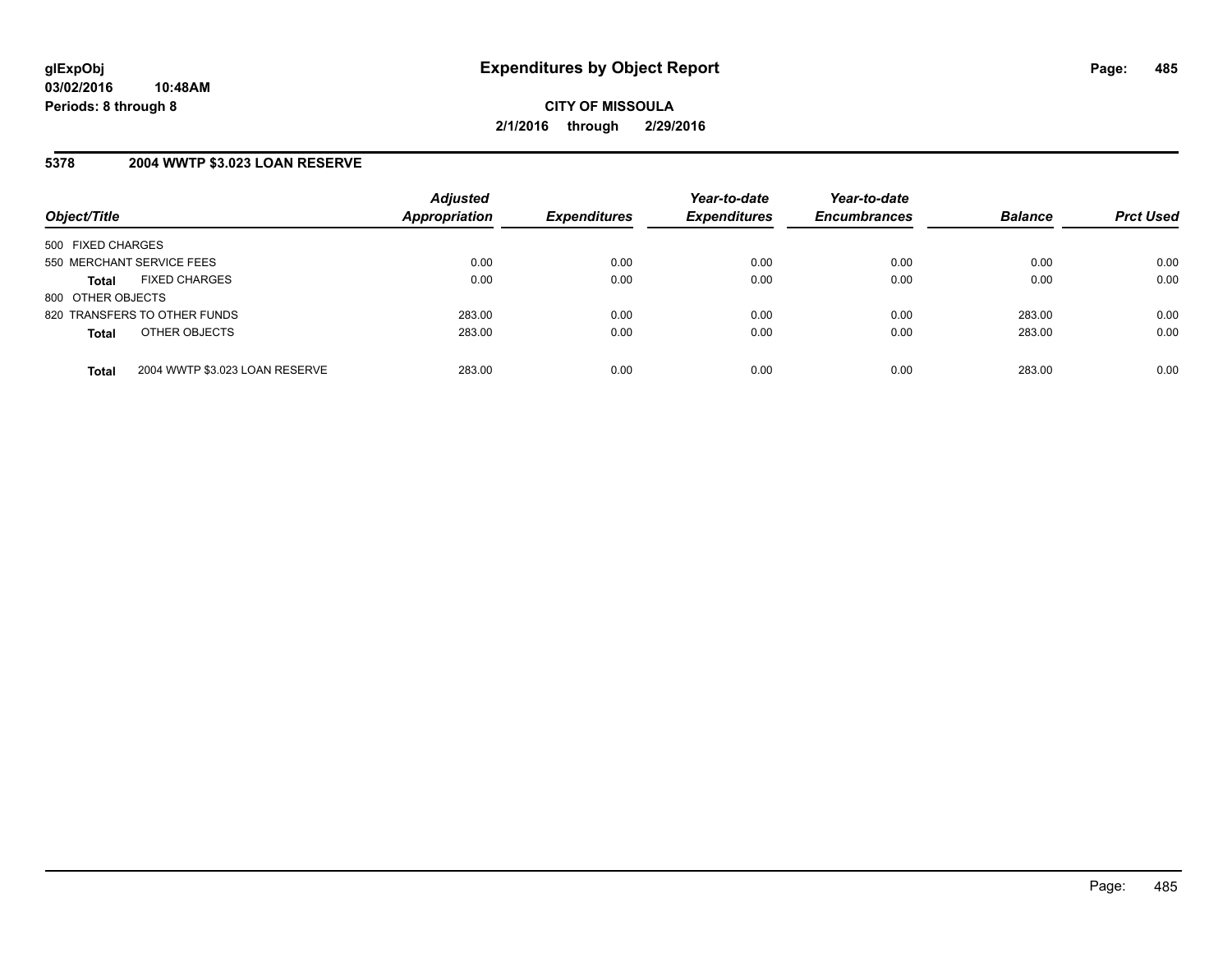#### **5379 2005 BRICH/BRDY/LIN/GIL SRF DEBT**

| Object/Title                |                              | <b>Adjusted</b><br><b>Appropriation</b> | <b>Expenditures</b> | Year-to-date<br><b>Expenditures</b> | Year-to-date<br><b>Encumbrances</b> | <b>Balance</b> | <b>Prct Used</b> |
|-----------------------------|------------------------------|-----------------------------------------|---------------------|-------------------------------------|-------------------------------------|----------------|------------------|
| 500 FIXED CHARGES           |                              |                                         |                     |                                     |                                     |                |                  |
| 550 MERCHANT SERVICE FEES   |                              | 0.00                                    | 0.00                | 0.00                                | 0.00                                | 0.00           | 0.00             |
| <b>Total</b>                | <b>FIXED CHARGES</b>         | 0.00                                    | 0.00                | 0.00                                | 0.00                                | 0.00           | 0.00             |
| 600 DEBT SERVICE            |                              |                                         |                     |                                     |                                     |                |                  |
| 610 PRINCIPAL               |                              | 88,000.00                               | 0.00                | 44,000.00                           | 0.00                                | 44,000.00      | 50.00            |
| 620 INTEREST / SERVICE FEES |                              | 21.443.00                               | 0.00                | 10,968.75                           | 0.00                                | 10.474.25      | 51.15            |
| <b>Total</b>                | <b>DEBT SERVICE</b>          | 109.443.00                              | 0.00                | 54,968.75                           | 0.00                                | 54,474.25      | 50.23            |
| 800 OTHER OBJECTS           |                              |                                         |                     |                                     |                                     |                |                  |
|                             | 820 TRANSFERS TO OTHER FUNDS | 0.00                                    | 0.00                | 0.00                                | 0.00                                | 0.00           | 0.00             |
| <b>Total</b>                | OTHER OBJECTS                | 0.00                                    | 0.00                | 0.00                                | 0.00                                | 0.00           | 0.00             |
| <b>Total</b>                | <b>WASTEWATER</b>            | 109,443.00                              | 0.00                | 54,968.75                           | 0.00                                | 54,474.25      | 50.23            |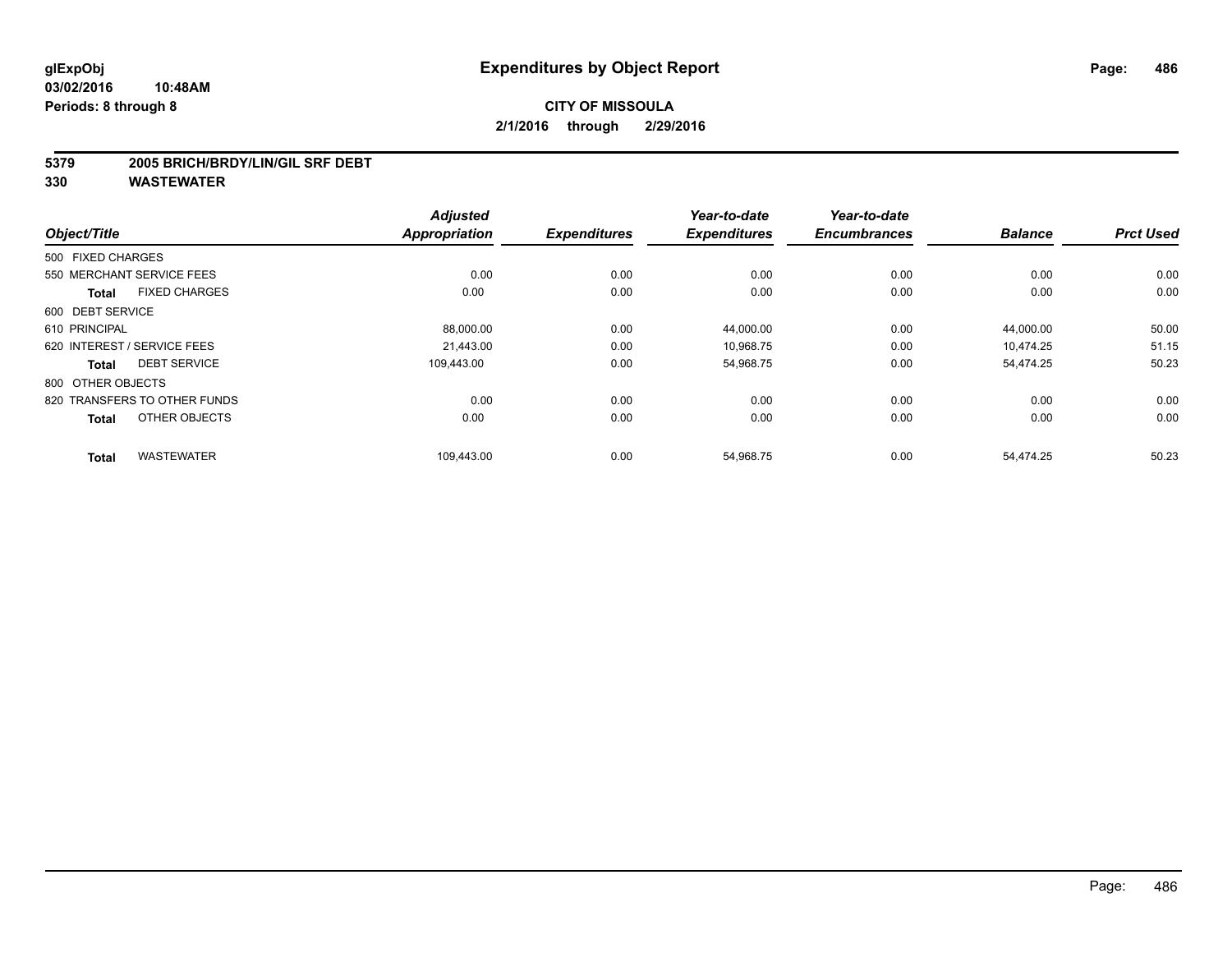#### **5379 2005 BRICH/BRDY/LIN/GIL SRF DEBT**

| Object/Title                         |                                  | <b>Adjusted</b><br><b>Appropriation</b> | <b>Expenditures</b> | Year-to-date<br><b>Expenditures</b> | Year-to-date<br><b>Encumbrances</b> | <b>Balance</b> | <b>Prct Used</b> |
|--------------------------------------|----------------------------------|-----------------------------------------|---------------------|-------------------------------------|-------------------------------------|----------------|------------------|
|                                      |                                  |                                         |                     |                                     |                                     |                |                  |
| 500 FIXED CHARGES                    |                                  |                                         |                     |                                     |                                     |                |                  |
| 550 MERCHANT SERVICE FEES            |                                  | 0.00                                    | 0.00                | 0.00                                | 0.00                                | 0.00           | 0.00             |
| <b>FIXED CHARGES</b><br><b>Total</b> |                                  | 0.00                                    | 0.00                | 0.00                                | 0.00                                | 0.00           | 0.00             |
| 600 DEBT SERVICE                     |                                  |                                         |                     |                                     |                                     |                |                  |
| 610 PRINCIPAL                        |                                  | 88,000.00                               | 0.00                | 44,000.00                           | 0.00                                | 44.000.00      | 50.00            |
| 620 INTEREST / SERVICE FEES          |                                  | 21,443.00                               | 0.00                | 10,968.75                           | 0.00                                | 10,474.25      | 51.15            |
| <b>DEBT SERVICE</b><br><b>Total</b>  |                                  | 109,443.00                              | 0.00                | 54,968.75                           | 0.00                                | 54,474.25      | 50.23            |
| 800 OTHER OBJECTS                    |                                  |                                         |                     |                                     |                                     |                |                  |
| 820 TRANSFERS TO OTHER FUNDS         |                                  | 0.00                                    | 0.00                | 0.00                                | 0.00                                | 0.00           | 0.00             |
| OTHER OBJECTS<br><b>Total</b>        |                                  | 0.00                                    | 0.00                | 0.00                                | 0.00                                | 0.00           | 0.00             |
| <b>Total</b>                         | 2005 BRICH/BRDY/LIN/GIL SRF DEBT | 109.443.00                              | 0.00                | 54,968.75                           | 0.00                                | 54.474.25      | 50.23            |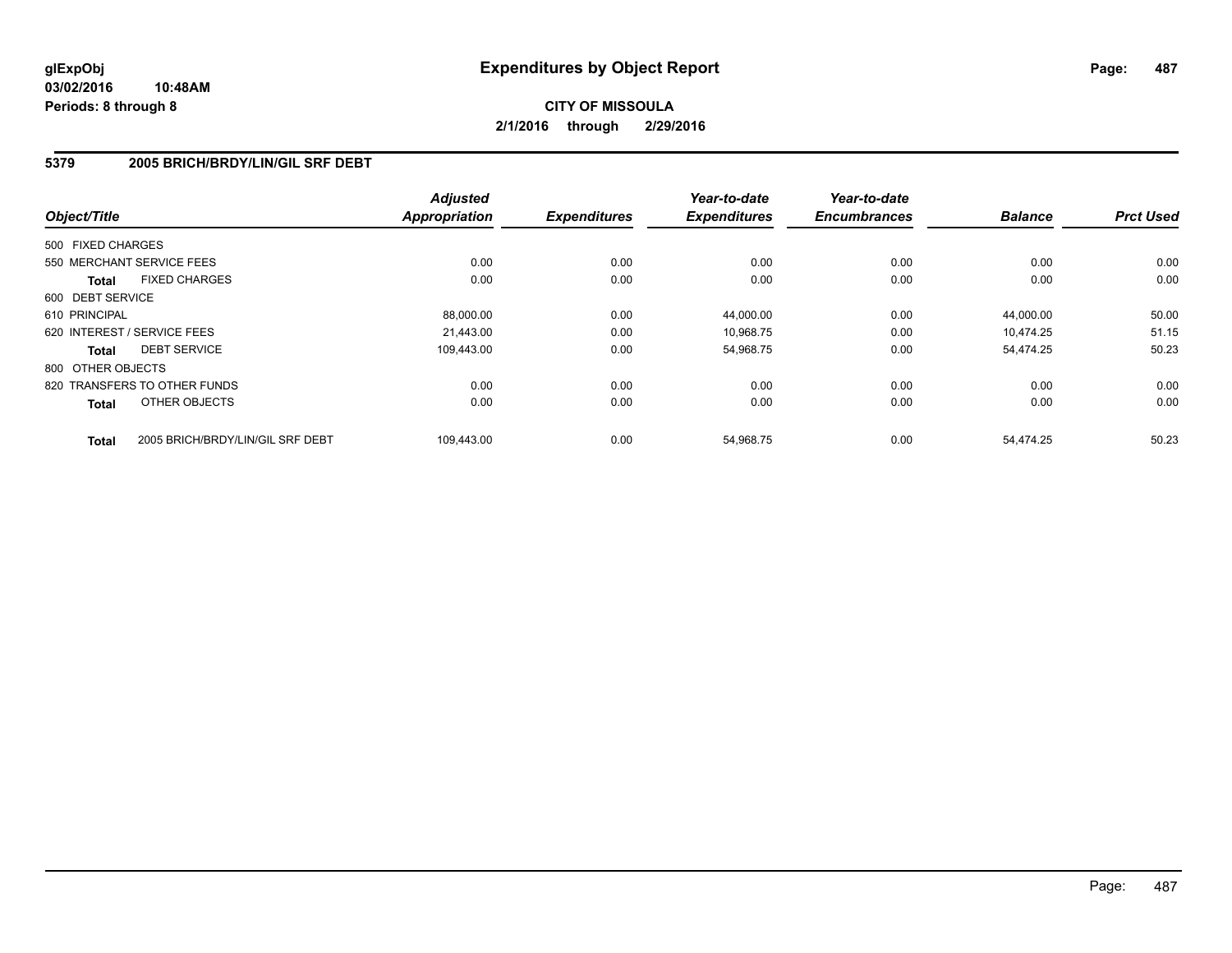#### **03/02/2016 10:48AM Periods: 8 through 8**

# **CITY OF MISSOULA 2/1/2016 through 2/29/2016**

#### **5380 BRDWY/BIRCH/GILBERT/LINCOLNWOOD**

| Object/Title                         | <b>Adjusted</b><br>Appropriation | <b>Expenditures</b> | Year-to-date<br><b>Expenditures</b> | Year-to-date<br><b>Encumbrances</b> | <b>Balance</b> | <b>Prct Used</b> |
|--------------------------------------|----------------------------------|---------------------|-------------------------------------|-------------------------------------|----------------|------------------|
| 500 FIXED CHARGES                    |                                  |                     |                                     |                                     |                |                  |
| 550 MERCHANT SERVICE FEES            | 0.00                             | 0.00                | 0.00                                | 0.00                                | 0.00           | 0.00             |
| <b>FIXED CHARGES</b><br><b>Total</b> | 0.00                             | 0.00                | 0.00                                | 0.00                                | 0.00           | 0.00             |
| 600 DEBT SERVICE                     |                                  |                     |                                     |                                     |                |                  |
| 610 PRINCIPAL                        | 0.00                             | 0.00                | 0.00                                | 0.00                                | 0.00           | 0.00             |
| 620 INTEREST / SERVICE FEES          | 0.00                             | 0.00                | 0.00                                | 0.00                                | 0.00           | 0.00             |
| <b>DEBT SERVICE</b><br><b>Total</b>  | 0.00                             | 0.00                | 0.00                                | 0.00                                | 0.00           | 0.00             |
| 800 OTHER OBJECTS                    |                                  |                     |                                     |                                     |                |                  |
| 820 TRANSFERS TO OTHER FUNDS         | 0.00                             | 0.00                | 0.00                                | 0.00                                | 0.00           | 0.00             |
| OTHER OBJECTS<br><b>Total</b>        | 0.00                             | 0.00                | 0.00                                | 0.00                                | 0.00           | 0.00             |
|                                      |                                  |                     |                                     |                                     |                |                  |
| <b>WASTEWATER</b><br><b>Total</b>    | 0.00                             | 0.00                | 0.00                                | 0.00                                | 0.00           | 0.00             |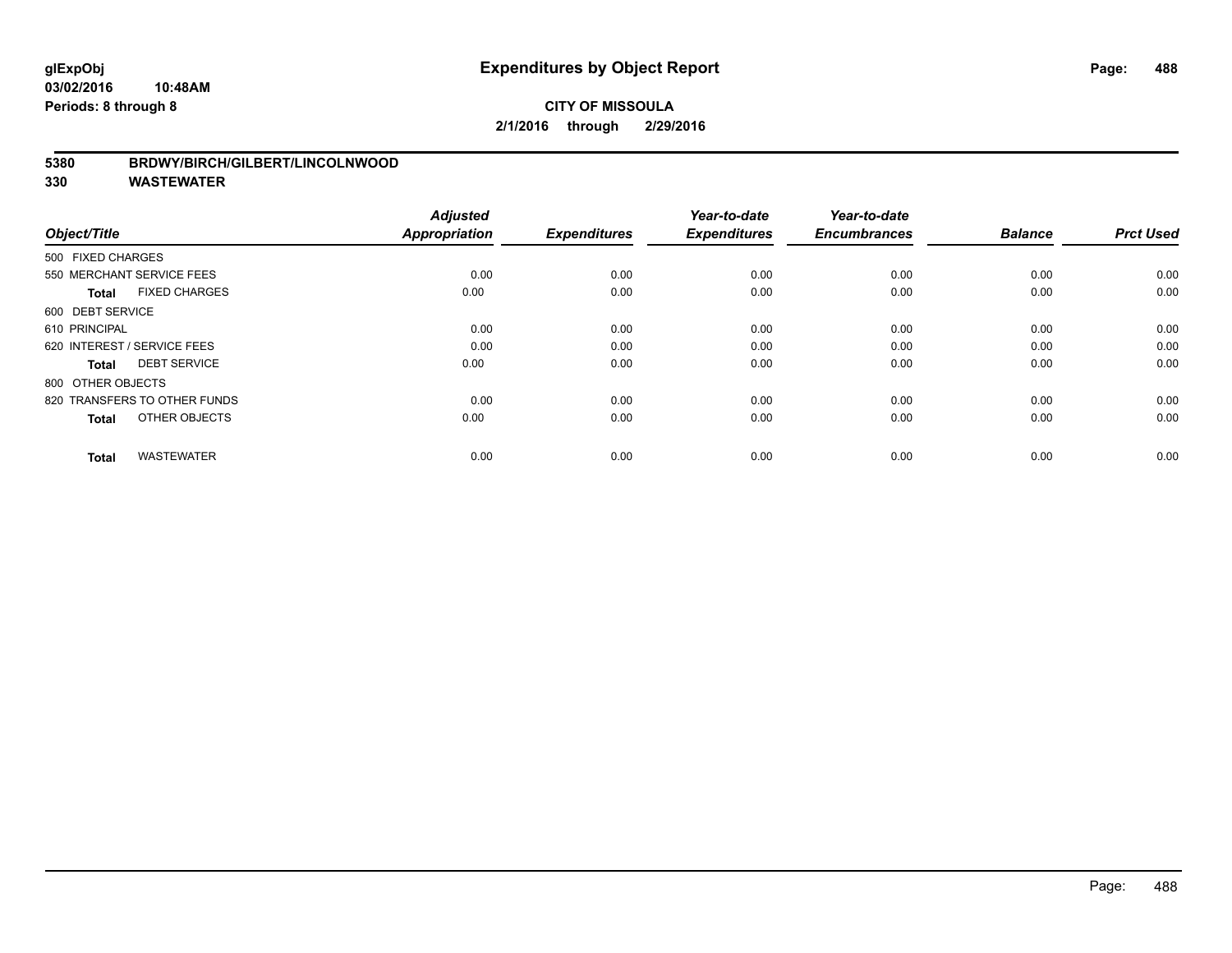#### **5380 BRDWY/BIRCH/GILBERT/LINCOLNWOOD**

| Object/Title      |                                 | <b>Adjusted</b><br><b>Appropriation</b> | <b>Expenditures</b> | Year-to-date<br><b>Expenditures</b> | Year-to-date<br><b>Encumbrances</b> | <b>Balance</b> | <b>Prct Used</b> |
|-------------------|---------------------------------|-----------------------------------------|---------------------|-------------------------------------|-------------------------------------|----------------|------------------|
| 500 FIXED CHARGES |                                 |                                         |                     |                                     |                                     |                |                  |
|                   | 550 MERCHANT SERVICE FEES       | 0.00                                    | 0.00                | 0.00                                | 0.00                                | 0.00           | 0.00             |
| <b>Total</b>      | <b>FIXED CHARGES</b>            | 0.00                                    | 0.00                | 0.00                                | 0.00                                | 0.00           | 0.00             |
| 600 DEBT SERVICE  |                                 |                                         |                     |                                     |                                     |                |                  |
| 610 PRINCIPAL     |                                 | 0.00                                    | 0.00                | 0.00                                | 0.00                                | 0.00           | 0.00             |
|                   | 620 INTEREST / SERVICE FEES     | 0.00                                    | 0.00                | 0.00                                | 0.00                                | 0.00           | 0.00             |
| <b>Total</b>      | <b>DEBT SERVICE</b>             | 0.00                                    | 0.00                | 0.00                                | 0.00                                | 0.00           | 0.00             |
| 800 OTHER OBJECTS |                                 |                                         |                     |                                     |                                     |                |                  |
|                   | 820 TRANSFERS TO OTHER FUNDS    | 0.00                                    | 0.00                | 0.00                                | 0.00                                | 0.00           | 0.00             |
| <b>Total</b>      | OTHER OBJECTS                   | 0.00                                    | 0.00                | 0.00                                | 0.00                                | 0.00           | 0.00             |
| <b>Total</b>      | BRDWY/BIRCH/GILBERT/LINCOLNWOOD | 0.00                                    | 0.00                | 0.00                                | 0.00                                | 0.00           | 0.00             |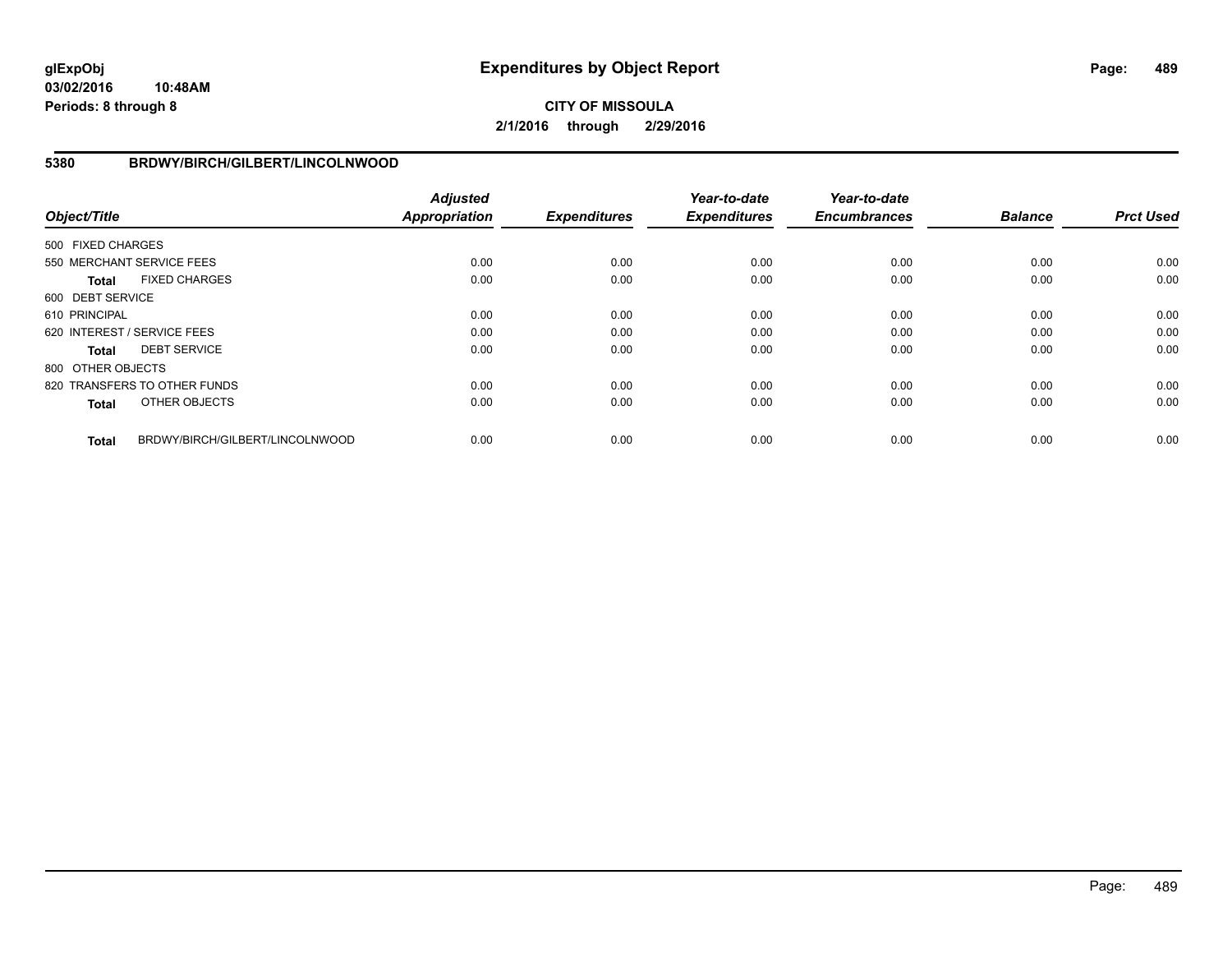#### **5381 LINCOLNWOOD PH2 DEBT SERVICE**

| Object/Title                         | <b>Adjusted</b><br><b>Appropriation</b> | <b>Expenditures</b> | Year-to-date<br><b>Expenditures</b> | Year-to-date<br><b>Encumbrances</b> | <b>Balance</b> | <b>Prct Used</b> |
|--------------------------------------|-----------------------------------------|---------------------|-------------------------------------|-------------------------------------|----------------|------------------|
| 500 FIXED CHARGES                    |                                         |                     |                                     |                                     |                |                  |
| 550 MERCHANT SERVICE FEES            | 0.00                                    | 0.00                | 0.00                                | 0.00                                | 0.00           | 0.00             |
| <b>FIXED CHARGES</b><br><b>Total</b> | 0.00                                    | 0.00                | 0.00                                | 0.00                                | 0.00           | 0.00             |
| 600 DEBT SERVICE                     |                                         |                     |                                     |                                     |                |                  |
| 610 PRINCIPAL                        | 0.00                                    | 0.00                | 0.00                                | 0.00                                | 0.00           | 0.00             |
| 620 INTEREST / SERVICE FEES          | 0.00                                    | 0.00                | 0.00                                | 0.00                                | 0.00           | 0.00             |
| <b>DEBT SERVICE</b><br><b>Total</b>  | 0.00                                    | 0.00                | 0.00                                | 0.00                                | 0.00           | 0.00             |
| 800 OTHER OBJECTS                    |                                         |                     |                                     |                                     |                |                  |
| 820 TRANSFERS TO OTHER FUNDS         | 0.00                                    | 0.00                | 0.00                                | 0.00                                | 0.00           | 0.00             |
| OTHER OBJECTS<br><b>Total</b>        | 0.00                                    | 0.00                | 0.00                                | 0.00                                | 0.00           | 0.00             |
|                                      |                                         |                     |                                     |                                     |                |                  |
| <b>WASTEWATER</b><br><b>Total</b>    | 0.00                                    | 0.00                | 0.00                                | 0.00                                | 0.00           | 0.00             |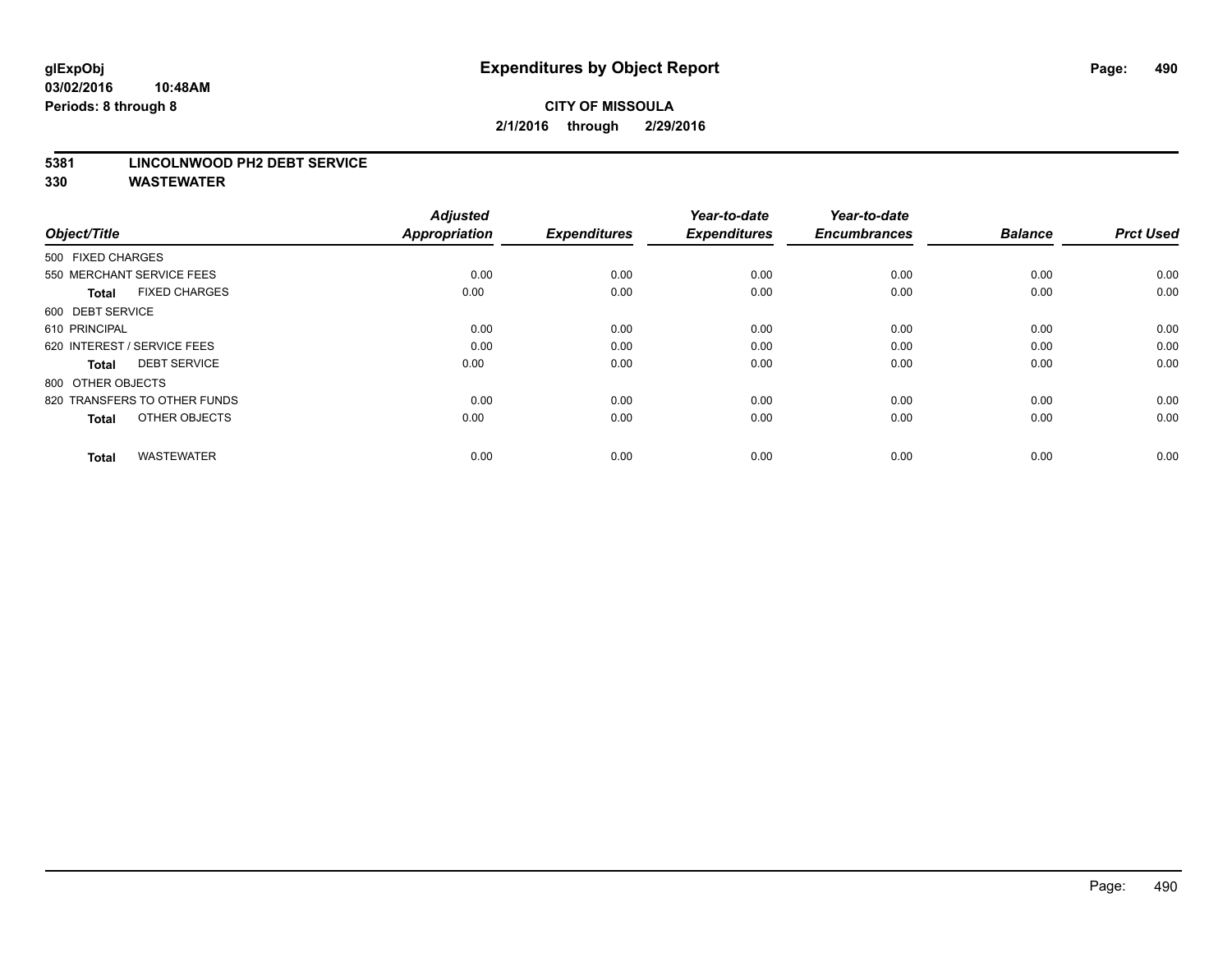#### **5381 LINCOLNWOOD PH2 DEBT SERVICE**

| Object/Title                 |                              | <b>Adjusted</b><br><b>Appropriation</b> | <b>Expenditures</b> | Year-to-date<br><b>Expenditures</b> | Year-to-date<br><b>Encumbrances</b> | <b>Balance</b> | <b>Prct Used</b> |
|------------------------------|------------------------------|-----------------------------------------|---------------------|-------------------------------------|-------------------------------------|----------------|------------------|
| 500 FIXED CHARGES            |                              |                                         |                     |                                     |                                     |                |                  |
| 550 MERCHANT SERVICE FEES    |                              | 0.00                                    | 0.00                | 0.00                                | 0.00                                | 0.00           | 0.00             |
| <b>Total</b>                 | <b>FIXED CHARGES</b>         | 0.00                                    | 0.00                | 0.00                                | 0.00                                | 0.00           | 0.00             |
| 600 DEBT SERVICE             |                              |                                         |                     |                                     |                                     |                |                  |
| 610 PRINCIPAL                |                              | 0.00                                    | 0.00                | 0.00                                | 0.00                                | 0.00           | 0.00             |
| 620 INTEREST / SERVICE FEES  |                              | 0.00                                    | 0.00                | 0.00                                | 0.00                                | 0.00           | 0.00             |
| Total                        | <b>DEBT SERVICE</b>          | 0.00                                    | 0.00                | 0.00                                | 0.00                                | 0.00           | 0.00             |
| 800 OTHER OBJECTS            |                              |                                         |                     |                                     |                                     |                |                  |
| 820 TRANSFERS TO OTHER FUNDS |                              | 0.00                                    | 0.00                | 0.00                                | 0.00                                | 0.00           | 0.00             |
| <b>Total</b>                 | OTHER OBJECTS                | 0.00                                    | 0.00                | 0.00                                | 0.00                                | 0.00           | 0.00             |
| <b>Total</b>                 | LINCOLNWOOD PH2 DEBT SERVICE | 0.00                                    | 0.00                | 0.00                                | 0.00                                | 0.00           | 0.00             |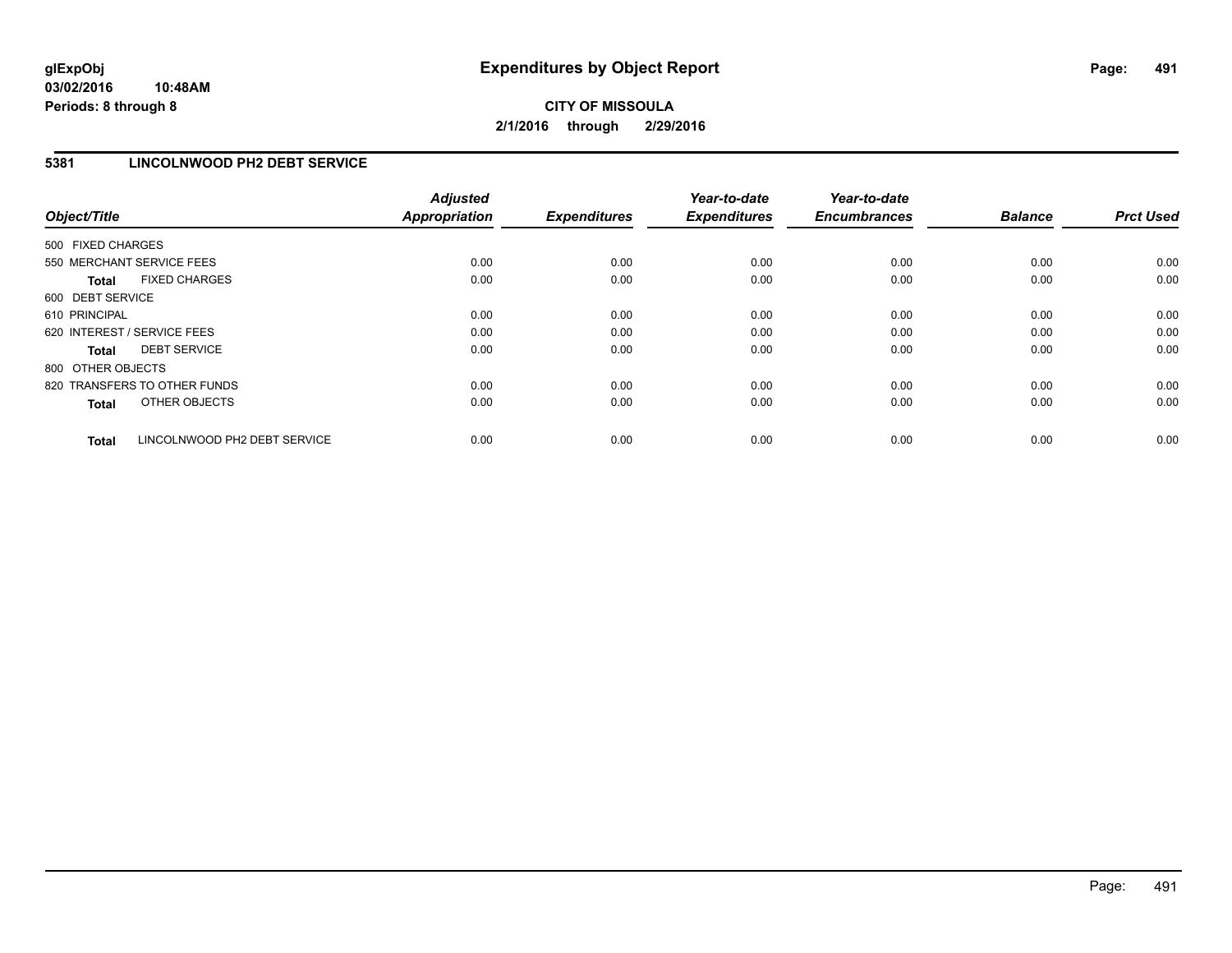#### **5382 LINCOLNWOOD PH2 RESERVE FUND**

| Object/Title                         | <b>Adjusted</b><br><b>Appropriation</b> | <b>Expenditures</b> | Year-to-date<br><b>Expenditures</b> | Year-to-date<br><b>Encumbrances</b> | <b>Balance</b> | <b>Prct Used</b> |
|--------------------------------------|-----------------------------------------|---------------------|-------------------------------------|-------------------------------------|----------------|------------------|
| 500 FIXED CHARGES                    |                                         |                     |                                     |                                     |                |                  |
| 550 MERCHANT SERVICE FEES            | 0.00                                    | 0.00                | 0.00                                | 0.00                                | 0.00           | 0.00             |
| <b>FIXED CHARGES</b><br><b>Total</b> | 0.00                                    | 0.00                | 0.00                                | 0.00                                | 0.00           | 0.00             |
| 600 DEBT SERVICE                     |                                         |                     |                                     |                                     |                |                  |
| 610 PRINCIPAL                        | 0.00                                    | 0.00                | 0.00                                | 0.00                                | 0.00           | 0.00             |
| 620 INTEREST / SERVICE FEES          | 0.00                                    | 0.00                | 0.00                                | 0.00                                | 0.00           | 0.00             |
| <b>DEBT SERVICE</b><br><b>Total</b>  | 0.00                                    | 0.00                | 0.00                                | 0.00                                | 0.00           | 0.00             |
| 800 OTHER OBJECTS                    |                                         |                     |                                     |                                     |                |                  |
| 820 TRANSFERS TO OTHER FUNDS         | 21,850.00                               | 0.00                | 0.00                                | 0.00                                | 21,850.00      | 0.00             |
| OTHER OBJECTS<br><b>Total</b>        | 21,850.00                               | 0.00                | 0.00                                | 0.00                                | 21,850.00      | 0.00             |
|                                      |                                         |                     |                                     |                                     |                |                  |
| <b>WASTEWATER</b><br><b>Total</b>    | 21,850.00                               | 0.00                | 0.00                                | 0.00                                | 21,850.00      | 0.00             |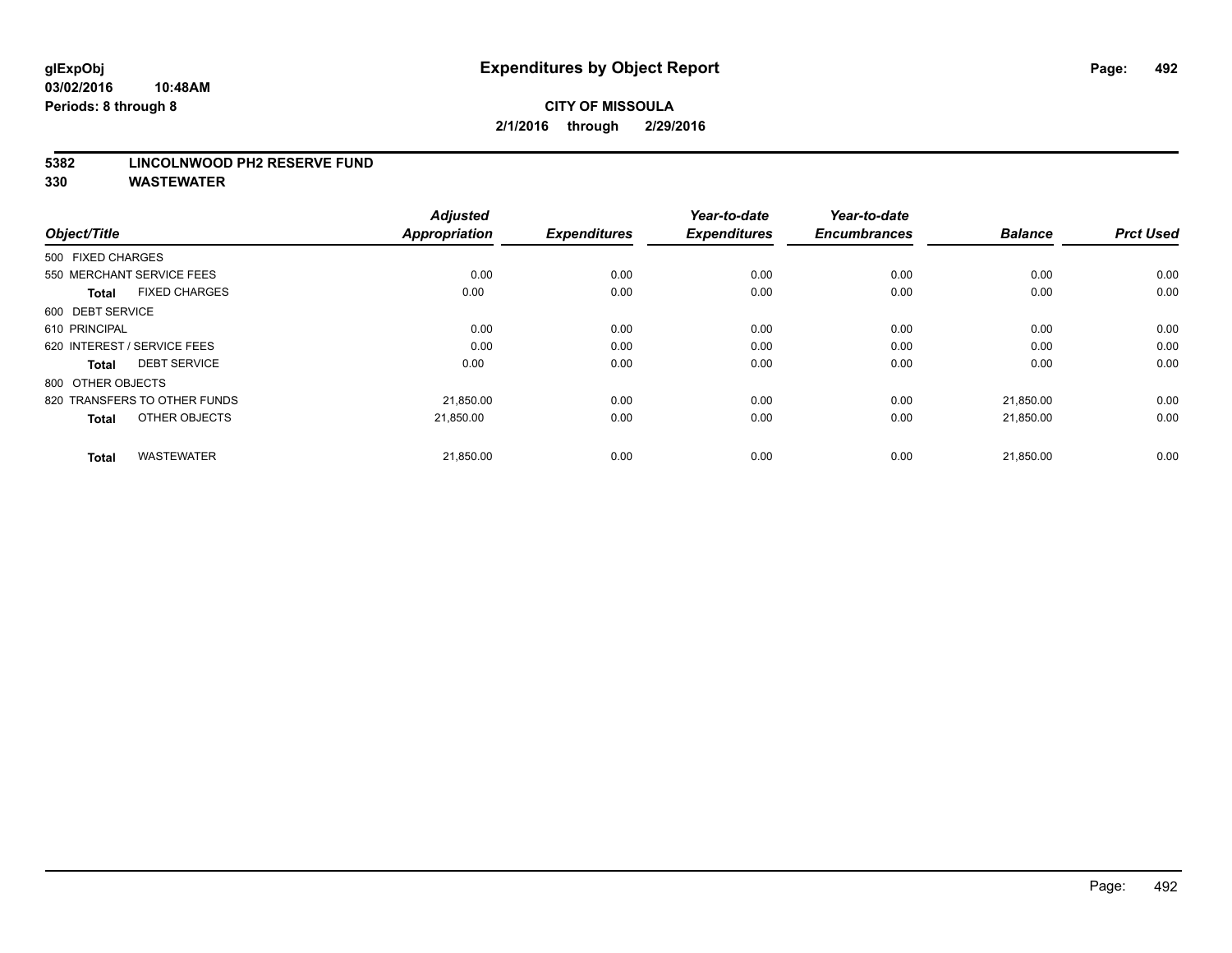#### **5382 LINCOLNWOOD PH2 RESERVE FUND**

| Object/Title                                 | <b>Adjusted</b><br><b>Appropriation</b> | <b>Expenditures</b> | Year-to-date<br><b>Expenditures</b> | Year-to-date<br><b>Encumbrances</b> | <b>Balance</b> | <b>Prct Used</b> |
|----------------------------------------------|-----------------------------------------|---------------------|-------------------------------------|-------------------------------------|----------------|------------------|
| 500 FIXED CHARGES                            |                                         |                     |                                     |                                     |                |                  |
| 550 MERCHANT SERVICE FEES                    | 0.00                                    | 0.00                | 0.00                                | 0.00                                | 0.00           | 0.00             |
| <b>FIXED CHARGES</b><br><b>Total</b>         | 0.00                                    | 0.00                | 0.00                                | 0.00                                | 0.00           | 0.00             |
| 600 DEBT SERVICE                             |                                         |                     |                                     |                                     |                |                  |
| 610 PRINCIPAL                                | 0.00                                    | 0.00                | 0.00                                | 0.00                                | 0.00           | 0.00             |
| 620 INTEREST / SERVICE FEES                  | 0.00                                    | 0.00                | 0.00                                | 0.00                                | 0.00           | 0.00             |
| <b>DEBT SERVICE</b><br><b>Total</b>          | 0.00                                    | 0.00                | 0.00                                | 0.00                                | 0.00           | 0.00             |
| 800 OTHER OBJECTS                            |                                         |                     |                                     |                                     |                |                  |
| 820 TRANSFERS TO OTHER FUNDS                 | 21,850.00                               | 0.00                | 0.00                                | 0.00                                | 21.850.00      | 0.00             |
| OTHER OBJECTS<br><b>Total</b>                | 21,850.00                               | 0.00                | 0.00                                | 0.00                                | 21,850.00      | 0.00             |
| LINCOLNWOOD PH2 RESERVE FUND<br><b>Total</b> | 21,850.00                               | 0.00                | 0.00                                | 0.00                                | 21.850.00      | 0.00             |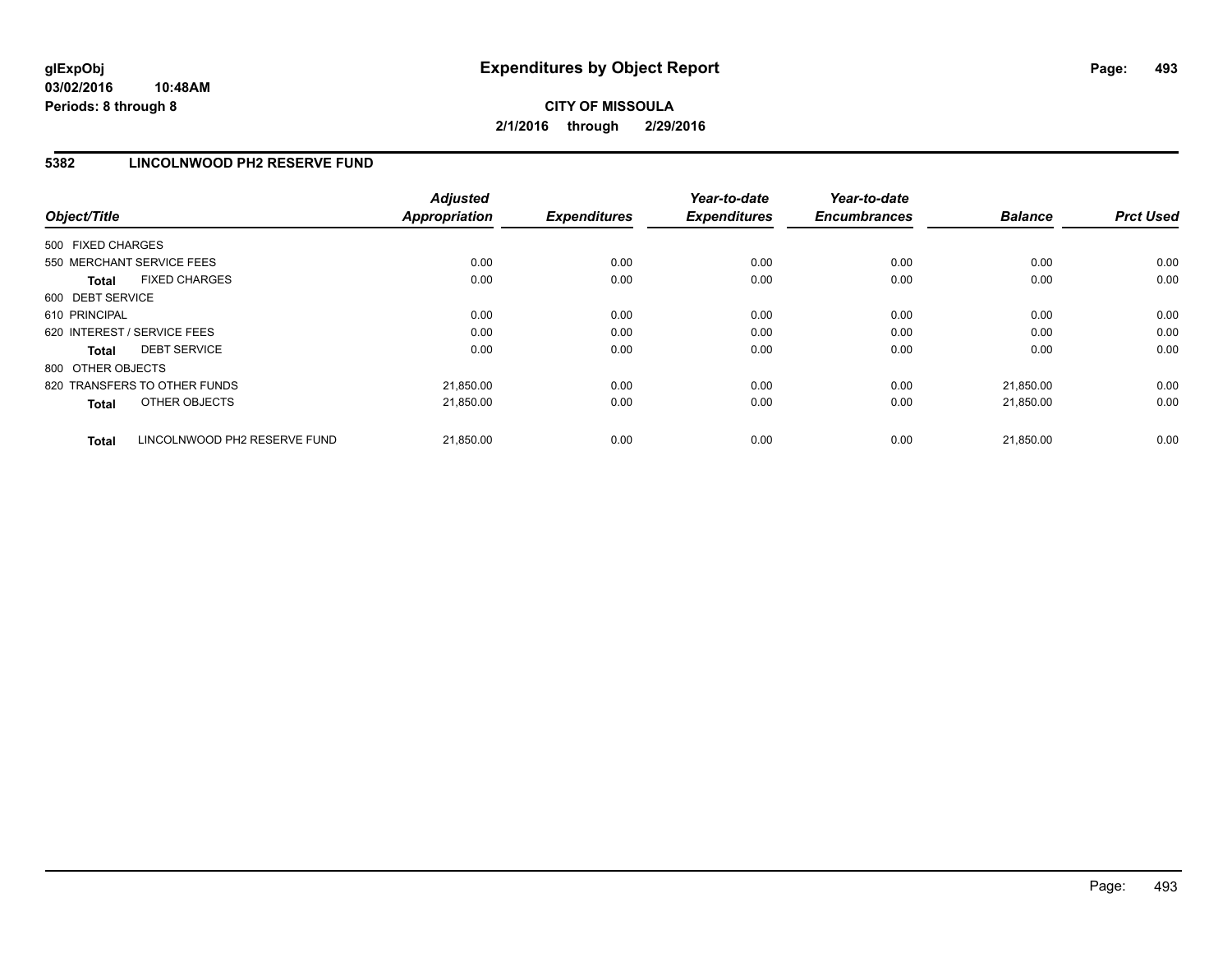#### **5383 FY09 RATTLESNAKE SEWER DEBT SVS**

| Object/Title                         | <b>Adjusted</b><br><b>Appropriation</b> | <b>Expenditures</b> | Year-to-date<br><b>Expenditures</b> | Year-to-date<br><b>Encumbrances</b> | <b>Balance</b> | <b>Prct Used</b> |
|--------------------------------------|-----------------------------------------|---------------------|-------------------------------------|-------------------------------------|----------------|------------------|
| 500 FIXED CHARGES                    |                                         |                     |                                     |                                     |                |                  |
| 550 MERCHANT SERVICE FEES            | 0.00                                    | 0.00                | 0.00                                | 0.00                                | 0.00           | 0.00             |
| <b>FIXED CHARGES</b><br><b>Total</b> | 0.00                                    | 0.00                | 0.00                                | 0.00                                | 0.00           | 0.00             |
| 600 DEBT SERVICE                     |                                         |                     |                                     |                                     |                |                  |
| 610 PRINCIPAL                        | 0.00                                    | 0.00                | 10,000.00                           | 0.00                                | $-10,000.00$   | 0.00             |
| 620 INTEREST / SERVICE FEES          | 0.00                                    | 0.00                | 5,550.00                            | 0.00                                | $-5,550.00$    | 0.00             |
| <b>DEBT SERVICE</b><br><b>Total</b>  | 0.00                                    | 0.00                | 15,550.00                           | 0.00                                | $-15,550.00$   | 0.00             |
| 800 OTHER OBJECTS                    |                                         |                     |                                     |                                     |                |                  |
| 820 TRANSFERS TO OTHER FUNDS         | 0.00                                    | 0.00                | 0.00                                | 0.00                                | 0.00           | 0.00             |
| OTHER OBJECTS<br><b>Total</b>        | 0.00                                    | 0.00                | 0.00                                | 0.00                                | 0.00           | 0.00             |
|                                      |                                         |                     |                                     |                                     |                |                  |
| <b>WASTEWATER</b><br><b>Total</b>    | 0.00                                    | 0.00                | 15,550.00                           | 0.00                                | $-15,550.00$   | 0.00             |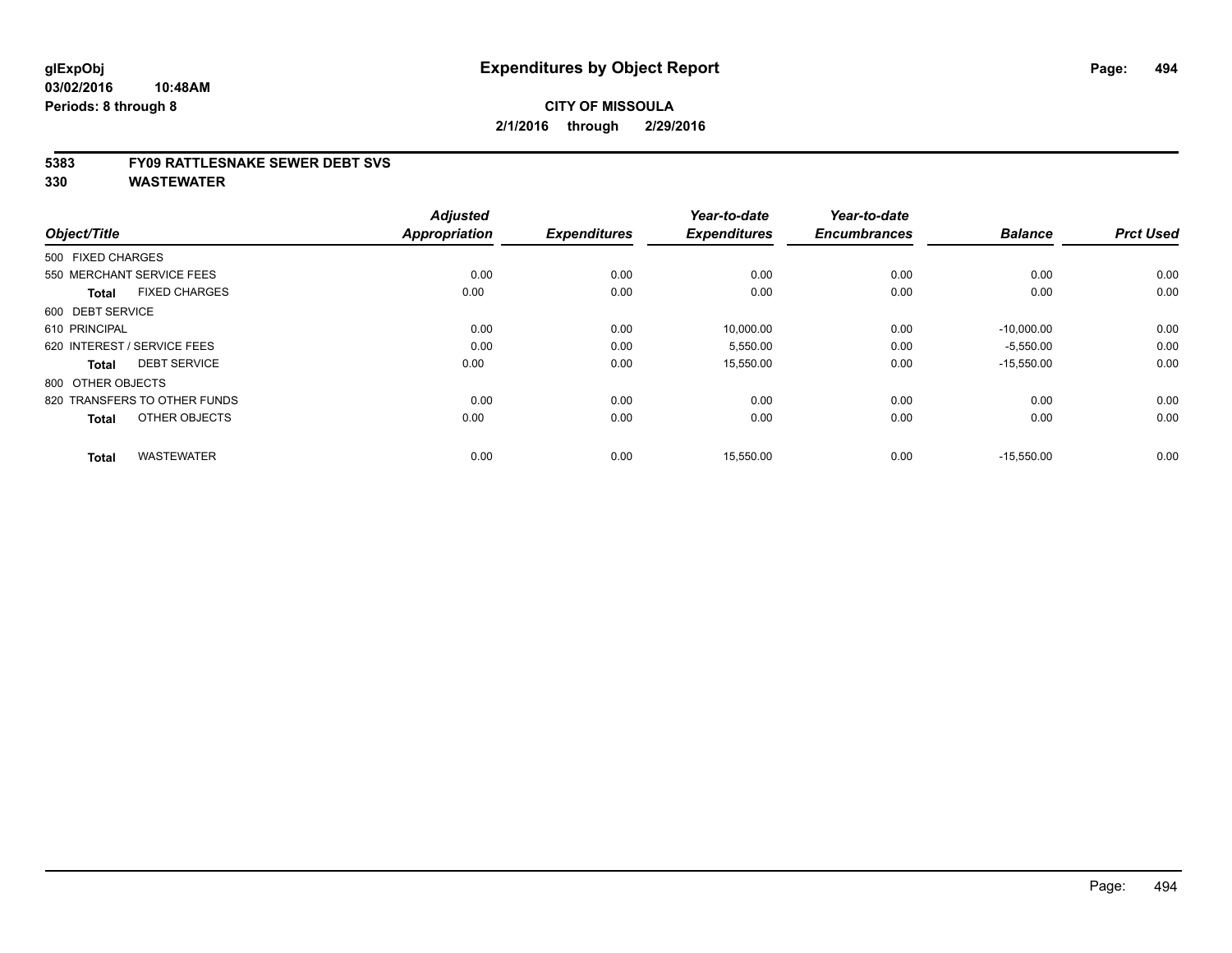#### **5383 FY09 RATTLESNAKE SEWER DEBT SVS**

**550 SID 544 PROJECT**

|                                      | <b>Adjusted</b> |                     | Year-to-date        | Year-to-date        |                |                  |
|--------------------------------------|-----------------|---------------------|---------------------|---------------------|----------------|------------------|
| Object/Title                         | Appropriation   | <b>Expenditures</b> | <b>Expenditures</b> | <b>Encumbrances</b> | <b>Balance</b> | <b>Prct Used</b> |
| 500 FIXED CHARGES                    |                 |                     |                     |                     |                |                  |
| 550 MERCHANT SERVICE FEES            | 0.00            | 0.00                | 0.00                | 0.00                | 0.00           | 0.00             |
| <b>FIXED CHARGES</b><br><b>Total</b> | 0.00            | 0.00                | 0.00                | 0.00                | 0.00           | 0.00             |
| 600 DEBT SERVICE                     |                 |                     |                     |                     |                |                  |
| 610 PRINCIPAL                        | 20,000.00       | 0.00                | 0.00                | 0.00                | 20.000.00      | 0.00             |
| 620 INTEREST / SERVICE FEES          | 10.950.00       | 0.00                | 0.00                | 0.00                | 10.950.00      | 0.00             |
| <b>DEBT SERVICE</b><br><b>Total</b>  | 30.950.00       | 0.00                | 0.00                | 0.00                | 30,950.00      | 0.00             |
| SID 544 PROJECT<br><b>Total</b>      | 30.950.00       | 0.00                | 0.00                | 0.00                | 30.950.00      | 0.00             |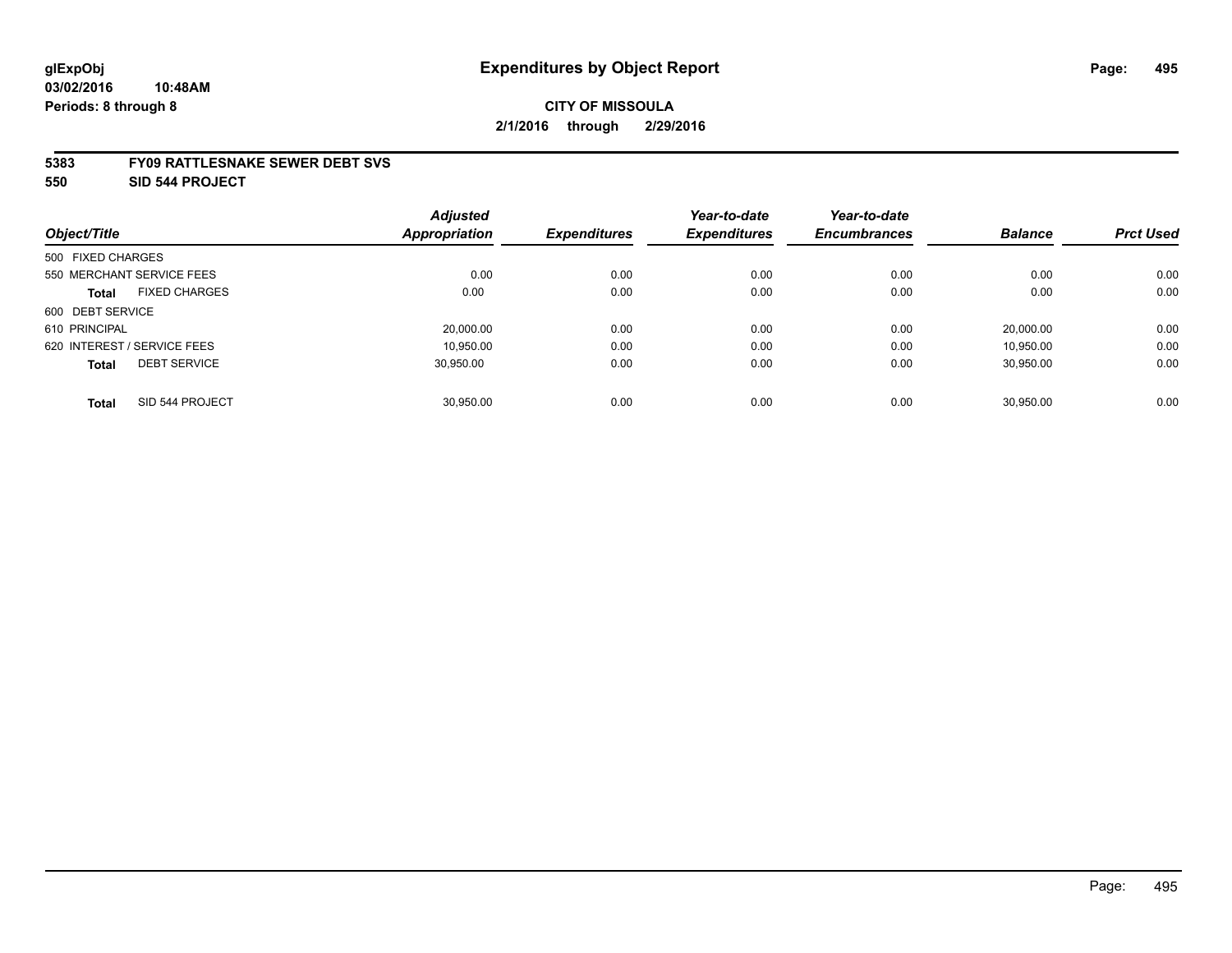# **5383 FY09 RATTLESNAKE SEWER DEBT SVS**

| Object/Title                                    | <b>Adjusted</b><br><b>Appropriation</b> | <b>Expenditures</b> | Year-to-date<br><b>Expenditures</b> | Year-to-date<br><b>Encumbrances</b> | <b>Balance</b> | <b>Prct Used</b> |
|-------------------------------------------------|-----------------------------------------|---------------------|-------------------------------------|-------------------------------------|----------------|------------------|
|                                                 |                                         |                     |                                     |                                     |                |                  |
| 500 FIXED CHARGES                               |                                         |                     |                                     |                                     |                |                  |
| 550 MERCHANT SERVICE FEES                       | 0.00                                    | 0.00                | 0.00                                | 0.00                                | 0.00           | 0.00             |
| <b>FIXED CHARGES</b><br><b>Total</b>            | 0.00                                    | 0.00                | 0.00                                | 0.00                                | 0.00           | 0.00             |
| 600 DEBT SERVICE                                |                                         |                     |                                     |                                     |                |                  |
| 610 PRINCIPAL                                   | 20,000.00                               | 0.00                | 10,000.00                           | 0.00                                | 10.000.00      | 50.00            |
| 620 INTEREST / SERVICE FEES                     | 10.950.00                               | 0.00                | 5,550.00                            | 0.00                                | 5,400.00       | 50.68            |
| <b>DEBT SERVICE</b><br><b>Total</b>             | 30,950.00                               | 0.00                | 15,550.00                           | 0.00                                | 15,400.00      | 50.24            |
| 800 OTHER OBJECTS                               |                                         |                     |                                     |                                     |                |                  |
| 820 TRANSFERS TO OTHER FUNDS                    | 0.00                                    | 0.00                | 0.00                                | 0.00                                | 0.00           | 0.00             |
| <b>OTHER OBJECTS</b><br><b>Total</b>            | 0.00                                    | 0.00                | 0.00                                | 0.00                                | 0.00           | 0.00             |
| FY09 RATTLESNAKE SEWER DEBT SVS<br><b>Total</b> | 30.950.00                               | 0.00                | 15,550.00                           | 0.00                                | 15.400.00      | 50.24            |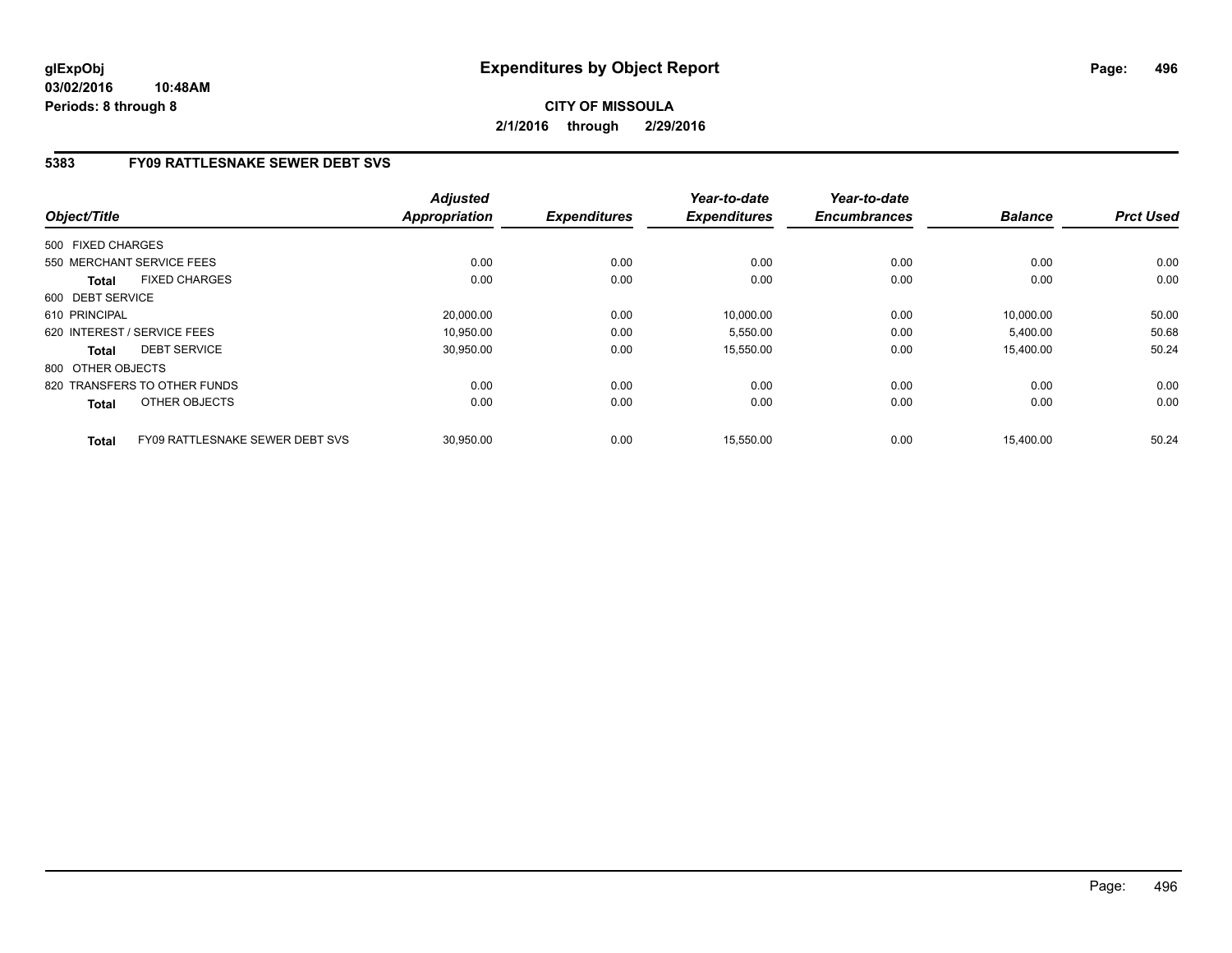**5384 09 LOLO BOND RESERVE**

|                                      | <b>Adjusted</b>      |                     | Year-to-date        | Year-to-date        |                |                  |
|--------------------------------------|----------------------|---------------------|---------------------|---------------------|----------------|------------------|
| Object/Title                         | <b>Appropriation</b> | <b>Expenditures</b> | <b>Expenditures</b> | <b>Encumbrances</b> | <b>Balance</b> | <b>Prct Used</b> |
| 500 FIXED CHARGES                    |                      |                     |                     |                     |                |                  |
| 550 MERCHANT SERVICE FEES            | 0.00                 | 0.00                | 0.00                | 0.00                | 0.00           | 0.00             |
| <b>FIXED CHARGES</b><br><b>Total</b> | 0.00                 | 0.00                | 0.00                | 0.00                | 0.00           | 0.00             |
| 800 OTHER OBJECTS                    |                      |                     |                     |                     |                |                  |
| 820 TRANSFERS TO OTHER FUNDS         | 10,310.00            | 0.00                | 0.00                | 0.00                | 10,310.00      | 0.00             |
| OTHER OBJECTS<br><b>Total</b>        | 10,310.00            | 0.00                | 0.00                | 0.00                | 10,310.00      | 0.00             |
| <b>WASTEWATER</b><br><b>Total</b>    | 10.310.00            | 0.00                | 0.00                | 0.00                | 10.310.00      | 0.00             |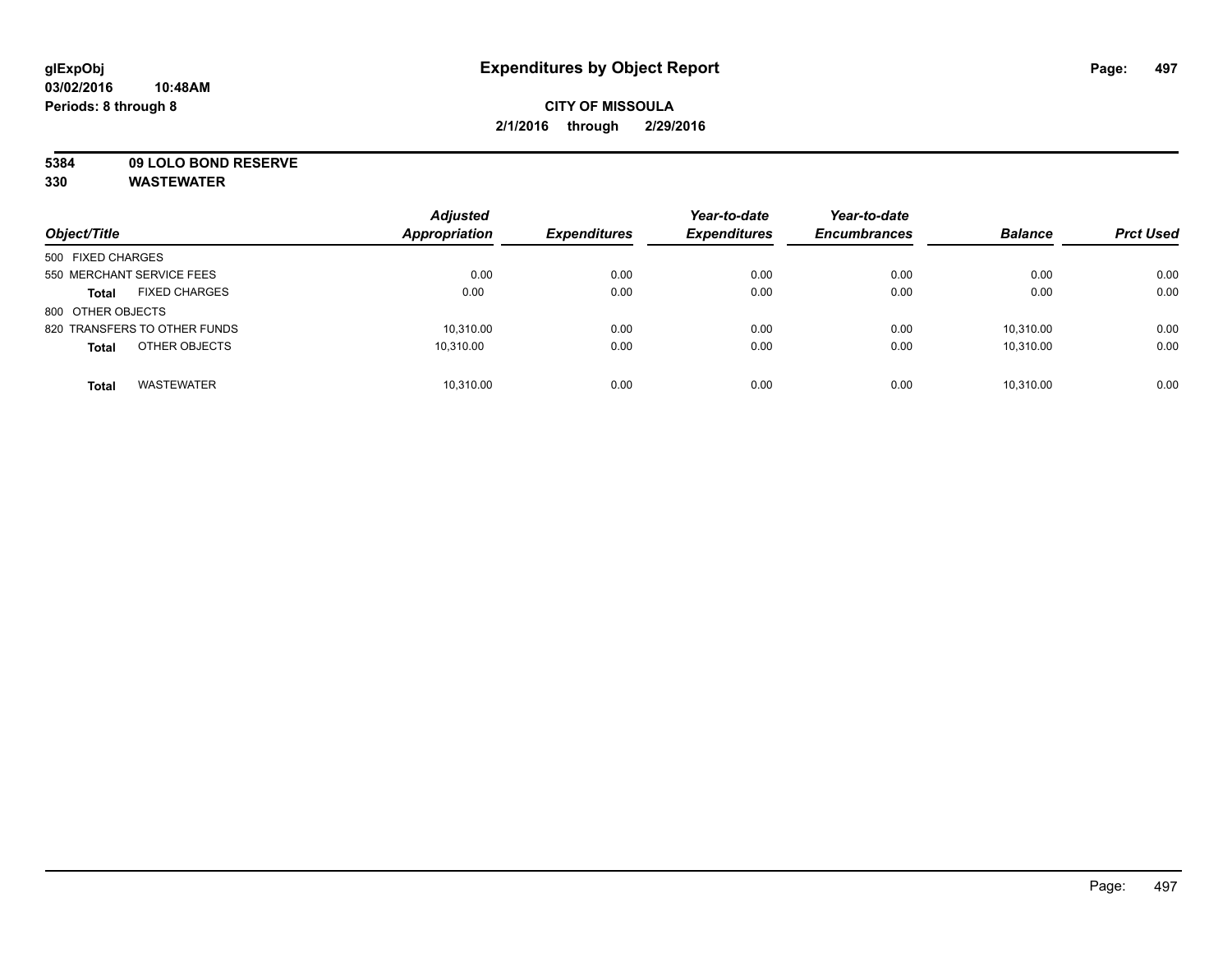#### **5384 09 LOLO BOND RESERVE**

| Object/Title                         | <b>Adjusted</b><br><b>Appropriation</b> | <b>Expenditures</b> | Year-to-date<br><b>Expenditures</b> | Year-to-date<br><b>Encumbrances</b> | <b>Balance</b> | <b>Prct Used</b> |
|--------------------------------------|-----------------------------------------|---------------------|-------------------------------------|-------------------------------------|----------------|------------------|
| 500 FIXED CHARGES                    |                                         |                     |                                     |                                     |                |                  |
| 550 MERCHANT SERVICE FEES            | 0.00                                    | 0.00                | 0.00                                | 0.00                                | 0.00           | 0.00             |
| <b>FIXED CHARGES</b><br><b>Total</b> | 0.00                                    | 0.00                | 0.00                                | 0.00                                | 0.00           | 0.00             |
| 800 OTHER OBJECTS                    |                                         |                     |                                     |                                     |                |                  |
| 820 TRANSFERS TO OTHER FUNDS         | 10,310.00                               | 0.00                | 0.00                                | 0.00                                | 10,310.00      | 0.00             |
| OTHER OBJECTS<br><b>Total</b>        | 10,310.00                               | 0.00                | 0.00                                | 0.00                                | 10,310.00      | 0.00             |
|                                      |                                         |                     |                                     |                                     |                |                  |
| 09 LOLO BOND RESERVE<br><b>Total</b> | 10,310.00                               | 0.00                | 0.00                                | 0.00                                | 10,310.00      | 0.00             |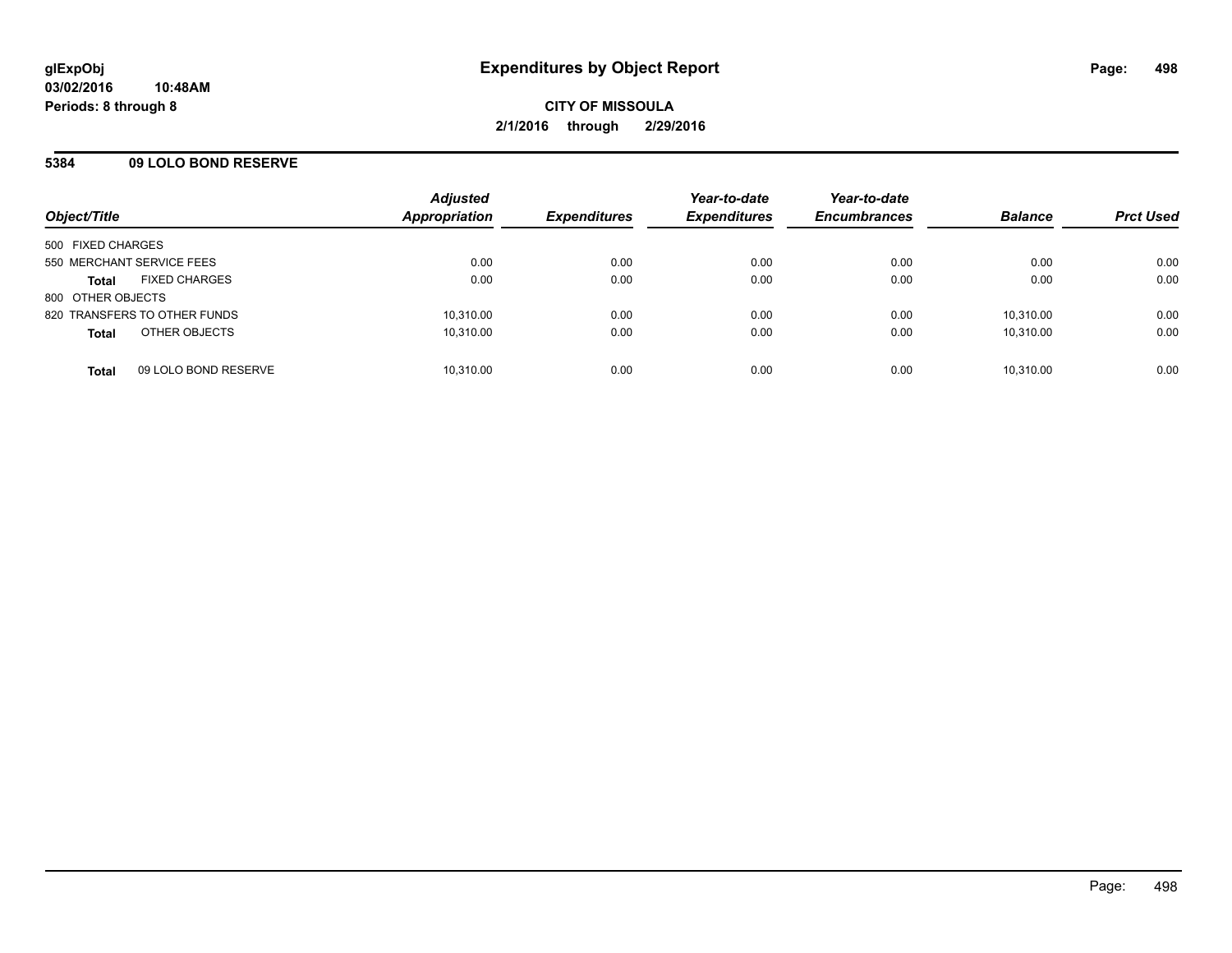#### **5385 HEADWORKS 2010 BOND RESERVE**

| Object/Title                 | <b>Adjusted</b><br>Appropriation | <b>Expenditures</b> | Year-to-date<br><b>Expenditures</b> | Year-to-date<br><b>Encumbrances</b> | <b>Balance</b> | <b>Prct Used</b> |
|------------------------------|----------------------------------|---------------------|-------------------------------------|-------------------------------------|----------------|------------------|
| 800 OTHER OBJECTS            |                                  |                     |                                     |                                     |                |                  |
| 820 TRANSFERS TO OTHER FUNDS | 27,928.00                        | 0.00                | 0.00                                | 0.00                                | 27,928.00      | 0.00             |
| OTHER OBJECTS<br>Total       | 27.928.00                        | 0.00                | 0.00                                | 0.00                                | 27.928.00      | 0.00             |
| <b>WASTEWATER</b><br>Total   | 27,928.00                        | 0.00                | 0.00                                | 0.00                                | 27,928.00      | 0.00             |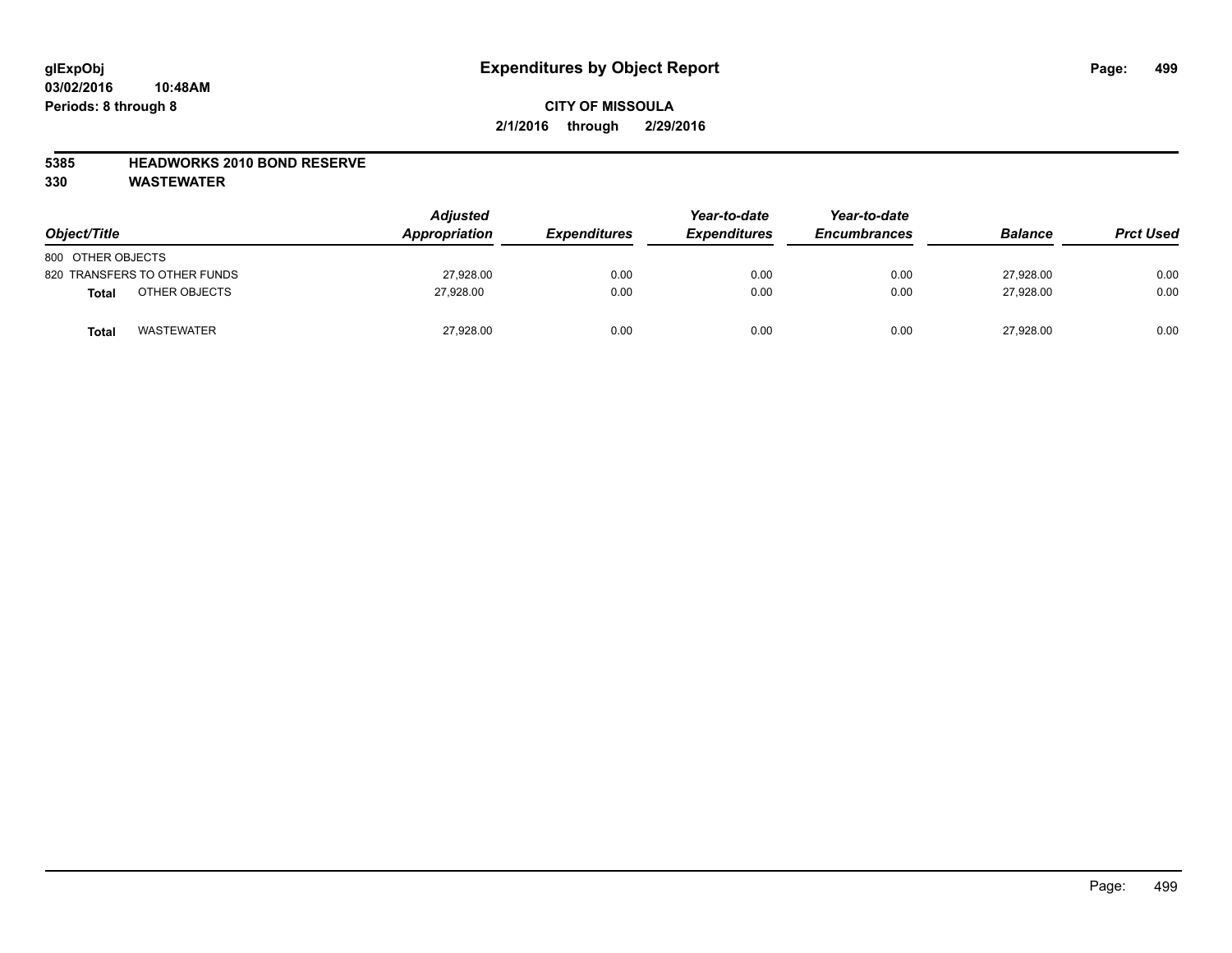#### **5385 HEADWORKS 2010 BOND RESERVE**

| Object/Title                                | <b>Adjusted</b><br>Appropriation | <i><b>Expenditures</b></i> | Year-to-date<br><b>Expenditures</b> | Year-to-date<br><b>Encumbrances</b> | <b>Balance</b> | <b>Prct Used</b> |
|---------------------------------------------|----------------------------------|----------------------------|-------------------------------------|-------------------------------------|----------------|------------------|
| 800 OTHER OBJECTS                           |                                  |                            |                                     |                                     |                |                  |
| 820 TRANSFERS TO OTHER FUNDS                | 27,928.00                        | 0.00                       | 0.00                                | 0.00                                | 27.928.00      | 0.00             |
| OTHER OBJECTS<br><b>Total</b>               | 27,928.00                        | 0.00                       | 0.00                                | 0.00                                | 27.928.00      | 0.00             |
| <b>HEADWORKS 2010 BOND RESERVE</b><br>Total | 27,928.00                        | 0.00                       | 0.00                                | 0.00                                | 27.928.00      | 0.00             |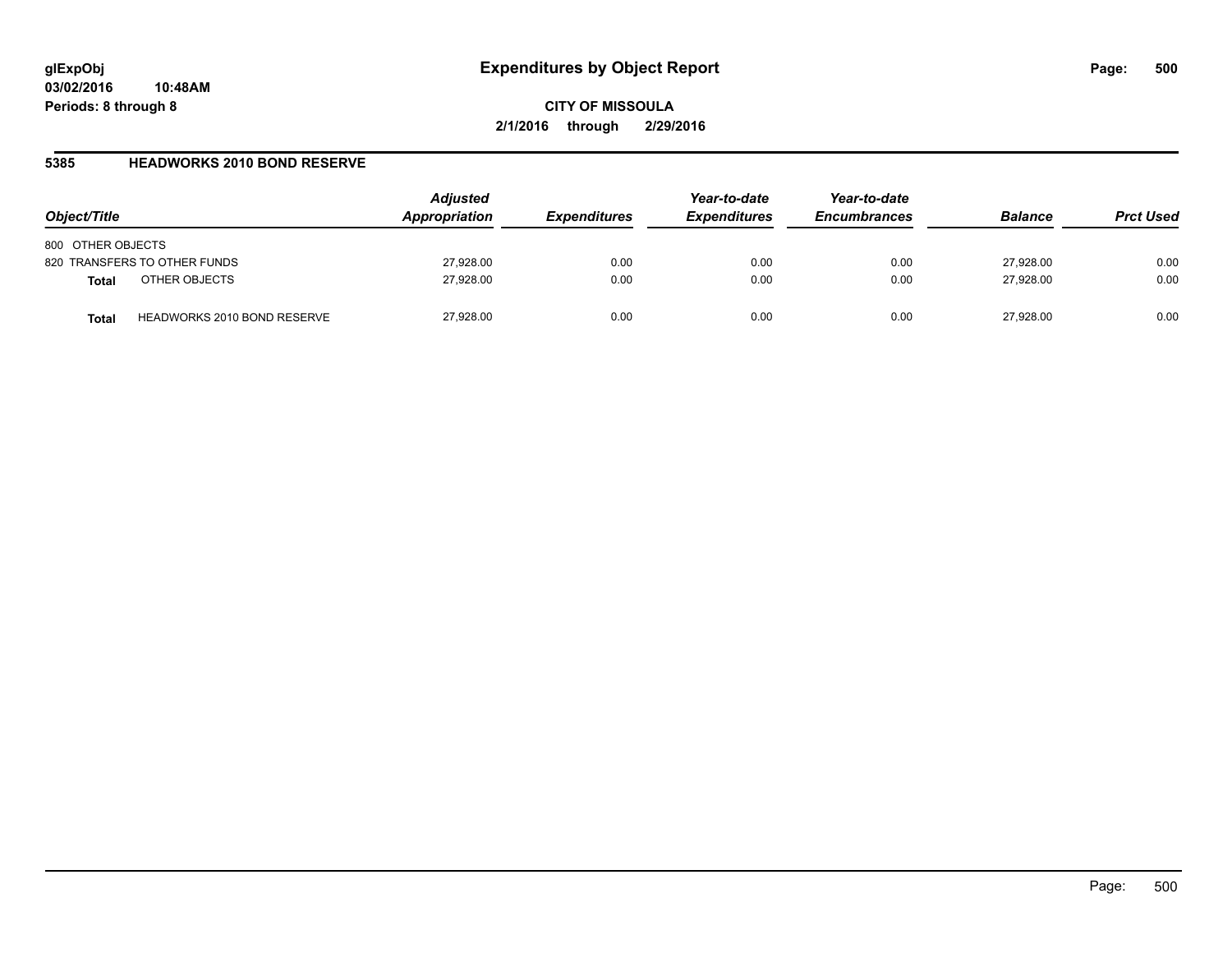#### **5386 FY10 HEADWORKS DEBT SERVICE**

|                                      | <b>Adjusted</b>      |                     | Year-to-date        | Year-to-date        |                |                  |
|--------------------------------------|----------------------|---------------------|---------------------|---------------------|----------------|------------------|
| Object/Title                         | <b>Appropriation</b> | <b>Expenditures</b> | <b>Expenditures</b> | <b>Encumbrances</b> | <b>Balance</b> | <b>Prct Used</b> |
| 500 FIXED CHARGES                    |                      |                     |                     |                     |                |                  |
| 550 MERCHANT SERVICE FEES            | 0.00                 | 0.00                | 0.00                | 0.00                | 0.00           | 0.00             |
| <b>FIXED CHARGES</b><br><b>Total</b> | 0.00                 | 0.00                | 0.00                | 0.00                | 0.00           | 0.00             |
| 600 DEBT SERVICE                     |                      |                     |                     |                     |                |                  |
| 610 PRINCIPAL                        | 135.000.00           | 0.00                | 0.00                | 0.00                | 135.000.00     | 0.00             |
| 620 INTEREST / SERVICE FEES          | 563.316.00           | 0.00                | 282.008.19          | 0.00                | 281.307.81     | 50.06            |
| <b>DEBT SERVICE</b><br><b>Total</b>  | 698.316.00           | 0.00                | 282.008.19          | 0.00                | 416.307.81     | 40.38            |
| <b>WASTEWATER</b><br><b>Total</b>    | 698.316.00           | 0.00                | 282.008.19          | 0.00                | 416.307.81     | 40.38            |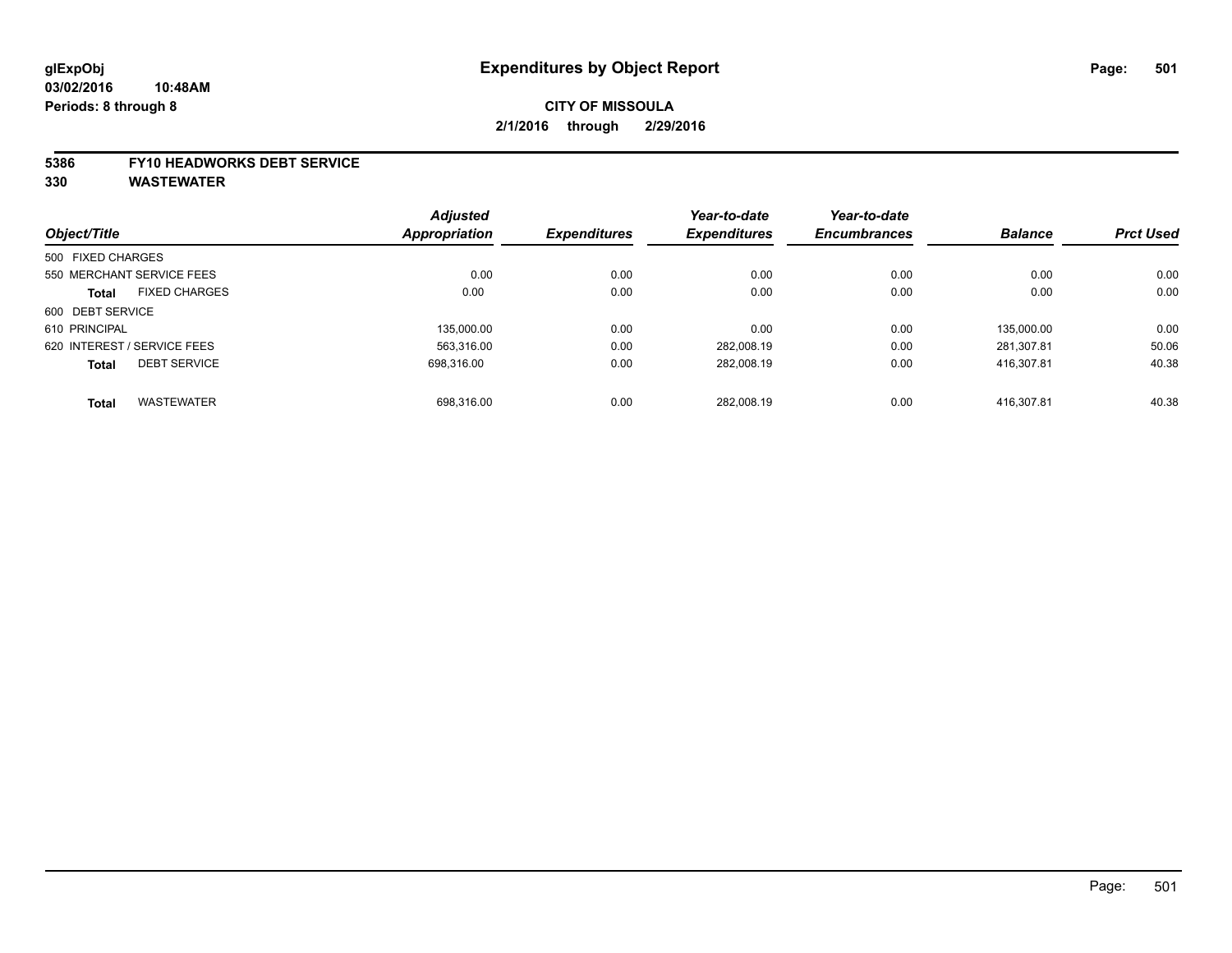### **5386 FY10 HEADWORKS DEBT SERVICE**

| Object/Title                |                             | <b>Adjusted</b><br><b>Appropriation</b> | <b>Expenditures</b> | Year-to-date<br><b>Expenditures</b> | Year-to-date<br><b>Encumbrances</b> | <b>Balance</b> | <b>Prct Used</b> |
|-----------------------------|-----------------------------|-----------------------------------------|---------------------|-------------------------------------|-------------------------------------|----------------|------------------|
| 500 FIXED CHARGES           |                             |                                         |                     |                                     |                                     |                |                  |
| 550 MERCHANT SERVICE FEES   |                             | 0.00                                    | 0.00                | 0.00                                | 0.00                                | 0.00           | 0.00             |
| <b>Total</b>                | <b>FIXED CHARGES</b>        | 0.00                                    | 0.00                | 0.00                                | 0.00                                | 0.00           | 0.00             |
| 600 DEBT SERVICE            |                             |                                         |                     |                                     |                                     |                |                  |
| 610 PRINCIPAL               |                             | 135.000.00                              | 0.00                | 0.00                                | 0.00                                | 135.000.00     | 0.00             |
| 620 INTEREST / SERVICE FEES |                             | 563.316.00                              | 0.00                | 282.008.19                          | 0.00                                | 281.307.81     | 50.06            |
| <b>Total</b>                | <b>DEBT SERVICE</b>         | 698.316.00                              | 0.00                | 282.008.19                          | 0.00                                | 416.307.81     | 40.38            |
| <b>Total</b>                | FY10 HEADWORKS DEBT SERVICE | 698.316.00                              | 0.00                | 282.008.19                          | 0.00                                | 416.307.81     | 40.38            |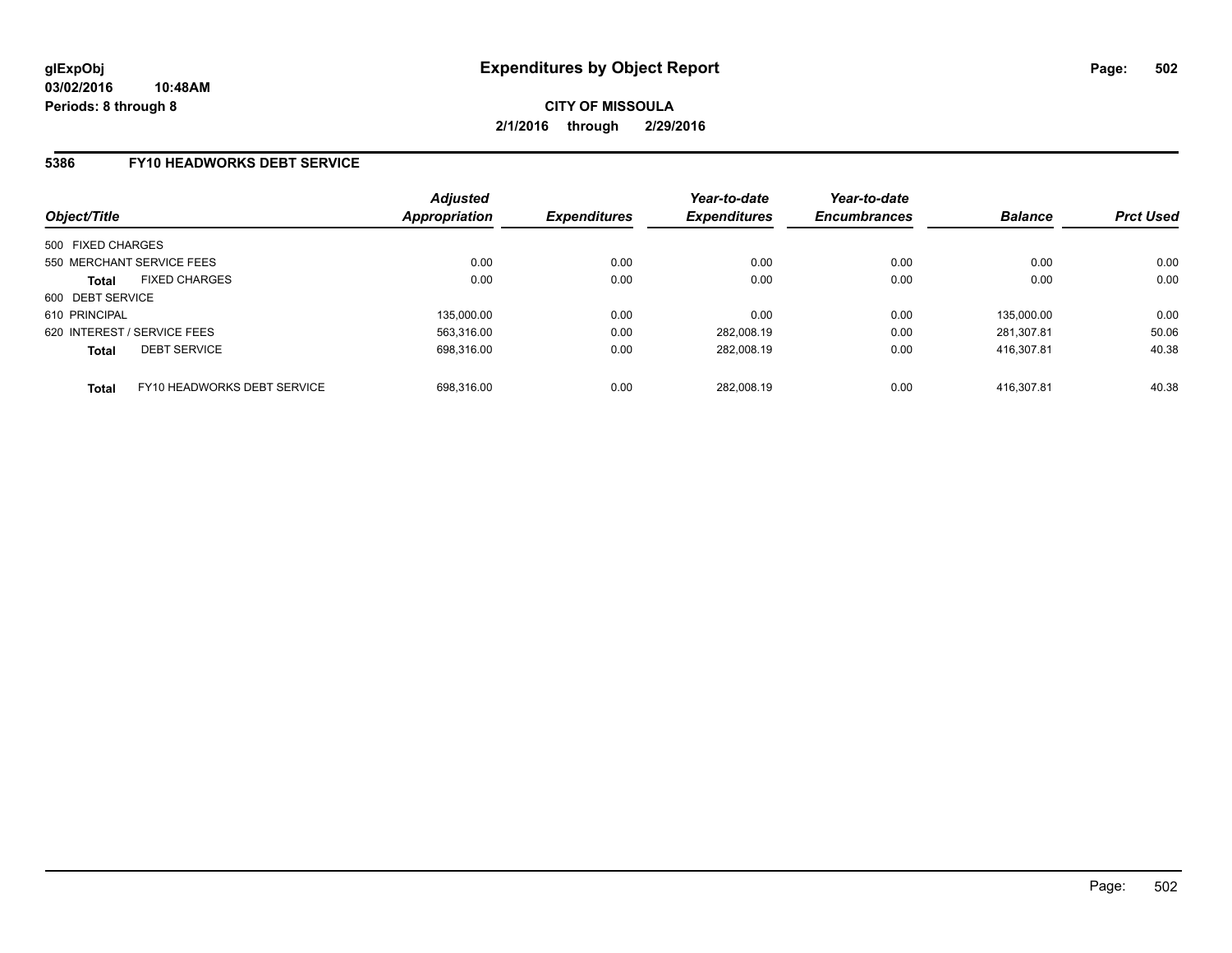#### **5387 FY11 SEWER \$1.29M BOND DEBT SERVICE**

|                   |                             | <b>Adjusted</b> |                     | Year-to-date        | Year-to-date        |                |                  |
|-------------------|-----------------------------|-----------------|---------------------|---------------------|---------------------|----------------|------------------|
| Object/Title      |                             | Appropriation   | <b>Expenditures</b> | <b>Expenditures</b> | <b>Encumbrances</b> | <b>Balance</b> | <b>Prct Used</b> |
| 500 FIXED CHARGES |                             |                 |                     |                     |                     |                |                  |
|                   | 550 MERCHANT SERVICE FEES   | 0.00            | 0.00                | 0.00                | 0.00                | 0.00           | 0.00             |
| <b>Total</b>      | <b>FIXED CHARGES</b>        | 0.00            | 0.00                | 0.00                | 0.00                | 0.00           | 0.00             |
| 600 DEBT SERVICE  |                             |                 |                     |                     |                     |                |                  |
| 610 PRINCIPAL     |                             | 45.000.00       | 0.00                | 0.00                | 0.00                | 45.000.00      | 0.00             |
|                   | 620 INTEREST / SERVICE FEES | 57.080.00       | 0.00                | 28.365.00           | 0.00                | 28.715.00      | 49.69            |
| <b>Total</b>      | <b>DEBT SERVICE</b>         | 102.080.00      | 0.00                | 28,365.00           | 0.00                | 73.715.00      | 27.79            |
| <b>Total</b>      | <b>WASTEWATER</b>           | 102.080.00      | 0.00                | 28.365.00           | 0.00                | 73.715.00      | 27.79            |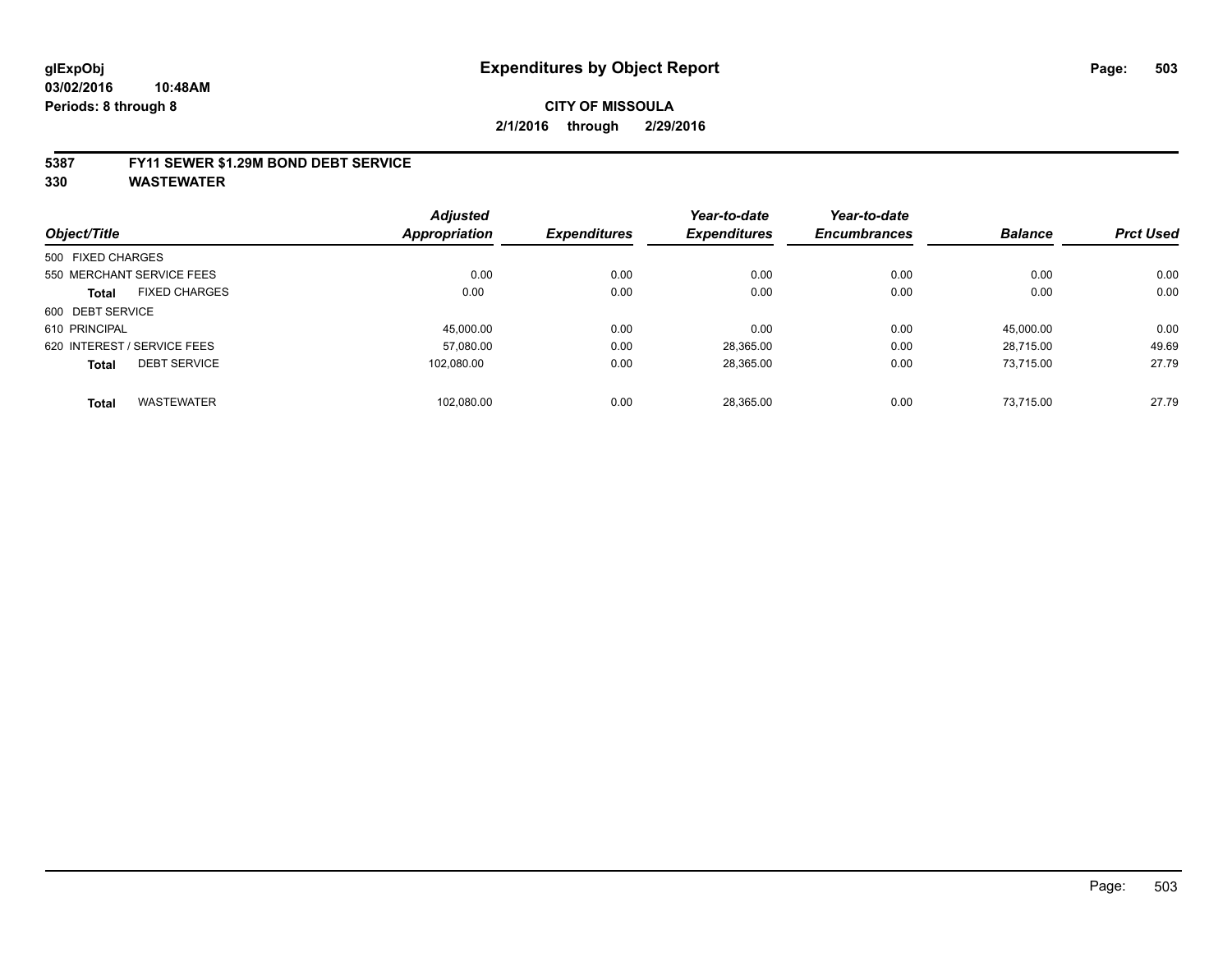#### **5387 FY11 SEWER \$1.29M BOND DEBT SERVICE**

| Object/Title      |                                     | Adjusted<br>Appropriation | <b>Expenditures</b> | Year-to-date<br><b>Expenditures</b> | Year-to-date<br><b>Encumbrances</b> | <b>Balance</b> | <b>Prct Used</b> |
|-------------------|-------------------------------------|---------------------------|---------------------|-------------------------------------|-------------------------------------|----------------|------------------|
| 500 FIXED CHARGES |                                     |                           |                     |                                     |                                     |                |                  |
|                   | 550 MERCHANT SERVICE FEES           | 0.00                      | 0.00                | 0.00                                | 0.00                                | 0.00           | 0.00             |
| <b>Total</b>      | <b>FIXED CHARGES</b>                | 0.00                      | 0.00                | 0.00                                | 0.00                                | 0.00           | 0.00             |
| 600 DEBT SERVICE  |                                     |                           |                     |                                     |                                     |                |                  |
| 610 PRINCIPAL     |                                     | 45.000.00                 | 0.00                | 0.00                                | 0.00                                | 45.000.00      | 0.00             |
|                   | 620 INTEREST / SERVICE FEES         | 57.080.00                 | 0.00                | 28.365.00                           | 0.00                                | 28.715.00      | 49.69            |
| <b>Total</b>      | <b>DEBT SERVICE</b>                 | 102.080.00                | 0.00                | 28.365.00                           | 0.00                                | 73.715.00      | 27.79            |
| <b>Total</b>      | FY11 SEWER \$1.29M BOND DEBT SERVIC | 102.080.00                | 0.00                | 28.365.00                           | 0.00                                | 73.715.00      | 27.79            |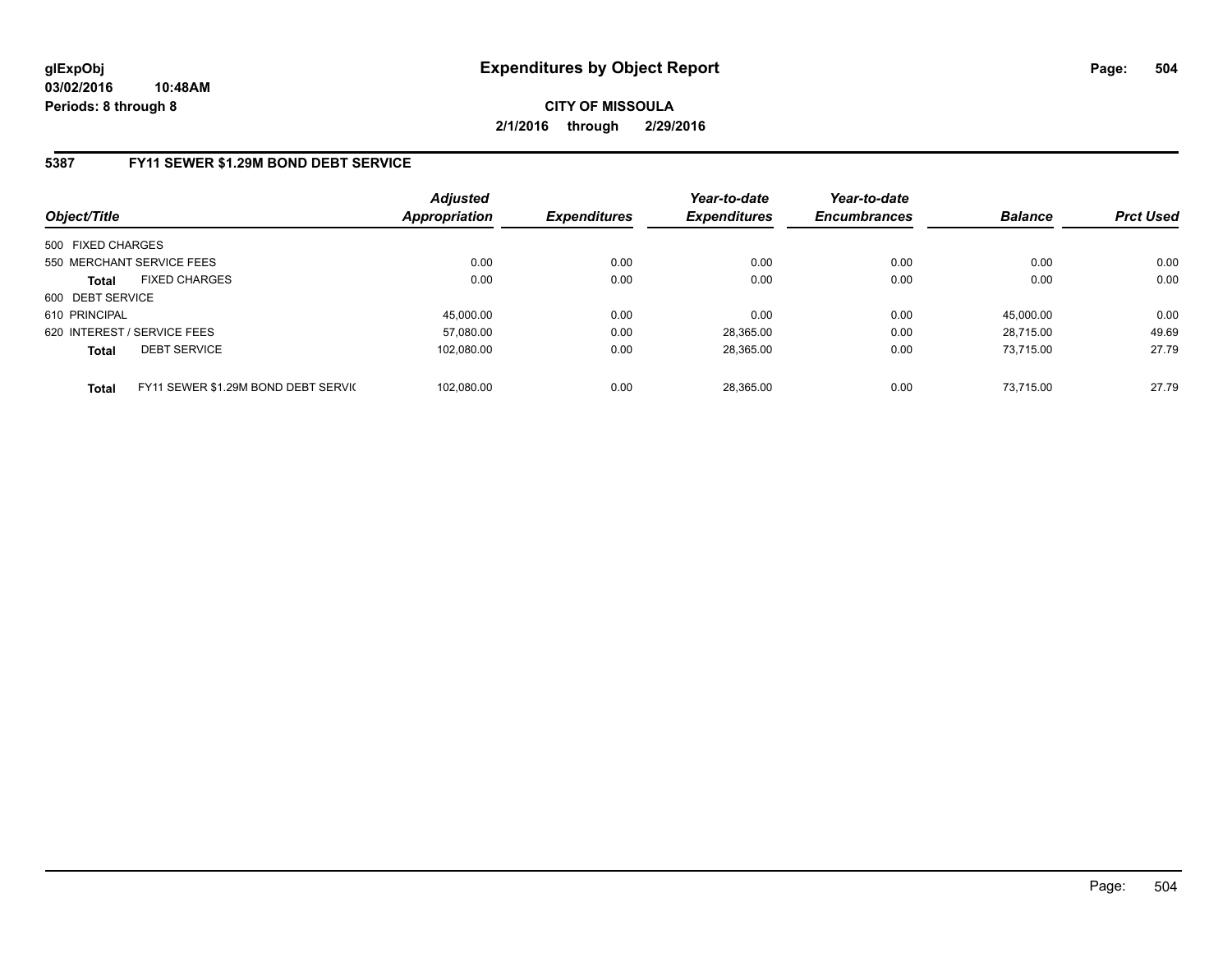### **5388 FY11 \$1.29M SEWER BOND RESERVE**

**330 WASTEWATER**

| Object/Title                         | <b>Adjusted</b><br><b>Appropriation</b> | <b>Expenditures</b> | Year-to-date<br><b>Expenditures</b> | Year-to-date<br><b>Encumbrances</b> | <b>Balance</b> | <b>Prct Used</b> |
|--------------------------------------|-----------------------------------------|---------------------|-------------------------------------|-------------------------------------|----------------|------------------|
| 500 FIXED CHARGES                    |                                         |                     |                                     |                                     |                |                  |
| 550 MERCHANT SERVICE FEES            | 0.00                                    | 0.00                | 0.00                                | 0.00                                | 0.00           | 0.00             |
| <b>FIXED CHARGES</b><br><b>Total</b> | 0.00                                    | 0.00                | 0.00                                | 0.00                                | 0.00           | 0.00             |
| 800 OTHER OBJECTS                    |                                         |                     |                                     |                                     |                |                  |
| 820 TRANSFERS TO OTHER FUNDS         | 3.025.00                                | 0.00                | 0.00                                | 0.00                                | 3,025.00       | 0.00             |
| OTHER OBJECTS<br><b>Total</b>        | 3,025.00                                | 0.00                | 0.00                                | 0.00                                | 3,025.00       | 0.00             |
| <b>WASTEWATER</b><br><b>Total</b>    | 3.025.00                                | 0.00                | 0.00                                | 0.00                                | 3.025.00       | 0.00             |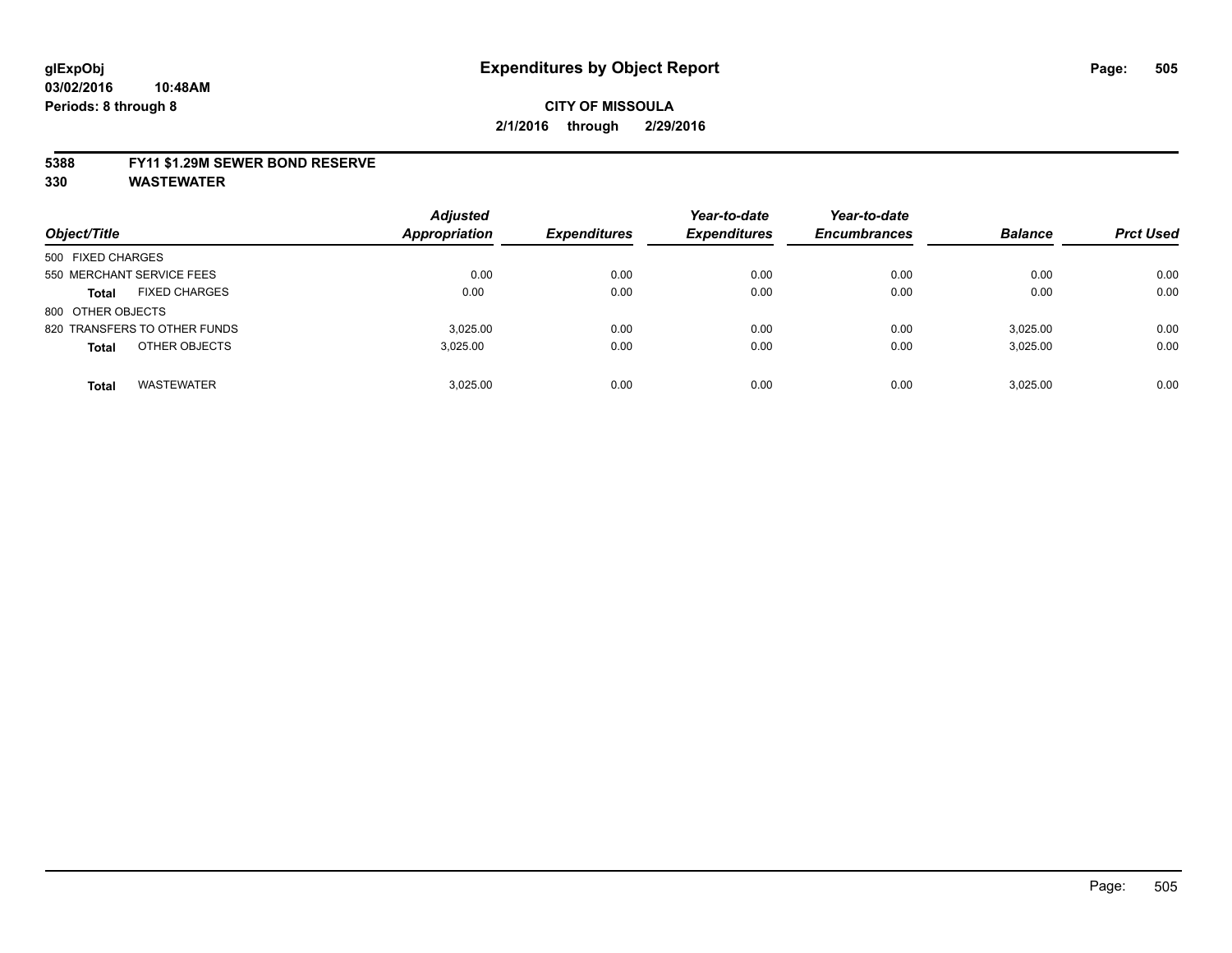# **5388 FY11 \$1.29M SEWER BOND RESERVE**

| Object/Title                                    | <b>Adjusted</b><br><b>Appropriation</b> | <b>Expenditures</b> | Year-to-date<br><b>Expenditures</b> | Year-to-date<br><b>Encumbrances</b> | <b>Balance</b> | <b>Prct Used</b> |
|-------------------------------------------------|-----------------------------------------|---------------------|-------------------------------------|-------------------------------------|----------------|------------------|
| 500 FIXED CHARGES                               |                                         |                     |                                     |                                     |                |                  |
| 550 MERCHANT SERVICE FEES                       | 0.00                                    | 0.00                | 0.00                                | 0.00                                | 0.00           | 0.00             |
| <b>FIXED CHARGES</b><br><b>Total</b>            | 0.00                                    | 0.00                | 0.00                                | 0.00                                | 0.00           | 0.00             |
| 800 OTHER OBJECTS                               |                                         |                     |                                     |                                     |                |                  |
| 820 TRANSFERS TO OTHER FUNDS                    | 3.025.00                                | 0.00                | 0.00                                | 0.00                                | 3,025.00       | 0.00             |
| OTHER OBJECTS<br><b>Total</b>                   | 3,025.00                                | 0.00                | 0.00                                | 0.00                                | 3,025.00       | 0.00             |
| FY11 \$1.29M SEWER BOND RESERVE<br><b>Total</b> | 3.025.00                                | 0.00                | 0.00                                | 0.00                                | 3,025.00       | 0.00             |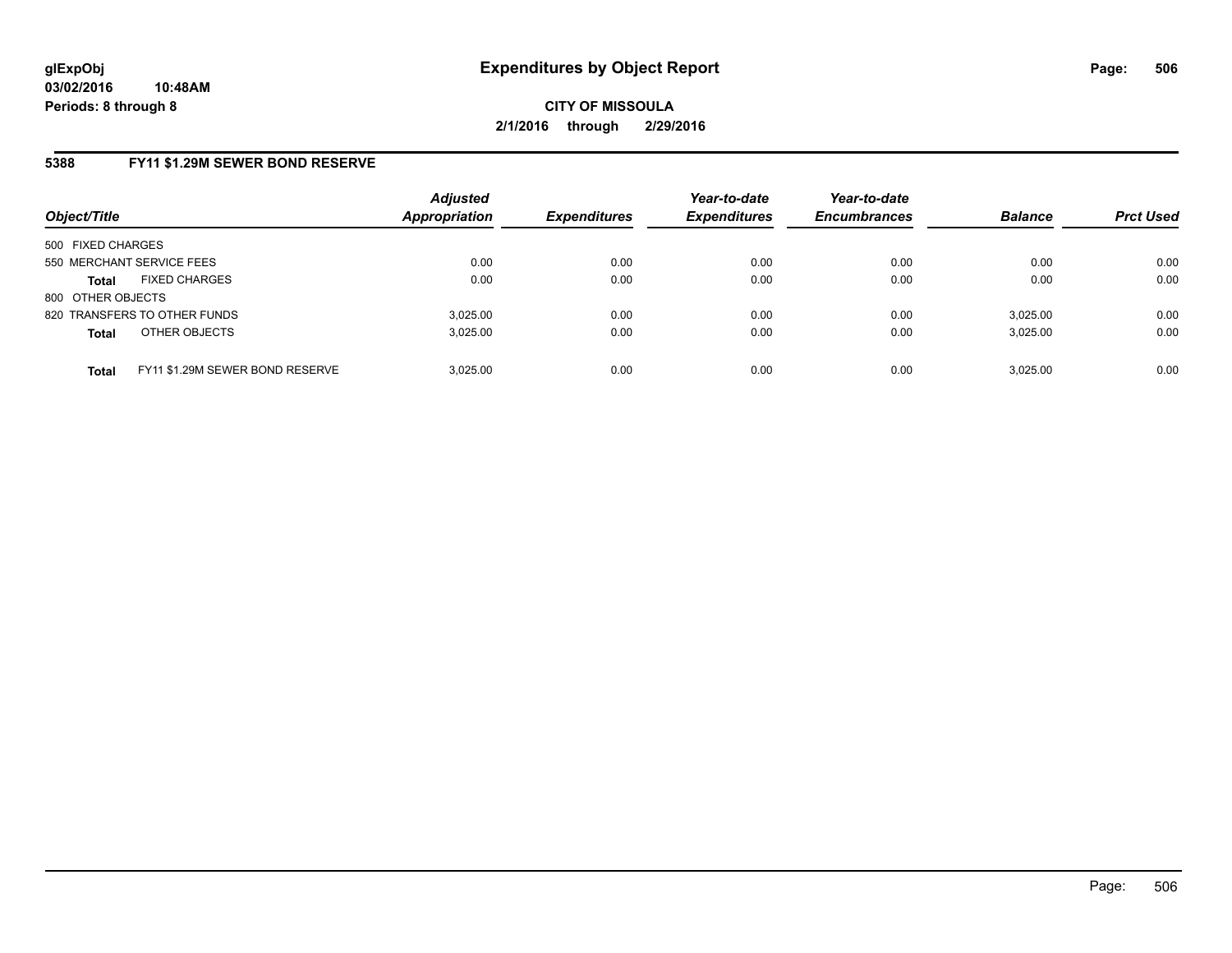# **CITY OF MISSOULA 2/1/2016 through 2/29/2016**

### **5389 FY15 SEWER REVENUE BOND DEBT SERVICE**

**330 WASTEWATER**

|                             |                      | <b>Adjusted</b>      |                     | Year-to-date        | Year-to-date        | <b>Balance</b> | <b>Prct Used</b> |
|-----------------------------|----------------------|----------------------|---------------------|---------------------|---------------------|----------------|------------------|
| Object/Title                |                      | <b>Appropriation</b> | <b>Expenditures</b> | <b>Expenditures</b> | <b>Encumbrances</b> |                |                  |
| 500 FIXED CHARGES           |                      |                      |                     |                     |                     |                |                  |
| 550 MERCHANT SERVICE FEES   |                      | 0.00                 | 0.00                | 0.00                | 0.00                | 0.00           | 0.00             |
| <b>Total</b>                | <b>FIXED CHARGES</b> | 0.00                 | 0.00                | 0.00                | 0.00                | 0.00           | 0.00             |
| 600 DEBT SERVICE            |                      |                      |                     |                     |                     |                |                  |
| 610 PRINCIPAL               |                      | 19.000.00            | 0.00                | 19.000.00           | 0.00                | 0.00           | 100.00           |
| 620 INTEREST / SERVICE FEES |                      | 17.074.30            | 0.00                | 2,459.73            | 0.00                | 14.614.57      | 14.41            |
| <b>Total</b>                | <b>DEBT SERVICE</b>  | 36,074.30            | 0.00                | 21,459.73           | 0.00                | 14.614.57      | 59.49            |
| <b>Total</b>                | <b>WASTEWATER</b>    | 36.074.30            | 0.00                | 21.459.73           | 0.00                | 14.614.57      | 59.49            |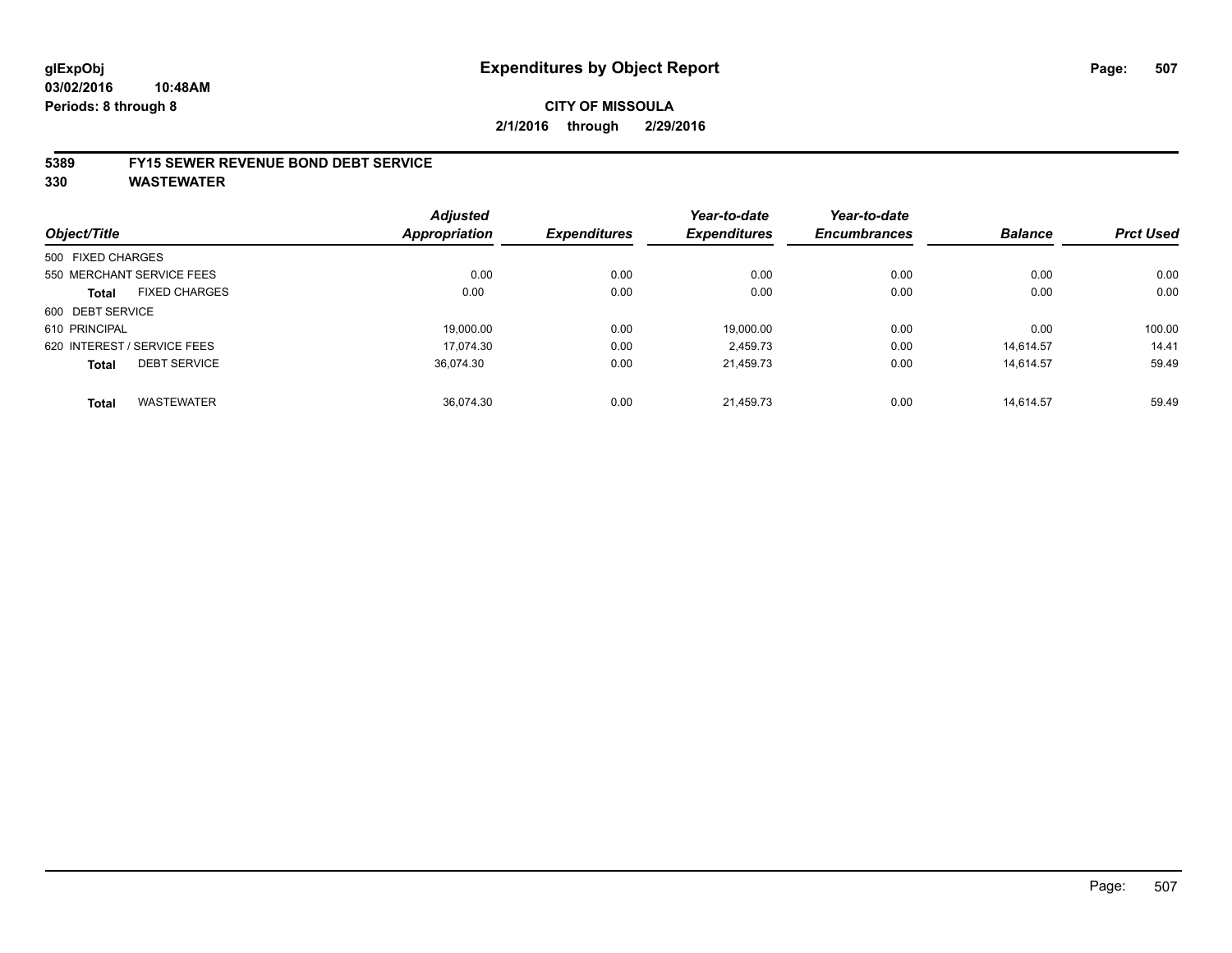# **CITY OF MISSOULA 2/1/2016 through 2/29/2016**

# **5389 FY15 SEWER REVENUE BOND DEBT SERVICE**

| Object/Title      |                                  | <b>Adjusted</b><br><b>Appropriation</b> | <b>Expenditures</b> | Year-to-date<br><b>Expenditures</b> | Year-to-date<br><b>Encumbrances</b> | <b>Balance</b> | <b>Prct Used</b> |
|-------------------|----------------------------------|-----------------------------------------|---------------------|-------------------------------------|-------------------------------------|----------------|------------------|
| 500 FIXED CHARGES |                                  |                                         |                     |                                     |                                     |                |                  |
|                   | 550 MERCHANT SERVICE FEES        | 0.00                                    | 0.00                | 0.00                                | 0.00                                | 0.00           | 0.00             |
| <b>Total</b>      | <b>FIXED CHARGES</b>             | 0.00                                    | 0.00                | 0.00                                | 0.00                                | 0.00           | 0.00             |
| 600 DEBT SERVICE  |                                  |                                         |                     |                                     |                                     |                |                  |
| 610 PRINCIPAL     |                                  | 19,000.00                               | 0.00                | 19.000.00                           | 0.00                                | 0.00           | 100.00           |
|                   | 620 INTEREST / SERVICE FEES      | 17.074.30                               | 0.00                | 2.459.73                            | 0.00                                | 14.614.57      | 14.41            |
| <b>Total</b>      | <b>DEBT SERVICE</b>              | 36.074.30                               | 0.00                | 21.459.73                           | 0.00                                | 14.614.57      | 59.49            |
| <b>Total</b>      | FY15 SEWER REVENUE BOND DEBT SEF | 36.074.30                               | 0.00                | 21.459.73                           | 0.00                                | 14.614.57      | 59.49            |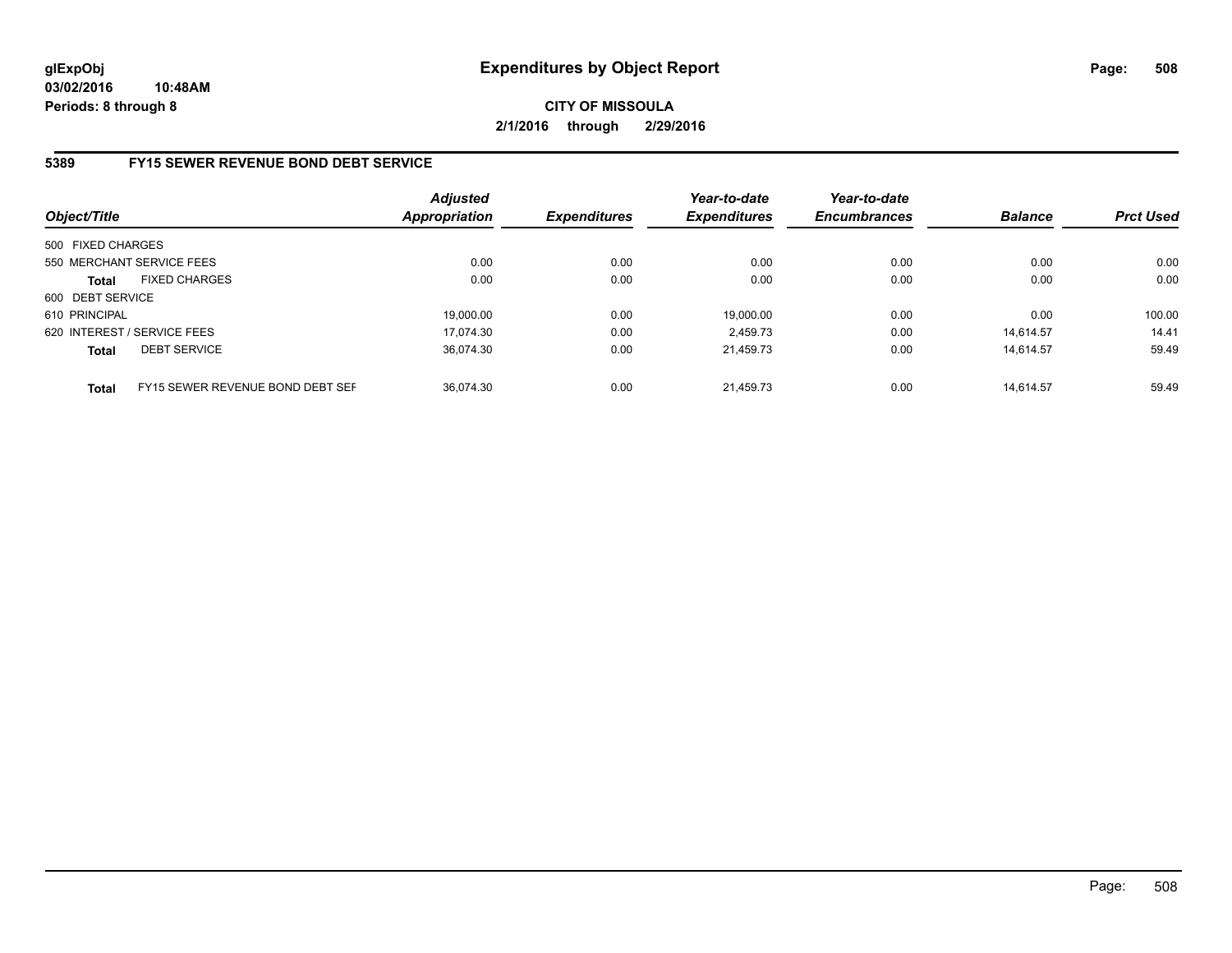### **5390 FY15 SEWER BOND DEBT RESERVE**

**330 WASTEWATER**

| Object/Title                         | <b>Adjusted</b><br><b>Appropriation</b> | <b>Expenditures</b> | Year-to-date<br><b>Expenditures</b> | Year-to-date<br><b>Encumbrances</b> | <b>Balance</b> | <b>Prct Used</b> |
|--------------------------------------|-----------------------------------------|---------------------|-------------------------------------|-------------------------------------|----------------|------------------|
| 500 FIXED CHARGES                    |                                         |                     |                                     |                                     |                |                  |
| 550 MERCHANT SERVICE FEES            | 0.00                                    | 0.00                | 0.00                                | 0.00                                | 0.00           | 0.00             |
| <b>FIXED CHARGES</b><br><b>Total</b> | 0.00                                    | 0.00                | 0.00                                | 0.00                                | 0.00           | 0.00             |
| 800 OTHER OBJECTS                    |                                         |                     |                                     |                                     |                |                  |
| 820 TRANSFERS TO OTHER FUNDS         | 0.00                                    | 0.00                | 0.00                                | 0.00                                | 0.00           | 0.00             |
| OTHER OBJECTS<br><b>Total</b>        | 0.00                                    | 0.00                | 0.00                                | 0.00                                | 0.00           | 0.00             |
| <b>WASTEWATER</b><br><b>Total</b>    | 0.00                                    | 0.00                | 0.00                                | 0.00                                | 0.00           | 0.00             |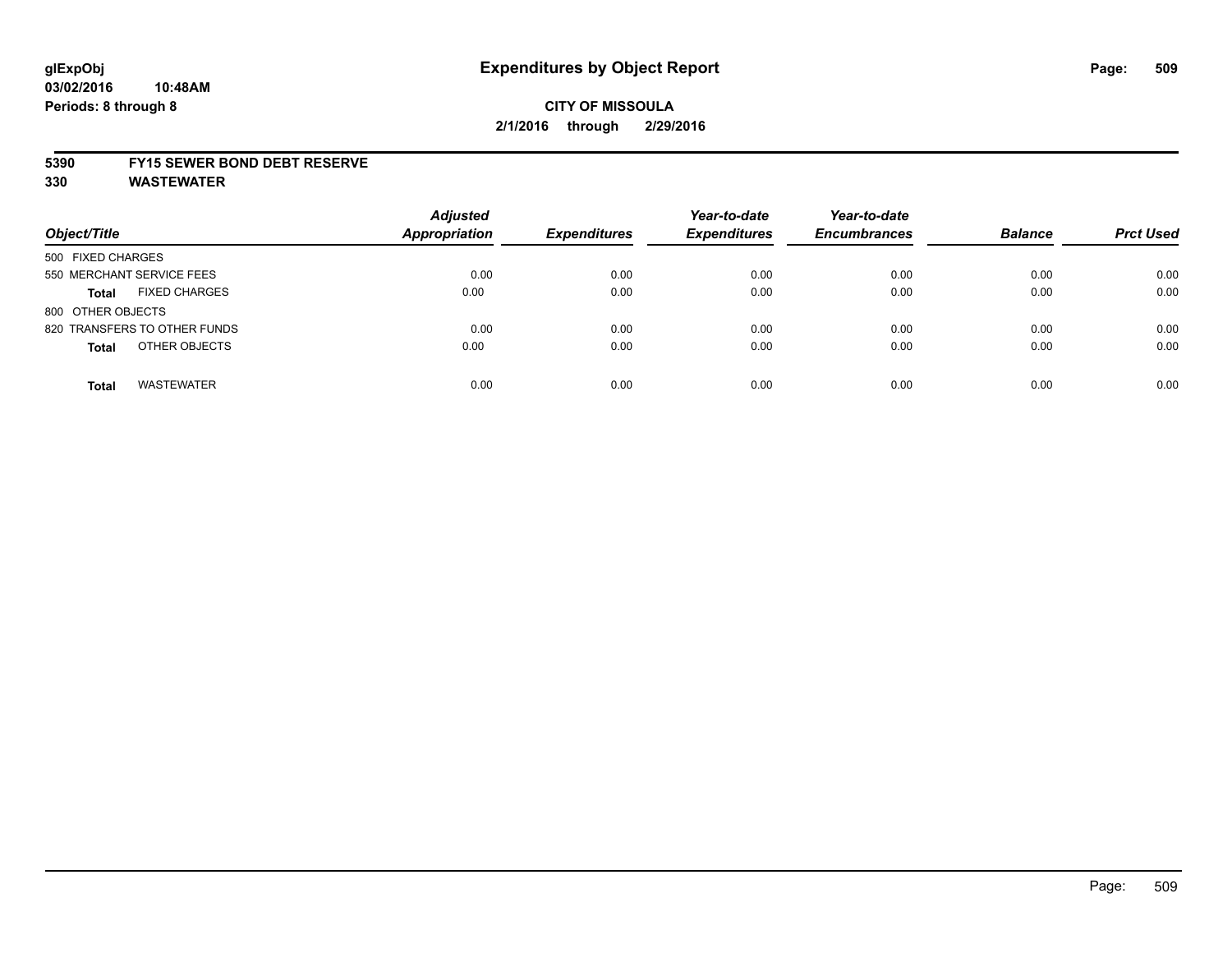## **5390 FY15 SEWER BOND DEBT RESERVE**

| Object/Title              |                              | <b>Adjusted</b><br><b>Appropriation</b> | <b>Expenditures</b> | Year-to-date<br><b>Expenditures</b> | Year-to-date<br><b>Encumbrances</b> | <b>Balance</b> | <b>Prct Used</b> |
|---------------------------|------------------------------|-----------------------------------------|---------------------|-------------------------------------|-------------------------------------|----------------|------------------|
| 500 FIXED CHARGES         |                              |                                         |                     |                                     |                                     |                |                  |
| 550 MERCHANT SERVICE FEES |                              | 0.00                                    | 0.00                | 0.00                                | 0.00                                | 0.00           | 0.00             |
| <b>Total</b>              | <b>FIXED CHARGES</b>         | 0.00                                    | 0.00                | 0.00                                | 0.00                                | 0.00           | 0.00             |
| 800 OTHER OBJECTS         |                              |                                         |                     |                                     |                                     |                |                  |
|                           | 820 TRANSFERS TO OTHER FUNDS | 0.00                                    | 0.00                | 0.00                                | 0.00                                | 0.00           | 0.00             |
| <b>Total</b>              | OTHER OBJECTS                | 0.00                                    | 0.00                | 0.00                                | 0.00                                | 0.00           | 0.00             |
| <b>Total</b>              | FY15 SEWER BOND DEBT RESERVE | 0.00                                    | 0.00                | 0.00                                | 0.00                                | 0.00           | 0.00             |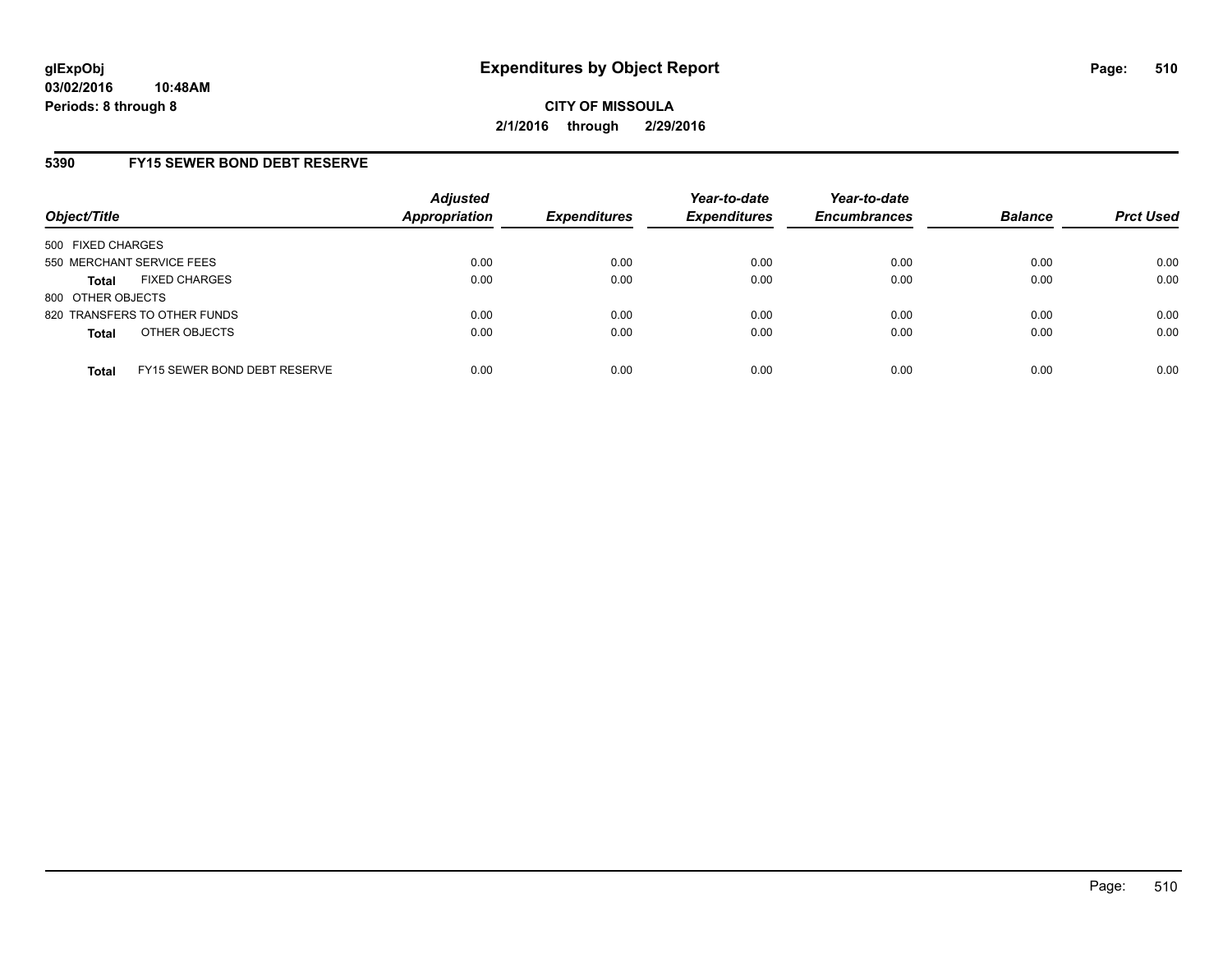### **5711 AQUATICS**

**370 PARKS & RECREATION**

|                                           | <b>Adjusted</b>      |                     | Year-to-date        | Year-to-date        |                |                  |
|-------------------------------------------|----------------------|---------------------|---------------------|---------------------|----------------|------------------|
| Object/Title                              | <b>Appropriation</b> | <b>Expenditures</b> | <b>Expenditures</b> | <b>Encumbrances</b> | <b>Balance</b> | <b>Prct Used</b> |
| 100 PERSONAL SERVICES                     |                      |                     |                     |                     |                |                  |
| 110 SALARIES AND WAGES                    | 544,736.00           | 31,044.23           | 376,252.19          | 0.00                | 168,483.81     | 69.07            |
| 115 SALARIES/HEALTH INSURANCE BENEFIT     | 0.00                 | 0.00                | 0.00                | 0.00                | 0.00           | 0.00             |
| 120 OVERTIME/TERMINATION                  | 1,000.00             | 0.00                | 160.03              | 0.00                | 839.97         | 16.00            |
| 135 OPEB EXPENSE                          | 0.00                 | 0.00                | 0.00                | 0.00                | 0.00           | 0.00             |
| 140 EMPLOYER CONTRIBUTIONS                | 135,092.00           | 9,258.74            | 91,377.01           | 0.00                | 43,714.99      | 67.64            |
| <b>141 STATE RETIREMENT CONTRIBUTIONS</b> | 0.00                 | 0.00                | 511.50              | 0.00                | $-511.50$      | 0.00             |
| 145 OPEB CONTRIBUTION                     | 0.00                 | 0.00                | 0.00                | 0.00                | 0.00           | 0.00             |
| 190 PENSION EXPENSE                       | 0.00                 | 0.00                | 0.00                | 0.00                | 0.00           | 0.00             |
| PERSONAL SERVICES<br>Total                | 680,828.00           | 40,302.97           | 468,300.73          | 0.00                | 212,527.27     | 68.78            |
| 200 SUPPLIES                              |                      |                     |                     |                     |                |                  |
| 210 OFFICE SUPPLIES                       | 4,500.00             | 133.41              | 854.67              | 0.00                | 3,645.33       | 18.99            |
| 220 OPERATING SUPPLIES                    | 38,000.00            | 246.01              | 4,071.09            | 0.00                | 33,928.91      | 10.71            |
| 230 REPAIR/MAINTENANCE                    | 75,000.00            | 3,608.58            | 43,870.35           | 0.00                | 31,129.65      | 58.49            |
| 231 GASOLINE                              | 0.00                 | 0.00                | 0.00                | 0.00                | 0.00           | 0.00             |
| 240 OTHER SUPPLIES                        | 121,000.00           | 256.29              | 44,897.46           | 0.00                | 76,102.54      | 37.11            |
| 250 SUPPLIES FOR RESALE                   | 0.00                 | 0.00                | 0.00                | 0.00                | 0.00           | 0.00             |
| <b>SUPPLIES</b><br>Total                  | 238,500.00           | 4,244.29            | 93,693.57           | 0.00                | 144,806.43     | 39.28            |
| 300 PURCHASED SERVICES                    |                      |                     |                     |                     |                |                  |
| 310 COMMUNICATIONS                        | 500.00               | 0.00                | 3.39                | 0.00                | 496.61         | 0.68             |
| 320 PRINTING & DUPLICATING                | 10,500.00            | 0.00                | 770.48              | 0.00                | 9,729.52       | 7.34             |
| 330 PUBLICITY, SUBSCRIPTIONS & DUES       | 17,200.00            | 1,080.00            | 12,021.90           | 0.00                | 5,178.10       | 69.89            |
| 340 SEWER                                 | 10,275.00            | 0.00                | 10,178.61           | 0.00                | 96.39          | 99.06            |
| 341 ELECTRICITY & NATURAL GAS             | 191,000.00           | 11,033.16           | 90,934.73           | 0.00                | 100,065.27     | 47.61            |
| 343 WATER CHARGES                         | 13,644.00            | 734.79              | 8,607.04            | 0.00                | 5,036.96       | 63.08            |
| 344 TELEPHONE SERVICE                     | 7,540.00             | 803.56              | 5,072.09            | 0.00                | 2,467.91       | 67.27            |
| 345 GARBAGE                               | 4,651.00             | 262.00              | 1,905.49            | 0.00                | 2,745.51       | 40.97            |
| 350 PROFESSIONAL SERVICES                 | 40,000.00            | 4,523.50            | 15,816.48           | 0.00                | 24,183.52      | 39.54            |
| 360 REPAIR & MAINTENANCE                  | 20,500.00            | 1,738.50            | 20,357.11           | 0.00                | 142.89         | 99.30            |
| 370 TRAVEL                                | 2,000.00             | 0.00                | 453.65              | 0.00                | 1,546.35       | 22.68            |
| 380 TRAINING                              | 5,000.00             | 490.00              | 940.00              | 0.00                | 4,060.00       | 18.80            |
| 390 OTHER PURCHASED SERVICES              | 19,300.00            | 11.35               | 4,741.61            | 0.00                | 14,558.39      | 24.57            |
| PURCHASED SERVICES<br><b>Total</b>        | 342,110.00           | 20,676.86           | 171,802.58          | 0.00                | 170,307.42     | 50.22            |
| 500 FIXED CHARGES                         |                      |                     |                     |                     |                |                  |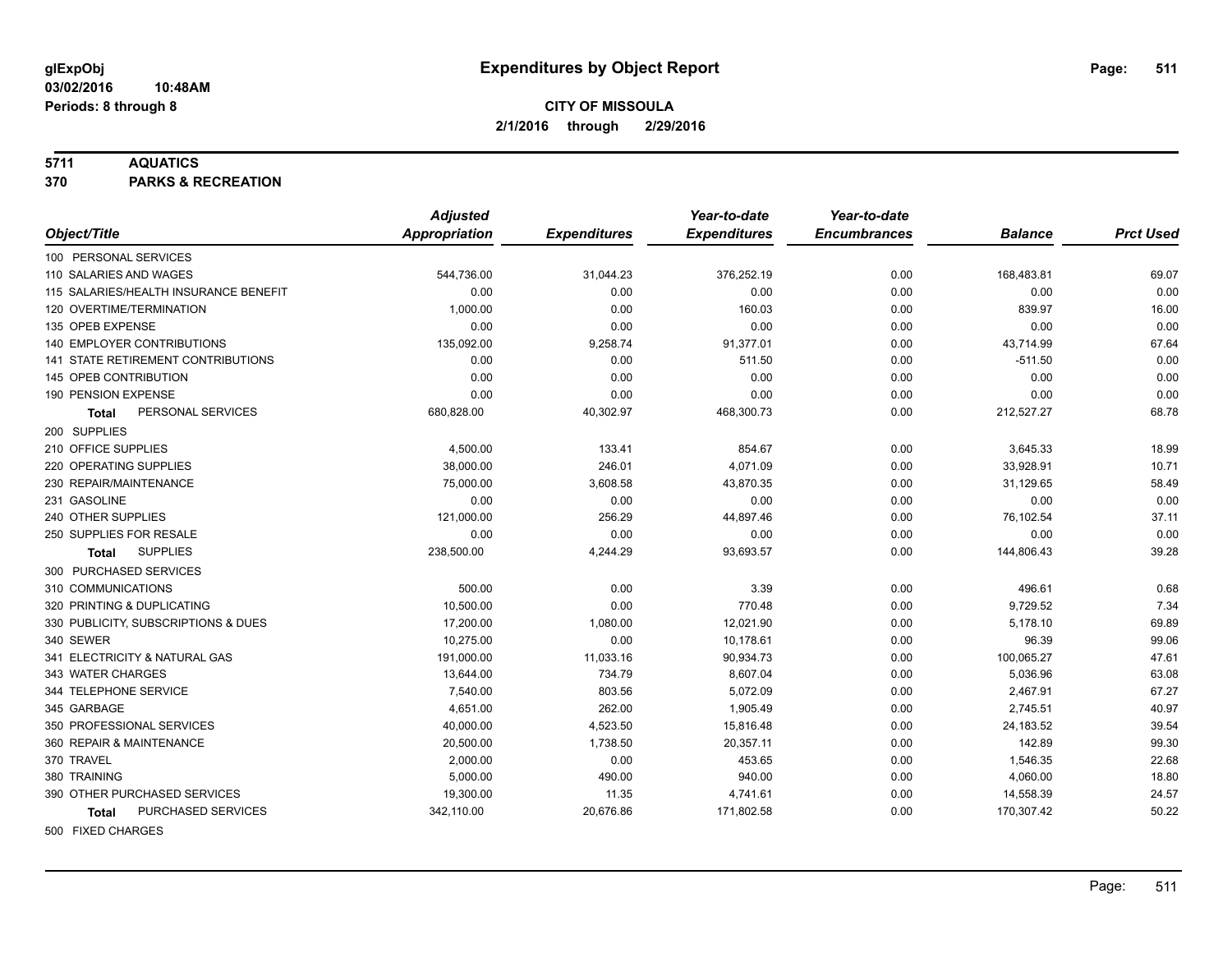### **5711 AQUATICS**

**370 PARKS & RECREATION**

|                    |                              | <b>Adjusted</b>     |                     | Year-to-date        | Year-to-date   |                  |       |
|--------------------|------------------------------|---------------------|---------------------|---------------------|----------------|------------------|-------|
| Object/Title       | Appropriation                | <b>Expenditures</b> | <b>Expenditures</b> | <b>Encumbrances</b> | <b>Balance</b> | <b>Prct Used</b> |       |
| 500 FIXED CHARGES  |                              | 4,512.00            | 0.00                | 2,256.00            | 0.00           | 2,256.00         | 50.00 |
|                    | 550 MERCHANT SERVICE FEES    | 14,000.00           | 0.00                | 0.00                | 0.00           | 14,000.00        | 0.00  |
| <b>Total</b>       | <b>FIXED CHARGES</b>         | 18,512.00           | 0.00                | 2,256.00            | 0.00           | 16,256.00        | 12.19 |
| 600 DEBT SERVICE   |                              |                     |                     |                     |                |                  |       |
| 610 PRINCIPAL      |                              | 12,377.00           | 0.00                | 0.00                | 0.00           | 12,377.00        | 0.00  |
|                    | 620 INTEREST / SERVICE FEES  | 0.00                | 0.00                | 0.00                | 0.00           | 0.00             | 0.00  |
| Total              | <b>DEBT SERVICE</b>          | 12,377.00           | 0.00                | 0.00                | 0.00           | 12,377.00        | 0.00  |
| 800 OTHER OBJECTS  |                              |                     |                     |                     |                |                  |       |
|                    | 820 TRANSFERS TO OTHER FUNDS | 0.00                | 0.00                | 0.00                | 0.00           | 0.00             | 0.00  |
| Total              | OTHER OBJECTS                | 0.00                | 0.00                | 0.00                | 0.00           | 0.00             | 0.00  |
| 900 CAPITAL OUTLAY |                              |                     |                     |                     |                |                  |       |
| 920 BUILDINGS      |                              | 45,000.00           | 0.00                | 0.00                | 0.00           | 45,000.00        | 0.00  |
| 930 IMPROVEMENTS   |                              | 70,000.00           | 0.00                | 0.00                | 0.00           | 70,000.00        | 0.00  |
|                    | 940 MACHINERY & EQUIPMENT    | 20,000.00           | 0.00                | 0.00                | 0.00           | 20,000.00        | 0.00  |
| <b>Total</b>       | <b>CAPITAL OUTLAY</b>        | 135,000.00          | 0.00                | 0.00                | 0.00           | 135,000.00       | 0.00  |
| <b>Total</b>       | PARKS & RECREATION           | 1,427,327.00        | 65,224.12           | 736,052.88          | 0.00           | 691,274.12       | 51.57 |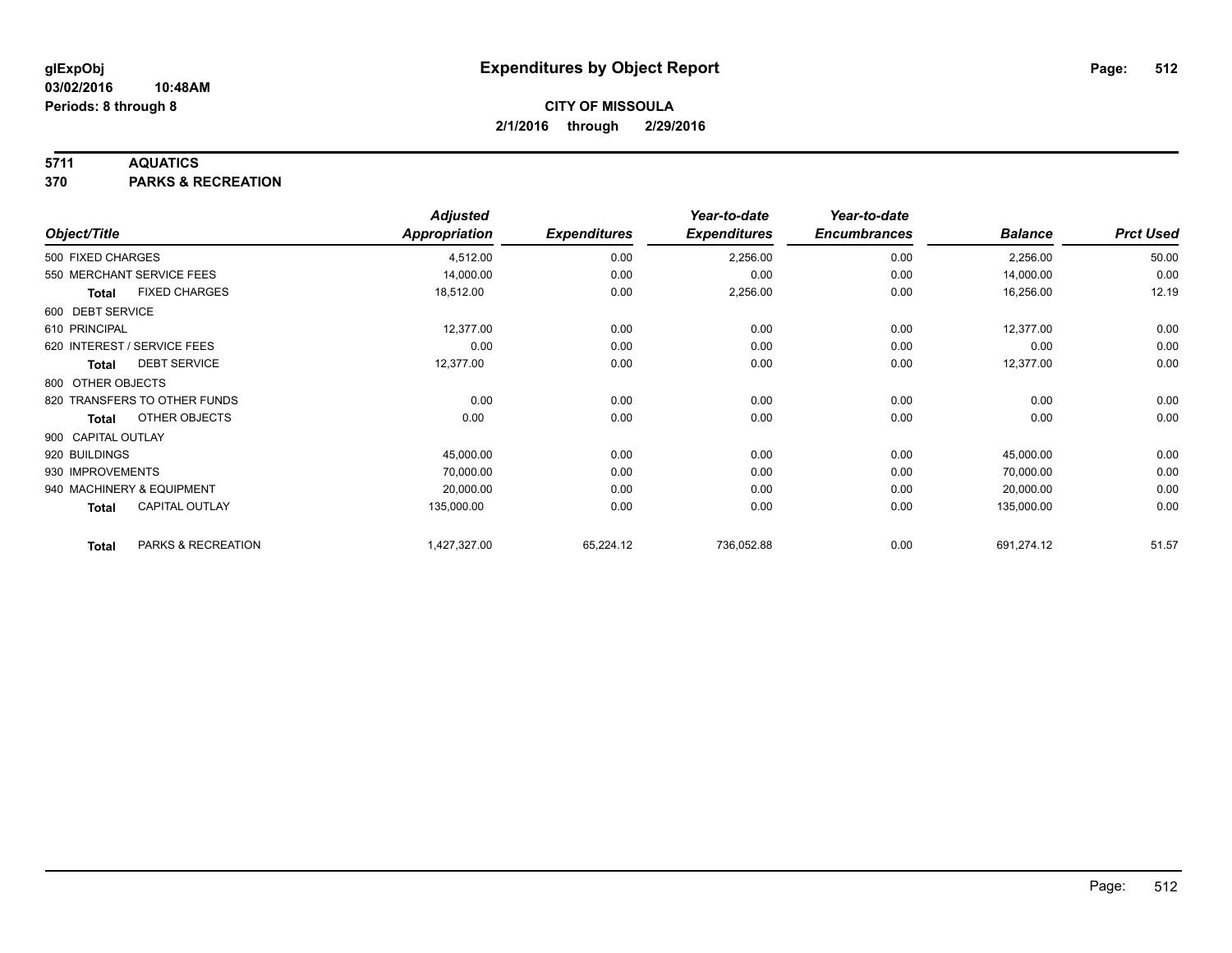### **5711 AQUATICS**

**371 AQUATICS SALARIES**

|                                          | <b>Adjusted</b>      |                     | Year-to-date        | Year-to-date        |                |                  |
|------------------------------------------|----------------------|---------------------|---------------------|---------------------|----------------|------------------|
| Object/Title                             | <b>Appropriation</b> | <b>Expenditures</b> | <b>Expenditures</b> | <b>Encumbrances</b> | <b>Balance</b> | <b>Prct Used</b> |
| 100 PERSONAL SERVICES                    |                      |                     |                     |                     |                |                  |
| 110 SALARIES AND WAGES                   | 0.00                 | 0.00                | 0.00                | 0.00                | 0.00           | 0.00             |
| 120 OVERTIME/TERMINATION                 | 0.00                 | 0.00                | 0.00                | 0.00                | 0.00           | 0.00             |
| 135 OPEB EXPENSE                         | 0.00                 | 0.00                | 0.00                | 0.00                | 0.00           | 0.00             |
| 140 EMPLOYER CONTRIBUTIONS               | 0.00                 | 0.00                | 0.00                | 0.00                | 0.00           | 0.00             |
| 141 STATE RETIREMENT CONTRIBUTIONS       | 0.00                 | 0.00                | 0.00                | 0.00                | 0.00           | 0.00             |
| 145 OPEB CONTRIBUTION                    | 0.00                 | 0.00                | 0.00                | 0.00                | 0.00           | 0.00             |
| PERSONAL SERVICES<br><b>Total</b>        | 0.00                 | 0.00                | 0.00                | 0.00                | 0.00           | 0.00             |
| <b>AQUATICS SALARIES</b><br><b>Total</b> | 0.00                 | 0.00                | 0.00                | 0.00                | 0.00           | 0.00             |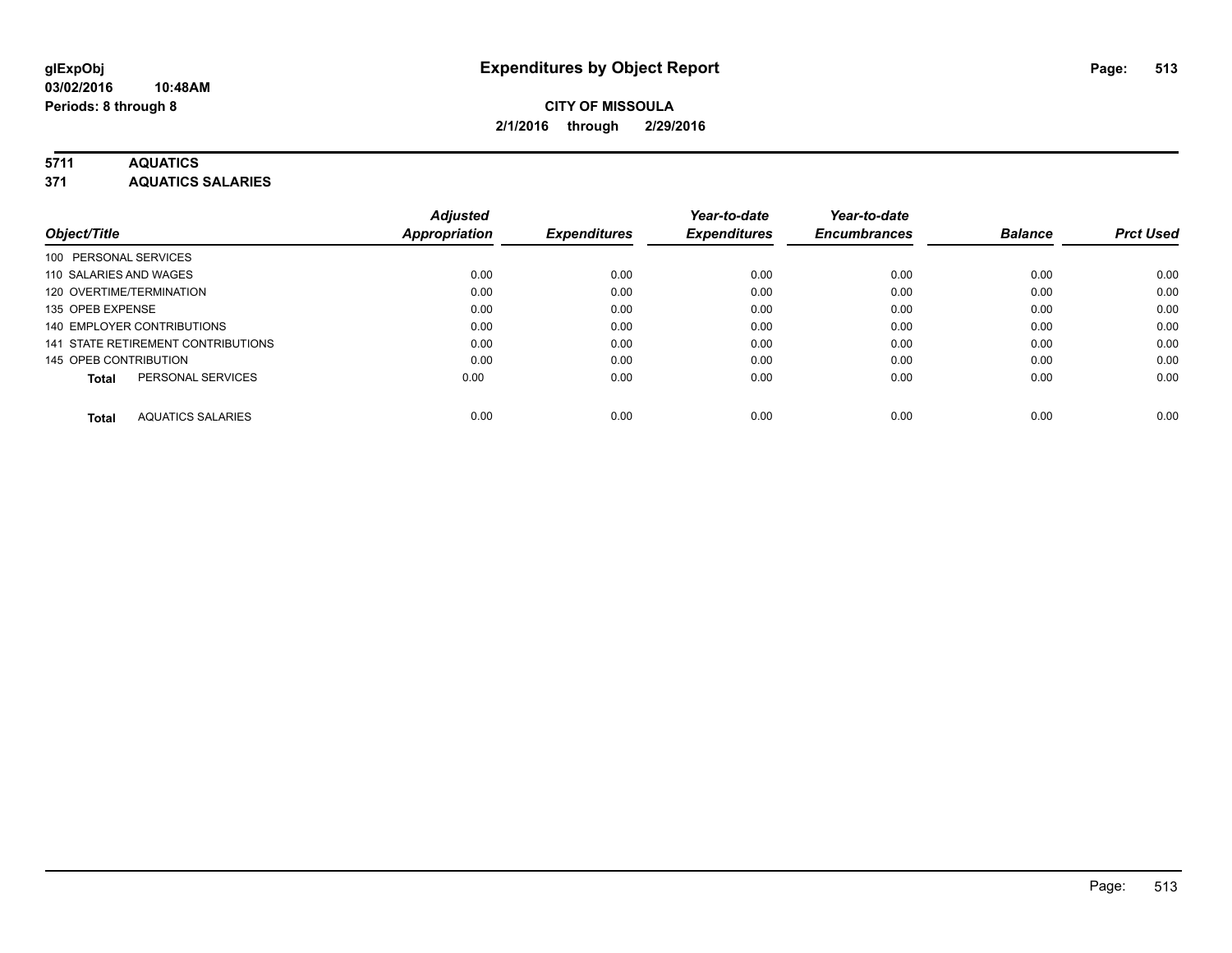### **5711 AQUATICS**

**390 NON-DEPARTMENTAL**

| Object/Title                          | <b>Adjusted</b><br><b>Appropriation</b> | <b>Expenditures</b> | Year-to-date<br><b>Expenditures</b> | Year-to-date<br><b>Encumbrances</b> | <b>Balance</b> | <b>Prct Used</b> |
|---------------------------------------|-----------------------------------------|---------------------|-------------------------------------|-------------------------------------|----------------|------------------|
| 800 OTHER OBJECTS                     |                                         |                     |                                     |                                     |                |                  |
| 830 DEPRECIATION                      | 0.00                                    | 0.00                | 0.00                                | 0.00                                | 0.00           | 0.00             |
| OTHER OBJECTS<br><b>Total</b>         | 0.00                                    | 0.00                | 0.00                                | 0.00                                | 0.00           | 0.00             |
| 900 CAPITAL OUTLAY                    |                                         |                     |                                     |                                     |                |                  |
| 900 CAPITAL OUTLAY                    | 0.00                                    | 0.00                | 0.00                                | 0.00                                | 0.00           | 0.00             |
| <b>CAPITAL OUTLAY</b><br><b>Total</b> | 0.00                                    | 0.00                | 0.00                                | 0.00                                | 0.00           | 0.00             |
| NON-DEPARTMENTAL<br><b>Total</b>      | 0.00                                    | 0.00                | 0.00                                | 0.00                                | 0.00           | 0.00             |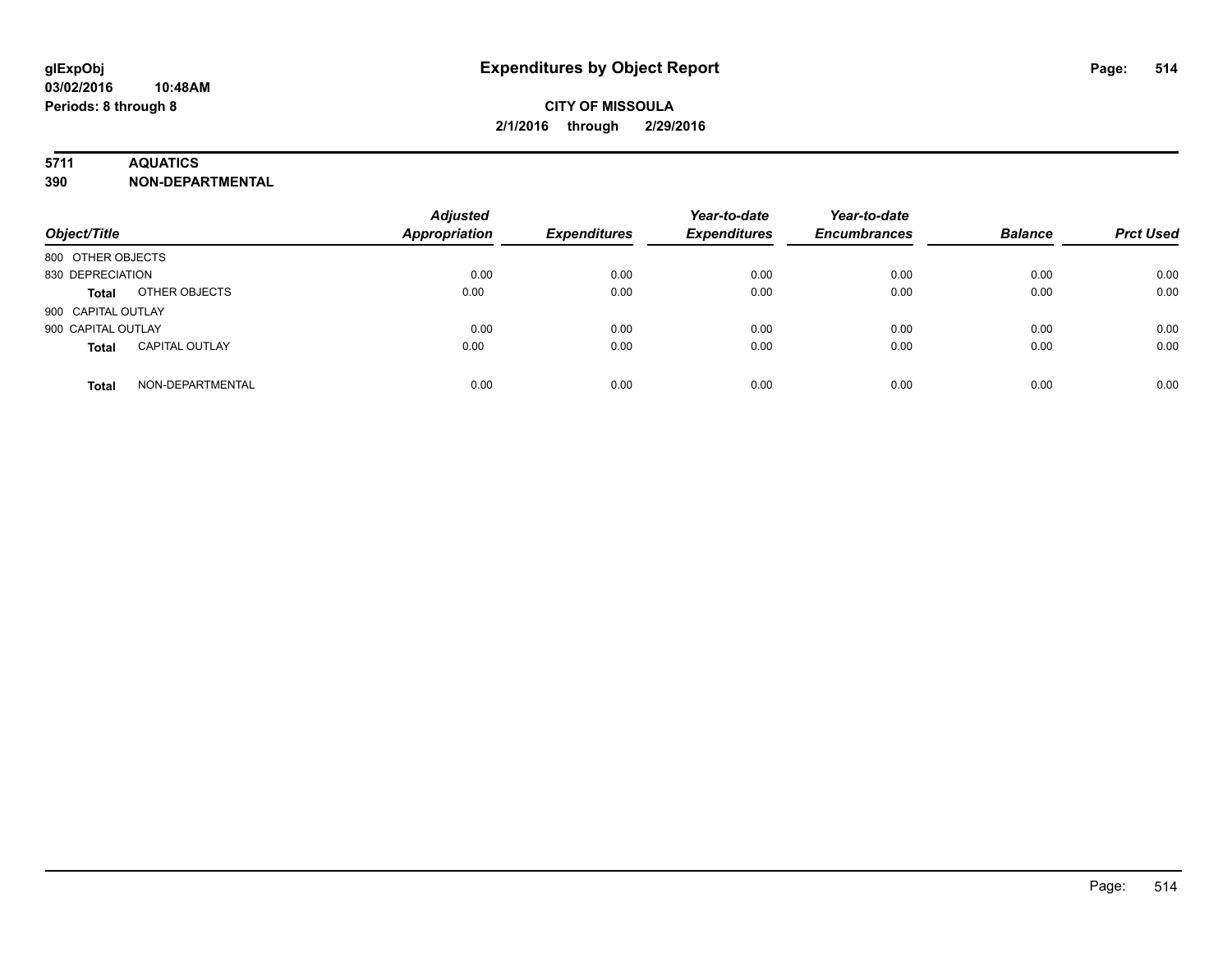**5711 AQUATICS**

| Object/Title<br><b>Appropriation</b><br><b>Expenditures</b><br><b>Expenditures</b><br><b>Encumbrances</b><br><b>Balance</b><br>100 PERSONAL SERVICES<br>110 SALARIES AND WAGES<br>544,736.00<br>31,044.23<br>376,252.19<br>0.00<br>168,483.81<br>115 SALARIES/HEALTH INSURANCE BENEFIT<br>0.00<br>0.00<br>0.00<br>0.00<br>0.00<br>120 OVERTIME/TERMINATION<br>0.00<br>839.97<br>1,000.00<br>160.03<br>0.00<br>0.00<br>0.00<br>135 OPEB EXPENSE<br>0.00<br>0.00<br>0.00 | <b>Prct Used</b><br>69.07<br>0.00<br>16.00<br>0.00<br>67.64<br>0.00<br>0.00<br>0.00<br>68.78 |
|------------------------------------------------------------------------------------------------------------------------------------------------------------------------------------------------------------------------------------------------------------------------------------------------------------------------------------------------------------------------------------------------------------------------------------------------------------------------|----------------------------------------------------------------------------------------------|
|                                                                                                                                                                                                                                                                                                                                                                                                                                                                        |                                                                                              |
|                                                                                                                                                                                                                                                                                                                                                                                                                                                                        |                                                                                              |
|                                                                                                                                                                                                                                                                                                                                                                                                                                                                        |                                                                                              |
|                                                                                                                                                                                                                                                                                                                                                                                                                                                                        |                                                                                              |
|                                                                                                                                                                                                                                                                                                                                                                                                                                                                        |                                                                                              |
|                                                                                                                                                                                                                                                                                                                                                                                                                                                                        |                                                                                              |
| 140 EMPLOYER CONTRIBUTIONS<br>135,092.00<br>9,258.74<br>91,377.01<br>0.00<br>43,714.99                                                                                                                                                                                                                                                                                                                                                                                 |                                                                                              |
| <b>141 STATE RETIREMENT CONTRIBUTIONS</b><br>0.00<br>0.00<br>511.50<br>0.00<br>$-511.50$                                                                                                                                                                                                                                                                                                                                                                               |                                                                                              |
| 145 OPEB CONTRIBUTION<br>0.00<br>0.00<br>0.00<br>0.00<br>0.00                                                                                                                                                                                                                                                                                                                                                                                                          |                                                                                              |
| 190 PENSION EXPENSE<br>0.00<br>0.00<br>0.00<br>0.00<br>0.00                                                                                                                                                                                                                                                                                                                                                                                                            |                                                                                              |
| PERSONAL SERVICES<br>680,828.00<br>40,302.97<br>0.00<br>212,527.27<br>468,300.73<br><b>Total</b>                                                                                                                                                                                                                                                                                                                                                                       |                                                                                              |
| 200 SUPPLIES                                                                                                                                                                                                                                                                                                                                                                                                                                                           |                                                                                              |
| 210 OFFICE SUPPLIES<br>4,500.00<br>133.41<br>854.67<br>0.00<br>3,645.33                                                                                                                                                                                                                                                                                                                                                                                                | 18.99                                                                                        |
| 38,000.00<br>246.01<br>33,928.91<br>220 OPERATING SUPPLIES<br>4,071.09<br>0.00                                                                                                                                                                                                                                                                                                                                                                                         | 10.71                                                                                        |
| 230 REPAIR/MAINTENANCE<br>75,000.00<br>3,608.58<br>43,870.35<br>0.00<br>31,129.65                                                                                                                                                                                                                                                                                                                                                                                      | 58.49                                                                                        |
| 231 GASOLINE<br>0.00<br>0.00<br>0.00<br>0.00<br>0.00                                                                                                                                                                                                                                                                                                                                                                                                                   | 0.00                                                                                         |
| 240 OTHER SUPPLIES<br>121,000.00<br>256.29<br>76,102.54<br>44,897.46<br>0.00                                                                                                                                                                                                                                                                                                                                                                                           | 37.11                                                                                        |
| 250 SUPPLIES FOR RESALE<br>0.00<br>0.00<br>0.00<br>0.00<br>0.00                                                                                                                                                                                                                                                                                                                                                                                                        | 0.00                                                                                         |
| <b>SUPPLIES</b><br>238,500.00<br>4,244.29<br>93,693.57<br>0.00<br>144,806.43<br><b>Total</b>                                                                                                                                                                                                                                                                                                                                                                           | 39.28                                                                                        |
| 300 PURCHASED SERVICES                                                                                                                                                                                                                                                                                                                                                                                                                                                 |                                                                                              |
| 310 COMMUNICATIONS<br>500.00<br>0.00<br>3.39<br>0.00<br>496.61                                                                                                                                                                                                                                                                                                                                                                                                         | 0.68                                                                                         |
| 320 PRINTING & DUPLICATING<br>10,500.00<br>0.00<br>770.48<br>0.00<br>9,729.52                                                                                                                                                                                                                                                                                                                                                                                          | 7.34                                                                                         |
| 330 PUBLICITY, SUBSCRIPTIONS & DUES<br>17,200.00<br>1,080.00<br>12,021.90<br>0.00<br>5,178.10                                                                                                                                                                                                                                                                                                                                                                          | 69.89                                                                                        |
| 340 SEWER<br>10,275.00<br>0.00<br>10,178.61<br>96.39<br>0.00                                                                                                                                                                                                                                                                                                                                                                                                           | 99.06                                                                                        |
| 191,000.00<br>341 ELECTRICITY & NATURAL GAS<br>11,033.16<br>90,934.73<br>0.00<br>100,065.27                                                                                                                                                                                                                                                                                                                                                                            | 47.61                                                                                        |
| 734.79<br>343 WATER CHARGES<br>13,644.00<br>8,607.04<br>0.00<br>5,036.96                                                                                                                                                                                                                                                                                                                                                                                               | 63.08                                                                                        |
| 344 TELEPHONE SERVICE<br>7,540.00<br>803.56<br>2,467.91<br>5,072.09<br>0.00                                                                                                                                                                                                                                                                                                                                                                                            | 67.27                                                                                        |
| 262.00<br>345 GARBAGE<br>4,651.00<br>1,905.49<br>2,745.51<br>0.00                                                                                                                                                                                                                                                                                                                                                                                                      | 40.97                                                                                        |
| 350 PROFESSIONAL SERVICES<br>40,000.00<br>4,523.50<br>15,816.48<br>0.00<br>24,183.52                                                                                                                                                                                                                                                                                                                                                                                   | 39.54                                                                                        |
| 360 REPAIR & MAINTENANCE<br>20,500.00<br>1,738.50<br>20,357.11<br>0.00<br>142.89                                                                                                                                                                                                                                                                                                                                                                                       | 99.30                                                                                        |
| 370 TRAVEL<br>2,000.00<br>0.00<br>453.65<br>0.00<br>1,546.35                                                                                                                                                                                                                                                                                                                                                                                                           | 22.68                                                                                        |
| 5,000.00<br>490.00<br>380 TRAINING<br>940.00<br>0.00<br>4,060.00                                                                                                                                                                                                                                                                                                                                                                                                       | 18.80                                                                                        |
| 390 OTHER PURCHASED SERVICES<br>19,300.00<br>11.35<br>4,741.61<br>0.00<br>14,558.39                                                                                                                                                                                                                                                                                                                                                                                    | 24.57                                                                                        |
| <b>PURCHASED SERVICES</b><br>20,676.86<br>0.00<br>170,307.42<br>342,110.00<br>171,802.58<br><b>Total</b>                                                                                                                                                                                                                                                                                                                                                               | 50.22                                                                                        |
| 500 FIXED CHARGES                                                                                                                                                                                                                                                                                                                                                                                                                                                      |                                                                                              |
| 500 FIXED CHARGES<br>4,512.00<br>0.00<br>0.00<br>2,256.00<br>2,256.00                                                                                                                                                                                                                                                                                                                                                                                                  | 50.00                                                                                        |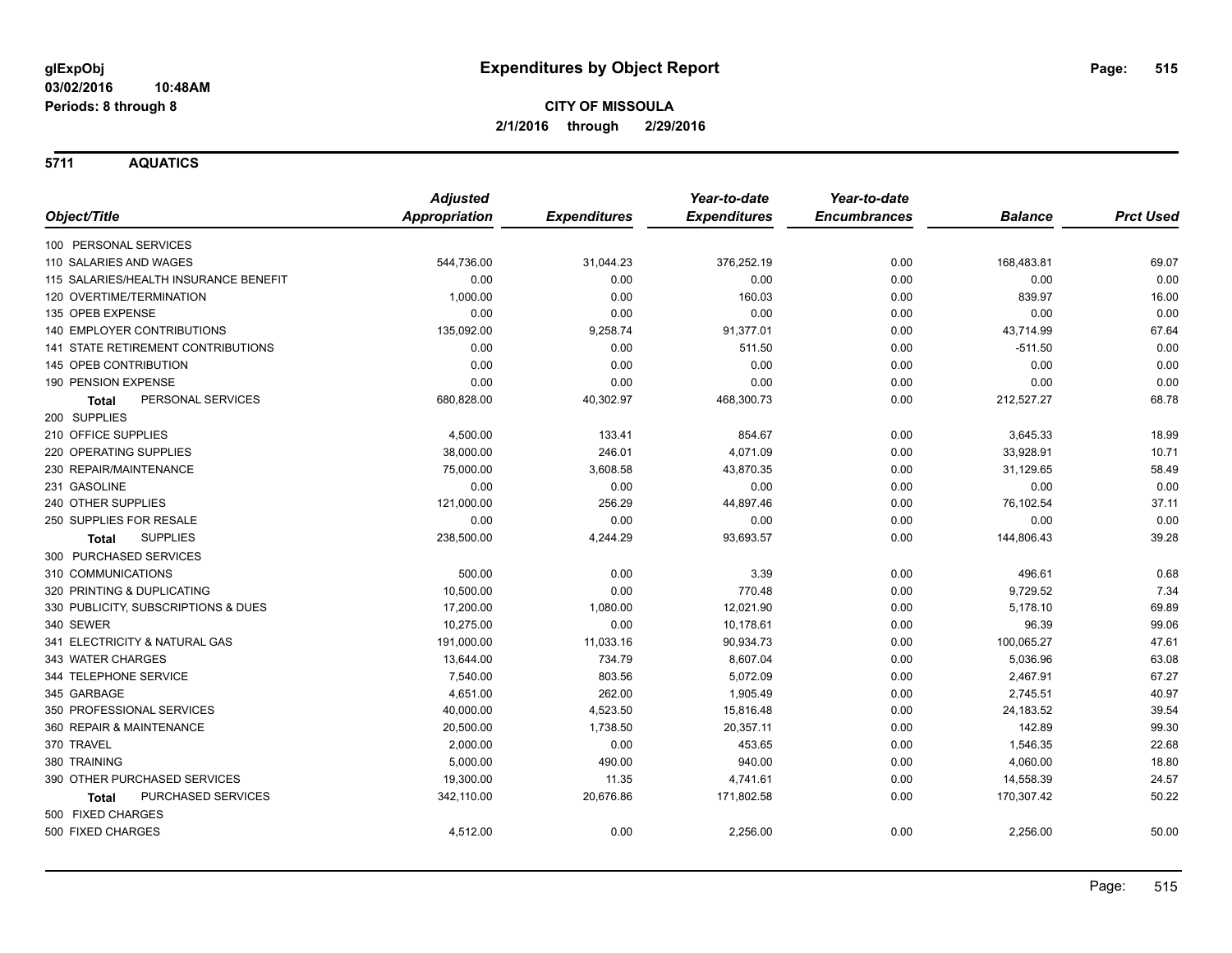**5711 AQUATICS**

|                                 | <b>Adjusted</b><br><b>Appropriation</b><br><b>Expenditures</b> | Year-to-date | Year-to-date        |                     |                |                  |
|---------------------------------|----------------------------------------------------------------|--------------|---------------------|---------------------|----------------|------------------|
| Object/Title                    |                                                                |              | <b>Expenditures</b> | <b>Encumbrances</b> | <b>Balance</b> | <b>Prct Used</b> |
| 550 MERCHANT SERVICE FEES       | 14,000.00                                                      | 0.00         | 0.00                | 0.00                | 14,000.00      | 0.00             |
| <b>FIXED CHARGES</b><br>Total   | 18,512.00                                                      | 0.00         | 2,256.00            | 0.00                | 16,256.00      | 12.19            |
| 600 DEBT SERVICE                |                                                                |              |                     |                     |                |                  |
| 610 PRINCIPAL                   | 12,377.00                                                      | 0.00         | 0.00                | 0.00                | 12,377.00      | 0.00             |
| 620 INTEREST / SERVICE FEES     | 0.00                                                           | 0.00         | 0.00                | 0.00                | 0.00           | 0.00             |
| <b>DEBT SERVICE</b><br>Total    | 12,377.00                                                      | 0.00         | 0.00                | 0.00                | 12,377.00      | 0.00             |
| 800 OTHER OBJECTS               |                                                                |              |                     |                     |                |                  |
| 820 TRANSFERS TO OTHER FUNDS    | 0.00                                                           | 0.00         | 0.00                | 0.00                | 0.00           | 0.00             |
| 830 DEPRECIATION                | 0.00                                                           | 0.00         | 0.00                | 0.00                | 0.00           | 0.00             |
| OTHER OBJECTS<br>Total          | 0.00                                                           | 0.00         | 0.00                | 0.00                | 0.00           | 0.00             |
| 900 CAPITAL OUTLAY              |                                                                |              |                     |                     |                |                  |
| 900 CAPITAL OUTLAY              | 0.00                                                           | 0.00         | 0.00                | 0.00                | 0.00           | 0.00             |
| 920 BUILDINGS                   | 45,000.00                                                      | 0.00         | 0.00                | 0.00                | 45,000.00      | 0.00             |
| 930 IMPROVEMENTS                | 70,000.00                                                      | 0.00         | 0.00                | 0.00                | 70,000.00      | 0.00             |
| 940 MACHINERY & EQUIPMENT       | 20,000.00                                                      | 0.00         | 0.00                | 0.00                | 20,000.00      | 0.00             |
| <b>CAPITAL OUTLAY</b><br>Total  | 135,000.00                                                     | 0.00         | 0.00                | 0.00                | 135,000.00     | 0.00             |
| <b>AQUATICS</b><br><b>Total</b> | 1,427,327.00                                                   | 65,224.12    | 736,052.88          | 0.00                | 691,274.12     | 51.57            |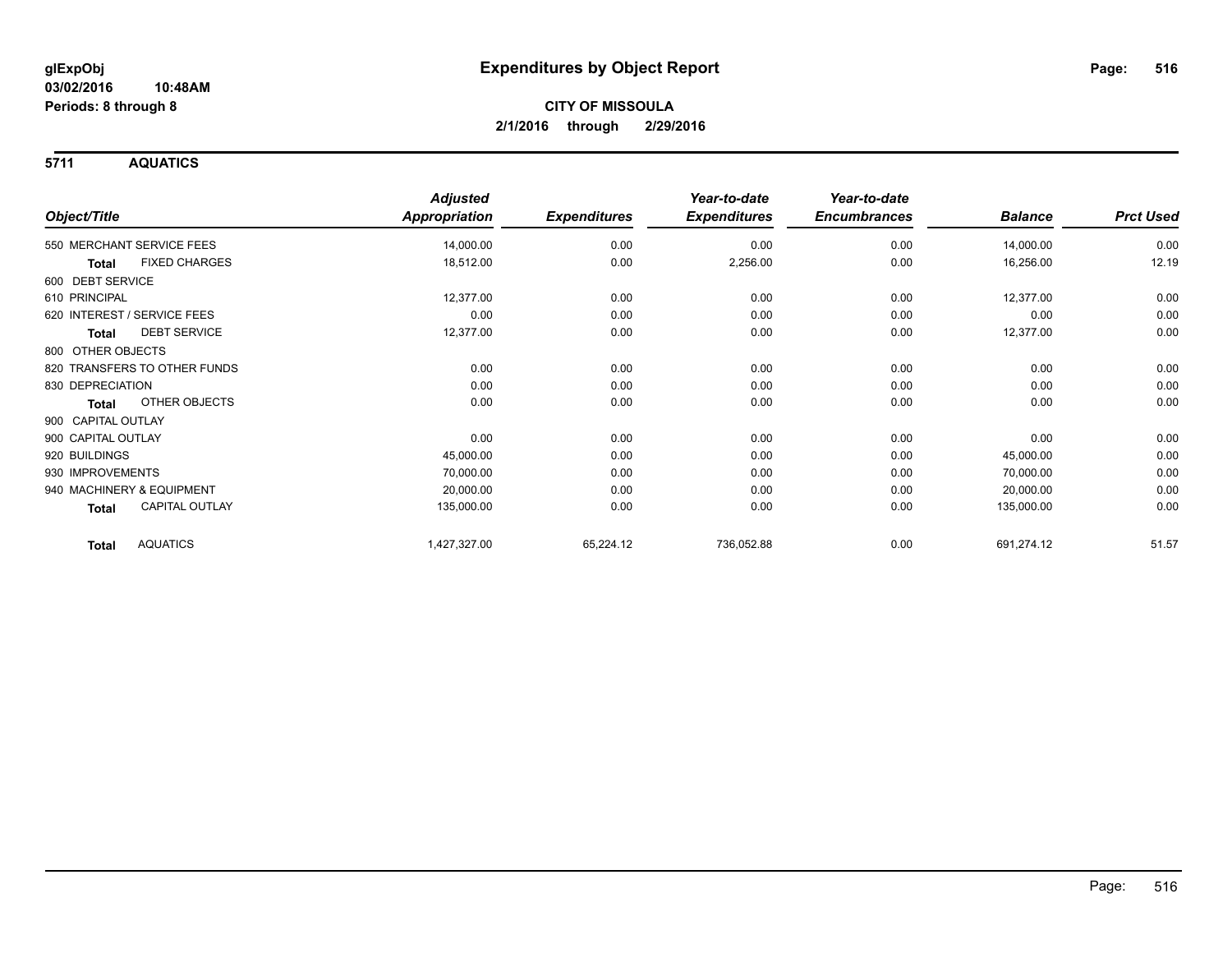### **6050 EMPLOYEE BENEFIT PLAN FUND**

**390 NON-DEPARTMENTAL**

|                      |                                      | <b>Adjusted</b> |                     | Year-to-date        | Year-to-date        |                |                  |
|----------------------|--------------------------------------|-----------------|---------------------|---------------------|---------------------|----------------|------------------|
| Object/Title         |                                      | Appropriation   | <b>Expenditures</b> | <b>Expenditures</b> | <b>Encumbrances</b> | <b>Balance</b> | <b>Prct Used</b> |
|                      | 300 PURCHASED SERVICES               |                 |                     |                     |                     |                |                  |
|                      | 350 PROFESSIONAL SERVICES            | 50,340.00       | 0.00                | 9,952.95            | 0.00                | 40,387.05      | 19.77            |
| 351 INSURANCE CLAIMS |                                      | 5,156,229.00    | $-636,563.66$       | 1,560,580.52        | 0.00                | 3,595,648.48   | 30.27            |
| 352 HEALTH PROGRAMS  |                                      | 94,500.00       | 7,864.44            | 40,218.56           | 0.00                | 54,281.44      | 42.56            |
|                      | 353 ADMINISTRATION EXPENDITURES      | 757,888.00      | 55,618.30           | 448,483.17          | 0.00                | 309,404.83     | 59.18            |
|                      | 354 TRANSITIONAL REINSURANCE PROGRAM | 78,280.00       | 0.00                | 55,926.00           | 0.00                | 22,354.00      | 71.44            |
| <b>Total</b>         | <b>PURCHASED SERVICES</b>            | 6,137,237.00    | -573,080.92         | 2,115,161.20        | 0.00                | 4,022,075.80   | 34.46            |
| 500 FIXED CHARGES    |                                      |                 |                     |                     |                     |                |                  |
|                      | 550 MERCHANT SERVICE FEES            | 0.00            | 0.00                | 0.00                | 0.00                | 0.00           | 0.00             |
| <b>Total</b>         | <b>FIXED CHARGES</b>                 | 0.00            | 0.00                | 0.00                | 0.00                | 0.00           | 0.00             |
|                      | 700 GRANTS & CONTRIBUTIONS           |                 |                     |                     |                     |                |                  |
|                      | 700 GRANTS & CONTRIBUTIONS           | 0.00            | 0.00                | 0.00                | 0.00                | 0.00           | 0.00             |
| <b>Total</b>         | <b>GRANTS &amp; CONTRIBUTIONS</b>    | 0.00            | 0.00                | 0.00                | 0.00                | 0.00           | 0.00             |
| 800 OTHER OBJECTS    |                                      |                 |                     |                     |                     |                |                  |
|                      | 820 TRANSFERS TO OTHER FUNDS         | 0.00            | 0.00                | 0.00                | 0.00                | 0.00           | 0.00             |
| <b>Total</b>         | OTHER OBJECTS                        | 0.00            | 0.00                | 0.00                | 0.00                | 0.00           | 0.00             |
| <b>Total</b>         | NON-DEPARTMENTAL                     | 6,137,237.00    | -573,080.92         | 2,115,161.20        | 0.00                | 4,022,075.80   | 34.46            |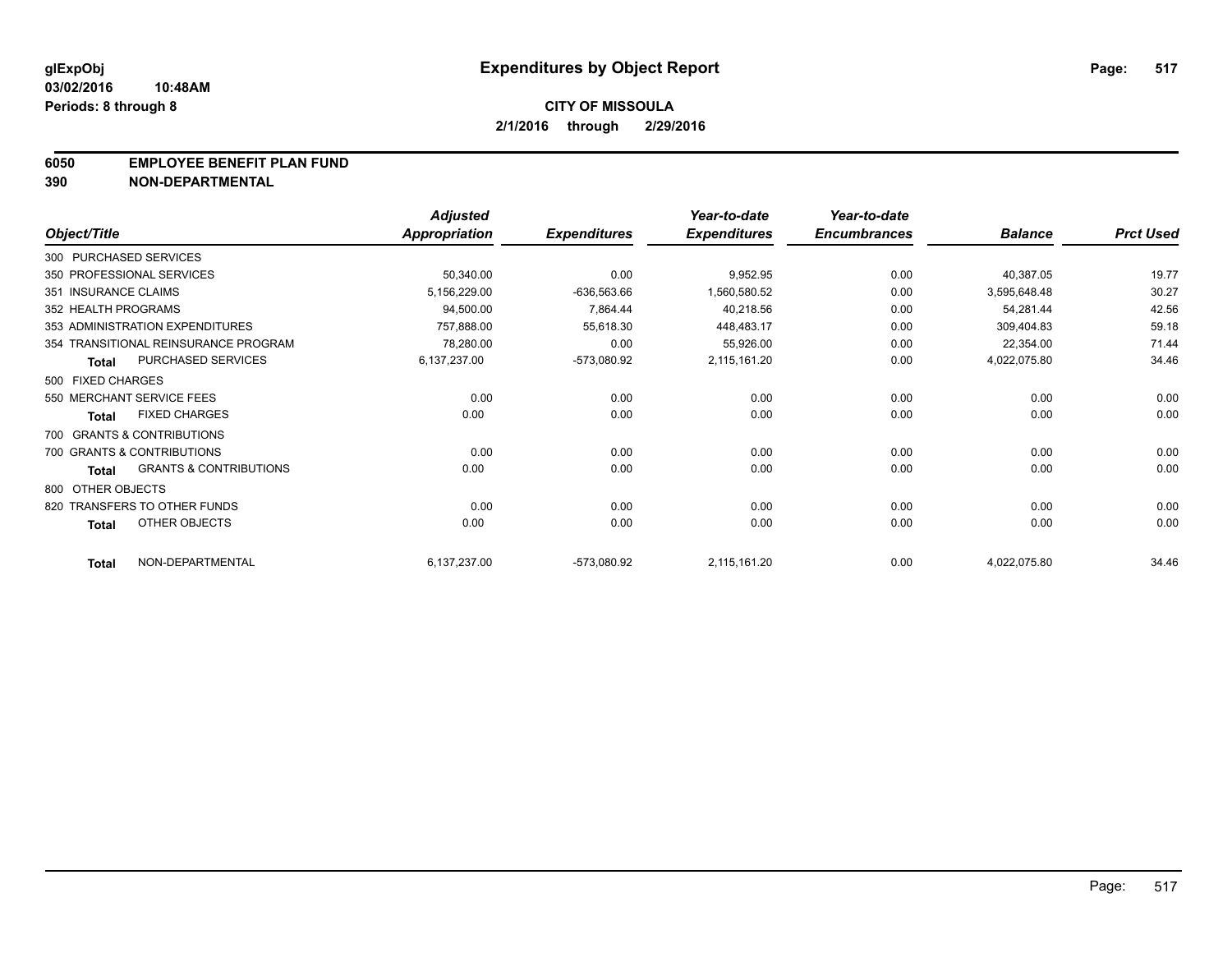**CITY OF MISSOULA 2/1/2016 through 2/29/2016**

## **6050 EMPLOYEE BENEFIT PLAN FUND**

|                        |                                      | <b>Adjusted</b>      |                     | Year-to-date        | Year-to-date        |                |                  |
|------------------------|--------------------------------------|----------------------|---------------------|---------------------|---------------------|----------------|------------------|
| Object/Title           |                                      | <b>Appropriation</b> | <b>Expenditures</b> | <b>Expenditures</b> | <b>Encumbrances</b> | <b>Balance</b> | <b>Prct Used</b> |
| 300 PURCHASED SERVICES |                                      |                      |                     |                     |                     |                |                  |
|                        | 350 PROFESSIONAL SERVICES            | 50,340.00            | 0.00                | 9,952.95            | 0.00                | 40,387.05      | 19.77            |
| 351 INSURANCE CLAIMS   |                                      | 5,156,229.00         | $-636,563.66$       | 1,560,580.52        | 0.00                | 3,595,648.48   | 30.27            |
| 352 HEALTH PROGRAMS    |                                      | 94,500.00            | 7,864.44            | 40,218.56           | 0.00                | 54,281.44      | 42.56            |
|                        | 353 ADMINISTRATION EXPENDITURES      | 757,888.00           | 55,618.30           | 448,483.17          | 0.00                | 309,404.83     | 59.18            |
|                        | 354 TRANSITIONAL REINSURANCE PROGRAM | 78,280.00            | 0.00                | 55,926.00           | 0.00                | 22,354.00      | 71.44            |
| <b>Total</b>           | PURCHASED SERVICES                   | 6,137,237.00         | -573,080.92         | 2,115,161.20        | 0.00                | 4,022,075.80   | 34.46            |
| 500 FIXED CHARGES      |                                      |                      |                     |                     |                     |                |                  |
|                        | 550 MERCHANT SERVICE FEES            | 0.00                 | 0.00                | 0.00                | 0.00                | 0.00           | 0.00             |
| Total                  | <b>FIXED CHARGES</b>                 | 0.00                 | 0.00                | 0.00                | 0.00                | 0.00           | 0.00             |
|                        | 700 GRANTS & CONTRIBUTIONS           |                      |                     |                     |                     |                |                  |
|                        | 700 GRANTS & CONTRIBUTIONS           | 0.00                 | 0.00                | 0.00                | 0.00                | 0.00           | 0.00             |
| Total                  | <b>GRANTS &amp; CONTRIBUTIONS</b>    | 0.00                 | 0.00                | 0.00                | 0.00                | 0.00           | 0.00             |
| 800 OTHER OBJECTS      |                                      |                      |                     |                     |                     |                |                  |
|                        | 820 TRANSFERS TO OTHER FUNDS         | 0.00                 | 0.00                | 0.00                | 0.00                | 0.00           | 0.00             |
| Total                  | OTHER OBJECTS                        | 0.00                 | 0.00                | 0.00                | 0.00                | 0.00           | 0.00             |
| <b>Total</b>           | EMPLOYEE BENEFIT PLAN FUND           | 6,137,237.00         | -573,080.92         | 2,115,161.20        | 0.00                | 4,022,075.80   | 34.46            |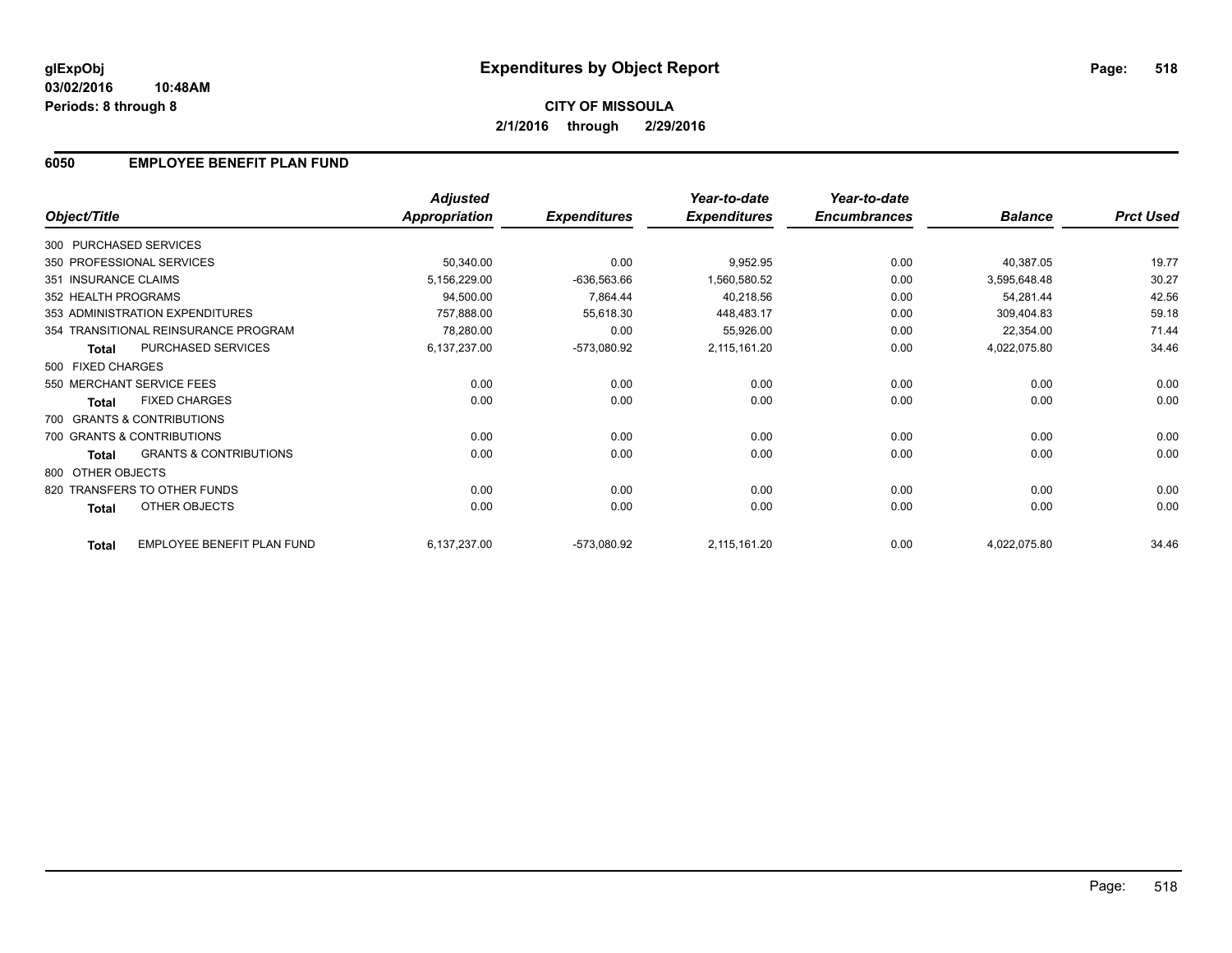**7370 PARKING COMMISSION FUND**

|                                           | <b>Adjusted</b>      |                     | Year-to-date        | Year-to-date        |                |                  |
|-------------------------------------------|----------------------|---------------------|---------------------|---------------------|----------------|------------------|
| Object/Title                              | <b>Appropriation</b> | <b>Expenditures</b> | <b>Expenditures</b> | <b>Encumbrances</b> | <b>Balance</b> | <b>Prct Used</b> |
| 100 PERSONAL SERVICES                     |                      |                     |                     |                     |                |                  |
| 110 SALARIES AND WAGES                    | 436,749.00           | 32,459.46           | 279,093.77          | 0.00                | 157,655.23     | 63.90            |
| 115 SALARIES/HEALTH INSURANCE BENEFIT     | 0.00                 | 0.00                | 0.00                | 0.00                | 0.00           | 0.00             |
| 120 OVERTIME/TERMINATION                  | 7,234.00             | 6.48                | 190.22              | 0.00                | 7,043.78       | 2.63             |
| 130 OTHER                                 | 0.00                 | 0.00                | 0.00                | 0.00                | 0.00           | 0.00             |
| 135 OPEB EXPENSE                          | 0.00                 | 0.00                | 0.00                | 0.00                | 0.00           | 0.00             |
| 140 EMPLOYER CONTRIBUTIONS                | 197,972.00           | 14,522.11           | 128,034.82          | 0.00                | 69,937.18      | 64.67            |
| <b>141 STATE RETIREMENT CONTRIBUTIONS</b> | 0.00                 | 0.00                | 223.35              | 0.00                | $-223.35$      | 0.00             |
| 145 OPEB CONTRIBUTION                     | 0.00                 | 0.00                | 0.00                | 0.00                | 0.00           | 0.00             |
| PERSONAL SERVICES<br><b>Total</b>         | 641,955.00           | 46,988.05           | 407,542.16          | 0.00                | 234,412.84     | 63.48            |
| 200 SUPPLIES                              |                      |                     |                     |                     |                |                  |
| 210 OFFICE SUPPLIES                       | 5,400.00             | 288.96              | 2,899.45            | 0.00                | 2,500.55       | 53.69            |
| 220 OPERATING SUPPLIES                    | 15,000.00            | 66.08               | 2,584.69            | 0.00                | 12,415.31      | 17.23            |
| 230 REPAIR/MAINTENANCE                    | 18,000.00            | 41.76               | 713.13              | 0.00                | 17,286.87      | 3.96             |
| 231 GASOLINE                              | 8,000.00             | 612.52              | 1,889.18            | 0.00                | 6,110.82       | 23.61            |
| <b>SUPPLIES</b><br><b>Total</b>           | 46,400.00            | 1,009.32            | 8,086.45            | 0.00                | 38,313.55      | 17.43            |
| 300 PURCHASED SERVICES                    |                      |                     |                     |                     |                |                  |
| 310 COMMUNICATIONS                        | 17,338.00            | 0.00                | 4,070.02            | 0.00                | 13,267.98      | 23.47            |
| 320 PRINTING & DUPLICATING                | 10,000.00            | 2,003.24            | 5,194.34            | 0.00                | 4,805.66       | 51.94            |
| 330 PUBLICITY, SUBSCRIPTIONS & DUES       | 5,000.00             | 0.00                | 2,506.24            | 0.00                | 2,493.76       | 50.12            |
| 340 SEWER                                 | 137.00               | 0.00                | 142.28              | 0.00                | $-5.28$        | 103.85           |
| 341 ELECTRICITY & NATURAL GAS             | 36,440.00            | 4,408.65            | 22,116.98           | 0.00                | 14,323.02      | 60.69            |
| 343 WATER CHARGES                         | 4,000.00             | 350.97              | 6,310.55            | 0.00                | $-2,310.55$    | 157.76           |
| 344 TELEPHONE SERVICE                     | 5,200.00             | 446.01              | 2,474.79            | 0.00                | 2,725.21       | 47.59            |
| 345 GARBAGE                               | 3,000.00             | 394.00              | 3,163.16            | 0.00                | $-163.16$      | 105.44           |
| 350 PROFESSIONAL SERVICES                 | 61,250.00            | 5,638.66            | 32,547.12           | 0.00                | 28,702.88      | 53.14            |
| 360 REPAIR & MAINTENANCE                  | 72,500.00            | 5,780.31            | 23,859.76           | 0.00                | 48,640.24      | 32.91            |
| 370 TRAVEL                                | 1,600.00             | 0.00                | 2,031.68            | 0.00                | $-431.68$      | 126.98           |
| 380 TRAINING                              | 1,900.00             | 0.00                | 0.00                | 0.00                | 1,900.00       | 0.00             |
| 390 OTHER PURCHASED SERVICES              | 188,805.00           | 1,251.37            | 100,715.39          | 0.00                | 88,089.61      | 53.34            |
| PURCHASED SERVICES<br>Total               | 407,170.00           | 20,273.21           | 205,132.31          | 0.00                | 202,037.69     | 50.38            |
| 400 BUILDING MATERIALS                    |                      |                     |                     |                     |                |                  |
| <b>400 BUILDING MATERIALS</b>             | 0.00                 | 0.00                | 0.00                | 0.00                | 0.00           | 0.00             |
| <b>BUILDING MATERIALS</b><br><b>Total</b> | 0.00                 | 0.00                | 0.00                | 0.00                | 0.00           | 0.00             |
|                                           |                      |                     |                     |                     |                |                  |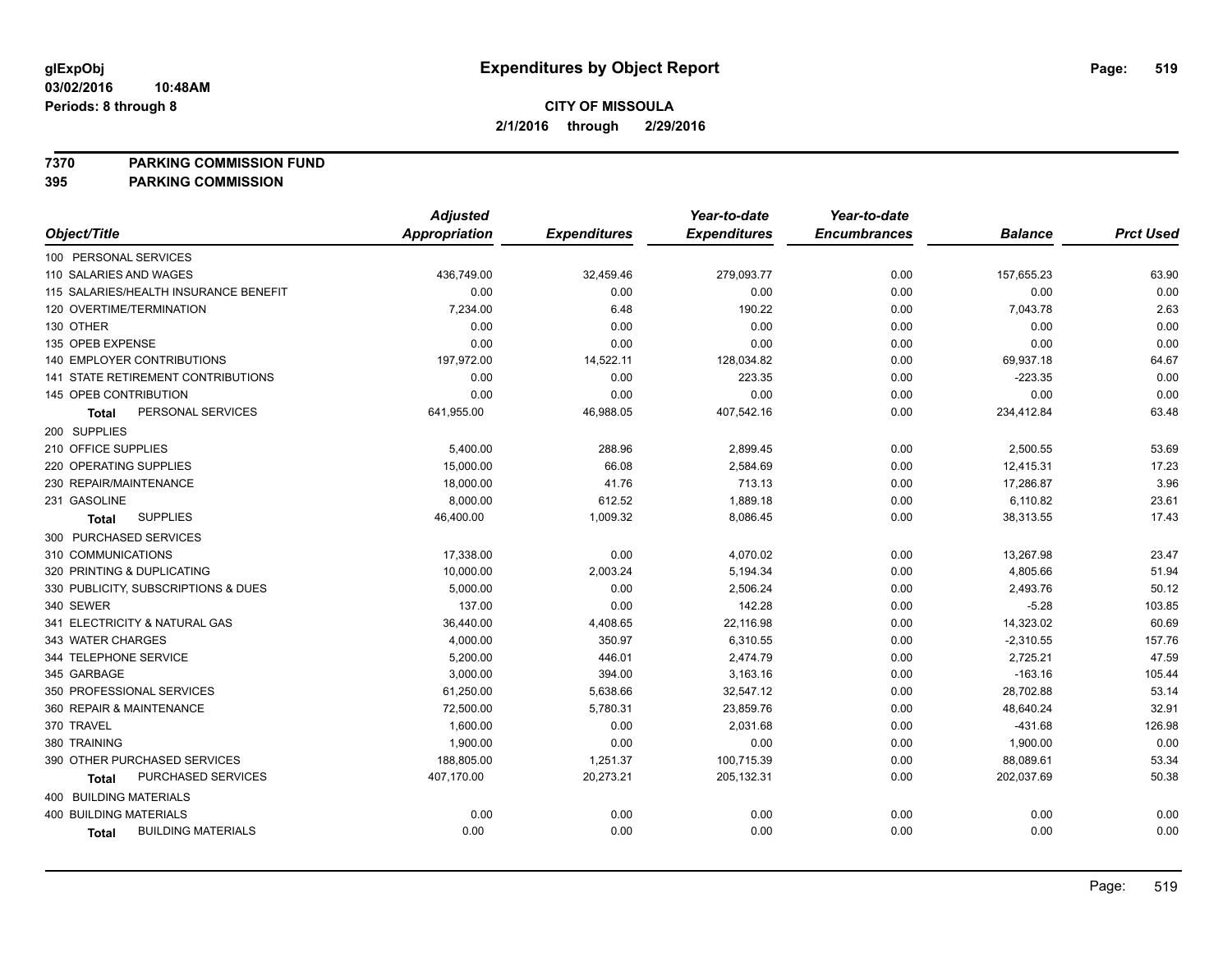**7370 PARKING COMMISSION FUND**

|                    |                                   | <b>Adjusted</b> |                     | Year-to-date        | Year-to-date        |                |                  |
|--------------------|-----------------------------------|-----------------|---------------------|---------------------|---------------------|----------------|------------------|
| Object/Title       |                                   | Appropriation   | <b>Expenditures</b> | <b>Expenditures</b> | <b>Encumbrances</b> | <b>Balance</b> | <b>Prct Used</b> |
| 500 FIXED CHARGES  |                                   |                 |                     |                     |                     |                |                  |
| 500 FIXED CHARGES  |                                   | 168,621.00      | 0.00                | 25,246.92           | 0.00                | 143,374.08     | 14.97            |
|                    | 550 MERCHANT SERVICE FEES         | 21.500.00       | 0.00                | 0.00                | 0.00                | 21,500.00      | 0.00             |
| <b>Total</b>       | <b>FIXED CHARGES</b>              | 190,121.00      | 0.00                | 25,246.92           | 0.00                | 164,874.08     | 13.28            |
| 600 DEBT SERVICE   |                                   |                 |                     |                     |                     |                |                  |
| 610 PRINCIPAL      |                                   | 52.787.59       | 0.00                | 40,100.00           | 0.00                | 12,687.59      | 75.96            |
|                    | 620 INTEREST / SERVICE FEES       | 12,162.50       | 0.00                | 16,662.50           | 0.00                | $-4,500.00$    | 137.00           |
| <b>Total</b>       | <b>DEBT SERVICE</b>               | 64,950.09       | 0.00                | 56,762.50           | 0.00                | 8,187.59       | 87.39            |
|                    | 700 GRANTS & CONTRIBUTIONS        |                 |                     |                     |                     |                |                  |
|                    | 700 GRANTS & CONTRIBUTIONS        | 74,000.00       | 11,921.00           | 62.421.00           | 0.00                | 11,579.00      | 84.35            |
| Total              | <b>GRANTS &amp; CONTRIBUTIONS</b> | 74,000.00       | 11,921.00           | 62,421.00           | 0.00                | 11,579.00      | 84.35            |
| 800 OTHER OBJECTS  |                                   |                 |                     |                     |                     |                |                  |
|                    | 820 TRANSFERS TO OTHER FUNDS      | 311,194.00      | 26,036.25           | 199,095.00          | 0.00                | 112,099.00     | 63.98            |
| 845 CONTINGENCY    |                                   | 48,965.00       | 0.00                | 0.00                | 0.00                | 48,965.00      | 0.00             |
| <b>Total</b>       | <b>OTHER OBJECTS</b>              | 360,159.00      | 26,036.25           | 199,095.00          | 0.00                | 161,064.00     | 55.28            |
| 900 CAPITAL OUTLAY |                                   |                 |                     |                     |                     |                |                  |
| 920 BUILDINGS      |                                   | 0.00            | 0.00                | 0.00                | 0.00                | 0.00           | 0.00             |
| 930 IMPROVEMENTS   |                                   | 0.00            | 0.00                | 0.00                | 0.00                | 0.00           | 0.00             |
|                    | 940 MACHINERY & EQUIPMENT         | 1,560,506.00    | 14,737.45           | 1,250,587.07        | 0.00                | 309,918.93     | 80.14            |
| <b>Total</b>       | <b>CAPITAL OUTLAY</b>             | 1,560,506.00    | 14,737.45           | 1,250,587.07        | 0.00                | 309,918.93     | 80.14            |
| Total              | PARKING COMMISSION                | 3,345,261.09    | 120,965.28          | 2,214,873.41        | 0.00                | 1,130,387.68   | 66.21            |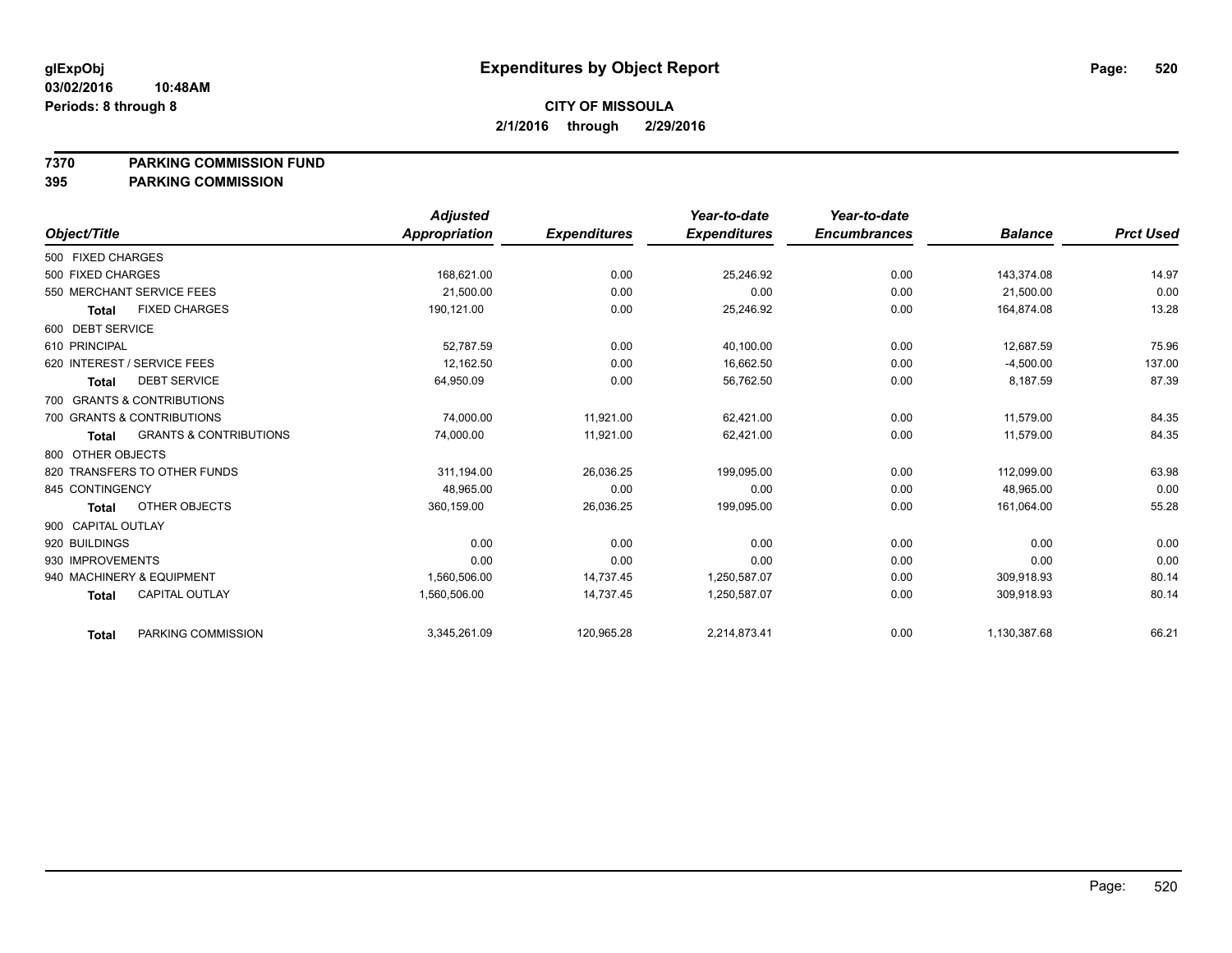### **7370 PARKING COMMISSION FUND**

**900 DEPRECIATION**

| Object/Title                          | <b>Adjusted</b><br><b>Appropriation</b> | <b>Expenditures</b> | Year-to-date<br><b>Expenditures</b> | Year-to-date<br><b>Encumbrances</b> | <b>Balance</b> | <b>Prct Used</b> |
|---------------------------------------|-----------------------------------------|---------------------|-------------------------------------|-------------------------------------|----------------|------------------|
| 800 OTHER OBJECTS                     |                                         |                     |                                     |                                     |                |                  |
| 830 DEPRECIATION                      | 0.00                                    | 0.00                | 0.00                                | 0.00                                | 0.00           | 0.00             |
| OTHER OBJECTS<br><b>Total</b>         | 0.00                                    | 0.00                | 0.00                                | 0.00                                | 0.00           | 0.00             |
| 900 CAPITAL OUTLAY                    |                                         |                     |                                     |                                     |                |                  |
| 940 MACHINERY & EQUIPMENT             | 0.00                                    | 0.00                | 0.00                                | 0.00                                | 0.00           | 0.00             |
| <b>CAPITAL OUTLAY</b><br><b>Total</b> | 0.00                                    | 0.00                | 0.00                                | 0.00                                | 0.00           | 0.00             |
| <b>DEPRECIATION</b><br><b>Total</b>   | 0.00                                    | 0.00                | 0.00                                | 0.00                                | 0.00           | 0.00             |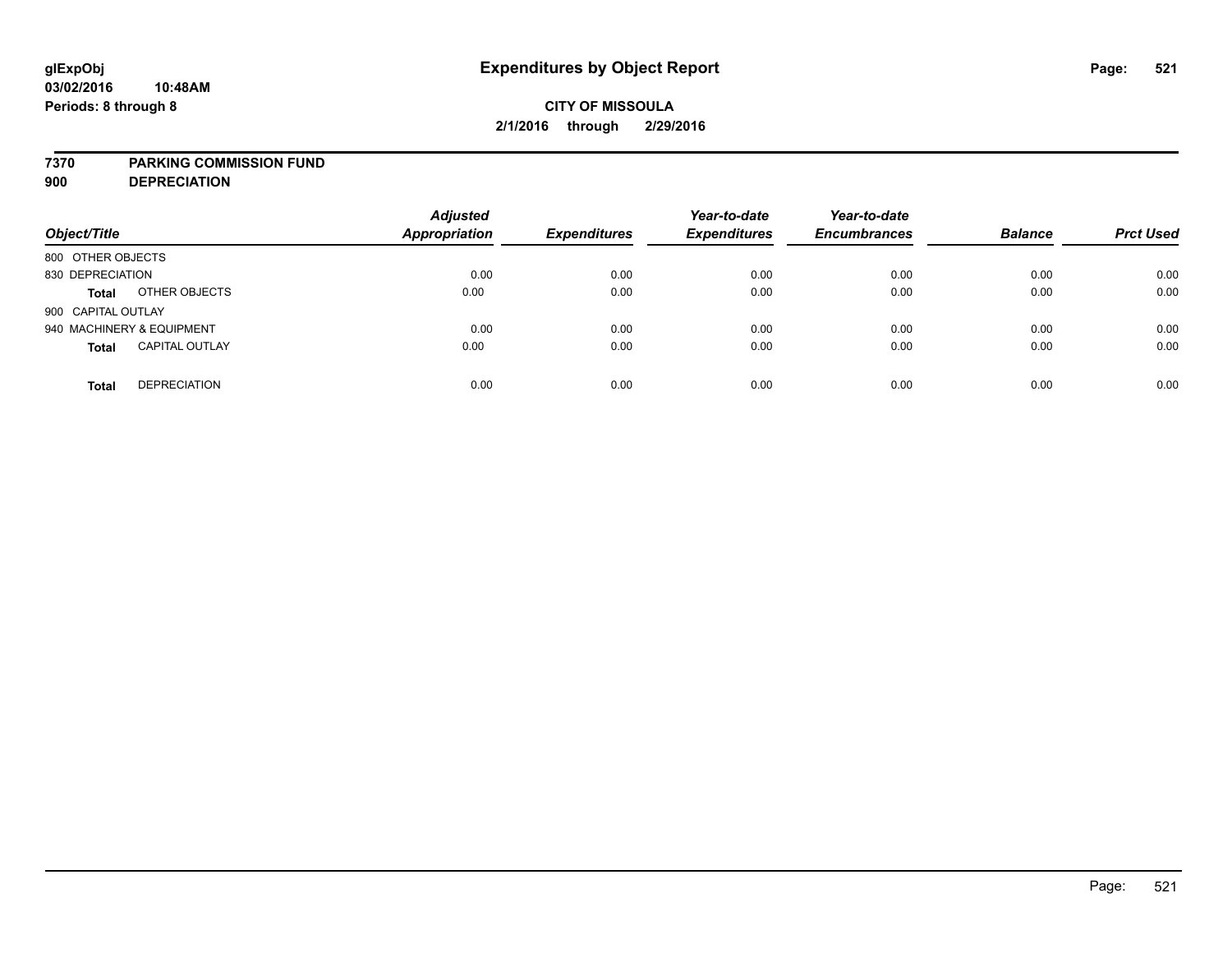# **CITY OF MISSOULA 2/1/2016 through 2/29/2016**

### **7370 PARKING COMMISSION FUND**

|                                           | <b>Adjusted</b> |                     | Year-to-date        | Year-to-date        |                |                  |
|-------------------------------------------|-----------------|---------------------|---------------------|---------------------|----------------|------------------|
| Object/Title                              | Appropriation   | <b>Expenditures</b> | <b>Expenditures</b> | <b>Encumbrances</b> | <b>Balance</b> | <b>Prct Used</b> |
| 100 PERSONAL SERVICES                     |                 |                     |                     |                     |                |                  |
| 110 SALARIES AND WAGES                    | 436,749.00      | 32,459.46           | 279,093.77          | 0.00                | 157,655.23     | 63.90            |
| 115 SALARIES/HEALTH INSURANCE BENEFIT     | 0.00            | 0.00                | 0.00                | 0.00                | 0.00           | 0.00             |
| 120 OVERTIME/TERMINATION                  | 7,234.00        | 6.48                | 190.22              | 0.00                | 7,043.78       | 2.63             |
| 130 OTHER                                 | 0.00            | 0.00                | 0.00                | 0.00                | 0.00           | 0.00             |
| 135 OPEB EXPENSE                          | 0.00            | 0.00                | 0.00                | 0.00                | 0.00           | 0.00             |
| 140 EMPLOYER CONTRIBUTIONS                | 197,972.00      | 14,522.11           | 128,034.82          | 0.00                | 69,937.18      | 64.67            |
| 141 STATE RETIREMENT CONTRIBUTIONS        | 0.00            | 0.00                | 223.35              | 0.00                | $-223.35$      | 0.00             |
| 145 OPEB CONTRIBUTION                     | 0.00            | 0.00                | 0.00                | 0.00                | 0.00           | 0.00             |
| PERSONAL SERVICES<br><b>Total</b>         | 641,955.00      | 46,988.05           | 407,542.16          | 0.00                | 234,412.84     | 63.48            |
| 200 SUPPLIES                              |                 |                     |                     |                     |                |                  |
| 210 OFFICE SUPPLIES                       | 5,400.00        | 288.96              | 2,899.45            | 0.00                | 2,500.55       | 53.69            |
| 220 OPERATING SUPPLIES                    | 15,000.00       | 66.08               | 2,584.69            | 0.00                | 12,415.31      | 17.23            |
| 230 REPAIR/MAINTENANCE                    | 18,000.00       | 41.76               | 713.13              | 0.00                | 17,286.87      | 3.96             |
| 231 GASOLINE                              | 8,000.00        | 612.52              | 1,889.18            | 0.00                | 6,110.82       | 23.61            |
| <b>SUPPLIES</b><br>Total                  | 46,400.00       | 1,009.32            | 8,086.45            | 0.00                | 38,313.55      | 17.43            |
| 300 PURCHASED SERVICES                    |                 |                     |                     |                     |                |                  |
| 310 COMMUNICATIONS                        | 17,338.00       | 0.00                | 4,070.02            | 0.00                | 13,267.98      | 23.47            |
| 320 PRINTING & DUPLICATING                | 10,000.00       | 2,003.24            | 5,194.34            | 0.00                | 4,805.66       | 51.94            |
| 330 PUBLICITY, SUBSCRIPTIONS & DUES       | 5,000.00        | 0.00                | 2,506.24            | 0.00                | 2,493.76       | 50.12            |
| 340 SEWER                                 | 137.00          | 0.00                | 142.28              | 0.00                | $-5.28$        | 103.85           |
| 341 ELECTRICITY & NATURAL GAS             | 36,440.00       | 4,408.65            | 22,116.98           | 0.00                | 14,323.02      | 60.69            |
| 343 WATER CHARGES                         | 4,000.00        | 350.97              | 6,310.55            | 0.00                | $-2,310.55$    | 157.76           |
| 344 TELEPHONE SERVICE                     | 5,200.00        | 446.01              | 2,474.79            | 0.00                | 2,725.21       | 47.59            |
| 345 GARBAGE                               | 3,000.00        | 394.00              | 3,163.16            | 0.00                | $-163.16$      | 105.44           |
| 350 PROFESSIONAL SERVICES                 | 61,250.00       | 5,638.66            | 32,547.12           | 0.00                | 28,702.88      | 53.14            |
| 360 REPAIR & MAINTENANCE                  | 72,500.00       | 5,780.31            | 23,859.76           | 0.00                | 48,640.24      | 32.91            |
| 370 TRAVEL                                | 1,600.00        | 0.00                | 2,031.68            | 0.00                | $-431.68$      | 126.98           |
| 380 TRAINING                              | 1,900.00        | 0.00                | 0.00                | 0.00                | 1,900.00       | 0.00             |
| 390 OTHER PURCHASED SERVICES              | 188,805.00      | 1,251.37            | 100,715.39          | 0.00                | 88,089.61      | 53.34            |
| PURCHASED SERVICES<br>Total               | 407,170.00      | 20,273.21           | 205, 132.31         | 0.00                | 202,037.69     | 50.38            |
| 400 BUILDING MATERIALS                    |                 |                     |                     |                     |                |                  |
| <b>400 BUILDING MATERIALS</b>             | 0.00            | 0.00                | 0.00                | 0.00                | 0.00           | 0.00             |
| <b>BUILDING MATERIALS</b><br><b>Total</b> | 0.00            | 0.00                | 0.00                | 0.00                | 0.00           | 0.00             |
| 500 FIXED CHARGES                         |                 |                     |                     |                     |                |                  |

Page: 522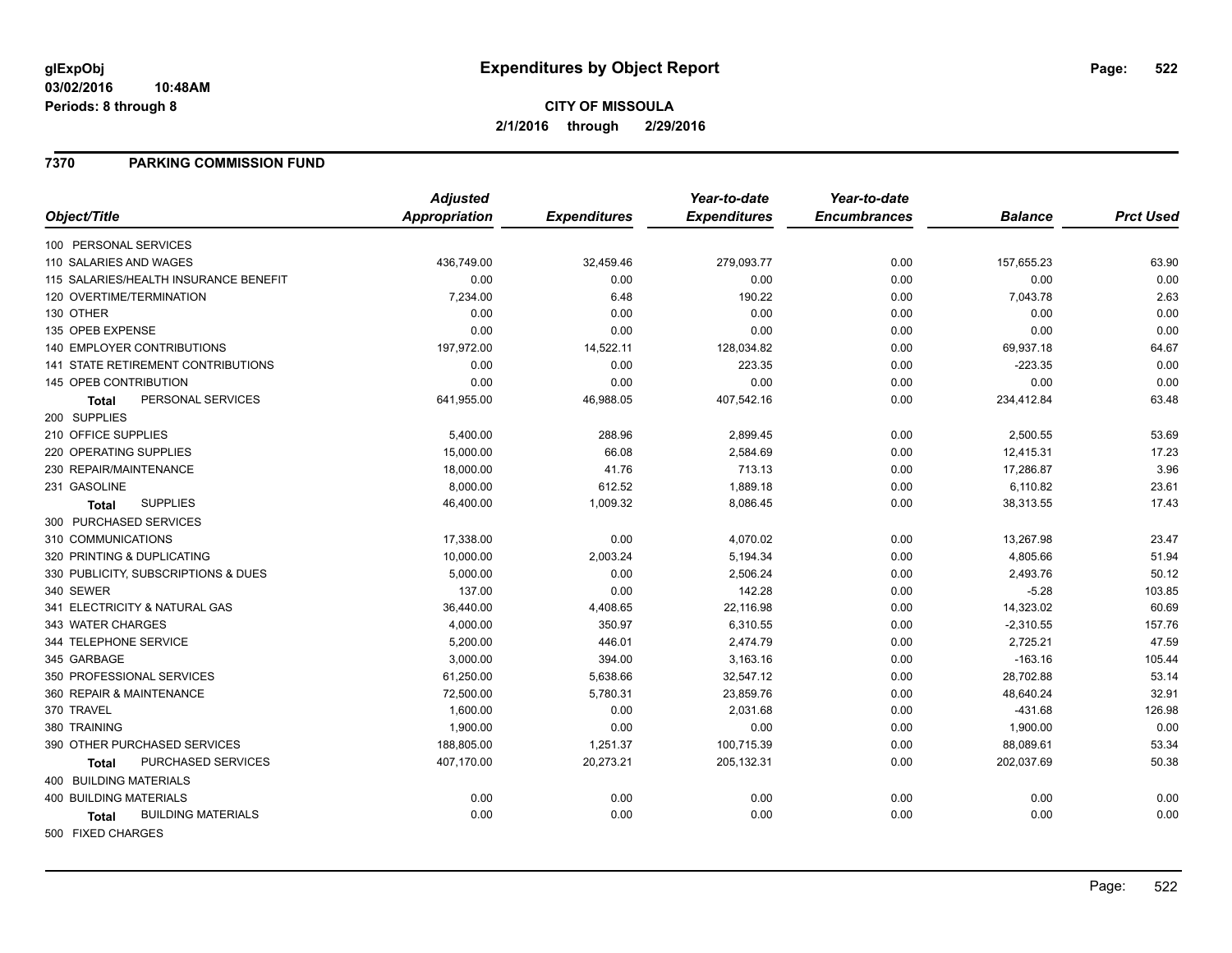# **CITY OF MISSOULA 2/1/2016 through 2/29/2016**

### **7370 PARKING COMMISSION FUND**

|                    |                                   | <b>Adjusted</b> |                     | Year-to-date        | Year-to-date        |                |                  |
|--------------------|-----------------------------------|-----------------|---------------------|---------------------|---------------------|----------------|------------------|
| Object/Title       |                                   | Appropriation   | <b>Expenditures</b> | <b>Expenditures</b> | <b>Encumbrances</b> | <b>Balance</b> | <b>Prct Used</b> |
| 500 FIXED CHARGES  |                                   | 168,621.00      | 0.00                | 25,246.92           | 0.00                | 143,374.08     | 14.97            |
|                    | 550 MERCHANT SERVICE FEES         | 21,500.00       | 0.00                | 0.00                | 0.00                | 21,500.00      | 0.00             |
| <b>Total</b>       | <b>FIXED CHARGES</b>              | 190,121.00      | 0.00                | 25,246.92           | 0.00                | 164,874.08     | 13.28            |
| 600 DEBT SERVICE   |                                   |                 |                     |                     |                     |                |                  |
| 610 PRINCIPAL      |                                   | 52,787.59       | 0.00                | 40,100.00           | 0.00                | 12,687.59      | 75.96            |
|                    | 620 INTEREST / SERVICE FEES       | 12,162.50       | 0.00                | 16,662.50           | 0.00                | $-4,500.00$    | 137.00           |
| Total              | <b>DEBT SERVICE</b>               | 64,950.09       | 0.00                | 56,762.50           | 0.00                | 8,187.59       | 87.39            |
|                    | 700 GRANTS & CONTRIBUTIONS        |                 |                     |                     |                     |                |                  |
|                    | 700 GRANTS & CONTRIBUTIONS        | 74,000.00       | 11,921.00           | 62,421.00           | 0.00                | 11,579.00      | 84.35            |
| <b>Total</b>       | <b>GRANTS &amp; CONTRIBUTIONS</b> | 74,000.00       | 11,921.00           | 62,421.00           | 0.00                | 11,579.00      | 84.35            |
| 800 OTHER OBJECTS  |                                   |                 |                     |                     |                     |                |                  |
|                    | 820 TRANSFERS TO OTHER FUNDS      | 311,194.00      | 26,036.25           | 199,095.00          | 0.00                | 112,099.00     | 63.98            |
| 830 DEPRECIATION   |                                   | 0.00            | 0.00                | 0.00                | 0.00                | 0.00           | 0.00             |
| 845 CONTINGENCY    |                                   | 48,965.00       | 0.00                | 0.00                | 0.00                | 48,965.00      | 0.00             |
| <b>Total</b>       | OTHER OBJECTS                     | 360,159.00      | 26,036.25           | 199,095.00          | 0.00                | 161,064.00     | 55.28            |
| 900 CAPITAL OUTLAY |                                   |                 |                     |                     |                     |                |                  |
| 920 BUILDINGS      |                                   | 0.00            | 0.00                | 0.00                | 0.00                | 0.00           | 0.00             |
| 930 IMPROVEMENTS   |                                   | 0.00            | 0.00                | 0.00                | 0.00                | 0.00           | 0.00             |
|                    | 940 MACHINERY & EQUIPMENT         | 1,560,506.00    | 14,737.45           | 1,250,587.07        | 0.00                | 309,918.93     | 80.14            |
| <b>Total</b>       | <b>CAPITAL OUTLAY</b>             | 1,560,506.00    | 14,737.45           | 1,250,587.07        | 0.00                | 309,918.93     | 80.14            |
| <b>Total</b>       | PARKING COMMISSION FUND           | 3,345,261.09    | 120,965.28          | 2,214,873.41        | 0.00                | 1,130,387.68   | 66.21            |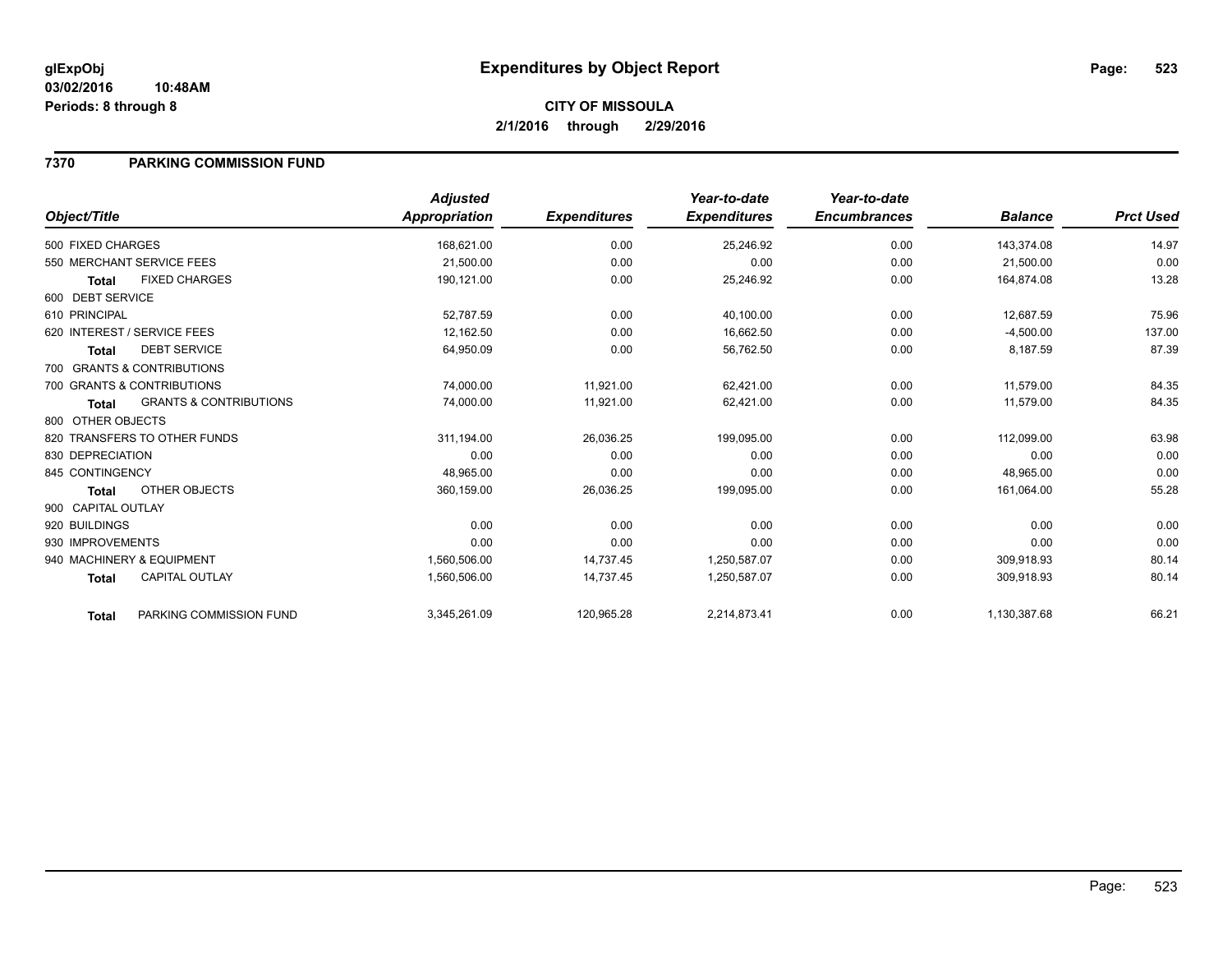### **7371 FRONT STREET PARKING BONDS**

| Object/Title      |                              | <b>Adjusted</b><br><b>Appropriation</b> | <b>Expenditures</b> | Year-to-date<br><b>Expenditures</b> | Year-to-date<br><b>Encumbrances</b> | <b>Balance</b> | <b>Prct Used</b> |
|-------------------|------------------------------|-----------------------------------------|---------------------|-------------------------------------|-------------------------------------|----------------|------------------|
| 500 FIXED CHARGES |                              |                                         |                     |                                     |                                     |                |                  |
|                   | 550 MERCHANT SERVICE FEES    | 0.00                                    | 0.00                | 0.00                                | 0.00                                | 0.00           | 0.00             |
| <b>Total</b>      | <b>FIXED CHARGES</b>         | 0.00                                    | 0.00                | 0.00                                | 0.00                                | 0.00           | 0.00             |
| 600 DEBT SERVICE  |                              |                                         |                     |                                     |                                     |                |                  |
|                   | 620 INTEREST / SERVICE FEES  | 272.925.00                              | 0.00                | 69.360.16                           | 0.00                                | 203.564.84     | 25.41            |
| <b>Total</b>      | <b>DEBT SERVICE</b>          | 272.925.00                              | 0.00                | 69,360.16                           | 0.00                                | 203,564.84     | 25.41            |
| 800 OTHER OBJECTS |                              |                                         |                     |                                     |                                     |                |                  |
|                   | 820 TRANSFERS TO OTHER FUNDS | 0.00                                    | 0.00                | 0.00                                | 0.00                                | 0.00           | 0.00             |
| <b>Total</b>      | OTHER OBJECTS                | 0.00                                    | 0.00                | 0.00                                | 0.00                                | 0.00           | 0.00             |
| <b>Total</b>      | PARKING COMMISSION           | 272.925.00                              | 0.00                | 69.360.16                           | 0.00                                | 203.564.84     | 25.41            |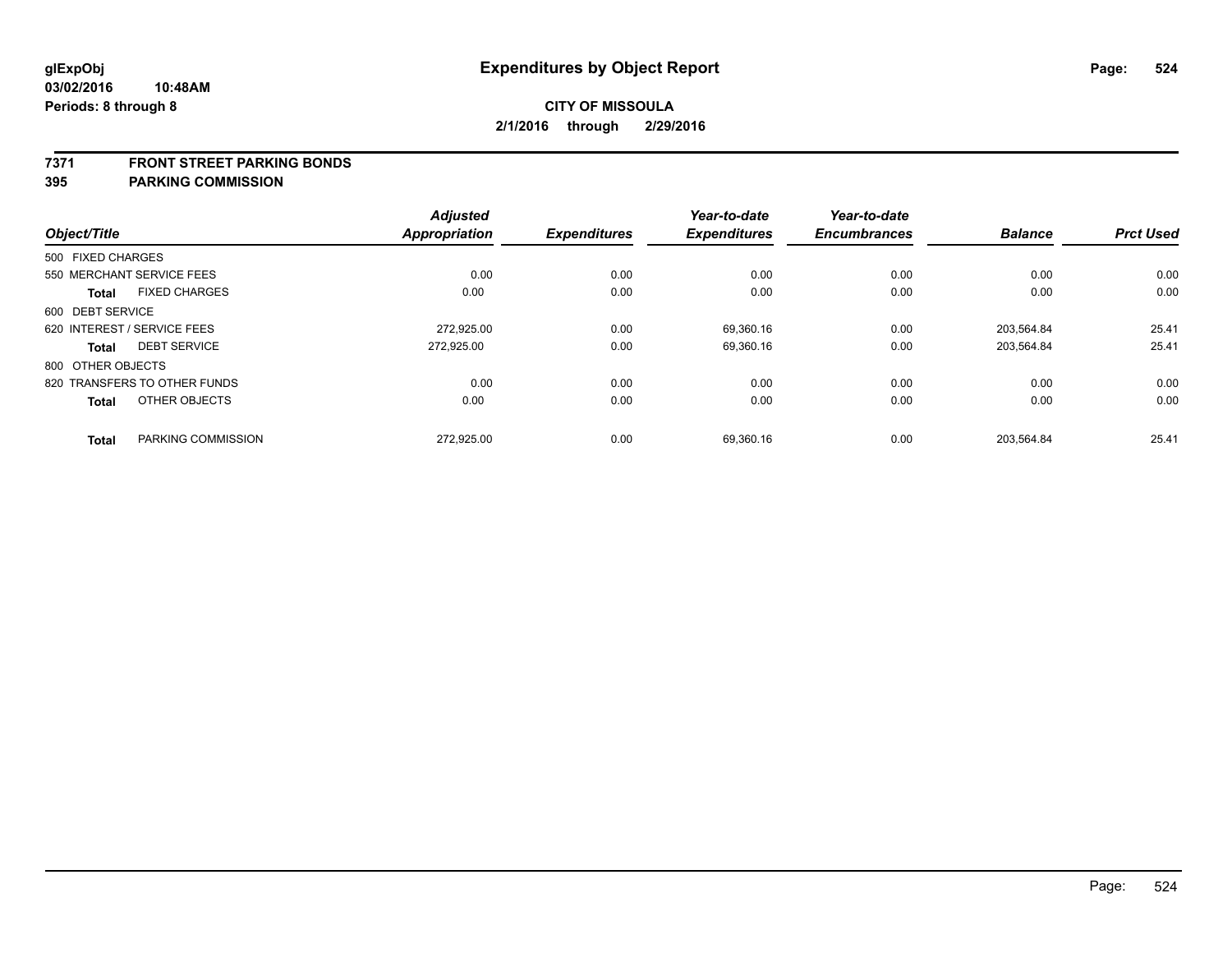## **7371 FRONT STREET PARKING BONDS**

| Object/Title      |                                   | <b>Adjusted</b><br><b>Appropriation</b> | <b>Expenditures</b> | Year-to-date<br><b>Expenditures</b> | Year-to-date<br><b>Encumbrances</b> | <b>Balance</b> | <b>Prct Used</b> |
|-------------------|-----------------------------------|-----------------------------------------|---------------------|-------------------------------------|-------------------------------------|----------------|------------------|
| 500 FIXED CHARGES |                                   |                                         |                     |                                     |                                     |                |                  |
|                   | 550 MERCHANT SERVICE FEES         | 0.00                                    | 0.00                | 0.00                                | 0.00                                | 0.00           | 0.00             |
| <b>Total</b>      | <b>FIXED CHARGES</b>              | 0.00                                    | 0.00                | 0.00                                | 0.00                                | 0.00           | 0.00             |
| 600 DEBT SERVICE  |                                   |                                         |                     |                                     |                                     |                |                  |
|                   | 620 INTEREST / SERVICE FEES       | 272,925.00                              | 0.00                | 69,360.16                           | 0.00                                | 203.564.84     | 25.41            |
| <b>Total</b>      | <b>DEBT SERVICE</b>               | 272,925.00                              | 0.00                | 69.360.16                           | 0.00                                | 203.564.84     | 25.41            |
| 800 OTHER OBJECTS |                                   |                                         |                     |                                     |                                     |                |                  |
|                   | 820 TRANSFERS TO OTHER FUNDS      | 0.00                                    | 0.00                | 0.00                                | 0.00                                | 0.00           | 0.00             |
| <b>Total</b>      | OTHER OBJECTS                     | 0.00                                    | 0.00                | 0.00                                | 0.00                                | 0.00           | 0.00             |
| <b>Total</b>      | <b>FRONT STREET PARKING BONDS</b> | 272.925.00                              | 0.00                | 69.360.16                           | 0.00                                | 203.564.84     | 25.41            |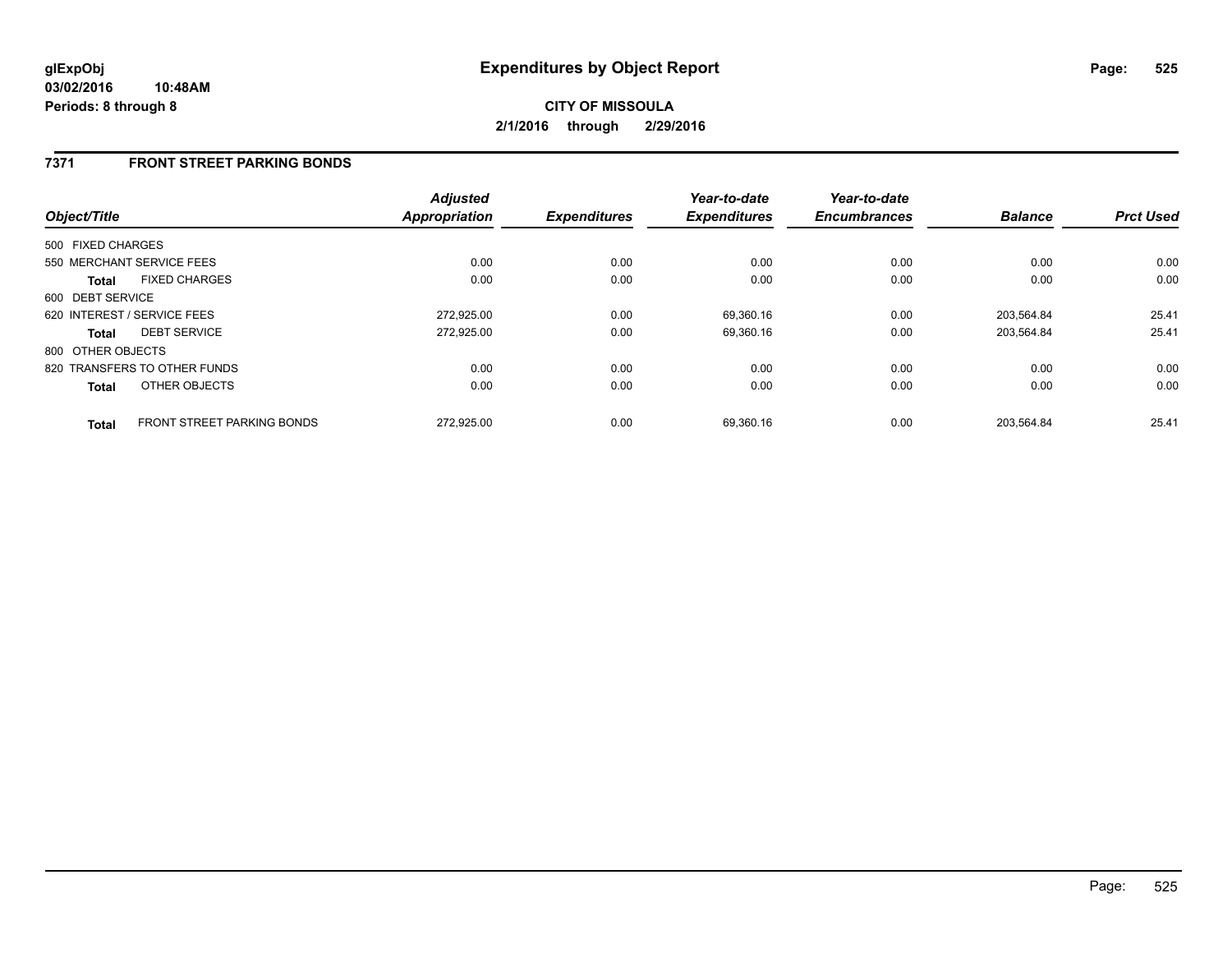### **7372 SINKING FUND/FRONT ST PARKING BONDS**

| Object/Title                         | <b>Adjusted</b><br><b>Appropriation</b> | <b>Expenditures</b> | Year-to-date<br><b>Expenditures</b> | Year-to-date<br><b>Encumbrances</b> | <b>Balance</b> | <b>Prct Used</b> |
|--------------------------------------|-----------------------------------------|---------------------|-------------------------------------|-------------------------------------|----------------|------------------|
|                                      |                                         |                     |                                     |                                     |                |                  |
| 500 FIXED CHARGES                    |                                         |                     |                                     |                                     |                |                  |
| 550 MERCHANT SERVICE FEES            | 0.00                                    | 0.00                | 0.00                                | 0.00                                | 0.00           | 0.00             |
| <b>FIXED CHARGES</b><br><b>Total</b> | 0.00                                    | 0.00                | 0.00                                | 0.00                                | 0.00           | 0.00             |
| 600 DEBT SERVICE                     |                                         |                     |                                     |                                     |                |                  |
| 610 PRINCIPAL                        | 185,000.00                              | 0.00                | 185,000.00                          | 0.00                                | 0.00           | 100.00           |
| 620 INTEREST / SERVICE FEES          | 0.00                                    | 0.00                | 0.00                                | 0.00                                | 0.00           | 0.00             |
| <b>DEBT SERVICE</b><br>Total         | 185,000.00                              | 0.00                | 185,000.00                          | 0.00                                | 0.00           | 100.00           |
| 800 OTHER OBJECTS                    |                                         |                     |                                     |                                     |                |                  |
| 820 TRANSFERS TO OTHER FUNDS         | 0.00                                    | 0.00                | 0.00                                | 0.00                                | 0.00           | 0.00             |
| OTHER OBJECTS<br><b>Total</b>        | 0.00                                    | 0.00                | 0.00                                | 0.00                                | 0.00           | 0.00             |
|                                      |                                         |                     |                                     |                                     |                |                  |
| PARKING COMMISSION<br><b>Total</b>   | 185,000.00                              | 0.00                | 185,000.00                          | 0.00                                | 0.00           | 100.00           |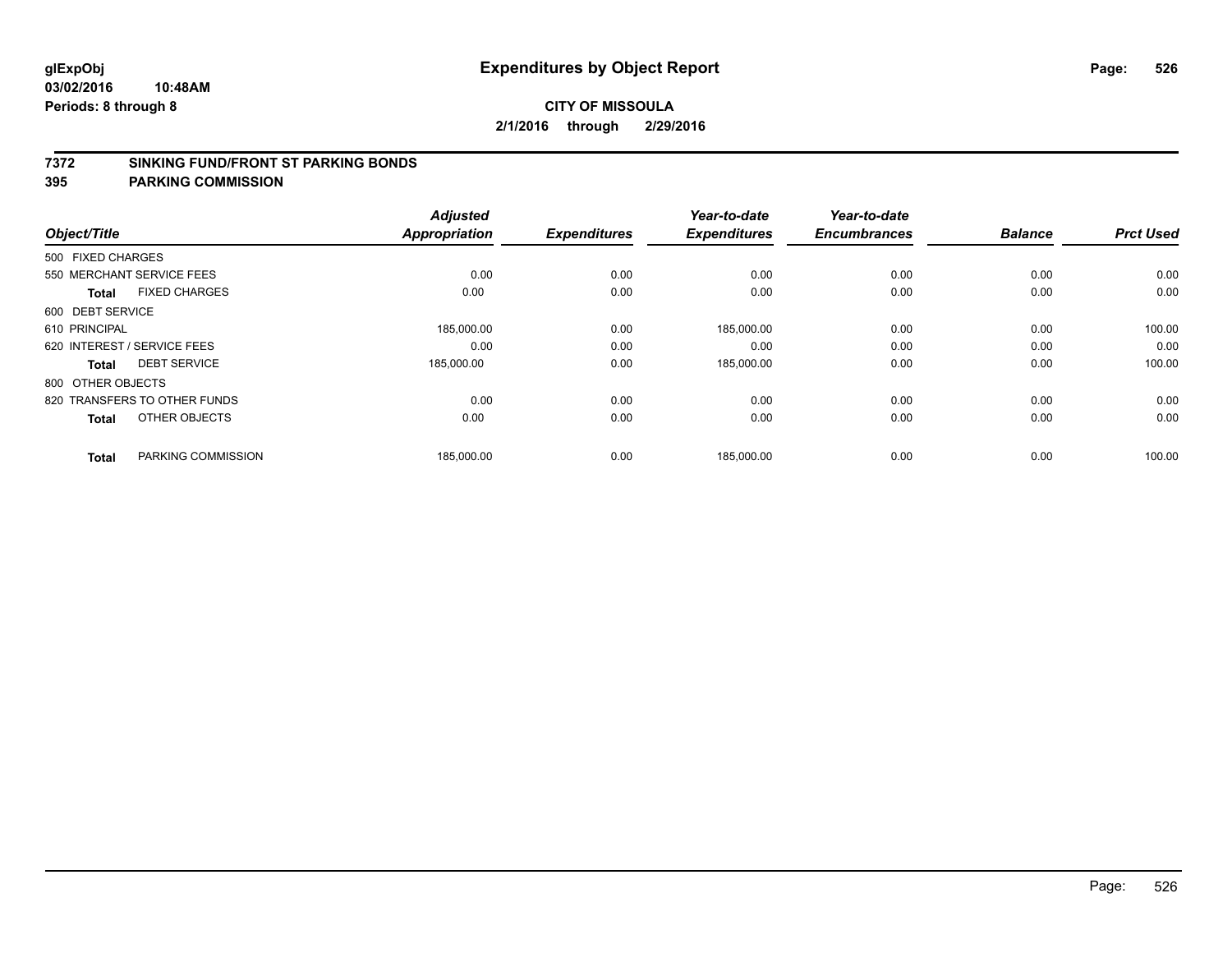## **CITY OF MISSOULA 2/1/2016 through 2/29/2016**

## **7372 SINKING FUND/FRONT ST PARKING BONDS**

| Object/Title      |                                   | <b>Adjusted</b><br>Appropriation | <b>Expenditures</b> | Year-to-date<br><b>Expenditures</b> | Year-to-date<br><b>Encumbrances</b> | <b>Balance</b> | <b>Prct Used</b> |
|-------------------|-----------------------------------|----------------------------------|---------------------|-------------------------------------|-------------------------------------|----------------|------------------|
|                   |                                   |                                  |                     |                                     |                                     |                |                  |
| 500 FIXED CHARGES |                                   |                                  |                     |                                     |                                     |                |                  |
|                   | 550 MERCHANT SERVICE FEES         | 0.00                             | 0.00                | 0.00                                | 0.00                                | 0.00           | 0.00             |
| Total             | <b>FIXED CHARGES</b>              | 0.00                             | 0.00                | 0.00                                | 0.00                                | 0.00           | 0.00             |
| 600 DEBT SERVICE  |                                   |                                  |                     |                                     |                                     |                |                  |
| 610 PRINCIPAL     |                                   | 185,000.00                       | 0.00                | 185.000.00                          | 0.00                                | 0.00           | 100.00           |
|                   | 620 INTEREST / SERVICE FEES       | 0.00                             | 0.00                | 0.00                                | 0.00                                | 0.00           | 0.00             |
| Total             | <b>DEBT SERVICE</b>               | 185,000.00                       | 0.00                | 185,000.00                          | 0.00                                | 0.00           | 100.00           |
| 800 OTHER OBJECTS |                                   |                                  |                     |                                     |                                     |                |                  |
|                   | 820 TRANSFERS TO OTHER FUNDS      | 0.00                             | 0.00                | 0.00                                | 0.00                                | 0.00           | 0.00             |
| <b>Total</b>      | OTHER OBJECTS                     | 0.00                             | 0.00                | 0.00                                | 0.00                                | 0.00           | 0.00             |
| <b>Total</b>      | SINKING FUND/FRONT ST PARKING BON | 185.000.00                       | 0.00                | 185,000.00                          | 0.00                                | 0.00           | 100.00           |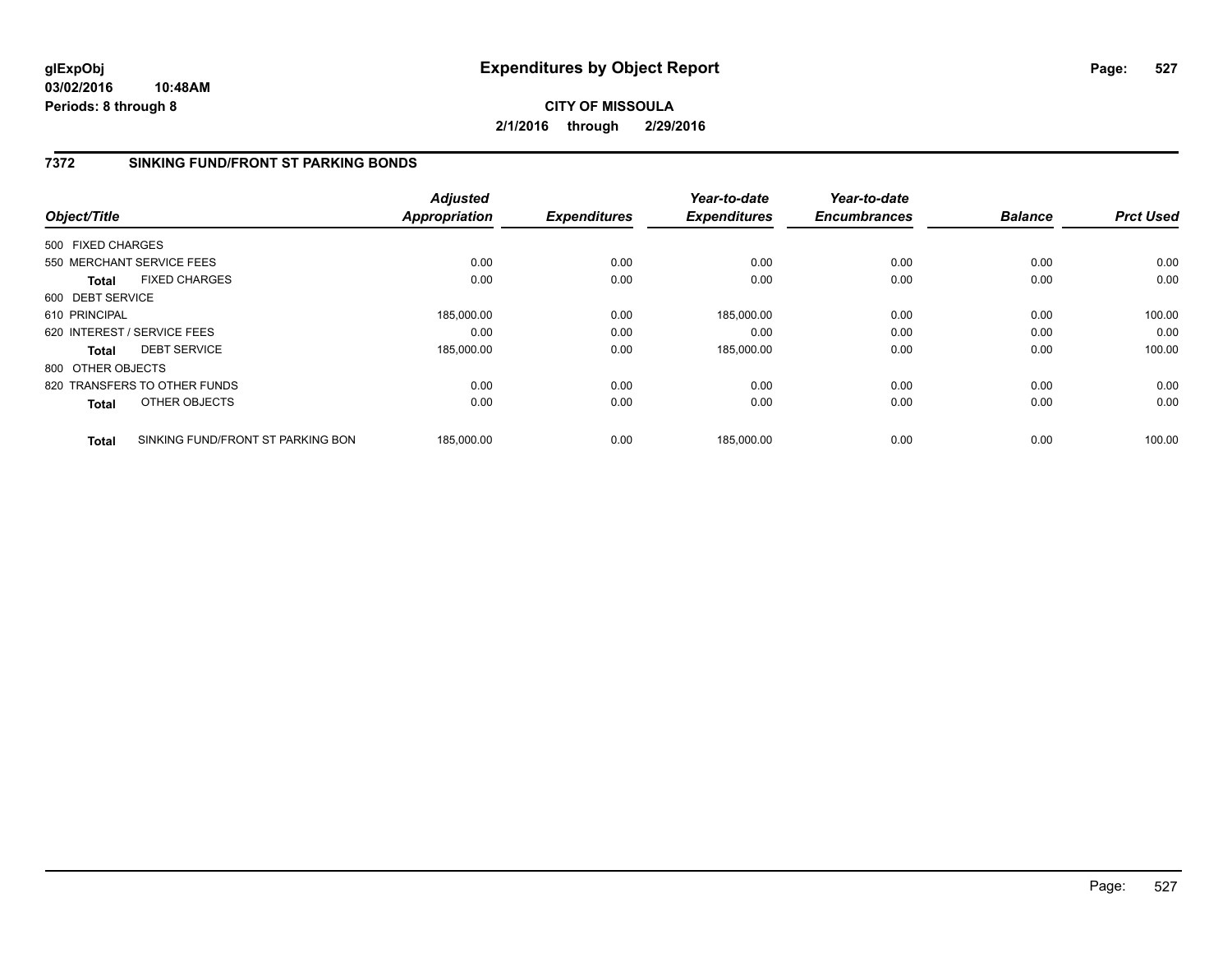## **CITY OF MISSOULA 2/1/2016 through 2/29/2016**

### **7373 MPC SERIES 2010B CONSTRUCTION**

|                                           | <b>Adjusted</b>      |                     | Year-to-date        | Year-to-date        |                |                  |
|-------------------------------------------|----------------------|---------------------|---------------------|---------------------|----------------|------------------|
| Object/Title                              | <b>Appropriation</b> | <b>Expenditures</b> | <b>Expenditures</b> | <b>Encumbrances</b> | <b>Balance</b> | <b>Prct Used</b> |
| 300 PURCHASED SERVICES                    |                      |                     |                     |                     |                |                  |
| 350 PROFESSIONAL SERVICES                 | 0.00                 | 0.00                | 0.00                | 0.00                | 0.00           | 0.00             |
| 390 OTHER PURCHASED SERVICES              | 0.00                 | 0.00                | 0.00                | 0.00                | 0.00           | 0.00             |
| <b>PURCHASED SERVICES</b><br><b>Total</b> | 0.00                 | 0.00                | 0.00                | 0.00                | 0.00           | 0.00             |
| 500 FIXED CHARGES                         |                      |                     |                     |                     |                |                  |
| 550 MERCHANT SERVICE FEES                 | 0.00                 | 0.00                | 0.00                | 0.00                | 0.00           | 0.00             |
| <b>FIXED CHARGES</b><br><b>Total</b>      | 0.00                 | 0.00                | 0.00                | 0.00                | 0.00           | 0.00             |
| 600 DEBT SERVICE                          |                      |                     |                     |                     |                |                  |
| 600 DEBT SERVICE                          | 0.00                 | 0.00                | 0.00                | 0.00                | 0.00           | 0.00             |
| 610 PRINCIPAL                             | 0.00                 | 0.00                | 0.00                | 0.00                | 0.00           | 0.00             |
| 620 INTEREST / SERVICE FEES               | 0.00                 | 0.00                | 0.00                | 0.00                | 0.00           | 0.00             |
| <b>DEBT SERVICE</b><br><b>Total</b>       | 0.00                 | 0.00                | 0.00                | 0.00                | 0.00           | 0.00             |
| 800 OTHER OBJECTS                         |                      |                     |                     |                     |                |                  |
| 820 TRANSFERS TO OTHER FUNDS              | 0.00                 | 0.00                | 0.00                | 0.00                | 0.00           | 0.00             |
| OTHER OBJECTS<br><b>Total</b>             | 0.00                 | 0.00                | 0.00                | 0.00                | 0.00           | 0.00             |
| 900 CAPITAL OUTLAY                        |                      |                     |                     |                     |                |                  |
| 900 CAPITAL OUTLAY                        | 0.00                 | 0.00                | 0.00                | 0.00                | 0.00           | 0.00             |
| 920 BUILDINGS                             | 0.00                 | 0.00                | 0.00                | 0.00                | 0.00           | 0.00             |
| 930 IMPROVEMENTS                          | 0.00                 | 0.00                | 0.00                | 0.00                | 0.00           | 0.00             |
| CAPITAL OUTLAY<br><b>Total</b>            | 0.00                 | 0.00                | 0.00                | 0.00                | 0.00           | 0.00             |
| PARKING COMMISSION<br><b>Total</b>        | 0.00                 | 0.00                | 0.00                | 0.00                | 0.00           | 0.00             |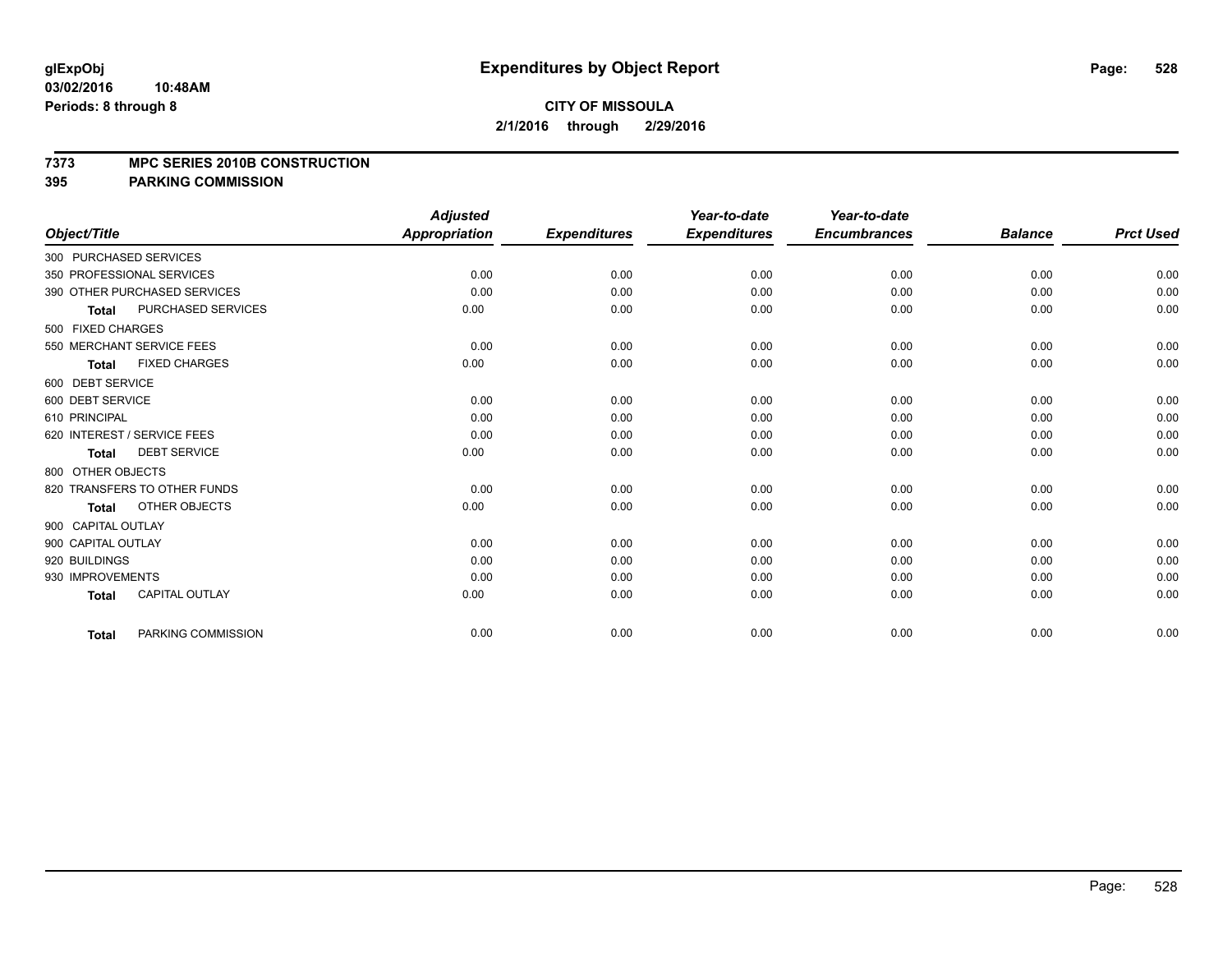### **7373 MPC SERIES 2010B CONSTRUCTION**

**900 DEPRECIATION**

| Object/Title                         | <b>Adjusted</b><br>Appropriation | <b>Expenditures</b> | Year-to-date<br><b>Expenditures</b> | Year-to-date<br><b>Encumbrances</b> | <b>Balance</b> | <b>Prct Used</b> |
|--------------------------------------|----------------------------------|---------------------|-------------------------------------|-------------------------------------|----------------|------------------|
| 500 FIXED CHARGES                    |                                  |                     |                                     |                                     |                |                  |
| 550 MERCHANT SERVICE FEES            | 0.00                             | 0.00                | 0.00                                | 0.00                                | 0.00           | 0.00             |
| <b>FIXED CHARGES</b><br><b>Total</b> | 0.00                             | 0.00                | 0.00                                | 0.00                                | 0.00           | 0.00             |
| 800 OTHER OBJECTS                    |                                  |                     |                                     |                                     |                |                  |
| 830 DEPRECIATION                     | 0.00                             | 0.00                | 0.00                                | 0.00                                | 0.00           | 0.00             |
| OTHER OBJECTS<br><b>Total</b>        | 0.00                             | 0.00                | 0.00                                | 0.00                                | 0.00           | 0.00             |
| <b>DEPRECIATION</b><br><b>Total</b>  | 0.00                             | 0.00                | 0.00                                | 0.00                                | 0.00           | 0.00             |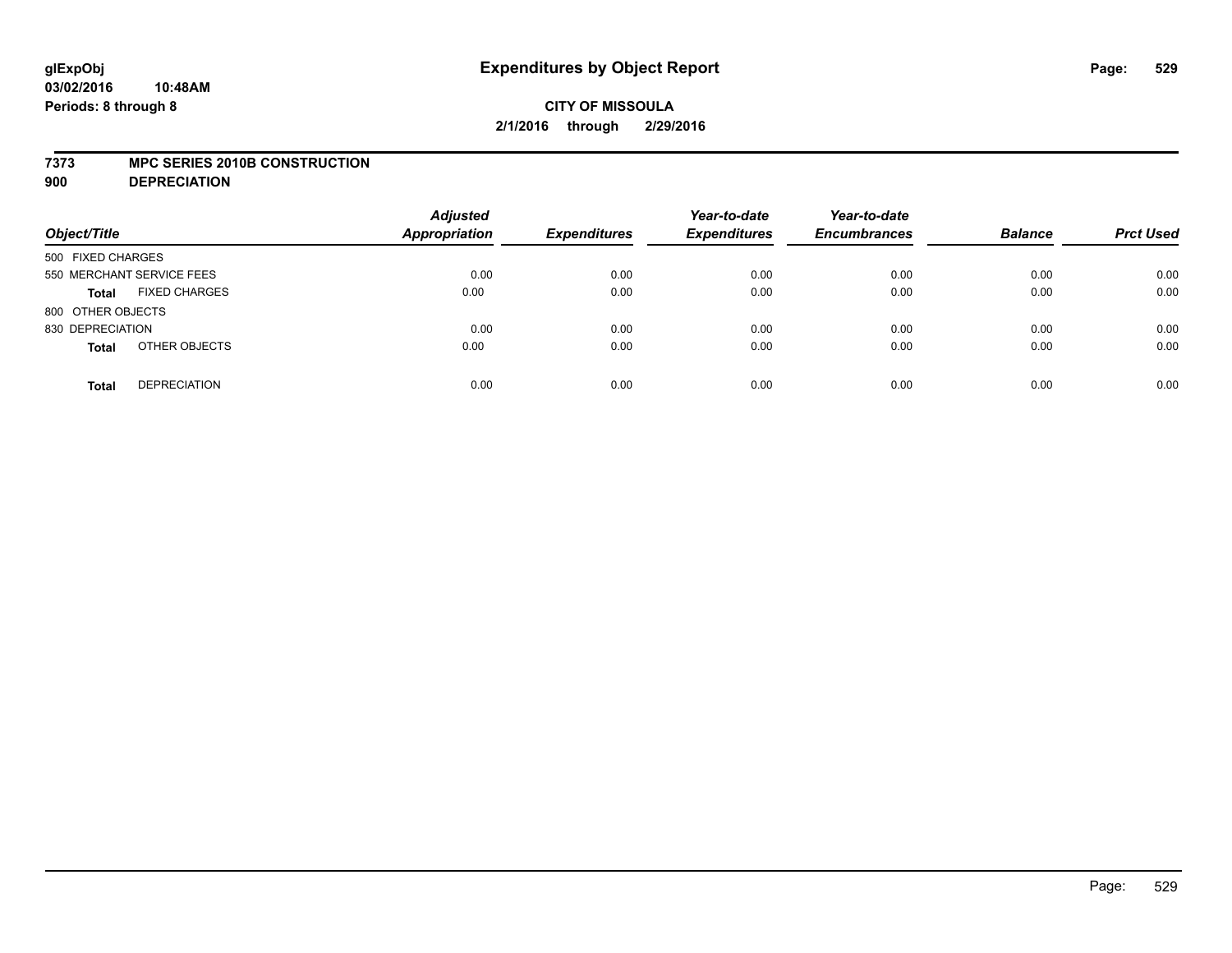**CITY OF MISSOULA 2/1/2016 through 2/29/2016**

## **7373 MPC SERIES 2010B CONSTRUCTION**

|                                               | <b>Adjusted</b> |                     | Year-to-date        | Year-to-date        |                |                  |
|-----------------------------------------------|-----------------|---------------------|---------------------|---------------------|----------------|------------------|
| Object/Title                                  | Appropriation   | <b>Expenditures</b> | <b>Expenditures</b> | <b>Encumbrances</b> | <b>Balance</b> | <b>Prct Used</b> |
| 300 PURCHASED SERVICES                        |                 |                     |                     |                     |                |                  |
| 350 PROFESSIONAL SERVICES                     | 0.00            | 0.00                | 0.00                | 0.00                | 0.00           | 0.00             |
| 390 OTHER PURCHASED SERVICES                  | 0.00            | 0.00                | 0.00                | 0.00                | 0.00           | 0.00             |
| PURCHASED SERVICES<br><b>Total</b>            | 0.00            | 0.00                | 0.00                | 0.00                | 0.00           | 0.00             |
| 500 FIXED CHARGES                             |                 |                     |                     |                     |                |                  |
| 550 MERCHANT SERVICE FEES                     | 0.00            | 0.00                | 0.00                | 0.00                | 0.00           | 0.00             |
| <b>FIXED CHARGES</b><br><b>Total</b>          | 0.00            | 0.00                | 0.00                | 0.00                | 0.00           | 0.00             |
| 600 DEBT SERVICE                              |                 |                     |                     |                     |                |                  |
| 600 DEBT SERVICE                              | 0.00            | 0.00                | 0.00                | 0.00                | 0.00           | 0.00             |
| 610 PRINCIPAL                                 | 0.00            | 0.00                | 0.00                | 0.00                | 0.00           | 0.00             |
| 620 INTEREST / SERVICE FEES                   | 0.00            | 0.00                | 0.00                | 0.00                | 0.00           | 0.00             |
| <b>DEBT SERVICE</b><br><b>Total</b>           | 0.00            | 0.00                | 0.00                | 0.00                | 0.00           | 0.00             |
| 800 OTHER OBJECTS                             |                 |                     |                     |                     |                |                  |
| 820 TRANSFERS TO OTHER FUNDS                  | 0.00            | 0.00                | 0.00                | 0.00                | 0.00           | 0.00             |
| 830 DEPRECIATION                              | 0.00            | 0.00                | 0.00                | 0.00                | 0.00           | 0.00             |
| <b>OTHER OBJECTS</b><br><b>Total</b>          | 0.00            | 0.00                | 0.00                | 0.00                | 0.00           | 0.00             |
| 900 CAPITAL OUTLAY                            |                 |                     |                     |                     |                |                  |
| 900 CAPITAL OUTLAY                            | 0.00            | 0.00                | 0.00                | 0.00                | 0.00           | 0.00             |
| 920 BUILDINGS                                 | 0.00            | 0.00                | 0.00                | 0.00                | 0.00           | 0.00             |
| 930 IMPROVEMENTS                              | 0.00            | 0.00                | 0.00                | 0.00                | 0.00           | 0.00             |
| <b>CAPITAL OUTLAY</b><br><b>Total</b>         | 0.00            | 0.00                | 0.00                | 0.00                | 0.00           | 0.00             |
| MPC SERIES 2010B CONSTRUCTION<br><b>Total</b> | 0.00            | 0.00                | 0.00                | 0.00                | 0.00           | 0.00             |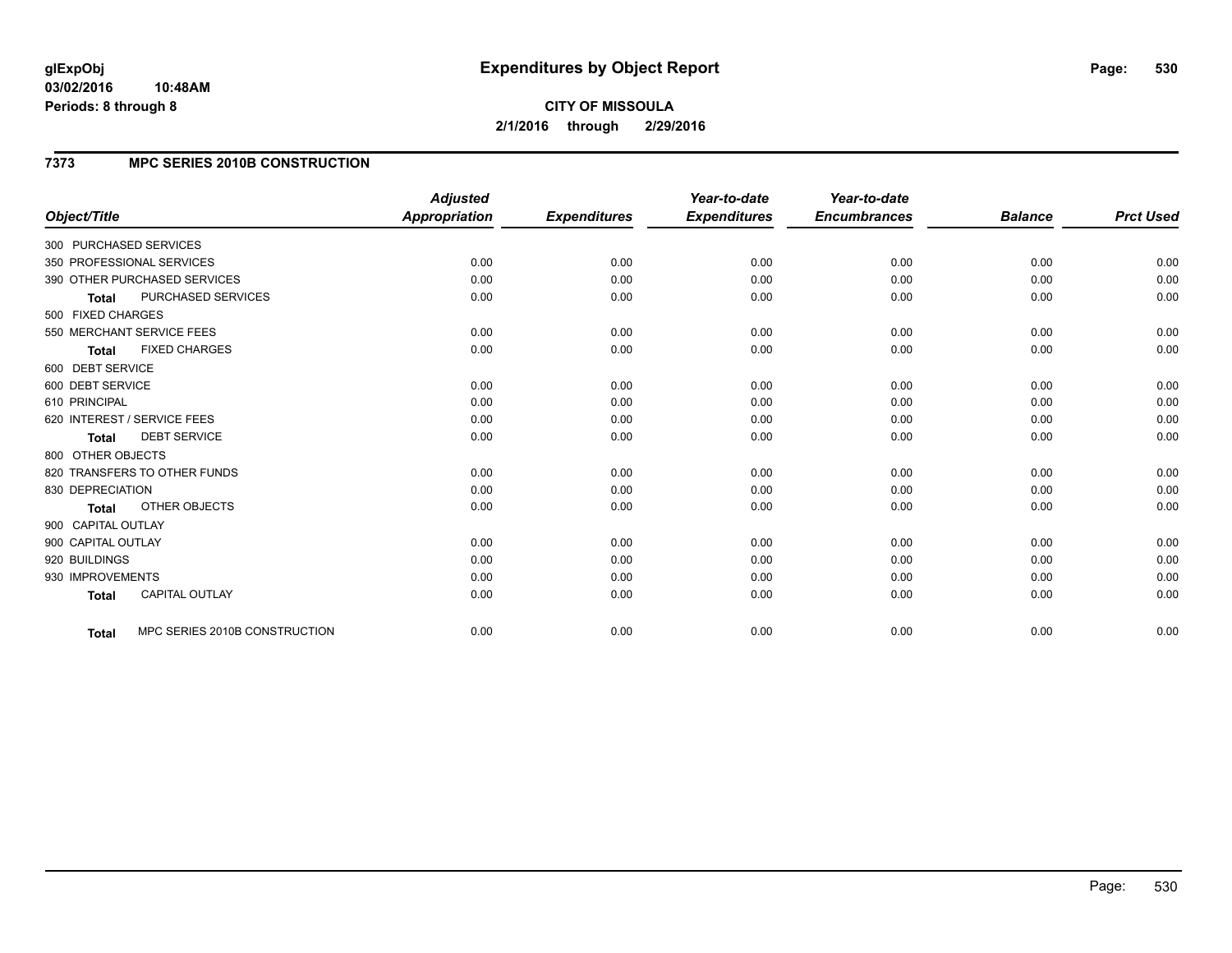### **7374 RESERVE FUND-PARKING BONDS**

|                    |                           | <b>Adjusted</b>      |                     | Year-to-date        | Year-to-date        |                |                  |
|--------------------|---------------------------|----------------------|---------------------|---------------------|---------------------|----------------|------------------|
| Object/Title       |                           | <b>Appropriation</b> | <b>Expenditures</b> | <b>Expenditures</b> | <b>Encumbrances</b> | <b>Balance</b> | <b>Prct Used</b> |
| 500 FIXED CHARGES  |                           |                      |                     |                     |                     |                |                  |
|                    | 550 MERCHANT SERVICE FEES | 0.00                 | 0.00                | 0.00                | 0.00                | 0.00           | 0.00             |
| <b>Total</b>       | <b>FIXED CHARGES</b>      | 0.00                 | 0.00                | 0.00                | 0.00                | 0.00           | 0.00             |
| 900 CAPITAL OUTLAY |                           |                      |                     |                     |                     |                |                  |
| 920 BUILDINGS      |                           | 0.00                 | 0.00                | 0.00                | 0.00                | 0.00           | 0.00             |
| 930 IMPROVEMENTS   |                           | 0.00                 | 0.00                | 0.00                | 0.00                | 0.00           | 0.00             |
| <b>Total</b>       | <b>CAPITAL OUTLAY</b>     | 0.00                 | 0.00                | 0.00                | 0.00                | 0.00           | 0.00             |
| <b>Total</b>       | PARKING COMMISSION        | 0.00                 | 0.00                | 0.00                | 0.00                | 0.00           | 0.00             |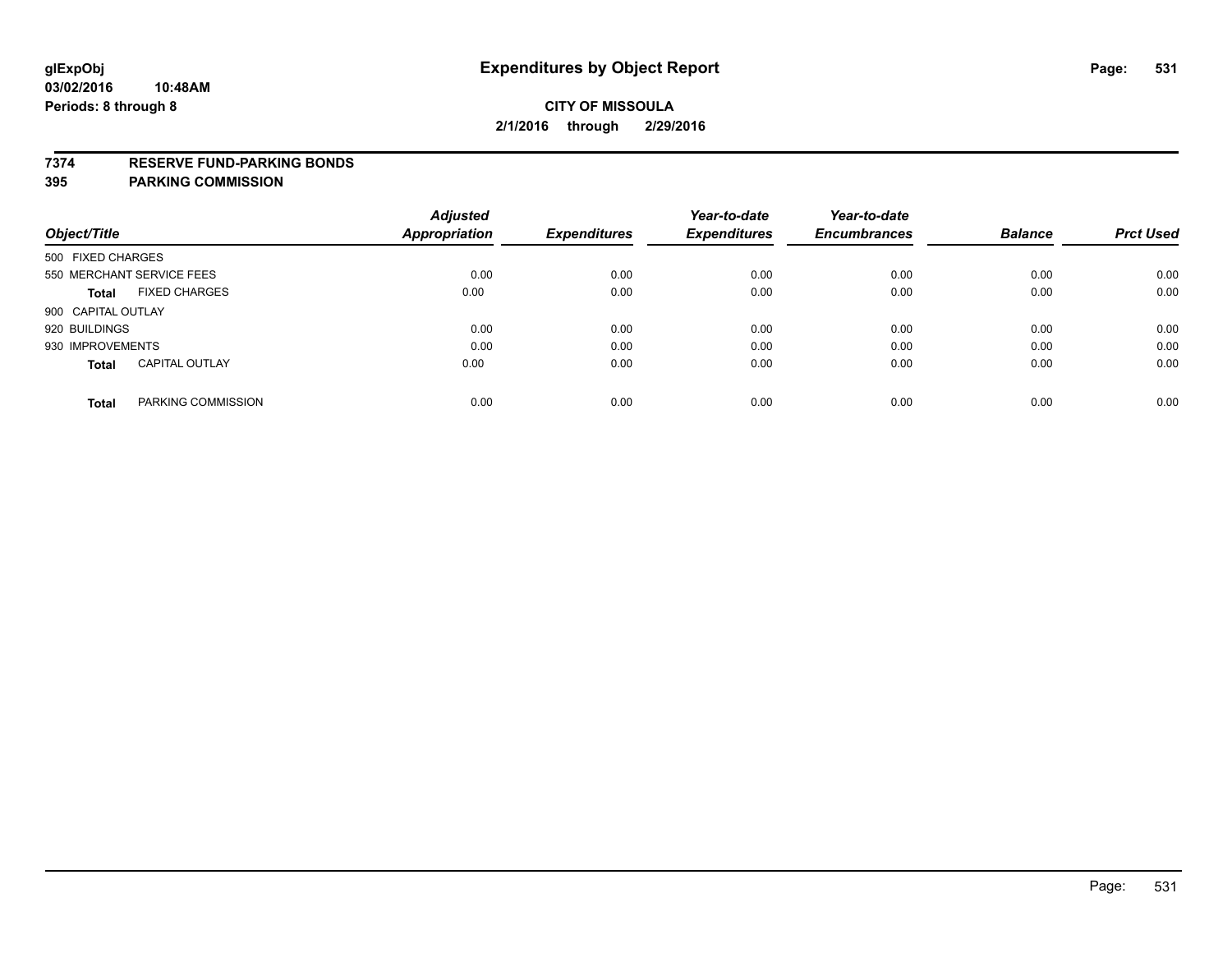### **7374 RESERVE FUND-PARKING BONDS**

| Object/Title              |                                   | <b>Adjusted</b><br><b>Appropriation</b> | <b>Expenditures</b> | Year-to-date<br><b>Expenditures</b> | Year-to-date<br><b>Encumbrances</b> | <b>Balance</b> | <b>Prct Used</b> |
|---------------------------|-----------------------------------|-----------------------------------------|---------------------|-------------------------------------|-------------------------------------|----------------|------------------|
| 500 FIXED CHARGES         |                                   |                                         |                     |                                     |                                     |                |                  |
| 550 MERCHANT SERVICE FEES |                                   | 0.00                                    | 0.00                | 0.00                                | 0.00                                | 0.00           | 0.00             |
| <b>Total</b>              | <b>FIXED CHARGES</b>              | 0.00                                    | 0.00                | 0.00                                | 0.00                                | 0.00           | 0.00             |
| 900 CAPITAL OUTLAY        |                                   |                                         |                     |                                     |                                     |                |                  |
| 920 BUILDINGS             |                                   | 0.00                                    | 0.00                | 0.00                                | 0.00                                | 0.00           | 0.00             |
| 930 IMPROVEMENTS          |                                   | 0.00                                    | 0.00                | 0.00                                | 0.00                                | 0.00           | 0.00             |
| <b>Total</b>              | <b>CAPITAL OUTLAY</b>             | 0.00                                    | 0.00                | 0.00                                | 0.00                                | 0.00           | 0.00             |
| <b>Total</b>              | <b>RESERVE FUND-PARKING BONDS</b> | 0.00                                    | 0.00                | 0.00                                | 0.00                                | 0.00           | 0.00             |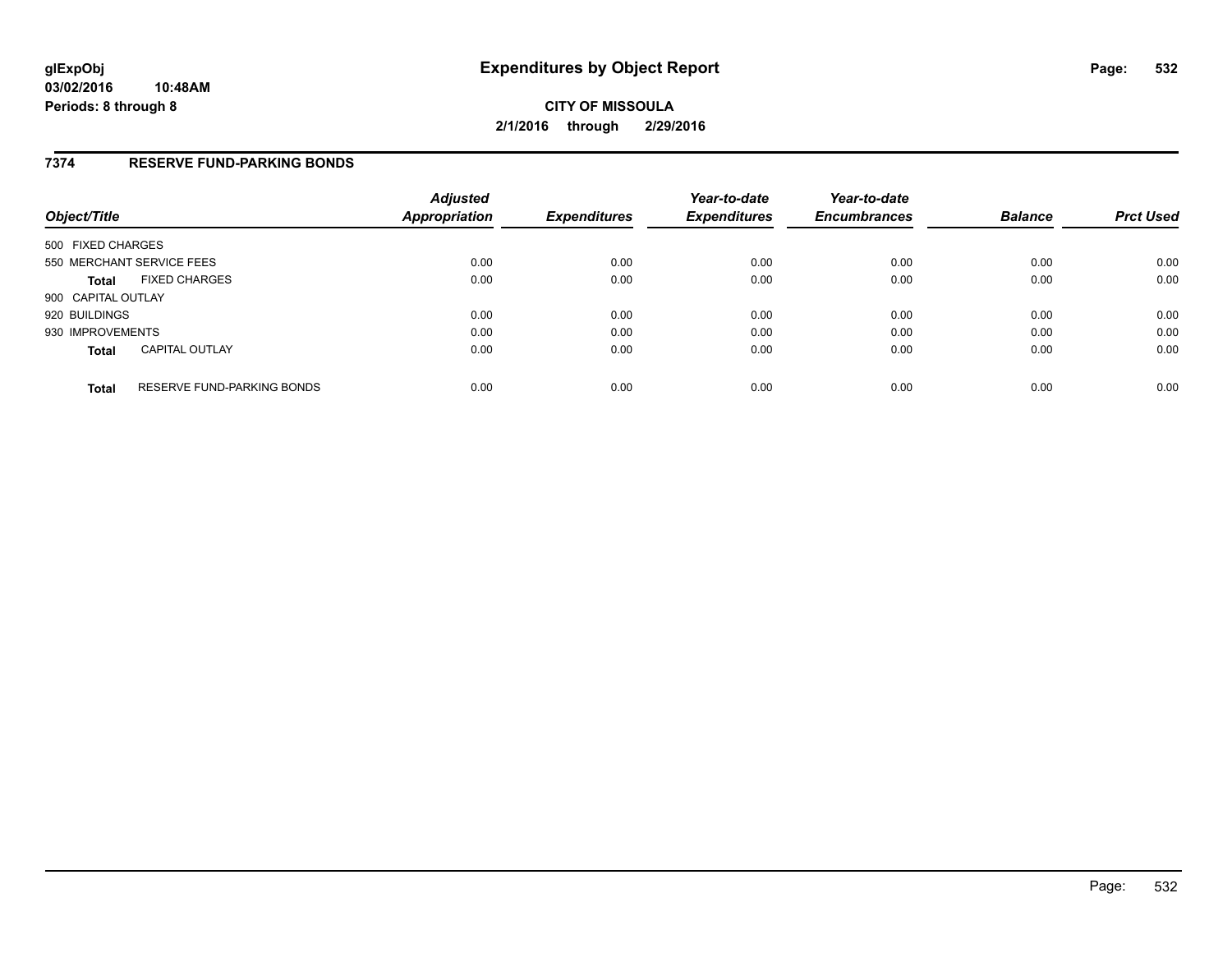## **CITY OF MISSOULA 2/1/2016 through 2/29/2016**

### **7375 PLEDGED TAX INCREMENT-2010B BOND**

| Object/Title      |                              | <b>Adjusted</b><br><b>Appropriation</b> | <b>Expenditures</b> | Year-to-date<br><b>Expenditures</b> | Year-to-date<br><b>Encumbrances</b> | <b>Balance</b> | <b>Prct Used</b> |
|-------------------|------------------------------|-----------------------------------------|---------------------|-------------------------------------|-------------------------------------|----------------|------------------|
|                   | 300 PURCHASED SERVICES       |                                         |                     |                                     |                                     |                |                  |
|                   | 390 OTHER PURCHASED SERVICES | 121.431.00                              | 0.00                | 0.00                                | 0.00                                | 121.431.00     | 0.00             |
| <b>Total</b>      | <b>PURCHASED SERVICES</b>    | 121,431.00                              | 0.00                | 0.00                                | 0.00                                | 121.431.00     | 0.00             |
| 500 FIXED CHARGES |                              |                                         |                     |                                     |                                     |                |                  |
|                   | 550 MERCHANT SERVICE FEES    | 0.00                                    | 0.00                | 0.00                                | 0.00                                | 0.00           | 0.00             |
| <b>Total</b>      | <b>FIXED CHARGES</b>         | 0.00                                    | 0.00                | 0.00                                | 0.00                                | 0.00           | 0.00             |
| 800 OTHER OBJECTS |                              |                                         |                     |                                     |                                     |                |                  |
|                   | 820 TRANSFERS TO OTHER FUNDS | 146.731.00                              | 0.00                | 0.00                                | 0.00                                | 146.731.00     | 0.00             |
| <b>Total</b>      | OTHER OBJECTS                | 146,731.00                              | 0.00                | 0.00                                | 0.00                                | 146,731.00     | 0.00             |
|                   |                              |                                         |                     |                                     |                                     |                |                  |
| <b>Total</b>      | PARKING COMMISSION           | 268,162.00                              | 0.00                | 0.00                                | 0.00                                | 268,162.00     | 0.00             |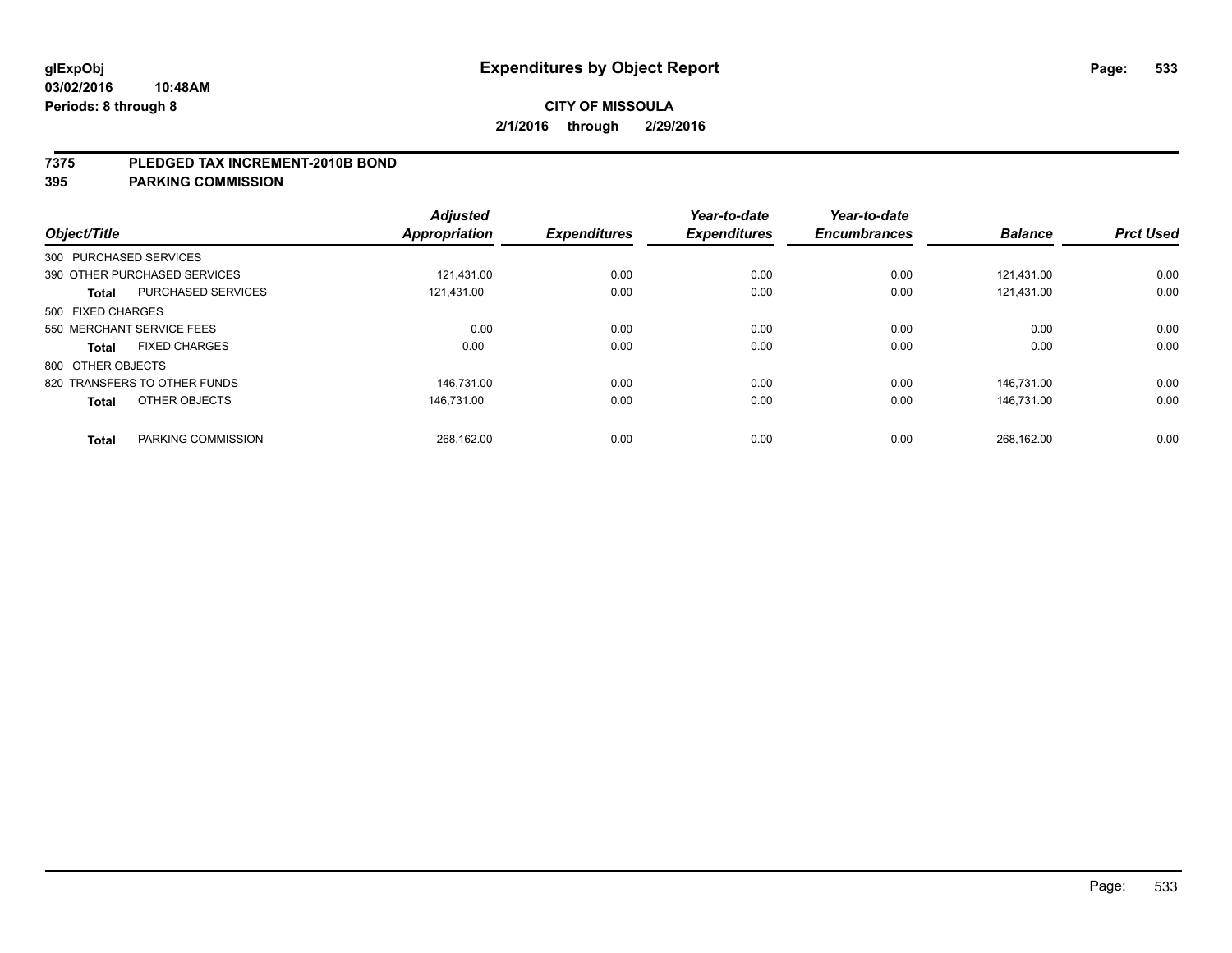# **7375 PLEDGED TAX INCREMENT-2010B BOND**

| Object/Title           |                                  | <b>Adjusted</b><br><b>Appropriation</b> | <b>Expenditures</b> | Year-to-date<br><b>Expenditures</b> | Year-to-date<br><b>Encumbrances</b> | <b>Balance</b> | <b>Prct Used</b> |
|------------------------|----------------------------------|-----------------------------------------|---------------------|-------------------------------------|-------------------------------------|----------------|------------------|
| 300 PURCHASED SERVICES |                                  |                                         |                     |                                     |                                     |                |                  |
|                        | 390 OTHER PURCHASED SERVICES     | 121.431.00                              | 0.00                | 0.00                                | 0.00                                | 121.431.00     | 0.00             |
| Total                  | PURCHASED SERVICES               | 121,431.00                              | 0.00                | 0.00                                | 0.00                                | 121.431.00     | 0.00             |
| 500 FIXED CHARGES      |                                  |                                         |                     |                                     |                                     |                |                  |
|                        | 550 MERCHANT SERVICE FEES        | 0.00                                    | 0.00                | 0.00                                | 0.00                                | 0.00           | 0.00             |
| Total                  | <b>FIXED CHARGES</b>             | 0.00                                    | 0.00                | 0.00                                | 0.00                                | 0.00           | 0.00             |
| 800 OTHER OBJECTS      |                                  |                                         |                     |                                     |                                     |                |                  |
|                        | 820 TRANSFERS TO OTHER FUNDS     | 146,731.00                              | 0.00                | 0.00                                | 0.00                                | 146.731.00     | 0.00             |
| <b>Total</b>           | OTHER OBJECTS                    | 146.731.00                              | 0.00                | 0.00                                | 0.00                                | 146.731.00     | 0.00             |
| <b>Total</b>           | PLEDGED TAX INCREMENT-2010B BOND | 268.162.00                              | 0.00                | 0.00                                | 0.00                                | 268.162.00     | 0.00             |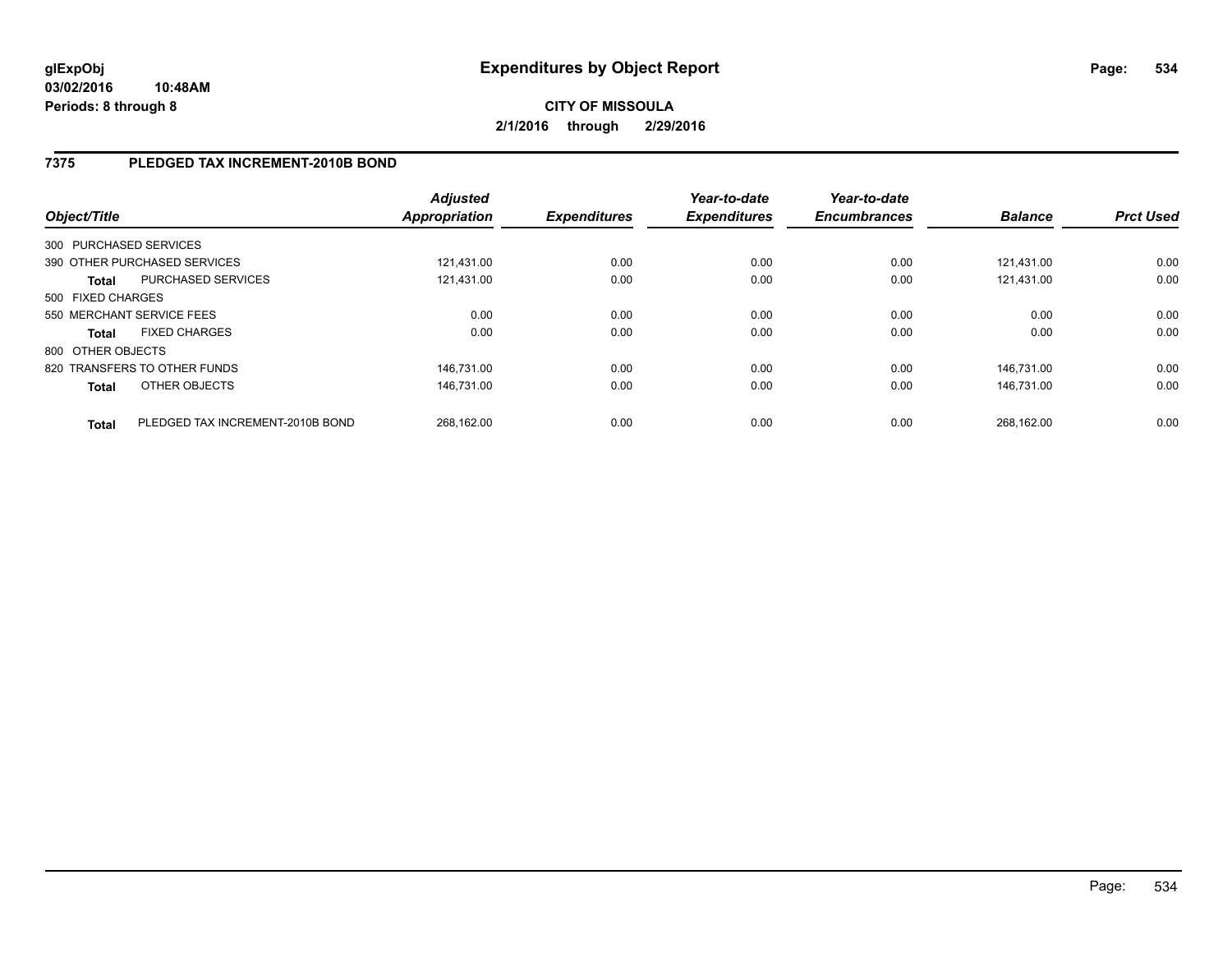### **7376 MPC 2010A BONDS DEBT INTEREST**

|                                      | <b>Adjusted</b> |                     | Year-to-date        | Year-to-date        |                |                  |
|--------------------------------------|-----------------|---------------------|---------------------|---------------------|----------------|------------------|
| Object/Title                         | Appropriation   | <b>Expenditures</b> | <b>Expenditures</b> | <b>Encumbrances</b> | <b>Balance</b> | <b>Prct Used</b> |
| 500 FIXED CHARGES                    |                 |                     |                     |                     |                |                  |
| 550 MERCHANT SERVICE FEES            | 0.00            | 0.00                | 0.00                | 0.00                | 0.00           | 0.00             |
| <b>FIXED CHARGES</b><br><b>Total</b> | 0.00            | 0.00                | 0.00                | 0.00                | 0.00           | 0.00             |
| 600 DEBT SERVICE                     |                 |                     |                     |                     |                |                  |
| 620 INTEREST / SERVICE FEES          | 0.00            | 0.00                | 0.00                | 0.00                | 0.00           | 0.00             |
| <b>DEBT SERVICE</b><br><b>Total</b>  | 0.00            | 0.00                | 0.00                | 0.00                | 0.00           | 0.00             |
| 800 OTHER OBJECTS                    |                 |                     |                     |                     |                |                  |
| 820 TRANSFERS TO OTHER FUNDS         | 0.00            | 0.00                | 0.00                | 0.00                | 0.00           | 0.00             |
| OTHER OBJECTS<br><b>Total</b>        | 0.00            | 0.00                | 0.00                | 0.00                | 0.00           | 0.00             |
|                                      |                 |                     |                     |                     |                |                  |
| PARKING COMMISSION<br><b>Total</b>   | 0.00            | 0.00                | 0.00                | 0.00                | 0.00           | 0.00             |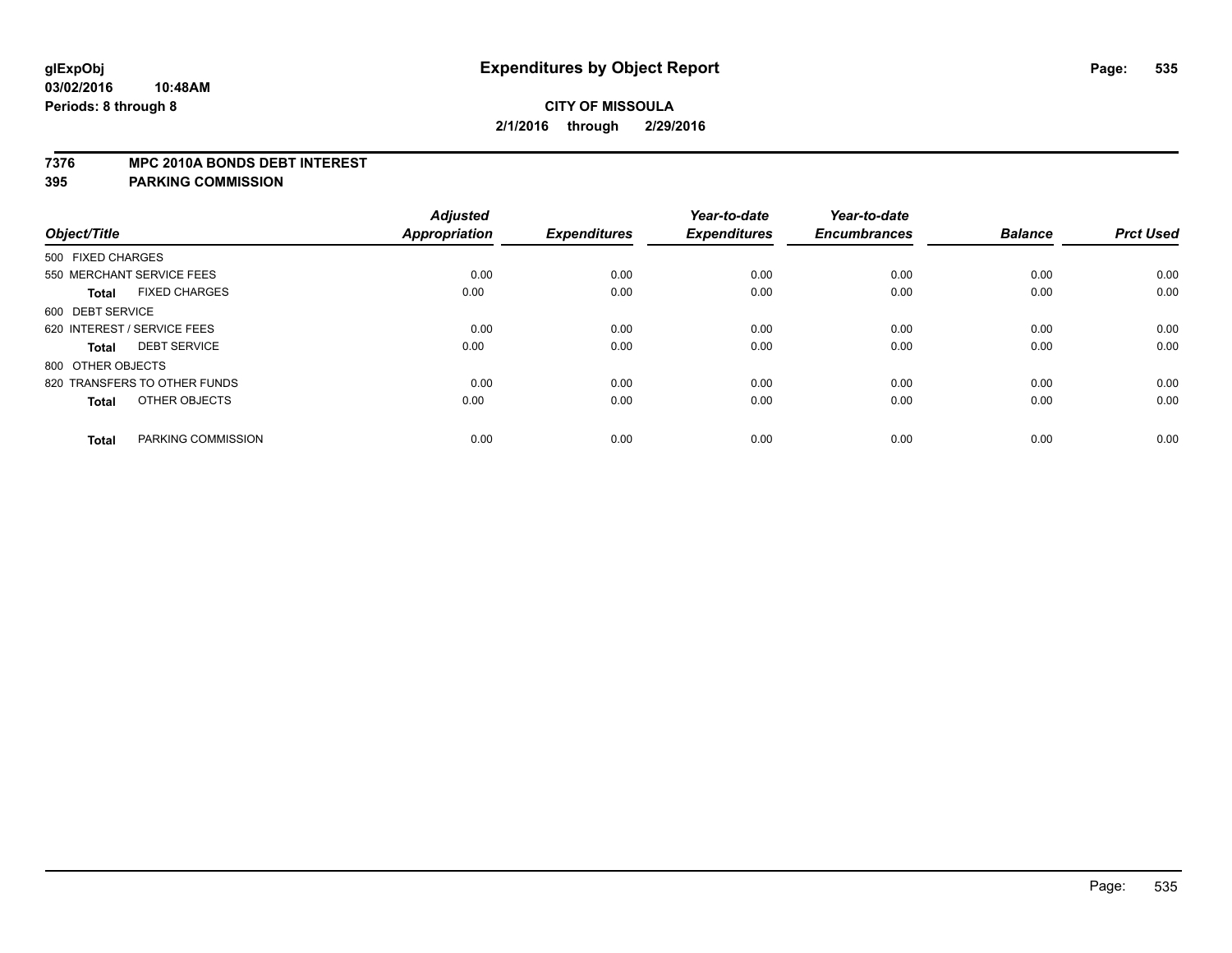# **7376 MPC 2010A BONDS DEBT INTEREST**

| Object/Title      |                               | <b>Adjusted</b><br><b>Appropriation</b> | <b>Expenditures</b> | Year-to-date<br><b>Expenditures</b> | Year-to-date<br><b>Encumbrances</b> | <b>Balance</b> | <b>Prct Used</b> |
|-------------------|-------------------------------|-----------------------------------------|---------------------|-------------------------------------|-------------------------------------|----------------|------------------|
| 500 FIXED CHARGES |                               |                                         |                     |                                     |                                     |                |                  |
|                   | 550 MERCHANT SERVICE FEES     | 0.00                                    | 0.00                | 0.00                                | 0.00                                | 0.00           | 0.00             |
| <b>Total</b>      | <b>FIXED CHARGES</b>          | 0.00                                    | 0.00                | 0.00                                | 0.00                                | 0.00           | 0.00             |
| 600 DEBT SERVICE  |                               |                                         |                     |                                     |                                     |                |                  |
|                   | 620 INTEREST / SERVICE FEES   | 0.00                                    | 0.00                | 0.00                                | 0.00                                | 0.00           | 0.00             |
| <b>Total</b>      | <b>DEBT SERVICE</b>           | 0.00                                    | 0.00                | 0.00                                | 0.00                                | 0.00           | 0.00             |
| 800 OTHER OBJECTS |                               |                                         |                     |                                     |                                     |                |                  |
|                   | 820 TRANSFERS TO OTHER FUNDS  | 0.00                                    | 0.00                | 0.00                                | 0.00                                | 0.00           | 0.00             |
| <b>Total</b>      | OTHER OBJECTS                 | 0.00                                    | 0.00                | 0.00                                | 0.00                                | 0.00           | 0.00             |
| <b>Total</b>      | MPC 2010A BONDS DEBT INTEREST | 0.00                                    | 0.00                | 0.00                                | 0.00                                | 0.00           | 0.00             |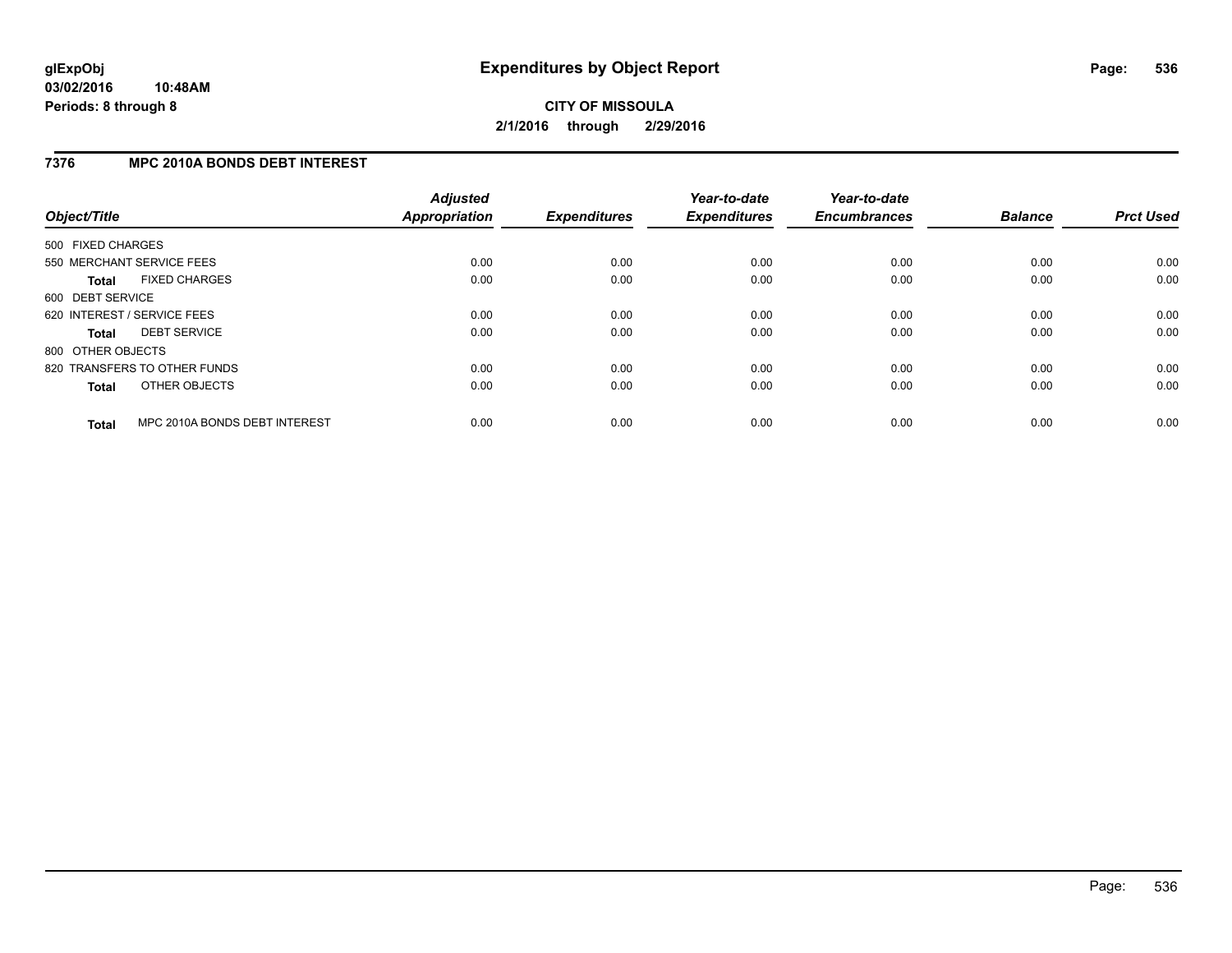### **7377 MPC 2010A BONDS SINKING FUND**

| Object/Title                         | <b>Adjusted</b><br><b>Appropriation</b> | <b>Expenditures</b> | Year-to-date<br><b>Expenditures</b> | Year-to-date<br><b>Encumbrances</b> | <b>Balance</b> | <b>Prct Used</b> |
|--------------------------------------|-----------------------------------------|---------------------|-------------------------------------|-------------------------------------|----------------|------------------|
| 500 FIXED CHARGES                    |                                         |                     |                                     |                                     |                |                  |
| 550 MERCHANT SERVICE FEES            | 0.00                                    | 0.00                | 0.00                                | 0.00                                | 0.00           | 0.00             |
| <b>FIXED CHARGES</b><br><b>Total</b> | 0.00                                    | 0.00                | 0.00                                | 0.00                                | 0.00           | 0.00             |
| 600 DEBT SERVICE                     |                                         |                     |                                     |                                     |                |                  |
| 610 PRINCIPAL                        | 0.00                                    | 0.00                | 0.00                                | 0.00                                | 0.00           | 0.00             |
| 620 INTEREST / SERVICE FEES          | 0.00                                    | 0.00                | 0.00                                | 0.00                                | 0.00           | 0.00             |
| <b>DEBT SERVICE</b><br><b>Total</b>  | 0.00                                    | 0.00                | 0.00                                | 0.00                                | 0.00           | 0.00             |
| 800 OTHER OBJECTS                    |                                         |                     |                                     |                                     |                |                  |
| 820 TRANSFERS TO OTHER FUNDS         | 0.00                                    | 0.00                | 0.00                                | 0.00                                | 0.00           | 0.00             |
| OTHER OBJECTS<br><b>Total</b>        | 0.00                                    | 0.00                | 0.00                                | 0.00                                | 0.00           | 0.00             |
|                                      |                                         |                     |                                     |                                     |                |                  |
| PARKING COMMISSION<br><b>Total</b>   | 0.00                                    | 0.00                | 0.00                                | 0.00                                | 0.00           | 0.00             |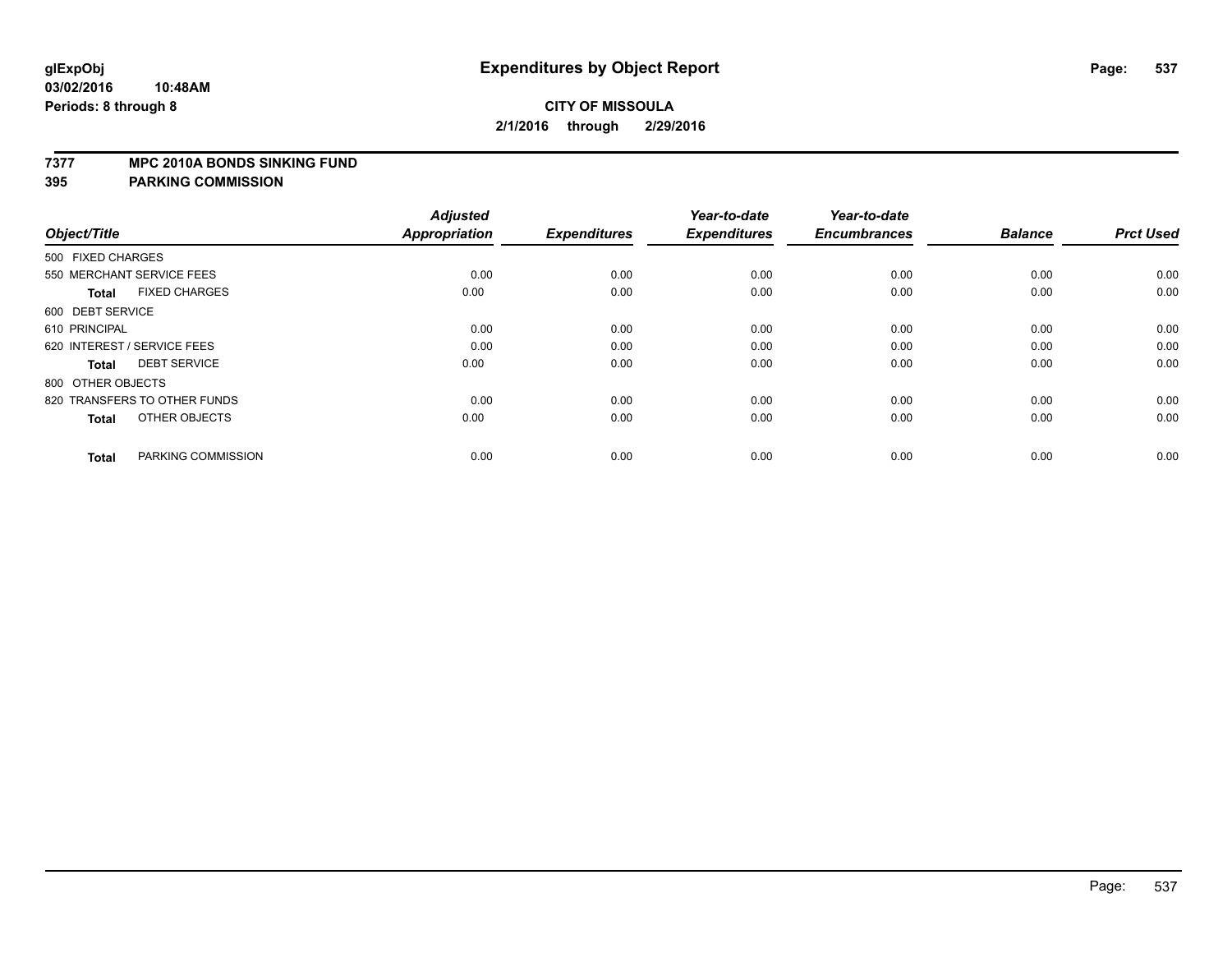# **CITY OF MISSOULA 2/1/2016 through 2/29/2016**

## **7377 MPC 2010A BONDS SINKING FUND**

| Object/Title      |                              | <b>Adjusted</b><br><b>Appropriation</b> | <b>Expenditures</b> | Year-to-date<br><b>Expenditures</b> | Year-to-date<br><b>Encumbrances</b> | <b>Balance</b> | <b>Prct Used</b> |
|-------------------|------------------------------|-----------------------------------------|---------------------|-------------------------------------|-------------------------------------|----------------|------------------|
| 500 FIXED CHARGES |                              |                                         |                     |                                     |                                     |                |                  |
|                   | 550 MERCHANT SERVICE FEES    | 0.00                                    | 0.00                | 0.00                                | 0.00                                | 0.00           | 0.00             |
| <b>Total</b>      | <b>FIXED CHARGES</b>         | 0.00                                    | 0.00                | 0.00                                | 0.00                                | 0.00           | 0.00             |
| 600 DEBT SERVICE  |                              |                                         |                     |                                     |                                     |                |                  |
| 610 PRINCIPAL     |                              | 0.00                                    | 0.00                | 0.00                                | 0.00                                | 0.00           | 0.00             |
|                   | 620 INTEREST / SERVICE FEES  | 0.00                                    | 0.00                | 0.00                                | 0.00                                | 0.00           | 0.00             |
| Total             | <b>DEBT SERVICE</b>          | 0.00                                    | 0.00                | 0.00                                | 0.00                                | 0.00           | 0.00             |
| 800 OTHER OBJECTS |                              |                                         |                     |                                     |                                     |                |                  |
|                   | 820 TRANSFERS TO OTHER FUNDS | 0.00                                    | 0.00                | 0.00                                | 0.00                                | 0.00           | 0.00             |
| <b>Total</b>      | OTHER OBJECTS                | 0.00                                    | 0.00                | 0.00                                | 0.00                                | 0.00           | 0.00             |
| <b>Total</b>      | MPC 2010A BONDS SINKING FUND | 0.00                                    | 0.00                | 0.00                                | 0.00                                | 0.00           | 0.00             |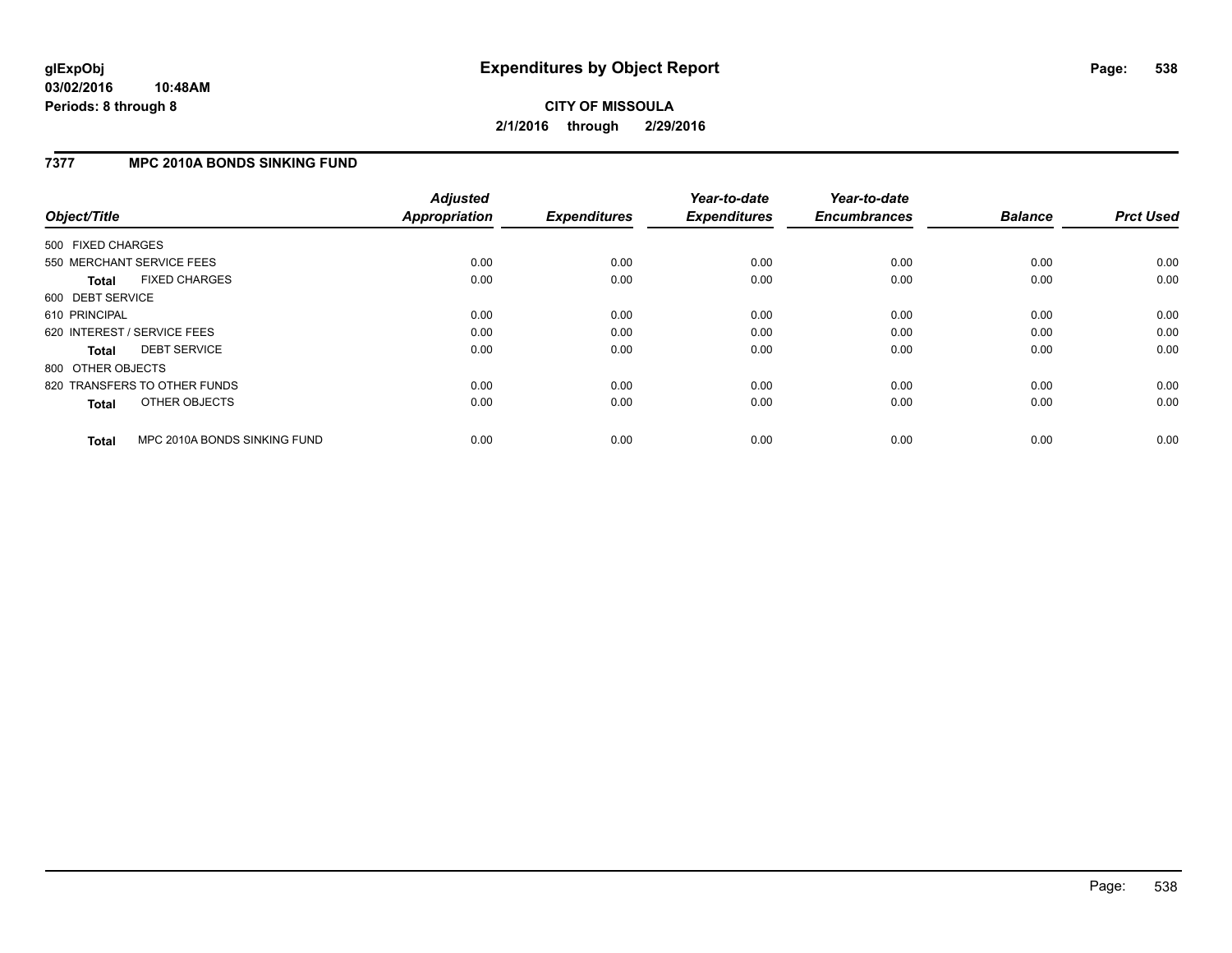**7378 MPC 2010A BOND RESERVE**

|                           |                              | <b>Adjusted</b>      |                     | Year-to-date        | Year-to-date        |                |                  |
|---------------------------|------------------------------|----------------------|---------------------|---------------------|---------------------|----------------|------------------|
| Object/Title              |                              | <b>Appropriation</b> | <b>Expenditures</b> | <b>Expenditures</b> | <b>Encumbrances</b> | <b>Balance</b> | <b>Prct Used</b> |
| 500 FIXED CHARGES         |                              |                      |                     |                     |                     |                |                  |
| 550 MERCHANT SERVICE FEES |                              | 0.00                 | 0.00                | 0.00                | 0.00                | 0.00           | 0.00             |
| <b>Total</b>              | <b>FIXED CHARGES</b>         | 0.00                 | 0.00                | 0.00                | 0.00                | 0.00           | 0.00             |
| 800 OTHER OBJECTS         |                              |                      |                     |                     |                     |                |                  |
|                           | 820 TRANSFERS TO OTHER FUNDS | 0.00                 | 0.00                | 0.00                | 0.00                | 0.00           | 0.00             |
| <b>Total</b>              | OTHER OBJECTS                | 0.00                 | 0.00                | 0.00                | 0.00                | 0.00           | 0.00             |
| 900 CAPITAL OUTLAY        |                              |                      |                     |                     |                     |                |                  |
| 930 IMPROVEMENTS          |                              | 0.00                 | 0.00                | 0.00                | 0.00                | 0.00           | 0.00             |
| <b>Total</b>              | <b>CAPITAL OUTLAY</b>        | 0.00                 | 0.00                | 0.00                | 0.00                | 0.00           | 0.00             |
| <b>Total</b>              | PARKING COMMISSION           | 0.00                 | 0.00                | 0.00                | 0.00                | 0.00           | 0.00             |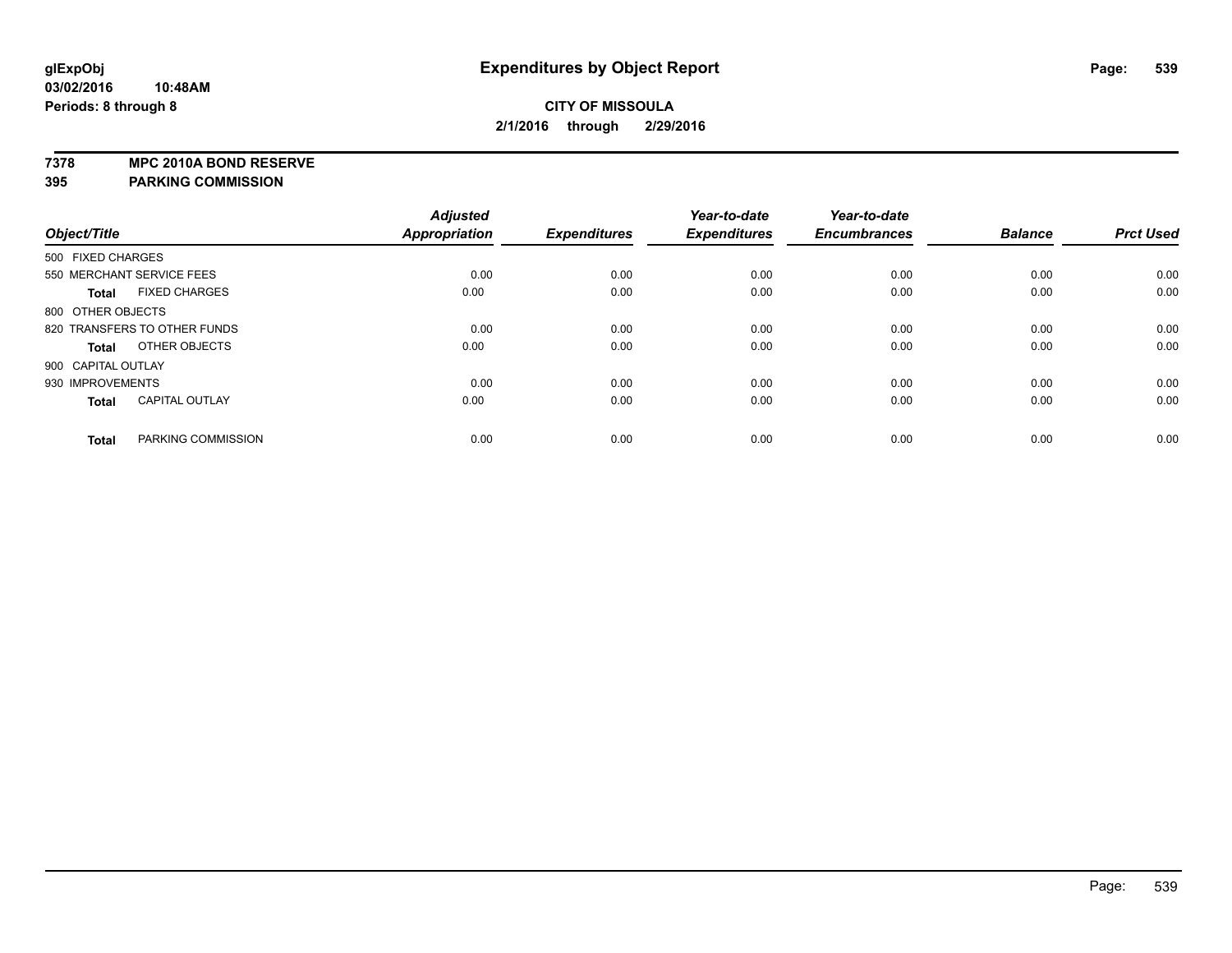## **7378 MPC 2010A BOND RESERVE**

| Object/Title              |                              | <b>Adjusted</b><br>Appropriation | <b>Expenditures</b> | Year-to-date<br><b>Expenditures</b> | Year-to-date<br><b>Encumbrances</b> | <b>Balance</b> | <b>Prct Used</b> |
|---------------------------|------------------------------|----------------------------------|---------------------|-------------------------------------|-------------------------------------|----------------|------------------|
| 500 FIXED CHARGES         |                              |                                  |                     |                                     |                                     |                |                  |
| 550 MERCHANT SERVICE FEES |                              | 0.00                             | 0.00                | 0.00                                | 0.00                                | 0.00           | 0.00             |
| Total                     | <b>FIXED CHARGES</b>         | 0.00                             | 0.00                | 0.00                                | 0.00                                | 0.00           | 0.00             |
| 800 OTHER OBJECTS         |                              |                                  |                     |                                     |                                     |                |                  |
|                           | 820 TRANSFERS TO OTHER FUNDS | 0.00                             | 0.00                | 0.00                                | 0.00                                | 0.00           | 0.00             |
| Total                     | OTHER OBJECTS                | 0.00                             | 0.00                | 0.00                                | 0.00                                | 0.00           | 0.00             |
| 900 CAPITAL OUTLAY        |                              |                                  |                     |                                     |                                     |                |                  |
| 930 IMPROVEMENTS          |                              | 0.00                             | 0.00                | 0.00                                | 0.00                                | 0.00           | 0.00             |
| Total                     | <b>CAPITAL OUTLAY</b>        | 0.00                             | 0.00                | 0.00                                | 0.00                                | 0.00           | 0.00             |
| <b>Total</b>              | MPC 2010A BOND RESERVE       | 0.00                             | 0.00                | 0.00                                | 0.00                                | 0.00           | 0.00             |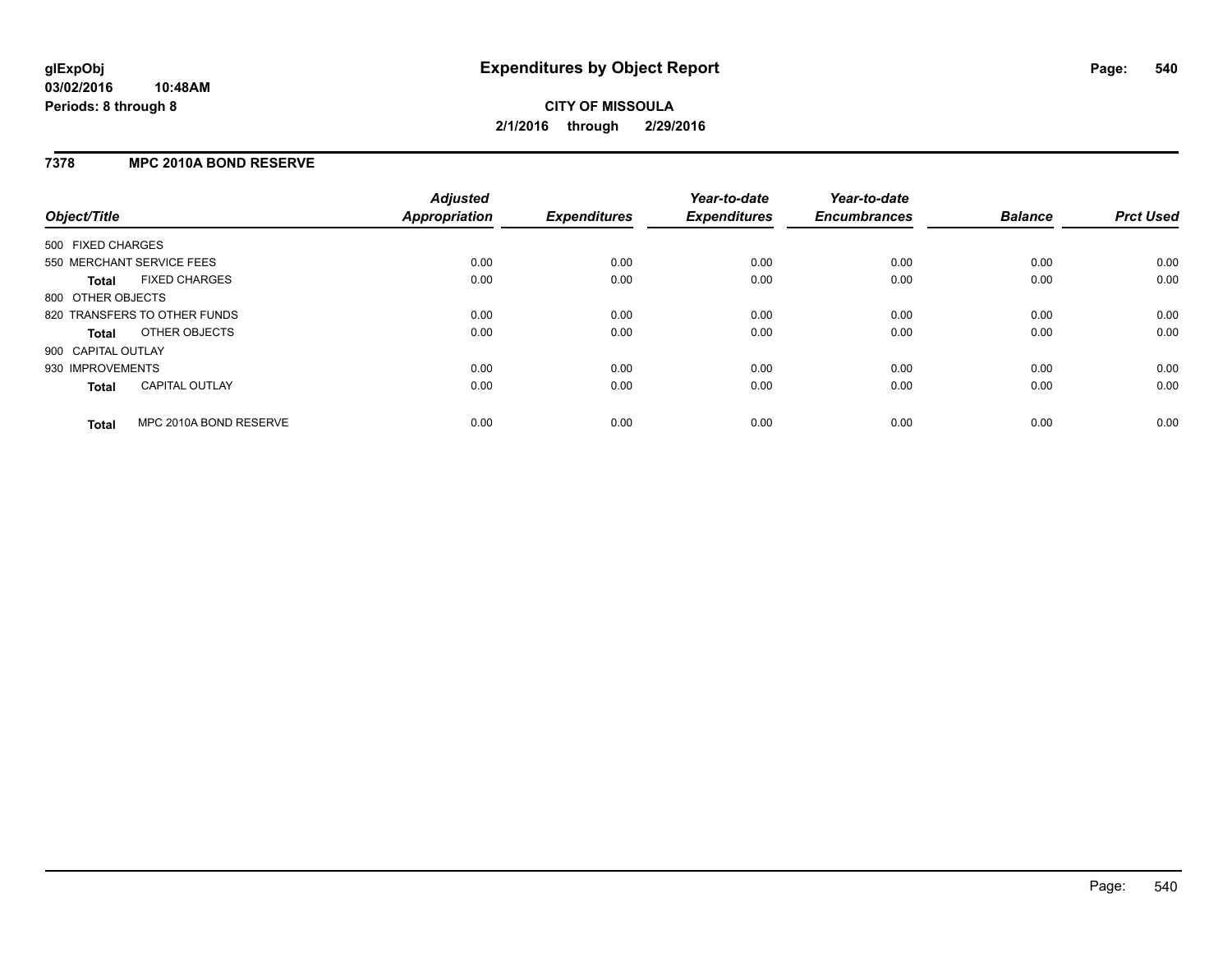#### **7380 BUSINESS IMPROVEMENT DISTRICT**

**375 BUSINESS IMPROVEMENT DISTRICT**

| Object/Title      |                                      | <b>Adjusted</b><br><b>Appropriation</b> | <b>Expenditures</b> | Year-to-date<br><b>Expenditures</b> | Year-to-date<br><b>Encumbrances</b> | <b>Balance</b> | <b>Prct Used</b> |
|-------------------|--------------------------------------|-----------------------------------------|---------------------|-------------------------------------|-------------------------------------|----------------|------------------|
|                   | 300 PURCHASED SERVICES               |                                         |                     |                                     |                                     |                |                  |
|                   | 350 PROFESSIONAL SERVICES            | 439.800.00                              | $-75.000.00$        | 275.000.00                          | 0.00                                | 164.800.00     | 62.53            |
| Total             | PURCHASED SERVICES                   | 439,800.00                              | $-75,000.00$        | 275,000.00                          | 0.00                                | 164,800.00     | 62.53            |
| 500 FIXED CHARGES |                                      |                                         |                     |                                     |                                     |                |                  |
|                   | 550 MERCHANT SERVICE FEES            | 0.00                                    | 0.00                | 0.00                                | 0.00                                | 0.00           | 0.00             |
| <b>Total</b>      | <b>FIXED CHARGES</b>                 | 0.00                                    | 0.00                | 0.00                                | 0.00                                | 0.00           | 0.00             |
| 800 OTHER OBJECTS |                                      |                                         |                     |                                     |                                     |                |                  |
| 845 CONTINGENCY   |                                      | 0.00                                    | 0.00                | 0.00                                | 0.00                                | 0.00           | 0.00             |
| <b>Total</b>      | OTHER OBJECTS                        | 0.00                                    | 0.00                | 0.00                                | 0.00                                | 0.00           | 0.00             |
| <b>Total</b>      | <b>BUSINESS IMPROVEMENT DISTRICT</b> | 439.800.00                              | $-75.000.00$        | 275.000.00                          | 0.00                                | 164.800.00     | 62.53            |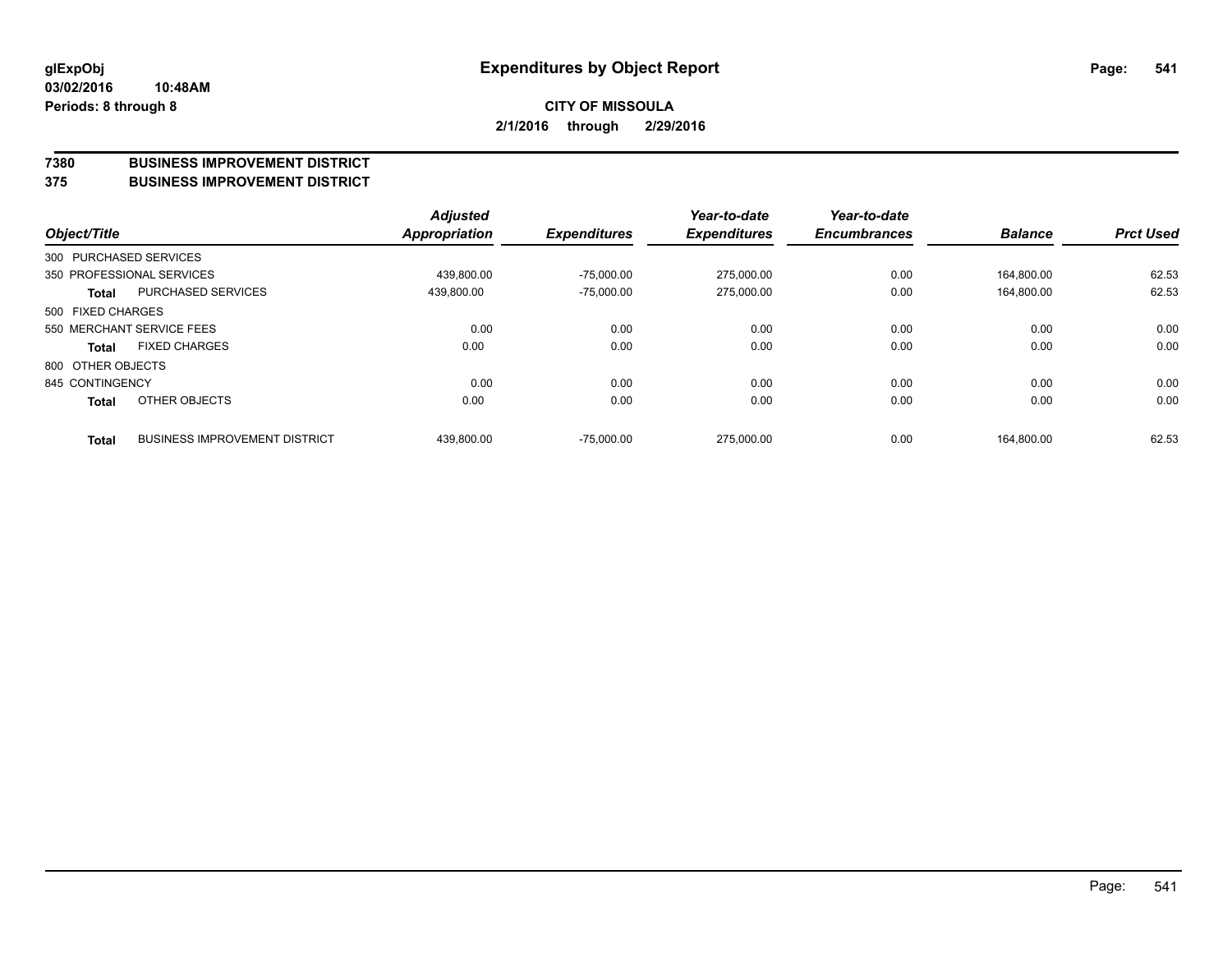## **7380 BUSINESS IMPROVEMENT DISTRICT**

| Object/Title      |                                      | <b>Adjusted</b><br><b>Appropriation</b> | <b>Expenditures</b> | Year-to-date<br><b>Expenditures</b> | Year-to-date<br><b>Encumbrances</b> | <b>Balance</b> | <b>Prct Used</b> |
|-------------------|--------------------------------------|-----------------------------------------|---------------------|-------------------------------------|-------------------------------------|----------------|------------------|
|                   | 300 PURCHASED SERVICES               |                                         |                     |                                     |                                     |                |                  |
|                   | 350 PROFESSIONAL SERVICES            | 439.800.00                              | $-75.000.00$        | 275.000.00                          | 0.00                                | 164.800.00     | 62.53            |
| Total             | <b>PURCHASED SERVICES</b>            | 439.800.00                              | $-75.000.00$        | 275.000.00                          | 0.00                                | 164.800.00     | 62.53            |
| 500 FIXED CHARGES |                                      |                                         |                     |                                     |                                     |                |                  |
|                   | 550 MERCHANT SERVICE FEES            | 0.00                                    | 0.00                | 0.00                                | 0.00                                | 0.00           | 0.00             |
| <b>Total</b>      | <b>FIXED CHARGES</b>                 | 0.00                                    | 0.00                | 0.00                                | 0.00                                | 0.00           | 0.00             |
| 800 OTHER OBJECTS |                                      |                                         |                     |                                     |                                     |                |                  |
| 845 CONTINGENCY   |                                      | 0.00                                    | 0.00                | 0.00                                | 0.00                                | 0.00           | 0.00             |
| <b>Total</b>      | OTHER OBJECTS                        | 0.00                                    | 0.00                | 0.00                                | 0.00                                | 0.00           | 0.00             |
| <b>Total</b>      | <b>BUSINESS IMPROVEMENT DISTRICT</b> | 439.800.00                              | $-75.000.00$        | 275.000.00                          | 0.00                                | 164.800.00     | 62.53            |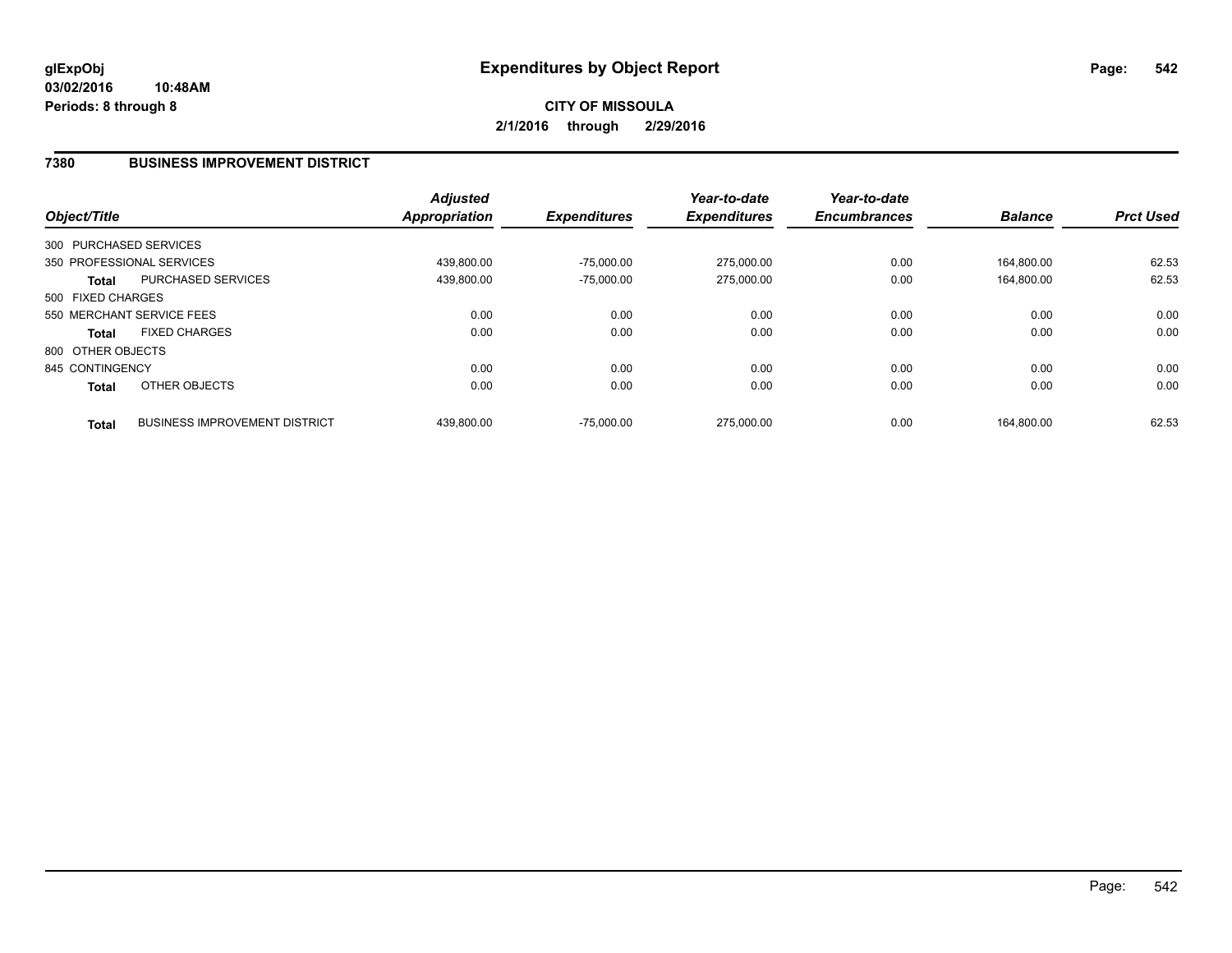#### **7381 TOURISM BUSINESS IMPROVEMENT DISTRICT**

**375 BUSINESS IMPROVEMENT DISTRICT**

| Object/Title           |                                      | <b>Adjusted</b><br><b>Appropriation</b> | <b>Expenditures</b> | Year-to-date<br><b>Expenditures</b> | Year-to-date<br><b>Encumbrances</b> | <b>Balance</b> | <b>Prct Used</b> |
|------------------------|--------------------------------------|-----------------------------------------|---------------------|-------------------------------------|-------------------------------------|----------------|------------------|
| 300 PURCHASED SERVICES |                                      |                                         |                     |                                     |                                     |                |                  |
|                        | 390 OTHER PURCHASED SERVICES         | 680.350.00                              | 0.00                | 0.00                                | 0.00                                | 680.350.00     | 0.00             |
| <b>Total</b>           | <b>PURCHASED SERVICES</b>            | 680,350.00                              | 0.00                | 0.00                                | 0.00                                | 680.350.00     | 0.00             |
| 500 FIXED CHARGES      |                                      |                                         |                     |                                     |                                     |                |                  |
|                        | 550 MERCHANT SERVICE FEES            | 0.00                                    | 0.00                | 0.00                                | 0.00                                | 0.00           | 0.00             |
| <b>Total</b>           | <b>FIXED CHARGES</b>                 | 0.00                                    | 0.00                | 0.00                                | 0.00                                | 0.00           | 0.00             |
| <b>Total</b>           | <b>BUSINESS IMPROVEMENT DISTRICT</b> | 680,350.00                              | 0.00                | 0.00                                | 0.00                                | 680.350.00     | 0.00             |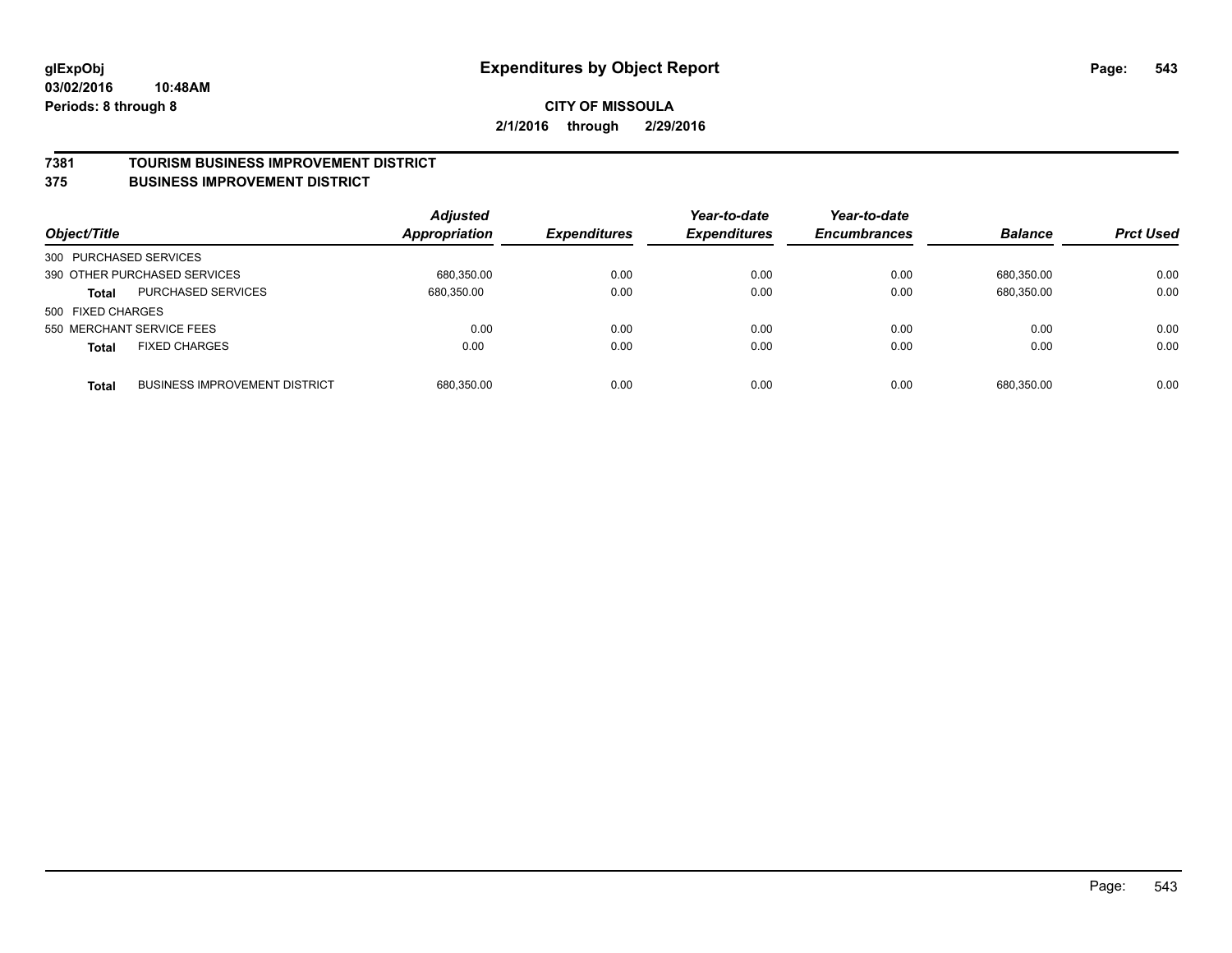## **7381 TOURISM BUSINESS IMPROVEMENT DISTRICT**

| Object/Title              |                                  | <b>Adjusted</b><br>Appropriation | <b>Expenditures</b> | Year-to-date<br><b>Expenditures</b> | Year-to-date<br><b>Encumbrances</b> | <b>Balance</b> | <b>Prct Used</b> |
|---------------------------|----------------------------------|----------------------------------|---------------------|-------------------------------------|-------------------------------------|----------------|------------------|
| 300 PURCHASED SERVICES    |                                  |                                  |                     |                                     |                                     |                |                  |
|                           | 390 OTHER PURCHASED SERVICES     | 680,350.00                       | 0.00                | 0.00                                | 0.00                                | 680.350.00     | 0.00             |
| <b>Total</b>              | <b>PURCHASED SERVICES</b>        | 680,350.00                       | 0.00                | 0.00                                | 0.00                                | 680.350.00     | 0.00             |
| 500 FIXED CHARGES         |                                  |                                  |                     |                                     |                                     |                |                  |
| 550 MERCHANT SERVICE FEES |                                  | 0.00                             | 0.00                | 0.00                                | 0.00                                | 0.00           | 0.00             |
| <b>Total</b>              | <b>FIXED CHARGES</b>             | 0.00                             | 0.00                | 0.00                                | 0.00                                | 0.00           | 0.00             |
| <b>Total</b>              | TOURISM BUSINESS IMPROVEMENT DIS | 680,350.00                       | 0.00                | 0.00                                | 0.00                                | 680,350.00     | 0.00             |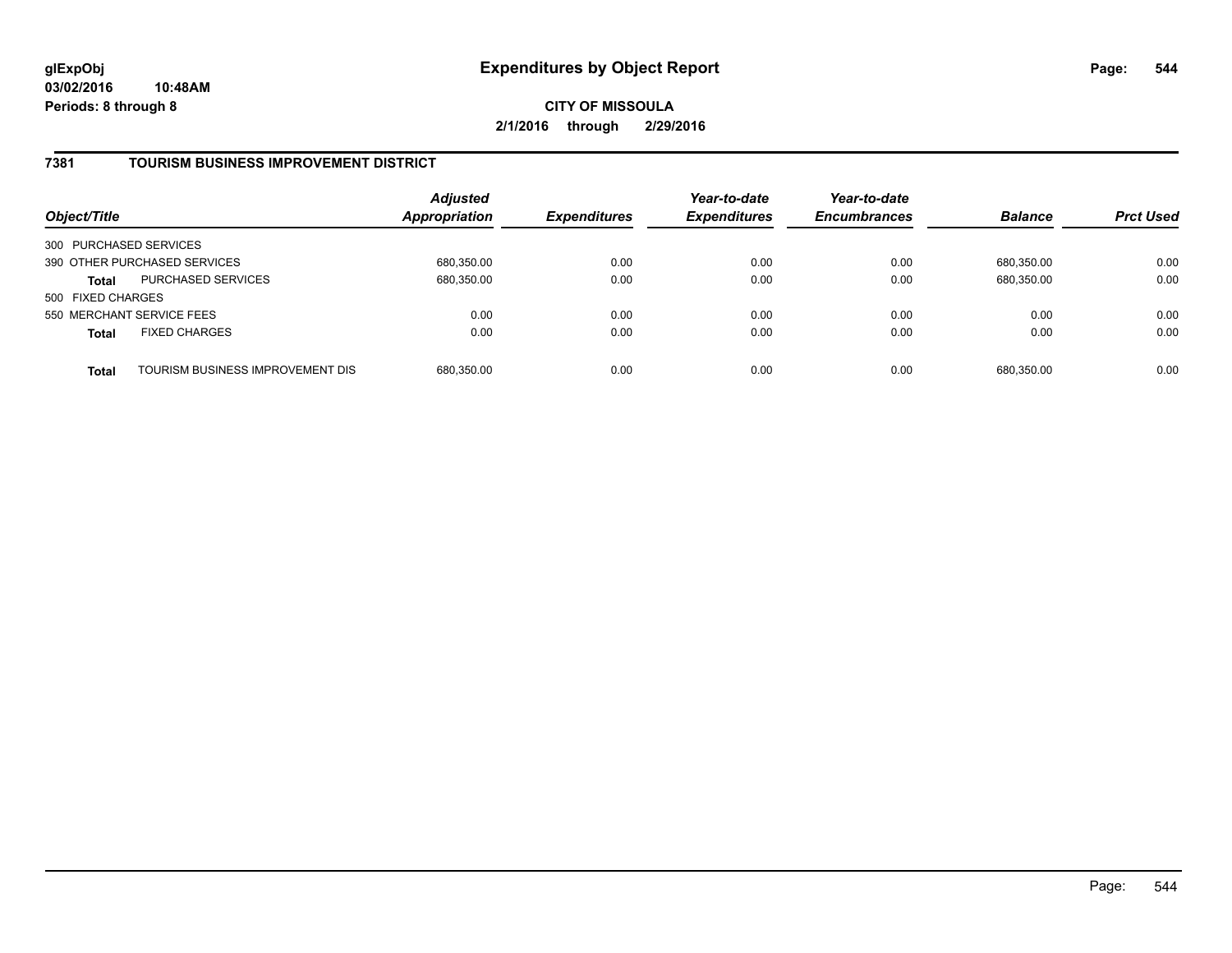# **7382 5.75M TIF RESERVE**

**390 NON-DEPARTMENTAL**

| Object/Title                     | <b>Adjusted</b><br>Appropriation | <b>Expenditures</b> | Year-to-date<br><b>Expenditures</b> | Year-to-date<br><b>Encumbrances</b> | <b>Balance</b> | <b>Prct Used</b> |
|----------------------------------|----------------------------------|---------------------|-------------------------------------|-------------------------------------|----------------|------------------|
| 800 OTHER OBJECTS                |                                  |                     |                                     |                                     |                |                  |
| 820 TRANSFERS TO OTHER FUNDS     | 0.00                             | 0.00                | 0.00                                | 0.00                                | 0.00           | 0.00             |
| OTHER OBJECTS<br><b>Total</b>    | 0.00                             | 0.00                | 0.00                                | 0.00                                | 0.00           | 0.00             |
| NON-DEPARTMENTAL<br><b>Total</b> | 0.00                             | 0.00                | 0.00                                | 0.00                                | 0.00           | 0.00             |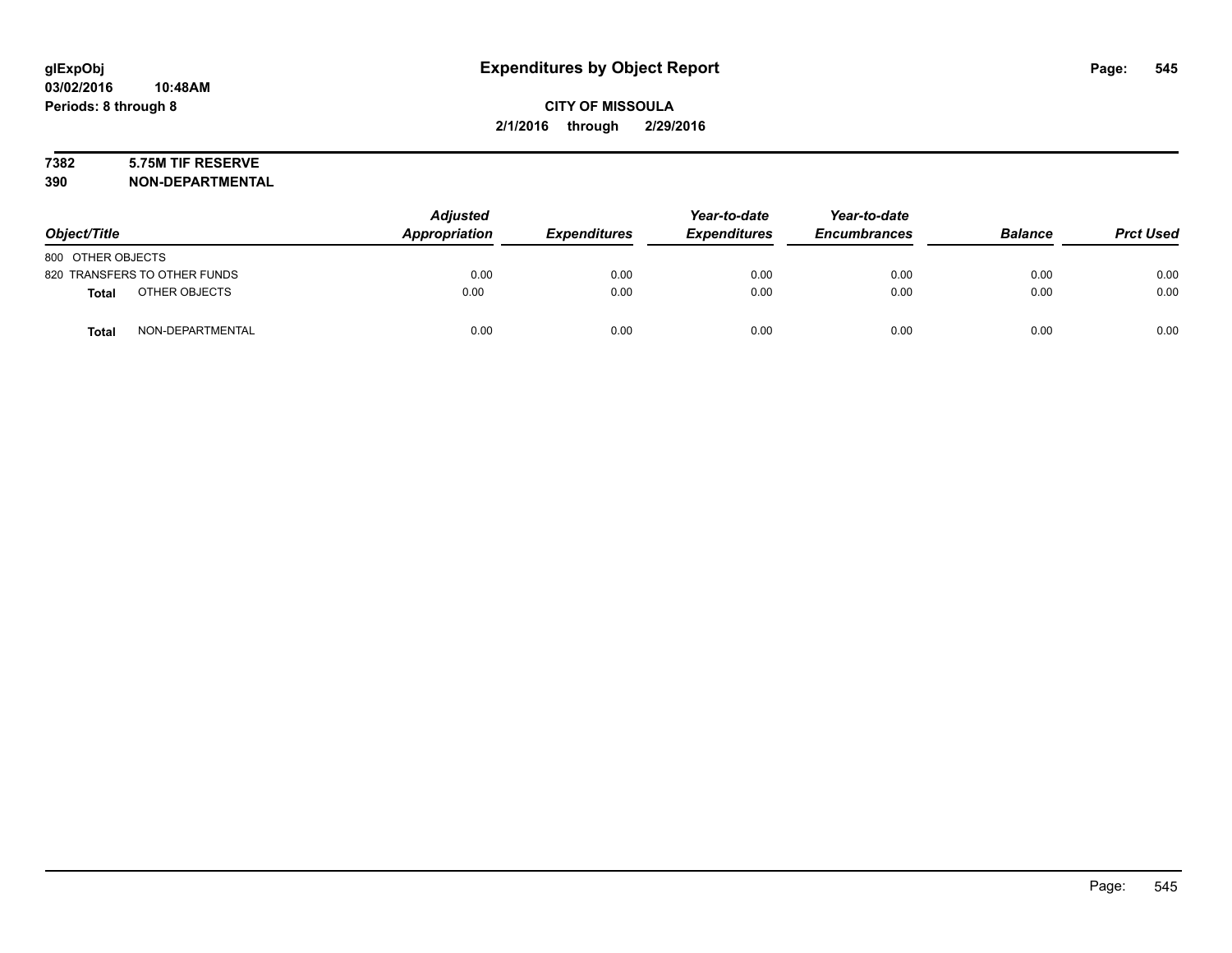**7382 5.75M TIF RESERVE**

| Object/Title                      | <b>Adjusted</b><br>Appropriation | <b>Expenditures</b> | Year-to-date<br><b>Expenditures</b> | Year-to-date<br><b>Encumbrances</b> | <b>Balance</b> | <b>Prct Used</b> |
|-----------------------------------|----------------------------------|---------------------|-------------------------------------|-------------------------------------|----------------|------------------|
| 800 OTHER OBJECTS                 |                                  |                     |                                     |                                     |                |                  |
| 820 TRANSFERS TO OTHER FUNDS      | 0.00                             | 0.00                | 0.00                                | 0.00                                | 0.00           | 0.00             |
| OTHER OBJECTS<br><b>Total</b>     | 0.00                             | 0.00                | 0.00                                | 0.00                                | 0.00           | 0.00             |
| 5.75M TIF RESERVE<br><b>Total</b> | 0.00                             | 0.00                | 0.00                                | 0.00                                | 0.00           | 0.00             |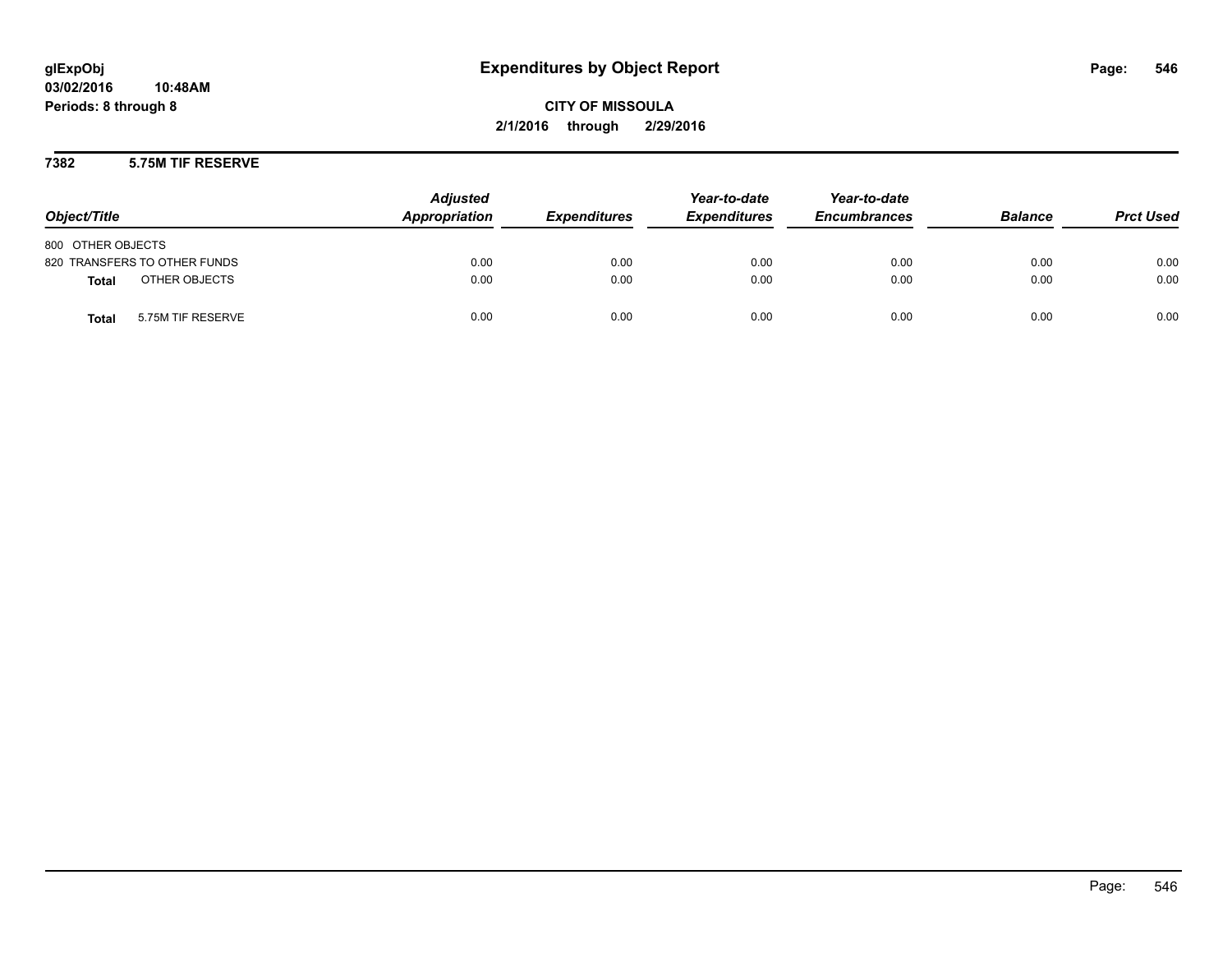#### **7383 RIVERFRONT TRIANGLE URD**

|                              |                                   | <b>Adjusted</b> |                     | Year-to-date        | Year-to-date        |                |                  |
|------------------------------|-----------------------------------|-----------------|---------------------|---------------------|---------------------|----------------|------------------|
| Object/Title                 |                                   | Appropriation   | <b>Expenditures</b> | <b>Expenditures</b> | <b>Encumbrances</b> | <b>Balance</b> | <b>Prct Used</b> |
| 300 PURCHASED SERVICES       |                                   |                 |                     |                     |                     |                |                  |
| 350 PROFESSIONAL SERVICES    |                                   | 0.00            | 3,500.00            | 3,500.00            | 0.00                | $-3,500.00$    | 0.00             |
| <b>Total</b>                 | <b>PURCHASED SERVICES</b>         | 0.00            | 3,500.00            | 3,500.00            | 0.00                | $-3,500.00$    | 0.00             |
| 500 FIXED CHARGES            |                                   |                 |                     |                     |                     |                |                  |
| 550 MERCHANT SERVICE FEES    |                                   | 0.00            | 0.00                | 0.00                | 0.00                | 0.00           | 0.00             |
| <b>Total</b>                 | <b>FIXED CHARGES</b>              | 0.00            | 0.00                | 0.00                | 0.00                | 0.00           | 0.00             |
| 700 GRANTS & CONTRIBUTIONS   |                                   |                 |                     |                     |                     |                |                  |
| 700 GRANTS & CONTRIBUTIONS   |                                   | 15,000.00       | 0.00                | 0.00                | 0.00                | 15,000.00      | 0.00             |
| <b>Total</b>                 | <b>GRANTS &amp; CONTRIBUTIONS</b> | 15,000.00       | 0.00                | 0.00                | 0.00                | 15,000.00      | 0.00             |
| 800 OTHER OBJECTS            |                                   |                 |                     |                     |                     |                |                  |
| 820 TRANSFERS TO OTHER FUNDS |                                   | 0.00            | 0.00                | 0.00                | 0.00                | 0.00           | 0.00             |
| 845 CONTINGENCY              |                                   | 11,862.00       | 0.00                | 0.00                | 0.00                | 11,862.00      | 0.00             |
| <b>Total</b>                 | OTHER OBJECTS                     | 11,862.00       | 0.00                | 0.00                | 0.00                | 11,862.00      | 0.00             |
| <b>MRA</b><br><b>Total</b>   |                                   | 26,862.00       | 3,500.00            | 3,500.00            | 0.00                | 23,362.00      | 13.03            |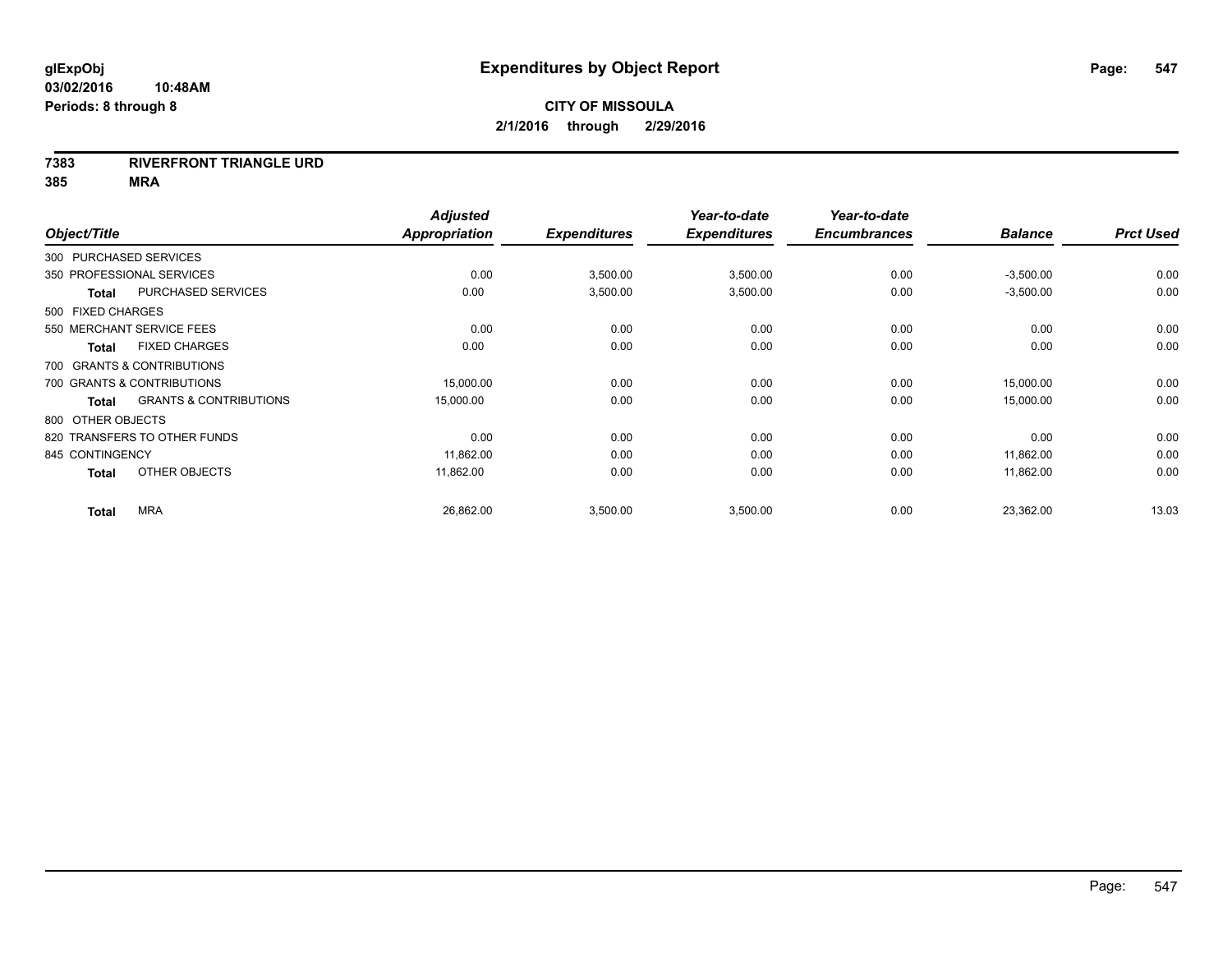#### **03/02/2016 10:48AM Periods: 8 through 8**

# **CITY OF MISSOULA 2/1/2016 through 2/29/2016**

## **7383 RIVERFRONT TRIANGLE URD**

|                        |                                   | <b>Adjusted</b>      |                     | Year-to-date        | Year-to-date        |                |                  |
|------------------------|-----------------------------------|----------------------|---------------------|---------------------|---------------------|----------------|------------------|
| Object/Title           |                                   | <b>Appropriation</b> | <b>Expenditures</b> | <b>Expenditures</b> | <b>Encumbrances</b> | <b>Balance</b> | <b>Prct Used</b> |
| 300 PURCHASED SERVICES |                                   |                      |                     |                     |                     |                |                  |
|                        | 350 PROFESSIONAL SERVICES         | 0.00                 | 3,500.00            | 3,500.00            | 0.00                | $-3,500.00$    | 0.00             |
| <b>Total</b>           | <b>PURCHASED SERVICES</b>         | 0.00                 | 3,500.00            | 3,500.00            | 0.00                | $-3,500.00$    | 0.00             |
| 500 FIXED CHARGES      |                                   |                      |                     |                     |                     |                |                  |
|                        | 550 MERCHANT SERVICE FEES         | 0.00                 | 0.00                | 0.00                | 0.00                | 0.00           | 0.00             |
| <b>Total</b>           | <b>FIXED CHARGES</b>              | 0.00                 | 0.00                | 0.00                | 0.00                | 0.00           | 0.00             |
|                        | 700 GRANTS & CONTRIBUTIONS        |                      |                     |                     |                     |                |                  |
|                        | 700 GRANTS & CONTRIBUTIONS        | 15,000.00            | 0.00                | 0.00                | 0.00                | 15,000.00      | 0.00             |
| <b>Total</b>           | <b>GRANTS &amp; CONTRIBUTIONS</b> | 15,000.00            | 0.00                | 0.00                | 0.00                | 15,000.00      | 0.00             |
| 800 OTHER OBJECTS      |                                   |                      |                     |                     |                     |                |                  |
|                        | 820 TRANSFERS TO OTHER FUNDS      | 0.00                 | 0.00                | 0.00                | 0.00                | 0.00           | 0.00             |
| 845 CONTINGENCY        |                                   | 11,862.00            | 0.00                | 0.00                | 0.00                | 11,862.00      | 0.00             |
| <b>Total</b>           | OTHER OBJECTS                     | 11,862.00            | 0.00                | 0.00                | 0.00                | 11,862.00      | 0.00             |
| <b>Total</b>           | RIVERFRONT TRIANGLE URD           | 26,862.00            | 3,500.00            | 3,500.00            | 0.00                | 23,362.00      | 13.03            |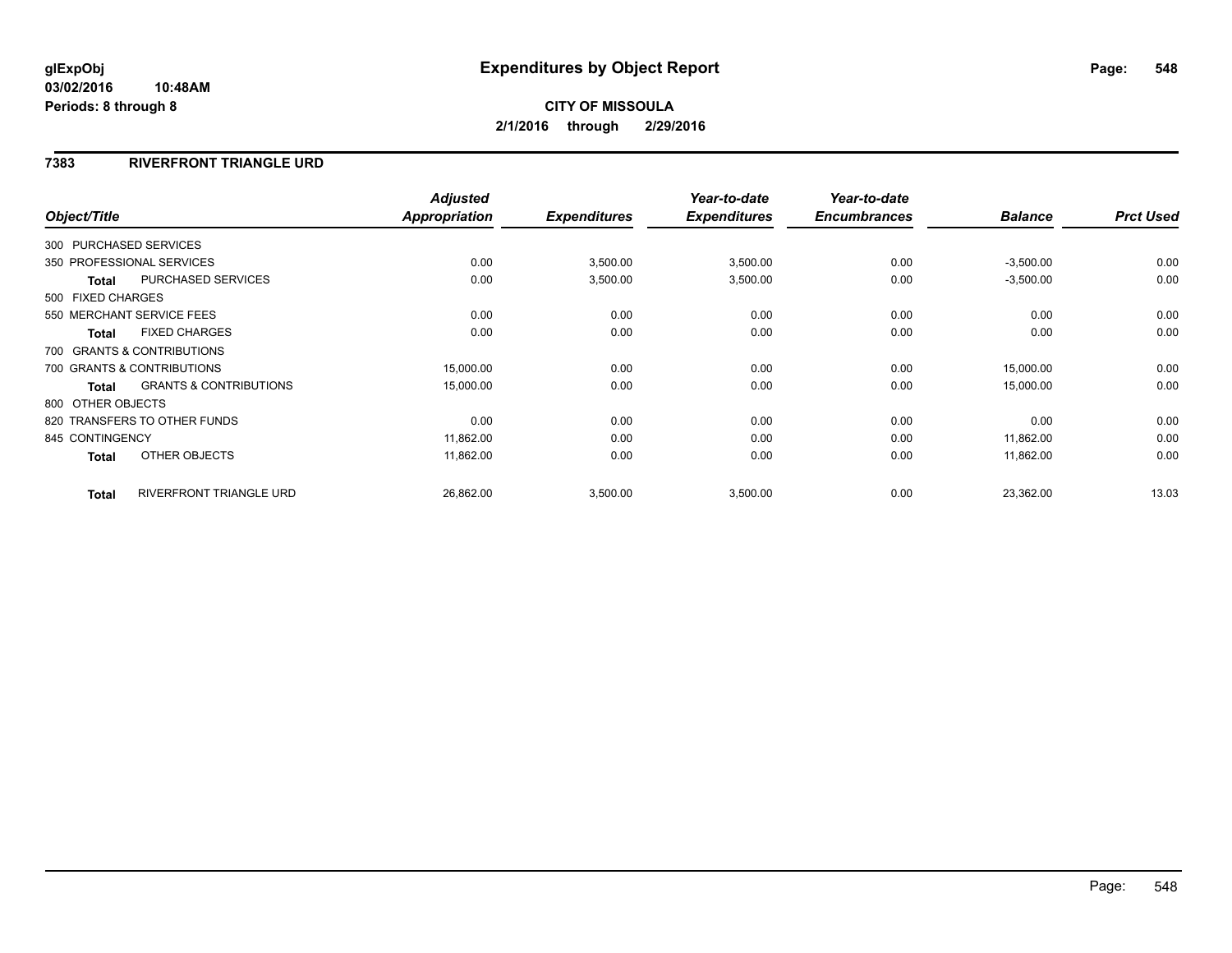#### **03/02/2016 10:48AM Periods: 8 through 8**

# **CITY OF MISSOULA 2/1/2016 through 2/29/2016**

## **7384 NRSS DEBT SERVICE CLEARING**

| Object/Title                 | <b>Adjusted</b><br>Appropriation<br><b>Expenditures</b> | Year-to-date<br><b>Expenditures</b> | Year-to-date<br><b>Encumbrances</b> | <b>Balance</b> | <b>Prct Used</b> |      |
|------------------------------|---------------------------------------------------------|-------------------------------------|-------------------------------------|----------------|------------------|------|
| 800 OTHER OBJECTS            |                                                         |                                     |                                     |                |                  |      |
| 820 TRANSFERS TO OTHER FUNDS | 0.00                                                    | 0.00                                | 0.00                                | 0.00           | 0.00             | 0.00 |
| OTHER OBJECTS<br>Total       | 0.00                                                    | 0.00                                | 0.00                                | 0.00           | 0.00             | 0.00 |
| <b>MRA</b><br>Total          | 0.00                                                    | 0.00                                | 0.00                                | 0.00           | 0.00             | 0.00 |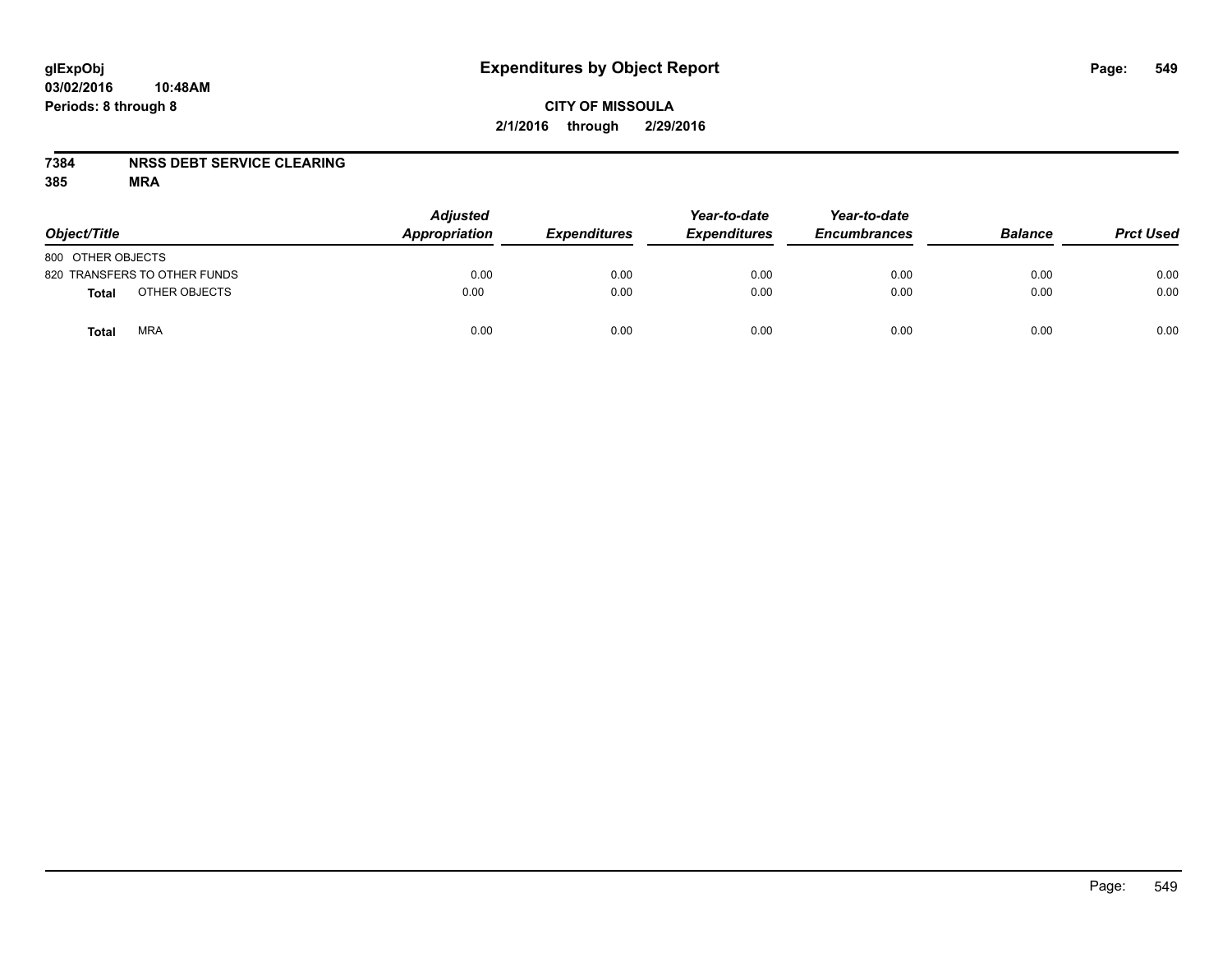## **7384 NRSS DEBT SERVICE CLEARING**

| Object/Title                        | <b>Adjusted</b><br>Appropriation | <i><b>Expenditures</b></i> | Year-to-date<br><b>Expenditures</b> | Year-to-date<br><b>Encumbrances</b> | <b>Balance</b> | <b>Prct Used</b> |
|-------------------------------------|----------------------------------|----------------------------|-------------------------------------|-------------------------------------|----------------|------------------|
| 800 OTHER OBJECTS                   |                                  |                            |                                     |                                     |                |                  |
| 820 TRANSFERS TO OTHER FUNDS        | 0.00                             | 0.00                       | 0.00                                | 0.00                                | 0.00           | 0.00             |
| OTHER OBJECTS<br><b>Total</b>       | 0.00                             | 0.00                       | 0.00                                | 0.00                                | 0.00           | 0.00             |
| NRSS DEBT SERVICE CLEARING<br>Total | 0.00                             | 0.00                       | 0.00                                | 0.00                                | 0.00           | 0.00             |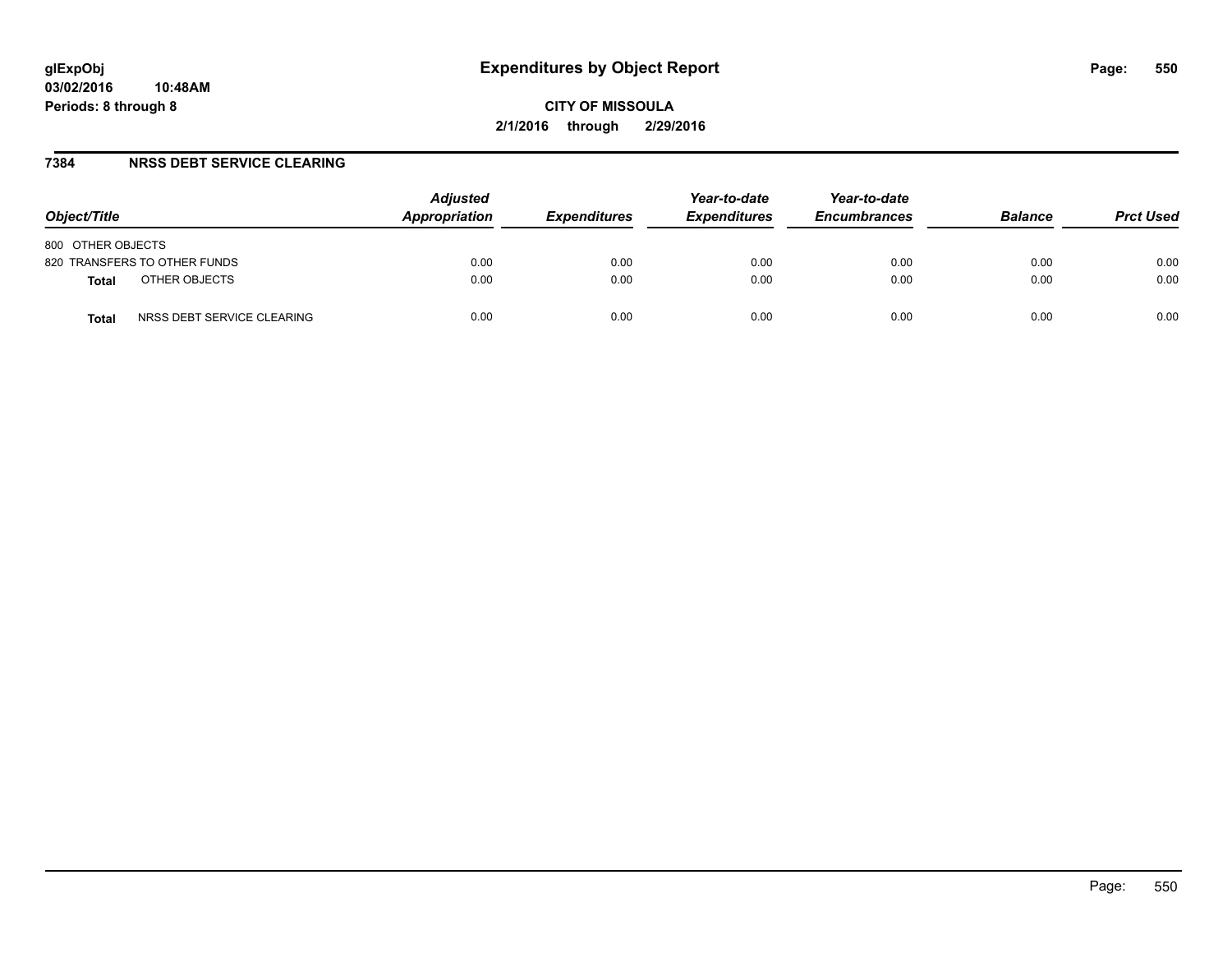# **7385 FRONT STREET URD**

|                    |                                   | <b>Adjusted</b>      |                     | Year-to-date        | Year-to-date        |                |                  |
|--------------------|-----------------------------------|----------------------|---------------------|---------------------|---------------------|----------------|------------------|
| Object/Title       |                                   | <b>Appropriation</b> | <b>Expenditures</b> | <b>Expenditures</b> | <b>Encumbrances</b> | <b>Balance</b> | <b>Prct Used</b> |
|                    | 300 PURCHASED SERVICES            |                      |                     |                     |                     |                |                  |
|                    | 350 PROFESSIONAL SERVICES         | 2,168.00             | 0.00                | 0.00                | 0.00                | 2,168.00       | 0.00             |
| <b>Total</b>       | PURCHASED SERVICES                | 2,168.00             | 0.00                | 0.00                | 0.00                | 2,168.00       | 0.00             |
| 500 FIXED CHARGES  |                                   |                      |                     |                     |                     |                |                  |
|                    | 550 MERCHANT SERVICE FEES         | 0.00                 | 0.00                | 0.00                | 0.00                | 0.00           | 0.00             |
| <b>Total</b>       | <b>FIXED CHARGES</b>              | 0.00                 | 0.00                | 0.00                | 0.00                | 0.00           | 0.00             |
|                    | 700 GRANTS & CONTRIBUTIONS        |                      |                     |                     |                     |                |                  |
|                    | 700 GRANTS & CONTRIBUTIONS        | 174,560.00           | 0.00                | 25,000.00           | 0.00                | 149,560.00     | 14.32            |
| Total              | <b>GRANTS &amp; CONTRIBUTIONS</b> | 174,560.00           | 0.00                | 25,000.00           | 0.00                | 149,560.00     | 14.32            |
| 800 OTHER OBJECTS  |                                   |                      |                     |                     |                     |                |                  |
| 845 CONTINGENCY    |                                   | 353,524.00           | 0.00                | 0.00                | 0.00                | 353,524.00     | 0.00             |
| Total              | OTHER OBJECTS                     | 353,524.00           | 0.00                | 0.00                | 0.00                | 353,524.00     | 0.00             |
| 900 CAPITAL OUTLAY |                                   |                      |                     |                     |                     |                |                  |
| 930 IMPROVEMENTS   |                                   | 0.00                 | 0.00                | 0.00                | 0.00                | 0.00           | 0.00             |
| <b>Total</b>       | <b>CAPITAL OUTLAY</b>             | 0.00                 | 0.00                | 0.00                | 0.00                | 0.00           | 0.00             |
| <b>Total</b>       | <b>MRA</b>                        | 530,252.00           | 0.00                | 25,000.00           | 0.00                | 505,252.00     | 4.71             |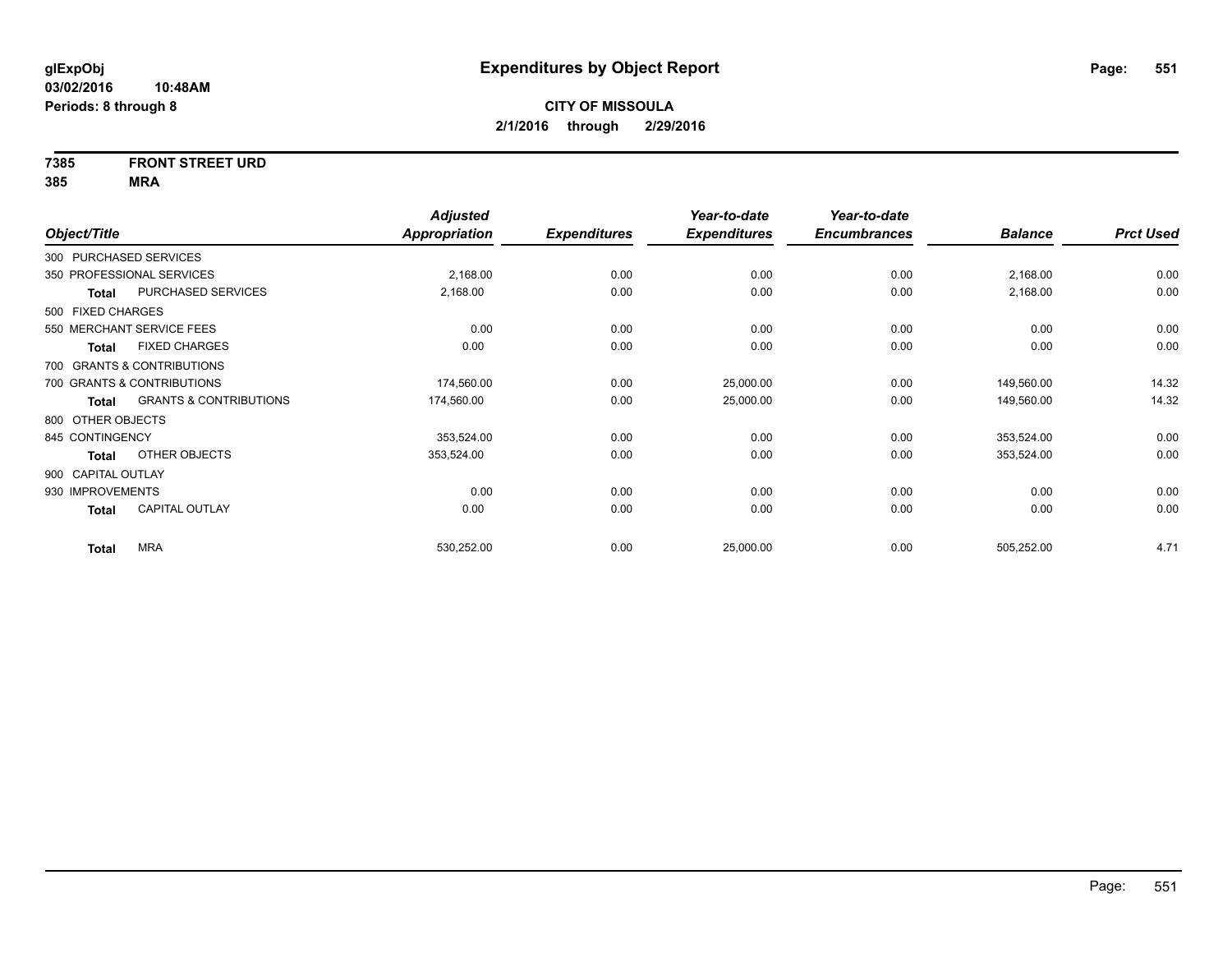## **7385 FRONT STREET URD**

|                        |                                   | <b>Adjusted</b> |                     | Year-to-date        | Year-to-date        |                |                  |
|------------------------|-----------------------------------|-----------------|---------------------|---------------------|---------------------|----------------|------------------|
| Object/Title           |                                   | Appropriation   | <b>Expenditures</b> | <b>Expenditures</b> | <b>Encumbrances</b> | <b>Balance</b> | <b>Prct Used</b> |
| 300 PURCHASED SERVICES |                                   |                 |                     |                     |                     |                |                  |
|                        | 350 PROFESSIONAL SERVICES         | 2,168.00        | 0.00                | 0.00                | 0.00                | 2,168.00       | 0.00             |
| Total                  | PURCHASED SERVICES                | 2,168.00        | 0.00                | 0.00                | 0.00                | 2,168.00       | 0.00             |
| 500 FIXED CHARGES      |                                   |                 |                     |                     |                     |                |                  |
|                        | 550 MERCHANT SERVICE FEES         | 0.00            | 0.00                | 0.00                | 0.00                | 0.00           | 0.00             |
| <b>Total</b>           | <b>FIXED CHARGES</b>              | 0.00            | 0.00                | 0.00                | 0.00                | 0.00           | 0.00             |
|                        | 700 GRANTS & CONTRIBUTIONS        |                 |                     |                     |                     |                |                  |
|                        | 700 GRANTS & CONTRIBUTIONS        | 174,560.00      | 0.00                | 25,000.00           | 0.00                | 149,560.00     | 14.32            |
| Total                  | <b>GRANTS &amp; CONTRIBUTIONS</b> | 174,560.00      | 0.00                | 25,000.00           | 0.00                | 149,560.00     | 14.32            |
| 800 OTHER OBJECTS      |                                   |                 |                     |                     |                     |                |                  |
| 845 CONTINGENCY        |                                   | 353,524.00      | 0.00                | 0.00                | 0.00                | 353,524.00     | 0.00             |
| <b>Total</b>           | OTHER OBJECTS                     | 353,524.00      | 0.00                | 0.00                | 0.00                | 353,524.00     | 0.00             |
| 900 CAPITAL OUTLAY     |                                   |                 |                     |                     |                     |                |                  |
| 930 IMPROVEMENTS       |                                   | 0.00            | 0.00                | 0.00                | 0.00                | 0.00           | 0.00             |
| Total                  | CAPITAL OUTLAY                    | 0.00            | 0.00                | 0.00                | 0.00                | 0.00           | 0.00             |
| <b>Total</b>           | FRONT STREET URD                  | 530,252.00      | 0.00                | 25,000.00           | 0.00                | 505,252.00     | 4.71             |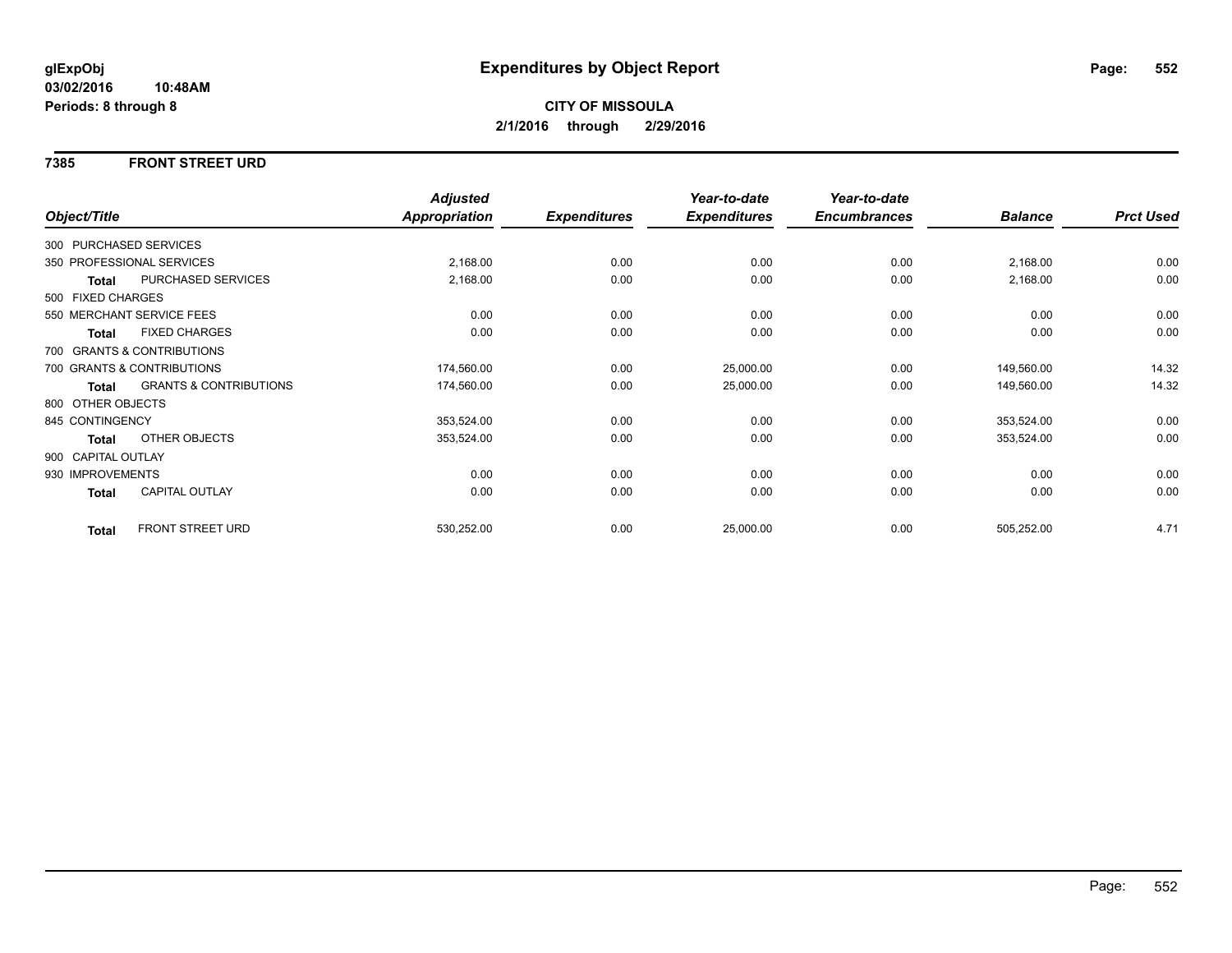### **7386 DEBT SERVICE-SAFEWAY/ST PAT 1.5M**

| Object/Title       |                           | <b>Adjusted</b><br><b>Appropriation</b> | <b>Expenditures</b> | Year-to-date<br><b>Expenditures</b> | Year-to-date<br><b>Encumbrances</b> | <b>Balance</b> | <b>Prct Used</b> |
|--------------------|---------------------------|-----------------------------------------|---------------------|-------------------------------------|-------------------------------------|----------------|------------------|
| 500 FIXED CHARGES  |                           |                                         |                     |                                     |                                     |                |                  |
|                    | 550 MERCHANT SERVICE FEES | 0.00                                    | 0.00                | 0.00                                | 0.00                                | 0.00           | 0.00             |
| <b>Total</b>       | <b>FIXED CHARGES</b>      | 0.00                                    | 0.00                | 0.00                                | 0.00                                | 0.00           | 0.00             |
| 900 CAPITAL OUTLAY |                           |                                         |                     |                                     |                                     |                |                  |
| 930 IMPROVEMENTS   |                           | 0.00                                    | 0.00                | 0.00                                | 0.00                                | 0.00           | 0.00             |
| <b>Total</b>       | <b>CAPITAL OUTLAY</b>     | 0.00                                    | 0.00                | 0.00                                | 0.00                                | 0.00           | 0.00             |
| <b>Total</b>       | <b>MRA</b>                | 0.00                                    | 0.00                | 0.00                                | 0.00                                | 0.00           | 0.00             |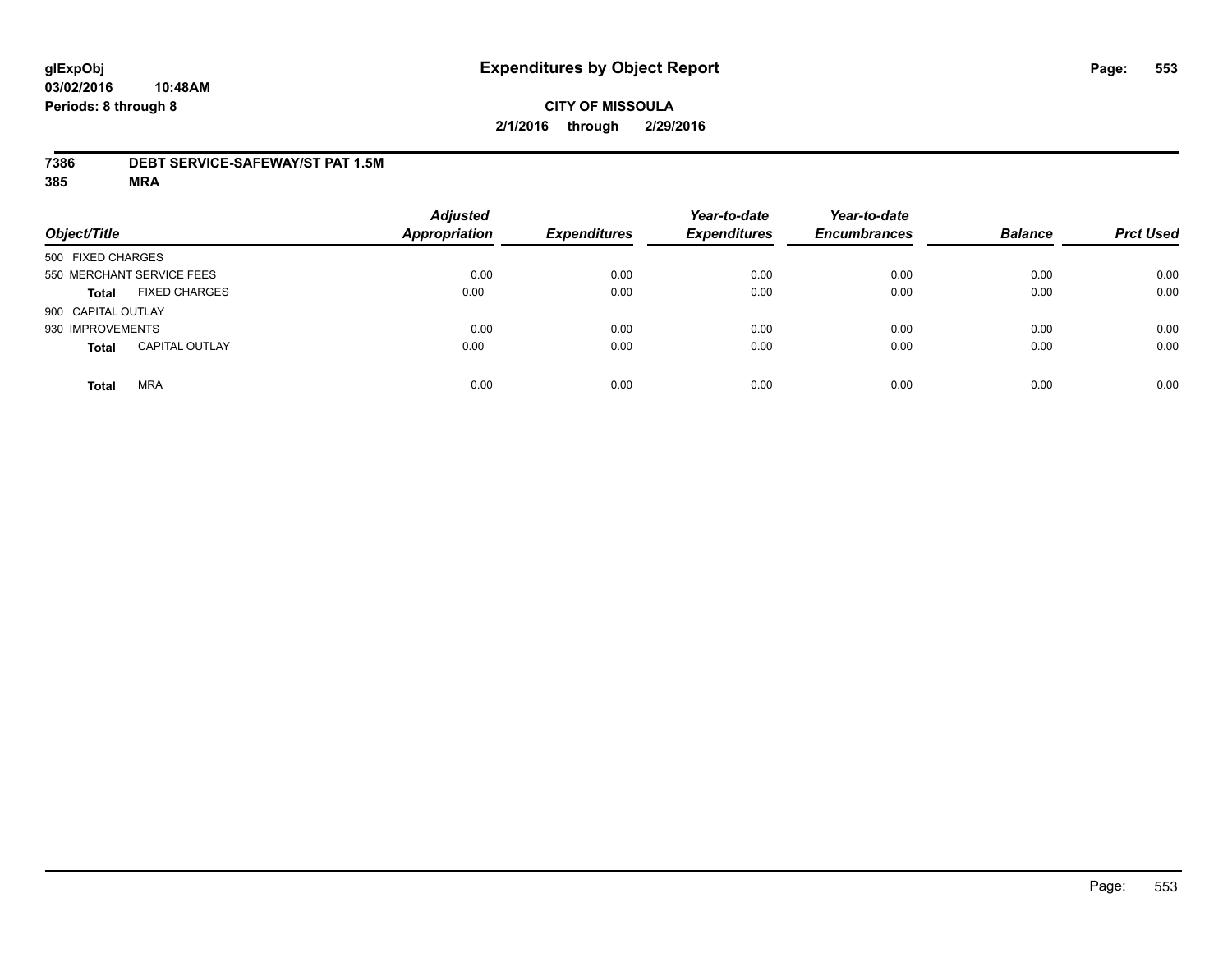#### **7386 DEBT SERVICE-SAFEWAY/ST PAT 1.5M**

**390 NON-DEPARTMENTAL**

|                             |                      | <b>Adjusted</b> |                     | Year-to-date        | Year-to-date        |                |                  |
|-----------------------------|----------------------|-----------------|---------------------|---------------------|---------------------|----------------|------------------|
| Object/Title                |                      | Appropriation   | <b>Expenditures</b> | <b>Expenditures</b> | <b>Encumbrances</b> | <b>Balance</b> | <b>Prct Used</b> |
| 500 FIXED CHARGES           |                      |                 |                     |                     |                     |                |                  |
| 550 MERCHANT SERVICE FEES   |                      | 0.00            | 0.00                | 0.00                | 0.00                | 0.00           | 0.00             |
| <b>Total</b>                | <b>FIXED CHARGES</b> | 0.00            | 0.00                | 0.00                | 0.00                | 0.00           | 0.00             |
| 600 DEBT SERVICE            |                      |                 |                     |                     |                     |                |                  |
| 610 PRINCIPAL               |                      | 134.728.00      | 0.00                | 46,689.76           | 0.00                | 88.038.24      | 34.65            |
| 620 INTEREST / SERVICE FEES |                      | 21.147.00       | 0.00                | 91.773.75           | 0.00                | $-70.626.75$   | 433.98           |
| <b>Total</b>                | <b>DEBT SERVICE</b>  | 155.875.00      | 0.00                | 138.463.51          | 0.00                | 17.411.49      | 88.83            |
| <b>Total</b>                | NON-DEPARTMENTAL     | 155.875.00      | 0.00                | 138.463.51          | 0.00                | 17.411.49      | 88.83            |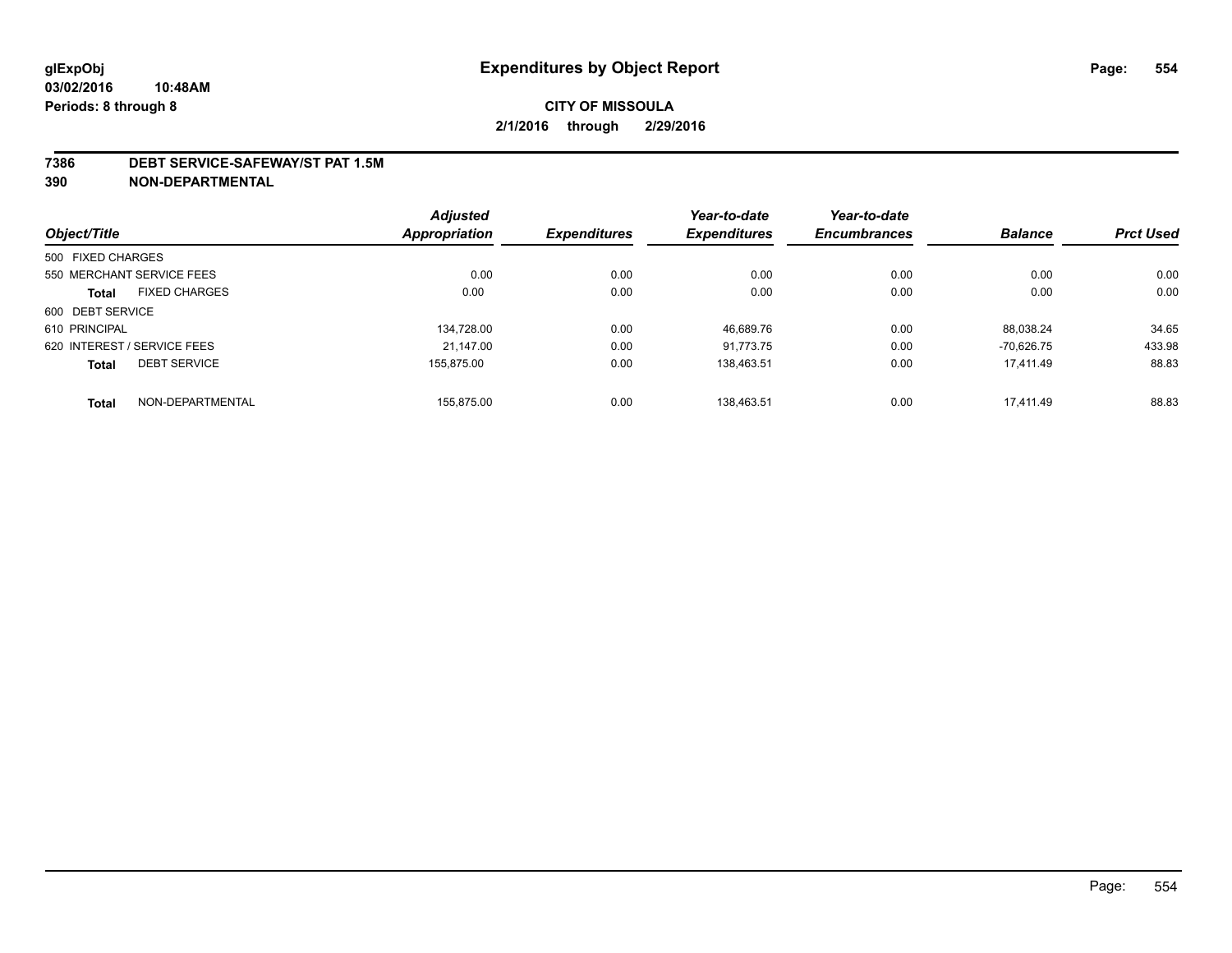# **7386 DEBT SERVICE-SAFEWAY/ST PAT 1.5M**

|                    |                                  | <b>Adjusted</b>      |                     | Year-to-date        | Year-to-date        |                |                  |
|--------------------|----------------------------------|----------------------|---------------------|---------------------|---------------------|----------------|------------------|
| Object/Title       |                                  | <b>Appropriation</b> | <b>Expenditures</b> | <b>Expenditures</b> | <b>Encumbrances</b> | <b>Balance</b> | <b>Prct Used</b> |
| 500 FIXED CHARGES  |                                  |                      |                     |                     |                     |                |                  |
|                    | 550 MERCHANT SERVICE FEES        | 0.00                 | 0.00                | 0.00                | 0.00                | 0.00           | 0.00             |
| <b>Total</b>       | <b>FIXED CHARGES</b>             | 0.00                 | 0.00                | 0.00                | 0.00                | 0.00           | 0.00             |
| 600 DEBT SERVICE   |                                  |                      |                     |                     |                     |                |                  |
| 610 PRINCIPAL      |                                  | 134,728.00           | 0.00                | 46,689.76           | 0.00                | 88,038.24      | 34.65            |
|                    | 620 INTEREST / SERVICE FEES      | 21.147.00            | 0.00                | 91.773.75           | 0.00                | $-70.626.75$   | 433.98           |
| <b>Total</b>       | <b>DEBT SERVICE</b>              | 155,875.00           | 0.00                | 138,463.51          | 0.00                | 17,411.49      | 88.83            |
| 900 CAPITAL OUTLAY |                                  |                      |                     |                     |                     |                |                  |
| 930 IMPROVEMENTS   |                                  | 0.00                 | 0.00                | 0.00                | 0.00                | 0.00           | 0.00             |
| Total              | <b>CAPITAL OUTLAY</b>            | 0.00                 | 0.00                | 0.00                | 0.00                | 0.00           | 0.00             |
| <b>Total</b>       | DEBT SERVICE-SAFEWAY/ST PAT 1.5M | 155.875.00           | 0.00                | 138.463.51          | 0.00                | 17.411.49      | 88.83            |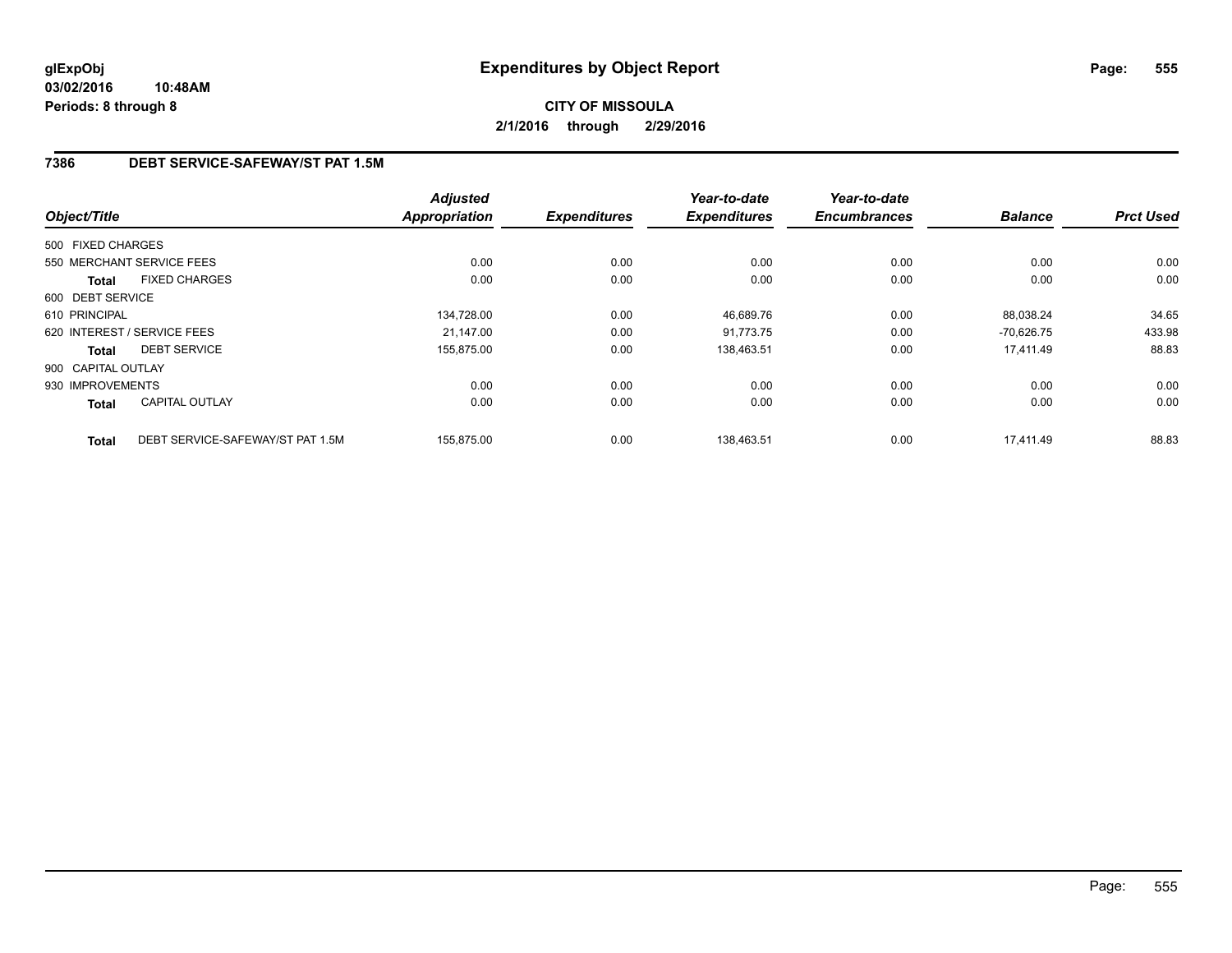#### **7387 DEBT SERVICE-BROWNFIELD RLF 1.125M**

**390 NON-DEPARTMENTAL**

|                                      | <b>Adjusted</b> |                     | Year-to-date        | Year-to-date        |                |                  |
|--------------------------------------|-----------------|---------------------|---------------------|---------------------|----------------|------------------|
| Object/Title                         | Appropriation   | <b>Expenditures</b> | <b>Expenditures</b> | <b>Encumbrances</b> | <b>Balance</b> | <b>Prct Used</b> |
| 500 FIXED CHARGES                    |                 |                     |                     |                     |                |                  |
| 550 MERCHANT SERVICE FEES            | 0.00            | 0.00                | 0.00                | 0.00                | 0.00           | 0.00             |
| <b>FIXED CHARGES</b><br><b>Total</b> | 0.00            | 0.00                | 0.00                | 0.00                | 0.00           | 0.00             |
| 600 DEBT SERVICE                     |                 |                     |                     |                     |                |                  |
| 610 PRINCIPAL                        | 26.625.00       | 0.00                | 0.00                | 0.00                | 26.625.00      | 0.00             |
| 620 INTEREST / SERVICE FEES          | 5.316.00        | 0.00                | 12.494.11           | 0.00                | $-7.178.11$    | 235.03           |
| <b>DEBT SERVICE</b><br><b>Total</b>  | 31,941.00       | 0.00                | 12.494.11           | 0.00                | 19.446.89      | 39.12            |
| NON-DEPARTMENTAL<br><b>Total</b>     | 31.941.00       | 0.00                | 12.494.11           | 0.00                | 19.446.89      | 39.12            |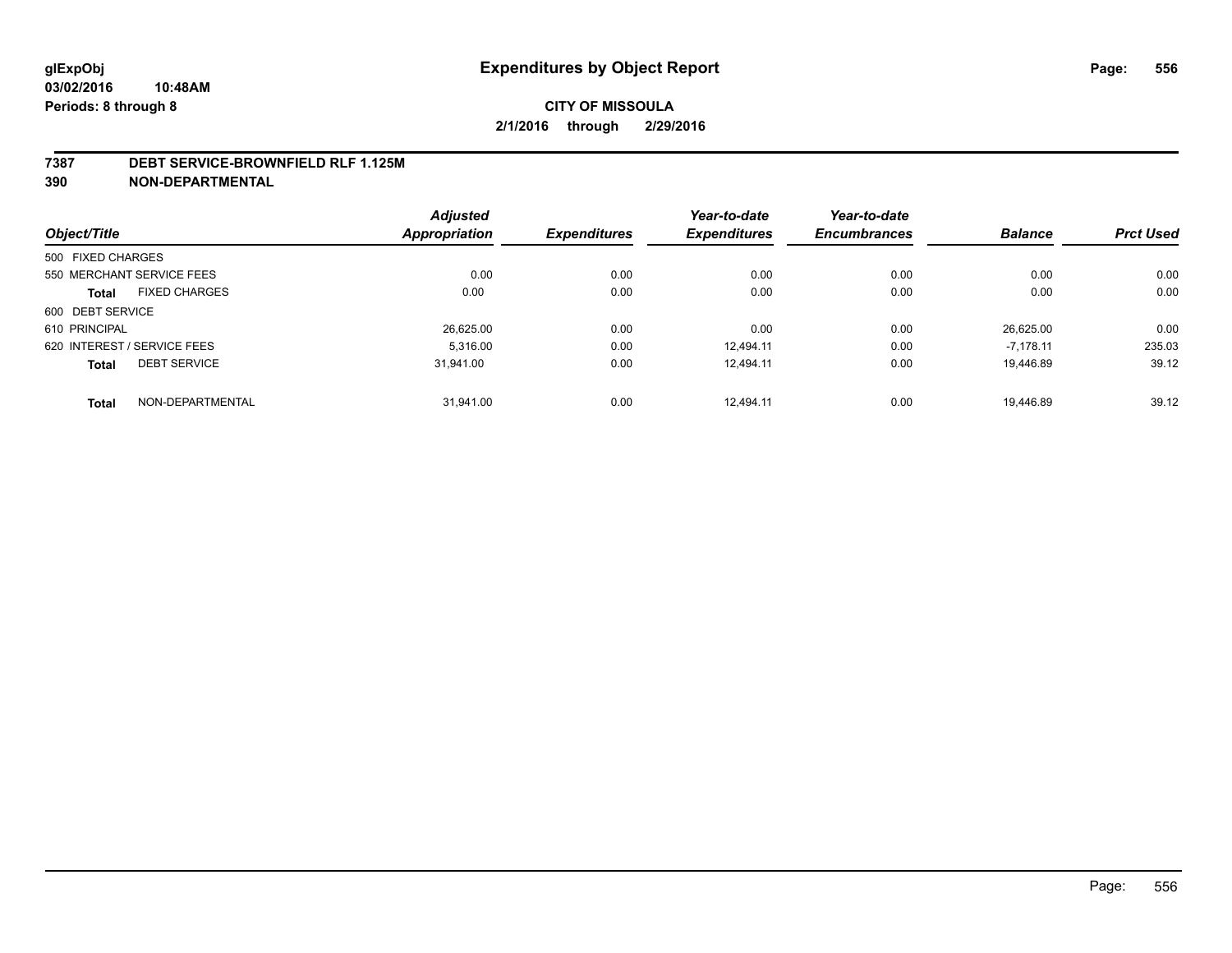## **7387 DEBT SERVICE-BROWNFIELD RLF 1.125M**

| Object/Title      |                                    | <b>Adjusted</b><br><b>Appropriation</b> | <b>Expenditures</b> | Year-to-date<br><b>Expenditures</b> | Year-to-date<br><b>Encumbrances</b> | <b>Balance</b> | <b>Prct Used</b> |
|-------------------|------------------------------------|-----------------------------------------|---------------------|-------------------------------------|-------------------------------------|----------------|------------------|
| 500 FIXED CHARGES |                                    |                                         |                     |                                     |                                     |                |                  |
|                   | 550 MERCHANT SERVICE FEES          | 0.00                                    | 0.00                | 0.00                                | 0.00                                | 0.00           | 0.00             |
| <b>Total</b>      | <b>FIXED CHARGES</b>               | 0.00                                    | 0.00                | 0.00                                | 0.00                                | 0.00           | 0.00             |
| 600 DEBT SERVICE  |                                    |                                         |                     |                                     |                                     |                |                  |
| 610 PRINCIPAL     |                                    | 26,625.00                               | 0.00                | 0.00                                | 0.00                                | 26.625.00      | 0.00             |
|                   | 620 INTEREST / SERVICE FEES        | 5.316.00                                | 0.00                | 12.494.11                           | 0.00                                | $-7.178.11$    | 235.03           |
| <b>Total</b>      | <b>DEBT SERVICE</b>                | 31.941.00                               | 0.00                | 12.494.11                           | 0.00                                | 19.446.89      | 39.12            |
| <b>Total</b>      | DEBT SERVICE-BROWNFIELD RLF 1.125M | 31.941.00                               | 0.00                | 12.494.11                           | 0.00                                | 19.446.89      | 39.12            |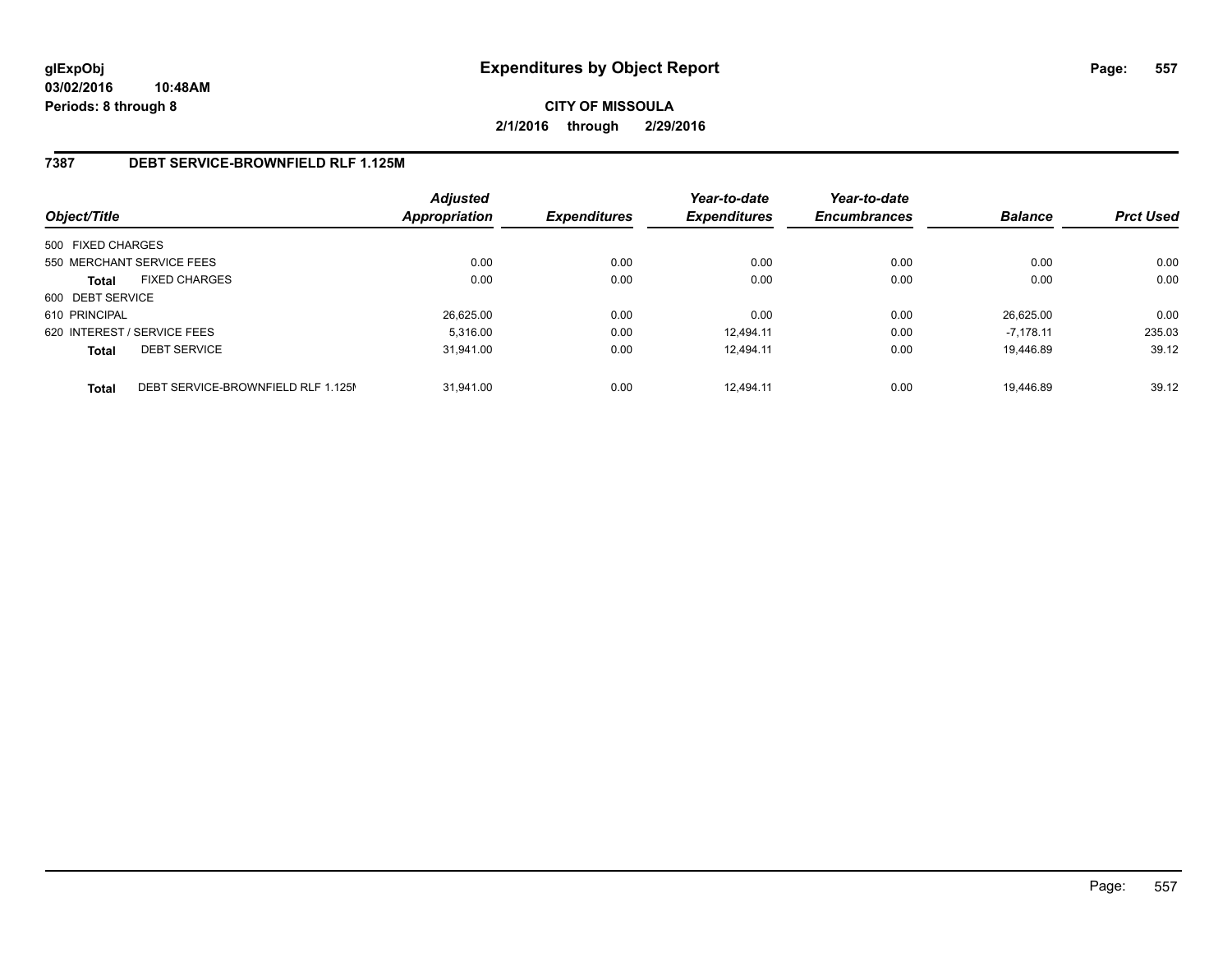# **7388 RESERVE-3.6m TIF**

**390 NON-DEPARTMENTAL**

| Object/Title                         | <b>Adjusted</b><br><b>Appropriation</b> | <b>Expenditures</b> | Year-to-date<br><b>Expenditures</b> | Year-to-date<br><b>Encumbrances</b> | <b>Balance</b> | <b>Prct Used</b> |
|--------------------------------------|-----------------------------------------|---------------------|-------------------------------------|-------------------------------------|----------------|------------------|
| 500 FIXED CHARGES                    |                                         |                     |                                     |                                     |                |                  |
| 550 MERCHANT SERVICE FEES            | 0.00                                    | 0.00                | 0.00                                | 0.00                                | 0.00           | 0.00             |
| <b>FIXED CHARGES</b><br><b>Total</b> | 0.00                                    | 0.00                | 0.00                                | 0.00                                | 0.00           | 0.00             |
| 800 OTHER OBJECTS                    |                                         |                     |                                     |                                     |                |                  |
| 820 TRANSFERS TO OTHER FUNDS         | 0.00                                    | 0.00                | 0.00                                | 0.00                                | 0.00           | 0.00             |
| OTHER OBJECTS<br><b>Total</b>        | 0.00                                    | 0.00                | 0.00                                | 0.00                                | 0.00           | 0.00             |
| NON-DEPARTMENTAL<br><b>Total</b>     | 0.00                                    | 0.00                | 0.00                                | 0.00                                | 0.00           | 0.00             |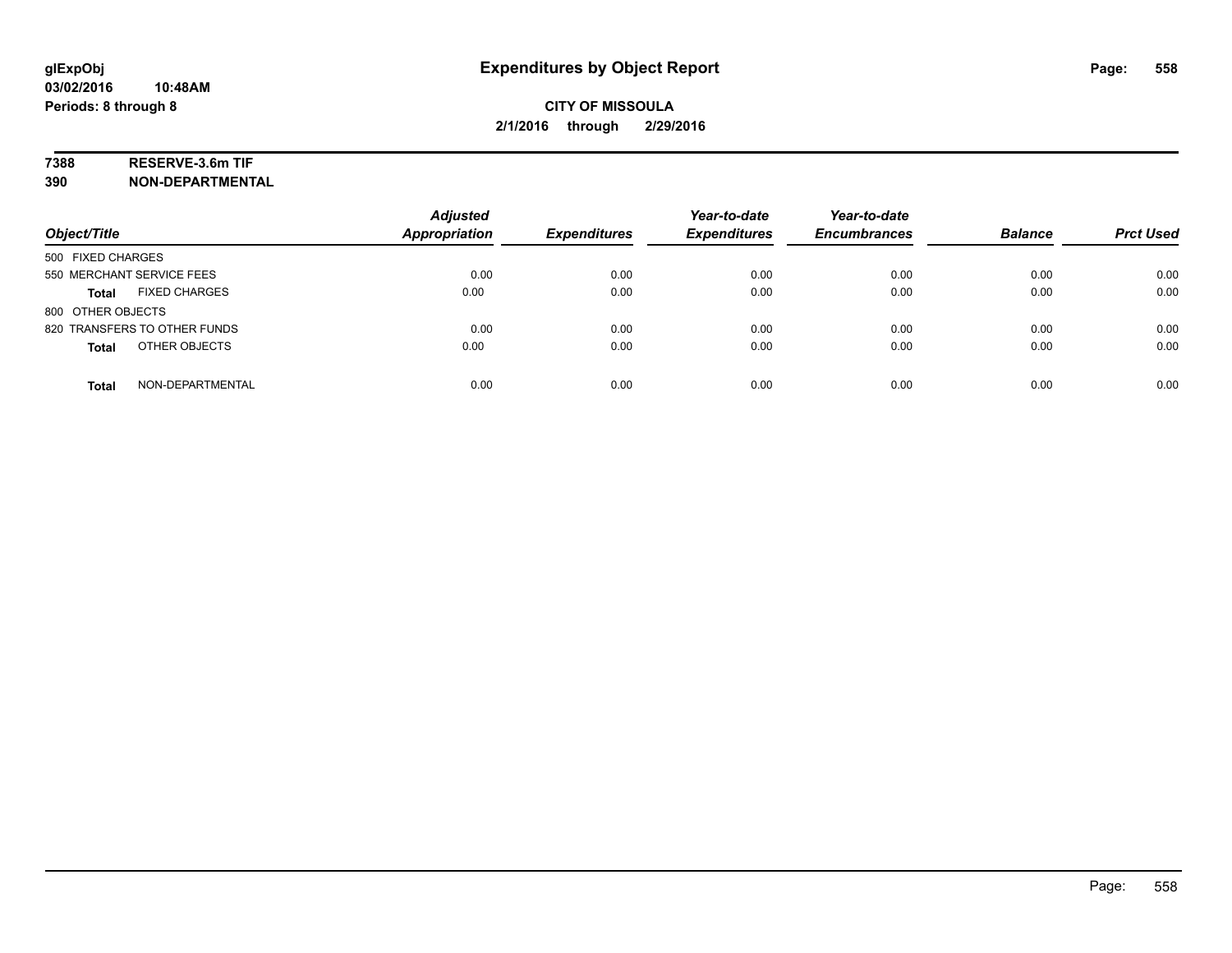**7388 RESERVE-3.6m TIF**

| Object/Title                         | <b>Adjusted</b><br><b>Appropriation</b> | <b>Expenditures</b> | Year-to-date<br><b>Expenditures</b> | Year-to-date<br><b>Encumbrances</b> | <b>Balance</b> | <b>Prct Used</b> |
|--------------------------------------|-----------------------------------------|---------------------|-------------------------------------|-------------------------------------|----------------|------------------|
| 500 FIXED CHARGES                    |                                         |                     |                                     |                                     |                |                  |
| 550 MERCHANT SERVICE FEES            | 0.00                                    | 0.00                | 0.00                                | 0.00                                | 0.00           | 0.00             |
| <b>FIXED CHARGES</b><br><b>Total</b> | 0.00                                    | 0.00                | 0.00                                | 0.00                                | 0.00           | 0.00             |
| 800 OTHER OBJECTS                    |                                         |                     |                                     |                                     |                |                  |
| 820 TRANSFERS TO OTHER FUNDS         | 0.00                                    | 0.00                | 0.00                                | 0.00                                | 0.00           | 0.00             |
| OTHER OBJECTS<br><b>Total</b>        | 0.00                                    | 0.00                | 0.00                                | 0.00                                | 0.00           | 0.00             |
| RESERVE-3.6m TIF<br>Total            | 0.00                                    | 0.00                | 0.00                                | 0.00                                | 0.00           | 0.00             |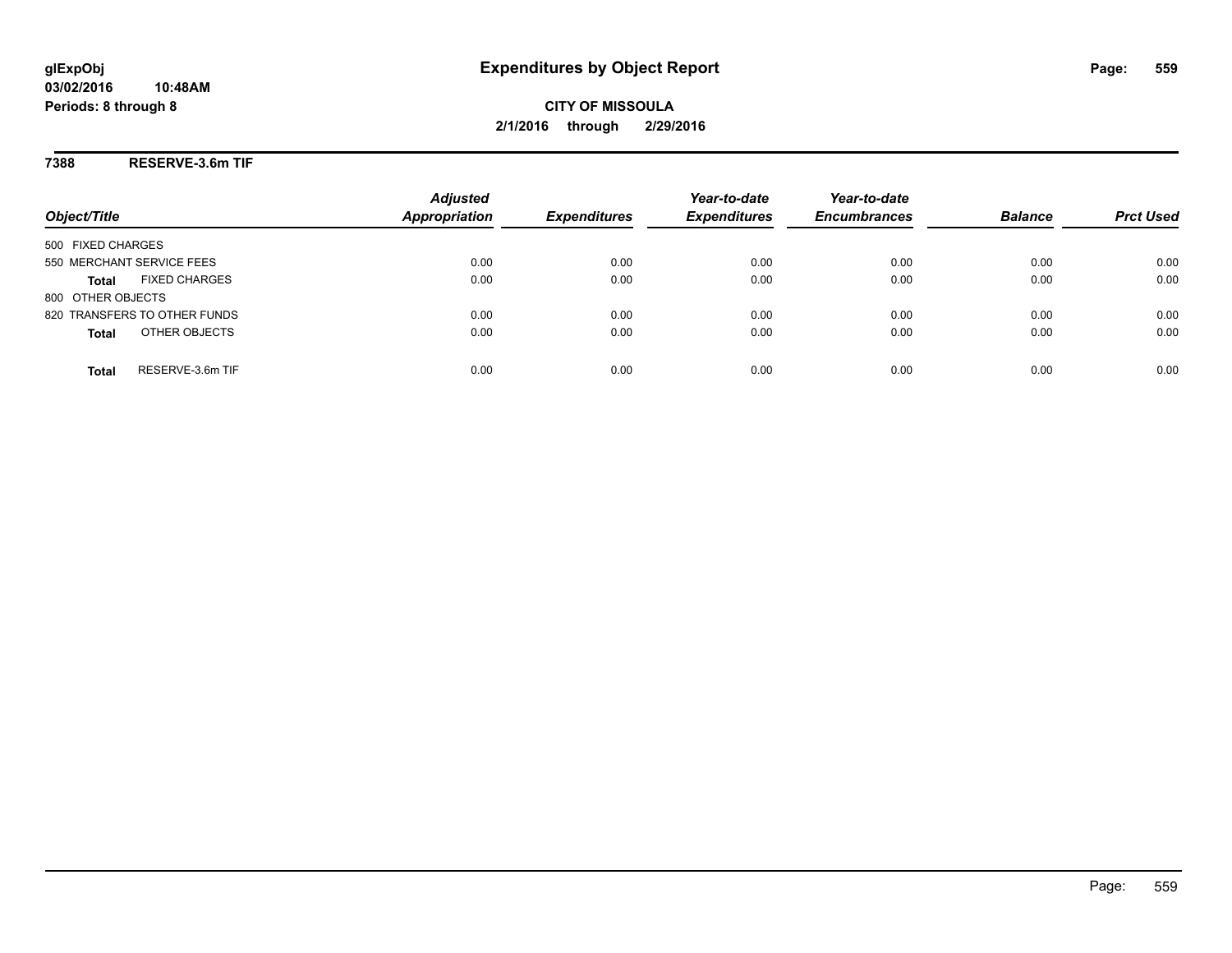#### **7389 DEBT SERVICE - 3.6M/5.75M**

|                                                   | <b>Adjusted</b>      |                     | Year-to-date        | Year-to-date        |                |                  |
|---------------------------------------------------|----------------------|---------------------|---------------------|---------------------|----------------|------------------|
| Object/Title                                      | <b>Appropriation</b> | <b>Expenditures</b> | <b>Expenditures</b> | <b>Encumbrances</b> | <b>Balance</b> | <b>Prct Used</b> |
| 500 FIXED CHARGES                                 |                      |                     |                     |                     |                |                  |
| 550 MERCHANT SERVICE FEES                         | 0.00                 | 0.00                | 0.00                | 0.00                | 0.00           | 0.00             |
| <b>FIXED CHARGES</b><br><b>Total</b>              | 0.00                 | 0.00                | 0.00                | 0.00                | 0.00           | 0.00             |
| 600 DEBT SERVICE                                  |                      |                     |                     |                     |                |                  |
| 610 PRINCIPAL                                     | 500,000.00           | 0.00                | 0.00                | 0.00                | 500,000.00     | 0.00             |
| 620 INTEREST / SERVICE FEES                       | 0.00                 | 0.00                | 0.00                | 0.00                | 0.00           | 0.00             |
| <b>DEBT SERVICE</b><br><b>Total</b>               | 500,000.00           | 0.00                | 0.00                | 0.00                | 500,000.00     | 0.00             |
| 700 GRANTS & CONTRIBUTIONS                        |                      |                     |                     |                     |                |                  |
| 700 GRANTS & CONTRIBUTIONS                        | 0.00                 | 0.00                | 0.00                | 0.00                | 0.00           | 0.00             |
| <b>GRANTS &amp; CONTRIBUTIONS</b><br><b>Total</b> | 0.00                 | 0.00                | 0.00                | 0.00                | 0.00           | 0.00             |
| <b>MRA</b><br><b>Total</b>                        | 500,000.00           | 0.00                | 0.00                | 0.00                | 500,000.00     | 0.00             |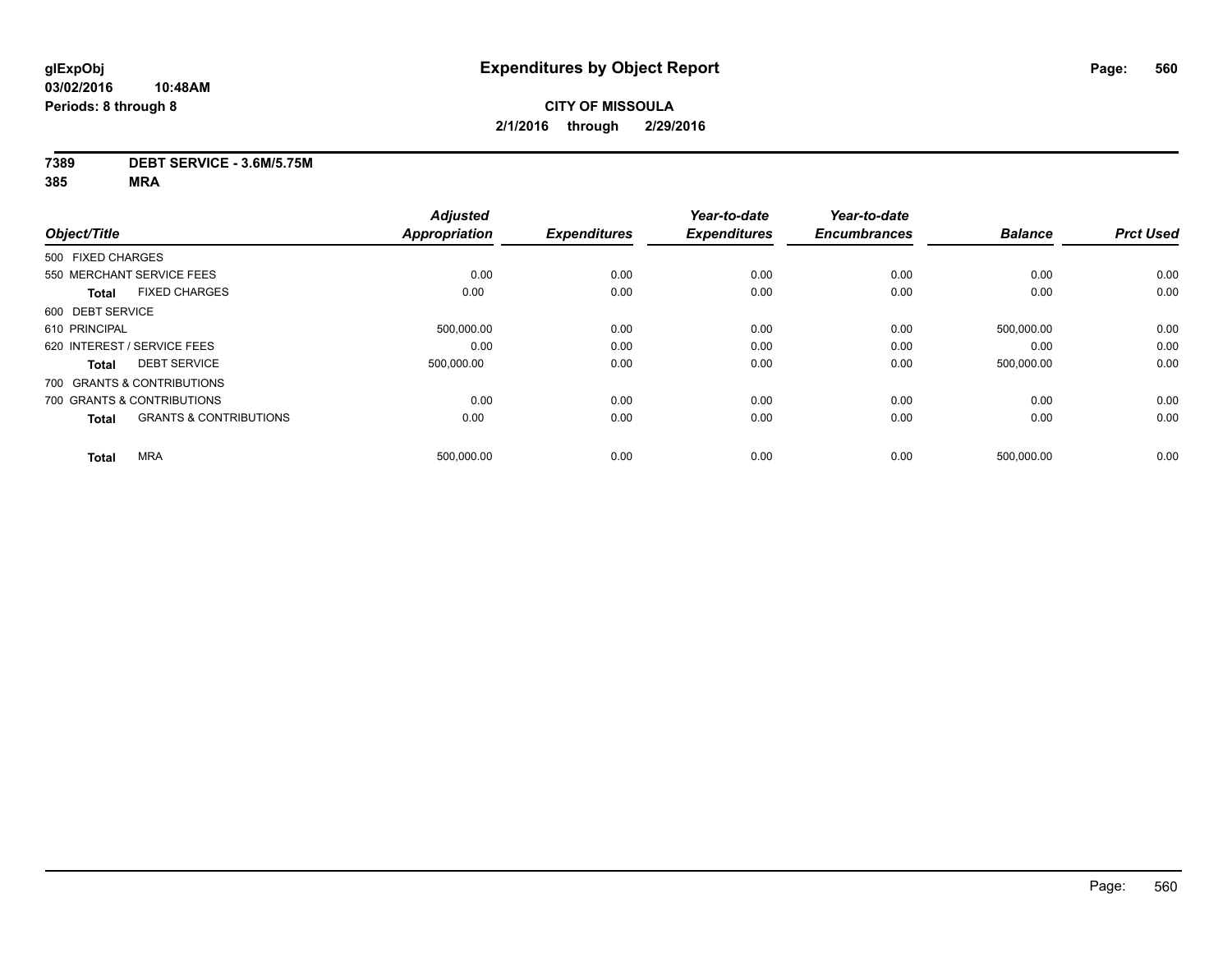**7389 DEBT SERVICE - 3.6M/5.75M**

**390 NON-DEPARTMENTAL**

|                   |                             | <b>Adjusted</b> |                     | Year-to-date        | Year-to-date        |                |                  |
|-------------------|-----------------------------|-----------------|---------------------|---------------------|---------------------|----------------|------------------|
| Object/Title      |                             | Appropriation   | <b>Expenditures</b> | <b>Expenditures</b> | <b>Encumbrances</b> | <b>Balance</b> | <b>Prct Used</b> |
| 500 FIXED CHARGES |                             |                 |                     |                     |                     |                |                  |
|                   | 550 MERCHANT SERVICE FEES   | 0.00            | 0.00                | 0.00                | 0.00                | 0.00           | 0.00             |
| <b>Total</b>      | <b>FIXED CHARGES</b>        | 0.00            | 0.00                | 0.00                | 0.00                | 0.00           | 0.00             |
| 600 DEBT SERVICE  |                             |                 |                     |                     |                     |                |                  |
| 610 PRINCIPAL     |                             | 362.000.00      | 0.00                | 129.000.00          | 0.00                | 233,000.00     | 35.64            |
|                   | 620 INTEREST / SERVICE FEES | 309.916.00      | 0.00                | 149.198.25          | 0.00                | 160.717.75     | 48.14            |
| <b>Total</b>      | <b>DEBT SERVICE</b>         | 671.916.00      | 0.00                | 278.198.25          | 0.00                | 393.717.75     | 41.40            |
| <b>Total</b>      | NON-DEPARTMENTAL            | 671.916.00      | 0.00                | 278.198.25          | 0.00                | 393.717.75     | 41.40            |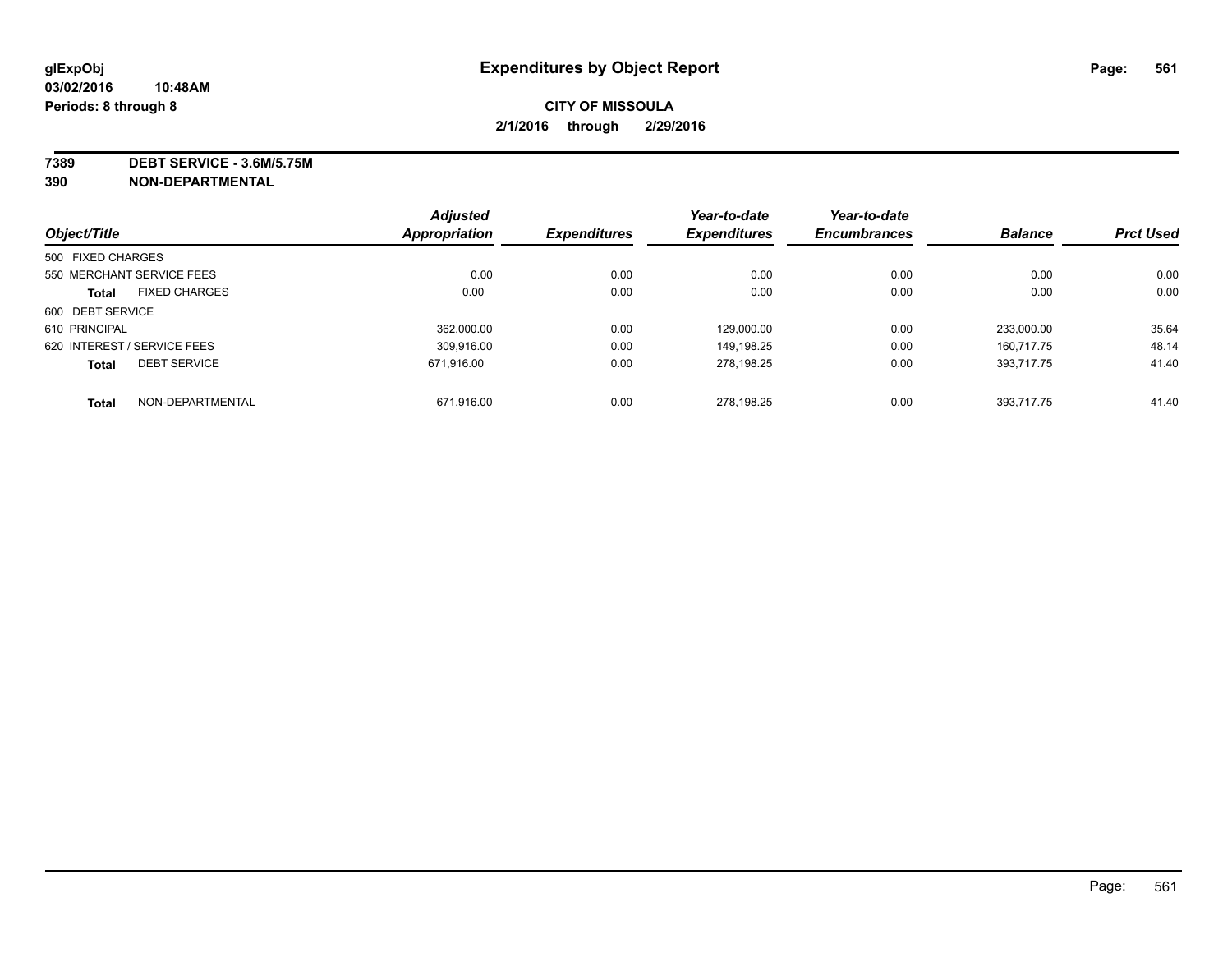## **7389 DEBT SERVICE - 3.6M/5.75M**

| Object/Title                                      | <b>Adjusted</b><br><b>Appropriation</b> | <b>Expenditures</b> | Year-to-date<br><b>Expenditures</b> | Year-to-date<br><b>Encumbrances</b> | <b>Balance</b> | <b>Prct Used</b> |
|---------------------------------------------------|-----------------------------------------|---------------------|-------------------------------------|-------------------------------------|----------------|------------------|
| 500 FIXED CHARGES                                 |                                         |                     |                                     |                                     |                |                  |
| 550 MERCHANT SERVICE FEES                         | 0.00                                    | 0.00                | 0.00                                | 0.00                                | 0.00           | 0.00             |
| <b>FIXED CHARGES</b><br><b>Total</b>              | 0.00                                    | 0.00                | 0.00                                | 0.00                                | 0.00           | 0.00             |
| 600 DEBT SERVICE                                  |                                         |                     |                                     |                                     |                |                  |
| 610 PRINCIPAL                                     | 862.000.00                              | 0.00                | 129.000.00                          | 0.00                                | 733.000.00     | 14.97            |
| 620 INTEREST / SERVICE FEES                       | 309,916.00                              | 0.00                | 149,198.25                          | 0.00                                | 160,717.75     | 48.14            |
| <b>DEBT SERVICE</b><br><b>Total</b>               | 1,171,916.00                            | 0.00                | 278,198.25                          | 0.00                                | 893,717.75     | 23.74            |
| 700 GRANTS & CONTRIBUTIONS                        |                                         |                     |                                     |                                     |                |                  |
| 700 GRANTS & CONTRIBUTIONS                        | 0.00                                    | 0.00                | 0.00                                | 0.00                                | 0.00           | 0.00             |
| <b>GRANTS &amp; CONTRIBUTIONS</b><br><b>Total</b> | 0.00                                    | 0.00                | 0.00                                | 0.00                                | 0.00           | 0.00             |
| DEBT SERVICE - 3.6M/5.75M<br><b>Total</b>         | 1,171,916.00                            | 0.00                | 278.198.25                          | 0.00                                | 893.717.75     | 23.74            |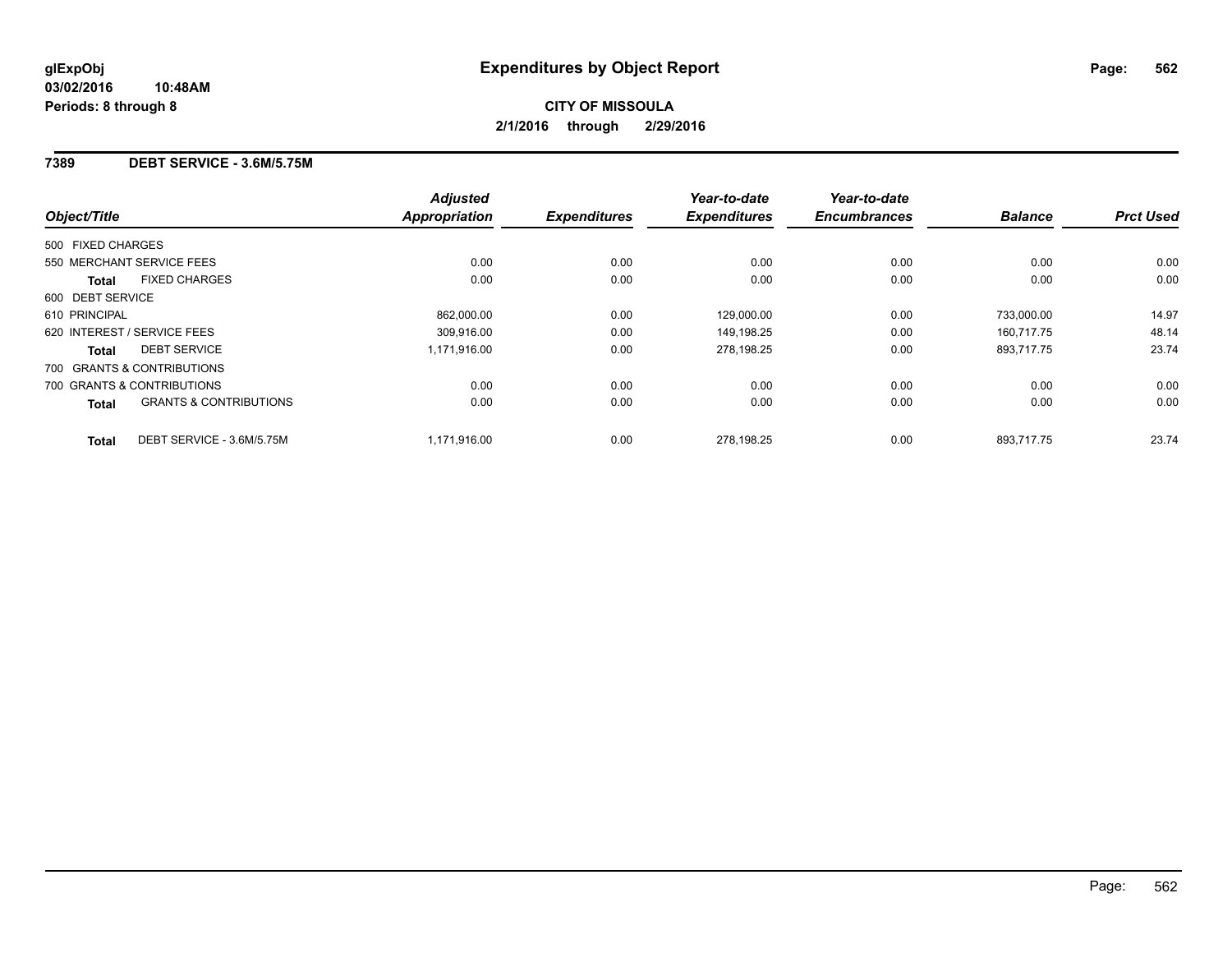#### **03/02/2016 10:48AM Periods: 8 through 8**

# **CITY OF MISSOULA 2/1/2016 through 2/29/2016**

# **7390 URDII CLEARING - 3.6M TIF**

|                                      | <b>Adjusted</b><br><b>Appropriation</b> | <b>Expenditures</b> | Year-to-date<br><b>Expenditures</b> | Year-to-date<br><b>Encumbrances</b> | <b>Balance</b> | <b>Prct Used</b> |
|--------------------------------------|-----------------------------------------|---------------------|-------------------------------------|-------------------------------------|----------------|------------------|
| Object/Title                         |                                         |                     |                                     |                                     |                |                  |
| 500 FIXED CHARGES                    |                                         |                     |                                     |                                     |                |                  |
| 550 MERCHANT SERVICE FEES            | 0.00                                    | 0.00                | 0.00                                | 0.00                                | 0.00           | 0.00             |
| <b>FIXED CHARGES</b><br><b>Total</b> | 0.00                                    | 0.00                | 0.00                                | 0.00                                | 0.00           | 0.00             |
| 800 OTHER OBJECTS                    |                                         |                     |                                     |                                     |                |                  |
| 820 TRANSFERS TO OTHER FUNDS         | 0.00                                    | 0.00                | 0.00                                | 0.00                                | 0.00           | 0.00             |
| OTHER OBJECTS<br><b>Total</b>        | 0.00                                    | 0.00                | 0.00                                | 0.00                                | 0.00           | 0.00             |
| <b>MRA</b><br><b>Total</b>           | 0.00                                    | 0.00                | 0.00                                | 0.00                                | 0.00           | 0.00             |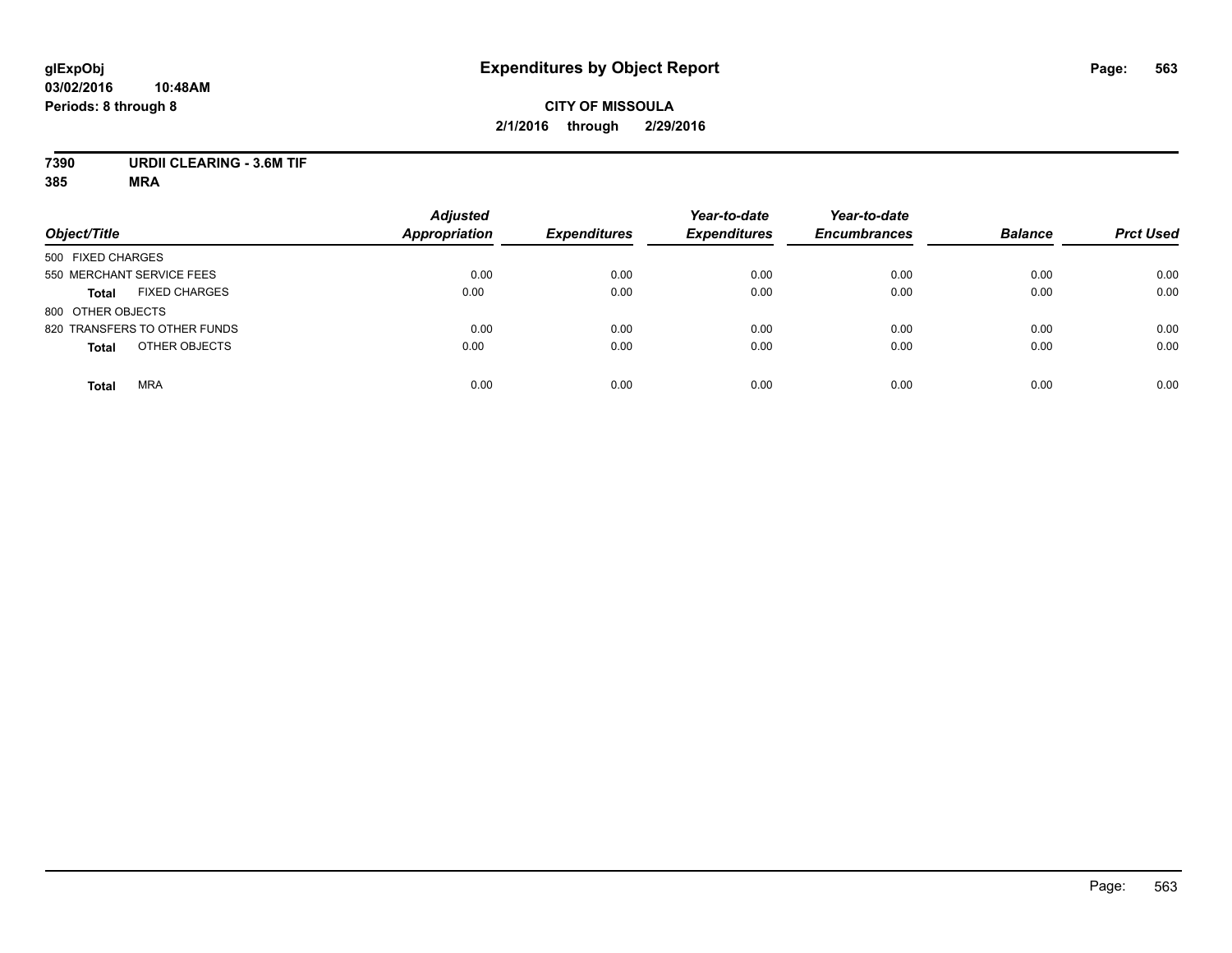**7390 URDII CLEARING - 3.6M TIF**

**390 NON-DEPARTMENTAL**

| Object/Title                         | <b>Adjusted</b><br><b>Appropriation</b> | <b>Expenditures</b> | Year-to-date<br><b>Expenditures</b> | Year-to-date<br><b>Encumbrances</b> | <b>Balance</b> | <b>Prct Used</b> |
|--------------------------------------|-----------------------------------------|---------------------|-------------------------------------|-------------------------------------|----------------|------------------|
| 500 FIXED CHARGES                    |                                         |                     |                                     |                                     |                |                  |
| 550 MERCHANT SERVICE FEES            | 0.00                                    | 0.00                | 0.00                                | 0.00                                | 0.00           | 0.00             |
| <b>FIXED CHARGES</b><br><b>Total</b> | 0.00                                    | 0.00                | 0.00                                | 0.00                                | 0.00           | 0.00             |
| 800 OTHER OBJECTS                    |                                         |                     |                                     |                                     |                |                  |
| 820 TRANSFERS TO OTHER FUNDS         | 1,872,885.00                            | 0.00                | 0.00                                | 0.00                                | 1.872.885.00   | 0.00             |
| OTHER OBJECTS<br><b>Total</b>        | 1.872.885.00                            | 0.00                | 0.00                                | 0.00                                | 1,872,885.00   | 0.00             |
| NON-DEPARTMENTAL<br><b>Total</b>     | 1.872.885.00                            | 0.00                | 0.00                                | 0.00                                | 1.872.885.00   | 0.00             |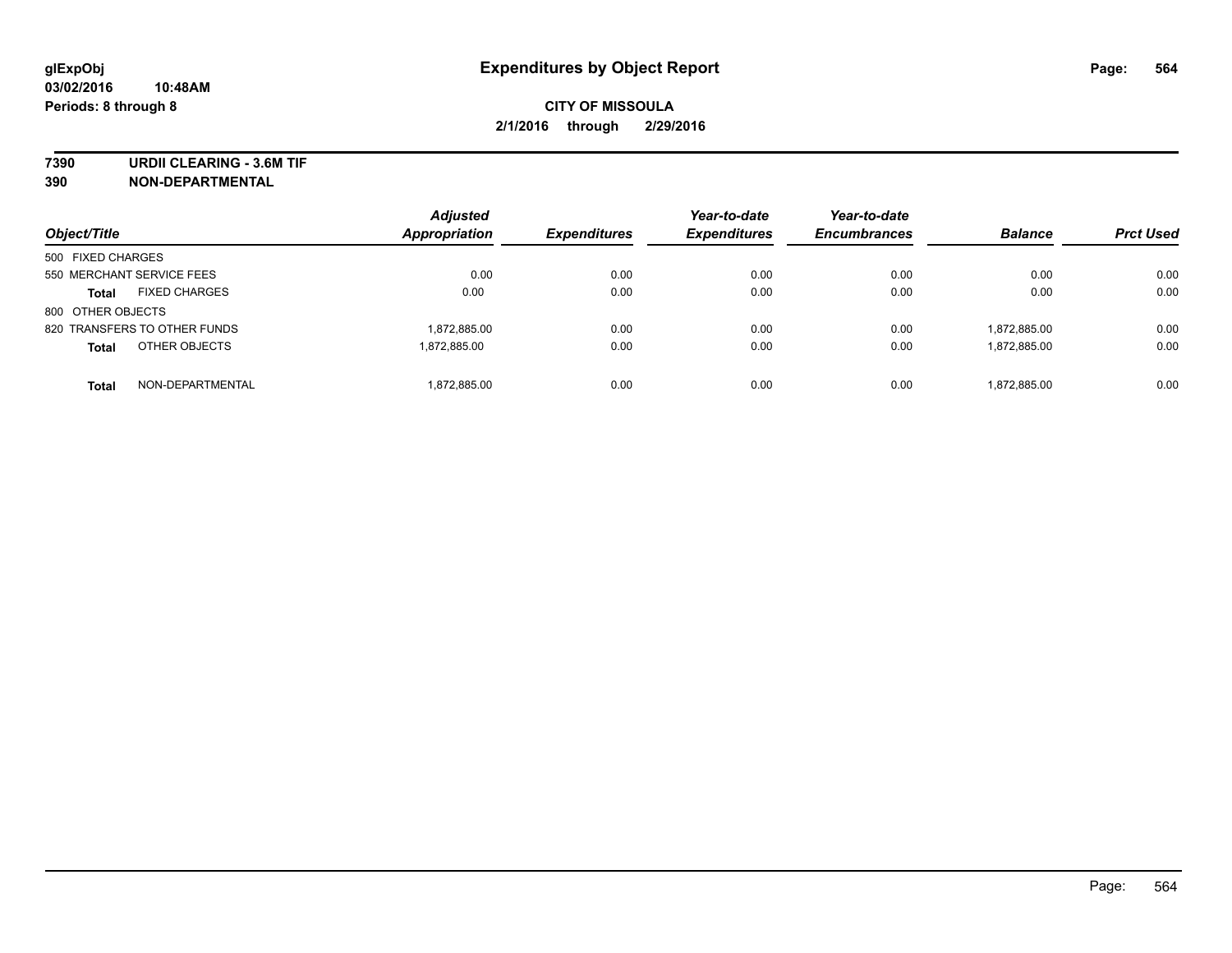## **7390 URDII CLEARING - 3.6M TIF**

| Object/Title                              | <b>Adjusted</b><br>Appropriation | <b>Expenditures</b> | Year-to-date<br><b>Expenditures</b> | Year-to-date<br><b>Encumbrances</b> | <b>Balance</b> | <b>Prct Used</b> |
|-------------------------------------------|----------------------------------|---------------------|-------------------------------------|-------------------------------------|----------------|------------------|
| 500 FIXED CHARGES                         |                                  |                     |                                     |                                     |                |                  |
| 550 MERCHANT SERVICE FEES                 | 0.00                             | 0.00                | 0.00                                | 0.00                                | 0.00           | 0.00             |
| <b>FIXED CHARGES</b><br><b>Total</b>      | 0.00                             | 0.00                | 0.00                                | 0.00                                | 0.00           | 0.00             |
| 800 OTHER OBJECTS                         |                                  |                     |                                     |                                     |                |                  |
| 820 TRANSFERS TO OTHER FUNDS              | 1,872,885.00                     | 0.00                | 0.00                                | 0.00                                | 1,872,885.00   | 0.00             |
| OTHER OBJECTS<br><b>Total</b>             | 1,872,885.00                     | 0.00                | 0.00                                | 0.00                                | 1,872,885.00   | 0.00             |
| URDII CLEARING - 3.6M TIF<br><b>Total</b> | 1,872,885.00                     | 0.00                | 0.00                                | 0.00                                | 1,872,885.00   | 0.00             |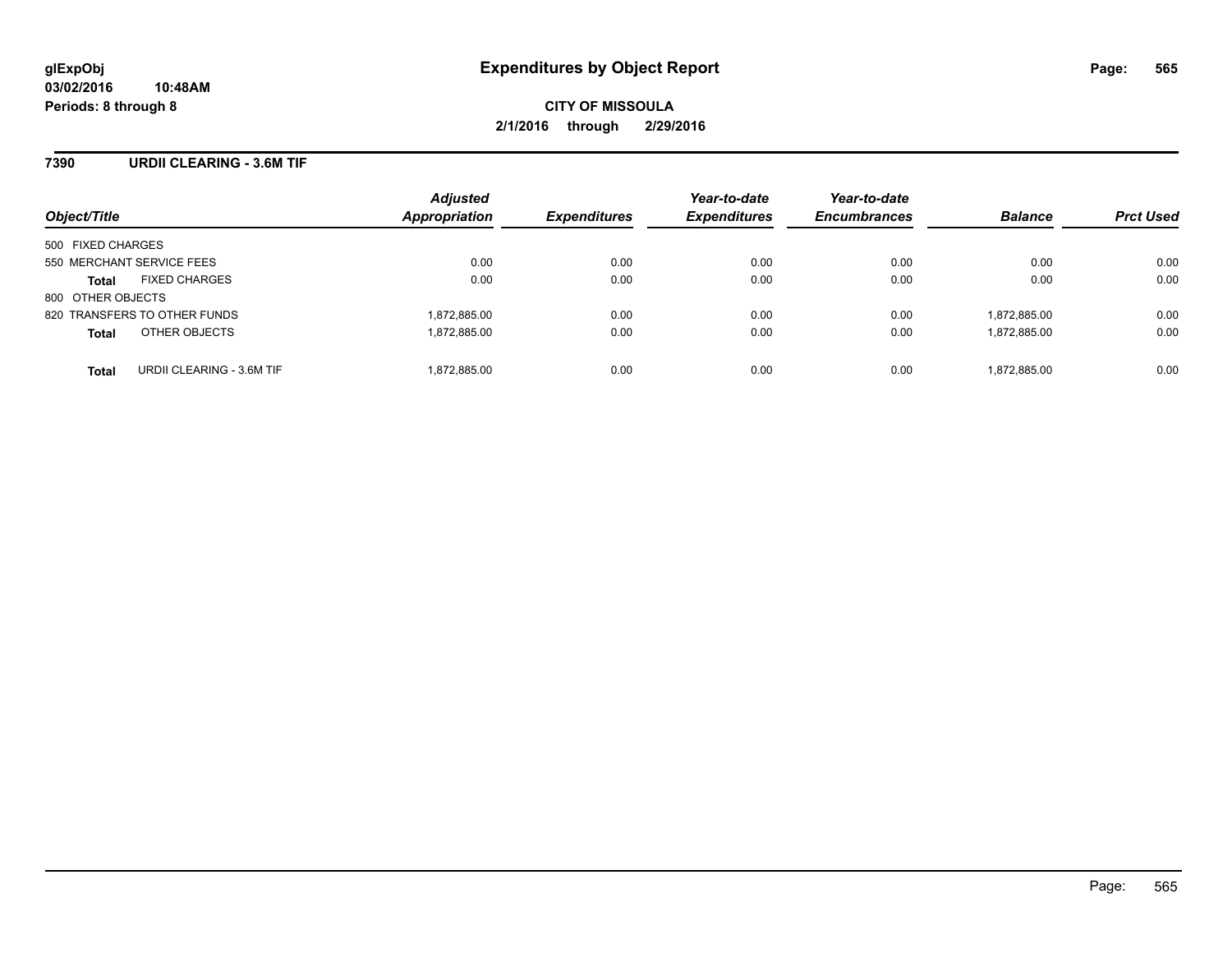#### **03/02/2016 10:48AM Periods: 8 through 8**

# **CITY OF MISSOULA 2/1/2016 through 2/29/2016**

#### **7391 MRA - URD I FUND 385 MRA**

| 385 | MR/ |
|-----|-----|
|     |     |

|                                      | <b>Adjusted</b> |                     | Year-to-date        | Year-to-date        |                |                  |
|--------------------------------------|-----------------|---------------------|---------------------|---------------------|----------------|------------------|
| Object/Title                         | Appropriation   | <b>Expenditures</b> | <b>Expenditures</b> | <b>Encumbrances</b> | <b>Balance</b> | <b>Prct Used</b> |
| 500 FIXED CHARGES                    |                 |                     |                     |                     |                |                  |
| 550 MERCHANT SERVICE FEES            | 0.00            | 0.00                | 0.00                | 0.00                | 0.00           | 0.00             |
| <b>FIXED CHARGES</b><br><b>Total</b> | 0.00            | 0.00                | 0.00                | 0.00                | 0.00           | 0.00             |
| <b>MRA</b><br>Total                  | 0.00            | 0.00                | 0.00                | 0.00                | 0.00           | 0.00             |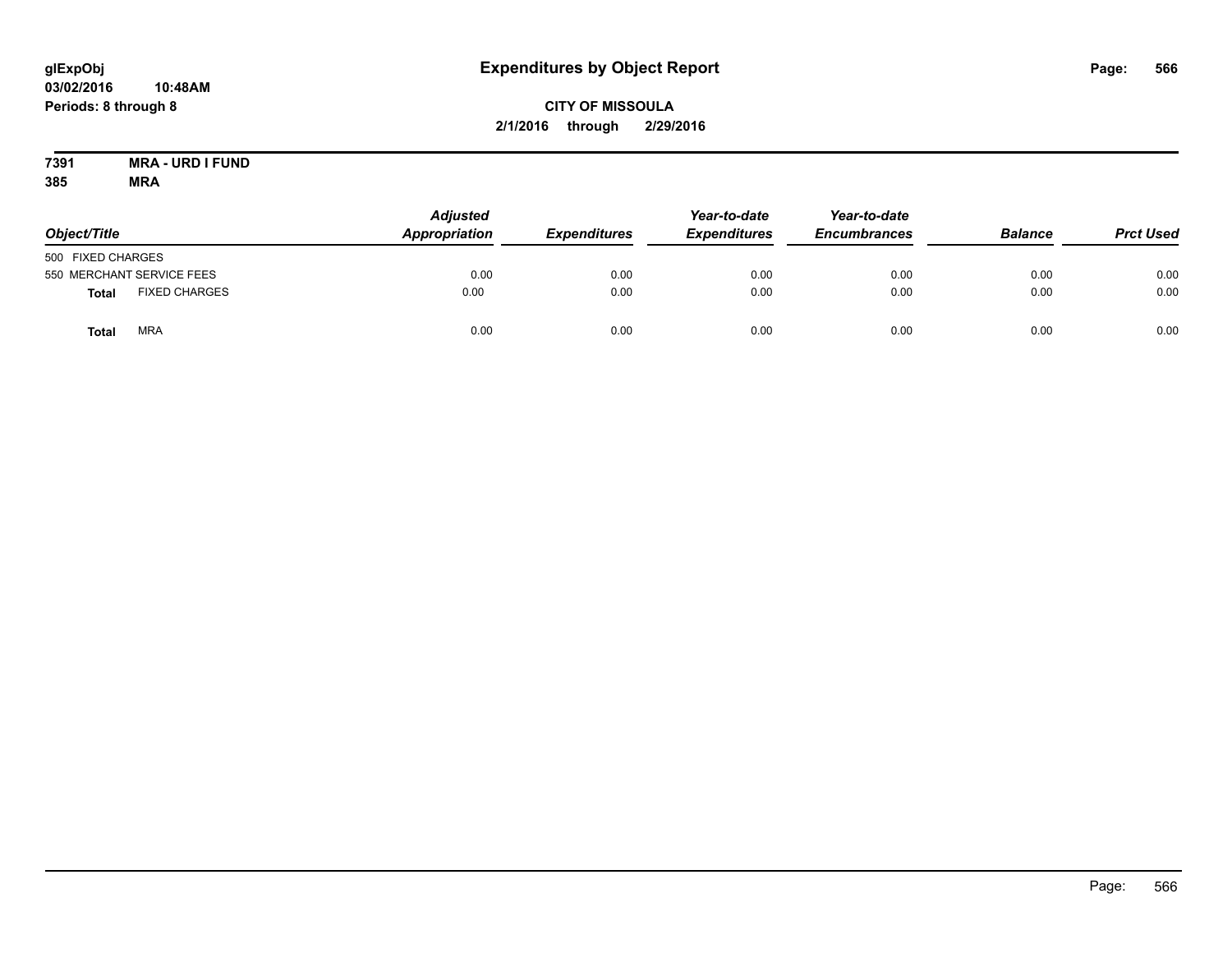# **7391 MRA - URD I FUND**

**900 DEPRECIATION**

| Object/Title              |                      | <b>Adjusted</b><br>Appropriation | <b>Expenditures</b> | Year-to-date<br><b>Expenditures</b> | Year-to-date<br><b>Encumbrances</b> | <b>Balance</b> | <b>Prct Used</b> |
|---------------------------|----------------------|----------------------------------|---------------------|-------------------------------------|-------------------------------------|----------------|------------------|
| 500 FIXED CHARGES         |                      |                                  |                     |                                     |                                     |                |                  |
| 550 MERCHANT SERVICE FEES |                      | 0.00                             | 0.00                | 0.00                                | 0.00                                | 0.00           | 0.00             |
| <b>Total</b>              | <b>FIXED CHARGES</b> | 0.00                             | 0.00                | 0.00                                | 0.00                                | 0.00           | 0.00             |
| <b>Total</b>              | <b>DEPRECIATION</b>  | 0.00                             | 0.00                | 0.00                                | 0.00                                | 0.00           | 0.00             |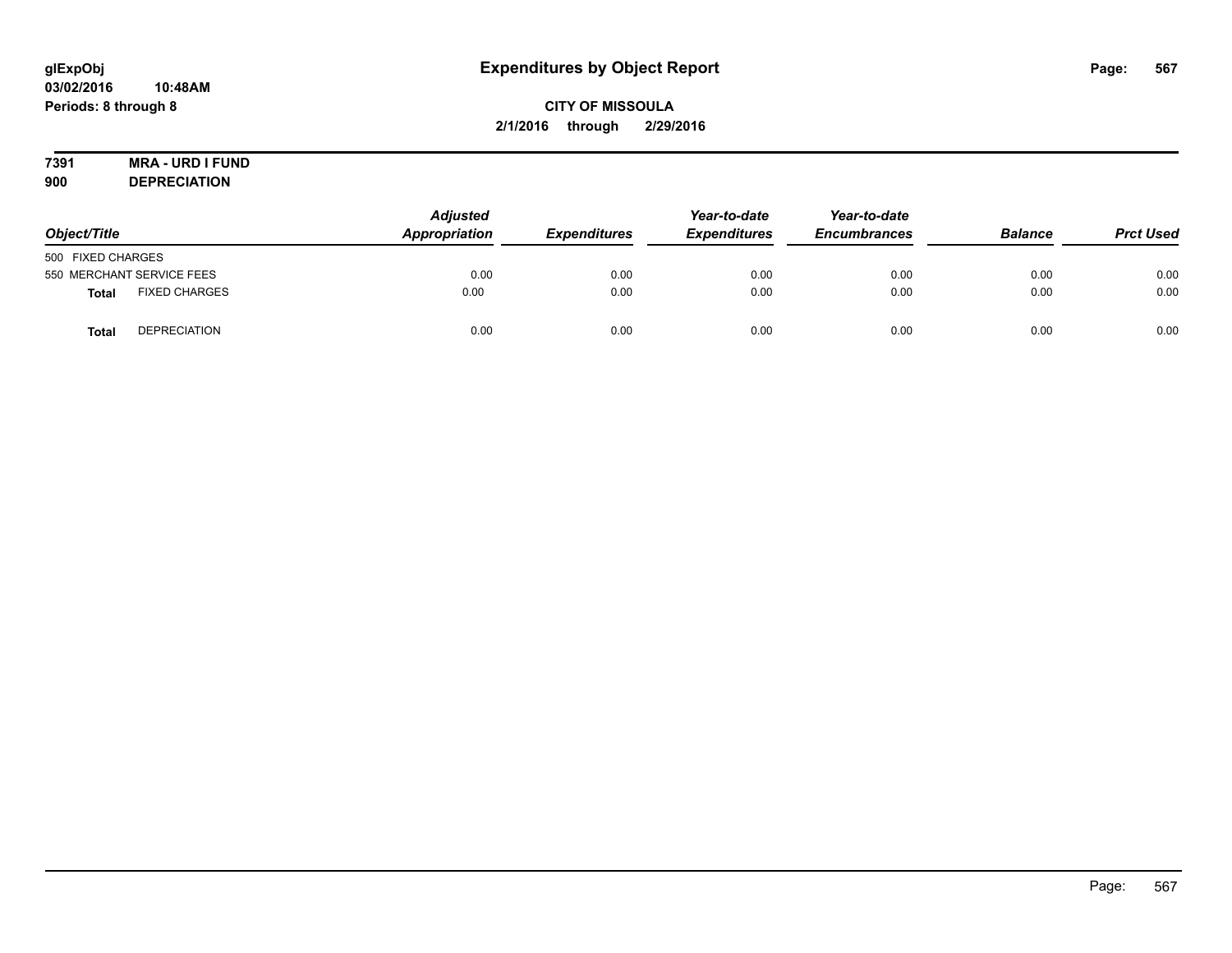**7391 MRA - URD I FUND**

| Object/Title                         | <b>Adjusted</b><br>Appropriation | <b>Expenditures</b> | Year-to-date<br><b>Expenditures</b> | Year-to-date<br><b>Encumbrances</b> | <b>Balance</b> | <b>Prct Used</b> |
|--------------------------------------|----------------------------------|---------------------|-------------------------------------|-------------------------------------|----------------|------------------|
| 500 FIXED CHARGES                    |                                  |                     |                                     |                                     |                |                  |
| 550 MERCHANT SERVICE FEES            | 0.00                             | 0.00                | 0.00                                | 0.00                                | 0.00           | 0.00             |
| <b>FIXED CHARGES</b><br><b>Total</b> | 0.00                             | 0.00                | 0.00                                | 0.00                                | 0.00           | 0.00             |
| MRA - URD I FUND<br><b>Total</b>     | 0.00                             | 0.00                | 0.00                                | 0.00                                | 0.00           | 0.00             |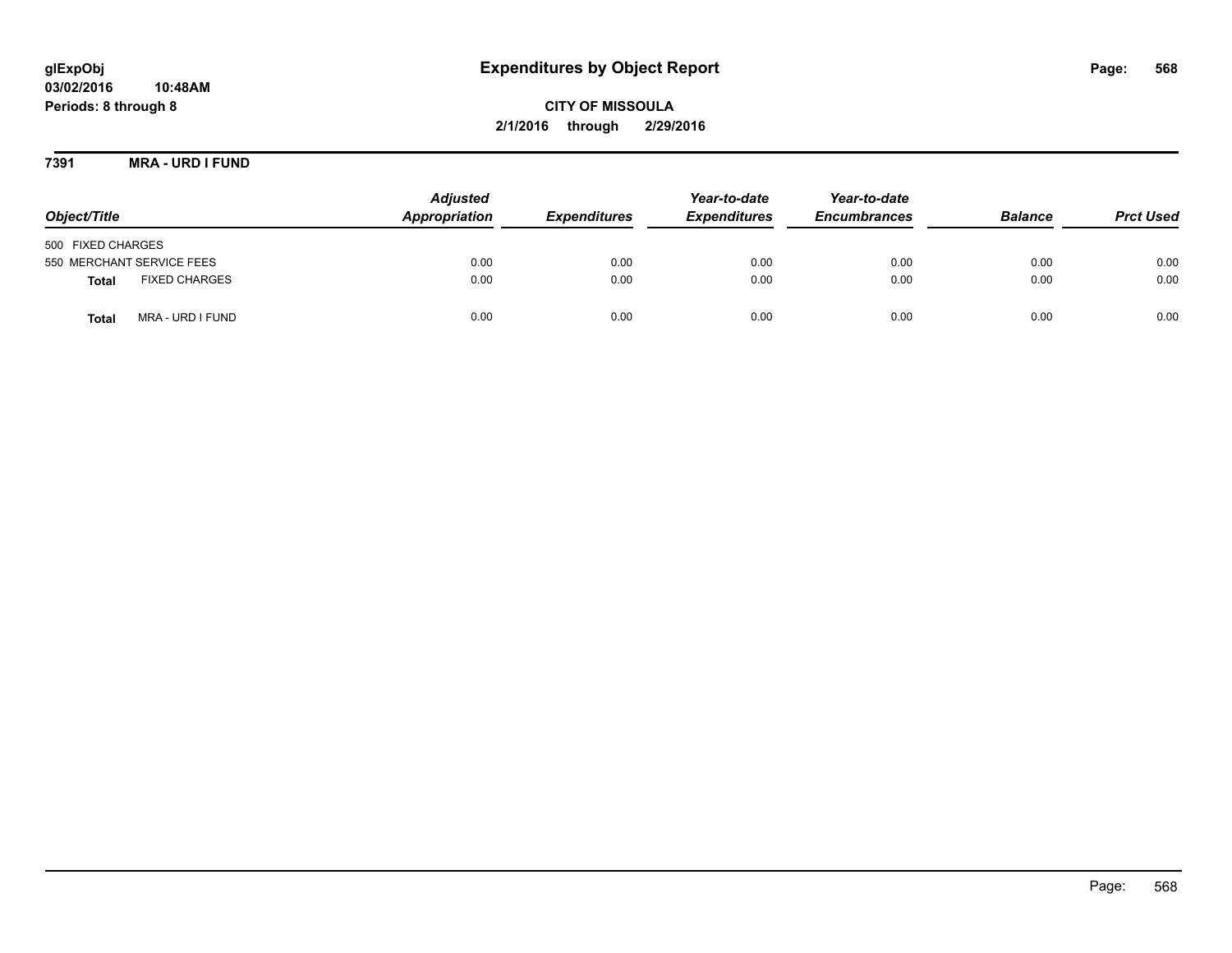**7392 MRA - URD II FUND**

|                                                   | <b>Adjusted</b>      |                     | Year-to-date        | Year-to-date        |                |                  |
|---------------------------------------------------|----------------------|---------------------|---------------------|---------------------|----------------|------------------|
| Object/Title                                      | <b>Appropriation</b> | <b>Expenditures</b> | <b>Expenditures</b> | <b>Encumbrances</b> | <b>Balance</b> | <b>Prct Used</b> |
| 300 PURCHASED SERVICES                            |                      |                     |                     |                     |                |                  |
| 344 TELEPHONE SERVICE                             | 0.00                 | 0.00                | 0.00                | 0.00                | 0.00           | 0.00             |
| 350 PROFESSIONAL SERVICES                         | 169,272.00           | 0.00                | 59,167.70           | 0.00                | 110,104.30     | 34.95            |
| PURCHASED SERVICES<br><b>Total</b>                | 169,272.00           | 0.00                | 59,167.70           | 0.00                | 110,104.30     | 34.95            |
| 500 FIXED CHARGES                                 |                      |                     |                     |                     |                |                  |
| 550 MERCHANT SERVICE FEES                         | 0.00                 | 0.00                | 0.00                | 0.00                | 0.00           | 0.00             |
| <b>FIXED CHARGES</b><br>Total                     | 0.00                 | 0.00                | 0.00                | 0.00                | 0.00           | 0.00             |
| 700 GRANTS & CONTRIBUTIONS                        |                      |                     |                     |                     |                |                  |
| 700 GRANTS & CONTRIBUTIONS                        | 98,607.00            | 0.00                | 154,359.93          | 0.00                | $-55,752.93$   | 156.54           |
| <b>GRANTS &amp; CONTRIBUTIONS</b><br><b>Total</b> | 98,607.00            | 0.00                | 154,359.93          | 0.00                | $-55,752.93$   | 156.54           |
| 800 OTHER OBJECTS                                 |                      |                     |                     |                     |                |                  |
| 820 TRANSFERS TO OTHER FUNDS                      | 250,000.00           | 0.00                | 0.00                | 0.00                | 250.000.00     | 0.00             |
| 845 CONTINGENCY                                   | 611,369.00           | 0.00                | 0.00                | 0.00                | 611,369.00     | 0.00             |
| OTHER OBJECTS<br><b>Total</b>                     | 861,369.00           | 0.00                | 0.00                | 0.00                | 861,369.00     | 0.00             |
| 900 CAPITAL OUTLAY                                |                      |                     |                     |                     |                |                  |
| 910 LAND                                          | 0.00                 | 0.00                | 491,146.53          | 0.00                | $-491, 146.53$ | 0.00             |
| 920 BUILDINGS                                     | 0.00                 | 0.00                | 0.00                | 0.00                | 0.00           | 0.00             |
| 930 IMPROVEMENTS                                  | 680,000.00           | 0.00                | 227,426.02          | 0.00                | 452,573.98     | 33.45            |
| <b>CAPITAL OUTLAY</b><br><b>Total</b>             | 680,000.00           | 0.00                | 718.572.55          | 0.00                | $-38,572.55$   | 105.67           |
| <b>MRA</b><br><b>Total</b>                        | 1,809,248.00         | 0.00                | 932,100.18          | 0.00                | 877,147.82     | 51.52            |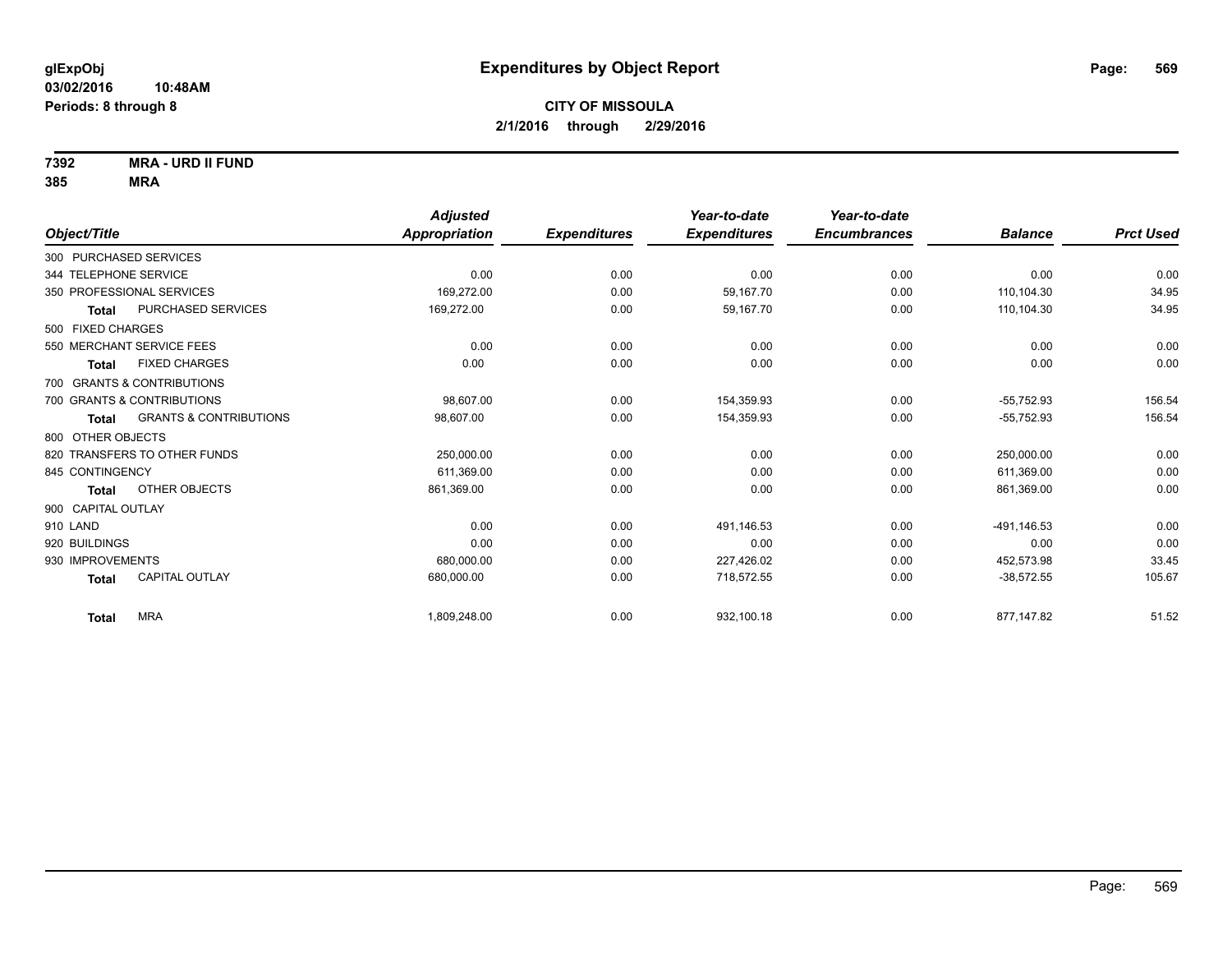## **7392 MRA - URD II FUND**

|                                            | <b>Adjusted</b> |                     | Year-to-date        | Year-to-date        |                |                  |
|--------------------------------------------|-----------------|---------------------|---------------------|---------------------|----------------|------------------|
| Object/Title                               | Appropriation   | <b>Expenditures</b> | <b>Expenditures</b> | <b>Encumbrances</b> | <b>Balance</b> | <b>Prct Used</b> |
| 300 PURCHASED SERVICES                     |                 |                     |                     |                     |                |                  |
| 344 TELEPHONE SERVICE                      | 0.00            | 0.00                | 0.00                | 0.00                | 0.00           | 0.00             |
| 350 PROFESSIONAL SERVICES                  | 169.272.00      | 0.00                | 59.167.70           | 0.00                | 110.104.30     | 34.95            |
| PURCHASED SERVICES<br>Total                | 169,272.00      | 0.00                | 59,167.70           | 0.00                | 110,104.30     | 34.95            |
| 500 FIXED CHARGES                          |                 |                     |                     |                     |                |                  |
| 550 MERCHANT SERVICE FEES                  | 0.00            | 0.00                | 0.00                | 0.00                | 0.00           | 0.00             |
| <b>FIXED CHARGES</b><br><b>Total</b>       | 0.00            | 0.00                | 0.00                | 0.00                | 0.00           | 0.00             |
| 700 GRANTS & CONTRIBUTIONS                 |                 |                     |                     |                     |                |                  |
| 700 GRANTS & CONTRIBUTIONS                 | 98,607.00       | 0.00                | 154,359.93          | 0.00                | $-55,752.93$   | 156.54           |
| <b>GRANTS &amp; CONTRIBUTIONS</b><br>Total | 98,607.00       | 0.00                | 154,359.93          | 0.00                | $-55,752.93$   | 156.54           |
| 800 OTHER OBJECTS                          |                 |                     |                     |                     |                |                  |
| 820 TRANSFERS TO OTHER FUNDS               | 250,000.00      | 0.00                | 0.00                | 0.00                | 250,000.00     | 0.00             |
| 845 CONTINGENCY                            | 611,369.00      | 0.00                | 0.00                | 0.00                | 611,369.00     | 0.00             |
| <b>OTHER OBJECTS</b><br>Total              | 861,369.00      | 0.00                | 0.00                | 0.00                | 861,369.00     | 0.00             |
| 900 CAPITAL OUTLAY                         |                 |                     |                     |                     |                |                  |
| 910 LAND                                   | 0.00            | 0.00                | 491,146.53          | 0.00                | $-491, 146.53$ | 0.00             |
| 920 BUILDINGS                              | 0.00            | 0.00                | 0.00                | 0.00                | 0.00           | 0.00             |
| 930 IMPROVEMENTS                           | 680,000.00      | 0.00                | 227,426.02          | 0.00                | 452,573.98     | 33.45            |
| <b>CAPITAL OUTLAY</b><br><b>Total</b>      | 680,000.00      | 0.00                | 718,572.55          | 0.00                | $-38,572.55$   | 105.67           |
| MRA - URD II FUND<br><b>Total</b>          | 1,809,248.00    | 0.00                | 932,100.18          | 0.00                | 877,147.82     | 51.52            |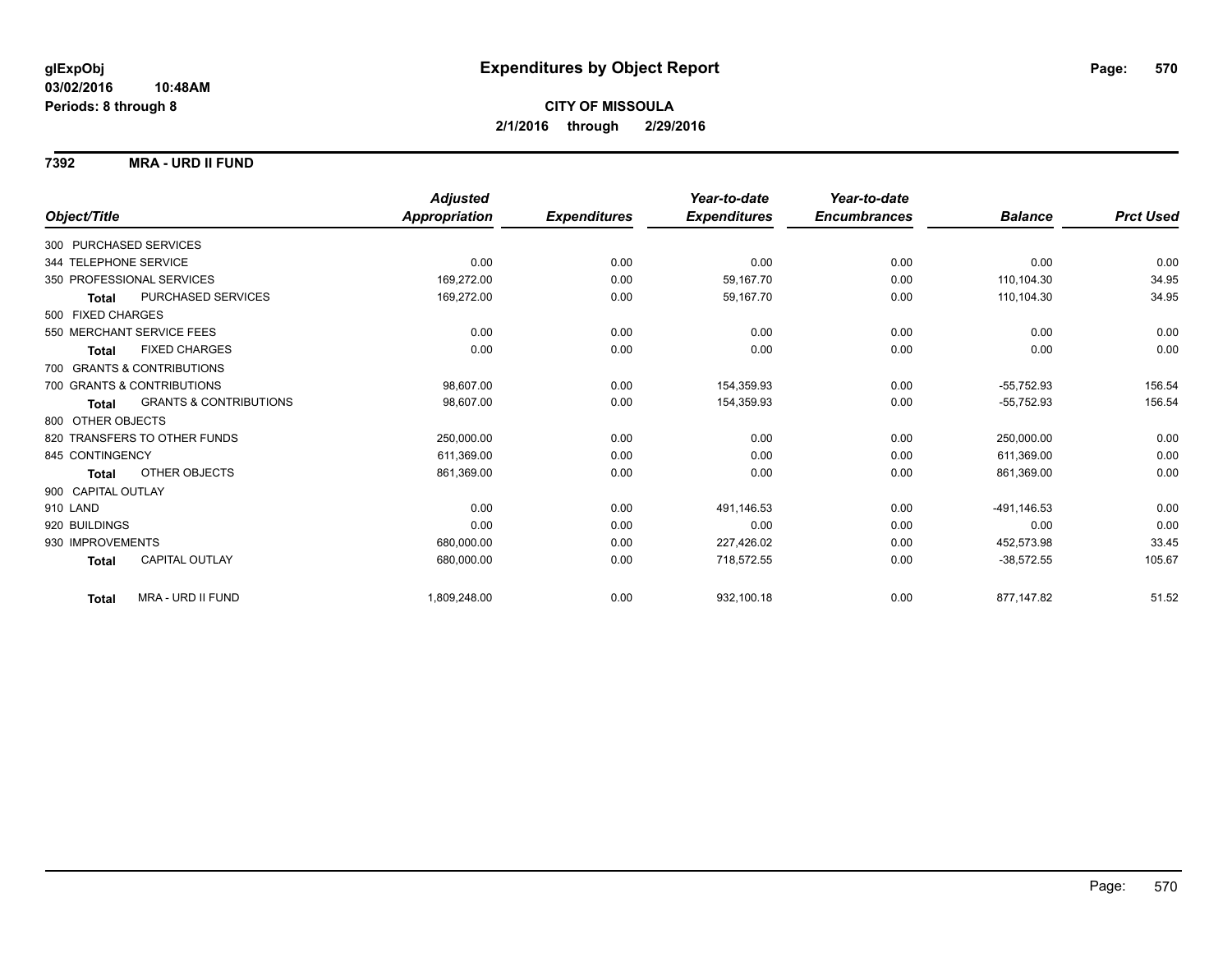**7393 MRA - URD III FUND**

|                                                   | <b>Adjusted</b>      |                     | Year-to-date        | Year-to-date        |                |                  |
|---------------------------------------------------|----------------------|---------------------|---------------------|---------------------|----------------|------------------|
| Object/Title                                      | <b>Appropriation</b> | <b>Expenditures</b> | <b>Expenditures</b> | <b>Encumbrances</b> | <b>Balance</b> | <b>Prct Used</b> |
| 100 PERSONAL SERVICES                             |                      |                     |                     |                     |                |                  |
| 110 SALARIES AND WAGES                            | 372,712.00           | 25,253.45           | 207,946.92          | 0.00                | 164,765.08     | 55.79            |
| 115 SALARIES/HEALTH INSURANCE BENEFIT             | 0.00                 | 0.00                | 0.00                | 0.00                | 0.00           | 0.00             |
| 120 OVERTIME/TERMINATION                          | 5,000.00             | 0.00                | 144.37              | 0.00                | 4,855.63       | 2.89             |
| 140 EMPLOYER CONTRIBUTIONS                        | 123,117.00           | 8,224.14            | 69,664.00           | 0.00                | 53,453.00      | 56.58            |
| <b>141 STATE RETIREMENT CONTRIBUTIONS</b>         | 0.00                 | 0.00                | 214.90              | 0.00                | $-214.90$      | 0.00             |
| 190 PENSION EXPENSE                               | 0.00                 | 0.00                | 0.00                | 0.00                | 0.00           | 0.00             |
| PERSONAL SERVICES<br>Total                        | 500,829.00           | 33,477.59           | 277,970.19          | 0.00                | 222,858.81     | 55.50            |
| 200 SUPPLIES                                      |                      |                     |                     |                     |                |                  |
| 210 OFFICE SUPPLIES                               | 4,000.00             | 92.20               | 1,303.85            | 0.00                | 2,696.15       | 32.60            |
| 220 OPERATING SUPPLIES                            | 500.00               | 0.00                | 1,838.67            | 0.00                | $-1,338.67$    | 367.73           |
| 230 REPAIR/MAINTENANCE                            | 828.00               | 0.00                | 0.00                | 0.00                | 828.00         | 0.00             |
| 231 GASOLINE                                      | 400.00               | 0.00                | 122.58              | 0.00                | 277.42         | 30.65            |
| 240 OTHER SUPPLIES                                | 3,398.00             | 0.00                | 0.00                | 0.00                | 3,398.00       | 0.00             |
| <b>SUPPLIES</b><br>Total                          | 9,126.00             | 92.20               | 3,265.10            | 0.00                | 5,860.90       | 35.78            |
| 300 PURCHASED SERVICES                            |                      |                     |                     |                     |                |                  |
| 310 COMMUNICATIONS                                | 800.00               | 0.00                | 588.17              | 0.00                | 211.83         | 73.52            |
| 320 PRINTING & DUPLICATING                        | 3,000.00             | 0.00                | 1,205.08            | 0.00                | 1,794.92       | 40.17            |
| 330 PUBLICITY, SUBSCRIPTIONS & DUES               | 3,000.00             | 125.00              | 3,163.69            | 0.00                | $-163.69$      | 105.46           |
| 344 TELEPHONE SERVICE                             | 1,300.00             | 60.08               | 458.08              | 0.00                | 841.92         | 35.24            |
| 345 GARBAGE                                       | 565.00               | 0.00                | 273.84              | 0.00                | 291.16         | 48.47            |
| 350 PROFESSIONAL SERVICES                         | 506,863.00           | 21,720.34           | 711,923.45          | 0.00                | $-205,060.45$  | 140.46           |
| 360 REPAIR & MAINTENANCE                          | 6,990.00             | 653.94              | 4,549.31            | 0.00                | 2,440.69       | 65.08            |
| 370 TRAVEL                                        | 3,500.00             | 1,841.80            | 2,523.20            | 0.00                | 976.80         | 72.09            |
| 380 TRAINING                                      | 4,500.00             | 0.00                | 799.18              | 0.00                | 3,700.82       | 17.76            |
| 390 OTHER PURCHASED SERVICES                      | 500.00               | 0.00                | 0.00                | 0.00                | 500.00         | 0.00             |
| PURCHASED SERVICES<br><b>Total</b>                | 531,018.00           | 24,401.16           | 725,484.00          | 0.00                | $-194,466.00$  | 136.62           |
| 500 FIXED CHARGES                                 |                      |                     |                     |                     |                |                  |
| 550 MERCHANT SERVICE FEES                         | 0.00                 | 0.00                | 0.00                | 0.00                | 0.00           | 0.00             |
| <b>FIXED CHARGES</b><br>Total                     | 0.00                 | 0.00                | 0.00                | 0.00                | 0.00           | 0.00             |
| 700 GRANTS & CONTRIBUTIONS                        |                      |                     |                     |                     |                |                  |
| 700 GRANTS & CONTRIBUTIONS                        | 2,198,424.00         | $-8,988.52$         | 245,114.48          | 0.00                | 1,953,309.52   | 11.15            |
| <b>GRANTS &amp; CONTRIBUTIONS</b><br><b>Total</b> | 2,198,424.00         | $-8,988.52$         | 245,114.48          | 0.00                | 1,953,309.52   | 11.15            |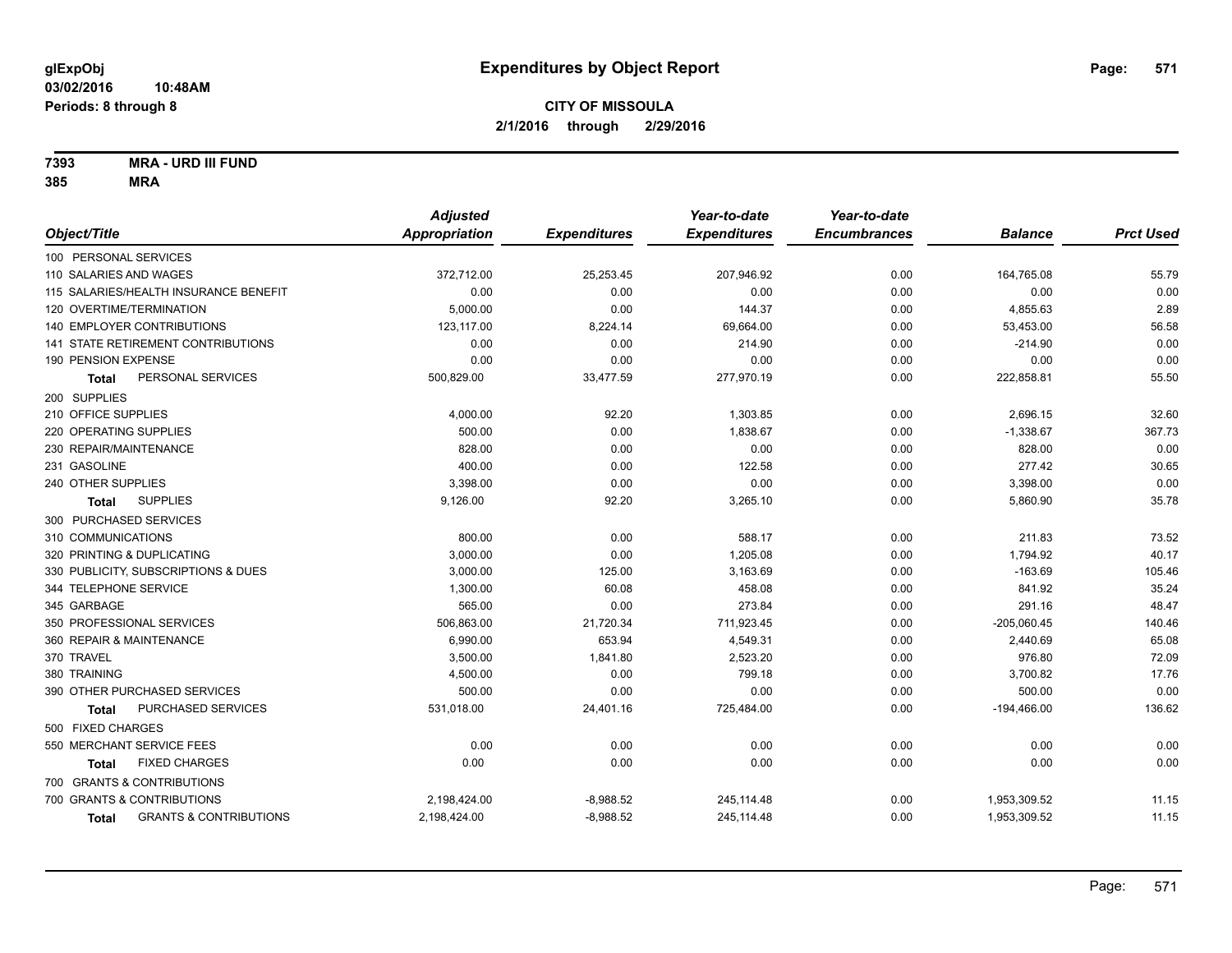**7393 MRA - URD III FUND**

|                           |                              | <b>Adjusted</b>      |                     | Year-to-date        | Year-to-date        |                |                  |
|---------------------------|------------------------------|----------------------|---------------------|---------------------|---------------------|----------------|------------------|
| Object/Title              |                              | <b>Appropriation</b> | <b>Expenditures</b> | <b>Expenditures</b> | <b>Encumbrances</b> | <b>Balance</b> | <b>Prct Used</b> |
| 800 OTHER OBJECTS         |                              |                      |                     |                     |                     |                |                  |
|                           | 820 TRANSFERS TO OTHER FUNDS | 0.00                 | 0.00                | 0.00                | 0.00                | 0.00           | 0.00             |
| 845 CONTINGENCY           |                              | 784,332.00           | 0.00                | 0.00                | 0.00                | 784.332.00     | 0.00             |
| <b>Total</b>              | OTHER OBJECTS                | 784.332.00           | 0.00                | 0.00                | 0.00                | 784.332.00     | 0.00             |
| 900 CAPITAL OUTLAY        |                              |                      |                     |                     |                     |                |                  |
| 930 IMPROVEMENTS          |                              | 2.115.956.00         | $-803.87$           | 187.788.77          | 0.00                | 1.928.167.23   | 8.87             |
| 940 MACHINERY & EQUIPMENT |                              | 0.00                 | 0.00                | 0.00                | 0.00                | 0.00           | 0.00             |
| <b>Total</b>              | <b>CAPITAL OUTLAY</b>        | 2.115.956.00         | $-803.87$           | 187.788.77          | 0.00                | 1.928.167.23   | 8.87             |
| <b>Total</b>              | <b>MRA</b>                   | 6,139,685.00         | 48.178.56           | 1,439,622.54        | 0.00                | 4.700.062.46   | 23.45            |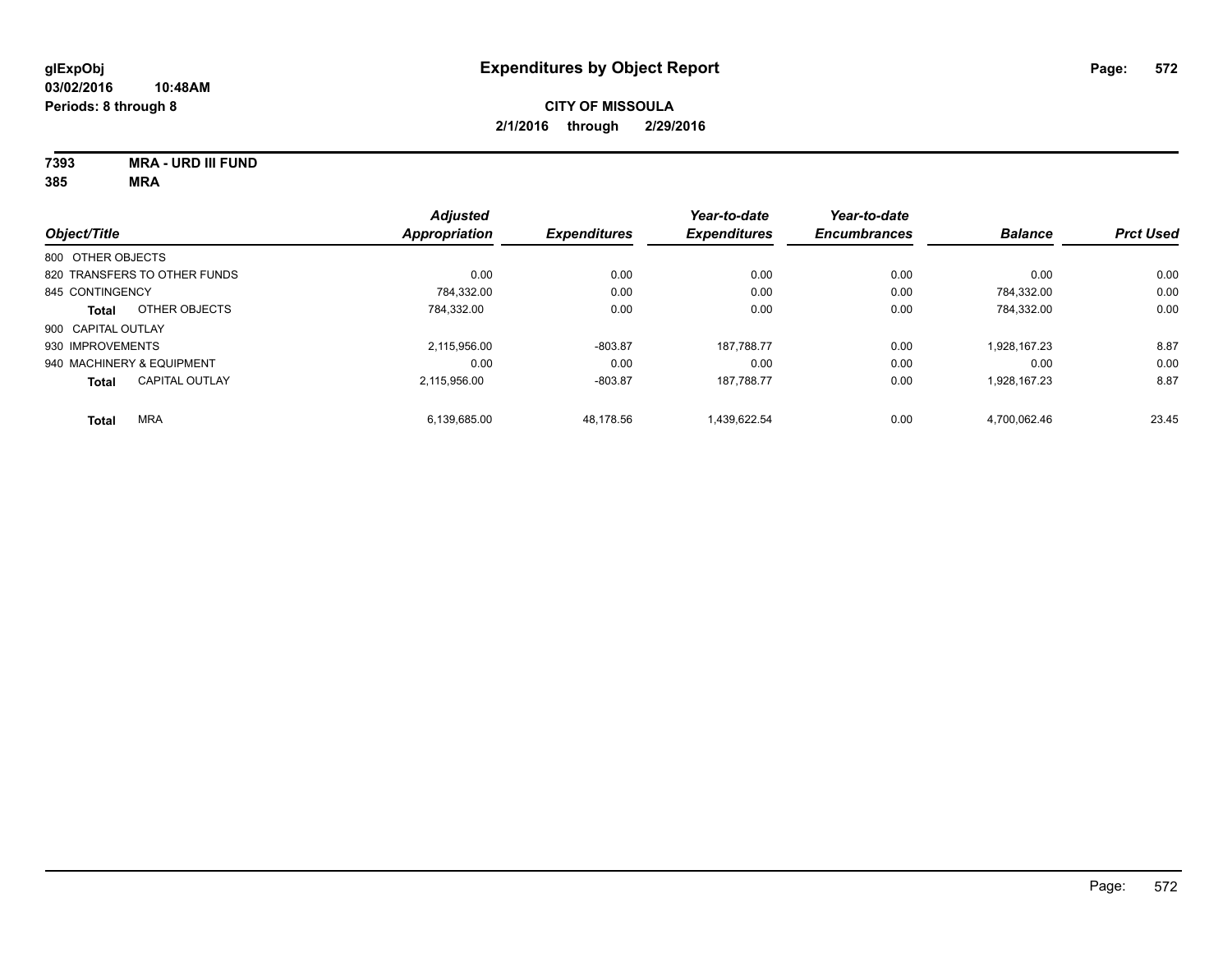# **7393 MRA - URD III FUND**

**900 DEPRECIATION**

| Object/Title                         | <b>Adjusted</b><br><b>Appropriation</b> | <b>Expenditures</b> | Year-to-date<br><b>Expenditures</b> | Year-to-date<br><b>Encumbrances</b> | <b>Balance</b> | <b>Prct Used</b> |
|--------------------------------------|-----------------------------------------|---------------------|-------------------------------------|-------------------------------------|----------------|------------------|
| 500 FIXED CHARGES                    |                                         |                     |                                     |                                     |                |                  |
| 550 MERCHANT SERVICE FEES            | 0.00                                    | 0.00                | 0.00                                | 0.00                                | 0.00           | 0.00             |
| <b>FIXED CHARGES</b><br><b>Total</b> | 0.00                                    | 0.00                | 0.00                                | 0.00                                | 0.00           | 0.00             |
| 800 OTHER OBJECTS                    |                                         |                     |                                     |                                     |                |                  |
| 830 DEPRECIATION                     | 0.00                                    | 0.00                | 0.00                                | 0.00                                | 0.00           | 0.00             |
| OTHER OBJECTS<br><b>Total</b>        | 0.00                                    | 0.00                | 0.00                                | 0.00                                | 0.00           | 0.00             |
| <b>DEPRECIATION</b><br><b>Total</b>  | 0.00                                    | 0.00                | 0.00                                | 0.00                                | 0.00           | 0.00             |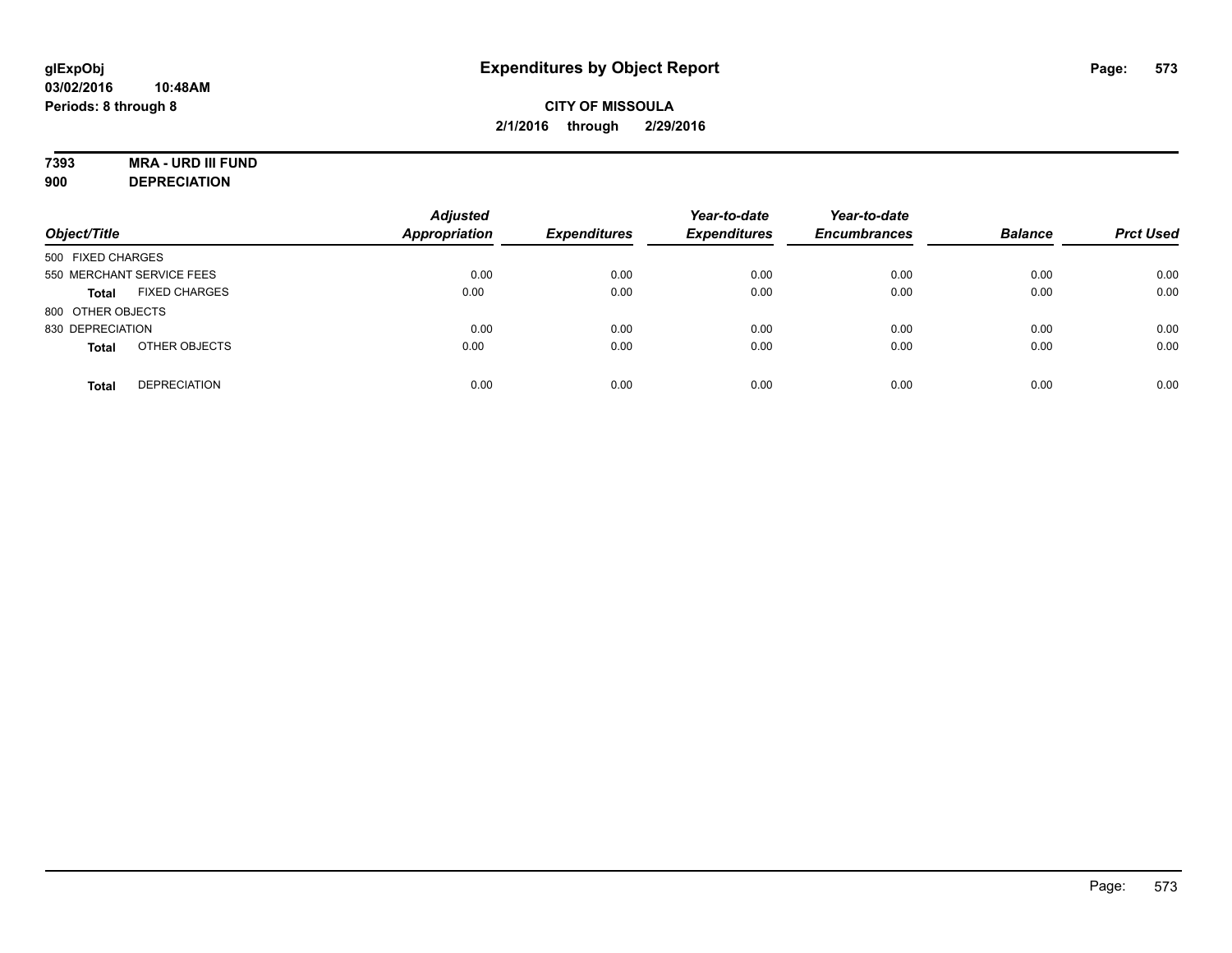**7393 MRA - URD III FUND**

|                                                   | <b>Adjusted</b> |                     | Year-to-date        | Year-to-date        |                |                  |
|---------------------------------------------------|-----------------|---------------------|---------------------|---------------------|----------------|------------------|
| Object/Title                                      | Appropriation   | <b>Expenditures</b> | <b>Expenditures</b> | <b>Encumbrances</b> | <b>Balance</b> | <b>Prct Used</b> |
| 100 PERSONAL SERVICES                             |                 |                     |                     |                     |                |                  |
| 110 SALARIES AND WAGES                            | 372,712.00      | 25,253.45           | 207,946.92          | 0.00                | 164,765.08     | 55.79            |
| 115 SALARIES/HEALTH INSURANCE BENEFIT             | 0.00            | 0.00                | 0.00                | 0.00                | 0.00           | 0.00             |
| 120 OVERTIME/TERMINATION                          | 5,000.00        | 0.00                | 144.37              | 0.00                | 4,855.63       | 2.89             |
| 140 EMPLOYER CONTRIBUTIONS                        | 123,117.00      | 8,224.14            | 69,664.00           | 0.00                | 53,453.00      | 56.58            |
| 141 STATE RETIREMENT CONTRIBUTIONS                | 0.00            | 0.00                | 214.90              | 0.00                | $-214.90$      | 0.00             |
| 190 PENSION EXPENSE                               | 0.00            | 0.00                | 0.00                | 0.00                | 0.00           | 0.00             |
| PERSONAL SERVICES<br>Total                        | 500,829.00      | 33,477.59           | 277,970.19          | 0.00                | 222,858.81     | 55.50            |
| 200 SUPPLIES                                      |                 |                     |                     |                     |                |                  |
| 210 OFFICE SUPPLIES                               | 4,000.00        | 92.20               | 1,303.85            | 0.00                | 2,696.15       | 32.60            |
| 220 OPERATING SUPPLIES                            | 500.00          | 0.00                | 1,838.67            | 0.00                | $-1,338.67$    | 367.73           |
| 230 REPAIR/MAINTENANCE                            | 828.00          | 0.00                | 0.00                | 0.00                | 828.00         | 0.00             |
| 231 GASOLINE                                      | 400.00          | 0.00                | 122.58              | 0.00                | 277.42         | 30.65            |
| 240 OTHER SUPPLIES                                | 3,398.00        | 0.00                | 0.00                | 0.00                | 3,398.00       | 0.00             |
| <b>SUPPLIES</b><br>Total                          | 9,126.00        | 92.20               | 3,265.10            | 0.00                | 5,860.90       | 35.78            |
| 300 PURCHASED SERVICES                            |                 |                     |                     |                     |                |                  |
| 310 COMMUNICATIONS                                | 800.00          | 0.00                | 588.17              | 0.00                | 211.83         | 73.52            |
| 320 PRINTING & DUPLICATING                        | 3,000.00        | 0.00                | 1,205.08            | 0.00                | 1,794.92       | 40.17            |
| 330 PUBLICITY, SUBSCRIPTIONS & DUES               | 3,000.00        | 125.00              | 3,163.69            | 0.00                | $-163.69$      | 105.46           |
| 344 TELEPHONE SERVICE                             | 1,300.00        | 60.08               | 458.08              | 0.00                | 841.92         | 35.24            |
| 345 GARBAGE                                       | 565.00          | 0.00                | 273.84              | 0.00                | 291.16         | 48.47            |
| 350 PROFESSIONAL SERVICES                         | 506,863.00      | 21,720.34           | 711,923.45          | 0.00                | $-205,060.45$  | 140.46           |
| 360 REPAIR & MAINTENANCE                          | 6,990.00        | 653.94              | 4,549.31            | 0.00                | 2,440.69       | 65.08            |
| 370 TRAVEL                                        | 3,500.00        | 1,841.80            | 2,523.20            | 0.00                | 976.80         | 72.09            |
| 380 TRAINING                                      | 4,500.00        | 0.00                | 799.18              | 0.00                | 3,700.82       | 17.76            |
| 390 OTHER PURCHASED SERVICES                      | 500.00          | 0.00                | 0.00                | 0.00                | 500.00         | 0.00             |
| PURCHASED SERVICES<br><b>Total</b>                | 531,018.00      | 24,401.16           | 725,484.00          | 0.00                | $-194,466.00$  | 136.62           |
| 500 FIXED CHARGES                                 |                 |                     |                     |                     |                |                  |
| 550 MERCHANT SERVICE FEES                         | 0.00            | 0.00                | 0.00                | 0.00                | 0.00           | 0.00             |
| <b>FIXED CHARGES</b><br><b>Total</b>              | 0.00            | 0.00                | 0.00                | 0.00                | 0.00           | 0.00             |
| 700 GRANTS & CONTRIBUTIONS                        |                 |                     |                     |                     |                |                  |
| 700 GRANTS & CONTRIBUTIONS                        | 2,198,424.00    | $-8,988.52$         | 245,114.48          | 0.00                | 1,953,309.52   | 11.15            |
| <b>GRANTS &amp; CONTRIBUTIONS</b><br><b>Total</b> | 2,198,424.00    | $-8,988.52$         | 245,114.48          | 0.00                | 1,953,309.52   | 11.15            |
| 800 OTHER OBJECTS                                 |                 |                     |                     |                     |                |                  |
| 820 TRANSFERS TO OTHER FUNDS                      | 0.00            | 0.00                | 0.00                | 0.00                | 0.00           | 0.00             |
|                                                   |                 |                     |                     |                     |                |                  |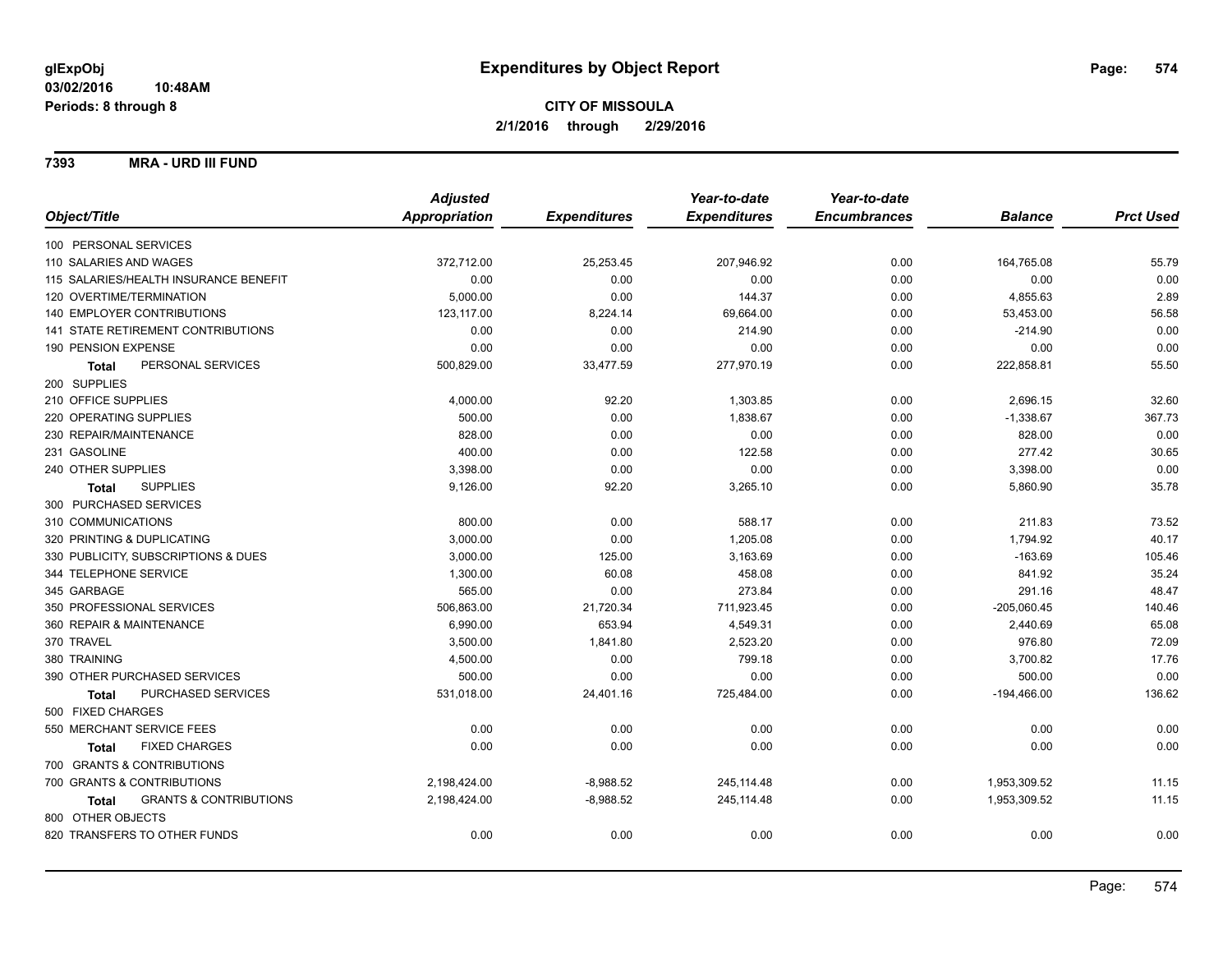## **7393 MRA - URD III FUND**

| Object/Title                          | <b>Adjusted</b><br>Appropriation | <b>Expenditures</b> | Year-to-date<br><b>Expenditures</b> | Year-to-date<br><b>Encumbrances</b> | <b>Balance</b> | <b>Prct Used</b> |
|---------------------------------------|----------------------------------|---------------------|-------------------------------------|-------------------------------------|----------------|------------------|
| 830 DEPRECIATION                      | 0.00                             | 0.00                | 0.00                                | 0.00                                | 0.00           | 0.00             |
| 845 CONTINGENCY                       | 784.332.00                       | 0.00                | 0.00                                | 0.00                                | 784.332.00     | 0.00             |
| OTHER OBJECTS<br><b>Total</b>         | 784.332.00                       | 0.00                | 0.00                                | 0.00                                | 784.332.00     | 0.00             |
| 900 CAPITAL OUTLAY                    |                                  |                     |                                     |                                     |                |                  |
| 930 IMPROVEMENTS                      | 2,115,956.00                     | $-803.87$           | 187.788.77                          | 0.00                                | 1.928.167.23   | 8.87             |
| 940 MACHINERY & EQUIPMENT             | 0.00                             | 0.00                | 0.00                                | 0.00                                | 0.00           | 0.00             |
| <b>CAPITAL OUTLAY</b><br><b>Total</b> | 2.115.956.00                     | $-803.87$           | 187.788.77                          | 0.00                                | 1.928.167.23   | 8.87             |
| MRA - URD III FUND<br><b>Total</b>    | 6.139.685.00                     | 48.178.56           | 1.439.622.54                        | 0.00                                | 4.700.062.46   | 23.45            |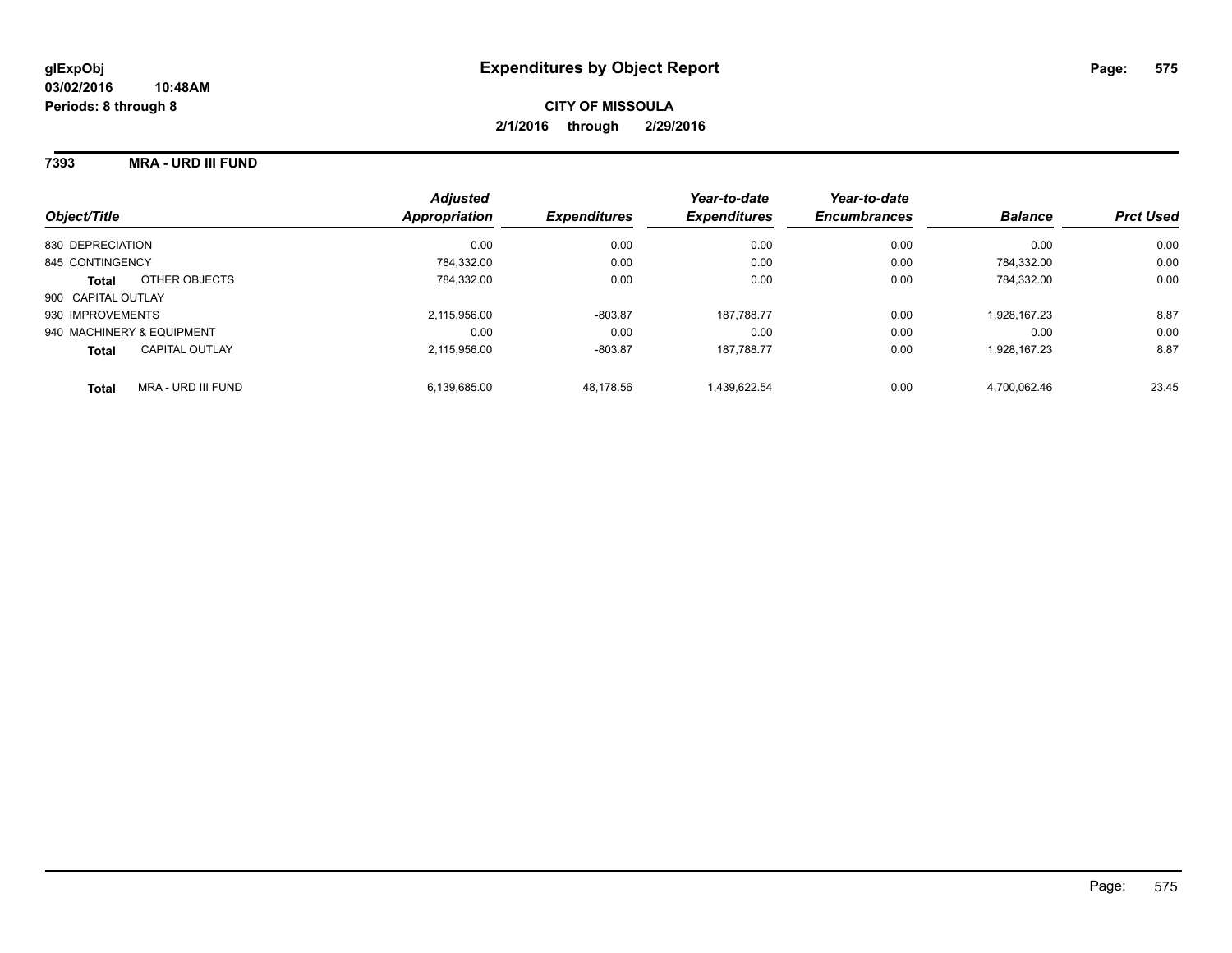# **glExpObj Expenditures by Object Report Page: 576**

**03/02/2016 10:48AM Periods: 8 through 8**

## **7394 MRA URD III TI DEBT CLEARING FUND**

| Object/Title                 | <b>Adjusted</b><br>Appropriation | <b>Expenditures</b> | Year-to-date<br><b>Expenditures</b> | Year-to-date<br><b>Encumbrances</b> | <b>Balance</b> | <b>Prct Used</b> |
|------------------------------|----------------------------------|---------------------|-------------------------------------|-------------------------------------|----------------|------------------|
| 800 OTHER OBJECTS            |                                  |                     |                                     |                                     |                |                  |
| 820 TRANSFERS TO OTHER FUNDS | 0.00                             | 0.00                | 0.00                                | 0.00                                | 0.00           | 0.00             |
| OTHER OBJECTS<br>Total       | 0.00                             | 0.00                | 0.00                                | 0.00                                | 0.00           | 0.00             |
| <b>MRA</b><br>Total          | 0.00                             | 0.00                | 0.00                                | 0.00                                | 0.00           | 0.00             |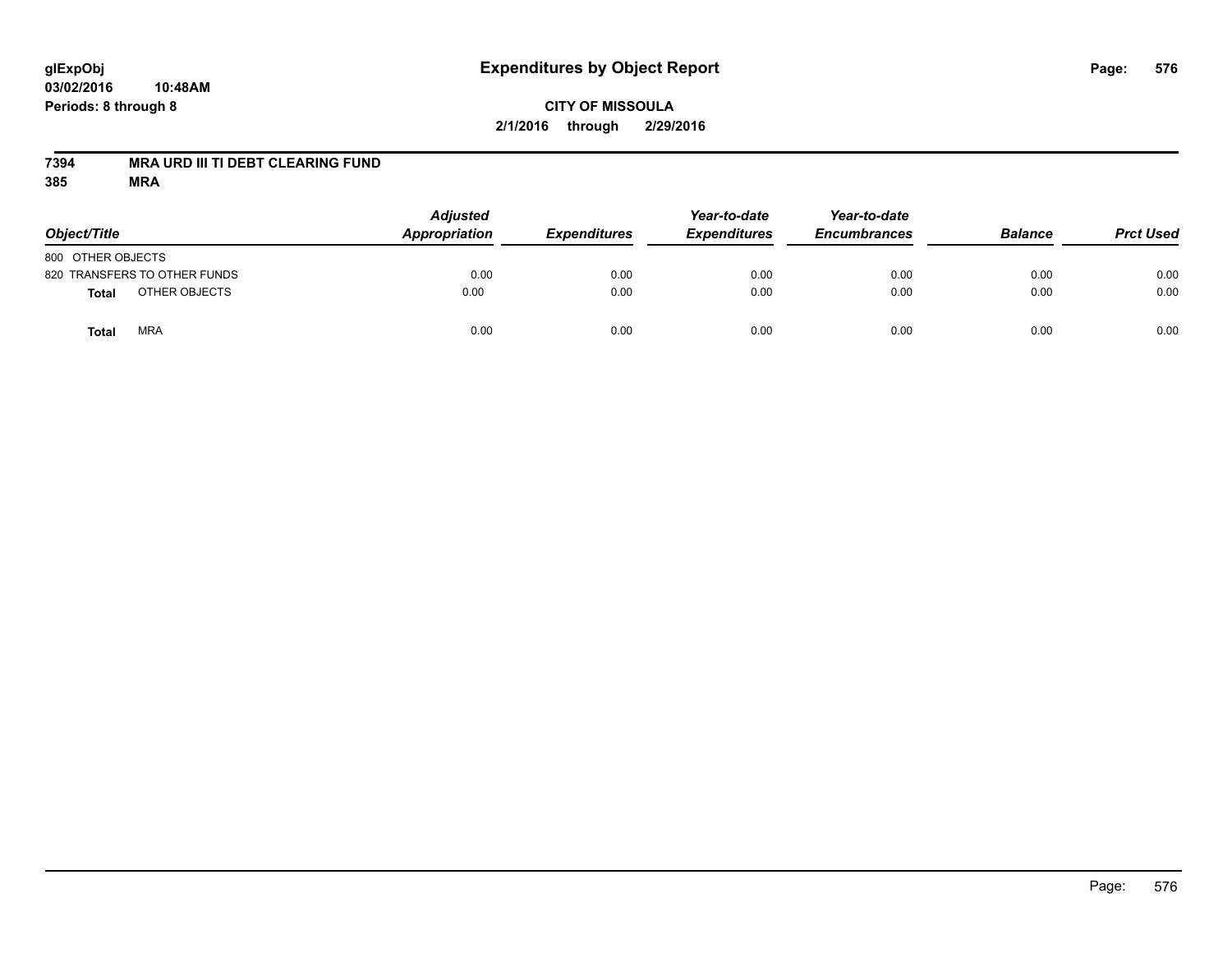**CITY OF MISSOULA 2/1/2016 through 2/29/2016**

### **7394 MRA URD III TI DEBT CLEARING FUND**

| Object/Title                                      | <b>Adjusted</b><br>Appropriation | <i><b>Expenditures</b></i> | Year-to-date<br><b>Expenditures</b> | Year-to-date<br><b>Encumbrances</b> | <b>Balance</b> | <b>Prct Used</b> |
|---------------------------------------------------|----------------------------------|----------------------------|-------------------------------------|-------------------------------------|----------------|------------------|
| 800 OTHER OBJECTS                                 |                                  |                            |                                     |                                     |                |                  |
| 820 TRANSFERS TO OTHER FUNDS                      | 0.00                             | 0.00                       | 0.00                                | 0.00                                | 0.00           | 0.00             |
| OTHER OBJECTS<br><b>Total</b>                     | 0.00                             | 0.00                       | 0.00                                | 0.00                                | 0.00           | 0.00             |
| MRA URD III TI DEBT CLEARING FUND<br><b>Total</b> | 0.00                             | 0.00                       | 0.00                                | 0.00                                | 0.00           | 0.00             |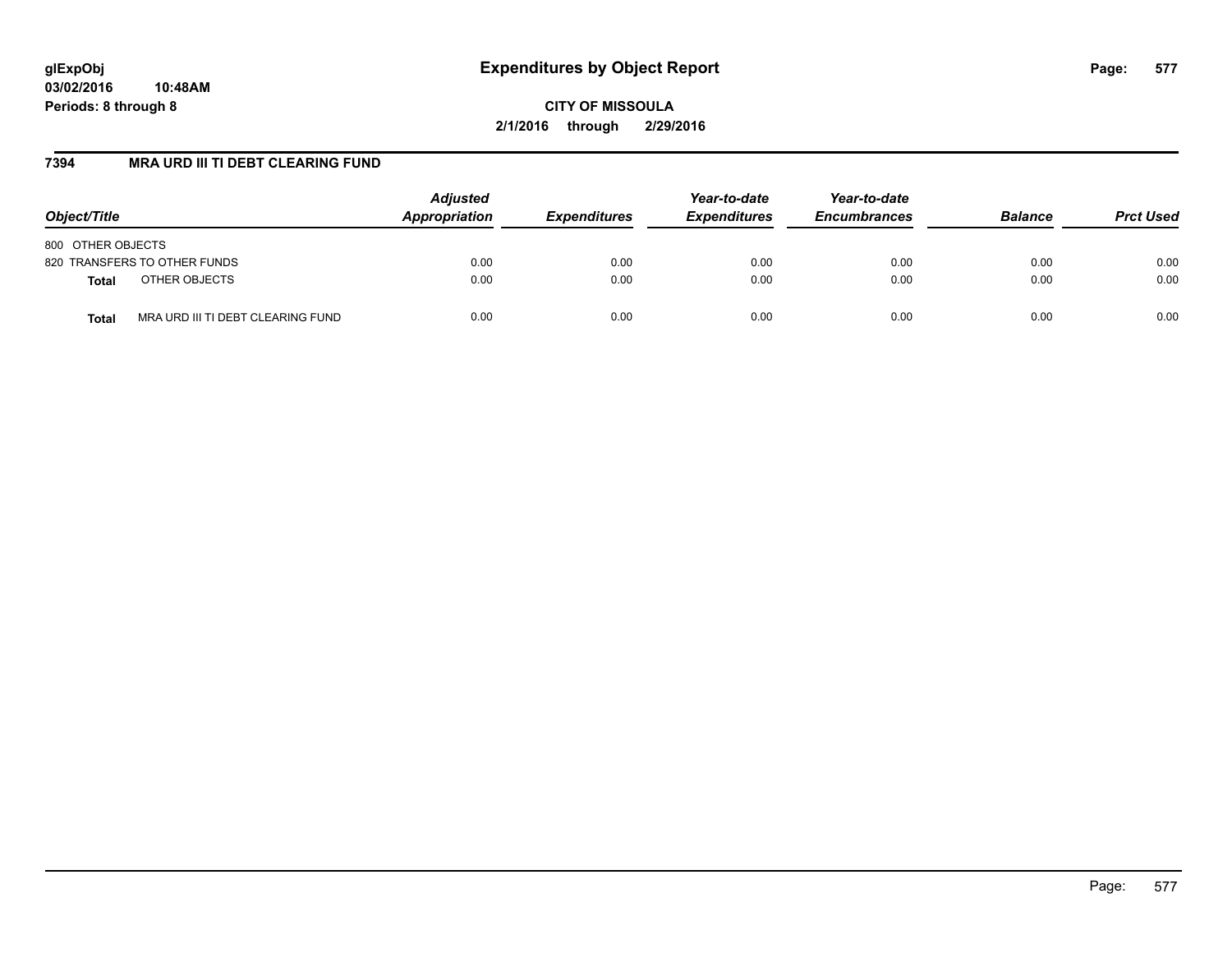## **CITY OF MISSOULA 2/1/2016 through 2/29/2016**

### **7395 MRA TAX INCREMENT DEBT SERVICE**

| Object/Title                        | <b>Adjusted</b><br>Appropriation | <b>Expenditures</b> | Year-to-date<br><b>Expenditures</b> | Year-to-date<br><b>Encumbrances</b> | <b>Balance</b> | <b>Prct Used</b> |
|-------------------------------------|----------------------------------|---------------------|-------------------------------------|-------------------------------------|----------------|------------------|
| 600 DEBT SERVICE                    |                                  |                     |                                     |                                     |                |                  |
| 610 PRINCIPAL                       | 0.00                             | 0.00                | 0.00                                | 0.00                                | 0.00           | 0.00             |
| 620 INTEREST / SERVICE FEES         | 0.00                             | 0.00                | 700.00                              | 0.00                                | $-700.00$      | 0.00             |
| <b>DEBT SERVICE</b><br><b>Total</b> | 0.00                             | 0.00                | 700.00                              | 0.00                                | $-700.00$      | 0.00             |
| <b>MRA</b><br>Total                 | 0.00                             | 0.00                | 700.00                              | 0.00                                | $-700.00$      | 0.00             |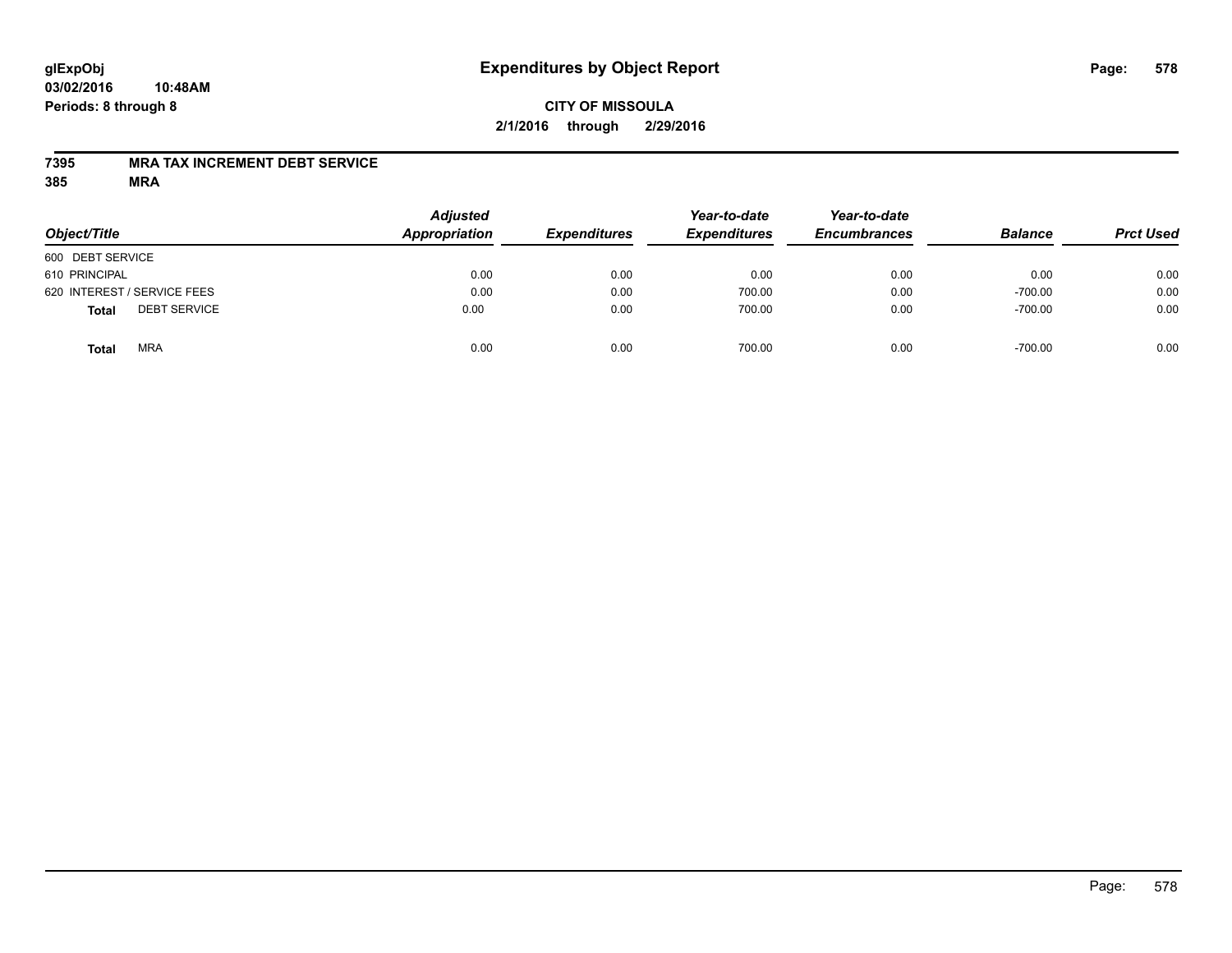**CITY OF MISSOULA 2/1/2016 through 2/29/2016**

### **7395 MRA TAX INCREMENT DEBT SERVICE**

| Object/Title                                   | <b>Adjusted</b><br>Appropriation | <b>Expenditures</b> | Year-to-date<br><b>Expenditures</b> | Year-to-date<br><b>Encumbrances</b> | <b>Balance</b> | <b>Prct Used</b> |
|------------------------------------------------|----------------------------------|---------------------|-------------------------------------|-------------------------------------|----------------|------------------|
| 600 DEBT SERVICE                               |                                  |                     |                                     |                                     |                |                  |
| 610 PRINCIPAL                                  | 0.00                             | 0.00                | 0.00                                | 0.00                                | 0.00           | 0.00             |
| 620 INTEREST / SERVICE FEES                    | 0.00                             | 0.00                | 700.00                              | 0.00                                | $-700.00$      | 0.00             |
| <b>DEBT SERVICE</b><br><b>Total</b>            | 0.00                             | 0.00                | 700.00                              | 0.00                                | $-700.00$      | 0.00             |
| MRA TAX INCREMENT DEBT SERVICE<br><b>Total</b> | 0.00                             | 0.00                | 700.00                              | 0.00                                | $-700.00$      | 0.00             |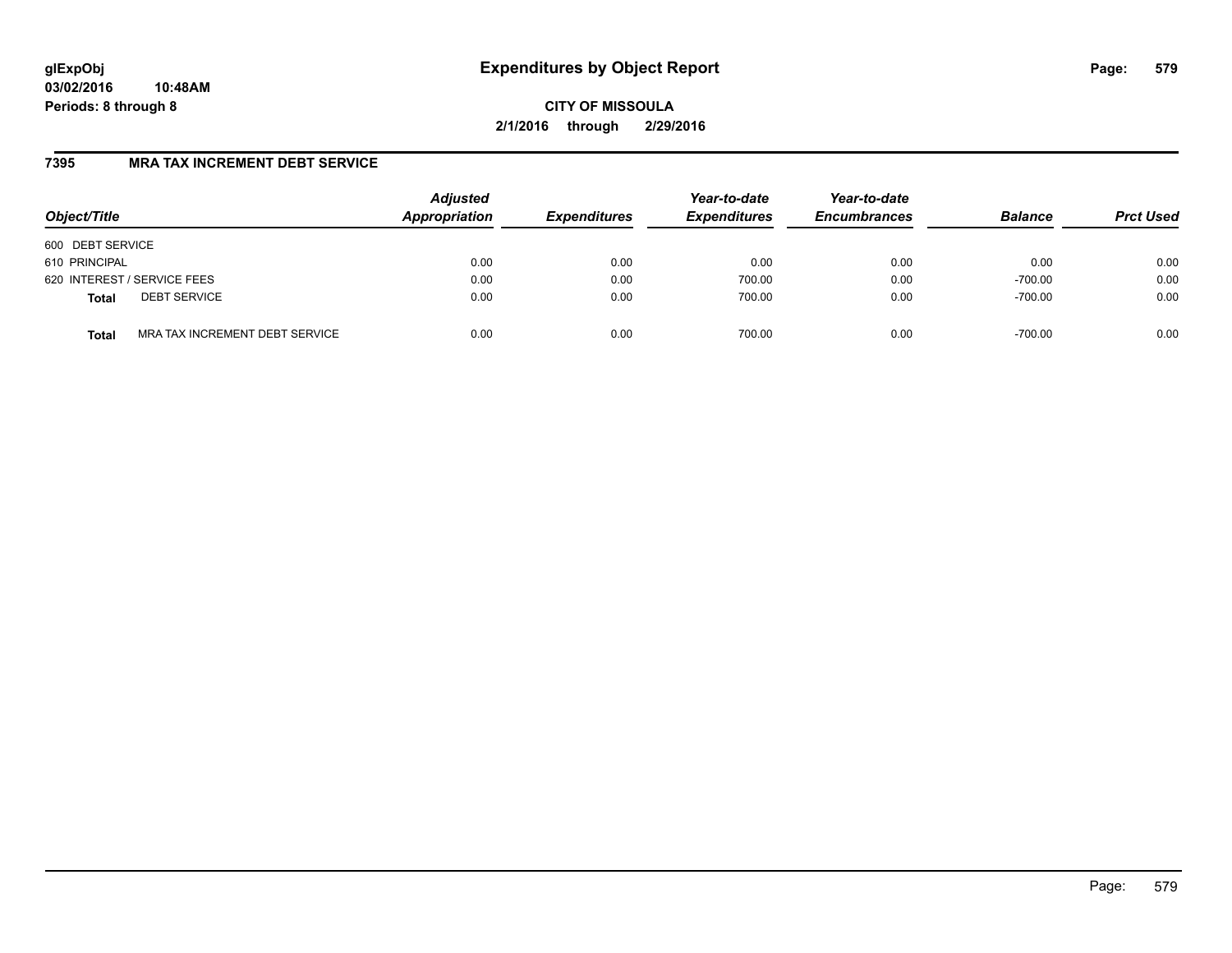#### **7396 NRSS DEBT SERVICE SINKING FUND**

| Object/Title                        | <b>Adjusted</b><br><b>Appropriation</b> | <b>Expenditures</b> | Year-to-date<br><b>Expenditures</b> | Year-to-date<br><b>Encumbrances</b> | <b>Balance</b> | <b>Prct Used</b> |
|-------------------------------------|-----------------------------------------|---------------------|-------------------------------------|-------------------------------------|----------------|------------------|
| 600 DEBT SERVICE                    |                                         |                     |                                     |                                     |                |                  |
| 620 INTEREST / SERVICE FEES         | 0.00                                    | 0.00                | 0.00                                | 0.00                                | 0.00           | 0.00             |
| <b>DEBT SERVICE</b><br><b>Total</b> | 0.00                                    | 0.00                | 0.00                                | 0.00                                | 0.00           | 0.00             |
| 800 OTHER OBJECTS                   |                                         |                     |                                     |                                     |                |                  |
| 820 TRANSFERS TO OTHER FUNDS        | 0.00                                    | 0.00                | 0.00                                | 0.00                                | 0.00           | 0.00             |
| OTHER OBJECTS<br><b>Total</b>       | 0.00                                    | 0.00                | 0.00                                | 0.00                                | 0.00           | 0.00             |
| <b>MRA</b><br><b>Total</b>          | 0.00                                    | 0.00                | 0.00                                | 0.00                                | 0.00           | 0.00             |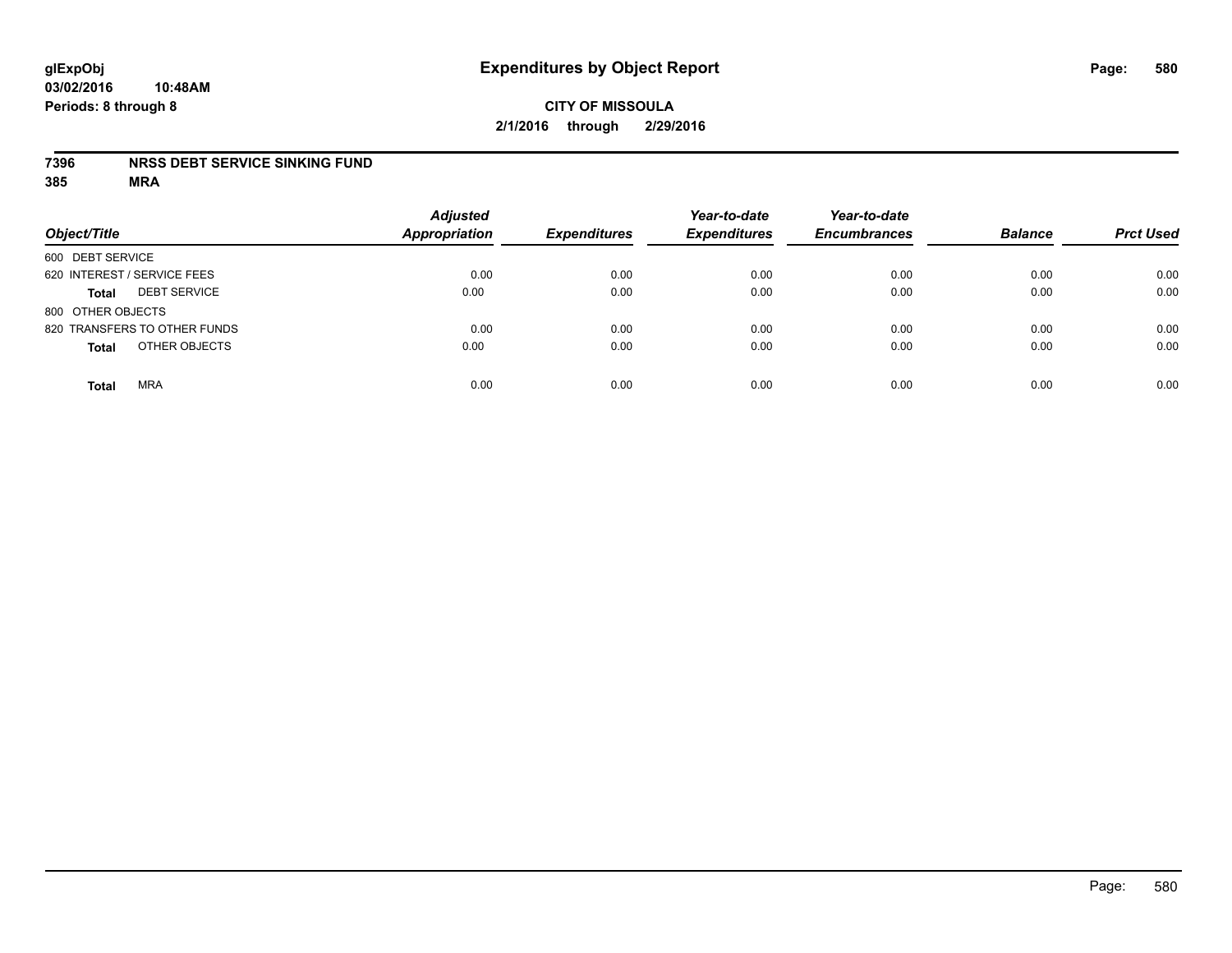#### **7396 NRSS DEBT SERVICE SINKING FUND**

**390 NON-DEPARTMENTAL**

| Object/Title     |                     | <b>Adjusted</b><br>Appropriation | <b>Expenditures</b> | Year-to-date<br><b>Expenditures</b> | Year-to-date<br><b>Encumbrances</b> | <b>Balance</b> | <b>Prct Used</b> |
|------------------|---------------------|----------------------------------|---------------------|-------------------------------------|-------------------------------------|----------------|------------------|
| 600 DEBT SERVICE |                     |                                  |                     |                                     |                                     |                |                  |
| 610 PRINCIPAL    |                     | 0.00                             | 0.00                | 0.00                                | 0.00                                | 0.00           | 0.00             |
| <b>Total</b>     | <b>DEBT SERVICE</b> | 0.00                             | 0.00                | 0.00                                | 0.00                                | 0.00           | 0.00             |
| <b>Total</b>     | NON-DEPARTMENTAL    | 0.00                             | 0.00                | 0.00                                | 0.00                                | 0.00           | 0.00             |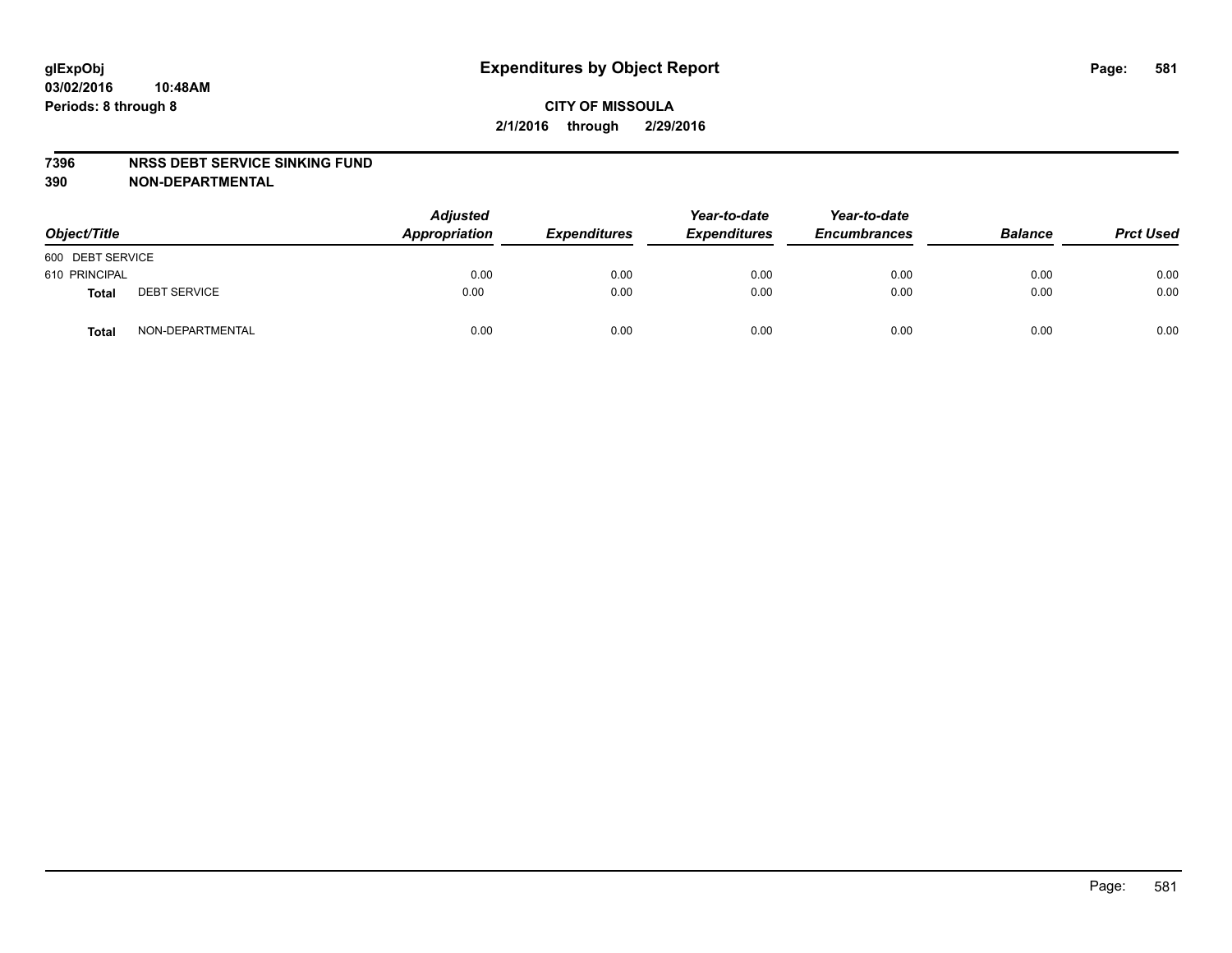### **7396 NRSS DEBT SERVICE SINKING FUND**

| Object/Title                |                                | <b>Adjusted</b><br><b>Appropriation</b> | <b>Expenditures</b> | Year-to-date<br><b>Expenditures</b> | Year-to-date<br><b>Encumbrances</b> | <b>Balance</b> | <b>Prct Used</b> |
|-----------------------------|--------------------------------|-----------------------------------------|---------------------|-------------------------------------|-------------------------------------|----------------|------------------|
| 600 DEBT SERVICE            |                                |                                         |                     |                                     |                                     |                |                  |
| 610 PRINCIPAL               |                                | 0.00                                    | 0.00                | 0.00                                | 0.00                                | 0.00           | 0.00             |
| 620 INTEREST / SERVICE FEES |                                | 0.00                                    | 0.00                | 0.00                                | 0.00                                | 0.00           | 0.00             |
| <b>Total</b>                | <b>DEBT SERVICE</b>            | 0.00                                    | 0.00                | 0.00                                | 0.00                                | 0.00           | 0.00             |
| 800 OTHER OBJECTS           |                                |                                         |                     |                                     |                                     |                |                  |
|                             | 820 TRANSFERS TO OTHER FUNDS   | 0.00                                    | 0.00                | 0.00                                | 0.00                                | 0.00           | 0.00             |
| <b>Total</b>                | OTHER OBJECTS                  | 0.00                                    | 0.00                | 0.00                                | 0.00                                | 0.00           | 0.00             |
| <b>Total</b>                | NRSS DEBT SERVICE SINKING FUND | 0.00                                    | 0.00                | 0.00                                | 0.00                                | 0.00           | 0.00             |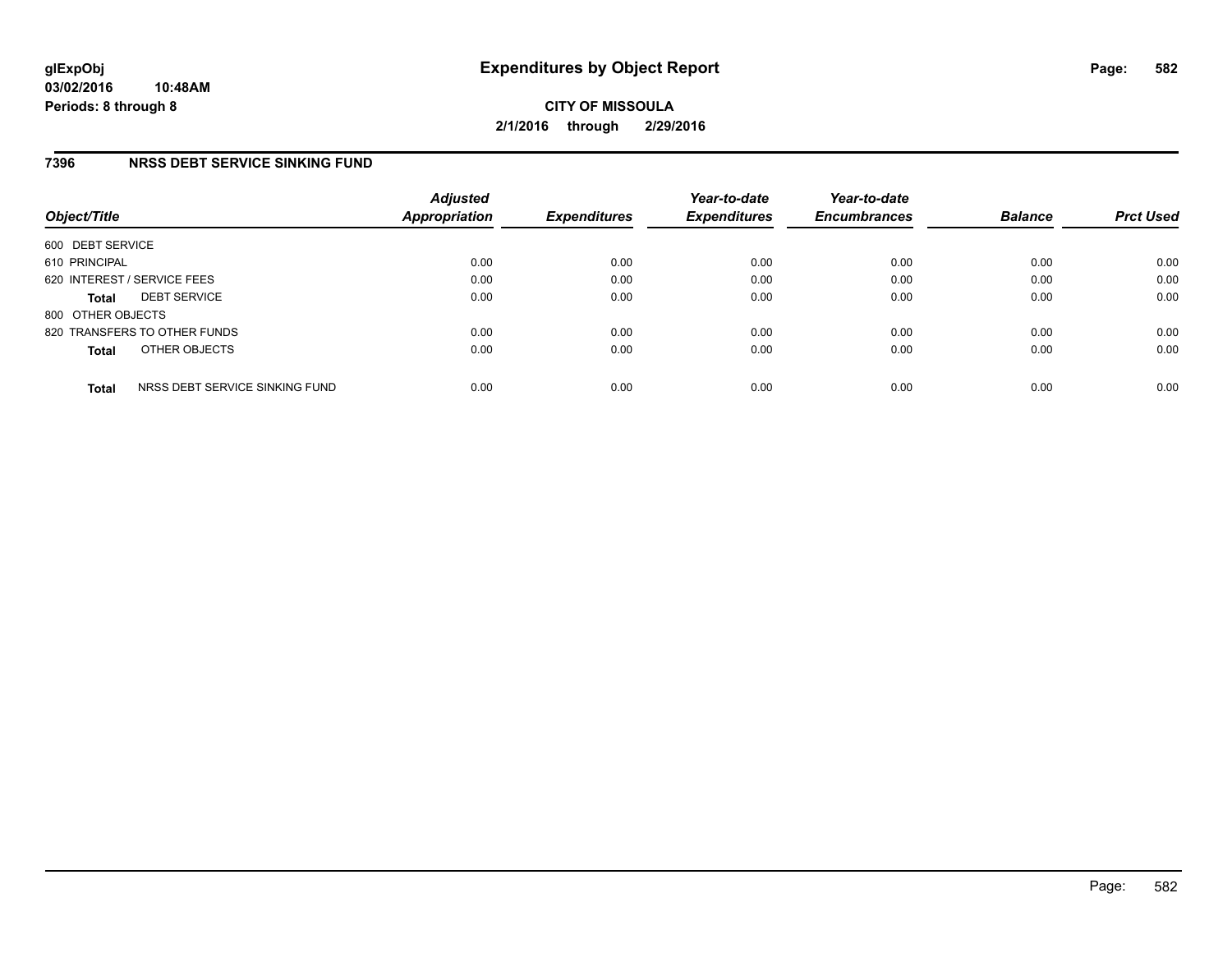### **7397 NORTH RESERVE/SCOTT ST URD**

|                                      |                                   | <b>Adjusted</b>      |                     | Year-to-date        | Year-to-date        |                |                  |
|--------------------------------------|-----------------------------------|----------------------|---------------------|---------------------|---------------------|----------------|------------------|
| Object/Title                         |                                   | <b>Appropriation</b> | <b>Expenditures</b> | <b>Expenditures</b> | <b>Encumbrances</b> | <b>Balance</b> | <b>Prct Used</b> |
| 100 PERSONAL SERVICES                |                                   |                      |                     |                     |                     |                |                  |
| 110 SALARIES AND WAGES               |                                   | 0.00                 | 0.00                | 0.00                | 0.00                | 0.00           | 0.00             |
| 120 OVERTIME/TERMINATION             |                                   | 0.00                 | 0.00                | 0.00                | 0.00                | 0.00           | 0.00             |
| 140 EMPLOYER CONTRIBUTIONS           |                                   | 0.00                 | 0.00                | 0.00                | 0.00                | 0.00           | 0.00             |
| Total                                | PERSONAL SERVICES                 | 0.00                 | 0.00                | 0.00                | 0.00                | 0.00           | 0.00             |
| 200 SUPPLIES                         |                                   |                      |                     |                     |                     |                |                  |
| 210 OFFICE SUPPLIES                  |                                   | 0.00                 | 0.00                | 0.00                | 0.00                | 0.00           | 0.00             |
| 220 OPERATING SUPPLIES               |                                   | 0.00                 | 0.00                | 0.00                | 0.00                | 0.00           | 0.00             |
| 230 REPAIR/MAINTENANCE               |                                   | 0.00                 | 0.00                | 0.00                | 0.00                | 0.00           | 0.00             |
| 231 GASOLINE                         |                                   | 0.00                 | 0.00                | 0.00                | 0.00                | 0.00           | 0.00             |
| 240 OTHER SUPPLIES                   |                                   | 0.00                 | 0.00                | 0.00                | 0.00                | 0.00           | 0.00             |
| <b>SUPPLIES</b><br>Total             |                                   | 0.00                 | 0.00                | 0.00                | 0.00                | 0.00           | 0.00             |
| 300 PURCHASED SERVICES               |                                   |                      |                     |                     |                     |                |                  |
| 310 COMMUNICATIONS                   |                                   | 0.00                 | 0.00                | 0.00                | 0.00                | 0.00           | 0.00             |
| 320 PRINTING & DUPLICATING           |                                   | 0.00                 | 0.00                | 0.00                | 0.00                | 0.00           | 0.00             |
| 330 PUBLICITY, SUBSCRIPTIONS & DUES  |                                   | 0.00                 | 0.00                | 0.00                | 0.00                | 0.00           | 0.00             |
| 344 TELEPHONE SERVICE                |                                   | 0.00                 | 0.00                | 0.00                | 0.00                | 0.00           | 0.00             |
| 345 GARBAGE                          |                                   | 0.00                 | 0.00                | 0.00                | 0.00                | 0.00           | 0.00             |
| 350 PROFESSIONAL SERVICES            |                                   | 0.00                 | 0.00                | 48,210.00           | 0.00                | $-48,210.00$   | 0.00             |
| 360 REPAIR & MAINTENANCE             |                                   | 0.00                 | 0.00                | 0.00                | 0.00                | 0.00           | 0.00             |
| <b>Total</b>                         | PURCHASED SERVICES                | 0.00                 | 0.00                | 48,210.00           | 0.00                | $-48,210.00$   | 0.00             |
| 500 FIXED CHARGES                    |                                   |                      |                     |                     |                     |                |                  |
| 550 MERCHANT SERVICE FEES            |                                   | 0.00                 | 0.00                | 0.00                | 0.00                | 0.00           | 0.00             |
| <b>FIXED CHARGES</b><br><b>Total</b> |                                   | 0.00                 | 0.00                | 0.00                | 0.00                | 0.00           | 0.00             |
| 700 GRANTS & CONTRIBUTIONS           |                                   |                      |                     |                     |                     |                |                  |
| 700 GRANTS & CONTRIBUTIONS           |                                   | 0.00                 | 0.00                | 114,582.00          | 0.00                | $-114,582.00$  | 0.00             |
| <b>Total</b>                         | <b>GRANTS &amp; CONTRIBUTIONS</b> | 0.00                 | 0.00                | 114,582.00          | 0.00                | $-114,582.00$  | 0.00             |
| 800 OTHER OBJECTS                    |                                   |                      |                     |                     |                     |                |                  |
| 820 TRANSFERS TO OTHER FUNDS         |                                   | 0.00                 | 0.00                | 0.00                | 0.00                | 0.00           | 0.00             |
| 845 CONTINGENCY                      |                                   | 0.00                 | 0.00                | 0.00                | 0.00                | 0.00           | 0.00             |
| OTHER OBJECTS<br><b>Total</b>        |                                   | 0.00                 | 0.00                | 0.00                | 0.00                | 0.00           | 0.00             |
| <b>MRA</b><br><b>Total</b>           |                                   | 0.00                 | 0.00                | 162,792.00          | 0.00                | $-162,792.00$  | 0.00             |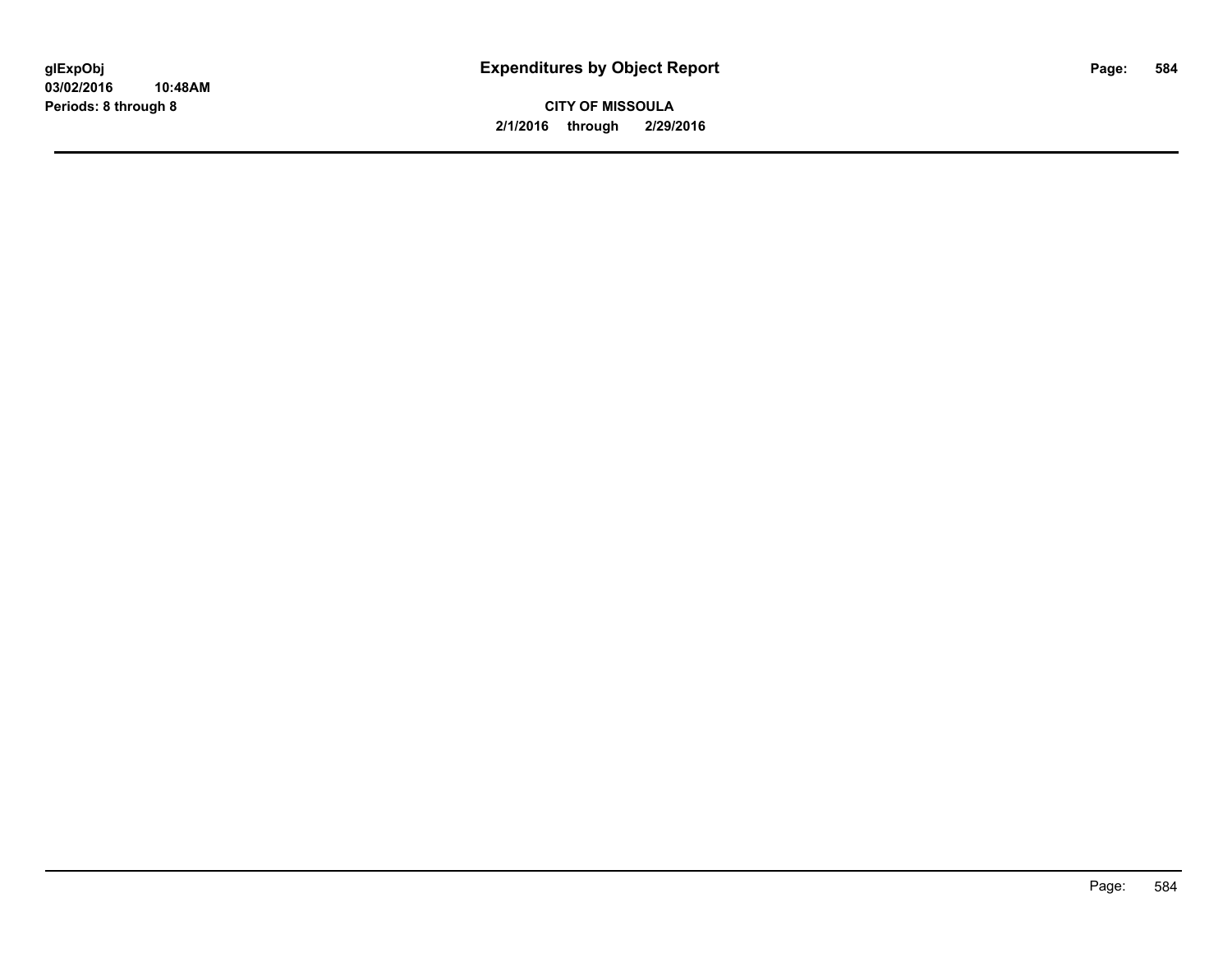**CITY OF MISSOULA 2/1/2016 through 2/29/2016**

### **7397 NORTH RESERVE/SCOTT ST URD**

|                                            | <b>Adjusted</b>      |                     | Year-to-date        | Year-to-date        |                |                  |
|--------------------------------------------|----------------------|---------------------|---------------------|---------------------|----------------|------------------|
| Object/Title                               | <b>Appropriation</b> | <b>Expenditures</b> | <b>Expenditures</b> | <b>Encumbrances</b> | <b>Balance</b> | <b>Prct Used</b> |
| 100 PERSONAL SERVICES                      |                      |                     |                     |                     |                |                  |
| 110 SALARIES AND WAGES                     | 0.00                 | 0.00                | 0.00                | 0.00                | 0.00           | 0.00             |
| 120 OVERTIME/TERMINATION                   | 0.00                 | 0.00                | 0.00                | 0.00                | 0.00           | 0.00             |
| 140 EMPLOYER CONTRIBUTIONS                 | 0.00                 | 0.00                | 0.00                | 0.00                | 0.00           | 0.00             |
| PERSONAL SERVICES<br>Total                 | 0.00                 | 0.00                | 0.00                | 0.00                | 0.00           | 0.00             |
| 200 SUPPLIES                               |                      |                     |                     |                     |                |                  |
| 210 OFFICE SUPPLIES                        | 0.00                 | 0.00                | 0.00                | 0.00                | 0.00           | 0.00             |
| 220 OPERATING SUPPLIES                     | 0.00                 | 0.00                | 0.00                | 0.00                | 0.00           | 0.00             |
| 230 REPAIR/MAINTENANCE                     | 0.00                 | 0.00                | 0.00                | 0.00                | 0.00           | 0.00             |
| 231 GASOLINE                               | 0.00                 | 0.00                | 0.00                | 0.00                | 0.00           | 0.00             |
| 240 OTHER SUPPLIES                         | 0.00                 | 0.00                | 0.00                | 0.00                | 0.00           | 0.00             |
| <b>SUPPLIES</b><br>Total                   | 0.00                 | 0.00                | 0.00                | 0.00                | 0.00           | 0.00             |
| 300 PURCHASED SERVICES                     |                      |                     |                     |                     |                |                  |
| 310 COMMUNICATIONS                         | 0.00                 | 0.00                | 0.00                | 0.00                | 0.00           | 0.00             |
| 320 PRINTING & DUPLICATING                 | 0.00                 | 0.00                | 0.00                | 0.00                | 0.00           | 0.00             |
| 330 PUBLICITY, SUBSCRIPTIONS & DUES        | 0.00                 | 0.00                | 0.00                | 0.00                | 0.00           | 0.00             |
| 344 TELEPHONE SERVICE                      | 0.00                 | 0.00                | 0.00                | 0.00                | 0.00           | 0.00             |
| 345 GARBAGE                                | 0.00                 | 0.00                | 0.00                | 0.00                | 0.00           | 0.00             |
| 350 PROFESSIONAL SERVICES                  | 0.00                 | 0.00                | 48,210.00           | 0.00                | $-48,210.00$   | 0.00             |
| 360 REPAIR & MAINTENANCE                   | 0.00                 | 0.00                | 0.00                | 0.00                | 0.00           | 0.00             |
| PURCHASED SERVICES<br><b>Total</b>         | 0.00                 | 0.00                | 48,210.00           | 0.00                | $-48,210.00$   | 0.00             |
| 500 FIXED CHARGES                          |                      |                     |                     |                     |                |                  |
| 550 MERCHANT SERVICE FEES                  | 0.00                 | 0.00                | 0.00                | 0.00                | 0.00           | 0.00             |
| <b>FIXED CHARGES</b><br>Total              | 0.00                 | 0.00                | 0.00                | 0.00                | 0.00           | 0.00             |
| 700 GRANTS & CONTRIBUTIONS                 |                      |                     |                     |                     |                |                  |
| 700 GRANTS & CONTRIBUTIONS                 | 0.00                 | 0.00                | 114,582.00          | 0.00                | $-114,582.00$  | 0.00             |
| <b>GRANTS &amp; CONTRIBUTIONS</b><br>Total | 0.00                 | 0.00                | 114,582.00          | 0.00                | $-114,582.00$  | 0.00             |
| 800 OTHER OBJECTS                          |                      |                     |                     |                     |                |                  |
| 820 TRANSFERS TO OTHER FUNDS               | 0.00                 | 0.00                | 0.00                | 0.00                | 0.00           | 0.00             |
| 845 CONTINGENCY                            | 0.00                 | 0.00                | 0.00                | 0.00                | 0.00           | 0.00             |
| OTHER OBJECTS<br><b>Total</b>              | 0.00                 | 0.00                | 0.00                | 0.00                | 0.00           | 0.00             |
| NORTH RESERVE/SCOTT ST URD<br><b>Total</b> | 0.00                 | 0.00                | 162,792.00          | 0.00                | $-162,792.00$  | 0.00             |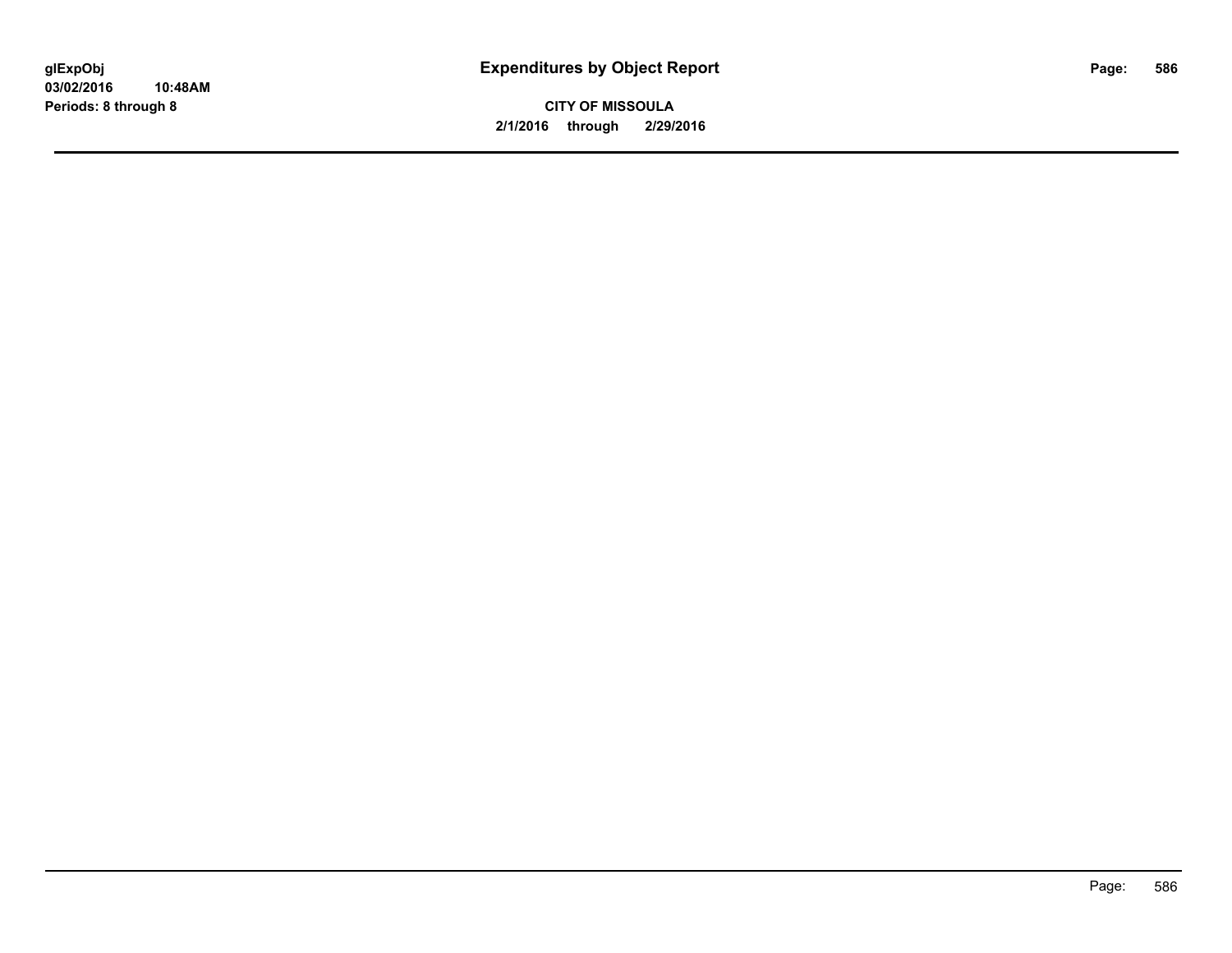**7398 HELLGATE URD**

|                            | <b>Adjusted</b>                                                                                   |                     | Year-to-date        | Year-to-date        |                |                  |
|----------------------------|---------------------------------------------------------------------------------------------------|---------------------|---------------------|---------------------|----------------|------------------|
|                            | Appropriation                                                                                     | <b>Expenditures</b> | <b>Expenditures</b> | <b>Encumbrances</b> | <b>Balance</b> | <b>Prct Used</b> |
|                            |                                                                                                   |                     |                     |                     |                |                  |
|                            | 0.00                                                                                              | 0.00                | 0.00                | 0.00                | 0.00           | 0.00             |
|                            | 0.00                                                                                              | 0.00                | 0.00                | 0.00                | 0.00           | 0.00             |
|                            |                                                                                                   |                     |                     |                     |                |                  |
|                            | 0.00                                                                                              | 0.00                | 0.00                | 0.00                | 0.00           | 0.00             |
|                            | 0.00                                                                                              | 0.00                | 0.00                | 0.00                | 0.00           | 0.00             |
|                            |                                                                                                   |                     |                     |                     |                |                  |
|                            | 0.00                                                                                              | 0.00                | 0.00                | 0.00                | 0.00           | 0.00             |
|                            | 0.00                                                                                              | 0.00                | 0.00                | 0.00                | 0.00           | 0.00             |
|                            |                                                                                                   |                     |                     |                     |                |                  |
|                            | 0.00                                                                                              | 0.00                | 0.00                | 0.00                | 0.00           | 0.00             |
|                            | 0.00                                                                                              | 0.00                | 0.00                | 0.00                | 0.00           | 0.00             |
|                            | 0.00                                                                                              | 0.00                | 0.00                | 0.00                | 0.00           | 0.00             |
|                            | 0.00                                                                                              | 0.00                | 0.00                | 0.00                | 0.00           | 0.00             |
| 700 GRANTS & CONTRIBUTIONS | PURCHASED SERVICES<br><b>GRANTS &amp; CONTRIBUTIONS</b><br>OTHER OBJECTS<br><b>CAPITAL OUTLAY</b> |                     |                     |                     |                |                  |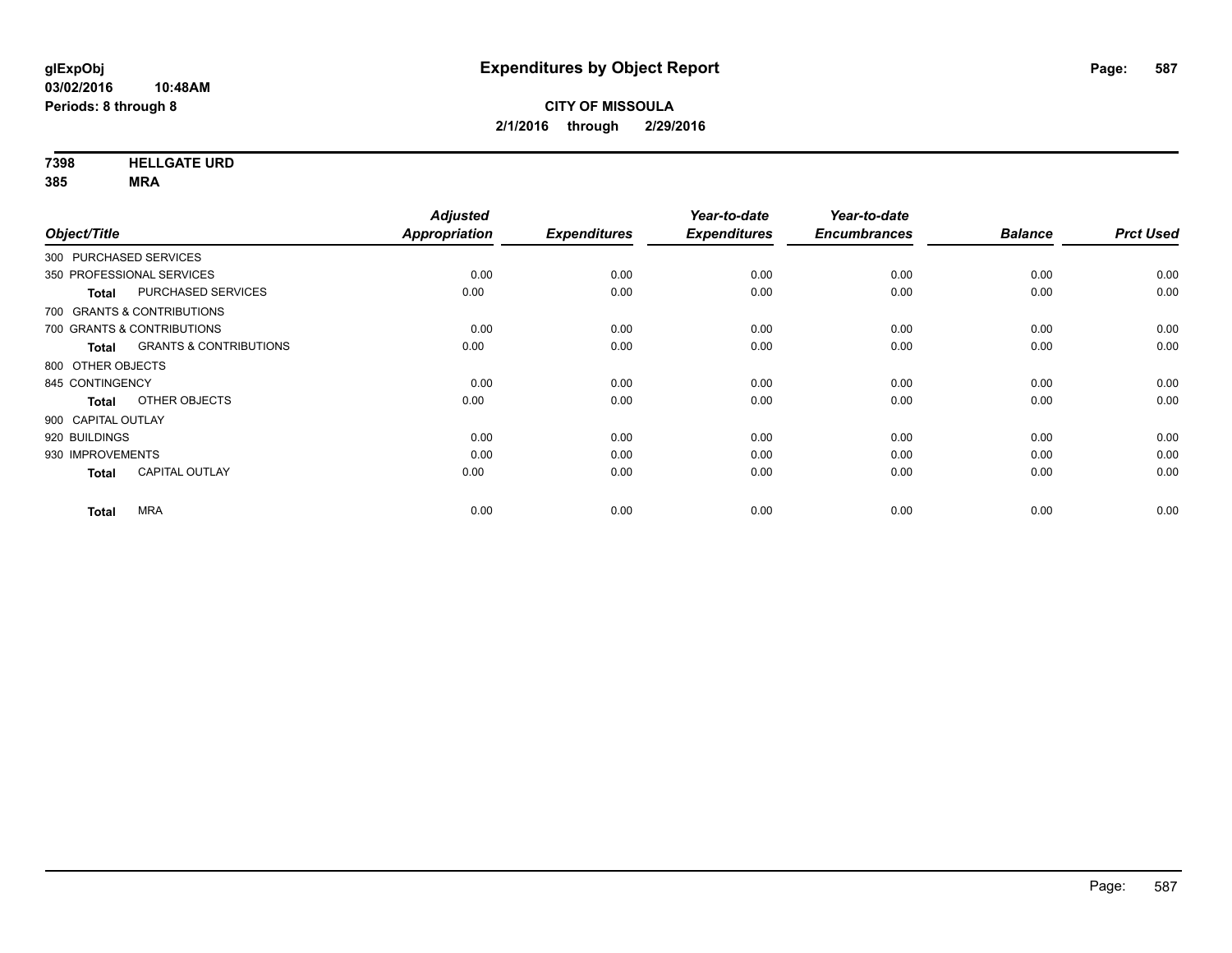### **7398 HELLGATE URD**

| Object/Title           |                                   | <b>Adjusted</b><br>Appropriation | <b>Expenditures</b> | Year-to-date<br><b>Expenditures</b> | Year-to-date<br><b>Encumbrances</b> | <b>Balance</b> | <b>Prct Used</b> |
|------------------------|-----------------------------------|----------------------------------|---------------------|-------------------------------------|-------------------------------------|----------------|------------------|
|                        |                                   |                                  |                     |                                     |                                     |                |                  |
| 300 PURCHASED SERVICES |                                   |                                  |                     |                                     |                                     |                |                  |
|                        | 350 PROFESSIONAL SERVICES         | 0.00                             | 0.00                | 0.00                                | 0.00                                | 0.00           | 0.00             |
| <b>Total</b>           | PURCHASED SERVICES                | 0.00                             | 0.00                | 0.00                                | 0.00                                | 0.00           | 0.00             |
|                        | 700 GRANTS & CONTRIBUTIONS        |                                  |                     |                                     |                                     |                |                  |
|                        | 700 GRANTS & CONTRIBUTIONS        | 0.00                             | 0.00                | 0.00                                | 0.00                                | 0.00           | 0.00             |
| Total                  | <b>GRANTS &amp; CONTRIBUTIONS</b> | 0.00                             | 0.00                | 0.00                                | 0.00                                | 0.00           | 0.00             |
| 800 OTHER OBJECTS      |                                   |                                  |                     |                                     |                                     |                |                  |
| 845 CONTINGENCY        |                                   | 0.00                             | 0.00                | 0.00                                | 0.00                                | 0.00           | 0.00             |
| <b>Total</b>           | OTHER OBJECTS                     | 0.00                             | 0.00                | 0.00                                | 0.00                                | 0.00           | 0.00             |
| 900 CAPITAL OUTLAY     |                                   |                                  |                     |                                     |                                     |                |                  |
| 920 BUILDINGS          |                                   | 0.00                             | 0.00                | 0.00                                | 0.00                                | 0.00           | 0.00             |
| 930 IMPROVEMENTS       |                                   | 0.00                             | 0.00                | 0.00                                | 0.00                                | 0.00           | 0.00             |
| <b>Total</b>           | <b>CAPITAL OUTLAY</b>             | 0.00                             | 0.00                | 0.00                                | 0.00                                | 0.00           | 0.00             |
|                        |                                   |                                  |                     |                                     |                                     |                |                  |
| <b>Total</b>           | <b>HELLGATE URD</b>               | 0.00                             | 0.00                | 0.00                                | 0.00                                | 0.00           | 0.00             |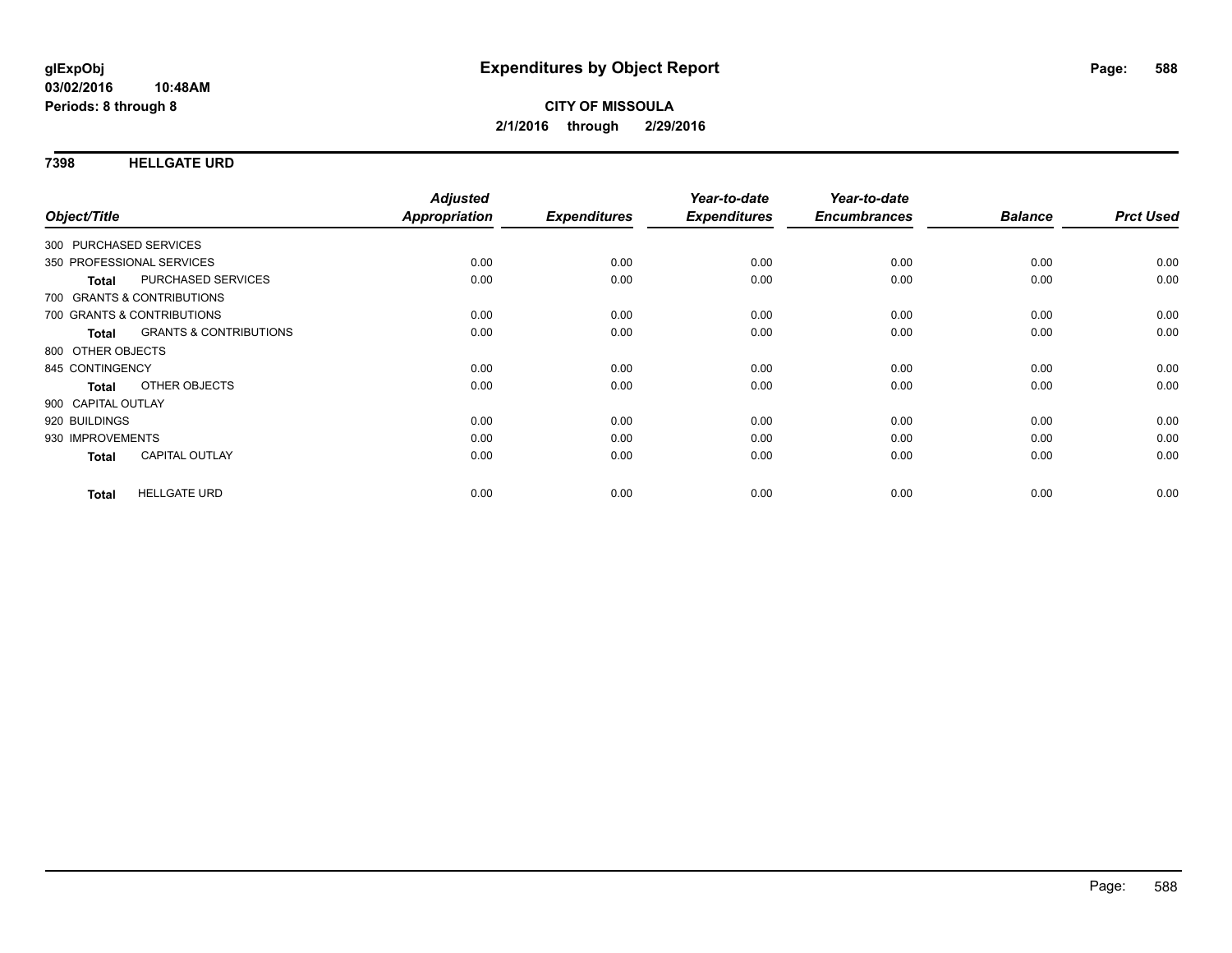#### **7399 INTERMOUNTAIN BOND DEBT SERVICE**

|                   |                             | <b>Adjusted</b>      |                     | Year-to-date        | Year-to-date        |                |                  |
|-------------------|-----------------------------|----------------------|---------------------|---------------------|---------------------|----------------|------------------|
| Object/Title      |                             | <b>Appropriation</b> | <b>Expenditures</b> | <b>Expenditures</b> | <b>Encumbrances</b> | <b>Balance</b> | <b>Prct Used</b> |
| 500 FIXED CHARGES |                             |                      |                     |                     |                     |                |                  |
|                   | 550 MERCHANT SERVICE FEES   | 0.00                 | 0.00                | 0.00                | 0.00                | 0.00           | 0.00             |
| <b>Total</b>      | <b>FIXED CHARGES</b>        | 0.00                 | 0.00                | 0.00                | 0.00                | 0.00           | 0.00             |
| 600 DEBT SERVICE  |                             |                      |                     |                     |                     |                |                  |
| 610 PRINCIPAL     |                             | 72.000.00            | 0.00                | 37,500.00           | 0.00                | 34.500.00      | 52.08            |
|                   | 620 INTEREST / SERVICE FEES | 73,769.00            | 0.00                | 36,331.88           | 0.00                | 37.437.12      | 49.25            |
| <b>Total</b>      | <b>DEBT SERVICE</b>         | 145.769.00           | 0.00                | 73.831.88           | 0.00                | 71.937.12      | 50.65            |
| <b>Total</b>      | <b>MRA</b>                  | 145.769.00           | 0.00                | 73.831.88           | 0.00                | 71.937.12      | 50.65            |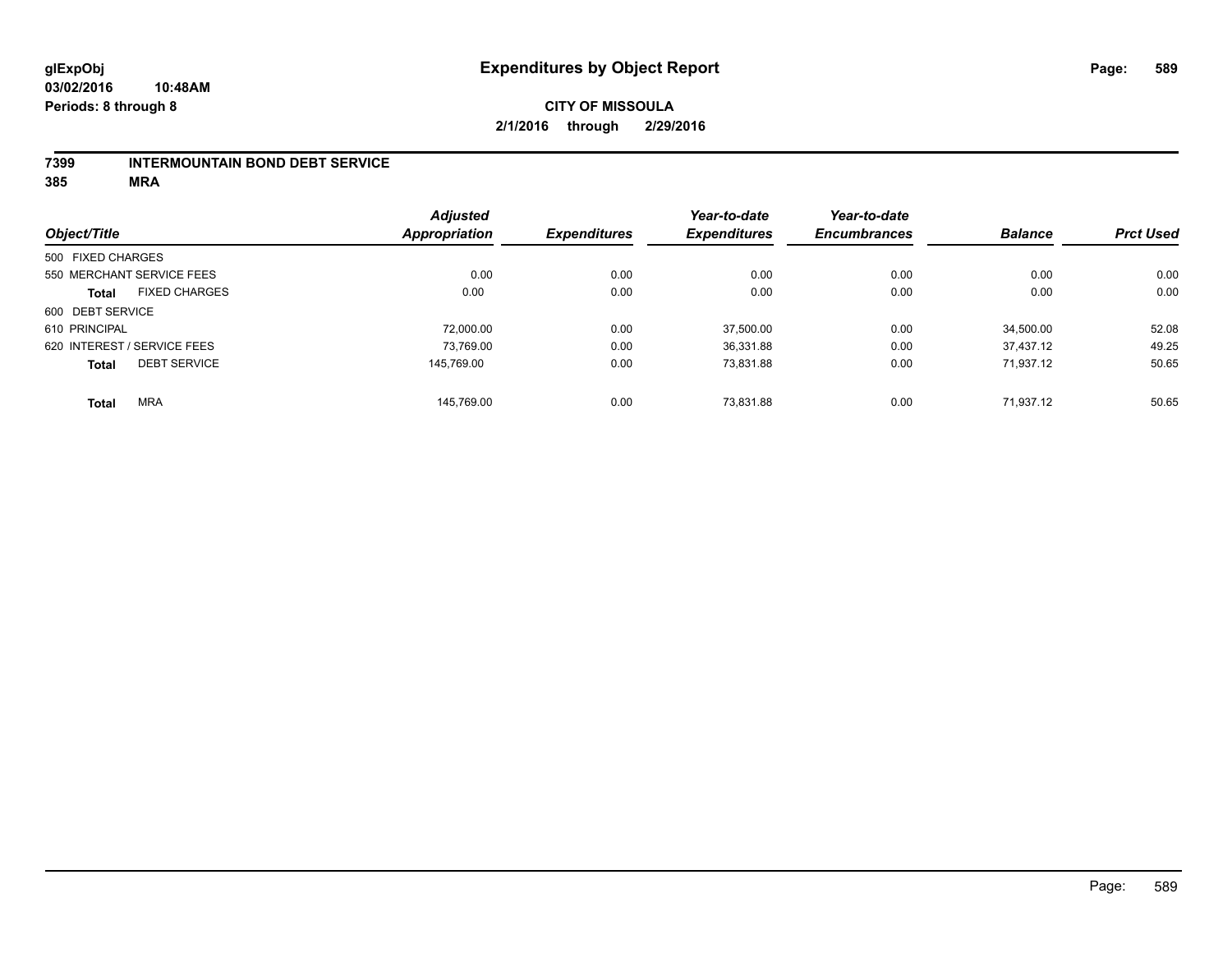#### **7399 INTERMOUNTAIN BOND DEBT SERVICE**

**390 NON-DEPARTMENTAL**

| Object/Title      |                              | <b>Adjusted</b><br>Appropriation | <b>Expenditures</b> | Year-to-date<br><b>Expenditures</b> | Year-to-date<br><b>Encumbrances</b> | <b>Balance</b> | <b>Prct Used</b> |
|-------------------|------------------------------|----------------------------------|---------------------|-------------------------------------|-------------------------------------|----------------|------------------|
| 800 OTHER OBJECTS |                              |                                  |                     |                                     |                                     |                |                  |
|                   | 820 TRANSFERS TO OTHER FUNDS | 0.00                             | 0.00                | 0.00                                | 0.00                                | 0.00           | 0.00             |
| <b>Total</b>      | OTHER OBJECTS                | 0.00                             | 0.00                | 0.00                                | 0.00                                | 0.00           | 0.00             |
| <b>Total</b>      | NON-DEPARTMENTAL             | 0.00                             | 0.00                | 0.00                                | 0.00                                | 0.00           | 0.00             |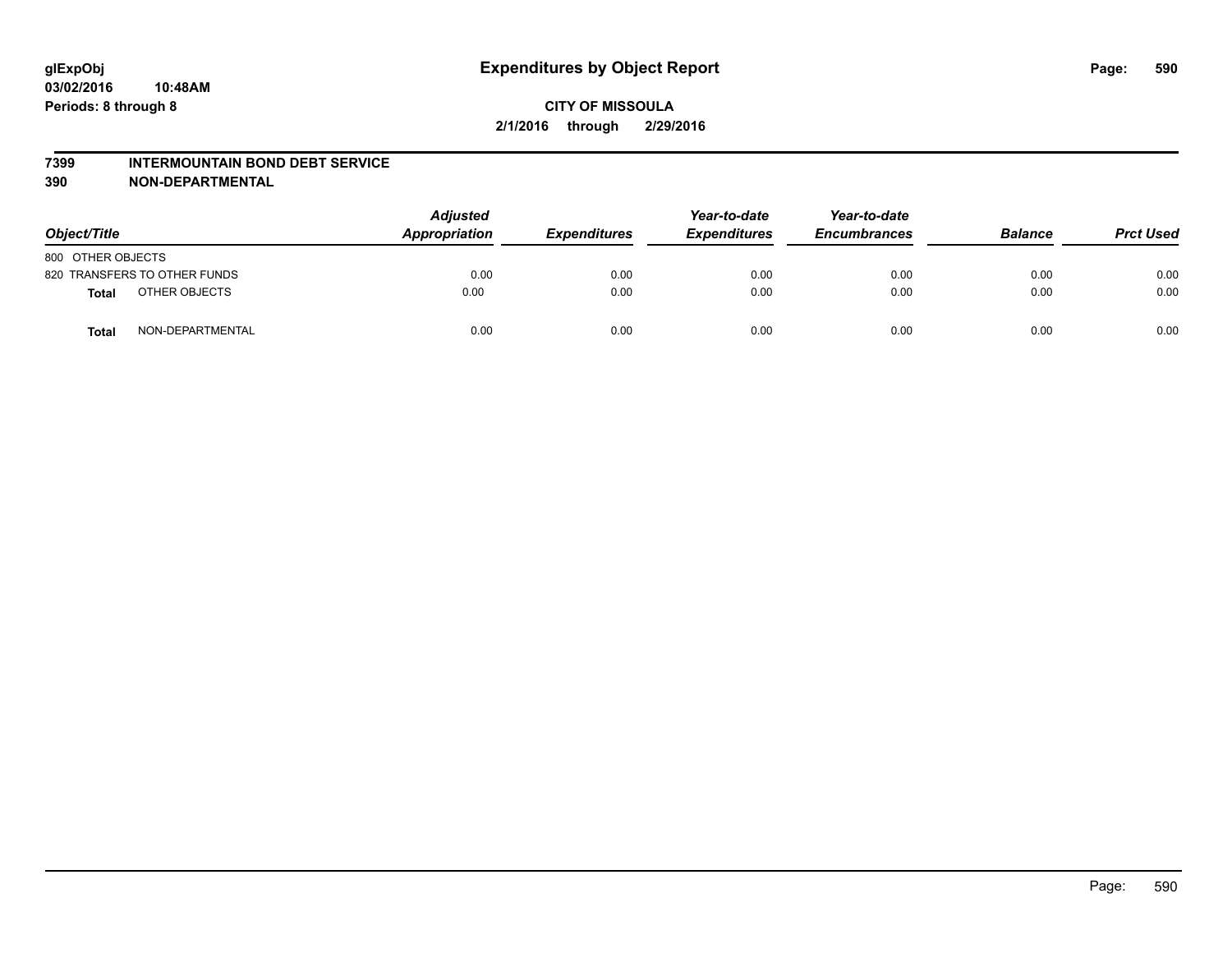## **7399 INTERMOUNTAIN BOND DEBT SERVICE**

| Object/Title      |                                        | <b>Adjusted</b><br><b>Appropriation</b> | <b>Expenditures</b> | Year-to-date<br><b>Expenditures</b> | Year-to-date<br><b>Encumbrances</b> | <b>Balance</b> | <b>Prct Used</b> |
|-------------------|----------------------------------------|-----------------------------------------|---------------------|-------------------------------------|-------------------------------------|----------------|------------------|
|                   |                                        |                                         |                     |                                     |                                     |                |                  |
| 500 FIXED CHARGES |                                        |                                         |                     |                                     |                                     |                |                  |
|                   | 550 MERCHANT SERVICE FEES              | 0.00                                    | 0.00                | 0.00                                | 0.00                                | 0.00           | 0.00             |
| Total             | <b>FIXED CHARGES</b>                   | 0.00                                    | 0.00                | 0.00                                | 0.00                                | 0.00           | 0.00             |
| 600 DEBT SERVICE  |                                        |                                         |                     |                                     |                                     |                |                  |
| 610 PRINCIPAL     |                                        | 72,000.00                               | 0.00                | 37,500.00                           | 0.00                                | 34,500.00      | 52.08            |
|                   | 620 INTEREST / SERVICE FEES            | 73,769.00                               | 0.00                | 36,331.88                           | 0.00                                | 37.437.12      | 49.25            |
| Total             | <b>DEBT SERVICE</b>                    | 145.769.00                              | 0.00                | 73,831.88                           | 0.00                                | 71.937.12      | 50.65            |
| 800 OTHER OBJECTS |                                        |                                         |                     |                                     |                                     |                |                  |
|                   | 820 TRANSFERS TO OTHER FUNDS           | 0.00                                    | 0.00                | 0.00                                | 0.00                                | 0.00           | 0.00             |
| Total             | OTHER OBJECTS                          | 0.00                                    | 0.00                | 0.00                                | 0.00                                | 0.00           | 0.00             |
| <b>Total</b>      | <b>INTERMOUNTAIN BOND DEBT SERVICE</b> | 145,769.00                              | 0.00                | 73,831.88                           | 0.00                                | 71.937.12      | 50.65            |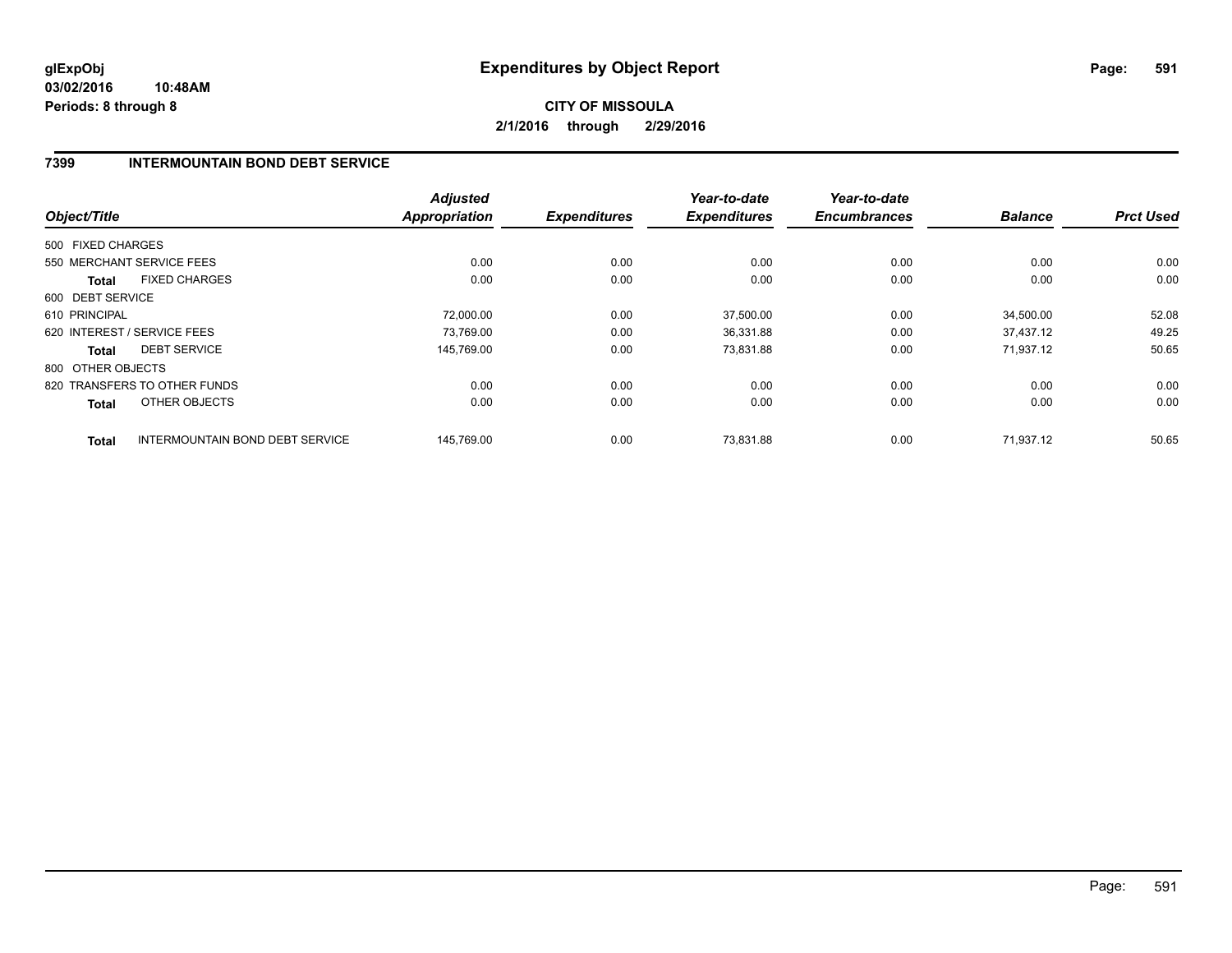#### **7400 FRONT ST BOND CLEARING**

|                   |                                   | <b>Adjusted</b>      |                     | Year-to-date        | Year-to-date        |                |                  |
|-------------------|-----------------------------------|----------------------|---------------------|---------------------|---------------------|----------------|------------------|
| Object/Title      |                                   | <b>Appropriation</b> | <b>Expenditures</b> | <b>Expenditures</b> | <b>Encumbrances</b> | <b>Balance</b> | <b>Prct Used</b> |
| 500 FIXED CHARGES |                                   |                      |                     |                     |                     |                |                  |
|                   | 550 MERCHANT SERVICE FEES         | 0.00                 | 0.00                | 0.00                | 0.00                | 0.00           | 0.00             |
| <b>Total</b>      | <b>FIXED CHARGES</b>              | 0.00                 | 0.00                | 0.00                | 0.00                | 0.00           | 0.00             |
|                   | 700 GRANTS & CONTRIBUTIONS        |                      |                     |                     |                     |                |                  |
|                   | 700 GRANTS & CONTRIBUTIONS        | 0.00                 | 0.00                | 0.00                | 0.00                | 0.00           | 0.00             |
| Total             | <b>GRANTS &amp; CONTRIBUTIONS</b> | 0.00                 | 0.00                | 0.00                | 0.00                | 0.00           | 0.00             |
| 800 OTHER OBJECTS |                                   |                      |                     |                     |                     |                |                  |
|                   | 820 TRANSFERS TO OTHER FUNDS      | 453.262.00           | 0.00                | 0.00                | 0.00                | 453.262.00     | 0.00             |
| <b>Total</b>      | OTHER OBJECTS                     | 453,262.00           | 0.00                | 0.00                | 0.00                | 453,262.00     | 0.00             |
| <b>Total</b>      | <b>MRA</b>                        | 453.262.00           | 0.00                | 0.00                | 0.00                | 453.262.00     | 0.00             |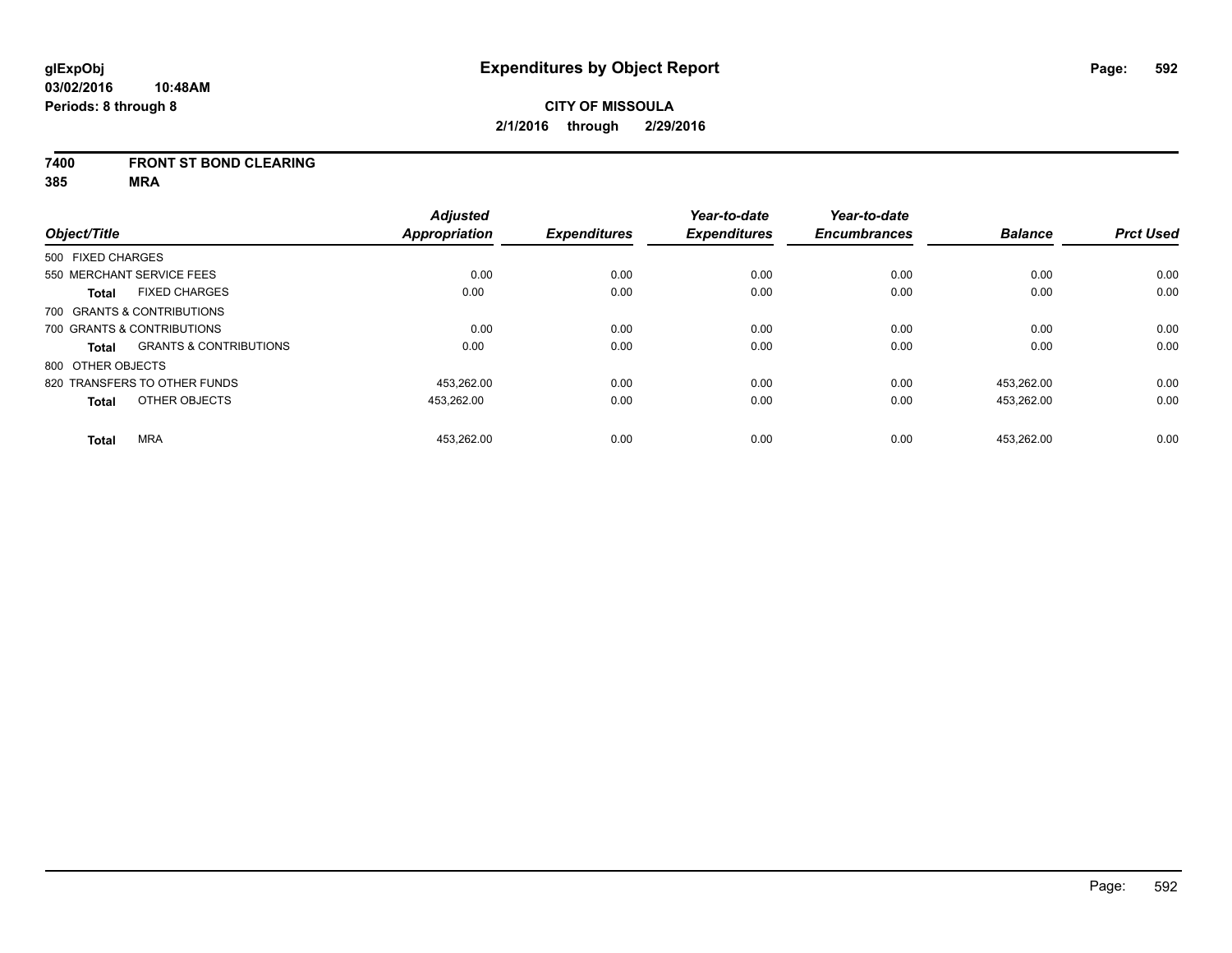### **7400 FRONT ST BOND CLEARING**

| Object/Title                                  | <b>Adjusted</b><br>Appropriation | <b>Expenditures</b> | Year-to-date<br><b>Expenditures</b> | Year-to-date<br><b>Encumbrances</b> | <b>Balance</b> | <b>Prct Used</b> |
|-----------------------------------------------|----------------------------------|---------------------|-------------------------------------|-------------------------------------|----------------|------------------|
| 500 FIXED CHARGES                             |                                  |                     |                                     |                                     |                |                  |
| 550 MERCHANT SERVICE FEES                     | 0.00                             | 0.00                | 0.00                                | 0.00                                | 0.00           | 0.00             |
| <b>FIXED CHARGES</b><br>Total                 | 0.00                             | 0.00                | 0.00                                | 0.00                                | 0.00           | 0.00             |
| 700 GRANTS & CONTRIBUTIONS                    |                                  |                     |                                     |                                     |                |                  |
| 700 GRANTS & CONTRIBUTIONS                    | 0.00                             | 0.00                | 0.00                                | 0.00                                | 0.00           | 0.00             |
| <b>GRANTS &amp; CONTRIBUTIONS</b><br>Total    | 0.00                             | 0.00                | 0.00                                | 0.00                                | 0.00           | 0.00             |
| 800 OTHER OBJECTS                             |                                  |                     |                                     |                                     |                |                  |
| 820 TRANSFERS TO OTHER FUNDS                  | 453.262.00                       | 0.00                | 0.00                                | 0.00                                | 453.262.00     | 0.00             |
| OTHER OBJECTS<br><b>Total</b>                 | 453.262.00                       | 0.00                | 0.00                                | 0.00                                | 453.262.00     | 0.00             |
| <b>FRONT ST BOND CLEARING</b><br><b>Total</b> | 453.262.00                       | 0.00                | 0.00                                | 0.00                                | 453.262.00     | 0.00             |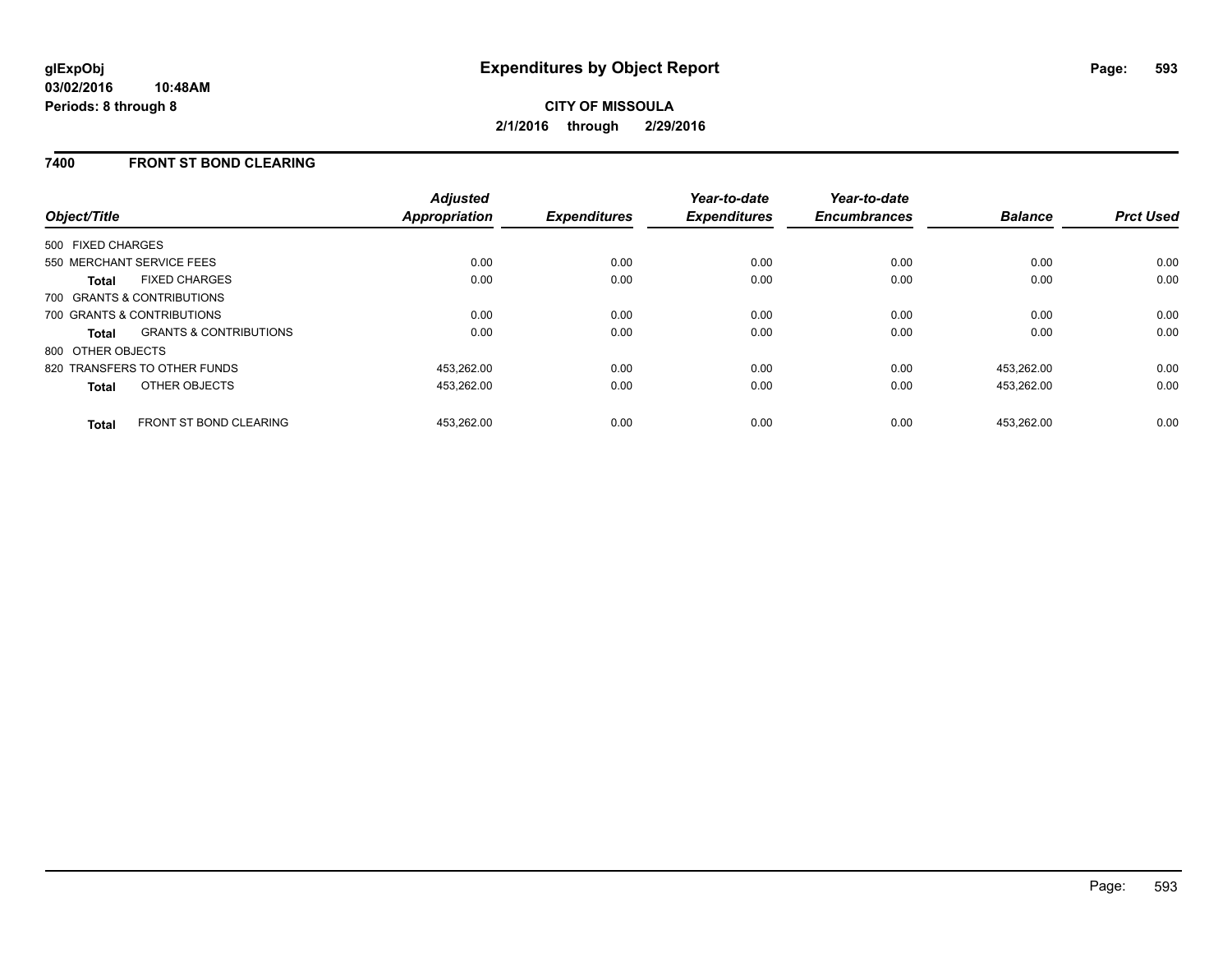#### **7401 FRONT ST PARKING STRUCTURE**

|                                           | <b>Adjusted</b> |                     | Year-to-date        | Year-to-date        |                |                  |
|-------------------------------------------|-----------------|---------------------|---------------------|---------------------|----------------|------------------|
| Object/Title                              | Appropriation   | <b>Expenditures</b> | <b>Expenditures</b> | <b>Encumbrances</b> | <b>Balance</b> | <b>Prct Used</b> |
| 300 PURCHASED SERVICES                    |                 |                     |                     |                     |                |                  |
| 390 OTHER PURCHASED SERVICES              | 0.00            | 0.00                | 0.00                | 0.00                | 0.00           | 0.00             |
| <b>PURCHASED SERVICES</b><br><b>Total</b> | 0.00            | 0.00                | 0.00                | 0.00                | 0.00           | 0.00             |
| 500 FIXED CHARGES                         |                 |                     |                     |                     |                |                  |
| 550 MERCHANT SERVICE FEES                 | 116,134.00      | 0.00                | 0.00                | 0.00                | 116,134.00     | 0.00             |
| <b>FIXED CHARGES</b><br>Total             | 116,134.00      | 0.00                | 0.00                | 0.00                | 116,134.00     | 0.00             |
| 600 DEBT SERVICE                          |                 |                     |                     |                     |                |                  |
| 610 PRINCIPAL                             | 30,000.00       | 0.00                | 74,000.00           | 0.00                | $-44,000.00$   | 246.67           |
| 620 INTEREST / SERVICE FEES               | 0.00            | 0.00                | 54,885.00           | 0.00                | $-54,885.00$   | 0.00             |
| <b>DEBT SERVICE</b><br><b>Total</b>       | 30,000.00       | 0.00                | 128,885.00          | 0.00                | $-98,885.00$   | 429.62           |
| 800 OTHER OBJECTS                         |                 |                     |                     |                     |                |                  |
| 820 TRANSFERS TO OTHER FUNDS              | 0.00            | 0.00                | 0.00                | 0.00                | 0.00           | 0.00             |
| OTHER OBJECTS<br>Total                    | 0.00            | 0.00                | 0.00                | 0.00                | 0.00           | 0.00             |
| <b>MRA</b><br><b>Total</b>                | 146,134.00      | 0.00                | 128,885.00          | 0.00                | 17,249.00      | 88.20            |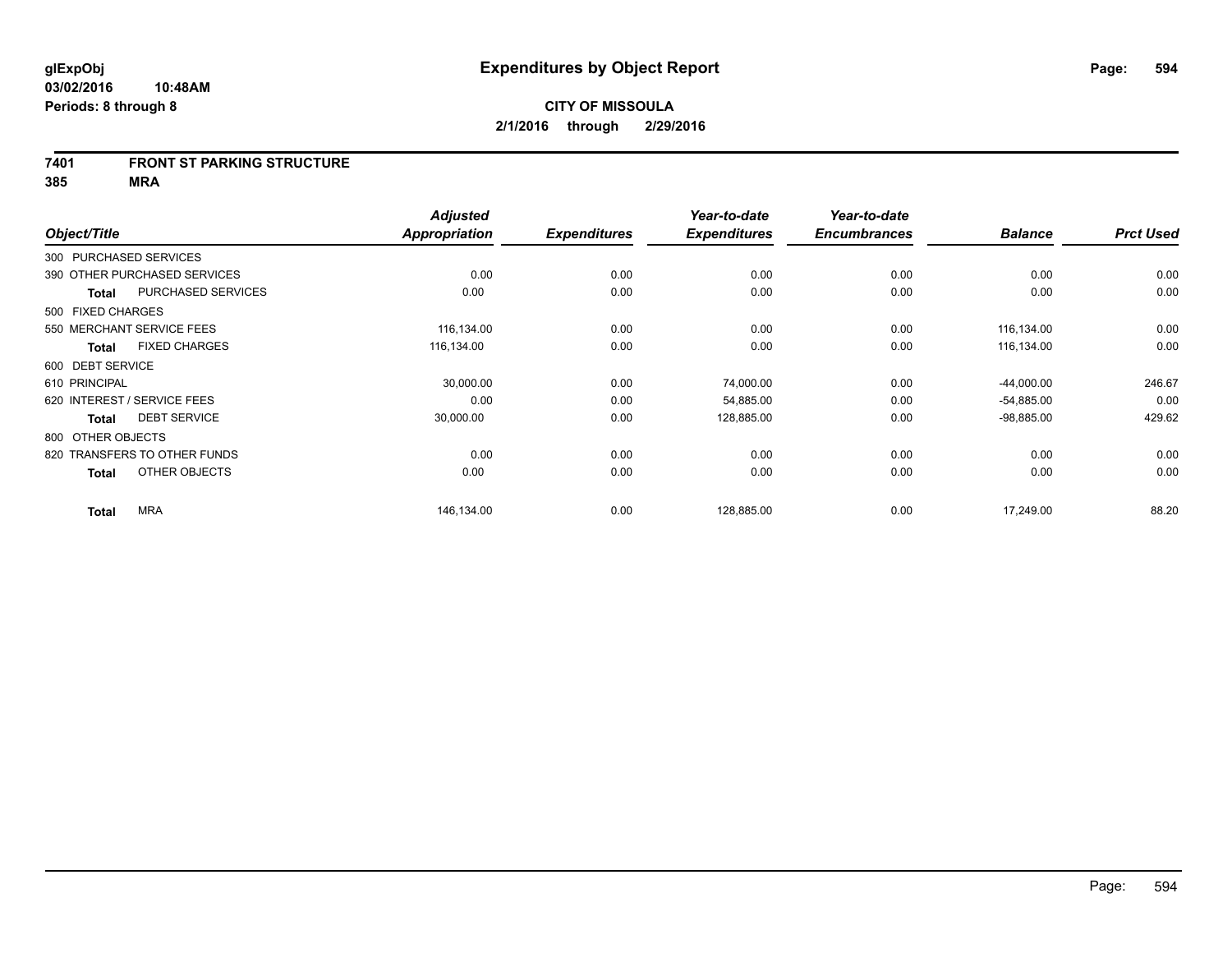## **CITY OF MISSOULA 2/1/2016 through 2/29/2016**

### **7401 FRONT ST PARKING STRUCTURE**

|                   |                                   | <b>Adjusted</b> |                     | Year-to-date        | Year-to-date        |                |                  |
|-------------------|-----------------------------------|-----------------|---------------------|---------------------|---------------------|----------------|------------------|
| Object/Title      |                                   | Appropriation   | <b>Expenditures</b> | <b>Expenditures</b> | <b>Encumbrances</b> | <b>Balance</b> | <b>Prct Used</b> |
|                   | 300 PURCHASED SERVICES            |                 |                     |                     |                     |                |                  |
|                   | 390 OTHER PURCHASED SERVICES      | 0.00            | 0.00                | 0.00                | 0.00                | 0.00           | 0.00             |
| <b>Total</b>      | PURCHASED SERVICES                | 0.00            | 0.00                | 0.00                | 0.00                | 0.00           | 0.00             |
| 500 FIXED CHARGES |                                   |                 |                     |                     |                     |                |                  |
|                   | 550 MERCHANT SERVICE FEES         | 116,134.00      | 0.00                | 0.00                | 0.00                | 116,134.00     | 0.00             |
| <b>Total</b>      | <b>FIXED CHARGES</b>              | 116,134.00      | 0.00                | 0.00                | 0.00                | 116,134.00     | 0.00             |
| 600 DEBT SERVICE  |                                   |                 |                     |                     |                     |                |                  |
| 610 PRINCIPAL     |                                   | 30,000.00       | 0.00                | 74,000.00           | 0.00                | $-44,000.00$   | 246.67           |
|                   | 620 INTEREST / SERVICE FEES       | 0.00            | 0.00                | 54,885.00           | 0.00                | $-54,885.00$   | 0.00             |
| <b>Total</b>      | <b>DEBT SERVICE</b>               | 30,000.00       | 0.00                | 128,885.00          | 0.00                | $-98,885.00$   | 429.62           |
| 800 OTHER OBJECTS |                                   |                 |                     |                     |                     |                |                  |
|                   | 820 TRANSFERS TO OTHER FUNDS      | 0.00            | 0.00                | 0.00                | 0.00                | 0.00           | 0.00             |
| Total             | OTHER OBJECTS                     | 0.00            | 0.00                | 0.00                | 0.00                | 0.00           | 0.00             |
| <b>Total</b>      | <b>FRONT ST PARKING STRUCTURE</b> | 146,134.00      | 0.00                | 128,885.00          | 0.00                | 17,249.00      | 88.20            |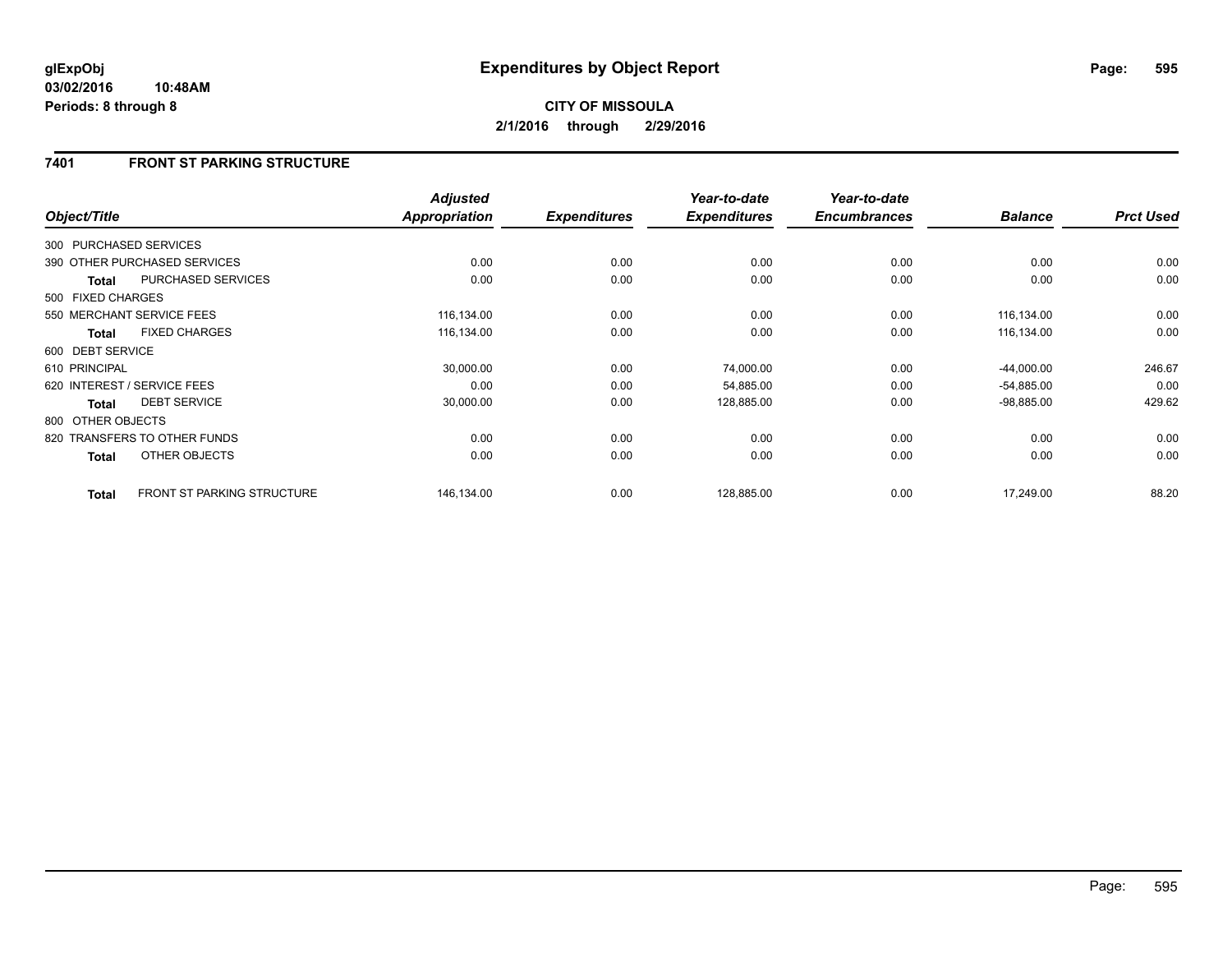#### **7402 FRONT ST SUBORDINATE LIEN NOTE**

|                  |                                                   | <b>Adjusted</b> |                     | Year-to-date        | Year-to-date        |                |                  |
|------------------|---------------------------------------------------|-----------------|---------------------|---------------------|---------------------|----------------|------------------|
| Object/Title     |                                                   | Appropriation   | <b>Expenditures</b> | <b>Expenditures</b> | <b>Encumbrances</b> | <b>Balance</b> | <b>Prct Used</b> |
|                  | 500 FIXED CHARGES                                 |                 |                     |                     |                     |                |                  |
|                  | 550 MERCHANT SERVICE FEES                         | 0.00            | 0.00                | 0.00                | 0.00                | 0.00           | 0.00             |
|                  | <b>FIXED CHARGES</b><br><b>Total</b>              | 0.00            | 0.00                | 0.00                | 0.00                | 0.00           | 0.00             |
| 600 DEBT SERVICE |                                                   |                 |                     |                     |                     |                |                  |
| 610 PRINCIPAL    |                                                   | 67,309.00       | 0.00                | 34,929.89           | 0.00                | 32,379.11      | 51.89            |
|                  | 620 INTEREST / SERVICE FEES                       | 99,248.00       | 0.00                | 48,724.64           | 0.00                | 50,523.36      | 49.09            |
|                  | <b>DEBT SERVICE</b><br><b>Total</b>               | 166,557.00      | 0.00                | 83,654.53           | 0.00                | 82,902.47      | 50.23            |
|                  | 700 GRANTS & CONTRIBUTIONS                        |                 |                     |                     |                     |                |                  |
|                  | 700 GRANTS & CONTRIBUTIONS                        | 0.00            | 0.00                | 0.00                | 0.00                | 0.00           | 0.00             |
|                  | <b>GRANTS &amp; CONTRIBUTIONS</b><br><b>Total</b> | 0.00            | 0.00                | 0.00                | 0.00                | 0.00           | 0.00             |
|                  | 800 OTHER OBJECTS                                 |                 |                     |                     |                     |                |                  |
|                  | 820 TRANSFERS TO OTHER FUNDS                      | 0.00            | 0.00                | 0.00                | 0.00                | 0.00           | 0.00             |
|                  | OTHER OBJECTS<br><b>Total</b>                     | 0.00            | 0.00                | 0.00                | 0.00                | 0.00           | 0.00             |
|                  | <b>MRA</b><br><b>Total</b>                        | 166,557.00      | 0.00                | 83,654.53           | 0.00                | 82,902.47      | 50.23            |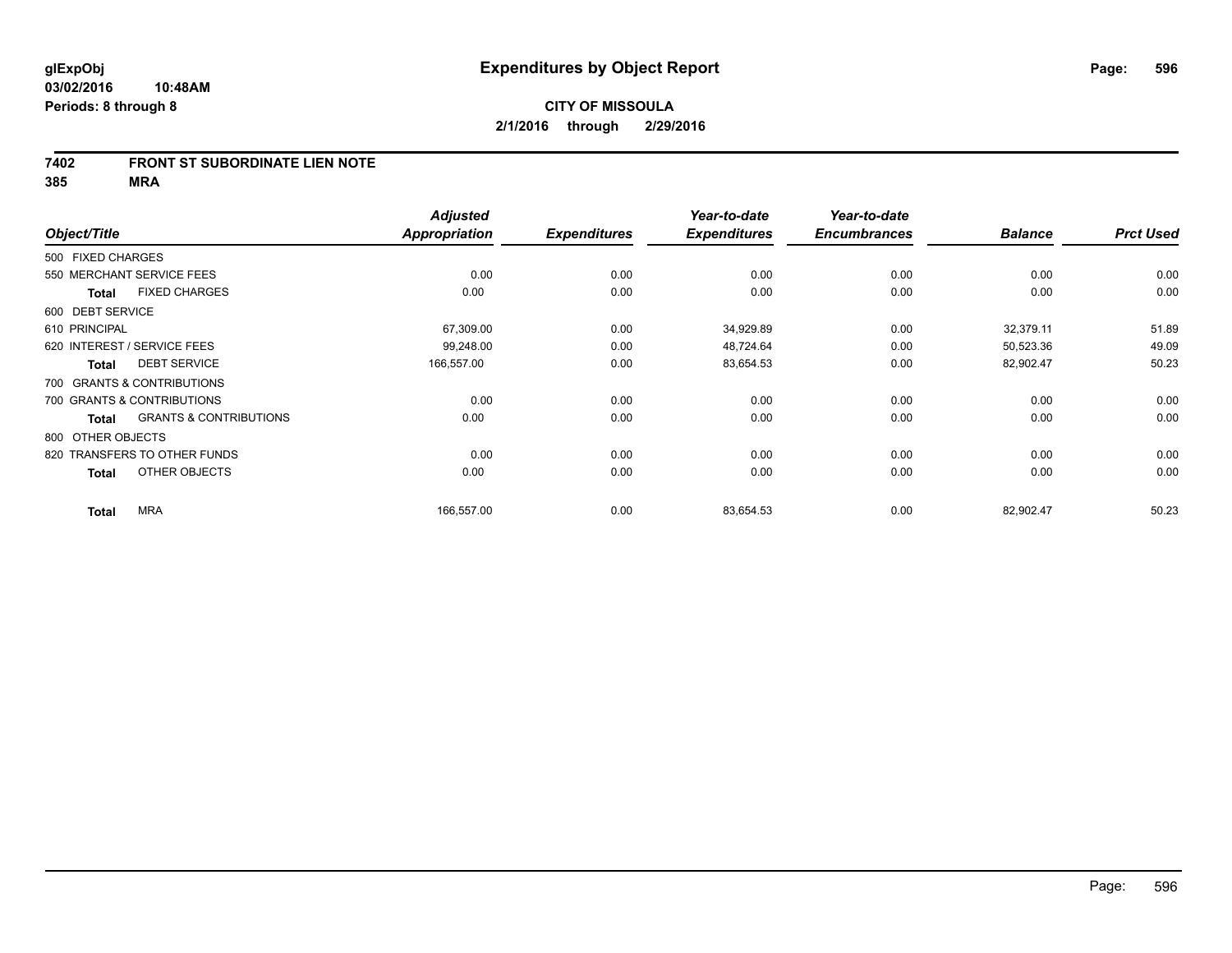## **CITY OF MISSOULA 2/1/2016 through 2/29/2016**

## **7402 FRONT ST SUBORDINATE LIEN NOTE**

| Object/Title      |                                   | <b>Adjusted</b><br><b>Appropriation</b> | <b>Expenditures</b> | Year-to-date<br><b>Expenditures</b> | Year-to-date<br><b>Encumbrances</b> | <b>Balance</b> | <b>Prct Used</b> |
|-------------------|-----------------------------------|-----------------------------------------|---------------------|-------------------------------------|-------------------------------------|----------------|------------------|
| 500 FIXED CHARGES |                                   |                                         |                     |                                     |                                     |                |                  |
|                   | 550 MERCHANT SERVICE FEES         | 0.00                                    | 0.00                | 0.00                                | 0.00                                | 0.00           | 0.00             |
| <b>Total</b>      | <b>FIXED CHARGES</b>              | 0.00                                    | 0.00                | 0.00                                | 0.00                                | 0.00           | 0.00             |
| 600 DEBT SERVICE  |                                   |                                         |                     |                                     |                                     |                |                  |
| 610 PRINCIPAL     |                                   | 67,309.00                               | 0.00                | 34,929.89                           | 0.00                                | 32,379.11      | 51.89            |
|                   | 620 INTEREST / SERVICE FEES       | 99,248.00                               | 0.00                | 48,724.64                           | 0.00                                | 50,523.36      | 49.09            |
| <b>Total</b>      | <b>DEBT SERVICE</b>               | 166,557.00                              | 0.00                | 83,654.53                           | 0.00                                | 82,902.47      | 50.23            |
|                   | 700 GRANTS & CONTRIBUTIONS        |                                         |                     |                                     |                                     |                |                  |
|                   | 700 GRANTS & CONTRIBUTIONS        | 0.00                                    | 0.00                | 0.00                                | 0.00                                | 0.00           | 0.00             |
| <b>Total</b>      | <b>GRANTS &amp; CONTRIBUTIONS</b> | 0.00                                    | 0.00                | 0.00                                | 0.00                                | 0.00           | 0.00             |
| 800 OTHER OBJECTS |                                   |                                         |                     |                                     |                                     |                |                  |
|                   | 820 TRANSFERS TO OTHER FUNDS      | 0.00                                    | 0.00                | 0.00                                | 0.00                                | 0.00           | 0.00             |
| <b>Total</b>      | OTHER OBJECTS                     | 0.00                                    | 0.00                | 0.00                                | 0.00                                | 0.00           | 0.00             |
| <b>Total</b>      | FRONT ST SUBORDINATE LIEN NOTE    | 166,557.00                              | 0.00                | 83,654.53                           | 0.00                                | 82,902.47      | 50.23            |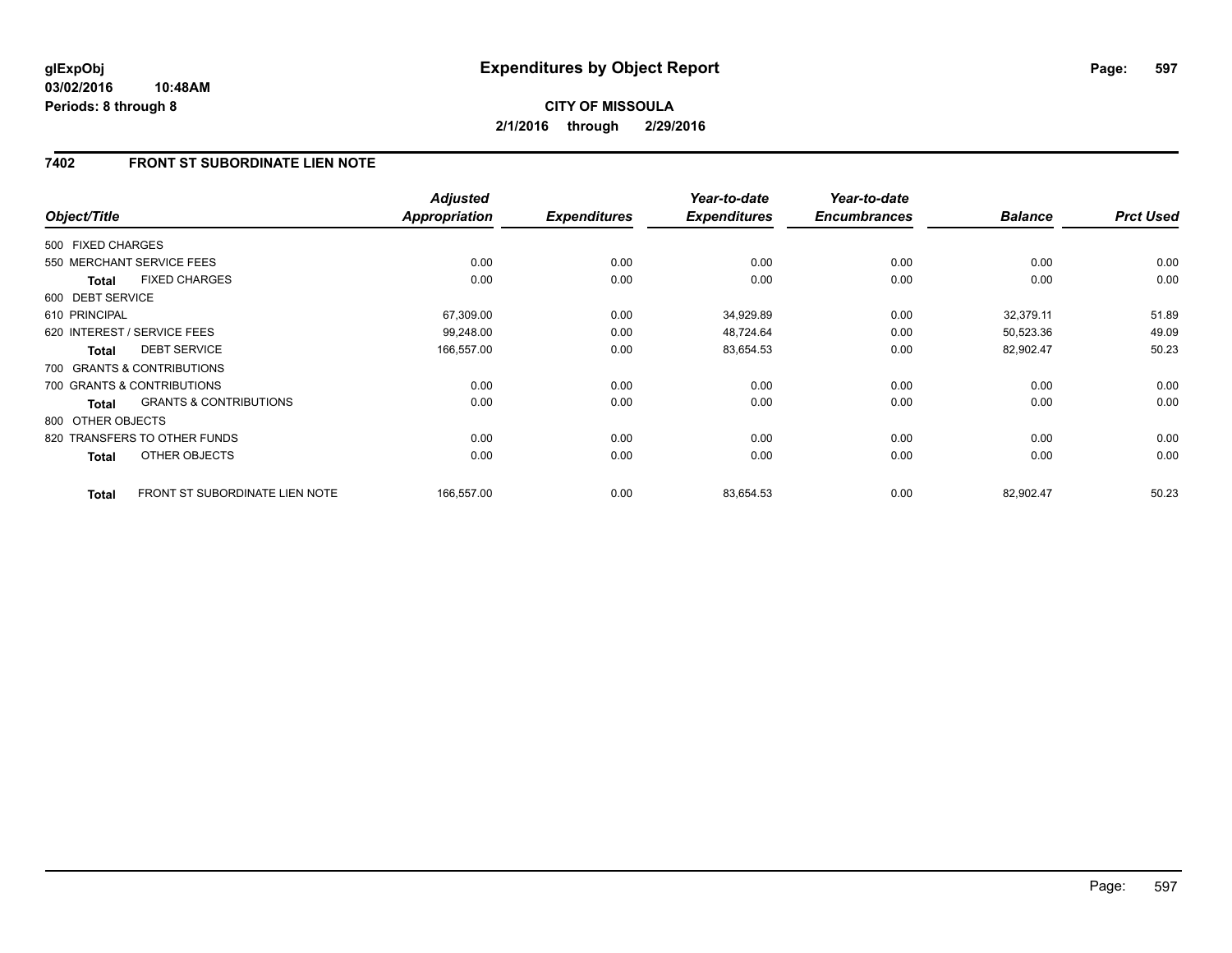#### **7447 COURT COLLECTED PARKING FINES**

**230 MUNICIPAL COURT**

| Object/Title                    | <b>Adjusted</b><br>Appropriation | <b>Expenditures</b> | Year-to-date<br><b>Expenditures</b> | Year-to-date<br><b>Encumbrances</b> | <b>Balance</b> | <b>Prct Used</b> |
|---------------------------------|----------------------------------|---------------------|-------------------------------------|-------------------------------------|----------------|------------------|
| 500 FIXED CHARGES               |                                  |                     |                                     |                                     |                |                  |
| 500 FIXED CHARGES               | 0.00                             | 0.00                | 0.00                                | 0.00                                | 0.00           | 0.00             |
| 550 MERCHANT SERVICE FEES       | 0.00                             | 0.00                | 0.00                                | 0.00                                | 0.00           | 0.00             |
| <b>FIXED CHARGES</b><br>Total   | 0.00                             | 0.00                | 0.00                                | 0.00                                | 0.00           | 0.00             |
| <b>MUNICIPAL COURT</b><br>Total | 0.00                             | 0.00                | 0.00                                | 0.00                                | 0.00           | 0.00             |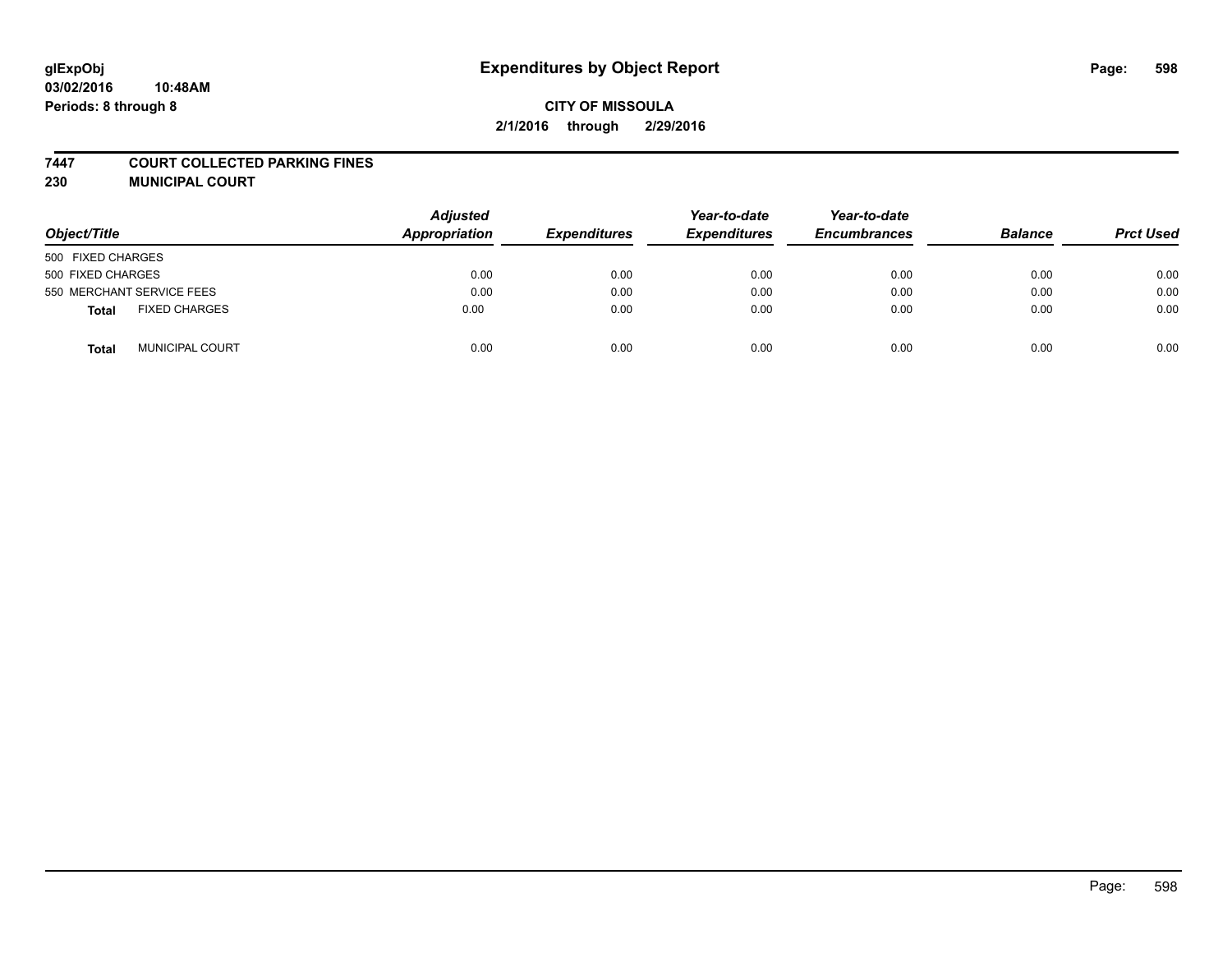# **glExpObj Expenditures by Object Report Page: 599**

**03/02/2016 10:48AM Periods: 8 through 8**

**CITY OF MISSOULA 2/1/2016 through 2/29/2016**

### **7447 COURT COLLECTED PARKING FINES**

| Object/Title                                  | <b>Adjusted</b><br>Appropriation | <b>Expenditures</b> | Year-to-date<br><b>Expenditures</b> | Year-to-date<br><b>Encumbrances</b> | <b>Balance</b> | <b>Prct Used</b> |
|-----------------------------------------------|----------------------------------|---------------------|-------------------------------------|-------------------------------------|----------------|------------------|
| 500 FIXED CHARGES                             |                                  |                     |                                     |                                     |                |                  |
| 500 FIXED CHARGES                             | 0.00                             | 0.00                | 0.00                                | 0.00                                | 0.00           | 0.00             |
| 550 MERCHANT SERVICE FEES                     | 0.00                             | 0.00                | 0.00                                | 0.00                                | 0.00           | 0.00             |
| <b>FIXED CHARGES</b><br><b>Total</b>          | 0.00                             | 0.00                | 0.00                                | 0.00                                | 0.00           | 0.00             |
| <b>COURT COLLECTED PARKING FINES</b><br>Total | 0.00                             | 0.00                | 0.00                                | 0.00                                | 0.00           | 0.00             |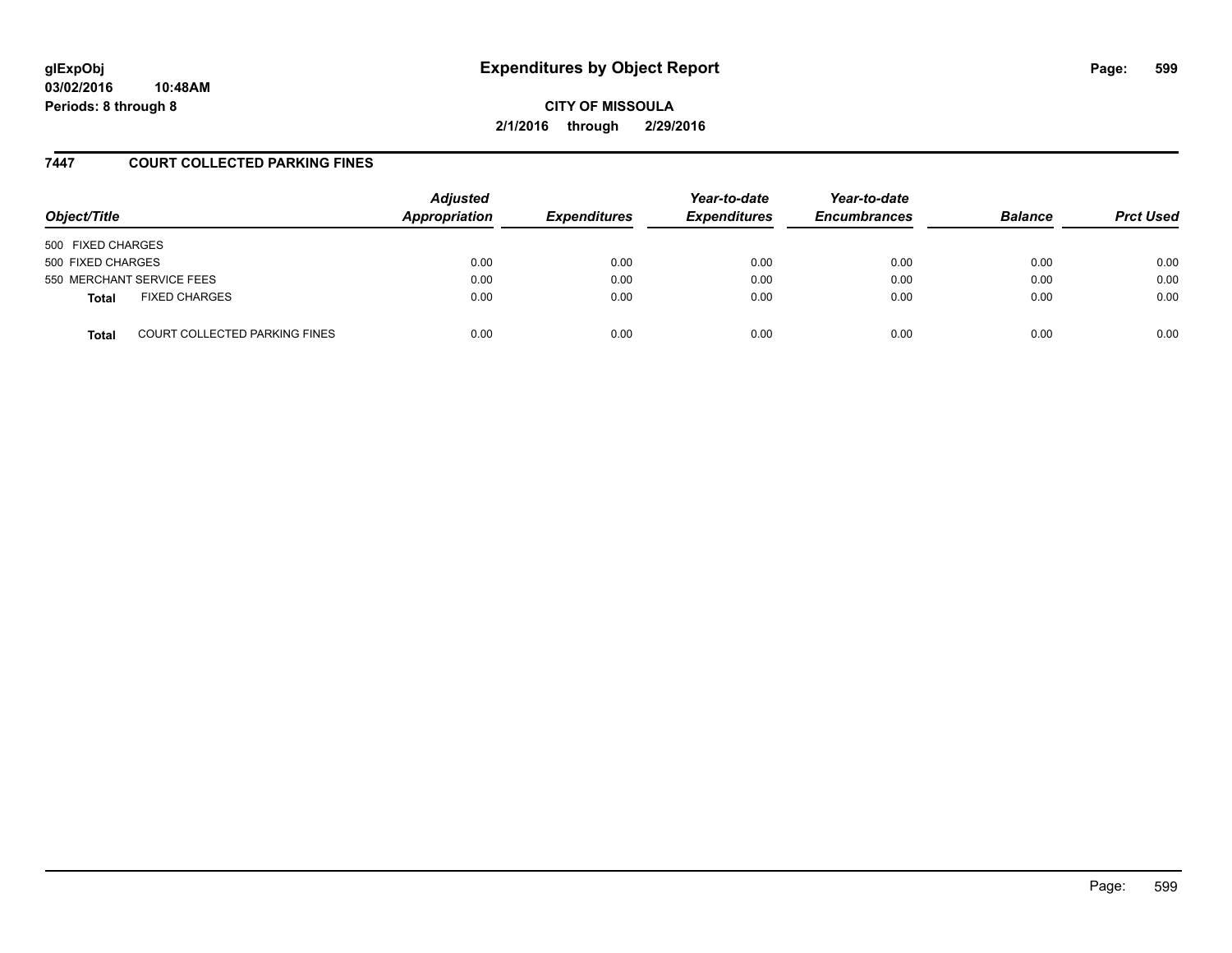### **7458 COURT SURCHARGE**

**230 MUNICIPAL COURT**

| Object/Title                         | <b>Adjusted</b><br>Appropriation | <b>Expenditures</b> | Year-to-date<br><b>Expenditures</b> | Year-to-date<br><b>Encumbrances</b> | <b>Balance</b> | <b>Prct Used</b> |
|--------------------------------------|----------------------------------|---------------------|-------------------------------------|-------------------------------------|----------------|------------------|
| 500 FIXED CHARGES                    |                                  |                     |                                     |                                     |                |                  |
| 500 FIXED CHARGES                    | 0.00                             | 0.00                | 0.00                                | 0.00                                | 0.00           | 0.00             |
| 550 MERCHANT SERVICE FEES            | 0.00                             | 0.00                | 0.00                                | 0.00                                | 0.00           | 0.00             |
| <b>FIXED CHARGES</b><br><b>Total</b> | 0.00                             | 0.00                | 0.00                                | 0.00                                | 0.00           | 0.00             |
| <b>MUNICIPAL COURT</b><br>Total      | 0.00                             | 0.00                | 0.00                                | 0.00                                | 0.00           | 0.00             |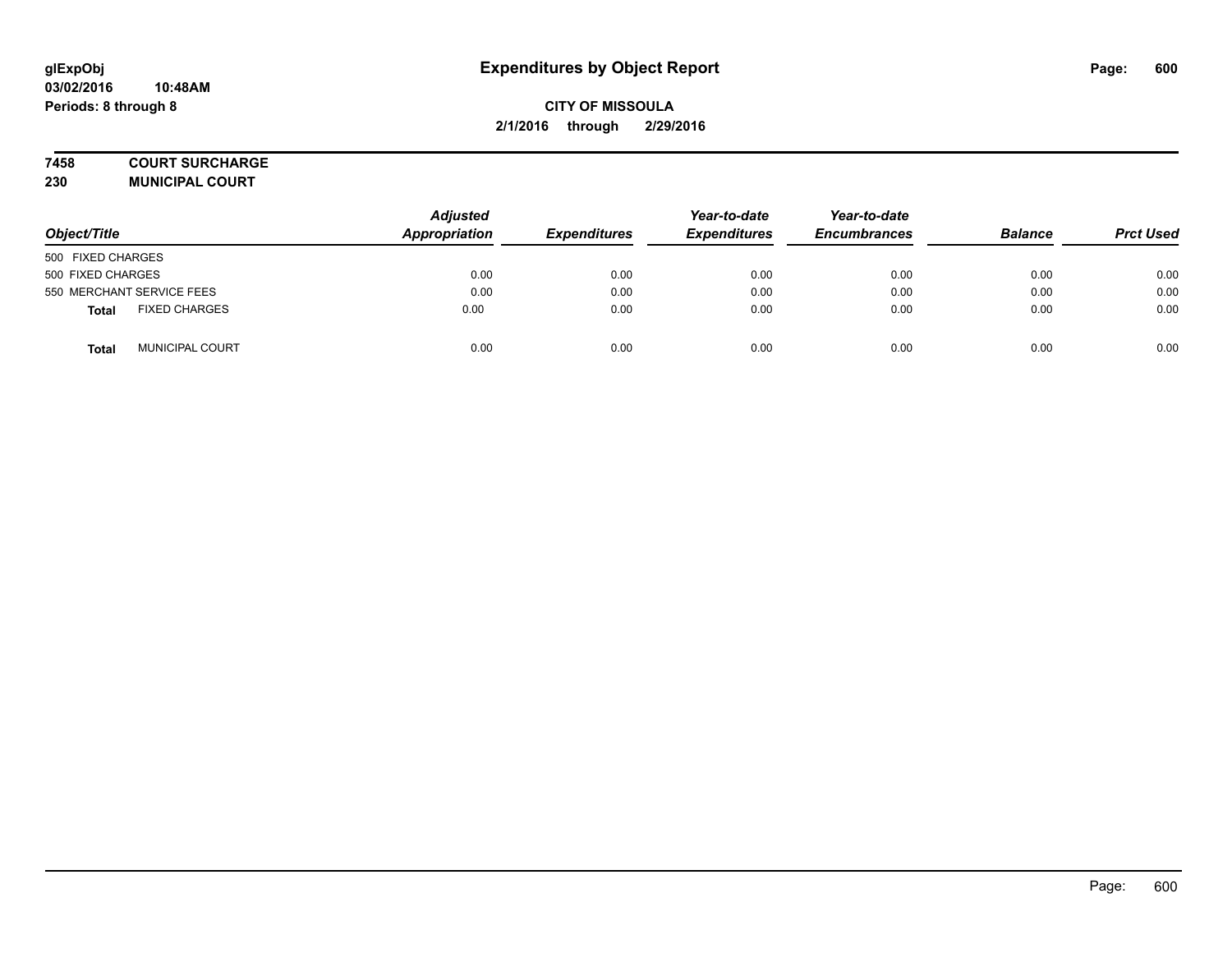### **7458 COURT SURCHARGE**

| Object/Title                           | <b>Adjusted</b><br>Appropriation | <b>Expenditures</b> | Year-to-date<br><b>Expenditures</b> | Year-to-date<br><b>Encumbrances</b> | <b>Balance</b> | <b>Prct Used</b> |
|----------------------------------------|----------------------------------|---------------------|-------------------------------------|-------------------------------------|----------------|------------------|
| 500 FIXED CHARGES                      |                                  |                     |                                     |                                     |                |                  |
| 500 FIXED CHARGES                      | 0.00                             | 0.00                | 0.00                                | 0.00                                | 0.00           | 0.00             |
| 550 MERCHANT SERVICE FEES              | 0.00                             | 0.00                | 0.00                                | 0.00                                | 0.00           | 0.00             |
| <b>FIXED CHARGES</b><br><b>Total</b>   | 0.00                             | 0.00                | 0.00                                | 0.00                                | 0.00           | 0.00             |
| <b>COURT SURCHARGE</b><br><b>Total</b> | 0.00                             | 0.00                | 0.00                                | 0.00                                | 0.00           | 0.00             |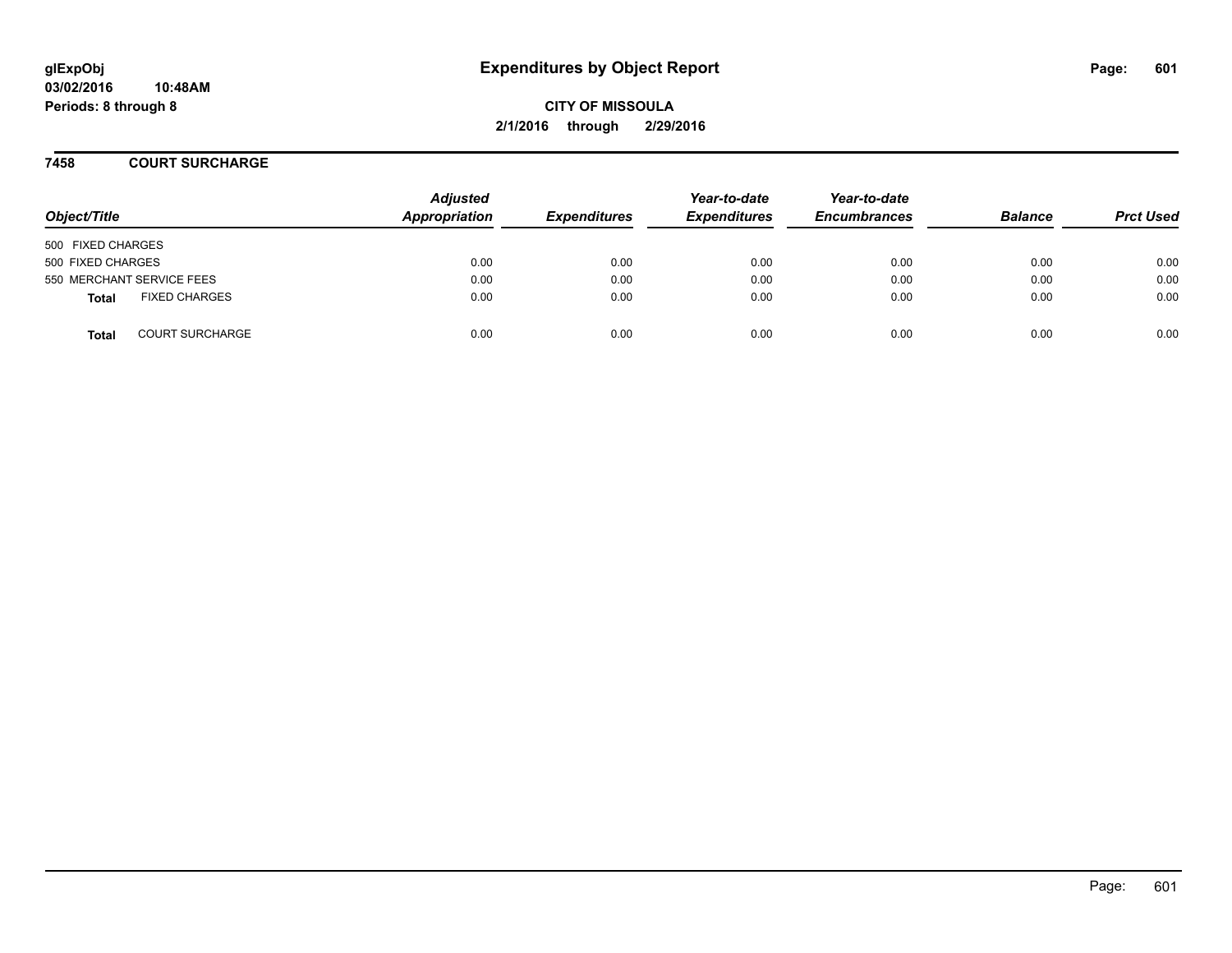# **glExpObj Expenditures by Object Report Page: 602**

#### **03/02/2016 10:48AM Periods: 8 through 8**

## **CITY OF MISSOULA 2/1/2016 through 2/29/2016**

**7469 PUBLIC DEFENDER FEES 230 MUNICIPAL COURT**

|                                        | <b>Adjusted</b> |                     | Year-to-date        | Year-to-date<br><b>Encumbrances</b> | <b>Balance</b> | <b>Prct Used</b> |
|----------------------------------------|-----------------|---------------------|---------------------|-------------------------------------|----------------|------------------|
| Object/Title                           | Appropriation   | <b>Expenditures</b> | <b>Expenditures</b> |                                     |                |                  |
| 500 FIXED CHARGES                      |                 |                     |                     |                                     |                |                  |
| 500 FIXED CHARGES                      | 0.00            | 0.00                | 0.00                | 0.00                                | 0.00           | 0.00             |
| 550 MERCHANT SERVICE FEES              | 0.00            | 0.00                | 0.00                | 0.00                                | 0.00           | 0.00             |
| <b>FIXED CHARGES</b><br><b>Total</b>   | 0.00            | 0.00                | 0.00                | 0.00                                | 0.00           | 0.00             |
| <b>MUNICIPAL COURT</b><br><b>Total</b> | 0.00            | 0.00                | 0.00                | 0.00                                | 0.00           | 0.00             |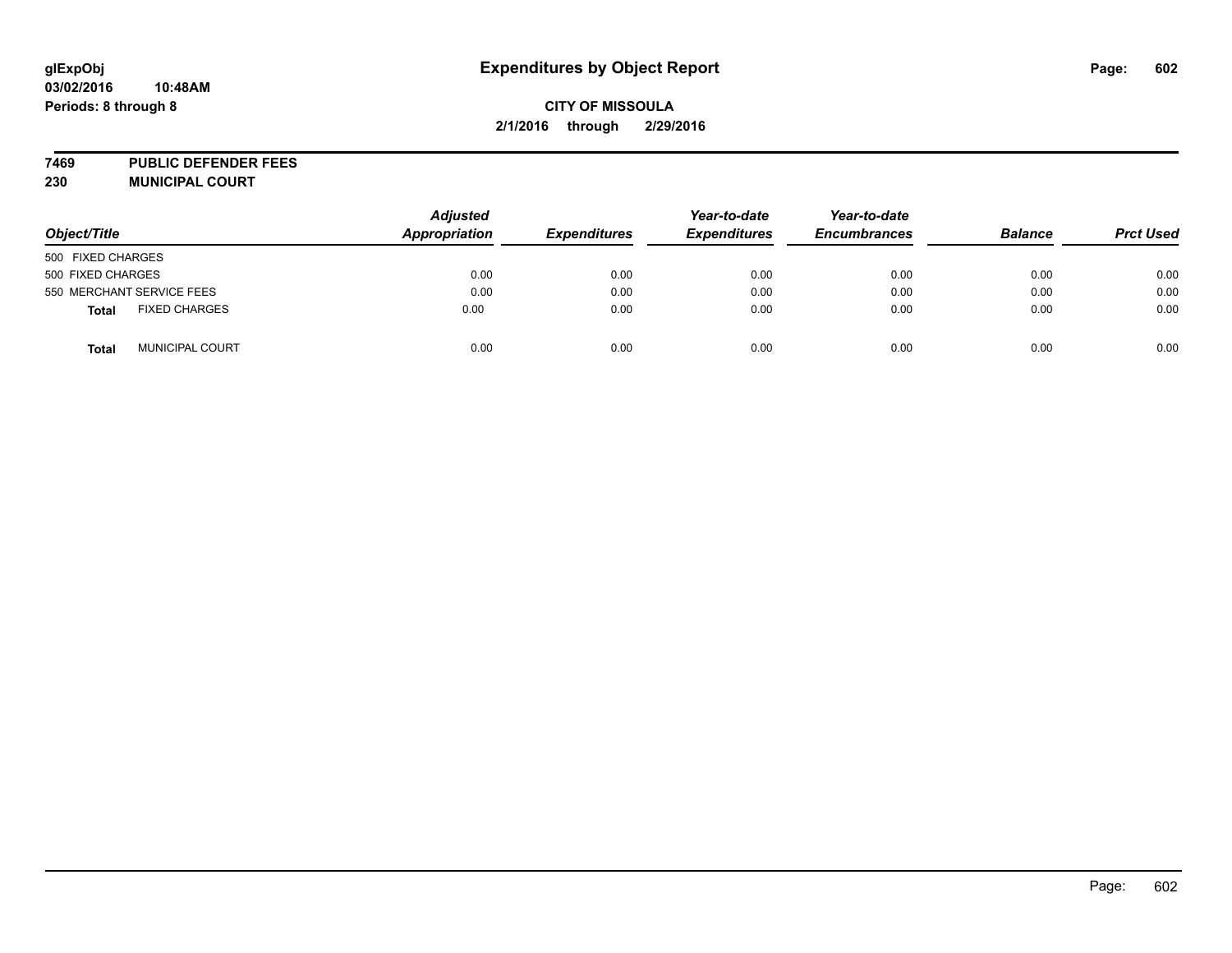#### **7469 PUBLIC DEFENDER FEES**

| Object/Title                         | <b>Adjusted</b><br>Appropriation | <b>Expenditures</b> | Year-to-date<br><b>Expenditures</b> | Year-to-date<br><b>Encumbrances</b> | <b>Balance</b> | <b>Prct Used</b> |
|--------------------------------------|----------------------------------|---------------------|-------------------------------------|-------------------------------------|----------------|------------------|
| 500 FIXED CHARGES                    |                                  |                     |                                     |                                     |                |                  |
| 500 FIXED CHARGES                    | 0.00                             | 0.00                | 0.00                                | 0.00                                | 0.00           | 0.00             |
| 550 MERCHANT SERVICE FEES            | 0.00                             | 0.00                | 0.00                                | 0.00                                | 0.00           | 0.00             |
| <b>FIXED CHARGES</b><br><b>Total</b> | 0.00                             | 0.00                | 0.00                                | 0.00                                | 0.00           | 0.00             |
| PUBLIC DEFENDER FEES<br>Total        | 0.00                             | 0.00                | 0.00                                | 0.00                                | 0.00           | 0.00             |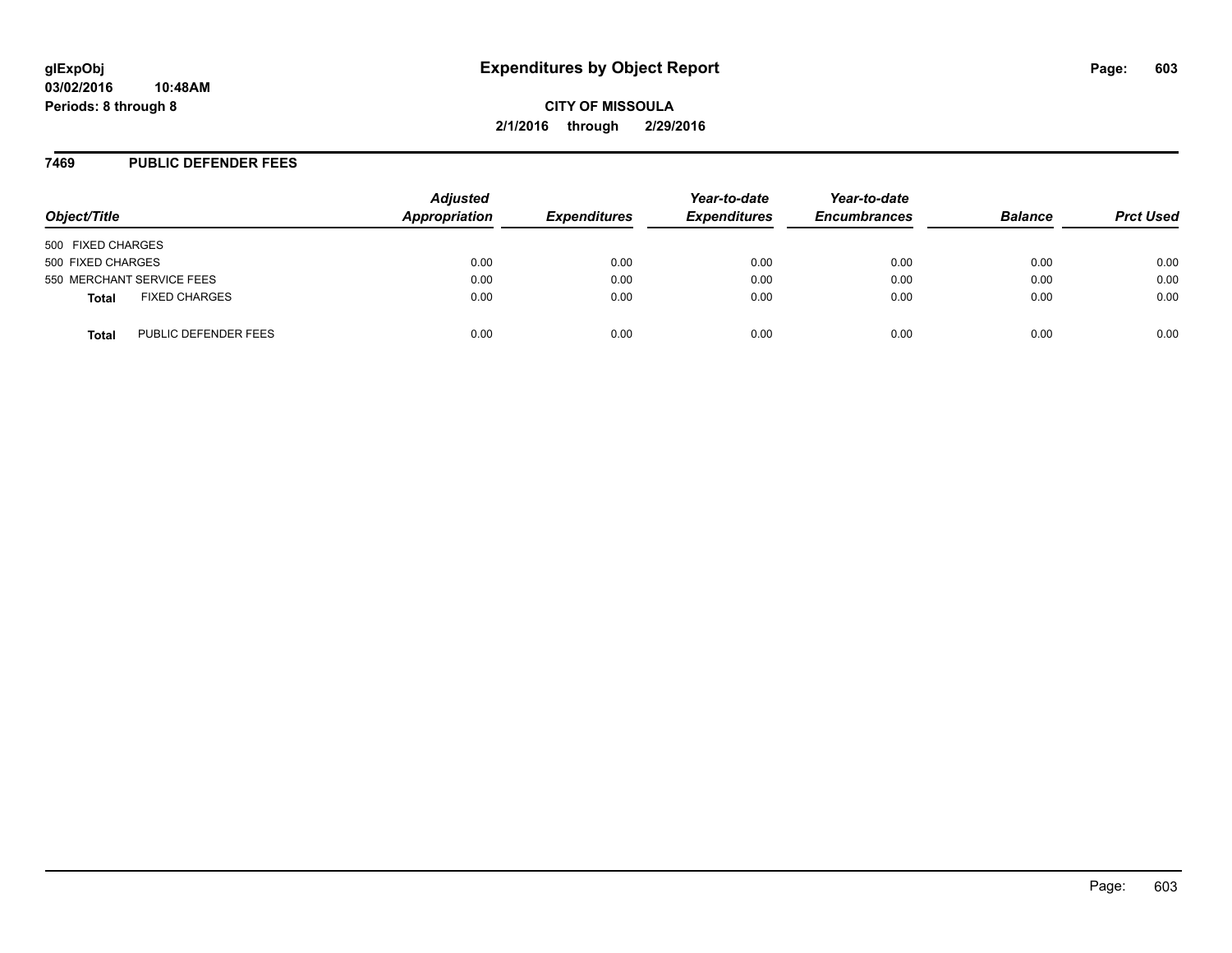### **7903 COUNTY CLEARING**

**390 NON-DEPARTMENTAL**

| Object/Title      |                           | <b>Adjusted</b><br><b>Appropriation</b> | <b>Expenditures</b> | Year-to-date<br><b>Expenditures</b> | Year-to-date<br><b>Encumbrances</b> | <b>Balance</b> | <b>Prct Used</b> |
|-------------------|---------------------------|-----------------------------------------|---------------------|-------------------------------------|-------------------------------------|----------------|------------------|
| 500 FIXED CHARGES |                           |                                         |                     |                                     |                                     |                |                  |
|                   | 550 MERCHANT SERVICE FEES | 0.00                                    | 0.00                | 0.00                                | 0.00                                | 0.00           | 0.00             |
| <b>Total</b>      | <b>FIXED CHARGES</b>      | 0.00                                    | 0.00                | 0.00                                | 0.00                                | 0.00           | 0.00             |
| 800 OTHER OBJECTS |                           |                                         |                     |                                     |                                     |                |                  |
| 845 CONTINGENCY   |                           | 0.00                                    | 1.054.50            | 4.814.85                            | 0.00                                | $-4.814.85$    | 0.00             |
| <b>Total</b>      | OTHER OBJECTS             | 0.00                                    | 1,054.50            | 4.814.85                            | 0.00                                | $-4,814.85$    | 0.00             |
| <b>Total</b>      | NON-DEPARTMENTAL          | 0.00                                    | 1.054.50            | 4.814.85                            | 0.00                                | $-4.814.85$    | 0.00             |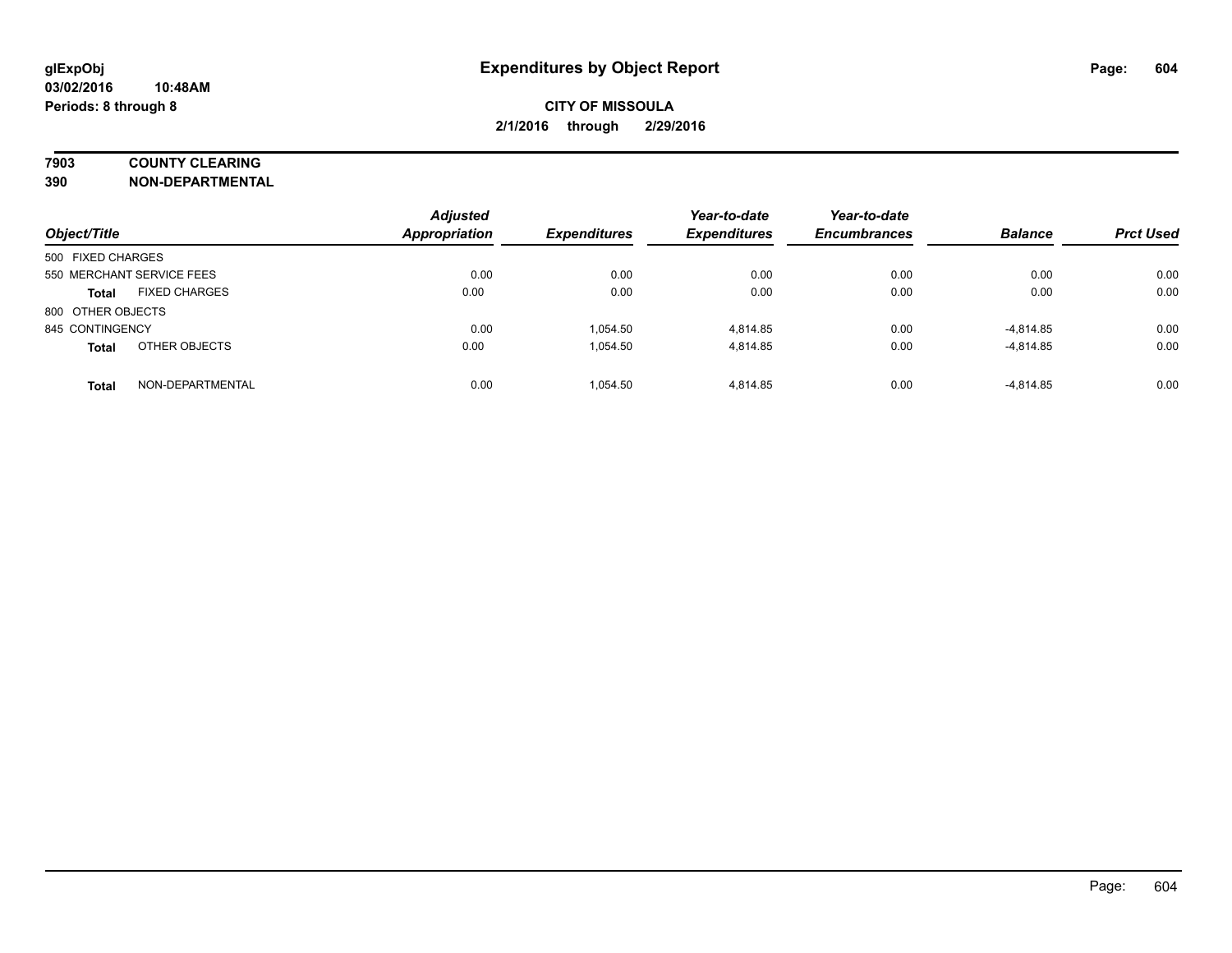### **7903 COUNTY CLEARING**

| Object/Title                           | <b>Adjusted</b><br><b>Appropriation</b> | <b>Expenditures</b> | Year-to-date<br><b>Expenditures</b> | Year-to-date<br><b>Encumbrances</b> | <b>Balance</b> | <b>Prct Used</b> |
|----------------------------------------|-----------------------------------------|---------------------|-------------------------------------|-------------------------------------|----------------|------------------|
| 500 FIXED CHARGES                      |                                         |                     |                                     |                                     |                |                  |
| 550 MERCHANT SERVICE FEES              | 0.00                                    | 0.00                | 0.00                                | 0.00                                | 0.00           | 0.00             |
| <b>FIXED CHARGES</b><br><b>Total</b>   | 0.00                                    | 0.00                | 0.00                                | 0.00                                | 0.00           | 0.00             |
| 800 OTHER OBJECTS                      |                                         |                     |                                     |                                     |                |                  |
| 845 CONTINGENCY                        | 0.00                                    | 1.054.50            | 4.814.85                            | 0.00                                | $-4.814.85$    | 0.00             |
| OTHER OBJECTS<br><b>Total</b>          | 0.00                                    | 1.054.50            | 4.814.85                            | 0.00                                | $-4,814.85$    | 0.00             |
| <b>COUNTY CLEARING</b><br><b>Total</b> | 0.00                                    | 1.054.50            | 4.814.85                            | 0.00                                | $-4,814.85$    | 0.00             |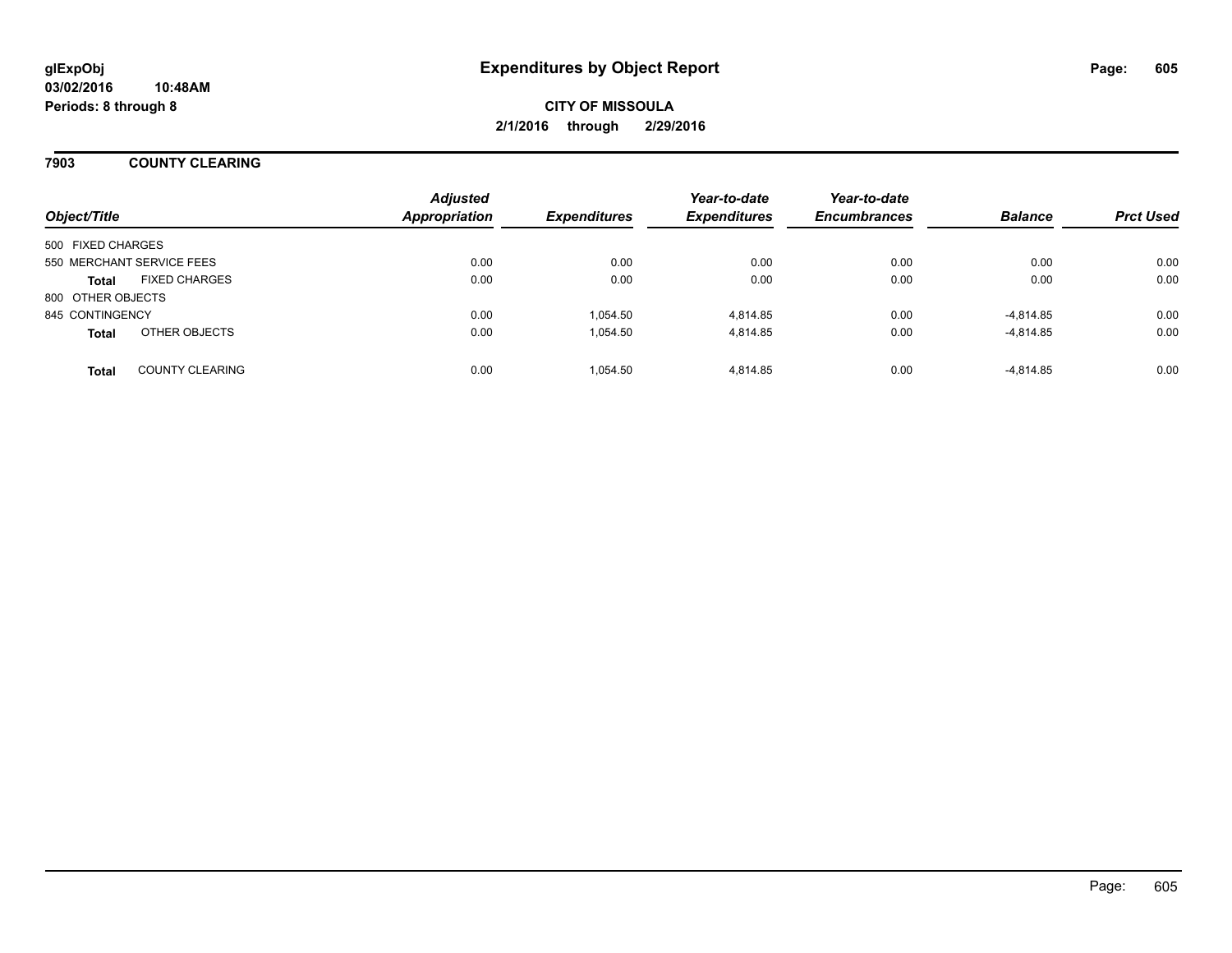### **CITY OF MISSOULA 2/1/2016 through 2/29/2016**

#### **7904 SEWER REBATE**

**280 PUBLIC WORKS OPERATIONS**

|                                         | <b>Adjusted</b>      |                     | Year-to-date        | Year-to-date        |                |                  |
|-----------------------------------------|----------------------|---------------------|---------------------|---------------------|----------------|------------------|
| Object/Title                            | <b>Appropriation</b> | <b>Expenditures</b> | <b>Expenditures</b> | <b>Encumbrances</b> | <b>Balance</b> | <b>Prct Used</b> |
| 500 FIXED CHARGES                       |                      |                     |                     |                     |                |                  |
| 500 FIXED CHARGES                       |                      | 0.00<br>0.00        | 0.00                | 0.00                | 0.00           | 0.00             |
| 550 MERCHANT SERVICE FEES               |                      | 0.00<br>0.00        | 0.00                | 0.00                | 0.00           | 0.00             |
| <b>FIXED CHARGES</b><br><b>Total</b>    | 0.00                 | 0.00                | 0.00                | 0.00                | 0.00           | 0.00             |
| 800 OTHER OBJECTS                       |                      |                     |                     |                     |                |                  |
| 820 TRANSFERS TO OTHER FUNDS            |                      | 0.00<br>0.00        | 0.00                | 0.00                | 0.00           | 0.00             |
| OTHER OBJECTS<br><b>Total</b>           | 0.00                 | 0.00                | 0.00                | 0.00                | 0.00           | 0.00             |
| PUBLIC WORKS OPERATIONS<br><b>Total</b> |                      | 0.00<br>0.00        | 0.00                | 0.00                | 0.00           | 0.00             |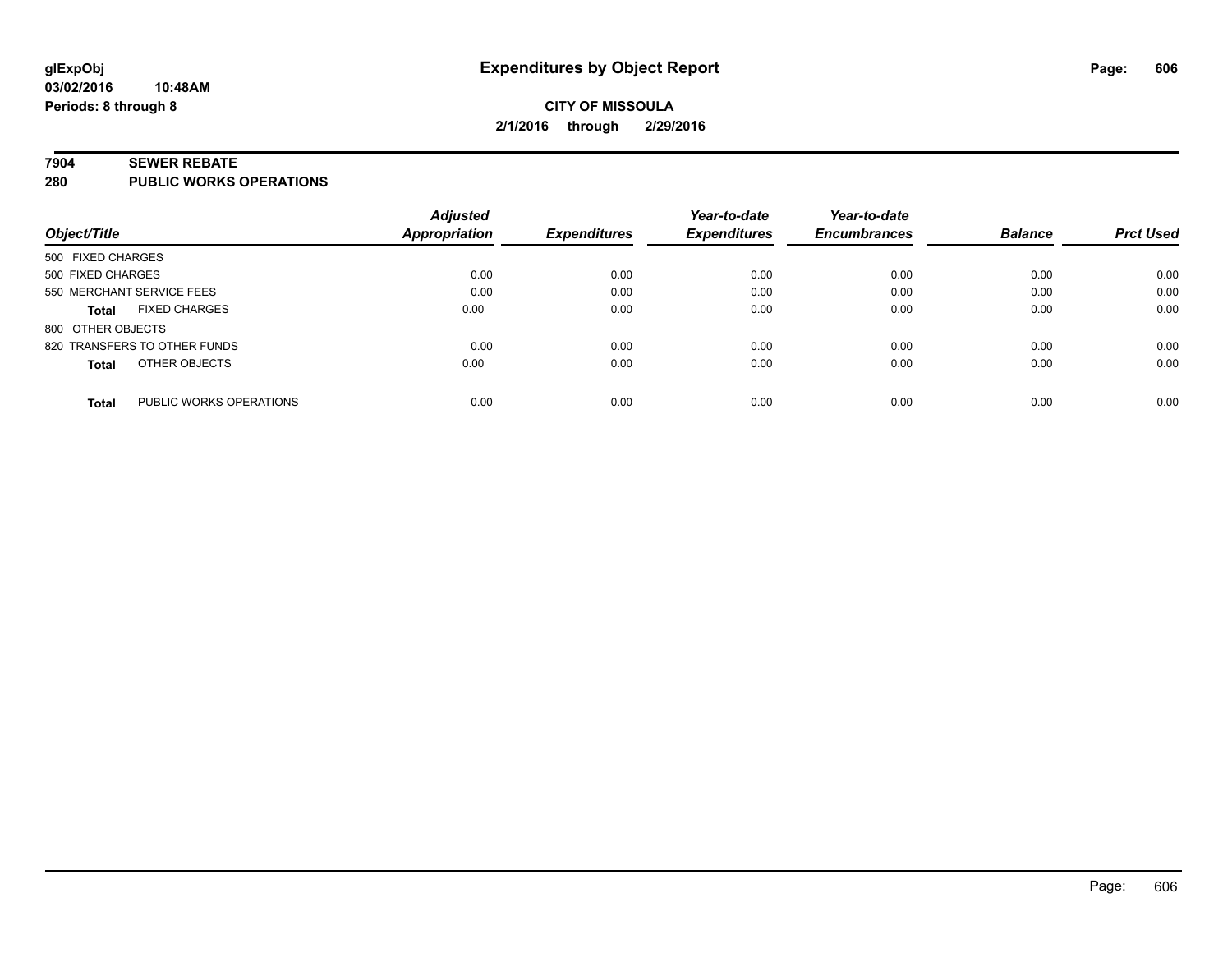### **7904 SEWER REBATE**

| Object/Title                         | <b>Adjusted</b><br>Appropriation | <b>Expenditures</b> | Year-to-date<br><b>Expenditures</b> | Year-to-date<br><b>Encumbrances</b> | <b>Balance</b> | <b>Prct Used</b> |
|--------------------------------------|----------------------------------|---------------------|-------------------------------------|-------------------------------------|----------------|------------------|
| 500 FIXED CHARGES                    |                                  |                     |                                     |                                     |                |                  |
| 500 FIXED CHARGES                    | 0.00                             | 0.00                | 0.00                                | 0.00                                | 0.00           | 0.00             |
| 550 MERCHANT SERVICE FEES            | 0.00                             | 0.00                | 0.00                                | 0.00                                | 0.00           | 0.00             |
| <b>FIXED CHARGES</b><br><b>Total</b> | 0.00                             | 0.00                | 0.00                                | 0.00                                | 0.00           | 0.00             |
| 800 OTHER OBJECTS                    |                                  |                     |                                     |                                     |                |                  |
| 820 TRANSFERS TO OTHER FUNDS         | 0.00                             | 0.00                | 0.00                                | 0.00                                | 0.00           | 0.00             |
| OTHER OBJECTS<br><b>Total</b>        | 0.00                             | 0.00                | 0.00                                | 0.00                                | 0.00           | 0.00             |
| <b>SEWER REBATE</b><br><b>Total</b>  | 0.00                             | 0.00                | 0.00                                | 0.00                                | 0.00           | 0.00             |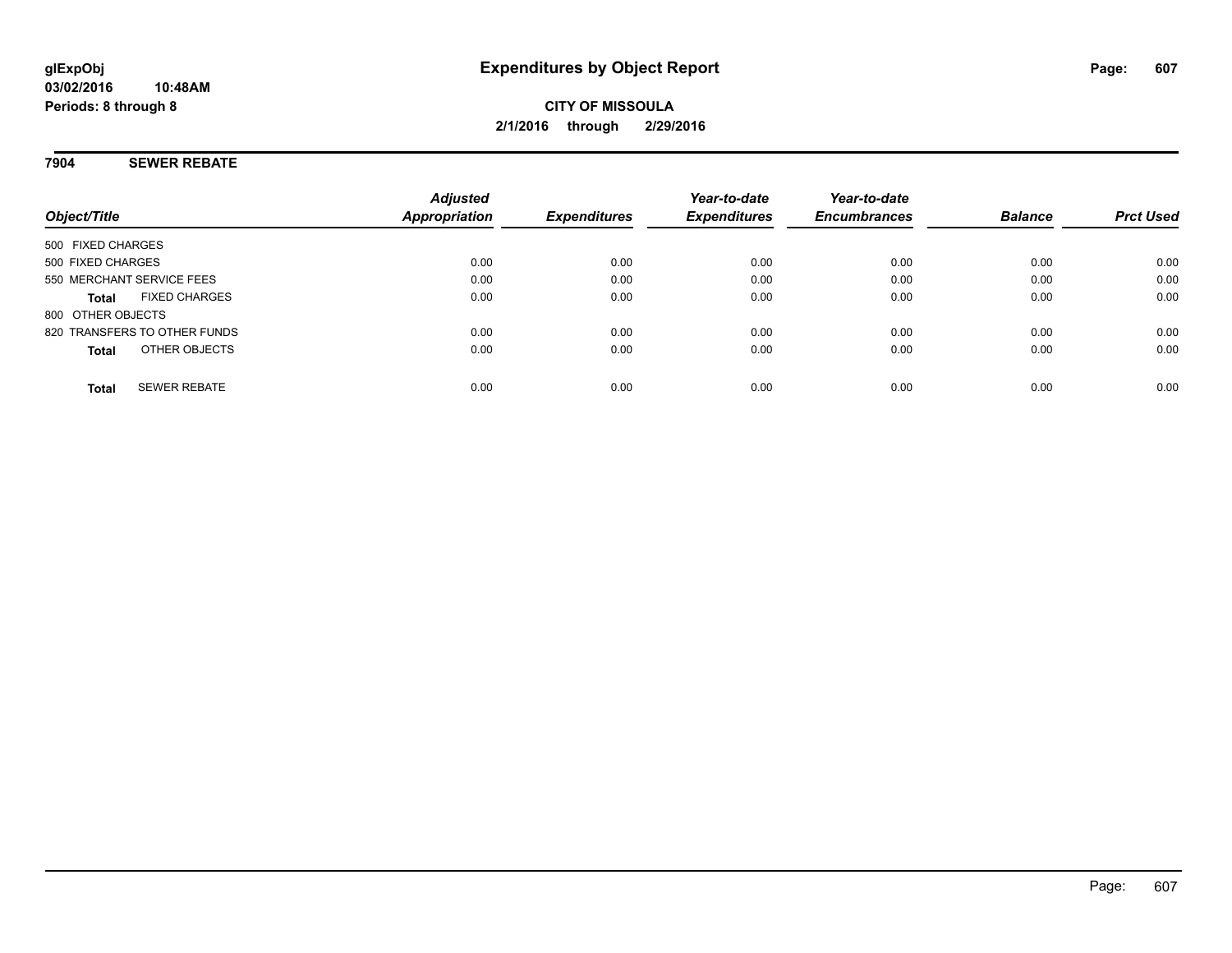#### **7905 WYE SEWER RSID 8489**

**280 PUBLIC WORKS OPERATIONS**

|                                         | <b>Adjusted</b> |                     | Year-to-date        | Year-to-date        |                |                  |
|-----------------------------------------|-----------------|---------------------|---------------------|---------------------|----------------|------------------|
| Object/Title                            | Appropriation   | <b>Expenditures</b> | <b>Expenditures</b> | <b>Encumbrances</b> | <b>Balance</b> | <b>Prct Used</b> |
| 500 FIXED CHARGES                       |                 |                     |                     |                     |                |                  |
| 500 FIXED CHARGES                       | 0.00            | 0.00                | 0.00                | 0.00                | 0.00           | 0.00             |
| 550 MERCHANT SERVICE FEES               | 0.00            | 0.00                | 0.00                | 0.00                | 0.00           | 0.00             |
| <b>FIXED CHARGES</b><br><b>Total</b>    | 0.00            | 0.00                | 0.00                | 0.00                | 0.00           | 0.00             |
| PUBLIC WORKS OPERATIONS<br><b>Total</b> | 0.00            | 0.00                | 0.00                | 0.00                | 0.00           | 0.00             |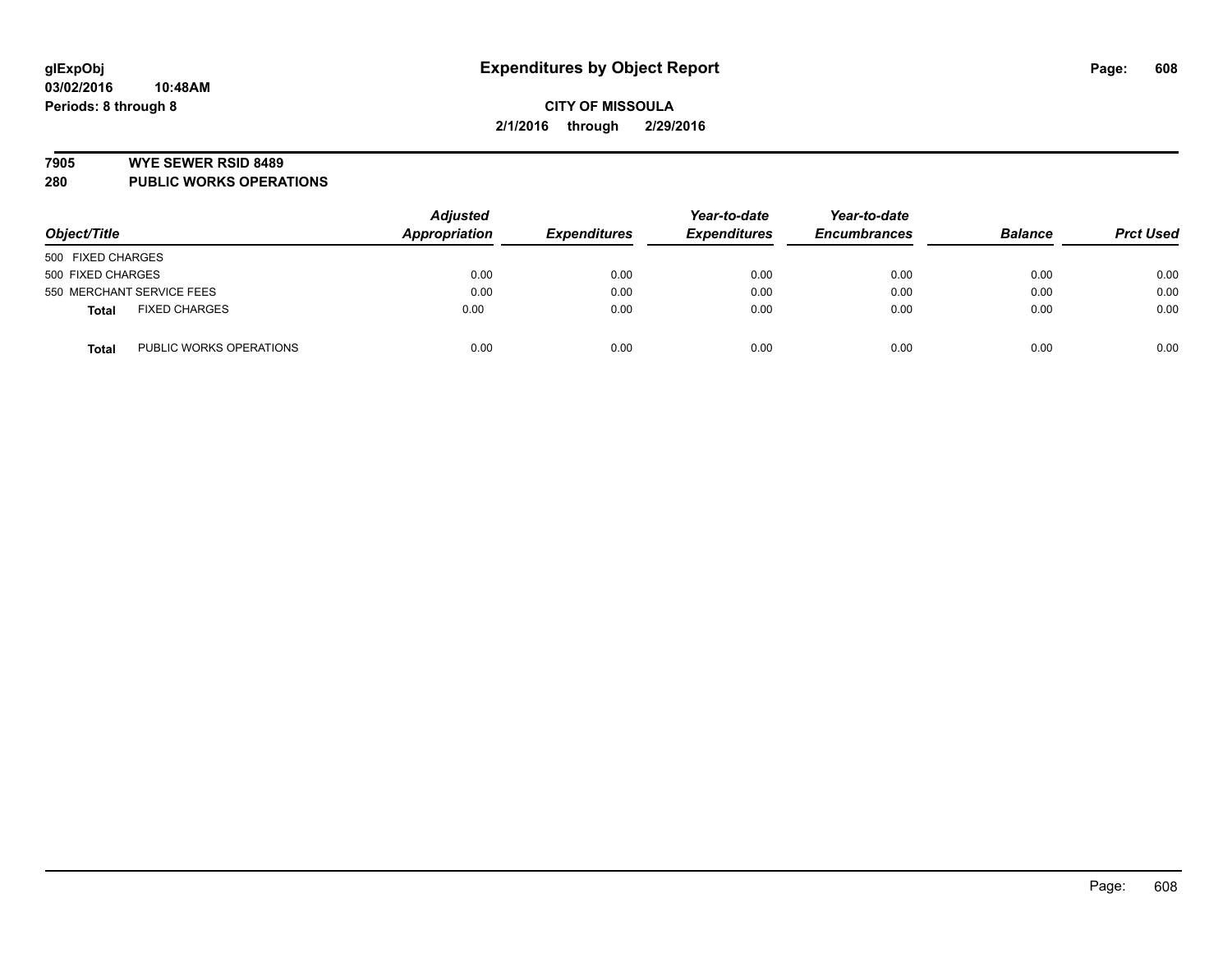### **7905 WYE SEWER RSID 8489**

| Object/Title                         | <b>Adjusted</b><br>Appropriation | <b>Expenditures</b> | Year-to-date<br><b>Expenditures</b> | Year-to-date<br><b>Encumbrances</b> | <b>Balance</b> | <b>Prct Used</b> |
|--------------------------------------|----------------------------------|---------------------|-------------------------------------|-------------------------------------|----------------|------------------|
| 500 FIXED CHARGES                    |                                  |                     |                                     |                                     |                |                  |
| 500 FIXED CHARGES                    | 0.00                             | 0.00                | 0.00                                | 0.00                                | 0.00           | 0.00             |
| 550 MERCHANT SERVICE FEES            | 0.00                             | 0.00                | 0.00                                | 0.00                                | 0.00           | 0.00             |
| <b>FIXED CHARGES</b><br><b>Total</b> | 0.00                             | 0.00                | 0.00                                | 0.00                                | 0.00           | 0.00             |
| WYE SEWER RSID 8489<br><b>Total</b>  | 0.00                             | 0.00                | 0.00                                | 0.00                                | 0.00           | 0.00             |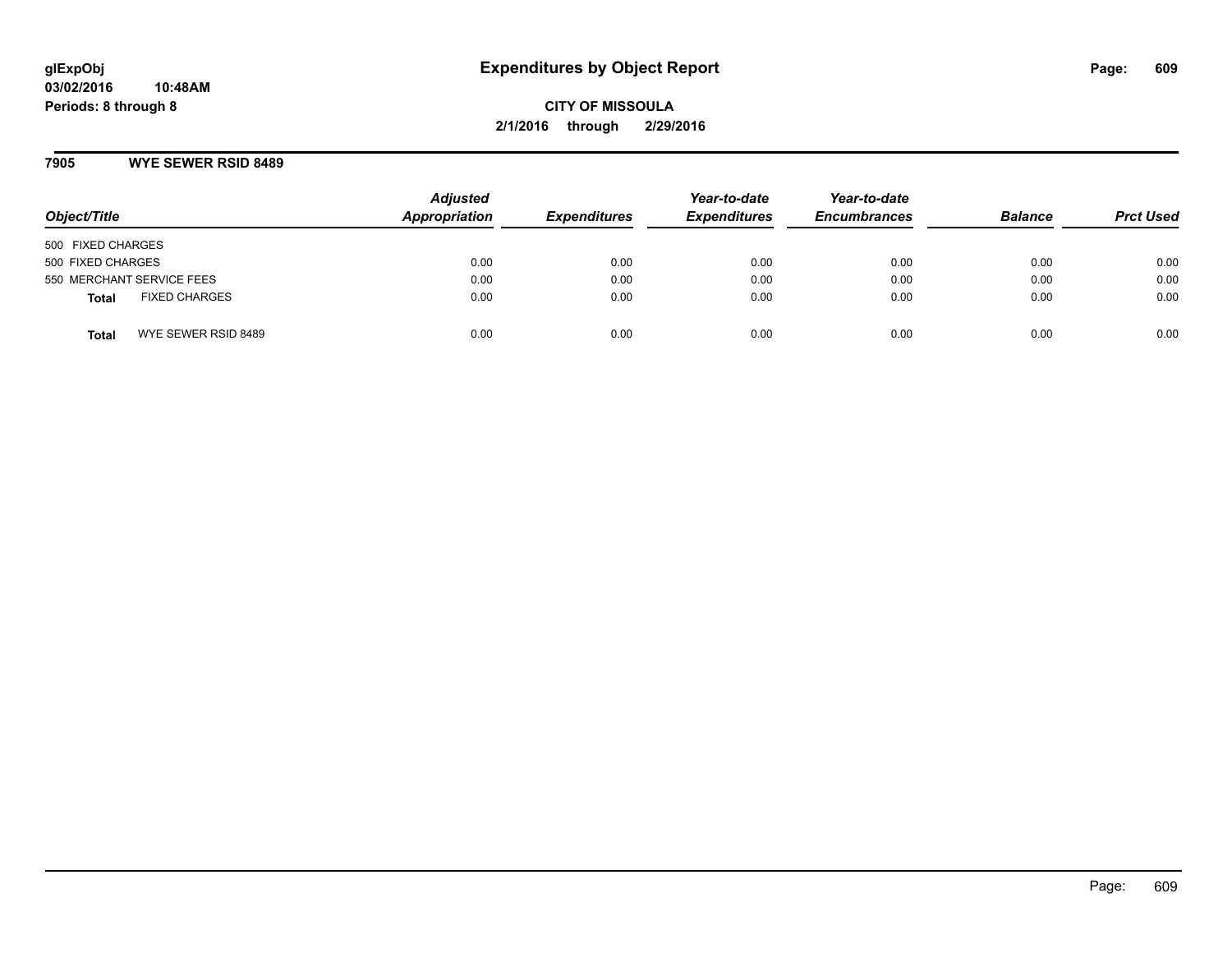#### **7911 RESIDENTIAL INSPECTION FUND**

**310 BUILDING INSPECTION**

| Object/Title                               | <b>Adjusted</b><br>Appropriation | <b>Expenditures</b> | Year-to-date<br><b>Expenditures</b> | Year-to-date<br><b>Encumbrances</b> | <b>Balance</b> | <b>Prct Used</b> |
|--------------------------------------------|----------------------------------|---------------------|-------------------------------------|-------------------------------------|----------------|------------------|
| 200 SUPPLIES                               |                                  |                     |                                     |                                     |                |                  |
| 220 OPERATING SUPPLIES                     | 0.00                             | 0.00                | 0.00                                | 0.00                                | 0.00           | 0.00             |
| 240 OTHER SUPPLIES                         | 0.00                             | 0.00                | 0.00                                | 0.00                                | 0.00           | 0.00             |
| <b>SUPPLIES</b><br>Total                   | 0.00                             | 0.00                | 0.00                                | 0.00                                | 0.00           | 0.00             |
| 300 PURCHASED SERVICES                     |                                  |                     |                                     |                                     |                |                  |
| 310 COMMUNICATIONS                         | 0.00                             | 0.00                | 0.00                                | 0.00                                | 0.00           | 0.00             |
| 320 PRINTING & DUPLICATING                 | 0.00                             | 0.00                | 0.00                                | 0.00                                | 0.00           | 0.00             |
| 330 PUBLICITY, SUBSCRIPTIONS & DUES        | 0.00                             | 0.00                | 0.00                                | 0.00                                | 0.00           | 0.00             |
| PURCHASED SERVICES<br><b>Total</b>         | 0.00                             | 0.00                | 0.00                                | 0.00                                | 0.00           | 0.00             |
| 500 FIXED CHARGES                          |                                  |                     |                                     |                                     |                |                  |
| 550 MERCHANT SERVICE FEES                  | 0.00                             | 0.00                | 0.00                                | 0.00                                | 0.00           | 0.00             |
| <b>FIXED CHARGES</b><br><b>Total</b>       | 0.00                             | 0.00                | 0.00                                | 0.00                                | 0.00           | 0.00             |
| <b>BUILDING INSPECTION</b><br><b>Total</b> | 0.00                             | 0.00                | 0.00                                | 0.00                                | 0.00           | 0.00             |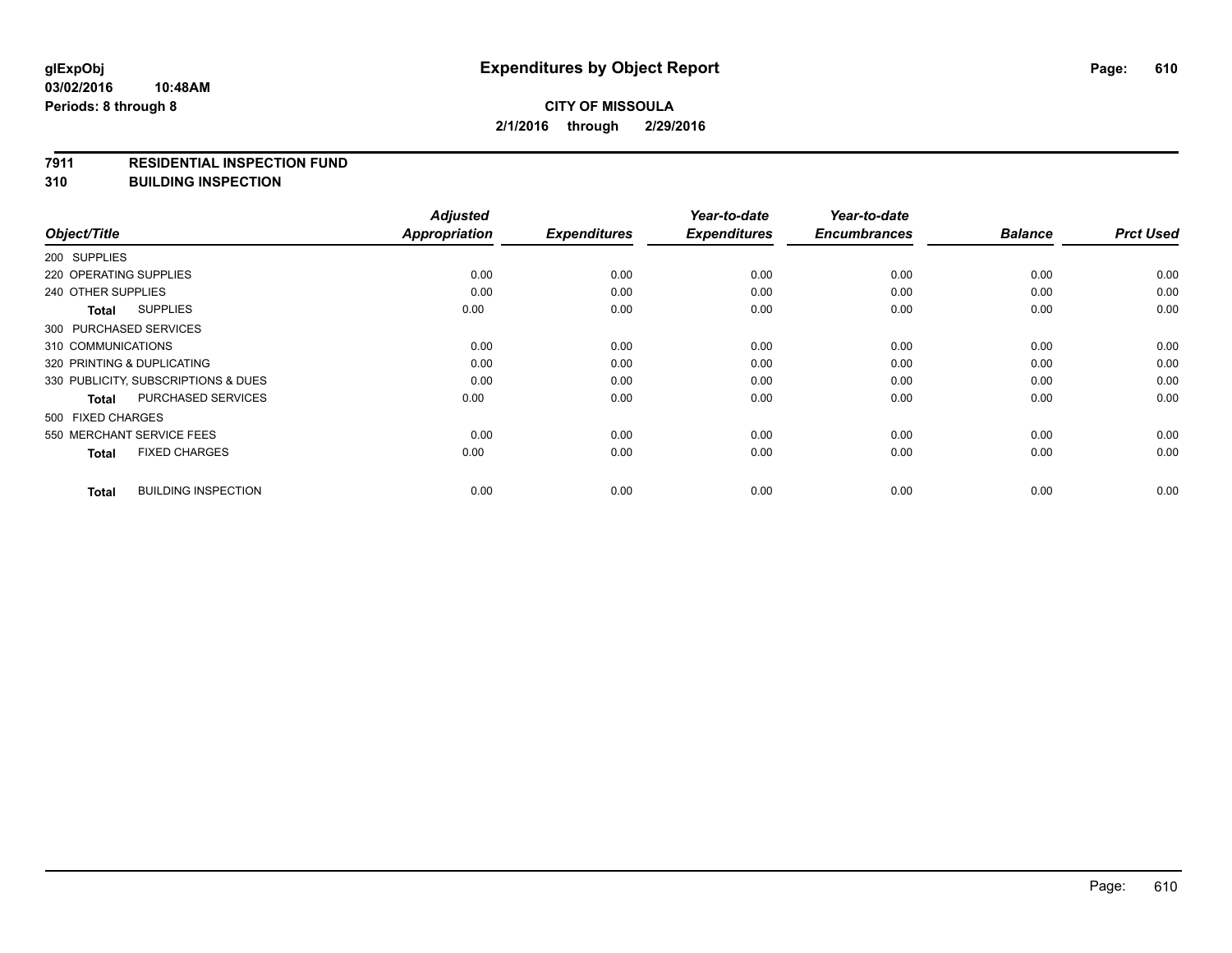## **CITY OF MISSOULA 2/1/2016 through 2/29/2016**

### **7911 RESIDENTIAL INSPECTION FUND**

| Object/Title                                       | <b>Adjusted</b><br>Appropriation | <b>Expenditures</b> | Year-to-date<br><b>Expenditures</b> | Year-to-date<br><b>Encumbrances</b> | <b>Balance</b> | <b>Prct Used</b> |
|----------------------------------------------------|----------------------------------|---------------------|-------------------------------------|-------------------------------------|----------------|------------------|
| 200 SUPPLIES                                       |                                  |                     |                                     |                                     |                |                  |
| 220 OPERATING SUPPLIES                             | 0.00                             | 0.00                | 0.00                                | 0.00                                | 0.00           | 0.00             |
| 240 OTHER SUPPLIES                                 | 0.00                             | 0.00                | 0.00                                | 0.00                                | 0.00           | 0.00             |
| <b>SUPPLIES</b><br>Total                           | 0.00                             | 0.00                | 0.00                                | 0.00                                | 0.00           | 0.00             |
| 300 PURCHASED SERVICES                             |                                  |                     |                                     |                                     |                |                  |
| 310 COMMUNICATIONS                                 | 0.00                             | 0.00                | 0.00                                | 0.00                                | 0.00           | 0.00             |
| 320 PRINTING & DUPLICATING                         | 0.00                             | 0.00                | 0.00                                | 0.00                                | 0.00           | 0.00             |
| 330 PUBLICITY, SUBSCRIPTIONS & DUES                | 0.00                             | 0.00                | 0.00                                | 0.00                                | 0.00           | 0.00             |
| PURCHASED SERVICES<br><b>Total</b>                 | 0.00                             | 0.00                | 0.00                                | 0.00                                | 0.00           | 0.00             |
| 500 FIXED CHARGES                                  |                                  |                     |                                     |                                     |                |                  |
| 550 MERCHANT SERVICE FEES                          | 0.00                             | 0.00                | 0.00                                | 0.00                                | 0.00           | 0.00             |
| <b>FIXED CHARGES</b><br><b>Total</b>               | 0.00                             | 0.00                | 0.00                                | 0.00                                | 0.00           | 0.00             |
| <b>RESIDENTIAL INSPECTION FUND</b><br><b>Total</b> | 0.00                             | 0.00                | 0.00                                | 0.00                                | 0.00           | 0.00             |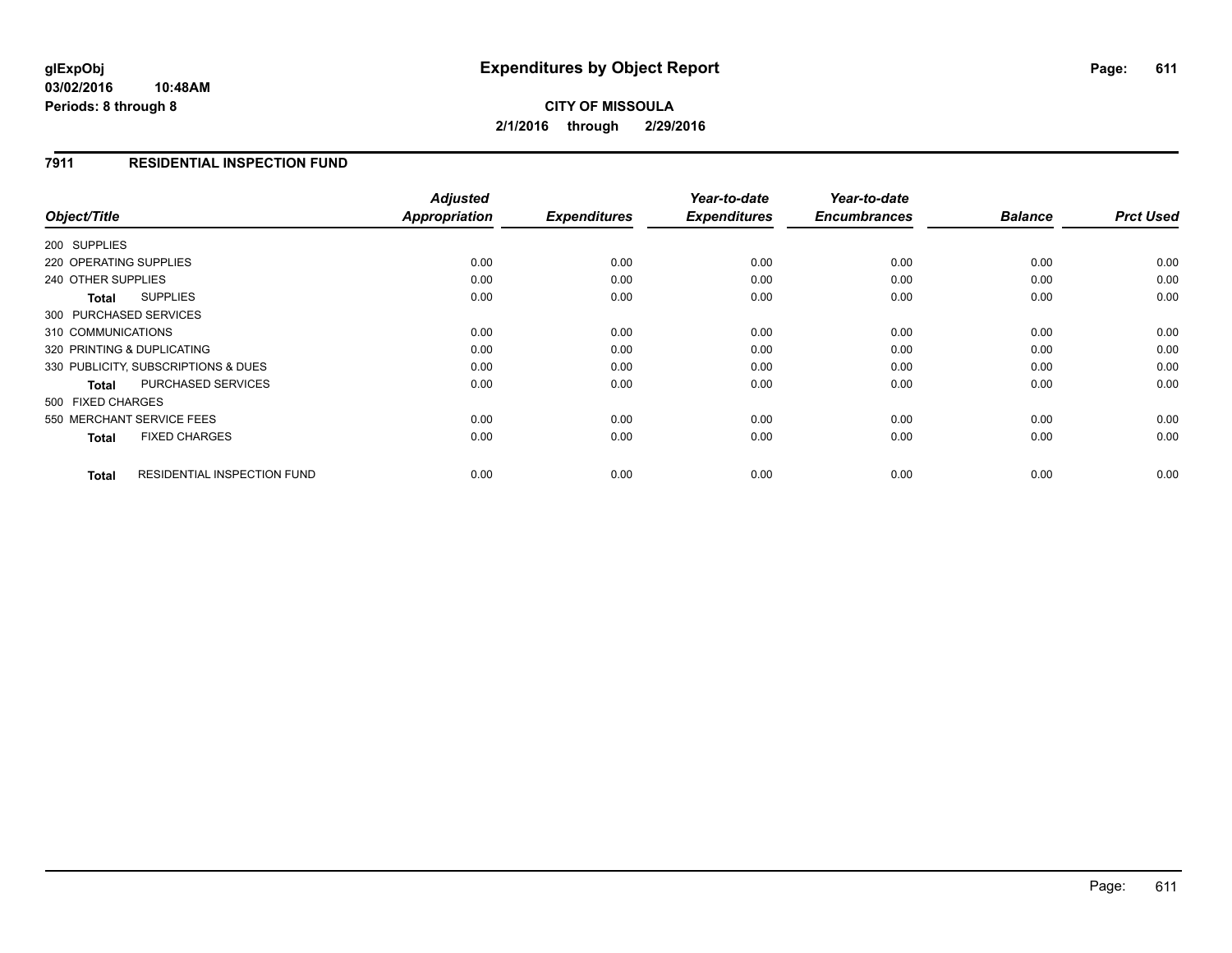# **glExpObj Expenditures by Object Report Page: 612**

#### **03/02/2016 10:48AM Periods: 8 through 8**

### **CITY OF MISSOULA 2/1/2016 through 2/29/2016**

### **9000 GENERAL FIXED ASSETS ACCOUNT GROUP**

**900 DEPRECIATION**

| Object/Title                          | <b>Adjusted</b><br><b>Appropriation</b> | <b>Expenditures</b> | Year-to-date<br><b>Expenditures</b> | Year-to-date<br><b>Encumbrances</b> | <b>Balance</b> | <b>Prct Used</b> |
|---------------------------------------|-----------------------------------------|---------------------|-------------------------------------|-------------------------------------|----------------|------------------|
| 800 OTHER OBJECTS                     |                                         |                     |                                     |                                     |                |                  |
| 830 DEPRECIATION                      | 0.00                                    | 0.00                | 0.00                                | 0.00                                | 0.00           | 0.00             |
| OTHER OBJECTS<br>Total                | 0.00                                    | 0.00                | 0.00                                | 0.00                                | 0.00           | 0.00             |
| 900 CAPITAL OUTLAY                    |                                         |                     |                                     |                                     |                |                  |
| 900 CAPITAL OUTLAY                    | 0.00                                    | 0.00                | 0.00                                | 0.00                                | 0.00           | 0.00             |
| <b>CAPITAL OUTLAY</b><br><b>Total</b> | 0.00                                    | 0.00                | 0.00                                | 0.00                                | 0.00           | 0.00             |
| <b>DEPRECIATION</b><br><b>Total</b>   | 0.00                                    | 0.00                | 0.00                                | 0.00                                | 0.00           | 0.00             |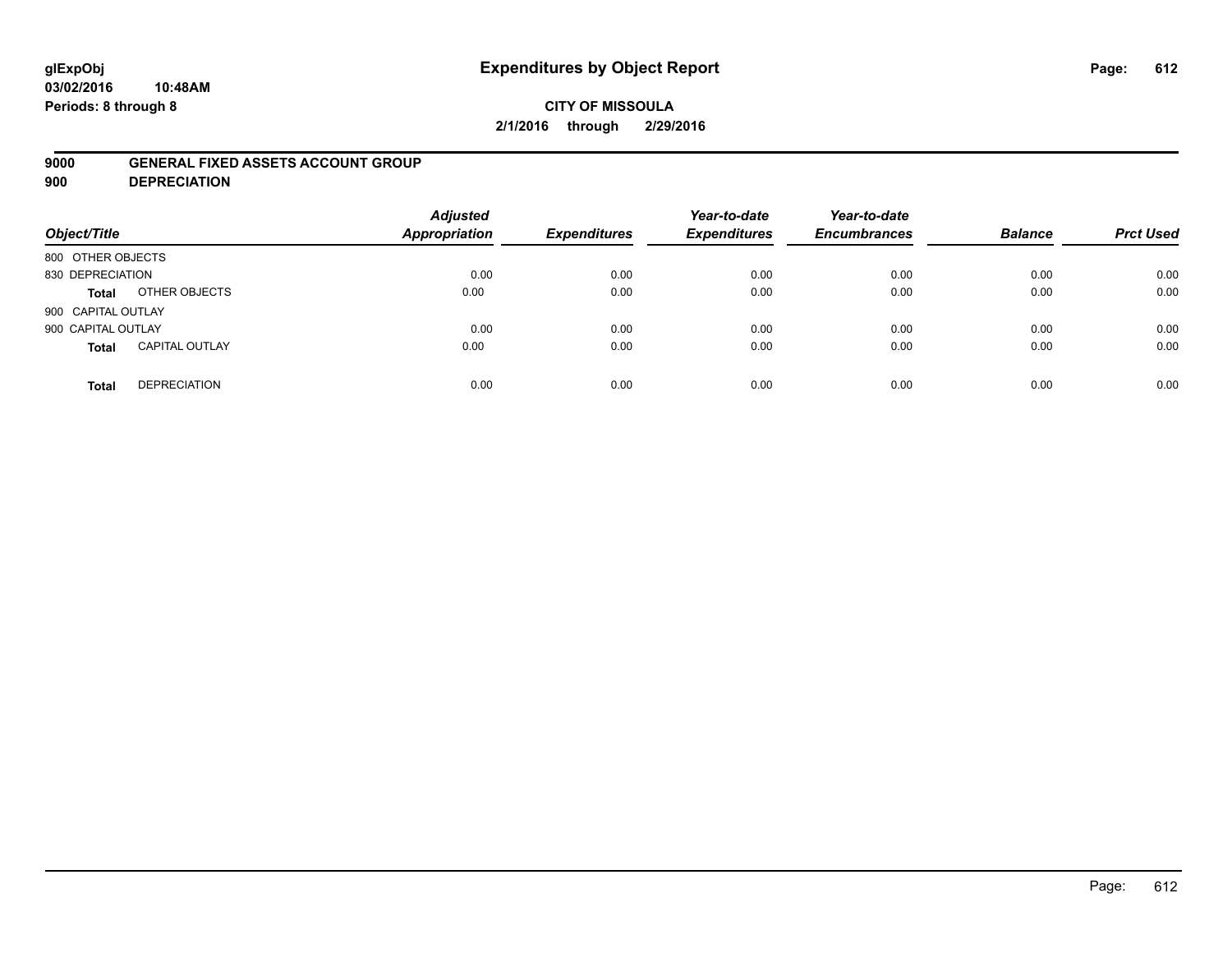**03/02/2016 10:48AM Periods: 8 through 8**

**CITY OF MISSOULA 2/1/2016 through 2/29/2016**

## **9000 GENERAL FIXED ASSETS ACCOUNT GROUP**

| Object/Title       |                                         | <b>Adjusted</b><br><b>Appropriation</b> | <b>Expenditures</b> | Year-to-date<br><b>Expenditures</b> | Year-to-date<br><b>Encumbrances</b> | <b>Balance</b> | <b>Prct Used</b> |
|--------------------|-----------------------------------------|-----------------------------------------|---------------------|-------------------------------------|-------------------------------------|----------------|------------------|
| 800 OTHER OBJECTS  |                                         |                                         |                     |                                     |                                     |                |                  |
| 830 DEPRECIATION   |                                         | 0.00                                    | 0.00                | 0.00                                | 0.00                                | 0.00           | 0.00             |
| <b>Total</b>       | OTHER OBJECTS                           | 0.00                                    | 0.00                | 0.00                                | 0.00                                | 0.00           | 0.00             |
| 900 CAPITAL OUTLAY |                                         |                                         |                     |                                     |                                     |                |                  |
| 900 CAPITAL OUTLAY |                                         | 0.00                                    | 0.00                | 0.00                                | 0.00                                | 0.00           | 0.00             |
| <b>Total</b>       | <b>CAPITAL OUTLAY</b>                   | 0.00                                    | 0.00                | 0.00                                | 0.00                                | 0.00           | 0.00             |
| <b>Total</b>       | <b>GENERAL FIXED ASSETS ACCOUNT GRC</b> | 0.00                                    | 0.00                | 0.00                                | 0.00                                | 0.00           | 0.00             |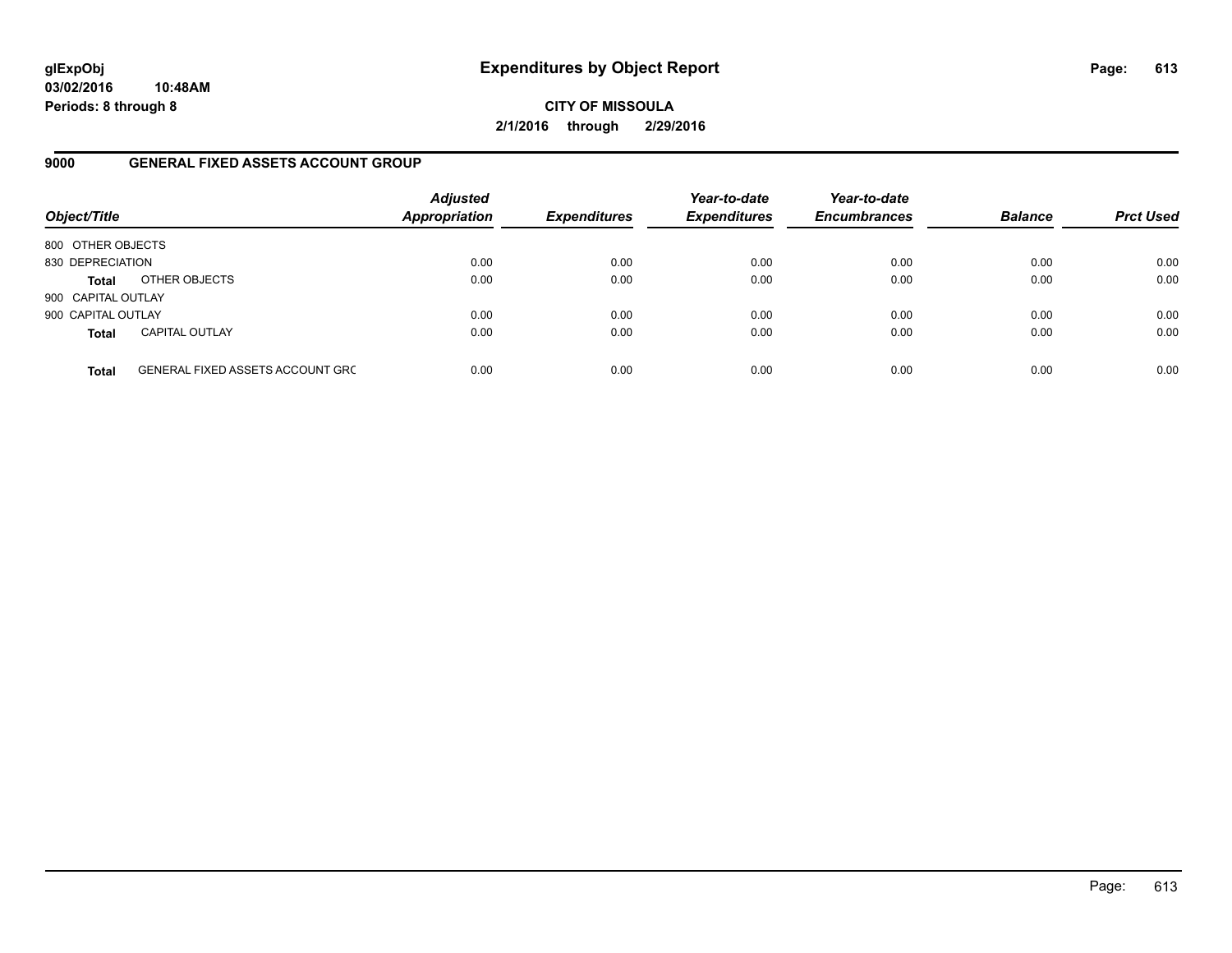**CITY OF MISSOULA 2/1/2016 through 2/29/2016**

## *Grand Totals*

|                                           | <b>Adjusted</b> |                     | Year-to-date        | Year-to-date        |                |                  |
|-------------------------------------------|-----------------|---------------------|---------------------|---------------------|----------------|------------------|
| Object/Title                              | Appropriation   | <b>Expenditures</b> | <b>Expenditures</b> | <b>Encumbrances</b> | <b>Balance</b> | <b>Prct User</b> |
| 100 PERSONAL SERVICES                     |                 |                     |                     |                     |                |                  |
| 110 SALARIES AND WAGES                    | 30,228,020.00   | 2,230,180.91        | 18,441,980.09       | 0.00                | 11,786,039.91  | 61.0             |
| 115 SALARIES/HEALTH INSURANCE BENEFIT     | 608,760.00      | 123,384.00          | 838,701.00          | 0.00                | $-229,941.00$  | 137.7            |
| 120 OVERTIME/TERMINATION                  | 782,022.00      | 53,707.28           | 919,259.29          | 0.00                | $-137,237.29$  | 117.5            |
| 121 OUTSIDE HIRE OVERTIME                 | 75,000.00       | 5,110.25            | 86,890.41           | 0.00                | $-11,890.41$   | 115.8            |
| 122 COURT OVERTIME                        | 2,675.00        | 4,720.00            | 17,894.97           | 0.00                | $-15,219.97$   | 668.9            |
| 130 OTHER                                 | 339,064.00      | 2,810.12            | 123,829.56          | 0.00                | 215,234.44     | 36.5             |
| 133 EDUCATION COMPENSATION                | 0.00            | 2,320.00            | 11,305.00           | 0.00                | $-11,305.00$   | 0.0              |
| 135 OPEB EXPENSE                          | 0.00            | 0.00                | 0.00                | 0.00                | 0.00           | 0.0              |
| <b>140 EMPLOYER CONTRIBUTIONS</b>         | 12,429,075.00   | 728,749.86          | 6,271,931.67        | 0.00                | 6,157,143.33   | 50.4             |
| <b>141 STATE RETIREMENT CONTRIBUTIONS</b> | 1,775,026.00    | 0.00                | 2,592,189.31        | 0.00                | $-817,163.31$  | 146.0            |
| <b>145 OPEB CONTRIBUTION</b>              | 0.00            | 0.00                | 0.00                | 0.00                | 0.00           | 0.0              |
| 190 PENSION EXPENSE                       | 0.00            | 0.00                | 0.00                | 0.00                | 0.00           | 0.0              |
| PERSONAL SERVICES<br><b>Total</b>         | 46,239,642.00   | 3,150,982.42        | 29,303,981.30       | 0.00                | 16,935,660.70  | 63.3             |
| 200 SUPPLIES                              |                 |                     |                     |                     |                |                  |
| 210 OFFICE SUPPLIES                       | 133,903.00      | 9,278.97            | 73,891.76           | 0.00                | 60,011.24      | 55.1             |
| 220 OPERATING SUPPLIES                    | 1,195,862.00    | 150,553.83          | 903,959.08          | 0.00                | 291,902.92     | 75.5             |
| 230 REPAIR/MAINTENANCE                    | 941,297.00      | 82,904.24           | 542,457.34          | 0.00                | 398,839.66     | 57.6             |
| 231 GASOLINE                              | 666,168.00      | 59,159.17           | 277,076.99          | 0.00                | 389,091.01     | 41.5             |
| 240 OTHER SUPPLIES                        | 222,801.00      | 6,450.22            | 77,462.12           | 0.00                | 145,338.88     | 34.7             |
| 250 SUPPLIES FOR RESALE                   | 500.00          | 0.00                | 0.00                | 0.00                | 500.00         | 0.0              |
| <b>SUPPLIES</b><br>Total                  | 3,160,531.00    | 308,346.43          | 1,874,847.29        | 0.00                | 1,285,683.71   | 59.3             |
| 300 PURCHASED SERVICES                    |                 |                     |                     |                     |                |                  |
| 310 COMMUNICATIONS                        | 135,269.00      | 4,060.42            | 105,951.08          | 0.00                | 29,317.92      | 78.3             |
| 320 PRINTING & DUPLICATING                | 101,251.00      | 3,220.85            | 31,561.23           | 0.00                | 69,689.77      | 31.1             |
| 330 PUBLICITY, SUBSCRIPTIONS & DUES       | 191,269.00      | 10,282.82           | 151, 167. 44        | 0.00                | 40,101.56      | 79.0             |
| 340 SEWER                                 | 16,689.00       | 693.01              | 14,779.84           | 0.00                | 1,909.16       | 88.5             |
| 341 ELECTRICITY & NATURAL GAS             | 1,763,993.00    | 134,931.10          | 950,246.78          | 0.00                | 813,746.22     | 53.8             |
| 343 WATER CHARGES                         | 227,492.00      | 3,257.66            | 194,252.85          | 0.00                | 33,239.15      | 85.3             |
| 344 TELEPHONE SERVICE                     | 301,632.00      | 21,279.86           | 164,674.79          | 0.00                | 136,957.21     | 54.5             |
|                                           |                 |                     |                     |                     |                |                  |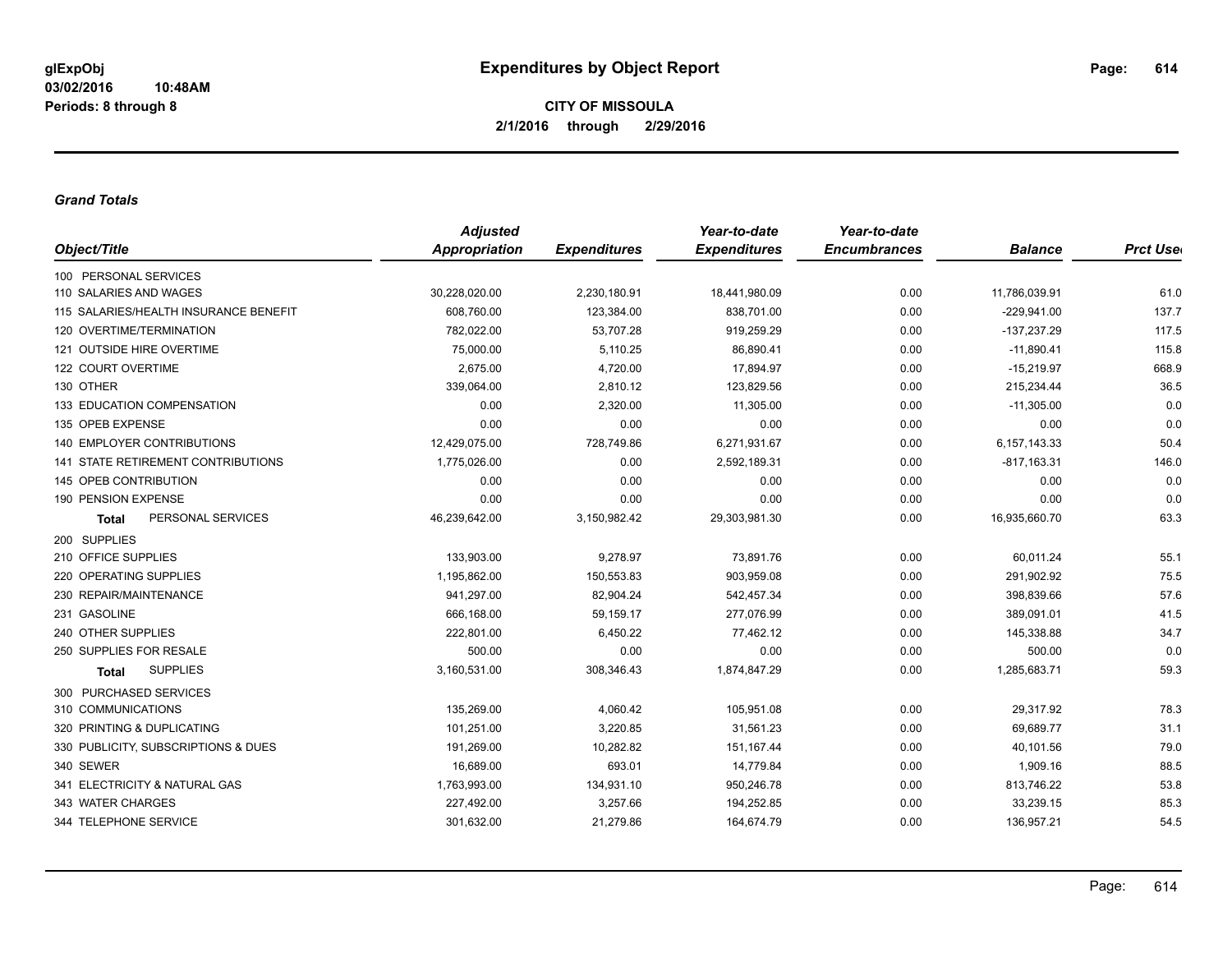## **CITY OF MISSOULA 2/1/2016 through 2/29/2016**

*Grand Totals [Continued]*

|                                            | <b>Adjusted</b>      |                     | Year-to-date        | Year-to-date        |                |                  |
|--------------------------------------------|----------------------|---------------------|---------------------|---------------------|----------------|------------------|
| Object/Title                               | <b>Appropriation</b> | <b>Expenditures</b> | <b>Expenditures</b> | <b>Encumbrances</b> | <b>Balance</b> | <b>Prct Uset</b> |
| 345 GARBAGE                                | 117,119.00           | 2,724.60            | 67,738.77           | 0.00                | 49,380.23      | 57.8             |
| 350 PROFESSIONAL SERVICES                  | 3,790,371.00         | 300,757.76          | 3,792,214.18        | 0.00                | $-1,843.18$    | 100.0            |
| 351 INSURANCE CLAIMS                       | 5,156,229.00         | $-636,563.66$       | 1,560,580.52        | 0.00                | 3,595,648.48   | 30.2             |
| 352 HEALTH PROGRAMS                        | 94,500.00            | 7,864.44            | 40,218.56           | 0.00                | 54,281.44      | 42.5             |
| 353 ADMINISTRATION EXPENDITURES            | 757,888.00           | 55,618.30           | 448,483.17          | 0.00                | 309,404.83     | 59.1             |
| 354 TRANSITIONAL REINSURANCE PROGRAM       | 78,280.00            | 0.00                | 55,926.00           | 0.00                | 22,354.00      | 71.4             |
| 360 REPAIR & MAINTENANCE                   | 1,964,191.00         | 125,609.93          | 1,126,895.85        | 0.00                | 837,295.15     | 57.3             |
| 370 TRAVEL                                 | 178,445.00           | 12,081.89           | 85,691.15           | 0.00                | 92,753.85      | 48.0             |
| 380 TRAINING                               | 175,591.00           | 9,006.55            | 78,417.92           | 0.00                | 97,173.08      | 44.6             |
| 390 OTHER PURCHASED SERVICES               | 1,951,336.00         | 43,060.86           | 662,228.68          | 0.00                | 1,289,107.32   | 33.9             |
| 392 DONATIONS AND SALES                    | 0.00                 | 71.00               | 71.00               | 0.00                | $-71.00$       | 0.0              |
| PURCHASED SERVICES<br><b>Total</b>         | 17,001,545.00        | 97,957.39           | 9,531,099.81        | 0.00                | 7,470,445.19   | 56.0             |
| 400 BUILDING MATERIALS                     |                      |                     |                     |                     |                |                  |
| <b>400 BUILDING MATERIALS</b>              | 321,486.00           | 0.00                | 102,904.79          | 0.00                | 218,581.21     | 32.0             |
| <b>BUILDING MATERIALS</b><br><b>Total</b>  | 321,486.00           | 0.00                | 102,904.79          | 0.00                | 218,581.21     | 32.0             |
| 500 FIXED CHARGES                          |                      |                     |                     |                     |                |                  |
| 500 FIXED CHARGES                          | 3,161,542.00         | 21,555.85           | 1,705,923.58        | 0.00                | 1,455,618.42   | 53.9             |
| 530 EQUIPMENT RENTAL                       | 726.00               | 10.50               | 308.50              | 0.00                | 417.50         | 42.4             |
| 550 MERCHANT SERVICE FEES                  | 196,734.00           | 0.00                | 11,930.10           | 0.00                | 184,803.90     | 6.0              |
| <b>FIXED CHARGES</b><br>Total              | 3,359,002.00         | 21,566.35           | 1,718,162.18        | 0.00                | 1,640,839.82   | 51.1             |
| 600 DEBT SERVICE                           |                      |                     |                     |                     |                |                  |
| 600 DEBT SERVICE                           | 0.00                 | 0.00                | 0.00                | 0.00                | 0.00           | 0.0              |
| 610 PRINCIPAL                              | 11,041,379.59        | 0.00                | 2,652,390.04        | 0.00                | 8,388,989.55   | 24.0             |
| 615 JUDGMENT LEVY DEBT PAYMENT             | 0.00                 | 0.00                | 0.00                | 0.00                | 0.00           | 0.0              |
| 620 INTEREST / SERVICE FEES                | 2,692,532.80         | 5,537.82            | 1,469,947.33        | 0.00                | 1,222,585.47   | 54.5             |
| <b>DEBT SERVICE</b><br>Total               | 13,733,912.39        | 5,537.82            | 4,122,337.37        | 0.00                | 9,611,575.02   | 30.0             |
| 700 GRANTS & CONTRIBUTIONS                 |                      |                     |                     |                     |                |                  |
| 700 GRANTS & CONTRIBUTIONS                 | 7,711,810.06         | 42,052.03           | 2,897,587.81        | 0.00                | 4,814,222.25   | 37.5             |
| 751 RECREATION SCHOLARSHIPS                | 0.00                 | 0.00                | 0.00                | 0.00                | 0.00           | 0.0              |
| 780 INTERGOVERNMENTAL TRANSFER             | 0.00                 | 0.00                | 0.00                | 0.00                | 0.00           | 0.0              |
| <b>GRANTS &amp; CONTRIBUTIONS</b><br>Total | 7,711,810.06         | 42,052.03           | 2,897,587.81        | 0.00                | 4,814,222.25   | 37.5             |